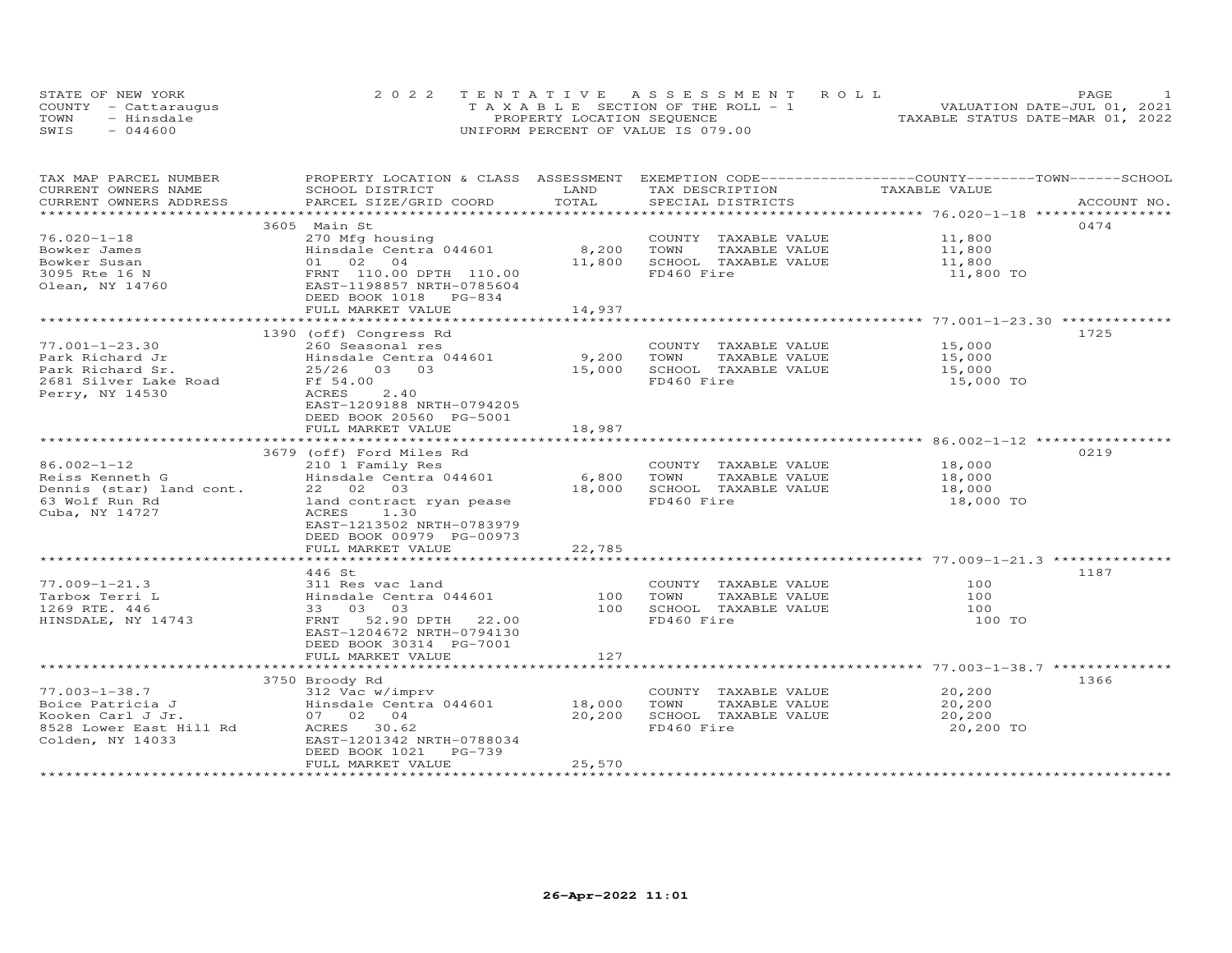| STATE OF NEW YORK    | 2022 TENTATIVE ASSESSMENT ROLL        | PAGE.                            |
|----------------------|---------------------------------------|----------------------------------|
| COUNTY - Cattaraugus | T A X A B L E SECTION OF THE ROLL - 1 | VALUATION DATE-JUL 01, 2021      |
| TOWN<br>- Hinsdale   | PROPERTY LOCATION SEQUENCE            | TAXABLE STATUS DATE-MAR 01, 2022 |
| $-044600$<br>SWIS    | UNIFORM PERCENT OF VALUE IS 079.00    |                                  |

| TAX MAP PARCEL NUMBER   | PROPERTY LOCATION & CLASS ASSESSMENT EXEMPTION CODE----------------COUNTY-------TOWN------SCHOOL |              |                          |                                                    |                    |
|-------------------------|--------------------------------------------------------------------------------------------------|--------------|--------------------------|----------------------------------------------------|--------------------|
| CURRENT OWNERS NAME     | SCHOOL DISTRICT                                                                                  | LAND         | TAX DESCRIPTION          | TAXABLE VALUE                                      |                    |
| CURRENT OWNERS ADDRESS  | PARCEL SIZE/GRID COORD                                                                           | TOTAL        | SPECIAL DISTRICTS        |                                                    | ACCOUNT NO.        |
| *********************** |                                                                                                  |              |                          |                                                    |                    |
|                         | 3761 Broody Rd                                                                                   |              |                          |                                                    | 1364               |
| $77.003 - 1 - 38.5$     | 270 Mfg housing                                                                                  |              | BAS STAR<br>41854        | $\circ$                                            | $\Omega$<br>25,500 |
| Goodell Kurt D          | Hinsdale Centra 044601                                                                           | 9,700        | COUNTY TAXABLE VALUE     | 48,000                                             |                    |
| Goodell Amanda M        | 07 02<br>04                                                                                      | 48,000       | TOWN<br>TAXABLE VALUE    | 48,000                                             |                    |
| 3761 Broody Rd          | Trustor                                                                                          |              | SCHOOL TAXABLE VALUE     | 22,500                                             |                    |
| Hinsdale, NY 14743      | 4.77<br>ACRES                                                                                    |              | FD460 Fire               | 48,000 TO                                          |                    |
|                         | EAST-1200919 NRTH-0788801                                                                        |              |                          |                                                    |                    |
|                         | DEED BOOK 28210 PG-5001                                                                          |              |                          |                                                    |                    |
|                         | FULL MARKET VALUE                                                                                | 60,759       |                          |                                                    |                    |
|                         |                                                                                                  |              |                          |                                                    |                    |
|                         | Bunny Rd                                                                                         |              |                          |                                                    | 0776               |
| $68.004 - 1 - 11$       | 314 Rural vac<10                                                                                 |              | COUNTY TAXABLE VALUE     | 500                                                |                    |
| Szopinski Ramon P       | Cuba-Rush Cent 024801                                                                            | 500          | TOWN<br>TAXABLE VALUE    | 500                                                |                    |
| Szopinski Karen         | 04 03<br>03                                                                                      | 500          | SCHOOL TAXABLE VALUE     | 500                                                |                    |
| 61 Greenmeadow Dr       | right of way                                                                                     |              | FD460 Fire               | 500 TO                                             |                    |
| Orchard Park, NY 14127  | FRNT 50.00 DPTH 559.00                                                                           |              |                          |                                                    |                    |
|                         | EAST-1221777 NRTH-0806627                                                                        |              |                          |                                                    |                    |
|                         | DEED BOOK 1010 PG-172                                                                            |              |                          |                                                    |                    |
|                         | FULL MARKET VALUE                                                                                | 633          |                          |                                                    |                    |
|                         |                                                                                                  | ************ |                          | *********** 68.004-1-7 ***********                 |                    |
|                         | 25 Bunny Rd                                                                                      |              |                          |                                                    | 0075               |
| $68.004 - 1 - 7$        | 322 Rural vac>10                                                                                 |              | COUNTY TAXABLE VALUE     | 23,800                                             |                    |
| Kelley Ronald P         | Cuba-Rush Cent 024801                                                                            | 23,800       | TOWN<br>TAXABLE VALUE    | 23,800                                             |                    |
| 9715 W Cuba Rd          | 03<br>04 03                                                                                      | 23,800       | SCHOOL TAXABLE VALUE     | 23,800                                             |                    |
| Cuba, NY 14727          | ACRES<br>59.53                                                                                   |              | FD460 Fire               | 23,800 TO                                          |                    |
|                         | EAST-1222064 NRTH-0805407                                                                        |              |                          |                                                    |                    |
|                         | DEED BOOK 911<br>PG-00786                                                                        |              |                          |                                                    |                    |
|                         | FULL MARKET VALUE                                                                                | 30,127       |                          |                                                    |                    |
|                         |                                                                                                  |              |                          |                                                    |                    |
|                         | 43 Bunny Rd                                                                                      |              |                          |                                                    | 1135               |
| $68.004 - 1 - 8.3$      | 271 Mfg housings                                                                                 |              | VET WAR CT 41121         | 4,050                                              | 4,050<br>$\Omega$  |
| Hartzell John E         | Cuba-Rush Cent 024801                                                                            |              | 23,900 BAS STAR<br>41854 | $\circ$                                            | $\Omega$<br>25,500 |
| PO Box 231              | 04 03<br>03                                                                                      | 27,000       | COUNTY TAXABLE VALUE     | 22,950                                             |                    |
| Cuba, NY 14727          | ACRES<br>60.00                                                                                   |              | TOWN<br>TAXABLE VALUE    | 22,950                                             |                    |
|                         | EAST-1220980 NRTH-0805307                                                                        |              | SCHOOL TAXABLE VALUE     | 1,500                                              |                    |
|                         | DEED BOOK 804<br>PG-00300                                                                        |              | FD460 Fire               | 27,000 TO                                          |                    |
|                         | FULL MARKET VALUE                                                                                | 34,177       |                          |                                                    |                    |
|                         |                                                                                                  | ************ |                          | ******************** 68.004-1-9 ****************** |                    |
|                         | 100 Bunny Rd                                                                                     |              |                          |                                                    | 1603               |
| $68.004 - 1 - 9$        | 321 Abandoned ag                                                                                 |              | COUNTY TAXABLE VALUE     | 18,300                                             |                    |
| Szopinski Ramon P       | Cuba-Rush Cent 024801                                                                            | 18,300       | TOWN<br>TAXABLE VALUE    | 18,300                                             |                    |
| Szopinski Karen         | 04 03 03                                                                                         | 18,300       | SCHOOL TAXABLE VALUE     | 18,300                                             |                    |
| 61 Greenmeadow Dr       | ACRES<br>76.27                                                                                   |              | FD460 Fire               | 18,300 TO                                          |                    |
| Orchard Park, NY 14127  | EAST-1219637 NRTH-0805224                                                                        |              |                          |                                                    |                    |
|                         | DEED BOOK 1010<br>$PG-172$                                                                       |              |                          |                                                    |                    |
|                         | FULL MARKET VALUE                                                                                | 23,165       |                          |                                                    |                    |
| *********************   |                                                                                                  |              |                          |                                                    |                    |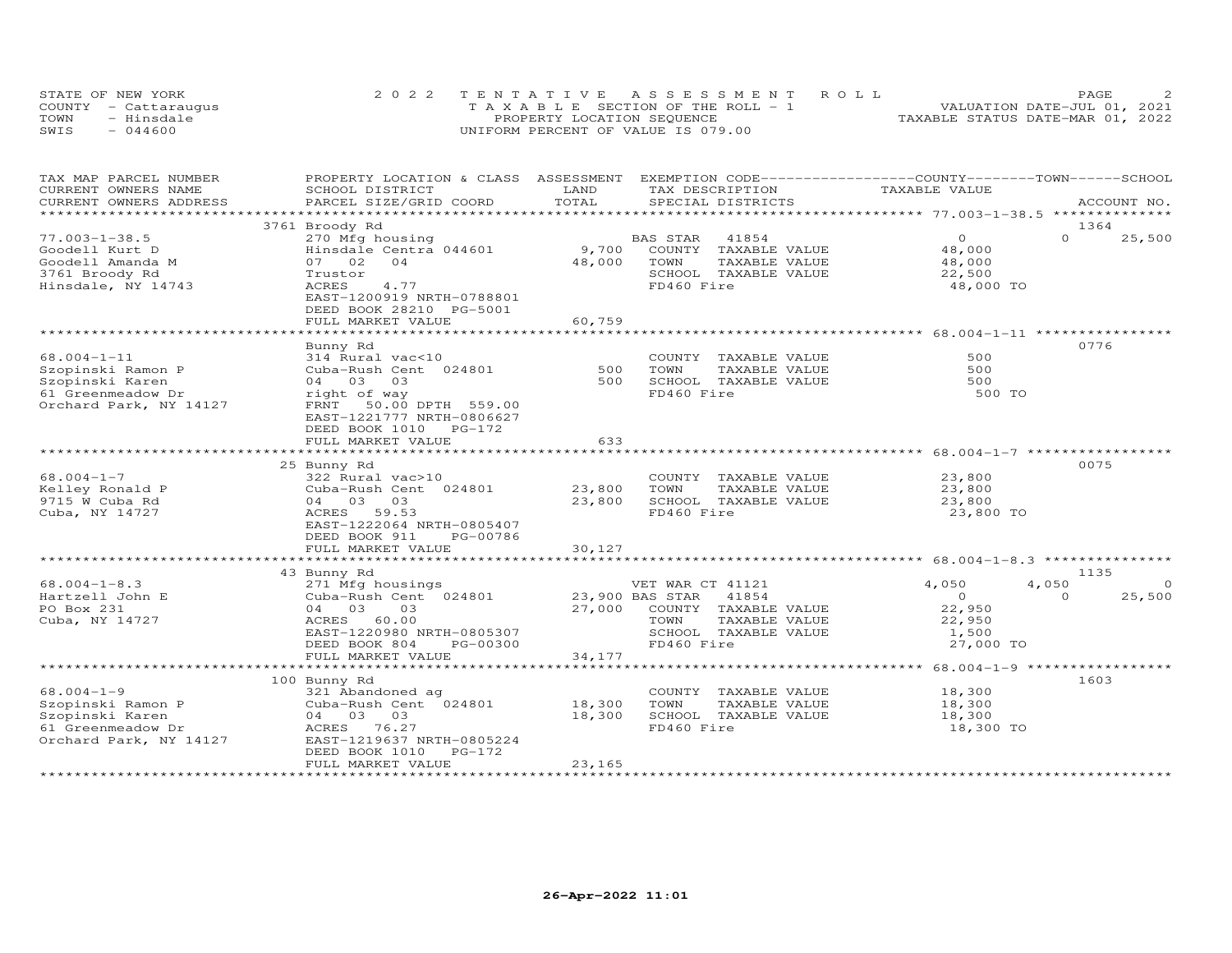| STATE OF NEW YORK    | 2022 TENTATIVE ASSESSMENT ROLL        | PAGE.                            |  |
|----------------------|---------------------------------------|----------------------------------|--|
| COUNTY - Cattaraugus | T A X A B L E SECTION OF THE ROLL - 1 | VALUATION DATE-JUL 01, 2021      |  |
| TOWN<br>- Hinsdale   | PROPERTY LOCATION SEQUENCE            | TAXABLE STATUS DATE-MAR 01, 2022 |  |
| $-044600$<br>SWIS    | UNIFORM PERCENT OF VALUE IS 079.00    |                                  |  |

| TAX MAP PARCEL NUMBER                                 | PROPERTY LOCATION & CLASS ASSESSMENT |                     | EXEMPTION CODE------------------COUNTY-------TOWN-----SCHOOL |                                            |             |
|-------------------------------------------------------|--------------------------------------|---------------------|--------------------------------------------------------------|--------------------------------------------|-------------|
| CURRENT OWNERS NAME                                   | SCHOOL DISTRICT                      | LAND                | TAX DESCRIPTION                                              | TAXABLE VALUE                              |             |
| CURRENT OWNERS ADDRESS                                | PARCEL SIZE/GRID COORD               | TOTAL               | SPECIAL DISTRICTS                                            |                                            | ACCOUNT NO. |
|                                                       |                                      |                     |                                                              |                                            |             |
|                                                       | Bushey Rd                            |                     |                                                              |                                            | 0370        |
| $77.002 - 1 - 24$                                     | 322 Rural vac>10                     |                     | COUNTY TAXABLE VALUE                                         | 21,500                                     |             |
| Hupp John W                                           | Hinsdale Centra 044601               | 21,500              | TOWN<br>TAXABLE VALUE                                        | 21,500                                     |             |
| 22 Stevens St                                         | 17 03 03                             | 21,500              | SCHOOL TAXABLE VALUE                                         | 21,500                                     |             |
| Cuba, NY 14727                                        | ACRES 47.78                          |                     | FD460 Fire                                                   | 21,500 TO                                  |             |
|                                                       | EAST-1213747 NRTH-0794486            |                     |                                                              |                                            |             |
|                                                       | DEED BOOK 888<br>PG-00204            |                     |                                                              |                                            |             |
|                                                       | FULL MARKET VALUE<br>                | 27,215<br>********* |                                                              |                                            |             |
|                                                       |                                      |                     |                                                              | ******************** 77.002-1-25 ********* |             |
|                                                       | Bushey Rd                            |                     |                                                              |                                            | 0719        |
| $77.002 - 1 - 25$                                     | 322 Rural vac>10                     |                     | COUNTY TAXABLE VALUE                                         | 21,200                                     |             |
| Sorokes, William J. Sorokes, L Hinsdale Centra 044601 |                                      | 21,200              | TOWN<br>TAXABLE VALUE                                        | 21,200                                     |             |
| Sorokes, Joseph A. Martel, Kat 17 03 03               |                                      | 21,200              | SCHOOL TAXABLE VALUE                                         | 21,200                                     |             |
| 301 York Street                                       | ACRES 46.49                          |                     | FD460 Fire                                                   | 21,200 TO                                  |             |
| Olean, NY 14760                                       | EAST-1214332 NRTH-0793835            |                     |                                                              |                                            |             |
|                                                       | DEED BOOK 29902 PG-9001              |                     |                                                              |                                            |             |
|                                                       | FULL MARKET VALUE                    | 26,835              |                                                              |                                            |             |
|                                                       |                                      | ***************     |                                                              |                                            |             |
|                                                       | Bushey Rd                            |                     |                                                              |                                            | 0924        |
| $77.002 - 1 - 27$                                     | 260 Seasonal res                     |                     | COUNTY TAXABLE VALUE                                         | 47,400                                     |             |
| Rodkey David A                                        | Hinsdale Centra 044601               | 14,800              | TOWN<br>TAXABLE VALUE                                        | 47,400                                     |             |
| 124 N 24Th St                                         | 17 03 03                             | 47,400              | SCHOOL TAXABLE VALUE                                         | 47,400                                     |             |
| Olean, NY 14760                                       | ACRES 17.25                          |                     | FD460 Fire                                                   | 47,400 TO                                  |             |
|                                                       | EAST-1210291 NRTH-0793414            |                     |                                                              |                                            |             |
|                                                       | DEED BOOK 884<br>PG-00364            |                     |                                                              |                                            |             |
|                                                       | FULL MARKET VALUE                    | 60,000              |                                                              |                                            |             |
|                                                       | ************************             |                     |                                                              |                                            |             |
|                                                       | Bushey Rd                            |                     |                                                              |                                            | 0882        |
| $77.002 - 1 - 29$                                     | 312 Vac w/imprv                      |                     | COUNTY TAXABLE VALUE                                         | 14,700                                     |             |
| Thomas T. Wiskup, Jr. Thomas T Hinsdale Centra 044601 |                                      | 13,700              | TAXABLE VALUE<br>TOWN                                        | 14,700                                     |             |
| William C. Allgeier                                   | 17 03 03                             | 14,700              | SCHOOL TAXABLE VALUE                                         | 14,700                                     |             |
| 1343 West Ave                                         | ACRES 14.51                          |                     | FD460 Fire                                                   | 14,700 TO                                  |             |
| Hilton, NY 14468                                      | EAST-1212578 NRTH-0793466            |                     |                                                              |                                            |             |
|                                                       | DEED BOOK 20200 PG-5103              |                     |                                                              |                                            |             |
|                                                       | FULL MARKET VALUE                    | 18,608              |                                                              |                                            |             |
|                                                       |                                      |                     |                                                              |                                            |             |
|                                                       | Bushey Rd                            |                     |                                                              |                                            | 0508        |
| $77.002 - 1 - 31$                                     | 314 Rural vac<10                     |                     | COUNTY TAXABLE VALUE                                         | 300                                        |             |
| Davis James S                                         | Hinsdale Centra 044601               | 300                 | TOWN<br>TAXABLE VALUE                                        | 300                                        |             |
| Bossert Robert Jr                                     | 17 03 03                             | 300                 | SCHOOL TAXABLE VALUE                                         | 300                                        |             |
| 3812 Edgebrook Way                                    | 3.00<br>ACRES                        |                     | FD460 Fire                                                   | 300 TO                                     |             |
| Erie, PA 16506                                        | EAST-1213073 NRTH-0794250            |                     |                                                              |                                            |             |
|                                                       | DEED BOOK 11195 PG-6001              |                     |                                                              |                                            |             |
|                                                       | FULL MARKET VALUE                    | 380                 |                                                              |                                            |             |
|                                                       |                                      |                     |                                                              |                                            |             |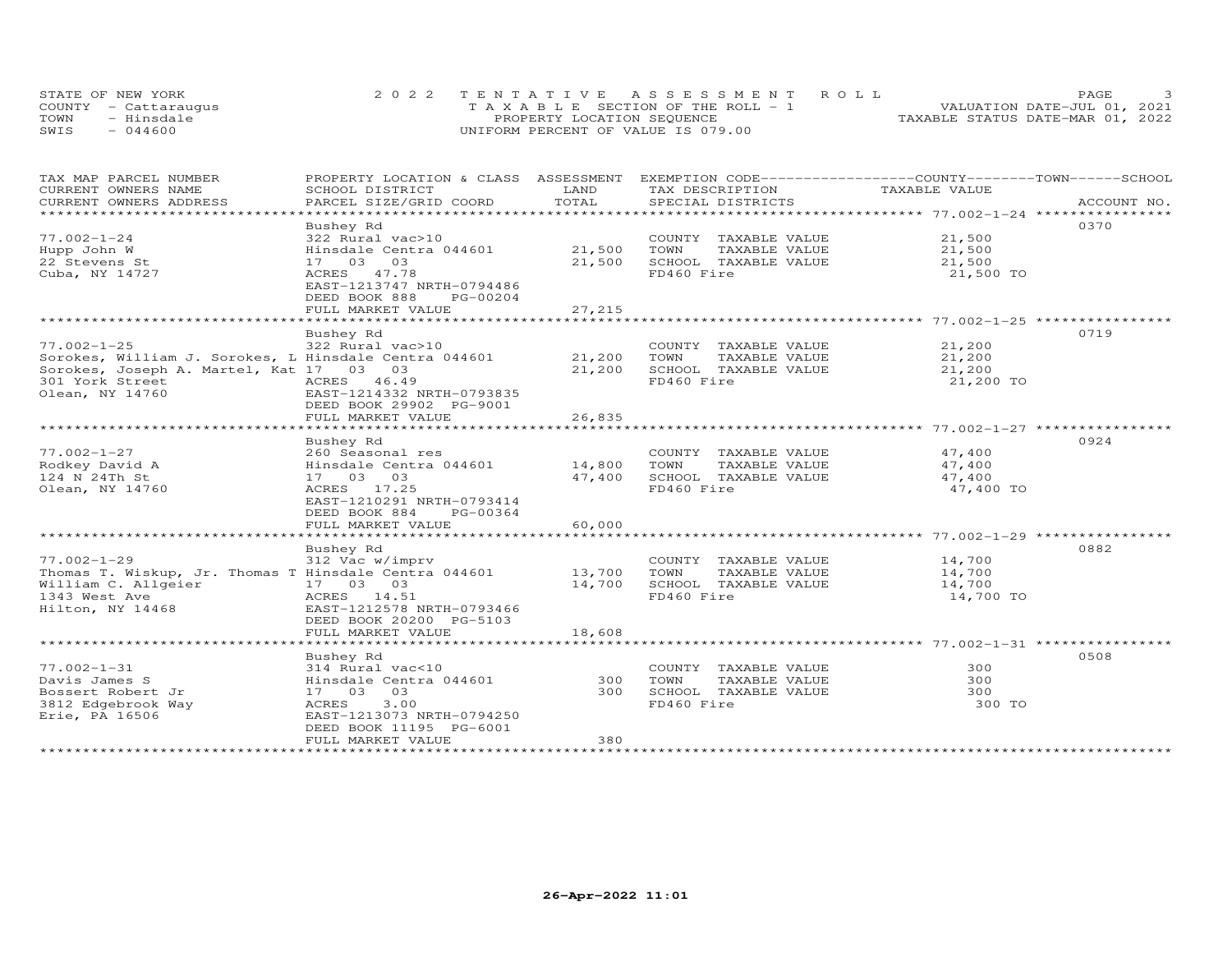| STATE OF NEW YORK    | 2022 TENTATIVE ASSESSMENT ROLL        | PAGE                             |
|----------------------|---------------------------------------|----------------------------------|
| COUNTY - Cattarauqus | T A X A B L E SECTION OF THE ROLL - 1 | VALUATION DATE-JUL 01, 2021      |
| TOWN<br>- Hinsdale   | PROPERTY LOCATION SEQUENCE            | TAXABLE STATUS DATE-MAR 01, 2022 |
| SWIS<br>044600       | UNIFORM PERCENT OF VALUE IS 079.00    |                                  |

| TAX MAP PARCEL NUMBER                | PROPERTY LOCATION & CLASS ASSESSMENT EXEMPTION CODE----------------COUNTY-------TOWN------SCHOOL |                           |                         |                    |                    |
|--------------------------------------|--------------------------------------------------------------------------------------------------|---------------------------|-------------------------|--------------------|--------------------|
| CURRENT OWNERS NAME                  | SCHOOL DISTRICT                                                                                  | LAND                      | TAX DESCRIPTION         | TAXABLE VALUE      |                    |
| CURRENT OWNERS ADDRESS               | PARCEL SIZE/GRID COORD                                                                           | TOTAL                     | SPECIAL DISTRICTS       |                    | ACCOUNT NO.        |
|                                      |                                                                                                  |                           |                         |                    |                    |
|                                      | 1018 Bushey Rd                                                                                   |                           |                         |                    | 1704               |
| $77.004 - 1 - 7.2$                   | 210 1 Family Res                                                                                 |                           | BAS STAR 41854          | $\Omega$           | $\Omega$<br>25,500 |
| Zabel Randall                        | Hinsdale Centra 044601                                                                           | 8,000                     | COUNTY TAXABLE VALUE    | 75,000             |                    |
| Zabel Debra                          | 03<br>24 02                                                                                      | 75,000                    | TAXABLE VALUE<br>TOWN   | 75,000             |                    |
|                                      | 1.35<br>ACRES                                                                                    |                           | SCHOOL TAXABLE VALUE    | 49,500             |                    |
| 1018 Bushey Rd<br>Hinsdale, NY 14743 | EAST-1213336 NRTH-0790777                                                                        |                           | FD460 Fire              | 75,000 TO          |                    |
|                                      | DEED BOOK 13064 PG-3001                                                                          |                           |                         |                    |                    |
|                                      | FULL MARKET VALUE                                                                                | 94,937                    |                         |                    |                    |
|                                      |                                                                                                  |                           |                         |                    |                    |
|                                      | 1029 Bushey Rd                                                                                   |                           |                         |                    | 0028               |
| $77.004 - 1 - 5$                     | 210 $1^{\circ}$ Family Res AGED C/T/S 41800<br>Hinsdale Centra 044601 13,000 VET COM CT 41131    |                           | AGED C/T/S 41800 21,375 |                    | 28,500<br>21,375   |
| Beaver Charles D                     |                                                                                                  |                           |                         | 14,250 14,250      | $\overline{0}$     |
| 1029 Bushy Rd                        | 24 02 03                                                                                         |                           | 41834                   | $\overline{0}$     | 28,500<br>$\Omega$ |
| Hinsdale, NY 14743                   | FRNT 200.00 DPTH                                                                                 | 57,000 ENH STAR<br>COUNTY | COUNTY TAXABLE VALUE    | 21,375             |                    |
|                                      | ACRES 12.63                                                                                      |                           | TOWN<br>TAXABLE VALUE   | 21,375             |                    |
|                                      | EAST-1213104 NRTH-0791477                                                                        |                           | SCHOOL TAXABLE VALUE    | $\Omega$           |                    |
|                                      | DEED BOOK 739<br>PG-00282                                                                        |                           | FD460 Fire              | 57,000 TO          |                    |
|                                      | FULL MARKET VALUE                                                                                | 72,152                    |                         |                    |                    |
|                                      |                                                                                                  |                           |                         |                    |                    |
|                                      | 1062 Bushey Rd                                                                                   |                           |                         |                    | 0507               |
| $77.002 - 1 - 26$                    | 280 Res Multiple                                                                                 |                           | COUNTY TAXABLE VALUE    | 135,000            |                    |
| Davis James S                        | Hinsdale Centra 044601                                                                           | 30,400                    | TOWN<br>TAXABLE VALUE   |                    |                    |
| Bossert Robert Jr                    | 17 03 03                                                                                         | 135,000                   | SCHOOL TAXABLE VALUE    | 135,000<br>135,000 |                    |
|                                      | 2 Cabins                                                                                         |                           | FD460 Fire              |                    |                    |
| 3812 Edgebrook Way                   |                                                                                                  |                           |                         | 135,000 TO         |                    |
| Erie, PA 16506                       | ACRES 61.15                                                                                      |                           |                         |                    |                    |
|                                      | EAST-1213939 NRTH-0792861                                                                        |                           |                         |                    |                    |
|                                      | DEED BOOK 11195 PG-6001                                                                          |                           |                         |                    |                    |
|                                      | FULL MARKET VALUE                                                                                | 170,886                   |                         |                    |                    |
|                                      |                                                                                                  |                           |                         |                    |                    |
|                                      | Button Rd                                                                                        |                           |                         |                    | 0058               |
| $76.001 - 2 - 7$                     | 260 Seasonal res                                                                                 |                           | COUNTY TAXABLE VALUE    | 18,000             |                    |
| Bennett David J.                     | Hinsdale Centra 044601                                                                           | 14,600                    | TAXABLE VALUE<br>TOWN   | 18,000             |                    |
| Bennett John E.                      | 31 03 04                                                                                         | 18,000                    | SCHOOL TAXABLE VALUE    | 18,000             |                    |
| 4423 Gile Hollow Road                | FRNT 50.00 DPTH                                                                                  |                           | FD460 Fire              | 18,000 TO          |                    |
| Hinsdale, NY 14743                   | ACRES 16.85                                                                                      |                           |                         |                    |                    |
|                                      | EAST-1184303 NRTH-0794325                                                                        |                           |                         |                    |                    |
|                                      | DEED BOOK 20190 PG-2363                                                                          |                           |                         |                    |                    |
|                                      | FULL MARKET VALUE                                                                                | 22,785                    |                         |                    |                    |
|                                      |                                                                                                  |                           |                         |                    |                    |
|                                      | Button Rd                                                                                        |                           |                         |                    | 0196               |
| $76.002 - 2 - 2.1$                   | 312 Vac w/imprv                                                                                  |                           | COUNTY TAXABLE VALUE    | 52,000             |                    |
| Kratts Ronald L                      | Hinsdale Centra 044601                                                                           | 27,300                    | TOWN<br>TAXABLE VALUE   | 52,000             |                    |
|                                      |                                                                                                  | 52,000                    |                         |                    |                    |
| 4328 Fay Hollow Rd                   | 23 03 04                                                                                         |                           | SCHOOL TAXABLE VALUE    | 52,000             |                    |
| Hinsdale, NY 14743                   | Ff 133.38                                                                                        |                           | FD460 Fire              | 52,000 TO          |                    |
|                                      | ACRES 75.93                                                                                      |                           |                         |                    |                    |
|                                      | EAST-1188062 NRTH-0794960                                                                        |                           |                         |                    |                    |
|                                      | DEED BOOK 1028<br>$PG-130$                                                                       |                           |                         |                    |                    |
|                                      | FULL MARKET VALUE                                                                                | 65,823                    |                         |                    |                    |
| ************************             |                                                                                                  |                           |                         |                    |                    |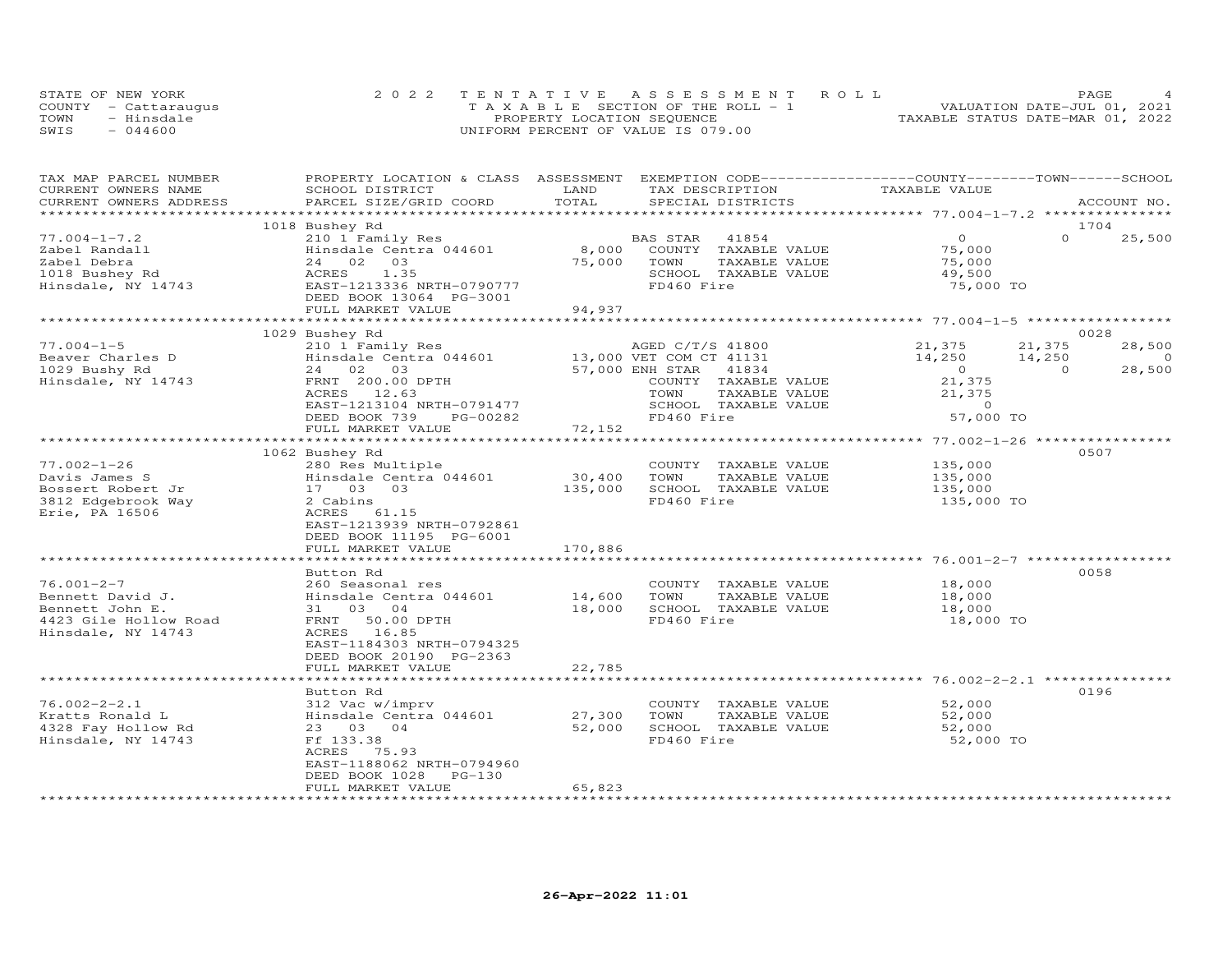|      | STATE OF NEW YORK    | 2022 TENTATIVE ASSESSMENT ROLL                 | PAGE.                            |
|------|----------------------|------------------------------------------------|----------------------------------|
|      | COUNTY - Cattaraugus | $T A X A B I E S E C T I ON OF THE RO I J = 1$ | VALUATION DATE-JUL 01, 2021      |
| TOWN | - Hinsdale           | PROPERTY LOCATION SEQUENCE                     | TAXABLE STATUS DATE-MAR 01, 2022 |
| SWIS | $-044600$            | UNIFORM PERCENT OF VALUE IS 079.00             |                                  |

| 1607<br>Button Rd<br>$76.002 - 2 - 2.2$<br>311 Res vac land<br>24,900<br>COUNTY TAXABLE VALUE<br>Hinsdale Centra 044601<br>24,900<br>TAXABLE VALUE<br>Sawaya Mary Ann<br>TOWN<br>24,900<br>24,900<br>221 Adams St<br>04<br>SCHOOL TAXABLE VALUE<br>24,900<br>23 03<br>Olean, NY 14760<br>Ff 133.38<br>FD460 Fire<br>24,900 TO<br>ACRES<br>57.45<br>EAST-1188060 NRTH-0793042<br>DEED BOOK 1026 PG-408<br>FULL MARKET VALUE<br>31,519<br>0105<br>Button Rd<br>$76.002 - 2 - 4.1$<br>18,700<br>105 Vac farmland<br>COUNTY TAXABLE VALUE<br>Kratts Ronald L<br>Hinsdale Centra 044601<br>18,700<br>TOWN<br>TAXABLE VALUE<br>18,700<br>4318 Fay Hollow Rd<br>23 03 04<br>18,700<br>SCHOOL TAXABLE VALUE<br>18,700<br>FRNT 730.00 DPTH<br>FD460 Fire<br>18,700 TO<br>Hinsdale, NY 14743<br>ACRES 46.25<br>EAST-1189329 NRTH-0794841<br>DEED BOOK 902<br>PG-01038<br>23,671<br>FULL MARKET VALUE<br>1332<br>2510 Button Rd<br>$\Omega$<br>$76.002 - 2 - 4.2$<br>$\circ$<br>25,500<br>210 1 Family Res<br>BAS STAR<br>41854<br>33,800<br>Caya Joseph F<br>Hinsdale Centra 044601<br>COUNTY TAXABLE VALUE<br>105,200<br>105,200<br>Edwards Karen<br>23 03 04<br>105,200<br>TOWN<br>TAXABLE VALUE<br>SCHOOL TAXABLE VALUE<br>2510 Button Rd<br>$L/p$ 910-6<br>79,700<br>inc. $76.002 - 2 - 6.1$<br>FD460 Fire<br>105,200 TO<br>Hinsdale, NY 14743<br>ACRES 71.00<br>EAST-1189798 NRTH-0793029<br>DEED BOOK 5467<br>PG-3001<br>FULL MARKET VALUE<br>133,165<br>******************************<br>0731<br>2576 Button Rd<br>$76.002 - 2 - 3$<br>210 1 Family Res<br>54,000<br>COUNTY TAXABLE VALUE<br>Hinsdale Centra 044601<br>10,100<br>Easton Kelly<br>TOWN<br>TAXABLE VALUE<br>54,000<br>3514 Nys Rte 16<br>23 03<br>04<br>54,000<br>SCHOOL TAXABLE VALUE<br>54,000<br>Hinsdale, NY 14743<br>Ff 400.00<br>FD460 Fire<br>54,000 TO<br>ACRES<br>3.46<br>EAST-1188650 NRTH-0794048<br>DEED BOOK 28140 PG-4002<br>FULL MARKET VALUE<br>68,354<br>******************* 76.002-2-1.5 *********<br>0350<br>2657 Button Rd<br>$76.002 - 2 - 1.5$<br>210 1 Family Res<br>COUNTY TAXABLE VALUE<br>51,400<br>Schultz Susan<br>Hinsdale Centra 044601<br>7,800<br>TOWN<br>TAXABLE VALUE<br>51,400<br>2657 Button Road<br>23 03 04<br>51,400<br>SCHOOL TAXABLE VALUE<br>51,400<br>Hinsdale, NY 14743<br>FRNT 278.80 DPTH 149.99<br>FD460 Fire<br>51,400 TO<br>BANK<br>017<br>EAST-1186646 NRTH-0793002<br>DEED BOOK 2021<br>PG-13425<br>65,063<br>FULL MARKET VALUE | TAX MAP PARCEL NUMBER<br>CURRENT OWNERS NAME<br>CURRENT OWNERS ADDRESS | PROPERTY LOCATION & CLASS ASSESSMENT<br>SCHOOL DISTRICT<br>PARCEL SIZE/GRID COORD | LAND<br>TOTAL | EXEMPTION CODE-----------------COUNTY-------TOWN-----SCHOOL<br>TAX DESCRIPTION<br>SPECIAL DISTRICTS | TAXABLE VALUE | ACCOUNT NO. |
|------------------------------------------------------------------------------------------------------------------------------------------------------------------------------------------------------------------------------------------------------------------------------------------------------------------------------------------------------------------------------------------------------------------------------------------------------------------------------------------------------------------------------------------------------------------------------------------------------------------------------------------------------------------------------------------------------------------------------------------------------------------------------------------------------------------------------------------------------------------------------------------------------------------------------------------------------------------------------------------------------------------------------------------------------------------------------------------------------------------------------------------------------------------------------------------------------------------------------------------------------------------------------------------------------------------------------------------------------------------------------------------------------------------------------------------------------------------------------------------------------------------------------------------------------------------------------------------------------------------------------------------------------------------------------------------------------------------------------------------------------------------------------------------------------------------------------------------------------------------------------------------------------------------------------------------------------------------------------------------------------------------------------------------------------------------------------------------------------------------------------------------------------------------------------------------------------------------------------------------------------------------------------------------------------------------------------------------------------------------------------------------------------------------------------------------------|------------------------------------------------------------------------|-----------------------------------------------------------------------------------|---------------|-----------------------------------------------------------------------------------------------------|---------------|-------------|
|                                                                                                                                                                                                                                                                                                                                                                                                                                                                                                                                                                                                                                                                                                                                                                                                                                                                                                                                                                                                                                                                                                                                                                                                                                                                                                                                                                                                                                                                                                                                                                                                                                                                                                                                                                                                                                                                                                                                                                                                                                                                                                                                                                                                                                                                                                                                                                                                                                                |                                                                        |                                                                                   |               |                                                                                                     |               |             |
|                                                                                                                                                                                                                                                                                                                                                                                                                                                                                                                                                                                                                                                                                                                                                                                                                                                                                                                                                                                                                                                                                                                                                                                                                                                                                                                                                                                                                                                                                                                                                                                                                                                                                                                                                                                                                                                                                                                                                                                                                                                                                                                                                                                                                                                                                                                                                                                                                                                |                                                                        |                                                                                   |               |                                                                                                     |               |             |
|                                                                                                                                                                                                                                                                                                                                                                                                                                                                                                                                                                                                                                                                                                                                                                                                                                                                                                                                                                                                                                                                                                                                                                                                                                                                                                                                                                                                                                                                                                                                                                                                                                                                                                                                                                                                                                                                                                                                                                                                                                                                                                                                                                                                                                                                                                                                                                                                                                                |                                                                        |                                                                                   |               |                                                                                                     |               |             |
|                                                                                                                                                                                                                                                                                                                                                                                                                                                                                                                                                                                                                                                                                                                                                                                                                                                                                                                                                                                                                                                                                                                                                                                                                                                                                                                                                                                                                                                                                                                                                                                                                                                                                                                                                                                                                                                                                                                                                                                                                                                                                                                                                                                                                                                                                                                                                                                                                                                |                                                                        |                                                                                   |               |                                                                                                     |               |             |
|                                                                                                                                                                                                                                                                                                                                                                                                                                                                                                                                                                                                                                                                                                                                                                                                                                                                                                                                                                                                                                                                                                                                                                                                                                                                                                                                                                                                                                                                                                                                                                                                                                                                                                                                                                                                                                                                                                                                                                                                                                                                                                                                                                                                                                                                                                                                                                                                                                                |                                                                        |                                                                                   |               |                                                                                                     |               |             |
|                                                                                                                                                                                                                                                                                                                                                                                                                                                                                                                                                                                                                                                                                                                                                                                                                                                                                                                                                                                                                                                                                                                                                                                                                                                                                                                                                                                                                                                                                                                                                                                                                                                                                                                                                                                                                                                                                                                                                                                                                                                                                                                                                                                                                                                                                                                                                                                                                                                |                                                                        |                                                                                   |               |                                                                                                     |               |             |
|                                                                                                                                                                                                                                                                                                                                                                                                                                                                                                                                                                                                                                                                                                                                                                                                                                                                                                                                                                                                                                                                                                                                                                                                                                                                                                                                                                                                                                                                                                                                                                                                                                                                                                                                                                                                                                                                                                                                                                                                                                                                                                                                                                                                                                                                                                                                                                                                                                                |                                                                        |                                                                                   |               |                                                                                                     |               |             |
|                                                                                                                                                                                                                                                                                                                                                                                                                                                                                                                                                                                                                                                                                                                                                                                                                                                                                                                                                                                                                                                                                                                                                                                                                                                                                                                                                                                                                                                                                                                                                                                                                                                                                                                                                                                                                                                                                                                                                                                                                                                                                                                                                                                                                                                                                                                                                                                                                                                |                                                                        |                                                                                   |               |                                                                                                     |               |             |
|                                                                                                                                                                                                                                                                                                                                                                                                                                                                                                                                                                                                                                                                                                                                                                                                                                                                                                                                                                                                                                                                                                                                                                                                                                                                                                                                                                                                                                                                                                                                                                                                                                                                                                                                                                                                                                                                                                                                                                                                                                                                                                                                                                                                                                                                                                                                                                                                                                                |                                                                        |                                                                                   |               |                                                                                                     |               |             |
|                                                                                                                                                                                                                                                                                                                                                                                                                                                                                                                                                                                                                                                                                                                                                                                                                                                                                                                                                                                                                                                                                                                                                                                                                                                                                                                                                                                                                                                                                                                                                                                                                                                                                                                                                                                                                                                                                                                                                                                                                                                                                                                                                                                                                                                                                                                                                                                                                                                |                                                                        |                                                                                   |               |                                                                                                     |               |             |
|                                                                                                                                                                                                                                                                                                                                                                                                                                                                                                                                                                                                                                                                                                                                                                                                                                                                                                                                                                                                                                                                                                                                                                                                                                                                                                                                                                                                                                                                                                                                                                                                                                                                                                                                                                                                                                                                                                                                                                                                                                                                                                                                                                                                                                                                                                                                                                                                                                                |                                                                        |                                                                                   |               |                                                                                                     |               |             |
|                                                                                                                                                                                                                                                                                                                                                                                                                                                                                                                                                                                                                                                                                                                                                                                                                                                                                                                                                                                                                                                                                                                                                                                                                                                                                                                                                                                                                                                                                                                                                                                                                                                                                                                                                                                                                                                                                                                                                                                                                                                                                                                                                                                                                                                                                                                                                                                                                                                |                                                                        |                                                                                   |               |                                                                                                     |               |             |
|                                                                                                                                                                                                                                                                                                                                                                                                                                                                                                                                                                                                                                                                                                                                                                                                                                                                                                                                                                                                                                                                                                                                                                                                                                                                                                                                                                                                                                                                                                                                                                                                                                                                                                                                                                                                                                                                                                                                                                                                                                                                                                                                                                                                                                                                                                                                                                                                                                                |                                                                        |                                                                                   |               |                                                                                                     |               |             |
|                                                                                                                                                                                                                                                                                                                                                                                                                                                                                                                                                                                                                                                                                                                                                                                                                                                                                                                                                                                                                                                                                                                                                                                                                                                                                                                                                                                                                                                                                                                                                                                                                                                                                                                                                                                                                                                                                                                                                                                                                                                                                                                                                                                                                                                                                                                                                                                                                                                |                                                                        |                                                                                   |               |                                                                                                     |               |             |
|                                                                                                                                                                                                                                                                                                                                                                                                                                                                                                                                                                                                                                                                                                                                                                                                                                                                                                                                                                                                                                                                                                                                                                                                                                                                                                                                                                                                                                                                                                                                                                                                                                                                                                                                                                                                                                                                                                                                                                                                                                                                                                                                                                                                                                                                                                                                                                                                                                                |                                                                        |                                                                                   |               |                                                                                                     |               |             |
|                                                                                                                                                                                                                                                                                                                                                                                                                                                                                                                                                                                                                                                                                                                                                                                                                                                                                                                                                                                                                                                                                                                                                                                                                                                                                                                                                                                                                                                                                                                                                                                                                                                                                                                                                                                                                                                                                                                                                                                                                                                                                                                                                                                                                                                                                                                                                                                                                                                |                                                                        |                                                                                   |               |                                                                                                     |               |             |
|                                                                                                                                                                                                                                                                                                                                                                                                                                                                                                                                                                                                                                                                                                                                                                                                                                                                                                                                                                                                                                                                                                                                                                                                                                                                                                                                                                                                                                                                                                                                                                                                                                                                                                                                                                                                                                                                                                                                                                                                                                                                                                                                                                                                                                                                                                                                                                                                                                                |                                                                        |                                                                                   |               |                                                                                                     |               |             |
|                                                                                                                                                                                                                                                                                                                                                                                                                                                                                                                                                                                                                                                                                                                                                                                                                                                                                                                                                                                                                                                                                                                                                                                                                                                                                                                                                                                                                                                                                                                                                                                                                                                                                                                                                                                                                                                                                                                                                                                                                                                                                                                                                                                                                                                                                                                                                                                                                                                |                                                                        |                                                                                   |               |                                                                                                     |               |             |
|                                                                                                                                                                                                                                                                                                                                                                                                                                                                                                                                                                                                                                                                                                                                                                                                                                                                                                                                                                                                                                                                                                                                                                                                                                                                                                                                                                                                                                                                                                                                                                                                                                                                                                                                                                                                                                                                                                                                                                                                                                                                                                                                                                                                                                                                                                                                                                                                                                                |                                                                        |                                                                                   |               |                                                                                                     |               |             |
|                                                                                                                                                                                                                                                                                                                                                                                                                                                                                                                                                                                                                                                                                                                                                                                                                                                                                                                                                                                                                                                                                                                                                                                                                                                                                                                                                                                                                                                                                                                                                                                                                                                                                                                                                                                                                                                                                                                                                                                                                                                                                                                                                                                                                                                                                                                                                                                                                                                |                                                                        |                                                                                   |               |                                                                                                     |               |             |
|                                                                                                                                                                                                                                                                                                                                                                                                                                                                                                                                                                                                                                                                                                                                                                                                                                                                                                                                                                                                                                                                                                                                                                                                                                                                                                                                                                                                                                                                                                                                                                                                                                                                                                                                                                                                                                                                                                                                                                                                                                                                                                                                                                                                                                                                                                                                                                                                                                                |                                                                        |                                                                                   |               |                                                                                                     |               |             |
|                                                                                                                                                                                                                                                                                                                                                                                                                                                                                                                                                                                                                                                                                                                                                                                                                                                                                                                                                                                                                                                                                                                                                                                                                                                                                                                                                                                                                                                                                                                                                                                                                                                                                                                                                                                                                                                                                                                                                                                                                                                                                                                                                                                                                                                                                                                                                                                                                                                |                                                                        |                                                                                   |               |                                                                                                     |               |             |
|                                                                                                                                                                                                                                                                                                                                                                                                                                                                                                                                                                                                                                                                                                                                                                                                                                                                                                                                                                                                                                                                                                                                                                                                                                                                                                                                                                                                                                                                                                                                                                                                                                                                                                                                                                                                                                                                                                                                                                                                                                                                                                                                                                                                                                                                                                                                                                                                                                                |                                                                        |                                                                                   |               |                                                                                                     |               |             |
|                                                                                                                                                                                                                                                                                                                                                                                                                                                                                                                                                                                                                                                                                                                                                                                                                                                                                                                                                                                                                                                                                                                                                                                                                                                                                                                                                                                                                                                                                                                                                                                                                                                                                                                                                                                                                                                                                                                                                                                                                                                                                                                                                                                                                                                                                                                                                                                                                                                |                                                                        |                                                                                   |               |                                                                                                     |               |             |
|                                                                                                                                                                                                                                                                                                                                                                                                                                                                                                                                                                                                                                                                                                                                                                                                                                                                                                                                                                                                                                                                                                                                                                                                                                                                                                                                                                                                                                                                                                                                                                                                                                                                                                                                                                                                                                                                                                                                                                                                                                                                                                                                                                                                                                                                                                                                                                                                                                                |                                                                        |                                                                                   |               |                                                                                                     |               |             |
|                                                                                                                                                                                                                                                                                                                                                                                                                                                                                                                                                                                                                                                                                                                                                                                                                                                                                                                                                                                                                                                                                                                                                                                                                                                                                                                                                                                                                                                                                                                                                                                                                                                                                                                                                                                                                                                                                                                                                                                                                                                                                                                                                                                                                                                                                                                                                                                                                                                |                                                                        |                                                                                   |               |                                                                                                     |               |             |
|                                                                                                                                                                                                                                                                                                                                                                                                                                                                                                                                                                                                                                                                                                                                                                                                                                                                                                                                                                                                                                                                                                                                                                                                                                                                                                                                                                                                                                                                                                                                                                                                                                                                                                                                                                                                                                                                                                                                                                                                                                                                                                                                                                                                                                                                                                                                                                                                                                                |                                                                        |                                                                                   |               |                                                                                                     |               |             |
|                                                                                                                                                                                                                                                                                                                                                                                                                                                                                                                                                                                                                                                                                                                                                                                                                                                                                                                                                                                                                                                                                                                                                                                                                                                                                                                                                                                                                                                                                                                                                                                                                                                                                                                                                                                                                                                                                                                                                                                                                                                                                                                                                                                                                                                                                                                                                                                                                                                |                                                                        |                                                                                   |               |                                                                                                     |               |             |
|                                                                                                                                                                                                                                                                                                                                                                                                                                                                                                                                                                                                                                                                                                                                                                                                                                                                                                                                                                                                                                                                                                                                                                                                                                                                                                                                                                                                                                                                                                                                                                                                                                                                                                                                                                                                                                                                                                                                                                                                                                                                                                                                                                                                                                                                                                                                                                                                                                                |                                                                        |                                                                                   |               |                                                                                                     |               |             |
|                                                                                                                                                                                                                                                                                                                                                                                                                                                                                                                                                                                                                                                                                                                                                                                                                                                                                                                                                                                                                                                                                                                                                                                                                                                                                                                                                                                                                                                                                                                                                                                                                                                                                                                                                                                                                                                                                                                                                                                                                                                                                                                                                                                                                                                                                                                                                                                                                                                |                                                                        |                                                                                   |               |                                                                                                     |               |             |
|                                                                                                                                                                                                                                                                                                                                                                                                                                                                                                                                                                                                                                                                                                                                                                                                                                                                                                                                                                                                                                                                                                                                                                                                                                                                                                                                                                                                                                                                                                                                                                                                                                                                                                                                                                                                                                                                                                                                                                                                                                                                                                                                                                                                                                                                                                                                                                                                                                                |                                                                        |                                                                                   |               |                                                                                                     |               |             |
|                                                                                                                                                                                                                                                                                                                                                                                                                                                                                                                                                                                                                                                                                                                                                                                                                                                                                                                                                                                                                                                                                                                                                                                                                                                                                                                                                                                                                                                                                                                                                                                                                                                                                                                                                                                                                                                                                                                                                                                                                                                                                                                                                                                                                                                                                                                                                                                                                                                |                                                                        |                                                                                   |               |                                                                                                     |               |             |
|                                                                                                                                                                                                                                                                                                                                                                                                                                                                                                                                                                                                                                                                                                                                                                                                                                                                                                                                                                                                                                                                                                                                                                                                                                                                                                                                                                                                                                                                                                                                                                                                                                                                                                                                                                                                                                                                                                                                                                                                                                                                                                                                                                                                                                                                                                                                                                                                                                                |                                                                        |                                                                                   |               |                                                                                                     |               |             |
|                                                                                                                                                                                                                                                                                                                                                                                                                                                                                                                                                                                                                                                                                                                                                                                                                                                                                                                                                                                                                                                                                                                                                                                                                                                                                                                                                                                                                                                                                                                                                                                                                                                                                                                                                                                                                                                                                                                                                                                                                                                                                                                                                                                                                                                                                                                                                                                                                                                |                                                                        |                                                                                   |               |                                                                                                     |               |             |
|                                                                                                                                                                                                                                                                                                                                                                                                                                                                                                                                                                                                                                                                                                                                                                                                                                                                                                                                                                                                                                                                                                                                                                                                                                                                                                                                                                                                                                                                                                                                                                                                                                                                                                                                                                                                                                                                                                                                                                                                                                                                                                                                                                                                                                                                                                                                                                                                                                                |                                                                        |                                                                                   |               |                                                                                                     |               |             |
|                                                                                                                                                                                                                                                                                                                                                                                                                                                                                                                                                                                                                                                                                                                                                                                                                                                                                                                                                                                                                                                                                                                                                                                                                                                                                                                                                                                                                                                                                                                                                                                                                                                                                                                                                                                                                                                                                                                                                                                                                                                                                                                                                                                                                                                                                                                                                                                                                                                |                                                                        |                                                                                   |               |                                                                                                     |               |             |
|                                                                                                                                                                                                                                                                                                                                                                                                                                                                                                                                                                                                                                                                                                                                                                                                                                                                                                                                                                                                                                                                                                                                                                                                                                                                                                                                                                                                                                                                                                                                                                                                                                                                                                                                                                                                                                                                                                                                                                                                                                                                                                                                                                                                                                                                                                                                                                                                                                                |                                                                        |                                                                                   |               |                                                                                                     |               |             |
|                                                                                                                                                                                                                                                                                                                                                                                                                                                                                                                                                                                                                                                                                                                                                                                                                                                                                                                                                                                                                                                                                                                                                                                                                                                                                                                                                                                                                                                                                                                                                                                                                                                                                                                                                                                                                                                                                                                                                                                                                                                                                                                                                                                                                                                                                                                                                                                                                                                |                                                                        |                                                                                   |               |                                                                                                     |               |             |
|                                                                                                                                                                                                                                                                                                                                                                                                                                                                                                                                                                                                                                                                                                                                                                                                                                                                                                                                                                                                                                                                                                                                                                                                                                                                                                                                                                                                                                                                                                                                                                                                                                                                                                                                                                                                                                                                                                                                                                                                                                                                                                                                                                                                                                                                                                                                                                                                                                                |                                                                        |                                                                                   |               |                                                                                                     |               |             |
|                                                                                                                                                                                                                                                                                                                                                                                                                                                                                                                                                                                                                                                                                                                                                                                                                                                                                                                                                                                                                                                                                                                                                                                                                                                                                                                                                                                                                                                                                                                                                                                                                                                                                                                                                                                                                                                                                                                                                                                                                                                                                                                                                                                                                                                                                                                                                                                                                                                |                                                                        | ********************                                                              |               |                                                                                                     |               |             |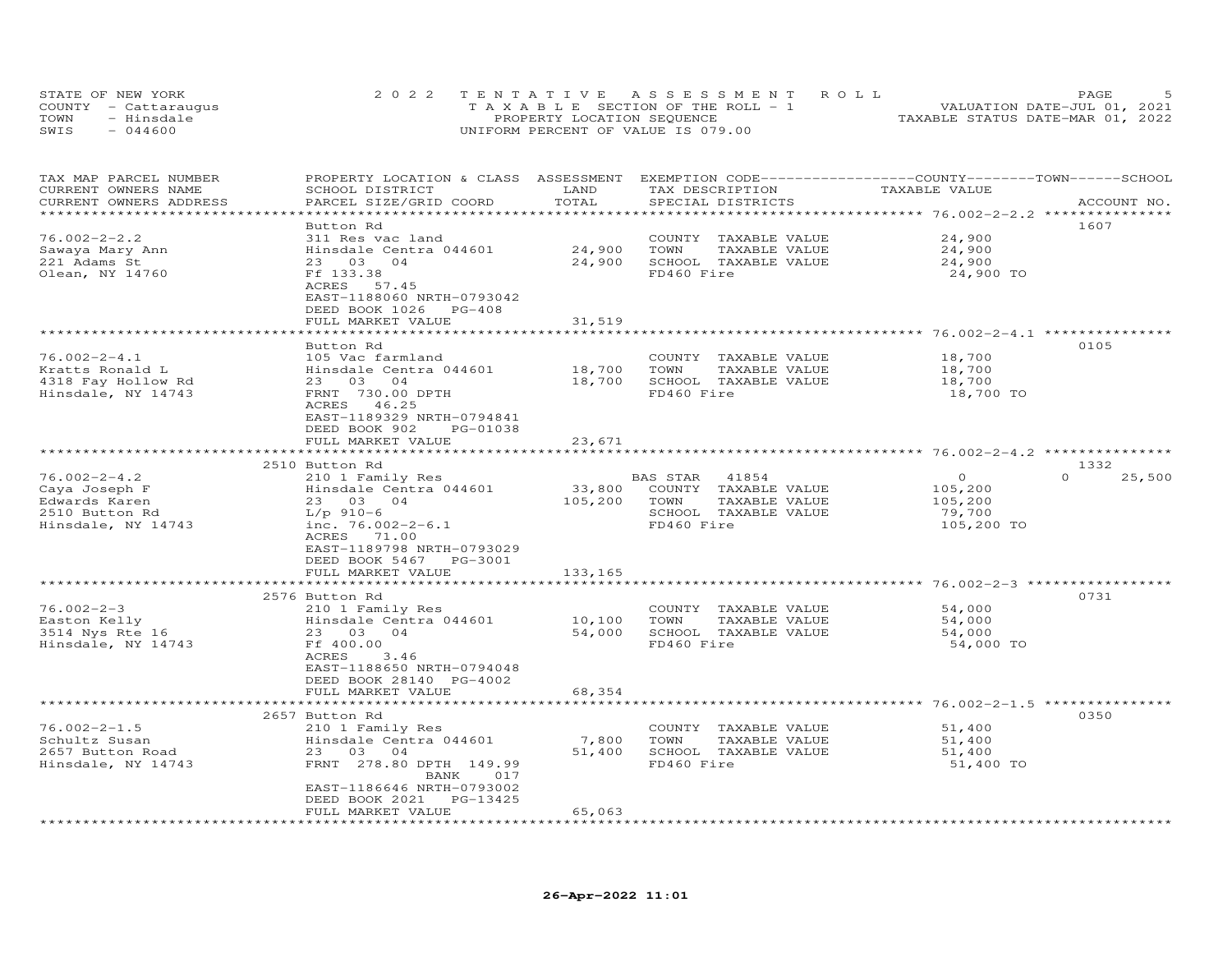|      | STATE OF NEW YORK    | 2022 TENTATIVE ASSESSMENT ROLL        | PAGE.                            |
|------|----------------------|---------------------------------------|----------------------------------|
|      | COUNTY - Cattarauqus | T A X A B L E SECTION OF THE ROLL - 1 | VALUATION DATE-JUL 01, 2021      |
| TOWN | - Hinsdale           | PROPERTY LOCATION SEQUENCE            | TAXABLE STATUS DATE-MAR 01, 2022 |
| SWIS | $-044600$            | UNIFORM PERCENT OF VALUE IS 079.00    |                                  |

| TAX MAP PARCEL NUMBER                  | PROPERTY LOCATION & CLASS ASSESSMENT EXEMPTION CODE----------------COUNTY-------TOWN-----SCHOOL |         |                              |                                           |                    |
|----------------------------------------|-------------------------------------------------------------------------------------------------|---------|------------------------------|-------------------------------------------|--------------------|
| CURRENT OWNERS NAME                    | SCHOOL DISTRICT                                                                                 | LAND    | TAX DESCRIPTION              | TAXABLE VALUE                             |                    |
| CURRENT OWNERS ADDRESS                 | PARCEL SIZE/GRID COORD                                                                          | TOTAL   | SPECIAL DISTRICTS            |                                           | ACCOUNT NO.        |
|                                        |                                                                                                 |         |                              | ****************** 76.002-2-1.4 ********* |                    |
|                                        | 2660 Button Rd                                                                                  |         |                              |                                           | 1728               |
| $76.002 - 2 - 1.4$                     | 210 1 Family Res                                                                                |         | BAS STAR 41854               | $\overline{O}$                            | $\Omega$<br>25,500 |
| Rickard Mark A                         | Hinsdale Centra 044601                                                                          |         | 22,100 COUNTY TAXABLE VALUE  | 102,000                                   |                    |
| Rickard Heidi M                        | 23/3/4                                                                                          | 102,000 | TAXABLE VALUE<br>TOWN        | 102,000                                   |                    |
| 2660 Button Rd                         | ACRES<br>43.35 BANK<br>005                                                                      |         | SCHOOL TAXABLE VALUE         | 76,500                                    |                    |
| Hinsdale, NY 14743                     | EAST-1187087 NRTH-0794143<br>DEED BOOK 18809 PG-6001                                            |         | FD460 Fire                   | 102,000 TO                                |                    |
|                                        | FULL MARKET VALUE                                                                               | 129,114 |                              |                                           |                    |
|                                        |                                                                                                 |         |                              |                                           |                    |
|                                        | 2663 Button Rd                                                                                  |         |                              |                                           | 0350               |
| $76.002 - 2 - 1.1$                     | 240 Rural res                                                                                   |         | ENH STAR<br>41834            | $\overline{O}$                            | $\Omega$<br>63,670 |
| Carr Randolph W                        | Hinsdale Centra 044601                                                                          |         | 23,100 COUNTY TAXABLE VALUE  | 134,300                                   |                    |
| Carr Ann L                             | 23 03 04                                                                                        | 134,300 | TOWN<br>TAXABLE VALUE        | 134,300                                   |                    |
| 2663 Button Rd                         | ACRES 48.27                                                                                     |         | SCHOOL TAXABLE VALUE         | 70,630                                    |                    |
| Hinsdale, NY                           | EAST-1186646 NRTH-0793002                                                                       |         | FD460 Fire                   | 134,300 TO                                |                    |
|                                        | DEED BOOK 18000 PG-4004                                                                         |         |                              |                                           |                    |
|                                        | FULL MARKET VALUE                                                                               | 170,000 |                              |                                           |                    |
|                                        |                                                                                                 |         |                              |                                           |                    |
|                                        | 2733 Button Rd                                                                                  |         |                              |                                           | 1057               |
| $76.001 - 2 - 12$                      | 280 Res Multiple                                                                                |         | VET COM CT 41131             | 17,000                                    | 17,000<br>$\Omega$ |
| Magee Charles A                        | Hinsdale Centra 044601                                                                          |         | 14,600 BAS STAR 41854        | $\overline{O}$                            | $\Omega$<br>25,500 |
| 2733 Button Rd                         | 31 02 04                                                                                        |         | 123,000 COUNTY TAXABLE VALUE | 106,000                                   |                    |
| Hinsdale, NY 14743                     | Site 2-2729 Button Rd                                                                           |         | TOWN<br>TAXABLE VALUE        | 106,000                                   |                    |
|                                        | FRNT 1110.00 DPTH                                                                               |         | SCHOOL TAXABLE VALUE         | 97,500                                    |                    |
|                                        | ACRES<br>9.05 BANK<br>017                                                                       |         | FD460 Fire                   | 123,000 TO                                |                    |
|                                        | EAST-1185421 NRTH-0793683                                                                       |         |                              |                                           |                    |
|                                        | DEED BOOK 22216 PG-7001                                                                         |         |                              |                                           |                    |
|                                        | FULL MARKET VALUE                                                                               | 155,696 |                              |                                           |                    |
|                                        | *********************                                                                           |         |                              |                                           |                    |
|                                        | 2746 Button Rd                                                                                  |         |                              |                                           | 0778               |
| $76.001 - 2 - 6$                       | 210 1 Family Res                                                                                |         | BAS STAR 41854               | $\Omega$                                  | 25,500<br>$\Omega$ |
| Keim Nathan M                          | Hinsdale Centra 044601                                                                          | 30,800  | COUNTY TAXABLE VALUE         | 147,500                                   |                    |
| Metler Erinne L                        | 31/32 03 04                                                                                     | 147,500 | TOWN<br>TAXABLE VALUE        | 147,500                                   |                    |
| 2746 Button Rd                         | Ff 1135.00                                                                                      |         | SCHOOL TAXABLE VALUE         | 122,000                                   |                    |
| Hinsdale, NY 14743                     | ACRES 64.25                                                                                     |         | FD460 Fire                   | 147,500 TO                                |                    |
|                                        | EAST-1185405 NRTH-0795108                                                                       |         |                              |                                           |                    |
|                                        | DEED BOOK 13859 PG-3002                                                                         |         |                              |                                           |                    |
|                                        | FULL MARKET VALUE                                                                               | 186,709 |                              |                                           |                    |
|                                        |                                                                                                 |         |                              |                                           |                    |
|                                        | Button Rd (Off)                                                                                 |         |                              |                                           | 0610               |
| $76.001 - 2 - 9$                       | 321 Abandoned ag                                                                                |         | COUNTY TAXABLE VALUE         | 38,200                                    |                    |
| Johnson James B                        | Hinsdale Centra 044601                                                                          | 38,200  | TOWN<br>TAXABLE VALUE        | 38,200                                    |                    |
| Bennett David Mclaughlin John 01 02 04 |                                                                                                 | 38,200  | SCHOOL TAXABLE VALUE         | 38,200                                    |                    |
| 3974 Church Road                       | L/u - Paul M                                                                                    |         | FD460 Fire                   | 38,200 TO                                 |                    |
| Allegany, NY 14706                     | ACRES 123.95                                                                                    |         |                              |                                           |                    |
|                                        | EAST-1182499 NRTH-0793427                                                                       |         |                              |                                           |                    |
|                                        | DEED BOOK 2020<br>PG-16606                                                                      |         |                              |                                           |                    |
|                                        | FULL MARKET VALUE                                                                               | 48,354  |                              |                                           |                    |
|                                        |                                                                                                 |         |                              |                                           |                    |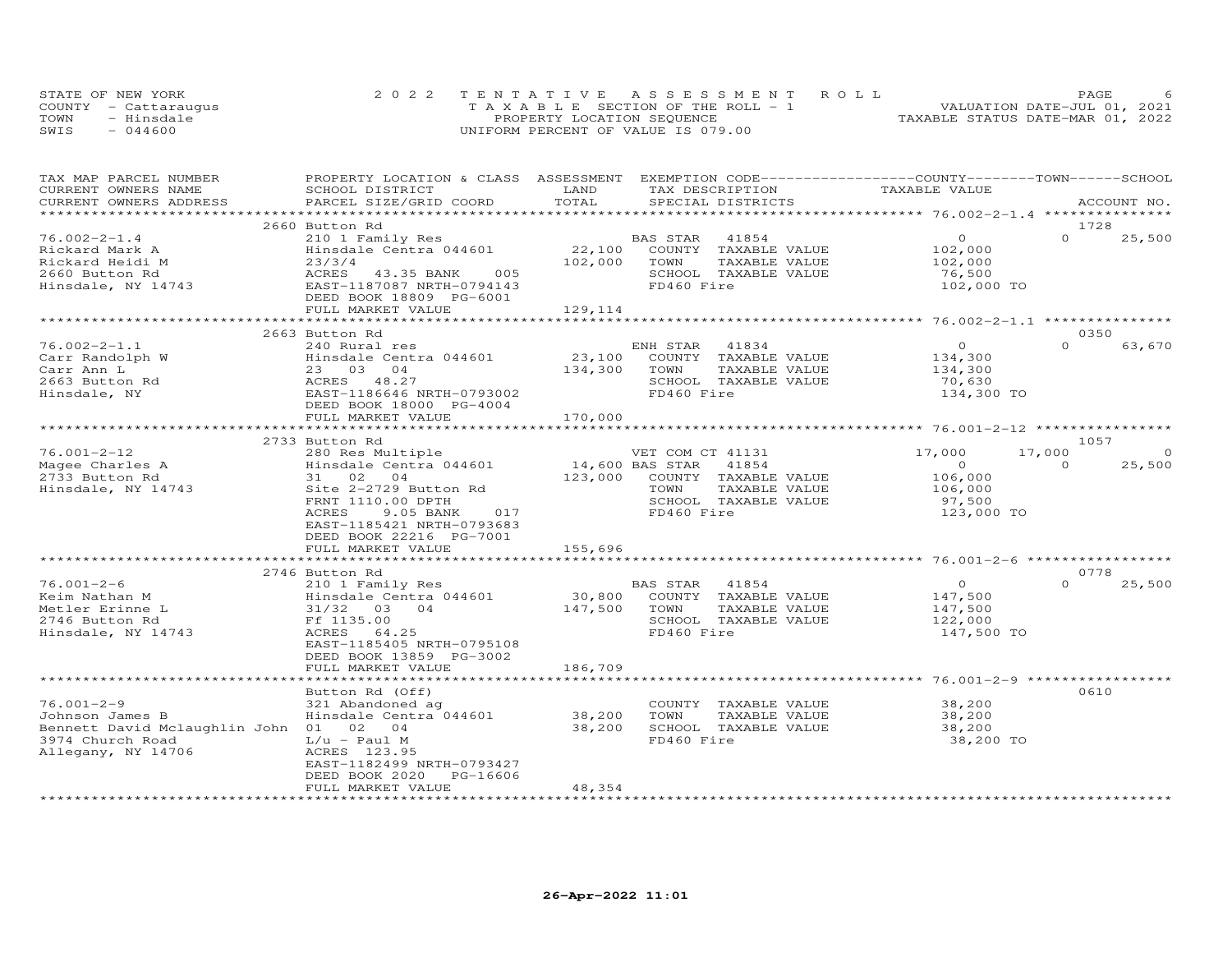| STATE OF NEW YORK    | 2022 TENTATIVE ASSESSMENT ROLL        | PAGE.                            |
|----------------------|---------------------------------------|----------------------------------|
| COUNTY - Cattaraugus | T A X A B L E SECTION OF THE ROLL - 1 | VALUATION DATE-JUL 01, 2021      |
| TOWN<br>- Hinsdale   | PROPERTY LOCATION SEQUENCE            | TAXABLE STATUS DATE-MAR 01, 2022 |
| $-044600$<br>SWIS    | UNIFORM PERCENT OF VALUE IS 079.00    |                                  |

| TAX MAP PARCEL NUMBER<br>CURRENT OWNERS NAME<br>CURRENT OWNERS ADDRESS                                              | PROPERTY LOCATION & CLASS ASSESSMENT EXEMPTION CODE----------------COUNTY-------TOWN------SCHOOL<br>SCHOOL DISTRICT<br>PARCEL SIZE/GRID COORD                                                                                              | LAND<br>TOTAL             | TAX DESCRIPTION<br>SPECIAL DISTRICTS                                                                                                                                                                          | TAXABLE VALUE                                                                                                                                                                     | ACCOUNT NO.                                                          |
|---------------------------------------------------------------------------------------------------------------------|--------------------------------------------------------------------------------------------------------------------------------------------------------------------------------------------------------------------------------------------|---------------------------|---------------------------------------------------------------------------------------------------------------------------------------------------------------------------------------------------------------|-----------------------------------------------------------------------------------------------------------------------------------------------------------------------------------|----------------------------------------------------------------------|
|                                                                                                                     |                                                                                                                                                                                                                                            |                           |                                                                                                                                                                                                               |                                                                                                                                                                                   |                                                                      |
| $76.001 - 2 - 10$<br>Paddock 11 Donald Charles<br>8003 Boston Colden Rd<br>Boston, NY 14025                         | Button Rd (Off)<br>322 Rural vac>10<br>Hinsdale Centra 044601 9,900<br>31 02 04<br>ACRES<br>20.35<br>EAST-1181285 NRTH-0792924                                                                                                             | 9,900                     | COUNTY TAXABLE VALUE<br>TAXABLE VALUE<br>TOWN<br>SCHOOL TAXABLE VALUE<br>FD460 Fire                                                                                                                           | 9,900<br>9,900<br>9,900<br>9,900 TO                                                                                                                                               | 1011                                                                 |
|                                                                                                                     | DEED BOOK 2021 PG-16345<br>FULL MARKET VALUE                                                                                                                                                                                               | 12,532                    |                                                                                                                                                                                                               |                                                                                                                                                                                   |                                                                      |
|                                                                                                                     |                                                                                                                                                                                                                                            |                           |                                                                                                                                                                                                               |                                                                                                                                                                                   |                                                                      |
| $76.003 - 2 - 1$<br>Kraft Robert William Minsdale Centra 044601 11,500<br>10195 Hard Pan Rd<br>Angola, NY 14006     | Button Rd (Off)<br>321 Abandoned ag<br>02 02 04<br>ACRES 35.95<br>EAST-1181542 NRTH-0791426<br>DEED BOOK 31127 PG-5001                                                                                                                     | 11,500                    | COUNTY TAXABLE VALUE<br>TOWN<br>TAXABLE VALUE<br>SCHOOL TAXABLE VALUE<br>FD460 Fire                                                                                                                           | 11,500<br>11,500<br>11,500<br>11,500 TO                                                                                                                                           | 5013                                                                 |
|                                                                                                                     | FULL MARKET VALUE                                                                                                                                                                                                                          | 14,557                    |                                                                                                                                                                                                               |                                                                                                                                                                                   |                                                                      |
|                                                                                                                     | 3865 Canal St                                                                                                                                                                                                                              |                           |                                                                                                                                                                                                               |                                                                                                                                                                                   | 0602                                                                 |
| $77.013 - 1 - 25$<br>Mohr Paulette J<br>1081 Sheahan Rd<br>Olean, NY 14760                                          | EAST-1201198 NRTH-0790405<br>DEED BOOK 14484 PG-3001<br>FULL MARKET VALUE<br>3875 Canal St & Emery St /Main<br>210 1 Family Res<br>Hinsdale Centra 044601<br>09 02<br>04<br>Includes Trailer<br>50.00 DPTH<br>FRNT                         | 10,000 TOWN               | COUNTY TAXABLE VALUE<br>TAXABLE VALUE<br>SCHOOL TAXABLE VALUE<br>FD460 Fire<br>79,747 WD465 Water<br>COUNTY TAXABLE VALUE 51,000<br>TAXABLE VALUE<br>51,000 SCHOOL TAXABLE VALUE<br>FD460 Fire<br>WD465 Water | 31,500<br>9,450<br>$\overline{0}$<br>$\begin{smallmatrix}0\\22\end{smallmatrix}$ ,050<br>22,050<br>$37,500$<br>63,000 TO<br>2,000 TO<br>51,000<br>51,000<br>51,000 TO<br>1,000 TO | $\circ$<br>31,500<br>$\Omega$<br>9,450<br>$\Omega$<br>25,500<br>0672 |
| $77.013 - 1 - 23$<br>Sivan Paula K<br>Givan Robert G Jr<br>Civan Robert G Jr<br>3869 Canal St<br>Hinsdale, NY 14743 | 1.06<br>ACRES<br>EAST-1201520 NRTH-0790484<br>DEED BOOK 00959 PG-00937<br>FULL MARKET VALUE<br>3869 Canal St / Nys Rte 16<br>220 2 Family Res<br>Hinsdale Centra 044601<br>09 02 04<br>FRNT 55.00 DPTH 115.00<br>EAST-1201280 NRTH-0790418 | 64,557<br>3,500<br>35,000 | COUNTY TAXABLE VALUE<br>TOWN<br>TAXABLE VALUE<br>SCHOOL TAXABLE VALUE<br>FD460 Fire<br>WD465 Water                                                                                                            | 35,000<br>35,000<br>35,000<br>35,000 TO<br>2,000 TO                                                                                                                               | 0364                                                                 |
|                                                                                                                     | DEED BOOK 3919<br>PG-4004<br>FULL MARKET VALUE                                                                                                                                                                                             | 44,304                    |                                                                                                                                                                                                               |                                                                                                                                                                                   |                                                                      |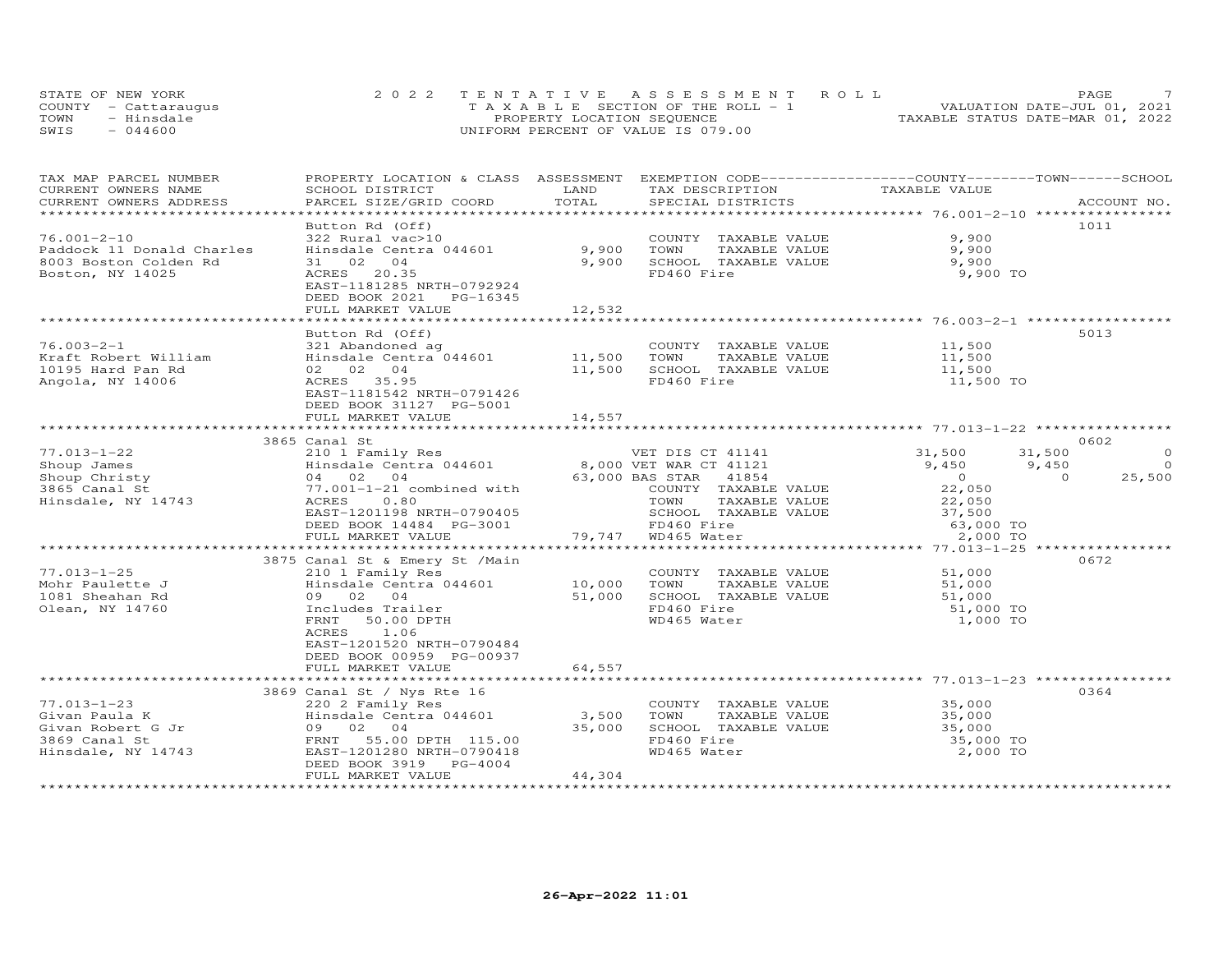|      | STATE OF NEW YORK    | 2022 TENTATIVE ASSESSMENT ROLL        | PAGE                             |
|------|----------------------|---------------------------------------|----------------------------------|
|      | COUNTY - Cattaraugus | T A X A B L E SECTION OF THE ROLL - 1 | VALUATION DATE-JUL 01, 2021      |
| TOWN | - Hinsdale           | PROPERTY LOCATION SEQUENCE            | TAXABLE STATUS DATE-MAR 01, 2022 |
| SWIS | $-044600$            | UNIFORM PERCENT OF VALUE IS 079.00    |                                  |

| TAX MAP PARCEL NUMBER   | PROPERTY LOCATION & CLASS ASSESSMENT |               | EXEMPTION CODE------------------COUNTY-------TOWN-----SCHOOL |               |             |
|-------------------------|--------------------------------------|---------------|--------------------------------------------------------------|---------------|-------------|
| CURRENT OWNERS NAME     | SCHOOL DISTRICT                      | LAND          | TAX DESCRIPTION                                              | TAXABLE VALUE |             |
| CURRENT OWNERS ADDRESS  | PARCEL SIZE/GRID COORD               | TOTAL         | SPECIAL DISTRICTS                                            |               | ACCOUNT NO. |
|                         |                                      |               |                                                              |               |             |
|                         | 1311 Congress (off) Rd               |               |                                                              |               | 0521        |
| $77.001 - 1 - 28.1$     | 314 Rural vac<10                     |               | COUNTY TAXABLE VALUE                                         | 11,800        |             |
| Stoelting Shannon       | Hinsdale Centra 044601               | 11,800        | TAXABLE VALUE<br>TOWN                                        | 11,800        |             |
| Carney Andrew Jr        | 25 03 03                             | 11,800        | SCHOOL TAXABLE VALUE                                         | 11,800        |             |
| 328 73rd Str            | FRNT 665.00 DPTH                     |               | FD460 Fire                                                   | 11,800 TO     |             |
| Niagara Falls, NY 14304 | ACRES<br>5.90                        |               |                                                              |               |             |
|                         | EAST-1208532 NRTH-0793989            |               |                                                              |               |             |
|                         | DEED BOOK 29987 PG-9001              |               |                                                              |               |             |
|                         | FULL MARKET VALUE                    | 14,937        |                                                              |               |             |
|                         |                                      |               |                                                              |               |             |
|                         | 1311 Congress (off) Rd               |               |                                                              |               | 0521        |
| $77.001 - 1 - 28.2$     | 210 1 Family Res                     |               | COUNTY TAXABLE VALUE                                         | 38,800        |             |
| Stoelting Shannon       | Hinsdale Centra 044601               | 19,100        | TOWN<br>TAXABLE VALUE                                        | 38,800        |             |
| Carney Andrew M Jr      | 25 03 03                             | 38,800        | SCHOOL TAXABLE VALUE                                         | 38,800        |             |
| 328 73rd St             | FRNT 665.00 DPTH                     |               | FD460 Fire                                                   | 38,800 TO     |             |
| Niagara Falls, NY 14304 | 28.53<br>ACRES                       |               |                                                              |               |             |
|                         | EAST-1207796 NRTH-0793200            |               |                                                              |               |             |
|                         | DEED BOOK 25889 PG-5001              |               |                                                              |               |             |
|                         | FULL MARKET VALUE                    | 49,114        |                                                              |               |             |
|                         |                                      |               |                                                              |               |             |
|                         | Congress Rd                          |               |                                                              |               | 5024        |
|                         |                                      |               |                                                              |               |             |
| $77.001 - 1 - 27$       | 322 Rural vac>10                     |               | COUNTY TAXABLE VALUE                                         | 41,100        |             |
| Doyles' Haven LLC       | Hinsdale Centra 044601               | 41,100        | TOWN<br>TAXABLE VALUE                                        | 41,100        |             |
| 55 South Street         | 25 03 03                             | 41,100        | SCHOOL TAXABLE VALUE                                         | 41,100        |             |
| Cuba, NY 14727          | FRNT 450.00 DPTH                     |               | FD460 Fire                                                   | 41,100 TO     |             |
|                         | ACRES 138.26                         |               |                                                              |               |             |
|                         | EAST-1209766 NRTH-0793139            |               |                                                              |               |             |
|                         | DEED BOOK 25943 PG-6001              |               |                                                              |               |             |
|                         | FULL MARKET VALUE                    | 52,025        |                                                              |               |             |
|                         |                                      |               |                                                              |               |             |
|                         | Congress Rd                          |               |                                                              |               | 1063        |
| $77.003 - 1 - 6.4$      | 314 Rural vac<10                     |               | COUNTY TAXABLE VALUE                                         | 8,800         |             |
| Samol Thomas C          | Hinsdale Centra 044601               | 8,800         | TOWN<br>TAXABLE VALUE                                        | 8,800         |             |
| Samol Vanda             | 48 02 03                             | 8,800         | SCHOOL TAXABLE VALUE                                         | 8,800         |             |
| 3736 Main St            | FRNT 400.00 DPTH                     |               | FD460 Fire                                                   | 8,800 TO      |             |
| Hinsdale, NY 14743      | ACRES<br>1.98                        |               |                                                              |               |             |
|                         | EAST-1202912 NRTH-0790483            |               |                                                              |               |             |
|                         | DEED BOOK 786<br>$PG-518$            |               |                                                              |               |             |
|                         | FULL MARKET VALUE                    | 11,139        |                                                              |               |             |
|                         |                                      | ************* |                                                              |               |             |
|                         | 1143 Congress Rd                     |               |                                                              |               | 0645        |
| $77.001 - 1 - 31$       | 210 1 Family Res                     |               | COUNTY TAXABLE VALUE                                         | 43,500        |             |
| McCready Lillian        | Hinsdale Centra 044601               | 15,000        | TOWN<br>TAXABLE VALUE                                        | 43,500        |             |
| 1143 Congress Rd        | 25/33 03 03                          | 43,500        | SCHOOL TAXABLE VALUE                                         | 43,500        |             |
| Hinsdale, NY 14743      | $Cp-694$                             |               | FD460 Fire                                                   | 43,500 TO     |             |
|                         | Ff 1200.00                           |               |                                                              |               |             |
|                         | ACRES<br>017<br>14.00 BANK           |               |                                                              |               |             |
|                         | EAST-1207195 NRTH-0792586            |               |                                                              |               |             |
|                         | DEED BOOK 1009<br>PG-270             |               |                                                              |               |             |
|                         | FULL MARKET VALUE                    | 55,063        |                                                              |               |             |
|                         |                                      |               |                                                              |               |             |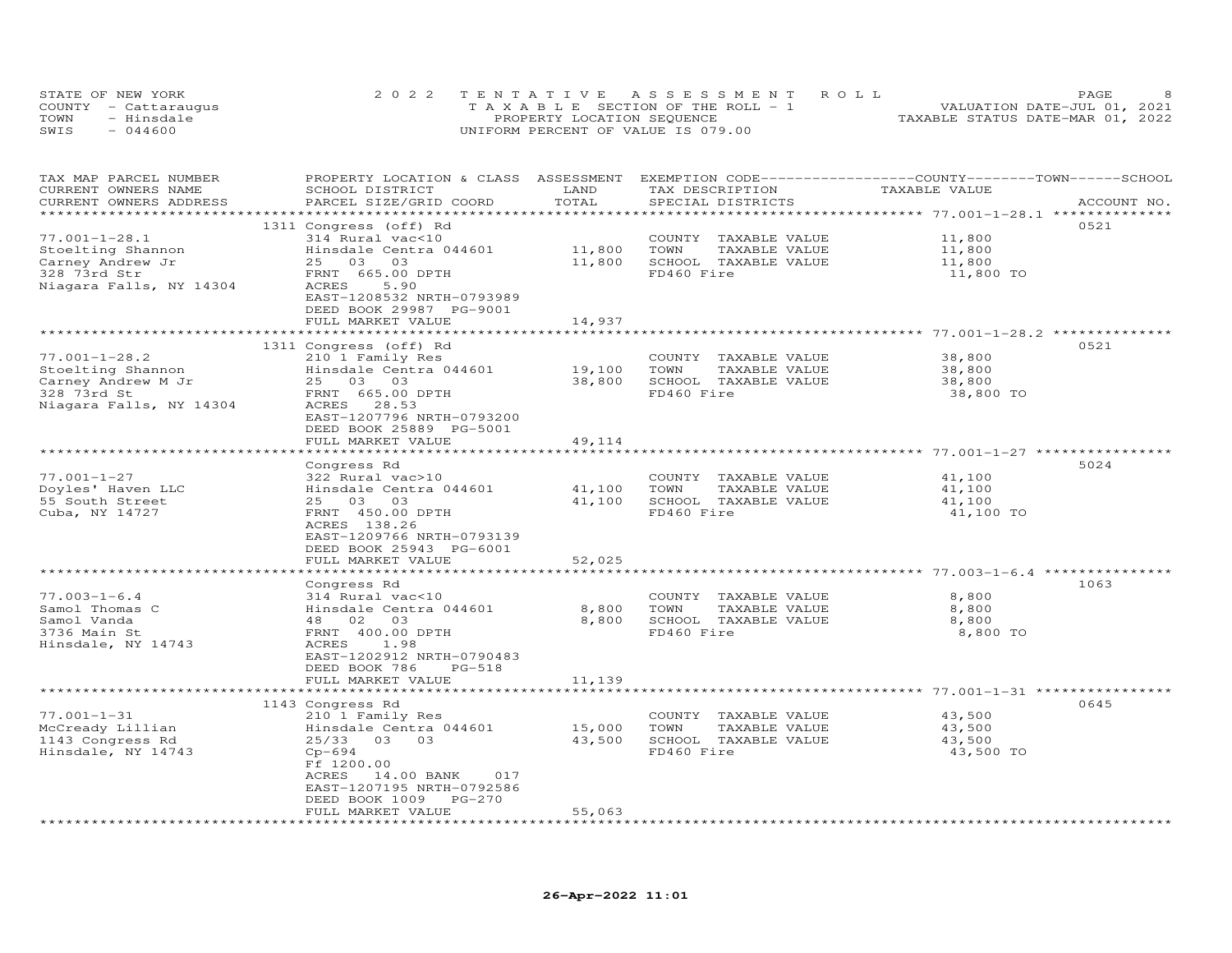|      | STATE OF NEW YORK    | 2022 TENTATIVE ASSESSMENT ROLL        | PAGE                             |
|------|----------------------|---------------------------------------|----------------------------------|
|      | COUNTY - Cattaraugus | T A X A B L E SECTION OF THE ROLL - 1 | VALUATION DATE-JUL 01, 2021      |
| TOWN | - Hinsdale           | PROPERTY LOCATION SEQUENCE            | TAXABLE STATUS DATE-MAR 01, 2022 |
| SWIS | $-044600$            | UNIFORM PERCENT OF VALUE IS 079.00    |                                  |

| TAX MAP PARCEL NUMBER     |                                              | LAND                                          | PROPERTY LOCATION & CLASS ASSESSMENT EXEMPTION CODE----------------COUNTY-------TOWN------SCHOOL<br>TAXABLE VALUE |
|---------------------------|----------------------------------------------|-----------------------------------------------|-------------------------------------------------------------------------------------------------------------------|
| CURRENT OWNERS NAME       | SCHOOL DISTRICT<br>PARCEL SIZE/GRID COORD    | TAX DESCRIPTION<br>TOTAL<br>SPECIAL DISTRICTS |                                                                                                                   |
| CURRENT OWNERS ADDRESS    |                                              |                                               | ACCOUNT NO.                                                                                                       |
|                           | 1170 Congress Rd                             |                                               | 0814                                                                                                              |
| $77.001 - 1 - 36$         | 210 1 Family Res                             | ENH STAR<br>41834                             | $\Omega$<br>$\Omega$<br>63,670                                                                                    |
| Kolasinski John J         | Hinsdale Centra 044601                       | 8,000<br>COUNTY<br>TAXABLE VALUE              | 72,000                                                                                                            |
| Kolasinski Sally A        | 33 03 03                                     | 72,000<br>TOWN<br>TAXABLE VALUE               | 72,000                                                                                                            |
| 1170 Congress Rd          | FRNT 200.00 DPTH                             | SCHOOL TAXABLE VALUE                          | 8,330                                                                                                             |
|                           | ACRES<br>1.03                                | FD460 Fire                                    | 72,000 TO                                                                                                         |
| Hinsdale, NY 14743        | EAST-1206157 NRTH-0792542                    |                                               |                                                                                                                   |
|                           | DEED BOOK 411<br>PG-6001                     |                                               |                                                                                                                   |
|                           | FULL MARKET VALUE                            | 91,139                                        |                                                                                                                   |
|                           | *****************                            | *************                                 | ******************************* 77.001-1-37 *****************                                                     |
|                           | 1181 Congress Rd                             |                                               | 0763                                                                                                              |
| $77.001 - 1 - 37$         | 210 1 Family Res                             | COUNTY TAXABLE VALUE                          | 20,000                                                                                                            |
| Mabee Travis              | Hinsdale Centra 044601                       | 8,400<br>TOWN<br>TAXABLE VALUE                | 20,000                                                                                                            |
| 1181 Congress Rd          | 33 03 03                                     | 20,000<br>SCHOOL TAXABLE VALUE                | 20,000                                                                                                            |
| Hinsdale, NY 14743        | Ff 192.00                                    | FD460 Fire                                    | 20,000 TO                                                                                                         |
|                           | ACRES<br>1.45                                |                                               |                                                                                                                   |
|                           | EAST-1206099 NRTH-0792231                    |                                               |                                                                                                                   |
|                           |                                              |                                               |                                                                                                                   |
|                           | DEED BOOK 25904 PG-2002<br>FULL MARKET VALUE | 25,316                                        |                                                                                                                   |
|                           |                                              |                                               |                                                                                                                   |
|                           | 1187 Congress Rd                             |                                               | 0328                                                                                                              |
| $77.001 - 1 - 38$         | 210 1 Family Res                             | VET COM CT 41131                              | 12,500<br>12,500<br>$\Omega$                                                                                      |
| Hare Donna, Richard       | Hinsdale Centra 044601                       | 6,700 BAS STAR<br>41854                       | 25,500<br>$\Omega$<br>$\Omega$                                                                                    |
| Hare Tom, Larry, Jan, Jim | 03<br>03<br>33                               | 50,000<br>COUNTY TAXABLE VALUE                | 37,500                                                                                                            |
| 1187 Congress Rd.         | FRNT<br>99.66 DPTH 297.88                    | TAXABLE VALUE<br>TOWN                         | 37,500                                                                                                            |
| HInsdale, NY 14743        | EAST-1205942 NRTH-0792237                    | SCHOOL TAXABLE VALUE                          | 24,500                                                                                                            |
|                           | DEED BOOK 19448 PG-2002                      | FD460 Fire                                    | 50,000 TO                                                                                                         |
|                           | FULL MARKET VALUE                            | 63,291                                        |                                                                                                                   |
|                           |                                              | * * * * * * * * * * *                         | ********** 77.003-1-10.1 **************                                                                           |
|                           | 1201 Congress Rd                             |                                               | 0803                                                                                                              |
| $77.003 - 1 - 10.1$       | 240 Rural res                                | 41834<br>ENH STAR                             | $\circ$<br>$\Omega$<br>59,300                                                                                     |
| Wing Timothy A            | Hinsdale Centra 044601                       | 32,300<br>COUNTY TAXABLE VALUE                | 59,300                                                                                                            |
| Wing Sharon               | $33/40$ 02<br>03                             | 59,300<br>TOWN<br>TAXABLE VALUE               | 59,300                                                                                                            |
| 1201 Congress Rd          | FRNT 975.00 DPTH                             | SCHOOL TAXABLE VALUE                          | $\overline{0}$                                                                                                    |
| Hinsdale, NY 14743        | ACRES<br>94.50                               | FD460 Fire                                    | 59,300 TO                                                                                                         |
|                           | EAST-1206215 NRTH-0790866                    |                                               |                                                                                                                   |
|                           | DEED BOOK 00916 PG-01083                     |                                               |                                                                                                                   |
|                           | FULL MARKET VALUE                            | 75,063                                        |                                                                                                                   |
|                           |                                              |                                               | *************** 77.003-1-10.2 ********                                                                            |
|                           | 1225 Congress Rd                             |                                               | 1361                                                                                                              |
| $77.003 - 1 - 10.2$       | 210 1 Family Res                             | VET COM CT 41131                              | 16,250<br>16,250<br>$\Omega$                                                                                      |
| Tetlak John G             | Hinsdale Centra 044601                       | 7,400 VET DIS CT 41141                        | 32,500<br>$\overline{0}$<br>32,500                                                                                |
| Tetlak Mary J             | 02<br>33/40<br>03                            | 65,000 BAS STAR<br>41854                      | 25,500<br>$\overline{O}$<br>$\Omega$                                                                              |
| 1225 Congress Rd          | FRNT 120.00 DPTH 306.00                      | COUNTY TAXABLE VALUE                          | 16,250                                                                                                            |
| Hinsdale, NY 14743        | EAST-1205355 NRTH-0791984                    | TOWN<br>TAXABLE VALUE                         | 16,250                                                                                                            |
|                           | DEED BOOK 00950 PG-00187                     | SCHOOL TAXABLE VALUE                          | 39,500                                                                                                            |
|                           | FULL MARKET VALUE                            | 82,278 FD460 Fire                             | 65,000 TO                                                                                                         |
|                           | **********************                       |                                               |                                                                                                                   |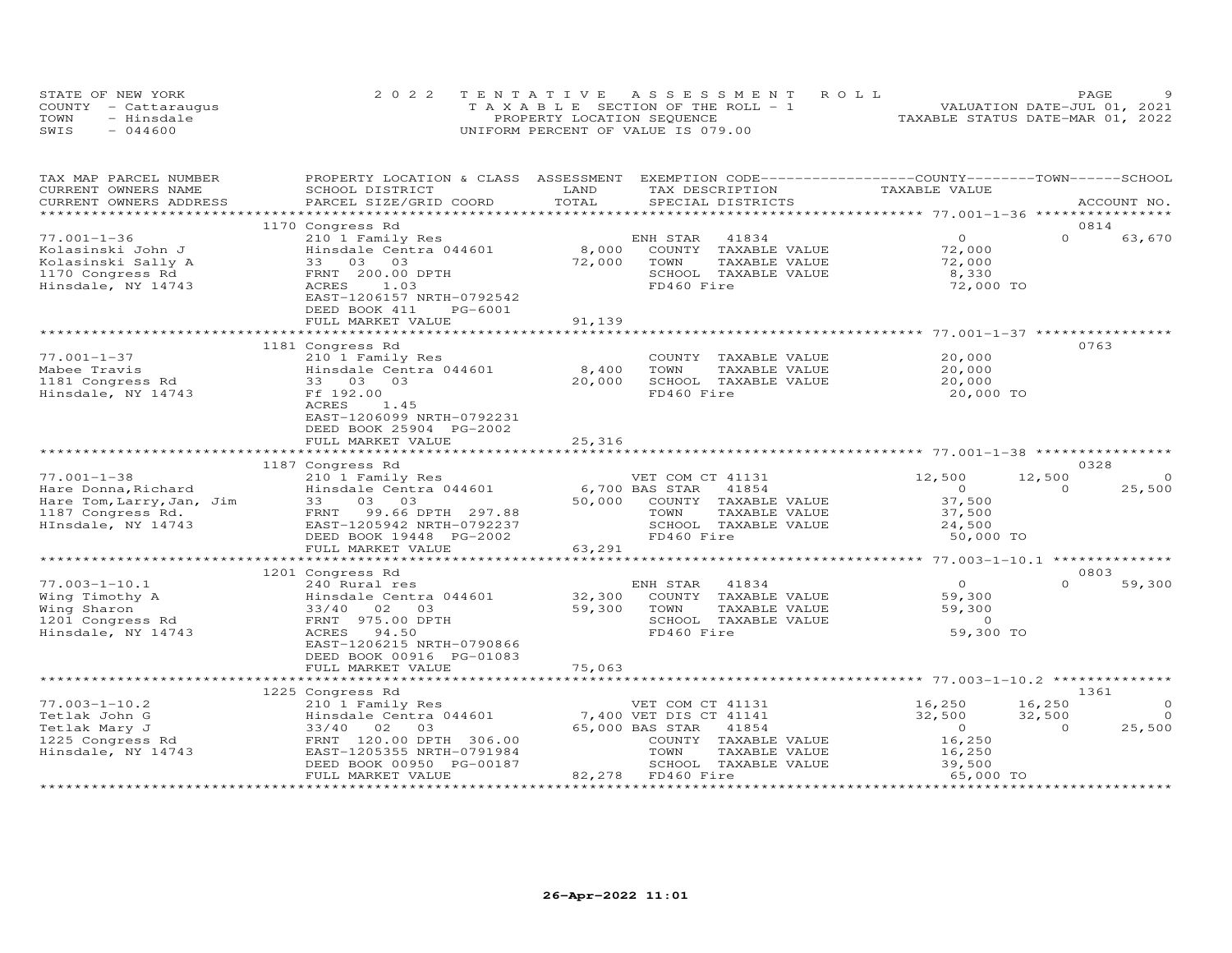|      | STATE OF NEW YORK    | 2022 TENTATIVE ASSESSMENT ROLL             | 1 O<br>PAGE                      |
|------|----------------------|--------------------------------------------|----------------------------------|
|      | COUNTY - Cattaraugus | $T A X A B I E E$ SECTION OF THE ROLL $-1$ | VALUATION DATE-JUL 01, 2021      |
| TOWN | - Hinsdale           | PROPERTY LOCATION SEQUENCE                 | TAXABLE STATUS DATE-MAR 01, 2022 |
| SWIS | $-044600$            | UNIFORM PERCENT OF VALUE IS 079.00         |                                  |

| TAX MAP PARCEL NUMBER<br>CURRENT OWNERS NAME<br>CURRENT OWNERS ADDRESS | PROPERTY LOCATION & CLASS ASSESSMENT EXEMPTION CODE-----------------COUNTY-------TOWN------SCHOOL<br>SCHOOL DISTRICT<br>PARCEL SIZE/GRID COORD                                                                                                                                                                      | LAND<br>TOTAL         | TAX DESCRIPTION<br>SPECIAL DISTRICTS                                  | TAXABLE VALUE                                     | ACCOUNT NO.        |
|------------------------------------------------------------------------|---------------------------------------------------------------------------------------------------------------------------------------------------------------------------------------------------------------------------------------------------------------------------------------------------------------------|-----------------------|-----------------------------------------------------------------------|---------------------------------------------------|--------------------|
|                                                                        |                                                                                                                                                                                                                                                                                                                     |                       |                                                                       |                                                   |                    |
| $77.001 - 1 - 59$<br>Wing Timothy A<br>1201 Congress Rd                | 1228 Congress Rd<br>312 Vac w/imprv<br>Hinsdale Centra 044601<br>33 02 03<br>35 02 03                                                                                                                                                                                                                               | 8,000<br>8,500        | COUNTY TAXABLE VALUE<br>TOWN<br>TAXABLE VALUE<br>SCHOOL TAXABLE VALUE | 8,500<br>8,500<br>8,500                           | 1287               |
| Hinsdale, NY 14743                                                     | Ff 100.00<br>ACRES 1.05<br>EAST-1205197 NRTH-0792355<br>DEED BOOK 20190 PG-6579<br>FULL MARKET VALUE                                                                                                                                                                                                                | 10,759                | FD460 Fire                                                            | 8,500 TO                                          |                    |
|                                                                        |                                                                                                                                                                                                                                                                                                                     | *************         |                                                                       |                                                   |                    |
|                                                                        | 1232 Congress Rd                                                                                                                                                                                                                                                                                                    |                       |                                                                       |                                                   | 0357               |
| $77.003 - 1 - 8.2$                                                     | 210 1 Family Res                                                                                                                                                                                                                                                                                                    |                       | COUNTY TAXABLE VALUE                                                  | 76,000                                            |                    |
| Lapp Junel R.                                                          | Hinsdale Centra 044601                                                                                                                                                                                                                                                                                              | 9,600                 | TAXABLE VALUE<br>TOWN                                                 | 76,000<br>76,000<br>76.000                        |                    |
| 1232 Congress Road                                                     | 40 03 03                                                                                                                                                                                                                                                                                                            | 76,000                | SCHOOL TAXABLE VALUE                                                  |                                                   |                    |
| Hinsdale, NY 14743                                                     | FRNT 179.00 DPTH<br>ACRES<br>2.90 BANK<br>017<br>EAST-1205011 NRTH-0792237                                                                                                                                                                                                                                          |                       | FD460 Fire                                                            | 76,000 TO                                         |                    |
|                                                                        | DEED BOOK 26399 PG-2001<br>FULL MARKET VALUE                                                                                                                                                                                                                                                                        | 96,203                |                                                                       |                                                   |                    |
|                                                                        |                                                                                                                                                                                                                                                                                                                     |                       |                                                                       |                                                   |                    |
|                                                                        | 1241 Congress Rd                                                                                                                                                                                                                                                                                                    |                       |                                                                       |                                                   | 0805               |
| $77.003 - 1 - 9$                                                       | 210 1 Family Res                                                                                                                                                                                                                                                                                                    |                       | BAS STAR 41854                                                        | $\overline{0}$                                    | $\Omega$<br>25,500 |
| Blakely John                                                           | EREM 210 1 Family Res<br>Hinsdale Centra 044601 9,500                                                                                                                                                                                                                                                               |                       | COUNTY TAXABLE VALUE                                                  | 65,000                                            |                    |
| Smith Marylyn A<br>1241 Congress Rd                                    | 40 02 03                                                                                                                                                                                                                                                                                                            | 65,000 TOWN<br>SCHOOL | TAXABLE VALUE                                                         | 65,000                                            |                    |
|                                                                        | FRNT 475.00 DPTH                                                                                                                                                                                                                                                                                                    |                       | SCHOOL TAXABLE VALUE                                                  | 39,500                                            |                    |
| Hinsdale, NY 14743                                                     | ACRES<br>2.40<br>EAST-1205156 NRTH-0791868<br>DEED BOOK 14941 PG-2001                                                                                                                                                                                                                                               |                       | FD460 Fire                                                            | 65,000 TO                                         |                    |
|                                                                        | FULL MARKET VALUE                                                                                                                                                                                                                                                                                                   | 82,278                |                                                                       |                                                   |                    |
|                                                                        |                                                                                                                                                                                                                                                                                                                     |                       |                                                                       |                                                   |                    |
|                                                                        | 1257 Congress Rd<br>210 1 Family Res<br>210 1 Family Res<br>210 1 Family Res<br>210 1 Family Res<br>210 1 Family Res<br>210 1 Family Res<br>2165 Congress Rd<br>22,000 VET WAR CT 41121<br>22,000 VET WAR CT 41121<br>22,000 VET WAR CT 41121<br>22,                                                                |                       | 60 PCT OF VALUE USED FOR EXEMPTION PURPOSES                           |                                                   | 1712               |
| $77.003 - 1 - 8.3$                                                     |                                                                                                                                                                                                                                                                                                                     |                       | VET DIS CT 41141                                                      | 2,160                                             | $\Omega$<br>2,160  |
| Rishel Charles K<br>1257 Congress Rd                                   |                                                                                                                                                                                                                                                                                                                     |                       |                                                                       | $\overline{0}$                                    | 25,500<br>$\sim$ 0 |
|                                                                        |                                                                                                                                                                                                                                                                                                                     |                       |                                                                       | 6,480                                             | 6,480<br>$\Omega$  |
| Hinsdale, NY 14743                                                     |                                                                                                                                                                                                                                                                                                                     |                       |                                                                       | 63,360                                            |                    |
|                                                                        | ACRES                                                                                                                                                                                                                                                                                                               |                       | TAXABLE VALUE<br>SCHOOL TAXABLE VALUE                                 | 63,360<br>46,500                                  |                    |
|                                                                        | 22.20 BANK 017<br>EAST-1204848 NRTH-0791275                                                                                                                                                                                                                                                                         |                       | FD460 Fire                                                            | 72,000 TO                                         |                    |
|                                                                        | DEED BOOK 14535 PG-3003                                                                                                                                                                                                                                                                                             |                       |                                                                       |                                                   |                    |
|                                                                        | FULL MARKET VALUE                                                                                                                                                                                                                                                                                                   | 91,139                |                                                                       |                                                   |                    |
|                                                                        | *******************************                                                                                                                                                                                                                                                                                     | *************         |                                                                       | ************************ 77.003-1-8.1 *********** |                    |
|                                                                        | 1265 Congress Rd                                                                                                                                                                                                                                                                                                    |                       |                                                                       |                                                   | 0567               |
| $77.003 - 1 - 8.1$                                                     | 270 Mfg housing                                                                                                                                                                                                                                                                                                     |                       | COUNTY TAXABLE VALUE                                                  |                                                   |                    |
|                                                                        | $\frac{1}{2}$ $\frac{1}{2}$ $\frac{1}{2}$ $\frac{1}{2}$ $\frac{1}{2}$ $\frac{1}{2}$ $\frac{1}{2}$ $\frac{1}{2}$ $\frac{1}{2}$ $\frac{1}{2}$ $\frac{1}{2}$ $\frac{1}{2}$ $\frac{1}{2}$ $\frac{1}{2}$ $\frac{1}{2}$ $\frac{1}{2}$ $\frac{1}{2}$ $\frac{1}{2}$ $\frac{1}{2}$ $\frac{1}{2}$ $\frac{1}{2}$ $\frac{1}{2}$ |                       | TOWN<br>TAXABLE VALUE                                                 | 13,200<br>13,200                                  |                    |
|                                                                        | 40  02  03                                                                                                                                                                                                                                                                                                          | 13,200                | SCHOOL TAXABLE VALUE                                                  | 13,200                                            |                    |
| Rishel Charles K<br>1257 Congress Rd<br>Hinsdale, NY 14743             | RM5 1265 Congress Rd<br>Ff 450.00                                                                                                                                                                                                                                                                                   |                       | FD460 Fire                                                            | 13,200 TO                                         |                    |
|                                                                        | FRNT 110.00 DPTH 363.70<br>EAST-1204691 NRTH-0791564<br>DEED BOOK 14535 PG-3003                                                                                                                                                                                                                                     |                       |                                                                       |                                                   |                    |
|                                                                        | FULL MARKET VALUE                                                                                                                                                                                                                                                                                                   | 16,709                |                                                                       |                                                   |                    |
|                                                                        |                                                                                                                                                                                                                                                                                                                     |                       |                                                                       |                                                   |                    |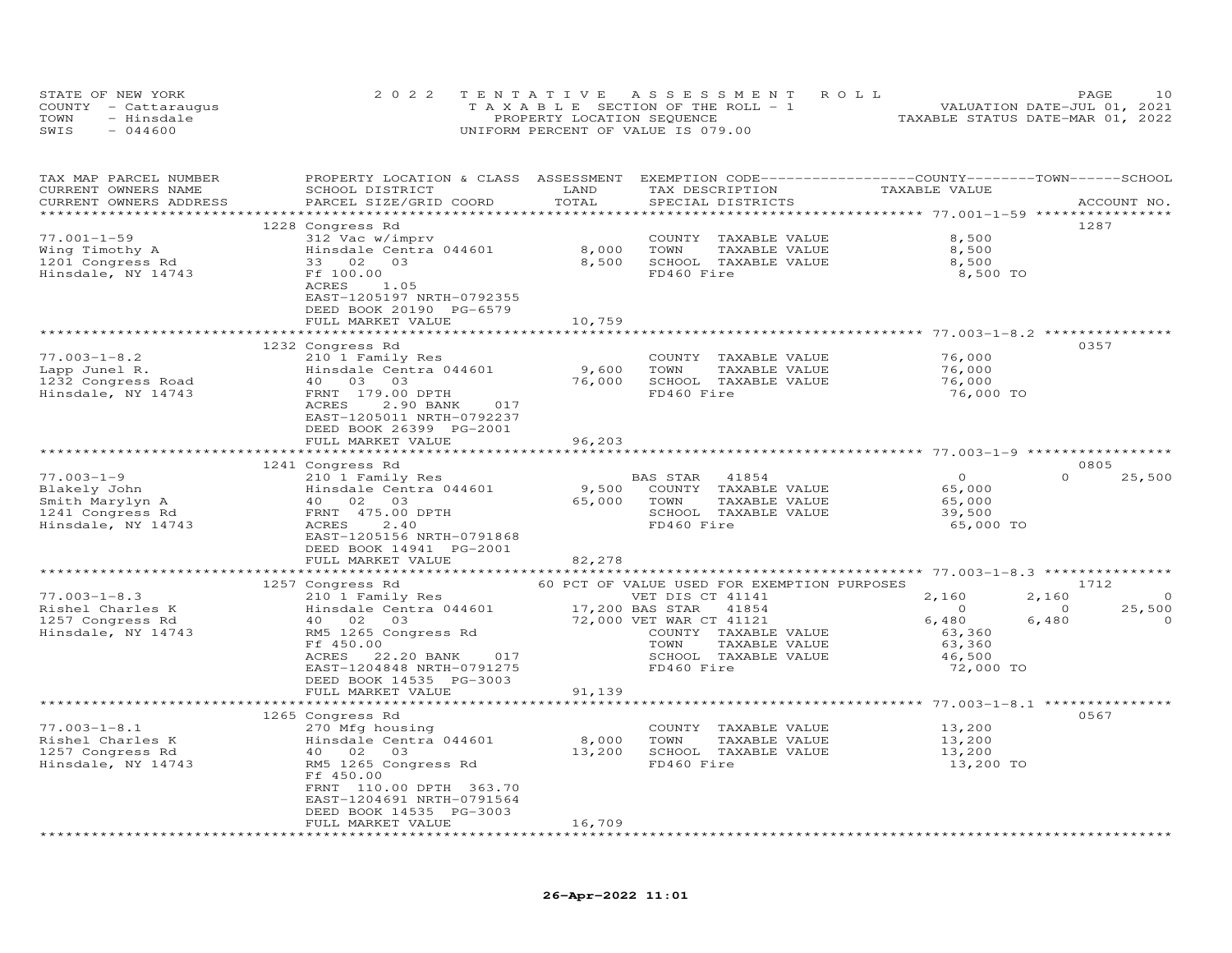|      | STATE OF NEW YORK    | 2022 TENTATIVE ASSESSMENT ROLL        | PAGE                             |
|------|----------------------|---------------------------------------|----------------------------------|
|      | COUNTY - Cattaraugus | T A X A B L E SECTION OF THE ROLL - 1 | VALUATION DATE-JUL 01, 2021      |
| TOWN | - Hinsdale           | PROPERTY LOCATION SEQUENCE            | TAXABLE STATUS DATE-MAR 01, 2022 |
| SWIS | $-044600$            | UNIFORM PERCENT OF VALUE IS 079.00    |                                  |

| TAX MAP PARCEL NUMBER<br>CURRENT OWNERS NAME<br>CURRENT OWNERS ADDRESS | PROPERTY LOCATION & CLASS ASSESSMENT<br>SCHOOL DISTRICT<br>PARCEL SIZE/GRID COORD                                   | LAND<br>TOTAL   | EXEMPTION CODE-----------------COUNTY-------TOWN------SCHOOL<br>TAX DESCRIPTION<br>SPECIAL DISTRICTS | TAXABLE VALUE       | ACCOUNT NO.        |
|------------------------------------------------------------------------|---------------------------------------------------------------------------------------------------------------------|-----------------|------------------------------------------------------------------------------------------------------|---------------------|--------------------|
|                                                                        |                                                                                                                     |                 |                                                                                                      |                     |                    |
| $77.003 - 1 - 7$                                                       | 1271 Congress Rd<br>210 1 Family Res                                                                                |                 | COUNTY TAXABLE VALUE                                                                                 | 78,000              | 0155               |
| Hover Shannon<br>1271 Congress Road                                    | Hinsdale Centra 044601<br>40 02 03                                                                                  | 8,700<br>78,000 | TOWN<br>TAXABLE VALUE<br>SCHOOL TAXABLE VALUE                                                        | 78,000<br>78,000    |                    |
| Hinsdale, NY 14743                                                     | Ff 115.00<br>ACRES<br>1.86 BANK<br>005<br>EAST-1204544 NRTH-0791465<br>DEED BOOK 30724 PG-5002<br>FULL MARKET VALUE | 98,734          | FD460 Fire                                                                                           | 78,000 TO           |                    |
|                                                                        |                                                                                                                     |                 |                                                                                                      |                     |                    |
|                                                                        | 1293 Congress Rd                                                                                                    |                 |                                                                                                      |                     | 0750               |
| $77.003 - 1 - 4$                                                       | 311 Res vac land                                                                                                    |                 | COUNTY TAXABLE VALUE                                                                                 | 6,000               |                    |
| Moore Spencer D                                                        | Hinsdale Centra 044601                                                                                              | 6,000           | TOWN<br>TAXABLE VALUE                                                                                | 6,000               |                    |
| 1293 Congress Rd                                                       | 48 02<br>03                                                                                                         | 6,000           | SCHOOL TAXABLE VALUE                                                                                 | 6,000               |                    |
| Hinsdale, NY 14743                                                     | FRNT 125.00 DPTH 175.00<br>EAST-1203825 NRTH-0791233<br>DEED BOOK 856<br>PG-00995<br>FULL MARKET VALUE              | 7,595           | FD460 Fire                                                                                           | 6,000 TO            |                    |
|                                                                        |                                                                                                                     |                 |                                                                                                      |                     |                    |
|                                                                        | 1293 Congress Rd                                                                                                    |                 |                                                                                                      |                     | 0312               |
| $77.003 - 1 - 5$                                                       | 210 1 Family Res                                                                                                    |                 | VET WAR CT 41121                                                                                     | 4,950               | 4,950<br>$\Omega$  |
| Moore Spencer D                                                        | Hinsdale Centra 044601                                                                                              |                 | 15,000 BAS STAR<br>41854                                                                             | $\circ$             | 25,500<br>$\Omega$ |
| 1293 Congress Rd                                                       | 48 03 03                                                                                                            | 33,000          | COUNTY TAXABLE VALUE                                                                                 | 28,050              |                    |
| Hinsdale, NY 14743                                                     | FRNT 750.00 DPTH                                                                                                    |                 | TOWN<br>TAXABLE VALUE                                                                                | 28,050              |                    |
|                                                                        | ACRES<br>14.04                                                                                                      |                 | SCHOOL TAXABLE VALUE                                                                                 | 7,500               |                    |
|                                                                        | EAST-1204046 NRTH-0791014<br>DEED BOOK 775<br>$PG-110$                                                              |                 | FD460 Fire                                                                                           | 33,000 TO           |                    |
|                                                                        | FULL MARKET VALUE                                                                                                   | 41,772          |                                                                                                      |                     |                    |
|                                                                        | 1327 Congress Rd                                                                                                    |                 |                                                                                                      |                     | 0955               |
| $77.003 - 1 - 6.3$                                                     | 270 Mfg housing                                                                                                     |                 | COUNTY TAXABLE VALUE                                                                                 | 10,100              |                    |
| County of Cattaraugus                                                  | Hinsdale Centra 044601                                                                                              | 8,500           | TOWN<br>TAXABLE VALUE                                                                                | 10,100              |                    |
| 303 Court St                                                           | 48  02  03                                                                                                          | 10,100          | SCHOOL TAXABLE VALUE                                                                                 | 10,100              |                    |
| Little Valley, NY 14755                                                | FRNT 310.00 DPTH 225.00<br>EAST-1203560 NRTH-0791065<br>DEED BOOK 2021<br>PG-11207                                  |                 | FD460 Fire                                                                                           | 10,100 TO           |                    |
|                                                                        | FULL MARKET VALUE                                                                                                   | 12,785          |                                                                                                      |                     |                    |
|                                                                        |                                                                                                                     |                 |                                                                                                      |                     |                    |
|                                                                        | 1425 Congress Rd                                                                                                    |                 |                                                                                                      |                     | 1354               |
| $77.003 - 1 - 6.10$                                                    | 210 1 Family Res                                                                                                    |                 | BAS STAR<br>41854                                                                                    | $\circ$             | $\Omega$<br>25,500 |
| Babiack Michelle L                                                     | Hinsdale Centra 044601                                                                                              | 9,600           | COUNTY TAXABLE VALUE                                                                                 | 45,000              |                    |
| 1425 Congress Rd                                                       | 48 02 03<br>Ff 565.00                                                                                               | 45,000          | TOWN<br>TAXABLE VALUE<br>SCHOOL TAXABLE VALUE                                                        | 45,000              |                    |
| Hinsdale, NY 14743                                                     | ACRES<br>2.90<br>EAST-1203279 NRTH-0790792                                                                          |                 | FD460 Fire                                                                                           | 19,500<br>45,000 TO |                    |
|                                                                        | DEED BOOK 1001<br>$PG-295$                                                                                          |                 |                                                                                                      |                     |                    |
|                                                                        | FULL MARKET VALUE                                                                                                   | 56,962          |                                                                                                      |                     |                    |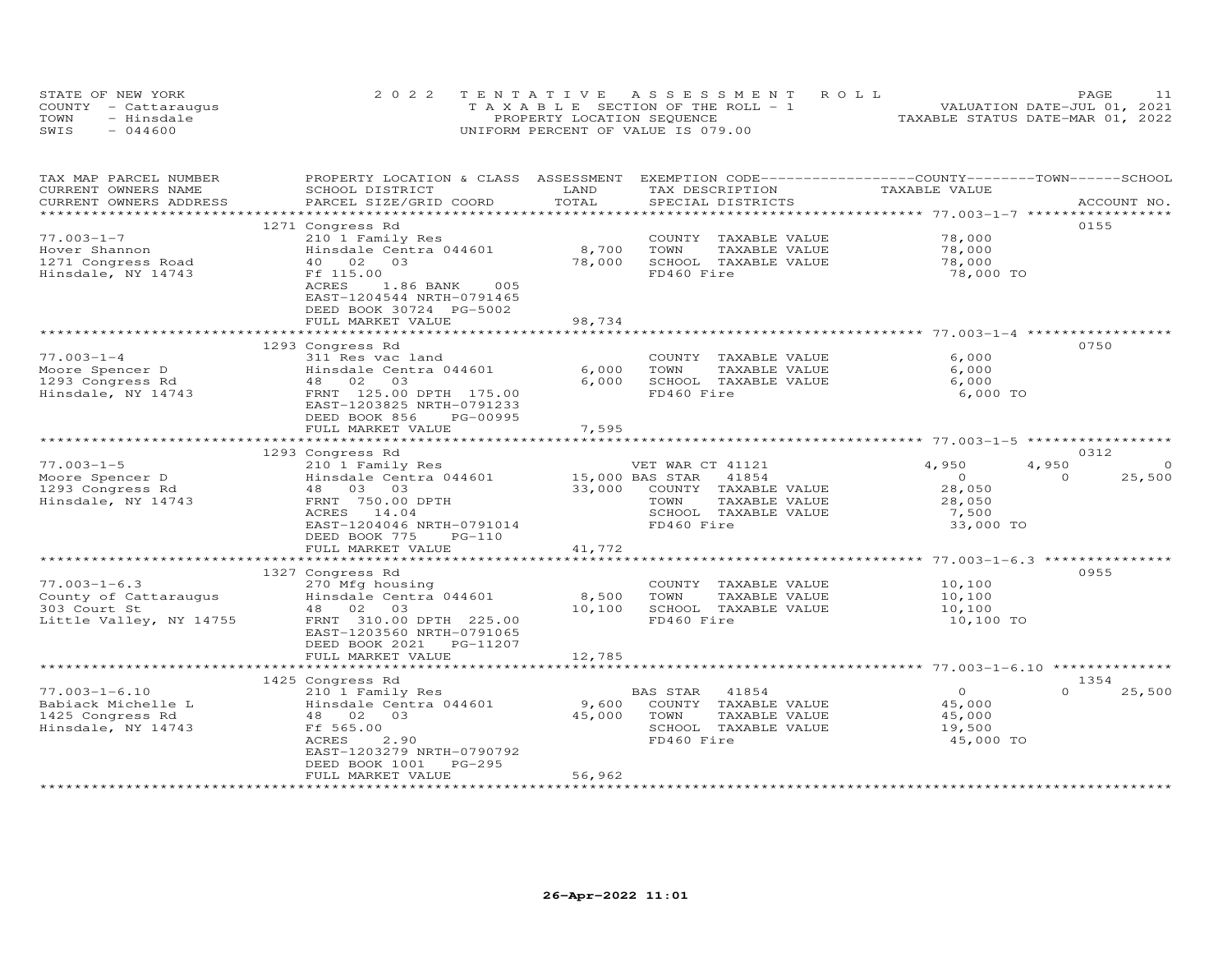|      | STATE OF NEW YORK    | 2022 TENTATIVE ASSESSMENT ROLL           | PAGE.                            |
|------|----------------------|------------------------------------------|----------------------------------|
|      | COUNTY - Cattaraugus | $T A X A B I F$ SECTION OF THE ROLL $-1$ | VALUATION DATE-JUL 01, 2021      |
| TOWN | - Hinedale           | PROPERTY LOCATION SEQUENCE               | TAXABLE STATUS DATE-MAR 01, 2022 |
| SWIS | $-044600$            | UNIFORM PERCENT OF VALUE IS 079.00       |                                  |

| TAX MAP PARCEL NUMBER     | PROPERTY LOCATION & CLASS ASSESSMENT |                             | EXEMPTION CODE------------------COUNTY-------TOWN-----SCHOOL |                                       |                    |
|---------------------------|--------------------------------------|-----------------------------|--------------------------------------------------------------|---------------------------------------|--------------------|
| CURRENT OWNERS NAME       | SCHOOL DISTRICT                      | LAND                        | TAX DESCRIPTION                                              | TAXABLE VALUE                         |                    |
| CURRENT OWNERS ADDRESS    | PARCEL SIZE/GRID COORD               | TOTAL                       | SPECIAL DISTRICTS                                            |                                       | ACCOUNT NO.        |
|                           |                                      |                             |                                                              |                                       |                    |
|                           | 1437 Congress Rd                     |                             |                                                              |                                       | 0329               |
| $77.003 - 1 - 6.1$        | 210 1 Family Res                     |                             | BAS STAR<br>41854                                            | $\Omega$                              | $\Omega$<br>25,500 |
| Patronek Jeffrey G        | Hinsdale Centra 044601               | 29,300                      | COUNTY TAXABLE VALUE                                         | 122,000                               |                    |
| Patronek Nancy            | $07/48$ 02<br>03                     | 122,000                     | TOWN<br>TAXABLE VALUE                                        | 122,000                               |                    |
|                           | $L/p$ 987-1                          |                             | SCHOOL TAXABLE VALUE                                         | 96,500                                |                    |
| 1437 Congress Rd          |                                      |                             | FD460 Fire                                                   |                                       |                    |
| Hinsdale, NY 14743        | Ff 965.00                            |                             |                                                              | 122,000 TO                            |                    |
|                           | ACRES<br>79.40                       |                             |                                                              |                                       |                    |
|                           | EAST-1203303 NRTH-0789755            |                             |                                                              |                                       |                    |
|                           | DEED BOOK 00968 PG-01095             |                             |                                                              |                                       |                    |
|                           | FULL MARKET VALUE                    | 154,430                     |                                                              |                                       |                    |
|                           |                                      |                             |                                                              |                                       |                    |
|                           | 1437 Congress Rd                     |                             |                                                              |                                       | 1068               |
| $77.003 - 1 - 6.6$        | 314 Rural vac<10                     |                             | COUNTY TAXABLE VALUE                                         | 7,600                                 |                    |
| Patronek Jeffrey G        | Hinsdale Centra 044601               | 7,600                       | TOWN<br>TAXABLE VALUE                                        | 7,600                                 |                    |
| Nancy A                   | 03<br>48 02                          | 7,600                       | SCHOOL TAXABLE VALUE                                         | 7,600                                 |                    |
| 1437 Congress Rd          | FRNT 200.00 DPTH 195.00              |                             | FD460 Fire                                                   | 7,600 TO                              |                    |
| Hinsdale, NY 14743        | EAST-1202485 NRTH-0790107            |                             |                                                              |                                       |                    |
|                           | DEED BOOK 1005 PG-230                |                             |                                                              |                                       |                    |
|                           | FULL MARKET VALUE                    | 9,620                       |                                                              |                                       |                    |
|                           | ************************             | * * * * * * * * * * * * * * |                                                              | ******************** 76.002-1-3.1 *** |                    |
|                           | 4202 Conley Rd                       |                             |                                                              |                                       | 0786               |
| $76.002 - 1 - 3.1$        | 312 Vac w/imprv                      |                             | COUNTY TAXABLE VALUE                                         | 50,000                                |                    |
| Oleksiak David            | Hinsdale Centra 044601               | 36,300                      | TAXABLE VALUE<br>TOWN                                        | 50,000                                |                    |
|                           |                                      |                             |                                                              |                                       |                    |
| 448 Bennet St             | 23/24 03 04                          | 50,000                      | SCHOOL TAXABLE VALUE                                         | 50,000                                |                    |
| North Tonawanda, NY 14120 | Ff 1920.00                           |                             | FD460 Fire                                                   | 50,000 TO                             |                    |
|                           | ACRES 114.68                         |                             |                                                              |                                       |                    |
|                           | EAST-1186976 NRTH-0796971            |                             |                                                              |                                       |                    |
|                           | DEED BOOK 28683 PG-8001              |                             |                                                              |                                       |                    |
|                           | FULL MARKET VALUE                    | 63,291                      |                                                              |                                       |                    |
|                           |                                      |                             |                                                              |                                       |                    |
|                           | 4218 Conley Rd                       |                             |                                                              |                                       | 0399               |
| $76.002 - 1 - 1$          | 210 1 Family Res                     |                             | COUNTY TAXABLE VALUE                                         | 64,000                                |                    |
| Kautz Carol A             | Hinsdale Centra 044601               | 10,400                      | TOWN<br>TAXABLE VALUE                                        | 64,000                                |                    |
| Luna Roy                  | 24 03 04                             | 64,000                      | SCHOOL TAXABLE VALUE                                         | 64,000                                |                    |
| 207 N 24 St               | Ff 450.00                            |                             | FD460 Fire                                                   | 64,000 TO                             |                    |
| Olean, NY 14760           | ACRES<br>6.18                        |                             |                                                              |                                       |                    |
|                           | EAST-1186176 NRTH-0797708            |                             |                                                              |                                       |                    |
|                           | DEED BOOK 2317 PG-6001               |                             |                                                              |                                       |                    |
|                           | FULL MARKET VALUE                    | 81,013                      |                                                              |                                       |                    |
|                           | ***********************              | ******************          |                                                              |                                       |                    |
|                           |                                      |                             |                                                              |                                       | 1694               |
| $76.001 - 2 - 5.5$        | 4493 Conley Rd<br>260 Seasonal res   |                             |                                                              | 45,800                                |                    |
|                           |                                      |                             | COUNTY TAXABLE VALUE                                         |                                       |                    |
| Murray Gary R             | Hinsdale Centra 044601               | 10,400                      | TOWN<br>TAXABLE VALUE                                        | 45,800                                |                    |
| 7047 Patricia M           | 32 03 04                             | 45,800                      | SCHOOL TAXABLE VALUE                                         | 45,800                                |                    |
| 7047 Gorton Rd            | Ff 1900.00                           |                             | FD460 Fire                                                   | 45,800 TO                             |                    |
| Basom, NY 14013           | ACRES<br>3.80                        |                             |                                                              |                                       |                    |
|                           | EAST-1185341 NRTH-0797927            |                             |                                                              |                                       |                    |
|                           | DEED BOOK 10815 PG-3001              |                             |                                                              |                                       |                    |
|                           | FULL MARKET VALUE                    | 57,975                      |                                                              |                                       |                    |
|                           |                                      |                             |                                                              |                                       |                    |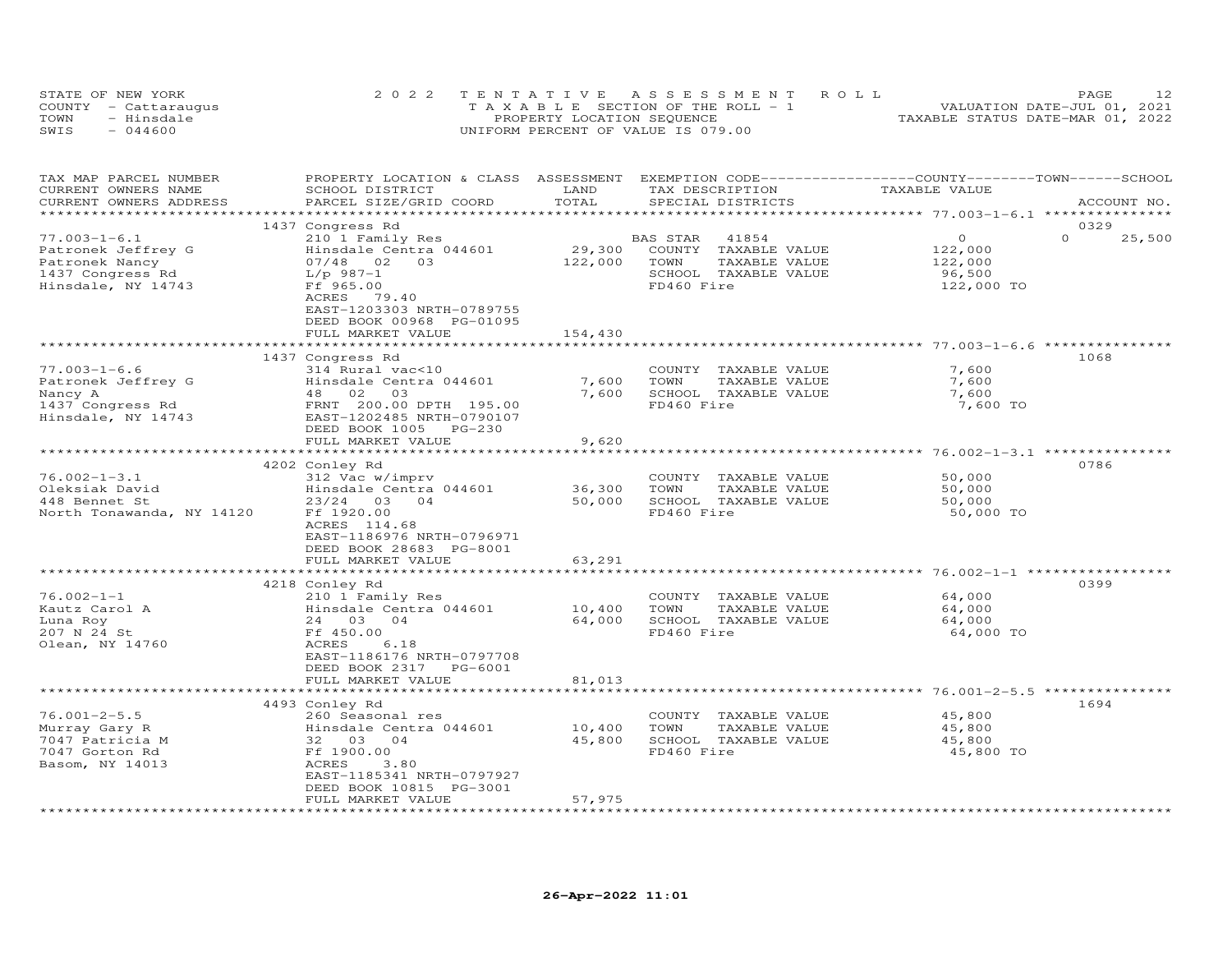| STATE OF NEW YORK |                      | 2022 TENTATIVE ASSESSMENT ROLL        | PAGE                             |
|-------------------|----------------------|---------------------------------------|----------------------------------|
|                   | COUNTY - Cattaraugus | T A X A B L E SECTION OF THE ROLL - 1 | VALUATION DATE-JUL 01, 2021      |
| TOWN              | - Hinsdale           | PROPERTY LOCATION SEQUENCE            | TAXABLE STATUS DATE-MAR 01, 2022 |
| SWIS              | $-044600$            | UNIFORM PERCENT OF VALUE IS 079.00    |                                  |

| 4505 Conley Rd<br>1653<br>58,000<br>210 1 Family Res<br>COUNTY TAXABLE VALUE<br>8,600<br>Hinsdale Centra 044601<br>TOWN<br>TAXABLE VALUE<br>58,000<br>620 Market Street, 1 Ctr Sq. 32 03 04<br>58,000<br>SCHOOL TAXABLE VALUE<br>58,000<br>Ff 1900.00<br>FD460 Fire<br>58,000 TO<br>1.70 BANK<br>ACRES<br>089<br>EAST-1185160 NRTH-0798299<br>DEED BOOK 27874 PG-3001<br>FULL MARKET VALUE<br>73,418<br>********************************<br>****************<br>Cooper Hl<br>1555<br>$77.002 - 1 - 19.3$<br>COUNTY TAXABLE VALUE<br>25,200<br>322 Rural vac>10<br>Cuba-Rush Cent 024801<br>25,200<br>TOWN<br>TAXABLE VALUE<br>25,200<br>Mcgarvey Robert P<br>25,200<br>Kem Edna M<br>01 03 03<br>SCHOOL TAXABLE VALUE<br>25,200<br>FD460 Fire<br>PO Box 11<br>Ff 1780.00<br>25,200 TO<br>Red Oak, NC 27868<br>ACRES<br>59.10<br>EAST-1221809 NRTH-0792766<br>DEED BOOK 2020<br>PG-11905<br>FULL MARKET VALUE<br>31,899<br>Cooper Rd & Town Line Rd<br>1533<br>17,300<br>322 Rural vac>10<br>COUNTY TAXABLE VALUE<br>TAXABLE VALUE<br>Cuba-Rush Cent 024801<br>17,300<br>TOWN<br>17,300<br>17,300<br>SCHOOL TAXABLE VALUE<br>17,300<br>01 03 03<br>Ff 2110.00<br>FD460 Fire<br>17,300 TO<br>ACRES 19.65<br>EAST-1220620 NRTH-0792757<br>DEED BOOK 24455 PG-8001<br>21,899<br>FULL MARKET VALUE<br>**************************<br>157 Cooper Rd Rd<br>1533<br>312 Vac w/imprv<br>COUNTY TAXABLE VALUE<br>26,300<br>Kwiatkowski Lawrence<br>Cuba-Rush Cent 024801<br>22,900<br>TOWN<br>TAXABLE VALUE<br>26,300<br>346 Arbella Loop<br>26,300<br>SCHOOL TAXABLE VALUE<br>26,300<br>01 03 03<br>The Villages, FL 32162<br>FD460 Fire<br>Ff 2110.00<br>26,300 TO<br>ACRES 47.55<br>EAST-1219559 NRTH-0791725<br>DEED BOOK 1016 PG-550<br>33,291<br>FULL MARKET VALUE<br>0537<br>Creek Rd<br>$86.002 - 2 - 24.1$<br>322 Rural vac>10<br>COUNTY TAXABLE VALUE<br>19,500<br>Gallivan Olga 1/4 int<br>Hinsdale Centra 044601<br>19,500<br>TOWN<br>TAXABLE VALUE<br>19,500<br>19,500<br>6980 Rapids Road<br>21 02 03<br>SCHOOL TAXABLE VALUE<br>19,500<br>Lockport, NY 14094<br>FRNT 1580.00 DPTH<br>FD460 Fire<br>19,500 TO<br>ACRES<br>30.63<br>EAST-1213832 NRTH-0779702<br>DEED BOOK 25678 PG-3001<br>FULL MARKET VALUE<br>24,684 | TAX MAP PARCEL NUMBER<br>CURRENT OWNERS NAME<br>CURRENT OWNERS ADDRESS | PROPERTY LOCATION & CLASS ASSESSMENT EXEMPTION CODE----------------COUNTY-------TOWN------SCHOOL<br>SCHOOL DISTRICT<br>PARCEL SIZE/GRID COORD | LAND<br>TOTAL | TAX DESCRIPTION<br>SPECIAL DISTRICTS | TAXABLE VALUE | ACCOUNT NO. |
|---------------------------------------------------------------------------------------------------------------------------------------------------------------------------------------------------------------------------------------------------------------------------------------------------------------------------------------------------------------------------------------------------------------------------------------------------------------------------------------------------------------------------------------------------------------------------------------------------------------------------------------------------------------------------------------------------------------------------------------------------------------------------------------------------------------------------------------------------------------------------------------------------------------------------------------------------------------------------------------------------------------------------------------------------------------------------------------------------------------------------------------------------------------------------------------------------------------------------------------------------------------------------------------------------------------------------------------------------------------------------------------------------------------------------------------------------------------------------------------------------------------------------------------------------------------------------------------------------------------------------------------------------------------------------------------------------------------------------------------------------------------------------------------------------------------------------------------------------------------------------------------------------------------------------------------------------------------------------------------------------------------------------------------------------------------------------------------------------------------------------------------------------------------------------------------------------------------------------|------------------------------------------------------------------------|-----------------------------------------------------------------------------------------------------------------------------------------------|---------------|--------------------------------------|---------------|-------------|
|                                                                                                                                                                                                                                                                                                                                                                                                                                                                                                                                                                                                                                                                                                                                                                                                                                                                                                                                                                                                                                                                                                                                                                                                                                                                                                                                                                                                                                                                                                                                                                                                                                                                                                                                                                                                                                                                                                                                                                                                                                                                                                                                                                                                                           |                                                                        |                                                                                                                                               |               |                                      |               |             |
|                                                                                                                                                                                                                                                                                                                                                                                                                                                                                                                                                                                                                                                                                                                                                                                                                                                                                                                                                                                                                                                                                                                                                                                                                                                                                                                                                                                                                                                                                                                                                                                                                                                                                                                                                                                                                                                                                                                                                                                                                                                                                                                                                                                                                           |                                                                        |                                                                                                                                               |               |                                      |               |             |
|                                                                                                                                                                                                                                                                                                                                                                                                                                                                                                                                                                                                                                                                                                                                                                                                                                                                                                                                                                                                                                                                                                                                                                                                                                                                                                                                                                                                                                                                                                                                                                                                                                                                                                                                                                                                                                                                                                                                                                                                                                                                                                                                                                                                                           | $76.001 - 2 - 5.4$                                                     |                                                                                                                                               |               |                                      |               |             |
|                                                                                                                                                                                                                                                                                                                                                                                                                                                                                                                                                                                                                                                                                                                                                                                                                                                                                                                                                                                                                                                                                                                                                                                                                                                                                                                                                                                                                                                                                                                                                                                                                                                                                                                                                                                                                                                                                                                                                                                                                                                                                                                                                                                                                           | 21st Mortgage Corporation                                              |                                                                                                                                               |               |                                      |               |             |
|                                                                                                                                                                                                                                                                                                                                                                                                                                                                                                                                                                                                                                                                                                                                                                                                                                                                                                                                                                                                                                                                                                                                                                                                                                                                                                                                                                                                                                                                                                                                                                                                                                                                                                                                                                                                                                                                                                                                                                                                                                                                                                                                                                                                                           |                                                                        |                                                                                                                                               |               |                                      |               |             |
|                                                                                                                                                                                                                                                                                                                                                                                                                                                                                                                                                                                                                                                                                                                                                                                                                                                                                                                                                                                                                                                                                                                                                                                                                                                                                                                                                                                                                                                                                                                                                                                                                                                                                                                                                                                                                                                                                                                                                                                                                                                                                                                                                                                                                           | Knoxville, TN 37902                                                    |                                                                                                                                               |               |                                      |               |             |
|                                                                                                                                                                                                                                                                                                                                                                                                                                                                                                                                                                                                                                                                                                                                                                                                                                                                                                                                                                                                                                                                                                                                                                                                                                                                                                                                                                                                                                                                                                                                                                                                                                                                                                                                                                                                                                                                                                                                                                                                                                                                                                                                                                                                                           |                                                                        |                                                                                                                                               |               |                                      |               |             |
|                                                                                                                                                                                                                                                                                                                                                                                                                                                                                                                                                                                                                                                                                                                                                                                                                                                                                                                                                                                                                                                                                                                                                                                                                                                                                                                                                                                                                                                                                                                                                                                                                                                                                                                                                                                                                                                                                                                                                                                                                                                                                                                                                                                                                           |                                                                        |                                                                                                                                               |               |                                      |               |             |
|                                                                                                                                                                                                                                                                                                                                                                                                                                                                                                                                                                                                                                                                                                                                                                                                                                                                                                                                                                                                                                                                                                                                                                                                                                                                                                                                                                                                                                                                                                                                                                                                                                                                                                                                                                                                                                                                                                                                                                                                                                                                                                                                                                                                                           |                                                                        |                                                                                                                                               |               |                                      |               |             |
|                                                                                                                                                                                                                                                                                                                                                                                                                                                                                                                                                                                                                                                                                                                                                                                                                                                                                                                                                                                                                                                                                                                                                                                                                                                                                                                                                                                                                                                                                                                                                                                                                                                                                                                                                                                                                                                                                                                                                                                                                                                                                                                                                                                                                           |                                                                        |                                                                                                                                               |               |                                      |               |             |
|                                                                                                                                                                                                                                                                                                                                                                                                                                                                                                                                                                                                                                                                                                                                                                                                                                                                                                                                                                                                                                                                                                                                                                                                                                                                                                                                                                                                                                                                                                                                                                                                                                                                                                                                                                                                                                                                                                                                                                                                                                                                                                                                                                                                                           |                                                                        |                                                                                                                                               |               |                                      |               |             |
|                                                                                                                                                                                                                                                                                                                                                                                                                                                                                                                                                                                                                                                                                                                                                                                                                                                                                                                                                                                                                                                                                                                                                                                                                                                                                                                                                                                                                                                                                                                                                                                                                                                                                                                                                                                                                                                                                                                                                                                                                                                                                                                                                                                                                           |                                                                        |                                                                                                                                               |               |                                      |               |             |
|                                                                                                                                                                                                                                                                                                                                                                                                                                                                                                                                                                                                                                                                                                                                                                                                                                                                                                                                                                                                                                                                                                                                                                                                                                                                                                                                                                                                                                                                                                                                                                                                                                                                                                                                                                                                                                                                                                                                                                                                                                                                                                                                                                                                                           |                                                                        |                                                                                                                                               |               |                                      |               |             |
|                                                                                                                                                                                                                                                                                                                                                                                                                                                                                                                                                                                                                                                                                                                                                                                                                                                                                                                                                                                                                                                                                                                                                                                                                                                                                                                                                                                                                                                                                                                                                                                                                                                                                                                                                                                                                                                                                                                                                                                                                                                                                                                                                                                                                           |                                                                        |                                                                                                                                               |               |                                      |               |             |
|                                                                                                                                                                                                                                                                                                                                                                                                                                                                                                                                                                                                                                                                                                                                                                                                                                                                                                                                                                                                                                                                                                                                                                                                                                                                                                                                                                                                                                                                                                                                                                                                                                                                                                                                                                                                                                                                                                                                                                                                                                                                                                                                                                                                                           |                                                                        |                                                                                                                                               |               |                                      |               |             |
|                                                                                                                                                                                                                                                                                                                                                                                                                                                                                                                                                                                                                                                                                                                                                                                                                                                                                                                                                                                                                                                                                                                                                                                                                                                                                                                                                                                                                                                                                                                                                                                                                                                                                                                                                                                                                                                                                                                                                                                                                                                                                                                                                                                                                           |                                                                        |                                                                                                                                               |               |                                      |               |             |
|                                                                                                                                                                                                                                                                                                                                                                                                                                                                                                                                                                                                                                                                                                                                                                                                                                                                                                                                                                                                                                                                                                                                                                                                                                                                                                                                                                                                                                                                                                                                                                                                                                                                                                                                                                                                                                                                                                                                                                                                                                                                                                                                                                                                                           |                                                                        |                                                                                                                                               |               |                                      |               |             |
|                                                                                                                                                                                                                                                                                                                                                                                                                                                                                                                                                                                                                                                                                                                                                                                                                                                                                                                                                                                                                                                                                                                                                                                                                                                                                                                                                                                                                                                                                                                                                                                                                                                                                                                                                                                                                                                                                                                                                                                                                                                                                                                                                                                                                           |                                                                        |                                                                                                                                               |               |                                      |               |             |
|                                                                                                                                                                                                                                                                                                                                                                                                                                                                                                                                                                                                                                                                                                                                                                                                                                                                                                                                                                                                                                                                                                                                                                                                                                                                                                                                                                                                                                                                                                                                                                                                                                                                                                                                                                                                                                                                                                                                                                                                                                                                                                                                                                                                                           |                                                                        |                                                                                                                                               |               |                                      |               |             |
|                                                                                                                                                                                                                                                                                                                                                                                                                                                                                                                                                                                                                                                                                                                                                                                                                                                                                                                                                                                                                                                                                                                                                                                                                                                                                                                                                                                                                                                                                                                                                                                                                                                                                                                                                                                                                                                                                                                                                                                                                                                                                                                                                                                                                           | $77.002 - 1 - 19.5$                                                    |                                                                                                                                               |               |                                      |               |             |
|                                                                                                                                                                                                                                                                                                                                                                                                                                                                                                                                                                                                                                                                                                                                                                                                                                                                                                                                                                                                                                                                                                                                                                                                                                                                                                                                                                                                                                                                                                                                                                                                                                                                                                                                                                                                                                                                                                                                                                                                                                                                                                                                                                                                                           | Gisel Robert J Jr                                                      |                                                                                                                                               |               |                                      |               |             |
|                                                                                                                                                                                                                                                                                                                                                                                                                                                                                                                                                                                                                                                                                                                                                                                                                                                                                                                                                                                                                                                                                                                                                                                                                                                                                                                                                                                                                                                                                                                                                                                                                                                                                                                                                                                                                                                                                                                                                                                                                                                                                                                                                                                                                           | Gisel Jeanne M                                                         |                                                                                                                                               |               |                                      |               |             |
|                                                                                                                                                                                                                                                                                                                                                                                                                                                                                                                                                                                                                                                                                                                                                                                                                                                                                                                                                                                                                                                                                                                                                                                                                                                                                                                                                                                                                                                                                                                                                                                                                                                                                                                                                                                                                                                                                                                                                                                                                                                                                                                                                                                                                           | 129 14th Avenue                                                        |                                                                                                                                               |               |                                      |               |             |
|                                                                                                                                                                                                                                                                                                                                                                                                                                                                                                                                                                                                                                                                                                                                                                                                                                                                                                                                                                                                                                                                                                                                                                                                                                                                                                                                                                                                                                                                                                                                                                                                                                                                                                                                                                                                                                                                                                                                                                                                                                                                                                                                                                                                                           | N. Tonawanda, NY 14120                                                 |                                                                                                                                               |               |                                      |               |             |
|                                                                                                                                                                                                                                                                                                                                                                                                                                                                                                                                                                                                                                                                                                                                                                                                                                                                                                                                                                                                                                                                                                                                                                                                                                                                                                                                                                                                                                                                                                                                                                                                                                                                                                                                                                                                                                                                                                                                                                                                                                                                                                                                                                                                                           |                                                                        |                                                                                                                                               |               |                                      |               |             |
|                                                                                                                                                                                                                                                                                                                                                                                                                                                                                                                                                                                                                                                                                                                                                                                                                                                                                                                                                                                                                                                                                                                                                                                                                                                                                                                                                                                                                                                                                                                                                                                                                                                                                                                                                                                                                                                                                                                                                                                                                                                                                                                                                                                                                           |                                                                        |                                                                                                                                               |               |                                      |               |             |
|                                                                                                                                                                                                                                                                                                                                                                                                                                                                                                                                                                                                                                                                                                                                                                                                                                                                                                                                                                                                                                                                                                                                                                                                                                                                                                                                                                                                                                                                                                                                                                                                                                                                                                                                                                                                                                                                                                                                                                                                                                                                                                                                                                                                                           |                                                                        |                                                                                                                                               |               |                                      |               |             |
|                                                                                                                                                                                                                                                                                                                                                                                                                                                                                                                                                                                                                                                                                                                                                                                                                                                                                                                                                                                                                                                                                                                                                                                                                                                                                                                                                                                                                                                                                                                                                                                                                                                                                                                                                                                                                                                                                                                                                                                                                                                                                                                                                                                                                           |                                                                        |                                                                                                                                               |               |                                      |               |             |
|                                                                                                                                                                                                                                                                                                                                                                                                                                                                                                                                                                                                                                                                                                                                                                                                                                                                                                                                                                                                                                                                                                                                                                                                                                                                                                                                                                                                                                                                                                                                                                                                                                                                                                                                                                                                                                                                                                                                                                                                                                                                                                                                                                                                                           |                                                                        |                                                                                                                                               |               |                                      |               |             |
|                                                                                                                                                                                                                                                                                                                                                                                                                                                                                                                                                                                                                                                                                                                                                                                                                                                                                                                                                                                                                                                                                                                                                                                                                                                                                                                                                                                                                                                                                                                                                                                                                                                                                                                                                                                                                                                                                                                                                                                                                                                                                                                                                                                                                           | $77.002 - 1 - 19.2$                                                    |                                                                                                                                               |               |                                      |               |             |
|                                                                                                                                                                                                                                                                                                                                                                                                                                                                                                                                                                                                                                                                                                                                                                                                                                                                                                                                                                                                                                                                                                                                                                                                                                                                                                                                                                                                                                                                                                                                                                                                                                                                                                                                                                                                                                                                                                                                                                                                                                                                                                                                                                                                                           |                                                                        |                                                                                                                                               |               |                                      |               |             |
|                                                                                                                                                                                                                                                                                                                                                                                                                                                                                                                                                                                                                                                                                                                                                                                                                                                                                                                                                                                                                                                                                                                                                                                                                                                                                                                                                                                                                                                                                                                                                                                                                                                                                                                                                                                                                                                                                                                                                                                                                                                                                                                                                                                                                           |                                                                        |                                                                                                                                               |               |                                      |               |             |
|                                                                                                                                                                                                                                                                                                                                                                                                                                                                                                                                                                                                                                                                                                                                                                                                                                                                                                                                                                                                                                                                                                                                                                                                                                                                                                                                                                                                                                                                                                                                                                                                                                                                                                                                                                                                                                                                                                                                                                                                                                                                                                                                                                                                                           |                                                                        |                                                                                                                                               |               |                                      |               |             |
|                                                                                                                                                                                                                                                                                                                                                                                                                                                                                                                                                                                                                                                                                                                                                                                                                                                                                                                                                                                                                                                                                                                                                                                                                                                                                                                                                                                                                                                                                                                                                                                                                                                                                                                                                                                                                                                                                                                                                                                                                                                                                                                                                                                                                           |                                                                        |                                                                                                                                               |               |                                      |               |             |
|                                                                                                                                                                                                                                                                                                                                                                                                                                                                                                                                                                                                                                                                                                                                                                                                                                                                                                                                                                                                                                                                                                                                                                                                                                                                                                                                                                                                                                                                                                                                                                                                                                                                                                                                                                                                                                                                                                                                                                                                                                                                                                                                                                                                                           |                                                                        |                                                                                                                                               |               |                                      |               |             |
|                                                                                                                                                                                                                                                                                                                                                                                                                                                                                                                                                                                                                                                                                                                                                                                                                                                                                                                                                                                                                                                                                                                                                                                                                                                                                                                                                                                                                                                                                                                                                                                                                                                                                                                                                                                                                                                                                                                                                                                                                                                                                                                                                                                                                           |                                                                        |                                                                                                                                               |               |                                      |               |             |
|                                                                                                                                                                                                                                                                                                                                                                                                                                                                                                                                                                                                                                                                                                                                                                                                                                                                                                                                                                                                                                                                                                                                                                                                                                                                                                                                                                                                                                                                                                                                                                                                                                                                                                                                                                                                                                                                                                                                                                                                                                                                                                                                                                                                                           |                                                                        |                                                                                                                                               |               |                                      |               |             |
|                                                                                                                                                                                                                                                                                                                                                                                                                                                                                                                                                                                                                                                                                                                                                                                                                                                                                                                                                                                                                                                                                                                                                                                                                                                                                                                                                                                                                                                                                                                                                                                                                                                                                                                                                                                                                                                                                                                                                                                                                                                                                                                                                                                                                           |                                                                        |                                                                                                                                               |               |                                      |               |             |
|                                                                                                                                                                                                                                                                                                                                                                                                                                                                                                                                                                                                                                                                                                                                                                                                                                                                                                                                                                                                                                                                                                                                                                                                                                                                                                                                                                                                                                                                                                                                                                                                                                                                                                                                                                                                                                                                                                                                                                                                                                                                                                                                                                                                                           |                                                                        |                                                                                                                                               |               |                                      |               |             |
|                                                                                                                                                                                                                                                                                                                                                                                                                                                                                                                                                                                                                                                                                                                                                                                                                                                                                                                                                                                                                                                                                                                                                                                                                                                                                                                                                                                                                                                                                                                                                                                                                                                                                                                                                                                                                                                                                                                                                                                                                                                                                                                                                                                                                           |                                                                        |                                                                                                                                               |               |                                      |               |             |
|                                                                                                                                                                                                                                                                                                                                                                                                                                                                                                                                                                                                                                                                                                                                                                                                                                                                                                                                                                                                                                                                                                                                                                                                                                                                                                                                                                                                                                                                                                                                                                                                                                                                                                                                                                                                                                                                                                                                                                                                                                                                                                                                                                                                                           |                                                                        |                                                                                                                                               |               |                                      |               |             |
|                                                                                                                                                                                                                                                                                                                                                                                                                                                                                                                                                                                                                                                                                                                                                                                                                                                                                                                                                                                                                                                                                                                                                                                                                                                                                                                                                                                                                                                                                                                                                                                                                                                                                                                                                                                                                                                                                                                                                                                                                                                                                                                                                                                                                           |                                                                        |                                                                                                                                               |               |                                      |               |             |
|                                                                                                                                                                                                                                                                                                                                                                                                                                                                                                                                                                                                                                                                                                                                                                                                                                                                                                                                                                                                                                                                                                                                                                                                                                                                                                                                                                                                                                                                                                                                                                                                                                                                                                                                                                                                                                                                                                                                                                                                                                                                                                                                                                                                                           |                                                                        |                                                                                                                                               |               |                                      |               |             |
|                                                                                                                                                                                                                                                                                                                                                                                                                                                                                                                                                                                                                                                                                                                                                                                                                                                                                                                                                                                                                                                                                                                                                                                                                                                                                                                                                                                                                                                                                                                                                                                                                                                                                                                                                                                                                                                                                                                                                                                                                                                                                                                                                                                                                           |                                                                        |                                                                                                                                               |               |                                      |               |             |
|                                                                                                                                                                                                                                                                                                                                                                                                                                                                                                                                                                                                                                                                                                                                                                                                                                                                                                                                                                                                                                                                                                                                                                                                                                                                                                                                                                                                                                                                                                                                                                                                                                                                                                                                                                                                                                                                                                                                                                                                                                                                                                                                                                                                                           |                                                                        |                                                                                                                                               |               |                                      |               |             |
|                                                                                                                                                                                                                                                                                                                                                                                                                                                                                                                                                                                                                                                                                                                                                                                                                                                                                                                                                                                                                                                                                                                                                                                                                                                                                                                                                                                                                                                                                                                                                                                                                                                                                                                                                                                                                                                                                                                                                                                                                                                                                                                                                                                                                           |                                                                        |                                                                                                                                               |               |                                      |               |             |
|                                                                                                                                                                                                                                                                                                                                                                                                                                                                                                                                                                                                                                                                                                                                                                                                                                                                                                                                                                                                                                                                                                                                                                                                                                                                                                                                                                                                                                                                                                                                                                                                                                                                                                                                                                                                                                                                                                                                                                                                                                                                                                                                                                                                                           |                                                                        |                                                                                                                                               |               |                                      |               |             |
|                                                                                                                                                                                                                                                                                                                                                                                                                                                                                                                                                                                                                                                                                                                                                                                                                                                                                                                                                                                                                                                                                                                                                                                                                                                                                                                                                                                                                                                                                                                                                                                                                                                                                                                                                                                                                                                                                                                                                                                                                                                                                                                                                                                                                           |                                                                        |                                                                                                                                               |               |                                      |               |             |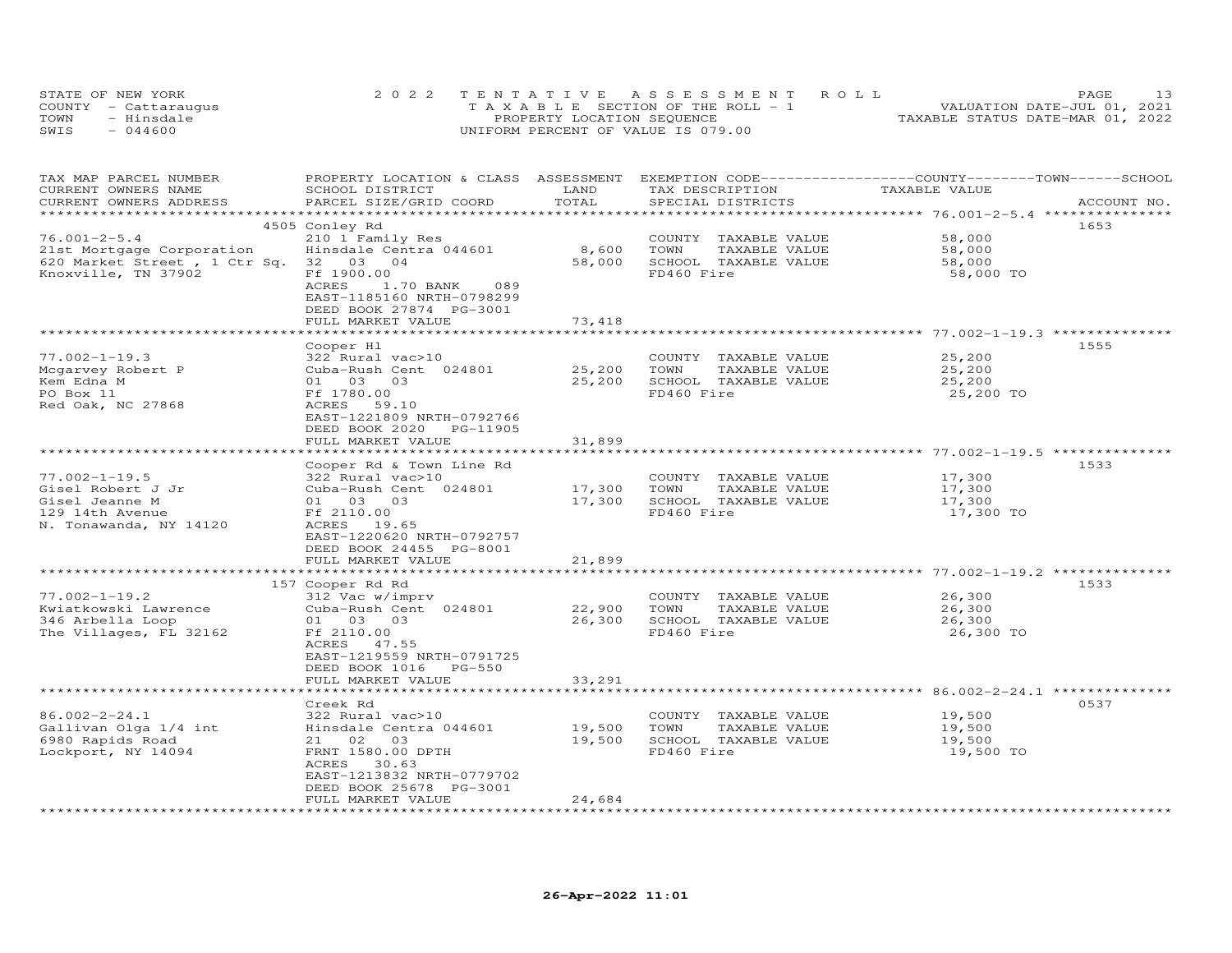| STATE OF NEW YORK    | 2022 TENTATIVE ASSESSMENT ROLL        | 14<br><b>PAGE</b>                |
|----------------------|---------------------------------------|----------------------------------|
| COUNTY - Cattaraugus | T A X A B L E SECTION OF THE ROLL - 1 | VALUATION DATE-JUL 01, 2021      |
| TOWN<br>- Hinsdale   | PROPERTY LOCATION SEQUENCE            | TAXABLE STATUS DATE-MAR 01, 2022 |
| $-044600$<br>SWIS    | UNIFORM PERCENT OF VALUE IS 079.00    |                                  |

| TAX MAP PARCEL NUMBER<br>PROPERTY LOCATION & CLASS ASSESSMENT<br>CURRENT OWNERS NAME<br>SCHOOL DISTRICT<br>LAND | EXEMPTION CODE-----------------COUNTY-------TOWN------SCHOOL<br>TAX DESCRIPTION<br>TAXABLE VALUE |
|-----------------------------------------------------------------------------------------------------------------|--------------------------------------------------------------------------------------------------|
| TOTAL<br>CURRENT OWNERS ADDRESS<br>PARCEL SIZE/GRID COORD                                                       | SPECIAL DISTRICTS<br>ACCOUNT NO.                                                                 |
|                                                                                                                 |                                                                                                  |
| Creek Rd                                                                                                        | 1340                                                                                             |
| $86.002 - 2 - 39.1$<br>322 Rural vac>10                                                                         | 7,200<br>COUNTY TAXABLE VALUE                                                                    |
| Hover David<br>Hinsdale Centra 044601                                                                           | 7,200<br>7,200<br>TOWN<br>TAXABLE VALUE                                                          |
| 3880 Pennsylvania Rd<br>14 02 03                                                                                | 7,200<br>SCHOOL TAXABLE VALUE<br>7,200                                                           |
| Hinsdale, NY 14743<br>FRNT 3100.00 DPTH                                                                         | FD460 Fire<br>7,200 TO                                                                           |
| ACRES 13.40                                                                                                     |                                                                                                  |
| EAST-1215533 NRTH-0781199                                                                                       |                                                                                                  |
| DEED BOOK 14978 PG-3001                                                                                         |                                                                                                  |
| FULL MARKET VALUE                                                                                               | 9,114                                                                                            |
|                                                                                                                 |                                                                                                  |
| Creek Rd                                                                                                        | 1646                                                                                             |
| $86.002 - 2 - 39.3$<br>314 Rural vac<10                                                                         | 4,200<br>COUNTY TAXABLE VALUE                                                                    |
| Hover David<br>Hinsdale Centra 044601                                                                           | 4,200<br>TAXABLE VALUE<br>4,200<br>TOWN                                                          |
| 3880 Pennsylvania Rd 4<br>14 02 03                                                                              | 4,200<br>SCHOOL TAXABLE VALUE<br>4,200                                                           |
| FRNT 3100.00 DPTH<br>Hinsdale, NY 14743                                                                         | FD460 Fire<br>4,200 TO                                                                           |
| ACRES<br>6.95                                                                                                   |                                                                                                  |
| EAST-1515141 NRTH-0780582                                                                                       |                                                                                                  |
| DEED BOOK 7318 PG-6001                                                                                          |                                                                                                  |
| FULL MARKET VALUE                                                                                               | 5,316                                                                                            |
|                                                                                                                 |                                                                                                  |
| Creek Rd                                                                                                        | 1679                                                                                             |
| $86.002 - 2 - 42$<br>311 Res vac land                                                                           | 5,000<br>COUNTY TAXABLE VALUE                                                                    |
| Taylor James<br>Hinsdale Centra 044601                                                                          | 5,000<br>TOWN<br>5,000<br>TAXABLE VALUE                                                          |
| 820 Dewalt Rd<br>06/07 02 03                                                                                    | SCHOOL TAXABLE VALUE<br>5,000<br>5,000                                                           |
| Mansfield, PA 16933<br>745/673                                                                                  | FD460 Fire<br>5,000 TO                                                                           |
| FRNT 252.00 DPTH                                                                                                |                                                                                                  |
| 5.25<br>ACRES                                                                                                   |                                                                                                  |
| EAST-1215804 NRTH-0780247                                                                                       |                                                                                                  |
| DEED BOOK 17421 PG-3001                                                                                         |                                                                                                  |
| FULL MARKET VALUE                                                                                               | 6,329                                                                                            |
|                                                                                                                 |                                                                                                  |
| Creek Rd                                                                                                        | 1710                                                                                             |
| $86.002 - 2 - 44$<br>311 Res vac land                                                                           | 4,000<br>COUNTY TAXABLE VALUE                                                                    |
| Bahjett Mohammed F<br>Hinsdale Centra 044601                                                                    | 4,000<br>TOWN<br>TAXABLE VALUE<br>4,000                                                          |
| 06/07 02 03<br>Alkateeb Nadia                                                                                   | 4,000<br>SCHOOL TAXABLE VALUE<br>4,000                                                           |
| 745/673<br>PO Box 40949                                                                                         | FD460 Fire<br>4,000 TO                                                                           |
| Jeddah, Saudi Arabia, Saudi Ara FRNT 263.30 DPTH                                                                |                                                                                                  |
| 21511 ACRES<br>5.15                                                                                             |                                                                                                  |
| EAST-1217202 NRTH-0782472                                                                                       |                                                                                                  |
| DEED BOOK 11174 PG-2001                                                                                         |                                                                                                  |
| FULL MARKET VALUE                                                                                               | 5,063                                                                                            |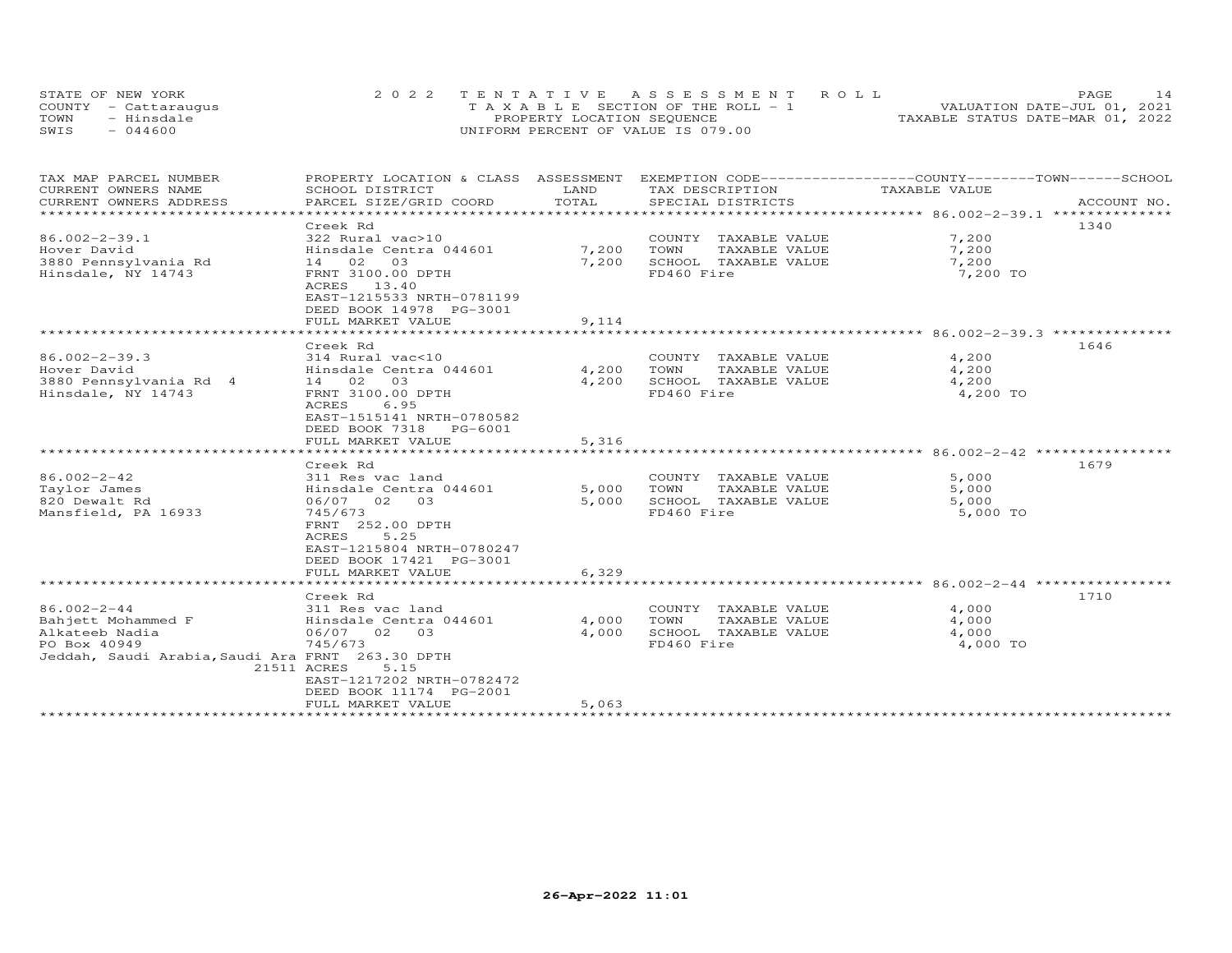|      | STATE OF NEW YORK    | 2022 TENTATIVE ASSESSMENT ROLL        | <b>PAGE</b>                      |
|------|----------------------|---------------------------------------|----------------------------------|
|      | COUNTY - Cattaraugus | T A X A B L E SECTION OF THE ROLL - 1 | VALUATION DATE-JUL 01, 2021      |
| TOWN | - Hinsdale           | PROPERTY LOCATION SEQUENCE            | TAXABLE STATUS DATE-MAR 01, 2022 |
| SWIS | $-044600$            | UNIFORM PERCENT OF VALUE IS 079.00    |                                  |

| TAX MAP PARCEL NUMBER<br>CURRENT OWNERS NAME<br>CURRENT OWNERS ADDRESS                                               | PROPERTY LOCATION & CLASS ASSESSMENT<br>SCHOOL DISTRICT<br>PARCEL SIZE/GRID COORD                                                                                                                               | LAND<br>TOTAL                | EXEMPTION CODE-----------------COUNTY-------TOWN------SCHOOL<br>TAX DESCRIPTION<br>SPECIAL DISTRICTS | TAXABLE VALUE                           | ACCOUNT NO. |
|----------------------------------------------------------------------------------------------------------------------|-----------------------------------------------------------------------------------------------------------------------------------------------------------------------------------------------------------------|------------------------------|------------------------------------------------------------------------------------------------------|-----------------------------------------|-------------|
|                                                                                                                      |                                                                                                                                                                                                                 |                              |                                                                                                      |                                         |             |
| $86.002 - 2 - 46.1$<br>Staffieri Joseph<br>473 North Winton #2<br>Rochester, NY 14610                                | Creek Rd<br>322 Rural vac>10<br>Hinsdale Centra 044601<br>06/07 02 03<br>745/673<br>ACRES 21.60                                                                                                                 | 19,000<br>19,000             | COUNTY TAXABLE VALUE<br>TOWN<br>TAXABLE VALUE<br>SCHOOL TAXABLE VALUE<br>FD460 Fire                  | 19,000<br>19,000<br>19,000<br>19,000 TO | 1701        |
| PRIOR OWNER ON 3/01/2022<br>Staffieri Joseph<br>*****************************                                        | EAST-1216589 NRTH-0781420<br>DEED BOOK 20220 PG-780<br>FULL MARKET VALUE                                                                                                                                        | 24,051                       |                                                                                                      |                                         |             |
|                                                                                                                      | ********************                                                                                                                                                                                            |                              |                                                                                                      |                                         |             |
| $86.002 - 2 - 46.2$<br>Giles Jerome<br>817 1/2 Bishop St<br>Olean, NY 14760                                          | Creek Rd<br>322 Rural vac>10<br>Hinsdale Centra 044601<br>06/07 02 03<br>745/673<br>FRNT 211.00 DPTH<br>5.20<br>ACRES<br>EAST-1216299 NRTH-0780982<br>DEED BOOK 19854 PG-9003                                   | 3,600<br>3,600               | COUNTY TAXABLE VALUE<br>TOWN<br>TAXABLE VALUE<br>SCHOOL TAXABLE VALUE<br>FD460 Fire                  | 3,600<br>3,600<br>3,600<br>3,600 TO     | 1684        |
|                                                                                                                      | FULL MARKET VALUE                                                                                                                                                                                               | 4,557                        |                                                                                                      |                                         |             |
|                                                                                                                      | ********************                                                                                                                                                                                            |                              |                                                                                                      |                                         |             |
| $86.002 - 2 - 46.5$<br>Olkosky Michael Robert<br>Dixon Elizabeth Ann<br>2827 N. Nine Mile Road<br>Allegany, NY 14706 | Creek Rd<br>322 Rural vac>10<br>Hinsdale Centra 044601<br>06/07 02 03<br>745/673<br>ACRES 10.05<br>EAST-1216131 NRTH-0780696<br>DEED BOOK 20761 PG-8001<br>FULL MARKET VALUE                                    | 8,000<br>8,000<br>10,127     | COUNTY TAXABLE VALUE<br>TOWN<br>TAXABLE VALUE<br>SCHOOL TAXABLE VALUE<br>FD460 Fire                  | 8,000<br>8,000<br>8,000<br>8,000 TO     | 1686        |
|                                                                                                                      | ********************                                                                                                                                                                                            | ********************         |                                                                                                      |                                         |             |
| $86.002 - 2 - 46.6$<br>Peterson Stephen E Jr.<br>Peterson Bridget<br>159 Whitetail Dr<br>Spring Beach, TX 78070      | Creek Rd<br>322 Rural vac>10<br>Hinsdale Centra 044601<br>06/07 02 03<br>745/673<br>ACRES<br>5.15<br>EAST-1215911 NRTH-0780412<br>DEED BOOK 12403 PG-8001                                                       | 4,000                        | COUNTY TAXABLE VALUE<br>TOWN<br>TAXABLE VALUE<br>4,000 SCHOOL TAXABLE VALUE<br>FD460 Fire            | 4,000<br>4,000<br>4,000<br>4,000 TO     | 1691        |
|                                                                                                                      | FULL MARKET VALUE                                                                                                                                                                                               | 5,063                        |                                                                                                      |                                         |             |
| $86.002 - 2 - 46.8$<br>Bons Jeremy<br>Bons Nicole<br>346 Stphenson 7Bw<br>Utterson On Pobimo, Canada                 | ********************<br>Creek Rd<br>322 Rural vac>10<br>Hinsdale Centra 044601<br>06/07 02 03<br>745/673<br>86.002-2-46.10 combined h<br>ACRES<br>10.30<br>EAST-1216988 NRTH-0781970<br>DEED BOOK 13084 PG-3001 | 6,600<br>6,600               | COUNTY TAXABLE VALUE<br>TOWN<br>TAXABLE VALUE<br>SCHOOL TAXABLE VALUE<br>FD460 Fire                  | 6,600<br>6,600<br>6,600<br>6,600 TO     | 1703        |
|                                                                                                                      | FULL MARKET VALUE                                                                                                                                                                                               | 8,354<br>******************* |                                                                                                      |                                         |             |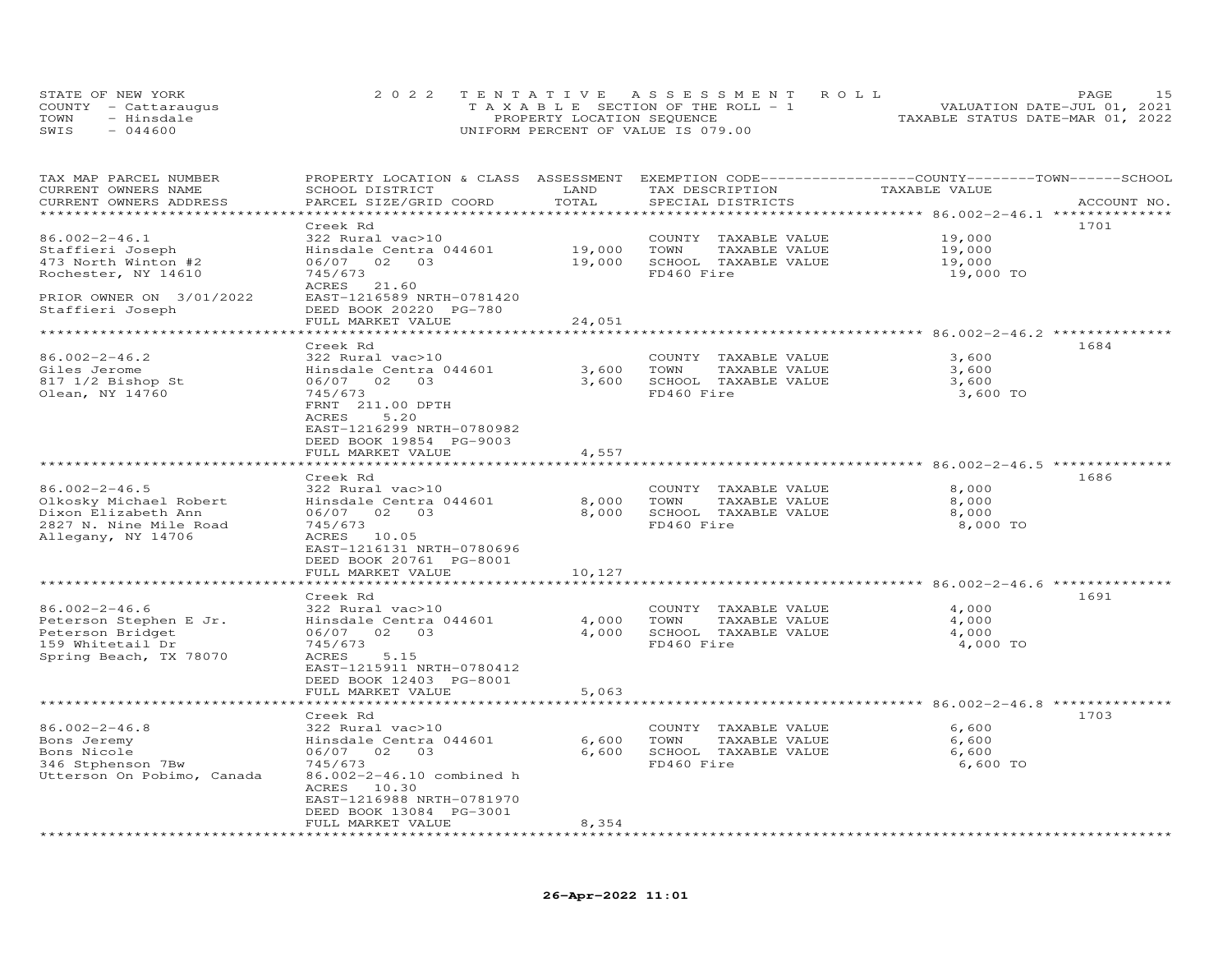| STATE OF NEW YORK    | 2022 TENTATIVE ASSESSMENT ROLL        | 16<br><b>PAGE</b>                |
|----------------------|---------------------------------------|----------------------------------|
| COUNTY - Cattaraugus | T A X A B L E SECTION OF THE ROLL - 1 | VALUATION DATE-JUL 01, 2021      |
| TOWN<br>- Hinsdale   | PROPERTY LOCATION SEQUENCE            | TAXABLE STATUS DATE-MAR 01, 2022 |
| $-044600$<br>SWIS    | UNIFORM PERCENT OF VALUE IS 079.00    |                                  |

| TAX MAP PARCEL NUMBER<br>CURRENT OWNERS NAME | PROPERTY LOCATION & CLASS ASSESSMENT EXEMPTION CODE----------------COUNTY-------TOWN------SCHOOL<br>SCHOOL DISTRICT | LAND                   | TAX DESCRIPTION       | TAXABLE VALUE                        |                      |
|----------------------------------------------|---------------------------------------------------------------------------------------------------------------------|------------------------|-----------------------|--------------------------------------|----------------------|
| CURRENT OWNERS ADDRESS                       | PARCEL SIZE/GRID COORD                                                                                              | TOTAL                  | SPECIAL DISTRICTS     |                                      | ACCOUNT NO.          |
| *************************                    |                                                                                                                     |                        |                       |                                      |                      |
|                                              | Creek Rd                                                                                                            |                        |                       |                                      | 1702                 |
| $86.002 - 2 - 46.9$                          | 322 Rural vac>10                                                                                                    |                        | COUNTY TAXABLE VALUE  | 5,000                                |                      |
| RHJ Properties, LLC                          | Hinsdale Centra 044601                                                                                              | 5,000                  | TOWN<br>TAXABLE VALUE | 5,000                                |                      |
| 3916 Georgian Dr                             | 06/07 02 03                                                                                                         | 5,000                  | SCHOOL TAXABLE VALUE  | 5,000                                |                      |
| Halton City, TX 76117                        | 745/673                                                                                                             |                        | FD460 Fire            | 5,000 TO                             |                      |
|                                              | 5.00<br><b>ACRES</b>                                                                                                |                        |                       |                                      |                      |
|                                              | EAST-1217131 NRTH-0782254                                                                                           |                        |                       |                                      |                      |
|                                              | DEED BOOK 19520 PG-2001<br>FULL MARKET VALUE                                                                        |                        |                       |                                      |                      |
|                                              |                                                                                                                     | 6,329<br>************* |                       | ****************** 86.002-2-51 ***** |                      |
|                                              | Creek Rd                                                                                                            |                        |                       |                                      | 0047                 |
| 86.002-2-51                                  | 322 Rural vac>10                                                                                                    |                        | COUNTY TAXABLE VALUE  | 20,000                               |                      |
| Benham Gregory K                             | Hinsdale Centra 044601                                                                                              | 20,000                 | TAXABLE VALUE<br>TOWN | 20,000                               |                      |
| 3035 Creek Rd                                | 21/29 02 03                                                                                                         | 20,000                 | SCHOOL TAXABLE VALUE  | 20,000                               |                      |
| Cuba, NY 14727                               | Ff 1020.00                                                                                                          |                        | FD460 Fire            | 20,000 TO                            |                      |
|                                              | ACRES<br>37.75                                                                                                      |                        |                       |                                      |                      |
| MAY BE SUBJECT TO PAYMENT                    | EAST-1214006 NRTH-0776679                                                                                           |                        |                       |                                      |                      |
| UNDER AGDIST LAW TIL 2027                    | DEED BOOK 1012<br>PG-556                                                                                            |                        |                       |                                      |                      |
|                                              | FULL MARKET VALUE                                                                                                   | 25,316                 |                       |                                      |                      |
|                                              | *****************************                                                                                       |                        |                       |                                      |                      |
|                                              | 3005 Creek Rd                                                                                                       |                        |                       |                                      | 0047                 |
| $86.001 - 1 - 24.2$                          | 312 Vac w/imprv                                                                                                     |                        | 41720<br>AG DIST      | $\overline{O}$                       | $\Omega$<br>$\Omega$ |
| KMH Properties                               | Hinsdale Centra 044601                                                                                              | 50,000                 | COUNTY TAXABLE VALUE  | 53,000                               |                      |
| 2460 W Windfall Rd                           | 21/29 02 03                                                                                                         | 53,000                 | TOWN<br>TAXABLE VALUE | 53,000                               |                      |
| Olean, NY 14760                              | ag with shaffer                                                                                                     |                        | SCHOOL TAXABLE VALUE  | 53,000                               |                      |
|                                              | Ff 1020.00                                                                                                          |                        | FD460 Fire            | 53,000 TO                            |                      |
| MAY BE SUBJECT TO PAYMENT                    | ACRES 132.46<br>EAST-1210307 NRTH-0776722                                                                           |                        |                       |                                      |                      |
| UNDER AGDIST LAW TIL 2027                    | DEED BOOK 31234 PG-46002                                                                                            |                        |                       |                                      |                      |
|                                              | FULL MARKET VALUE                                                                                                   | 67,089                 |                       |                                      |                      |
|                                              |                                                                                                                     |                        |                       |                                      |                      |
|                                              | 3035 Creek Rd                                                                                                       |                        |                       |                                      | 0047                 |
| $86.002 - 2 - 52$                            | 240 Rural res                                                                                                       |                        | COUNTY TAXABLE VALUE  | 90,000                               |                      |
| Miller Kathleen                              | Hinsdale Centra 044601                                                                                              | 10,000                 | TOWN<br>TAXABLE VALUE | 90,000                               |                      |
| 3035 Creek Rd                                | $21/29$ 02 03                                                                                                       | 90,000                 | SCHOOL TAXABLE VALUE  | 90,000                               |                      |
| Hinsdale, NY 14727                           | Ff 1020.00                                                                                                          |                        | FD460 Fire            | 90,000 TO                            |                      |
|                                              | ACRES<br>1.94                                                                                                       |                        |                       |                                      |                      |
| PRIOR OWNER ON 3/01/2022                     | EAST-1212980 NRTH-0777041                                                                                           |                        |                       |                                      |                      |
| Miller Kathleen                              | DEED BOOK 20221 PG-1804                                                                                             |                        |                       |                                      |                      |
|                                              | FULL MARKET VALUE                                                                                                   | 113,924                |                       |                                      |                      |
| MAY BE SUBJECT TO PAYMENT                    |                                                                                                                     |                        |                       |                                      |                      |
| UNDER AGDIST LAW TIL 2026                    |                                                                                                                     |                        |                       |                                      |                      |
|                                              |                                                                                                                     |                        |                       |                                      |                      |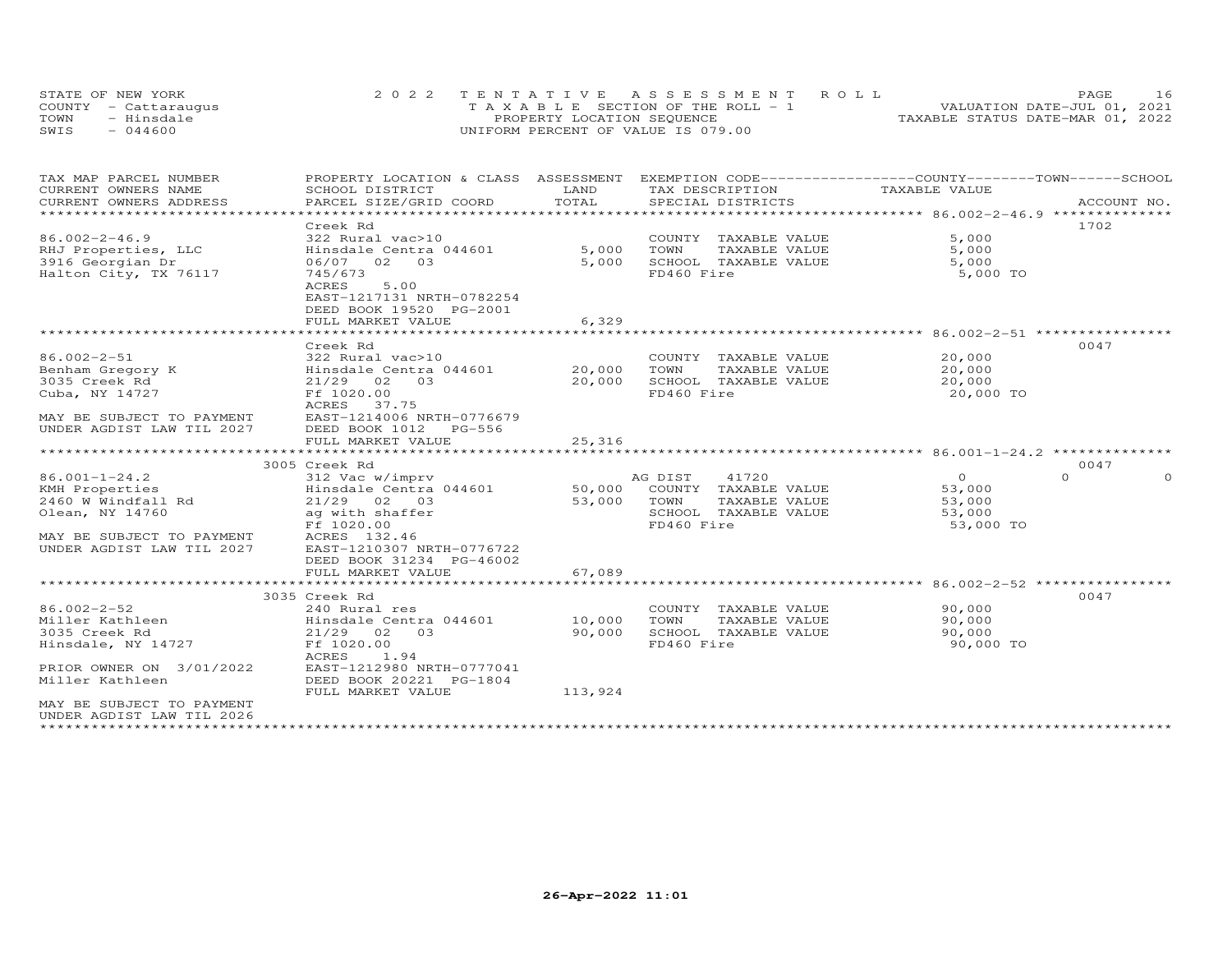| STATE OF NEW YORK    | 2022 TENTATIVE ASSESSMENT ROLL        | PAGE                             |
|----------------------|---------------------------------------|----------------------------------|
| COUNTY - Cattaraugus | T A X A B L E SECTION OF THE ROLL - 1 | VALUATION DATE-JUL 01, 2021      |
| TOWN<br>- Hinsdale   | PROPERTY LOCATION SEQUENCE            | TAXABLE STATUS DATE-MAR 01, 2022 |
| SWIS<br>$-044600$    | UNIFORM PERCENT OF VALUE IS 079.00    |                                  |

| TAX MAP PARCEL NUMBER<br>CURRENT OWNERS NAME<br>CURRENT OWNERS ADDRESS | PROPERTY LOCATION & CLASS ASSESSMENT<br>SCHOOL DISTRICT<br>PARCEL SIZE/GRID COORD | LAND<br>TOTAL           | TAX DESCRIPTION<br>SPECIAL DISTRICTS          | EXEMPTION CODE-----------------COUNTY-------TOWN------SCHOOL<br>TAXABLE VALUE | ACCOUNT NO.                |
|------------------------------------------------------------------------|-----------------------------------------------------------------------------------|-------------------------|-----------------------------------------------|-------------------------------------------------------------------------------|----------------------------|
|                                                                        |                                                                                   | *********************** |                                               | ******************** 86.002-2-39.2 **************                             |                            |
|                                                                        | 3465 Creek Rd                                                                     |                         |                                               |                                                                               | 1645                       |
| $86.002 - 2 - 39.2$                                                    | 260 Seasonal res                                                                  |                         | COUNTY TAXABLE VALUE                          | 31,000                                                                        |                            |
| Gilmore III Thomas A.                                                  | Hinsdale Centra 044601                                                            | 21,200                  | TAXABLE VALUE<br>TOWN                         | 31,000                                                                        |                            |
| Powers Jolie L.                                                        | 14 02<br>03                                                                       | 31,000                  | SCHOOL TAXABLE VALUE                          | 31,000                                                                        |                            |
| 3527 Dutch Hollow Road                                                 | FRNT 3100.00 DPTH                                                                 |                         | FD460 Fire                                    | 31,000 TO                                                                     |                            |
| Strykersville, NY 14145                                                | ACRES<br>38.75                                                                    |                         |                                               |                                                                               |                            |
|                                                                        | EAST-1215281 NRTH-0781015                                                         |                         |                                               |                                                                               |                            |
|                                                                        | DEED BOOK 2019 PG-17072                                                           |                         |                                               |                                                                               |                            |
|                                                                        | FULL MARKET VALUE                                                                 | 39,241                  |                                               |                                                                               |                            |
|                                                                        |                                                                                   | ***********             |                                               |                                                                               |                            |
|                                                                        | 3565 Creek Rd                                                                     |                         |                                               |                                                                               | 0319                       |
| $86.002 - 2 - 1$                                                       | 240 Rural res                                                                     |                         | AGED C/T/S 41800                              | 28,000                                                                        | 28,000<br>28,000           |
| Hamilton Carol A                                                       | Hinsdale Centra 044601                                                            | 14,800 ENH STAR         | 41834                                         | $\Omega$                                                                      | $\Omega$<br>28,000         |
| 3565 Creek Rd                                                          | 14 02 03                                                                          | 56,000                  | COUNTY TAXABLE VALUE                          | 28,000                                                                        |                            |
| Cuba, NY 14727                                                         | FRNT 1425.00 DPTH                                                                 |                         | TOWN<br>TAXABLE VALUE                         | 28,000                                                                        |                            |
|                                                                        | ACRES 13.38                                                                       |                         | SCHOOL TAXABLE VALUE                          | $\Omega$                                                                      |                            |
|                                                                        | EAST-1217052 NRTH-0783593                                                         |                         | FD460 Fire                                    | 56,000 TO                                                                     |                            |
|                                                                        | DEED BOOK 16267 PG-2001                                                           |                         |                                               |                                                                               |                            |
|                                                                        | FULL MARKET VALUE                                                                 | 70,886                  |                                               |                                                                               |                            |
|                                                                        | *****************************                                                     |                         |                                               |                                                                               |                            |
|                                                                        | 3574 Creek Rd                                                                     |                         |                                               |                                                                               | 0205                       |
| $86.002 - 2 - 4$                                                       | 210 1 Family Res                                                                  |                         | ENH STAR<br>41834                             | $\overline{0}$                                                                | $\Omega$<br>58,000         |
| Carls Thomas                                                           | Hinsdale Centra 044601                                                            | 16,200                  | COUNTY TAXABLE VALUE                          | 58,000                                                                        |                            |
| Carls Mary I                                                           | 14 02 03                                                                          | 58,000                  | TOWN<br>TAXABLE VALUE                         | 58,000                                                                        |                            |
| 3574 Creek Rd                                                          | FRNT 1645.00 DPTH                                                                 |                         | SCHOOL TAXABLE VALUE                          | $\overline{0}$                                                                |                            |
| Cuba, NY 14727                                                         | ACRES 16.90                                                                       |                         | FD460 Fire                                    | 58,000 TO                                                                     |                            |
|                                                                        | EAST-1217425 NRTH-0783016                                                         |                         |                                               |                                                                               |                            |
|                                                                        | DEED BOOK 853<br>PG-01013                                                         |                         |                                               |                                                                               |                            |
|                                                                        | FULL MARKET VALUE<br>*******************************                              | 73,418                  |                                               |                                                                               |                            |
|                                                                        |                                                                                   |                         |                                               | ****************** 86.002-2-2 ***                                             |                            |
| $86.002 - 2 - 2$                                                       | 3581 Creek Rd                                                                     |                         | COUNTY TAXABLE VALUE                          | 30,000                                                                        | 0401                       |
|                                                                        | 210 1 Family Res                                                                  |                         |                                               |                                                                               |                            |
| Fitzpatrick Annie M<br>Valentine Jasnine                               | Hinsdale Centra 044601<br>14 02 03                                                | 6,000<br>30,000         | TOWN<br>TAXABLE VALUE<br>SCHOOL TAXABLE VALUE | 30,000<br>30,000                                                              |                            |
| 4266 Route 417                                                         | FRNT 126.00 DPTH 175.00                                                           |                         | FD460 Fire                                    | 30,000 TO                                                                     |                            |
| Allegany, NY 14706                                                     | EAST-1217469 NRTH-0784025                                                         |                         |                                               |                                                                               |                            |
|                                                                        | DEED BOOK 2020 PG-12337                                                           |                         |                                               |                                                                               |                            |
|                                                                        | FULL MARKET VALUE                                                                 | 37,975                  |                                               |                                                                               |                            |
|                                                                        |                                                                                   |                         |                                               |                                                                               |                            |
|                                                                        | 3067 Creek Rd / Jollytown Rd                                                      |                         | 80 PCT OF VALUE USED FOR EXEMPTION PURPOSES   |                                                                               | 1185                       |
| $86.002 - 2 - 23.2$                                                    | 113 Cattle farm                                                                   |                         | VET COM CT 41131                              | 17,000                                                                        | 17,000<br>$\Omega$         |
| Shaffer Erlon R                                                        | Hinsdale Centra 044601                                                            |                         | 68,100 VET DIS CT 41141                       | 34,000                                                                        | $\Omega$<br>34,000         |
| 3067 Creek Rd                                                          | $21/29$ 02<br>03                                                                  | 211,000 AG DIST         | 41720                                         | $\overline{O}$                                                                | $\overline{0}$<br>$\Omega$ |
| Cuba, NY 14727                                                         | FRNT 2200.00 DPTH                                                                 |                         | 41834<br>ENH STAR                             | $\overline{O}$                                                                | 63,670<br>$\Omega$         |
|                                                                        | ACRES 262.10                                                                      |                         | COUNTY TAXABLE VALUE                          |                                                                               |                            |
| MAY BE SUBJECT TO PAYMENT                                              | EAST-1211432 NRTH-0778035                                                         |                         | TOWN<br>TAXABLE VALUE                         | 160,000<br>160,000                                                            |                            |
| UNDER AGDIST LAW TIL 2026                                              | DEED BOOK 2917<br>PG-2002                                                         |                         | SCHOOL TAXABLE VALUE                          | 147,330                                                                       |                            |
|                                                                        | FULL MARKET VALUE                                                                 |                         | 267,089 FD460 Fire                            | 211,000 TO                                                                    |                            |
|                                                                        |                                                                                   |                         |                                               |                                                                               |                            |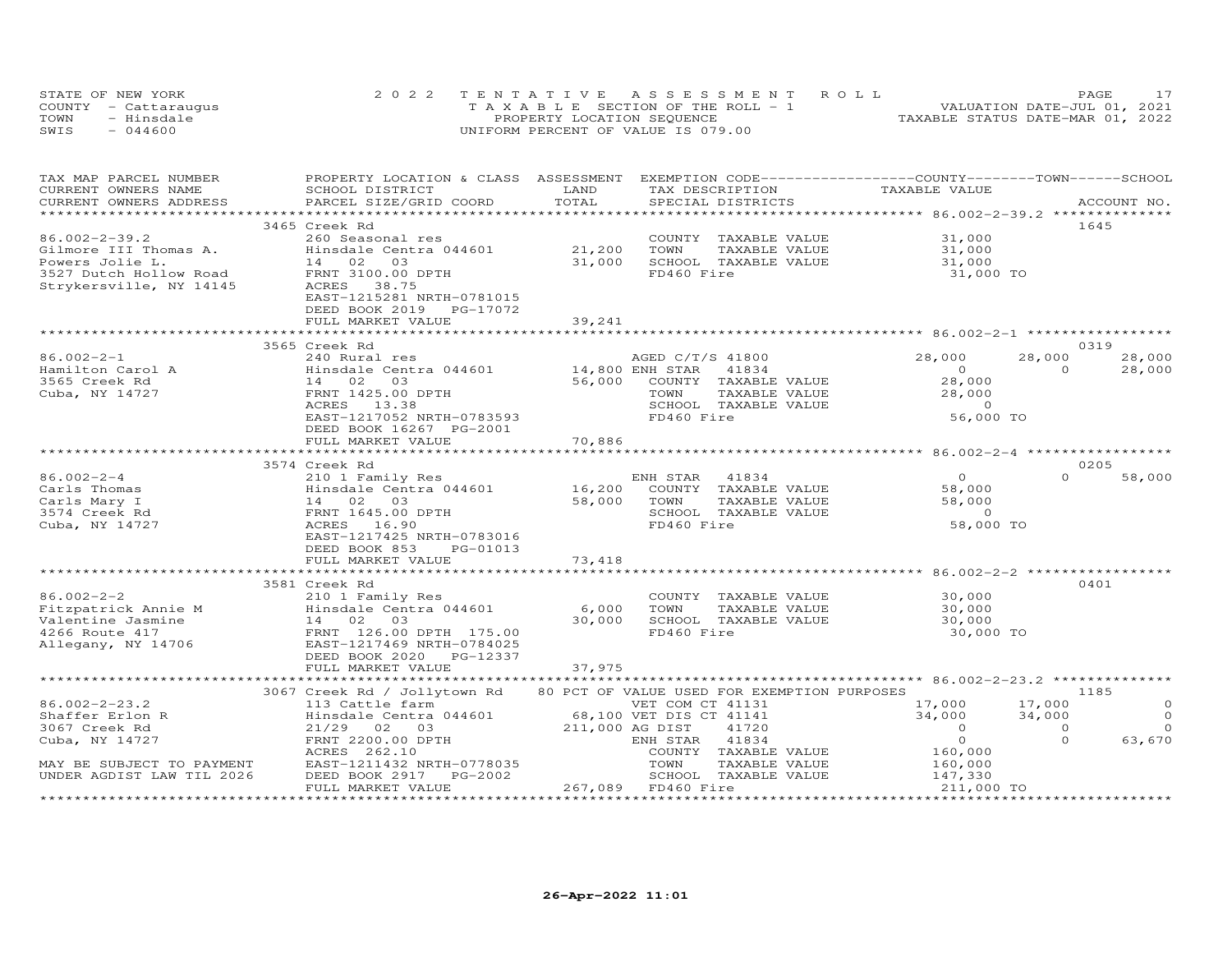| STATE OF NEW YORK    | 2022 TENTATIVE ASSESSMENT ROLL        | 18<br><b>PAGE</b>                |
|----------------------|---------------------------------------|----------------------------------|
| COUNTY - Cattaraugus | T A X A B L E SECTION OF THE ROLL - 1 | VALUATION DATE-JUL 01, 2021      |
| - Hinsdale<br>TOWN   | PROPERTY LOCATION SEQUENCE            | TAXABLE STATUS DATE-MAR 01, 2022 |
| $-044600$<br>SWIS    | UNIFORM PERCENT OF VALUE IS 079.00    |                                  |

| TAX MAP PARCEL NUMBER<br>CURRENT OWNERS NAME<br>CURRENT OWNERS ADDRESS                                 | PROPERTY LOCATION & CLASS ASSESSMENT<br>SCHOOL DISTRICT<br>PARCEL SIZE/GRID COORD                                                                                                                 | LAND<br>TOTAL              | EXEMPTION CODE------------------COUNTY-------TOWN-----SCHOOL<br>TAX DESCRIPTION<br>SPECIAL DISTRICTS | TAXABLE VALUE                               | ACCOUNT NO. |
|--------------------------------------------------------------------------------------------------------|---------------------------------------------------------------------------------------------------------------------------------------------------------------------------------------------------|----------------------------|------------------------------------------------------------------------------------------------------|---------------------------------------------|-------------|
|                                                                                                        |                                                                                                                                                                                                   |                            |                                                                                                      |                                             |             |
| $85.002 - 1 - 9.10$<br>Buck Ellwood T<br>Buck Elisabeth T<br>5600 Porter Rd<br>Niagara Falls, NY 14304 | Crosby Rd<br>270 Mfg housing<br>Hinsdale Centra 044601<br>02 02 05<br>FRNT 940.00 DPTH<br>ACRES<br>4.51<br>EAST-1191851 NRTH-0780532<br>DEED BOOK 3095<br>PG-3002                                 | 9,500<br>25,000            | COUNTY TAXABLE VALUE<br>TAXABLE VALUE<br>TOWN<br>SCHOOL TAXABLE VALUE<br>FD460 Fire                  | 25,000<br>25,000<br>25,000<br>25,000 TO     | 1071        |
|                                                                                                        | FULL MARKET VALUE                                                                                                                                                                                 | 31,646                     |                                                                                                      |                                             |             |
|                                                                                                        | *******************                                                                                                                                                                               | ***********                |                                                                                                      |                                             |             |
| $85.002 - 1 - 9.11$<br>Ruminski Paul M<br>98 Garfield<br>Holland, NY 14080                             | Crosby Rd<br>322 Rural vac>10<br>Hinsdale Centra 044601<br>02 02 04<br>FRNT 1600.00 DPTH<br>ACRES 13.51<br>EAST-1192624 NRTH-0780633<br>DEED BOOK 785<br>PG-00862<br>FULL MARKET VALUE            | 13,300<br>13,300<br>16,835 | COUNTY TAXABLE VALUE<br>TOWN<br>TAXABLE VALUE<br>SCHOOL TAXABLE VALUE<br>FD460 Fire                  | 13,300<br>13,300<br>13,300<br>13,300 TO     | 1062        |
|                                                                                                        | *******************                                                                                                                                                                               |                            |                                                                                                      | ******************** 85.002-2-5.2 ********* |             |
| $85.002 - 2 - 5.2$<br>Leising David T<br>6585 Strickler Rd<br>Clarence, NY 14031                       | Crosby Rd<br>322 Rural vac>10<br>Hinsdale Centra 044601<br>06 02 04<br>FRNT 1530.00 DPTH<br>ACRES 80.61<br>EAST-1194161 NRTH-0780042<br>DEED BOOK 12948 PG-3002<br>FULL MARKET VALUE              | 28,000<br>28,000<br>35,443 | COUNTY TAXABLE VALUE<br>TOWN<br>TAXABLE VALUE<br>SCHOOL TAXABLE VALUE<br>FD460 Fire                  | 28,000<br>28,000<br>28,000<br>28,000 TO     | 1017        |
|                                                                                                        | Crosby Rd                                                                                                                                                                                         |                            |                                                                                                      |                                             | 1024        |
| $85.002 - 2 - 5.4$<br>Buck Ellwood T<br>Buck Elisabeth T<br>5600 Porter Rd<br>Niagara Falls, NY 14304  | 322 Rural vac>10<br>Hinsdale Centra 044601<br>06 02 04<br>FRNT 1530.00 DPTH<br>28.83<br>ACRES<br>EAST-1192972 NRTH-0779587<br>DEED BOOK 4504 PG-2002<br>FULL MARKET VALUE                         | 17,700<br>17,700<br>22,405 | COUNTY TAXABLE VALUE<br>TOWN<br>TAXABLE VALUE<br>SCHOOL TAXABLE VALUE<br>FD460 Fire                  | 17,700<br>17,700<br>17,700<br>17,700 TO     |             |
|                                                                                                        |                                                                                                                                                                                                   |                            |                                                                                                      |                                             |             |
| $85.002 - 1 - 9.9$<br>Kwiatkowski Charles F III<br>2218 Johnson Road<br>Olean, NY 14760                | Crosby Rd & Degroff Rd<br>260 Seasonal res<br>Hinsdale Centra 044601<br>02 02 04<br>FRNT 1650.00 DPTH<br>ACRES 10.21<br>EAST-1191909 NRTH-0781111<br>DEED BOOK 20210 PG-3990<br>FULL MARKET VALUE | 12,000<br>26,000<br>32,911 | COUNTY TAXABLE VALUE<br>TOWN<br>TAXABLE VALUE<br>SCHOOL TAXABLE VALUE<br>FD460 Fire                  | 26,000<br>26,000<br>26,000<br>26,000 TO     | 1031        |
|                                                                                                        |                                                                                                                                                                                                   |                            |                                                                                                      |                                             |             |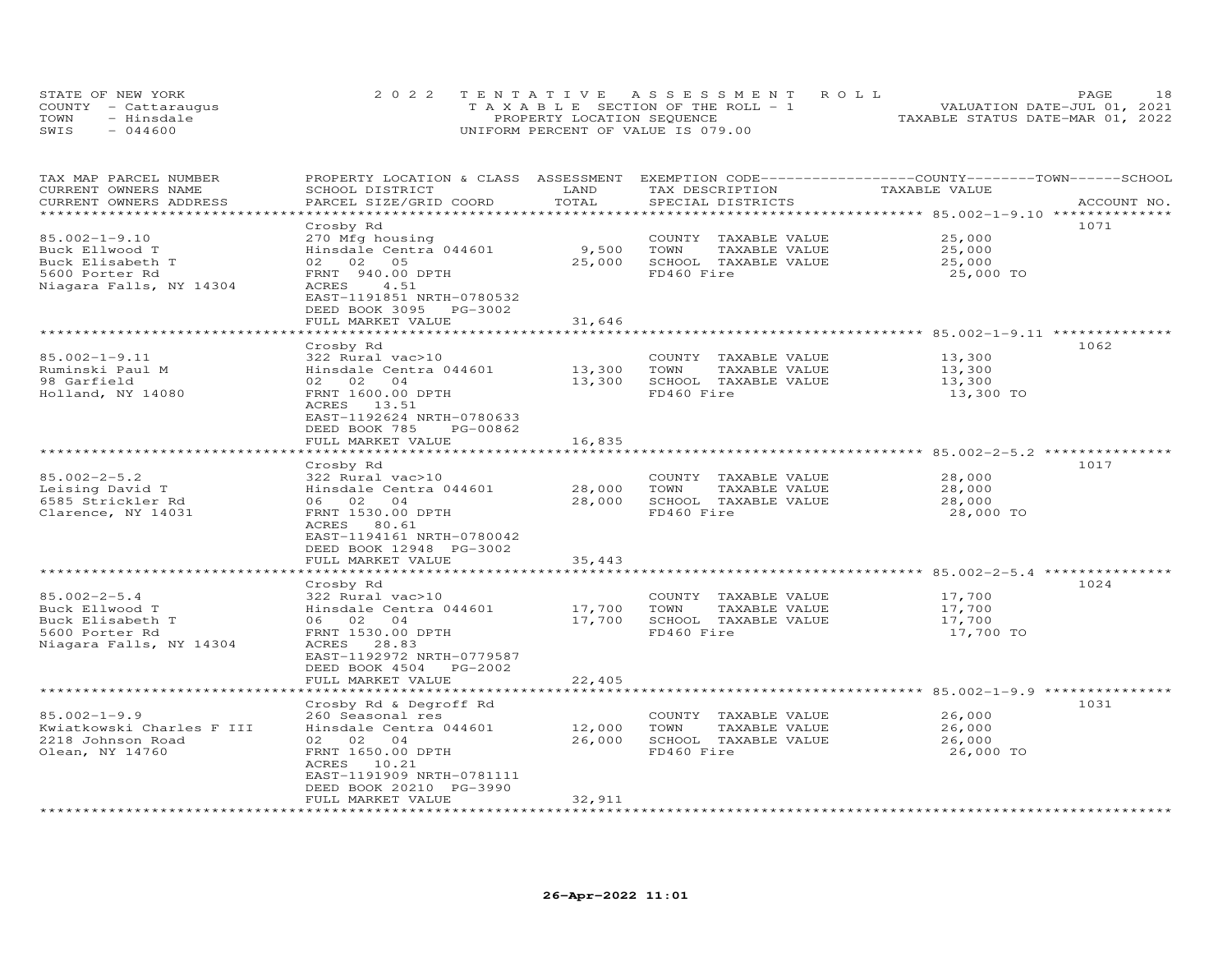| STATE OF NEW YORK    | 2022 TENTATIVE ASSESSMENT ROLL     | 19<br>PAGE.                      |
|----------------------|------------------------------------|----------------------------------|
| COUNTY - Cattaraugus | TAXABLE SECTION OF THE ROLL - 1    | VALUATION DATE-JUL 01, 2021      |
| TOWN<br>- Hinsdale   | PROPERTY LOCATION SEQUENCE         | TAXABLE STATUS DATE-MAR 01, 2022 |
| $-044600$<br>SWIS    | UNIFORM PERCENT OF VALUE IS 079.00 |                                  |

| TAX MAP PARCEL NUMBER<br>CURRENT OWNERS NAME | PROPERTY LOCATION & CLASS ASSESSMENT<br>SCHOOL DISTRICT | LAND    | EXEMPTION CODE-----------------COUNTY-------TOWN-----SCHOOL<br>TAX DESCRIPTION | TAXABLE VALUE                                        |                  |
|----------------------------------------------|---------------------------------------------------------|---------|--------------------------------------------------------------------------------|------------------------------------------------------|------------------|
| CURRENT OWNERS ADDRESS                       | PARCEL SIZE/GRID COORD                                  | TOTAL   | SPECIAL DISTRICTS                                                              |                                                      | ACCOUNT NO.      |
| **********************                       |                                                         |         |                                                                                |                                                      |                  |
|                                              | DeGroff Rd                                              |         |                                                                                |                                                      | 0971             |
| $85.002 - 1 - 9.5$                           | 312 Vac w/imprv                                         |         | COUNTY TAXABLE VALUE                                                           | 16,600                                               |                  |
| Ruminski Paul M                              | Hinsdale Centra 044601                                  | 15,600  | TOWN<br>TAXABLE VALUE                                                          | 16,600                                               |                  |
| 98 Garfield St                               | 02 02 04                                                | 16,600  | SCHOOL TAXABLE VALUE                                                           | 16,600                                               |                  |
| Holland, NY 14080                            | FRNT 1120.00 DPTH                                       |         | FD460 Fire                                                                     | 16,600 TO                                            |                  |
|                                              | 19.26<br>ACRES                                          |         |                                                                                |                                                      |                  |
|                                              | EAST-1192845 NRTH-0782681                               |         |                                                                                |                                                      |                  |
|                                              | DEED BOOK 785<br>PG-00733                               |         |                                                                                |                                                      |                  |
|                                              | FULL MARKET VALUE                                       | 21,013  |                                                                                |                                                      |                  |
|                                              |                                                         |         |                                                                                | ********** 85.002-2-4.4 *********                    |                  |
|                                              | 3034 DeGroff Rd                                         |         |                                                                                |                                                      | 1029             |
| $85.002 - 2 - 4.4$                           | 260 Seasonal res                                        |         | COUNTY TAXABLE VALUE                                                           | 56,000                                               |                  |
| Hurlburt Joanne                              | Hinsdale Centra 044601                                  | 17,400  | TOWN<br>TAXABLE VALUE                                                          | 56,000                                               |                  |
| 3974 Church Rd                               | 01 02<br>04                                             | 56,000  | SCHOOL TAXABLE VALUE                                                           | 56,000                                               |                  |
| Allegany, NY 14706                           | ACRES 27.39                                             |         | FD460 Fire                                                                     | 56,000 TO                                            |                  |
|                                              | EAST-1191944 NRTH-0778742                               |         |                                                                                |                                                      |                  |
|                                              | DEED BOOK 27353 PG-5001                                 |         |                                                                                |                                                      |                  |
|                                              | FULL MARKET VALUE                                       | 70,886  |                                                                                |                                                      |                  |
|                                              |                                                         |         | ******************************** 85.002-2-4.11 ***************                 |                                                      |                  |
|                                              | 3150 DeGroff Rd                                         |         |                                                                                |                                                      | 1300             |
| $85.002 - 2 - 4.11$                          | 260 Seasonal res                                        |         | COUNTY TAXABLE VALUE                                                           | 51,000                                               |                  |
| Clare David W                                | Hinsdale Centra 044601                                  | 17,100  | TOWN<br>TAXABLE VALUE                                                          | 51,000                                               |                  |
| Clare Donna L                                | 01 02 04                                                | 51,000  | SCHOOL TAXABLE VALUE                                                           | 51,000                                               |                  |
| 5420 Grauder Rd                              | FRNT 370.00 DPTH                                        |         | FD460 Fire                                                                     | 51,000 TO                                            |                  |
| Niagara Falls, NY 14305                      | ACRES<br>6.70                                           |         |                                                                                |                                                      |                  |
|                                              | EAST-1191765 NRTH-0779954                               |         |                                                                                |                                                      |                  |
|                                              | DEED BOOK 29991 PG-3002                                 |         |                                                                                |                                                      |                  |
|                                              | FULL MARKET VALUE                                       | 64,557  |                                                                                |                                                      |                  |
|                                              |                                                         |         |                                                                                | ********** 85.002-2-4.1 ***                          |                  |
|                                              | 3262 DeGroff Rd                                         |         |                                                                                |                                                      | 0203<br>$\Omega$ |
| $85.002 - 2 - 4.1$                           | 210 1 Family Res                                        |         | 41854<br>BAS STAR                                                              | $\Omega$                                             | 25,500           |
| Abbott Larry J                               | Hinsdale Centra 044601                                  | 10,400  | COUNTY TAXABLE VALUE                                                           | 85,000                                               |                  |
| 3262 Union Valley Rd                         | 01 02 04<br>Ff 1520.00                                  | 85,000  | TAXABLE VALUE<br>TOWN<br>SCHOOL TAXABLE VALUE                                  | 85,000                                               |                  |
| Olean, NY 14760                              | ACRES<br>6.15                                           |         | FD460 Fire                                                                     | 59,500                                               |                  |
|                                              |                                                         |         |                                                                                | 85,000 TO                                            |                  |
|                                              | EAST-1190797 NRTH-0779896                               |         |                                                                                |                                                      |                  |
|                                              | DEED BOOK 00932 PG-00898<br>FULL MARKET VALUE           | 107,595 |                                                                                |                                                      |                  |
|                                              |                                                         |         |                                                                                | ***************************** 85.002-1-9.4 ********* |                  |
|                                              | Degroff Rd                                              |         |                                                                                |                                                      | 0970             |
| $85.002 - 1 - 9.4$                           | 312 Vac w/imprv                                         |         | COUNTY<br>TAXABLE VALUE                                                        | 11,900                                               |                  |
| Spataro Carmen                               | Hinsdale Centra 044601                                  | 11,900  | TOWN<br>TAXABLE VALUE                                                          | 11,900                                               |                  |
| 33 Virgil Ave                                | 02 02 04                                                | 11,900  | SCHOOL TAXABLE VALUE                                                           | 11,900                                               |                  |
| Buffalo, NY 14216                            | FRNT 1090.00 DPTH                                       |         | FD460 Fire                                                                     | 11,900 TO                                            |                  |
|                                              | ACRES<br>9.91                                           |         |                                                                                |                                                      |                  |
|                                              | EAST-1193072 NRTH-0783197                               |         |                                                                                |                                                      |                  |
|                                              | DEED BOOK 18924 PG-8001                                 |         |                                                                                |                                                      |                  |
|                                              | FULL MARKET VALUE                                       | 15,063  |                                                                                |                                                      |                  |
| **********************                       |                                                         |         |                                                                                |                                                      |                  |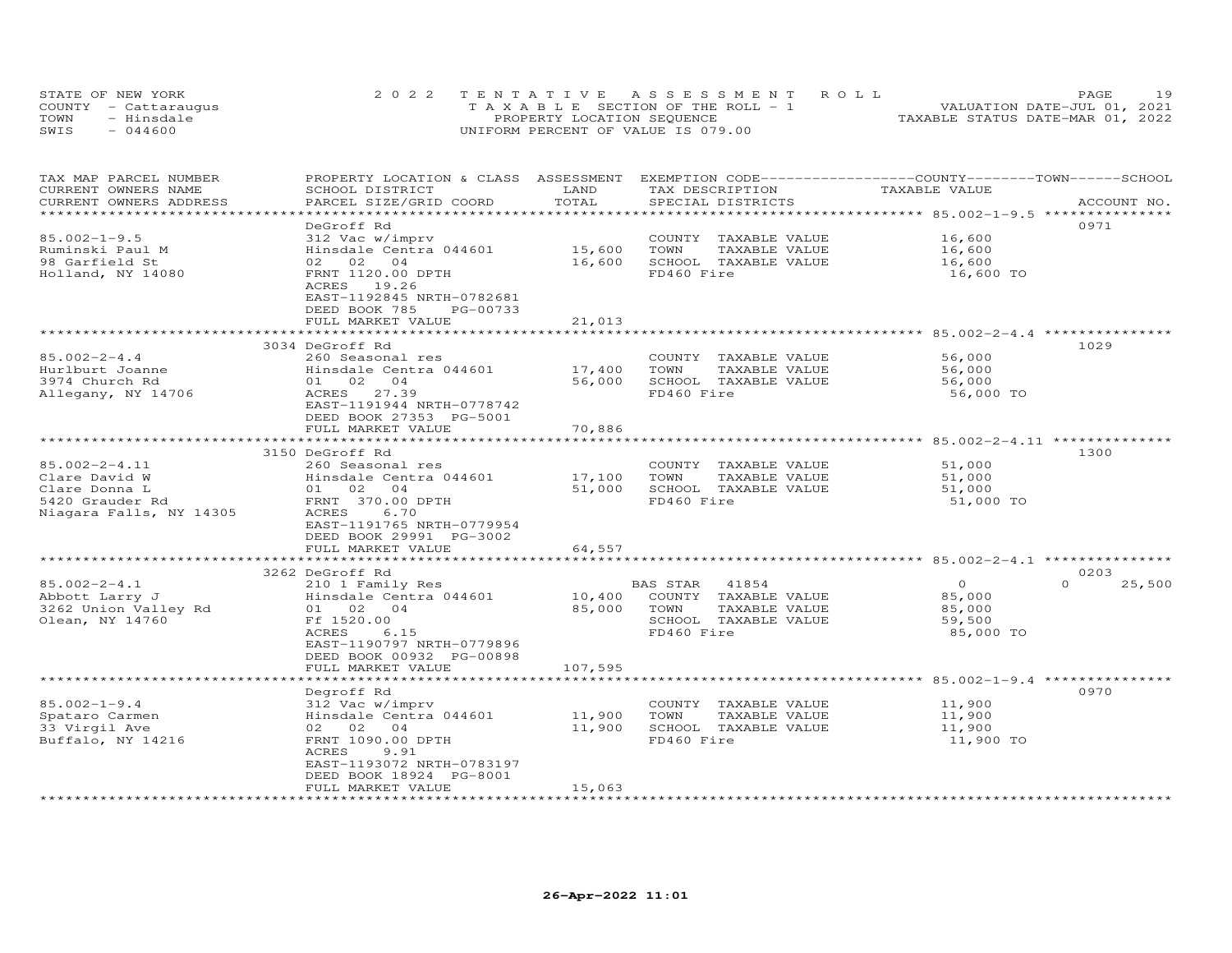| STATE OF NEW YORK |                      | 2022 TENTATIVE ASSESSMENT ROLL             |  |                                  | PAGE                        | 20 |
|-------------------|----------------------|--------------------------------------------|--|----------------------------------|-----------------------------|----|
|                   | COUNTY - Cattaraugus | $T A X A B I E E$ SECTION OF THE ROLL $-1$ |  |                                  | VALUATION DATE-JUL 01, 2021 |    |
| TOWN              | - Hinsdale           | PROPERTY LOCATION SEQUENCE                 |  | TAXABLE STATUS DATE-MAR 01, 2022 |                             |    |
| SWIS              | $-044600$            | UNIFORM PERCENT OF VALUE IS 079.00         |  |                                  |                             |    |

| TAX MAP PARCEL NUMBER<br>CURRENT OWNERS NAME | PROPERTY LOCATION & CLASS ASSESSMENT<br>SCHOOL DISTRICT                                     | LAND   | EXEMPTION CODE-----------------COUNTY-------TOWN------SCHOOL<br>TAX DESCRIPTION | TAXABLE VALUE |             |
|----------------------------------------------|---------------------------------------------------------------------------------------------|--------|---------------------------------------------------------------------------------|---------------|-------------|
| CURRENT OWNERS ADDRESS<br>****************   | PARCEL SIZE/GRID COORD                                                                      | TOTAL  | SPECIAL DISTRICTS                                                               |               | ACCOUNT NO. |
|                                              | Degroff Rd                                                                                  |        |                                                                                 |               | 1047        |
| $85.002 - 1 - 9.6$                           | 312 Vac w/imprv                                                                             |        | COUNTY TAXABLE VALUE                                                            | 9,500         |             |
| Roberts Stephen                              | Hinsdale Centra 044601                                                                      | 9,300  | TOWN<br>TAXABLE VALUE                                                           | 9,500         |             |
| 8010 Hickory Lane                            | 02 02<br>04                                                                                 | 9,500  | SCHOOL TAXABLE VALUE                                                            | 9,500         |             |
| Niagara Falls, NY 14304                      | Ff 500.00                                                                                   |        | FD460 Fire                                                                      | 9,500 TO      |             |
|                                              | 5.85<br>ACRES<br>EAST-1191534 NRTH-0782560<br>DEED BOOK 22859 PG-2001                       |        |                                                                                 |               |             |
|                                              | FULL MARKET VALUE                                                                           | 12,025 |                                                                                 |               |             |
|                                              | **********************                                                                      |        |                                                                                 |               |             |
|                                              | Degroff Rd                                                                                  |        |                                                                                 |               | 1072        |
| $85.002 - 1 - 9.7$                           | 322 Rural vac>10                                                                            |        | COUNTY TAXABLE VALUE                                                            | 12,800        |             |
| Wisniewski David                             | Hinsdale Centra 044601                                                                      | 12,800 | TOWN<br>TAXABLE VALUE                                                           | 12,800        |             |
| Wisniewski Joyce                             | 02 02<br>04                                                                                 | 12,800 | SCHOOL TAXABLE VALUE                                                            | 12,800        |             |
| 12176 Williston Rd                           | Ff 1770.00                                                                                  |        | FD460 Fire                                                                      | 12,800 TO     |             |
| Alden, NY 14004                              | ACRES 12.14<br>EAST-1191985 NRTH-0782225<br>DEED BOOK 785<br>PG-00731                       |        |                                                                                 |               |             |
|                                              | FULL MARKET VALUE                                                                           | 16,203 |                                                                                 |               |             |
|                                              |                                                                                             |        |                                                                                 |               |             |
|                                              | Degroff Rd                                                                                  |        |                                                                                 |               | 1050        |
| $85.002 - 1 - 9.8$                           | 260 Seasonal res                                                                            |        | COUNTY TAXABLE VALUE                                                            | 42,000        |             |
| Roberts Stephen H                            | Hinsdale Centra 044601                                                                      | 15,900 | TAXABLE VALUE<br>TOWN                                                           | 42,000        |             |
| Roberts Lynn E                               | 02 02<br>04                                                                                 | 42,000 | SCHOOL TAXABLE VALUE                                                            | 42,000        |             |
| 8010 Hickory Ln<br>Niagara Falls, NY 14304   | FRNT 2100.00 DPTH<br>ACRES<br>20.20<br>EAST-1191453 NRTH-0781543<br>DEED BOOK 14932 PG-5001 |        | FD460 Fire                                                                      | 42,000 TO     |             |
|                                              | FULL MARKET VALUE                                                                           | 53,165 |                                                                                 |               |             |
|                                              | ******************                                                                          |        |                                                                                 |               |             |
|                                              | Degroff Rd                                                                                  |        |                                                                                 |               | 1220        |
| $85.002 - 1 - 9.12$                          | 260 Seasonal res                                                                            |        | COUNTY TAXABLE VALUE                                                            | 20,000        |             |
| Vivian Thomas M                              | Hinsdale Centra 044601                                                                      | 12,100 | TOWN<br>TAXABLE VALUE                                                           | 20,000        |             |
| Attn: Kevin Veith                            | 02 02<br>04                                                                                 | 20,000 | SCHOOL TAXABLE VALUE                                                            | 20,000        |             |
| One Ward Court<br>Buffalo, NY 14220          | Ff 440.00<br>ACRES 10.60<br>EAST-1191633 NRTH-0783083<br>DEED BOOK 842<br>PG-00014          |        | FD460 Fire                                                                      | 20,000 TO     |             |
|                                              | FULL MARKET VALUE                                                                           | 25,316 |                                                                                 |               |             |
|                                              | Degroff Rd                                                                                  |        |                                                                                 |               | 1025        |
| $85.002 - 2 - 4.3$                           | 270 Mfg housing                                                                             |        | COUNTY TAXABLE VALUE                                                            | 20,000        |             |
| McDonald Thomas A                            | Hinsdale Centra 044601                                                                      | 16,300 | TOWN<br>TAXABLE VALUE                                                           | 20,000        |             |
| McDonald Donna M                             | 01 02 04                                                                                    | 20,000 | SCHOOL TAXABLE VALUE                                                            | 20,000        |             |
| 1232 Staley Rd                               | FRNT 680.00 DPTH                                                                            |        | FD460 Fire                                                                      | 20,000 TO     |             |
| Grand Island, NY 14072                       | ACRES 22.03<br>EAST-1191604 NRTH-0779539<br>DEED BOOK 1032<br>PG-866                        |        |                                                                                 |               |             |
|                                              | FULL MARKET VALUE                                                                           | 25,316 |                                                                                 |               |             |
| *************************                    |                                                                                             |        |                                                                                 |               |             |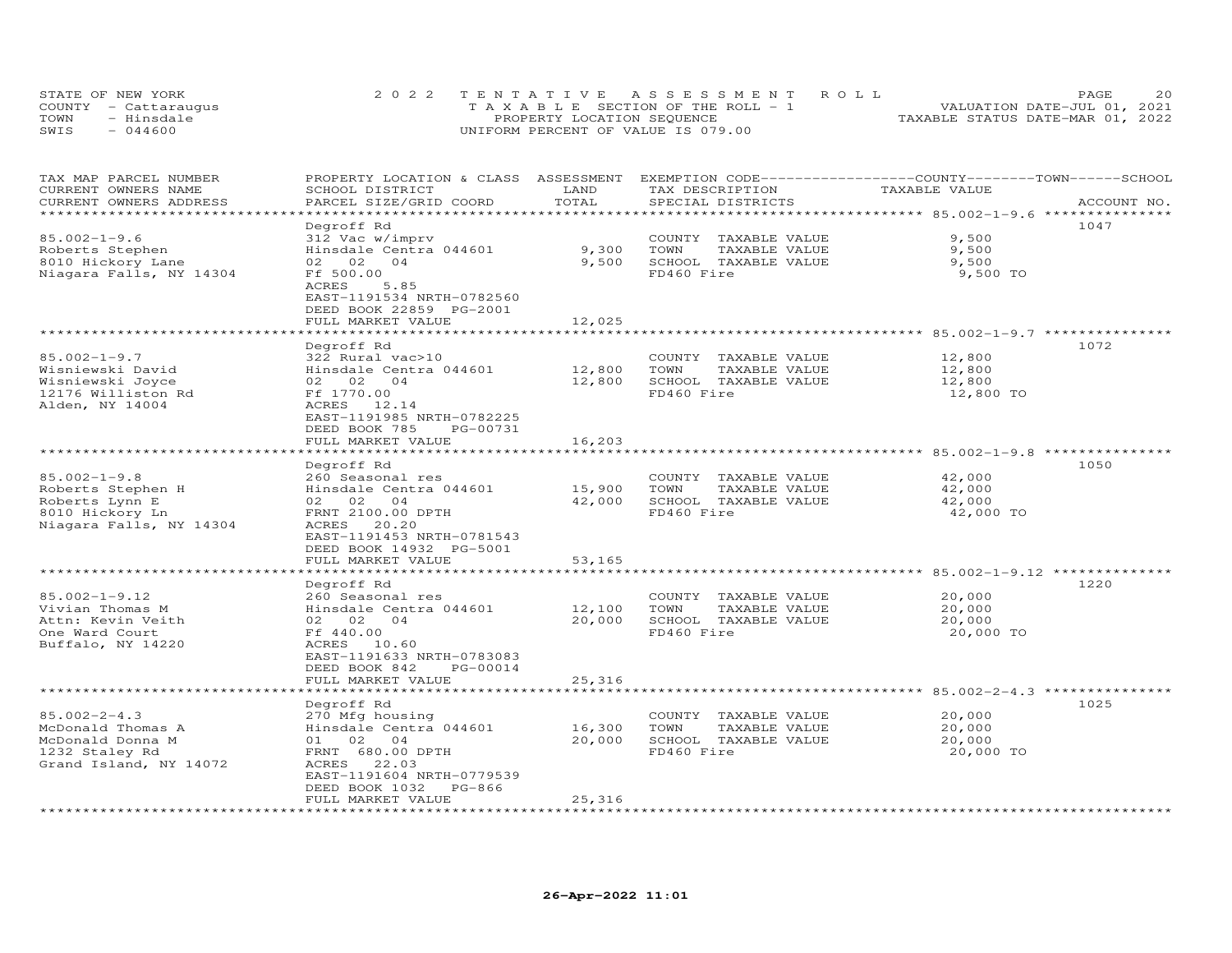| STATE OF NEW YORK    | 2022 TENTATIVE ASSESSMENT ROLL        | 21<br>PAGE.                      |
|----------------------|---------------------------------------|----------------------------------|
| COUNTY - Cattaraugus | T A X A B L E SECTION OF THE ROLL - 1 | VALUATION DATE-JUL 01, 2021      |
| TOWN<br>- Hinsdale   | PROPERTY LOCATION SEQUENCE            | TAXABLE STATUS DATE-MAR 01, 2022 |
| $-044600$<br>SWIS    | UNIFORM PERCENT OF VALUE IS 079.00    |                                  |

| TAX MAP PARCEL NUMBER<br>CURRENT OWNERS NAME                 | PROPERTY LOCATION & CLASS ASSESSMENT<br>SCHOOL DISTRICT                  | LAND   | TAX DESCRIPTION                    |               | EXEMPTION CODE-----------------COUNTY-------TOWN------SCHOOL<br>TAXABLE VALUE |          |             |
|--------------------------------------------------------------|--------------------------------------------------------------------------|--------|------------------------------------|---------------|-------------------------------------------------------------------------------|----------|-------------|
| CURRENT OWNERS ADDRESS                                       | PARCEL SIZE/GRID COORD                                                   | TOTAL  | SPECIAL DISTRICTS                  |               |                                                                               |          | ACCOUNT NO. |
|                                                              |                                                                          |        |                                    |               |                                                                               |          |             |
|                                                              | Degroff Rd                                                               |        |                                    |               |                                                                               | 1056     |             |
| $85.002 - 2 - 4.6$                                           | 314 Rural vac<10                                                         |        | COUNTY TAXABLE VALUE               |               | 11,100                                                                        |          |             |
| Hurlburt Joanne                                              | Hinsdale Centra 044601                                                   | 11,100 | TOWN                               | TAXABLE VALUE | 11,100                                                                        |          |             |
| 3974 Church Rd                                               | 01 02<br>04                                                              | 11,100 | SCHOOL TAXABLE VALUE               |               | 11,100                                                                        |          |             |
| Allegany, NY 14706                                           | FRNT 1180.00 DPTH                                                        |        | FD460 Fire                         |               | 11,100 TO                                                                     |          |             |
|                                                              | ACRES<br>8.00                                                            |        |                                    |               |                                                                               |          |             |
|                                                              | EAST-1191392 NRTH-0778489                                                |        |                                    |               |                                                                               |          |             |
|                                                              | DEED BOOK 27353 PG-5001                                                  |        |                                    |               |                                                                               |          |             |
|                                                              | FULL MARKET VALUE                                                        | 14,051 |                                    |               |                                                                               |          |             |
|                                                              |                                                                          |        |                                    |               |                                                                               |          |             |
|                                                              | 3180 Degroff Rd                                                          |        |                                    |               |                                                                               | 1064     |             |
| $85.002 - 2 - 4.2$                                           | 210 1 Family Res                                                         |        | AGED C<br>41802                    |               | 18,000                                                                        | $\Omega$ | $\Omega$    |
| Huls Michael                                                 | Hinsdale Centra 044601 10,200 ENH STAR                                   |        | 41834                              |               | $\overline{O}$                                                                | $\Omega$ | 45,000      |
| 3180 Union Valley Road                                       | 01 02 04                                                                 | 45,000 | COUNTY TAXABLE VALUE               |               | 27,000                                                                        |          |             |
| Olean, NY 14760                                              | Ff 370.00                                                                |        | TOWN                               | TAXABLE VALUE | 45,000                                                                        |          |             |
|                                                              | ACRES<br>6.70                                                            |        | SCHOOL TAXABLE VALUE               |               | $\overline{0}$                                                                |          |             |
|                                                              | EAST-1191856 NRTH-0780218                                                |        | FD460 Fire                         |               | 45,000 TO                                                                     |          |             |
|                                                              | DEED BOOK 22823 PG-2001                                                  |        |                                    |               |                                                                               |          |             |
|                                                              | FULL MARKET VALUE                                                        | 56,962 |                                    |               |                                                                               |          |             |
|                                                              |                                                                          |        |                                    |               |                                                                               |          |             |
|                                                              | Depot St N                                                               |        |                                    |               |                                                                               | 1640     |             |
| $77.013 - 2 - 19.2$                                          |                                                                          |        | COUNTY TAXABLE VALUE               |               | 625                                                                           |          |             |
| Buckwalter Leon & sUAN                                       |                                                                          | 625    | TOWN                               | TAXABLE VALUE | 625                                                                           |          |             |
|                                                              | 311 Res vac land<br>Hinsdale Centra 044601<br>07 02 04<br>0 <sub>4</sub> | 625    | SCHOOL TAXABLE VALUE               |               | 625                                                                           |          |             |
| Buckwalter Erin Clayton N 07 02<br>3818 Main Street EAST-120 | EAST-1200909 NRTH-0789399                                                |        | FD460 Fire                         |               | 625 TO                                                                        |          |             |
| Hinsdale, NY 14743 DEED BOOK 20190 PG-9265                   |                                                                          |        | WD465 Water                        |               | 1,000 TO                                                                      |          |             |
|                                                              | FULL MARKET VALUE                                                        | 791    |                                    |               |                                                                               |          |             |
|                                                              |                                                                          |        |                                    |               |                                                                               |          |             |
|                                                              | 3025 Drew Cir                                                            |        |                                    |               |                                                                               | 0574     |             |
| $86.002 - 1 - 22$                                            |                                                                          |        | 41854                              |               | $\Omega$                                                                      | $\Omega$ | 25,500      |
| KLEMANN CHRISTOPHER L.                                       | 210 1 Family Res<br>Hinsdale Centra 044601                               |        | BAS STAR                           |               | 59,500                                                                        |          |             |
| 3025 DREW CIRCLE                                             | 22 02 03                                                                 | 59,500 | 7,600 COUNTY TAXABLE VALUE<br>TOWN | TAXABLE VALUE | 59,500                                                                        |          |             |
| CUBA, NY 14727                                               | 2.32<br>ACRES                                                            |        | SCHOOL TAXABLE VALUE               |               |                                                                               |          |             |
|                                                              | EAST-1214303 NRTH-0782631                                                |        | FD460 Fire                         |               | 34,000<br>59,500 TO                                                           |          |             |
|                                                              |                                                                          |        |                                    |               |                                                                               |          |             |
|                                                              | DEED BOOK 2020 PG-10473                                                  | 75,316 |                                    |               |                                                                               |          |             |
|                                                              | FULL MARKET VALUE                                                        |        |                                    |               |                                                                               |          |             |
|                                                              |                                                                          |        |                                    |               |                                                                               | 0431     |             |
|                                                              | 3049 Drew Cir                                                            |        |                                    |               |                                                                               |          |             |
| $86.002 - 1 - 21$                                            | 270 Mfg housing                                                          |        | COUNTY TAXABLE VALUE               |               | 27,800                                                                        |          |             |
| Painter, Terence P. Painter, J Hinsdale Centra 044601 7,300  |                                                                          |        | TOWN                               | TAXABLE VALUE | 27,800                                                                        |          |             |
| Painter, Logan Michael Painter 22 02 03                      |                                                                          | 27,800 | SCHOOL TAXABLE VALUE               |               | 27,800                                                                        |          |             |
| 133 N 6th Street<br><b>ACRES</b>                             | 1.94                                                                     |        | FD460 Fire                         |               | 27,800 TO                                                                     |          |             |
| Olean, NY 14760                                              | EAST-1214662 NRTH-0782618                                                |        |                                    |               |                                                                               |          |             |
|                                                              | DEED BOOK 2021<br>PG-11714                                               |        |                                    |               |                                                                               |          |             |
|                                                              | FULL MARKET VALUE                                                        | 35,190 |                                    |               |                                                                               |          |             |
|                                                              |                                                                          |        |                                    |               |                                                                               |          |             |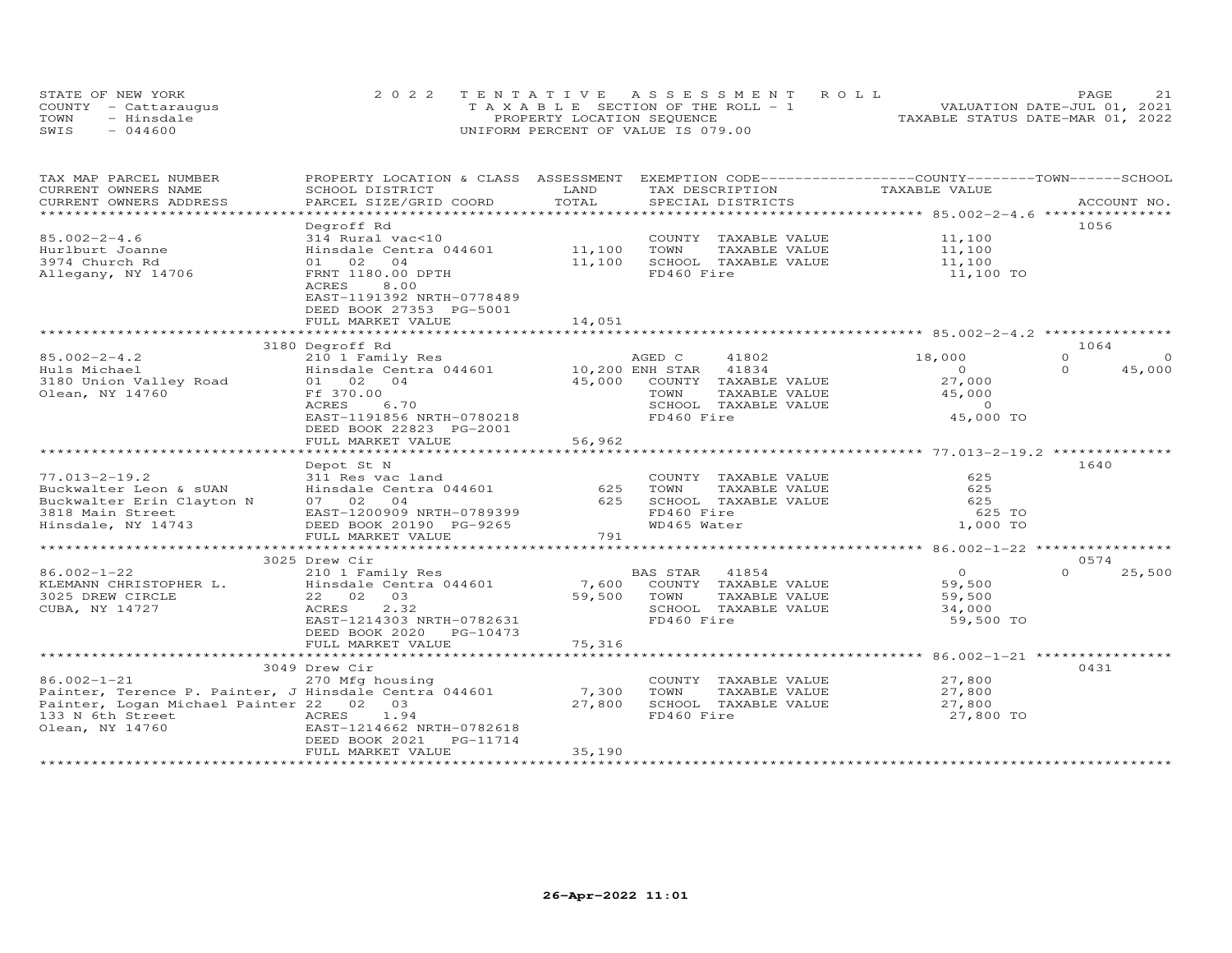| STATE OF NEW YORK    | 2022 TENTATIVE ASSESSMENT ROLL        | つつ<br><b>PAGE</b>                |
|----------------------|---------------------------------------|----------------------------------|
| COUNTY - Cattaraugus | T A X A B L E SECTION OF THE ROLL - 1 | VALUATION DATE-JUL 01, 2021      |
| TOWN<br>- Hinsdale   | PROPERTY LOCATION SEQUENCE            | TAXABLE STATUS DATE-MAR 01, 2022 |
| SWIS<br>$-044600$    | UNIFORM PERCENT OF VALUE IS 079.00    |                                  |

| TAX MAP PARCEL NUMBER        | PROPERTY LOCATION & CLASS ASSESSMENT |         | EXEMPTION CODE-----------------COUNTY-------TOWN------SCHOOL |                |                          |
|------------------------------|--------------------------------------|---------|--------------------------------------------------------------|----------------|--------------------------|
| CURRENT OWNERS NAME          | SCHOOL DISTRICT                      | LAND    | TAX DESCRIPTION                                              | TAXABLE VALUE  |                          |
| CURRENT OWNERS ADDRESS       | PARCEL SIZE/GRID COORD               | TOTAL   | SPECIAL DISTRICTS                                            |                | ACCOUNT NO.              |
|                              |                                      |         |                                                              |                |                          |
|                              | 3069 Drew Cir                        |         |                                                              |                | 0871                     |
| 86.002-1-24                  | 312 Vac w/imprv                      |         | COUNTY TAXABLE VALUE                                         | 13,600         |                          |
| Klemann Kevin                | Hinsdale Centra 044601               | 12,500  | TOWN<br>TAXABLE VALUE                                        | 13,600         |                          |
| Klemann Chris                | 22 02<br>03                          | 13,600  | SCHOOL TAXABLE VALUE                                         | 13,600         |                          |
| 3025 Drew Circle Rd          | Ford Rd Sub Div                      |         | FD460 Fire                                                   | 13,600 TO      |                          |
| Cuba, NY 14727               | FRNT 260.00 DPTH                     |         |                                                              |                |                          |
|                              | ACRES<br>1.31                        |         |                                                              |                |                          |
|                              | EAST-1214485 NRTH-0782897            |         |                                                              |                |                          |
|                              | DEED BOOK 30001 PG-8002              |         |                                                              |                |                          |
|                              | FULL MARKET VALUE                    | 17,215  |                                                              |                |                          |
|                              |                                      |         |                                                              |                |                          |
|                              | 3077 Drew Cir                        |         |                                                              |                | 0226                     |
| $86.002 - 1 - 19$            | 210 1 Family Res                     |         | VET COM CT 41131                                             | 17,000         | $\Omega$<br>17,000       |
| Bump David                   | Hinsdale Centra 044601               |         | 6,800 VET DIS CT 41141                                       | 34,000         | 34,000<br>$\overline{O}$ |
| Bump Kathleen                | 22 02<br>03                          |         | 90,000 ENH STAR<br>41834                                     | $\overline{0}$ | $\overline{0}$<br>63,670 |
| 3077 Drew Cir                | 2.50<br>ACRES                        |         | COUNTY TAXABLE VALUE                                         | 39,000         |                          |
| Cuba, NY 14727               | EAST-1214694 NRTH-0783098            |         | TOWN<br>TAXABLE VALUE                                        | 39,000         |                          |
|                              | DEED BOOK 771<br>PG-00464            |         | SCHOOL TAXABLE VALUE                                         | 26,330         |                          |
|                              | FULL MARKET VALUE                    |         | 113,924 FD460 Fire                                           | 90,000 TO      |                          |
|                              | **************************           |         |                                                              |                |                          |
|                              | 3093 Drew Cir                        |         |                                                              |                | 0559                     |
| $86.002 - 1 - 5$             | 270 Mfg housing                      |         | 41854<br>BAS STAR                                            | $\overline{O}$ | $\Omega$<br>23,700       |
| Reiss Kenneth G              | Hinsdale Centra 044601               | 8,200   | COUNTY TAXABLE VALUE                                         | 23,700         |                          |
| 63 Wolf Run Rd               | 22 02 03                             | 23,700  | TOWN<br>TAXABLE VALUE                                        | 23,700         |                          |
| Cuba, NY 14727               | Bowker land contract                 |         | SCHOOL TAXABLE VALUE                                         | $\sim$ 0       |                          |
|                              | ACRES<br>2.32                        |         | FD460 Fire                                                   | 23,700 TO      |                          |
|                              | EAST-1214686 NRTH-0783376            |         |                                                              |                |                          |
|                              | DEED BOOK 00946 PG-01004             |         |                                                              |                |                          |
|                              | FULL MARKET VALUE                    | 30,000  |                                                              |                |                          |
|                              |                                      |         |                                                              |                | 0861                     |
| $86.002 - 1 - 18$            | 3104 Drews Cir<br>210 1 Family Res   |         | COUNTY TAXABLE VALUE                                         | 106,000        |                          |
| Spring Robert J as trustee   | Hinsdale Centra 044601               | 7,400   | TOWN<br>TAXABLE VALUE                                        | 106,000        |                          |
| of Robert J Spring Rev Trust | 22 02 03                             | 106,000 | SCHOOL TAXABLE VALUE                                         | 106,000        |                          |
| 7601 Donlon Road             | 2.10 BANK<br>ACRES<br>017            |         | FD460 Fire                                                   | 106,000 TO     |                          |
| Fort Pierce, FL 34951        | EAST-1214852 NRTH-0783778            |         |                                                              |                |                          |
|                              | DEED BOOK 20200 PG-9587              |         |                                                              |                |                          |
|                              | FULL MARKET VALUE                    | 134,177 |                                                              |                |                          |
|                              |                                      |         |                                                              |                |                          |
|                              | Dutton Rd                            |         |                                                              |                | 0686                     |
| $85.001 - 2 - 2$             | 322 Rural vac>10                     |         | COUNTY TAXABLE VALUE                                         | 19,000         |                          |
| Poole Mark F                 | Hinsdale Centra 044601               | 19,000  | TOWN<br>TAXABLE VALUE                                        | 19,000         |                          |
| 5670 Bowmiller Road          | 02 02 04                             | 19,000  | SCHOOL TAXABLE VALUE                                         | 19,000         |                          |
| Lockport, NY 14094           | FRNT 630.00 DPTH                     |         | FD460 Fire                                                   | 19,000 TO      |                          |
|                              | ACRES 30.35                          |         |                                                              |                |                          |
|                              | EAST-1184712 NRTH-0784442            |         |                                                              |                |                          |
|                              | DEED BOOK 2019<br>PG-12544           |         |                                                              |                |                          |
|                              | FULL MARKET VALUE                    | 24,051  |                                                              |                |                          |
|                              |                                      |         |                                                              |                |                          |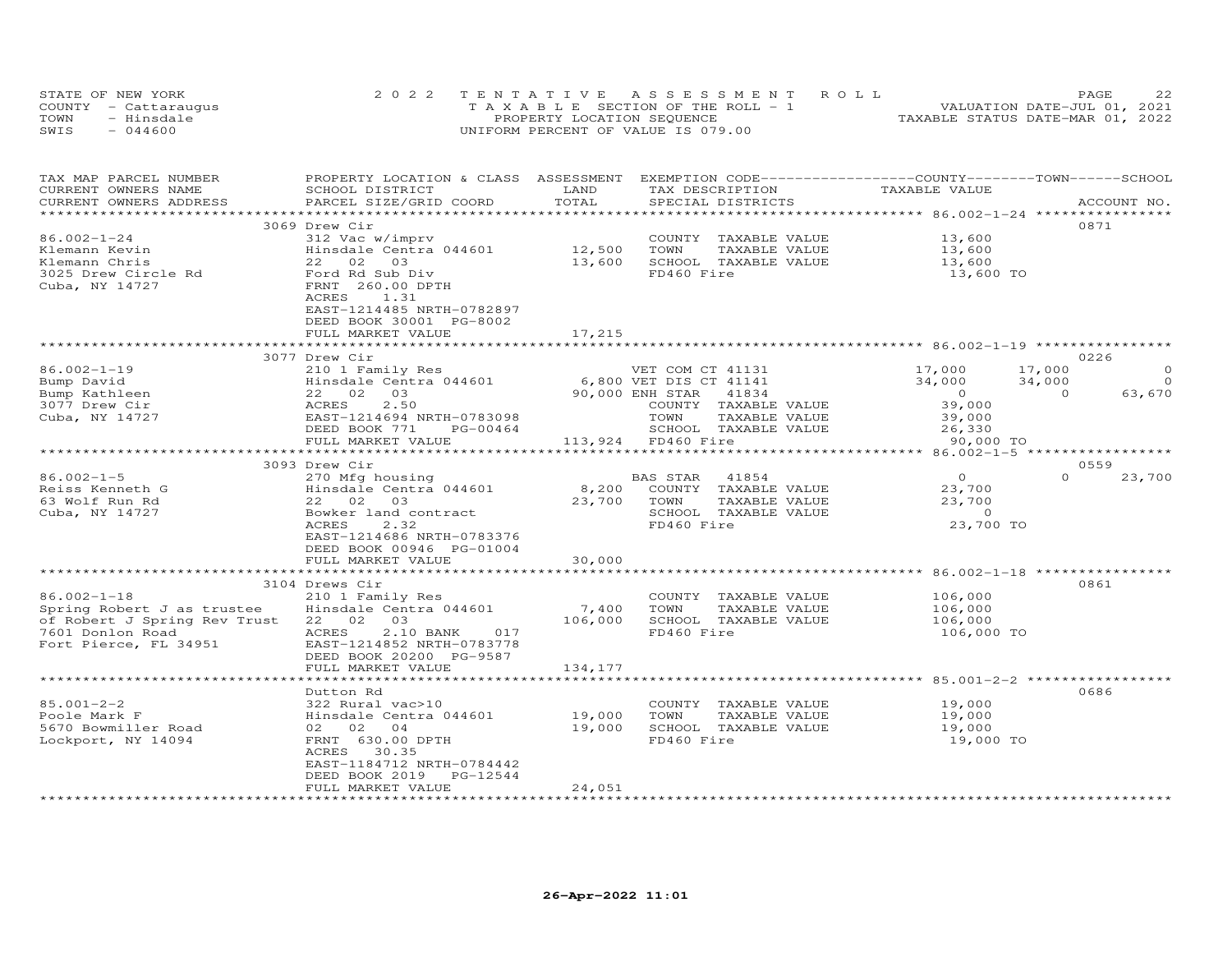| STATE OF NEW YORK    | 2022 TENTATIVE ASSESSMENT ROLL        | 23<br><b>PAGE</b>                |
|----------------------|---------------------------------------|----------------------------------|
| COUNTY - Cattaraugus | T A X A B L E SECTION OF THE ROLL - 1 | VALUATION DATE-JUL 01, 2021      |
| TOWN<br>- Hinsdale   | PROPERTY LOCATION SEQUENCE            | TAXABLE STATUS DATE-MAR 01, 2022 |
| $-044600$<br>SWIS    | UNIFORM PERCENT OF VALUE IS 079.00    |                                  |

| TAX MAP PARCEL NUMBER<br>CURRENT OWNERS NAME | PROPERTY LOCATION & CLASS ASSESSMENT<br>SCHOOL DISTRICT                                            | LAND<br>TOTAL | EXEMPTION CODE-----------------COUNTY-------TOWN------SCHOOL<br>TAX DESCRIPTION | TAXABLE VALUE       |                    |
|----------------------------------------------|----------------------------------------------------------------------------------------------------|---------------|---------------------------------------------------------------------------------|---------------------|--------------------|
| CURRENT OWNERS ADDRESS                       | PARCEL SIZE/GRID COORD                                                                             |               | SPECIAL DISTRICTS                                                               |                     | ACCOUNT NO.        |
|                                              | Dutton Rd                                                                                          |               |                                                                                 |                     | 0236               |
| $85.001 - 2 - 4.1$                           | 312 Vac w/imprv                                                                                    |               | COUNTY TAXABLE VALUE                                                            | 18,600              |                    |
| Dutton Duane A                               | Hinsdale Centra 044601                                                                             | 18,600        | TAXABLE VALUE<br>TOWN                                                           | 18,600              |                    |
| 14392 N Lantana Blvd                         | 02 02 04                                                                                           | 18,600        | SCHOOL TAXABLE VALUE                                                            | 18,600              |                    |
| Skiatook, OK 74070                           | FRNT 1140.00 DPTH<br>ACRES 26.08<br>EAST-1184771 NRTH-0783643<br>DEED BOOK 869<br>PG-01018         |               | FD460 Fire                                                                      | 18,600 TO           |                    |
|                                              | FULL MARKET VALUE                                                                                  | 23,544        |                                                                                 |                     |                    |
|                                              | ***********************                                                                            |               |                                                                                 |                     |                    |
|                                              | Dutton Rd                                                                                          |               |                                                                                 |                     | 1262               |
| $85.001 - 2 - 4.3$                           | 322 Rural vac>10                                                                                   |               | COUNTY TAXABLE VALUE                                                            | 10,600              |                    |
| Dutton Brenda                                | Hinsdale Centra 044601                                                                             | 10,600        | TOWN<br>TAXABLE VALUE                                                           | 10,600              |                    |
| 3833 Fay Hollow Rd                           | 02 02 04                                                                                           | 10,600        | SCHOOL TAXABLE VALUE                                                            | 10,600              |                    |
| Hinsdale, NY 14743                           | name change for assessmen<br>ACRES 27.38<br>EAST-1182298 NRTH-0783645<br>DEED BOOK 869<br>PG-01014 |               | FD460 Fire                                                                      | 10,600 TO           |                    |
|                                              | FULL MARKET VALUE                                                                                  | 13,418        |                                                                                 |                     |                    |
|                                              | ******************                                                                                 |               |                                                                                 |                     |                    |
|                                              | Dutton Rd                                                                                          |               |                                                                                 |                     | 0235               |
| $85.001 - 2 - 5.1$                           | 322 Rural vac>10                                                                                   |               | COUNTY TAXABLE VALUE                                                            | 31,100              |                    |
| Kwiatkowski Gregory M                        | Hinsdale Centra 044601                                                                             | 31,100        | TOWN<br>TAXABLE VALUE                                                           | 31,100              |                    |
| Kwiatkowski Elizabeth A                      | 02 02 04                                                                                           | 31,100        | SCHOOL TAXABLE VALUE                                                            | 31,100              |                    |
| 571 Fountain St<br>Olean, NY 14760           | FRNT 1320.00 DPTH<br>ACRES 88.35<br>EAST-1183327 NRTH-0782776<br>DEED BOOK 18826 PG-7001           |               | FD460 Fire                                                                      | 31,100 TO           |                    |
|                                              | FULL MARKET VALUE                                                                                  | 39,367        |                                                                                 |                     |                    |
|                                              | *************************                                                                          |               |                                                                                 |                     |                    |
|                                              | 2573 Dutton Rd                                                                                     |               |                                                                                 |                     | 1129               |
| $85.002 - 1 - 18.3$                          | 280 Res Multiple                                                                                   |               | BAS STAR 41854                                                                  | $\Omega$            | $\Omega$<br>25,500 |
| Dutton Earl J                                | Hinsdale Centra 044601                                                                             |               | 8,600 E STAR MH 41844                                                           | $\circ$             | $\Omega$<br>57,640 |
| 2565 Dutton Rd                               | 04 02 04                                                                                           |               | 131,000 COUNTY TAXABLE VALUE                                                    | 131,000             |                    |
| Olean, NY 14760                              | FRNT 110.00 DPTH                                                                                   |               | TOWN<br>TAXABLE VALUE                                                           | 131,000             |                    |
|                                              | ACRES<br>1.74                                                                                      |               | SCHOOL TAXABLE VALUE                                                            | 47,860              |                    |
|                                              | EAST-1188750 NRTH-0780794<br>DEED BOOK 9502 PG-8001<br>FULL MARKET VALUE                           |               | FD460 Fire                                                                      | 131,000 TO          |                    |
|                                              |                                                                                                    | 165,823       |                                                                                 |                     |                    |
|                                              | 2599 Dutton Rd                                                                                     |               |                                                                                 |                     | 0865               |
| $85.002 - 1 - 18.2$                          | 210 1 Family Res                                                                                   |               | BAS STAR<br>41854                                                               | $\overline{O}$      | $\Omega$<br>25,500 |
| Moshier-Keesler Tara L                       | Hinsdale Centra 044601                                                                             | 7,500         | COUNTY TAXABLE VALUE                                                            | 55,000              |                    |
| 2599 Dutton Rd                               | 04 02 04                                                                                           |               | 55,000 TOWN                                                                     | 55,000              |                    |
|                                              | FRNT 226.00 DPTH 170.75                                                                            |               | TAXABLE VALUE<br>SCHOOL TAXABLE VALUE                                           |                     |                    |
| Olean, NY 14760                              | BANK<br>017                                                                                        |               | FD460 Fire                                                                      | 29,500<br>55,000 TO |                    |
|                                              | EAST-1188120 NRTH-0780962                                                                          |               |                                                                                 |                     |                    |
|                                              | DEED BOOK 25456 PG-7002                                                                            |               |                                                                                 |                     |                    |
|                                              | FULL MARKET VALUE                                                                                  | 69,620        |                                                                                 |                     |                    |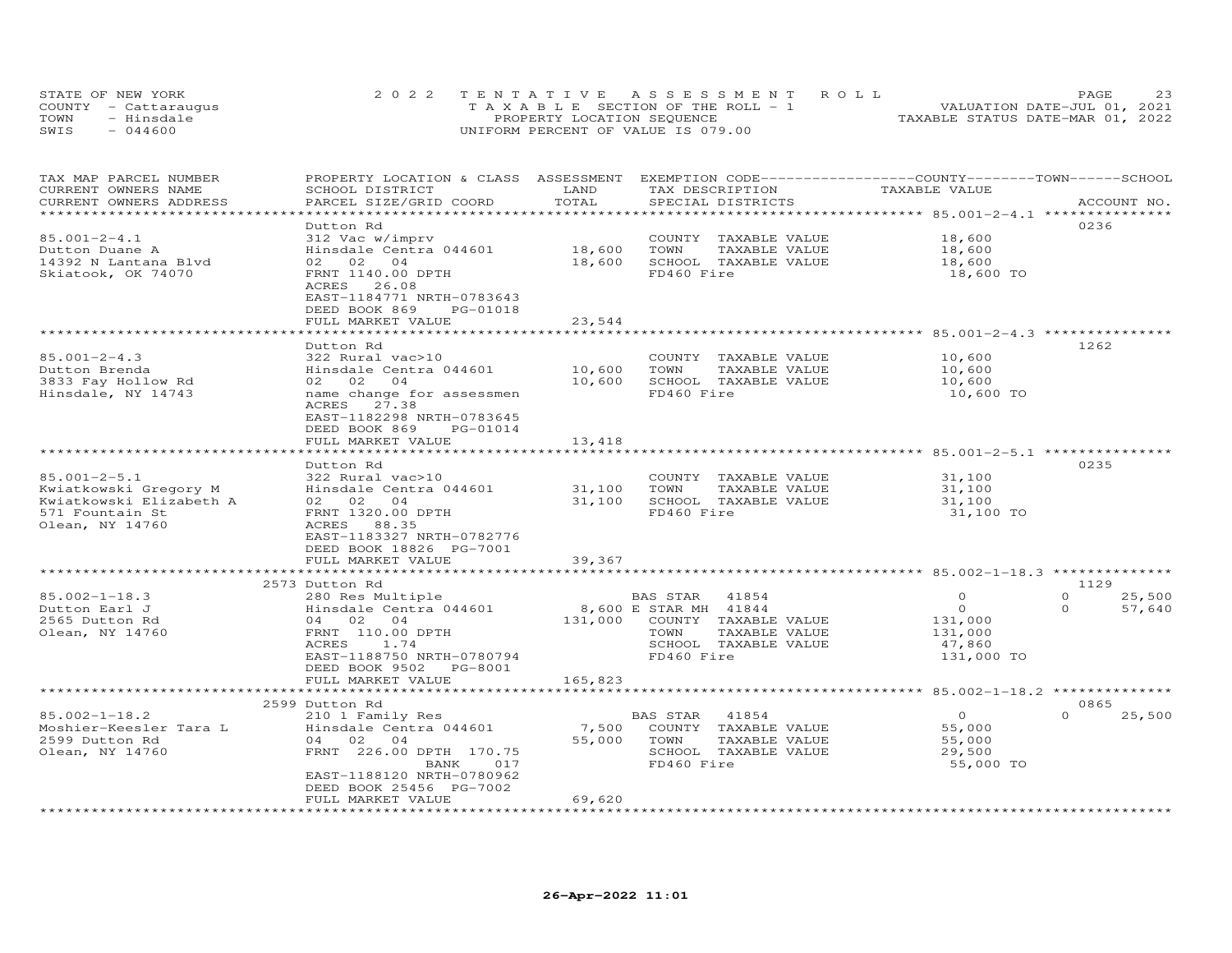|      | STATE OF NEW YORK    | 2022 TENTATIVE ASSESSMENT ROLL     | 24<br><b>PAGE</b>                |
|------|----------------------|------------------------------------|----------------------------------|
|      | COUNTY - Cattarauqus | TAXABLE SECTION OF THE ROLL - 1    | VALUATION DATE-JUL 01, 2021      |
| TOWN | - Hinsdale           | PROPERTY LOCATION SEQUENCE         | TAXABLE STATUS DATE-MAR 01, 2022 |
| SWIS | $-044600$            | UNIFORM PERCENT OF VALUE IS 079.00 |                                  |

| TAX MAP PARCEL NUMBER<br>CURRENT OWNERS NAME          | PROPERTY LOCATION & CLASS ASSESSMENT<br>SCHOOL DISTRICT | LAND        | EXEMPTION CODE-----------------COUNTY-------TOWN------SCHOOL<br>TAX DESCRIPTION | TAXABLE VALUE  |                    |
|-------------------------------------------------------|---------------------------------------------------------|-------------|---------------------------------------------------------------------------------|----------------|--------------------|
| CURRENT OWNERS ADDRESS                                | PARCEL SIZE/GRID COORD                                  | TOTAL       | SPECIAL DISTRICTS                                                               |                | ACCOUNT NO.        |
| **********************                                |                                                         |             |                                                                                 |                |                    |
|                                                       | Dutton Rd (Off)                                         |             |                                                                                 |                | 0087               |
| $85.001 - 2 - 1$                                      | 322 Rural vac>10                                        |             | COUNTY TAXABLE VALUE                                                            | 19,300         |                    |
| Taylor Mark & Kathleen Kanouf Hinsdale Centra 044601  |                                                         | 19,300      | TOWN<br>TAXABLE VALUE                                                           | 19,300         |                    |
| Brown Dean                                            | 02 02 04                                                | 19,300      | SCHOOL TAXABLE VALUE                                                            | 19,300         |                    |
| 2509 Moore Rd                                         | ACRES 29.39                                             |             | FD460 Fire                                                                      | 19,300 TO      |                    |
| Ransomville, NY 14131                                 | EAST-1182187 NRTH-0784456                               |             |                                                                                 |                |                    |
|                                                       | DEED BOOK 27074 PG-3002                                 |             |                                                                                 |                |                    |
|                                                       | FULL MARKET VALUE                                       | 24,430      |                                                                                 |                |                    |
|                                                       |                                                         |             |                                                                                 |                |                    |
|                                                       | Dutton Rd (Off)                                         |             |                                                                                 |                | 0641               |
| $85.001 - 2 - 3$                                      | 260 Seasonal res                                        |             | COUNTY TAXABLE VALUE                                                            | 29,000         |                    |
| Kwiatkowski Gregory                                   | Hinsdale Centra 044601 16,000                           |             | TOWN<br>TAXABLE VALUE                                                           | 29,000         |                    |
| 571 Fountain St                                       | 02 02 04                                                | 29,000      | SCHOOL TAXABLE VALUE                                                            | 29,000         |                    |
| Olean, NY 14760                                       | 20.48<br>ACRES                                          |             | FD460 Fire                                                                      | 29,000 TO      |                    |
|                                                       | EAST-1181380 NRTH-0783748                               |             |                                                                                 |                |                    |
|                                                       | DEED BOOK 00933 PG-00704<br>FULL MARKET VALUE           | 36,709      |                                                                                 |                |                    |
|                                                       |                                                         |             |                                                                                 |                |                    |
|                                                       | Dutton Rd (Off)                                         |             |                                                                                 |                | 1261               |
| $85.001 - 2 - 4.2$                                    | 321 Abandoned ag                                        |             | COUNTY TAXABLE VALUE 10,600                                                     |                |                    |
| Dutton Wayne                                          | Hinsdale Centra 044601                                  | 10,600      | TAXABLE VALUE<br>TOWN                                                           | 10,600         |                    |
| 4190 Birch Run Rd                                     | 02 02 04                                                | 10,600      | SCHOOL TAXABLE VALUE                                                            | 10,600         |                    |
| Allegany, NY 14706                                    | ACRES 27.38                                             |             | FD460 Fire                                                                      | 10,600 TO      |                    |
|                                                       | EAST-1183535 NRTH-0783682                               |             |                                                                                 |                |                    |
|                                                       | DEED BOOK 30560 PG-5001                                 |             |                                                                                 |                |                    |
|                                                       | FULL MARKET VALUE                                       | 13,418      |                                                                                 |                |                    |
|                                                       |                                                         |             |                                                                                 |                |                    |
|                                                       | Dutton Rd (Off)                                         |             |                                                                                 |                | 1252               |
| $85.001 - 2 - 5.2$                                    | 321 Abandoned ag                                        |             | COUNTY TAXABLE VALUE                                                            | 29,600         |                    |
| David Colligan & Nancy Colliga Hinsdale Centra 044601 |                                                         | 29,600 TOWN | TAXABLE VALUE                                                                   | 29,600         |                    |
| Unitrust 02 02 04<br>173 Woodbridge Avenue 660.00     |                                                         | 29,600      | SCHOOL TAXABLE VALUE                                                            | 29,600         |                    |
|                                                       |                                                         |             | FD460 Fire                                                                      | 29,600 TO      |                    |
| Buffalo, NY 14214                                     | ACRES 158.45                                            |             |                                                                                 |                |                    |
|                                                       | EAST-1182862 NRTH-0781576                               |             |                                                                                 |                |                    |
|                                                       | DEED BOOK 2021<br>PG-16458                              |             |                                                                                 |                |                    |
|                                                       | FULL MARKET VALUE                                       | 37,468      |                                                                                 |                |                    |
|                                                       | 4308 Elling Rd                                          |             |                                                                                 |                | 1559               |
| $77.001 - 1 - 58.3$                                   | 240 Rural res                                           |             | BAS STAR 41854                                                                  | $\overline{O}$ | 25,500<br>$\Omega$ |
| Burkett Guthrie                                       | Exp. nature ===<br>Hinsdale Centra 044601 18,600        |             | COUNTY TAXABLE VALUE                                                            | 58,000         |                    |
| Burkett Holly L.                                      | $01/02$ 03 04                                           | 58,000      | TOWN<br>TAXABLE VALUE                                                           | 58,000         |                    |
| 4308 Elling Road                                      | 25.75<br>ACRES                                          |             | SCHOOL TAXABLE VALUE                                                            | 32,500         |                    |
| Hinsdale, NY 14743                                    | EAST-1201450 NRTH-0797304                               |             | FD460 Fire                                                                      | 58,000 TO      |                    |
|                                                       | DEED BOOK 20200 PG-5547                                 |             |                                                                                 |                |                    |
|                                                       | FULL MARKET VALUE                                       | 73,418      |                                                                                 |                |                    |
|                                                       |                                                         |             |                                                                                 |                |                    |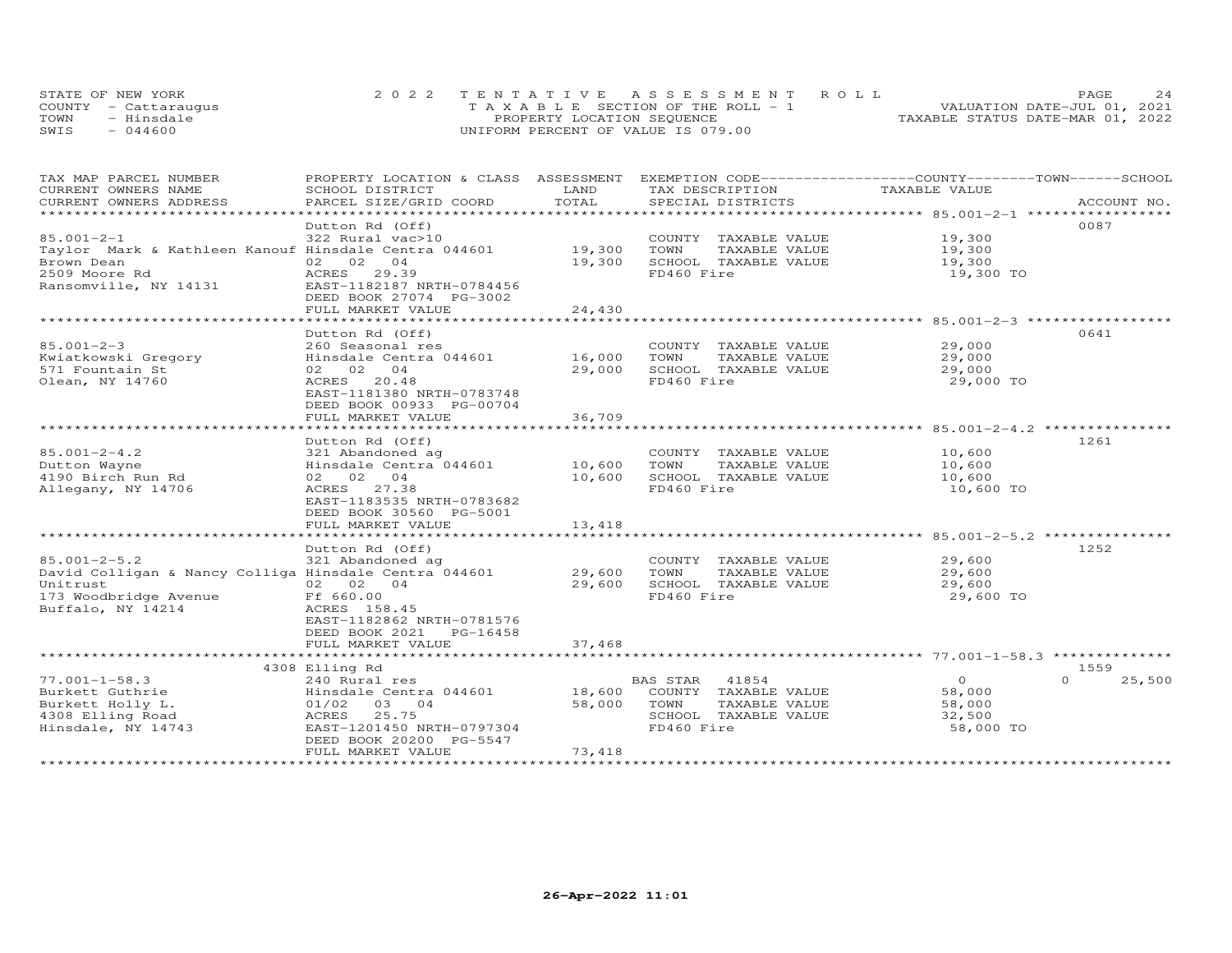|      | STATE OF NEW YORK    | 2022 TENTATIVE ASSESSMENT ROLL        | つら<br>PAGE                       |
|------|----------------------|---------------------------------------|----------------------------------|
|      | COUNTY - Cattaraugus | T A X A B L E SECTION OF THE ROLL - 1 | VALUATION DATE-JUL 01, 2021      |
| TOWN | - Hinsdale           | PROPERTY LOCATION SEQUENCE            | TAXABLE STATUS DATE-MAR 01, 2022 |
| SWIS | $-044600$            | UNIFORM PERCENT OF VALUE IS 079.00    |                                  |

| TAX MAP PARCEL NUMBER<br>CURRENT OWNERS NAME<br>CURRENT OWNERS ADDRESS | PROPERTY LOCATION & CLASS ASSESSMENT<br>SCHOOL DISTRICT<br>PARCEL SIZE/GRID COORD | LAND<br>TOTAL                 | EXEMPTION CODE-----------------COUNTY-------TOWN------SCHOOL<br>TAX DESCRIPTION<br>SPECIAL DISTRICTS | TAXABLE VALUE                                          | ACCOUNT NO.        |
|------------------------------------------------------------------------|-----------------------------------------------------------------------------------|-------------------------------|------------------------------------------------------------------------------------------------------|--------------------------------------------------------|--------------------|
| ***********************                                                |                                                                                   |                               |                                                                                                      |                                                        |                    |
|                                                                        | 4313 Elling Rd                                                                    |                               |                                                                                                      |                                                        | 1484               |
| $77.001 - 1 - 58.2$                                                    | 210 1 Family Res                                                                  |                               | COUNTY<br>TAXABLE VALUE                                                                              | 125,000                                                |                    |
| Kluczynski Joseph E Jr                                                 | Hinsdale Centra 044601                                                            | 50,800                        | TOWN<br>TAXABLE VALUE                                                                                | 125,000                                                |                    |
| Kluczynski Kathryn                                                     | 01/02 03 04                                                                       | 125,000                       | SCHOOL TAXABLE VALUE                                                                                 | 125,000                                                |                    |
| 4313 Elling Rd                                                         | FRNT 3390.00 DPTH                                                                 |                               | FD460 Fire                                                                                           | 125,000 TO                                             |                    |
| Hinsdale, NY 14743                                                     | ACRES 186.93                                                                      |                               |                                                                                                      |                                                        |                    |
|                                                                        | EAST-1199693 NRTH-0795100                                                         |                               |                                                                                                      |                                                        |                    |
|                                                                        | DEED BOOK 00963 PG-00606                                                          |                               |                                                                                                      |                                                        |                    |
|                                                                        | FULL MARKET VALUE                                                                 | 158,228                       |                                                                                                      |                                                        |                    |
|                                                                        |                                                                                   |                               |                                                                                                      |                                                        |                    |
|                                                                        | 4378 Elling Rd                                                                    |                               |                                                                                                      |                                                        | 0406               |
| $77.001 - 1 - 58.1$                                                    | 210 1 Family Res                                                                  |                               | COUNTY TAXABLE VALUE                                                                                 | 76,000                                                 |                    |
| Czaja Roger                                                            | Hinsdale Centra 044601                                                            | 30,900                        | TOWN<br>TAXABLE VALUE                                                                                | 76,000                                                 |                    |
| Czaja Gloria                                                           | 01/02<br>03 04                                                                    | 76,000                        | SCHOOL TAXABLE VALUE                                                                                 | 76,000                                                 |                    |
|                                                                        | 58.75                                                                             |                               | FD460 Fire                                                                                           | 76,000 TO                                              |                    |
| 4378 Elling Rd                                                         | ACRES                                                                             |                               |                                                                                                      |                                                        |                    |
| Hinsdale, NY 14743                                                     | EAST-1200672 NRTH-0797143                                                         |                               |                                                                                                      |                                                        |                    |
|                                                                        | DEED BOOK 388<br>PG-6002                                                          |                               |                                                                                                      |                                                        |                    |
|                                                                        | FULL MARKET VALUE<br>*************                                                | 96,203<br>* * * * * * * * * * |                                                                                                      | ************************ 77.001-1-2.2 **************** |                    |
|                                                                        |                                                                                   |                               |                                                                                                      |                                                        |                    |
| $77.001 - 1 - 2.2$                                                     | 4472 Elling Rd                                                                    |                               | COUNTY TAXABLE VALUE                                                                                 | 72,000                                                 | 1158               |
|                                                                        | 210 1 Family Res                                                                  |                               |                                                                                                      |                                                        |                    |
| Smith Barry R                                                          | Hinsdale Centra 044601                                                            | 18,300                        | TOWN<br>TAXABLE VALUE                                                                                | 72,000                                                 |                    |
| Smith Paulette A                                                       | 02 03 04                                                                          | 72,000                        | SCHOOL TAXABLE VALUE                                                                                 | 72,000                                                 |                    |
| 4472 Elling Rd                                                         | Ff 1322.00                                                                        |                               | FD460 Fire                                                                                           | 72,000 TO                                              |                    |
| Hinsdale, NY 14743                                                     | ACRES<br>24.25                                                                    |                               |                                                                                                      |                                                        |                    |
|                                                                        | EAST-1199877 NRTH-0797704                                                         |                               |                                                                                                      |                                                        |                    |
|                                                                        | DEED BOOK 910<br>PG-01117                                                         |                               |                                                                                                      |                                                        |                    |
|                                                                        | FULL MARKET VALUE                                                                 | 91,139                        |                                                                                                      | ************************ 77.001-1-1 **************     |                    |
|                                                                        |                                                                                   |                               |                                                                                                      |                                                        |                    |
|                                                                        | 4511 Elling Rd                                                                    |                               |                                                                                                      |                                                        | 0012               |
| $77.001 - 1 - 1$                                                       | 210 1 Family Res                                                                  |                               | COUNTY TAXABLE VALUE                                                                                 | 53,000                                                 |                    |
| Harris Robert J.                                                       | Hinsdale Centra 044601                                                            | 8,600                         | TOWN<br>TAXABLE VALUE                                                                                | 53,000                                                 |                    |
| 4511 Elling Road                                                       | 02 03 04                                                                          | 53,000                        | SCHOOL TAXABLE VALUE                                                                                 | 53,000                                                 |                    |
| Hinsdale, NY 14743                                                     | 30.00 DPTH<br>FRNT                                                                |                               | FD460 Fire                                                                                           | 53,000 TO                                              |                    |
|                                                                        | 1.72<br>ACRES                                                                     |                               |                                                                                                      |                                                        |                    |
|                                                                        | EAST-1199137 NRTH-0798018                                                         |                               |                                                                                                      |                                                        |                    |
|                                                                        | DEED BOOK 20190 PG-7347                                                           |                               |                                                                                                      |                                                        |                    |
|                                                                        | FULL MARKET VALUE                                                                 | 67,089                        |                                                                                                      |                                                        |                    |
|                                                                        |                                                                                   |                               |                                                                                                      | ************ 77.001-1-2.1 ************                 |                    |
|                                                                        | 4570 Elling Rd                                                                    |                               |                                                                                                      |                                                        | 0257               |
| $77.001 - 1 - 2.1$                                                     | 210 1 Family Res                                                                  |                               | BAS STAR<br>41854                                                                                    | $\circ$                                                | $\Omega$<br>25,500 |
| Elling Paul                                                            | Hinsdale Centra 044601                                                            | 46,700                        | COUNTY TAXABLE VALUE                                                                                 | 75,000                                                 |                    |
| 4570 Elling Road                                                       | 02 03 04                                                                          | 75,000                        | TOWN<br>TAXABLE VALUE                                                                                | 75,000                                                 |                    |
| Hinsdale, NY 14743                                                     | Geo Elling-Lu House Only                                                          |                               | SCHOOL TAXABLE VALUE                                                                                 | 49,500                                                 |                    |
|                                                                        | Ff 1950.00                                                                        |                               | FD460 Fire                                                                                           | 75,000 TO                                              |                    |
|                                                                        | ACRES 126.80                                                                      |                               |                                                                                                      |                                                        |                    |
|                                                                        | EAST-1198883 NRTH-0798507                                                         |                               |                                                                                                      |                                                        |                    |
|                                                                        | DEED BOOK 27614 PG-8001                                                           |                               |                                                                                                      |                                                        |                    |
| **********************                                                 | FULL MARKET VALUE                                                                 | 94,937                        |                                                                                                      |                                                        |                    |
|                                                                        |                                                                                   |                               |                                                                                                      |                                                        |                    |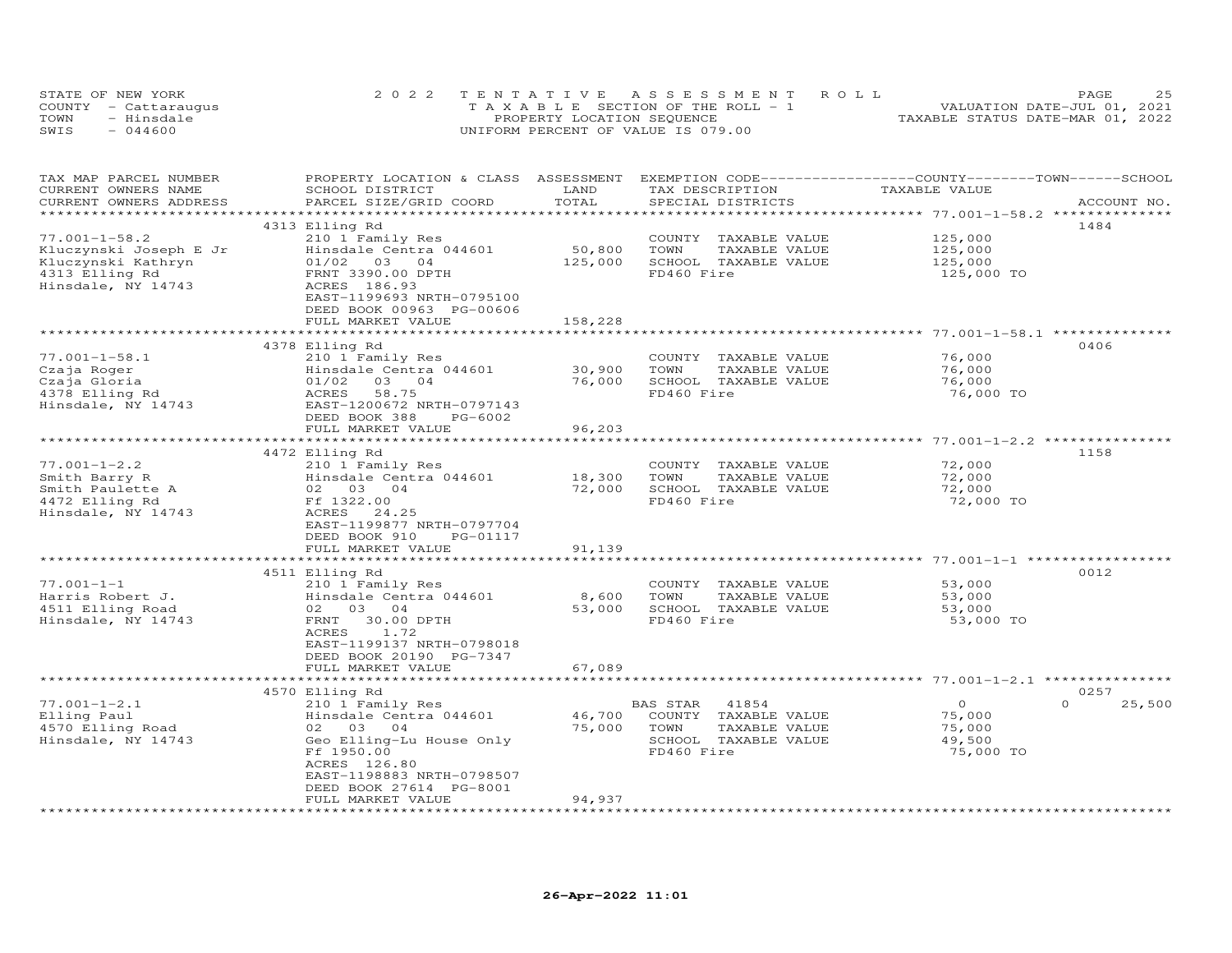|      | STATE OF NEW YORK    | 2022 TENTATIVE ASSESSMENT ROLL     | 26<br>PAGE.                      |
|------|----------------------|------------------------------------|----------------------------------|
|      | COUNTY - Cattarauqus | TAXABLE SECTION OF THE ROLL - 1    | VALUATION DATE-JUL 01, 2021      |
| TOWN | - Hinsdale           | PROPERTY LOCATION SEQUENCE         | TAXABLE STATUS DATE-MAR 01, 2022 |
| SWIS | $-044600$            | UNIFORM PERCENT OF VALUE IS 079.00 |                                  |

| TAX MAP PARCEL NUMBER<br>CURRENT OWNERS NAME | PROPERTY LOCATION & CLASS ASSESSMENT EXEMPTION CODE----------------COUNTY-------TOWN------SCHOOL<br>SCHOOL DISTRICT | LAND           | TAX DESCRIPTION              | TAXABLE VALUE                                      |                    |
|----------------------------------------------|---------------------------------------------------------------------------------------------------------------------|----------------|------------------------------|----------------------------------------------------|--------------------|
| CURRENT OWNERS ADDRESS                       | PARCEL SIZE/GRID COORD                                                                                              | TOTAL          | SPECIAL DISTRICTS            |                                                    | ACCOUNT NO.        |
|                                              |                                                                                                                     |                |                              |                                                    |                    |
|                                              | Elling Rd (Off)                                                                                                     |                |                              |                                                    | 0199               |
| $77.001 - 1 - 3$                             | 323 Vacant rural                                                                                                    |                | COUNTY TAXABLE VALUE         | 21,000                                             |                    |
| Davis Douglas Al Jr                          | Hinsdale Centra 044601                                                                                              | 21,000         | TOWN<br>TAXABLE VALUE        | 21,000                                             |                    |
| 126 Beverly Dr                               | 02 03 04                                                                                                            | 21,000         | SCHOOL TAXABLE VALUE         | 21,000                                             |                    |
| Niceville, FL 32578                          | ACRES 38.13                                                                                                         |                | FD460 Fire                   | 21,000 TO                                          |                    |
|                                              | EAST-1201024 NRTH-0799124                                                                                           |                |                              |                                                    |                    |
|                                              | DEED BOOK 26212 PG-3002                                                                                             |                |                              |                                                    |                    |
|                                              | FULL MARKET VALUE                                                                                                   | 26,582         |                              |                                                    |                    |
|                                              |                                                                                                                     |                |                              |                                                    |                    |
|                                              | Emerson Rd                                                                                                          |                |                              |                                                    | 1662               |
| $77.004 - 2 - 3.4$                           | 314 Rural vac<10                                                                                                    |                | COUNTY TAXABLE VALUE         | 5,000                                              |                    |
| Coleman Craig M.                             | Hinsdale Centra 044601                                                                                              | 5,000          | TOWN<br>TAXABLE VALUE        | 5,000                                              |                    |
| 9035 Becker Road                             | 16 02 03                                                                                                            | 5,000          | SCHOOL TAXABLE VALUE         | 5,000                                              |                    |
| Weyland, NY 14572                            | Ff 700.00                                                                                                           |                | FD460 Fire                   | 5,000 TO                                           |                    |
|                                              | ACRES<br>3.50 BANK<br>005                                                                                           |                |                              |                                                    |                    |
|                                              | EAST-1217310 NRTH-0788783                                                                                           |                |                              |                                                    |                    |
|                                              | DEED BOOK 20200 PG-9055                                                                                             |                |                              |                                                    |                    |
|                                              | FULL MARKET VALUE                                                                                                   | 6,329          |                              |                                                    |                    |
|                                              |                                                                                                                     |                |                              | ********************** 77.004-2-3.7 ************** |                    |
|                                              | Emerson Rd                                                                                                          |                |                              |                                                    | 0913               |
| $77.004 - 2 - 3.7$                           | 270 Mfg housing                                                                                                     |                | COUNTY TAXABLE VALUE         | 17,600                                             |                    |
| Shaffer Kris Ross                            | Hinsdale Centra 044601                                                                                              | 17,600         | TOWN<br>TAXABLE VALUE        | 17,600                                             |                    |
| 3067 Suite 1 Creek Rd                        | 16 02 03                                                                                                            | 17,600         | SCHOOL TAXABLE VALUE         | 17,600                                             |                    |
| Cuba, NY 14727                               | ACRES 13.80                                                                                                         |                | FD460 Fire                   | 17,600 TO                                          |                    |
|                                              | EAST-1217199 NRTH-0789210                                                                                           |                |                              |                                                    |                    |
|                                              | DEED BOOK 24887 PG-9001                                                                                             | 22,278         |                              |                                                    |                    |
|                                              | FULL MARKET VALUE                                                                                                   |                |                              |                                                    |                    |
|                                              | Emerson Rd                                                                                                          |                |                              |                                                    | 1519               |
| $77.004 - 2 - 10.4$                          | 322 Rural vac>10                                                                                                    |                | COUNTY TAXABLE VALUE         | 29,000                                             |                    |
| Murray Kevin                                 | Hinsdale Centra 044601                                                                                              | 29,000         | TOWN<br>TAXABLE VALUE        | 29,000                                             |                    |
| Murray Susan                                 | 15/16 02 03                                                                                                         | 29,000         | SCHOOL TAXABLE VALUE         | 29,000                                             |                    |
| 521 Willardshire Rd                          | ACRES 78.10                                                                                                         |                | FD460 Fire                   | 29,000 TO                                          |                    |
| Orchard Park, NY 14127                       | EAST-1216102 NRTH-0787673                                                                                           |                |                              |                                                    |                    |
|                                              | DEED BOOK 20554 PG-5001                                                                                             |                |                              |                                                    |                    |
|                                              | FULL MARKET VALUE                                                                                                   | 36,709         |                              |                                                    |                    |
|                                              |                                                                                                                     |                |                              |                                                    |                    |
|                                              | 3629 Emerson Rd                                                                                                     |                |                              |                                                    | 0170               |
| $77.004 - 2 - 12.1$                          | 120 Field crops                                                                                                     |                | ENH STAR 41834               | $\circ$                                            | $\Omega$<br>63,670 |
| Crandell Bruce E                             | Hinsdale Centra 044601                                                                                              | 58,700 AG DIST | 41720                        | 12,769                                             | 12,769<br>12,769   |
| Crandell Rosemary                            | 14/15 02 03                                                                                                         |                | 141,400 COUNTY TAXABLE VALUE | 128,631                                            |                    |
| 3611 Emerson Rd                              | Ff 1760.00                                                                                                          |                | TOWN<br>TAXABLE VALUE        | 128,631                                            |                    |
| Cuba, NY 14727                               | ACRES 130.18                                                                                                        |                | SCHOOL TAXABLE VALUE         | 64,961                                             |                    |
|                                              | EAST-1216939 NRTH-0785024                                                                                           |                | FD460 Fire                   | 141,400 TO                                         |                    |
| MAY BE SUBJECT TO PAYMENT                    | DEED BOOK 675<br>PG-00095                                                                                           |                |                              |                                                    |                    |
| UNDER AGDIST LAW TIL 2026                    | FULL MARKET VALUE                                                                                                   | 178,987        |                              |                                                    |                    |
|                                              |                                                                                                                     |                |                              |                                                    |                    |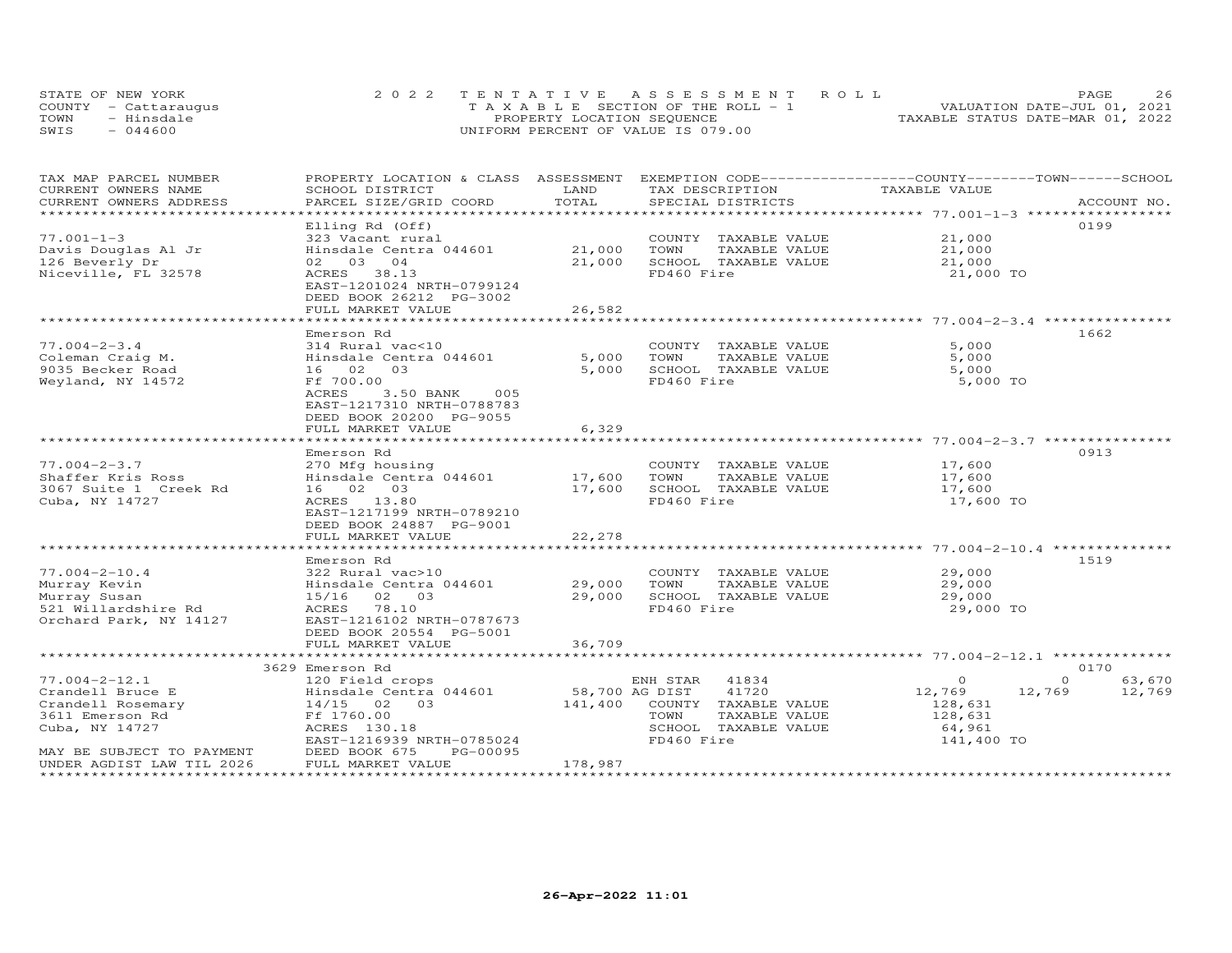| STATE OF NEW YORK    | 2022 TENTATIVE ASSESSMENT ROLL        | 2.7<br><b>PAGE</b>               |
|----------------------|---------------------------------------|----------------------------------|
| COUNTY - Cattaraugus | T A X A B L E SECTION OF THE ROLL - 1 | VALUATION DATE-JUL 01, 2021      |
| TOWN<br>- Hinsdale   | PROPERTY LOCATION SEQUENCE            | TAXABLE STATUS DATE-MAR 01, 2022 |
| $-044600$<br>SWIS    | UNIFORM PERCENT OF VALUE IS 079.00    |                                  |

| TAX MAP PARCEL NUMBER             | PROPERTY LOCATION & CLASS ASSESSMENT |                | EXEMPTION CODE-----------------COUNTY-------TOWN------SCHOOL |                                 |                    |
|-----------------------------------|--------------------------------------|----------------|--------------------------------------------------------------|---------------------------------|--------------------|
| CURRENT OWNERS NAME               | SCHOOL DISTRICT                      | LAND           | TAX DESCRIPTION                                              | TAXABLE VALUE                   |                    |
| CURRENT OWNERS ADDRESS            | PARCEL SIZE/GRID COORD               | TOTAL          | SPECIAL DISTRICTS                                            |                                 | ACCOUNT NO.        |
|                                   | *****************************        |                |                                                              |                                 |                    |
|                                   | 3663 Emerson Rd                      |                |                                                              |                                 | 0499               |
| $77.004 - 2 - 10.1$               | 260 Seasonal res                     |                | COUNTY TAXABLE VALUE                                         | 75,000                          |                    |
| Phillips Scott                    | Hinsdale Centra 044601               | 23,900         | TOWN<br>TAXABLE VALUE                                        | 75,000                          |                    |
| 145 Brunck Rd                     | 16<br>02<br>03                       | 75,000         | SCHOOL TAXABLE VALUE                                         | 75,000                          |                    |
| Lancaster, NY 14086               | 52.30<br>ACRES                       |                | FD460 Fire                                                   | 75,000 TO                       |                    |
|                                   | EAST-1216246 NRTH-0786768            |                |                                                              |                                 |                    |
|                                   | DEED BOOK 00980 PG-00414             |                |                                                              |                                 |                    |
|                                   | FULL MARKET VALUE                    | 94,937         |                                                              |                                 |                    |
|                                   |                                      |                |                                                              | ********* 77.004-2-11           |                    |
|                                   | 3664 Emerson Rd                      |                |                                                              |                                 | 0128               |
| $77.004 - 2 - 11$                 | 210 1 Family Res                     |                | 41834<br>ENH STAR                                            | $\circ$                         | $\Omega$<br>41,000 |
| Adams John L Jr.                  | Hinsdale Centra 044601               | 8,100          | COUNTY TAXABLE VALUE                                         | 41,000                          |                    |
| Adams Karen J                     | 03<br>15<br>02                       | 41,000         | TOWN<br>TAXABLE VALUE                                        | 41,000                          |                    |
| 3664 Emerson Rd                   | FRNT 132.00 DPTH 373.00              |                | SCHOOL TAXABLE VALUE                                         | $\Omega$                        |                    |
| Cuba, NY 14727                    | <b>BANK</b><br>017                   |                | FD460 Fire                                                   | 41,000 TO                       |                    |
|                                   | EAST-1217716 NRTH-0786427            |                |                                                              |                                 |                    |
|                                   | DEED BOOK 12675 PG-4001              |                |                                                              |                                 |                    |
|                                   | FULL MARKET VALUE                    | 51,899         |                                                              |                                 |                    |
|                                   | ********************                 |                |                                                              |                                 |                    |
|                                   | 3698 Emerson Rd                      |                |                                                              |                                 | 1430               |
| $77.004 - 2 - 10.3$               | 210 1 Family Res                     |                | BAS STAR<br>41854                                            | $\Omega$                        | $\Omega$<br>25,500 |
| Heinz Craig A                     | Hinsdale Centra 044601               | 20,600         | COUNTY TAXABLE VALUE                                         | 105,000                         |                    |
| Heinz Theresa E                   | 15 02 03                             | 105,000        | TOWN<br>TAXABLE VALUE                                        | 105,000                         |                    |
| 3698 Emerson Rd                   | $L/p$ 855-1159                       |                | SCHOOL TAXABLE VALUE                                         | 79,500                          |                    |
| Cuba, NY 14727                    | Ff 980.00                            |                | FD460 Fire                                                   | 105,000 TO                      |                    |
|                                   | ACRES<br>36.10                       |                |                                                              |                                 |                    |
|                                   | EAST-1218192 NRTH-0787031            |                |                                                              |                                 |                    |
|                                   | DEED BOOK 00934 PG-00285             |                |                                                              |                                 |                    |
|                                   | FULL MARKET VALUE                    | 132,911        |                                                              |                                 |                    |
|                                   |                                      |                |                                                              | ********* 77.004-2-10.5 ******* |                    |
|                                   | 3705 Emerson Rd                      |                |                                                              |                                 | 1635               |
| $77.004 - 2 - 10.5$               | 210 1 Family Res                     |                | 41854<br>BAS STAR                                            | $\circ$                         | $\Omega$<br>25,500 |
| Wiseman Tane                      | Hinsdale Centra 044601               | 11,600         | COUNTY TAXABLE VALUE                                         | 60,000                          |                    |
| 3705 Emerson Rd                   | 15/16<br>02 03                       | 60,000         | TAXABLE VALUE<br>TOWN                                        | 60,000                          |                    |
| Cuba, NY 14727                    | 5.60<br>ACRES                        |                | SCHOOL TAXABLE VALUE                                         | 34,500                          |                    |
|                                   | EAST-1217069 NRTH-0787582            |                | FD460 Fire                                                   | 60,000 TO                       |                    |
|                                   | DEED BOOK 7034 PG-3001               |                |                                                              |                                 |                    |
|                                   | FULL MARKET VALUE                    | 75,949         |                                                              |                                 |                    |
|                                   |                                      |                |                                                              |                                 |                    |
|                                   | 3706 Emerson Rd                      |                |                                                              | $\circ$                         | 0285<br>$\Omega$   |
| $77.004 - 2 - 8$                  | 210 1 Family Res                     |                | ENH STAR<br>41834                                            |                                 | 63,670             |
| Freer Kenneth H                   | Hinsdale Centra 044601               | 8,300          | COUNTY TAXABLE VALUE                                         | 87,000                          |                    |
| Freer Marian J<br>3706 Emerson Rd | 15 02<br>03<br>FRNT 150.00 DPTH      | 87,000         | TOWN<br>TAXABLE VALUE                                        | 87,000                          |                    |
|                                   | ACRES<br>1.40                        |                | SCHOOL TAXABLE VALUE<br>FD460 Fire                           | 23,330                          |                    |
| Cuba, NY 14727                    | EAST-1217552 NRTH-0787563            |                |                                                              | 87,000 TO                       |                    |
|                                   | DEED BOOK 736<br>$PG-78$             |                |                                                              |                                 |                    |
|                                   | FULL MARKET VALUE                    | 110,127        |                                                              |                                 |                    |
|                                   | ***********************              | ************** |                                                              |                                 |                    |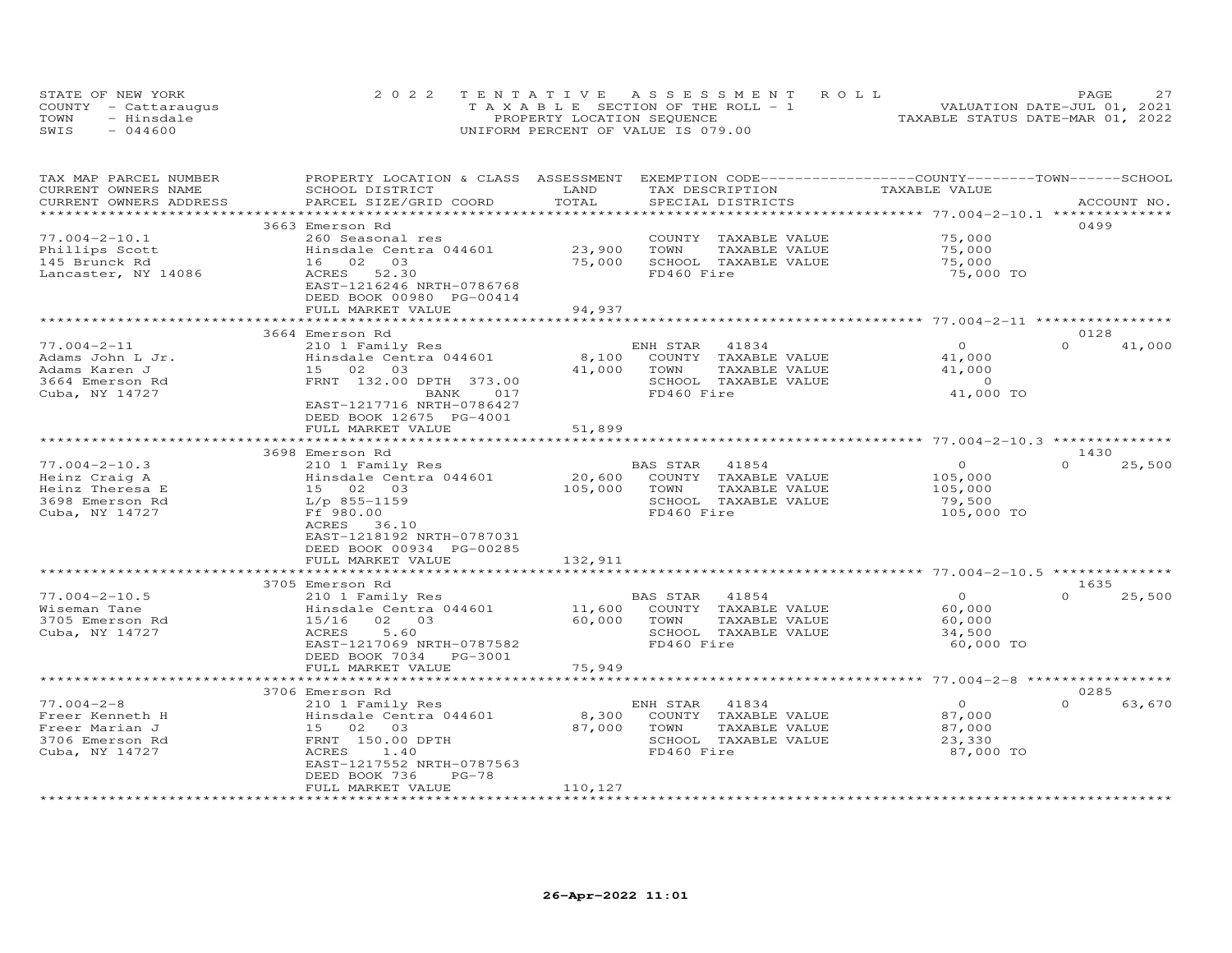| STATE OF NEW YORK    | 2022 TENTATIVE ASSESSMENT ROLL        |                            |  |                                  | PAGE | 28 |
|----------------------|---------------------------------------|----------------------------|--|----------------------------------|------|----|
| COUNTY - Cattaraugus | T A X A B L E SECTION OF THE ROLL - 1 |                            |  | VALUATION DATE-JUL 01, 2021      |      |    |
| TOWN<br>- Hinsdale   |                                       | PROPERTY LOCATION SEQUENCE |  | TAXABLE STATUS DATE-MAR 01, 2022 |      |    |
| SWIS<br>$-044600$    | UNIFORM PERCENT OF VALUE IS 079.00    |                            |  |                                  |      |    |

| TAX MAP PARCEL NUMBER   | PROPERTY LOCATION & CLASS ASSESSMENT |           | EXEMPTION CODE-----------------COUNTY-------TOWN-----SCHOOL |                                                  |                    |
|-------------------------|--------------------------------------|-----------|-------------------------------------------------------------|--------------------------------------------------|--------------------|
| CURRENT OWNERS NAME     | SCHOOL DISTRICT                      | LAND      | TAX DESCRIPTION                                             | TAXABLE VALUE                                    |                    |
| CURRENT OWNERS ADDRESS  | PARCEL SIZE/GRID COORD               | TOTAL     | SPECIAL DISTRICTS                                           |                                                  | ACCOUNT NO.        |
|                         |                                      |           |                                                             |                                                  |                    |
|                         | 3772 Emerson Rd                      |           |                                                             |                                                  | 0914               |
| $77.004 - 2 - 4.2$      | 270 Mfg housing                      |           | COUNTY TAXABLE VALUE                                        | 38,000                                           |                    |
| Coleman Craig M.        | Hinsdale Centra 044601               | 10,800    | TOWN<br>TAXABLE VALUE                                       | 38,000                                           |                    |
| 9035 Becker Road        | 16 02<br>03                          | 38,000    | SCHOOL TAXABLE VALUE                                        | 38,000                                           |                    |
| Weyland, NY 14572       | FRNT 385.00 DPTH                     |           | FD460 Fire                                                  | 38,000 TO                                        |                    |
|                         | <b>ACRES</b><br>4.34 BANK<br>005     |           |                                                             |                                                  |                    |
|                         | EAST-1217276 NRTH-0788530            |           |                                                             |                                                  |                    |
|                         | DEED BOOK 20200 PG-9055              |           |                                                             |                                                  |                    |
|                         | FULL MARKET VALUE                    | 48,101    |                                                             |                                                  |                    |
|                         |                                      | ********* |                                                             | ************************ 77.004-2-3.1 ********** |                    |
|                         | 3786 Emerson Rd                      |           |                                                             |                                                  | 0913               |
| $77.004 - 2 - 3.1$      | 210 1 Family Res                     |           | COUNTY TAXABLE VALUE                                        | 65,000                                           |                    |
| Shaffer Kenneth N       | Hinsdale Centra 044601               | 22,400    | TAXABLE VALUE<br>TOWN                                       | 65,000                                           |                    |
| 3067 Suite 1 Creek Rd   | 16 02 03                             | 65,000    | SCHOOL TAXABLE VALUE                                        | 65,000                                           |                    |
| Cuba, NY 14727          | ACRES<br>20.20 BANK<br>089           |           | FD460 Fire                                                  | 65,000 TO                                        |                    |
|                         | EAST-1216814 NRTH-0789796            |           |                                                             |                                                  |                    |
|                         | DEED BOOK 7696 PG-7001               |           |                                                             |                                                  |                    |
|                         | FULL MARKET VALUE                    | 82,278    |                                                             |                                                  |                    |
|                         | **********************               |           |                                                             |                                                  |                    |
|                         | 3811 Emerson Rd                      |           |                                                             |                                                  | 1674               |
| $77.004 - 2 - 3.5$      | 240 Rural res                        |           | BAS STAR<br>41854                                           | $\Omega$                                         | $\Omega$<br>25,500 |
| Baldwin Edward L        | Hinsdale Centra 044601               | 17,000    | COUNTY TAXABLE VALUE                                        | 65,900                                           |                    |
| 3811 Emerson Rd         | 16 02 03                             | 65,900    | TOWN<br>TAXABLE VALUE                                       | 65,900                                           |                    |
| Cuba, NY 14727          | FRNT 850.00 DPTH                     |           | SCHOOL TAXABLE VALUE                                        | 40,400                                           |                    |
|                         | ACRES 19.10                          |           | FD460 Fire                                                  | 65,900 TO                                        |                    |
|                         | EAST-1216105 NRTH-0789281            |           |                                                             |                                                  |                    |
|                         | DEED BOOK 21510 PG-8001              |           |                                                             |                                                  |                    |
|                         | FULL MARKET VALUE                    | 83,418    |                                                             |                                                  |                    |
|                         |                                      |           |                                                             | *********** 77.004-2-2 ***                       |                    |
|                         | 3879 Emerson Rd                      |           |                                                             |                                                  | 0001               |
| $77.004 - 2 - 2$        | 260 Seasonal res                     |           | COUNTY TAXABLE VALUE                                        | 67,000                                           |                    |
| Hachten Herbert Jr      | Hinsdale Centra 044601               | 18,800    | TOWN<br>TAXABLE VALUE                                       | 67,000                                           |                    |
| Hachten Melanie W       | 16 02 03                             | 67,000    | SCHOOL TAXABLE VALUE                                        | 67,000                                           |                    |
| 6 Sterling Pl           | FRNT 600.00 DPTH                     |           | FD460 Fire                                                  | 67,000 TO                                        |                    |
| Lancaster, NY 14086     | 27.15<br>ACRES                       |           |                                                             |                                                  |                    |
|                         | EAST-1215402 NRTH-0789630            |           |                                                             |                                                  |                    |
|                         | DEED BOOK 903<br>PG-00200            |           |                                                             |                                                  |                    |
|                         | FULL MARKET VALUE                    | 84,810    |                                                             |                                                  |                    |
|                         | Emerson Rd & Wagner Hl               |           |                                                             |                                                  | 0503               |
| $77.004 - 2 - 1$        | 260 Seasonal res                     |           | COUNTY                                                      | 78,000                                           |                    |
| Scardino John Jr        | Hinsdale Centra 044601               | 33,100    | TAXABLE VALUE<br>TOWN<br>TAXABLE VALUE                      | 78,000                                           |                    |
| Scardino Joyce          | 16 02 03                             | 78,000    | SCHOOL TAXABLE VALUE                                        | 78,000                                           |                    |
| 47 Coburg St            | FRNT 1940.00 DPTH                    |           | FD460 Fire                                                  | 78,000 TO                                        |                    |
| Buffalo, NY 14216       | ACRES<br>98.54                       |           |                                                             |                                                  |                    |
|                         | EAST-1215962 NRTH-0791117            |           |                                                             |                                                  |                    |
|                         | DEED BOOK 869<br>PG-00353            |           |                                                             |                                                  |                    |
|                         | FULL MARKET VALUE                    | 98,734    |                                                             |                                                  |                    |
| *********************** |                                      |           |                                                             |                                                  |                    |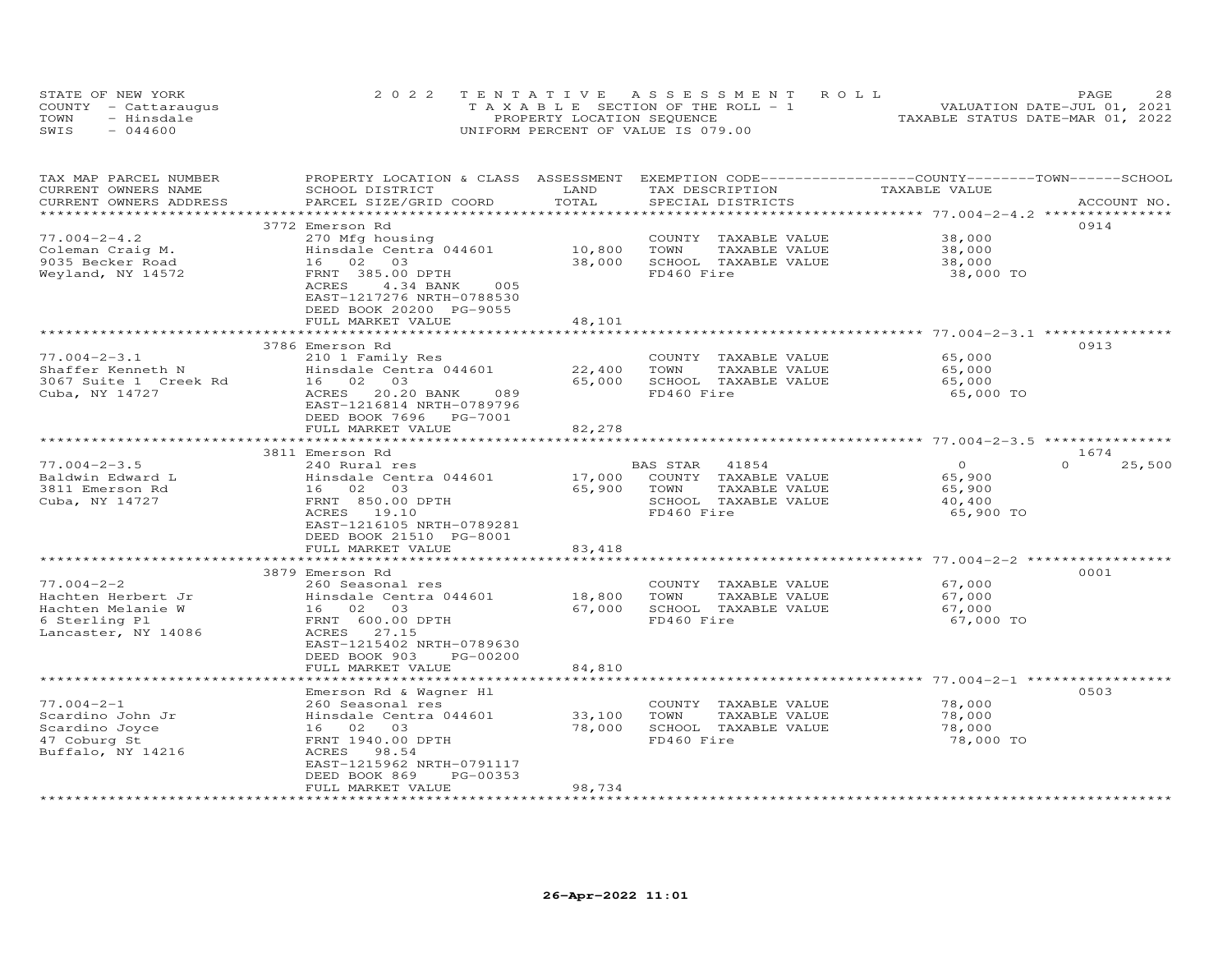| STATE OF NEW YORK    | 2022 TENTATIVE ASSESSMENT ROLL        | 29<br><b>PAGE</b>                |
|----------------------|---------------------------------------|----------------------------------|
| COUNTY - Cattaraugus | T A X A B L E SECTION OF THE ROLL - 1 | VALUATION DATE-JUL 01, 2021      |
| TOWN<br>- Hinsdale   | PROPERTY LOCATION SEQUENCE            | TAXABLE STATUS DATE-MAR 01, 2022 |
| $-044600$<br>SWIS    | UNIFORM PERCENT OF VALUE IS 079.00    |                                  |

| TAX MAP PARCEL NUMBER     | PROPERTY LOCATION & CLASS ASSESSMENT |        | EXEMPTION CODE-----------------COUNTY-------TOWN------SCHOOL |                                           |             |
|---------------------------|--------------------------------------|--------|--------------------------------------------------------------|-------------------------------------------|-------------|
| CURRENT OWNERS NAME       | SCHOOL DISTRICT                      | LAND   | TAX DESCRIPTION                                              | TAXABLE VALUE                             |             |
| CURRENT OWNERS ADDRESS    | PARCEL SIZE/GRID COORD               | TOTAL  | SPECIAL DISTRICTS                                            |                                           | ACCOUNT NO. |
| **************            |                                      |        |                                                              | ****************** 77.013-1-12 ********** |             |
|                           | 1502 Emery St                        |        |                                                              |                                           | 0066        |
| $77.013 - 1 - 12$         | 210 1 Family Res                     |        | COUNTY TAXABLE VALUE                                         | 41,000                                    |             |
| Moses Richard J           | Hinsdale Centra 044601               | 11,300 | TOWN<br>TAXABLE VALUE                                        | 41,000                                    |             |
| 1502 Emery St             | 09 02<br>04                          | 41,000 | SCHOOL TAXABLE VALUE                                         | 41,000                                    |             |
| Hinsdale, NY 14743        | FRNT 198.00 DPTH 112.00              |        | FD460 Fire                                                   | 41,000 TO                                 |             |
|                           | EAST-1201547 NRTH-0790322            |        | WD465 Water                                                  | 1,000 TO                                  |             |
|                           |                                      |        |                                                              |                                           |             |
|                           | DEED BOOK 14036 PG-5001              |        |                                                              |                                           |             |
|                           | FULL MARKET VALUE                    | 51,899 |                                                              |                                           |             |
|                           |                                      |        |                                                              |                                           |             |
|                           | Fay Hollow Rd                        |        |                                                              |                                           | 1715        |
| $76.004 - 1 - 9.4$        | 312 Vac w/imprv                      |        | COUNTY TAXABLE VALUE                                         | 39,900                                    |             |
| Bugman Chad               | Hinsdale Centra 044601               | 11,900 | TOWN<br>TAXABLE VALUE                                        | 39,900                                    |             |
| PO Box 131                | 02 02 04                             | 39,900 | SCHOOL TAXABLE VALUE                                         | 39,900                                    |             |
| Dalton, NY 14836          | Ff 1080.00                           |        | FD460 Fire                                                   | 39,900 TO                                 |             |
|                           | ACRES<br>5.70                        |        |                                                              |                                           |             |
|                           | EAST-1190798 NRTH-0788699            |        |                                                              |                                           |             |
|                           | DEED BOOK 15158 PG-7003              |        |                                                              |                                           |             |
|                           | FULL MARKET VALUE                    | 50,506 |                                                              |                                           |             |
|                           |                                      |        |                                                              |                                           |             |
|                           | Fay Hollow Rd                        |        |                                                              |                                           | 1715        |
| $76.004 - 1 - 9.5$        |                                      |        |                                                              |                                           |             |
|                           | 322 Rural vac>10                     |        | COUNTY TAXABLE VALUE                                         | 17,500                                    |             |
| White Holdings, LLC       | Hinsdale Centra 044601               | 17,500 | TOWN<br>TAXABLE VALUE                                        | 17,500                                    |             |
| Edward White, sole member | 02 02 04                             | 17,500 | SCHOOL TAXABLE VALUE                                         | 17,500                                    |             |
| 241 Raspberry Patch Drive | Ff 1080.00                           |        | FD460 Fire                                                   | 17,500 TO                                 |             |
| Rochester, NY 14612       | ACRES 22.50                          |        |                                                              |                                           |             |
|                           | EAST-1190380 NRTH-0787969            |        |                                                              |                                           |             |
|                           | DEED BOOK 21257 PG-8003              |        |                                                              |                                           |             |
|                           | FULL MARKET VALUE                    | 22,152 |                                                              |                                           |             |
|                           |                                      |        |                                                              |                                           |             |
|                           | Fay Hollow Rd                        |        |                                                              |                                           |             |
| $76.004 - 1 - 9.6$        | 322 Rural vac>10                     |        | COUNTY TAXABLE VALUE                                         | 39,000                                    |             |
| Fahey Joseph              | Hinsdale Centra 044601               | 39,000 | TOWN<br>TAXABLE VALUE                                        | 39,000                                    |             |
| Fahey William             | 02 02 04                             | 39,000 | SCHOOL TAXABLE VALUE                                         | 39,000                                    |             |
| 7853 Behm Rd              | Ff 1080.00                           |        | FD460 Fire                                                   | 39,000 TO                                 |             |
| West Falls, NY 14170      | ACRES 100.83                         |        |                                                              |                                           |             |
|                           |                                      |        |                                                              |                                           |             |
|                           | EAST-1192677 NRTH-0789809            |        |                                                              |                                           |             |
|                           | DEED BOOK 22123 PG-6003              |        |                                                              |                                           |             |
|                           | FULL MARKET VALUE                    | 49,367 |                                                              |                                           |             |
|                           |                                      |        |                                                              |                                           |             |
|                           | Fay Hollow Rd                        |        |                                                              |                                           | 1715        |
| $76.004 - 1 - 9.7$        | 312 Vac w/imprv                      |        | COUNTY TAXABLE VALUE                                         | 55,600                                    |             |
| Kratts Ronald L.          | Hinsdale Centra 044601               | 10,600 | TOWN<br>TAXABLE VALUE                                        | 55,600                                    |             |
| 4328 Fay Hollow Road      | 02 02 04                             | 55,600 | SCHOOL TAXABLE VALUE                                         | 55,600                                    |             |
| Hinsdale, NY 14743        | Ff 1080.00                           |        | FD460 Fire                                                   | 55,600 TO                                 |             |
|                           | ACRES<br>4.10                        |        |                                                              |                                           |             |
|                           | EAST-1190141 NRTH-0789108            |        |                                                              |                                           |             |
|                           | DEED BOOK 22864 PG-3002              |        |                                                              |                                           |             |
|                           | FULL MARKET VALUE                    | 70,380 |                                                              |                                           |             |
|                           |                                      |        |                                                              |                                           |             |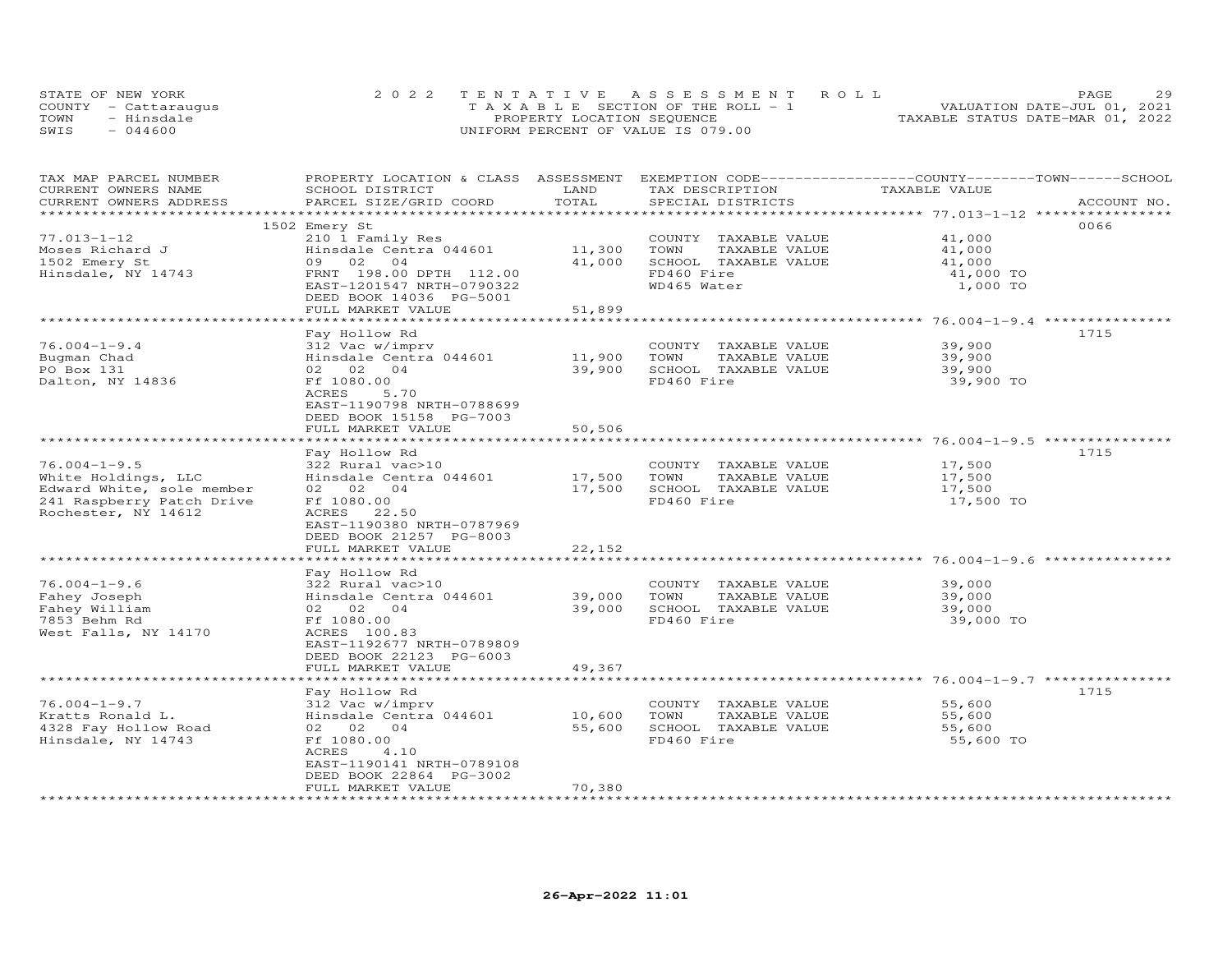| STATE OF NEW YORK    | 2022 TENTATIVE ASSESSMENT ROLL        | 30<br>PAGE.                      |
|----------------------|---------------------------------------|----------------------------------|
| COUNTY - Cattaraugus | T A X A B L E SECTION OF THE ROLL - 1 | VALUATION DATE-JUL 01, 2021      |
| TOWN<br>- Hinsdale   | PROPERTY LOCATION SEQUENCE            | TAXABLE STATUS DATE-MAR 01, 2022 |
| $-044600$<br>SWIS    | UNIFORM PERCENT OF VALUE IS 079.00    |                                  |

| TAX MAP PARCEL NUMBER<br>CURRENT OWNERS NAME                                                           | PROPERTY LOCATION & CLASS ASSESSMENT<br>SCHOOL DISTRICT                                                                                                       | LAND                  | TAX DESCRIPTION                                                                     | EXEMPTION CODE-----------------COUNTY-------TOWN------SCHOOL<br>TAXABLE VALUE |             |
|--------------------------------------------------------------------------------------------------------|---------------------------------------------------------------------------------------------------------------------------------------------------------------|-----------------------|-------------------------------------------------------------------------------------|-------------------------------------------------------------------------------|-------------|
| CURRENT OWNERS ADDRESS<br>**********************                                                       | PARCEL SIZE/GRID COORD                                                                                                                                        | TOTAL                 | SPECIAL DISTRICTS                                                                   |                                                                               | ACCOUNT NO. |
| $76.004 - 1 - 9.10$<br>White Holdings, LLC                                                             | Fay Hollow Rd<br>322 Rural vac>10<br>Hinsdale Centra 044601                                                                                                   | 12,600                | COUNTY TAXABLE VALUE<br>TOWN<br>TAXABLE VALUE                                       | 12,600<br>12,600                                                              | 1715        |
| Edward White, sole member<br>241 Raspberry Patch Drive<br>Rochester, NY 14612                          | 02 02<br>04<br>Ff 1080.00<br>ACRES<br>8.35<br>EAST-1190200 NRTH-0789561<br>DEED BOOK 21257 PG-8003                                                            | 12,600                | SCHOOL TAXABLE VALUE<br>FD460 Fire                                                  | 12,600<br>12,600 TO                                                           |             |
|                                                                                                        | FULL MARKET VALUE                                                                                                                                             | 15,949                |                                                                                     | ******************** 76.004-1-16.2 ********                                   |             |
|                                                                                                        | Fay Hollow Rd                                                                                                                                                 |                       |                                                                                     |                                                                               | 0554        |
| $76.004 - 1 - 16.2$<br>King James<br>PO Box 10<br>Hinsdale, NY 14743                                   | 312 Vac w/imprv<br>Hinsdale Centra 044601<br>01 02 04<br>Ff 950.00<br>ACRES<br>6.30                                                                           | 11,900<br>12,900      | COUNTY TAXABLE VALUE<br>TOWN<br>TAXABLE VALUE<br>SCHOOL TAXABLE VALUE<br>FD460 Fire | 12,900<br>12,900<br>12,900<br>12,900 TO                                       |             |
|                                                                                                        | EAST-1190851 NRTH-0786553<br>DEED BOOK 22791 PG-9004<br>FULL MARKET VALUE                                                                                     | 16,329<br>*********** |                                                                                     |                                                                               |             |
|                                                                                                        |                                                                                                                                                               |                       |                                                                                     | ******************** 76.004-1-16.3 *************                              | 0554        |
| $76.004 - 1 - 16.3$<br>King James<br>PO Box 10<br>Hinsdale, NY 14743                                   | Fay Hollow Rd<br>311 Res vac land<br>Hinsdale Centra 044601<br>01 02 04<br>Ff 950.00<br>ACRES<br>4.92<br>EAST-1190104 NRTH-0786206<br>DEED BOOK 22791 PG-9005 | 11,300<br>11,300      | COUNTY TAXABLE VALUE<br>TOWN<br>TAXABLE VALUE<br>SCHOOL TAXABLE VALUE<br>FD460 Fire | 11,300<br>11,300<br>11,300<br>11,300 TO                                       |             |
|                                                                                                        | FULL MARKET VALUE                                                                                                                                             | 14,304                |                                                                                     |                                                                               |             |
|                                                                                                        |                                                                                                                                                               |                       |                                                                                     | ************************ 76.004-2-18 *****                                    | 0039        |
| $76.004 - 2 - 18$<br>Greenawalt Heather<br>Greenawalt Mark<br>1683 Fay Hollow Rd<br>Hinsdale, NY 14743 | Fay Hollow Rd<br>322 Rural vac>10<br>Hinsdale Centra 044601<br>11 02 04<br>ACRES 12.10<br>EAST-1197541 NRTH-0784092                                           | 14,200<br>14,200      | COUNTY TAXABLE VALUE<br>TAXABLE VALUE<br>TOWN<br>SCHOOL TAXABLE VALUE<br>FD460 Fire | 14,200<br>14,200<br>14,200<br>14,200 TO                                       |             |
|                                                                                                        | DEED BOOK 25742 PG-6001<br>FULL MARKET VALUE                                                                                                                  | 17,975                |                                                                                     |                                                                               |             |
|                                                                                                        |                                                                                                                                                               |                       |                                                                                     | ******************************** 85.002-1-3.2 ***************                 |             |
| $85.002 - 1 - 3.2$                                                                                     | Fay Hollow Rd<br>311 Res vac land                                                                                                                             |                       | COUNTY TAXABLE VALUE                                                                | 5,000                                                                         | 0552        |
| Sue Johnathan S.<br>3591 Fay Hollow Rd<br>Hinsdale, NY 14743                                           | Hinsdale Centra 044601<br>02 02 04<br>FRNT 236.00 DPTH 140.00                                                                                                 | 5,000<br>5,000        | TOWN<br>TAXABLE VALUE<br>SCHOOL TAXABLE VALUE<br>FD460 Fire                         | 5,000<br>5,000<br>5,000 TO                                                    |             |
|                                                                                                        | BANK<br>005<br>EAST-1193782 NRTH-0784267<br>DEED BOOK 29682 PG-6001<br>FULL MARKET VALUE                                                                      | 6,329                 |                                                                                     |                                                                               |             |
| **********************                                                                                 |                                                                                                                                                               |                       |                                                                                     |                                                                               |             |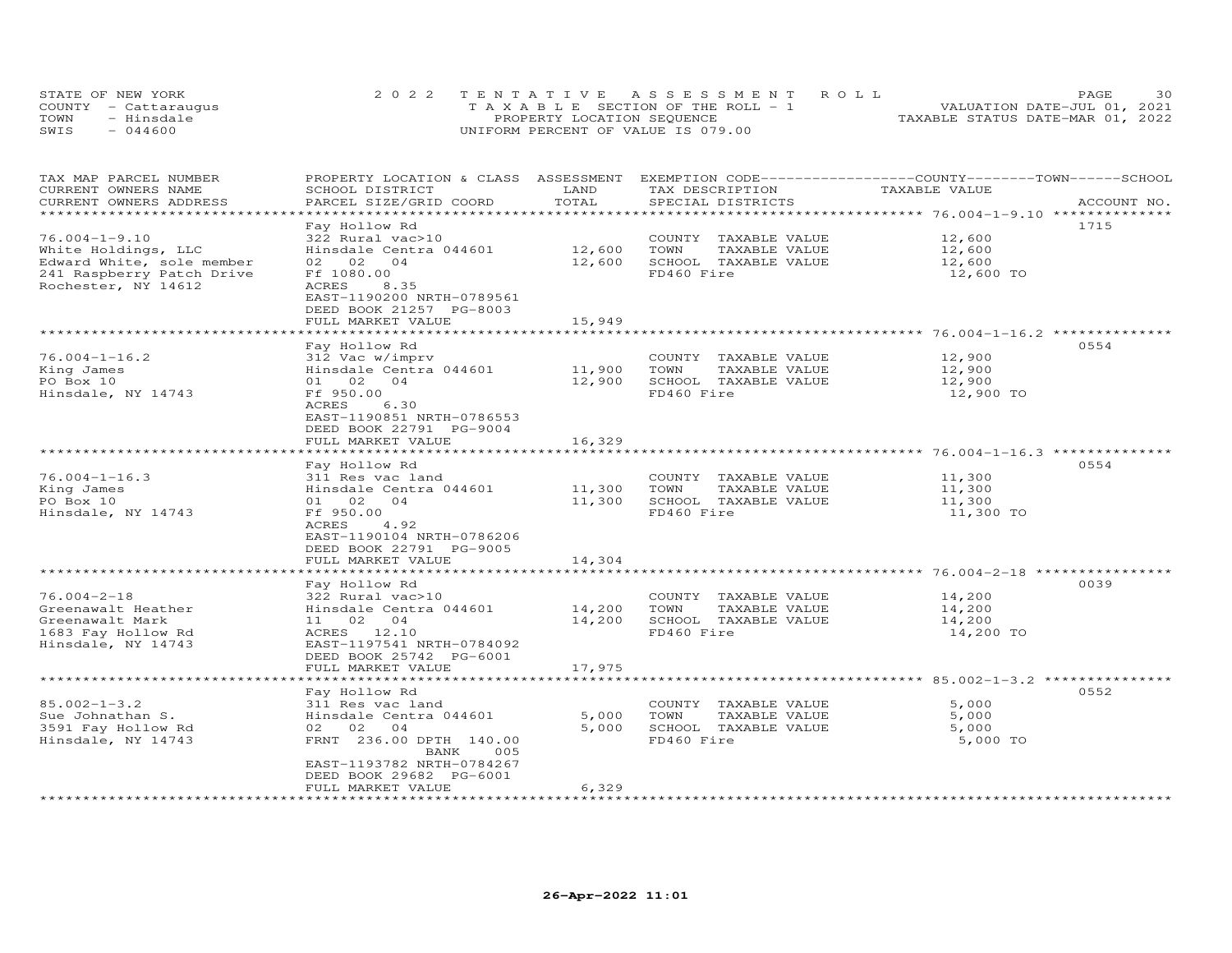| STATE OF NEW YORK |                      | 2022 TENTATIVE ASSESSMENT ROLL        | 31<br>PAGE                       |
|-------------------|----------------------|---------------------------------------|----------------------------------|
|                   | COUNTY - Cattaraugus | T A X A B L E SECTION OF THE ROLL - 1 | VALUATION DATE-JUL 01, 2021      |
| TOWN              | - Hinsdale           | PROPERTY LOCATION SEQUENCE            | TAXABLE STATUS DATE-MAR 01, 2022 |
| SWIS              | $-044600$            | UNIFORM PERCENT OF VALUE IS 079.00    |                                  |

| TAX MAP PARCEL NUMBER  | PROPERTY LOCATION & CLASS ASSESSMENT |                    | EXEMPTION CODE------------------COUNTY-------TOWN------SCHOOL |                                                           |                    |
|------------------------|--------------------------------------|--------------------|---------------------------------------------------------------|-----------------------------------------------------------|--------------------|
| CURRENT OWNERS NAME    | SCHOOL DISTRICT                      | LAND               | TAX DESCRIPTION                                               | TAXABLE VALUE                                             |                    |
| CURRENT OWNERS ADDRESS | PARCEL SIZE/GRID COORD               | TOTAL              | SPECIAL DISTRICTS                                             |                                                           | ACCOUNT NO.        |
|                        |                                      |                    |                                                               |                                                           | 0482               |
| $85.008 - 1 - 4$       | 1665 Fay Hollow Rd                   |                    |                                                               | 72,000                                                    |                    |
|                        | 220 2 Family Res                     |                    | COUNTY TAXABLE VALUE                                          |                                                           |                    |
| Swetland Michael       | Hinsdale Centra 044601               | 4,700              | TOWN<br>TAXABLE VALUE                                         | 72,000                                                    |                    |
| 3626 Main Street       | 11 02<br>04                          | 72,000             | SCHOOL TAXABLE VALUE                                          | 72,000                                                    |                    |
| Hinsdale, NY 14743     | FRNT 113.70 DPTH 129.20              |                    | FD460 Fire                                                    | 72,000 TO                                                 |                    |
|                        | EAST-1198217 NRTH-0783533            |                    |                                                               |                                                           |                    |
|                        | DEED BOOK 30263 PG-2001              |                    |                                                               |                                                           |                    |
|                        | FULL MARKET VALUE                    | 91,139             |                                                               |                                                           |                    |
|                        |                                      |                    |                                                               |                                                           |                    |
|                        | 1683 Fay Hollow Rd                   |                    |                                                               |                                                           | 0391               |
| $85.008 - 1 - 3$       | 210 1 Family Res                     |                    | VET DIS CT 41141                                              | 34,000                                                    | 34,000<br>$\circ$  |
| Greenawalt Mark        | Hinsdale Centra 044601               |                    | 8,100 BAS STAR 41854                                          | $\Omega$                                                  | 25,500<br>$\Omega$ |
| Greenawalt Heather R   | 11 02<br>04                          |                    | 88,500 VET COM CT 41131                                       | 17,000                                                    | 17,000<br>$\Omega$ |
| 1683 Fay Hollow Rd     | Ff 255.00                            |                    | COUNTY TAXABLE VALUE                                          | 37,500                                                    |                    |
| Hinsdale, NY 14743     | ACRES<br>1.07                        |                    | TOWN<br>TAXABLE VALUE                                         | 37,500                                                    |                    |
|                        | EAST-1198014 NRTH-0783509            |                    | SCHOOL TAXABLE VALUE                                          | 63,000                                                    |                    |
|                        | DEED BOOK 18083 PG-7002              |                    | FD460 Fire                                                    | 88,500 TO                                                 |                    |
|                        | FULL MARKET VALUE                    | 112,025            |                                                               |                                                           |                    |
|                        | ************************             |                    |                                                               |                                                           |                    |
|                        | 1693 Fay Hollow Rd                   |                    |                                                               |                                                           | 0371               |
| $85.008 - 1 - 2$       | 210 1 Family Res                     |                    | BAS STAR<br>41854                                             | $\circ$                                                   | 25,500<br>$\Omega$ |
| Ferquson William L     | Hinsdale Centra 044601               | 5,700              | COUNTY TAXABLE VALUE                                          | 67,500                                                    |                    |
| Buckles Lynette        | 11 02<br>04                          | 67,500             | TOWN<br>TAXABLE VALUE                                         | 67,500                                                    |                    |
| 1693 Fay Hollow Rd     | FRNT 102.00 DPTH 201.00              |                    | SCHOOL TAXABLE VALUE                                          | 42,000                                                    |                    |
| Hinsdale, NY 14743     | EAST-1197850 NRTH-0783506            |                    | FD460 Fire                                                    | 67,500 TO                                                 |                    |
|                        | DEED BOOK 00926 PG-00968             |                    |                                                               |                                                           |                    |
|                        | FULL MARKET VALUE                    | 85,443             |                                                               |                                                           |                    |
|                        | *************************            | ****************** |                                                               |                                                           |                    |
|                        | 1703 Fay Hollow Rd                   |                    |                                                               |                                                           | 0040               |
| $85.008 - 1 - 1.1$     | 210 1 Family Res                     |                    | COUNTY TAXABLE VALUE                                          | 62,000                                                    |                    |
| Jordan Amy             | Hinsdale Centra 044601               | 9,000              | TOWN<br>TAXABLE VALUE                                         | 62,000                                                    |                    |
| 1703 Fay Hollow Rd     | 11 02 04                             | 62,000             | SCHOOL TAXABLE VALUE                                          | 62,000                                                    |                    |
| Hinsdale, NY 14743     | FRNT 260.00 DPTH                     |                    | FD460 Fire                                                    | 62,000 TO                                                 |                    |
|                        | <b>ACRES</b><br>2.07                 |                    |                                                               |                                                           |                    |
|                        | EAST-1197680 NRTH-0783370            |                    |                                                               |                                                           |                    |
|                        | DEED BOOK 20210 PG-6790              |                    |                                                               |                                                           |                    |
|                        | FULL MARKET VALUE                    | 78,481             |                                                               |                                                           |                    |
|                        |                                      | <b>.</b>           |                                                               | *************************** 85.002-1-3.12 *************** |                    |
|                        | 1766 Fay Hollow Rd                   |                    |                                                               |                                                           | 1416               |
| $85.002 - 1 - 3.12$    | 270 Mfg housing                      |                    | BAS STAR<br>41854                                             | $\overline{0}$                                            | 25,500<br>$\Omega$ |
| Mabee Kandace L        | Hinsdale Centra 044601               | 4,600              | COUNTY TAXABLE VALUE                                          | 28,000                                                    |                    |
| 1766 Fay Hollow Rd     | 12 02<br>04                          | 28,000             | TOWN<br>TAXABLE VALUE                                         | 28,000                                                    |                    |
| Hinsdale, NY 14743     | FRNT 200.00 DPTH 70.00               |                    | SCHOOL TAXABLE VALUE                                          | 2,500                                                     |                    |
|                        | EAST-1196649 NRTH-0783550            |                    | FD460 Fire                                                    | 28,000 TO                                                 |                    |
|                        | DEED BOOK 00981 PG-00661             |                    |                                                               |                                                           |                    |
|                        | FULL MARKET VALUE                    | 35,443             |                                                               |                                                           |                    |
|                        |                                      |                    |                                                               |                                                           |                    |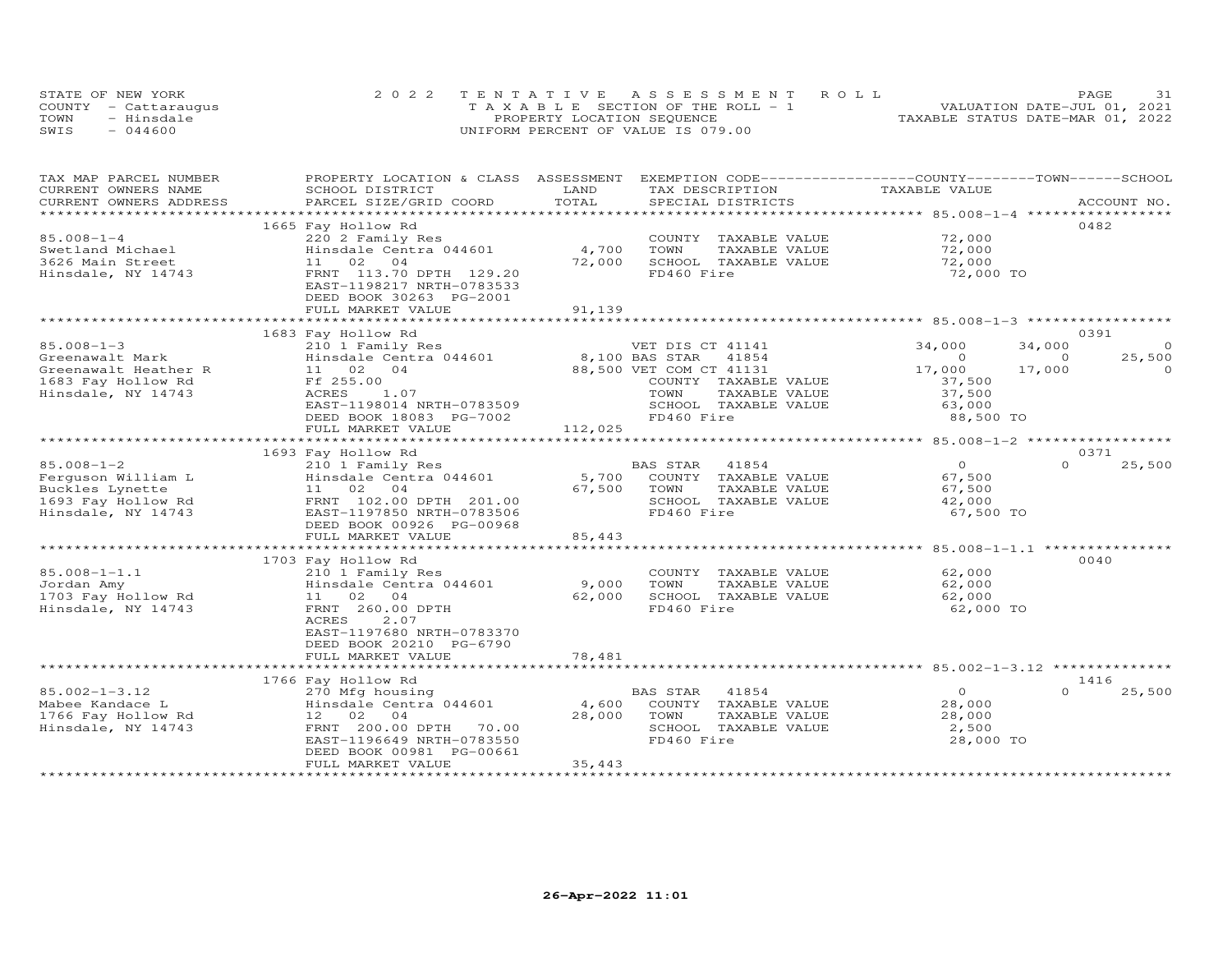| STATE OF NEW YORK |                      | 2022 TENTATIVE ASSESSMENT ROLL        | 32<br>PAGE                       |
|-------------------|----------------------|---------------------------------------|----------------------------------|
|                   | COUNTY - Cattaraugus | T A X A B L E SECTION OF THE ROLL - 1 | VALUATION DATE-JUL 01, 2021      |
| TOWN              | - Hinsdale           | PROPERTY LOCATION SEQUENCE            | TAXABLE STATUS DATE-MAR 01, 2022 |
| SWIS              | $-044600$            | UNIFORM PERCENT OF VALUE IS 079.00    |                                  |

| TAX MAP PARCEL NUMBER<br>CURRENT OWNERS NAME                                                        | PROPERTY LOCATION & CLASS ASSESSMENT<br>SCHOOL DISTRICT                                                                                                                                                     | LAND<br>TOTAL                | EXEMPTION CODE-----------------COUNTY-------TOWN------SCHOOL<br>TAX DESCRIPTION                          | TAXABLE VALUE                                                     | ACCOUNT NO.                |
|-----------------------------------------------------------------------------------------------------|-------------------------------------------------------------------------------------------------------------------------------------------------------------------------------------------------------------|------------------------------|----------------------------------------------------------------------------------------------------------|-------------------------------------------------------------------|----------------------------|
| CURRENT OWNERS ADDRESS<br>**********************                                                    | PARCEL SIZE/GRID COORD                                                                                                                                                                                      |                              | SPECIAL DISTRICTS                                                                                        |                                                                   |                            |
|                                                                                                     | 3510 Fay Hollow Rd                                                                                                                                                                                          |                              |                                                                                                          |                                                                   | 1219                       |
| $85.002 - 1 - 8.2$<br>Delong, Harley F<br>Delong Dona L<br>3510 Fay Hollow Rd<br>Hinsdale, NY 14743 | 210 1 Family Res<br>Hinsdale Centra 044601<br>12  03  02<br>Ff 783.00<br>ACRES<br>24.40<br>EAST-1195504 NRTH-0783909<br>DEED BOOK 2021<br>PG-7331<br>FULL MARKET VALUE                                      | 18,300<br>143,000<br>181,013 | 41854<br>BAS STAR<br>COUNTY TAXABLE VALUE<br>TOWN<br>TAXABLE VALUE<br>SCHOOL TAXABLE VALUE<br>FD460 Fire | $\circ$<br>143,000<br>143,000<br>117,500<br>143,000 TO            | $\Omega$<br>25,500         |
|                                                                                                     |                                                                                                                                                                                                             |                              |                                                                                                          |                                                                   |                            |
| $85.002 - 1 - 8.3$<br>Delong Kara L<br>3510 Fay Hollow Rd<br>Hinsdale, NY 14743                     | 3510 Fay Hollow Rd<br>210 1 Family Res<br>Hinsdale Centra 044601<br>12 02 04<br>Ff 222.00 Fay Hollow<br>Ff 184.00 Pennsylvania Rd<br>1.00<br>ACRES<br>EAST-1195839 NRTH-0783421<br>DEED BOOK 00984 PG-00901 | 8,000<br>58,000              | BAS STAR<br>41854<br>COUNTY TAXABLE VALUE<br>TOWN<br>TAXABLE VALUE<br>SCHOOL TAXABLE VALUE<br>FD460 Fire | $\circ$<br>58,000<br>58,000<br>32,500<br>58,000 TO                | 1528<br>$\Omega$<br>25,500 |
|                                                                                                     | FULL MARKET VALUE                                                                                                                                                                                           | 73,418                       |                                                                                                          |                                                                   |                            |
|                                                                                                     |                                                                                                                                                                                                             | *************                |                                                                                                          |                                                                   |                            |
|                                                                                                     | 3521 Fay Hollow Rd                                                                                                                                                                                          |                              |                                                                                                          |                                                                   | 1325                       |
| $85.002 - 1 - 3.10$<br>Lockwood Beth Ann<br>3521 Fay Hollow Rd<br>Hinsdale, NY 14743                | 270 Mfg housing<br>Hinsdale Centra 044601<br>12 02 04<br>FRNT 175.00 DPTH 175.00<br>EAST-1195375 NRTH-0783244<br>DEED BOOK 00933 PG-00237<br>FULL MARKET VALUE                                              | 6,800<br>18,000<br>22,785    | BAS STAR<br>41854<br>COUNTY TAXABLE VALUE<br>TOWN<br>TAXABLE VALUE<br>SCHOOL TAXABLE VALUE<br>FD460 Fire | $\overline{0}$<br>18,000<br>18,000<br>$\overline{O}$<br>18,000 TO | $\Omega$<br>18,000         |
|                                                                                                     |                                                                                                                                                                                                             |                              |                                                                                                          |                                                                   |                            |
| $85.002 - 1 - 3.9$<br>Lockwood Beth Ann<br>3521 Fay Hollow Road<br>Hinsdale, NY 14743               | 3527 Fay Hollow Rd<br>312 Vac w/imprv<br>Hinsdale Centra 044601<br>12 02<br>04<br>FRNT 125.00 DPTH 125.00<br>EAST-1195230 NRTH-0783282<br>DEED BOOK 20200 PG-5495<br>FULL MARKET VALUE                      | 4,900<br>5,400<br>6,835      | COUNTY TAXABLE VALUE<br>TOWN<br>TAXABLE VALUE<br>SCHOOL TAXABLE VALUE<br>FD460 Fire                      | 5,400<br>5,400<br>5,400<br>5,400 TO                               | 1241                       |
|                                                                                                     |                                                                                                                                                                                                             |                              |                                                                                                          |                                                                   |                            |
|                                                                                                     | 3531 Fay Hollow Rd                                                                                                                                                                                          |                              |                                                                                                          |                                                                   | 1240                       |
| $85.002 - 1 - 3.8$<br>Lockwood Beth A<br>3521 Fay Hollow Rd<br>Hinsdale, NY 14743                   | 270 Mfg housing<br>Hinsdale Centra 044601<br>12 02 04<br>FRNT 125.00 DPTH 125.00<br>EAST-1195108 NRTH-0783313<br>DEED BOOK 15697 PG-4001<br>FULL MARKET VALUE                                               | 4,900<br>12,000<br>15,190    | COUNTY TAXABLE VALUE<br>TOWN<br>TAXABLE VALUE<br>SCHOOL TAXABLE VALUE<br>FD460 Fire                      | 12,000<br>12,000<br>12,000<br>12,000 TO                           |                            |
|                                                                                                     |                                                                                                                                                                                                             |                              |                                                                                                          |                                                                   |                            |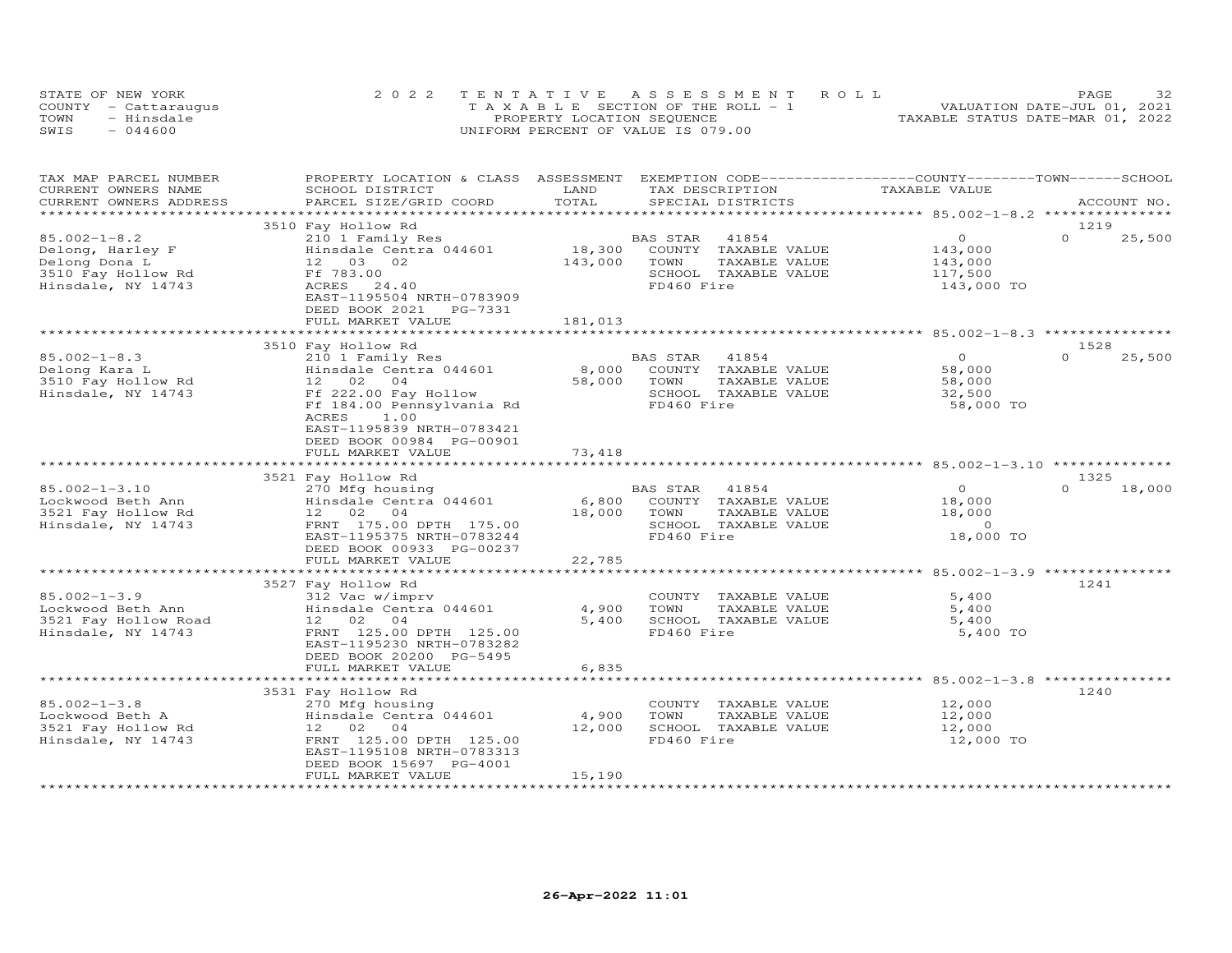|      | STATE OF NEW YORK    | 2022 TENTATIVE ASSESSMENT ROLL        | 33<br>PAGE                       |
|------|----------------------|---------------------------------------|----------------------------------|
|      | COUNTY - Cattaraugus | T A X A B L E SECTION OF THE ROLL - 1 | VALUATION DATE-JUL 01, 2021      |
| TOWN | - Hinsdale           | PROPERTY LOCATION SEQUENCE            | TAXABLE STATUS DATE-MAR 01, 2022 |
| SWIS | $-044600$            | UNIFORM PERCENT OF VALUE IS 079.00    |                                  |

| TAX MAP PARCEL NUMBER<br>CURRENT OWNERS NAME                                       | PROPERTY LOCATION & CLASS ASSESSMENT EXEMPTION CODE----------------COUNTY-------TOWN------SCHOOL<br>SCHOOL DISTRICT | LAND    | TAX DESCRIPTION             | TAXABLE VALUE  |                    |
|------------------------------------------------------------------------------------|---------------------------------------------------------------------------------------------------------------------|---------|-----------------------------|----------------|--------------------|
|                                                                                    |                                                                                                                     |         |                             |                |                    |
|                                                                                    |                                                                                                                     |         |                             |                | 1239               |
| $85.002 - 1 - 3.7$                                                                 | 3537 Fay Hollow Rd                                                                                                  |         |                             | 31,400         |                    |
|                                                                                    | 270 Mfg housing<br>Hinsdale Centra $044601$ 6,000                                                                   |         | COUNTY TAXABLE VALUE        |                |                    |
| Lockwood Beth A                                                                    |                                                                                                                     |         | TOWN<br>TAXABLE VALUE       | 31,400         |                    |
| 3521 Fay Hollow Road                                                               | 12 02 04                                                                                                            | 31,400  | SCHOOL TAXABLE VALUE        | 31,400         |                    |
| Hinsdale, NY 14743                                                                 | FRNT 175.00 DPTH 125.00<br>EAST-1194961 NRTH-0783350<br>DEED BOOK 19995 PG-2001                                     |         | FD460 Fire                  | 31,400 TO      |                    |
|                                                                                    | FULL MARKET VALUE                                                                                                   | 39,747  |                             |                |                    |
|                                                                                    |                                                                                                                     |         |                             |                |                    |
|                                                                                    | 3566 Fay Hollow Rd                                                                                                  |         |                             |                | 0038               |
| 85.002-1-7                                                                         | 210 1 Family Res                                                                                                    |         | COUNTY TAXABLE VALUE        | 94,000         |                    |
| Smith Derrick                                                                      | Hinsdale Centra 044601 17,100                                                                                       |         | TOWN<br>TAXABLE VALUE       | 94,000         |                    |
|                                                                                    |                                                                                                                     | 94,000  | SCHOOL TAXABLE VALUE        | 94,000         |                    |
|                                                                                    |                                                                                                                     |         | FD460 Fire                  | 94,000 TO      |                    |
| Hinsdale, NY 14743                                                                 | ACRES 19.30 BANK<br>017<br>EAST-1194549 NRTH-0784178<br>DEED BOOK 30420 PG-6001                                     |         |                             |                |                    |
|                                                                                    | FULL MARKET VALUE                                                                                                   | 118,987 |                             |                |                    |
|                                                                                    |                                                                                                                     |         |                             |                |                    |
|                                                                                    | 3585 Fay Hollow Rd                                                                                                  |         |                             |                | 0421               |
| $85.002 - 1 - 5$                                                                   | 210 1 Family Res                                                                                                    |         | VET DIS CT 41141            | 21,300         | 21,300<br>$\circ$  |
| Nupp Robert & Cynthia Hinsdale Cent<br>Burnett Shavonne & Douglas 02 02 04         | Hinsdale Centra 044601                                                                                              |         | 6,300 VET WAR CT 41121      | 10,200         | $\circ$<br>10,200  |
|                                                                                    |                                                                                                                     | 71,000  | COUNTY TAXABLE VALUE        | 39,500         |                    |
| 3585 Fay Hollow Road (175.00 DPTH 140.00<br>Hinsdale, NY 14743 (175.00 DPTH 140.00 |                                                                                                                     |         | TOWN<br>TAXABLE VALUE       | 39,500         |                    |
|                                                                                    |                                                                                                                     |         | SCHOOL TAXABLE VALUE        | 71,000         |                    |
|                                                                                    | DEED BOOK 1018 PG-52                                                                                                |         | FD460 Fire                  | 71,000 TO      |                    |
|                                                                                    | FULL MARKET VALUE                                                                                                   | 89,873  |                             |                |                    |
|                                                                                    |                                                                                                                     |         |                             |                |                    |
|                                                                                    | 3591 Fay Hollow Rd                                                                                                  |         |                             |                | 0909               |
| $85.002 - 1 - 4$                                                                   | 210 1 Family Res                                                                                                    |         | COUNTY TAXABLE VALUE        | 73,000         |                    |
| Sue Johnathan S.                                                                   | Hinsdale Centra 044601                                                                                              | 5,100   | TOWN<br>TAXABLE VALUE       | 73,000         |                    |
| 3591 Fay Hollow Rd                                                                 | 02 02 04                                                                                                            | 73,000  | SCHOOL TAXABLE VALUE        | 73,000         |                    |
| Hinsdale, NY 14743                                                                 | FRNT 120.00 DPTH 140.00<br>BANK<br>005                                                                              |         | FD460 Fire                  | 73,000 TO      |                    |
|                                                                                    | EAST-1193871 NRTH-0784141                                                                                           |         |                             |                |                    |
|                                                                                    | DEED BOOK 29682 PG-6001                                                                                             |         |                             |                |                    |
|                                                                                    | FULL MARKET VALUE                                                                                                   | 92,405  |                             |                |                    |
|                                                                                    |                                                                                                                     |         |                             |                |                    |
|                                                                                    | 3606 Fay Hollow Rd                                                                                                  |         |                             |                | 0526               |
| $85.002 - 1 - 6$                                                                   | 280 Res Multiple                                                                                                    |         | CW_15_VET/ 41161            | 10,200         | 10,200<br>$\Omega$ |
| Milks Terri                                                                        | Hinsdale Centra 044601 16,900 B STAR MH 41864                                                                       |         |                             | $\overline{0}$ | 25,500<br>$\Omega$ |
| Norma Milks                                                                        | 12 03 04                                                                                                            |         | 87,500 COUNTY TAXABLE VALUE | 77,300         |                    |
| Terri Milks                                                                        | FRNT 550.00 DPTH                                                                                                    |         | TOWN<br>TAXABLE VALUE       | 77,300         |                    |
| 3592 Fay Hollow Rd                                                                 | ACRES<br>3.10                                                                                                       |         | SCHOOL TAXABLE VALUE        | 62,000         |                    |
| Hinsdale, NY 14743                                                                 | EAST-1193901 NRTH-0784423<br>DEED BOOK 19300 PG-4001                                                                |         | FD460 Fire                  | 87,500 TO      |                    |
|                                                                                    | FULL MARKET VALUE                                                                                                   | 110,759 |                             |                |                    |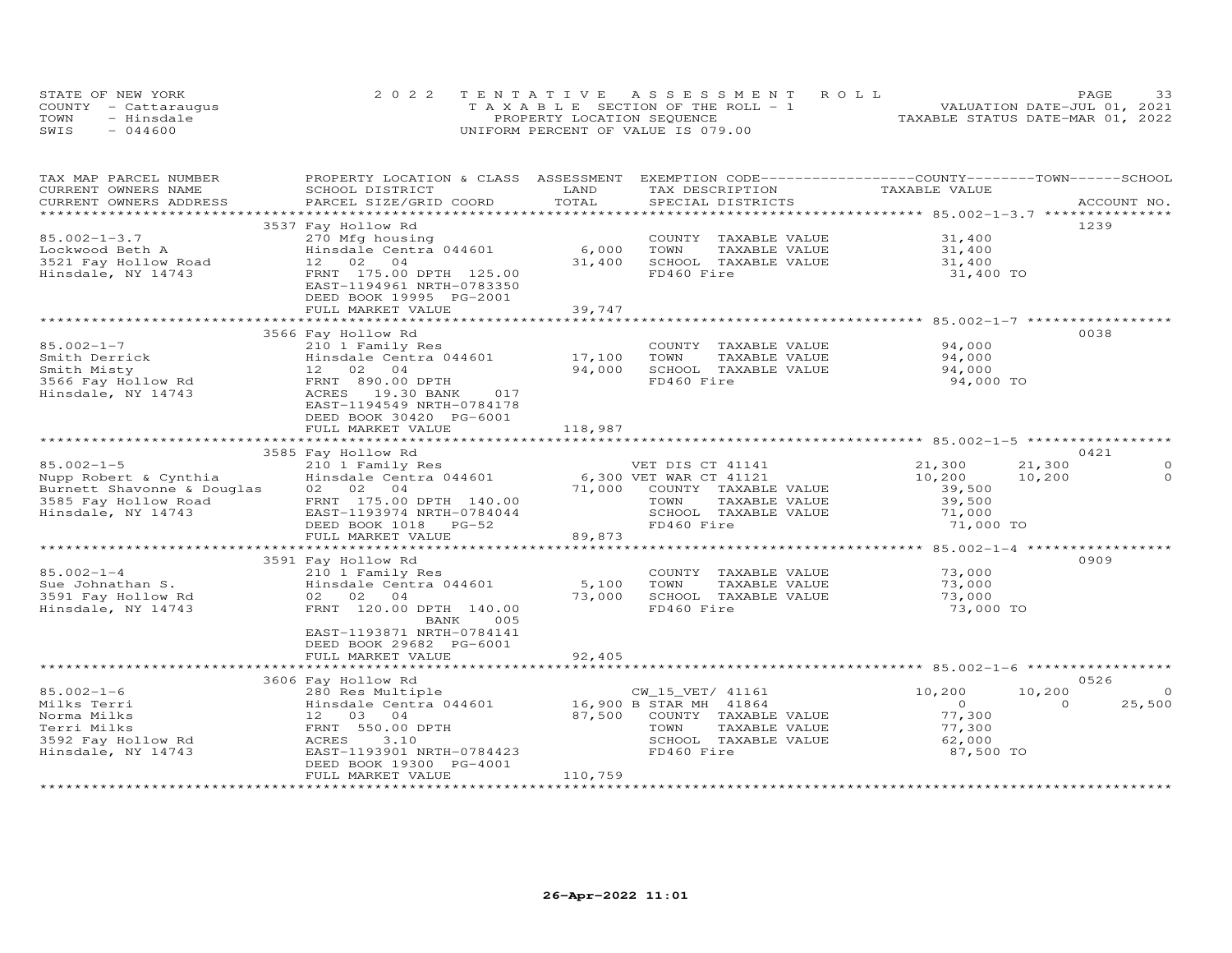| STATE OF NEW YORK    | 2022 TENTATIVE ASSESSMENT ROLL        |                                  | PAGE                        | 34 |
|----------------------|---------------------------------------|----------------------------------|-----------------------------|----|
| COUNTY - Cattaraugus | T A X A B L E SECTION OF THE ROLL - 1 |                                  | VALUATION DATE-JUL 01, 2021 |    |
| TOWN<br>- Hinsdale   | PROPERTY LOCATION SEQUENCE            | TAXABLE STATUS DATE-MAR 01, 2022 |                             |    |
| SWIS<br>$-044600$    | UNIFORM PERCENT OF VALUE IS 079.00    |                                  |                             |    |

| TAX MAP PARCEL NUMBER<br>CURRENT OWNERS NAME<br>CURRENT OWNERS ADDRESS | PROPERTY LOCATION & CLASS ASSESSMENT<br>SCHOOL DISTRICT<br>PARCEL SIZE/GRID COORD | LAND<br>TOTAL         | EXEMPTION CODE-----------------COUNTY-------TOWN-----SCHOOL<br>TAX DESCRIPTION<br>SPECIAL DISTRICTS | TAXABLE VALUE                                                      | ACCOUNT NO.        |
|------------------------------------------------------------------------|-----------------------------------------------------------------------------------|-----------------------|-----------------------------------------------------------------------------------------------------|--------------------------------------------------------------------|--------------------|
| ******************                                                     |                                                                                   |                       |                                                                                                     |                                                                    |                    |
|                                                                        | 3617 Fay Hollow Rd                                                                |                       |                                                                                                     |                                                                    | 0713               |
| $85.002 - 1 - 3.3$                                                     | 270 Mfg housing                                                                   |                       | COUNTY<br>TAXABLE VALUE                                                                             | 17,200                                                             |                    |
| Phillips Douglas                                                       | Hinsdale Centra 044601                                                            | 6,000                 | TAXABLE VALUE<br>TOWN                                                                               | 17,200                                                             |                    |
| 650 Barnum Rd                                                          | 02 02<br>04                                                                       | 17,200                | SCHOOL TAXABLE VALUE                                                                                | 17,200                                                             |                    |
| Olean, NY 14760                                                        | FRNT 200.00 DPTH 111.00                                                           |                       |                                                                                                     |                                                                    |                    |
|                                                                        | EAST-1193526 NRTH-0784513                                                         |                       |                                                                                                     |                                                                    |                    |
|                                                                        | DEED BOOK 3368<br>PG-5006                                                         |                       |                                                                                                     |                                                                    |                    |
|                                                                        | FULL MARKET VALUE                                                                 | 21,772                |                                                                                                     |                                                                    |                    |
|                                                                        |                                                                                   |                       |                                                                                                     |                                                                    |                    |
|                                                                        | 3621 Fay Hollow Rd                                                                |                       |                                                                                                     |                                                                    | 1004               |
| $85.002 - 1 - 3.5$                                                     | 416 Mfg hsing pk                                                                  |                       | BAS STAR<br>41854                                                                                   | $\circ$                                                            | $\Omega$<br>42,000 |
| DeLong Harley F                                                        | Hinsdale Centra 044601                                                            | 79,000                | COUNTY TAXABLE VALUE                                                                                | 136,000                                                            |                    |
| DeLong Donna L                                                         | $02/12$ 02<br>04                                                                  | 136,000               | TOWN<br>TAXABLE VALUE                                                                               | 136,000                                                            |                    |
| 3510 Fay Hollow Road                                                   | 3 pads 3 mobiles                                                                  |                       | SCHOOL TAXABLE VALUE                                                                                | 94,000                                                             |                    |
| Hinsdale, NY 14737                                                     | 4 mobiles 4 pads                                                                  |                       | FD460 Fire                                                                                          | 136,000 TO                                                         |                    |
|                                                                        | FRNT 115.00 DPTH                                                                  |                       |                                                                                                     |                                                                    |                    |
|                                                                        | ACRES 112.71                                                                      |                       |                                                                                                     |                                                                    |                    |
|                                                                        | EAST-1191773 NRTH-0783999                                                         |                       |                                                                                                     |                                                                    |                    |
|                                                                        | DEED BOOK 20210 PG-8531                                                           |                       |                                                                                                     |                                                                    |                    |
|                                                                        |                                                                                   |                       |                                                                                                     |                                                                    |                    |
|                                                                        | FULL MARKET VALUE                                                                 | 172,152<br>********** |                                                                                                     | ************************************ 76.004-1-17.5 *************** |                    |
|                                                                        |                                                                                   |                       |                                                                                                     |                                                                    | 1526               |
|                                                                        | 3666 Fay Hollow Rd                                                                |                       |                                                                                                     |                                                                    |                    |
| $76.004 - 1 - 17.5$                                                    | 240 Rural res                                                                     |                       | COUNTY TAXABLE VALUE                                                                                | 87,000                                                             |                    |
| Cobado Kent                                                            | Hinsdale Centra 044601                                                            | 36,600                | TOWN<br>TAXABLE VALUE                                                                               | 87,000                                                             |                    |
| 4544 Five Mile Road                                                    | 01 02 04                                                                          | 87,000                | SCHOOL TAXABLE VALUE                                                                                | 87,000                                                             |                    |
| Allegany, NY 14706                                                     | Ff 1950.00                                                                        |                       | FD460 Fire                                                                                          | 87,000 TO                                                          |                    |
|                                                                        | ACRES 115.90                                                                      |                       |                                                                                                     |                                                                    |                    |
|                                                                        | EAST-1191861 NRTH-0785331                                                         |                       |                                                                                                     |                                                                    |                    |
|                                                                        | DEED BOOK 30047 PG-4001                                                           |                       |                                                                                                     |                                                                    |                    |
|                                                                        | FULL MARKET VALUE                                                                 | 110,127               |                                                                                                     |                                                                    |                    |
|                                                                        | ***********************                                                           | ***********           |                                                                                                     |                                                                    |                    |
|                                                                        | 3680 Fay Hollow Rd                                                                |                       |                                                                                                     |                                                                    | 0743               |
| $76.004 - 1 - 17.1$                                                    | 322 Rural vac>10                                                                  |                       | COUNTY TAXABLE VALUE                                                                                | 27,700                                                             |                    |
| Cobado Kent                                                            | Hinsdale Centra 044601                                                            | 27,700                | TOWN<br>TAXABLE VALUE                                                                               | 27,700                                                             |                    |
| 4544 Five Mile Road                                                    | 01 02 04                                                                          | 27,700                | SCHOOL TAXABLE VALUE                                                                                | 27,700                                                             |                    |
| Allegany, NY 14706                                                     | Add 1 Trailer                                                                     |                       | FD460 Fire                                                                                          | 27,700 TO                                                          |                    |
|                                                                        | ACRES<br>71.30                                                                    |                       |                                                                                                     |                                                                    |                    |
|                                                                        | EAST-1194630 NRTH-0786972                                                         |                       |                                                                                                     |                                                                    |                    |
|                                                                        | DEED BOOK 30047 PG-4001                                                           |                       |                                                                                                     |                                                                    |                    |
|                                                                        | FULL MARKET VALUE                                                                 | 35,063                |                                                                                                     |                                                                    |                    |
|                                                                        |                                                                                   |                       |                                                                                                     |                                                                    |                    |
|                                                                        | 3709 Fay Hollow Rd                                                                |                       |                                                                                                     |                                                                    | 0152               |
| $76.004 - 1 - 15$                                                      | 210 1 Family Res                                                                  |                       | COUNTY TAXABLE VALUE                                                                                | 32,000                                                             |                    |
| Clute Jay B                                                            | Hinsdale Centra 044601                                                            | 8,300                 | TOWN<br>TAXABLE VALUE                                                                               | 32,000                                                             |                    |
| Clute Linda M                                                          | 02<br>04<br>01                                                                    | 32,000                | SCHOOL TAXABLE VALUE                                                                                | 32,000                                                             |                    |
| 67 Front Ave                                                           | Ff 100.00                                                                         |                       | FD460 Fire                                                                                          | 32,000 TO                                                          |                    |
| Salamanca, NY 14779                                                    | ACRES<br>1.50                                                                     |                       |                                                                                                     |                                                                    |                    |
|                                                                        | EAST-1191815 NRTH-0786119                                                         |                       |                                                                                                     |                                                                    |                    |
|                                                                        | DEED BOOK 22791 PG-9002                                                           |                       |                                                                                                     |                                                                    |                    |
|                                                                        | FULL MARKET VALUE                                                                 | 40,506                |                                                                                                     |                                                                    |                    |
|                                                                        |                                                                                   |                       |                                                                                                     |                                                                    |                    |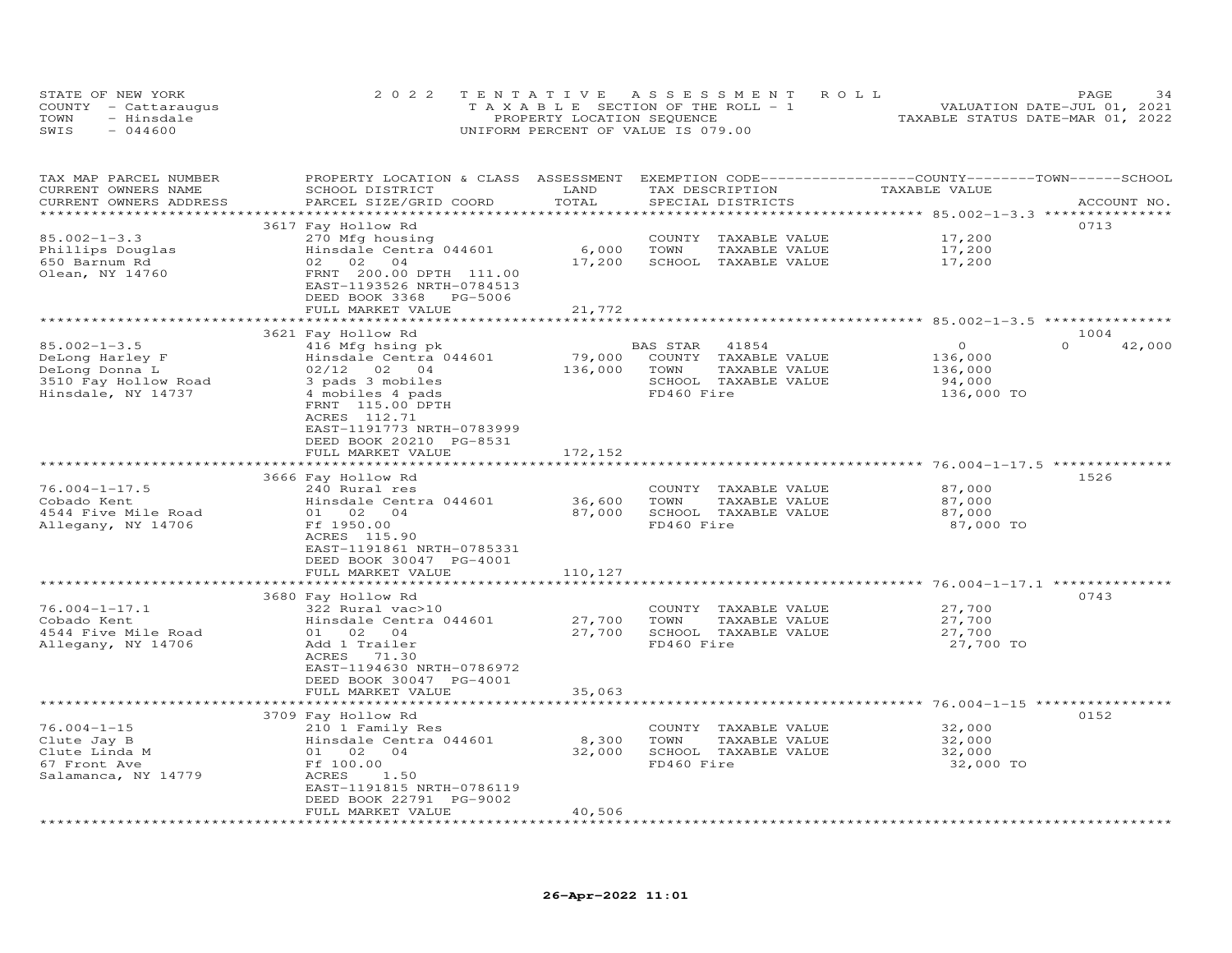|      | STATE OF NEW YORK    | 2022 TENTATIVE ASSESSMENT ROLL        | 35<br>PAGE.                      |
|------|----------------------|---------------------------------------|----------------------------------|
|      | COUNTY - Cattaraugus | T A X A B L E SECTION OF THE ROLL - 1 | VALUATION DATE-JUL 01, 2021      |
| TOWN | - Hinsdale           | PROPERTY LOCATION SEQUENCE            | TAXABLE STATUS DATE-MAR 01, 2022 |
| SWIS | $-044600$            | UNIFORM PERCENT OF VALUE IS 079.00    |                                  |

| TAX MAP PARCEL NUMBER<br>CURRENT OWNERS NAME | PROPERTY LOCATION & CLASS ASSESSMENT<br>SCHOOL DISTRICT | LAND            | EXEMPTION CODE-----------------COUNTY-------TOWN------SCHOOL<br>TAX DESCRIPTION | TAXABLE VALUE  |                    |
|----------------------------------------------|---------------------------------------------------------|-----------------|---------------------------------------------------------------------------------|----------------|--------------------|
| CURRENT OWNERS ADDRESS                       | PARCEL SIZE/GRID COORD                                  | TOTAL           | SPECIAL DISTRICTS                                                               |                | ACCOUNT NO.        |
|                                              |                                                         |                 | 50 PCT OF VALUE USED FOR EXEMPTION PURPOSES                                     |                | 0554               |
| $76.004 - 1 - 16.1$                          | 3717 Fay Hollow Rd                                      |                 | AGED C/T/S 41800                                                                | 6,125          | 6,125<br>6,125     |
|                                              | 270 Mfg housing                                         |                 |                                                                                 | $\overline{0}$ | $\overline{0}$     |
| Bailey Judith                                | Hinsdale Centra 044601                                  | 12,000 ENH STAR | 41834                                                                           |                | 18,375             |
| 3717 Fay Hollow Rd                           | 01 02<br>04                                             | 24,500          | COUNTY TAXABLE VALUE                                                            | 18,375         |                    |
| Hinsdale, NY 14743                           | Ff 950.00                                               |                 | TOWN<br>TAXABLE VALUE                                                           | 18,375         |                    |
|                                              | 2.05<br>ACRES                                           |                 | SCHOOL TAXABLE VALUE                                                            | $\overline{0}$ |                    |
|                                              | EAST-1191561 NRTH-0786162                               |                 | FD460 Fire                                                                      | 24,500 TO      |                    |
|                                              | DEED BOOK 748<br>$PG-934$                               |                 |                                                                                 |                |                    |
|                                              | FULL MARKET VALUE                                       | 31,013          |                                                                                 |                |                    |
|                                              |                                                         |                 |                                                                                 |                |                    |
|                                              | 3721 Fay Hollow Rd                                      |                 | 50 PCT OF VALUE USED FOR EXEMPTION PURPOSES                                     |                | 0554               |
| $76.004 - 1 - 16.4$                          | 270 Mfg housing                                         |                 | AGED C/T/S 41800                                                                | 5,350          | 5,350<br>5,350     |
| Minerich Delores                             | Hinsdale Centra 044601                                  | 13,200 ENH STAR | 41834                                                                           | $\overline{0}$ | $\Omega$<br>16,050 |
| 3721 Fay Hollow Road                         | 01 02 04                                                | 21,400          | COUNTY TAXABLE VALUE                                                            | 16,050         |                    |
| Hinsdale, NY 14743                           | Ff 950.00                                               |                 | TOWN<br>TAXABLE VALUE                                                           | 16,050         |                    |
|                                              | ACRES<br>9.45                                           |                 | SCHOOL TAXABLE VALUE                                                            | $\Omega$       |                    |
|                                              | EAST-1191026 NRTH-0786256                               |                 | FD460 Fire                                                                      | 21,400 TO      |                    |
|                                              | DEED BOOK 22791 PG-9006                                 |                 |                                                                                 |                |                    |
|                                              | FULL MARKET VALUE                                       | 27,089          |                                                                                 |                |                    |
|                                              |                                                         |                 |                                                                                 |                |                    |
|                                              | 3740 Fay Hollow Rd                                      |                 |                                                                                 |                | 1081               |
| $76.004 - 1 - 17.4$                          | 210 1 Family Res                                        |                 | COUNTY TAXABLE VALUE                                                            | 105,000        |                    |
| Albert Donna M                               | Hinsdale Centra 044601                                  | 27,300          | TAXABLE VALUE<br>TOWN                                                           | 105,000        |                    |
| 2960 Pleasant Ave                            | 01 02 04                                                | 105,000         | SCHOOL TAXABLE VALUE                                                            | 105,000        |                    |
| Hamburg, NY 14075                            | FRNT 1770.00 DPTH                                       |                 | FD460 Fire                                                                      | 105,000 TO     |                    |
|                                              | ACRES<br>69.70                                          |                 |                                                                                 |                |                    |
|                                              | EAST-1192664 NRTH-0786737                               |                 |                                                                                 |                |                    |
|                                              | DEED BOOK 00926 PG-00191                                |                 |                                                                                 |                |                    |
|                                              | FULL MARKET VALUE                                       | 132,911         |                                                                                 |                |                    |
|                                              |                                                         |                 |                                                                                 |                |                    |
|                                              | 3757 Fay Hollow Rd                                      |                 |                                                                                 |                | 0745               |
| $76.004 - 1 - 14$                            | 260 Seasonal res                                        |                 | COUNTY TAXABLE VALUE                                                            | 34,000         |                    |
| Swart William I                              | Hinsdale Centra 044601                                  | 15,300          | TOWN<br>TAXABLE VALUE                                                           | 34,000         |                    |
| 2236 Berg Rd                                 | 01 02 04                                                | 34,000          | SCHOOL TAXABLE VALUE                                                            | 34,000         |                    |
| West Seneca, NY 14218                        | FRNT 690.00 DPTH                                        |                 | FD460 Fire                                                                      | 34,000 TO      |                    |
|                                              | ACRES 14.72                                             |                 |                                                                                 |                |                    |
|                                              | EAST-1190621 NRTH-0786988                               |                 |                                                                                 |                |                    |
|                                              | DEED BOOK 856<br>PG-00329                               |                 |                                                                                 |                |                    |
|                                              | FULL MARKET VALUE                                       | 43,038          |                                                                                 |                |                    |
|                                              |                                                         |                 |                                                                                 |                |                    |
|                                              | 3771 Fay Hollow Rd                                      |                 |                                                                                 |                | 0548               |
| $76.004 - 1 - 13$                            | 210 1 Family Res                                        |                 | BAS STAR 41854                                                                  | $\circ$        | 25,500<br>$\Omega$ |
| Mikolajczyk Jeremy M                         | Hinsdale Centra 044601                                  | 8,300           | COUNTY TAXABLE VALUE                                                            | 57,000         |                    |
| Mikolajczyk Shannon E                        | 01 02 04                                                | 57,000          | TOWN<br>TAXABLE VALUE                                                           | 57,000         |                    |
| 3771 Fay Hollow Rd                           | FRNT 185.00 DPTH 320.00                                 |                 | SCHOOL TAXABLE VALUE                                                            | 31,500         |                    |
| Hinsdale, NY 14743                           | BANK<br>005                                             |                 | FD460 Fire                                                                      | 57,000 TO      |                    |
|                                              | EAST-1190861 NRTH-0787439                               |                 |                                                                                 |                |                    |
|                                              | DEED BOOK 00987 PG-00185                                |                 |                                                                                 |                |                    |
|                                              | FULL MARKET VALUE                                       | 72,152          |                                                                                 |                |                    |
|                                              |                                                         |                 |                                                                                 |                |                    |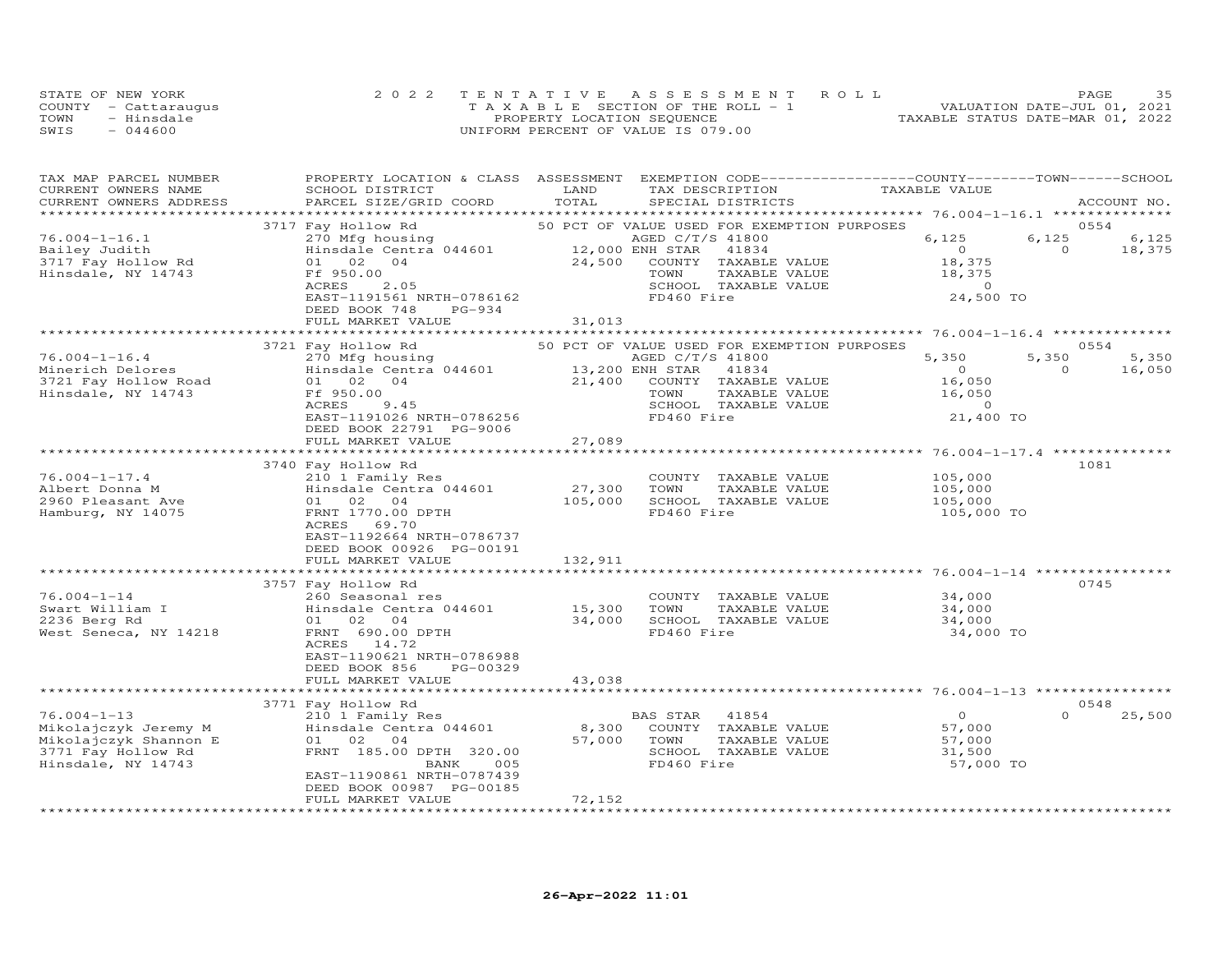| STATE OF NEW YORK    | 2022 TENTATIVE ASSESSMENT ROLL        | 36<br>PAGE.                      |
|----------------------|---------------------------------------|----------------------------------|
| COUNTY - Cattaraugus | T A X A B L E SECTION OF THE ROLL - 1 | VALUATION DATE-JUL 01, 2021      |
| TOWN<br>- Hinsdale   | PROPERTY LOCATION SEQUENCE            | TAXABLE STATUS DATE-MAR 01, 2022 |
| $-044600$<br>SWIS    | UNIFORM PERCENT OF VALUE IS 079.00    |                                  |

| TAX MAP PARCEL NUMBER  | PROPERTY LOCATION & CLASS ASSESSMENT                 |         |                         | EXEMPTION CODE------------------COUNTY-------TOWN------SCHOOL |                    |
|------------------------|------------------------------------------------------|---------|-------------------------|---------------------------------------------------------------|--------------------|
| CURRENT OWNERS NAME    | SCHOOL DISTRICT                                      | LAND    | TAX DESCRIPTION         | TAXABLE VALUE                                                 |                    |
| CURRENT OWNERS ADDRESS | PARCEL SIZE/GRID COORD                               | TOTAL   | SPECIAL DISTRICTS       |                                                               | ACCOUNT NO.        |
|                        |                                                      |         |                         |                                                               |                    |
|                        | 3779 Fay Hollow Rd                                   |         |                         |                                                               | 1315               |
| $76.004 - 1 - 9.2$     | 270 Mfg housing                                      |         | COUNTY<br>TAXABLE VALUE | 22,000                                                        |                    |
| Olmstead Trisha        | Hinsdale Centra 044601                               | 6,700   | TOWN<br>TAXABLE VALUE   | 22,000                                                        |                    |
| 2975 Rogers Road       | 01 02 04                                             | 22,000  | SCHOOL TAXABLE VALUE    | 22,000                                                        |                    |
| Allegany, NY 14706     | FRNT 210.80 DPTH 136.39                              |         |                         |                                                               |                    |
|                        | EAST-1190743 NRTH-0787661<br>DEED BOOK 2020 PG-11932 |         |                         |                                                               |                    |
|                        | FULL MARKET VALUE                                    | 27,848  |                         |                                                               |                    |
|                        |                                                      |         |                         |                                                               |                    |
|                        | 3788 Fay Hollow Rd                                   |         |                         |                                                               |                    |
| $76.004 - 1 - 9.8$     | 314 Rural vac<10                                     |         | COUNTY TAXABLE VALUE    | 8,800                                                         |                    |
| Jeffery Adam           | Hinsdale Centra 044601                               | 8,800   | TOWN<br>TAXABLE VALUE   | 8,800                                                         |                    |
| Jeffery Katherine A.   | 02 02 04                                             | 8,800   | SCHOOL TAXABLE VALUE    | 8,800                                                         |                    |
| 306 S 8th Street       | Ff 1080.00                                           |         | FD460 Fire              | 8,800 TO                                                      |                    |
| Olean, NY 14760        | ACRES<br>1.90                                        |         |                         |                                                               |                    |
|                        | EAST-1190888 NRTH-0787875                            |         |                         |                                                               |                    |
|                        | DEED BOOK 20200 PG-8780                              |         |                         |                                                               |                    |
|                        | FULL MARKET VALUE                                    | 11,139  |                         |                                                               |                    |
|                        |                                                      |         |                         |                                                               |                    |
|                        | 3816 Fay Hollow Rd                                   |         |                         |                                                               | 0390               |
| $76.004 - 1 - 12$      | 210 1 Family Res                                     |         | ENH STAR<br>41834       | $\overline{0}$                                                | $\Omega$<br>63,670 |
| Holdridge Sandra       | Hinsdale Centra 044601                               | 10,000  | COUNTY TAXABLE VALUE    | 92,400                                                        |                    |
| 3816 Fay Hollow Rd     | 01 02 04                                             | 92,400  | TOWN<br>TAXABLE VALUE   | 92,400                                                        |                    |
| Hinsdale, NY 14743     | 76.004-1-9.1 combined her                            |         | SCHOOL TAXABLE VALUE    | 28,730                                                        |                    |
|                        | ACRES<br>3.30                                        |         | FD460 Fire              | 92,400 TO                                                     |                    |
|                        | EAST-1190747 NRTH-0788336                            |         |                         |                                                               |                    |
|                        | DEED BOOK 00919 PG-00039                             |         |                         |                                                               |                    |
|                        | FULL MARKET VALUE                                    | 116,962 |                         |                                                               |                    |
|                        | 3833 Fay Hollow Rd                                   |         |                         |                                                               | 0245               |
| $76.004 - 1 - 11$      | 210 1 Family Res                                     |         | BAS STAR<br>41854       | $\circ$                                                       | $\Omega$<br>25,500 |
| Dutton Brenda E        | Hinsdale Centra 044601                               | 10,100  | COUNTY<br>TAXABLE VALUE | 75,000                                                        |                    |
| 3833 Fay Hollow Rd     | 02 02<br>04                                          | 75,000  | TOWN<br>TAXABLE VALUE   | 75,000                                                        |                    |
| Hinsdale, NY 14743     | change for assessment own                            |         | SCHOOL TAXABLE VALUE    | 49,500                                                        |                    |
|                        | needs filed title or deed                            |         | FD460 Fire              | 75,000 TO                                                     |                    |
|                        | FRNT 600.00 DPTH                                     |         |                         |                                                               |                    |
|                        | 3.48<br>ACRES                                        |         |                         |                                                               |                    |
|                        | EAST-1190114 NRTH-0788805                            |         |                         |                                                               |                    |
|                        | DEED BOOK 868<br>PG-00772                            |         |                         |                                                               |                    |
|                        | FULL MARKET VALUE                                    | 94,937  |                         |                                                               |                    |
|                        | ***************************                          |         |                         |                                                               |                    |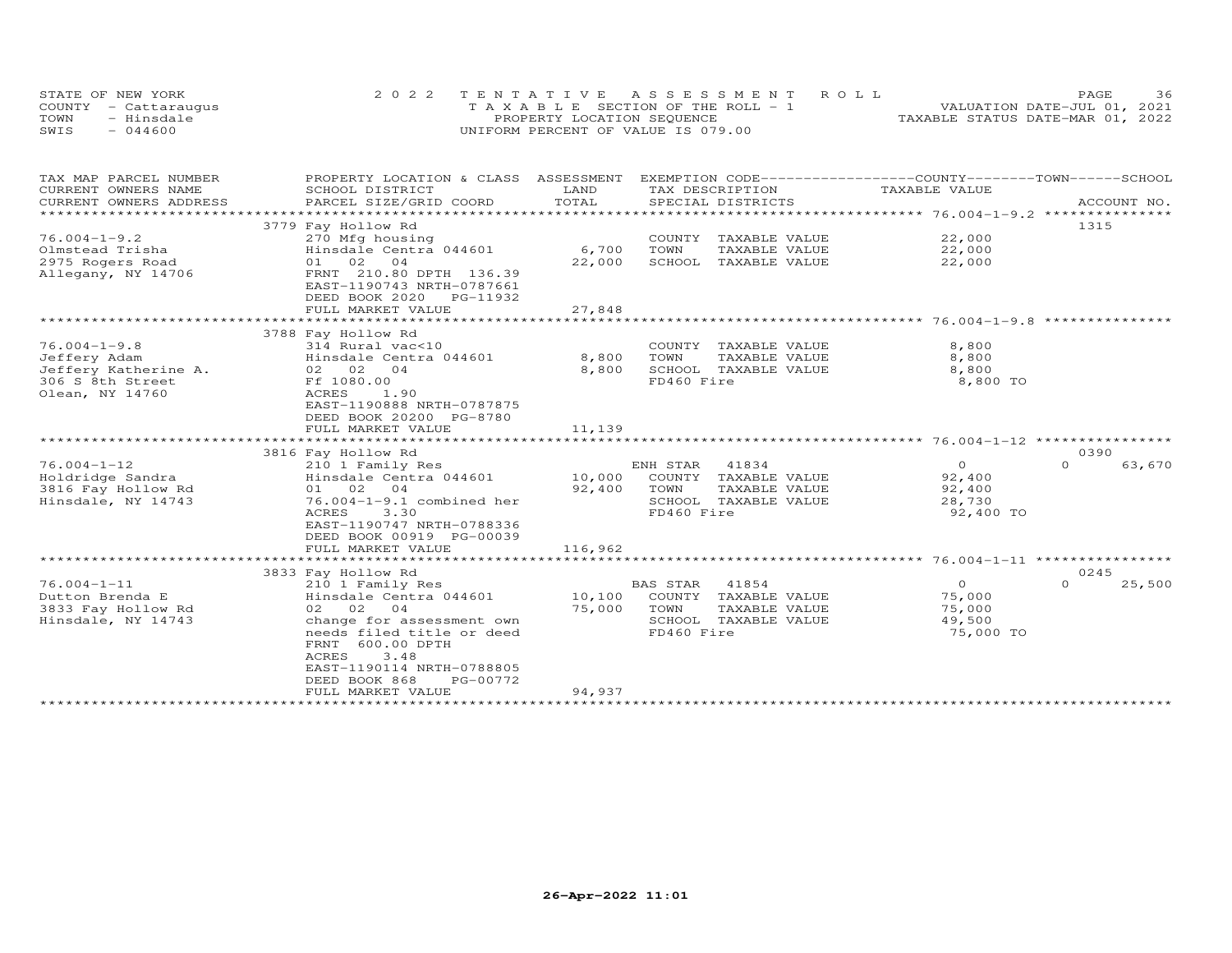|      | STATE OF NEW YORK    | 2022 TENTATIVE ASSESSMENT ROLL        | 37<br>PAGE                       |
|------|----------------------|---------------------------------------|----------------------------------|
|      | COUNTY - Cattaraugus | T A X A B L E SECTION OF THE ROLL - 1 | VALUATION DATE-JUL 01, 2021      |
| TOWN | - Hinsdale           | PROPERTY LOCATION SEQUENCE            | TAXABLE STATUS DATE-MAR 01, 2022 |
| SWIS | $-044600$            | UNIFORM PERCENT OF VALUE IS 079.00    |                                  |

| TAX MAP PARCEL NUMBER<br>CURRENT OWNERS NAME                                                         | PROPERTY LOCATION & CLASS ASSESSMENT EXEMPTION CODE----------------COUNTY-------TOWN------SCHOOL<br>SCHOOL DISTRICT                                   | LAND                       | TAX DESCRIPTION                                                                                                                    | TAXABLE VALUE                                                  |                   |                         |
|------------------------------------------------------------------------------------------------------|-------------------------------------------------------------------------------------------------------------------------------------------------------|----------------------------|------------------------------------------------------------------------------------------------------------------------------------|----------------------------------------------------------------|-------------------|-------------------------|
| CURRENT OWNERS ADDRESS<br>***********************                                                    | PARCEL SIZE/GRID COORD                                                                                                                                | TOTAL                      | SPECIAL DISTRICTS                                                                                                                  |                                                                |                   | ACCOUNT NO.             |
|                                                                                                      | 3834 Fay Hollow Rd                                                                                                                                    |                            |                                                                                                                                    |                                                                |                   | 0223                    |
| $76.004 - 1 - 10$<br>Bartman Christina<br>3834 Fay Hollow Rd<br>Hinsdale, NY 14743                   | 210 1 Family Res<br>Hinsdale Centra 044601<br>02 02 04<br>FRNT 160.00 DPTH 135.00<br>EAST-1190588 NRTH-0788713<br>DEED BOOK 815<br>PG-00697           | 6,000<br>79,000            | 41834<br>ENH STAR<br>COUNTY<br>TAXABLE VALUE<br>TOWN<br>TAXABLE VALUE<br>SCHOOL TAXABLE VALUE<br>FD460 Fire                        | $\Omega$<br>79,000<br>79,000<br>15,330<br>79,000 TO            | $\Omega$          | 63,670                  |
|                                                                                                      | FULL MARKET VALUE                                                                                                                                     | 100,000                    |                                                                                                                                    |                                                                |                   |                         |
|                                                                                                      |                                                                                                                                                       |                            |                                                                                                                                    |                                                                |                   |                         |
|                                                                                                      | 3867 Fay Hollow Rd                                                                                                                                    |                            |                                                                                                                                    |                                                                |                   | 1678                    |
| $76.004 - 1 - 9.3$<br>Lee Robert<br>Lee Cheryl<br>3867 Fay Hollow Rd<br>Hinsdale, NY 14743           | 210 1 Family Res<br>Hinsdale Centra 044601<br>02 02 04<br>Ff 1080.00<br>ACRES<br>1.25 BANK 005<br>EAST-1190373 NRTH-0789141<br>DEED BOOK 9828 PG-8001 | 8,000<br>76,400            | 41834<br>ENH STAR<br>COUNTY TAXABLE VALUE<br>TAXABLE VALUE<br>TOWN<br>SCHOOL TAXABLE VALUE<br>FD460 Fire                           | $\overline{O}$<br>76,400<br>76,400<br>12,730<br>76,400 TO      | $\Omega$          | 63,670                  |
|                                                                                                      | FULL MARKET VALUE                                                                                                                                     | 96,709                     |                                                                                                                                    |                                                                |                   |                         |
|                                                                                                      | 3920 Fay Hollow Rd                                                                                                                                    |                            |                                                                                                                                    |                                                                |                   | 1715                    |
| $76.004 - 1 - 9.9$<br>BDT Maple Rd, Inc<br>1970 Sturgeon Point Rd<br>Derby, NY 14047                 | 312 Vac w/imprv<br>Hinsdale Centra 044601<br>02 02<br>04<br>Ff 1080.00<br>ACRES<br>2.75<br>EAST-0119622 NRTH-0789550<br>DEED BOOK 23393 PG-9001       | 9,500<br>16,000            | COUNTY TAXABLE VALUE<br>TAXABLE VALUE<br>TOWN<br>SCHOOL TAXABLE VALUE<br>FD460 Fire                                                | 16,000<br>16,000<br>16,000<br>16,000 TO                        |                   |                         |
|                                                                                                      | FULL MARKET VALUE                                                                                                                                     | 20,253                     |                                                                                                                                    |                                                                |                   |                         |
|                                                                                                      |                                                                                                                                                       | **************             |                                                                                                                                    |                                                                |                   |                         |
| $76.004 - 1 - 7$<br>Clayson Veronica I.<br>4050 Fay Hollow Rd<br>Hinsdale, NY 14743                  | 4050 Fay Hollow Rd<br>112 Dairy farm<br>Hinsdale Centra 044601<br>02 02 04<br>FRNT 840.00 DPTH                                                        | 42,700 ENH STAR<br>115,000 | AG DIST<br>41720<br>41834<br>COUNTY<br>TAXABLE VALUE<br>TOWN<br>TAXABLE VALUE                                                      | 2,661<br>$\overline{O}$<br>112,339<br>112,339                  | 2,661<br>$\Omega$ | 0057<br>2,661<br>63,670 |
| MAY BE SUBJECT TO PAYMENT<br>UNDER AGDIST LAW TIL 2026                                               | ACRES 100.06<br>EAST-1191897 NRTH-0791599<br>DEED BOOK 23479 PG-4001<br>FULL MARKET VALUE                                                             | 145,570                    | SCHOOL TAXABLE VALUE<br>FD460 Fire                                                                                                 | 48,669<br>115,000 TO                                           |                   |                         |
|                                                                                                      |                                                                                                                                                       |                            |                                                                                                                                    |                                                                |                   |                         |
|                                                                                                      | 4075 Fay Hollow Rd                                                                                                                                    |                            |                                                                                                                                    |                                                                |                   | 0054                    |
| $76.004 - 1 - 5$<br>Tierson Ricky A<br>Tierson Debra Kay<br>4075 Fay Hollow Rd<br>Hinsdale, NY 14743 | 270 Mfg housing<br>Hinsdale Centra 044601<br>03<br>02 02<br>FRNT 300.00 DPTH 115.00<br>EAST-1190633 NRTH-0792028<br>DEED BOOK 11825 PG-7001           | 23,000                     | VET WAR CT 41121<br>7,200 BAS STAR<br>41854<br>COUNTY TAXABLE VALUE<br>TAXABLE VALUE<br>TOWN<br>SCHOOL TAXABLE VALUE<br>FD460 Fire | 3,450<br>$\Omega$<br>19,550<br>19,550<br>$\Omega$<br>23,000 TO | 3,450<br>$\Omega$ | $\Omega$<br>23,000      |
|                                                                                                      | FULL MARKET VALUE                                                                                                                                     | 29,114                     |                                                                                                                                    |                                                                |                   |                         |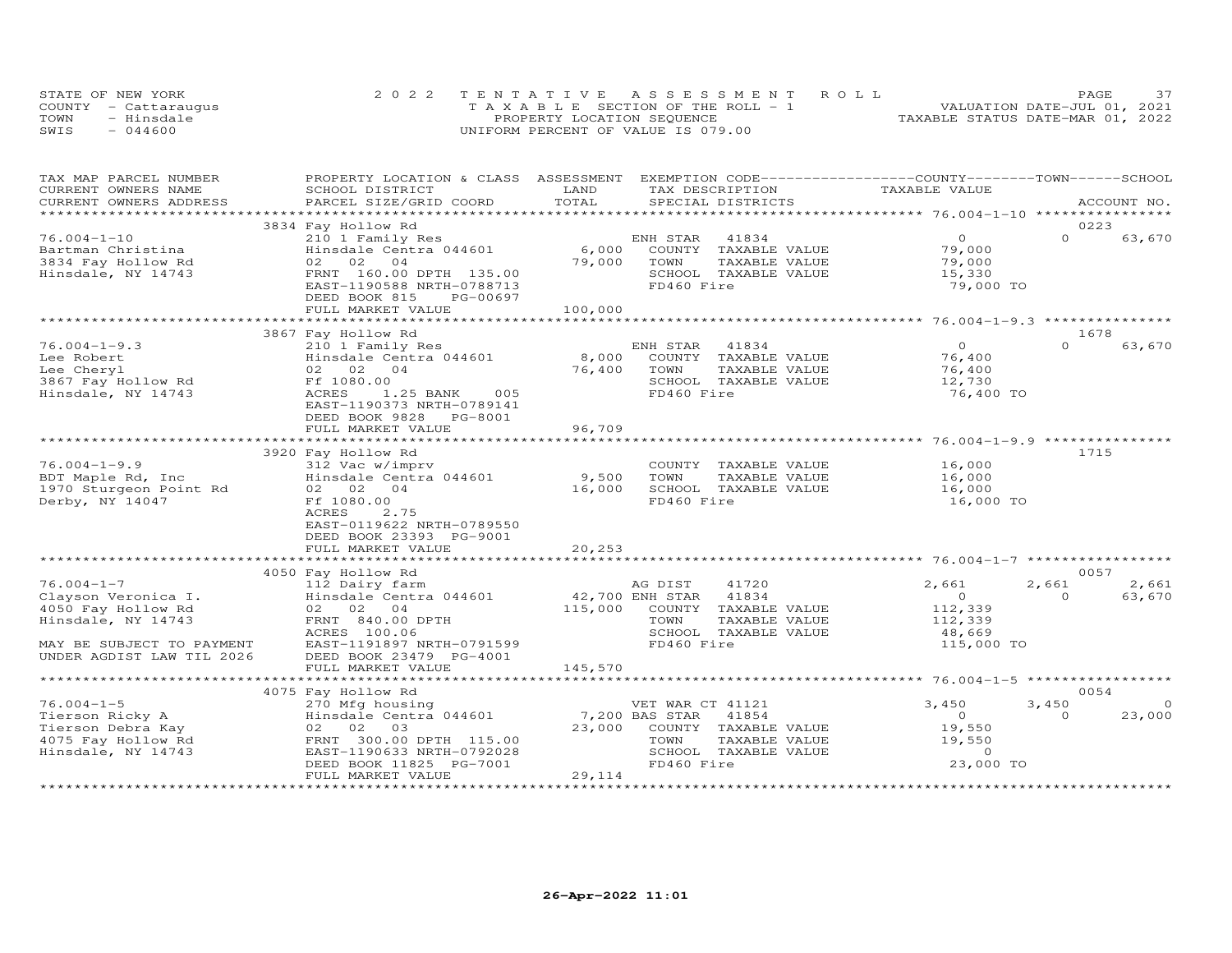| STATE OF NEW YORK |                      | 2022 TENTATIVE ASSESSMENT ROLL        | 38<br><b>PAGE</b>                |
|-------------------|----------------------|---------------------------------------|----------------------------------|
|                   | COUNTY - Cattaraugus | T A X A B L E SECTION OF THE ROLL - 1 | VALUATION DATE-JUL 01, 2021      |
| TOWN              | - Hinsdale           | PROPERTY LOCATION SEQUENCE            | TAXABLE STATUS DATE-MAR 01, 2022 |
| SWIS              | $-044600$            | UNIFORM PERCENT OF VALUE IS 079.00    |                                  |

| TAX MAP PARCEL NUMBER<br>CURRENT OWNERS NAME | PROPERTY LOCATION & CLASS ASSESSMENT EXEMPTION CODE----------------COUNTY--------TOWN------SCHOOL<br>SCHOOL DISTRICT | LAND                               | TAX DESCRIPTION                               | TAXABLE VALUE                                 |                    |  |
|----------------------------------------------|----------------------------------------------------------------------------------------------------------------------|------------------------------------|-----------------------------------------------|-----------------------------------------------|--------------------|--|
| CURRENT OWNERS ADDRESS                       | PARCEL SIZE/GRID COORD                                                                                               | TOTAL<br>************************* | SPECIAL DISTRICTS                             | *************** 76.004-1-6 ****************** | ACCOUNT NO.        |  |
|                                              | 4078 Fay Hollow Rd                                                                                                   |                                    |                                               |                                               | 0053               |  |
| $76.004 - 1 - 6$                             | 271 Mfg housings                                                                                                     |                                    | COUNTY TAXABLE VALUE                          | 14,300                                        |                    |  |
| Rowland Kent L                               | Hinsdale Centra 044601                                                                                               | 7,300                              | TAXABLE VALUE<br>TOWN                         | 14,300                                        |                    |  |
| 4078 Fay Hollow Rd                           | 02 02<br>04                                                                                                          | 14,300                             | SCHOOL TAXABLE VALUE                          | 14,300                                        |                    |  |
| Hinsdale, NY 14743                           | FRNT 290.00 DPTH 125.00                                                                                              |                                    | FD460 Fire                                    | 14,300 TO                                     |                    |  |
|                                              | EAST-1190803 NRTH-0792027                                                                                            |                                    |                                               |                                               |                    |  |
|                                              | DEED BOOK 11685 PG-3001                                                                                              |                                    |                                               |                                               |                    |  |
|                                              | FULL MARKET VALUE                                                                                                    | 18,101                             |                                               |                                               |                    |  |
|                                              |                                                                                                                      |                                    |                                               | ********************* 76.002-2-6.3 **         |                    |  |
|                                              | 4116 Fay Hollow Rd                                                                                                   |                                    |                                               |                                               | 0976               |  |
| $76.002 - 2 - 6.3$                           | 240 Rural res                                                                                                        |                                    | 41834<br>ENH STAR                             | $\circ$                                       | $\Omega$<br>63,670 |  |
| Dahar William J                              | Hinsdale Centra 044601                                                                                               | 19,200                             | COUNTY TAXABLE VALUE                          | 125,000                                       |                    |  |
| Dahnar Donabeth                              | 15 03 04                                                                                                             | 125,000                            | TOWN<br>TAXABLE VALUE                         | 125,000                                       |                    |  |
| 4116 Fay Hollow Rd.                          | Ff 657.44                                                                                                            |                                    | SCHOOL TAXABLE VALUE                          | 61,330                                        |                    |  |
| Hinsdale, NY 14743                           | ACRES 28.75                                                                                                          |                                    | FD460 Fire                                    | 125,000 TO                                    |                    |  |
|                                              | EAST-1191653 NRTH-0792516                                                                                            |                                    |                                               |                                               |                    |  |
|                                              | DEED BOOK 2019<br>PG-16283                                                                                           |                                    |                                               |                                               |                    |  |
|                                              | FULL MARKET VALUE                                                                                                    | 158,228                            |                                               |                                               |                    |  |
|                                              |                                                                                                                      |                                    |                                               |                                               |                    |  |
|                                              | 4188 Fay Hollow Rd                                                                                                   |                                    |                                               | $\Omega$                                      | 0479<br>$\Omega$   |  |
| $76.002 - 2 - 5$                             | 210 1 Family Res                                                                                                     |                                    | BAS STAR<br>41854                             | 79,000                                        | 25,500             |  |
| Kramer Christopher M<br>4188 Fay Hollow Rd   | Hinsdale Centra 044601<br>15 03<br>04                                                                                | 9,900<br>79,000                    | COUNTY TAXABLE VALUE<br>TOWN<br>TAXABLE VALUE | 79,000                                        |                    |  |
| Hinsdale, NY 14743                           | Ff 410.00                                                                                                            |                                    | SCHOOL TAXABLE VALUE                          | 53,500                                        |                    |  |
|                                              | ACRES<br>3.19 BANK<br>017                                                                                            |                                    | FD460 Fire                                    | 79,000 TO                                     |                    |  |
|                                              | EAST-1190939 NRTH-0793666                                                                                            |                                    |                                               |                                               |                    |  |
|                                              | DEED BOOK 3598<br>PG-4002                                                                                            |                                    |                                               |                                               |                    |  |
|                                              | FULL MARKET VALUE                                                                                                    | 100,000                            |                                               |                                               |                    |  |
|                                              | ***********************                                                                                              |                                    |                                               |                                               |                    |  |
|                                              | 4318 Fay Hollow Rd                                                                                                   |                                    |                                               |                                               | 0428               |  |
| $76.002 - 2 - 7$                             | 112 Dairy farm                                                                                                       |                                    | BAS STAR<br>41854                             | $\circ$                                       | $\Omega$<br>25,500 |  |
| Kratts Ronald L                              | Hinsdale Centra 044601                                                                                               |                                    | 64,500 SILO T/C/S 42100                       | 8,000                                         | 8,000<br>8,000     |  |
| 4318 Fay Hollow Rd                           | $15/23$ 03<br>0 <sub>4</sub>                                                                                         | 150,000                            | COUNTY TAXABLE VALUE                          | 142,000                                       |                    |  |
| Hinsdale, NY 14743                           | Ff 2160.00                                                                                                           |                                    | TOWN<br>TAXABLE VALUE                         | 142,000                                       |                    |  |
|                                              | ACRES 130.22                                                                                                         |                                    | SCHOOL TAXABLE VALUE                          | 116,500                                       |                    |  |
|                                              | EAST-1191187 NRTH-0794981                                                                                            |                                    | FD460 Fire                                    | 150,000 TO                                    |                    |  |
|                                              | DEED BOOK 850<br>PG-01083                                                                                            |                                    |                                               |                                               |                    |  |
|                                              | FULL MARKET VALUE                                                                                                    | 189,873                            |                                               |                                               |                    |  |
|                                              |                                                                                                                      | *****************                  |                                               |                                               |                    |  |
|                                              | 4328 Fay Hollow Rd                                                                                                   |                                    |                                               |                                               | 0973               |  |
| $76.002 - 2 - 6.2$                           | 105 Vac farmland                                                                                                     |                                    | COUNTY TAXABLE VALUE                          | 15,500                                        |                    |  |
| Kratts Ronald L                              | Hinsdale Centra 044601                                                                                               | 15,500                             | TOWN<br>TAXABLE VALUE                         | 15,500                                        |                    |  |
| 4328 Fay Hollow Rd                           | 15 03<br>04                                                                                                          | 15,500                             | SCHOOL TAXABLE VALUE                          | 15,500                                        |                    |  |
| Hinsdale, NY 14743                           | Ff 632.56<br>ACRES<br>39.68                                                                                          |                                    | FD460 Fire                                    | 15,500 TO                                     |                    |  |
|                                              | EAST-1191707 NRTH-0793349                                                                                            |                                    |                                               |                                               |                    |  |
|                                              | DEED BOOK 867<br>PG-00171                                                                                            |                                    |                                               |                                               |                    |  |
|                                              | FULL MARKET VALUE                                                                                                    | 19,620                             |                                               |                                               |                    |  |
|                                              |                                                                                                                      | **************                     |                                               |                                               |                    |  |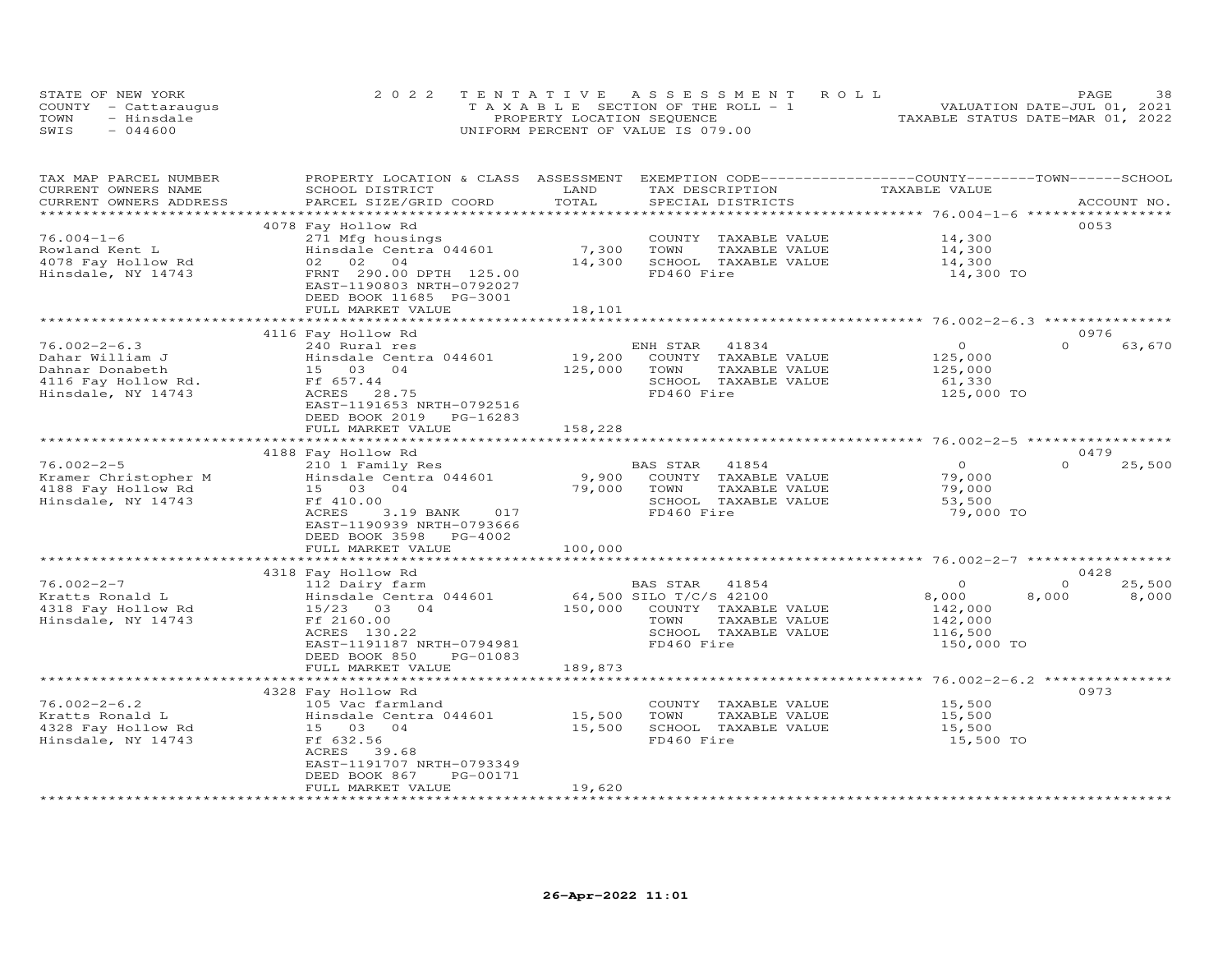| STATE OF NEW YORK    | 2022 TENTATIVE ASSESSMENT ROLL        | 39<br>PAGE.                      |
|----------------------|---------------------------------------|----------------------------------|
| COUNTY - Cattaraugus | T A X A B L E SECTION OF THE ROLL - 1 | VALUATION DATE-JUL 01, 2021      |
| TOWN<br>- Hinsdale   | PROPERTY LOCATION SEQUENCE            | TAXABLE STATUS DATE-MAR 01, 2022 |
| $-044600$<br>SWIS    | UNIFORM PERCENT OF VALUE IS 079.00    |                                  |

| TAX MAP PARCEL NUMBER<br>CURRENT OWNERS NAME<br>CURRENT OWNERS ADDRESS                               | SCHOOL DISTRICT<br>PARCEL SIZE/GRID COORD                                                                                                                                                             | LAND<br>TAX DESCRIPTION<br>TOTAL<br>SPECIAL DISTRICTS                                                                                                     | PROPERTY LOCATION & CLASS ASSESSMENT EXEMPTION CODE----------------COUNTY-------TOWN------SCHOOL<br>TAXABLE VALUE | ACCOUNT NO.                                                          |
|------------------------------------------------------------------------------------------------------|-------------------------------------------------------------------------------------------------------------------------------------------------------------------------------------------------------|-----------------------------------------------------------------------------------------------------------------------------------------------------------|-------------------------------------------------------------------------------------------------------------------|----------------------------------------------------------------------|
|                                                                                                      |                                                                                                                                                                                                       |                                                                                                                                                           |                                                                                                                   |                                                                      |
| $76.002 - 1 - 12.3$<br>James D. Clayson, Trustee<br>4357 Fay Hollow Road<br>Hinsdale, NY 14743       | 4357 Fay Hollow Rd<br>210 1 Family Res<br>T&V Clayson Family Trust I, u/ Hinsdale Centra 044601<br>16 03<br>04<br>Ff 360.00<br>ACRES<br>28.55<br>EAST-1190504 NRTH-0796549<br>DEED BOOK 28200 PG-6001 | BAS STAR<br>41854<br>19,100<br>COUNTY TAXABLE VALUE<br>75,000<br>TOWN<br>SCHOOL TAXABLE VALUE<br>FD460 Fire                                               | $\Omega$<br>75,000<br>TAXABLE VALUE<br>75,000<br>49,500<br>75,000 TO                                              | 1227<br>$\Omega$<br>25,500                                           |
|                                                                                                      | FULL MARKET VALUE                                                                                                                                                                                     | 94,937<br>****************                                                                                                                                |                                                                                                                   |                                                                      |
|                                                                                                      | 4405 Fay Hollow Rd                                                                                                                                                                                    |                                                                                                                                                           |                                                                                                                   | 0305                                                                 |
| $76.002 - 1 - 11$<br>Roulo David D<br>Roulo Jennifer R<br>4405 Fay Hollow Rd<br>Hinsdale, NY 14743   | 210 1 Family Res<br>Hinsdale Centra 044601<br>16 03<br>04<br>Ff 800.00<br>ACRES<br>3.16<br>EAST-1191077 NRTH-0796770<br>DEED BOOK 1027<br>PG-975                                                      | BAS STAR<br>41854<br>9,800<br>COUNTY TAXABLE VALUE<br>97,000<br>TOWN<br>SCHOOL TAXABLE VALUE<br>FD460 Fire                                                | $\overline{O}$<br>97,000<br>TAXABLE VALUE<br>97,000<br>71,500<br>97,000 TO                                        | $\Omega$<br>25,500                                                   |
|                                                                                                      | FULL MARKET VALUE                                                                                                                                                                                     | 122,785                                                                                                                                                   |                                                                                                                   |                                                                      |
|                                                                                                      |                                                                                                                                                                                                       |                                                                                                                                                           |                                                                                                                   |                                                                      |
| $76.002 - 1 - 8.1$<br>McLaughlin Michael R<br>4443 Fay Hollow Rd<br>Hinsdale, NY 14743               | 4443 Fay Hollow Rd<br>210 1 Family Res<br>Hinsdale Centra 044601<br>16 03 04<br>FRNT 290.00 DPTH<br>ACRES<br>24.25<br>EAST-1190519 NRTH-0797675<br>DEED BOOK 1024<br>PG-1137<br>FULL MARKET VALUE     | VET COM CT 41131<br>18,300 VET DIS CT 41141<br>118,000 BAS STAR<br>41854<br>COUNTY TAXABLE VALUE<br>TOWN<br>SCHOOL TAXABLE VALUE<br>FD460 Fire<br>149,367 | 17,000<br>34,000<br>$\overline{0}$<br>67,000<br>TAXABLE VALUE<br>67,000<br>92,500<br>118,000 TO                   | 0505<br>$\circ$<br>17,000<br>34,000<br>$\circ$<br>$\Omega$<br>25,500 |
|                                                                                                      |                                                                                                                                                                                                       |                                                                                                                                                           |                                                                                                                   |                                                                      |
| $76.002 - 1 - 7$<br>Clayson Victor James<br>Clayson Lisa<br>4481 Fay Hollow Rd<br>Hinsdale, NY 14743 | 4481 Fay Hollow Rd<br>210 1 Family Res<br>Hinsdale Centra 044601<br>16 03 04<br>FRNT 150.00 DPTH<br>ACRES<br>1.46 BANK<br>017<br>EAST-1190760 NRTH-0798030<br>DEED BOOK 852<br>PG-00153               | BAS STAR<br>41854<br>8,400<br>COUNTY TAXABLE VALUE<br>59,000<br>TOWN<br>SCHOOL TAXABLE VALUE<br>FD460 Fire                                                | $\overline{O}$<br>59,000<br>TAXABLE VALUE<br>59,000<br>33,500<br>59,000 TO                                        | 0292<br>$\Omega$<br>25,500                                           |
|                                                                                                      | FULL MARKET VALUE                                                                                                                                                                                     | 74,684                                                                                                                                                    |                                                                                                                   |                                                                      |
|                                                                                                      | ************************                                                                                                                                                                              |                                                                                                                                                           |                                                                                                                   |                                                                      |
| $76.002 - 1 - 6$<br>Coen Robert<br>Coen Sara<br>4495 Fay Hollow Rd<br>Hinsdale, NY 14743             | 4495 Fay Hollow Rd<br>210 1 Family Res<br>Hinsdale Centra 044601<br>16 03 04<br>FRNT 130.00 DPTH<br>ACRES<br>1.54<br>EAST-1190721 NRTH-0798172<br>DEED BOOK 00963 PG-01084<br>FULL MARKET VALUE       | ENH STAR<br>41834<br>8,500<br>COUNTY TAXABLE VALUE<br>65,000<br>TOWN<br>SCHOOL TAXABLE VALUE<br>FD460 Fire<br>82,278                                      | $\overline{O}$<br>65,000<br>65,000<br>TAXABLE VALUE<br>1,330<br>65,000 TO                                         | 0783<br>63,670<br>$\Omega$                                           |
|                                                                                                      |                                                                                                                                                                                                       |                                                                                                                                                           |                                                                                                                   |                                                                      |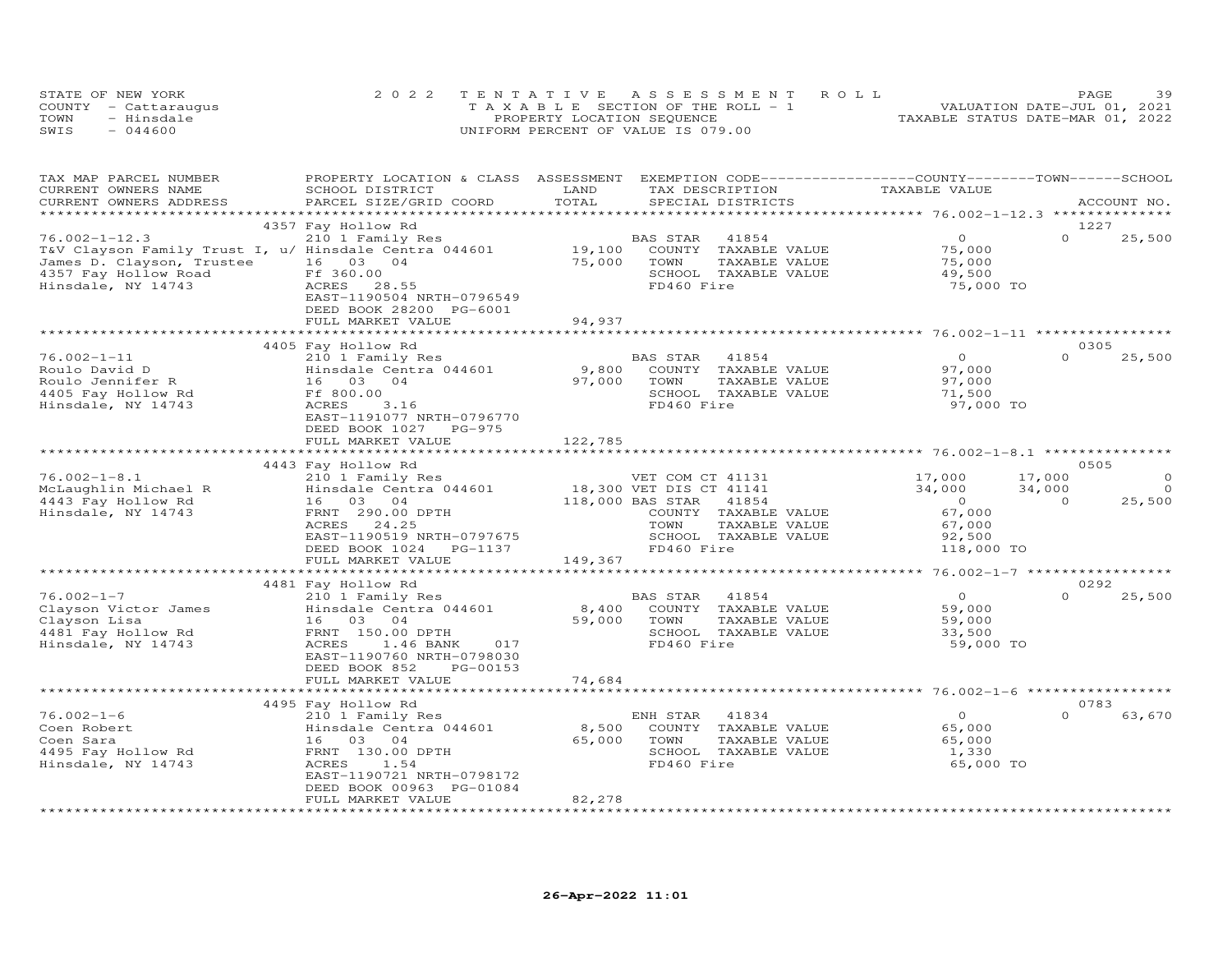| STATE OF NEW YORK    | 2022 TENTATIVE ASSESSMENT ROLL        | <b>PAGE</b>                      | 4 O |
|----------------------|---------------------------------------|----------------------------------|-----|
| COUNTY - Cattaraugus | T A X A B L E SECTION OF THE ROLL - 1 | VALUATION DATE-JUL 01, 2021      |     |
| - Hinsdale<br>TOWN   | PROPERTY LOCATION SEQUENCE            | TAXABLE STATUS DATE-MAR 01, 2022 |     |
| $-044600$<br>SWIS    | UNIFORM PERCENT OF VALUE IS 079.00    |                                  |     |

| TAX MAP PARCEL NUMBER<br>CURRENT OWNERS NAME<br>CURRENT OWNERS ADDRESS                                                     | PROPERTY LOCATION & CLASS ASSESSMENT<br>SCHOOL DISTRICT<br>PARCEL SIZE/GRID COORD                                                                                                       | LAND<br>TOTAL    | EXEMPTION CODE-----------------COUNTY-------TOWN------SCHOOL<br>TAX DESCRIPTION<br>SPECIAL DISTRICTS | TAXABLE VALUE                           | ACCOUNT NO. |
|----------------------------------------------------------------------------------------------------------------------------|-----------------------------------------------------------------------------------------------------------------------------------------------------------------------------------------|------------------|------------------------------------------------------------------------------------------------------|-----------------------------------------|-------------|
| ***********************                                                                                                    |                                                                                                                                                                                         |                  |                                                                                                      |                                         |             |
| $76.004 - 1 - 8.1$<br>White Holdings, LLC<br>Edward White, sole member<br>241 Raspberry Patch Drive<br>Rochester, NY 14612 | Fay Holw<br>322 Rural vac>10<br>Hinsdale Centra 044601<br>02 02<br>04<br>Ff 1180.00<br>ACRES<br>22.94<br>EAST-1190297 NRTH-0790459<br>DEED BOOK 21257 PG-8003                           | 24,000<br>24,000 | COUNTY TAXABLE VALUE<br>TOWN<br>TAXABLE VALUE<br>SCHOOL TAXABLE VALUE<br>FD460 Fire                  | 24,000<br>24,000<br>24,000<br>24,000 TO | 0352        |
|                                                                                                                            | FULL MARKET VALUE                                                                                                                                                                       | 30,380           |                                                                                                      |                                         |             |
| $76.004 - 1 - 8.2$<br>BDT Maple Rd., Inc.<br>1970 Stungeon Rd<br>Derby, NY 14047                                           | Fay Holw<br>322 Rural vac>10<br>Hinsdale Centra 044601<br>02 02<br>04<br>Ff 1180.00<br>ACRES 11.27<br>EAST-1191155 NRTH-0790495                                                         | 11,600<br>11,600 | COUNTY TAXABLE VALUE<br>TOWN<br>TAXABLE VALUE<br>SCHOOL TAXABLE VALUE<br>FD460 Fire                  | 11,600<br>11,600<br>11,600<br>11,600 TO | 0352        |
|                                                                                                                            | DEED BOOK 28595 PG-3001<br>FULL MARKET VALUE                                                                                                                                            | 14,684           |                                                                                                      |                                         |             |
|                                                                                                                            |                                                                                                                                                                                         |                  |                                                                                                      |                                         |             |
| $76.004 - 1 - 8.6$<br>Colvin Matthew S<br>Mohr Charles F.L. Charles W<br>2927 Paxon Rd<br>Eden, NY 14057                   | Fay Holw<br>314 Rural vac<10<br>Hinsdale Centra 044601<br>02 02<br>04<br>Ff 1180.00<br>ACRES 138.10<br>EAST-1191557 NRTH-0789193<br>DEED BOOK 24162 PG-9001                             | 41,000<br>41,000 | COUNTY TAXABLE VALUE<br>TAXABLE VALUE<br>TOWN<br>SCHOOL TAXABLE VALUE<br>FD460 Fire                  | 41,000<br>41,000<br>41,000<br>41,000 TO | 0352        |
|                                                                                                                            | FULL MARKET VALUE                                                                                                                                                                       | 51,899           |                                                                                                      |                                         |             |
| $76.004 - 1 - 8.7$<br>BDT Maple Road Inc.<br>1970 Sturgeon Point Rd<br>Derby, NY 14047                                     | ***********************<br>Fay Holw<br>322 Rural vac>10<br>Hinsdale Centra 044601<br>02 02<br>04<br>Ff 1180.00<br>2.40<br>ACRES<br>EAST-1190828 NRTH-0790717<br>DEED BOOK 24356 PG-4001 | 9,000<br>9,000   | COUNTY TAXABLE VALUE<br>TAXABLE VALUE<br>TOWN<br>SCHOOL TAXABLE VALUE<br>FD460 Fire                  | 9,000<br>9,000<br>9,000<br>9,000 TO     | 0352        |
|                                                                                                                            | FULL MARKET VALUE                                                                                                                                                                       | 11,392           |                                                                                                      |                                         |             |
|                                                                                                                            | ************************                                                                                                                                                                | ***************  |                                                                                                      |                                         | 0352        |
| $76.004 - 1 - 8.5$<br>BDT Maple Rd, Inc<br>1970 Sturgeon Point Rd<br>Derby, NY 14047                                       | 3851 Fay Holw<br>312 Vac w/imprv<br>Hinsdale Centra 044601<br>02 02 04<br>Ff 1180.00<br>ACRES<br>1.85<br>EAST-1190731 NRTH-0790130<br>DEED BOOK 23393 PG-9001                           | 8,700<br>10,000  | COUNTY TAXABLE VALUE<br>TOWN<br>TAXABLE VALUE<br>SCHOOL TAXABLE VALUE<br>FD460 Fire                  | 10,000<br>10,000<br>10,000<br>10,000 TO |             |
|                                                                                                                            | FULL MARKET VALUE                                                                                                                                                                       | 12,658           |                                                                                                      |                                         |             |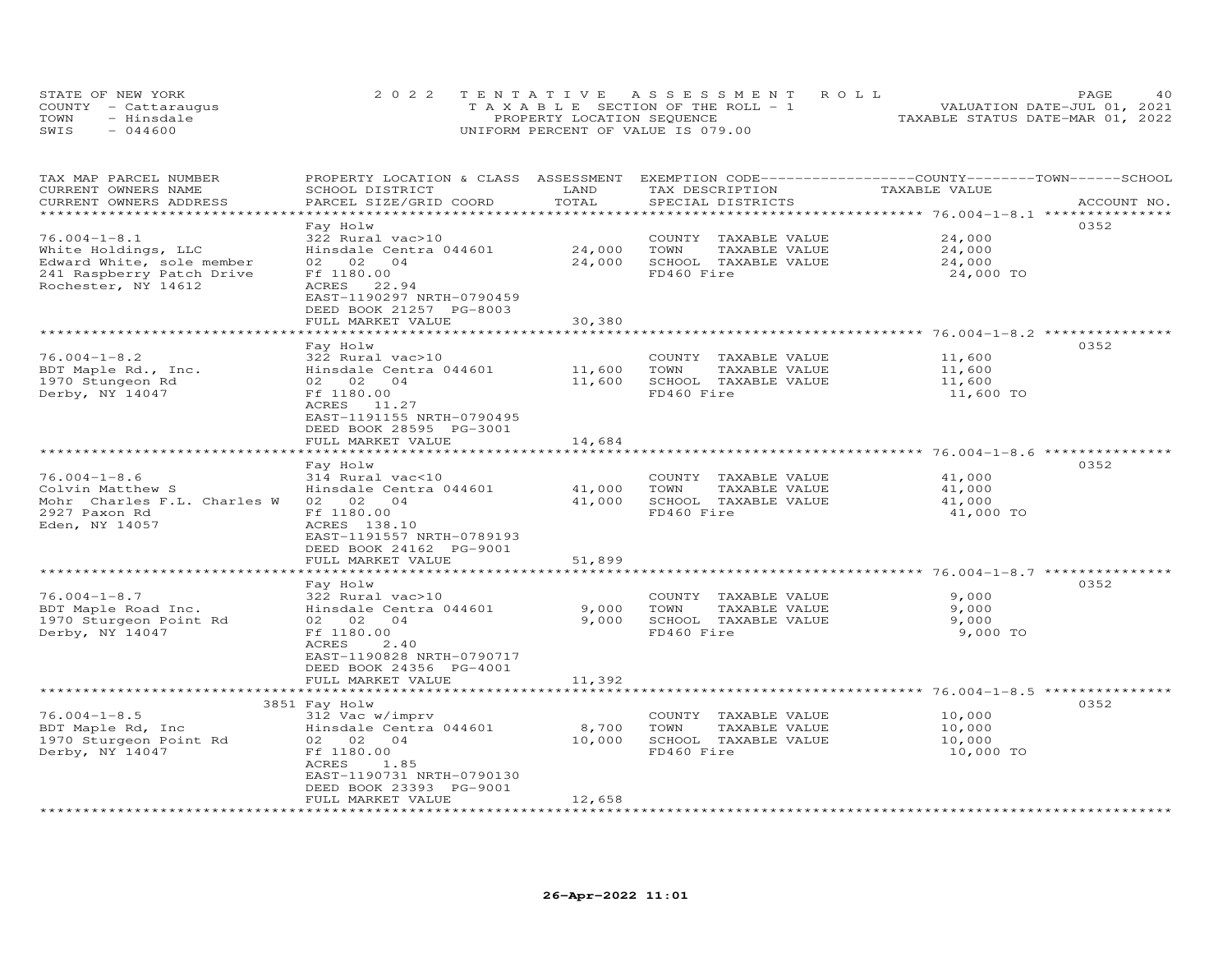|      | STATE OF NEW YORK    | 2022 TENTATIVE ASSESSMENT ROLL        | PAGE.                            |
|------|----------------------|---------------------------------------|----------------------------------|
|      | COUNTY - Cattarauqus | T A X A B L E SECTION OF THE ROLL - 1 | VALUATION DATE-JUL 01, 2021      |
| TOWN | - Hinsdale           | PROPERTY LOCATION SEQUENCE            | TAXABLE STATUS DATE-MAR 01, 2022 |
| SWIS | $-044600$            | UNIFORM PERCENT OF VALUE IS 079.00    |                                  |

| TAX MAP PARCEL NUMBER<br>CURRENT OWNERS NAME      | PROPERTY LOCATION & CLASS ASSESSMENT<br>SCHOOL DISTRICT | LAND                          | EXEMPTION CODE-----------------COUNTY-------TOWN------SCHOOL<br>TAX DESCRIPTION | TAXABLE VALUE                             |                    |
|---------------------------------------------------|---------------------------------------------------------|-------------------------------|---------------------------------------------------------------------------------|-------------------------------------------|--------------------|
| CURRENT OWNERS ADDRESS<br>*********************** | PARCEL SIZE/GRID COORD                                  | TOTAL                         | SPECIAL DISTRICTS                                                               |                                           | ACCOUNT NO.        |
|                                                   | 4560 Five Mile Rd                                       |                               |                                                                                 |                                           |                    |
| $76.001 - 2 - 2.3$                                | 240 Rural res                                           |                               | VET WAR CT 41121                                                                | 10,200<br>10,200                          | 1255               |
| SURVIL FAMILY TRUST                               | Hinsdale Centra 044601                                  |                               | 18,300 ENH STAR<br>41834                                                        | $\circ$                                   | $\Omega$<br>63,670 |
| 4560 Five Mile Rd                                 | 32 03 04                                                | 149,000                       | COUNTY TAXABLE VALUE                                                            | 138,800                                   |                    |
| Allegany, NY 14706                                | FRNT 1040.00 DPTH                                       |                               | TOWN<br>TAXABLE VALUE                                                           | 138,800                                   |                    |
|                                                   | ACRES<br>24.50                                          |                               | SCHOOL TAXABLE VALUE                                                            | 85,330                                    |                    |
|                                                   | EAST-1181498 NRTH-0799299                               |                               | FD460 Fire                                                                      | 149,000 TO                                |                    |
|                                                   | DEED BOOK 30012 PG-2002                                 |                               |                                                                                 |                                           |                    |
|                                                   | FULL MARKET VALUE                                       | 188,608                       |                                                                                 |                                           |                    |
|                                                   |                                                         |                               |                                                                                 |                                           |                    |
|                                                   | Flanigan Hill Rd                                        |                               |                                                                                 |                                           | 1246               |
| $77.003 - 1 - 6.8$                                | 311 Res vac land                                        |                               | COUNTY TAXABLE VALUE                                                            | 2,600                                     |                    |
| Shingleton Louis C                                | Hinsdale Centra 044601                                  | 2,600                         | TOWN<br>TAXABLE VALUE                                                           | 2,600                                     |                    |
| 34 Maple Ave                                      | 02<br>03<br>48                                          | 2,600                         | SCHOOL TAXABLE VALUE                                                            | 2,600                                     |                    |
| Franklinville, NY 14737                           | FRNT 70.00 DPTH 100.00                                  |                               | FD460 Fire                                                                      | 2,600 TO                                  |                    |
|                                                   | EAST-1201889 NRTH-0789065                               |                               |                                                                                 |                                           |                    |
|                                                   | DEED BOOK 22895 PG-8001                                 |                               |                                                                                 |                                           |                    |
|                                                   | FULL MARKET VALUE                                       | 3,291                         |                                                                                 |                                           |                    |
|                                                   |                                                         |                               |                                                                                 | ************************ 77.003-1-33.4 ** | * * * * * * *      |
|                                                   | Flanigan Hill Rd                                        |                               |                                                                                 |                                           | 1149               |
| $77.003 - 1 - 33.4$                               | 311 Res vac land                                        |                               | COUNTY TAXABLE VALUE                                                            | 12,000                                    |                    |
| Kozlowski David S.                                | Hinsdale Centra 044601                                  | 12,000                        | TOWN<br>TAXABLE VALUE                                                           | 12,000                                    |                    |
| 139 Sagewood Terrace                              | 40/47/48<br>02<br>03                                    | 12,000                        | SCHOOL TAXABLE VALUE                                                            | 12,000                                    |                    |
| Williamsville, NY 14221                           | 7.45<br>ACRES                                           |                               | FD460 Fire                                                                      | 12,000 TO                                 |                    |
|                                                   | EAST-1204775 NRTH-0788418                               |                               |                                                                                 |                                           |                    |
|                                                   | DEED BOOK 31073 PG-9003<br>FULL MARKET VALUE            | 15,190                        |                                                                                 |                                           |                    |
|                                                   | ************************                                |                               |                                                                                 |                                           |                    |
|                                                   | Flanigan Hill Rd                                        |                               |                                                                                 |                                           | 0738               |
| $77.003 - 2 - 3$                                  | 322 Rural vac>10                                        |                               | COUNTY TAXABLE VALUE                                                            | 29,200                                    |                    |
| Eaton Jerry M                                     | Hinsdale Centra 044601                                  | 29,200                        | TOWN<br>TAXABLE VALUE                                                           | 29,200                                    |                    |
| 179 N 2nd St                                      | 39/47 02 03                                             | 29,200                        | SCHOOL TAXABLE VALUE                                                            | 29,200                                    |                    |
| Allegany, NY 14706                                | FRNT 1360.00 DPTH                                       |                               | FD460 Fire                                                                      | 29,200 TO                                 |                    |
|                                                   | ACRES<br>78.94                                          |                               |                                                                                 |                                           |                    |
|                                                   | EAST-1204218 NRTH-0786479                               |                               |                                                                                 |                                           |                    |
|                                                   | DEED BOOK 869<br>PG-01024                               |                               |                                                                                 |                                           |                    |
|                                                   | FULL MARKET VALUE                                       | 36,962                        |                                                                                 |                                           |                    |
|                                                   |                                                         |                               |                                                                                 | ************************ 77.003-2-4.4     |                    |
|                                                   | Flanigan Hill Rd                                        |                               |                                                                                 |                                           | 0954               |
| $77.003 - 2 - 4.4$                                | 312 Vac w/imprv                                         |                               | COUNTY TAXABLE VALUE                                                            | 11,200                                    |                    |
| Kozlowski David S                                 | Hinsdale Centra 044601                                  | 11,100                        | TOWN<br>TAXABLE VALUE                                                           | 11,200                                    |                    |
| 139 Sagewood Ter                                  | 39<br>02 03                                             | 11,200                        | SCHOOL TAXABLE VALUE                                                            | 11,200                                    |                    |
| Williamsville, NY 14221                           | FRNT 240.00 DPTH                                        |                               | FD460 Fire                                                                      | 11,200 TO                                 |                    |
|                                                   | 4.70<br>ACRES                                           |                               |                                                                                 |                                           |                    |
|                                                   | EAST-1204569 NRTH-0787706                               |                               |                                                                                 |                                           |                    |
|                                                   | DEED BOOK 00984 PG-01126                                |                               |                                                                                 |                                           |                    |
| ************************                          | FULL MARKET VALUE<br>*************************          | 14,177<br>******************* |                                                                                 |                                           |                    |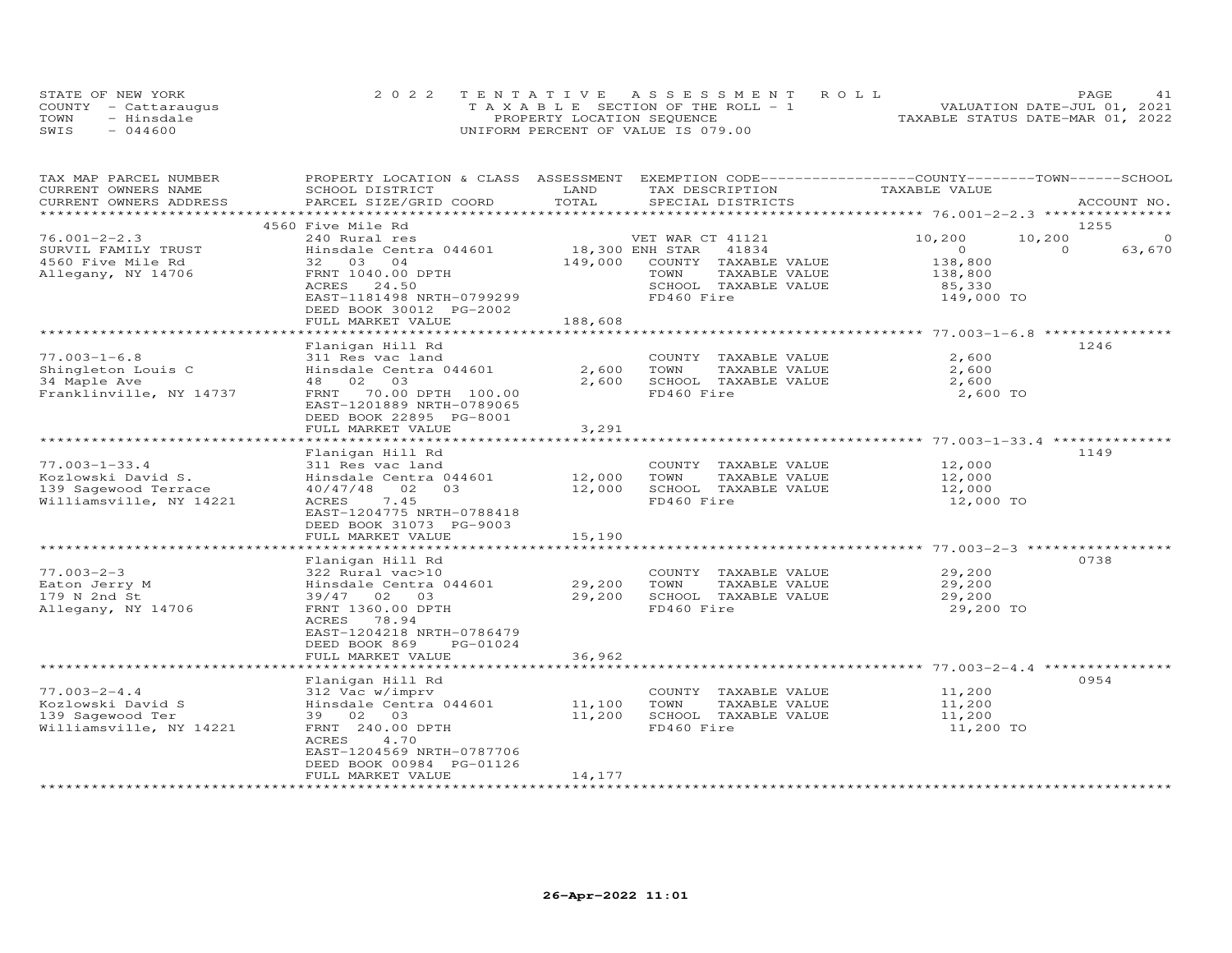| STATE OF NEW YORK |                      | 2022 TENTATIVE ASSESSMENT ROLL        | PAGE                             |
|-------------------|----------------------|---------------------------------------|----------------------------------|
|                   | COUNTY - Cattaraugus | T A X A B L E SECTION OF THE ROLL - 1 | VALUATION DATE-JUL 01, 2021      |
| TOWN              | - Hinsdale           | PROPERTY LOCATION SEQUENCE            | TAXABLE STATUS DATE-MAR 01, 2022 |
| SWIS              | $-044600$            | UNIFORM PERCENT OF VALUE IS 079.00    |                                  |

| TAX MAP PARCEL NUMBER<br>CURRENT OWNERS NAME<br>CURRENT OWNERS ADDRESS                                                     | PROPERTY LOCATION & CLASS ASSESSMENT<br>SCHOOL DISTRICT<br>PARCEL SIZE/GRID COORD                                                                                                                 | LAND<br>TOTAL                | TAX DESCRIPTION<br>SPECIAL DISTRICTS                                                                     | EXEMPTION CODE-----------------COUNTY-------TOWN-----SCHOOL<br>TAXABLE VALUE | ACCOUNT NO.        |
|----------------------------------------------------------------------------------------------------------------------------|---------------------------------------------------------------------------------------------------------------------------------------------------------------------------------------------------|------------------------------|----------------------------------------------------------------------------------------------------------|------------------------------------------------------------------------------|--------------------|
|                                                                                                                            |                                                                                                                                                                                                   |                              |                                                                                                          |                                                                              |                    |
| $77.003 - 2 - 44$<br>Beneng Andrew J.<br>Beneng Stephanie M.<br>1157 Flanigan Hill Rd<br>Hinsdale, NY 14743                | Flanigan Hill Rd<br>314 Rural vac<10<br>Hinsdale Centra 044601<br>03<br>31<br>02<br>25.00 DPTH<br>FRNT<br>ACRES<br>3.97<br>EAST-1207471 NRTH-0786907<br>DEED BOOK 20210 PG-1278                   | 10,500<br>10,500             | COUNTY<br>TAXABLE VALUE<br>TAXABLE VALUE<br>TOWN<br>SCHOOL TAXABLE VALUE<br>FD460 Fire                   | 10,500<br>10,500<br>10,500<br>10,500 TO                                      | 0575               |
|                                                                                                                            | FULL MARKET VALUE                                                                                                                                                                                 | 13,291                       |                                                                                                          |                                                                              |                    |
|                                                                                                                            |                                                                                                                                                                                                   |                              |                                                                                                          |                                                                              |                    |
| $77.003 - 2 - 13$<br>Meyer Matthew<br>Meyer Bettyann<br>33089 Cumulus Road<br>Eagle River, AK 99577                        | 1056 Flanigan Hill Rd<br>210 1 Family Res<br>Hinsdale Centra 044601<br>03<br>31 02<br>FRNT 920.00 DPTH<br>ACRES<br>4.52<br>EAST-1208559 NRTH-0786539<br>DEED BOOK 20210 PG-8897                   | 11,000<br>14,000             | COUNTY TAXABLE VALUE<br>TOWN<br>TAXABLE VALUE<br>SCHOOL TAXABLE VALUE<br>FD460 Fire                      | 14,000<br>14,000<br>14,000<br>14,000 TO                                      | 0263               |
|                                                                                                                            | FULL MARKET VALUE                                                                                                                                                                                 | 17,722                       |                                                                                                          |                                                                              |                    |
|                                                                                                                            | 1071 Flanigan Hill Rd                                                                                                                                                                             |                              |                                                                                                          |                                                                              | 0163               |
| $77.003 - 2 - 9$<br>Henkel John P Jr<br>1071 Flanigan Hill Rd<br>Hinsdale, NY 14743                                        | 210 1 Family Res<br>Hinsdale Centra 044601<br>31 02 03<br>Ff 1800.00<br>ACRES 12.53 BANK<br>005<br>EAST-1207929 NRTH-0787104<br>DEED BOOK 14155 PG-9001<br>FULL MARKET VALUE                      | 14,400<br>134,000<br>169,620 | ENH STAR<br>41834<br>COUNTY TAXABLE VALUE<br>TOWN<br>TAXABLE VALUE<br>SCHOOL TAXABLE VALUE<br>FD460 Fire | $\circ$<br>134,000<br>134,000<br>70,330<br>134,000 TO                        | $\Omega$<br>63,670 |
|                                                                                                                            |                                                                                                                                                                                                   |                              |                                                                                                          |                                                                              |                    |
| $77.003 - 2 - 12$<br>Meyer Matthew<br>33089 Cumulus Rd<br>Eagle River, AK 99577                                            | 1074 Flanigan Hill Rd<br>260 Seasonal res<br>Hinsdale Centra 044601<br>03<br>31 02<br>FRNT 590.00 DPTH<br>ACRES<br>7.05<br>EAST-1208682 NRTH-0786935<br>DEED BOOK 28071 PG-9001                   | 12,200<br>26,500             | COUNTY<br>TAXABLE VALUE<br>TAXABLE VALUE<br>TOWN<br>SCHOOL TAXABLE VALUE<br>FD460 Fire                   | 26,500<br>26,500<br>26,500<br>26,500 TO                                      | 0661               |
|                                                                                                                            | FULL MARKET VALUE                                                                                                                                                                                 | 33,544                       |                                                                                                          |                                                                              |                    |
| $77.003 - 2 - 8$<br>Lelito Katelyn<br>1156 Flanigan Rd<br>Hinsdale, NY 14743<br>PRIOR OWNER ON 3/01/2022<br>Lelito Katelyn | 1156 Flanigan Hill Rd<br>260 Seasonal res<br>Hinsdale Centra 044601<br>31 02 03<br>FRNT 860.00 DPTH<br>ACRES<br>4.25<br>EAST-1207258 NRTH-0787452<br>DEED BOOK 20221 PG-1983<br>FULL MARKET VALUE | 10,800<br>43,000<br>54,430   | COUNTY TAXABLE VALUE<br>TAXABLE VALUE<br>TOWN<br>SCHOOL TAXABLE VALUE<br>FD460 Fire                      | 43,000<br>43,000<br>43,000<br>43,000 TO                                      | 0361               |
|                                                                                                                            |                                                                                                                                                                                                   |                              |                                                                                                          |                                                                              |                    |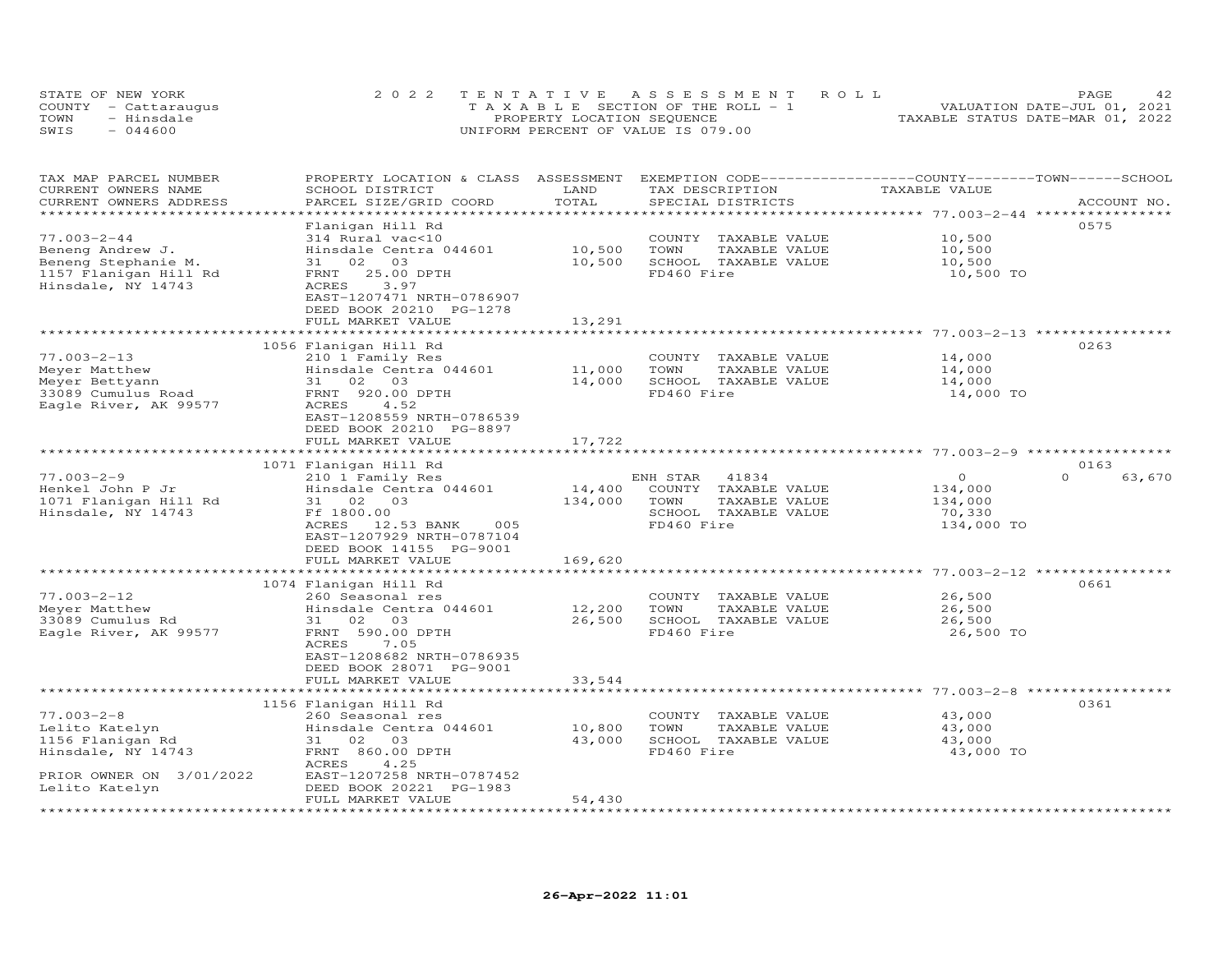| STATE OF NEW YORK    | 2022 TENTATIVE ASSESSMENT ROLL        | PAGE                             |
|----------------------|---------------------------------------|----------------------------------|
| COUNTY - Cattaraugus | T A X A B L E SECTION OF THE ROLL - 1 | VALUATION DATE-JUL 01, 2021      |
| TOWN<br>- Hinsdale   | PROPERTY LOCATION SEQUENCE            | TAXABLE STATUS DATE-MAR 01, 2022 |
| SWIS<br>$-044600$    | UNIFORM PERCENT OF VALUE IS 079.00    |                                  |

| TAX MAP PARCEL NUMBER<br>CURRENT OWNERS NAME | PROPERTY LOCATION & CLASS<br>SCHOOL DISTRICT                                              | ASSESSMENT<br>LAND | EXEMPTION CODE-----------------COUNTY-------TOWN-----SCHOOL<br>TAX DESCRIPTION | TAXABLE VALUE |                    |
|----------------------------------------------|-------------------------------------------------------------------------------------------|--------------------|--------------------------------------------------------------------------------|---------------|--------------------|
| CURRENT OWNERS ADDRESS                       | PARCEL SIZE/GRID COORD                                                                    | TOTAL              | SPECIAL DISTRICTS                                                              |               | ACCOUNT NO.        |
|                                              | 1157 Flanigan Hill Rd                                                                     |                    |                                                                                |               | 0589               |
| $77.003 - 2 - 45$                            | 210 1 Family Res                                                                          |                    | COUNTY<br>TAXABLE VALUE                                                        | 75,000        |                    |
| Beneng Andrew J.                             | Hinsdale Centra 044601                                                                    | 10,200             | TOWN<br>TAXABLE VALUE                                                          | 75,000        |                    |
| Beneng Stephanie M.                          | 31 02 03                                                                                  | 75,000             | SCHOOL TAXABLE VALUE                                                           | 75,000        |                    |
| 1157 Flanigan Rd.<br>Hinsdale, NY 14743      | FRNT 265.00 DPTH<br>ACRES<br>3.57<br>EAST-1207218 NRTH-0786893<br>DEED BOOK 20210 PG-1276 |                    | FD460 Fire                                                                     | 75,000 TO     |                    |
|                                              | FULL MARKET VALUE                                                                         | 94,937             |                                                                                |               |                    |
|                                              | ************************************<br>1173 Flanigan Hill Rd                             |                    |                                                                                |               | 0222               |
| $77.003 - 2 - 7$                             | 210 1 Family Res                                                                          |                    | 41834<br>ENH STAR                                                              | $\Omega$      | $\Omega$<br>63,670 |
| Hooper Thomas L                              | Hinsdale Centra 044601                                                                    | 15,400             | COUNTY TAXABLE VALUE                                                           | 77,400        |                    |
| 1173 Flanigan Hill Rd                        | 39 02 03                                                                                  | 77,400             | TOWN<br>TAXABLE VALUE                                                          | 77,400        |                    |
| PO Box 264                                   | FRNT 695.00 DPTH                                                                          |                    | SCHOOL TAXABLE VALUE                                                           | 13,730        |                    |
| Hinsdale, NY 14743                           | ACRES 15.11                                                                               |                    | FD460 Fire                                                                     | 77,400 TO     |                    |
|                                              | EAST-1206701 NRTH-0786792<br>DEED BOOK 00994 PG-00259<br>FULL MARKET VALUE                | 97,975             |                                                                                |               |                    |
|                                              |                                                                                           |                    |                                                                                |               |                    |
|                                              | 1176 Flanigan Hill Rd                                                                     |                    |                                                                                |               | 0723               |
| $77.003 - 2 - 4.1$                           | 270 Mfg housing                                                                           |                    | COUNTY TAXABLE VALUE                                                           | 17,800        |                    |
| Kenney Bruce E                               | Hinsdale Centra 044601                                                                    | 12,000             | TAXABLE VALUE<br>TOWN                                                          | 17,800        |                    |
| Kenney Margaret A                            | 39 02<br>03                                                                               | 17,800             | SCHOOL TAXABLE VALUE                                                           | 17,800        |                    |
| PO Box 283                                   | FRNT 450.00 DPTH                                                                          |                    | FD460 Fire                                                                     | 17,800 TO     |                    |
| Hinsdale, NY 14743                           | 6.50<br><b>ACRES</b><br>EAST-1206784 NRTH-0787572<br>DEED BOOK 1027 PG-451                |                    |                                                                                |               |                    |
|                                              | FULL MARKET VALUE                                                                         | 22,532             |                                                                                |               |                    |
|                                              | 1190 Flanigan Hill Rd                                                                     |                    |                                                                                |               | 1441               |
| $77.003 - 2 - 4.6$                           | 210 1 Family Res                                                                          |                    | 41854<br><b>BAS STAR</b>                                                       | $\circ$       | $\Omega$<br>25,500 |
| Wilkins Dennis M                             | Hinsdale Centra 044601                                                                    | 10,500             | COUNTY TAXABLE VALUE                                                           | 84,500        |                    |
| PO Box 41                                    | 39 02<br>03                                                                               | 84,500             | TOWN<br>TAXABLE VALUE                                                          | 84,500        |                    |
| St. Bonaventure, NY 14778                    | Ff 220.00                                                                                 |                    | SCHOOL TAXABLE VALUE                                                           | 59,000        |                    |
|                                              | ACRES<br>3.90 BANK<br>005<br>EAST-1206513 NRTH-0787582<br>DEED BOOK 1026<br>PG-721        |                    | FD460 Fire                                                                     | 84,500 TO     |                    |
|                                              | FULL MARKET VALUE                                                                         | 106,962            |                                                                                |               |                    |
|                                              |                                                                                           |                    |                                                                                |               |                    |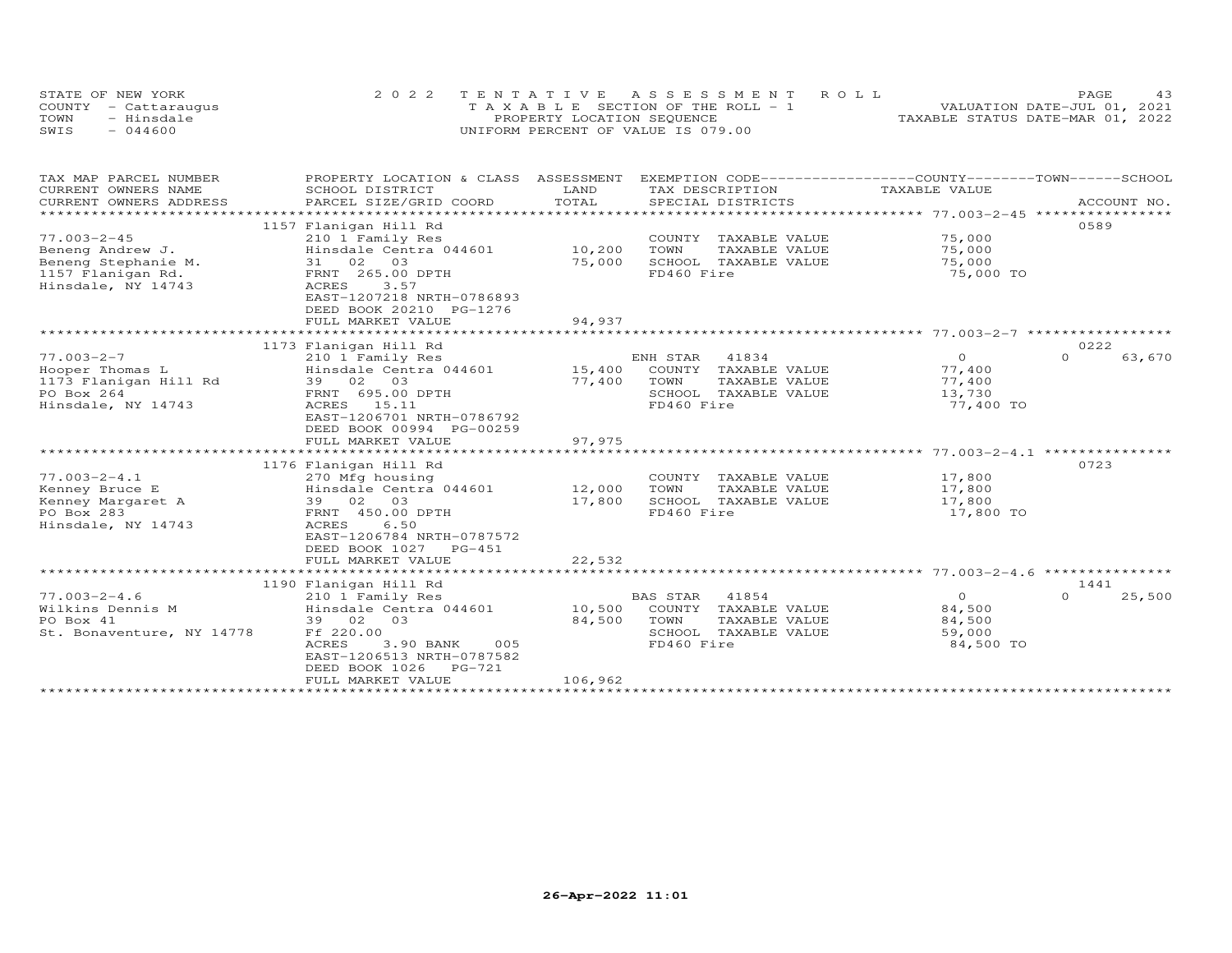|      | STATE OF NEW YORK    | 2022 TENTATIVE ASSESSMENT ROLL        | PAGE.                            |
|------|----------------------|---------------------------------------|----------------------------------|
|      | COUNTY - Cattaraugus | T A X A B L E SECTION OF THE ROLL - 1 | VALUATION DATE-JUL 01, 2021      |
| TOWN | - Hinsdale           | PROPERTY LOCATION SEQUENCE            | TAXABLE STATUS DATE-MAR 01, 2022 |
| SWIS | $-044600$            | UNIFORM PERCENT OF VALUE IS 079.00    |                                  |

| TAX MAP PARCEL NUMBER<br>CURRENT OWNERS NAME | PROPERTY LOCATION & CLASS ASSESSMENT<br>SCHOOL DISTRICT | LAND<br>TOTAL |                  | TAX DESCRIPTION                       | EXEMPTION CODE-----------------COUNTY-------TOWN------SCHOOL<br>TAXABLE VALUE |          |             |
|----------------------------------------------|---------------------------------------------------------|---------------|------------------|---------------------------------------|-------------------------------------------------------------------------------|----------|-------------|
| CURRENT OWNERS ADDRESS                       | PARCEL SIZE/GRID COORD                                  |               |                  | SPECIAL DISTRICTS                     |                                                                               |          | ACCOUNT NO. |
|                                              | 1202 Flanigan Hill Rd                                   |               |                  |                                       |                                                                               | 1522     |             |
| $77.003 - 2 - 4.7$                           | 210 1 Family Res                                        |               | VET COM CT 41131 |                                       | 17,000                                                                        | 17,000   | $\circ$     |
| Koorse Edward G                              | Hinsdale Centra 044601                                  |               | 7,600 BAS STAR   | 41854                                 | $\circ$                                                                       | $\Omega$ |             |
| Smith Kathleen                               | 39 02<br>03                                             | 137,000       |                  | COUNTY TAXABLE VALUE                  |                                                                               |          | 25,500      |
|                                              |                                                         |               | TOWN             |                                       | 120,000                                                                       |          |             |
| 1202 Flanigan Hill Rd<br>Hinsdale, NY 14743  | FRNT 160.00 DPTH 247.00<br>BANK<br>015                  |               |                  | TAXABLE VALUE<br>SCHOOL TAXABLE VALUE | 120,000<br>111,500                                                            |          |             |
|                                              | EAST-1206250 NRTH-0787311                               |               | FD460 Fire       |                                       | 137,000 TO                                                                    |          |             |
|                                              | DEED BOOK 00981 PG-00076                                |               |                  |                                       |                                                                               |          |             |
|                                              | FULL MARKET VALUE                                       | 173,418       |                  |                                       |                                                                               |          |             |
|                                              |                                                         |               |                  |                                       |                                                                               |          |             |
|                                              | 1212 Flanigan Hill Rd                                   |               |                  |                                       |                                                                               | 1390     |             |
| $77.003 - 2 - 4.5$                           | 210 1 Family Res                                        |               |                  | COUNTY TAXABLE VALUE                  | 143,000                                                                       |          |             |
| Rayburg John                                 | Hinsdale Centra 044601                                  | 12,100        | TOWN             | TAXABLE VALUE                         | 143,000                                                                       |          |             |
| 1212 Flanigan Hill Rd                        | 39 02<br>03                                             | 143,000       |                  | SCHOOL TAXABLE VALUE                  | 143,000                                                                       |          |             |
| Hinsdale, NY 14743                           | Ff 415.00                                               |               | FD460 Fire       |                                       | 143,000 TO                                                                    |          |             |
|                                              | <b>ACRES</b><br>6.80 BANK<br>032                        |               |                  |                                       |                                                                               |          |             |
|                                              | EAST-1206216 NRTH-0787629                               |               |                  |                                       |                                                                               |          |             |
|                                              | DEED BOOK 19075 PG-8003                                 |               |                  |                                       |                                                                               |          |             |
|                                              | FULL MARKET VALUE                                       | 181,013       |                  |                                       |                                                                               |          |             |
|                                              |                                                         |               |                  |                                       |                                                                               |          |             |
|                                              | 1228 Flanigan Hill Rd                                   |               |                  |                                       |                                                                               | 0902     |             |
| $77.003 - 2 - 4.2$                           | 210 1 Family Res                                        |               | ENH STAR         | 41834                                 | $\circ$                                                                       | $\Omega$ | 63,670      |
| Meyer Eric                                   | Hinsdale Centra 044601                                  | 15,200        |                  | COUNTY TAXABLE VALUE                  | 118,400                                                                       |          |             |
| Meyer Paula R                                | 39 02<br>03                                             | 118,400       | TOWN             | TAXABLE VALUE                         | 118,400                                                                       |          |             |
| 1228 Flanigan Hill Rd                        | FRNT 595.00 DPTH                                        |               |                  | SCHOOL TAXABLE VALUE                  | 54,730                                                                        |          |             |
| Hinsdale, NY 14743                           | ACRES 14.60                                             |               | FD460 Fire       |                                       | 118,400 TO                                                                    |          |             |
|                                              | EAST-1205695 NRTH-0787554                               |               |                  |                                       |                                                                               |          |             |
|                                              | DEED BOOK 7567<br>PG-3001                               |               |                  |                                       |                                                                               |          |             |
|                                              | FULL MARKET VALUE                                       | 149,873       |                  |                                       |                                                                               |          |             |
|                                              |                                                         |               |                  |                                       |                                                                               |          |             |
|                                              | 1260 Flanigan Hill Rd                                   |               |                  |                                       |                                                                               | 1067     |             |
| $77.003 - 2 - 4.3$                           | 210 1 Family Res                                        |               | BAS STAR         | 41854                                 | $\circ$                                                                       | $\Omega$ | 25,500      |
| Kuhn Kevin                                   | Hinsdale Centra 044601                                  | 14,700        |                  | COUNTY TAXABLE VALUE                  | 113,000                                                                       |          |             |
| Kuhn Diana                                   | 39 02 03                                                | 113,000       | TOWN             | TAXABLE VALUE                         | 113,000                                                                       |          |             |
| 1260 Flanigan Rd                             | FRNT 670.00 DPTH                                        |               |                  | SCHOOL TAXABLE VALUE                  | 87,500                                                                        |          |             |
| Hinsdale, NY 14743                           | ACRES 13.35                                             |               | FD460 Fire       |                                       | 113,000 TO                                                                    |          |             |
|                                              | EAST-1205021 NRTH-0787609                               |               |                  |                                       |                                                                               |          |             |
|                                              | DEED BOOK 00928 PG-00993                                |               |                  |                                       |                                                                               |          |             |
|                                              | FULL MARKET VALUE                                       | 143,038       |                  |                                       |                                                                               |          |             |
|                                              |                                                         |               |                  |                                       |                                                                               |          |             |
|                                              | 1332 Flanigan Hill Rd                                   |               |                  |                                       |                                                                               | 0034     |             |
| $77.003 - 1 - 34$                            | 311 Res vac land                                        |               | COUNTY           | TAXABLE VALUE                         | 11,000                                                                        |          |             |
| Kozlowski David S.                           | Hinsdale Centra 044601                                  | 11,000        | TOWN             | TAXABLE VALUE                         | 11,000                                                                        |          |             |
| 139 Sagewood Terrace                         | 47/48 02 03                                             | 11,000        |                  | SCHOOL TAXABLE VALUE                  | 11,000                                                                        |          |             |
| Williamsville, NY 14221                      | FRNT 476.00 DPTH                                        |               | FD460 Fire       |                                       | 11,000 TO                                                                     |          |             |
|                                              | ACRES<br>4.50                                           |               |                  |                                       |                                                                               |          |             |
|                                              | EAST-1204320 NRTH-0787856                               |               |                  |                                       |                                                                               |          |             |
|                                              | DEED BOOK 31073 PG-9003<br>FULL MARKET VALUE            | 13,924        |                  |                                       |                                                                               |          |             |
|                                              |                                                         |               |                  |                                       |                                                                               |          |             |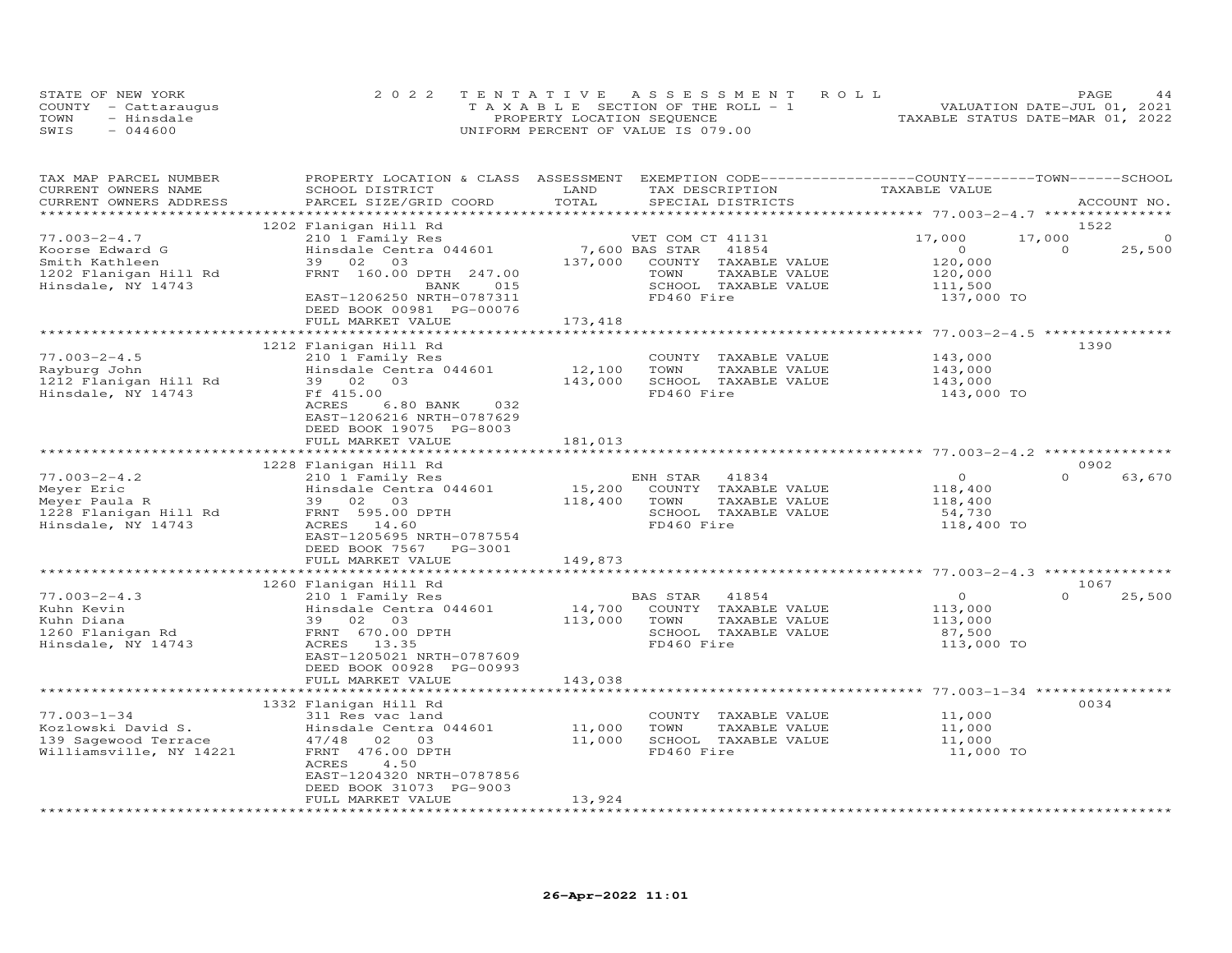| STATE OF NEW YORK    | 2022 TENTATIVE ASSESSMENT ROLL        | 4.5<br><b>PAGE</b>               |
|----------------------|---------------------------------------|----------------------------------|
| COUNTY - Cattaraugus | T A X A B L E SECTION OF THE ROLL - 1 | VALUATION DATE-JUL 01, 2021      |
| - Hinsdale<br>TOWN   | PROPERTY LOCATION SEQUENCE            | TAXABLE STATUS DATE-MAR 01, 2022 |
| $-044600$<br>SWIS    | UNIFORM PERCENT OF VALUE IS 079.00    |                                  |

| TAX MAP PARCEL NUMBER<br>CURRENT OWNERS NAME                                           | PROPERTY LOCATION & CLASS<br>SCHOOL DISTRICT                                                                                                          | ASSESSMENT<br>LAND | EXEMPTION CODE-----------------COUNTY-------TOWN------SCHOOL<br>TAX DESCRIPTION     | TAXABLE VALUE                           |                    |
|----------------------------------------------------------------------------------------|-------------------------------------------------------------------------------------------------------------------------------------------------------|--------------------|-------------------------------------------------------------------------------------|-----------------------------------------|--------------------|
| CURRENT OWNERS ADDRESS                                                                 | PARCEL SIZE/GRID COORD                                                                                                                                | TOTAL              | SPECIAL DISTRICTS                                                                   |                                         | ACCOUNT NO.        |
|                                                                                        |                                                                                                                                                       |                    |                                                                                     |                                         |                    |
| $77.003 - 1 - 33.8$<br>Hall Donald C.<br>1335 Flanigan Hill Road<br>HInsdale, NY 14743 | 1335 Flanigan Hill Rd<br>270 Mfg housing<br>Hinsdale Centra 044601<br>47 02 03<br>Ff 720.00<br>ACRES<br>7.25 BANK<br>032<br>EAST-1203890 NRTH-0787543 | 12,300<br>47,000   | COUNTY TAXABLE VALUE<br>TOWN<br>TAXABLE VALUE<br>SCHOOL TAXABLE VALUE<br>FD460 Fire | 47,000<br>47,000<br>47,000<br>47,000 TO | 1181               |
|                                                                                        | DEED BOOK 2019 PG-11377                                                                                                                               |                    |                                                                                     |                                         |                    |
|                                                                                        | FULL MARKET VALUE                                                                                                                                     | 59,494             |                                                                                     |                                         |                    |
|                                                                                        |                                                                                                                                                       |                    |                                                                                     |                                         |                    |
|                                                                                        | 1364 Flanigan Hill Rd                                                                                                                                 |                    |                                                                                     |                                         | 1145               |
| $77.003 - 1 - 33.3$                                                                    | 210 1 Family Res                                                                                                                                      |                    | 41854<br>BAS STAR                                                                   | $\overline{O}$                          | $\Omega$<br>25,500 |
| Bushnell Michael L                                                                     | Hinsdale Centra 044601                                                                                                                                | 16,200             | COUNTY TAXABLE VALUE                                                                | 53,700                                  |                    |
| 1364 Flanigan Rd                                                                       | 47/48 02 03                                                                                                                                           | 53,700             | TAXABLE VALUE<br>TOWN                                                               | 53,700                                  |                    |
| Hinsdale, NY 14743                                                                     | Ff 290.00                                                                                                                                             |                    | SCHOOL TAXABLE VALUE                                                                | 28,200                                  |                    |
|                                                                                        | ACRES<br>17.00<br>EAST-1204204 NRTH-0788307<br>DEED BOOK 00958 PG-01083<br>FULL MARKET VALUE                                                          | 67,975             | FD460 Fire                                                                          | 53,700 TO                               |                    |
|                                                                                        |                                                                                                                                                       |                    |                                                                                     |                                         |                    |
|                                                                                        | 1406 Flanigan Hill Rd                                                                                                                                 |                    |                                                                                     |                                         | 1499               |
| $77.003 - 1 - 35.2$<br>Cobado Kent                                                     | 270 Mfg housing<br>Hinsdale Centra 044601                                                                                                             | 18,800             | COUNTY TAXABLE VALUE<br>TOWN<br>TAXABLE VALUE                                       | 22,700<br>22,700                        |                    |
| 4544 Five Mile Road<br>Allegany, NY 14706                                              | 48 02 03<br>george mc millian<br>FRNT 100.00 DPTH<br>ACRES 18.60<br>EAST-1203627 NRTH-0788767<br>DEED BOOK 25345 PG-5001                              | 22,700             | SCHOOL TAXABLE VALUE<br>FD460 Fire                                                  | 22,700<br>22,700 TO                     |                    |
|                                                                                        | FULL MARKET VALUE                                                                                                                                     | 28,734             |                                                                                     |                                         |                    |
|                                                                                        |                                                                                                                                                       |                    |                                                                                     |                                         |                    |
|                                                                                        | 1435 Flanigan Hill Rd                                                                                                                                 |                    |                                                                                     |                                         | 0033               |
| $77.003 - 1 - 36$                                                                      | 210 1 Family Res                                                                                                                                      |                    | VET COM CT 41131                                                                    | 17,000<br>17,000                        | $\Omega$           |
| Welles Cheryl S                                                                        | Hinsdale Centra 044601                                                                                                                                | 24,300 ENH STAR    | 41834                                                                               | $\overline{0}$                          | 63,670<br>$\Omega$ |
| 1435 Flanigan Rd                                                                       | 48 02 03                                                                                                                                              | 110,000            | COUNTY TAXABLE VALUE                                                                | 93,000                                  |                    |
| Hinsdale, NY 14743                                                                     | 886/663 & 1014                                                                                                                                        |                    | TOWN<br>TAXABLE VALUE                                                               | 93,000                                  |                    |
|                                                                                        | Ff 1760.00                                                                                                                                            |                    | SCHOOL TAXABLE VALUE                                                                | 46,330                                  |                    |
|                                                                                        | ACRES<br>54.45<br>EAST-1202662 NRTH-0787892<br>DEED BOOK 889<br>PG-886<br>FULL MARKET VALUE                                                           | 139,241            | FD460 Fire                                                                          | 110,000 TO                              |                    |
|                                                                                        |                                                                                                                                                       |                    |                                                                                     |                                         |                    |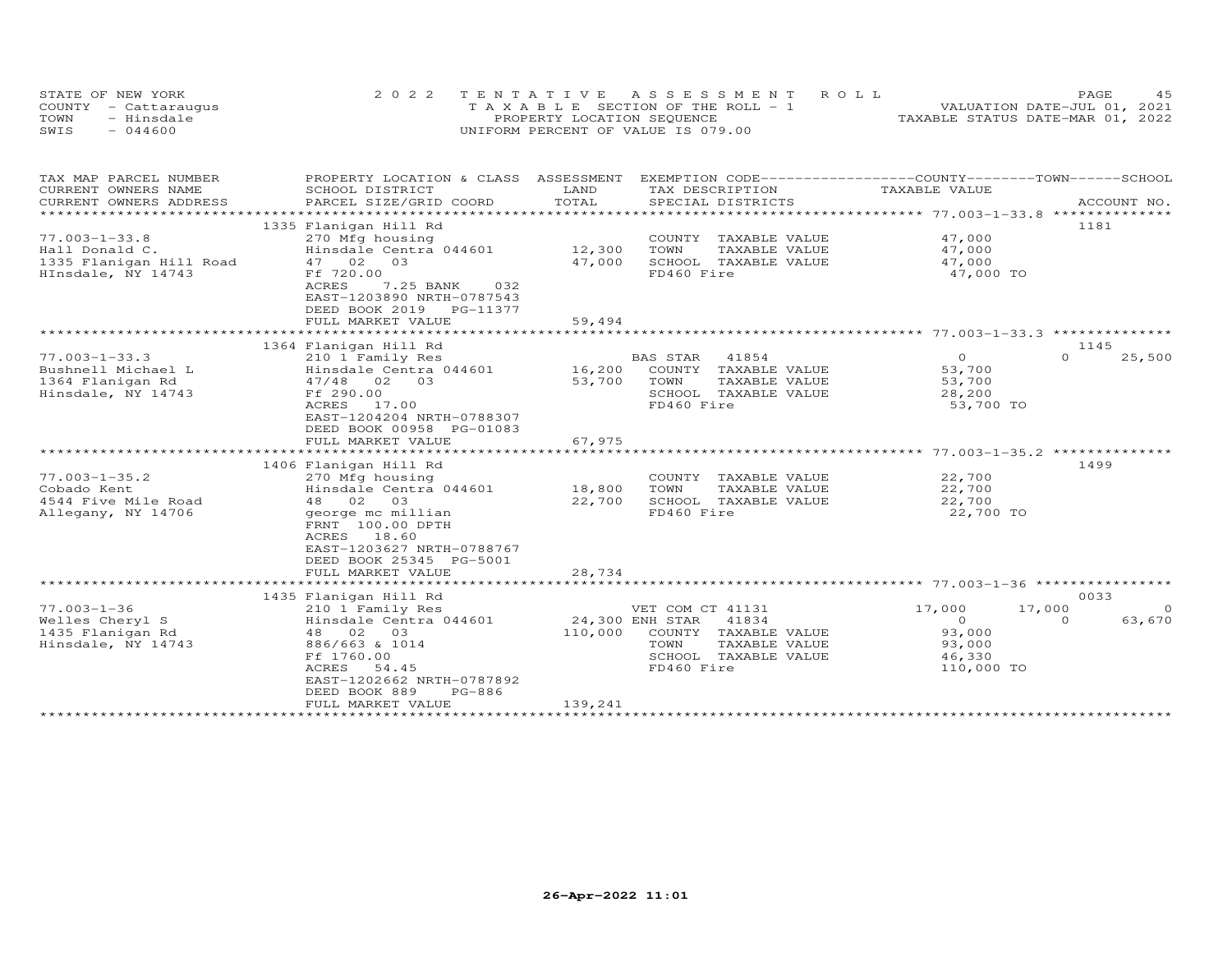|      | STATE OF NEW YORK    | 2022 TENTATIVE ASSESSMENT ROLL        | 46<br>PAGE                       |
|------|----------------------|---------------------------------------|----------------------------------|
|      | COUNTY - Cattaraugus | T A X A B L E SECTION OF THE ROLL - 1 | VALUATION DATE-JUL 01, 2021      |
| TOWN | - Hinsdale           | PROPERTY LOCATION SEQUENCE            | TAXABLE STATUS DATE-MAR 01, 2022 |
| SWIS | $-044600$            | UNIFORM PERCENT OF VALUE IS 079.00    |                                  |

| TAX MAP PARCEL NUMBER<br>CURRENT OWNERS NAME | PROPERTY LOCATION & CLASS ASSESSMENT EXEMPTION CODE----------------COUNTY-------TOWN------SCHOOL<br>SCHOOL DISTRICT | LAND    | TAX DESCRIPTION       | TAXABLE VALUE                                              |                    |
|----------------------------------------------|---------------------------------------------------------------------------------------------------------------------|---------|-----------------------|------------------------------------------------------------|--------------------|
| CURRENT OWNERS ADDRESS                       | PARCEL SIZE/GRID COORD                                                                                              | TOTAL   | SPECIAL DISTRICTS     |                                                            | ACCOUNT NO.        |
|                                              |                                                                                                                     |         |                       |                                                            |                    |
|                                              | 1460 Flanigan Hill Rd                                                                                               |         |                       |                                                            | 0513               |
| $77.003 - 1 - 35.1$                          | 210 1 Family Res                                                                                                    |         | COUNTY TAXABLE VALUE  | 36,500                                                     |                    |
| Cobado Kent                                  | Hinsdale Centra 044601                                                                                              | 13,800  | TAXABLE VALUE<br>TOWN | 36,500                                                     |                    |
| 4544 Five Mile Rd                            | 48 02<br>03                                                                                                         | 36,500  | SCHOOL TAXABLE VALUE  | 36,500                                                     |                    |
|                                              | 6.45                                                                                                                |         | FD460 Fire            |                                                            |                    |
| Allegany, NY 14706                           | ACRES                                                                                                               |         |                       | 36,500 TO                                                  |                    |
|                                              | EAST-1202508 NRTH-0788828                                                                                           |         | WD465 Water           | 1,000 TO                                                   |                    |
|                                              | DEED BOOK 00995 PG-00674                                                                                            |         |                       |                                                            |                    |
|                                              | FULL MARKET VALUE                                                                                                   | 46,203  |                       |                                                            |                    |
|                                              |                                                                                                                     |         |                       |                                                            |                    |
|                                              | 1477 Flanigan Hill Rd                                                                                               |         |                       |                                                            | 0541<br>$\Omega$   |
| $77.003 - 1 - 38.1$                          | 210 1 Family Res                                                                                                    |         | BAS STAR<br>41854     | $\Omega$                                                   | 25,500             |
| Sklar Stephen H                              | Hinsdale Centra 044601                                                                                              | 11,500  | COUNTY TAXABLE VALUE  | 90,000                                                     |                    |
| Sklar Sally Y                                | 07 02<br>04                                                                                                         | 90,000  | TOWN<br>TAXABLE VALUE | 90,000                                                     |                    |
| 1477 Flannagan Hill Rd                       | FRNT 180.00 DPTH                                                                                                    |         | SCHOOL TAXABLE VALUE  | 64,500                                                     |                    |
| Hinsdale, NY 14743                           | ACRES<br>4.85 BANK<br>081                                                                                           |         | FD460 Fire            | 90,000 TO                                                  |                    |
|                                              | EAST-1201501 NRTH-0788867                                                                                           |         |                       |                                                            |                    |
|                                              | DEED BOOK 00978 PG-00216                                                                                            |         |                       |                                                            |                    |
|                                              | FULL MARKET VALUE                                                                                                   | 113,924 |                       |                                                            |                    |
|                                              | ***********************                                                                                             |         |                       | *****************************77.003-1-38.3 *************** |                    |
|                                              | 1493 Flanigan Hill Rd                                                                                               |         |                       |                                                            | 0101               |
| $77.003 - 1 - 38.3$                          | 210 1 Family Res                                                                                                    |         | COUNTY TAXABLE VALUE  | 31,000                                                     |                    |
| Sklar Stephen H                              | Hinsdale Centra 044601                                                                                              | 12,000  | TOWN<br>TAXABLE VALUE | 31,000                                                     |                    |
| Sklar Sally                                  | 07 02<br>04                                                                                                         | 31,000  | SCHOOL TAXABLE VALUE  | 31,000                                                     |                    |
| 1477 Flanigan Hill Rd                        | FRNT 395.00 DPTH                                                                                                    |         | FD460 Fire            | 31,000 TO                                                  |                    |
| Hinsdale, NY 14743                           | 3.50<br>ACRES                                                                                                       |         | WD465 Water           | 1,000 TO                                                   |                    |
|                                              | EAST-1201344 NRTH-0789186                                                                                           |         |                       |                                                            |                    |
|                                              | DEED BOOK 21065 PG-4001                                                                                             |         |                       |                                                            |                    |
|                                              | FULL MARKET VALUE                                                                                                   | 39,241  |                       |                                                            |                    |
|                                              |                                                                                                                     |         |                       |                                                            |                    |
|                                              | 1505 Flanigan Hill Rd                                                                                               |         |                       |                                                            | 0055               |
| $77.013 - 3 - 43$                            | 210 1 Family Res                                                                                                    |         | ENH STAR<br>41834     | $\overline{0}$                                             | $\Omega$<br>63,670 |
| Bennett Doris                                | Hinsdale Centra 044601                                                                                              | 8,300   | COUNTY TAXABLE VALUE  | 77,000                                                     |                    |
| Bingman Wendy                                | 07 02 04                                                                                                            | 77,000  | TAXABLE VALUE<br>TOWN | 77,000                                                     |                    |
| 1505 Flanigan Hill Rd                        | FRNT 138.00 DPTH 110.00                                                                                             |         | SCHOOL TAXABLE VALUE  | 13,330                                                     |                    |
| Hinsdale, NY 14743                           | EAST-1201139 NRTH-0789858                                                                                           |         | FD460 Fire            | 77,000 TO                                                  |                    |
|                                              | DEED BOOK 14225 PG-9001                                                                                             |         | WD465 Water           | 1,000 TO                                                   |                    |
|                                              | FULL MARKET VALUE                                                                                                   | 97,468  |                       |                                                            |                    |
|                                              |                                                                                                                     |         |                       |                                                            |                    |
|                                              | 1508 Flanigan Hill Rd                                                                                               |         |                       |                                                            | 0256               |
| $77.013 - 1 - 19$                            | 210 1 Family Res                                                                                                    |         | 41854<br>BAS STAR     | $\overline{O}$                                             | $\Omega$<br>25,500 |
| Beeman David J Sr                            | Hinsdale Centra 044601                                                                                              | 11,700  | COUNTY TAXABLE VALUE  | 41,000                                                     |                    |
| Beeman Della M                               | 0 <sub>4</sub><br>09 02                                                                                             | 41,000  | TOWN<br>TAXABLE VALUE | 41,000                                                     |                    |
| 1508 Flanigan Hill Rd                        | FRNT 155.00 DPTH 228.70                                                                                             |         | SCHOOL TAXABLE VALUE  | 15,500                                                     |                    |
| Hinsdale, NY 14743                           | EAST-1201237 NRTH-0790066                                                                                           |         | FD460 Fire            | 41,000 TO                                                  |                    |
|                                              | DEED BOOK 00974 PG-00844                                                                                            |         | WD465 Water           | 1,000 TO                                                   |                    |
|                                              | FULL MARKET VALUE                                                                                                   | 51,899  |                       |                                                            |                    |
|                                              |                                                                                                                     |         |                       |                                                            |                    |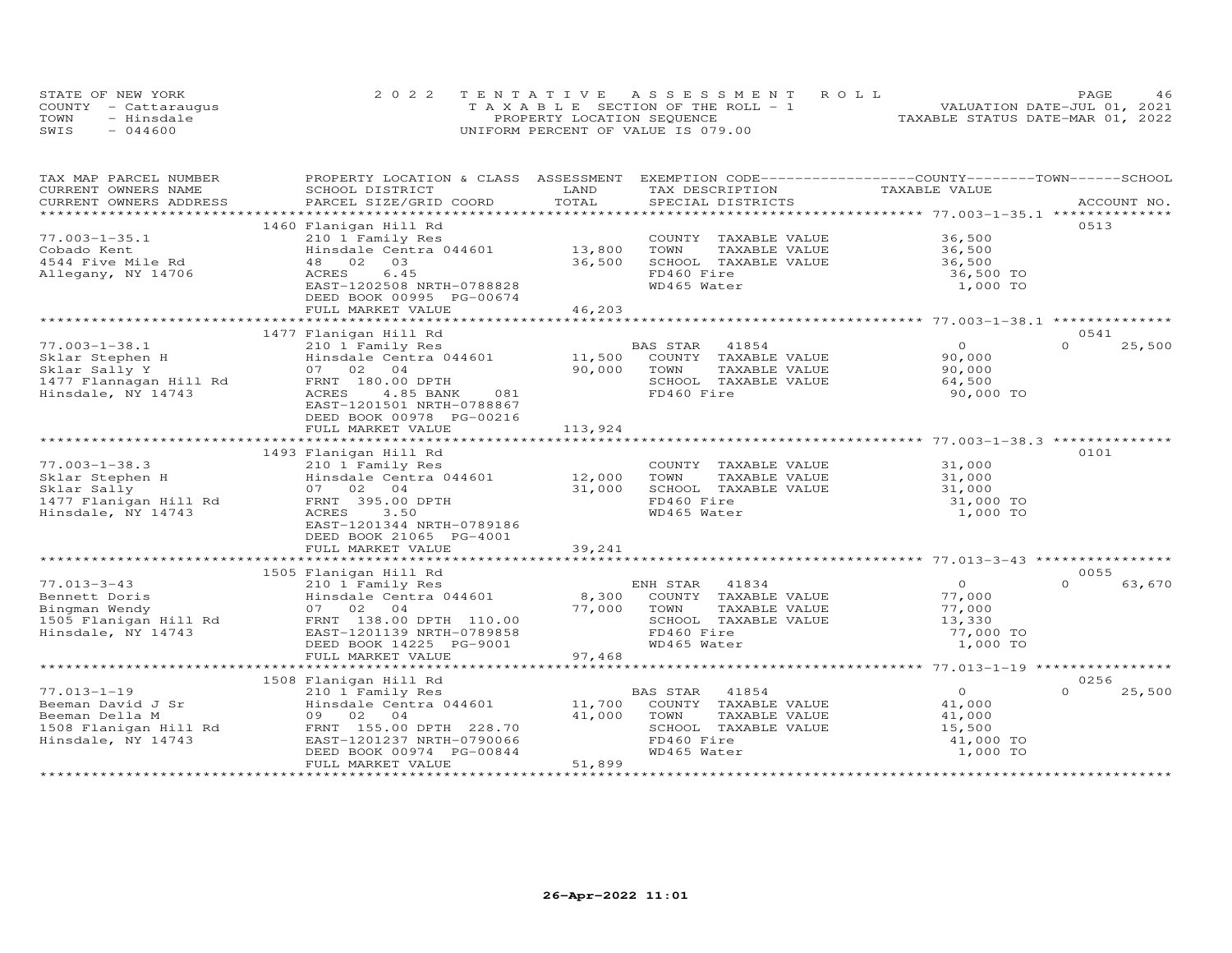| STATE OF NEW YORK    | 2022 TENTATIVE ASSESSMENT ROLL     | 47<br>PAGE                       |
|----------------------|------------------------------------|----------------------------------|
| COUNTY - Cattaraugus | TAXABLE SECTION OF THE ROLL - 1    | VALUATION DATE-JUL 01, 2021      |
| TOWN<br>- Hinsdale   | PROPERTY LOCATION SEQUENCE         | TAXABLE STATUS DATE-MAR 01, 2022 |
| SWIS<br>- 044600     | UNIFORM PERCENT OF VALUE IS 079.00 |                                  |

| TAX MAP PARCEL NUMBER                                        |                                                   |               | PROPERTY LOCATION & CLASS ASSESSMENT EXEMPTION CODE----------------COUNTY-------TOWN-----SCHOOL |                  |          |             |
|--------------------------------------------------------------|---------------------------------------------------|---------------|-------------------------------------------------------------------------------------------------|------------------|----------|-------------|
| CURRENT OWNERS NAME<br>CURRENT OWNERS ADDRESS                | SCHOOL DISTRICT<br>PARCEL SIZE/GRID COORD         | LAND<br>TOTAL | TAX DESCRIPTION<br>SPECIAL DISTRICTS                                                            | TAXABLE VALUE    |          | ACCOUNT NO. |
|                                                              |                                                   |               |                                                                                                 |                  |          |             |
|                                                              | 1509 Flanigan Hill Rd                             |               |                                                                                                 |                  | 0720     |             |
| $77.013 - 3 - 44.2$                                          | 210 1 Family Res                                  |               | BAS STAR 41854                                                                                  | $\overline{O}$   | $\Omega$ | 12,000      |
| Powley John D                                                | Ero I ruminy Res<br>Hinsdale Centra 044601 2,800  |               | COUNTY TAXABLE VALUE                                                                            | 12,000           |          |             |
| Powley Catrina M                                             | 07/09 02 04                                       | 12,000        | TAXABLE VALUE<br>TOWN                                                                           | 12,000           |          |             |
|                                                              | FRNT<br>50.00 DPTH 92.00                          |               | SCHOOL TAXABLE VALUE                                                                            | $\sim$ 0         |          |             |
| Powley Catrina M<br>1509<br>PO Box 250<br>Hinsdale, NY 14743 | EAST-1201078 NRTH-0789964                         |               | FD460 Fire                                                                                      | 12,000 TO        |          |             |
|                                                              | DEED BOOK 1021    PG-75                           |               | WD465 Water                                                                                     | 1,000 TO         |          |             |
|                                                              | FULL MARKET VALUE                                 | 15,190        |                                                                                                 |                  |          |             |
|                                                              |                                                   |               |                                                                                                 |                  |          |             |
|                                                              | 1514 Flanigan Hill Rd                             |               |                                                                                                 |                  | 0291     |             |
| $77.013 - 1 - 20$                                            | 210 1 Family Res                                  |               | COUNTY TAXABLE VALUE                                                                            | 39,000           |          |             |
| Giberson Leah K                                              | Hinsdale Centra 044601                            | 10,000        | TOWN<br>TAXABLE VALUE                                                                           | 39,000           |          |             |
| Linda giberson                                               | 09 02 04                                          | 39,000        | SCHOOL TAXABLE VALUE                                                                            | 39,000           |          |             |
|                                                              | 1.00<br>ACRES                                     |               | FD460 Fire                                                                                      | 39,000 TO        |          |             |
| 4235 Rte 16<br>Hinsdale, NY 14743                            | EAST-1201229 NRTH-0790224                         |               | WD465 Water                                                                                     | 1,000 TO         |          |             |
|                                                              | DEED BOOK 00978 PG-00642                          |               |                                                                                                 |                  |          |             |
|                                                              | FULL MARKET VALUE                                 | 49,367        |                                                                                                 |                  |          |             |
|                                                              |                                                   |               |                                                                                                 |                  |          |             |
|                                                              | 1088 Flanigan Hill Rd & Plank                     |               |                                                                                                 |                  | 1080     |             |
| $77.003 - 2 - 10$                                            | 210 1 Family Res                                  |               | VET WAR CT 41121                                                                                | 9,150            | 9,150    | $\Omega$    |
| Skinner Bertha M                                             | Find the central 044601 10,500 ENH STAR 41834     |               |                                                                                                 | $\overline{0}$   | $\Omega$ | 61,000      |
| Spears Dennis, Dennelle Michal 31 02 03                      |                                                   | 61,000        | COUNTY TAXABLE VALUE                                                                            | 51,850           |          |             |
| 1088 Flanigan Hill Ff 800.00                                 |                                                   |               | TOWN<br>TAXABLE VALUE                                                                           | 51,850           |          |             |
| Hinsdale, NY 14743                                           | ACRES<br>6.52                                     |               | SCHOOL TAXABLE VALUE                                                                            | $\Omega$         |          |             |
|                                                              | EAST-1208619 NRTH-0787415                         |               | FD460 Fire                                                                                      | 61,000 TO        |          |             |
|                                                              | DEED BOOK 20200 PG-8490                           |               |                                                                                                 |                  |          |             |
|                                                              | FULL MARKET VALUE                                 | 77,215        |                                                                                                 |                  |          |             |
|                                                              |                                                   |               |                                                                                                 |                  |          |             |
| $77.003 - 1 - 40$                                            | 1494 Flanigan Hill Rd &Congres                    |               |                                                                                                 |                  | 0032     |             |
|                                                              | 210 1 Family Res<br>Hinsdale Centra 044601 10,400 |               | COUNTY TAXABLE VALUE                                                                            | 51,100           |          |             |
| Bell Eileen C                                                | 07 02 04                                          | 51,100        | TOWN<br>TAXABLE VALUE<br>SCHOOL TAXABLE VALUE                                                   | 51,100<br>51,100 |          |             |
| 1494 Flanigan Hill Rd<br>Hinsdale, NY 14743                  | ACRES<br>1.55                                     |               | FD460 Fire                                                                                      | 51,100 TO        |          |             |
|                                                              | EAST-1201719 NRTH-0789298                         |               | WD465 Water                                                                                     | 1,000 TO         |          |             |
|                                                              | DEED BOOK 19205 PG-8001                           |               |                                                                                                 |                  |          |             |
|                                                              | FULL MARKET VALUE                                 | 64,684        |                                                                                                 |                  |          |             |
|                                                              |                                                   |               |                                                                                                 |                  |          |             |
|                                                              | 1496 Flanigan Hill Rd &Congres                    |               |                                                                                                 |                  | 0796     |             |
| $77.003 - 1 - 41$                                            | 210 1 Family Res                                  |               | COUNTY TAXABLE VALUE                                                                            | 12,000           |          |             |
| Childs Sherry Anne                                           | Hinsdale Centra 044601                            | 4,900         | TOWN<br>TAXABLE VALUE                                                                           | 12,000           |          |             |
| 1496 Flanigan Rd                                             | 07 02 04                                          | 12,000        | SCHOOL TAXABLE VALUE                                                                            | 12,000           |          |             |
| Hinsdale, NY 14743                                           | FRNT 48.00 DPTH 130.00                            |               | FD460 Fire                                                                                      | 12,000 TO        |          |             |
|                                                              | EAST-1201543 NRTH-0789486                         |               | WD465 Water                                                                                     | 1,000 TO         |          |             |
|                                                              | DEED BOOK 16849 PG-4001                           |               |                                                                                                 |                  |          |             |
|                                                              | FULL MARKET VALUE                                 | 15,190        |                                                                                                 |                  |          |             |
|                                                              |                                                   |               |                                                                                                 |                  |          |             |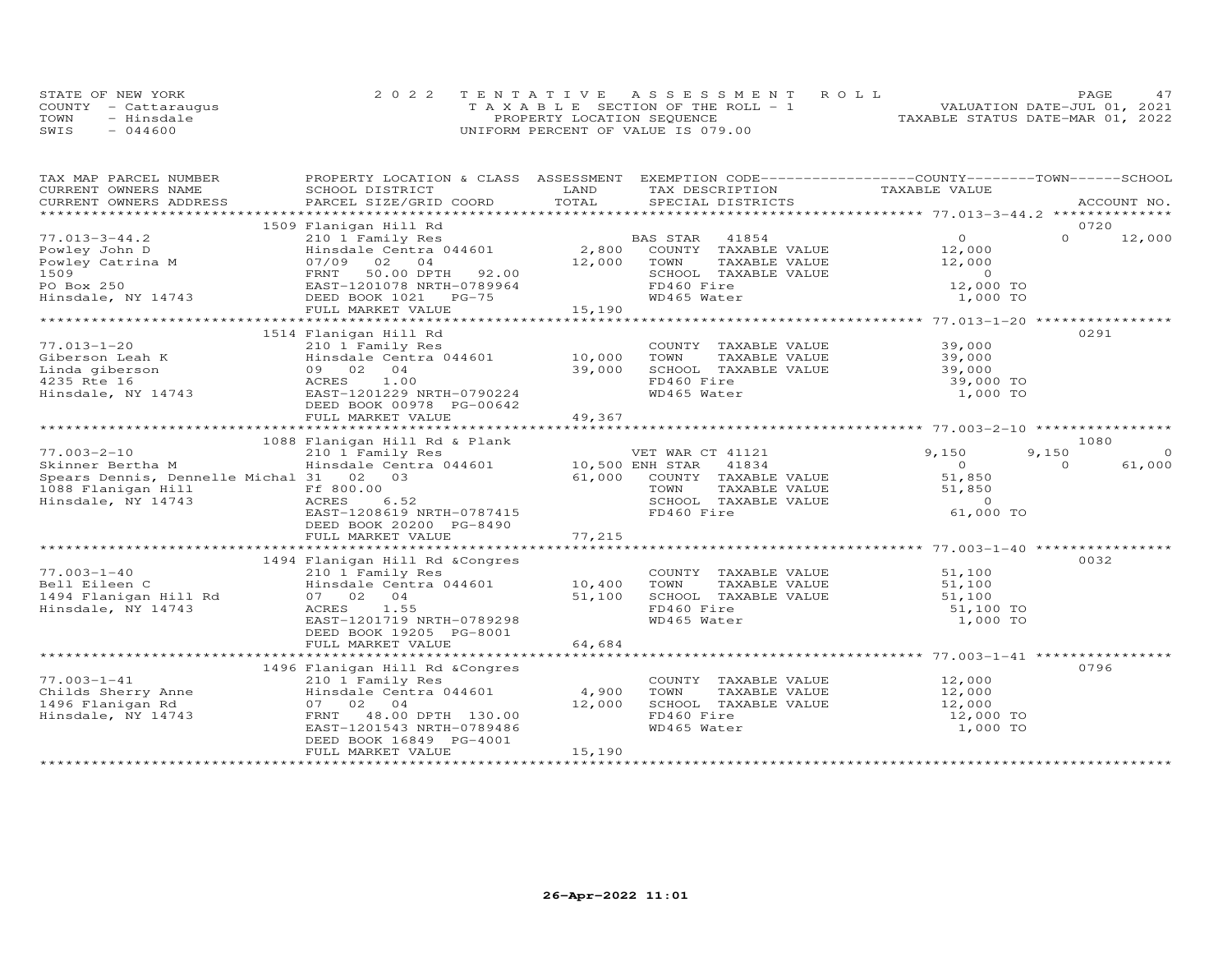| STATE OF NEW YORK    | 2022 TENTATIVE ASSESSMENT ROLL        | 48<br>PAGE                       |
|----------------------|---------------------------------------|----------------------------------|
| COUNTY - Cattaraugus | T A X A B L E SECTION OF THE ROLL - 1 | VALUATION DATE-JUL 01, 2021      |
| TOWN<br>- Hinsdale   | PROPERTY LOCATION SEQUENCE            | TAXABLE STATUS DATE-MAR 01, 2022 |
| SWIS<br>$-044600$    | UNIFORM PERCENT OF VALUE IS 079.00    |                                  |

| TAX MAP PARCEL NUMBER   | PROPERTY LOCATION & CLASS ASSESSMENT |        | EXEMPTION CODE-----------------COUNTY-------TOWN------SCHOOL |               |             |
|-------------------------|--------------------------------------|--------|--------------------------------------------------------------|---------------|-------------|
| CURRENT OWNERS NAME     | SCHOOL DISTRICT                      | LAND   | TAX DESCRIPTION                                              | TAXABLE VALUE |             |
| CURRENT OWNERS ADDRESS  | PARCEL SIZE/GRID COORD               | TOTAL  | SPECIAL DISTRICTS                                            |               | ACCOUNT NO. |
|                         |                                      |        |                                                              |               |             |
|                         | 3843 Flanigan Hill Rd & Main St      |        |                                                              |               | 0558        |
| $77.013 - 1 - 18$       | 220 2 Family Res                     |        | COUNTY TAXABLE VALUE                                         | 41,000        |             |
| Kent Barry L            | Hinsdale Centra 044601               | 1,500  | TOWN<br>TAXABLE VALUE                                        | 41,000        |             |
| 4428 Nys Rte 16         | 07 02 04                             | 41,000 | SCHOOL TAXABLE VALUE                                         | 41,000        |             |
| Hinsdale, NY 14743      | Cp 452                               |        | FD460 Fire                                                   | 41,000 TO     |             |
|                         | 37.00 DPTH 52.00<br>FRNT             |        | WD465 Water                                                  | 2,000 TO      |             |
|                         | EAST-1201260 NRTH-0789882            |        |                                                              |               |             |
|                         | DEED BOOK 00936 PG-00922             |        |                                                              |               |             |
|                         | FULL MARKET VALUE                    | 51,899 |                                                              |               |             |
|                         |                                      |        |                                                              |               |             |
|                         | Flanigan Hill Rd (Off)               |        |                                                              |               | 0091        |
| $77.003 - 1 - 33.1$     | 910 Priv forest                      |        | COUNTY TAXABLE VALUE                                         | 36,100        |             |
| Schulze Warren D        | Hinsdale Centra 044601               | 36,100 | TOWN<br>TAXABLE VALUE                                        | 36,100        |             |
| Schulze Renee L         | 40 02 03                             | 36,100 | SCHOOL TAXABLE VALUE                                         | 36,100        |             |
| 1004 Two Mile Rd        | ACRES 62.25                          |        | FD460 Fire                                                   | 36,100 TO     |             |
| Olean, NY 14760         | EAST-1205396 NRTH-0789778            |        |                                                              |               |             |
|                         | DEED BOOK 16175 PG-4004              |        |                                                              |               |             |
|                         | FULL MARKET VALUE                    | 45,696 |                                                              |               |             |
|                         |                                      |        |                                                              |               |             |
|                         | Flanigan Hill Rd (Off)               |        |                                                              |               | 1179        |
| $77.003 - 1 - 33.6$     | 322 Rural vac>10                     |        | COUNTY TAXABLE VALUE                                         | 9,100         |             |
| Kuhn Kevin              | Hinsdale Centra 044601               | 9,100  | TOWN<br>TAXABLE VALUE                                        | 9,100         |             |
| Kuhn Diana              | 40  02  03                           | 9,100  | SCHOOL TAXABLE VALUE                                         | 9,100         |             |
| 1260 Flanigan Hill Road | ACRES 12.05                          |        | FD460 Fire                                                   | 9,100 TO      |             |
| Hinsdale, NY 14743      | EAST-1205388 NRTH-0788542            |        |                                                              |               |             |
|                         | DEED BOOK 31073 PG-9004              |        |                                                              |               |             |
|                         | FULL MARKET VALUE                    | 11,519 |                                                              |               |             |
|                         |                                      |        |                                                              |               |             |
|                         | Flanigan Hill Rd (Off)               |        |                                                              |               | 1180        |
| $77.003 - 1 - 33.7$     | 910 Priv forest                      |        | COUNTY TAXABLE VALUE                                         | 12,000        |             |
| Schulze Warren D        | Hinsdale Centra 044601 12,000        |        | TOWN<br>TAXABLE VALUE                                        | 12,000        |             |
| Schulze Renee L         | 40 02 03                             | 12,000 | SCHOOL TAXABLE VALUE                                         | 12,000        |             |
| 1004 Two Mile Rd        | ACRES 16.05                          |        | FD460 Fire                                                   | 12,000 TO     |             |
| Olean, NY 14760         | EAST-1206006 NRTH-0788531            |        |                                                              |               |             |
|                         | DEED BOOK 16175 PG-4004              |        |                                                              |               |             |
|                         | FULL MARKET VALUE                    | 15,190 |                                                              |               |             |
|                         |                                      |        |                                                              |               |             |
|                         | Flanigan Hill Rd (Off)               |        |                                                              |               | 1365        |
| $77.003 - 1 - 38.6$     | 322 Rural vac>10                     |        | COUNTY TAXABLE VALUE                                         | 16,400        |             |
| Cobado Kent             | Hinsdale Centra 044601 16,400        |        | TOWN<br>TAXABLE VALUE                                        | 16,400        |             |
| 4544 Five Mile Road     | 07 02 04                             | 16,400 | SCHOOL TAXABLE VALUE                                         | 16,400        |             |
| Allegany, NY 14706      | ACRES 22.56                          |        | FD460 Fire                                                   | 16,400 TO     |             |
|                         | EAST-1200497 NRTH-0787941            |        |                                                              |               |             |
|                         | DEED BOOK 25345 PG-5001              |        |                                                              |               |             |
|                         | FULL MARKET VALUE                    | 20,759 |                                                              |               |             |
|                         |                                      |        |                                                              |               |             |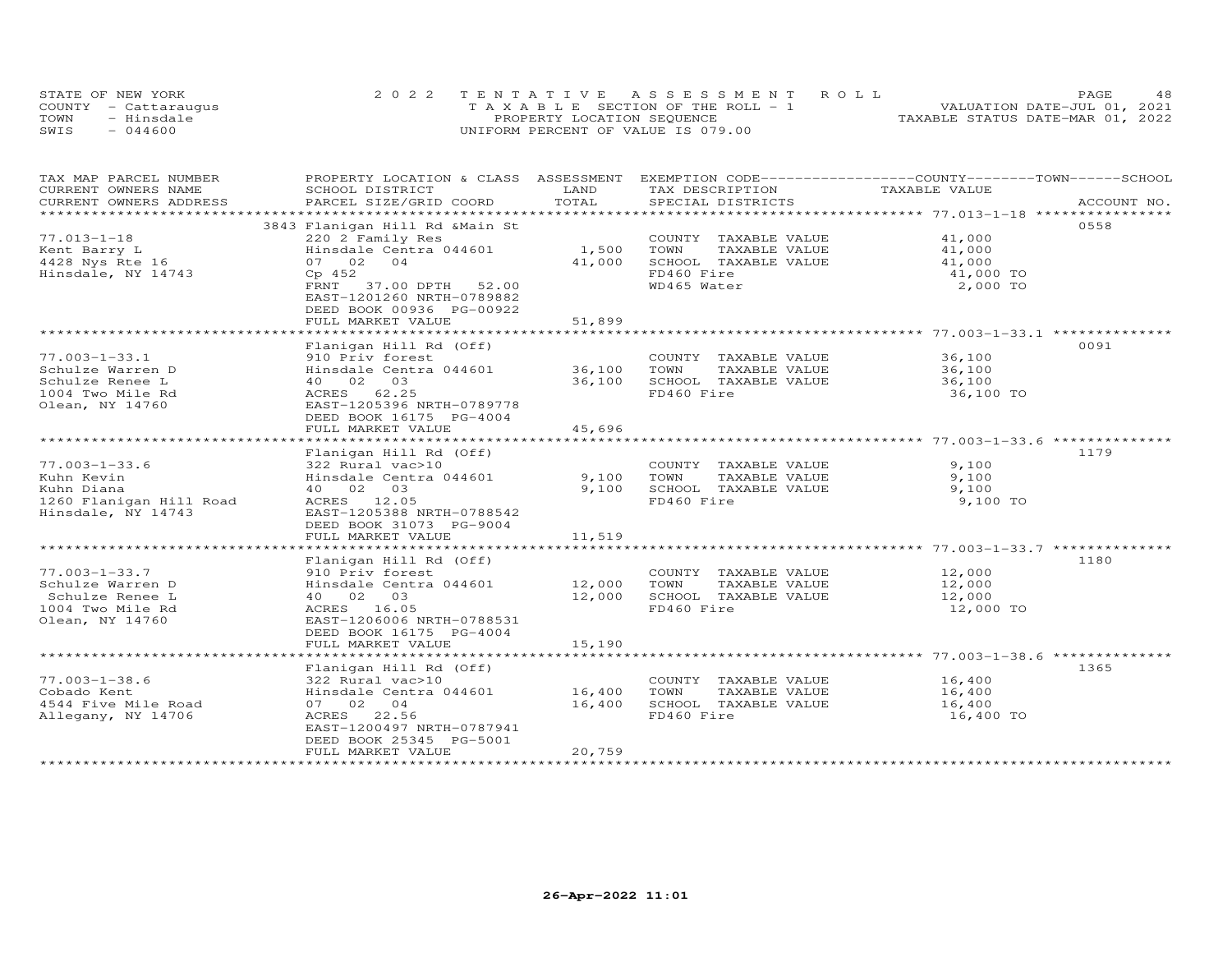| STATE OF NEW YORK    | 2022 TENTATIVE ASSESSMENT ROLL        | 49<br><b>PAGE</b>                |
|----------------------|---------------------------------------|----------------------------------|
| COUNTY - Cattaraugus | T A X A B L E SECTION OF THE ROLL - 1 | VALUATION DATE-JUL 01, 2021      |
| TOWN<br>- Hinsdale   | PROPERTY LOCATION SEQUENCE            | TAXABLE STATUS DATE-MAR 01, 2022 |
| $-044600$<br>SWIS    | UNIFORM PERCENT OF VALUE IS 079.00    |                                  |

| TAX MAP PARCEL NUMBER                                 | PROPERTY LOCATION & CLASS ASSESSMENT |        | EXEMPTION CODE-----------------COUNTY-------TOWN-----SCHOOL |               |             |
|-------------------------------------------------------|--------------------------------------|--------|-------------------------------------------------------------|---------------|-------------|
| CURRENT OWNERS NAME                                   | SCHOOL DISTRICT                      | LAND   | TAX DESCRIPTION                                             | TAXABLE VALUE |             |
| CURRENT OWNERS ADDRESS<br>*******************         | PARCEL SIZE/GRID COORD               | TOTAL  | SPECIAL DISTRICTS                                           |               | ACCOUNT NO. |
|                                                       |                                      |        |                                                             |               |             |
|                                                       | Flanigan Rd                          |        |                                                             |               | 1127        |
| $77.003 - 1 - 33.2$                                   | 270 Mfg housing                      |        | COUNTY TAXABLE VALUE                                        | 19,900        |             |
| Confer Philip S                                       | Hinsdale Centra 044601               | 7,700  | TOWN<br>TAXABLE VALUE                                       | 19,900        |             |
| Confer Shirley J                                      | 48<br>02<br>03                       | 19,900 | SCHOOL TAXABLE VALUE                                        | 19,900        |             |
| Attn: Dee Ann Gleason Finnerty FRNT 800.00 DPTH       |                                      |        | FD460 Fire                                                  | 19,900 TO     |             |
| 541 Plank Rd                                          | ACRES<br>2.38                        |        |                                                             |               |             |
| Cuba, NY 14727                                        | EAST-1203515 NRTH-0788434            |        |                                                             |               |             |
|                                                       | DEED BOOK 00946 PG-00416             | 25,190 |                                                             |               |             |
|                                                       | FULL MARKET VALUE                    |        |                                                             |               |             |
|                                                       | Ford Miles (off) Rd                  |        |                                                             |               | 0522        |
| 86.002-1-14                                           | 260 Seasonal res                     |        |                                                             | 25,000        |             |
| Milligan Brent                                        | Hinsdale Centra 044601               | 7,100  | COUNTY TAXABLE VALUE<br>TOWN<br>TAXABLE VALUE               | 25,000        |             |
| Milligan Melissa                                      | 22 02 03                             | 25,000 | SCHOOL TAXABLE VALUE                                        | 25,000        |             |
| 841 Bishop St                                         | 1.30<br>ACRES                        |        | FD460 Fire                                                  | 25,000 TO     |             |
| Olean, NY 14760                                       | EAST-1214227 NRTH-0783983            |        |                                                             |               |             |
|                                                       | DEED BOOK 28428 PG-7001              |        |                                                             |               |             |
|                                                       | FULL MARKET VALUE                    | 31,646 |                                                             |               |             |
|                                                       | ************************             |        |                                                             |               |             |
|                                                       | 3315 Ford Miles Rd                   |        |                                                             |               | 0898        |
| $86.001 - 2 - 9.2$                                    | 210 1 Family Res                     |        | COUNTY TAXABLE VALUE                                        | 39,000        |             |
| Eugene P. Hatch and Linda R. H Hinsdale Centra 044601 |                                      | 6,900  | TOWN<br>TAXABLE VALUE                                       | 39,000        |             |
| Country Critters Trust, dated 22 02 03                |                                      | 39,000 | SCHOOL TAXABLE VALUE                                        | 39,000        |             |
| 1156 East Windfall Road FRNT 135.00 DPTH 235.00       |                                      |        | FD460 Fire                                                  | 39,000 TO     |             |
| Olean, NY 14760                                       | EAST-1211599 NRTH-0780874            |        |                                                             |               |             |
|                                                       | DEED BOOK 20200 PG-7724              |        |                                                             |               |             |
|                                                       | FULL MARKET VALUE                    | 49,367 |                                                             |               |             |
|                                                       |                                      |        |                                                             |               |             |
|                                                       | 3325 Ford Miles Rd                   |        |                                                             |               | 0072        |
| $86.001 - 2 - 9.1$                                    | 210 1 Family Res                     |        | COUNTY TAXABLE VALUE                                        | 78,000        |             |
| Boysha Leon                                           | Hinsdale Centra 044601               | 11,100 | TOWN<br>TAXABLE VALUE                                       | 78,000        |             |
| Boysha Penny                                          | 22 02<br>03                          | 78,000 | SCHOOL TAXABLE VALUE                                        | 78,000        |             |
| 3325 Ford Miles Rd                                    | Ff 260.00                            |        | FD460 Fire                                                  | 78,000 TO     |             |
| Cuba, NY 14727                                        | ACRES<br>4.70 BANK<br>017            |        |                                                             |               |             |
|                                                       | EAST-1211804 NRTH-0781042            |        |                                                             |               |             |
|                                                       | DEED BOOK 5117 PG-8002               |        |                                                             |               |             |
|                                                       | FULL MARKET VALUE                    | 98,734 |                                                             |               |             |
|                                                       |                                      |        |                                                             |               |             |
|                                                       | 3493 Ford Miles Rd                   |        |                                                             |               | 1536        |
| $86.002 - 2 - 29.2$                                   | 260 Seasonal res                     |        | COUNTY TAXABLE VALUE                                        | 25,000        |             |
| Veihdeffer Albert E                                   | Hinsdale Centra 044601               | 9,800  | TOWN<br>TAXABLE VALUE                                       | 25,000        |             |
| Veihdeffer Ida                                        | 22 02<br>03                          | 25,000 | SCHOOL TAXABLE VALUE                                        | 25,000        |             |
| 8251 Colonial Dr                                      | ACRES<br>3.15                        |        | FD460 Fire                                                  | 25,000 TO     |             |
| Niagara Falls, NY 14304                               | EAST-1213135 NRTH-0782198            |        |                                                             |               |             |
|                                                       | DEED BOOK 7241<br>PG-7001            |        |                                                             |               |             |
|                                                       | FULL MARKET VALUE                    | 31,646 |                                                             |               |             |
|                                                       |                                      |        |                                                             |               |             |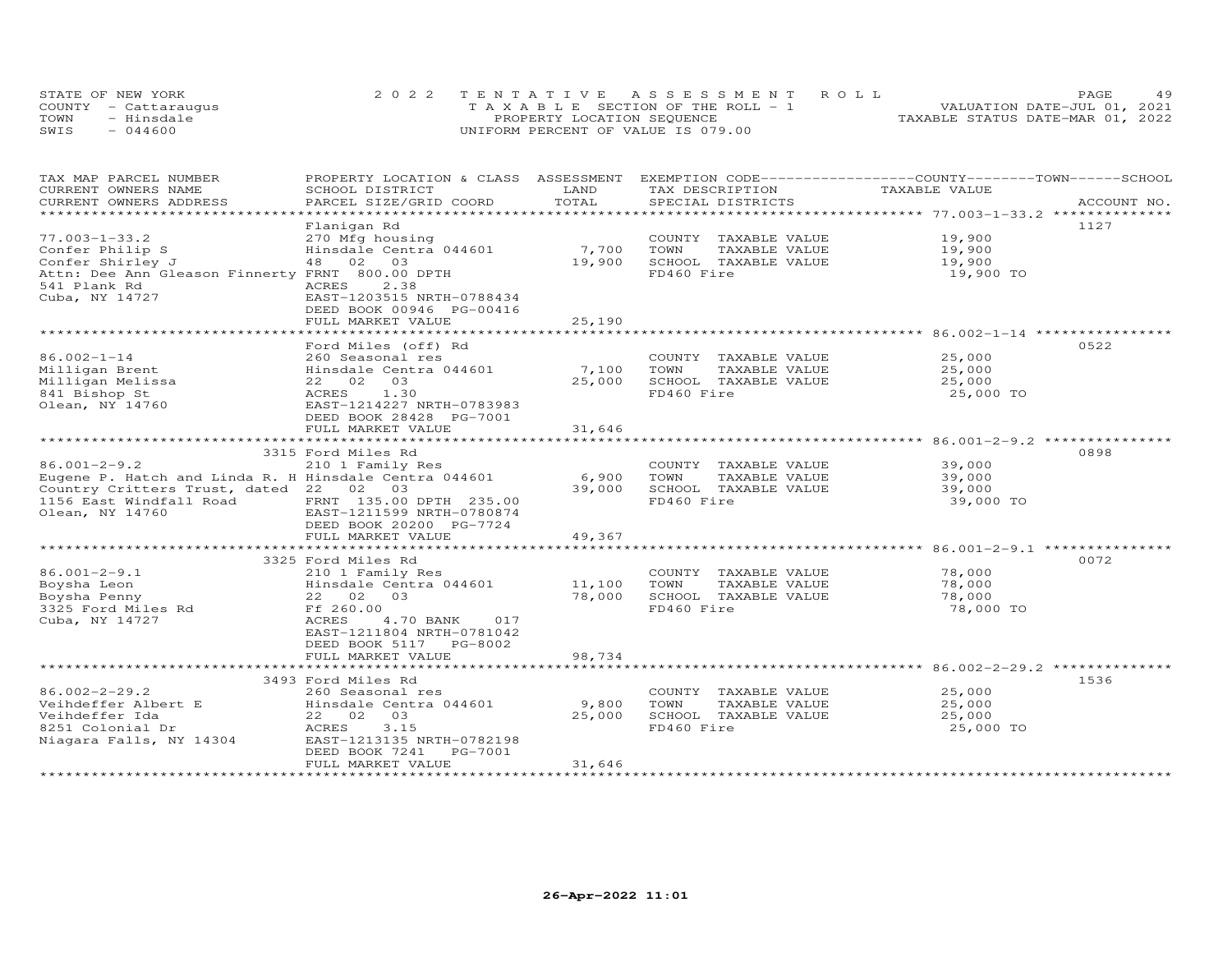|      | STATE OF NEW YORK    | 2022 TENTATIVE ASSESSMENT ROLL                  | 50<br>PAGE                       |
|------|----------------------|-------------------------------------------------|----------------------------------|
|      | COUNTY - Cattaraugus | $T A X A B I F S E C T I ON OF THE R O I J - 1$ | VALUATION DATE-JUL 01, 2021      |
| TOWN | - Hinsdale           | PROPERTY LOCATION SEQUENCE                      | TAXABLE STATUS DATE-MAR 01, 2022 |
| SWIS | $-044600$            | UNIFORM PERCENT OF VALUE IS 079.00              |                                  |

| TAX MAP PARCEL NUMBER<br>CURRENT OWNERS NAME<br>CURRENT OWNERS ADDRESS                                | PROPERTY LOCATION & CLASS ASSESSMENT EXEMPTION CODE----------------COUNTY-------TOWN------SCHOOL<br>SCHOOL DISTRICT                                                                                   | LAND<br>TOTAL                 | TAX DESCRIPTION                                                                                          | TAXABLE VALUE                                         |                            |
|-------------------------------------------------------------------------------------------------------|-------------------------------------------------------------------------------------------------------------------------------------------------------------------------------------------------------|-------------------------------|----------------------------------------------------------------------------------------------------------|-------------------------------------------------------|----------------------------|
| ***********************                                                                               | PARCEL SIZE/GRID COORD                                                                                                                                                                                |                               | SPECIAL DISTRICTS                                                                                        |                                                       | ACCOUNT NO.                |
|                                                                                                       | 3691 Ford Miles Rd                                                                                                                                                                                    |                               |                                                                                                          |                                                       | 0334                       |
| $77.004 - 1 - 24.1$<br>Maerten Gerald P<br>Duchesne Deborah K<br>3691 Ford Miles Rd<br>Cuba, NY 14727 | 270 Mfg housing<br>Hinsdale Centra 044601<br>23 02 03<br>FRNT 490.00 DPTH<br>ACRES 57.48<br>EAST-1214159 NRTH-0786180<br>DEED BOOK 27638 PG-5001<br>FULL MARKET VALUE                                 | 24,900<br>42,400<br>53,671    | ENH STAR<br>41834<br>COUNTY TAXABLE VALUE<br>TOWN<br>TAXABLE VALUE<br>SCHOOL TAXABLE VALUE<br>FD460 Fire | $\Omega$<br>42,400<br>42,400<br>$\sim$ 0<br>42,400 TO | $\Omega$<br>42,400         |
|                                                                                                       |                                                                                                                                                                                                       |                               |                                                                                                          |                                                       |                            |
| $86.002 - 1 - 32.2$<br>Thompson Burton R<br>Thompson Leona G<br>PO Box 462<br>Odum, GA 31555          | Ford Miles Rd (Off)<br>314 Rural vac<10<br>Hinsdale Centra 044601<br>22 02<br>03<br>FRNT 270.00 DPTH 100.00<br>EAST-1213418 NRTH-0782685<br>DEED BOOK 766<br>PG-767<br>FULL MARKET VALUE              | 5,000<br>5,000<br>6,329       | COUNTY TAXABLE VALUE<br>TOWN<br>TAXABLE VALUE<br>SCHOOL TAXABLE VALUE<br>FD460 Fire                      | 5,000<br>5,000<br>5,000<br>5,000 TO                   | 0944                       |
|                                                                                                       |                                                                                                                                                                                                       |                               |                                                                                                          |                                                       |                            |
| $86.002 - 1 - 28$<br>Black Richard C<br>Bradley Karen M<br>15 Lazy Trl<br>Penfield, NY 14526          | Ford-Miles Rd<br>314 Rural vac<10<br>Hinsdale Centra 044601<br>22 02 03<br>Ff 410.00<br>2.66<br>ACRES<br>EAST-1214117 NRTH-0783480<br>DEED BOOK 7386 PG-5001                                          | 9,400<br>9,400                | COUNTY TAXABLE VALUE<br>TAXABLE VALUE<br>TOWN<br>SCHOOL TAXABLE VALUE<br>FD460 Fire                      | 9,400<br>9,400<br>9,400<br>9,400 TO                   | 0683                       |
|                                                                                                       | FULL MARKET VALUE                                                                                                                                                                                     | 11,899                        |                                                                                                          |                                                       |                            |
| $86.002 - 2 - 27$<br>Hicklin Emma (Schena)<br>9884 Cuba Rd<br>Cuba, NY 14727                          | * * * * * * * * * * * * * * * * * * *<br>Ford-Miles Rd<br>322 Rural vac>10<br>Hinsdale Centra 044601<br>22 02 03<br>Ff 50.00<br>ACRES 40.98<br>EAST-1214183 NRTH-0781729<br>DEED BOOK 709<br>PG-00651 | *********<br>21,600<br>21,600 | COUNTY TAXABLE VALUE<br>TOWN<br>TAXABLE VALUE<br>SCHOOL TAXABLE VALUE<br>FD460 Fire                      | 21,600<br>21,600<br>21,600<br>21,600 TO               | 0668                       |
|                                                                                                       | FULL MARKET VALUE                                                                                                                                                                                     | 27,342                        |                                                                                                          |                                                       |                            |
|                                                                                                       |                                                                                                                                                                                                       |                               |                                                                                                          |                                                       |                            |
| $86.002 - 2 - 31.2$<br>Elsigan Hans R<br>Elsigan Julie A<br>3002 Top Notch Rd<br>Cuba, NY 14727       | 3002 Ford-Miles Rd<br>210 1 Family Res<br>Hinsdale Centra 044601<br>14 02 03<br>ACRES 30.00<br>EAST-1215378 NRTH-0783392<br>DEED BOOK 16543 PG-7002<br>FULL MARKET VALUE                              | 17,900<br>100,000<br>126,582  | BAS STAR 41854<br>COUNTY TAXABLE VALUE<br>TAXABLE VALUE<br>TOWN<br>SCHOOL TAXABLE VALUE<br>FD460 Fire    | $\circ$<br>100,000<br>100,000<br>74,500<br>100,000 TO | 1719<br>$\Omega$<br>25,500 |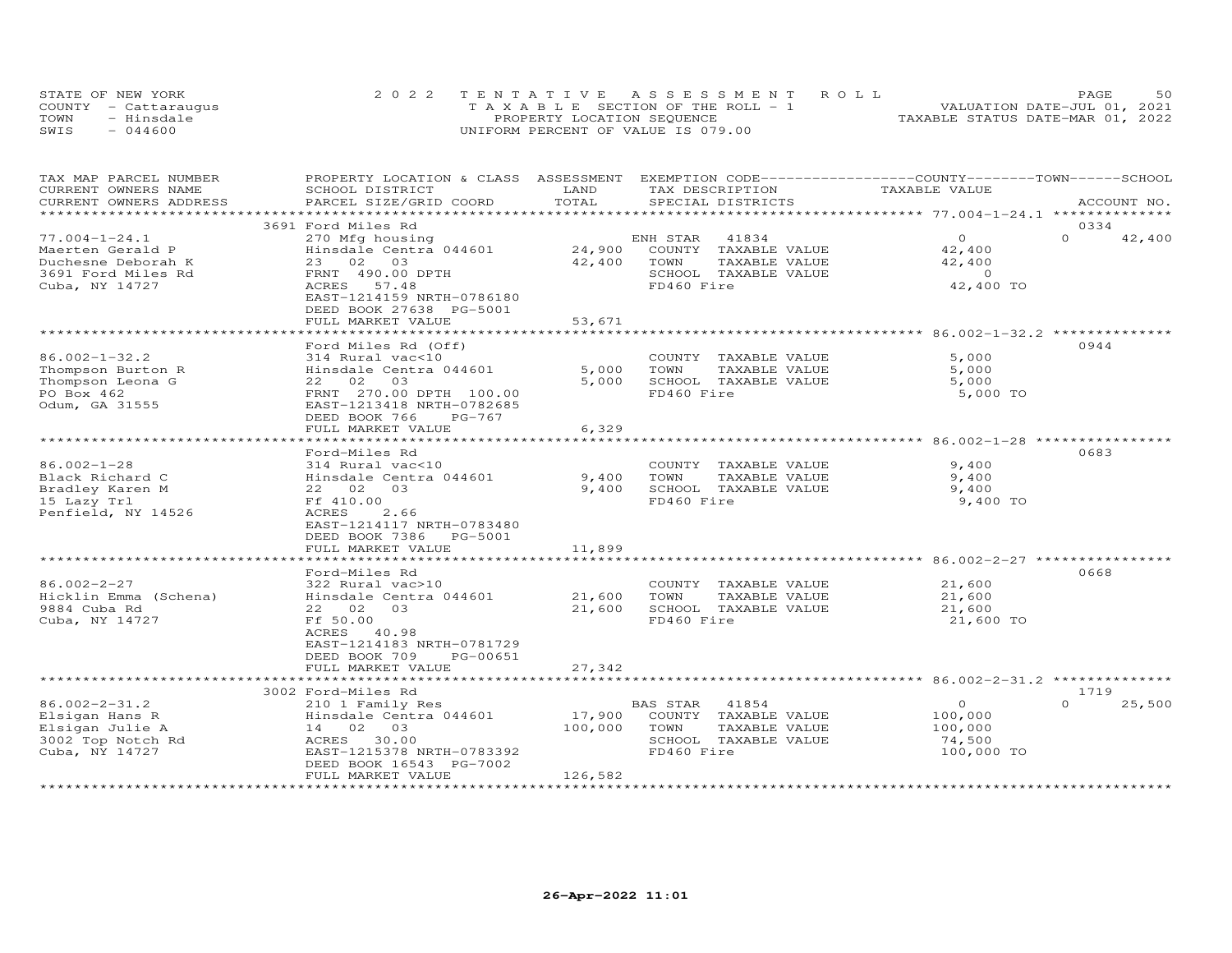|      | STATE OF NEW YORK    | 2022 TENTATIVE ASSESSMENT ROLL        | PAGE                             |
|------|----------------------|---------------------------------------|----------------------------------|
|      | COUNTY - Cattaraugus | T A X A B L E SECTION OF THE ROLL - 1 | VALUATION DATE-JUL 01, 2021      |
| TOWN | - Hinsdale           | PROPERTY LOCATION SEQUENCE            | TAXABLE STATUS DATE-MAR 01, 2022 |
| SWIS | $-044600$            | UNIFORM PERCENT OF VALUE IS 079.00    |                                  |

| TAX MAP PARCEL NUMBER<br>CURRENT OWNERS NAME                             | PROPERTY LOCATION & CLASS ASSESSMENT EXEMPTION CODE----------------COUNTY-------TOWN-----SCHOOL<br>SCHOOL DISTRICT | LAND              | TAX DESCRIPTION                                                                     | TAXABLE VALUE                              |                            |
|--------------------------------------------------------------------------|--------------------------------------------------------------------------------------------------------------------|-------------------|-------------------------------------------------------------------------------------|--------------------------------------------|----------------------------|
| CURRENT OWNERS ADDRESS<br>**********************                         | PARCEL SIZE/GRID COORD                                                                                             | TOTAL             | SPECIAL DISTRICTS                                                                   |                                            | ACCOUNT NO.                |
|                                                                          |                                                                                                                    |                   |                                                                                     |                                            |                            |
| 86.002-2-26                                                              | 3322 Ford-Miles Rd<br>210 1 Family Res                                                                             |                   | BAS STAR 41854                                                                      | $\circ$                                    | 0261<br>$\Omega$<br>25,500 |
| West Lee & June<br>west Ronald A<br>3322 Ford Miles Rd<br>Cuba, NY 14727 | Hinsdale Centra 044601<br>22 02 03<br>FRNT 1625.00 DPTH<br>ACRES 82.05<br>EAST-1212710 NRTH-0781045                | 74,400<br>124,400 | COUNTY TAXABLE VALUE<br>TOWN<br>TAXABLE VALUE<br>SCHOOL TAXABLE VALUE<br>FD460 Fire | 124,400<br>124,400<br>98,900<br>124,400 TO |                            |
|                                                                          | DEED BOOK 2019 PG-12761<br>FULL MARKET VALUE                                                                       | 157,468           |                                                                                     |                                            |                            |
|                                                                          |                                                                                                                    | ***********       |                                                                                     |                                            |                            |
|                                                                          | 3447 Ford-Miles Rd                                                                                                 |                   |                                                                                     |                                            | 0400                       |
| $86.002 - 2 - 29.1$                                                      | 260 Seasonal res                                                                                                   |                   | COUNTY TAXABLE VALUE                                                                | 58,000                                     |                            |
| Rosinski, Donald                                                         | Hinsdale Centra 044601 15,900                                                                                      |                   | TOWN<br>TAXABLE VALUE                                                               | 58,000                                     |                            |
| Rosinski Donald 111 Darcie J. 22 02 03                                   |                                                                                                                    | 58,000            | SCHOOL TAXABLE VALUE                                                                | 58,000                                     |                            |
| PO Box 25<br>Hinsdale, 14743                                             | ACRES 19.95<br>EAST-1212586 NRTH-0782023<br>DEED BOOK 26455 PG-8001<br>FULL MARKET VALUE                           | 73,418            | FD460 Fire                                                                          | 58,000 TO                                  |                            |
|                                                                          |                                                                                                                    |                   |                                                                                     |                                            |                            |
|                                                                          | 3507 Ford-Miles Rd                                                                                                 |                   |                                                                                     |                                            | 0866                       |
| $86.002 - 2 - 28$                                                        | 210 1 Family Res                                                                                                   |                   | AGED C/T/S 41800                                                                    | 17,500                                     | 17,500<br>17,500           |
| Miles Marvin D                                                           | Hinsdale Centra 044601 11,200 ENH STAR                                                                             |                   | 41834                                                                               | $\overline{0}$                             | $\Omega$<br>17,500         |
| 3507 Ford Miles Rd                                                       | 22 02 03                                                                                                           |                   | 35,000 COUNTY TAXABLE VALUE                                                         | 17,500                                     |                            |
| Cuba, NY 14727                                                           | Ff 800.00                                                                                                          |                   | TAXABLE VALUE<br>TOWN                                                               | 17,500                                     |                            |
|                                                                          | ACRES<br>8.16                                                                                                      |                   | SCHOOL TAXABLE VALUE                                                                | 17,500<br>0                                |                            |
|                                                                          | EAST-1213566 NRTH-0782170                                                                                          |                   | FD460 Fire                                                                          | 35,000 TO                                  |                            |
|                                                                          | DEED BOOK 757<br>PG-00173                                                                                          |                   |                                                                                     |                                            |                            |
|                                                                          | FULL MARKET VALUE                                                                                                  | 44,304            |                                                                                     |                                            |                            |
|                                                                          | **********************                                                                                             |                   |                                                                                     |                                            |                            |
|                                                                          | 3527 Ford-Miles Rd                                                                                                 |                   |                                                                                     |                                            | 0874                       |
| $86.002 - 1 - 29$                                                        | 260 Seasonal res                                                                                                   |                   | COUNTY TAXABLE VALUE                                                                | 17,000                                     |                            |
| Andrews Gerald                                                           | Hinsdale Centra 044601                                                                                             | 7,800             | TOWN<br>TAXABLE VALUE                                                               | 17,000                                     |                            |
| Andrews Kathlynn                                                         |                                                                                                                    | 17,000            | SCHOOL TAXABLE VALUE                                                                | 17,000                                     |                            |
| 193 E Main Street                                                        | 200 bullet and Hinsdale Centra 04<br>Hinsdale Centra 04<br>22 02 03<br>FRNT 220.00 DPTH                            |                   | FD460 Fire                                                                          | 17,000 TO                                  |                            |
| Springville, NY 14141                                                    | ACRES<br>2.58<br>EAST-1213912 NRTH-0783210<br>DEED BOOK 2020 PG-17630                                              |                   |                                                                                     |                                            |                            |
|                                                                          | FULL MARKET VALUE                                                                                                  | 21,519            |                                                                                     |                                            |                            |
|                                                                          |                                                                                                                    |                   |                                                                                     |                                            |                            |
|                                                                          | 3545 Ford-Miles Rd                                                                                                 |                   |                                                                                     |                                            | 0498                       |
| $86.002 - 1 - 31$                                                        | 314 Rural vac<10                                                                                                   |                   | COUNTY TAXABLE VALUE                                                                | 8,300                                      |                            |
|                                                                          | Hinsdale Centra 044601                                                                                             | 8,300             | TOWN<br>TAXABLE VALUE                                                               | 8,300                                      |                            |
|                                                                          | 22 02 03                                                                                                           | 8,300             | SCHOOL TAXABLE VALUE                                                                | 8,300                                      |                            |
|                                                                          |                                                                                                                    |                   | FD460 Fire                                                                          | 8,300 TO                                   |                            |
| CHARLEVOIX, MI 49720                                                     | ACRES<br>3.10                                                                                                      |                   |                                                                                     |                                            |                            |
|                                                                          | EAST-1213754 NRTH-0782718                                                                                          |                   |                                                                                     |                                            |                            |
|                                                                          | DEED BOOK 2020 PG-10031                                                                                            |                   |                                                                                     |                                            |                            |
|                                                                          | FULL MARKET VALUE                                                                                                  | 10,506            |                                                                                     |                                            |                            |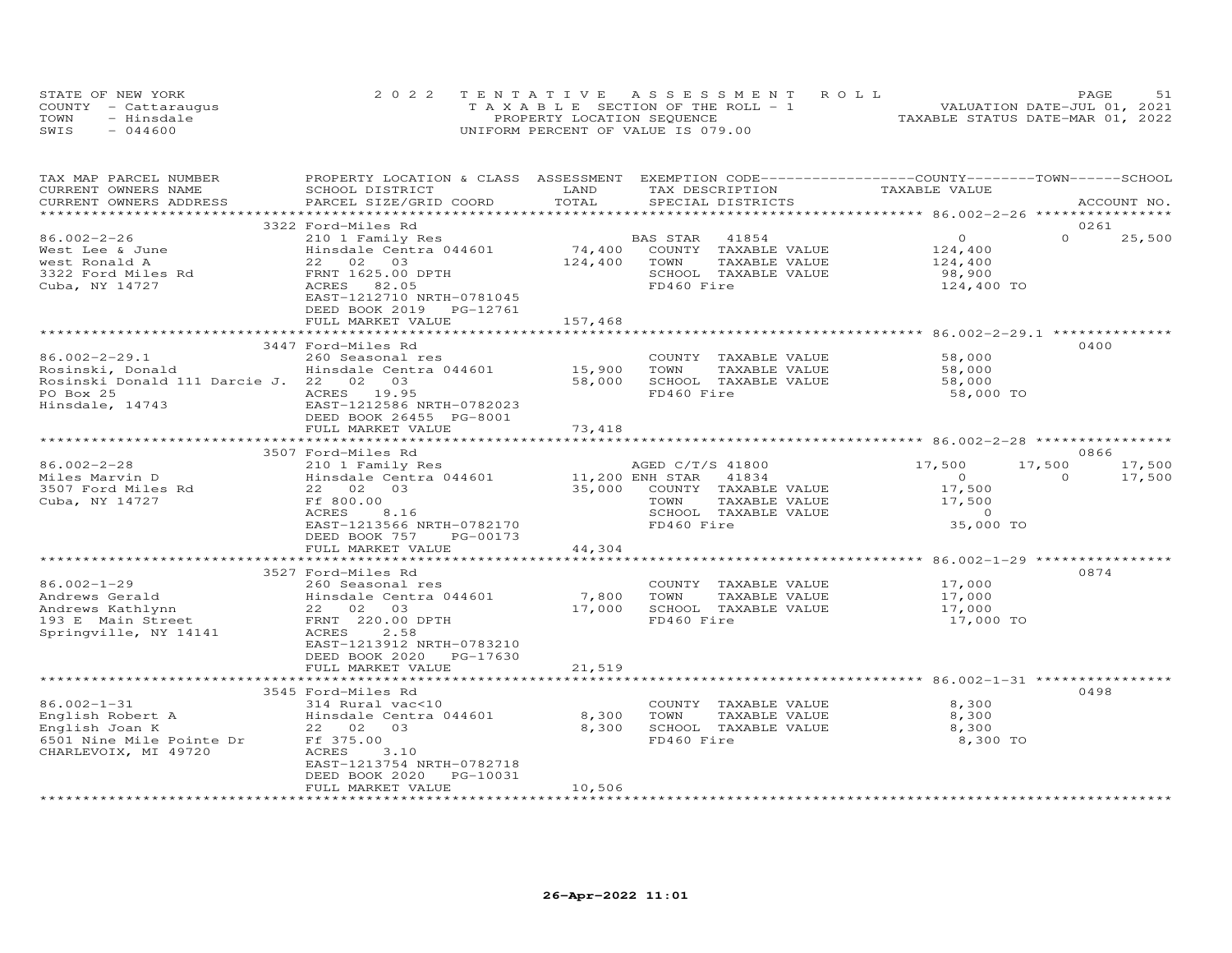|      | STATE OF NEW YORK    | 2022 TENTATIVE ASSESSMENT ROLL        | 52<br>PAGE                       |
|------|----------------------|---------------------------------------|----------------------------------|
|      | COUNTY - Cattaraugus | T A X A B L E SECTION OF THE ROLL - 1 | VALUATION DATE-JUL 01, 2021      |
| TOWN | - Hinsdale           | PROPERTY LOCATION SEQUENCE            | TAXABLE STATUS DATE-MAR 01, 2022 |
| SWIS | $-044600$            | UNIFORM PERCENT OF VALUE IS 079.00    |                                  |

| TAX MAP PARCEL NUMBER                                 | PROPERTY LOCATION & CLASS ASSESSMENT EXEMPTION CODE----------------COUNTY-------TOWN------SCHOOL |                     |                                               |                                                     |                    |
|-------------------------------------------------------|--------------------------------------------------------------------------------------------------|---------------------|-----------------------------------------------|-----------------------------------------------------|--------------------|
| CURRENT OWNERS NAME                                   | SCHOOL DISTRICT                                                                                  | LAND                | TAX DESCRIPTION                               | TAXABLE VALUE                                       |                    |
| CURRENT OWNERS ADDRESS                                | PARCEL SIZE/GRID COORD                                                                           | TOTAL               | SPECIAL DISTRICTS                             |                                                     | ACCOUNT NO.        |
|                                                       |                                                                                                  |                     |                                               |                                                     |                    |
|                                                       | 3554 Ford-Miles Rd                                                                               |                     |                                               |                                                     | 0873               |
| $86.002 - 1 - 23$                                     | 270 Mfg housing                                                                                  |                     | CW_15_VET/ 41161                              | 3,450                                               | 3,450<br>$\circ$   |
| Scott Basil                                           | Hinsdale Centra 044601                                                                           |                     | 6,800 BAS STAR<br>41854                       | $\overline{O}$                                      | $\Omega$<br>23,000 |
| 3554 Ford Miles Rd                                    | 22 02 03                                                                                         | 23,000              | COUNTY TAXABLE VALUE                          | 19,550                                              |                    |
| Cuba, NY 14727                                        | FRNT 320.00 DPTH                                                                                 |                     | TAXABLE VALUE<br>TOWN                         | 19,550                                              |                    |
|                                                       | ACRES<br>1.41                                                                                    |                     | SCHOOL TAXABLE VALUE<br>FD460 Fire            | $\Omega$                                            |                    |
|                                                       | EAST-1214045 NRTH-0782654                                                                        |                     |                                               | 23,000 TO                                           |                    |
|                                                       | DEED BOOK 9590<br>PG-4001<br>FULL MARKET VALUE                                                   | 29,114              |                                               |                                                     |                    |
|                                                       | ************************                                                                         | **************      |                                               | ********************* 86.002-2-31.1 *************** |                    |
|                                                       | 3570 Ford-Miles Rd                                                                               |                     |                                               |                                                     | 0958               |
| $86.002 - 2 - 31.1$                                   | 210 1 Family Res                                                                                 |                     | 41834<br>ENH STAR                             | $\Omega$                                            | $\Omega$<br>63,670 |
| Harald R. Elsigan and Stephani Hinsdale Centra 044601 |                                                                                                  | 9,100               | COUNTY TAXABLE VALUE                          | 89,000                                              |                    |
| Top Notch Trust dated Jun                             | 14 02 03                                                                                         | 89,000              | TOWN<br>TAXABLE VALUE                         | 89,000                                              |                    |
| 3570 Top Notch Road                                   | ACRES<br>4.02                                                                                    |                     | SCHOOL TAXABLE VALUE                          | 25,330                                              |                    |
| Cuba, NY 14727                                        | EAST-1215038 NRTH-0783690                                                                        |                     | FD460 Fire                                    | 89,000 TO                                           |                    |
|                                                       | DEED BOOK 26159 PG-4002                                                                          |                     |                                               |                                                     |                    |
|                                                       | FULL MARKET VALUE                                                                                | 112,658             |                                               |                                                     |                    |
|                                                       | ******************************                                                                   |                     |                                               |                                                     |                    |
|                                                       | 3577 Ford-Miles Rd                                                                               |                     |                                               |                                                     | 0159               |
| $86.002 - 1 - 30$                                     | 210 1 Family Res                                                                                 |                     | COUNTY TAXABLE VALUE                          | 49,000                                              |                    |
| Fitzpatrick Shawn E                                   | Hinsdale Centra 044601                                                                           | 7,300               | TOWN<br>TAXABLE VALUE                         | 49,000                                              |                    |
| Fitzpatrick Tina M                                    | 22 02 03                                                                                         | 49,000              | SCHOOL TAXABLE VALUE                          | 49,000                                              |                    |
| 3577 Ford-Miles Rd                                    | Ff 260.00                                                                                        |                     | FD460 Fire                                    | 49,000 TO                                           |                    |
| Cuba, NY 14727                                        | ACRES<br>1.98                                                                                    |                     |                                               |                                                     |                    |
|                                                       | EAST-1214145 NRTH-0782908                                                                        |                     |                                               |                                                     |                    |
|                                                       | DEED BOOK 5213 PG-9001                                                                           |                     |                                               |                                                     |                    |
|                                                       | FULL MARKET VALUE                                                                                | 62,025              |                                               |                                                     |                    |
|                                                       | **********************                                                                           |                     |                                               | **************** 86.002-1-25 *****                  |                    |
|                                                       | 3608 Ford-Miles Rd                                                                               |                     |                                               |                                                     | 0868               |
| $86.002 - 1 - 25$                                     | 210 1 Family Res                                                                                 |                     | COUNTY TAXABLE VALUE                          | 81,200                                              |                    |
| Golembiewski James                                    | Hinsdale Centra 044601                                                                           | 9,100               | TOWN<br>TAXABLE VALUE                         | 81,200                                              |                    |
| Golembiewski Janice J.                                | 22 02 03                                                                                         | 81,200              | SCHOOL TAXABLE VALUE                          | 81,200                                              |                    |
| 3608 Ford Miles Road                                  | Ff 270.00                                                                                        |                     | FD460 Fire                                    | 81,200 TO                                           |                    |
| Cuba, NY 14727                                        | ACRES<br>2.30 BANK<br>017                                                                        |                     |                                               |                                                     |                    |
|                                                       | EAST-1214288 NRTH-0782996                                                                        |                     |                                               |                                                     |                    |
|                                                       | DEED BOOK 20210 PG-5105                                                                          |                     |                                               |                                                     |                    |
|                                                       | FULL MARKET VALUE                                                                                | 102,785             |                                               |                                                     |                    |
|                                                       |                                                                                                  |                     |                                               |                                                     |                    |
|                                                       | 3618 Ford-Miles Rd                                                                               |                     |                                               |                                                     | 0859<br>$\Omega$   |
| $86.002 - 1 - 26$                                     | 210 1 Family Res                                                                                 |                     | BAS STAR<br>41854                             | $\overline{O}$                                      | 25,500             |
| Paddison Brittney L                                   | Hinsdale Centra 044601                                                                           | 6,000               | COUNTY TAXABLE VALUE                          | 38,000                                              |                    |
| PO Box 16240                                          | 22 02 03<br>Land Contract                                                                        | 38,000              | TOWN<br>TAXABLE VALUE<br>SCHOOL TAXABLE VALUE | 38,000<br>12,500                                    |                    |
| Surfside Beach, SC 29587                              | FRNT 200.00 DPTH 110.00                                                                          |                     | FD460 Fire                                    |                                                     |                    |
|                                                       | EAST-1214405 NRTH-0783309                                                                        |                     |                                               | 38,000 TO                                           |                    |
|                                                       | DEED BOOK 10385 PG-3001                                                                          |                     |                                               |                                                     |                    |
|                                                       | FULL MARKET VALUE                                                                                | 48,101              |                                               |                                                     |                    |
| ************************                              | *************************                                                                        | ******************* |                                               |                                                     |                    |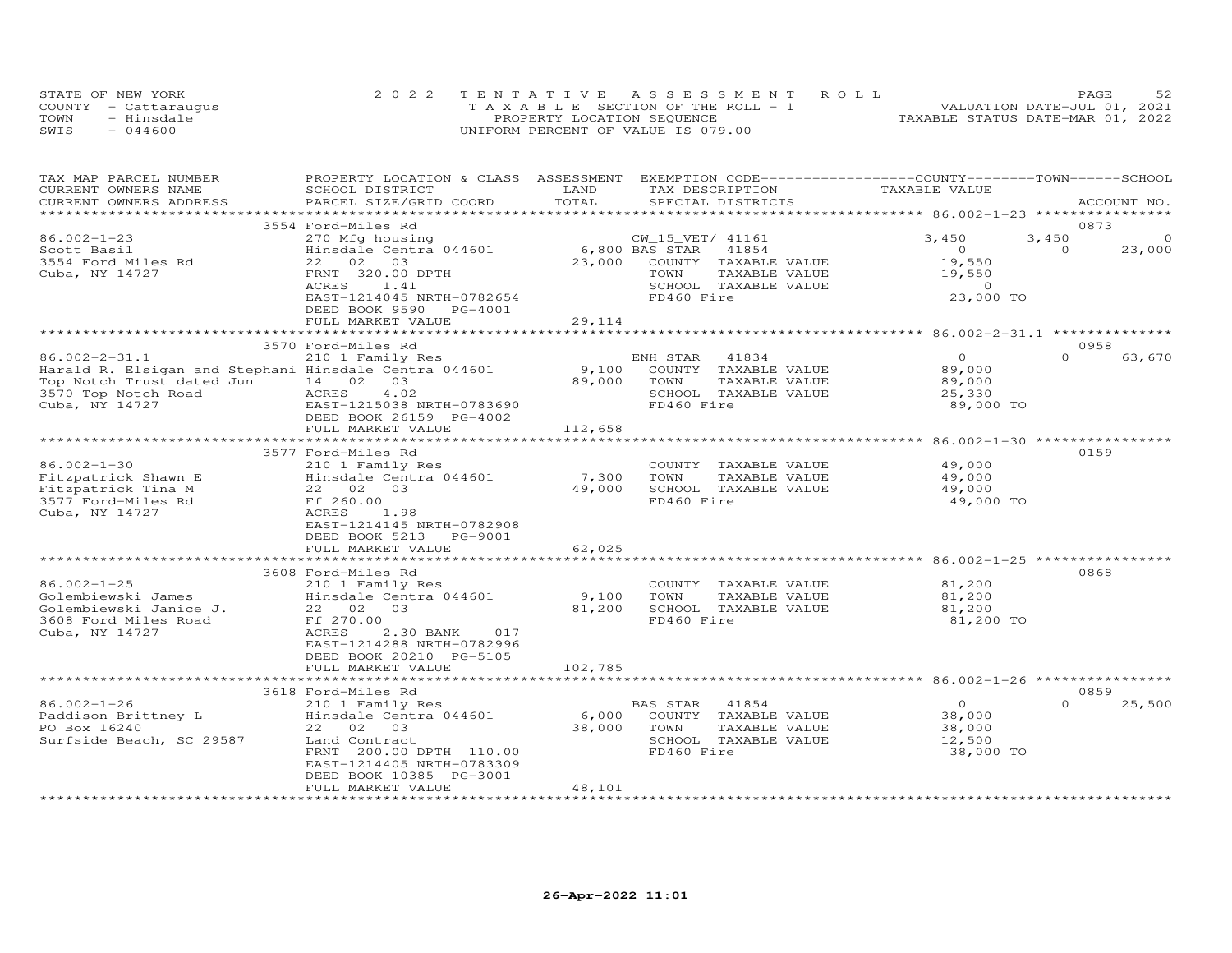| STATE OF NEW YORK    | 2022 TENTATIVE ASSESSMENT ROLL        | 53<br>PAGE.                      |
|----------------------|---------------------------------------|----------------------------------|
| COUNTY - Cattaraugus | T A X A B L E SECTION OF THE ROLL - 1 | VALUATION DATE-JUL 01, 2021      |
| TOWN<br>- Hinsdale   | PROPERTY LOCATION SEQUENCE            | TAXABLE STATUS DATE-MAR 01, 2022 |
| $-044600$<br>SWIS    | UNIFORM PERCENT OF VALUE IS 079.00    |                                  |

| TAX MAP PARCEL NUMBER<br>CURRENT OWNERS NAME<br>CURRENT OWNERS ADDRESS                             | PROPERTY LOCATION & CLASS ASSESSMENT<br>SCHOOL DISTRICT<br>PARCEL SIZE/GRID COORD                                                                                               | LAND<br>TOTAL             | EXEMPTION CODE------------------COUNTY-------TOWN-----SCHOOL<br>TAX DESCRIPTION<br>SPECIAL DISTRICTS                                                          | TAXABLE VALUE                                                              | ACCOUNT NO.                                                       |
|----------------------------------------------------------------------------------------------------|---------------------------------------------------------------------------------------------------------------------------------------------------------------------------------|---------------------------|---------------------------------------------------------------------------------------------------------------------------------------------------------------|----------------------------------------------------------------------------|-------------------------------------------------------------------|
|                                                                                                    |                                                                                                                                                                                 | ************************* |                                                                                                                                                               |                                                                            |                                                                   |
| 86.002-1-27                                                                                        | 3642 Ford-Miles Rd<br>270 Mfg housing                                                                                                                                           |                           | COUNTY TAXABLE VALUE                                                                                                                                          | 49,000                                                                     | 0636                                                              |
| Graham Cheryl<br>3642 Ford Miles Road<br>Cuba, NY 14727                                            | Hinsdale Centra 044601<br>22 02<br>03<br>Ff 240.00<br>1.40<br>ACRES<br>EAST-1214528 NRTH-0783523<br>DEED BOOK 24830 PG-3001                                                     | 8,200<br>49,000           | TOWN<br>TAXABLE VALUE<br>SCHOOL TAXABLE VALUE<br>FD460 Fire                                                                                                   | 49,000<br>49,000<br>49,000 TO                                              |                                                                   |
|                                                                                                    | FULL MARKET VALUE                                                                                                                                                               | 62,025                    |                                                                                                                                                               |                                                                            |                                                                   |
|                                                                                                    | ***********************<br>3651 Ford-Miles Rd                                                                                                                                   | **********                |                                                                                                                                                               |                                                                            | 0872                                                              |
| $86.002 - 1 - 15$<br>Nease David A Sr<br>PO Box 37<br>Weston Mills, NY 14788                       | 312 Vac w/imprv<br>Hinsdale Centra 044601<br>22 02 03<br>FRNT 280.00 DPTH<br>ACRES<br>1.87                                                                                      | 8,700<br>8,700            | COUNTY TAXABLE VALUE<br>TAXABLE VALUE<br>TOWN<br>SCHOOL TAXABLE VALUE<br>FD460 Fire                                                                           | 8,700<br>8,700<br>8,700<br>8,700 TO                                        |                                                                   |
|                                                                                                    | EAST-1214336 NRTH-0783799<br>DEED BOOK 6089<br>PG-2001<br>FULL MARKET VALUE<br>********************************                                                                 | 11,013<br>**************  |                                                                                                                                                               |                                                                            |                                                                   |
|                                                                                                    | 3670 Ford-Miles Rd                                                                                                                                                              |                           |                                                                                                                                                               |                                                                            | 0333                                                              |
| $86.002 - 1 - 17$<br>Kent Dawn C<br>3265 Jollytown Rd<br>Cuba, NY 14727                            | 210 1 Family Res<br>Hinsdale Centra 044601<br>22 02 03<br>FRNT 415.00 DPTH<br>ACRES<br>2.55<br>EAST-1214667 NRTH-0783893<br>DEED BOOK 21984 PG-8002                             | 9,300<br>35,000           | COUNTY TAXABLE VALUE<br>TOWN<br>TAXABLE VALUE<br>SCHOOL TAXABLE VALUE<br>FD460 Fire                                                                           | 35,000<br>35,000<br>35,000<br>35,000 TO                                    |                                                                   |
|                                                                                                    | FULL MARKET VALUE                                                                                                                                                               | 44,304                    |                                                                                                                                                               |                                                                            |                                                                   |
|                                                                                                    | 3671 Ford-Miles Rd                                                                                                                                                              |                           | 50 PCT OF VALUE USED FOR EXEMPTION PURPOSES                                                                                                                   |                                                                            | 0078                                                              |
| $86.002 - 1 - 16$<br>Bissell Paul<br>Bissell Dorothy Lea<br>3671 Ford Miles Road<br>Cuba, NY 14727 | 271 Mfg housings<br>Hinsdale Centra 044601<br>22 02 03<br>FRNT 230.00 DPTH 180.00<br>ACRES<br>1.10<br>EAST-1214445 NRTH-0783981<br>DEED BOOK 27395 PG-2001<br>FULL MARKET VALUE | 39,367                    | VET COM CT 41131<br>6,600 VET DIS CT 41141<br>31,100 BAS STAR<br>41854<br>COUNTY TAXABLE VALUE<br>TOWN<br>TAXABLE VALUE<br>SCHOOL TAXABLE VALUE<br>FD460 Fire | 3,888<br>7,775<br>$\overline{0}$<br>19,437<br>19,437<br>5,600<br>31,100 TO | 3,888<br>$\circ$<br>$\overline{0}$<br>7,775<br>25,500<br>$\Omega$ |
|                                                                                                    |                                                                                                                                                                                 |                           |                                                                                                                                                               |                                                                            |                                                                   |
| $77.004 - 2 - 12.3$                                                                                | 3681 Ford-Miles Rd<br>210 1 Family Res                                                                                                                                          |                           | 41834<br>ENH STAR                                                                                                                                             | $\overline{0}$                                                             | 0939<br>$\Omega$<br>63,670                                        |
| Mattern Jim L<br>Mattern Linda L<br>3681 Ford Miles Rd<br>Cuba, NY 14727                           | Hinsdale Centra 044601<br>23 02 03<br>ACRES 12.50<br>EAST-1214089 NRTH-0784583<br>DEED BOOK 1017<br>PG-946                                                                      | 12,900<br>124,000         | COUNTY TAXABLE VALUE<br>TOWN<br>TAXABLE VALUE<br>SCHOOL TAXABLE VALUE<br>FD460 Fire                                                                           | 124,000<br>124,000<br>60,330<br>124,000 TO                                 |                                                                   |
|                                                                                                    | FULL MARKET VALUE                                                                                                                                                               | 156,962                   |                                                                                                                                                               |                                                                            |                                                                   |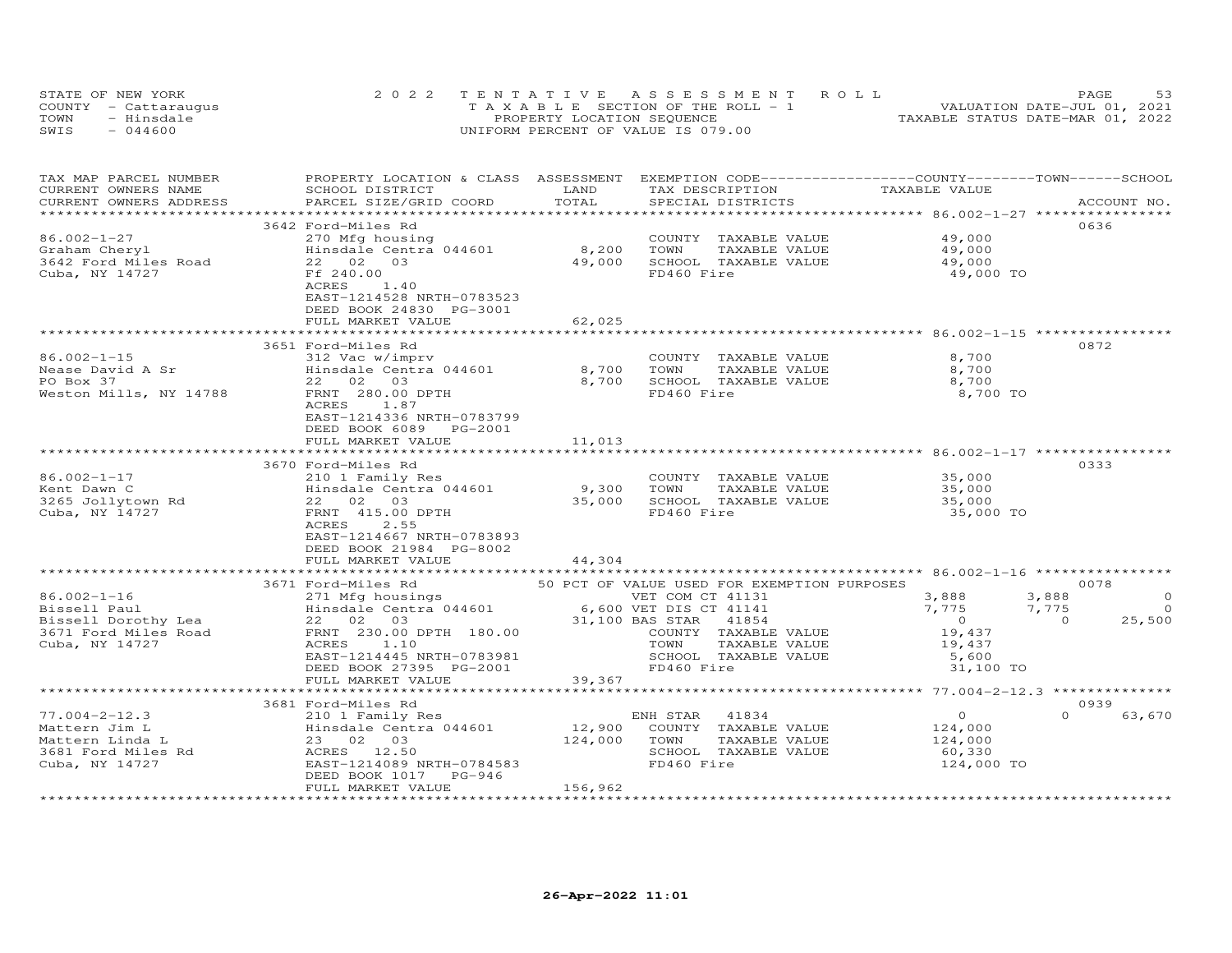|      | STATE OF NEW YORK    | 2022 TENTATIVE ASSESSMENT ROLL        | 54<br>PAGE.                      |
|------|----------------------|---------------------------------------|----------------------------------|
|      | COUNTY - Cattaraugus | T A X A B L E SECTION OF THE ROLL - 1 | VALUATION DATE-JUL 01, 2021      |
| TOWN | - Hinsdale           | PROPERTY LOCATION SEQUENCE            | TAXABLE STATUS DATE-MAR 01, 2022 |
| SWIS | $-044600$            | UNIFORM PERCENT OF VALUE IS 079.00    |                                  |

| TAX MAP PARCEL NUMBER<br>CURRENT OWNERS NAME                                  | PROPERTY LOCATION & CLASS ASSESSMENT EXEMPTION CODE----------------COUNTY-------TOWN-----SCHOOL<br>SCHOOL DISTRICT | LAND                     | TAX DESCRIPTION                               | TAXABLE VALUE    |                    |
|-------------------------------------------------------------------------------|--------------------------------------------------------------------------------------------------------------------|--------------------------|-----------------------------------------------|------------------|--------------------|
| CURRENT OWNERS ADDRESS                                                        | PARCEL SIZE/GRID COORD                                                                                             | TOTAL                    | SPECIAL DISTRICTS                             |                  | ACCOUNT NO.        |
|                                                                               |                                                                                                                    |                          |                                               |                  |                    |
|                                                                               | 3700 Ford-Miles Rd                                                                                                 |                          |                                               |                  | 0994               |
| $77.004 - 2 - 12.4$                                                           | 311 Res vac land                                                                                                   |                          | COUNTY TAXABLE VALUE                          | 12,500           |                    |
| Claus Maverick                                                                | Hinsdale Centra 044601 12,500                                                                                      |                          | TOWN<br>TAXABLE VALUE                         | 12,500           |                    |
| 9829 Church Street                                                            | 15 02 03                                                                                                           | 12,500                   | SCHOOL TAXABLE VALUE                          | 12,500           |                    |
| Farmersville Station, NY 14060 Ff 365.00                                      | ACRES<br>7.65                                                                                                      |                          | FD460 Fire                                    | 12,500 TO        |                    |
|                                                                               | EAST-1215518 NRTH-0784290                                                                                          |                          |                                               |                  |                    |
|                                                                               | DEED BOOK 27907 PG-2001                                                                                            |                          |                                               |                  |                    |
|                                                                               | FULL MARKET VALUE                                                                                                  | 15,823                   |                                               |                  |                    |
|                                                                               |                                                                                                                    |                          |                                               |                  |                    |
|                                                                               | 3700 Ford-Miles Rd                                                                                                 |                          |                                               |                  | 1620               |
| $77.004 - 2 - 12.8$                                                           | 210 1 Family Res                                                                                                   |                          | COUNTY TAXABLE VALUE                          | 96,000           |                    |
| Claus Maverick                                                                | Hinsdale Centra 044601                                                                                             | 9,700                    | TOWN<br>TAXABLE VALUE                         | 96,000           |                    |
| 9829 Church Street                                                            | 15 02 03                                                                                                           | 96,000                   | SCHOOL TAXABLE VALUE                          | 96,000           |                    |
| Farmersville Station, NY 14060 Ff 365.00                                      |                                                                                                                    |                          | FD460 Fire                                    | 96,000 TO        |                    |
|                                                                               | ACRES<br>3.00                                                                                                      |                          |                                               |                  |                    |
|                                                                               | EAST-1214976 NRTH-0784307                                                                                          |                          |                                               |                  |                    |
|                                                                               | DEED BOOK 27907 PG-2001                                                                                            |                          |                                               |                  |                    |
|                                                                               | FULL MARKET VALUE                                                                                                  | 121,519                  |                                               |                  |                    |
|                                                                               |                                                                                                                    |                          |                                               |                  |                    |
|                                                                               | 541 Ford-Miles Rd & Plank Rd                                                                                       |                          |                                               |                  | 1037               |
| $77.004 - 2 - 12.6$                                                           | 270 Mfg housing                                                                                                    |                          | VET WAR CT 41121                              | 5,010            | 5,010<br>$\circ$   |
| Finnerty, Douglas Finnerty, Ta Hinsdale Centra 044601 15,500 VET DIS CT 41141 |                                                                                                                    |                          |                                               | 16,700<br>16,700 | $\Omega$           |
| Finnerty, Matthew Sean & Jonat 14/15/23 02 03                                 |                                                                                                                    |                          | 33,400 BAS STAR 41854                         | $\overline{0}$   | $\Omega$<br>25,500 |
| 541 Plank Road                                                                | FRNT 1600.00 DPTH                                                                                                  |                          | COUNTY TAXABLE VALUE                          | 11,690           |                    |
| Cuba, NY 14727                                                                | ACRES 21.90                                                                                                        |                          | TOWN<br>TAXABLE VALUE                         | 11,690           |                    |
|                                                                               | EAST-1215313 NRTH-0785275                                                                                          |                          | SCHOOL TAXABLE VALUE                          | 7,900            |                    |
|                                                                               | DEED BOOK 20200 PG-8052                                                                                            |                          | FD460 Fire                                    | 33,400 TO        |                    |
|                                                                               | FULL MARKET VALUE                                                                                                  | 42,278                   |                                               |                  |                    |
|                                                                               |                                                                                                                    |                          |                                               |                  |                    |
|                                                                               | 541 Ford-Miles Rd & Plank Rd                                                                                       |                          |                                               |                  |                    |
| $77.004 - 2 - 12.9$                                                           | 210 1 Family Res                                                                                                   |                          | COUNTY TAXABLE VALUE                          | 25,000           |                    |
| Finnerty Sean                                                                 | Hinsdale Centra 044601                                                                                             | 1,000                    | TAXABLE VALUE<br>TOWN                         | 25,000           |                    |
| 439 Plank Rd                                                                  | 14/15/23<br>02<br>03                                                                                               | 25,000                   | SCHOOL TAXABLE VALUE                          | 25,000           |                    |
| Cuba, NY 14727                                                                | 1.15<br>ACRES                                                                                                      |                          | FD460 Fire                                    | 25,000 TO        |                    |
|                                                                               | EAST-1215620 NRTH-0785160                                                                                          |                          |                                               |                  |                    |
|                                                                               | DEED BOOK 26194 PG-9001                                                                                            |                          |                                               |                  |                    |
|                                                                               | FULL MARKET VALUE<br>*****************************                                                                 | 31,646<br>************** |                                               |                  |                    |
|                                                                               | Ford-Miles Rd (Off)                                                                                                |                          |                                               |                  | 0727               |
|                                                                               |                                                                                                                    |                          |                                               |                  |                    |
| $86.002 - 1 - 1.1$<br>Reiss Nunamaker Stern Estate                            | 314 Rural vac<10<br>Hinsdale Centra 044601                                                                         | 3,100                    | COUNTY TAXABLE VALUE<br>TOWN<br>TAXABLE VALUE | 3,100<br>3,100   |                    |
| 3067 Suite 1 Creek Rd                                                         | 22 02 03                                                                                                           | 3,100                    | SCHOOL TAXABLE VALUE                          | 3,100            |                    |
| Cuba, NY 14727                                                                | 1.20<br>ACRES                                                                                                      |                          | FD460 Fire                                    | 3,100 TO         |                    |
|                                                                               | EAST-1212587 NRTH-0783287                                                                                          |                          |                                               |                  |                    |
|                                                                               | DEED BOOK 28797 PG-6001                                                                                            |                          |                                               |                  |                    |
|                                                                               | FULL MARKET VALUE                                                                                                  | 3,924                    |                                               |                  |                    |
|                                                                               |                                                                                                                    |                          |                                               |                  |                    |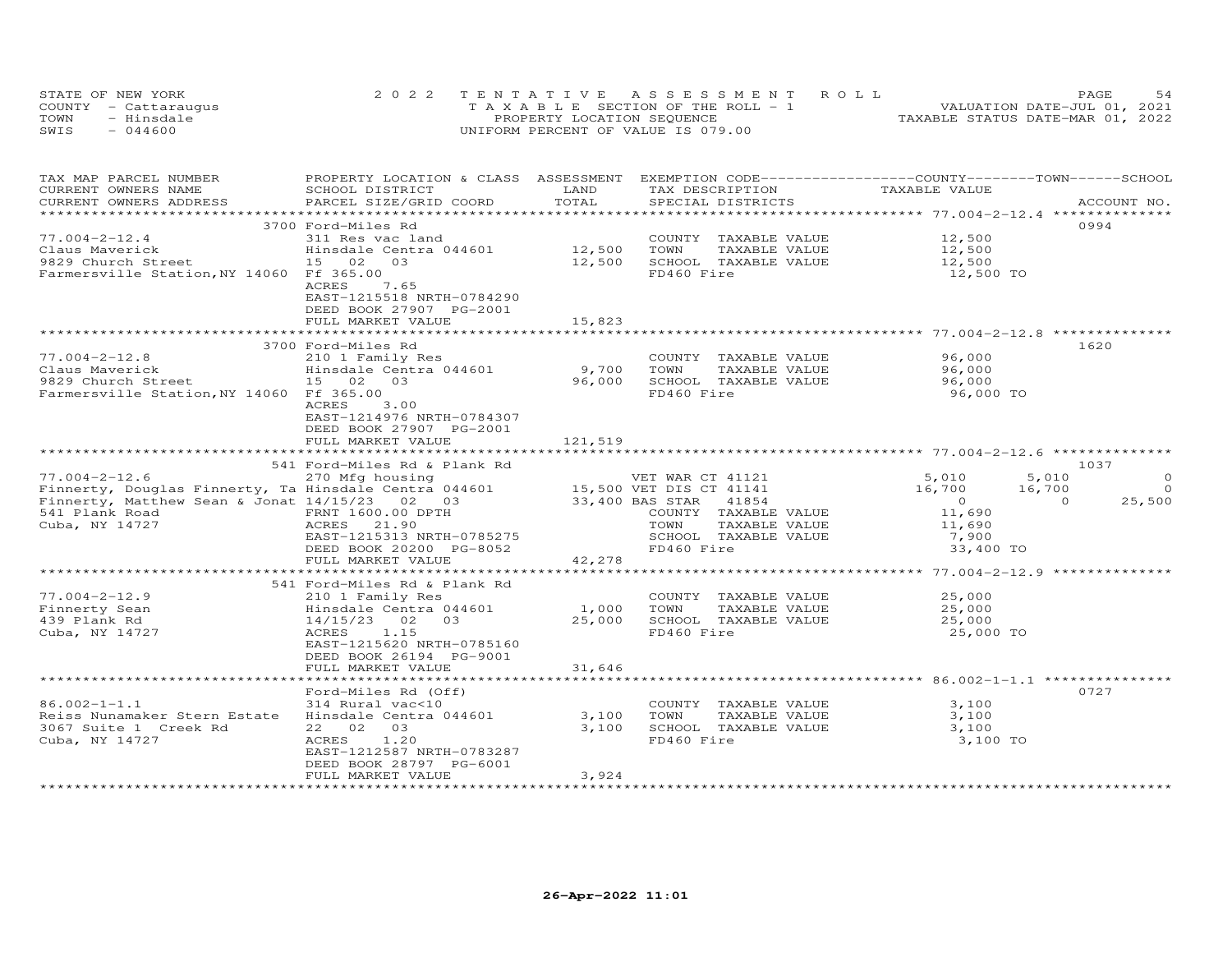| STATE OF NEW YORK    | 2022 TENTATIVE ASSESSMENT ROLL        | 55<br>PAGE.                      |
|----------------------|---------------------------------------|----------------------------------|
| COUNTY - Cattaraugus | T A X A B L E SECTION OF THE ROLL - 1 | VALUATION DATE-JUL 01, 2021      |
| TOWN<br>- Hinsdale   | PROPERTY LOCATION SEQUENCE            | TAXABLE STATUS DATE-MAR 01, 2022 |
| $-044600$<br>SWIS    | UNIFORM PERCENT OF VALUE IS 079.00    |                                  |

| TAX MAP PARCEL NUMBER                   | PROPERTY LOCATION & CLASS ASSESSMENT EXEMPTION CODE-----------------COUNTY-------TOWN------SCHOOL |        |                       |               |             |
|-----------------------------------------|---------------------------------------------------------------------------------------------------|--------|-----------------------|---------------|-------------|
| CURRENT OWNERS NAME                     | SCHOOL DISTRICT                                                                                   | LAND   | TAX DESCRIPTION       | TAXABLE VALUE |             |
| CURRENT OWNERS ADDRESS                  | PARCEL SIZE/GRID COORD                                                                            | TOTAL  | SPECIAL DISTRICTS     |               | ACCOUNT NO. |
|                                         |                                                                                                   |        |                       |               |             |
|                                         | Ford-Miles Rd (Off)                                                                               |        |                       |               | 1439        |
| $86.002 - 1 - 1.4$                      | 312 Vac w/imprv                                                                                   |        | COUNTY TAXABLE VALUE  | 8,600         |             |
| Shaffer Kris Ross                       | Hinsdale Centra 044601                                                                            | 8,500  | TAXABLE VALUE<br>TOWN | 8,600         |             |
| 3067 Sutie 1 Creek Rd                   | 22 02 03                                                                                          | 8,600  | SCHOOL TAXABLE VALUE  | 8,600         |             |
| Cuba, NY 14727                          | 3.40<br>ACRES                                                                                     |        | FD460 Fire            | 8,600 TO      |             |
|                                         | EAST-1212485 NRTH-0782723                                                                         |        |                       |               |             |
|                                         | DEED BOOK 28608 PG-9001                                                                           |        |                       |               |             |
|                                         | FULL MARKET VALUE                                                                                 | 10,886 |                       |               |             |
|                                         |                                                                                                   |        |                       |               |             |
|                                         | Ford-Miles Rd (Off)                                                                               |        |                       |               | 0727        |
| $86.002 - 1 - 1.7$                      | 314 Rural vac<10                                                                                  |        | COUNTY TAXABLE VALUE  | 8,200         |             |
| Shaffer Kenneth Noel                    | Hinsdale Centra 044601                                                                            | 8,200  | TOWN<br>TAXABLE VALUE | 8,200         |             |
| 3067 Suite 1 Creek Rd                   | 22 02 03                                                                                          | 8,200  | SCHOOL TAXABLE VALUE  | 8,200         |             |
| Cuba, NY 14737                          | 3.05<br>ACRES                                                                                     |        | FD460 Fire            | 8,200 TO      |             |
|                                         | EAST-1212727 NRTH-0782830                                                                         |        |                       |               |             |
|                                         | DEED BOOK 28700 PG-8001                                                                           |        |                       |               |             |
|                                         | FULL MARKET VALUE                                                                                 | 10,380 |                       |               |             |
|                                         |                                                                                                   |        |                       |               |             |
|                                         | Ford-Miles Rd (Off)                                                                               |        |                       |               | 0727        |
| $86.002 - 1 - 1.8$                      | 314 Rural vac<10                                                                                  |        | COUNTY TAXABLE VALUE  | 5,000         |             |
| Shaffer Kenneth Noel                    | Hinsdale Centra 044601                                                                            | 5,000  | TOWN<br>TAXABLE VALUE | 5,000         |             |
| 3067 Suite 1 Creek Rd                   | 22 02 03                                                                                          | 5,000  | SCHOOL TAXABLE VALUE  | 5,000         |             |
| Cuba, NY 14727                          | ACRES 1.70                                                                                        |        | FD460 Fire            | 5,000 TO      |             |
|                                         | EAST-1212489 NRTH-0783663                                                                         |        |                       |               |             |
|                                         | DEED BOOK 28746 PG-6001                                                                           |        |                       |               |             |
|                                         | FULL MARKET VALUE                                                                                 | 6,329  |                       |               |             |
|                                         |                                                                                                   |        |                       |               |             |
|                                         | Ford-Miles Rd (Off)                                                                               |        |                       |               | 0875        |
| $86.002 - 1 - 2.1$                      | 312 Vac w/imprv                                                                                   |        | COUNTY TAXABLE VALUE  | 8,200         |             |
| Wurthman Lawrence G<br>13550 Holly Lane | Hinsdale Centra 044601                                                                            | 6,100  | TOWN<br>TAXABLE VALUE | 8,200         |             |
|                                         | 22 02 03                                                                                          | 8,200  | SCHOOL TAXABLE VALUE  | 8,200         |             |
| Alden, NY 14004                         | FRNT 158.00 DPTH 250.00                                                                           |        | FD460 Fire            | 8,200 TO      |             |
|                                         | EAST-1212749 NRTH-0783387                                                                         |        |                       |               |             |
|                                         | DEED BOOK 2019 PG-11348                                                                           |        |                       |               |             |
|                                         | FULL MARKET VALUE                                                                                 | 10,380 |                       |               |             |
|                                         |                                                                                                   |        |                       |               |             |
|                                         | Ford-Miles Rd (Off)                                                                               |        |                       |               | 0942        |
| $86.002 - 1 - 2.2$                      | 314 Rural vac<10                                                                                  |        | COUNTY TAXABLE VALUE  | 9,200         |             |
| Wurthman Bruce G                        | Hinsdale Centra 044601                                                                            | 9,200  | TOWN<br>TAXABLE VALUE | 9,200         |             |
| Wurthman, Barbara E Wurthman, 22 02 03  |                                                                                                   | 9,200  | SCHOOL TAXABLE VALUE  | 9,200         |             |
| 12812 Stage Rd                          | ACRES 1.20                                                                                        |        | FD460 Fire            | 9,200 TO      |             |
| Akron, NY 14001                         | EAST-1212865 NRTH-0783206                                                                         |        |                       |               |             |
|                                         | DEED BOOK 28473 PG-6001                                                                           |        |                       |               |             |
|                                         | FULL MARKET VALUE                                                                                 | 11,646 |                       |               |             |
|                                         |                                                                                                   |        |                       |               |             |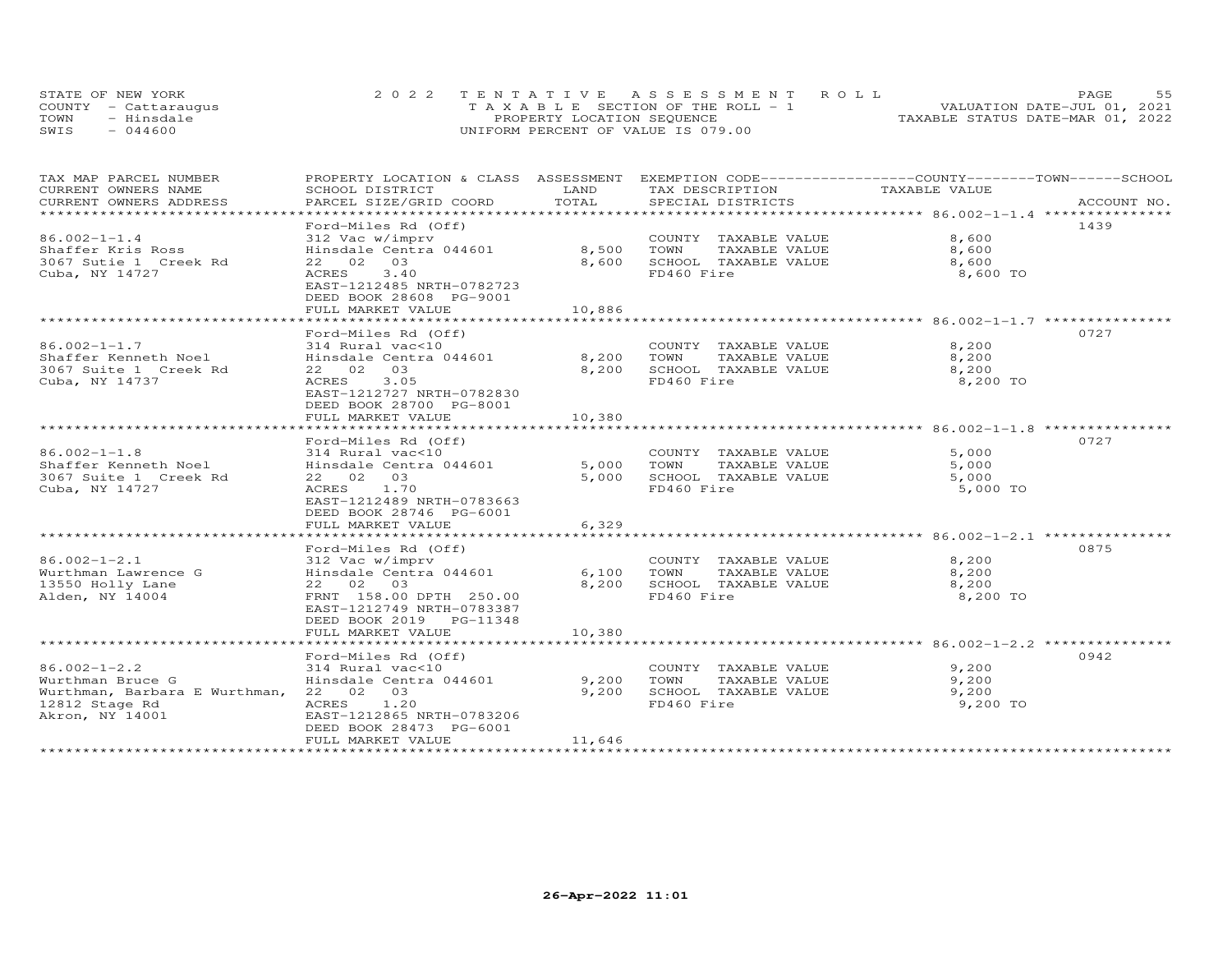| STATE OF NEW YORK    | 2022 TENTATIVE ASSESSMENT ROLL        | 56<br>PAGE.                      |
|----------------------|---------------------------------------|----------------------------------|
| COUNTY - Cattaraugus | T A X A B L E SECTION OF THE ROLL - 1 | VALUATION DATE-JUL 01, 2021      |
| TOWN<br>- Hinsdale   | PROPERTY LOCATION SEQUENCE            | TAXABLE STATUS DATE-MAR 01, 2022 |
| $-044600$<br>SWIS    | UNIFORM PERCENT OF VALUE IS 079.00    |                                  |

| TAX MAP PARCEL NUMBER<br>CURRENT OWNERS NAME          | PROPERTY LOCATION & CLASS ASSESSMENT EXEMPTION CODE-----------------COUNTY-------TOWN------SCHOOL<br>SCHOOL DISTRICT | LAND  | TAX DESCRIPTION       | TAXABLE VALUE |             |
|-------------------------------------------------------|----------------------------------------------------------------------------------------------------------------------|-------|-----------------------|---------------|-------------|
| CURRENT OWNERS ADDRESS                                | PARCEL SIZE/GRID COORD                                                                                               | TOTAL | SPECIAL DISTRICTS     |               | ACCOUNT NO. |
| ******************                                    |                                                                                                                      |       |                       |               |             |
|                                                       | Ford-Miles Rd (Off)                                                                                                  |       |                       |               | 0555        |
| $86.002 - 1 - 6$                                      | 314 Rural vac<10                                                                                                     |       | COUNTY TAXABLE VALUE  | 6,600         |             |
| Blackwell Frederick H                                 | Hinsdale Centra 044601                                                                                               | 6,600 | TAXABLE VALUE<br>TOWN | 6,600         |             |
| 6550 Royal Pkwy                                       | 22 02<br>03                                                                                                          | 6,600 | SCHOOL TAXABLE VALUE  | 6,600         |             |
| Lockport, NY 14094                                    | ACRES 1.60                                                                                                           |       | FD460 Fire            | 6,600 TO      |             |
|                                                       | EAST-1213190 NRTH-0783955                                                                                            |       |                       |               |             |
|                                                       | DEED BOOK 00967 PG-00966                                                                                             |       |                       |               |             |
|                                                       | FULL MARKET VALUE                                                                                                    | 8,354 |                       |               |             |
|                                                       |                                                                                                                      |       |                       |               |             |
|                                                       | Ford-Miles Rd (Off)                                                                                                  |       |                       |               | 0860        |
| 86.002-1-10                                           | 314 Rural vac<10                                                                                                     |       | COUNTY TAXABLE VALUE  | 7,600         |             |
| Nowasell Ronald T                                     | Hinsdale Centra 044601                                                                                               | 7,600 | TOWN<br>TAXABLE VALUE | 7,600         |             |
| Nowsell Pamela B                                      | 22 02 03                                                                                                             | 7,600 | SCHOOL TAXABLE VALUE  | 7,600         |             |
| 8404 Dorsey St                                        | ACRES<br>2.35                                                                                                        |       | FD460 Fire            | 7,600 TO      |             |
| Spring Hill, FL 34608                                 | EAST-1213737 NRTH-0783505                                                                                            |       |                       |               |             |
|                                                       | DEED BOOK 754<br>$PG-55$                                                                                             |       |                       |               |             |
|                                                       | FULL MARKET VALUE                                                                                                    | 9,620 |                       |               |             |
|                                                       |                                                                                                                      |       |                       |               |             |
|                                                       | Ford-Miles Rd (Off)                                                                                                  |       |                       |               | 0923        |
| $86.002 - 1 - 13.1$                                   | 314 Rural vac<10                                                                                                     |       | COUNTY TAXABLE VALUE  | 6,500         |             |
| Peace Norman R                                        | Hinsdale Centra 044601                                                                                               | 6,500 | TOWN<br>TAXABLE VALUE | 6,500         |             |
| 55 First Ave                                          | 22 02 03                                                                                                             | 6,500 | SCHOOL TAXABLE VALUE  | 6,500         |             |
| North Tonawanda, NY 14120                             | ACRES 1.00                                                                                                           |       | FD460 Fire            | 6,500 TO      |             |
|                                                       | EAST-1214084 NRTH-0783851                                                                                            |       |                       |               |             |
|                                                       | DEED BOOK 9968 PG-8001                                                                                               |       |                       |               |             |
|                                                       | FULL MARKET VALUE                                                                                                    | 8,228 |                       |               |             |
|                                                       |                                                                                                                      |       |                       |               |             |
|                                                       | Ford-Miles Rd (Off)                                                                                                  |       |                       |               | 0867        |
| $86.002 - 1 - 13.3$                                   | 314 Rural vac<10                                                                                                     |       | COUNTY TAXABLE VALUE  | 5,000         |             |
| Reiss Kenneth G                                       | Hinsdale Centra 044601                                                                                               | 5,000 | TOWN<br>TAXABLE VALUE | 5,000         |             |
| 63 Wolf Run Rd                                        | 22 02 03                                                                                                             | 5,000 | SCHOOL TAXABLE VALUE  | 5,000         |             |
| Cuba, NY 14727                                        | FRNT 170.00 DPTH 180.00                                                                                              |       | FD460 Fire            | 5,000 TO      |             |
|                                                       | EAST-1213600 NRTH-0783870                                                                                            |       |                       |               |             |
|                                                       | DEED BOOK 00988 PG-00320                                                                                             |       |                       |               |             |
|                                                       | FULL MARKET VALUE                                                                                                    | 6,329 |                       |               |             |
|                                                       |                                                                                                                      |       |                       |               |             |
|                                                       | Ford-Miles Rd (Off)                                                                                                  |       |                       |               | 0870        |
| $86.002 - 1 - 20$                                     | 312 Vac w/imprv                                                                                                      |       | COUNTY TAXABLE VALUE  | 7,800         |             |
| Painter, Terence P. Painter, J Hinsdale Centra 044601 |                                                                                                                      | 7,400 | TOWN<br>TAXABLE VALUE | 7,800         |             |
| Painter, Logan Michael Painter 22 02 03               |                                                                                                                      | 7,800 | SCHOOL TAXABLE VALUE  | 7,800         |             |
| 133 N 6th Street<br><b>ACRES</b>                      | 2.07                                                                                                                 |       | FD460 Fire            | 7,800 TO      |             |
| Olean, NY 14760                                       | EAST-1214702 NRTH-0782823                                                                                            |       |                       |               |             |
|                                                       | DEED BOOK 2021    PG-11714                                                                                           |       |                       |               |             |
|                                                       | FULL MARKET VALUE                                                                                                    | 9,873 |                       |               |             |
|                                                       |                                                                                                                      |       |                       |               |             |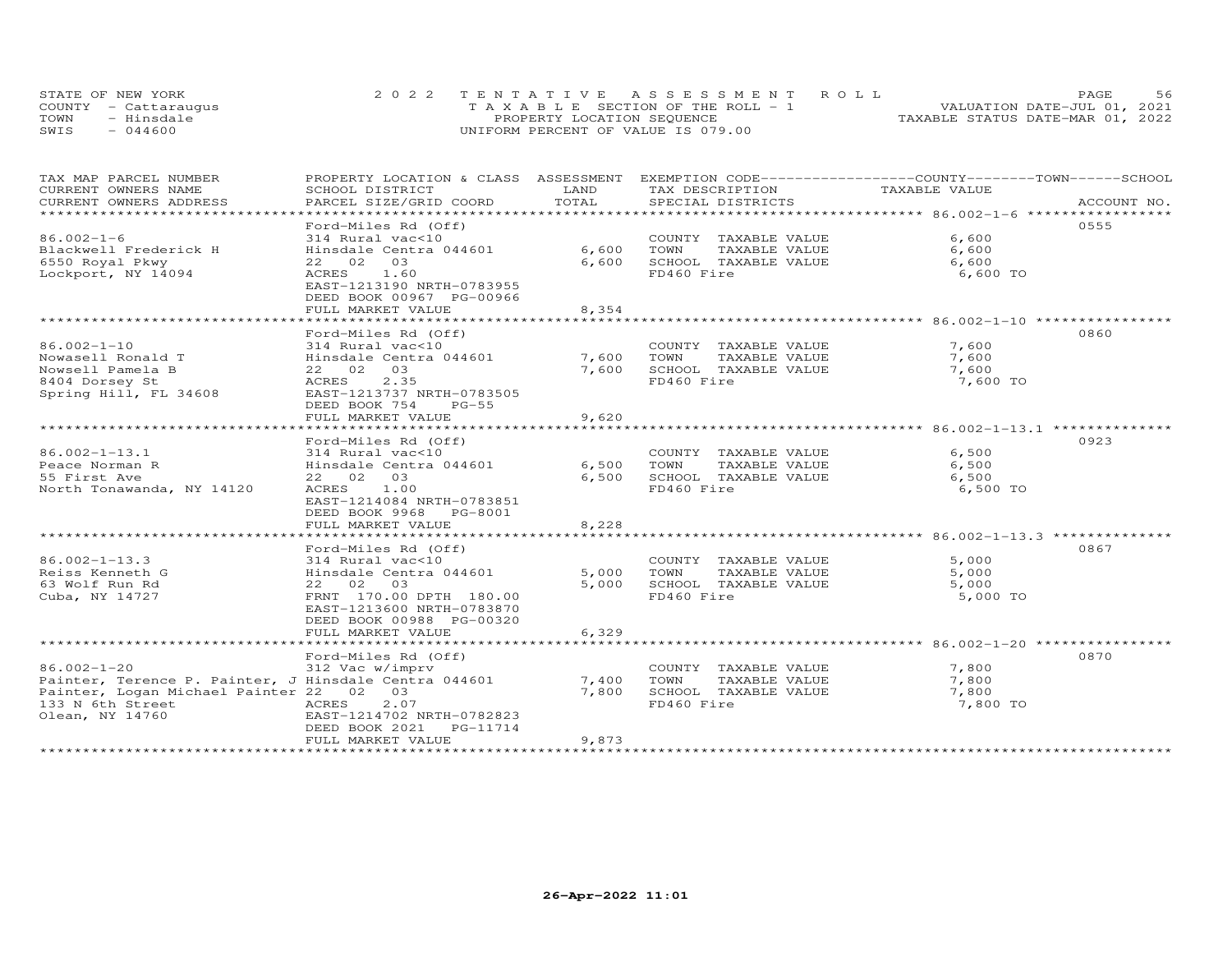|      | STATE OF NEW YORK    | 2022 TENTATIVE ASSESSMENT ROLL        | PAGE.                            |
|------|----------------------|---------------------------------------|----------------------------------|
|      | COUNTY - Cattaraugus | T A X A B L E SECTION OF THE ROLL - 1 | VALUATION DATE-JUL 01, 2021      |
| TOWN | - Hinsdale           | PROPERTY LOCATION SEQUENCE            | TAXABLE STATUS DATE-MAR 01, 2022 |
| SWIS | $-044600$            | UNIFORM PERCENT OF VALUE IS 079.00    |                                  |

| TAX MAP PARCEL NUMBER                         | PROPERTY LOCATION & CLASS ASSESSMENT EXEMPTION CODE----------------COUNTY-------TOWN-----SCHOOL |               |                                      |               |             |
|-----------------------------------------------|-------------------------------------------------------------------------------------------------|---------------|--------------------------------------|---------------|-------------|
| CURRENT OWNERS NAME<br>CURRENT OWNERS ADDRESS | SCHOOL DISTRICT<br>PARCEL SIZE/GRID COORD                                                       | LAND<br>TOTAL | TAX DESCRIPTION<br>SPECIAL DISTRICTS | TAXABLE VALUE | ACCOUNT NO. |
|                                               |                                                                                                 |               |                                      |               |             |
|                                               | Ford-Miles Rd (Off)                                                                             |               |                                      |               | 1521        |
| $86.002 - 1 - 32.1$                           | 311 Res vac land                                                                                |               | COUNTY TAXABLE VALUE                 | 6,900         |             |
| Reiss Kenneth G                               | Hinsdale Centra 044601                                                                          | 6,900         | TAXABLE VALUE<br>TOWN                | 6,900         |             |
| 63 Wolf Run Rd                                | 22 02 03                                                                                        | 6,900         | SCHOOL TAXABLE VALUE                 | 6,900         |             |
| Cuba, NY 14727                                | Ford-Miles Rd                                                                                   |               | FD460 Fire                           | 6,900 TO      |             |
|                                               | FRNT 170.00 DPTH 132.00                                                                         |               |                                      |               |             |
|                                               | ACRES<br>0.52                                                                                   |               |                                      |               |             |
|                                               | EAST-1213467 NRTH-0782761                                                                       |               |                                      |               |             |
|                                               | DEED BOOK 00979 PG-00440                                                                        |               |                                      |               |             |
|                                               | FULL MARKET VALUE<br>***************************                                                | 8,734         |                                      |               |             |
|                                               |                                                                                                 |               |                                      |               | 0688        |
| $86.002 - 1 - 36$                             | Ford-Miles Rd (Off)<br>312 Vac w/imprv                                                          |               | COUNTY TAXABLE VALUE                 | 7,900         |             |
| Batterson Harold Roy                          | Hinsdale Centra 044601                                                                          | 7,700         | TOWN<br>TAXABLE VALUE                | 7,900         |             |
| Batterson Nancy                               | 22 02 03                                                                                        | 7,900         | SCHOOL TAXABLE VALUE                 | 7,900         |             |
| 15 Broezel Ave                                | ACRES<br>2,40                                                                                   |               | FD460 Fire                           | 7,900 TO      |             |
| Lancaster, NY 14086                           | EAST-1212972 NRTH-0782951                                                                       |               |                                      |               |             |
|                                               | DEED BOOK 1019 PG-1054                                                                          |               |                                      |               |             |
|                                               | FULL MARKET VALUE                                                                               | 10,000        |                                      |               |             |
|                                               |                                                                                                 |               |                                      |               |             |
|                                               | Forest Glen                                                                                     |               |                                      |               | 1360        |
| $76.003 - 2 - 18.5$                           | 314 Rural vac<10                                                                                |               | COUNTY TAXABLE VALUE                 | 6,700         |             |
| MCPEEK ERNEST G.                              | Hinsdale Centra 044601                                                                          | 6,700         | TAXABLE VALUE<br>TOWN                | 6,700         |             |
| RANKIE-MCPEEK DEBORAH A.                      | 01 02 04                                                                                        | 6,700         | SCHOOL TAXABLE VALUE                 | 6,700         |             |
| 2692 Saunders Settlement Rd                   | ACRES 1.21                                                                                      |               | FD460 Fire                           | 6,700 TO      |             |
| Sanborn, NY 14132                             | EAST-1181533 NRTH-0787144<br>DEED BOOK 22633 PG-7001                                            |               |                                      |               |             |
|                                               | FULL MARKET VALUE                                                                               | 8,481         |                                      |               |             |
|                                               |                                                                                                 |               |                                      |               |             |
|                                               | Forest Glen                                                                                     |               |                                      |               | 1370        |
| $76.003 - 2 - 18.6$                           | 314 Rural vac<10                                                                                |               | COUNTY TAXABLE VALUE                 | 9,900         |             |
| MCPEEK ERNEST G.                              | Hinsdale Centra 044601                                                                          | 9,900         | TAXABLE VALUE<br>TOWN                | 9,900         |             |
| Rankie-McPeek Deborah A                       | 01 02 04                                                                                        | 9,900         | SCHOOL TAXABLE VALUE                 | 9,900         |             |
| 2692 Saunders Settlement Rd                   | ACRES<br>5.10                                                                                   |               | FD460 Fire                           | 9,900 TO      |             |
| Sanborn, NY 14132                             | EAST-1181731 NRTH-0788036                                                                       |               |                                      |               |             |
|                                               | DEED BOOK 22523 PG-4003                                                                         |               |                                      |               |             |
|                                               | FULL MARKET VALUE                                                                               | 12,532        |                                      |               |             |
|                                               | Forest Glen                                                                                     |               |                                      |               | 1371        |
| $76.003 - 2 - 18.7$                           | 260 Seasonal res                                                                                |               | COUNTY TAXABLE VALUE                 | 22,000        |             |
| Harlach Gerald                                | Hinsdale Centra 044601                                                                          | 10,000        | TOWN<br>TAXABLE VALUE                | 22,000        |             |
| Loos Carl                                     | 01 02 04                                                                                        | 22,000        | SCHOOL TAXABLE VALUE                 | 22,000        |             |
| 67 Peinkofer Dr                               | 5.20<br>ACRES                                                                                   |               | FD460 Fire                           | 22,000 TO     |             |
| Cheektowaga, NY 14225                         | EAST-1181167 NRTH-0787800                                                                       |               |                                      |               |             |
|                                               | DEED BOOK 00989 PG-00532                                                                        |               |                                      |               |             |
|                                               | FULL MARKET VALUE                                                                               | 27,848        |                                      |               |             |
|                                               |                                                                                                 |               |                                      |               |             |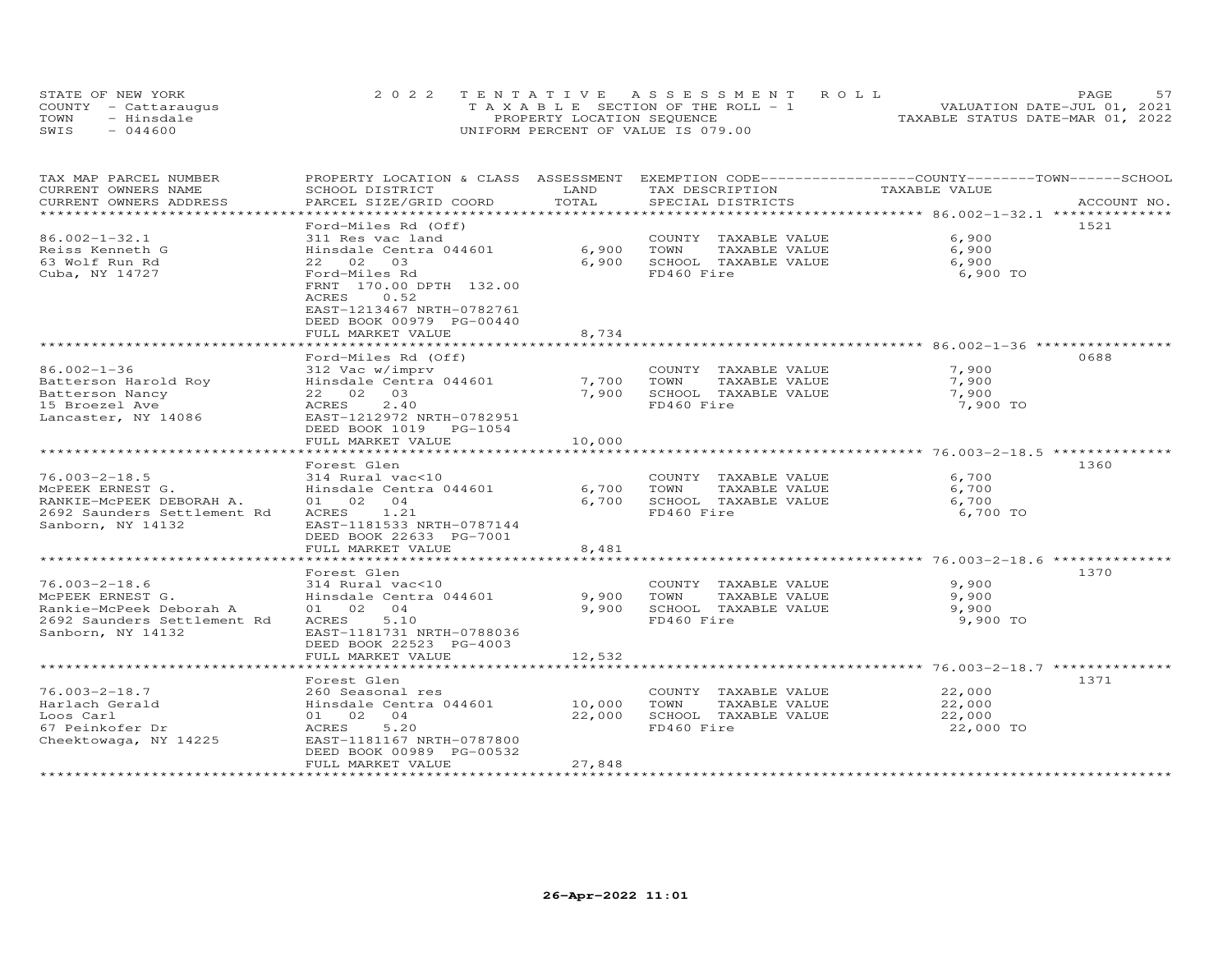|      | STATE OF NEW YORK    | 2022 TENTATIVE ASSESSMENT ROLL     | 58<br>PAGE.                      |
|------|----------------------|------------------------------------|----------------------------------|
|      | COUNTY - Cattarauqus | TAXABLE SECTION OF THE ROLL - 1    | VALUATION DATE-JUL 01, 2021      |
| TOWN | - Hinsdale           | PROPERTY LOCATION SEQUENCE         | TAXABLE STATUS DATE-MAR 01, 2022 |
| SWIS | $-044600$            | UNIFORM PERCENT OF VALUE IS 079.00 |                                  |

| TAX MAP PARCEL NUMBER       |                               |        |                       | PROPERTY LOCATION & CLASS ASSESSMENT EXEMPTION CODE-----------------COUNTY-------TOWN------SCHOOL |
|-----------------------------|-------------------------------|--------|-----------------------|---------------------------------------------------------------------------------------------------|
| CURRENT OWNERS NAME         | SCHOOL DISTRICT               | LAND   | TAX DESCRIPTION       | TAXABLE VALUE                                                                                     |
| CURRENT OWNERS ADDRESS      | PARCEL SIZE/GRID COORD        | TOTAL  | SPECIAL DISTRICTS     | ACCOUNT NO.                                                                                       |
|                             |                               |        |                       |                                                                                                   |
|                             | Forest Glen                   |        |                       | 1372                                                                                              |
| $76.003 - 2 - 18.8$         | 260 Seasonal res              |        | COUNTY TAXABLE VALUE  | 20,000                                                                                            |
| Foster Carson T             | Hinsdale Centra 044601        | 10,000 | TOWN<br>TAXABLE VALUE | 20,000                                                                                            |
| 193 Emerson Ave             | 01 02 04                      | 20,000 | SCHOOL TAXABLE VALUE  | 20,000                                                                                            |
| Toronto, ON, Canada M6H3T7  | ACRES<br>5.20                 |        | FD460 Fire            | 20,000 TO                                                                                         |
|                             | EAST-1181087 NRTH-0787322     |        |                       |                                                                                                   |
|                             | DEED BOOK 14646 PG-4001       |        |                       |                                                                                                   |
|                             | FULL MARKET VALUE             | 25,316 |                       |                                                                                                   |
|                             |                               |        |                       |                                                                                                   |
|                             | Forest Glen                   |        |                       | 1373                                                                                              |
| 76.003-2-18.9               | 312 Vac w/imprv               |        | COUNTY TAXABLE VALUE  | 10,200                                                                                            |
| Collins Thomas              | Hinsdale Centra 044601 10,200 |        | TAXABLE VALUE<br>TOWN | 10,200                                                                                            |
| Collins Darlene             | 01 02 04                      | 10,200 | SCHOOL TAXABLE VALUE  | 10,200                                                                                            |
| 2223 South Ave              | ACRES 5.63                    |        | FD460 Fire            | 10,200 TO                                                                                         |
| Niagara Falls, NY 14305     | EAST-1181617 NRTH-0788387     |        |                       |                                                                                                   |
|                             | DEED BOOK 00920 PG-00511      |        |                       |                                                                                                   |
|                             | FULL MARKET VALUE             | 12,911 |                       |                                                                                                   |
|                             |                               |        |                       |                                                                                                   |
|                             | Forest Glen                   |        |                       | 1378                                                                                              |
| 76.003-2-18.10              | 260 Seasonal res              |        | COUNTY TAXABLE VALUE  | 15,500                                                                                            |
| Burns David Ward            | Hinsdale Centra 044601        | 9,900  | TOWN<br>TAXABLE VALUE | 15,500                                                                                            |
| 13248 Martin Road           | 01 02 04                      | 15,500 | SCHOOL TAXABLE VALUE  | 15,500                                                                                            |
| Akron, NY 14001             | 5.10<br>ACRES                 |        | FD460 Fire            | 15,500 TO                                                                                         |
|                             | EAST-1181117 NRTH-0788228     |        |                       |                                                                                                   |
|                             | DEED BOOK 20200 PG-9725       |        |                       |                                                                                                   |
|                             | FULL MARKET VALUE             | 19,620 |                       |                                                                                                   |
|                             |                               |        |                       |                                                                                                   |
|                             | Forest Glen                   |        |                       | 1379                                                                                              |
| $76.003 - 2 - 18.11$        | 260 Seasonal res              |        | COUNTY TAXABLE VALUE  | 34,000                                                                                            |
| MCPEEK ERNEST G.            | Hinsdale Centra 044601        | 9,900  | TOWN<br>TAXABLE VALUE | 34,000                                                                                            |
| Rankie-McPeek Deborah A     | 01 02 04                      | 34,000 | SCHOOL TAXABLE VALUE  | 34,000                                                                                            |
| 2692 Saunders Settlement Rd | 5.00<br>ACRES                 |        | FD460 Fire            | 34,000 TO                                                                                         |
| Sanborn, NY 14132           | EAST-1181645 NRTH-0787609     |        |                       |                                                                                                   |
|                             | DEED BOOK 22523 PG-4001       |        |                       |                                                                                                   |
|                             | FULL MARKET VALUE             | 43,038 |                       |                                                                                                   |
|                             |                               |        |                       |                                                                                                   |
|                             | Forest Glen                   |        |                       | 1380                                                                                              |
| 76.003-2-18.12              | 314 Rural vac<10              |        | COUNTY TAXABLE VALUE  | 2,100                                                                                             |
| MCPEEK ERNEST G.            | Hinsdale Centra 044601        | 2,100  | TOWN<br>TAXABLE VALUE | 2,100                                                                                             |
| Rankie-McPeek Deborah A     | 01 02 04                      | 2,100  | SCHOOL TAXABLE VALUE  | 2,100                                                                                             |
| 2692 Saundes Settlement Rd  | FRNT 141.10 DPTH 52.90        |        | FD460 Fire            | 2,100 TO                                                                                          |
| Sanborn, NY 14132           | EAST-1181354 NRTH-0787270     |        |                       |                                                                                                   |
|                             | DEED BOOK 22523 PG-4004       |        |                       |                                                                                                   |
|                             | FULL MARKET VALUE             | 2,658  |                       |                                                                                                   |
|                             |                               |        |                       |                                                                                                   |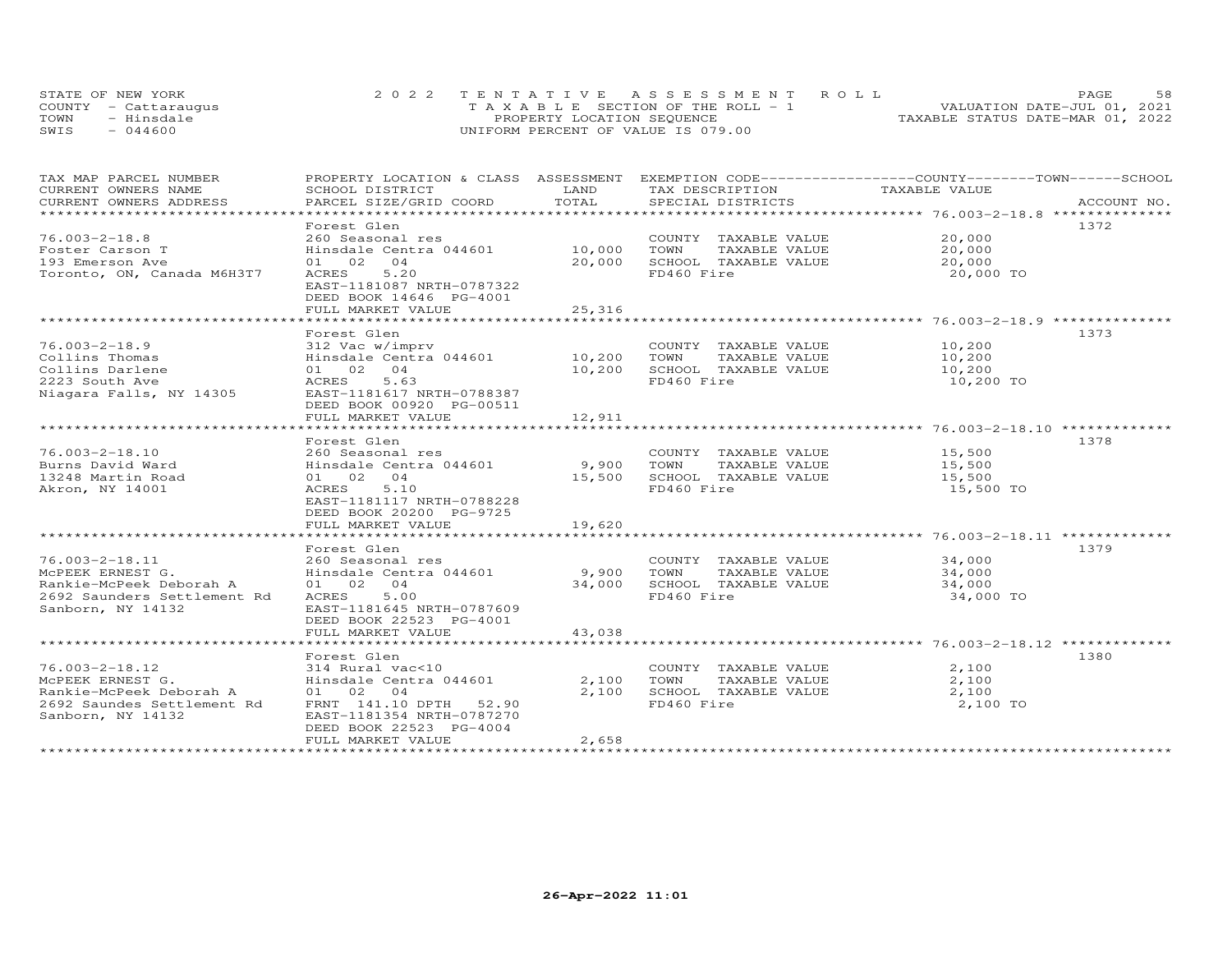|      | STATE OF NEW YORK    | 2022 TENTATIVE ASSESSMENT ROLL          | 59<br>PAGE.                      |
|------|----------------------|-----------------------------------------|----------------------------------|
|      | COUNTY - Cattarauqus | $T A X A B L E$ SECTION OF THE ROLL - 1 | VALUATION DATE-JUL 01, 2021      |
| TOWN | - Hinsdale           | PROPERTY LOCATION SEQUENCE              | TAXABLE STATUS DATE-MAR 01, 2022 |
| SWIS | $-044600$            | UNIFORM PERCENT OF VALUE IS 079.00      |                                  |

| TAX MAP PARCEL NUMBER      |                               |        |                       | PROPERTY LOCATION & CLASS ASSESSMENT EXEMPTION CODE-----------------COUNTY-------TOWN------SCHOOL |
|----------------------------|-------------------------------|--------|-----------------------|---------------------------------------------------------------------------------------------------|
| CURRENT OWNERS NAME        | SCHOOL DISTRICT               | LAND   | TAX DESCRIPTION       | TAXABLE VALUE                                                                                     |
| CURRENT OWNERS ADDRESS     | PARCEL SIZE/GRID COORD        | TOTAL  | SPECIAL DISTRICTS     | ACCOUNT NO.                                                                                       |
|                            |                               |        |                       |                                                                                                   |
|                            | Forest Glen                   |        |                       | 1381                                                                                              |
| $76.003 - 2 - 18.13$       | 314 Rural vac<10              |        | COUNTY TAXABLE VALUE  | 100                                                                                               |
| McPeek Ernest              | Hinsdale Centra 044601        | 100    | TOWN<br>TAXABLE VALUE | 100                                                                                               |
| Rankie-McPeek Deborah A    | 01 02 04                      | 100    | SCHOOL TAXABLE VALUE  | 100                                                                                               |
| 2692 Saundes Settlement Rd | ACRES 1.05                    |        | FD460 Fire            | 100 TO                                                                                            |
| Sanborn, NY 14132          | EAST-1181532 NRTH-0787344     |        |                       |                                                                                                   |
|                            | DEED BOOK 22523 PG-4005       |        |                       |                                                                                                   |
|                            | FULL MARKET VALUE             | 127    |                       |                                                                                                   |
|                            |                               |        |                       |                                                                                                   |
|                            | Forest Glen                   |        |                       | 1388                                                                                              |
| 76.003-2-18.16             | 314 Rural vac<10              |        | COUNTY TAXABLE VALUE  | 3,000                                                                                             |
| Fortuna Dennis J.          | Hinsdale Centra 044601        | 3,000  | TOWN<br>TAXABLE VALUE | 3,000                                                                                             |
| Fortuna Kelly M.           | 02 02 04                      | 3,000  | SCHOOL TAXABLE VALUE  | 3,000                                                                                             |
| 2940 Morgan Hollow Road    | FRNT 225.00 DPTH 322.80       |        | FD460 Fire            | 3,000 TO                                                                                          |
| Allegany, NY 14706         | EAST-1181065 NRTH-0788588     |        |                       |                                                                                                   |
|                            | DEED BOOK 27492 PG-9002       |        |                       |                                                                                                   |
|                            | FULL MARKET VALUE             | 3,797  |                       |                                                                                                   |
|                            |                               |        |                       |                                                                                                   |
|                            | Forest Glen                   |        |                       | 1395                                                                                              |
| $76.003 - 2 - 18.18$       | 260 Seasonal res              |        | COUNTY TAXABLE VALUE  | 27,000                                                                                            |
| Russo John                 | Hinsdale Centra 044601 10,000 |        | TOWN<br>TAXABLE VALUE | 27,000                                                                                            |
| 70 Livingston St           | 02 02 04                      | 27,000 | SCHOOL TAXABLE VALUE  | 27,000                                                                                            |
| Buffalo, NY 14213          | 5.26<br>ACRES                 |        | FD460 Fire            | 27,000 TO                                                                                         |
|                            | EAST-1181725 NRTH-0789489     |        |                       |                                                                                                   |
|                            | DEED BOOK 00967 PG-00202      |        |                       |                                                                                                   |
|                            | FULL MARKET VALUE             | 34,177 |                       |                                                                                                   |
|                            |                               |        |                       |                                                                                                   |
|                            | Forest Glen                   |        |                       | 1403                                                                                              |
| $76.003 - 2 - 18.19$       | 314 Rural vac<10              |        | COUNTY TAXABLE VALUE  | 10,000                                                                                            |
| Fazzio Melanie A.          | Hinsdale Centra 044601 10,000 |        | TOWN<br>TAXABLE VALUE | 10,000                                                                                            |
| 10596 Alleghany Road       | 02 02 04                      | 10,000 | SCHOOL TAXABLE VALUE  | 10,000                                                                                            |
| Darien Center, NY 14040    | 5.15<br>ACRES                 |        | FD460 Fire            | 10,000 TO                                                                                         |
|                            | EAST-1181840 NRTH-0789888     |        |                       |                                                                                                   |
|                            | DEED BOOK 22525 PG-3001       |        |                       |                                                                                                   |
|                            | FULL MARKET VALUE             | 12,658 |                       |                                                                                                   |
|                            |                               |        |                       |                                                                                                   |
|                            | Forest Glen                   |        |                       | 1425                                                                                              |
| $76.003 - 2 - 18.21$       | 314 Rural vac<10              |        | COUNTY TAXABLE VALUE  | 14,100                                                                                            |
| Hunter Scott, Tim, Matt    | Hinsdale Centra 044601 14,100 |        | TAXABLE VALUE<br>TOWN | 14,100                                                                                            |
| Geyer Michael              | 02 02 04                      | 14,100 | SCHOOL TAXABLE VALUE  | 14,100                                                                                            |
| 4287 N Boston Rd           | ACRES 15.55                   |        | FD460 Fire            | 14,100 TO                                                                                         |
| Eden, NY 14057             | EAST-1182575 NRTH-0790449     |        |                       |                                                                                                   |
|                            | DEED BOOK 5880 PG-6014        |        |                       |                                                                                                   |
|                            | FULL MARKET VALUE             | 17,848 |                       |                                                                                                   |
|                            |                               |        |                       |                                                                                                   |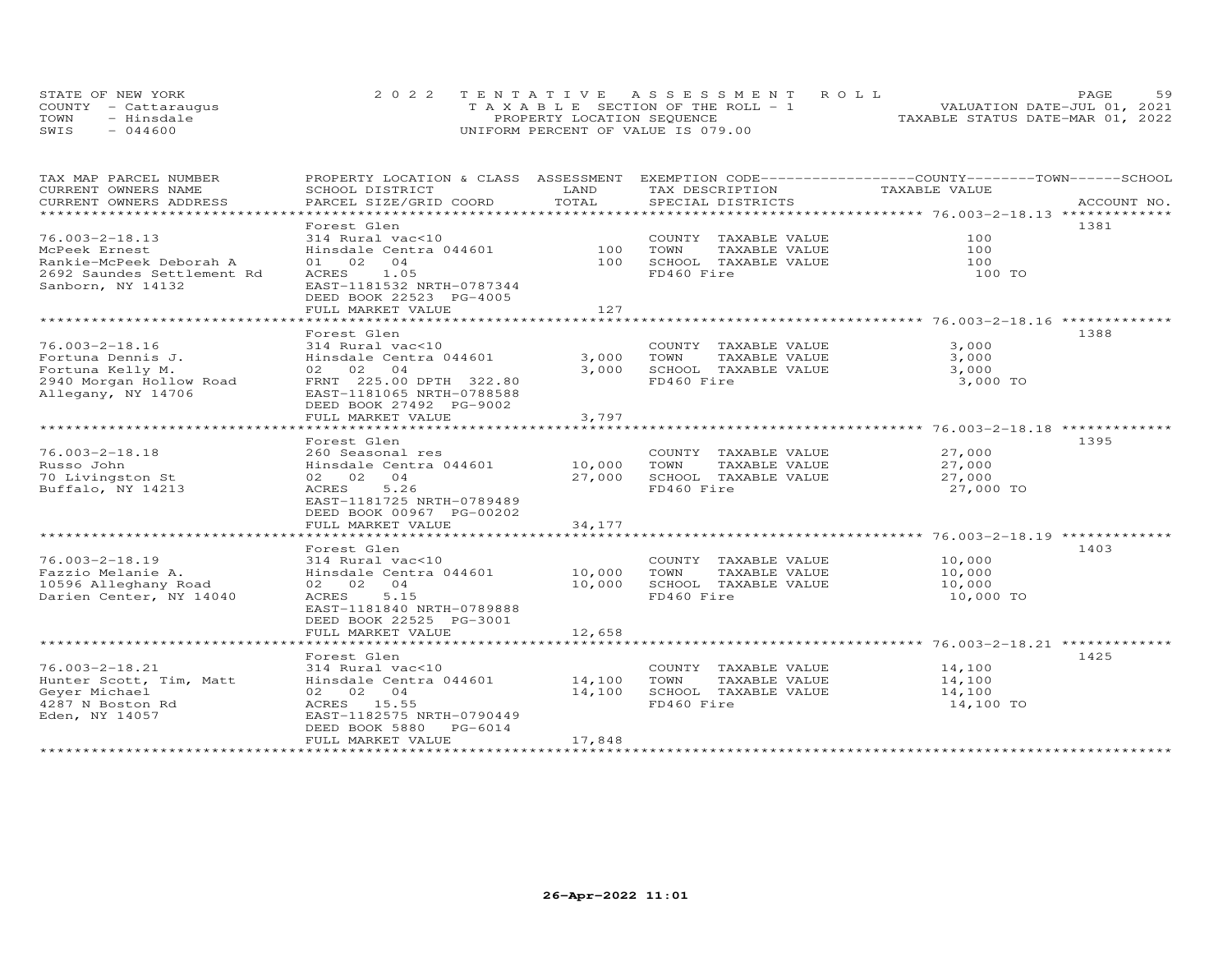| STATE OF NEW YORK    | 2022 TENTATIVE ASSESSMENT ROLL        | 60<br><b>PAGE</b>                |
|----------------------|---------------------------------------|----------------------------------|
| COUNTY - Cattaraugus | T A X A B L E SECTION OF THE ROLL - 1 | VALUATION DATE-JUL 01, 2021      |
| TOWN<br>- Hinsdale   | PROPERTY LOCATION SEQUENCE            | TAXABLE STATUS DATE-MAR 01, 2022 |
| $-044600$<br>SWIS    | UNIFORM PERCENT OF VALUE IS 079.00    |                                  |

| TAX MAP PARCEL NUMBER<br>CURRENT OWNERS NAME | PROPERTY LOCATION & CLASS ASSESSMENT<br>SCHOOL DISTRICT | LAND                        |                | TAX DESCRIPTION      | EXEMPTION CODE-----------------COUNTY-------TOWN------SCHOOL<br>TAXABLE VALUE |          |             |
|----------------------------------------------|---------------------------------------------------------|-----------------------------|----------------|----------------------|-------------------------------------------------------------------------------|----------|-------------|
| CURRENT OWNERS ADDRESS                       | PARCEL SIZE/GRID COORD                                  | TOTAL                       |                | SPECIAL DISTRICTS    |                                                                               |          | ACCOUNT NO. |
| **********************                       |                                                         |                             |                |                      |                                                                               |          |             |
|                                              | Forest Glen                                             |                             |                |                      |                                                                               |          | 1426        |
| $76.003 - 2 - 18.22$                         | 260 Seasonal res                                        |                             |                | COUNTY TAXABLE VALUE | 41,600                                                                        |          |             |
| Fortuna Dennis J                             | Hinsdale Centra 044601                                  | 27,600                      | TOWN           | TAXABLE VALUE        | 41,600                                                                        |          |             |
| 2940 Morgan Hollow Rd                        | 02 02 04                                                | 41,600                      |                | SCHOOL TAXABLE VALUE | 41,600                                                                        |          |             |
| Allegany, NY 14706                           | ACRES 78.56                                             |                             | FD460 Fire     |                      | 41,600 TO                                                                     |          |             |
|                                              | EAST-1182025 NRTH-0789240                               |                             |                |                      |                                                                               |          |             |
|                                              | DEED BOOK 00969 PG-00814                                |                             |                |                      |                                                                               |          |             |
|                                              | FULL MARKET VALUE                                       | 52,658                      |                |                      |                                                                               |          |             |
|                                              | ************************                                | * * * * * * * * * * * * * * |                |                      |                                                                               |          |             |
|                                              | 2940 Forest Glen                                        |                             |                |                      |                                                                               |          | 1342        |
| $76.003 - 2 - 18.2$                          | 210 1 Family Res                                        |                             | ENH STAR 41834 |                      | $\Omega$                                                                      | $\Omega$ | 63,670      |
| Fortuna Dennis                               | Hinsdale Centra 044601                                  | 7,200                       |                | COUNTY TAXABLE VALUE | 77,000                                                                        |          |             |
| 2940 Morgan Hollow Rd                        | 01 02 04                                                | 77,000                      | TOWN           | TAXABLE VALUE        | 77,000                                                                        |          |             |
| Allegany, NY 14706                           | ACRES<br>1.85                                           |                             |                | SCHOOL TAXABLE VALUE | 13,330                                                                        |          |             |
|                                              | EAST-1181763 NRTH-0787345                               |                             | FD460 Fire     |                      | 77,000 TO                                                                     |          |             |
|                                              | DEED BOOK 00913 PG-00503                                |                             |                |                      |                                                                               |          |             |
|                                              | FULL MARKET VALUE                                       | 97,468                      |                |                      |                                                                               |          |             |
|                                              | *****************************                           |                             |                |                      |                                                                               |          |             |
|                                              | 3765 Forest Glenn                                       |                             |                |                      |                                                                               |          | 1357        |
| $76.003 - 2 - 18.4$                          | 210 1 Family Res                                        |                             | BAS STAR       | 41854                | $\overline{O}$                                                                | $\Omega$ | 25,500      |
| Woodworth Douglas R                          | Hinsdale Centra 044601                                  | 9,800                       |                | COUNTY TAXABLE VALUE | 110,000                                                                       |          |             |
| Woodworth Sharon L                           | 01 02 04                                                | 110,000                     | TOWN           | TAXABLE VALUE        | 110,000                                                                       |          |             |
| 3765 Forest Gln                              | Ff 590.00                                               |                             |                | SCHOOL TAXABLE VALUE | 84,500                                                                        |          |             |
| Allegany, NY 14706                           | ACRES<br>4.90                                           |                             | FD460 Fire     |                      | 110,000 TO                                                                    |          |             |
|                                              | EAST-1181177 NRTH-0786888                               |                             |                |                      |                                                                               |          |             |
|                                              | DEED BOOK 3221<br>PG-9001                               |                             |                |                      |                                                                               |          |             |
|                                              | FULL MARKET VALUE                                       | 139,241                     |                |                      |                                                                               |          |             |
|                                              |                                                         |                             |                |                      |                                                                               |          |             |
|                                              | Forest Gln                                              |                             |                |                      |                                                                               |          | 1382        |
| $76.003 - 2 - 18.14$                         | 315 Underwtr lnd                                        |                             |                | COUNTY TAXABLE VALUE | 100                                                                           |          |             |
| McPeek Ernest                                | Hinsdale Centra 044601                                  | 100                         | TOWN           | TAXABLE VALUE        | 100                                                                           |          |             |
| Rankie-McPeek Deborah A                      | 01 02 04                                                | 100                         |                | SCHOOL TAXABLE VALUE | 100                                                                           |          |             |
| 2692 Saunders Settlement Rd                  | FRNT 113.70 DPTH 92.99                                  |                             | FD460 Fire     |                      | 100 TO                                                                        |          |             |
| Sanborn, NY 14132                            | EAST-1181811 NRTH-0787521                               |                             |                |                      |                                                                               |          |             |
|                                              | DEED BOOK 22523 PG-4002                                 |                             |                |                      |                                                                               |          |             |
|                                              | FULL MARKET VALUE                                       | 127                         |                |                      |                                                                               |          |             |
|                                              |                                                         |                             |                |                      |                                                                               |          |             |
|                                              | Gile Hollow Rd                                          |                             |                |                      |                                                                               |          | 0694        |
| $76.002 - 1 - 18.1$                          | 105 Vac farmland                                        |                             |                | COUNTY TAXABLE VALUE | 5,800                                                                         |          |             |
| Geist Timothy D.                             | Hinsdale Centra 044601                                  | 5,800                       | TOWN           | TAXABLE VALUE        | 5,800                                                                         |          |             |
| 4497 Gile Hollow Road                        | 10 03 04                                                | 5,800                       |                | SCHOOL TAXABLE VALUE | 5,800                                                                         |          |             |
| Hinsdale, NY 14743                           | 20.29<br>ACRES                                          |                             | FD460 Fire     |                      | 5,800 TO                                                                      |          |             |
|                                              | EAST-1194622 NRTH-0797238                               |                             |                |                      |                                                                               |          |             |
|                                              | DEED BOOK 20190 PG-2947                                 |                             |                |                      |                                                                               |          |             |
|                                              | FULL MARKET VALUE                                       | 7,342                       |                |                      |                                                                               |          |             |
|                                              |                                                         |                             |                |                      |                                                                               |          |             |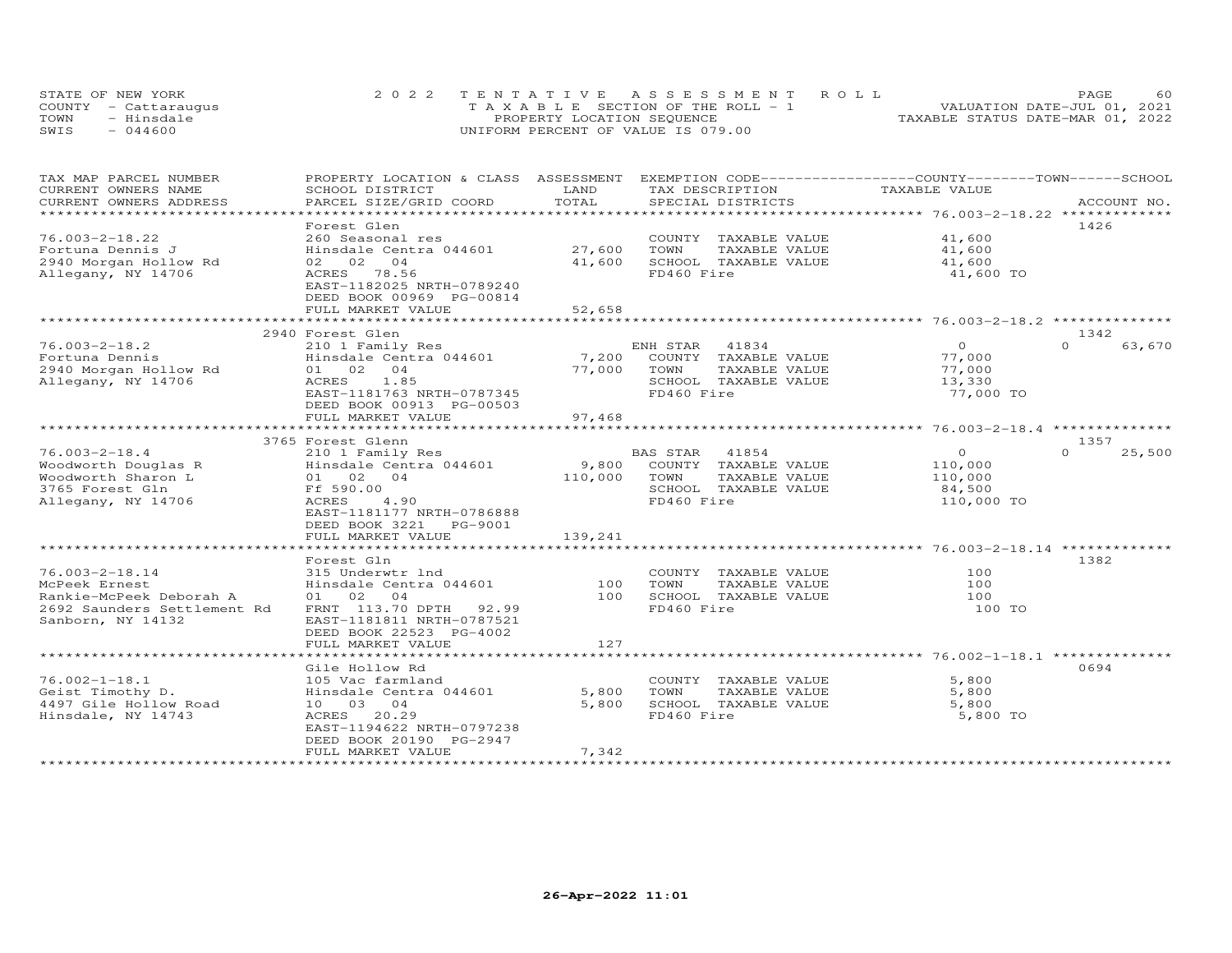|      | STATE OF NEW YORK    | 2022 TENTATIVE ASSESSMENT ROLL        | PAGE                             |  |
|------|----------------------|---------------------------------------|----------------------------------|--|
|      | COUNTY - Cattaraugus | T A X A B L E SECTION OF THE ROLL - 1 | VALUATION DATE-JUL 01, 2021      |  |
| TOWN | - Hinsdale           | PROPERTY LOCATION SEQUENCE            | TAXABLE STATUS DATE-MAR 01, 2022 |  |
| SWIS | $-044600$            | UNIFORM PERCENT OF VALUE IS 079.00    |                                  |  |

| TAX MAP PARCEL NUMBER<br>CURRENT OWNERS NAME<br>CURRENT OWNERS ADDRESS                     | PROPERTY LOCATION & CLASS ASSESSMENT<br>SCHOOL DISTRICT<br>PARCEL SIZE/GRID COORD                                                                                                           | LAND<br>TOTAL              | EXEMPTION CODE-----------------COUNTY-------TOWN-----SCHOOL<br>TAX DESCRIPTION<br>SPECIAL DISTRICTS             | TAXABLE VALUE                                              | ACCOUNT NO. |
|--------------------------------------------------------------------------------------------|---------------------------------------------------------------------------------------------------------------------------------------------------------------------------------------------|----------------------------|-----------------------------------------------------------------------------------------------------------------|------------------------------------------------------------|-------------|
|                                                                                            |                                                                                                                                                                                             | ********                   |                                                                                                                 | **************************** 76.002-1-19 ***************** |             |
| $76.002 - 1 - 19$<br>McLaughlin John M.<br>2573 W 3125 S<br>West Haven, UT 84401           | Gile Hollow Rd<br>322 Rural vac>10<br>Hinsdale Centra 044601<br>10 03 04<br>FRNT 620.00 DPTH<br>26.70<br>ACRES<br>EAST-1196859 NRTH-0797227<br>DEED BOOK 24855 PG-6004<br>FULL MARKET VALUE | 18,700<br>18,700<br>23,671 | COUNTY TAXABLE VALUE<br>TOWN<br>TAXABLE VALUE<br>SCHOOL TAXABLE VALUE<br>FD460 Fire                             | 18,700<br>18,700<br>18,700<br>18,700 TO                    | 0695        |
|                                                                                            |                                                                                                                                                                                             |                            |                                                                                                                 | *********************** 76.002-1-23.2 ********             |             |
| $76.002 - 1 - 23.2$<br>Bennett Beverly J<br>4423 Gile Hollow Rd<br>Hinsdale, NY 14743      | Gile Hollow Rd<br>311 Res vac land<br>Hinsdale Centra 044601<br>10 03 04<br>FRNT 100.00 DPTH 325.00<br>EAST-1195464 NRTH-0796894<br>DEED BOOK 24127 PG-4001<br>FULL MARKET VALUE            | 600<br>600<br>759          | COUNTY TAXABLE VALUE<br>TOWN<br>TAXABLE VALUE<br>SCHOOL TAXABLE VALUE<br>FD460 Fire                             | 600<br>600<br>600<br>600 TO                                | 0201        |
|                                                                                            | *****************                                                                                                                                                                           | *********                  |                                                                                                                 | *************** 76.002-2-16.1                              |             |
| $76.002 - 2 - 16.1$<br>Soborowski Daniel L<br>206 East Grand Blvd<br>Cheektowaga, NY 14225 | Gile Hollow Rd<br>314 Rural vac<10<br>Hinsdale Centra 044601<br>09 03 04<br>FRNT 670.00 DPTH<br>ACRES<br>7.62<br>EAST-1196436 NRTH-0794865<br>DEED BOOK 794<br>$PG-638$                     | 12,400<br>12,400           | COUNTY TAXABLE VALUE<br>TAXABLE VALUE<br>TOWN<br>SCHOOL TAXABLE VALUE<br>FD460 Fire                             | 12,400<br>12,400<br>12,400<br>12,400 TO                    | 0706        |
|                                                                                            | FULL MARKET VALUE                                                                                                                                                                           | 15,696                     |                                                                                                                 |                                                            |             |
| $76.004 - 2 - 4.2$<br>Meyers Michael J                                                     | . * * * * * * * * * * * * * * * * * *<br>Gile Hollow Rd<br>270 Mfg housing<br>Hinsdale Centra 044601                                                                                        | ************<br>8,100      | ******************************** 76.004-2-4.2 ****************<br>COUNTY TAXABLE VALUE<br>TOWN<br>TAXABLE VALUE | 12,900<br>12,900                                           | 0996        |
| Meyers Melody K<br>4023 Gile Hollow Rd<br>Hinsdale, NY 14743                               | 13 02 04<br>FRNT 172.00 DPTH<br>ACRES<br>1.16<br>EAST-1196376 NRTH-0791720<br>DEED BOOK 00939 PG-00869<br>FULL MARKET VALUE                                                                 | 12,900<br>16,329           | SCHOOL TAXABLE VALUE<br>FD460 Fire                                                                              | 12,900<br>12,900 TO                                        |             |
|                                                                                            | *******************                                                                                                                                                                         |                            |                                                                                                                 | ************************ 76.004-2-11.1 ***************     |             |
| $76.004 - 2 - 11.1$<br>Milani James G<br>132 Waterman St 3<br>Lockport, NY 14944924        | Gile Hollow Rd<br>311 Res vac land<br>Hinsdale Centra 044601<br>10/12<br>02 04<br>ACRES<br>49.80<br>EAST-1197914 NRTH-0791605<br>DEED BOOK 1005 PG-807                                      | 23,400<br>23,400           | COUNTY TAXABLE VALUE<br>TOWN<br>TAXABLE VALUE<br>SCHOOL TAXABLE VALUE<br>FD460 Fire                             | 23,400<br>23,400<br>23,400<br>23,400 TO                    | 0187        |
| **********************                                                                     | FULL MARKET VALUE                                                                                                                                                                           | 29,620                     |                                                                                                                 |                                                            |             |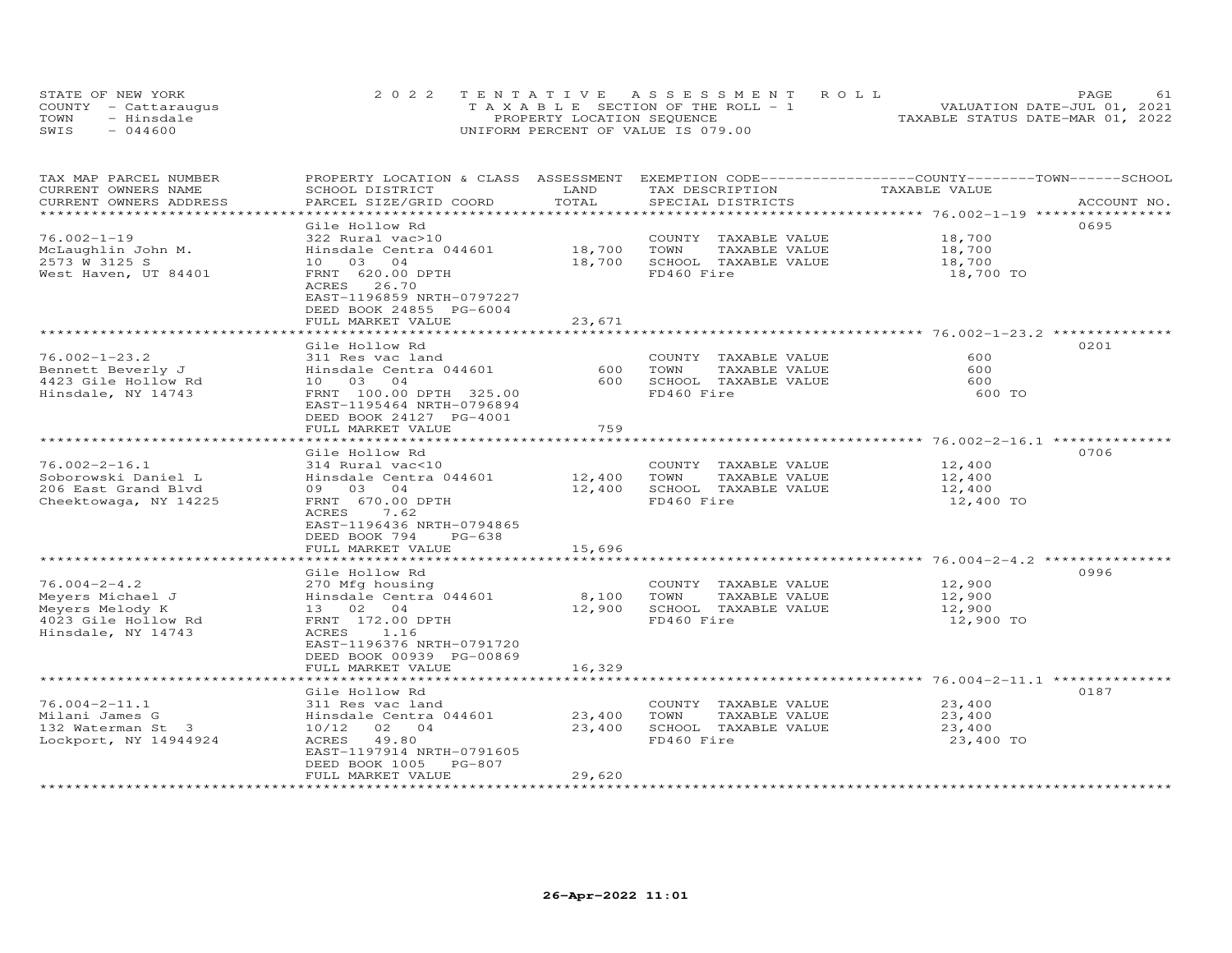| STATE OF NEW YORK    | 2022 TENTATIVE ASSESSMENT ROLL           |                                  | PAGE.                       | 62. |
|----------------------|------------------------------------------|----------------------------------|-----------------------------|-----|
| COUNTY - Cattaraugus | $T A X A B I E$ SECTION OF THE ROLL $-1$ |                                  | VALUATION DATE-JUL 01, 2021 |     |
| - Hinsdale<br>TOWN   | PROPERTY LOCATION SEQUENCE               | TAXABLE STATUS DATE-MAR 01, 2022 |                             |     |
| $-044600$<br>SWIS    | UNIFORM PERCENT OF VALUE IS 079.00       |                                  |                             |     |

| TAX MAP PARCEL NUMBER<br>CURRENT OWNERS NAME                                                             | PROPERTY LOCATION & CLASS ASSESSMENT<br>SCHOOL DISTRICT                                                                                                   | LAND                      | TAX DESCRIPTION                                                                                          | EXEMPTION CODE-----------------COUNTY-------TOWN-----SCHOOL<br>TAXABLE VALUE |                            |
|----------------------------------------------------------------------------------------------------------|-----------------------------------------------------------------------------------------------------------------------------------------------------------|---------------------------|----------------------------------------------------------------------------------------------------------|------------------------------------------------------------------------------|----------------------------|
| CURRENT OWNERS ADDRESS                                                                                   | PARCEL SIZE/GRID COORD                                                                                                                                    | TOTAL                     | SPECIAL DISTRICTS                                                                                        |                                                                              | ACCOUNT NO.                |
|                                                                                                          |                                                                                                                                                           | ************              |                                                                                                          |                                                                              |                            |
| $76.004 - 2 - 11.8$<br>Moses Janine M<br>Moses Jessica L<br>1711 Gile Hollow Rd<br>Hinsdale, NY 14743    | Gile Hollow Rd<br>322 Rural vac>10<br>Hinsdale Centra 044601<br>10 02 04<br>Ff 1000.00<br>ACRES 17.90                                                     | 9,000<br>9,000            | COUNTY TAXABLE VALUE<br>TOWN<br>TAXABLE VALUE<br>SCHOOL TAXABLE VALUE<br>FD460 Fire                      | 9,000<br>9,000<br>9,000<br>9,000 TO                                          | 1442                       |
|                                                                                                          | EAST-1198488 NRTH-0790300<br>DEED BOOK 20210 PG-3131<br>FULL MARKET VALUE                                                                                 | 11,392                    |                                                                                                          |                                                                              |                            |
|                                                                                                          | 1601 Gile Hollow Rd                                                                                                                                       |                           |                                                                                                          |                                                                              | 1604                       |
| $76.004 - 2 - 11.3/1$<br>Deibler Ronald C<br>Deibler Mary E<br>1601 Gile Hollow Rd<br>Hinsdale, NY 14743 | 474 Billboard<br>Hinsdale Centra 044601<br>10/12 02 04<br>parent parcel<br>11.3<br><b>ACRES</b><br>3.80<br>EAST-1199356 NRTH-0790892                      | 100<br>27,000             | COUNTY TAXABLE VALUE<br>TOWN<br>TAXABLE VALUE<br>SCHOOL TAXABLE VALUE<br>FD460 Fire                      | 27,000<br>27,000<br>27,000<br>27,000 TO                                      |                            |
|                                                                                                          | DEED BOOK 902<br>PG-00984                                                                                                                                 |                           |                                                                                                          |                                                                              |                            |
|                                                                                                          | FULL MARKET VALUE<br>***************************                                                                                                          | 34,177                    |                                                                                                          |                                                                              |                            |
|                                                                                                          | 1601 Gile Hollow Rd                                                                                                                                       |                           |                                                                                                          |                                                                              | 0452                       |
| $76.004 - 2 - 12.2$<br>Deibler Carla<br>1601 Gile Hollow Road<br>Hinsdale, NY 14743                      | 220 2 Family Res<br>Hinsdale Centra 044601<br>10 02<br>04<br>1.32<br>ACRES<br>EAST-1199631 NRTH-0791119<br>DEED BOOK 20200 PG-5893<br>FULL MARKET VALUE   | 8,000<br>43,400<br>54,937 | COUNTY TAXABLE VALUE<br>TOWN<br>TAXABLE VALUE<br>SCHOOL TAXABLE VALUE<br>FD460 Fire                      | 43,400<br>43,400<br>43,400<br>43,400 TO                                      |                            |
|                                                                                                          | ************************                                                                                                                                  | **************            |                                                                                                          |                                                                              |                            |
| $76.004 - 2 - 25$<br>Thompson Mark J<br>Thompson Mary S<br>1604 Gile Hollow Rd<br>Hinsdale, NY 14743     | 1604 Gile Hollow Rd<br>210 1 Family Res<br>Hinsdale Centra 044601<br>10/12<br>02 04<br>ACRES<br>4.45 BANK<br>017<br>EAST-1199625 NRTH-0791385             | 10,900<br>60,000          | 41854<br>BAS STAR<br>COUNTY TAXABLE VALUE<br>TOWN<br>TAXABLE VALUE<br>SCHOOL TAXABLE VALUE<br>FD460 Fire | $\circ$<br>60,000<br>60,000<br>34,500<br>60,000 TO                           | 1467<br>$\Omega$<br>25,500 |
|                                                                                                          | DEED BOOK 00987 PG-00717<br>FULL MARKET VALUE                                                                                                             | 75,949                    |                                                                                                          |                                                                              |                            |
|                                                                                                          |                                                                                                                                                           |                           |                                                                                                          | ********** 76.004-2-12.1                                                     |                            |
|                                                                                                          | 1627 Gile Hollow Rd                                                                                                                                       |                           |                                                                                                          |                                                                              | 0452                       |
| $76.004 - 2 - 12.1$<br>Deibler Ronald C<br>Deibler Mary E<br>1601 Gile Hollow Rd<br>Hinsdale, NY 14743   | 270 Mfg housing<br>Hinsdale Centra 044601<br>10 02<br>04<br>ACRES<br>10.64<br>EAST-1199183 NRTH-0790788<br>PG-00741<br>DEED BOOK 897<br>FULL MARKET VALUE | 13,300<br>19,300          | B STAR MH 41864<br>COUNTY TAXABLE VALUE<br>TOWN<br>TAXABLE VALUE<br>SCHOOL TAXABLE VALUE<br>FD460 Fire   | $\overline{O}$<br>19,300<br>19,300<br>12,300<br>19,300 TO                    | $\Omega$<br>7,000          |
|                                                                                                          |                                                                                                                                                           | 24,430                    |                                                                                                          |                                                                              |                            |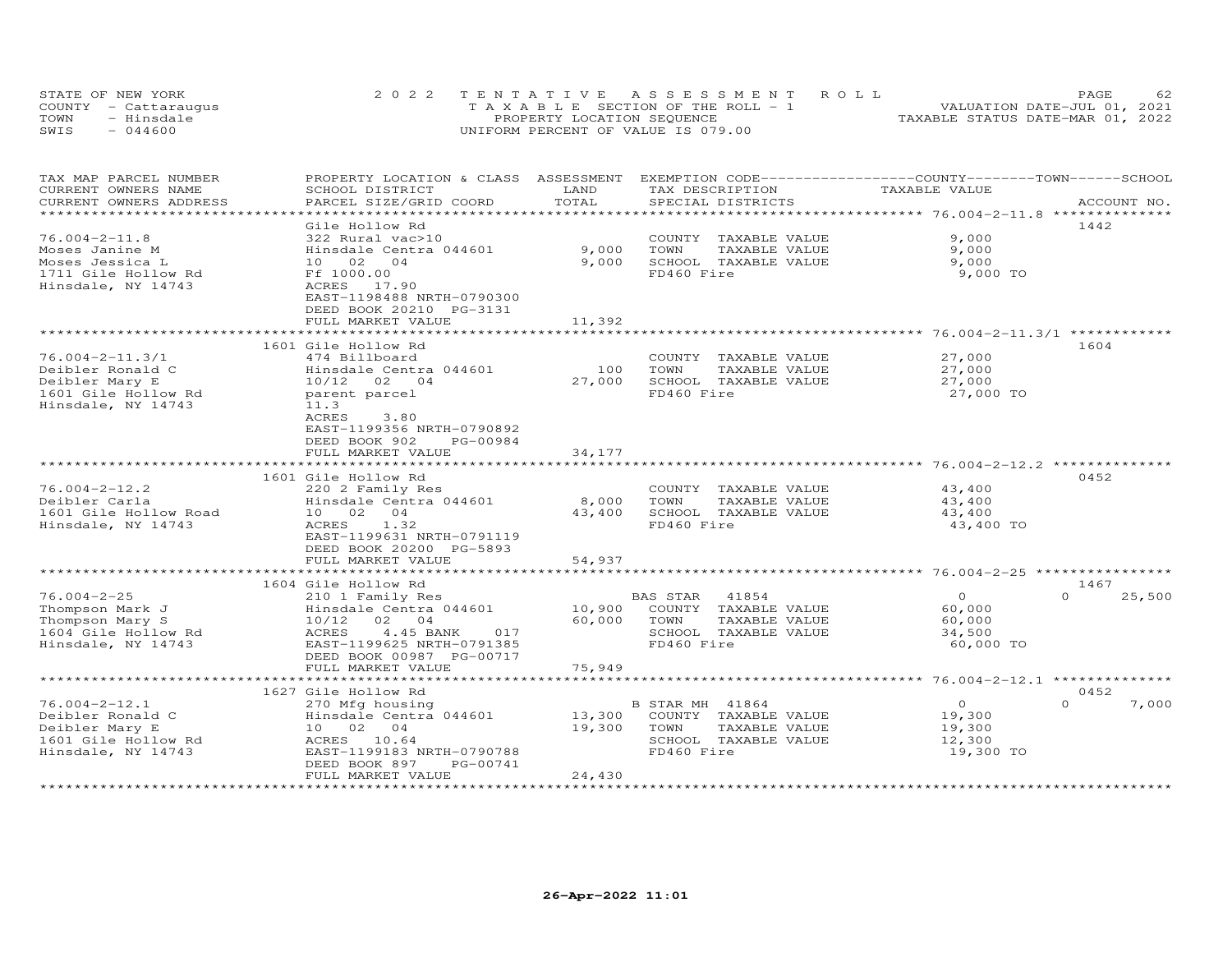|      | STATE OF NEW YORK    | 2022 TENTATIVE ASSESSMENT ROLL                 | PAGE.                            | 63 |
|------|----------------------|------------------------------------------------|----------------------------------|----|
|      | COUNTY - Cattaraugus | $T A X A B I F S E C T I ON OF THE RO I J - 1$ | VALUATION DATE-JUL 01, 2021      |    |
| TOWN | - Hinsdale           | PROPERTY LOCATION SEQUENCE                     | TAXABLE STATUS DATE-MAR 01, 2022 |    |
| SWIS | $-044600$            | UNIFORM PERCENT OF VALUE IS 079.00             |                                  |    |

| TAX MAP PARCEL NUMBER<br>CURRENT OWNERS NAME | PROPERTY LOCATION & CLASS ASSESSMENT<br>SCHOOL DISTRICT                           | LAND                | EXEMPTION CODE-----------------COUNTY-------TOWN------SCHOOL<br>TAX DESCRIPTION | TAXABLE VALUE                                    |                    |
|----------------------------------------------|-----------------------------------------------------------------------------------|---------------------|---------------------------------------------------------------------------------|--------------------------------------------------|--------------------|
| CURRENT OWNERS ADDRESS                       | PARCEL SIZE/GRID COORD                                                            | TOTAL               | SPECIAL DISTRICTS                                                               |                                                  | ACCOUNT NO.        |
|                                              | 1711 Gile Hollow Rd                                                               |                     |                                                                                 |                                                  | 0700               |
| $76.004 - 2 - 13$<br>Moses Janine M          | 210 1 Family Res<br>Hinsdale Centra 044601                                        | 11,700              | BAS STAR<br>41854<br>COUNTY<br>TAXABLE VALUE                                    | $\Omega$<br>70,000                               | $\Omega$<br>25,500 |
| 1711 Gile Hollow Rd<br>Hinsdale, NY 14743    | 10 02<br>04<br>Ff 400.00                                                          | 70,000              | TOWN<br>TAXABLE VALUE<br>SCHOOL TAXABLE VALUE                                   | 70,000<br>44,500                                 |                    |
|                                              | 5.63<br>ACRES<br>EAST-1197473 NRTH-0790104<br>DEED BOOK 20210 PG-3130             |                     | FD460 Fire                                                                      | 70,000 TO                                        |                    |
|                                              | FULL MARKET VALUE                                                                 | 88,608              |                                                                                 |                                                  |                    |
|                                              |                                                                                   | * * * * * * * * * * |                                                                                 | ******************** 76.004-2-20.8 ************* |                    |
|                                              | 3907 Gile Hollow Rd                                                               |                     |                                                                                 |                                                  | 1512               |
| $76.004 - 2 - 20.8$                          | 270 Mfg housing                                                                   |                     | COUNTY TAXABLE VALUE                                                            | 17,300                                           |                    |
| Ziegler Emily                                | Hinsdale Centra 044601                                                            | 8,300               | TOWN<br>TAXABLE VALUE                                                           | 17,300                                           |                    |
| 3907 GILE HOLLOW ROAD<br>HINSDALE, NY 14743  | 10 02 04<br>FRNT 300.00 DPTH<br>ACRES<br>1.35                                     | 17,300              | SCHOOL TAXABLE VALUE<br>FD460 Fire                                              | 17,300<br>17,300 TO                              |                    |
|                                              | EAST-1197020 NRTH-0790271<br>DEED BOOK 20210 PG-7239<br>FULL MARKET VALUE         | 21,899              |                                                                                 |                                                  |                    |
|                                              |                                                                                   |                     |                                                                                 |                                                  |                    |
|                                              | 3915 Gile Hollow Rd                                                               |                     |                                                                                 |                                                  | 1511               |
| $76.004 - 2 - 20.7$                          | 210 1 Family Res                                                                  |                     | 41854<br>BAS STAR                                                               | $\overline{O}$                                   | $\Omega$<br>25,500 |
| Palys Kevin G                                | Hinsdale Centra 044601                                                            | 11,800              | COUNTY TAXABLE VALUE                                                            | 105,000                                          |                    |
| Palys Dena L                                 | 10/13 02 04                                                                       | 105,000             | TAXABLE VALUE<br>TOWN                                                           | 105,000                                          |                    |
| 3915 Gile Hollow Rd                          | Ff 260.00                                                                         |                     | SCHOOL TAXABLE VALUE                                                            | 79,500                                           |                    |
| Hinsdale, NY 14743                           | ACRES<br>6.05 BANK<br>017<br>EAST-1196710 NRTH-0790332<br>DEED BOOK 17704 PG-9001 |                     | FD460 Fire                                                                      | 105,000 TO                                       |                    |
|                                              | FULL MARKET VALUE                                                                 | 132,911             |                                                                                 |                                                  |                    |
|                                              |                                                                                   |                     |                                                                                 |                                                  |                    |
|                                              | 3943 Gile Hollow Rd                                                               |                     |                                                                                 |                                                  | 0304               |
| $76.004 - 2 - 8$                             | 270 Mfg housing                                                                   |                     | COUNTY TAXABLE VALUE                                                            | 8,400                                            |                    |
| Hand Tanya M                                 | Hinsdale Centra 044601                                                            | 4,300               | TOWN<br>TAXABLE VALUE                                                           | 8,400                                            |                    |
| 3943 Gile Hollow Rd                          | 10 02 04                                                                          | 8,400               | SCHOOL TAXABLE VALUE                                                            | 8,400                                            |                    |
| Hinsdale, NY 14743                           | FRNT 80.00 DPTH 155.00<br>EAST-1196739 NRTH-0790680<br>DEED BOOK 11114 PG-4001    |                     | FD460 Fire                                                                      | 8,400 TO                                         |                    |
|                                              | FULL MARKET VALUE                                                                 | 10,633              |                                                                                 |                                                  |                    |
|                                              |                                                                                   |                     |                                                                                 |                                                  |                    |
|                                              | 3944 Gile Hollow Rd                                                               |                     |                                                                                 |                                                  | 1214               |
| $76.004 - 2 - 7.2$                           | 271 Mfg housings                                                                  |                     | ENH STAR<br>41834                                                               | $\overline{0}$                                   | $\Omega$<br>62,000 |
| Welch Sandra                                 | Hinsdale Centra 044601                                                            | 11,500              | COUNTY TAXABLE VALUE                                                            | 62,000                                           |                    |
| 3944 Gile Hollow Rd                          | 10 02<br>04                                                                       | 62,000              | TOWN<br>TAXABLE VALUE                                                           | 62,000                                           |                    |
| Hinsdale, NY 14743                           | FRNT 1130.00 DPTH                                                                 |                     | SCHOOL TAXABLE VALUE                                                            | $\overline{0}$                                   |                    |
|                                              | ACRES<br>6.05                                                                     |                     | FD460 Fire                                                                      | 62,000 TO                                        |                    |
|                                              | EAST-1107082 NRTH-0790656                                                         |                     |                                                                                 |                                                  |                    |
|                                              | DEED BOOK 10541 PG-6001                                                           |                     |                                                                                 |                                                  |                    |
| *************************                    | FULL MARKET VALUE<br>************************                                     | 78,481              |                                                                                 |                                                  |                    |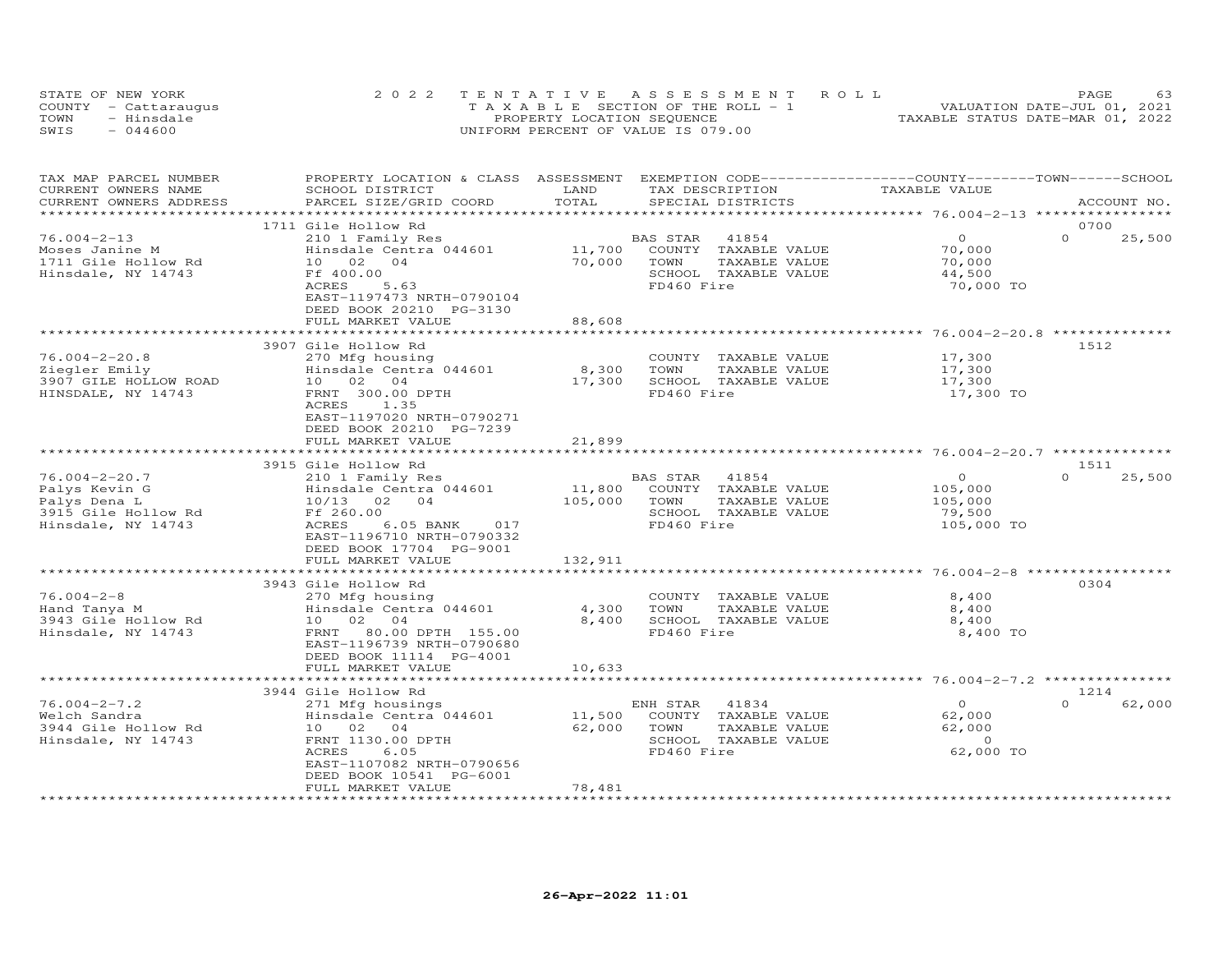|      | STATE OF NEW YORK    | 2022 TENTATIVE ASSESSMENT ROLL           |  |                                  | PAGE | 64 |
|------|----------------------|------------------------------------------|--|----------------------------------|------|----|
|      | COUNTY - Cattaraugus | $T A X A B I F$ SECTION OF THE ROLL $-1$ |  | VALUATION DATE-JUL 01, 2021      |      |    |
| TOWN | - Hinsdale           | PROPERTY LOCATION SEQUENCE               |  | TAXABLE STATUS DATE-MAR 01, 2022 |      |    |
| SWIS | $-044600$            | UNIFORM PERCENT OF VALUE IS 079.00       |  |                                  |      |    |

| TAX MAP PARCEL NUMBER<br>CURRENT OWNERS NAME    | PROPERTY LOCATION & CLASS ASSESSMENT<br>SCHOOL DISTRICT       | LAND                     | EXEMPTION CODE-----------------COUNTY-------TOWN------SCHOOL<br>TAX DESCRIPTION  | TAXABLE VALUE                              |             |
|-------------------------------------------------|---------------------------------------------------------------|--------------------------|----------------------------------------------------------------------------------|--------------------------------------------|-------------|
| CURRENT OWNERS ADDRESS<br>********************* | PARCEL SIZE/GRID COORD<br>*********************************** | TOTAL                    | SPECIAL DISTRICTS                                                                |                                            | ACCOUNT NO. |
|                                                 |                                                               |                          |                                                                                  |                                            |             |
| $76.004 - 2 - 7.1$                              | 3959 Gile Hollow Rd                                           |                          | COUNTY TAXABLE VALUE                                                             | 40,000                                     | 0583        |
| Benedict Douglas                                | 312 Vac w/imprv                                               | 24,100                   | TAXABLE VALUE<br>TOWN                                                            |                                            |             |
| 959 E River Rd                                  | Hinsdale Centra 044601<br>13/10<br>03                         | 40,000                   | SCHOOL TAXABLE VALUE                                                             | 40,000<br>40,000                           |             |
| Grand Island, NY 14072                          | 03<br>FRNT 235.00 DPTH                                        |                          | FD460 Fire                                                                       | 40,000 TO                                  |             |
|                                                 | ACRES<br>53.35                                                |                          |                                                                                  |                                            |             |
|                                                 | EAST-1195208 NRTH-0790907                                     |                          |                                                                                  |                                            |             |
|                                                 | DEED BOOK 3348<br>PG-5001                                     |                          |                                                                                  |                                            |             |
|                                                 | FULL MARKET VALUE                                             | 50,633                   |                                                                                  |                                            |             |
|                                                 |                                                               |                          |                                                                                  |                                            |             |
|                                                 | 3970 Gile Hollow Rd                                           |                          |                                                                                  |                                            | 1214        |
| $76.004 - 2 - 7.5$                              | 314 Rural vac<10                                              |                          | COUNTY TAXABLE VALUE                                                             | 8,300                                      |             |
| Wardhaugh Aron P.                               | Hinsdale Centra 044601                                        | 8,300                    | TAXABLE VALUE<br>TOWN                                                            | 8,300                                      |             |
| Wardhaugh Jenny S.                              | 04<br>10 02                                                   | 8,300                    | SCHOOL TAXABLE VALUE                                                             | 8,300                                      |             |
| PO Box 461                                      | 1.30<br>ACRES                                                 |                          | FD460 Fire                                                                       | 8,300 TO                                   |             |
| Portville, NY 14770                             | EAST-1196910 NRTH-0791017                                     |                          |                                                                                  |                                            |             |
|                                                 | DEED BOOK 2019<br>PG-11684                                    |                          |                                                                                  |                                            |             |
|                                                 | FULL MARKET VALUE                                             | 10,506                   |                                                                                  |                                            |             |
|                                                 | **************************                                    | *************            | **************************************76.004-2-7.4 ***************************** |                                            |             |
|                                                 | 3977 Gile Hollow Rd                                           |                          |                                                                                  |                                            | 1507        |
| $76.004 - 2 - 7.4$                              | 311 Res vac land                                              |                          | COUNTY TAXABLE VALUE                                                             | 6,400                                      |             |
| Boser Todd                                      | Hinsdale Centra 044601                                        | 6,400                    | TOWN<br>TAXABLE VALUE                                                            | 6,400                                      |             |
| 1859 Four Mile Rd                               | 10/13<br>02<br>$\overline{04}$                                | 6,400                    | SCHOOL TAXABLE VALUE                                                             | 6,400                                      |             |
| Allegany, Ny 14706                              | FRNT 258.50 DPTH 100.00                                       |                          | FD460 Fire                                                                       | 6,400 TO                                   |             |
|                                                 | EAST-1196581 NRTH-0791055                                     |                          |                                                                                  |                                            |             |
|                                                 | DEED BOOK 23828 PG-3002                                       |                          |                                                                                  |                                            |             |
|                                                 | FULL MARKET VALUE                                             | 8,101                    |                                                                                  |                                            |             |
|                                                 |                                                               |                          |                                                                                  | ******************* 76.004-2-7.3 ********* |             |
|                                                 | 3984 Gile Hollow Rd                                           |                          |                                                                                  |                                            | 1223        |
| $76.004 - 2 - 7.3$                              | 270 Mfg housing                                               |                          | COUNTY TAXABLE VALUE                                                             | 30,000                                     |             |
| McGranaghan Patricia                            | Hinsdale Centra 044601                                        | 8,700                    | TOWN<br>TAXABLE VALUE                                                            | 30,000                                     |             |
| Nancy Crowley                                   | 10/12 03 03                                                   | 30,000                   | SCHOOL TAXABLE VALUE                                                             | 30,000                                     |             |
| 88 Davis St                                     | FRNT 178.00 DPTH                                              |                          | FD460 Fire                                                                       | 30,000 TO                                  |             |
| Bolivar, NY 14715                               | ACRES<br>1.80                                                 |                          |                                                                                  |                                            |             |
|                                                 | EAST-1196848 NRTH-0791200                                     |                          |                                                                                  |                                            |             |
|                                                 | DEED BOOK 848<br>PG-00916                                     |                          |                                                                                  |                                            |             |
|                                                 | FULL MARKET VALUE<br>**************************               | 37,975<br>************** |                                                                                  |                                            |             |
|                                                 |                                                               |                          |                                                                                  |                                            |             |
|                                                 | 3996 Gile Hollow Rd                                           |                          |                                                                                  |                                            | 0857        |
| $76.004 - 2 - 9$<br>See William H               | 270 Mfg housing<br>Hinsdale Centra 044601                     | 5,000                    | COUNTY TAXABLE VALUE<br>TOWN<br>TAXABLE VALUE                                    | 9,600<br>9,600                             |             |
| 4863 Hardscramble Rd                            | 10/12<br>02<br>$\overline{04}$                                | 9,600                    | SCHOOL TAXABLE VALUE                                                             | 9,600                                      |             |
| Hinsdale, NY 14743                              | FRNT 100.00 DPTH 165.00                                       |                          | FD460 Fire                                                                       | 9,600 TO                                   |             |
|                                                 | EAST-1196687 NRTH-0791266                                     |                          |                                                                                  |                                            |             |
|                                                 | DEED BOOK 20190 PG-6541                                       |                          |                                                                                  |                                            |             |
|                                                 | FULL MARKET VALUE                                             | 12,152                   |                                                                                  |                                            |             |
|                                                 |                                                               |                          |                                                                                  |                                            |             |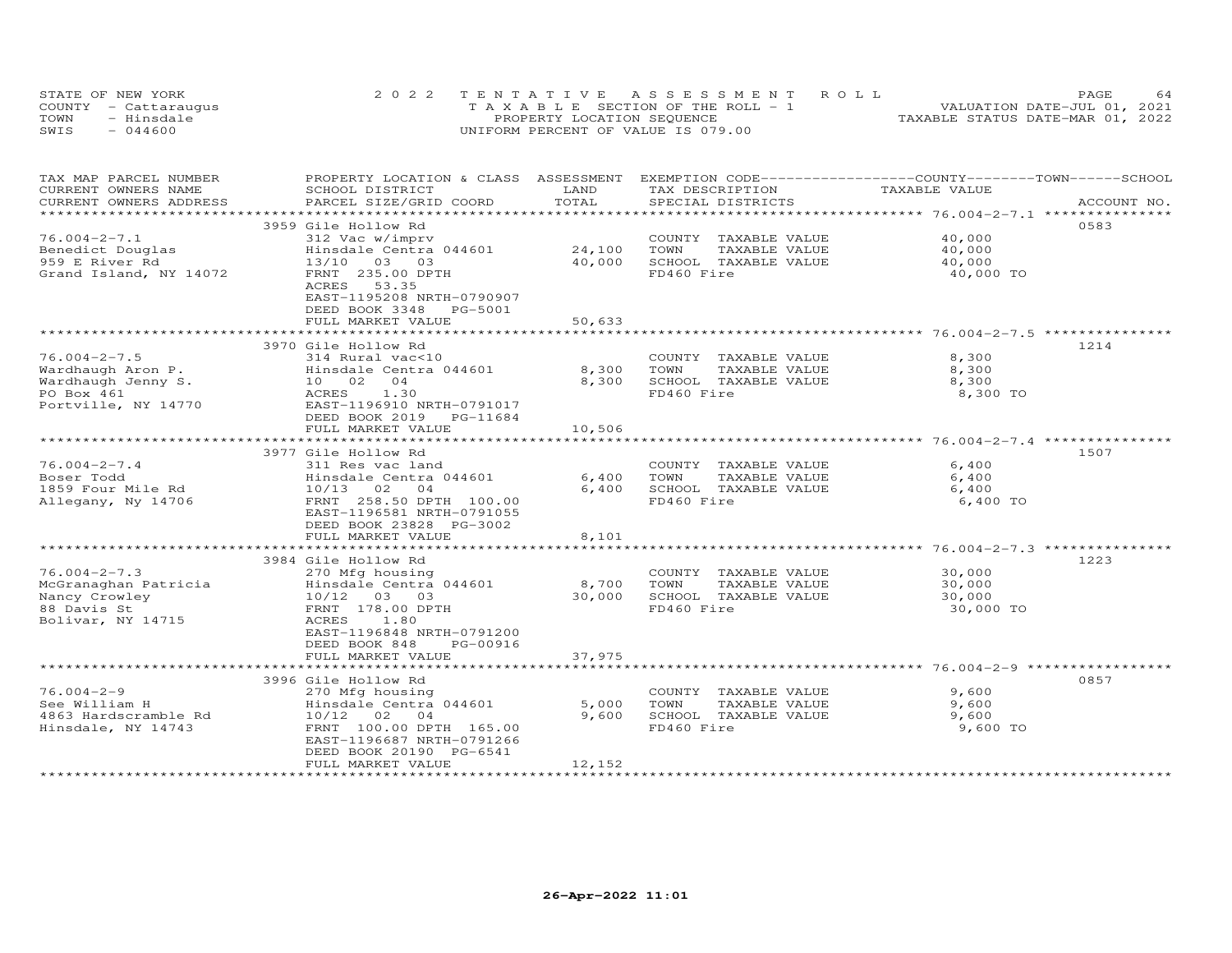|      | STATE OF NEW YORK    | 2022 TENTATIVE ASSESSMENT ROLL        | PAGE                             |
|------|----------------------|---------------------------------------|----------------------------------|
|      | COUNTY - Cattaraugus | T A X A B L E SECTION OF THE ROLL - 1 | VALUATION DATE-JUL 01, 2021      |
| TOWN | - Hinsdale           | PROPERTY LOCATION SEQUENCE            | TAXABLE STATUS DATE-MAR 01, 2022 |
| SWIS | $-044600$            | UNIFORM PERCENT OF VALUE IS 079.00    |                                  |

| TAX MAP PARCEL NUMBER<br>CURRENT OWNERS NAME      | PROPERTY LOCATION & CLASS ASSESSMENT<br>SCHOOL DISTRICT | LAND               | EXEMPTION CODE-----------------COUNTY-------TOWN------SCHOOL<br>TAX DESCRIPTION | TAXABLE VALUE                  |                                |
|---------------------------------------------------|---------------------------------------------------------|--------------------|---------------------------------------------------------------------------------|--------------------------------|--------------------------------|
| CURRENT OWNERS ADDRESS<br>*********************** | PARCEL SIZE/GRID COORD<br>****************************  | TOTAL              | SPECIAL DISTRICTS                                                               |                                | ACCOUNT NO.                    |
|                                                   | 3999 Gile Hollow Rd                                     |                    |                                                                                 |                                | 0680                           |
| $76.004 - 2 - 5$                                  | 312 Vac w/imprv                                         |                    | COUNTY<br>TAXABLE VALUE                                                         | 10,000                         |                                |
| Boser Todd                                        | Hinsdale Centra 044601                                  | 8,200              | TOWN<br>TAXABLE VALUE                                                           | 10,000                         |                                |
| 1859 Four Mile Rd                                 | 10/12/13<br>02<br>04                                    | 10,000             | SCHOOL TAXABLE VALUE                                                            | 10,000                         |                                |
| Allegany, NY 14706                                | FRNT 190.00 DPTH                                        |                    | FD460 Fire                                                                      | 10,000 TO                      |                                |
|                                                   | 1.20<br>ACRES                                           |                    |                                                                                 |                                |                                |
|                                                   | EAST-1196420 NRTH-0791265                               |                    |                                                                                 |                                |                                |
|                                                   | DEED BOOK 23828 PG-5016                                 |                    |                                                                                 |                                |                                |
|                                                   | FULL MARKET VALUE                                       | 12,658             |                                                                                 |                                |                                |
|                                                   |                                                         |                    |                                                                                 | ******** 76.004-2-10 ********* |                                |
|                                                   | 4004 Gile Hollow Rd                                     |                    |                                                                                 |                                | 0584                           |
| $76.004 - 2 - 10$                                 | 210 1 Family Res                                        |                    | COUNTY TAXABLE VALUE                                                            | 10,000                         |                                |
| Stearns Rebecca S<br>4004 Gile Hollow Rd          | Hinsdale Centra 044601<br>12 03 03                      | 8,100<br>10,000    | TOWN<br>TAXABLE VALUE<br>SCHOOL TAXABLE VALUE                                   | 10,000                         |                                |
| Hinsdale, NY 14743                                | FRNT 148.00 DPTH 320.00                                 |                    | FD460 Fire                                                                      | 10,000<br>10,000 TO            |                                |
|                                                   | EAST-1196718 NRTH-0791392                               |                    |                                                                                 |                                |                                |
|                                                   | DEED BOOK 27527 PG-6004                                 |                    |                                                                                 |                                |                                |
|                                                   | FULL MARKET VALUE                                       | 12,658             |                                                                                 |                                |                                |
|                                                   |                                                         |                    |                                                                                 |                                |                                |
|                                                   | 4023 Gile Hollow Rd                                     |                    |                                                                                 |                                | 0687                           |
| $76.004 - 2 - 4.1$                                | 210 1 Family Res                                        |                    | BAS STAR<br>41854                                                               | $\overline{O}$                 | $\Omega$<br>25,500             |
| Meyers Michael J                                  | Hinsdale Centra 044601                                  | 14,900             | COUNTY<br>TAXABLE VALUE                                                         | 37,500                         |                                |
| Meyers Melody K                                   | 13 02 04                                                | 37,500             | TOWN<br>TAXABLE VALUE                                                           | 37,500                         |                                |
| 4023 Gile Hollow Rd                               | FRNT 275.00 DPTH                                        |                    | SCHOOL TAXABLE VALUE                                                            | 12,000                         |                                |
| Hinsdale, NY 14743                                | ACRES<br>1.73                                           |                    | FD460 Fire                                                                      | 37,500 TO                      |                                |
|                                                   | EAST-1196377 NRTH-0791490                               |                    |                                                                                 |                                |                                |
|                                                   | DEED BOOK 787<br>PG-00657                               |                    |                                                                                 |                                |                                |
|                                                   | FULL MARKET VALUE                                       | 47,468             | ******************************** 76.004-2-2 **********                          |                                |                                |
|                                                   | 4069 Gile Hollow Rd                                     |                    |                                                                                 |                                | 0730                           |
| $76.004 - 2 - 2$                                  | 280 Res Multiple                                        |                    | BAS STAR<br>41854                                                               | $\Omega$                       | $\Omega$<br>25,500             |
| Stayer Bryant                                     | Hinsdale Centra 044601                                  | 10,800             | COUNTY TAXABLE VALUE                                                            | 72,000                         |                                |
| Stayer Samantha                                   | 13 02 04                                                | 72,000             | TOWN<br>TAXABLE VALUE                                                           | 72,000                         |                                |
| 4069 Gile Hollow Rd                               | $L/u$ - Flora Stiles                                    |                    | SCHOOL TAXABLE VALUE                                                            | 46,500                         |                                |
| Hinsdale, NY 14743                                | FRNT 155.00 DPTH 250.00                                 |                    | FD460 Fire                                                                      | 72,000 TO                      |                                |
|                                                   | EAST-1196358 NRTH-0792079                               |                    |                                                                                 |                                |                                |
|                                                   | DEED BOOK 21185 PG-5003                                 |                    |                                                                                 |                                |                                |
|                                                   | FULL MARKET VALUE                                       | 91,139             |                                                                                 |                                |                                |
|                                                   |                                                         |                    |                                                                                 |                                |                                |
|                                                   | 4097 Gile Hollow Rd                                     |                    |                                                                                 |                                | 0674                           |
| $76.002 - 2 - 19.1$                               | 210 1 Family Res                                        |                    | VET COM CT 41131                                                                | 15,750                         | 15,750<br>$\Omega$<br>$\Omega$ |
| Wilson Helen E<br>Wilson Kathleen E               | Hinsdale Centra 044601<br>09 03 04                      | 63,000             | 9,400 ENH STAR<br>41834                                                         | $\circ$                        | 63,000                         |
| 60852 Lawrence Dr.                                | FRNT 430.00 DPTH                                        |                    | COUNTY TAXABLE VALUE<br>TOWN<br>TAXABLE VALUE                                   | 47,250<br>47,250               |                                |
| Lowell, MS 01854                                  | ACRES<br>2.67                                           |                    | SCHOOL TAXABLE VALUE                                                            | $\Omega$                       |                                |
|                                                   | EAST-1196238 NRTH-0792337                               |                    | FD460 Fire                                                                      | 63,000 TO                      |                                |
|                                                   | DEED BOOK 20210 PG-3053                                 |                    |                                                                                 |                                |                                |
|                                                   | FULL MARKET VALUE                                       | 79,747             |                                                                                 |                                |                                |
| ***********************                           | ***********************                                 | ****************** |                                                                                 |                                |                                |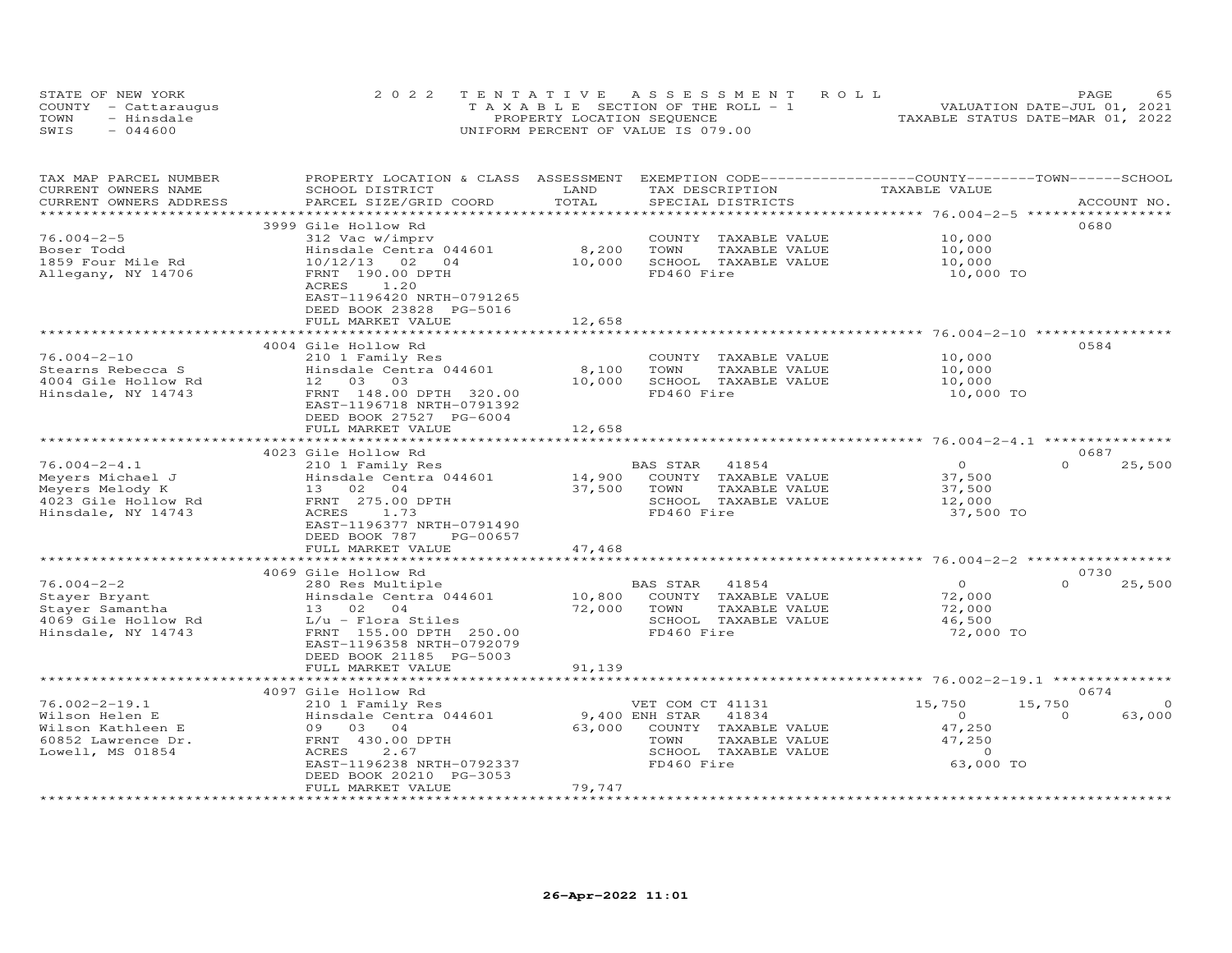|      | STATE OF NEW YORK    | 2022 TENTATIVE ASSESSMENT ROLL        | 66<br>PAGE                       |
|------|----------------------|---------------------------------------|----------------------------------|
|      | COUNTY - Cattaraugus | T A X A B L E SECTION OF THE ROLL - 1 | VALUATION DATE-JUL 01, 2021      |
| TOWN | - Hinsdale           | PROPERTY LOCATION SEQUENCE            | TAXABLE STATUS DATE-MAR 01, 2022 |
| SWIS | $-044600$            | UNIFORM PERCENT OF VALUE IS 079.00    |                                  |

| TAX MAP PARCEL NUMBER<br>CURRENT OWNERS NAME | PROPERTY LOCATION & CLASS ASSESSMENT<br>SCHOOL DISTRICT | LAND            | EXEMPTION CODE-----------------COUNTY-------TOWN------SCHOOL<br>TAX DESCRIPTION | TAXABLE VALUE                                           |                    |
|----------------------------------------------|---------------------------------------------------------|-----------------|---------------------------------------------------------------------------------|---------------------------------------------------------|--------------------|
| CURRENT OWNERS ADDRESS                       | PARCEL SIZE/GRID COORD                                  | TOTAL           | SPECIAL DISTRICTS                                                               |                                                         | ACCOUNT NO.        |
| *******************                          |                                                         |                 |                                                                                 |                                                         |                    |
|                                              | 4111 Gile Hollow Rd                                     |                 |                                                                                 |                                                         | 0957               |
| $76.002 - 2 - 19.2$                          | 312 Vac w/imprv                                         |                 | COUNTY TAXABLE VALUE                                                            | 30,000                                                  |                    |
| Dempsey Robert K Jr                          | Hinsdale Centra 044601                                  | 26,100          | TOWN<br>TAXABLE VALUE                                                           | 30,000                                                  |                    |
| Dempsey Daniel M                             | 09 03 04                                                | 30,000          | SCHOOL TAXABLE VALUE                                                            | 30,000                                                  |                    |
| 4129 Gile Hollow Rd                          | Ff 320.00                                               |                 | FD460 Fire                                                                      | 30,000 TO                                               |                    |
| Hinsdale, NY 14743                           | ACRES<br>63.60                                          |                 |                                                                                 |                                                         |                    |
|                                              | EAST-1195028 NRTH-0792775                               |                 |                                                                                 |                                                         |                    |
|                                              | DEED BOOK 00929 PG-00388                                |                 |                                                                                 |                                                         |                    |
|                                              | FULL MARKET VALUE                                       | 37,975          |                                                                                 |                                                         |                    |
|                                              |                                                         |                 |                                                                                 |                                                         |                    |
|                                              | 4129 Gile Hollow Rd                                     |                 |                                                                                 |                                                         | 1173               |
| $76.002 - 2 - 19.3$                          | 210 1 Family Res                                        |                 | VET WAR CT 41121                                                                | 10,200<br>10,200                                        | $\Omega$           |
| Dempsey Daniel M                             | Hinsdale Centra 044601                                  | 7,200 ENH STAR  | 41834                                                                           | $\circ$                                                 | $\Omega$<br>63,670 |
| Onan Donna M                                 | 09 03 04                                                | 80,000          | COUNTY TAXABLE VALUE                                                            | 69,800                                                  |                    |
| 4129 Gile Hollow Rd                          | FRNT 165.00 DPTH 210.00                                 |                 | TOWN<br>TAXABLE VALUE                                                           | 69,800                                                  |                    |
| Hinsdale, NY 14743                           | EAST-1196174 NRTH-0792835                               |                 | SCHOOL TAXABLE VALUE                                                            | 16,330                                                  |                    |
|                                              | DEED BOOK 3626<br>PG-5001                               |                 | FD460 Fire                                                                      | 80,000 TO                                               |                    |
|                                              | FULL MARKET VALUE                                       | 101,266         |                                                                                 |                                                         |                    |
|                                              | ***************************                             | *************   |                                                                                 | ************************* 76.002-2-18.2 *************** |                    |
|                                              | 4165 Gile Hollow Rd                                     |                 |                                                                                 |                                                         | 1147               |
| $76.002 - 2 - 18.2$                          | 314 Rural vac<10                                        |                 | COUNTY TAXABLE VALUE                                                            | 2,200                                                   |                    |
| Bennett Karen                                | Hinsdale Centra 044601                                  | 2,200           | TOWN<br>TAXABLE VALUE                                                           | 2,200                                                   |                    |
| Bennett Guy                                  | 09 03<br>04                                             | 2,200           | SCHOOL TAXABLE VALUE                                                            | 2,200                                                   |                    |
| 679 Garden Ave                               | 20.00 DPTH 300.00<br>FRNT                               |                 | FD460 Fire                                                                      | 2,200 TO                                                |                    |
| Olean, NY 14760                              | EAST-1196035 NRTH-0793287                               |                 |                                                                                 |                                                         |                    |
|                                              | DEED BOOK 16025 PG-7002                                 |                 |                                                                                 |                                                         |                    |
|                                              | FULL MARKET VALUE                                       | 2,785           |                                                                                 |                                                         |                    |
|                                              |                                                         |                 |                                                                                 |                                                         | ******             |
|                                              | 4169 Gile Hollow Rd                                     |                 |                                                                                 |                                                         | 0673               |
| $76.002 - 2 - 18.1$                          | 270 Mfg housing                                         |                 | COUNTY TAXABLE VALUE                                                            | 14,500                                                  |                    |
| Bennett Karen<br>Bennett Guy                 | Hinsdale Centra 044601<br>09 03<br>04                   | 7,300<br>14,500 | TOWN<br>TAXABLE VALUE<br>SCHOOL TAXABLE VALUE                                   | 14,500<br>14,500                                        |                    |
| 679 Garden Ave. Rd                           | FRNT 120.00 DPTH 300.00                                 |                 | FD460 Fire                                                                      | 14,500 TO                                               |                    |
| Olean, NY 14760                              | EAST-1196052 NRTH-0793362                               |                 |                                                                                 |                                                         |                    |
|                                              | DEED BOOK 16025 PG-7001                                 |                 |                                                                                 |                                                         |                    |
|                                              | FULL MARKET VALUE                                       | 18,354          |                                                                                 |                                                         |                    |
|                                              |                                                         |                 |                                                                                 |                                                         |                    |
|                                              | 4187 Gile Hollow Rd                                     |                 |                                                                                 |                                                         | 1229               |
| $76.002 - 2 - 17.6$                          | 210 1 Family Res                                        |                 | 41834<br>ENH STAR                                                               | $\Omega$                                                | $\Omega$<br>63,670 |
| Bingman Foster E                             | Hinsdale Centra 044601                                  | 17,100          | COUNTY<br>TAXABLE VALUE                                                         | 72,000                                                  |                    |
| Bingman Wendy S                              | 09 03 04                                                | 72,000          | TOWN<br>TAXABLE VALUE                                                           | 72,000                                                  |                    |
| 4187 Gile Hollow Rd                          | FRNT 266.00 DPTH                                        |                 | SCHOOL TAXABLE VALUE                                                            | 8,330                                                   |                    |
| Hinsdale, NY 14743                           | ACRES<br>19.20                                          |                 | FD460 Fire                                                                      | 72,000 TO                                               |                    |
|                                              | EAST-1194949 NRTH-0793585                               |                 |                                                                                 |                                                         |                    |
|                                              | DEED BOOK 857<br>PG-00147                               |                 |                                                                                 |                                                         |                    |
|                                              | FULL MARKET VALUE                                       | 91,139          |                                                                                 |                                                         |                    |
|                                              |                                                         |                 |                                                                                 |                                                         |                    |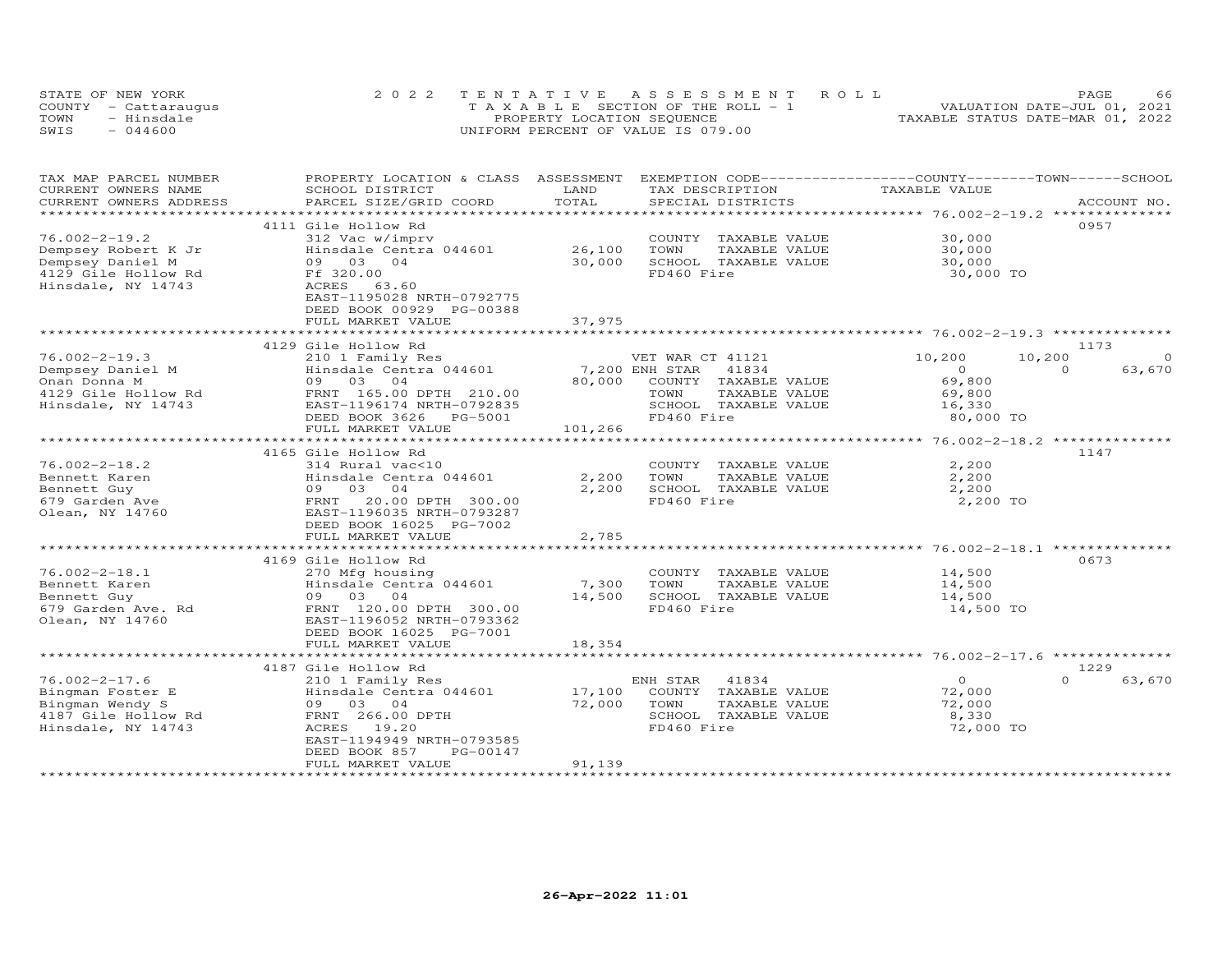|      | STATE OF NEW YORK    | 2022 TENTATIVE ASSESSMENT ROLL        | PAGE                             |
|------|----------------------|---------------------------------------|----------------------------------|
|      | COUNTY - Cattaraugus | T A X A B L E SECTION OF THE ROLL - 1 | VALUATION DATE-JUL 01, 2021      |
| TOWN | - Hinsdale           | PROPERTY LOCATION SEQUENCE            | TAXABLE STATUS DATE-MAR 01, 2022 |
| SWIS | $-044600$            | UNIFORM PERCENT OF VALUE IS 079.00    |                                  |

| TAX MAP PARCEL NUMBER<br>CURRENT OWNERS NAME      | PROPERTY LOCATION & CLASS ASSESSMENT<br>SCHOOL DISTRICT | LAND            | EXEMPTION CODE-----------------COUNTY-------TOWN------SCHOOL<br>TAX DESCRIPTION | TAXABLE VALUE        |          |             |
|---------------------------------------------------|---------------------------------------------------------|-----------------|---------------------------------------------------------------------------------|----------------------|----------|-------------|
| CURRENT OWNERS ADDRESS<br>*********************** | PARCEL SIZE/GRID COORD<br>***************************** | TOTAL           | SPECIAL DISTRICTS                                                               |                      |          | ACCOUNT NO. |
|                                                   | 4197 Gile Hollow Rd                                     |                 |                                                                                 |                      | 1046     |             |
| $76.002 - 2 - 17.5$                               | 210 1 Family Res                                        |                 | VET WAR CT 41121                                                                | 9,300                | 9,300    | $\Omega$    |
| Jobe John M                                       | Hinsdale Centra 044601                                  |                 | 7,100 ENH STAR<br>41834                                                         | $\Omega$             | $\Omega$ | 62,000      |
| Jobe Renee M                                      | 09 03 04                                                | 62,000          | COUNTY TAXABLE VALUE                                                            | 52,700               |          |             |
| 4197 Gile Hollow Rd                               | FRNT 150.00 DPTH 226.00                                 |                 | TOWN<br>TAXABLE VALUE                                                           | 52,700               |          |             |
| Hinsdale, NY 14743                                | EAST-1196039 NRTH-0793716                               |                 | SCHOOL TAXABLE VALUE                                                            | $\circ$              |          |             |
|                                                   | DEED BOOK 789<br>PG-357                                 |                 | FD460 Fire                                                                      | 62,000 TO            |          |             |
|                                                   | FULL MARKET VALUE                                       | 78,481          |                                                                                 |                      |          |             |
|                                                   |                                                         |                 |                                                                                 |                      |          |             |
|                                                   | 4219 Gile Hollow Rd                                     |                 |                                                                                 |                      | 1044     |             |
| $76.002 - 2 - 17.2$                               | 210 1 Family Res                                        |                 | 41834<br>ENH STAR                                                               | $\overline{O}$       | $\Omega$ | 63,670      |
| Hurlburt Robin M                                  | Hinsdale Centra 044601                                  | 9,000<br>77,500 | COUNTY TAXABLE VALUE<br>TOWN                                                    | 77,500               |          |             |
| Hurlburt Ann E<br>4219 Gile Hollow Rd             | 09 03 04<br>FRNT 400.00 DPTH                            |                 | TAXABLE VALUE<br>SCHOOL TAXABLE VALUE                                           | 77,500<br>13,830     |          |             |
| Hinsdale, NY 14743                                | ACRES<br>2.23                                           |                 | FD460 Fire                                                                      | 77,500 TO            |          |             |
|                                                   | EAST-1196030 NRTH-0793985                               |                 |                                                                                 |                      |          |             |
|                                                   | DEED BOOK 788<br>PG-00881                               |                 |                                                                                 |                      |          |             |
|                                                   | FULL MARKET VALUE                                       | 98,101          |                                                                                 |                      |          |             |
|                                                   |                                                         |                 |                                                                                 |                      |          |             |
|                                                   | 4239 Gile Hollow Rd                                     |                 |                                                                                 |                      | 1032     |             |
| $76.002 - 2 - 17.3$                               | 270 Mfg housing                                         |                 | COUNTY TAXABLE VALUE                                                            | 18,000               |          |             |
| Bushnell Jeffrey Ian                              | Hinsdale Centra 044601                                  | 6,300           | TAXABLE VALUE<br>TOWN                                                           | 18,000               |          |             |
| 4239 Gile Hollow Road                             | 09 03 04                                                | 18,000          | SCHOOL TAXABLE VALUE                                                            | 18,000               |          |             |
| Hinsdale, NY 14743                                | FRNT 147.00 DPTH 170.00                                 |                 | FD460 Fire                                                                      | 18,000 TO            |          |             |
|                                                   | EAST-1196100 NRTH-0794262                               |                 |                                                                                 |                      |          |             |
|                                                   | DEED BOOK 20703 PG-9001                                 |                 |                                                                                 |                      |          |             |
|                                                   | FULL MARKET VALUE                                       | 22,785          |                                                                                 |                      |          |             |
|                                                   | 4251 Gile Hollow Rd                                     |                 |                                                                                 |                      | 1417     |             |
| $76.002 - 2 - 17.7$                               | 210 1 Family Res                                        |                 | 41854<br>BAS STAR                                                               | $\overline{0}$       | $\Omega$ | 25,500      |
| Harper Matthew D                                  | Hinsdale Centra 044601                                  |                 | 6,200 COUNTY TAXABLE VALUE                                                      | 81,000               |          |             |
| Harper Kathleen E                                 | 09 03 04                                                | 81,000          | TAXABLE VALUE<br>TOWN                                                           | 81,000               |          |             |
| 4251 Gile Hollow Rd                               | FRNT 150.00 DPTH 160.00                                 |                 | SCHOOL TAXABLE VALUE                                                            | 55,500               |          |             |
| Hinsdale, NY 14743                                | 026<br>BANK                                             |                 | FD460 Fire                                                                      | 81,000 TO            |          |             |
|                                                   | EAST-1196110 NRTH-0794408                               |                 |                                                                                 |                      |          |             |
|                                                   | DEED BOOK 9871 PG-6001                                  |                 |                                                                                 |                      |          |             |
|                                                   | FULL MARKET VALUE                                       | 102,532         |                                                                                 |                      |          |             |
|                                                   |                                                         |                 |                                                                                 |                      |          |             |
|                                                   | 4259 Gile Hollow Rd                                     |                 |                                                                                 |                      | 0295     |             |
| $76.002 - 2 - 17.1$                               | 210 1 Family Res                                        |                 | ENH STAR<br>41834                                                               | $\circ$              | $\Omega$ | 63,670      |
| Palmer Douglas C                                  | Hinsdale Centra 044601                                  | 20,800          | COUNTY TAXABLE VALUE                                                            | 125,000              |          |             |
| 4259 Gile Hollow Rd                               | 09 03 04                                                | 125,000         | TOWN<br>TAXABLE VALUE                                                           | 125,000              |          |             |
| Hinsdale, NY 14743                                | FRNT 40.00 DPTH<br>ACRES<br>37.00                       |                 | SCHOOL TAXABLE VALUE<br>FD460 Fire                                              | 61,330<br>125,000 TO |          |             |
|                                                   | EAST-1194940 NRTH-0794160                               |                 |                                                                                 |                      |          |             |
|                                                   | DEED BOOK 888<br>PG-00244                               |                 |                                                                                 |                      |          |             |
|                                                   | FULL MARKET VALUE                                       | 158,228         |                                                                                 |                      |          |             |
|                                                   |                                                         |                 |                                                                                 |                      |          |             |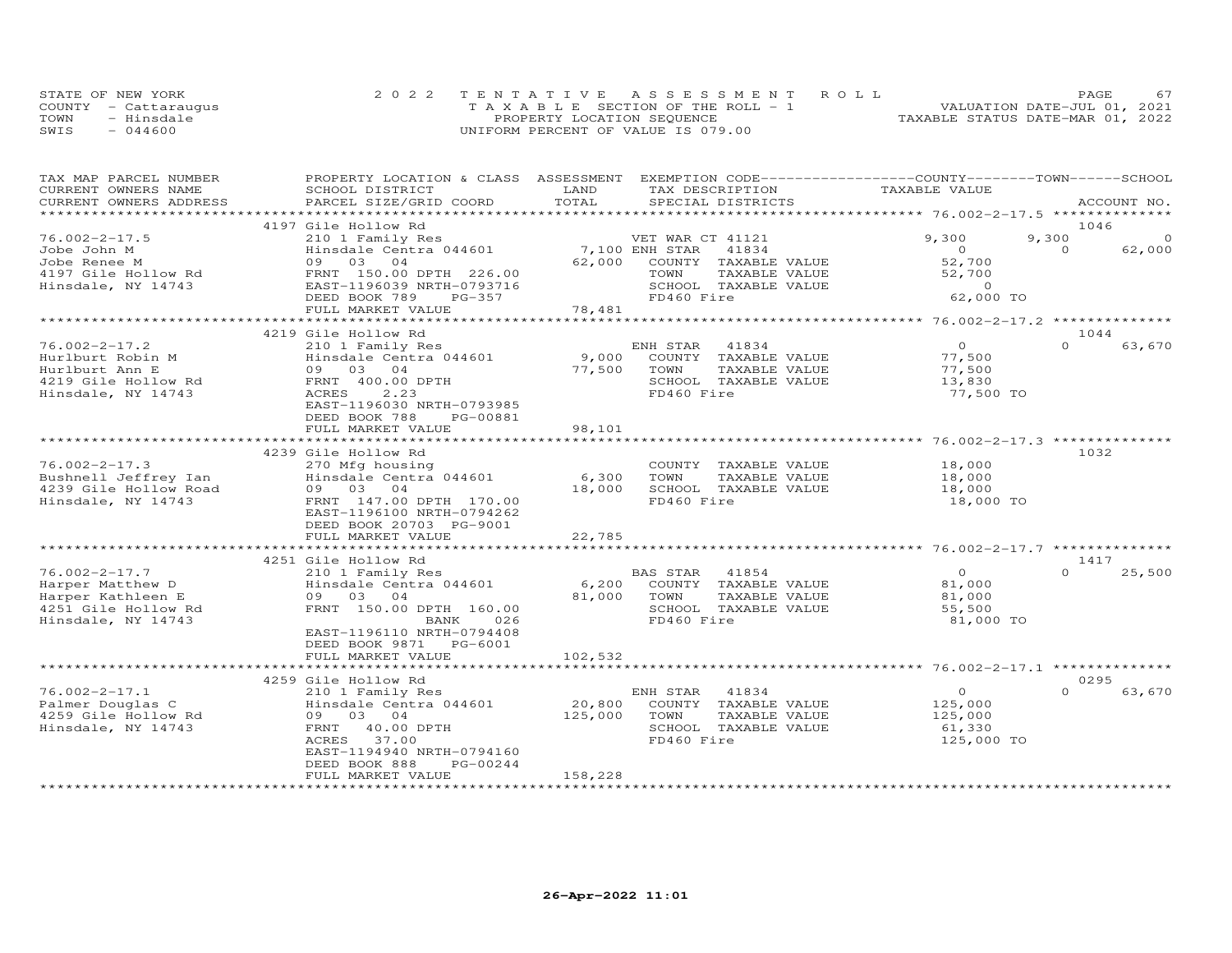|      | STATE OF NEW YORK    | 2022 TENTATIVE ASSESSMENT ROLL        | 68<br>PAGE                       |
|------|----------------------|---------------------------------------|----------------------------------|
|      | COUNTY - Cattaraugus | T A X A B L E SECTION OF THE ROLL - 1 | VALUATION DATE-JUL 01, 2021      |
| TOWN | - Hinsdale           | PROPERTY LOCATION SEQUENCE            | TAXABLE STATUS DATE-MAR 01, 2022 |
| SWIS | $-044600$            | UNIFORM PERCENT OF VALUE IS 079.00    |                                  |

| TAX MAP PARCEL NUMBER<br>CURRENT OWNERS NAME<br>CURRENT OWNERS ADDRESS | PROPERTY LOCATION & CLASS ASSESSMENT<br>SCHOOL DISTRICT<br>PARCEL SIZE/GRID COORD                                           | LAND<br>TOTAL | TAX DESCRIPTION<br>SPECIAL DISTRICTS | EXEMPTION CODE-----------------COUNTY-------TOWN-----SCHOOL<br>TAXABLE VALUE | ACCOUNT NO.        |
|------------------------------------------------------------------------|-----------------------------------------------------------------------------------------------------------------------------|---------------|--------------------------------------|------------------------------------------------------------------------------|--------------------|
| *****************                                                      | *****************************                                                                                               |               |                                      |                                                                              |                    |
|                                                                        | 4275 Gile Hollow Rd                                                                                                         |               |                                      |                                                                              | 1664               |
| $76.002 - 2 - 16.9$                                                    | 210 1 Family Res                                                                                                            |               | COUNTY TAXABLE VALUE                 | 101,600                                                                      |                    |
| Saunders Christopher P                                                 | Hinsdale Centra 044601                                                                                                      | 9,500         | TOWN<br>TAXABLE VALUE                | 101,600                                                                      |                    |
| 4275 Gile Hollow Rd                                                    | 09 03<br>04                                                                                                                 | 101,600       | SCHOOL TAXABLE VALUE                 | 101,600                                                                      |                    |
| Hinsdale, NY 14743                                                     | Ff 440.00<br>FRNT 440.00 DPTH<br>2.75<br>ACRES<br>EAST-1196013 NRTH-0794761<br>DEED BOOK 16556 PG-4001<br>FULL MARKET VALUE | 128,608       | FD460 Fire                           | 101,600 TO                                                                   |                    |
|                                                                        | **************************                                                                                                  |               |                                      |                                                                              |                    |
|                                                                        | 4316 Gile Hollow Rd                                                                                                         |               |                                      |                                                                              | 1027               |
| $76.002 - 2 - 16.5$                                                    | 270 Mfg housing                                                                                                             |               | COUNTY TAXABLE VALUE                 | 22,000                                                                       |                    |
| Ferguson William                                                       | Hinsdale Centra 044601                                                                                                      | 9,900         | TOWN<br>TAXABLE VALUE                | 22,000                                                                       |                    |
| Ferguson Lynette                                                       | 09 03 04                                                                                                                    | 22,000        | SCHOOL TAXABLE VALUE                 | 22,000                                                                       |                    |
| 1693 Fay Hollow Road<br>Hinsdale, NY 14743                             | FRNT 220.00 DPTH<br>ACRES<br>3.18<br>EAST-1196343 NRTH-0795268<br>DEED BOOK 20200 PG-9488                                   |               | FD460 Fire                           | 22,000 TO                                                                    |                    |
|                                                                        | FULL MARKET VALUE                                                                                                           | 27,848        |                                      |                                                                              |                    |
|                                                                        | ****************                                                                                                            |               |                                      | ********************************** 76.002-2-16.8                             | **************     |
|                                                                        | 4332 Gile Hollow Rd                                                                                                         |               |                                      |                                                                              | 1630               |
| $76.002 - 2 - 16.8$                                                    | 270 Mfg housing                                                                                                             |               | ENH STAR<br>41834                    | $\circ$                                                                      | $\Omega$<br>30,000 |
| Church Gregory                                                         | Hinsdale Centra 044601                                                                                                      | 5,600         | COUNTY TAXABLE VALUE                 | 30,000                                                                       |                    |
| 4332 Gile Hollow Rd                                                    | 09 03 04                                                                                                                    | 30,000        | TAXABLE VALUE<br>TOWN                | 30,000<br>$\sim$ 0                                                           |                    |
| Hinsdale, NY 14743                                                     | Ff 319.34<br>FRNT 187.00 DPTH 104.00                                                                                        |               | SCHOOL TAXABLE VALUE<br>FD460 Fire   | 30,000 TO                                                                    |                    |
|                                                                        | EAST-1195984 NRTH-0795465<br>DEED BOOK 4908<br>PG-8001                                                                      |               |                                      |                                                                              |                    |
|                                                                        | FULL MARKET VALUE<br>***********************                                                                                | 37,975        |                                      |                                                                              |                    |
|                                                                        |                                                                                                                             | ************  |                                      | **************************************6.002-2-16.7 ***************           |                    |
| $76.002 - 2 - 16.7$                                                    | 4348 Gile Hollow Rd<br>312 Vac w/imprv                                                                                      |               | COUNTY TAXABLE VALUE                 | 11,000                                                                       | 1163               |
| Mulryan John K                                                         | Hinsdale Centra 044601                                                                                                      | 9,100         | TOWN<br>TAXABLE VALUE                | 11,000                                                                       |                    |
| 4355 Gile Hollow Rd                                                    | 09 03 04                                                                                                                    | 11,000        | SCHOOL TAXABLE VALUE                 | 11,000                                                                       |                    |
| Hinsdale, NY 14743                                                     | FRNT 125.00 DPTH<br>ACRES<br>2.30<br>EAST-1196287 NRTH-0795755                                                              |               | FD460 Fire                           | 11,000 TO                                                                    |                    |
|                                                                        | DEED BOOK 11994 PG-6002                                                                                                     |               |                                      |                                                                              |                    |
|                                                                        | FULL MARKET VALUE                                                                                                           | 13,924        |                                      |                                                                              |                    |
|                                                                        | *************************                                                                                                   | ************* |                                      |                                                                              |                    |
|                                                                        | 4350 Gile Hollow Rd                                                                                                         |               |                                      |                                                                              | 0968               |
| $76.002 - 2 - 16.3$                                                    | 210 1 Family Res                                                                                                            |               | COUNTY TAXABLE VALUE                 | 14,000                                                                       |                    |
| Mulryan John                                                           | Hinsdale Centra 044601                                                                                                      | 11,000        | TOWN<br>TAXABLE VALUE                | 14,000                                                                       |                    |
| Mulryan Laurie                                                         | 09 03 04                                                                                                                    | 14,000        | SCHOOL TAXABLE VALUE                 | 14,000                                                                       |                    |
| 4355 Gile Hollow Road<br>Hinsdale, NY 14743                            | FRNT 232.00 DPTH<br>ACRES<br>4.50<br>EAST-1196275 NRTH-0795936                                                              |               | FD460 Fire                           | 14,000 TO                                                                    |                    |
|                                                                        | DEED BOOK 24926 PG-9001<br>FULL MARKET VALUE                                                                                | 17,722        |                                      |                                                                              |                    |
|                                                                        |                                                                                                                             |               |                                      |                                                                              |                    |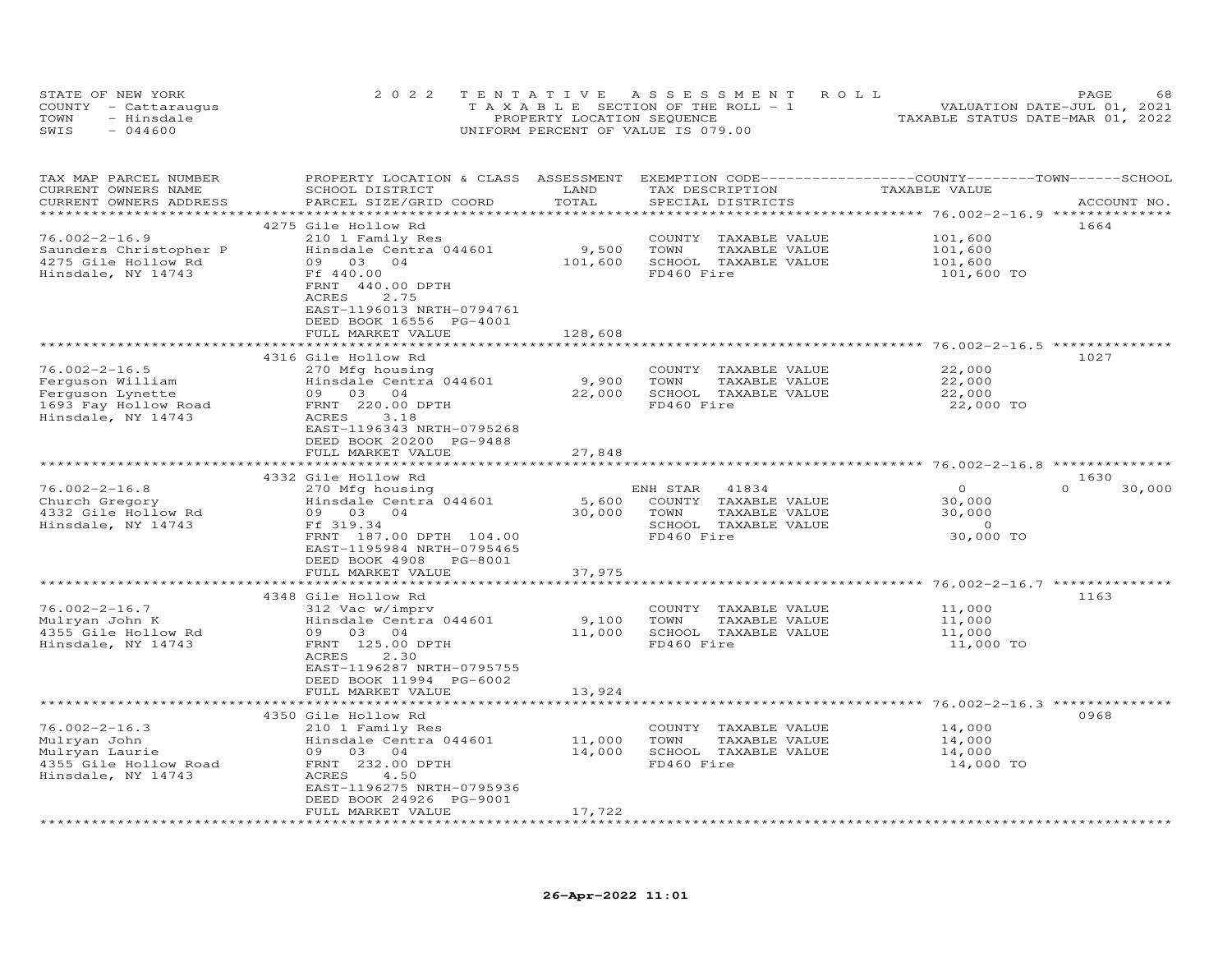|      | STATE OF NEW YORK    | 2022 TENTATIVE ASSESSMENT ROLL     | 69<br><b>PAGE</b>                |
|------|----------------------|------------------------------------|----------------------------------|
|      | COUNTY - Cattaraugus | TAXABLE SECTION OF THE ROLL - 1    | VALUATION DATE-JUL 01, 2021      |
| TOWN | - Hinsdale           | PROPERTY LOCATION SEQUENCE         | TAXABLE STATUS DATE-MAR 01, 2022 |
| SWIS | $-044600$            | UNIFORM PERCENT OF VALUE IS 079.00 |                                  |

| TAX MAP PARCEL NUMBER<br>CURRENT OWNERS NAME | PROPERTY LOCATION & CLASS ASSESSMENT EXEMPTION CODE----------------COUNTY-------TOWN------SCHOOL<br>SCHOOL DISTRICT | LAND            | TAX DESCRIPTION                                  | TAXABLE VALUE                          |                    |
|----------------------------------------------|---------------------------------------------------------------------------------------------------------------------|-----------------|--------------------------------------------------|----------------------------------------|--------------------|
| CURRENT OWNERS ADDRESS                       | PARCEL SIZE/GRID COORD                                                                                              | TOTAL           | SPECIAL DISTRICTS                                |                                        | ACCOUNT NO.        |
|                                              | 4355 Gile Hollow Rd                                                                                                 |                 |                                                  |                                        | 0966               |
|                                              |                                                                                                                     |                 |                                                  | $\Omega$                               | $\Omega$           |
| $76.002 - 2 - 16.2$                          | 280 Res Multiple                                                                                                    |                 | BAS STAR 41854                                   |                                        | 25,500<br>$\Omega$ |
| Mulryan John K                               | Hinsdale Centra 044601                                                                                              |                 | 19,000 B STAR MH 41864<br>118.000 COUNTY TAXABLI | $\overline{O}$                         | 24,698             |
| Mulryan Laurie L                             | 09 03 04                                                                                                            | 118,000         | COUNTY TAXABLE VALUE                             | 118,000                                |                    |
| 4355 Gile Hollow Rd                          | Ff 470.00                                                                                                           |                 | TOWN<br>TAXABLE VALUE                            | 118,000                                |                    |
| Hinsdale, NY 14743                           | ACRES<br>5.48                                                                                                       |                 | SCHOOL TAXABLE VALUE                             | 67,802                                 |                    |
|                                              | EAST-1195549 NRTH-0795810                                                                                           |                 | FD460 Fire                                       | 118,000 TO                             |                    |
|                                              | DEED BOOK 00990 PG-01186                                                                                            |                 |                                                  |                                        |                    |
|                                              | FULL MARKET VALUE                                                                                                   | 149,367         |                                                  |                                        |                    |
|                                              |                                                                                                                     |                 |                                                  |                                        |                    |
|                                              | 4357 Gile Hollow Rd                                                                                                 |                 |                                                  |                                        | 1069               |
| $76.002 - 2 - 16.6$                          | 312 Vac w/imprv                                                                                                     |                 | COUNTY TAXABLE VALUE                             | 24,000                                 |                    |
| Doner Larry J                                | Hinsdale Centra 044601                                                                                              | 11,500          | TOWN<br>TAXABLE VALUE                            | 24,000                                 |                    |
| Doner Nancy J                                | 09 03 04                                                                                                            | 24,000          | SCHOOL TAXABLE VALUE                             | 24,000                                 |                    |
| 4357 Gile Hollow Rd                          |                                                                                                                     |                 | FD460 Fire                                       | 24,000 TO                              |                    |
| Hinsdale, NY 14743                           | H <sub>11</sub><br>09 03<br>Ff 319.34<br>ACRES<br><sup>-T-119</sup><br>5.15                                         |                 |                                                  |                                        |                    |
|                                              | EAST-1196265 NRTH-0795549                                                                                           |                 |                                                  |                                        |                    |
|                                              | DEED BOOK 00992 PG-00474                                                                                            |                 |                                                  |                                        |                    |
|                                              | FULL MARKET VALUE                                                                                                   | 30,380          |                                                  |                                        |                    |
|                                              |                                                                                                                     |                 |                                                  |                                        |                    |
|                                              | 4381 Gile Hollow Rd                                                                                                 |                 |                                                  |                                        | 0202               |
| $76.002 - 1 - 22$                            | 210 1 Family Res                                                                                                    |                 | COUNTY TAXABLE VALUE                             | 78,000                                 |                    |
| Walters Bruce                                | Hinsdale Centra 044601                                                                                              | 18,700          | TOWN<br>TAXABLE VALUE                            | 78,000                                 |                    |
| 4381 Gile Hollow Rd                          | 10 03 04                                                                                                            | 78,000          | SCHOOL TAXABLE VALUE                             | 78,000                                 |                    |
| Hinsdale, NY 14743                           | FRNT 880.00 DPTH                                                                                                    |                 | FD460 Fire                                       | 78,000 TO                              |                    |
|                                              | ACRES 26.25                                                                                                         |                 |                                                  |                                        |                    |
|                                              | EAST-1195326 NRTH-0796502                                                                                           |                 |                                                  |                                        |                    |
|                                              | DEED BOOK 6859 PG-7001                                                                                              |                 |                                                  |                                        |                    |
|                                              | FULL MARKET VALUE                                                                                                   | 98,734          |                                                  |                                        |                    |
|                                              |                                                                                                                     |                 |                                                  |                                        |                    |
|                                              | 4400 Gile Hollow Rd                                                                                                 |                 |                                                  |                                        | 1146               |
| $76.002 - 1 - 21.2$                          |                                                                                                                     |                 |                                                  | 10,200                                 | $\circ$<br>10,200  |
|                                              | 210 1 Family Res<br>Hinsdale Centra 044601 20,700 VET DIS CT 41141                                                  |                 | VET WAR CT 41121                                 |                                        |                    |
| Brooks Donnie H                              | Hinsdale Centra 04<br>10 03 04<br>FRNT 490.00 DPTH                                                                  |                 |                                                  | 22,200                                 | 22,200<br>$\Omega$ |
| Brooks Lisa I                                |                                                                                                                     | 74,000 BAS STAR | 41854                                            | $\begin{array}{c}0\\41,600\end{array}$ | 25,500<br>$\sim$ 0 |
| 4400 Gile Hollow Rd                          |                                                                                                                     |                 | COUNTY TAXABLE VALUE                             |                                        |                    |
| Hinsdale, NY 14743                           | 015<br>ACRES 36.30 BANK                                                                                             |                 | TOWN<br>TAXABLE VALUE                            | 41,600                                 |                    |
|                                              | EAST-1196869 NRTH-0796515                                                                                           |                 | SCHOOL TAXABLE VALUE                             | 48,500                                 |                    |
|                                              | DEED BOOK 1021 PG-177                                                                                               |                 | FD460 Fire                                       | 74,000 TO                              |                    |
|                                              | FULL MARKET VALUE                                                                                                   | 93,671          |                                                  |                                        |                    |
|                                              |                                                                                                                     |                 |                                                  |                                        |                    |
|                                              | 4423 Gile Hollow Rd                                                                                                 |                 |                                                  |                                        | 1082               |
| $76.002 - 1 - 18.2$                          | 210 1 Family Res                                                                                                    |                 | COUNTY TAXABLE VALUE                             | 104,000<br>104,000                     |                    |
| Bennett David J                              | Hinsdale Centra 044601                                                                                              | 8,500           | TOWN<br>TAXABLE VALUE                            |                                        |                    |
| 4423 Gile Hollow Rd                          | 10 03 04                                                                                                            | 104,000         | SCHOOL TAXABLE VALUE                             | 104,000                                |                    |
| Hinsdale, NY 14743                           | FRNT 153.00 DPTH                                                                                                    |                 | FD460 Fire                                       | 104,000 TO                             |                    |
|                                              | ACRES<br>1.60                                                                                                       |                 |                                                  |                                        |                    |
|                                              | EAST-1195537 NRTH-0797025                                                                                           |                 |                                                  |                                        |                    |
|                                              | DEED BOOK 24328 PG-5002                                                                                             |                 |                                                  |                                        |                    |
|                                              | FULL MARKET VALUE                                                                                                   | 131,646         |                                                  |                                        |                    |
|                                              |                                                                                                                     |                 |                                                  |                                        |                    |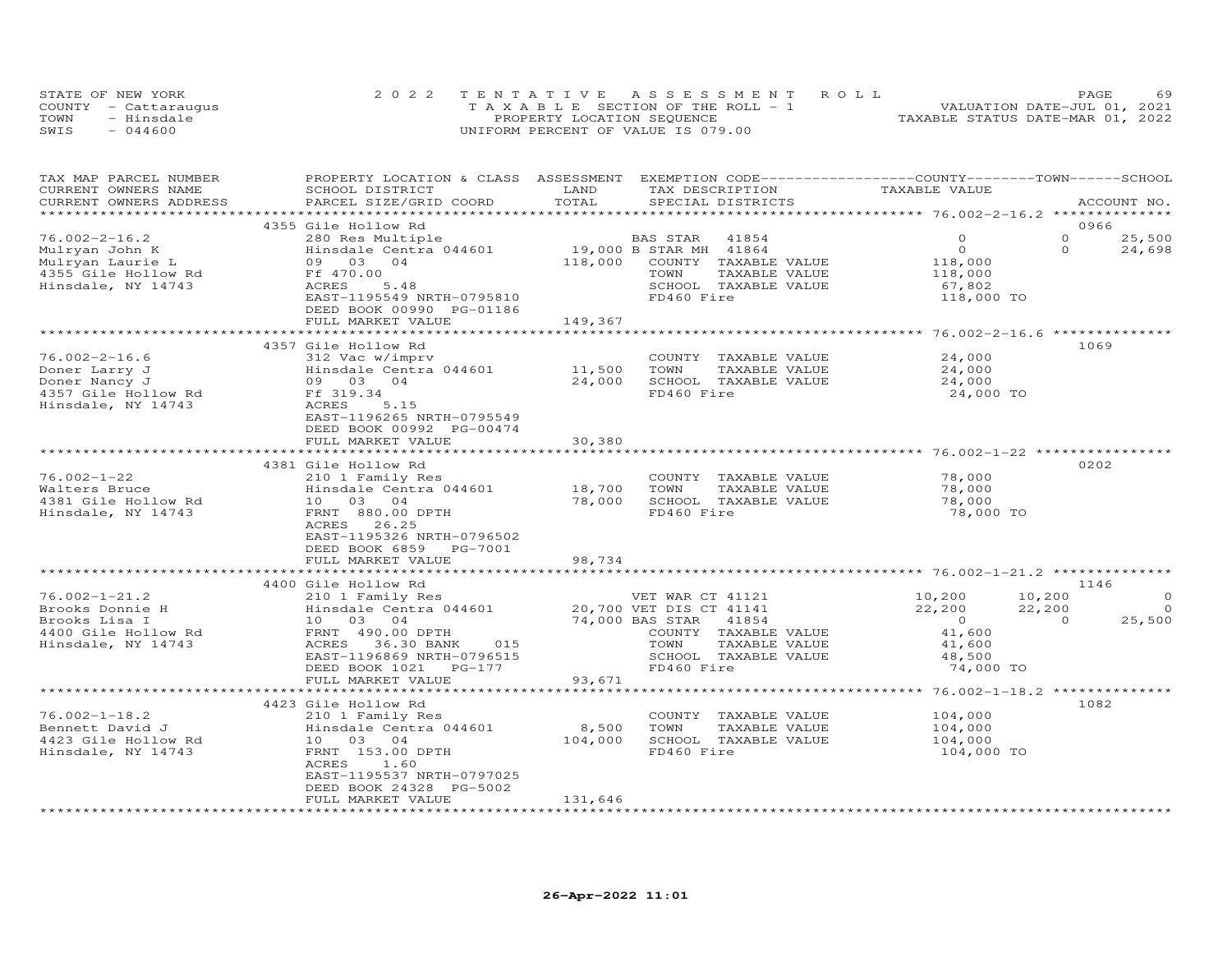| STATE OF NEW YORK    | 2022 TENTATIVE ASSESSMENT ROLL        | PAGE                             | 70 |
|----------------------|---------------------------------------|----------------------------------|----|
| COUNTY - Cattaraugus | T A X A B L E SECTION OF THE ROLL - 1 | VALUATION DATE-JUL 01, 2021      |    |
| TOWN<br>- Hinsdale   | PROPERTY LOCATION SEQUENCE            | TAXABLE STATUS DATE-MAR 01, 2022 |    |
| SWIS<br>$-044600$    | UNIFORM PERCENT OF VALUE IS 079.00    |                                  |    |

| TAX MAP PARCEL NUMBER                                                                                                                                                                       | PROPERTY LOCATION & CLASS ASSESSMENT EXEMPTION CODE----------------COUNTY-------TOWN-----SCHOOL |         |                                                     |                               |                          |
|---------------------------------------------------------------------------------------------------------------------------------------------------------------------------------------------|-------------------------------------------------------------------------------------------------|---------|-----------------------------------------------------|-------------------------------|--------------------------|
| CURRENT OWNERS NAME                                                                                                                                                                         | SCHOOL DISTRICT                                                                                 | LAND    | TAX DESCRIPTION                                     | TAXABLE VALUE                 |                          |
| CURRENT OWNERS ADDRESS                                                                                                                                                                      | PARCEL SIZE/GRID COORD                                                                          | TOTAL   | SPECIAL DISTRICTS                                   |                               | ACCOUNT NO.              |
|                                                                                                                                                                                             |                                                                                                 |         |                                                     |                               |                          |
|                                                                                                                                                                                             | 4449 Gile Hollow Rd                                                                             |         |                                                     |                               | 0824                     |
| $76.002 - 1 - 17$                                                                                                                                                                           | 210 1 Family Res                                                                                |         | BAS STAR 41854                                      | $\overline{O}$                | $\Omega$<br>25,500       |
| Folland Trisha                                                                                                                                                                              |                                                                                                 |         | COUNTY TAXABLE VALUE                                |                               |                          |
| 1316 Washington Street                                                                                                                                                                      | Hinsdale Centra 044601 10,900<br>10 03 04 95,000<br>Hinsdale Cent<br>10    03    04             |         | TOWN<br>TAXABLE VALUE                               | 95,000<br>95,000              |                          |
| Olean, NY 14760                                                                                                                                                                             | FRNT 360.00 DPTH                                                                                |         | SCHOOL TAXABLE VALUE                                | 69,500                        |                          |
|                                                                                                                                                                                             | 4.41 BANK 017<br>ACRES                                                                          |         | FD460 Fire                                          | 95,000 TO                     |                          |
|                                                                                                                                                                                             | EAST-1195592 NRTH-0797362                                                                       |         |                                                     |                               |                          |
|                                                                                                                                                                                             | DEED BOOK 20787 PG-2001                                                                         |         |                                                     |                               |                          |
|                                                                                                                                                                                             |                                                                                                 |         |                                                     |                               |                          |
|                                                                                                                                                                                             | FULL MARKET VALUE                                                                               | 120,253 |                                                     |                               |                          |
|                                                                                                                                                                                             |                                                                                                 |         |                                                     |                               |                          |
|                                                                                                                                                                                             | 4461 Gile Hollow Rd                                                                             |         |                                                     |                               | 0851                     |
| $76.002 - 1 - 16.2$                                                                                                                                                                         | 210 1 Family Res                                                                                |         | VET WAR CT 41121                                    | 10,200                        | 10,200<br>$\circ$        |
|                                                                                                                                                                                             | Hinsdale Centra 044601 7,700 BAS STAR 41854                                                     |         |                                                     | $\overline{0}$                | 25,500<br>$\Omega$       |
|                                                                                                                                                                                             |                                                                                                 | 78,500  | COUNTY TAXABLE VALUE                                | 68,300                        |                          |
|                                                                                                                                                                                             |                                                                                                 |         |                                                     | 68,300                        |                          |
| 16.002-1-16.2<br>Cgden Stephen E<br>Foster Nancy<br>4461 Gile Hollow Rd<br>Hinsdale Centra 044601<br>Foster Nancy<br>4461 Gile Hollow Rd<br>Hinsdale, NY 14743<br>EAST-1195812 NRTH-0797625 |                                                                                                 |         |                                                     |                               |                          |
|                                                                                                                                                                                             | DEED BOOK 00963 PG-00821                                                                        |         | TOWN TAXABLE VALUE<br>SCHOOL TAXABLE VALUE          | 53,000<br>53,000<br>78,500 TO |                          |
|                                                                                                                                                                                             | FULL MARKET VALUE                                                                               | 99,367  |                                                     |                               |                          |
|                                                                                                                                                                                             |                                                                                                 |         |                                                     |                               |                          |
|                                                                                                                                                                                             | 4497 Gile Hollow Rd                                                                             |         |                                                     |                               | 0374                     |
| $76.002 - 1 - 16.1$                                                                                                                                                                         | 113 Cattle farm                                                                                 |         | COUNTY TAXABLE VALUE                                | 119,000                       |                          |
|                                                                                                                                                                                             | Hinsdale Centra 044601                                                                          | 43,200  | TOWN<br>TAXABLE VALUE                               |                               |                          |
|                                                                                                                                                                                             |                                                                                                 | 119,000 | SCHOOL TAXABLE VALUE                                | 119,000<br>119,000            |                          |
|                                                                                                                                                                                             | FRNT 1050.00 DPTH                                                                               |         | FD460 Fire                                          | 119,000 TO                    |                          |
|                                                                                                                                                                                             | ACRES 95.45                                                                                     |         |                                                     |                               |                          |
|                                                                                                                                                                                             | EAST-1195334 NRTH-0798000                                                                       |         |                                                     |                               |                          |
|                                                                                                                                                                                             | DEED BOOK 20190 PG-2947                                                                         |         |                                                     |                               |                          |
|                                                                                                                                                                                             | FULL MARKET VALUE                                                                               | 150,633 |                                                     |                               |                          |
|                                                                                                                                                                                             |                                                                                                 |         |                                                     |                               |                          |
|                                                                                                                                                                                             | 4499 Gile Hollow Rd                                                                             |         |                                                     |                               | 0061                     |
| $76.002 - 1 - 14$                                                                                                                                                                           | 271 Mfg housings                                                                                |         | COUNTY TAXABLE VALUE                                |                               |                          |
|                                                                                                                                                                                             |                                                                                                 |         | TAXABLE VALUE                                       | 27,900<br>27,900              |                          |
|                                                                                                                                                                                             |                                                                                                 |         |                                                     |                               |                          |
|                                                                                                                                                                                             | Ff 300.00                                                                                       |         | SCHOOL TAXABLE VALUE<br>FD460 Fire                  | 27,900<br>27,900 TO           |                          |
| Hinsdale, NY 14743                                                                                                                                                                          |                                                                                                 |         |                                                     |                               |                          |
|                                                                                                                                                                                             | ACRES<br>2.50                                                                                   |         |                                                     |                               |                          |
|                                                                                                                                                                                             | EAST-1195467 NRTH-0799058                                                                       |         |                                                     |                               |                          |
|                                                                                                                                                                                             | DEED BOOK 911<br>PG-00385                                                                       |         |                                                     |                               |                          |
|                                                                                                                                                                                             | FULL MARKET VALUE                                                                               | 35,316  |                                                     |                               |                          |
|                                                                                                                                                                                             |                                                                                                 |         |                                                     |                               |                          |
|                                                                                                                                                                                             | 4539 Gile Hollow Rd                                                                             |         |                                                     |                               | 0213                     |
| $76.002 - 1 - 15$                                                                                                                                                                           | 210 1 Family Res                                                                                |         | VET COM CT 41131                                    | 17,000                        | 17,000<br>$\circ$        |
| Demitrovic Thomas                                                                                                                                                                           | zio i family Res<br>Hinsdale Centra 044601                                                      |         | VEI COM CI 11141<br>9,300 VET DIS CT 41141<br>11854 | 4,850                         | 4,850<br>$\overline{0}$  |
| Demitrovic Patricia<br>4539 Gile Hollow Rd Ff 395.00<br>Hinsdale, NY 14743 ACRES 2.47                                                                                                       |                                                                                                 |         |                                                     | $0$<br>75,150                 | 25,500<br>$\overline{0}$ |
|                                                                                                                                                                                             |                                                                                                 |         | COUNTY TAXABLE VALUE                                |                               |                          |
|                                                                                                                                                                                             | 2.47                                                                                            |         | TOWN<br>TAXABLE VALUE                               | 75,150                        |                          |
|                                                                                                                                                                                             | EAST-1195452 NRTH-0798765                                                                       |         | SCHOOL TAXABLE VALUE                                | 71,500                        |                          |
|                                                                                                                                                                                             | DEED BOOK 708<br>PG-00584                                                                       |         | FD460 Fire                                          | 97,000 TO                     |                          |
|                                                                                                                                                                                             | FULL MARKET VALUE                                                                               | 122,785 |                                                     |                               |                          |
|                                                                                                                                                                                             |                                                                                                 |         |                                                     |                               |                          |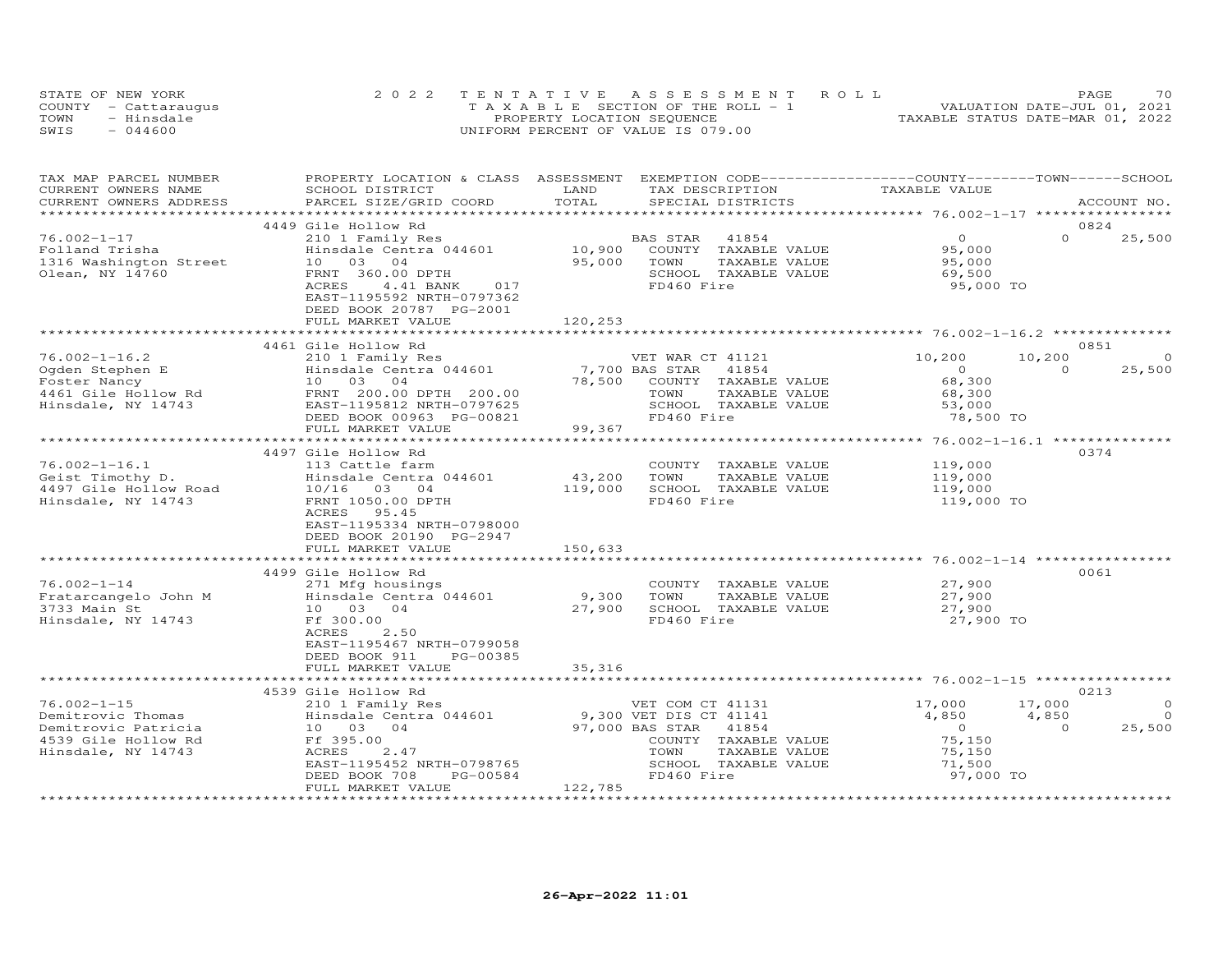|      | STATE OF NEW YORK    | 2022 TENTATIVE ASSESSMENT ROLL     | 71<br>PAGE.                      |  |
|------|----------------------|------------------------------------|----------------------------------|--|
|      | COUNTY - Cattarauqus | TAXABLE SECTION OF THE ROLL - 1    | VALUATION DATE-JUL 01, 2021      |  |
| TOWN | - Hinsdale           | PROPERTY LOCATION SEQUENCE         | TAXABLE STATUS DATE-MAR 01, 2022 |  |
| SWTS | - 044600             | UNIFORM PERCENT OF VALUE IS 079.00 |                                  |  |

| TAX MAP PARCEL NUMBER                                                                                                                     | PROPERTY LOCATION & CLASS ASSESSMENT EXEMPTION CODE----------------COUNTY-------TOWN-----SCHOOL |         |                             |                  |                        |
|-------------------------------------------------------------------------------------------------------------------------------------------|-------------------------------------------------------------------------------------------------|---------|-----------------------------|------------------|------------------------|
| CURRENT OWNERS NAME                                                                                                                       | SCHOOL DISTRICT                                                                                 | LAND    | TAX DESCRIPTION             | TAXABLE VALUE    |                        |
| .CURRENT OWNERS ADDRESS PARCEL SIZE/GRID COORD TOTAL SPECIAL DISTRICTS (ACCOUNT NO ACCOUNT NO ARCOUNT NO ARRENT<br>CURRENT OWNERS ADDRESS |                                                                                                 |         |                             |                  |                        |
|                                                                                                                                           |                                                                                                 |         |                             |                  |                        |
| 76.002-1-13                                                                                                                               | 4588 Gile Hollow Rd<br>240 Rural res                                                            |         | VET WAR CT 41121            | 10,200 10,200    | 0489<br>$\overline{0}$ |
| Malick Norman & Kathleen                                                                                                                  | Hinsdale Centra 044601                                                                          |         | 32,600 AG DIST 41720        | 2,340            | 2,340<br>2,340         |
| Malick Nathan J                                                                                                                           | 10 03 04                                                                                        |         | 102,000 BAS STAR 41854      | $\overline{0}$   | $\Omega$<br>25,500     |
| 4588 Gile Hollow Rd                                                                                                                       | LU Norman & Kathleen                                                                            |         | COUNTY TAXABLE VALUE        | 89,460           |                        |
| Hinsdale, NY 14743                                                                                                                        | ag lease Tuttle                                                                                 |         | TOWN<br>TAXABLE VALUE       | 89,460           |                        |
|                                                                                                                                           | FRNT 545.00 DPTH                                                                                |         | SCHOOL TAXABLE VALUE        | 74,160           |                        |
| MAY BE SUBJECT TO PAYMENT                                                                                                                 | ACRES 96.04                                                                                     |         | FD460 Fire                  | 102,000 TO       |                        |
| UNDER AGDIST LAW TIL 2026                                                                                                                 | EAST-1195820 NRTH-0799190                                                                       |         |                             |                  |                        |
|                                                                                                                                           | DEED BOOK 15006 PG-4001                                                                         |         |                             |                  |                        |
|                                                                                                                                           | FULL MARKET VALUE                                                                               | 129,114 |                             |                  |                        |
|                                                                                                                                           |                                                                                                 |         |                             |                  |                        |
|                                                                                                                                           | Gile Hollow Rd (Off)                                                                            |         |                             |                  | 0675                   |
| $76.004 - 2 - 1$                                                                                                                          | 323 Vacant rural                                                                                |         | COUNTY TAXABLE VALUE        | 22,700           |                        |
| Dempsey Robert K Jr                                                                                                                       | Hinsdale Centra 044601 22,700 TOWN                                                              |         | TAXABLE VALUE               | 22,700<br>22.700 |                        |
| Dempsey Daniel M                                                                                                                          | $13 \t 02 \t 04$<br>$13 \t 02 \t 04$                                                            | 22,700  | SCHOOL TAXABLE VALUE        | 22,700           |                        |
| 4129 Gile Hollow Rd                                                                                                                       | ACRES 46.65                                                                                     |         | FD460 Fire                  | 22,700 TO        |                        |
| Hinsdale, NY 14743                                                                                                                        | EAST-1195047 NRTH-0791740                                                                       |         |                             |                  |                        |
|                                                                                                                                           | DEED BOOK 00929 PG-00388                                                                        |         |                             |                  |                        |
|                                                                                                                                           | FULL MARKET VALUE                                                                               | 28,734  |                             |                  |                        |
|                                                                                                                                           | Gile Hollow Rd (Off)                                                                            |         |                             |                  | 1326                   |
| $76.004 - 2 - 11.4$                                                                                                                       | 314 Rural vac<10                                                                                |         | COUNTY TAXABLE VALUE 13,400 |                  |                        |
| Skroback Denise                                                                                                                           |                                                                                                 |         | TOWN<br>TAXABLE VALUE       |                  |                        |
| 566 Four Mile Rd                                                                                                                          | Hinsdale Centra 044601 13,400<br>10/12 02 04                                                    | 13,400  | SCHOOL TAXABLE VALUE        | 13,400<br>13,400 |                        |
| Allegany, NY 14706                                                                                                                        | ACRES 10.00                                                                                     |         | FD460 Fire                  | 13,400 TO        |                        |
|                                                                                                                                           | EAST-1197378 NRTH-0791290                                                                       |         |                             |                  |                        |
|                                                                                                                                           | DEED BOOK 998<br>PG-1192                                                                        |         |                             |                  |                        |
|                                                                                                                                           |                                                                                                 |         |                             |                  |                        |
|                                                                                                                                           |                                                                                                 |         |                             |                  |                        |
|                                                                                                                                           | Gile Hollow Rd (Off)                                                                            |         |                             |                  | 1605                   |
| $76.004 - 2 - 11.5/1$                                                                                                                     | 474 Billboard                                                                                   |         | COUNTY TAXABLE VALUE        | 27,000           |                        |
| Deibler Ronald C                                                                                                                          | Hinsdale Centra 044601 10,800                                                                   |         | TOWN<br>TAXABLE VALUE       | 27,000           |                        |
| Deibler Mary E                                                                                                                            | 10 02 04                                                                                        | 27,000  | SCHOOL TAXABLE VALUE        | 27,000           |                        |
| 1601 Gile Hollow Rd                                                                                                                       | Billboard located on                                                                            |         | FD460 Fire                  | 27,000 TO        |                        |
| Hinsdale, NY 14743                                                                                                                        | parent parcel 11.5                                                                              |         |                             |                  |                        |
|                                                                                                                                           | 4.34<br>ACRES                                                                                   |         |                             |                  |                        |
|                                                                                                                                           | EAST-1199113 NRTH-0790621                                                                       |         |                             |                  |                        |
|                                                                                                                                           | DEED BOOK 00921 PG-00416                                                                        |         |                             |                  |                        |
|                                                                                                                                           | FULL MARKET VALUE                                                                               | 34,177  |                             |                  |                        |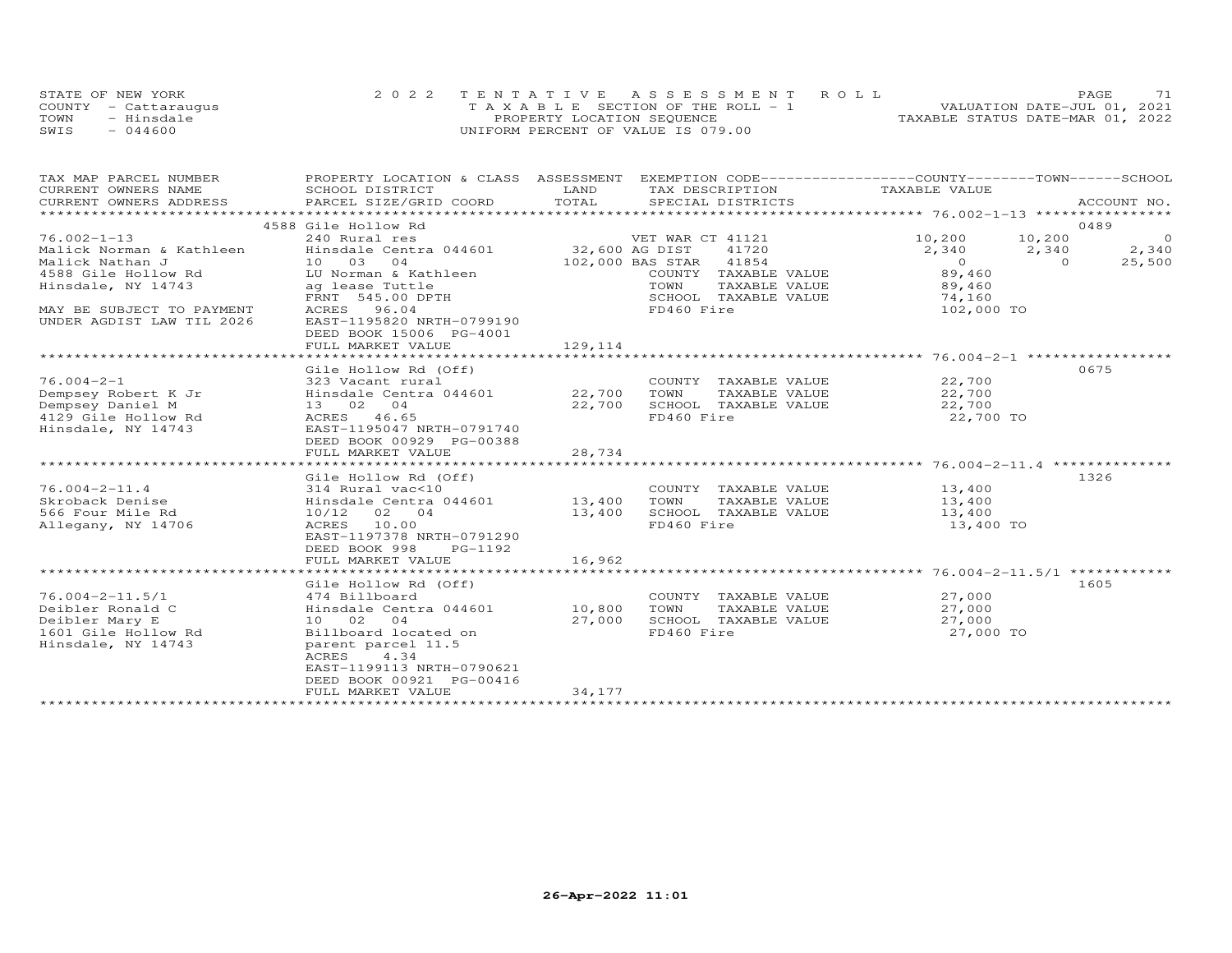|      | STATE OF NEW YORK    | 2022 TENTATIVE ASSESSMENT ROLL        | 72<br>PAGE                       |
|------|----------------------|---------------------------------------|----------------------------------|
|      | COUNTY - Cattaraugus | T A X A B L E SECTION OF THE ROLL - 1 | VALUATION DATE-JUL 01, 2021      |
| TOWN | - Hinsdale           | PROPERTY LOCATION SEQUENCE            | TAXABLE STATUS DATE-MAR 01, 2022 |
| SWIS | $-044600$            | UNIFORM PERCENT OF VALUE IS 079.00    |                                  |

| SCHOOL DISTRICT<br>LAND<br>TAX DESCRIPTION<br>TAXABLE VALUE<br>TOTAL<br>PARCEL SIZE/GRID COORD<br>SPECIAL DISTRICTS<br>ACCOUNT NO.<br>0929<br>4055 Gile Hollow Rd (Off)<br>$76.004 - 2 - 3$<br>15,250<br>$\circ$<br>210 1 Family Res<br>VET COM CT 41131<br>15,250<br>Smith Timothy C<br>Hinsdale Centra 044601<br>8,100 VET DIS CT 41141<br>3,050<br>3,050<br>$\circ$<br>$\overline{0}$<br>$\Omega$<br>61,000<br>Smith Barbara<br>13 02 04<br>61,000 ENH STAR<br>41834<br>FRNT 200.00 DPTH<br>42,700<br>4055 RD 1 Gile Hollow Rd<br>COUNTY TAXABLE VALUE<br>Hinsdale, NY 14743<br>ACRES<br>1.14<br>TOWN<br>TAXABLE VALUE<br>42,700<br>EAST-1196373 NRTH-0791907<br>SCHOOL TAXABLE VALUE<br>$\Omega$<br>61,000 TO<br>DEED BOOK 759<br>FD460 Fire<br>PG-00311<br>FULL MARKET VALUE<br>77,215<br>**********************<br>Gile Hollow Rd/oak Ln<br>1101<br>$76.002 - 3 - 9$<br>9,000<br>322 Rural vac>10<br>COUNTY TAXABLE VALUE<br>9,000<br>TAXABLE VALUE<br>Wood Mike<br>Hinsdale Centra 044601<br>TOWN<br>9,000<br>09 03 04<br>9,000<br>SCHOOL TAXABLE VALUE<br>8270 Tonawanda Cir<br>9,000<br>FRNT 552.00 DPTH<br>FD460 Fire<br>East Amherst, NY 14051<br>9,000 TO<br>ACRES 10.40<br>EAST-1196697 NRTH-0794257<br>DEED BOOK 12058 PG-4001<br>FULL MARKET VALUE<br>11,392<br>***********************<br>Gile Hollow Rd/oak Ln<br>1100<br>$76.002 - 3 - 10$<br>COUNTY TAXABLE VALUE<br>322 Rural vac>10<br>13,600<br>McCarthy William W<br>Hinsdale Centra 044601<br>13,600<br>TOWN<br>TAXABLE VALUE<br>13,600<br>3284 Haskell Rd<br>13,600<br>SCHOOL TAXABLE VALUE<br>09 03 04<br>13,600<br>Cuba, NY 14727<br>FD460 Fire<br>Ff 502.00<br>13,600 TO<br>ACRES 10.62<br>EAST-1196674 NRTH-0793737<br>DEED BOOK 7532<br>PG-8001<br>FULL MARKET VALUE<br>17,215<br>********************<br>1115<br>Gile Hollow Rd/oak Ln<br>$76.002 - 3 - 13$<br>COUNTY TAXABLE VALUE<br>14,000<br>312 Vac w/imprv<br>Smith Timothy<br>Hinsdale Centra 044601<br>13,300<br>TOWN<br>TAXABLE VALUE<br>14,000<br>14,000<br>SCHOOL TAXABLE VALUE<br>Smith Barbara<br>09 03 04<br>14,000<br>Ff 534.42<br>FD460 Fire<br>4055 Gile Hollow Rd<br>14,000 TO<br>Hinsdale, NY 14743<br>ACRES<br>9.64<br>EAST-1196853 NRTH-0792420<br>DEED BOOK 23122 PG-8001<br>17,722<br>FULL MARKET VALUE<br>*******************<br>******************************* 85.002-1-13.1 **<br>0013<br>Golden Rod Rd<br>COUNTY TAXABLE VALUE<br>311 Res vac land<br>15,000<br>EQUITY TRUST COMPANY CUSTODIAN Hinsdale Centra 044601<br>15,000<br>TAXABLE VALUE<br>TOWN<br>15,000<br>02 02 04<br>15,000<br>SCHOOL TAXABLE VALUE<br>15,000<br>ACRES 17.71<br>FD460 Fire<br>15,000 TO<br>EAST-1190518 NRTH-0783089<br>DEED BOOK 2019<br>PG-15546<br>FULL MARKET VALUE<br>18,987 | TAX MAP PARCEL NUMBER  |  | PROPERTY LOCATION & CLASS ASSESSMENT EXEMPTION CODE-----------------COUNTY-------TOWN------SCHOOL |  |  |
|---------------------------------------------------------------------------------------------------------------------------------------------------------------------------------------------------------------------------------------------------------------------------------------------------------------------------------------------------------------------------------------------------------------------------------------------------------------------------------------------------------------------------------------------------------------------------------------------------------------------------------------------------------------------------------------------------------------------------------------------------------------------------------------------------------------------------------------------------------------------------------------------------------------------------------------------------------------------------------------------------------------------------------------------------------------------------------------------------------------------------------------------------------------------------------------------------------------------------------------------------------------------------------------------------------------------------------------------------------------------------------------------------------------------------------------------------------------------------------------------------------------------------------------------------------------------------------------------------------------------------------------------------------------------------------------------------------------------------------------------------------------------------------------------------------------------------------------------------------------------------------------------------------------------------------------------------------------------------------------------------------------------------------------------------------------------------------------------------------------------------------------------------------------------------------------------------------------------------------------------------------------------------------------------------------------------------------------------------------------------------------------------------------------------------------------------------------------------------------------------------------------------------------------------------------------------------------------------------------------------------------------------------------------------------------------------------------------------------|------------------------|--|---------------------------------------------------------------------------------------------------|--|--|
|                                                                                                                                                                                                                                                                                                                                                                                                                                                                                                                                                                                                                                                                                                                                                                                                                                                                                                                                                                                                                                                                                                                                                                                                                                                                                                                                                                                                                                                                                                                                                                                                                                                                                                                                                                                                                                                                                                                                                                                                                                                                                                                                                                                                                                                                                                                                                                                                                                                                                                                                                                                                                                                                                                                           | CURRENT OWNERS NAME    |  |                                                                                                   |  |  |
|                                                                                                                                                                                                                                                                                                                                                                                                                                                                                                                                                                                                                                                                                                                                                                                                                                                                                                                                                                                                                                                                                                                                                                                                                                                                                                                                                                                                                                                                                                                                                                                                                                                                                                                                                                                                                                                                                                                                                                                                                                                                                                                                                                                                                                                                                                                                                                                                                                                                                                                                                                                                                                                                                                                           | CURRENT OWNERS ADDRESS |  |                                                                                                   |  |  |
|                                                                                                                                                                                                                                                                                                                                                                                                                                                                                                                                                                                                                                                                                                                                                                                                                                                                                                                                                                                                                                                                                                                                                                                                                                                                                                                                                                                                                                                                                                                                                                                                                                                                                                                                                                                                                                                                                                                                                                                                                                                                                                                                                                                                                                                                                                                                                                                                                                                                                                                                                                                                                                                                                                                           |                        |  |                                                                                                   |  |  |
|                                                                                                                                                                                                                                                                                                                                                                                                                                                                                                                                                                                                                                                                                                                                                                                                                                                                                                                                                                                                                                                                                                                                                                                                                                                                                                                                                                                                                                                                                                                                                                                                                                                                                                                                                                                                                                                                                                                                                                                                                                                                                                                                                                                                                                                                                                                                                                                                                                                                                                                                                                                                                                                                                                                           |                        |  |                                                                                                   |  |  |
|                                                                                                                                                                                                                                                                                                                                                                                                                                                                                                                                                                                                                                                                                                                                                                                                                                                                                                                                                                                                                                                                                                                                                                                                                                                                                                                                                                                                                                                                                                                                                                                                                                                                                                                                                                                                                                                                                                                                                                                                                                                                                                                                                                                                                                                                                                                                                                                                                                                                                                                                                                                                                                                                                                                           |                        |  |                                                                                                   |  |  |
|                                                                                                                                                                                                                                                                                                                                                                                                                                                                                                                                                                                                                                                                                                                                                                                                                                                                                                                                                                                                                                                                                                                                                                                                                                                                                                                                                                                                                                                                                                                                                                                                                                                                                                                                                                                                                                                                                                                                                                                                                                                                                                                                                                                                                                                                                                                                                                                                                                                                                                                                                                                                                                                                                                                           |                        |  |                                                                                                   |  |  |
|                                                                                                                                                                                                                                                                                                                                                                                                                                                                                                                                                                                                                                                                                                                                                                                                                                                                                                                                                                                                                                                                                                                                                                                                                                                                                                                                                                                                                                                                                                                                                                                                                                                                                                                                                                                                                                                                                                                                                                                                                                                                                                                                                                                                                                                                                                                                                                                                                                                                                                                                                                                                                                                                                                                           |                        |  |                                                                                                   |  |  |
|                                                                                                                                                                                                                                                                                                                                                                                                                                                                                                                                                                                                                                                                                                                                                                                                                                                                                                                                                                                                                                                                                                                                                                                                                                                                                                                                                                                                                                                                                                                                                                                                                                                                                                                                                                                                                                                                                                                                                                                                                                                                                                                                                                                                                                                                                                                                                                                                                                                                                                                                                                                                                                                                                                                           |                        |  |                                                                                                   |  |  |
|                                                                                                                                                                                                                                                                                                                                                                                                                                                                                                                                                                                                                                                                                                                                                                                                                                                                                                                                                                                                                                                                                                                                                                                                                                                                                                                                                                                                                                                                                                                                                                                                                                                                                                                                                                                                                                                                                                                                                                                                                                                                                                                                                                                                                                                                                                                                                                                                                                                                                                                                                                                                                                                                                                                           |                        |  |                                                                                                   |  |  |
|                                                                                                                                                                                                                                                                                                                                                                                                                                                                                                                                                                                                                                                                                                                                                                                                                                                                                                                                                                                                                                                                                                                                                                                                                                                                                                                                                                                                                                                                                                                                                                                                                                                                                                                                                                                                                                                                                                                                                                                                                                                                                                                                                                                                                                                                                                                                                                                                                                                                                                                                                                                                                                                                                                                           |                        |  |                                                                                                   |  |  |
|                                                                                                                                                                                                                                                                                                                                                                                                                                                                                                                                                                                                                                                                                                                                                                                                                                                                                                                                                                                                                                                                                                                                                                                                                                                                                                                                                                                                                                                                                                                                                                                                                                                                                                                                                                                                                                                                                                                                                                                                                                                                                                                                                                                                                                                                                                                                                                                                                                                                                                                                                                                                                                                                                                                           |                        |  |                                                                                                   |  |  |
|                                                                                                                                                                                                                                                                                                                                                                                                                                                                                                                                                                                                                                                                                                                                                                                                                                                                                                                                                                                                                                                                                                                                                                                                                                                                                                                                                                                                                                                                                                                                                                                                                                                                                                                                                                                                                                                                                                                                                                                                                                                                                                                                                                                                                                                                                                                                                                                                                                                                                                                                                                                                                                                                                                                           |                        |  |                                                                                                   |  |  |
|                                                                                                                                                                                                                                                                                                                                                                                                                                                                                                                                                                                                                                                                                                                                                                                                                                                                                                                                                                                                                                                                                                                                                                                                                                                                                                                                                                                                                                                                                                                                                                                                                                                                                                                                                                                                                                                                                                                                                                                                                                                                                                                                                                                                                                                                                                                                                                                                                                                                                                                                                                                                                                                                                                                           |                        |  |                                                                                                   |  |  |
|                                                                                                                                                                                                                                                                                                                                                                                                                                                                                                                                                                                                                                                                                                                                                                                                                                                                                                                                                                                                                                                                                                                                                                                                                                                                                                                                                                                                                                                                                                                                                                                                                                                                                                                                                                                                                                                                                                                                                                                                                                                                                                                                                                                                                                                                                                                                                                                                                                                                                                                                                                                                                                                                                                                           |                        |  |                                                                                                   |  |  |
|                                                                                                                                                                                                                                                                                                                                                                                                                                                                                                                                                                                                                                                                                                                                                                                                                                                                                                                                                                                                                                                                                                                                                                                                                                                                                                                                                                                                                                                                                                                                                                                                                                                                                                                                                                                                                                                                                                                                                                                                                                                                                                                                                                                                                                                                                                                                                                                                                                                                                                                                                                                                                                                                                                                           |                        |  |                                                                                                   |  |  |
|                                                                                                                                                                                                                                                                                                                                                                                                                                                                                                                                                                                                                                                                                                                                                                                                                                                                                                                                                                                                                                                                                                                                                                                                                                                                                                                                                                                                                                                                                                                                                                                                                                                                                                                                                                                                                                                                                                                                                                                                                                                                                                                                                                                                                                                                                                                                                                                                                                                                                                                                                                                                                                                                                                                           |                        |  |                                                                                                   |  |  |
|                                                                                                                                                                                                                                                                                                                                                                                                                                                                                                                                                                                                                                                                                                                                                                                                                                                                                                                                                                                                                                                                                                                                                                                                                                                                                                                                                                                                                                                                                                                                                                                                                                                                                                                                                                                                                                                                                                                                                                                                                                                                                                                                                                                                                                                                                                                                                                                                                                                                                                                                                                                                                                                                                                                           |                        |  |                                                                                                   |  |  |
|                                                                                                                                                                                                                                                                                                                                                                                                                                                                                                                                                                                                                                                                                                                                                                                                                                                                                                                                                                                                                                                                                                                                                                                                                                                                                                                                                                                                                                                                                                                                                                                                                                                                                                                                                                                                                                                                                                                                                                                                                                                                                                                                                                                                                                                                                                                                                                                                                                                                                                                                                                                                                                                                                                                           |                        |  |                                                                                                   |  |  |
|                                                                                                                                                                                                                                                                                                                                                                                                                                                                                                                                                                                                                                                                                                                                                                                                                                                                                                                                                                                                                                                                                                                                                                                                                                                                                                                                                                                                                                                                                                                                                                                                                                                                                                                                                                                                                                                                                                                                                                                                                                                                                                                                                                                                                                                                                                                                                                                                                                                                                                                                                                                                                                                                                                                           |                        |  |                                                                                                   |  |  |
|                                                                                                                                                                                                                                                                                                                                                                                                                                                                                                                                                                                                                                                                                                                                                                                                                                                                                                                                                                                                                                                                                                                                                                                                                                                                                                                                                                                                                                                                                                                                                                                                                                                                                                                                                                                                                                                                                                                                                                                                                                                                                                                                                                                                                                                                                                                                                                                                                                                                                                                                                                                                                                                                                                                           |                        |  |                                                                                                   |  |  |
|                                                                                                                                                                                                                                                                                                                                                                                                                                                                                                                                                                                                                                                                                                                                                                                                                                                                                                                                                                                                                                                                                                                                                                                                                                                                                                                                                                                                                                                                                                                                                                                                                                                                                                                                                                                                                                                                                                                                                                                                                                                                                                                                                                                                                                                                                                                                                                                                                                                                                                                                                                                                                                                                                                                           |                        |  |                                                                                                   |  |  |
|                                                                                                                                                                                                                                                                                                                                                                                                                                                                                                                                                                                                                                                                                                                                                                                                                                                                                                                                                                                                                                                                                                                                                                                                                                                                                                                                                                                                                                                                                                                                                                                                                                                                                                                                                                                                                                                                                                                                                                                                                                                                                                                                                                                                                                                                                                                                                                                                                                                                                                                                                                                                                                                                                                                           |                        |  |                                                                                                   |  |  |
|                                                                                                                                                                                                                                                                                                                                                                                                                                                                                                                                                                                                                                                                                                                                                                                                                                                                                                                                                                                                                                                                                                                                                                                                                                                                                                                                                                                                                                                                                                                                                                                                                                                                                                                                                                                                                                                                                                                                                                                                                                                                                                                                                                                                                                                                                                                                                                                                                                                                                                                                                                                                                                                                                                                           |                        |  |                                                                                                   |  |  |
|                                                                                                                                                                                                                                                                                                                                                                                                                                                                                                                                                                                                                                                                                                                                                                                                                                                                                                                                                                                                                                                                                                                                                                                                                                                                                                                                                                                                                                                                                                                                                                                                                                                                                                                                                                                                                                                                                                                                                                                                                                                                                                                                                                                                                                                                                                                                                                                                                                                                                                                                                                                                                                                                                                                           |                        |  |                                                                                                   |  |  |
|                                                                                                                                                                                                                                                                                                                                                                                                                                                                                                                                                                                                                                                                                                                                                                                                                                                                                                                                                                                                                                                                                                                                                                                                                                                                                                                                                                                                                                                                                                                                                                                                                                                                                                                                                                                                                                                                                                                                                                                                                                                                                                                                                                                                                                                                                                                                                                                                                                                                                                                                                                                                                                                                                                                           |                        |  |                                                                                                   |  |  |
|                                                                                                                                                                                                                                                                                                                                                                                                                                                                                                                                                                                                                                                                                                                                                                                                                                                                                                                                                                                                                                                                                                                                                                                                                                                                                                                                                                                                                                                                                                                                                                                                                                                                                                                                                                                                                                                                                                                                                                                                                                                                                                                                                                                                                                                                                                                                                                                                                                                                                                                                                                                                                                                                                                                           |                        |  |                                                                                                   |  |  |
|                                                                                                                                                                                                                                                                                                                                                                                                                                                                                                                                                                                                                                                                                                                                                                                                                                                                                                                                                                                                                                                                                                                                                                                                                                                                                                                                                                                                                                                                                                                                                                                                                                                                                                                                                                                                                                                                                                                                                                                                                                                                                                                                                                                                                                                                                                                                                                                                                                                                                                                                                                                                                                                                                                                           |                        |  |                                                                                                   |  |  |
|                                                                                                                                                                                                                                                                                                                                                                                                                                                                                                                                                                                                                                                                                                                                                                                                                                                                                                                                                                                                                                                                                                                                                                                                                                                                                                                                                                                                                                                                                                                                                                                                                                                                                                                                                                                                                                                                                                                                                                                                                                                                                                                                                                                                                                                                                                                                                                                                                                                                                                                                                                                                                                                                                                                           |                        |  |                                                                                                   |  |  |
|                                                                                                                                                                                                                                                                                                                                                                                                                                                                                                                                                                                                                                                                                                                                                                                                                                                                                                                                                                                                                                                                                                                                                                                                                                                                                                                                                                                                                                                                                                                                                                                                                                                                                                                                                                                                                                                                                                                                                                                                                                                                                                                                                                                                                                                                                                                                                                                                                                                                                                                                                                                                                                                                                                                           |                        |  |                                                                                                   |  |  |
|                                                                                                                                                                                                                                                                                                                                                                                                                                                                                                                                                                                                                                                                                                                                                                                                                                                                                                                                                                                                                                                                                                                                                                                                                                                                                                                                                                                                                                                                                                                                                                                                                                                                                                                                                                                                                                                                                                                                                                                                                                                                                                                                                                                                                                                                                                                                                                                                                                                                                                                                                                                                                                                                                                                           |                        |  |                                                                                                   |  |  |
|                                                                                                                                                                                                                                                                                                                                                                                                                                                                                                                                                                                                                                                                                                                                                                                                                                                                                                                                                                                                                                                                                                                                                                                                                                                                                                                                                                                                                                                                                                                                                                                                                                                                                                                                                                                                                                                                                                                                                                                                                                                                                                                                                                                                                                                                                                                                                                                                                                                                                                                                                                                                                                                                                                                           |                        |  |                                                                                                   |  |  |
|                                                                                                                                                                                                                                                                                                                                                                                                                                                                                                                                                                                                                                                                                                                                                                                                                                                                                                                                                                                                                                                                                                                                                                                                                                                                                                                                                                                                                                                                                                                                                                                                                                                                                                                                                                                                                                                                                                                                                                                                                                                                                                                                                                                                                                                                                                                                                                                                                                                                                                                                                                                                                                                                                                                           |                        |  |                                                                                                   |  |  |
|                                                                                                                                                                                                                                                                                                                                                                                                                                                                                                                                                                                                                                                                                                                                                                                                                                                                                                                                                                                                                                                                                                                                                                                                                                                                                                                                                                                                                                                                                                                                                                                                                                                                                                                                                                                                                                                                                                                                                                                                                                                                                                                                                                                                                                                                                                                                                                                                                                                                                                                                                                                                                                                                                                                           |                        |  |                                                                                                   |  |  |
|                                                                                                                                                                                                                                                                                                                                                                                                                                                                                                                                                                                                                                                                                                                                                                                                                                                                                                                                                                                                                                                                                                                                                                                                                                                                                                                                                                                                                                                                                                                                                                                                                                                                                                                                                                                                                                                                                                                                                                                                                                                                                                                                                                                                                                                                                                                                                                                                                                                                                                                                                                                                                                                                                                                           |                        |  |                                                                                                   |  |  |
|                                                                                                                                                                                                                                                                                                                                                                                                                                                                                                                                                                                                                                                                                                                                                                                                                                                                                                                                                                                                                                                                                                                                                                                                                                                                                                                                                                                                                                                                                                                                                                                                                                                                                                                                                                                                                                                                                                                                                                                                                                                                                                                                                                                                                                                                                                                                                                                                                                                                                                                                                                                                                                                                                                                           |                        |  |                                                                                                   |  |  |
|                                                                                                                                                                                                                                                                                                                                                                                                                                                                                                                                                                                                                                                                                                                                                                                                                                                                                                                                                                                                                                                                                                                                                                                                                                                                                                                                                                                                                                                                                                                                                                                                                                                                                                                                                                                                                                                                                                                                                                                                                                                                                                                                                                                                                                                                                                                                                                                                                                                                                                                                                                                                                                                                                                                           |                        |  |                                                                                                   |  |  |
|                                                                                                                                                                                                                                                                                                                                                                                                                                                                                                                                                                                                                                                                                                                                                                                                                                                                                                                                                                                                                                                                                                                                                                                                                                                                                                                                                                                                                                                                                                                                                                                                                                                                                                                                                                                                                                                                                                                                                                                                                                                                                                                                                                                                                                                                                                                                                                                                                                                                                                                                                                                                                                                                                                                           |                        |  |                                                                                                   |  |  |
|                                                                                                                                                                                                                                                                                                                                                                                                                                                                                                                                                                                                                                                                                                                                                                                                                                                                                                                                                                                                                                                                                                                                                                                                                                                                                                                                                                                                                                                                                                                                                                                                                                                                                                                                                                                                                                                                                                                                                                                                                                                                                                                                                                                                                                                                                                                                                                                                                                                                                                                                                                                                                                                                                                                           |                        |  |                                                                                                   |  |  |
|                                                                                                                                                                                                                                                                                                                                                                                                                                                                                                                                                                                                                                                                                                                                                                                                                                                                                                                                                                                                                                                                                                                                                                                                                                                                                                                                                                                                                                                                                                                                                                                                                                                                                                                                                                                                                                                                                                                                                                                                                                                                                                                                                                                                                                                                                                                                                                                                                                                                                                                                                                                                                                                                                                                           |                        |  |                                                                                                   |  |  |
|                                                                                                                                                                                                                                                                                                                                                                                                                                                                                                                                                                                                                                                                                                                                                                                                                                                                                                                                                                                                                                                                                                                                                                                                                                                                                                                                                                                                                                                                                                                                                                                                                                                                                                                                                                                                                                                                                                                                                                                                                                                                                                                                                                                                                                                                                                                                                                                                                                                                                                                                                                                                                                                                                                                           |                        |  |                                                                                                   |  |  |
|                                                                                                                                                                                                                                                                                                                                                                                                                                                                                                                                                                                                                                                                                                                                                                                                                                                                                                                                                                                                                                                                                                                                                                                                                                                                                                                                                                                                                                                                                                                                                                                                                                                                                                                                                                                                                                                                                                                                                                                                                                                                                                                                                                                                                                                                                                                                                                                                                                                                                                                                                                                                                                                                                                                           |                        |  |                                                                                                   |  |  |
|                                                                                                                                                                                                                                                                                                                                                                                                                                                                                                                                                                                                                                                                                                                                                                                                                                                                                                                                                                                                                                                                                                                                                                                                                                                                                                                                                                                                                                                                                                                                                                                                                                                                                                                                                                                                                                                                                                                                                                                                                                                                                                                                                                                                                                                                                                                                                                                                                                                                                                                                                                                                                                                                                                                           |                        |  |                                                                                                   |  |  |
|                                                                                                                                                                                                                                                                                                                                                                                                                                                                                                                                                                                                                                                                                                                                                                                                                                                                                                                                                                                                                                                                                                                                                                                                                                                                                                                                                                                                                                                                                                                                                                                                                                                                                                                                                                                                                                                                                                                                                                                                                                                                                                                                                                                                                                                                                                                                                                                                                                                                                                                                                                                                                                                                                                                           | $85.002 - 1 - 13.1$    |  |                                                                                                   |  |  |
|                                                                                                                                                                                                                                                                                                                                                                                                                                                                                                                                                                                                                                                                                                                                                                                                                                                                                                                                                                                                                                                                                                                                                                                                                                                                                                                                                                                                                                                                                                                                                                                                                                                                                                                                                                                                                                                                                                                                                                                                                                                                                                                                                                                                                                                                                                                                                                                                                                                                                                                                                                                                                                                                                                                           |                        |  |                                                                                                   |  |  |
|                                                                                                                                                                                                                                                                                                                                                                                                                                                                                                                                                                                                                                                                                                                                                                                                                                                                                                                                                                                                                                                                                                                                                                                                                                                                                                                                                                                                                                                                                                                                                                                                                                                                                                                                                                                                                                                                                                                                                                                                                                                                                                                                                                                                                                                                                                                                                                                                                                                                                                                                                                                                                                                                                                                           | 49 HARTWOOD DRIVE      |  |                                                                                                   |  |  |
|                                                                                                                                                                                                                                                                                                                                                                                                                                                                                                                                                                                                                                                                                                                                                                                                                                                                                                                                                                                                                                                                                                                                                                                                                                                                                                                                                                                                                                                                                                                                                                                                                                                                                                                                                                                                                                                                                                                                                                                                                                                                                                                                                                                                                                                                                                                                                                                                                                                                                                                                                                                                                                                                                                                           | ROCHESTER, NY 14623    |  |                                                                                                   |  |  |
|                                                                                                                                                                                                                                                                                                                                                                                                                                                                                                                                                                                                                                                                                                                                                                                                                                                                                                                                                                                                                                                                                                                                                                                                                                                                                                                                                                                                                                                                                                                                                                                                                                                                                                                                                                                                                                                                                                                                                                                                                                                                                                                                                                                                                                                                                                                                                                                                                                                                                                                                                                                                                                                                                                                           |                        |  |                                                                                                   |  |  |
|                                                                                                                                                                                                                                                                                                                                                                                                                                                                                                                                                                                                                                                                                                                                                                                                                                                                                                                                                                                                                                                                                                                                                                                                                                                                                                                                                                                                                                                                                                                                                                                                                                                                                                                                                                                                                                                                                                                                                                                                                                                                                                                                                                                                                                                                                                                                                                                                                                                                                                                                                                                                                                                                                                                           |                        |  |                                                                                                   |  |  |
|                                                                                                                                                                                                                                                                                                                                                                                                                                                                                                                                                                                                                                                                                                                                                                                                                                                                                                                                                                                                                                                                                                                                                                                                                                                                                                                                                                                                                                                                                                                                                                                                                                                                                                                                                                                                                                                                                                                                                                                                                                                                                                                                                                                                                                                                                                                                                                                                                                                                                                                                                                                                                                                                                                                           |                        |  |                                                                                                   |  |  |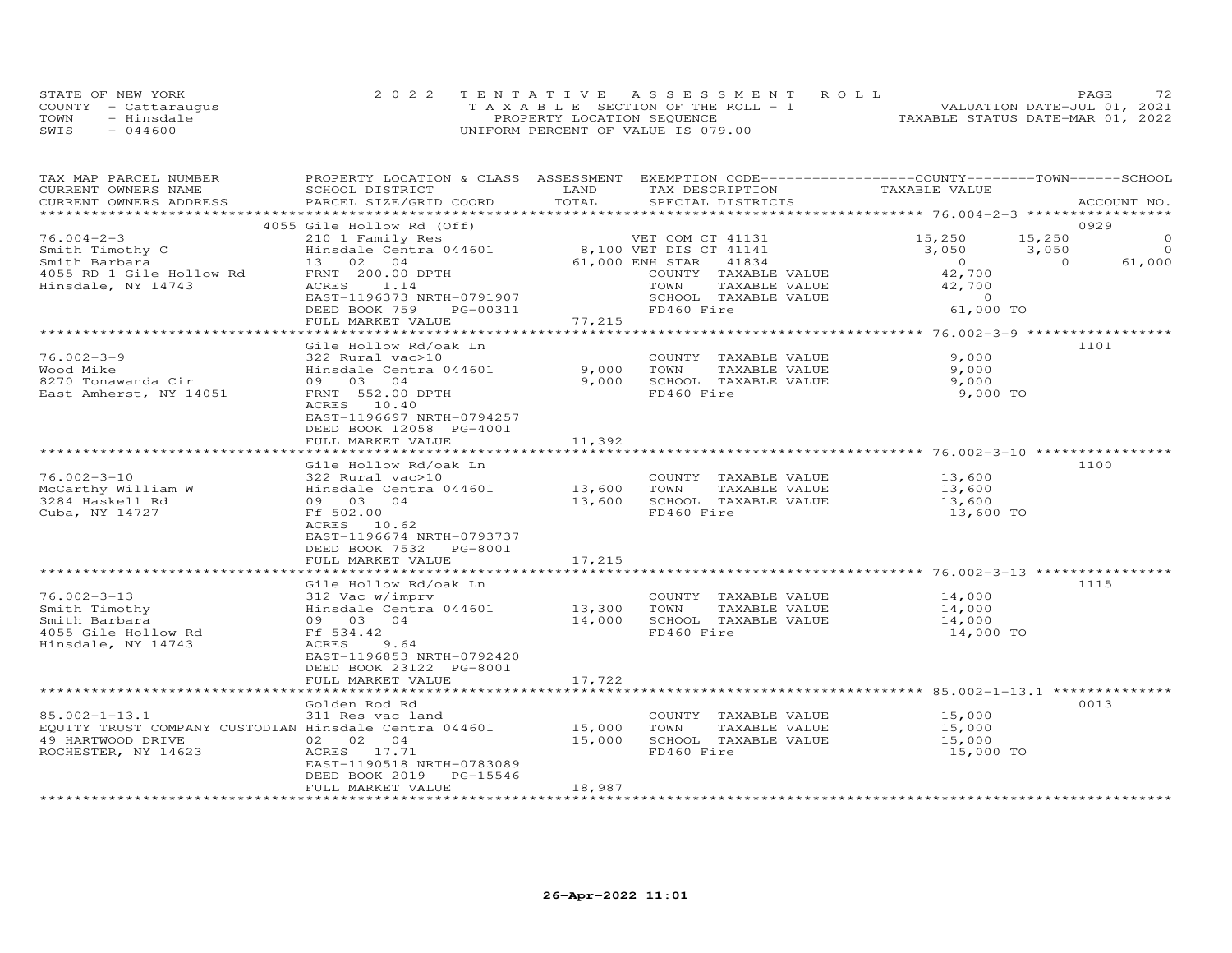| STATE OF NEW YORK    |            | 2022 TENTATIVE ASSESSMENT ROLL        |  |  |                                  | PAGE | 73 |
|----------------------|------------|---------------------------------------|--|--|----------------------------------|------|----|
| COUNTY - Cattaraugus |            | T A X A B L E SECTION OF THE ROLL - 1 |  |  | VALUATION DATE-JUL 01, 2021      |      |    |
| TOWN                 | - Hinsdale | PROPERTY LOCATION SEQUENCE            |  |  | TAXABLE STATUS DATE-MAR 01, 2022 |      |    |
| SWIS                 | $-044600$  | UNIFORM PERCENT OF VALUE IS 079.00    |  |  |                                  |      |    |

| TAX MAP PARCEL NUMBER                                 | PROPERTY LOCATION & CLASS ASSESSMENT EXEMPTION CODE-----------------COUNTY-------TOWN------SCHOOL |              |                       |                |                    |
|-------------------------------------------------------|---------------------------------------------------------------------------------------------------|--------------|-----------------------|----------------|--------------------|
| CURRENT OWNERS NAME                                   | SCHOOL DISTRICT                                                                                   | LAND         | TAX DESCRIPTION       | TAXABLE VALUE  |                    |
| CURRENT OWNERS ADDRESS                                | PARCEL SIZE/GRID COORD                                                                            | TOTAL        | SPECIAL DISTRICTS     |                | ACCOUNT NO.        |
|                                                       |                                                                                                   |              |                       |                |                    |
|                                                       | Golden Rod Rd                                                                                     |              |                       |                | 1418               |
| $85.002 - 1 - 13.2$                                   | 270 Mfg housing                                                                                   |              | COUNTY TAXABLE VALUE  | 25,000         |                    |
| EQUITY TRUST COMPANY FBO JANIC Hinsdale Centra 044601 |                                                                                                   | 17,200       | TOWN<br>TAXABLE VALUE | 25,000         |                    |
| 49 Hartwood Dr                                        | 02 02 04                                                                                          | 25,000       | SCHOOL TAXABLE VALUE  | 25,000         |                    |
| Rochester, NY 14623                                   | ACRES 26.64                                                                                       |              | FD460 Fire            | 25,000 TO      |                    |
|                                                       | EAST-1190473 NRTH-0782367                                                                         |              |                       |                |                    |
|                                                       | DEED BOOK 25865 PG-2001                                                                           |              |                       |                |                    |
|                                                       | FULL MARKET VALUE                                                                                 | 31,646       |                       |                |                    |
|                                                       |                                                                                                   | ************ |                       |                |                    |
|                                                       | 2520 Golden Rod Rd                                                                                |              |                       |                | 1420               |
| $85.002 - 1 - 14.3$                                   | 210 1 Family Res                                                                                  |              | 41834<br>ENH STAR     | $\overline{0}$ | $\Omega$<br>63,670 |
| Fidurko David J                                       | Hinsdale Centra 044601                                                                            | 10,500       | COUNTY TAXABLE VALUE  | 95,600         |                    |
| 2520 Golden Rod Road                                  | 04 02 04                                                                                          | 95,600       | TOWN<br>TAXABLE VALUE | 95,600         |                    |
| Olean, NY 14760                                       | ACRES<br>6.42                                                                                     |              | SCHOOL TAXABLE VALUE  | 31,930         |                    |
|                                                       | EAST-1189569 NRTH-0181857                                                                         |              | FD460 Fire            | 95,600 TO      |                    |
|                                                       |                                                                                                   |              |                       |                |                    |
|                                                       | DEED BOOK 00930 PG-00284                                                                          |              |                       |                |                    |
|                                                       | FULL MARKET VALUE                                                                                 | 121,013      |                       |                |                    |
|                                                       |                                                                                                   |              |                       |                |                    |
|                                                       | 2526 Golden Rod Rd                                                                                |              |                       |                | 1419               |
| $85.002 - 1 - 13.3$                                   | 260 Seasonal res                                                                                  |              | COUNTY TAXABLE VALUE  | 39,500         |                    |
| Equity Trust Co, Custodian                            | Hinsdale Centra 044601                                                                            | 14,700       | TOWN<br>TAXABLE VALUE | 39,500         |                    |
| Witt Bruce A & Janice J                               | 02 02 04                                                                                          | 39,500       | SCHOOL TAXABLE VALUE  | 39,500         |                    |
| 49 Hartwood Dr                                        | ACRES 17.01                                                                                       |              | FD460 Fire            | 39,500 TO      |                    |
| Rochester, NY 14623                                   | EAST-1190565 NRTH-0781696                                                                         |              |                       |                |                    |
|                                                       | DEED BOOK 25713 PG-4001                                                                           |              |                       |                |                    |
|                                                       | FULL MARKET VALUE                                                                                 | 50,000       |                       |                |                    |
|                                                       |                                                                                                   |              |                       |                |                    |
|                                                       | 2519 Golden Rod Road                                                                              |              |                       |                | 1480               |
| $85.002 - 1 - 14.6$                                   | 210 1 Family Res                                                                                  |              | COUNTY TAXABLE VALUE  | 107,000        |                    |
| Fidurko Joseph D                                      | Hinsdale Centra 044601                                                                            | 7,600        | TOWN<br>TAXABLE VALUE | 107,000        |                    |
| PO Box 32                                             | 04 02 04                                                                                          | 107,000      | SCHOOL TAXABLE VALUE  | 107,000        |                    |
| Olean, NY 14760                                       | 2.26<br>ACRES                                                                                     |              | FD460 Fire            | 107,000 TO     |                    |
|                                                       | EAST-1189346 NRTH-0781708                                                                         |              |                       |                |                    |
|                                                       | DEED BOOK 20210 PG-7601                                                                           |              |                       |                |                    |
|                                                       | FULL MARKET VALUE                                                                                 | 135,443      |                       |                |                    |
|                                                       |                                                                                                   |              |                       |                |                    |
|                                                       | 2943 Harrison Rd                                                                                  |              |                       |                | 0052               |
| $85.001 - 2 - 13$                                     | 910 Priv forest                                                                                   |              | COUNTY TAXABLE VALUE  | 26,300         |                    |
| EWP Lumbering                                         | Allegany-Limest 042001                                                                            | 26,300       | TAXABLE VALUE<br>TOWN | 26,300         |                    |
| 2955 Smith Hollow Rd                                  | 01 02 04                                                                                          | 26,300       | SCHOOL TAXABLE VALUE  | 26,300         |                    |
| Allegany, NY 14706                                    | ACRES 42.55                                                                                       |              | FD460 Fire            | 26,300 TO      |                    |
|                                                       | EAST-1182281 NRTH-0776911                                                                         |              |                       |                |                    |
|                                                       | DEED BOOK 00975 PG-00164                                                                          |              |                       |                |                    |
|                                                       | FULL MARKET VALUE                                                                                 | 33,291       |                       |                |                    |
|                                                       |                                                                                                   |              |                       |                |                    |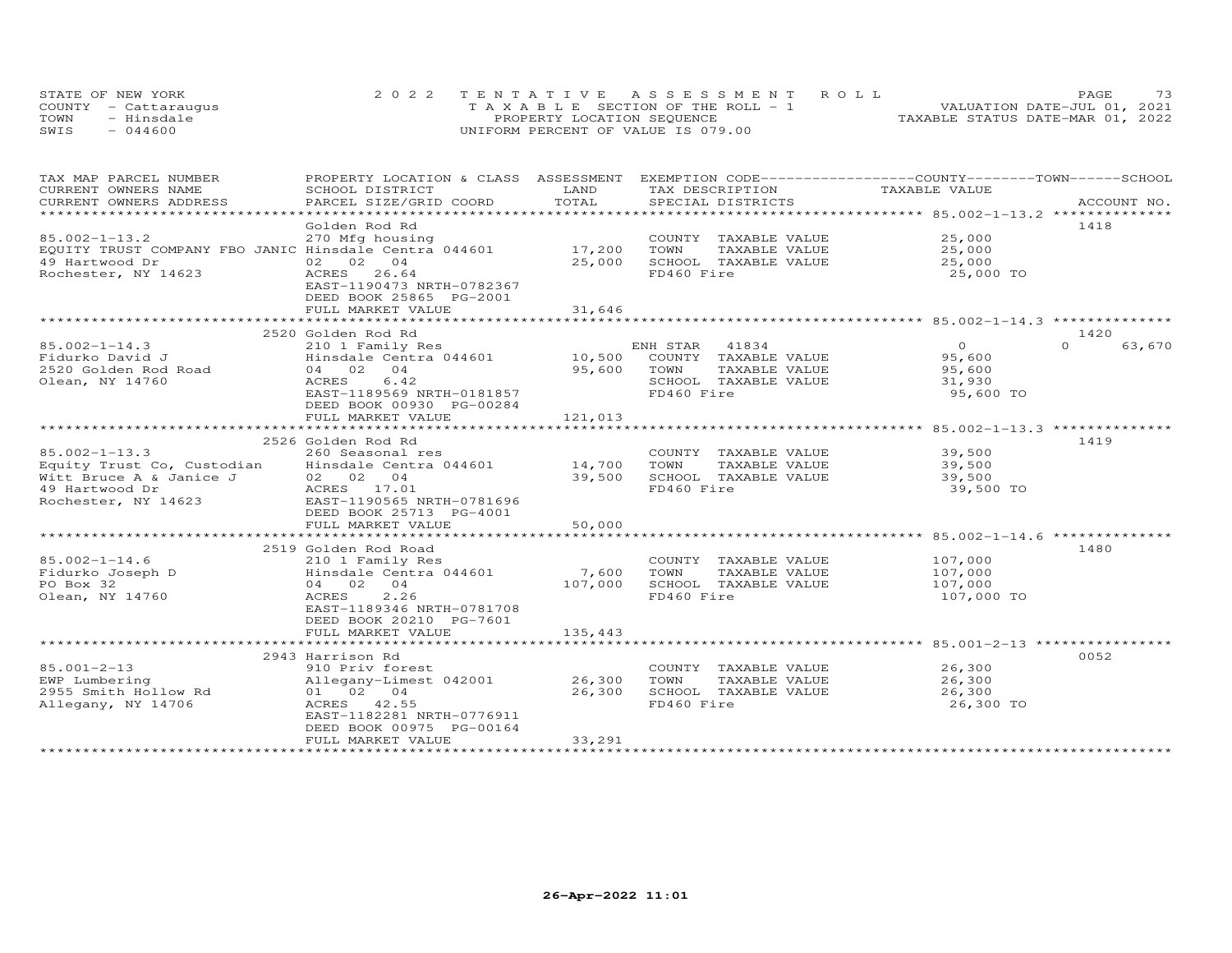|      | STATE OF NEW YORK    | 2022 TENTATIVE ASSESSMENT ROLL        | PAGE                             |
|------|----------------------|---------------------------------------|----------------------------------|
|      | COUNTY - Cattaraugus | T A X A B L E SECTION OF THE ROLL - 1 | VALUATION DATE-JUL 01, 2021      |
| TOWN | - Hinsdale           | PROPERTY LOCATION SEQUENCE            | TAXABLE STATUS DATE-MAR 01, 2022 |
| SWIS | $-044600$            | UNIFORM PERCENT OF VALUE IS 079.00    |                                  |

| TAX MAP PARCEL NUMBER<br>CURRENT OWNERS NAME           | PROPERTY LOCATION & CLASS ASSESSMENT EXEMPTION CODE----------------COUNTY-------TOWN-----SCHOOL<br>SCHOOL DISTRICT | LAND                            | TAX DESCRIPTION                           | TAXABLE VALUE                                             |                                         |
|--------------------------------------------------------|--------------------------------------------------------------------------------------------------------------------|---------------------------------|-------------------------------------------|-----------------------------------------------------------|-----------------------------------------|
| CURRENT OWNERS ADDRESS                                 | PARCEL SIZE/GRID COORD                                                                                             | TOTAL                           | SPECIAL DISTRICTS                         |                                                           | ACCOUNT NO.                             |
|                                                        |                                                                                                                    |                                 |                                           |                                                           |                                         |
| $85.001 - 2 - 14.1$                                    | 2948 Harrison Rd                                                                                                   |                                 |                                           |                                                           | 0330<br>$\circ$                         |
|                                                        | 281 Multiple res                                                                                                   |                                 | AGED C/S 41805<br>19,000 VET COM CT 41131 | 12,713                                                    | 16,950                                  |
| Bullock Ernest & Rhoda<br>Harrison Rosemary (L/U)      | Allegany-Limest 042001<br>01 02 04                                                                                 |                                 | 56,500 ENH STAR<br>41834                  | 14,125<br>$\overline{a}$                                  | 14,125<br>$\circ$<br>39,550<br>$\Omega$ |
| 2948 Harrison Rd                                       | Ff 675.00                                                                                                          |                                 | COUNTY TAXABLE VALUE                      | 29,662                                                    |                                         |
| Allegany, NY 14706                                     | ACRES 17.42                                                                                                        |                                 | TOWN<br>TAXABLE VALUE                     | 42,375                                                    |                                         |
|                                                        | EAST-1181261 NRTH-0077695                                                                                          |                                 | SCHOOL TAXABLE VALUE                      | $\Omega$                                                  |                                         |
|                                                        | DEED BOOK 19907 PG-3001                                                                                            |                                 | FD460 Fire                                | 56,500 TO                                                 |                                         |
|                                                        | FULL MARKET VALUE                                                                                                  | 71,519                          |                                           |                                                           |                                         |
|                                                        |                                                                                                                    | **********                      |                                           | ********** 86.002-2-12.2 ************                     |                                         |
|                                                        | Haskell Rd                                                                                                         |                                 |                                           |                                                           | 1407                                    |
| $86.002 - 2 - 12.2$                                    | 270 Mfg housing                                                                                                    |                                 | COUNTY TAXABLE VALUE                      | 28,800                                                    |                                         |
| BENHAM JEFFREY D.                                      | Hinsdale Centra 044601                                                                                             | 12,300                          | TOWN<br>TAXABLE VALUE                     | 28,800                                                    |                                         |
| 6887 NASH ROAD                                         | 06 02 03                                                                                                           | 28,800                          | SCHOOL TAXABLE VALUE                      | 28,800                                                    |                                         |
| N. TONAWANDA, NY 14120                                 | Life Use                                                                                                           |                                 | FD460 Fire                                | 28,800 TO                                                 |                                         |
|                                                        | FRNT 185.00 DPTH                                                                                                   |                                 |                                           |                                                           |                                         |
|                                                        | ACRES<br>7.30                                                                                                      |                                 |                                           |                                                           |                                         |
|                                                        | EAST-1220383 NRTH-0780584                                                                                          |                                 |                                           |                                                           |                                         |
|                                                        | DEED BOOK 31007 PG-3002                                                                                            |                                 |                                           |                                                           |                                         |
|                                                        | FULL MARKET VALUE                                                                                                  | 36,456                          |                                           |                                                           |                                         |
|                                                        | ***********************                                                                                            | ***************                 |                                           |                                                           |                                         |
|                                                        | Haskell Rd                                                                                                         |                                 |                                           |                                                           | 0171                                    |
| $86.002 - 2 - 17.1$                                    | 322 Rural vac>10                                                                                                   |                                 | COUNTY TAXABLE VALUE                      | 47,000                                                    |                                         |
| Crandell Bruce                                         | Hinsdale Centra 044601                                                                                             | 47,000                          | TOWN<br>TAXABLE VALUE                     | 47,000                                                    |                                         |
| 3611 Emerson Rd                                        | 13  02  03                                                                                                         | 47,000                          | SCHOOL TAXABLE VALUE                      | 47,000                                                    |                                         |
| Cuba, NY 14727                                         | Ff 2440.00                                                                                                         |                                 | FD460 Fire                                | 47,000 TO                                                 |                                         |
|                                                        | ACRES<br>52.91                                                                                                     |                                 |                                           |                                                           |                                         |
| MAY BE SUBJECT TO PAYMENT                              | EAST-1216115 NRTH-0779483                                                                                          |                                 |                                           |                                                           |                                         |
| UNDER AGDIST LAW TIL 2026                              | DEED BOOK 1004 PG-6001                                                                                             |                                 |                                           |                                                           |                                         |
|                                                        | FULL MARKET VALUE                                                                                                  | 59,494<br>* * * * * * * * * * * |                                           |                                                           |                                         |
|                                                        |                                                                                                                    |                                 |                                           | ****************************** 86.002-2-21.2 ************ |                                         |
|                                                        | Haskell Rd                                                                                                         |                                 |                                           |                                                           | 0206                                    |
| $86.002 - 2 - 21.2$                                    | 322 Rural vac>10                                                                                                   |                                 | AG DIST<br>41720                          | $\overline{0}$                                            | $\Omega$                                |
| Shaffer Erlon Ross                                     | Hinsdale Centra 044601                                                                                             | 23,700                          | COUNTY TAXABLE VALUE                      | 23,700                                                    |                                         |
| 3067 Creek Rd                                          | 13 02 03                                                                                                           | 23,700                          | TOWN<br>TAXABLE VALUE                     | 23,700                                                    |                                         |
| Cuba, NY 14727                                         | ACRES 92.80                                                                                                        |                                 | SCHOOL TAXABLE VALUE                      | 23,700                                                    |                                         |
|                                                        | EAST-1215663 NRTH-0777265<br>DEED BOOK 2917 PG-2002                                                                |                                 | FD460 Fire                                | 23,700 TO                                                 |                                         |
| MAY BE SUBJECT TO PAYMENT<br>UNDER AGDIST LAW TIL 2026 | FULL MARKET VALUE                                                                                                  | 30,000                          |                                           |                                                           |                                         |
|                                                        |                                                                                                                    |                                 |                                           | ************************ 86.002-2-21.4 **************     |                                         |
|                                                        | Haskell Rd                                                                                                         |                                 |                                           |                                                           | 0206                                    |
| $86.002 - 2 - 21.4$                                    | 322 Rural vac>10                                                                                                   |                                 | COUNTY TAXABLE VALUE                      | 12,900                                                    |                                         |
| Shaffer Kenneth Noel                                   | Hinsdale Centra 044601                                                                                             | 12,900                          | TOWN<br>TAXABLE VALUE                     | 12,900                                                    |                                         |
| 3067 Creek Road Suite 1                                | 13 02 03                                                                                                           | 12,900                          | SCHOOL TAXABLE VALUE                      | 12,900                                                    |                                         |
| Cuba, NY 14727                                         | 8.65<br>ACRES                                                                                                      |                                 | FD460 Fire                                | 12,900 TO                                                 |                                         |
|                                                        | EAST-1215043 NRTH-0777003                                                                                          |                                 |                                           |                                                           |                                         |
| MAY BE SUBJECT TO PAYMENT                              | DEED BOOK 20200 PG-3813                                                                                            |                                 |                                           |                                                           |                                         |
| UNDER AGDIST LAW TIL 2024                              | FULL MARKET VALUE                                                                                                  | 16,329                          |                                           |                                                           |                                         |
|                                                        |                                                                                                                    |                                 |                                           |                                                           |                                         |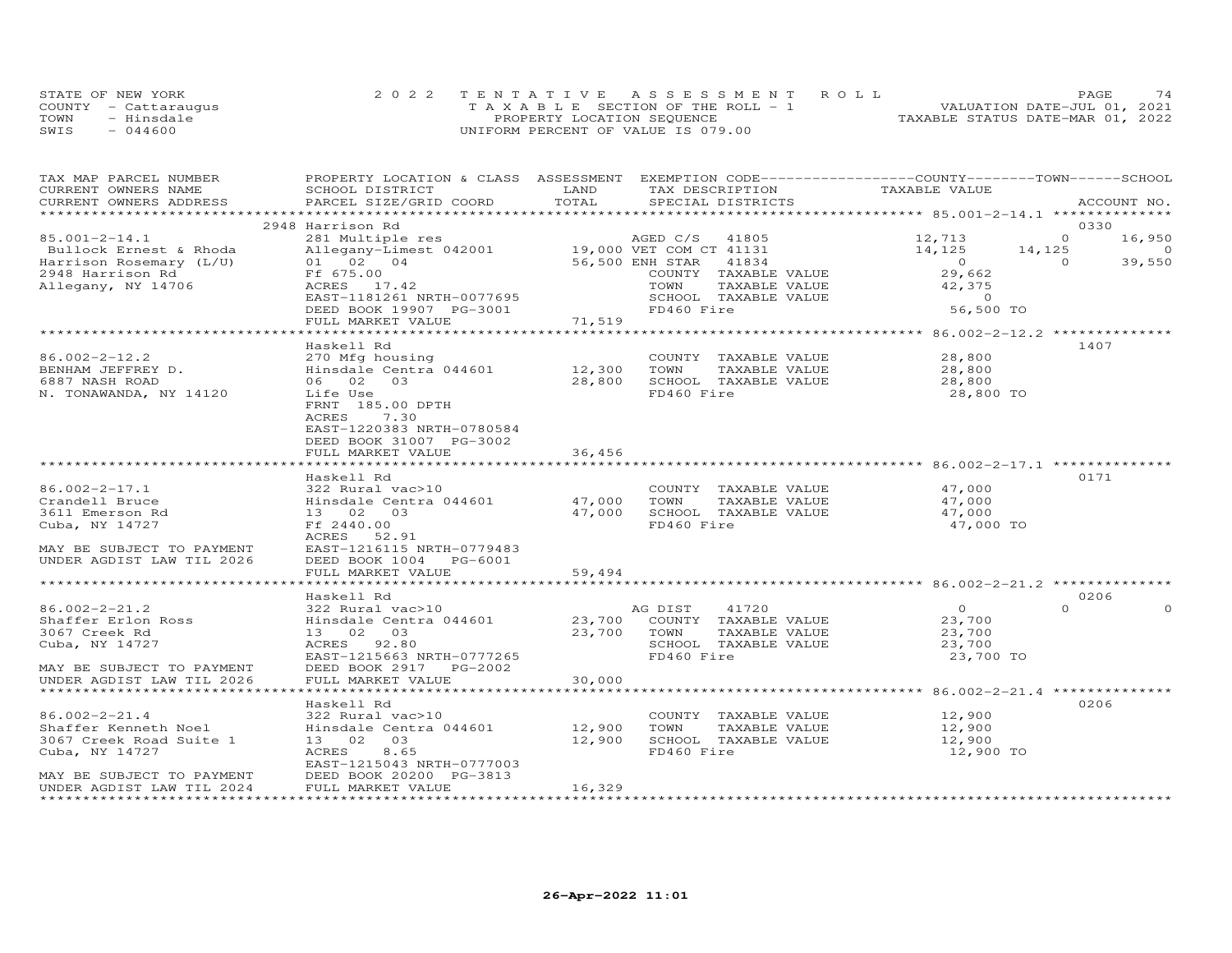| STATE OF NEW YORK |                      | 2022 TENTATIVE ASSESSMENT ROLL        |  |  |                                  | PAGE | 75 |
|-------------------|----------------------|---------------------------------------|--|--|----------------------------------|------|----|
|                   | COUNTY - Cattaraugus | T A X A B L E SECTION OF THE ROLL - 1 |  |  | VALUATION DATE-JUL 01, 2021      |      |    |
| TOWN              | - Hinsdale           | PROPERTY LOCATION SEQUENCE            |  |  | TAXABLE STATUS DATE-MAR 01, 2022 |      |    |
| SWIS              | $-044600$            | UNIFORM PERCENT OF VALUE IS 079.00    |  |  |                                  |      |    |

| TAX MAP PARCEL NUMBER                                                       | PROPERTY LOCATION & CLASS ASSESSMENT EXEMPTION CODE----------------COUNTY-------TOWN------SCHOOL |             |                                |                  |               |
|-----------------------------------------------------------------------------|--------------------------------------------------------------------------------------------------|-------------|--------------------------------|------------------|---------------|
| CURRENT OWNERS NAME                                                         | SCHOOL DISTRICT                                                                                  | LAND        | TAX DESCRIPTION                | TAXABLE VALUE    |               |
| CURRENT OWNERS ADDRESS                                                      | PARCEL SIZE/GRID COORD                                                                           | TOTAL       | SPECIAL DISTRICTS              |                  | ACCOUNT NO.   |
|                                                                             |                                                                                                  |             |                                |                  |               |
|                                                                             | Haskell Rd                                                                                       |             |                                |                  | 1291          |
| $86.002 - 2 - 36.1$                                                         | 321 Abandoned ag                                                                                 |             | AG DIST 41720                  | 12,653           | 12,653 12,653 |
|                                                                             | Hinsdale Centra 044601                                                                           |             |                                |                  |               |
| Reiss Dona M                                                                |                                                                                                  |             | 80,200 COUNTY TAXABLE VALUE    | 67,547           |               |
| 63 Wolf Run Rd                                                              | 05/06 02 03 80,200 TOWN                                                                          |             | TAXABLE VALUE                  | 67,547           |               |
| Cuba, NY 14727                                                              | Ff 290.00<br>ACRES 333.85                                                                        |             | SCHOOL TAXABLE VALUE           | 67,547           |               |
|                                                                             |                                                                                                  |             | FD460 Fire                     | 80,200 TO        |               |
| MAY BE SUBJECT TO PAYMENT                                                   | EAST-1221181 NRTH-0778741                                                                        |             |                                |                  |               |
|                                                                             | DEED BOOK 3769 PG-2002                                                                           |             |                                |                  |               |
|                                                                             | FULL MARKET VALUE                                                                                | 101,519     |                                |                  |               |
|                                                                             |                                                                                                  |             |                                |                  |               |
|                                                                             | Haskell Rd                                                                                       |             |                                |                  | 0689          |
| $86.002 - 2 - 36.2$                                                         | 314 Rural vac<10                                                                                 |             | COUNTY TAXABLE VALUE           | 11,200           |               |
| Robinson Ricky Lee Binsdale Centra 044601 11,200 TOWN                       |                                                                                                  |             | TAXABLE VALUE                  | 11,200           |               |
| PO Box 691                                                                  | 06 02 03                                                                                         |             | 11,200 SCHOOL TAXABLE VALUE    | 11,200           |               |
| Olean, NY 14760                                                             | FRNT 280.00 DPTH                                                                                 |             | FD460 Fire                     | 11,200 TO        |               |
|                                                                             | ACRES 4.75                                                                                       |             |                                |                  |               |
|                                                                             | EAST-1219034 NRTH-0780553                                                                        |             |                                |                  |               |
|                                                                             |                                                                                                  |             |                                |                  |               |
|                                                                             | DEED BOOK 20210 PG-8961                                                                          |             |                                |                  |               |
|                                                                             | FULL MARKET VALUE                                                                                | 14,177      |                                |                  |               |
|                                                                             |                                                                                                  |             |                                |                  |               |
|                                                                             | Haskell Rd                                                                                       |             |                                |                  | 1680          |
| 86.002-2-43                                                                 | 322 Rural vac>10                                                                                 |             | COUNTY TAXABLE VALUE           | 15,500           |               |
| 86.002-2-43<br>Osgood Jerry<br>10344 Pleasant Valley Rd<br>Delevan NY 14042 | Hinsdale Centra 044601 15,500 TOWN TAXABLE VALUE 06/07 02 03 15,500 SCHOOL TAXABLE VALUE         |             |                                | 15,500           |               |
|                                                                             |                                                                                                  |             |                                | 15,500           |               |
| Delevan, NY 14042                                                           | 745/673                                                                                          |             | FD460 Fire                     | 15,500 TO        |               |
|                                                                             | FRNT 602.00 DPTH                                                                                 |             |                                |                  |               |
|                                                                             | ACRES 15.20                                                                                      |             |                                |                  |               |
|                                                                             | EAST-1220240 NRTH-0781679                                                                        |             |                                |                  |               |
|                                                                             | DEED BOOK 19756 PG-9007                                                                          |             |                                |                  |               |
|                                                                             | FULL MARKET VALUE                                                                                | 19,620      |                                |                  |               |
|                                                                             |                                                                                                  |             |                                |                  |               |
|                                                                             | Haskell Rd                                                                                       |             |                                |                  | 1685          |
|                                                                             |                                                                                                  |             |                                |                  |               |
| 86.002-2-46.4                                                               | 322 Rural vac>10                                                                                 |             | COUNTY TAXABLE VALUE           | 13,000           |               |
| Weimann Marcella L.                                                         |                                                                                                  |             | TAXABLE VALUE<br>TAXABLE VALUE | 13,000<br>13,000 |               |
| Weimann Michael D.                                                          |                                                                                                  |             |                                |                  |               |
| 1650 South Casino Dr                                                        |                                                                                                  |             |                                | 13,000 TO        |               |
| PO Box 628                                                                  | ACRES 10.80                                                                                      |             |                                |                  |               |
| Laughlin, NV 89029                                                          | EAST-1219744 NRTH-0781631                                                                        |             |                                |                  |               |
|                                                                             | DEED BOOK 20190 PG-6706                                                                          |             |                                |                  |               |
|                                                                             | FULL MARKET VALUE                                                                                | 16,456      |                                |                  |               |
|                                                                             |                                                                                                  |             |                                |                  |               |
|                                                                             | Haskell Rd                                                                                       |             |                                |                  |               |
| 86.002-2-46.11                                                              | 322 Rural vac>10                                                                                 |             | COUNTY TAXABLE VALUE 12, 700   |                  |               |
| Clark Robin K                                                               | Hinsdale Centra 044601                                                                           | 12,700 TOWN | TAXABLE VALUE                  | 12,700           |               |
| 3245 Haskell Road                                                           | 06/07 02 03 12,700 SCHOOL TAXABLE VALUE                                                          |             |                                | 12,700           |               |
|                                                                             |                                                                                                  |             |                                |                  |               |
| Cuba, NY 14727                                                              | 745/673                                                                                          |             | FD460 Fire                     | 12,700 TO        |               |
|                                                                             | ACRES 12.40                                                                                      |             |                                |                  |               |
|                                                                             | EAST-1219244 NRTH-0781552                                                                        |             |                                |                  |               |
|                                                                             | DEED BOOK 20190 PG-4096                                                                          |             |                                |                  |               |
|                                                                             | FULL MARKET VALUE                                                                                | 16,076      |                                |                  |               |
|                                                                             |                                                                                                  |             |                                |                  |               |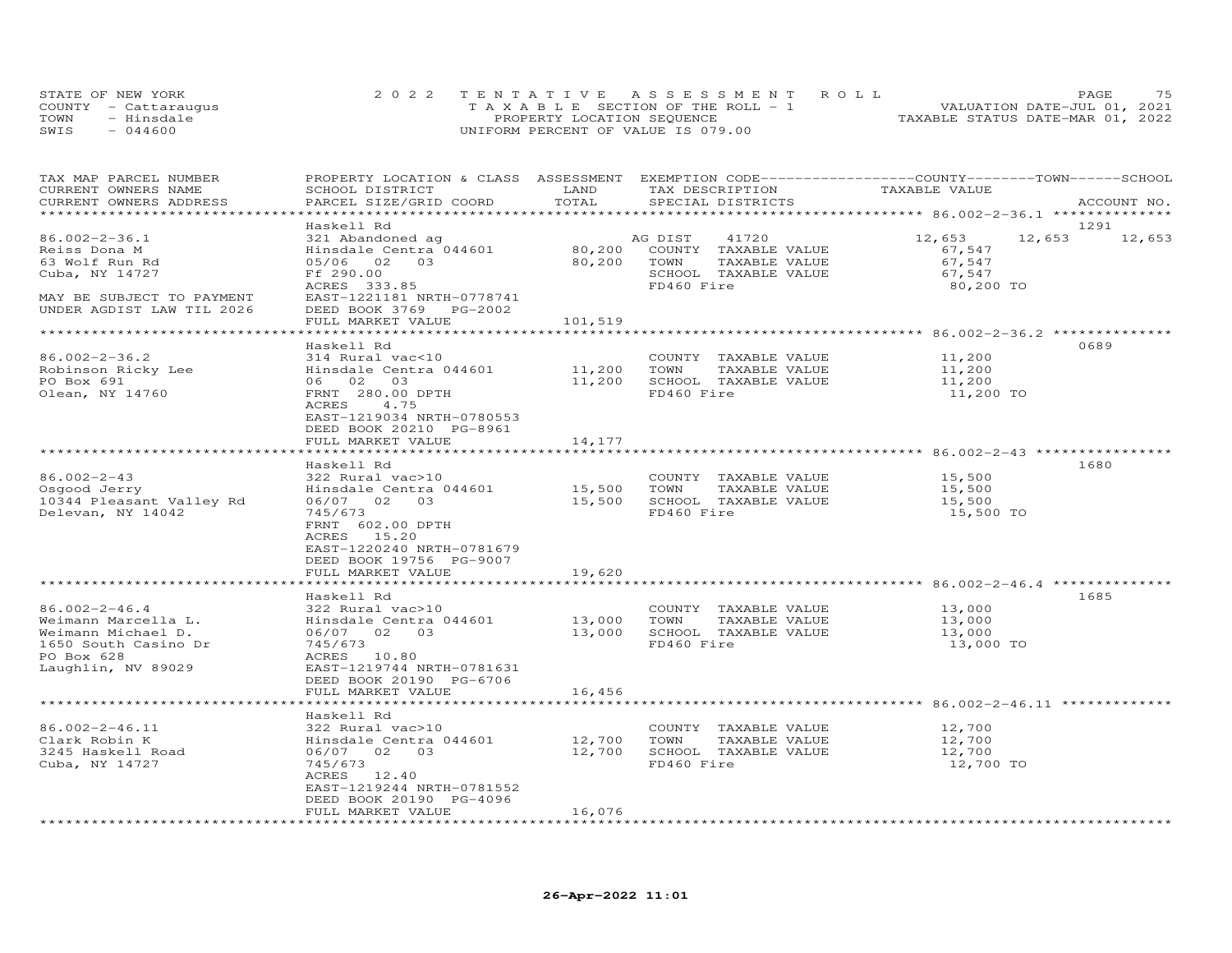| STATE OF NEW YORK    | 2022 TENTATIVE ASSESSMENT ROLL        | 76<br><b>PAGE</b>                |
|----------------------|---------------------------------------|----------------------------------|
| COUNTY - Cattaraugus | T A X A B L E SECTION OF THE ROLL - 1 | VALUATION DATE-JUL 01, 2021      |
| TOWN<br>- Hinsdale   | PROPERTY LOCATION SEQUENCE            | TAXABLE STATUS DATE-MAR 01, 2022 |
| SWIS<br>$-044600$    | UNIFORM PERCENT OF VALUE IS 079.00    |                                  |

| TAX MAP PARCEL NUMBER    | PROPERTY LOCATION & CLASS ASSESSMENT |                    | EXEMPTION CODE-----------------COUNTY-------TOWN-----SCHOOL |                                                  |                    |
|--------------------------|--------------------------------------|--------------------|-------------------------------------------------------------|--------------------------------------------------|--------------------|
| CURRENT OWNERS NAME      | SCHOOL DISTRICT                      | LAND               | TAX DESCRIPTION                                             | TAXABLE VALUE                                    |                    |
| CURRENT OWNERS ADDRESS   | PARCEL SIZE/GRID COORD               | TOTAL              | SPECIAL DISTRICTS                                           |                                                  | ACCOUNT NO.        |
| ***********************  |                                      |                    |                                                             |                                                  |                    |
|                          | 3004 Haskell Rd                      |                    |                                                             |                                                  | 1337               |
| $86.002 - 2 - 38$        | 322 Rural vac>10                     |                    | COUNTY<br>TAXABLE VALUE                                     | 19,700                                           |                    |
| Burdick Robert G         | Hinsdale Centra 044601               | 19,700             | TOWN<br>TAXABLE VALUE                                       | 19,700                                           |                    |
| Burdick Sandra K         | 06 02 03                             | 19,700             | SCHOOL TAXABLE VALUE                                        | 19,700                                           |                    |
| 3354 Haskell Rd          | $L/p$ 893-406                        |                    | FD460 Fire                                                  | 19,700 TO                                        |                    |
| Cuba, NY 14727           | FRNT 670.00 DPTH                     |                    |                                                             |                                                  |                    |
|                          | 31.25<br>ACRES                       |                    |                                                             |                                                  |                    |
|                          | EAST-1222023 NRTH-0781752            |                    |                                                             |                                                  |                    |
|                          | DEED BOOK 00910 PG-00949             |                    |                                                             |                                                  |                    |
|                          | FULL MARKET VALUE                    | 24,937             |                                                             |                                                  |                    |
|                          |                                      |                    |                                                             |                                                  |                    |
|                          | 3014 Haskell Rd                      |                    |                                                             |                                                  | 1313               |
| $86.002 - 2 - 22.2$      | 210 1 Family Res                     |                    | BAS STAR<br>41854                                           | $\Omega$                                         | $\Omega$<br>25,500 |
| Benham Michele J         | Hinsdale Centra 044601               | 7,400              | COUNTY TAXABLE VALUE                                        | 70,000                                           |                    |
| 3014 Haskell Rd          | 21 03 03                             | 70,000             | TOWN<br>TAXABLE VALUE                                       | 70,000                                           |                    |
|                          |                                      |                    |                                                             |                                                  |                    |
| Cuba, NY 14727           | FRNT 204.60 DPTH 183.77              |                    | SCHOOL TAXABLE VALUE                                        | 44,500                                           |                    |
|                          | EAST-1214600 NRTH-0776561            |                    | FD460 Fire                                                  | 70,000 TO                                        |                    |
|                          | DEED BOOK 00986 PG-00705             |                    |                                                             |                                                  |                    |
|                          | FULL MARKET VALUE<br>                | 88,608             |                                                             |                                                  |                    |
|                          |                                      |                    |                                                             | ******************* 86.002-2-21.3 ************** |                    |
|                          | 3074 Haskell Rd                      |                    |                                                             |                                                  | 1616               |
| $86.002 - 2 - 21.3$      | 210 1 Family Res                     |                    | COUNTY<br>TAXABLE VALUE                                     | 40,200                                           |                    |
| Cobado Kent              | Hinsdale Centra 044601               | 11,200             | TOWN<br>TAXABLE VALUE                                       | 40,200                                           |                    |
| Cobado Barbara           | 13 02 03                             | 40,200             | SCHOOL TAXABLE VALUE                                        | 40,200                                           |                    |
| 4544 Five Mile Rd        | 4.75<br>ACRES                        |                    | FD460 Fire                                                  | 40,200 TO                                        |                    |
| Allegany, NY 14706       | EAST-1215585 NRTH-0777794            |                    |                                                             |                                                  |                    |
|                          | DEED BOOK 10325 PG-6001              |                    |                                                             |                                                  |                    |
|                          | FULL MARKET VALUE                    | 50,886             |                                                             |                                                  |                    |
|                          |                                      |                    |                                                             | ********* 86.002-2-19 ****                       |                    |
|                          | 3082 Haskell Rd                      |                    |                                                             |                                                  | 0326               |
| $86.002 - 2 - 19$        | 210 1 Family Res                     |                    | COUNTY TAXABLE VALUE                                        | 40,000                                           |                    |
| Miller Mathew M          | Hinsdale Centra 044601               | 8,900              | TOWN<br>TAXABLE VALUE                                       | 40,000                                           |                    |
| Miller Taylor K          | 13 02 03                             | 40,000             | SCHOOL TAXABLE VALUE                                        | 40,000                                           |                    |
| 3082 Haskell Rd          | FRNT 410.00 DPTH                     |                    | FD460 Fire                                                  | 40,000 TO                                        |                    |
| Cuba, NY 14727           | ACRES<br>2.01                        |                    |                                                             |                                                  |                    |
|                          | EAST-1216026 NRTH-0778283            |                    |                                                             |                                                  |                    |
|                          | DEED BOOK 28927 PG-3001              |                    |                                                             |                                                  |                    |
|                          | FULL MARKET VALUE                    | 50,633             |                                                             |                                                  |                    |
|                          |                                      |                    |                                                             |                                                  |                    |
|                          | 3086 Haskell Rd                      |                    |                                                             |                                                  | 0279               |
| $86.002 - 2 - 18$        | 210 1 Family Res                     |                    | COUNTY<br>TAXABLE VALUE                                     | 90,000                                           |                    |
| Dick David J.            | Hinsdale Centra 044601               | 8,000              | TOWN<br>TAXABLE VALUE                                       | 90,000                                           |                    |
| Dick Kelli J.            | 13 02<br>03                          | 90,000             | SCHOOL TAXABLE VALUE                                        | 90,000                                           |                    |
| 3086 Haskell Rd          | FRNT 208.00 DPTH                     |                    | FD460 Fire                                                  | 90,000 TO                                        |                    |
| Cuba, NY 14727           | ACRES<br>1.01 BANK<br>015            |                    |                                                             |                                                  |                    |
|                          | EAST-1216297 NRTH-0778540            |                    |                                                             |                                                  |                    |
|                          | DEED BOOK 29638 PG-4001              |                    |                                                             |                                                  |                    |
|                          | FULL MARKET VALUE                    | 113,924            |                                                             |                                                  |                    |
| ************************ |                                      | ****************** |                                                             |                                                  |                    |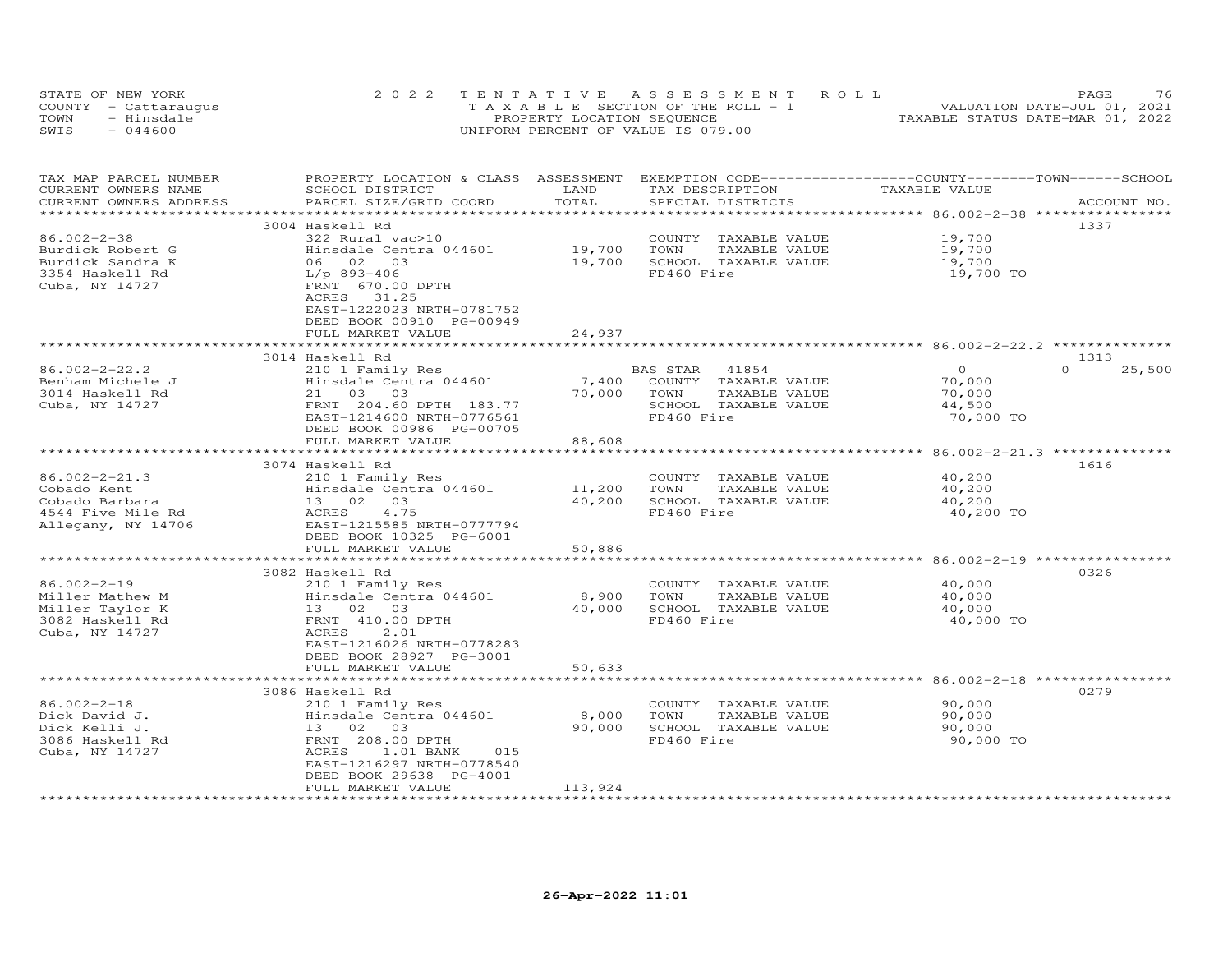| STATE OF NEW YORK    | 2022 TENTATIVE ASSESSMENT ROLL        |                                  | PAGE.                       |  |
|----------------------|---------------------------------------|----------------------------------|-----------------------------|--|
| COUNTY - Cattaraugus | T A X A B L E SECTION OF THE ROLL - 1 |                                  | VALUATION DATE-JUL 01, 2021 |  |
| TOWN<br>- Hinsdale   | PROPERTY LOCATION SEQUENCE            | TAXABLE STATUS DATE-MAR 01, 2022 |                             |  |
| SWIS<br>$-044600$    | UNIFORM PERCENT OF VALUE IS 079.00    |                                  |                             |  |

| TAX MAP PARCEL NUMBER<br>CURRENT OWNERS NAME<br>CURRENT OWNERS ADDRESS | PROPERTY LOCATION & CLASS ASSESSMENT EXEMPTION CODE-----------------COUNTY-------TOWN------SCHOOL<br>SCHOOL DISTRICT<br>PARCEL SIZE/GRID COORD | LAND<br>TOTAL        | TAX DESCRIPTION<br>SPECIAL DISTRICTS | TAXABLE VALUE | ACCOUNT NO. |
|------------------------------------------------------------------------|------------------------------------------------------------------------------------------------------------------------------------------------|----------------------|--------------------------------------|---------------|-------------|
|                                                                        |                                                                                                                                                |                      |                                      |               |             |
|                                                                        | 3098 Haskell Rd                                                                                                                                |                      |                                      |               | 0171        |
| $86.002 - 2 - 17.3$                                                    | 240 Rural res                                                                                                                                  |                      | COUNTY TAXABLE VALUE                 | 83,200        |             |
| Burgess Jonathan L II                                                  | Hinsdale Centra 044601                                                                                                                         | 32,400               | TOWN<br>TAXABLE VALUE                | 83,200        |             |
| 3098 Haskell Road                                                      | 13 02 03                                                                                                                                       | 83,200               | SCHOOL TAXABLE VALUE                 | 83,200        |             |
| Cuba, NY 14727                                                         | Ff 2440.00                                                                                                                                     |                      | FD460 Fire                           | 83,200 TO     |             |
|                                                                        | ACRES 117.55                                                                                                                                   |                      |                                      |               |             |
| MAY BE SUBJECT TO PAYMENT                                              | EAST-1217619 NRTH-0778448                                                                                                                      |                      |                                      |               |             |
| UNDER AGDIST LAW TIL 2026                                              | DEED BOOK 2021 PG-10504                                                                                                                        |                      |                                      |               |             |
|                                                                        | FULL MARKET VALUE                                                                                                                              | 105,316              |                                      |               |             |
|                                                                        | *************************                                                                                                                      | ******************** |                                      |               |             |
|                                                                        | 3106 Haskell Rd                                                                                                                                |                      |                                      |               | 0172        |
| $86.002 - 2 - 16.1$                                                    | 220 2 Family Res                                                                                                                               |                      | COUNTY TAXABLE VALUE                 | 50,000        |             |
| Crandell Bruce                                                         | Hinsdale Centra 044601 11,900                                                                                                                  |                      | TAXABLE VALUE<br>TOWN                | 50,000        |             |
| 3611 Emerson Rd                                                        | 13 02 03                                                                                                                                       | 50,000               | SCHOOL TAXABLE VALUE                 | 50,000        |             |
| Cuba, NY 14727                                                         | FRNT 1250.00 DPTH                                                                                                                              |                      | FD460 Fire                           | 50,000 TO     |             |
|                                                                        | 6.26<br>ACRES                                                                                                                                  |                      |                                      |               |             |
|                                                                        | EAST-1217115 NRTH-0779283                                                                                                                      |                      |                                      |               |             |
|                                                                        | DEED BOOK 1004 PG-6001                                                                                                                         |                      |                                      |               |             |
|                                                                        | FULL MARKET VALUE                                                                                                                              | 63,291               |                                      |               |             |
|                                                                        |                                                                                                                                                |                      |                                      |               |             |
|                                                                        | 3140 Haskell Rd                                                                                                                                |                      |                                      |               | 0046        |
| 86.002-2-15                                                            | 240 Rural res                                                                                                                                  |                      | COUNTY TAXABLE VALUE                 | 136,000       |             |
| Harris Monika                                                          | Hinsdale Centra 044601                                                                                                                         | 14,600               | TOWN<br>TAXABLE VALUE                | 136,000       |             |
| 3140 Haskell Rd                                                        | 13/14 02 03                                                                                                                                    | 136,000              | SCHOOL TAXABLE VALUE                 | 136,000       |             |
| Cuba, NY 14727                                                         | 954/539 & 955/999                                                                                                                              |                      | FD460 Fire                           | 136,000 TO    |             |
|                                                                        | Ff 1565.00                                                                                                                                     |                      |                                      |               |             |
|                                                                        | ACRES 23.90                                                                                                                                    |                      |                                      |               |             |
|                                                                        | EAST-1218408 NRTH-0780089                                                                                                                      |                      |                                      |               |             |
|                                                                        | DEED BOOK 2796 PG-7002                                                                                                                         |                      |                                      |               |             |
|                                                                        | FULL MARKET VALUE                                                                                                                              | 172,152              |                                      |               |             |
|                                                                        |                                                                                                                                                |                      |                                      |               |             |
|                                                                        | 3225 Haskell Rd                                                                                                                                |                      |                                      |               | 0019        |
| $86.002 - 2 - 6$                                                       | 215 1 Fam Res w/                                                                                                                               |                      | COUNTY TAXABLE VALUE                 | 108,700       |             |
| Groth Colin D.                                                         | Hinsdale Centra 044601                                                                                                                         | 13,200               | TOWN<br>TAXABLE VALUE                | 108,700       |             |
| 3225 Haskell Rd                                                        | 14 02 03                                                                                                                                       | 108,700              | SCHOOL TAXABLE VALUE                 | 108,700       |             |
| Hinsdale, NY 14727                                                     | Ff 847.00                                                                                                                                      |                      | FD460 Fire                           | 108,700 TO    |             |
|                                                                        | ACRES<br>9.55 BANK 005                                                                                                                         |                      |                                      |               |             |
|                                                                        | EAST-1218124 NRTH-0780764                                                                                                                      |                      |                                      |               |             |
|                                                                        | DEED BOOK 20190 PG-6995                                                                                                                        |                      |                                      |               |             |
|                                                                        | FULL MARKET VALUE                                                                                                                              | 137,595              |                                      |               |             |
|                                                                        |                                                                                                                                                |                      |                                      |               |             |
|                                                                        | 3233 Haskell Rd                                                                                                                                |                      |                                      |               | 1701        |
| $86.002 - 2 - 46.12$                                                   | 210 1 Family Res                                                                                                                               |                      | COUNTY TAXABLE VALUE                 | 33,000        |             |
| Legall Jo Ann D                                                        | Hinsdale Centra 044601                                                                                                                         | 11,500               | TOWN<br>TAXABLE VALUE                | 33,000        |             |
| Gonzalez Rodolfo J                                                     | 06/07 02 03                                                                                                                                    | 33,000               | SCHOOL TAXABLE VALUE                 | 33,000        |             |
| 3233 Haskell Rd                                                        | 745/673                                                                                                                                        |                      | FD460 Fire                           | 33,000 TO     |             |
| Cuba, NY 14727                                                         | ACRES<br>5.15                                                                                                                                  |                      |                                      |               |             |
|                                                                        | EAST-1216589 NRTH-0781420                                                                                                                      |                      |                                      |               |             |
|                                                                        | DEED BOOK 22019 PG-6001                                                                                                                        |                      |                                      |               |             |
|                                                                        | FULL MARKET VALUE                                                                                                                              | 41,772               |                                      |               |             |
|                                                                        |                                                                                                                                                |                      |                                      |               |             |
|                                                                        |                                                                                                                                                |                      |                                      |               |             |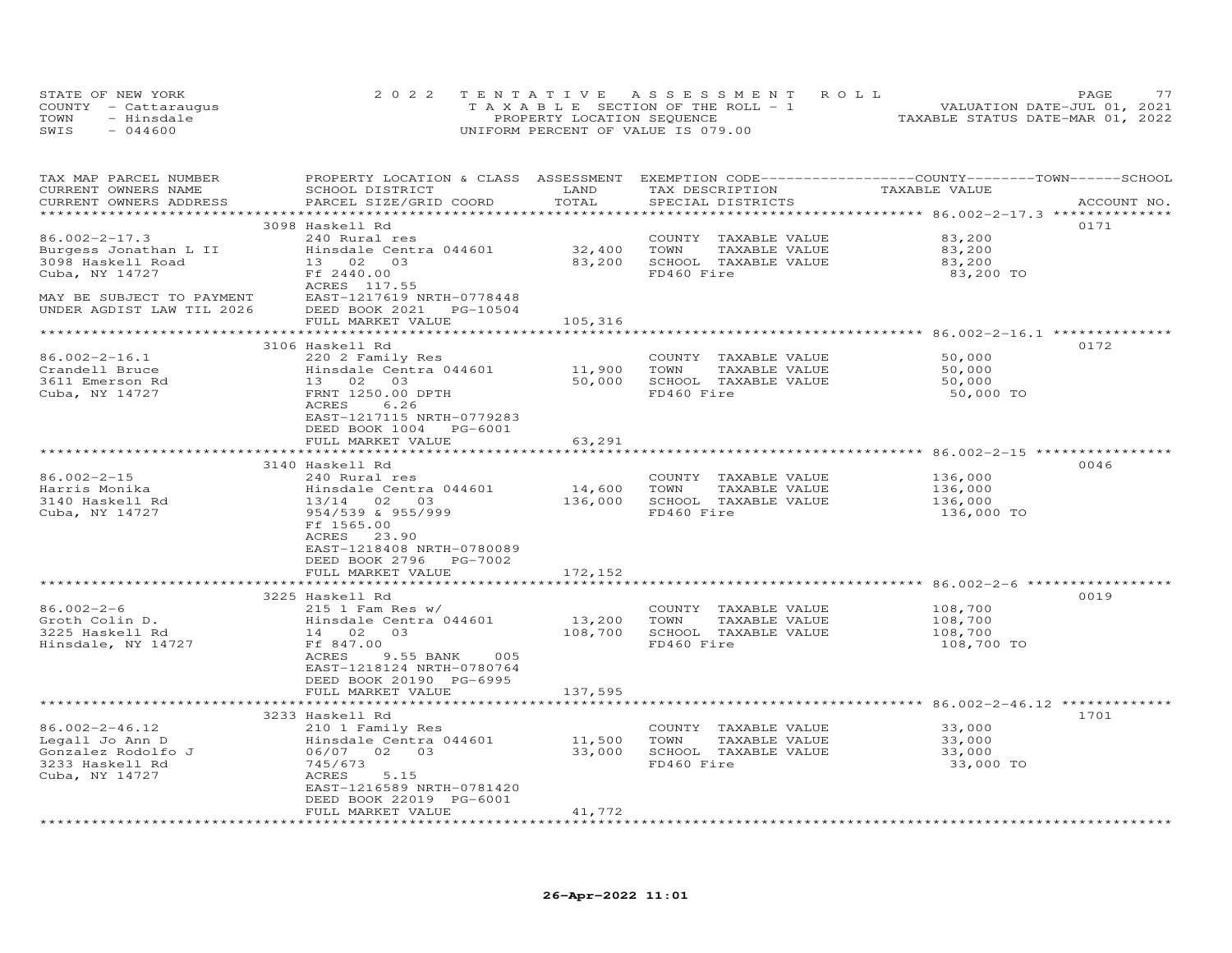|      | STATE OF NEW YORK    | 2022 TENTATIVE ASSESSMENT ROLL        | 78<br>PAGE                       |
|------|----------------------|---------------------------------------|----------------------------------|
|      | COUNTY - Cattaraugus | T A X A B L E SECTION OF THE ROLL - 1 | VALUATION DATE-JUL 01, 2021      |
| TOWN | - Hinsdale           | PROPERTY LOCATION SEQUENCE            | TAXABLE STATUS DATE-MAR 01, 2022 |
| SWIS | $-044600$            | UNIFORM PERCENT OF VALUE IS 079.00    |                                  |

| TAX MAP PARCEL NUMBER<br>CURRENT OWNERS NAME | PROPERTY LOCATION & CLASS ASSESSMENT EXEMPTION CODE-----------------COUNTY-------TOWN------SCHOOL<br>SCHOOL DISTRICT | LAND          | TAX DESCRIPTION                       | TAXABLE VALUE                                         |                    |
|----------------------------------------------|----------------------------------------------------------------------------------------------------------------------|---------------|---------------------------------------|-------------------------------------------------------|--------------------|
| CURRENT OWNERS ADDRESS                       | PARCEL SIZE/GRID COORD                                                                                               | TOTAL         | SPECIAL DISTRICTS                     |                                                       | ACCOUNT NO.        |
|                                              |                                                                                                                      |               |                                       |                                                       |                    |
|                                              | 3241 Haskell Rd                                                                                                      |               |                                       |                                                       | 1697               |
| $86.002 - 2 - 46.7$                          | 260 Seasonal res                                                                                                     |               | COUNTY TAXABLE VALUE                  | 30,000                                                |                    |
| Mucci James                                  | Hinsdale Centra 044601                                                                                               | 11,500        | TOWN<br>TAXABLE VALUE                 | 30,000                                                |                    |
| Mucci Karen                                  | 06/07 02<br>03                                                                                                       | 30,000        | SCHOOL TAXABLE VALUE                  | 30,000                                                |                    |
| 16 Delray Dr                                 | 745/673                                                                                                              |               | FD460 Fire                            | 30,000 TO                                             |                    |
| Cheektowaga, NY 14225                        | ACRES<br>5.65                                                                                                        |               |                                       |                                                       |                    |
|                                              | EAST-1218650 NRTH-0781325                                                                                            |               |                                       |                                                       |                    |
|                                              | DEED BOOK 12640 PG-3005                                                                                              |               |                                       |                                                       |                    |
|                                              | FULL MARKET VALUE                                                                                                    | 37,975        |                                       |                                                       |                    |
|                                              |                                                                                                                      |               |                                       |                                                       |                    |
|                                              | 3245 Haskell Rd                                                                                                      |               |                                       |                                                       | 1708               |
| $86.002 - 2 - 36.6$                          | 210 1 Family Res                                                                                                     |               | COUNTY TAXABLE VALUE                  | 93,500                                                |                    |
| Clark Robin K                                | Hinsdale Centra 044601                                                                                               | 8,000         | TOWN<br>TAXABLE VALUE                 | 93,500                                                |                    |
| 3245 Haskell Road                            | 06 02 03                                                                                                             | 93,500        | SCHOOL TAXABLE VALUE                  | 93,500                                                |                    |
| Cuba, NY 14727                               | FRNT 280.00 DPTH                                                                                                     |               | FD460 Fire                            | 93,500 TO                                             |                    |
|                                              | ACRES<br>1.05                                                                                                        |               |                                       |                                                       |                    |
|                                              | EAST-1219053 NRTH-0781086                                                                                            |               |                                       |                                                       |                    |
|                                              | DEED BOOK 20190 PG-4096                                                                                              |               |                                       |                                                       |                    |
|                                              | FULL MARKET VALUE                                                                                                    | 118,354       |                                       |                                                       |                    |
|                                              |                                                                                                                      |               |                                       |                                                       |                    |
|                                              | 3255 Haskell Rd                                                                                                      |               |                                       |                                                       | 0561               |
| $86.002 - 2 - 9$                             | 210 1 Family Res                                                                                                     |               | 41854<br>BAS STAR                     | $\circ$                                               | $\Omega$<br>25,500 |
| Burke Michael D                              | Hinsdale Centra 044601                                                                                               | 8,100         | COUNTY TAXABLE VALUE                  | 85,000                                                |                    |
| London Tanya L                               | 06 02 03                                                                                                             | 85,000        | TAXABLE VALUE<br>TOWN                 | 85,000                                                |                    |
| 3255 Haskell Rd                              | FRNT 210.00 DPTH 230.00                                                                                              |               | SCHOOL TAXABLE VALUE                  | 59,500                                                |                    |
| PO Box 162                                   | EAST-1219242 NRTH-0781105                                                                                            |               | FD460 Fire                            | 85,000 TO                                             |                    |
| Cuba, NY 14727                               | DEED BOOK 997<br>PG-1083                                                                                             |               |                                       |                                                       |                    |
|                                              | FULL MARKET VALUE                                                                                                    | 107,595       |                                       |                                                       |                    |
|                                              | ***************************                                                                                          | ************* |                                       | *********************** 86.002-2-36.5 *************** |                    |
|                                              | 3256 Haskell Rd                                                                                                      |               |                                       |                                                       | 1537               |
| $86.002 - 2 - 36.5$                          | 210 1 Family Res                                                                                                     |               | BAS STAR<br>41854                     | $\Omega$                                              | $\Omega$<br>25,500 |
| Robinson Ricky Lee                           | Hinsdale Centra 044601                                                                                               | 12,900        | COUNTY TAXABLE VALUE                  | 125,000                                               |                    |
| PO Box 691                                   | 06 02 03                                                                                                             |               | TOWN                                  |                                                       |                    |
| Olean, NY 14780                              | Ff 250.00                                                                                                            | 125,000       | TAXABLE VALUE<br>SCHOOL TAXABLE VALUE | 125,000<br>99,500                                     |                    |
|                                              | 8.87<br>ACRES                                                                                                        |               | FD460 Fire                            | 125,000 TO                                            |                    |
|                                              | EAST-1219428 NRTH-0780576                                                                                            |               |                                       |                                                       |                    |
|                                              |                                                                                                                      |               |                                       |                                                       |                    |
|                                              | DEED BOOK 20200 PG-6804<br>FULL MARKET VALUE                                                                         | 158,228       |                                       |                                                       |                    |
|                                              |                                                                                                                      |               |                                       |                                                       |                    |
|                                              | 3286 Haskell Rd                                                                                                      |               |                                       |                                                       | 0051               |
| $86.002 - 2 - 12.1$                          |                                                                                                                      |               | COUNTY TAXABLE VALUE                  |                                                       |                    |
| LOCKWOOD ERICA                               | 270 Mfg housing<br>Hinsdale Centra 044601                                                                            | 6,500         | TOWN<br>TAXABLE VALUE                 | 25,500<br>25,500                                      |                    |
| 3286 HASKELL ROAD                            | 06 02 03                                                                                                             | 25,500        | SCHOOL TAXABLE VALUE                  | 25,500                                                |                    |
| CUBA, NY 14727                               | 73.70 DPTH 365.00<br>FRNT                                                                                            |               | FD460 Fire                            | 25,500 TO                                             |                    |
|                                              | EAST-1220130 NRTH-0780886                                                                                            |               |                                       |                                                       |                    |
| PRIOR OWNER ON 3/01/2022                     | DEED BOOK 20221 PG-1702                                                                                              |               |                                       |                                                       |                    |
| LOCKWOOD ERICA                               | FULL MARKET VALUE                                                                                                    | 32,278        |                                       |                                                       |                    |
|                                              |                                                                                                                      |               |                                       |                                                       |                    |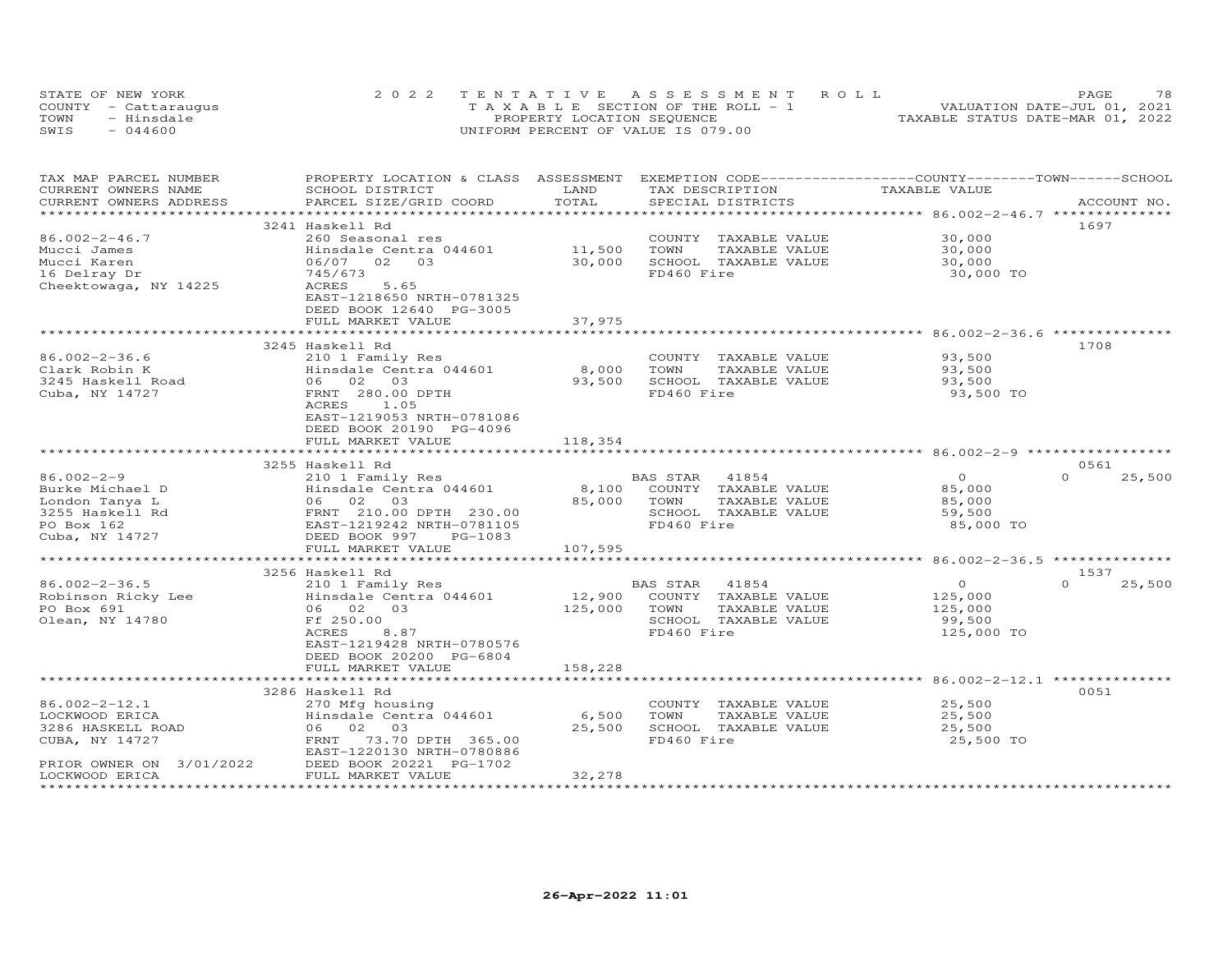| STATE OF NEW YORK<br>COUNTY - Cattaraugus<br>TOWN<br>- Hinsdale<br>SWIS<br>- 044600 | 2022 TENTATIVE ASSESSMENT ROLL<br>PAGE.<br>VALUATION DATE-JUL 01, 2021<br>T A X A B L E SECTION OF THE ROLL - 1<br>TAXABLE STATUS DATE-MAR 01, 2022<br>PROPERTY LOCATION SEOUENCE<br>UNIFORM PERCENT OF VALUE IS 079.00 | 79 |
|-------------------------------------------------------------------------------------|-------------------------------------------------------------------------------------------------------------------------------------------------------------------------------------------------------------------------|----|
|-------------------------------------------------------------------------------------|-------------------------------------------------------------------------------------------------------------------------------------------------------------------------------------------------------------------------|----|

| TAX MAP PARCEL NUMBER                                 | PROPERTY LOCATION & CLASS ASSESSMENT EXEMPTION CODE-----------------COUNTY-------TOWN------SCHOOL |                |            |                             |                |                     |
|-------------------------------------------------------|---------------------------------------------------------------------------------------------------|----------------|------------|-----------------------------|----------------|---------------------|
| CURRENT OWNERS NAME                                   | SCHOOL DISTRICT                                                                                   | LAND           |            | TAX DESCRIPTION             | TAXABLE VALUE  |                     |
| CURRENT OWNERS ADDRESS                                | PARCEL SIZE/GRID COORD                                                                            | TOTAL          |            | SPECIAL DISTRICTS           |                | ACCOUNT NO.         |
|                                                       |                                                                                                   |                |            |                             |                |                     |
|                                                       | 3287 Haskell Rd                                                                                   |                |            |                             |                | 0397                |
| $86.002 - 2 - 13.1$                                   | 210 1 Family Res                                                                                  |                | BAS STAR   | 41854                       | $\overline{O}$ | $\Omega$<br>25,500  |
| Mccarthy William W                                    | Hinsdale Centra 044601                                                                            | 9,200          |            | COUNTY TAXABLE VALUE        | 66,000         |                     |
| 3284 Haskell Rd                                       | 06 02<br>03                                                                                       | 66,000         | TOWN       | TAXABLE VALUE               | 66,000         |                     |
| Cuba, NY 14727                                        | Benham House                                                                                      |                |            | SCHOOL TAXABLE VALUE        | 40,500         |                     |
|                                                       | Ff 315.00                                                                                         |                | FD460 Fire |                             | 66,000 TO      |                     |
|                                                       | ACRES<br>2.45                                                                                     |                |            |                             |                |                     |
|                                                       | EAST-1220047 NRTH-0780791                                                                         |                |            |                             |                |                     |
|                                                       | DEED BOOK 1008 PG-904                                                                             |                |            |                             |                |                     |
|                                                       | FULL MARKET VALUE                                                                                 | 83,544         |            |                             |                |                     |
|                                                       |                                                                                                   |                |            |                             |                |                     |
|                                                       | 3302 Haskell Rd                                                                                   |                |            |                             |                | 0883                |
| 86.002-2-11                                           | 210 1 Family Res                                                                                  |                | AGED C     | 41802                       | 16,400         | $\Omega$<br>$\circ$ |
| Lewis Suzann M<br>PO Box 131                          | Hinsdale Centra 044601                                                                            | 7,400 ENH STAR |            | 41834                       | $\overline{0}$ | $\circ$<br>41,000   |
|                                                       | 06 02 03                                                                                          |                |            | 41,000 COUNTY TAXABLE VALUE | 24,600         |                     |
| Hinsdale, NY 14743                                    | FRNT 225.00 DPTH 140.00                                                                           |                | TOWN       | TAXABLE VALUE               | 41,000         |                     |
|                                                       | EAST-1220446 NRTH-0781042                                                                         |                |            | SCHOOL TAXABLE VALUE        | $\sim$ 0       |                     |
|                                                       | DEED BOOK 00985 PG-00953                                                                          |                | FD460 Fire |                             | 41,000 TO      |                     |
|                                                       | FULL MARKET VALUE                                                                                 | 51,899         |            |                             |                |                     |
|                                                       |                                                                                                   |                |            |                             |                |                     |
|                                                       | 3322 Haskell Rd                                                                                   |                |            |                             |                | 0774                |
| $86.002 - 2 - 10$                                     | 210 1 Family Res                                                                                  |                | BAS STAR   | 41854                       | $\overline{O}$ | $\Omega$<br>25,500  |
| Elizabeth Enzinna as Trustee o Hinsdale Centra 044601 |                                                                                                   | 17,800         |            | COUNTY TAXABLE VALUE        | 125,000        |                     |
| Mary Walk Family Protection Tr 06 02 03               |                                                                                                   | 125,000        | TOWN       | TAXABLE VALUE               | 125,000        |                     |
| 3322 Haskell Rd                                       | FRNT 625.00 DPTH                                                                                  |                |            | SCHOOL TAXABLE VALUE        | 99,500         |                     |
| Cuba, NY 14727                                        | ACRES 21.80                                                                                       |                | FD460 Fire |                             | 125,000 TO     |                     |
|                                                       | EAST-1221316 NRTH-0781265                                                                         |                |            |                             |                |                     |
|                                                       | DEED BOOK 24889 PG-8002                                                                           |                |            |                             |                |                     |
|                                                       | FULL MARKET VALUE                                                                                 | 158,228        |            |                             |                |                     |
|                                                       |                                                                                                   |                |            |                             |                |                     |
|                                                       | Haskell Rd (Off)                                                                                  |                |            |                             |                | 0208                |
| $86.002 - 2 - 14$                                     | 321 Abandoned ag                                                                                  |                | AG DIST    | 41720                       | 13,891         | 13,891<br>13,891    |
| Shaffer Kenneth Noel                                  | Hinsdale Centra 044601                                                                            | 28,200         |            | COUNTY TAXABLE VALUE        | 14,309         |                     |
| Reiss Kenneth                                         | 05 02 03                                                                                          | 28,200         | TOWN       | TAXABLE VALUE               | 14,309         |                     |
| 63 Wolf Run Rd                                        | ACRES 73.89                                                                                       |                |            | SCHOOL TAXABLE VALUE        | 14,309         |                     |
| Cuba, NY 14727                                        | EAST-1219740 NRTH-0777125                                                                         |                | FD460 Fire |                             | 28,200 TO      |                     |
|                                                       | DEED BOOK 00950 PG-00471                                                                          |                |            |                             |                |                     |
| MAY BE SUBJECT TO PAYMENT                             | FULL MARKET VALUE                                                                                 | 35,696         |            |                             |                |                     |
| UNDER AGDIST LAW TIL 2026                             |                                                                                                   |                |            |                             |                |                     |
|                                                       |                                                                                                   |                |            |                             |                |                     |
|                                                       | Haskell Rd (Off)                                                                                  |                |            |                             |                | 0207                |
| $86.002 - 2 - 20$                                     | 321 Abandoned ag                                                                                  |                | AG DIST    | 41720                       | 5,082          | 5,082<br>5,082      |
| Shaffer Kenneth Noel                                  | Hinsdale Centra 044601                                                                            | 25,000         |            | COUNTY TAXABLE VALUE        | 19,918         |                     |
| Reiss Kenneth                                         | 13 02 03                                                                                          | 25,000         | TOWN       | TAXABLE VALUE               | 19,918         |                     |
| 63 Wolf Run Rd                                        | ACRES 58.96                                                                                       |                |            | SCHOOL TAXABLE VALUE        | 19,918         |                     |
| Cuba, NY 14727                                        | EAST-1218023 NRTH-0776876                                                                         |                | FD460 Fire |                             | 25,000 TO      |                     |
|                                                       | DEED BOOK 00950 PG-00471                                                                          |                |            |                             |                |                     |
| MAY BE SUBJECT TO PAYMENT                             | FULL MARKET VALUE                                                                                 | 31,646         |            |                             |                |                     |
| UNDER AGDIST LAW TIL 2026                             |                                                                                                   |                |            |                             |                |                     |
| **********************                                |                                                                                                   |                |            |                             |                |                     |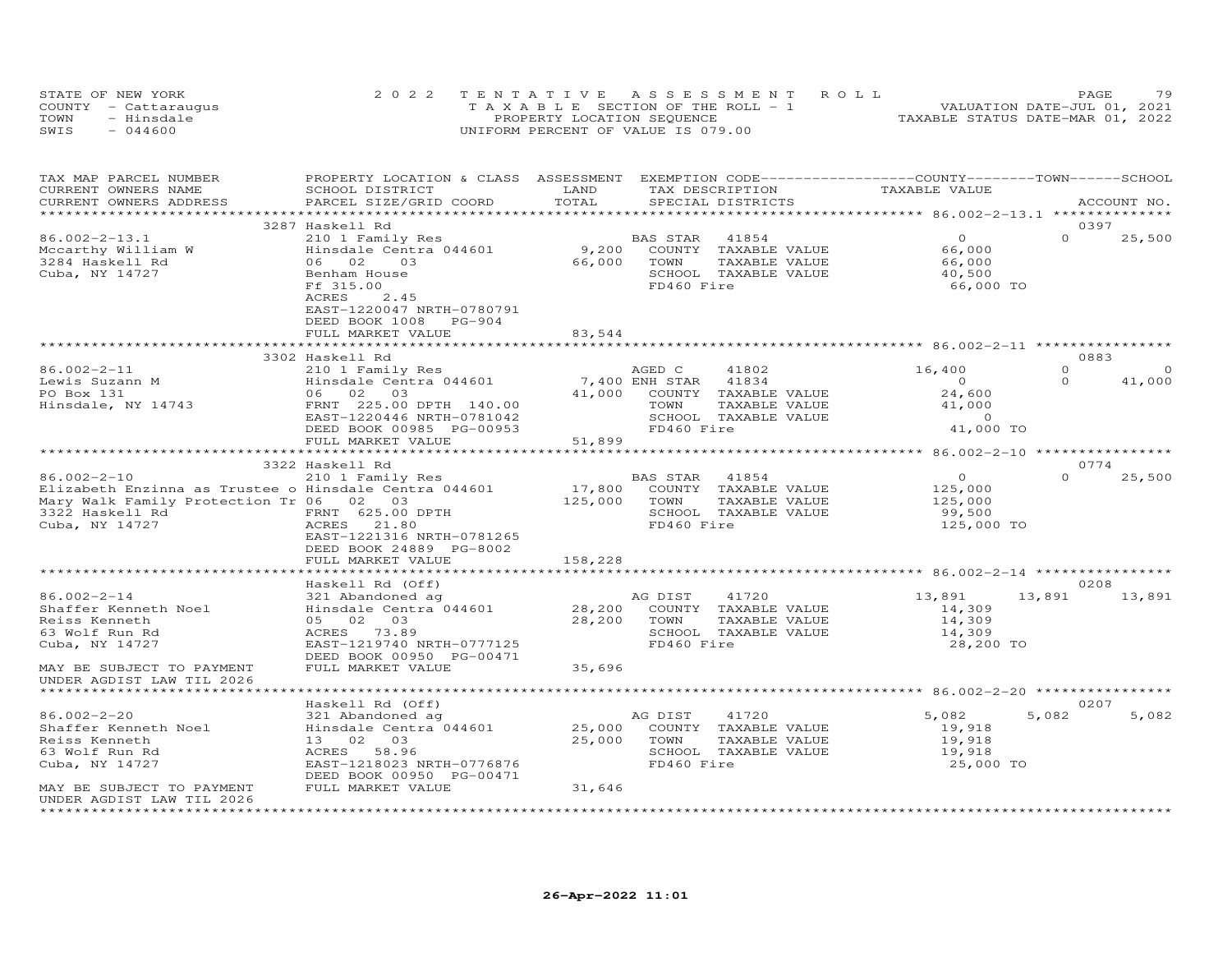|      | STATE OF NEW YORK    | 2022 TENTATIVE ASSESSMENT ROLL        | 80<br>PAGE                       |
|------|----------------------|---------------------------------------|----------------------------------|
|      | COUNTY - Cattaraugus | T A X A B L E SECTION OF THE ROLL - 1 | VALUATION DATE-JUL 01, 2021      |
| TOWN | - Hinsdale           | PROPERTY LOCATION SEQUENCE            | TAXABLE STATUS DATE-MAR 01, 2022 |
| SWIS | $-044600$            | UNIFORM PERCENT OF VALUE IS 079.00    |                                  |

| TAX MAP PARCEL NUMBER<br>CURRENT OWNERS NAME<br>CURRENT OWNERS ADDRESS                                       | PROPERTY LOCATION & CLASS ASSESSMENT<br>SCHOOL DISTRICT<br>PARCEL SIZE/GRID COORD                                                                                                          | LAND<br>TOTAL              | TAX DESCRIPTION<br>SPECIAL DISTRICTS                                                | EXEMPTION CODE-----------------COUNTY-------TOWN------SCHOOL<br>TAXABLE VALUE | ACCOUNT NO. |
|--------------------------------------------------------------------------------------------------------------|--------------------------------------------------------------------------------------------------------------------------------------------------------------------------------------------|----------------------------|-------------------------------------------------------------------------------------|-------------------------------------------------------------------------------|-------------|
|                                                                                                              |                                                                                                                                                                                            |                            |                                                                                     |                                                                               |             |
| $68.004 - 2 - 1.14$<br>Ball Evelyn M<br>Ball Thimothy<br>5102 Bronson Dr Apt 144<br>Lewiston, NY 14092       | 148 Hawk Nest Holw<br>210 1 Family Res<br>Hinsdale Centra 044601<br>19 03<br>03<br>$L/p$ 806-363<br>ACRES 18.00<br>EAST-1212291 NRTH-0802683<br>DEED BOOK 5286                             | 15,100<br>71,000           | COUNTY TAXABLE VALUE<br>TOWN<br>TAXABLE VALUE<br>SCHOOL TAXABLE VALUE<br>FD460 Fire | 71,000<br>71,000<br>71,000<br>71,000 TO                                       | 1139        |
|                                                                                                              | PG-2001<br>FULL MARKET VALUE                                                                                                                                                               | 89,873                     |                                                                                     |                                                                               |             |
|                                                                                                              |                                                                                                                                                                                            |                            |                                                                                     |                                                                               |             |
| $68.004 - 2 - 1.11$<br>Kochanoff Ivan R<br>Smith Linda<br>182 Hawk Nest Holw<br>Hinsdale, NY 14743           | 182 Hawk Nest Holw<br>210 1 Family Res<br>Hinsdale Centra 044601<br>19 03 03<br>$L/p$ 806-828 & 802-145<br>ACRES<br>33.00                                                                  | 18,500<br>66,000           | COUNTY TAXABLE VALUE<br>TOWN<br>TAXABLE VALUE<br>SCHOOL TAXABLE VALUE<br>FD460 Fire | 66,000<br>66,000<br>66,000<br>66,000 TO                                       | 1132        |
|                                                                                                              | EAST-1212731 NRTH-0803381<br>DEED BOOK 807<br>$PG-311$<br>FULL MARKET VALUE                                                                                                                | 83,544                     |                                                                                     |                                                                               |             |
|                                                                                                              | Hedden Hollow Rd                                                                                                                                                                           |                            |                                                                                     |                                                                               | 1336        |
| $77.004 - 3 - 3.7$<br>Kupski Jason R.<br>PO Box 923<br>Olean, NY 14760                                       | 322 Rural vac>10<br>Hinsdale Centra 044601<br>06/07 02 03<br>745/673<br>ACRES<br>9.85<br>EAST-1220523 NRTH-0784523<br>DEED BOOK 26205 PG-5001<br>FULL MARKET VALUE                         | 12,000<br>12,000<br>15,190 | COUNTY TAXABLE VALUE<br>TOWN<br>TAXABLE VALUE<br>SCHOOL TAXABLE VALUE<br>FD460 Fire | 12,000<br>12,000<br>12,000<br>12,000 TO                                       |             |
|                                                                                                              | ******************                                                                                                                                                                         |                            |                                                                                     |                                                                               |             |
| $77.004 - 3 - 3.8$<br>Whitcomb Timothy S.<br>Whitcomb Michelle L.<br>654 Grandview Avenue<br>Olean, NY 14760 | Hedden Hollow Rd<br>322 Rural vac>10<br>Hinsdale Centra 044601<br>07 02 03<br>FRNT 200.00 DPTH<br>ACRES 111.65<br>EAST-1219924 NRTH-0786639<br>DEED BOOK 2019 PG-15785                     | 39,100<br>39,100           | COUNTY TAXABLE VALUE<br>TOWN<br>TAXABLE VALUE<br>SCHOOL TAXABLE VALUE<br>FD460 Fire | 39,100<br>39,100<br>39,100<br>39,100 TO                                       | 1406        |
|                                                                                                              | FULL MARKET VALUE                                                                                                                                                                          | 49,494                     |                                                                                     |                                                                               |             |
| $77.004 - 3 - 3.9$<br>Kocienski Ann<br>51 Ebling Ave<br>Tonawanda, NY 14150                                  | Hedden Hollow Rd<br>322 Rural vac>10<br>Hinsdale Centra 044601<br>06/07 02 03<br>745/673<br>ACRES<br>26.60<br>EAST-1220518 NRTH-0785413<br>DEED BOOK 2020<br>PG-11862<br>FULL MARKET VALUE | 18,000<br>18,000<br>22,785 | COUNTY TAXABLE VALUE<br>TOWN<br>TAXABLE VALUE<br>SCHOOL TAXABLE VALUE<br>FD460 Fire | 18,000<br>18,000<br>18,000<br>18,000 TO                                       | 1336        |
|                                                                                                              |                                                                                                                                                                                            |                            |                                                                                     |                                                                               |             |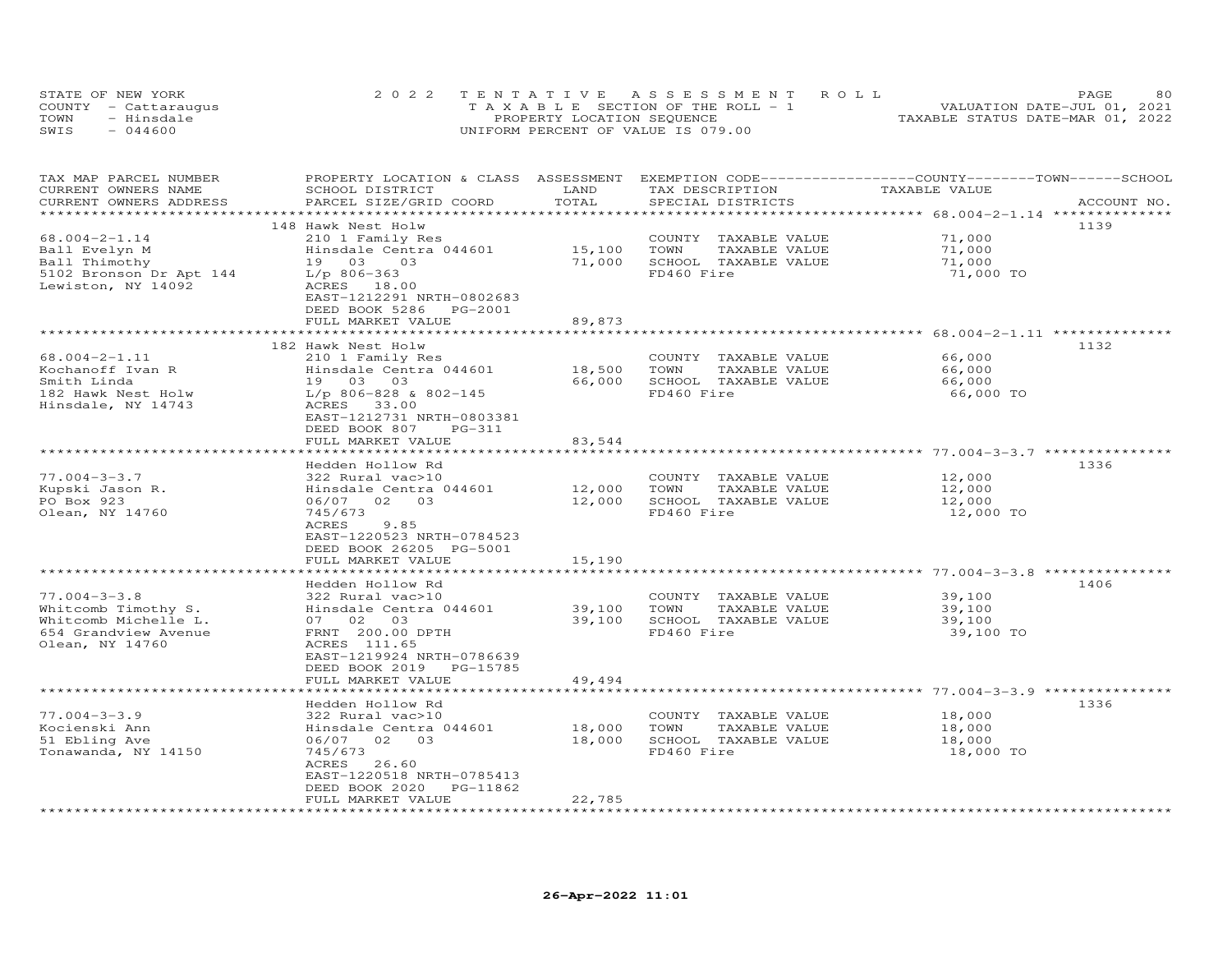|      | STATE OF NEW YORK    | 2022 TENTATIVE ASSESSMENT ROLL        | -81<br>PAGE                      |  |
|------|----------------------|---------------------------------------|----------------------------------|--|
|      | COUNTY - Cattaraugus | T A X A B L E SECTION OF THE ROLL - 1 | VALUATION DATE-JUL 01, 2021      |  |
| TOWN | - Hinsdale           | PROPERTY LOCATION SEQUENCE            | TAXABLE STATUS DATE-MAR 01, 2022 |  |
| SWIS | $-044600$            | UNIFORM PERCENT OF VALUE IS 079.00    |                                  |  |

| TAX MAP PARCEL NUMBER<br>CURRENT OWNERS NAME<br>CURRENT OWNERS ADDRESS                             | PROPERTY LOCATION & CLASS ASSESSMENT EXEMPTION CODE----------------COUNTY-------TOWN-----SCHOOL<br>SCHOOL DISTRICT<br>PARCEL SIZE/GRID COORD | LAND<br>TOTAL    | TAX DESCRIPTION<br>SPECIAL DISTRICTS                                                | TAXABLE VALUE                       | ACCOUNT NO. |
|----------------------------------------------------------------------------------------------------|----------------------------------------------------------------------------------------------------------------------------------------------|------------------|-------------------------------------------------------------------------------------|-------------------------------------|-------------|
| $77.004 - 3 - 6$                                                                                   | Hedden Hollow Rd<br>314 Rural vac<10                                                                                                         |                  | COUNTY TAXABLE VALUE                                                                | 13,500                              | 0718        |
| Milliman Lyle<br>141 Lambert Ave<br>Fredonia, NY 14063                                             | Hinsdale Centra 044601<br>08 02 03<br>FRNT 580.00 DPTH<br>ACRES 10.30<br>EAST-1221849 NRTH-0788359<br>DEED BOOK 29032 PG-9001                | 13,500<br>13,500 | TAXABLE VALUE<br>TOWN<br>SCHOOL TAXABLE VALUE<br>FD460 Fire                         | 13,500<br>13,500<br>13,500 TO       |             |
|                                                                                                    | FULL MARKET VALUE                                                                                                                            | 17,089           |                                                                                     |                                     |             |
|                                                                                                    | Hedden Hollow Rd                                                                                                                             |                  |                                                                                     |                                     | 1391        |
| $77.004 - 3 - 7.2$<br>Koepf Christopher<br>Schoenthal Deborah<br>1561 Bowen Road<br>Elma, NY 14059 | 314 Rural vac<10<br>Hinsdale Centra 044601<br>08 02 03<br>FRNT 280.00 DPTH<br>ACRES<br>2.85<br>EAST-1222492 NRTH-0788218                     | 9,600<br>9,600   | COUNTY TAXABLE VALUE<br>TAXABLE VALUE<br>TOWN<br>SCHOOL TAXABLE VALUE<br>FD460 Fire | 9,600<br>9,600<br>9,600<br>9,600 TO |             |
|                                                                                                    | DEED BOOK 2020<br>PG-11839<br>FULL MARKET VALUE                                                                                              | 12,152           |                                                                                     |                                     |             |
|                                                                                                    |                                                                                                                                              |                  |                                                                                     |                                     |             |
|                                                                                                    | Hedden Hollow Rd                                                                                                                             |                  |                                                                                     |                                     | 0657        |
| $77.004 - 3 - 10$                                                                                  | 312 Vac w/imprv                                                                                                                              |                  | COUNTY TAXABLE VALUE                                                                | 18,400                              |             |
| RICE ROBERT B.                                                                                     | Hinsdale Centra 044601                                                                                                                       | 17,100           | TOWN<br>TAXABLE VALUE                                                               | 18,400                              |             |
| RICE TODD A.                                                                                       | 07 02 03                                                                                                                                     | 18,400           | SCHOOL TAXABLE VALUE                                                                | 18,400                              |             |
| 278 Broad Street<br>Tonawanda, NY 14150                                                            | FRNT 1260.00 DPTH<br>ACRES 19.34<br>EAST-1221447 NRTH-0787604<br>DEED BOOK 25815 PG-3001                                                     |                  | FD460 Fire                                                                          | 18,400 TO                           |             |
|                                                                                                    | FULL MARKET VALUE                                                                                                                            | 23,291           |                                                                                     |                                     |             |
|                                                                                                    |                                                                                                                                              |                  |                                                                                     |                                     |             |
| $77.004 - 3 - 11$                                                                                  | Hedden Hollow Rd                                                                                                                             |                  | COUNTY TAXABLE VALUE                                                                | 37,500                              | 0016        |
| Paryz Doreen                                                                                       | 260 Seasonal res<br>Hinsdale Centra 044601                                                                                                   | 8,600            | TAXABLE VALUE<br>TOWN                                                               | 37,500                              |             |
| 7237 Boston State Rd                                                                               | 08 02 03                                                                                                                                     | 37,500           | SCHOOL TAXABLE VALUE                                                                | 37,500                              |             |
| Hamburg, NY 14075                                                                                  | FRNT 220.00 DPTH<br>ACRES<br>1.76<br>EAST-1221247 NRTH-0786896<br>DEED BOOK 28060 PG-3001                                                    |                  | FD460 Fire                                                                          | 37,500 TO                           |             |
|                                                                                                    | FULL MARKET VALUE                                                                                                                            | 47,468           |                                                                                     |                                     |             |
|                                                                                                    | *********************                                                                                                                        | **************   |                                                                                     |                                     |             |
|                                                                                                    | Hedden Hollow Rd                                                                                                                             |                  |                                                                                     |                                     | 1228        |
| $77.004 - 3 - 12$                                                                                  | 314 Rural vac<10                                                                                                                             |                  | COUNTY TAXABLE VALUE                                                                | 2,000                               |             |
| Meier Darren C<br>11011 Northeast 42nd Str                                                         | Hinsdale Centra 044601<br>07 02 03                                                                                                           | 2,000<br>2,000   | TAXABLE VALUE<br>TOWN<br>SCHOOL TAXABLE VALUE                                       | 2,000                               |             |
| Vancouver, WA 98682                                                                                | FRNT 640.00 DPTH<br>ACRES<br>2.41<br>EAST-1221161 NRTH-0786595<br>DEED BOOK 20220 PG-214                                                     |                  | FD460 Fire                                                                          | 2,000<br>2,000 TO                   |             |
|                                                                                                    | FULL MARKET VALUE                                                                                                                            | 2,532            |                                                                                     |                                     |             |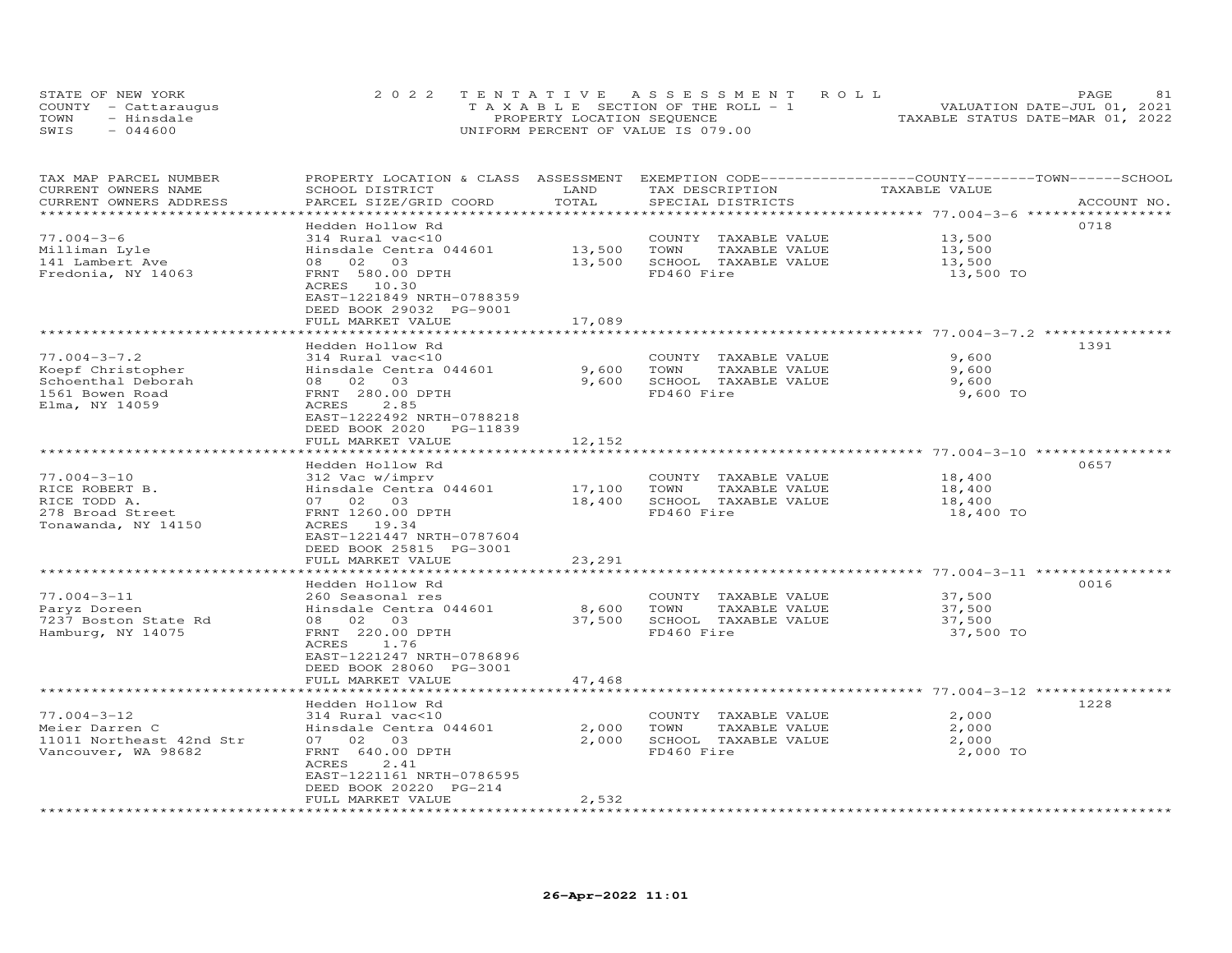|      | STATE OF NEW YORK    | 2022 TENTATIVE ASSESSMENT ROLL        | 82<br>PAGE                       |
|------|----------------------|---------------------------------------|----------------------------------|
|      | COUNTY - Cattaraugus | T A X A B L E SECTION OF THE ROLL - 1 | VALUATION DATE-JUL 01, 2021      |
| TOWN | - Hinsdale           | PROPERTY LOCATION SEQUENCE            | TAXABLE STATUS DATE-MAR 01, 2022 |
| SWIS | $-044600$            | UNIFORM PERCENT OF VALUE IS 079.00    |                                  |

| TAX MAP PARCEL NUMBER<br>CURRENT OWNERS NAME<br>CURRENT OWNERS ADDRESS                           | PROPERTY LOCATION & CLASS ASSESSMENT<br>SCHOOL DISTRICT<br>PARCEL SIZE/GRID COORD                                                                                | LAND<br>TOTAL             | EXEMPTION CODE-----------------COUNTY-------TOWN-----SCHOOL<br>TAX DESCRIPTION<br>SPECIAL DISTRICTS      | TAXABLE VALUE                                       | ACCOUNT NO.        |
|--------------------------------------------------------------------------------------------------|------------------------------------------------------------------------------------------------------------------------------------------------------------------|---------------------------|----------------------------------------------------------------------------------------------------------|-----------------------------------------------------|--------------------|
| ******************************                                                                   |                                                                                                                                                                  |                           |                                                                                                          |                                                     |                    |
| $77.004 - 3 - 13.1$<br>Fiorello Valeria J<br>314 Ideal St<br>Buffalo, NY 14206                   | Hedden Hollow Rd<br>314 Rural vac<10<br>Hinsdale Centra 044601<br>07 02 03<br>FRNT 790.00 DPTH<br>1.16<br>ACRES                                                  | 8,100<br>8,100            | COUNTY TAXABLE VALUE<br>TOWN<br>TAXABLE VALUE<br>SCHOOL TAXABLE VALUE<br>FD460 Fire                      | 8,100<br>8,100<br>8,100<br>8,100 TO                 | 0969               |
|                                                                                                  | EAST-1221402 NRTH-0786628<br>DEED BOOK 20190 PG-6581<br>FULL MARKET VALUE                                                                                        | 10,253                    |                                                                                                          |                                                     |                    |
|                                                                                                  | 3285 Hedden Hollow Rd                                                                                                                                            |                           |                                                                                                          |                                                     | 0363               |
| $86.002 - 2 - 3$<br>Bowker James<br>Bowker Susan<br>3095 Rte 16 N<br>Olean, NY 14760             | 210 1 Family Res<br>Hinsdale Centra 044601<br>14 02<br>03<br>FRNT 220.00 DPTH 148.00<br>EAST-1217682 NRTH-0783980                                                | 7,000<br>35,000           | COUNTY TAXABLE VALUE<br>TOWN<br>TAXABLE VALUE<br>SCHOOL TAXABLE VALUE<br>FD460 Fire                      | 35,000<br>35,000<br>35,000<br>35,000 TO             |                    |
|                                                                                                  | DEED BOOK 2220<br>PG-5004<br>FULL MARKET VALUE                                                                                                                   | 44,304                    |                                                                                                          |                                                     |                    |
|                                                                                                  | ************************                                                                                                                                         | *******************       |                                                                                                          |                                                     |                    |
| $77.004 - 2 - 17$<br>Wood Gary A<br>Wood Lori C<br>3587 Hedden Hollow Rd<br>Cuba, NY 14727       | 3587 Hedden Hollow Rd<br>210 1 Family Res<br>Hinsdale Centra 044601<br>15 02 03<br>Inc Gun Shop<br>Ff 294.00<br>1.75<br>ACRES                                    | 8,600<br>95,500           | COUNTY TAXABLE VALUE<br>TAXABLE VALUE<br>TOWN<br>SCHOOL TAXABLE VALUE<br>FD460 Fire                      | 95,500<br>95,500<br>95,500<br>95,500 TO             | 0596               |
|                                                                                                  | EAST-1217770 NRTH-0784238<br>DEED BOOK 905<br>PG-00406<br>FULL MARKET VALUE                                                                                      | 120,886                   |                                                                                                          |                                                     |                    |
|                                                                                                  | 3595 Hedden Hollow Rd                                                                                                                                            |                           |                                                                                                          |                                                     | 0922               |
| $77.004 - 2 - 16$<br>Peterson Dana<br>Peterson Sharon<br>3595 Hedden Hollow Rd<br>Cuba, NY 14727 | 210 1 Family Res<br>Hinsdale Centra 044601<br>15 02 03<br>FRNT 132.00 DPTH 300.33<br>EAST-1217966 NRTH-0784245<br>DEED BOOK 757<br>PG-01019<br>FULL MARKET VALUE | 7,600<br>58,000<br>73,418 | BAS STAR<br>41854<br>COUNTY TAXABLE VALUE<br>TOWN<br>TAXABLE VALUE<br>SCHOOL TAXABLE VALUE<br>FD460 Fire | $\Omega$<br>58,000<br>58,000<br>32,500<br>58,000 TO | 25,500<br>$\Omega$ |
|                                                                                                  | *******************************                                                                                                                                  |                           |                                                                                                          |                                                     |                    |
|                                                                                                  | 3597 Hedden Hollow Rd                                                                                                                                            |                           |                                                                                                          |                                                     | 0595               |
| $77.004 - 2 - 15$<br>Bellamy Arvis F<br>3597 Hedden Hollow Rd<br>Cuba, NY 14727                  | 210 1 Family Res<br>Hinsdale Centra 044601<br>15 02 03<br>FRNT 132.00 DPTH 302.30<br>EAST-1218099 NRTH-0784245<br>DEED BOOK 00979 PG-00975<br>FULL MARKET VALUE  | 7,700<br>55,000<br>69,620 | BAS STAR<br>41854<br>COUNTY TAXABLE VALUE<br>TAXABLE VALUE<br>TOWN<br>SCHOOL TAXABLE VALUE<br>FD460 Fire | $\circ$<br>55,000<br>55,000<br>29,500<br>55,000 TO  | $\Omega$<br>25,500 |
|                                                                                                  |                                                                                                                                                                  |                           |                                                                                                          |                                                     |                    |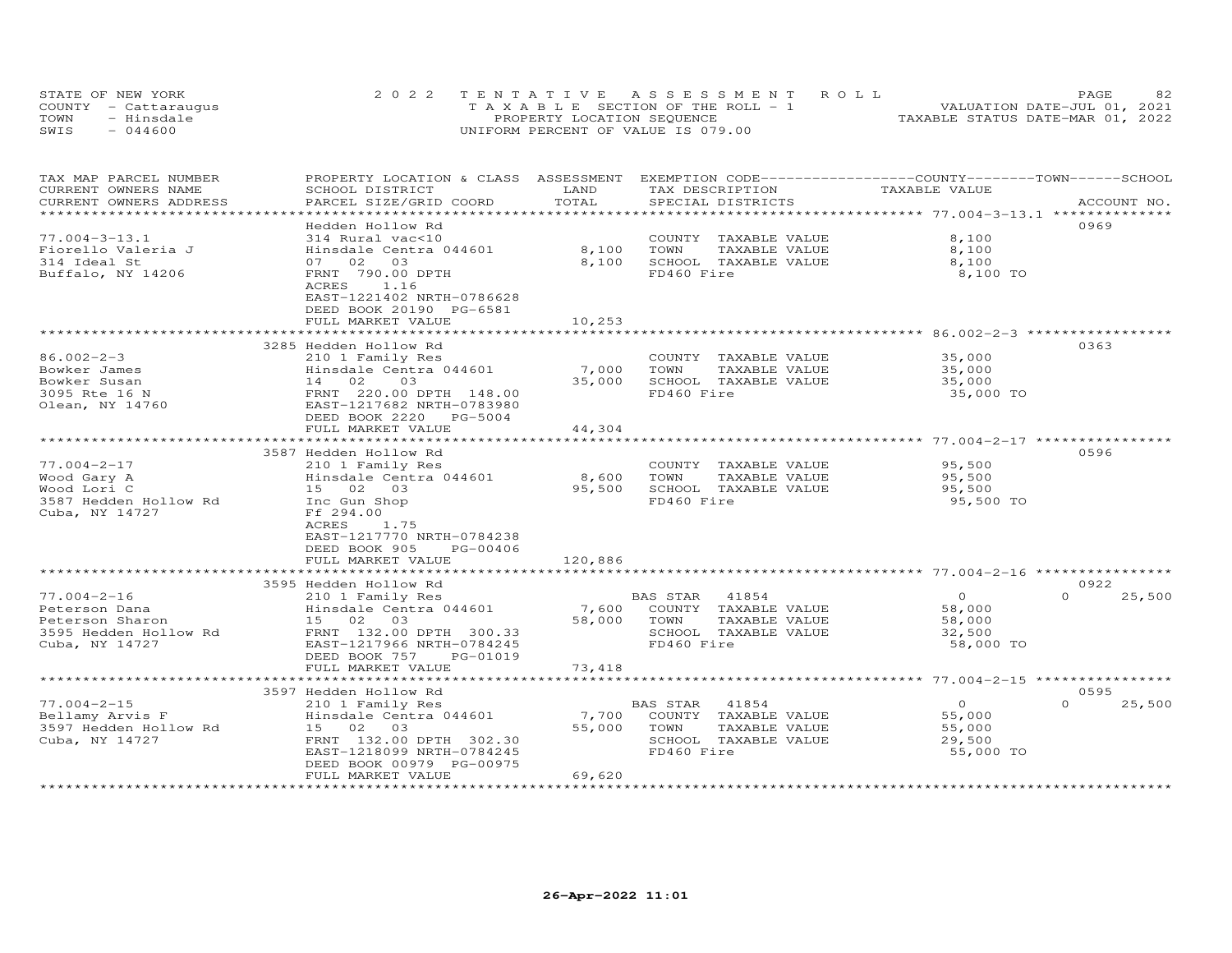|      | STATE OF NEW YORK    | 2022 TENTATIVE ASSESSMENT ROLL        | <b>PAGE</b>                      |
|------|----------------------|---------------------------------------|----------------------------------|
|      | COUNTY - Cattaraugus | T A X A B L E SECTION OF THE ROLL - 1 | VALUATION DATE-JUL 01, 2021      |
| TOWN | - Hinsdale           | PROPERTY LOCATION SEQUENCE            | TAXABLE STATUS DATE-MAR 01, 2022 |
| SWIS | $-044600$            | UNIFORM PERCENT OF VALUE IS 079.00    |                                  |

| TAX MAP PARCEL NUMBER                  | PROPERTY LOCATION & CLASS ASSESSMENT               |                           | EXEMPTION CODE-----------------COUNTY-------TOWN------SCHOOL |                                                       |                      |
|----------------------------------------|----------------------------------------------------|---------------------------|--------------------------------------------------------------|-------------------------------------------------------|----------------------|
| CURRENT OWNERS NAME                    | SCHOOL DISTRICT                                    | LAND                      | TAX DESCRIPTION                                              | TAXABLE VALUE                                         |                      |
| CURRENT OWNERS ADDRESS                 | PARCEL SIZE/GRID COORD                             | TOTAL                     | SPECIAL DISTRICTS                                            |                                                       | ACCOUNT NO.          |
|                                        |                                                    |                           |                                                              |                                                       |                      |
|                                        | 3605 Hedden Hollow Rd                              |                           |                                                              |                                                       | 0366                 |
| $77.004 - 2 - 14$                      | 210 1 Family Res                                   |                           | AGED C<br>41802                                              | 7,400                                                 | $\Omega$<br>$\Omega$ |
| Hover Edward                           | Hinsdale Centra 044601                             | 10,200 ENH STAR           | 41834                                                        | $\overline{O}$                                        | $\Omega$<br>37,000   |
| Hover Barbara J                        | 15 02 03                                           | 37,000                    | COUNTY TAXABLE VALUE                                         | 29,600                                                |                      |
| 3605 Hedden Hollow Rd                  | 741/1097 & 844/1121<br>Includes Trailer Ff 280.0   |                           | TOWN<br>TAXABLE VALUE<br>SCHOOL TAXABLE VALUE                | 37,000<br>$\Omega$                                    |                      |
| Cuba, NY 14727                         | ACRES<br>3.60                                      |                           | FD460 Fire                                                   | 37,000 TO                                             |                      |
|                                        | EAST-1218411 NRTH-0784377                          |                           |                                                              |                                                       |                      |
|                                        | DEED BOOK 850<br>PG-00480                          |                           |                                                              |                                                       |                      |
|                                        | FULL MARKET VALUE                                  | 46,835                    |                                                              |                                                       |                      |
|                                        | *************************                          |                           |                                                              |                                                       |                      |
|                                        | 3607 Hedden Hollow Rd                              |                           |                                                              |                                                       | 1182                 |
| $77.004 - 2 - 13.2$                    | 210 1 Family Res                                   |                           | BAS STAR 41854                                               | $\Omega$                                              | $\Omega$<br>25,500   |
| Hover Robert E.                        | Hinsdale Centra 044601                             | 8,100                     | COUNTY TAXABLE VALUE                                         | 34,500                                                |                      |
| 3607 Hedden Hollow Rd                  | 15 02 03                                           | 34,500                    | TOWN<br>TAXABLE VALUE                                        | 34,500                                                |                      |
| Cuba, NY 14727                         | 1.13<br>ACRES                                      |                           | SCHOOL TAXABLE VALUE                                         | 9,000                                                 |                      |
|                                        | EAST-1218424 NRTH-0785038                          |                           | FD460 Fire                                                   | 34,500 TO                                             |                      |
|                                        | DEED BOOK 30464 PG-7001                            |                           |                                                              |                                                       |                      |
|                                        | FULL MARKET VALUE                                  | 43,671                    |                                                              |                                                       |                      |
|                                        |                                                    |                           |                                                              |                                                       |                      |
|                                        | 3614 Hedden Hollow Rd                              |                           |                                                              |                                                       | 0447                 |
| $86.002 - 2 - 32$                      | 210 1 Family Res                                   |                           | COUNTY TAXABLE VALUE                                         | 60,000                                                |                      |
| Myszka Paul S.                         | Hinsdale Centra 044601                             | 6,200                     | TOWN<br>TAXABLE VALUE                                        | 60,000                                                |                      |
| 3614 Hedden Hollow Rd.                 | 14 02 03<br>FRNT 170.00 DPTH 140.00                | 60,000                    | SCHOOL TAXABLE VALUE<br>FD460 Fire                           | 60,000<br>60,000 TO                                   |                      |
| Cuba, NY 14727                         | BANK<br>015                                        |                           |                                                              |                                                       |                      |
|                                        | EAST-1218608 NRTH-0783969                          |                           |                                                              |                                                       |                      |
|                                        | DEED BOOK 20190 PG-7874                            |                           |                                                              |                                                       |                      |
|                                        | FULL MARKET VALUE                                  | 75,949                    |                                                              |                                                       |                      |
|                                        |                                                    |                           |                                                              |                                                       |                      |
|                                        | 3619 Hedden Hollow Rd                              |                           |                                                              |                                                       | 0448                 |
| $77.004 - 2 - 13.1$                    | 270 Mfg housing                                    |                           | BAS STAR<br>41854                                            | $\circ$                                               | $\Omega$<br>25,400   |
| Drabant Daniel C                       | Hinsdale Centra 044601                             | 10,000                    | COUNTY TAXABLE VALUE                                         | 25,400                                                |                      |
| 3619 Hedden Hollow Rd                  | 15 02 03                                           | 25,400                    | TOWN<br>TAXABLE VALUE                                        | 25,400                                                |                      |
| Cuba, NY 14727                         | <b>ACRES</b><br>5.20                               |                           | SCHOOL TAXABLE VALUE                                         | $\circ$                                               |                      |
|                                        | EAST-1218667 NRTH-0784900                          |                           | FD460 Fire                                                   | 25,400 TO                                             |                      |
|                                        | DEED BOOK 889<br>PG-01107                          |                           |                                                              |                                                       |                      |
|                                        | FULL MARKET VALUE<br>***************************** | 32,152<br>*************** |                                                              |                                                       |                      |
|                                        |                                                    |                           |                                                              | ************************ 77.004-2-13.8 ************** |                      |
| $77.004 - 2 - 13.8$                    | 3621 Hedden Hollow Rd                              |                           |                                                              |                                                       | 1248                 |
|                                        | 270 Mfg housing<br>Hinsdale Centra 044601          |                           | COUNTY TAXABLE VALUE<br>TAXABLE VALUE                        | 10,400                                                |                      |
| Drabant Roger& Jeff<br>776 Brocious Rd | 15 02 03                                           | 8,300<br>10,400           | TOWN<br>SCHOOL TAXABLE VALUE                                 | 10,400<br>10,400                                      |                      |
| Clmer, PA 15728                        | ACRES<br>1.35                                      |                           | FD460 Fire                                                   | 10,400 TO                                             |                      |
|                                        | EAST-1218720 NRTH-0784369                          |                           |                                                              |                                                       |                      |
|                                        | DEED BOOK 24555 PG-3001                            |                           |                                                              |                                                       |                      |
|                                        | FULL MARKET VALUE                                  | 13,165                    |                                                              |                                                       |                      |
|                                        |                                                    |                           |                                                              |                                                       |                      |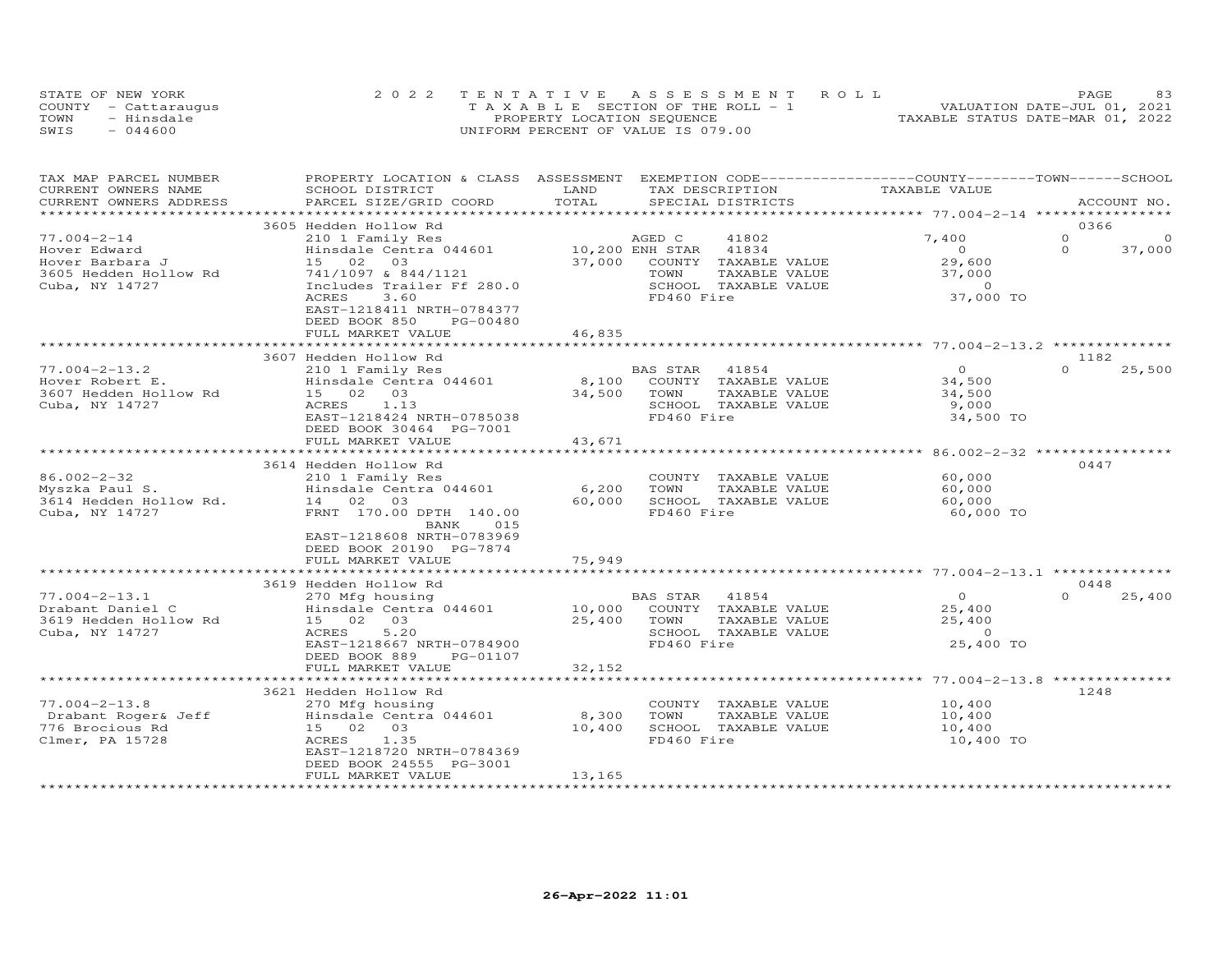|      | STATE OF NEW YORK    | 2022 TENTATIVE ASSESSMENT ROLL        | 84<br>PAGE                       |
|------|----------------------|---------------------------------------|----------------------------------|
|      | COUNTY - Cattaraugus | T A X A B L E SECTION OF THE ROLL - 1 | VALUATION DATE-JUL 01, 2021      |
| TOWN | - Hinsdale           | PROPERTY LOCATION SEQUENCE            | TAXABLE STATUS DATE-MAR 01, 2022 |
| SWIS | $-044600$            | UNIFORM PERCENT OF VALUE IS 079.00    |                                  |

| TAX MAP PARCEL NUMBER<br>CURRENT OWNERS NAME<br>CURRENT OWNERS ADDRESS                            | PROPERTY LOCATION & CLASS ASSESSMENT<br>SCHOOL DISTRICT<br>PARCEL SIZE/GRID COORD                                                                                                                                                              | LAND<br>TOTAL                      | EXEMPTION CODE-----------------COUNTY-------TOWN-----SCHOOL<br>TAX DESCRIPTION<br>SPECIAL DISTRICTS              | TAXABLE VALUE                                                        | ACCOUNT NO.                             |
|---------------------------------------------------------------------------------------------------|------------------------------------------------------------------------------------------------------------------------------------------------------------------------------------------------------------------------------------------------|------------------------------------|------------------------------------------------------------------------------------------------------------------|----------------------------------------------------------------------|-----------------------------------------|
|                                                                                                   |                                                                                                                                                                                                                                                | *******************                |                                                                                                                  | ************ 86.002-2-33 *********                                   |                                         |
| $86.002 - 2 - 33$<br>Chapman Michael R<br>Chapman Kara M<br>3630 Hedden Holw<br>Cuba, NY 14727    | 3630 Hedden Hollow Rd<br>210 1 Family Res<br>Hinsdale Centra 044601<br>06 02 03<br>Ff 220.00<br>FRNT 220.00 DPTH<br>6.24<br>ACRES<br>EAST-1219181 NRTH-0783755<br>DEED BOOK 00959 PG-00198<br>FULL MARKET VALUE                                | 10,400<br>56,000<br>70,886         | BAS STAR<br>41854<br>COUNTY TAXABLE VALUE<br>TOWN<br>TAXABLE VALUE<br>SCHOOL TAXABLE VALUE<br>FD460 Fire         | $\circ$<br>56,000<br>56,000<br>30,500<br>56,000 TO                   | 0529<br>$\Omega$<br>25,500              |
|                                                                                                   |                                                                                                                                                                                                                                                |                                    |                                                                                                                  | ******************** 77.004-3-35 ****                                |                                         |
| $77.004 - 3 - 35$<br>Daly, Jr. Charles<br>3645 Hedden Hollow Rd<br>Cuba, NY 14727                 | 3645 Hedden Hollow Rd<br>210 1 Family Res<br>Hinsdale Centra 044601<br>07 02 03<br>Ff 480.00<br>ACRES<br>1.49 BANK<br>017<br>EAST-1219375 NRTH-0784305<br>DEED BOOK 30294 PG-4002                                                              | 8,400<br>65,500                    | COUNTY TAXABLE VALUE<br>TOWN<br>TAXABLE VALUE<br>SCHOOL TAXABLE VALUE<br>FD460 Fire                              | 65,500<br>65,500<br>65,500<br>65,500 TO                              | 0297                                    |
|                                                                                                   | FULL MARKET VALUE                                                                                                                                                                                                                              | 82,911<br>* * * * * * * * * * * *  |                                                                                                                  |                                                                      |                                         |
|                                                                                                   | 3649 Hedden Hollow Rd                                                                                                                                                                                                                          |                                    |                                                                                                                  |                                                                      | 0318                                    |
| $77.004 - 3 - 36$<br>Ruggles Richard L<br>3649 Hedden Hollow Rd<br>Cuba, NY 14727                 | 270 Mfg housing<br>Hinsdale Centra 044601<br>07 02<br>03<br>FRNT 120.00 DPTH 280.00<br>EAST-1219384 NRTH-0784518<br>DEED BOOK 863<br>$PG-828$<br>FULL MARKET VALUE                                                                             | 7,100 BAS STAR<br>24,400<br>30,886 | VET COM CT 41131<br>41854<br>COUNTY TAXABLE VALUE<br>TOWN<br>TAXABLE VALUE<br>SCHOOL TAXABLE VALUE<br>FD460 Fire | 6,100<br>$\overline{O}$<br>18,300<br>18,300<br>$\Omega$<br>24,400 TO | 6,100<br>$\Omega$<br>$\Omega$<br>24,400 |
|                                                                                                   | 3696 Hedden Hollow Rd                                                                                                                                                                                                                          |                                    |                                                                                                                  |                                                                      | 0639                                    |
| $77.004 - 3 - 16$<br>Brown Frank F<br>Brown Kathleen M<br>3696 Hedden Hollow Rd<br>Cuba, NY 14727 | 210 1 Family Res<br>Hinsdale Centra 044601<br>07 02 03<br>ACRES 12.00<br>EAST-1221523 NRTH-0786473<br>DEED BOOK 25749 PG-5008<br>FULL MARKET VALUE                                                                                             | 12,700<br>32,700<br>41,392         | BAS STAR<br>41854<br>COUNTY TAXABLE VALUE<br>TOWN<br>TAXABLE VALUE<br>SCHOOL TAXABLE VALUE<br>FD460 Fire         | $\Omega$<br>32,700<br>32,700<br>7,200<br>32,700 TO                   | $\Omega$<br>25,500                      |
|                                                                                                   | ****************************                                                                                                                                                                                                                   |                                    |                                                                                                                  |                                                                      |                                         |
| $77.004 - 3 - 37.1$<br>Ruggles Richard M<br>3699 Hedden Hollow Rd<br>Cuba, NY 14727               | 3699 Hedden Hollow Rd<br>210 1 Family Res<br>Hinsdale Centra 044601<br>0.3<br>07 02<br>758/831<br>house 40% complete 2010<br>FRNT 590.00 DPTH<br>17.95<br>ACRES<br>EAST-1219623 NRTH-0785479<br>DEED BOOK 863<br>$PG-828$<br>FULL MARKET VALUE | 16,600<br>70,000<br>88,608         | BAS STAR<br>41854<br>COUNTY TAXABLE VALUE<br>TAXABLE VALUE<br>TOWN<br>SCHOOL TAXABLE VALUE<br>FD460 Fire         | $\overline{O}$<br>70,000<br>70,000<br>44,500<br>70,000 TO            | 0928<br>$\Omega$<br>25,500              |
|                                                                                                   |                                                                                                                                                                                                                                                |                                    |                                                                                                                  |                                                                      |                                         |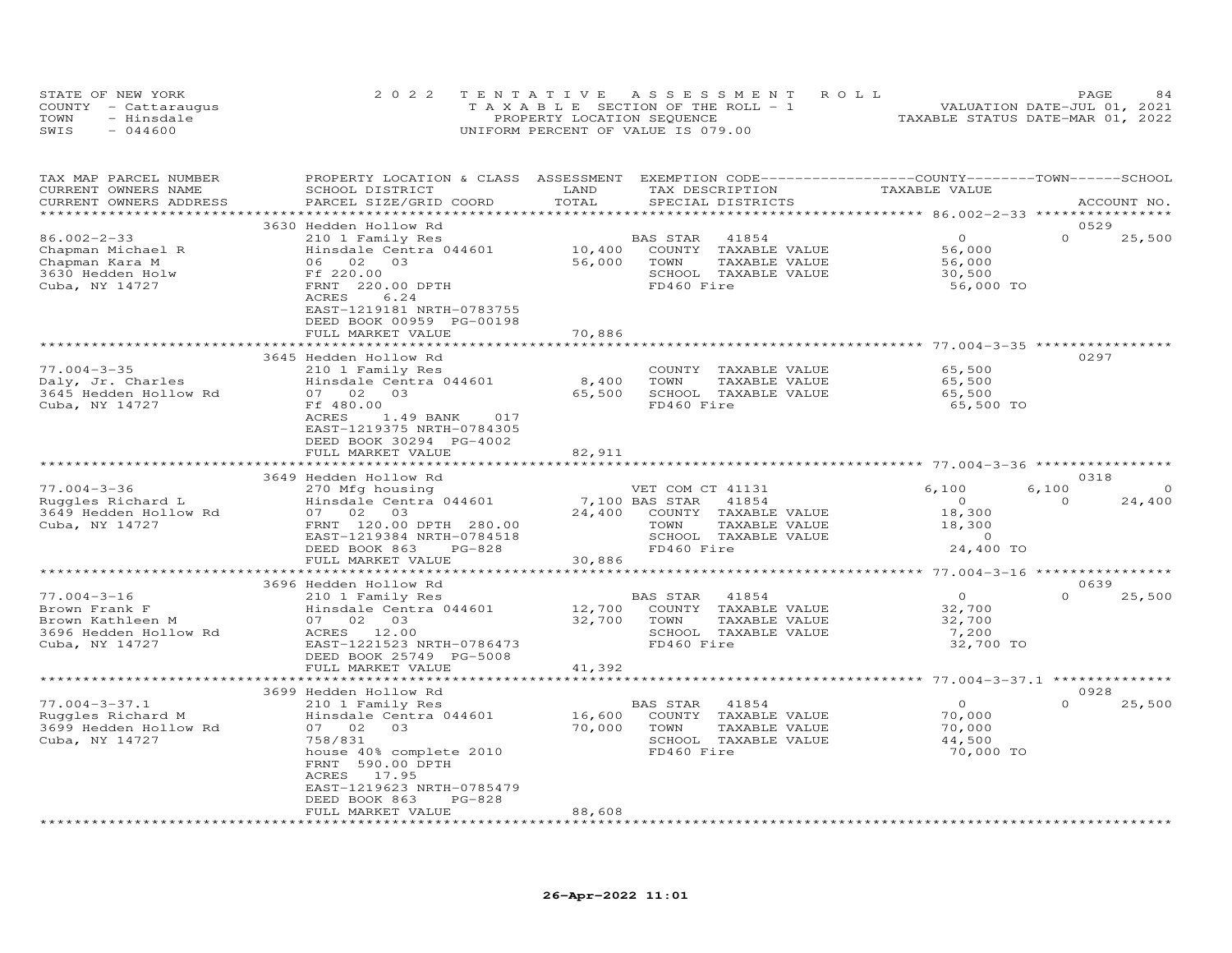|      | STATE OF NEW YORK    | 2022 TENTATIVE ASSESSMENT ROLL        | <b>PAGE</b>                      |
|------|----------------------|---------------------------------------|----------------------------------|
|      | COUNTY - Cattaraugus | T A X A B L E SECTION OF THE ROLL - 1 | VALUATION DATE-JUL 01, 2021      |
| TOWN | - Hinsdale           | PROPERTY LOCATION SEQUENCE            | TAXABLE STATUS DATE-MAR 01, 2022 |
| SWIS | $-044600$            | UNIFORM PERCENT OF VALUE IS 079.00    |                                  |

| TAX MAP PARCEL NUMBER  | PROPERTY LOCATION & CLASS ASSESSMENT |                        | EXEMPTION CODE-----------------COUNTY-------TOWN------SCHOOL |                                                          |                    |
|------------------------|--------------------------------------|------------------------|--------------------------------------------------------------|----------------------------------------------------------|--------------------|
| CURRENT OWNERS NAME    | SCHOOL DISTRICT                      | LAND                   | TAX DESCRIPTION                                              | TAXABLE VALUE                                            |                    |
| CURRENT OWNERS ADDRESS | PARCEL SIZE/GRID COORD               | TOTAL                  | SPECIAL DISTRICTS                                            |                                                          | ACCOUNT NO.        |
| **************         |                                      | ********************** |                                                              | ******************* 77.004-3-14 *****************        |                    |
|                        | 3700 Hedden Hollow Rd                |                        |                                                              |                                                          | 0298               |
| $77.004 - 3 - 14$      | 270 Mfg housing                      |                        | COUNTY TAXABLE VALUE                                         | 9,700                                                    |                    |
| Stymus Melissa         | Hinsdale Centra 044601               | 5,700                  | TOWN<br>TAXABLE VALUE                                        | 9,700                                                    |                    |
| 4718 Mapleton Rd       | 07 02<br>03                          | 9,700                  | SCHOOL TAXABLE VALUE                                         | 9,700                                                    |                    |
| Lockport, NY 14094     | FRNT 135.00 DPTH 150.00              |                        | FD460 Fire                                                   | 9,700 TO                                                 |                    |
|                        | EAST-1221620 NRTH-0786914            |                        |                                                              |                                                          |                    |
|                        | DEED BOOK 2021 PG-15431              |                        |                                                              |                                                          |                    |
|                        | FULL MARKET VALUE                    | 12,278                 |                                                              |                                                          |                    |
|                        |                                      |                        |                                                              | ************************************5004-3-15 ********** |                    |
|                        | 3766 Hedden Hollow Rd                |                        |                                                              |                                                          | 0286               |
| $77.004 - 3 - 15$      | 210 1 Family Res                     |                        | ENH STAR<br>41834                                            | $\circ$                                                  | $\Omega$<br>49,000 |
| Foster Arthur C        | Hinsdale Centra 044601               | 8,000                  | COUNTY TAXABLE VALUE                                         | 49,000                                                   |                    |
| Foster Barbara J       | 07 02 03                             | 49,000                 | TOWN<br>TAXABLE VALUE                                        | 49,000                                                   |                    |
| 3766 Hedden Hollow Rd  | FRNT 288.00 DPTH 150.00              |                        | SCHOOL TAXABLE VALUE                                         | $\circ$                                                  |                    |
| Cuba, NY 14727         | EAST-1221701 NRTH-0787088            |                        | FD460 Fire                                                   | 49,000 TO                                                |                    |
|                        | DEED BOOK 00923 PG-00585             |                        |                                                              |                                                          |                    |
|                        | FULL MARKET VALUE                    | 62,025                 |                                                              |                                                          |                    |
|                        | *******************************      | ***************        |                                                              | ************************ 77.004-3-13.2 **************    |                    |
|                        | 3772 Hedden Hollow Rd                |                        |                                                              |                                                          | 0287               |
| $77.004 - 3 - 13.2$    | 270 Mfg housing                      |                        | COUNTY TAXABLE VALUE                                         | 12,000                                                   |                    |
| Frost Margaret         | Hinsdale Centra 044601               | 8,100                  | TOWN<br>TAXABLE VALUE                                        | 12,000                                                   |                    |
| 3772 Hedden Holw       | 07 02<br>03                          | 12,000                 | SCHOOL TAXABLE VALUE                                         | 12,000                                                   |                    |
| Cuba, NY 14727         | Ff 165.00                            |                        | FD460 Fire                                                   | 12,000 TO                                                |                    |
|                        | ACRES<br>1.16                        |                        |                                                              |                                                          |                    |
|                        | EAST-1221798 NRTH-0787307            |                        |                                                              |                                                          |                    |
|                        | FULL MARKET VALUE                    | 15,190                 |                                                              |                                                          |                    |
|                        | **********************************   |                        |                                                              |                                                          |                    |
|                        | 3782 Hedden Hollow Rd                |                        |                                                              |                                                          | 0272               |
| $77.004 - 3 - 9.1$     | 270 Mfg housing                      |                        | COUNTY TAXABLE VALUE                                         | 26,500                                                   |                    |
| Kirsch Abigail E.      | Hinsdale Centra 044601               | 8,400                  | TOWN<br>TAXABLE VALUE                                        | 26,500                                                   |                    |
| 668 Garden Ave         | 07 02 03                             | 26,500                 | SCHOOL TAXABLE VALUE                                         | 26,500                                                   |                    |
| Olean, NY 14760        | Ff 270.00                            |                        | FD460 Fire                                                   | 26,500 TO                                                |                    |
|                        | ACRES<br>1.50                        |                        |                                                              |                                                          |                    |
|                        | EAST-1221973 NRTH-0787472            |                        |                                                              |                                                          |                    |
|                        | DEED BOOK 30042 PG-7009              |                        |                                                              |                                                          |                    |
|                        | FULL MARKET VALUE                    | 33,544                 |                                                              |                                                          |                    |
|                        | ***********************              |                        |                                                              |                                                          |                    |
|                        | 3788 Hedden Hollow Rd                |                        |                                                              |                                                          | 1320               |
| $77.004 - 3 - 9.2$     | 210 1 Family Res                     |                        | 41834<br>ENH STAR                                            | $\circ$                                                  | $\Omega$<br>63,670 |
| Smith Howard B Jr      | Hinsdale Centra 044601               | 8,100                  | COUNTY TAXABLE VALUE                                         | 65,000                                                   |                    |
| 3788 Hedden Hollow Rd  | 07 02<br>03                          | 65,000                 | TOWN<br>TAXABLE VALUE                                        | 65,000                                                   |                    |
| Cuba, NY 14727         | Ff 170.00                            |                        | SCHOOL TAXABLE VALUE                                         | 1,330                                                    |                    |
|                        | ACRES<br>2.90                        |                        | FD460 Fire                                                   | 65,000 TO                                                |                    |
|                        | EAST-1222168 NRTH-0787528            |                        |                                                              |                                                          |                    |
|                        | DEED BOOK 901<br>PG-00426            |                        |                                                              |                                                          |                    |
|                        | FULL MARKET VALUE                    | 82,278                 |                                                              |                                                          |                    |
|                        |                                      |                        |                                                              |                                                          |                    |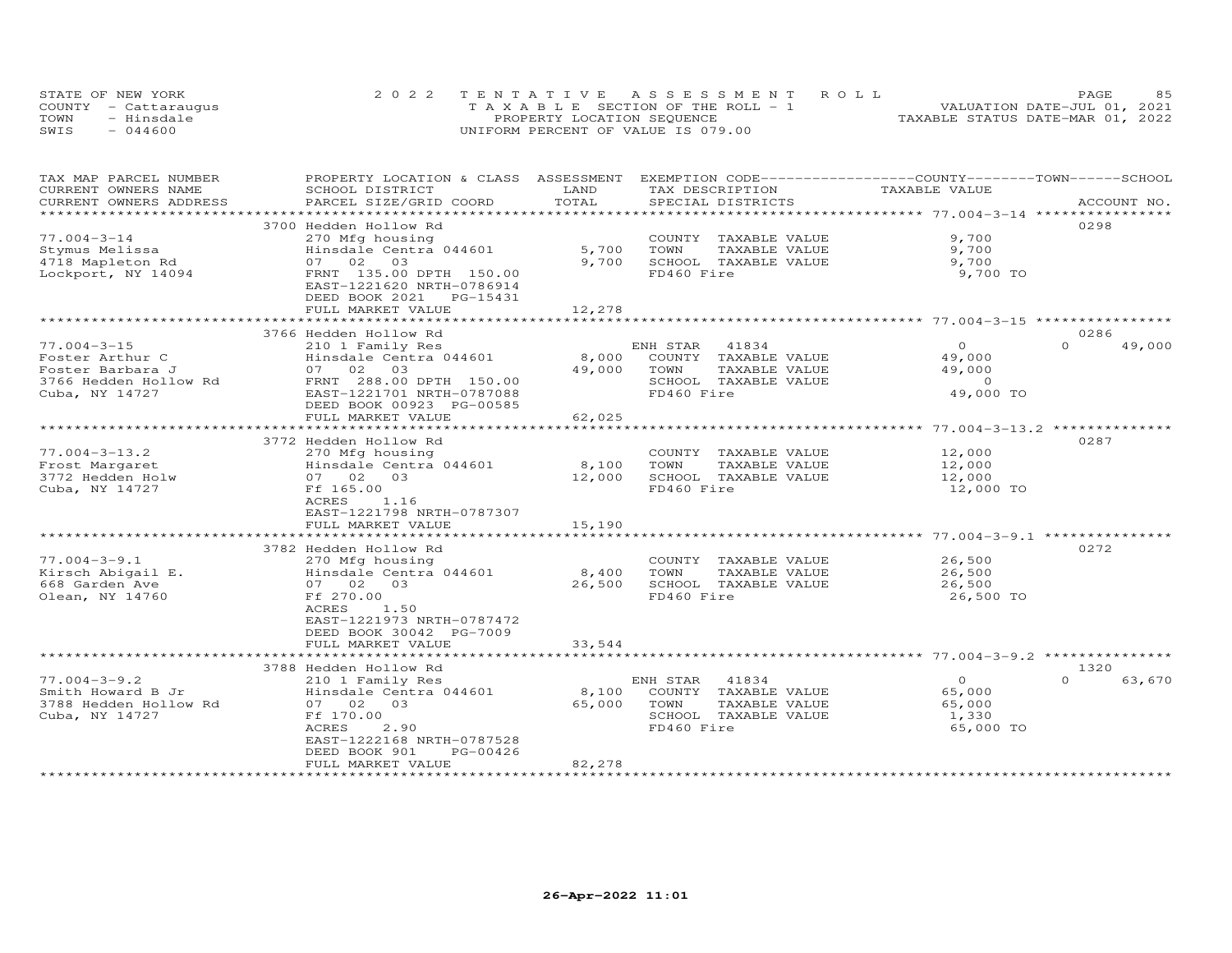|      | STATE OF NEW YORK    | 2022 TENTATIVE ASSESSMENT ROLL        | 86<br>PAGE                       |
|------|----------------------|---------------------------------------|----------------------------------|
|      | COUNTY - Cattaraugus | T A X A B L E SECTION OF THE ROLL - 1 | VALUATION DATE-JUL 01, 2021      |
| TOWN | - Hinsdale           | PROPERTY LOCATION SEQUENCE            | TAXABLE STATUS DATE-MAR 01, 2022 |
| SWIS | $-044600$            | UNIFORM PERCENT OF VALUE IS 079.00    |                                  |

| TAX MAP PARCEL NUMBER<br>CURRENT OWNERS NAME<br>CURRENT OWNERS ADDRESS                                            | PROPERTY LOCATION & CLASS ASSESSMENT EXEMPTION CODE----------------COUNTY--------TOWN------SCHOOL<br>SCHOOL DISTRICT<br>PARCEL SIZE/GRID COORD                                                     | LAND<br>TOTAL                       | TAX DESCRIPTION<br>SPECIAL DISTRICTS                                                                             | TAXABLE VALUE                                                       | ACCOUNT NO.                                      |
|-------------------------------------------------------------------------------------------------------------------|----------------------------------------------------------------------------------------------------------------------------------------------------------------------------------------------------|-------------------------------------|------------------------------------------------------------------------------------------------------------------|---------------------------------------------------------------------|--------------------------------------------------|
|                                                                                                                   |                                                                                                                                                                                                    |                                     |                                                                                                                  |                                                                     |                                                  |
| $77.004 - 3 - 4$<br>Wilson Mark M<br>PO Box 102<br>Cuba, NY 14727                                                 | 3791 Hedden Hollow Rd<br>210 1 Family Res<br>Hinsdale Centra 044601<br>08 02 03<br>Ff 195.00<br>ACRES 14.32<br>EAST-1221993 NRTH-0788899<br>FULL MARKET VALUE                                      | 15,100<br>38,500<br>48,734          | 41854<br>BAS STAR<br>COUNTY TAXABLE VALUE<br>TOWN<br>TAXABLE VALUE<br>SCHOOL TAXABLE VALUE<br>FD460 Fire         | $\overline{0}$<br>38,500<br>38,500<br>13,000<br>38,500 TO           | 0801<br>$\Omega$<br>25,500                       |
|                                                                                                                   |                                                                                                                                                                                                    |                                     |                                                                                                                  |                                                                     |                                                  |
| $77.004 - 3 - 8$<br>Jannett Andrew E.<br>Jannett Imogen L.<br>3798 Hedden Hollow Road Ff 330.00<br>Cuba, NY 14727 | 3798 Hedden Hollow Rd<br>210 1 Family Res<br>Hinsdale Centra 044601<br>07 02 03<br>ACRES 13.03<br>EAST-1222480 NRTH-0787558<br>DEED BOOK 2020 PG-10880<br>FULL MARKET VALUE                        | 14,600<br>84,000<br>106,329         | COUNTY TAXABLE VALUE<br>TAXABLE VALUE<br>TOWN<br>SCHOOL TAXABLE VALUE<br>FD460 Fire                              | 84,000<br>84,000<br>84,000<br>84,000 TO                             | 0161                                             |
|                                                                                                                   |                                                                                                                                                                                                    |                                     |                                                                                                                  |                                                                     |                                                  |
| $77.004 - 3 - 7.1$<br>Straub Lawrence<br>Straub Patricia<br>3820 Heddon Hollow Rd<br>Cuba, NY 14727               | 3820 Hedden Hollow Rd<br>210 1 Family Res<br>Hinsdale Centra 044601<br>07/08 02<br>03<br>Ff 300.00<br>2.40<br>ACRES<br>EAST-1222589 NRTH-0788540<br>DEED BOOK 725<br>PG-00842<br>FULL MARKET VALUE | 9,200 ENH STAR<br>80,000<br>101,266 | VET COM CT 41131<br>41834<br>COUNTY TAXABLE VALUE<br>TOWN<br>TAXABLE VALUE<br>SCHOOL TAXABLE VALUE<br>FD460 Fire | 17,000<br>$\overline{O}$<br>63,000<br>63,000<br>16,330<br>80,000 TO | 0736<br>$\Omega$<br>17,000<br>63,670<br>$\Omega$ |
|                                                                                                                   |                                                                                                                                                                                                    |                                     |                                                                                                                  |                                                                     |                                                  |
| $77.004 - 3 - 5.2$<br>Straub Lawrence D.<br>Straub Patricia A.<br>Cuba, NY 14727                                  | 3825 Hedden Hollow Rd<br>314 Rural vac<10<br>Hinsdale Centra 044601<br>CC CO OS<br>08 02 03<br>1.35<br>ACRES<br>EAST-1222597 NRTH-0788921<br>DEED BOOK 20210 PG-1533<br>FULL MARKET VALUE          | 8,300<br>8,300<br>10,506            | COUNTY TAXABLE VALUE<br>TOWN<br>TAXABLE VALUE<br>SCHOOL TAXABLE VALUE<br>FD460 Fire                              | 8,300<br>8,300<br>8,300<br>8,300 TO                                 | 1432                                             |
|                                                                                                                   | ********************************                                                                                                                                                                   |                                     |                                                                                                                  |                                                                     |                                                  |
| $77.004 - 2 - 13.5$<br>Howard Steve A<br>3611 Hedden Hollow Rd<br>Cuba, NY 14727                                  | 33611 Hedden Hollow Rd<br>210 1 Family Res<br>Hinsdale Centra 044601<br>15 02 03<br>FRNT 209.00 DPTH 164.00<br>EAST-1218612 NRTH-0784166<br>DEED BOOK 847<br>PG-00353<br>FULL MARKET VALUE         | 44,000<br>55,696                    | ENH STAR<br>41834<br>7,100 COUNTY TAXABLE VALUE<br>TOWN<br>TAXABLE VALUE<br>SCHOOL TAXABLE VALUE<br>FD460 Fire   | $\overline{O}$<br>44,000<br>44,000<br>$\Omega$<br>44,000 TO         | 1217<br>$\Omega$<br>44,000                       |
|                                                                                                                   |                                                                                                                                                                                                    |                                     |                                                                                                                  |                                                                     |                                                  |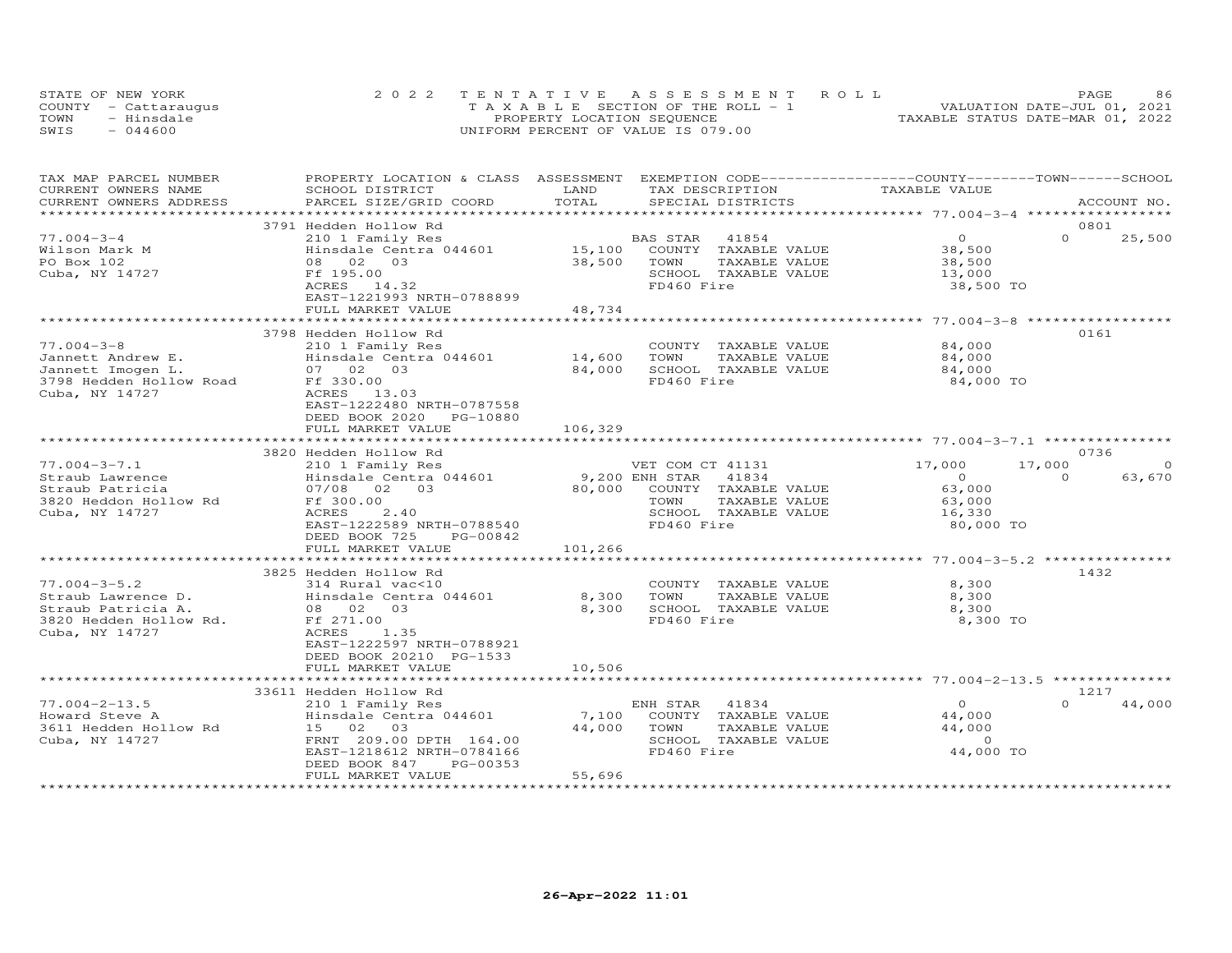|      | STATE OF NEW YORK    | 2022 TENTATIVE ASSESSMENT ROLL     | 87<br>PAGE.                      |
|------|----------------------|------------------------------------|----------------------------------|
|      | COUNTY - Cattarauqus | TAXABLE SECTION OF THE ROLL - 1    | VALUATION DATE-JUL 01, 2021      |
| TOWN | - Hinsdale           | PROPERTY LOCATION SEQUENCE         | TAXABLE STATUS DATE-MAR 01, 2022 |
| SWIS | $-044600$            | UNIFORM PERCENT OF VALUE IS 079.00 |                                  |

| TAX MAP PARCEL NUMBER          | PROPERTY LOCATION & CLASS ASSESSMENT    |            | EXEMPTION CODE-----------------COUNTY-------TOWN-----SCHOOL |               |             |
|--------------------------------|-----------------------------------------|------------|-------------------------------------------------------------|---------------|-------------|
| CURRENT OWNERS NAME            | SCHOOL DISTRICT                         | LAND       | TAX DESCRIPTION                                             | TAXABLE VALUE |             |
| CURRENT OWNERS ADDRESS         | PARCEL SIZE/GRID COORD                  | TOTAL      | SPECIAL DISTRICTS                                           |               | ACCOUNT NO. |
| ****************************** |                                         |            |                                                             |               |             |
|                                | Hedden Hollow Rd (Off)                  |            |                                                             |               | 1309        |
| $77.004 - 2 - 13.9$            | 314 Rural vac<10                        |            | COUNTY TAXABLE VALUE                                        | 6,600         |             |
| Keogh Conn                     | Hinsdale Centra 044601                  | 6,600      | TOWN<br>TAXABLE VALUE                                       | 6,600         |             |
| 22 Carriage Hill Ct            | 15 02 03                                | 6,600      | SCHOOL TAXABLE VALUE                                        | 6,600         |             |
| Buffalo, NY 14221              | ACRES 1.09<br>EAST-1218758 NRTH-0784780 |            | FD460 Fire                                                  | 6,600 TO      |             |
|                                | DEED BOOK 17998 PG-5005                 |            |                                                             |               |             |
|                                | FULL MARKET VALUE                       | 8,354      |                                                             |               |             |
|                                | ***********************                 |            |                                                             |               |             |
|                                | Hedden Hollow Rd (Off)                  |            |                                                             |               | 0604        |
| 77.004-3-17                    | 314 Rural vac<10                        |            | COUNTY TAXABLE VALUE                                        | 10,300        |             |
| Brown Frank                    | Hinsdale Centra 044601                  | 10,300     | TOWN<br>TAXABLE VALUE                                       | 10,300        |             |
| Brown Kathleen                 | 07 02 03                                | 10,300     | SCHOOL TAXABLE VALUE                                        | 10,300        |             |
| 3696 Hedden Hollow Rd          | ACRES<br>6.00                           |            | FD460 Fire                                                  | 10,300 TO     |             |
| Cuba, NY 14727                 | EAST-1221469 NRTH-0786091               |            |                                                             |               |             |
|                                | DEED BOOK 25749 PG-5009                 |            |                                                             |               |             |
|                                | FULL MARKET VALUE                       | 13,038     |                                                             |               |             |
|                                |                                         |            |                                                             |               |             |
|                                | Hedden Hollow Rd (Off)                  |            |                                                             |               | 0887        |
| $77.004 - 3 - 18$              | 311 Res vac land                        |            | COUNTY TAXABLE VALUE                                        | 8,300         |             |
| Shaffer Kris Ross              | Hinsdale Centra 044601                  | 8,300 TOWN | TAXABLE VALUE                                               | 8,300         |             |
| 3067 Suite 1 Creek Rd          | 07 02 03                                | 8,300      | SCHOOL TAXABLE VALUE                                        | 8,300         |             |
| Cuba, NY 14727                 | 3.14<br>ACRES                           |            | FD460 Fire                                                  | 8,300 TO      |             |
|                                | EAST-1221225 NRTH-0785571               |            |                                                             |               |             |
|                                | DEED BOOK 1012 PG-937                   |            |                                                             |               |             |
|                                | FULL MARKET VALUE                       | 10,506     |                                                             |               |             |
|                                |                                         |            |                                                             |               |             |
|                                | Hedden Hollow Rd (Off)                  |            |                                                             |               | 0931        |
| $77.004 - 3 - 19$              | 314 Rural vac<10                        |            | COUNTY TAXABLE VALUE                                        | 7,400         |             |
| Shaffer Kris Ross              | Hinsdale Centra 044601                  | 7,400 TOWN | TAXABLE VALUE                                               | 7,400         |             |
| 3067 Suite 1 Creek Rd          | 07 02 03                                | 7,400      | SCHOOL TAXABLE VALUE                                        | 7,400         |             |
| Cuba, NY 14727                 | 2.10<br>ACRES                           |            | FD460 Fire                                                  | 7,400 TO      |             |
|                                | EAST-1221491 NRTH-0785782               |            |                                                             |               |             |
|                                | DEED BOOK 28663 PG-3001                 |            |                                                             |               |             |
|                                | FULL MARKET VALUE                       | 9,367      |                                                             |               |             |
|                                |                                         |            |                                                             |               |             |
|                                | Hedden Hollow Rd (Off)                  |            |                                                             |               | 0553        |
| $77.004 - 3 - 23$              | 270 Mfg housing                         |            | COUNTY TAXABLE VALUE                                        | 9,500         |             |
| Holowell Jamie                 | Hinsdale Centra 044601                  | 7,900      | TAXABLE VALUE<br>TOWN                                       | 9,500         |             |
| Holowell Thomas                | 07 02 03                                | 9,500      | SCHOOL TAXABLE VALUE                                        | 9,500         |             |
| 2569 Graham Ave                | 2.67<br>ACRES                           |            | FD460 Fire                                                  | 9,500 TO      |             |
| Akron, OH 44312                | EAST-1222285 NRTH-0785909               |            |                                                             |               |             |
|                                | DEED BOOK 1958 PG-8001                  |            |                                                             |               |             |
|                                | FULL MARKET VALUE                       | 12,025     |                                                             |               |             |
|                                |                                         |            |                                                             |               |             |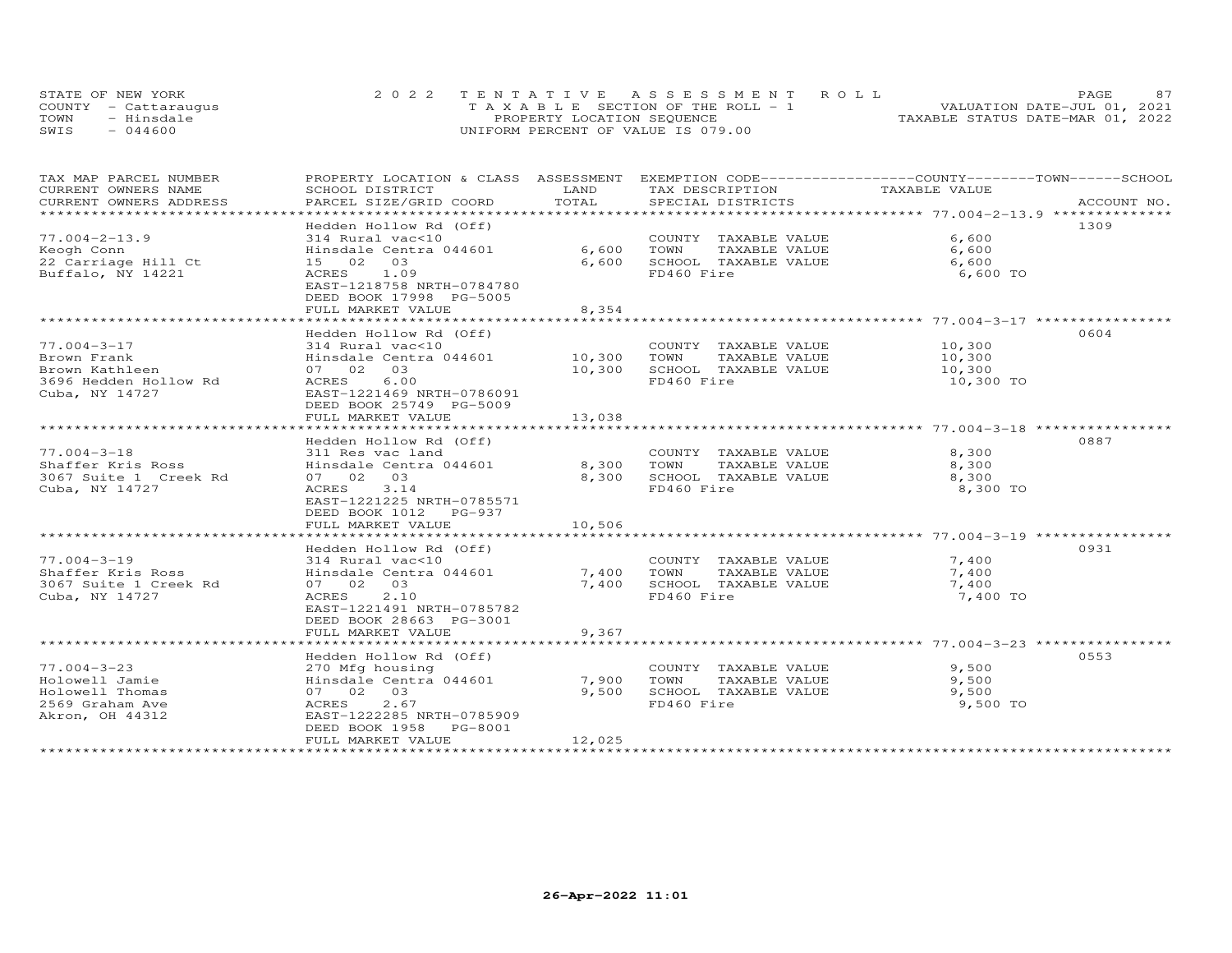| STATE OF NEW YORK    | 2022 TENTATIVE ASSESSMENT ROLL        | 88<br>PAGE.                      |
|----------------------|---------------------------------------|----------------------------------|
| COUNTY - Cattaraugus | T A X A B L E SECTION OF THE ROLL - 1 | VALUATION DATE-JUL 01, 2021      |
| TOWN<br>- Hinsdale   | PROPERTY LOCATION SEQUENCE            | TAXABLE STATUS DATE-MAR 01, 2022 |
| $-044600$<br>SWIS    | UNIFORM PERCENT OF VALUE IS 079.00    |                                  |

| TAX MAP PARCEL NUMBER             | PROPERTY LOCATION & CLASS ASSESSMENT        |                      | EXEMPTION CODE-----------------COUNTY-------TOWN------SCHOOL |                  |             |
|-----------------------------------|---------------------------------------------|----------------------|--------------------------------------------------------------|------------------|-------------|
| CURRENT OWNERS NAME               | SCHOOL DISTRICT                             | LAND                 | TAX DESCRIPTION                                              | TAXABLE VALUE    |             |
| CURRENT OWNERS ADDRESS            | PARCEL SIZE/GRID COORD                      | TOTAL                | SPECIAL DISTRICTS                                            |                  | ACCOUNT NO. |
| ************************          |                                             |                      |                                                              |                  |             |
|                                   | Hedden Hollow Rd (Off)                      |                      |                                                              |                  | 0638        |
| $77.004 - 3 - 24.1$               | 314 Rural vac<10                            |                      | COUNTY TAXABLE VALUE                                         | 9,700            |             |
| Reiss Dona M                      | Hinsdale Centra 044601                      | 9,700                | TOWN<br>TAXABLE VALUE                                        | 9,700            |             |
| 3067 Suite 1 Creek Rd             | 07 02 03                                    | 9,700                | SCHOOL TAXABLE VALUE                                         | 9,700            |             |
| Cuba, NY 14727                    | 1.25<br>ACRES                               |                      | FD460 Fire                                                   | 9,700 TO         |             |
|                                   | EAST-1221629 NRTH-0785108                   |                      |                                                              |                  |             |
|                                   | DEED BOOK 792<br>PG-00457                   |                      |                                                              |                  |             |
|                                   | FULL MARKET VALUE<br>********************** | 12,278<br>********** |                                                              |                  |             |
|                                   |                                             |                      |                                                              |                  |             |
| $77.004 - 3 - 24.3$               | Hedden Hollow Rd (Off)                      |                      |                                                              | 22,000           | 0959        |
|                                   | 260 Seasonal res<br>Hinsdale Centra 044601  | 7,100                | COUNTY TAXABLE VALUE<br>TAXABLE VALUE                        |                  |             |
| Reiss Kenneth G<br>63 Wolf Run Rd | 07 02 03                                    | 22,000               | TOWN<br>SCHOOL TAXABLE VALUE                                 | 22,000<br>22,000 |             |
| Cuba, NY 14727                    | 2.00<br>ACRES                               |                      | FD460 Fire                                                   | 22,000 TO        |             |
|                                   | EAST-1221641 NRTH-0785520                   |                      |                                                              |                  |             |
|                                   | DEED BOOK 29978 PG-5001                     |                      |                                                              |                  |             |
|                                   | FULL MARKET VALUE                           | 27,848               |                                                              |                  |             |
|                                   |                                             |                      |                                                              |                  |             |
|                                   | Hedden Hollow Rd (Off)                      |                      |                                                              |                  | 1106        |
| $77.004 - 3 - 24.5$               | 312 Vac w/imprv                             |                      | COUNTY TAXABLE VALUE                                         | 7,800            |             |
| Reiss Dona M                      | Hinsdale Centra 044601                      | 7,800                | TOWN<br>TAXABLE VALUE                                        | 7,800            |             |
| 3067 Suite 1 Creek Rd             | 07 02 03                                    | 7,800                | SCHOOL TAXABLE VALUE                                         | 7,800            |             |
| Cuba, NY 14727                    | 2.50<br>ACRES                               |                      | FD460 Fire                                                   | 7,800 TO         |             |
|                                   | EAST-1221832 NRTH-0785319                   |                      |                                                              |                  |             |
|                                   | DEED BOOK 29267 PG-7001                     |                      |                                                              |                  |             |
|                                   | FULL MARKET VALUE                           | 9,873                |                                                              |                  |             |
|                                   |                                             |                      |                                                              |                  |             |
|                                   | Hedden Hollow Rd (Off)                      |                      |                                                              |                  | 1508        |
| $77.004 - 3 - 24.6$               | 314 Rural vac<10                            |                      | COUNTY TAXABLE VALUE                                         | 6,600            |             |
| Shaffer Kenneth Noel              | Hinsdale Centra 044601                      | 6,600                | TOWN<br>TAXABLE VALUE                                        | 6,600            |             |
| 3067 Creek Rd Ste 1               | 07 02 03                                    | 6,600                | SCHOOL TAXABLE VALUE                                         | 6,600            |             |
| Cuba, NY 14727                    | ACRES 1.10                                  |                      | FD460 Fire                                                   | 6,600 TO         |             |
|                                   | EAST-1221529 NRTH-0785338                   |                      |                                                              |                  |             |
| PRIOR OWNER ON 3/01/2022          | DEED BOOK 20221 PG-2368                     |                      |                                                              |                  |             |
| Shaffer Kenneth Noel              | FULL MARKET VALUE                           | 8,354                |                                                              |                  |             |
| *************************         |                                             |                      |                                                              |                  |             |
|                                   | Hedden Hollow Rd (Off)                      |                      |                                                              |                  | 0545        |
| $77.004 - 3 - 25$                 | 270 Mfg housing                             |                      | COUNTY TAXABLE VALUE                                         | 13,900           |             |
| Jermyn Charles L                  | Hinsdale Centra 044601                      | 9,500                | TAXABLE VALUE<br>TOWN                                        | 13,900           |             |
| 132A Greenleaf Mdw                | 07 02 03                                    | 13,900               | SCHOOL TAXABLE VALUE                                         | 13,900           |             |
| Rochester, NY 14612               | 4.51<br>ACRES                               |                      | FD460 Fire                                                   | 13,900 TO        |             |
|                                   | EAST-1222166 NRTH-0785321                   |                      |                                                              |                  |             |
|                                   | PG-00651<br>DEED BOOK 774                   |                      |                                                              |                  |             |
|                                   | FULL MARKET VALUE                           | 17,595               |                                                              |                  |             |
|                                   |                                             |                      |                                                              |                  |             |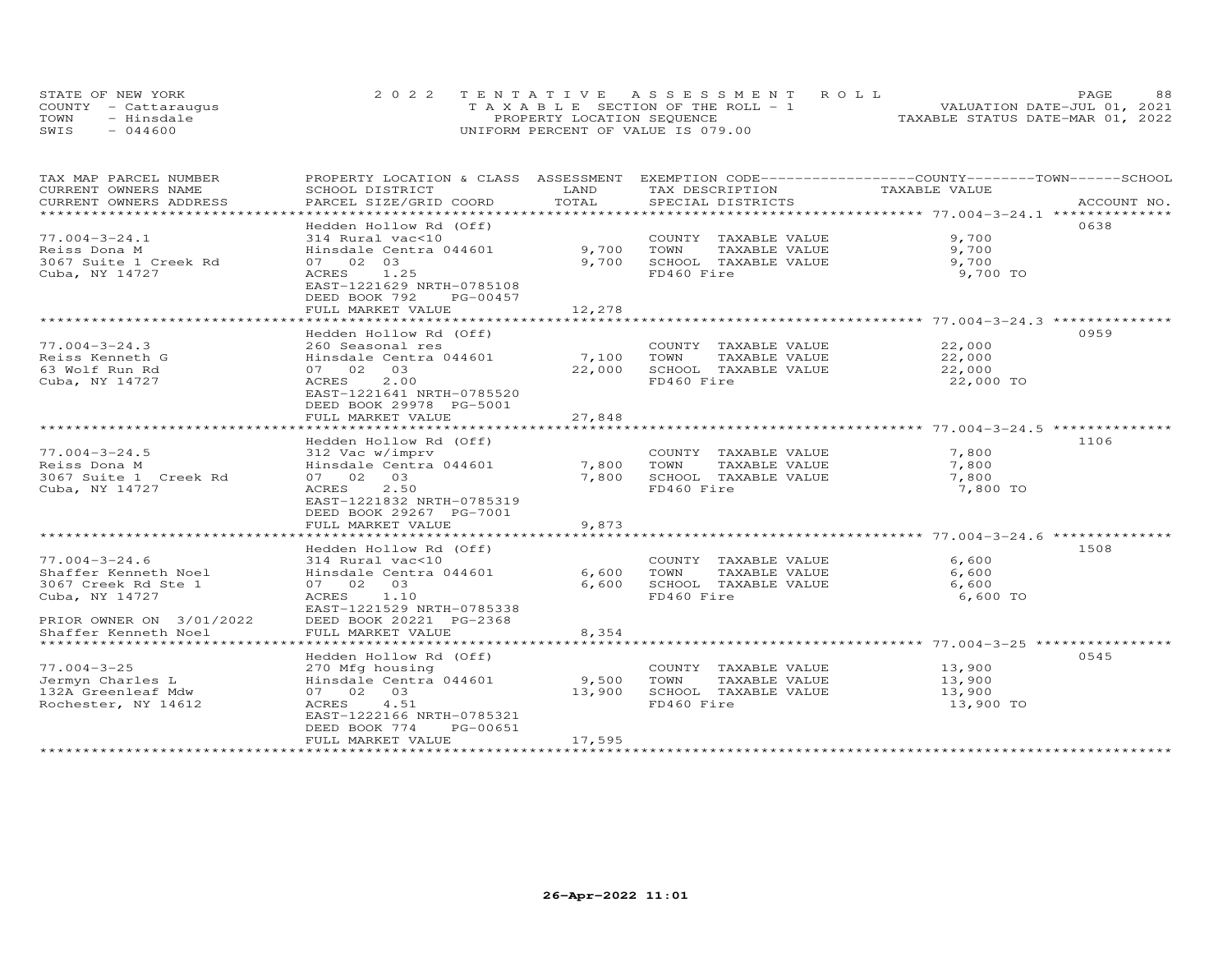|      | STATE OF NEW YORK    | 2022 TENTATIVE ASSESSMENT ROLL          | 89<br><b>PAGE</b>                |
|------|----------------------|-----------------------------------------|----------------------------------|
|      | COUNTY - Cattarauqus | $T A X A B L E$ SECTION OF THE ROLL - 1 | VALUATION DATE-JUL 01, 2021      |
| TOWN | - Hinsdale           | PROPERTY LOCATION SEQUENCE              | TAXABLE STATUS DATE-MAR 01, 2022 |
| SWIS | $-044600$            | UNIFORM PERCENT OF VALUE IS 079.00      |                                  |

| TAX MAP PARCEL NUMBER                                                                                                                                                                                                          | PROPERTY LOCATION & CLASS ASSESSMENT EXEMPTION CODE-----------------COUNTY-------TOWN------SCHOOL |              |                            |               |      |
|--------------------------------------------------------------------------------------------------------------------------------------------------------------------------------------------------------------------------------|---------------------------------------------------------------------------------------------------|--------------|----------------------------|---------------|------|
| CURRENT OWNERS NAME                                                                                                                                                                                                            | SCHOOL DISTRICT                                                                                   | LAND         | TAX DESCRIPTION            | TAXABLE VALUE |      |
| .CURRENT OWNERS ADDRESS PARCEL SIZE/GRID COORD TOTAL SPECIAL DISTRICTS ACCOUNT NO ACCOUNT NO ACCOUNT NO ARE THE SERVER AND THE SERVER ASSESS THAT A THE SERVER AND THE SERVER ASSESS THAT A THE SERVER AND THE SERVER ASSESSME |                                                                                                   |              |                            |               |      |
|                                                                                                                                                                                                                                | Hedden Hollow Rd (Off)                                                                            |              |                            |               | 0386 |
| $77.004 - 3 - 26$                                                                                                                                                                                                              | 314 Rural vac<10                                                                                  |              | COUNTY TAXABLE VALUE       | 8,200         |      |
| Shaffer Kris Ross                                                                                                                                                                                                              | Hinsdale Centra 044601                                                                            | 8,200        | TOWN<br>TAXABLE VALUE      | 8,200         |      |
| 3067 Suite 1 Creek Rd                                                                                                                                                                                                          | 07 02 03                                                                                          | 8,200        | SCHOOL TAXABLE VALUE       | 8,200         |      |
| Cuba, NY 14727                                                                                                                                                                                                                 | ACRES<br>3.04                                                                                     |              | FD460 Fire                 | 8,200 TO      |      |
|                                                                                                                                                                                                                                | EAST-1222562 NRTH-0785384                                                                         |              |                            |               |      |
|                                                                                                                                                                                                                                | DEED BOOK 1012 PG-942                                                                             |              |                            |               |      |
|                                                                                                                                                                                                                                | FULL MARKET VALUE                                                                                 | 10,380       |                            |               |      |
|                                                                                                                                                                                                                                |                                                                                                   |              |                            |               |      |
|                                                                                                                                                                                                                                | Hedden Hollow Rd (Off)                                                                            |              |                            |               | 0316 |
| $77.004 - 3 - 28$                                                                                                                                                                                                              | 312 Vac w/imprv                                                                                   | $8,100$ TOWN | COUNTY TAXABLE VALUE       | 9,800         |      |
| Reiss Dona M                                                                                                                                                                                                                   | Hinsdale Centra 044601                                                                            |              | TAXABLE VALUE              | 9,800         |      |
| Reiss Jane L                                                                                                                                                                                                                   | 07 02 03                                                                                          |              | 9,800 SCHOOL TAXABLE VALUE | 9,800         |      |
| 3067 Suite 1 Creek Rd                                                                                                                                                                                                          | ACRES 2.85                                                                                        |              | FD460 Fire                 | 9,800 TO      |      |
| Cuba, NY 14727                                                                                                                                                                                                                 | EAST-1222052 NRTH-0784867<br>DEED BOOK 31041 PG-2001                                              |              |                            |               |      |
|                                                                                                                                                                                                                                | FULL MARKET VALUE                                                                                 | 12,405       |                            |               |      |
|                                                                                                                                                                                                                                |                                                                                                   |              |                            |               |      |
|                                                                                                                                                                                                                                | Hedden Hollow Rd (Off)                                                                            |              |                            |               | 0325 |
| $77.004 - 3 - 30$                                                                                                                                                                                                              |                                                                                                   |              | COUNTY TAXABLE VALUE       | 12,100        |      |
| Halleen Ronald N Jane L                                                                                                                                                                                                        |                                                                                                   |              | TAXABLE VALUE              | 12,100        |      |
| Halleen Richard J                                                                                                                                                                                                              | 07 02 03                                                                                          | 12,100       | SCHOOL TAXABLE VALUE       | 12,100        |      |
| 8113 E. Britton                                                                                                                                                                                                                | ACRES 4.08                                                                                        |              | FD460 Fire                 | 12,100 TO     |      |
| Niagara Falls, NY 14304                                                                                                                                                                                                        | EAST-1222535 NRTH-0784242                                                                         |              |                            |               |      |
|                                                                                                                                                                                                                                | DEED BOOK 31125 PG-6001                                                                           |              |                            |               |      |
|                                                                                                                                                                                                                                | FULL MARKET VALUE                                                                                 | 15,316       |                            |               |      |
|                                                                                                                                                                                                                                |                                                                                                   |              |                            |               |      |
|                                                                                                                                                                                                                                | Hedden Hollow Rd (Off)                                                                            |              |                            |               | 0858 |
| $77.004 - 3 - 32$                                                                                                                                                                                                              | 311 Res vac land                                                                                  |              | COUNTY TAXABLE VALUE       | 8,600         |      |
| Young Thomas J                                                                                                                                                                                                                 | Hinsdale Centra 044601 8,600 TOWN                                                                 |              | TAXABLE VALUE              | 8,600         |      |
| 3358 Zoeller Rd                                                                                                                                                                                                                | 07 02 03                                                                                          | 8,600        | SCHOOL TAXABLE VALUE       | 8,600         |      |
| Alden, NY 14004                                                                                                                                                                                                                | ACRES 3.44                                                                                        |              | FD460 Fire                 | 8,600 TO      |      |
|                                                                                                                                                                                                                                | EAST-1221859 NRTH-0784575                                                                         |              |                            |               |      |
|                                                                                                                                                                                                                                | DEED BOOK 2020 PG-12335                                                                           |              |                            |               |      |
|                                                                                                                                                                                                                                | FULL MARKET VALUE                                                                                 | 10,886       |                            |               |      |
|                                                                                                                                                                                                                                | Hedden Hollow Rd (Off)                                                                            |              |                            |               | 0591 |
| $77.004 - 3 - 34.1$                                                                                                                                                                                                            | 314 Rural vac<10                                                                                  |              | COUNTY TAXABLE VALUE       | 9,300         |      |
| Klimaszewski Felix J                                                                                                                                                                                                           | Hinsdale Centra 044601 9,300                                                                      |              | TOWN<br>TAXABLE VALUE      | 9,300         |      |
|                                                                                                                                                                                                                                | 07 02 03                                                                                          | 9,300        | SCHOOL TAXABLE VALUE       | 9,300         |      |
| Klimaszewski rein.<br>Klimaszewski Margaret M<br>9897 Partridge Rd                                                                                                                                                             | ACRES 1.70                                                                                        |              | FD460 Fire                 | 9,300 TO      |      |
| Colden, NY 14033                                                                                                                                                                                                               | EAST-1221259 NRTH-0784778                                                                         |              |                            |               |      |
|                                                                                                                                                                                                                                | DEED BOOK 20876 PG-8001                                                                           |              |                            |               |      |
|                                                                                                                                                                                                                                | FULL MARKET VALUE                                                                                 | 11,772       |                            |               |      |
|                                                                                                                                                                                                                                |                                                                                                   |              |                            |               |      |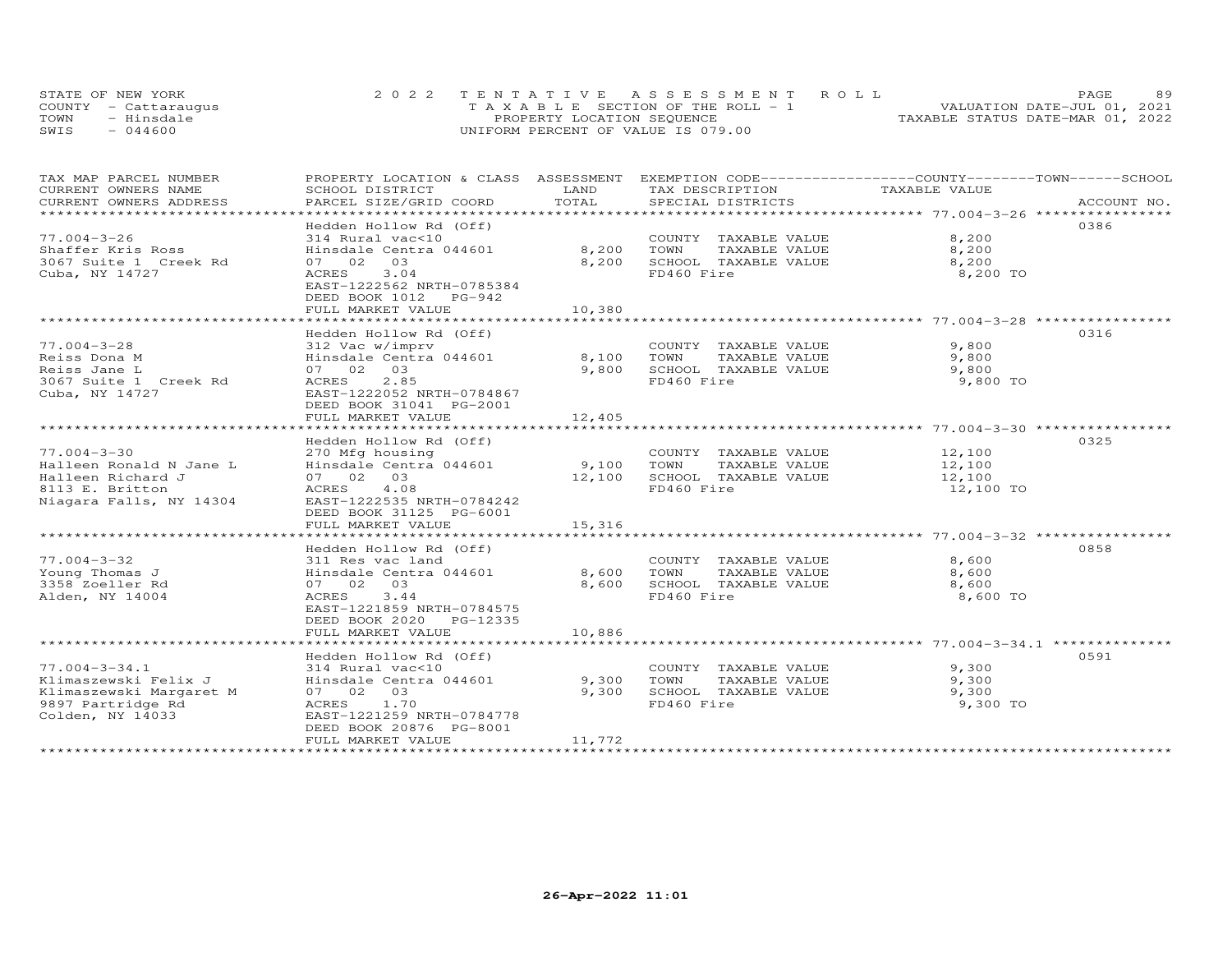|      | STATE OF NEW YORK    | 2022 TENTATIVE ASSESSMENT ROLL        | 90.<br><b>PAGE</b>               |
|------|----------------------|---------------------------------------|----------------------------------|
|      | COUNTY - Cattaraugus | T A X A B L E SECTION OF THE ROLL - 1 | VALUATION DATE-JUL 01, 2021      |
| TOWN | - Hinsdale           | PROPERTY LOCATION SEQUENCE            | TAXABLE STATUS DATE-MAR 01, 2022 |
| SWIS | $-044600$            | UNIFORM PERCENT OF VALUE IS 079.00    |                                  |

| TAX MAP PARCEL NUMBER   | PROPERTY LOCATION & CLASS ASSESSMENT |                          |                 |                      | EXEMPTION CODE-----------------COUNTY-------TOWN-----SCHOOL |             |
|-------------------------|--------------------------------------|--------------------------|-----------------|----------------------|-------------------------------------------------------------|-------------|
| CURRENT OWNERS NAME     | SCHOOL DISTRICT                      | LAND                     | TAX DESCRIPTION |                      | TAXABLE VALUE                                               |             |
| CURRENT OWNERS ADDRESS  | PARCEL SIZE/GRID COORD               | TOTAL                    |                 | SPECIAL DISTRICTS    |                                                             | ACCOUNT NO. |
| ******************      |                                      | ************************ |                 |                      |                                                             |             |
|                         | Hedden Hollow Rd (Off)               |                          |                 |                      |                                                             | 1478        |
| $77.004 - 3 - 34.2$     | 270 Mfg housing                      |                          |                 | COUNTY TAXABLE VALUE | 13,300                                                      |             |
| Delzer Kevin            | Hinsdale Centra 044601               | 8,500                    | TOWN            | TAXABLE VALUE        | 13,300                                                      |             |
| 76 Pleasant Ave         | 07 02<br>03                          | 13,300                   |                 | SCHOOL TAXABLE VALUE | 13,300                                                      |             |
| Lancaster, NY 14086     | Trustees: Kenda-Dona                 |                          | FD460 Fire      |                      | 13,300 TO                                                   |             |
|                         | 3.30<br>ACRES                        |                          |                 |                      |                                                             |             |
|                         | EAST-1221251 NRTH-0784469            |                          |                 |                      |                                                             |             |
|                         | DEED BOOK 22941 PG-6001              |                          |                 |                      |                                                             |             |
|                         | FULL MARKET VALUE                    | 16,835                   |                 |                      |                                                             |             |
|                         |                                      |                          |                 |                      |                                                             |             |
|                         | Hedden Hollow Rd (Off)               |                          |                 |                      |                                                             | 1513        |
| $77.004 - 3 - 34.3$     | 260 Seasonal res                     |                          |                 | COUNTY TAXABLE VALUE | 12,000                                                      |             |
| Klimaszewski Felix J    | Hinsdale Centra 044601               | 6,900                    | TOWN            | TAXABLE VALUE        | 12,000                                                      |             |
| Klimaszewski Margaret M | 07 02 03                             | 12,000                   |                 | SCHOOL TAXABLE VALUE | 12,000                                                      |             |
| 9897 Partridge Rd       | ACRES 1.50                           |                          | FD460 Fire      |                      | 12,000 TO                                                   |             |
| Colden, NY 14033        | EAST-1221258 NRTH-0785013            |                          |                 |                      |                                                             |             |
|                         | DEED BOOK 00974 PG-00863             |                          |                 |                      |                                                             |             |
|                         | FULL MARKET VALUE                    | 15,190                   |                 |                      |                                                             |             |
|                         |                                      |                          |                 |                      |                                                             |             |
|                         |                                      |                          |                 |                      |                                                             |             |
|                         | Hedden Hollow Rd (Off)               |                          |                 |                      |                                                             | 0591        |
| $77.004 - 3 - 34.5$     | 314 Rural vac<10                     |                          |                 | COUNTY TAXABLE VALUE | 10,300                                                      |             |
| Leising Charles F       | Hinsdale Centra 044601 10,300        |                          | TOWN            | TAXABLE VALUE        | 10,300                                                      |             |
| LaFevre Edward          | 07 02 03                             | 10,300                   |                 | SCHOOL TAXABLE VALUE | 10,300                                                      |             |
| 56 Days Park            | 2.90<br>ACRES                        |                          | FD460 Fire      |                      | 10,300 TO                                                   |             |
| Buffalo, NY 14201       | EAST-1221577 NRTH-0784893            |                          |                 |                      |                                                             |             |
|                         | DEED BOOK 14144 PG-9001              |                          |                 |                      |                                                             |             |
|                         | FULL MARKET VALUE                    | 13,038                   |                 |                      |                                                             |             |
|                         |                                      |                          |                 |                      |                                                             |             |
|                         | 3553 Hedden Hollow Rd (Off) ro       |                          |                 |                      |                                                             | 1104        |
| $77.004 - 3 - 24.4$     | 260 Seasonal res                     |                          |                 | COUNTY TAXABLE VALUE | 28,000                                                      |             |
| Carey James M.          | Hinsdale Centra 044601               | 6,600                    | TOWN            | TAXABLE VALUE        | 28,000                                                      |             |
| Carey Terri L.          | 07 02 03                             | 28,000                   |                 | SCHOOL TAXABLE VALUE | 28,000                                                      |             |
| 2 Gary Ln               | Brian Jones Land Contract            |                          | FD460 Fire      |                      | 28,000 TO                                                   |             |
| PO Box 31               | ACRES<br>2.75                        |                          |                 |                      |                                                             |             |
| Lewis Run, PA 16738     | EAST-1221292 NRTH-0785257            |                          |                 |                      |                                                             |             |
|                         | DEED BOOK 31087 PG-9001              |                          |                 |                      |                                                             |             |
|                         | FULL MARKET VALUE                    | 35,443                   |                 |                      |                                                             |             |
|                         |                                      |                          |                 |                      |                                                             |             |
|                         | 3689 Hedden Holw                     |                          |                 |                      |                                                             | 1561        |
| $77.004 - 3 - 37.2$     | 210 1 Family Res                     |                          |                 | COUNTY TAXABLE VALUE | 59,500                                                      |             |
| Scott Angela C          | Hinsdale Centra 044601               | 10,000                   | TOWN            | TAXABLE VALUE        | 59,500                                                      |             |
| 209 Leroy Ave           | ACRES<br>3.40                        | 59,500                   |                 | SCHOOL TAXABLE VALUE | 59,500                                                      |             |
| PO Box 624              | EAST-1219399 NRTH-0784737            |                          |                 |                      |                                                             |             |
| Buffalo, NY 14212       | DEED BOOK 11790 PG-6001              |                          |                 |                      |                                                             |             |
|                         | FULL MARKET VALUE                    | 75,316                   |                 |                      |                                                             |             |
|                         |                                      |                          |                 |                      |                                                             |             |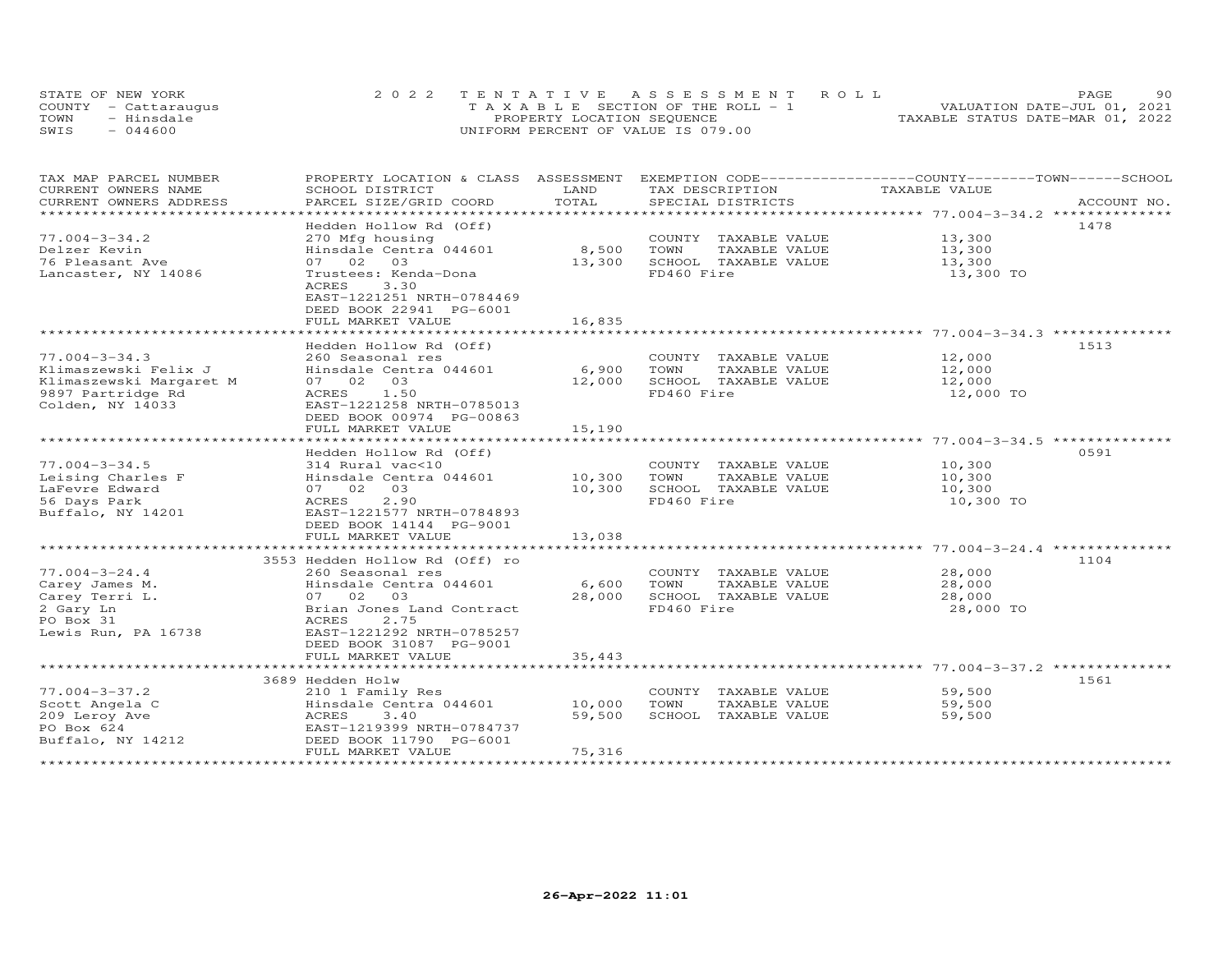|      | STATE OF NEW YORK    | 2022 TENTATIVE ASSESSMENT ROLL        | 91<br><b>PAGE</b>                |
|------|----------------------|---------------------------------------|----------------------------------|
|      | COUNTY - Cattaraugus | T A X A B L E SECTION OF THE ROLL - 1 | VALUATION DATE-JUL 01, 2021      |
| TOWN | - Hinsdale           | PROPERTY LOCATION SEQUENCE            | TAXABLE STATUS DATE-MAR 01, 2022 |
| SWIS | $-044600$            | UNIFORM PERCENT OF VALUE IS 079.00    |                                  |

| TAX MAP PARCEL NUMBER                  | PROPERTY LOCATION & CLASS ASSESSMENT EXEMPTION CODE----------------COUNTY--------TOWN------SCHOOL |        |                       |               |             |
|----------------------------------------|---------------------------------------------------------------------------------------------------|--------|-----------------------|---------------|-------------|
| CURRENT OWNERS NAME                    | SCHOOL DISTRICT                                                                                   | LAND   | TAX DESCRIPTION       | TAXABLE VALUE |             |
| CURRENT OWNERS ADDRESS                 | PARCEL SIZE/GRID COORD                                                                            | TOTAL  | SPECIAL DISTRICTS     |               | ACCOUNT NO. |
|                                        |                                                                                                   |        |                       |               |             |
|                                        | Indian Rd                                                                                         |        |                       |               | 0611        |
| $76.001 - 2 - 8$                       | 312 Vac w/imprv                                                                                   |        | COUNTY TAXABLE VALUE  | 25,000        |             |
| Johnson James B                        | Hinsdale Centra 044601                                                                            | 22,800 | TOWN<br>TAXABLE VALUE | 25,000        |             |
| Bennett David Mclaughlin John 31 03 04 |                                                                                                   | 25,000 | SCHOOL TAXABLE VALUE  | 25,000        |             |
| 3974 Church Road                       | Life Use Paul Branch                                                                              |        | FD460 Fire            | 25,000 TO     |             |
| Allegany, NY 14706                     | FRNT 1617.00 DPTH                                                                                 |        |                       |               |             |
|                                        | ACRES 46.75                                                                                       |        |                       |               |             |
|                                        | EAST-1184236 NRTH-0793091                                                                         |        |                       |               |             |
|                                        | DEED BOOK 2020 PG-16606                                                                           |        |                       |               |             |
|                                        | FULL MARKET VALUE                                                                                 | 31,646 |                       |               |             |
|                                        |                                                                                                   |        |                       |               |             |
|                                        | Indian Rd                                                                                         |        |                       |               | 0590        |
| $76.003 - 2 - 2$                       |                                                                                                   |        |                       |               |             |
|                                        | 312 Vac w/imprv                                                                                   |        | COUNTY TAXABLE VALUE  | 45,000        |             |
| Hibernian Hunting Club                 | Hinsdale Centra 044601                                                                            | 29,300 | TOWN<br>TAXABLE VALUE | 45,000        |             |
| PO Box 185                             | 02 02 04                                                                                          | 45,000 | SCHOOL TAXABLE VALUE  | 45,000        |             |
| Olean, NY 14760                        | FRNT 450.00 DPTH                                                                                  |        | FD460 Fire            | 45,000 TO     |             |
|                                        | ACRES 79.45                                                                                       |        |                       |               |             |
|                                        | EAST-1183691 NRTH-0791472                                                                         |        |                       |               |             |
|                                        | DEED BOOK 27540 PG-5001                                                                           |        |                       |               |             |
|                                        | FULL MARKET VALUE                                                                                 | 56,962 |                       |               |             |
|                                        |                                                                                                   |        |                       |               |             |
|                                        | Indian Rd                                                                                         |        |                       |               | 0899        |
| $76.003 - 2 - 6$                       | 314 Rural vac<10                                                                                  |        | COUNTY TAXABLE VALUE  | 8,600         |             |
| Pressley-McBride Vivian                | Hinsdale Centra 044601                                                                            | 8,600  | TOWN<br>TAXABLE VALUE | 8,600         |             |
| 3750 Heatherwood #2                    | 02 02<br>04                                                                                       | 8,600  | SCHOOL TAXABLE VALUE  | 8,600         |             |
| Hamburg, NY 14075                      | FRNT 200.00 DPTH                                                                                  |        | FD460 Fire            | 8,600 TO      |             |
|                                        | 1.69<br>ACRES                                                                                     |        |                       |               |             |
|                                        | EAST-1185704 NRTH-0791817                                                                         |        |                       |               |             |
|                                        | DEED BOOK 20210 PG-9945                                                                           |        |                       |               |             |
|                                        | FULL MARKET VALUE                                                                                 | 10,886 |                       |               |             |
|                                        |                                                                                                   |        |                       |               |             |
|                                        | 4106 Indian Rd                                                                                    |        |                       |               | 1061        |
| $76.001 - 2 - 13$                      | 260 Seasonal res                                                                                  |        | COUNTY TAXABLE VALUE  | 51,600        |             |
| Skura Thomas                           | Hinsdale Centra 044601                                                                            | 23,400 | TOWN<br>TAXABLE VALUE | 51,600        |             |
| Mary Lou                               | $02/31$ 02<br>04                                                                                  | 51,600 | SCHOOL TAXABLE VALUE  | 51,600        |             |
| 45 Kofler Ave                          | 76.003-2-7 combined here                                                                          |        | FD460 Fire            | 51,600 TO     |             |
| Buffalo, NY 14207                      | Ff 1700.00                                                                                        |        |                       |               |             |
|                                        | ACRES 67.58                                                                                       |        |                       |               |             |
|                                        | EAST-1185928 NRTH-0792231                                                                         |        |                       |               |             |
|                                        | DEED BOOK 00968 PG-00220                                                                          |        |                       |               |             |
|                                        | FULL MARKET VALUE                                                                                 | 65,316 |                       |               |             |
|                                        |                                                                                                   |        |                       |               |             |
|                                        |                                                                                                   |        |                       |               |             |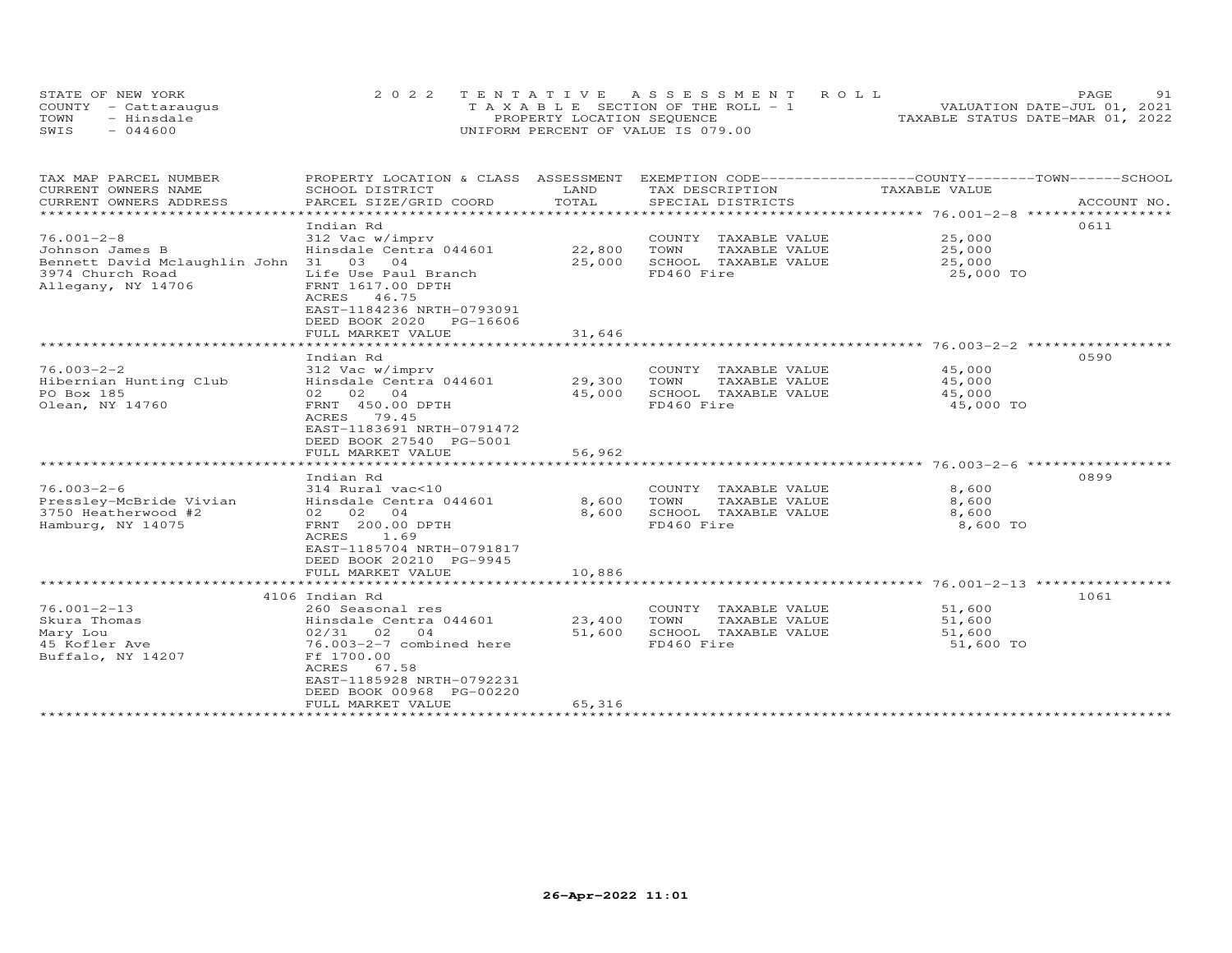|      | STATE OF NEW YORK    | 2022 TENTATIVE ASSESSMENT ROLL        | 92<br>PAGE                       |
|------|----------------------|---------------------------------------|----------------------------------|
|      | COUNTY - Cattaraugus | T A X A B L E SECTION OF THE ROLL - 1 | VALUATION DATE-JUL 01, 2021      |
| TOWN | - Hinsdale           | PROPERTY LOCATION SEQUENCE            | TAXABLE STATUS DATE-MAR 01, 2022 |
| SWIS | $-044600$            | UNIFORM PERCENT OF VALUE IS 079.00    |                                  |

| TAX MAP PARCEL NUMBER<br>CURRENT OWNERS NAME         | PROPERTY LOCATION & CLASS ASSESSMENT EXEMPTION CODE----------------COUNTY-------TOWN------SCHOOL<br>SCHOOL DISTRICT | LAND        | TAX DESCRIPTION                                                 | TAXABLE VALUE       |                    |
|------------------------------------------------------|---------------------------------------------------------------------------------------------------------------------|-------------|-----------------------------------------------------------------|---------------------|--------------------|
| CURRENT OWNERS ADDRESS                               | PARCEL SIZE/GRID COORD                                                                                              | TOTAL       | SPECIAL DISTRICTS                                               |                     | ACCOUNT NO.        |
|                                                      |                                                                                                                     |             |                                                                 |                     |                    |
|                                                      | 3889 Isaman Rd                                                                                                      |             |                                                                 |                     | 1408               |
| $76.004 - 1 - 3.5$                                   | 210 1 Family Res                                                                                                    |             | COUNTY TAXABLE VALUE                                            | 165,000             |                    |
| Jolley Summer L.                                     | Hinsdale Centra 044601                                                                                              | 7,100       | TAXABLE VALUE<br>TOWN                                           |                     |                    |
| 3889 Isaman Road                                     | 04 02 04                                                                                                            | 165,000     | SCHOOL TAXABLE VALUE                                            | 165,000<br>165,000  |                    |
| Hinsdale, NY 14743                                   | FRNT 520.00 DPTH                                                                                                    |             | FD460 Fire                                                      | 165,000 TO          |                    |
|                                                      | ACRES<br>1.75<br>EAST-1187897 NRTH-0789399                                                                          |             |                                                                 |                     |                    |
|                                                      | DEED BOOK 29232 PG-5001                                                                                             |             |                                                                 |                     |                    |
|                                                      | FULL MARKET VALUE                                                                                                   | 208,861     |                                                                 |                     |                    |
|                                                      |                                                                                                                     |             |                                                                 |                     |                    |
|                                                      | 3977 Isaman Rd                                                                                                      |             |                                                                 |                     | 0739               |
| $76.004 - 1 - 1.1$                                   |                                                                                                                     |             | VET WAR CT 41121                                                | 10,200              | $\Omega$<br>10,200 |
|                                                      | 210 1 Family Res                                                                                                    |             | VET WAR CT 41121<br>13,800 VET DIS CT 41141<br>119,500 ENH CTAT |                     | $\Omega$           |
| Lucas Burton & William Ankers Hinsdale Centra 044601 |                                                                                                                     |             |                                                                 | 11,950              | 11,950             |
| W&C Burton Family Trust I u/a 04 02 04               |                                                                                                                     |             | 41834                                                           | $\overline{O}$      | $\Omega$<br>63,670 |
| 3977 Isaman Road                                     | L/p 809-909                                                                                                         |             | COUNTY TAXABLE VALUE                                            | 97,350              |                    |
| Hinsdale, NY 14743                                   | FRNT 1780.00 DPTH                                                                                                   |             | TOWN<br>TAXABLE VALUE                                           | 97,350              |                    |
|                                                      | ACRES 27.20                                                                                                         |             | SCHOOL TAXABLE VALUE                                            | 55,830              |                    |
|                                                      | EAST-1186509 NRTH-0790590                                                                                           |             | FD460 Fire                                                      | 119,500 TO          |                    |
|                                                      | DEED BOOK 28480 PG-3001                                                                                             |             |                                                                 |                     |                    |
|                                                      | FULL MARKET VALUE                                                                                                   | 151,266     |                                                                 |                     |                    |
|                                                      |                                                                                                                     |             |                                                                 |                     |                    |
|                                                      | 4067 Isaman Rd                                                                                                      |             |                                                                 |                     | 1566               |
| $76.003 - 2 - 8.2$                                   | 271 Mfg housings                                                                                                    |             | BAS STAR 41854                                                  | $\overline{O}$      | $\Omega$<br>25,500 |
| See John                                             | Hinsdale Centra 044601 14,500 COUNTY TAXABLE VALUE                                                                  |             |                                                                 | 51,000              |                    |
| See Kathleen                                         | 02 Sec 12 02 04                                                                                                     | 51,000      | TOWN<br>TAXABLE VALUE                                           | 51,000              |                    |
| 4067 Isman Rd                                        | ACRES 16.60                                                                                                         |             | SCHOOL TAXABLE VALUE                                            | 25,500              |                    |
| Hinsdale, NY 14743                                   | EAST-1185582 NRTH-0791178                                                                                           |             | FD460 Fire                                                      | 51,000 TO           |                    |
|                                                      | DEED BOOK 4610 PG-9001                                                                                              |             |                                                                 |                     |                    |
|                                                      | FULL MARKET VALUE                                                                                                   | 64,557      |                                                                 |                     |                    |
|                                                      |                                                                                                                     |             |                                                                 |                     |                    |
|                                                      | 4088 Isaman Rd                                                                                                      |             |                                                                 |                     | 0637               |
| $76.003 - 2 - 4$                                     | 210 1 Family Res                                                                                                    |             | BAS STAR 41854                                                  | $\overline{O}$      | $\Omega$<br>25,500 |
| Johnson Thomas E                                     | Hinsdale Centra 044601                                                                                              |             | 9,400 COUNTY TAXABLE VALUE                                      | 45,500              |                    |
| Johnson Lynn M                                       | 02 02 04                                                                                                            | 45,500 TOWN | TAXABLE VALUE                                                   | 45,500              |                    |
| 4088 Isaman Rd                                       | Ff 270.00                                                                                                           |             | SCHOOL TAXABLE VALUE                                            |                     |                    |
|                                                      | ACRES                                                                                                               |             | FD460 Fire                                                      | 20,000<br>45,500 TO |                    |
| Hinsdale, NY 14743                                   | 2.20 BANK 017                                                                                                       |             |                                                                 |                     |                    |
|                                                      | EAST-1185535 NRTH-0792005                                                                                           |             |                                                                 |                     |                    |
|                                                      | DEED BOOK 6951 PG-9002                                                                                              |             |                                                                 |                     |                    |
|                                                      | FULL MARKET VALUE                                                                                                   | 57,595      |                                                                 |                     |                    |
|                                                      |                                                                                                                     |             |                                                                 |                     |                    |
|                                                      | 4104 Isaman Rd                                                                                                      |             |                                                                 |                     | 0901               |
| $76.003 - 2 - 3$                                     | 210 1 Family Res                                                                                                    |             | COUNTY TAXABLE VALUE                                            | 63,000              |                    |
| Bradley Amanda Lynn                                  | Hinsdale Centra 044601                                                                                              | 8,100       | TOWN<br>TAXABLE VALUE                                           | 63,000              |                    |
| 4104 Isaman Road                                     | 02 02 04                                                                                                            | 63,000      | SCHOOL TAXABLE VALUE                                            | 63,000              |                    |
| Hinsdale, NY 14753                                   | FRNT 190.00 DPTH                                                                                                    |             | FD460 Fire                                                      | 63,000 TO           |                    |
|                                                      | ACRES<br>1.08 BANK<br>017                                                                                           |             |                                                                 |                     |                    |
|                                                      | EAST-1185338 NRTH-0792057                                                                                           |             |                                                                 |                     |                    |
|                                                      | DEED BOOK 29462 PG-2002                                                                                             |             |                                                                 |                     |                    |
|                                                      | FULL MARKET VALUE                                                                                                   | 79,747      |                                                                 |                     |                    |
|                                                      |                                                                                                                     |             |                                                                 |                     |                    |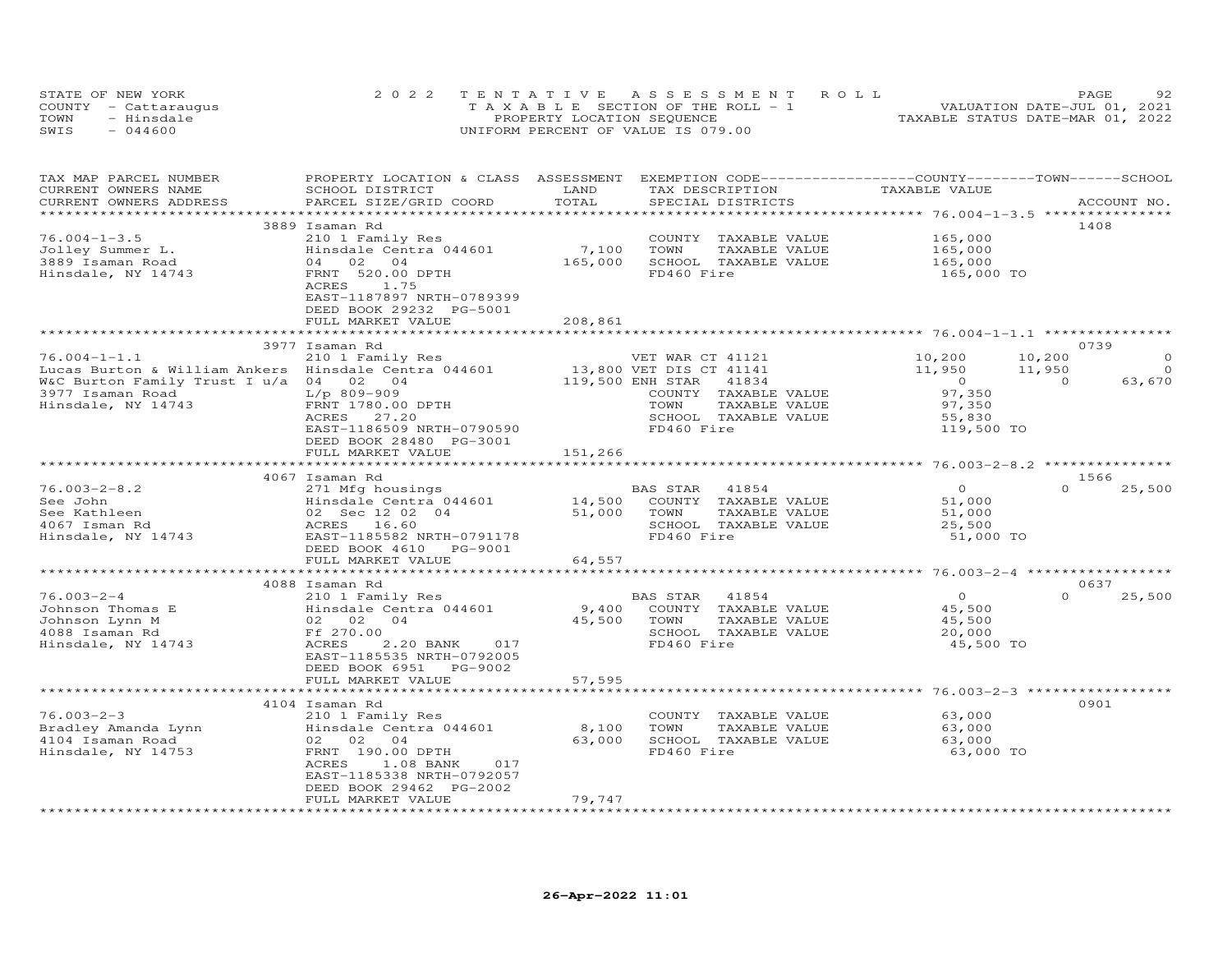| STATE OF NEW YORK |                      | 2022 TENTATIVE ASSESSMENT ROLL        | 93<br>PAGE                       |
|-------------------|----------------------|---------------------------------------|----------------------------------|
|                   | COUNTY - Cattaraugus | T A X A B L E SECTION OF THE ROLL - 1 | VALUATION DATE-JUL 01, 2021      |
| TOWN              | - Hinsdale           | PROPERTY LOCATION SEQUENCE            | TAXABLE STATUS DATE-MAR 01, 2022 |
| SWIS              | $-044600$            | UNIFORM PERCENT OF VALUE IS 079.00    |                                  |

| TAX MAP PARCEL NUMBER   | PROPERTY LOCATION & CLASS ASSESSMENT |                  | EXEMPTION CODE------------------COUNTY-------TOWN------SCHOOL |                                           |                    |
|-------------------------|--------------------------------------|------------------|---------------------------------------------------------------|-------------------------------------------|--------------------|
| CURRENT OWNERS NAME     | SCHOOL DISTRICT                      | LAND             | TAX DESCRIPTION                                               | TAXABLE VALUE                             |                    |
| CURRENT OWNERS ADDRESS  | PARCEL SIZE/GRID COORD               | TOTAL            | SPECIAL DISTRICTS                                             |                                           | ACCOUNT NO.        |
| *********************** |                                      |                  |                                                               |                                           |                    |
|                         | 3519 Jay Walk (off Ford Miles)       |                  |                                                               |                                           | 0862               |
| $86.002 - 1 - 33$       | 210 1 Family Res                     |                  | ENH STAR 41834                                                | $\Omega$                                  | $\Omega$<br>63,670 |
| McFarlin Alice L        | Hinsdale Centra 044601               | 6,800            | COUNTY TAXABLE VALUE                                          | 75,000                                    |                    |
| 3519 Jay Walk Rd        | 22 02 03                             | 75,000           | TOWN<br>TAXABLE VALUE                                         | 75,000                                    |                    |
| Cuba, NY 14727          | 1.37<br>ACRES                        |                  | SCHOOL TAXABLE VALUE                                          | 11,330                                    |                    |
|                         | EAST-1213549 NRTH-0782966            |                  | FD460 Fire                                                    | 75,000 TO                                 |                    |
|                         | DEED BOOK 23979 PG-2001              |                  |                                                               |                                           |                    |
|                         | FULL MARKET VALUE                    | 94,937           |                                                               | ***************** 77.003-2-17 ***         |                    |
|                         | Jollytown Rd                         |                  |                                                               |                                           | 0855               |
| $77.003 - 2 - 17$       | 260 Seasonal res                     |                  | COUNTY TAXABLE VALUE                                          | 25,000                                    |                    |
| Donner David M.         | Hinsdale Centra 044601               | 15,100           | TOWN<br>TAXABLE VALUE                                         | 25,000                                    |                    |
| Donner Marcia A.        | 30 02 03                             | 25,000           | SCHOOL TAXABLE VALUE                                          | 25,000                                    |                    |
| 11252 Porterville Road  | FRNT 160.00 DPTH                     |                  | FD460 Fire                                                    | 25,000 TO                                 |                    |
| East Aurora, NY 14052   | ACRES 14.22                          |                  |                                                               |                                           |                    |
|                         | EAST-1210714 NRTH-0783317            |                  |                                                               |                                           |                    |
|                         | DEED BOOK 26483 PG-7002              |                  |                                                               |                                           |                    |
|                         | FULL MARKET VALUE                    | 31,646           |                                                               |                                           |                    |
|                         | ********************                 |                  | ******************************** 77.003-2-21 *****            |                                           |                    |
|                         | Jollytown Rd                         |                  |                                                               |                                           | 0217               |
| $77.003 - 2 - 21$       | 312 Vac w/imprv                      |                  | COUNTY TAXABLE VALUE                                          | 11,000                                    |                    |
| Derby Warren L.         | Hinsdale Centra 044601               | 11,000           | TOWN<br>TAXABLE VALUE                                         | 11,000                                    |                    |
| 52 Castleton Place      | 31 02 03                             | 11,000           | SCHOOL TAXABLE VALUE                                          | 11,000                                    |                    |
| Tonawanda, NY 14150     | FRNT 410.00 DPTH                     |                  | FD460 Fire                                                    | 11,000 TO                                 |                    |
|                         | 4.54<br>ACRES                        |                  |                                                               |                                           |                    |
|                         | EAST-1208739 NRTH-0784283            |                  |                                                               |                                           |                    |
|                         | DEED BOOK 29746 PG-8001              |                  |                                                               |                                           |                    |
|                         | FULL MARKET VALUE                    | 13,924           |                                                               |                                           |                    |
|                         |                                      |                  |                                                               | ************************* 77.003-2-22 *** |                    |
|                         | Jollytown Rd                         |                  |                                                               |                                           | 0853               |
| $77.003 - 2 - 22$       | 260 Seasonal res                     |                  | COUNTY TAXABLE VALUE                                          | 11,000                                    |                    |
| Phillips Scott          | Hinsdale Centra 044601               | 9,800            | TAXABLE VALUE<br>TOWN                                         | 11,000                                    |                    |
| 145 Brunck Rd           | 31 02 03                             | 11,000           | SCHOOL TAXABLE VALUE                                          | 11,000                                    |                    |
| Lancaster, NY 14086     | Ff 970.00                            |                  | FD460 Fire                                                    | 11,000 TO                                 |                    |
|                         | ACRES<br>3.10                        |                  |                                                               |                                           |                    |
|                         | EAST-1208285 NRTH-0784400            |                  |                                                               |                                           |                    |
|                         | DEED BOOK 21912 PG-6002              |                  |                                                               |                                           |                    |
|                         | FULL MARKET VALUE                    | 13,924           |                                                               |                                           |                    |
|                         |                                      |                  |                                                               |                                           |                    |
|                         | Jollytown Rd                         |                  |                                                               |                                           | 0741               |
| $77.003 - 2 - 23$       | 311 Res vac land                     |                  | COUNTY TAXABLE VALUE<br>TOWN                                  | 19,600                                    |                    |
| Thomasula Robert A      | Hinsdale Centra 044601               | 19,600<br>19,600 | TAXABLE VALUE<br>SCHOOL TAXABLE VALUE                         | 19,600                                    |                    |
| 151 Joseph Drive        | 31 02 03<br>Ff 230.00                |                  | FD460 Fire                                                    | 19,600<br>19,600 TO                       |                    |
| Tonawanda, NY 14150     | ACRES 30.40                          |                  |                                                               |                                           |                    |
|                         | EAST-1207568 NRTH-0784651            |                  |                                                               |                                           |                    |
|                         | DEED BOOK 20469 PG-9005              |                  |                                                               |                                           |                    |
|                         | FULL MARKET VALUE                    | 24,810           |                                                               |                                           |                    |
| *********************** | ***********************              |                  |                                                               |                                           |                    |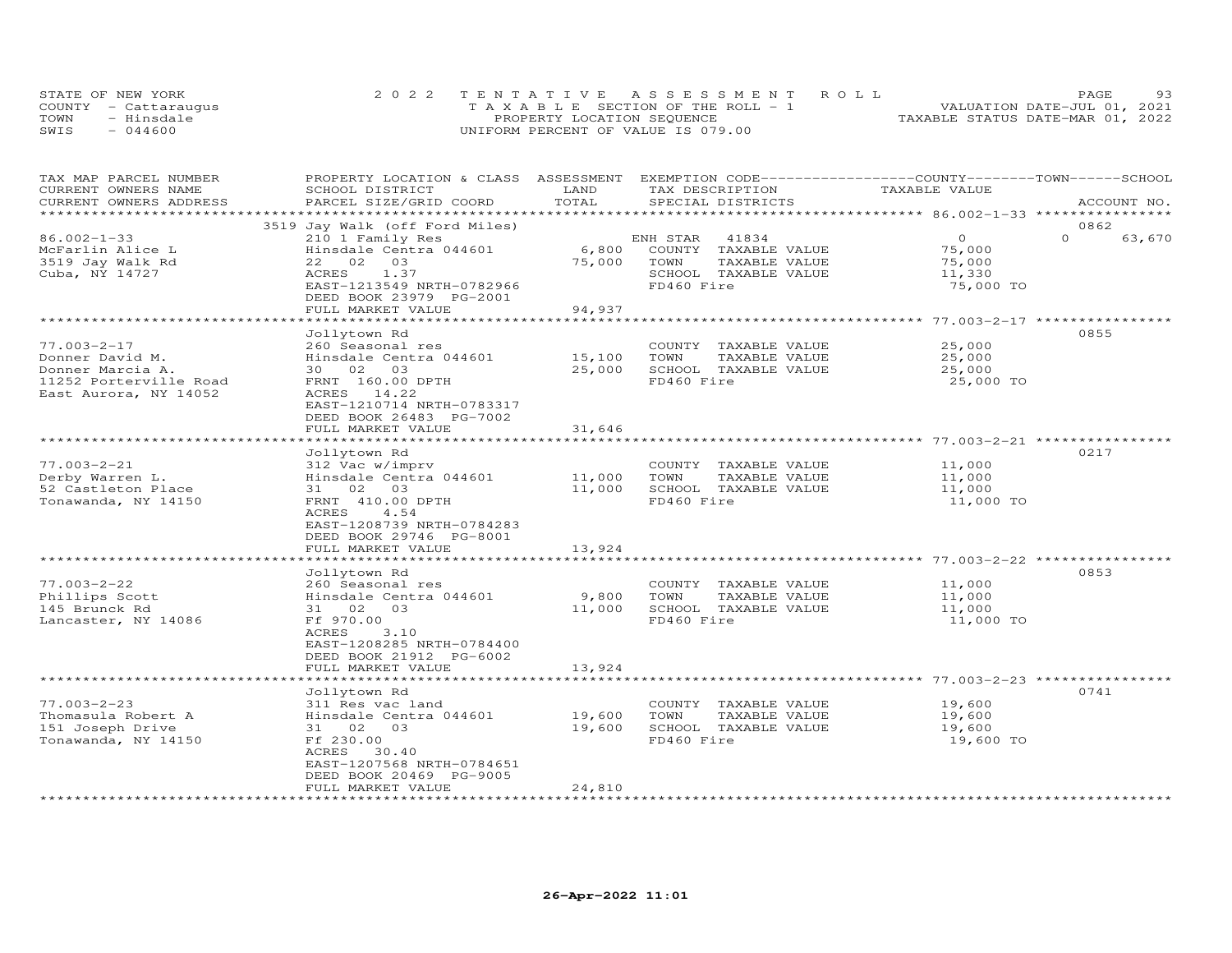| STATE OF NEW YORK |                      | 2022 TENTATIVE ASSESSMENT ROLL                 | 94<br><b>PAGE</b>                |
|-------------------|----------------------|------------------------------------------------|----------------------------------|
|                   | COUNTY - Cattaraugus | $T A X A B I E S E C T I ON OF THE RO I J = 1$ | VALUATION DATE-JUL 01, 2021      |
| TOWN              | - Hinsdale           | PROPERTY LOCATION SEQUENCE                     | TAXABLE STATUS DATE-MAR 01, 2022 |
| SWIS              | $-044600$            | UNIFORM PERCENT OF VALUE IS 079.00             |                                  |

| TAX MAP PARCEL NUMBER<br>CURRENT OWNERS NAME      | PROPERTY LOCATION & CLASS ASSESSMENT<br>SCHOOL DISTRICT                 | LAND   | EXEMPTION CODE-----------------COUNTY-------TOWN------SCHOOL<br>TAX DESCRIPTION | TAXABLE VALUE    |             |
|---------------------------------------------------|-------------------------------------------------------------------------|--------|---------------------------------------------------------------------------------|------------------|-------------|
| CURRENT OWNERS ADDRESS<br>*********************** | PARCEL SIZE/GRID COORD                                                  | TOTAL  | SPECIAL DISTRICTS                                                               |                  | ACCOUNT NO. |
|                                                   | Jollytown Rd                                                            |        |                                                                                 |                  | 0769        |
| $77.003 - 2 - 25.1$                               | 314 Rural vac<10                                                        |        | COUNTY TAXABLE VALUE                                                            | 12,100           |             |
| Sergent Herve                                     | Hinsdale Centra 044601                                                  | 12,100 | TOWN<br>TAXABLE VALUE                                                           | 12,100           |             |
|                                                   | 31 02 03                                                                | 12,100 | SCHOOL TAXABLE VALUE                                                            | 12,100           |             |
| Sergent Jacqueline<br>114 High St                 | Ff 375.00                                                               |        | FD460 Fire                                                                      |                  |             |
|                                                   | ACRES<br>6.65                                                           |        |                                                                                 | 12,100 TO        |             |
| Oxford, NC 27565                                  | EAST-1208859 NRTH-0784798<br>DEED BOOK 842                              |        |                                                                                 |                  |             |
|                                                   | PG-00504<br>FULL MARKET VALUE                                           | 15,316 |                                                                                 |                  |             |
|                                                   |                                                                         |        |                                                                                 |                  |             |
|                                                   |                                                                         |        |                                                                                 |                  | 0854        |
| $77.003 - 2 - 29$                                 | Jollytown Rd                                                            |        |                                                                                 |                  |             |
|                                                   | 314 Rural vac<10<br>Hinsdale Centra 044601                              | 12,000 | COUNTY TAXABLE VALUE<br>TOWN                                                    | 12,000           |             |
| Whitten Diana R                                   | 03                                                                      | 12,000 | TAXABLE VALUE<br>SCHOOL TAXABLE VALUE                                           | 12,000<br>12,000 |             |
| Whitten James E                                   | 31 02                                                                   |        | FD460 Fire                                                                      |                  |             |
| 1806 Second Ave                                   | FRNT 380.00 DPTH                                                        |        |                                                                                 | 12,000 TO        |             |
| West Columbia, SC 29169                           | ACRES<br>6.60<br>EAST-1208521 NRTH-0786185<br>DEED BOOK 823<br>PG-00756 |        |                                                                                 |                  |             |
|                                                   | FULL MARKET VALUE                                                       | 15,190 |                                                                                 |                  |             |
|                                                   |                                                                         |        |                                                                                 |                  |             |
|                                                   | Jollytown Rd                                                            |        |                                                                                 |                  | 0852        |
| $77.003 - 2 - 31$                                 | 314 Rural vac<10                                                        |        | COUNTY TAXABLE VALUE                                                            | 8,400            |             |
| Zawatski Daniel E                                 | Hinsdale Centra 044601                                                  | 8,400  | TOWN<br>TAXABLE VALUE                                                           | 8,400            |             |
| Zawatski Janice                                   | 31 02 03                                                                | 8,400  | SCHOOL TAXABLE VALUE                                                            | 8,400            |             |
| PO Box 132                                        | FRNT 350.00 DPTH                                                        |        | FD460 Fire                                                                      | 8,400 TO         |             |
| Hindsale, NY 14743                                | ACRES<br>1.45                                                           |        |                                                                                 |                  |             |
|                                                   | EAST-1207928 NRTH-0786224                                               |        |                                                                                 |                  |             |
|                                                   | DEED BOOK 826<br>PG-01121                                               |        |                                                                                 |                  |             |
|                                                   | FULL MARKET VALUE                                                       | 10,633 |                                                                                 |                  |             |
|                                                   |                                                                         |        |                                                                                 |                  |             |
|                                                   | Jollytown Rd                                                            |        |                                                                                 |                  | 0140        |
| $77.003 - 2 - 33$                                 | 311 Res vac land                                                        |        | COUNTY TAXABLE VALUE                                                            | 9,300            |             |
| Waltos Joseph A                                   | Hinsdale Centra 044601                                                  | 9,300  | TOWN<br>TAXABLE VALUE                                                           | 9,300            |             |
| Waltos Linda J                                    | 31 02<br>03                                                             | 9,300  | SCHOOL TAXABLE VALUE                                                            | 9,300            |             |
| 1113 McDuffie Dr                                  | FRNT 280.00 DPTH                                                        |        | FD460 Fire                                                                      | 9,300 TO         |             |
| Hinsdale, NY 14743                                | 2.53<br>ACRES                                                           |        |                                                                                 |                  |             |
|                                                   | EAST-1207812 NRTH-0785691                                               |        |                                                                                 |                  |             |
|                                                   | DEED BOOK 871<br>$PG-271$                                               |        |                                                                                 |                  |             |
|                                                   | FULL MARKET VALUE                                                       | 11,772 |                                                                                 |                  |             |
|                                                   |                                                                         |        |                                                                                 |                  |             |
|                                                   | Jollytown Rd                                                            |        |                                                                                 |                  | 0424        |
| $86.001 - 2 - 2$                                  | 322 Rural vac>10                                                        |        | COUNTY TAXABLE VALUE                                                            | 24,200           |             |
| Penn York Resources Inc                           | Hinsdale Centra 044601                                                  | 24,200 | TOWN<br>TAXABLE VALUE                                                           | 24,200           |             |
| 1716 Honeoye Rd                                   | 30  02  03                                                              | 24,200 | SCHOOL TAXABLE VALUE                                                            | 24,200           |             |
|                                                   | Ff 1160.00                                                              |        | FD460 Fire                                                                      |                  |             |
| Shinglehouse, PA 16748                            | 54.20<br>ACRES                                                          |        |                                                                                 | 24,200 TO        |             |
|                                                   |                                                                         |        |                                                                                 |                  |             |
|                                                   | EAST-1208568 NRTH-0782832<br>DEED BOOK 00986 PG-00856                   |        |                                                                                 |                  |             |
|                                                   | FULL MARKET VALUE                                                       | 30,633 |                                                                                 |                  |             |
|                                                   |                                                                         |        |                                                                                 |                  |             |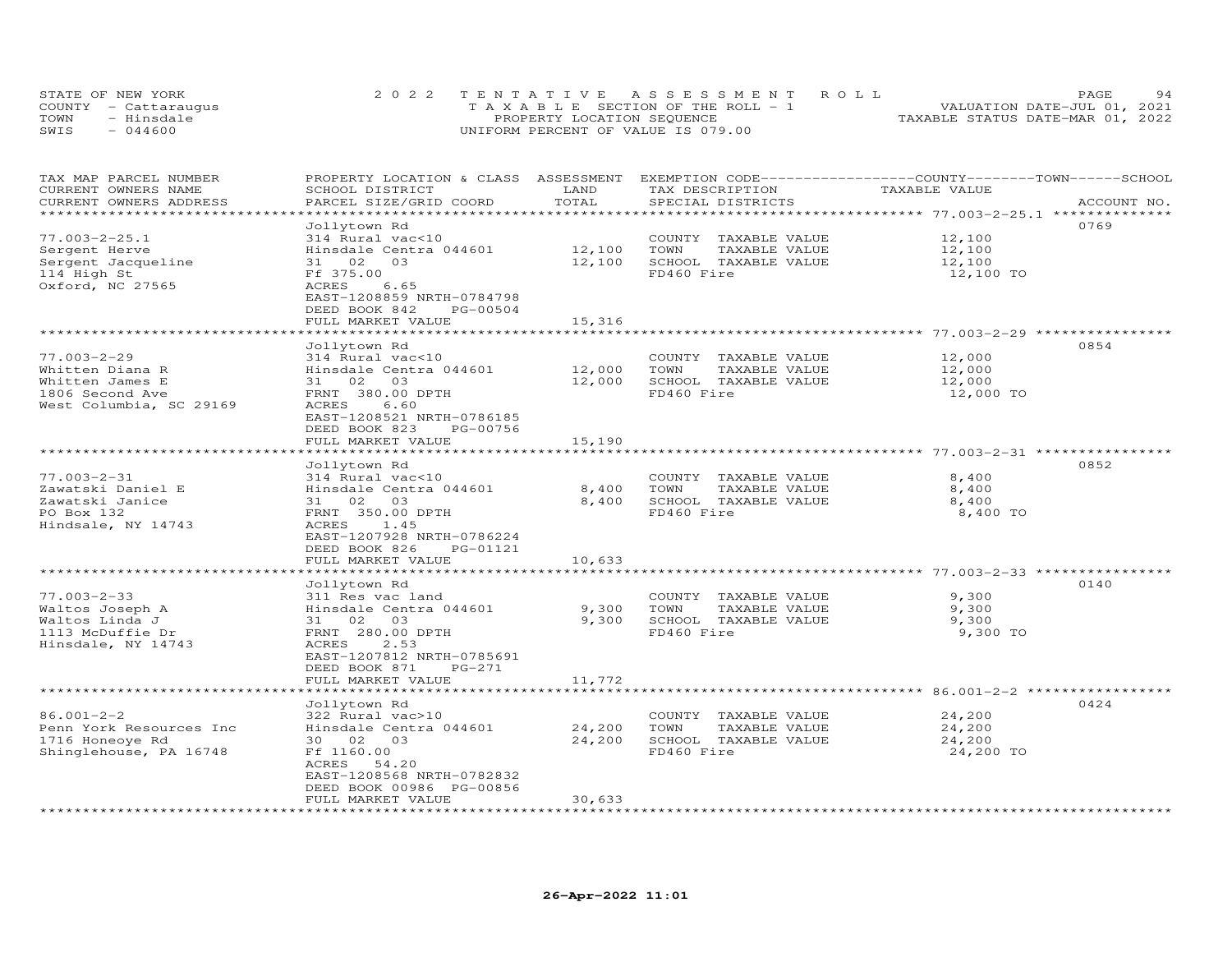| STATE OF NEW YORK    | 2022 TENTATIVE ASSESSMENT ROLL        | 9.5<br>PAGE                      |
|----------------------|---------------------------------------|----------------------------------|
| COUNTY - Cattaraugus | T A X A B L E SECTION OF THE ROLL - 1 | VALUATION DATE-JUL 01, 2021      |
| TOWN<br>- Hinsdale   | PROPERTY LOCATION SEQUENCE            | TAXABLE STATUS DATE-MAR 01, 2022 |
| SWIS<br>$-044600$    | UNIFORM PERCENT OF VALUE IS 079.00    |                                  |

| TAX MAP PARCEL NUMBER   | PROPERTY LOCATION & CLASS ASSESSMENT |         | EXEMPTION CODE------------------COUNTY-------TOWN-----SCHOOL |               |                    |
|-------------------------|--------------------------------------|---------|--------------------------------------------------------------|---------------|--------------------|
| CURRENT OWNERS NAME     | SCHOOL DISTRICT                      | LAND    | TAX DESCRIPTION                                              | TAXABLE VALUE |                    |
| CURRENT OWNERS ADDRESS  | PARCEL SIZE/GRID COORD               | TOTAL   | SPECIAL DISTRICTS                                            |               | ACCOUNT NO.        |
|                         |                                      |         |                                                              |               |                    |
|                         | Jollytown Rd                         |         |                                                              |               | 1055               |
| $86.002 - 2 - 24.6$     | 314 Rural vac<10                     |         | COUNTY TAXABLE VALUE                                         | 12,200        |                    |
| Gallivan Olga 1/4 int   | Hinsdale Centra 044601               | 12,200  | TOWN<br>TAXABLE VALUE                                        | 12,200        |                    |
| 6980 Rapids Road        | 03<br>21 02                          | 12,200  | SCHOOL TAXABLE VALUE                                         | 12,200        |                    |
| Lockport, NY 14094      | FRNT 960.00 DPTH                     |         | FD460 Fire                                                   | 12,200 TO     |                    |
|                         | 7.04<br>ACRES                        |         |                                                              |               |                    |
|                         | EAST-1212191 NRTH-0779594            |         |                                                              |               |                    |
|                         | DEED BOOK 25678 PG-3001              |         |                                                              |               |                    |
|                         | FULL MARKET VALUE                    | 15,443  |                                                              |               |                    |
|                         |                                      |         |                                                              |               |                    |
|                         | 3132 Jollytown Rd                    |         |                                                              |               | 0684               |
| $86.002 - 2 - 23.1$     | 210 1 Family Res                     |         | COUNTY<br>TAXABLE VALUE                                      | 72,000        |                    |
| Shaffer Erma K          | Hinsdale Centra 044601               | 12,900  | TOWN<br>TAXABLE VALUE                                        | 72,000        |                    |
| Shaffer Erlon Ross      | 21 02<br>03                          | 72,000  | SCHOOL TAXABLE VALUE                                         | 72,000        |                    |
| 3067 Creek Rd           | Life use Erma                        |         | FD460 Fire                                                   | 72,000 TO     |                    |
| Cuba, NY 14727          | Ff 90.00                             |         |                                                              |               |                    |
|                         | 8.75<br>ACRES                        |         |                                                              |               |                    |
|                         | EAST-1213004 NRTH-0778826            |         |                                                              |               |                    |
|                         | DEED BOOK 1027<br>$PG-823$           |         |                                                              |               |                    |
|                         | FULL MARKET VALUE                    | 91,139  |                                                              |               |                    |
|                         |                                      |         |                                                              |               |                    |
|                         | 3221 Jollytown Rd                    |         |                                                              |               | 0651               |
| $86.001 - 2 - 18$       | 280 Res Multiple                     |         | COUNTY<br>TAXABLE VALUE                                      | 125,000       |                    |
| Giovaniello Margaret T. | Hinsdale Centra 044601               | 10,400  | TAXABLE VALUE                                                |               |                    |
|                         | 21 02 03                             | 125,000 | TOWN<br>SCHOOL TAXABLE VALUE                                 | 125,000       |                    |
| 3221 Jollytown Rd       |                                      |         |                                                              | 125,000       |                    |
| Cuba, NY 14727          | L/p 759-178 & 743-1052               |         | FD460 Fire                                                   | 125,000 TO    |                    |
|                         | Ff 390.00                            |         |                                                              |               |                    |
|                         | 3.85<br><b>ACRES</b>                 |         |                                                              |               |                    |
|                         | EAST-1211688 NRTH-0779613            |         |                                                              |               |                    |
|                         | DEED BOOK 2021<br>PG-15686           |         |                                                              |               |                    |
|                         | FULL MARKET VALUE                    | 158,228 |                                                              |               |                    |
|                         |                                      |         |                                                              |               |                    |
|                         | 3235 Jollytown Rd                    |         |                                                              |               | 1292               |
| $86.001 - 2 - 19.3$     | 210 1 Family Res                     |         | <b>BAS STAR</b><br>41854                                     | $\Omega$      | 25,500<br>$\Omega$ |
| Ciezak Amy S            | Hinsdale Centra 044601               | 8,300   | COUNTY TAXABLE VALUE                                         | 98,000        |                    |
| 3235 Jollytown Rd       | 21 02 03                             | 98,000  | TOWN<br>TAXABLE VALUE                                        | 98,000        |                    |
| Cuba, NY 14727          | Ff 210.00                            |         | SCHOOL TAXABLE VALUE                                         | 72,500        |                    |
|                         | ACRES<br>1.40                        |         | FD460 Fire                                                   | 98,000 TO     |                    |
|                         | EAST-1211905 NRTH-0779366            |         |                                                              |               |                    |
|                         | DEED BOOK 905<br>PG-01060            |         |                                                              |               |                    |
|                         | FULL MARKET VALUE                    | 124,051 |                                                              |               |                    |
|                         |                                      |         |                                                              |               |                    |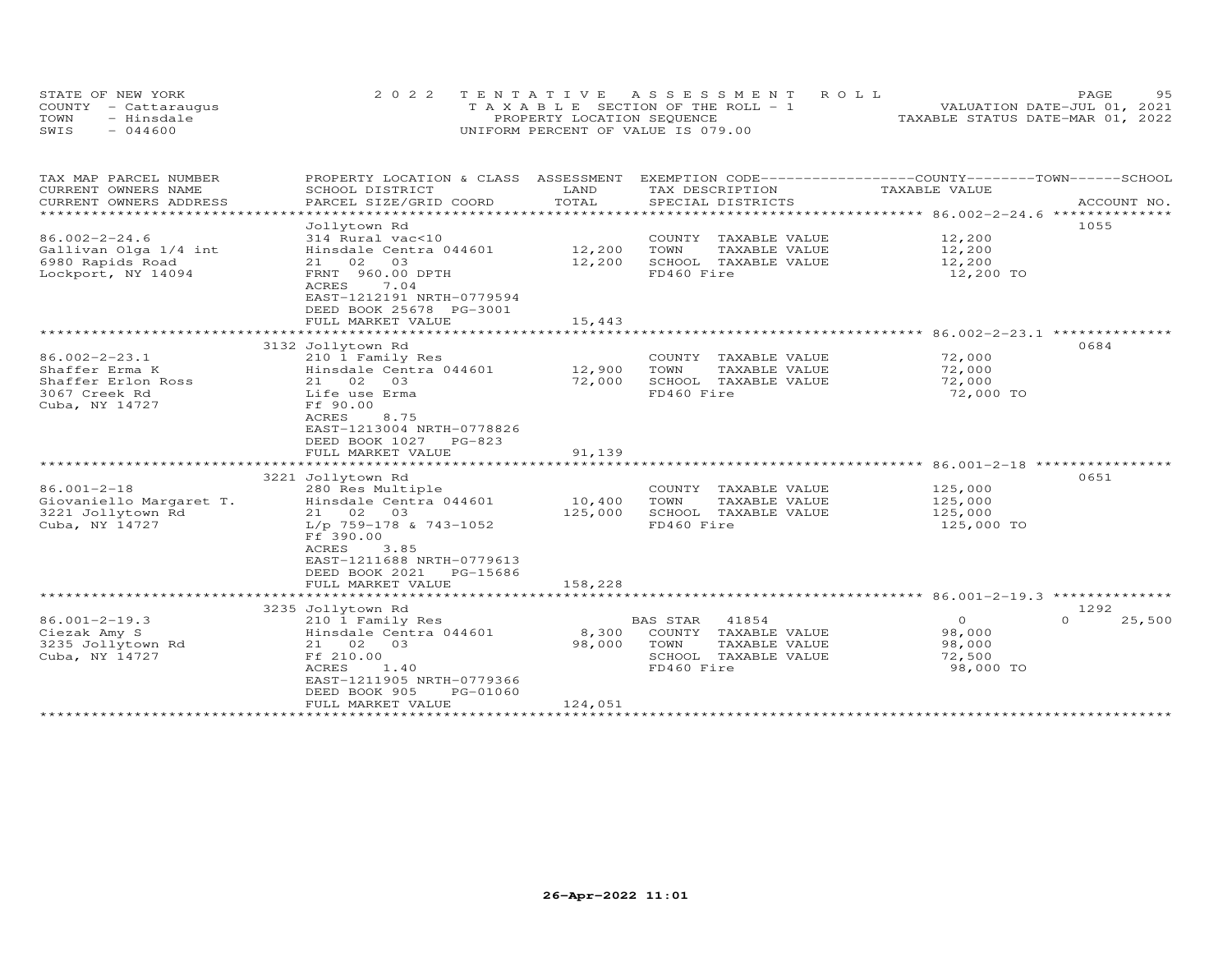|      | STATE OF NEW YORK    | 2022 TENTATIVE ASSESSMENT ROLL        |                                  | PAGE. | 96 |
|------|----------------------|---------------------------------------|----------------------------------|-------|----|
|      | COUNTY - Cattaraugus | T A X A B L E SECTION OF THE ROLL - 1 | VALUATION DATE-JUL 01, 2021      |       |    |
| TOWN | - Hinsdale           | PROPERTY LOCATION SEQUENCE            | TAXABLE STATUS DATE-MAR 01, 2022 |       |    |
| SWIS | $-044600$            | UNIFORM PERCENT OF VALUE IS 079.00    |                                  |       |    |

| TAX MAP PARCEL NUMBER<br>CURRENT OWNERS NAME<br>CURRENT OWNERS ADDRESS | PROPERTY LOCATION & CLASS ASSESSMENT<br>SCHOOL DISTRICT<br>PARCEL SIZE/GRID COORD                                             | LAND<br>TOTAL   | TAX DESCRIPTION<br>SPECIAL DISTRICTS                                  | EXEMPTION CODE-----------------COUNTY-------TOWN------SCHOOL<br>TAXABLE VALUE | ACCOUNT NO.        |
|------------------------------------------------------------------------|-------------------------------------------------------------------------------------------------------------------------------|-----------------|-----------------------------------------------------------------------|-------------------------------------------------------------------------------|--------------------|
|                                                                        |                                                                                                                               |                 |                                                                       |                                                                               |                    |
|                                                                        | 3255 Jollytown Rd                                                                                                             |                 |                                                                       |                                                                               | 0262               |
| $86.001 - 2 - 16.1$<br>SNOPKOWSKI BENNIE P.<br>3255 JOLLYTOWN ROAD     | 210 1 Family Res<br>Hinsdale Centra 044601<br>21 02<br>03                                                                     | 8,900<br>60,000 | COUNTY TAXABLE VALUE<br>TOWN<br>TAXABLE VALUE<br>SCHOOL TAXABLE VALUE | 60,000<br>60,000<br>60,000                                                    |                    |
| CUBA, NY 14727                                                         | Ff 310.00<br><b>ACRES</b><br>2.10 BANK<br>017<br>EAST-1211597 NRTH-0779938<br>DEED BOOK 2021<br>PG-11483<br>FULL MARKET VALUE | 75,949          | FD460 Fire                                                            | 60,000 TO                                                                     |                    |
|                                                                        |                                                                                                                               |                 |                                                                       |                                                                               |                    |
|                                                                        | 3257 Jollytown Rd                                                                                                             |                 |                                                                       |                                                                               | 0110               |
| $86.001 - 2 - 5$                                                       | 210 1 Family Res                                                                                                              |                 | COUNTY TAXABLE VALUE                                                  | 43,500                                                                        |                    |
| Kent Dawn C                                                            | Hinsdale Centra 044601                                                                                                        | 8,100           | TAXABLE VALUE<br>TOWN                                                 | 43,500                                                                        |                    |
| 3265 Jollytown Rd                                                      | 22 02<br>03                                                                                                                   | 43,500          | SCHOOL TAXABLE VALUE                                                  | 43,500                                                                        |                    |
| Cuba, NY 14727                                                         | FRNT 239.20 DPTH 206.90<br>EAST-1210990 NRTH-0781726<br>DEED BOOK 3474<br>PG-7001                                             |                 | FD460 Fire                                                            | 43,500 TO                                                                     |                    |
|                                                                        | FULL MARKET VALUE                                                                                                             | 55,063          |                                                                       |                                                                               |                    |
|                                                                        |                                                                                                                               | ************    |                                                                       |                                                                               |                    |
|                                                                        | 3265 Jollytown Rd                                                                                                             |                 |                                                                       |                                                                               | 0414               |
| 86.001-2-13                                                            | 210 1 Family Res                                                                                                              |                 | VET WAR CT 41121                                                      | 10,200<br>10,200                                                              | $\circ$            |
| Kent Paul E                                                            | Hinsdale Centra 044601                                                                                                        | 14,700 ENH STAR | 41834                                                                 | $\overline{O}$                                                                | $\Omega$<br>63,670 |
| Kent Dawn C                                                            | 22 02 03                                                                                                                      | 91,800          | COUNTY TAXABLE VALUE                                                  | 81,600                                                                        |                    |
| 3265 Jollytown Rd                                                      | incl. $86.001 - 2 - 14.2$                                                                                                     |                 | TOWN<br>TAXABLE VALUE                                                 | 81,600                                                                        |                    |
| Cuba, NY 14727                                                         | FRNT 298.00 DPTH                                                                                                              |                 | SCHOOL TAXABLE VALUE                                                  | 28,130                                                                        |                    |
|                                                                        | ACRES 13.16                                                                                                                   |                 | FD460 Fire                                                            | 91,800 TO                                                                     |                    |
|                                                                        | EAST-1211223 NRTH-0780131                                                                                                     |                 |                                                                       |                                                                               |                    |
|                                                                        | DEED BOOK 734<br>PG-00963                                                                                                     |                 |                                                                       |                                                                               |                    |
|                                                                        | FULL MARKET VALUE                                                                                                             | 116,203         |                                                                       |                                                                               |                    |
|                                                                        |                                                                                                                               |                 |                                                                       |                                                                               |                    |
|                                                                        | 3281 Jollytown Rd                                                                                                             |                 |                                                                       |                                                                               | 0496               |
| 86.001-2-12                                                            | 270 Mfg housing                                                                                                               |                 | COUNTY TAXABLE VALUE                                                  | 15,000                                                                        |                    |
| Kent Paul E                                                            | Hinsdale Centra 044601                                                                                                        | 9,600           | TOWN<br>TAXABLE VALUE                                                 | 15,000                                                                        |                    |
| Kent Dawn C                                                            | 22 02 03                                                                                                                      | 15,000          | SCHOOL TAXABLE VALUE                                                  | 15,000                                                                        |                    |
| 3265 Jollytown Rd                                                      | FRNT 436.00 DPTH                                                                                                              |                 | FD460 Fire                                                            | 15,000 TO                                                                     |                    |
| Cuba, NY 14727                                                         | ACRES<br>2.30                                                                                                                 |                 |                                                                       |                                                                               |                    |
|                                                                        | EAST-1211326 NRTH-0780616                                                                                                     |                 |                                                                       |                                                                               |                    |
|                                                                        | DEED BOOK 00955 PG-00053                                                                                                      |                 |                                                                       |                                                                               |                    |
|                                                                        | FULL MARKET VALUE                                                                                                             | 18,987          |                                                                       |                                                                               |                    |
|                                                                        |                                                                                                                               |                 |                                                                       |                                                                               |                    |
|                                                                        | 3305 Jollytown Rd                                                                                                             |                 |                                                                       |                                                                               | 0194               |
| $86.001 - 2 - 10$                                                      | 210 1 Family Res                                                                                                              |                 | COUNTY TAXABLE VALUE                                                  | 90,000                                                                        |                    |
| Osborne Robert S Jr                                                    | Hinsdale Centra 044601                                                                                                        | 9,000           | TOWN<br>TAXABLE VALUE                                                 | 90,000                                                                        |                    |
| 5364 Little Road                                                       | 22 02 03                                                                                                                      | 90,000          | SCHOOL TAXABLE VALUE                                                  | 90,000                                                                        |                    |
| Cuba, NY 14727                                                         | Ff 187.00<br>ACRES<br>2.22                                                                                                    |                 | FD460 Fire                                                            | 90,000 TO                                                                     |                    |
|                                                                        |                                                                                                                               |                 |                                                                       |                                                                               |                    |
|                                                                        | EAST-1211154 NRTH-0780845<br>DEED BOOK 2021<br>PG-11690                                                                       |                 |                                                                       |                                                                               |                    |
|                                                                        | FULL MARKET VALUE                                                                                                             | 113,924         |                                                                       |                                                                               |                    |
|                                                                        |                                                                                                                               |                 |                                                                       |                                                                               |                    |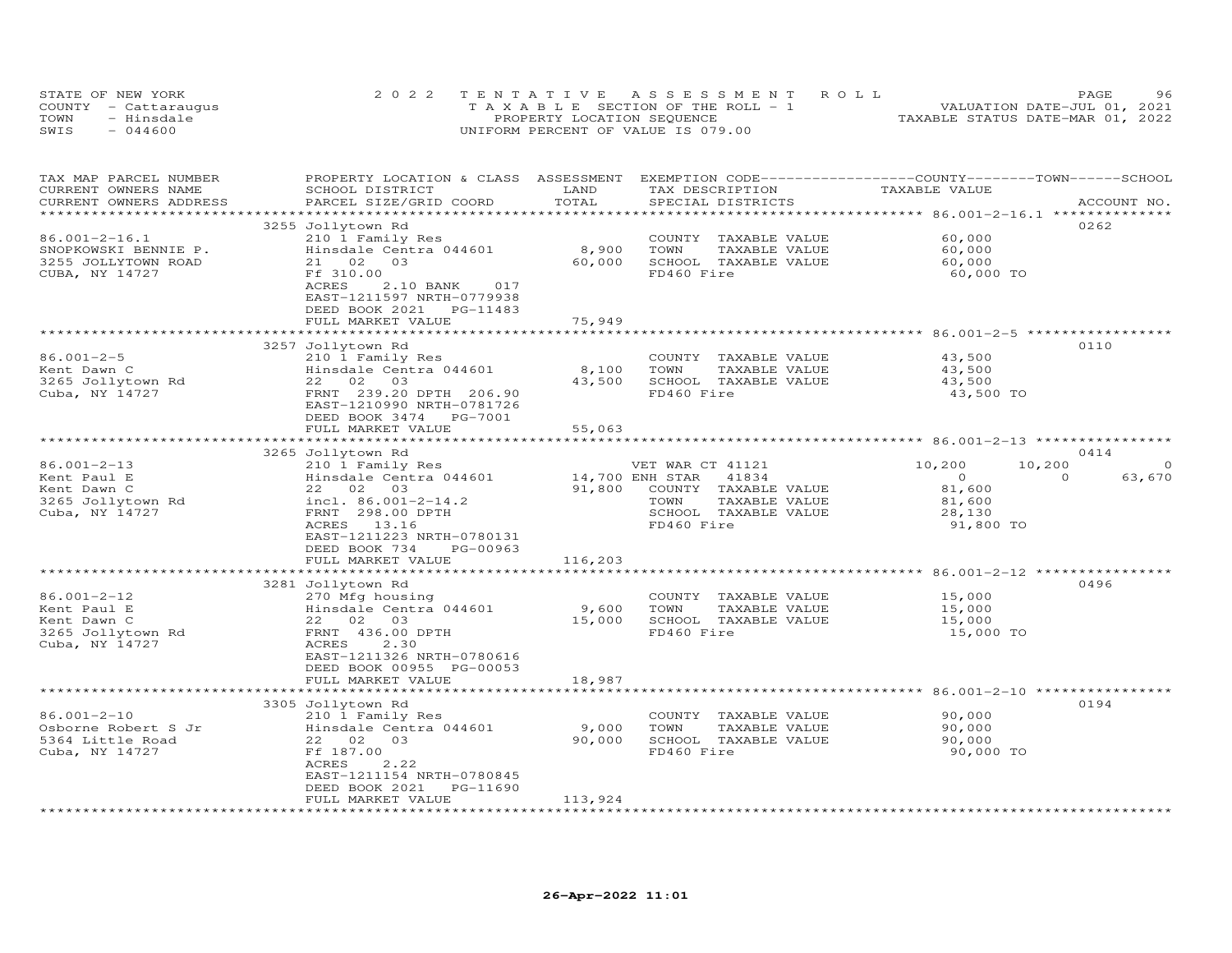| STATE OF NEW YORK    | 2022 TENTATIVE ASSESSMENT ROLL        | 97<br>PAGE                       |
|----------------------|---------------------------------------|----------------------------------|
| COUNTY - Cattaraugus | T A X A B L E SECTION OF THE ROLL - 1 | VALUATION DATE-JUL 01, 2021      |
| TOWN<br>- Hinsdale   | PROPERTY LOCATION SEQUENCE            | TAXABLE STATUS DATE-MAR 01, 2022 |
| SWIS<br>$-044600$    | UNIFORM PERCENT OF VALUE IS 079.00    |                                  |

| TAX MAP PARCEL NUMBER                             | PROPERTY LOCATION & CLASS ASSESSMENT EXEMPTION CODE----------------COUNTY-------TOWN-----SCHOOL |                   |                                               |                    |                    |                    |
|---------------------------------------------------|-------------------------------------------------------------------------------------------------|-------------------|-----------------------------------------------|--------------------|--------------------|--------------------|
| CURRENT OWNERS NAME                               | SCHOOL DISTRICT                                                                                 | LAND              | TAX DESCRIPTION                               | TAXABLE VALUE      |                    |                    |
| CURRENT OWNERS ADDRESS<br>*********************** | PARCEL SIZE/GRID COORD                                                                          | TOTAL             | SPECIAL DISTRICTS                             |                    |                    | ACCOUNT NO.        |
|                                                   | 3319 Jollytown Rd                                                                               |                   |                                               |                    |                    | 1254               |
| $86.001 - 2 - 8.2$                                | 210 1 Family Res                                                                                |                   | BAS STAR<br>41854                             | $\circ$            | $\Omega$           | 25,500             |
| Przybyla Joseph M                                 | Hinsdale Centra 044601                                                                          | 8,500             | COUNTY TAXABLE VALUE                          | 74,000             |                    |                    |
| Przybyla Mary V                                   | 22 02<br>03                                                                                     | 74,000            | TOWN<br>TAXABLE VALUE                         | 74,000             |                    |                    |
| 3319 Jollytown Rd                                 | FRNT 180.00 DPTH                                                                                |                   | SCHOOL TAXABLE VALUE                          | 48,500             |                    |                    |
| Cuba, NY 14727                                    | <b>ACRES</b><br>1.55 BANK<br>017                                                                |                   | FD460 Fire                                    | 74,000 TO          |                    |                    |
|                                                   | EAST-1211170 NRTH-0781027                                                                       |                   |                                               |                    |                    |                    |
|                                                   | DEED BOOK 1013<br>PG-193                                                                        |                   |                                               |                    |                    |                    |
|                                                   | FULL MARKET VALUE                                                                               | 93,671            |                                               |                    |                    |                    |
|                                                   |                                                                                                 |                   |                                               |                    |                    |                    |
|                                                   | 3325 Jollytown Rd                                                                               |                   |                                               |                    |                    | 1028               |
| $86.001 - 2 - 7.2$<br>Busack Barbara J            | 210 1 Family Res<br>Hinsdale Centra 044601                                                      |                   | BAS STAR<br>41854<br>27,700 VET COM CT 41131  | $\circ$<br>17,000  | $\Omega$<br>17,000 | 25,500<br>$\Omega$ |
| 3325 Jollytown Rd                                 | 22/30 02 03                                                                                     | 135,000           | COUNTY TAXABLE VALUE                          | 118,000            |                    |                    |
| Cuba, NY 14727                                    | 786/1112 934/958                                                                                |                   | TOWN<br>TAXABLE VALUE                         | 118,000            |                    |                    |
|                                                   | Ff 540.00                                                                                       |                   | SCHOOL TAXABLE VALUE                          | 109,500            |                    |                    |
|                                                   | ACRES<br>71.65                                                                                  |                   | FD460 Fire                                    | 135,000 TO         |                    |                    |
|                                                   | EAST-1209378 NRTH-0781276                                                                       |                   |                                               |                    |                    |                    |
|                                                   | DEED BOOK 963<br>$PG-480$                                                                       |                   |                                               |                    |                    |                    |
|                                                   | FULL MARKET VALUE                                                                               | 170,886           |                                               |                    |                    |                    |
|                                                   |                                                                                                 |                   |                                               |                    |                    |                    |
|                                                   | 3386 Jollytown Rd                                                                               |                   |                                               |                    |                    | 0228               |
| $86.001 - 2 - 4.1$                                | 210 1 Family Res                                                                                |                   | COUNTY TAXABLE VALUE                          | 157,000            |                    |                    |
| Mallaber Susan<br>3386 Jollytown Road             | Hinsdale Centra 044601<br>22/30 02<br>03                                                        | 30,000<br>157,000 | TOWN<br>TAXABLE VALUE<br>SCHOOL TAXABLE VALUE | 157,000<br>157,000 |                    |                    |
| Cuba, NY 14727                                    | Ff 780.00                                                                                       |                   | FD460 Fire                                    | 157,000 TO         |                    |                    |
|                                                   | ACRES<br>85.85                                                                                  |                   |                                               |                    |                    |                    |
|                                                   | EAST-1210260 NRTH-0781836                                                                       |                   |                                               |                    |                    |                    |
|                                                   | DEED BOOK 24250 PG-5002                                                                         |                   |                                               |                    |                    |                    |
|                                                   | FULL MARKET VALUE                                                                               | 198,734           |                                               |                    |                    |                    |
|                                                   | ************************                                                                        |                   |                                               |                    |                    |                    |
|                                                   | 3489 Jollytown Rd                                                                               |                   |                                               |                    |                    | 0027               |
| $86.001 - 2 - 1.2$                                | 210 1 Family Res                                                                                |                   | 41854<br>BAS STAR                             | $\overline{O}$     | $\circ$            | 25,500             |
| Bean Merle J Jr                                   | Hinsdale Centra 044601                                                                          | 29,400            | COUNTY TAXABLE VALUE                          | 59,500             |                    |                    |
| Kelly Jo                                          | 30 02 03                                                                                        | 59,500            | TOWN<br>TAXABLE VALUE                         | 59,500             |                    |                    |
| 3489 Jollytown Rd                                 | Ff 635.00                                                                                       |                   | SCHOOL TAXABLE VALUE                          | 34,000             |                    |                    |
| Cuba, NY 14727                                    | 41.20<br>ACRES<br>EAST-1208041 NRTH-0783659                                                     |                   | FD460 Fire                                    | 59,500 TO          |                    |                    |
|                                                   | DEED BOOK 00991 PG-00025                                                                        |                   |                                               |                    |                    |                    |
|                                                   | FULL MARKET VALUE                                                                               | 75,316            |                                               |                    |                    |                    |
|                                                   |                                                                                                 |                   |                                               |                    |                    |                    |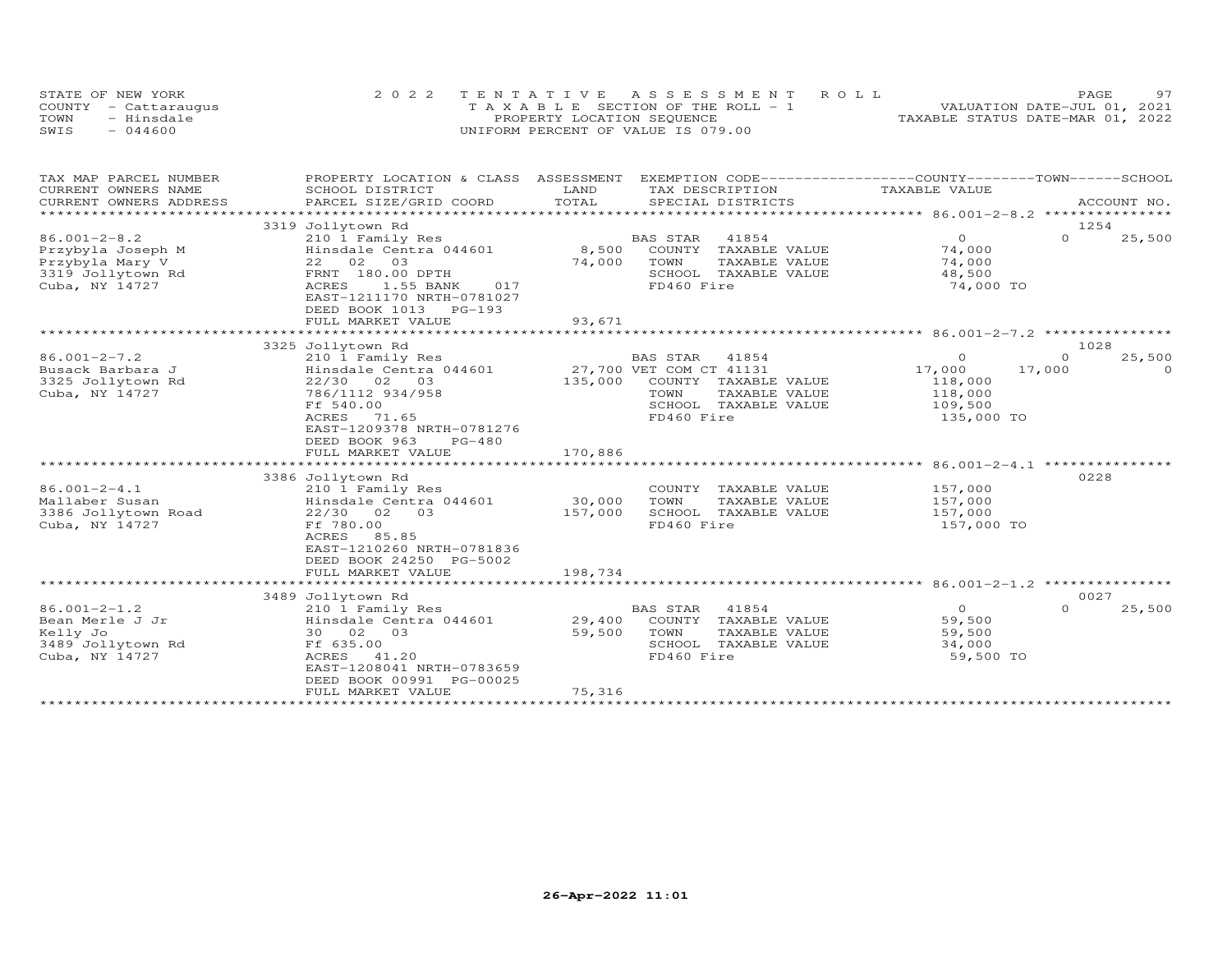| STATE OF NEW YORK    | 2022 TENTATIVE ASSESSMENT ROLL        | 98<br><b>PAGE</b>                |
|----------------------|---------------------------------------|----------------------------------|
| COUNTY - Cattaraugus | T A X A B L E SECTION OF THE ROLL - 1 | VALUATION DATE-JUL 01, 2021      |
| TOWN<br>- Hinsdale   | PROPERTY LOCATION SEQUENCE            | TAXABLE STATUS DATE-MAR 01, 2022 |
| $-044600$<br>SWIS    | UNIFORM PERCENT OF VALUE IS 079.00    |                                  |

| TAX MAP PARCEL NUMBER<br>CURRENT OWNERS NAME                     | PROPERTY LOCATION & CLASS ASSESSMENT EXEMPTION CODE----------------COUNTY-------TOWN------SCHOOL<br>SCHOOL DISTRICT | LAND    | TAX DESCRIPTION             | TAXABLE VALUE  |                    |
|------------------------------------------------------------------|---------------------------------------------------------------------------------------------------------------------|---------|-----------------------------|----------------|--------------------|
| CURRENT OWNERS ADDRESS                                           | PARCEL SIZE/GRID COORD                                                                                              | TOTAL   | SPECIAL DISTRICTS           |                | ACCOUNT NO.        |
|                                                                  |                                                                                                                     |         |                             |                |                    |
|                                                                  | 3516 Jollytown Rd                                                                                                   |         |                             |                | 0721               |
| $77.003 - 2 - 19$                                                | 210 1 Family Res                                                                                                    |         | <b>BAS STAR</b><br>41854    | $\overline{O}$ | $\Omega$<br>25,500 |
| George Al E                                                      | Hinsdale Centra 044601                                                                                              | 13,700  | COUNTY TAXABLE VALUE        | 123,000        |                    |
| George Laurie A                                                  | 30 02 03                                                                                                            | 123,000 | TOWN<br>TAXABLE VALUE       | 123,000        |                    |
| 3516 Jollytown Rd Ff 915.00                                      |                                                                                                                     |         | SCHOOL TAXABLE VALUE        | 97,500         |                    |
| Cuba, NY 14727                                                   | ACRES 10.77 BANK 017<br>EAST-1209440 NRTH-0783756                                                                   |         | FD460 Fire                  | 123,000 TO     |                    |
|                                                                  | DEED BOOK 18188 PG-9001                                                                                             |         |                             |                |                    |
|                                                                  | FULL MARKET VALUE                                                                                                   | 155,696 |                             |                |                    |
|                                                                  |                                                                                                                     |         |                             |                |                    |
|                                                                  | 3538 Jollytown Rd                                                                                                   |         |                             |                | 0269               |
| $77.003 - 2 - 20$                                                | 210 1 Family Res                                                                                                    |         | COUNTY TAXABLE VALUE 38,500 |                |                    |
| Azbell Joseph H Jr.                                              | Hinsdale Centra 044601 9,600                                                                                        |         | TOWN<br>TAXABLE VALUE       | 38,500         |                    |
| Azbell Jane L                                                    | 30 02 03                                                                                                            | 38,500  | SCHOOL TAXABLE VALUE        | 38,500         |                    |
| Azbell Jane L<br>1299 Saunders Settlers Rd      FRNT 645.00 DPTH |                                                                                                                     |         | FD460 Fire                  | 38,500 TO      |                    |
| Niagara Falls, NY 14305                                          | 2.88<br>ACRES                                                                                                       |         |                             |                |                    |
|                                                                  | EAST-1208832 NRTH-0783917                                                                                           |         |                             |                |                    |
|                                                                  | DEED BOOK 17681 PG-2002                                                                                             |         |                             |                |                    |
|                                                                  | FULL MARKET VALUE                                                                                                   | 48,734  |                             |                |                    |
|                                                                  |                                                                                                                     |         |                             |                |                    |
|                                                                  | 3560 Jollytown Rd                                                                                                   |         |                             |                | 0484               |
| $77.003 - 2 - 24.1$                                              | 210 1 Family Res                                                                                                    |         | COUNTY TAXABLE VALUE        | 12,400         |                    |
| Winkworth Lawrence G                                             | Hinsdale Centra 044601 11,400                                                                                       |         | TOWN<br>TAXABLE VALUE       | 12,400         |                    |
|                                                                  | 31 02 03                                                                                                            | 12,400  | SCHOOL TAXABLE VALUE        | 12,400         |                    |
| Winkworth Penny E<br>8311 County Highway v Rd                    | FRNT 375.00 DPTH                                                                                                    |         | FD460 Fire                  | 12,400 TO      |                    |
| Gillett, WI 54124                                                | ACRES<br>4.95                                                                                                       |         |                             |                |                    |
|                                                                  | EAST-1208664 NRTH-0784639                                                                                           |         |                             |                |                    |
|                                                                  | DEED BOOK 11996 PG-6001<br>FULL MARKET VALUE                                                                        | 15,696  |                             |                |                    |
|                                                                  |                                                                                                                     |         |                             |                |                    |
|                                                                  | 3624 Jollytown Rd                                                                                                   |         |                             |                | 0210               |
| $77.003 - 2 - 26$                                                | 210 1 Family Res                                                                                                    |         | ENH STAR 41834              | $\overline{0}$ | $\Omega$<br>63,670 |
| Dyskant Barbara                                                  | Hinsdale Centra 044601                                                                                              |         | 11,400 COUNTY TAXABLE VALUE | 141,000        |                    |
| 3624 Jollytown Rd                                                | 31 02 03                                                                                                            | 141,000 | TOWN<br>TAXABLE VALUE       | 141,000        |                    |
| Hinsdale, NY 14743                                               | Ff 260.00                                                                                                           |         | SCHOOL TAXABLE VALUE        | 77,330         |                    |
|                                                                  | 5.06<br>ACRES                                                                                                       |         | FD460 Fire                  | 141,000 TO     |                    |
|                                                                  | EAST-1208539 NRTH-0785329                                                                                           |         |                             |                |                    |
|                                                                  | DEED BOOK 1030<br>PG-256                                                                                            |         |                             |                |                    |
|                                                                  | FULL MARKET VALUE                                                                                                   | 178,481 |                             |                |                    |
|                                                                  |                                                                                                                     |         |                             |                |                    |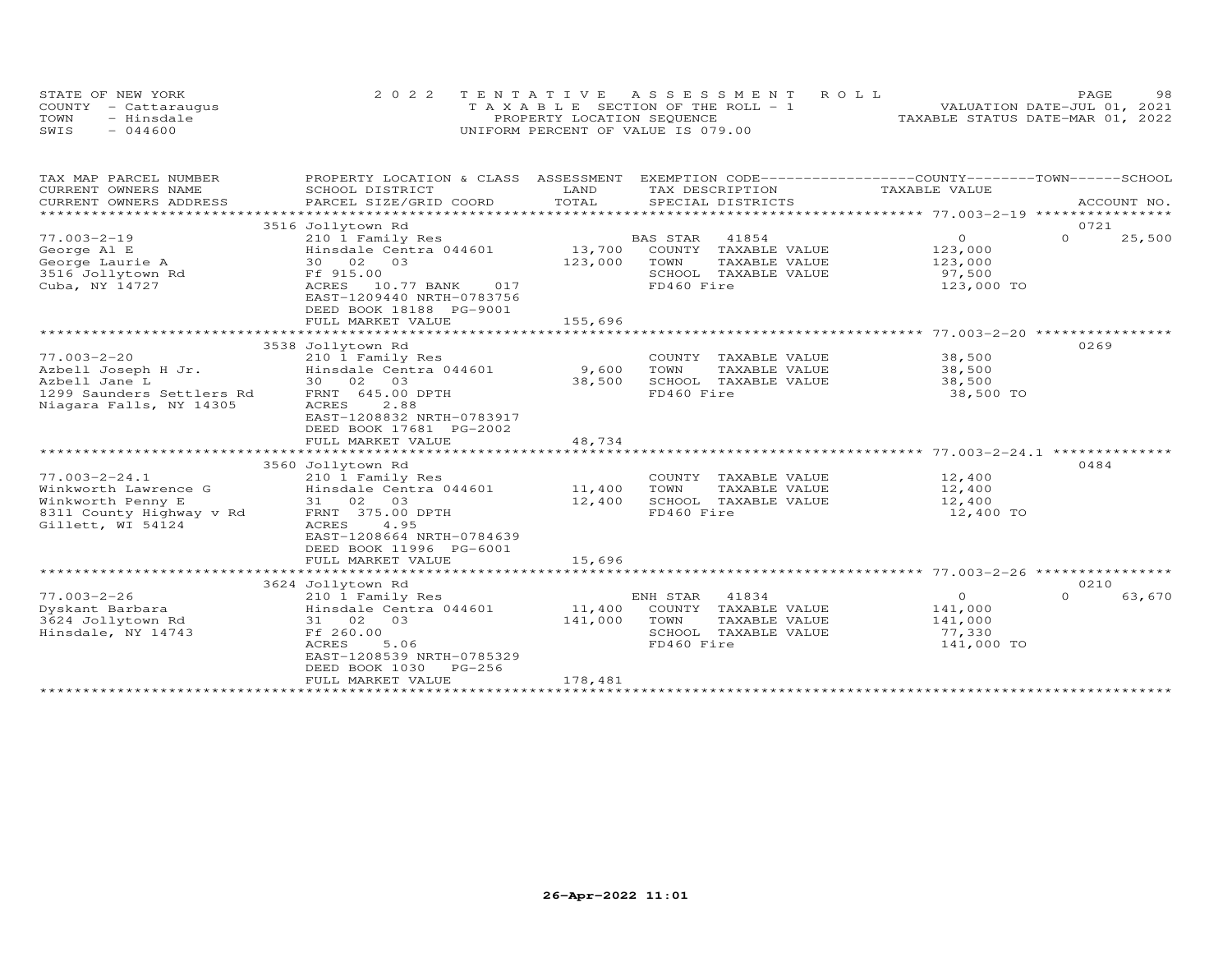| STATE OF NEW YORK    | 2022 TENTATIVE ASSESSMENT ROLL           | PAGE.                            | 99 |
|----------------------|------------------------------------------|----------------------------------|----|
| COUNTY - Cattaraugus | $T A X A B I E$ SECTION OF THE ROLL $-1$ | VALUATION DATE-JUL 01, 2021      |    |
| - Hinsdale<br>TOWN   | PROPERTY LOCATION SEQUENCE               | TAXABLE STATUS DATE-MAR 01, 2022 |    |
| $-044600$<br>SWIS    | UNIFORM PERCENT OF VALUE IS 079.00       |                                  |    |

| TAX MAP PARCEL NUMBER<br>CURRENT OWNERS NAME<br>CURRENT OWNERS ADDRESS | PROPERTY LOCATION & CLASS ASSESSMENT<br>SCHOOL DISTRICT<br>PARCEL SIZE/GRID COORD | LAND<br>TOTAL          | EXEMPTION CODE-----------------COUNTY-------TOWN-----SCHOOL<br>TAX DESCRIPTION<br>SPECIAL DISTRICTS | TAXABLE VALUE                | ACCOUNT NO.        |
|------------------------------------------------------------------------|-----------------------------------------------------------------------------------|------------------------|-----------------------------------------------------------------------------------------------------|------------------------------|--------------------|
| *********************                                                  |                                                                                   |                        |                                                                                                     |                              |                    |
|                                                                        | 3642 Jollytown Rd                                                                 |                        |                                                                                                     |                              | 0403               |
| $77.003 - 2 - 27$                                                      | 210 1 Family Res                                                                  |                        | VET COM CT 41131                                                                                    | 17,000<br>17,000             | $\circ$            |
| Dentler Paul                                                           | Hinsdale Centra 044601                                                            | 11,900 BAS STAR        | 41854                                                                                               | $\circ$                      | $\Omega$<br>25,500 |
| Dentler Patricia                                                       | 31 02<br>03                                                                       | 134,000                | COUNTY TAXABLE VALUE                                                                                | 117,000                      |                    |
| 3642 Jollytown Rd                                                      | Ff 310.00                                                                         |                        | TOWN<br>TAXABLE VALUE                                                                               | 117,000                      |                    |
| Hinsdale, NY 14743                                                     | ACRES<br>6.32                                                                     |                        | SCHOOL TAXABLE VALUE                                                                                | 108,500                      |                    |
|                                                                        | EAST-1208512 NRTH-0785603                                                         |                        | FD460 Fire                                                                                          | 134,000 TO                   |                    |
|                                                                        | DEED BOOK 00928 PG-00212                                                          |                        |                                                                                                     |                              |                    |
|                                                                        | FULL MARKET VALUE                                                                 | 169,620<br>*********** |                                                                                                     |                              |                    |
|                                                                        |                                                                                   |                        |                                                                                                     | *********** 77.003-2-32 **** | 0130               |
| $77.003 - 2 - 32$                                                      | 3661 Jollytown Rd                                                                 |                        |                                                                                                     | 19,800                       |                    |
| Babb Ronald E Jr                                                       | 270 Mfg housing<br>Hinsdale Centra 044601                                         | 9,100                  | COUNTY TAXABLE VALUE<br>TOWN<br>TAXABLE VALUE                                                       | 19,800                       |                    |
| Babb Rosalie A                                                         | 10/31 02 03                                                                       | 19,800                 | SCHOOL TAXABLE VALUE                                                                                | 19,800                       |                    |
| 3661 Jollytown Rd                                                      | FRNT 210.00 DPTH                                                                  |                        | FD460 Fire                                                                                          | 19,800 TO                    |                    |
| Hinsdale, NY 14743                                                     | ACRES<br>2.10                                                                     |                        |                                                                                                     |                              |                    |
|                                                                        | EAST-1207751 NRTH-0785978                                                         |                        |                                                                                                     |                              |                    |
|                                                                        | DEED BOOK 23456 PG-5001                                                           |                        |                                                                                                     |                              |                    |
|                                                                        | FULL MARKET VALUE                                                                 | 25,063                 |                                                                                                     |                              |                    |
|                                                                        |                                                                                   | **************         | ******************************** 77.003-2-28 *************                                          |                              |                    |
|                                                                        | 3664 Jollytown Rd                                                                 |                        |                                                                                                     |                              | 0811               |
| $77.003 - 2 - 28$                                                      | 210 1 Family Res                                                                  |                        | COUNTY TAXABLE VALUE                                                                                | 112,000                      |                    |
| Barbera Jennifer                                                       | Hinsdale Centra 044601                                                            | 11,800                 | TOWN<br>TAXABLE VALUE                                                                               | 112,000                      |                    |
| 3664 Jollytown Road                                                    | 31 02 03                                                                          | 112,000                | SCHOOL TAXABLE VALUE                                                                                | 112,000                      |                    |
| Hinsdale, NY 14743                                                     | FRNT 270.00 DPTH                                                                  |                        | FD460 Fire                                                                                          | 112,000 TO                   |                    |
|                                                                        | ACRES<br>6.01                                                                     |                        |                                                                                                     |                              |                    |
|                                                                        | EAST-1208481 NRTH-0785889                                                         |                        |                                                                                                     |                              |                    |
|                                                                        | DEED BOOK 26719 PG-2001                                                           |                        |                                                                                                     |                              |                    |
|                                                                        | FULL MARKET VALUE<br>***************************                                  | 141,772                |                                                                                                     |                              |                    |
|                                                                        | Jollytown Rd (Off)                                                                |                        |                                                                                                     |                              | 0048               |
| $86.001 - 2 - 38$                                                      | 323 Vacant rural                                                                  |                        | COUNTY TAXABLE VALUE                                                                                | 9,900                        |                    |
| Benham Gregory K                                                       | Hinsdale Centra 044601                                                            | 9,900                  | TOWN<br>TAXABLE VALUE                                                                               | 9,900                        |                    |
| 3035 Creek Rd                                                          | 30 02 03                                                                          | 9,900                  | SCHOOL TAXABLE VALUE                                                                                | 9,900                        |                    |
| Cuba, NY 14727                                                         | ACRES 20.26                                                                       |                        | FD460 Fire                                                                                          | 9,900 TO                     |                    |
|                                                                        | EAST-1207608 NRTH-0782151                                                         |                        |                                                                                                     |                              |                    |
|                                                                        | DEED BOOK 1012 PG-556                                                             |                        |                                                                                                     |                              |                    |
|                                                                        | FULL MARKET VALUE                                                                 | 12,532                 |                                                                                                     |                              |                    |
|                                                                        |                                                                                   |                        |                                                                                                     |                              |                    |
|                                                                        | Jollytown Rd (Off)                                                                |                        |                                                                                                     |                              | 1054               |
| $86.002 - 2 - 24.2$                                                    | 260 Seasonal res                                                                  |                        | COUNTY TAXABLE VALUE                                                                                | 32,000                       |                    |
| Minella Janet A L/U                                                    | Hinsdale Centra 044601                                                            | 9,900                  | TOWN<br>TAXABLE VALUE                                                                               | 32,000                       |                    |
| Ingraham Lynn M                                                        | 21 02<br>03                                                                       | 32,000                 | SCHOOL TAXABLE VALUE                                                                                | 32,000                       |                    |
| 40 Sandelwood Dr                                                       | Life Use Janet Minella                                                            |                        | FD460 Fire                                                                                          | 32,000 TO                    |                    |
| Getzville, NY 14068                                                    | 5.00<br>ACRES                                                                     |                        |                                                                                                     |                              |                    |
|                                                                        | EAST-1212622 NRTH-0779975<br>PG-9003                                              |                        |                                                                                                     |                              |                    |
|                                                                        | DEED BOOK 2284<br>FULL MARKET VALUE                                               | 40,506                 |                                                                                                     |                              |                    |
| ************************                                               |                                                                                   |                        |                                                                                                     |                              |                    |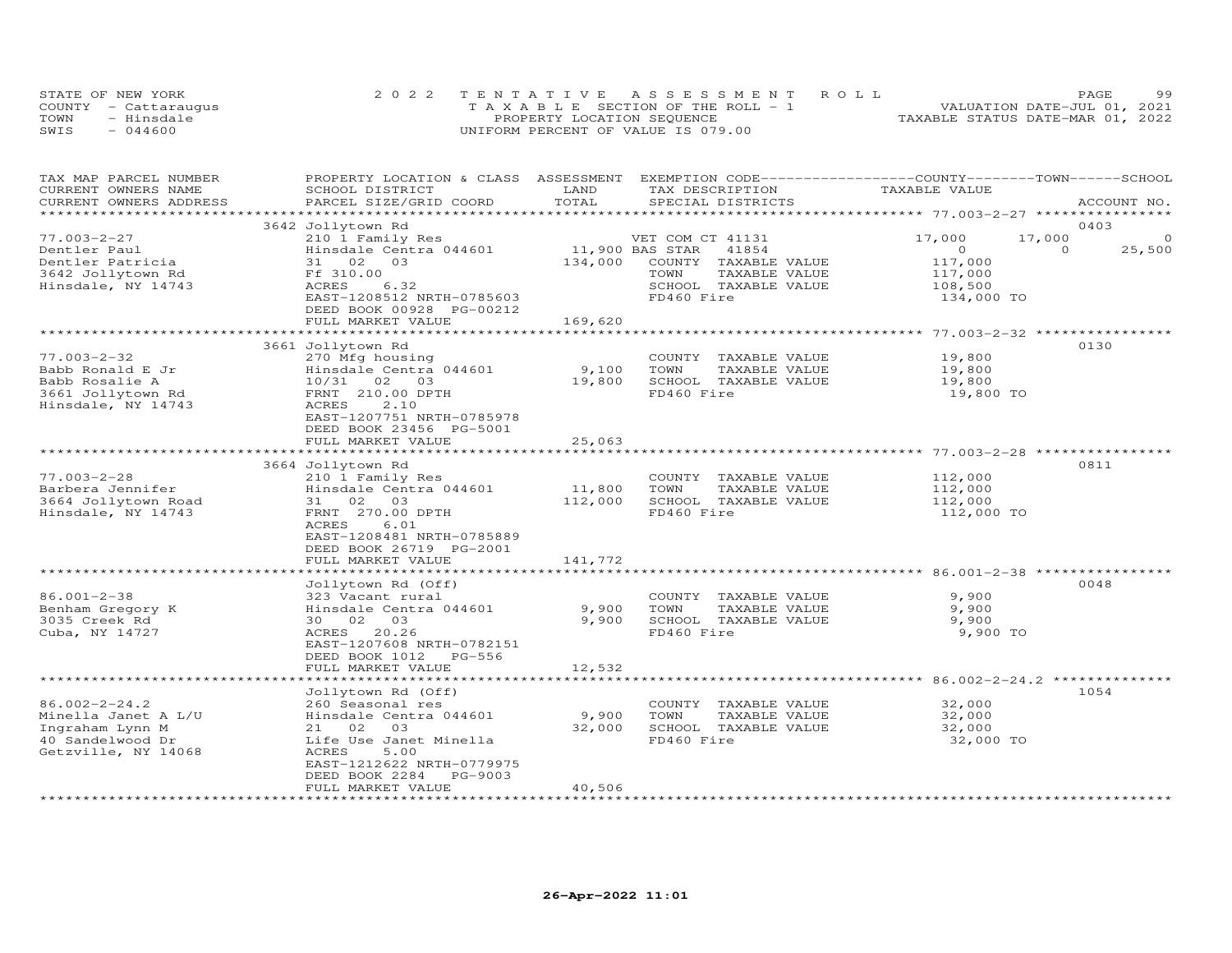| STATE OF NEW YORK    | 2022 TENTATIVE ASSESSMENT ROLL        | 100<br>PAGE.                     |
|----------------------|---------------------------------------|----------------------------------|
| COUNTY - Cattaraugus | T A X A B L E SECTION OF THE ROLL - 1 | VALUATION DATE-JUL 01, 2021      |
| TOWN<br>- Hinsdale   | PROPERTY LOCATION SEQUENCE            | TAXABLE STATUS DATE-MAR 01, 2022 |
| $-044600$<br>SWIS    | UNIFORM PERCENT OF VALUE IS 079.00    |                                  |

| TAX MAP PARCEL NUMBER             | PROPERTY LOCATION & CLASS ASSESSMENT            |                               | EXEMPTION CODE-----------------COUNTY-------TOWN-----SCHOOL |                                                    |             |
|-----------------------------------|-------------------------------------------------|-------------------------------|-------------------------------------------------------------|----------------------------------------------------|-------------|
| CURRENT OWNERS NAME               | SCHOOL DISTRICT                                 | LAND                          | TAX DESCRIPTION                                             | TAXABLE VALUE                                      |             |
| CURRENT OWNERS ADDRESS            | PARCEL SIZE/GRID COORD                          | TOTAL                         | SPECIAL DISTRICTS                                           |                                                    | ACCOUNT NO. |
|                                   |                                                 | ***************************** |                                                             | ******************** 86.002-2-24.3 *************** |             |
|                                   | Jollytown Rd (Off)                              |                               |                                                             |                                                    | 1041        |
| $86.002 - 2 - 24.3$               | 260 Seasonal res                                |                               | COUNTY TAXABLE VALUE                                        | 45,000                                             |             |
| Gallivan James E                  | Hinsdale Centra 044601                          | 9,900                         | TOWN<br>TAXABLE VALUE                                       | 45,000                                             |             |
| Gallivan Olga M                   | 02<br>03<br>21                                  | 45,000                        | SCHOOL TAXABLE VALUE                                        | 45,000                                             |             |
| 6980 Rapids Rd                    | 5.00<br>ACRES                                   |                               | FD460 Fire                                                  | 45,000 TO                                          |             |
| Lockport, NY 14094                | EAST-1212720 NRTH-0779707                       |                               |                                                             |                                                    |             |
|                                   | DEED BOOK 783<br>PG-141                         |                               |                                                             |                                                    |             |
|                                   | FULL MARKET VALUE                               | 56,962                        |                                                             |                                                    |             |
|                                   |                                                 |                               |                                                             |                                                    |             |
|                                   | Jollytown Rd (Off)                              |                               |                                                             |                                                    | 1023        |
| $86.002 - 2 - 24.4$               | 260 Seasonal res                                |                               | COUNTY TAXABLE VALUE                                        | 36,500                                             |             |
| Arnone Jeffrey T                  | Hinsdale Centra 044601                          | 9,900                         | TOWN<br>TAXABLE VALUE                                       | 36,500                                             |             |
| 140 Linden Ave                    | 21 02<br>03                                     | 36,500                        | SCHOOL TAXABLE VALUE                                        | 36,500                                             |             |
| Buffalo, NY 14214                 | ACRES<br>5.00                                   |                               | FD460 Fire                                                  | 36,500 TO                                          |             |
|                                   | EAST-1212826 NRTH-0779437                       |                               |                                                             |                                                    |             |
|                                   | DEED BOOK 00926 PG-0234A                        |                               |                                                             |                                                    |             |
|                                   | FULL MARKET VALUE<br>************************** | 46,203                        |                                                             | ************************ 86.002-2-24.5 **          |             |
|                                   |                                                 |                               |                                                             |                                                    |             |
|                                   | Jollytown Rd (Off)                              |                               |                                                             |                                                    | 1058        |
| $86.002 - 2 - 24.5$               | 314 Rural vac<10                                |                               | COUNTY TAXABLE VALUE                                        | 9,900                                              |             |
| Arnone Jeffrey T                  | Hinsdale Centra 044601                          | 9,900                         | TOWN<br>TAXABLE VALUE                                       | 9,900                                              |             |
| Arnone Rosemary                   | 21 02<br>03                                     | 9,900                         | SCHOOL TAXABLE VALUE                                        | 9,900                                              |             |
| 140 Linden Avenue                 | ACRES<br>5.00                                   |                               | FD460 Fire                                                  | 9,900 TO                                           |             |
| Buffalo, NY 14214                 | EAST-1212926 NRTH-0779154                       |                               |                                                             |                                                    |             |
|                                   | DEED BOOK 19684 PG-4001                         |                               |                                                             |                                                    |             |
|                                   | FULL MARKET VALUE                               | 12,532                        |                                                             |                                                    |             |
|                                   |                                                 |                               |                                                             |                                                    |             |
| $86.002 - 2 - 30$                 | Jollytown Rd (Off)                              |                               | 41720                                                       |                                                    | 0049        |
|                                   | 323 Vacant rural                                | 17,800                        | AG DIST                                                     | 8,247<br>8,247                                     | 8,247       |
| Benham Gregory K<br>3035 Creek Rd | Hinsdale Centra 044601<br>22 02 03              | 17,800                        | COUNTY TAXABLE VALUE<br>TOWN                                | 9,553<br>9,553                                     |             |
| Cuba, NY 14727                    | ACRES 29.31                                     |                               | TAXABLE VALUE<br>SCHOOL TAXABLE VALUE                       | 9,553                                              |             |
|                                   | EAST-1211310 NRTH-0783283                       |                               | FD460 Fire                                                  | 17,800 TO                                          |             |
| MAY BE SUBJECT TO PAYMENT         | DEED BOOK 1012<br>PG-556                        |                               |                                                             |                                                    |             |
| UNDER AGDIST LAW TIL 2026         | FULL MARKET VALUE                               | 22,532                        |                                                             |                                                    |             |
| *********************             | *************************                       | ************                  |                                                             |                                                    |             |
|                                   | 4123 Keller Hill Rd                             |                               |                                                             |                                                    | 0108        |
| $77.002 - 1 - 22.1$               |                                                 |                               | ENH STAR<br>41834                                           | $\circ$<br>$\Omega$                                | 63,670      |
| Tupper Thomas W                   | 210 1 Family Res<br>Hinsdale Centra 044601      | 22,500                        | COUNTY TAXABLE VALUE                                        | 105,000                                            |             |
| Tupper Vanessa M                  | 09 03 03                                        | 105,000                       | TOWN<br>TAXABLE VALUE                                       | 105,000                                            |             |
| 4123 W Keller Hill Rd             | Ff 488.00                                       |                               | SCHOOL TAXABLE VALUE                                        | 41,330                                             |             |
| Cuba, NY 14727                    | ACRES 45.46                                     |                               | FD460 Fire                                                  | 105,000 TO                                         |             |
|                                   | EAST-1215770 NRTH-0794999                       |                               |                                                             |                                                    |             |
|                                   | DEED BOOK 869<br>PG-00621                       |                               |                                                             |                                                    |             |
|                                   | FULL MARKET VALUE                               | 132,911                       |                                                             |                                                    |             |
|                                   |                                                 |                               |                                                             |                                                    |             |
|                                   |                                                 |                               |                                                             |                                                    |             |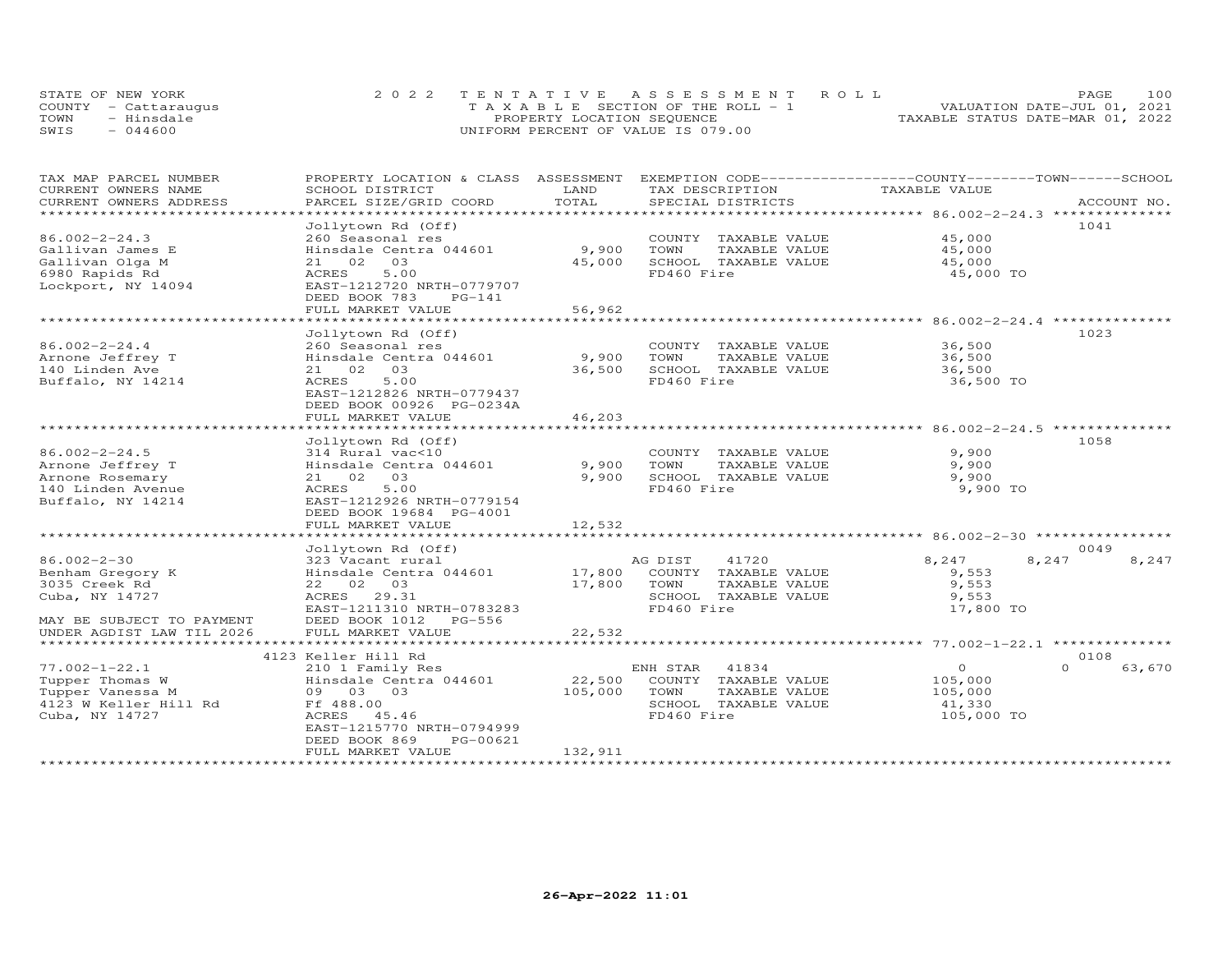|      | STATE OF NEW YORK    | 2022 TENTATIVE ASSESSMENT ROLL        | 101<br>PAGE                      |
|------|----------------------|---------------------------------------|----------------------------------|
|      | COUNTY - Cattaraugus | T A X A B L E SECTION OF THE ROLL - 1 | VALUATION DATE-JUL 01, 2021      |
| TOWN | - Hinsdale           | PROPERTY LOCATION SEQUENCE            | TAXABLE STATUS DATE-MAR 01, 2022 |
| SWIS | $-044600$            | UNIFORM PERCENT OF VALUE IS 079.00    |                                  |

| TAX MAP PARCEL NUMBER<br>CURRENT OWNERS NAME<br>CURRENT OWNERS ADDRESS                               | PROPERTY LOCATION & CLASS ASSESSMENT EXEMPTION CODE-----------------COUNTY-------TOWN------SCHOOL<br>SCHOOL DISTRICT<br>PARCEL SIZE/GRID COORD                                                                                               | LAND<br>TOTAL              | TAX DESCRIPTION<br>SPECIAL DISTRICTS                                                                        | TAXABLE VALUE                                       | ACCOUNT NO. |
|------------------------------------------------------------------------------------------------------|----------------------------------------------------------------------------------------------------------------------------------------------------------------------------------------------------------------------------------------------|----------------------------|-------------------------------------------------------------------------------------------------------------|-----------------------------------------------------|-------------|
| ************************                                                                             |                                                                                                                                                                                                                                              |                            |                                                                                                             |                                                     |             |
| $77.002 - 1 - 10$<br>Jensen Erik T<br>427 Tremont Ave.<br>Kenmore, NY 14217                          | 4307 Keller Hill Rd<br>312 Vac w/imprv<br>Cuba-Rush Cent 024801<br>10 03 03<br>28.18<br>ACRES<br>EAST-1218227 NRTH-0799570<br>DEED BOOK 24303 PG-7004                                                                                        | 17,500<br>60,000           | COUNTY TAXABLE VALUE<br>TAXABLE VALUE<br>TOWN<br>SCHOOL TAXABLE VALUE<br>FD460 Fire                         | 60,000<br>60,000<br>60,000<br>60,000 TO             | 0799        |
|                                                                                                      | FULL MARKET VALUE                                                                                                                                                                                                                            | 75,949                     |                                                                                                             |                                                     |             |
|                                                                                                      |                                                                                                                                                                                                                                              |                            |                                                                                                             |                                                     |             |
| $77.002 - 1 - 11.1$<br>Cuba Rod Gun Club<br>PO Box 122<br>Cuba, NY 14727                             | 4361 Keller Hill Rd<br>557 Outdr sport<br>Cuba-Rush Cent 024801<br>02 03<br>03<br>ACRES 135.70<br>EAST-1220850 NRTH-0799287<br>DEED BOOK 1000 PG-549                                                                                         | 40,500<br>80,000           | COUNTY TAXABLE VALUE<br>TOWN<br>TAXABLE VALUE<br>SCHOOL TAXABLE VALUE<br>FD460 Fire                         | 80,000<br>80,000<br>80,000<br>80,000 TO             | 0192        |
|                                                                                                      | FULL MARKET VALUE                                                                                                                                                                                                                            | 101,266                    |                                                                                                             |                                                     |             |
|                                                                                                      | ************************<br>4591 Keller Hill Rd                                                                                                                                                                                              | ***********                |                                                                                                             | ********************* 68.004-2-22.2 *************** | 1065        |
| $68.004 - 2 - 22.2$<br>Gloss Norman R Jr<br>1357 Chestnut St<br>Alden, NY 14004<br>$68.004 - 2 - 13$ | 270 Mfg housing<br>Cuba-Rush Cent 024801<br>03 03 03<br>Roulo, Todd & Sharon LCont<br>FRNT 215.00 DPTH<br>ACRES<br>1.87<br>EAST-1222435 NRTH-0800791<br>DEED BOOK 30378 PG-2003<br>FULL MARKET VALUE<br>Keller Hill Rd N<br>322 Rural vac>10 | 7,200<br>65,000<br>82,278  | COUNTY TAXABLE VALUE<br>TOWN<br>TAXABLE VALUE<br>SCHOOL TAXABLE VALUE<br>FD460 Fire<br>COUNTY TAXABLE VALUE | 65,000<br>65,000<br>65,000<br>65,000 TO<br>45,000   | 0607        |
| Meldrum Dale F<br>333 Desmond<br>Tonawanda, NY 14150                                                 | Cuba-Rush Cent 024801<br>11 03 03<br>Ff 1610.00<br>ACRES<br>92.00<br>EAST-1219158 NRTH-0802345<br>DEED BOOK 16686 PG-7001<br>FULL MARKET VALUE                                                                                               | 45,000<br>45,000<br>56,962 | TOWN<br>TAXABLE VALUE<br>SCHOOL TAXABLE VALUE<br>FD460 Fire                                                 | 45,000<br>45,000<br>45,000 TO                       |             |
|                                                                                                      |                                                                                                                                                                                                                                              |                            |                                                                                                             |                                                     |             |
| $68.004 - 2 - 14.1$<br>WOOD WILLIAM J.<br>WOOD ANGELA M.<br>4526 Candlewood Dr<br>Lockport, NY 14094 | Keller Hill Rd N<br>311 Res vac land<br>Cuba-Rush Cent 024801<br>03 03 03<br>ACRES 13.68<br>EAST-1219477 NRTH-0803331<br>DEED BOOK 29360 PG-2001<br>FULL MARKET VALUE                                                                        | 13,400<br>13,400<br>16,962 | COUNTY TAXABLE VALUE<br>TOWN<br>TAXABLE VALUE<br>SCHOOL TAXABLE VALUE<br>FD460 Fire                         | 13,400<br>13,400<br>13,400<br>13,400 TO             | 0613        |
|                                                                                                      |                                                                                                                                                                                                                                              |                            |                                                                                                             |                                                     |             |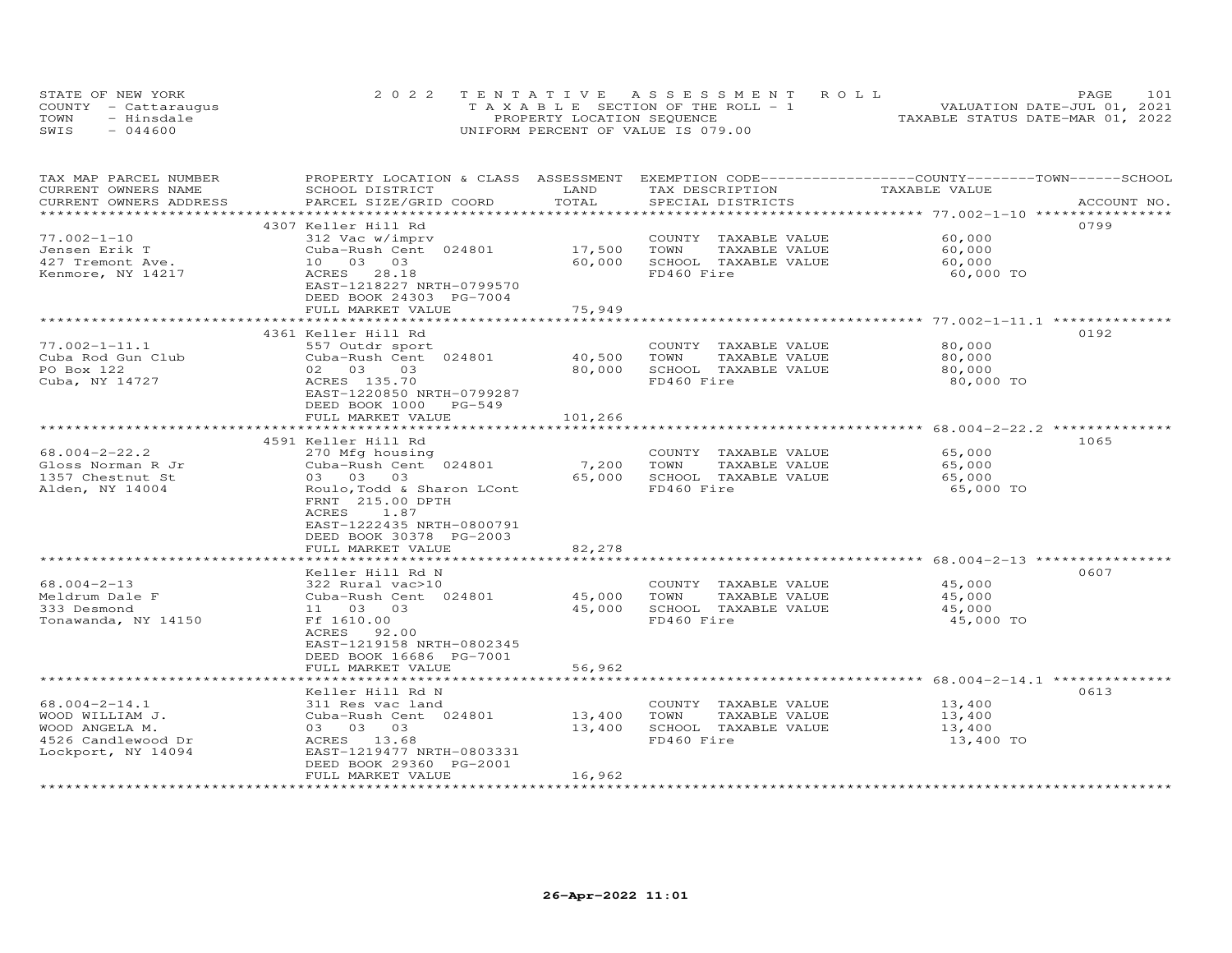| STATE OF NEW YORK |                      | 2022 TENTATIVE ASSESSMENT ROLL        | 1 0 2.<br>PAGE.                  |
|-------------------|----------------------|---------------------------------------|----------------------------------|
|                   | COUNTY - Cattarauqus | T A X A B L E SECTION OF THE ROLL - 1 | VALUATION DATE-JUL 01, 2021      |
| TOWN              | - Hinsdale           | PROPERTY LOCATION SEQUENCE            | TAXABLE STATUS DATE-MAR 01, 2022 |
| SWIS              | 044600               | UNIFORM PERCENT OF VALUE IS 079.00    |                                  |

| TAX MAP PARCEL NUMBER<br>CURRENT OWNERS NAME<br>CURRENT OWNERS ADDRESS                                                                   | PROPERTY LOCATION & CLASS ASSESSMENT EXEMPTION CODE----------------COUNTY-------TOWN------SCHOOL<br>SCHOOL DISTRICT<br>PARCEL SIZE/GRID COORD                                                                | LAND<br>TOTAL                                     | TAX DESCRIPTION<br>SPECIAL DISTRICTS                                                | TAXABLE VALUE                           | ACCOUNT NO. |
|------------------------------------------------------------------------------------------------------------------------------------------|--------------------------------------------------------------------------------------------------------------------------------------------------------------------------------------------------------------|---------------------------------------------------|-------------------------------------------------------------------------------------|-----------------------------------------|-------------|
| $68.004 - 2 - 14.2$<br>Church Carol S<br>Bitterman Margaret<br>Richard L Church Family<br>3732 Bowen Rd<br>Lancaster, NY 14086           | Keller Hill Rd N<br>321 Abandoned ag<br>Cuba-Rush Cent 024801 18,900<br>03 03 03<br>FRNT 1090.00 DPTH<br>ACRES 34.98<br>EAST-1220285 NRTH-0803423<br>DEED BOOK 00964 PG-01055<br>FULL MARKET VALUE           | 18,900<br>23,924                                  | COUNTY TAXABLE VALUE<br>TOWN<br>TAXABLE VALUE<br>SCHOOL TAXABLE VALUE<br>FD460 Fire | 18,900<br>18,900<br>18,900<br>18,900 TO | 0907        |
| $68.004 - 2 - 14.4$<br>Wood William James<br>Wood Angela M.<br>4526 Candlewood Drive<br>Lockport, NY 14094                               | Keller Hill Rd N<br>311 Res vac land<br>Cuba-Rush Cent 024801<br>03 03 03<br>ACRES<br>3.05<br>EAST-1219459 NRTH-0804014<br>DEED BOOK 20200 PG-7952<br>FULL MARKET VALUE<br>********************************* | 8,200<br>8,200<br>10,380<br>********************* | COUNTY TAXABLE VALUE<br>TOWN<br>TAXABLE VALUE<br>SCHOOL TAXABLE VALUE<br>FD460 Fire | 8,200<br>8,200<br>8,200<br>8,200 TO     | 1601        |
| $68.004 - 2 - 14.5$<br>Wood William S<br>Wood Joan E<br>662 Ruie Rd<br>N. Tonawanda, NY 14120                                            | Keller Hill Rd N<br>311 Res vac land<br>Cuba-Rush Cent 024801<br>03 03 03<br>ACRES<br>3.32<br>EAST-1218977 NRTH-0804016<br>DEED BOOK 8358 PG-2001<br>FULL MARKET VALUE                                       | 8,500<br>8,500<br>10,759                          | COUNTY TAXABLE VALUE<br>TOWN<br>TAXABLE VALUE<br>SCHOOL TAXABLE VALUE<br>FD460 Fire | 8,500<br>8,500<br>8,500<br>8,500 TO     | 1656        |
| $68.004 - 2 - 15.2$<br>LOGALBO & LOGALBO ROBERT & JON Cuba-Rush Cent 024801<br>KORBS JOSHUA<br>139 Lyndale Avenue<br>Tonawanda, NY 14223 | Keller Hill Rd N<br>260 Seasonal res<br>03 03 03<br>FRNT 1520.00 DPTH<br>ACRES 10.47<br>EAST-1221267 NRTH-0803514<br>DEED BOOK 2020 PG-10656<br>FULL MARKET VALUE                                            | 12,300<br>27,900<br>35,316                        | COUNTY TAXABLE VALUE<br>TOWN<br>TAXABLE VALUE<br>SCHOOL TAXABLE VALUE<br>FD460 Fire | 27,900<br>27,900<br>27,900<br>27,900 TO | 0912        |
| 68.004-2-16<br>Benham Robert L.<br>Benham Connie J.<br>185 N Keller Hill Rd<br>Cuba, NY 14727                                            | Keller Hill Rd N<br>322 Rural vac>10<br>Cuba-Rush Cent 024801<br>03 03 03<br>FRNT 550.00 DPTH<br>ACRES 12.19<br>EAST-1221404 NRTH-0802984<br>DEED BOOK 24692 PG-9001<br>FULL MARKET VALUE                    | 12,800<br>12,800<br>16,203                        | COUNTY TAXABLE VALUE<br>TOWN<br>TAXABLE VALUE<br>SCHOOL TAXABLE VALUE<br>FD460 Fire | 12,800<br>12,800<br>12,800<br>12,800 TO | 0890        |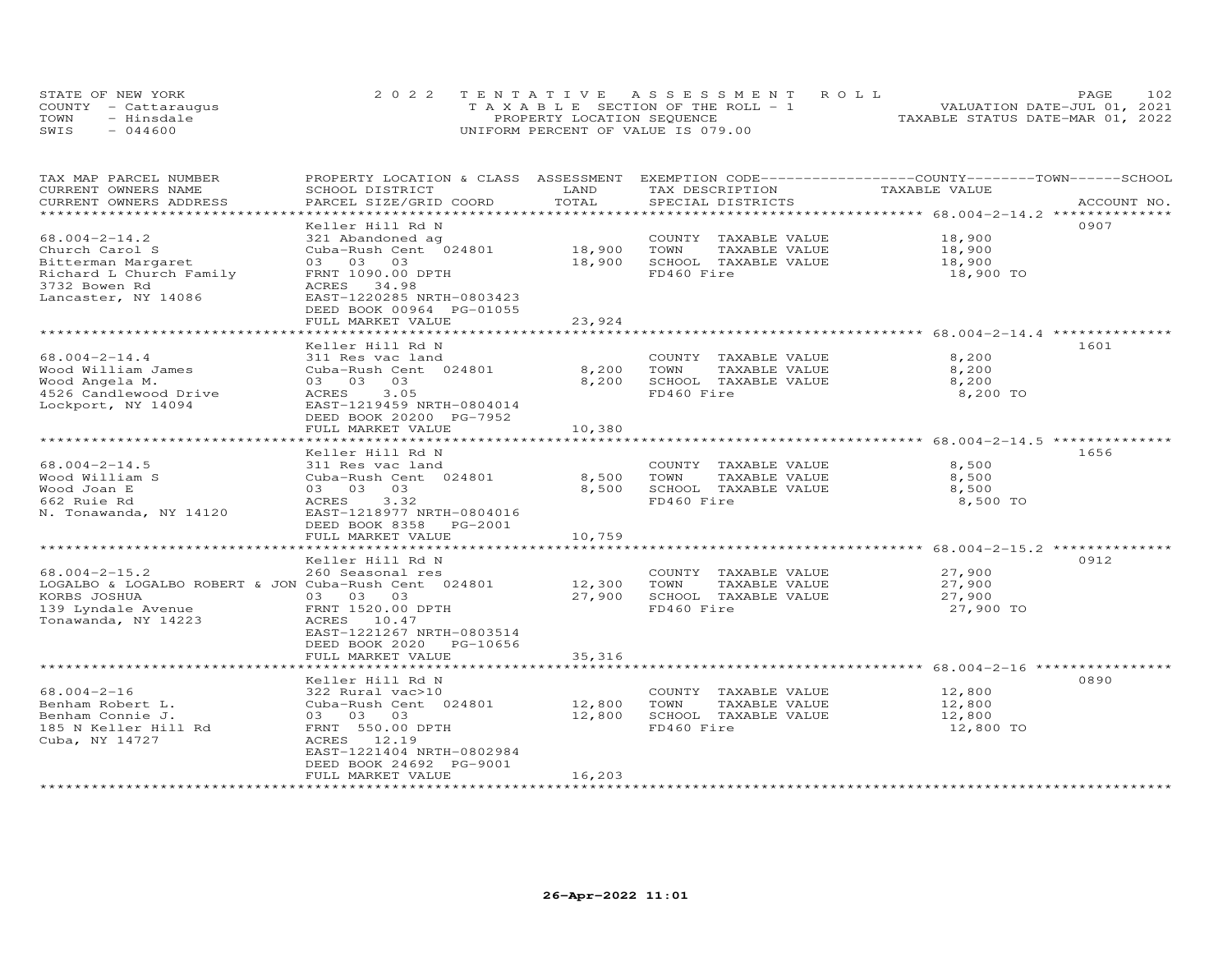|      | STATE OF NEW YORK    | 2022 TENTATIVE ASSESSMENT ROLL                 | PAGE.                            | 103 |
|------|----------------------|------------------------------------------------|----------------------------------|-----|
|      | COUNTY - Cattaraugus | $T A X A B I F S E C T T ON OF THE RO I I - 1$ | VALUATION DATE-JUL 01, 2021      |     |
| TOWN | - Hinsdale           | PROPERTY LOCATION SEQUENCE                     | TAXABLE STATUS DATE-MAR 01, 2022 |     |
| SWIS | $-044600$            | UNIFORM PERCENT OF VALUE IS 079.00             |                                  |     |

| TAX MAP PARCEL NUMBER<br>CURRENT OWNERS NAME<br>CURRENT OWNERS ADDRESS                             | PROPERTY LOCATION & CLASS ASSESSMENT<br>SCHOOL DISTRICT<br>PARCEL SIZE/GRID COORD                                      | LAND<br>TOTAL            | EXEMPTION CODE-----------------COUNTY-------TOWN------SCHOOL<br>TAX DESCRIPTION<br>SPECIAL DISTRICTS | TAXABLE VALUE                                                | ACCOUNT NO. |
|----------------------------------------------------------------------------------------------------|------------------------------------------------------------------------------------------------------------------------|--------------------------|------------------------------------------------------------------------------------------------------|--------------------------------------------------------------|-------------|
| ******************                                                                                 | *********************                                                                                                  | ************************ |                                                                                                      | ************************* 68.004-2-17 *****************      |             |
| $68.004 - 2 - 17$<br>Watson James E Jr                                                             | Keller Hill Rd N<br>312 Vac w/imprv<br>Cuba-Rush Cent 024801                                                           | 18,100                   | COUNTY TAXABLE VALUE<br>TOWN<br>TAXABLE VALUE                                                        | 19,400<br>19,400                                             | 0880        |
| Watson Andrea<br>6711 Maple Hill Rd<br>South Wales, NY 14139                                       | 03 03 03<br>Ff 2000.00<br>ACRES<br>30.80<br>EAST-1222045 NRTH-0803621<br>DEED BOOK 00996 PG-00622<br>FULL MARKET VALUE | 19,400<br>24,557         | SCHOOL TAXABLE VALUE<br>FD460 Fire                                                                   | 19,400<br>19,400 TO                                          |             |
|                                                                                                    |                                                                                                                        |                          |                                                                                                      |                                                              |             |
|                                                                                                    | Keller Hill Rd N                                                                                                       |                          |                                                                                                      |                                                              | 0878        |
| $68.004 - 2 - 18.1$<br>Grosskopf Brian<br>Grosskopf Deborah<br>156 Bouck St<br>Tonawanda, NY 14150 | 312 Vac w/imprv<br>Cuba-Rush Cent 024801<br>03 03 03<br>FRNT 400.00 DPTH<br>ACRES<br>4.05<br>EAST-1222399 NRTH-0802570 | 9,100<br>9,400           | COUNTY TAXABLE VALUE<br>TOWN<br>TAXABLE VALUE<br>SCHOOL TAXABLE VALUE<br>FD460 Fire                  | 9,400<br>9,400<br>9,400<br>9,400 TO                          |             |
|                                                                                                    | DEED BOOK 1016<br>$PG-422$                                                                                             |                          |                                                                                                      |                                                              |             |
|                                                                                                    | FULL MARKET VALUE<br>****************************                                                                      | 11,899                   |                                                                                                      |                                                              |             |
|                                                                                                    | Keller Hill Rd N                                                                                                       |                          |                                                                                                      |                                                              | 1402        |
| $68.004 - 2 - 18.2$<br>Grosskopf Bryan<br>Himmelback Debra                                         | 260 Seasonal res<br>Cuba-Rush Cent 024801<br>03 03 03                                                                  | 8,700<br>18,000          | COUNTY TAXABLE VALUE<br>TAXABLE VALUE<br>TOWN<br>SCHOOL TAXABLE VALUE                                | 18,000<br>18,000<br>18,000                                   |             |
| 156 Bouck St<br>Tonawanda, NY 14150                                                                | Ff 750.00<br>ACRES<br>3.55<br>EAST-1222457 NRTH-0802169<br>DEED BOOK 00989 PG-00075                                    |                          | FD460 Fire                                                                                           | 18,000 TO                                                    |             |
|                                                                                                    | FULL MARKET VALUE                                                                                                      | 22,785<br>*************  |                                                                                                      | ************************ 68.004-2-19 ************            |             |
|                                                                                                    | Keller Hill Rd N                                                                                                       |                          |                                                                                                      |                                                              | 0911        |
| $68.004 - 2 - 19$<br>Benham Robert L.                                                              | 322 Rural vac>10<br>Cuba-Rush Cent 024801                                                                              | 13,700                   | COUNTY TAXABLE VALUE<br>TOWN<br>TAXABLE VALUE                                                        | 13,700<br>13,700                                             |             |
| Benham Connie J.<br>185 N Keller Hill Rd<br>Cuba, NY 14727                                         | 03 03<br>03<br>FRNT 520.00 DPTH<br>ACRES 14.53<br>EAST-1221502 NRTH-0802489                                            | 13,700                   | SCHOOL TAXABLE VALUE<br>FD460 Fire                                                                   | 13,700<br>13,700 TO                                          |             |
|                                                                                                    | DEED BOOK 24692 PG-9001<br>FULL MARKET VALUE                                                                           | 17,342                   |                                                                                                      |                                                              |             |
|                                                                                                    | ************************                                                                                               | ******************       |                                                                                                      | ******************************** 68.004-2-22.1 ************* |             |
| $68.004 - 2 - 22.1$                                                                                | Keller Hill Rd N<br>314 Rural vac<10                                                                                   |                          | COUNTY TAXABLE VALUE                                                                                 | 9,400                                                        | 0609        |
| Snyder, Frank & Dawn                                                                               | Cuba-Rush Cent 024801                                                                                                  | 9,400                    | TOWN<br>TAXABLE VALUE                                                                                | 9,400                                                        |             |
| Schumacker Aimee Dean, Samt Ai 03 03 03                                                            |                                                                                                                        | 9,400                    | SCHOOL TAXABLE VALUE                                                                                 | 9,400                                                        |             |
| 13445 Aden Road<br>Nokesville, VA 20181                                                            | FRNT 520.00 DPTH<br>ACRES<br>4.45<br>EAST-1222425 NRTH-0801477<br>DEED BOOK 2021<br>PG-16712<br>FULL MARKET VALUE      | 11,899                   | FD460 Fire                                                                                           | 9,400 TO                                                     |             |
| ********************                                                                               |                                                                                                                        |                          |                                                                                                      |                                                              |             |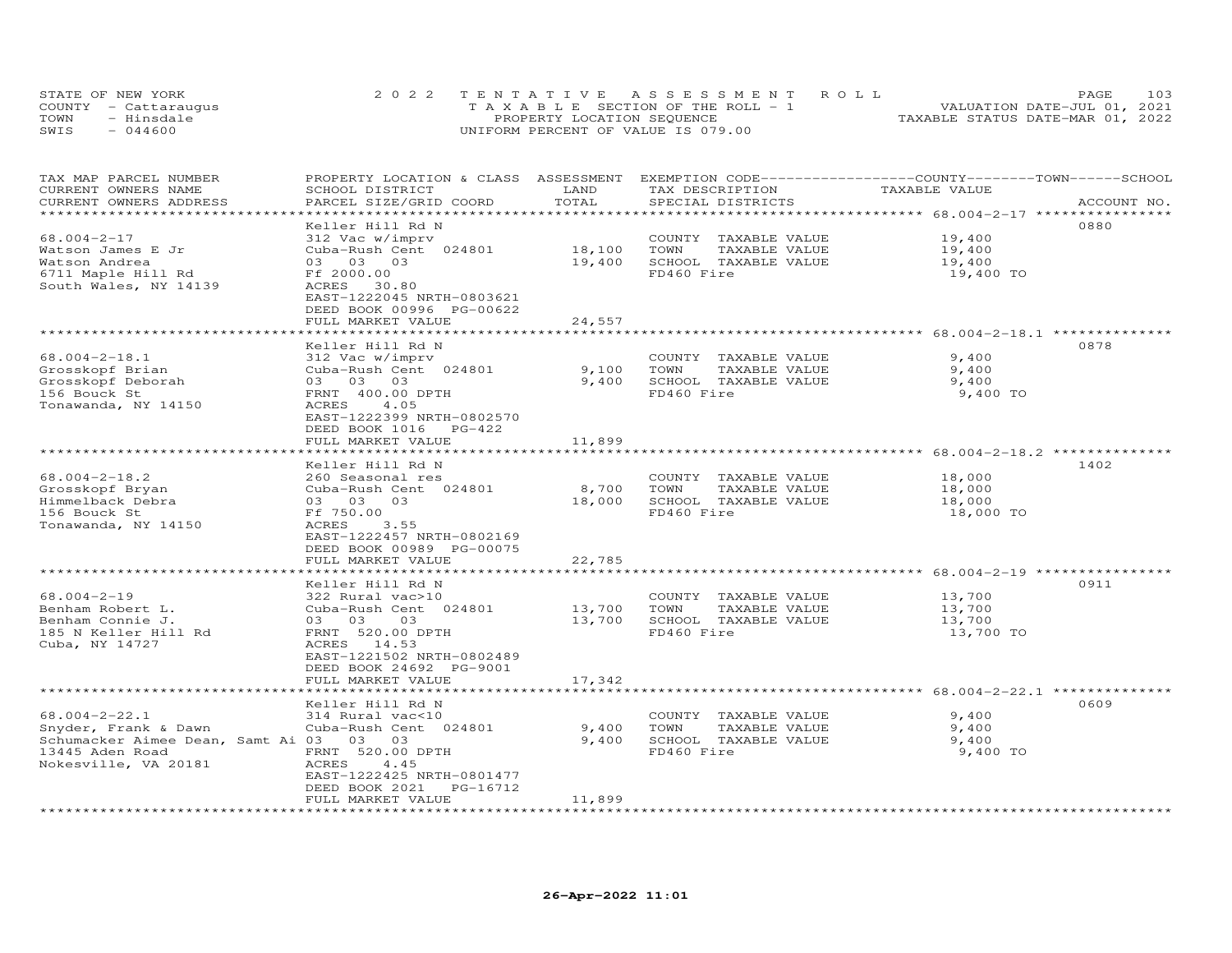|      | STATE OF NEW YORK    | 2022 TENTATIVE ASSESSMENT ROLL        | 104<br>PAGE                      |
|------|----------------------|---------------------------------------|----------------------------------|
|      | COUNTY - Cattarauqus | T A X A B L E SECTION OF THE ROLL - 1 | VALUATION DATE-JUL 01, 2021      |
| TOWN | - Hinsdale           | PROPERTY LOCATION SEQUENCE            | TAXABLE STATUS DATE-MAR 01, 2022 |
| SWIS | $-044600$            | UNIFORM PERCENT OF VALUE IS 079.00    |                                  |

| SCHOOL DISTRICT<br>PARCEL SIZE/GRID COORD                                                                                                                                                                                                                                             | LAND<br>TOTAL                                                                          | TAX DESCRIPTION<br>SPECIAL DISTRICTS                                                | TAXABLE VALUE                           | ACCOUNT NO.                                                                                                                                                        |
|---------------------------------------------------------------------------------------------------------------------------------------------------------------------------------------------------------------------------------------------------------------------------------------|----------------------------------------------------------------------------------------|-------------------------------------------------------------------------------------|-----------------------------------------|--------------------------------------------------------------------------------------------------------------------------------------------------------------------|
| Keller Hill Rd N<br>312 Vac w/imprv<br>Cuba-Rush Cent 024801<br>03 03 03<br>FRNT 270.00 DPTH<br>ACRES<br>2.35<br>EAST-1222427 NRTH-0801080<br>DEED BOOK 00985 PG-00888                                                                                                                | 7,600<br>7,700                                                                         | COUNTY TAXABLE VALUE<br>TOWN<br>TAXABLE VALUE<br>SCHOOL TAXABLE VALUE<br>FD460 Fire | 7,700<br>7,700<br>7,700<br>7,700 TO     | 1485                                                                                                                                                               |
|                                                                                                                                                                                                                                                                                       |                                                                                        |                                                                                     |                                         | 0935                                                                                                                                                               |
| 322 Rural vac>10<br>Cuba-Rush Cent 024801<br>11 03 03<br>FRNT 1260.00 DPTH<br>ACRES<br>50.37<br>EAST-1217957 NRTH-0801664                                                                                                                                                             | 22,000<br>22,000                                                                       | COUNTY TAXABLE VALUE<br>TOWN<br>TAXABLE VALUE<br>SCHOOL TAXABLE VALUE<br>FD460 Fire | 22,000<br>22,000<br>22,000<br>22,000 TO |                                                                                                                                                                    |
| FULL MARKET VALUE                                                                                                                                                                                                                                                                     | 27,848                                                                                 |                                                                                     |                                         |                                                                                                                                                                    |
| Keller Hill Rd N<br>321 Abandoned ag<br>Cuba-Rush Cent 024801<br>02 03 03<br>$L/u$ - Edward-Stephania K<br>FRNT 420.00 DPTH<br>52.81<br>ACRES<br>EAST-1221560 NRTH-0797749<br>DEED BOOK 00975 PG-00031                                                                                | 22,500<br>22,500                                                                       | COUNTY TAXABLE VALUE<br>TOWN<br>TAXABLE VALUE<br>SCHOOL TAXABLE VALUE<br>FD460 Fire | 22,500<br>22,500<br>22,500<br>22,500 TO | 0434                                                                                                                                                               |
| FULL MARKET VALUE                                                                                                                                                                                                                                                                     | 28,481                                                                                 |                                                                                     |                                         |                                                                                                                                                                    |
| 145 Keller Hill Rd N<br>210 1 Family Res<br>Cuba-Rush Cent 024801<br>03 03 03<br>FRNT 475.00 DPTH<br>ACRES<br>5.80<br>EAST-1221814 NRTH-0802097<br>DEED BOOK 2020<br>PG-12958                                                                                                         | 10,200<br>73,000                                                                       | COUNTY TAXABLE VALUE<br>TOWN<br>TAXABLE VALUE<br>SCHOOL TAXABLE VALUE<br>FD460 Fire | 73,000<br>73,000<br>73,000<br>73,000 TO | 0877                                                                                                                                                               |
| *******************                                                                                                                                                                                                                                                                   |                                                                                        |                                                                                     |                                         |                                                                                                                                                                    |
| Keller Hill Rd W<br>322 Rural vac>10<br>Sorokes, William J. Sorokes, L Hinsdale Centra 044601<br>Sorokes, Joseph A. Martel, Kat 10 03 03<br>FRNT 1625.00 DPTH<br>ACRES 106.40<br>EAST-1216324 NRTH-0797257<br>DEED BOOK 29902 PG-9001<br>FULL MARKET VALUE<br>*********************** | 34,700<br>34,700<br>43,924                                                             | COUNTY TAXABLE VALUE<br>TOWN<br>TAXABLE VALUE<br>SCHOOL TAXABLE VALUE<br>FD460 Fire | 34,700<br>34,700<br>34,700<br>34,700 TO | 1066                                                                                                                                                               |
|                                                                                                                                                                                                                                                                                       | FULL MARKET VALUE<br>Keller Hill Rd N<br>DEED BOOK 00974 PG-00944<br>FULL MARKET VALUE | 9,747<br>92,405                                                                     |                                         | PROPERTY LOCATION & CLASS ASSESSMENT EXEMPTION CODE----------------COUNTY-------TOWN------SCHOOL<br>******************************** 77.002-1-16 ***************** |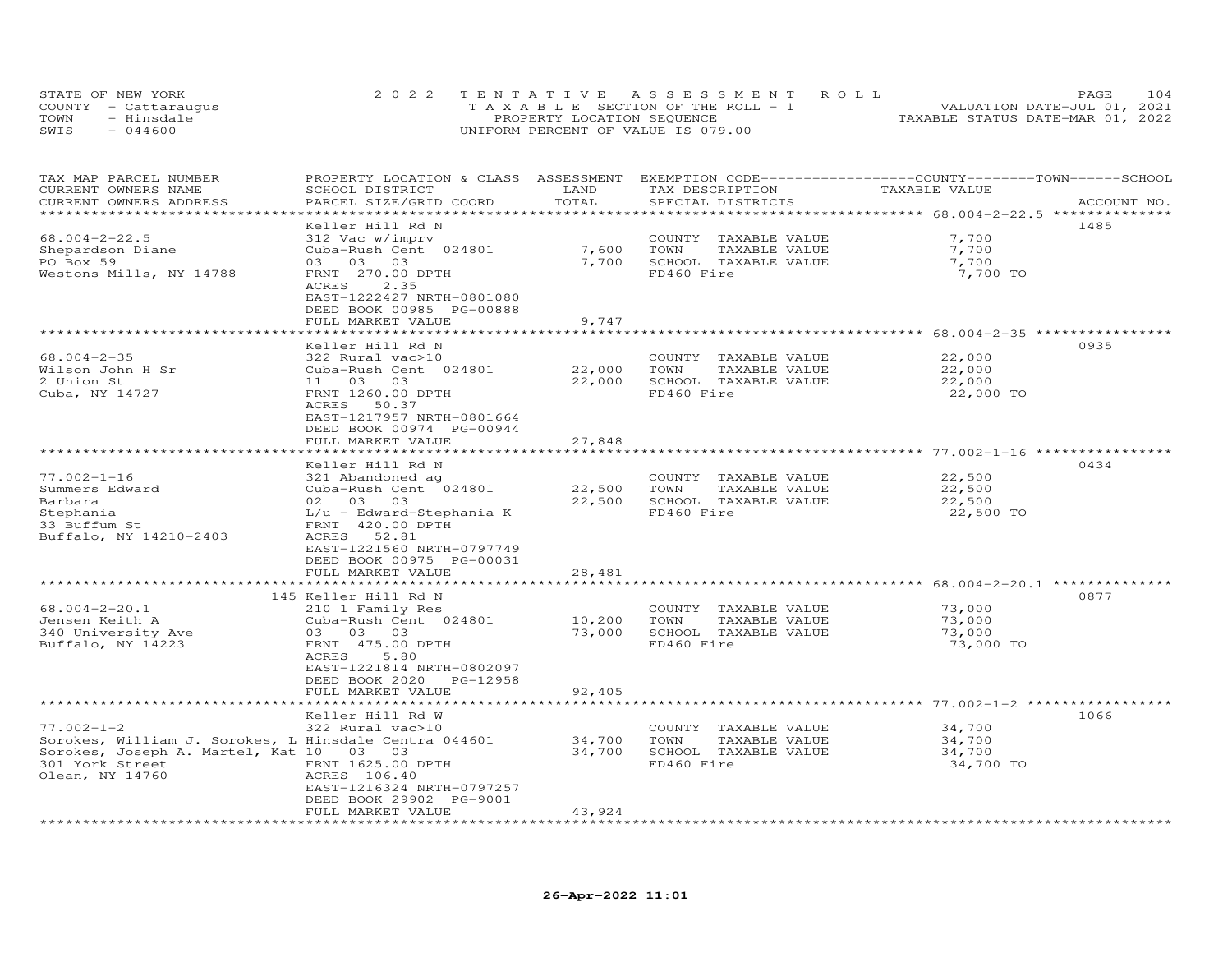| STATE OF NEW YORK    | 2022 TENTATIVE ASSESSMENT ROLL        | 105<br>PAGE.                     |
|----------------------|---------------------------------------|----------------------------------|
| COUNTY - Cattaraugus | T A X A B L E SECTION OF THE ROLL - 1 | VALUATION DATE-JUL 01, 2021      |
| TOWN<br>- Hinsdale   | PROPERTY LOCATION SEQUENCE            | TAXABLE STATUS DATE-MAR 01, 2022 |
| $-044600$<br>SWIS    | UNIFORM PERCENT OF VALUE IS 079.00    |                                  |

| TAX MAP PARCEL NUMBER<br>CURRENT OWNERS NAME<br>CURRENT OWNERS ADDRESS                                          | PROPERTY LOCATION & CLASS ASSESSMENT<br>SCHOOL DISTRICT<br>PARCEL SIZE/GRID COORD                                                                                        | LAND<br>TOTAL                 | EXEMPTION CODE-----------------COUNTY-------TOWN-----SCHOOL<br>TAX DESCRIPTION<br>SPECIAL DISTRICTS | TAXABLE VALUE                                                        | ACCOUNT NO. |
|-----------------------------------------------------------------------------------------------------------------|--------------------------------------------------------------------------------------------------------------------------------------------------------------------------|-------------------------------|-----------------------------------------------------------------------------------------------------|----------------------------------------------------------------------|-------------|
| *****************************                                                                                   |                                                                                                                                                                          |                               |                                                                                                     |                                                                      |             |
| $77.002 - 1 - 3.1$<br>Shattuck Vincent A<br>Shattuck Christine M<br>54 Marlowe St<br>Blasdell, NY 14219         | Keller Hill Rd W<br>260 Seasonal res<br>Cuba-Rush Cent 024801<br>10 03 03<br>FRNT 250.00 DPTH<br>ACRES<br>4.00<br>EAST-1218568 NRTH-0798284                              | 10,600<br>28,000              | COUNTY TAXABLE VALUE<br>TOWN<br>TAXABLE VALUE<br>SCHOOL TAXABLE VALUE<br>FD460 Fire                 | 28,000<br>28,000<br>28,000<br>28,000 TO                              | 0519        |
|                                                                                                                 | DEED BOOK 00957 PG-00210<br>FULL MARKET VALUE                                                                                                                            | 35,443                        |                                                                                                     |                                                                      |             |
|                                                                                                                 | ******************                                                                                                                                                       |                               |                                                                                                     | ************************ 77.002-1-3.2 ****************               |             |
| $77.002 - 1 - 3.2$<br>Stoughton Robert A<br>Stoughton Michael P<br>5060 Freeman Rd<br>Middleport, NY 14105-9643 | Keller Hill Rd W<br>260 Seasonal res<br>Cuba-Rush Cent 024801<br>10  03  03<br>FRNT 1000.00 DPTH<br>ACRES 43.30                                                          | 20,600<br>31,000              | COUNTY TAXABLE VALUE<br>TOWN<br>TAXABLE VALUE<br>SCHOOL TAXABLE VALUE<br>FD460 Fire                 | 31,000<br>31,000<br>31,000<br>31,000 TO                              | 1445        |
|                                                                                                                 | EAST-1217895 NRTH-0796996<br>DEED BOOK 00941 PG-00092<br>FULL MARKET VALUE<br>*********************                                                                      | 39,241<br>************        |                                                                                                     | ******************************* 77.002-1-3.3 ***************         |             |
|                                                                                                                 | Keller Hill Rd W                                                                                                                                                         |                               |                                                                                                     |                                                                      | 1454        |
| $77.002 - 1 - 3.3$<br>Doeing William H<br>333 Brookwood Dr<br>Hamburg, NY 14075                                 | 260 Seasonal res<br>Cuba-Rush Cent 024801<br>03 03<br>10<br>FRNT 275.00 DPTH<br>ACRES<br>8,00<br>EAST-1218347 NRTH-0797787<br>DEED BOOK 00946 PG-01162                   | 12,600<br>24,000              | COUNTY TAXABLE VALUE<br>TOWN<br>TAXABLE VALUE<br>SCHOOL TAXABLE VALUE<br>FD460 Fire                 | 24,000<br>24,000<br>24,000<br>24,000 TO                              |             |
|                                                                                                                 | FULL MARKET VALUE                                                                                                                                                        | 30,380                        |                                                                                                     |                                                                      |             |
| $77.002 - 1 - 7$<br>Shattuck Vincent A<br>Shattuck Christine M<br>54 Marlowe Ave<br>Blasdell, NY 14219          | Keller Hill Rd W<br>312 Vac w/imprv<br>Cuba-Rush Cent 024801<br>10 03 03<br>ACRES<br>24.09<br>EAST-1217830 NRTH-0798561<br>DEED BOOK 00986 PG-00672<br>FULL MARKET VALUE | 18,200<br>23,300<br>29,494    | COUNTY TAXABLE VALUE<br>TOWN<br>TAXABLE VALUE<br>SCHOOL TAXABLE VALUE<br>FD460 Fire                 | ******** 77.002-1-7 *****<br>23,300<br>23,300<br>23,300<br>23,300 TO | 0740        |
|                                                                                                                 |                                                                                                                                                                          |                               |                                                                                                     |                                                                      |             |
| $77.002 - 1 - 9$<br>Moore Linda<br>Moore Don<br>4322 West Keller Hill Rd<br>Cuba, NY 14727                      | Keller Hill Rd W<br>312 Vac w/imprv<br>Cuba-Rush Cent 024801<br>10 03 03<br>Ff 430.00<br>ACRES<br>1.89<br>EAST-1218701 NRTH-0798652<br>DEED BOOK 29196 PG-7001           | 8,800<br>9,800                | COUNTY TAXABLE VALUE<br>TOWN<br>TAXABLE VALUE<br>SCHOOL TAXABLE VALUE<br>FD460 Fire                 | 9,800<br>9,800<br>9,800<br>9,800 TO                                  | 0416        |
|                                                                                                                 | FULL MARKET VALUE                                                                                                                                                        | 12,405<br>******************* |                                                                                                     |                                                                      |             |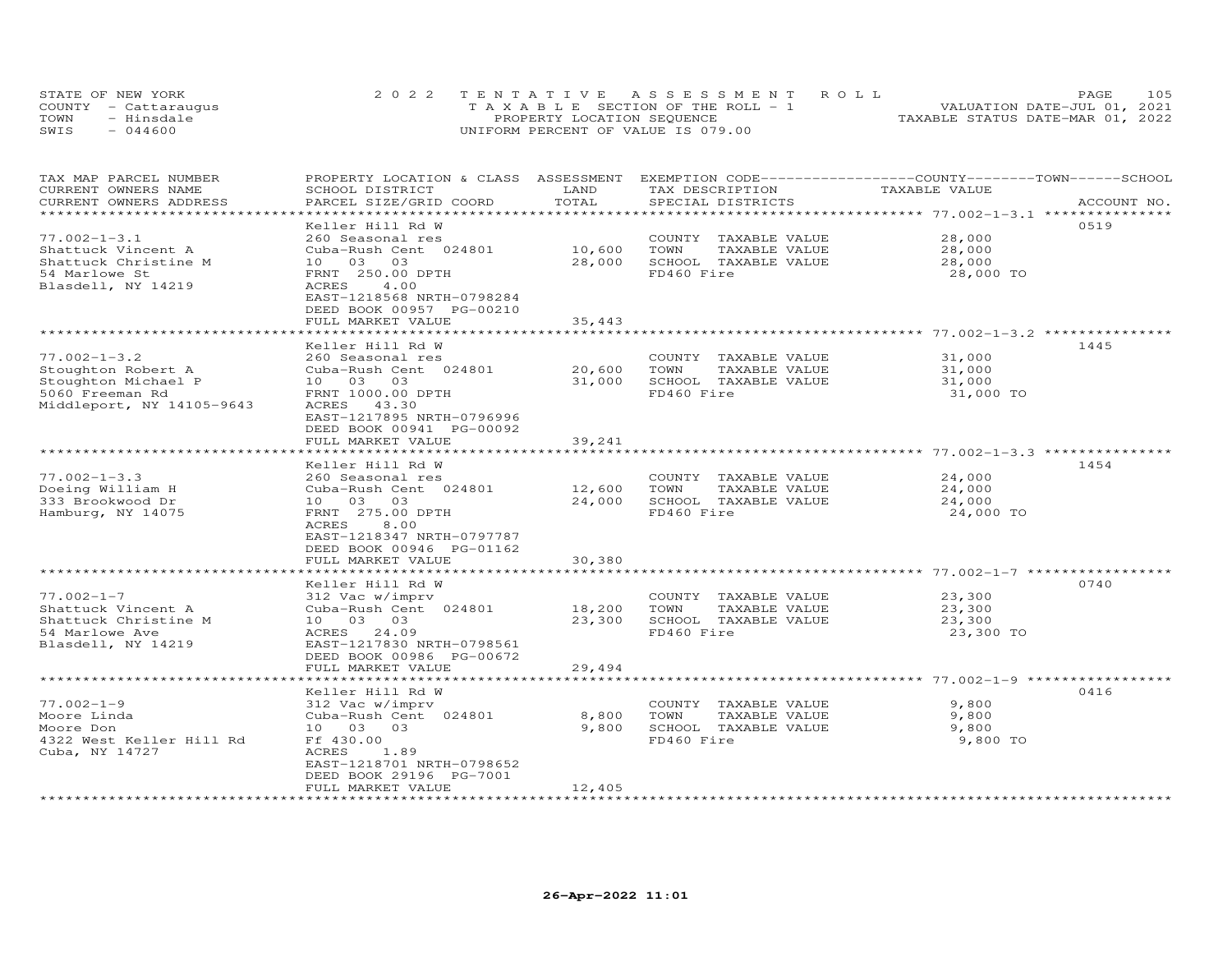|      | STATE OF NEW YORK    | 2022 TENTATIVE ASSESSMENT ROLL        | 106<br>PAGE                      |
|------|----------------------|---------------------------------------|----------------------------------|
|      | COUNTY - Cattaraugus | T A X A B L E SECTION OF THE ROLL - 1 | VALUATION DATE-JUL 01, 2021      |
| TOWN | - Hinsdale           | PROPERTY LOCATION SEQUENCE            | TAXABLE STATUS DATE-MAR 01, 2022 |
| SWIS | $-044600$            | UNIFORM PERCENT OF VALUE IS 079.00    |                                  |

| TAX MAP PARCEL NUMBER<br>CURRENT OWNERS NAME    | PROPERTY LOCATION & CLASS ASSESSMENT<br>SCHOOL DISTRICT | LAND                           | EXEMPTION CODE-----------------COUNTY-------TOWN------SCHOOL<br>TAX DESCRIPTION | TAXABLE VALUE                                         |             |
|-------------------------------------------------|---------------------------------------------------------|--------------------------------|---------------------------------------------------------------------------------|-------------------------------------------------------|-------------|
| CURRENT OWNERS ADDRESS<br>********************* | PARCEL SIZE/GRID COORD                                  | TOTAL<br>********************  | SPECIAL DISTRICTS                                                               |                                                       | ACCOUNT NO. |
|                                                 | Keller Hill Rd W                                        |                                |                                                                                 | *********************** 77.002-1-14 ***************** | 0018        |
| $77.002 - 1 - 14$                               | 314 Rural vac<10                                        |                                | COUNTY TAXABLE VALUE                                                            | 8,700                                                 |             |
| Say Derwood                                     | Cuba-Rush Cent 024801                                   | 8,700                          | TOWN<br>TAXABLE VALUE                                                           | 8,700                                                 |             |
| 4771 Route 305                                  | 02 03 03                                                | 8,700                          | SCHOOL TAXABLE VALUE                                                            | 8,700                                                 |             |
| Cuba, NY 14727                                  | FRNT 300.00 DPTH                                        |                                | FD460 Fire                                                                      | 8,700 TO                                              |             |
|                                                 | 1.88<br>ACRES<br>EAST-1220058 NRTH-0798887              |                                |                                                                                 |                                                       |             |
|                                                 | DEED BOOK 9287<br>PG-9001                               |                                |                                                                                 |                                                       |             |
|                                                 | FULL MARKET VALUE                                       | 11,013                         |                                                                                 |                                                       |             |
|                                                 |                                                         | ********                       |                                                                                 | ************************ 77.002-1-22.2 *********      |             |
|                                                 | Keller Hill Rd W                                        |                                |                                                                                 |                                                       | 1033        |
| $77.002 - 1 - 22.2$                             | 322 Rural vac>10                                        |                                | COUNTY TAXABLE VALUE                                                            | 16,700                                                |             |
| Colley Lon W Jr<br>Colley Virginia              | Hinsdale Centra 044601<br>09 03 03                      | 16,700<br>16,700               | TOWN<br>TAXABLE VALUE<br>SCHOOL TAXABLE VALUE                                   | 16,700<br>16,700                                      |             |
| 5590 West Lake Rd                               | FRNT 488.00 DPTH                                        |                                | FD460 Fire                                                                      | 16,700 TO                                             |             |
| Burt, NY 14028                                  | ACRES 18.18                                             |                                |                                                                                 |                                                       |             |
|                                                 | EAST-1215766 NRTH-0794514                               |                                |                                                                                 |                                                       |             |
|                                                 | DEED BOOK 00983 PG-00972                                |                                |                                                                                 |                                                       |             |
|                                                 | FULL MARKET VALUE                                       | 21,139                         |                                                                                 |                                                       |             |
|                                                 | *********************<br>Keller Hill Rd W               | **************                 |                                                                                 |                                                       | 1083        |
| $77.002 - 1 - 22.8$                             | 314 Rural vac<10                                        |                                | COUNTY TAXABLE VALUE                                                            | 4,400                                                 |             |
| Tupper Thomas                                   | Hinsdale Centra 044601                                  | 4,400                          | TOWN<br>TAXABLE VALUE                                                           | 4,400                                                 |             |
| Tupper Vanessa M                                | 09 03 03                                                | 4,400                          | SCHOOL TAXABLE VALUE                                                            | 4,400                                                 |             |
| 4123 West Keller Hill Rd                        | FRNT 309.00 DPTH                                        |                                | FD460 Fire                                                                      | 4,400 TO                                              |             |
| Cuba, NY 14727                                  | ACRES<br>6.00                                           |                                |                                                                                 |                                                       |             |
|                                                 | EAST-1216729 NRTH-0793868                               |                                |                                                                                 |                                                       |             |
|                                                 | DEED BOOK 1010<br>$PG-720$                              |                                |                                                                                 |                                                       |             |
|                                                 | FULL MARKET VALUE<br>**************************         | 5,570<br>* * * * * * * * * * * |                                                                                 | ********************* 77.002-1-22.5 **********        |             |
|                                                 | 4065 Keller Hill Rd W                                   |                                |                                                                                 |                                                       | 1040        |
| $77.002 - 1 - 22.5$                             | 260 Seasonal res                                        |                                | COUNTY TAXABLE VALUE                                                            | 42,000                                                |             |
| Buchanan Donald L Jr                            | Hinsdale Centra 044601                                  | 17,300                         | TAXABLE VALUE<br>TOWN                                                           | 42,000                                                |             |
| Buchanan Bonnie A                               | 09 03 03                                                | 42,000                         | SCHOOL TAXABLE VALUE                                                            | 42,000                                                |             |
| 1967 Cherry St<br>Olean, NY 14760               | $L/p$ 783-875, 929-1100<br>ACRES 57.50                  |                                | FD460 Fire                                                                      | 42,000 TO                                             |             |
|                                                 | EAST-1215821 NRTH-0793482                               |                                |                                                                                 |                                                       |             |
|                                                 | DEED BOOK 00953 PG-00614                                |                                |                                                                                 |                                                       |             |
|                                                 | FULL MARKET VALUE                                       | 53,165                         |                                                                                 |                                                       |             |
|                                                 |                                                         |                                | ******************************* 77.002-1-8 ******                               |                                                       |             |
|                                                 | 4264 Keller Hill Rd W                                   |                                |                                                                                 |                                                       | 0908        |
| $77.002 - 1 - 8$<br>Miller Bonnie               | 311 Res vac land<br>Cuba-Rush Cent 024801               |                                | COUNTY TAXABLE VALUE<br>TOWN                                                    | 5,400<br>5,400                                        |             |
| 206 S 8th St                                    | 10 03 03                                                | 5,400<br>5,400                 | TAXABLE VALUE<br>SCHOOL TAXABLE VALUE                                           | 5,400                                                 |             |
| Olean, NY 14760                                 | FRNT 150.00 DPTH 125.00                                 |                                | FD460 Fire                                                                      | 5,400 TO                                              |             |
|                                                 | EAST-1218520 NRTH-0798579                               |                                |                                                                                 |                                                       |             |
|                                                 | DEED BOOK 2020<br>PG-10892                              |                                |                                                                                 |                                                       |             |
| **********************                          | FULL MARKET VALUE                                       | 6,835                          |                                                                                 |                                                       |             |
|                                                 |                                                         |                                |                                                                                 |                                                       |             |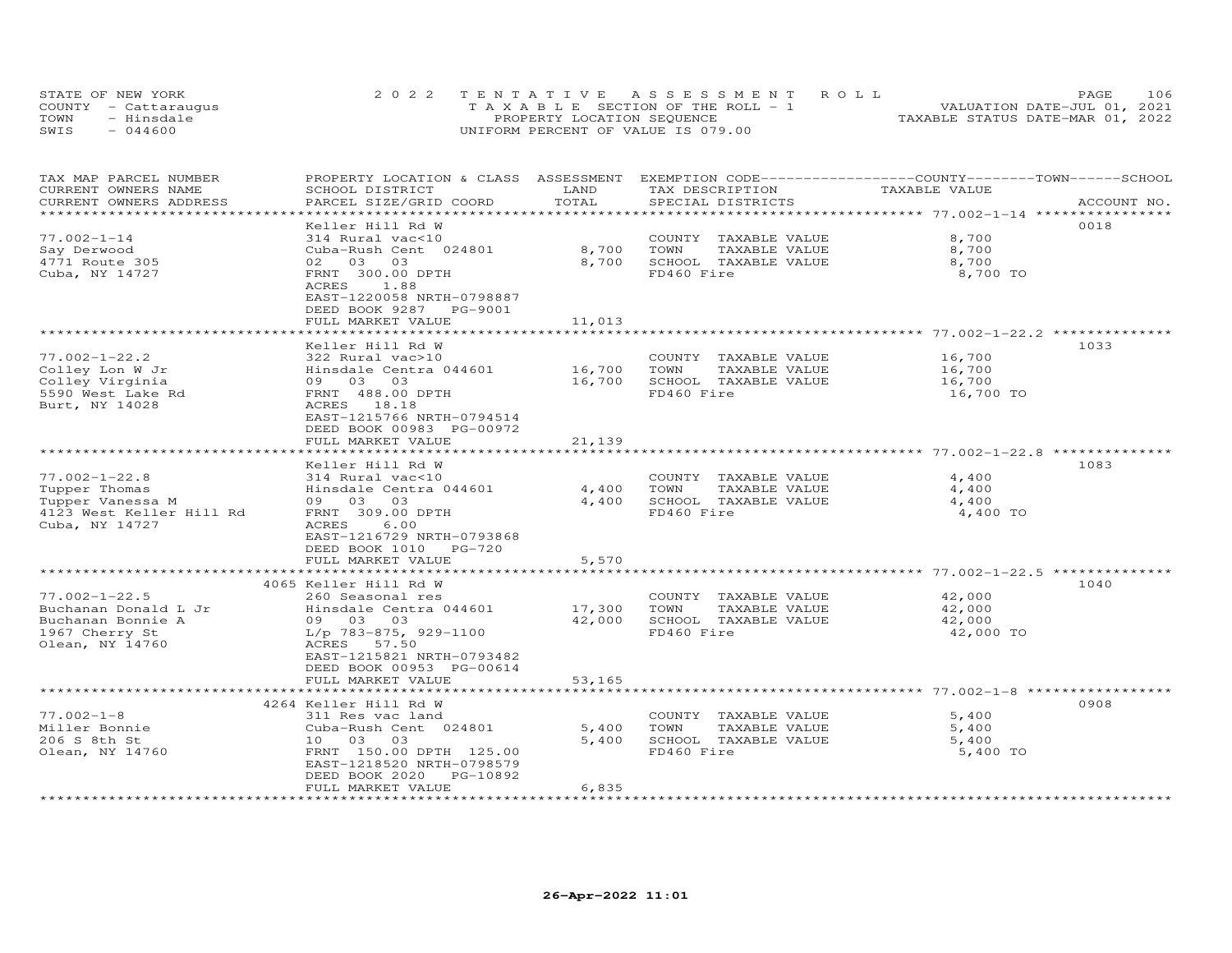| STATE OF NEW YORK    | 2022 TENTATIVE ASSESSMENT ROLL        | 107<br><b>PAGE</b>               |
|----------------------|---------------------------------------|----------------------------------|
| COUNTY - Cattaraugus | T A X A B L E SECTION OF THE ROLL - 1 | VALUATION DATE-JUL 01, 2021      |
| TOWN<br>- Hinsdale   | PROPERTY LOCATION SEQUENCE            | TAXABLE STATUS DATE-MAR 01, 2022 |
| $-044600$<br>SWIS    | UNIFORM PERCENT OF VALUE IS 079.00    |                                  |

| TAX MAP PARCEL NUMBER<br>CURRENT OWNERS NAME<br>CURRENT OWNERS ADDRESS                                                    | PROPERTY LOCATION & CLASS ASSESSMENT EXEMPTION CODE----------------COUNTY-------TOWN------SCHOOL<br>SCHOOL DISTRICT<br>PARCEL SIZE/GRID COORD                                                                | LAND<br>TOTAL                 | TAX DESCRIPTION<br>SPECIAL DISTRICTS                                                                    | TAXABLE VALUE                                        | ACCOUNT NO.    |
|---------------------------------------------------------------------------------------------------------------------------|--------------------------------------------------------------------------------------------------------------------------------------------------------------------------------------------------------------|-------------------------------|---------------------------------------------------------------------------------------------------------|------------------------------------------------------|----------------|
|                                                                                                                           |                                                                                                                                                                                                              |                               |                                                                                                         |                                                      |                |
| $77.002 - 1 - 1.2$<br>EWP Lumbering<br>2955 Smith Hollow Rd<br>Allegany, NY 14706                                         | Keller Hill Rd W (Off)<br>910 Priv forest<br>Hinsdale Centra 044601<br>10/17/18<br>03<br>03<br>ACRES 223.00<br>EAST-1214384 NRTH-0796779<br>DEED BOOK 777<br>$PG-90$<br>FULL MARKET VALUE                    | 116,500<br>116,500<br>147,468 | COUNTY TAXABLE VALUE<br>TAXABLE VALUE<br>TOWN<br>SCHOOL TAXABLE VALUE<br>FD460 Fire                     | 116,500<br>116,500<br>116,500<br>116,500 TO          | 0972           |
|                                                                                                                           |                                                                                                                                                                                                              |                               |                                                                                                         |                                                      |                |
| $77.002 - 1 - 4$<br>Arnold Kristen<br>2190 Dutch Hollow Rd<br>Avon, NY 14414                                              | Keller Hill Rd W (Off)<br>260 Seasonal res<br>Cuba-Rush Cent 024801<br>10 03 03<br>4.29<br>ACRES<br>EAST-1218691 NRTH-0796480<br>DEED BOOK 8423 PG-8001                                                      | 8,700<br>22,000               | COUNTY TAXABLE VALUE<br>TAXABLE VALUE<br>TOWN<br>SCHOOL TAXABLE VALUE<br>FD460 Fire                     | 22,000<br>22,000<br>22,000<br>22,000 TO              | 0742           |
|                                                                                                                           | FULL MARKET VALUE                                                                                                                                                                                            | 27,848                        |                                                                                                         |                                                      |                |
|                                                                                                                           |                                                                                                                                                                                                              | **************                |                                                                                                         |                                                      |                |
| $77.002 - 1 - 5$<br>Klampt Christopher C<br>4300 W Keller Hill Rd<br>Cuba, NY 14727                                       | 4300 Keller Hill Rd W (Off)<br>210 1 Family Res<br>Cuba-Rush Cent 024801<br>10 03 03<br>8.80 BANK<br>ACRES<br>004<br>EAST-1218677 NRTH-0797384<br>DEED BOOK 24467 PG-8001                                    | 11,400<br>40,000              | COUNTY TAXABLE VALUE<br>TOWN<br>TAXABLE VALUE<br>SCHOOL TAXABLE VALUE<br>FD460 Fire                     | 40,000<br>40,000<br>40,000<br>40,000 TO              | 0517           |
|                                                                                                                           | FULL MARKET VALUE                                                                                                                                                                                            | 50,633                        |                                                                                                         |                                                      |                |
|                                                                                                                           | 1480 Kent Rd                                                                                                                                                                                                 |                               |                                                                                                         |                                                      | 0410           |
| $77.001 - 1 - 4$<br>Kents Auction Services<br>Inc<br>1480 Kent Rd<br>Hinsdale, NY 14743                                   | 110 Livestock<br>Hinsdale Centra 044601<br>42 03 03<br>Stable<br>$963/1147 - Nys$ Appro<br>FRNT 1405.00 DPTH<br>50.63<br>ACRES<br>EAST-1202501 NRTH-0798846<br>DEED BOOK 817<br>PG-1021<br>FULL MARKET VALUE | 32,100<br>127,000<br>160,759  | SILO T/C/S 42100<br>COUNTY TAXABLE VALUE<br>TAXABLE VALUE<br>TOWN<br>SCHOOL TAXABLE VALUE<br>FD460 Fire | 1,400<br>125,600<br>125,600<br>125,600<br>127,000 TO | 1,400<br>1,400 |
|                                                                                                                           |                                                                                                                                                                                                              |                               |                                                                                                         |                                                      |                |
| $77.001 - 1 - 6$<br>Hoelter Christopher<br>Schmidt Joyce and David Lipnia 42 03 03<br>173 N Brier Rd<br>Amherst, NY 14228 | Kent Sub Division<br>260 Seasonal res<br>Hinsdale Centra 044601<br>ACRES<br>4.46<br>EAST-1203883 NRTH-0798414<br>DEED BOOK 2020<br>PG-10634                                                                  | 9,400<br>35,000               | COUNTY TAXABLE VALUE<br>TAXABLE VALUE<br>TOWN<br>SCHOOL TAXABLE VALUE<br>FD460 Fire                     | 35,000<br>35,000<br>35,000<br>35,000 TO              | 0463           |
|                                                                                                                           | FULL MARKET VALUE                                                                                                                                                                                            | 44,304                        |                                                                                                         |                                                      |                |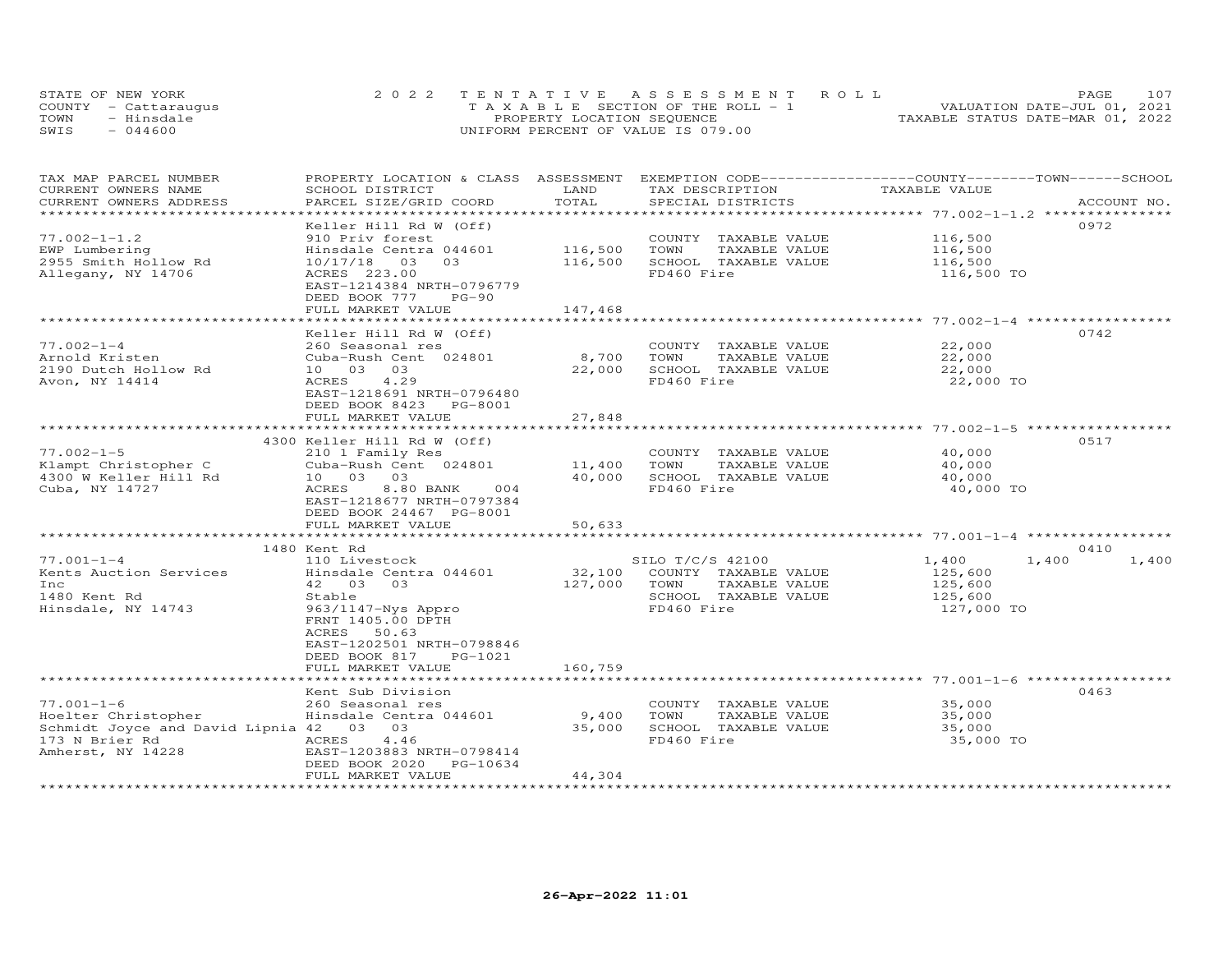| STATE OF NEW YORK    | 2022 TENTATIVE ASSESSMENT ROLL        |                                  | PAGE. | 108 |
|----------------------|---------------------------------------|----------------------------------|-------|-----|
| COUNTY - Cattaraugus | T A X A B L E SECTION OF THE ROLL - 1 | VALUATION DATE-JUL 01, 2021      |       |     |
| TOWN<br>- Hinsdale   | PROPERTY LOCATION SEQUENCE            | TAXABLE STATUS DATE-MAR 01, 2022 |       |     |
| $-044600$<br>SWIS    | UNIFORM PERCENT OF VALUE IS 079.00    |                                  |       |     |

| TAX MAP PARCEL NUMBER     | PROPERTY LOCATION & CLASS ASSESSMENT |             |                       | EXEMPTION CODE-----------------COUNTY-------TOWN------SCHOOL |             |
|---------------------------|--------------------------------------|-------------|-----------------------|--------------------------------------------------------------|-------------|
| CURRENT OWNERS NAME       | SCHOOL DISTRICT                      | LAND        | TAX DESCRIPTION       | TAXABLE VALUE                                                |             |
| CURRENT OWNERS ADDRESS    | PARCEL SIZE/GRID COORD               | TOTAL       | SPECIAL DISTRICTS     |                                                              | ACCOUNT NO. |
| **********************    |                                      |             |                       |                                                              |             |
|                           | Kent Sub Division                    |             |                       |                                                              | 0876        |
| $77.001 - 1 - 7$          | 314 Rural vac<10                     |             | COUNTY TAXABLE VALUE  | 10,600                                                       |             |
| Silva John                | Hinsdale Centra 044601               | 10,600      | TOWN<br>TAXABLE VALUE | 10,600                                                       |             |
| Helwig Anita              | 03<br>42 03                          | 10,600      | SCHOOL TAXABLE VALUE  | 10,600                                                       |             |
| 25 Hill Farm Camp Rd      | 6.86<br>ACRES                        |             | FD460 Fire            | 10,600 TO                                                    |             |
| Coventry, RI 02816        | EAST-1204222 NRTH-0798579            |             |                       |                                                              |             |
|                           | DEED BOOK 00922 PG-00604             |             |                       |                                                              |             |
|                           | FULL MARKET VALUE                    | 13,418      |                       |                                                              |             |
|                           | *******************                  | *********** |                       |                                                              |             |
|                           | Kent Sub Division                    |             |                       |                                                              | 0441        |
| $77.001 - 1 - 10$         | 260 Seasonal res                     |             | COUNTY TAXABLE VALUE  | 21,000                                                       |             |
| Larbig Paul H             | Hinsdale Centra 044601               | 16,300      | TAXABLE VALUE<br>TOWN | 21,000                                                       |             |
| 310 Roncroff Dr           | 34 03 03                             | 21,000      | SCHOOL TAXABLE VALUE  | 21,000                                                       |             |
| North tonawanda, NY 14120 | ACRES 22.20                          |             | FD460 Fire            | 21,000 TO                                                    |             |
|                           | EAST-1205254 NRTH-0799691            |             |                       |                                                              |             |
|                           | DEED BOOK 1025<br>PG-663             |             |                       |                                                              |             |
|                           | FULL MARKET VALUE                    | 26,582      |                       |                                                              |             |
|                           |                                      |             |                       |                                                              |             |
|                           | Kent Sub Division                    |             |                       |                                                              | 0586        |
| $77.001 - 1 - 11$         | 260 Seasonal res                     |             | COUNTY TAXABLE VALUE  | 51,000                                                       |             |
| Szczesniak Robert         | Hinsdale Centra 044601               | 11,400      | TOWN<br>TAXABLE VALUE | 51,000                                                       |             |
| Szczesniak Laura          | 03<br>34 03                          | 51,000      | SCHOOL TAXABLE VALUE  | 51,000                                                       |             |
| 1200 Moll St              | 8.50<br>ACRES                        |             | FD460 Fire            | 51,000 TO                                                    |             |
| N. Tonawanda, NY 14120    | EAST-1206110 NRTH-0799408            |             |                       |                                                              |             |
|                           | DEED BOOK 18267 PG-9001              |             |                       |                                                              |             |
|                           | FULL MARKET VALUE                    | 64,557      |                       |                                                              |             |
|                           | ************************             |             |                       |                                                              |             |
|                           | Kent Sub Division                    |             |                       |                                                              | 0919        |
| $77.001 - 1 - 12$         | 260 Seasonal res                     |             | COUNTY TAXABLE VALUE  | 23,000                                                       |             |
| Wright Andrew             | Hinsdale Centra 044601               | 9,200       | TOWN<br>TAXABLE VALUE | 23,000                                                       |             |
| 8715 Bollier Avenue       | 34 03 03                             | 23,000      | SCHOOL TAXABLE VALUE  | 23,000                                                       |             |
| Niagara Falls, NY 14304   | 4.23<br>ACRES                        |             | FD460 Fire            | 23,000 TO                                                    |             |
|                           | EAST-1205568 NRTH-0799170            |             |                       |                                                              |             |
|                           |                                      |             |                       |                                                              |             |
|                           | DEED BOOK 28660 PG-3001              |             |                       |                                                              |             |
|                           | FULL MARKET VALUE                    | 29,114      |                       |                                                              |             |
|                           |                                      |             |                       |                                                              |             |
|                           | Kent Sub Division                    |             |                       |                                                              | 0932        |
| $77.001 - 1 - 13$         | 314 Rural vac<10                     |             | COUNTY TAXABLE VALUE  | 9,900                                                        |             |
| Schuey Joseph             | Hinsdale Centra 044601               | 9,900       | TOWN<br>TAXABLE VALUE | 9,900                                                        |             |
| Schuey Kristen            | 34 03 03                             | 9,900       | SCHOOL TAXABLE VALUE  | 9,900                                                        |             |
| 413 Riverwalk Dr          | 5.00<br>ACRES                        |             | FD460 Fire            | 9,900 TO                                                     |             |
| Youngstown, NY 14174      | EAST-1205178 NRTH-0798646            |             |                       |                                                              |             |
|                           | DEED BOOK 16271 PG-5002              |             |                       |                                                              |             |
|                           | FULL MARKET VALUE                    | 12,532      |                       |                                                              |             |
| ********************      |                                      |             |                       |                                                              |             |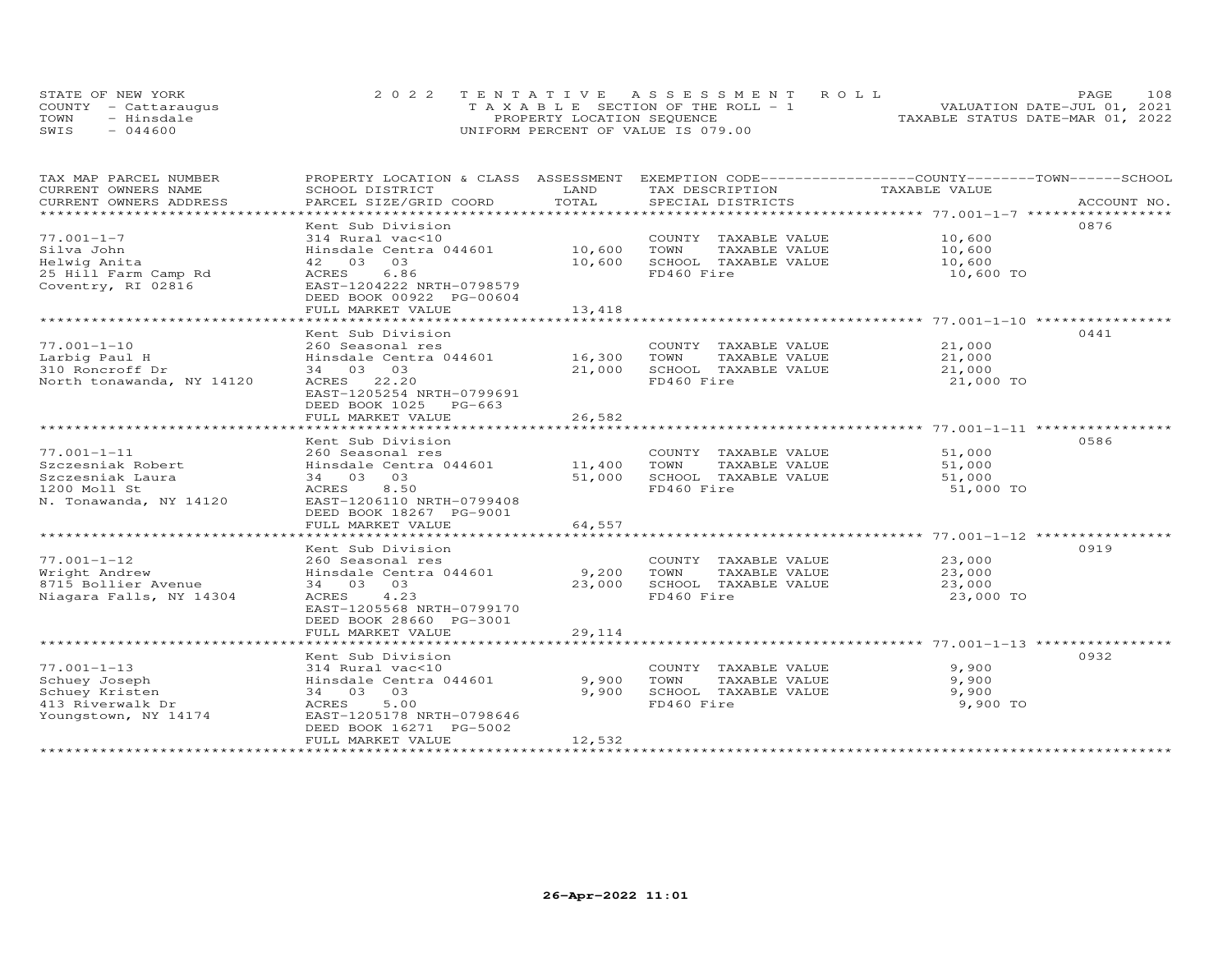| STATE OF NEW YORK    | 2022 TENTATIVE ASSESSMENT ROLL        | <b>PAGE</b>                      | 109 |
|----------------------|---------------------------------------|----------------------------------|-----|
| COUNTY - Cattaraugus | T A X A B L E SECTION OF THE ROLL - 1 | VALUATION DATE-JUL 01, 2021      |     |
| TOWN<br>- Hinsdale   | PROPERTY LOCATION SEQUENCE            | TAXABLE STATUS DATE-MAR 01, 2022 |     |
| $-044600$<br>SWIS    | UNIFORM PERCENT OF VALUE IS 079.00    |                                  |     |

| TAX MAP PARCEL NUMBER<br>CURRENT OWNERS NAME | PROPERTY LOCATION & CLASS ASSESSMENT<br>SCHOOL DISTRICT | LAND   | EXEMPTION CODE-----------------COUNTY-------TOWN-----SCHOOL<br>TAX DESCRIPTION | TAXABLE VALUE                                               |             |
|----------------------------------------------|---------------------------------------------------------|--------|--------------------------------------------------------------------------------|-------------------------------------------------------------|-------------|
| CURRENT OWNERS ADDRESS                       | PARCEL SIZE/GRID COORD                                  | TOTAL  | SPECIAL DISTRICTS                                                              |                                                             | ACCOUNT NO. |
| ******************************               |                                                         |        |                                                                                |                                                             |             |
|                                              | Kent Sub Division                                       |        |                                                                                |                                                             | 0888        |
| $77.001 - 1 - 14.1$                          | 260 Seasonal res                                        |        | COUNTY TAXABLE VALUE                                                           | 31,000                                                      |             |
| McGiveron Jeffrey C                          | Hinsdale Centra 044601                                  | 10,100 | TOWN<br>TAXABLE VALUE                                                          | 31,000                                                      |             |
| McGiveron Maryann                            | 34 03<br>03                                             | 31,000 | SCHOOL TAXABLE VALUE                                                           | 31,000                                                      |             |
| 2100 Phelps Rd                               | 5.50<br>ACRES                                           |        | FD460 Fire                                                                     | 31,000 TO                                                   |             |
| Basom, NY 14013                              | EAST-1205701 NRTH-0798744                               |        |                                                                                |                                                             |             |
|                                              | DEED BOOK 00986 PG-00135                                |        |                                                                                |                                                             |             |
|                                              | FULL MARKET VALUE                                       | 39,241 |                                                                                |                                                             |             |
|                                              |                                                         |        |                                                                                |                                                             |             |
|                                              | Kent Sub Division                                       |        |                                                                                |                                                             | 1259        |
| $77.001 - 1 - 14.2$                          | 260 Seasonal res                                        |        | COUNTY<br>TAXABLE VALUE                                                        | 14,000                                                      |             |
| Rossotto Joseph                              | Hinsdale Centra 044601                                  | 7,300  | TAXABLE VALUE<br>TOWN                                                          | 14,000                                                      |             |
| Gugino                                       | 34 03<br>03                                             | 14,000 | SCHOOL TAXABLE VALUE                                                           | 14,000                                                      |             |
| 12424 Hanford Rd                             | ACRES<br>1.90                                           |        | FD460 Fire                                                                     | 14,000 TO                                                   |             |
| Silver Creek, NY 14136                       | EAST-1206030 NRTH-0799077                               |        |                                                                                |                                                             |             |
|                                              | DEED BOOK 00975 PG-00886                                |        |                                                                                |                                                             |             |
|                                              | FULL MARKET VALUE                                       | 17,722 |                                                                                |                                                             |             |
|                                              |                                                         |        |                                                                                | ******** 77.001-1-14.3 **                                   |             |
|                                              | Kent Sub Division                                       |        |                                                                                |                                                             | 1299        |
| $77.001 - 1 - 14.3$                          | 260 Seasonal res                                        |        | COUNTY TAXABLE VALUE                                                           | 13,000                                                      |             |
| Joyce Timothy B.                             | Hinsdale Centra 044601                                  | 2,800  | TOWN<br>TAXABLE VALUE                                                          | 13,000                                                      |             |
| Joyce Constance A.<br>70 Wescott St.         | 34 03 03<br>FRNT                                        | 13,000 | SCHOOL TAXABLE VALUE<br>FD460 Fire                                             | 13,000                                                      |             |
| Buffalo, NY 14210                            | 62.00 DPTH 165.00<br>EAST-1206035 NRTH-0798870          |        |                                                                                | 13,000 TO                                                   |             |
|                                              | DEED BOOK 29180 PG-5001                                 |        |                                                                                |                                                             |             |
|                                              | FULL MARKET VALUE                                       | 16,456 |                                                                                |                                                             |             |
|                                              |                                                         |        |                                                                                |                                                             |             |
|                                              | Kent Sub Division                                       |        |                                                                                |                                                             | 0122        |
| $77.001 - 1 - 15.1$                          | 260 Seasonal res                                        |        | COUNTY TAXABLE VALUE                                                           | 22,000                                                      |             |
| Buryta Frank R                               | Hinsdale Centra 044601                                  | 13,600 | TAXABLE VALUE<br>TOWN                                                          | 22,000                                                      |             |
| Buryta Kim M                                 | 34 03 03                                                | 22,000 | SCHOOL TAXABLE VALUE                                                           | 22,000                                                      |             |
| 4877 Royalton Center Rd                      | L 710/P 1158                                            |        | FD460 Fire                                                                     | 22,000 TO                                                   |             |
| Gasport, NY 14067                            | LU Frank Buryta                                         |        |                                                                                |                                                             |             |
|                                              | 14.30<br>ACRES                                          |        |                                                                                |                                                             |             |
|                                              | EAST-1206719 NRTH-0799567                               |        |                                                                                |                                                             |             |
|                                              | DEED BOOK 12254 PG-4002                                 |        |                                                                                |                                                             |             |
|                                              | FULL MARKET VALUE                                       | 27,848 |                                                                                |                                                             |             |
|                                              | * * * * * * * * * * * * * * * * * * *                   |        |                                                                                | ***************************** 77.001-1-15.2 *************** |             |
|                                              | Kent Sub Division                                       |        |                                                                                |                                                             | 1290        |
| $77.001 - 1 - 15.2$                          | 312 Vac w/imprv                                         |        | COUNTY<br>TAXABLE VALUE                                                        | 16,200                                                      |             |
| Pajak Thomas E.                              | Hinsdale Centra 044601                                  | 15,900 | TOWN<br>TAXABLE VALUE                                                          | 16,200                                                      |             |
| 74 Jane Drive                                | 34 03 03                                                | 16,200 | SCHOOL TAXABLE VALUE                                                           | 16,200                                                      |             |
| Cheektowaga, NY 14227                        | 20,00<br>ACRES                                          |        | FD460 Fire                                                                     | 16,200 TO                                                   |             |
|                                              | EAST-1206418 NRTH-0798680                               |        |                                                                                |                                                             |             |
|                                              | DEED BOOK 29443 PG-7003                                 |        |                                                                                |                                                             |             |
|                                              | FULL MARKET VALUE                                       | 20,506 |                                                                                |                                                             |             |
|                                              |                                                         |        |                                                                                |                                                             |             |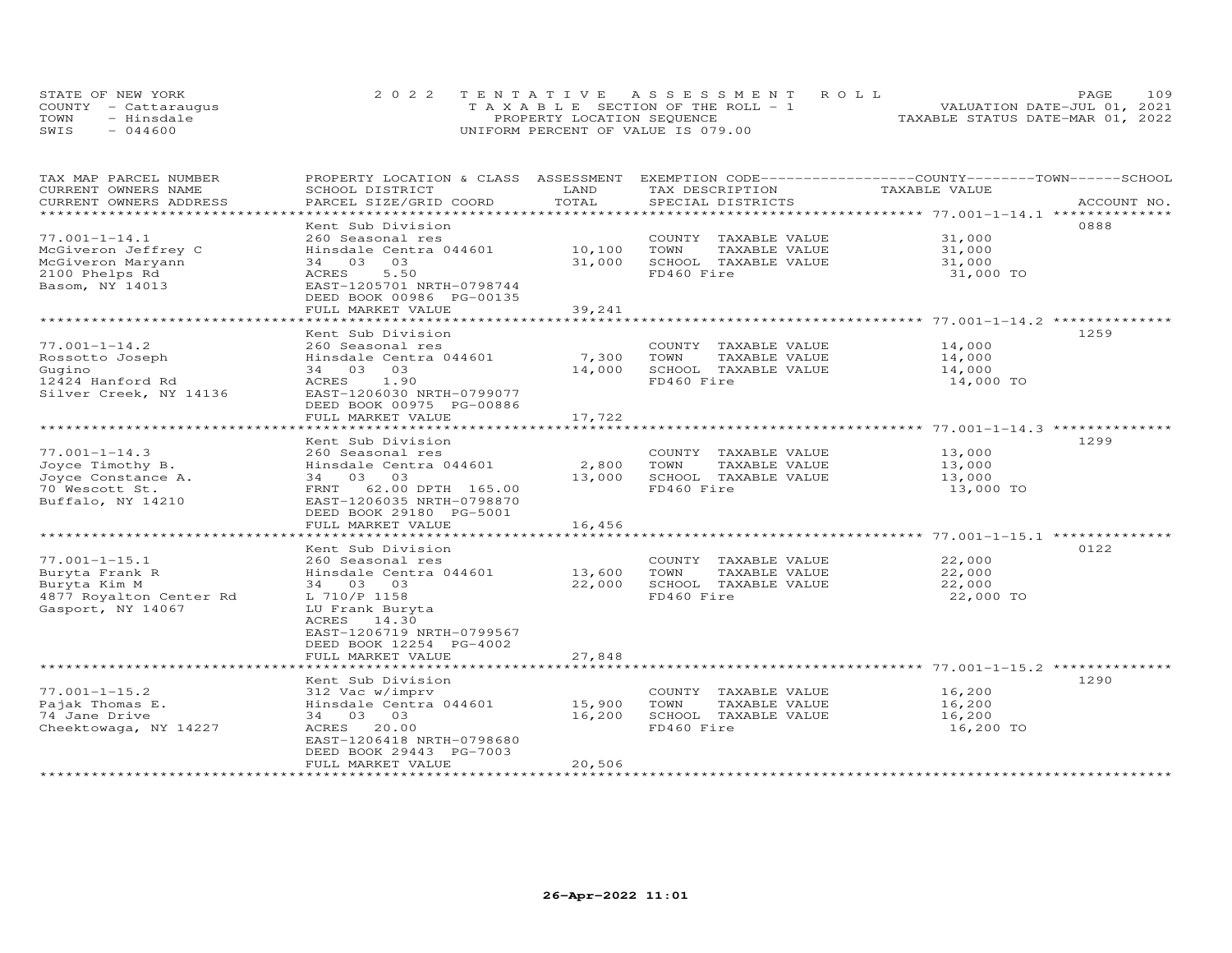|      | STATE OF NEW YORK    | 2022 TENTATIVE ASSESSMENT ROLL        | 110<br>PAGE.                     |
|------|----------------------|---------------------------------------|----------------------------------|
|      | COUNTY - Cattarauqus | T A X A B L E SECTION OF THE ROLL - 1 | VALUATION DATE-JUL 01, 2021      |
| TOWN | - Hinsdale           | PROPERTY LOCATION SEQUENCE            | TAXABLE STATUS DATE-MAR 01, 2022 |
| SWIS | $-044600$            | UNIFORM PERCENT OF VALUE IS 079.00    |                                  |

| TAX MAP PARCEL NUMBER                               | PROPERTY LOCATION & CLASS ASSESSMENT EXEMPTION CODE----------------COUNTY-------TOWN------SCHOOL |            |                       |                |                  |
|-----------------------------------------------------|--------------------------------------------------------------------------------------------------|------------|-----------------------|----------------|------------------|
| CURRENT OWNERS NAME                                 | SCHOOL DISTRICT                                                                                  | LAND       | TAX DESCRIPTION       | TAXABLE VALUE  |                  |
| CURRENT OWNERS ADDRESS<br>************************* | PARCEL SIZE/GRID COORD                                                                           | TOTAL      | SPECIAL DISTRICTS     |                | ACCOUNT NO.      |
|                                                     | Kent Sub Division                                                                                |            |                       |                | 0454             |
| $77.001 - 1 - 16$                                   | 312 Vac w/imprv                                                                                  |            | COUNTY TAXABLE VALUE  | 13,700         |                  |
| Fiebelkorn Russell                                  | Hinsdale Centra 044601                                                                           | 13,200     | TOWN<br>TAXABLE VALUE | 13,700         |                  |
| Fiebelkorn Linda                                    | 34 03 03                                                                                         | 13,700     | SCHOOL TAXABLE VALUE  | 13,700         |                  |
| 5981 Webster Rd                                     | ACRES 13.13                                                                                      |            | FD460 Fire            | 13,700 TO      |                  |
| Orchard Park, NY 14127                              | EAST-1205943 NRTH-0798224                                                                        |            |                       |                |                  |
|                                                     | DEED BOOK 874<br>PG-00365                                                                        |            |                       |                |                  |
|                                                     | FULL MARKET VALUE                                                                                | 17,342     |                       |                |                  |
|                                                     | ***********************                                                                          | ********** |                       |                |                  |
|                                                     | Kent Sub Division                                                                                |            |                       |                | 0125             |
| $77.001 - 1 - 17$                                   | 260 Seasonal res                                                                                 |            | COUNTY TAXABLE VALUE  | 35,000         |                  |
| Griffith Gary                                       | Hinsdale Centra 044601                                                                           | 14,200     | TOWN<br>TAXABLE VALUE | 35,000         |                  |
| Griffith Kim                                        | 34 03 03                                                                                         | 35,000     | SCHOOL TAXABLE VALUE  | 35,000         |                  |
| 1128 Ideson Rd                                      | ACRES 15.87                                                                                      |            | FD460 Fire            | 35,000 TO      |                  |
| Honeoye Falls, NY 14472                             | EAST-1205943 NRTH-0797944                                                                        |            |                       |                |                  |
|                                                     | DEED BOOK 16465 PG-8002                                                                          |            |                       |                |                  |
|                                                     | FULL MARKET VALUE                                                                                | 44,304     |                       |                |                  |
|                                                     |                                                                                                  |            |                       |                |                  |
|                                                     | Kent Sub Division                                                                                |            |                       |                | 0592             |
| $77.001 - 1 - 19$                                   | 322 Rural vac>10                                                                                 |            | COUNTY TAXABLE VALUE  | 22,200         |                  |
| Perreault Suzanne M                                 | Hinsdale Centra 044601                                                                           | 22,200     | TOWN<br>TAXABLE VALUE | 22,200         |                  |
| 14 Rembrant Dr                                      | 26 03 03                                                                                         | 22,200     | SCHOOL TAXABLE VALUE  | 22,200         |                  |
| Niskayuna, NY 12309                                 | ACRES 51.42                                                                                      |            | FD460 Fire            | 22,200 TO      |                  |
|                                                     | EAST-1207809 NRTH-0799198                                                                        |            |                       |                |                  |
|                                                     | DEED BOOK 714<br>PG-186<br>FULL MARKET VALUE                                                     |            |                       |                |                  |
|                                                     |                                                                                                  | 28,101     |                       |                |                  |
|                                                     | 4434 Kent Sub Division                                                                           |            |                       |                | 0927             |
| $77.001 - 1 - 9$                                    |                                                                                                  |            | COUNTY TAXABLE VALUE  | 41,000         |                  |
| Serafini Erin C                                     | 260 Seasonal res<br>Hinsdale Centra 044601 15,800                                                |            | TOWN<br>TAXABLE VALUE | 41,000         |                  |
| 5249 Ft Gray Dr                                     | 34 03 03                                                                                         | 41,000     | SCHOOL TAXABLE VALUE  | 41,000         |                  |
| Lewiston, NY 14092                                  | ACRES 19.82                                                                                      |            | FD460 Fire            | 41,000 TO      |                  |
|                                                     | EAST-1204805 NRTH-0798945                                                                        |            |                       |                |                  |
|                                                     | DEED BOOK 28141 PG-8001                                                                          |            |                       |                |                  |
|                                                     | FULL MARKET VALUE                                                                                | 51,899     |                       |                |                  |
|                                                     |                                                                                                  |            |                       |                |                  |
|                                                     | 1102 MacDuffie Dr                                                                                |            |                       |                | 0311             |
| 77.003-2-36                                         | 210 1 Family Res                                                                                 |            | BAS STAR<br>41854     | $\overline{0}$ | $\cap$<br>25,500 |
| Coustenis Stephen T                                 | Hinsdale Centra 044601                                                                           | 7,900      | COUNTY TAXABLE VALUE  | 160,000        |                  |
| Cousteinis Joanne L                                 | 31 02 03                                                                                         | 160,000    | TAXABLE VALUE<br>TOWN | 160,000        |                  |
| 1102 MacDuffie Dr                                   | 2.66<br>ACRES                                                                                    |            | SCHOOL TAXABLE VALUE  | 134,500        |                  |
| Hinsdale, NY 14743                                  | EAST-1207148 NRTH-0785422                                                                        |            | FD460 Fire            | 160,000 TO     |                  |
|                                                     | DEED BOOK 8649 PG-5001                                                                           |            |                       |                |                  |
|                                                     | FULL MARKET VALUE                                                                                | 202,532    |                       |                |                  |
|                                                     |                                                                                                  |            |                       |                |                  |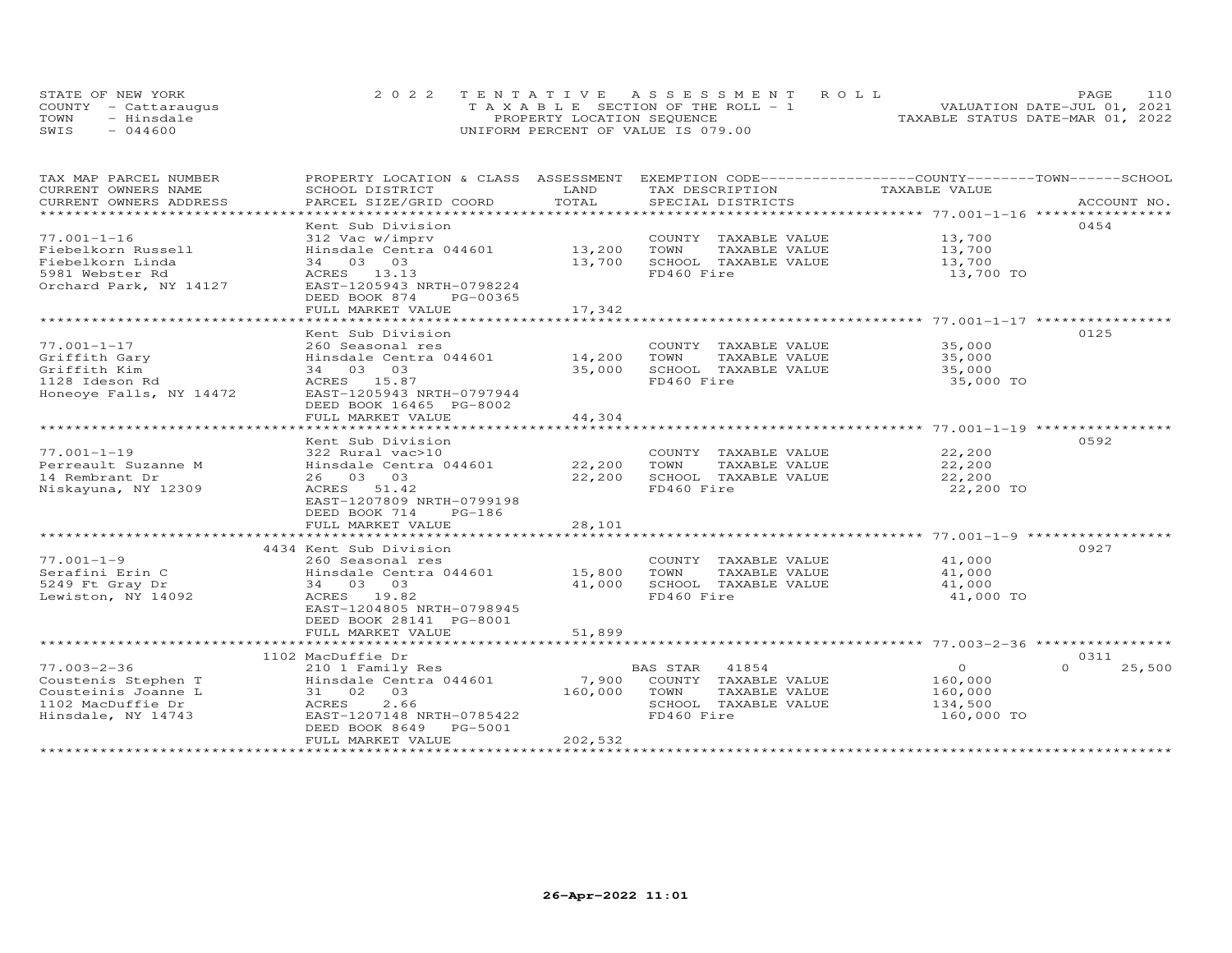| STATE OF NEW YORK    | 2022 TENTATIVE ASSESSMENT ROLL     | PAGE.                            |
|----------------------|------------------------------------|----------------------------------|
| COUNTY - Cattaraugus | TAXABLE SECTION OF THE ROLL - 1    | VALUATION DATE-JUL 01, 2021      |
| TOWN<br>- Hinsdale   | PROPERTY LOCATION SEQUENCE         | TAXABLE STATUS DATE-MAR 01, 2022 |
| $-044600$<br>SWIS    | UNIFORM PERCENT OF VALUE IS 079.00 |                                  |

| TAX MAP PARCEL NUMBER    | PROPERTY LOCATION & CLASS ASSESSMENT EXEMPTION CODE----------------COUNTY-------TOWN------SCHOOL |         |                       |                                                 |                    |
|--------------------------|--------------------------------------------------------------------------------------------------|---------|-----------------------|-------------------------------------------------|--------------------|
| CURRENT OWNERS NAME      | SCHOOL DISTRICT                                                                                  | LAND    | TAX DESCRIPTION       | TAXABLE VALUE                                   |                    |
| CURRENT OWNERS ADDRESS   | PARCEL SIZE/GRID COORD                                                                           | TOTAL   | SPECIAL DISTRICTS     |                                                 | ACCOUNT NO.        |
|                          |                                                                                                  |         |                       |                                                 |                    |
|                          | 1108 MacDuffie Dr                                                                                |         |                       |                                                 | 0483               |
| $77.003 - 2 - 35$        | 210 1 Family Res                                                                                 |         | COUNTY TAXABLE VALUE  | 95,000                                          |                    |
| Colf Robert S            | Hinsdale Centra 044601                                                                           | 7,800   | TOWN<br>TAXABLE VALUE | 95,000                                          |                    |
| Colf Jennifer M          | 31 02 03                                                                                         | 95,000  | SCHOOL TAXABLE VALUE  | 95,000                                          |                    |
| 1108 MacDuffie Dr        | 2.54 BANK<br>ACRES<br>005                                                                        |         | FD460 Fire            | 95,000 TO                                       |                    |
| Hinsdale, NY 14743       | EAST-1207469 NRTH-0785367                                                                        |         |                       |                                                 |                    |
|                          | DEED BOOK 21611 PG-5001                                                                          |         |                       |                                                 |                    |
|                          | FULL MARKET VALUE                                                                                | 120,253 |                       |                                                 |                    |
|                          |                                                                                                  |         |                       |                                                 |                    |
|                          | 1130 MacDuffie Dr                                                                                |         |                       |                                                 | 0332               |
| $77.003 - 2 - 34$        | 210 1 Family Res                                                                                 |         | COUNTY TAXABLE VALUE  | 62,000                                          |                    |
| Burdick Jr. Mark P.      | Hinsdale Centra 044601                                                                           | 7,800   | TOWN<br>TAXABLE VALUE | 62,000                                          |                    |
| Stonemetz Rheannon       | 31 02 03                                                                                         | 62,000  | SCHOOL TAXABLE VALUE  | 62,000                                          |                    |
| 312 Prosser Road, Lot 16 | FRNT 285.00 DPTH                                                                                 |         | FD460 Fire            | 62,000 TO                                       |                    |
| Portville, NY 14770      | ACRES<br>2.54 BANK<br>005                                                                        |         |                       |                                                 |                    |
|                          | EAST-1207845 NRTH-0785353                                                                        |         |                       |                                                 |                    |
|                          | DEED BOOK 20190 PG-7022                                                                          |         |                       |                                                 |                    |
|                          | FULL MARKET VALUE                                                                                | 78,481  |                       |                                                 |                    |
|                          | ++++++++++++++++++++++++                                                                         |         |                       | ********************** 76.020-1-20 ************ |                    |
|                          | 3615 Main                                                                                        |         |                       |                                                 | 0532               |
| $76.020 - 1 - 20$        | 210 1 Family Res                                                                                 |         | COUNTY TAXABLE VALUE  | 56,800                                          |                    |
| Miller Stephen C         | Hinsdale Centra 044601                                                                           | 12,300  | TOWN<br>TAXABLE VALUE | 56,800                                          |                    |
| PO Box 98                | 01 02 04                                                                                         | 56,800  | SCHOOL TAXABLE VALUE  | 56,800                                          |                    |
| Hinsdale, NY 14743       | FRNT 300.00 DPTH                                                                                 |         | FD460 Fire            | 56,800 TO                                       |                    |
|                          | ACRES<br>1.34                                                                                    |         |                       |                                                 |                    |
|                          | EAST-1198964 NRTH-0785929                                                                        |         |                       |                                                 |                    |
|                          | DEED BOOK 00941 PG-00963                                                                         |         |                       |                                                 |                    |
|                          | FULL MARKET VALUE                                                                                | 71,899  |                       |                                                 |                    |
|                          |                                                                                                  |         |                       |                                                 |                    |
|                          | 3676 Main (Off) St                                                                               |         |                       |                                                 | 1608               |
| $77.003 - 2 - 1.2$       | 210 1 Family Res                                                                                 |         | 41834<br>ENH STAR     | $\Omega$                                        | $\Omega$<br>63,000 |
| Witzigman Norbert J      | Hinsdale Centra 044601                                                                           | 10,300  | COUNTY TAXABLE VALUE  | 63,000                                          |                    |
| Witzigman Ramona         | 03/42 02 04                                                                                      | 63,000  | TOWN<br>TAXABLE VALUE | 63,000                                          |                    |
| 3676 Main St             | 1.42<br>ACRES                                                                                    |         | SCHOOL TAXABLE VALUE  | $\Omega$                                        |                    |
| Hinsdale, NY 14743       | EAST-1201355 NRTH-0786649                                                                        |         | FD460 Fire            | 63,000 TO                                       |                    |
|                          | DEED BOOK 17181 PG-9001                                                                          |         |                       |                                                 |                    |
|                          | FULL MARKET VALUE                                                                                | 79,747  |                       |                                                 |                    |
|                          |                                                                                                  |         |                       |                                                 |                    |
|                          | Main St                                                                                          |         |                       |                                                 | 0808               |
| $76.020 - 1 - 4.1$       | 314 Rural vac<10                                                                                 |         | COUNTY TAXABLE VALUE  | 4,000                                           |                    |
| Witzigman Norbert        | Hinsdale Centra 044601                                                                           | 4,000   | TOWN<br>TAXABLE VALUE | 4,000                                           |                    |
| Witzigman Ramona         | 03 02<br>04                                                                                      | 4,000   | SCHOOL TAXABLE VALUE  | 4,000                                           |                    |
| 3676 Main St             | FRNT 410.00 DPTH 77.40                                                                           |         | FD460 Fire            | 4,000 TO                                        |                    |
| Hinsdale, NY 14743       | EAST-1199516 NRTH-0786683                                                                        |         |                       |                                                 |                    |
|                          | DEED BOOK 1000<br>PG-451                                                                         |         |                       |                                                 |                    |
|                          | FULL MARKET VALUE                                                                                | 5,063   |                       |                                                 |                    |
|                          |                                                                                                  |         |                       |                                                 |                    |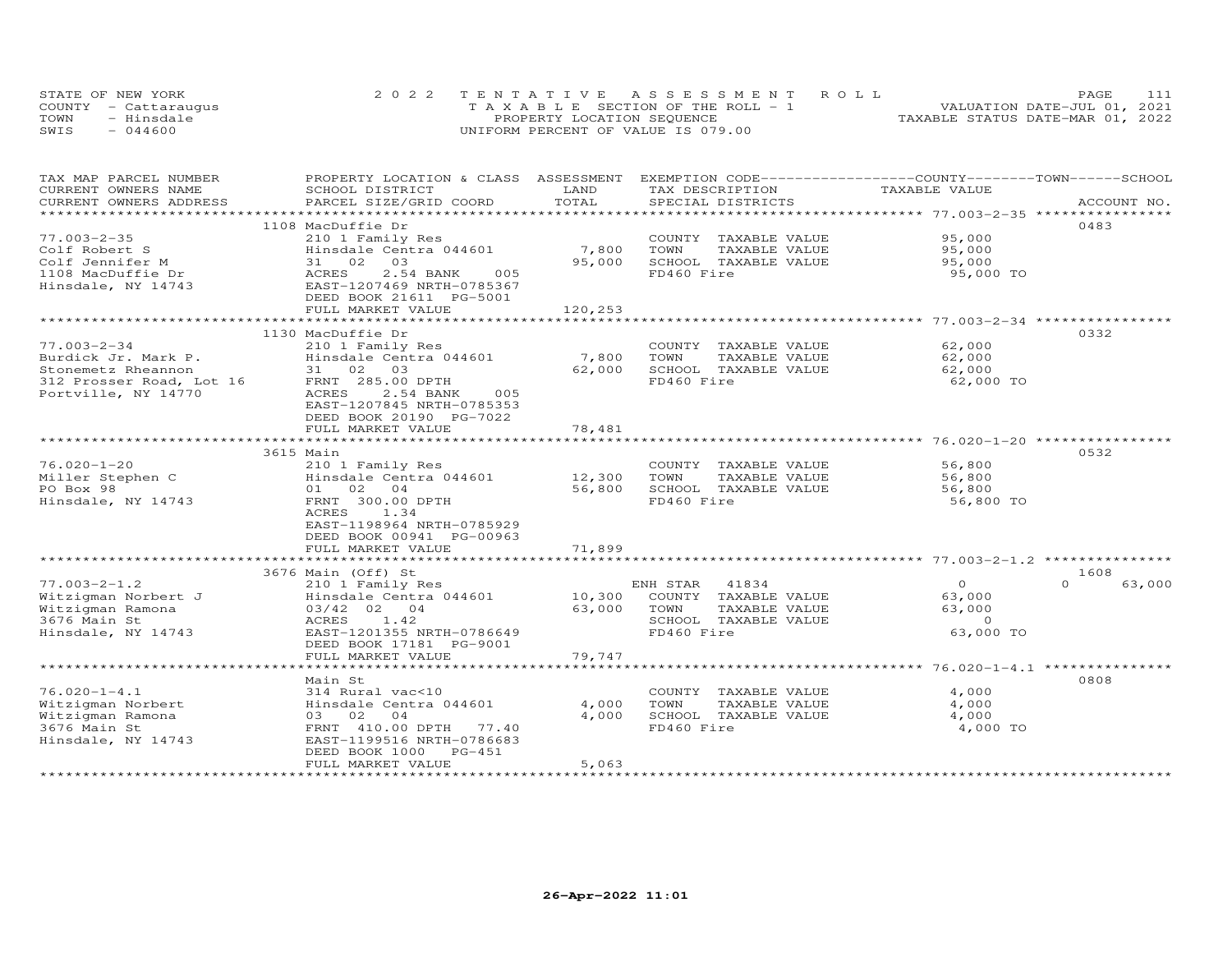| STATE OF NEW YORK    | 2022 TENTATIVE ASSESSMENT ROLL        | 112<br><b>PAGE</b>               |
|----------------------|---------------------------------------|----------------------------------|
| COUNTY - Cattaraugus | T A X A B L E SECTION OF THE ROLL - 1 | VALUATION DATE-JUL 01, 2021      |
| TOWN<br>- Hinsdale   | PROPERTY LOCATION SEQUENCE            | TAXABLE STATUS DATE-MAR 01, 2022 |
| $-044600$<br>SWIS    | UNIFORM PERCENT OF VALUE IS 079.00    |                                  |

| TAX MAP PARCEL NUMBER   | PROPERTY LOCATION & CLASS ASSESSMENT |        | EXEMPTION CODE-----------------COUNTY-------TOWN------SCHOOL |                |                    |
|-------------------------|--------------------------------------|--------|--------------------------------------------------------------|----------------|--------------------|
| CURRENT OWNERS NAME     | SCHOOL DISTRICT                      | LAND   | TAX DESCRIPTION                                              | TAXABLE VALUE  |                    |
| CURRENT OWNERS ADDRESS  | PARCEL SIZE/GRID COORD               | TOTAL  | SPECIAL DISTRICTS                                            |                | ACCOUNT NO.        |
| *********************** |                                      |        |                                                              |                |                    |
|                         | Main St                              |        |                                                              |                | 1721               |
| $76.020 - 1 - 4.5$      | 312 Vac w/imprv                      |        | COUNTY TAXABLE VALUE                                         | 11,200         |                    |
| Witzigman Scott         | Hinsdale Centra 044601               | 6,500  | TOWN<br>TAXABLE VALUE                                        | 11,200         |                    |
| 990 NYS 446 Rte         | 03 02 04                             | 11,200 | SCHOOL TAXABLE VALUE                                         | 11,200         |                    |
| Hinsdale, NY 14743      | FRNT 368.50 DPTH 77.40               |        | FD460 Fire                                                   | 11,200 TO      |                    |
|                         | EAST-1199478 NRTH-0786089            |        |                                                              |                |                    |
|                         | DEED BOOK 17090 PG-2001              |        |                                                              |                |                    |
|                         | FULL MARKET VALUE                    | 14,177 |                                                              |                |                    |
|                         |                                      |        |                                                              |                |                    |
|                         | Main St                              |        |                                                              |                | 0249               |
| $77.013 - 3 - 16.1$     | 311 Res vac land                     |        | COUNTY TAXABLE VALUE                                         | 3,000          |                    |
| Eastman Phyllis ESTATE  | Hinsdale Centra 044601               | 3,000  | TOWN<br>TAXABLE VALUE                                        | 3,000          |                    |
| PO Box 38               | 05 02 04                             | 3,000  | SCHOOL TAXABLE VALUE                                         | 3,000          |                    |
| Hinsdale, NY 14743      | FRNT 50.00 DPTH 180.00               |        | FD460 Fire                                                   | 3,000 TO       |                    |
|                         | EAST-1199483 NRTH-0788228            |        | WD465 Water                                                  | 1,000 TO       |                    |
|                         | DEED BOOK 611<br>PG-00569            |        |                                                              |                |                    |
|                         | FULL MARKET VALUE                    | 3,797  |                                                              |                |                    |
|                         |                                      |        |                                                              |                |                    |
|                         | 3608 Main St                         |        |                                                              |                | 0724               |
| $76.020 - 1 - 7$        | 210 1 Family Res                     |        | BAS STAR 41854                                               | $\overline{0}$ | $\Omega$<br>25,500 |
| Spraque William L       | Hinsdale Centra 044601               |        | 9,900 COUNTY TAXABLE VALUE                                   | 54,000         |                    |
| 3608 Main St            | 01 02 04                             | 54,000 | TAXABLE VALUE<br>TOWN                                        | 54,000         |                    |
| Hinsdale, NY 14743      | FRNT 100.00 DPTH 215.00              |        | SCHOOL TAXABLE VALUE                                         | 28,500         |                    |
|                         | EAST-1199070 NRTH-0785563            |        | FD460 Fire                                                   | 54,000 TO      |                    |
|                         | DEED BOOK 836<br>PG-00606            |        |                                                              |                |                    |
|                         | FULL MARKET VALUE                    | 68,354 |                                                              |                |                    |
|                         |                                      |        |                                                              |                |                    |
|                         | 3618 Main St                         |        |                                                              |                | 0331               |
| $76.020 - 1 - 6$        | 210 1 Family Res                     |        | COUNTY TAXABLE VALUE                                         | 61,000         |                    |
| Swetland Michael R.     | Hinsdale Centra 044601               | 17,000 | TOWN<br>TAXABLE VALUE                                        | 61,000         |                    |
| Swetland Carol A.       | 01 02 04                             | 61,000 | SCHOOL TAXABLE VALUE                                         | 61,000         |                    |
| 3618 Main St.           | FRNT 223.00 DPTH 190.00              |        | FD460 Fire                                                   | 61,000 TO      |                    |
| Hinsdale, NY 14743      | BANK<br>005                          |        |                                                              |                |                    |
|                         | EAST-1199133 NRTH-0785699            |        |                                                              |                |                    |
|                         | DEED BOOK 24494 PG-9003              |        |                                                              |                |                    |
|                         | FULL MARKET VALUE                    | 77,215 |                                                              |                |                    |
|                         |                                      |        |                                                              |                |                    |
|                         | 3626 Main St                         |        |                                                              |                | 1316               |
| $76.020 - 1 - 4.2$      | 210 1 Family Res                     |        | BAS STAR 41854                                               | $\overline{0}$ | $\Omega$<br>25,500 |
| Painter Carol Ann       | Hinsdale Centra 044601               |        | 10,000 COUNTY TAXABLE VALUE                                  | 75,000         |                    |
| Sweatland Michael R     | 03 02<br>04                          | 75,000 | TOWN<br>TAXABLE VALUE                                        | 75,000         |                    |
| 3626 Main St            | FRNT 125.00 DPTH 140.00              |        | SCHOOL TAXABLE VALUE                                         | 49,500         |                    |
| Hinsdale, NY 14743      | BANK<br>005                          |        | FD460 Fire                                                   | 75,000 TO      |                    |
|                         | EAST-1199210 NRTH-0785861            |        |                                                              |                |                    |
|                         | DEED BOOK 21008 PG-4001              |        |                                                              |                |                    |
|                         | FULL MARKET VALUE                    | 94,937 |                                                              |                |                    |
|                         | *********************                |        |                                                              |                |                    |
|                         |                                      |        |                                                              |                |                    |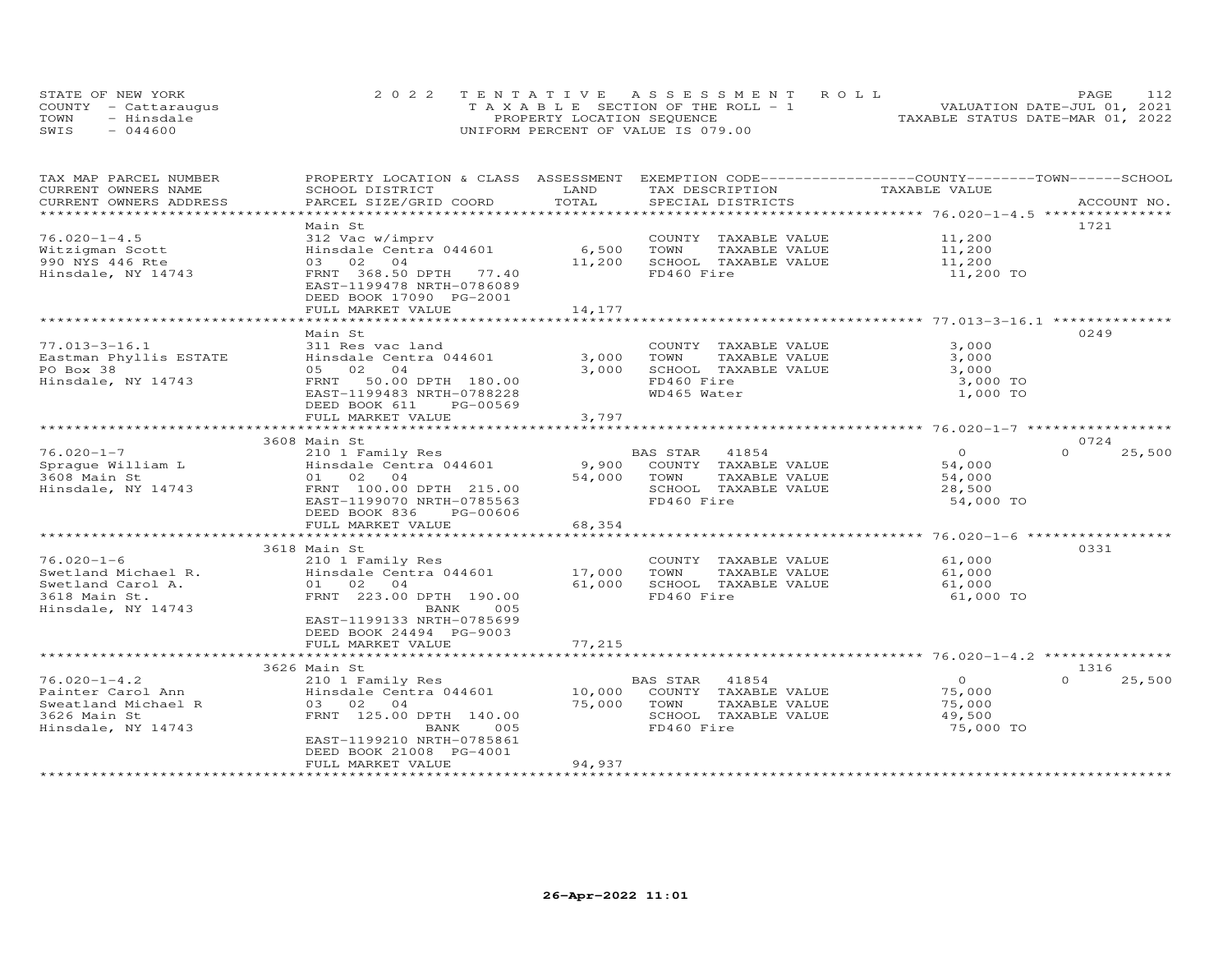|      | STATE OF NEW YORK    | 2022 TENTATIVE ASSESSMENT ROLL        | PAGE                             |
|------|----------------------|---------------------------------------|----------------------------------|
|      | COUNTY - Cattaraugus | T A X A B L E SECTION OF THE ROLL - 1 | VALUATION DATE-JUL 01, 2021      |
| TOWN | - Hinsdale           | PROPERTY LOCATION SEQUENCE            | TAXABLE STATUS DATE-MAR 01, 2022 |
| SWIS | $-044600$            | UNIFORM PERCENT OF VALUE IS 079.00    |                                  |

| TAX MAP PARCEL NUMBER                                     | PROPERTY LOCATION & CLASS ASSESSMENT EXEMPTION CODE----------------COUNTY-------TOWN------SCHOOL                                                                                                                              |                |                       |                |                    |
|-----------------------------------------------------------|-------------------------------------------------------------------------------------------------------------------------------------------------------------------------------------------------------------------------------|----------------|-----------------------|----------------|--------------------|
| CURRENT OWNERS NAME                                       | SCHOOL DISTRICT                                                                                                                                                                                                               | LAND           | TAX DESCRIPTION       | TAXABLE VALUE  |                    |
| CURRENT OWNERS ADDRESS                                    | .CURRENT OWNERS ADDRESS PARCEL SIZE/GRID COORD TOTAL SPECIAL DISTRICTS (ACCOUNT NO ACCOUNT NO ACCOUNT NO ACCOUNT NO ACCOUNT NO A SEXALL STATE SECTIAL SERVERS AND SEXALL SERVERS AND RESPECT AS A SEXALL STATES OF THE SERVER | TOTAL          |                       |                |                    |
|                                                           |                                                                                                                                                                                                                               |                |                       |                |                    |
|                                                           | 3664 Main St                                                                                                                                                                                                                  |                |                       |                | 1329               |
| $76.020 - 1 - 4.3$                                        | 210 1 Family Res                                                                                                                                                                                                              |                | VET COM CT 41131      | 17,000         | 17,000<br>$\Omega$ |
| Wetherby Dayrll L<br>Wetherby Dayrll L<br>Smith Melissa M | Hinsdale Centra 044601                                                                                                                                                                                                        | 7,900 ENH STAR | 41834                 | $\overline{O}$ | $\Omega$<br>63,670 |
|                                                           | Hinsdale Centra 044001<br>03 02 04<br>FRNT 115.00 DPTH 98.00<br>EAST-1199263 NRTH-0785993                                                                                                                                     | 68,000         | COUNTY TAXABLE VALUE  | 51,000         |                    |
| 3664 Main St                                              |                                                                                                                                                                                                                               |                | TOWN<br>TAXABLE VALUE | 51,000         |                    |
| Hinsdale, NY 14743                                        |                                                                                                                                                                                                                               |                | SCHOOL TAXABLE VALUE  | 4,330          |                    |
|                                                           | DEED BOOK 19432 PG-5001                                                                                                                                                                                                       |                | FD460 Fire            | 68,000 TO      |                    |
|                                                           | FULL MARKET VALUE                                                                                                                                                                                                             | 86,076         |                       |                |                    |
|                                                           |                                                                                                                                                                                                                               |                |                       |                |                    |
|                                                           | 3666 Main St                                                                                                                                                                                                                  |                |                       |                | 1524               |
| $76.020 - 1 - 4.4$                                        | 411 Apartment                                                                                                                                                                                                                 |                | COUNTY TAXABLE VALUE  | 75,000         |                    |
| Pole, LLC                                                 | Hinsdale Centra 044601                                                                                                                                                                                                        | 14,800         | TOWN<br>TAXABLE VALUE | 75,000         |                    |
| Pole, LLC<br>346 Arbella Loop                             | 0 <sub>4</sub><br>03 02                                                                                                                                                                                                       | 75,000         | SCHOOL TAXABLE VALUE  | 75,000         |                    |
| The Villages, FL 32162                                    | FRNT 291.00 DPTH 100.00                                                                                                                                                                                                       |                | FD460 Fire            | 75,000 TO      |                    |
|                                                           | EAST-1199561 NRTH-0786929                                                                                                                                                                                                     |                | WD465 Water           | 4,000 TO       |                    |
|                                                           | DEED BOOK 21874 PG-90011                                                                                                                                                                                                      |                |                       |                |                    |
|                                                           | FULL MARKET VALUE                                                                                                                                                                                                             | 94,937         |                       |                |                    |
|                                                           |                                                                                                                                                                                                                               |                |                       |                |                    |
|                                                           | 3673 Main St                                                                                                                                                                                                                  |                |                       |                | 0535               |
| $76.020 - 1 - 3.2$                                        | 210 1 Family Res                                                                                                                                                                                                              |                | COUNTY TAXABLE VALUE  | 80,000         |                    |
| Losey Adam M.                                             | Hinsdale Centra 044601                                                                                                                                                                                                        | 10,000         | TOWN<br>TAXABLE VALUE | 80,000         |                    |
| Losey Tanaka J.                                           | 03 02 04                                                                                                                                                                                                                      | 80,000         | SCHOOL TAXABLE VALUE  | 80,000         |                    |
| 312 North 11th Street                                     | ACRES<br>2.05 BANK<br>004                                                                                                                                                                                                     |                | FD460 Fire            | 80,000 TO      |                    |
| Olean, NY 14760                                           | EAST-1199286 NRTH-0786830                                                                                                                                                                                                     |                | WD465 Water           | 1,000 TO       |                    |
|                                                           | DEED BOOK 28472 PG-3004                                                                                                                                                                                                       |                |                       |                |                    |
|                                                           | FULL MARKET VALUE                                                                                                                                                                                                             | 101,266        |                       |                |                    |
|                                                           |                                                                                                                                                                                                                               |                |                       |                |                    |
|                                                           | 3674 Main St                                                                                                                                                                                                                  |                |                       |                | 0810               |
| 77.003-2-1.1<br>Witzigman Tobias<br>Timin Street          | 322 Rural vac>10                                                                                                                                                                                                              |                | COUNTY TAXABLE VALUE  | 48,000         |                    |
|                                                           |                                                                                                                                                                                                                               |                | TOWN<br>TAXABLE VALUE | 48,000         |                    |
|                                                           | 03/42 02 04                                                                                                                                                                                                                   |                | SCHOOL TAXABLE VALUE  | 48,000         |                    |
| Hinsdale, NY 14743                                        | ACRES 107.15                                                                                                                                                                                                                  |                | FD460 Fire            | 48,000 TO      |                    |
|                                                           | EAST-1201274 NRTH-0786521                                                                                                                                                                                                     |                |                       |                |                    |
|                                                           | DEED BOOK 23739 PG-9002                                                                                                                                                                                                       |                |                       |                |                    |
|                                                           | FULL MARKET VALUE                                                                                                                                                                                                             | 60,759         |                       |                |                    |
|                                                           |                                                                                                                                                                                                                               |                |                       |                |                    |
|                                                           | 3674 Main St                                                                                                                                                                                                                  |                |                       |                | 0810               |
| $77.003 - 2 - 1.3$                                        | 210 1 Family Res                                                                                                                                                                                                              |                | 41854<br>BAS STAR     | $\overline{0}$ | $\Omega$<br>25,500 |
| Witigman Tobias                                           | Hinsdale Centra 044601 12,800                                                                                                                                                                                                 |                | COUNTY TAXABLE VALUE  | 62,300         |                    |
| 3674 Main St                                              | 03/42 02 04                                                                                                                                                                                                                   | 62,300         | TOWN<br>TAXABLE VALUE | 62,300         |                    |
| Hinsdale, NY 14743                                        | 9.13<br>ACRES                                                                                                                                                                                                                 |                | SCHOOL TAXABLE VALUE  | 36,800         |                    |
|                                                           | EAST-1200294 NRTH-0787073                                                                                                                                                                                                     |                | FD460 Fire            | 62,300 TO      |                    |
|                                                           | DEED BOOK 20854 PG-3001                                                                                                                                                                                                       |                |                       |                |                    |
|                                                           | FULL MARKET VALUE                                                                                                                                                                                                             | 78,861         |                       |                |                    |
|                                                           |                                                                                                                                                                                                                               |                |                       |                |                    |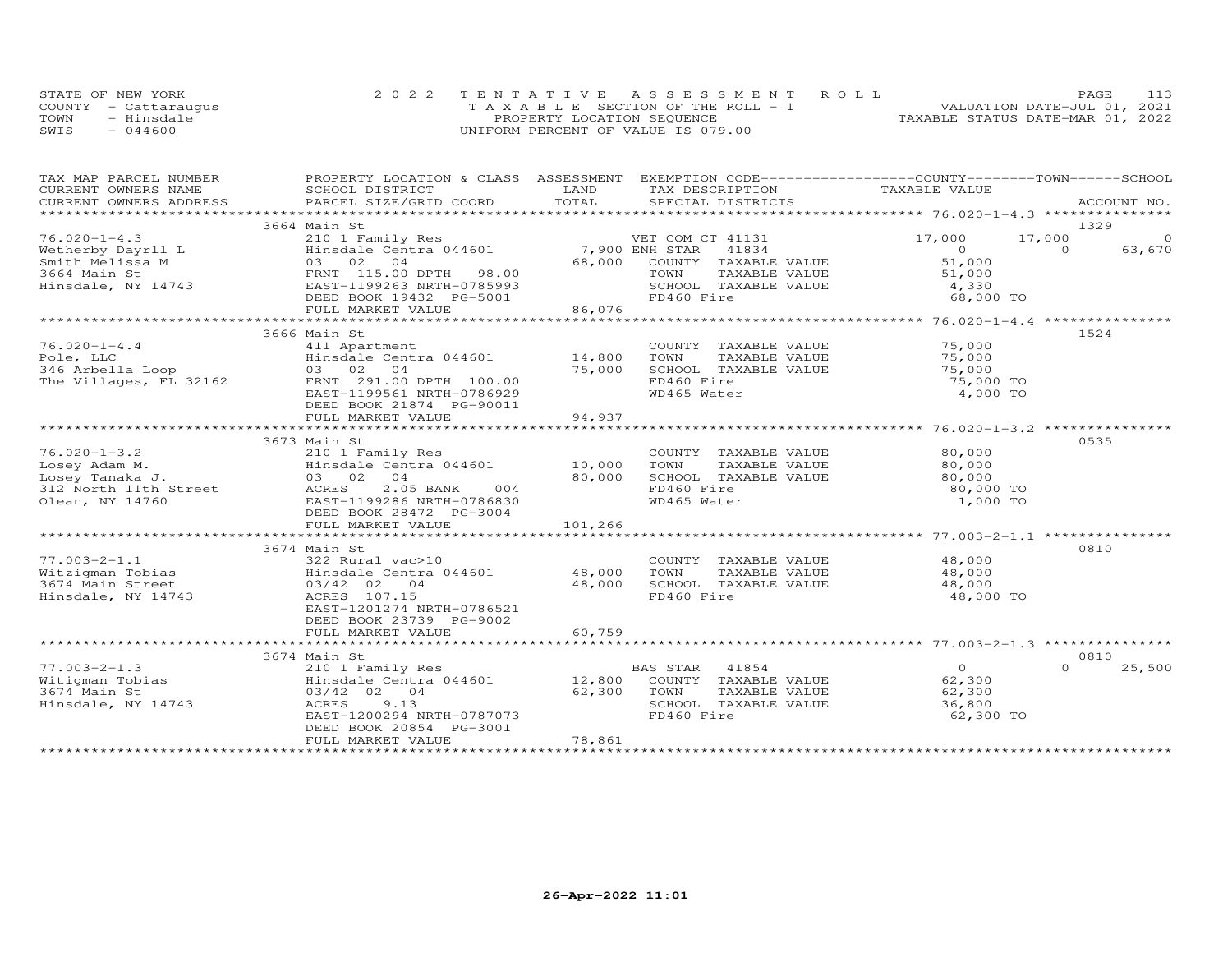|      | STATE OF NEW YORK    | 2022 TENTATIVE ASSESSMENT ROLL        | 114<br>PAGE                      |
|------|----------------------|---------------------------------------|----------------------------------|
|      | COUNTY - Cattaraugus | T A X A B L E SECTION OF THE ROLL - 1 | VALUATION DATE-JUL 01, 2021      |
| TOWN | - Hinsdale           | PROPERTY LOCATION SEQUENCE            | TAXABLE STATUS DATE-MAR 01, 2022 |
| SWIS | $-044600$            | UNIFORM PERCENT OF VALUE IS 079.00    |                                  |

| TAX MAP PARCEL NUMBER                                  | PROPERTY LOCATION & CLASS ASSESSMENT                                                                                                                                                                                                                                                                                        |                     | EXEMPTION CODE------------------COUNTY-------TOWN-----SCHOOL                                                                    |                                           |                    |
|--------------------------------------------------------|-----------------------------------------------------------------------------------------------------------------------------------------------------------------------------------------------------------------------------------------------------------------------------------------------------------------------------|---------------------|---------------------------------------------------------------------------------------------------------------------------------|-------------------------------------------|--------------------|
| CURRENT OWNERS NAME                                    | SCHOOL DISTRICT                                                                                                                                                                                                                                                                                                             | LAND                | TAX DESCRIPTION                                                                                                                 | TAXABLE VALUE                             |                    |
| CURRENT OWNERS ADDRESS                                 | PARCEL SIZE/GRID COORD                                                                                                                                                                                                                                                                                                      | TOTAL               | SPECIAL DISTRICTS                                                                                                               |                                           | ACCOUNT NO.        |
|                                                        |                                                                                                                                                                                                                                                                                                                             |                     |                                                                                                                                 |                                           |                    |
|                                                        | 3674 Main St                                                                                                                                                                                                                                                                                                                |                     |                                                                                                                                 |                                           | 0810               |
| $77.003 - 2 - 1.4$                                     | 322 Rural vac>10                                                                                                                                                                                                                                                                                                            |                     | COUNTY TAXABLE VALUE                                                                                                            | 10,000                                    |                    |
|                                                        |                                                                                                                                                                                                                                                                                                                             |                     | TOWN                                                                                                                            | TAXABLE VALUE 10,000                      |                    |
|                                                        |                                                                                                                                                                                                                                                                                                                             |                     | SCHOOL TAXABLE VALUE                                                                                                            | 10,000                                    |                    |
| Hinsdale, NY 14743                                     | 1.90<br>ACRES                                                                                                                                                                                                                                                                                                               |                     | FD460 Fire                                                                                                                      | 10,000 TO                                 |                    |
|                                                        | EAST-1199833 NRTH-0786946                                                                                                                                                                                                                                                                                                   |                     |                                                                                                                                 |                                           |                    |
|                                                        | DEED BOOK 23739 PG-9001                                                                                                                                                                                                                                                                                                     |                     |                                                                                                                                 |                                           |                    |
|                                                        | FULL MARKET VALUE                                                                                                                                                                                                                                                                                                           | 12,658              |                                                                                                                                 |                                           |                    |
|                                                        | **************************                                                                                                                                                                                                                                                                                                  | ******************* |                                                                                                                                 |                                           |                    |
|                                                        | 3674 Main St                                                                                                                                                                                                                                                                                                                |                     |                                                                                                                                 |                                           | 0810               |
| $77.003 - 2 - 1.5$                                     | 322 Rural vac>10                                                                                                                                                                                                                                                                                                            |                     | COUNTY TAXABLE VALUE                                                                                                            | 200                                       |                    |
|                                                        |                                                                                                                                                                                                                                                                                                                             | 200                 | TOWN                                                                                                                            | TAXABLE VALUE<br>TAXABLE VALUE 200<br>200 |                    |
|                                                        |                                                                                                                                                                                                                                                                                                                             | 200                 | SCHOOL TAXABLE VALUE                                                                                                            |                                           |                    |
|                                                        | Vitzigman Tobias<br>3674 Main Street<br>Hinsdale Centra 044601<br>3674 Main Street<br>83/42 02 04<br>FRNT 0.40 DPTH 228.70                                                                                                                                                                                                  |                     | FD460 Fire                                                                                                                      | 200 TO                                    |                    |
|                                                        | EAST-1199892 NRTH-0787145                                                                                                                                                                                                                                                                                                   |                     |                                                                                                                                 |                                           |                    |
|                                                        | DEED BOOK 23739 PG-9002                                                                                                                                                                                                                                                                                                     |                     |                                                                                                                                 |                                           |                    |
|                                                        | FULL MARKET VALUE                                                                                                                                                                                                                                                                                                           | 2.53                |                                                                                                                                 |                                           |                    |
|                                                        |                                                                                                                                                                                                                                                                                                                             |                     |                                                                                                                                 |                                           |                    |
|                                                        | 3678 Main St                                                                                                                                                                                                                                                                                                                |                     |                                                                                                                                 |                                           | 0667               |
| $76.020 - 1 - 2$                                       | 210 1 Family Res                                                                                                                                                                                                                                                                                                            |                     | CW_15_VET/ 41161                                                                                                                | 10,200                                    | 10,200             |
|                                                        |                                                                                                                                                                                                                                                                                                                             |                     |                                                                                                                                 |                                           | 63,670<br>$\Omega$ |
|                                                        | 76.020-1-2<br>Linderman Elizabeth J<br>Linderman Howard M<br>3678 Main St<br>Hinsdale, NY 14743<br>EAST-1199617 NRTH-0787201<br>EAST-1199617 NRTH-0787201<br>210 1 raniily Nes<br>Hinsdale Centra 044601 13,600 EMH STAR 41834<br>03 02 04 70,200 COUNTY TAXABLE VALUE<br>FRNT 235.00 DPTH 205.00 70,200 TOWN TAXABLE VALUE |                     |                                                                                                                                 | $60 - 5$<br>60,000                        |                    |
|                                                        |                                                                                                                                                                                                                                                                                                                             |                     |                                                                                                                                 |                                           |                    |
|                                                        |                                                                                                                                                                                                                                                                                                                             |                     | SCHOOL TAXABLE VALUE                                                                                                            |                                           |                    |
|                                                        | DEED BOOK 11670 PG-7001                                                                                                                                                                                                                                                                                                     |                     |                                                                                                                                 |                                           |                    |
|                                                        | FULL MARKET VALUE                                                                                                                                                                                                                                                                                                           |                     | TOWN TAXABLE VALUE 60,000<br>SCHOOL TAXABLE VALUE 6,530<br>FD460 Fire 70,200 TO<br>WD465 Water 1,000 TO<br>$88,861$ WD465 Water |                                           |                    |
|                                                        |                                                                                                                                                                                                                                                                                                                             |                     |                                                                                                                                 |                                           |                    |
|                                                        | VET WAR CT 41121<br>Eastman Eugene E 210 1 Family Res VET WAR CT 41121<br>3727 Main St 05 02 04<br>PO Box 38 FRNT 115.50 DPTH 320.00<br>Hinsdale, NY 14743 EAST-1199503 NRTH-0788149<br>EAST-1199503 NRTH-0788149                                                                                                           |                     |                                                                                                                                 |                                           | 0249               |
|                                                        |                                                                                                                                                                                                                                                                                                                             |                     |                                                                                                                                 | 4,500                                     | 4,500              |
|                                                        |                                                                                                                                                                                                                                                                                                                             |                     |                                                                                                                                 | 25,500                                    |                    |
|                                                        |                                                                                                                                                                                                                                                                                                                             |                     |                                                                                                                                 | 25,500                                    |                    |
|                                                        |                                                                                                                                                                                                                                                                                                                             |                     |                                                                                                                                 |                                           |                    |
|                                                        |                                                                                                                                                                                                                                                                                                                             |                     | SCHOOL TAXABLE VALUE<br>SCHOOL TAXABLE VALUE 30,000<br>FD460 Fire 30,000 TO                                                     | 30,000 TO<br>1,000 TO                     |                    |
|                                                        |                                                                                                                                                                                                                                                                                                                             |                     | WD465 Water                                                                                                                     |                                           |                    |
|                                                        | DEED BOOK 20200 PG-7312<br>FULL MARKET VALUE 37,975                                                                                                                                                                                                                                                                         |                     |                                                                                                                                 |                                           |                    |
|                                                        |                                                                                                                                                                                                                                                                                                                             |                     |                                                                                                                                 |                                           |                    |
|                                                        | 3732 Main St                                                                                                                                                                                                                                                                                                                |                     |                                                                                                                                 |                                           | 0648               |
| $77.013 - 3 - 14$                                      | 210 1 Family Res                                                                                                                                                                                                                                                                                                            |                     | BAS STAR 41854                                                                                                                  | $\overline{O}$                            | $\Omega$<br>25,500 |
|                                                        |                                                                                                                                                                                                                                                                                                                             |                     | 10,400 COUNTY TAXABLE VALUE                                                                                                     | 94,000                                    |                    |
|                                                        |                                                                                                                                                                                                                                                                                                                             |                     | 94,000 TOWN<br>TAXABLE VALUE                                                                                                    | 94,000                                    |                    |
| 7.015-5<br>Ash Mark R<br>Ash Patricia A<br>Too Main St | 210 1 cancer<br>Hinsdale Centra 044601<br>05 02 04<br>Cp-555                                                                                                                                                                                                                                                                |                     | SCHOOL TAXABLE VALUE                                                                                                            | 68,500                                    |                    |
|                                                        | Ff 58.00                                                                                                                                                                                                                                                                                                                    |                     | FD460 Fire                                                                                                                      | 94,000 TO                                 |                    |
| Hinsdale, NY 14743                                     | ACRES<br>1.45                                                                                                                                                                                                                                                                                                               |                     | WD465 Water                                                                                                                     | 1,000 TO                                  |                    |
|                                                        | EAST-1199912 NRTH-0788094                                                                                                                                                                                                                                                                                                   |                     |                                                                                                                                 |                                           |                    |
|                                                        | DEED BOOK 859<br>PG-00328                                                                                                                                                                                                                                                                                                   |                     |                                                                                                                                 |                                           |                    |
|                                                        | FULL MARKET VALUE                                                                                                                                                                                                                                                                                                           | 118,987             |                                                                                                                                 |                                           |                    |
|                                                        |                                                                                                                                                                                                                                                                                                                             |                     |                                                                                                                                 |                                           |                    |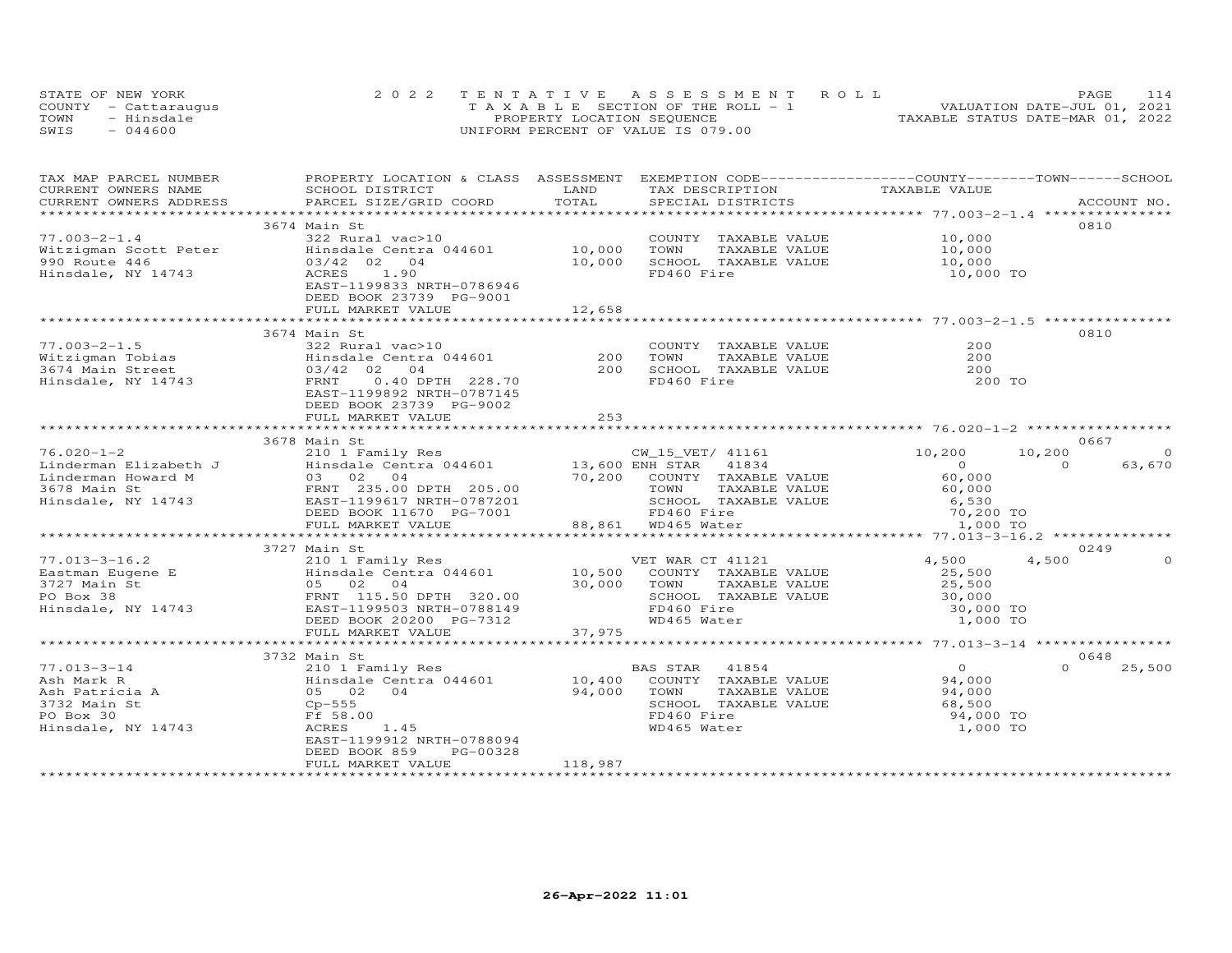|      | STATE OF NEW YORK    | 2022 TENTATIVE ASSESSMENT ROLL        | PAGE                             |
|------|----------------------|---------------------------------------|----------------------------------|
|      | COUNTY - Cattaraugus | T A X A B L E SECTION OF THE ROLL - 1 | VALUATION DATE-JUL 01, 2021      |
| TOWN | - Hinsdale           | PROPERTY LOCATION SEQUENCE            | TAXABLE STATUS DATE-MAR 01, 2022 |
| SWIS | $-044600$            | UNIFORM PERCENT OF VALUE IS 079.00    |                                  |

| TAX MAP PARCEL NUMBER                                                                                  | PROPERTY LOCATION & CLASS ASSESSMENT EXEMPTION CODE----------------COUNTY-------TOWN------SCHOOL                                                                                                                                                                  |         |                                    |                       |                    |
|--------------------------------------------------------------------------------------------------------|-------------------------------------------------------------------------------------------------------------------------------------------------------------------------------------------------------------------------------------------------------------------|---------|------------------------------------|-----------------------|--------------------|
| CURRENT OWNERS NAME                                                                                    | SCHOOL DISTRICT                                                                                                                                                                                                                                                   | LAND    | TAX DESCRIPTION TAXABLE VALUE      |                       |                    |
| CURRENT OWNERS ADDRESS                                                                                 | PARCEL SIZE/GRID COORD                                                                                                                                                                                                                                            | TOTAL   | SPECIAL DISTRICTS                  |                       | ACCOUNT NO.        |
|                                                                                                        |                                                                                                                                                                                                                                                                   |         |                                    |                       |                    |
|                                                                                                        | 3733 Main St                                                                                                                                                                                                                                                      |         |                                    | $\Omega$              | 0111<br>$\Omega$   |
|                                                                                                        | Eratarcangelo John M (210 1 Family Res (210 1 Family Res (210 1 Family Res (210 1 Family Res (210 1 Family Res (210 1 Family Res (210 1 Family Res (210 1 Family Res (210 1 Family Res (210 1 $\begin{array}{r} 210 & 1 \text{ Family Res} \\ \text{Find } 0.7 \$ |         | BAS STAR 41854                     |                       | 25,500             |
|                                                                                                        |                                                                                                                                                                                                                                                                   |         | COUNTY TAXABLE VALUE               | 65,000                |                    |
|                                                                                                        |                                                                                                                                                                                                                                                                   |         | TOWN<br>TAXABLE VALUE              | 65,000                |                    |
|                                                                                                        |                                                                                                                                                                                                                                                                   |         | SCHOOL TAXABLE VALUE<br>FD460 Fire | 39,500<br>65,000 TO   |                    |
|                                                                                                        | EAST-1199470 NRTH-0788319                                                                                                                                                                                                                                         |         | WD465 Water                        | 1,000 TO              |                    |
|                                                                                                        | DEED BOOK 00985 PG-00576                                                                                                                                                                                                                                          |         |                                    |                       |                    |
|                                                                                                        | FULL MARKET VALUE                                                                                                                                                                                                                                                 | 82,278  |                                    |                       |                    |
|                                                                                                        |                                                                                                                                                                                                                                                                   |         |                                    |                       |                    |
|                                                                                                        | 3736 Main St                                                                                                                                                                                                                                                      |         |                                    |                       | 0628               |
| $77.013 - 3 - 13$                                                                                      | 210 1 Family Res<br>Hinsdale Centra 044601 11,100 COUNTY TAXABLE VALUE                                                                                                                                                                                            |         |                                    | $\overline{O}$        | $\cap$<br>46,000   |
| Samol Thomas C                                                                                         |                                                                                                                                                                                                                                                                   |         |                                    | 46,000                |                    |
|                                                                                                        | 05 02 04                                                                                                                                                                                                                                                          | 46,000  | TAXABLE VALUE<br>TOWN              | 46,000                |                    |
|                                                                                                        | FRNT 155.00 DPTH 175.00                                                                                                                                                                                                                                           |         | SCHOOL TAXABLE VALUE               | $\overline{0}$        |                    |
| Samol Inomas C<br>Samol Vanda<br>3736 Main St<br>Hinsdale, NY 14743                                    | EAST-1199880 NRTH-0788250                                                                                                                                                                                                                                         |         | FD460 Fire                         | 46,000 TO             |                    |
|                                                                                                        | DEED BOOK 900<br>PG-01072                                                                                                                                                                                                                                         |         | WD465 Water                        | 1,000 TO              |                    |
|                                                                                                        |                                                                                                                                                                                                                                                                   |         |                                    |                       |                    |
|                                                                                                        |                                                                                                                                                                                                                                                                   |         |                                    |                       |                    |
|                                                                                                        | 3739 Main St                                                                                                                                                                                                                                                      |         |                                    |                       | 0121               |
| $77.013 - 3 - 20$                                                                                      | 210 1 Family Res                                                                                                                                                                                                                                                  |         | BAS STAR 41854                     | $\Omega$              | 25,500<br>$\cap$   |
| Burt Jill                                                                                              |                                                                                                                                                                                                                                                                   |         | COUNTY TAXABLE VALUE               | 88,000                |                    |
| Burt Dana                                                                                              | 110 1 Family Res<br>Hinsdale Centra 044601 11,000<br>05 02 04 88,000                                                                                                                                                                                              |         | TOWN<br>TAXABLE VALUE              | 88,000                |                    |
|                                                                                                        |                                                                                                                                                                                                                                                                   |         | SCHOOL TAXABLE VALUE               | 62,500                |                    |
|                                                                                                        | 2.30                                                                                                                                                                                                                                                              |         | FD460 Fire                         | 88,000 TO             |                    |
| 3739 Main St<br>PO Box 284 MCRES<br>Hinsdale, NY 14743 EAST-11995<br>DEED BOOK                         | EAST-1199553 NRTH-0788510                                                                                                                                                                                                                                         |         | WD465 Water                        | 1,000 TO              |                    |
|                                                                                                        | DEED BOOK 00964 PG-00880                                                                                                                                                                                                                                          |         |                                    |                       |                    |
|                                                                                                        | FULL MARKET VALUE                                                                                                                                                                                                                                                 | 111,392 |                                    |                       |                    |
|                                                                                                        |                                                                                                                                                                                                                                                                   |         |                                    |                       |                    |
|                                                                                                        | 3742 Main St                                                                                                                                                                                                                                                      |         |                                    |                       | 0347               |
| $77.013 - 3 - 12$                                                                                      | 210 1 Family Res BP<br>Hinsdale Centra 044601 5,100                                                                                                                                                                                                               |         | BAS STAR 41854                     | $\overline{0}$        | $\Omega$<br>25,500 |
|                                                                                                        |                                                                                                                                                                                                                                                                   |         | COUNTY TAXABLE VALUE               | 58,000                |                    |
| Hillman Matthew<br>3742 Main St                                                                        | 05 02 04                                                                                                                                                                                                                                                          | 58,000  | TAXABLE VALUE<br>TOWN              | 58,000                |                    |
| Hinsdale, NY 14743                                                                                     | FRNT 65.00 DPTH 180.00                                                                                                                                                                                                                                            |         | SCHOOL TAXABLE VALUE               | 32,500                |                    |
|                                                                                                        | 017<br>BANK                                                                                                                                                                                                                                                       |         | FD460 Fire                         | 58,000 TO             |                    |
|                                                                                                        | EAST-1199903 NRTH-0788348                                                                                                                                                                                                                                         |         | WD465 Water                        | 1,000 TO              |                    |
|                                                                                                        | DEED BOOK 26198 PG-6001                                                                                                                                                                                                                                           |         |                                    |                       |                    |
|                                                                                                        | FULL MARKET VALUE                                                                                                                                                                                                                                                 | 73,418  |                                    |                       |                    |
|                                                                                                        |                                                                                                                                                                                                                                                                   |         |                                    |                       |                    |
|                                                                                                        | 3743 Main St<br>210 1 Family Res                                                                                                                                                                                                                                  |         |                                    |                       | 0271               |
| $77.013 - 3 - 21$<br>77.013-3-21<br>Farris Philip J Sr<br>Farris Nancy D<br>3743 Main St<br>PO Box 162 |                                                                                                                                                                                                                                                                   | 6,800   | ENH STAR 41834                     | $\bigcirc$            | $\Omega$<br>63,670 |
|                                                                                                        | Hinsdale Centra 044601                                                                                                                                                                                                                                            |         | COUNTY TAXABLE VALUE               | 89,000                |                    |
|                                                                                                        | 07 02 04                                                                                                                                                                                                                                                          | 89,000  | TOWN<br>TAXABLE VALUE              | 89,000                |                    |
|                                                                                                        | FRNT 87.70 DPTH 166.20                                                                                                                                                                                                                                            |         | SCHOOL TAXABLE VALUE               | 25,330                |                    |
| Hinsdale, NY 14743                                                                                     | EAST-1199712 NRTH-0788504                                                                                                                                                                                                                                         |         | FD460 Fire<br>WD465 Water          | 89,000 TO<br>1,000 TO |                    |
|                                                                                                        | DEED BOOK 1024    PG-351<br>FULL MARKET VALUE                                                                                                                                                                                                                     |         |                                    |                       |                    |
|                                                                                                        |                                                                                                                                                                                                                                                                   | 112,658 |                                    |                       |                    |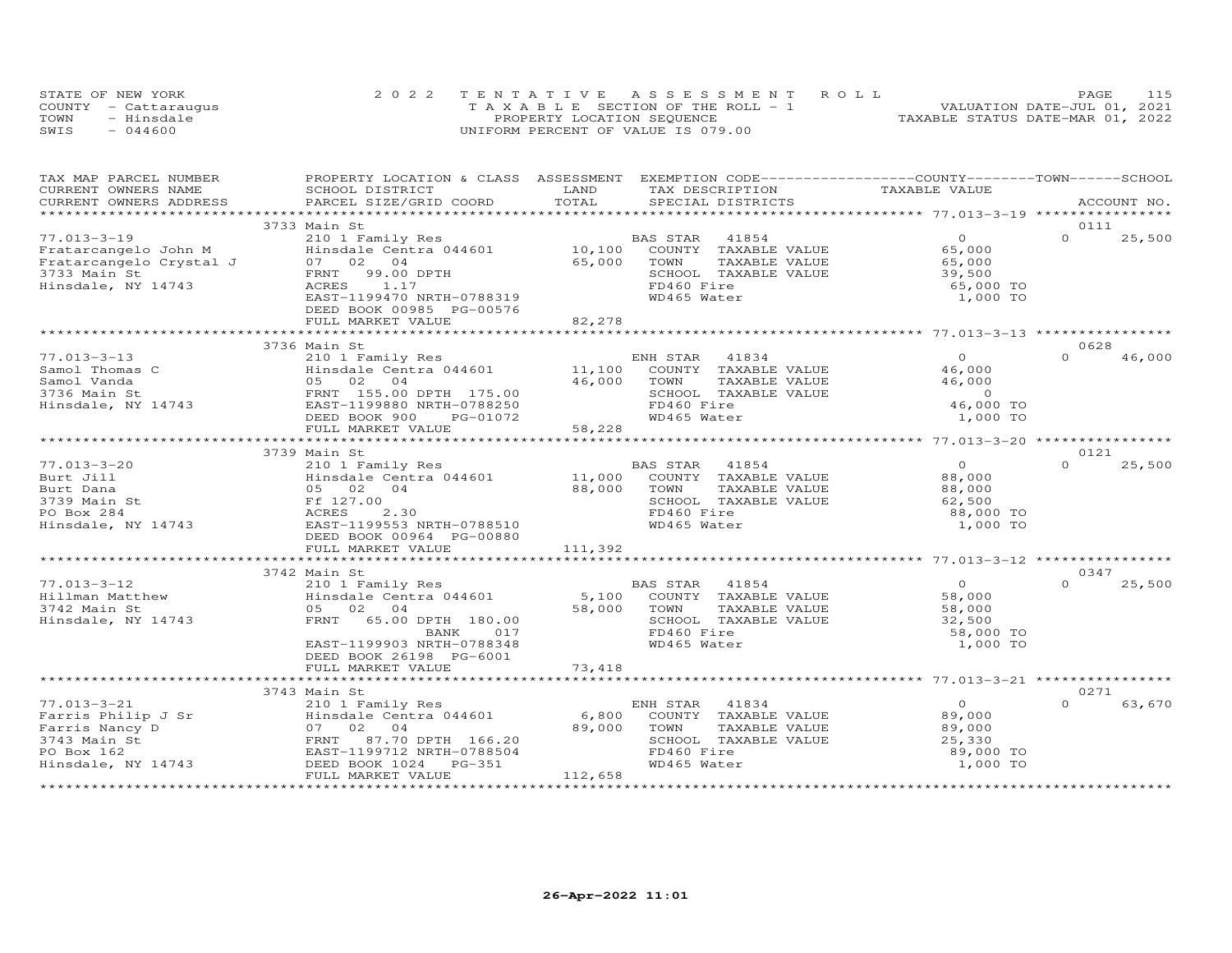| STATE OF NEW YORK    | 2022 TENTATIVE ASSESSMENT ROLL     | 116<br><b>PAGE</b>               |
|----------------------|------------------------------------|----------------------------------|
| COUNTY - Cattaraugus | TAXABLE SECTION OF THE ROLL - 1    | VALUATION DATE-JUL 01, 2021      |
| TOWN<br>- Hinsdale   | PROPERTY LOCATION SEQUENCE         | TAXABLE STATUS DATE-MAR 01, 2022 |
| $-044600$<br>SWIS    | UNIFORM PERCENT OF VALUE IS 079.00 |                                  |

| TAX MAP PARCEL NUMBER<br>CURRENT OWNERS NAME                                                                                                                                                                                   | PROPERTY LOCATION & CLASS ASSESSMENT EXEMPTION CODE----------------COUNTY-------TOWN------SCHOOL<br>SCHOOL DISTRICT | LAND   | TAX DESCRIPTION            | TAXABLE VALUE  |                    |
|--------------------------------------------------------------------------------------------------------------------------------------------------------------------------------------------------------------------------------|---------------------------------------------------------------------------------------------------------------------|--------|----------------------------|----------------|--------------------|
|                                                                                                                                                                                                                                |                                                                                                                     |        |                            |                |                    |
| .CURRENT OWNERS ADDRESS PARCEL SIZE/GRID COORD TOTAL SPECIAL DISTRICTS ACCOUNT NO ACCOUNT NO ACCOUNT NO ARE A THE SERVER AND RESERVE THE SERVER OF THE SERVER OF THE SERVER OF THE SERVER OF THE SERVER OF THE SERVER OF THE S |                                                                                                                     |        |                            |                |                    |
|                                                                                                                                                                                                                                | 3747 Main St                                                                                                        |        |                            |                | 0825               |
| $77.013 - 3 - 22$                                                                                                                                                                                                              |                                                                                                                     |        | COUNTY TAXABLE VALUE       | 30,000         |                    |
| Schmidt Jack J                                                                                                                                                                                                                 | 210 1 Family Res<br>Hinsdale Centra 044601 4,700                                                                    |        | TOWN<br>TAXABLE VALUE      | 30,000         |                    |
| 6362 New Mexico Rd                                                                                                                                                                                                             | 05 02 04                                                                                                            | 30,000 | SCHOOL TAXABLE VALUE       | 30,000         |                    |
| Cuba, NY 14727                                                                                                                                                                                                                 | FRNT 60.00 DPTH 175.00                                                                                              |        | FD460 Fire                 | 30,000 TO      |                    |
|                                                                                                                                                                                                                                | EAST-1199756 NRTH-0788576                                                                                           |        | WD465 Water                | 1,000 TO       |                    |
|                                                                                                                                                                                                                                | DEED BOOK 14064 PG-3003                                                                                             |        |                            |                |                    |
|                                                                                                                                                                                                                                |                                                                                                                     |        |                            |                |                    |
|                                                                                                                                                                                                                                |                                                                                                                     |        |                            |                |                    |
|                                                                                                                                                                                                                                | 3748 Main St                                                                                                        |        |                            |                | 0557               |
| $77.013 - 3 - 11$                                                                                                                                                                                                              | 210 1 Family Res                                                                                                    |        | BAS STAR 41854             | $\Omega$       | 25,500<br>$\Omega$ |
|                                                                                                                                                                                                                                |                                                                                                                     |        | 7,300 COUNTY TAXABLE VALUE | 60,000         |                    |
|                                                                                                                                                                                                                                |                                                                                                                     | 60,000 | TOWN<br>TAXABLE VALUE      | 60,000         |                    |
|                                                                                                                                                                                                                                |                                                                                                                     |        | SCHOOL TAXABLE VALUE       | 34,500         |                    |
|                                                                                                                                                                                                                                | BANK<br>017                                                                                                         |        | FD460 Fire                 | 60,000 TO      |                    |
|                                                                                                                                                                                                                                | EAST-1200007 NRTH-0788335                                                                                           |        | WD465 Water                | 1,000 TO       |                    |
|                                                                                                                                                                                                                                | DEED BOOK 00980 PG-00149                                                                                            |        |                            |                |                    |
|                                                                                                                                                                                                                                | FULL MARKET VALUE                                                                                                   | 75,949 |                            |                |                    |
|                                                                                                                                                                                                                                |                                                                                                                     |        |                            |                |                    |
|                                                                                                                                                                                                                                | 3750 Main St                                                                                                        |        |                            |                | 0346               |
| $77.013 - 3 - 10$                                                                                                                                                                                                              |                                                                                                                     |        | BAS STAR<br>41854          | $\overline{O}$ | $\Omega$<br>25,500 |
| Gobien Jason P                                                                                                                                                                                                                 | 210 1 Family Res<br>Hinsdale Centra 044601 10,100                                                                   |        | COUNTY TAXABLE VALUE       | 49,500         |                    |
| Gobien Jason r<br>Govien Lisa M<br>3750 Main St<br>Hinsdale, NY 14743                                                                                                                                                          | 05 02 04                                                                                                            | 49,500 | TOWN<br>TAXABLE VALUE      | 49,500         |                    |
|                                                                                                                                                                                                                                |                                                                                                                     |        | SCHOOL TAXABLE VALUE       | 24,000         |                    |
|                                                                                                                                                                                                                                | FRNT 150.00 DPTH 330.00<br>EAST-1200044 NRTH-0788461<br>DEED BOOK 15028 PG-6001                                     |        | FD460 Fire                 | 49,500 TO      |                    |
|                                                                                                                                                                                                                                |                                                                                                                     |        | WD465 Water                | 1,000 TO       |                    |
|                                                                                                                                                                                                                                | FULL MARKET VALUE                                                                                                   | 62,658 |                            |                |                    |
|                                                                                                                                                                                                                                |                                                                                                                     |        |                            |                |                    |
|                                                                                                                                                                                                                                | 3753 Main St                                                                                                        |        |                            |                | 0417               |
| $77.013 - 3 - 23$                                                                                                                                                                                                              | 280 Res Multiple                                                                                                    |        | COUNTY TAXABLE VALUE       | 68,000         |                    |
|                                                                                                                                                                                                                                | Hinsdale Centra 044601                                                                                              | 10,300 | TAXABLE VALUE<br>TOWN      | 68,000         |                    |
|                                                                                                                                                                                                                                |                                                                                                                     | 68,000 | SCHOOL TAXABLE VALUE       | 68,000         |                    |
| HINSDALE, NY 14743                                                                                                                                                                                                             | Ff 180.00                                                                                                           |        | FD460 Fire                 | 68,000 TO      |                    |
|                                                                                                                                                                                                                                | ACRES<br>1.33 BANK<br>017                                                                                           |        | WD465 Water                | 2,000 TO       |                    |
|                                                                                                                                                                                                                                | EAST-1199762 NRTH-0788727                                                                                           |        |                            |                |                    |
|                                                                                                                                                                                                                                | DEED BOOK 20200 PG-2781                                                                                             |        |                            |                |                    |
|                                                                                                                                                                                                                                | FULL MARKET VALUE                                                                                                   | 86,076 |                            |                |                    |
|                                                                                                                                                                                                                                |                                                                                                                     |        |                            |                |                    |
|                                                                                                                                                                                                                                | 3758 Main St                                                                                                        |        |                            |                | 0086               |
| $77.013 - 3 - 9$                                                                                                                                                                                                               |                                                                                                                     |        | 41834<br>ENH STAR          | $\overline{0}$ | $\Omega$<br>63,670 |
|                                                                                                                                                                                                                                |                                                                                                                     |        | COUNTY TAXABLE VALUE       | 74,000         |                    |
| Dzuroff Gerard E<br>Dzuroff Gloria M<br>3758 Main St<br>Hinsdale, NY 14743                                                                                                                                                     | Main St<br>210 1 Family Res<br>Hinsdale Centra 044601 9,100<br>74.000<br>05 02 04                                   | 74,000 | TOWN<br>TAXABLE VALUE      | 74,000         |                    |
|                                                                                                                                                                                                                                | FRNT 110.00 DPTH 320.00                                                                                             |        | SCHOOL TAXABLE VALUE       | 10,330         |                    |
|                                                                                                                                                                                                                                | EAST-1200127 NRTH-0788554                                                                                           |        | FD460 Fire                 | 74,000 TO      |                    |
|                                                                                                                                                                                                                                | DEED BOOK 855<br>PG-00639                                                                                           |        | WD465 Water                | 1,000 TO       |                    |
|                                                                                                                                                                                                                                | FULL MARKET VALUE                                                                                                   | 93,671 |                            |                |                    |
|                                                                                                                                                                                                                                |                                                                                                                     |        |                            |                |                    |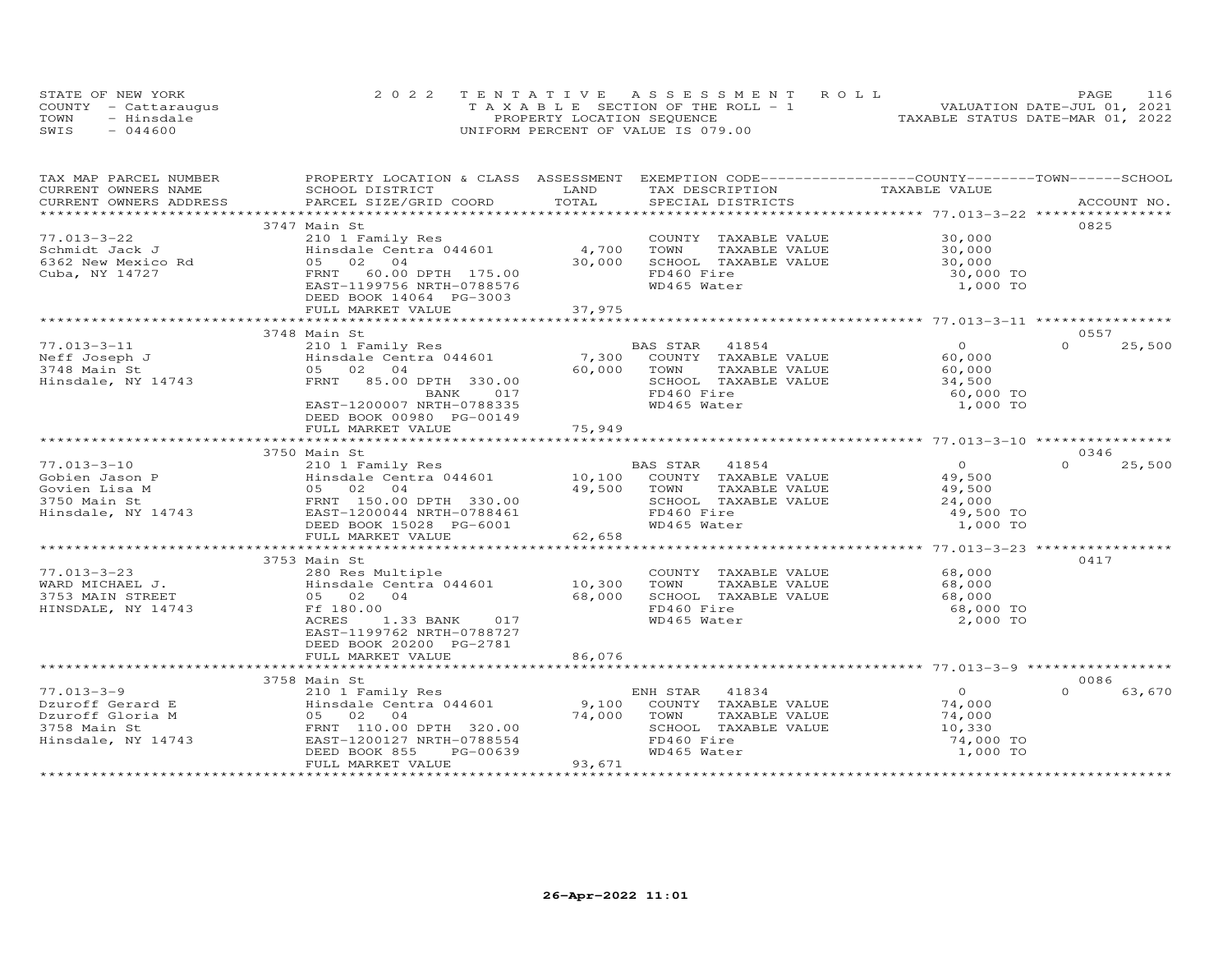| STATE OF NEW YORK    | 2022 TENTATIVE ASSESSMENT ROLL        | 117<br><b>PAGE</b>               |
|----------------------|---------------------------------------|----------------------------------|
| COUNTY - Cattaraugus | T A X A B L E SECTION OF THE ROLL - 1 | VALUATION DATE-JUL 01, 2021      |
| TOWN<br>- Hinsdale   | PROPERTY LOCATION SEQUENCE            | TAXABLE STATUS DATE-MAR 01, 2022 |
| $-044600$<br>SWIS    | UNIFORM PERCENT OF VALUE IS 079.00    |                                  |

| TAX MAP PARCEL NUMBER                                                                                                                                    | PROPERTY LOCATION & CLASS ASSESSMENT                             |                           | EXEMPTION CODE-----------------COUNTY-------TOWN------SCHOOL      |                                      |                    |
|----------------------------------------------------------------------------------------------------------------------------------------------------------|------------------------------------------------------------------|---------------------------|-------------------------------------------------------------------|--------------------------------------|--------------------|
| CURRENT OWNERS NAME                                                                                                                                      | SCHOOL DISTRICT                                                  | LAND                      | TAX DESCRIPTION                                                   | TAXABLE VALUE                        |                    |
| CURRENT OWNERS ADDRESS                                                                                                                                   | PARCEL SIZE/GRID COORD                                           | TOTAL                     | SPECIAL DISTRICTS                                                 |                                      | ACCOUNT NO.        |
|                                                                                                                                                          |                                                                  |                           |                                                                   |                                      |                    |
|                                                                                                                                                          | 3759 Main St                                                     |                           |                                                                   |                                      | 0621               |
| $77.013 - 3 - 24$                                                                                                                                        | 220 2 Family Res                                                 |                           | COUNTY TAXABLE VALUE                                              | 68,000                               |                    |
| Miller Nicholas D.                                                                                                                                       | Hinsdale Centra 044601                                           | 12,500                    | TOWN<br>TAXABLE VALUE                                             | 68,000                               |                    |
| 645 Grandview Avenue                                                                                                                                     | 05/07 02 04                                                      | 68,000                    | SCHOOL TAXABLE VALUE                                              | 68,000                               |                    |
| Olean, NY 14706                                                                                                                                          | FRNT<br>81.00 DPTH 320.00                                        |                           | FD460 Fire                                                        | 68,000 TO                            |                    |
|                                                                                                                                                          | BANK<br>004                                                      |                           | WD465 Water                                                       | 2,000 TO                             |                    |
|                                                                                                                                                          | EAST-1199853 NRTH-0788826                                        |                           |                                                                   |                                      |                    |
|                                                                                                                                                          | DEED BOOK 20200 PG-2950                                          |                           |                                                                   |                                      |                    |
|                                                                                                                                                          | FULL MARKET VALUE                                                | 86,076                    |                                                                   |                                      |                    |
|                                                                                                                                                          |                                                                  | * * * * * * * * * * * * * |                                                                   |                                      |                    |
|                                                                                                                                                          | 3763 Main St                                                     |                           |                                                                   |                                      | 0169               |
| $77.013 - 3 - 25$                                                                                                                                        | 210 1 Family Res                                                 |                           | COUNTY TAXABLE VALUE                                              | 65,000                               |                    |
| BOLAND MICHAEL A.                                                                                                                                        | Hinsdale Centra 044601                                           | 7,800                     | TOWN<br>TAXABLE VALUE                                             | 65,000                               |                    |
| 3763 Main Street                                                                                                                                         | 07 02 04                                                         | 65,000                    | SCHOOL TAXABLE VALUE                                              | 65,000                               |                    |
| Hinsdale, NY 14743                                                                                                                                       | FRNT 92.00 DPTH 315.00                                           |                           | FD460 Fire                                                        | 65,000 TO                            |                    |
|                                                                                                                                                          | BANK<br>017                                                      |                           | WD465 Water                                                       | 1,000 TO                             |                    |
|                                                                                                                                                          | EAST-1199911 NRTH-0788890                                        |                           |                                                                   |                                      |                    |
|                                                                                                                                                          | DEED BOOK 20190 PG-2379                                          |                           |                                                                   |                                      |                    |
|                                                                                                                                                          | FULL MARKET VALUE                                                | 82,278                    |                                                                   |                                      |                    |
|                                                                                                                                                          | *****************************                                    | * * * * * * * * * * * * * | ************************************* 77.013-3-8 **************** |                                      |                    |
|                                                                                                                                                          | 3764 Main St                                                     |                           |                                                                   |                                      | 0005               |
| $77.013 - 3 - 8$                                                                                                                                         | 220 2 Family Res<br>Hinsdale Centra 044601 10,500 ENH STAR 41834 |                           | VET WAR CT 41121                                                  | 10,200                               | 10,200<br>$\Omega$ |
| Mikolajczyk Robert († 1818)<br>Mikolajczyk Linda († 1870)<br>2764 Main St († 1818)<br>2764 Minsdale, NY 14743 († 1885–1882)<br>288T–1200200 NRTH-0788658 |                                                                  |                           |                                                                   | $\overline{O}$                       | 63,670<br>$\Omega$ |
|                                                                                                                                                          |                                                                  | 91,000                    | COUNTY TAXABLE VALUE                                              | 80,800                               |                    |
|                                                                                                                                                          |                                                                  |                           | TAXABLE VALUE<br>TOWN                                             | 80,800                               |                    |
| Hinsdale, NY 14743                                                                                                                                       | EAST-1200200 NRTH-0788658                                        |                           | SCHOOL TAXABLE VALUE                                              | 27,330                               |                    |
|                                                                                                                                                          | DEED BOOK 794<br>PG-00887                                        |                           | FD460 Fire                                                        | 91,000 TO                            |                    |
|                                                                                                                                                          | FULL MARKET VALUE<br>***************************                 | 115,190                   | WD465 Water                                                       | 2,000 TO                             |                    |
|                                                                                                                                                          |                                                                  |                           |                                                                   | ************************ 77.013-3-26 | 0065               |
| $77.013 - 3 - 26$                                                                                                                                        | 3767 Main St<br>210 1 Family Res                                 |                           | COUNTY TAXABLE VALUE                                              | 56,000                               |                    |
| Douglas Jill                                                                                                                                             | Hinsdale Centra 044601                                           | 4,600                     | TAXABLE VALUE<br>TOWN                                             | 56,000                               |                    |
| 3767 Main Street                                                                                                                                         | 07 02 04                                                         | 56,000                    | SCHOOL TAXABLE VALUE                                              | 56,000                               |                    |
| Hinsdale, NY 14743                                                                                                                                       | FRNT 56.00 DPTH 310.00                                           |                           | FD460 Fire                                                        | 56,000 TO                            |                    |
|                                                                                                                                                          | BANK<br>017                                                      |                           | WD465 Water                                                       | 1,000 TO                             |                    |
|                                                                                                                                                          | EAST-1199963 NRTH-0788944                                        |                           |                                                                   |                                      |                    |
|                                                                                                                                                          | DEED BOOK 20190 PG-6711                                          |                           |                                                                   |                                      |                    |
|                                                                                                                                                          | FULL MARKET VALUE                                                | 70,886                    |                                                                   |                                      |                    |
|                                                                                                                                                          |                                                                  |                           |                                                                   |                                      |                    |
|                                                                                                                                                          | 3769 Main St                                                     |                           |                                                                   |                                      | 0625               |
| $77.013 - 3 - 27$                                                                                                                                        | 210 1 Family Res                                                 |                           | BAS STAR<br>41854                                                 | $\overline{O}$                       | $\Omega$<br>25,500 |
| Peters Donald J Jr                                                                                                                                       | Hinsdale Centra 044601                                           | 6,600                     | COUNTY TAXABLE VALUE                                              | 81,000                               |                    |
| 3769 Main St                                                                                                                                             | 07 02 04                                                         | 81,000                    | TOWN<br>TAXABLE VALUE                                             | 81,000                               |                    |
| Hinsdale, NY 14743                                                                                                                                       | FRNT 77.50 DPTH 308.00                                           |                           | SCHOOL TAXABLE VALUE                                              | 55,500                               |                    |
|                                                                                                                                                          | BANK<br>017                                                      |                           | FD460 Fire                                                        | 81,000 TO                            |                    |
|                                                                                                                                                          | EAST-1200008 NRTH-0788995                                        |                           | WD465 Water                                                       | 1,000 TO                             |                    |
|                                                                                                                                                          | DEED BOOK 3090 PG-8001                                           |                           |                                                                   |                                      |                    |
|                                                                                                                                                          | FULL MARKET VALUE                                                | 102,532                   |                                                                   |                                      |                    |
|                                                                                                                                                          |                                                                  |                           |                                                                   |                                      |                    |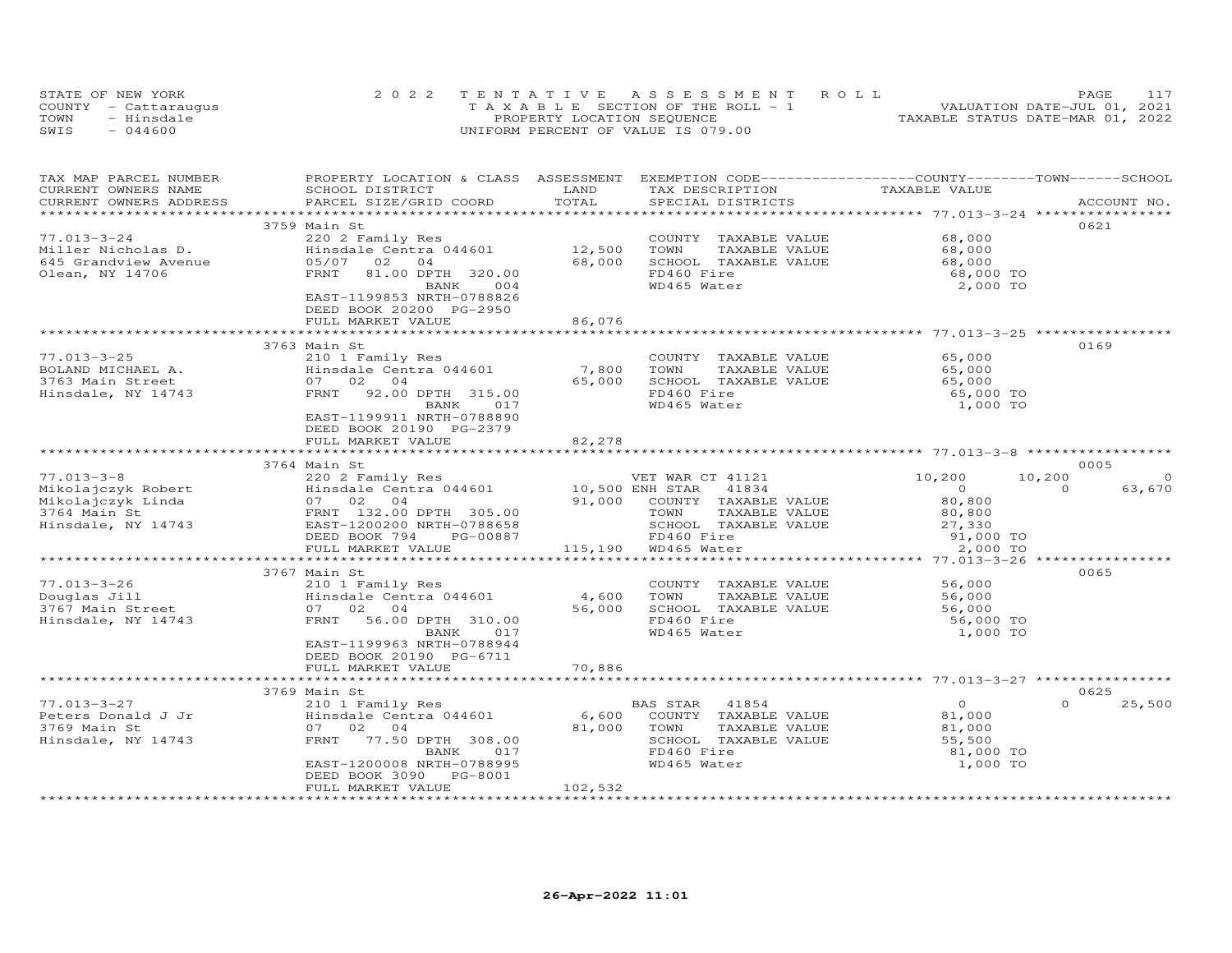| STATE OF NEW YORK    | 2022 TENTATIVE ASSESSMENT ROLL        | 118<br>PAGE.                     |
|----------------------|---------------------------------------|----------------------------------|
| COUNTY - Cattaraugus | T A X A B L E SECTION OF THE ROLL - 1 | VALUATION DATE-JUL 01, 2021      |
| TOWN<br>- Hinsdale   | PROPERTY LOCATION SEQUENCE            | TAXABLE STATUS DATE-MAR 01, 2022 |
| $-044600$<br>SWIS    | UNIFORM PERCENT OF VALUE IS 079.00    |                                  |

| TOTAL<br>CURRENT OWNERS ADDRESS<br>PARCEL SIZE/GRID COORD<br>SPECIAL DISTRICTS<br>ACCOUNT NO.<br>0425<br>3772 Main St<br>$77.013 - 3 - 7$<br>210 1 Family Res<br>COUNTY TAXABLE VALUE<br>80,000<br>Hinsdale Centra 044601<br>9,100<br>TOWN<br>TAXABLE VALUE<br>80,000<br>Shrauger Aaron L<br>80,000<br>3772 Main St<br>05/07 02 04<br>SCHOOL TAXABLE VALUE<br>80,000<br>FRNT 110.00 DPTH 300.00<br>FD460 Fire<br>Hinsdale, NY 14743<br>80,000 TO<br>WD465 Water<br>BANK<br>017<br>1,000 TO<br>EAST-1200276 NRTH-0788754<br>DEED BOOK 24779 PG-9001<br>101,266<br>FULL MARKET VALUE<br>3775 Main St<br>0387<br>$77.013 - 3 - 28$<br>283 Res w/Comuse<br>COUNTY TAXABLE VALUE<br>65,000<br>Hinsdale Centra 044601<br>9,500<br>Lovell Linda J<br>TOWN<br>TAXABLE VALUE<br>65,000<br>3787 Main St<br>SCHOOL TAXABLE VALUE<br>07 02<br>04<br>65,000<br>65,000<br>Hinsdale, NY 14743<br>FRNT 116.00 DPTH 300.00<br>FD460 Fire<br>65,000 TO<br>EAST-1200073 NRTH-0789065<br>WD465 Water<br>4,000 TO<br>DEED BOOK 00994 PG-00543<br>82,278<br>FULL MARKET VALUE<br>3776 Main St<br>0160<br>$77.013 - 3 - 6.1$<br>$\overline{O}$<br>$\Omega$<br>25,500<br>210 1 Family Res<br>BAS STAR<br>41854<br>Hinsdale Centra 044601<br>9,100<br>COUNTY TAXABLE VALUE<br>Keenan Kyle F<br>121,200<br>121,200<br>Keenan Kristen M<br>07 02 04<br>TOWN<br>TAXABLE VALUE<br>121,200<br>FRNT 110.00 DPTH 300.00<br>3776 Main St<br>SCHOOL TAXABLE VALUE<br>95,700<br>FD460 Fire<br>Hinsdale, NY 14743<br>121,200 TO<br>BANK<br>017<br>WD465 Water<br>1,000 TO<br>EAST-1200347 NRTH-0788839<br>DEED BOOK 12517 PG-6001<br>FULL MARKET VALUE<br>153,418<br>0092<br>3781 Main St<br>$\overline{O}$<br>$77.013 - 3 - 29$<br>220 2 Family Res<br>41854<br>$\Omega$<br>25,500<br>BAS STAR<br>Hinsdale Centra 044601<br>10,200<br>Ginter Robin A<br>COUNTY TAXABLE VALUE<br>72,000<br>3781 Main St<br>07 02 04<br>72,000<br>TAXABLE VALUE<br>TOWN<br>72,000<br>FRNT 128.00 DPTH 290.00<br>SCHOOL TAXABLE VALUE<br>Hinsdale, NY 14743<br>46,500<br>FD460 Fire<br>72,000 TO<br>BANK<br>017<br>EAST-1200155 NRTH-0789163<br>WD465 Water<br>2,000 TO<br>DEED BOOK 15549 PG-3001 | TAX MAP PARCEL NUMBER<br>CURRENT OWNERS NAME | PROPERTY LOCATION & CLASS ASSESSMENT EXEMPTION CODE----------------COUNTY-------TOWN------SCHOOL<br>SCHOOL DISTRICT | LAND   | TAX DESCRIPTION | TAXABLE VALUE |  |
|----------------------------------------------------------------------------------------------------------------------------------------------------------------------------------------------------------------------------------------------------------------------------------------------------------------------------------------------------------------------------------------------------------------------------------------------------------------------------------------------------------------------------------------------------------------------------------------------------------------------------------------------------------------------------------------------------------------------------------------------------------------------------------------------------------------------------------------------------------------------------------------------------------------------------------------------------------------------------------------------------------------------------------------------------------------------------------------------------------------------------------------------------------------------------------------------------------------------------------------------------------------------------------------------------------------------------------------------------------------------------------------------------------------------------------------------------------------------------------------------------------------------------------------------------------------------------------------------------------------------------------------------------------------------------------------------------------------------------------------------------------------------------------------------------------------------------------------------------------------------------------------------------------------------------------------------------------------------------------------------------------------------------------------------------------------------------------------------------------------------------------------------|----------------------------------------------|---------------------------------------------------------------------------------------------------------------------|--------|-----------------|---------------|--|
|                                                                                                                                                                                                                                                                                                                                                                                                                                                                                                                                                                                                                                                                                                                                                                                                                                                                                                                                                                                                                                                                                                                                                                                                                                                                                                                                                                                                                                                                                                                                                                                                                                                                                                                                                                                                                                                                                                                                                                                                                                                                                                                                              |                                              |                                                                                                                     |        |                 |               |  |
|                                                                                                                                                                                                                                                                                                                                                                                                                                                                                                                                                                                                                                                                                                                                                                                                                                                                                                                                                                                                                                                                                                                                                                                                                                                                                                                                                                                                                                                                                                                                                                                                                                                                                                                                                                                                                                                                                                                                                                                                                                                                                                                                              |                                              |                                                                                                                     |        |                 |               |  |
|                                                                                                                                                                                                                                                                                                                                                                                                                                                                                                                                                                                                                                                                                                                                                                                                                                                                                                                                                                                                                                                                                                                                                                                                                                                                                                                                                                                                                                                                                                                                                                                                                                                                                                                                                                                                                                                                                                                                                                                                                                                                                                                                              |                                              |                                                                                                                     |        |                 |               |  |
|                                                                                                                                                                                                                                                                                                                                                                                                                                                                                                                                                                                                                                                                                                                                                                                                                                                                                                                                                                                                                                                                                                                                                                                                                                                                                                                                                                                                                                                                                                                                                                                                                                                                                                                                                                                                                                                                                                                                                                                                                                                                                                                                              |                                              |                                                                                                                     |        |                 |               |  |
|                                                                                                                                                                                                                                                                                                                                                                                                                                                                                                                                                                                                                                                                                                                                                                                                                                                                                                                                                                                                                                                                                                                                                                                                                                                                                                                                                                                                                                                                                                                                                                                                                                                                                                                                                                                                                                                                                                                                                                                                                                                                                                                                              |                                              |                                                                                                                     |        |                 |               |  |
|                                                                                                                                                                                                                                                                                                                                                                                                                                                                                                                                                                                                                                                                                                                                                                                                                                                                                                                                                                                                                                                                                                                                                                                                                                                                                                                                                                                                                                                                                                                                                                                                                                                                                                                                                                                                                                                                                                                                                                                                                                                                                                                                              |                                              |                                                                                                                     |        |                 |               |  |
|                                                                                                                                                                                                                                                                                                                                                                                                                                                                                                                                                                                                                                                                                                                                                                                                                                                                                                                                                                                                                                                                                                                                                                                                                                                                                                                                                                                                                                                                                                                                                                                                                                                                                                                                                                                                                                                                                                                                                                                                                                                                                                                                              |                                              |                                                                                                                     |        |                 |               |  |
|                                                                                                                                                                                                                                                                                                                                                                                                                                                                                                                                                                                                                                                                                                                                                                                                                                                                                                                                                                                                                                                                                                                                                                                                                                                                                                                                                                                                                                                                                                                                                                                                                                                                                                                                                                                                                                                                                                                                                                                                                                                                                                                                              |                                              |                                                                                                                     |        |                 |               |  |
|                                                                                                                                                                                                                                                                                                                                                                                                                                                                                                                                                                                                                                                                                                                                                                                                                                                                                                                                                                                                                                                                                                                                                                                                                                                                                                                                                                                                                                                                                                                                                                                                                                                                                                                                                                                                                                                                                                                                                                                                                                                                                                                                              |                                              |                                                                                                                     |        |                 |               |  |
|                                                                                                                                                                                                                                                                                                                                                                                                                                                                                                                                                                                                                                                                                                                                                                                                                                                                                                                                                                                                                                                                                                                                                                                                                                                                                                                                                                                                                                                                                                                                                                                                                                                                                                                                                                                                                                                                                                                                                                                                                                                                                                                                              |                                              |                                                                                                                     |        |                 |               |  |
|                                                                                                                                                                                                                                                                                                                                                                                                                                                                                                                                                                                                                                                                                                                                                                                                                                                                                                                                                                                                                                                                                                                                                                                                                                                                                                                                                                                                                                                                                                                                                                                                                                                                                                                                                                                                                                                                                                                                                                                                                                                                                                                                              |                                              |                                                                                                                     |        |                 |               |  |
|                                                                                                                                                                                                                                                                                                                                                                                                                                                                                                                                                                                                                                                                                                                                                                                                                                                                                                                                                                                                                                                                                                                                                                                                                                                                                                                                                                                                                                                                                                                                                                                                                                                                                                                                                                                                                                                                                                                                                                                                                                                                                                                                              |                                              |                                                                                                                     |        |                 |               |  |
|                                                                                                                                                                                                                                                                                                                                                                                                                                                                                                                                                                                                                                                                                                                                                                                                                                                                                                                                                                                                                                                                                                                                                                                                                                                                                                                                                                                                                                                                                                                                                                                                                                                                                                                                                                                                                                                                                                                                                                                                                                                                                                                                              |                                              |                                                                                                                     |        |                 |               |  |
|                                                                                                                                                                                                                                                                                                                                                                                                                                                                                                                                                                                                                                                                                                                                                                                                                                                                                                                                                                                                                                                                                                                                                                                                                                                                                                                                                                                                                                                                                                                                                                                                                                                                                                                                                                                                                                                                                                                                                                                                                                                                                                                                              |                                              |                                                                                                                     |        |                 |               |  |
|                                                                                                                                                                                                                                                                                                                                                                                                                                                                                                                                                                                                                                                                                                                                                                                                                                                                                                                                                                                                                                                                                                                                                                                                                                                                                                                                                                                                                                                                                                                                                                                                                                                                                                                                                                                                                                                                                                                                                                                                                                                                                                                                              |                                              |                                                                                                                     |        |                 |               |  |
|                                                                                                                                                                                                                                                                                                                                                                                                                                                                                                                                                                                                                                                                                                                                                                                                                                                                                                                                                                                                                                                                                                                                                                                                                                                                                                                                                                                                                                                                                                                                                                                                                                                                                                                                                                                                                                                                                                                                                                                                                                                                                                                                              |                                              |                                                                                                                     |        |                 |               |  |
|                                                                                                                                                                                                                                                                                                                                                                                                                                                                                                                                                                                                                                                                                                                                                                                                                                                                                                                                                                                                                                                                                                                                                                                                                                                                                                                                                                                                                                                                                                                                                                                                                                                                                                                                                                                                                                                                                                                                                                                                                                                                                                                                              |                                              |                                                                                                                     |        |                 |               |  |
|                                                                                                                                                                                                                                                                                                                                                                                                                                                                                                                                                                                                                                                                                                                                                                                                                                                                                                                                                                                                                                                                                                                                                                                                                                                                                                                                                                                                                                                                                                                                                                                                                                                                                                                                                                                                                                                                                                                                                                                                                                                                                                                                              |                                              |                                                                                                                     |        |                 |               |  |
|                                                                                                                                                                                                                                                                                                                                                                                                                                                                                                                                                                                                                                                                                                                                                                                                                                                                                                                                                                                                                                                                                                                                                                                                                                                                                                                                                                                                                                                                                                                                                                                                                                                                                                                                                                                                                                                                                                                                                                                                                                                                                                                                              |                                              |                                                                                                                     |        |                 |               |  |
|                                                                                                                                                                                                                                                                                                                                                                                                                                                                                                                                                                                                                                                                                                                                                                                                                                                                                                                                                                                                                                                                                                                                                                                                                                                                                                                                                                                                                                                                                                                                                                                                                                                                                                                                                                                                                                                                                                                                                                                                                                                                                                                                              |                                              |                                                                                                                     |        |                 |               |  |
|                                                                                                                                                                                                                                                                                                                                                                                                                                                                                                                                                                                                                                                                                                                                                                                                                                                                                                                                                                                                                                                                                                                                                                                                                                                                                                                                                                                                                                                                                                                                                                                                                                                                                                                                                                                                                                                                                                                                                                                                                                                                                                                                              |                                              |                                                                                                                     |        |                 |               |  |
|                                                                                                                                                                                                                                                                                                                                                                                                                                                                                                                                                                                                                                                                                                                                                                                                                                                                                                                                                                                                                                                                                                                                                                                                                                                                                                                                                                                                                                                                                                                                                                                                                                                                                                                                                                                                                                                                                                                                                                                                                                                                                                                                              |                                              |                                                                                                                     |        |                 |               |  |
|                                                                                                                                                                                                                                                                                                                                                                                                                                                                                                                                                                                                                                                                                                                                                                                                                                                                                                                                                                                                                                                                                                                                                                                                                                                                                                                                                                                                                                                                                                                                                                                                                                                                                                                                                                                                                                                                                                                                                                                                                                                                                                                                              |                                              |                                                                                                                     |        |                 |               |  |
|                                                                                                                                                                                                                                                                                                                                                                                                                                                                                                                                                                                                                                                                                                                                                                                                                                                                                                                                                                                                                                                                                                                                                                                                                                                                                                                                                                                                                                                                                                                                                                                                                                                                                                                                                                                                                                                                                                                                                                                                                                                                                                                                              |                                              |                                                                                                                     |        |                 |               |  |
|                                                                                                                                                                                                                                                                                                                                                                                                                                                                                                                                                                                                                                                                                                                                                                                                                                                                                                                                                                                                                                                                                                                                                                                                                                                                                                                                                                                                                                                                                                                                                                                                                                                                                                                                                                                                                                                                                                                                                                                                                                                                                                                                              |                                              |                                                                                                                     |        |                 |               |  |
|                                                                                                                                                                                                                                                                                                                                                                                                                                                                                                                                                                                                                                                                                                                                                                                                                                                                                                                                                                                                                                                                                                                                                                                                                                                                                                                                                                                                                                                                                                                                                                                                                                                                                                                                                                                                                                                                                                                                                                                                                                                                                                                                              |                                              |                                                                                                                     |        |                 |               |  |
|                                                                                                                                                                                                                                                                                                                                                                                                                                                                                                                                                                                                                                                                                                                                                                                                                                                                                                                                                                                                                                                                                                                                                                                                                                                                                                                                                                                                                                                                                                                                                                                                                                                                                                                                                                                                                                                                                                                                                                                                                                                                                                                                              |                                              |                                                                                                                     |        |                 |               |  |
|                                                                                                                                                                                                                                                                                                                                                                                                                                                                                                                                                                                                                                                                                                                                                                                                                                                                                                                                                                                                                                                                                                                                                                                                                                                                                                                                                                                                                                                                                                                                                                                                                                                                                                                                                                                                                                                                                                                                                                                                                                                                                                                                              |                                              |                                                                                                                     |        |                 |               |  |
|                                                                                                                                                                                                                                                                                                                                                                                                                                                                                                                                                                                                                                                                                                                                                                                                                                                                                                                                                                                                                                                                                                                                                                                                                                                                                                                                                                                                                                                                                                                                                                                                                                                                                                                                                                                                                                                                                                                                                                                                                                                                                                                                              |                                              |                                                                                                                     |        |                 |               |  |
|                                                                                                                                                                                                                                                                                                                                                                                                                                                                                                                                                                                                                                                                                                                                                                                                                                                                                                                                                                                                                                                                                                                                                                                                                                                                                                                                                                                                                                                                                                                                                                                                                                                                                                                                                                                                                                                                                                                                                                                                                                                                                                                                              |                                              |                                                                                                                     |        |                 |               |  |
|                                                                                                                                                                                                                                                                                                                                                                                                                                                                                                                                                                                                                                                                                                                                                                                                                                                                                                                                                                                                                                                                                                                                                                                                                                                                                                                                                                                                                                                                                                                                                                                                                                                                                                                                                                                                                                                                                                                                                                                                                                                                                                                                              |                                              |                                                                                                                     |        |                 |               |  |
|                                                                                                                                                                                                                                                                                                                                                                                                                                                                                                                                                                                                                                                                                                                                                                                                                                                                                                                                                                                                                                                                                                                                                                                                                                                                                                                                                                                                                                                                                                                                                                                                                                                                                                                                                                                                                                                                                                                                                                                                                                                                                                                                              |                                              |                                                                                                                     |        |                 |               |  |
|                                                                                                                                                                                                                                                                                                                                                                                                                                                                                                                                                                                                                                                                                                                                                                                                                                                                                                                                                                                                                                                                                                                                                                                                                                                                                                                                                                                                                                                                                                                                                                                                                                                                                                                                                                                                                                                                                                                                                                                                                                                                                                                                              |                                              |                                                                                                                     |        |                 |               |  |
|                                                                                                                                                                                                                                                                                                                                                                                                                                                                                                                                                                                                                                                                                                                                                                                                                                                                                                                                                                                                                                                                                                                                                                                                                                                                                                                                                                                                                                                                                                                                                                                                                                                                                                                                                                                                                                                                                                                                                                                                                                                                                                                                              |                                              |                                                                                                                     |        |                 |               |  |
|                                                                                                                                                                                                                                                                                                                                                                                                                                                                                                                                                                                                                                                                                                                                                                                                                                                                                                                                                                                                                                                                                                                                                                                                                                                                                                                                                                                                                                                                                                                                                                                                                                                                                                                                                                                                                                                                                                                                                                                                                                                                                                                                              |                                              |                                                                                                                     |        |                 |               |  |
|                                                                                                                                                                                                                                                                                                                                                                                                                                                                                                                                                                                                                                                                                                                                                                                                                                                                                                                                                                                                                                                                                                                                                                                                                                                                                                                                                                                                                                                                                                                                                                                                                                                                                                                                                                                                                                                                                                                                                                                                                                                                                                                                              |                                              |                                                                                                                     |        |                 |               |  |
|                                                                                                                                                                                                                                                                                                                                                                                                                                                                                                                                                                                                                                                                                                                                                                                                                                                                                                                                                                                                                                                                                                                                                                                                                                                                                                                                                                                                                                                                                                                                                                                                                                                                                                                                                                                                                                                                                                                                                                                                                                                                                                                                              |                                              |                                                                                                                     |        |                 |               |  |
|                                                                                                                                                                                                                                                                                                                                                                                                                                                                                                                                                                                                                                                                                                                                                                                                                                                                                                                                                                                                                                                                                                                                                                                                                                                                                                                                                                                                                                                                                                                                                                                                                                                                                                                                                                                                                                                                                                                                                                                                                                                                                                                                              |                                              |                                                                                                                     |        |                 |               |  |
|                                                                                                                                                                                                                                                                                                                                                                                                                                                                                                                                                                                                                                                                                                                                                                                                                                                                                                                                                                                                                                                                                                                                                                                                                                                                                                                                                                                                                                                                                                                                                                                                                                                                                                                                                                                                                                                                                                                                                                                                                                                                                                                                              |                                              | FULL MARKET VALUE                                                                                                   | 91,139 |                 |               |  |
|                                                                                                                                                                                                                                                                                                                                                                                                                                                                                                                                                                                                                                                                                                                                                                                                                                                                                                                                                                                                                                                                                                                                                                                                                                                                                                                                                                                                                                                                                                                                                                                                                                                                                                                                                                                                                                                                                                                                                                                                                                                                                                                                              |                                              |                                                                                                                     |        |                 |               |  |
| 0246<br>3784 Main St                                                                                                                                                                                                                                                                                                                                                                                                                                                                                                                                                                                                                                                                                                                                                                                                                                                                                                                                                                                                                                                                                                                                                                                                                                                                                                                                                                                                                                                                                                                                                                                                                                                                                                                                                                                                                                                                                                                                                                                                                                                                                                                         |                                              |                                                                                                                     |        |                 |               |  |
| $77.013 - 3 - 5$<br>ENH STAR 41834<br>$\Omega$<br>$\Omega$<br>63,000<br>210 1 Family Res                                                                                                                                                                                                                                                                                                                                                                                                                                                                                                                                                                                                                                                                                                                                                                                                                                                                                                                                                                                                                                                                                                                                                                                                                                                                                                                                                                                                                                                                                                                                                                                                                                                                                                                                                                                                                                                                                                                                                                                                                                                     |                                              |                                                                                                                     |        |                 |               |  |
| Hinsdale Centra 044601<br>Hepker Sharon D<br>4,800<br>63,000<br>COUNTY TAXABLE VALUE                                                                                                                                                                                                                                                                                                                                                                                                                                                                                                                                                                                                                                                                                                                                                                                                                                                                                                                                                                                                                                                                                                                                                                                                                                                                                                                                                                                                                                                                                                                                                                                                                                                                                                                                                                                                                                                                                                                                                                                                                                                         |                                              |                                                                                                                     |        |                 |               |  |
| Hepker Richard<br>07 02 04<br>63,000<br>TAXABLE VALUE<br>63,000<br>TOWN                                                                                                                                                                                                                                                                                                                                                                                                                                                                                                                                                                                                                                                                                                                                                                                                                                                                                                                                                                                                                                                                                                                                                                                                                                                                                                                                                                                                                                                                                                                                                                                                                                                                                                                                                                                                                                                                                                                                                                                                                                                                      |                                              |                                                                                                                     |        |                 |               |  |
| 3784 Main St<br>58.00 DPTH 300.00<br>SCHOOL TAXABLE VALUE<br>$\Omega$<br>FRNT                                                                                                                                                                                                                                                                                                                                                                                                                                                                                                                                                                                                                                                                                                                                                                                                                                                                                                                                                                                                                                                                                                                                                                                                                                                                                                                                                                                                                                                                                                                                                                                                                                                                                                                                                                                                                                                                                                                                                                                                                                                                |                                              |                                                                                                                     |        |                 |               |  |
| FD460 Fire<br>63,000 TO<br>Hinsdale, NY 14743<br>EAST-1200433 NRTH-0788939                                                                                                                                                                                                                                                                                                                                                                                                                                                                                                                                                                                                                                                                                                                                                                                                                                                                                                                                                                                                                                                                                                                                                                                                                                                                                                                                                                                                                                                                                                                                                                                                                                                                                                                                                                                                                                                                                                                                                                                                                                                                   |                                              |                                                                                                                     |        |                 |               |  |
| DEED BOOK 00934 PG-00220<br>WD465 Water<br>1,000 TO                                                                                                                                                                                                                                                                                                                                                                                                                                                                                                                                                                                                                                                                                                                                                                                                                                                                                                                                                                                                                                                                                                                                                                                                                                                                                                                                                                                                                                                                                                                                                                                                                                                                                                                                                                                                                                                                                                                                                                                                                                                                                          |                                              |                                                                                                                     |        |                 |               |  |
| FULL MARKET VALUE<br>79,747                                                                                                                                                                                                                                                                                                                                                                                                                                                                                                                                                                                                                                                                                                                                                                                                                                                                                                                                                                                                                                                                                                                                                                                                                                                                                                                                                                                                                                                                                                                                                                                                                                                                                                                                                                                                                                                                                                                                                                                                                                                                                                                  |                                              |                                                                                                                     |        |                 |               |  |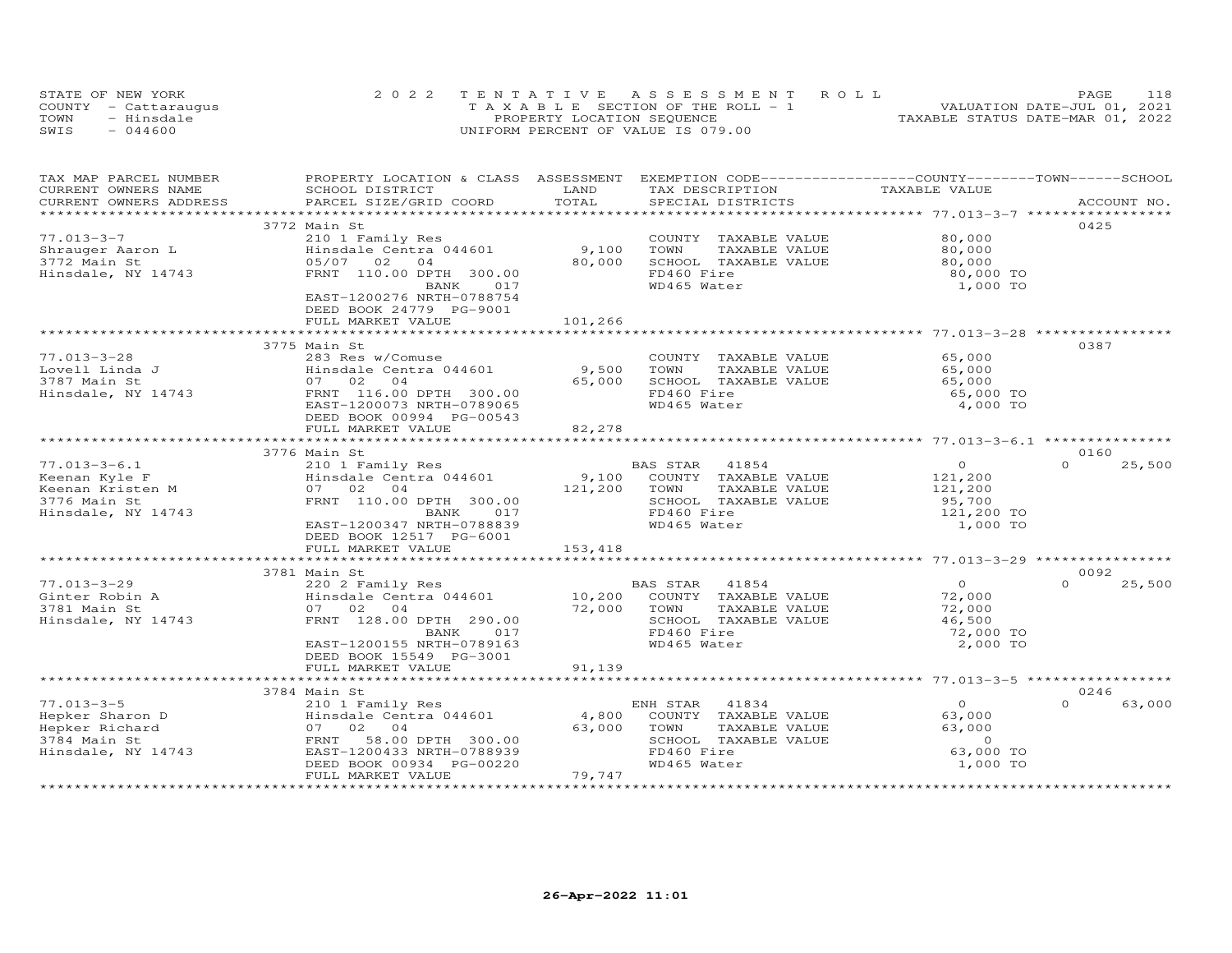| STATE OF NEW YORK    | 2022 TENTATIVE ASSESSMENT ROLL        | 119<br><b>PAGE</b>               |
|----------------------|---------------------------------------|----------------------------------|
| COUNTY - Cattaraugus | T A X A B L E SECTION OF THE ROLL - 1 | VALUATION DATE-JUL 01, 2021      |
| TOWN<br>- Hinsdale   | PROPERTY LOCATION SEQUENCE            | TAXABLE STATUS DATE-MAR 01, 2022 |
| $-044600$<br>SWIS    | UNIFORM PERCENT OF VALUE IS 079.00    |                                  |

| TAX MAP PARCEL NUMBER<br>CURRENT OWNERS NAME                                                                                                    | PROPERTY LOCATION & CLASS ASSESSMENT EXEMPTION CODE----------------COUNTY-------TOWN------SCHOOL<br>SCHOOL DISTRICT                                                                                                                                                       | LAND                                                                                | TAX DESCRIPTION                                                                                                                                             | TAXABLE VALUE                                                         |                    |  |
|-------------------------------------------------------------------------------------------------------------------------------------------------|---------------------------------------------------------------------------------------------------------------------------------------------------------------------------------------------------------------------------------------------------------------------------|-------------------------------------------------------------------------------------|-------------------------------------------------------------------------------------------------------------------------------------------------------------|-----------------------------------------------------------------------|--------------------|--|
| CURRENT OWNERS ADDRESS                                                                                                                          | PARCEL SIZE/GRID COORD TOTAL                                                                                                                                                                                                                                              |                                                                                     | SPECIAL DISTRICTS                                                                                                                                           |                                                                       | ACCOUNT NO.        |  |
|                                                                                                                                                 | 3787 Main St                                                                                                                                                                                                                                                              |                                                                                     |                                                                                                                                                             |                                                                       | 0670               |  |
| $77.013 - 3 - 30$<br>Lovell Perry R<br>Lovell Linda J<br>PO Box 180<br>Hinsdale, NY 14743                                                       | 210 1 Family Res<br>Hinsdale Centra 044601 9,700<br>07 02 04<br>FRNT 121.75 DPTH 285.00<br>BANK 026<br>EAST-1200249 NRTH-0789258<br>DEED BOOK 00983 PG-00780<br>FULL MARKET VALUE                                                                                         | 65,000<br>82,278                                                                    | BAS STAR 41854<br>AS SIAR THUSE<br>COUNTY TAXABLE VALUE<br>TOWN TAVABLE VALUE<br>TOWN<br>TAXABLE VALUE<br>SCHOOL TAXABLE VALUE<br>FD460 Fire<br>WD465 Water | $\Omega$<br>65,000<br>65,000<br>39,500<br>65,000 TO<br>1,000 TO       | $\Omega$<br>25,500 |  |
|                                                                                                                                                 |                                                                                                                                                                                                                                                                           |                                                                                     |                                                                                                                                                             |                                                                       |                    |  |
| $77.013 - 3 - 4$                                                                                                                                | 3788 Main St<br>DEED BOOK 870 PG-00121                                                                                                                                                                                                                                    |                                                                                     | CW_15_VET/ 41161 10,200<br>COUNTY<br>TOWN TAXABLE VALUE<br>SCHOOL TAXABLE VALUE                                                                             | 87,800<br>87,800<br>98,000<br>98,000 TO<br>1,000 TO                   | 0793<br>10,200     |  |
|                                                                                                                                                 | FULL MARKET VALUE                                                                                                                                                                                                                                                         | 124,051                                                                             |                                                                                                                                                             |                                                                       |                    |  |
|                                                                                                                                                 | 3791 Main St                                                                                                                                                                                                                                                              |                                                                                     |                                                                                                                                                             |                                                                       | 0462               |  |
| $77.013 - 3 - 31$<br>Noll Joseph M<br>3791 Main St<br>Hinsdale, NY 14743                                                                        | 280 Res Multiple<br>Apts<br>FRNT<br>80.00 DPTH 280.00<br>EAST-1200318 NRTH-0789334<br>DEED BOOK 1313 PG-5001                                                                                                                                                              |                                                                                     | BAS STAR 41854<br>SCHOOL TAXABLE VALUE<br>FD460 Fire<br>WD465 Water                                                                                         | $\overline{O}$<br>68,000<br>68,000<br>42,500<br>68,000 TO<br>3,000 TO | 25,500<br>$\Omega$ |  |
|                                                                                                                                                 | FULL MARKET VALUE                                                                                                                                                                                                                                                         | 86,076                                                                              |                                                                                                                                                             |                                                                       |                    |  |
|                                                                                                                                                 | 3792 Main St                                                                                                                                                                                                                                                              |                                                                                     |                                                                                                                                                             |                                                                       | 0646               |  |
| VandeCar Jeffrey Marshall (1997)<br>VandeCar Susan (1997)<br>19792 Main Strange (1997)<br>19792 Main Strange (1997)<br>Hinsdale, NY 14743 EAST- | 210 1 Family Res<br>Hinsdale Centra 044601 18,100<br>07 02 04<br>95.00 DPTH 306.00<br>EAST-1200555 NRTH-0789069<br>DEED BOOK 890<br>PG-01154                                                                                                                              | 70,000<br>$\begin{array}{c}\n\bullet \\ \bullet \\ \bullet \\ \bullet\n\end{array}$ | BAS STAR 41854<br>COUNTY TAXABLE VALUE<br>TOWN<br>TAXABLE VALUE<br>SCHOOL TAXABLE VALUE<br>FD460 Fire<br>WD465 Water                                        | $\Omega$<br>70,000<br>70,000<br>44,500<br>70,000 TO<br>1,000 TO       | $\Omega$<br>25,500 |  |
|                                                                                                                                                 | FULL MARKET VALUE                                                                                                                                                                                                                                                         |                                                                                     |                                                                                                                                                             |                                                                       |                    |  |
|                                                                                                                                                 | 3796 Main St                                                                                                                                                                                                                                                              |                                                                                     |                                                                                                                                                             |                                                                       | 0701               |  |
| $77.013 - 3 - 2$                                                                                                                                | 210 1 Family Res<br>Fishop Monroe & Joann (Einer Hinsdale Centra 044601 8,100<br>Wetherby Ken & Amy (97 02 04 82,000<br>3828 Pennsylvania Rd (ERNT 95.00 DPTH 307.00<br>Hinsdale, NY 14743 FRNT 95.00 DPTH 307.00<br>EAST-1200618 NRTH-0789134<br>DEED BOOK 17888 PG-9002 | 82,000 TOWN                                                                         | BAS STAR 41854<br>COUNTY TAXABLE VALUE<br>TAXABLE VALUE<br>SCHOOL TAXABLE VALUE<br>FD460 Fire<br>WD465 Water                                                | $\Omega$<br>82,000<br>82,000<br>56,500<br>82,000 TO<br>1,000 TO       | $\Omega$<br>25,500 |  |
|                                                                                                                                                 | FULL MARKET VALUE                                                                                                                                                                                                                                                         | 103,797                                                                             |                                                                                                                                                             |                                                                       |                    |  |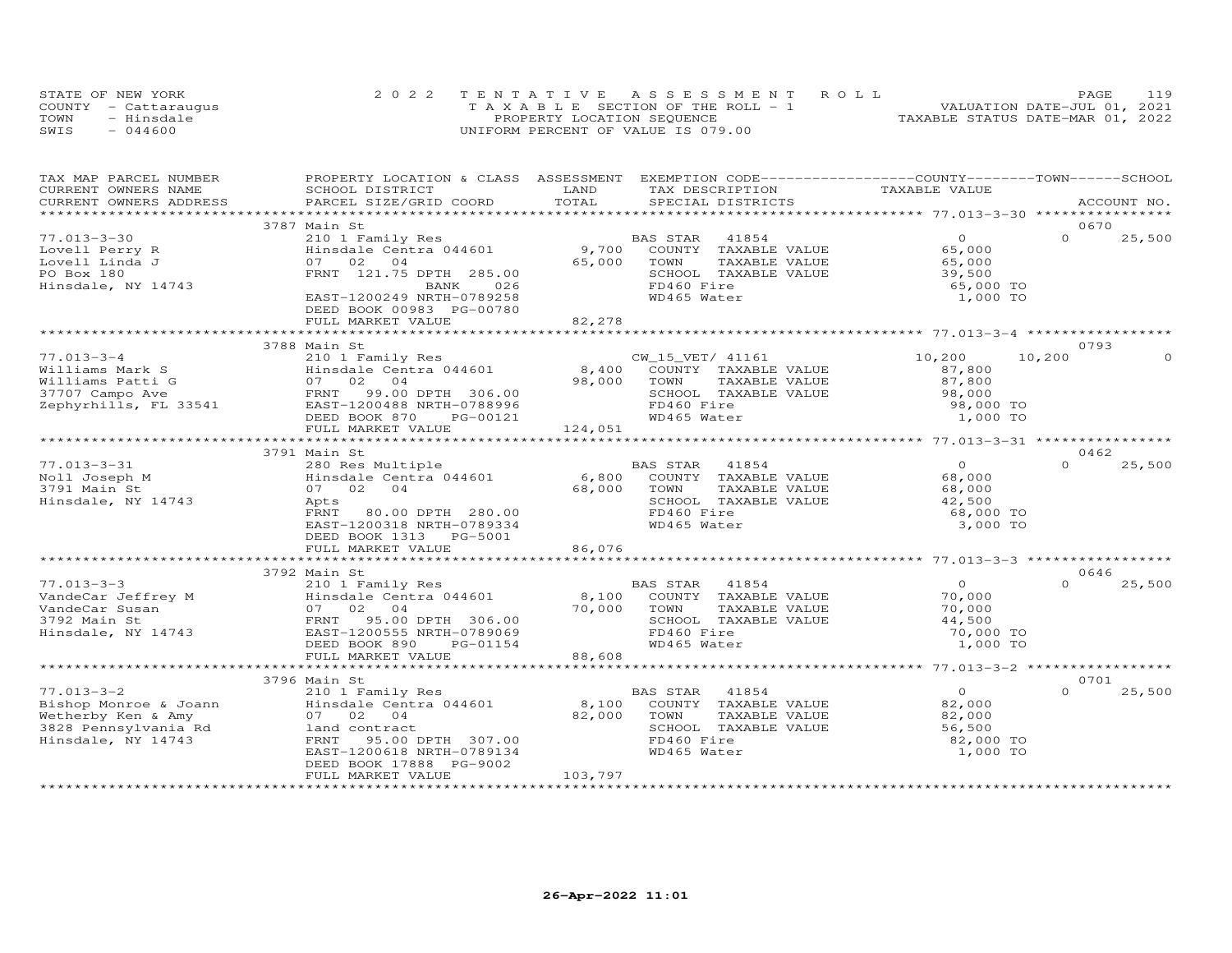|      | STATE OF NEW YORK    | 2022 TENTATIVE ASSESSMENT ROLL        |  |                                  | PAGE | 120 |
|------|----------------------|---------------------------------------|--|----------------------------------|------|-----|
|      | COUNTY - Cattaraugus | T A X A B L E SECTION OF THE ROLL - 1 |  | VALUATION DATE-JUL 01, 2021      |      |     |
| TOWN | - Hinsdale           | PROPERTY LOCATION SEQUENCE            |  | TAXABLE STATUS DATE-MAR 01, 2022 |      |     |
| SWIS | $-044600$            | UNIFORM PERCENT OF VALUE IS 079.00    |  |                                  |      |     |

| TAX MAP PARCEL NUMBER | PROPERTY LOCATION & CLASS ASSESSMENT EXEMPTION CODE------------------COUNTY--------TOWN------SCHOOL                                                                                                                                                                                                                                                                                                |                                                                                                                  |                     |
|-----------------------|----------------------------------------------------------------------------------------------------------------------------------------------------------------------------------------------------------------------------------------------------------------------------------------------------------------------------------------------------------------------------------------------------|------------------------------------------------------------------------------------------------------------------|---------------------|
|                       |                                                                                                                                                                                                                                                                                                                                                                                                    |                                                                                                                  |                     |
|                       |                                                                                                                                                                                                                                                                                                                                                                                                    |                                                                                                                  |                     |
|                       | 3797 Main St                                                                                                                                                                                                                                                                                                                                                                                       |                                                                                                                  | 0029                |
|                       | 210 1 Family Res<br>210 1 Family Res<br>210 1 Family Res<br>210 1 Family Res<br>210 1 Family Res<br>210 1 Family Res<br>210 1 Family Res<br>210 1465 Family 2002 2010<br>22 04<br>22 2023 2023 2023 2023 2024<br>22 2023 2023 2023 2024<br>22 2023 2                                                                                                                                               |                                                                                                                  |                     |
|                       |                                                                                                                                                                                                                                                                                                                                                                                                    |                                                                                                                  |                     |
|                       |                                                                                                                                                                                                                                                                                                                                                                                                    |                                                                                                                  |                     |
|                       |                                                                                                                                                                                                                                                                                                                                                                                                    |                                                                                                                  |                     |
|                       |                                                                                                                                                                                                                                                                                                                                                                                                    |                                                                                                                  |                     |
|                       | EAST-1200376 NRTH-0789393                                                                                                                                                                                                                                                                                                                                                                          |                                                                                                                  |                     |
|                       | DEED BOOK 25698 PG-2001                                                                                                                                                                                                                                                                                                                                                                            |                                                                                                                  |                     |
|                       |                                                                                                                                                                                                                                                                                                                                                                                                    |                                                                                                                  |                     |
|                       |                                                                                                                                                                                                                                                                                                                                                                                                    |                                                                                                                  |                     |
|                       |                                                                                                                                                                                                                                                                                                                                                                                                    |                                                                                                                  | 0794                |
|                       |                                                                                                                                                                                                                                                                                                                                                                                                    |                                                                                                                  |                     |
|                       |                                                                                                                                                                                                                                                                                                                                                                                                    |                                                                                                                  |                     |
|                       |                                                                                                                                                                                                                                                                                                                                                                                                    |                                                                                                                  |                     |
|                       |                                                                                                                                                                                                                                                                                                                                                                                                    |                                                                                                                  |                     |
|                       |                                                                                                                                                                                                                                                                                                                                                                                                    |                                                                                                                  |                     |
|                       |                                                                                                                                                                                                                                                                                                                                                                                                    |                                                                                                                  |                     |
|                       |                                                                                                                                                                                                                                                                                                                                                                                                    |                                                                                                                  |                     |
|                       |                                                                                                                                                                                                                                                                                                                                                                                                    |                                                                                                                  |                     |
|                       | 3801 Main St                                                                                                                                                                                                                                                                                                                                                                                       |                                                                                                                  | 0248                |
|                       |                                                                                                                                                                                                                                                                                                                                                                                                    |                                                                                                                  |                     |
|                       |                                                                                                                                                                                                                                                                                                                                                                                                    |                                                                                                                  |                     |
|                       |                                                                                                                                                                                                                                                                                                                                                                                                    |                                                                                                                  |                     |
|                       |                                                                                                                                                                                                                                                                                                                                                                                                    |                                                                                                                  |                     |
|                       |                                                                                                                                                                                                                                                                                                                                                                                                    |                                                                                                                  |                     |
|                       |                                                                                                                                                                                                                                                                                                                                                                                                    |                                                                                                                  |                     |
|                       |                                                                                                                                                                                                                                                                                                                                                                                                    |                                                                                                                  |                     |
|                       | $\begin{array}{cccccccc} 77.013-3-33 & 3801\; \text{Main St} & 210\; \text{I Family Res} & \text{BAS STAR} & 41854 & 0 & 0248 \; \text{Rarroach Marcie J} & 101\; \text{Finally Res} & 0 & 25,500 \; \text{Rarroach Marcie J} & 101\; \text{Finally Res} & 0 & 25,500 \; \text{BMS301 Min} & 0 & 25,500 \; \text{Hinsdale Centra 044601} & 7,200\; \text{COUNTY TAXABLE VALUE} & 55,000 \; \text{$ |                                                                                                                  | 0618                |
|                       | 3805 Main St                                                                                                                                                                                                                                                                                                                                                                                       |                                                                                                                  |                     |
|                       |                                                                                                                                                                                                                                                                                                                                                                                                    |                                                                                                                  | $\circ$<br>$\Omega$ |
|                       |                                                                                                                                                                                                                                                                                                                                                                                                    |                                                                                                                  |                     |
|                       |                                                                                                                                                                                                                                                                                                                                                                                                    |                                                                                                                  |                     |
|                       |                                                                                                                                                                                                                                                                                                                                                                                                    |                                                                                                                  |                     |
|                       |                                                                                                                                                                                                                                                                                                                                                                                                    |                                                                                                                  |                     |
|                       |                                                                                                                                                                                                                                                                                                                                                                                                    |                                                                                                                  |                     |
|                       |                                                                                                                                                                                                                                                                                                                                                                                                    |                                                                                                                  |                     |
|                       |                                                                                                                                                                                                                                                                                                                                                                                                    |                                                                                                                  | 0102                |
|                       |                                                                                                                                                                                                                                                                                                                                                                                                    |                                                                                                                  | $\circ$             |
|                       |                                                                                                                                                                                                                                                                                                                                                                                                    |                                                                                                                  | $\overline{0}$      |
|                       |                                                                                                                                                                                                                                                                                                                                                                                                    |                                                                                                                  | 45,000              |
|                       |                                                                                                                                                                                                                                                                                                                                                                                                    |                                                                                                                  |                     |
|                       |                                                                                                                                                                                                                                                                                                                                                                                                    |                                                                                                                  |                     |
|                       |                                                                                                                                                                                                                                                                                                                                                                                                    |                                                                                                                  |                     |
|                       | FULL MARKET VALUE                                                                                                                                                                                                                                                                                                                                                                                  | 3-00672<br>3-00672 56,962 FD460 Fire<br>56,962 FD460 Fire                                                        |                     |
|                       |                                                                                                                                                                                                                                                                                                                                                                                                    | COWN TAXABLE VALUE<br>TOWN TAXABLE VALUE<br>SCHOOL TAXABLE VALUE<br>FD460 Fire 45,000 TO<br>WD465 Water 1,000 TO |                     |
|                       |                                                                                                                                                                                                                                                                                                                                                                                                    |                                                                                                                  |                     |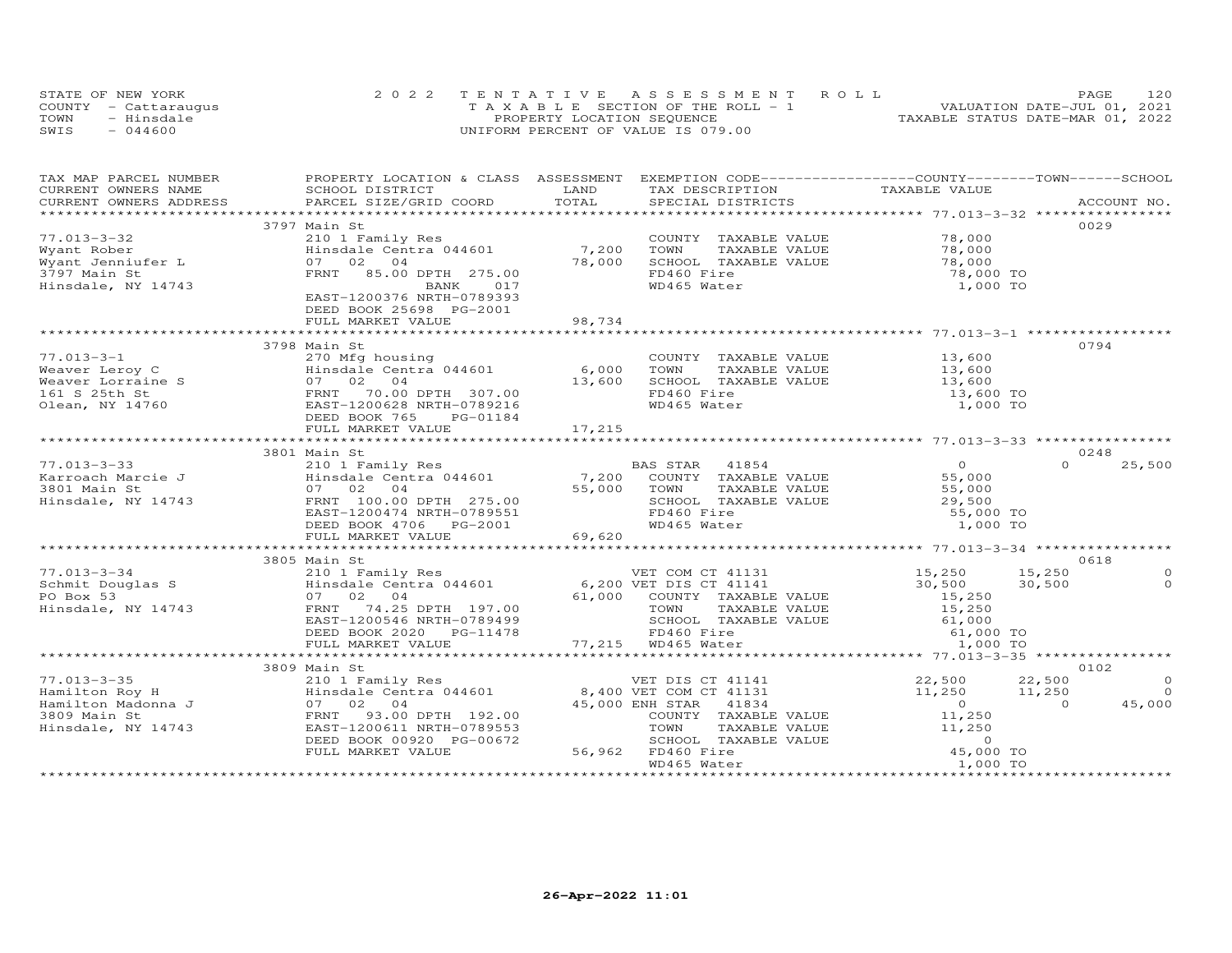| STATE OF NEW YORK    | 2022 TENTATIVE ASSESSMENT ROLL        | PAGE.                            |  |
|----------------------|---------------------------------------|----------------------------------|--|
| COUNTY - Cattaraugus | T A X A B L E SECTION OF THE ROLL - 1 | VALUATION DATE-JUL 01, 2021      |  |
| TOWN<br>- Hinsdale   | PROPERTY LOCATION SEQUENCE            | TAXABLE STATUS DATE-MAR 01, 2022 |  |
| SWIS<br>$-044600$    | UNIFORM PERCENT OF VALUE IS 079.00    |                                  |  |

| TAX MAP PARCEL NUMBER                                             | PROPERTY LOCATION & CLASS ASSESSMENT EXEMPTION CODE----------------COUNTY-------TOWN------SCHOOL                                                                                                                                       |        |                                                                                        |                     |                    |
|-------------------------------------------------------------------|----------------------------------------------------------------------------------------------------------------------------------------------------------------------------------------------------------------------------------------|--------|----------------------------------------------------------------------------------------|---------------------|--------------------|
|                                                                   |                                                                                                                                                                                                                                        |        |                                                                                        |                     |                    |
|                                                                   |                                                                                                                                                                                                                                        |        |                                                                                        |                     |                    |
|                                                                   |                                                                                                                                                                                                                                        |        |                                                                                        |                     |                    |
|                                                                   | 3810 Main St                                                                                                                                                                                                                           |        |                                                                                        |                     | 0458               |
| $77.013 - 2 - 20$                                                 | 210 1 Family Res<br>210 1 Family Res<br>Hinsdale Centra 044601 8,000 CW_15_VET/ 41161<br>07 02 04 48,000 COUNTY TAXABLE                                                                                                                |        | BAS STAR 41854 0<br>8,000 CW_15_VET/ 41161 7,200<br>48,000 COUNTY TAXABLE VALUE 40,800 |                     | $\Omega$<br>25,500 |
|                                                                   |                                                                                                                                                                                                                                        |        |                                                                                        |                     |                    |
|                                                                   |                                                                                                                                                                                                                                        |        |                                                                                        |                     |                    |
|                                                                   |                                                                                                                                                                                                                                        |        |                                                                                        |                     |                    |
|                                                                   |                                                                                                                                                                                                                                        |        |                                                                                        |                     |                    |
|                                                                   |                                                                                                                                                                                                                                        |        |                                                                                        |                     |                    |
|                                                                   |                                                                                                                                                                                                                                        |        |                                                                                        |                     |                    |
|                                                                   |                                                                                                                                                                                                                                        |        |                                                                                        |                     |                    |
|                                                                   | 3812 Main St                                                                                                                                                                                                                           |        |                                                                                        |                     | 0137               |
| 77.013-2-21                                                       |                                                                                                                                                                                                                                        |        |                                                                                        |                     |                    |
|                                                                   |                                                                                                                                                                                                                                        |        | COUNTY TAXABLE VALUE 38,000<br>TOWN TAXABLE VALUE 38,000                               |                     |                    |
|                                                                   | 210 1 Family Res<br>Hinsdale Centra 044601 5,500 TOWN<br>07 02 04 38,000 SCHOOI                                                                                                                                                        |        |                                                                                        |                     |                    |
|                                                                   |                                                                                                                                                                                                                                        |        | FD460 Fire                                                                             |                     |                    |
|                                                                   | 77.013-2-21 210 1 Family Res<br>CAVERLY GLEN M. Hinsdale Centra 044601 5,500<br>MILLER SUSAN M. 07 02 04 38,000<br>275 Campton Park Rd PENNT 66.00 DPTH 256.80<br>Statesville, NC 28677 EAST-1200801 NRTH-0789335                      |        |                                                                                        | 38,000 TO           |                    |
|                                                                   |                                                                                                                                                                                                                                        |        | WD465 Water                                                                            | 1,000 TO            |                    |
|                                                                   | DEED BOOK 20210 PG-3851                                                                                                                                                                                                                |        |                                                                                        |                     |                    |
|                                                                   | FULL MARKET VALUE                                                                                                                                                                                                                      | 48,101 |                                                                                        |                     |                    |
|                                                                   |                                                                                                                                                                                                                                        |        |                                                                                        |                     |                    |
|                                                                   | 3815 Main St                                                                                                                                                                                                                           |        |                                                                                        |                     | 0617               |
|                                                                   |                                                                                                                                                                                                                                        |        |                                                                                        | $\overline{O}$      | $\Omega$<br>25,500 |
|                                                                   |                                                                                                                                                                                                                                        |        |                                                                                        | 32,500              |                    |
|                                                                   |                                                                                                                                                                                                                                        |        | TAXABLE VALUE                                                                          | 32,500              |                    |
| 77.013-3-36<br>Dutton Wayne<br>3815 Main St<br>Hinsdale, NY 14743 | 210 1 Family Res<br>210 1 Family Res<br>Hinsdale Centra 044601 7,400 COUNTY TAXABLE VALUE<br>07 02 04 32,500 TOWN TAXABLE VALUE<br>FRNT 81.51 DPTH 248.86 SCHOOL TAXABLE VALUE<br>EAST-1200666 NRTH-0789627 FD460 Fire                 |        |                                                                                        | 7,000               |                    |
|                                                                   |                                                                                                                                                                                                                                        |        |                                                                                        | 32,500 TO           |                    |
|                                                                   |                                                                                                                                                                                                                                        |        |                                                                                        |                     |                    |
|                                                                   |                                                                                                                                                                                                                                        |        |                                                                                        |                     |                    |
|                                                                   |                                                                                                                                                                                                                                        |        |                                                                                        |                     |                    |
|                                                                   | 3818 Main St                                                                                                                                                                                                                           |        |                                                                                        |                     | 0063               |
|                                                                   |                                                                                                                                                                                                                                        |        |                                                                                        |                     | $\Omega$<br>25,500 |
|                                                                   |                                                                                                                                                                                                                                        |        |                                                                                        |                     |                    |
|                                                                   |                                                                                                                                                                                                                                        |        |                                                                                        |                     |                    |
|                                                                   |                                                                                                                                                                                                                                        |        |                                                                                        |                     |                    |
|                                                                   | 77.013-2-22<br>Buckwalter Leon & sUAN Hinsdale Centra 044601 8,100 COUNTY TAXABLE VALUE 78,000<br>Buckwalter Erin Clayton N 07 02 04<br>3818 Main Street Frin Clayton N 07 02 04<br>FRINT 116.00 DPTH 126.70 78,000 TOWN TAXABLE VALUE |        |                                                                                        | 78,000 TO           |                    |
|                                                                   |                                                                                                                                                                                                                                        |        |                                                                                        | 2,000 TO            |                    |
|                                                                   | FULL MARKET VALUE                                                                                                                                                                                                                      | 98,734 |                                                                                        |                     |                    |
|                                                                   |                                                                                                                                                                                                                                        |        |                                                                                        |                     |                    |
|                                                                   |                                                                                                                                                                                                                                        |        |                                                                                        |                     | 0233               |
|                                                                   | 3818 Main St                                                                                                                                                                                                                           |        |                                                                                        |                     |                    |
|                                                                   |                                                                                                                                                                                                                                        |        | COUNTY TAXABLE VALUE 11,700<br>TOWN TAXABLE VALUE 11,700                               |                     |                    |
|                                                                   |                                                                                                                                                                                                                                        |        |                                                                                        |                     |                    |
|                                                                   |                                                                                                                                                                                                                                        |        | SCHOOL TAXABLE VALUE                                                                   | 11,700<br>11,700 TO |                    |
|                                                                   | 07 02 04 11,700<br>FRNT 71.00 DPTH 137.20<br>EAST-1200925 NRTH-0789493                                                                                                                                                                 |        | FD460 Fire                                                                             |                     |                    |
|                                                                   |                                                                                                                                                                                                                                        |        | WD465 Water                                                                            | 2,000 TO            |                    |
|                                                                   | DEED BOOK 00980 PG-00453                                                                                                                                                                                                               |        |                                                                                        |                     |                    |
|                                                                   | FULL MARKET VALUE                                                                                                                                                                                                                      | 14,810 |                                                                                        |                     |                    |
|                                                                   |                                                                                                                                                                                                                                        |        |                                                                                        |                     |                    |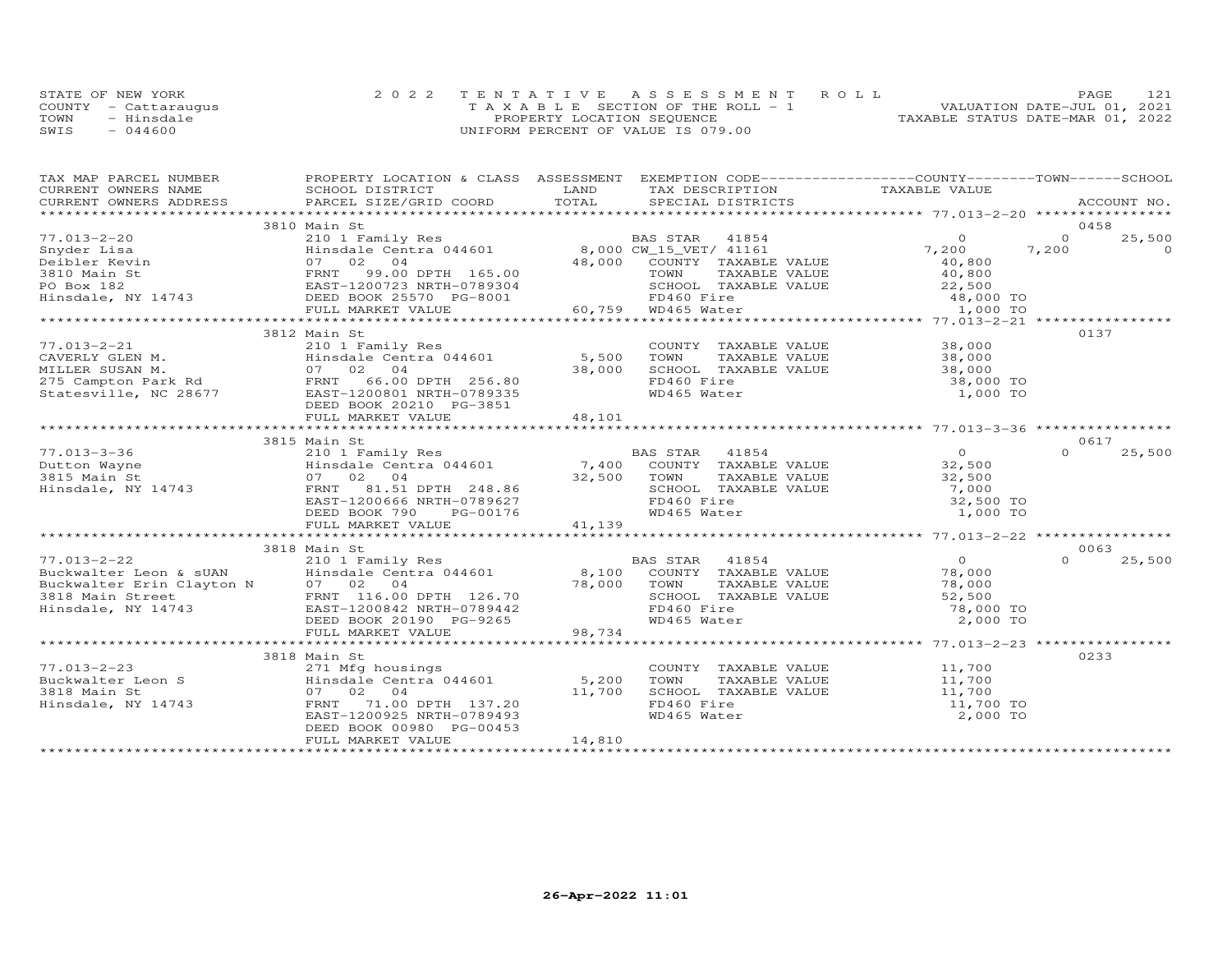|      | STATE OF NEW YORK    | 2022 TENTATIVE ASSESSMENT ROLL        | PAGE                             |
|------|----------------------|---------------------------------------|----------------------------------|
|      | COUNTY - Cattarauqus | T A X A B L E SECTION OF THE ROLL - 1 | VALUATION DATE-JUL 01, 2021      |
| TOWN | - Hinsdale           | PROPERTY LOCATION SEQUENCE            | TAXABLE STATUS DATE-MAR 01, 2022 |
| SWIS | $-044600$            | UNIFORM PERCENT OF VALUE IS 079.00    |                                  |

| TAX MAP PARCEL NUMBER                                                                                                                                                                                                                                   | PROPERTY LOCATION & CLASS ASSESSMENT EXEMPTION CODE-----------------COUNTY-------TOWN------SCHOOL |            |                                                                                         |                                            |                          |
|---------------------------------------------------------------------------------------------------------------------------------------------------------------------------------------------------------------------------------------------------------|---------------------------------------------------------------------------------------------------|------------|-----------------------------------------------------------------------------------------|--------------------------------------------|--------------------------|
| CURRENT OWNERS NAME SCHOOL DISTRICT<br>CURRENT OWNERS ADDRESS PARCEL SIZE/GRID COORD                                                                                                                                                                    |                                                                                                   |            |                                                                                         |                                            |                          |
|                                                                                                                                                                                                                                                         |                                                                                                   |            |                                                                                         |                                            |                          |
|                                                                                                                                                                                                                                                         |                                                                                                   |            |                                                                                         |                                            |                          |
|                                                                                                                                                                                                                                                         | 3819 Main St                                                                                      |            |                                                                                         |                                            | 0164                     |
|                                                                                                                                                                                                                                                         |                                                                                                   |            | COUNTY TAXABLE VALUE 59,500<br>TOWN TAXABLE VALUE 59,500                                |                                            |                          |
|                                                                                                                                                                                                                                                         |                                                                                                   |            |                                                                                         |                                            |                          |
|                                                                                                                                                                                                                                                         |                                                                                                   |            | SCHOOL TAXABLE VALUE 59,500<br>FD460 Fire 59,500 TO                                     |                                            |                          |
|                                                                                                                                                                                                                                                         |                                                                                                   |            | FD460 Fire<br>WD465 Water                                                               |                                            |                          |
| 77.013-3-37<br>Wenke Kaitlyn E 210 1 Family Res COUNT<br>3819 Main Str 07 02 03<br>Hinsdale, NY 14743<br>PENT 95.00 DPTH 105.00 FORD FD460<br>PRIOR OWNER ON 3/01/2022 DEED BOOK 20221 PG-1646<br>PRIOR OWNER ON 3/01/2022 DEED BOOK 2022               |                                                                                                   |            |                                                                                         | 1,000 TO                                   |                          |
|                                                                                                                                                                                                                                                         |                                                                                                   |            |                                                                                         |                                            |                          |
|                                                                                                                                                                                                                                                         |                                                                                                   |            |                                                                                         |                                            |                          |
|                                                                                                                                                                                                                                                         |                                                                                                   |            |                                                                                         |                                            | 1578                     |
|                                                                                                                                                                                                                                                         | 3827 Main St                                                                                      |            |                                                                                         |                                            |                          |
|                                                                                                                                                                                                                                                         |                                                                                                   |            | COUNTY TAXABLE VALUE 63,000<br>TOWN TAXABLE VALUE 63,000<br>SCHOOL TAXABLE VALUE 63,000 |                                            |                          |
|                                                                                                                                                                                                                                                         |                                                                                                   |            |                                                                                         |                                            |                          |
|                                                                                                                                                                                                                                                         |                                                                                                   |            |                                                                                         |                                            |                          |
|                                                                                                                                                                                                                                                         |                                                                                                   |            | FD460 Fire                                                                              | 63,000 TO<br>1,000 TO                      |                          |
|                                                                                                                                                                                                                                                         |                                                                                                   |            | WD465 Water                                                                             |                                            |                          |
|                                                                                                                                                                                                                                                         |                                                                                                   |            |                                                                                         |                                            |                          |
| 77.013-3-39<br>Swick Jade Minsdale Centra 044601 10,000<br>Byrne 11 Christphor 07 02 04 63,000<br>TANT 143.55.00 FRNT 143.55.00<br>Hinsdale, NY 14743 EAST-1200858 NRTH-0789711<br>DEED BOOK 31178 PG-5001 79,747<br>TULL MARKET VALUE                  |                                                                                                   |            |                                                                                         |                                            |                          |
| <br>16.2<br>Bishop Monroe B<br>Hamilton Rosabell<br>3828 Pennsylvania Rd<br>FRNT 0.37 DPTH 0.82<br>Hinsdale, NY 147434<br>FRNT 0.37 DPTH 0.82<br>FRNT 0.37 DPTH 0.82<br>FRNT 0.82<br>FRNT 0.97 DPTH 0.82<br>FRNT 0.82<br>FRNT 0.82<br>FRNT 0.82<br>FRNT |                                                                                                   |            |                                                                                         |                                            | 1698                     |
|                                                                                                                                                                                                                                                         |                                                                                                   |            |                                                                                         | 20,000                                     | 20,000<br>20,000         |
|                                                                                                                                                                                                                                                         |                                                                                                   |            |                                                                                         |                                            | $\overline{0}$<br>20,000 |
|                                                                                                                                                                                                                                                         |                                                                                                   |            |                                                                                         | $\begin{array}{c} 0 \\ 20,000 \end{array}$ |                          |
|                                                                                                                                                                                                                                                         |                                                                                                   |            |                                                                                         |                                            |                          |
|                                                                                                                                                                                                                                                         |                                                                                                   |            | TOWN TAXABLE VALUE<br>SCHOOL TAXABLE VALUE<br>FD460 Fire<br>WD465 Water                 | 20,000<br>0<br>40,000 TO                   |                          |
|                                                                                                                                                                                                                                                         |                                                                                                   |            |                                                                                         |                                            |                          |
|                                                                                                                                                                                                                                                         |                                                                                                   |            |                                                                                         |                                            |                          |
|                                                                                                                                                                                                                                                         |                                                                                                   |            |                                                                                         |                                            |                          |
| EAST-1Z010ZZ NKTH-0789580 FD460 FITE<br>DEED BOOK 12550 PG-3001 – WD465 Water – WD465 Water – DEED BOOK 12550 PG-3001<br>FULL MARKET VALUE – 50,633 – 50,633 – 50,000 FO – 50,000 FO – 50,000 FO – 50,000 FO – 50,000 FO – 50,000 F                     |                                                                                                   |            |                                                                                         |                                            |                          |
|                                                                                                                                                                                                                                                         | 3829 Main St                                                                                      |            |                                                                                         |                                            | 0231                     |
|                                                                                                                                                                                                                                                         |                                                                                                   |            |                                                                                         | 4,100                                      |                          |
|                                                                                                                                                                                                                                                         |                                                                                                   | 4,100 TOWN | COUNTY TAXABLE VALUE                                                                    |                                            |                          |
|                                                                                                                                                                                                                                                         |                                                                                                   | 4,100      | TOWN TAXABLE VALUE 4,100<br>SCHOOL TAXABLE VALUE 4,100                                  |                                            |                          |
|                                                                                                                                                                                                                                                         |                                                                                                   |            | FD460 Fire                                                                              | 4,100 TO                                   |                          |
|                                                                                                                                                                                                                                                         | FRNT 60.00 DPTH 130.00                                                                            |            | WD465 Water                                                                             | 1,000 TO                                   |                          |
|                                                                                                                                                                                                                                                         | EAST-1200989 NRTH-0789763                                                                         |            |                                                                                         |                                            |                          |
|                                                                                                                                                                                                                                                         | DEED BOOK 00996 PG-00657                                                                          |            |                                                                                         |                                            |                          |
|                                                                                                                                                                                                                                                         | FULL MARKET VALUE                                                                                 | 5,190      |                                                                                         |                                            |                          |
|                                                                                                                                                                                                                                                         |                                                                                                   |            |                                                                                         |                                            |                          |
|                                                                                                                                                                                                                                                         | 3835 Main St                                                                                      |            |                                                                                         |                                            | 0232                     |
|                                                                                                                                                                                                                                                         |                                                                                                   |            |                                                                                         |                                            |                          |
|                                                                                                                                                                                                                                                         |                                                                                                   |            | COUNTY TAXABLE VALUE<br>TOWN TAXABLE VALUE 27,500                                       |                                            |                          |
|                                                                                                                                                                                                                                                         |                                                                                                   |            | 10WN IAAADDE VALUE<br>SCHOOL TAXABLE VALUE 27,500<br>ED460 Fire 27,500 TO               |                                            |                          |
|                                                                                                                                                                                                                                                         |                                                                                                   |            |                                                                                         |                                            |                          |
|                                                                                                                                                                                                                                                         |                                                                                                   |            | FD460 Fire<br>WD465 Water                                                               | 1,000 TO                                   |                          |
|                                                                                                                                                                                                                                                         |                                                                                                   |            |                                                                                         |                                            |                          |
|                                                                                                                                                                                                                                                         | FULL MARKET VALUE                                                                                 | 34,810     |                                                                                         |                                            |                          |
|                                                                                                                                                                                                                                                         |                                                                                                   |            |                                                                                         |                                            |                          |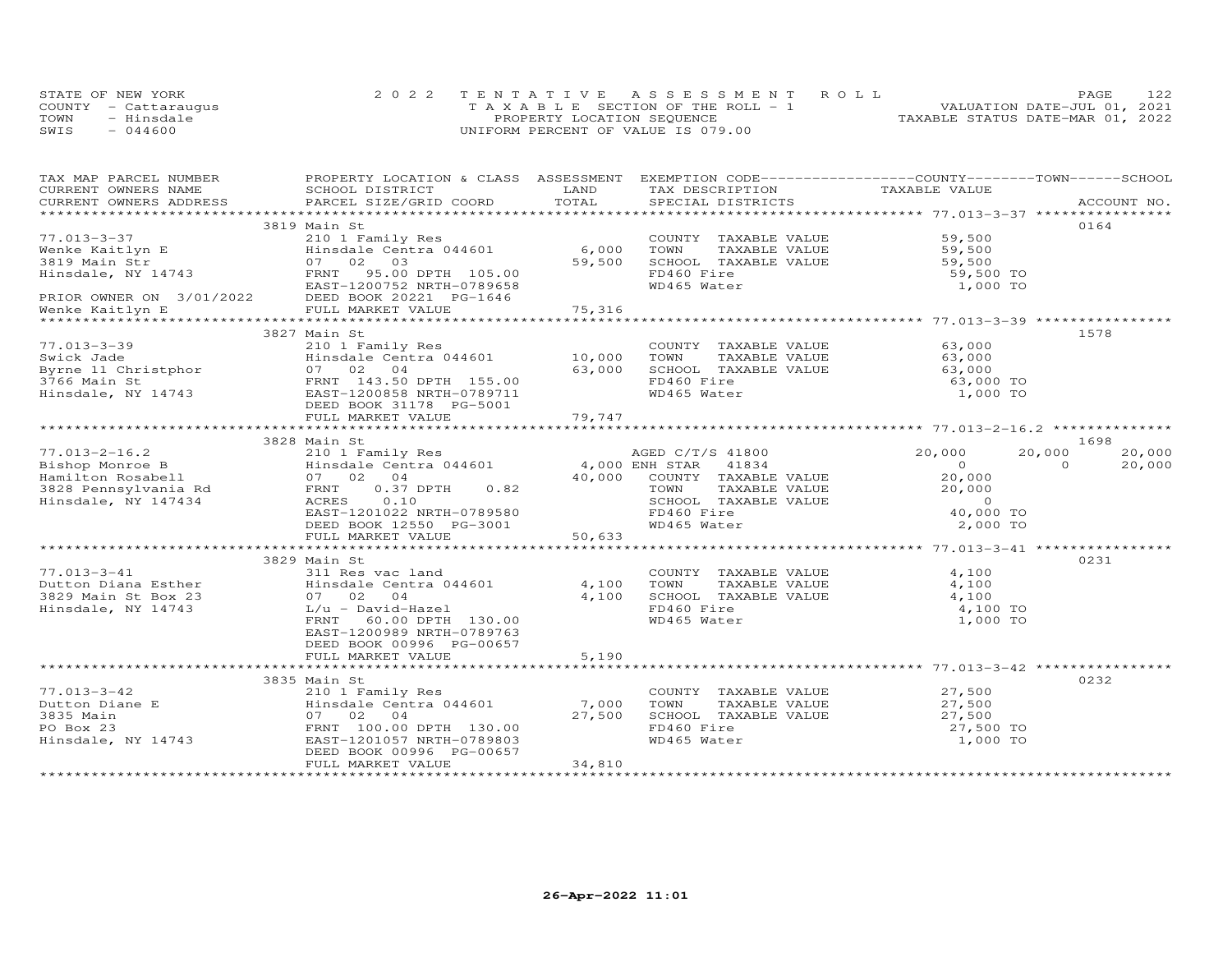| STATE OF NEW YORK    |            | 2022 TENTATIVE ASSESSMENT ROLL        |  |  |                                  | PAGE | 123 |
|----------------------|------------|---------------------------------------|--|--|----------------------------------|------|-----|
| COUNTY - Cattaraugus |            | T A X A B L E SECTION OF THE ROLL - 1 |  |  | VALUATION DATE-JUL 01, 2021      |      |     |
| TOWN                 | - Hinsdale | PROPERTY LOCATION SEQUENCE            |  |  | TAXABLE STATUS DATE-MAR 01, 2022 |      |     |
| SWIS                 | $-044600$  | UNIFORM PERCENT OF VALUE IS 079.00    |  |  |                                  |      |     |

| TAX MAP PARCEL NUMBER                                              | PROPERTY LOCATION & CLASS ASSESSMENT EXEMPTION CODE----------------COUNTY-------TOWN------SCHOOL |               |                                                          |                     |                          |
|--------------------------------------------------------------------|--------------------------------------------------------------------------------------------------|---------------|----------------------------------------------------------|---------------------|--------------------------|
|                                                                    |                                                                                                  |               | TAX DESCRIPTION TAXABLE VALUE                            |                     |                          |
|                                                                    |                                                                                                  |               |                                                          |                     |                          |
|                                                                    |                                                                                                  |               |                                                          |                     |                          |
|                                                                    | 3846 Main St                                                                                     |               |                                                          |                     | 0293                     |
| 77.013-2-12<br>77.013-2-12<br>Miller Colton J.<br>3846 Main Street | 210 1 Family Res<br>Hinsdale Centra 044601 23,300                                                |               | COUNTY TAXABLE VALUE 63,700                              |                     |                          |
|                                                                    |                                                                                                  |               | TOWN<br>TAXABLE VALUE<br>TAXABLE VALUE                   | 63,700              |                          |
|                                                                    | 07 02 04                                                                                         | 63,700        | SCHOOL TAXABLE VALUE                                     | 63,700              |                          |
| Hinsdale, NY 14743                                                 | FRNT 115.00 DPTH 243.00                                                                          |               | FD460 Fire                                               | 63,700 TO           |                          |
|                                                                    | EAST-1201412 NRTH-0789720                                                                        |               | WD465 Water                                              | 1,000 TO            |                          |
|                                                                    | DEED BOOK 20200 PG-3840                                                                          |               |                                                          |                     |                          |
|                                                                    | FULL MARKET VALUE                                                                                | 80,633        |                                                          |                     |                          |
|                                                                    |                                                                                                  |               |                                                          |                     |                          |
|                                                                    | 3852 Main St                                                                                     |               |                                                          |                     | 0216                     |
| ooo.<br>Cook Main St برند Main St برند<br>Hinsdale, NY 14743       |                                                                                                  |               |                                                          | $\overline{O}$      | $\Omega$<br>63,670       |
|                                                                    |                                                                                                  |               |                                                          | 68,500              |                          |
|                                                                    |                                                                                                  |               | TAXABLE VALUE<br>TOWN                                    | 68,500              |                          |
|                                                                    |                                                                                                  |               | SCHOOL TAXABLE VALUE                                     | 4,830               |                          |
|                                                                    |                                                                                                  |               | FD460 Fire                                               | 68,500 TO           |                          |
|                                                                    | DEED BOOK 781<br>PG-00735                                                                        |               | WD465 Water                                              | 1,000 TO            |                          |
|                                                                    | FULL MARKET VALUE                                                                                | $1735$ 86,709 |                                                          |                     |                          |
|                                                                    |                                                                                                  |               |                                                          |                     |                          |
|                                                                    |                                                                                                  |               |                                                          |                     | 0377                     |
|                                                                    | 3855 Main St                                                                                     |               |                                                          |                     |                          |
|                                                                    |                                                                                                  |               |                                                          |                     |                          |
|                                                                    |                                                                                                  |               |                                                          |                     |                          |
|                                                                    |                                                                                                  |               | SCHOOL TAXABLE VALUE 88,000                              |                     |                          |
|                                                                    |                                                                                                  |               | FD460 Fire                                               | 88,000 TO           |                          |
|                                                                    | EAST-1201461 NRTH-0790033                                                                        |               | WD465 Water                                              | 1,000 TO            |                          |
|                                                                    | DEED BOOK 00938 PG-00435                                                                         |               |                                                          |                     |                          |
|                                                                    |                                                                                                  |               |                                                          |                     |                          |
|                                                                    |                                                                                                  |               |                                                          |                     |                          |
|                                                                    | 3859 Main St                                                                                     |               |                                                          |                     | 0705                     |
| $77.013 - 1 - 14$                                                  | 270 Mfg housing<br>Hinsdale Centra 044601 6,300<br>09 02 04 14 900                               |               | COUNTY TAXABLE VALUE 14,900<br>TOWN TAXABLE VALUE 14,900 |                     |                          |
| Hellert Kim                                                        |                                                                                                  |               |                                                          |                     |                          |
| PO Box 105                                                         | 09 02 04                                                                                         | 14,900        | SCHOOL TAXABLE VALUE 14,900                              |                     |                          |
| Waterport, NY 14571                                                | FRNT 115.00 DPTH 85.00                                                                           |               | FD460 Fire                                               | 14,900 TO           |                          |
|                                                                    | EAST-1201542 NRTH-0790086                                                                        |               | WD465 Water                                              | 1,000 TO            |                          |
|                                                                    | DEED BOOK 27815 PG-6001                                                                          |               |                                                          |                     |                          |
|                                                                    |                                                                                                  |               |                                                          |                     |                          |
|                                                                    |                                                                                                  |               |                                                          |                     |                          |
|                                                                    | 3864 Main St                                                                                     |               |                                                          |                     | 0544                     |
| $77.013 - 2 - 8$                                                   |                                                                                                  |               |                                                          | 17,000              | $\overline{0}$<br>17,000 |
|                                                                    | 210 1 Family Res<br>Hinsdale Centra 044601 12,600 ENH STAR 41834                                 |               | VET COM CT 41131<br>FNH STAR 41834                       | $\overline{0}$      | $\Omega$                 |
|                                                                    |                                                                                                  |               |                                                          |                     | 63,670                   |
|                                                                    |                                                                                                  |               | 93,000 COUNTY TAXABLE VALUE                              | 76,000<br>76,000    |                          |
|                                                                    |                                                                                                  |               | TOWN<br>TAXABLE VALUE                                    |                     |                          |
|                                                                    |                                                                                                  |               | SCHOOL TAXABLE VALUE                                     | 29,330<br>93,000 TO |                          |
|                                                                    | PG-00710<br>DEED BOOK 699                                                                        |               | FD460 Fire                                               |                     |                          |
|                                                                    | FULL MARKET VALUE                                                                                |               | 117,722 WD465 Water                                      | 1,000 TO            |                          |
|                                                                    |                                                                                                  |               |                                                          |                     |                          |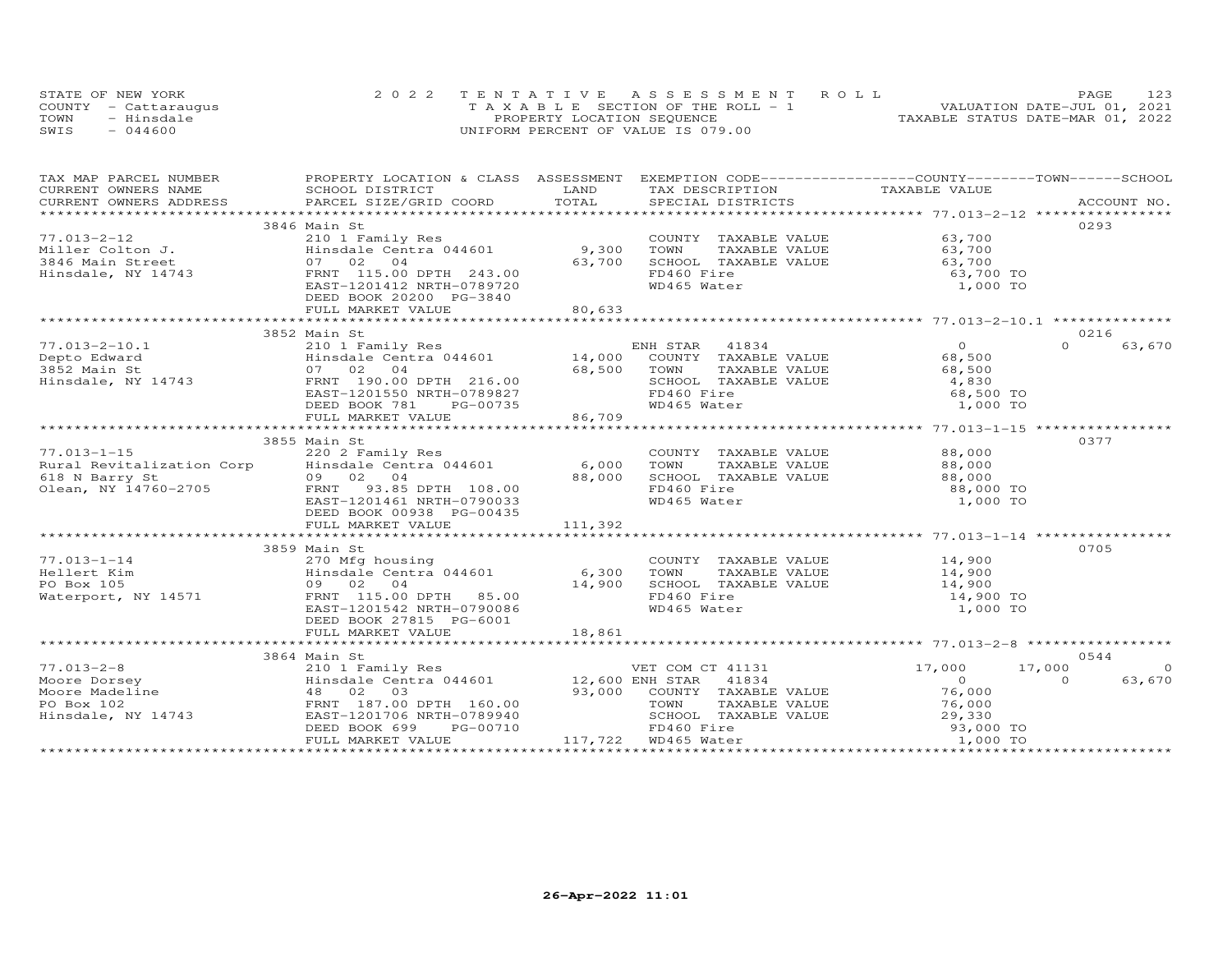|      | STATE OF NEW YORK    | 2022 TENTATIVE ASSESSMENT ROLL        | 124<br>PAGE                      |
|------|----------------------|---------------------------------------|----------------------------------|
|      | COUNTY - Cattaraugus | T A X A B L E SECTION OF THE ROLL - 1 | VALUATION DATE-JUL 01, 2021      |
| TOWN | - Hinsdale           | PROPERTY LOCATION SEQUENCE            | TAXABLE STATUS DATE-MAR 01, 2022 |
| SWIS | $-044600$            | UNIFORM PERCENT OF VALUE IS 079.00    |                                  |

| TAX MAP PARCEL NUMBER<br>CURRENT OWNERS NAME | PROPERTY LOCATION & CLASS ASSESSMENT EXEMPTION CODE----------------COUNTY-------TOWN-----SCHOOL<br>SCHOOL DISTRICT                                                                                                                                                                                          | LAND    | TAX DESCRIPTION            | TAXABLE VALUE  |                    |
|----------------------------------------------|-------------------------------------------------------------------------------------------------------------------------------------------------------------------------------------------------------------------------------------------------------------------------------------------------------------|---------|----------------------------|----------------|--------------------|
| CURRENT OWNERS ADDRESS                       | PARCEL SIZE/GRID COORD                                                                                                                                                                                                                                                                                      | TOTAL   | SPECIAL DISTRICTS          |                | ACCOUNT NO.        |
|                                              |                                                                                                                                                                                                                                                                                                             |         |                            |                |                    |
|                                              | 3865 Main St                                                                                                                                                                                                                                                                                                |         |                            |                | 0059               |
| $77.013 - 1 - 10$                            | 220 2 Family Res                                                                                                                                                                                                                                                                                            |         | COUNTY TAXABLE VALUE       | 38,000         |                    |
| Scroger Ross T.                              | $\frac{220}{2}$ $\frac{2}{2}$ $\frac{360}{2}$ $\frac{1}{2}$ $\frac{360}{2}$ $\frac{2}{2}$ $\frac{360}{2}$ $\frac{2}{2}$ $\frac{360}{2}$ $\frac{2}{2}$ $\frac{360}{2}$ $\frac{2}{2}$ $\frac{360}{2}$ $\frac{2}{2}$ $\frac{360}{2}$ $\frac{2}{2}$ $\frac{360}{2}$ $\frac{2}{2}$ $\frac{360}{2}$ $\frac{2}{2}$ |         | TOWN<br>TAXABLE VALUE      | 38,000         |                    |
| 37 Fair St                                   | 09 02 04                                                                                                                                                                                                                                                                                                    | 38,000  | SCHOOL TAXABLE VALUE       | 38,000         |                    |
| Nunda, NY 14517                              | FRNT 47.50 DPTH 97.70                                                                                                                                                                                                                                                                                       |         | FD460 Fire                 | 38,000 TO      |                    |
|                                              | EAST-1201695 NRTH-0790171                                                                                                                                                                                                                                                                                   |         | WD465 Water                | 2,000 TO       |                    |
|                                              | DEED BOOK 2021 PG-11015                                                                                                                                                                                                                                                                                     |         |                            |                |                    |
|                                              | FULL MARKET VALUE                                                                                                                                                                                                                                                                                           | 48,101  |                            |                |                    |
|                                              |                                                                                                                                                                                                                                                                                                             |         |                            |                |                    |
|                                              | 3869 Main St                                                                                                                                                                                                                                                                                                |         |                            |                | 0178               |
| $77.013 - 1 - 9$                             | 210 1 Family Res                                                                                                                                                                                                                                                                                            |         | BAS STAR<br>41854          | $\Omega$       | $\Omega$<br>25,500 |
|                                              |                                                                                                                                                                                                                                                                                                             | 4,600   | COUNTY TAXABLE VALUE       | 36,000         |                    |
|                                              |                                                                                                                                                                                                                                                                                                             | 36,000  | TOWN<br>TAXABLE VALUE      | 36,000         |                    |
|                                              |                                                                                                                                                                                                                                                                                                             |         | SCHOOL TAXABLE VALUE       | 10,500         |                    |
|                                              |                                                                                                                                                                                                                                                                                                             |         | FD460 Fire                 | 36,000 TO      |                    |
|                                              | DEED BOOK 00957 PG-01046                                                                                                                                                                                                                                                                                    |         | WD465 Water                | 1,000 TO       |                    |
|                                              | FULL MARKET VALUE                                                                                                                                                                                                                                                                                           | 45,570  |                            |                |                    |
|                                              |                                                                                                                                                                                                                                                                                                             |         |                            |                |                    |
|                                              | 3871 Main St                                                                                                                                                                                                                                                                                                |         |                            |                | 0760               |
| $77.013 - 1 - 8$                             | 270 Mfg housing                                                                                                                                                                                                                                                                                             |         | BAS STAR 41854             | $\overline{0}$ | $\Omega$<br>17,100 |
|                                              | Rouse aka Peters Cynthia L Hinsdale Centra 044601                                                                                                                                                                                                                                                           |         | 2,700 COUNTY TAXABLE VALUE | 17,100         |                    |
| 3871 Main Street                             | 48 02<br>03                                                                                                                                                                                                                                                                                                 | 17,100  | TAXABLE VALUE<br>TOWN      | 17,100         |                    |
| Hinsdale, NY 14743                           | FRNT 47.00 DPTH 95.00                                                                                                                                                                                                                                                                                       |         | SCHOOL TAXABLE VALUE       | $\sim$ 0       |                    |
|                                              | EAST-1201812 NRTH-0790238                                                                                                                                                                                                                                                                                   |         | FD460 Fire                 | 17,100 TO      |                    |
|                                              | DEED BOOK 20200 PG-2687                                                                                                                                                                                                                                                                                     |         | WD465 Water                | 1,000 TO       |                    |
|                                              | FULL MARKET VALUE                                                                                                                                                                                                                                                                                           | 21,646  |                            |                |                    |
|                                              |                                                                                                                                                                                                                                                                                                             |         |                            |                |                    |
|                                              | 3875 Main St                                                                                                                                                                                                                                                                                                |         |                            |                | 0104               |
| $77.013 - 1 - 6$                             | 210 1 Family Res                                                                                                                                                                                                                                                                                            |         | COUNTY TAXABLE VALUE       | 79,500         |                    |
| Bump Alexandria                              |                                                                                                                                                                                                                                                                                                             | 7,600   | TOWN<br>TAXABLE VALUE      | 79,500         |                    |
| 3875 Main St.                                | 48 02 03                                                                                                                                                                                                                                                                                                    | 79,500  | SCHOOL TAXABLE VALUE       | 79,500         |                    |
| Hinsdale, NY 14743                           | FRNT 130.00 DPTH 162.50                                                                                                                                                                                                                                                                                     |         | FD460 Fire                 | 79,500 TO      |                    |
|                                              | BANK<br>017                                                                                                                                                                                                                                                                                                 |         | WD465 Water                | 1,000 TO       |                    |
|                                              | EAST-1201848 NRTH-0790364                                                                                                                                                                                                                                                                                   |         |                            |                |                    |
|                                              | DEED BOOK 27185 PG-6004                                                                                                                                                                                                                                                                                     |         |                            |                |                    |
|                                              | FULL MARKET VALUE<br>* * * * * * * * * * * * *                                                                                                                                                                                                                                                              | 100,633 |                            |                |                    |
|                                              |                                                                                                                                                                                                                                                                                                             |         |                            |                |                    |
|                                              | 3879 Main St                                                                                                                                                                                                                                                                                                |         |                            |                | 0442               |
| $77.013 - 1 - 5$                             | 210 1 Family Res                                                                                                                                                                                                                                                                                            |         | BAS STAR 41854             | $\overline{O}$ | $\Omega$<br>25,500 |
| Whittaker Thomas A                           | Hinsdale Centra 044601                                                                                                                                                                                                                                                                                      | 31,000  | COUNTY TAXABLE VALUE       | 76,500         |                    |
| Karcher Stephanie R                          | 48 02<br>03                                                                                                                                                                                                                                                                                                 | 76,500  | TOWN<br>TAXABLE VALUE      | 76,500         |                    |
| 3879 Main St                                 | FRNT 240.00 DPTH 162.50                                                                                                                                                                                                                                                                                     |         | SCHOOL TAXABLE VALUE       | 51,000         |                    |
| Hinsdale, NY 14743                           | 017<br>BANK                                                                                                                                                                                                                                                                                                 |         | FD460 Fire                 | 76,500 TO      |                    |
|                                              | EAST-1202004 NRTH-0790353                                                                                                                                                                                                                                                                                   |         | WD465 Water                | 1,000 TO       |                    |
|                                              | DEED BOOK 9201<br>PG-8001<br>FULL MARKET VALUE                                                                                                                                                                                                                                                              | 96,835  |                            |                |                    |
|                                              |                                                                                                                                                                                                                                                                                                             |         |                            |                |                    |
|                                              |                                                                                                                                                                                                                                                                                                             |         |                            |                |                    |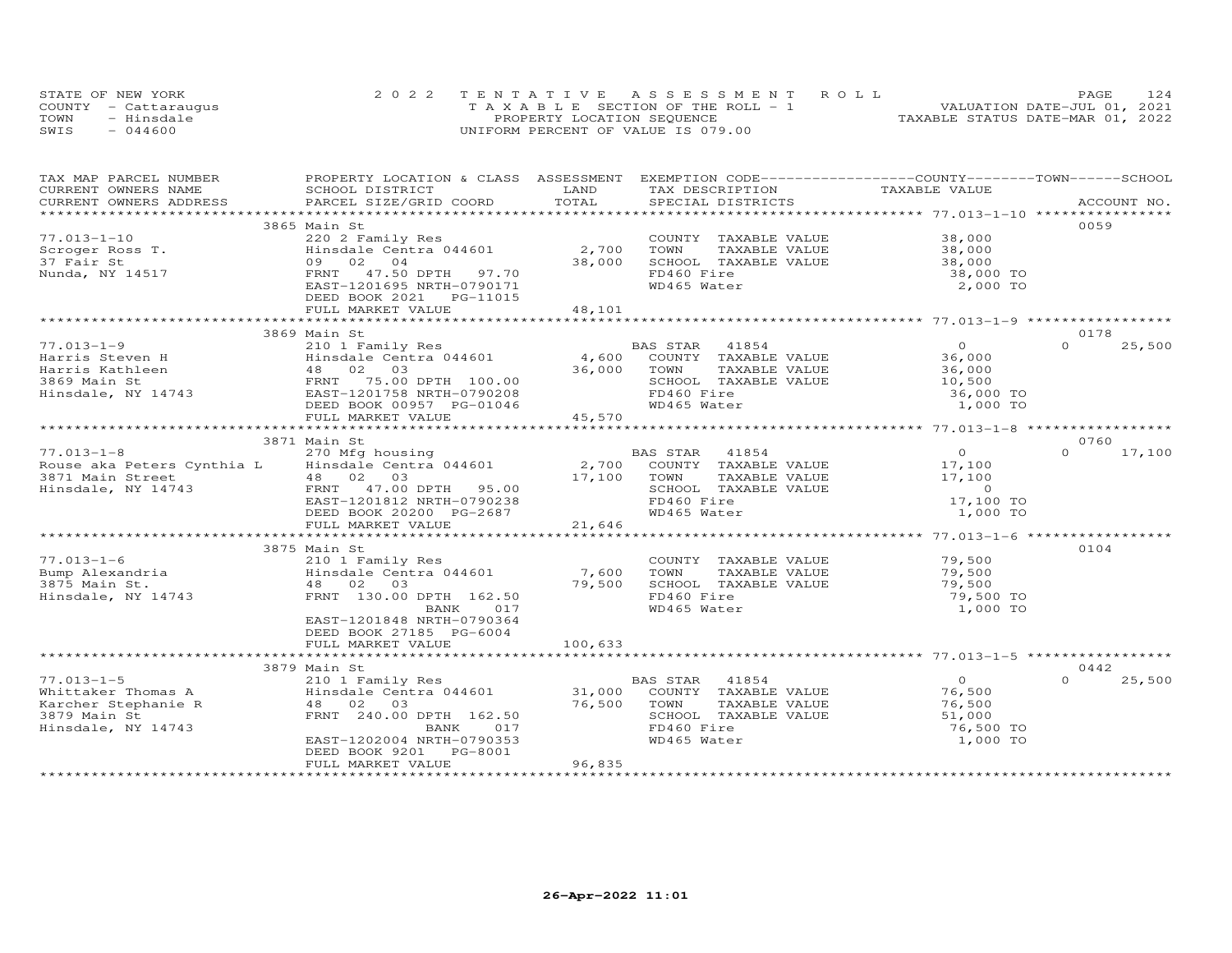| STATE OF NEW YORK    | 2022 TENTATIVE ASSESSMENT ROLL        | 125<br>PAGE.                     |
|----------------------|---------------------------------------|----------------------------------|
| COUNTY - Cattaraugus | T A X A B L E SECTION OF THE ROLL - 1 | VALUATION DATE-JUL 01, 2021      |
| TOWN<br>- Hinsdale   | PROPERTY LOCATION SEQUENCE            | TAXABLE STATUS DATE-MAR 01, 2022 |
| $-044600$<br>SWIS    | UNIFORM PERCENT OF VALUE IS 079.00    |                                  |

| TAX MAP PARCEL NUMBER<br>CURRENT OWNERS NAME<br>CURRENT OWNERS ADDRESS                                                                            | PROPERTY LOCATION & CLASS ASSESSMENT EXEMPTION CODE----------------COUNTY-------TOWN------SCHOOL<br>SCHOOL DISTRICT<br>PARCEL SIZE/GRID COORD                                                                                               | LAND<br>TOTAL             | TAX DESCRIPTION<br>SPECIAL DISTRICTS                                                                                        | TAXABLE VALUE                                                 | ACCOUNT NO.        |
|---------------------------------------------------------------------------------------------------------------------------------------------------|---------------------------------------------------------------------------------------------------------------------------------------------------------------------------------------------------------------------------------------------|---------------------------|-----------------------------------------------------------------------------------------------------------------------------|---------------------------------------------------------------|--------------------|
|                                                                                                                                                   |                                                                                                                                                                                                                                             |                           |                                                                                                                             |                                                               |                    |
| $77.013 - 2 - 4$<br>Morales Wilson<br>Rauber Kimberly<br>3907 Main Street<br>Hinsdale, NY 14743                                                   | 3888 Main St<br>311 Res vac land<br>Hinsdale Centra 044601 17,200<br>Hinsdale Centra 044601<br>48 02 03<br>FRNT 400.00 DPTH 75.00<br>5 EAST-1202315 NRTH-0790405<br>DEED BOOK 30419 PC-2002<br>DEED BOOK 30419 PG-2002<br>FULL MARKET VALUE | 17,200<br>21,772          | COUNTY TAXABLE VALUE<br>TOWN<br>TAXABLE VALUE<br>SCHOOL TAXABLE VALUE<br>FD460 Fire<br>WD465 Water                          | 17,200<br>17,200<br>17,200<br>17,200 TO<br>1,000 TO           | 0659               |
|                                                                                                                                                   |                                                                                                                                                                                                                                             |                           |                                                                                                                             |                                                               |                    |
| $77.013 - 2 - 3$<br>Morin Jaison R.<br>3897 Main Street<br>Hinsdale, NY 14743                                                                     | 3897 Main St<br>210 1 Family Res<br>Hinsdale Centra 044601 13,000<br>48 02 03 39,000<br>FRNT<br>3.40 DPTH<br>1.14<br>ACRES<br>$0.72$ BANK<br>017<br>EAST-1202220 NRTH-0790486<br>DEED BOOK 31002 PG-9001<br>FULL MARKET VALUE               | 49,367                    | COUNTY TAXABLE VALUE<br>TOWN<br>TAXABLE VALUE<br>SCHOOL TAXABLE VALUE<br>FD460 Fire<br>WD465 Water                          | 39,000<br>39,000<br>39,000<br>39,000 TO<br>1,000 TO           | 0566               |
|                                                                                                                                                   |                                                                                                                                                                                                                                             |                           |                                                                                                                             |                                                               |                    |
|                                                                                                                                                   | 3907 Main St                                                                                                                                                                                                                                |                           |                                                                                                                             |                                                               | 0708               |
| $77.013 - 2 - 2$<br>Morales-Rauber Trust<br>Wilson & Kim Morales<br>3907 Main St<br>Hinsdale, NY 14743                                            | 270 Mfg housing<br>Hinsdale Centra 044601<br>Hinsdale Cent<br>48 02 03<br>77.013-2-1 co<br>77.013-2-1 combined here<br>ACRES<br>1.50<br>EAST-1202625 NRTH-0790757<br>DEED BOOK 14236 PG-3001                                                | 29,000                    | BAS STAR 41854<br>10,400 COUNTY TAXABLE VALUE<br>TOWN<br>TAXABLE VALUE<br>SCHOOL TAXABLE VALUE<br>FD460 Fire<br>WD465 Water | $\circ$<br>29,000<br>29,000<br>3,500<br>29,000 TO<br>1,000 TO | $\Omega$<br>25,500 |
|                                                                                                                                                   | FULL MARKET VALUE                                                                                                                                                                                                                           | 36,709                    |                                                                                                                             |                                                               |                    |
| $77.001 - 1 - 65$<br>Morales Wilson B Jr<br>Rauben Kimberly A                                                                                     | 3950 Main St<br>283 Res w/Comuse                                                                                                                                                                                                            |                           | COUNTY TAXABLE VALUE<br>TOWN<br>TAXABLE VALUE<br>SCHOOL TAXABLE VALUE                                                       | 35,000<br>35,000<br>35,000                                    | 0709               |
| 3907 Main St<br>Hinsdale, NY 14743                                                                                                                | B Jr<br>B Jr<br>Hinsdale Centra 044601 28,400<br>A 1/48 02 03 35,000<br>FRNT 190.00 DPTH 35,000<br>EAST-1203766 NRTH-0791721<br>DEED BOOK 23062 PG-3001<br>FULL MARKET VALUE                                                                | 44,304                    | FD460 Fire                                                                                                                  | 35,000 TO                                                     |                    |
|                                                                                                                                                   |                                                                                                                                                                                                                                             |                           |                                                                                                                             |                                                               |                    |
|                                                                                                                                                   | 3971 Main St                                                                                                                                                                                                                                |                           |                                                                                                                             |                                                               | 1225               |
| $77.013 - 1 - 2.2$<br>Lowe James B.<br>د محسست ده<br>Jowe Kathryn A.<br>3965 Main St. Ext.<br>Hinsdale. N <sup>y 1474</sup><br>Hinsdale, NY 14743 | 210 1 Family Res<br>Hinsdale Centra 044601<br>Hinsdale Centra 044601<br>48 02 03<br>FRNT 90.00 DPTH 190.00<br>EAST-1202255 NRTH-0791461<br>DEED BOOK 2021    PG-12975<br>FULL MARKET VALUE                                                  | 7,300<br>45,000<br>56,962 | COUNTY TAXABLE VALUE<br>TOWN<br>TAXABLE VALUE<br>SCHOOL TAXABLE VALUE<br>FD460 Fire                                         | 45,000<br>45,000<br>45,000<br>45,000 TO                       |                    |
|                                                                                                                                                   |                                                                                                                                                                                                                                             |                           |                                                                                                                             |                                                               |                    |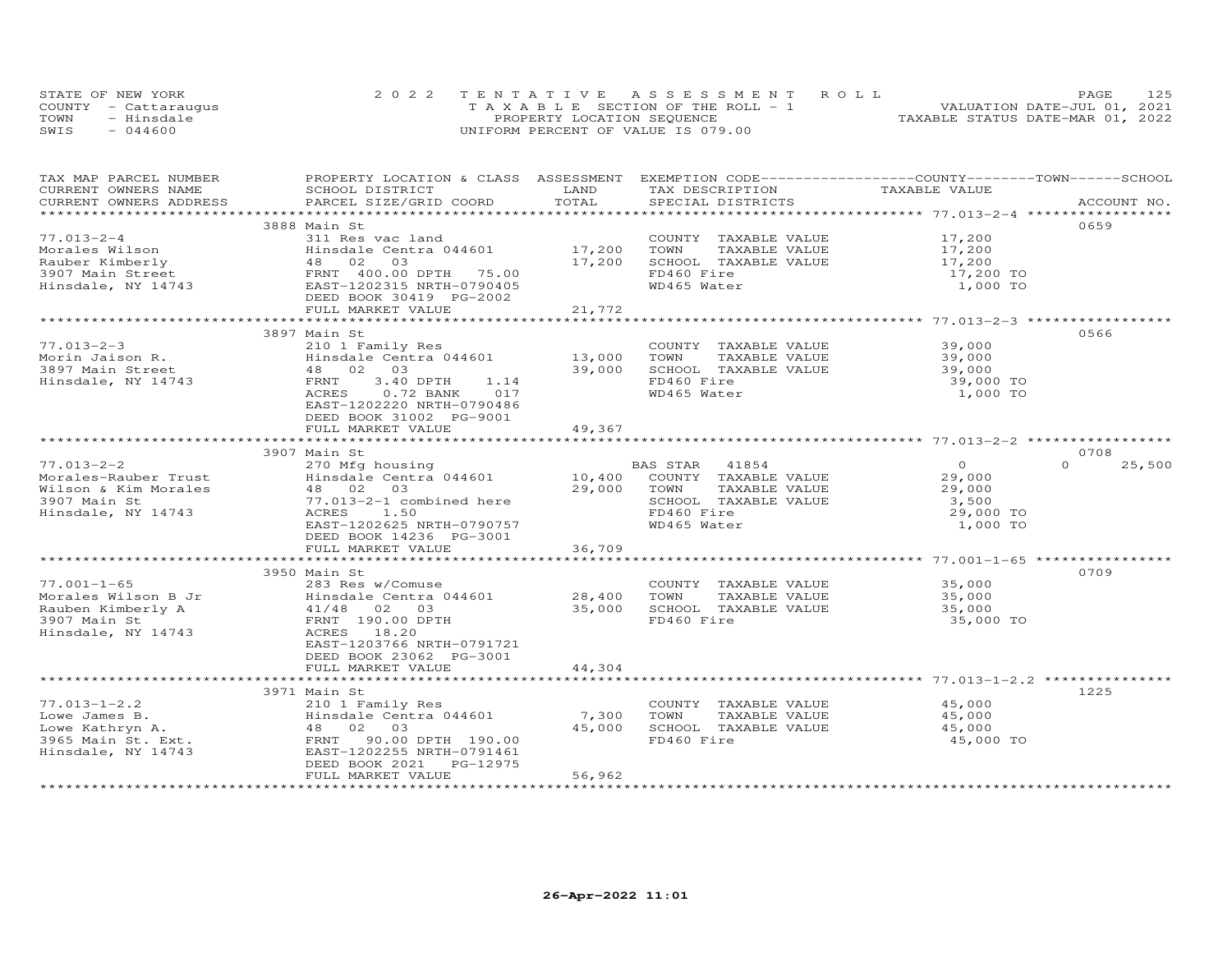|      | STATE OF NEW YORK    | 2022 TENTATIVE ASSESSMENT ROLL        | 126<br>PAGE                      |
|------|----------------------|---------------------------------------|----------------------------------|
|      | COUNTY - Cattaraugus | T A X A B L E SECTION OF THE ROLL - 1 | VALUATION DATE-JUL 01, 2021      |
| TOWN | - Hinsdale           | PROPERTY LOCATION SEQUENCE            | TAXABLE STATUS DATE-MAR 01, 2022 |
| SWIS | $-044600$            | UNIFORM PERCENT OF VALUE IS 079.00    |                                  |

| TAX MAP PARCEL NUMBER<br>CURRENT OWNERS NAME                                                                      | PROPERTY LOCATION & CLASS ASSESSMENT EXEMPTION CODE----------------COUNTY--------TOWN------SCHOOL<br>SCHOOL DISTRICT                                                                 | LAND                       | TAX DESCRIPTION                                                                                                            | TAXABLE VALUE                                                         |                            |
|-------------------------------------------------------------------------------------------------------------------|--------------------------------------------------------------------------------------------------------------------------------------------------------------------------------------|----------------------------|----------------------------------------------------------------------------------------------------------------------------|-----------------------------------------------------------------------|----------------------------|
| CURRENT OWNERS ADDRESS                                                                                            | PARCEL SIZE/GRID COORD                                                                                                                                                               | TOTAL                      | SPECIAL DISTRICTS                                                                                                          |                                                                       | ACCOUNT NO.                |
|                                                                                                                   |                                                                                                                                                                                      |                            |                                                                                                                            |                                                                       | 1162                       |
| $77.013 - 1 - 1.2$<br>Tuttle Steven M<br>IUCTIE Betsy M<br>3979 Main St<br>Hinsdale, NY 14743                     | 3979 Main St<br>210 1 Family Res<br>Hinsdale Centra 044601<br>48 02 03<br>FRNT 365.00 DPTH 160.00<br>EAST-1202335 NRTH-0791629<br>DEED BOOK 25516 PG-5004                            | 24,300<br>47,000           | BAS STAR<br>41854<br>COUNTY TAXABLE VALUE<br>TOWN<br>TAXABLE VALUE<br>SCHOOL TAXABLE VALUE<br>FD460 Fire                   | $\overline{O}$<br>47,000<br>47,000<br>21,500<br>47,000 TO             | $\Omega$<br>25,500         |
|                                                                                                                   | FULL MARKET VALUE                                                                                                                                                                    | 59,494                     |                                                                                                                            |                                                                       |                            |
|                                                                                                                   |                                                                                                                                                                                      |                            |                                                                                                                            |                                                                       | 0790                       |
|                                                                                                                   | 3845 Main St N                                                                                                                                                                       |                            |                                                                                                                            | $\overline{O}$                                                        | $\Omega$                   |
| $77.013 - 1 - 17$<br>Everitt Patricia A<br>3845 Main St<br>Hinsdale, NY 14743                                     | 210 1 Family Res<br>$1222 - 2222$<br>$1222 - 6,300$<br>$6,300$<br>07 02 04<br>FRNT 93.10 DPTH 102.40<br>BANK<br>017<br>EAST-1201295 NRTH-0789934<br>DEED BOOK 8835 PG-4004           | 26,000                     | BAS STAR 41854<br>COUNTY TAXABLE VALUE<br>TOWN<br>TAXABLE VALUE<br>SCHOOL TAXABLE VALUE<br>FD460 Fire<br>WD465 Water       | 26,000<br>26,000<br>500<br>26,000 TO<br>1,000 TO                      | 25,500                     |
|                                                                                                                   | FULL MARKET VALUE                                                                                                                                                                    | 32,911                     |                                                                                                                            |                                                                       |                            |
|                                                                                                                   |                                                                                                                                                                                      |                            |                                                                                                                            |                                                                       |                            |
| $77.013 - 2 - 10.2$<br>Crooks Randy M<br>Crooks Randy M<br>Crooks Kristene<br>3850 Main Str<br>Hinsdale, NY 14743 | 3850 Main St N<br>210 1 Family Res<br>Hinsdale Centra 044601<br>07 02 04<br>FRNT 30.00 DPTH 80.00<br>EAST-1201420 NRTH-0789820<br>DEED BOOK 29769 PG-7002<br>FULL MARKET VALUE       | 1,500<br>26,000<br>32,911  | COUNTY TAXABLE VALUE<br>TAXABLE VALUE<br>TOWN<br>SCHOOL TAXABLE VALUE<br>FD460 Fire<br>WD465 Water                         | 26,000<br>26,000<br>26,000<br>26,000 TO<br>1,000 TO                   | 1260                       |
|                                                                                                                   |                                                                                                                                                                                      |                            |                                                                                                                            |                                                                       |                            |
| $77.013 - 1 - 16$<br>Giberson Stacy<br>3851 Main ST<br>Hinsdale, NY 14743                                         | 3851 Main St N<br>210 1 Family Res<br>Hinsdale Centra 044601<br>09 02 04<br>FRNT 83.50 DPTH 186.80<br>BANK<br>017<br>EAST-1201362 NRTH-0790018<br>DEED BOOK 16065 PG-9004            | 59,000                     | BAS STAR 41854<br>6,700 COUNTY TAXABLE VALUE<br>TAXABLE VALUE<br>TOWN<br>SCHOOL TAXABLE VALUE<br>FD460 Fire<br>WD465 Water | $\overline{0}$<br>59,000<br>59,000<br>33,500<br>59,000 TO<br>1,000 TO | 0821<br>$\Omega$<br>25,500 |
|                                                                                                                   | FULL MARKET VALUE                                                                                                                                                                    | 74,684                     |                                                                                                                            |                                                                       |                            |
|                                                                                                                   |                                                                                                                                                                                      |                            |                                                                                                                            |                                                                       |                            |
|                                                                                                                   | 3861 Main St N                                                                                                                                                                       |                            |                                                                                                                            |                                                                       | 0704                       |
| $77.013 - 1 - 11$<br>Darcy Kristen<br>3861 Main St<br>Hinsdale, NY 14743                                          | 210 1 Family Res<br>Hinsdale Centra 044601<br>09 02 04<br>inc. 77.013-1-13<br>ACRES<br>1.10 BANK<br>026<br>EAST-1201490 NRTH-0790190<br>DEED BOOK 13393 PG-4001<br>FULL MARKET VALUE | 10,100<br>60,200<br>76,203 | BAS STAR 41854<br>COUNTY TAXABLE VALUE<br>TOWN<br>TAXABLE VALUE<br>SCHOOL TAXABLE VALUE<br>FD460 Fire<br>WD465 Water       | $\overline{0}$<br>60,200<br>60,200<br>34,700<br>60,200 TO<br>1,000 TO | $\Omega$<br>25,500         |
|                                                                                                                   |                                                                                                                                                                                      |                            |                                                                                                                            |                                                                       |                            |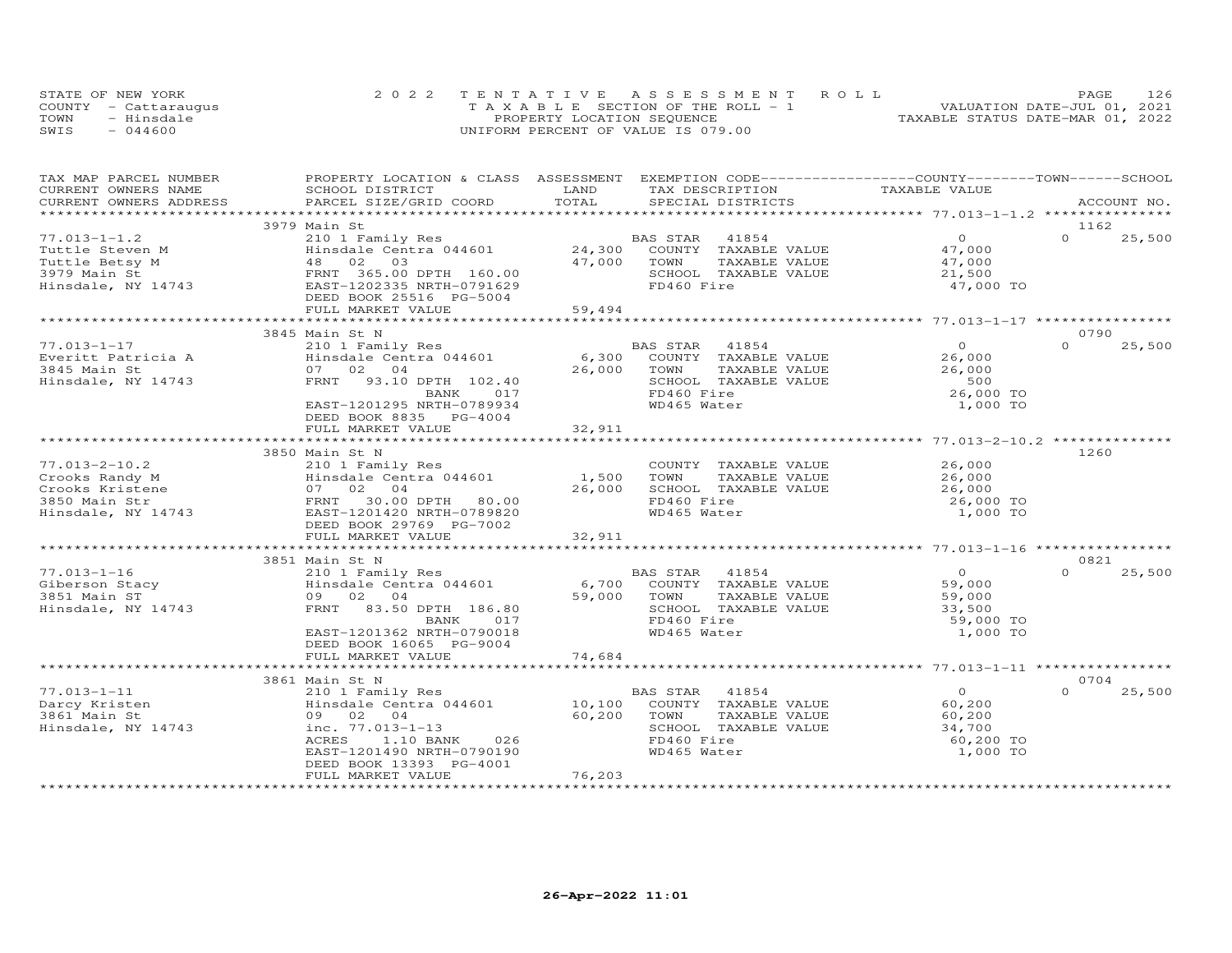|      | STATE OF NEW YORK    | 2022 TENTATIVE ASSESSMENT ROLL        | PAGE                             |
|------|----------------------|---------------------------------------|----------------------------------|
|      | COUNTY - Cattaraugus | T A X A B L E SECTION OF THE ROLL - 1 | VALUATION DATE-JUL 01, 2021      |
| TOWN | - Hinsdale           | PROPERTY LOCATION SEQUENCE            | TAXABLE STATUS DATE-MAR 01, 2022 |
| SWIS | $-044600$            | UNIFORM PERCENT OF VALUE IS 079.00    |                                  |

| LAND<br>TAXABLE VALUE<br>CURRENT OWNERS NAME<br>SCHOOL DISTRICT<br>TAX DESCRIPTION<br>PARCEL SIZE/GRID COORD<br>TOTAL<br>CURRENT OWNERS ADDRESS<br>SPECIAL DISTRICTS<br>ACCOUNT NO.<br>0359<br>3867 Main St N<br>$\Omega$<br>$\Omega$<br>210 1 Family Res<br>Hinsdale Centra 044601 18,000<br>ENH STAR 41834<br>63,670<br>Hooper Edward<br>Hooper Carol<br>3867 Main St<br>Hinsdale, NY 14743<br>COUNTY TAXABLE VALUE 70,000<br>70,000<br>TAXABLE VALUE<br>TOWN<br>70,000<br>09 02 04 (V.J.<br>FRNT 165.00 DPTH 225.00 (V.J.<br>6,330<br>SCHOOL TAXABLE VALUE<br>FD460 Fire<br>70,000 TO<br>DEED BOOK 712<br>WD465 Water<br>1,000 TO<br>FULL MARKET VALUE<br>0360<br>3868 Main St N<br>9,600<br>9,600<br>$\Omega$<br>210 1 Family Res<br>Hinsdale Centra 044601 8,000 ENH STAR 41834<br>Vietnam Richard R<br>Cleason Toni J<br>3868 Main St<br>Hinsdale Centra 044601<br>3868 Main St<br>Hinsdale, NY 14743<br>EAST-1201822 NRTH-0790024<br>PERSION 2903<br>PC-5002<br>$\overline{0}$<br>$\Omega$<br>63,670<br>54,400<br>64,000 COUNTY TAXABLE VALUE<br>TOWN<br>TAXABLE VALUE<br>54,400<br>SCHOOL TAXABLE VALUE<br>$330$<br>$64,000$ TO<br>DEED BOOK 8903 PG-5002<br>FD460 Fire<br>81,013 WD465 Water<br>FULL MARKET VALUE<br>1,000 TO<br>3874 Main St N<br>0570<br>$77.013 - 2 - 6$<br>$\overline{0}$<br>$\Omega$<br>25,500<br>Powley Mary Ann<br>Pantano Paul R<br>3874 Main St<br>Hinsdale, NY 14743<br>82,000<br>TAXABLE VALUE<br>Shell only 2015<br>82,000<br>FRNT 198.00 DPTH 140.00<br>SCHOOL TAXABLE VALUE<br>56,500<br>FD460 Fire<br>EAST-1201939 NRTH-0790112<br>82,000 TO<br>WD465 Water<br>1,000 TO<br>DEED BOOK 22422 PG-8002<br>103,797<br>FULL MARKET VALUE<br>1306<br>Maple Hill Rd<br>$76.002 - 2 - 8.2$<br>322 Rural vac>10<br>COUNTY TAXABLE VALUE<br>32,400<br>32,400<br>Hinsdale Centra 044601 32,400<br>TOWN<br>TAXABLE VALUE<br>2D Farm, LLC<br>2153 Maple Hill Road<br>15 03 04<br>32,400<br>SCHOOL TAXABLE VALUE<br>32,400<br>FRNT 750.00 DPTH<br>FD460 Fire<br>Hinsdale, NY 14743<br>32,400 TO<br>ACRES 95.10<br>EAST-1193228 NRTH-0793960<br>DEED BOOK 20200 PG-6590<br>FULL MARKET VALUE<br>41,013<br>1189<br>Maple Hill Rd<br>$76.002 - 2 - 14.2$<br>9,400<br>314 Rural vac<10<br>COUNTY TAXABLE VALUE<br>Hinsdale Centra 044601<br>9,400<br>Dutton Dawn Lorraine<br>TOWN<br>TAXABLE VALUE<br>$9,400$<br>$9,400$<br>9,400<br>Goodyear Deanna L<br>09 03 04<br>SCHOOL TAXABLE VALUE<br>FD460 Fire<br>2009 Maple Hill Rd<br>FRNT 20.00 DPTH<br>9,400 TO<br>2.70<br>Hinsdale, NY 14743<br>ACRES<br>EAST-1194817 NRTH-0794736<br>DEED BOOK 00919 PG-00497<br>11,899<br>FULL MARKET VALUE | TAX MAP PARCEL NUMBER | PROPERTY LOCATION & CLASS ASSESSMENT EXEMPTION CODE----------------COUNTY-------TOWN------SCHOOL |  |  |  |
|-------------------------------------------------------------------------------------------------------------------------------------------------------------------------------------------------------------------------------------------------------------------------------------------------------------------------------------------------------------------------------------------------------------------------------------------------------------------------------------------------------------------------------------------------------------------------------------------------------------------------------------------------------------------------------------------------------------------------------------------------------------------------------------------------------------------------------------------------------------------------------------------------------------------------------------------------------------------------------------------------------------------------------------------------------------------------------------------------------------------------------------------------------------------------------------------------------------------------------------------------------------------------------------------------------------------------------------------------------------------------------------------------------------------------------------------------------------------------------------------------------------------------------------------------------------------------------------------------------------------------------------------------------------------------------------------------------------------------------------------------------------------------------------------------------------------------------------------------------------------------------------------------------------------------------------------------------------------------------------------------------------------------------------------------------------------------------------------------------------------------------------------------------------------------------------------------------------------------------------------------------------------------------------------------------------------------------------------------------------------------------------------------------------------------------------------------------------------------------------------------------------------------------------------------------------------------------------------------------------------|-----------------------|--------------------------------------------------------------------------------------------------|--|--|--|
|                                                                                                                                                                                                                                                                                                                                                                                                                                                                                                                                                                                                                                                                                                                                                                                                                                                                                                                                                                                                                                                                                                                                                                                                                                                                                                                                                                                                                                                                                                                                                                                                                                                                                                                                                                                                                                                                                                                                                                                                                                                                                                                                                                                                                                                                                                                                                                                                                                                                                                                                                                                                                   |                       |                                                                                                  |  |  |  |
|                                                                                                                                                                                                                                                                                                                                                                                                                                                                                                                                                                                                                                                                                                                                                                                                                                                                                                                                                                                                                                                                                                                                                                                                                                                                                                                                                                                                                                                                                                                                                                                                                                                                                                                                                                                                                                                                                                                                                                                                                                                                                                                                                                                                                                                                                                                                                                                                                                                                                                                                                                                                                   |                       |                                                                                                  |  |  |  |
|                                                                                                                                                                                                                                                                                                                                                                                                                                                                                                                                                                                                                                                                                                                                                                                                                                                                                                                                                                                                                                                                                                                                                                                                                                                                                                                                                                                                                                                                                                                                                                                                                                                                                                                                                                                                                                                                                                                                                                                                                                                                                                                                                                                                                                                                                                                                                                                                                                                                                                                                                                                                                   |                       |                                                                                                  |  |  |  |
|                                                                                                                                                                                                                                                                                                                                                                                                                                                                                                                                                                                                                                                                                                                                                                                                                                                                                                                                                                                                                                                                                                                                                                                                                                                                                                                                                                                                                                                                                                                                                                                                                                                                                                                                                                                                                                                                                                                                                                                                                                                                                                                                                                                                                                                                                                                                                                                                                                                                                                                                                                                                                   |                       |                                                                                                  |  |  |  |
|                                                                                                                                                                                                                                                                                                                                                                                                                                                                                                                                                                                                                                                                                                                                                                                                                                                                                                                                                                                                                                                                                                                                                                                                                                                                                                                                                                                                                                                                                                                                                                                                                                                                                                                                                                                                                                                                                                                                                                                                                                                                                                                                                                                                                                                                                                                                                                                                                                                                                                                                                                                                                   | $77.013 - 1 - 7$      |                                                                                                  |  |  |  |
|                                                                                                                                                                                                                                                                                                                                                                                                                                                                                                                                                                                                                                                                                                                                                                                                                                                                                                                                                                                                                                                                                                                                                                                                                                                                                                                                                                                                                                                                                                                                                                                                                                                                                                                                                                                                                                                                                                                                                                                                                                                                                                                                                                                                                                                                                                                                                                                                                                                                                                                                                                                                                   |                       |                                                                                                  |  |  |  |
|                                                                                                                                                                                                                                                                                                                                                                                                                                                                                                                                                                                                                                                                                                                                                                                                                                                                                                                                                                                                                                                                                                                                                                                                                                                                                                                                                                                                                                                                                                                                                                                                                                                                                                                                                                                                                                                                                                                                                                                                                                                                                                                                                                                                                                                                                                                                                                                                                                                                                                                                                                                                                   |                       |                                                                                                  |  |  |  |
|                                                                                                                                                                                                                                                                                                                                                                                                                                                                                                                                                                                                                                                                                                                                                                                                                                                                                                                                                                                                                                                                                                                                                                                                                                                                                                                                                                                                                                                                                                                                                                                                                                                                                                                                                                                                                                                                                                                                                                                                                                                                                                                                                                                                                                                                                                                                                                                                                                                                                                                                                                                                                   |                       |                                                                                                  |  |  |  |
|                                                                                                                                                                                                                                                                                                                                                                                                                                                                                                                                                                                                                                                                                                                                                                                                                                                                                                                                                                                                                                                                                                                                                                                                                                                                                                                                                                                                                                                                                                                                                                                                                                                                                                                                                                                                                                                                                                                                                                                                                                                                                                                                                                                                                                                                                                                                                                                                                                                                                                                                                                                                                   |                       |                                                                                                  |  |  |  |
|                                                                                                                                                                                                                                                                                                                                                                                                                                                                                                                                                                                                                                                                                                                                                                                                                                                                                                                                                                                                                                                                                                                                                                                                                                                                                                                                                                                                                                                                                                                                                                                                                                                                                                                                                                                                                                                                                                                                                                                                                                                                                                                                                                                                                                                                                                                                                                                                                                                                                                                                                                                                                   |                       |                                                                                                  |  |  |  |
|                                                                                                                                                                                                                                                                                                                                                                                                                                                                                                                                                                                                                                                                                                                                                                                                                                                                                                                                                                                                                                                                                                                                                                                                                                                                                                                                                                                                                                                                                                                                                                                                                                                                                                                                                                                                                                                                                                                                                                                                                                                                                                                                                                                                                                                                                                                                                                                                                                                                                                                                                                                                                   |                       |                                                                                                  |  |  |  |
|                                                                                                                                                                                                                                                                                                                                                                                                                                                                                                                                                                                                                                                                                                                                                                                                                                                                                                                                                                                                                                                                                                                                                                                                                                                                                                                                                                                                                                                                                                                                                                                                                                                                                                                                                                                                                                                                                                                                                                                                                                                                                                                                                                                                                                                                                                                                                                                                                                                                                                                                                                                                                   |                       |                                                                                                  |  |  |  |
|                                                                                                                                                                                                                                                                                                                                                                                                                                                                                                                                                                                                                                                                                                                                                                                                                                                                                                                                                                                                                                                                                                                                                                                                                                                                                                                                                                                                                                                                                                                                                                                                                                                                                                                                                                                                                                                                                                                                                                                                                                                                                                                                                                                                                                                                                                                                                                                                                                                                                                                                                                                                                   |                       |                                                                                                  |  |  |  |
|                                                                                                                                                                                                                                                                                                                                                                                                                                                                                                                                                                                                                                                                                                                                                                                                                                                                                                                                                                                                                                                                                                                                                                                                                                                                                                                                                                                                                                                                                                                                                                                                                                                                                                                                                                                                                                                                                                                                                                                                                                                                                                                                                                                                                                                                                                                                                                                                                                                                                                                                                                                                                   | $77.013 - 2 - 7$      |                                                                                                  |  |  |  |
|                                                                                                                                                                                                                                                                                                                                                                                                                                                                                                                                                                                                                                                                                                                                                                                                                                                                                                                                                                                                                                                                                                                                                                                                                                                                                                                                                                                                                                                                                                                                                                                                                                                                                                                                                                                                                                                                                                                                                                                                                                                                                                                                                                                                                                                                                                                                                                                                                                                                                                                                                                                                                   |                       |                                                                                                  |  |  |  |
|                                                                                                                                                                                                                                                                                                                                                                                                                                                                                                                                                                                                                                                                                                                                                                                                                                                                                                                                                                                                                                                                                                                                                                                                                                                                                                                                                                                                                                                                                                                                                                                                                                                                                                                                                                                                                                                                                                                                                                                                                                                                                                                                                                                                                                                                                                                                                                                                                                                                                                                                                                                                                   |                       |                                                                                                  |  |  |  |
|                                                                                                                                                                                                                                                                                                                                                                                                                                                                                                                                                                                                                                                                                                                                                                                                                                                                                                                                                                                                                                                                                                                                                                                                                                                                                                                                                                                                                                                                                                                                                                                                                                                                                                                                                                                                                                                                                                                                                                                                                                                                                                                                                                                                                                                                                                                                                                                                                                                                                                                                                                                                                   |                       |                                                                                                  |  |  |  |
|                                                                                                                                                                                                                                                                                                                                                                                                                                                                                                                                                                                                                                                                                                                                                                                                                                                                                                                                                                                                                                                                                                                                                                                                                                                                                                                                                                                                                                                                                                                                                                                                                                                                                                                                                                                                                                                                                                                                                                                                                                                                                                                                                                                                                                                                                                                                                                                                                                                                                                                                                                                                                   |                       |                                                                                                  |  |  |  |
|                                                                                                                                                                                                                                                                                                                                                                                                                                                                                                                                                                                                                                                                                                                                                                                                                                                                                                                                                                                                                                                                                                                                                                                                                                                                                                                                                                                                                                                                                                                                                                                                                                                                                                                                                                                                                                                                                                                                                                                                                                                                                                                                                                                                                                                                                                                                                                                                                                                                                                                                                                                                                   |                       |                                                                                                  |  |  |  |
|                                                                                                                                                                                                                                                                                                                                                                                                                                                                                                                                                                                                                                                                                                                                                                                                                                                                                                                                                                                                                                                                                                                                                                                                                                                                                                                                                                                                                                                                                                                                                                                                                                                                                                                                                                                                                                                                                                                                                                                                                                                                                                                                                                                                                                                                                                                                                                                                                                                                                                                                                                                                                   |                       |                                                                                                  |  |  |  |
|                                                                                                                                                                                                                                                                                                                                                                                                                                                                                                                                                                                                                                                                                                                                                                                                                                                                                                                                                                                                                                                                                                                                                                                                                                                                                                                                                                                                                                                                                                                                                                                                                                                                                                                                                                                                                                                                                                                                                                                                                                                                                                                                                                                                                                                                                                                                                                                                                                                                                                                                                                                                                   |                       |                                                                                                  |  |  |  |
|                                                                                                                                                                                                                                                                                                                                                                                                                                                                                                                                                                                                                                                                                                                                                                                                                                                                                                                                                                                                                                                                                                                                                                                                                                                                                                                                                                                                                                                                                                                                                                                                                                                                                                                                                                                                                                                                                                                                                                                                                                                                                                                                                                                                                                                                                                                                                                                                                                                                                                                                                                                                                   |                       |                                                                                                  |  |  |  |
|                                                                                                                                                                                                                                                                                                                                                                                                                                                                                                                                                                                                                                                                                                                                                                                                                                                                                                                                                                                                                                                                                                                                                                                                                                                                                                                                                                                                                                                                                                                                                                                                                                                                                                                                                                                                                                                                                                                                                                                                                                                                                                                                                                                                                                                                                                                                                                                                                                                                                                                                                                                                                   |                       |                                                                                                  |  |  |  |
|                                                                                                                                                                                                                                                                                                                                                                                                                                                                                                                                                                                                                                                                                                                                                                                                                                                                                                                                                                                                                                                                                                                                                                                                                                                                                                                                                                                                                                                                                                                                                                                                                                                                                                                                                                                                                                                                                                                                                                                                                                                                                                                                                                                                                                                                                                                                                                                                                                                                                                                                                                                                                   |                       |                                                                                                  |  |  |  |
|                                                                                                                                                                                                                                                                                                                                                                                                                                                                                                                                                                                                                                                                                                                                                                                                                                                                                                                                                                                                                                                                                                                                                                                                                                                                                                                                                                                                                                                                                                                                                                                                                                                                                                                                                                                                                                                                                                                                                                                                                                                                                                                                                                                                                                                                                                                                                                                                                                                                                                                                                                                                                   |                       |                                                                                                  |  |  |  |
|                                                                                                                                                                                                                                                                                                                                                                                                                                                                                                                                                                                                                                                                                                                                                                                                                                                                                                                                                                                                                                                                                                                                                                                                                                                                                                                                                                                                                                                                                                                                                                                                                                                                                                                                                                                                                                                                                                                                                                                                                                                                                                                                                                                                                                                                                                                                                                                                                                                                                                                                                                                                                   |                       |                                                                                                  |  |  |  |
|                                                                                                                                                                                                                                                                                                                                                                                                                                                                                                                                                                                                                                                                                                                                                                                                                                                                                                                                                                                                                                                                                                                                                                                                                                                                                                                                                                                                                                                                                                                                                                                                                                                                                                                                                                                                                                                                                                                                                                                                                                                                                                                                                                                                                                                                                                                                                                                                                                                                                                                                                                                                                   |                       |                                                                                                  |  |  |  |
|                                                                                                                                                                                                                                                                                                                                                                                                                                                                                                                                                                                                                                                                                                                                                                                                                                                                                                                                                                                                                                                                                                                                                                                                                                                                                                                                                                                                                                                                                                                                                                                                                                                                                                                                                                                                                                                                                                                                                                                                                                                                                                                                                                                                                                                                                                                                                                                                                                                                                                                                                                                                                   |                       |                                                                                                  |  |  |  |
|                                                                                                                                                                                                                                                                                                                                                                                                                                                                                                                                                                                                                                                                                                                                                                                                                                                                                                                                                                                                                                                                                                                                                                                                                                                                                                                                                                                                                                                                                                                                                                                                                                                                                                                                                                                                                                                                                                                                                                                                                                                                                                                                                                                                                                                                                                                                                                                                                                                                                                                                                                                                                   |                       |                                                                                                  |  |  |  |
|                                                                                                                                                                                                                                                                                                                                                                                                                                                                                                                                                                                                                                                                                                                                                                                                                                                                                                                                                                                                                                                                                                                                                                                                                                                                                                                                                                                                                                                                                                                                                                                                                                                                                                                                                                                                                                                                                                                                                                                                                                                                                                                                                                                                                                                                                                                                                                                                                                                                                                                                                                                                                   |                       |                                                                                                  |  |  |  |
|                                                                                                                                                                                                                                                                                                                                                                                                                                                                                                                                                                                                                                                                                                                                                                                                                                                                                                                                                                                                                                                                                                                                                                                                                                                                                                                                                                                                                                                                                                                                                                                                                                                                                                                                                                                                                                                                                                                                                                                                                                                                                                                                                                                                                                                                                                                                                                                                                                                                                                                                                                                                                   |                       |                                                                                                  |  |  |  |
|                                                                                                                                                                                                                                                                                                                                                                                                                                                                                                                                                                                                                                                                                                                                                                                                                                                                                                                                                                                                                                                                                                                                                                                                                                                                                                                                                                                                                                                                                                                                                                                                                                                                                                                                                                                                                                                                                                                                                                                                                                                                                                                                                                                                                                                                                                                                                                                                                                                                                                                                                                                                                   |                       |                                                                                                  |  |  |  |
|                                                                                                                                                                                                                                                                                                                                                                                                                                                                                                                                                                                                                                                                                                                                                                                                                                                                                                                                                                                                                                                                                                                                                                                                                                                                                                                                                                                                                                                                                                                                                                                                                                                                                                                                                                                                                                                                                                                                                                                                                                                                                                                                                                                                                                                                                                                                                                                                                                                                                                                                                                                                                   |                       |                                                                                                  |  |  |  |
|                                                                                                                                                                                                                                                                                                                                                                                                                                                                                                                                                                                                                                                                                                                                                                                                                                                                                                                                                                                                                                                                                                                                                                                                                                                                                                                                                                                                                                                                                                                                                                                                                                                                                                                                                                                                                                                                                                                                                                                                                                                                                                                                                                                                                                                                                                                                                                                                                                                                                                                                                                                                                   |                       |                                                                                                  |  |  |  |
|                                                                                                                                                                                                                                                                                                                                                                                                                                                                                                                                                                                                                                                                                                                                                                                                                                                                                                                                                                                                                                                                                                                                                                                                                                                                                                                                                                                                                                                                                                                                                                                                                                                                                                                                                                                                                                                                                                                                                                                                                                                                                                                                                                                                                                                                                                                                                                                                                                                                                                                                                                                                                   |                       |                                                                                                  |  |  |  |
|                                                                                                                                                                                                                                                                                                                                                                                                                                                                                                                                                                                                                                                                                                                                                                                                                                                                                                                                                                                                                                                                                                                                                                                                                                                                                                                                                                                                                                                                                                                                                                                                                                                                                                                                                                                                                                                                                                                                                                                                                                                                                                                                                                                                                                                                                                                                                                                                                                                                                                                                                                                                                   |                       |                                                                                                  |  |  |  |
|                                                                                                                                                                                                                                                                                                                                                                                                                                                                                                                                                                                                                                                                                                                                                                                                                                                                                                                                                                                                                                                                                                                                                                                                                                                                                                                                                                                                                                                                                                                                                                                                                                                                                                                                                                                                                                                                                                                                                                                                                                                                                                                                                                                                                                                                                                                                                                                                                                                                                                                                                                                                                   |                       |                                                                                                  |  |  |  |
|                                                                                                                                                                                                                                                                                                                                                                                                                                                                                                                                                                                                                                                                                                                                                                                                                                                                                                                                                                                                                                                                                                                                                                                                                                                                                                                                                                                                                                                                                                                                                                                                                                                                                                                                                                                                                                                                                                                                                                                                                                                                                                                                                                                                                                                                                                                                                                                                                                                                                                                                                                                                                   |                       |                                                                                                  |  |  |  |
|                                                                                                                                                                                                                                                                                                                                                                                                                                                                                                                                                                                                                                                                                                                                                                                                                                                                                                                                                                                                                                                                                                                                                                                                                                                                                                                                                                                                                                                                                                                                                                                                                                                                                                                                                                                                                                                                                                                                                                                                                                                                                                                                                                                                                                                                                                                                                                                                                                                                                                                                                                                                                   |                       |                                                                                                  |  |  |  |
|                                                                                                                                                                                                                                                                                                                                                                                                                                                                                                                                                                                                                                                                                                                                                                                                                                                                                                                                                                                                                                                                                                                                                                                                                                                                                                                                                                                                                                                                                                                                                                                                                                                                                                                                                                                                                                                                                                                                                                                                                                                                                                                                                                                                                                                                                                                                                                                                                                                                                                                                                                                                                   |                       |                                                                                                  |  |  |  |
|                                                                                                                                                                                                                                                                                                                                                                                                                                                                                                                                                                                                                                                                                                                                                                                                                                                                                                                                                                                                                                                                                                                                                                                                                                                                                                                                                                                                                                                                                                                                                                                                                                                                                                                                                                                                                                                                                                                                                                                                                                                                                                                                                                                                                                                                                                                                                                                                                                                                                                                                                                                                                   |                       |                                                                                                  |  |  |  |
|                                                                                                                                                                                                                                                                                                                                                                                                                                                                                                                                                                                                                                                                                                                                                                                                                                                                                                                                                                                                                                                                                                                                                                                                                                                                                                                                                                                                                                                                                                                                                                                                                                                                                                                                                                                                                                                                                                                                                                                                                                                                                                                                                                                                                                                                                                                                                                                                                                                                                                                                                                                                                   |                       |                                                                                                  |  |  |  |
|                                                                                                                                                                                                                                                                                                                                                                                                                                                                                                                                                                                                                                                                                                                                                                                                                                                                                                                                                                                                                                                                                                                                                                                                                                                                                                                                                                                                                                                                                                                                                                                                                                                                                                                                                                                                                                                                                                                                                                                                                                                                                                                                                                                                                                                                                                                                                                                                                                                                                                                                                                                                                   |                       |                                                                                                  |  |  |  |
|                                                                                                                                                                                                                                                                                                                                                                                                                                                                                                                                                                                                                                                                                                                                                                                                                                                                                                                                                                                                                                                                                                                                                                                                                                                                                                                                                                                                                                                                                                                                                                                                                                                                                                                                                                                                                                                                                                                                                                                                                                                                                                                                                                                                                                                                                                                                                                                                                                                                                                                                                                                                                   |                       |                                                                                                  |  |  |  |
|                                                                                                                                                                                                                                                                                                                                                                                                                                                                                                                                                                                                                                                                                                                                                                                                                                                                                                                                                                                                                                                                                                                                                                                                                                                                                                                                                                                                                                                                                                                                                                                                                                                                                                                                                                                                                                                                                                                                                                                                                                                                                                                                                                                                                                                                                                                                                                                                                                                                                                                                                                                                                   |                       |                                                                                                  |  |  |  |
|                                                                                                                                                                                                                                                                                                                                                                                                                                                                                                                                                                                                                                                                                                                                                                                                                                                                                                                                                                                                                                                                                                                                                                                                                                                                                                                                                                                                                                                                                                                                                                                                                                                                                                                                                                                                                                                                                                                                                                                                                                                                                                                                                                                                                                                                                                                                                                                                                                                                                                                                                                                                                   |                       |                                                                                                  |  |  |  |
|                                                                                                                                                                                                                                                                                                                                                                                                                                                                                                                                                                                                                                                                                                                                                                                                                                                                                                                                                                                                                                                                                                                                                                                                                                                                                                                                                                                                                                                                                                                                                                                                                                                                                                                                                                                                                                                                                                                                                                                                                                                                                                                                                                                                                                                                                                                                                                                                                                                                                                                                                                                                                   |                       |                                                                                                  |  |  |  |
|                                                                                                                                                                                                                                                                                                                                                                                                                                                                                                                                                                                                                                                                                                                                                                                                                                                                                                                                                                                                                                                                                                                                                                                                                                                                                                                                                                                                                                                                                                                                                                                                                                                                                                                                                                                                                                                                                                                                                                                                                                                                                                                                                                                                                                                                                                                                                                                                                                                                                                                                                                                                                   |                       |                                                                                                  |  |  |  |
|                                                                                                                                                                                                                                                                                                                                                                                                                                                                                                                                                                                                                                                                                                                                                                                                                                                                                                                                                                                                                                                                                                                                                                                                                                                                                                                                                                                                                                                                                                                                                                                                                                                                                                                                                                                                                                                                                                                                                                                                                                                                                                                                                                                                                                                                                                                                                                                                                                                                                                                                                                                                                   |                       |                                                                                                  |  |  |  |
|                                                                                                                                                                                                                                                                                                                                                                                                                                                                                                                                                                                                                                                                                                                                                                                                                                                                                                                                                                                                                                                                                                                                                                                                                                                                                                                                                                                                                                                                                                                                                                                                                                                                                                                                                                                                                                                                                                                                                                                                                                                                                                                                                                                                                                                                                                                                                                                                                                                                                                                                                                                                                   |                       |                                                                                                  |  |  |  |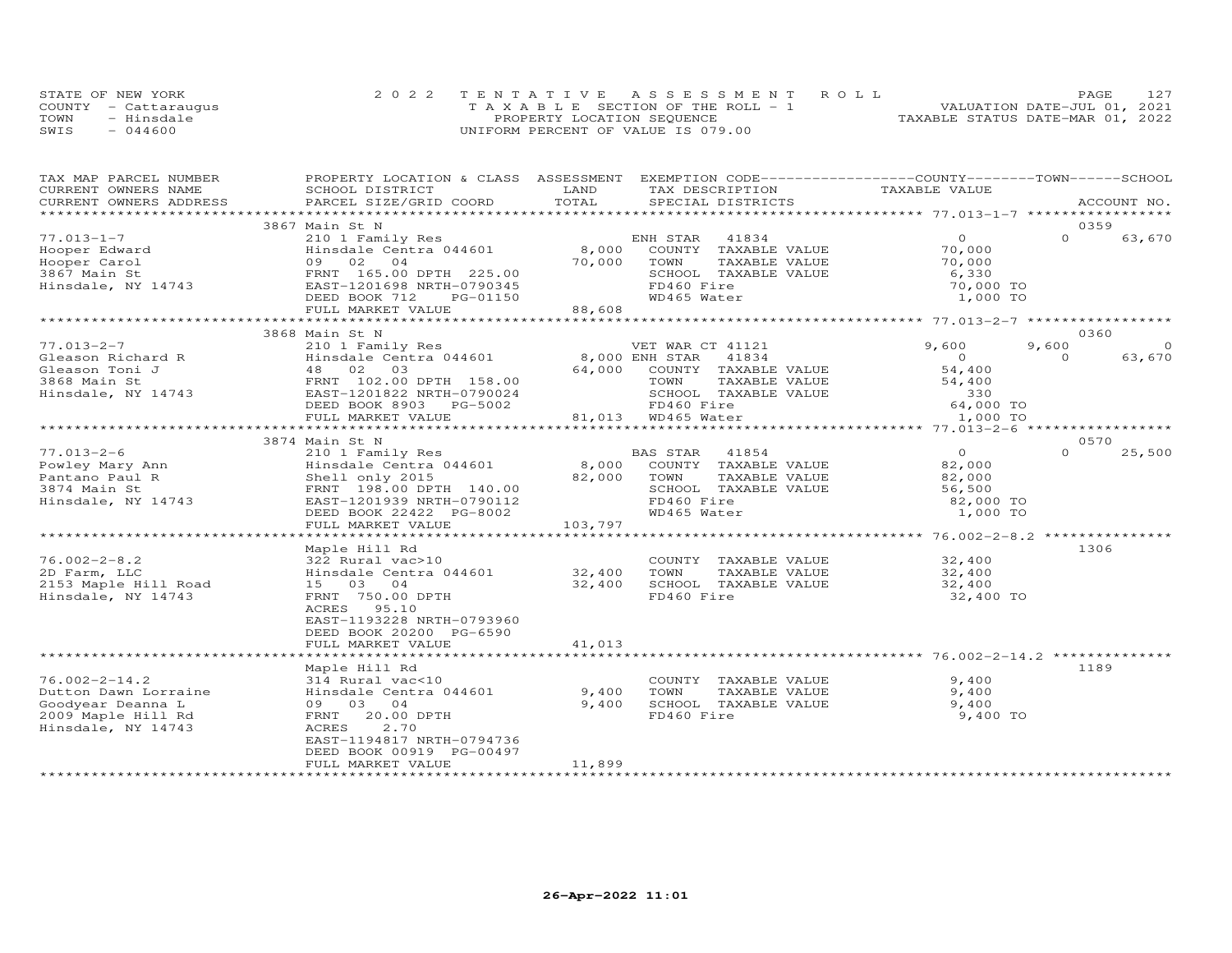|      | STATE OF NEW YORK    | 2022 TENTATIVE ASSESSMENT ROLL     | 128<br>PAGE.                     |
|------|----------------------|------------------------------------|----------------------------------|
|      | COUNTY - Cattaraugus | TAXABLE SECTION OF THE ROLL - 1    | VALUATION DATE-JUL 01, 2021      |
| TOWN | - Hinsdale           | PROPERTY LOCATION SEQUENCE         | TAXABLE STATUS DATE-MAR 01, 2022 |
| SWIS | $-044600$            | UNIFORM PERCENT OF VALUE IS 079.00 |                                  |

| TAX MAP PARCEL NUMBER<br>CURRENT OWNERS NAME<br>CURRENT OWNERS ADDRESS | PROPERTY LOCATION & CLASS ASSESSMENT EXEMPTION CODE----------------COUNTY-------TOWN------SCHOOL<br>SCHOOL DISTRICT<br>PARCEL SIZE/GRID COORD | LAND<br>TOTAL                 | TAX DESCRIPTION<br>SPECIAL DISTRICTS          | TAXABLE VALUE                                    | ACCOUNT NO.                          |
|------------------------------------------------------------------------|-----------------------------------------------------------------------------------------------------------------------------------------------|-------------------------------|-----------------------------------------------|--------------------------------------------------|--------------------------------------|
|                                                                        |                                                                                                                                               | ***************************** |                                               | ****************** 76.002-2-15.2 *************** |                                      |
|                                                                        | 1938 Maple Hill Rd                                                                                                                            |                               |                                               |                                                  | 1172                                 |
| $76.002 - 2 - 15.2$                                                    | 210 1 Family Res                                                                                                                              |                               | BAS STAR<br>41854                             | $\circ$                                          | $\Omega$<br>25,500                   |
| Metler Dale T                                                          | Hinsdale Centra 044601                                                                                                                        | 9,400                         | COUNTY TAXABLE VALUE                          | 83,000                                           |                                      |
| Metler Patricia L                                                      | 09 03<br>04                                                                                                                                   | 83,000                        | TOWN<br>TAXABLE VALUE                         | 83,000                                           |                                      |
| 1938 Maple Hill Rd                                                     | Ff 325.00                                                                                                                                     |                               | SCHOOL TAXABLE VALUE                          | 57,500                                           |                                      |
| Hinsdale, NY 14743                                                     | ACRES<br>2.60                                                                                                                                 |                               | FD460 Fire                                    | 83,000 TO                                        |                                      |
|                                                                        | EAST-1195808 NRTH-0795164<br>DEED BOOK 00821 PG-01063                                                                                         |                               |                                               |                                                  |                                      |
|                                                                        | FULL MARKET VALUE                                                                                                                             | 105,063                       |                                               |                                                  |                                      |
|                                                                        |                                                                                                                                               |                               |                                               |                                                  |                                      |
|                                                                        | 1959 Maple Hill Rd                                                                                                                            |                               |                                               |                                                  | 0975                                 |
| $76.002 - 2 - 16.4$                                                    | 210 1 Family Res                                                                                                                              |                               | VET WAR CT 41121                              | 10,200                                           | 10,200                               |
| Williams Jerry R                                                       | Hinsdale Centra 044601                                                                                                                        | 11,800 ENH STAR               | 41834                                         | $\overline{O}$                                   | $\Omega$<br>63,670                   |
| Williams Mary J                                                        | 09 03 04                                                                                                                                      | 108,900                       | COUNTY TAXABLE VALUE                          | 98,700                                           |                                      |
| 1959 Maple Hill Rd                                                     | Ff 440.00                                                                                                                                     |                               | TOWN<br>TAXABLE VALUE                         | 98,700                                           |                                      |
| Hinsdale, NY 14743                                                     | FRNT 440.00 DPTH                                                                                                                              |                               | SCHOOL TAXABLE VALUE                          | 45,230                                           |                                      |
|                                                                        | ACRES<br>6.10                                                                                                                                 |                               | FD460 Fire                                    | 108,900 TO                                       |                                      |
|                                                                        | EAST-1195576 NRTH-0974770                                                                                                                     |                               |                                               |                                                  |                                      |
|                                                                        | DEED BOOK 775<br>PG-00851                                                                                                                     |                               |                                               |                                                  |                                      |
|                                                                        | FULL MARKET VALUE                                                                                                                             | 137,848                       |                                               |                                                  |                                      |
|                                                                        | *************************                                                                                                                     |                               |                                               |                                                  |                                      |
|                                                                        | 2001 Maple Hill Rd                                                                                                                            |                               |                                               |                                                  | 0302                                 |
| $76.002 - 2 - 14.1$                                                    | 210 1 Family Res                                                                                                                              |                               | VET COM CT 41131                              | 13,500                                           | 13,500                               |
| Goodyear Larry R                                                       | Hinsdale Centra 044601                                                                                                                        |                               | 9,900 VET DIS CT 41141                        | 27,000<br>$\overline{0}$                         | 27,000<br>$\Omega$<br>$\overline{0}$ |
| Goodyear Esther<br>2001 Maple Hill Rd                                  | 09 03 04<br>FRNT 360.00 DPTH                                                                                                                  |                               | 54,000 ENH STAR 41834<br>COUNTY TAXABLE VALUE | 13,500                                           | 54,000                               |
| Hinsdale, NY 14743                                                     | 3,20<br>ACRES                                                                                                                                 |                               | TAXABLE VALUE<br>TOWN                         | 13,500                                           |                                      |
|                                                                        | EAST-1195118 NRTH-0794812                                                                                                                     |                               | SCHOOL TAXABLE VALUE                          | $\overline{a}$                                   |                                      |
|                                                                        | DEED BOOK 00918 PG-00797                                                                                                                      |                               | FD460 Fire                                    | 54,000 TO                                        |                                      |
|                                                                        | FULL MARKET VALUE                                                                                                                             | 68,354                        |                                               |                                                  |                                      |
|                                                                        |                                                                                                                                               |                               |                                               |                                                  |                                      |
|                                                                        | 2009 Maple Hill Rd                                                                                                                            |                               |                                               |                                                  | 1494                                 |
| $76.002 - 2 - 14.3$                                                    | 210 1 Family Res                                                                                                                              |                               | BAS STAR<br>41854                             | $\overline{O}$                                   | $\Omega$<br>25,500                   |
| Dutton Thomas                                                          | Hinsdale Centra 044601                                                                                                                        | 5,200                         | COUNTY TAXABLE VALUE                          | 53,000                                           |                                      |
| 2009 Maple Hill Rd                                                     | 09 03<br>04                                                                                                                                   | 53,000                        | TOWN<br>TAXABLE VALUE                         | 53,000                                           |                                      |
| Hinsdale, NY 14743                                                     | FRNT 120.00 DPTH 145.00                                                                                                                       |                               | SCHOOL TAXABLE VALUE                          | 27,500                                           |                                      |
|                                                                        | EAST-1194874 NRTH-0795042                                                                                                                     |                               | FD460 Fire                                    | 53,000 TO                                        |                                      |
|                                                                        | DEED BOOK 00969 PG-00129                                                                                                                      |                               |                                               |                                                  |                                      |
|                                                                        | FULL MARKET VALUE                                                                                                                             | 67,089<br>*********           |                                               |                                                  |                                      |
|                                                                        |                                                                                                                                               |                               |                                               | ************ 76.002-2-13 *****************       | 0158                                 |
| $76.002 - 2 - 13$                                                      | 2033 Maple Hill Rd<br>210 1 Family Res                                                                                                        |                               | BAS STAR<br>41854                             | $\circ$                                          | $\Omega$<br>25,500                   |
| Welch Thomas P                                                         | Hinsdale Centra 044601                                                                                                                        | 11,900                        | COUNTY TAXABLE VALUE                          | 71,000                                           |                                      |
| Welch Kathryn M                                                        | 09<br>03 04                                                                                                                                   | 71,000                        | TOWN<br>TAXABLE VALUE                         | 71,000                                           |                                      |
| 2033 Maple Hill Rd                                                     | Lot 9                                                                                                                                         |                               | SCHOOL TAXABLE VALUE                          | 45,500                                           |                                      |
| Hinsdale, NY 14743                                                     | FRNT 560.00 DPTH                                                                                                                              |                               | FD460 Fire                                    | 71,000 TO                                        |                                      |
|                                                                        | ACRES<br>6.24                                                                                                                                 |                               |                                               |                                                  |                                      |
|                                                                        | EAST-1194471 NRTH-0794851                                                                                                                     |                               |                                               |                                                  |                                      |
|                                                                        | DEED BOOK 841<br>PG-00548                                                                                                                     |                               |                                               |                                                  |                                      |
|                                                                        | FULL MARKET VALUE                                                                                                                             | 89,873                        |                                               |                                                  |                                      |
|                                                                        |                                                                                                                                               |                               |                                               |                                                  |                                      |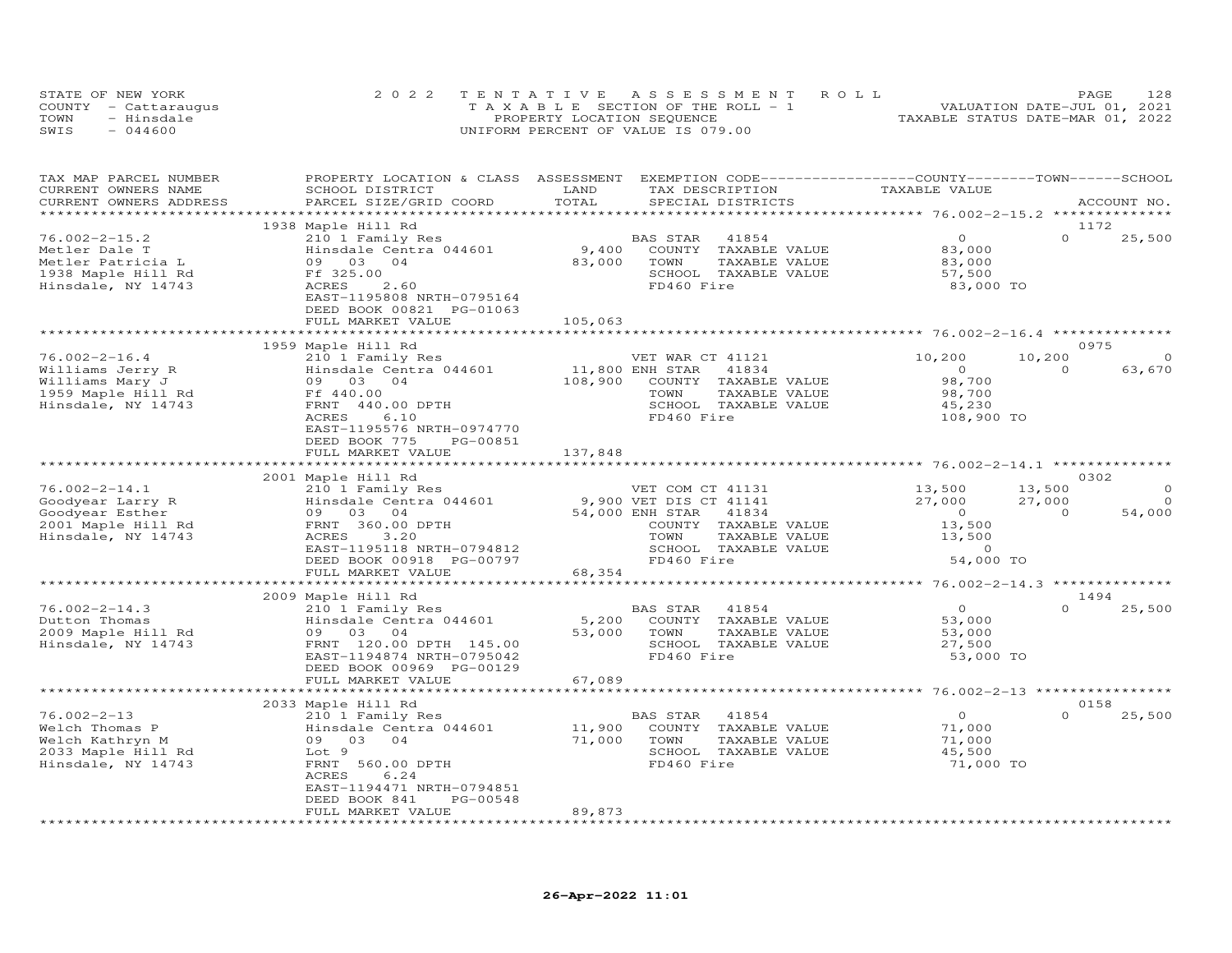|      | STATE OF NEW YORK    | 2022 TENTATIVE ASSESSMENT ROLL        | PAGE                             | 129 |
|------|----------------------|---------------------------------------|----------------------------------|-----|
|      | COUNTY - Cattaraugus | T A X A B L E SECTION OF THE ROLL - 1 | VALUATION DATE-JUL 01, 2021      |     |
| TOWN | - Hinsdale           | PROPERTY LOCATION SEQUENCE            | TAXABLE STATUS DATE-MAR 01, 2022 |     |
| SWIS | $-044600$            | UNIFORM PERCENT OF VALUE IS 079.00    |                                  |     |

| TAX MAP PARCEL NUMBER<br>CURRENT OWNERS NAME<br>CURRENT OWNERS ADDRESS | PROPERTY LOCATION & CLASS ASSESSMENT EXEMPTION CODE-----------------COUNTY-------TOWN------SCHOOL<br>SCHOOL DISTRICT<br>PARCEL SIZE/GRID COORD | LAND<br>TOTAL | TAX DESCRIPTION<br>SPECIAL DISTRICTS | TAXABLE VALUE         | ACCOUNT NO.                |
|------------------------------------------------------------------------|------------------------------------------------------------------------------------------------------------------------------------------------|---------------|--------------------------------------|-----------------------|----------------------------|
|                                                                        |                                                                                                                                                |               |                                      |                       |                            |
|                                                                        | 2050 Maple Hill Rd                                                                                                                             |               |                                      |                       | 1321                       |
| $76.002 - 2 - 10.3$                                                    | 210 1 Family Res                                                                                                                               |               | BAS STAR<br>41854                    | $\overline{O}$        | $\Omega$<br>25,500         |
| Fitzpatrick John & Tabitha                                             | Hinsdale Centra 044601                                                                                                                         | 14,200        | COUNTY TAXABLE VALUE                 | 133,000               |                            |
| Fitzpatrick, Chelsea and kathl 09 03 04                                |                                                                                                                                                | 133,000       | TOWN<br>TAXABLE VALUE                | 133,000               |                            |
| 2050 Maple Hill Rd<br>Hinsdale, NY 14743                               | FRNT 485.00 DPTH<br>ACRES 12.10                                                                                                                |               | SCHOOL TAXABLE VALUE<br>FD460 Fire   | 107,500<br>133,000 TO |                            |
|                                                                        | EAST-1194303 NRTH-0795663                                                                                                                      |               |                                      |                       |                            |
|                                                                        | DEED BOOK 20190 PG-6395                                                                                                                        |               |                                      |                       |                            |
|                                                                        | FULL MARKET VALUE                                                                                                                              | 168,354       |                                      |                       |                            |
|                                                                        |                                                                                                                                                |               |                                      |                       |                            |
|                                                                        | 2057 Maple Hill Rd                                                                                                                             |               |                                      |                       | 1726                       |
| $76.002 - 2 - 12.2$                                                    | 210 1 Family Res                                                                                                                               |               | VET WAR CT 41121                     | 10,200<br>10,200      | $\circ$                    |
| Merchel David A.                                                       | Hinsdale Centra 044601                                                                                                                         | 11,700        | COUNTY TAXABLE VALUE                 | 137,800               |                            |
| Payne Amie M.                                                          | 09/15 03 04                                                                                                                                    | 148,000       | TOWN<br>TAXABLE VALUE                | 137,800               |                            |
| 2057 Maple Hill Rd.                                                    | FRNT 468.00 DPTH<br>017                                                                                                                        |               | SCHOOL TAXABLE VALUE                 | 148,000               |                            |
| Hinsdale, NY 14743                                                     | ACRES<br>5.65 BANK<br>EAST-1194055 NRTH-0794892                                                                                                |               | FD460 Fire                           | 148,000 TO            |                            |
|                                                                        | DEED BOOK 28388 PG-6001                                                                                                                        |               |                                      |                       |                            |
|                                                                        | FULL MARKET VALUE                                                                                                                              | 187,342       |                                      |                       |                            |
|                                                                        |                                                                                                                                                |               |                                      |                       |                            |
|                                                                        | 2072 Maple Hill Rd                                                                                                                             |               |                                      |                       | 1199                       |
| $76.002 - 2 - 10.2$                                                    | 270 Mfg housing                                                                                                                                |               | COUNTY TAXABLE VALUE                 | 24,000                |                            |
| Rinehart Cynthia L                                                     | Hinsdale Centra 044601                                                                                                                         | 8,700         | TOWN<br>TAXABLE VALUE                | 24,000                |                            |
| 2072 Maple Hill Rd                                                     | 09 03 04                                                                                                                                       | 24,000        | SCHOOL TAXABLE VALUE                 | 24,000                |                            |
| Hinsdale, NY 14743                                                     | FRNT 310.00 DPTH                                                                                                                               |               | FD460 Fire                           | 24,000 TO             |                            |
|                                                                        | ACRES<br>1.80                                                                                                                                  |               |                                      |                       |                            |
|                                                                        | EAST-1194025 NRTH-0795447                                                                                                                      |               |                                      |                       |                            |
|                                                                        | DEED BOOK 25236 PG-5001<br>FULL MARKET VALUE                                                                                                   | 30,380        |                                      |                       |                            |
|                                                                        |                                                                                                                                                |               |                                      |                       |                            |
|                                                                        | 2075 Maple Hill Rd                                                                                                                             |               |                                      |                       | 0252                       |
| $76.002 - 2 - 12.1$                                                    | 210 1 Family Res                                                                                                                               |               | BAS STAR 41854                       | $\circ$               | $\Omega$<br>25,500         |
| Pratt Sean M                                                           | Hinsdale Centra 044601                                                                                                                         |               | 7,600 COUNTY TAXABLE VALUE           | 75,000                |                            |
| Moshier Nikki R                                                        | 09/15 03 04                                                                                                                                    | 75,000 TOWN   | TAXABLE VALUE                        | 75,000                |                            |
| 2075 Maple Hill Rd                                                     | FRNT 468.00 DPTH                                                                                                                               |               | SCHOOL TAXABLE VALUE                 | 49,500                |                            |
| Hinsdale, NY 14743                                                     | ACRES<br>1.00 BANK<br>017                                                                                                                      |               | FD460 Fire                           | 75,000 TO             |                            |
|                                                                        | EAST-1193870 NRTH-0795223                                                                                                                      |               |                                      |                       |                            |
|                                                                        | DEED BOOK 20302 PG-9001                                                                                                                        |               |                                      |                       |                            |
|                                                                        | FULL MARKET VALUE                                                                                                                              | 94,937        |                                      |                       |                            |
|                                                                        |                                                                                                                                                |               |                                      |                       |                            |
| $76.002 - 2 - 8.1$                                                     | 2083 Maple Hill Rd<br>281 Multiple res                                                                                                         |               | ENH STAR<br>41834                    | $\circ$               | 0677<br>$\Omega$<br>63,670 |
| Keller Maryann (L/U) B                                                 | Hinsdale Centra 044601                                                                                                                         | 11,700        | COUNTY TAXABLE VALUE                 | 92,000                |                            |
| Everett LeeAnn M                                                       | 15 03 04                                                                                                                                       | 92,000        | TOWN<br>TAXABLE VALUE                | 92,000                |                            |
| 2083 Maple Hill Rd                                                     | FRNT 370.00 DPTH                                                                                                                               |               | SCHOOL TAXABLE VALUE                 | 28,330                |                            |
| Hinsdale, NY 14743                                                     | 6.80<br>ACRES                                                                                                                                  |               | FD460 Fire                           | 92,000 TO             |                            |
|                                                                        | EAST-1193655 NRTH-0795019                                                                                                                      |               |                                      |                       |                            |
|                                                                        | DEED BOOK 20010 PG-8002                                                                                                                        |               |                                      |                       |                            |
|                                                                        | FULL MARKET VALUE                                                                                                                              | 116,456       |                                      |                       |                            |
|                                                                        |                                                                                                                                                |               |                                      |                       |                            |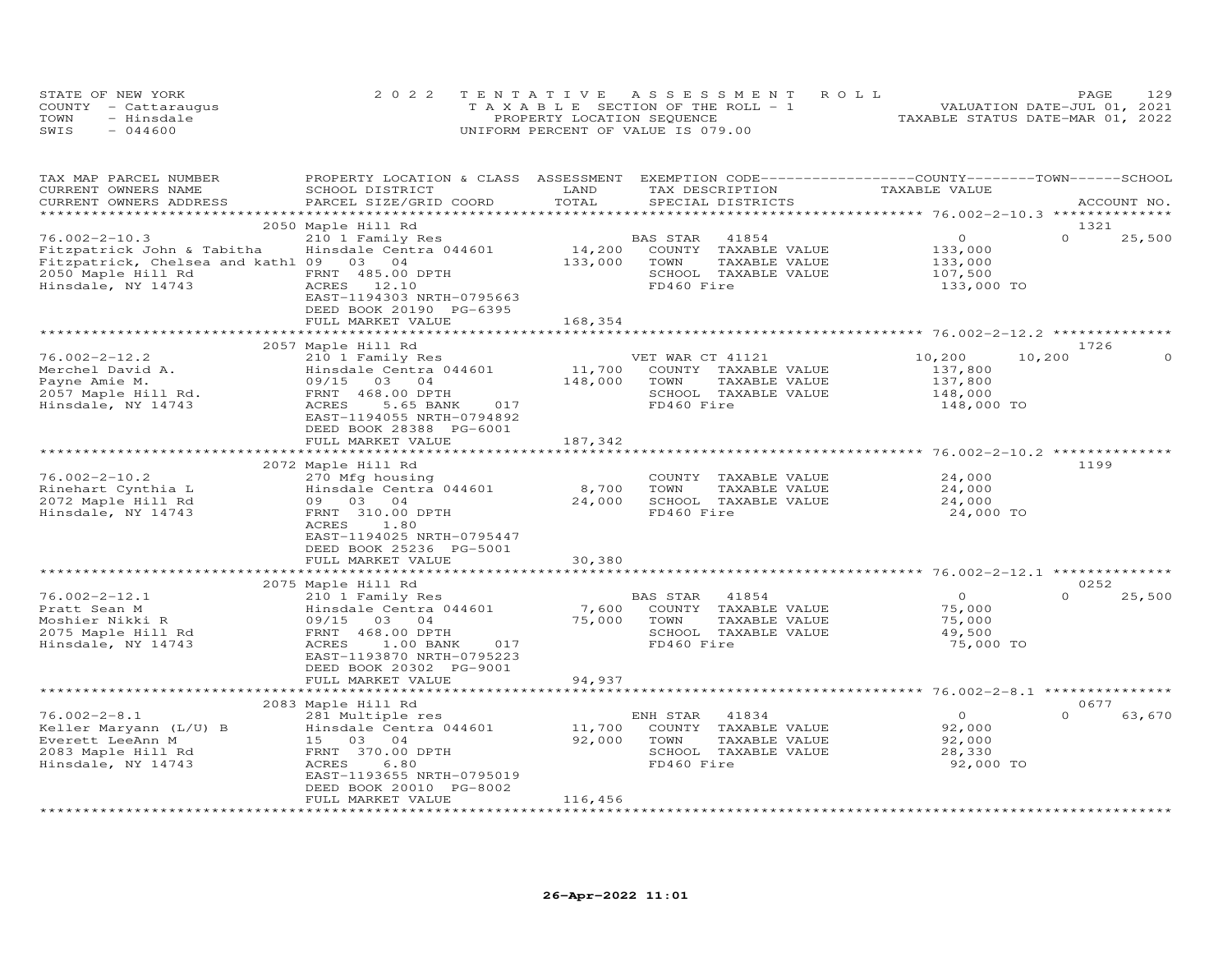|      | STATE OF NEW YORK    | 2022 TENTATIVE ASSESSMENT ROLL        | 130<br>PAGE                      |
|------|----------------------|---------------------------------------|----------------------------------|
|      | COUNTY - Cattaraugus | T A X A B L E SECTION OF THE ROLL - 1 | VALUATION DATE-JUL 01, 2021      |
| TOWN | - Hinsdale           | PROPERTY LOCATION SEQUENCE            | TAXABLE STATUS DATE-MAR 01, 2022 |
| SWIS | $-044600$            | UNIFORM PERCENT OF VALUE IS 079.00    |                                  |

| 0565<br>2104 Maple Hill Rd<br>$\Omega$<br>$\Omega$<br>25,500<br>210 1 Family Res<br>BAS STAR<br>41854<br>13,200<br>COUNTY TAXABLE VALUE<br>30,000<br>Hinsdale Centra 044601<br>30,000<br>TOWN<br>30,000<br>15 03<br>04<br>TAXABLE VALUE<br>FRNT 930.00 DPTH<br>SCHOOL TAXABLE VALUE<br>4,500<br>5.60<br>FD460 Fire<br>30,000 TO<br>ACRES<br>EAST-1193576 NRTH-0795698<br>DEED BOOK 325<br>PG-6001<br>FULL MARKET VALUE<br>37,975<br>********************* 76.002-2-8.5 ****************<br>***********<br>***********************<br>1306<br>2111 Maple Hill Rd<br>$76.002 - 2 - 8.5$<br>270 Mfg housing<br>COUNTY TAXABLE VALUE<br>40,000<br>14,200<br>TOWN<br>Reese Nina L.<br>Hinsdale Centra 044601<br>TAXABLE VALUE<br>40,000<br>Manning Bradley A<br>15 03 04<br>40,000<br>SCHOOL TAXABLE VALUE<br>40,000<br>2111 Maple Hill Road<br>FD460 Fire<br>ACRES<br>1.55<br>40,000 TO<br>Hinsdale, NY 14743<br>EAST-1193277 NRTH-0795450<br>DEED BOOK 25241 PG-2001<br>50,633<br>FULL MARKET VALUE<br>1213<br>2126 Maple Hill Rd<br>$76.002 - 2 - 9.2$<br>314 Rural vac<10<br>COUNTY TAXABLE VALUE<br>9,800<br>Hinsdale Centra 044601<br>9,800<br>TOWN<br>9,800<br>TAXABLE VALUE<br>15 03 04<br>9,800<br>SCHOOL TAXABLE VALUE<br>9,800<br>FD460 Fire<br>Land contract Silsby<br>9,800 TO<br>FRNT 265.00 DPTH<br>ACRES<br>3.10<br>EAST-1193418 NRTH-0795953<br>DEED BOOK 28700 PG-7001<br>FULL MARKET VALUE<br>12,405<br>2131 Maple Hill Rd<br>1306<br>$76.002 - 2 - 8.6$<br>$\Omega$<br>25,500<br>210 1 Family Res<br>BAS STAR<br>41854<br>$\overline{0}$<br>6,800<br>COUNTY TAXABLE VALUE<br>Stone Aaron<br>Hinsdale Centra 044601<br>43,000<br>Stone Molly<br>43,000<br>TAXABLE VALUE<br>15 03 04<br>TOWN<br>43,000<br>2131 Maple Hill Road<br>ACRES<br>0.70<br>SCHOOL TAXABLE VALUE<br>17,500<br>FD460 Fire<br>Hinsdale, NY 14743<br>EAST-1193228 NRTH-0793960<br>43,000 TO<br>DEED BOOK 21325 PG-7001<br>54,430<br>FULL MARKET VALUE<br>0827<br>2141 Maple Hill Rd<br>210 1 Family Res<br>VET COM CT 41131<br>5,500<br>5,500<br>$\Omega$<br>13,100<br>16,500<br>Hinsdale Centra 044601<br>COUNTY TAXABLE VALUE<br>16 03 04<br>22,000<br>TOWN<br>16,500<br>TAXABLE VALUE<br>FRNT 120.00 DPTH 120.00<br>SCHOOL TAXABLE VALUE<br>22,000<br><b>ACRES</b><br>9.25<br>FD460 Fire<br>22,000 TO<br>EAST-1191343 NRTH-0797529<br>DEED BOOK 00978 PG-00959<br>27,848<br>FULL MARKET VALUE | TAX MAP PARCEL NUMBER<br>CURRENT OWNERS NAME<br>CURRENT OWNERS ADDRESS | PROPERTY LOCATION & CLASS ASSESSMENT EXEMPTION CODE----------------COUNTY--------TOWN------SCHOOL<br>SCHOOL DISTRICT<br>PARCEL SIZE/GRID COORD | LAND<br>TOTAL | TAX DESCRIPTION<br>SPECIAL DISTRICTS | TAXABLE VALUE | ACCOUNT NO. |
|-----------------------------------------------------------------------------------------------------------------------------------------------------------------------------------------------------------------------------------------------------------------------------------------------------------------------------------------------------------------------------------------------------------------------------------------------------------------------------------------------------------------------------------------------------------------------------------------------------------------------------------------------------------------------------------------------------------------------------------------------------------------------------------------------------------------------------------------------------------------------------------------------------------------------------------------------------------------------------------------------------------------------------------------------------------------------------------------------------------------------------------------------------------------------------------------------------------------------------------------------------------------------------------------------------------------------------------------------------------------------------------------------------------------------------------------------------------------------------------------------------------------------------------------------------------------------------------------------------------------------------------------------------------------------------------------------------------------------------------------------------------------------------------------------------------------------------------------------------------------------------------------------------------------------------------------------------------------------------------------------------------------------------------------------------------------------------------------------------------------------------------------------------------------------------------------------------------------------------------------------------------------------------------------------------------------------------------------------------------------------------------|------------------------------------------------------------------------|------------------------------------------------------------------------------------------------------------------------------------------------|---------------|--------------------------------------|---------------|-------------|
|                                                                                                                                                                                                                                                                                                                                                                                                                                                                                                                                                                                                                                                                                                                                                                                                                                                                                                                                                                                                                                                                                                                                                                                                                                                                                                                                                                                                                                                                                                                                                                                                                                                                                                                                                                                                                                                                                                                                                                                                                                                                                                                                                                                                                                                                                                                                                                                   |                                                                        |                                                                                                                                                |               |                                      |               |             |
|                                                                                                                                                                                                                                                                                                                                                                                                                                                                                                                                                                                                                                                                                                                                                                                                                                                                                                                                                                                                                                                                                                                                                                                                                                                                                                                                                                                                                                                                                                                                                                                                                                                                                                                                                                                                                                                                                                                                                                                                                                                                                                                                                                                                                                                                                                                                                                                   |                                                                        |                                                                                                                                                |               |                                      |               |             |
|                                                                                                                                                                                                                                                                                                                                                                                                                                                                                                                                                                                                                                                                                                                                                                                                                                                                                                                                                                                                                                                                                                                                                                                                                                                                                                                                                                                                                                                                                                                                                                                                                                                                                                                                                                                                                                                                                                                                                                                                                                                                                                                                                                                                                                                                                                                                                                                   | $76.002 - 2 - 9.1$                                                     |                                                                                                                                                |               |                                      |               |             |
|                                                                                                                                                                                                                                                                                                                                                                                                                                                                                                                                                                                                                                                                                                                                                                                                                                                                                                                                                                                                                                                                                                                                                                                                                                                                                                                                                                                                                                                                                                                                                                                                                                                                                                                                                                                                                                                                                                                                                                                                                                                                                                                                                                                                                                                                                                                                                                                   | Holly Ronald J                                                         |                                                                                                                                                |               |                                      |               |             |
|                                                                                                                                                                                                                                                                                                                                                                                                                                                                                                                                                                                                                                                                                                                                                                                                                                                                                                                                                                                                                                                                                                                                                                                                                                                                                                                                                                                                                                                                                                                                                                                                                                                                                                                                                                                                                                                                                                                                                                                                                                                                                                                                                                                                                                                                                                                                                                                   | Wilber Karen S                                                         |                                                                                                                                                |               |                                      |               |             |
|                                                                                                                                                                                                                                                                                                                                                                                                                                                                                                                                                                                                                                                                                                                                                                                                                                                                                                                                                                                                                                                                                                                                                                                                                                                                                                                                                                                                                                                                                                                                                                                                                                                                                                                                                                                                                                                                                                                                                                                                                                                                                                                                                                                                                                                                                                                                                                                   | 2104 Maple Hill Rd                                                     |                                                                                                                                                |               |                                      |               |             |
|                                                                                                                                                                                                                                                                                                                                                                                                                                                                                                                                                                                                                                                                                                                                                                                                                                                                                                                                                                                                                                                                                                                                                                                                                                                                                                                                                                                                                                                                                                                                                                                                                                                                                                                                                                                                                                                                                                                                                                                                                                                                                                                                                                                                                                                                                                                                                                                   | Hinsdale, NY 14743                                                     |                                                                                                                                                |               |                                      |               |             |
|                                                                                                                                                                                                                                                                                                                                                                                                                                                                                                                                                                                                                                                                                                                                                                                                                                                                                                                                                                                                                                                                                                                                                                                                                                                                                                                                                                                                                                                                                                                                                                                                                                                                                                                                                                                                                                                                                                                                                                                                                                                                                                                                                                                                                                                                                                                                                                                   |                                                                        |                                                                                                                                                |               |                                      |               |             |
|                                                                                                                                                                                                                                                                                                                                                                                                                                                                                                                                                                                                                                                                                                                                                                                                                                                                                                                                                                                                                                                                                                                                                                                                                                                                                                                                                                                                                                                                                                                                                                                                                                                                                                                                                                                                                                                                                                                                                                                                                                                                                                                                                                                                                                                                                                                                                                                   |                                                                        |                                                                                                                                                |               |                                      |               |             |
|                                                                                                                                                                                                                                                                                                                                                                                                                                                                                                                                                                                                                                                                                                                                                                                                                                                                                                                                                                                                                                                                                                                                                                                                                                                                                                                                                                                                                                                                                                                                                                                                                                                                                                                                                                                                                                                                                                                                                                                                                                                                                                                                                                                                                                                                                                                                                                                   |                                                                        |                                                                                                                                                |               |                                      |               |             |
|                                                                                                                                                                                                                                                                                                                                                                                                                                                                                                                                                                                                                                                                                                                                                                                                                                                                                                                                                                                                                                                                                                                                                                                                                                                                                                                                                                                                                                                                                                                                                                                                                                                                                                                                                                                                                                                                                                                                                                                                                                                                                                                                                                                                                                                                                                                                                                                   |                                                                        |                                                                                                                                                |               |                                      |               |             |
|                                                                                                                                                                                                                                                                                                                                                                                                                                                                                                                                                                                                                                                                                                                                                                                                                                                                                                                                                                                                                                                                                                                                                                                                                                                                                                                                                                                                                                                                                                                                                                                                                                                                                                                                                                                                                                                                                                                                                                                                                                                                                                                                                                                                                                                                                                                                                                                   |                                                                        |                                                                                                                                                |               |                                      |               |             |
|                                                                                                                                                                                                                                                                                                                                                                                                                                                                                                                                                                                                                                                                                                                                                                                                                                                                                                                                                                                                                                                                                                                                                                                                                                                                                                                                                                                                                                                                                                                                                                                                                                                                                                                                                                                                                                                                                                                                                                                                                                                                                                                                                                                                                                                                                                                                                                                   |                                                                        |                                                                                                                                                |               |                                      |               |             |
|                                                                                                                                                                                                                                                                                                                                                                                                                                                                                                                                                                                                                                                                                                                                                                                                                                                                                                                                                                                                                                                                                                                                                                                                                                                                                                                                                                                                                                                                                                                                                                                                                                                                                                                                                                                                                                                                                                                                                                                                                                                                                                                                                                                                                                                                                                                                                                                   |                                                                        |                                                                                                                                                |               |                                      |               |             |
|                                                                                                                                                                                                                                                                                                                                                                                                                                                                                                                                                                                                                                                                                                                                                                                                                                                                                                                                                                                                                                                                                                                                                                                                                                                                                                                                                                                                                                                                                                                                                                                                                                                                                                                                                                                                                                                                                                                                                                                                                                                                                                                                                                                                                                                                                                                                                                                   |                                                                        |                                                                                                                                                |               |                                      |               |             |
|                                                                                                                                                                                                                                                                                                                                                                                                                                                                                                                                                                                                                                                                                                                                                                                                                                                                                                                                                                                                                                                                                                                                                                                                                                                                                                                                                                                                                                                                                                                                                                                                                                                                                                                                                                                                                                                                                                                                                                                                                                                                                                                                                                                                                                                                                                                                                                                   |                                                                        |                                                                                                                                                |               |                                      |               |             |
|                                                                                                                                                                                                                                                                                                                                                                                                                                                                                                                                                                                                                                                                                                                                                                                                                                                                                                                                                                                                                                                                                                                                                                                                                                                                                                                                                                                                                                                                                                                                                                                                                                                                                                                                                                                                                                                                                                                                                                                                                                                                                                                                                                                                                                                                                                                                                                                   |                                                                        |                                                                                                                                                |               |                                      |               |             |
|                                                                                                                                                                                                                                                                                                                                                                                                                                                                                                                                                                                                                                                                                                                                                                                                                                                                                                                                                                                                                                                                                                                                                                                                                                                                                                                                                                                                                                                                                                                                                                                                                                                                                                                                                                                                                                                                                                                                                                                                                                                                                                                                                                                                                                                                                                                                                                                   |                                                                        |                                                                                                                                                |               |                                      |               |             |
|                                                                                                                                                                                                                                                                                                                                                                                                                                                                                                                                                                                                                                                                                                                                                                                                                                                                                                                                                                                                                                                                                                                                                                                                                                                                                                                                                                                                                                                                                                                                                                                                                                                                                                                                                                                                                                                                                                                                                                                                                                                                                                                                                                                                                                                                                                                                                                                   |                                                                        |                                                                                                                                                |               |                                      |               |             |
|                                                                                                                                                                                                                                                                                                                                                                                                                                                                                                                                                                                                                                                                                                                                                                                                                                                                                                                                                                                                                                                                                                                                                                                                                                                                                                                                                                                                                                                                                                                                                                                                                                                                                                                                                                                                                                                                                                                                                                                                                                                                                                                                                                                                                                                                                                                                                                                   |                                                                        |                                                                                                                                                |               |                                      |               |             |
|                                                                                                                                                                                                                                                                                                                                                                                                                                                                                                                                                                                                                                                                                                                                                                                                                                                                                                                                                                                                                                                                                                                                                                                                                                                                                                                                                                                                                                                                                                                                                                                                                                                                                                                                                                                                                                                                                                                                                                                                                                                                                                                                                                                                                                                                                                                                                                                   |                                                                        |                                                                                                                                                |               |                                      |               |             |
|                                                                                                                                                                                                                                                                                                                                                                                                                                                                                                                                                                                                                                                                                                                                                                                                                                                                                                                                                                                                                                                                                                                                                                                                                                                                                                                                                                                                                                                                                                                                                                                                                                                                                                                                                                                                                                                                                                                                                                                                                                                                                                                                                                                                                                                                                                                                                                                   | Shaffer Kenneth Noel                                                   |                                                                                                                                                |               |                                      |               |             |
|                                                                                                                                                                                                                                                                                                                                                                                                                                                                                                                                                                                                                                                                                                                                                                                                                                                                                                                                                                                                                                                                                                                                                                                                                                                                                                                                                                                                                                                                                                                                                                                                                                                                                                                                                                                                                                                                                                                                                                                                                                                                                                                                                                                                                                                                                                                                                                                   | 3067 Suite 1 Creek Rd                                                  |                                                                                                                                                |               |                                      |               |             |
|                                                                                                                                                                                                                                                                                                                                                                                                                                                                                                                                                                                                                                                                                                                                                                                                                                                                                                                                                                                                                                                                                                                                                                                                                                                                                                                                                                                                                                                                                                                                                                                                                                                                                                                                                                                                                                                                                                                                                                                                                                                                                                                                                                                                                                                                                                                                                                                   | Cuba, NY 14727                                                         |                                                                                                                                                |               |                                      |               |             |
|                                                                                                                                                                                                                                                                                                                                                                                                                                                                                                                                                                                                                                                                                                                                                                                                                                                                                                                                                                                                                                                                                                                                                                                                                                                                                                                                                                                                                                                                                                                                                                                                                                                                                                                                                                                                                                                                                                                                                                                                                                                                                                                                                                                                                                                                                                                                                                                   |                                                                        |                                                                                                                                                |               |                                      |               |             |
|                                                                                                                                                                                                                                                                                                                                                                                                                                                                                                                                                                                                                                                                                                                                                                                                                                                                                                                                                                                                                                                                                                                                                                                                                                                                                                                                                                                                                                                                                                                                                                                                                                                                                                                                                                                                                                                                                                                                                                                                                                                                                                                                                                                                                                                                                                                                                                                   |                                                                        |                                                                                                                                                |               |                                      |               |             |
|                                                                                                                                                                                                                                                                                                                                                                                                                                                                                                                                                                                                                                                                                                                                                                                                                                                                                                                                                                                                                                                                                                                                                                                                                                                                                                                                                                                                                                                                                                                                                                                                                                                                                                                                                                                                                                                                                                                                                                                                                                                                                                                                                                                                                                                                                                                                                                                   |                                                                        |                                                                                                                                                |               |                                      |               |             |
|                                                                                                                                                                                                                                                                                                                                                                                                                                                                                                                                                                                                                                                                                                                                                                                                                                                                                                                                                                                                                                                                                                                                                                                                                                                                                                                                                                                                                                                                                                                                                                                                                                                                                                                                                                                                                                                                                                                                                                                                                                                                                                                                                                                                                                                                                                                                                                                   |                                                                        |                                                                                                                                                |               |                                      |               |             |
|                                                                                                                                                                                                                                                                                                                                                                                                                                                                                                                                                                                                                                                                                                                                                                                                                                                                                                                                                                                                                                                                                                                                                                                                                                                                                                                                                                                                                                                                                                                                                                                                                                                                                                                                                                                                                                                                                                                                                                                                                                                                                                                                                                                                                                                                                                                                                                                   |                                                                        |                                                                                                                                                |               |                                      |               |             |
|                                                                                                                                                                                                                                                                                                                                                                                                                                                                                                                                                                                                                                                                                                                                                                                                                                                                                                                                                                                                                                                                                                                                                                                                                                                                                                                                                                                                                                                                                                                                                                                                                                                                                                                                                                                                                                                                                                                                                                                                                                                                                                                                                                                                                                                                                                                                                                                   |                                                                        |                                                                                                                                                |               |                                      |               |             |
|                                                                                                                                                                                                                                                                                                                                                                                                                                                                                                                                                                                                                                                                                                                                                                                                                                                                                                                                                                                                                                                                                                                                                                                                                                                                                                                                                                                                                                                                                                                                                                                                                                                                                                                                                                                                                                                                                                                                                                                                                                                                                                                                                                                                                                                                                                                                                                                   |                                                                        |                                                                                                                                                |               |                                      |               |             |
|                                                                                                                                                                                                                                                                                                                                                                                                                                                                                                                                                                                                                                                                                                                                                                                                                                                                                                                                                                                                                                                                                                                                                                                                                                                                                                                                                                                                                                                                                                                                                                                                                                                                                                                                                                                                                                                                                                                                                                                                                                                                                                                                                                                                                                                                                                                                                                                   |                                                                        |                                                                                                                                                |               |                                      |               |             |
|                                                                                                                                                                                                                                                                                                                                                                                                                                                                                                                                                                                                                                                                                                                                                                                                                                                                                                                                                                                                                                                                                                                                                                                                                                                                                                                                                                                                                                                                                                                                                                                                                                                                                                                                                                                                                                                                                                                                                                                                                                                                                                                                                                                                                                                                                                                                                                                   |                                                                        |                                                                                                                                                |               |                                      |               |             |
|                                                                                                                                                                                                                                                                                                                                                                                                                                                                                                                                                                                                                                                                                                                                                                                                                                                                                                                                                                                                                                                                                                                                                                                                                                                                                                                                                                                                                                                                                                                                                                                                                                                                                                                                                                                                                                                                                                                                                                                                                                                                                                                                                                                                                                                                                                                                                                                   |                                                                        |                                                                                                                                                |               |                                      |               |             |
|                                                                                                                                                                                                                                                                                                                                                                                                                                                                                                                                                                                                                                                                                                                                                                                                                                                                                                                                                                                                                                                                                                                                                                                                                                                                                                                                                                                                                                                                                                                                                                                                                                                                                                                                                                                                                                                                                                                                                                                                                                                                                                                                                                                                                                                                                                                                                                                   |                                                                        |                                                                                                                                                |               |                                      |               |             |
|                                                                                                                                                                                                                                                                                                                                                                                                                                                                                                                                                                                                                                                                                                                                                                                                                                                                                                                                                                                                                                                                                                                                                                                                                                                                                                                                                                                                                                                                                                                                                                                                                                                                                                                                                                                                                                                                                                                                                                                                                                                                                                                                                                                                                                                                                                                                                                                   |                                                                        |                                                                                                                                                |               |                                      |               |             |
|                                                                                                                                                                                                                                                                                                                                                                                                                                                                                                                                                                                                                                                                                                                                                                                                                                                                                                                                                                                                                                                                                                                                                                                                                                                                                                                                                                                                                                                                                                                                                                                                                                                                                                                                                                                                                                                                                                                                                                                                                                                                                                                                                                                                                                                                                                                                                                                   |                                                                        |                                                                                                                                                |               |                                      |               |             |
|                                                                                                                                                                                                                                                                                                                                                                                                                                                                                                                                                                                                                                                                                                                                                                                                                                                                                                                                                                                                                                                                                                                                                                                                                                                                                                                                                                                                                                                                                                                                                                                                                                                                                                                                                                                                                                                                                                                                                                                                                                                                                                                                                                                                                                                                                                                                                                                   |                                                                        |                                                                                                                                                |               |                                      |               |             |
|                                                                                                                                                                                                                                                                                                                                                                                                                                                                                                                                                                                                                                                                                                                                                                                                                                                                                                                                                                                                                                                                                                                                                                                                                                                                                                                                                                                                                                                                                                                                                                                                                                                                                                                                                                                                                                                                                                                                                                                                                                                                                                                                                                                                                                                                                                                                                                                   |                                                                        |                                                                                                                                                |               |                                      |               |             |
|                                                                                                                                                                                                                                                                                                                                                                                                                                                                                                                                                                                                                                                                                                                                                                                                                                                                                                                                                                                                                                                                                                                                                                                                                                                                                                                                                                                                                                                                                                                                                                                                                                                                                                                                                                                                                                                                                                                                                                                                                                                                                                                                                                                                                                                                                                                                                                                   | $76.002 - 1 - 9$                                                       |                                                                                                                                                |               |                                      |               |             |
|                                                                                                                                                                                                                                                                                                                                                                                                                                                                                                                                                                                                                                                                                                                                                                                                                                                                                                                                                                                                                                                                                                                                                                                                                                                                                                                                                                                                                                                                                                                                                                                                                                                                                                                                                                                                                                                                                                                                                                                                                                                                                                                                                                                                                                                                                                                                                                                   | McLaughlin John M                                                      |                                                                                                                                                |               |                                      |               |             |
|                                                                                                                                                                                                                                                                                                                                                                                                                                                                                                                                                                                                                                                                                                                                                                                                                                                                                                                                                                                                                                                                                                                                                                                                                                                                                                                                                                                                                                                                                                                                                                                                                                                                                                                                                                                                                                                                                                                                                                                                                                                                                                                                                                                                                                                                                                                                                                                   | 2573 W 3125 S                                                          |                                                                                                                                                |               |                                      |               |             |
|                                                                                                                                                                                                                                                                                                                                                                                                                                                                                                                                                                                                                                                                                                                                                                                                                                                                                                                                                                                                                                                                                                                                                                                                                                                                                                                                                                                                                                                                                                                                                                                                                                                                                                                                                                                                                                                                                                                                                                                                                                                                                                                                                                                                                                                                                                                                                                                   | West Haven, UT 84401                                                   |                                                                                                                                                |               |                                      |               |             |
|                                                                                                                                                                                                                                                                                                                                                                                                                                                                                                                                                                                                                                                                                                                                                                                                                                                                                                                                                                                                                                                                                                                                                                                                                                                                                                                                                                                                                                                                                                                                                                                                                                                                                                                                                                                                                                                                                                                                                                                                                                                                                                                                                                                                                                                                                                                                                                                   |                                                                        |                                                                                                                                                |               |                                      |               |             |
|                                                                                                                                                                                                                                                                                                                                                                                                                                                                                                                                                                                                                                                                                                                                                                                                                                                                                                                                                                                                                                                                                                                                                                                                                                                                                                                                                                                                                                                                                                                                                                                                                                                                                                                                                                                                                                                                                                                                                                                                                                                                                                                                                                                                                                                                                                                                                                                   |                                                                        |                                                                                                                                                |               |                                      |               |             |
|                                                                                                                                                                                                                                                                                                                                                                                                                                                                                                                                                                                                                                                                                                                                                                                                                                                                                                                                                                                                                                                                                                                                                                                                                                                                                                                                                                                                                                                                                                                                                                                                                                                                                                                                                                                                                                                                                                                                                                                                                                                                                                                                                                                                                                                                                                                                                                                   |                                                                        |                                                                                                                                                |               |                                      |               |             |
|                                                                                                                                                                                                                                                                                                                                                                                                                                                                                                                                                                                                                                                                                                                                                                                                                                                                                                                                                                                                                                                                                                                                                                                                                                                                                                                                                                                                                                                                                                                                                                                                                                                                                                                                                                                                                                                                                                                                                                                                                                                                                                                                                                                                                                                                                                                                                                                   |                                                                        |                                                                                                                                                |               |                                      |               |             |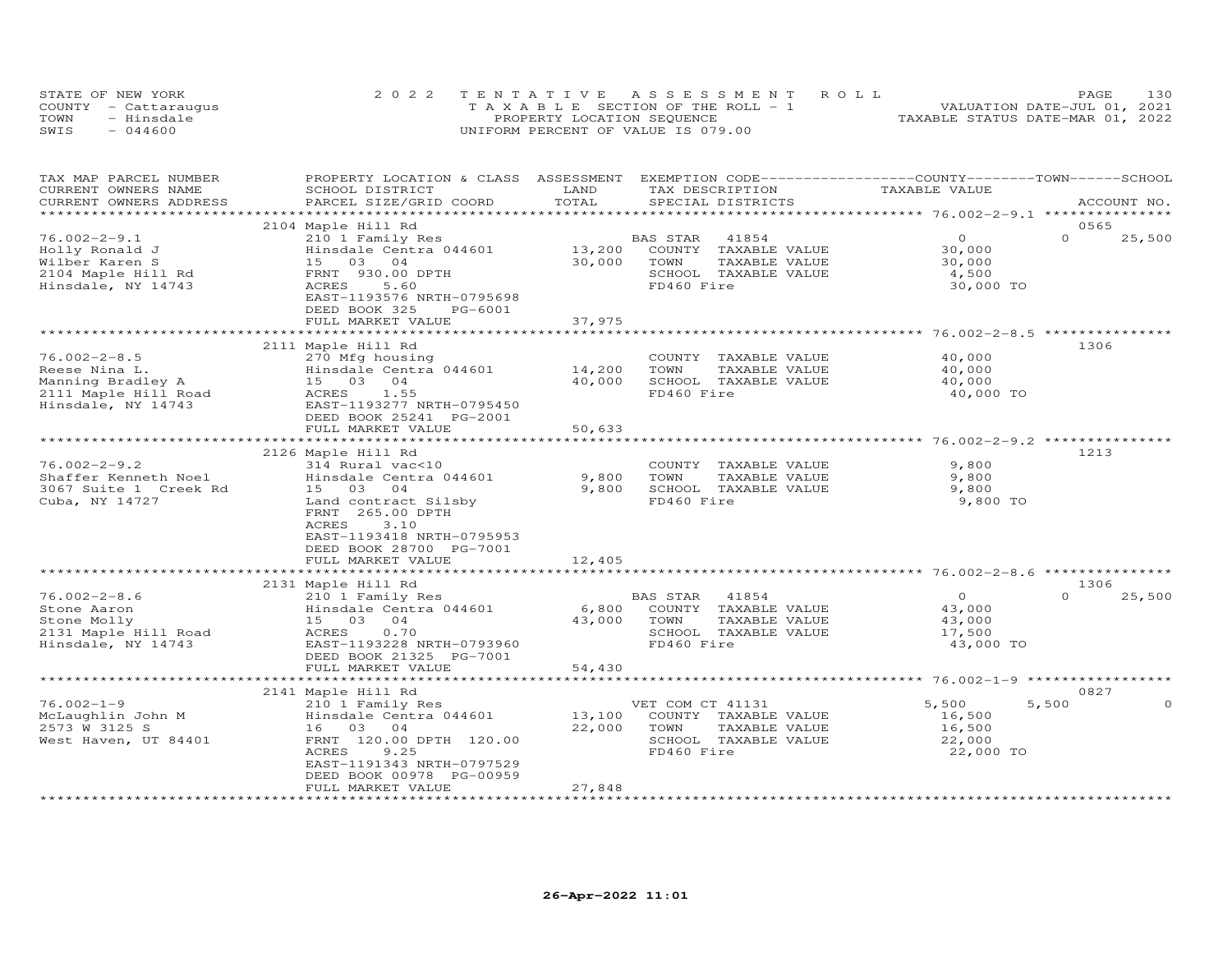|      | STATE OF NEW YORK    | 2022 TENTATIVE ASSESSMENT ROLL        | 131<br>PAGE                      |
|------|----------------------|---------------------------------------|----------------------------------|
|      | COUNTY - Cattaraugus | T A X A B L E SECTION OF THE ROLL - 1 | VALUATION DATE-JUL 01, 2021      |
| TOWN | - Hinsdale           | PROPERTY LOCATION SEQUENCE            | TAXABLE STATUS DATE-MAR 01, 2022 |
| SWIS | $-044600$            | UNIFORM PERCENT OF VALUE IS 079.00    |                                  |

| TAX MAP PARCEL NUMBER     | PROPERTY LOCATION & CLASS ASSESSMENT EXEMPTION CODE-----------------COUNTY-------TOWN------SCHOOL |                     |                         |                    |                    |
|---------------------------|---------------------------------------------------------------------------------------------------|---------------------|-------------------------|--------------------|--------------------|
| CURRENT OWNERS NAME       | SCHOOL DISTRICT                                                                                   | LAND<br>TOTAL       | TAX DESCRIPTION         | TAXABLE VALUE      |                    |
| CURRENT OWNERS ADDRESS    | PARCEL SIZE/GRID COORD                                                                            |                     | SPECIAL DISTRICTS       |                    | ACCOUNT NO.        |
|                           |                                                                                                   |                     |                         |                    | 1306               |
| $76.002 - 2 - 8.3$        | 2153 Maple Hill Rd<br>210 1 Family Res                                                            |                     | BAS STAR<br>41854       | $\Omega$           | $\Omega$<br>25,500 |
| Pound Darrin J            | Hinsdale Centra 044601                                                                            | 9,900               | COUNTY TAXABLE VALUE    |                    |                    |
| Pound Debra - Travis      | 15 03 04                                                                                          | 150,000             | TOWN<br>TAXABLE VALUE   | 150,000<br>150,000 |                    |
| 2153 Maple Hill Rd        | ACRES<br>3.25                                                                                     |                     | SCHOOL TAXABLE VALUE    | 124,500            |                    |
| Hinsdale, NY 14743        | EAST-1192768 NRTH-0795819                                                                         |                     | FD460 Fire              | 150,000 TO         |                    |
|                           | DEED BOOK 20421 PG-5001                                                                           |                     |                         |                    |                    |
|                           | FULL MARKET VALUE                                                                                 | 189,873             |                         |                    |                    |
|                           |                                                                                                   |                     |                         |                    |                    |
|                           | 2153 Maple Hill Rd                                                                                |                     |                         |                    |                    |
| $76.002 - 2 - 8.4$        | 270 Mfg housing                                                                                   |                     | COUNTY TAXABLE VALUE    | 13,000             |                    |
| POUND DARRIN J.           | Hinsdale Centra 044601                                                                            | 8,000               | TOWN<br>TAXABLE VALUE   | 13,000             |                    |
| Travis-Pound DEBRA J.     | 15 03 04                                                                                          | 13,000              | SCHOOL TAXABLE VALUE    | 13,000             |                    |
| 2153 Maple Hill Rd        | FRNT 173.20 DPTH 138.00                                                                           |                     | FD460 Fire              | 13,000 TO          |                    |
| Hinsdale, NY 14743        | EAST-1192993 NRTH-0795784                                                                         |                     |                         |                    |                    |
|                           | DEED BOOK 20421 PG-5003                                                                           |                     |                         |                    |                    |
|                           | FULL MARKET VALUE                                                                                 | 16,456              |                         |                    |                    |
|                           |                                                                                                   |                     |                         |                    |                    |
|                           | 2192 Maple Hill Rd                                                                                |                     |                         |                    | 1198               |
| $76.002 - 1 - 5.1$        | 105 Vac farmland                                                                                  |                     | COUNTY TAXABLE VALUE    | 10,000             |                    |
| Mihalik Justin R.         | Hinsdale Centra 044601                                                                            | 10,000              | TOWN<br>TAXABLE VALUE   | 10,000             |                    |
| Mihalik Alicia A.         | 16 03 04                                                                                          | 10,000              | SCHOOL TAXABLE VALUE    | 10,000             |                    |
| 4481 Fay Holl Road        | ACRES 28.55                                                                                       |                     | FD460 Fire              | 10,000 TO          |                    |
| Hinsdale, NY 14743        | EAST-1190334 NRTH-0798963                                                                         |                     |                         |                    |                    |
|                           | DEED BOOK 20210 PG-3304                                                                           |                     |                         |                    |                    |
|                           | FULL MARKET VALUE                                                                                 | 12,658              |                         |                    |                    |
|                           |                                                                                                   |                     |                         |                    |                    |
|                           | 2192 Maple Hill Rd                                                                                |                     |                         |                    | 0150               |
| $76.002 - 1 - 12.1$       | 113 Cattle farm                                                                                   |                     | ENH STAR 41834          | $\Omega$           | $\Omega$<br>63,670 |
| Clayson Ronald J          | Hinsdale Centra 044601                                                                            |                     | 57,600 SILO T/C/S 42100 | 2,600              | 2,600<br>2,600     |
| Clayson Lola              | 16/10 03<br>04                                                                                    | 111,100             | COUNTY TAXABLE VALUE    | 108,500            |                    |
| 2192 Maple Hill Rd        | Ff 4184.00                                                                                        |                     | TOWN<br>TAXABLE VALUE   | 108,500            |                    |
| Hinsdale, NY 14743        | ACRES 206.03                                                                                      |                     | SCHOOL TAXABLE VALUE    | 44,830             |                    |
|                           | EAST-0119654 NRTH-0797899                                                                         |                     | FD460 Fire              | 111,100 TO         |                    |
|                           | DEED BOOK 714<br>PG-00762                                                                         |                     |                         |                    |                    |
|                           | FULL MARKET VALUE                                                                                 | 140,633             |                         |                    |                    |
|                           | ******************************                                                                    | ******************* |                         |                    |                    |
|                           | 2192 Maple Hill Rd                                                                                |                     |                         |                    | 1720               |
| $76.002 - 1 - 12.5$       | 314 Rural vac<10                                                                                  |                     | COUNTY TAXABLE VALUE    | 1,000              |                    |
| Carey Michael J           | Hinsdale Centra 044601                                                                            | 1,000               | TOWN<br>TAXABLE VALUE   | 1,000              |                    |
| Carey Tracy L             | 16/10 03<br>04                                                                                    | 1,000               | SCHOOL TAXABLE VALUE    | 1,000              |                    |
| 182 Edwards St            | Ff 4184.00                                                                                        |                     | FD460 Fire              | 1,000 TO           |                    |
| North Tonawanda, NY 14120 | FRNT<br>16.70 DPTH 563.30                                                                         |                     |                         |                    |                    |
|                           | EAST-1190963 NRTH-0799789                                                                         |                     |                         |                    |                    |
|                           | DEED BOOK 16921 PG-6001                                                                           |                     |                         |                    |                    |
|                           | FULL MARKET VALUE                                                                                 | 1,266               |                         |                    |                    |
|                           |                                                                                                   |                     |                         |                    |                    |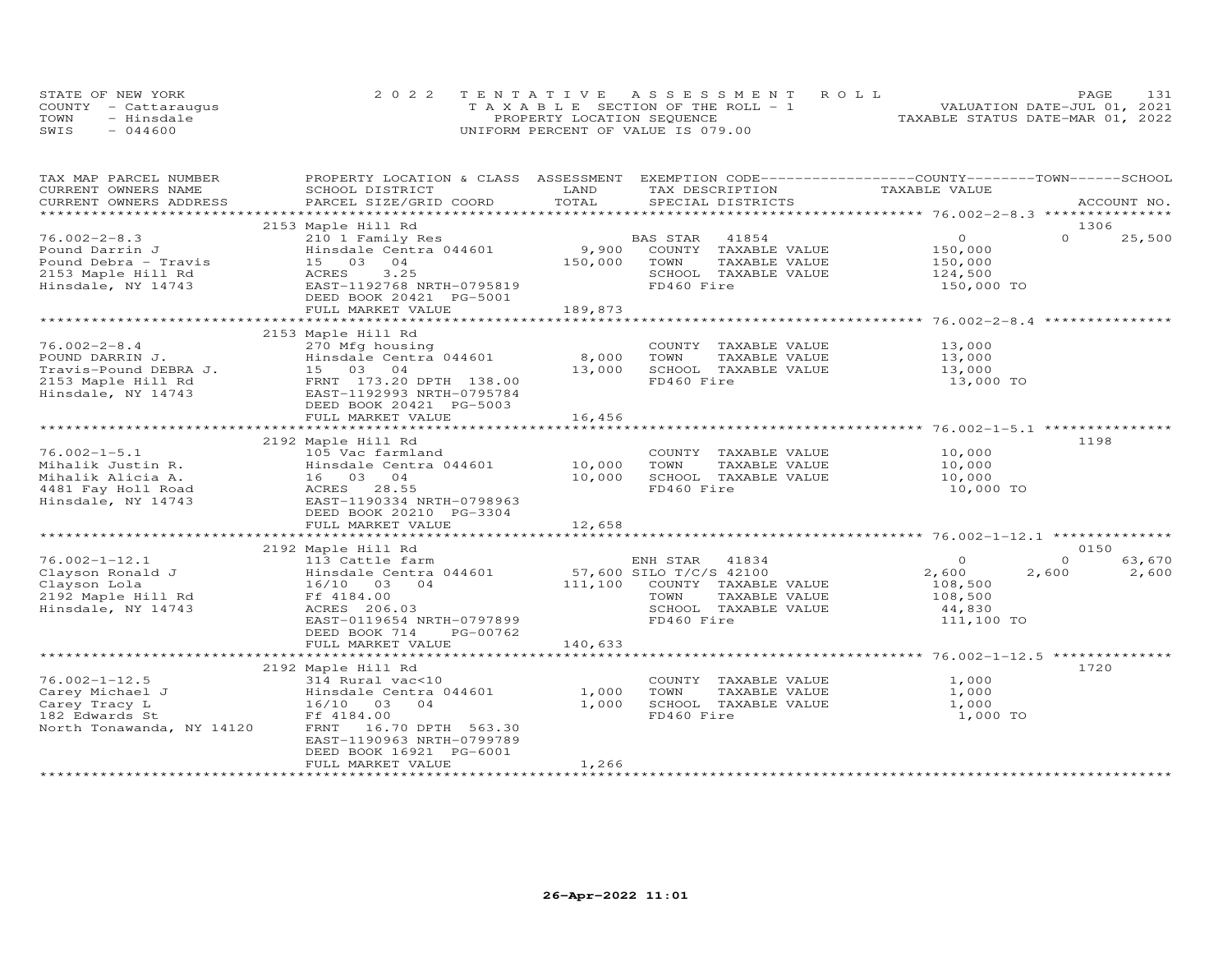| STATE OF NEW YORK    | 2022 TENTATIVE ASSESSMENT ROLL        | <b>PAGE</b>                      | 1.32. |
|----------------------|---------------------------------------|----------------------------------|-------|
| COUNTY - Cattaraugus | T A X A B L E SECTION OF THE ROLL - 1 | VALUATION DATE-JUL 01, 2021      |       |
| - Hinsdale<br>TOWN   | PROPERTY LOCATION SEQUENCE            | TAXABLE STATUS DATE-MAR 01, 2022 |       |
| $-044600$<br>SWIS    | UNIFORM PERCENT OF VALUE IS 079.00    |                                  |       |

| TAX MAP PARCEL NUMBER<br>CURRENT OWNERS NAME | PROPERTY LOCATION & CLASS<br>SCHOOL DISTRICT | ASSESSMENT<br>LAND | EXEMPTION CODE-----------------COUNTY-------TOWN------SCHOOL<br>TAX DESCRIPTION | TAXABLE VALUE                                  |                    |
|----------------------------------------------|----------------------------------------------|--------------------|---------------------------------------------------------------------------------|------------------------------------------------|--------------------|
| CURRENT OWNERS ADDRESS                       | PARCEL SIZE/GRID COORD                       | TOTAL              | SPECIAL DISTRICTS                                                               |                                                | ACCOUNT NO.        |
| ********************                         | ***************************                  |                    |                                                                                 |                                                |                    |
|                                              | 2192 Maple Hill Rd                           |                    |                                                                                 |                                                | 0150               |
| $76.002 - 1 - 12.6$                          | 322 Rural vac>10                             |                    | TAXABLE VALUE<br>COUNTY                                                         | 14,400                                         |                    |
| Clayson Chris S                              | Hinsdale Centra 044601                       | 14,400             | TOWN<br>TAXABLE VALUE                                                           | 14,400                                         |                    |
| Holly Marsha J                               | 16/10 03<br>$\overline{04}$                  | 14,400             | SCHOOL TAXABLE VALUE                                                            | 14,400                                         |                    |
| 10 South Street                              | Ff 4184.00                                   |                    | FD460 Fire                                                                      | 14,400 TO                                      |                    |
| Belmont, NY 14813                            | 12.50<br>ACRES                               |                    |                                                                                 |                                                |                    |
|                                              | EAST-1191213 NRTH-0799568                    |                    |                                                                                 |                                                |                    |
|                                              | DEED BOOK 22487 PG-4001                      |                    |                                                                                 |                                                |                    |
|                                              | FULL MARKET VALUE                            | 18,228<br>******** |                                                                                 | ********************** 76.002-2-10.1 ********* |                    |
|                                              |                                              |                    |                                                                                 |                                                | 0.301              |
| $76.002 - 2 - 10.1$                          | 4337 Maple Hill Rd<br>281 Multiple res       |                    | BAS STAR<br>41854                                                               | $\circ$                                        | $\Omega$<br>25,500 |
| Goodyear Jeffery R                           | Hinsdale Centra 044601                       | 17,100             | COUNTY TAXABLE VALUE                                                            | 139,000                                        |                    |
| 4737 Gile Hollow Rd                          | 09 03 04                                     | 139,000            | TOWN<br>TAXABLE VALUE                                                           | 139,000                                        |                    |
| Hinsdale, NY 14743                           | Ff 420.00                                    |                    | SCHOOL TAXABLE VALUE                                                            | 113,500                                        |                    |
|                                              | ACRES<br>19.00                               |                    | FD460 Fire                                                                      | 139,000 TO                                     |                    |
|                                              | EAST-1195135 NRTH-0795531                    |                    |                                                                                 |                                                |                    |
|                                              | DEED BOOK 1000<br>PG-776                     |                    |                                                                                 |                                                |                    |
|                                              | FULL MARKET VALUE                            | 175,949            |                                                                                 |                                                |                    |
|                                              |                                              |                    |                                                                                 |                                                |                    |
|                                              | 4510 Maple Hill Rd                           |                    |                                                                                 |                                                | 0965               |
| $76.002 - 1 - 12.2$                          | 210 1 Family Res                             |                    | 41834<br>ENH STAR                                                               | $\circ$                                        | $\Omega$<br>63,670 |
| Clayson William J                            | Hinsdale Centra 044601                       | 11,000             | COUNTY TAXABLE VALUE                                                            | 78,500                                         |                    |
| Clayson Nancy J                              | 15 03 04                                     | 78,500             | TOWN<br>TAXABLE VALUE                                                           | 78,500                                         |                    |
| 4510 Maple Hill Rd                           | Inc. $76.002 - 1 - 12.4$ 2.75                |                    | SCHOOL TAXABLE VALUE                                                            | 14,830                                         |                    |
| Hinsdale, NY 14743                           | ACRES<br>4.55                                |                    | FD460 Fire                                                                      | 78,500 TO                                      |                    |
|                                              | EAST-1191016 NRTH-0798496                    |                    |                                                                                 |                                                |                    |
|                                              | DEED BOOK 801<br>$PG-359$                    |                    |                                                                                 |                                                |                    |
|                                              | FULL MARKET VALUE                            | 99,367             |                                                                                 |                                                |                    |
|                                              | *******************                          |                    |                                                                                 | *********** 86.001-1-13.1 *********            |                    |
|                                              | Masten Rd                                    |                    |                                                                                 |                                                | 0320               |
| 86.001-1-13.1<br>Hale Frank                  | 314 Rural vac<10                             |                    | COUNTY<br>TAXABLE VALUE<br>TOWN<br>TAXABLE VALUE                                | 12,200                                         |                    |
| Jonathan Edwards                             | Hinsdale Centra 044601<br>46 02<br>03        | 12,200<br>12,200   | SCHOOL TAXABLE VALUE                                                            | 12,200<br>12,200                               |                    |
| 603 Crown St                                 | no sale filed 2020                           |                    | FD460 Fire                                                                      | 12,200 TO                                      |                    |
| Olean, NY 14760                              | ACRES<br>7.00                                |                    |                                                                                 |                                                |                    |
|                                              | EAST-1203217 NRTH-0782783                    |                    |                                                                                 |                                                |                    |
|                                              | DEED BOOK 1004<br>PG-1138                    |                    |                                                                                 |                                                |                    |
|                                              | FULL MARKET VALUE                            | 15,443             |                                                                                 |                                                |                    |
|                                              |                                              |                    |                                                                                 | ********* 86.001-1-18.1 ***                    |                    |
|                                              | Masten Rd                                    |                    |                                                                                 |                                                | 0487               |
| $86.001 - 1 - 18.1$                          | 322 Rural vac>10                             |                    | COUNTY TAXABLE VALUE                                                            | 31,200                                         |                    |
| Mahar Francis J                              | Hinsdale Centra 044601                       | 31,200             | TOWN<br>TAXABLE VALUE                                                           | 31,200                                         |                    |
| 112 N 13th St                                | 38 02 03                                     | 31,200             | SCHOOL TAXABLE VALUE                                                            | 31,200                                         |                    |
| Olean, NY 14760                              | 88.95<br>ACRES                               |                    | FD460 Fire                                                                      | 31,200 TO                                      |                    |
|                                              | EAST-1205808 NRTH-0783263                    |                    |                                                                                 |                                                |                    |
|                                              | DEED BOOK 418<br>PG-00367                    |                    |                                                                                 |                                                |                    |
|                                              | FULL MARKET VALUE                            | 39,494             |                                                                                 |                                                |                    |
| **********************                       |                                              |                    |                                                                                 |                                                |                    |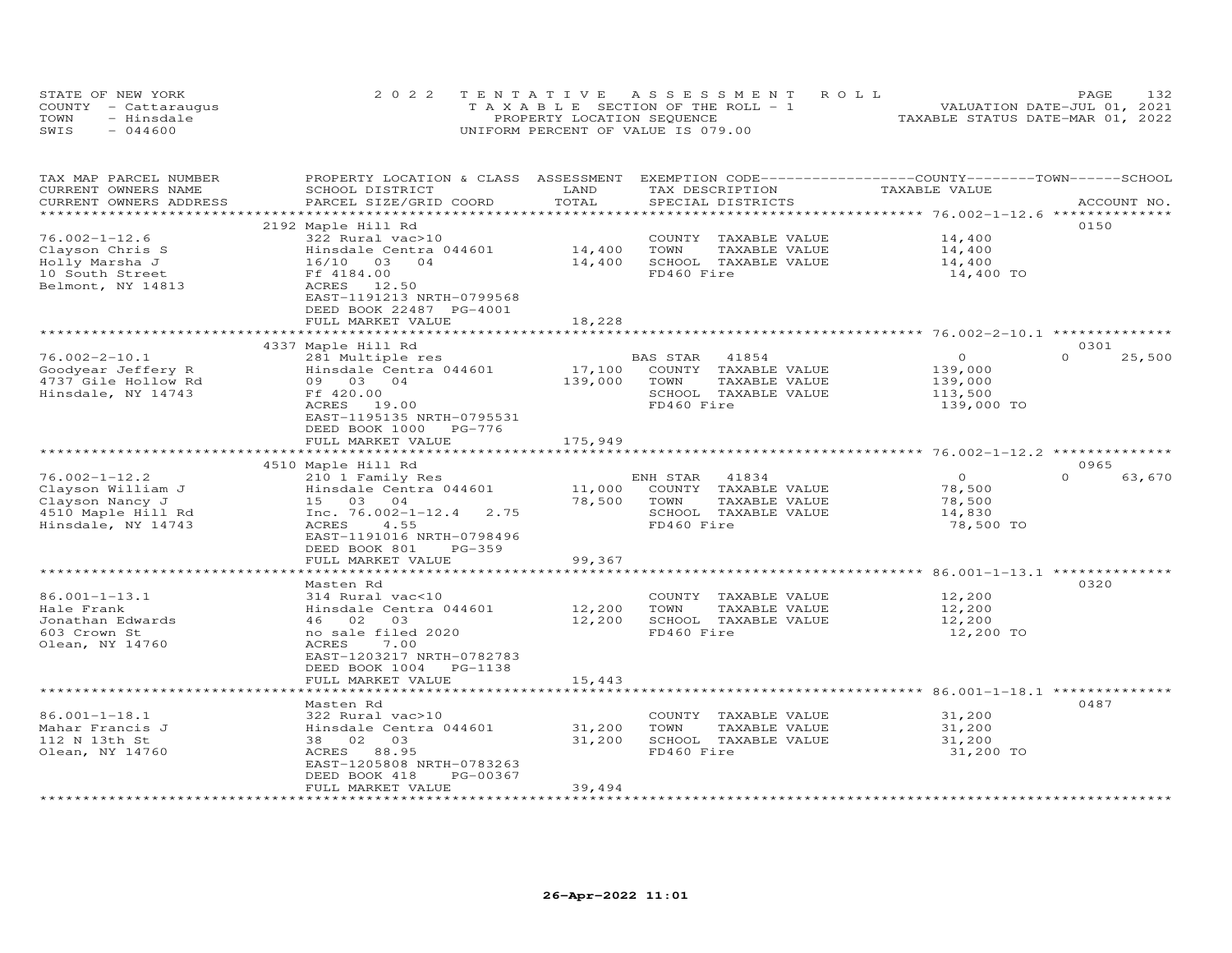| STATE OF NEW YORK    | 2022 TENTATIVE ASSESSMENT ROLL        | 133<br><b>PAGE</b>               |
|----------------------|---------------------------------------|----------------------------------|
| COUNTY - Cattaraugus | T A X A B L E SECTION OF THE ROLL - 1 | VALUATION DATE-JUL 01, 2021      |
| TOWN<br>- Hinsdale   | PROPERTY LOCATION SEQUENCE            | TAXABLE STATUS DATE-MAR 01, 2022 |
| $-044600$<br>SWIS    | UNIFORM PERCENT OF VALUE IS 079.00    |                                  |

| TAX MAP PARCEL NUMBER       | PROPERTY LOCATION & CLASS ASSESSMENT |                        |                       | EXEMPTION CODE-----------------COUNTY-------TOWN-----SCHOOL |                    |
|-----------------------------|--------------------------------------|------------------------|-----------------------|-------------------------------------------------------------|--------------------|
| CURRENT OWNERS NAME         | SCHOOL DISTRICT                      | LAND                   | TAX DESCRIPTION       | TAXABLE VALUE                                               |                    |
| CURRENT OWNERS ADDRESS      | PARCEL SIZE/GRID COORD               | TOTAL                  | SPECIAL DISTRICTS     |                                                             | ACCOUNT NO.        |
| * * * * * * * * * * * * * * |                                      | ********************** |                       | ******************** 86.001-1-18.2 ***************          |                    |
|                             | Masten Rd                            |                        |                       |                                                             | 1509               |
| $86.001 - 1 - 18.2$         | 311 Res vac land                     |                        | COUNTY TAXABLE VALUE  | 10,200                                                      |                    |
| Sakala Dale J               | Hinsdale Centra 044601               | 10,200                 | TOWN<br>TAXABLE VALUE | 10,200                                                      |                    |
| Mahar Susan                 | 38 02<br>03                          | 10,200                 | SCHOOL TAXABLE VALUE  | 10,200                                                      |                    |
| 609 Bishop St               | 3.55<br>ACRES                        |                        | FD460 Fire            | 10,200 TO                                                   |                    |
| Olean, NY 14760             | EAST-1205300 NRTH-0782497            |                        |                       |                                                             |                    |
|                             | DEED BOOK 00974 PG-00345             |                        |                       |                                                             |                    |
|                             | FULL MARKET VALUE                    | 12,911                 |                       |                                                             |                    |
|                             |                                      |                        |                       |                                                             |                    |
|                             | 1202 Masten Rd                       |                        |                       |                                                             | 0198               |
| $86.001 - 1 - 19$           | 210 1 Family Res                     |                        | ENH STAR<br>41834     | $\Omega$                                                    | $\Omega$<br>63,670 |
| Aldrich Robert L            | Hinsdale Centra 044601               | 27,100                 | COUNTY TAXABLE VALUE  | 76,800                                                      |                    |
| 1202 Masten Rd              | 38 02 03                             | 76,800                 | TOWN<br>TAXABLE VALUE | 76,800                                                      |                    |
| Hinsdale, NY 14743          | ACRES<br>68.60                       |                        | SCHOOL TAXABLE VALUE  | 13,130                                                      |                    |
|                             | EAST-1206236 NRTH-0781436            |                        | FD460 Fire            | 76,800 TO                                                   |                    |
|                             | DEED BOOK 833<br>PG-00234            |                        |                       |                                                             |                    |
|                             | FULL MARKET VALUE                    | 97,215                 |                       |                                                             |                    |
|                             | *******************************      | **************         |                       | ************************ 86.001-1-17 ****************       |                    |
|                             | 1272 Masten Rd                       |                        |                       |                                                             | 0044               |
| $86.001 - 1 - 17$           | 210 1 Family Res                     |                        | COUNTY TAXABLE VALUE  | 112,000                                                     |                    |
| PECK AMIE                   | Hinsdale Centra 044601               | 16,400                 | TOWN<br>TAXABLE VALUE | 112,000                                                     |                    |
| PECK HEATHER                | 38/46 02<br>03                       | 112,000                | SCHOOL TAXABLE VALUE  | 112,000                                                     |                    |
| 1272 Masten Rd              | FRNT 1150.00 DPTH                    |                        | FD460 Fire            | 112,000 TO                                                  |                    |
| Hinsdale, NY 14743          | ACRES 17.40 BANK<br>017              |                        |                       |                                                             |                    |
|                             | EAST-1204382 NRTH-0782714            |                        |                       |                                                             |                    |
|                             | DEED BOOK 20190 PG-8928              |                        |                       |                                                             |                    |
|                             | FULL MARKET VALUE                    | 141,772                |                       |                                                             |                    |
|                             | *************************            |                        |                       |                                                             |                    |
|                             | 1279 Masten Rd                       |                        |                       |                                                             | 0251               |
| $86.001 - 1 - 20.1$         | 210 1 Family Res                     |                        | 41854<br>BAS STAR     | $\circ$                                                     | $\Omega$<br>25,500 |
| Schultz James P             | Hinsdale Centra 044601               | 20,500                 | COUNTY TAXABLE VALUE  | 95,000                                                      |                    |
| Schultz Nancy K             | 38 02 03                             | 95,000                 | TOWN<br>TAXABLE VALUE | 95,000                                                      |                    |
| 1279 Masten Rd              | FRNT 860.00 DPTH                     |                        | SCHOOL TAXABLE VALUE  | 69,500                                                      |                    |
| Hinsdale, NY 14743          | ACRES<br>35.63                       |                        | FD460 Fire            | 95,000 TO                                                   |                    |
|                             | EAST-1204988 NRTH-0781225            |                        |                       |                                                             |                    |
|                             | DEED BOOK 25977 PG-3001              |                        |                       |                                                             |                    |
|                             | FULL MARKET VALUE                    | 120,253                |                       |                                                             |                    |
|                             |                                      |                        |                       | ********************** 86.001-1-13.2 ***************        |                    |
|                             | 1331 Masten Rd                       |                        |                       |                                                             | 1583               |
| $86.001 - 1 - 13.2$         | 210 1 Family Res                     |                        | 41854<br>BAS STAR     | $\overline{O}$                                              | 25,500<br>$\Omega$ |
| Foskit Kevin T              | Hinsdale Centra 044601               | 18,300                 | COUNTY TAXABLE VALUE  | 31,000                                                      |                    |
| 1331 Masten Rd              | 46/2/3                               | 31,000                 | TOWN<br>TAXABLE VALUE | 31,000                                                      |                    |
| Hinsdale, NY 14743          | 4.70<br>ACRES                        |                        | SCHOOL TAXABLE VALUE  | 5,500                                                       |                    |
|                             | EAST-1203408 NRTH-0782416            |                        | FD460 Fire            | 31,000 TO                                                   |                    |
|                             | DEED BOOK 7835<br>PG-6002            |                        |                       |                                                             |                    |
|                             | FULL MARKET VALUE                    | 39,241                 |                       |                                                             |                    |
|                             |                                      |                        |                       |                                                             |                    |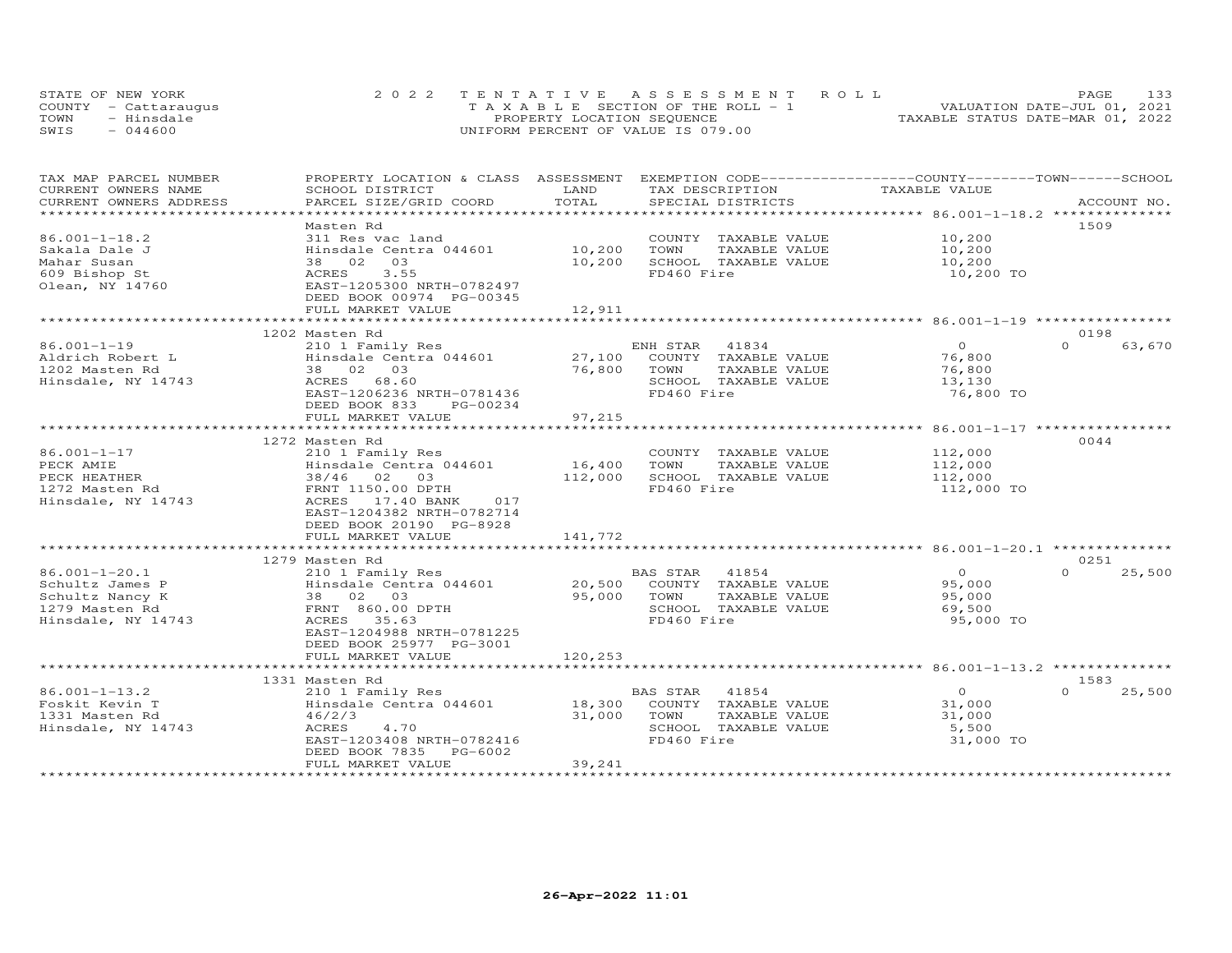|      | STATE OF NEW YORK    | 2022 TENTATIVE ASSESSMENT ROLL        | 134<br>PAGE.                     |
|------|----------------------|---------------------------------------|----------------------------------|
|      | COUNTY - Cattaraugus | T A X A B L E SECTION OF THE ROLL - 1 | VALUATION DATE-JUL 01, 2021      |
| TOWN | - Hinsdale           | PROPERTY LOCATION SEQUENCE            | TAXABLE STATUS DATE-MAR 01, 2022 |
| SWIS | $-044600$            | UNIFORM PERCENT OF VALUE IS 079.00    |                                  |

| TAX MAP PARCEL NUMBER             | PROPERTY LOCATION & CLASS | ASSESSMENT     |                  | EXEMPTION CODE-----------------COUNTY-------TOWN-----SCHOOL |                                        |          |             |
|-----------------------------------|---------------------------|----------------|------------------|-------------------------------------------------------------|----------------------------------------|----------|-------------|
| CURRENT OWNERS NAME               | SCHOOL DISTRICT           | LAND           |                  | TAX DESCRIPTION                                             | TAXABLE VALUE                          |          |             |
| CURRENT OWNERS ADDRESS            | PARCEL SIZE/GRID COORD    | TOTAL          |                  | SPECIAL DISTRICTS                                           |                                        |          | ACCOUNT NO. |
| * * * * * * * * * * * * * * * * * |                           |                |                  |                                                             |                                        |          |             |
|                                   | 1339 Masten Rd            |                |                  |                                                             |                                        | 0766     |             |
| 86.001-1-14                       | 210 1 Family Res          |                | BAS STAR         | 41854                                                       | $\Omega$                               | $\Omega$ | 25,500      |
| Miller Stephen C                  | Hinsdale Centra 044601    | 8,000          |                  | COUNTY TAXABLE VALUE                                        | 115,000                                |          |             |
| PO Box 98                         | 46 02 03                  | 115,000        | TOWN             | TAXABLE VALUE                                               | 115,000                                |          |             |
| Hinsdale, NY 14743                | FRNT 400.00 DPTH          |                |                  | SCHOOL TAXABLE VALUE                                        | 89,500                                 |          |             |
|                                   | 1.05<br>ACRES             |                | FD460 Fire       |                                                             | 115,000 TO                             |          |             |
|                                   | EAST-1203903 NRTH-0782273 |                |                  |                                                             |                                        |          |             |
|                                   | DEED BOOK 00918 PG-00146  |                |                  |                                                             |                                        |          |             |
|                                   | FULL MARKET VALUE         | 145,570        |                  |                                                             |                                        |          |             |
|                                   |                           |                |                  |                                                             |                                        |          |             |
|                                   | 1379 Masten Rd            |                |                  |                                                             |                                        | 0437     |             |
| $86.001 - 1 - 11$                 | 210 1 Family Res          |                | BAS STAR 41854   |                                                             | $\Omega$                               | $\Omega$ | 25,500      |
| Lyons Nicholas J                  | Hinsdale Centra 044601    | 8,100          |                  | COUNTY TAXABLE VALUE                                        | 78,000                                 |          |             |
| 1379 Masten Rd                    | 46 02 03                  | 78,000         | TOWN             | TAXABLE VALUE                                               | 78,000                                 |          |             |
| Hinsdale, NY 14743                | FRNT 250.00 DPTH          |                |                  | SCHOOL TAXABLE VALUE                                        | 52,500                                 |          |             |
|                                   | ACRES<br>1.06             |                | FD460 Fire       |                                                             | 78,000 TO                              |          |             |
|                                   | EAST-1203095 NRTH-0782513 |                |                  |                                                             |                                        |          |             |
|                                   | DEED BOOK 15498 PG-3003   |                |                  |                                                             |                                        |          |             |
|                                   | FULL MARKET VALUE         | 98,734         |                  |                                                             |                                        |          |             |
|                                   |                           | ************** |                  |                                                             | ******************* 86.002-1-35 **     |          |             |
|                                   | 3683 Maul Rd              |                |                  |                                                             |                                        | 0711     |             |
| $86.002 - 1 - 35$                 | 210 1 Family Res          |                |                  | COUNTY TAXABLE VALUE                                        | 15,000                                 |          |             |
| Wilber Nicholas                   | Hinsdale Centra 044601    | 8,200          | TOWN             | TAXABLE VALUE                                               | 15,000                                 |          |             |
| 3683 Maul Rd                      | 22 02<br>0.3              | 15,000         |                  | SCHOOL TAXABLE VALUE                                        | 15,000                                 |          |             |
| Cuba, NY 14727                    | 3.00<br>ACRES             |                | FD460 Fire       |                                                             | 15,000 TO                              |          |             |
|                                   | EAST-1213124 NRTH-0782624 |                |                  |                                                             |                                        |          |             |
|                                   | DEED BOOK 20210 PG-8207   |                |                  |                                                             |                                        |          |             |
|                                   | FULL MARKET VALUE         | 18,987         |                  |                                                             |                                        |          |             |
|                                   |                           |                |                  |                                                             |                                        |          |             |
|                                   | 1113 McDuffie Dr          |                |                  |                                                             |                                        | 0856     |             |
| $77.003 - 2 - 37$                 | 210 1 Family Res          |                | VET WAR CT 41121 |                                                             | 10,200                                 | 10,200   | $\Omega$    |
| Waltos Joseph A                   | Hinsdale Centra 044601    |                | 7,900 ENH STAR   | 41834                                                       | $\Omega$                               | $\cap$   | 63,670      |
| 1113 McDuffie Dr                  | 31 02<br>03               | 109,000        |                  | COUNTY TAXABLE VALUE                                        | 98,800                                 |          |             |
| Hinsdale, NY 14743                | 2.64<br>ACRES             |                | TOWN             | TAXABLE VALUE                                               | 98,800                                 |          |             |
|                                   | EAST-1207474 NRTH-0785713 |                |                  | SCHOOL TAXABLE VALUE                                        | 45,330                                 |          |             |
|                                   | DEED BOOK 757<br>PG-1110  |                | FD460 Fire       |                                                             | 109,000 TO                             |          |             |
|                                   | FULL MARKET VALUE         | 137,975        |                  |                                                             |                                        |          |             |
|                                   |                           |                |                  |                                                             | *********** 77.004-1-10 ************** |          |             |
|                                   | 3874 McMahon Rd           |                |                  |                                                             |                                        | 0195     |             |
| $77.004 - 1 - 10$                 | 210 1 Family Res          |                | COUNTY           | TAXABLE VALUE                                               | 150,000                                |          |             |
| Klaes Daniel                      | Hinsdale Centra 044601    | 10,900         | TOWN             | TAXABLE VALUE                                               | 150,000                                |          |             |
| 55 Falconer Str                   | 24 02 03                  | 150,000        |                  | SCHOOL TAXABLE VALUE                                        | 150,000                                |          |             |
| North Tonawanda, NY 14120         | 7.53<br>ACRES             |                | FD460 Fire       |                                                             | 150,000 TO                             |          |             |
|                                   | EAST-1214206 NRTH-0789665 |                |                  |                                                             |                                        |          |             |
|                                   | DEED BOOK 20190 PG-2493   |                |                  |                                                             |                                        |          |             |
|                                   | FULL MARKET VALUE         | 189,873        |                  |                                                             |                                        |          |             |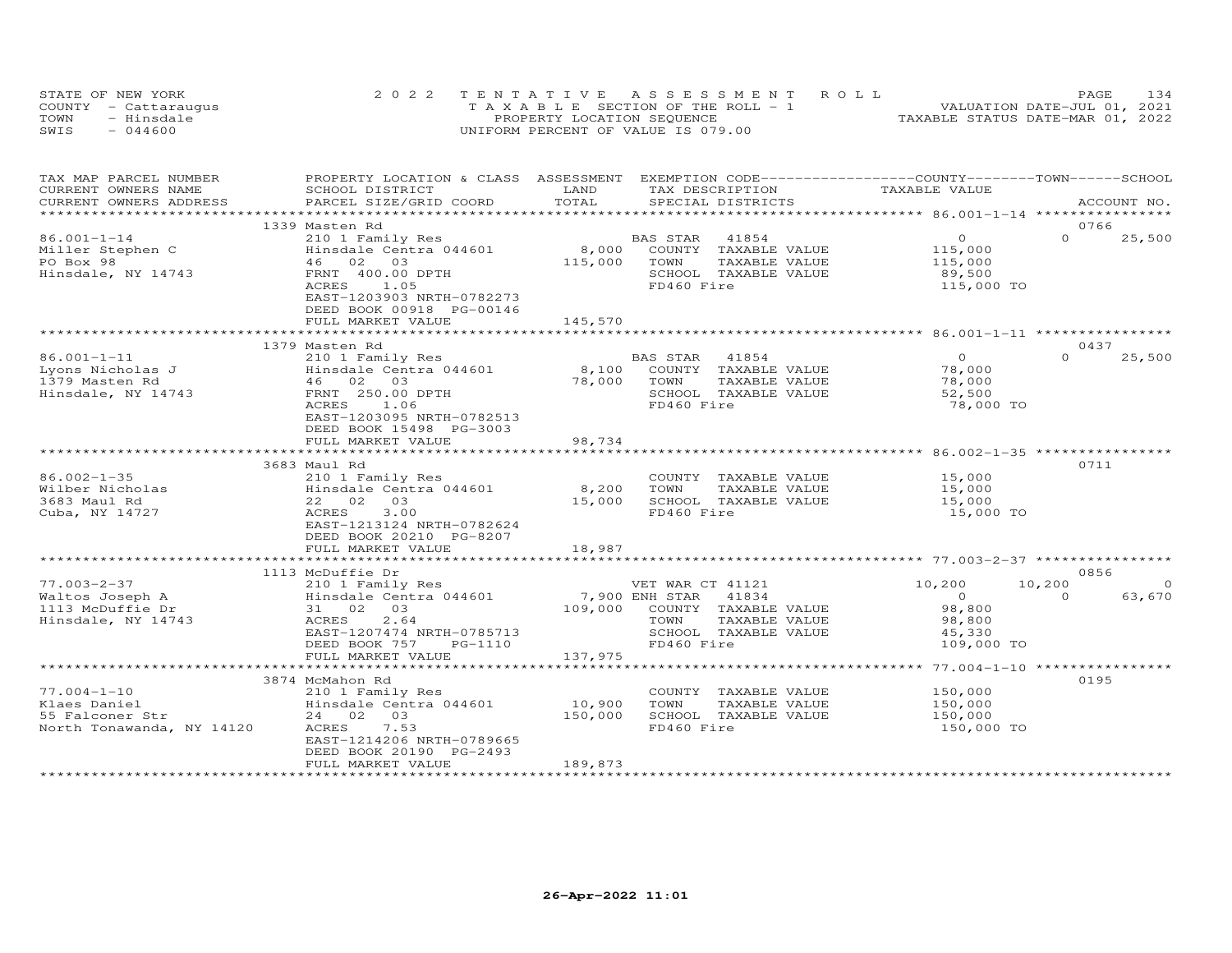| STATE OF NEW YORK    | 2022 TENTATIVE ASSESSMENT ROLL        | 135<br><b>PAGE</b>               |
|----------------------|---------------------------------------|----------------------------------|
| COUNTY - Cattaraugus | T A X A B L E SECTION OF THE ROLL - 1 | VALUATION DATE-JUL 01, 2021      |
| TOWN<br>- Hinsdale   | PROPERTY LOCATION SEQUENCE            | TAXABLE STATUS DATE-MAR 01, 2022 |
| $-044600$<br>SWIS    | UNIFORM PERCENT OF VALUE IS 079.00    |                                  |

| TOTAL<br>CURRENT OWNERS ADDRESS<br>PARCEL SIZE/GRID COORD<br>SPECIAL DISTRICTS<br>ACCOUNT NO.<br>***********************<br>3890 McMahon Rd<br>0747<br>$\overline{0}$<br>$77.004 - 1 - 11$<br>BAS STAR<br>41854<br>$\Omega$<br>25,500<br>210 1 Family Res<br>11,800<br>COUNTY TAXABLE VALUE<br>72,000<br>Buehlmann Dale<br>Hinsdale Centra 044601<br>72,000<br>3890 McMahon Rd<br>24 02<br>03<br>72,000<br>TAXABLE VALUE<br>TOWN<br>Hinsdale, NY 14743<br>ACRES<br>9.84<br>SCHOOL TAXABLE VALUE<br>46,500<br>FD460 Fire<br>EAST-1214198 NRTH-0789134<br>72,000 TO<br>DEED BOOK 883<br>PG-00124<br>FULL MARKET VALUE<br>91,139<br>0362<br>3921 McMahon Rd<br>$77.004 - 1 - 16$<br>48,100<br>270 Mfg housing<br>COUNTY TAXABLE VALUE<br>Hinsdale Centra 044601 11,800<br>Showers Eliesha K<br>TOWN<br>TAXABLE VALUE<br>48,100<br>Williams Deena<br>24 02 03<br>48,100<br>SCHOOL TAXABLE VALUE<br>48,100<br>9.80<br>FD460 Fire<br>3921 McMahon Rd<br>ACRES<br>48,100 TO<br>EAST-1213546 NRTH-0788393<br>Hinsdale, NY 14743<br>DEED BOOK 12615 PG-4001<br>60,886<br>FULL MARKET VALUE<br>0253<br>3937 McMahon Rd<br>$77.004 - 1 - 13$<br>74,000<br>210 1 Family Res<br>COUNTY TAXABLE VALUE<br>Hinsdale Centra 044601 12,000<br>Eisenhuth Harry R<br>TOWN<br>74,000<br>TAXABLE VALUE<br>323 Walck Rd<br>24 02 03<br>74,000<br>SCHOOL TAXABLE VALUE<br>74,000<br>North Tonawanda, NY 14120<br>ACRES 10.28<br>FD460 Fire<br>74,000 TO<br>EAST-1212249 NRTH-0789097<br>DEED BOOK 760<br>PG-00842<br>FULL MARKET VALUE<br>93,671<br>0268<br>3940 McMahon Rd<br>$77.004 - 1 - 12$<br>42,000<br>210 1 Family Res<br>COUNTY TAXABLE VALUE<br>13,600<br>Fennessy Mark P<br>Hinsdale Centra 044601<br>TOWN<br>42,000<br>TAXABLE VALUE<br>178 N Highland Ave<br>42,000<br>SCHOOL TAXABLE VALUE<br>42,000<br>24 03 02<br>FD460 Fire<br>Wellsville, NY 14895<br>ACRES 14.21<br>42,000 TO<br>EAST-1213502 NRTH-0789089<br>DEED BOOK 16036 PG-9001<br>FULL MARKET VALUE<br>53,165<br>0547<br>McMahon Rd (Off)<br>$77.004 - 1 - 8$<br>271 Mfg housings<br>28,500<br>COUNTY TAXABLE VALUE<br>Michael (1/2 interest) Lynton Hinsdale Centra 044601<br>13,900<br>TOWN<br>TAXABLE VALUE<br>28,500<br>Morgan (1/2 interest) Willard 24 02 03<br>28,500<br>SCHOOL TAXABLE VALUE<br>28,500<br>ACRES 12.12<br>FD460 Fire<br>28,500 TO<br>Morgan<br>1031 Pioneer Dr<br>EAST-1212252 NRTH-0789489<br>N. Tonawanda, NY 14120<br>DEED BOOK 3972<br>PG-4003<br>FULL MARKET VALUE<br>36,076 | TAX MAP PARCEL NUMBER | PROPERTY LOCATION & CLASS ASSESSMENT EXEMPTION CODE----------------COUNTY-------TOWN-----SCHOOL |      |                 |               |  |
|------------------------------------------------------------------------------------------------------------------------------------------------------------------------------------------------------------------------------------------------------------------------------------------------------------------------------------------------------------------------------------------------------------------------------------------------------------------------------------------------------------------------------------------------------------------------------------------------------------------------------------------------------------------------------------------------------------------------------------------------------------------------------------------------------------------------------------------------------------------------------------------------------------------------------------------------------------------------------------------------------------------------------------------------------------------------------------------------------------------------------------------------------------------------------------------------------------------------------------------------------------------------------------------------------------------------------------------------------------------------------------------------------------------------------------------------------------------------------------------------------------------------------------------------------------------------------------------------------------------------------------------------------------------------------------------------------------------------------------------------------------------------------------------------------------------------------------------------------------------------------------------------------------------------------------------------------------------------------------------------------------------------------------------------------------------------------------------------------------------------------------------------------------------------------------------------------------------------------------------------------------------------------------------------------------------------------------------------------------------------------------------------------------------------------------------------------------|-----------------------|-------------------------------------------------------------------------------------------------|------|-----------------|---------------|--|
|                                                                                                                                                                                                                                                                                                                                                                                                                                                                                                                                                                                                                                                                                                                                                                                                                                                                                                                                                                                                                                                                                                                                                                                                                                                                                                                                                                                                                                                                                                                                                                                                                                                                                                                                                                                                                                                                                                                                                                                                                                                                                                                                                                                                                                                                                                                                                                                                                                                            | CURRENT OWNERS NAME   | SCHOOL DISTRICT                                                                                 | LAND | TAX DESCRIPTION | TAXABLE VALUE |  |
|                                                                                                                                                                                                                                                                                                                                                                                                                                                                                                                                                                                                                                                                                                                                                                                                                                                                                                                                                                                                                                                                                                                                                                                                                                                                                                                                                                                                                                                                                                                                                                                                                                                                                                                                                                                                                                                                                                                                                                                                                                                                                                                                                                                                                                                                                                                                                                                                                                                            |                       |                                                                                                 |      |                 |               |  |
|                                                                                                                                                                                                                                                                                                                                                                                                                                                                                                                                                                                                                                                                                                                                                                                                                                                                                                                                                                                                                                                                                                                                                                                                                                                                                                                                                                                                                                                                                                                                                                                                                                                                                                                                                                                                                                                                                                                                                                                                                                                                                                                                                                                                                                                                                                                                                                                                                                                            |                       |                                                                                                 |      |                 |               |  |
|                                                                                                                                                                                                                                                                                                                                                                                                                                                                                                                                                                                                                                                                                                                                                                                                                                                                                                                                                                                                                                                                                                                                                                                                                                                                                                                                                                                                                                                                                                                                                                                                                                                                                                                                                                                                                                                                                                                                                                                                                                                                                                                                                                                                                                                                                                                                                                                                                                                            |                       |                                                                                                 |      |                 |               |  |
|                                                                                                                                                                                                                                                                                                                                                                                                                                                                                                                                                                                                                                                                                                                                                                                                                                                                                                                                                                                                                                                                                                                                                                                                                                                                                                                                                                                                                                                                                                                                                                                                                                                                                                                                                                                                                                                                                                                                                                                                                                                                                                                                                                                                                                                                                                                                                                                                                                                            |                       |                                                                                                 |      |                 |               |  |
|                                                                                                                                                                                                                                                                                                                                                                                                                                                                                                                                                                                                                                                                                                                                                                                                                                                                                                                                                                                                                                                                                                                                                                                                                                                                                                                                                                                                                                                                                                                                                                                                                                                                                                                                                                                                                                                                                                                                                                                                                                                                                                                                                                                                                                                                                                                                                                                                                                                            |                       |                                                                                                 |      |                 |               |  |
|                                                                                                                                                                                                                                                                                                                                                                                                                                                                                                                                                                                                                                                                                                                                                                                                                                                                                                                                                                                                                                                                                                                                                                                                                                                                                                                                                                                                                                                                                                                                                                                                                                                                                                                                                                                                                                                                                                                                                                                                                                                                                                                                                                                                                                                                                                                                                                                                                                                            |                       |                                                                                                 |      |                 |               |  |
|                                                                                                                                                                                                                                                                                                                                                                                                                                                                                                                                                                                                                                                                                                                                                                                                                                                                                                                                                                                                                                                                                                                                                                                                                                                                                                                                                                                                                                                                                                                                                                                                                                                                                                                                                                                                                                                                                                                                                                                                                                                                                                                                                                                                                                                                                                                                                                                                                                                            |                       |                                                                                                 |      |                 |               |  |
|                                                                                                                                                                                                                                                                                                                                                                                                                                                                                                                                                                                                                                                                                                                                                                                                                                                                                                                                                                                                                                                                                                                                                                                                                                                                                                                                                                                                                                                                                                                                                                                                                                                                                                                                                                                                                                                                                                                                                                                                                                                                                                                                                                                                                                                                                                                                                                                                                                                            |                       |                                                                                                 |      |                 |               |  |
|                                                                                                                                                                                                                                                                                                                                                                                                                                                                                                                                                                                                                                                                                                                                                                                                                                                                                                                                                                                                                                                                                                                                                                                                                                                                                                                                                                                                                                                                                                                                                                                                                                                                                                                                                                                                                                                                                                                                                                                                                                                                                                                                                                                                                                                                                                                                                                                                                                                            |                       |                                                                                                 |      |                 |               |  |
|                                                                                                                                                                                                                                                                                                                                                                                                                                                                                                                                                                                                                                                                                                                                                                                                                                                                                                                                                                                                                                                                                                                                                                                                                                                                                                                                                                                                                                                                                                                                                                                                                                                                                                                                                                                                                                                                                                                                                                                                                                                                                                                                                                                                                                                                                                                                                                                                                                                            |                       |                                                                                                 |      |                 |               |  |
|                                                                                                                                                                                                                                                                                                                                                                                                                                                                                                                                                                                                                                                                                                                                                                                                                                                                                                                                                                                                                                                                                                                                                                                                                                                                                                                                                                                                                                                                                                                                                                                                                                                                                                                                                                                                                                                                                                                                                                                                                                                                                                                                                                                                                                                                                                                                                                                                                                                            |                       |                                                                                                 |      |                 |               |  |
|                                                                                                                                                                                                                                                                                                                                                                                                                                                                                                                                                                                                                                                                                                                                                                                                                                                                                                                                                                                                                                                                                                                                                                                                                                                                                                                                                                                                                                                                                                                                                                                                                                                                                                                                                                                                                                                                                                                                                                                                                                                                                                                                                                                                                                                                                                                                                                                                                                                            |                       |                                                                                                 |      |                 |               |  |
|                                                                                                                                                                                                                                                                                                                                                                                                                                                                                                                                                                                                                                                                                                                                                                                                                                                                                                                                                                                                                                                                                                                                                                                                                                                                                                                                                                                                                                                                                                                                                                                                                                                                                                                                                                                                                                                                                                                                                                                                                                                                                                                                                                                                                                                                                                                                                                                                                                                            |                       |                                                                                                 |      |                 |               |  |
|                                                                                                                                                                                                                                                                                                                                                                                                                                                                                                                                                                                                                                                                                                                                                                                                                                                                                                                                                                                                                                                                                                                                                                                                                                                                                                                                                                                                                                                                                                                                                                                                                                                                                                                                                                                                                                                                                                                                                                                                                                                                                                                                                                                                                                                                                                                                                                                                                                                            |                       |                                                                                                 |      |                 |               |  |
|                                                                                                                                                                                                                                                                                                                                                                                                                                                                                                                                                                                                                                                                                                                                                                                                                                                                                                                                                                                                                                                                                                                                                                                                                                                                                                                                                                                                                                                                                                                                                                                                                                                                                                                                                                                                                                                                                                                                                                                                                                                                                                                                                                                                                                                                                                                                                                                                                                                            |                       |                                                                                                 |      |                 |               |  |
|                                                                                                                                                                                                                                                                                                                                                                                                                                                                                                                                                                                                                                                                                                                                                                                                                                                                                                                                                                                                                                                                                                                                                                                                                                                                                                                                                                                                                                                                                                                                                                                                                                                                                                                                                                                                                                                                                                                                                                                                                                                                                                                                                                                                                                                                                                                                                                                                                                                            |                       |                                                                                                 |      |                 |               |  |
|                                                                                                                                                                                                                                                                                                                                                                                                                                                                                                                                                                                                                                                                                                                                                                                                                                                                                                                                                                                                                                                                                                                                                                                                                                                                                                                                                                                                                                                                                                                                                                                                                                                                                                                                                                                                                                                                                                                                                                                                                                                                                                                                                                                                                                                                                                                                                                                                                                                            |                       |                                                                                                 |      |                 |               |  |
|                                                                                                                                                                                                                                                                                                                                                                                                                                                                                                                                                                                                                                                                                                                                                                                                                                                                                                                                                                                                                                                                                                                                                                                                                                                                                                                                                                                                                                                                                                                                                                                                                                                                                                                                                                                                                                                                                                                                                                                                                                                                                                                                                                                                                                                                                                                                                                                                                                                            |                       |                                                                                                 |      |                 |               |  |
|                                                                                                                                                                                                                                                                                                                                                                                                                                                                                                                                                                                                                                                                                                                                                                                                                                                                                                                                                                                                                                                                                                                                                                                                                                                                                                                                                                                                                                                                                                                                                                                                                                                                                                                                                                                                                                                                                                                                                                                                                                                                                                                                                                                                                                                                                                                                                                                                                                                            |                       |                                                                                                 |      |                 |               |  |
|                                                                                                                                                                                                                                                                                                                                                                                                                                                                                                                                                                                                                                                                                                                                                                                                                                                                                                                                                                                                                                                                                                                                                                                                                                                                                                                                                                                                                                                                                                                                                                                                                                                                                                                                                                                                                                                                                                                                                                                                                                                                                                                                                                                                                                                                                                                                                                                                                                                            |                       |                                                                                                 |      |                 |               |  |
|                                                                                                                                                                                                                                                                                                                                                                                                                                                                                                                                                                                                                                                                                                                                                                                                                                                                                                                                                                                                                                                                                                                                                                                                                                                                                                                                                                                                                                                                                                                                                                                                                                                                                                                                                                                                                                                                                                                                                                                                                                                                                                                                                                                                                                                                                                                                                                                                                                                            |                       |                                                                                                 |      |                 |               |  |
|                                                                                                                                                                                                                                                                                                                                                                                                                                                                                                                                                                                                                                                                                                                                                                                                                                                                                                                                                                                                                                                                                                                                                                                                                                                                                                                                                                                                                                                                                                                                                                                                                                                                                                                                                                                                                                                                                                                                                                                                                                                                                                                                                                                                                                                                                                                                                                                                                                                            |                       |                                                                                                 |      |                 |               |  |
|                                                                                                                                                                                                                                                                                                                                                                                                                                                                                                                                                                                                                                                                                                                                                                                                                                                                                                                                                                                                                                                                                                                                                                                                                                                                                                                                                                                                                                                                                                                                                                                                                                                                                                                                                                                                                                                                                                                                                                                                                                                                                                                                                                                                                                                                                                                                                                                                                                                            |                       |                                                                                                 |      |                 |               |  |
|                                                                                                                                                                                                                                                                                                                                                                                                                                                                                                                                                                                                                                                                                                                                                                                                                                                                                                                                                                                                                                                                                                                                                                                                                                                                                                                                                                                                                                                                                                                                                                                                                                                                                                                                                                                                                                                                                                                                                                                                                                                                                                                                                                                                                                                                                                                                                                                                                                                            |                       |                                                                                                 |      |                 |               |  |
|                                                                                                                                                                                                                                                                                                                                                                                                                                                                                                                                                                                                                                                                                                                                                                                                                                                                                                                                                                                                                                                                                                                                                                                                                                                                                                                                                                                                                                                                                                                                                                                                                                                                                                                                                                                                                                                                                                                                                                                                                                                                                                                                                                                                                                                                                                                                                                                                                                                            |                       |                                                                                                 |      |                 |               |  |
|                                                                                                                                                                                                                                                                                                                                                                                                                                                                                                                                                                                                                                                                                                                                                                                                                                                                                                                                                                                                                                                                                                                                                                                                                                                                                                                                                                                                                                                                                                                                                                                                                                                                                                                                                                                                                                                                                                                                                                                                                                                                                                                                                                                                                                                                                                                                                                                                                                                            |                       |                                                                                                 |      |                 |               |  |
|                                                                                                                                                                                                                                                                                                                                                                                                                                                                                                                                                                                                                                                                                                                                                                                                                                                                                                                                                                                                                                                                                                                                                                                                                                                                                                                                                                                                                                                                                                                                                                                                                                                                                                                                                                                                                                                                                                                                                                                                                                                                                                                                                                                                                                                                                                                                                                                                                                                            |                       |                                                                                                 |      |                 |               |  |
|                                                                                                                                                                                                                                                                                                                                                                                                                                                                                                                                                                                                                                                                                                                                                                                                                                                                                                                                                                                                                                                                                                                                                                                                                                                                                                                                                                                                                                                                                                                                                                                                                                                                                                                                                                                                                                                                                                                                                                                                                                                                                                                                                                                                                                                                                                                                                                                                                                                            |                       |                                                                                                 |      |                 |               |  |
|                                                                                                                                                                                                                                                                                                                                                                                                                                                                                                                                                                                                                                                                                                                                                                                                                                                                                                                                                                                                                                                                                                                                                                                                                                                                                                                                                                                                                                                                                                                                                                                                                                                                                                                                                                                                                                                                                                                                                                                                                                                                                                                                                                                                                                                                                                                                                                                                                                                            |                       |                                                                                                 |      |                 |               |  |
|                                                                                                                                                                                                                                                                                                                                                                                                                                                                                                                                                                                                                                                                                                                                                                                                                                                                                                                                                                                                                                                                                                                                                                                                                                                                                                                                                                                                                                                                                                                                                                                                                                                                                                                                                                                                                                                                                                                                                                                                                                                                                                                                                                                                                                                                                                                                                                                                                                                            |                       |                                                                                                 |      |                 |               |  |
|                                                                                                                                                                                                                                                                                                                                                                                                                                                                                                                                                                                                                                                                                                                                                                                                                                                                                                                                                                                                                                                                                                                                                                                                                                                                                                                                                                                                                                                                                                                                                                                                                                                                                                                                                                                                                                                                                                                                                                                                                                                                                                                                                                                                                                                                                                                                                                                                                                                            |                       |                                                                                                 |      |                 |               |  |
|                                                                                                                                                                                                                                                                                                                                                                                                                                                                                                                                                                                                                                                                                                                                                                                                                                                                                                                                                                                                                                                                                                                                                                                                                                                                                                                                                                                                                                                                                                                                                                                                                                                                                                                                                                                                                                                                                                                                                                                                                                                                                                                                                                                                                                                                                                                                                                                                                                                            |                       |                                                                                                 |      |                 |               |  |
|                                                                                                                                                                                                                                                                                                                                                                                                                                                                                                                                                                                                                                                                                                                                                                                                                                                                                                                                                                                                                                                                                                                                                                                                                                                                                                                                                                                                                                                                                                                                                                                                                                                                                                                                                                                                                                                                                                                                                                                                                                                                                                                                                                                                                                                                                                                                                                                                                                                            |                       |                                                                                                 |      |                 |               |  |
|                                                                                                                                                                                                                                                                                                                                                                                                                                                                                                                                                                                                                                                                                                                                                                                                                                                                                                                                                                                                                                                                                                                                                                                                                                                                                                                                                                                                                                                                                                                                                                                                                                                                                                                                                                                                                                                                                                                                                                                                                                                                                                                                                                                                                                                                                                                                                                                                                                                            |                       |                                                                                                 |      |                 |               |  |
|                                                                                                                                                                                                                                                                                                                                                                                                                                                                                                                                                                                                                                                                                                                                                                                                                                                                                                                                                                                                                                                                                                                                                                                                                                                                                                                                                                                                                                                                                                                                                                                                                                                                                                                                                                                                                                                                                                                                                                                                                                                                                                                                                                                                                                                                                                                                                                                                                                                            |                       |                                                                                                 |      |                 |               |  |
|                                                                                                                                                                                                                                                                                                                                                                                                                                                                                                                                                                                                                                                                                                                                                                                                                                                                                                                                                                                                                                                                                                                                                                                                                                                                                                                                                                                                                                                                                                                                                                                                                                                                                                                                                                                                                                                                                                                                                                                                                                                                                                                                                                                                                                                                                                                                                                                                                                                            |                       |                                                                                                 |      |                 |               |  |
|                                                                                                                                                                                                                                                                                                                                                                                                                                                                                                                                                                                                                                                                                                                                                                                                                                                                                                                                                                                                                                                                                                                                                                                                                                                                                                                                                                                                                                                                                                                                                                                                                                                                                                                                                                                                                                                                                                                                                                                                                                                                                                                                                                                                                                                                                                                                                                                                                                                            |                       |                                                                                                 |      |                 |               |  |
|                                                                                                                                                                                                                                                                                                                                                                                                                                                                                                                                                                                                                                                                                                                                                                                                                                                                                                                                                                                                                                                                                                                                                                                                                                                                                                                                                                                                                                                                                                                                                                                                                                                                                                                                                                                                                                                                                                                                                                                                                                                                                                                                                                                                                                                                                                                                                                                                                                                            |                       |                                                                                                 |      |                 |               |  |
|                                                                                                                                                                                                                                                                                                                                                                                                                                                                                                                                                                                                                                                                                                                                                                                                                                                                                                                                                                                                                                                                                                                                                                                                                                                                                                                                                                                                                                                                                                                                                                                                                                                                                                                                                                                                                                                                                                                                                                                                                                                                                                                                                                                                                                                                                                                                                                                                                                                            |                       |                                                                                                 |      |                 |               |  |
|                                                                                                                                                                                                                                                                                                                                                                                                                                                                                                                                                                                                                                                                                                                                                                                                                                                                                                                                                                                                                                                                                                                                                                                                                                                                                                                                                                                                                                                                                                                                                                                                                                                                                                                                                                                                                                                                                                                                                                                                                                                                                                                                                                                                                                                                                                                                                                                                                                                            |                       |                                                                                                 |      |                 |               |  |
|                                                                                                                                                                                                                                                                                                                                                                                                                                                                                                                                                                                                                                                                                                                                                                                                                                                                                                                                                                                                                                                                                                                                                                                                                                                                                                                                                                                                                                                                                                                                                                                                                                                                                                                                                                                                                                                                                                                                                                                                                                                                                                                                                                                                                                                                                                                                                                                                                                                            |                       |                                                                                                 |      |                 |               |  |
|                                                                                                                                                                                                                                                                                                                                                                                                                                                                                                                                                                                                                                                                                                                                                                                                                                                                                                                                                                                                                                                                                                                                                                                                                                                                                                                                                                                                                                                                                                                                                                                                                                                                                                                                                                                                                                                                                                                                                                                                                                                                                                                                                                                                                                                                                                                                                                                                                                                            |                       |                                                                                                 |      |                 |               |  |
|                                                                                                                                                                                                                                                                                                                                                                                                                                                                                                                                                                                                                                                                                                                                                                                                                                                                                                                                                                                                                                                                                                                                                                                                                                                                                                                                                                                                                                                                                                                                                                                                                                                                                                                                                                                                                                                                                                                                                                                                                                                                                                                                                                                                                                                                                                                                                                                                                                                            |                       |                                                                                                 |      |                 |               |  |
|                                                                                                                                                                                                                                                                                                                                                                                                                                                                                                                                                                                                                                                                                                                                                                                                                                                                                                                                                                                                                                                                                                                                                                                                                                                                                                                                                                                                                                                                                                                                                                                                                                                                                                                                                                                                                                                                                                                                                                                                                                                                                                                                                                                                                                                                                                                                                                                                                                                            |                       |                                                                                                 |      |                 |               |  |
|                                                                                                                                                                                                                                                                                                                                                                                                                                                                                                                                                                                                                                                                                                                                                                                                                                                                                                                                                                                                                                                                                                                                                                                                                                                                                                                                                                                                                                                                                                                                                                                                                                                                                                                                                                                                                                                                                                                                                                                                                                                                                                                                                                                                                                                                                                                                                                                                                                                            |                       |                                                                                                 |      |                 |               |  |
|                                                                                                                                                                                                                                                                                                                                                                                                                                                                                                                                                                                                                                                                                                                                                                                                                                                                                                                                                                                                                                                                                                                                                                                                                                                                                                                                                                                                                                                                                                                                                                                                                                                                                                                                                                                                                                                                                                                                                                                                                                                                                                                                                                                                                                                                                                                                                                                                                                                            |                       |                                                                                                 |      |                 |               |  |
|                                                                                                                                                                                                                                                                                                                                                                                                                                                                                                                                                                                                                                                                                                                                                                                                                                                                                                                                                                                                                                                                                                                                                                                                                                                                                                                                                                                                                                                                                                                                                                                                                                                                                                                                                                                                                                                                                                                                                                                                                                                                                                                                                                                                                                                                                                                                                                                                                                                            |                       |                                                                                                 |      |                 |               |  |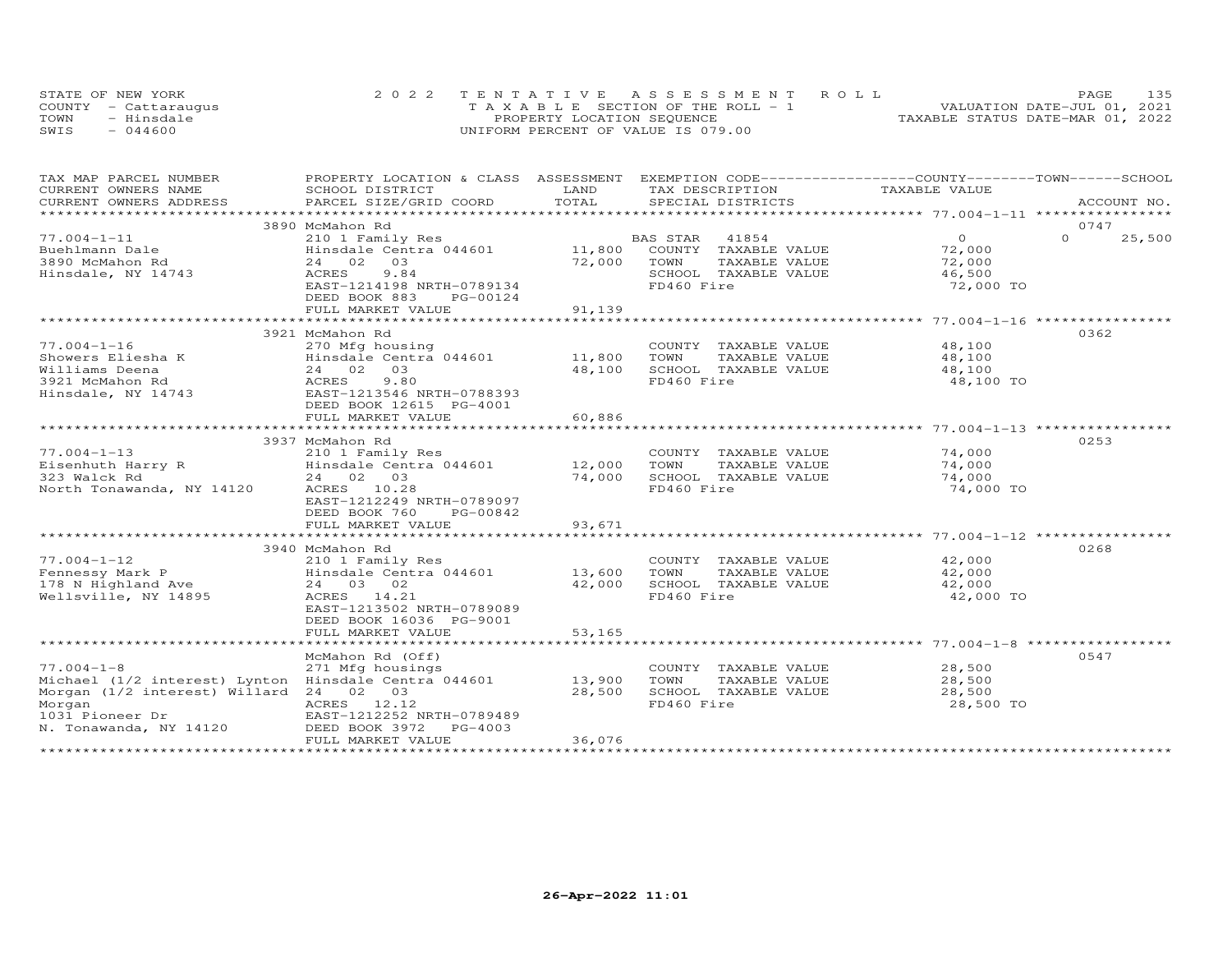|      | STATE OF NEW YORK    | 2022 TENTATIVE ASSESSMENT ROLL     | 136<br>PAGE.                     |
|------|----------------------|------------------------------------|----------------------------------|
|      | COUNTY - Cattarauqus | TAXABLE SECTION OF THE ROLL - 1    | VALUATION DATE-JUL 01, 2021      |
| TOWN | - Hinsdale           | PROPERTY LOCATION SEQUENCE         | TAXABLE STATUS DATE-MAR 01, 2022 |
| SWIS | $-044600$            | UNIFORM PERCENT OF VALUE IS 079.00 |                                  |

| TAX MAP PARCEL NUMBER<br>CURRENT OWNERS NAME                                                                            | PROPERTY LOCATION & CLASS ASSESSMENT EXEMPTION CODE----------------COUNTY-------TOWN------SCHOOL<br>SCHOOL DISTRICT                                                             | LAND                                         | TAX DESCRIPTION                                                                                       | TAXABLE VALUE                                               |                    |
|-------------------------------------------------------------------------------------------------------------------------|---------------------------------------------------------------------------------------------------------------------------------------------------------------------------------|----------------------------------------------|-------------------------------------------------------------------------------------------------------|-------------------------------------------------------------|--------------------|
| CURRENT OWNERS ADDRESS<br>*************************                                                                     | PARCEL SIZE/GRID COORD                                                                                                                                                          | TOTAL                                        | SPECIAL DISTRICTS                                                                                     |                                                             | ACCOUNT NO.        |
| $77.004 - 1 - 14$<br>Westfall James M.<br>738 Nash Road<br>North Tonawanda, NY 14120                                    | McMahon Rd (Off)<br>322 Rural vac>10<br>Hinsdale Centra 044601<br>24 02 03<br>20.93<br>ACRES<br>EAST-1211391 NRTH-0788414<br>DEED BOOK 30430 PG-9002<br>FULL MARKET VALUE       | 16,100<br>16,100<br>20,380<br>************** | COUNTY TAXABLE VALUE 16,100<br>TOWN<br>TAXABLE VALUE<br>SCHOOL TAXABLE VALUE<br>FD460 Fire            | 16,100<br>16,100<br>16,100 TO                               | 0560               |
| $77.004 - 1 - 17$<br>Quinn Michael T.<br>587 Thoroughbred Ln<br>Greenwood, IN 46124                                     | McMahon Rd (Off)<br>314 Rural vac<10<br>Hinsdale Centra 044601 11,700<br>24 02 02<br>9.36<br>ACRES<br>EAST-1214039 NRTH-0788416<br>DEED BOOK 27525 PG-9004<br>FULL MARKET VALUE | 11,700<br>14,810                             | COUNTY TAXABLE VALUE<br>TOWN<br>TAXABLE VALUE<br>SCHOOL TAXABLE VALUE<br>FD460 Fire                   | 11,700<br>11,700<br>11,700<br>11,700 TO                     | 0227               |
|                                                                                                                         | 3946 McMahon Rd (Off)                                                                                                                                                           |                                              |                                                                                                       |                                                             | 0748               |
| $77.004 - 1 - 9$<br>Carlson Lorie J<br>3946 McMahon Rd<br>PO Box 144<br>Hinsdale, NY 14743                              | 270 Mfg housing<br>$Hinsdale$ Centra $044601$ 10,900<br>24 02 03<br>7.52<br>ACRES<br>EAST-1213180 NRTH-0789527<br>DEED BOOK 25563 PG-6001                                       | 20,000                                       | BAS STAR 41854<br>COUNTY TAXABLE VALUE<br>TOWN<br>TAXABLE VALUE<br>SCHOOL TAXABLE VALUE<br>FD460 Fire | $\overline{O}$<br>20,000<br>20,000<br>$\Omega$<br>20,000 TO | $\Omega$<br>20,000 |
|                                                                                                                         | FULL MARKET VALUE                                                                                                                                                               | 25,316                                       |                                                                                                       |                                                             |                    |
| $77.004 - 1 - 18$<br>Buehlmann Danny<br>3890 Mcmahon Rd<br>Hinsdale, NY 14743                                           | 3890 Mcmahon Rd<br>210 1 Family Res<br>--<br>Hinsdale Centra 044601<br>24 02 03<br>ACRES 16.52<br>EAST-1214651 NRTH-0788729<br>DEED BOOK 1005 PG-758<br>FULL MARKET VALUE       | 14,500<br>60,000<br>75,949                   | COUNTY TAXABLE VALUE<br>TOWN<br>TAXABLE VALUE<br>SCHOOL TAXABLE VALUE<br>FD460 Fire                   | 60,000<br>60,000<br>60,000<br>60,000 TO                     | 0572               |
|                                                                                                                         |                                                                                                                                                                                 |                                              |                                                                                                       |                                                             |                    |
| $77.004 - 1 - 15.2$<br>Killinger Anthony Richard<br>13 Plumb Creek Trail<br>13 Plumb Creek Trail<br>Lancaster, NY 14086 | 3925 Mcmahon Rd<br>210 1 Family Res<br>Hinsdale Centra 044601<br>ACRES 15.00<br>EAST-1212406 NRTH-0788685<br>DEED BOOK 31062 PG-9001<br>FULL MARKET VALUE                       | 13,900<br>92,000<br>116,456                  | COUNTY TAXABLE VALUE<br>TOWN<br>TAXABLE VALUE<br>SCHOOL TAXABLE VALUE<br>FD460 Fire                   | 92,000<br>92,000<br>92,000<br>92,000 TO                     | 1498               |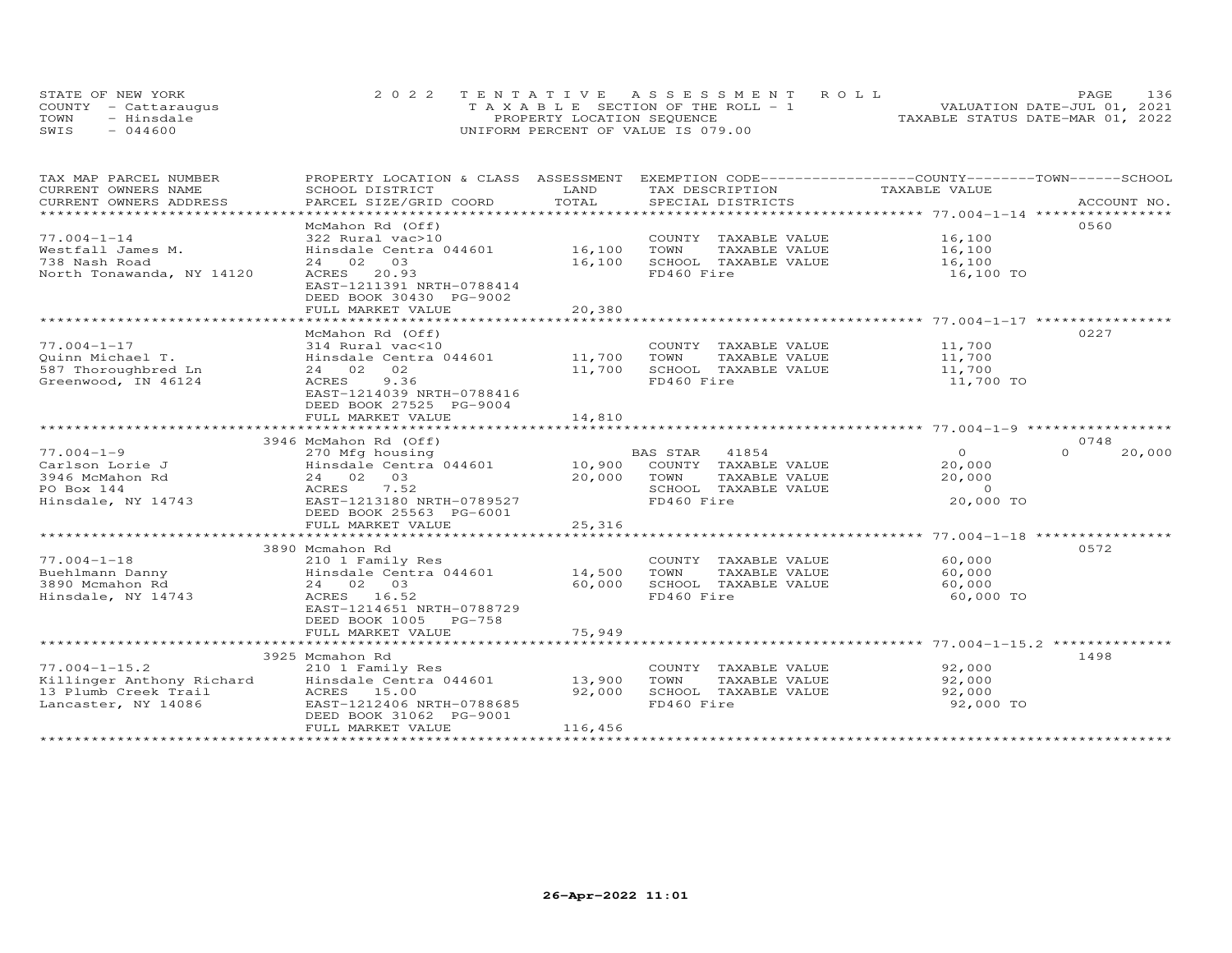| STATE OF NEW YORK    | 2022 TENTATIVE ASSESSMENT ROLL        | 137<br><b>PAGE</b>               |
|----------------------|---------------------------------------|----------------------------------|
| COUNTY - Cattaraugus | T A X A B L E SECTION OF THE ROLL - 1 | VALUATION DATE-JUL 01, 2021      |
| TOWN<br>- Hinsdale   | PROPERTY LOCATION SEQUENCE            | TAXABLE STATUS DATE-MAR 01, 2022 |
| $-044600$<br>SWIS    | UNIFORM PERCENT OF VALUE IS 079.00    |                                  |

| TAX MAP PARCEL NUMBER  |                           |              |                             | PROPERTY LOCATION & CLASS ASSESSMENT EXEMPTION CODE----------------COUNTY-------TOWN------SCHOOL |
|------------------------|---------------------------|--------------|-----------------------------|--------------------------------------------------------------------------------------------------|
| CURRENT OWNERS NAME    | SCHOOL DISTRICT           | LAND         | TAX DESCRIPTION             | TAXABLE VALUE                                                                                    |
| CURRENT OWNERS ADDRESS | PARCEL SIZE/GRID COORD    | TOTAL        | SPECIAL DISTRICTS           | ACCOUNT NO.                                                                                      |
| ****************       |                           |              |                             |                                                                                                  |
|                        | Mcmahon Rd (Off)          |              |                             | 0139                                                                                             |
| $77.004 - 1 - 15.1$    | 322 Rural vac>10          |              | COUNTY TAXABLE VALUE        | 18,000                                                                                           |
| Taramassco James J     | Hinsdale Centra 044601    | 18,000       | TOWN<br>TAXABLE VALUE       | 18,000                                                                                           |
| Taramassco Joyce       | 24 02 03                  | 18,000       | SCHOOL TAXABLE VALUE        | 18,000                                                                                           |
| 140 Farmingdale Rd     | ACRES 15.75               |              | FD460 Fire                  | 18,000 TO                                                                                        |
| Cheektowaga, NY 14225  | EAST-1212752 NRTH-0788240 |              |                             |                                                                                                  |
|                        | DEED BOOK 753<br>PG-01001 |              |                             |                                                                                                  |
|                        | FULL MARKET VALUE         | 22,785       |                             |                                                                                                  |
|                        |                           | **********   |                             |                                                                                                  |
|                        | Meadow View Rd            |              |                             | 1542                                                                                             |
| $76.004 - 2 - 20.13$   | 314 Rural vac<10          |              | COUNTY TAXABLE VALUE        | 10,100                                                                                           |
| Germann Tina M.        | Hinsdale Centra 044601    | 10,100       | TOWN<br>TAXABLE VALUE       | 10,100                                                                                           |
| 4681 Lake Avenue       | 08/13 02 04               | 10,100       | SCHOOL TAXABLE VALUE        | 10,100                                                                                           |
| Buffal, NY 14219       | ACRES<br>5.59             |              | FD460 Fire                  | 10,100 TO                                                                                        |
|                        | EAST-1196675 NRTH-0789910 |              |                             |                                                                                                  |
|                        | DEED BOOK 25375 PG-5002   |              |                             |                                                                                                  |
|                        | FULL MARKET VALUE         | 12,785       |                             |                                                                                                  |
|                        | **********************    | ************ |                             |                                                                                                  |
|                        | Meadow View Rd            |              |                             | 1544                                                                                             |
| $76.004 - 2 - 20.15$   | 312 Vac w/imprv           |              | COUNTY TAXABLE VALUE        | 62,800                                                                                           |
| Cassiol Mary E         | Hinsdale Centra 044601    | 20,000       | TOWN<br>TAXABLE VALUE       | 62,800                                                                                           |
| 413 North Creek Dr     | 08/13 02 04               | 62,800       | SCHOOL TAXABLE VALUE        | 62,800                                                                                           |
| Depew, NY 14043        | ACRES 40.25               |              | FD460 Fire                  | 62,800 TO                                                                                        |
|                        | EAST-1194754 NRTH-0789983 |              |                             |                                                                                                  |
|                        | DEED BOOK 00996 PG-01197  |              |                             |                                                                                                  |
|                        | FULL MARKET VALUE         | 79,494       |                             |                                                                                                  |
|                        |                           |              |                             |                                                                                                  |
|                        | 1899 Meadow View Rd       |              |                             | 1543                                                                                             |
| $76.004 - 2 - 20.14$   | 210 1 Family Res          |              | VET COM CT 41131            | 16,250<br>16,250<br>$\circ$                                                                      |
| Wilson Douglas B       | Hinsdale Centra 044601    |              | 10,100 ENH STAR 41834       | $\overline{O}$<br>63,670<br>$\Omega$                                                             |
| PO Box 1               | 08 02 04                  |              | 65,000 COUNTY TAXABLE VALUE | 48,750                                                                                           |
| Hinsdale, NY 14743     | ACRES<br>5.59             |              | TOWN<br>TAXABLE VALUE       | 48,750                                                                                           |
|                        | EAST-1196242 NRTH-0789895 |              | SCHOOL TAXABLE VALUE        | 1,330                                                                                            |
|                        | DEED BOOK 8700 PG-9002    |              | FD460 Fire                  | 65,000 TO                                                                                        |
|                        | FULL MARKET VALUE         | 82,278       |                             |                                                                                                  |
|                        |                           |              |                             |                                                                                                  |
|                        | 1920 Meadow View Rd       |              |                             | 1551                                                                                             |
| $76.004 - 2 - 20.22$   | 210 1 Family Res          |              | COUNTY TAXABLE VALUE        | 58,000                                                                                           |
| Rickicki Michael A     | Hinsdale Centra 044601    | 12,000       | TOWN<br>TAXABLE VALUE       | 58,000                                                                                           |
| Rickicki Michael D     | 08/13 02 04               | 58,000       | SCHOOL TAXABLE VALUE        | 58,000                                                                                           |
| 1920 Medaw View Rd     | ACRES 10.37               |              | FD460 Fire                  | 58,000 TO                                                                                        |
| Hinsdale, NY 14743     | EAST-1195816 NRTH-0790303 |              |                             |                                                                                                  |
|                        | DEED BOOK 8885<br>PG-2001 |              |                             |                                                                                                  |
|                        | FULL MARKET VALUE         | 73,418       |                             |                                                                                                  |
|                        |                           |              |                             |                                                                                                  |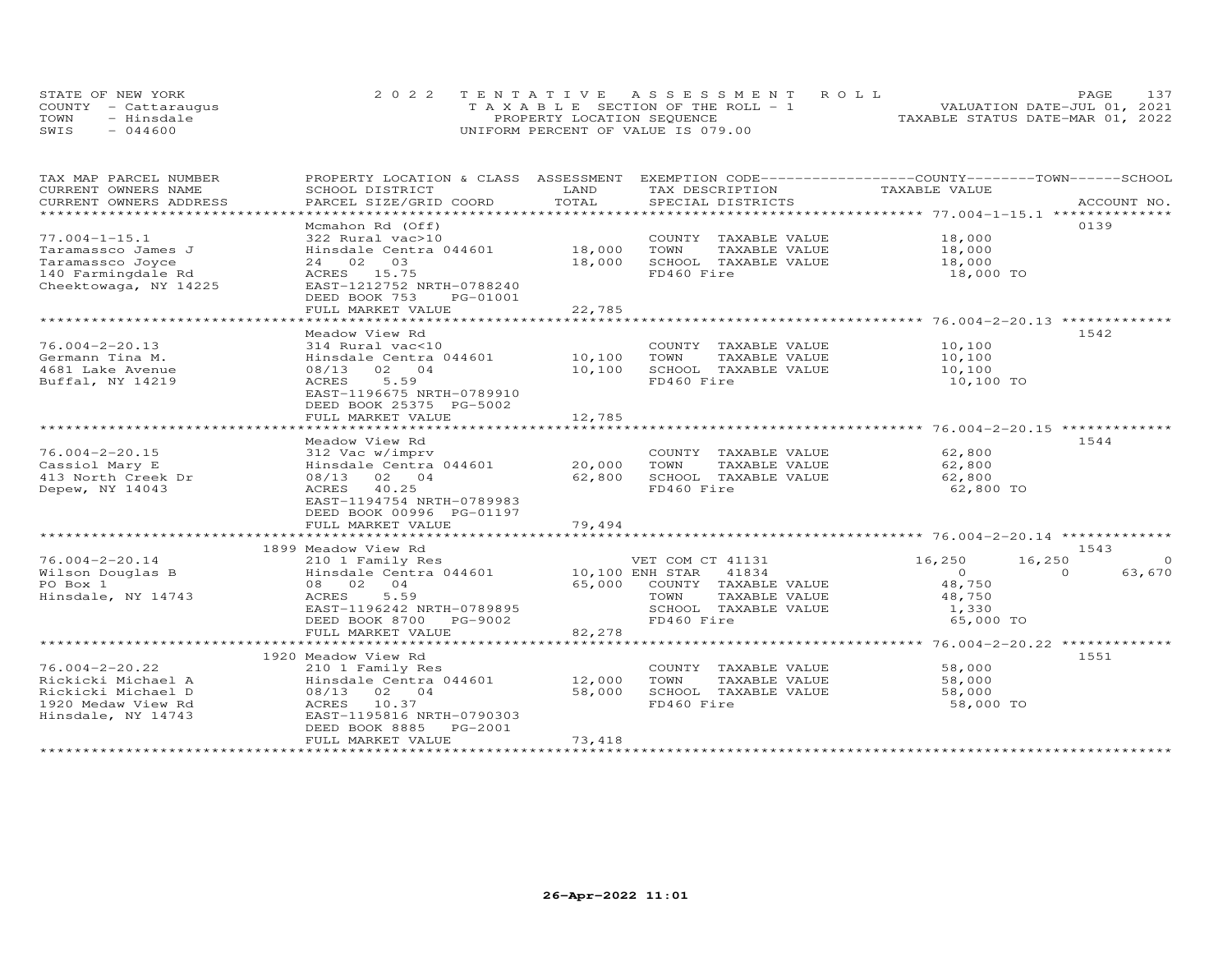| STATE OF NEW YORK    | 2022 TENTATIVE ASSESSMENT ROLL        | 138<br><b>PAGE</b>               |
|----------------------|---------------------------------------|----------------------------------|
| COUNTY - Cattaraugus | T A X A B L E SECTION OF THE ROLL - 1 | VALUATION DATE-JUL 01, 2021      |
| TOWN<br>- Hinsdale   | PROPERTY LOCATION SEQUENCE            | TAXABLE STATUS DATE-MAR 01, 2022 |
| $-044600$<br>SWIS    | UNIFORM PERCENT OF VALUE IS 079.00    |                                  |

| TAX MAP PARCEL NUMBER                         | PROPERTY LOCATION & CLASS ASSESSMENT         |                         | EXEMPTION CODE-----------------COUNTY-------TOWN-----SCHOOL               |                                                        |                                |
|-----------------------------------------------|----------------------------------------------|-------------------------|---------------------------------------------------------------------------|--------------------------------------------------------|--------------------------------|
| CURRENT OWNERS NAME<br>CURRENT OWNERS ADDRESS | SCHOOL DISTRICT<br>PARCEL SIZE/GRID COORD    | LAND<br>TOTAL           | TAX DESCRIPTION<br>SPECIAL DISTRICTS                                      | TAXABLE VALUE                                          | ACCOUNT NO.                    |
|                                               |                                              | *********************** |                                                                           | ************************ 76.004-2-20.10 ************** |                                |
|                                               | 1872 Meadow view Rd                          |                         |                                                                           |                                                        | 1539                           |
| $76.004 - 2 - 20.10$                          | 260 Seasonal res                             |                         | COUNTY TAXABLE VALUE                                                      | 45,000                                                 |                                |
| Germann Tina M.                               | Hinsdale Centra 044601                       | 10,100                  | TOWN<br>TAXABLE VALUE                                                     | 45,000                                                 |                                |
| 4681 Lake Avenue                              | 08 02 04                                     | 45,000                  | SCHOOL TAXABLE VALUE                                                      | 45,000                                                 |                                |
| Buffalo, NY 14219                             | Ff 260.00                                    |                         | FD460 Fire                                                                | 45,000 TO                                              |                                |
|                                               | 5.59<br>ACRES                                |                         |                                                                           |                                                        |                                |
|                                               | EAST-1197031 NRTH-0789195                    |                         |                                                                           |                                                        |                                |
|                                               | DEED BOOK 25375 PG-5002                      |                         |                                                                           |                                                        |                                |
|                                               | FULL MARKET VALUE                            | 56,962                  |                                                                           |                                                        |                                |
|                                               | Medow View Rd                                |                         |                                                                           |                                                        | 1317                           |
| $76.004 - 2 - 24.3$                           | 311 Res vac land                             |                         | COUNTY TAXABLE VALUE                                                      | 13,800                                                 |                                |
| Delong, Harley F                              | Hinsdale Centra 044601                       | 13,800                  | TOWN<br>TAXABLE VALUE                                                     | 13,800                                                 |                                |
| Delong Dona L                                 | $02/12$ 03 02                                | 13,800                  | SCHOOL TAXABLE VALUE                                                      | 13,800                                                 |                                |
| 3510 Fay Hollow Rd                            | ACRES 11.00                                  |                         | FD460 Fire                                                                | 13,800 TO                                              |                                |
| Hinsdale, NY 14743                            | EAST-1195045 NRTH-0784919                    |                         |                                                                           |                                                        |                                |
|                                               | DEED BOOK 2021<br>PG-7331                    |                         |                                                                           |                                                        |                                |
|                                               | FULL MARKET VALUE                            | 17,468                  |                                                                           |                                                        |                                |
|                                               |                                              |                         |                                                                           |                                                        |                                |
|                                               | 1825 Medow View Rd                           |                         |                                                                           |                                                        | 1541                           |
| $76.004 - 2 - 20.12$                          | 210 1 Family Res                             |                         |                                                                           | 17,000<br>17,000                                       | $\Omega$                       |
| Scanlon Thomas C IV<br>Scanlon Sherry L       | Hinsdale Centra 044601<br>08 02 04           |                         | VEL COLL CE 41141<br>11,800 VET DIS CT 41141<br>152,000 BAS STAR<br>41854 | 34,000<br>34,000<br>$\overline{0}$                     | $\Omega$<br>25,500<br>$\Omega$ |
| 1825 Medow View Rd                            | incl. 76.004-2-20.11                         |                         | COUNTY TAXABLE VALUE                                                      | 101,000                                                |                                |
| Hinsdale, NY 14743                            | ACRES<br>9.82                                |                         | TOWN<br>TAXABLE VALUE                                                     | 101,000                                                |                                |
|                                               | EAST-1196774 NRTH-0789083                    |                         | SCHOOL TAXABLE VALUE                                                      | 126,500                                                |                                |
|                                               | DEED BOOK 6392 PG-5001                       |                         | FD460 Fire                                                                | 152,000 TO                                             |                                |
|                                               | FULL MARKET VALUE                            | 192,405                 |                                                                           |                                                        |                                |
|                                               |                                              |                         |                                                                           |                                                        |                                |
|                                               | Mill St                                      |                         |                                                                           |                                                        | 1187                           |
| $77.009 - 1 - 21.1$                           | 311 Res vac land                             |                         | COUNTY TAXABLE VALUE                                                      | 8,000                                                  |                                |
| Tarbox Terri L                                | Hinsdale Centra 044601                       | 8,000                   | TOWN<br>TAXABLE VALUE                                                     | 8,000                                                  |                                |
| 1269 RTE. 446<br>HINSDALE, NY 14743           | 33 03 03<br>1.20<br>ACRES                    | 8,000                   | SCHOOL TAXABLE VALUE<br>FD460 Fire                                        | 8,000<br>8,000 TO                                      |                                |
|                                               | EAST-1204791 NRTH-0793977                    |                         |                                                                           |                                                        |                                |
|                                               | DEED BOOK 30314 PG-7001                      |                         |                                                                           |                                                        |                                |
|                                               | FULL MARKET VALUE                            | 10,127                  |                                                                           |                                                        |                                |
|                                               | ****************************                 |                         |                                                                           |                                                        |                                |
|                                               | 1409 Mill St                                 |                         |                                                                           |                                                        | 0407                           |
| $77.009 - 1 - 40$                             | 210 1 Family Res                             |                         | 41834<br>ENH STAR                                                         | $\overline{O}$                                         | $\Omega$<br>63,670             |
| Kent Danny L.                                 | Hinsdale Centra 044601                       | 5,400                   | COUNTY TAXABLE VALUE                                                      | 73,000                                                 |                                |
| 4223 Route 16                                 | 41 03 03                                     | 73,000                  | TOWN<br>TAXABLE VALUE                                                     | 73,000                                                 |                                |
| Hinsdale, NY 14743                            | FRNT 150.00 DPTH 125.00                      |                         | SCHOOL TAXABLE VALUE                                                      | 9,330                                                  |                                |
|                                               | EAST-1202796 NRTH-0794176                    |                         | FD460 Fire                                                                | 73,000 TO                                              |                                |
|                                               | DEED BOOK 28491 PG-9001<br>FULL MARKET VALUE | 92,405                  |                                                                           |                                                        |                                |
|                                               |                                              |                         |                                                                           |                                                        |                                |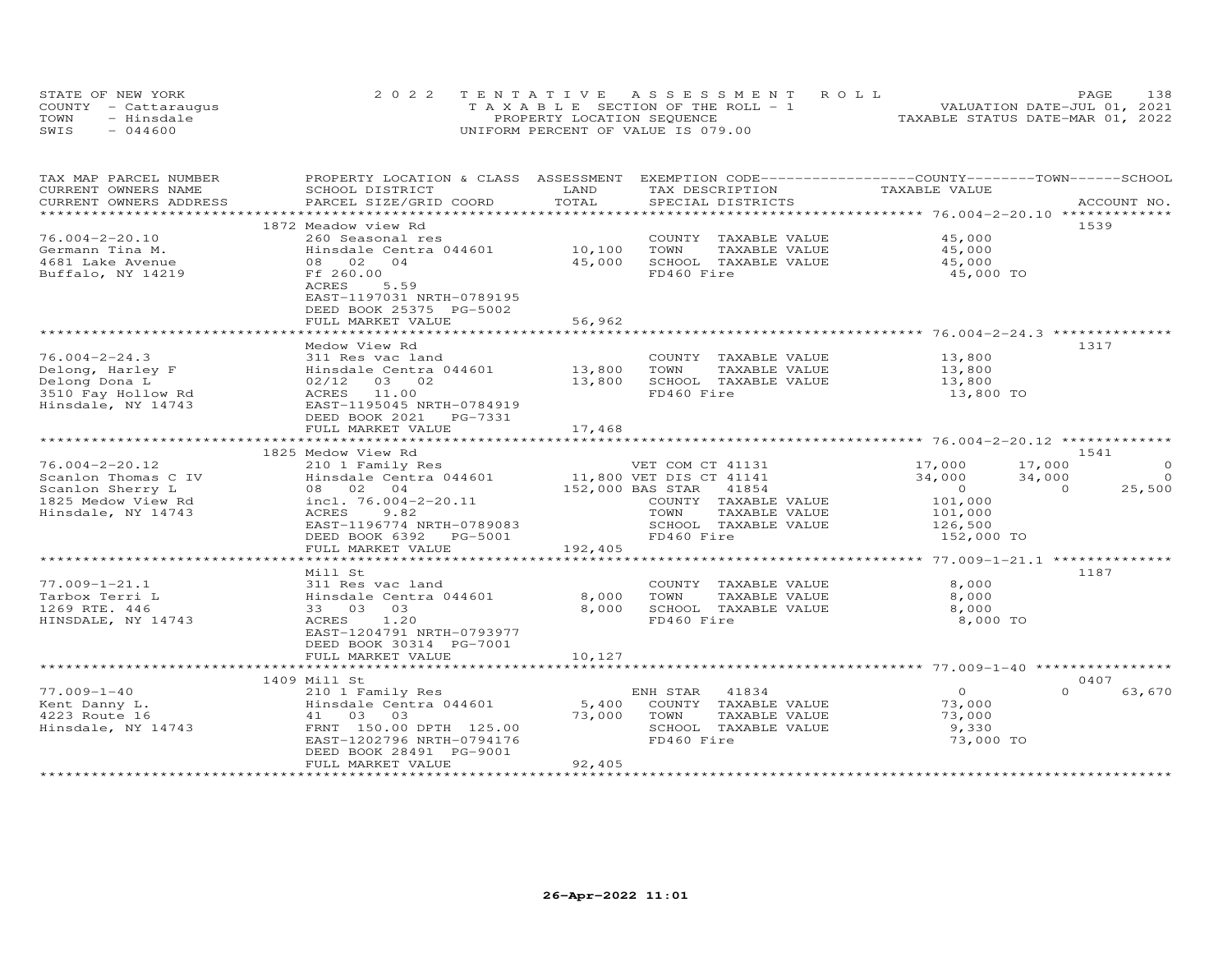| STATE OF NEW YORK    | 2022 TENTATIVE ASSESSMENT ROLL        | 139<br>PAGE                      |
|----------------------|---------------------------------------|----------------------------------|
| COUNTY - Cattaraugus | T A X A B L E SECTION OF THE ROLL - 1 | VALUATION DATE-JUL 01, 2021      |
| - Hinsdale<br>TOWN   | PROPERTY LOCATION SEQUENCE            | TAXABLE STATUS DATE-MAR 01, 2022 |
| SWIS<br>$-044600$    | UNIFORM PERCENT OF VALUE IS 079.00    |                                  |

| TAX MAP PARCEL NUMBER                                                                                                                                     | PROPERTY LOCATION & CLASS ASSESSMENT EXEMPTION CODE---------------COUNTY-------TOWN-----SCHOOL        |             |                |                                                                           |                  |                  |             |
|-----------------------------------------------------------------------------------------------------------------------------------------------------------|-------------------------------------------------------------------------------------------------------|-------------|----------------|---------------------------------------------------------------------------|------------------|------------------|-------------|
| CURRENT OWNERS NAME                                                                                                                                       | SCHOOL DISTRICT                                                                                       | LAND        |                | TAX DESCRIPTION                                                           | TAXABLE VALUE    |                  |             |
| CURRENT OWNERS ADDRESS                                                                                                                                    | PARCEL SIZE/GRID COORD                                                                                | TOTAL       |                | SPECIAL DISTRICTS                                                         |                  |                  | ACCOUNT NO. |
|                                                                                                                                                           |                                                                                                       |             |                |                                                                           |                  |                  |             |
|                                                                                                                                                           | 1429 Mill St                                                                                          |             |                |                                                                           |                  | 0148             |             |
| $77.009 - 1 - 42$                                                                                                                                         | 210 1 Family Res                                                                                      |             | BAS STAR 41854 |                                                                           | $\Omega$         | $\Omega$         | 25,500      |
| Kenneth J. Poe, Trustee of the Hinsdale Centra 044601                                                                                                     |                                                                                                       |             |                | 8,500 COUNTY TAXABLE VALUE                                                | 94,000           |                  |             |
| Victoires Trust dated April 6, 41 03 03                                                                                                                   |                                                                                                       | 94,000 TOWN |                | TAXABLE VALUE                                                             | 94,000           |                  |             |
| 1435 Mill Street                                                                                                                                          |                                                                                                       |             |                | SCHOOL TAXABLE VALUE                                                      | 68,500           |                  |             |
| Hinsdale, NY 14743                                                                                                                                        | FRNT 200.00 DPTH<br>ACRES 1.56                                                                        |             | FD460 Fire     |                                                                           | 94,000 TO        |                  |             |
|                                                                                                                                                           | EAST-1202468 NRTH-0794070                                                                             |             |                |                                                                           |                  |                  |             |
|                                                                                                                                                           | DEED BOOK 20210 PG-4697                                                                               |             |                |                                                                           |                  |                  |             |
|                                                                                                                                                           | FULL MARKET VALUE                                                                                     | 118,987     |                |                                                                           |                  |                  |             |
|                                                                                                                                                           |                                                                                                       |             |                |                                                                           |                  |                  |             |
|                                                                                                                                                           | 1438 Mill St                                                                                          |             |                |                                                                           |                  | 0393             |             |
| $77.009 - 1 - 1.1$                                                                                                                                        | 210 1 Family Res                                                                                      |             |                | COUNTY TAXABLE VALUE                                                      | 45,000           |                  |             |
| Kent Robert L.<br>In the Bobbi Jo                                                                                                                         |                                                                                                       | 8,300 TOWN  |                | TAXABLE VALUE                                                             | 45,000           |                  |             |
| Kent Bobbi Jo                                                                                                                                             |                                                                                                       |             |                |                                                                           | 45,000           |                  |             |
| 1480 Kent Road                                                                                                                                            |                                                                                                       |             |                | 45,000 SCHOOL TAXABLE VALUE<br>45,000 SCHOOL TAXABLE VALUE                | 45,000 TO        |                  |             |
| Hinsdale, NY 14737                                                                                                                                        | 210 I Family Res<br>Hinsdale Centra 044601<br>41 03 03<br>Christine Jones 1450 mill<br>737 ACRES 1.30 |             |                |                                                                           |                  |                  |             |
|                                                                                                                                                           | EAST-1202511 NRTH-0794462                                                                             |             |                |                                                                           |                  |                  |             |
|                                                                                                                                                           |                                                                                                       |             |                |                                                                           |                  |                  |             |
|                                                                                                                                                           | DEED BOOK 20210 PG-1903                                                                               |             |                |                                                                           |                  |                  |             |
|                                                                                                                                                           | FULL MARKET VALUE                                                                                     | 56,962      |                |                                                                           |                  |                  |             |
|                                                                                                                                                           |                                                                                                       |             |                |                                                                           |                  |                  |             |
|                                                                                                                                                           | 1450 Mill St                                                                                          |             |                |                                                                           |                  | 0393<br>$\Omega$ |             |
| $77.009 - 1 - 1.2$                                                                                                                                        | 210 1 Family Res                                                                                      |             | BAS STAR 41854 |                                                                           | $\overline{O}$   |                  | 25,500      |
| 77.009-1-1.2<br>Jones Kristie Lee and Hinsdale Centra 044601<br>1450 Mill Street and Hinsdale Centra 103<br>Hinsdale, NY 14743 (Christine Jones 1450 mill |                                                                                                       |             |                | 9,600 COUNTY TAXABLE VALUE                                                | 50,000           |                  |             |
|                                                                                                                                                           |                                                                                                       | 50,000 TOWN |                | TAXABLE VALUE                                                             | 50,000           |                  |             |
|                                                                                                                                                           |                                                                                                       |             |                | SCHOOL TAXABLE VALUE                                                      | 24,500           |                  |             |
|                                                                                                                                                           | 2.86<br>ACRES                                                                                         |             | FD460 Fire     |                                                                           | 50,000 TO        |                  |             |
|                                                                                                                                                           | EAST-1202232 NRTH-0794466                                                                             |             |                |                                                                           |                  |                  |             |
|                                                                                                                                                           | DEED BOOK 26578 PG-9001                                                                               |             |                |                                                                           |                  |                  |             |
|                                                                                                                                                           | FULL MARKET VALUE                                                                                     | 63,291      |                |                                                                           |                  |                  |             |
|                                                                                                                                                           |                                                                                                       |             |                |                                                                           |                  |                  |             |
|                                                                                                                                                           | 1451 Mill St                                                                                          |             |                |                                                                           |                  | 0623             |             |
| $77.001 - 1 - 48$                                                                                                                                         | 210 1 Family Res                                                                                      |             | ENH STAR 41834 |                                                                           | $\overline{O}$   | $\Omega$         | 63,670      |
| Quinn Mary                                                                                                                                                | Hinsdale Centra 044601                                                                                |             |                | 8,700 COUNTY TAXABLE VALUE                                                | 67,000           |                  |             |
| Zupancic, Michelle L. Quinn, M 41 03 03                                                                                                                   |                                                                                                       | 67,000 TOWN |                | TAXABLE VALUE                                                             | 67,000           |                  |             |
| 1454 Mill St                                                                                                                                              | FRNT 240.00 DPTH<br>ACRES                                                                             |             |                | SCHOOL TAXABLE VALUE                                                      | 3,330            |                  |             |
| Hinsdale, NY 14743                                                                                                                                        |                                                                                                       |             | FD460 Fire     |                                                                           | 67,000 TO        |                  |             |
|                                                                                                                                                           | EAST-1202246 NRTH-0794110                                                                             |             |                |                                                                           |                  |                  |             |
|                                                                                                                                                           | DEED BOOK 29955 PG-3001                                                                               |             |                |                                                                           |                  |                  |             |
|                                                                                                                                                           | FULL MARKET VALUE                                                                                     | 84,810      |                |                                                                           |                  |                  |             |
|                                                                                                                                                           |                                                                                                       |             |                |                                                                           |                  |                  |             |
|                                                                                                                                                           | Morgan Hollow Rd                                                                                      |             |                |                                                                           |                  | 1401             |             |
| $76.003 - 2 - 12.2$                                                                                                                                       | 312 Vac w/imprv                                                                                       |             |                | COUNTY TAXABLE VALUE                                                      | 17,700<br>17,700 |                  |             |
| Whiteman James                                                                                                                                            | 312 Vac w/imprv<br>Hinsdale Centra 044601<br>01   02   04                                             |             |                | 17,600 TOWN TAXABLE VALUE<br>17,700 SCHOOL TAXABLE VALUE<br>TAXABLE VALUE |                  |                  |             |
| Whiteman Barbara                                                                                                                                          |                                                                                                       |             |                |                                                                           | 17,700           |                  |             |
| 371 Fountain St                                                                                                                                           | FRNT 1910.00 DPTH                                                                                     |             | FD460 Fire     |                                                                           | 17,700 TO        |                  |             |
| Olean, NY 14760                                                                                                                                           | ACRES 21.20                                                                                           |             |                |                                                                           |                  |                  |             |
|                                                                                                                                                           | EAST-1184551 NRTH-0788144                                                                             |             |                |                                                                           |                  |                  |             |
|                                                                                                                                                           | DEED BOOK 00925 PG-00670                                                                              |             |                |                                                                           |                  |                  |             |
|                                                                                                                                                           | FULL MARKET VALUE                                                                                     | 22,405      |                |                                                                           |                  |                  |             |
|                                                                                                                                                           |                                                                                                       |             |                |                                                                           |                  |                  |             |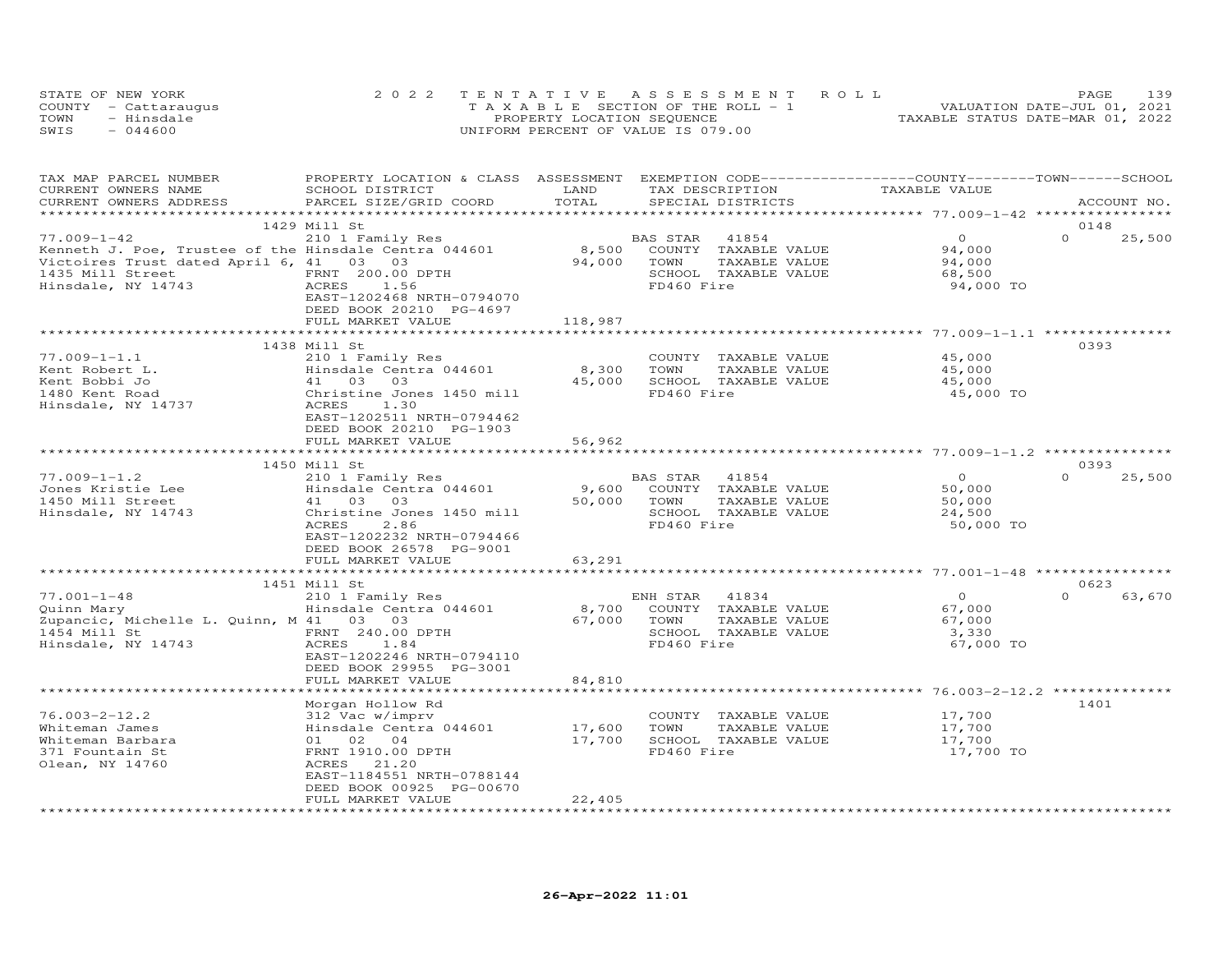|      | STATE OF NEW YORK    | 2022 TENTATIVE ASSESSMENT ROLL        | 140<br>PAGE                      |
|------|----------------------|---------------------------------------|----------------------------------|
|      | COUNTY - Cattaraugus | T A X A B L E SECTION OF THE ROLL - 1 | VALUATION DATE-JUL 01, 2021      |
| TOWN | - Hinsdale           | PROPERTY LOCATION SEQUENCE            | TAXABLE STATUS DATE-MAR 01, 2022 |
| SWIS | $-044600$            | UNIFORM PERCENT OF VALUE IS 079.00    |                                  |

| TAX MAP PARCEL NUMBER<br>CURRENT OWNERS NAME | PROPERTY LOCATION & CLASS ASSESSMENT<br>SCHOOL DISTRICT | LAND                  | TAX DESCRIPTION       | EXEMPTION CODE-----------------COUNTY-------TOWN------SCHOOL<br>TAXABLE VALUE |
|----------------------------------------------|---------------------------------------------------------|-----------------------|-----------------------|-------------------------------------------------------------------------------|
| CURRENT OWNERS ADDRESS                       | PARCEL SIZE/GRID COORD                                  | TOTAL                 | SPECIAL DISTRICTS     | ACCOUNT NO.                                                                   |
| ********************                         |                                                         |                       |                       |                                                                               |
|                                              | Morgan Hollow Rd                                        |                       |                       | 0260                                                                          |
| $76.003 - 2 - 13$                            | 910 Priv forest                                         |                       | COUNTY TAXABLE VALUE  | 22,100                                                                        |
| BLCH, LLC                                    | Hinsdale Centra 044601                                  | 22,100                | TOWN<br>TAXABLE VALUE | 22,100                                                                        |
| Venture Capital, LLC                         | 01 02 04                                                | 22,100                | SCHOOL TAXABLE VALUE  | 22,100                                                                        |
| Brian Pearson                                | FRNT 865.00 DPTH                                        |                       | FD460 Fire            | 22,100 TO                                                                     |
| 5214 Main St Ste 200                         | ACRES 43.56                                             |                       |                       |                                                                               |
| Williamsville, NY 14221                      | EAST-1182924 NRTH-0785797                               |                       |                       |                                                                               |
|                                              | DEED BOOK 13664 PG-5002                                 |                       |                       |                                                                               |
|                                              | FULL MARKET VALUE                                       | 27,975                |                       |                                                                               |
|                                              |                                                         |                       |                       |                                                                               |
|                                              | Morgan Hollow Rd                                        |                       |                       | 1576                                                                          |
| $76.003 - 2 - 15.2$                          | 260 Seasonal res                                        |                       | COUNTY TAXABLE VALUE  | 30,000                                                                        |
| Voelker Donald M                             | Hinsdale Centra 044601                                  | 13,000                | TOWN<br>TAXABLE VALUE | 30,000                                                                        |
| Voelker Rose A                               | 01 02 04                                                | 30,000                | SCHOOL TAXABLE VALUE  | 30,000                                                                        |
| Voelker                                      | ACRES 12.80                                             |                       | FD460 Fire            | 30,000 TO                                                                     |
| 21 Grace Street                              | EAST-1181924 NRTH-0786166                               |                       |                       |                                                                               |
| Buffalo, NY 14207                            | DEED BOOK 2019 PG-16628                                 |                       |                       |                                                                               |
|                                              | FULL MARKET VALUE                                       | 37,975                |                       |                                                                               |
|                                              | **********************                                  | * * * * * * * * * * * |                       |                                                                               |
|                                              | Morgan Hollow Rd                                        |                       |                       | 1387                                                                          |
| $76.003 - 2 - 18.15$                         | 314 Rural vac<10                                        |                       | COUNTY TAXABLE VALUE  | 9,900                                                                         |
| Homanchuk David S                            | Hinsdale Centra 044601                                  | 9,900                 | TOWN<br>TAXABLE VALUE | 9,900                                                                         |
| 97 Miller St                                 | 02 02 04                                                | 9,900                 | SCHOOL TAXABLE VALUE  | 9,900                                                                         |
| Toronto, Ontario, Canada                     | 5.00<br>ACRES                                           |                       | FD460 Fire            | 9,900 TO                                                                      |
| M6N2z8                                       | EAST-1181572 NRTH-0788692                               |                       |                       |                                                                               |
|                                              | DEED BOOK 00922 PG-00431                                |                       |                       |                                                                               |
|                                              | FULL MARKET VALUE                                       | 12,532                |                       |                                                                               |
|                                              |                                                         |                       |                       |                                                                               |
|                                              | Morgan Hollow Rd                                        |                       |                       | 1628                                                                          |
| $76.003 - 2 - 18.26$                         | 260 Seasonal res                                        |                       | COUNTY TAXABLE VALUE  | 11,000                                                                        |
| Mysliwiec James                              | Hinsdale Centra 044601                                  | 9,600                 | TAXABLE VALUE<br>TOWN | 11,000                                                                        |
| 3610 Stony Point Rd                          | 2/2/4                                                   | 11,000                | SCHOOL TAXABLE VALUE  | 11,000                                                                        |
| Grand Island, NY 14072                       | ACRES<br>4.60                                           |                       | FD460 Fire            | 11,000 TO                                                                     |
|                                              | EAST-1181031 NRTH-0789083                               |                       |                       |                                                                               |
|                                              | DEED BOOK 5205 PG-2002                                  |                       |                       |                                                                               |
|                                              | FULL MARKET VALUE<br>**************************         | 13,924                |                       |                                                                               |
|                                              |                                                         |                       |                       |                                                                               |
|                                              | Morgan Hollow Rd                                        |                       |                       | 0509                                                                          |
| $76.003 - 2 - 19$                            | 314 Rural vac<10                                        |                       | COUNTY TAXABLE VALUE  | 28,000                                                                        |
| Deer Haven, LLC                              | Hinsdale Centra 044601                                  | 28,000                | TOWN<br>TAXABLE VALUE | 28,000                                                                        |
| 371 Fountain St.                             | 01 02 04                                                | 28,000                | SCHOOL TAXABLE VALUE  | 28,000                                                                        |
| Olean, NY 14760                              | Ff 2135.00                                              |                       | FD460 Fire            | 28,000 TO                                                                     |
|                                              | ACRES 72.75                                             |                       |                       |                                                                               |
|                                              | EAST-1182994 NRTH-0787776                               |                       |                       |                                                                               |
|                                              | DEED BOOK 24528 PG-5002<br>FULL MARKET VALUE            | 35,443                |                       |                                                                               |
| ********************                         | *************************                               |                       |                       |                                                                               |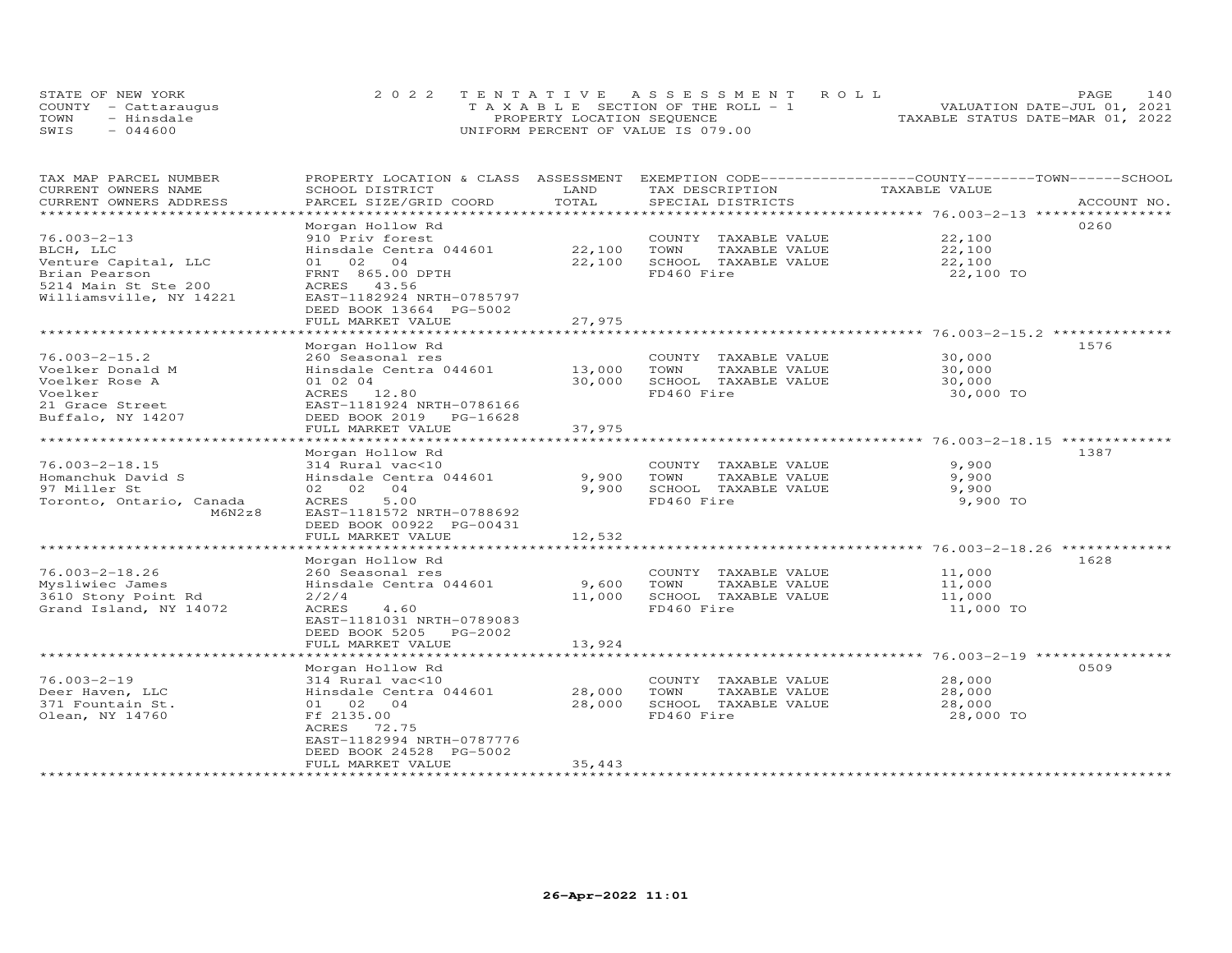|      | STATE OF NEW YORK    | 2022 TENTATIVE ASSESSMENT ROLL        | 141<br>PAGE                      |
|------|----------------------|---------------------------------------|----------------------------------|
|      | COUNTY - Cattaraugus | T A X A B L E SECTION OF THE ROLL - 1 | VALUATION DATE-JUL 01, 2021      |
| TOWN | - Hinsdale           | PROPERTY LOCATION SEQUENCE            | TAXABLE STATUS DATE-MAR 01, 2022 |
| SWIS | $-044600$            | UNIFORM PERCENT OF VALUE IS 079.00    |                                  |

| TAX MAP PARCEL NUMBER<br>CURRENT OWNERS NAME<br>CURRENT OWNERS ADDRESS | PROPERTY LOCATION & CLASS ASSESSMENT<br>SCHOOL DISTRICT<br>PARCEL SIZE/GRID COORD | LAND<br>TOTAL           | EXEMPTION CODE-----------------COUNTY-------TOWN------SCHOOL<br>TAX DESCRIPTION<br>SPECIAL DISTRICTS | TAXABLE VALUE                     | ACCOUNT NO.         |
|------------------------------------------------------------------------|-----------------------------------------------------------------------------------|-------------------------|------------------------------------------------------------------------------------------------------|-----------------------------------|---------------------|
| ******************************                                         |                                                                                   |                         |                                                                                                      |                                   |                     |
|                                                                        | Morgan Hollow Rd                                                                  |                         |                                                                                                      |                                   | 1658                |
| $76.004 - 1 - 3.6$                                                     | 311 Res vac land                                                                  |                         | COUNTY TAXABLE VALUE                                                                                 | 300                               |                     |
| Procacci Anthony P.                                                    | Hinsdale Centra 044601                                                            | 300                     | TAXABLE VALUE<br>TOWN                                                                                | 300                               |                     |
| 3889 Isaman Road                                                       | 02<br>03/04<br>04                                                                 | 300                     | SCHOOL TAXABLE VALUE                                                                                 | 300                               |                     |
| Hinsdale, NY 14743                                                     | Ff 860.00                                                                         |                         | FD460 Fire                                                                                           | 300 TO                            |                     |
|                                                                        | FRNT<br>53.00 DPTH 288.00<br>ACRES<br>0.35                                        |                         |                                                                                                      |                                   |                     |
|                                                                        | EAST-1187735 NRTH-0789387<br>DEED BOOK 30058 PG-8006                              |                         |                                                                                                      |                                   |                     |
|                                                                        | FULL MARKET VALUE                                                                 | 380                     |                                                                                                      |                                   |                     |
|                                                                        |                                                                                   |                         |                                                                                                      |                                   |                     |
|                                                                        | 2516 Morgan Hollow Rd                                                             |                         |                                                                                                      |                                   | 0616                |
| $76.004 - 1 - 4$                                                       | 240 Rural res                                                                     |                         | COUNTY TAXABLE VALUE                                                                                 | 110,000                           |                     |
| Smith Robert W                                                         | Hinsdale Centra 044601                                                            | 26,400                  | TOWN<br>TAXABLE VALUE                                                                                | 110,000                           |                     |
| Smith Sarah                                                            | 04 02 04                                                                          | 110,000                 | SCHOOL TAXABLE VALUE                                                                                 | 110,000                           |                     |
| 2516 Morgan Hollow Rd                                                  | Ff 795.00                                                                         |                         | FD460 Fire                                                                                           | 110,000 TO                        |                     |
| Hinsdale, NY 14743                                                     | ACRES 64.77                                                                       |                         |                                                                                                      |                                   |                     |
|                                                                        | EAST-1189479 NRTH-0790421                                                         |                         |                                                                                                      |                                   |                     |
|                                                                        | DEED BOOK 824<br>PG-00612                                                         |                         |                                                                                                      |                                   |                     |
|                                                                        | FULL MARKET VALUE                                                                 | 139,241                 |                                                                                                      |                                   |                     |
|                                                                        | ***********************                                                           |                         |                                                                                                      |                                   |                     |
|                                                                        | 2577 Morgan Hollow Rd                                                             |                         |                                                                                                      |                                   | 0744                |
| $76.004 - 1 - 3.1$                                                     | 240 Rural res                                                                     |                         | ENH STAR<br>41834                                                                                    | $\circ$                           | $\Omega$<br>63,670  |
| Zimmer David A                                                         | Hinsdale Centra 044601                                                            | 58,800                  | COUNTY TAXABLE VALUE                                                                                 | 165,000                           |                     |
| 2577 Morgan Hollow Rd                                                  | 03/04 02<br>04                                                                    | 165,000                 | TOWN<br>TAXABLE VALUE                                                                                | 165,000                           |                     |
| Hinsdale, NY 14743                                                     | Ff 860.00                                                                         |                         | SCHOOL TAXABLE VALUE                                                                                 | 101,330                           |                     |
|                                                                        | ACRES 226.70                                                                      |                         | FD460 Fire                                                                                           | 165,000 TO                        |                     |
|                                                                        | EAST-1188473 NRTH-0789847                                                         |                         |                                                                                                      |                                   |                     |
|                                                                        | DEED BOOK 00973 PG-01128                                                          |                         |                                                                                                      |                                   |                     |
|                                                                        | FULL MARKET VALUE                                                                 | 208,861                 |                                                                                                      |                                   |                     |
|                                                                        |                                                                                   | * * * * * * * * * * * * |                                                                                                      |                                   |                     |
|                                                                        | 2612 Morgan Hollow Rd                                                             |                         |                                                                                                      |                                   | 1283                |
| $76.004 - 1 - 3.4$                                                     |                                                                                   |                         |                                                                                                      | 49,000                            |                     |
| Zimmer David                                                           | 210 1 Family Res                                                                  |                         | COUNTY TAXABLE VALUE                                                                                 |                                   |                     |
|                                                                        | Hinsdale Centra 044601                                                            | 7,200                   | TOWN<br>TAXABLE VALUE                                                                                | 49,000                            |                     |
| 2577 Morgan Hollow Rd                                                  | 04 02 04                                                                          | 49,000                  | SCHOOL TAXABLE VALUE                                                                                 | 49,000                            |                     |
| Hinsdale, NY 14743                                                     | FRNT 150.00 DPTH 233.75                                                           |                         | FD460 Fire                                                                                           | 49,000 TO                         |                     |
|                                                                        | EAST-1188198 NRTH-0788729                                                         |                         |                                                                                                      |                                   |                     |
|                                                                        | DEED BOOK 1024<br>$PG-71$                                                         |                         |                                                                                                      |                                   |                     |
|                                                                        | FULL MARKET VALUE                                                                 | 62,025                  |                                                                                                      |                                   |                     |
|                                                                        |                                                                                   |                         |                                                                                                      |                                   |                     |
|                                                                        | 2641 Morgan Hollow Rd                                                             |                         |                                                                                                      |                                   | 0069                |
| $76.004 - 1 - 19.1$                                                    | 210 1 Family Res                                                                  |                         | AGED C<br>41802                                                                                      | 38,480                            | $\circ$<br>$\Omega$ |
| Bly Betty J                                                            | Hinsdale Centra 044601                                                            |                         | 72,200 VET COM CT 41131                                                                              | 17,000<br>17,000                  | $\Omega$            |
| 2641 Morgan Hollow Rd                                                  | 03 02<br>04                                                                       |                         | 113,200 ENH STAR<br>41834                                                                            | $\Omega$                          | 63,670<br>$\Omega$  |
| Hinsdale, NY 14743                                                     | Ff 85.00                                                                          |                         | COUNTY TAXABLE VALUE                                                                                 | 57,720                            |                     |
|                                                                        | ACRES 246.70                                                                      |                         | TOWN<br>TAXABLE VALUE                                                                                | 96,200                            |                     |
|                                                                        | EAST-1185829 NRTH-0789157                                                         |                         | SCHOOL TAXABLE VALUE                                                                                 | 49,530                            |                     |
|                                                                        | PG-3001<br>DEED BOOK 7370                                                         |                         | FD460 Fire                                                                                           | 113,200 TO                        |                     |
|                                                                        | FULL MARKET VALUE                                                                 | 143,291                 |                                                                                                      |                                   |                     |
| ************************                                               | *************************                                                         | *********************** |                                                                                                      | ********************************* |                     |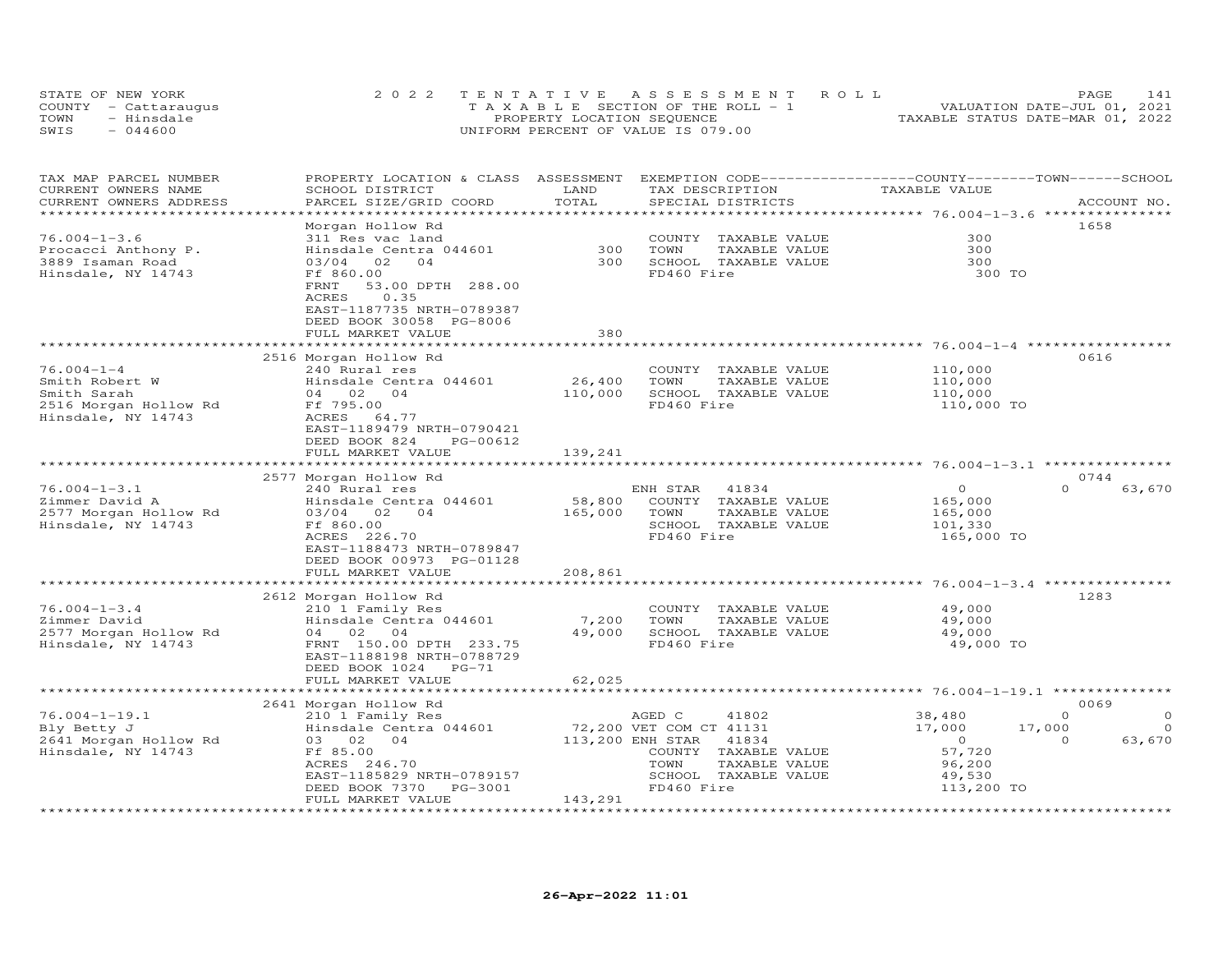| STATE OF NEW YORK    | 2022 TENTATIVE ASSESSMENT ROLL |                                       |  |                                  | PAGE. |  |
|----------------------|--------------------------------|---------------------------------------|--|----------------------------------|-------|--|
| COUNTY - Cattaraugus |                                | T A X A B L E SECTION OF THE ROLL - 1 |  | VALUATION DATE-JUL 01, 2021      |       |  |
| TOWN<br>- Hinsdale   |                                | PROPERTY LOCATION SEQUENCE            |  | TAXABLE STATUS DATE-MAR 01, 2022 |       |  |
| SWIS<br>$-044600$    |                                | UNIFORM PERCENT OF VALUE IS 079.00    |  |                                  |       |  |

| CURRENT OWNERS NAME<br>SCHOOL DISTRICT<br>LAND<br>TAX DESCRIPTION<br>TAXABLE VALUE<br>TOTAL<br>CURRENT OWNERS ADDRESS<br>PARCEL SIZE/GRID COORD<br>SPECIAL DISTRICTS<br>ACCOUNT NO.<br>***********************<br>2647 Morgan Hollow Rd<br>1654<br>$\Omega$<br>BAS STAR<br>41854<br>$\overline{O}$<br>25,500<br>$76.004 - 1 - 19.7$<br>210 1 Family Res<br>4,500<br>COUNTY TAXABLE VALUE<br>60,200<br>Hollowell Erin<br>Hinsdale Centra 044601<br>60,200<br>2674 Morgan Hollow Rd<br>03 02 04<br>TOWN<br>TAXABLE VALUE<br>60,200<br>Ff 85.00<br>SCHOOL TAXABLE VALUE<br>34,700<br>Hinsdale, NY 14743<br>FD460 Fire<br>60,200 TO<br>FRNT<br>96.60 DPTH 138.30<br>BANK<br>026<br>EAST-1187699 NRTH-0788523<br>DEED BOOK 7981 PG-6001<br>76,203<br>FULL MARKET VALUE<br>2669 Morgan Hollow Rd<br>1655<br>$\Omega$<br>BAS STAR<br>41854<br>$\circ$<br>$76.004 - 1 - 19.8$<br>270 Mfg housing<br>21,000<br>Hollowell Daniel<br>4,800<br>COUNTY TAXABLE VALUE<br>Hinsdale Centra 044601<br>21,000<br>21,000<br>2669 Morgan Hollow Rd<br>03 02<br>04<br>TOWN<br>TAXABLE VALUE<br>21,000<br>Hinsdale, NY 14743<br>Ff 85.00<br>SCHOOL TAXABLE VALUE<br>$\Omega$<br>FD460 Fire<br>21,000 TO<br>FRNT 173.60 DPTH 150.00<br>EAST-1187601 NRTH-0788523<br>DEED BOOK 7981<br>PG-6002<br>FULL MARKET VALUE<br>26,582<br>1177<br>2674 Morgan Hollow Rd<br>10,200<br>$76.004 - 1 - 3.3$<br>VET WAR CT 41121<br>10,200<br>210 1 Family Res<br>$\Omega$<br>Hollowell Ronald Jr<br>Hinsdale Centra 044601<br>9,800 ENH STAR<br>41834<br>$\Omega$<br>63,670<br>$\Omega$<br>04 02 04<br>Hollowell Debra<br>73,600<br>63,400<br>COUNTY TAXABLE VALUE<br>2674 Morgan Hollow Rd<br>FRNT 312.00 DPTH<br>TOWN<br>TAXABLE VALUE<br>63,400<br>Hinsdale, NY 14743<br>3.10<br>ACRES<br>SCHOOL TAXABLE VALUE<br>9,930<br>EAST-1187326 NRTH-0788866<br>FD460 Fire<br>73,600 TO<br>DEED BOOK 824<br>PG-00341<br>93,165<br>FULL MARKET VALUE<br>2805 Morgan Hollow Rd<br>0725<br>28,000<br>$76.003 - 2 - 11$<br>COUNTY TAXABLE VALUE<br>322 Rural vac>10<br>28,000<br>TAXABLE VALUE<br>28,000<br>White Timothy J.<br>Hinsdale Centra 044601<br>TOWN<br>83 Monarch Drive<br>28,000<br>SCHOOL TAXABLE VALUE<br>01 02<br>28,000<br>$\overline{04}$<br>Amherst, NY 14226<br>life use Stavish<br>FD460 Fire<br>28,000 TO<br>FRNT 485.00 DPTH<br>ACRES<br>33.69<br>EAST-1185368 NRTH-0786538<br>DEED BOOK 20210 PG-9711<br>35,443<br>FULL MARKET VALUE | TAX MAP PARCEL NUMBER | PROPERTY LOCATION & CLASS ASSESSMENT |  | EXEMPTION CODE-----------------COUNTY-------TOWN------SCHOOL |  |
|---------------------------------------------------------------------------------------------------------------------------------------------------------------------------------------------------------------------------------------------------------------------------------------------------------------------------------------------------------------------------------------------------------------------------------------------------------------------------------------------------------------------------------------------------------------------------------------------------------------------------------------------------------------------------------------------------------------------------------------------------------------------------------------------------------------------------------------------------------------------------------------------------------------------------------------------------------------------------------------------------------------------------------------------------------------------------------------------------------------------------------------------------------------------------------------------------------------------------------------------------------------------------------------------------------------------------------------------------------------------------------------------------------------------------------------------------------------------------------------------------------------------------------------------------------------------------------------------------------------------------------------------------------------------------------------------------------------------------------------------------------------------------------------------------------------------------------------------------------------------------------------------------------------------------------------------------------------------------------------------------------------------------------------------------------------------------------------------------------------------------------------------------------------------------------------------------------------------------------------------------------------------------------------------------------------------------------------------------------------------------------------------------------------|-----------------------|--------------------------------------|--|--------------------------------------------------------------|--|
|                                                                                                                                                                                                                                                                                                                                                                                                                                                                                                                                                                                                                                                                                                                                                                                                                                                                                                                                                                                                                                                                                                                                                                                                                                                                                                                                                                                                                                                                                                                                                                                                                                                                                                                                                                                                                                                                                                                                                                                                                                                                                                                                                                                                                                                                                                                                                                                                               |                       |                                      |  |                                                              |  |
|                                                                                                                                                                                                                                                                                                                                                                                                                                                                                                                                                                                                                                                                                                                                                                                                                                                                                                                                                                                                                                                                                                                                                                                                                                                                                                                                                                                                                                                                                                                                                                                                                                                                                                                                                                                                                                                                                                                                                                                                                                                                                                                                                                                                                                                                                                                                                                                                               |                       |                                      |  |                                                              |  |
|                                                                                                                                                                                                                                                                                                                                                                                                                                                                                                                                                                                                                                                                                                                                                                                                                                                                                                                                                                                                                                                                                                                                                                                                                                                                                                                                                                                                                                                                                                                                                                                                                                                                                                                                                                                                                                                                                                                                                                                                                                                                                                                                                                                                                                                                                                                                                                                                               |                       |                                      |  |                                                              |  |
|                                                                                                                                                                                                                                                                                                                                                                                                                                                                                                                                                                                                                                                                                                                                                                                                                                                                                                                                                                                                                                                                                                                                                                                                                                                                                                                                                                                                                                                                                                                                                                                                                                                                                                                                                                                                                                                                                                                                                                                                                                                                                                                                                                                                                                                                                                                                                                                                               |                       |                                      |  |                                                              |  |
|                                                                                                                                                                                                                                                                                                                                                                                                                                                                                                                                                                                                                                                                                                                                                                                                                                                                                                                                                                                                                                                                                                                                                                                                                                                                                                                                                                                                                                                                                                                                                                                                                                                                                                                                                                                                                                                                                                                                                                                                                                                                                                                                                                                                                                                                                                                                                                                                               |                       |                                      |  |                                                              |  |
|                                                                                                                                                                                                                                                                                                                                                                                                                                                                                                                                                                                                                                                                                                                                                                                                                                                                                                                                                                                                                                                                                                                                                                                                                                                                                                                                                                                                                                                                                                                                                                                                                                                                                                                                                                                                                                                                                                                                                                                                                                                                                                                                                                                                                                                                                                                                                                                                               |                       |                                      |  |                                                              |  |
|                                                                                                                                                                                                                                                                                                                                                                                                                                                                                                                                                                                                                                                                                                                                                                                                                                                                                                                                                                                                                                                                                                                                                                                                                                                                                                                                                                                                                                                                                                                                                                                                                                                                                                                                                                                                                                                                                                                                                                                                                                                                                                                                                                                                                                                                                                                                                                                                               |                       |                                      |  |                                                              |  |
|                                                                                                                                                                                                                                                                                                                                                                                                                                                                                                                                                                                                                                                                                                                                                                                                                                                                                                                                                                                                                                                                                                                                                                                                                                                                                                                                                                                                                                                                                                                                                                                                                                                                                                                                                                                                                                                                                                                                                                                                                                                                                                                                                                                                                                                                                                                                                                                                               |                       |                                      |  |                                                              |  |
|                                                                                                                                                                                                                                                                                                                                                                                                                                                                                                                                                                                                                                                                                                                                                                                                                                                                                                                                                                                                                                                                                                                                                                                                                                                                                                                                                                                                                                                                                                                                                                                                                                                                                                                                                                                                                                                                                                                                                                                                                                                                                                                                                                                                                                                                                                                                                                                                               |                       |                                      |  |                                                              |  |
|                                                                                                                                                                                                                                                                                                                                                                                                                                                                                                                                                                                                                                                                                                                                                                                                                                                                                                                                                                                                                                                                                                                                                                                                                                                                                                                                                                                                                                                                                                                                                                                                                                                                                                                                                                                                                                                                                                                                                                                                                                                                                                                                                                                                                                                                                                                                                                                                               |                       |                                      |  |                                                              |  |
|                                                                                                                                                                                                                                                                                                                                                                                                                                                                                                                                                                                                                                                                                                                                                                                                                                                                                                                                                                                                                                                                                                                                                                                                                                                                                                                                                                                                                                                                                                                                                                                                                                                                                                                                                                                                                                                                                                                                                                                                                                                                                                                                                                                                                                                                                                                                                                                                               |                       |                                      |  |                                                              |  |
|                                                                                                                                                                                                                                                                                                                                                                                                                                                                                                                                                                                                                                                                                                                                                                                                                                                                                                                                                                                                                                                                                                                                                                                                                                                                                                                                                                                                                                                                                                                                                                                                                                                                                                                                                                                                                                                                                                                                                                                                                                                                                                                                                                                                                                                                                                                                                                                                               |                       |                                      |  |                                                              |  |
|                                                                                                                                                                                                                                                                                                                                                                                                                                                                                                                                                                                                                                                                                                                                                                                                                                                                                                                                                                                                                                                                                                                                                                                                                                                                                                                                                                                                                                                                                                                                                                                                                                                                                                                                                                                                                                                                                                                                                                                                                                                                                                                                                                                                                                                                                                                                                                                                               |                       |                                      |  |                                                              |  |
|                                                                                                                                                                                                                                                                                                                                                                                                                                                                                                                                                                                                                                                                                                                                                                                                                                                                                                                                                                                                                                                                                                                                                                                                                                                                                                                                                                                                                                                                                                                                                                                                                                                                                                                                                                                                                                                                                                                                                                                                                                                                                                                                                                                                                                                                                                                                                                                                               |                       |                                      |  |                                                              |  |
|                                                                                                                                                                                                                                                                                                                                                                                                                                                                                                                                                                                                                                                                                                                                                                                                                                                                                                                                                                                                                                                                                                                                                                                                                                                                                                                                                                                                                                                                                                                                                                                                                                                                                                                                                                                                                                                                                                                                                                                                                                                                                                                                                                                                                                                                                                                                                                                                               |                       |                                      |  |                                                              |  |
|                                                                                                                                                                                                                                                                                                                                                                                                                                                                                                                                                                                                                                                                                                                                                                                                                                                                                                                                                                                                                                                                                                                                                                                                                                                                                                                                                                                                                                                                                                                                                                                                                                                                                                                                                                                                                                                                                                                                                                                                                                                                                                                                                                                                                                                                                                                                                                                                               |                       |                                      |  |                                                              |  |
|                                                                                                                                                                                                                                                                                                                                                                                                                                                                                                                                                                                                                                                                                                                                                                                                                                                                                                                                                                                                                                                                                                                                                                                                                                                                                                                                                                                                                                                                                                                                                                                                                                                                                                                                                                                                                                                                                                                                                                                                                                                                                                                                                                                                                                                                                                                                                                                                               |                       |                                      |  |                                                              |  |
|                                                                                                                                                                                                                                                                                                                                                                                                                                                                                                                                                                                                                                                                                                                                                                                                                                                                                                                                                                                                                                                                                                                                                                                                                                                                                                                                                                                                                                                                                                                                                                                                                                                                                                                                                                                                                                                                                                                                                                                                                                                                                                                                                                                                                                                                                                                                                                                                               |                       |                                      |  |                                                              |  |
|                                                                                                                                                                                                                                                                                                                                                                                                                                                                                                                                                                                                                                                                                                                                                                                                                                                                                                                                                                                                                                                                                                                                                                                                                                                                                                                                                                                                                                                                                                                                                                                                                                                                                                                                                                                                                                                                                                                                                                                                                                                                                                                                                                                                                                                                                                                                                                                                               |                       |                                      |  |                                                              |  |
|                                                                                                                                                                                                                                                                                                                                                                                                                                                                                                                                                                                                                                                                                                                                                                                                                                                                                                                                                                                                                                                                                                                                                                                                                                                                                                                                                                                                                                                                                                                                                                                                                                                                                                                                                                                                                                                                                                                                                                                                                                                                                                                                                                                                                                                                                                                                                                                                               |                       |                                      |  |                                                              |  |
|                                                                                                                                                                                                                                                                                                                                                                                                                                                                                                                                                                                                                                                                                                                                                                                                                                                                                                                                                                                                                                                                                                                                                                                                                                                                                                                                                                                                                                                                                                                                                                                                                                                                                                                                                                                                                                                                                                                                                                                                                                                                                                                                                                                                                                                                                                                                                                                                               |                       |                                      |  |                                                              |  |
|                                                                                                                                                                                                                                                                                                                                                                                                                                                                                                                                                                                                                                                                                                                                                                                                                                                                                                                                                                                                                                                                                                                                                                                                                                                                                                                                                                                                                                                                                                                                                                                                                                                                                                                                                                                                                                                                                                                                                                                                                                                                                                                                                                                                                                                                                                                                                                                                               |                       |                                      |  |                                                              |  |
|                                                                                                                                                                                                                                                                                                                                                                                                                                                                                                                                                                                                                                                                                                                                                                                                                                                                                                                                                                                                                                                                                                                                                                                                                                                                                                                                                                                                                                                                                                                                                                                                                                                                                                                                                                                                                                                                                                                                                                                                                                                                                                                                                                                                                                                                                                                                                                                                               |                       |                                      |  |                                                              |  |
|                                                                                                                                                                                                                                                                                                                                                                                                                                                                                                                                                                                                                                                                                                                                                                                                                                                                                                                                                                                                                                                                                                                                                                                                                                                                                                                                                                                                                                                                                                                                                                                                                                                                                                                                                                                                                                                                                                                                                                                                                                                                                                                                                                                                                                                                                                                                                                                                               |                       |                                      |  |                                                              |  |
|                                                                                                                                                                                                                                                                                                                                                                                                                                                                                                                                                                                                                                                                                                                                                                                                                                                                                                                                                                                                                                                                                                                                                                                                                                                                                                                                                                                                                                                                                                                                                                                                                                                                                                                                                                                                                                                                                                                                                                                                                                                                                                                                                                                                                                                                                                                                                                                                               |                       |                                      |  |                                                              |  |
|                                                                                                                                                                                                                                                                                                                                                                                                                                                                                                                                                                                                                                                                                                                                                                                                                                                                                                                                                                                                                                                                                                                                                                                                                                                                                                                                                                                                                                                                                                                                                                                                                                                                                                                                                                                                                                                                                                                                                                                                                                                                                                                                                                                                                                                                                                                                                                                                               |                       |                                      |  |                                                              |  |
|                                                                                                                                                                                                                                                                                                                                                                                                                                                                                                                                                                                                                                                                                                                                                                                                                                                                                                                                                                                                                                                                                                                                                                                                                                                                                                                                                                                                                                                                                                                                                                                                                                                                                                                                                                                                                                                                                                                                                                                                                                                                                                                                                                                                                                                                                                                                                                                                               |                       |                                      |  |                                                              |  |
|                                                                                                                                                                                                                                                                                                                                                                                                                                                                                                                                                                                                                                                                                                                                                                                                                                                                                                                                                                                                                                                                                                                                                                                                                                                                                                                                                                                                                                                                                                                                                                                                                                                                                                                                                                                                                                                                                                                                                                                                                                                                                                                                                                                                                                                                                                                                                                                                               |                       |                                      |  |                                                              |  |
|                                                                                                                                                                                                                                                                                                                                                                                                                                                                                                                                                                                                                                                                                                                                                                                                                                                                                                                                                                                                                                                                                                                                                                                                                                                                                                                                                                                                                                                                                                                                                                                                                                                                                                                                                                                                                                                                                                                                                                                                                                                                                                                                                                                                                                                                                                                                                                                                               |                       |                                      |  |                                                              |  |
|                                                                                                                                                                                                                                                                                                                                                                                                                                                                                                                                                                                                                                                                                                                                                                                                                                                                                                                                                                                                                                                                                                                                                                                                                                                                                                                                                                                                                                                                                                                                                                                                                                                                                                                                                                                                                                                                                                                                                                                                                                                                                                                                                                                                                                                                                                                                                                                                               |                       |                                      |  |                                                              |  |
|                                                                                                                                                                                                                                                                                                                                                                                                                                                                                                                                                                                                                                                                                                                                                                                                                                                                                                                                                                                                                                                                                                                                                                                                                                                                                                                                                                                                                                                                                                                                                                                                                                                                                                                                                                                                                                                                                                                                                                                                                                                                                                                                                                                                                                                                                                                                                                                                               |                       |                                      |  |                                                              |  |
|                                                                                                                                                                                                                                                                                                                                                                                                                                                                                                                                                                                                                                                                                                                                                                                                                                                                                                                                                                                                                                                                                                                                                                                                                                                                                                                                                                                                                                                                                                                                                                                                                                                                                                                                                                                                                                                                                                                                                                                                                                                                                                                                                                                                                                                                                                                                                                                                               |                       |                                      |  |                                                              |  |
|                                                                                                                                                                                                                                                                                                                                                                                                                                                                                                                                                                                                                                                                                                                                                                                                                                                                                                                                                                                                                                                                                                                                                                                                                                                                                                                                                                                                                                                                                                                                                                                                                                                                                                                                                                                                                                                                                                                                                                                                                                                                                                                                                                                                                                                                                                                                                                                                               |                       |                                      |  |                                                              |  |
|                                                                                                                                                                                                                                                                                                                                                                                                                                                                                                                                                                                                                                                                                                                                                                                                                                                                                                                                                                                                                                                                                                                                                                                                                                                                                                                                                                                                                                                                                                                                                                                                                                                                                                                                                                                                                                                                                                                                                                                                                                                                                                                                                                                                                                                                                                                                                                                                               |                       |                                      |  |                                                              |  |
|                                                                                                                                                                                                                                                                                                                                                                                                                                                                                                                                                                                                                                                                                                                                                                                                                                                                                                                                                                                                                                                                                                                                                                                                                                                                                                                                                                                                                                                                                                                                                                                                                                                                                                                                                                                                                                                                                                                                                                                                                                                                                                                                                                                                                                                                                                                                                                                                               |                       |                                      |  |                                                              |  |
|                                                                                                                                                                                                                                                                                                                                                                                                                                                                                                                                                                                                                                                                                                                                                                                                                                                                                                                                                                                                                                                                                                                                                                                                                                                                                                                                                                                                                                                                                                                                                                                                                                                                                                                                                                                                                                                                                                                                                                                                                                                                                                                                                                                                                                                                                                                                                                                                               |                       |                                      |  |                                                              |  |
|                                                                                                                                                                                                                                                                                                                                                                                                                                                                                                                                                                                                                                                                                                                                                                                                                                                                                                                                                                                                                                                                                                                                                                                                                                                                                                                                                                                                                                                                                                                                                                                                                                                                                                                                                                                                                                                                                                                                                                                                                                                                                                                                                                                                                                                                                                                                                                                                               |                       |                                      |  |                                                              |  |
|                                                                                                                                                                                                                                                                                                                                                                                                                                                                                                                                                                                                                                                                                                                                                                                                                                                                                                                                                                                                                                                                                                                                                                                                                                                                                                                                                                                                                                                                                                                                                                                                                                                                                                                                                                                                                                                                                                                                                                                                                                                                                                                                                                                                                                                                                                                                                                                                               |                       |                                      |  |                                                              |  |
|                                                                                                                                                                                                                                                                                                                                                                                                                                                                                                                                                                                                                                                                                                                                                                                                                                                                                                                                                                                                                                                                                                                                                                                                                                                                                                                                                                                                                                                                                                                                                                                                                                                                                                                                                                                                                                                                                                                                                                                                                                                                                                                                                                                                                                                                                                                                                                                                               |                       |                                      |  |                                                              |  |
|                                                                                                                                                                                                                                                                                                                                                                                                                                                                                                                                                                                                                                                                                                                                                                                                                                                                                                                                                                                                                                                                                                                                                                                                                                                                                                                                                                                                                                                                                                                                                                                                                                                                                                                                                                                                                                                                                                                                                                                                                                                                                                                                                                                                                                                                                                                                                                                                               |                       |                                      |  |                                                              |  |
|                                                                                                                                                                                                                                                                                                                                                                                                                                                                                                                                                                                                                                                                                                                                                                                                                                                                                                                                                                                                                                                                                                                                                                                                                                                                                                                                                                                                                                                                                                                                                                                                                                                                                                                                                                                                                                                                                                                                                                                                                                                                                                                                                                                                                                                                                                                                                                                                               |                       |                                      |  |                                                              |  |
|                                                                                                                                                                                                                                                                                                                                                                                                                                                                                                                                                                                                                                                                                                                                                                                                                                                                                                                                                                                                                                                                                                                                                                                                                                                                                                                                                                                                                                                                                                                                                                                                                                                                                                                                                                                                                                                                                                                                                                                                                                                                                                                                                                                                                                                                                                                                                                                                               |                       |                                      |  |                                                              |  |
|                                                                                                                                                                                                                                                                                                                                                                                                                                                                                                                                                                                                                                                                                                                                                                                                                                                                                                                                                                                                                                                                                                                                                                                                                                                                                                                                                                                                                                                                                                                                                                                                                                                                                                                                                                                                                                                                                                                                                                                                                                                                                                                                                                                                                                                                                                                                                                                                               |                       |                                      |  |                                                              |  |
|                                                                                                                                                                                                                                                                                                                                                                                                                                                                                                                                                                                                                                                                                                                                                                                                                                                                                                                                                                                                                                                                                                                                                                                                                                                                                                                                                                                                                                                                                                                                                                                                                                                                                                                                                                                                                                                                                                                                                                                                                                                                                                                                                                                                                                                                                                                                                                                                               |                       |                                      |  |                                                              |  |
|                                                                                                                                                                                                                                                                                                                                                                                                                                                                                                                                                                                                                                                                                                                                                                                                                                                                                                                                                                                                                                                                                                                                                                                                                                                                                                                                                                                                                                                                                                                                                                                                                                                                                                                                                                                                                                                                                                                                                                                                                                                                                                                                                                                                                                                                                                                                                                                                               |                       |                                      |  |                                                              |  |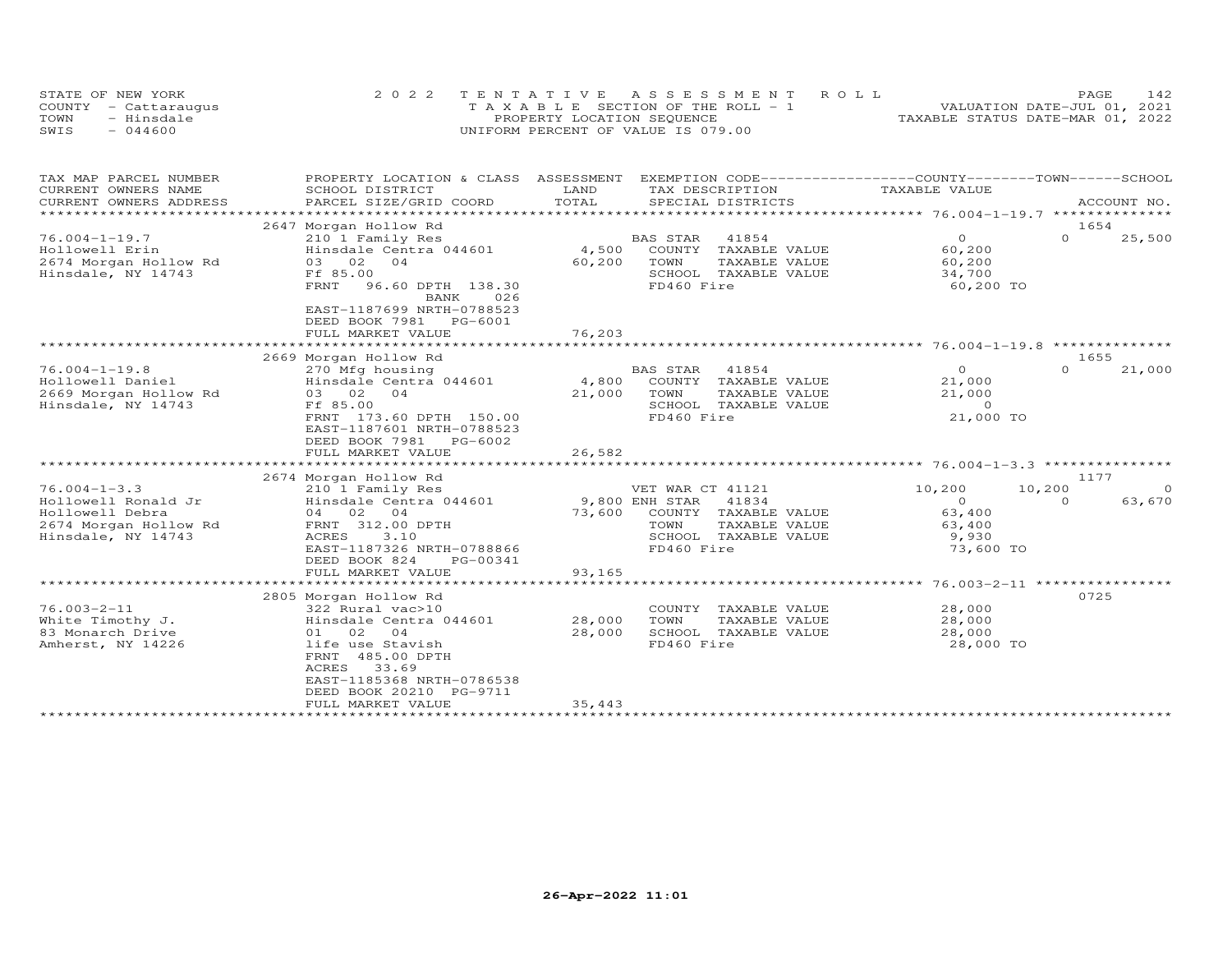|      | STATE OF NEW YORK    | 2022 TENTATIVE ASSESSMENT ROLL     | 143<br>PAGE                      |
|------|----------------------|------------------------------------|----------------------------------|
|      | COUNTY - Cattaraugus | TAXABLE SECTION OF THE ROLL - 1    | VALUATION DATE-JUL 01, 2021      |
| TOWN | - Hinsdale           | PROPERTY LOCATION SEQUENCE         | TAXABLE STATUS DATE-MAR 01, 2022 |
| SWIS | $-044600$            | UNIFORM PERCENT OF VALUE IS 079.00 |                                  |

| TAX MAP PARCEL NUMBER<br>CURRENT OWNERS NAME<br>CURRENT OWNERS ADDRESS | PROPERTY LOCATION & CLASS<br>SCHOOL DISTRICT<br>PARCEL SIZE/GRID COORD | ASSESSMENT<br>LAND<br>TOTAL | EXEMPTION CODE-----------------COUNTY-------TOWN------SCHOOL<br>TAX DESCRIPTION<br>SPECIAL DISTRICTS | TAXABLE VALUE                                    | ACCOUNT NO.        |
|------------------------------------------------------------------------|------------------------------------------------------------------------|-----------------------------|------------------------------------------------------------------------------------------------------|--------------------------------------------------|--------------------|
| *********************                                                  |                                                                        |                             |                                                                                                      |                                                  |                    |
| $76.003 - 2 - 17$                                                      | 2859 Morgan Hollow Rd<br>260 Seasonal res                              |                             | COUNTY TAXABLE VALUE                                                                                 | 33,000                                           | 0022               |
| Bardol James                                                           | Hinsdale Centra 044601                                                 | 12,900                      | TOWN<br>TAXABLE VALUE                                                                                | 33,000                                           |                    |
| Bardol Gloria                                                          | 01 03 04                                                               | 33,000                      | SCHOOL TAXABLE VALUE                                                                                 | 33,000                                           |                    |
| 16 Rumford St                                                          | FRNT 290.00 DPTH                                                       |                             | FD460 Fire                                                                                           | 33,000 TO                                        |                    |
| Depew, NY 14043                                                        | ACRES 12.48                                                            |                             |                                                                                                      |                                                  |                    |
|                                                                        | EAST-1181033 NRTH-0785648                                              |                             |                                                                                                      |                                                  |                    |
|                                                                        | DEED BOOK 692<br>$PG-746$                                              |                             |                                                                                                      |                                                  |                    |
|                                                                        | FULL MARKET VALUE                                                      | 41,772                      |                                                                                                      |                                                  |                    |
|                                                                        |                                                                        |                             |                                                                                                      |                                                  |                    |
|                                                                        | 2867 Morgan Hollow Rd                                                  |                             |                                                                                                      |                                                  | 0343               |
| $76.003 - 2 - 12.1$                                                    | 321 Abandoned ag                                                       |                             | COUNTY TAXABLE VALUE                                                                                 | 33,000                                           |                    |
|                                                                        | Eric G. Filbert and Chris Trus Hinsdale Centra 044601                  | 33,000                      | TOWN<br>TAXABLE VALUE                                                                                | 33,000                                           |                    |
| LVS Trust                                                              | 04<br>01 02                                                            | 33,000                      | SCHOOL TAXABLE VALUE                                                                                 | 33,000                                           |                    |
| 2867 Morgan Hollow Road                                                | ACRES<br>98.10                                                         |                             | FD460 Fire                                                                                           | 33,000 TO                                        |                    |
| Allegany, NY 14706                                                     | EAST-1184366 NRTH-0786094                                              |                             |                                                                                                      |                                                  |                    |
|                                                                        | DEED BOOK 2021<br>PG-16227                                             |                             |                                                                                                      |                                                  |                    |
|                                                                        | FULL MARKET VALUE                                                      | 41,772                      |                                                                                                      |                                                  |                    |
|                                                                        | *****************************                                          | ***********                 |                                                                                                      | ************************ 76.003-2-12.4 ********* |                    |
|                                                                        | 2867 Morgan Hollow Rd                                                  |                             |                                                                                                      |                                                  | 1602               |
| $76.003 - 2 - 12.4$                                                    | 210 1 Family Res                                                       | $12,000$ <sup>B</sup>       | BAS STAR<br>41854                                                                                    | $\circ$                                          | $\Omega$<br>25,500 |
|                                                                        | Eric G. Filbert and Chris Trus Hinsdale Centra 044601                  |                             | COUNTY TAXABLE VALUE                                                                                 | 160,000                                          |                    |
| LVS Trust                                                              | 01 02 04                                                               | 160,000                     | TOWN<br>TAXABLE VALUE                                                                                | 160,000                                          |                    |
| 2867 Morgan Hollow Road                                                | ACRES 10.20                                                            |                             | SCHOOL TAXABLE VALUE                                                                                 | 134,500                                          |                    |
| Allegany, NY 14706                                                     | EAST-1183910 NRTH-0786540                                              |                             | FD460 Fire                                                                                           | 160,000 TO                                       |                    |
|                                                                        | DEED BOOK 2021<br>PG-16227                                             |                             |                                                                                                      |                                                  |                    |
|                                                                        | FULL MARKET VALUE                                                      | 202,532                     |                                                                                                      |                                                  |                    |
|                                                                        | 2871 Morgan Hollow Rd                                                  |                             |                                                                                                      |                                                  | 0023               |
| $76.003 - 2 - 15.1$                                                    | 260 Seasonal res                                                       |                             | COUNTY TAXABLE VALUE                                                                                 | 26,000                                           |                    |
| Bardol James                                                           | Hinsdale Centra 044601                                                 | 17,600                      | TOWN<br>TAXABLE VALUE                                                                                | 26,000                                           |                    |
| Bardol Gloria                                                          | 01 02 04                                                               | 26,000                      | SCHOOL TAXABLE VALUE                                                                                 | 26,000                                           |                    |
| 16 Rumford St                                                          | ACRES<br>28.30                                                         |                             | FD460 Fire                                                                                           | 26,000 TO                                        |                    |
| Depew, NY 14043                                                        | EAST-1181840 NRTH-0785426                                              |                             |                                                                                                      |                                                  |                    |
|                                                                        | DEED BOOK 1002<br>$PG-209$                                             |                             |                                                                                                      |                                                  |                    |
|                                                                        | FULL MARKET VALUE                                                      | 32,911                      |                                                                                                      |                                                  |                    |
|                                                                        |                                                                        |                             |                                                                                                      |                                                  |                    |
|                                                                        | 2871 Morgan Hollow Rd                                                  |                             |                                                                                                      |                                                  | 0775               |
| $76.003 - 2 - 16$                                                      | 210 1 Family Res                                                       |                             | 41854<br>BAS STAR                                                                                    | $\overline{O}$                                   | $\Omega$<br>25,500 |
| Panus Richard W                                                        | Hinsdale Centra 044601                                                 | 12,800                      | COUNTY TAXABLE VALUE                                                                                 | 104,000                                          |                    |
| 2871 Morgan Hollow Rd                                                  | 01 02 04                                                               | 104,000                     | TOWN<br>TAXABLE VALUE                                                                                | 104,000                                          |                    |
| Allegany, NY 14706                                                     | FRNT 290.00 DPTH                                                       |                             | SCHOOL TAXABLE VALUE                                                                                 | 78,500                                           |                    |
|                                                                        | 12.36<br>ACRES                                                         |                             | FD460 Fire                                                                                           | 104,000 TO                                       |                    |
|                                                                        | EAST-1181295 NRTH-0785688                                              |                             |                                                                                                      |                                                  |                    |
|                                                                        | DEED BOOK 847<br>PG-00703                                              |                             |                                                                                                      |                                                  |                    |
|                                                                        | FULL MARKET VALUE                                                      | 131,646                     |                                                                                                      |                                                  |                    |
|                                                                        |                                                                        |                             |                                                                                                      |                                                  |                    |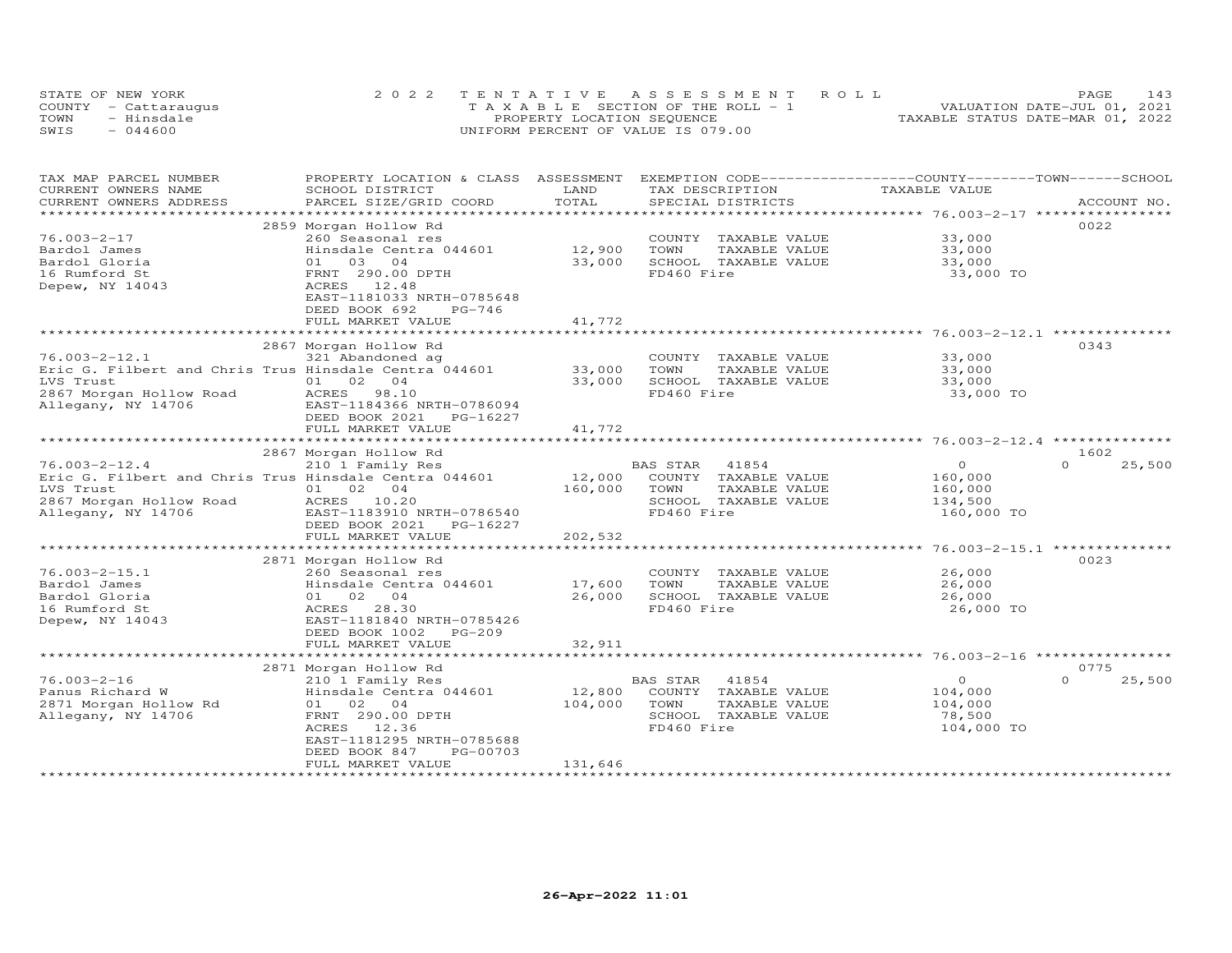|      | STATE OF NEW YORK    | 2022 TENTATIVE ASSESSMENT ROLL        | 144<br>PAGE                      |
|------|----------------------|---------------------------------------|----------------------------------|
|      | COUNTY - Cattaraugus | T A X A B L E SECTION OF THE ROLL - 1 | VALUATION DATE-JUL 01, 2021      |
| TOWN | - Hinsdale           | PROPERTY LOCATION SEQUENCE            | TAXABLE STATUS DATE-MAR 01, 2022 |
| SWIS | $-044600$            | UNIFORM PERCENT OF VALUE IS 079.00    |                                  |

| TAX MAP PARCEL NUMBER     | PROPERTY LOCATION & CLASS ASSESSMENT        |                         | EXEMPTION CODE-----------------COUNTY-------TOWN------SCHOOL |                                                                |                    |
|---------------------------|---------------------------------------------|-------------------------|--------------------------------------------------------------|----------------------------------------------------------------|--------------------|
| CURRENT OWNERS NAME       | SCHOOL DISTRICT                             | LAND                    | TAX DESCRIPTION                                              | TAXABLE VALUE                                                  |                    |
| CURRENT OWNERS ADDRESS    | PARCEL SIZE/GRID COORD                      | TOTAL                   | SPECIAL DISTRICTS                                            |                                                                | ACCOUNT NO.        |
| ************************* |                                             |                         |                                                              |                                                                |                    |
|                           | 2895 Morgan Hollow Rd                       |                         |                                                              |                                                                | 1582               |
| $76.003 - 2 - 12.3$       | 210 1 Family Res                            |                         | BAS STAR<br>41854                                            | $\Omega$                                                       | $\Omega$<br>25,500 |
| Christopher Todd E        | Hinsdale Centra 044601                      | 11,300                  | COUNTY TAXABLE VALUE                                         | 146,000                                                        |                    |
| Christopher Deborah M     | 1/2/4                                       | 146,000                 | TOWN<br>TAXABLE VALUE                                        | 146,000                                                        |                    |
| PO Box 52                 | <b>ACRES</b><br>4.85 BANK<br>017            |                         | SCHOOL TAXABLE VALUE                                         | 120,500                                                        |                    |
| Allegany, NY 14706        | EAST-1183539 NRTH-0786770                   |                         | FD460 Fire                                                   | 146,000 TO                                                     |                    |
|                           | DEED BOOK 1019 PG-1033                      |                         |                                                              |                                                                |                    |
|                           | FULL MARKET VALUE                           | 184,810                 |                                                              |                                                                |                    |
|                           |                                             |                         |                                                              | ********************* 76.003-2-14 *****************            |                    |
|                           | 2937 Morgan Hollow Rd                       |                         |                                                              |                                                                | 0168               |
| $76.003 - 2 - 14$         | 210 1 Family Res                            |                         | COUNTY TAXABLE VALUE                                         | 244,000                                                        |                    |
| Williams, Jr. Paul L.     | Hinsdale Centra 044601                      | 12,400                  | TOWN<br>TAXABLE VALUE                                        | 244,000                                                        |                    |
| Herzog Jennifer A.        | 01 02<br>04                                 | 244,000                 | SCHOOL TAXABLE VALUE                                         | 244,000                                                        |                    |
| 2937 Morgan Hollow Rd     | FRNT 350.00 DPTH                            |                         | FD460 Fire                                                   | 244,000 TO                                                     |                    |
| Allegany, NY 14706        | ACRES 10.99 BANK<br>004                     |                         |                                                              |                                                                |                    |
|                           | EAST-1182298 NRTH-0786138                   |                         |                                                              |                                                                |                    |
|                           | DEED BOOK 24768 PG-5001                     |                         |                                                              |                                                                |                    |
|                           | FULL MARKET VALUE                           | 308,861                 |                                                              |                                                                |                    |
|                           |                                             |                         |                                                              |                                                                |                    |
|                           | 3744 Morgan Hollow Rd                       |                         |                                                              |                                                                | 1412               |
| $76.003 - 2 - 18.20$      | 210 1 Family Res                            |                         | BAS STAR<br>41854                                            | $\overline{O}$                                                 | $\Omega$<br>25,500 |
| Jacobson Martin J         | Hinsdale Centra 044601                      | 8,200                   | COUNTY TAXABLE VALUE                                         | 35,900                                                         |                    |
| 3744 Forest Glen Rd       | 02<br>04<br>01                              | 35,900                  | TOWN<br>TAXABLE VALUE                                        | 35,900                                                         |                    |
| Hinsdale, NY 14743        | 66.00 DPTH<br>FRNT                          |                         | SCHOOL TAXABLE VALUE                                         | 10,400                                                         |                    |
|                           | 3.00 BANK<br>ACRES<br>017                   |                         | FD460 Fire                                                   | 35,900 TO                                                      |                    |
|                           | EAST-1181774 NRTH-0787042                   |                         |                                                              |                                                                |                    |
|                           |                                             |                         |                                                              |                                                                |                    |
|                           | DEED BOOK 13968 PG-3003                     |                         |                                                              |                                                                |                    |
|                           | FULL MARKET VALUE<br>********************** | 45,443<br>************* |                                                              |                                                                |                    |
|                           |                                             |                         |                                                              |                                                                | 0093               |
| $77.013 - 2 - 19.1$       | 1492 N Depot St<br>210 1 Family Res         |                         | COUNTY TAXABLE VALUE                                         | 42,500                                                         |                    |
| McCormack Susan           | Hinsdale Centra 044601                      |                         |                                                              |                                                                |                    |
| PO Box 143                |                                             | 8,875                   | TOWN<br>TAXABLE VALUE                                        | 42,500                                                         |                    |
|                           | 07 02 04                                    | 42,500                  | SCHOOL TAXABLE VALUE                                         | 42,500                                                         |                    |
| Hinsdale, NY 14743        | FRNT 152.00 DPTH                            |                         | FD460 Fire                                                   | 42,500 TO                                                      |                    |
|                           | ACRES<br>1.10                               |                         | WD465 Water                                                  | 1,000 TO                                                       |                    |
|                           | EAST-1200963 NRTH-0789278                   |                         |                                                              |                                                                |                    |
|                           | DEED BOOK 28050 PG-6001                     |                         |                                                              |                                                                |                    |
|                           | FULL MARKET VALUE                           | 53,797                  |                                                              |                                                                |                    |
|                           | ***********************                     |                         |                                                              | ******************************** 68.004-2-20.2 *************** |                    |
|                           | 133 N Keller Hill Rd                        |                         |                                                              |                                                                | 1435               |
| $68.004 - 2 - 20.2$       | 270 Mfg housing                             |                         | COUNTY<br>TAXABLE VALUE                                      | 11,500                                                         |                    |
| Sisson Robert Donald J    | Cuba-Rush Cent 024801                       | 10,500                  | TOWN<br>TAXABLE VALUE                                        | 11,500                                                         |                    |
| 133 North Keller Hill Rd  | 03 03<br>03                                 | 11,500                  | SCHOOL TAXABLE VALUE                                         | 11,500                                                         |                    |
| Cuba, NY 14727            | FRNT 275.00 DPTH                            |                         | FD460 Fire                                                   | 11,500 TO                                                      |                    |
|                           | <b>ACRES</b><br>6.60                        |                         |                                                              |                                                                |                    |
|                           | EAST-1221885 NRTH-0801855                   |                         |                                                              |                                                                |                    |
|                           | DEED BOOK 25480 PG-4001                     |                         |                                                              |                                                                |                    |
|                           | FULL MARKET VALUE                           | 14,557                  |                                                              |                                                                |                    |
|                           |                                             |                         |                                                              |                                                                |                    |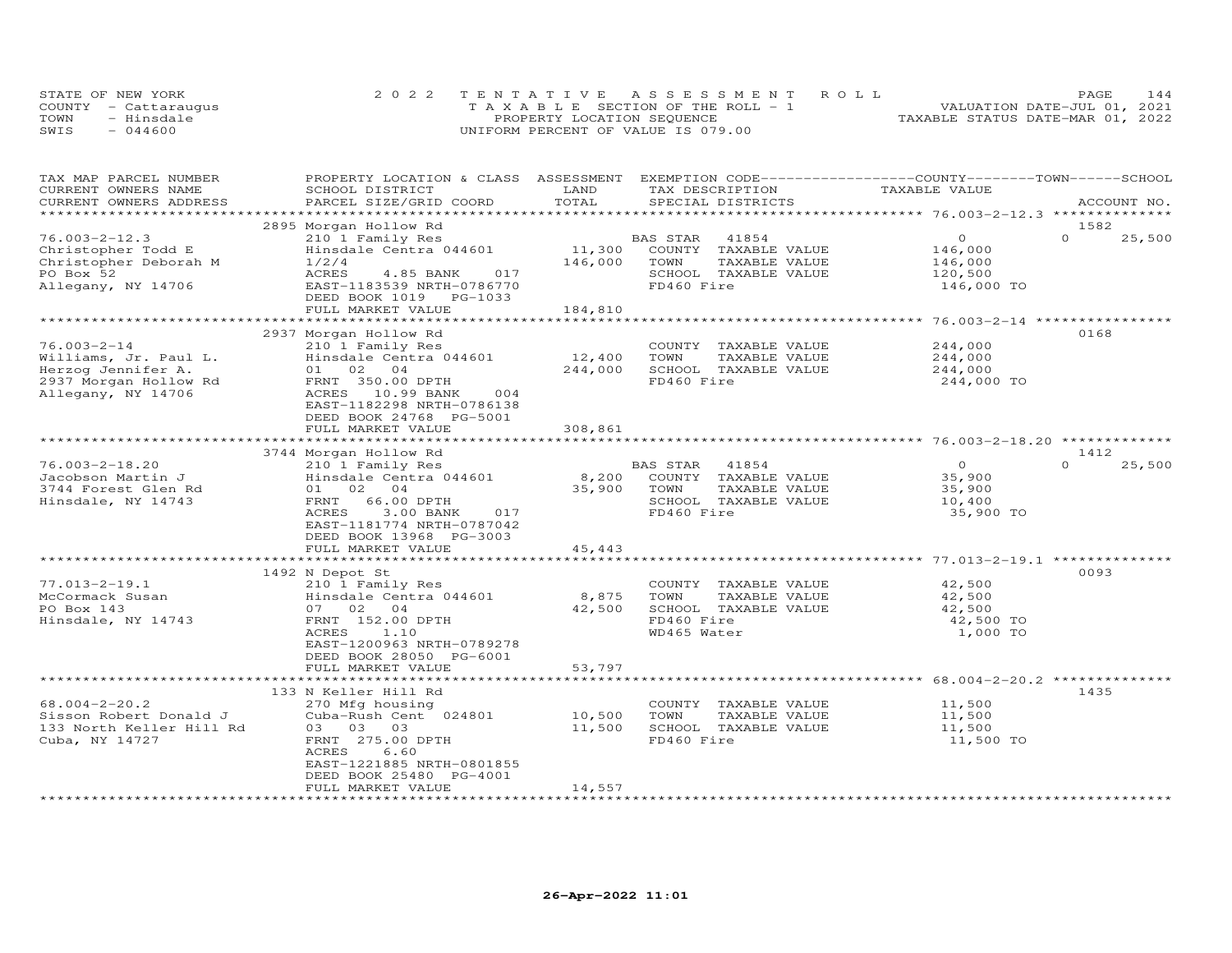| STATE OF NEW YORK    | 2022 TENTATIVE ASSESSMENT ROLL        |                                  | PAGE                        | 145 |
|----------------------|---------------------------------------|----------------------------------|-----------------------------|-----|
| COUNTY - Cattaraugus | T A X A B L E SECTION OF THE ROLL - 1 |                                  | VALUATION DATE-JUL 01, 2021 |     |
| TOWN<br>- Hinsdale   | PROPERTY LOCATION SEQUENCE            | TAXABLE STATUS DATE-MAR 01, 2022 |                             |     |
| SWIS<br>$-044600$    | UNIFORM PERCENT OF VALUE IS 079.00    |                                  |                             |     |

| TAX MAP PARCEL NUMBER                                | PROPERTY LOCATION & CLASS           | ASSESSMENT               | EXEMPTION CODE-----------------COUNTY-------TOWN------SCHOOL |                                                   |                    |
|------------------------------------------------------|-------------------------------------|--------------------------|--------------------------------------------------------------|---------------------------------------------------|--------------------|
| CURRENT OWNERS NAME                                  | SCHOOL DISTRICT                     | LAND                     | TAX DESCRIPTION                                              | TAXABLE VALUE                                     |                    |
| CURRENT OWNERS ADDRESS                               | PARCEL SIZE/GRID COORD              | TOTAL                    | SPECIAL DISTRICTS                                            |                                                   | ACCOUNT NO.        |
| ***********************                              | **************************          | ************************ |                                                              | ******************* 86.001-1-27.1 *************** |                    |
|                                                      | 3148 N Nys Rte 16                   |                          |                                                              |                                                   | 0781               |
| 86.001-1-27.1                                        | 322 Rural vac>10                    |                          | COUNTY TAXABLE VALUE                                         | 67,000                                            |                    |
| Weatherell, Diane Weatherell, Hinsdale Centra 044601 |                                     | 67,000                   | TOWN<br>TAXABLE VALUE                                        | 67,000                                            |                    |
| Weatherell, David Jennings, Do 01/03/13              | 02<br>04                            | 67,000                   | SCHOOL TAXABLE VALUE                                         | 67,000                                            |                    |
| 3148 Route 16 North                                  | ACRES 211.55                        |                          | FD460 Fire                                                   | 67,000 TO                                         |                    |
| Olean, NY 14760                                      | EAST-1199286 NRTH-0777320           |                          |                                                              |                                                   |                    |
|                                                      | DEED BOOK 28166 PG-7001             |                          |                                                              |                                                   |                    |
|                                                      | FULL MARKET VALUE                   | 84,810                   |                                                              |                                                   |                    |
|                                                      |                                     |                          |                                                              |                                                   |                    |
|                                                      | 3148 N Nys Rte 16                   |                          |                                                              |                                                   | 0781               |
| $86.001 - 1 - 27.2$                                  | 210 1 Family Res                    |                          | BAS STAR<br>41854                                            | $\Omega$                                          | $\Omega$<br>25,500 |
|                                                      |                                     |                          |                                                              |                                                   |                    |
| Weatherell Diane                                     | Hinsdale Centra 044601              | 9,000                    | COUNTY TAXABLE VALUE                                         | 48,000                                            |                    |
| Hartwig-Lewis Jennifer                               | 01/03/13<br>02<br>04                | 48,000                   | TOWN<br>TAXABLE VALUE                                        | 48,000                                            |                    |
| 3148 Route 16 North                                  | FRNT 173.30 DPTH 149.00             |                          | SCHOOL TAXABLE VALUE                                         | 22,500                                            |                    |
| Olean, NY 14760                                      | EAST-1197287 NRTH-0777900           |                          | FD460 Fire                                                   | 48,000 TO                                         |                    |
|                                                      | DEED BOOK 26079 PG-7001             |                          |                                                              |                                                   |                    |
|                                                      | FULL MARKET VALUE                   | 60,759                   |                                                              |                                                   |                    |
|                                                      |                                     |                          |                                                              |                                                   |                    |
|                                                      | 3232 N Nys Rte 16                   |                          |                                                              |                                                   | 1230               |
| $85.012 - 1 - 4.3$                                   | 210 1 Family Res                    |                          | COUNTY TAXABLE VALUE                                         | 42,000                                            |                    |
| Cutler Helen                                         | Hinsdale Centra 044601              | 8,300                    | TOWN<br>TAXABLE VALUE                                        | 42,000                                            |                    |
| Cutler Tonya                                         | 05 02 04                            | 42,000                   | SCHOOL TAXABLE VALUE                                         | 42,000                                            |                    |
| 54 Depot St                                          | FRNT 84.70 DPTH 224.52              |                          | FD460 Fire                                                   | 42,000 TO                                         |                    |
| Friendship, NY 14739                                 | EAST-1197816 NRTH-0779308           |                          |                                                              |                                                   |                    |
|                                                      | DEED BOOK 9547<br>PG-7001           |                          |                                                              |                                                   |                    |
|                                                      | FULL MARKET VALUE                   | 53,165                   |                                                              |                                                   |                    |
|                                                      |                                     |                          |                                                              |                                                   |                    |
|                                                      | 3405 N Nys Rte 16                   |                          |                                                              |                                                   | 0167               |
| $85.008 - 1 - 32$                                    | 210 1 Family Res                    |                          | VET WAR CT 41121                                             | 10,125<br>10,125                                  | $\circ$            |
| Cousins (L/U) William D Sr                           | Hinsdale Centra 044601              | 9,800 ENH STAR           | 41834                                                        | $\Omega$                                          | 63,670<br>$\Omega$ |
| Cousins (L/U) Fredia A                               | 09 02 04                            | 67,500                   | COUNTY TAXABLE VALUE                                         | 57,375                                            |                    |
| 3405 N Nys Rte 16                                    | FRNT 100.00 DPTH 205.00             |                          | TOWN<br>TAXABLE VALUE                                        | 57,375                                            |                    |
| Olean, NY 14760                                      | EAST-1197978 NRTH-0782055           |                          | SCHOOL TAXABLE VALUE                                         | 3,830                                             |                    |
|                                                      | DEED BOOK 14771 PG-5004             |                          | FD460 Fire                                                   | 67,500 TO                                         |                    |
|                                                      | FULL MARKET VALUE                   | 85,443                   |                                                              |                                                   |                    |
|                                                      | *********************************** |                          |                                                              |                                                   |                    |
|                                                      |                                     |                          |                                                              |                                                   |                    |
|                                                      | 3811 N Nys Rte 16                   |                          |                                                              |                                                   | 0182               |
| $76.004 - 2 - 27.1$                                  | 323 Vacant rural                    |                          | COUNTY TAXABLE VALUE                                         | 2,300                                             |                    |
| Deibler Ronald C                                     | Hinsdale Centra 044601              | 2,300                    | TOWN<br>TAXABLE VALUE                                        | 2,300                                             |                    |
| Deibler Mary E                                       | 07 02 04                            | 2,300                    | SCHOOL TAXABLE VALUE                                         | 2,300                                             |                    |
| 1601 Gile Hollow Rd                                  | FRNT 1320.00 DPTH                   |                          | FD460 Fire                                                   | 2,300 TO                                          |                    |
| Hinsdale, NY 14743                                   | ACRES 13.80                         |                          |                                                              |                                                   |                    |
|                                                      | EAST-1199824 NRTH-0789440           |                          |                                                              |                                                   |                    |
|                                                      | DEED BOOK 00969 PG-01098            |                          |                                                              |                                                   |                    |
|                                                      | FULL MARKET VALUE                   | 2,911                    |                                                              |                                                   |                    |
|                                                      |                                     |                          |                                                              |                                                   |                    |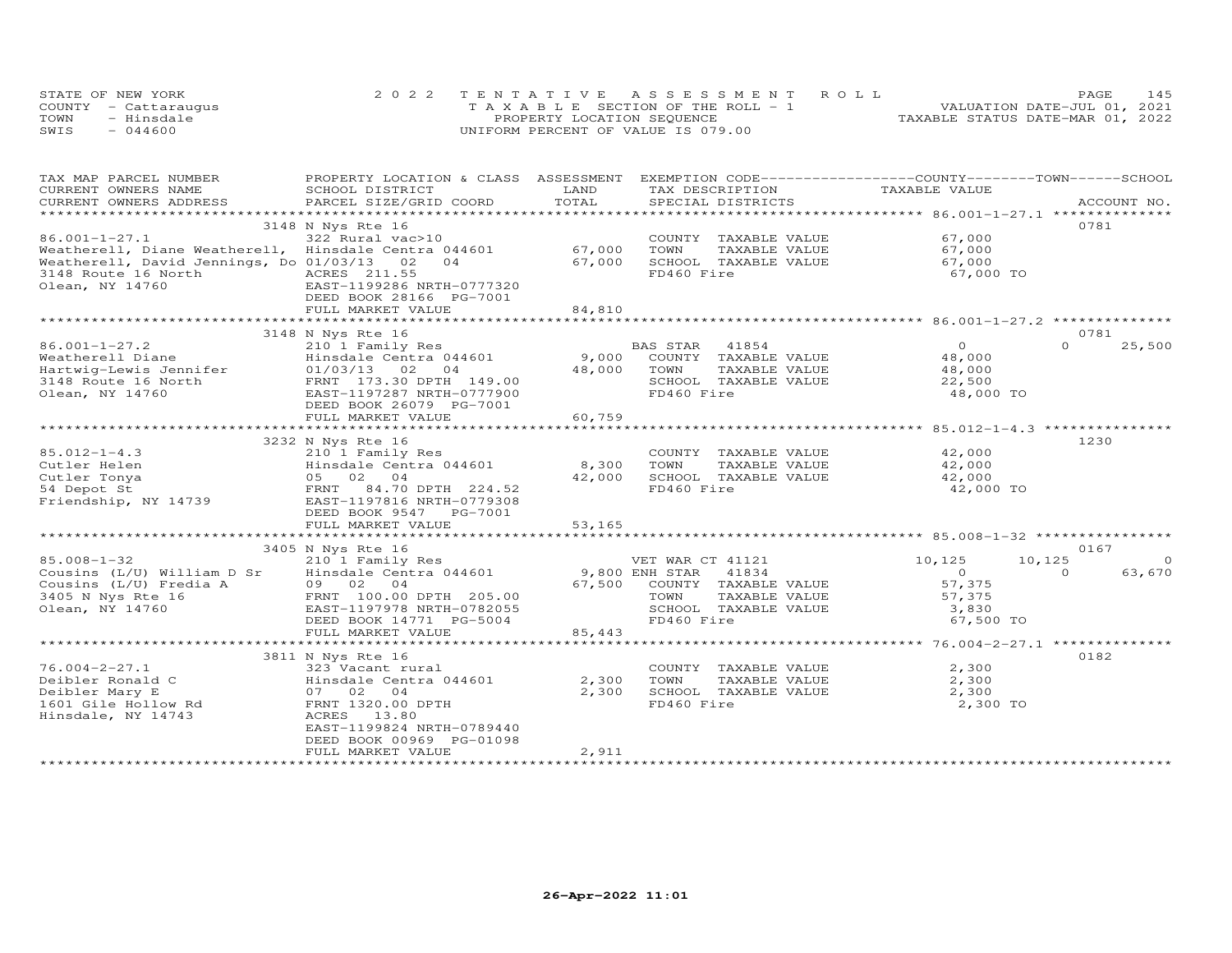|      | STATE OF NEW YORK    | 2022 TENTATIVE ASSESSMENT ROLL        | 146<br>PAGE                      |
|------|----------------------|---------------------------------------|----------------------------------|
|      | COUNTY - Cattaraugus | T A X A B L E SECTION OF THE ROLL - 1 | VALUATION DATE-JUL 01, 2021      |
| TOWN | - Hinsdale           | PROPERTY LOCATION SEQUENCE            | TAXABLE STATUS DATE-MAR 01, 2022 |
| SWIS | $-044600$            | UNIFORM PERCENT OF VALUE IS 079.00    |                                  |

| TAX MAP PARCEL NUMBER   | PROPERTY LOCATION & CLASS ASSESSMENT EXEMPTION CODE----------------COUNTY-------TOWN------SCHOOL |            |                       |                |                    |
|-------------------------|--------------------------------------------------------------------------------------------------|------------|-----------------------|----------------|--------------------|
| CURRENT OWNERS NAME     | SCHOOL DISTRICT                                                                                  | LAND       | TAX DESCRIPTION       | TAXABLE VALUE  |                    |
| CURRENT OWNERS ADDRESS  | PARCEL SIZE/GRID COORD                                                                           | TOTAL      | SPECIAL DISTRICTS     |                | ACCOUNT NO.        |
| *********************** |                                                                                                  |            |                       |                |                    |
|                         | 1269 NYS Route 446 St                                                                            |            |                       |                | 1187               |
| $77.009 - 1 - 21.4$     | 312 Vac w/imprv                                                                                  |            | COUNTY TAXABLE VALUE  | 9,000          |                    |
| Griffin Tarra           | Hinsdale Centra 044601                                                                           | 7,000      | TOWN<br>TAXABLE VALUE | 9,000          |                    |
| 1269 NYS Route 446      | 03<br>33 03                                                                                      | 9,000      | SCHOOL TAXABLE VALUE  | 9,000          |                    |
| Hinsdale, NY 14743      | ACRES<br>0.93                                                                                    |            | FD460 Fire            | 9,000 TO       |                    |
|                         | EAST-1204693 NRTH-0794044                                                                        |            |                       |                |                    |
|                         | DEED BOOK 2021 PG-6604                                                                           |            |                       |                |                    |
|                         | FULL MARKET VALUE                                                                                | 11,392     |                       |                |                    |
|                         | **************************                                                                       | ********** |                       |                |                    |
|                         | 653 NYS Rte 446                                                                                  |            |                       |                | 1468               |
| $77.002 - 1 - 1.3$      | 210 1 Family Res                                                                                 |            | BAS STAR<br>41854     | $\overline{O}$ | $\Omega$<br>25,500 |
| Brown Ronald            | Hinsdale Centra 044601                                                                           | 20,000     | COUNTY TAXABLE VALUE  | 90,000         |                    |
| 653 Nys Rte 446         | 0.3<br>10/18/19 03                                                                               | 90,000     | TOWN<br>TAXABLE VALUE | 90,000         |                    |
| Cuba, NY 14727          | ACRES 18.65                                                                                      |            | SCHOOL TAXABLE VALUE  | 64,500         |                    |
|                         | EAST-1214799 NRTH-0799735                                                                        |            | FD460 Fire            | 90,000 TO      |                    |
|                         | DEED BOOK 00954 PG-00615                                                                         |            |                       |                |                    |
|                         | FULL MARKET VALUE                                                                                | 113,924    |                       |                |                    |
|                         |                                                                                                  |            |                       |                |                    |
|                         | 653 NYS Rte 446                                                                                  |            |                       |                | 1722               |
| $77.002 - 1 - 1.18$     | 314 Rural vac<10                                                                                 |            | COUNTY TAXABLE VALUE  | 12,000         |                    |
| Brown Roger             | Hinsdale Centra 044601                                                                           | 12,000     | TOWN<br>TAXABLE VALUE | 12,000         |                    |
| 639 446 Rte             | 10/18/19<br>03<br>03                                                                             | 12,000     | SCHOOL TAXABLE VALUE  | 12,000         |                    |
| Cuba, NY 14727          | 3.80<br>ACRES                                                                                    |            | FD460 Fire            | 12,000 TO      |                    |
|                         | EAST-0121429 NRTH-0799670                                                                        |            |                       |                |                    |
|                         | DEED BOOK 17202 PG-5001                                                                          |            |                       |                |                    |
|                         | FULL MARKET VALUE                                                                                | 15,190     |                       |                |                    |
|                         |                                                                                                  |            |                       |                |                    |
|                         | 894 NYS Rte 446                                                                                  |            |                       |                | 1474               |
| $77.001 - 1 - 23.25$    | 210 1 Family Res                                                                                 |            | COUNTY TAXABLE VALUE  | 90,000         |                    |
| Terhune Robert          | $12,400$<br>Hinsdale Centra 044601 12,400                                                        |            | TOWN<br>TAXABLE VALUE | 90,000         |                    |
| Pollard Jayne           | 26 03 03                                                                                         | 90,000     | SCHOOL TAXABLE VALUE  | 90,000         |                    |
| 894 Route 446           | ACRES 1.40 BANK<br>017                                                                           |            | FD460 Fire            | 90,000 TO      |                    |
| Cuba, NY 14727          | EAST-1210930 NRTH-0797289                                                                        |            |                       |                |                    |
|                         |                                                                                                  |            |                       |                |                    |
|                         | DEED BOOK 26902 PG-2001                                                                          |            |                       |                |                    |
|                         | FULL MARKET VALUE                                                                                | 113,924    |                       |                |                    |
|                         |                                                                                                  |            |                       |                |                    |
|                         | 1338 NYS Rte 446                                                                                 |            |                       |                | 0085               |
| $77.009 - 1 - 16$       | 311 Res vac land                                                                                 |            | COUNTY TAXABLE VALUE  | 8,400          |                    |
|                         | Brown Klinger Sheila Minsdale Centra 044601                                                      | 8,400      | TOWN<br>TAXABLE VALUE | 8,400          |                    |
| 60 Addison Dr           | 41 03 03                                                                                         | 8,400      | SCHOOL TAXABLE VALUE  | 8,400          |                    |
| Basking Ridge, NJ 07920 | FRNT 94.00 DPTH 152.50                                                                           |            | FD460 Fire            | 8,400 TO       |                    |
|                         | EAST-1203873 NRTH-0794311                                                                        |            |                       |                |                    |
|                         | DEED BOOK 14247 PG-8001                                                                          |            |                       |                |                    |
|                         | FULL MARKET VALUE                                                                                | 10,633     |                       |                |                    |
|                         |                                                                                                  |            |                       |                |                    |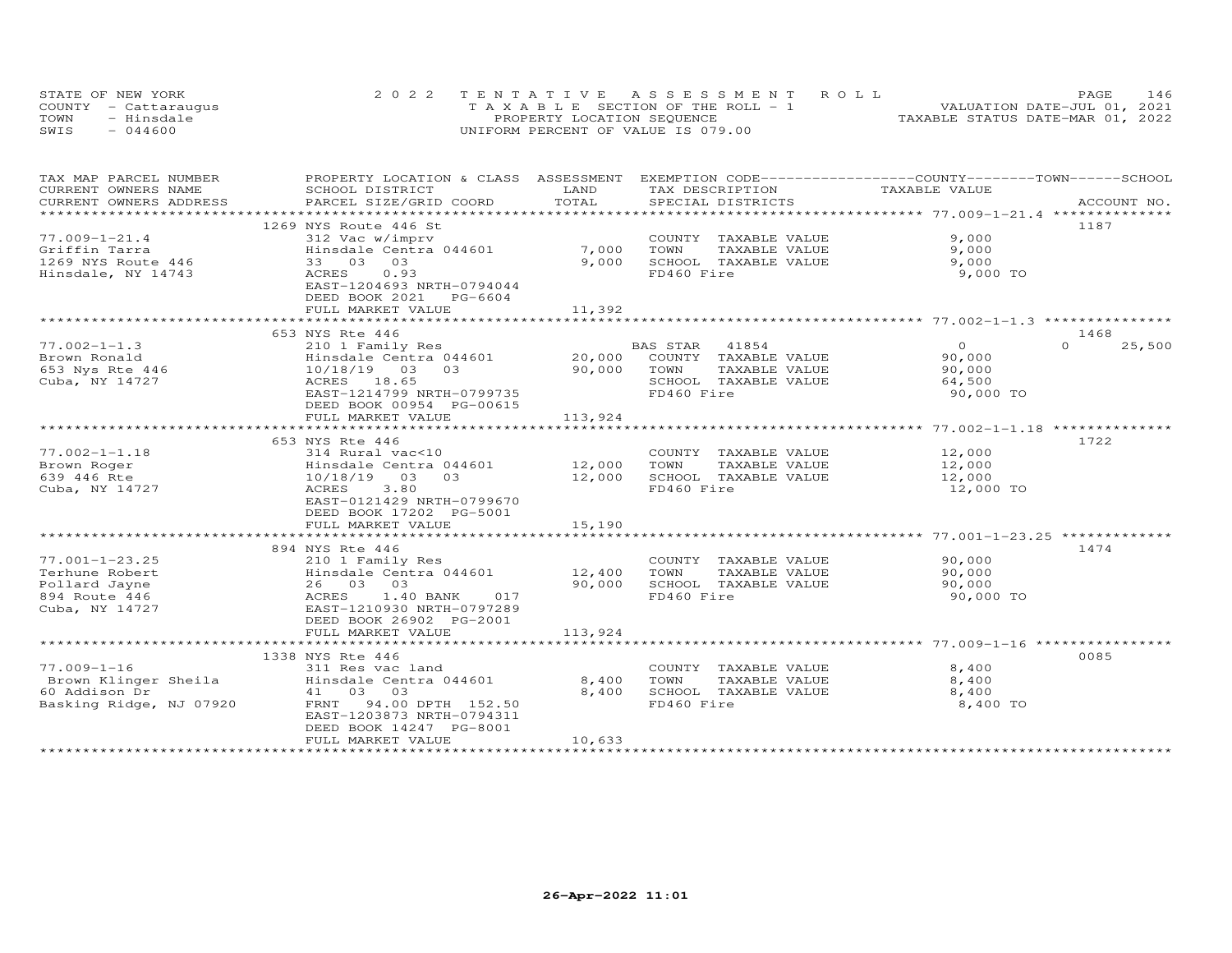| STATE OF NEW YORK    | 2022 TENTATIVE ASSESSMENT ROLL     | <b>PAGE</b>                      | 147 |
|----------------------|------------------------------------|----------------------------------|-----|
| COUNTY - Cattaraugus | TAXABLE SECTION OF THE ROLL - 1    | VALUATION DATE-JUL 01, 2021      |     |
| TOWN<br>- Hinsdale   | PROPERTY LOCATION SEQUENCE         | TAXABLE STATUS DATE-MAR 01, 2022 |     |
| $-044600$<br>SWIS    | UNIFORM PERCENT OF VALUE IS 079.00 |                                  |     |

| TAX MAP PARCEL NUMBER<br>CURRENT OWNERS NAME<br>CURRENT OWNERS ADDRESS                                                                                                                  | PROPERTY LOCATION & CLASS<br>SCHOOL DISTRICT<br>PARCEL SIZE/GRID COORD                                                                                                                                                                                                                                                                            | ASSESSMENT<br>LAND<br>TOTAL                                | TAX DESCRIPTION<br>SPECIAL DISTRICTS                                                                                                                                       | EXEMPTION CODE-----------------COUNTY-------TOWN-----SCHOOL<br>TAXABLE VALUE<br>ACCOUNT NO.                                              |
|-----------------------------------------------------------------------------------------------------------------------------------------------------------------------------------------|---------------------------------------------------------------------------------------------------------------------------------------------------------------------------------------------------------------------------------------------------------------------------------------------------------------------------------------------------|------------------------------------------------------------|----------------------------------------------------------------------------------------------------------------------------------------------------------------------------|------------------------------------------------------------------------------------------------------------------------------------------|
|                                                                                                                                                                                         |                                                                                                                                                                                                                                                                                                                                                   | * * * * * * * *                                            |                                                                                                                                                                            | ************************************** 76.004–2–17.3 ***************                                                                     |
| $76.004 - 2 - 17.3$<br>Losey Adam M.<br>Losey Tanaka J.<br>3673 Main St<br>Hinsdale, NY 14743                                                                                           | Nys Rte 16<br>323 Vacant rural<br>Hinsdale Centra 044601<br>3/2/4<br>1.00<br>ACRES<br>EAST-1199125 NRTH-0786683                                                                                                                                                                                                                                   | 2,800<br>2,800                                             | COUNTY TAXABLE VALUE<br>TOWN<br>TAXABLE VALUE<br>SCHOOL TAXABLE VALUE                                                                                                      | 0530<br>2,800<br>2,800<br>2,800                                                                                                          |
|                                                                                                                                                                                         | DEED BOOK 28472 PG-3004<br>FULL MARKET VALUE                                                                                                                                                                                                                                                                                                      | 3,544                                                      |                                                                                                                                                                            |                                                                                                                                          |
|                                                                                                                                                                                         |                                                                                                                                                                                                                                                                                                                                                   |                                                            |                                                                                                                                                                            | ********* 76.004-2-30 *******                                                                                                            |
| $76.004 - 2 - 30$<br>Kratts Ronald L<br>4328 Fay Hollow Rd<br>Hinsdale, NY 14743                                                                                                        | Nys Rte 16<br>311 Res vac land<br>Hinsdale Centra 044601<br>02<br>01/11<br>$\overline{04}$<br>FRNT 620.00 DPTH<br>14.45<br>ACRES<br>EAST-1197989 NRTH-0784197<br>DEED BOOK 15971 PG-8002                                                                                                                                                          | 16,700<br>16,700                                           | COUNTY TAXABLE VALUE<br>TOWN<br>TAXABLE VALUE<br>SCHOOL TAXABLE VALUE<br>FD460 Fire                                                                                        | 1661<br>16,700<br>16,700<br>16,700<br>16,700 TO                                                                                          |
|                                                                                                                                                                                         | FULL MARKET VALUE                                                                                                                                                                                                                                                                                                                                 | 21,139                                                     |                                                                                                                                                                            | *********** 76.020-1-12                                                                                                                  |
| $76.020 - 1 - 12$<br>Hawley Development Corp.<br>100 W Genesee St<br>Lockport, NY 14095<br>$77.001 - 1 - 5$<br>Szyper Robert R Jr<br>Vanhoff Lisa H<br>Nys Rte 16<br>Hinsdale, NY 14743 | Nys Rte 16<br>314 Rural vac<10<br>Hinsdale Centra 044601<br>02<br>04<br>11<br>Diner Property<br>FRNT 140.00 DPTH 290.00<br>EAST-1198240 NRTH-0783827<br>DEED BOOK 2260<br>PG-4001<br>FULL MARKET VALUE<br>Nys Rte 16<br>311 Res vac land<br>Hinsdale Centra 044601<br>42 03 03<br>FRNT 800.00 DPTH<br>28.00<br>ACRES<br>EAST-1203808 NRTH-0799274 | 12,600<br>12,600<br>15,949<br>********<br>25,200<br>25,200 | COUNTY TAXABLE VALUE<br>TAXABLE VALUE<br>TOWN<br>SCHOOL TAXABLE VALUE<br>FD460 Fire<br>COUNTY TAXABLE VALUE<br>TOWN<br>TAXABLE VALUE<br>SCHOOL TAXABLE VALUE<br>FD460 Fire | 0179<br>12,600<br>12,600<br>12,600<br>12,600 TO<br>*********** 77.001-1-5 ***********<br>0897<br>25,200<br>25,200<br>25,200<br>25,200 TO |
|                                                                                                                                                                                         | DEED BOOK 20221 PG-155<br>FULL MARKET VALUE                                                                                                                                                                                                                                                                                                       | 31,899                                                     |                                                                                                                                                                            |                                                                                                                                          |
| $77.001 - 1 - 42.1$                                                                                                                                                                     | Nys Rte 16<br>323 Vacant rural                                                                                                                                                                                                                                                                                                                    |                                                            | COUNTY TAXABLE VALUE                                                                                                                                                       | 0097<br>4,100                                                                                                                            |
| Kent Auctions, LLC<br>4428 Route 16<br>Hinsdale, NY 14743                                                                                                                               | Hinsdale Centra 044601<br>41 03<br>03<br>ACRES<br>4.13<br>EAST-1203880 NRTH-0795081<br>DEED BOOK 20210 PG-8843                                                                                                                                                                                                                                    | 4,100<br>4,100                                             | TOWN<br>TAXABLE VALUE<br>SCHOOL TAXABLE VALUE<br>FD460 Fire                                                                                                                | 4,100<br>4,100<br>4,100 TO                                                                                                               |
|                                                                                                                                                                                         | FULL MARKET VALUE                                                                                                                                                                                                                                                                                                                                 | 5,190                                                      |                                                                                                                                                                            |                                                                                                                                          |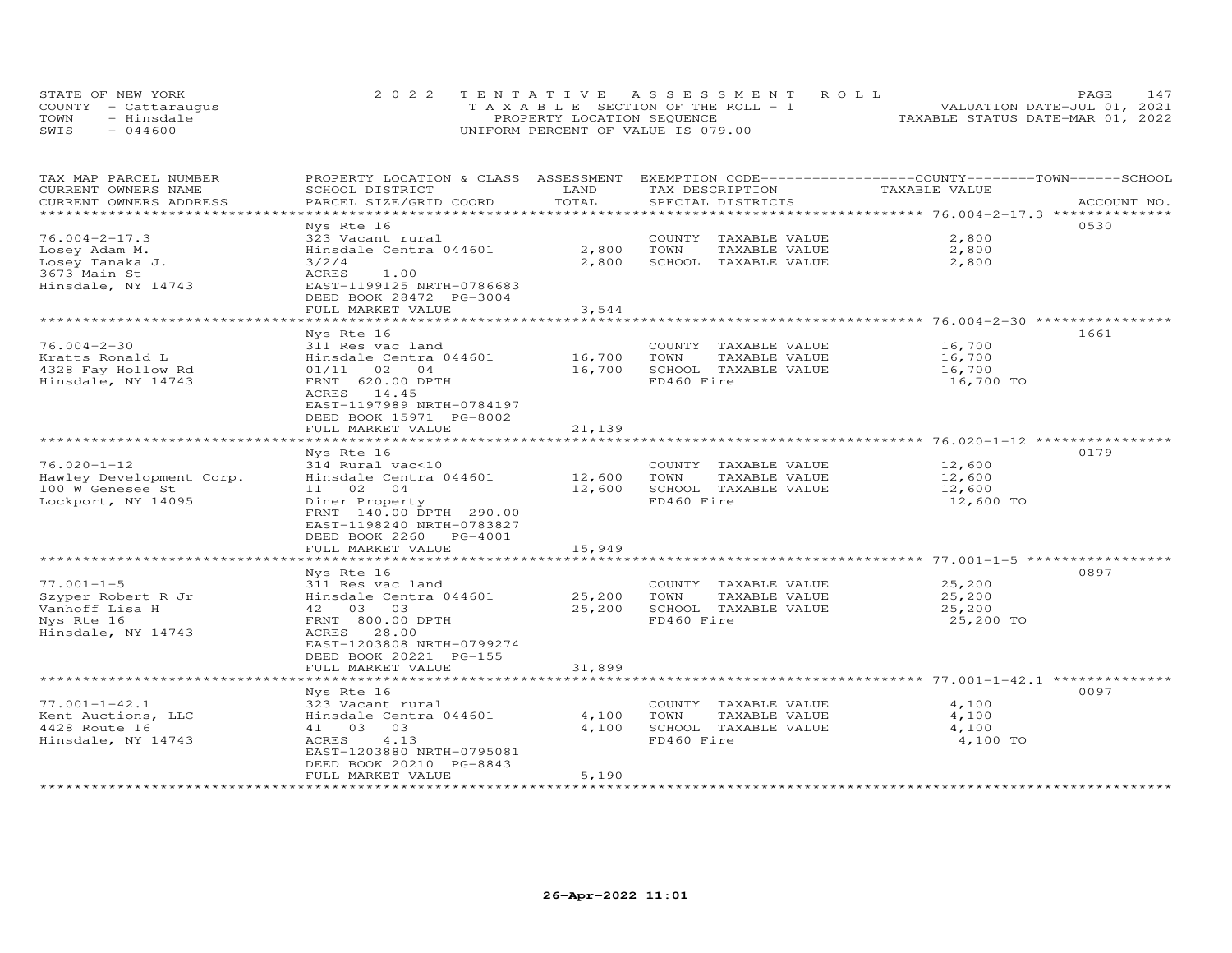| STATE OF NEW YORK    | 2022 TENTATIVE ASSESSMENT ROLL        |                                  | PAGE. | 148 |
|----------------------|---------------------------------------|----------------------------------|-------|-----|
| COUNTY - Cattaraugus | T A X A B L E SECTION OF THE ROLL - 1 | VALUATION DATE-JUL 01, 2021      |       |     |
| TOWN<br>- Hinsdale   | PROPERTY LOCATION SEQUENCE            | TAXABLE STATUS DATE-MAR 01, 2022 |       |     |
| $-044600$<br>SWIS    | UNIFORM PERCENT OF VALUE IS 079.00    |                                  |       |     |

| TAX MAP PARCEL NUMBER<br>CURRENT OWNERS NAME       | PROPERTY LOCATION & CLASS ASSESSMENT<br>SCHOOL DISTRICT | LAND<br>TOTAL    | TAX DESCRIPTION                    | EXEMPTION CODE-----------------COUNTY-------TOWN-----SCHOOL<br>TAXABLE VALUE |                        |
|----------------------------------------------------|---------------------------------------------------------|------------------|------------------------------------|------------------------------------------------------------------------------|------------------------|
| CURRENT OWNERS ADDRESS<br>**********************   | PARCEL SIZE/GRID COORD                                  |                  | SPECIAL DISTRICTS                  |                                                                              | ACCOUNT NO.            |
|                                                    | Nys Rte 16                                              |                  |                                    |                                                                              | 0478                   |
| $77.001 - 1 - 45.1$                                | 210 1 Family Res                                        |                  | COUNTY TAXABLE VALUE               | 62,000                                                                       |                        |
| Miller Daniel                                      | Hinsdale Centra 044601                                  | 10,900           | TAXABLE VALUE<br>TOWN              | 62,000                                                                       |                        |
| 4283 Route 16                                      | 01 03 03                                                | 62,000           | SCHOOL TAXABLE VALUE               | 62,000                                                                       |                        |
| Hinsdale, NY 14743                                 | FRNT 116.00 DPTH 217.00                                 |                  | FD460 Fire                         | 62,000 TO                                                                    |                        |
|                                                    | EAST-1202855 NRTH-0795298                               |                  |                                    |                                                                              |                        |
|                                                    | DEED BOOK 27951 PG-3001                                 |                  |                                    |                                                                              |                        |
|                                                    | FULL MARKET VALUE                                       | 78,481           |                                    |                                                                              |                        |
|                                                    |                                                         | ************     |                                    | *********************** 77.001-1-45.3 ***************                        |                        |
|                                                    | Nys Rte 16                                              |                  |                                    |                                                                              | 1659                   |
| $77.001 - 1 - 45.3$                                | 210 1 Family Res                                        |                  | COUNTY TAXABLE VALUE               | 45,000                                                                       |                        |
| Miller Jeffrey L                                   | Hinsdale Centra 044601                                  | 10,000           | TOWN<br>TAXABLE VALUE              | 45,000                                                                       |                        |
| 4281 Route 16                                      | 01 03<br>03                                             | 45,000           | SCHOOL TAXABLE VALUE               | 45,000                                                                       |                        |
| Hinsdale, NY 14743                                 | Inc 210                                                 |                  | FD460 Fire                         | 45,000 TO                                                                    |                        |
|                                                    | ACRES<br>005<br>4.90 BANK                               |                  |                                    |                                                                              |                        |
|                                                    | EAST-1202522 NRTH-0795179                               |                  |                                    |                                                                              |                        |
|                                                    | DEED BOOK 8923 PG-5001                                  |                  |                                    |                                                                              |                        |
|                                                    | FULL MARKET VALUE<br>**********************             | 56,962           |                                    |                                                                              |                        |
|                                                    |                                                         |                  |                                    |                                                                              |                        |
| $77.003 - 2 - 66.1$                                | Nys Rte 16                                              |                  | AG DIST<br>41720                   | 6,239                                                                        | 0429<br>6,239<br>6,239 |
| Reis Kennith G                                     | 311 Res vac land<br>Hinsdale Centra 044601              | 21,800           | COUNTY TAXABLE VALUE               | 15,561                                                                       |                        |
| 63 Wolf Run Rd                                     | 02<br>01/11<br>04                                       | 21,800           | TOWN<br>TAXABLE VALUE              | 15,561                                                                       |                        |
| Cuba, NY 14727                                     | FRNT 620.00 DPTH                                        |                  | SCHOOL TAXABLE VALUE               | 15,561                                                                       |                        |
|                                                    | ACRES<br>28.95                                          |                  | FD460 Fire                         | 21,800 TO                                                                    |                        |
| MAY BE SUBJECT TO PAYMENT                          | EAST-1200280 NRTH-0784092                               |                  |                                    |                                                                              |                        |
| UNDER AGDIST LAW TIL 2026                          | DEED BOOK 13999 PG-6002                                 |                  |                                    |                                                                              |                        |
|                                                    | FULL MARKET VALUE                                       | 27,595           |                                    |                                                                              |                        |
|                                                    |                                                         |                  |                                    | ********************* 77.009-1-9.2 **********                                |                        |
|                                                    | Nys Rte 16                                              |                  |                                    |                                                                              | 0735                   |
| $77.009 - 1 - 9.2$                                 | 330 Vacant comm                                         |                  | COUNTY TAXABLE VALUE               | 7,800                                                                        |                        |
| Green Tammy A.                                     | Hinsdale Centra 044601                                  | 7,800            | TOWN<br>TAXABLE VALUE              | 7,800                                                                        |                        |
| 4212 Route 16                                      | 41 03<br>03                                             | 7,800            | SCHOOL TAXABLE VALUE               | 7,800                                                                        |                        |
| Hinsdale, NY 14743                                 | FRNT 85.00 DPTH 165.00                                  |                  | FD460 Fire                         | 7,800 TO                                                                     |                        |
|                                                    | EAST-1203118 NRTH-0794525                               |                  |                                    |                                                                              |                        |
|                                                    | DEED BOOK 27860 PG-3003                                 |                  |                                    |                                                                              |                        |
|                                                    | FULL MARKET VALUE                                       | 9,873            |                                    |                                                                              |                        |
|                                                    |                                                         |                  |                                    | ******************* 77.013-1-1.1                                             |                        |
|                                                    | Nys Rte 16                                              |                  |                                    |                                                                              | 0021                   |
| $77.013 - 1 - 1.1$                                 | 314 Rural vac<10                                        |                  | COUNTY TAXABLE VALUE               | 12,200                                                                       |                        |
| Marra, Mary Marra, Joseph;                         | Hinsdale Centra 044601                                  | 12,200<br>12,200 | TAXABLE VALUE<br>TOWN              | 12,200<br>12,200                                                             |                        |
| Marra, Paul; Hollands, Mary;<br>226 1/2 W Shore Rd | 48 02 03<br>FRNT 385.00 DPTH                            |                  | SCHOOL TAXABLE VALUE<br>FD460 Fire | 12,200 TO                                                                    |                        |
| Cuba, NY 14727                                     | ACRES<br>2.80                                           |                  |                                    |                                                                              |                        |
|                                                    | EAST-1202052 NRTH-0791773                               |                  |                                    |                                                                              |                        |
|                                                    | DEED BOOK 25926 PG-9001                                 |                  |                                    |                                                                              |                        |
|                                                    | FULL MARKET VALUE                                       | 15,443           |                                    |                                                                              |                        |
| *************************                          | ***********************                                 |                  |                                    |                                                                              |                        |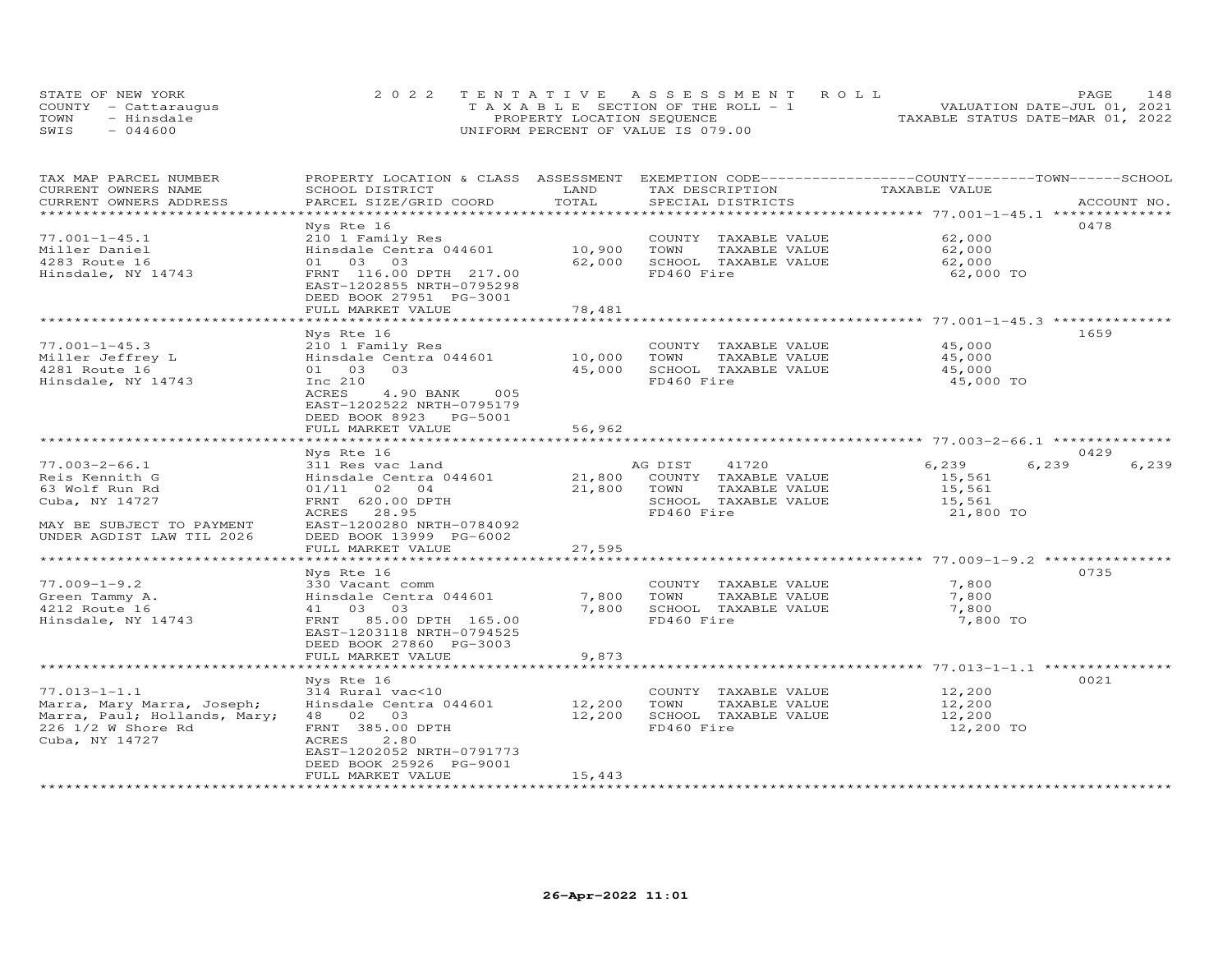|      | STATE OF NEW YORK    | 2022 TENTATIVE ASSESSMENT ROLL        | 149<br>PAGE.                     |
|------|----------------------|---------------------------------------|----------------------------------|
|      | COUNTY - Cattaraugus | T A X A B L E SECTION OF THE ROLL - 1 | VALUATION DATE-JUL 01, 2021      |
| TOWN | - Hinsdale           | PROPERTY LOCATION SEQUENCE            | TAXABLE STATUS DATE-MAR 01, 2022 |
| SWIS | - 044600             | UNIFORM PERCENT OF VALUE IS 079.00    |                                  |

| TOTAL<br>CURRENT OWNERS ADDRESS<br>PARCEL SIZE/GRID COORD<br>SPECIAL DISTRICTS<br>ACCOUNT NO.<br>0385<br>Nys Rte 16<br>14,400<br>$77.013 - 1 - 2.1$<br>270 Mfg housing<br>COUNTY TAXABLE VALUE<br>Kenneth J. Poe, Trustee of the Hinsdale Centra 044601<br>8,800<br>TOWN<br>TAXABLE VALUE<br>14,400<br>Victoires Trust dated April 6, 48 02 03<br>14,400<br>SCHOOL TAXABLE VALUE<br>14,400<br>1435 Mill Street<br>FRNT 90.00 DPTH 210.00<br>FD460 Fire<br>14,400 TO<br>Hinsdale, NY 14743<br>EAST-0121965 NRTH-0791546<br>DEED BOOK 20210 PG-4697<br>FULL MARKET VALUE<br>18,228<br>0418<br>Nys Rte 16<br>13,800<br>314 Rural vac<10<br>COUNTY TAXABLE VALUE<br>Gaylor William O Jr<br>Hinsdale Centra 044601<br>13,800<br>TOWN<br>TAXABLE VALUE<br>13,800<br>04<br>13,800<br>SCHOOL TAXABLE VALUE<br>Gaylor Candace<br>09 02<br>13,800<br>FRNT 170.00 DPTH 190.00<br>FD460 Fire<br>13,800 TO<br>EAST-1198266 NRTH-0781877<br>DEED BOOK 910 PG-00822<br>17,468<br>FULL MARKET VALUE<br>1249<br>Nys Rte 16<br>COUNTY TAXABLE VALUE<br>3,700<br>311 Res vac land<br>Hinsdale Centra 044601<br>3,700<br>TOWN<br>TAXABLE VALUE<br>3,700<br>09 02 04<br>3,700<br>SCHOOL TAXABLE VALUE<br>3,700<br>FD460 Fire<br>3,700 TO<br>FRNT 45.00 DPTH 190.00<br>EAST-1197968 NRTH-0781982<br>DEED BOOK 859<br>PG-00309<br>FULL MARKET VALUE<br>4,684<br>0345<br>Nys Rte 16<br>$85.012 - 1 - 28$<br>2,200<br>314 Rural vac<10<br>COUNTY TAXABLE VALUE<br>2,200<br>2,200<br>Thomas Dennis L<br>Hinsdale Centra 044601<br>TOWN<br>TAXABLE VALUE<br>2588 Canal Ave<br>01 02 04<br>2,200<br>SCHOOL TAXABLE VALUE<br>2,200<br>FD460 Fire<br>Olean, NY 14760<br>FRNT 710.00 DPTH<br>2,200 TO<br>1.39<br>ACRES<br>EAST-1195830 NRTH-0776709<br>DEED BOOK 1026 PG-359<br>2,785<br>FULL MARKET VALUE<br>***********************<br>1657<br>Nys Rte 16<br>86.001-1-28.17<br>311 Res vac land<br>COUNTY TAXABLE VALUE<br>100<br>Bartz LLC<br>Hinsdale Centra 044601<br>100<br>TOWN<br>TAXABLE VALUE<br>100<br>3210 Morgan Holw<br>03 02 04<br>SCHOOL TAXABLE VALUE<br>100<br>100<br>FD460 Fire<br>Allegany, NY 14706<br>FRNT 12.00 DPTH 223.20<br>100 TO<br>0.06<br>ACRES<br>EAST-1197642 NRTH-0778845<br>DEED BOOK 15342 PG-8002<br>127<br>FULL MARKET VALUE | TAX MAP PARCEL NUMBER<br>CURRENT OWNERS NAME | PROPERTY LOCATION & CLASS ASSESSMENT<br>SCHOOL DISTRICT | LAND | EXEMPTION CODE-----------------COUNTY-------TOWN------SCHOOL<br>TAX DESCRIPTION | TAXABLE VALUE |  |
|------------------------------------------------------------------------------------------------------------------------------------------------------------------------------------------------------------------------------------------------------------------------------------------------------------------------------------------------------------------------------------------------------------------------------------------------------------------------------------------------------------------------------------------------------------------------------------------------------------------------------------------------------------------------------------------------------------------------------------------------------------------------------------------------------------------------------------------------------------------------------------------------------------------------------------------------------------------------------------------------------------------------------------------------------------------------------------------------------------------------------------------------------------------------------------------------------------------------------------------------------------------------------------------------------------------------------------------------------------------------------------------------------------------------------------------------------------------------------------------------------------------------------------------------------------------------------------------------------------------------------------------------------------------------------------------------------------------------------------------------------------------------------------------------------------------------------------------------------------------------------------------------------------------------------------------------------------------------------------------------------------------------------------------------------------------------------------------------------------------------------------------------------------------------------------------------------------------------------------|----------------------------------------------|---------------------------------------------------------|------|---------------------------------------------------------------------------------|---------------|--|
|                                                                                                                                                                                                                                                                                                                                                                                                                                                                                                                                                                                                                                                                                                                                                                                                                                                                                                                                                                                                                                                                                                                                                                                                                                                                                                                                                                                                                                                                                                                                                                                                                                                                                                                                                                                                                                                                                                                                                                                                                                                                                                                                                                                                                                    |                                              |                                                         |      |                                                                                 |               |  |
|                                                                                                                                                                                                                                                                                                                                                                                                                                                                                                                                                                                                                                                                                                                                                                                                                                                                                                                                                                                                                                                                                                                                                                                                                                                                                                                                                                                                                                                                                                                                                                                                                                                                                                                                                                                                                                                                                                                                                                                                                                                                                                                                                                                                                                    |                                              |                                                         |      |                                                                                 |               |  |
|                                                                                                                                                                                                                                                                                                                                                                                                                                                                                                                                                                                                                                                                                                                                                                                                                                                                                                                                                                                                                                                                                                                                                                                                                                                                                                                                                                                                                                                                                                                                                                                                                                                                                                                                                                                                                                                                                                                                                                                                                                                                                                                                                                                                                                    |                                              |                                                         |      |                                                                                 |               |  |
|                                                                                                                                                                                                                                                                                                                                                                                                                                                                                                                                                                                                                                                                                                                                                                                                                                                                                                                                                                                                                                                                                                                                                                                                                                                                                                                                                                                                                                                                                                                                                                                                                                                                                                                                                                                                                                                                                                                                                                                                                                                                                                                                                                                                                                    |                                              |                                                         |      |                                                                                 |               |  |
|                                                                                                                                                                                                                                                                                                                                                                                                                                                                                                                                                                                                                                                                                                                                                                                                                                                                                                                                                                                                                                                                                                                                                                                                                                                                                                                                                                                                                                                                                                                                                                                                                                                                                                                                                                                                                                                                                                                                                                                                                                                                                                                                                                                                                                    |                                              |                                                         |      |                                                                                 |               |  |
|                                                                                                                                                                                                                                                                                                                                                                                                                                                                                                                                                                                                                                                                                                                                                                                                                                                                                                                                                                                                                                                                                                                                                                                                                                                                                                                                                                                                                                                                                                                                                                                                                                                                                                                                                                                                                                                                                                                                                                                                                                                                                                                                                                                                                                    |                                              |                                                         |      |                                                                                 |               |  |
|                                                                                                                                                                                                                                                                                                                                                                                                                                                                                                                                                                                                                                                                                                                                                                                                                                                                                                                                                                                                                                                                                                                                                                                                                                                                                                                                                                                                                                                                                                                                                                                                                                                                                                                                                                                                                                                                                                                                                                                                                                                                                                                                                                                                                                    |                                              |                                                         |      |                                                                                 |               |  |
|                                                                                                                                                                                                                                                                                                                                                                                                                                                                                                                                                                                                                                                                                                                                                                                                                                                                                                                                                                                                                                                                                                                                                                                                                                                                                                                                                                                                                                                                                                                                                                                                                                                                                                                                                                                                                                                                                                                                                                                                                                                                                                                                                                                                                                    |                                              |                                                         |      |                                                                                 |               |  |
|                                                                                                                                                                                                                                                                                                                                                                                                                                                                                                                                                                                                                                                                                                                                                                                                                                                                                                                                                                                                                                                                                                                                                                                                                                                                                                                                                                                                                                                                                                                                                                                                                                                                                                                                                                                                                                                                                                                                                                                                                                                                                                                                                                                                                                    |                                              |                                                         |      |                                                                                 |               |  |
|                                                                                                                                                                                                                                                                                                                                                                                                                                                                                                                                                                                                                                                                                                                                                                                                                                                                                                                                                                                                                                                                                                                                                                                                                                                                                                                                                                                                                                                                                                                                                                                                                                                                                                                                                                                                                                                                                                                                                                                                                                                                                                                                                                                                                                    |                                              |                                                         |      |                                                                                 |               |  |
|                                                                                                                                                                                                                                                                                                                                                                                                                                                                                                                                                                                                                                                                                                                                                                                                                                                                                                                                                                                                                                                                                                                                                                                                                                                                                                                                                                                                                                                                                                                                                                                                                                                                                                                                                                                                                                                                                                                                                                                                                                                                                                                                                                                                                                    |                                              |                                                         |      |                                                                                 |               |  |
|                                                                                                                                                                                                                                                                                                                                                                                                                                                                                                                                                                                                                                                                                                                                                                                                                                                                                                                                                                                                                                                                                                                                                                                                                                                                                                                                                                                                                                                                                                                                                                                                                                                                                                                                                                                                                                                                                                                                                                                                                                                                                                                                                                                                                                    |                                              |                                                         |      |                                                                                 |               |  |
|                                                                                                                                                                                                                                                                                                                                                                                                                                                                                                                                                                                                                                                                                                                                                                                                                                                                                                                                                                                                                                                                                                                                                                                                                                                                                                                                                                                                                                                                                                                                                                                                                                                                                                                                                                                                                                                                                                                                                                                                                                                                                                                                                                                                                                    | $85.008 - 1 - 15$                            |                                                         |      |                                                                                 |               |  |
|                                                                                                                                                                                                                                                                                                                                                                                                                                                                                                                                                                                                                                                                                                                                                                                                                                                                                                                                                                                                                                                                                                                                                                                                                                                                                                                                                                                                                                                                                                                                                                                                                                                                                                                                                                                                                                                                                                                                                                                                                                                                                                                                                                                                                                    |                                              |                                                         |      |                                                                                 |               |  |
|                                                                                                                                                                                                                                                                                                                                                                                                                                                                                                                                                                                                                                                                                                                                                                                                                                                                                                                                                                                                                                                                                                                                                                                                                                                                                                                                                                                                                                                                                                                                                                                                                                                                                                                                                                                                                                                                                                                                                                                                                                                                                                                                                                                                                                    |                                              |                                                         |      |                                                                                 |               |  |
|                                                                                                                                                                                                                                                                                                                                                                                                                                                                                                                                                                                                                                                                                                                                                                                                                                                                                                                                                                                                                                                                                                                                                                                                                                                                                                                                                                                                                                                                                                                                                                                                                                                                                                                                                                                                                                                                                                                                                                                                                                                                                                                                                                                                                                    | PO Box 202                                   |                                                         |      |                                                                                 |               |  |
|                                                                                                                                                                                                                                                                                                                                                                                                                                                                                                                                                                                                                                                                                                                                                                                                                                                                                                                                                                                                                                                                                                                                                                                                                                                                                                                                                                                                                                                                                                                                                                                                                                                                                                                                                                                                                                                                                                                                                                                                                                                                                                                                                                                                                                    | Hinsdale, NY 14743                           |                                                         |      |                                                                                 |               |  |
|                                                                                                                                                                                                                                                                                                                                                                                                                                                                                                                                                                                                                                                                                                                                                                                                                                                                                                                                                                                                                                                                                                                                                                                                                                                                                                                                                                                                                                                                                                                                                                                                                                                                                                                                                                                                                                                                                                                                                                                                                                                                                                                                                                                                                                    |                                              |                                                         |      |                                                                                 |               |  |
|                                                                                                                                                                                                                                                                                                                                                                                                                                                                                                                                                                                                                                                                                                                                                                                                                                                                                                                                                                                                                                                                                                                                                                                                                                                                                                                                                                                                                                                                                                                                                                                                                                                                                                                                                                                                                                                                                                                                                                                                                                                                                                                                                                                                                                    |                                              |                                                         |      |                                                                                 |               |  |
|                                                                                                                                                                                                                                                                                                                                                                                                                                                                                                                                                                                                                                                                                                                                                                                                                                                                                                                                                                                                                                                                                                                                                                                                                                                                                                                                                                                                                                                                                                                                                                                                                                                                                                                                                                                                                                                                                                                                                                                                                                                                                                                                                                                                                                    |                                              |                                                         |      |                                                                                 |               |  |
|                                                                                                                                                                                                                                                                                                                                                                                                                                                                                                                                                                                                                                                                                                                                                                                                                                                                                                                                                                                                                                                                                                                                                                                                                                                                                                                                                                                                                                                                                                                                                                                                                                                                                                                                                                                                                                                                                                                                                                                                                                                                                                                                                                                                                                    |                                              |                                                         |      |                                                                                 |               |  |
|                                                                                                                                                                                                                                                                                                                                                                                                                                                                                                                                                                                                                                                                                                                                                                                                                                                                                                                                                                                                                                                                                                                                                                                                                                                                                                                                                                                                                                                                                                                                                                                                                                                                                                                                                                                                                                                                                                                                                                                                                                                                                                                                                                                                                                    | $85.008 - 1 - 34$                            |                                                         |      |                                                                                 |               |  |
|                                                                                                                                                                                                                                                                                                                                                                                                                                                                                                                                                                                                                                                                                                                                                                                                                                                                                                                                                                                                                                                                                                                                                                                                                                                                                                                                                                                                                                                                                                                                                                                                                                                                                                                                                                                                                                                                                                                                                                                                                                                                                                                                                                                                                                    | Miller Richard                               |                                                         |      |                                                                                 |               |  |
|                                                                                                                                                                                                                                                                                                                                                                                                                                                                                                                                                                                                                                                                                                                                                                                                                                                                                                                                                                                                                                                                                                                                                                                                                                                                                                                                                                                                                                                                                                                                                                                                                                                                                                                                                                                                                                                                                                                                                                                                                                                                                                                                                                                                                                    | Miller Elizabeth                             |                                                         |      |                                                                                 |               |  |
|                                                                                                                                                                                                                                                                                                                                                                                                                                                                                                                                                                                                                                                                                                                                                                                                                                                                                                                                                                                                                                                                                                                                                                                                                                                                                                                                                                                                                                                                                                                                                                                                                                                                                                                                                                                                                                                                                                                                                                                                                                                                                                                                                                                                                                    | 3383 Pennsylvania Rd                         |                                                         |      |                                                                                 |               |  |
|                                                                                                                                                                                                                                                                                                                                                                                                                                                                                                                                                                                                                                                                                                                                                                                                                                                                                                                                                                                                                                                                                                                                                                                                                                                                                                                                                                                                                                                                                                                                                                                                                                                                                                                                                                                                                                                                                                                                                                                                                                                                                                                                                                                                                                    | Olean, NY 14760                              |                                                         |      |                                                                                 |               |  |
|                                                                                                                                                                                                                                                                                                                                                                                                                                                                                                                                                                                                                                                                                                                                                                                                                                                                                                                                                                                                                                                                                                                                                                                                                                                                                                                                                                                                                                                                                                                                                                                                                                                                                                                                                                                                                                                                                                                                                                                                                                                                                                                                                                                                                                    |                                              |                                                         |      |                                                                                 |               |  |
|                                                                                                                                                                                                                                                                                                                                                                                                                                                                                                                                                                                                                                                                                                                                                                                                                                                                                                                                                                                                                                                                                                                                                                                                                                                                                                                                                                                                                                                                                                                                                                                                                                                                                                                                                                                                                                                                                                                                                                                                                                                                                                                                                                                                                                    |                                              |                                                         |      |                                                                                 |               |  |
|                                                                                                                                                                                                                                                                                                                                                                                                                                                                                                                                                                                                                                                                                                                                                                                                                                                                                                                                                                                                                                                                                                                                                                                                                                                                                                                                                                                                                                                                                                                                                                                                                                                                                                                                                                                                                                                                                                                                                                                                                                                                                                                                                                                                                                    |                                              |                                                         |      |                                                                                 |               |  |
|                                                                                                                                                                                                                                                                                                                                                                                                                                                                                                                                                                                                                                                                                                                                                                                                                                                                                                                                                                                                                                                                                                                                                                                                                                                                                                                                                                                                                                                                                                                                                                                                                                                                                                                                                                                                                                                                                                                                                                                                                                                                                                                                                                                                                                    |                                              |                                                         |      |                                                                                 |               |  |
|                                                                                                                                                                                                                                                                                                                                                                                                                                                                                                                                                                                                                                                                                                                                                                                                                                                                                                                                                                                                                                                                                                                                                                                                                                                                                                                                                                                                                                                                                                                                                                                                                                                                                                                                                                                                                                                                                                                                                                                                                                                                                                                                                                                                                                    |                                              |                                                         |      |                                                                                 |               |  |
|                                                                                                                                                                                                                                                                                                                                                                                                                                                                                                                                                                                                                                                                                                                                                                                                                                                                                                                                                                                                                                                                                                                                                                                                                                                                                                                                                                                                                                                                                                                                                                                                                                                                                                                                                                                                                                                                                                                                                                                                                                                                                                                                                                                                                                    |                                              |                                                         |      |                                                                                 |               |  |
|                                                                                                                                                                                                                                                                                                                                                                                                                                                                                                                                                                                                                                                                                                                                                                                                                                                                                                                                                                                                                                                                                                                                                                                                                                                                                                                                                                                                                                                                                                                                                                                                                                                                                                                                                                                                                                                                                                                                                                                                                                                                                                                                                                                                                                    |                                              |                                                         |      |                                                                                 |               |  |
|                                                                                                                                                                                                                                                                                                                                                                                                                                                                                                                                                                                                                                                                                                                                                                                                                                                                                                                                                                                                                                                                                                                                                                                                                                                                                                                                                                                                                                                                                                                                                                                                                                                                                                                                                                                                                                                                                                                                                                                                                                                                                                                                                                                                                                    |                                              |                                                         |      |                                                                                 |               |  |
|                                                                                                                                                                                                                                                                                                                                                                                                                                                                                                                                                                                                                                                                                                                                                                                                                                                                                                                                                                                                                                                                                                                                                                                                                                                                                                                                                                                                                                                                                                                                                                                                                                                                                                                                                                                                                                                                                                                                                                                                                                                                                                                                                                                                                                    |                                              |                                                         |      |                                                                                 |               |  |
|                                                                                                                                                                                                                                                                                                                                                                                                                                                                                                                                                                                                                                                                                                                                                                                                                                                                                                                                                                                                                                                                                                                                                                                                                                                                                                                                                                                                                                                                                                                                                                                                                                                                                                                                                                                                                                                                                                                                                                                                                                                                                                                                                                                                                                    |                                              |                                                         |      |                                                                                 |               |  |
|                                                                                                                                                                                                                                                                                                                                                                                                                                                                                                                                                                                                                                                                                                                                                                                                                                                                                                                                                                                                                                                                                                                                                                                                                                                                                                                                                                                                                                                                                                                                                                                                                                                                                                                                                                                                                                                                                                                                                                                                                                                                                                                                                                                                                                    |                                              |                                                         |      |                                                                                 |               |  |
|                                                                                                                                                                                                                                                                                                                                                                                                                                                                                                                                                                                                                                                                                                                                                                                                                                                                                                                                                                                                                                                                                                                                                                                                                                                                                                                                                                                                                                                                                                                                                                                                                                                                                                                                                                                                                                                                                                                                                                                                                                                                                                                                                                                                                                    |                                              |                                                         |      |                                                                                 |               |  |
|                                                                                                                                                                                                                                                                                                                                                                                                                                                                                                                                                                                                                                                                                                                                                                                                                                                                                                                                                                                                                                                                                                                                                                                                                                                                                                                                                                                                                                                                                                                                                                                                                                                                                                                                                                                                                                                                                                                                                                                                                                                                                                                                                                                                                                    |                                              |                                                         |      |                                                                                 |               |  |
|                                                                                                                                                                                                                                                                                                                                                                                                                                                                                                                                                                                                                                                                                                                                                                                                                                                                                                                                                                                                                                                                                                                                                                                                                                                                                                                                                                                                                                                                                                                                                                                                                                                                                                                                                                                                                                                                                                                                                                                                                                                                                                                                                                                                                                    |                                              |                                                         |      |                                                                                 |               |  |
|                                                                                                                                                                                                                                                                                                                                                                                                                                                                                                                                                                                                                                                                                                                                                                                                                                                                                                                                                                                                                                                                                                                                                                                                                                                                                                                                                                                                                                                                                                                                                                                                                                                                                                                                                                                                                                                                                                                                                                                                                                                                                                                                                                                                                                    |                                              |                                                         |      |                                                                                 |               |  |
|                                                                                                                                                                                                                                                                                                                                                                                                                                                                                                                                                                                                                                                                                                                                                                                                                                                                                                                                                                                                                                                                                                                                                                                                                                                                                                                                                                                                                                                                                                                                                                                                                                                                                                                                                                                                                                                                                                                                                                                                                                                                                                                                                                                                                                    |                                              |                                                         |      |                                                                                 |               |  |
|                                                                                                                                                                                                                                                                                                                                                                                                                                                                                                                                                                                                                                                                                                                                                                                                                                                                                                                                                                                                                                                                                                                                                                                                                                                                                                                                                                                                                                                                                                                                                                                                                                                                                                                                                                                                                                                                                                                                                                                                                                                                                                                                                                                                                                    |                                              |                                                         |      |                                                                                 |               |  |
|                                                                                                                                                                                                                                                                                                                                                                                                                                                                                                                                                                                                                                                                                                                                                                                                                                                                                                                                                                                                                                                                                                                                                                                                                                                                                                                                                                                                                                                                                                                                                                                                                                                                                                                                                                                                                                                                                                                                                                                                                                                                                                                                                                                                                                    |                                              |                                                         |      |                                                                                 |               |  |
|                                                                                                                                                                                                                                                                                                                                                                                                                                                                                                                                                                                                                                                                                                                                                                                                                                                                                                                                                                                                                                                                                                                                                                                                                                                                                                                                                                                                                                                                                                                                                                                                                                                                                                                                                                                                                                                                                                                                                                                                                                                                                                                                                                                                                                    |                                              |                                                         |      |                                                                                 |               |  |
|                                                                                                                                                                                                                                                                                                                                                                                                                                                                                                                                                                                                                                                                                                                                                                                                                                                                                                                                                                                                                                                                                                                                                                                                                                                                                                                                                                                                                                                                                                                                                                                                                                                                                                                                                                                                                                                                                                                                                                                                                                                                                                                                                                                                                                    |                                              |                                                         |      |                                                                                 |               |  |
|                                                                                                                                                                                                                                                                                                                                                                                                                                                                                                                                                                                                                                                                                                                                                                                                                                                                                                                                                                                                                                                                                                                                                                                                                                                                                                                                                                                                                                                                                                                                                                                                                                                                                                                                                                                                                                                                                                                                                                                                                                                                                                                                                                                                                                    |                                              |                                                         |      |                                                                                 |               |  |
|                                                                                                                                                                                                                                                                                                                                                                                                                                                                                                                                                                                                                                                                                                                                                                                                                                                                                                                                                                                                                                                                                                                                                                                                                                                                                                                                                                                                                                                                                                                                                                                                                                                                                                                                                                                                                                                                                                                                                                                                                                                                                                                                                                                                                                    |                                              |                                                         |      |                                                                                 |               |  |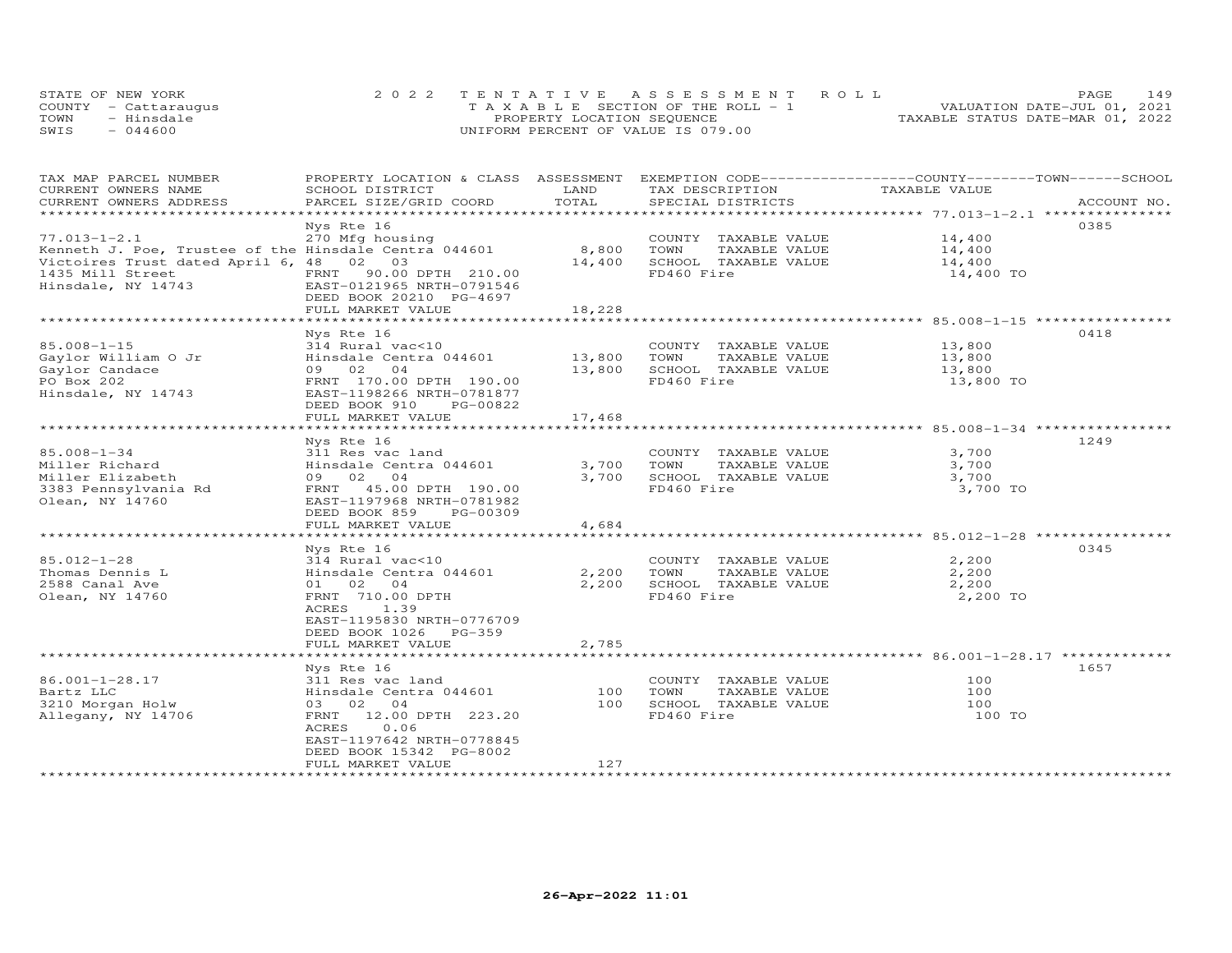|      | STATE OF NEW YORK    | 2022 TENTATIVE ASSESSMENT ROLL        | 150<br>PAGE                      |
|------|----------------------|---------------------------------------|----------------------------------|
|      | COUNTY - Cattaraugus | T A X A B L E SECTION OF THE ROLL - 1 | VALUATION DATE-JUL 01, 2021      |
| TOWN | - Hinsdale           | PROPERTY LOCATION SEQUENCE            | TAXABLE STATUS DATE-MAR 01, 2022 |
| SWIS | $-044600$            | UNIFORM PERCENT OF VALUE IS 079.00    |                                  |

| TAX MAP PARCEL NUMBER<br>CURRENT OWNERS NAME      | PROPERTY LOCATION & CLASS ASSESSMENT<br>SCHOOL DISTRICT | LAND    | EXEMPTION CODE-----------------COUNTY-------TOWN------SCHOOL<br>TAX DESCRIPTION | TAXABLE VALUE  |                    |
|---------------------------------------------------|---------------------------------------------------------|---------|---------------------------------------------------------------------------------|----------------|--------------------|
| CURRENT OWNERS ADDRESS<br>*********************** | PARCEL SIZE/GRID COORD<br>****************************  | TOTAL   | SPECIAL DISTRICTS                                                               |                | ACCOUNT NO.        |
|                                                   | 3006 Nys Rte 16                                         |         |                                                                                 |                | 0136               |
| 85.012-1-27                                       | 210 1 Family Res                                        |         | COUNTY TAXABLE VALUE                                                            | 45,000         |                    |
| Baker Gary                                        | Hinsdale Centra 044601                                  | 11,400  | TOWN<br>TAXABLE VALUE                                                           | 45,000         |                    |
| 3006 Nys Rte 16N                                  | 01 02 04                                                | 45,000  | SCHOOL TAXABLE VALUE                                                            | 45,000         |                    |
| Olean, NY 14760                                   | FRNT 130.00 DPTH 175.00                                 |         | FD460 Fire                                                                      | 45,000 TO      |                    |
|                                                   | EAST-1195817 NRTH-0776342                               |         |                                                                                 |                |                    |
|                                                   | DEED BOOK 24350 PG-8001                                 |         |                                                                                 |                |                    |
|                                                   | FULL MARKET VALUE                                       | 56,962  |                                                                                 |                |                    |
|                                                   |                                                         |         |                                                                                 |                |                    |
|                                                   | 3010 Nys Rte 16                                         |         |                                                                                 |                | 0127               |
| 85.012-1-26                                       | 210 1 Family Res                                        |         | 41854<br>BAS STAR                                                               | $\overline{0}$ | $\Omega$<br>25,500 |
| Dombek Daniel J                                   | Hinsdale Centra 044601                                  | 12,200  | COUNTY TAXABLE VALUE                                                            | 64,000         |                    |
| Dombek Lorrie A                                   | 01 02 04                                                | 64,000  | TOWN<br>TAXABLE VALUE                                                           | 64,000         |                    |
| 3010 Nys Rte 16                                   | FRNT 195.00 DPTH                                        |         | SCHOOL TAXABLE VALUE                                                            | 38,500         |                    |
| Olean, NY 14760                                   | 1.23<br>ACRES                                           |         | FD460 Fire                                                                      | 64,000 TO      |                    |
|                                                   | EAST-1195972 NRTH-0776404                               |         |                                                                                 |                |                    |
|                                                   | DEED BOOK 15006 PG-8002                                 |         |                                                                                 |                |                    |
|                                                   | FULL MARKET VALUE                                       | 81,013  |                                                                                 |                |                    |
|                                                   |                                                         |         |                                                                                 |                |                    |
|                                                   | 3026 Nys Rte 16                                         |         |                                                                                 |                | 0062               |
| $85.012 - 1 - 25$                                 | 210 1 Family Res                                        |         | BAS STAR 41854                                                                  | $\overline{0}$ | $\Omega$<br>25,500 |
| EWING EDWIN E. Sr                                 | Hinsdale Centra 044601                                  | 13,500  | COUNTY TAXABLE VALUE                                                            | 26,500         |                    |
| Ewing Edwin Jr                                    | 01 02 04                                                | 26,500  | TOWN<br>TAXABLE VALUE                                                           | 26,500         |                    |
| 3026 NYS Rte 16                                   | Ff 200.00                                               |         | SCHOOL TAXABLE VALUE                                                            | 1,000          |                    |
| Olean, NY 14760                                   | ACRES<br>2.45                                           |         | FD460 Fire                                                                      | 26,500 TO      |                    |
|                                                   | EAST-1196172 NRTH-0776481                               |         |                                                                                 |                |                    |
|                                                   | DEED BOOK 27344 PG-9001                                 |         |                                                                                 |                |                    |
|                                                   | FULL MARKET VALUE<br>*********************              | 33,544  |                                                                                 |                |                    |
|                                                   | 3036 Nys Rte 16                                         |         |                                                                                 |                | 0124               |
| $85.012 - 1 - 24$                                 | 210 1 Family Res                                        |         | COUNTY TAXABLE VALUE                                                            | 81,000         |                    |
| Butinski Richard                                  | Hinsdale Centra 044601                                  | 12,400  | TOWN<br>TAXABLE VALUE                                                           | 81,000         |                    |
| Butinski Karen                                    | 01 02<br>04                                             | 81,000  | SCHOOL TAXABLE VALUE                                                            | 81,000         |                    |
| 3016 Route 98 S                                   | FRNT 85.00 DPTH                                         |         | FD460 Fire                                                                      | 81,000 TO      |                    |
| Franklinville, NY 14737                           | ACRES<br>1.35                                           |         |                                                                                 |                |                    |
|                                                   | EAST-1196319 NRTH-0776533                               |         |                                                                                 |                |                    |
|                                                   | DEED BOOK 20220 PG-427                                  |         |                                                                                 |                |                    |
|                                                   | FULL MARKET VALUE                                       | 102,532 |                                                                                 |                |                    |
|                                                   |                                                         |         |                                                                                 |                |                    |
|                                                   | 3044 Nys Rte 16                                         |         |                                                                                 |                | 0273               |
| $85.012 - 1 - 23$                                 | 210 1 Family Res                                        |         | COUNTY TAXABLE VALUE                                                            | 62,500         |                    |
| Mascho Sharon R                                   | Hinsdale Centra 044601                                  | 13,000  | TOWN<br>TAXABLE VALUE                                                           | 62,500         |                    |
| 4170 Rte 16                                       | 01 02 04                                                | 62,500  | SCHOOL TAXABLE VALUE                                                            | 62,500         |                    |
| Hinsdale, NY 14743                                | FRNT 115.00 DPTH                                        |         | FD460 Fire                                                                      | 62,500 TO      |                    |
|                                                   | ACRES<br>1.95 BANK<br>004                               |         |                                                                                 |                |                    |
|                                                   | EAST-1196388 NRTH-0776603                               |         |                                                                                 |                |                    |
|                                                   | DEED BOOK 21935 PG-7002                                 |         |                                                                                 |                |                    |
|                                                   | FULL MARKET VALUE                                       | 79,114  |                                                                                 |                |                    |
|                                                   |                                                         |         |                                                                                 |                |                    |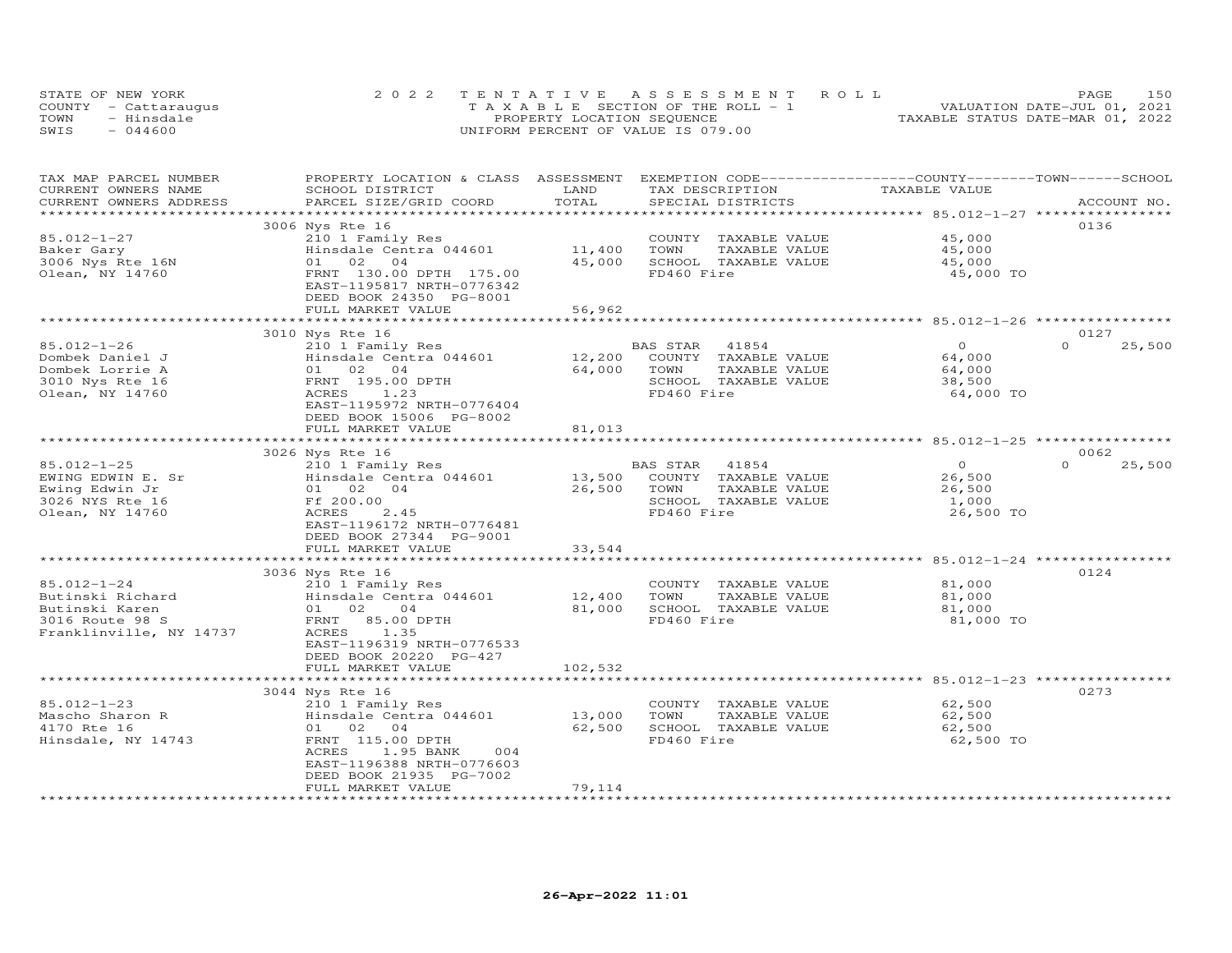|      | STATE OF NEW YORK    | 2022 TENTATIVE ASSESSMENT ROLL        | 151<br>PAGE                      |
|------|----------------------|---------------------------------------|----------------------------------|
|      | COUNTY - Cattaraugus | T A X A B L E SECTION OF THE ROLL - 1 | VALUATION DATE-JUL 01, 2021      |
| TOWN | - Hinsdale           | PROPERTY LOCATION SEQUENCE            | TAXABLE STATUS DATE-MAR 01, 2022 |
| SWIS | $-044600$            | UNIFORM PERCENT OF VALUE IS 079.00    |                                  |

| TAX MAP PARCEL NUMBER<br>CURRENT OWNERS NAME<br>CURRENT OWNERS ADDRESS | PROPERTY LOCATION & CLASS ASSESSMENT EXEMPTION CODE----------------COUNTY-------TOWN------SCHOOL<br>SCHOOL DISTRICT<br>PARCEL SIZE/GRID COORD | LAND<br>TOTAL  | TAX DESCRIPTION<br>SPECIAL DISTRICTS | TAXABLE VALUE                                              | ACCOUNT NO.        |
|------------------------------------------------------------------------|-----------------------------------------------------------------------------------------------------------------------------------------------|----------------|--------------------------------------|------------------------------------------------------------|--------------------|
| *************************                                              |                                                                                                                                               |                |                                      |                                                            |                    |
|                                                                        | 3050 Nys Rte 16                                                                                                                               |                |                                      |                                                            | 0426               |
| $85.012 - 1 - 22.1$                                                    | 270 Mfg housing                                                                                                                               |                | VET COM CT 41131                     | 16,250                                                     | 16,250<br>$\Omega$ |
| Eastman Pamela                                                         | Hinsdale Centra 044601                                                                                                                        | 29,000         | COUNTY TAXABLE VALUE                 | 48,750                                                     |                    |
| PO Box 145                                                             | 01 02 04                                                                                                                                      | 65,000         | TOWN<br>TAXABLE VALUE                | 48,750                                                     |                    |
| Hinsdale, NY 14743                                                     | 4 pads 2mobiles                                                                                                                               |                | SCHOOL TAXABLE VALUE                 | 65,000                                                     |                    |
|                                                                        | ACRES<br>3.47<br>EAST-1196448 NRTH-0776739                                                                                                    |                | FD460 Fire                           | 65,000 TO                                                  |                    |
|                                                                        | DEED BOOK 25880 PG-4001                                                                                                                       |                |                                      |                                                            |                    |
|                                                                        | FULL MARKET VALUE                                                                                                                             | 82,278         |                                      |                                                            |                    |
|                                                                        | ****************************                                                                                                                  | ************** |                                      |                                                            |                    |
|                                                                        | 3050 Nys Rte 16                                                                                                                               |                |                                      |                                                            | 0426               |
| $85.012 - 1 - 22.2$                                                    | 312 Vac w/imprv                                                                                                                               |                | COUNTY TAXABLE VALUE                 | 26,400                                                     |                    |
| Isaman Joel                                                            | Hinsdale Centra 044601                                                                                                                        | 3,000          | TOWN<br>TAXABLE VALUE                | 26,400                                                     |                    |
| 3062 NYS Rte 16 North<br>Olean, NY 14760                               | 01 02 04<br>0.26<br>ACRES                                                                                                                     | 26,400         | SCHOOL TAXABLE VALUE<br>FD460 Fire   | 26,400<br>26,400 TO                                        |                    |
|                                                                        | EAST-1196356 NRTH-0776969                                                                                                                     |                |                                      |                                                            |                    |
|                                                                        | DEED BOOK 28250 PG-3001                                                                                                                       |                |                                      |                                                            |                    |
|                                                                        | FULL MARKET VALUE                                                                                                                             | 33,418         |                                      |                                                            |                    |
|                                                                        | ************************                                                                                                                      | *************  |                                      |                                                            |                    |
|                                                                        | 3051 Nys Rte 16                                                                                                                               |                |                                      |                                                            | 0278               |
| $85.012 - 1 - 29$                                                      | 483 Converted Re                                                                                                                              |                | BAS STAR<br>41854                    | $\circ$                                                    | $\Omega$<br>25,500 |
| Smith Christina M                                                      | Hinsdale Centra 044601                                                                                                                        | 12,400         | COUNTY TAXABLE VALUE                 | 95,000                                                     |                    |
| 3051 NYS Rte 16                                                        | 01 02<br>04                                                                                                                                   | 95,000         | TOWN<br>TAXABLE VALUE                | 95,000                                                     |                    |
| Olean, NY 14760                                                        | Ff 295.00<br>ACRES<br>1.44                                                                                                                    |                | SCHOOL TAXABLE VALUE<br>FD460 Fire   | 69,500<br>95,000 TO                                        |                    |
|                                                                        | EAST-1196019 NRTH-0777083                                                                                                                     |                |                                      |                                                            |                    |
|                                                                        | DEED BOOK 21950 PG-7001                                                                                                                       |                |                                      |                                                            |                    |
|                                                                        | FULL MARKET VALUE                                                                                                                             | 120,253        |                                      |                                                            |                    |
|                                                                        |                                                                                                                                               |                |                                      | ************************ 85.012-1-21 ***********           |                    |
|                                                                        | 3062 Nys Rte 16                                                                                                                               |                |                                      |                                                            | 0376               |
| $85.012 - 1 - 21$                                                      | 210 1 Family Res                                                                                                                              |                | COUNTY TAXABLE VALUE                 | 53,000                                                     |                    |
| Isaman Ronald & Cheryl                                                 | Hinsdale Centra 044601                                                                                                                        | 9,800          | TOWN<br>TAXABLE VALUE                | 53,000                                                     |                    |
| Isaman Joel V.<br>845 Prospect Ave                                     | 01 02 04<br>FRNT 100.00 DPTH 200.00                                                                                                           | 53,000         | SCHOOL TAXABLE VALUE<br>FD460 Fire   | 53,000<br>53,000 TO                                        |                    |
| Olean, NY 14760                                                        | EAST-1196371 NRTH-0777032                                                                                                                     |                |                                      |                                                            |                    |
|                                                                        | DEED BOOK 28480 PG-7003                                                                                                                       |                |                                      |                                                            |                    |
|                                                                        | FULL MARKET VALUE                                                                                                                             | 67,089         |                                      |                                                            |                    |
|                                                                        | ***********************                                                                                                                       |                |                                      | ***********************************85.012-1-30 *********** |                    |
|                                                                        | 3067 Nys Rte 16                                                                                                                               |                |                                      |                                                            | 0538               |
| 85.012-1-30                                                            | 210 1 Family Res                                                                                                                              |                | COUNTY TAXABLE VALUE                 | 75,000                                                     |                    |
| Smith Christina M.                                                     | Hinsdale Centra 044601                                                                                                                        | 13,000         | TOWN<br>TAXABLE VALUE                | 75,000                                                     |                    |
| 3051 Route 16 N                                                        | 01 02 04                                                                                                                                      | 75,000         | SCHOOL TAXABLE VALUE                 | 75,000                                                     |                    |
| Olean, NY 14760                                                        | FRNT 295.00 DPTH<br>2.00<br>ACRES                                                                                                             |                | FD460 Fire                           | 75,000 TO                                                  |                    |
|                                                                        | EAST-1196128 NRTH-0777331                                                                                                                     |                |                                      |                                                            |                    |
|                                                                        | DEED BOOK 27691 PG-4001                                                                                                                       |                |                                      |                                                            |                    |
|                                                                        | FULL MARKET VALUE                                                                                                                             | 94,937         |                                      |                                                            |                    |
| ************************                                               | **********************                                                                                                                        |                |                                      |                                                            |                    |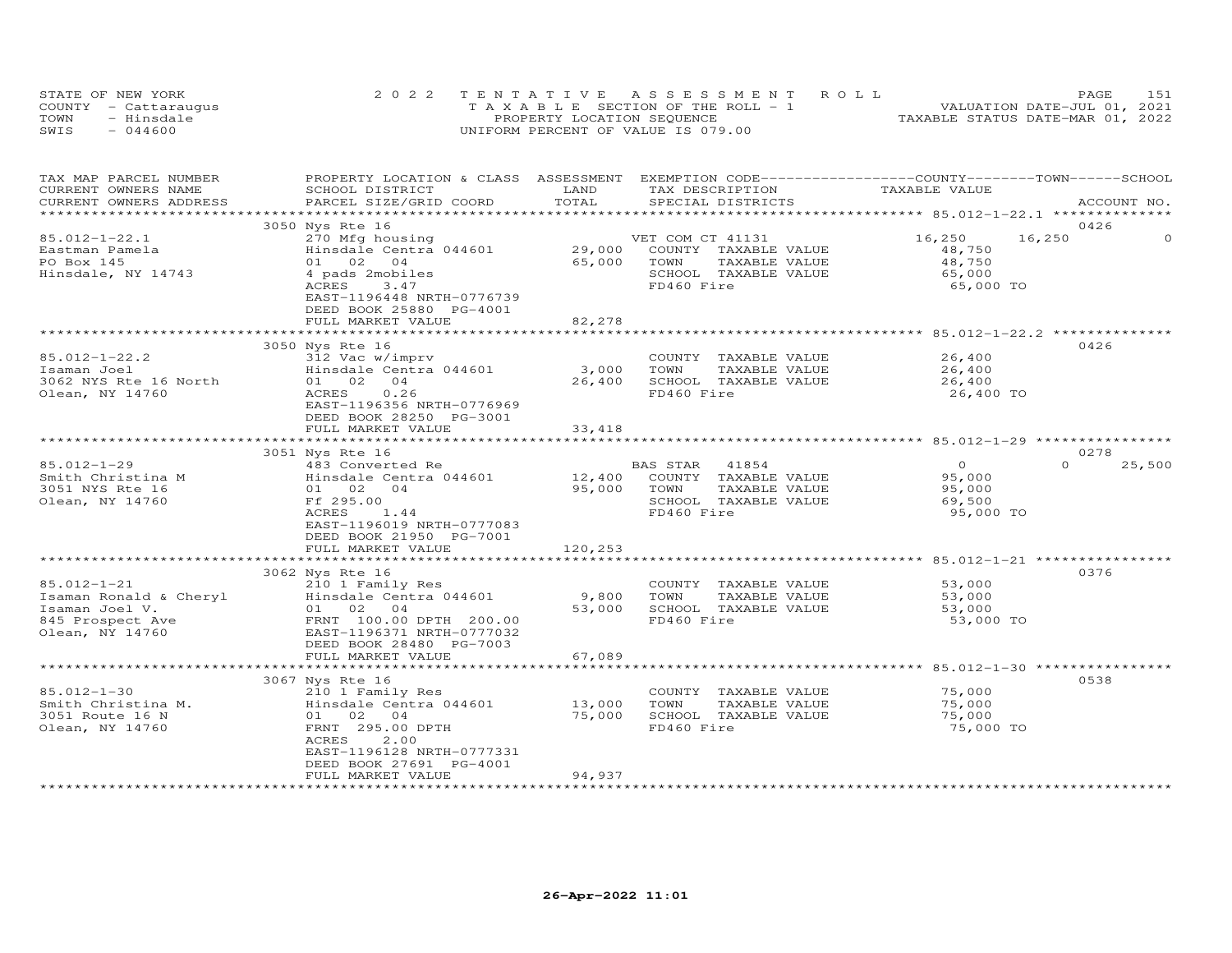| STATE OF NEW YORK    | 2022 TENTATIVE ASSESSMENT ROLL           |                                  | PAGE.                       | 152 |
|----------------------|------------------------------------------|----------------------------------|-----------------------------|-----|
| COUNTY - Cattaraugus | $T A X A B I E$ SECTION OF THE ROLL $-1$ |                                  | VALUATION DATE-JUL 01, 2021 |     |
| - Hinsdale<br>TOWN   | PROPERTY LOCATION SEQUENCE               | TAXABLE STATUS DATE-MAR 01, 2022 |                             |     |
| $-044600$<br>SWIS    | UNIFORM PERCENT OF VALUE IS 079.00       |                                  |                             |     |

| TAX MAP PARCEL NUMBER                             | PROPERTY LOCATION & CLASS ASSESSMENT                                                                                               |                  | EXEMPTION CODE-----------------COUNTY-------TOWN------SCHOOL |                     |                    |
|---------------------------------------------------|------------------------------------------------------------------------------------------------------------------------------------|------------------|--------------------------------------------------------------|---------------------|--------------------|
| CURRENT OWNERS NAME                               | SCHOOL DISTRICT                                                                                                                    | LAND             | TAX DESCRIPTION                                              | TAXABLE VALUE       |                    |
| CURRENT OWNERS ADDRESS<br>*********************** | PARCEL SIZE/GRID COORD                                                                                                             | TOTAL            | SPECIAL DISTRICTS                                            |                     | ACCOUNT NO.        |
|                                                   |                                                                                                                                    |                  |                                                              |                     |                    |
| 85.012-1-20<br>MATERNA MICHAEL A.                 | 3068 Nys Rte 16<br>210 1 Family Res<br>Hinsdale Centra 044601                                                                      | 13,500           | COUNTY TAXABLE VALUE<br>TOWN<br>TAXABLE VALUE                | 68,000<br>68,000    | 0756               |
| 3068 Route 16 N<br>Olean, NY 14760                | 01 02<br>04<br>Ff 100.00<br>ACRES<br>2.50 BANK<br>017<br>EAST-1196628 NRTH-0776914<br>DEED BOOK 20200 PG-9690<br>FULL MARKET VALUE | 68,000<br>86,076 | SCHOOL TAXABLE VALUE<br>FD460 Fire                           | 68,000<br>68,000 TO |                    |
|                                                   |                                                                                                                                    |                  |                                                              |                     |                    |
|                                                   | 3076 Nys Rte 16                                                                                                                    |                  |                                                              |                     | 0734               |
| $85.012 - 1 - 19$                                 | 210 1 Family Res                                                                                                                   |                  | AGED C/T/S 41800                                             | 31,500              | 31,500<br>31,500   |
| Bzow Norma                                        | Hinsdale Centra 044601                                                                                                             | 13,500 ENH STAR  | 41834                                                        | $\overline{O}$      | $\Omega$<br>31,500 |
| 3076 Nys Rte 16                                   | 01 02<br>04                                                                                                                        | 63,000           | COUNTY TAXABLE VALUE                                         | 31,500              |                    |
| Olean, NY 14760                                   | Ff 100.00                                                                                                                          |                  | TOWN<br>TAXABLE VALUE                                        | 31,500              |                    |
|                                                   | ACRES<br>2.90 BANK<br>017                                                                                                          |                  | SCHOOL TAXABLE VALUE                                         | $\Omega$            |                    |
|                                                   | EAST-1196692 NRTH-0777106                                                                                                          |                  | FD460 Fire                                                   | 63,000 TO           |                    |
|                                                   | DEED BOOK 999<br>PG-959                                                                                                            |                  |                                                              |                     |                    |
|                                                   | FULL MARKET VALUE                                                                                                                  | 79,747           |                                                              |                     |                    |
|                                                   |                                                                                                                                    |                  |                                                              |                     |                    |
|                                                   | 3081 Nys Rte 16                                                                                                                    |                  |                                                              |                     | 0455               |
| 85.012-1-31                                       | 210 1 Family Res                                                                                                                   |                  | BAS STAR<br>41854                                            | $\overline{O}$      | $\Omega$<br>25,500 |
| Alderman Terry D                                  | Hinsdale Centra 044601                                                                                                             | 12,400           | TAXABLE VALUE<br>COUNTY                                      | 67,000              |                    |
| Alderman Nancy L                                  | $01/03$ 02 04                                                                                                                      | 67,000           | TOWN<br>TAXABLE VALUE                                        | 67,000              |                    |
| 3081 Nys Rte 16                                   | FRNT 145.00 DPTH                                                                                                                   |                  | SCHOOL TAXABLE VALUE                                         | 41,500              |                    |
| Olean, NY 14760-9769                              | ACRES<br>1.43                                                                                                                      |                  | FD460 Fire                                                   | 67,000 TO           |                    |
|                                                   | EAST-1196219 NRTH-0777510                                                                                                          |                  |                                                              |                     |                    |
|                                                   | DEED BOOK 00939 PG-01189                                                                                                           |                  |                                                              |                     |                    |
|                                                   | FULL MARKET VALUE                                                                                                                  | 84,810           |                                                              |                     |                    |
|                                                   | *************************                                                                                                          |                  |                                                              |                     |                    |
|                                                   | 3088 Nys Rte 16                                                                                                                    |                  |                                                              |                     | 0392               |
| $85.012 - 1 - 17$                                 | 416 Mfg hsing pk                                                                                                                   |                  | COUNTY TAXABLE VALUE                                         | 113,000             |                    |
| Studebaker Park, LLC                              | Hinsdale Centra 044601                                                                                                             | 81,000           | TOWN<br>TAXABLE VALUE                                        | 113,000             |                    |
| 336 N 10th St                                     | 01 02<br>04                                                                                                                        | 113,000          | SCHOOL TAXABLE VALUE                                         | 113,000             |                    |
| Olean, NY 14760                                   | Winchester Tr Ct                                                                                                                   |                  | FD460 Fire                                                   | 113,000 TO          |                    |
|                                                   | 17 pads 13 mobiles<br>FRNT 204.00 DPTH<br>2.45<br>ACRES<br>EAST-1196798 NRTH-0777276<br>DEED BOOK 13959 PG-8003                    |                  |                                                              |                     |                    |
|                                                   | FULL MARKET VALUE                                                                                                                  | 143,038          |                                                              |                     |                    |
|                                                   | ************************                                                                                                           |                  |                                                              |                     |                    |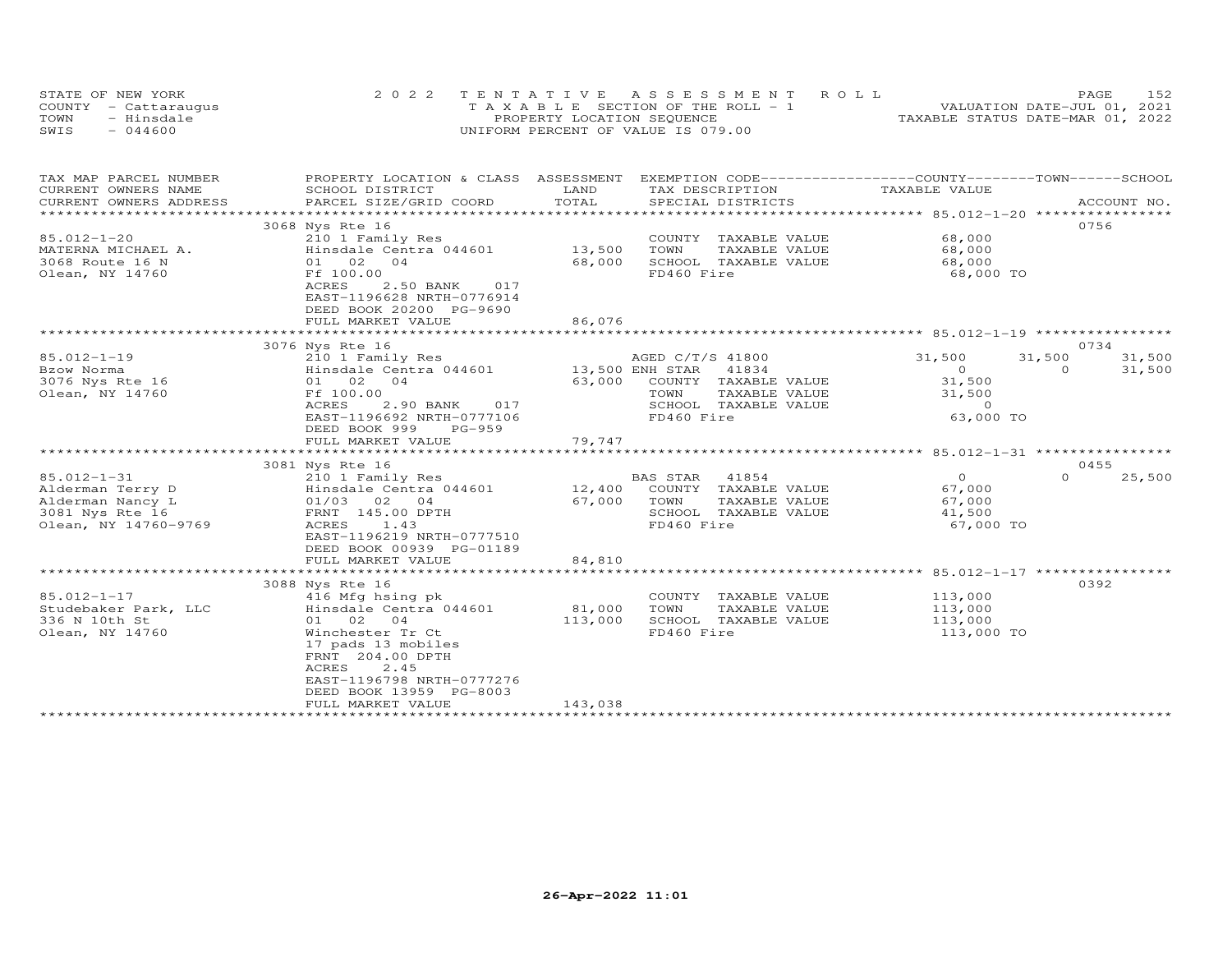|      | STATE OF NEW YORK    | 2022 TENTATIVE ASSESSMENT ROLL        | 153<br>PAGE                      |
|------|----------------------|---------------------------------------|----------------------------------|
|      | COUNTY - Cattaraugus | T A X A B L E SECTION OF THE ROLL - 1 | VALUATION DATE-JUL 01, 2021      |
| TOWN | - Hinsdale           | PROPERTY LOCATION SEQUENCE            | TAXABLE STATUS DATE-MAR 01, 2022 |
| SWIS | $-044600$            | UNIFORM PERCENT OF VALUE IS 079.00    |                                  |

| TAX MAP PARCEL NUMBER | PROPERTY LOCATION & CLASS ASSESSMENT EXEMPTION CODE----------------COUNTY-------TOWN------SCHOOL<br>CORRENT OWNERS NAME SCHOOL DISTRICT SCHOOL DISTRICT SCHOOL DISTRICT  TAX DESCRIPTION  TAX DESCRIPTION  TAX DESCRIPTION  TAX DESCRIPTION  TAX DESCRIPTION  TAX DESCRIPTION  TAX DESCRIPTION   TAX DESCRIPTION   TAX DESCRIPTION |                                                                                         |                                |                          |  |
|-----------------------|------------------------------------------------------------------------------------------------------------------------------------------------------------------------------------------------------------------------------------------------------------------------------------------------------------------------------------|-----------------------------------------------------------------------------------------|--------------------------------|--------------------------|--|
|                       |                                                                                                                                                                                                                                                                                                                                    |                                                                                         |                                |                          |  |
|                       |                                                                                                                                                                                                                                                                                                                                    |                                                                                         |                                |                          |  |
|                       | 3089 Nys Rte 16<br>Nys Kte 16<br>210,200<br>Hinsdale Centra 044601<br>01/03 02 04<br>FRNT 104.00 DPTH<br>ACRES 1.10<br>210,200<br>212,100 COUNTY TAXABLE VALUE<br>25,000<br>275,000<br>275,000<br>275,000<br>275,000<br>275,000<br>275,000<br>275,000<br>275,000<br>275,000<br>275,00                                              |                                                                                         |                                | 0630                     |  |
| 85.012-1-32           |                                                                                                                                                                                                                                                                                                                                    |                                                                                         |                                | 10,200                   |  |
|                       |                                                                                                                                                                                                                                                                                                                                    |                                                                                         |                                |                          |  |
|                       |                                                                                                                                                                                                                                                                                                                                    |                                                                                         |                                |                          |  |
|                       |                                                                                                                                                                                                                                                                                                                                    |                                                                                         | 75,000<br>75,000 TO            |                          |  |
|                       | CORNWALL HOWARD L<br>CORNWALL EDITH H 01/03 02 04<br>3089 Rte. 16 N FRNT 104.00 DPTH<br>Olean, NY 14760 102 11.10                                                                                                                                                                                                                  |                                                                                         |                                |                          |  |
|                       | EAST-1196283 NRTH-0777619                                                                                                                                                                                                                                                                                                          |                                                                                         |                                |                          |  |
|                       | DEED BOOK 2021    PG-12363                                                                                                                                                                                                                                                                                                         |                                                                                         |                                |                          |  |
|                       |                                                                                                                                                                                                                                                                                                                                    |                                                                                         |                                |                          |  |
|                       |                                                                                                                                                                                                                                                                                                                                    |                                                                                         |                                |                          |  |
|                       | 3095 Nys Rte 16<br>00001 12,200<br>Bowker Susan M<br>Bowker James E 1.18<br>3095 Rte 16<br>2010 103 02 04 30,000 SCHOO.<br>3095 Rte 16<br>2010 2 04 30,000 SCHOO.<br>2010 2 04 30,000 SCHOO.<br>2018 EAST-1196344 NRTH-0777710<br>DEED BOOK 25136 PG-2001                                                                          |                                                                                         |                                | 0209                     |  |
|                       |                                                                                                                                                                                                                                                                                                                                    | COUNTY TAXABLE VALUE 30,000<br>TOWN TAXABLE VALUE 30,000<br>SCHOOL TAXABLE VALUE 30,000 |                                |                          |  |
|                       |                                                                                                                                                                                                                                                                                                                                    |                                                                                         |                                |                          |  |
|                       |                                                                                                                                                                                                                                                                                                                                    |                                                                                         |                                |                          |  |
|                       |                                                                                                                                                                                                                                                                                                                                    | FD460 Fire                                                                              | 30,000 TO                      |                          |  |
|                       |                                                                                                                                                                                                                                                                                                                                    |                                                                                         |                                |                          |  |
|                       |                                                                                                                                                                                                                                                                                                                                    |                                                                                         |                                |                          |  |
|                       |                                                                                                                                                                                                                                                                                                                                    |                                                                                         |                                |                          |  |
|                       |                                                                                                                                                                                                                                                                                                                                    |                                                                                         |                                |                          |  |
|                       |                                                                                                                                                                                                                                                                                                                                    |                                                                                         |                                | 1232                     |  |
|                       |                                                                                                                                                                                                                                                                                                                                    |                                                                                         |                                | $0 \t\t 62,000$          |  |
|                       |                                                                                                                                                                                                                                                                                                                                    |                                                                                         |                                |                          |  |
|                       |                                                                                                                                                                                                                                                                                                                                    |                                                                                         |                                |                          |  |
|                       |                                                                                                                                                                                                                                                                                                                                    |                                                                                         |                                |                          |  |
|                       |                                                                                                                                                                                                                                                                                                                                    |                                                                                         | 62,000 TO                      |                          |  |
|                       |                                                                                                                                                                                                                                                                                                                                    |                                                                                         |                                |                          |  |
|                       |                                                                                                                                                                                                                                                                                                                                    |                                                                                         |                                |                          |  |
|                       |                                                                                                                                                                                                                                                                                                                                    |                                                                                         |                                |                          |  |
|                       | 3102 Nys Rte 16                                                                                                                                                                                                                                                                                                                    |                                                                                         |                                | 0523                     |  |
|                       |                                                                                                                                                                                                                                                                                                                                    |                                                                                         |                                | 10,200<br>$\Omega$       |  |
|                       |                                                                                                                                                                                                                                                                                                                                    |                                                                                         |                                | 63,670<br>$\overline{0}$ |  |
|                       |                                                                                                                                                                                                                                                                                                                                    |                                                                                         |                                |                          |  |
|                       |                                                                                                                                                                                                                                                                                                                                    |                                                                                         |                                |                          |  |
|                       |                                                                                                                                                                                                                                                                                                                                    |                                                                                         |                                |                          |  |
|                       |                                                                                                                                                                                                                                                                                                                                    |                                                                                         | 68,000 TO                      |                          |  |
|                       |                                                                                                                                                                                                                                                                                                                                    |                                                                                         |                                |                          |  |
|                       |                                                                                                                                                                                                                                                                                                                                    |                                                                                         |                                |                          |  |
|                       |                                                                                                                                                                                                                                                                                                                                    |                                                                                         |                                | 0780                     |  |
|                       |                                                                                                                                                                                                                                                                                                                                    |                                                                                         |                                | $\circ$                  |  |
|                       |                                                                                                                                                                                                                                                                                                                                    |                                                                                         | 17,000 17,000<br>34,000 34,000 | $\Omega$                 |  |
|                       |                                                                                                                                                                                                                                                                                                                                    |                                                                                         |                                |                          |  |
|                       |                                                                                                                                                                                                                                                                                                                                    |                                                                                         | 89,000<br>89,000               |                          |  |
|                       |                                                                                                                                                                                                                                                                                                                                    |                                                                                         |                                |                          |  |
|                       |                                                                                                                                                                                                                                                                                                                                    | SCHOOL TAXABLE VALUE $140,000$<br>FD460 Fire $140,000$ TO                               |                                |                          |  |
|                       |                                                                                                                                                                                                                                                                                                                                    |                                                                                         |                                |                          |  |
|                       | CONCLUSIVE CONCLUSIVE CHOOL TANNER VALUE CONCLUSIVE CHOINGING CONCLUSIVE CHOINGING CHOING CHOING CHOING CHOING<br>SILO NYS ROUTE CONCLUSIVE CHOING CONCLUSIVE CHOING CONCLUSIVE CHOING CONCLUSIVE CHOING CONCLUSIVE CHOING CONCL                                                                                                   |                                                                                         |                                |                          |  |
|                       |                                                                                                                                                                                                                                                                                                                                    |                                                                                         |                                |                          |  |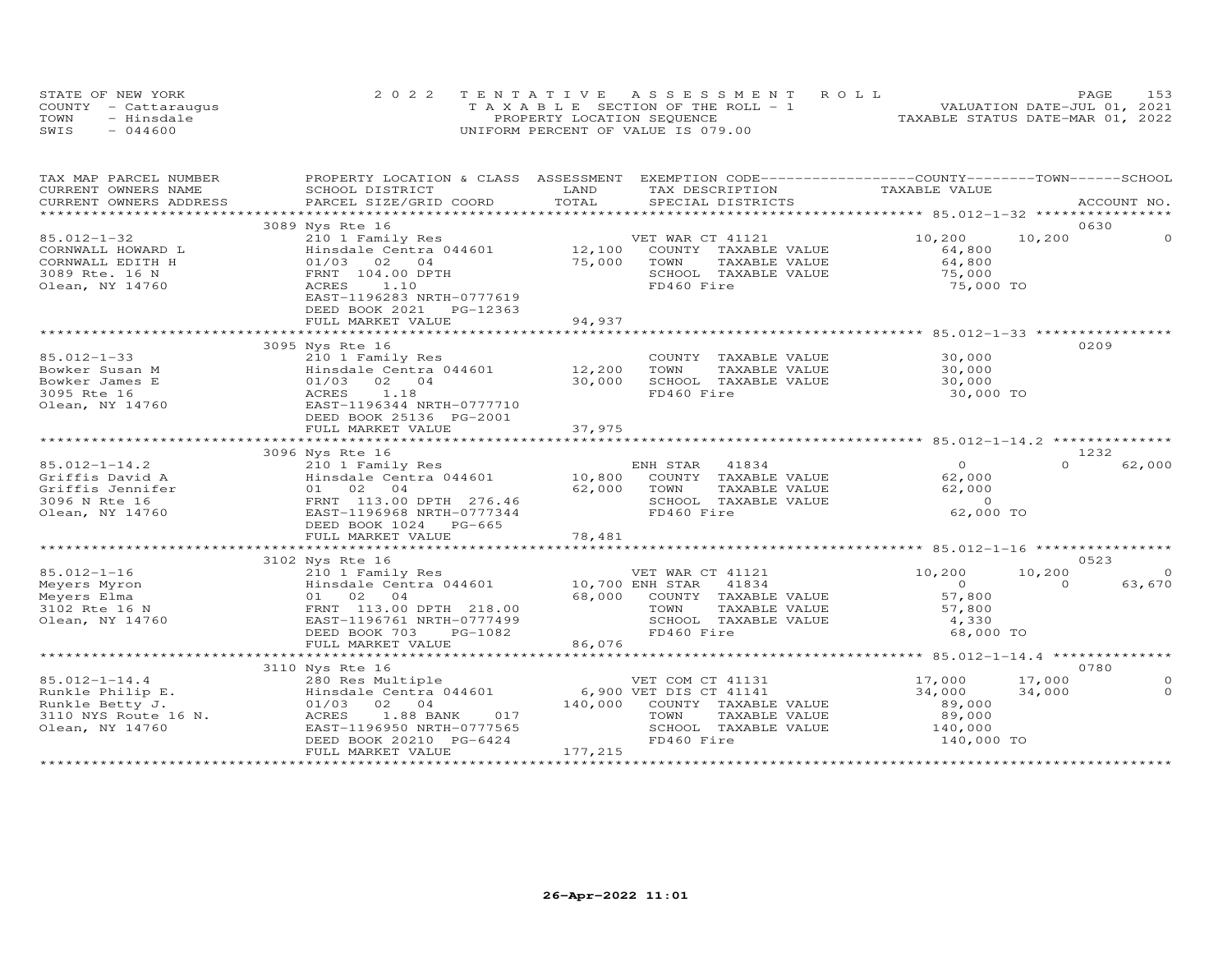| STATE OF NEW YORK    | 2022 TENTATIVE ASSESSMENT ROLL        | 1.54<br>PAGE                     |
|----------------------|---------------------------------------|----------------------------------|
| COUNTY - Cattaraugus | T A X A B L E SECTION OF THE ROLL - 1 | VALUATION DATE-JUL 01, 2021      |
| TOWN<br>- Hinsdale   | PROPERTY LOCATION SEQUENCE            | TAXABLE STATUS DATE-MAR 01, 2022 |
| SWIS<br>$-044600$    | UNIFORM PERCENT OF VALUE IS 079.00    |                                  |

| LAND<br>TAXABLE VALUE<br>CURRENT OWNERS NAME<br>SCHOOL DISTRICT<br>TAX DESCRIPTION<br>TOTAL<br>SPECIAL DISTRICTS<br>CURRENT OWNERS ADDRESS<br>PARCEL SIZE/GRID COORD<br>ACCOUNT NO.<br>*******************************<br>****************** 85.012-1-14.1 **************<br>0780<br>3116 Nys Rte 16<br>$85.012 - 1 - 14.1$<br>283 Res w/Comuse<br>COUNTY<br>TAXABLE VALUE<br>250,000<br>24,000<br>Peters Darwin<br>Hinsdale Centra 044601<br>TOWN<br>TAXABLE VALUE<br>250,000<br>250,000<br>01/03<br>02<br>SCHOOL TAXABLE VALUE<br>250,000<br>Peters Sandra<br>0 <sub>4</sub><br>3115 Route 16<br>3.58 BANK<br>FD460 Fire<br>ACRES<br>017<br>250,000 TO<br>Olean, NY 14760<br>EAST-1196460 NRTH-0777890<br>DEED BOOK 27893 PG-3001<br>316,456<br>FULL MARKET VALUE | 25,500   |
|---------------------------------------------------------------------------------------------------------------------------------------------------------------------------------------------------------------------------------------------------------------------------------------------------------------------------------------------------------------------------------------------------------------------------------------------------------------------------------------------------------------------------------------------------------------------------------------------------------------------------------------------------------------------------------------------------------------------------------------------------------------------|----------|
|                                                                                                                                                                                                                                                                                                                                                                                                                                                                                                                                                                                                                                                                                                                                                                     |          |
|                                                                                                                                                                                                                                                                                                                                                                                                                                                                                                                                                                                                                                                                                                                                                                     |          |
|                                                                                                                                                                                                                                                                                                                                                                                                                                                                                                                                                                                                                                                                                                                                                                     |          |
|                                                                                                                                                                                                                                                                                                                                                                                                                                                                                                                                                                                                                                                                                                                                                                     |          |
|                                                                                                                                                                                                                                                                                                                                                                                                                                                                                                                                                                                                                                                                                                                                                                     |          |
|                                                                                                                                                                                                                                                                                                                                                                                                                                                                                                                                                                                                                                                                                                                                                                     |          |
|                                                                                                                                                                                                                                                                                                                                                                                                                                                                                                                                                                                                                                                                                                                                                                     |          |
|                                                                                                                                                                                                                                                                                                                                                                                                                                                                                                                                                                                                                                                                                                                                                                     |          |
|                                                                                                                                                                                                                                                                                                                                                                                                                                                                                                                                                                                                                                                                                                                                                                     |          |
|                                                                                                                                                                                                                                                                                                                                                                                                                                                                                                                                                                                                                                                                                                                                                                     |          |
|                                                                                                                                                                                                                                                                                                                                                                                                                                                                                                                                                                                                                                                                                                                                                                     |          |
|                                                                                                                                                                                                                                                                                                                                                                                                                                                                                                                                                                                                                                                                                                                                                                     |          |
| 3123 Nys Rte 16<br>0692                                                                                                                                                                                                                                                                                                                                                                                                                                                                                                                                                                                                                                                                                                                                             |          |
| $\Omega$<br>$85.012 - 1 - 36$<br>210 1 Family Res<br>BAS STAR<br>41854<br>$\circ$                                                                                                                                                                                                                                                                                                                                                                                                                                                                                                                                                                                                                                                                                   |          |
| 13,400<br>COUNTY TAXABLE VALUE<br>Mattys Joseph<br>Hinsdale Centra 044601<br>65,000                                                                                                                                                                                                                                                                                                                                                                                                                                                                                                                                                                                                                                                                                 |          |
| 0 <sub>4</sub><br>65,000<br>TOWN<br>TAXABLE VALUE<br>3123 Nys Rte 16<br>03 02<br>65,000                                                                                                                                                                                                                                                                                                                                                                                                                                                                                                                                                                                                                                                                             |          |
| Olean, NY 14760<br>Life Use<br>SCHOOL TAXABLE VALUE<br>39,500                                                                                                                                                                                                                                                                                                                                                                                                                                                                                                                                                                                                                                                                                                       |          |
| FD460 Fire<br>FRNT 178.00 DPTH<br>65,000 TO                                                                                                                                                                                                                                                                                                                                                                                                                                                                                                                                                                                                                                                                                                                         |          |
| 2.35<br>ACRES                                                                                                                                                                                                                                                                                                                                                                                                                                                                                                                                                                                                                                                                                                                                                       |          |
| EAST-1196599 NRTH-0778080                                                                                                                                                                                                                                                                                                                                                                                                                                                                                                                                                                                                                                                                                                                                           |          |
| DEED BOOK 1027<br>$PG-1044$                                                                                                                                                                                                                                                                                                                                                                                                                                                                                                                                                                                                                                                                                                                                         |          |
| 82,278<br>FULL MARKET VALUE                                                                                                                                                                                                                                                                                                                                                                                                                                                                                                                                                                                                                                                                                                                                         |          |
|                                                                                                                                                                                                                                                                                                                                                                                                                                                                                                                                                                                                                                                                                                                                                                     |          |
| 0758                                                                                                                                                                                                                                                                                                                                                                                                                                                                                                                                                                                                                                                                                                                                                                |          |
| 3132 Nys Rte 16                                                                                                                                                                                                                                                                                                                                                                                                                                                                                                                                                                                                                                                                                                                                                     |          |
| $85.012 - 1 - 12$<br>97,000<br>210 1 Family Res<br>COUNTY TAXABLE VALUE                                                                                                                                                                                                                                                                                                                                                                                                                                                                                                                                                                                                                                                                                             |          |
| 13,000<br>TOWN<br>97,000<br>Cook Kyle Patrick<br>Hinsdale Centra 044601<br>TAXABLE VALUE                                                                                                                                                                                                                                                                                                                                                                                                                                                                                                                                                                                                                                                                            |          |
| 97,000<br>SCHOOL TAXABLE VALUE<br>Cook Elizabeth Carrie<br>$01/03$ 02<br>$\overline{04}$<br>97,000                                                                                                                                                                                                                                                                                                                                                                                                                                                                                                                                                                                                                                                                  |          |
| 3132 NYS Rte 16<br>FD460 Fire<br>97,000 TO<br>FRNT 230.00 DPTH                                                                                                                                                                                                                                                                                                                                                                                                                                                                                                                                                                                                                                                                                                      |          |
| Olean, NY 14760<br>ACRES<br>2.00 BANK<br>017                                                                                                                                                                                                                                                                                                                                                                                                                                                                                                                                                                                                                                                                                                                        |          |
| EAST-1197084 NRTH-0777814                                                                                                                                                                                                                                                                                                                                                                                                                                                                                                                                                                                                                                                                                                                                           |          |
| DEED BOOK 27767 PG-5001                                                                                                                                                                                                                                                                                                                                                                                                                                                                                                                                                                                                                                                                                                                                             |          |
| 122,785<br>FULL MARKET VALUE                                                                                                                                                                                                                                                                                                                                                                                                                                                                                                                                                                                                                                                                                                                                        |          |
|                                                                                                                                                                                                                                                                                                                                                                                                                                                                                                                                                                                                                                                                                                                                                                     |          |
| 3135 Nys Rte 16<br>0004                                                                                                                                                                                                                                                                                                                                                                                                                                                                                                                                                                                                                                                                                                                                             |          |
| $85.012 - 1 - 37$<br>ENH STAR<br>41834<br>$\Omega$<br>$\Omega$<br>210 1 Family Res                                                                                                                                                                                                                                                                                                                                                                                                                                                                                                                                                                                                                                                                                  | 63,670   |
| 14,900 VET WAR CT 41121<br>Hinsdale Centra 044601<br>10,200<br>10,200<br>Scanlon Mary A                                                                                                                                                                                                                                                                                                                                                                                                                                                                                                                                                                                                                                                                             | $\Omega$ |
| 95,000<br>3135 Nys Rte 16 N<br>03 02 04<br>COUNTY TAXABLE VALUE<br>84,800                                                                                                                                                                                                                                                                                                                                                                                                                                                                                                                                                                                                                                                                                           |          |
| Olean, NY 14760<br>FRNT 390.00 DPTH<br>TOWN<br>84,800<br>TAXABLE VALUE                                                                                                                                                                                                                                                                                                                                                                                                                                                                                                                                                                                                                                                                                              |          |
| SCHOOL TAXABLE VALUE<br>ACRES<br>3.90<br>31,330                                                                                                                                                                                                                                                                                                                                                                                                                                                                                                                                                                                                                                                                                                                     |          |
| EAST-1196776 NRTH-0778281<br>FD460 Fire<br>95,000 TO                                                                                                                                                                                                                                                                                                                                                                                                                                                                                                                                                                                                                                                                                                                |          |
| DEED BOOK 929<br>$PG-190$                                                                                                                                                                                                                                                                                                                                                                                                                                                                                                                                                                                                                                                                                                                                           |          |
| 120,253<br>FULL MARKET VALUE                                                                                                                                                                                                                                                                                                                                                                                                                                                                                                                                                                                                                                                                                                                                        |          |
| ******** 85.012-1-11 **                                                                                                                                                                                                                                                                                                                                                                                                                                                                                                                                                                                                                                                                                                                                             |          |
| 0624<br>3144 Nys Rte 16                                                                                                                                                                                                                                                                                                                                                                                                                                                                                                                                                                                                                                                                                                                                             |          |
| $85.012 - 1 - 11$<br>53,000<br>210 1 Family Res<br>COUNTY TAXABLE VALUE                                                                                                                                                                                                                                                                                                                                                                                                                                                                                                                                                                                                                                                                                             |          |
| Randall Lawrence L<br>Hinsdale Centra 044601<br>9,300<br>53,000<br>TOWN<br>TAXABLE VALUE                                                                                                                                                                                                                                                                                                                                                                                                                                                                                                                                                                                                                                                                            |          |
| 2616 McCann Holw<br>03 02<br>04<br>53,000<br>SCHOOL TAXABLE VALUE<br>53,000                                                                                                                                                                                                                                                                                                                                                                                                                                                                                                                                                                                                                                                                                         |          |
| FD460 Fire<br>Olean, NY 14760<br>FRNT 100.00 DPTH 171.00<br>53,000 TO                                                                                                                                                                                                                                                                                                                                                                                                                                                                                                                                                                                                                                                                                               |          |
|                                                                                                                                                                                                                                                                                                                                                                                                                                                                                                                                                                                                                                                                                                                                                                     |          |
| EAST-1197121 NRTH-0777999                                                                                                                                                                                                                                                                                                                                                                                                                                                                                                                                                                                                                                                                                                                                           |          |
| DEED BOOK 702<br>PG-573                                                                                                                                                                                                                                                                                                                                                                                                                                                                                                                                                                                                                                                                                                                                             |          |
| 67,089<br>FULL MARKET VALUE                                                                                                                                                                                                                                                                                                                                                                                                                                                                                                                                                                                                                                                                                                                                         |          |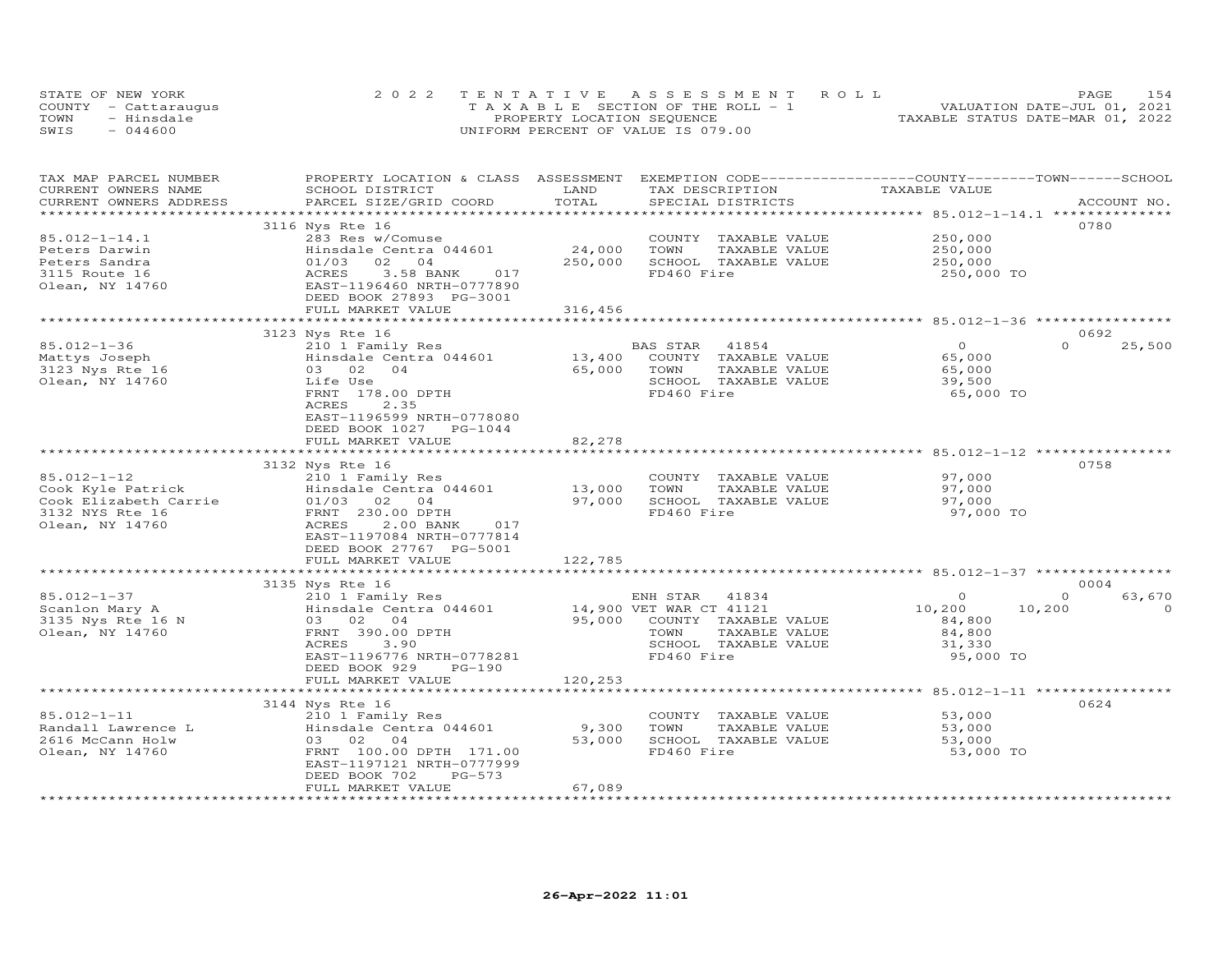| STATE OF NEW YORK    | 2022 TENTATIVE ASSESSMENT ROLL        |                                  | PAGE                        | 155 |
|----------------------|---------------------------------------|----------------------------------|-----------------------------|-----|
| COUNTY - Cattaraugus | T A X A B L E SECTION OF THE ROLL - 1 |                                  | VALUATION DATE-JUL 01, 2021 |     |
| TOWN<br>- Hinsdale   | PROPERTY LOCATION SEQUENCE            | TAXABLE STATUS DATE-MAR 01, 2022 |                             |     |
| SWIS<br>$-044600$    | UNIFORM PERCENT OF VALUE IS 079.00    |                                  |                             |     |

| TAX MAP PARCEL NUMBER<br>CURRENT OWNERS NAME                                                                            | PROPERTY LOCATION & CLASS ASSESSMENT EXEMPTION CODE----------------COUNTY-------TOWN------SCHOOL<br>SCHOOL DISTRICT                                                                            | LAND                        | TAX DESCRIPTION                                                                                             | TAXABLE VALUE                                          |                            |
|-------------------------------------------------------------------------------------------------------------------------|------------------------------------------------------------------------------------------------------------------------------------------------------------------------------------------------|-----------------------------|-------------------------------------------------------------------------------------------------------------|--------------------------------------------------------|----------------------------|
| CURRENT OWNERS ADDRESS<br>****************                                                                              | PARCEL SIZE/GRID COORD                                                                                                                                                                         | TOTAL                       | SPECIAL DISTRICTS                                                                                           |                                                        | ACCOUNT NO.                |
|                                                                                                                         | 3154 Nys Rte 16                                                                                                                                                                                |                             |                                                                                                             |                                                        | 0281                       |
| 85.012-1-10<br>Glover Norman J II<br>Glover Jennifer R<br>3154 Route 16 North<br>Olean, NY 14760                        | 210 1 Family Res<br>Hinsdale Centra 044601<br>03 02 04<br>FRNT 243.00 DPTH<br>2.26<br>ACRES<br>EAST-1197356 NRTH-0778197<br>DEED BOOK 17368 PG-2001<br>FULL MARKET VALUE                       | 13,300<br>83,000<br>105,063 | BAS STAR<br>41854<br>COUNTY<br>TAXABLE VALUE<br>TOWN<br>TAXABLE VALUE<br>SCHOOL TAXABLE VALUE<br>FD460 Fire | $\circ$<br>83,000<br>83,000<br>57,500<br>83,000 TO     | $\Omega$<br>25,500         |
|                                                                                                                         |                                                                                                                                                                                                | **************              |                                                                                                             | ************************* 85.012-1-39.1 ************** |                            |
| $85.012 - 1 - 39.1$<br>Sanzo Beverage Co Inc<br>PO Box 396<br>Olean, NY 14760                                           | 3165 Nys Rte 16<br>446 Cold storage<br>Hinsdale Centra 044601<br>03 02<br>04<br>FRNT 690.00 DPTH<br>ACRES<br>6.47<br>EAST-1197113 NRTH-0778668<br>DEED BOOK 907<br>PG-00205                    | 17,200<br>871,200           | COUNTY TAXABLE VALUE<br>TOWN<br>TAXABLE VALUE<br>SCHOOL TAXABLE VALUE<br>FD460 Fire                         | 871,200<br>871,200<br>871,200<br>871,200 TO            | 0664                       |
|                                                                                                                         | FULL MARKET VALUE                                                                                                                                                                              | 1102,785                    |                                                                                                             |                                                        |                            |
|                                                                                                                         |                                                                                                                                                                                                |                             |                                                                                                             |                                                        |                            |
| $86.001 - 1 - 28.1$<br>McClure Eileen<br>3176 NYS Route 16<br>Olean, NY 14760                                           | 3176 Nys Rte 16<br>210 1 Family Res<br>Hinsdale Centra 044601<br>03 02 04<br>FRNT 220.00 DPTH<br>ACRES<br>1.60<br>EAST-1197487 NRTH-0778484<br>DEED BOOK 20190 PG-7362                         | 12,700<br>54,500            | COUNTY TAXABLE VALUE<br>TOWN<br>TAXABLE VALUE<br>SCHOOL TAXABLE VALUE<br>FD460 Fire                         | 54,500<br>54,500<br>54,500<br>54,500 TO                | 1270                       |
|                                                                                                                         | FULL MARKET VALUE                                                                                                                                                                              | 68,987                      |                                                                                                             |                                                        |                            |
|                                                                                                                         |                                                                                                                                                                                                |                             |                                                                                                             |                                                        |                            |
| $86.001 - 1 - 28.1/1$<br>Lamar Advertising<br>Finch Patricia J<br>Lamar Advertising<br>8235 Oliver Rd<br>Erie, PA 16509 | 3176 Nys Rte 16<br>474 Billboard<br>Hinsdale Centra 044601<br>03 02<br>$\overline{04}$<br>EAST-1197487 NRTH-0778484<br>DEED BOOK 895<br>PG-00881<br>FULL MARKET VALUE                          | $\circ$<br>10,000<br>12,658 | COUNTY TAXABLE VALUE<br>TOWN<br>TAXABLE VALUE<br>SCHOOL TAXABLE VALUE<br>FD460 Fire                         | 10,000<br>10,000<br>10,000<br>10,000 TO                | 1652                       |
|                                                                                                                         | *************************                                                                                                                                                                      |                             |                                                                                                             |                                                        |                            |
| $86.001 - 1 - 28.4$<br>Neamon Frank<br>Neamon Becky<br>3179 N NYS rte 16<br>Olean, NY 14760                             | 3178 Nys Rte 16<br>210 1 Family Res<br>Hinsdale Centra 044601<br>03 02 04<br>FRNT 310.00 DPTH<br>ACRES<br>1.60<br>EAST-1197596 NRTH-0778722<br>DEED BOOK 2020<br>PG-13449<br>FULL MARKET VALUE | 12,600<br>26,600<br>33,671  | BAS STAR<br>41854<br>COUNTY TAXABLE VALUE<br>TOWN<br>TAXABLE VALUE<br>SCHOOL TAXABLE VALUE<br>FD460 Fire    | $\circ$<br>26,600<br>26,600<br>1,100<br>26,600 TO      | 1271<br>$\Omega$<br>25,500 |
|                                                                                                                         |                                                                                                                                                                                                |                             |                                                                                                             |                                                        |                            |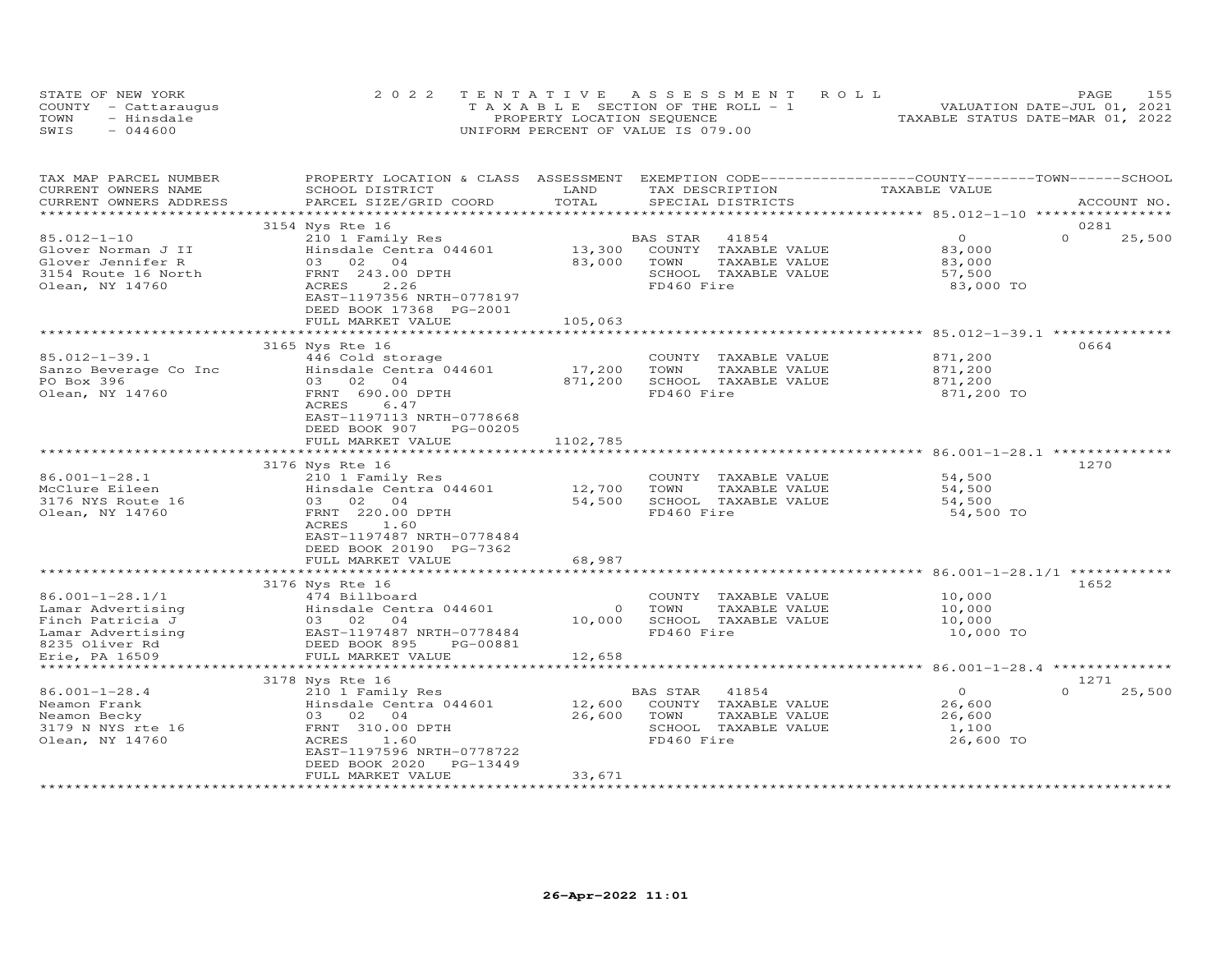| STATE OF NEW YORK    | 2022 TENTATIVE ASSESSMENT ROLL        | 156<br>PAGE.                     |
|----------------------|---------------------------------------|----------------------------------|
| COUNTY - Cattaraugus | T A X A B L E SECTION OF THE ROLL - 1 | VALUATION DATE-JUL 01, 2021      |
| TOWN<br>- Hinsdale   | PROPERTY LOCATION SEQUENCE            | TAXABLE STATUS DATE-MAR 01, 2022 |
| $-044600$<br>SWIS    | UNIFORM PERCENT OF VALUE IS 079.00    |                                  |

| TAX MAP PARCEL NUMBER   | PROPERTY LOCATION & CLASS ASSESSMENT |                | EXEMPTION CODE-----------------COUNTY-------TOWN------SCHOOL |                                         |             |
|-------------------------|--------------------------------------|----------------|--------------------------------------------------------------|-----------------------------------------|-------------|
| CURRENT OWNERS NAME     | SCHOOL DISTRICT                      | LAND<br>TOTAL  | TAX DESCRIPTION                                              | TAXABLE VALUE                           |             |
| CURRENT OWNERS ADDRESS  | PARCEL SIZE/GRID COORD               |                | SPECIAL DISTRICTS                                            |                                         | ACCOUNT NO. |
|                         |                                      |                |                                                              |                                         | 0276        |
| $85.012 - 1 - 9$        | 3202 Nys Rte 16                      |                | COUNTY TAXABLE VALUE                                         | 26,000                                  |             |
|                         | 270 Mfg housing                      |                |                                                              |                                         |             |
| Bartz LLC               | Hinsdale Centra 044601               | 5,100          | TOWN<br>TAXABLE VALUE                                        | 26,000                                  |             |
| 3210 Morgan Hbr         | 03 02<br>04                          | 26,000         | SCHOOL TAXABLE VALUE                                         | 26,000                                  |             |
| Allegany, NY 14706      | 55.87 DPTH 227.43<br>FRNT            |                | FD460 Fire                                                   | 26,000 TO                               |             |
|                         | EAST-1197658 NRTH-0778872            |                |                                                              |                                         |             |
|                         | DEED BOOK 15342 PG-8002              |                |                                                              |                                         |             |
|                         | FULL MARKET VALUE                    | 32,911         |                                                              |                                         |             |
|                         |                                      |                |                                                              |                                         |             |
|                         | 3205 Nys Rte 16                      |                |                                                              |                                         | 0197        |
| $85.012 - 1 - 40$       | 210 1 Family Res                     |                | COUNTY TAXABLE VALUE                                         | 65,000                                  |             |
| Bennett Charles         | Hinsdale Centra 044601               | 12,000         | TOWN<br>TAXABLE VALUE                                        | 65,000                                  |             |
| 3205 RT. 16 N           | 03 02 04                             | 65,000         | SCHOOL TAXABLE VALUE                                         | 65,000                                  |             |
| Olean, NY 14760         | FRNT 170.00 DPTH                     |                | FD460 Fire                                                   | 65,000 TO                               |             |
|                         | ACRES<br>1.03                        |                |                                                              |                                         |             |
|                         | EAST-1197299 NRTH-0778994            |                |                                                              |                                         |             |
|                         | DEED BOOK 23760 PG-5001              |                |                                                              |                                         |             |
|                         | FULL MARKET VALUE                    | 82,278         |                                                              |                                         |             |
|                         |                                      |                |                                                              |                                         |             |
|                         | 3208 Nys Rte 16                      |                |                                                              |                                         | 0280        |
| $85.012 - 1 - 8$        | 210 1 Family Res                     |                | COUNTY TAXABLE VALUE                                         | 46,000                                  |             |
| Wojtanik Gerald M       | Hinsdale Centra 044601               | 11,800         | TOWN<br>TAXABLE VALUE                                        | 46,000                                  |             |
| 260 Green Hollow Rd     | 03 02 04                             | 46,000         | SCHOOL TAXABLE VALUE                                         | 46,000                                  |             |
| Port Allegany, PA 16743 | FRNT 132.00 DPTH 215.00              |                | FD460 Fire                                                   | 46,000 TO                               |             |
|                         | EAST-1197705 NRTH-0778973            |                |                                                              |                                         |             |
|                         | DEED BOOK 880<br>PG-00948            |                |                                                              |                                         |             |
|                         | FULL MARKET VALUE                    | 58,228         |                                                              |                                         |             |
|                         | *************************            |                |                                                              |                                         |             |
|                         | 3215 Nys Rte 16                      |                |                                                              |                                         | 0626        |
| 85.012-1-41             | 210 1 Family Res                     |                | COUNTY TAXABLE VALUE                                         | 25,000                                  |             |
| Parker Lisa             | Hinsdale Centra 044601               | 8,900          | TOWN<br>TAXABLE VALUE                                        | 25,000                                  |             |
| 1965 Kansas Str         | 05 02 04                             | 25,000         | SCHOOL TAXABLE VALUE                                         | 25,000                                  |             |
| Olean, NY 14760         | 95.00 DPTH 175.00<br>FRNT            |                | FD460 Fire                                                   | 25,000 TO                               |             |
|                         | EAST-1197440 NRTH-0779104            |                |                                                              |                                         |             |
|                         | DEED BOOK 30001 PG-8003              |                |                                                              |                                         |             |
|                         | FULL MARKET VALUE                    | 31,646         |                                                              |                                         |             |
|                         | ******************************       | ************** |                                                              | ********************* 85.012-1-7 ****** |             |
|                         | 3218 Nys Rte 16                      |                |                                                              |                                         | 0486        |
| $85.012 - 1 - 7$        | 210 1 Family Res                     |                | COUNTY TAXABLE VALUE                                         | 56,000                                  |             |
| Fahey John              | Hinsdale Centra 044601               | 8,800          | TOWN<br>TAXABLE VALUE                                        | 56,000                                  |             |
| 152 W Riverside Dr      | 05 02<br>04                          | 56,000         | SCHOOL TAXABLE VALUE                                         | 56,000                                  |             |
| Olean, NY 14760         | FRNT<br>90.00 DPTH 210.00            |                | FD460 Fire                                                   | 56,000 TO                               |             |
|                         | 010<br>BANK                          |                |                                                              |                                         |             |
|                         | EAST-1197730 NRTH-0779086            |                |                                                              |                                         |             |
|                         | DEED BOOK 29018 PG-6001              |                |                                                              |                                         |             |
|                         | FULL MARKET VALUE                    | 70,886         |                                                              |                                         |             |
|                         | ************************             |                |                                                              |                                         |             |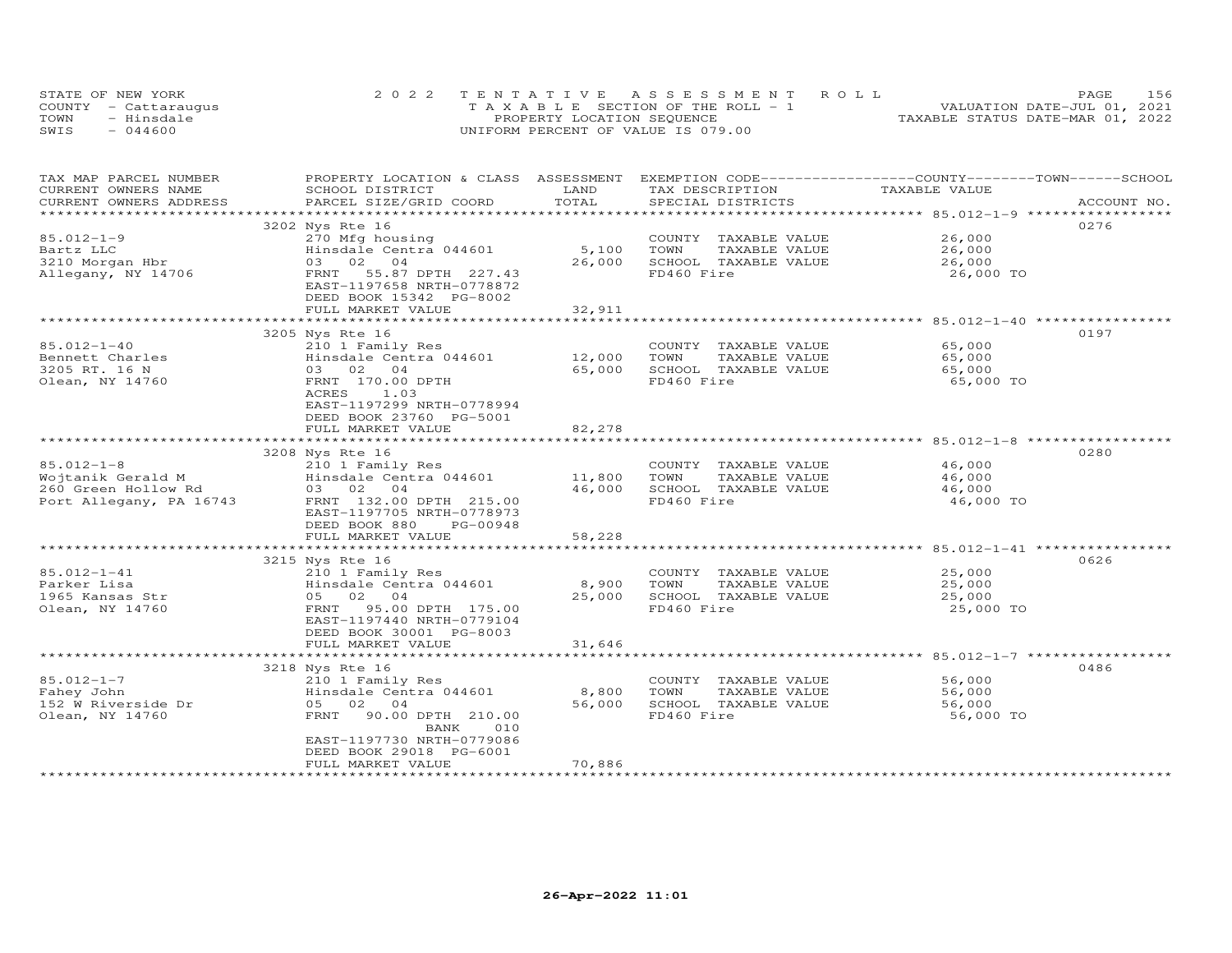| STATE OF NEW YORK    | 2022 TENTATIVE ASSESSMENT ROLL                | PAGE.                            |  |
|----------------------|-----------------------------------------------|----------------------------------|--|
| COUNTY - Cattaraugus | $T A X A B I F S E C T I ON OF THE RO I. - 1$ | VALUATION DATE-JUL 01, 2021      |  |
| TOWN<br>- Hinsdale   | PROPERTY LOCATION SEQUENCE                    | TAXABLE STATUS DATE-MAR 01, 2022 |  |
| SWIS<br>$-044600$    | UNIFORM PERCENT OF VALUE IS 079.00            |                                  |  |

| CURRENT OWNERS NAME<br>LAND<br>TAX DESCRIPTION<br>TAXABLE VALUE<br>SCHOOL DISTRICT<br>TOTAL<br>CURRENT OWNERS ADDRESS<br>PARCEL SIZE/GRID COORD<br>SPECIAL DISTRICTS<br>ACCOUNT NO.<br>******************<br>0270<br>3219 Nys Rte 16<br>85.012-1-42<br>28,000<br>210 1 Family Res<br>COUNTY TAXABLE VALUE<br>13,800<br>TAXABLE VALUE<br>28,000<br>Miller Rex<br>Hinsdale Centra 044601<br>TOWN<br>05 02 04<br>28,000<br>SCHOOL TAXABLE VALUE<br>3219 NYS Route 16 N<br>28,000<br>Olean, NY 14760<br>FD460 Fire<br>28,000 TO<br>land contract<br>FRNT<br>65.00 DPTH<br>ACRES<br>2.75<br>EAST-1197174 NRTH-0779179<br>DEED BOOK 28234 PG-4002<br>FULL MARKET VALUE<br>35,443<br>0768<br>3222 Nys Rte 16<br>$85.012 - 1 - 6$<br>$\Omega$<br>$\Omega$<br>59,000<br>210 1 Family Res<br>ENH STAR 41834<br>Hinsdale Centra 044601<br>7,400<br>COUNTY TAXABLE VALUE<br>59,000<br>Shaw Mark D<br>Shaw Judy<br>05 02 04<br>59,000<br>TOWN<br>TAXABLE VALUE<br>59,000<br>3222 Nys Rte 16 N<br>FRNT 76.00 DPTH 222.30<br>SCHOOL TAXABLE VALUE<br>$\overline{0}$<br>Olean, NY 14760<br>EAST-1197754 NRTH-0779153<br>FD460 Fire<br>59,000 TO<br>DEED BOOK 784<br>$PG-486$<br>FULL MARKET VALUE<br>74,684<br>0107<br>3223 Nys Rte 16<br>$85.012 - 1 - 43$<br>210 1 Family Res<br>COUNTY TAXABLE VALUE<br>94,000<br>Hinsdale Centra 044601<br>15,800<br>PATENAUDE LAURIE A.<br>TOWN<br>TAXABLE VALUE<br>94,000<br>3223 NYS ROUTE 16<br>94,000<br>SCHOOL TAXABLE VALUE<br>94,000<br>05 02 04<br>FD460 Fire<br>FRNT 200.00 DPTH 196.00<br>94,000 TO<br>OLEAN, NY 14760<br>3.20<br>ACRES<br>EAST-1197254 NRTH-0779387<br>DEED BOOK 2019 PG-11933<br>FULL MARKET VALUE<br>118,987<br>3224 Nys Rte 16<br>1231<br>$85.012 - 1 - 4.2$<br>41854<br>$\Omega$<br>$\Omega$<br>25,500<br>210 1 Family Res<br>BAS STAR<br>Yates Adam L<br>Hinsdale Centra 044601<br>7,300<br>COUNTY TAXABLE VALUE<br>50,000<br>50,000<br>TOWN<br>3224 NYS Rte.16<br>05 02 04<br>TAXABLE VALUE<br>50,000<br>74.94 DPTH 224.52<br>Olean, NY 14760<br>SCHOOL TAXABLE VALUE<br>FRNT<br>24,500<br>FD460 Fire<br>EAST-1197784 NRTH-0779223<br>50,000 TO<br>DEED BOOK 10681 PG-8001<br>FULL MARKET VALUE<br>63,291<br>************<br>************************ 85.012-1-4.1 ****************<br>**************************<br>0154<br>3236 Nys Rte 16<br>$85.012 - 1 - 4.1$<br>COUNTY TAXABLE VALUE<br>314 Rural vac<10<br>11,800<br>Morris Timothy<br>Hinsdale Centra 044601<br>11,800<br>TOWN<br>TAXABLE VALUE<br>11,800<br>716 E State St<br>05 02 04<br>11,800<br>SCHOOL TAXABLE VALUE<br>11,800<br>Olean, NY 14760<br>67.38 DPTH 233.48<br>FD460 Fire<br>11,800 TO<br>FRNT<br>EAST-1197824 NRTH-0779386<br>DEED BOOK 28590 PG-4001<br>FULL MARKET VALUE<br>14,937 | TAX MAP PARCEL NUMBER | PROPERTY LOCATION & CLASS ASSESSMENT | EXEMPTION CODE-----------------COUNTY-------TOWN-----SCHOOL |  |
|---------------------------------------------------------------------------------------------------------------------------------------------------------------------------------------------------------------------------------------------------------------------------------------------------------------------------------------------------------------------------------------------------------------------------------------------------------------------------------------------------------------------------------------------------------------------------------------------------------------------------------------------------------------------------------------------------------------------------------------------------------------------------------------------------------------------------------------------------------------------------------------------------------------------------------------------------------------------------------------------------------------------------------------------------------------------------------------------------------------------------------------------------------------------------------------------------------------------------------------------------------------------------------------------------------------------------------------------------------------------------------------------------------------------------------------------------------------------------------------------------------------------------------------------------------------------------------------------------------------------------------------------------------------------------------------------------------------------------------------------------------------------------------------------------------------------------------------------------------------------------------------------------------------------------------------------------------------------------------------------------------------------------------------------------------------------------------------------------------------------------------------------------------------------------------------------------------------------------------------------------------------------------------------------------------------------------------------------------------------------------------------------------------------------------------------------------------------------------------------------------------------------------------------------------------------------------------------------------------------------------------------------------------------------------------------------------------------------|-----------------------|--------------------------------------|-------------------------------------------------------------|--|
|                                                                                                                                                                                                                                                                                                                                                                                                                                                                                                                                                                                                                                                                                                                                                                                                                                                                                                                                                                                                                                                                                                                                                                                                                                                                                                                                                                                                                                                                                                                                                                                                                                                                                                                                                                                                                                                                                                                                                                                                                                                                                                                                                                                                                                                                                                                                                                                                                                                                                                                                                                                                                                                                                                                     |                       |                                      |                                                             |  |
|                                                                                                                                                                                                                                                                                                                                                                                                                                                                                                                                                                                                                                                                                                                                                                                                                                                                                                                                                                                                                                                                                                                                                                                                                                                                                                                                                                                                                                                                                                                                                                                                                                                                                                                                                                                                                                                                                                                                                                                                                                                                                                                                                                                                                                                                                                                                                                                                                                                                                                                                                                                                                                                                                                                     |                       |                                      |                                                             |  |
|                                                                                                                                                                                                                                                                                                                                                                                                                                                                                                                                                                                                                                                                                                                                                                                                                                                                                                                                                                                                                                                                                                                                                                                                                                                                                                                                                                                                                                                                                                                                                                                                                                                                                                                                                                                                                                                                                                                                                                                                                                                                                                                                                                                                                                                                                                                                                                                                                                                                                                                                                                                                                                                                                                                     |                       |                                      |                                                             |  |
|                                                                                                                                                                                                                                                                                                                                                                                                                                                                                                                                                                                                                                                                                                                                                                                                                                                                                                                                                                                                                                                                                                                                                                                                                                                                                                                                                                                                                                                                                                                                                                                                                                                                                                                                                                                                                                                                                                                                                                                                                                                                                                                                                                                                                                                                                                                                                                                                                                                                                                                                                                                                                                                                                                                     |                       |                                      |                                                             |  |
|                                                                                                                                                                                                                                                                                                                                                                                                                                                                                                                                                                                                                                                                                                                                                                                                                                                                                                                                                                                                                                                                                                                                                                                                                                                                                                                                                                                                                                                                                                                                                                                                                                                                                                                                                                                                                                                                                                                                                                                                                                                                                                                                                                                                                                                                                                                                                                                                                                                                                                                                                                                                                                                                                                                     |                       |                                      |                                                             |  |
|                                                                                                                                                                                                                                                                                                                                                                                                                                                                                                                                                                                                                                                                                                                                                                                                                                                                                                                                                                                                                                                                                                                                                                                                                                                                                                                                                                                                                                                                                                                                                                                                                                                                                                                                                                                                                                                                                                                                                                                                                                                                                                                                                                                                                                                                                                                                                                                                                                                                                                                                                                                                                                                                                                                     |                       |                                      |                                                             |  |
|                                                                                                                                                                                                                                                                                                                                                                                                                                                                                                                                                                                                                                                                                                                                                                                                                                                                                                                                                                                                                                                                                                                                                                                                                                                                                                                                                                                                                                                                                                                                                                                                                                                                                                                                                                                                                                                                                                                                                                                                                                                                                                                                                                                                                                                                                                                                                                                                                                                                                                                                                                                                                                                                                                                     |                       |                                      |                                                             |  |
|                                                                                                                                                                                                                                                                                                                                                                                                                                                                                                                                                                                                                                                                                                                                                                                                                                                                                                                                                                                                                                                                                                                                                                                                                                                                                                                                                                                                                                                                                                                                                                                                                                                                                                                                                                                                                                                                                                                                                                                                                                                                                                                                                                                                                                                                                                                                                                                                                                                                                                                                                                                                                                                                                                                     |                       |                                      |                                                             |  |
|                                                                                                                                                                                                                                                                                                                                                                                                                                                                                                                                                                                                                                                                                                                                                                                                                                                                                                                                                                                                                                                                                                                                                                                                                                                                                                                                                                                                                                                                                                                                                                                                                                                                                                                                                                                                                                                                                                                                                                                                                                                                                                                                                                                                                                                                                                                                                                                                                                                                                                                                                                                                                                                                                                                     |                       |                                      |                                                             |  |
|                                                                                                                                                                                                                                                                                                                                                                                                                                                                                                                                                                                                                                                                                                                                                                                                                                                                                                                                                                                                                                                                                                                                                                                                                                                                                                                                                                                                                                                                                                                                                                                                                                                                                                                                                                                                                                                                                                                                                                                                                                                                                                                                                                                                                                                                                                                                                                                                                                                                                                                                                                                                                                                                                                                     |                       |                                      |                                                             |  |
|                                                                                                                                                                                                                                                                                                                                                                                                                                                                                                                                                                                                                                                                                                                                                                                                                                                                                                                                                                                                                                                                                                                                                                                                                                                                                                                                                                                                                                                                                                                                                                                                                                                                                                                                                                                                                                                                                                                                                                                                                                                                                                                                                                                                                                                                                                                                                                                                                                                                                                                                                                                                                                                                                                                     |                       |                                      |                                                             |  |
|                                                                                                                                                                                                                                                                                                                                                                                                                                                                                                                                                                                                                                                                                                                                                                                                                                                                                                                                                                                                                                                                                                                                                                                                                                                                                                                                                                                                                                                                                                                                                                                                                                                                                                                                                                                                                                                                                                                                                                                                                                                                                                                                                                                                                                                                                                                                                                                                                                                                                                                                                                                                                                                                                                                     |                       |                                      |                                                             |  |
|                                                                                                                                                                                                                                                                                                                                                                                                                                                                                                                                                                                                                                                                                                                                                                                                                                                                                                                                                                                                                                                                                                                                                                                                                                                                                                                                                                                                                                                                                                                                                                                                                                                                                                                                                                                                                                                                                                                                                                                                                                                                                                                                                                                                                                                                                                                                                                                                                                                                                                                                                                                                                                                                                                                     |                       |                                      |                                                             |  |
|                                                                                                                                                                                                                                                                                                                                                                                                                                                                                                                                                                                                                                                                                                                                                                                                                                                                                                                                                                                                                                                                                                                                                                                                                                                                                                                                                                                                                                                                                                                                                                                                                                                                                                                                                                                                                                                                                                                                                                                                                                                                                                                                                                                                                                                                                                                                                                                                                                                                                                                                                                                                                                                                                                                     |                       |                                      |                                                             |  |
|                                                                                                                                                                                                                                                                                                                                                                                                                                                                                                                                                                                                                                                                                                                                                                                                                                                                                                                                                                                                                                                                                                                                                                                                                                                                                                                                                                                                                                                                                                                                                                                                                                                                                                                                                                                                                                                                                                                                                                                                                                                                                                                                                                                                                                                                                                                                                                                                                                                                                                                                                                                                                                                                                                                     |                       |                                      |                                                             |  |
|                                                                                                                                                                                                                                                                                                                                                                                                                                                                                                                                                                                                                                                                                                                                                                                                                                                                                                                                                                                                                                                                                                                                                                                                                                                                                                                                                                                                                                                                                                                                                                                                                                                                                                                                                                                                                                                                                                                                                                                                                                                                                                                                                                                                                                                                                                                                                                                                                                                                                                                                                                                                                                                                                                                     |                       |                                      |                                                             |  |
|                                                                                                                                                                                                                                                                                                                                                                                                                                                                                                                                                                                                                                                                                                                                                                                                                                                                                                                                                                                                                                                                                                                                                                                                                                                                                                                                                                                                                                                                                                                                                                                                                                                                                                                                                                                                                                                                                                                                                                                                                                                                                                                                                                                                                                                                                                                                                                                                                                                                                                                                                                                                                                                                                                                     |                       |                                      |                                                             |  |
|                                                                                                                                                                                                                                                                                                                                                                                                                                                                                                                                                                                                                                                                                                                                                                                                                                                                                                                                                                                                                                                                                                                                                                                                                                                                                                                                                                                                                                                                                                                                                                                                                                                                                                                                                                                                                                                                                                                                                                                                                                                                                                                                                                                                                                                                                                                                                                                                                                                                                                                                                                                                                                                                                                                     |                       |                                      |                                                             |  |
|                                                                                                                                                                                                                                                                                                                                                                                                                                                                                                                                                                                                                                                                                                                                                                                                                                                                                                                                                                                                                                                                                                                                                                                                                                                                                                                                                                                                                                                                                                                                                                                                                                                                                                                                                                                                                                                                                                                                                                                                                                                                                                                                                                                                                                                                                                                                                                                                                                                                                                                                                                                                                                                                                                                     |                       |                                      |                                                             |  |
|                                                                                                                                                                                                                                                                                                                                                                                                                                                                                                                                                                                                                                                                                                                                                                                                                                                                                                                                                                                                                                                                                                                                                                                                                                                                                                                                                                                                                                                                                                                                                                                                                                                                                                                                                                                                                                                                                                                                                                                                                                                                                                                                                                                                                                                                                                                                                                                                                                                                                                                                                                                                                                                                                                                     |                       |                                      |                                                             |  |
|                                                                                                                                                                                                                                                                                                                                                                                                                                                                                                                                                                                                                                                                                                                                                                                                                                                                                                                                                                                                                                                                                                                                                                                                                                                                                                                                                                                                                                                                                                                                                                                                                                                                                                                                                                                                                                                                                                                                                                                                                                                                                                                                                                                                                                                                                                                                                                                                                                                                                                                                                                                                                                                                                                                     |                       |                                      |                                                             |  |
|                                                                                                                                                                                                                                                                                                                                                                                                                                                                                                                                                                                                                                                                                                                                                                                                                                                                                                                                                                                                                                                                                                                                                                                                                                                                                                                                                                                                                                                                                                                                                                                                                                                                                                                                                                                                                                                                                                                                                                                                                                                                                                                                                                                                                                                                                                                                                                                                                                                                                                                                                                                                                                                                                                                     |                       |                                      |                                                             |  |
|                                                                                                                                                                                                                                                                                                                                                                                                                                                                                                                                                                                                                                                                                                                                                                                                                                                                                                                                                                                                                                                                                                                                                                                                                                                                                                                                                                                                                                                                                                                                                                                                                                                                                                                                                                                                                                                                                                                                                                                                                                                                                                                                                                                                                                                                                                                                                                                                                                                                                                                                                                                                                                                                                                                     |                       |                                      |                                                             |  |
|                                                                                                                                                                                                                                                                                                                                                                                                                                                                                                                                                                                                                                                                                                                                                                                                                                                                                                                                                                                                                                                                                                                                                                                                                                                                                                                                                                                                                                                                                                                                                                                                                                                                                                                                                                                                                                                                                                                                                                                                                                                                                                                                                                                                                                                                                                                                                                                                                                                                                                                                                                                                                                                                                                                     |                       |                                      |                                                             |  |
|                                                                                                                                                                                                                                                                                                                                                                                                                                                                                                                                                                                                                                                                                                                                                                                                                                                                                                                                                                                                                                                                                                                                                                                                                                                                                                                                                                                                                                                                                                                                                                                                                                                                                                                                                                                                                                                                                                                                                                                                                                                                                                                                                                                                                                                                                                                                                                                                                                                                                                                                                                                                                                                                                                                     |                       |                                      |                                                             |  |
|                                                                                                                                                                                                                                                                                                                                                                                                                                                                                                                                                                                                                                                                                                                                                                                                                                                                                                                                                                                                                                                                                                                                                                                                                                                                                                                                                                                                                                                                                                                                                                                                                                                                                                                                                                                                                                                                                                                                                                                                                                                                                                                                                                                                                                                                                                                                                                                                                                                                                                                                                                                                                                                                                                                     |                       |                                      |                                                             |  |
|                                                                                                                                                                                                                                                                                                                                                                                                                                                                                                                                                                                                                                                                                                                                                                                                                                                                                                                                                                                                                                                                                                                                                                                                                                                                                                                                                                                                                                                                                                                                                                                                                                                                                                                                                                                                                                                                                                                                                                                                                                                                                                                                                                                                                                                                                                                                                                                                                                                                                                                                                                                                                                                                                                                     |                       |                                      |                                                             |  |
|                                                                                                                                                                                                                                                                                                                                                                                                                                                                                                                                                                                                                                                                                                                                                                                                                                                                                                                                                                                                                                                                                                                                                                                                                                                                                                                                                                                                                                                                                                                                                                                                                                                                                                                                                                                                                                                                                                                                                                                                                                                                                                                                                                                                                                                                                                                                                                                                                                                                                                                                                                                                                                                                                                                     |                       |                                      |                                                             |  |
|                                                                                                                                                                                                                                                                                                                                                                                                                                                                                                                                                                                                                                                                                                                                                                                                                                                                                                                                                                                                                                                                                                                                                                                                                                                                                                                                                                                                                                                                                                                                                                                                                                                                                                                                                                                                                                                                                                                                                                                                                                                                                                                                                                                                                                                                                                                                                                                                                                                                                                                                                                                                                                                                                                                     |                       |                                      |                                                             |  |
|                                                                                                                                                                                                                                                                                                                                                                                                                                                                                                                                                                                                                                                                                                                                                                                                                                                                                                                                                                                                                                                                                                                                                                                                                                                                                                                                                                                                                                                                                                                                                                                                                                                                                                                                                                                                                                                                                                                                                                                                                                                                                                                                                                                                                                                                                                                                                                                                                                                                                                                                                                                                                                                                                                                     |                       |                                      |                                                             |  |
|                                                                                                                                                                                                                                                                                                                                                                                                                                                                                                                                                                                                                                                                                                                                                                                                                                                                                                                                                                                                                                                                                                                                                                                                                                                                                                                                                                                                                                                                                                                                                                                                                                                                                                                                                                                                                                                                                                                                                                                                                                                                                                                                                                                                                                                                                                                                                                                                                                                                                                                                                                                                                                                                                                                     |                       |                                      |                                                             |  |
|                                                                                                                                                                                                                                                                                                                                                                                                                                                                                                                                                                                                                                                                                                                                                                                                                                                                                                                                                                                                                                                                                                                                                                                                                                                                                                                                                                                                                                                                                                                                                                                                                                                                                                                                                                                                                                                                                                                                                                                                                                                                                                                                                                                                                                                                                                                                                                                                                                                                                                                                                                                                                                                                                                                     |                       |                                      |                                                             |  |
|                                                                                                                                                                                                                                                                                                                                                                                                                                                                                                                                                                                                                                                                                                                                                                                                                                                                                                                                                                                                                                                                                                                                                                                                                                                                                                                                                                                                                                                                                                                                                                                                                                                                                                                                                                                                                                                                                                                                                                                                                                                                                                                                                                                                                                                                                                                                                                                                                                                                                                                                                                                                                                                                                                                     |                       |                                      |                                                             |  |
|                                                                                                                                                                                                                                                                                                                                                                                                                                                                                                                                                                                                                                                                                                                                                                                                                                                                                                                                                                                                                                                                                                                                                                                                                                                                                                                                                                                                                                                                                                                                                                                                                                                                                                                                                                                                                                                                                                                                                                                                                                                                                                                                                                                                                                                                                                                                                                                                                                                                                                                                                                                                                                                                                                                     |                       |                                      |                                                             |  |
|                                                                                                                                                                                                                                                                                                                                                                                                                                                                                                                                                                                                                                                                                                                                                                                                                                                                                                                                                                                                                                                                                                                                                                                                                                                                                                                                                                                                                                                                                                                                                                                                                                                                                                                                                                                                                                                                                                                                                                                                                                                                                                                                                                                                                                                                                                                                                                                                                                                                                                                                                                                                                                                                                                                     |                       |                                      |                                                             |  |
|                                                                                                                                                                                                                                                                                                                                                                                                                                                                                                                                                                                                                                                                                                                                                                                                                                                                                                                                                                                                                                                                                                                                                                                                                                                                                                                                                                                                                                                                                                                                                                                                                                                                                                                                                                                                                                                                                                                                                                                                                                                                                                                                                                                                                                                                                                                                                                                                                                                                                                                                                                                                                                                                                                                     |                       |                                      |                                                             |  |
|                                                                                                                                                                                                                                                                                                                                                                                                                                                                                                                                                                                                                                                                                                                                                                                                                                                                                                                                                                                                                                                                                                                                                                                                                                                                                                                                                                                                                                                                                                                                                                                                                                                                                                                                                                                                                                                                                                                                                                                                                                                                                                                                                                                                                                                                                                                                                                                                                                                                                                                                                                                                                                                                                                                     |                       |                                      |                                                             |  |
|                                                                                                                                                                                                                                                                                                                                                                                                                                                                                                                                                                                                                                                                                                                                                                                                                                                                                                                                                                                                                                                                                                                                                                                                                                                                                                                                                                                                                                                                                                                                                                                                                                                                                                                                                                                                                                                                                                                                                                                                                                                                                                                                                                                                                                                                                                                                                                                                                                                                                                                                                                                                                                                                                                                     |                       |                                      |                                                             |  |
|                                                                                                                                                                                                                                                                                                                                                                                                                                                                                                                                                                                                                                                                                                                                                                                                                                                                                                                                                                                                                                                                                                                                                                                                                                                                                                                                                                                                                                                                                                                                                                                                                                                                                                                                                                                                                                                                                                                                                                                                                                                                                                                                                                                                                                                                                                                                                                                                                                                                                                                                                                                                                                                                                                                     |                       |                                      |                                                             |  |
|                                                                                                                                                                                                                                                                                                                                                                                                                                                                                                                                                                                                                                                                                                                                                                                                                                                                                                                                                                                                                                                                                                                                                                                                                                                                                                                                                                                                                                                                                                                                                                                                                                                                                                                                                                                                                                                                                                                                                                                                                                                                                                                                                                                                                                                                                                                                                                                                                                                                                                                                                                                                                                                                                                                     |                       |                                      |                                                             |  |
|                                                                                                                                                                                                                                                                                                                                                                                                                                                                                                                                                                                                                                                                                                                                                                                                                                                                                                                                                                                                                                                                                                                                                                                                                                                                                                                                                                                                                                                                                                                                                                                                                                                                                                                                                                                                                                                                                                                                                                                                                                                                                                                                                                                                                                                                                                                                                                                                                                                                                                                                                                                                                                                                                                                     |                       |                                      |                                                             |  |
|                                                                                                                                                                                                                                                                                                                                                                                                                                                                                                                                                                                                                                                                                                                                                                                                                                                                                                                                                                                                                                                                                                                                                                                                                                                                                                                                                                                                                                                                                                                                                                                                                                                                                                                                                                                                                                                                                                                                                                                                                                                                                                                                                                                                                                                                                                                                                                                                                                                                                                                                                                                                                                                                                                                     |                       |                                      |                                                             |  |
|                                                                                                                                                                                                                                                                                                                                                                                                                                                                                                                                                                                                                                                                                                                                                                                                                                                                                                                                                                                                                                                                                                                                                                                                                                                                                                                                                                                                                                                                                                                                                                                                                                                                                                                                                                                                                                                                                                                                                                                                                                                                                                                                                                                                                                                                                                                                                                                                                                                                                                                                                                                                                                                                                                                     |                       |                                      |                                                             |  |
|                                                                                                                                                                                                                                                                                                                                                                                                                                                                                                                                                                                                                                                                                                                                                                                                                                                                                                                                                                                                                                                                                                                                                                                                                                                                                                                                                                                                                                                                                                                                                                                                                                                                                                                                                                                                                                                                                                                                                                                                                                                                                                                                                                                                                                                                                                                                                                                                                                                                                                                                                                                                                                                                                                                     |                       |                                      |                                                             |  |
|                                                                                                                                                                                                                                                                                                                                                                                                                                                                                                                                                                                                                                                                                                                                                                                                                                                                                                                                                                                                                                                                                                                                                                                                                                                                                                                                                                                                                                                                                                                                                                                                                                                                                                                                                                                                                                                                                                                                                                                                                                                                                                                                                                                                                                                                                                                                                                                                                                                                                                                                                                                                                                                                                                                     |                       |                                      |                                                             |  |
|                                                                                                                                                                                                                                                                                                                                                                                                                                                                                                                                                                                                                                                                                                                                                                                                                                                                                                                                                                                                                                                                                                                                                                                                                                                                                                                                                                                                                                                                                                                                                                                                                                                                                                                                                                                                                                                                                                                                                                                                                                                                                                                                                                                                                                                                                                                                                                                                                                                                                                                                                                                                                                                                                                                     |                       |                                      |                                                             |  |
|                                                                                                                                                                                                                                                                                                                                                                                                                                                                                                                                                                                                                                                                                                                                                                                                                                                                                                                                                                                                                                                                                                                                                                                                                                                                                                                                                                                                                                                                                                                                                                                                                                                                                                                                                                                                                                                                                                                                                                                                                                                                                                                                                                                                                                                                                                                                                                                                                                                                                                                                                                                                                                                                                                                     |                       |                                      |                                                             |  |
|                                                                                                                                                                                                                                                                                                                                                                                                                                                                                                                                                                                                                                                                                                                                                                                                                                                                                                                                                                                                                                                                                                                                                                                                                                                                                                                                                                                                                                                                                                                                                                                                                                                                                                                                                                                                                                                                                                                                                                                                                                                                                                                                                                                                                                                                                                                                                                                                                                                                                                                                                                                                                                                                                                                     |                       |                                      |                                                             |  |
|                                                                                                                                                                                                                                                                                                                                                                                                                                                                                                                                                                                                                                                                                                                                                                                                                                                                                                                                                                                                                                                                                                                                                                                                                                                                                                                                                                                                                                                                                                                                                                                                                                                                                                                                                                                                                                                                                                                                                                                                                                                                                                                                                                                                                                                                                                                                                                                                                                                                                                                                                                                                                                                                                                                     |                       |                                      |                                                             |  |
|                                                                                                                                                                                                                                                                                                                                                                                                                                                                                                                                                                                                                                                                                                                                                                                                                                                                                                                                                                                                                                                                                                                                                                                                                                                                                                                                                                                                                                                                                                                                                                                                                                                                                                                                                                                                                                                                                                                                                                                                                                                                                                                                                                                                                                                                                                                                                                                                                                                                                                                                                                                                                                                                                                                     |                       |                                      |                                                             |  |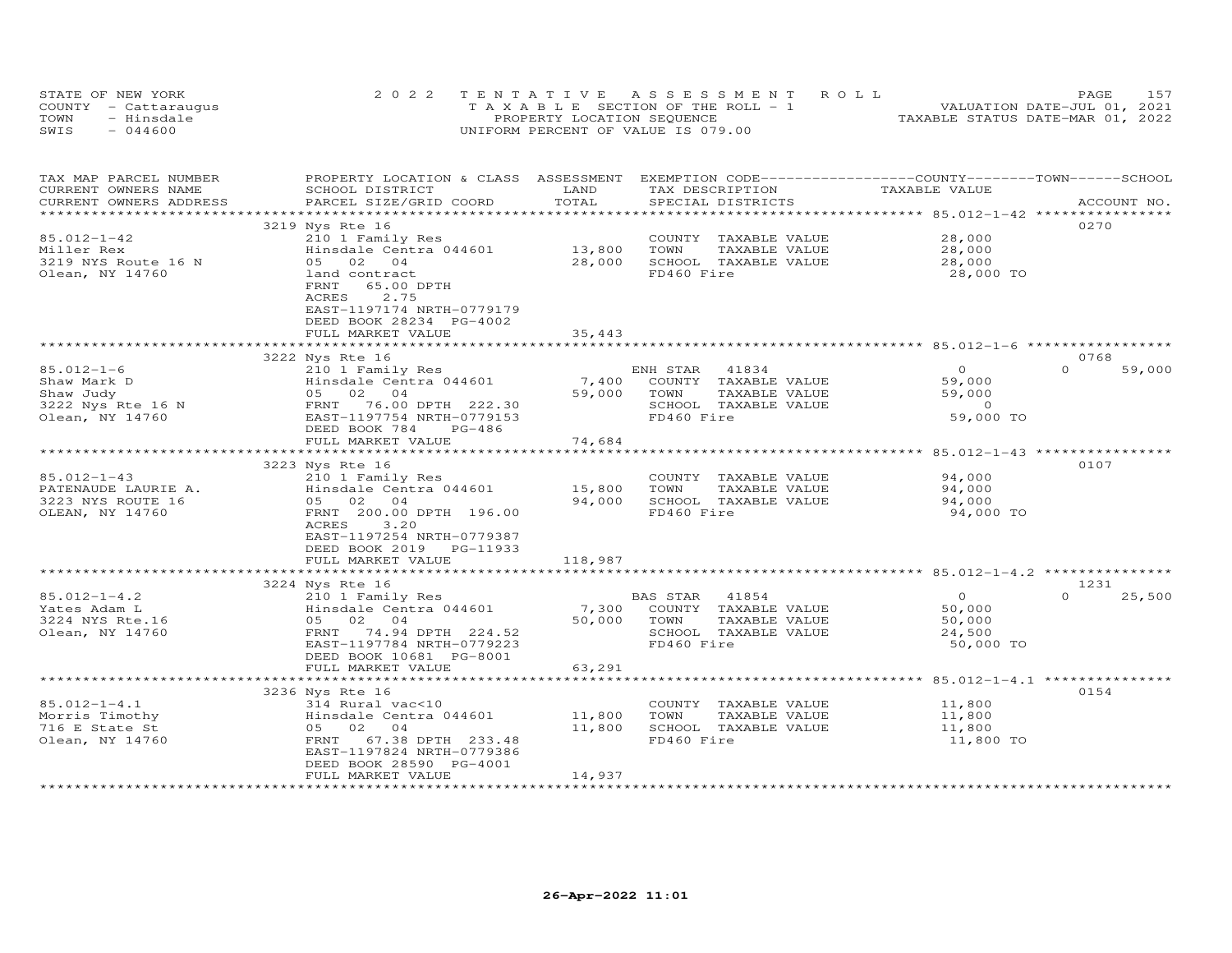| STATE OF NEW YORK    | 2022 TENTATIVE ASSESSMENT ROLL        | 158<br><b>PAGE</b>               |
|----------------------|---------------------------------------|----------------------------------|
| COUNTY - Cattaraugus | T A X A B L E SECTION OF THE ROLL - 1 | VALUATION DATE-JUL 01, 2021      |
| TOWN<br>- Hinsdale   | PROPERTY LOCATION SEQUENCE            | TAXABLE STATUS DATE-MAR 01, 2022 |
| $-044600$<br>SWIS    | UNIFORM PERCENT OF VALUE IS 079.00    |                                  |

| TAX MAP PARCEL NUMBER<br>CURRENT OWNERS NAME | PROPERTY LOCATION & CLASS ASSESSMENT<br>SCHOOL DISTRICT | LAND                    | EXEMPTION CODE-----------------COUNTY-------TOWN-----SCHOOL<br>TAX DESCRIPTION | TAXABLE VALUE                                           |                    |
|----------------------------------------------|---------------------------------------------------------|-------------------------|--------------------------------------------------------------------------------|---------------------------------------------------------|--------------------|
| CURRENT OWNERS ADDRESS                       | PARCEL SIZE/GRID COORD                                  | TOTAL                   | SPECIAL DISTRICTS                                                              |                                                         | ACCOUNT NO.        |
| * * * * * * * * * * * * * * * * * * *        |                                                         |                         |                                                                                |                                                         |                    |
|                                              | 3237 Nys Rte 16                                         |                         |                                                                                |                                                         | 0816<br>$\Omega$   |
| 85.012-1-45                                  | 210 1 Family Res                                        |                         | BAS STAR<br>41854                                                              | $\Omega$                                                | 25,500             |
| Washington Joseph P Jr<br>3237 Route 16 N    | Hinsdale Centra 044601<br>05 02<br>04                   | 9,500<br>48,000         | COUNTY TAXABLE VALUE<br>TOWN<br>TAXABLE VALUE                                  | 48,000<br>48,000                                        |                    |
| Olean, NY 14760                              | 97.30 DPTH 200.00<br>FRNT                               |                         | SCHOOL TAXABLE VALUE                                                           | 22,500                                                  |                    |
|                                              | EAST-1197536 NRTH-0779457                               |                         | FD460 Fire                                                                     | 48,000 TO                                               |                    |
|                                              | DEED BOOK 14051 PG-4003                                 |                         |                                                                                |                                                         |                    |
|                                              | FULL MARKET VALUE                                       | 60,759                  |                                                                                |                                                         |                    |
|                                              | *****************************                           | *************           |                                                                                | ************************* 85.012-1-2.3 **************** |                    |
|                                              | 3242 Nys Rte 16                                         |                         |                                                                                |                                                         | 0007               |
| $85.012 - 1 - 2.3$                           | 311 Res vac land                                        |                         | COUNTY TAXABLE VALUE                                                           | 7,000                                                   |                    |
| Morris Timothy                               | Hinsdale Centra 044601                                  | 7,000<br>7,000          | TOWN<br>TAXABLE VALUE                                                          | 7,000<br>7,000                                          |                    |
| Washington Angela<br>716 E State St          | 05 02 04<br>FRNT 104.00 DPTH 242.90                     |                         | SCHOOL TAXABLE VALUE<br>FD460 Fire                                             | 7,000 TO                                                |                    |
| Olean, NY 14760                              | EAST-1197851 NRTH-0779473                               |                         |                                                                                |                                                         |                    |
|                                              | DEED BOOK 28861 PG-8001                                 |                         |                                                                                |                                                         |                    |
|                                              | FULL MARKET VALUE                                       | 8,861                   |                                                                                |                                                         |                    |
|                                              | ************************                                | ***************         | ******************************** 85.012-1-46 *****************                 |                                                         |                    |
|                                              | 3243 Nys Rte 16                                         |                         |                                                                                |                                                         | 0822               |
| $85.012 - 1 - 46$                            | 210 1 Family Res                                        |                         | BAS STAR<br>41854                                                              | $\circ$                                                 | $\Omega$<br>25,500 |
| Adams Daniel A Jr                            | Hinsdale Centra 044601                                  | 9,800                   | COUNTY TAXABLE VALUE                                                           | 73,000                                                  |                    |
| Adams Beth L                                 | 05 02 04                                                | 73,000                  | TAXABLE VALUE<br>TOWN                                                          | 73,000                                                  |                    |
| 3243 Nys Rte 16 N                            | FRNT 100.00 DPTH 200.00                                 |                         | SCHOOL TAXABLE VALUE                                                           | 47,500                                                  |                    |
| Olean, NY 14760                              | EAST-1197545 NRTH-0779542<br>DEED BOOK 998<br>$PG-545$  |                         | FD460 Fire                                                                     | 73,000 TO                                               |                    |
|                                              | FULL MARKET VALUE                                       | 92,405                  |                                                                                |                                                         |                    |
|                                              | ***********************                                 | * * * * * * * * * * * * |                                                                                | *********** 85.012-1-47 *****                           |                    |
|                                              | 3251 Nys Rte 16                                         |                         |                                                                                |                                                         | 0771               |
| 85.012-1-47                                  | 210 1 Family Res                                        |                         | COUNTY TAXABLE VALUE                                                           | 48,000                                                  |                    |
| Elling Kim M.                                | Hinsdale Centra 044601                                  | 10,000                  | TOWN<br>TAXABLE VALUE                                                          | 48,000                                                  |                    |
| 2626 West Five Mile Road                     | 05 02 04                                                | 48,000                  | SCHOOL TAXABLE VALUE                                                           | 48,000                                                  |                    |
| Allegany, NY 14706                           | FRNT 100.00 DPTH 240.00                                 |                         | FD460 Fire                                                                     | 48,000 TO                                               |                    |
|                                              | EAST-1197543 NRTH-0779639                               |                         |                                                                                |                                                         |                    |
|                                              | DEED BOOK 31183 PG-2001                                 |                         |                                                                                |                                                         |                    |
|                                              | FULL MARKET VALUE                                       | 60,759<br>*********     |                                                                                | ************ 85.012-1-2.1 ***************               |                    |
|                                              | 3258 Nys Rte 16                                         |                         |                                                                                |                                                         | 0007               |
| $85.012 - 1 - 2.1$                           | 210 1 Family Res                                        |                         | ENH STAR<br>41834                                                              | $\Omega$                                                | $\Omega$<br>48,000 |
| Charles Diana M                              | Hinsdale Centra 044601                                  | 10,600                  | COUNTY TAXABLE VALUE                                                           | 48,000                                                  |                    |
| 3258 Nys Rte16 N                             | 05 02 04                                                | 48,000                  | TOWN<br>TAXABLE VALUE                                                          | 48,000                                                  |                    |
| Olean, NY 14760                              | incl. 85.012-1-3                                        |                         | SCHOOL TAXABLE VALUE                                                           | $\Omega$                                                |                    |
|                                              | incl. $86.001 - 1 - 29.3$                               |                         | FD460 Fire                                                                     | 48,000 TO                                               |                    |
|                                              | FRNT 585.00 DPTH                                        |                         |                                                                                |                                                         |                    |
|                                              | ACRES<br>8,00                                           |                         |                                                                                |                                                         |                    |
|                                              | EAST-1198155 NRTH-0779885<br>DEED BOOK 00918 PG-00093   |                         |                                                                                |                                                         |                    |
|                                              | FULL MARKET VALUE                                       | 60,759                  |                                                                                |                                                         |                    |
|                                              |                                                         |                         |                                                                                |                                                         |                    |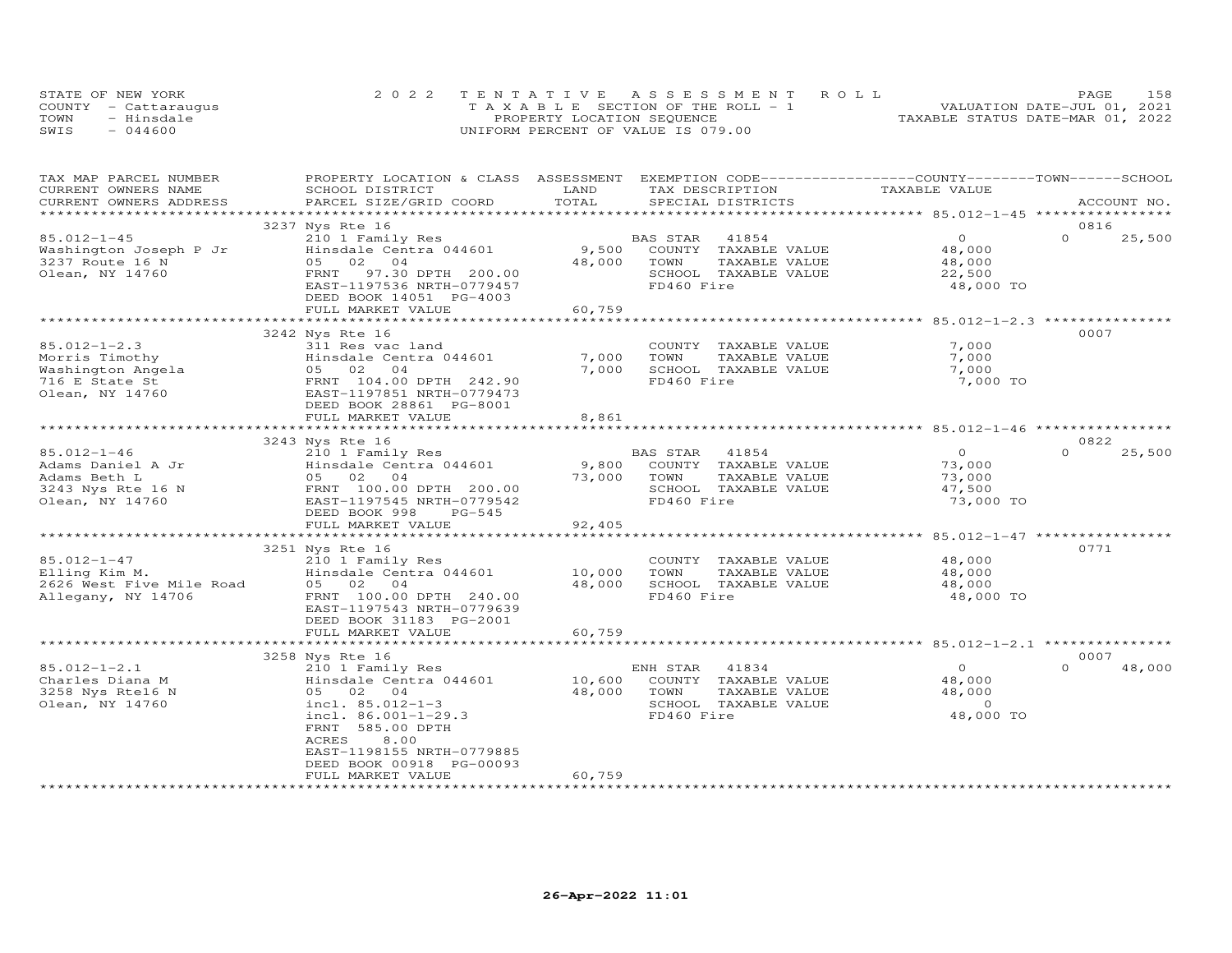|      | STATE OF NEW YORK    | 2022 TENTATIVE ASSESSMENT ROLL        | 159<br>PAGE                      |
|------|----------------------|---------------------------------------|----------------------------------|
|      | COUNTY - Cattaraugus | T A X A B L E SECTION OF THE ROLL - 1 | VALUATION DATE-JUL 01, 2021      |
| TOWN | - Hinsdale           | PROPERTY LOCATION SEQUENCE            | TAXABLE STATUS DATE-MAR 01, 2022 |
| SWIS | $-044600$            | UNIFORM PERCENT OF VALUE IS 079.00    |                                  |

| TAX MAP PARCEL NUMBER<br>CURRENT OWNERS NAME         | PROPERTY LOCATION & CLASS ASSESSMENT EXEMPTION CODE----------------COUNTY-------TOWN------SCHOOL<br>SCHOOL DISTRICT | LAND             | TAX DESCRIPTION                    | TAXABLE VALUE                                   |                    |
|------------------------------------------------------|---------------------------------------------------------------------------------------------------------------------|------------------|------------------------------------|-------------------------------------------------|--------------------|
| CURRENT OWNERS ADDRESS                               | PARCEL SIZE/GRID COORD                                                                                              | TOTAL            | SPECIAL DISTRICTS                  |                                                 | ACCOUNT NO.        |
|                                                      | 3259 Nys Rte 16                                                                                                     |                  |                                    |                                                 | 0650               |
| $85.012 - 1 - 48$                                    | 210 1 Family Res                                                                                                    |                  | BAS STAR<br>41854                  | $\circ$                                         | $\Omega$<br>25,500 |
| Wade Christy                                         | Hinsdale Centra 044601                                                                                              | 11,800           | COUNTY TAXABLE VALUE               | 49,500                                          |                    |
| 3259 Rte 16                                          | 05 02<br>04                                                                                                         | 49,500           | TOWN<br>TAXABLE VALUE              | 49,500                                          |                    |
| Olean, NY 14760                                      | FRNT 130.00 DPTH 240.00                                                                                             |                  | SCHOOL TAXABLE VALUE               | 24,000                                          |                    |
|                                                      | EAST-1197564 NRTH-0779753                                                                                           |                  | FD460 Fire                         | 49,500 TO                                       |                    |
|                                                      | DEED BOOK 24550 PG-8001                                                                                             |                  |                                    |                                                 |                    |
|                                                      | FULL MARKET VALUE                                                                                                   | 62,658           |                                    |                                                 |                    |
|                                                      |                                                                                                                     |                  |                                    | ******************* 85.012-1-49 *************** |                    |
|                                                      | 3267 Nys Rte 16                                                                                                     |                  |                                    |                                                 | 0067               |
| $85.012 - 1 - 49$                                    | 210 1 Family Res                                                                                                    |                  | COUNTY TAXABLE VALUE               | 72,000                                          |                    |
| Decker Tammie M                                      | Hinsdale Centra 044601                                                                                              | 12,400           | TOWN<br>TAXABLE VALUE              | 72,000                                          |                    |
| PO Box 355                                           | 04<br>05 02                                                                                                         | 72,000           | SCHOOL TAXABLE VALUE               | 72,000                                          |                    |
| Gainesville, NY 14066                                | life use James                                                                                                      |                  | FD460 Fire                         | 72,000 TO                                       |                    |
|                                                      | FRNT 140.00 DPTH 240.00                                                                                             |                  |                                    |                                                 |                    |
|                                                      | EAST-1197589 NRTH-0779885                                                                                           |                  |                                    |                                                 |                    |
|                                                      | DEED BOOK 19662 PG-2001                                                                                             |                  |                                    |                                                 |                    |
|                                                      | FULL MARKET VALUE                                                                                                   | 91,139           |                                    |                                                 |                    |
|                                                      | 3275 Nys Rte 16                                                                                                     |                  |                                    |                                                 | 0156               |
| $85.012 - 1 - 50$                                    | 210 1 Family Res                                                                                                    |                  | ENH STAR 41834                     | $\circ$                                         | $\Omega$<br>63,670 |
| Cherlyn A. Savage, Trustee of Hinsdale Centra 044601 |                                                                                                                     |                  | COUNTY TAXABLE VALUE               | 78,000                                          |                    |
| Dedon Trust dated Februar 18,                        | 05 03 04                                                                                                            | 17,000<br>78,000 | TOWN<br>TAXABLE VALUE              | 78,000                                          |                    |
| 3275 NYS RTE 16                                      | Cp 433                                                                                                              |                  | SCHOOL TAXABLE VALUE               | 14,330                                          |                    |
| Olean, NY 14760                                      | FRNT 125.00 DPTH                                                                                                    |                  | FD460 Fire                         | 78,000 TO                                       |                    |
|                                                      | ACRES<br>7.40                                                                                                       |                  |                                    |                                                 |                    |
|                                                      | EAST-1197246 NRTH-0779807                                                                                           |                  |                                    |                                                 |                    |
|                                                      | DEED BOOK 20210 PG-2605                                                                                             |                  |                                    |                                                 |                    |
|                                                      | FULL MARKET VALUE                                                                                                   | 98,734           |                                    |                                                 |                    |
|                                                      |                                                                                                                     |                  |                                    |                                                 |                    |
|                                                      | 3284 Nys Rte 16                                                                                                     |                  |                                    |                                                 | 0900               |
| $85.012 - 1 - 2.2$                                   | 210 1 Family Res<br>Hinsdale Centra 044601                                                                          |                  | VET DIS CT 41141                   | 32,000                                          | 32,000<br>$\circ$  |
| Freaney Francis                                      |                                                                                                                     |                  | 9,900 VET COM CT 41131             | 16,000                                          | 16,000<br>$\circ$  |
| Freaney Edith                                        | 05 02 04                                                                                                            |                  | 64,000 ENH STAR<br>41834           | $\overline{0}$                                  | 63,670<br>$\Omega$ |
| 3284 Nys Rte. 16                                     | FRNT 100.00 DPTH 226.00                                                                                             |                  | COUNTY TAXABLE VALUE               | 16,000                                          |                    |
| Olean, NY 14760                                      | EAST-1197971 NRTH-0780138                                                                                           |                  | TAXABLE VALUE<br>TOWN              | 16,000                                          |                    |
|                                                      | DEED BOOK 840<br>PG-01162<br>FULL MARKET VALUE                                                                      | 81,013           | SCHOOL TAXABLE VALUE<br>FD460 Fire | 330<br>64,000 TO                                |                    |
|                                                      | ***********************                                                                                             |                  |                                    | *************** 85.008-1-25 *****               |                    |
|                                                      | 3289 Nys Rte 16                                                                                                     |                  |                                    |                                                 | 0010               |
| $85.008 - 1 - 25$                                    | 283 Res w/Comuse                                                                                                    |                  | COUNTY TAXABLE VALUE               | 130,000                                         |                    |
| Raiff Mark                                           | Hinsdale Centra 044601                                                                                              | 25,000           | TOWN<br>TAXABLE VALUE              | 130,000                                         |                    |
| 3289 Olean Hinsdale Road                             | 05 02 04                                                                                                            | 130,000          | SCHOOL TAXABLE VALUE               | 130,000                                         |                    |
| Olean, NY 14760                                      | FRNT 283.00 DPTH                                                                                                    |                  | FD460 Fire                         | 130,000 TO                                      |                    |
|                                                      | <b>ACRES</b><br>3.01                                                                                                |                  |                                    |                                                 |                    |
|                                                      | EAST-1197426 NRTH-0780219                                                                                           |                  |                                    |                                                 |                    |
|                                                      | DEED BOOK 20190 PG-8553                                                                                             |                  |                                    |                                                 |                    |
|                                                      | FULL MARKET VALUE                                                                                                   | 164,557          |                                    |                                                 |                    |
|                                                      |                                                                                                                     |                  |                                    |                                                 |                    |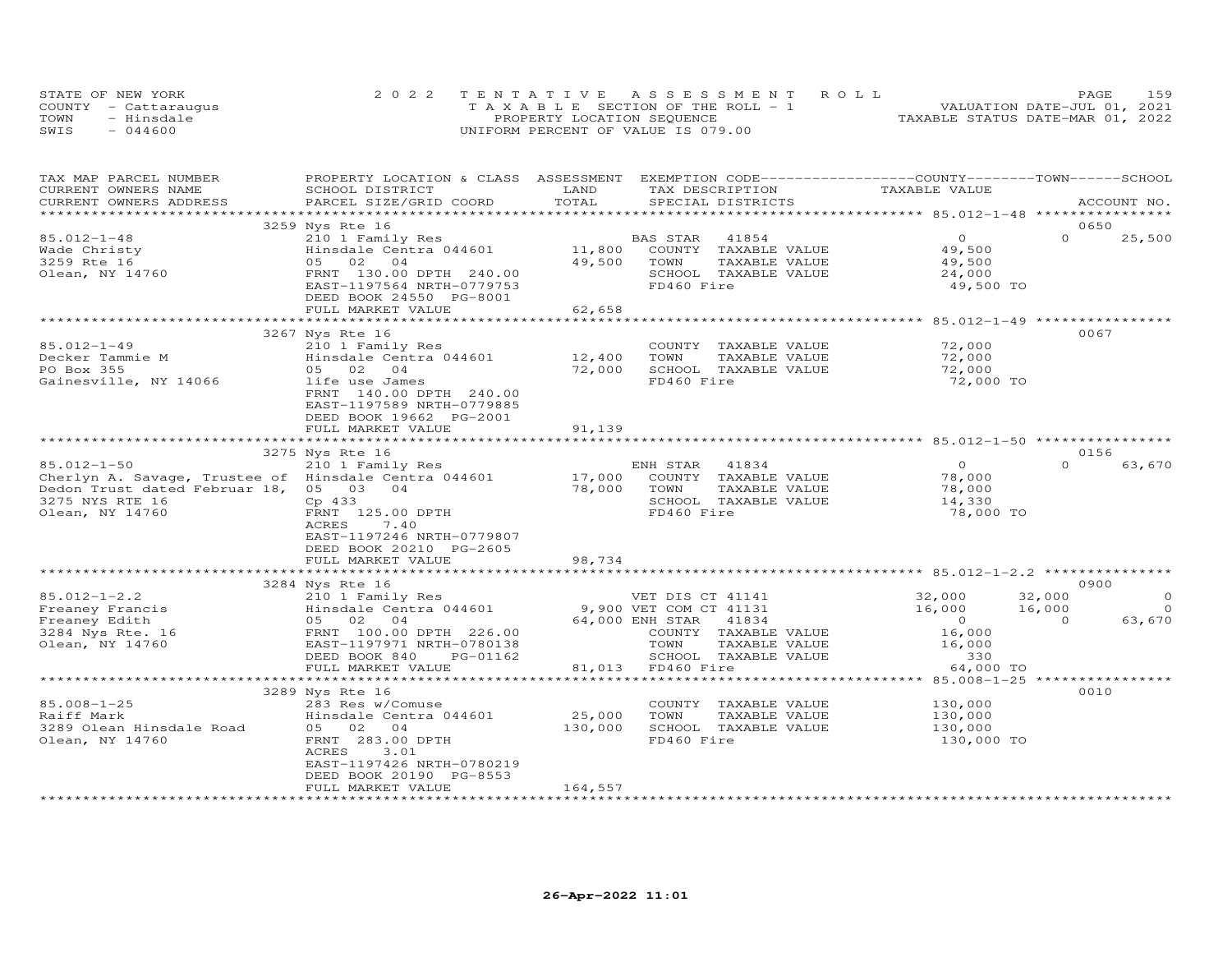| STATE OF NEW YORK    | 2022 TENTATIVE ASSESSMENT ROLL        | PAGE.                            | 160 |
|----------------------|---------------------------------------|----------------------------------|-----|
| COUNTY - Cattaraugus | T A X A B L E SECTION OF THE ROLL - 1 | VALUATION DATE-JUL 01, 2021      |     |
| TOWN<br>- Hinsdale   | PROPERTY LOCATION SEQUENCE            | TAXABLE STATUS DATE-MAR 01, 2022 |     |
| $-044600$<br>SWIS    | UNIFORM PERCENT OF VALUE IS 079.00    |                                  |     |

| TAX MAP PARCEL NUMBER<br>CURRENT OWNERS NAME<br>CURRENT OWNERS ADDRESS                   | PROPERTY LOCATION & CLASS ASSESSMENT<br>SCHOOL DISTRICT<br>PARCEL SIZE/GRID COORD                                                                    | LAND<br>TOTAL     | EXEMPTION CODE-----------------COUNTY-------TOWN-----SCHOOL<br>TAX DESCRIPTION<br>SPECIAL DISTRICTS                                 | TAXABLE VALUE                                                | ACCOUNT NO.                                     |
|------------------------------------------------------------------------------------------|------------------------------------------------------------------------------------------------------------------------------------------------------|-------------------|-------------------------------------------------------------------------------------------------------------------------------------|--------------------------------------------------------------|-------------------------------------------------|
|                                                                                          |                                                                                                                                                      | * * * * * * * * * |                                                                                                                                     |                                                              |                                                 |
| 85.008-1-24<br>Jozwiak Ricky J.<br>3292 Nys Rte 16<br>Olean, NY 14760                    | 3292 Nys Rte 16<br>210 1 Family Res<br>Hinsdale Centra 044601<br>0.5<br>03<br>04<br>FRNT 125.00 DPTH 225.00<br>BANK<br>005                           | 11,500<br>66,000  | COUNTY TAXABLE VALUE<br>TAXABLE VALUE<br>TOWN<br>SCHOOL TAXABLE VALUE<br>FD460 Fire                                                 | 66,000<br>66,000<br>66,000<br>66,000 TO                      | 0336                                            |
|                                                                                          | EAST-1197990 NRTH-0780245<br>DEED BOOK 25646 PG-5002<br>FULL MARKET VALUE                                                                            | 83,544            |                                                                                                                                     |                                                              |                                                 |
|                                                                                          | 3324 Nys Rte 16                                                                                                                                      |                   |                                                                                                                                     |                                                              | 0891                                            |
| 85.008-1-22<br>Charles Diana M.<br>3258 Route 16 North<br>Olean, NY 14760                | 210 1 Family Res<br>Hinsdale Centra 044601<br>07 02<br>04<br>FRNT 159.00 DPTH 205.00<br>EAST-1198050 NRTH-0780646<br>DEED BOOK 24978 PG-8001         | 13,400<br>35,000  | COUNTY TAXABLE VALUE<br>TOWN<br>TAXABLE VALUE<br>SCHOOL TAXABLE VALUE<br>FD460 Fire                                                 | 35,000<br>35,000<br>35,000<br>35,000 TO                      |                                                 |
|                                                                                          | FULL MARKET VALUE                                                                                                                                    | 44,304            |                                                                                                                                     | ******************************* 85.008-1-26.1 *********      |                                                 |
|                                                                                          | 3335 Nys Rte 16                                                                                                                                      |                   |                                                                                                                                     |                                                              | 0662                                            |
| $85.008 - 1 - 26.1$<br>Parker Lisa<br>Parker Cory<br>1987 Montana Ave<br>Olean, NY 14760 | 522 Racetrack<br>Hinsdale Centra 044601<br>07 02<br>04<br>FRNT 585.00 DPTH<br>ACRES<br>25.90<br>EAST-1197264 NRTH-0781192<br>DEED BOOK 998<br>PG-761 | 24,400<br>40,000  | COUNTY TAXABLE VALUE<br>TOWN<br>TAXABLE VALUE<br>SCHOOL TAXABLE VALUE<br>FD460 Fire                                                 | 40,000<br>40,000<br>40,000<br>40,000 TO                      |                                                 |
|                                                                                          | FULL MARKET VALUE                                                                                                                                    | 50,633            |                                                                                                                                     |                                                              |                                                 |
|                                                                                          | ************************                                                                                                                             |                   |                                                                                                                                     |                                                              |                                                 |
| 85.008-1-21<br>Hill Francis L<br>Hill Joan<br>3344 Route 16 N<br>Olean, NY 14760         | 3344 Nys Rte 16<br>210 1 Family Res<br>Hinsdale Centra 044601<br>07 02<br>04<br>FRNT 291.00 DPTH<br>ACRES<br>1.45<br>EAST-1198093 NRTH-0780873       | 98,000            | VET WAR CT 41121<br>12,500 ENH STAR<br>41834<br>COUNTY TAXABLE VALUE<br>TOWN<br>TAXABLE VALUE<br>SCHOOL TAXABLE VALUE<br>FD460 Fire | 10,200<br>$\circ$<br>87,800<br>87,800<br>34,330<br>98,000 TO | 0342<br>10,200<br>$\circ$<br>63,670<br>$\Omega$ |
|                                                                                          | DEED BOOK 760<br>$PG-224$<br>FULL MARKET VALUE                                                                                                       | 124,051           |                                                                                                                                     |                                                              |                                                 |
|                                                                                          | 3353 Nys Rte 16                                                                                                                                      |                   |                                                                                                                                     |                                                              | 0772                                            |
| $85.008 - 1 - 27$<br>Karnuth Michael T<br>3353 nys rte 16<br>Olean, NY 14760             | 210 1 Family Res<br>Hinsdale Centra 044601<br>07 02<br>04<br>FRNT 150.00 DPTH 340.00<br>EAST-1197783 NRTH-0781238<br>DEED BOOK 19694 PG-3001         | 13,300<br>87,000  | COUNTY TAXABLE VALUE<br>TOWN<br>TAXABLE VALUE<br>SCHOOL TAXABLE VALUE<br>FD460 Fire                                                 | 87,000<br>87,000<br>87,000<br>87,000 TO                      |                                                 |
|                                                                                          | FULL MARKET VALUE<br>******************                                                                                                              | 110,127           |                                                                                                                                     |                                                              |                                                 |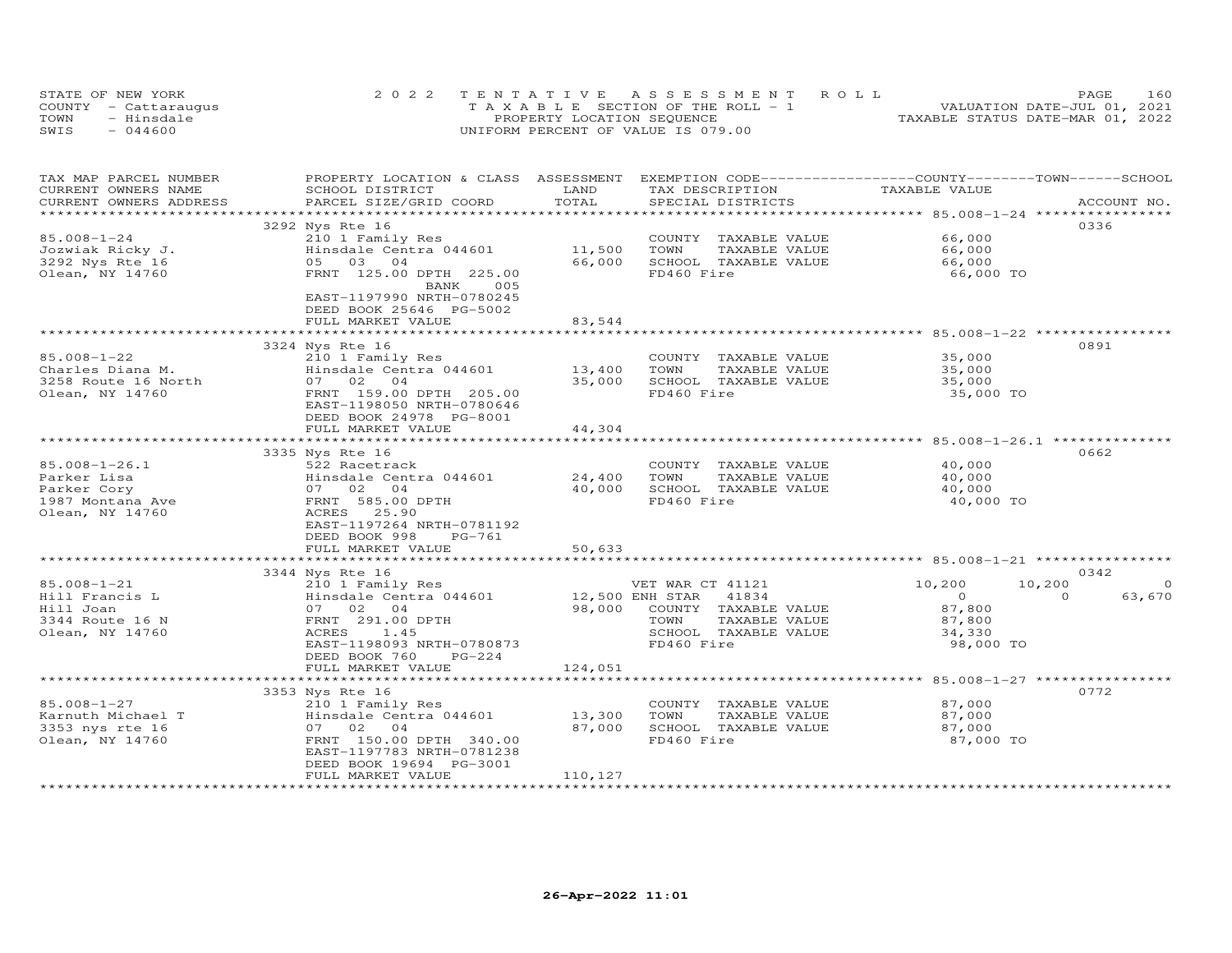|      | STATE OF NEW YORK    | 2022 TENTATIVE ASSESSMENT ROLL        | 161<br>PAGE                      |
|------|----------------------|---------------------------------------|----------------------------------|
|      | COUNTY - Cattaraugus | T A X A B L E SECTION OF THE ROLL - 1 | VALUATION DATE-JUL 01, 2021      |
| TOWN | - Hinsdale           | PROPERTY LOCATION SEQUENCE            | TAXABLE STATUS DATE-MAR 01, 2022 |
| SWIS | $-044600$            | UNIFORM PERCENT OF VALUE IS 079.00    |                                  |

| TAX MAP PARCEL NUMBER                      | PROPERTY LOCATION & CLASS ASSESSMENT EXEMPTION CODE----------------COUNTY-------TOWN------SCHOOL |             |                             |                                                     |                    |
|--------------------------------------------|--------------------------------------------------------------------------------------------------|-------------|-----------------------------|-----------------------------------------------------|--------------------|
| CURRENT OWNERS NAME                        | SCHOOL DISTRICT                                                                                  | LAND        | TAX DESCRIPTION             | TAXABLE VALUE                                       |                    |
| CURRENT OWNERS ADDRESS                     | PARCEL SIZE/GRID COORD                                                                           | TOTAL       | SPECIAL DISTRICTS           |                                                     | ACCOUNT NO.        |
|                                            |                                                                                                  |             |                             |                                                     |                    |
|                                            | 3356 Nys Rte 16                                                                                  |             |                             |                                                     | 0165               |
| $85.008 - 1 - 20.1$                        | 210 1 Family Res                                                                                 |             | BAS STAR<br>41854           | $\overline{O}$                                      | $\Omega$<br>25,500 |
| Weaver Brian T                             | Hinsdale Centra 044601                                                                           | 12,000      | COUNTY TAXABLE VALUE        | 96,000                                              |                    |
| Weaver Jennifer D                          | 07 02 04                                                                                         | 96,000      | TAXABLE VALUE<br>TOWN       | 96,000                                              |                    |
| 3356 Nys Rte 16                            | FRNT 121.60 DPTH 182.30                                                                          |             | SCHOOL TAXABLE VALUE        | 70,500                                              |                    |
|                                            |                                                                                                  |             | FD460 Fire                  |                                                     |                    |
| Olean, NY 14760                            | EAST-1198128 NRTH-0781086                                                                        |             |                             | 96,000 TO                                           |                    |
|                                            | DEED BOOK 00987 PG-01065                                                                         |             |                             |                                                     |                    |
|                                            | FULL MARKET VALUE                                                                                | 121,519     |                             |                                                     |                    |
|                                            |                                                                                                  | *********** |                             | ********************** 85.008-1-20.2 ************** |                    |
|                                            | 3360 Nys Rte 16                                                                                  |             |                             |                                                     | 1520               |
| $85.008 - 1 - 20.2$                        | 210 1 Family Res                                                                                 |             | BAS STAR<br>41854           | $\circ$                                             | $\Omega$<br>25,500 |
| Chamberlain Lisa A                         | Hinsdale Centra 044601                                                                           | 10,800      | COUNTY TAXABLE VALUE        | 110,000                                             |                    |
| 3360 Nys Rte 16                            | 07 02 04                                                                                         | 110,000     | TOWN<br>TAXABLE VALUE       | 110,000                                             |                    |
| Olean, NY 14760                            | FRNT 121.60 DPTH 182.30                                                                          |             | SCHOOL TAXABLE VALUE        | 84,500                                              |                    |
|                                            | EAST-1198149 NRTH-0781206                                                                        |             | FD460 Fire                  | 110,000 TO                                          |                    |
|                                            | DEED BOOK 00979 PG-00520                                                                         |             |                             |                                                     |                    |
|                                            | FULL MARKET VALUE                                                                                | 139,241     |                             |                                                     |                    |
|                                            |                                                                                                  |             |                             |                                                     |                    |
|                                            | 3362 Nys Rte 16                                                                                  |             |                             |                                                     | 0131               |
| 85.008-1-18                                | 210 1 Family Res                                                                                 |             | BAS STAR 41854              | $\overline{0}$                                      | $\Omega$<br>25,500 |
| Bretzin Robert E                           | Hinsdale Centra 044601                                                                           |             | 12,500 COUNTY TAXABLE VALUE | 61,500                                              |                    |
| Bretzin Lori J                             | 07 02 04                                                                                         | 61,500      | TOWN<br>TAXABLE VALUE       | 61,500                                              |                    |
| 3362 Rte 16 North                          | FRNT 115.00 DPTH 178.90                                                                          |             | SCHOOL TAXABLE VALUE        | 36,000                                              |                    |
|                                            |                                                                                                  |             |                             |                                                     |                    |
| Olean, NY 14760                            | ACRES<br>1.10                                                                                    |             | FD460 Fire                  | 61,500 TO                                           |                    |
|                                            | EAST-1198182 NRTH-0781390                                                                        |             |                             |                                                     |                    |
|                                            | DEED BOOK 27036 PG-7001                                                                          |             |                             |                                                     |                    |
|                                            | FULL MARKET VALUE                                                                                | 77,848      |                             |                                                     |                    |
|                                            | **********************************                                                               |             |                             |                                                     |                    |
|                                            | 3363 Nys Rte 16                                                                                  |             |                             |                                                     | 0296               |
| $85.008 - 1 - 28$                          | 415 Motel                                                                                        |             | COUNTY TAXABLE VALUE        | 100,000                                             |                    |
| Tabs Hospitality LLC<br>9159 Erie Rd Apt 1 | Hinsdale Centra 044601                                                                           | 13,200      | TOWN<br>TAXABLE VALUE       | 100,000                                             |                    |
|                                            | 07 02 04                                                                                         | 100,000     | SCHOOL TAXABLE VALUE        | 100,000                                             |                    |
| Angola, NY 14006                           | Motel (El Rancho)                                                                                |             | FD460 Fire                  | 100,000 TO                                          |                    |
|                                            | FRNT 300.00 DPTH                                                                                 |             |                             |                                                     |                    |
|                                            | 2.18<br>ACRES                                                                                    |             |                             |                                                     |                    |
|                                            | EAST-1197832 NRTH-0781460                                                                        |             |                             |                                                     |                    |
|                                            | DEED BOOK 20210 PG-8399                                                                          |             |                             |                                                     |                    |
|                                            | FULL MARKET VALUE                                                                                | 126,582     |                             |                                                     |                    |
|                                            |                                                                                                  |             |                             |                                                     |                    |
|                                            | 3379 Nys Rte 16                                                                                  |             |                             |                                                     | 0145               |
| $85.008 - 1 - 30$                          | 280 Res Multiple                                                                                 |             | COUNTY TAXABLE VALUE        | 27,200                                              |                    |
| Hadden Valerie                             | Hinsdale Centra 044601                                                                           | 12,200      | TOWN<br>TAXABLE VALUE       | 27,200                                              |                    |
| 3386 Rte 16                                | 09 02 04                                                                                         | 27,200      | SCHOOL TAXABLE VALUE        | 27,200                                              |                    |
| Olean, NY 14760                            | Inc Trailer/land Contract                                                                        |             | FD460 Fire                  | 27,200 TO                                           |                    |
|                                            | Ff 219.00                                                                                        |             |                             |                                                     |                    |
|                                            | ACRES<br>1.06                                                                                    |             |                             |                                                     |                    |
|                                            |                                                                                                  |             |                             |                                                     |                    |
|                                            | EAST-1197943 NRTH-0781850                                                                        |             |                             |                                                     |                    |
|                                            | DEED BOOK 24936 PG-7001                                                                          |             |                             |                                                     |                    |
|                                            | FULL MARKET VALUE                                                                                | 34,430      |                             |                                                     |                    |
|                                            |                                                                                                  |             |                             |                                                     |                    |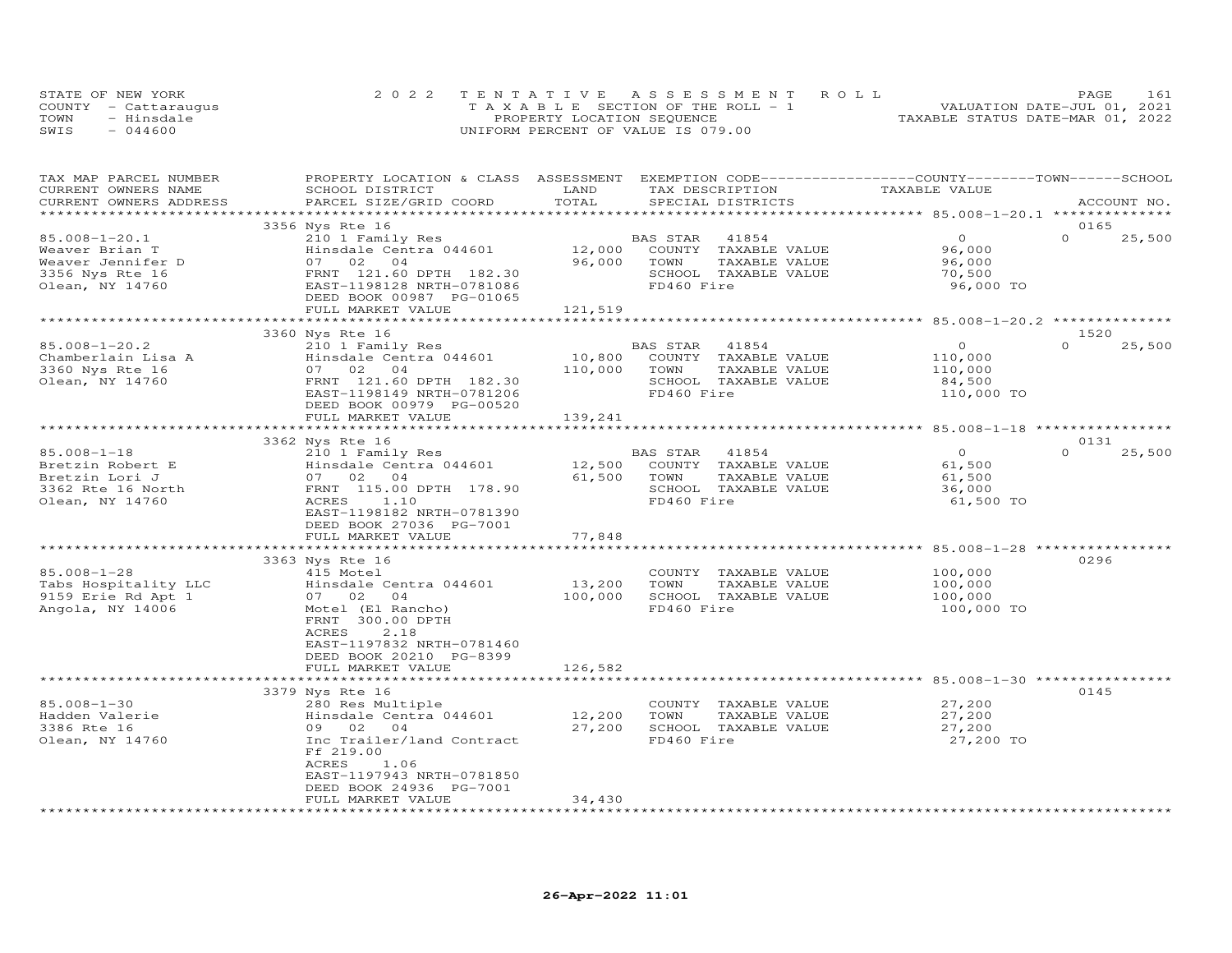| STATE OF NEW YORK    | 2022 TENTATIVE ASSESSMENT ROLL        | 162<br>PAGE.                     |
|----------------------|---------------------------------------|----------------------------------|
| COUNTY - Cattaraugus | T A X A B L E SECTION OF THE ROLL - 1 | VALUATION DATE-JUL 01, 2021      |
| TOWN<br>- Hinsdale   | PROPERTY LOCATION SEQUENCE            | TAXABLE STATUS DATE-MAR 01, 2022 |
| $-044600$<br>SWIS    | UNIFORM PERCENT OF VALUE IS 079.00    |                                  |

| TAX MAP PARCEL NUMBER  | PROPERTY LOCATION & CLASS          | ASSESSMENT    |            |                               | EXEMPTION CODE-----------------COUNTY-------TOWN-----SCHOOL |             |        |
|------------------------|------------------------------------|---------------|------------|-------------------------------|-------------------------------------------------------------|-------------|--------|
| CURRENT OWNERS NAME    | SCHOOL DISTRICT                    | LAND          |            | TAX DESCRIPTION               | TAXABLE VALUE                                               |             |        |
| CURRENT OWNERS ADDRESS | PARCEL SIZE/GRID COORD             | TOTAL         |            | SPECIAL DISTRICTS             |                                                             | ACCOUNT NO. |        |
| *****************      | *****************************      |               |            |                               |                                                             |             |        |
|                        | 3381 Nys Rte 16                    |               |            |                               |                                                             | 0358        |        |
| $85.008 - 1 - 29$      | 210 1 Family Res                   |               |            | COUNTY TAXABLE VALUE          | 52,250                                                      |             |        |
| Bishop Monroe          | Hinsdale Centra 044601             | 12,500        | TOWN       | TAXABLE VALUE                 | 52,250                                                      |             |        |
| 3828 Pennsylvania Ave  | 07 04<br>02                        | 52,250        |            | SCHOOL TAXABLE VALUE          | 52,250                                                      |             |        |
| Hinsdale, NY 14743     | FRNT 140.00 DPTH 300.00            |               | FD460 Fire |                               | 52,250 TO                                                   |             |        |
|                        | EAST-1197904 NRTH-0781679          |               |            |                               |                                                             |             |        |
|                        | DEED BOOK 29450 PG-7001            |               |            |                               |                                                             |             |        |
|                        | FULL MARKET VALUE                  | 66,139        |            |                               |                                                             |             |        |
|                        |                                    |               |            |                               |                                                             |             |        |
|                        | 3386 Nys Rte 16                    |               |            |                               |                                                             | 0129        |        |
| 85.008-1-17            | 210 1 Family Res                   |               | BAS STAR   | 41854                         | $\overline{0}$                                              | $\Omega$    | 25,500 |
| Hadden Valerie L       | Hinsdale Centra 044601             | 9,800         |            | COUNTY TAXABLE VALUE          | 59,500                                                      |             |        |
| 3386 Rte 16N           | 07 02 04                           | 59,500        | TOWN       | TAXABLE VALUE                 | 59,500                                                      |             |        |
| Olean, NY 14760        | FRNT 120.00 DPTH 190.06            |               |            | SCHOOL TAXABLE VALUE          | 34,000                                                      |             |        |
|                        | EAST-1198211 NRTH-0781560          |               | FD460 Fire |                               | 59,500 TO                                                   |             |        |
|                        | DEED BOOK 19359 PG-9001            |               |            |                               |                                                             |             |        |
|                        | FULL MARKET VALUE                  | 75,316        |            |                               |                                                             |             |        |
|                        | ********************************** |               |            |                               |                                                             |             |        |
|                        | 3394 Nys Rte 16                    |               |            |                               |                                                             | 0394        |        |
| $85.008 - 1 - 16$      | 280 Res Multiple                   |               | ENH STAR   | 41834                         | $\circ$                                                     | $\Omega$    | 63,670 |
| Gaylor Candace A       | Hinsdale Centra 044601             | 15,300        |            | COUNTY TAXABLE VALUE          | 71,000                                                      |             |        |
| PO Box 202             | 09 02<br>04                        | 71,000        | TOWN       | TAXABLE VALUE                 | 71,000                                                      |             |        |
| Hinsdale, NY 14743     | FRNT 193.00 DPTH 190.00            |               |            | SCHOOL TAXABLE VALUE          | 7,330                                                       |             |        |
|                        | EAST-1198233 NRTH-0781707          |               | FD460 Fire |                               | 71,000 TO                                                   |             |        |
|                        | DEED BOOK 6350<br>PG-7002          |               |            |                               |                                                             |             |        |
|                        | FULL MARKET VALUE                  | 89,873        |            |                               |                                                             |             |        |
|                        | ************************           | ************* |            |                               |                                                             |             |        |
|                        | 3411 Nys Rte 16                    |               |            |                               |                                                             | 0340        |        |
| 85.008-1-33.1          | 714 Lite Ind Man                   |               |            | COUNTY TAXABLE VALUE          | 300,000                                                     |             |        |
| Hall William T         | Hinsdale Centra 044601             | 20,400        | TOWN       | TAXABLE VALUE                 | 300,000                                                     |             |        |
| Hall Robert Timothy    | 09/11 02<br>0 <sub>4</sub>         | 300,000       |            | SCHOOL TAXABLE VALUE          | 300,000                                                     |             |        |
| D/b/a Hall Realty      | FRNT 915.00 DPTH                   |               | FD460 Fire |                               | 300,000 TO                                                  |             |        |
| 123 N Clark St         | 9.98<br>ACRES                      |               |            |                               |                                                             |             |        |
| Olean, NY 14760        | EAST-1197932 NRTH-0782604          |               |            |                               |                                                             |             |        |
|                        | DEED BOOK 00928 PG-00029           |               |            |                               |                                                             |             |        |
|                        | FULL MARKET VALUE                  | 379,747       |            |                               |                                                             |             |        |
|                        | **************************         |               |            |                               |                                                             |             |        |
|                        | 3420 Nys Rte 16                    |               |            |                               |                                                             | 0126        |        |
| $85.008 - 1 - 14$      | 210 1 Family Res                   |               |            | COUNTY TAXABLE VALUE          | 68,000                                                      |             |        |
| Gaylor Marc A          | Hinsdale Centra 044601             | 12,300        | TOWN       | TAXABLE VALUE                 | 68,000                                                      |             |        |
| Gaylor Jessica L       | 09 02<br>04                        | 68,000        |            | SCHOOL TAXABLE VALUE          | 68,000                                                      |             |        |
| 3420 NYS Rte 16 N      | FRNT 295.00 DPTH                   |               | FD460 Fire |                               | 68,000 TO                                                   |             |        |
| Olean, NY 14760        | 1.28<br>ACRES                      |               |            |                               |                                                             |             |        |
|                        | EAST-1198306 NRTH-0782106          |               |            |                               |                                                             |             |        |
|                        | DEED BOOK 26493 PG-3004            |               |            |                               |                                                             |             |        |
|                        | FULL MARKET VALUE                  | 86,076        |            |                               |                                                             |             |        |
|                        |                                    |               |            | ***************************** |                                                             |             |        |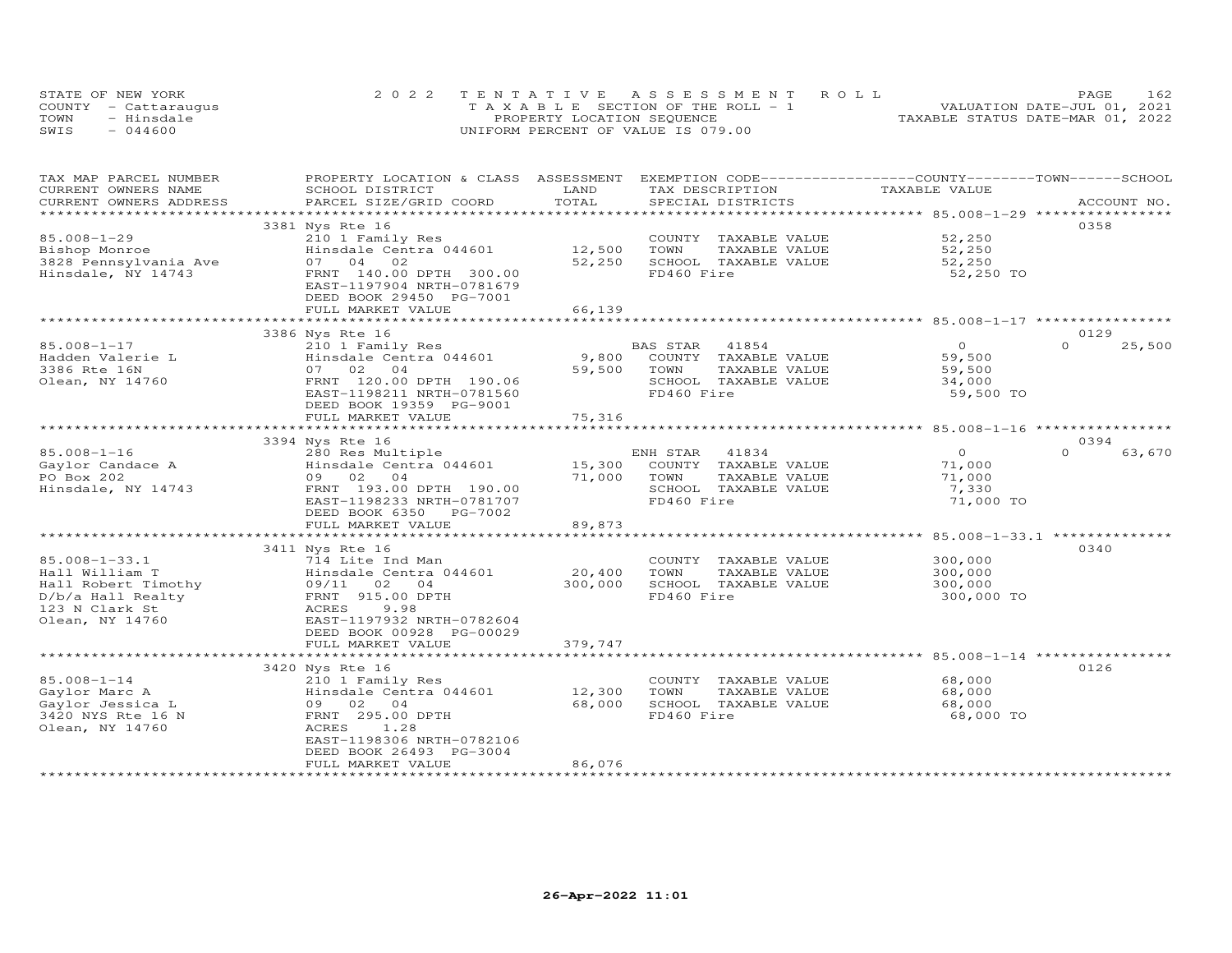| STATE OF NEW YORK    | 2022 TENTATIVE ASSESSMENT ROLL        | 163<br><b>PAGE</b>               |
|----------------------|---------------------------------------|----------------------------------|
| COUNTY - Cattaraugus | T A X A B L E SECTION OF THE ROLL - 1 | VALUATION DATE-JUL 01, 2021      |
| TOWN<br>- Hinsdale   | PROPERTY LOCATION SEQUENCE            | TAXABLE STATUS DATE-MAR 01, 2022 |
| $-044600$<br>SWIS    | UNIFORM PERCENT OF VALUE IS 079.00    |                                  |

| TAX MAP PARCEL NUMBER  | PROPERTY LOCATION & CLASS ASSESSMENT |               | EXEMPTION CODE-----------------COUNTY-------TOWN-----SCHOOL      |                |                         |
|------------------------|--------------------------------------|---------------|------------------------------------------------------------------|----------------|-------------------------|
| CURRENT OWNERS NAME    | SCHOOL DISTRICT                      | LAND          | TAX DESCRIPTION                                                  | TAXABLE VALUE  |                         |
| CURRENT OWNERS ADDRESS | PARCEL SIZE/GRID COORD               | TOTAL         | SPECIAL DISTRICTS                                                |                | ACCOUNT NO.             |
|                        |                                      |               |                                                                  |                |                         |
|                        | 3438 Nys Rte 16                      |               |                                                                  |                | 1175                    |
| $85.008 - 1 - 13.3$    | 210 1 Family Res                     |               | COUNTY TAXABLE VALUE                                             | 60,000         |                         |
| Stavish Kyle M         | Hinsdale Centra 044601               | 14,900        | TOWN<br>TAXABLE VALUE                                            | 60,000         |                         |
| 3438 Nys Rte 16        | 09 02 04                             | 60,000        | SCHOOL TAXABLE VALUE                                             | 60,000         |                         |
| Olean, NY 14760        | FRNT 223.60 DPTH 186.10              |               | FD460 Fire                                                       | 60,000 TO      |                         |
|                        | BANK<br>017                          |               |                                                                  |                |                         |
|                        | EAST-0549996 NRTH-0782352            |               |                                                                  |                |                         |
|                        | DEED BOOK 10003 PG-9001              |               |                                                                  |                |                         |
|                        | FULL MARKET VALUE                    | 75,949        |                                                                  |                |                         |
|                        |                                      | ***********   |                                                                  |                |                         |
|                        | 3448 Nys Rte 16                      |               |                                                                  |                | 0644                    |
| $85.008 - 1 - 13.1$    | 210 1 Family Res                     |               | VET COM CT 41131                                                 | 17,000         | 17,000                  |
| London JoAnn Life Us   | Hinsdale Centra 044601               | 14,800 AGED C | 41802                                                            | 6,300          | $\Omega$<br>$\Omega$    |
| Skiba Carmen Marie     | 09 02 04                             |               | 80,000 ENH STAR<br>41834                                         | $\overline{0}$ | $\Omega$<br>63,670      |
| 3448 Rte 16 N          | FRNT 188.45 DPTH 186.18              |               | COUNTY TAXABLE VALUE                                             | 56,700         |                         |
| Olean, NY 14760        | EAST-1198396 NRTH-0782615            |               | TOWN<br>TAXABLE VALUE                                            | 63,000         |                         |
|                        | DEED BOOK 20210 PG-3327              |               | SCHOOL TAXABLE VALUE                                             | 16,330         |                         |
|                        | FULL MARKET VALUE                    |               | 101,266 FD460 Fire                                               | 80,000 TO      |                         |
|                        |                                      |               |                                                                  |                |                         |
|                        | 3458 Nys Rte 16                      |               |                                                                  |                | 1222                    |
| $85.008 - 1 - 13.4$    | 210 1 Family Res                     |               | VET COM CT 41131                                                 | 17,000         | $\circ$<br>17,000       |
| Loque Michael L        | Hinsdale Centra 044601               |               | 13,900 VET DIS CT 41141                                          | 3,450          | $\overline{O}$<br>3,450 |
|                        | 09 02                                |               | 69,000 ENH STAR<br>41834                                         | $\overline{O}$ | 63,670<br>$\Omega$      |
| Lague Lucille E        | 04                                   |               |                                                                  | 48,550         |                         |
| 3458 Rte 16            | FRNT 172.70 DPTH 184.30              |               | COUNTY TAXABLE VALUE                                             |                |                         |
| Olean, NY 14760        | BANK<br>017                          |               | TAXABLE VALUE<br>TOWN                                            | 48,550         |                         |
|                        | EAST-1198427 NRTH-0782796            |               | SCHOOL TAXABLE VALUE                                             | 5,330          |                         |
|                        | DEED BOOK 1007 PG-556                |               | FD460 Fire                                                       | 69,000 TO      |                         |
|                        | FULL MARKET VALUE                    | 87,342        |                                                                  |                |                         |
|                        |                                      |               |                                                                  |                |                         |
|                        | 3470 Nys Rte 16                      |               |                                                                  |                | 0200<br>$\Omega$        |
| $85.008 - 1 - 12$      | 210 1 Family Res                     |               | ENH STAR<br>41834                                                | $\overline{0}$ | 52,000                  |
| McCoy Connie M         | Hinsdale Centra 044601               | 7,500         | COUNTY TAXABLE VALUE                                             | 52,000         |                         |
| 3470 Olean-Hinsdale Rd | 11 02 04                             | 52,000        | TOWN<br>TAXABLE VALUE                                            | 52,000         |                         |
| Olean, NY 14760        | FRNT<br>82.00 DPTH 177.00            |               | SCHOOL TAXABLE VALUE                                             | $\overline{0}$ |                         |
|                        | EAST-1198452 NRTH-0782925            |               | FD460 Fire                                                       | 52,000 TO      |                         |
|                        | DEED BOOK 2615 PG-9001               |               |                                                                  |                |                         |
|                        | FULL MARKET VALUE                    | 65,823        |                                                                  |                |                         |
|                        |                                      | ************* | ***********************************85.008-1-8 ****************** |                |                         |
|                        | 3485 Nys Rte 16                      |               |                                                                  |                | 0785                    |
| $85.008 - 1 - 8$       | 416 Mfg hsing pk                     |               | BAS STAR<br>41854                                                | $\overline{O}$ | $\Omega$<br>72,000      |
| O'Dell Edward          | Hinsdale Centra 044601               | 145,000       | COUNTY<br>TAXABLE VALUE                                          | 257,500        |                         |
| O'Dell Andrew          | 11 02<br>04                          | 257,500       | TOWN<br>TAXABLE VALUE                                            | 257,500        |                         |
| 10256 Earl Seaton Rd   | Trailer Ct Includes Barn             |               | SCHOOL TAXABLE VALUE                                             | 185,500        |                         |
| Randolph, NY 14772     | 21 pads 18 mobiles                   |               | FD460 Fire                                                       | 257,500 TO     |                         |
|                        | ACRES<br>4.00 BANK<br>015            |               |                                                                  |                |                         |
|                        | EAST-1198054 NRTH-0783217            |               |                                                                  |                |                         |
|                        | PG-4003<br>DEED BOOK 5502            |               |                                                                  |                |                         |
|                        | FULL MARKET VALUE                    | 325,949       |                                                                  |                |                         |
|                        |                                      |               |                                                                  |                |                         |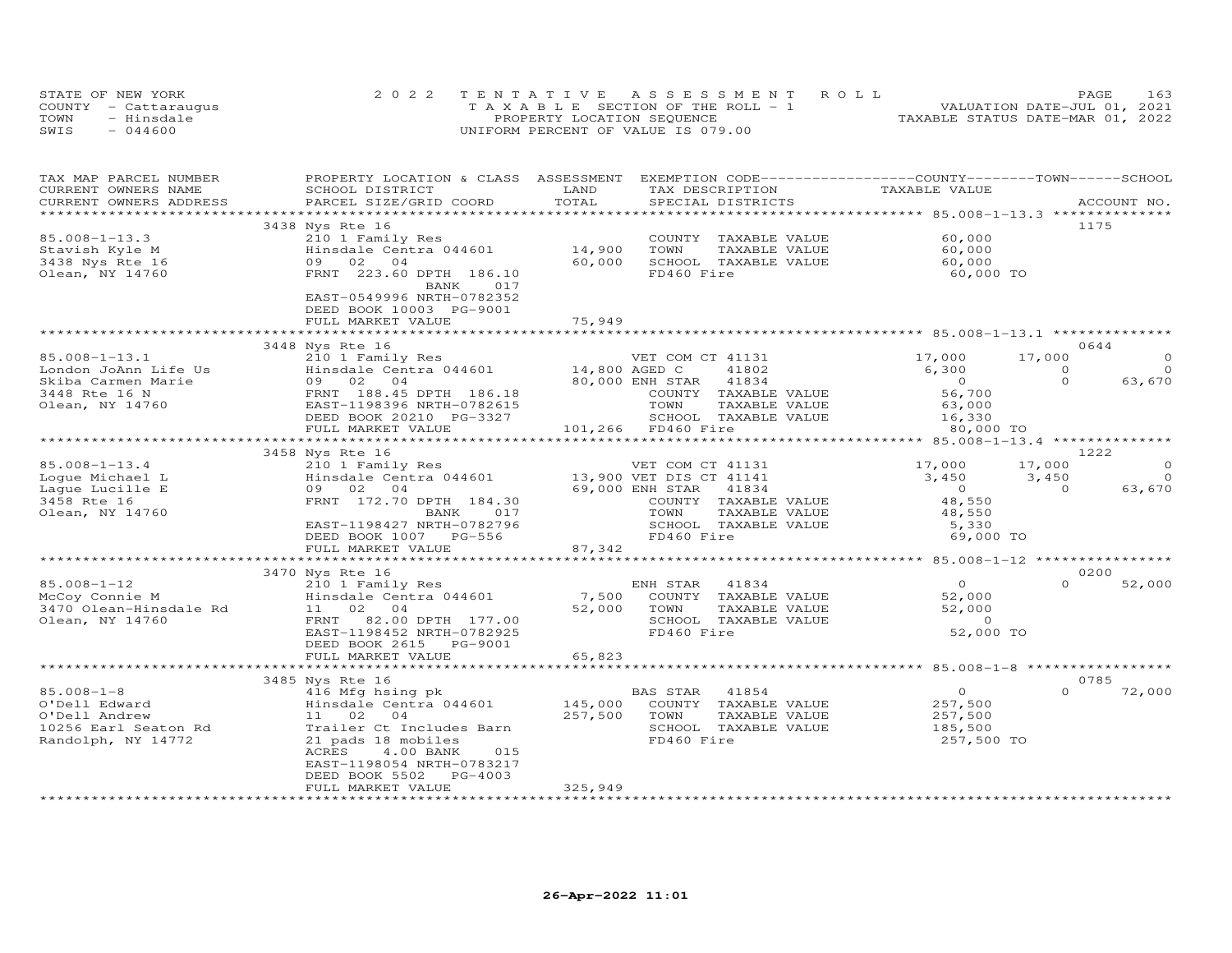| STATE OF NEW YORK    | 2022 TENTATIVE ASSESSMENT ROLL        | 164<br>PAGE.                     |
|----------------------|---------------------------------------|----------------------------------|
| COUNTY - Cattaraugus | T A X A B L E SECTION OF THE ROLL - 1 | VALUATION DATE-JUL 01, 2021      |
| TOWN<br>- Hinsdale   | PROPERTY LOCATION SEQUENCE            | TAXABLE STATUS DATE-MAR 01, 2022 |
| $-044600$<br>SWIS    | UNIFORM PERCENT OF VALUE IS 079.00    |                                  |

| TAX MAP PARCEL NUMBER  | PROPERTY LOCATION & CLASS ASSESSMENT EXEMPTION CODE----------------COUNTY-------TOWN-----SCHOOL |                              |                       |                    |                          |
|------------------------|-------------------------------------------------------------------------------------------------|------------------------------|-----------------------|--------------------|--------------------------|
| CURRENT OWNERS NAME    | SCHOOL DISTRICT                                                                                 | LAND                         | TAX DESCRIPTION       | TAXABLE VALUE      |                          |
| CURRENT OWNERS ADDRESS | PARCEL SIZE/GRID COORD                                                                          | TOTAL                        | SPECIAL DISTRICTS     |                    | ACCOUNT NO.              |
|                        |                                                                                                 |                              |                       |                    |                          |
|                        | 3488 Nys Rte 16                                                                                 |                              |                       |                    | 0632                     |
| 85.008-1-11            | 210 1 Family Res                                                                                |                              | COUNTY TAXABLE VALUE  | 59,000             |                          |
| Holiday Drew E.        | Hinsdale Centra 044601                                                                          |                              | TOWN<br>TAXABLE VALUE | 59,000             |                          |
| Holiday Donna R.       | 11 02 04                                                                                        | $12,100$<br>59.000<br>59,000 | SCHOOL TAXABLE VALUE  | 59,000             |                          |
| 3488 Route 16          | Cp 433                                                                                          |                              | FD460 Fire            | 59,000 TO          |                          |
| Olean, NY 14760        | FRNT 265.00 DPTH                                                                                |                              |                       |                    |                          |
|                        | ACRES<br>1.09                                                                                   |                              |                       |                    |                          |
|                        |                                                                                                 |                              |                       |                    |                          |
|                        | EAST-1198478 NRTH-0783098                                                                       |                              |                       |                    |                          |
|                        | DEED BOOK 20210 PG-7401                                                                         |                              |                       |                    |                          |
|                        | FULL MARKET VALUE                                                                               | 74,684                       |                       |                    |                          |
|                        |                                                                                                 |                              |                       |                    |                          |
|                        | 3491 Nys Rte 16                                                                                 |                              |                       |                    | 0020                     |
| $85.008 - 1 - 7$       | 210 1 Family Res                                                                                |                              | ENH STAR<br>41834     | $\circ$            | $\Omega$<br>63,200       |
| Simsick Pamela S       | Hinsdale Centra 044601                                                                          | 10,100                       | COUNTY TAXABLE VALUE  | 63,200             |                          |
| 3491 Nys Rte 16 N      | 11 02 04                                                                                        | 63,200                       | TOWN<br>TAXABLE VALUE | 63,200             |                          |
| Olean, NY 14760        | FRNT 120.00 DPTH 152.00                                                                         |                              | SCHOOL TAXABLE VALUE  | $\overline{O}$     |                          |
|                        | EAST-1198251 NRTH-0783352                                                                       |                              | FD460 Fire            | 63,200 TO          |                          |
|                        | DEED BOOK 00958 PG-00936                                                                        |                              |                       |                    |                          |
|                        | FULL MARKET VALUE                                                                               | 80,000                       |                       |                    |                          |
|                        |                                                                                                 |                              |                       |                    |                          |
|                        |                                                                                                 |                              |                       |                    | 0224                     |
|                        | 3499 Nys Rte 16                                                                                 |                              |                       |                    |                          |
| $85.008 - 1 - 6$       | 210 1 Family Res<br>Hinsdale Centra 044601 9,600 VET DIS CT 41141                               |                              | VET COM CT 41131      | $15,500$<br>31.000 | 15,500<br>0              |
| Harris Lawrence S      |                                                                                                 |                              |                       | 31,000             | $\Omega$<br>31,000       |
| 3499 Route 16 N        | 11 02 04                                                                                        |                              | 62,000 BAS STAR 41854 | $\overline{0}$     | 25,500<br>$\overline{0}$ |
| Olean, NY 14760        | FRNT 99.50 DPTH 188.90                                                                          |                              | COUNTY TAXABLE VALUE  | 15,500             |                          |
|                        | 017<br>BANK                                                                                     |                              | TOWN<br>TAXABLE VALUE | 15,500             |                          |
|                        | EAST-1198267 NRTH-0783449                                                                       |                              | SCHOOL TAXABLE VALUE  | 36,500             |                          |
|                        | DEED BOOK 10431 PG-9001                                                                         |                              | FD460 Fire            | 62,000 TO          |                          |
|                        | FULL MARKET VALUE                                                                               | 78,481                       |                       |                    |                          |
|                        |                                                                                                 |                              |                       |                    |                          |
|                        | 3502 Nys Rte 16                                                                                 |                              |                       |                    | 0886                     |
| $85.008 - 1 - 10.1$    | 430 Mtor veh srv                                                                                |                              | COUNTY TAXABLE VALUE  | 25,000             |                          |
| GEARHEAD GARAGE, LLC   | Hinsdale Centra 044601                                                                          | 12,300                       | TOWN<br>TAXABLE VALUE | 25,000             |                          |
| 900 ROUTE 446          | 11 02 04                                                                                        | 25,000                       | SCHOOL TAXABLE VALUE  | 25,000             |                          |
| HINSDALE, NY 14743     | Ff 310.00                                                                                       |                              | FD460 Fire            | 25,000 TO          |                          |
|                        | 1.28<br>ACRES                                                                                   |                              |                       |                    |                          |
|                        | EAST-1198532 NRTH-0783399                                                                       |                              |                       |                    |                          |
|                        |                                                                                                 |                              |                       |                    |                          |
|                        | DEED BOOK 20190 PG-5893                                                                         |                              |                       |                    |                          |
|                        | FULL MARKET VALUE                                                                               | 31,646                       |                       |                    |                          |
|                        |                                                                                                 |                              |                       |                    |                          |
|                        | 3505 Nys Rte 16                                                                                 |                              |                       |                    | 0003                     |
| $85.008 - 1 - 5$       | 450 Retail srvce                                                                                |                              | COUNTY TAXABLE VALUE  | 43,000             |                          |
| SWETLAND MICHAEL       | Hinsdale Centra 044601                                                                          | 3,300                        | TAXABLE VALUE<br>TOWN | 43,000             |                          |
| SWETLAND CAROL         | 11 02 04                                                                                        | 43,000                       | SCHOOL TAXABLE VALUE  | 43,000             |                          |
| 3626 Main Street       | FRNT<br>56.60 DPTH 81.80                                                                        |                              | FD460 Fire            | 43,000 TO          |                          |
| Hinsdale, NY 14743     | EAST-1198317 NRTH-0783542                                                                       |                              |                       |                    |                          |
|                        | DEED BOOK 28618 PG-7002                                                                         |                              |                       |                    |                          |
|                        | FULL MARKET VALUE                                                                               | 54,430                       |                       |                    |                          |
|                        |                                                                                                 |                              |                       |                    |                          |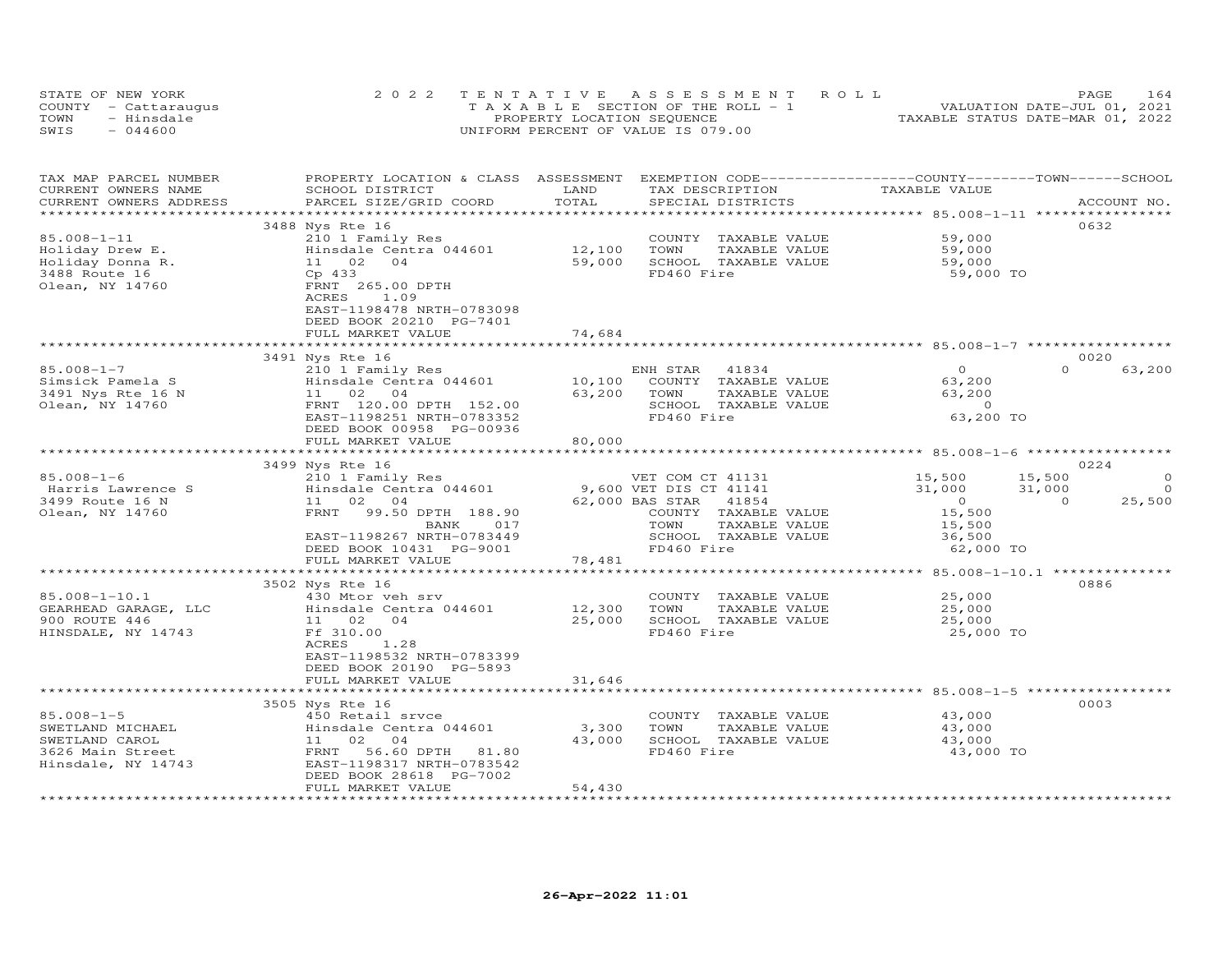|      | STATE OF NEW YORK    | 2022 TENTATIVE ASSESSMENT ROLL     | 165<br>PAGE                      |
|------|----------------------|------------------------------------|----------------------------------|
|      | COUNTY - Cattaraugus | TAXABLE SECTION OF THE ROLL - 1    | VALUATION DATE-JUL 01, 2021      |
| TOWN | - Hinsdale           | PROPERTY LOCATION SEQUENCE         | TAXABLE STATUS DATE-MAR 01, 2022 |
| SWIS | $-044600$            | UNIFORM PERCENT OF VALUE IS 079.00 |                                  |

| TOTAL<br>CURRENT OWNERS ADDRESS<br>PARCEL SIZE/GRID COORD<br>SPECIAL DISTRICTS<br>ACCOUNT NO.<br>3514 Nys Rte 16<br>0571<br>$85.008 - 1 - 10.2$<br>210 1 Family Res<br>30,500<br>COUNTY TAXABLE VALUE<br>Hinsdale Centra 044601<br>12,800<br>Stimson Steven R<br>TOWN<br>TAXABLE VALUE<br>30,500<br>30,500<br>3514 Rte. 16<br>11 02 04<br>SCHOOL TAXABLE VALUE<br>30,500<br>FD460 Fire<br>Hinsdale, NY 14743<br>FRNT 157.00 DPTH 180.00<br>30,500 TO<br>EAST-1198576 NRTH-0783646<br>DEED BOOK 1005 PG-673<br>38,608<br>FULL MARKET VALUE<br>0073<br>3525 Nys Rte 16<br>$85.008 - 1 - 9$<br>BAS STAR 41854<br>$\overline{0}$<br>$\Omega$<br>20,000<br>270 Mfg housing<br>Hinsdale Centra 044601<br>10,500<br>COUNTY TAXABLE VALUE<br>20,000<br>Walton Barton<br>3520 NYS Route 16<br>11 02 04<br>20,000<br>TOWN<br>TAXABLE VALUE<br>20,000<br>FRNT 71.00 DPTH 190.00<br>SCHOOL TAXABLE VALUE<br>$\overline{0}$<br>Hinsdale, NY 14743<br>FD460 Fire<br>20,000 TO<br>EAST-1198602 NRTH-0783774<br>DEED BOOK 17837 PG-4001 | PROPERTY LOCATION & CLASS ASSESSMENT EXEMPTION CODE----------------COUNTY-------TOWN------SCHOOL |
|-------------------------------------------------------------------------------------------------------------------------------------------------------------------------------------------------------------------------------------------------------------------------------------------------------------------------------------------------------------------------------------------------------------------------------------------------------------------------------------------------------------------------------------------------------------------------------------------------------------------------------------------------------------------------------------------------------------------------------------------------------------------------------------------------------------------------------------------------------------------------------------------------------------------------------------------------------------------------------------------------------------------------|--------------------------------------------------------------------------------------------------|
|                                                                                                                                                                                                                                                                                                                                                                                                                                                                                                                                                                                                                                                                                                                                                                                                                                                                                                                                                                                                                         |                                                                                                  |
|                                                                                                                                                                                                                                                                                                                                                                                                                                                                                                                                                                                                                                                                                                                                                                                                                                                                                                                                                                                                                         |                                                                                                  |
|                                                                                                                                                                                                                                                                                                                                                                                                                                                                                                                                                                                                                                                                                                                                                                                                                                                                                                                                                                                                                         |                                                                                                  |
|                                                                                                                                                                                                                                                                                                                                                                                                                                                                                                                                                                                                                                                                                                                                                                                                                                                                                                                                                                                                                         |                                                                                                  |
|                                                                                                                                                                                                                                                                                                                                                                                                                                                                                                                                                                                                                                                                                                                                                                                                                                                                                                                                                                                                                         |                                                                                                  |
|                                                                                                                                                                                                                                                                                                                                                                                                                                                                                                                                                                                                                                                                                                                                                                                                                                                                                                                                                                                                                         |                                                                                                  |
|                                                                                                                                                                                                                                                                                                                                                                                                                                                                                                                                                                                                                                                                                                                                                                                                                                                                                                                                                                                                                         |                                                                                                  |
|                                                                                                                                                                                                                                                                                                                                                                                                                                                                                                                                                                                                                                                                                                                                                                                                                                                                                                                                                                                                                         |                                                                                                  |
|                                                                                                                                                                                                                                                                                                                                                                                                                                                                                                                                                                                                                                                                                                                                                                                                                                                                                                                                                                                                                         |                                                                                                  |
|                                                                                                                                                                                                                                                                                                                                                                                                                                                                                                                                                                                                                                                                                                                                                                                                                                                                                                                                                                                                                         |                                                                                                  |
|                                                                                                                                                                                                                                                                                                                                                                                                                                                                                                                                                                                                                                                                                                                                                                                                                                                                                                                                                                                                                         |                                                                                                  |
|                                                                                                                                                                                                                                                                                                                                                                                                                                                                                                                                                                                                                                                                                                                                                                                                                                                                                                                                                                                                                         |                                                                                                  |
|                                                                                                                                                                                                                                                                                                                                                                                                                                                                                                                                                                                                                                                                                                                                                                                                                                                                                                                                                                                                                         |                                                                                                  |
|                                                                                                                                                                                                                                                                                                                                                                                                                                                                                                                                                                                                                                                                                                                                                                                                                                                                                                                                                                                                                         |                                                                                                  |
|                                                                                                                                                                                                                                                                                                                                                                                                                                                                                                                                                                                                                                                                                                                                                                                                                                                                                                                                                                                                                         |                                                                                                  |
|                                                                                                                                                                                                                                                                                                                                                                                                                                                                                                                                                                                                                                                                                                                                                                                                                                                                                                                                                                                                                         |                                                                                                  |
|                                                                                                                                                                                                                                                                                                                                                                                                                                                                                                                                                                                                                                                                                                                                                                                                                                                                                                                                                                                                                         |                                                                                                  |
| 25,316<br>FULL MARKET VALUE                                                                                                                                                                                                                                                                                                                                                                                                                                                                                                                                                                                                                                                                                                                                                                                                                                                                                                                                                                                             |                                                                                                  |
| ******************** 76.020-1-13.1 ***************<br>************************<br>*************                                                                                                                                                                                                                                                                                                                                                                                                                                                                                                                                                                                                                                                                                                                                                                                                                                                                                                                         |                                                                                                  |
| 0339<br>3533 Nys Rte 16                                                                                                                                                                                                                                                                                                                                                                                                                                                                                                                                                                                                                                                                                                                                                                                                                                                                                                                                                                                                 |                                                                                                  |
| $76.020 - 1 - 13.1$<br>270 Mfg housing<br>27,000<br>COUNTY TAXABLE VALUE                                                                                                                                                                                                                                                                                                                                                                                                                                                                                                                                                                                                                                                                                                                                                                                                                                                                                                                                                |                                                                                                  |
| Finnerty, Douglas Finnerty, Ta Hinsdale Centra 044601 12,000<br>27,000<br>TOWN<br>TAXABLE VALUE                                                                                                                                                                                                                                                                                                                                                                                                                                                                                                                                                                                                                                                                                                                                                                                                                                                                                                                         |                                                                                                  |
| Finnerty, Matthew Sean & Jonat 11 02 04<br>27,000<br>SCHOOL TAXABLE VALUE<br>27,000                                                                                                                                                                                                                                                                                                                                                                                                                                                                                                                                                                                                                                                                                                                                                                                                                                                                                                                                     |                                                                                                  |
| 27,000 TO<br>541 Plank Road<br>FRNT 160.50 DPTH 271.40<br>FD460 Fire                                                                                                                                                                                                                                                                                                                                                                                                                                                                                                                                                                                                                                                                                                                                                                                                                                                                                                                                                    |                                                                                                  |
| Cuba, NY 14727<br>ACRES<br>1.00                                                                                                                                                                                                                                                                                                                                                                                                                                                                                                                                                                                                                                                                                                                                                                                                                                                                                                                                                                                         |                                                                                                  |
| EAST-1198266 NRTH-0783967                                                                                                                                                                                                                                                                                                                                                                                                                                                                                                                                                                                                                                                                                                                                                                                                                                                                                                                                                                                               |                                                                                                  |
| DEED BOOK 20200 PG-8051                                                                                                                                                                                                                                                                                                                                                                                                                                                                                                                                                                                                                                                                                                                                                                                                                                                                                                                                                                                                 |                                                                                                  |
| 34,177<br>FULL MARKET VALUE                                                                                                                                                                                                                                                                                                                                                                                                                                                                                                                                                                                                                                                                                                                                                                                                                                                                                                                                                                                             |                                                                                                  |
|                                                                                                                                                                                                                                                                                                                                                                                                                                                                                                                                                                                                                                                                                                                                                                                                                                                                                                                                                                                                                         |                                                                                                  |
| 0339<br>3546 Nys Rte 16                                                                                                                                                                                                                                                                                                                                                                                                                                                                                                                                                                                                                                                                                                                                                                                                                                                                                                                                                                                                 |                                                                                                  |
| $76.020 - 1 - 13.2$<br>COUNTY TAXABLE VALUE<br>1065,365<br>457 Small Retail                                                                                                                                                                                                                                                                                                                                                                                                                                                                                                                                                                                                                                                                                                                                                                                                                                                                                                                                             |                                                                                                  |
| 20,000<br>Agree Limited Partnership<br>Hinsdale Centra 044601<br>TOWN<br>TAXABLE VALUE<br>1065,365                                                                                                                                                                                                                                                                                                                                                                                                                                                                                                                                                                                                                                                                                                                                                                                                                                                                                                                      |                                                                                                  |
| 1065,365<br>11 02 04<br>SCHOOL TAXABLE VALUE<br>1065,365<br>Ryan LLC                                                                                                                                                                                                                                                                                                                                                                                                                                                                                                                                                                                                                                                                                                                                                                                                                                                                                                                                                    |                                                                                                  |
| PO Box 460389<br>Dollar General<br>FD460 Fire<br>1065,365 TO                                                                                                                                                                                                                                                                                                                                                                                                                                                                                                                                                                                                                                                                                                                                                                                                                                                                                                                                                            |                                                                                                  |
| Huston, TX 77056<br>ACRES<br>1.80                                                                                                                                                                                                                                                                                                                                                                                                                                                                                                                                                                                                                                                                                                                                                                                                                                                                                                                                                                                       |                                                                                                  |
| EAST-1198311 NRTH-0784194                                                                                                                                                                                                                                                                                                                                                                                                                                                                                                                                                                                                                                                                                                                                                                                                                                                                                                                                                                                               |                                                                                                  |
| DEED BOOK 20190 PG-8791                                                                                                                                                                                                                                                                                                                                                                                                                                                                                                                                                                                                                                                                                                                                                                                                                                                                                                                                                                                                 |                                                                                                  |
| 1348,563<br>FULL MARKET VALUE                                                                                                                                                                                                                                                                                                                                                                                                                                                                                                                                                                                                                                                                                                                                                                                                                                                                                                                                                                                           |                                                                                                  |
|                                                                                                                                                                                                                                                                                                                                                                                                                                                                                                                                                                                                                                                                                                                                                                                                                                                                                                                                                                                                                         |                                                                                                  |
| 1660<br>3546 Nys Rte 16                                                                                                                                                                                                                                                                                                                                                                                                                                                                                                                                                                                                                                                                                                                                                                                                                                                                                                                                                                                                 |                                                                                                  |
| $77.003 - 2 - 66.2$<br>COUNTY TAXABLE VALUE<br>73,000<br>210 1 Family Res                                                                                                                                                                                                                                                                                                                                                                                                                                                                                                                                                                                                                                                                                                                                                                                                                                                                                                                                               |                                                                                                  |
| Hawkins Tobias J.<br>Hinsdale Centra 044601<br>12,500<br>TOWN<br>TAXABLE VALUE<br>73,000                                                                                                                                                                                                                                                                                                                                                                                                                                                                                                                                                                                                                                                                                                                                                                                                                                                                                                                                |                                                                                                  |
| Hawkins Ann E.<br>73,000<br>SCHOOL TAXABLE VALUE<br>73,000<br>01/11 02 04                                                                                                                                                                                                                                                                                                                                                                                                                                                                                                                                                                                                                                                                                                                                                                                                                                                                                                                                               |                                                                                                  |
| FD460 Fire<br>73,000 TO<br>3546 Route 16<br>FRNT 620.00 DPTH                                                                                                                                                                                                                                                                                                                                                                                                                                                                                                                                                                                                                                                                                                                                                                                                                                                                                                                                                            |                                                                                                  |
| Hinsdale, NY 14743<br>ACRES<br>1.55 BANK<br>004                                                                                                                                                                                                                                                                                                                                                                                                                                                                                                                                                                                                                                                                                                                                                                                                                                                                                                                                                                         |                                                                                                  |
| EAST-1198638 NRTH-0784072                                                                                                                                                                                                                                                                                                                                                                                                                                                                                                                                                                                                                                                                                                                                                                                                                                                                                                                                                                                               |                                                                                                  |
| DEED BOOK 27086 PG-5002                                                                                                                                                                                                                                                                                                                                                                                                                                                                                                                                                                                                                                                                                                                                                                                                                                                                                                                                                                                                 |                                                                                                  |
| 92,405<br>FULL MARKET VALUE                                                                                                                                                                                                                                                                                                                                                                                                                                                                                                                                                                                                                                                                                                                                                                                                                                                                                                                                                                                             |                                                                                                  |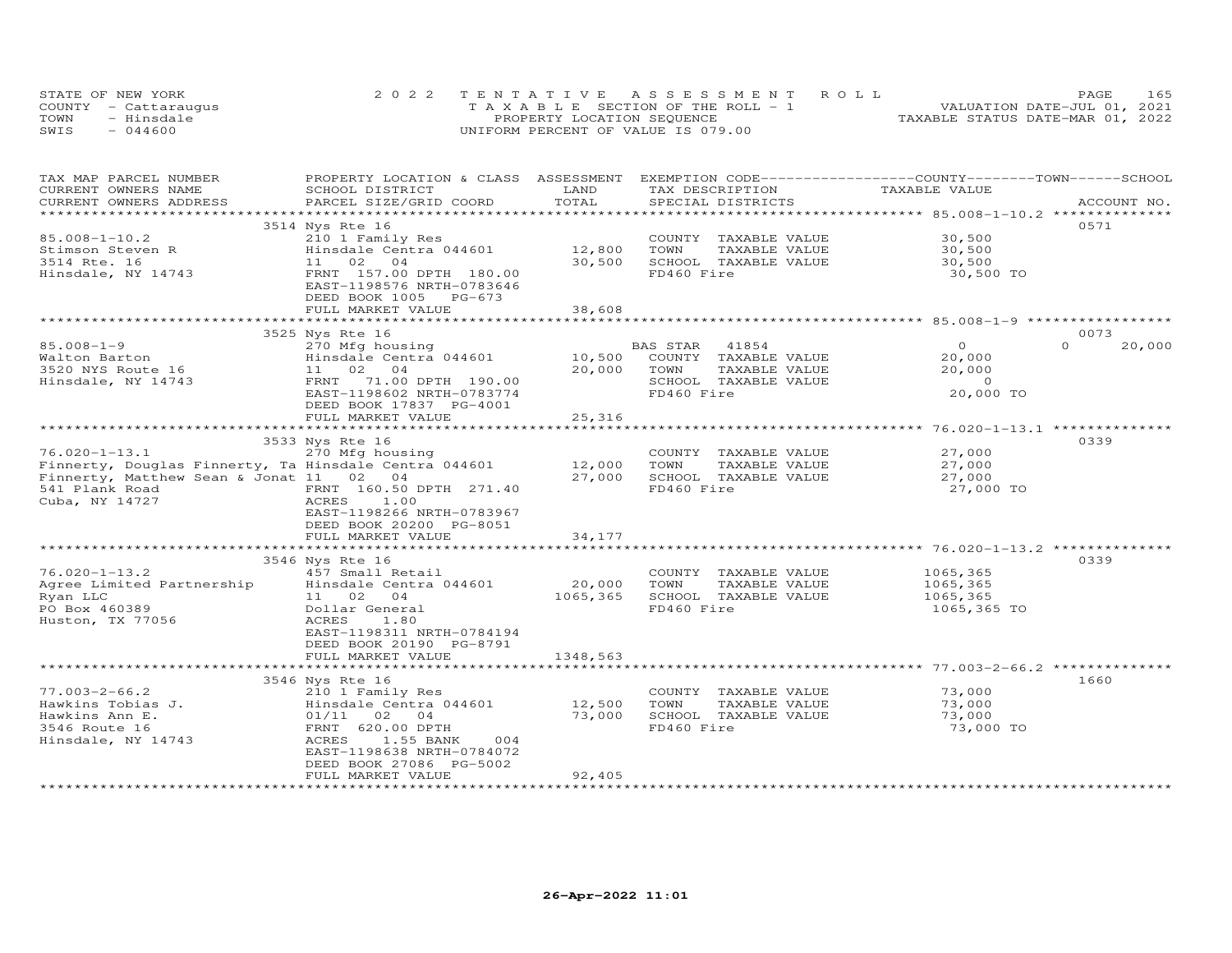|      | STATE OF NEW YORK    | 2022 TENTATIVE ASSESSMENT ROLL        | 166<br>PAGE                      |
|------|----------------------|---------------------------------------|----------------------------------|
|      | COUNTY - Cattaraugus | T A X A B L E SECTION OF THE ROLL - 1 | VALUATION DATE-JUL 01, 2021      |
| TOWN | - Hinsdale           | PROPERTY LOCATION SEQUENCE            | TAXABLE STATUS DATE-MAR 01, 2022 |
| SWIS | $-044600$            | UNIFORM PERCENT OF VALUE IS 079.00    |                                  |

| TOTAL<br>CURRENT OWNERS ADDRESS<br>PARCEL SIZE/GRID COORD<br>SPECIAL DISTRICTS<br>ACCOUNT NO.<br>3550 Nys Rte 16<br>0945<br>$\Omega$<br>$\Omega$<br>$77.003 - 2 - 67.2$<br>25,500<br>210 1 Family Res<br>BAS STAR<br>41854<br>11,300<br>Hinsdale Centra 044601<br>COUNTY TAXABLE VALUE<br>53,000<br>Croft Richard & angela S<br>53,000<br>Croft Cody Putt Nicholas<br>11 02<br>04<br>TOWN<br>TAXABLE VALUE<br>53,000<br>131 N. 6th Street<br>FRNT 122.00 DPTH 225.00<br>SCHOOL TAXABLE VALUE<br>27,500<br>Olean, NY 14760<br>EAST-1198759 NRTH-0784546<br>FD460 Fire<br>53,000 TO<br>DEED BOOK 2020<br>PG-16524<br>67,089<br>FULL MARKET VALUE<br>3564 Nys Rte 16<br>0351<br>$\overline{0}$<br>$\Omega$<br>$77.003 - 2 - 67.1$<br>25,500<br>210 1 Family Res<br>BAS STAR 41854<br>Hurlburt Douglas<br>Hinsdale Centra 044601<br>16,400<br>COUNTY TAXABLE VALUE<br>73,000<br>11/01 02 04<br>73,000<br>Kinney Nanci<br>TOWN<br>TAXABLE VALUE<br>73,000<br>6.00<br>SCHOOL TAXABLE VALUE<br>47,500<br>ACRES<br>FD460 Fire<br>73,000 TO<br>EAST-1199530 NRTH-0784279<br>DEED BOOK 00975 PG-00221<br>FULL MARKET VALUE<br>92,405<br>********************* 76.020-1-10 *****************<br>**************************<br>*************<br>0569<br>3570 Nys Rte 16<br>$76.020 - 1 - 10$<br>210 1 Family Res<br>55,000<br>COUNTY TAXABLE VALUE<br>Giberson Marc Allen<br>Hinsdale Centra 044601<br>12,700<br>TOWN<br>TAXABLE VALUE<br>55,000<br>3570 Nys Rte 16<br>01 02 04<br>55,000<br>SCHOOL TAXABLE VALUE<br>55,000<br>Hinsdale, NY 14743<br>FRNT 606.00 DPTH<br>FD460 Fire<br>55,000 TO<br>ACRES<br>1.70 BANK<br>017<br>EAST-1198815 NRTH-0784975<br>DEED BOOK 00962 PG-00832<br>FULL MARKET VALUE<br>69,620<br>3575 Nys Rte 16<br>1527<br>210 1 Family Res<br>$76.004 - 2 - 28$<br>41854<br>$\Omega$<br>25,500<br>BAS STAR<br>$\circ$<br>Hinsdale Centra 044601<br>26,000<br>COUNTY TAXABLE VALUE<br>Fadale Andrew<br>118,000<br>3575 Rte 16<br>118,000<br>01 02 04<br>TOWN<br>TAXABLE VALUE<br>118,000<br>Hinsdale, NY 14743<br>Ff 150.00<br>SCHOOL TAXABLE VALUE<br>92,500<br>FD460 Fire<br>118,000 TO<br>ACRES<br>29.90<br>EAST-1197834 NRTH-0785331<br>DEED BOOK 1021 PG-1073<br>149,367<br>FULL MARKET VALUE<br>0826<br>3600 Nys Rte 16<br>$76.020 - 1 - 9.1$<br>210 1 Family Res<br>COUNTY TAXABLE VALUE<br>48,300<br>George Freddie<br>Hinsdale Centra 044601<br>12,100<br>TOWN<br>TAXABLE VALUE<br>48,300<br>3600 NYS Route 16<br>48,300<br>SCHOOL TAXABLE VALUE<br>48,300<br>01 02 04<br>FD460 Fire<br>48,300 TO<br>Hinsdale, NY 14743<br>FRNT 230.00 DPTH<br>ACRES<br>1.10<br>EAST-1198969 NRTH-0785278<br>PRIOR OWNER ON 3/01/2022<br>George Freddie<br>DEED BOOK 20221 PG-2114<br>61,139<br>FULL MARKET VALUE | TAX MAP PARCEL NUMBER<br>CURRENT OWNERS NAME | PROPERTY LOCATION & CLASS ASSESSMENT EXEMPTION CODE----------------COUNTY-------TOWN------SCHOOL<br>SCHOOL DISTRICT | LAND | TAX DESCRIPTION | TAXABLE VALUE |  |
|-------------------------------------------------------------------------------------------------------------------------------------------------------------------------------------------------------------------------------------------------------------------------------------------------------------------------------------------------------------------------------------------------------------------------------------------------------------------------------------------------------------------------------------------------------------------------------------------------------------------------------------------------------------------------------------------------------------------------------------------------------------------------------------------------------------------------------------------------------------------------------------------------------------------------------------------------------------------------------------------------------------------------------------------------------------------------------------------------------------------------------------------------------------------------------------------------------------------------------------------------------------------------------------------------------------------------------------------------------------------------------------------------------------------------------------------------------------------------------------------------------------------------------------------------------------------------------------------------------------------------------------------------------------------------------------------------------------------------------------------------------------------------------------------------------------------------------------------------------------------------------------------------------------------------------------------------------------------------------------------------------------------------------------------------------------------------------------------------------------------------------------------------------------------------------------------------------------------------------------------------------------------------------------------------------------------------------------------------------------------------------------------------------------------------------------------------------------------------------------------------------------------------------------------------------------------------------------------------------------------------------------------------------------------------------------------------------------------------|----------------------------------------------|---------------------------------------------------------------------------------------------------------------------|------|-----------------|---------------|--|
|                                                                                                                                                                                                                                                                                                                                                                                                                                                                                                                                                                                                                                                                                                                                                                                                                                                                                                                                                                                                                                                                                                                                                                                                                                                                                                                                                                                                                                                                                                                                                                                                                                                                                                                                                                                                                                                                                                                                                                                                                                                                                                                                                                                                                                                                                                                                                                                                                                                                                                                                                                                                                                                                                                                         |                                              |                                                                                                                     |      |                 |               |  |
|                                                                                                                                                                                                                                                                                                                                                                                                                                                                                                                                                                                                                                                                                                                                                                                                                                                                                                                                                                                                                                                                                                                                                                                                                                                                                                                                                                                                                                                                                                                                                                                                                                                                                                                                                                                                                                                                                                                                                                                                                                                                                                                                                                                                                                                                                                                                                                                                                                                                                                                                                                                                                                                                                                                         |                                              |                                                                                                                     |      |                 |               |  |
|                                                                                                                                                                                                                                                                                                                                                                                                                                                                                                                                                                                                                                                                                                                                                                                                                                                                                                                                                                                                                                                                                                                                                                                                                                                                                                                                                                                                                                                                                                                                                                                                                                                                                                                                                                                                                                                                                                                                                                                                                                                                                                                                                                                                                                                                                                                                                                                                                                                                                                                                                                                                                                                                                                                         |                                              |                                                                                                                     |      |                 |               |  |
|                                                                                                                                                                                                                                                                                                                                                                                                                                                                                                                                                                                                                                                                                                                                                                                                                                                                                                                                                                                                                                                                                                                                                                                                                                                                                                                                                                                                                                                                                                                                                                                                                                                                                                                                                                                                                                                                                                                                                                                                                                                                                                                                                                                                                                                                                                                                                                                                                                                                                                                                                                                                                                                                                                                         |                                              |                                                                                                                     |      |                 |               |  |
|                                                                                                                                                                                                                                                                                                                                                                                                                                                                                                                                                                                                                                                                                                                                                                                                                                                                                                                                                                                                                                                                                                                                                                                                                                                                                                                                                                                                                                                                                                                                                                                                                                                                                                                                                                                                                                                                                                                                                                                                                                                                                                                                                                                                                                                                                                                                                                                                                                                                                                                                                                                                                                                                                                                         |                                              |                                                                                                                     |      |                 |               |  |
|                                                                                                                                                                                                                                                                                                                                                                                                                                                                                                                                                                                                                                                                                                                                                                                                                                                                                                                                                                                                                                                                                                                                                                                                                                                                                                                                                                                                                                                                                                                                                                                                                                                                                                                                                                                                                                                                                                                                                                                                                                                                                                                                                                                                                                                                                                                                                                                                                                                                                                                                                                                                                                                                                                                         |                                              |                                                                                                                     |      |                 |               |  |
|                                                                                                                                                                                                                                                                                                                                                                                                                                                                                                                                                                                                                                                                                                                                                                                                                                                                                                                                                                                                                                                                                                                                                                                                                                                                                                                                                                                                                                                                                                                                                                                                                                                                                                                                                                                                                                                                                                                                                                                                                                                                                                                                                                                                                                                                                                                                                                                                                                                                                                                                                                                                                                                                                                                         |                                              |                                                                                                                     |      |                 |               |  |
|                                                                                                                                                                                                                                                                                                                                                                                                                                                                                                                                                                                                                                                                                                                                                                                                                                                                                                                                                                                                                                                                                                                                                                                                                                                                                                                                                                                                                                                                                                                                                                                                                                                                                                                                                                                                                                                                                                                                                                                                                                                                                                                                                                                                                                                                                                                                                                                                                                                                                                                                                                                                                                                                                                                         |                                              |                                                                                                                     |      |                 |               |  |
|                                                                                                                                                                                                                                                                                                                                                                                                                                                                                                                                                                                                                                                                                                                                                                                                                                                                                                                                                                                                                                                                                                                                                                                                                                                                                                                                                                                                                                                                                                                                                                                                                                                                                                                                                                                                                                                                                                                                                                                                                                                                                                                                                                                                                                                                                                                                                                                                                                                                                                                                                                                                                                                                                                                         |                                              |                                                                                                                     |      |                 |               |  |
|                                                                                                                                                                                                                                                                                                                                                                                                                                                                                                                                                                                                                                                                                                                                                                                                                                                                                                                                                                                                                                                                                                                                                                                                                                                                                                                                                                                                                                                                                                                                                                                                                                                                                                                                                                                                                                                                                                                                                                                                                                                                                                                                                                                                                                                                                                                                                                                                                                                                                                                                                                                                                                                                                                                         |                                              |                                                                                                                     |      |                 |               |  |
|                                                                                                                                                                                                                                                                                                                                                                                                                                                                                                                                                                                                                                                                                                                                                                                                                                                                                                                                                                                                                                                                                                                                                                                                                                                                                                                                                                                                                                                                                                                                                                                                                                                                                                                                                                                                                                                                                                                                                                                                                                                                                                                                                                                                                                                                                                                                                                                                                                                                                                                                                                                                                                                                                                                         |                                              |                                                                                                                     |      |                 |               |  |
|                                                                                                                                                                                                                                                                                                                                                                                                                                                                                                                                                                                                                                                                                                                                                                                                                                                                                                                                                                                                                                                                                                                                                                                                                                                                                                                                                                                                                                                                                                                                                                                                                                                                                                                                                                                                                                                                                                                                                                                                                                                                                                                                                                                                                                                                                                                                                                                                                                                                                                                                                                                                                                                                                                                         |                                              |                                                                                                                     |      |                 |               |  |
|                                                                                                                                                                                                                                                                                                                                                                                                                                                                                                                                                                                                                                                                                                                                                                                                                                                                                                                                                                                                                                                                                                                                                                                                                                                                                                                                                                                                                                                                                                                                                                                                                                                                                                                                                                                                                                                                                                                                                                                                                                                                                                                                                                                                                                                                                                                                                                                                                                                                                                                                                                                                                                                                                                                         |                                              |                                                                                                                     |      |                 |               |  |
|                                                                                                                                                                                                                                                                                                                                                                                                                                                                                                                                                                                                                                                                                                                                                                                                                                                                                                                                                                                                                                                                                                                                                                                                                                                                                                                                                                                                                                                                                                                                                                                                                                                                                                                                                                                                                                                                                                                                                                                                                                                                                                                                                                                                                                                                                                                                                                                                                                                                                                                                                                                                                                                                                                                         |                                              |                                                                                                                     |      |                 |               |  |
|                                                                                                                                                                                                                                                                                                                                                                                                                                                                                                                                                                                                                                                                                                                                                                                                                                                                                                                                                                                                                                                                                                                                                                                                                                                                                                                                                                                                                                                                                                                                                                                                                                                                                                                                                                                                                                                                                                                                                                                                                                                                                                                                                                                                                                                                                                                                                                                                                                                                                                                                                                                                                                                                                                                         |                                              |                                                                                                                     |      |                 |               |  |
|                                                                                                                                                                                                                                                                                                                                                                                                                                                                                                                                                                                                                                                                                                                                                                                                                                                                                                                                                                                                                                                                                                                                                                                                                                                                                                                                                                                                                                                                                                                                                                                                                                                                                                                                                                                                                                                                                                                                                                                                                                                                                                                                                                                                                                                                                                                                                                                                                                                                                                                                                                                                                                                                                                                         | 3564 Nys Rte 16                              |                                                                                                                     |      |                 |               |  |
|                                                                                                                                                                                                                                                                                                                                                                                                                                                                                                                                                                                                                                                                                                                                                                                                                                                                                                                                                                                                                                                                                                                                                                                                                                                                                                                                                                                                                                                                                                                                                                                                                                                                                                                                                                                                                                                                                                                                                                                                                                                                                                                                                                                                                                                                                                                                                                                                                                                                                                                                                                                                                                                                                                                         | Hinsdale, NY 14743                           |                                                                                                                     |      |                 |               |  |
|                                                                                                                                                                                                                                                                                                                                                                                                                                                                                                                                                                                                                                                                                                                                                                                                                                                                                                                                                                                                                                                                                                                                                                                                                                                                                                                                                                                                                                                                                                                                                                                                                                                                                                                                                                                                                                                                                                                                                                                                                                                                                                                                                                                                                                                                                                                                                                                                                                                                                                                                                                                                                                                                                                                         |                                              |                                                                                                                     |      |                 |               |  |
|                                                                                                                                                                                                                                                                                                                                                                                                                                                                                                                                                                                                                                                                                                                                                                                                                                                                                                                                                                                                                                                                                                                                                                                                                                                                                                                                                                                                                                                                                                                                                                                                                                                                                                                                                                                                                                                                                                                                                                                                                                                                                                                                                                                                                                                                                                                                                                                                                                                                                                                                                                                                                                                                                                                         |                                              |                                                                                                                     |      |                 |               |  |
|                                                                                                                                                                                                                                                                                                                                                                                                                                                                                                                                                                                                                                                                                                                                                                                                                                                                                                                                                                                                                                                                                                                                                                                                                                                                                                                                                                                                                                                                                                                                                                                                                                                                                                                                                                                                                                                                                                                                                                                                                                                                                                                                                                                                                                                                                                                                                                                                                                                                                                                                                                                                                                                                                                                         |                                              |                                                                                                                     |      |                 |               |  |
|                                                                                                                                                                                                                                                                                                                                                                                                                                                                                                                                                                                                                                                                                                                                                                                                                                                                                                                                                                                                                                                                                                                                                                                                                                                                                                                                                                                                                                                                                                                                                                                                                                                                                                                                                                                                                                                                                                                                                                                                                                                                                                                                                                                                                                                                                                                                                                                                                                                                                                                                                                                                                                                                                                                         |                                              |                                                                                                                     |      |                 |               |  |
|                                                                                                                                                                                                                                                                                                                                                                                                                                                                                                                                                                                                                                                                                                                                                                                                                                                                                                                                                                                                                                                                                                                                                                                                                                                                                                                                                                                                                                                                                                                                                                                                                                                                                                                                                                                                                                                                                                                                                                                                                                                                                                                                                                                                                                                                                                                                                                                                                                                                                                                                                                                                                                                                                                                         |                                              |                                                                                                                     |      |                 |               |  |
|                                                                                                                                                                                                                                                                                                                                                                                                                                                                                                                                                                                                                                                                                                                                                                                                                                                                                                                                                                                                                                                                                                                                                                                                                                                                                                                                                                                                                                                                                                                                                                                                                                                                                                                                                                                                                                                                                                                                                                                                                                                                                                                                                                                                                                                                                                                                                                                                                                                                                                                                                                                                                                                                                                                         |                                              |                                                                                                                     |      |                 |               |  |
|                                                                                                                                                                                                                                                                                                                                                                                                                                                                                                                                                                                                                                                                                                                                                                                                                                                                                                                                                                                                                                                                                                                                                                                                                                                                                                                                                                                                                                                                                                                                                                                                                                                                                                                                                                                                                                                                                                                                                                                                                                                                                                                                                                                                                                                                                                                                                                                                                                                                                                                                                                                                                                                                                                                         |                                              |                                                                                                                     |      |                 |               |  |
|                                                                                                                                                                                                                                                                                                                                                                                                                                                                                                                                                                                                                                                                                                                                                                                                                                                                                                                                                                                                                                                                                                                                                                                                                                                                                                                                                                                                                                                                                                                                                                                                                                                                                                                                                                                                                                                                                                                                                                                                                                                                                                                                                                                                                                                                                                                                                                                                                                                                                                                                                                                                                                                                                                                         |                                              |                                                                                                                     |      |                 |               |  |
|                                                                                                                                                                                                                                                                                                                                                                                                                                                                                                                                                                                                                                                                                                                                                                                                                                                                                                                                                                                                                                                                                                                                                                                                                                                                                                                                                                                                                                                                                                                                                                                                                                                                                                                                                                                                                                                                                                                                                                                                                                                                                                                                                                                                                                                                                                                                                                                                                                                                                                                                                                                                                                                                                                                         |                                              |                                                                                                                     |      |                 |               |  |
|                                                                                                                                                                                                                                                                                                                                                                                                                                                                                                                                                                                                                                                                                                                                                                                                                                                                                                                                                                                                                                                                                                                                                                                                                                                                                                                                                                                                                                                                                                                                                                                                                                                                                                                                                                                                                                                                                                                                                                                                                                                                                                                                                                                                                                                                                                                                                                                                                                                                                                                                                                                                                                                                                                                         |                                              |                                                                                                                     |      |                 |               |  |
|                                                                                                                                                                                                                                                                                                                                                                                                                                                                                                                                                                                                                                                                                                                                                                                                                                                                                                                                                                                                                                                                                                                                                                                                                                                                                                                                                                                                                                                                                                                                                                                                                                                                                                                                                                                                                                                                                                                                                                                                                                                                                                                                                                                                                                                                                                                                                                                                                                                                                                                                                                                                                                                                                                                         |                                              |                                                                                                                     |      |                 |               |  |
|                                                                                                                                                                                                                                                                                                                                                                                                                                                                                                                                                                                                                                                                                                                                                                                                                                                                                                                                                                                                                                                                                                                                                                                                                                                                                                                                                                                                                                                                                                                                                                                                                                                                                                                                                                                                                                                                                                                                                                                                                                                                                                                                                                                                                                                                                                                                                                                                                                                                                                                                                                                                                                                                                                                         |                                              |                                                                                                                     |      |                 |               |  |
|                                                                                                                                                                                                                                                                                                                                                                                                                                                                                                                                                                                                                                                                                                                                                                                                                                                                                                                                                                                                                                                                                                                                                                                                                                                                                                                                                                                                                                                                                                                                                                                                                                                                                                                                                                                                                                                                                                                                                                                                                                                                                                                                                                                                                                                                                                                                                                                                                                                                                                                                                                                                                                                                                                                         |                                              |                                                                                                                     |      |                 |               |  |
|                                                                                                                                                                                                                                                                                                                                                                                                                                                                                                                                                                                                                                                                                                                                                                                                                                                                                                                                                                                                                                                                                                                                                                                                                                                                                                                                                                                                                                                                                                                                                                                                                                                                                                                                                                                                                                                                                                                                                                                                                                                                                                                                                                                                                                                                                                                                                                                                                                                                                                                                                                                                                                                                                                                         |                                              |                                                                                                                     |      |                 |               |  |
|                                                                                                                                                                                                                                                                                                                                                                                                                                                                                                                                                                                                                                                                                                                                                                                                                                                                                                                                                                                                                                                                                                                                                                                                                                                                                                                                                                                                                                                                                                                                                                                                                                                                                                                                                                                                                                                                                                                                                                                                                                                                                                                                                                                                                                                                                                                                                                                                                                                                                                                                                                                                                                                                                                                         |                                              |                                                                                                                     |      |                 |               |  |
|                                                                                                                                                                                                                                                                                                                                                                                                                                                                                                                                                                                                                                                                                                                                                                                                                                                                                                                                                                                                                                                                                                                                                                                                                                                                                                                                                                                                                                                                                                                                                                                                                                                                                                                                                                                                                                                                                                                                                                                                                                                                                                                                                                                                                                                                                                                                                                                                                                                                                                                                                                                                                                                                                                                         |                                              |                                                                                                                     |      |                 |               |  |
|                                                                                                                                                                                                                                                                                                                                                                                                                                                                                                                                                                                                                                                                                                                                                                                                                                                                                                                                                                                                                                                                                                                                                                                                                                                                                                                                                                                                                                                                                                                                                                                                                                                                                                                                                                                                                                                                                                                                                                                                                                                                                                                                                                                                                                                                                                                                                                                                                                                                                                                                                                                                                                                                                                                         |                                              |                                                                                                                     |      |                 |               |  |
|                                                                                                                                                                                                                                                                                                                                                                                                                                                                                                                                                                                                                                                                                                                                                                                                                                                                                                                                                                                                                                                                                                                                                                                                                                                                                                                                                                                                                                                                                                                                                                                                                                                                                                                                                                                                                                                                                                                                                                                                                                                                                                                                                                                                                                                                                                                                                                                                                                                                                                                                                                                                                                                                                                                         |                                              |                                                                                                                     |      |                 |               |  |
|                                                                                                                                                                                                                                                                                                                                                                                                                                                                                                                                                                                                                                                                                                                                                                                                                                                                                                                                                                                                                                                                                                                                                                                                                                                                                                                                                                                                                                                                                                                                                                                                                                                                                                                                                                                                                                                                                                                                                                                                                                                                                                                                                                                                                                                                                                                                                                                                                                                                                                                                                                                                                                                                                                                         |                                              |                                                                                                                     |      |                 |               |  |
|                                                                                                                                                                                                                                                                                                                                                                                                                                                                                                                                                                                                                                                                                                                                                                                                                                                                                                                                                                                                                                                                                                                                                                                                                                                                                                                                                                                                                                                                                                                                                                                                                                                                                                                                                                                                                                                                                                                                                                                                                                                                                                                                                                                                                                                                                                                                                                                                                                                                                                                                                                                                                                                                                                                         |                                              |                                                                                                                     |      |                 |               |  |
|                                                                                                                                                                                                                                                                                                                                                                                                                                                                                                                                                                                                                                                                                                                                                                                                                                                                                                                                                                                                                                                                                                                                                                                                                                                                                                                                                                                                                                                                                                                                                                                                                                                                                                                                                                                                                                                                                                                                                                                                                                                                                                                                                                                                                                                                                                                                                                                                                                                                                                                                                                                                                                                                                                                         |                                              |                                                                                                                     |      |                 |               |  |
|                                                                                                                                                                                                                                                                                                                                                                                                                                                                                                                                                                                                                                                                                                                                                                                                                                                                                                                                                                                                                                                                                                                                                                                                                                                                                                                                                                                                                                                                                                                                                                                                                                                                                                                                                                                                                                                                                                                                                                                                                                                                                                                                                                                                                                                                                                                                                                                                                                                                                                                                                                                                                                                                                                                         |                                              |                                                                                                                     |      |                 |               |  |
|                                                                                                                                                                                                                                                                                                                                                                                                                                                                                                                                                                                                                                                                                                                                                                                                                                                                                                                                                                                                                                                                                                                                                                                                                                                                                                                                                                                                                                                                                                                                                                                                                                                                                                                                                                                                                                                                                                                                                                                                                                                                                                                                                                                                                                                                                                                                                                                                                                                                                                                                                                                                                                                                                                                         |                                              |                                                                                                                     |      |                 |               |  |
|                                                                                                                                                                                                                                                                                                                                                                                                                                                                                                                                                                                                                                                                                                                                                                                                                                                                                                                                                                                                                                                                                                                                                                                                                                                                                                                                                                                                                                                                                                                                                                                                                                                                                                                                                                                                                                                                                                                                                                                                                                                                                                                                                                                                                                                                                                                                                                                                                                                                                                                                                                                                                                                                                                                         |                                              |                                                                                                                     |      |                 |               |  |
|                                                                                                                                                                                                                                                                                                                                                                                                                                                                                                                                                                                                                                                                                                                                                                                                                                                                                                                                                                                                                                                                                                                                                                                                                                                                                                                                                                                                                                                                                                                                                                                                                                                                                                                                                                                                                                                                                                                                                                                                                                                                                                                                                                                                                                                                                                                                                                                                                                                                                                                                                                                                                                                                                                                         |                                              |                                                                                                                     |      |                 |               |  |
|                                                                                                                                                                                                                                                                                                                                                                                                                                                                                                                                                                                                                                                                                                                                                                                                                                                                                                                                                                                                                                                                                                                                                                                                                                                                                                                                                                                                                                                                                                                                                                                                                                                                                                                                                                                                                                                                                                                                                                                                                                                                                                                                                                                                                                                                                                                                                                                                                                                                                                                                                                                                                                                                                                                         |                                              |                                                                                                                     |      |                 |               |  |
|                                                                                                                                                                                                                                                                                                                                                                                                                                                                                                                                                                                                                                                                                                                                                                                                                                                                                                                                                                                                                                                                                                                                                                                                                                                                                                                                                                                                                                                                                                                                                                                                                                                                                                                                                                                                                                                                                                                                                                                                                                                                                                                                                                                                                                                                                                                                                                                                                                                                                                                                                                                                                                                                                                                         |                                              |                                                                                                                     |      |                 |               |  |
|                                                                                                                                                                                                                                                                                                                                                                                                                                                                                                                                                                                                                                                                                                                                                                                                                                                                                                                                                                                                                                                                                                                                                                                                                                                                                                                                                                                                                                                                                                                                                                                                                                                                                                                                                                                                                                                                                                                                                                                                                                                                                                                                                                                                                                                                                                                                                                                                                                                                                                                                                                                                                                                                                                                         |                                              |                                                                                                                     |      |                 |               |  |
|                                                                                                                                                                                                                                                                                                                                                                                                                                                                                                                                                                                                                                                                                                                                                                                                                                                                                                                                                                                                                                                                                                                                                                                                                                                                                                                                                                                                                                                                                                                                                                                                                                                                                                                                                                                                                                                                                                                                                                                                                                                                                                                                                                                                                                                                                                                                                                                                                                                                                                                                                                                                                                                                                                                         |                                              |                                                                                                                     |      |                 |               |  |
|                                                                                                                                                                                                                                                                                                                                                                                                                                                                                                                                                                                                                                                                                                                                                                                                                                                                                                                                                                                                                                                                                                                                                                                                                                                                                                                                                                                                                                                                                                                                                                                                                                                                                                                                                                                                                                                                                                                                                                                                                                                                                                                                                                                                                                                                                                                                                                                                                                                                                                                                                                                                                                                                                                                         |                                              |                                                                                                                     |      |                 |               |  |
|                                                                                                                                                                                                                                                                                                                                                                                                                                                                                                                                                                                                                                                                                                                                                                                                                                                                                                                                                                                                                                                                                                                                                                                                                                                                                                                                                                                                                                                                                                                                                                                                                                                                                                                                                                                                                                                                                                                                                                                                                                                                                                                                                                                                                                                                                                                                                                                                                                                                                                                                                                                                                                                                                                                         |                                              |                                                                                                                     |      |                 |               |  |
|                                                                                                                                                                                                                                                                                                                                                                                                                                                                                                                                                                                                                                                                                                                                                                                                                                                                                                                                                                                                                                                                                                                                                                                                                                                                                                                                                                                                                                                                                                                                                                                                                                                                                                                                                                                                                                                                                                                                                                                                                                                                                                                                                                                                                                                                                                                                                                                                                                                                                                                                                                                                                                                                                                                         | ***********************                      |                                                                                                                     |      |                 |               |  |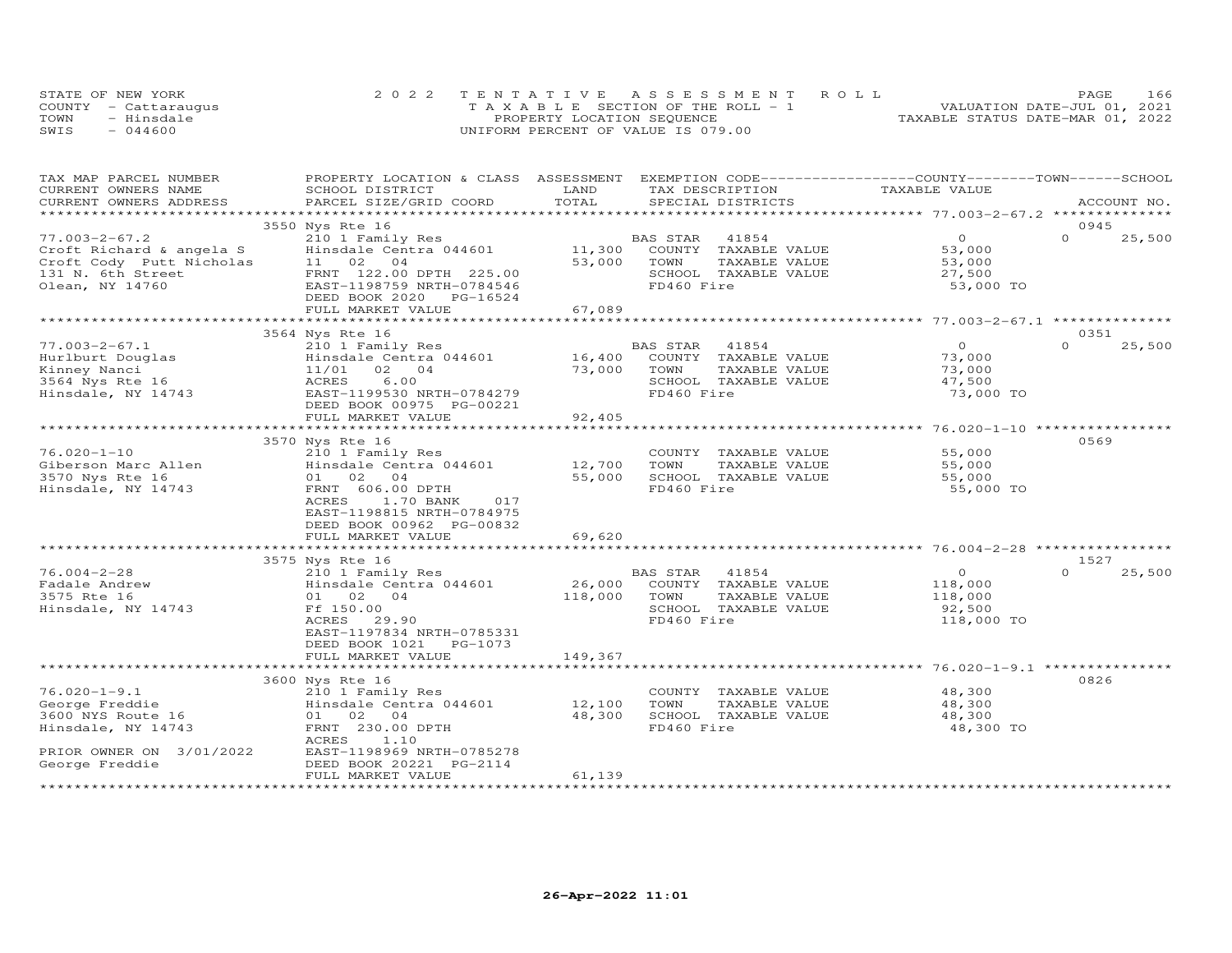|      | STATE OF NEW YORK    | 2022 TENTATIVE ASSESSMENT ROLL        | PAGE.                            |
|------|----------------------|---------------------------------------|----------------------------------|
|      | COUNTY - Cattaraugus | T A X A B L E SECTION OF THE ROLL - 1 | VALUATION DATE-JUL 01, 2021      |
| TOWN | - Hinsdale           | PROPERTY LOCATION SEQUENCE            | TAXABLE STATUS DATE-MAR 01, 2022 |
| SWIS | $-044600$            | UNIFORM PERCENT OF VALUE IS 079.00    |                                  |

| TAX MAP PARCEL NUMBER<br>CURRENT OWNERS NAME         | PROPERTY LOCATION & CLASS ASSESSMENT EXEMPTION CODE----------------COUNTY-------TOWN------SCHOOL<br>SCHOOL DISTRICT | LAND                      | TAX DESCRIPTION                               | TAXABLE VALUE                           |                    |
|------------------------------------------------------|---------------------------------------------------------------------------------------------------------------------|---------------------------|-----------------------------------------------|-----------------------------------------|--------------------|
| CURRENT OWNERS ADDRESS<br>**********************     | PARCEL SIZE/GRID COORD                                                                                              | TOTAL                     | SPECIAL DISTRICTS                             |                                         | ACCOUNT NO.        |
|                                                      | 3600 Nys Rte 16                                                                                                     |                           |                                               |                                         | 1682               |
| $76.020 - 1 - 9.2$                                   | 430 Mtor veh srv                                                                                                    |                           | COUNTY TAXABLE VALUE                          | 75,000                                  |                    |
| Pierce Scott                                         | Hinsdale Centra 044601                                                                                              | 1,700                     | TOWN<br>TAXABLE VALUE                         | 75,000                                  |                    |
| Pierce Joann                                         | 01 02<br>04                                                                                                         | 75,000                    | SCHOOL TAXABLE VALUE                          | 75,000                                  |                    |
| 23 Fairview Ave                                      | FRNT 230.00 DPTH                                                                                                    |                           | FD460 Fire                                    | 75,000 TO                               |                    |
| PO Box 682                                           | ACRES<br>2.20                                                                                                       |                           |                                               |                                         |                    |
| Portville, NY 14770                                  | EAST-1198969 NRTH-0785278                                                                                           |                           |                                               |                                         |                    |
|                                                      | DEED BOOK 11374 PG-8001                                                                                             |                           |                                               |                                         |                    |
|                                                      | FULL MARKET VALUE                                                                                                   | 94,937                    |                                               |                                         |                    |
|                                                      | **************************                                                                                          | * * * * * * * * * * * * * |                                               |                                         |                    |
|                                                      | 3603 Nys Rte 16                                                                                                     |                           |                                               |                                         | 0221               |
| $76.020 - 1 - 15$                                    | 210 1 Family Res                                                                                                    |                           | BAS STAR<br>41854                             | $\overline{O}$                          | $\Omega$<br>25,500 |
| David B. Hlasnick and Shelley Hinsdale Centra 044601 |                                                                                                                     | 13,100                    | COUNTY TAXABLE VALUE                          | 73,000                                  |                    |
| of the JSJ Trust, dated Decemb 01 02 04              |                                                                                                                     | 73,000                    | TOWN<br>TAXABLE VALUE                         | 73,000                                  |                    |
| 3603 Route 16                                        | FRNT 215.00 DPTH                                                                                                    |                           | SCHOOL TAXABLE VALUE                          | 47,500                                  |                    |
| Hinsdale, NY 14743                                   | 2.06<br>ACRES                                                                                                       |                           | FD460 Fire                                    | 73,000 TO                               |                    |
|                                                      | EAST-1198519 NRTH-0785443                                                                                           |                           |                                               |                                         |                    |
|                                                      | DEED BOOK 20200 PG-2482                                                                                             |                           |                                               |                                         |                    |
|                                                      | FULL MARKET VALUE                                                                                                   | 92,405                    |                                               |                                         |                    |
|                                                      |                                                                                                                     |                           |                                               |                                         |                    |
|                                                      | 3617 Nys Rte 16                                                                                                     |                           |                                               |                                         | 0457               |
| $76.020 - 1 - 17$                                    | 280 Res Multiple                                                                                                    |                           | COUNTY TAXABLE VALUE                          | 131,000                                 |                    |
| Linderman Howard                                     | Hinsdale Centra 044601                                                                                              | 21,000                    | TOWN<br>TAXABLE VALUE                         | 131,000                                 |                    |
| Linderman Elizabeth                                  | 01 02 04                                                                                                            | 131,000                   | SCHOOL TAXABLE VALUE                          | 131,000                                 |                    |
| 3617 Nys Rte 16                                      | land contract Scott Linde                                                                                           |                           | FD460 Fire                                    | 131,000 TO                              |                    |
| Hinsdale, NY 14743                                   | Ff 463.00                                                                                                           |                           |                                               |                                         |                    |
|                                                      | ACRES<br>2.00                                                                                                       |                           |                                               |                                         |                    |
|                                                      | EAST-1198616 NRTH-0785842                                                                                           |                           |                                               |                                         |                    |
|                                                      | DEED BOOK 828<br>PG-00364                                                                                           |                           |                                               |                                         |                    |
|                                                      | FULL MARKET VALUE                                                                                                   | 165,823                   |                                               |                                         |                    |
|                                                      |                                                                                                                     |                           |                                               |                                         | 0471               |
|                                                      | 3724 Nys Rte 16                                                                                                     |                           |                                               |                                         |                    |
| $77.013 - 3 - 18$<br>Struble Ruth Ann Buterbaugh     | 210 1 Family Res<br>Hinsdale Centra 044601                                                                          | 14,100                    | COUNTY TAXABLE VALUE<br>TOWN<br>TAXABLE VALUE | 61,000<br>61,000                        |                    |
| 3724 NYS Rte 16                                      | 05 02 04                                                                                                            | 61,000                    | SCHOOL TAXABLE VALUE                          | 61,000                                  |                    |
| Hinsdale, NY 14743                                   | FRNT 180.40 DPTH 187.10                                                                                             |                           | FD460 Fire                                    | 61,000 TO                               |                    |
|                                                      | EAST-1199276 NRTH-0788227                                                                                           |                           | WD465 Water                                   | 1,000 TO                                |                    |
|                                                      | DEED BOOK 28777 PG-8001                                                                                             |                           |                                               |                                         |                    |
|                                                      | FULL MARKET VALUE                                                                                                   | 77,215                    |                                               |                                         |                    |
|                                                      |                                                                                                                     |                           |                                               | *********************** 77.013-1-3.2 ** |                    |
|                                                      | 3997 Nys Rte 16                                                                                                     |                           |                                               |                                         | 0480               |
| $77.013 - 1 - 3.2$                                   | 433 Auto body                                                                                                       |                           | COUNTY TAXABLE VALUE                          | 33,000                                  |                    |
| Frank Scarpa                                         | Hinsdale Centra 044601                                                                                              | 7,500                     | TAXABLE VALUE<br>TOWN                         | 33,000                                  |                    |
| Gypsy Garage LLC                                     | 03<br>48 02                                                                                                         | 33,000                    | SCHOOL TAXABLE VALUE                          | 33,000                                  |                    |
| 3997 NYS Rt 16                                       | FRNT 80.00 DPTH 180.00                                                                                              |                           | FD460 Fire                                    | 33,000 TO                               |                    |
| Hinsdale, NY 14743                                   | EAST-1201941 NRTH-0791474                                                                                           |                           |                                               |                                         |                    |
|                                                      | DEED BOOK 2020<br>PG-17520                                                                                          |                           |                                               |                                         |                    |
|                                                      | FULL MARKET VALUE                                                                                                   | 41,772                    |                                               |                                         |                    |
|                                                      |                                                                                                                     |                           |                                               |                                         |                    |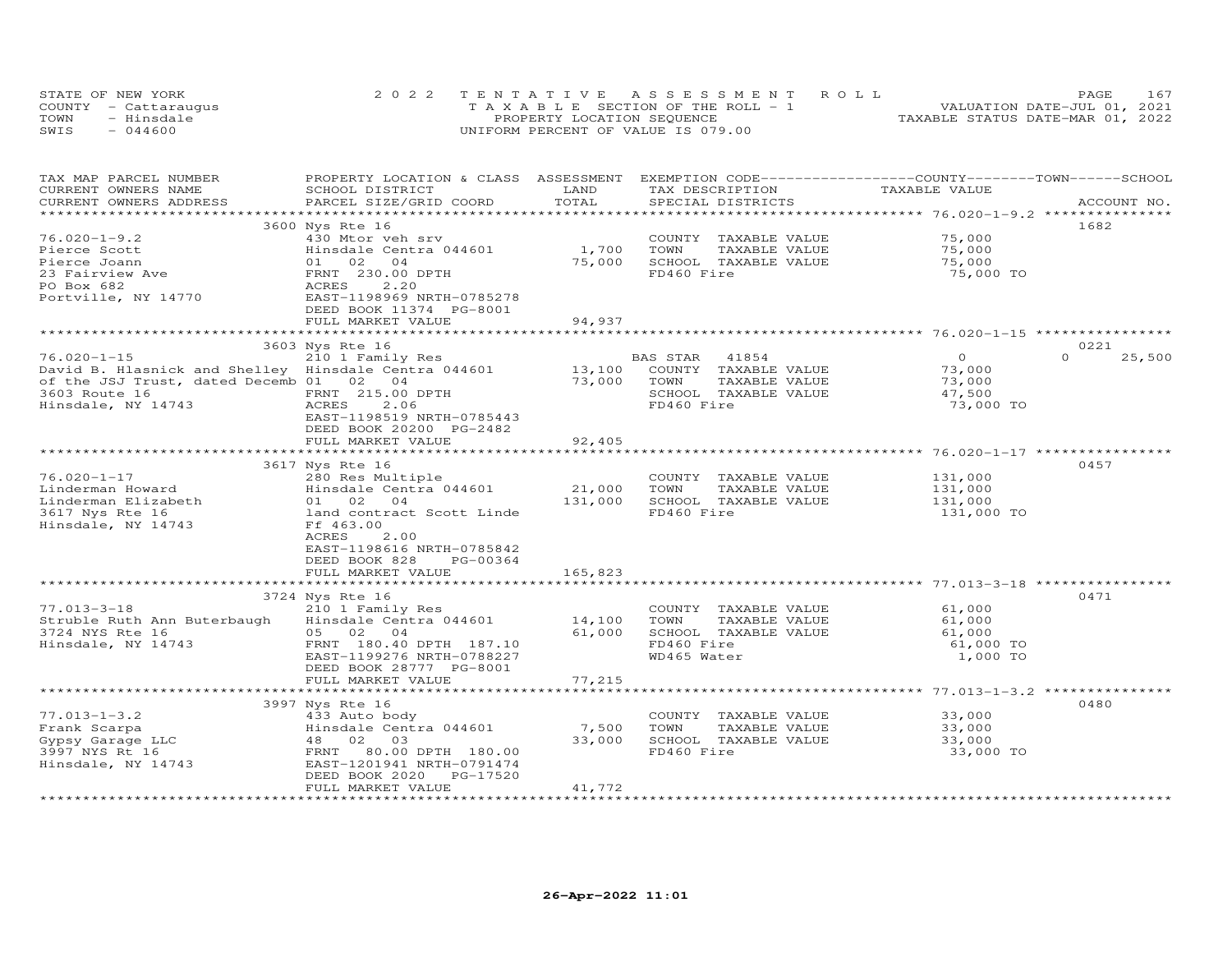| STATE OF NEW YORK    | 2022 TENTATIVE ASSESSMENT ROLL        | PAGE                             | 168 |
|----------------------|---------------------------------------|----------------------------------|-----|
| COUNTY - Cattaraugus | T A X A B L E SECTION OF THE ROLL - 1 | VALUATION DATE-JUL 01, 2021      |     |
| TOWN<br>- Hinsdale   | PROPERTY LOCATION SEQUENCE            | TAXABLE STATUS DATE-MAR 01, 2022 |     |
| SWIS<br>$-044600$    | UNIFORM PERCENT OF VALUE IS 079.00    |                                  |     |

| TAX MAP PARCEL NUMBER<br>CURRENT OWNERS NAME | PROPERTY LOCATION & CLASS ASSESSMENT<br>SCHOOL DISTRICT | LAND                            | EXEMPTION CODE-----------------COUNTY-------TOWN------SCHOOL<br>TAX DESCRIPTION | TAXABLE VALUE                                               |          |             |
|----------------------------------------------|---------------------------------------------------------|---------------------------------|---------------------------------------------------------------------------------|-------------------------------------------------------------|----------|-------------|
| CURRENT OWNERS ADDRESS                       | PARCEL SIZE/GRID COORD                                  | TOTAL                           | SPECIAL DISTRICTS                                                               |                                                             |          | ACCOUNT NO. |
|                                              |                                                         | ******************************* |                                                                                 | *****************************77.009-1-32 ****************** |          |             |
|                                              | 4152 Nys Rte 16                                         |                                 |                                                                                 |                                                             | 0549     |             |
| $77.009 - 1 - 32$                            | 210 1 Family Res                                        |                                 | BAS STAR<br>41854                                                               | $\overline{O}$                                              | $\Omega$ | 25,500      |
| Moses David                                  | Hinsdale Centra 044601                                  | 10,600                          | COUNTY TAXABLE VALUE                                                            | 67,000                                                      |          |             |
| 4152 NYS Rte 16                              | 41 03 03                                                | 67,000                          | TOWN<br>TAXABLE VALUE                                                           | 67,000                                                      |          |             |
| Hinsdale, NY 14743                           | FRNT 124.00 DPTH 165.00                                 |                                 | SCHOOL TAXABLE VALUE                                                            | 41,500                                                      |          |             |
|                                              | EAST-1203097 NRTH-0793953                               |                                 | FD460 Fire                                                                      | 67,000 TO                                                   |          |             |
|                                              | DEED BOOK 22913 PG-5001                                 |                                 |                                                                                 |                                                             |          |             |
|                                              | FULL MARKET VALUE<br>************************           | 84,810<br>**************        |                                                                                 |                                                             |          |             |
|                                              |                                                         |                                 |                                                                                 |                                                             |          |             |
|                                              | 4158 Nys Rte 16                                         |                                 |                                                                                 |                                                             | 0757     |             |
| $77.009 - 1 - 31.1$                          | 210 1 Family Res                                        |                                 | COUNTY TAXABLE VALUE                                                            | 68,000                                                      |          |             |
| Mohr Deborah A                               | Hinsdale Centra 044601                                  | 12,700                          | TOWN<br>TAXABLE VALUE                                                           | 68,000                                                      |          |             |
| 4158 Route 16                                | 41 03 03                                                | 68,000                          | SCHOOL TAXABLE VALUE                                                            | 68,000                                                      |          |             |
| PO Box 43                                    | life use                                                |                                 | FD460 Fire                                                                      | 68,000 TO                                                   |          |             |
| Hinsdale, NY 14743                           | FRNT 198.00 DPTH 115.00                                 |                                 |                                                                                 |                                                             |          |             |
|                                              | EAST-1203092 NRTH-0794096                               |                                 |                                                                                 |                                                             |          |             |
|                                              | DEED BOOK 3052 PG-4002                                  |                                 |                                                                                 |                                                             |          |             |
|                                              | FULL MARKET VALUE                                       | 86.076                          |                                                                                 |                                                             |          |             |
|                                              |                                                         |                                 |                                                                                 |                                                             |          |             |
|                                              | 4169 Nys Rte 16                                         |                                 |                                                                                 |                                                             | 0795     |             |
| $77.009 - 1 - 36$                            | 430 Mtor veh srv                                        |                                 | COUNTY TAXABLE VALUE                                                            | 110,000                                                     |          |             |
| Travis Ian H.                                | Hinsdale Centra 044601                                  | 10,600                          | TOWN<br>TAXABLE VALUE                                                           | 110,000                                                     |          |             |
| 4169 Route 16 North                          | 41 03 03                                                | 110,000                         | SCHOOL TAXABLE VALUE                                                            | 110,000                                                     |          |             |
| Hinsdale, NY 14743                           | FRNT 117.00 DPTH 188.14                                 |                                 | FD460 Fire                                                                      | 110,000 TO                                                  |          |             |
|                                              | EAST-1202814 NRTH-0793843                               |                                 |                                                                                 |                                                             |          |             |
|                                              | DEED BOOK 27878 PG-6001                                 |                                 |                                                                                 |                                                             |          |             |
|                                              | FULL MARKET VALUE                                       | 139,241                         |                                                                                 |                                                             |          |             |
|                                              | *******************************                         | *************                   |                                                                                 |                                                             |          |             |
|                                              | 4170 Nys Rte 16                                         |                                 |                                                                                 |                                                             | 0138     |             |
| $77.009 - 1 - 33$                            | 210 1 Family Res                                        | BA<br>17,000                    | <b>BAS STAR</b><br>41854                                                        | $\overline{O}$                                              | $\Omega$ | 25,500      |
| Mascho Theodore F                            | Hinsdale Centra 044601                                  |                                 | COUNTY TAXABLE VALUE                                                            | 60,000                                                      |          |             |
| Mascho Sharon R                              | 41 03 03                                                | 60,000                          | TOWN<br>TAXABLE VALUE                                                           | 60,000                                                      |          |             |
| 4170 Nys Rte 16                              | FRNT 235.00 DPTH 165.00                                 |                                 | SCHOOL TAXABLE VALUE                                                            | 34,500                                                      |          |             |
| Hinsdale, NY 14743                           | EAST-1203095 NRTH-0793767                               |                                 | FD460 Fire                                                                      | 60,000 TO                                                   |          |             |
|                                              | DEED BOOK 6001 PG-8001                                  |                                 |                                                                                 |                                                             |          |             |
|                                              | FULL MARKET VALUE                                       | 75,949                          |                                                                                 |                                                             |          |             |
|                                              |                                                         |                                 |                                                                                 |                                                             |          |             |
|                                              | 4175 Nys Rte 16                                         |                                 |                                                                                 |                                                             | 0546     |             |
| $77.009 - 1 - 37$                            | 210 1 Family Res                                        |                                 | ENH STAR 41834                                                                  | $\overline{O}$                                              | $\Omega$ | 54,000      |
| Redding Dennis O                             | Hinsdale Centra 044601                                  | 7,800                           | COUNTY TAXABLE VALUE                                                            | 54,000                                                      |          |             |
| 4175 Route 16                                | 41 03 03                                                | 54,000                          | TOWN<br>TAXABLE VALUE                                                           | 54,000                                                      |          |             |
| Hinsdale, NY 14743                           | FRNT<br>83.00 DPTH 182.50                               |                                 | SCHOOL TAXABLE VALUE                                                            | $\overline{0}$                                              |          |             |
|                                              | EAST-1202809 NRTH-0793939                               |                                 | FD460 Fire                                                                      | 54,000 TO                                                   |          |             |
|                                              | DEED BOOK 9426<br>PG-4002                               |                                 |                                                                                 |                                                             |          |             |
|                                              | FULL MARKET VALUE                                       | 68,354                          |                                                                                 |                                                             |          |             |
|                                              |                                                         |                                 |                                                                                 |                                                             |          |             |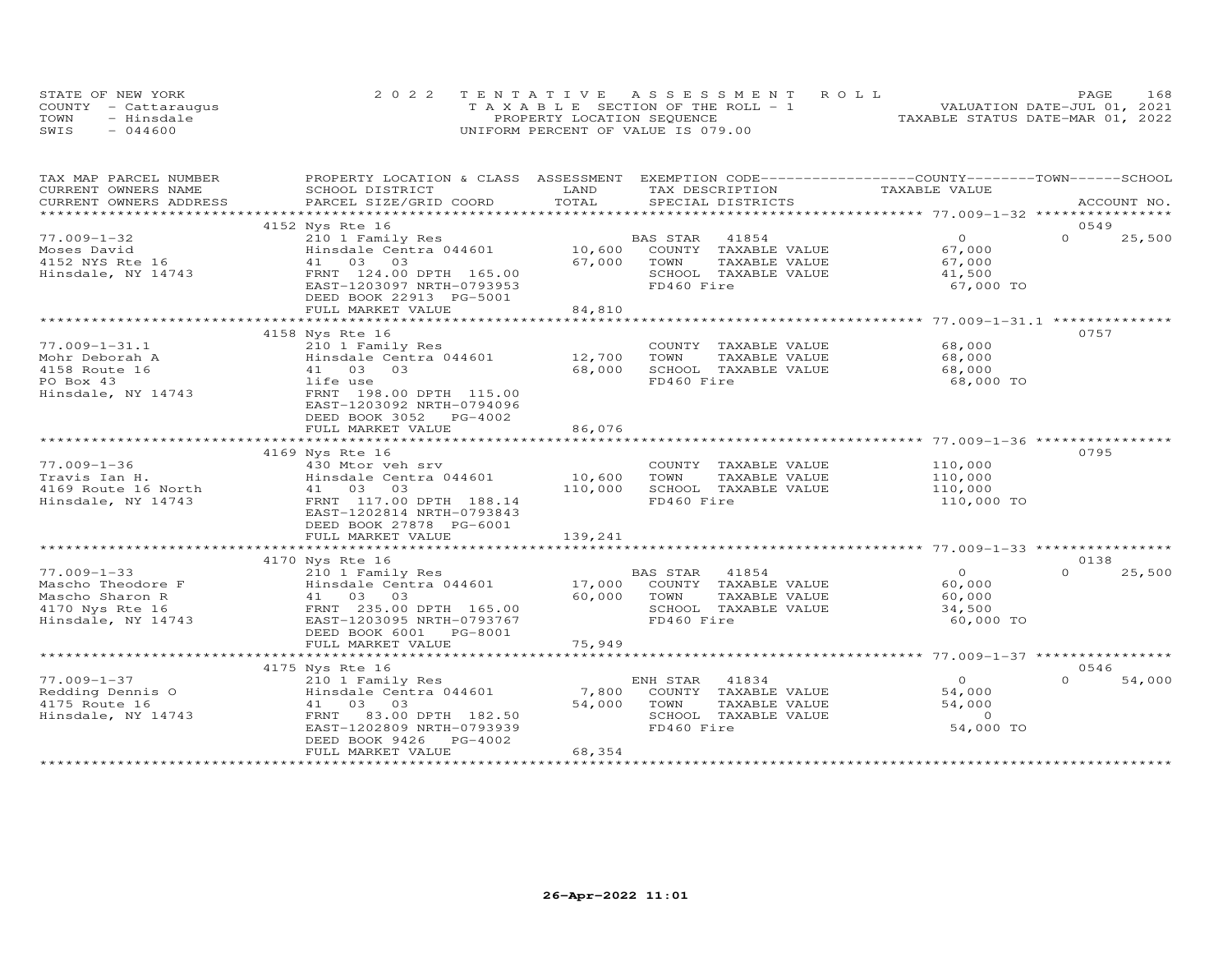|      | STATE OF NEW YORK    | 2022 TENTATIVE ASSESSMENT ROLL        | PAGE                             | 169 |
|------|----------------------|---------------------------------------|----------------------------------|-----|
|      | COUNTY - Cattaraugus | T A X A B L E SECTION OF THE ROLL - 1 | VALUATION DATE-JUL 01, 2021      |     |
| TOWN | - Hinsdale           | PROPERTY LOCATION SEQUENCE            | TAXABLE STATUS DATE-MAR 01, 2022 |     |
| SWIS | $-044600$            | UNIFORM PERCENT OF VALUE IS 079.00    |                                  |     |

| TAX MAP PARCEL NUMBER<br>CURRENT OWNERS NAME                                                    | PROPERTY LOCATION & CLASS ASSESSMENT<br>SCHOOL DISTRICT | LAND           | EXEMPTION CODE-----------------COUNTY-------TOWN------SCHOOL<br>TAX DESCRIPTION | TAXABLE VALUE  |                    |
|-------------------------------------------------------------------------------------------------|---------------------------------------------------------|----------------|---------------------------------------------------------------------------------|----------------|--------------------|
| CURRENT OWNERS ADDRESS                                                                          | PARCEL SIZE/GRID COORD                                  | TOTAL          | SPECIAL DISTRICTS                                                               |                | ACCOUNT NO.        |
|                                                                                                 |                                                         |                |                                                                                 |                |                    |
|                                                                                                 | 4189 Nys Rte 16                                         |                |                                                                                 |                | 0512               |
| $77.009 - 1 - 38$                                                                               | 210 1 Family Res                                        |                | COUNTY TAXABLE VALUE                                                            | 58,000         |                    |
| Fox Donald                                                                                      | Hinsdale Centra 044601                                  | 12,600         | TOWN<br>TAXABLE VALUE                                                           | 58,000         |                    |
| 23 S Tenil St                                                                                   | 41 03<br>03                                             | 58,000         | SCHOOL TAXABLE VALUE                                                            | 58,000         |                    |
| North Tonawanda, NY 14120                                                                       | FRNT 131.00 DPTH                                        |                | FD460 Fire                                                                      | 58,000 TO      |                    |
|                                                                                                 | ACRES<br>1.60                                           |                |                                                                                 |                |                    |
|                                                                                                 | EAST-1202702 NRTH-0794064                               |                |                                                                                 |                |                    |
|                                                                                                 | DEED BOOK 20210 PG-37                                   |                |                                                                                 |                |                    |
|                                                                                                 | FULL MARKET VALUE                                       | 73,418         |                                                                                 |                |                    |
|                                                                                                 |                                                         |                |                                                                                 |                |                    |
|                                                                                                 | 4195 Nys Rte 16                                         |                |                                                                                 |                | 0404               |
| $77.009 - 1 - 39$                                                                               | 431 Auto dealer                                         |                | COUNTY TAXABLE VALUE                                                            | 52,200         |                    |
| Max E Freeman II as Trustee                                                                     | Hinsdale Centra 044601                                  | 2,200          | TOWN<br>TAXABLE VALUE                                                           | 52,200         |                    |
| The Max E Freeman II Living Tr 41 03 03                                                         |                                                         | 52,200         | SCHOOL TAXABLE VALUE                                                            | 52,200         |                    |
| 6701 E Horizon Ln FRNT 36.00 DPTH 126.00<br>Prescott Valley, AZ 86314 EAST-1202889 NRTH-0794173 |                                                         |                | FD460 Fire                                                                      | 52,200 TO      |                    |
|                                                                                                 |                                                         |                |                                                                                 |                |                    |
|                                                                                                 | DEED BOOK 2021 PG-16306                                 |                |                                                                                 |                |                    |
|                                                                                                 | FULL MARKET VALUE                                       | 66,076         |                                                                                 |                |                    |
|                                                                                                 |                                                         | ************** |                                                                                 |                |                    |
|                                                                                                 | 4223 Nys Rte 16                                         |                |                                                                                 |                | 0408               |
| $77.009 - 1 - 2$                                                                                | 210 1 Family Res                                        |                | 41854<br>BAS STAR                                                               | $\overline{O}$ | $\Omega$<br>25,500 |
| Kent Danny                                                                                      | Hinsdale Centra 044601                                  | 9,700          | COUNTY TAXABLE VALUE                                                            | 73,500         |                    |
| 4223 Route 16                                                                                   | 41 03 03                                                | 73,500         | TOWN<br>TAXABLE VALUE                                                           | 73,500         |                    |
| Hinsdale, NY 14743                                                                              | FRNT 125.00 DPTH 132.00                                 |                | SCHOOL TAXABLE VALUE                                                            | 48,000         |                    |
|                                                                                                 | EAST-1202889 NRTH-0794544                               |                | FD460 Fire                                                                      | 73,500 TO      |                    |
|                                                                                                 | DEED BOOK 3915 PG-9001                                  |                |                                                                                 |                |                    |
|                                                                                                 | FULL MARKET VALUE                                       | 93,038         |                                                                                 |                |                    |
|                                                                                                 |                                                         |                |                                                                                 |                |                    |
|                                                                                                 | 4228 Nys Rte 16                                         |                |                                                                                 |                | 0024               |
| $77.009 - 1 - 8$                                                                                | 210 1 Family Res                                        |                | BAS STAR 41854                                                                  | $\Omega$       | 25,500<br>$\Omega$ |
| Lauber Matthew J                                                                                | Hinsdale Centra 044601                                  | 9,200          | COUNTY TAXABLE VALUE                                                            | 61,300         |                    |
| Lauber Fawn R                                                                                   | 41 03 03                                                | 61,300         | TOWN<br>TAXABLE VALUE                                                           | 61,300         |                    |
| 4228 Route 16                                                                                   | FRNT 100.00 DPTH 165.00                                 |                | SCHOOL TAXABLE VALUE                                                            | 35,800         |                    |
| Hinsdale, NY 14743                                                                              | BANK<br>017                                             |                | FD460 Fire                                                                      | 61,300 TO      |                    |
|                                                                                                 | EAST-1203118 NRTH-0794619                               |                |                                                                                 |                |                    |
|                                                                                                 | DEED BOOK 13921 PG-9001                                 |                |                                                                                 |                |                    |
|                                                                                                 | FULL MARKET VALUE                                       | 77,595         |                                                                                 |                |                    |
|                                                                                                 |                                                         |                |                                                                                 |                |                    |
|                                                                                                 | 4235 Nys Rte 16                                         |                |                                                                                 |                | 0466               |
| $77.009 - 1 - 3$                                                                                | 210 1 Family Res                                        |                | ENH STAR<br>41834                                                               | $\overline{O}$ | $\Omega$<br>49,000 |
| Giberson James                                                                                  | Hinsdale Centra 044601                                  | 9,800          | COUNTY TAXABLE VALUE                                                            | 49,000         |                    |
| Giberson Linda                                                                                  | 41 03 03                                                | 49,000         | TOWN<br>TAXABLE VALUE                                                           | 49,000         |                    |
| 4235 Nys Rte 16                                                                                 | FRNT 132.00 DPTH 125.00                                 |                | SCHOOL TAXABLE VALUE                                                            | $\circ$        |                    |
| Hinsdale, NY 14743                                                                              | EAST-1202893 NRTH-0794677                               |                | FD460 Fire                                                                      | 49,000 TO      |                    |
|                                                                                                 | DEED BOOK 794<br>PG-00991                               |                |                                                                                 |                |                    |
|                                                                                                 | FULL MARKET VALUE                                       | 62,025         |                                                                                 |                |                    |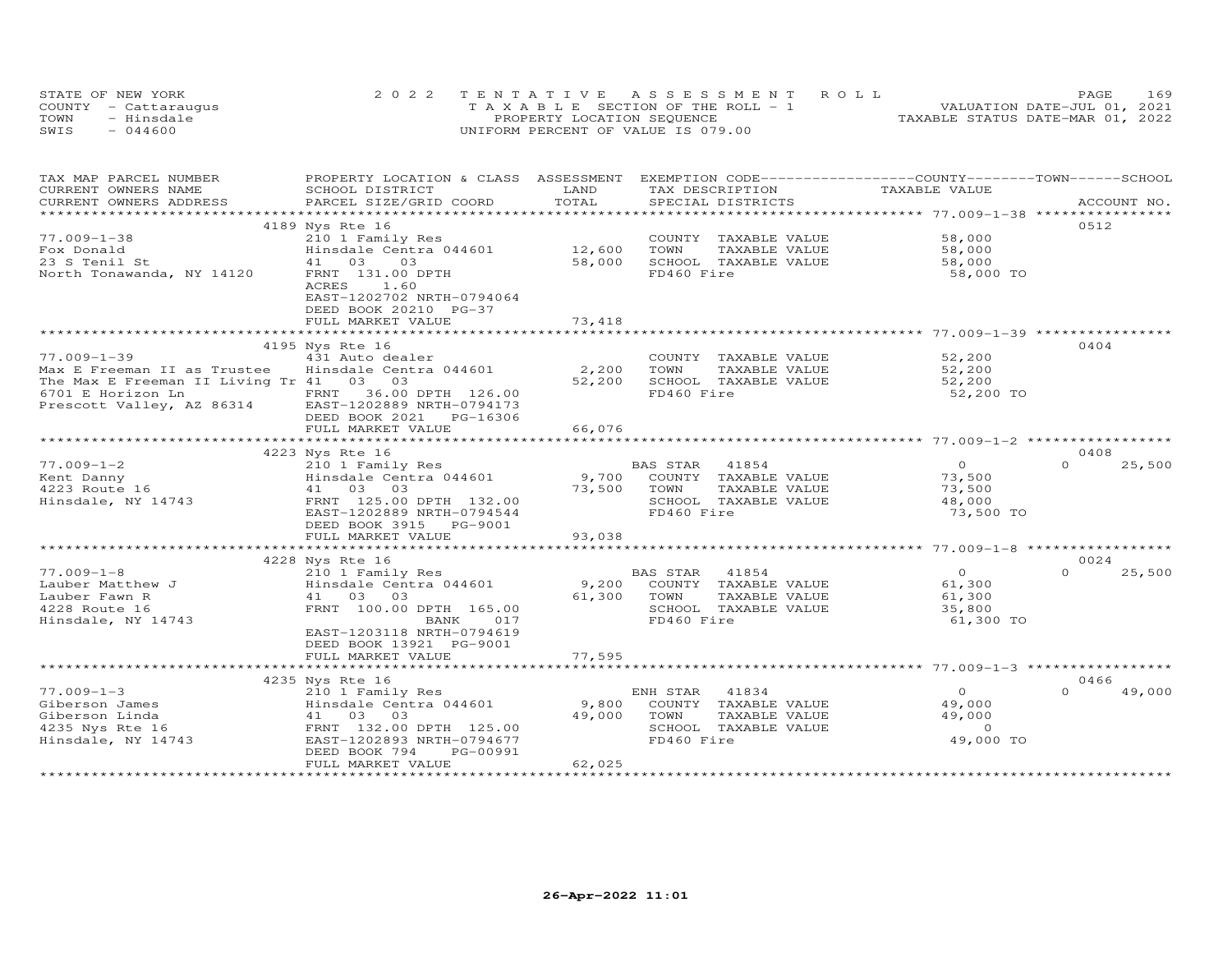|      | STATE OF NEW YORK    | 2022 TENTATIVE ASSESSMENT ROLL        | 170<br>PAGE                      |
|------|----------------------|---------------------------------------|----------------------------------|
|      | COUNTY - Cattaraugus | T A X A B L E SECTION OF THE ROLL - 1 | VALUATION DATE-JUL 01, 2021      |
| TOWN | - Hinsdale           | PROPERTY LOCATION SEQUENCE            | TAXABLE STATUS DATE-MAR 01, 2022 |
| SWIS | $-044600$            | UNIFORM PERCENT OF VALUE IS 079.00    |                                  |

| TOTAL<br>PARCEL SIZE/GRID COORD<br>SPECIAL DISTRICTS<br>CURRENT OWNERS ADDRESS<br>ACCOUNT NO.<br>0587<br>4241 Nys Rte 16<br>$\Omega$<br>$77.009 - 1 - 4$<br>$\Omega$<br>25,500<br>210 1 Family Res<br>BAS STAR<br>41854<br>8,200<br>Hinsdale Centra 044601<br>COUNTY<br>TAXABLE VALUE<br>80,000<br>Rix Jason C<br>41 03<br>80,000<br>TOWN<br>Rix Caryn M<br>03<br>TAXABLE VALUE<br>80,000<br>4241 Nys Rte 16<br>FRNT 100.00 DPTH 125.00<br>SCHOOL TAXABLE VALUE<br>54,500<br>FD460 Fire<br>Hinsdale, NY 14743<br>EAST-1202896 NRTH-0794795<br>80,000 TO<br>DEED BOOK 15003 PG-4002<br>101,266<br>FULL MARKET VALUE<br>0112<br>4253 Nys Rte 16<br>$\Omega$<br>$\Omega$<br>$77.009 - 1 - 5$<br>210 1 Family Res<br>ENH STAR<br>41834<br>61,000<br>12,700<br>61,000<br>Hinsdale Centra 044601<br>COUNTY TAXABLE VALUE<br>Burlingame Ione<br>Burlingame Dave<br>41 03 03<br>61,000<br>TOWN<br>TAXABLE VALUE<br>61,000<br>SCHOOL TAXABLE VALUE<br>4253 Nys Rte 16N<br>FRNT 150.00 DPTH 191.00<br>$\circ$<br>FD460 Fire<br>61,000 TO<br>Hinsdale, NY 14743<br>EAST-1202868 NRTH-0794923<br>DEED BOOK 00912 PG-01142<br>77,215<br>FULL MARKET VALUE<br>1159<br>4269 Nys Rte 16<br>$77.001 - 1 - 45.2$<br>422 Diner/lunch<br>160,000<br>COUNTY TAXABLE VALUE<br>14,000<br>Grimaldi Joseph M<br>Hinsdale Centra 044601<br>TOWN<br>TAXABLE VALUE<br>160,000<br>01 03 03<br>160,000<br>SCHOOL TAXABLE VALUE<br>Grimaldi Dinah B<br>160,000<br>FD460 Fire<br>9935 Swift Rd<br>FRNT 257.00 DPTH<br>160,000 TO<br>Cuba, NY 14727<br>ACRES<br>1.00<br>EAST-1202572 NRTH-0795162<br>DEED BOOK 11533 PG-9001<br>202,532<br>FULL MARKET VALUE<br>***************************<br>4323 Nys Rte 16<br>0118<br>$77.001 - 1 - 44$<br>41854<br>$\overline{O}$<br>$\Omega$<br>25,500<br>210 1 Family Res<br>BAS STAR<br>Hinsdale Centra 044601<br>19,600<br>83,000<br>Rosenow Karl A<br>COUNTY TAXABLE VALUE<br>Hoff Christine M<br>83,000<br>TOWN<br>TAXABLE VALUE<br>83,000<br>41 03 03<br>SCHOOL TAXABLE VALUE<br>4323 NYS Route 16<br>FRNT 775.00 DPTH<br>57,500<br>FD460 Fire<br>Hinsdale, NY 14743<br>ACRES 12.15<br>83,000 TO<br>EAST-1202636 NRTH-0795742<br>DEED BOOK 2019 PG-14108<br>105,063<br>FULL MARKET VALUE<br>**********************<br>0116<br>4323 Nys Rte 16<br>$77.001 - 1 - 46$<br>210 1 Family Res<br>63,000<br>COUNTY TAXABLE VALUE<br>Hitchcock Debra<br>Hinsdale Centra 044601<br>23,100<br>TOWN<br>TAXABLE VALUE<br>63,000<br>SCHOOL TAXABLE VALUE<br>144 Mill St<br>$01/41$ 03 03<br>63,000<br>63,000<br>FD460 Fire<br>FRNT 185.00 DPTH<br>63,000 TO<br>Hinsdale, NY 14743<br>ACRES<br>22.80<br>EAST-1202162 NRTH-0795213<br>DEED BOOK 20221 PG-1519<br>79,747<br>FULL MARKET VALUE | TAX MAP PARCEL NUMBER |                 |      | PROPERTY LOCATION & CLASS ASSESSMENT EXEMPTION CODE-----------------COUNTY-------TOWN------SCHOOL |               |  |
|-----------------------------------------------------------------------------------------------------------------------------------------------------------------------------------------------------------------------------------------------------------------------------------------------------------------------------------------------------------------------------------------------------------------------------------------------------------------------------------------------------------------------------------------------------------------------------------------------------------------------------------------------------------------------------------------------------------------------------------------------------------------------------------------------------------------------------------------------------------------------------------------------------------------------------------------------------------------------------------------------------------------------------------------------------------------------------------------------------------------------------------------------------------------------------------------------------------------------------------------------------------------------------------------------------------------------------------------------------------------------------------------------------------------------------------------------------------------------------------------------------------------------------------------------------------------------------------------------------------------------------------------------------------------------------------------------------------------------------------------------------------------------------------------------------------------------------------------------------------------------------------------------------------------------------------------------------------------------------------------------------------------------------------------------------------------------------------------------------------------------------------------------------------------------------------------------------------------------------------------------------------------------------------------------------------------------------------------------------------------------------------------------------------------------------------------------------------------------------------------------------------------------------------------------------------------------------------------------------------------------------------------------------------------------------------------|-----------------------|-----------------|------|---------------------------------------------------------------------------------------------------|---------------|--|
|                                                                                                                                                                                                                                                                                                                                                                                                                                                                                                                                                                                                                                                                                                                                                                                                                                                                                                                                                                                                                                                                                                                                                                                                                                                                                                                                                                                                                                                                                                                                                                                                                                                                                                                                                                                                                                                                                                                                                                                                                                                                                                                                                                                                                                                                                                                                                                                                                                                                                                                                                                                                                                                                                         | CURRENT OWNERS NAME   | SCHOOL DISTRICT | LAND | TAX DESCRIPTION                                                                                   | TAXABLE VALUE |  |
|                                                                                                                                                                                                                                                                                                                                                                                                                                                                                                                                                                                                                                                                                                                                                                                                                                                                                                                                                                                                                                                                                                                                                                                                                                                                                                                                                                                                                                                                                                                                                                                                                                                                                                                                                                                                                                                                                                                                                                                                                                                                                                                                                                                                                                                                                                                                                                                                                                                                                                                                                                                                                                                                                         |                       |                 |      |                                                                                                   |               |  |
|                                                                                                                                                                                                                                                                                                                                                                                                                                                                                                                                                                                                                                                                                                                                                                                                                                                                                                                                                                                                                                                                                                                                                                                                                                                                                                                                                                                                                                                                                                                                                                                                                                                                                                                                                                                                                                                                                                                                                                                                                                                                                                                                                                                                                                                                                                                                                                                                                                                                                                                                                                                                                                                                                         |                       |                 |      |                                                                                                   |               |  |
|                                                                                                                                                                                                                                                                                                                                                                                                                                                                                                                                                                                                                                                                                                                                                                                                                                                                                                                                                                                                                                                                                                                                                                                                                                                                                                                                                                                                                                                                                                                                                                                                                                                                                                                                                                                                                                                                                                                                                                                                                                                                                                                                                                                                                                                                                                                                                                                                                                                                                                                                                                                                                                                                                         |                       |                 |      |                                                                                                   |               |  |
|                                                                                                                                                                                                                                                                                                                                                                                                                                                                                                                                                                                                                                                                                                                                                                                                                                                                                                                                                                                                                                                                                                                                                                                                                                                                                                                                                                                                                                                                                                                                                                                                                                                                                                                                                                                                                                                                                                                                                                                                                                                                                                                                                                                                                                                                                                                                                                                                                                                                                                                                                                                                                                                                                         |                       |                 |      |                                                                                                   |               |  |
|                                                                                                                                                                                                                                                                                                                                                                                                                                                                                                                                                                                                                                                                                                                                                                                                                                                                                                                                                                                                                                                                                                                                                                                                                                                                                                                                                                                                                                                                                                                                                                                                                                                                                                                                                                                                                                                                                                                                                                                                                                                                                                                                                                                                                                                                                                                                                                                                                                                                                                                                                                                                                                                                                         |                       |                 |      |                                                                                                   |               |  |
|                                                                                                                                                                                                                                                                                                                                                                                                                                                                                                                                                                                                                                                                                                                                                                                                                                                                                                                                                                                                                                                                                                                                                                                                                                                                                                                                                                                                                                                                                                                                                                                                                                                                                                                                                                                                                                                                                                                                                                                                                                                                                                                                                                                                                                                                                                                                                                                                                                                                                                                                                                                                                                                                                         |                       |                 |      |                                                                                                   |               |  |
|                                                                                                                                                                                                                                                                                                                                                                                                                                                                                                                                                                                                                                                                                                                                                                                                                                                                                                                                                                                                                                                                                                                                                                                                                                                                                                                                                                                                                                                                                                                                                                                                                                                                                                                                                                                                                                                                                                                                                                                                                                                                                                                                                                                                                                                                                                                                                                                                                                                                                                                                                                                                                                                                                         |                       |                 |      |                                                                                                   |               |  |
|                                                                                                                                                                                                                                                                                                                                                                                                                                                                                                                                                                                                                                                                                                                                                                                                                                                                                                                                                                                                                                                                                                                                                                                                                                                                                                                                                                                                                                                                                                                                                                                                                                                                                                                                                                                                                                                                                                                                                                                                                                                                                                                                                                                                                                                                                                                                                                                                                                                                                                                                                                                                                                                                                         |                       |                 |      |                                                                                                   |               |  |
|                                                                                                                                                                                                                                                                                                                                                                                                                                                                                                                                                                                                                                                                                                                                                                                                                                                                                                                                                                                                                                                                                                                                                                                                                                                                                                                                                                                                                                                                                                                                                                                                                                                                                                                                                                                                                                                                                                                                                                                                                                                                                                                                                                                                                                                                                                                                                                                                                                                                                                                                                                                                                                                                                         |                       |                 |      |                                                                                                   |               |  |
|                                                                                                                                                                                                                                                                                                                                                                                                                                                                                                                                                                                                                                                                                                                                                                                                                                                                                                                                                                                                                                                                                                                                                                                                                                                                                                                                                                                                                                                                                                                                                                                                                                                                                                                                                                                                                                                                                                                                                                                                                                                                                                                                                                                                                                                                                                                                                                                                                                                                                                                                                                                                                                                                                         |                       |                 |      |                                                                                                   |               |  |
|                                                                                                                                                                                                                                                                                                                                                                                                                                                                                                                                                                                                                                                                                                                                                                                                                                                                                                                                                                                                                                                                                                                                                                                                                                                                                                                                                                                                                                                                                                                                                                                                                                                                                                                                                                                                                                                                                                                                                                                                                                                                                                                                                                                                                                                                                                                                                                                                                                                                                                                                                                                                                                                                                         |                       |                 |      |                                                                                                   |               |  |
|                                                                                                                                                                                                                                                                                                                                                                                                                                                                                                                                                                                                                                                                                                                                                                                                                                                                                                                                                                                                                                                                                                                                                                                                                                                                                                                                                                                                                                                                                                                                                                                                                                                                                                                                                                                                                                                                                                                                                                                                                                                                                                                                                                                                                                                                                                                                                                                                                                                                                                                                                                                                                                                                                         |                       |                 |      |                                                                                                   |               |  |
|                                                                                                                                                                                                                                                                                                                                                                                                                                                                                                                                                                                                                                                                                                                                                                                                                                                                                                                                                                                                                                                                                                                                                                                                                                                                                                                                                                                                                                                                                                                                                                                                                                                                                                                                                                                                                                                                                                                                                                                                                                                                                                                                                                                                                                                                                                                                                                                                                                                                                                                                                                                                                                                                                         |                       |                 |      |                                                                                                   |               |  |
|                                                                                                                                                                                                                                                                                                                                                                                                                                                                                                                                                                                                                                                                                                                                                                                                                                                                                                                                                                                                                                                                                                                                                                                                                                                                                                                                                                                                                                                                                                                                                                                                                                                                                                                                                                                                                                                                                                                                                                                                                                                                                                                                                                                                                                                                                                                                                                                                                                                                                                                                                                                                                                                                                         |                       |                 |      |                                                                                                   |               |  |
|                                                                                                                                                                                                                                                                                                                                                                                                                                                                                                                                                                                                                                                                                                                                                                                                                                                                                                                                                                                                                                                                                                                                                                                                                                                                                                                                                                                                                                                                                                                                                                                                                                                                                                                                                                                                                                                                                                                                                                                                                                                                                                                                                                                                                                                                                                                                                                                                                                                                                                                                                                                                                                                                                         |                       |                 |      |                                                                                                   |               |  |
|                                                                                                                                                                                                                                                                                                                                                                                                                                                                                                                                                                                                                                                                                                                                                                                                                                                                                                                                                                                                                                                                                                                                                                                                                                                                                                                                                                                                                                                                                                                                                                                                                                                                                                                                                                                                                                                                                                                                                                                                                                                                                                                                                                                                                                                                                                                                                                                                                                                                                                                                                                                                                                                                                         |                       |                 |      |                                                                                                   |               |  |
|                                                                                                                                                                                                                                                                                                                                                                                                                                                                                                                                                                                                                                                                                                                                                                                                                                                                                                                                                                                                                                                                                                                                                                                                                                                                                                                                                                                                                                                                                                                                                                                                                                                                                                                                                                                                                                                                                                                                                                                                                                                                                                                                                                                                                                                                                                                                                                                                                                                                                                                                                                                                                                                                                         |                       |                 |      |                                                                                                   |               |  |
|                                                                                                                                                                                                                                                                                                                                                                                                                                                                                                                                                                                                                                                                                                                                                                                                                                                                                                                                                                                                                                                                                                                                                                                                                                                                                                                                                                                                                                                                                                                                                                                                                                                                                                                                                                                                                                                                                                                                                                                                                                                                                                                                                                                                                                                                                                                                                                                                                                                                                                                                                                                                                                                                                         |                       |                 |      |                                                                                                   |               |  |
|                                                                                                                                                                                                                                                                                                                                                                                                                                                                                                                                                                                                                                                                                                                                                                                                                                                                                                                                                                                                                                                                                                                                                                                                                                                                                                                                                                                                                                                                                                                                                                                                                                                                                                                                                                                                                                                                                                                                                                                                                                                                                                                                                                                                                                                                                                                                                                                                                                                                                                                                                                                                                                                                                         |                       |                 |      |                                                                                                   |               |  |
|                                                                                                                                                                                                                                                                                                                                                                                                                                                                                                                                                                                                                                                                                                                                                                                                                                                                                                                                                                                                                                                                                                                                                                                                                                                                                                                                                                                                                                                                                                                                                                                                                                                                                                                                                                                                                                                                                                                                                                                                                                                                                                                                                                                                                                                                                                                                                                                                                                                                                                                                                                                                                                                                                         |                       |                 |      |                                                                                                   |               |  |
|                                                                                                                                                                                                                                                                                                                                                                                                                                                                                                                                                                                                                                                                                                                                                                                                                                                                                                                                                                                                                                                                                                                                                                                                                                                                                                                                                                                                                                                                                                                                                                                                                                                                                                                                                                                                                                                                                                                                                                                                                                                                                                                                                                                                                                                                                                                                                                                                                                                                                                                                                                                                                                                                                         |                       |                 |      |                                                                                                   |               |  |
|                                                                                                                                                                                                                                                                                                                                                                                                                                                                                                                                                                                                                                                                                                                                                                                                                                                                                                                                                                                                                                                                                                                                                                                                                                                                                                                                                                                                                                                                                                                                                                                                                                                                                                                                                                                                                                                                                                                                                                                                                                                                                                                                                                                                                                                                                                                                                                                                                                                                                                                                                                                                                                                                                         |                       |                 |      |                                                                                                   |               |  |
|                                                                                                                                                                                                                                                                                                                                                                                                                                                                                                                                                                                                                                                                                                                                                                                                                                                                                                                                                                                                                                                                                                                                                                                                                                                                                                                                                                                                                                                                                                                                                                                                                                                                                                                                                                                                                                                                                                                                                                                                                                                                                                                                                                                                                                                                                                                                                                                                                                                                                                                                                                                                                                                                                         |                       |                 |      |                                                                                                   |               |  |
|                                                                                                                                                                                                                                                                                                                                                                                                                                                                                                                                                                                                                                                                                                                                                                                                                                                                                                                                                                                                                                                                                                                                                                                                                                                                                                                                                                                                                                                                                                                                                                                                                                                                                                                                                                                                                                                                                                                                                                                                                                                                                                                                                                                                                                                                                                                                                                                                                                                                                                                                                                                                                                                                                         |                       |                 |      |                                                                                                   |               |  |
|                                                                                                                                                                                                                                                                                                                                                                                                                                                                                                                                                                                                                                                                                                                                                                                                                                                                                                                                                                                                                                                                                                                                                                                                                                                                                                                                                                                                                                                                                                                                                                                                                                                                                                                                                                                                                                                                                                                                                                                                                                                                                                                                                                                                                                                                                                                                                                                                                                                                                                                                                                                                                                                                                         |                       |                 |      |                                                                                                   |               |  |
|                                                                                                                                                                                                                                                                                                                                                                                                                                                                                                                                                                                                                                                                                                                                                                                                                                                                                                                                                                                                                                                                                                                                                                                                                                                                                                                                                                                                                                                                                                                                                                                                                                                                                                                                                                                                                                                                                                                                                                                                                                                                                                                                                                                                                                                                                                                                                                                                                                                                                                                                                                                                                                                                                         |                       |                 |      |                                                                                                   |               |  |
|                                                                                                                                                                                                                                                                                                                                                                                                                                                                                                                                                                                                                                                                                                                                                                                                                                                                                                                                                                                                                                                                                                                                                                                                                                                                                                                                                                                                                                                                                                                                                                                                                                                                                                                                                                                                                                                                                                                                                                                                                                                                                                                                                                                                                                                                                                                                                                                                                                                                                                                                                                                                                                                                                         |                       |                 |      |                                                                                                   |               |  |
|                                                                                                                                                                                                                                                                                                                                                                                                                                                                                                                                                                                                                                                                                                                                                                                                                                                                                                                                                                                                                                                                                                                                                                                                                                                                                                                                                                                                                                                                                                                                                                                                                                                                                                                                                                                                                                                                                                                                                                                                                                                                                                                                                                                                                                                                                                                                                                                                                                                                                                                                                                                                                                                                                         |                       |                 |      |                                                                                                   |               |  |
|                                                                                                                                                                                                                                                                                                                                                                                                                                                                                                                                                                                                                                                                                                                                                                                                                                                                                                                                                                                                                                                                                                                                                                                                                                                                                                                                                                                                                                                                                                                                                                                                                                                                                                                                                                                                                                                                                                                                                                                                                                                                                                                                                                                                                                                                                                                                                                                                                                                                                                                                                                                                                                                                                         |                       |                 |      |                                                                                                   |               |  |
|                                                                                                                                                                                                                                                                                                                                                                                                                                                                                                                                                                                                                                                                                                                                                                                                                                                                                                                                                                                                                                                                                                                                                                                                                                                                                                                                                                                                                                                                                                                                                                                                                                                                                                                                                                                                                                                                                                                                                                                                                                                                                                                                                                                                                                                                                                                                                                                                                                                                                                                                                                                                                                                                                         |                       |                 |      |                                                                                                   |               |  |
|                                                                                                                                                                                                                                                                                                                                                                                                                                                                                                                                                                                                                                                                                                                                                                                                                                                                                                                                                                                                                                                                                                                                                                                                                                                                                                                                                                                                                                                                                                                                                                                                                                                                                                                                                                                                                                                                                                                                                                                                                                                                                                                                                                                                                                                                                                                                                                                                                                                                                                                                                                                                                                                                                         |                       |                 |      |                                                                                                   |               |  |
|                                                                                                                                                                                                                                                                                                                                                                                                                                                                                                                                                                                                                                                                                                                                                                                                                                                                                                                                                                                                                                                                                                                                                                                                                                                                                                                                                                                                                                                                                                                                                                                                                                                                                                                                                                                                                                                                                                                                                                                                                                                                                                                                                                                                                                                                                                                                                                                                                                                                                                                                                                                                                                                                                         |                       |                 |      |                                                                                                   |               |  |
|                                                                                                                                                                                                                                                                                                                                                                                                                                                                                                                                                                                                                                                                                                                                                                                                                                                                                                                                                                                                                                                                                                                                                                                                                                                                                                                                                                                                                                                                                                                                                                                                                                                                                                                                                                                                                                                                                                                                                                                                                                                                                                                                                                                                                                                                                                                                                                                                                                                                                                                                                                                                                                                                                         |                       |                 |      |                                                                                                   |               |  |
|                                                                                                                                                                                                                                                                                                                                                                                                                                                                                                                                                                                                                                                                                                                                                                                                                                                                                                                                                                                                                                                                                                                                                                                                                                                                                                                                                                                                                                                                                                                                                                                                                                                                                                                                                                                                                                                                                                                                                                                                                                                                                                                                                                                                                                                                                                                                                                                                                                                                                                                                                                                                                                                                                         |                       |                 |      |                                                                                                   |               |  |
|                                                                                                                                                                                                                                                                                                                                                                                                                                                                                                                                                                                                                                                                                                                                                                                                                                                                                                                                                                                                                                                                                                                                                                                                                                                                                                                                                                                                                                                                                                                                                                                                                                                                                                                                                                                                                                                                                                                                                                                                                                                                                                                                                                                                                                                                                                                                                                                                                                                                                                                                                                                                                                                                                         |                       |                 |      |                                                                                                   |               |  |
|                                                                                                                                                                                                                                                                                                                                                                                                                                                                                                                                                                                                                                                                                                                                                                                                                                                                                                                                                                                                                                                                                                                                                                                                                                                                                                                                                                                                                                                                                                                                                                                                                                                                                                                                                                                                                                                                                                                                                                                                                                                                                                                                                                                                                                                                                                                                                                                                                                                                                                                                                                                                                                                                                         |                       |                 |      |                                                                                                   |               |  |
|                                                                                                                                                                                                                                                                                                                                                                                                                                                                                                                                                                                                                                                                                                                                                                                                                                                                                                                                                                                                                                                                                                                                                                                                                                                                                                                                                                                                                                                                                                                                                                                                                                                                                                                                                                                                                                                                                                                                                                                                                                                                                                                                                                                                                                                                                                                                                                                                                                                                                                                                                                                                                                                                                         |                       |                 |      |                                                                                                   |               |  |
|                                                                                                                                                                                                                                                                                                                                                                                                                                                                                                                                                                                                                                                                                                                                                                                                                                                                                                                                                                                                                                                                                                                                                                                                                                                                                                                                                                                                                                                                                                                                                                                                                                                                                                                                                                                                                                                                                                                                                                                                                                                                                                                                                                                                                                                                                                                                                                                                                                                                                                                                                                                                                                                                                         |                       |                 |      |                                                                                                   |               |  |
|                                                                                                                                                                                                                                                                                                                                                                                                                                                                                                                                                                                                                                                                                                                                                                                                                                                                                                                                                                                                                                                                                                                                                                                                                                                                                                                                                                                                                                                                                                                                                                                                                                                                                                                                                                                                                                                                                                                                                                                                                                                                                                                                                                                                                                                                                                                                                                                                                                                                                                                                                                                                                                                                                         |                       |                 |      |                                                                                                   |               |  |
|                                                                                                                                                                                                                                                                                                                                                                                                                                                                                                                                                                                                                                                                                                                                                                                                                                                                                                                                                                                                                                                                                                                                                                                                                                                                                                                                                                                                                                                                                                                                                                                                                                                                                                                                                                                                                                                                                                                                                                                                                                                                                                                                                                                                                                                                                                                                                                                                                                                                                                                                                                                                                                                                                         |                       |                 |      |                                                                                                   |               |  |
|                                                                                                                                                                                                                                                                                                                                                                                                                                                                                                                                                                                                                                                                                                                                                                                                                                                                                                                                                                                                                                                                                                                                                                                                                                                                                                                                                                                                                                                                                                                                                                                                                                                                                                                                                                                                                                                                                                                                                                                                                                                                                                                                                                                                                                                                                                                                                                                                                                                                                                                                                                                                                                                                                         |                       |                 |      |                                                                                                   |               |  |
|                                                                                                                                                                                                                                                                                                                                                                                                                                                                                                                                                                                                                                                                                                                                                                                                                                                                                                                                                                                                                                                                                                                                                                                                                                                                                                                                                                                                                                                                                                                                                                                                                                                                                                                                                                                                                                                                                                                                                                                                                                                                                                                                                                                                                                                                                                                                                                                                                                                                                                                                                                                                                                                                                         |                       |                 |      |                                                                                                   |               |  |
|                                                                                                                                                                                                                                                                                                                                                                                                                                                                                                                                                                                                                                                                                                                                                                                                                                                                                                                                                                                                                                                                                                                                                                                                                                                                                                                                                                                                                                                                                                                                                                                                                                                                                                                                                                                                                                                                                                                                                                                                                                                                                                                                                                                                                                                                                                                                                                                                                                                                                                                                                                                                                                                                                         |                       |                 |      |                                                                                                   |               |  |
|                                                                                                                                                                                                                                                                                                                                                                                                                                                                                                                                                                                                                                                                                                                                                                                                                                                                                                                                                                                                                                                                                                                                                                                                                                                                                                                                                                                                                                                                                                                                                                                                                                                                                                                                                                                                                                                                                                                                                                                                                                                                                                                                                                                                                                                                                                                                                                                                                                                                                                                                                                                                                                                                                         |                       |                 |      |                                                                                                   |               |  |
|                                                                                                                                                                                                                                                                                                                                                                                                                                                                                                                                                                                                                                                                                                                                                                                                                                                                                                                                                                                                                                                                                                                                                                                                                                                                                                                                                                                                                                                                                                                                                                                                                                                                                                                                                                                                                                                                                                                                                                                                                                                                                                                                                                                                                                                                                                                                                                                                                                                                                                                                                                                                                                                                                         |                       |                 |      |                                                                                                   |               |  |
|                                                                                                                                                                                                                                                                                                                                                                                                                                                                                                                                                                                                                                                                                                                                                                                                                                                                                                                                                                                                                                                                                                                                                                                                                                                                                                                                                                                                                                                                                                                                                                                                                                                                                                                                                                                                                                                                                                                                                                                                                                                                                                                                                                                                                                                                                                                                                                                                                                                                                                                                                                                                                                                                                         |                       |                 |      |                                                                                                   |               |  |
|                                                                                                                                                                                                                                                                                                                                                                                                                                                                                                                                                                                                                                                                                                                                                                                                                                                                                                                                                                                                                                                                                                                                                                                                                                                                                                                                                                                                                                                                                                                                                                                                                                                                                                                                                                                                                                                                                                                                                                                                                                                                                                                                                                                                                                                                                                                                                                                                                                                                                                                                                                                                                                                                                         |                       |                 |      |                                                                                                   |               |  |
|                                                                                                                                                                                                                                                                                                                                                                                                                                                                                                                                                                                                                                                                                                                                                                                                                                                                                                                                                                                                                                                                                                                                                                                                                                                                                                                                                                                                                                                                                                                                                                                                                                                                                                                                                                                                                                                                                                                                                                                                                                                                                                                                                                                                                                                                                                                                                                                                                                                                                                                                                                                                                                                                                         |                       |                 |      |                                                                                                   |               |  |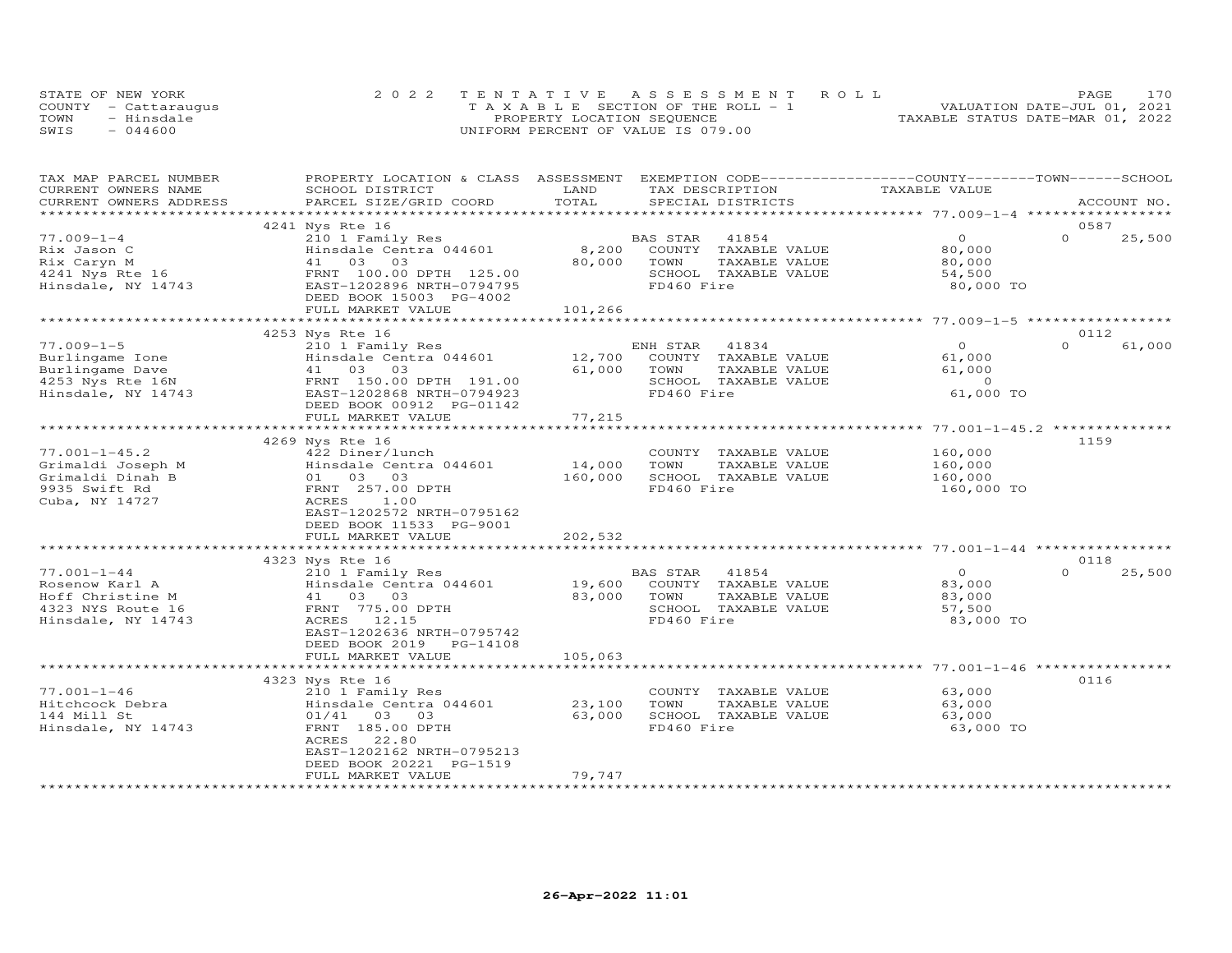|      | STATE OF NEW YORK    | 2022 TENTATIVE ASSESSMENT ROLL        | PAGE.                            |
|------|----------------------|---------------------------------------|----------------------------------|
|      | COUNTY - Cattaraugus | T A X A B L E SECTION OF THE ROLL - 1 | VALUATION DATE-JUL 01, 2021      |
| TOWN | - Hinsdale           | PROPERTY LOCATION SEQUENCE            | TAXABLE STATUS DATE-MAR 01, 2022 |
| SWIS | $-044600$            | UNIFORM PERCENT OF VALUE IS 079.00    |                                  |

| TAX MAP PARCEL NUMBER<br>CURRENT OWNERS NAME                                                                       | PROPERTY LOCATION & CLASS ASSESSMENT<br>SCHOOL DISTRICT                                                                                                                                                             | LAND                         | EXEMPTION CODE-----------------COUNTY-------TOWN------SCHOOL<br>TAX DESCRIPTION                          | TAXABLE VALUE                                                 |                    |
|--------------------------------------------------------------------------------------------------------------------|---------------------------------------------------------------------------------------------------------------------------------------------------------------------------------------------------------------------|------------------------------|----------------------------------------------------------------------------------------------------------|---------------------------------------------------------------|--------------------|
| CURRENT OWNERS ADDRESS                                                                                             | PARCEL SIZE/GRID COORD                                                                                                                                                                                              | TOTAL                        | SPECIAL DISTRICTS                                                                                        |                                                               | ACCOUNT NO.        |
|                                                                                                                    | 4428 Nys Rte 16                                                                                                                                                                                                     |                              |                                                                                                          |                                                               | 0409               |
| $77.001 - 1 - 43$<br>Kents Auction Services<br>Inc<br>Attn: Barry Kent<br>4428 Nys Rte 16 Rd<br>Hinsdale, NY 14743 | 110 Livestock<br>Hinsdale Centra 044601<br>34/41/42 03 03<br>Inc. Trailer<br>963/1147 Nys Appro<br>FRNT 2365.00 DPTH<br>ACRES 159.91<br>EAST-1203803 NRTH-0796820<br>DEED BOOK 817<br>PG-1021<br>FULL MARKET VALUE  | 71,900<br>194,000<br>245,570 | 41854<br>BAS STAR<br>COUNTY TAXABLE VALUE<br>TOWN<br>TAXABLE VALUE<br>SCHOOL TAXABLE VALUE<br>FD460 Fire | $\overline{O}$<br>194,000<br>194,000<br>168,500<br>194,000 TO | $\Omega$<br>25,500 |
|                                                                                                                    |                                                                                                                                                                                                                     | ******************           |                                                                                                          |                                                               |                    |
| $76.020 - 1 - 11$<br>Hawley Development Corp.<br>100 W Genesee St<br>Lockport, NY 14095                            | 3511 Nys Rte 16 & Fay Holw<br>486 Mini-mart<br>Hinsdale Centra 044601<br>11 02 04<br>ACRES<br>1.38<br>EAST-1198211 NRTH-0783701<br>DEED BOOK 2260 PG-4001                                                           | 50,000<br>275,000            | COUNTY TAXABLE VALUE<br>TOWN<br>TAXABLE VALUE<br>SCHOOL TAXABLE VALUE<br>FD460 Fire                      | 275,000<br>275,000<br>275,000<br>275,000 TO                   | 0188               |
|                                                                                                                    | FULL MARKET VALUE                                                                                                                                                                                                   | 348,101                      |                                                                                                          |                                                               |                    |
| $77.013 - 1 - 4.3$<br>Lowe James B<br>Gould Kathryn A<br>3965 Old Rte 16<br>PO Box 271<br>Hinsdale, NY 14743       | Nys Rte 16 & Main St N<br>311 Res vac land<br>Hinsdale Centra 044601<br>48 02 03<br>$L/p$ 360-245<br>FRNT 900.00 DPTH<br>1.15<br>ACRES<br>EAST-1202136 NRTH-0791238<br>DEED BOOK 18533 PG-9001<br>FULL MARKET VALUE | 2,000<br>2,000<br>2,532      | COUNTY TAXABLE VALUE<br>TAXABLE VALUE<br>TOWN<br>SCHOOL TAXABLE VALUE<br>FD460 Fire                      | 2,000<br>2,000<br>2,000<br>2,000 TO                           | 1727               |
|                                                                                                                    |                                                                                                                                                                                                                     |                              |                                                                                                          |                                                               |                    |
| $77.009 - 1 - 9.1$<br>Green Tammy A.<br>4212 Route 16<br>Hinsdale, NY 14743                                        | 4212 Nys Rte 16 & Rte 446 St<br>431 Auto dealer<br>Hinsdale Centra 044601<br>41 03 03<br>Includes Trailer<br>FRNT 100.00 DPTH 200.00<br>EAST-1203107 NRTH-0794391<br>DEED BOOK 27860 PG-3003<br>FULL MARKET VALUE   | 10,000<br>100,000<br>126,582 | COUNTY TAXABLE VALUE<br>TOWN<br>TAXABLE VALUE<br>SCHOOL TAXABLE VALUE<br>FD460 Fire                      | 100,000<br>100,000<br>100,000<br>100,000 TO                   | 0622               |
|                                                                                                                    | ************************                                                                                                                                                                                            |                              |                                                                                                          |                                                               |                    |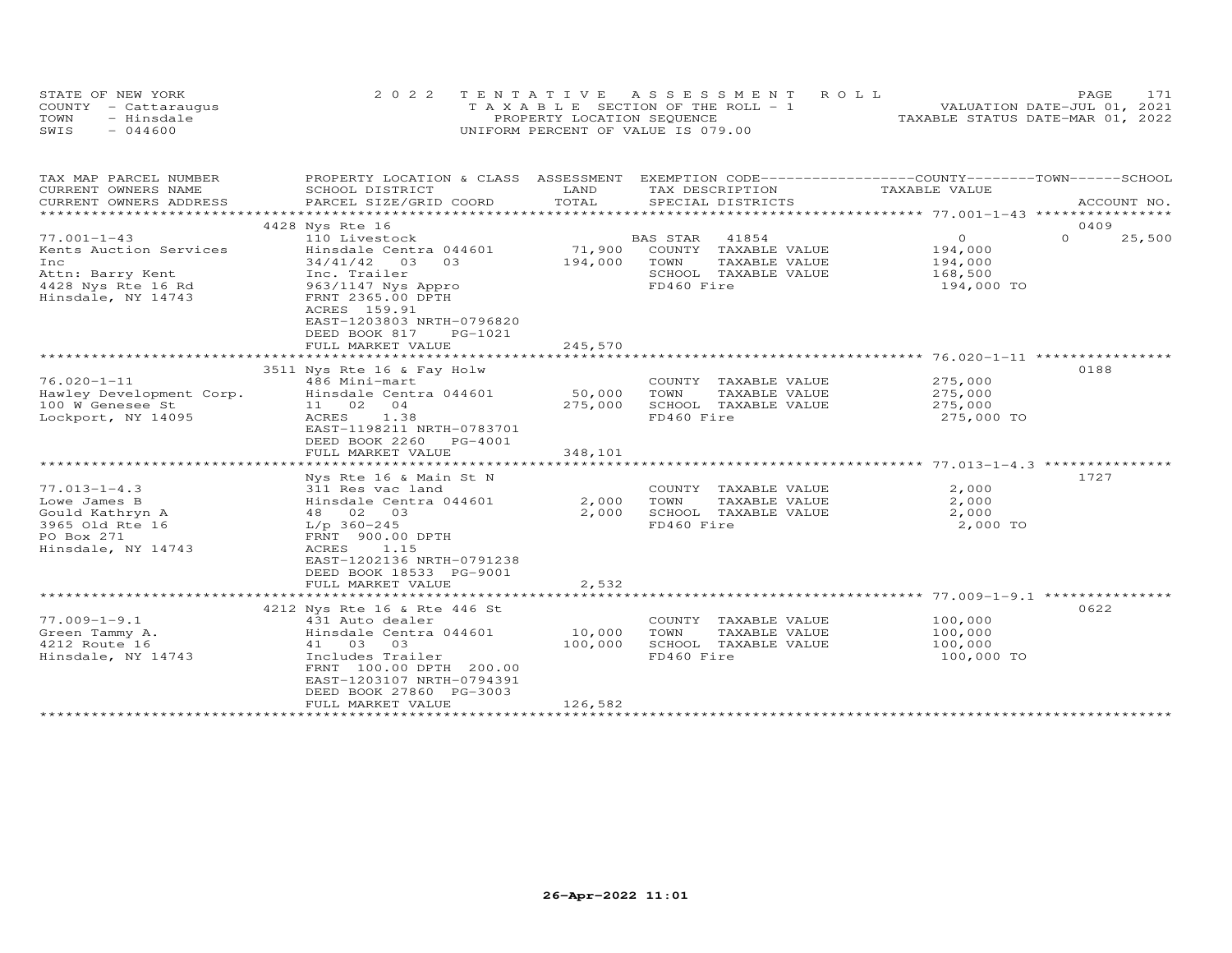|      | STATE OF NEW YORK    | 2022 TENTATIVE ASSESSMENT ROLL        | 172.<br>PAGE                     |
|------|----------------------|---------------------------------------|----------------------------------|
|      | COUNTY - Cattaraugus | T A X A B L E SECTION OF THE ROLL - 1 | VALUATION DATE-JUL 01, 2021      |
| TOWN | - Hinsdale           | PROPERTY LOCATION SEQUENCE            | TAXABLE STATUS DATE-MAR 01, 2022 |
| SWIS | $-044600$            | UNIFORM PERCENT OF VALUE IS 079.00    |                                  |

| TAX MAP PARCEL NUMBER<br>CURRENT OWNERS NAME                 | PROPERTY LOCATION & CLASS ASSESSMENT<br>SCHOOL DISTRICT | LAND                           | EXEMPTION CODE-----------------COUNTY-------TOWN------SCHOOL<br>TAX DESCRIPTION | TAXABLE VALUE                                   |             |
|--------------------------------------------------------------|---------------------------------------------------------|--------------------------------|---------------------------------------------------------------------------------|-------------------------------------------------|-------------|
| CURRENT OWNERS ADDRESS                                       | PARCEL SIZE/GRID COORD                                  | TOTAL                          | SPECIAL DISTRICTS                                                               |                                                 | ACCOUNT NO. |
|                                                              |                                                         | ****************************** |                                                                                 | ************************ 77.001-1-8 *********** |             |
|                                                              | Nys Rte 16 (OFF)                                        |                                |                                                                                 |                                                 | 0895        |
| $77.001 - 1 - 8$                                             | 322 Rural vac>10                                        |                                | COUNTY TAXABLE VALUE                                                            | 15,300                                          |             |
| David B. Hlasnick and Shelley Hinsdale Centra 044601         |                                                         | 15,300                         | TOWN<br>TAXABLE VALUE                                                           | 15,300                                          |             |
| of the JSJ Trust, dated Decemb 42 03 03                      |                                                         | 15,300                         | SCHOOL TAXABLE VALUE                                                            | 15,300                                          |             |
| 3603 Route 16                                                | FRNT 1240.00 DPTH                                       |                                | FD460 Fire                                                                      | 15,300 TO                                       |             |
| Hinsdale, NY 14743                                           | ACRES 18.45                                             |                                |                                                                                 |                                                 |             |
|                                                              | EAST-1203904 NRTH-0798066                               |                                |                                                                                 |                                                 |             |
|                                                              | DEED BOOK 20200 PG-2481                                 |                                |                                                                                 |                                                 |             |
|                                                              | FULL MARKET VALUE                                       | 19,367                         |                                                                                 |                                                 |             |
|                                                              |                                                         |                                |                                                                                 |                                                 |             |
|                                                              | Nys Rte 16 (Off)                                        |                                |                                                                                 |                                                 | 0542        |
| $76.004 - 2 - 16.1$                                          | 314 Rural vac<10                                        |                                | COUNTY TAXABLE VALUE                                                            | 1,600                                           |             |
| Zimmerman Keith                                              | Hinsdale Centra 044601                                  | 1,600                          | TOWN<br>TAXABLE VALUE                                                           | 1,600                                           |             |
| 6 Dahlia Dr                                                  | 03 02 04                                                | 1,600                          | SCHOOL TAXABLE VALUE                                                            | 1,600                                           |             |
| Fairport, NY 14450                                           | 4.00<br>ACRES                                           |                                | FD460 Fire                                                                      | 1,600 TO                                        |             |
|                                                              | EAST-1198046 NRTH-0786573                               |                                |                                                                                 |                                                 |             |
|                                                              | DEED BOOK 00947 PG-01013                                |                                |                                                                                 |                                                 |             |
|                                                              | FULL MARKET VALUE                                       | 2,025                          |                                                                                 |                                                 |             |
|                                                              |                                                         |                                |                                                                                 |                                                 |             |
|                                                              | Nys Rte 16 (Off)                                        |                                |                                                                                 |                                                 | 0220        |
| $76.020 - 1 - 16$                                            | 312 Vac w/imprv                                         |                                | COUNTY TAXABLE VALUE                                                            | 8,700                                           |             |
| Dicola Armond                                                | Hinsdale Centra 044601                                  | 8,700                          | TOWN<br>TAXABLE VALUE                                                           | 8,700                                           |             |
| 3603 NYS Rte.16                                              | 01 02 04                                                | 8,700                          | SCHOOL TAXABLE VALUE                                                            | 8,700                                           |             |
| Hinsdale, NY 14743                                           | FRNT 86.00 DPTH 380.00                                  |                                | FD460 Fire                                                                      | 8,700 TO                                        |             |
|                                                              | EAST-1198538 NRTH-0785619                               |                                |                                                                                 |                                                 |             |
|                                                              | DEED BOOK 776<br>PG-556                                 | 11,013                         |                                                                                 |                                                 |             |
|                                                              | FULL MARKET VALUE                                       |                                |                                                                                 |                                                 |             |
|                                                              | Nys Rte 16 (Off)                                        |                                |                                                                                 |                                                 | 0568        |
| $77.003 - 2 - 65$                                            | 322 Rural vac>10                                        |                                | COUNTY TAXABLE VALUE 33,000                                                     |                                                 |             |
| David Colligan & Nancy Colliga Hinsdale Centra 044601 33,000 |                                                         |                                | TOWN<br>TAXABLE VALUE                                                           | 33,000                                          |             |
| Unitrust                                                     | 01 02 04                                                | 33,000                         | SCHOOL TAXABLE VALUE                                                            | 33,000                                          |             |
| 173 Woodbridge Avenue                                        | ACRES 98.00                                             |                                | FD460 Fire                                                                      | 33,000 TO                                       |             |
| Buffalo, NY 14214                                            | EAST-1200353 NRTH-0785180                               |                                |                                                                                 |                                                 |             |
|                                                              | DEED BOOK 2021<br>PG-16459                              |                                |                                                                                 |                                                 |             |
|                                                              | FULL MARKET VALUE                                       | 41,772                         |                                                                                 |                                                 |             |
|                                                              |                                                         |                                |                                                                                 |                                                 |             |
|                                                              | Nys Rte 16 (off) Rd                                     |                                |                                                                                 |                                                 | 1077        |
| $76.004 - 2 - 16.2$                                          | 314 Rural vac<10                                        |                                | COUNTY TAXABLE VALUE                                                            | 2,800                                           |             |
| Bishop Monroe B                                              | Hinsdale Centra 044601                                  | 2,800                          | TOWN<br>TAXABLE VALUE                                                           | 2,800                                           |             |
| 3828 Pennsylvania Rd                                         | 04<br>03 02                                             | 2,800                          | SCHOOL TAXABLE VALUE                                                            | 2,800                                           |             |
| Hinsdale, NY 14743                                           | 7.00<br>ACRES                                           |                                | FD460 Fire                                                                      | 2,800 TO                                        |             |
|                                                              | EAST-1198199 NRTH-0786708                               |                                |                                                                                 |                                                 |             |
|                                                              | DEED BOOK 00947 PG-01015                                |                                |                                                                                 |                                                 |             |
|                                                              | FULL MARKET VALUE                                       | 3,544                          |                                                                                 |                                                 |             |
|                                                              |                                                         |                                |                                                                                 |                                                 |             |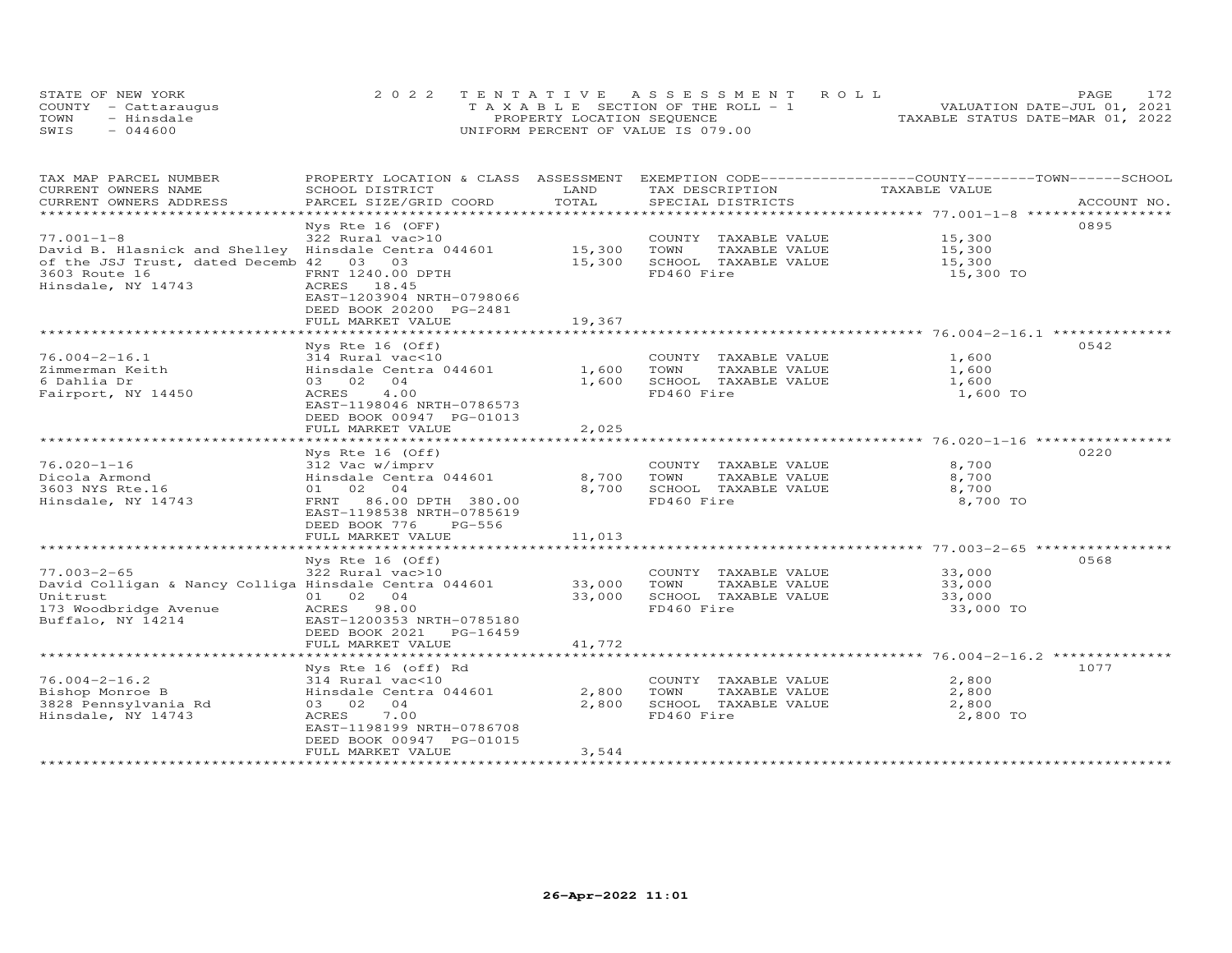|      | STATE OF NEW YORK    | 2022 TENTATIVE ASSESSMENT ROLL        | PAGE.                            |
|------|----------------------|---------------------------------------|----------------------------------|
|      | COUNTY - Cattaraugus | T A X A B L E SECTION OF THE ROLL - 1 | VALUATION DATE-JUL 01, 2021      |
| TOWN | - Hinsdale           | PROPERTY LOCATION SEQUENCE            | TAXABLE STATUS DATE-MAR 01, 2022 |
| SWIS | $-044600$            | UNIFORM PERCENT OF VALUE IS 079.00    |                                  |

| TAX MAP PARCEL NUMBER<br>CURRENT OWNERS NAME | PROPERTY LOCATION & CLASS ASSESSMENT EXEMPTION CODE----------------COUNTY-------TOWN------SCHOOL<br>SCHOOL DISTRICT | LAND             | TAX DESCRIPTION       | TAXABLE VALUE                                         |                    |
|----------------------------------------------|---------------------------------------------------------------------------------------------------------------------|------------------|-----------------------|-------------------------------------------------------|--------------------|
| CURRENT OWNERS ADDRESS                       | PARCEL SIZE/GRID COORD                                                                                              | TOTAL            | SPECIAL DISTRICTS     |                                                       | ACCOUNT NO.        |
| *************************                    |                                                                                                                     |                  |                       |                                                       |                    |
|                                              | 3965 Nys Rte 16 / Main St N                                                                                         |                  |                       |                                                       | 0707               |
| $77.013 - 1 - 3.1$                           | 270 Mfg housing                                                                                                     |                  | BAS STAR<br>41854     | $\Omega$                                              | $\Omega$<br>11,500 |
| Lowe James B                                 | Hinsdale Centra 044601                                                                                              | 8,800            | COUNTY TAXABLE VALUE  | 11,500                                                |                    |
| Gould Kathryn A                              | 48 02<br>03                                                                                                         | 11,500           | TAXABLE VALUE<br>TOWN | 11,500                                                |                    |
| 3965 Main St. Ext.                           | FRNT 130.00 DPTH 150.00                                                                                             |                  | SCHOOL TAXABLE VALUE  | $\sim$ 0                                              |                    |
| PO Box 271                                   | EAST-1202218 NRTH-0791386                                                                                           |                  | FD460 Fire            | 11,500 TO                                             |                    |
| Hinsdale, NY 14743                           | DEED BOOK 13305 PG-2001                                                                                             |                  |                       |                                                       |                    |
|                                              | FULL MARKET VALUE                                                                                                   | 14,557           |                       |                                                       |                    |
|                                              |                                                                                                                     |                  |                       |                                                       | 0779               |
| 85.012-1-13                                  | 3122 Nys Rte 16 N<br>210 1 Family Res                                                                               |                  | COUNTY TAXABLE VALUE  | 72,000                                                |                    |
| Gordon Shannon                               | Hinsdale Centra 044601                                                                                              |                  | TOWN<br>TAXABLE VALUE | 72,000                                                |                    |
| 3122 Route 16N                               | $01/03$ 02 04                                                                                                       | 10,100<br>72,000 | SCHOOL TAXABLE VALUE  | 72,000                                                |                    |
| Olean, NY 14760                              | FRNT 100.00 DPTH 422.60                                                                                             |                  | FD460 Fire            | 72,000 TO                                             |                    |
|                                              | 017                                                                                                                 |                  |                       |                                                       |                    |
|                                              | BANK<br>EAST-1197026 NRTH-0777658                                                                                   |                  |                       |                                                       |                    |
|                                              | DEED BOOK 2020 PG-11842                                                                                             |                  |                       |                                                       |                    |
|                                              | FULL MARKET VALUE                                                                                                   | 91,139           |                       |                                                       |                    |
|                                              | ************************                                                                                            | *************    |                       |                                                       |                    |
|                                              | 3616 Nys Rte 16 St                                                                                                  |                  |                       |                                                       | 0475               |
| $76.020 - 1 - 19$                            | 430 Mtor yeh sry                                                                                                    |                  | COUNTY TAXABLE VALUE  | 45,000                                                |                    |
| Zawatski Daniel                              | Hinsdale Centra 044601                                                                                              | 13,900           | TOWN<br>TAXABLE VALUE | 45,000                                                |                    |
| Zawatski Danielle                            | 04<br>01 02                                                                                                         | 45,000           | SCHOOL TAXABLE VALUE  | 45,000                                                |                    |
| PO Box 132                                   | FRNT 230.00 DPTH 110.00                                                                                             |                  | FD460 Fire            | 45,000 TO                                             |                    |
| Hinsdale, NY 14743                           | EAST-1198884 NRTH-0785746                                                                                           |                  |                       |                                                       |                    |
|                                              | DEED BOOK 00991 PG-00810                                                                                            |                  |                       |                                                       |                    |
|                                              | FULL MARKET VALUE                                                                                                   | 56,962           |                       |                                                       |                    |
|                                              |                                                                                                                     |                  |                       | *********************** 68.004-1-4.1 ***************  |                    |
|                                              | Nys Rte 446                                                                                                         |                  |                       |                                                       | 0765               |
| $68.004 - 1 - 4.1$                           | 105 Vac farmland                                                                                                    |                  | COUNTY TAXABLE VALUE  | 14,100                                                |                    |
| Marshacres, LLC                              | Cuba-Rush Cent 024801                                                                                               | 14,100           | TOWN<br>TAXABLE VALUE | 14,100                                                |                    |
| 7017 Fadale Rd                               | 12 03 03                                                                                                            | 14,100           | SCHOOL TAXABLE VALUE  | 14,100                                                |                    |
| Ellicottville, NY 14731                      | FRNT 350.00 DPTH                                                                                                    |                  | FD460 Fire            | 14,100 TO                                             |                    |
|                                              | 27.50<br>ACRES                                                                                                      |                  |                       |                                                       |                    |
|                                              | EAST-1218528 NRTH-0806817                                                                                           |                  |                       |                                                       |                    |
|                                              | DEED BOOK 24017 PG-9002                                                                                             |                  |                       |                                                       |                    |
|                                              | FULL MARKET VALUE                                                                                                   | 17,848           |                       |                                                       |                    |
|                                              |                                                                                                                     |                  |                       | ************************ 68.004-1-4.2 *************** |                    |
|                                              | Nys Rte 446                                                                                                         |                  |                       |                                                       | 0764               |
| $68.004 - 1 - 4.2$                           | 910 Priv forest                                                                                                     |                  | COUNTY TAXABLE VALUE  | 70,000                                                |                    |
| Potter Lumber Co., LLC                       | Cuba-Rush Cent 024801                                                                                               | 70,000           | TOWN<br>TAXABLE VALUE | 70,000                                                |                    |
| PO Box 10                                    | 12 03 03                                                                                                            | 70,000           | SCHOOL TAXABLE VALUE  | 70,000                                                |                    |
| Allegany, NY 14706                           | FRNT 2308.00 DPTH                                                                                                   |                  | FD460 Fire            | 70,000 TO                                             |                    |
|                                              | ACRES 130.00                                                                                                        |                  |                       |                                                       |                    |
|                                              | EAST-1215748 NRTH-0805932                                                                                           |                  |                       |                                                       |                    |
|                                              | DEED BOOK 21269 PG-7002                                                                                             |                  |                       |                                                       |                    |
|                                              | FULL MARKET VALUE                                                                                                   | 88,608           |                       |                                                       |                    |
| *************************                    |                                                                                                                     |                  |                       |                                                       |                    |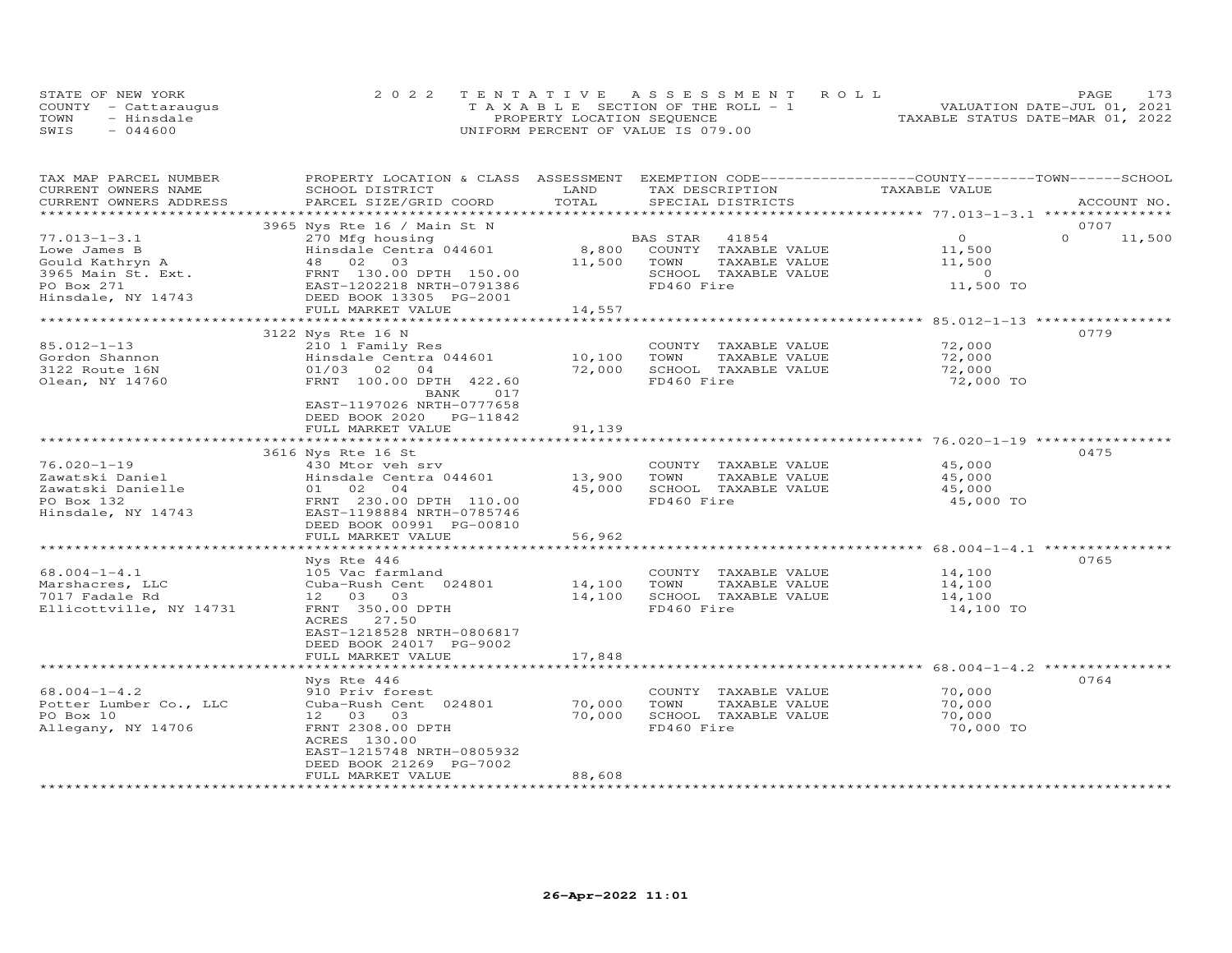| STATE OF NEW YORK    | 2022 TENTATIVE ASSESSMENT ROLL        | 174<br><b>PAGE</b>               |
|----------------------|---------------------------------------|----------------------------------|
| COUNTY - Cattaraugus | T A X A B L E SECTION OF THE ROLL - 1 | VALUATION DATE-JUL 01, 2021      |
| TOWN<br>- Hinsdale   | PROPERTY LOCATION SEQUENCE            | TAXABLE STATUS DATE-MAR 01, 2022 |
| $-044600$<br>SWIS    | UNIFORM PERCENT OF VALUE IS 079.00    |                                  |

| TAX MAP PARCEL NUMBER<br>CURRENT OWNERS NAME<br>CURRENT OWNERS ADDRESS                                   | PROPERTY LOCATION & CLASS ASSESSMENT<br>SCHOOL DISTRICT<br>PARCEL SIZE/GRID COORD                                                                                                             | LAND<br>TOTAL              | EXEMPTION CODE-----------------COUNTY-------TOWN-----SCHOOL<br>TAX DESCRIPTION<br>SPECIAL DISTRICTS | TAXABLE VALUE                                | ACCOUNT NO. |
|----------------------------------------------------------------------------------------------------------|-----------------------------------------------------------------------------------------------------------------------------------------------------------------------------------------------|----------------------------|-----------------------------------------------------------------------------------------------------|----------------------------------------------|-------------|
|                                                                                                          |                                                                                                                                                                                               | ***************            |                                                                                                     |                                              |             |
| $68.004 - 1 - 5.1$<br>Miller Joseph R<br>Miller Mattie D<br>261 Kinney Hollow Rd<br>Cuba, NY 14727       | Nys Rte 446<br>112 Dairy farm<br>Cuba-Rush Cent 024801<br>04/12 03 03<br>FRNT 3400.00 DPTH<br>ACRES<br>31.30<br>EAST-1216593 NRTH-0807810                                                     | 26,500<br>65,600           | COUNTY TAXABLE VALUE<br>TAXABLE VALUE<br>TOWN<br>SCHOOL TAXABLE VALUE<br>FD460 Fire                 | 65,600<br>65,600<br>65,600<br>65,600 TO      | 0643        |
|                                                                                                          | DEED BOOK 2021<br>PG-12764<br>FULL MARKET VALUE                                                                                                                                               | 83,038                     |                                                                                                     |                                              |             |
|                                                                                                          | ******************                                                                                                                                                                            |                            |                                                                                                     |                                              |             |
|                                                                                                          | Nys Rte 446                                                                                                                                                                                   |                            |                                                                                                     |                                              | 1690        |
| $68.004 - 1 - 5.2$<br>Payne Derek C.<br>DeStefano DeeAnna<br>101 NYS Route 446<br>Cuba, NY 14727         | 311 Res vac land<br>Cuba-Rush Cent 024801<br>$04/12$ 03 03<br>FRNT 500.00 DPTH<br>ACRES 12.90<br>EAST-1220140 NRTH-0807614<br>DEED BOOK 20200 PG-6914<br>FULL MARKET VALUE                    | 6,000<br>6,000<br>7,595    | COUNTY TAXABLE VALUE<br>TAXABLE VALUE<br>TOWN<br>SCHOOL TAXABLE VALUE<br>FD460 Fire                 | 6,000<br>6,000<br>6,000<br>6,000 TO          |             |
|                                                                                                          | ******************                                                                                                                                                                            |                            |                                                                                                     | ******************** 68.004-1-5.3 ********** |             |
| $68.004 - 1 - 5.3$<br>Marshacres, LLC<br>7017 Fadale Rd<br>Ellicottville, NY 14731                       | Nys Rte 446<br>322 Rural vac>10<br>Cuba-Rush Cent 024801<br>$04/12$ 03 03<br>FRNT 3400.00 DPTH<br>37.40<br>ACRES<br>EAST-1218951 NRTH-0807402<br>DEED BOOK 24017 PG-9002<br>FULL MARKET VALUE | 29,000<br>29,000<br>36,709 | COUNTY TAXABLE VALUE<br>TAXABLE VALUE<br>TOWN<br>SCHOOL TAXABLE VALUE<br>FD460 Fire                 | 29,000<br>29,000<br>29,000<br>29,000 TO      | 0643        |
|                                                                                                          |                                                                                                                                                                                               |                            |                                                                                                     |                                              |             |
| $68.004 - 1 - 6$<br>Payne Derek C.<br>DeStefano DeeAnna<br>101 NYS Route 446<br>Cuba, NY 14727           | Nys Rte 446<br>210 1 Family Res<br>Cuba-Rush Cent 024801<br>04 03 03<br>Ff 1090.00<br>ACRES<br>20.86<br>EAST-1220882 NRTH-0807693<br>DEED BOOK 20200 PG-6914                                  | 22,300<br>85,000           | COUNTY TAXABLE VALUE<br>TOWN<br>TAXABLE VALUE<br>SCHOOL TAXABLE VALUE<br>FD460 Fire                 | 85,000<br>85,000<br>85,000<br>85,000 TO      | 0665        |
|                                                                                                          | FULL MARKET VALUE                                                                                                                                                                             | 107,595                    |                                                                                                     |                                              |             |
| $68.004 - 1 - 8.1$<br>Osterhout Michael J<br>Osterhout Diane<br>15 Ivy Cottage Ln<br>Rochester, NY 14623 | Nys Rte 446<br>423 Snack bar<br>Cuba-Rush Cent 024801<br>04 02 03<br>FRNT 620.00 DPTH<br>ACRES 13.90<br>EAST-1221710 NRTH-0807647<br>DEED BOOK 00970 PG-00703                                 | 19,600<br>72,000           | COUNTY TAXABLE VALUE<br>TOWN<br>TAXABLE VALUE<br>SCHOOL TAXABLE VALUE<br>FD460 Fire                 | 72,000<br>72,000<br>72,000<br>72,000 TO      | 0076        |
|                                                                                                          | FULL MARKET VALUE                                                                                                                                                                             | 91,139                     |                                                                                                     |                                              |             |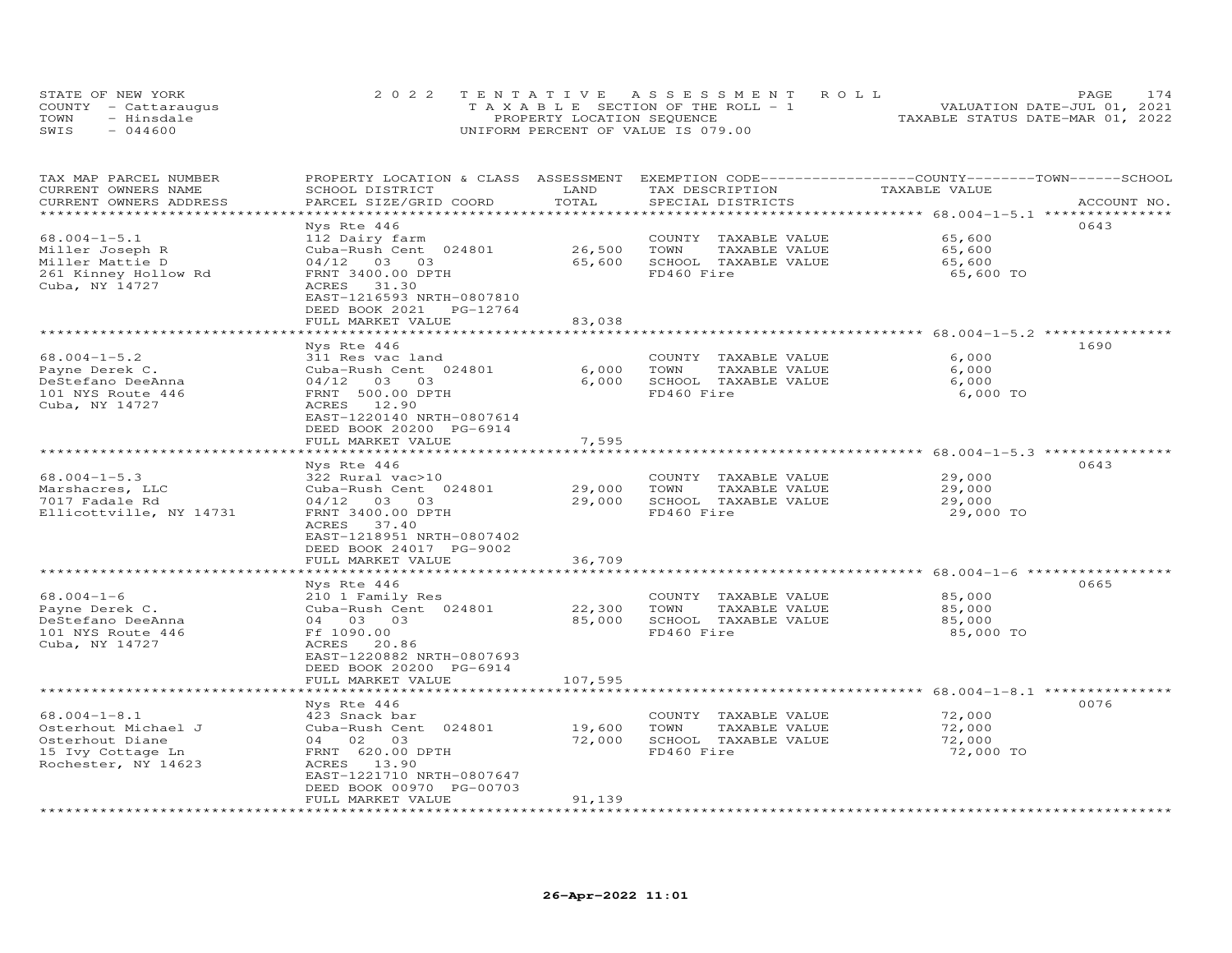| STATE OF NEW YORK    | 2022 TENTATIVE ASSESSMENT ROLL        |                                  | PAGE                        | 175 |
|----------------------|---------------------------------------|----------------------------------|-----------------------------|-----|
| COUNTY - Cattaraugus | T A X A B L E SECTION OF THE ROLL - 1 |                                  | VALUATION DATE-JUL 01, 2021 |     |
| TOWN<br>- Hinsdale   | PROPERTY LOCATION SEQUENCE            | TAXABLE STATUS DATE-MAR 01, 2022 |                             |     |
| SWIS<br>$-044600$    | UNIFORM PERCENT OF VALUE IS 079.00    |                                  |                             |     |

| TAX MAP PARCEL NUMBER<br>CURRENT OWNERS NAME<br>CURRENT OWNERS ADDRESS                                                       | PROPERTY LOCATION & CLASS ASSESSMENT<br>SCHOOL DISTRICT<br>PARCEL SIZE/GRID COORD                                                                                      | LAND<br>TOTAL    | TAX DESCRIPTION<br>SPECIAL DISTRICTS                                                | EXEMPTION CODE-----------------COUNTY-------TOWN-----SCHOOL<br>TAXABLE VALUE | ACCOUNT NO. |
|------------------------------------------------------------------------------------------------------------------------------|------------------------------------------------------------------------------------------------------------------------------------------------------------------------|------------------|-------------------------------------------------------------------------------------|------------------------------------------------------------------------------|-------------|
| $68.004 - 2 - 6$                                                                                                             | Nys Rte 446<br>314 Rural vac<10                                                                                                                                        |                  | COUNTY<br>TAXABLE VALUE                                                             | *********** 68.004-2-6 ***<br>17,500                                         | 0937        |
| Charles R. Richardson and Bern Cuba-Rush Cent 024801<br>B.C. Richardson Trust dat Febr 19<br>625 Route 446<br>Cuba, NY 14727 | 03<br>03<br>Ff 600.00<br>ACRES<br>8.75<br>EAST-1214675 NRTH-0801230<br>DEED BOOK 29164 PG-2002                                                                         | 17,500<br>17,500 | TAXABLE VALUE<br>TOWN<br>SCHOOL TAXABLE VALUE<br>FD460 Fire                         | 17,500<br>17,500<br>17,500 TO                                                |             |
|                                                                                                                              | FULL MARKET VALUE                                                                                                                                                      | 22,152           |                                                                                     |                                                                              |             |
|                                                                                                                              | Nys Rte 446                                                                                                                                                            |                  |                                                                                     |                                                                              | 1294        |
| $77.001 - 1 - 23.3$<br>JT Allegheny Timberland, LLC<br>PO Box 3349<br>Albany, GA 31706                                       | 910 Priv forest<br>Hinsdale Centra 044601<br>25 03<br>03<br>FRNT 430.00 DPTH<br>64.00<br>ACRES                                                                         | 39,600<br>39,600 | COUNTY TAXABLE VALUE<br>TOWN<br>TAXABLE VALUE<br>SCHOOL TAXABLE VALUE<br>FD460 Fire | 39,600<br>39,600<br>39,600<br>39,600 TO                                      |             |
|                                                                                                                              | EAST-1207648 NRTH-0797114<br>DEED BOOK 9327 PG-3001<br>FULL MARKET VALUE                                                                                               | 50,127           |                                                                                     |                                                                              |             |
|                                                                                                                              | ********************                                                                                                                                                   | *************    |                                                                                     |                                                                              | 1358        |
| $77.001 - 1 - 23.5$<br>Wetherby Robert L Sr                                                                                  | Nys Rte 446<br>314 Rural vac<10<br>Hinsdale Centra 044601                                                                                                              | 16,400           | COUNTY TAXABLE VALUE<br>TOWN<br>TAXABLE VALUE                                       | 16,400<br>16,400                                                             |             |
| Wetherby Terry L<br>902 NYS Route 446<br>Hinsdale, NY 14743                                                                  | 26 03<br>03<br>963/1143 Nys Appro<br>FRNT 250.00 DPTH 134.30<br>EAST-1210375 NRTH-0796907<br>DEED BOOK 13836 PG-5001<br>FULL MARKET VALUE                              | 16,400<br>20,759 | SCHOOL TAXABLE VALUE<br>FD460 Fire                                                  | 16,400<br>16,400 TO                                                          |             |
|                                                                                                                              | **************************                                                                                                                                             | *************    |                                                                                     | ******************************** 77.001-1-23.19 *************                |             |
| $77.001 - 1 - 23.19$<br>Trakanook Nongyaw R<br>3917 Woodside Ave<br>Woodside, NY 11377                                       | Nys Rte 446<br>314 Rural vac<10<br>Hinsdale Centra 044601<br>25/26 03 03<br>FRNT 790.00 DPTH<br>ACRES<br>10.10<br>EAST-1209543 NRTH-0795797<br>DEED BOOK 10447 PG-9001 | 18,000<br>18,000 | COUNTY TAXABLE VALUE<br>TOWN<br>TAXABLE VALUE<br>SCHOOL TAXABLE VALUE<br>FD460 Fire | 18,000<br>18,000<br>18,000<br>18,000 TO                                      | 1440        |
|                                                                                                                              | FULL MARKET VALUE                                                                                                                                                      | 22,785           |                                                                                     |                                                                              |             |
|                                                                                                                              | Nys Rte 446                                                                                                                                                            |                  |                                                                                     | ************************ 77.001-1-23.24 *************                        | 1459        |
| $77.001 - 1 - 23.24$<br>Baldwin Steven R<br>Baldwin Susan C<br>938 Nys Rte 446<br>Hinsdale, NY 14743                         | 210 1 Family Res<br>Hinsdale Centra 044601<br>26<br>03<br>03<br>963/1144 Nys Appro<br>FRNT 200.00 DPTH<br>ACRES<br>2.05<br>EAST-1210125 NRTH-0796907<br>$PG-433$       | 13,100<br>63,000 | COUNTY TAXABLE VALUE<br>TOWN<br>TAXABLE VALUE<br>SCHOOL TAXABLE VALUE<br>FD460 Fire | 63,000<br>63,000<br>63,000<br>63,000 TO                                      |             |
|                                                                                                                              | DEED BOOK 949<br>FULL MARKET VALUE                                                                                                                                     | 79,747           |                                                                                     |                                                                              |             |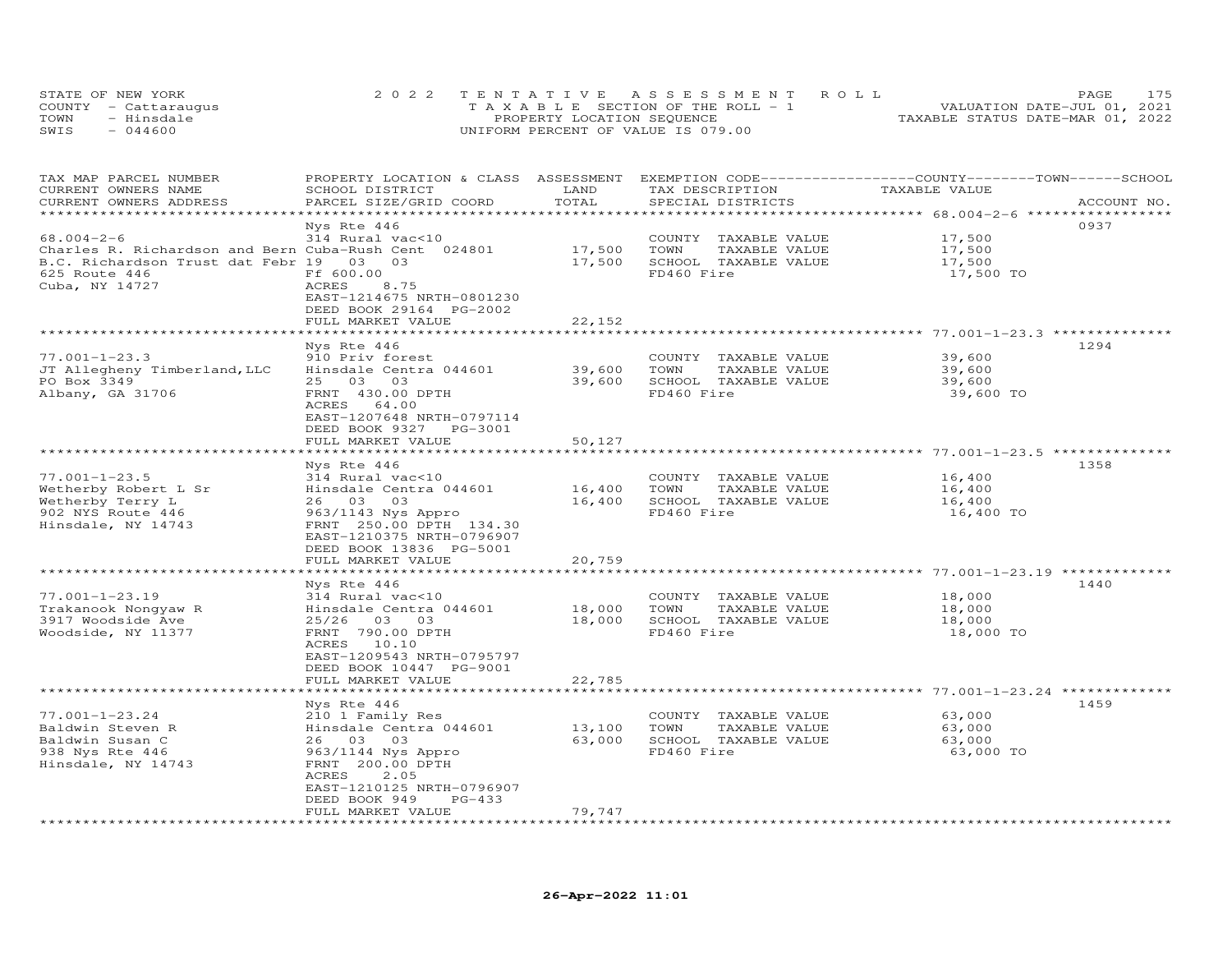| STATE OF NEW YORK    | 2022 TENTATIVE ASSESSMENT ROLL        | 176<br>PAGE.                     |
|----------------------|---------------------------------------|----------------------------------|
| COUNTY - Cattaraugus | T A X A B L E SECTION OF THE ROLL - 1 | VALUATION DATE-JUL 01, 2021      |
| TOWN<br>- Hinsdale   | PROPERTY LOCATION SEQUENCE            | TAXABLE STATUS DATE-MAR 01, 2022 |
| $-044600$<br>SWIS    | UNIFORM PERCENT OF VALUE IS 079.00    |                                  |

| TAX MAP PARCEL NUMBER                         | PROPERTY LOCATION & CLASS ASSESSMENT      |               | EXEMPTION CODE-----------------COUNTY-------TOWN------SCHOOL |               |             |
|-----------------------------------------------|-------------------------------------------|---------------|--------------------------------------------------------------|---------------|-------------|
| CURRENT OWNERS NAME<br>CURRENT OWNERS ADDRESS | SCHOOL DISTRICT<br>PARCEL SIZE/GRID COORD | LAND<br>TOTAL | TAX DESCRIPTION<br>SPECIAL DISTRICTS                         | TAXABLE VALUE | ACCOUNT NO. |
|                                               |                                           |               |                                                              |               |             |
|                                               |                                           |               |                                                              |               | 1496        |
| $77.001 - 1 - 23.27$                          | Nys Rte 446<br>314 Rural vac<10           |               | COUNTY TAXABLE VALUE                                         | 3,700         |             |
|                                               | Hinsdale Centra 044601                    | 3,700         | TOWN<br>TAXABLE VALUE                                        |               |             |
| Witzigman Scott                               |                                           |               |                                                              | 3,700         |             |
| 990 Rte 446                                   | 26 03 03                                  | 3,700         | SCHOOL TAXABLE VALUE                                         | 3,700         |             |
| Hinsdale, NY 14743                            | FRNT 80.00 DPTH 177.00                    |               | FD460 Fire                                                   | 3,700 TO      |             |
|                                               | EAST-1211043 NRTH-0797086                 |               |                                                              |               |             |
|                                               | DEED BOOK 00987 PG-00698                  |               |                                                              |               |             |
|                                               | FULL MARKET VALUE                         | 4,684         |                                                              |               |             |
|                                               |                                           |               |                                                              |               |             |
|                                               | Nys Rte 446                               |               |                                                              |               | 0524        |
| $77.001 - 1 - 24.1$                           | 311 Res vac land                          |               | COUNTY TAXABLE VALUE                                         | 27,300        |             |
| Meyer David J                                 | Hinsdale Centra 044601                    | 27,300        | TAXABLE VALUE<br>TOWN                                        | 27,300        |             |
| Debra K                                       | $25/33$ 03<br>03                          | 27,300        | SCHOOL TAXABLE VALUE                                         | 27,300        |             |
| 731 Barnum Rd                                 | Ff 680.00                                 |               | FD460 Fire                                                   | 27,300 TO     |             |
| Olean, NY 14760                               | 33.25<br>ACRES                            |               |                                                              |               |             |
|                                               | EAST-1206995 NRTH-0795614                 |               |                                                              |               |             |
|                                               | DEED BOOK 1005 PG-1139                    |               |                                                              |               |             |
|                                               | FULL MARKET VALUE                         | 34,557        |                                                              |               |             |
|                                               | * * * * * * * * * * * * * * * * * * *     | **********    |                                                              |               |             |
|                                               | Nys Rte 446                               |               |                                                              |               | 1076        |
| $77.001 - 1 - 26.2$                           | 311 Res vac land                          |               | COUNTY TAXABLE VALUE                                         | 10,500        |             |
| Hull Jay                                      | Hinsdale Centra 044601                    | 10,500        | TOWN<br>TAXABLE VALUE                                        | 10,500        |             |
| 639 Fishell Rd                                | 33 03 03                                  | 10,500        | SCHOOL TAXABLE VALUE                                         | 10,500        |             |
| Rush, NY 14543                                | FRNT 108.90 DPTH 275.00                   |               | FD460 Fire                                                   | 10,500 TO     |             |
|                                               | EAST-1204614 NRTH-0794336                 |               |                                                              |               |             |
|                                               | DEED BOOK 789<br>PG-00452                 |               |                                                              |               |             |
|                                               | FULL MARKET VALUE                         | 13,291        |                                                              |               |             |
|                                               |                                           |               |                                                              |               |             |
|                                               | Nys Rte 446                               |               |                                                              |               | 0098        |
| $77.001 - 1 - 41.1$                           | 314 Rural vac<10                          |               | COUNTY TAXABLE VALUE                                         | 1,200         |             |
| Kent Auctions, LLC                            | Hinsdale Centra 044601                    | 1,200         | TOWN<br>TAXABLE VALUE                                        | 1,200         |             |
| 4428 Route 16                                 | 41 03 03                                  | 1,200         | SCHOOL TAXABLE VALUE                                         | 1,200         |             |
| Hinsdale, NY 14743                            | ACRES<br>3.34                             |               | FD460 Fire                                                   | 1,200 TO      |             |
|                                               | EAST-1204088 NRTH-0794480                 |               |                                                              |               |             |
|                                               | DEED BOOK 20210 PG-8843                   |               |                                                              |               |             |
|                                               | FULL MARKET VALUE                         | 1,519         |                                                              |               |             |
|                                               |                                           |               |                                                              |               |             |
|                                               | Nys Rte 446                               |               |                                                              |               | 1504        |
| $77.002 - 1 - 1.8$                            | 910 Priv forest                           |               | COUNTY TAXABLE VALUE                                         | 74,400        |             |
| EWP Lumbering                                 | Hinsdale Centra 044601                    | 74,400        | TAXABLE VALUE<br>TOWN                                        | 74,400        |             |
| 2955 Smith HOllow Rd                          | 18/19 03 03                               | 74,400        | SCHOOL TAXABLE VALUE                                         | 74,400        |             |
| Allegany, NY 14706                            | FRNT 1160.00 DPTH                         |               | FD460 Fire                                                   | 74,400 TO     |             |
|                                               | ACRES 138.80                              |               |                                                              |               |             |
|                                               | EAST-1212380 NRTH-0799886                 |               |                                                              |               |             |
|                                               | DEED BOOK 00972 PG-00944                  |               |                                                              |               |             |
|                                               | FULL MARKET VALUE                         | 94,177        |                                                              |               |             |
|                                               |                                           |               |                                                              |               |             |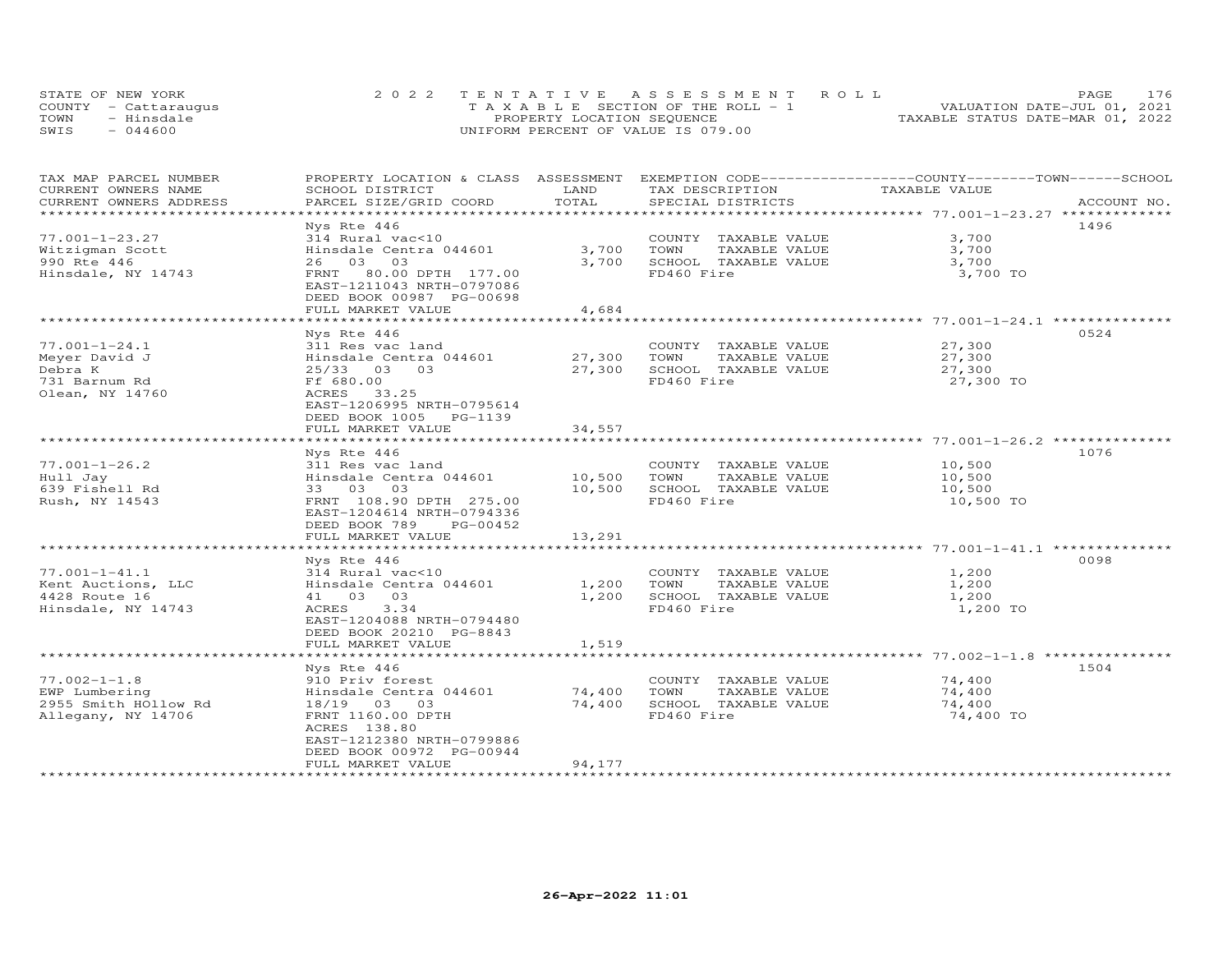|      | STATE OF NEW YORK    | 2022 TENTATIVE ASSESSMENT ROLL        | PAGE.                            |
|------|----------------------|---------------------------------------|----------------------------------|
|      | COUNTY - Cattaraugus | T A X A B L E SECTION OF THE ROLL - 1 | VALUATION DATE-JUL 01, 2021      |
| TOWN | - Hinsdale           | PROPERTY LOCATION SEQUENCE            | TAXABLE STATUS DATE-MAR 01, 2022 |
| SWIS | $-044600$            | UNIFORM PERCENT OF VALUE IS 079.00    |                                  |

| TAX MAP PARCEL NUMBER<br>CURRENT OWNERS NAME                                                                | PROPERTY LOCATION & CLASS ASSESSMENT EXEMPTION CODE----------------COUNTY-------TOWN------SCHOOL<br>SCHOOL DISTRICT                                                                            | LAND                        | TAX DESCRIPTION                                                                                          | TAXABLE VALUE                                                                                |                            |
|-------------------------------------------------------------------------------------------------------------|------------------------------------------------------------------------------------------------------------------------------------------------------------------------------------------------|-----------------------------|----------------------------------------------------------------------------------------------------------|----------------------------------------------------------------------------------------------|----------------------------|
| CURRENT OWNERS ADDRESS<br>**********************                                                            | PARCEL SIZE/GRID COORD                                                                                                                                                                         | TOTAL                       | SPECIAL DISTRICTS                                                                                        |                                                                                              | ACCOUNT NO.                |
|                                                                                                             | Nys Rte 446                                                                                                                                                                                    |                             |                                                                                                          |                                                                                              | 1633                       |
| $77.002 - 1 - 1.17$<br>Marshacres LLC<br>7017 Fadale Rd<br>Ellicottville, NY 14731                          | 321 Abandoned ag<br>Hinsdale Centra 044601<br>$\frac{1}{2}$ /18/25/26 03 03<br>ACRES 68.10<br>EAST-1211733 NRTH-0796978                                                                        | 50,800<br>50,800            | AG DIST<br>41720<br>COUNTY TAXABLE VALUE<br>TOWN<br>TAXABLE VALUE<br>SCHOOL TAXABLE VALUE<br>FD460 Fire  | 2,737<br>48,063<br>48,063<br>48,063<br>50,800 TO                                             | 2,737<br>2,737             |
| MAY BE SUBJECT TO PAYMENT<br>UNDER AGDIST LAW TIL 2026                                                      | DEED BOOK 5243 PG-8001<br>FULL MARKET VALUE                                                                                                                                                    | 64,304                      |                                                                                                          |                                                                                              |                            |
|                                                                                                             |                                                                                                                                                                                                |                             |                                                                                                          |                                                                                              |                            |
| $77.002 - 1 - 1.19$<br>Orsini James & Judith<br>Orsini Jessica & Antho<br>686 Nys Rte 446<br>Cuba, NY 14727 | Nys Rte 446<br>322 Rural vac>10<br>Hinsdale Centra 044601<br>18  03  03<br>21.60<br>ACRES<br>EAST-1213844 NRTH-0799222<br>DEED BOOK 2021 PG-8562                                               | 20,000<br>20,000            | COUNTY TAXABLE VALUE<br>TOWN<br>TAXABLE VALUE<br>SCHOOL TAXABLE VALUE<br>FD460 Fire                      | 20,000<br>20,000<br>20,000<br>20,000 TO                                                      | 1529                       |
|                                                                                                             | FULL MARKET VALUE                                                                                                                                                                              | 25,316                      |                                                                                                          |                                                                                              |                            |
|                                                                                                             | ***********************                                                                                                                                                                        | * * * * * * * * * * *       |                                                                                                          |                                                                                              |                            |
| $68.004 - 1 - 4.3$<br>Byler Daniel<br>Byler Elizabeth<br>251 NYS Route 446<br>Cuba, NY 14727                | 251 Nys Rte 446<br>210 1 Family Res<br>Cuba-Rush Cent 024801<br>12  03  03<br>FRNT 2950.00 DPTH<br>ACRES<br>88.65<br>EAST-1217425 NRTH-0805482<br>DEED BOOK 20200 PG-4410<br>FULL MARKET VALUE | 49,500<br>99,000<br>125,316 | COUNTY TAXABLE VALUE<br>TOWN<br>TAXABLE VALUE<br>SCHOOL TAXABLE VALUE<br>FD460 Fire                      | 99,000<br>99,000<br>99,000<br>99,000 TO<br>******************************** 68.004-1-4.4 *** | 1204                       |
|                                                                                                             | 257 Nys Rte 446                                                                                                                                                                                |                             |                                                                                                          |                                                                                              | 1205                       |
| $68.004 - 1 - 4.4$<br>Shetler Emanuel D.<br>Shetler Amanda B.<br>257 NYS Route 446<br>Cuba, NY 14727        | 210 1 Family Res<br>Cuba-Rush Cent 024801<br>12 03<br>03<br>FRNT 650.00 DPTH<br>ACRES<br>4.65<br>EAST-1217766 NRTH-0807068<br>DEED BOOK 27049 PG-6002                                          | 15,800<br>62,000            | COUNTY TAXABLE VALUE<br>TOWN<br>TAXABLE VALUE<br>SCHOOL TAXABLE VALUE<br>FD460 Fire                      | 62,000<br>62,000<br>62,000<br>62,000 TO                                                      |                            |
|                                                                                                             | FULL MARKET VALUE                                                                                                                                                                              | 78,481                      |                                                                                                          |                                                                                              |                            |
|                                                                                                             | ***********************                                                                                                                                                                        |                             |                                                                                                          |                                                                                              |                            |
| $68.004 - 1 - 4.5$<br>Wise David W<br>Charlene L<br>268 Rte 446<br>Cuba, NY 14727                           | 268 Nys Rte 446<br>210 1 Family Res<br>Cuba-Rush Cent 024801<br>12 03<br>03<br>FRNT 987.00 DPTH<br>20.15 BANK<br>ACRES<br>004<br>EAST-1216851 NRTH-0807368<br>DEED BOOK 1008<br>$PG-422$       | 22,100<br>84,000            | BAS STAR<br>41854<br>COUNTY TAXABLE VALUE<br>TOWN<br>TAXABLE VALUE<br>SCHOOL TAXABLE VALUE<br>FD460 Fire | $\circ$<br>84,000<br>84,000<br>58,500<br>84,000 TO                                           | 1206<br>$\Omega$<br>25,500 |
|                                                                                                             | FULL MARKET VALUE                                                                                                                                                                              | 106,329                     |                                                                                                          |                                                                                              |                            |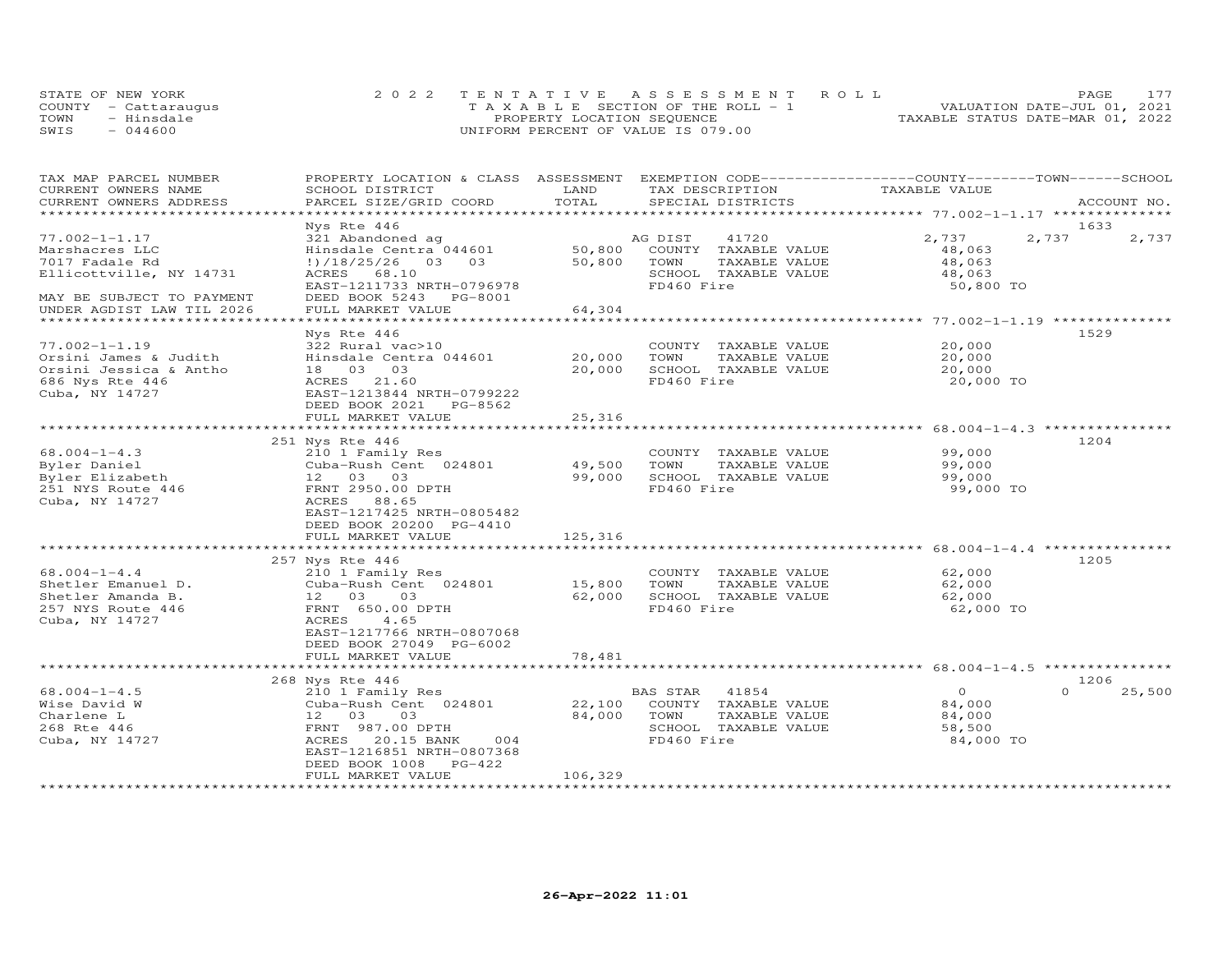|      | STATE OF NEW YORK    | 2022 TENTATIVE ASSESSMENT ROLL        | 178<br>PAGE                      |
|------|----------------------|---------------------------------------|----------------------------------|
|      | COUNTY - Cattarauqus | T A X A B L E SECTION OF THE ROLL - 1 | VALUATION DATE-JUL 01, 2021      |
| TOWN | - Hinsdale           | PROPERTY LOCATION SEQUENCE            | TAXABLE STATUS DATE-MAR 01, 2022 |
| SWIS | $-044600$            | UNIFORM PERCENT OF VALUE IS 079.00    |                                  |

| TAX MAP PARCEL NUMBER<br>CURRENT OWNERS NAME<br>CURRENT OWNERS ADDRESS | PROPERTY LOCATION & CLASS ASSESSMENT EXEMPTION CODE----------------COUNTY-------TOWN------SCHOOL<br>SCHOOL DISTRICT<br>PARCEL SIZE/GRID COORD | LAND<br>TOTAL             |                | TAX DESCRIPTION<br>SPECIAL DISTRICTS | TAXABLE VALUE                                      |          | ACCOUNT NO.    |
|------------------------------------------------------------------------|-----------------------------------------------------------------------------------------------------------------------------------------------|---------------------------|----------------|--------------------------------------|----------------------------------------------------|----------|----------------|
|                                                                        |                                                                                                                                               |                           |                |                                      |                                                    |          |                |
|                                                                        | 304 Nys Rte 446                                                                                                                               |                           |                |                                      | $\Omega$                                           |          | 1455           |
| $68.004 - 1 - 4.6$                                                     | 210 1 Family Res                                                                                                                              |                           | BAS STAR       | 41854                                |                                                    | $\Omega$ | 25,500         |
| Beatty David J                                                         | Cuba-Rush Cent 024801                                                                                                                         | 15,700                    |                | COUNTY TAXABLE VALUE                 | 72,500                                             |          |                |
| Beatty Debra A                                                         | 12 03<br>03                                                                                                                                   | 72,500                    | TOWN           | TAXABLE VALUE                        | 72,500                                             |          |                |
| 304 NYS Route 446                                                      | FRNT 590.00 DPTH                                                                                                                              |                           | FD460 Fire     | SCHOOL TAXABLE VALUE                 | 47,000                                             |          |                |
| Cuba, NY 14727                                                         | ACRES<br>4.65<br>EAST-1217062 NRTH-0806856                                                                                                    |                           |                |                                      | 72,500 TO                                          |          |                |
|                                                                        | DEED BOOK 15652 PG-9001                                                                                                                       |                           |                |                                      |                                                    |          |                |
|                                                                        | FULL MARKET VALUE<br>***********************                                                                                                  | 91,772<br>*************** |                |                                      |                                                    |          |                |
|                                                                        |                                                                                                                                               |                           |                |                                      |                                                    |          |                |
| $68.004 - 2 - 3.2$                                                     | 464 Nys Rte 446                                                                                                                               |                           |                |                                      | $\overline{O}$                                     | $\Omega$ | 1212<br>25,500 |
|                                                                        | 270 Mfg housing<br>Cuba-Rush Cent 024801                                                                                                      | 18,400                    | BAS STAR 41854 | COUNTY TAXABLE VALUE                 |                                                    |          |                |
| Jefferds Margaret R                                                    |                                                                                                                                               |                           |                |                                      | 26,400                                             |          |                |
| Jefferds Michael R                                                     | $11/12$ 03 03<br>FRNT 925.90 DPTH                                                                                                             | 26,400                    | TOWN           | TAXABLE VALUE                        | 26,400<br>900                                      |          |                |
| 464 Route 446                                                          |                                                                                                                                               |                           |                | SCHOOL TAXABLE VALUE                 |                                                    |          |                |
| Cuba, NY 14727                                                         | ACRES 11.00<br>EAST-1215871 NRTH-0803827                                                                                                      |                           | FD460 Fire     |                                      | 26,400 TO                                          |          |                |
|                                                                        | DEED BOOK 2021<br>PG-16985                                                                                                                    |                           |                |                                      |                                                    |          |                |
|                                                                        | FULL MARKET VALUE                                                                                                                             | 33,418                    |                |                                      |                                                    |          |                |
|                                                                        | ***********************                                                                                                                       | **************            |                |                                      |                                                    |          |                |
|                                                                        | 484 Nys Rte 446                                                                                                                               |                           |                |                                      |                                                    |          | 0119           |
| $68.004 - 2 - 4$                                                       | 210 1 Family Res                                                                                                                              |                           | ENH STAR       | 41834                                | $\overline{0}$                                     | $\Omega$ | 53,500         |
| Anastasia Albert                                                       | Cuba-Rush Cent 024801                                                                                                                         | 13,000                    |                | COUNTY TAXABLE VALUE                 | 53,500                                             |          |                |
| 484 Nys Rte 446                                                        | 11 03<br>03                                                                                                                                   | 53,500                    | TOWN           | TAXABLE VALUE                        | 53,500                                             |          |                |
| Cuba, NY 14727                                                         | FRNT 141.74 DPTH                                                                                                                              |                           |                | SCHOOL TAXABLE VALUE                 | $\overline{0}$                                     |          |                |
|                                                                        | ACRES<br>2,00                                                                                                                                 |                           | FD460 Fire     |                                      | 53,500 TO                                          |          |                |
|                                                                        | EAST-1215762 NRTH-0803396                                                                                                                     |                           |                |                                      |                                                    |          |                |
|                                                                        | DEED BOOK 844<br>PG-00756                                                                                                                     |                           |                |                                      |                                                    |          |                |
|                                                                        | FULL MARKET VALUE                                                                                                                             | 67,722                    |                |                                      |                                                    |          |                |
|                                                                        | *************************                                                                                                                     | *************             |                |                                      | *************************** 68.004-2-12 ********** |          |                |
|                                                                        | 487 Nys Rte 446                                                                                                                               |                           |                |                                      |                                                    |          | 0250           |
| $68.004 - 2 - 12$                                                      | 260 Seasonal res                                                                                                                              |                           |                | COUNTY TAXABLE VALUE                 | 45,000                                             |          |                |
| Roll Donald & Nancy                                                    | Cuba-Rush Cent 024801                                                                                                                         | 14,600                    | TOWN           | TAXABLE VALUE                        | 45,000                                             |          |                |
| Roll James L.                                                          | 11/12 03 03                                                                                                                                   | 45,000                    |                | SCHOOL TAXABLE VALUE                 | 45,000                                             |          |                |
| 5557 Howe Hill Road                                                    | FRNT 1310.00 DPTH                                                                                                                             |                           | FD460 Fire     |                                      | 45,000 TO                                          |          |                |
| Great Valley, NY 14741                                                 | ACRES<br>25.30                                                                                                                                |                           |                |                                      |                                                    |          |                |
|                                                                        | EAST-1216711 NRTH-0803661                                                                                                                     |                           |                |                                      |                                                    |          |                |
|                                                                        | DEED BOOK 2021 PG-10632                                                                                                                       |                           |                |                                      |                                                    |          |                |
|                                                                        | FULL MARKET VALUE                                                                                                                             | 56,962                    |                |                                      |                                                    |          |                |
|                                                                        |                                                                                                                                               |                           |                |                                      |                                                    |          |                |
|                                                                        | 497 Nys Rte 446                                                                                                                               |                           |                |                                      |                                                    |          | 1580           |
| $68.004 - 2 - 11.1$                                                    | 210 1 Family Res                                                                                                                              |                           | BAS STAR       | 41854                                | $\overline{0}$                                     | $\Omega$ | 25,500         |
| Gross Mark A                                                           | Cuba-Rush Cent 024801                                                                                                                         | 12,600                    |                | COUNTY TAXABLE VALUE                 | 83,000                                             |          |                |
| Gross Rhonda K                                                         | 11 03<br>03                                                                                                                                   | 83,000                    | TOWN           | TAXABLE VALUE                        | 83,000                                             |          |                |
| 497 Nys Rte 446                                                        | FRNT 100.00 DPTH                                                                                                                              |                           |                | SCHOOL TAXABLE VALUE                 | 57,500                                             |          |                |
| Cuba, NY 14727                                                         | ACRES<br>1.62                                                                                                                                 |                           | FD460 Fire     |                                      | 83,000 TO                                          |          |                |
|                                                                        | EAST-1216050 NRTH-0802760                                                                                                                     |                           |                |                                      |                                                    |          |                |
|                                                                        | DEED BOOK 00961 PG-00659                                                                                                                      |                           |                |                                      |                                                    |          |                |
|                                                                        | FULL MARKET VALUE                                                                                                                             | 105,063                   |                |                                      |                                                    |          |                |
|                                                                        |                                                                                                                                               |                           |                |                                      |                                                    |          |                |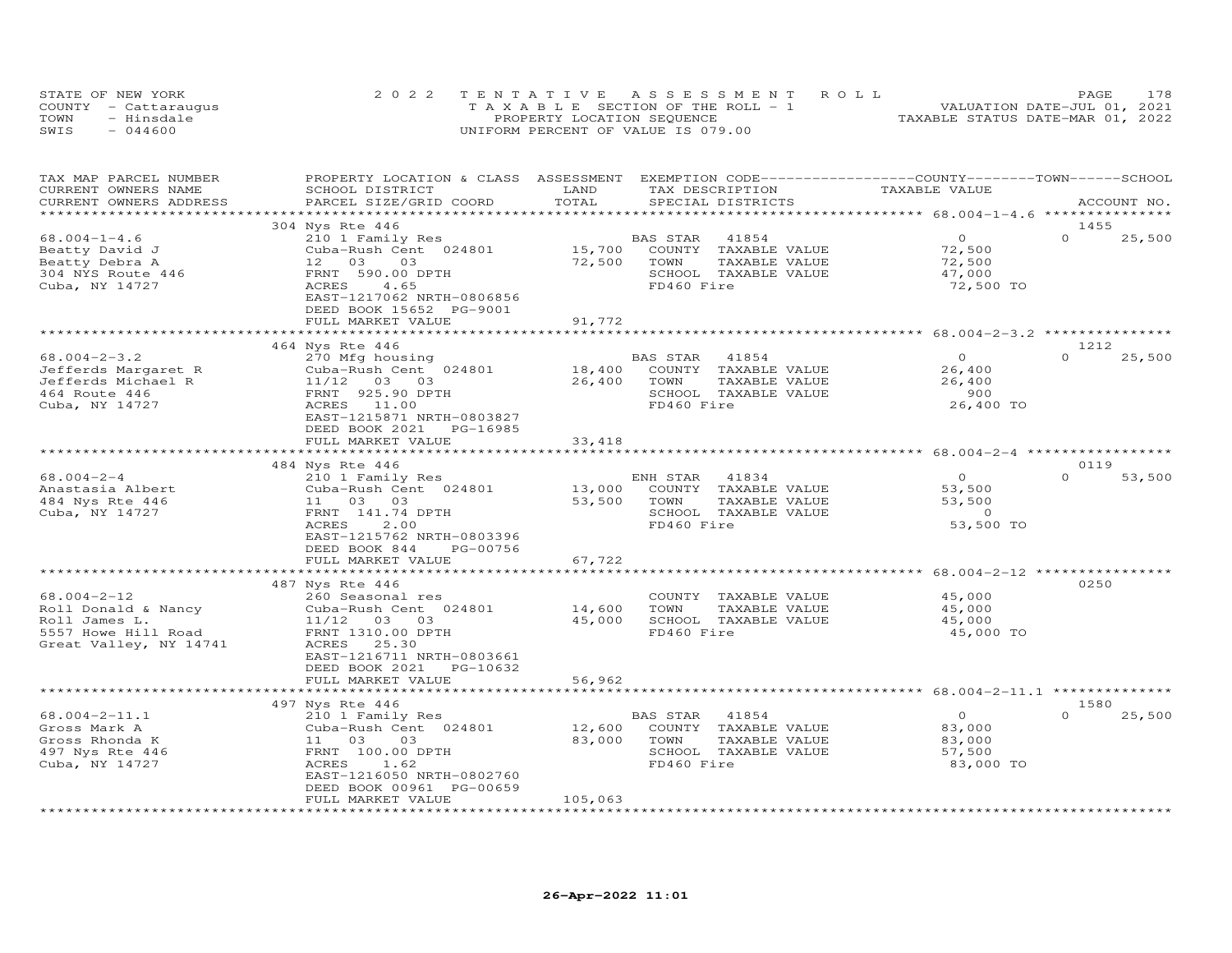|      | STATE OF NEW YORK    | 2022 TENTATIVE ASSESSMENT ROLL        | 179<br>PAGE.                     |
|------|----------------------|---------------------------------------|----------------------------------|
|      | COUNTY - Cattaraugus | T A X A B L E SECTION OF THE ROLL - 1 | VALUATION DATE-JUL 01, 2021      |
| TOWN | - Hinsdale           | PROPERTY LOCATION SEQUENCE            | TAXABLE STATUS DATE-MAR 01, 2022 |
| SWIS | $-044600$            | UNIFORM PERCENT OF VALUE IS 079.00    |                                  |

| TAX MAP PARCEL NUMBER    | PROPERTY LOCATION & CLASS ASSESSMENT                  |               | EXEMPTION CODE-----------------COUNTY-------TOWN-----SCHOOL |                                                       |                    |
|--------------------------|-------------------------------------------------------|---------------|-------------------------------------------------------------|-------------------------------------------------------|--------------------|
| CURRENT OWNERS NAME      | SCHOOL DISTRICT                                       | LAND          | TAX DESCRIPTION                                             | TAXABLE VALUE                                         |                    |
| CURRENT OWNERS ADDRESS   | PARCEL SIZE/GRID COORD                                | TOTAL         | SPECIAL DISTRICTS                                           |                                                       | ACCOUNT NO.        |
|                          |                                                       |               |                                                             |                                                       |                    |
|                          | 504 Nys Rte 446                                       |               |                                                             |                                                       | 0120<br>$\Omega$   |
| $68.004 - 2 - 5$         | 210 1 Family Res                                      |               | BAS STAR<br>41854                                           | $\circ$                                               | 25,500             |
| Michalski Martin A Jr    | Cuba-Rush Cent 024801                                 | 15,000        | COUNTY TAXABLE VALUE                                        | 70,500                                                |                    |
| Michalski Dennelle T     | 11 03 03                                              | 70,500        | TOWN<br>TAXABLE VALUE                                       | 70,500                                                |                    |
| 504 Nys Rte 446          | Life Use - Dennis                                     |               | SCHOOL TAXABLE VALUE                                        | 45,000                                                |                    |
| Cuba, NY 14727           | FRNT 181.55 DPTH 255.06                               |               | FD460 Fire                                                  | 70,500 TO                                             |                    |
|                          | EAST-1215877 NRTH-0803178<br>DEED BOOK 1021<br>PG-952 |               |                                                             |                                                       |                    |
|                          | FULL MARKET VALUE                                     | 89,241        |                                                             |                                                       |                    |
|                          | **********************                                | *********     |                                                             | ********************** 68.004-2-3.4 **********        |                    |
|                          | 506 Nys Rte 446                                       |               |                                                             |                                                       | 1243               |
| $68.004 - 2 - 3.4$       | 270 Mfg housing                                       |               | BAS STAR<br>41854                                           | $\Omega$                                              | $\Omega$<br>25,500 |
| Baldwin Donald           | Cuba-Rush Cent 024801                                 | 22,400        | COUNTY TAXABLE VALUE                                        | 28,000                                                |                    |
| Baldwin Jennifer L       | 11 03<br>03                                           | 28,000        | TOWN<br>TAXABLE VALUE                                       | 28,000                                                |                    |
| 506 Nys Rte 446          | FRNT 300.00 DPTH 234.24                               |               | SCHOOL TAXABLE VALUE                                        | 2,500                                                 |                    |
| Cuba, NY 14727           | EAST-1215801 NRTH-0802995                             |               | FD460 Fire                                                  | 28,000 TO                                             |                    |
|                          | DEED BOOK 00936 PG-01178                              |               |                                                             |                                                       |                    |
|                          | FULL MARKET VALUE                                     | 35,443        |                                                             |                                                       |                    |
|                          |                                                       | ************* |                                                             | *********************** 68.004-2-11.2 *************** |                    |
|                          | 506 Nys Rte 446                                       |               |                                                             |                                                       | 1148               |
| $68.004 - 2 - 11.2$      | 270 Mfg housing                                       |               | COUNTY TAXABLE VALUE                                        | 19,200                                                |                    |
| Piganelli Brenda         | Cuba-Rush Cent 024801                                 | 12,200        | TAXABLE VALUE<br>TOWN                                       | 19,200                                                |                    |
| 4116 Chishalm Trail      | 11 03 03                                              | 19,200        | SCHOOL TAXABLE VALUE                                        | 19,200                                                |                    |
| Crowley, TX 76036        | Ff 285.00                                             |               | FD460 Fire                                                  | 19,200 TO                                             |                    |
|                          | ACRES<br>1.24                                         |               |                                                             |                                                       |                    |
|                          | EAST-1215912 NRTH-0802624                             |               |                                                             |                                                       |                    |
|                          | DEED BOOK 1013<br>$PG-81$                             |               |                                                             |                                                       |                    |
|                          | FULL MARKET VALUE                                     | 24,304        |                                                             |                                                       |                    |
|                          | ********************                                  |               |                                                             | ********** 68.004-2-3.1 ***                           |                    |
|                          | 569 Nys Rte 446                                       |               |                                                             |                                                       | 0881               |
| $68.004 - 2 - 3.1$       | 270 Mfg housing                                       |               | COUNTY TAXABLE VALUE                                        | 51,300                                                |                    |
| Smith Tyler              | Cuba-Rush Cent 024801                                 | 34,100        | TOWN<br>TAXABLE VALUE                                       | 51,300                                                |                    |
| 169 Dundee Street        | 11 03 03                                              | 51,300        | SCHOOL TAXABLE VALUE                                        | 51,300                                                |                    |
| Buffalo, NY 14727        | FRNT 1330.00 DPTH                                     |               | FD460 Fire                                                  | 51,300 TO                                             |                    |
|                          | ACRES 53.00                                           |               |                                                             |                                                       |                    |
|                          | EAST-1216142 NRTH-0802015                             |               |                                                             |                                                       |                    |
|                          | DEED BOOK 2020<br>PG-12204                            |               |                                                             |                                                       |                    |
|                          | FULL MARKET VALUE                                     | 64,937        |                                                             |                                                       |                    |
|                          |                                                       |               |                                                             |                                                       |                    |
|                          | 622 Nys Rte 446                                       |               |                                                             |                                                       | 1242               |
| $68.004 - 2 - 3.3$       | 210 1 Family Res                                      |               | CW 15 VET/ 41161                                            | 10,200                                                | 10,200<br>$\circ$  |
| Flicker Edward J Jr      | Cuba-Rush Cent 024801                                 |               | 22,400 BAS STAR 41854                                       | $\Omega$                                              | 25,500<br>$\Omega$ |
| Flicker Kimberly A       | 11/19 03 03                                           | 79,500        | COUNTY TAXABLE VALUE                                        | 69,300                                                |                    |
| 622 Rte 446              | FRNT 1446.27 DPTH                                     |               | TOWN<br>TAXABLE VALUE                                       | 69,300                                                |                    |
| Cuba, NY 14727           | ACRES<br>21,00                                        |               | SCHOOL TAXABLE VALUE                                        | 54,000                                                |                    |
|                          | EAST-1215284 NRTH-0802306                             |               | FD460 Fire                                                  | 79,500 TO                                             |                    |
|                          | DEED BOOK 861<br>PG-00304                             |               |                                                             |                                                       |                    |
|                          | FULL MARKET VALUE                                     | 100,633       |                                                             |                                                       |                    |
| ************************ |                                                       |               |                                                             |                                                       |                    |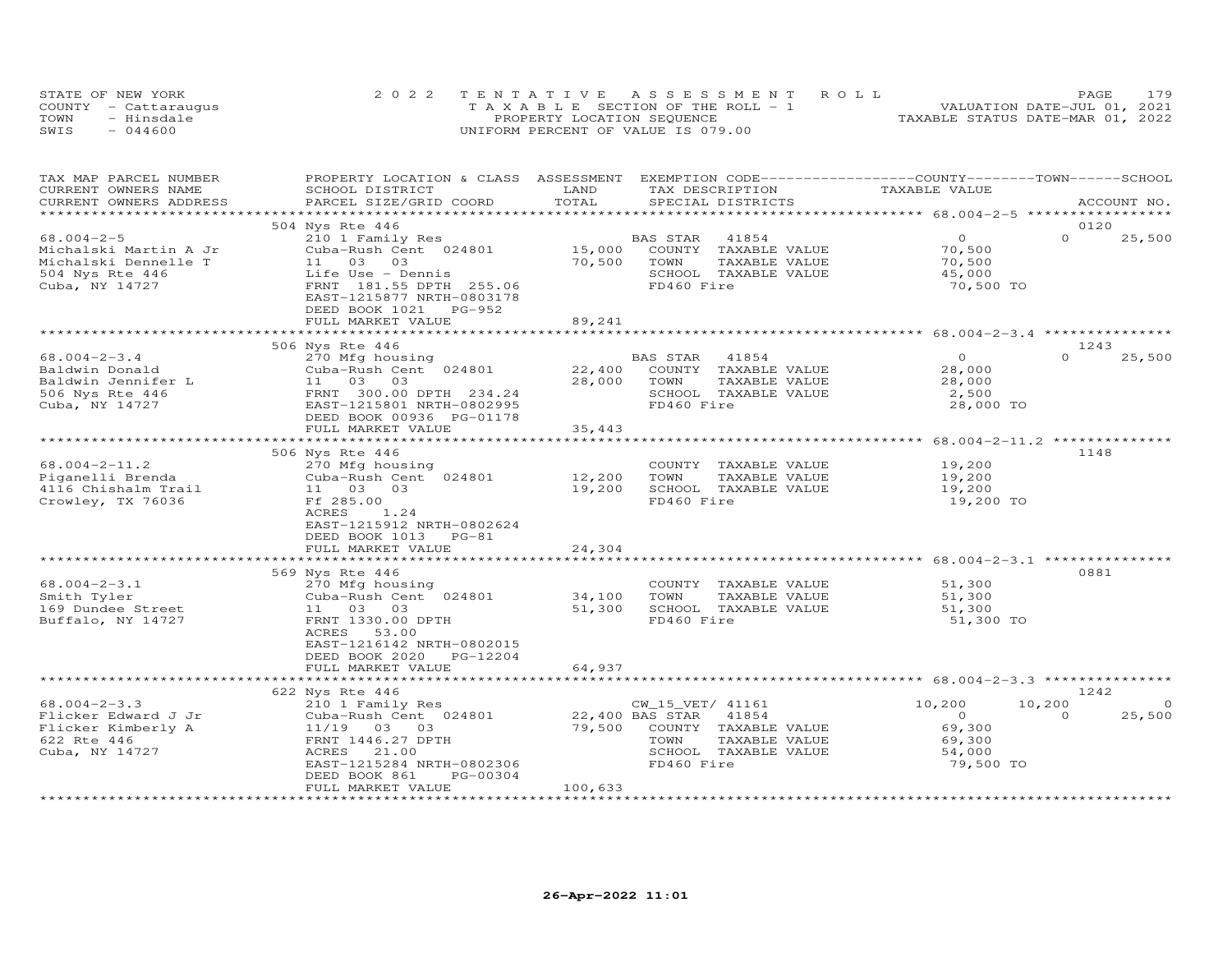|      | STATE OF NEW YORK    | 2022 TENTATIVE ASSESSMENT ROLL        | 180<br>PAGE                      |
|------|----------------------|---------------------------------------|----------------------------------|
|      | COUNTY - Cattaraugus | T A X A B L E SECTION OF THE ROLL - 1 | VALUATION DATE-JUL 01, 2021      |
| TOWN | - Hinsdale           | PROPERTY LOCATION SEQUENCE            | TAXABLE STATUS DATE-MAR 01, 2022 |
| SWIS | $-044600$            | UNIFORM PERCENT OF VALUE IS 079.00    |                                  |

| TAX MAP PARCEL NUMBER                                | PROPERTY LOCATION & CLASS ASSESSMENT EXEMPTION CODE----------------COUNTY-------TOWN------SCHOOL |                              |                       |                                                   |          |             |
|------------------------------------------------------|--------------------------------------------------------------------------------------------------|------------------------------|-----------------------|---------------------------------------------------|----------|-------------|
| CURRENT OWNERS NAME                                  | SCHOOL DISTRICT                                                                                  | LAND                         | TAX DESCRIPTION       | TAXABLE VALUE                                     |          |             |
| CURRENT OWNERS ADDRESS                               | PARCEL SIZE/GRID COORD                                                                           | TOTAL<br>******************* | SPECIAL DISTRICTS     |                                                   |          | ACCOUNT NO. |
|                                                      |                                                                                                  |                              |                       | ******************* 68.004-2-10 ***************** |          |             |
|                                                      | 625 Nys Rte 446                                                                                  |                              |                       |                                                   | 0453     |             |
| $68.004 - 2 - 10$                                    | 210 1 Family Res                                                                                 |                              | ENH STAR<br>41834     | $\Omega$                                          | $\Omega$ | 61,000      |
| Charles R. Richardson and Bern Cuba-Rush Cent 024801 |                                                                                                  | 13,200                       | COUNTY TAXABLE VALUE  | 61,000                                            |          |             |
| B.C. Richardson Trust dat Febr 11                    | 03<br>03                                                                                         | 61,000                       | TOWN<br>TAXABLE VALUE | 61,000                                            |          |             |
| 625 Route 446                                        | Ff 430.00                                                                                        |                              | SCHOOL TAXABLE VALUE  | $\overline{0}$                                    |          |             |
| Cuba, NY 14727                                       | ACRES<br>2.16                                                                                    |                              | FD460 Fire            | 61,000 TO                                         |          |             |
|                                                      | EAST-1215150 NRTH-0801150                                                                        |                              |                       |                                                   |          |             |
|                                                      | DEED BOOK 29164 PG-2002                                                                          |                              |                       |                                                   |          |             |
|                                                      | FULL MARKET VALUE                                                                                | 77,215                       |                       |                                                   |          |             |
|                                                      | 639 Nys Rte 446                                                                                  |                              |                       |                                                   | 0100     |             |
| $68.004 - 2 - 7$                                     | 280 Res Multiple                                                                                 |                              | ENH STAR 41834        | $\Omega$                                          | $\Omega$ | 58,000      |
| Brown Clara                                          | Hinsdale Centra 044601 15,400 B STAR MH 41864                                                    |                              |                       | $\Omega$                                          | $\Omega$ | $\Omega$    |
| 639 Rte. 446                                         | 19 03<br>03                                                                                      | 58,000                       | COUNTY TAXABLE VALUE  | 58,000                                            |          |             |
| Cuba, NY 14727                                       | 4.65<br>ACRES                                                                                    |                              | TOWN<br>TAXABLE VALUE | 58,000                                            |          |             |
|                                                      | EAST-1214796 NRTH-0800521                                                                        |                              | SCHOOL TAXABLE VALUE  | $\overline{0}$                                    |          |             |
|                                                      | DEED BOOK 22076 PG-4002                                                                          |                              | FD460 Fire            | 58,000 TO                                         |          |             |
|                                                      | FULL MARKET VALUE                                                                                | 73,418                       |                       |                                                   |          |             |
|                                                      | ***********************                                                                          |                              |                       |                                                   |          |             |
|                                                      | 686 Nys Rte 446                                                                                  |                              |                       |                                                   | 1529     |             |
| $77.002 - 1 - 1.12$                                  | 210 1 Family Res                                                                                 |                              | VET WAR CT 41121      | 10,200                                            | 10,200   | $\Omega$    |
| Orsini James R                                       | Hinsdale Centra 044601                                                                           | 23,000 ENH STAR              | 41834                 | $\overline{O}$                                    | $\Omega$ | 63,670      |
| Orsini Judith A                                      | 18 03 03                                                                                         | 70,000                       | COUNTY TAXABLE VALUE  | 59,800                                            |          |             |
| 686 Rte 446                                          | ACRES 24.60                                                                                      |                              | TOWN<br>TAXABLE VALUE | 59,800                                            |          |             |
| Cuba, NY 14727                                       | EAST-1213588 NRTH-0798585                                                                        |                              | SCHOOL TAXABLE VALUE  | 6,330                                             |          |             |
|                                                      | DEED BOOK 00985 PG-00533                                                                         |                              | FD460 Fire            | 70,000 TO                                         |          |             |
|                                                      | FULL MARKET VALUE                                                                                | 88,608                       |                       |                                                   |          |             |
|                                                      |                                                                                                  | ***************              |                       | ******************* 77.002-1-1.20 **************  |          |             |
|                                                      | 686 Nys Rte 446                                                                                  |                              |                       |                                                   | 1529     |             |
| $77.002 - 1 - 1.20$                                  | 314 Rural vac<10                                                                                 |                              | COUNTY TAXABLE VALUE  | 12,000                                            |          |             |
| Orsini James R                                       | Hinsdale Centra 044601                                                                           | 12,000                       | TAXABLE VALUE<br>TOWN | 12,000                                            |          |             |
| Orsini Judith A                                      | 18 03<br>03                                                                                      | 12,000                       | SCHOOL TAXABLE VALUE  | 12,000                                            |          |             |
| 686 NYS Route 446                                    | ACRES<br>4.65                                                                                    |                              | FD460 Fire            | 12,000 TO                                         |          |             |
| Cuba, NY 14727                                       | EAST-1213867 NRTH-0799968                                                                        |                              |                       |                                                   |          |             |
|                                                      | DEED BOOK 20210 PG-8662                                                                          |                              |                       |                                                   |          |             |
|                                                      | FULL MARKET VALUE                                                                                | 15,190                       |                       |                                                   |          |             |
|                                                      |                                                                                                  |                              |                       | *********** 77.002-1-1.4 ***                      |          |             |
|                                                      | 770 Nys Rte 446                                                                                  |                              |                       |                                                   | 1475     |             |
| $77.002 - 1 - 1.4$                                   | 210 1 Family Res                                                                                 |                              | 41854<br>BAS STAR     | $\Omega$                                          | $\Omega$ | 25,500      |
| Wielkie Rolita A                                     | Hinsdale Centra 044601                                                                           | 15,700                       | COUNTY TAXABLE VALUE  | 70,000                                            |          |             |
| 770 Rte 446                                          | 18 03<br>03                                                                                      | 70,000                       | TOWN<br>TAXABLE VALUE | 70,000                                            |          |             |
| Cuba, NY 14727                                       | FRNT 484.00 DPTH                                                                                 |                              | SCHOOL TAXABLE VALUE  | 44,500                                            |          |             |
|                                                      | 4.65<br>ACRES                                                                                    |                              | FD460 Fire            | 70,000 TO                                         |          |             |
|                                                      | EAST-1212893 NRTH-0798869                                                                        |                              |                       |                                                   |          |             |
|                                                      | DEED BOOK 00981 PG-00221                                                                         |                              |                       |                                                   |          |             |
|                                                      | FULL MARKET VALUE                                                                                | 88,608                       |                       |                                                   |          |             |
|                                                      |                                                                                                  |                              |                       |                                                   |          |             |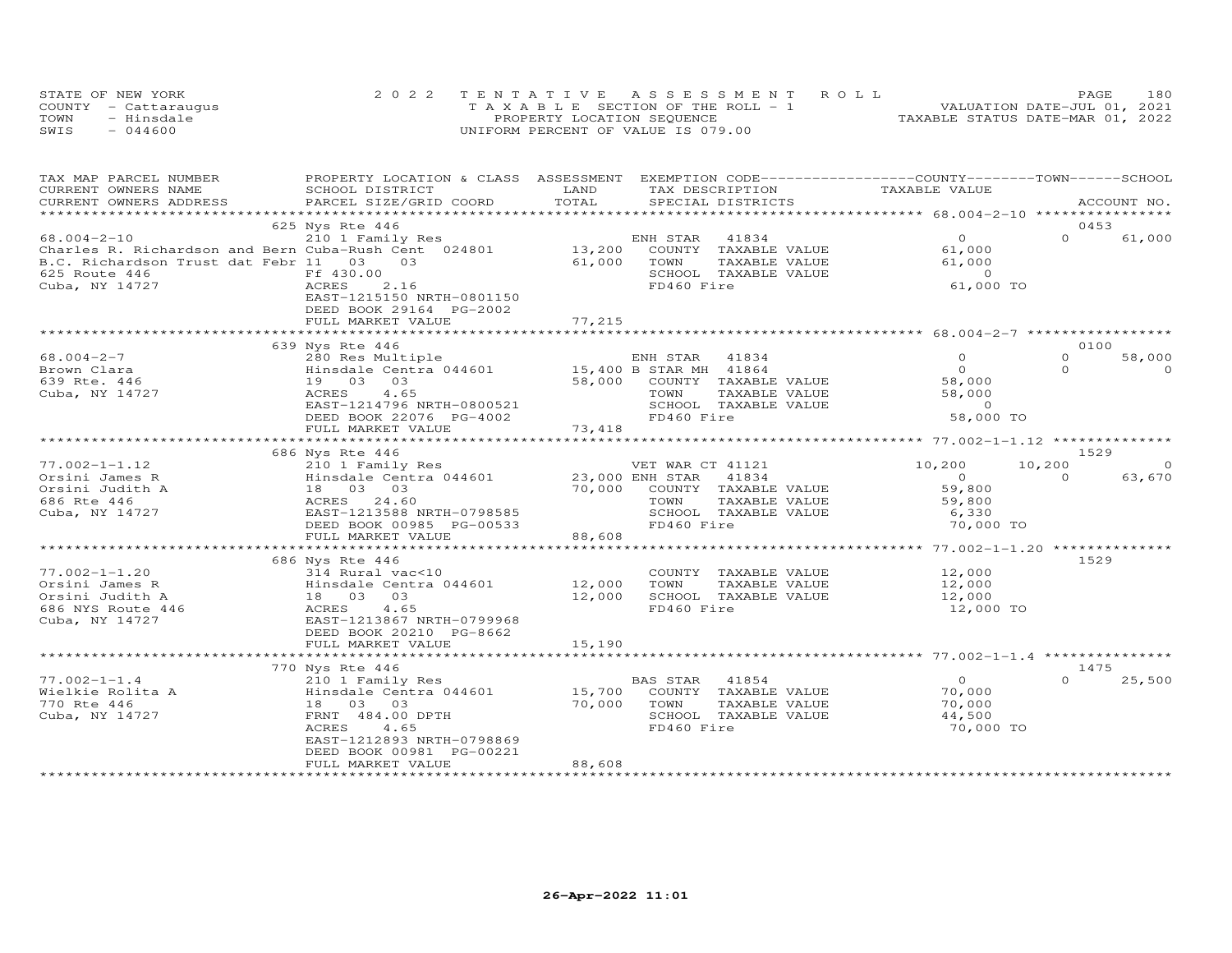| STATE OF NEW YORK    | 2022 TENTATIVE ASSESSMENT ROLL           | PAGE.                            | 181 |
|----------------------|------------------------------------------|----------------------------------|-----|
| COUNTY - Cattaraugus | $T A X A B I E$ SECTION OF THE ROLL $-1$ | VALUATION DATE-JUL 01, 2021      |     |
| - Hinsdale<br>TOWN   | PROPERTY LOCATION SEQUENCE               | TAXABLE STATUS DATE-MAR 01, 2022 |     |
| $-044600$<br>SWIS    | UNIFORM PERCENT OF VALUE IS 079.00       |                                  |     |

| TAX MAP PARCEL NUMBER<br>CURRENT OWNERS NAME      | PROPERTY LOCATION & CLASS ASSESSMENT<br>SCHOOL DISTRICT | LAND                | EXEMPTION CODE-----------------COUNTY-------TOWN------SCHOOL<br>TAX DESCRIPTION | TAXABLE VALUE       |                                          |
|---------------------------------------------------|---------------------------------------------------------|---------------------|---------------------------------------------------------------------------------|---------------------|------------------------------------------|
| CURRENT OWNERS ADDRESS<br>*********************** | PARCEL SIZE/GRID COORD<br>***************************** | TOTAL               | SPECIAL DISTRICTS                                                               |                     | ACCOUNT NO.                              |
|                                                   | 779 Nys Rte 446                                         |                     |                                                                                 |                     | 1530                                     |
| $77.002 - 1 - 1.13$                               | 210 1 Family Res                                        |                     | COUNTY TAXABLE VALUE                                                            | 70,000              |                                          |
| Comstock John J                                   | Hinsdale Centra 044601                                  | 17,900              | TOWN<br>TAXABLE VALUE                                                           | 70,000              |                                          |
| 779 Route 446                                     | 18 03<br>03                                             | 70,000              | SCHOOL TAXABLE VALUE                                                            | 70,000              |                                          |
| Hinsdale, NY 14743                                | Ff 403.00                                               |                     | FD460 Fire                                                                      | 70,000 TO           |                                          |
|                                                   | ACRES<br>9.70 BANK<br>004<br>EAST-1213195 NRTH-0798041  |                     |                                                                                 |                     |                                          |
|                                                   | DEED BOOK 2020 PG-12039                                 |                     |                                                                                 |                     |                                          |
|                                                   | FULL MARKET VALUE                                       | 88,608              |                                                                                 |                     |                                          |
|                                                   |                                                         | * * * * * * * * * * |                                                                                 |                     |                                          |
|                                                   | 786 Nys Rte 446                                         |                     |                                                                                 |                     | 1477                                     |
| $77.002 - 1 - 1.5$                                | 210 1 Family Res                                        |                     | COUNTY TAXABLE VALUE                                                            | 84,000              |                                          |
| AMSLER DAVID C.                                   | Hinsdale Centra 044601                                  | 15,700              | TOWN<br>TAXABLE VALUE                                                           | 84,000              |                                          |
| AMSLER EVELYN A.<br>786 NYS ROUTE 446             | 18  03  03<br>Ff 441.00                                 | 84,000              | SCHOOL TAXABLE VALUE<br>FD460 Fire                                              | 84,000<br>84,000 TO |                                          |
| Cuba, NY 14727                                    | ACRES<br>4.70                                           |                     |                                                                                 |                     |                                          |
|                                                   | EAST-1212563 NRTH-0798529                               |                     |                                                                                 |                     |                                          |
|                                                   | DEED BOOK 29472 PG-8001                                 |                     |                                                                                 |                     |                                          |
|                                                   | FULL MARKET VALUE                                       | 106,329             |                                                                                 |                     |                                          |
|                                                   | ************************                                |                     |                                                                                 |                     |                                          |
|                                                   | 797 Nys Rte 446                                         |                     |                                                                                 |                     | 1554                                     |
| $77.002 - 1 - 1.16$<br>Giberson Darcy R           | 210 1 Family Res<br>Hinsdale Centra 044601              |                     | VET WAR CT 41121<br>VET WAR CT 41121<br>18,500 BAS STAR 41854                   | 10,200<br>$\circ$   | 10,200<br>$\Omega$<br>25,500<br>$\Omega$ |
| 797 NYS Rte. 446                                  | 18 03 03                                                | 82,000              | COUNTY TAXABLE VALUE                                                            | 71,800              |                                          |
| Cuba, NY 14727                                    | ACRES 11.35                                             |                     | TOWN<br>TAXABLE VALUE                                                           | 71,800              |                                          |
|                                                   | EAST-1212906 NRTH-0797741                               |                     | SCHOOL TAXABLE VALUE                                                            | 56,500              |                                          |
|                                                   | DEED BOOK 20346 PG-6001                                 |                     | FD460 Fire                                                                      | 82,000 TO           |                                          |
|                                                   | FULL MARKET VALUE                                       | 103,797             |                                                                                 |                     |                                          |
|                                                   |                                                         |                     |                                                                                 |                     | 1479                                     |
| $77.002 - 1 - 1.6$                                | 798 Nys Rte 446<br>210 1 Family Res                     |                     | 41854<br>BAS STAR                                                               | $\overline{0}$      | $\Omega$<br>25,500                       |
| DeGroff Norman E Jr                               | Hinsdale Centra 044601                                  | 14,600              | COUNTY TAXABLE VALUE                                                            | 55,000              |                                          |
| 798 NYS Route 446                                 | 18  03  03                                              | 55,000              | TOWN<br>TAXABLE VALUE                                                           | 55,000              |                                          |
| Cuba, NY 14727                                    | FRNT 460.00 DPTH                                        |                     | SCHOOL TAXABLE VALUE                                                            | 29,500              |                                          |
|                                                   | ACRES<br>3.60 BANK<br>032                               |                     | FD460 Fire                                                                      | 55,000 TO           |                                          |
|                                                   | EAST-1212322 NRTH-0798189                               |                     |                                                                                 |                     |                                          |
|                                                   | DEED BOOK 21401 PG-3002<br>FULL MARKET VALUE            | 69,620              |                                                                                 |                     |                                          |
|                                                   |                                                         |                     |                                                                                 |                     |                                          |
|                                                   | 815 Nys Rte 446                                         |                     |                                                                                 |                     | 1518                                     |
| $77.002 - 1 - 1.11$                               | 210 1 Family Res                                        |                     | COUNTY<br>TAXABLE VALUE                                                         | 125,000             |                                          |
| Shumaker Justin L                                 | Hinsdale Centra 044601                                  | 15,800              | TOWN<br>TAXABLE VALUE                                                           | 125,000             |                                          |
| Shumaker Laura E                                  | 18  03  03                                              | 125,000             | SCHOOL TAXABLE VALUE                                                            | 125,000             |                                          |
| 815 Rte 446                                       | Ff 330.00                                               |                     | FD460 Fire                                                                      | 125,000 TO          |                                          |
| Cuba, NY 14727                                    | ACRES<br>4.75 BANK<br>004                               |                     |                                                                                 |                     |                                          |
|                                                   | EAST-1212500 NRTH-0797588<br>DEED BOOK 26158 PG-4002    |                     |                                                                                 |                     |                                          |
|                                                   | FULL MARKET VALUE                                       | 158,228             |                                                                                 |                     |                                          |
|                                                   |                                                         |                     |                                                                                 |                     |                                          |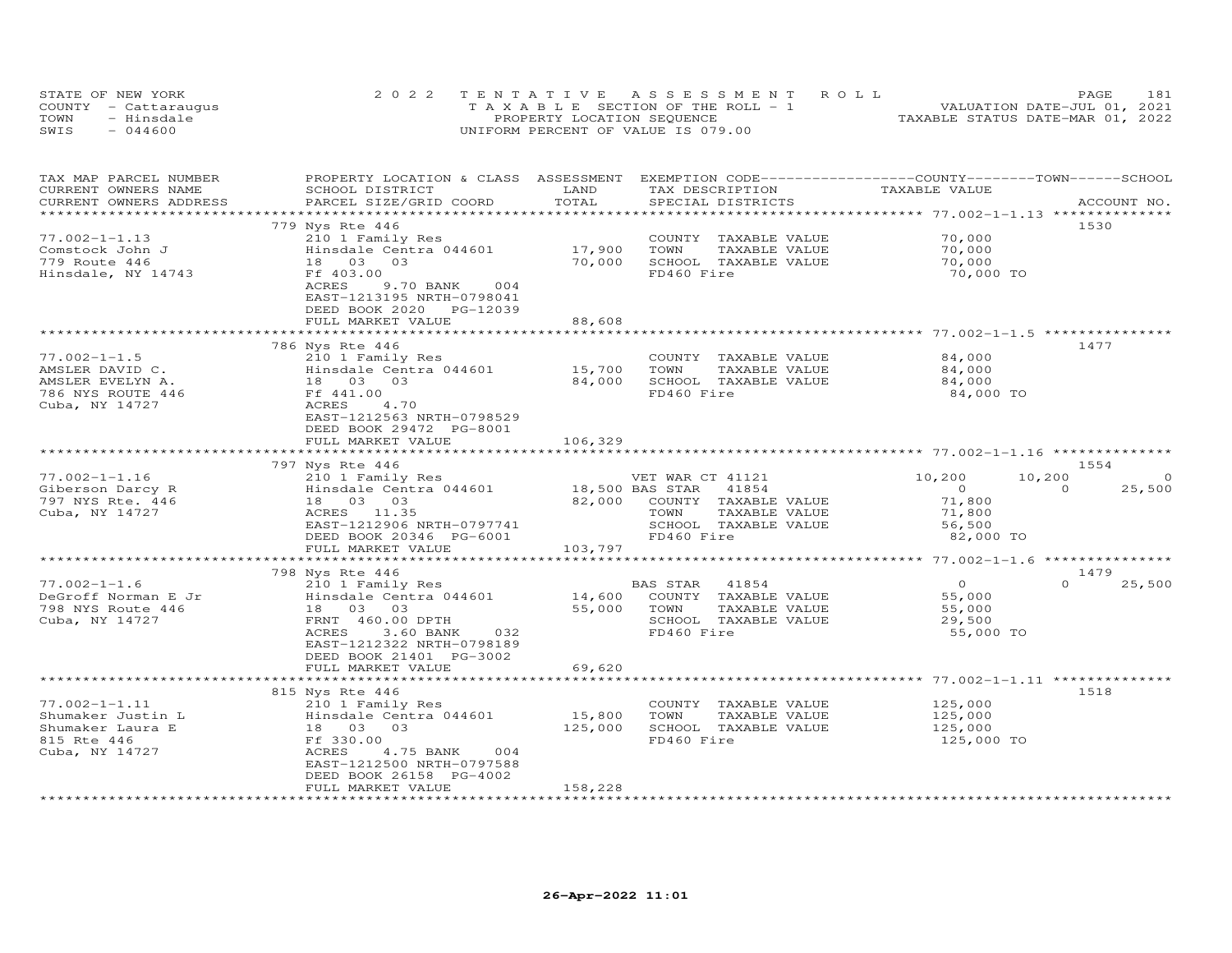|      | STATE OF NEW YORK    | 2022 TENTATIVE ASSESSMENT ROLL                 | PAGE.                            | 182 |
|------|----------------------|------------------------------------------------|----------------------------------|-----|
|      | COUNTY - Cattaraugus | $T A X A B I F S E C T T ON OF THE RO I I - 1$ | VALUATION DATE-JUL 01, 2021      |     |
| TOWN | - Hinsdale           | PROPERTY LOCATION SEQUENCE                     | TAXABLE STATUS DATE-MAR 01, 2022 |     |
| SWIS | $-044600$            | UNIFORM PERCENT OF VALUE IS 079.00             |                                  |     |

| TAX MAP PARCEL NUMBER<br>CURRENT OWNERS NAME                                                       | PROPERTY LOCATION & CLASS ASSESSMENT EXEMPTION CODE----------------COUNTY-------TOWN------SCHOOL<br>SCHOOL DISTRICT                                                                                | LAND                         | TAX DESCRIPTION                                                                                          | TAXABLE VALUE                                             |                    |
|----------------------------------------------------------------------------------------------------|----------------------------------------------------------------------------------------------------------------------------------------------------------------------------------------------------|------------------------------|----------------------------------------------------------------------------------------------------------|-----------------------------------------------------------|--------------------|
| CURRENT OWNERS ADDRESS<br>********************                                                     | PARCEL SIZE/GRID COORD                                                                                                                                                                             | TOTAL                        | SPECIAL DISTRICTS                                                                                        |                                                           | ACCOUNT NO.        |
|                                                                                                    | 830 Nys Rte 446                                                                                                                                                                                    |                              |                                                                                                          |                                                           | 1505               |
| $77.002 - 1 - 1.9$<br>Cellini Alva V<br>830 Nys Rte 446<br>Cuba, NY 14727                          | 210 1 Family Res<br>Hinsdale Centra 044601<br>18  03  03<br>Ff 550.00<br>5.65<br>ACRES<br>EAST-1212010 NRTH-0798082<br>DEED BOOK 00972 PG-00801                                                    | 16,300<br>112,000            | BAS STAR<br>41854<br>COUNTY TAXABLE VALUE<br>TOWN<br>TAXABLE VALUE<br>SCHOOL TAXABLE VALUE<br>FD460 Fire | $\circ$<br>112,000<br>112,000<br>86,500<br>112,000 TO     | $\Omega$<br>25,500 |
|                                                                                                    | FULL MARKET VALUE                                                                                                                                                                                  | 141,772                      |                                                                                                          |                                                           |                    |
|                                                                                                    | 850 Nys Rte 446                                                                                                                                                                                    |                              |                                                                                                          |                                                           | 1531               |
| $77.002 - 1 - 1.14$<br>Linderman Gerald A<br>Linderman Sandra L<br>850 Route 446<br>Cuba, NY 14727 | 210 1 Family Res<br>Hinsdale Centra 044601<br>03<br>18/25/26<br>03<br>3.85<br>ACRES<br>EAST-1211714 NRTH-0797879<br>DEED BOOK 12931 PG-2001                                                        | 14,400<br>110,000            | COUNTY TAXABLE VALUE<br>TOWN<br>TAXABLE VALUE<br>SCHOOL TAXABLE VALUE<br>FD460 Fire                      | 110,000<br>110,000<br>110,000<br>110,000 TO               |                    |
|                                                                                                    | FULL MARKET VALUE                                                                                                                                                                                  | 139,241                      |                                                                                                          |                                                           |                    |
| $77.002 - 1 - 1.10$<br>Perese Kerime L.<br>868 Rte 446<br>Cuba, NY 14727                           | 868 Nys Rte 446<br>210 1 Family Res<br>Hinsdale Centra 044601<br>18  03  03<br>Ff 600.00<br>7.15 BANK<br>ACRES<br>026<br>EAST-1211338 NRTH-0797674<br>DEED BOOK 28433 PG-9003<br>FULL MARKET VALUE | 16,900<br>100,000<br>126,582 | COUNTY TAXABLE VALUE<br>TOWN<br>TAXABLE VALUE<br>SCHOOL TAXABLE VALUE<br>FD460 Fire                      | 100,000<br>100,000<br>100,000<br>100,000 TO               | 1506               |
|                                                                                                    | 897 Nys Rte 446                                                                                                                                                                                    |                              |                                                                                                          |                                                           | 1495               |
| $77.001 - 1 - 23.26$<br>Keim Michael J<br>Keim Julie A<br>897 Rte 446<br>Cuba, NY 14727            | 210 1 Family Res<br>Hinsdale Centra 044601<br>23 03 03<br>FRNT 280.00 DPTH<br>ACRES<br>3.60 BANK<br>005<br>EAST-1210920 NRTH-0796801<br>DEED BOOK 00969 PG-00539                                   | 14,600<br>90,000             | ENH STAR<br>41834<br>COUNTY TAXABLE VALUE<br>TOWN<br>TAXABLE VALUE<br>SCHOOL TAXABLE VALUE<br>FD460 Fire | $\overline{O}$<br>90,000<br>90,000<br>26,330<br>90,000 TO | $\Omega$<br>63,670 |
|                                                                                                    | FULL MARKET VALUE                                                                                                                                                                                  | 113,924                      |                                                                                                          |                                                           |                    |
| $77.001 - 1 - 23.23$                                                                               | 900 Nys Rte 446<br>210 1 Family Res                                                                                                                                                                |                              | COUNTY TAXABLE VALUE                                                                                     | 110,000                                                   | 1458               |
| Woodarek Nick<br>900 Nys Rte 446<br>Hinsdale, NY 14743                                             | Hinsdale Centra 044601<br>26 03 03<br>Ff 230.00<br>ACRES<br>1.20<br>EAST-1210697 NRTH-0797161<br>DEED BOOK 23494 PG-2001                                                                           | 12,200<br>110,000            | TOWN<br>TAXABLE VALUE<br>SCHOOL TAXABLE VALUE<br>FD460 Fire                                              | 110,000<br>110,000<br>110,000 TO                          |                    |
| **********************                                                                             | FULL MARKET VALUE                                                                                                                                                                                  | 139,241                      |                                                                                                          |                                                           |                    |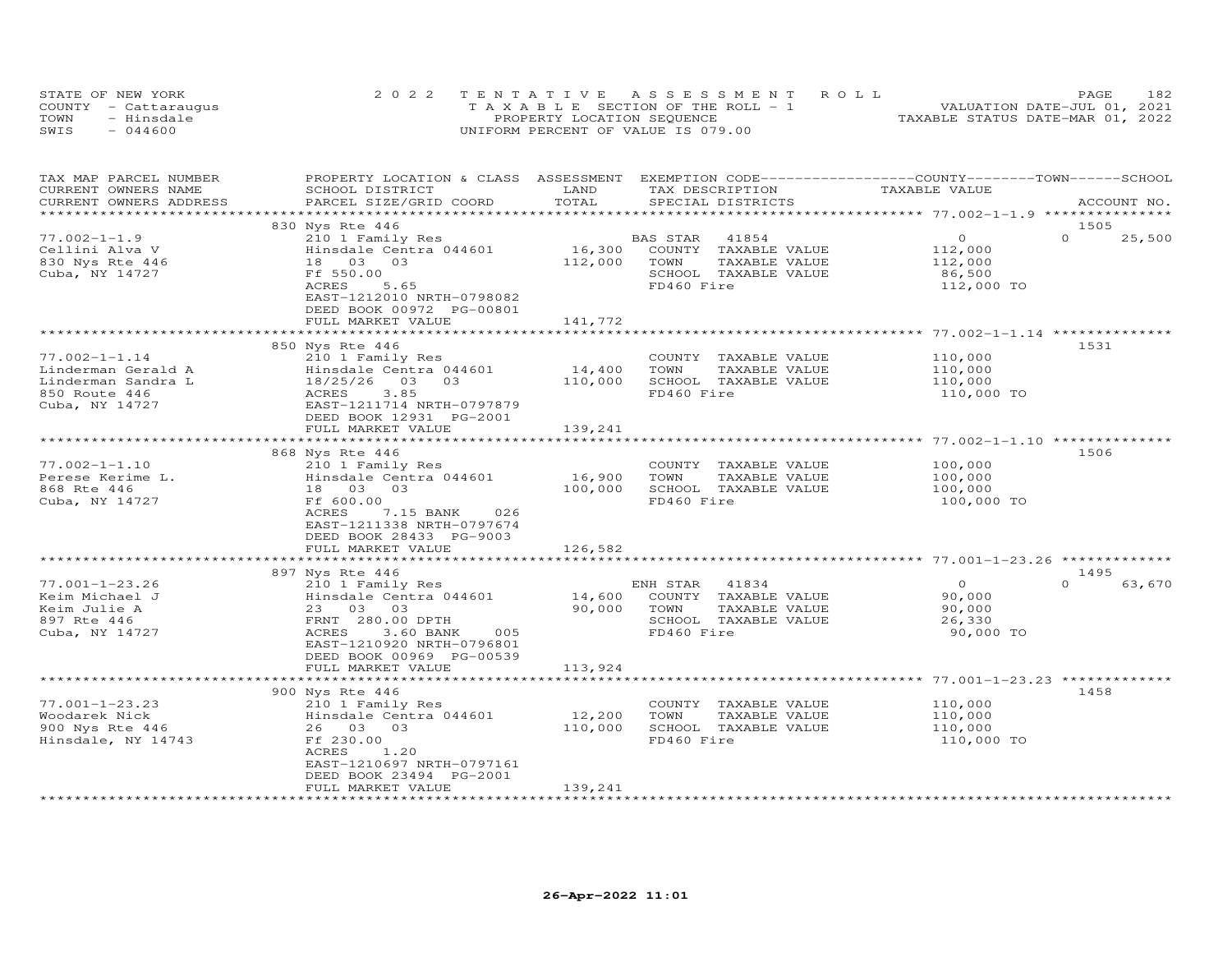| STATE OF NEW YORK    | 2022 TENTATIVE ASSESSMENT ROLL        | PAGE                             | 183 |
|----------------------|---------------------------------------|----------------------------------|-----|
| COUNTY - Cattaraugus | T A X A B L E SECTION OF THE ROLL - 1 | VALUATION DATE-JUL 01, 2021      |     |
| TOWN<br>- Hinsdale   | PROPERTY LOCATION SEQUENCE            | TAXABLE STATUS DATE-MAR 01, 2022 |     |
| SWIS<br>$-044600$    | UNIFORM PERCENT OF VALUE IS 079.00    |                                  |     |

| TAX MAP PARCEL NUMBER<br>CURRENT OWNERS NAME<br>CURRENT OWNERS ADDRESS                                   | PROPERTY LOCATION & CLASS ASSESSMENT<br>SCHOOL DISTRICT<br>PARCEL SIZE/GRID COORD                                                                                                     | LAND<br>TOTAL     | EXEMPTION CODE-----------------COUNTY-------TOWN-----SCHOOL<br>TAX DESCRIPTION<br>SPECIAL DISTRICTS      | TAXABLE VALUE                                             | ACCOUNT NO.                |
|----------------------------------------------------------------------------------------------------------|---------------------------------------------------------------------------------------------------------------------------------------------------------------------------------------|-------------------|----------------------------------------------------------------------------------------------------------|-----------------------------------------------------------|----------------------------|
|                                                                                                          |                                                                                                                                                                                       |                   | **************************                                                                               | *********** 77.001-1-22 *********                         |                            |
| $77.001 - 1 - 22$<br>Wetherby Robert L Sr<br>Wetherby Terry L<br>902 NYS Route 446<br>Hinsdale, NY 14743 | 902 Nys Rte 446<br>210 1 Family Res<br>Hinsdale Centra 044601<br>26 03<br>03<br>963/1143 Nys Appro<br>FRNT<br>96.00 DPTH 101.00<br>BANK<br>081<br>EAST-1210528 NRTH-0797000           | 7,000<br>48,500   | ENH STAR<br>41834<br>COUNTY TAXABLE VALUE<br>TOWN<br>TAXABLE VALUE<br>SCHOOL TAXABLE VALUE<br>FD460 Fire | $\circ$<br>48,500<br>48,500<br>$\Omega$<br>48,500 TO      | 0141<br>$\Omega$<br>48,500 |
|                                                                                                          | DEED BOOK 13836 PG-5001<br>FULL MARKET VALUE                                                                                                                                          | 61,392            |                                                                                                          |                                                           |                            |
|                                                                                                          |                                                                                                                                                                                       |                   |                                                                                                          | ********************* 77.001-1-23.2 ********              | 0967                       |
| $77.001 - 1 - 23.2$<br>Kirchmeyer Marylou A<br>PO Box 895<br>West Seneca, NY 14224                       | 917 Nys Rte 446<br>210 1 Family Res<br>Hinsdale Centra 044601<br>26 03<br>03<br>963/1141 Nys Appro<br>FRNT 120.00 DPTH 115.00<br>EAST-1210409 NRTH-0796707<br>DEED BOOK 24277 PG-9001 | 8,800<br>58,000   | COUNTY TAXABLE VALUE<br>TOWN<br>TAXABLE VALUE<br>SCHOOL TAXABLE VALUE<br>FD460 Fire                      | 58,000<br>58,000<br>58,000<br>58,000 TO                   |                            |
|                                                                                                          | FULL MARKET VALUE                                                                                                                                                                     | 73,418            |                                                                                                          |                                                           |                            |
|                                                                                                          | 938 Nys Rte 446                                                                                                                                                                       | ********          |                                                                                                          | *************************** 77.001-1-23.9 *************** | 1384                       |
| $77.001 - 1 - 23.9$<br>Baldwin Steven R<br>Baldwin Susan C<br>938 Rte 446<br>Hinsdale, NY 14743          | 210 1 Family Res<br>Hinsdale Centra 044601<br>26 03 03<br>FRNT 275.00 DPTH<br>4.80<br>ACRES<br>EAST-1209828 NRTH-0796921<br>DEED BOOK 00921 PG-00770                                  | 15,800<br>92,000  | ENH STAR<br>41834<br>COUNTY TAXABLE VALUE<br>TOWN<br>TAXABLE VALUE<br>SCHOOL TAXABLE VALUE<br>FD460 Fire | $\circ$<br>92,000<br>92,000<br>28,330<br>92,000 TO        | $\Omega$<br>63,670         |
|                                                                                                          | FULL MARKET VALUE<br>***********************                                                                                                                                          | 116,456           |                                                                                                          |                                                           |                            |
| $77.001 - 1 - 23.10$<br>Tagliavento Amber L.                                                             | 959 Nys Rte 446<br>210 1 Family Res<br>Hinsdale Centra 044601                                                                                                                         | 16,000            | COUNTY TAXABLE VALUE<br>TOWN<br>TAXABLE VALUE                                                            | 80,000<br>80,000                                          | 1396                       |
| 959 Rte 446<br>Hinsdale, NY 14743                                                                        | 25/26<br>03 03<br>FRNT 275.00 DPTH<br>4.95<br>ACRES<br>EAST-1210018 NRTH-0795977<br>DEED BOOK 29653 PG-7001<br>FULL MARKET VALUE                                                      | 80,000<br>101,266 | SCHOOL TAXABLE VALUE<br>FD460 Fire                                                                       | 80,000<br>80,000 TO                                       |                            |
|                                                                                                          |                                                                                                                                                                                       |                   |                                                                                                          |                                                           |                            |
| $77.001 - 1 - 23.14$<br>Litteer Revocable Trust<br>964 NYS Route 446<br>Hinsdale, NY 14743               | 964 Nys Rte 446<br>240 Rural res<br>Hinsdale Centra 044601<br>26 03 03<br>FRNT 550.00 DPTH<br>59.80<br>ACRES<br>EAST-1209069 NRTH-0797542<br>DEED BOOK 13667 PG-9002                  | 37,900<br>185,000 | COUNTY TAXABLE VALUE<br>TOWN<br>TAXABLE VALUE<br>SCHOOL TAXABLE VALUE<br>FD460 Fire                      | 185,000<br>185,000<br>185,000<br>185,000 TO               | 1409                       |
|                                                                                                          | FULL MARKET VALUE                                                                                                                                                                     | 234,177           |                                                                                                          |                                                           |                            |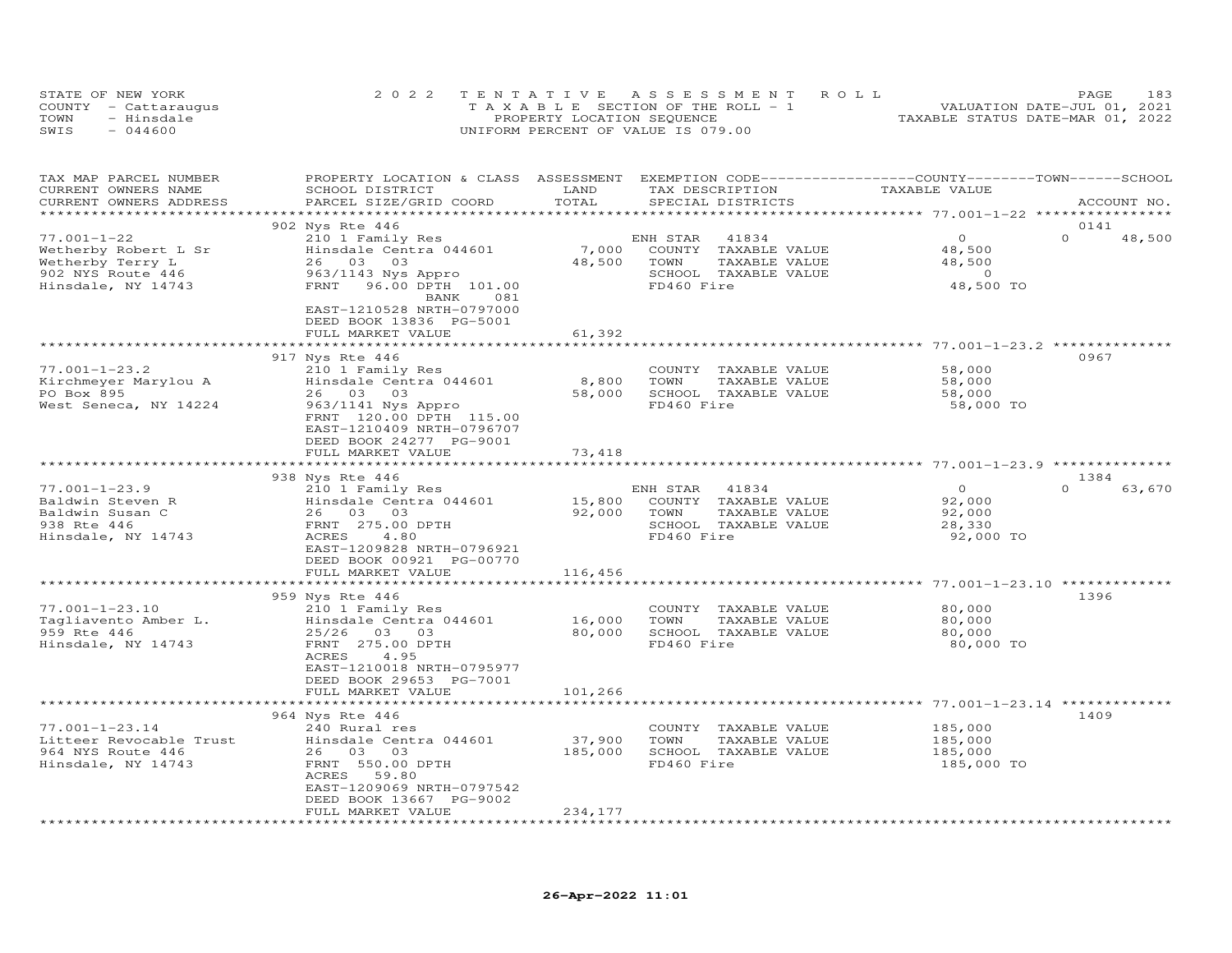|      | STATE OF NEW YORK    | 2022 TENTATIVE ASSESSMENT ROLL     | 184<br><b>PAGE</b>               |
|------|----------------------|------------------------------------|----------------------------------|
|      | COUNTY - Cattaraugus | TAXABLE SECTION OF THE ROLL - 1    | VALUATION DATE-JUL 01, 2021      |
| TOWN | - Hinsdale           | PROPERTY LOCATION SEQUENCE         | TAXABLE STATUS DATE-MAR 01, 2022 |
| SWIS | $-044600$            | UNIFORM PERCENT OF VALUE IS 079.00 |                                  |

| TAX MAP PARCEL NUMBER<br>CURRENT OWNERS NAME<br>CURRENT OWNERS ADDRESS                                 | PROPERTY LOCATION & CLASS ASSESSMENT EXEMPTION CODE----------------COUNTY-------TOWN-----SCHOOL<br>SCHOOL DISTRICT<br>PARCEL SIZE/GRID COORD                                                      | LAND<br>TOTAL              | TAX DESCRIPTION<br>SPECIAL DISTRICTS                                                                     | TAXABLE VALUE                                          | ACCOUNT NO.                |
|--------------------------------------------------------------------------------------------------------|---------------------------------------------------------------------------------------------------------------------------------------------------------------------------------------------------|----------------------------|----------------------------------------------------------------------------------------------------------|--------------------------------------------------------|----------------------------|
|                                                                                                        |                                                                                                                                                                                                   |                            |                                                                                                          |                                                        |                            |
| $77.001 - 1 - 23.13$<br>Krenn Daniel L<br>Bowley Jamie L<br>986 Nys Rte 446<br>Hinsdale, NY 14743      | 986 Nys Rte 446<br>210 1 Family Res<br>Hinsdale Centra 044601<br>25/26<br>03 03<br>FRNT 269.00 DPTH<br>ACRES<br>4,90<br>EAST-1209145 NRTH-0796494<br>DEED BOOK 6001<br>PG-5001                    | 15,900<br>62,000           | BAS STAR<br>41854<br>COUNTY TAXABLE VALUE<br>TOWN<br>TAXABLE VALUE<br>SCHOOL TAXABLE VALUE<br>FD460 Fire | $\circ$<br>62,000<br>62,000<br>36,500<br>62,000 TO     | 1404<br>$\Omega$<br>25,500 |
|                                                                                                        | FULL MARKET VALUE                                                                                                                                                                                 | 78,481                     |                                                                                                          |                                                        |                            |
| $77.001 - 1 - 23.15$<br>Krenn Daniel L<br>986 Nys Rte 446                                              | 986 Nys Rte 446<br>314 Rural vac<10<br>Hinsdale Centra 044601<br>25/26<br>03 03                                                                                                                   | 14,200<br>14,200           | COUNTY TAXABLE VALUE<br>TOWN<br>TAXABLE VALUE<br>SCHOOL TAXABLE VALUE                                    | 14,200<br>14,200<br>14,200                             | 1410                       |
| Hinsdale, NY 14743                                                                                     | FRNT 244.00 DPTH<br>ACRES<br>3.15<br>EAST-1209018 NRTH-0796242<br>DEED BOOK 5808<br>PG-6009<br>FULL MARKET VALUE                                                                                  | 17,975                     | FD460 Fire                                                                                               | 14,200 TO                                              |                            |
|                                                                                                        |                                                                                                                                                                                                   |                            |                                                                                                          |                                                        |                            |
| $77.001 - 1 - 23.1$<br>Farwell George M Jr<br>Farwell Irene<br>1012 Nys Rte 446<br>Hinsdale, NY 14743  | 1012 Nys Rte 446<br>210 1 Family Res<br>Hinsdale Centra 044601<br>25/26 03 03<br>FRNT 665.00 DPTH<br>ACRES<br>6.55<br>EAST-1208700 NRTH-0795745<br>DEED BOOK 811<br>PG-00693<br>FULL MARKET VALUE | 16,600<br>58,000<br>73,418 | COUNTY TAXABLE VALUE<br>TOWN<br>TAXABLE VALUE<br>SCHOOL TAXABLE VALUE<br>FD460 Fire                      | 58,000<br>58,000<br>58,000<br>58,000 TO                | 0267                       |
|                                                                                                        | ************************                                                                                                                                                                          | *************              |                                                                                                          |                                                        |                            |
| $77.001 - 1 - 23.11$<br>Miller Elmer L.<br>Miller Andrea R<br>1019 NYS Route 446<br>Hinsdale, NY 14743 | 1019 Nys Rte 446<br>210 1 Family Res<br>Hinsdale Centra 044601<br>25/26<br>03 03<br>Ff 2100.00<br>ACRES<br>24.00<br>EAST-1208482 NRTH-0795016<br>DEED BOOK 20210 PG-6287                          | 23,600<br>175,000          | COUNTY TAXABLE VALUE<br>TOWN<br>TAXABLE VALUE<br>SCHOOL TAXABLE VALUE<br>FD460 Fire                      | 175,000<br>175,000<br>175,000<br>175,000 TO            | 1399                       |
|                                                                                                        | FULL MARKET VALUE                                                                                                                                                                                 | 221,519                    |                                                                                                          |                                                        |                            |
| $77.001 - 1 - 23.8$<br>Folland Mark<br>Folland Shelly<br>1064 Rte 446<br>Hinsdale, NY 14743            | 1064 Nys Rte 446<br>210 1 Family Res<br>Hinsdale Centra 044601<br>25 03 03<br>Ff 533.00<br>ACRES<br>6.15<br>EAST-1208209 NRTH-0795439<br>DEED BOOK 00921 PG-00557                                 | 16,500<br>129,000          | 41854<br>BAS STAR<br>COUNTY TAXABLE VALUE<br>TOWN<br>TAXABLE VALUE<br>SCHOOL TAXABLE VALUE<br>FD460 Fire | $\circ$<br>129,000<br>129,000<br>103,500<br>129,000 TO | 1383<br>$\Omega$<br>25,500 |
|                                                                                                        | FULL MARKET VALUE                                                                                                                                                                                 | 163,291                    |                                                                                                          |                                                        |                            |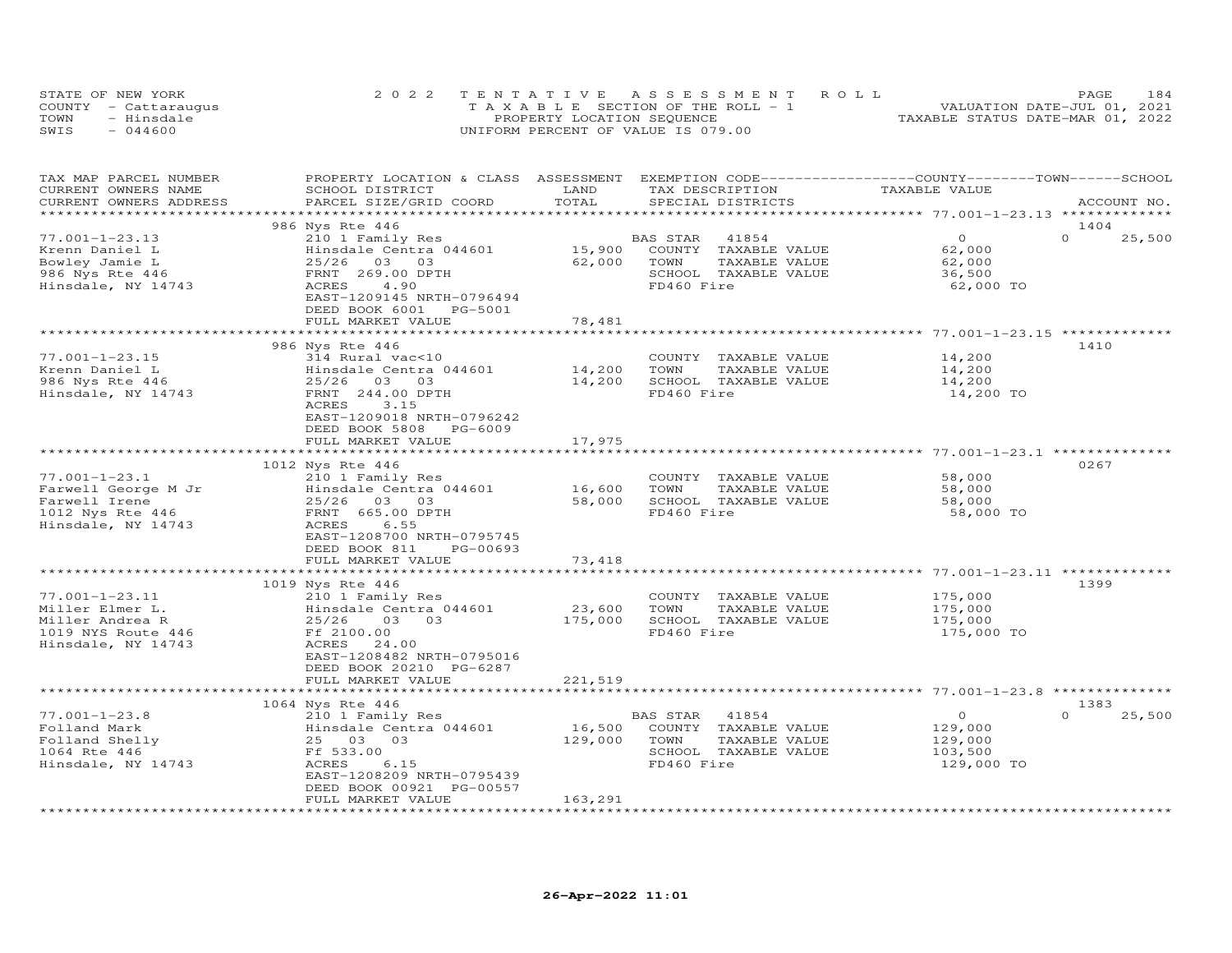| STATE OF NEW YORK    | 2022 TENTATIVE ASSESSMENT ROLL     |                            |  |                                  | <b>PAGE</b> | 185 |
|----------------------|------------------------------------|----------------------------|--|----------------------------------|-------------|-----|
| COUNTY - Cattaraugus | TAXABLE SECTION OF THE ROLL - 1    |                            |  | VALUATION DATE-JUL 01, 2021      |             |     |
| TOWN<br>- Hinsdale   |                                    | PROPERTY LOCATION SEQUENCE |  | TAXABLE STATUS DATE-MAR 01, 2022 |             |     |
| $-044600$<br>SWIS    | UNIFORM PERCENT OF VALUE IS 079.00 |                            |  |                                  |             |     |

| TAX MAP PARCEL NUMBER<br>CURRENT OWNERS NAME<br>CURRENT OWNERS ADDRESS | PROPERTY LOCATION & CLASS ASSESSMENT<br>SCHOOL DISTRICT | LAND<br>TOTAL         | TAX DESCRIPTION       | EXEMPTION CODE-----------------COUNTY-------TOWN------SCHOOL<br>TAXABLE VALUE | ACCOUNT NO. |
|------------------------------------------------------------------------|---------------------------------------------------------|-----------------------|-----------------------|-------------------------------------------------------------------------------|-------------|
| ***********************                                                | PARCEL SIZE/GRID COORD                                  |                       | SPECIAL DISTRICTS     |                                                                               |             |
|                                                                        |                                                         |                       |                       |                                                                               | 1523        |
| $77.001 - 1 - 24.2$                                                    | 1142 Nys Rte 446<br>210 1 Family Res                    |                       | COUNTY TAXABLE VALUE  | 32,000                                                                        |             |
|                                                                        |                                                         |                       |                       |                                                                               |             |
| Whitney Veronica J.                                                    | Hinsdale Centra 044601                                  | 14,100                | TAXABLE VALUE<br>TOWN | 32,000                                                                        |             |
| 1142 NYS RTE 446                                                       | 33 03<br>03                                             | 32,000                | SCHOOL TAXABLE VALUE  | 32,000                                                                        |             |
| Hinsdale, NY 14743                                                     | Ff 325.00                                               |                       | FD460 Fire            | 32,000 TO                                                                     |             |
|                                                                        | <b>ACRES</b><br>3.05                                    |                       |                       |                                                                               |             |
|                                                                        | EAST-1206822 NRTH-0794956                               |                       |                       |                                                                               |             |
|                                                                        | DEED BOOK 28272 PG-9001                                 |                       |                       |                                                                               |             |
|                                                                        | FULL MARKET VALUE                                       | 40,506                |                       |                                                                               |             |
|                                                                        | **************************                              |                       |                       |                                                                               |             |
|                                                                        | 1196 Nys Rte 446                                        |                       |                       |                                                                               | 0088        |
| $77.001 - 1 - 25$                                                      | 210 1 Family Res                                        |                       | COUNTY TAXABLE VALUE  | 68,000                                                                        |             |
| Childs Brian J.                                                        | Hinsdale Centra 044601                                  | 30,000                | TAXABLE VALUE<br>TOWN | 68,000                                                                        |             |
| Childs Kelly J.                                                        | 33 03 03                                                | 68,000                | SCHOOL TAXABLE VALUE  | 68,000                                                                        |             |
| 7267 Livingston Road                                                   | Lu-Brown & Malone                                       |                       | FD460 Fire            | 68,000 TO                                                                     |             |
| Franklinville, NY 14737                                                | Ff 1100.00                                              |                       |                       |                                                                               |             |
|                                                                        | ACRES 31.26                                             |                       |                       |                                                                               |             |
|                                                                        | EAST-1206039 NRTH-0795276                               |                       |                       |                                                                               |             |
|                                                                        | DEED BOOK 20190 PG-5330                                 |                       |                       |                                                                               |             |
|                                                                        | FULL MARKET VALUE                                       | 86,076                |                       |                                                                               |             |
|                                                                        |                                                         |                       |                       |                                                                               |             |
|                                                                        | 1269 Nys Rte 446                                        |                       |                       |                                                                               | 0949        |
| $77.009 - 1 - 21.2$                                                    | 210 1 Family Res                                        |                       | COUNTY TAXABLE VALUE  | 75,000                                                                        |             |
| Griffin Tarra                                                          | Hinsdale Centra 044601                                  | 14,600                | TOWN<br>TAXABLE VALUE | 75,000                                                                        |             |
| 1269 NYS Route 446                                                     | 33 03 03                                                | 75,000                | SCHOOL TAXABLE VALUE  | 75,000                                                                        |             |
| Hinsdale, NY 14743                                                     | FRNT 202.00 DPTH 116.00                                 |                       | FD460 Fire            | 75,000 TO                                                                     |             |
|                                                                        | EAST-1204840 NRTH-0794106                               |                       |                       |                                                                               |             |
|                                                                        | DEED BOOK 2021 PG-6604                                  |                       |                       |                                                                               |             |
|                                                                        | FULL MARKET VALUE                                       | 94,937                |                       |                                                                               |             |
|                                                                        | ***************************                             |                       |                       |                                                                               |             |
|                                                                        | 1276 Nys Rte 446                                        |                       |                       |                                                                               | 1078        |
| $77.001 - 1 - 26.1$                                                    | 322 Rural vac>10                                        |                       | COUNTY TAXABLE VALUE  | 36,700                                                                        |             |
| Hakes Carol K                                                          | Hinsdale Centra 044601                                  | 36,700                | TOWN<br>TAXABLE VALUE | 36,700                                                                        |             |
|                                                                        |                                                         | 36,700                |                       |                                                                               |             |
| Tarbox Terri L                                                         | 33 03 03                                                |                       | SCHOOL TAXABLE VALUE  | 36,700                                                                        |             |
| 1269 rte 446                                                           | FRNT 1041.00 DPTH                                       |                       | FD460 Fire            | 36,700 TO                                                                     |             |
| Hinsdale, NY 14743                                                     | ACRES 56.75                                             |                       |                       |                                                                               |             |
|                                                                        | EAST-1204875 NRTH-0795237                               |                       |                       |                                                                               |             |
|                                                                        | DEED BOOK 30314 PG-7001                                 |                       |                       |                                                                               |             |
|                                                                        | FULL MARKET VALUE                                       | 46,456                |                       |                                                                               |             |
|                                                                        |                                                         | ********************* |                       |                                                                               |             |
|                                                                        | 1305 Nys Rte 446                                        |                       |                       |                                                                               | 0791        |
| $77.009 - 1 - 24$                                                      | 210 1 Family Res                                        |                       | COUNTY TAXABLE VALUE  | 60,000                                                                        |             |
| James Clayson, Trustee T&V Cla Hinsdale Centra 044601                  |                                                         | 14,800                | TAXABLE VALUE<br>TOWN | 60,000                                                                        |             |
| Trust I $u/a$ Dated August 23, 2 33/41 03 03                           |                                                         | 60,000                | SCHOOL TAXABLE VALUE  | 60,000                                                                        |             |
| 4357 Fay Hollow Road                                                   | FRNT 240.00 DPTH                                        |                       | FD460 Fire            | 60,000 TO                                                                     |             |
| Hinsdale, NY 14743                                                     | ACRES<br>3.83                                           |                       |                       |                                                                               |             |
|                                                                        | EAST-1204368 NRTH-0793808                               |                       |                       |                                                                               |             |
|                                                                        | DEED BOOK 29125 PG-2001                                 |                       |                       |                                                                               |             |
|                                                                        | FULL MARKET VALUE                                       | 75,949                |                       |                                                                               |             |
|                                                                        |                                                         |                       |                       |                                                                               |             |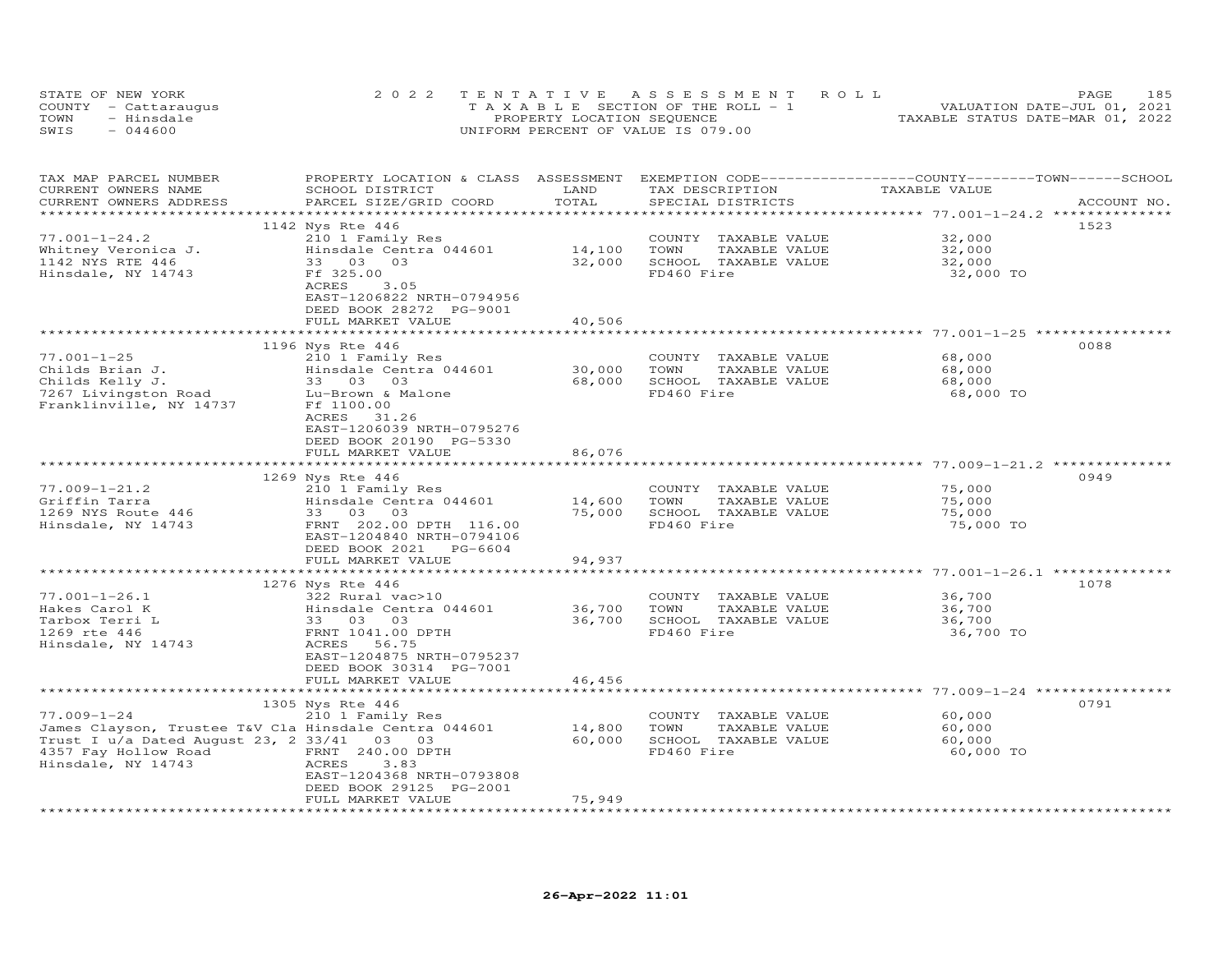|      | STATE OF NEW YORK    | 2022 TENTATIVE ASSESSMENT ROLL        | 186<br>PAGE                      |
|------|----------------------|---------------------------------------|----------------------------------|
|      | COUNTY - Cattaraugus | T A X A B L E SECTION OF THE ROLL - 1 | VALUATION DATE-JUL 01, 2021      |
| TOWN | - Hinsdale           | PROPERTY LOCATION SEQUENCE            | TAXABLE STATUS DATE-MAR 01, 2022 |
| SWIS | $-044600$            | UNIFORM PERCENT OF VALUE IS 079.00    |                                  |

| TAX MAP PARCEL NUMBER                             | PROPERTY LOCATION & CLASS ASSESSMENT EXEMPTION CODE-----------------COUNTY-------TOWN------SCHOOL |         |                       |                                    |                    |
|---------------------------------------------------|---------------------------------------------------------------------------------------------------|---------|-----------------------|------------------------------------|--------------------|
| CURRENT OWNERS NAME                               | SCHOOL DISTRICT                                                                                   | LAND    | TAX DESCRIPTION       | TAXABLE VALUE                      |                    |
| CURRENT OWNERS ADDRESS<br>*********************** | PARCEL SIZE/GRID COORD                                                                            | TOTAL   | SPECIAL DISTRICTS     |                                    | ACCOUNT NO.        |
|                                                   |                                                                                                   |         |                       |                                    | 0355               |
| $77.009 - 1 - 18$                                 | 1314 Nys Rte 446                                                                                  |         | BAS STAR<br>41854     | $\Omega$                           | $\Omega$<br>25,500 |
|                                                   | 210 1 Family Res<br>Hinsdale Centra 044601                                                        | 5,000   | COUNTY TAXABLE VALUE  | 44,000                             |                    |
| Bergevin Richard L                                | 41 03<br>03                                                                                       | 44,000  | TOWN<br>TAXABLE VALUE |                                    |                    |
| Bergevin Tabitha & Robe<br>1314 Route 446         | 60.00 DPTH 152.50<br>FRNT                                                                         |         | SCHOOL TAXABLE VALUE  | 44,000<br>18,500                   |                    |
| Hinsdale, NY 14743                                | BANK<br>085                                                                                       |         | FD460 Fire            | 44,000 TO                          |                    |
|                                                   | EAST-1204207 NRTH-0794294                                                                         |         |                       |                                    |                    |
|                                                   | DEED BOOK 20190 PG-2993                                                                           |         |                       |                                    |                    |
|                                                   | FULL MARKET VALUE                                                                                 | 55,696  |                       |                                    |                    |
|                                                   |                                                                                                   |         |                       |                                    |                    |
|                                                   | 1321 Nys Rte 446                                                                                  |         |                       |                                    | 0656               |
| $77.009 - 1 - 25$                                 | 210 1 Family Res                                                                                  |         | COUNTY TAXABLE VALUE  | 81,000                             |                    |
| Grover Christopher E.                             | Hinsdale Centra 044601                                                                            | 15,000  | TOWN<br>TAXABLE VALUE | 81,000                             |                    |
| Grover Vicki L.                                   | 41 03<br>03                                                                                       | 81,000  | SCHOOL TAXABLE VALUE  | 81,000                             |                    |
| 1321 Route 446                                    | FRNT 185.35 DPTH 206.00                                                                           |         | FD460 Fire            | 81,000 TO                          |                    |
| Hinsdale, NY 14743                                | BANK<br>017                                                                                       |         |                       |                                    |                    |
|                                                   | EAST-1204157 NRTH-0794060                                                                         |         |                       |                                    |                    |
|                                                   | DEED BOOK 2020<br>PG-12057                                                                        |         |                       |                                    |                    |
|                                                   | FULL MARKET VALUE                                                                                 | 102,532 |                       |                                    |                    |
|                                                   |                                                                                                   |         |                       |                                    |                    |
|                                                   | 1341 Nys Rte 446                                                                                  |         |                       |                                    | 0787               |
| $77.009 - 1 - 27$                                 | 210 1 Family Res                                                                                  |         | BAS STAR<br>41854     | $\overline{O}$                     | $\Omega$<br>25,500 |
| Shoup Robert L Jr                                 | Hinsdale Centra 044601                                                                            | 5,400   | COUNTY TAXABLE VALUE  | 32,000                             |                    |
| 1341 NYS Route 446                                | 41 03 03                                                                                          | 32,000  | TOWN<br>TAXABLE VALUE | 32,000                             |                    |
| Hinsdale, NY 14743                                | FRNT 88.00 DPTH 208.00                                                                            |         | SCHOOL TAXABLE VALUE  | 6,500                              |                    |
|                                                   | EAST-1203839 NRTH-0794075                                                                         |         | FD460 Fire            | 32,000 TO                          |                    |
|                                                   | DEED BOOK 15852 PG-2001                                                                           |         |                       |                                    |                    |
|                                                   | FULL MARKET VALUE                                                                                 | 40,506  |                       |                                    |                    |
|                                                   | *********************                                                                             |         |                       | **************** 77.009-1-14 ***** |                    |
|                                                   | 1352 Nys Rte 446                                                                                  |         |                       |                                    | 5016               |
| $77.009 - 1 - 14$                                 | 210 1 Family Res                                                                                  |         | COUNTY TAXABLE VALUE  | 68,000                             |                    |
| Hoffman Chelsea                                   | Hinsdale Centra 044601                                                                            | 8,900   | TOWN<br>TAXABLE VALUE | 68,000                             |                    |
| 1352 NYS Route 446                                | 41 03<br>03                                                                                       | 68,000  | SCHOOL TAXABLE VALUE  | 68,000                             |                    |
| Hinsdale, NY 14743                                | FRNT<br>99.50 DPTH 152.50<br>017                                                                  |         | FD460 Fire            | 68,000 TO                          |                    |
|                                                   | BANK<br>EAST-1203679 NRTH-0794321                                                                 |         |                       |                                    |                    |
|                                                   | DEED BOOK 29776 PG-3002                                                                           |         |                       |                                    |                    |
|                                                   | FULL MARKET VALUE                                                                                 | 86,076  |                       |                                    |                    |
|                                                   |                                                                                                   |         |                       |                                    |                    |
|                                                   | 1383 Nys Rte 446                                                                                  |         |                       |                                    | 0095               |
| $77.001 - 1 - 40.1$                               | 112 Dairy farm                                                                                    |         | SILO T/C/S 42100      | 10,000                             | 10,000<br>10,000   |
| Bowman Jeffrey                                    | Hinsdale Centra 044601                                                                            | 20,000  | COUNTY TAXABLE VALUE  | 115,000                            |                    |
| 1383 NYS Rte. 446                                 | 41/48 02 03                                                                                       | 125,000 | TOWN<br>TAXABLE VALUE | 115,000                            |                    |
| Hinsdale, NY 14743                                | Ff 400.00                                                                                         |         | SCHOOL TAXABLE VALUE  | 115,000                            |                    |
|                                                   | ACRES<br>18.05                                                                                    |         | FD460 Fire            | 125,000 TO                         |                    |
|                                                   | EAST-1203622 NRTH-0793732                                                                         |         |                       |                                    |                    |
|                                                   | DEED BOOK 20210 PG-7282                                                                           |         |                       |                                    |                    |
|                                                   | FULL MARKET VALUE                                                                                 | 158,228 |                       |                                    |                    |
| *************************                         |                                                                                                   |         |                       |                                    |                    |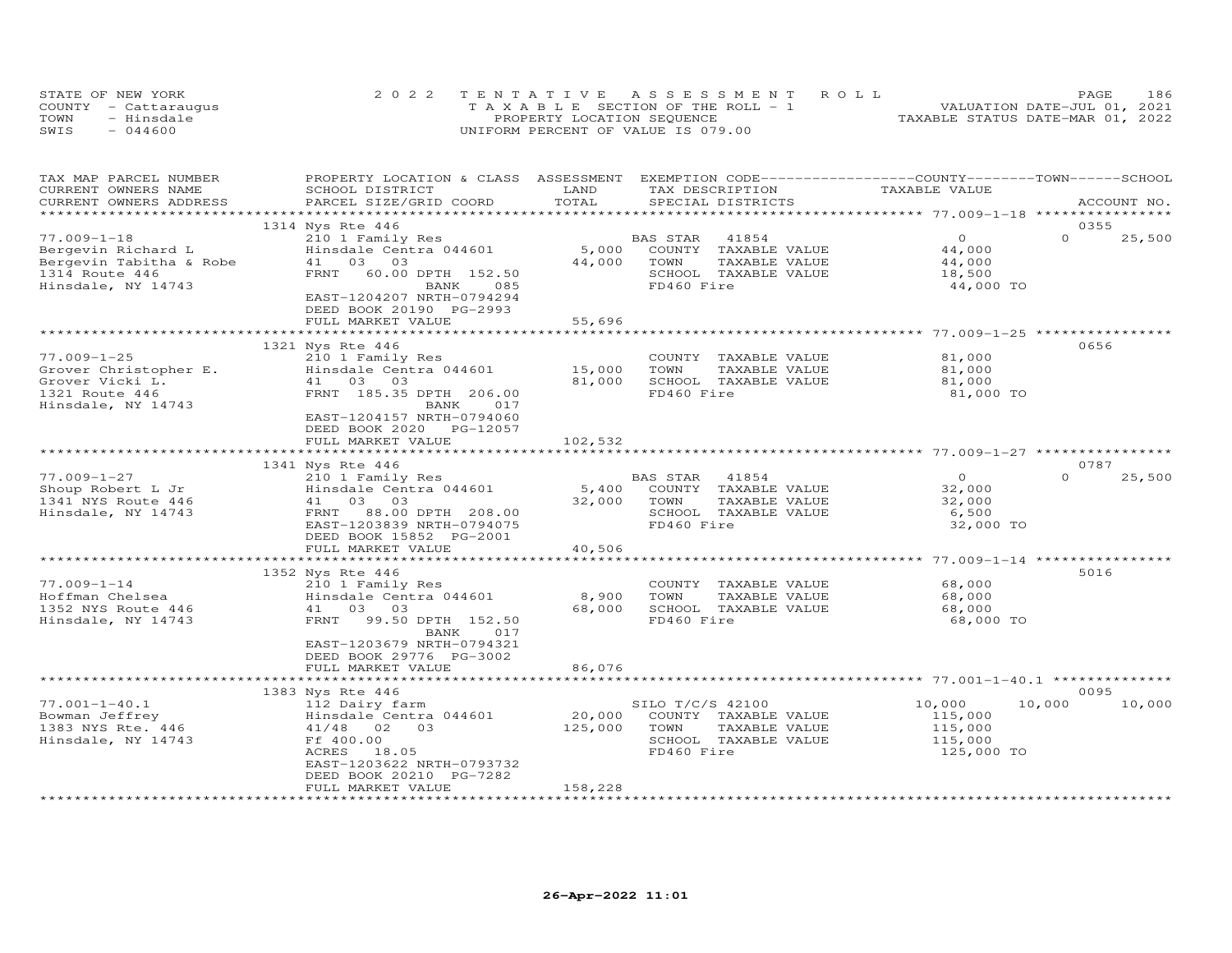| STATE OF NEW YORK    | 2022 TENTATIVE ASSESSMENT ROLL        | 187<br><b>PAGE</b>               |
|----------------------|---------------------------------------|----------------------------------|
| COUNTY - Cattaraugus | T A X A B L E SECTION OF THE ROLL - 1 | VALUATION DATE-JUL 01, 2021      |
| TOWN<br>- Hinsdale   | PROPERTY LOCATION SEQUENCE            | TAXABLE STATUS DATE-MAR 01, 2022 |
| $-044600$<br>SWIS    | UNIFORM PERCENT OF VALUE IS 079.00    |                                  |

| CURRENT OWNERS NAME<br>LAND<br>TAXABLE VALUE<br>SCHOOL DISTRICT<br>TAX DESCRIPTION<br>TOTAL<br>CURRENT OWNERS ADDRESS<br>PARCEL SIZE/GRID COORD<br>SPECIAL DISTRICTS<br>ACCOUNT NO.<br>*********************<br>0265<br>1391 Nys Rte 446<br>$77.009 - 1 - 30$<br>67,000<br>210 1 Family Res<br>COUNTY TAXABLE VALUE<br>7,500<br>Hinsdale Centra 044601<br>TOWN<br>TAXABLE VALUE<br>67,000<br>Chaney Todd<br>03 03<br>67,000<br>SCHOOL TAXABLE VALUE<br>Chaney Patricia L.<br>67,000<br>41<br>FD460 Fire<br>1391 NYS Route 446<br>99.00 DPTH 107.00<br>67,000 TO<br>FRNT<br>Hinsdale, NY 14743<br>BANK<br>017<br>EAST-1203148 NRTH-0794167<br>DEED BOOK 26504 PG-9002<br>FULL MARKET VALUE<br>84,810<br>1423<br>Nys Rte 446 (Off)<br>$68.004 - 1 - 8.4$<br>67,200<br>442 MiniWhseSelf<br>COUNTY TAXABLE VALUE<br>Cuba-Rush Cent 024801<br>13,300<br>TOWN<br>TAXABLE VALUE<br>Resch Timothy J<br>67,200<br>67,200<br>SCHOOL TAXABLE VALUE<br>Resch Elizabeth<br>04 02 03<br>67,200<br>2.30<br>FD460 Fire<br>6224 Rawson Rd<br>ACRES<br>67,200 TO<br>Cuba, NY 14727<br>EAST-1222351 NRTH-0807971<br>DEED BOOK 00937 PG-00933<br>85,063<br>FULL MARKET VALUE<br>0946<br>Nys Rte $446$ (Off)<br>$68.004 - 2 - 2$<br>910 Priv forest<br>COUNTY TAXABLE VALUE<br>96,700<br>Cuba-Rush Cent 024801<br>96,700<br>TOWN<br>TAXABLE VALUE<br>96,700<br>EWP Lumbering<br>2955 Smith Hollow Rd<br>03<br>96,700<br>SCHOOL TAXABLE VALUE<br>96,700<br>11/12/19<br>03<br>FD460 Fire<br>96,700 TO<br>Allegany, NY 14706<br>ACRES 168.33<br>EAST-1213663 NRTH-0802395<br>DEED BOOK 770<br>$PG-239$<br>122,405<br>FULL MARKET VALUE<br>0114<br>Nys Rte 446 (Off)<br>$68.004 - 2 - 9$<br>312 Vac w/imprv<br>17,400<br>COUNTY TAXABLE VALUE<br>16,600<br>Clemons Arthur & Mark<br>Hinsdale Centra 044601<br>TOWN<br>TAXABLE VALUE<br>17,400<br>SCHOOL TAXABLE VALUE<br>Clemons Joseph C.<br>11 03 03<br>17,400<br>17,400<br>FD460 Fire<br>1524 River Rd<br>ACRES 18.03<br>17,400 TO<br>EAST-1215388 NRTH-0800579<br>Olean, NY 14760<br>DEED BOOK 20210 PG-1854<br>22,025<br>FULL MARKET VALUE<br>0185<br>Nys Rte $446$ (Off)<br>$77.001 - 1 - 18$<br>21,000<br>323 Vacant rural<br>COUNTY TAXABLE VALUE<br>21,000<br>TOWN<br>TAXABLE VALUE<br>21,000<br>Hakes Carol K<br>Hinsdale Centra 044601<br>33 03 03<br>21,000<br>Tarbox Terri L<br>SCHOOL TAXABLE VALUE<br>21,000<br>1269 RTE. 446<br>50.51<br>FD460 Fire<br>21,000 TO<br>ACRES<br>EAST-1206389 NRTH-0796979<br>HINSDALE, NY 14743<br>DEED BOOK 30314 PG-7001<br>26,582<br>FULL MARKET VALUE | TAX MAP PARCEL NUMBER | PROPERTY LOCATION & CLASS ASSESSMENT |  | EXEMPTION CODE-----------------COUNTY-------TOWN------SCHOOL |
|-------------------------------------------------------------------------------------------------------------------------------------------------------------------------------------------------------------------------------------------------------------------------------------------------------------------------------------------------------------------------------------------------------------------------------------------------------------------------------------------------------------------------------------------------------------------------------------------------------------------------------------------------------------------------------------------------------------------------------------------------------------------------------------------------------------------------------------------------------------------------------------------------------------------------------------------------------------------------------------------------------------------------------------------------------------------------------------------------------------------------------------------------------------------------------------------------------------------------------------------------------------------------------------------------------------------------------------------------------------------------------------------------------------------------------------------------------------------------------------------------------------------------------------------------------------------------------------------------------------------------------------------------------------------------------------------------------------------------------------------------------------------------------------------------------------------------------------------------------------------------------------------------------------------------------------------------------------------------------------------------------------------------------------------------------------------------------------------------------------------------------------------------------------------------------------------------------------------------------------------------------------------------------------------------------------------------------------------------------------------------------------------------------------------------------------------------------------------------------------------------------------------------------|-----------------------|--------------------------------------|--|--------------------------------------------------------------|
|                                                                                                                                                                                                                                                                                                                                                                                                                                                                                                                                                                                                                                                                                                                                                                                                                                                                                                                                                                                                                                                                                                                                                                                                                                                                                                                                                                                                                                                                                                                                                                                                                                                                                                                                                                                                                                                                                                                                                                                                                                                                                                                                                                                                                                                                                                                                                                                                                                                                                                                               |                       |                                      |  |                                                              |
|                                                                                                                                                                                                                                                                                                                                                                                                                                                                                                                                                                                                                                                                                                                                                                                                                                                                                                                                                                                                                                                                                                                                                                                                                                                                                                                                                                                                                                                                                                                                                                                                                                                                                                                                                                                                                                                                                                                                                                                                                                                                                                                                                                                                                                                                                                                                                                                                                                                                                                                               |                       |                                      |  |                                                              |
|                                                                                                                                                                                                                                                                                                                                                                                                                                                                                                                                                                                                                                                                                                                                                                                                                                                                                                                                                                                                                                                                                                                                                                                                                                                                                                                                                                                                                                                                                                                                                                                                                                                                                                                                                                                                                                                                                                                                                                                                                                                                                                                                                                                                                                                                                                                                                                                                                                                                                                                               |                       |                                      |  |                                                              |
|                                                                                                                                                                                                                                                                                                                                                                                                                                                                                                                                                                                                                                                                                                                                                                                                                                                                                                                                                                                                                                                                                                                                                                                                                                                                                                                                                                                                                                                                                                                                                                                                                                                                                                                                                                                                                                                                                                                                                                                                                                                                                                                                                                                                                                                                                                                                                                                                                                                                                                                               |                       |                                      |  |                                                              |
|                                                                                                                                                                                                                                                                                                                                                                                                                                                                                                                                                                                                                                                                                                                                                                                                                                                                                                                                                                                                                                                                                                                                                                                                                                                                                                                                                                                                                                                                                                                                                                                                                                                                                                                                                                                                                                                                                                                                                                                                                                                                                                                                                                                                                                                                                                                                                                                                                                                                                                                               |                       |                                      |  |                                                              |
|                                                                                                                                                                                                                                                                                                                                                                                                                                                                                                                                                                                                                                                                                                                                                                                                                                                                                                                                                                                                                                                                                                                                                                                                                                                                                                                                                                                                                                                                                                                                                                                                                                                                                                                                                                                                                                                                                                                                                                                                                                                                                                                                                                                                                                                                                                                                                                                                                                                                                                                               |                       |                                      |  |                                                              |
|                                                                                                                                                                                                                                                                                                                                                                                                                                                                                                                                                                                                                                                                                                                                                                                                                                                                                                                                                                                                                                                                                                                                                                                                                                                                                                                                                                                                                                                                                                                                                                                                                                                                                                                                                                                                                                                                                                                                                                                                                                                                                                                                                                                                                                                                                                                                                                                                                                                                                                                               |                       |                                      |  |                                                              |
|                                                                                                                                                                                                                                                                                                                                                                                                                                                                                                                                                                                                                                                                                                                                                                                                                                                                                                                                                                                                                                                                                                                                                                                                                                                                                                                                                                                                                                                                                                                                                                                                                                                                                                                                                                                                                                                                                                                                                                                                                                                                                                                                                                                                                                                                                                                                                                                                                                                                                                                               |                       |                                      |  |                                                              |
|                                                                                                                                                                                                                                                                                                                                                                                                                                                                                                                                                                                                                                                                                                                                                                                                                                                                                                                                                                                                                                                                                                                                                                                                                                                                                                                                                                                                                                                                                                                                                                                                                                                                                                                                                                                                                                                                                                                                                                                                                                                                                                                                                                                                                                                                                                                                                                                                                                                                                                                               |                       |                                      |  |                                                              |
|                                                                                                                                                                                                                                                                                                                                                                                                                                                                                                                                                                                                                                                                                                                                                                                                                                                                                                                                                                                                                                                                                                                                                                                                                                                                                                                                                                                                                                                                                                                                                                                                                                                                                                                                                                                                                                                                                                                                                                                                                                                                                                                                                                                                                                                                                                                                                                                                                                                                                                                               |                       |                                      |  |                                                              |
|                                                                                                                                                                                                                                                                                                                                                                                                                                                                                                                                                                                                                                                                                                                                                                                                                                                                                                                                                                                                                                                                                                                                                                                                                                                                                                                                                                                                                                                                                                                                                                                                                                                                                                                                                                                                                                                                                                                                                                                                                                                                                                                                                                                                                                                                                                                                                                                                                                                                                                                               |                       |                                      |  |                                                              |
|                                                                                                                                                                                                                                                                                                                                                                                                                                                                                                                                                                                                                                                                                                                                                                                                                                                                                                                                                                                                                                                                                                                                                                                                                                                                                                                                                                                                                                                                                                                                                                                                                                                                                                                                                                                                                                                                                                                                                                                                                                                                                                                                                                                                                                                                                                                                                                                                                                                                                                                               |                       |                                      |  |                                                              |
|                                                                                                                                                                                                                                                                                                                                                                                                                                                                                                                                                                                                                                                                                                                                                                                                                                                                                                                                                                                                                                                                                                                                                                                                                                                                                                                                                                                                                                                                                                                                                                                                                                                                                                                                                                                                                                                                                                                                                                                                                                                                                                                                                                                                                                                                                                                                                                                                                                                                                                                               |                       |                                      |  |                                                              |
|                                                                                                                                                                                                                                                                                                                                                                                                                                                                                                                                                                                                                                                                                                                                                                                                                                                                                                                                                                                                                                                                                                                                                                                                                                                                                                                                                                                                                                                                                                                                                                                                                                                                                                                                                                                                                                                                                                                                                                                                                                                                                                                                                                                                                                                                                                                                                                                                                                                                                                                               |                       |                                      |  |                                                              |
|                                                                                                                                                                                                                                                                                                                                                                                                                                                                                                                                                                                                                                                                                                                                                                                                                                                                                                                                                                                                                                                                                                                                                                                                                                                                                                                                                                                                                                                                                                                                                                                                                                                                                                                                                                                                                                                                                                                                                                                                                                                                                                                                                                                                                                                                                                                                                                                                                                                                                                                               |                       |                                      |  |                                                              |
|                                                                                                                                                                                                                                                                                                                                                                                                                                                                                                                                                                                                                                                                                                                                                                                                                                                                                                                                                                                                                                                                                                                                                                                                                                                                                                                                                                                                                                                                                                                                                                                                                                                                                                                                                                                                                                                                                                                                                                                                                                                                                                                                                                                                                                                                                                                                                                                                                                                                                                                               |                       |                                      |  |                                                              |
|                                                                                                                                                                                                                                                                                                                                                                                                                                                                                                                                                                                                                                                                                                                                                                                                                                                                                                                                                                                                                                                                                                                                                                                                                                                                                                                                                                                                                                                                                                                                                                                                                                                                                                                                                                                                                                                                                                                                                                                                                                                                                                                                                                                                                                                                                                                                                                                                                                                                                                                               |                       |                                      |  |                                                              |
|                                                                                                                                                                                                                                                                                                                                                                                                                                                                                                                                                                                                                                                                                                                                                                                                                                                                                                                                                                                                                                                                                                                                                                                                                                                                                                                                                                                                                                                                                                                                                                                                                                                                                                                                                                                                                                                                                                                                                                                                                                                                                                                                                                                                                                                                                                                                                                                                                                                                                                                               |                       |                                      |  |                                                              |
|                                                                                                                                                                                                                                                                                                                                                                                                                                                                                                                                                                                                                                                                                                                                                                                                                                                                                                                                                                                                                                                                                                                                                                                                                                                                                                                                                                                                                                                                                                                                                                                                                                                                                                                                                                                                                                                                                                                                                                                                                                                                                                                                                                                                                                                                                                                                                                                                                                                                                                                               |                       |                                      |  |                                                              |
|                                                                                                                                                                                                                                                                                                                                                                                                                                                                                                                                                                                                                                                                                                                                                                                                                                                                                                                                                                                                                                                                                                                                                                                                                                                                                                                                                                                                                                                                                                                                                                                                                                                                                                                                                                                                                                                                                                                                                                                                                                                                                                                                                                                                                                                                                                                                                                                                                                                                                                                               |                       |                                      |  |                                                              |
|                                                                                                                                                                                                                                                                                                                                                                                                                                                                                                                                                                                                                                                                                                                                                                                                                                                                                                                                                                                                                                                                                                                                                                                                                                                                                                                                                                                                                                                                                                                                                                                                                                                                                                                                                                                                                                                                                                                                                                                                                                                                                                                                                                                                                                                                                                                                                                                                                                                                                                                               |                       |                                      |  |                                                              |
|                                                                                                                                                                                                                                                                                                                                                                                                                                                                                                                                                                                                                                                                                                                                                                                                                                                                                                                                                                                                                                                                                                                                                                                                                                                                                                                                                                                                                                                                                                                                                                                                                                                                                                                                                                                                                                                                                                                                                                                                                                                                                                                                                                                                                                                                                                                                                                                                                                                                                                                               |                       |                                      |  |                                                              |
|                                                                                                                                                                                                                                                                                                                                                                                                                                                                                                                                                                                                                                                                                                                                                                                                                                                                                                                                                                                                                                                                                                                                                                                                                                                                                                                                                                                                                                                                                                                                                                                                                                                                                                                                                                                                                                                                                                                                                                                                                                                                                                                                                                                                                                                                                                                                                                                                                                                                                                                               |                       |                                      |  |                                                              |
|                                                                                                                                                                                                                                                                                                                                                                                                                                                                                                                                                                                                                                                                                                                                                                                                                                                                                                                                                                                                                                                                                                                                                                                                                                                                                                                                                                                                                                                                                                                                                                                                                                                                                                                                                                                                                                                                                                                                                                                                                                                                                                                                                                                                                                                                                                                                                                                                                                                                                                                               |                       |                                      |  |                                                              |
|                                                                                                                                                                                                                                                                                                                                                                                                                                                                                                                                                                                                                                                                                                                                                                                                                                                                                                                                                                                                                                                                                                                                                                                                                                                                                                                                                                                                                                                                                                                                                                                                                                                                                                                                                                                                                                                                                                                                                                                                                                                                                                                                                                                                                                                                                                                                                                                                                                                                                                                               |                       |                                      |  |                                                              |
|                                                                                                                                                                                                                                                                                                                                                                                                                                                                                                                                                                                                                                                                                                                                                                                                                                                                                                                                                                                                                                                                                                                                                                                                                                                                                                                                                                                                                                                                                                                                                                                                                                                                                                                                                                                                                                                                                                                                                                                                                                                                                                                                                                                                                                                                                                                                                                                                                                                                                                                               |                       |                                      |  |                                                              |
|                                                                                                                                                                                                                                                                                                                                                                                                                                                                                                                                                                                                                                                                                                                                                                                                                                                                                                                                                                                                                                                                                                                                                                                                                                                                                                                                                                                                                                                                                                                                                                                                                                                                                                                                                                                                                                                                                                                                                                                                                                                                                                                                                                                                                                                                                                                                                                                                                                                                                                                               |                       |                                      |  |                                                              |
|                                                                                                                                                                                                                                                                                                                                                                                                                                                                                                                                                                                                                                                                                                                                                                                                                                                                                                                                                                                                                                                                                                                                                                                                                                                                                                                                                                                                                                                                                                                                                                                                                                                                                                                                                                                                                                                                                                                                                                                                                                                                                                                                                                                                                                                                                                                                                                                                                                                                                                                               |                       |                                      |  |                                                              |
|                                                                                                                                                                                                                                                                                                                                                                                                                                                                                                                                                                                                                                                                                                                                                                                                                                                                                                                                                                                                                                                                                                                                                                                                                                                                                                                                                                                                                                                                                                                                                                                                                                                                                                                                                                                                                                                                                                                                                                                                                                                                                                                                                                                                                                                                                                                                                                                                                                                                                                                               |                       |                                      |  |                                                              |
|                                                                                                                                                                                                                                                                                                                                                                                                                                                                                                                                                                                                                                                                                                                                                                                                                                                                                                                                                                                                                                                                                                                                                                                                                                                                                                                                                                                                                                                                                                                                                                                                                                                                                                                                                                                                                                                                                                                                                                                                                                                                                                                                                                                                                                                                                                                                                                                                                                                                                                                               |                       |                                      |  |                                                              |
|                                                                                                                                                                                                                                                                                                                                                                                                                                                                                                                                                                                                                                                                                                                                                                                                                                                                                                                                                                                                                                                                                                                                                                                                                                                                                                                                                                                                                                                                                                                                                                                                                                                                                                                                                                                                                                                                                                                                                                                                                                                                                                                                                                                                                                                                                                                                                                                                                                                                                                                               |                       |                                      |  |                                                              |
|                                                                                                                                                                                                                                                                                                                                                                                                                                                                                                                                                                                                                                                                                                                                                                                                                                                                                                                                                                                                                                                                                                                                                                                                                                                                                                                                                                                                                                                                                                                                                                                                                                                                                                                                                                                                                                                                                                                                                                                                                                                                                                                                                                                                                                                                                                                                                                                                                                                                                                                               |                       |                                      |  |                                                              |
|                                                                                                                                                                                                                                                                                                                                                                                                                                                                                                                                                                                                                                                                                                                                                                                                                                                                                                                                                                                                                                                                                                                                                                                                                                                                                                                                                                                                                                                                                                                                                                                                                                                                                                                                                                                                                                                                                                                                                                                                                                                                                                                                                                                                                                                                                                                                                                                                                                                                                                                               |                       |                                      |  |                                                              |
|                                                                                                                                                                                                                                                                                                                                                                                                                                                                                                                                                                                                                                                                                                                                                                                                                                                                                                                                                                                                                                                                                                                                                                                                                                                                                                                                                                                                                                                                                                                                                                                                                                                                                                                                                                                                                                                                                                                                                                                                                                                                                                                                                                                                                                                                                                                                                                                                                                                                                                                               |                       |                                      |  |                                                              |
|                                                                                                                                                                                                                                                                                                                                                                                                                                                                                                                                                                                                                                                                                                                                                                                                                                                                                                                                                                                                                                                                                                                                                                                                                                                                                                                                                                                                                                                                                                                                                                                                                                                                                                                                                                                                                                                                                                                                                                                                                                                                                                                                                                                                                                                                                                                                                                                                                                                                                                                               |                       |                                      |  |                                                              |
|                                                                                                                                                                                                                                                                                                                                                                                                                                                                                                                                                                                                                                                                                                                                                                                                                                                                                                                                                                                                                                                                                                                                                                                                                                                                                                                                                                                                                                                                                                                                                                                                                                                                                                                                                                                                                                                                                                                                                                                                                                                                                                                                                                                                                                                                                                                                                                                                                                                                                                                               |                       |                                      |  |                                                              |
|                                                                                                                                                                                                                                                                                                                                                                                                                                                                                                                                                                                                                                                                                                                                                                                                                                                                                                                                                                                                                                                                                                                                                                                                                                                                                                                                                                                                                                                                                                                                                                                                                                                                                                                                                                                                                                                                                                                                                                                                                                                                                                                                                                                                                                                                                                                                                                                                                                                                                                                               |                       |                                      |  |                                                              |
|                                                                                                                                                                                                                                                                                                                                                                                                                                                                                                                                                                                                                                                                                                                                                                                                                                                                                                                                                                                                                                                                                                                                                                                                                                                                                                                                                                                                                                                                                                                                                                                                                                                                                                                                                                                                                                                                                                                                                                                                                                                                                                                                                                                                                                                                                                                                                                                                                                                                                                                               |                       |                                      |  |                                                              |
|                                                                                                                                                                                                                                                                                                                                                                                                                                                                                                                                                                                                                                                                                                                                                                                                                                                                                                                                                                                                                                                                                                                                                                                                                                                                                                                                                                                                                                                                                                                                                                                                                                                                                                                                                                                                                                                                                                                                                                                                                                                                                                                                                                                                                                                                                                                                                                                                                                                                                                                               |                       |                                      |  |                                                              |
|                                                                                                                                                                                                                                                                                                                                                                                                                                                                                                                                                                                                                                                                                                                                                                                                                                                                                                                                                                                                                                                                                                                                                                                                                                                                                                                                                                                                                                                                                                                                                                                                                                                                                                                                                                                                                                                                                                                                                                                                                                                                                                                                                                                                                                                                                                                                                                                                                                                                                                                               |                       |                                      |  |                                                              |
|                                                                                                                                                                                                                                                                                                                                                                                                                                                                                                                                                                                                                                                                                                                                                                                                                                                                                                                                                                                                                                                                                                                                                                                                                                                                                                                                                                                                                                                                                                                                                                                                                                                                                                                                                                                                                                                                                                                                                                                                                                                                                                                                                                                                                                                                                                                                                                                                                                                                                                                               |                       |                                      |  |                                                              |
|                                                                                                                                                                                                                                                                                                                                                                                                                                                                                                                                                                                                                                                                                                                                                                                                                                                                                                                                                                                                                                                                                                                                                                                                                                                                                                                                                                                                                                                                                                                                                                                                                                                                                                                                                                                                                                                                                                                                                                                                                                                                                                                                                                                                                                                                                                                                                                                                                                                                                                                               |                       |                                      |  |                                                              |
|                                                                                                                                                                                                                                                                                                                                                                                                                                                                                                                                                                                                                                                                                                                                                                                                                                                                                                                                                                                                                                                                                                                                                                                                                                                                                                                                                                                                                                                                                                                                                                                                                                                                                                                                                                                                                                                                                                                                                                                                                                                                                                                                                                                                                                                                                                                                                                                                                                                                                                                               |                       |                                      |  |                                                              |
|                                                                                                                                                                                                                                                                                                                                                                                                                                                                                                                                                                                                                                                                                                                                                                                                                                                                                                                                                                                                                                                                                                                                                                                                                                                                                                                                                                                                                                                                                                                                                                                                                                                                                                                                                                                                                                                                                                                                                                                                                                                                                                                                                                                                                                                                                                                                                                                                                                                                                                                               |                       |                                      |  |                                                              |
|                                                                                                                                                                                                                                                                                                                                                                                                                                                                                                                                                                                                                                                                                                                                                                                                                                                                                                                                                                                                                                                                                                                                                                                                                                                                                                                                                                                                                                                                                                                                                                                                                                                                                                                                                                                                                                                                                                                                                                                                                                                                                                                                                                                                                                                                                                                                                                                                                                                                                                                               |                       |                                      |  |                                                              |
|                                                                                                                                                                                                                                                                                                                                                                                                                                                                                                                                                                                                                                                                                                                                                                                                                                                                                                                                                                                                                                                                                                                                                                                                                                                                                                                                                                                                                                                                                                                                                                                                                                                                                                                                                                                                                                                                                                                                                                                                                                                                                                                                                                                                                                                                                                                                                                                                                                                                                                                               |                       |                                      |  |                                                              |
|                                                                                                                                                                                                                                                                                                                                                                                                                                                                                                                                                                                                                                                                                                                                                                                                                                                                                                                                                                                                                                                                                                                                                                                                                                                                                                                                                                                                                                                                                                                                                                                                                                                                                                                                                                                                                                                                                                                                                                                                                                                                                                                                                                                                                                                                                                                                                                                                                                                                                                                               |                       |                                      |  |                                                              |
|                                                                                                                                                                                                                                                                                                                                                                                                                                                                                                                                                                                                                                                                                                                                                                                                                                                                                                                                                                                                                                                                                                                                                                                                                                                                                                                                                                                                                                                                                                                                                                                                                                                                                                                                                                                                                                                                                                                                                                                                                                                                                                                                                                                                                                                                                                                                                                                                                                                                                                                               |                       |                                      |  |                                                              |
|                                                                                                                                                                                                                                                                                                                                                                                                                                                                                                                                                                                                                                                                                                                                                                                                                                                                                                                                                                                                                                                                                                                                                                                                                                                                                                                                                                                                                                                                                                                                                                                                                                                                                                                                                                                                                                                                                                                                                                                                                                                                                                                                                                                                                                                                                                                                                                                                                                                                                                                               |                       |                                      |  |                                                              |
|                                                                                                                                                                                                                                                                                                                                                                                                                                                                                                                                                                                                                                                                                                                                                                                                                                                                                                                                                                                                                                                                                                                                                                                                                                                                                                                                                                                                                                                                                                                                                                                                                                                                                                                                                                                                                                                                                                                                                                                                                                                                                                                                                                                                                                                                                                                                                                                                                                                                                                                               |                       |                                      |  |                                                              |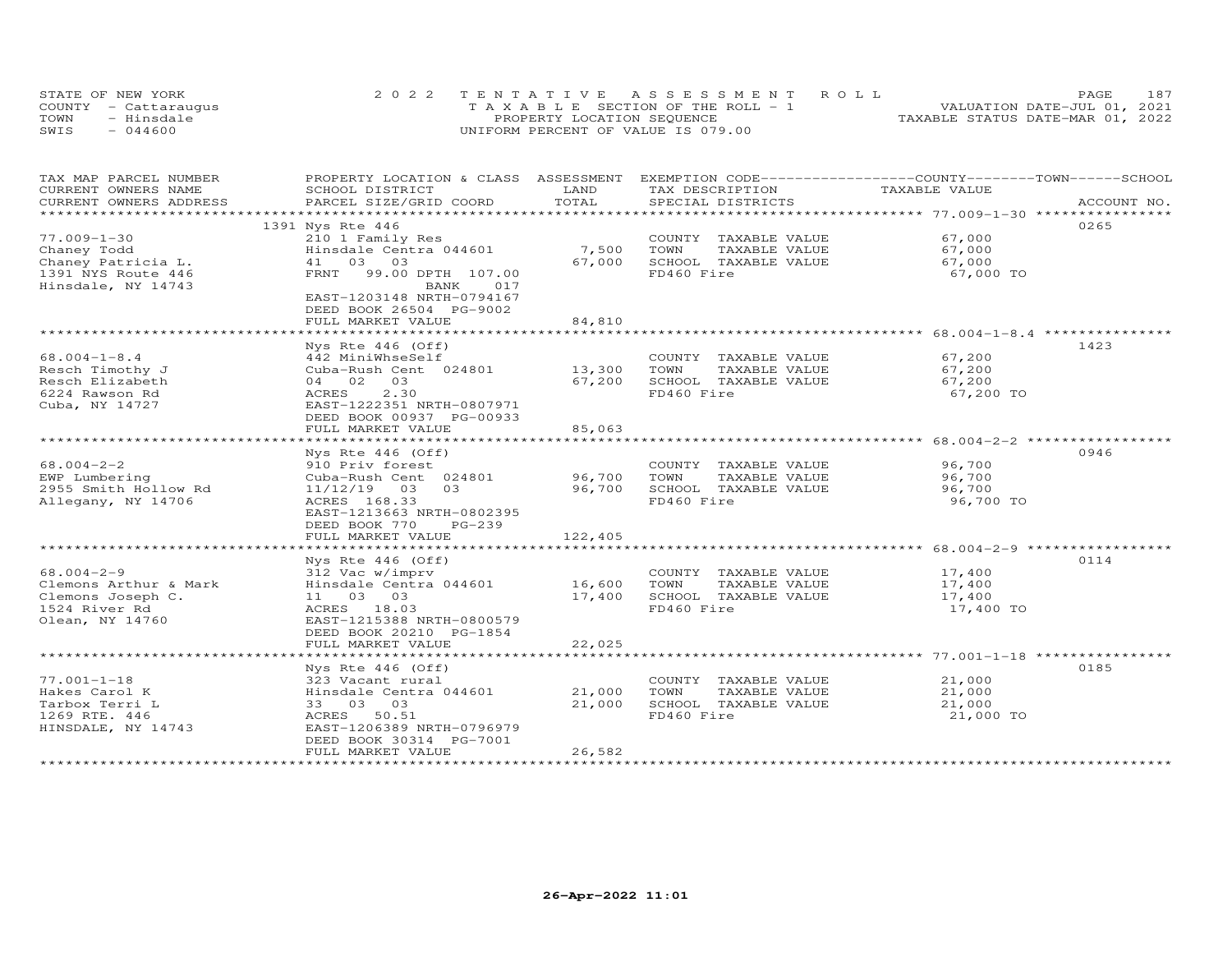| STATE OF NEW YORK |                      | 2022 TENTATIVE ASSESSMENT ROLL                 |  |                                  | PAGE. | 188 |
|-------------------|----------------------|------------------------------------------------|--|----------------------------------|-------|-----|
|                   | COUNTY - Cattaraugus | $T A X A B I F S E C T T ON OF THE RO I I - 1$ |  | VALUATION DATE-JUL 01, 2021      |       |     |
| TOWN              | - Hinsdale           | PROPERTY LOCATION SEQUENCE                     |  | TAXABLE STATUS DATE-MAR 01, 2022 |       |     |
| SWIS              | $-044600$            | UNIFORM PERCENT OF VALUE IS 079.00             |  |                                  |       |     |

| TAX MAP PARCEL NUMBER<br>CURRENT OWNERS NAME<br>CURRENT OWNERS ADDRESS                         | PROPERTY LOCATION & CLASS ASSESSMENT<br>SCHOOL DISTRICT<br>PARCEL SIZE/GRID COORD                                                                                   | LAND<br>TOTAL          | TAX DESCRIPTION<br>SPECIAL DISTRICTS                                                                     | EXEMPTION CODE-----------------COUNTY-------TOWN-----SCHOOL<br>TAXABLE VALUE | ACCOUNT NO.        |
|------------------------------------------------------------------------------------------------|---------------------------------------------------------------------------------------------------------------------------------------------------------------------|------------------------|----------------------------------------------------------------------------------------------------------|------------------------------------------------------------------------------|--------------------|
|                                                                                                |                                                                                                                                                                     | **********             |                                                                                                          |                                                                              |                    |
|                                                                                                | 990 Nys Rte 446 Rd                                                                                                                                                  |                        |                                                                                                          |                                                                              | 1377               |
| $77.001 - 1 - 23.7$<br>Witzigman Scott<br>990 Nys Rte 446<br>Hinsdale, NY 14743                | 210 1 Family Res<br>Hinsdale Centra 044601<br>25/26 03 03<br>Ff 54.00<br>ACRES<br>37.50<br>EAST-1209215 NRTH-0795612<br>DEED BOOK 00987 PG-00698                    | 20,900<br>145,000      | BAS STAR<br>41854<br>COUNTY TAXABLE VALUE<br>TOWN<br>TAXABLE VALUE<br>SCHOOL TAXABLE VALUE<br>FD460 Fire | $\circ$<br>145,000<br>145,000<br>119,500<br>145,000 TO                       | $\Omega$<br>25,500 |
|                                                                                                | FULL MARKET VALUE                                                                                                                                                   | 183,544                |                                                                                                          |                                                                              |                    |
|                                                                                                | Nys Rte 446 St                                                                                                                                                      |                        |                                                                                                          | ********************** 77.009-1-13.3                                         | 1649               |
| $77.009 - 1 - 13.3$<br>Hoffman Chelsea<br>1352 NYS Route 446<br>Hinsdale, NY 14743             | 311 Res vac land<br>Hinsdale Centra 044601<br>03<br>41 03<br>FRNT 100.00 DPTH 206.40<br>017<br>BANK<br>EAST-1203679 NRTH-0794510<br>DEED BOOK 29776 PG-3002         | 500<br>500             | COUNTY TAXABLE VALUE<br>TOWN<br>TAXABLE VALUE<br>SCHOOL TAXABLE VALUE<br>FD460 Fire                      | 500<br>500<br>500<br>500 TO                                                  |                    |
|                                                                                                | FULL MARKET VALUE                                                                                                                                                   | 633                    |                                                                                                          |                                                                              |                    |
|                                                                                                |                                                                                                                                                                     |                        |                                                                                                          | ******************************* 77.009-1-23 *****************                |                    |
| $77.009 - 1 - 23$<br>Tarbox Terri L<br>1269 RTE. 446<br>HINSDALE, NY 14743                     | 1269 Nys Rte 446 St<br>210 1 Family Res<br>Hinsdale Centra 044601<br>33 03 03<br>FRNT 165.00 DPTH 107.00<br>EAST-1204576 NRTH-0794092                               | 10,700<br>52,000       | COUNTY TAXABLE VALUE<br>TOWN<br>TAXABLE VALUE<br>SCHOOL TAXABLE VALUE<br>FD460 Fire                      | 52,000<br>52,000<br>52,000<br>52,000 TO                                      | 0368               |
|                                                                                                | DEED BOOK 30314 PG-7001<br>FULL MARKET VALUE                                                                                                                        | 65,823                 |                                                                                                          |                                                                              |                    |
|                                                                                                | ***********************                                                                                                                                             | ************           |                                                                                                          |                                                                              |                    |
| $77.009 - 1 - 20$<br>Simmons Michael<br>1290 NYS Route 446<br>Hinsdale, NY 14743               | 1290 Nys Rte 446 St<br>210 1 Family Res<br>Hinsdale Centra 044601<br>33 03 03<br>FRNT 102.30 DPTH 288.00<br>EAST-1204505 NRTH-0794341<br>DEED BOOK 2020<br>PG-11464 | 6,700<br>30,000        | COUNTY TAXABLE VALUE<br>TOWN<br>TAXABLE VALUE<br>SCHOOL TAXABLE VALUE<br>FD460 Fire                      | 30,000<br>30,000<br>30,000<br>30,000 TO                                      | 0309               |
|                                                                                                | FULL MARKET VALUE<br>*******************                                                                                                                            | 37,975                 |                                                                                                          |                                                                              |                    |
|                                                                                                | 1302 Nys Rte 446 St                                                                                                                                                 |                        |                                                                                                          | ******************************** 77.009-1-19 ****                            | 0017               |
| $77.009 - 1 - 19$<br>Davis David G<br>Davis Stacie L<br>1302 Nys Rte 446<br>Hinsdale, NY 14743 | 210 1 Family Res<br>Hinsdale Centra 044601<br>33/41 03 03<br>FRNT 206.00 DPTH<br><b>ACRES</b><br>1.29<br>EAST-1204353 NRTH-0794349<br>DEED BOOK 00963 PG-00979      | 12,300<br>83,000       | BAS STAR<br>41854<br>COUNTY TAXABLE VALUE<br>TOWN<br>TAXABLE VALUE<br>SCHOOL TAXABLE VALUE<br>FD460 Fire | $\circ$<br>83,000<br>83,000<br>57,500<br>83,000 TO                           | $\Omega$<br>25,500 |
|                                                                                                | FULL MARKET VALUE<br>**************************                                                                                                                     | 105,063<br>*********** |                                                                                                          |                                                                              |                    |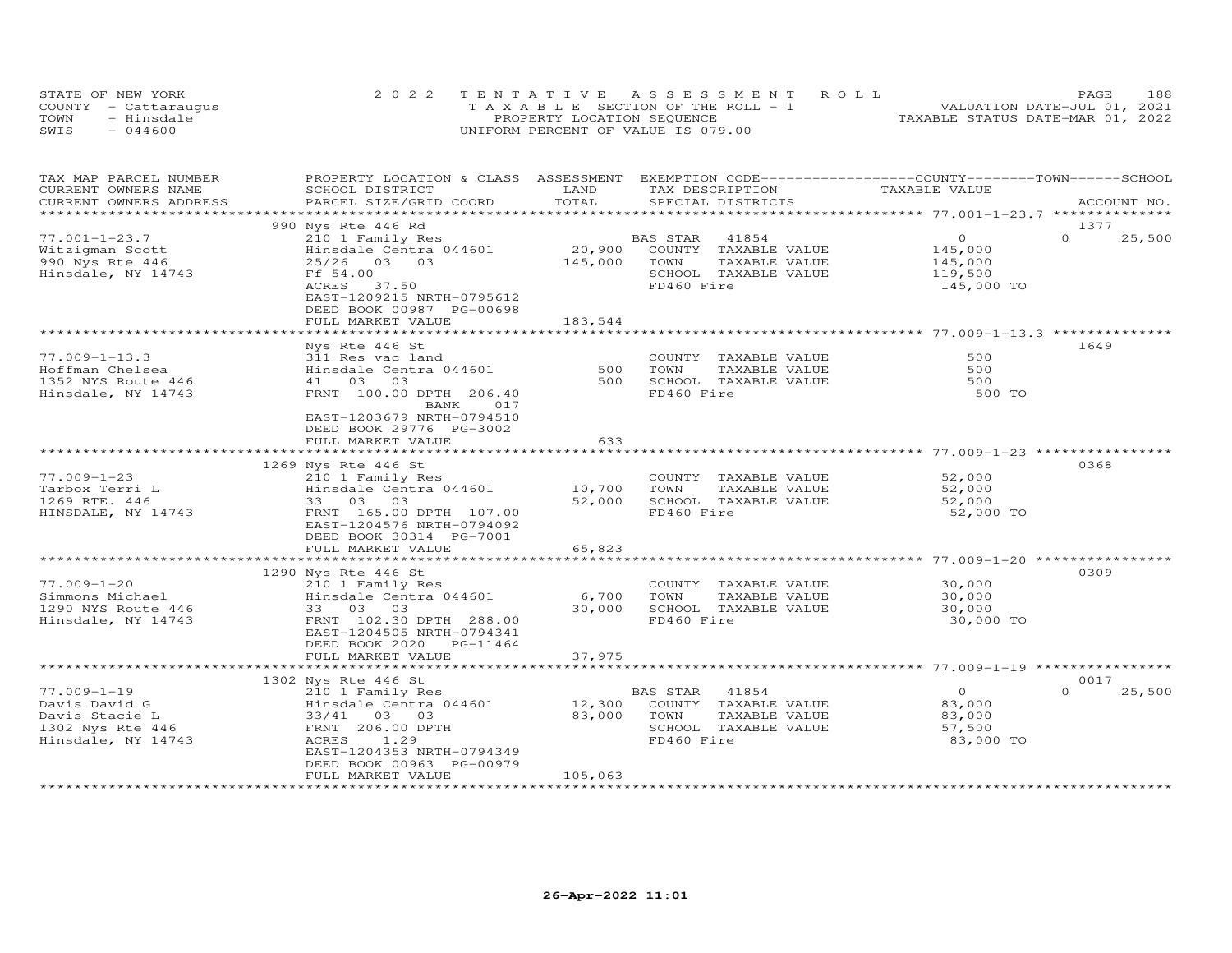|      | STATE OF NEW YORK    | 2022 TENTATIVE ASSESSMENT ROLL        | 189<br>PAGE                      |
|------|----------------------|---------------------------------------|----------------------------------|
|      | COUNTY - Cattaraugus | T A X A B L E SECTION OF THE ROLL - 1 | VALUATION DATE-JUL 01, 2021      |
| TOWN | - Hinsdale           | PROPERTY LOCATION SEQUENCE            | TAXABLE STATUS DATE-MAR 01, 2022 |
| SWIS | $-044600$            | UNIFORM PERCENT OF VALUE IS 079.00    |                                  |

| TAX MAP PARCEL NUMBER                           | PROPERTY LOCATION & CLASS ASSESSMENT       |                        | EXEMPTION CODE-----------------COUNTY-------TOWN------SCHOOL |                                                   |          |             |
|-------------------------------------------------|--------------------------------------------|------------------------|--------------------------------------------------------------|---------------------------------------------------|----------|-------------|
| CURRENT OWNERS NAME                             | SCHOOL DISTRICT                            | LAND<br>TOTAL          | TAX DESCRIPTION                                              | TAXABLE VALUE                                     |          |             |
| CURRENT OWNERS ADDRESS<br>********************* | PARCEL SIZE/GRID COORD                     |                        | SPECIAL DISTRICTS                                            |                                                   |          | ACCOUNT NO. |
|                                                 | 1318 Nys Rte 446 St                        |                        |                                                              |                                                   | 0356     |             |
| $77.009 - 1 - 17.1$                             | 270 Mfg housing                            |                        | VET COM CT 41131                                             | 3,750                                             | 3,750    | 0           |
| Hollowell Amarylis L                            | Hinsdale Centra 044601                     |                        | 4,200 BAS STAR<br>41854                                      | $\circ$                                           | $\Omega$ | 15,000      |
| 1318 Rte 446                                    | 41 03 03                                   | 15,000                 | COUNTY TAXABLE VALUE                                         | 11,250                                            |          |             |
| Hinsdale, NY 14743                              | 77.009-1-17.2 combined                     |                        | TOWN<br>TAXABLE VALUE                                        | 11,250                                            |          |             |
|                                                 | FRNT 100.00 DPTH 152.00                    |                        | SCHOOL TAXABLE VALUE                                         | $\circ$                                           |          |             |
|                                                 | EAST-1204134 NRTH-0794297                  |                        | FD460 Fire                                                   | 15,000 TO                                         |          |             |
|                                                 | DEED BOOK 00957 PG-00588                   |                        |                                                              |                                                   |          |             |
|                                                 | FULL MARKET VALUE                          | 18,987                 |                                                              |                                                   |          |             |
|                                                 |                                            |                        |                                                              |                                                   |          |             |
|                                                 | 1322 Nys Rte 446 St                        |                        |                                                              |                                                   | 0732     |             |
| $77.009 - 1 - 15$                               | 210 1 Family Res                           |                        | COUNTY TAXABLE VALUE                                         | 46,500                                            |          |             |
| Porcuri Joseph                                  | Hinsdale Centra 044601                     | 4,700                  | TOWN<br>TAXABLE VALUE                                        | 46,500                                            |          |             |
|                                                 | 41 03 03                                   | 46,500                 | SCHOOL TAXABLE VALUE                                         | 46,500                                            |          |             |
| Le noute 446<br>Hinsdale, NY 14743              | 96.03 DPTH 152.50<br>FRNT                  |                        | FD460 Fire                                                   | 46,500 TO                                         |          |             |
|                                                 | EAST-1203777 NRTH-0794316                  |                        |                                                              |                                                   |          |             |
|                                                 | DEED BOOK 30083 PG-2001                    |                        |                                                              |                                                   |          |             |
|                                                 | FULL MARKET VALUE                          | 58,861                 |                                                              |                                                   |          |             |
|                                                 |                                            | *************          |                                                              | ************************ 77.009-1-26 ************ |          |             |
|                                                 | 1335 Nys Rte 446 St                        |                        |                                                              |                                                   | 0090     |             |
| $77.009 - 1 - 26$                               | 210 1 Family Res                           |                        | <b>BAS STAR</b><br>41854                                     | $\Omega$                                          | $\Omega$ | 25,500      |
| Finnerty Matthew D                              | Hinsdale Centra 044601                     | 15,000                 | COUNTY TAXABLE VALUE                                         | 74,000                                            |          |             |
| 1335 NYS Rte 446                                | 41 03 03                                   | 74,000                 | TOWN<br>TAXABLE VALUE                                        | 74,000                                            |          |             |
| Hinsdale, NY 14743                              | FRNT 185.35 DPTH 206.00                    |                        | SCHOOL TAXABLE VALUE                                         | 48,500                                            |          |             |
|                                                 | BANK<br>004                                |                        | FD460 Fire                                                   | 74,000 TO                                         |          |             |
|                                                 | EAST-1203975 NRTH-0794070                  |                        |                                                              |                                                   |          |             |
|                                                 | DEED BOOK 18879 PG-9002                    |                        |                                                              |                                                   |          |             |
|                                                 | FULL MARKET VALUE                          | 93,671                 |                                                              |                                                   |          |             |
|                                                 |                                            |                        |                                                              |                                                   |          |             |
|                                                 | 1360 Nys Rte 446 St                        |                        |                                                              |                                                   | 0402     |             |
| $77.009 - 1 - 13.1$                             | 270 Mfg housing                            |                        | COUNTY TAXABLE VALUE                                         | 28,800                                            |          |             |
| Hoffman Chelsea                                 | Hinsdale Centra 044601                     | 9,000                  | TOWN<br>TAXABLE VALUE                                        | 28,800                                            |          |             |
| 1352 NYS Route 446                              | 41 03 03                                   | 28,800                 | SCHOOL TAXABLE VALUE                                         | 28,800                                            |          |             |
| Hinsdale, NY 14743                              | FRNT 100.00 DPTH 365.00                    |                        | FD460 Fire                                                   | 28,800 TO                                         |          |             |
|                                                 | EAST-1203572 NRTH-0794437                  |                        |                                                              |                                                   |          |             |
|                                                 | DEED BOOK 20200 PG-9455                    |                        |                                                              |                                                   |          |             |
|                                                 | FULL MARKET VALUE                          | 36,456<br>************ |                                                              |                                                   |          |             |
|                                                 | 1370 Nys Rte 446 St                        |                        |                                                              |                                                   | 0089     |             |
| $77.009 - 1 - 12$                               |                                            |                        | ENH STAR<br>41834                                            | $\overline{O}$                                    | $\Omega$ | 44,000      |
| Davis Norman P                                  | 210 1 Family Res<br>Hinsdale Centra 044601 | 10,200                 | COUNTY TAXABLE VALUE                                         | 44,000                                            |          |             |
| Davis Rachel A                                  | 41 03<br>03                                | 44,000                 | TOWN<br>TAXABLE VALUE                                        | 44,000                                            |          |             |
| 1370 446 Rte                                    | FRNT 100.00 DPTH 330.00                    |                        | SCHOOL TAXABLE VALUE                                         | $\circ$                                           |          |             |
| Hinsdale, NY 14743                              | EAST-1203485 NRTH-0794419                  |                        | FD460 Fire                                                   | 44,000 TO                                         |          |             |
|                                                 | DEED BOOK 644<br>PG-8001                   |                        |                                                              |                                                   |          |             |
|                                                 | FULL MARKET VALUE                          | 55,696                 |                                                              |                                                   |          |             |
|                                                 |                                            |                        |                                                              |                                                   |          |             |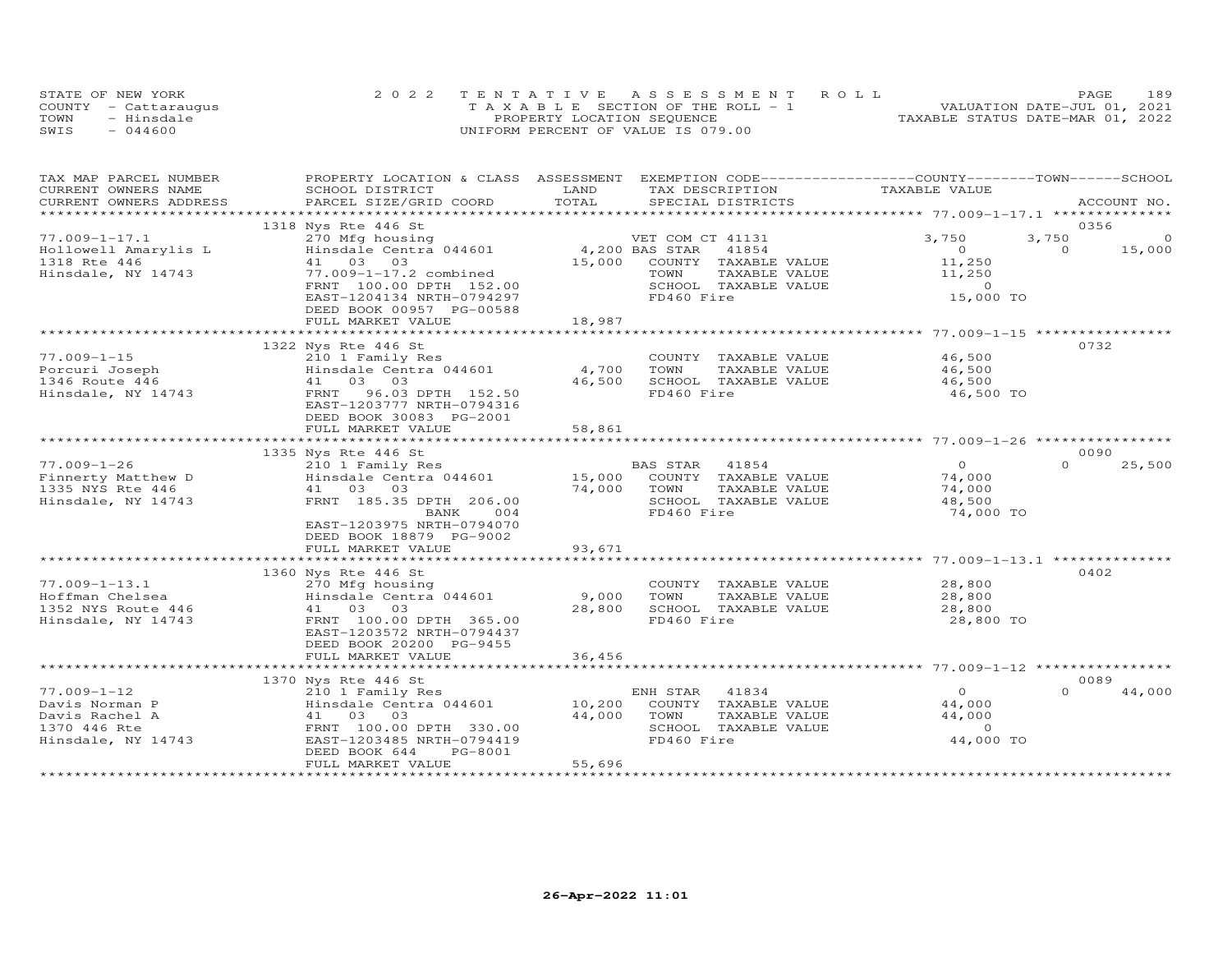|      | STATE OF NEW YORK    | 2022 TENTATIVE ASSESSMENT ROLL        | 190<br>PAGE                      |
|------|----------------------|---------------------------------------|----------------------------------|
|      | COUNTY - Cattaraugus | T A X A B L E SECTION OF THE ROLL - 1 | VALUATION DATE-JUL 01, 2021      |
| TOWN | - Hinsdale           | PROPERTY LOCATION SEQUENCE            | TAXABLE STATUS DATE-MAR 01, 2022 |
| SWIS | $-044600$            | UNIFORM PERCENT OF VALUE IS 079.00    |                                  |

| TAX MAP PARCEL NUMBER<br>CURRENT OWNERS NAME                                                        | PROPERTY LOCATION & CLASS ASSESSMENT<br>SCHOOL DISTRICT                                                                                                                           | LAND                       | EXEMPTION CODE-----------------COUNTY-------TOWN------SCHOOL<br>TAX DESCRIPTION                                | TAXABLE VALUE                                             |                    |
|-----------------------------------------------------------------------------------------------------|-----------------------------------------------------------------------------------------------------------------------------------------------------------------------------------|----------------------------|----------------------------------------------------------------------------------------------------------------|-----------------------------------------------------------|--------------------|
| CURRENT OWNERS ADDRESS<br>***********************                                                   | PARCEL SIZE/GRID COORD                                                                                                                                                            | TOTAL                      | SPECIAL DISTRICTS                                                                                              |                                                           | ACCOUNT NO.        |
|                                                                                                     | 1384 Nys Rte 446 St                                                                                                                                                               |                            |                                                                                                                |                                                           | 0365               |
| $77.009 - 1 - 10$<br>Ramadhan Aben A<br>Ramadham April<br>1384 NYS Rte 446<br>Hinsdale, NY 14743    | 210 1 Family Res<br>Hinsdale Centra 044601<br>41 03 03<br>695/1008<br>inc. $77.009 - 1 - 11.2$<br>FRNT 200.00 DPTH<br>ACRES<br>2.15 BANK<br>026<br>EAST-1203275 NRTH-0794547      | 76,400 TOWN                | <b>BAS STAR</b><br>41854<br>13,200 COUNTY TAXABLE VALUE<br>TAXABLE VALUE<br>SCHOOL TAXABLE VALUE<br>FD460 Fire | $\overline{O}$<br>76,400<br>76,400<br>50,900<br>76,400 TO | $\Omega$<br>25,500 |
|                                                                                                     | DEED BOOK 19744 PG-5001<br>FULL MARKET VALUE                                                                                                                                      | 96,709                     |                                                                                                                |                                                           |                    |
|                                                                                                     |                                                                                                                                                                                   |                            |                                                                                                                |                                                           |                    |
| $77.009 - 1 - 11.1$<br>Ermer Alex B.<br>Bowen Stacie M.                                             | 1374 Nys rte 446 St<br>210 1 Family Res<br>Hinsdale Centra 044601<br>41 03 03                                                                                                     | 12,200<br>43,000           | COUNTY TAXABLE VALUE<br>TOWN<br>TAXABLE VALUE<br>SCHOOL TAXABLE VALUE                                          | 43,000<br>43,000<br>43,000                                | 0605               |
| 1374 State Route 446<br>Hinsdale, NY 14743                                                          | FRNT 100.00 DPTH<br>ACRES<br>0.41<br>EAST-1203389 NRTH-0794513<br>DEED BOOK 2019 PG-16587<br>FULL MARKET VALUE                                                                    | 54,430                     | FD460 Fire                                                                                                     | 43,000 TO                                                 |                    |
|                                                                                                     |                                                                                                                                                                                   |                            |                                                                                                                |                                                           |                    |
| $76.002 - 3 - 1$<br>Kluczynski Joseph<br>Kluczynski Kathryn<br>4313 Elling Rd<br>Hinsdale, NY 14743 | Oak Ln<br>314 Rural vac<10<br>Hinsdale Centra 044601<br>09 03 04<br>FRNT 570.00 DPTH<br>ACRES 43.68<br>EAST-1198567 NRTH-0792294<br>DEED BOOK 1008 PG-172<br>FULL MARKET VALUE    | 20,600<br>20,600<br>26,076 | COUNTY TAXABLE VALUE<br>TAXABLE VALUE<br>TOWN<br>SCHOOL TAXABLE VALUE<br>FD460 Fire                            | 20,600<br>20,600<br>20,600<br>20,600 TO                   | 1059               |
|                                                                                                     |                                                                                                                                                                                   |                            |                                                                                                                |                                                           |                    |
| $76.002 - 3 - 2$<br>Wilber Earl<br>4480 Cooper Hill Rd<br>Allegany, NY 14706                        | Oak Ln<br>312 Vac w/imprv<br>Hinsdale Centra 044601<br>09 03 04<br>FRNT 656.00 DPTH<br>8.94<br>ACRES<br>EAST-1197456 NRTH-0793123<br>DEED BOOK 21793 PG-3007<br>FULL MARKET VALUE | 11,500<br>11,500           | COUNTY TAXABLE VALUE<br>TOWN<br>TAXABLE VALUE<br>SCHOOL TAXABLE VALUE<br>FD460 Fire                            | 11,500<br>11,500<br>11,500<br>11,500 TO                   | 1090               |
|                                                                                                     |                                                                                                                                                                                   | 14,557                     |                                                                                                                |                                                           |                    |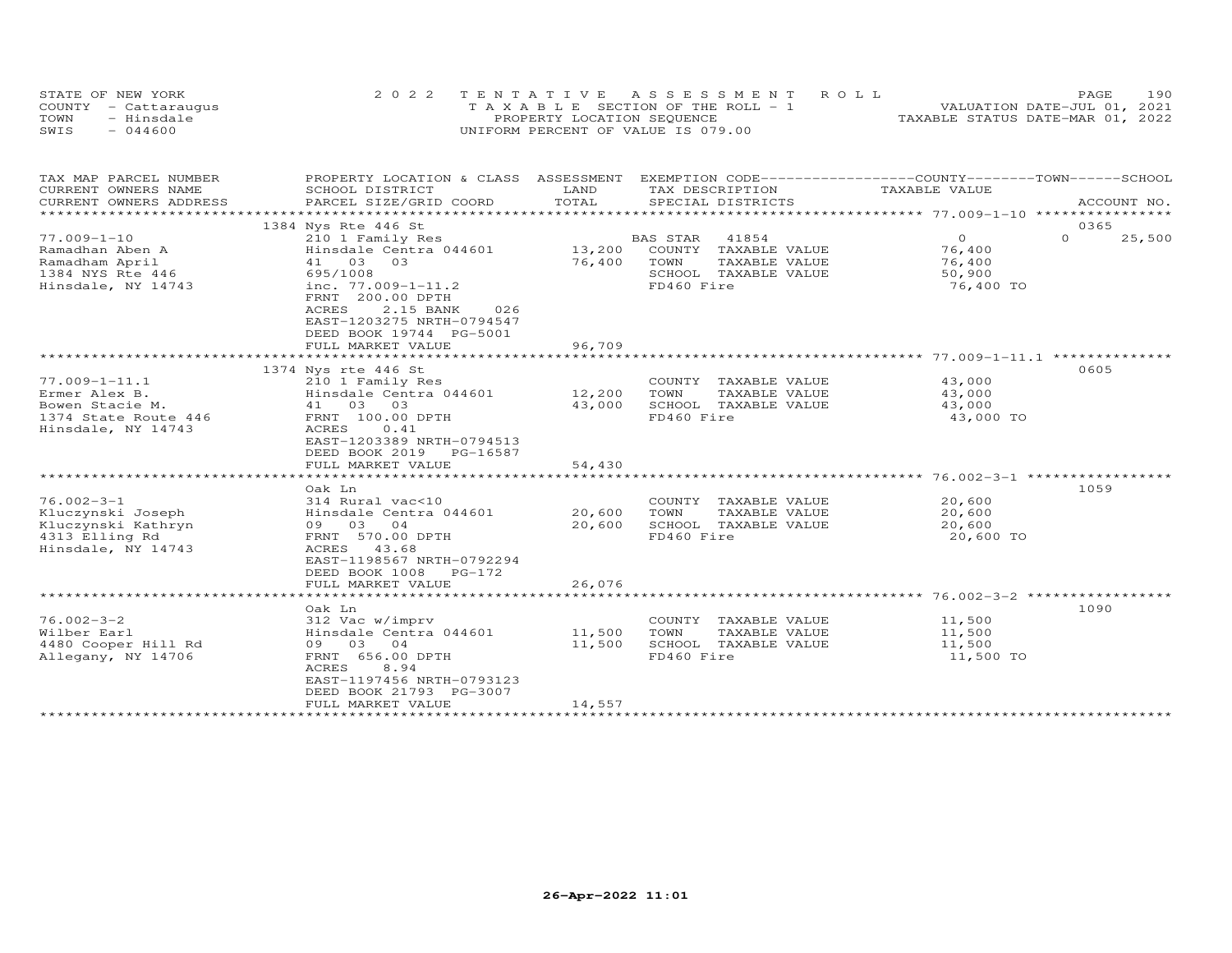| STATE OF NEW YORK    | 2022 TENTATIVE ASSESSMENT ROLL        | PAGE                             | 191 |
|----------------------|---------------------------------------|----------------------------------|-----|
| COUNTY - Cattaraugus | T A X A B L E SECTION OF THE ROLL - 1 | VALUATION DATE-JUL 01, 2021      |     |
| - Hinsdale<br>TOWN   | PROPERTY LOCATION SEQUENCE            | TAXABLE STATUS DATE-MAR 01, 2022 |     |
| $-044600$<br>SWIS    | UNIFORM PERCENT OF VALUE IS 079.00    |                                  |     |

| TAX MAP PARCEL NUMBER  | PROPERTY LOCATION & CLASS ASSESSMENT EXEMPTION CODE-----------------COUNTY-------TOWN------SCHOOL |        |                             |                                                                |             |
|------------------------|---------------------------------------------------------------------------------------------------|--------|-----------------------------|----------------------------------------------------------------|-------------|
| CURRENT OWNERS NAME    | SCHOOL DISTRICT                                                                                   | LAND   | TAX DESCRIPTION             | TAXABLE VALUE                                                  |             |
| CURRENT OWNERS ADDRESS | PARCEL SIZE/GRID COORD                                                                            | TOTAL  | SPECIAL DISTRICTS           |                                                                | ACCOUNT NO. |
|                        |                                                                                                   |        |                             | ****************** 76.002-3-4 **********                       |             |
|                        | Oak Ln                                                                                            |        |                             |                                                                | 1105        |
| $76.002 - 3 - 4$       | 312 Vac w/imprv                                                                                   |        | COUNTY TAXABLE VALUE        | 13,100                                                         |             |
| Stayer Bryant          | Hinsdale Centra 044601                                                                            | 11,700 | TOWN<br>TAXABLE VALUE       | 13,100                                                         |             |
| Stayer Samantha        | 09 03 04                                                                                          | 13,100 | SCHOOL TAXABLE VALUE        | 13,100                                                         |             |
|                        |                                                                                                   |        |                             |                                                                |             |
| 4069 Gile Hollow Rd    | FRNT 659.00 DPTH                                                                                  |        | FD460 Fire                  | 13,100 TO                                                      |             |
| Hinsdale, NY 14743     | ACRES 15.59                                                                                       |        |                             |                                                                |             |
|                        | EAST-1197455 NRTH-0793920                                                                         |        |                             |                                                                |             |
|                        | DEED BOOK 22856 PG-6001                                                                           |        |                             |                                                                |             |
|                        | FULL MARKET VALUE<br>*********************                                                        | 16,582 |                             | **************************************6.002-3-6 ************** |             |
|                        |                                                                                                   |        |                             |                                                                |             |
|                        | Oak Ln                                                                                            |        |                             |                                                                | 1089        |
| $76.002 - 3 - 6$       | 322 Rural vac>10                                                                                  |        | COUNTY TAXABLE VALUE        | 12,900                                                         |             |
| Hutter Roger L Jr      | Hinsdale Centra 044601                                                                            | 12,900 | TOWN<br>TAXABLE VALUE       | 12,900                                                         |             |
| 6557 Sheetram Rd       | 09 03 04                                                                                          | 12,900 | SCHOOL TAXABLE VALUE        | 12,900                                                         |             |
| Lockport, NY 14094     | Ff 40.00                                                                                          |        | FD460 Fire                  | 12,900 TO                                                      |             |
|                        | ACRES 12.41                                                                                       |        |                             |                                                                |             |
|                        | EAST-1197506 NRTH-0795006                                                                         |        |                             |                                                                |             |
|                        | DEED BOOK 800<br>PG-00031                                                                         |        |                             |                                                                |             |
|                        | FULL MARKET VALUE                                                                                 | 16,329 |                             |                                                                |             |
|                        |                                                                                                   |        |                             |                                                                |             |
|                        | Oak Ln                                                                                            |        |                             |                                                                | 1107        |
| $76.002 - 3 - 7$       | 322 Rural vac>10                                                                                  |        | COUNTY TAXABLE VALUE        | 15,400                                                         |             |
| Shepard Sterling L     | Hinsdale Centra 044601                                                                            | 15,400 | TOWN<br>TAXABLE VALUE       | 15,400                                                         |             |
| 460 Bowen Rd           | 09 03<br>04                                                                                       | 15,400 | SCHOOL TAXABLE VALUE        | 15,400                                                         |             |
| East Aurora, NY 14052  | FRNT 360.00 DPTH                                                                                  |        | FD460 Fire                  | 15,400 TO                                                      |             |
|                        | ACRES 18.73                                                                                       |        |                             |                                                                |             |
|                        | EAST-1197044 NRTH-0795500                                                                         |        |                             |                                                                |             |
|                        | DEED BOOK 799<br>PG-310                                                                           |        |                             |                                                                |             |
|                        | FULL MARKET VALUE                                                                                 | 19,494 |                             |                                                                |             |
|                        |                                                                                                   |        |                             |                                                                |             |
|                        | Oak Ln                                                                                            |        |                             |                                                                | 1108        |
| $76.002 - 3 - 8$       | 270 Mfg housing                                                                                   |        | COUNTY TAXABLE VALUE        | 13,900                                                         |             |
| Cobado Kent            | Hinsdale Centra 044601                                                                            | 9,200  | TOWN<br>TAXABLE VALUE       | 13,900                                                         |             |
| Cobado Barbara         | 09 03 04                                                                                          |        | 13,900 SCHOOL TAXABLE VALUE | 13,900                                                         |             |
| 4544 Five Mile Rd      | FRNT 365.00 DPTH                                                                                  |        | FD460 Fire                  | 13,900 TO                                                      |             |
| Allegany, NY 14706     | ACRES<br>4.13                                                                                     |        |                             |                                                                |             |
|                        | EAST-1196944 NRTH-0794726                                                                         |        |                             |                                                                |             |
|                        | DEED BOOK 19775 PG-4001                                                                           |        |                             |                                                                |             |
|                        | FULL MARKET VALUE                                                                                 | 17,595 |                             |                                                                |             |
|                        |                                                                                                   |        |                             |                                                                |             |
|                        | Oak Ln                                                                                            |        |                             |                                                                | 1103        |
| $76.002 - 3 - 11$      | 270 Mfg housing                                                                                   |        | COUNTY TAXABLE VALUE        | 15,300                                                         |             |
| Willsky Gail R         | Hinsdale Centra 044601                                                                            | 11,600 | TOWN<br>TAXABLE VALUE       | 15,300                                                         |             |
|                        | 09 03 04                                                                                          | 15,300 | SCHOOL TAXABLE VALUE        | 15,300                                                         |             |
| 1088 Deleware Ave      |                                                                                                   |        |                             |                                                                |             |
| Buffalo, NY 14209      | Ff 484.00                                                                                         |        | FD460 Fire                  | 15,300 TO                                                      |             |
|                        | ACRES<br>9.29                                                                                     |        |                             |                                                                |             |
|                        | EAST-1196660 NRTH-0793256                                                                         |        |                             |                                                                |             |
|                        | DEED BOOK 903<br>PG-01074                                                                         |        |                             |                                                                |             |
|                        | FULL MARKET VALUE                                                                                 | 19,367 |                             |                                                                |             |
|                        |                                                                                                   |        |                             |                                                                |             |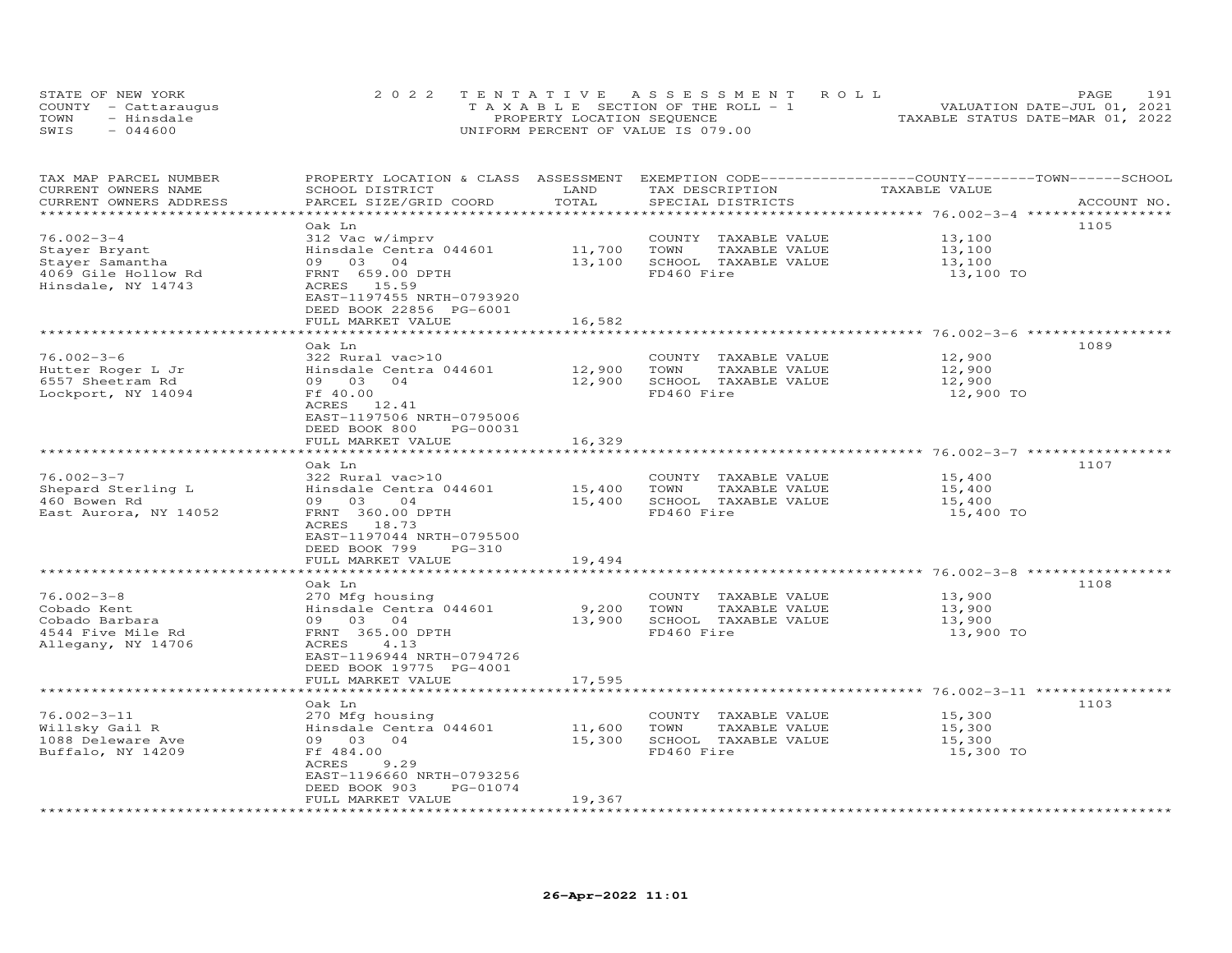| STATE OF NEW YORK    | 2022 TENTATIVE ASSESSMENT ROLL        | 192<br>PAGE.                     |
|----------------------|---------------------------------------|----------------------------------|
| COUNTY - Cattaraugus | T A X A B L E SECTION OF THE ROLL - 1 | VALUATION DATE-JUL 01, 2021      |
| TOWN<br>- Hinsdale   | PROPERTY LOCATION SEQUENCE            | TAXABLE STATUS DATE-MAR 01, 2022 |
| $-044600$<br>SWIS    | UNIFORM PERCENT OF VALUE IS 079.00    |                                  |

| TAX MAP PARCEL NUMBER<br>CURRENT OWNERS NAME<br>CURRENT OWNERS ADDRESS                                 | PROPERTY LOCATION & CLASS ASSESSMENT<br>SCHOOL DISTRICT<br>PARCEL SIZE/GRID COORD                                                                                                                          | LAND<br>TOTAL                                 | TAX DESCRIPTION<br>SPECIAL DISTRICTS                                                                                               | EXEMPTION CODE-----------------COUNTY-------TOWN-----SCHOOL<br>TAXABLE VALUE                    | ACCOUNT NO.                                        |
|--------------------------------------------------------------------------------------------------------|------------------------------------------------------------------------------------------------------------------------------------------------------------------------------------------------------------|-----------------------------------------------|------------------------------------------------------------------------------------------------------------------------------------|-------------------------------------------------------------------------------------------------|----------------------------------------------------|
|                                                                                                        |                                                                                                                                                                                                            |                                               |                                                                                                                                    |                                                                                                 |                                                    |
| $76.004 - 2 - 11.2$<br>Elderkin Carolyn<br>1110 Oak Ln<br>Hinsdale, NY 14743                           | 1110 Oak Ln<br>210 1 Family Res<br>Hinsdale Centra 044601<br>10 02 04<br>FRNT 1020.00 DPTH<br>ACRES 12.00<br>EAST-1197809 NRTH-0790790<br>DEED BOOK 00928 PG-01114<br>FULL MARKET VALUE                    | 83,000<br>105,063                             | AGED C<br>41802<br>12,700 ENH STAR<br>41834<br>COUNTY TAXABLE VALUE<br>TOWN<br>TAXABLE VALUE<br>SCHOOL TAXABLE VALUE<br>FD460 Fire | 24,900<br>$\Omega$<br>58,100<br>83,000<br>19,330<br>83,000 TO                                   | 1289<br>$\Omega$<br>$\Omega$<br>$\Omega$<br>63,670 |
|                                                                                                        | *************************                                                                                                                                                                                  |                                               |                                                                                                                                    |                                                                                                 |                                                    |
| $76.004 - 2 - 11.12$<br>Elderkin Rexford J<br>Elderkin Bobbi J<br>1115 Oak Ln<br>Hinsdale, NY 14743    | 1115 Oak Ln<br>210 1 Family Res<br>Hinsdale Centra 044601<br>10 02 04<br>FRNT 1020.00 DPTH<br>ACRES<br>1.65<br>EAST-1197470 NRTH-0790411<br>DEED BOOK 13962 PG-5001<br>FULL MARKET VALUE                   | 7,100<br>89,000<br>112,658                    | <b>BAS STAR</b><br>41854<br>COUNTY TAXABLE VALUE<br>TOWN<br>TAXABLE VALUE<br>SCHOOL TAXABLE VALUE<br>FD460 Fire                    | $\overline{O}$<br>89,000<br>89,000<br>63,500<br>89,000 TO                                       | 1706<br>$\Omega$<br>25,500                         |
|                                                                                                        |                                                                                                                                                                                                            |                                               |                                                                                                                                    |                                                                                                 |                                                    |
| $76.002 - 3 - 12$<br>Draudt Kyle<br>Measel William<br>542 Fletcher St<br>Tonawanda, NY 14150           | 1229 Oak Ln<br>312 Vac w/imprv<br>Hinsdale Centra 044601<br>09 03 04<br>Ff 328.00<br>ACRES<br>5.98<br>EAST-1196738 NRTH-0792837<br>DEED BOOK 20210 PG-5640<br>FULL MARKET VALUE<br>*********************** | 10,300<br>10,300<br>13,038<br>*************** | COUNTY TAXABLE VALUE<br>TAXABLE VALUE<br>TOWN<br>SCHOOL TAXABLE VALUE<br>FD460 Fire                                                | 10,300<br>10,300<br>10,300<br>10,300 TO<br>*********************************** 68.004-2-14.3 ** | 1085<br>* * * * * * * *                            |
|                                                                                                        | Off Town Line Rd                                                                                                                                                                                           |                                               |                                                                                                                                    |                                                                                                 | 1584                                               |
| $68.004 - 2 - 14.3$<br>Austin Eric w<br>636 Garden Avenue<br>Olean, NY 14760                           | 311 Res vac land<br>Cuba-Rush Cent 024801<br>3/3/3<br>ACRES<br>13.60<br>EAST-1218985 NRTH-0803274<br>DEED BOOK 2019<br>PG-10467                                                                            | 14,800<br>14,800                              | COUNTY TAXABLE VALUE<br>TOWN<br>TAXABLE VALUE<br>SCHOOL TAXABLE VALUE                                                              | 14,800<br>14,800<br>14,800                                                                      |                                                    |
|                                                                                                        | FULL MARKET VALUE<br>*******************                                                                                                                                                                   | 18,734                                        |                                                                                                                                    | ************************ 76.004-2-20.1 **                                                       |                                                    |
| $76.004 - 2 - 20.1$<br>Bishop Joann I<br>Zimmerson Keith<br>3828 Pennsylvania Rd<br>Hinsdale, NY 14743 | Pennsylvania Rd<br>314 Rural vac<10<br>Hinsdale Centra 044601<br>06 02<br>04<br>1.40<br>ACRES<br>EAST-1197219 NRTH-0789123<br>DEED BOOK 22591 PG-2002                                                      | 8,300<br>8,300                                | COUNTY TAXABLE VALUE<br>TOWN<br>TAXABLE VALUE<br>SCHOOL TAXABLE VALUE<br>FD460 Fire                                                | 8,300<br>8,300<br>8,300<br>8,300 TO                                                             | 0180                                               |
| ************************                                                                               | FULL MARKET VALUE<br>***************************                                                                                                                                                           | 10,506<br>*******************                 |                                                                                                                                    |                                                                                                 |                                                    |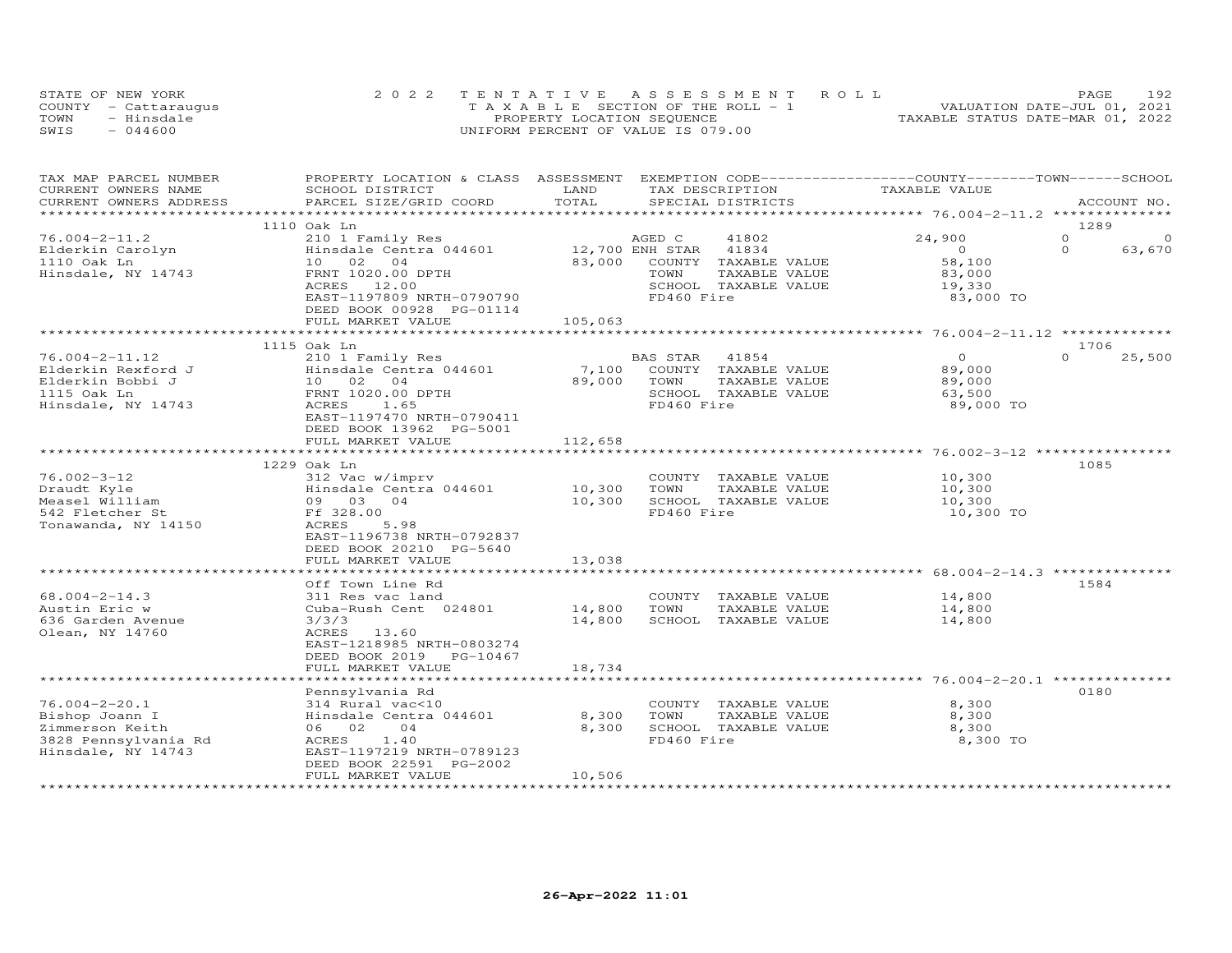| STATE OF NEW YORK    | 2022 TENTATIVE ASSESSMENT ROLL        | 193<br><b>PAGE</b>               |
|----------------------|---------------------------------------|----------------------------------|
| COUNTY - Cattaraugus | T A X A B L E SECTION OF THE ROLL - 1 | VALUATION DATE-JUL 01, 2021      |
| TOWN<br>- Hinsdale   | PROPERTY LOCATION SEQUENCE            | TAXABLE STATUS DATE-MAR 01, 2022 |
| $-044600$<br>SWIS    | UNIFORM PERCENT OF VALUE IS 079.00    |                                  |

| TAX MAP PARCEL NUMBER<br>CURRENT OWNERS NAME | PROPERTY LOCATION & CLASS ASSESSMENT<br>SCHOOL DISTRICT | LAND         | EXEMPTION CODE-----------------COUNTY-------TOWN------SCHOOL<br>TAX DESCRIPTION | TAXABLE VALUE                                    |                    |
|----------------------------------------------|---------------------------------------------------------|--------------|---------------------------------------------------------------------------------|--------------------------------------------------|--------------------|
| CURRENT OWNERS ADDRESS                       | PARCEL SIZE/GRID COORD                                  | TOTAL        | SPECIAL DISTRICTS                                                               |                                                  | ACCOUNT NO.        |
| *******************                          | *********************                                   |              |                                                                                 |                                                  |                    |
|                                              | Pennsylvania Rd                                         |              |                                                                                 |                                                  | 1462               |
| $76.004 - 2 - 20.5$                          | 322 Rural vac>10                                        |              | COUNTY TAXABLE VALUE                                                            | 47,200                                           |                    |
| JT Allegheny Timberland, LLC                 | Hinsdale Centra 044601                                  | 47,200       | TOWN<br>TAXABLE VALUE                                                           | 47,200                                           |                    |
| PO Box 3349                                  | 13/08/06<br>02<br>04                                    | 47,200       | SCHOOL TAXABLE VALUE                                                            | 47,200                                           |                    |
| Albany, GA 31706                             | ACRES 169.10                                            |              | FD460 Fire                                                                      | 47,200 TO                                        |                    |
|                                              | EAST-1195616 NRTH-0788097                               |              |                                                                                 |                                                  |                    |
|                                              | DEED BOOK 9327<br>PG-3001                               |              |                                                                                 |                                                  |                    |
|                                              | FULL MARKET VALUE                                       | 59,747       |                                                                                 |                                                  |                    |
|                                              |                                                         |              |                                                                                 |                                                  |                    |
|                                              | Pennsylvania Rd                                         |              |                                                                                 |                                                  | 1463               |
| $76.004 - 2 - 20.6$                          | 322 Rural vac>10                                        |              | COUNTY TAXABLE VALUE                                                            | 13,800                                           |                    |
| Hunter Scott E                               | Hinsdale Centra 044601                                  | 13,800       | TOWN<br>TAXABLE VALUE                                                           | 13,800                                           |                    |
| 4287 N Boston Rd                             | 06 02 04                                                | 13,800       | SCHOOL TAXABLE VALUE                                                            | 13,800                                           |                    |
| Eden, NY 14057                               | ACRES 11.10                                             |              | FD460 Fire                                                                      | 13,800 TO                                        |                    |
|                                              | EAST-1197114 NRTH-0787283                               |              |                                                                                 |                                                  |                    |
|                                              | DEED BOOK 20190 PG-6879                                 |              |                                                                                 |                                                  |                    |
|                                              | FULL MARKET VALUE                                       | 17,468       |                                                                                 |                                                  |                    |
|                                              | ********************                                    | ***********  |                                                                                 | ******************** 76.004-2-24.1 **            |                    |
|                                              | Pennsylvania Rd                                         |              |                                                                                 |                                                  | 0015               |
| $76.004 - 2 - 24.1$                          | 321 Abandoned ag                                        |              | COUNTY TAXABLE VALUE                                                            | 15,000                                           |                    |
| Delong, Harley F                             | Hinsdale Centra 044601                                  | 15,000       | TOWN<br>TAXABLE VALUE                                                           | 15,000                                           |                    |
| Delong Dona L                                | $02/12$ 03 02                                           | 15,000       | SCHOOL TAXABLE VALUE                                                            | 15,000                                           |                    |
| 3510 Fay Hollow Rd                           | 13.90<br>ACRES                                          |              | FD460 Fire                                                                      | 15,000 TO                                        |                    |
| Hinsdale, NY 14743                           | EAST-1196052 NRTH-0784872                               |              |                                                                                 |                                                  |                    |
|                                              | DEED BOOK 2021<br>PG-7331                               |              |                                                                                 |                                                  |                    |
|                                              | FULL MARKET VALUE                                       | 18,987       |                                                                                 |                                                  |                    |
|                                              |                                                         | ************ |                                                                                 | ******************* 76.004-2-24.2 ************** |                    |
|                                              | Pennsylvania Rd                                         |              |                                                                                 |                                                  | 1296               |
| $76.004 - 2 - 24.2$                          | 321 Abandoned ag                                        |              | COUNTY TAXABLE VALUE                                                            | 26,100                                           |                    |
| Saunders Mark                                | Hinsdale Centra 044601                                  | 26,100       | TOWN<br>TAXABLE VALUE                                                           | 26,100                                           |                    |
| Saunders Linda                               | $02/12$ 03 02                                           | 26,100       | SCHOOL TAXABLE VALUE                                                            | 26,100                                           |                    |
| 31 Wendel Ave                                | 63.60<br>ACRES                                          |              | FD460 Fire                                                                      | 26,100 TO                                        |                    |
| Buffalo, NY 14223                            | EAST-1195011 NRTH-0785400                               |              |                                                                                 |                                                  |                    |
|                                              | DEED BOOK 27020 PG-8001                                 |              |                                                                                 |                                                  |                    |
|                                              | FULL MARKET VALUE                                       | 33,038       |                                                                                 |                                                  |                    |
|                                              | ******************************                          |              |                                                                                 |                                                  |                    |
|                                              | 3063 Pennsylvania Rd                                    |              |                                                                                 |                                                  | 1349               |
| $85.002 - 2 - 17.4$                          | 210 1 Family Res                                        |              | BAS STAR<br>41854                                                               | $\Omega$                                         | 25,500<br>$\Omega$ |
| Spencer Ian                                  | Hinsdale Centra 044601                                  | 10,100       | COUNTY TAXABLE VALUE                                                            | 80,500                                           |                    |
| 3063 Pennsylvania Rd                         | 02 02 04                                                | 80,500       | TAXABLE VALUE<br>TOWN                                                           | 80,500                                           |                    |
| Olean, NY 14760                              | FRNT 780.00 DPTH                                        |              | SCHOOL TAXABLE VALUE                                                            | 55,000                                           |                    |
|                                              | <b>ACRES</b><br>3.45 BANK<br>017                        |              | FD460 Fire                                                                      | 80,500 TO                                        |                    |
|                                              | EAST-1195050 NRTH-0777350                               |              |                                                                                 |                                                  |                    |
|                                              | DEED BOOK 13096 PG-4002                                 |              |                                                                                 |                                                  |                    |
|                                              | FULL MARKET VALUE                                       | 101,899      |                                                                                 |                                                  |                    |
|                                              |                                                         |              |                                                                                 |                                                  |                    |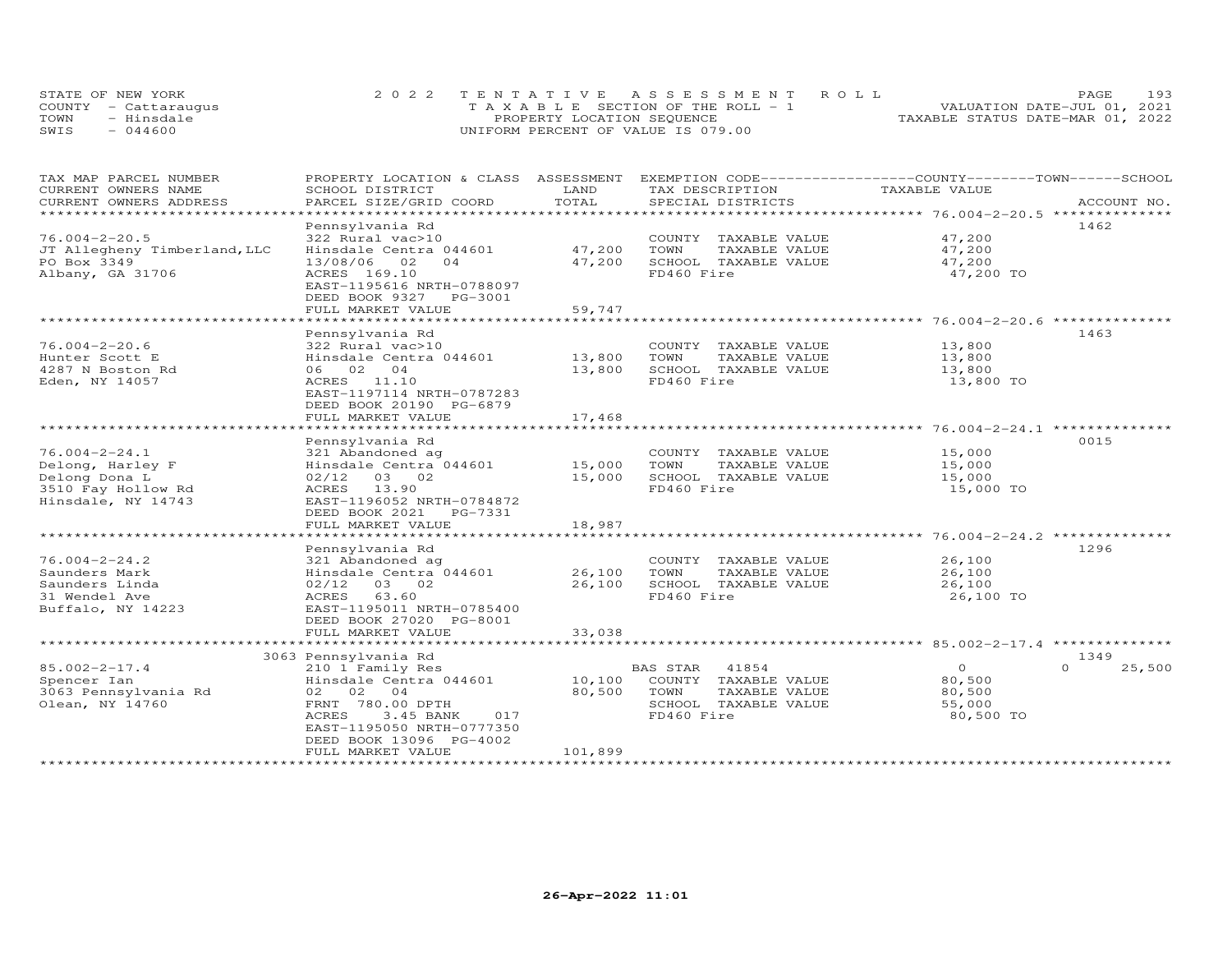| STATE OF NEW YORK    | 2022 TENTATIVE ASSESSMENT ROLL        | 194<br>PAGE.                     |
|----------------------|---------------------------------------|----------------------------------|
| COUNTY - Cattaraugus | T A X A B L E SECTION OF THE ROLL - 1 | VALUATION DATE-JUL 01, 2021      |
| TOWN<br>- Hinsdale   | PROPERTY LOCATION SEQUENCE            | TAXABLE STATUS DATE-MAR 01, 2022 |
| $-044600$<br>SWIS    | UNIFORM PERCENT OF VALUE IS 079.00    |                                  |

| TAX MAP PARCEL NUMBER                                 | PROPERTY LOCATION & CLASS                               | ASSESSMENT            |                 |                      | EXEMPTION CODE------------------COUNTY-------TOWN------SCHOOL |                  |                |
|-------------------------------------------------------|---------------------------------------------------------|-----------------------|-----------------|----------------------|---------------------------------------------------------------|------------------|----------------|
| CURRENT OWNERS NAME                                   | SCHOOL DISTRICT                                         | LAND                  |                 | TAX DESCRIPTION      | TAXABLE VALUE                                                 |                  |                |
| CURRENT OWNERS ADDRESS                                | PARCEL SIZE/GRID COORD                                  | TOTAL                 |                 | SPECIAL DISTRICTS    |                                                               |                  | ACCOUNT NO.    |
|                                                       |                                                         |                       |                 |                      |                                                               |                  | ************** |
|                                                       | 3084 Pennsylvania Rd                                    |                       |                 | 41854                | $\Omega$                                                      | 1617<br>$\Omega$ |                |
| $85.002 - 2 - 17.5$                                   | 210 1 Family Res                                        |                       | <b>BAS STAR</b> |                      |                                                               |                  | 25,500         |
| Passmore Jeffrey M                                    | Hinsdale Centra 044601<br>02 02<br>04                   | 6,600<br>62,500       | COUNTY          | TAXABLE VALUE        | 62,500                                                        |                  |                |
| Passmore Eve M                                        |                                                         |                       | TOWN            | TAXABLE VALUE        | 62,500                                                        |                  |                |
| 3084 Pennsylvania Rd                                  | FRNT 208.00 DPTH 133.00<br>0.64<br>ACRES                |                       | FD460 Fire      | SCHOOL TAXABLE VALUE | 37,000<br>62,500 TO                                           |                  |                |
| Olean, NY 14760                                       | EAST-1195244 NRTH-0777289                               |                       |                 |                      |                                                               |                  |                |
|                                                       | DEED BOOK 1385<br>PG-7002                               |                       |                 |                      |                                                               |                  |                |
|                                                       | FULL MARKET VALUE                                       | 79,114                |                 |                      |                                                               |                  |                |
|                                                       |                                                         | *************         |                 |                      | ************ 85,002-2-16.1                                    | *********        |                |
|                                                       | 3111 Pennsylvania Rd                                    |                       |                 |                      |                                                               | 0469             |                |
| $85.002 - 2 - 16.1$                                   | 416 Mfg hsing pk                                        |                       | <b>BAS STAR</b> | 41854                | $\circ$                                                       | $\Omega$         | 38,000         |
| Schuyler Robert W Sr                                  | Hinsdale Centra 044601                                  | 72,000                | COUNTY          | TAXABLE VALUE        | 135,000                                                       |                  |                |
| Schuyler Robert W Jr                                  | 04 02<br>04                                             | 135,000               | TOWN            | TAXABLE VALUE        | 135,000                                                       |                  |                |
| 5713 Five Mile Road                                   | Trailer Ct W/8.6 Xtra A                                 |                       |                 | SCHOOL TAXABLE VALUE | 97,000                                                        |                  |                |
| Hinsdale, NY 14743                                    | 9 pads 8 mobiles fire                                   |                       | FD460 Fire      |                      | 135,000 TO                                                    |                  |                |
|                                                       | ACRES<br>13.60                                          |                       |                 |                      |                                                               |                  |                |
|                                                       | EAST-1195261 NRTH-0777976                               |                       |                 |                      |                                                               |                  |                |
|                                                       | DEED BOOK 22188 PG-2002                                 |                       |                 |                      |                                                               |                  |                |
|                                                       | FULL MARKET VALUE                                       | 170,886               |                 |                      |                                                               |                  |                |
|                                                       |                                                         |                       |                 |                      |                                                               |                  |                |
|                                                       | 3122 Pennsylvania Rd                                    |                       |                 |                      |                                                               | 0335             |                |
| $85.002 - 2 - 14$                                     | 210 1 Family Res                                        |                       | COUNTY          | TAXABLE VALUE        | 60,000                                                        |                  |                |
| Douglas E Harwood, Truste Doug Hinsdale Centra 044601 |                                                         | 8,700                 | TOWN            | TAXABLE VALUE        | 60,000                                                        |                  |                |
| Protection Trust dated Februar 04 02 04               |                                                         | 60,000                |                 | SCHOOL TAXABLE VALUE | 60,000                                                        |                  |                |
| 3122 Pennsylvania Rd                                  | FRNT 300.00 DPTH                                        |                       | FD460 Fire      |                      | 60,000 TO                                                     |                  |                |
| Olean, NY 14760                                       | ACRES<br>1.85                                           |                       |                 |                      |                                                               |                  |                |
|                                                       | EAST-1195685 NRTH-0777656                               |                       |                 |                      |                                                               |                  |                |
|                                                       | DEED BOOK 25604 PG-4001                                 |                       |                 |                      |                                                               |                  |                |
|                                                       | FULL MARKET VALUE                                       | 75,949                |                 |                      |                                                               |                  |                |
|                                                       | ***********************                                 | * * * * * * * * * * * |                 |                      | ********** 85.002-2-13 ***********                            |                  |                |
|                                                       | 3130 Pennsylvania Rd                                    |                       |                 |                      |                                                               | 0682             |                |
| $85.002 - 2 - 13$                                     | 210 1 Family Res                                        |                       | BAS STAR        | 41854                | $\Omega$                                                      | $\Omega$         | 25,500         |
| Larsen-Deibler Colleen R                              | Hinsdale Centra 044601                                  | 8,300                 | COUNTY          | TAXABLE VALUE        | 70,000                                                        |                  |                |
| 3130 Pennsylvania Road                                | 04 02<br>0 <sub>4</sub>                                 | 70,000                | TOWN            | TAXABLE VALUE        | 70,000                                                        |                  |                |
| Olean, NY 14760                                       | FRNT 210.00 DPTH 290.00                                 |                       | SCHOOL          | TAXABLE VALUE        | 44,500                                                        |                  |                |
|                                                       | EAST-1195770 NRTH-0777848<br>DEED BOOK 2020<br>PG-10620 |                       | FD460 Fire      |                      | 70,000 TO                                                     |                  |                |
|                                                       | FULL MARKET VALUE                                       | 88,608                |                 |                      |                                                               |                  |                |
|                                                       |                                                         |                       |                 |                      |                                                               |                  |                |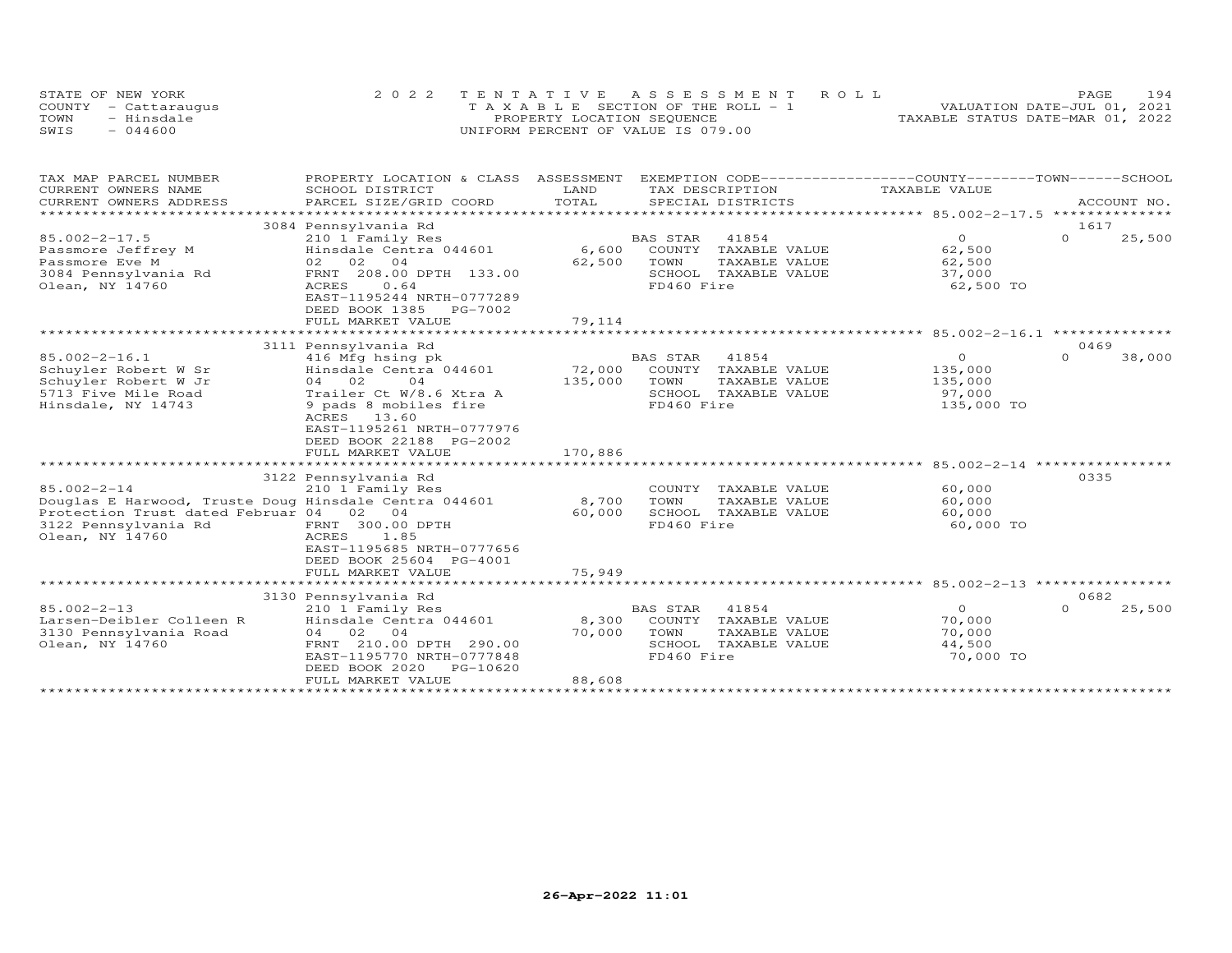| STATE OF NEW YORK    | 2022 TENTATIVE ASSESSMENT ROLL        |                                  | PAGE                        | 195 |
|----------------------|---------------------------------------|----------------------------------|-----------------------------|-----|
| COUNTY - Cattaraugus | T A X A B L E SECTION OF THE ROLL - 1 |                                  | VALUATION DATE-JUL 01, 2021 |     |
| TOWN<br>- Hinsdale   | PROPERTY LOCATION SEQUENCE            | TAXABLE STATUS DATE-MAR 01, 2022 |                             |     |
| SWIS<br>$-044600$    | UNIFORM PERCENT OF VALUE IS 079.00    |                                  |                             |     |

| TAX MAP PARCEL NUMBER<br>CURRENT OWNERS NAME | PROPERTY LOCATION & CLASS ASSESSMENT<br>SCHOOL DISTRICT | LAND<br>TAX DESCRIPTION                                | EXEMPTION CODE------------------COUNTY-------TOWN------SCHOOL<br>TAXABLE VALUE |
|----------------------------------------------|---------------------------------------------------------|--------------------------------------------------------|--------------------------------------------------------------------------------|
| CURRENT OWNERS ADDRESS                       | PARCEL SIZE/GRID COORD                                  | TOTAL<br>SPECIAL DISTRICTS                             | ACCOUNT NO.                                                                    |
|                                              |                                                         |                                                        |                                                                                |
|                                              | 3184 Pennsylvania Rd                                    |                                                        | 0600                                                                           |
| $85.002 - 2 - 12$                            | 210 1 Family Res                                        | VET COM CT 41131                                       | $\circ$<br>17,000<br>17,000                                                    |
| Rankin Joshua                                | Hinsdale Centra 044601                                  | 12,800 VET DIS CT 41141                                | $\Omega$<br>34,000<br>34,000                                                   |
| 3184 Pennsylvania Road                       | 04 02 04                                                | 85,000<br>COUNTY TAXABLE VALUE                         | 34,000                                                                         |
| Hinsdale, NY 14760                           | FRNT 750.00 DPTH                                        | TOWN<br>TAXABLE VALUE                                  | 34,000                                                                         |
|                                              | ACRES<br>8.60 BANK<br>017                               | SCHOOL TAXABLE VALUE                                   | 85,000                                                                         |
|                                              | EAST-1196077 NRTH-0778228                               | FD460 Fire                                             | 85,000 TO                                                                      |
|                                              | DEED BOOK 27146 PG-7001                                 |                                                        |                                                                                |
|                                              | FULL MARKET VALUE                                       | 107,595                                                |                                                                                |
|                                              |                                                         |                                                        | 1130                                                                           |
| $85.002 - 2 - 11.2$                          | 3196 Pennsylvania Rd                                    |                                                        | 65,000                                                                         |
| Lananger Britnee                             | 210 1 Family Res<br>Hinsdale Centra 044601              | COUNTY TAXABLE VALUE<br>8,900<br>TOWN<br>TAXABLE VALUE | 65,000                                                                         |
| 3196 Pensylvania Road                        | 04 02 04                                                | SCHOOL TAXABLE VALUE<br>65,000                         | 65,000                                                                         |
| Olean, NY 14760                              | FRNT 190.00 DPTH                                        | FD460 Fire                                             | 65,000 TO                                                                      |
|                                              | 2.07<br>ACRES                                           |                                                        |                                                                                |
|                                              | EAST-1196576 NRTH-0778722                               |                                                        |                                                                                |
|                                              | DEED BOOK 20200 PG-5821                                 |                                                        |                                                                                |
|                                              | FULL MARKET VALUE                                       | 82,278                                                 |                                                                                |
|                                              |                                                         |                                                        |                                                                                |
|                                              | 3219 Pennsylvania Rd                                    |                                                        | 0389                                                                           |
| $85.002 - 2 - 10$                            | 210 1 Family Res                                        | COUNTY TAXABLE VALUE                                   | 68,000                                                                         |
| Gilmore Jacque L.                            | Hinsdale Centra 044601                                  | 7,200<br>TOWN<br>TAXABLE VALUE                         | 68,000                                                                         |
| Gilmore Edwin P.                             | 04 02 04                                                | 68,000<br>SCHOOL TAXABLE VALUE                         | 68,000                                                                         |
| 3219 Pennsylvania Rd                         | FRNT 200.00 DPTH 175.00                                 | FD460 Fire                                             | 68,000 TO                                                                      |
| Olean, NY 14760                              | EAST-1196155 NRTH-0778998                               |                                                        |                                                                                |
|                                              | DEED BOOK 29024 PG-4001                                 |                                                        |                                                                                |
|                                              | FULL MARKET VALUE                                       | 86,076                                                 |                                                                                |
|                                              | 3220 Pennsylvania Rd                                    |                                                        | 0599                                                                           |
| $85.002 - 2 - 11.1$                          | 270 Mfg housing                                         | ENH STAR<br>41834                                      | $\overline{O}$<br>$\Omega$<br>63,670                                           |
| Kellner Kenneth Thomas                       | Hinsdale Centra 044601                                  | 15,900<br>COUNTY TAXABLE VALUE                         | 75,000                                                                         |
| 3220 Pennsylvania Rd                         | 04 02 04                                                | 75,000<br>TOWN<br>TAXABLE VALUE                        | 75,000                                                                         |
| Olean, NY 14760                              | LU                                                      | SCHOOL TAXABLE VALUE                                   | 11,330                                                                         |
|                                              | FRNT 700.00 DPTH                                        | FD460 Fire                                             | 75,000 TO                                                                      |
|                                              | ACRES 16.30                                             |                                                        |                                                                                |
|                                              | EAST-1195785 NRTH-0778682                               |                                                        |                                                                                |
|                                              | DEED BOOK 29970 PG-4002                                 |                                                        |                                                                                |
|                                              | FULL MARKET VALUE                                       | 94,937                                                 |                                                                                |
|                                              |                                                         |                                                        |                                                                                |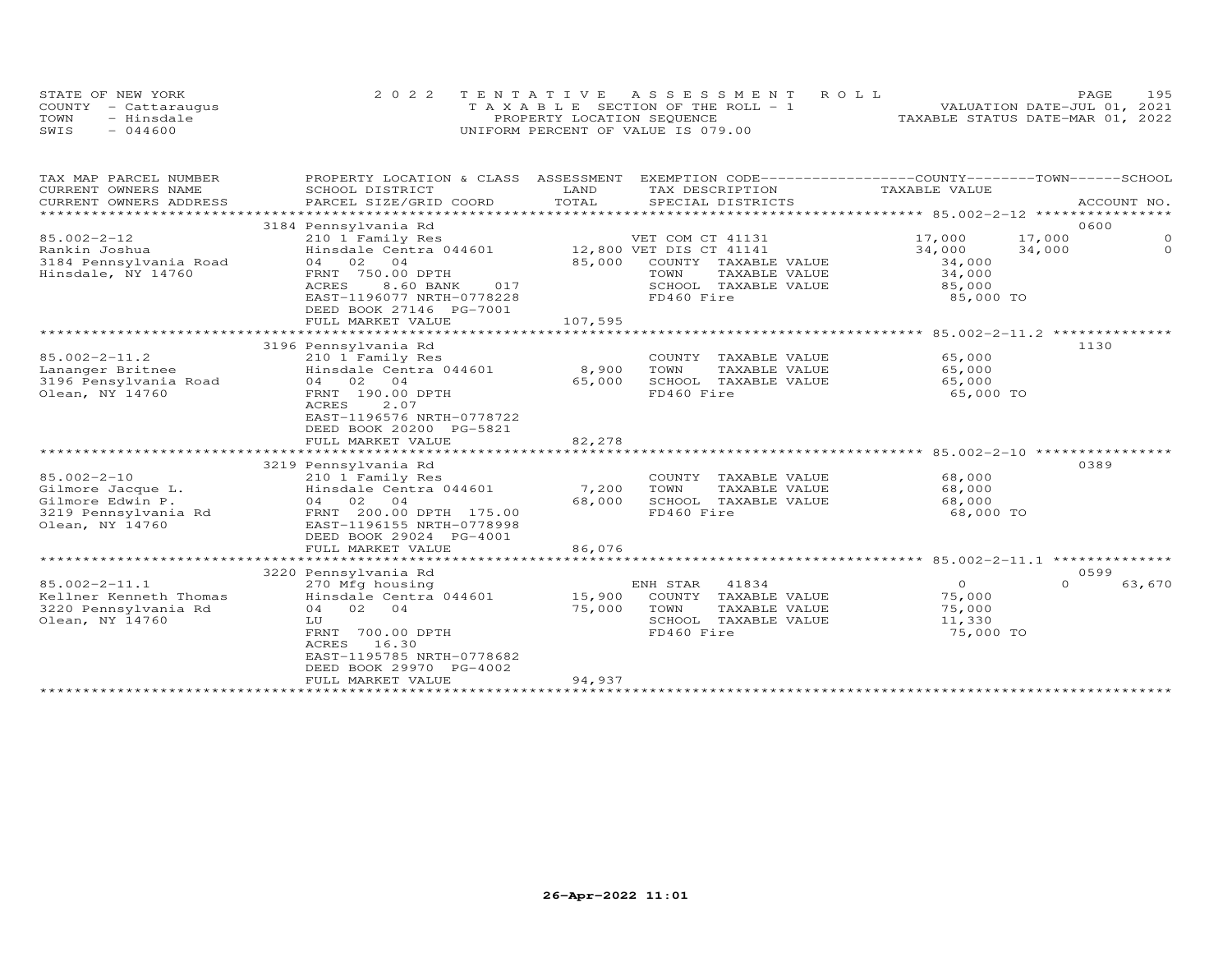|      | STATE OF NEW YORK    | 2022 TENTATIVE ASSESSMENT ROLL        | 196<br>PAGE                      |
|------|----------------------|---------------------------------------|----------------------------------|
|      | COUNTY - Cattaraugus | T A X A B L E SECTION OF THE ROLL - 1 | VALUATION DATE-JUL 01, 2021      |
| TOWN | - Hinsdale           | PROPERTY LOCATION SEQUENCE            | TAXABLE STATUS DATE-MAR 01, 2022 |
| SWIS | $-044600$            | UNIFORM PERCENT OF VALUE IS 079.00    |                                  |

| TAX MAP PARCEL NUMBER<br>CURRENT OWNERS NAME | PROPERTY LOCATION & CLASS ASSESSMENT<br>SCHOOL DISTRICT | LAND    | EXEMPTION CODE-----------------COUNTY-------TOWN------SCHOOL<br>TAX DESCRIPTION | TAXABLE VALUE |          |                  |
|----------------------------------------------|---------------------------------------------------------|---------|---------------------------------------------------------------------------------|---------------|----------|------------------|
| CURRENT OWNERS ADDRESS                       | PARCEL SIZE/GRID COORD                                  | TOTAL   | SPECIAL DISTRICTS                                                               |               |          | ACCOUNT NO.      |
|                                              |                                                         |         |                                                                                 |               |          |                  |
|                                              | 3225 Pennsylvania Rd                                    |         |                                                                                 |               |          | 0813             |
| $85.002 - 2 - 9$                             | 210 1 Family Res                                        |         | ENH STAR<br>41834                                                               | $\Omega$      | $\Omega$ | 63,670           |
| Woodgie Stephen J                            | Hinsdale Centra 044601                                  |         | 6,500 VET C/T<br>41101                                                          | 300           | 300      | $\Omega$         |
| Woodgie Marlene G                            | 06 02<br>04                                             | 78,000  | COUNTY TAXABLE VALUE                                                            | 77,700        |          |                  |
| 3225 Pennsylvania Rd                         | FRNT 200.00 DPTH 275.00                                 |         | TOWN<br>TAXABLE VALUE                                                           | 77,700        |          |                  |
| Olean, NY 14760                              | EAST-1196057 NRTH-0779198                               |         | SCHOOL TAXABLE VALUE                                                            | 14,330        |          |                  |
|                                              | DEED BOOK 5215<br>PG-7001                               |         | FD460 Fire                                                                      | 78,000 TO     |          |                  |
|                                              | FULL MARKET VALUE                                       | 98,734  |                                                                                 |               |          |                  |
|                                              |                                                         |         |                                                                                 |               |          |                  |
|                                              | 3230 Pennsylvania Rd                                    |         |                                                                                 |               |          | 1016             |
| $85.002 - 2 - 5.3$                           | 210 1 Family Res                                        |         | VET DIS CT 41141                                                                | 24,000        | 24,000   | $\Omega$         |
| Conrad Susan                                 | Hinsdale Centra 044601                                  |         | 9,700 VET COM CT 41131                                                          | 17,000        | 17,000   | $\Omega$         |
| Conrad James                                 | 06 02 04                                                |         | 80,000 ENH STAR<br>41834                                                        | $\Omega$      | $\Omega$ | 63,670           |
| 3230 Pennsylvania Rd                         | FRNT 230.00 DPTH                                        |         | COUNTY TAXABLE VALUE                                                            | 39,000        |          |                  |
| Olean, NY 14760                              | ACRES<br>3.00                                           |         | TOWN<br>TAXABLE VALUE                                                           | 39,000        |          |                  |
|                                              | EAST-1196576 NRTH-0779098                               |         | SCHOOL TAXABLE VALUE                                                            | 16,330        |          |                  |
|                                              |                                                         |         | FD460 Fire                                                                      |               |          |                  |
|                                              | DEED BOOK 6378 PG-8001                                  | 101,266 |                                                                                 | 80,000 TO     |          |                  |
|                                              | FULL MARKET VALUE                                       |         |                                                                                 |               |          |                  |
|                                              | 3237 Pennsylvania Rd                                    |         |                                                                                 |               |          | 0373             |
| $85.002 - 2 - 7$                             | 210 1 Family Res                                        |         | COUNTY TAXABLE VALUE                                                            | 82,000        |          |                  |
|                                              | Hinsdale Centra 044601                                  | 7,800   | TOWN<br>TAXABLE VALUE                                                           | 82,000        |          |                  |
| Haskell Krysta M.<br>Haskell Andrew S.       | 06 02<br>04                                             | 82,000  | SCHOOL TAXABLE VALUE                                                            | 82,000        |          |                  |
|                                              | FRNT 100.00 DPTH 410.00                                 |         | FD460 Fire                                                                      |               |          |                  |
| 3237 Pennsylvania Road                       | 005                                                     |         |                                                                                 | 82,000 TO     |          |                  |
| Olean, NY 14760                              | BANK                                                    |         |                                                                                 |               |          |                  |
|                                              | EAST-1196034 NRTH-0779346                               |         |                                                                                 |               |          |                  |
|                                              | DEED BOOK 20210 PG-4284                                 |         |                                                                                 |               |          |                  |
|                                              | FULL MARKET VALUE                                       | 103,797 |                                                                                 |               |          |                  |
|                                              |                                                         |         |                                                                                 |               |          | 0372             |
| $85.002 - 2 - 6$                             | 3245 Pennsylvania Rd                                    |         | <b>BAS STAR</b><br>41854                                                        | $\circ$       | $\cap$   |                  |
|                                              | 210 1 Family Res                                        |         |                                                                                 |               |          | 25,500           |
| Bryant Michael J                             | Hinsdale Centra 044601<br>06 02 04                      | 5,200   | COUNTY TAXABLE VALUE                                                            | 61,000        |          |                  |
| 3245 Pennsylvania Rd                         |                                                         | 61,000  | TOWN<br>TAXABLE VALUE                                                           | 61,000        |          |                  |
| Olean, NY 14760                              | FRNT 100.00 DPTH 175.00                                 |         | SCHOOL TAXABLE VALUE                                                            | 35,500        |          |                  |
|                                              | EAST-1196143 NRTH-0779439                               |         | FD460 Fire                                                                      | 61,000 TO     |          |                  |
|                                              | DEED BOOK 853<br>PG-00941                               |         |                                                                                 |               |          |                  |
|                                              | FULL MARKET VALUE<br>**********************             | 77,215  |                                                                                 |               |          |                  |
|                                              |                                                         |         |                                                                                 |               |          |                  |
| $85.002 - 2 - 5.5$                           | 3255 Pennsylvania Rd                                    |         |                                                                                 |               | $\Omega$ | 1174<br>$\Omega$ |
|                                              | 210 1 Family Res                                        |         | AGED C<br>41802                                                                 | 16,800        |          |                  |
| Williams Dorr & Bette                        | Hinsdale Centra 044601                                  |         | 41834<br>11,500 ENH STAR                                                        | $\Omega$      | $\Omega$ | 56,000           |
| Williams Lloyd W                             | 06 02 04                                                | 56,000  | COUNTY TAXABLE VALUE                                                            | 39,200        |          |                  |
| 3255 Pennsylvania Rd                         | FRNT 932.00 DPTH                                        |         | TOWN<br>TAXABLE VALUE                                                           | 56,000        |          |                  |
| PO Box 20                                    | ACRES<br>18.40                                          |         | SCHOOL<br>TAXABLE VALUE                                                         | $\Omega$      |          |                  |
| Hinsdale, NY 1474.3                          | EAST-1195796 NRTH-0779604                               |         | FD460 Fire                                                                      | 56,000 TO     |          |                  |
|                                              | DEED BOOK 26143 PG-9001                                 |         |                                                                                 |               |          |                  |
|                                              | FULL MARKET VALUE                                       | 70,886  |                                                                                 |               |          |                  |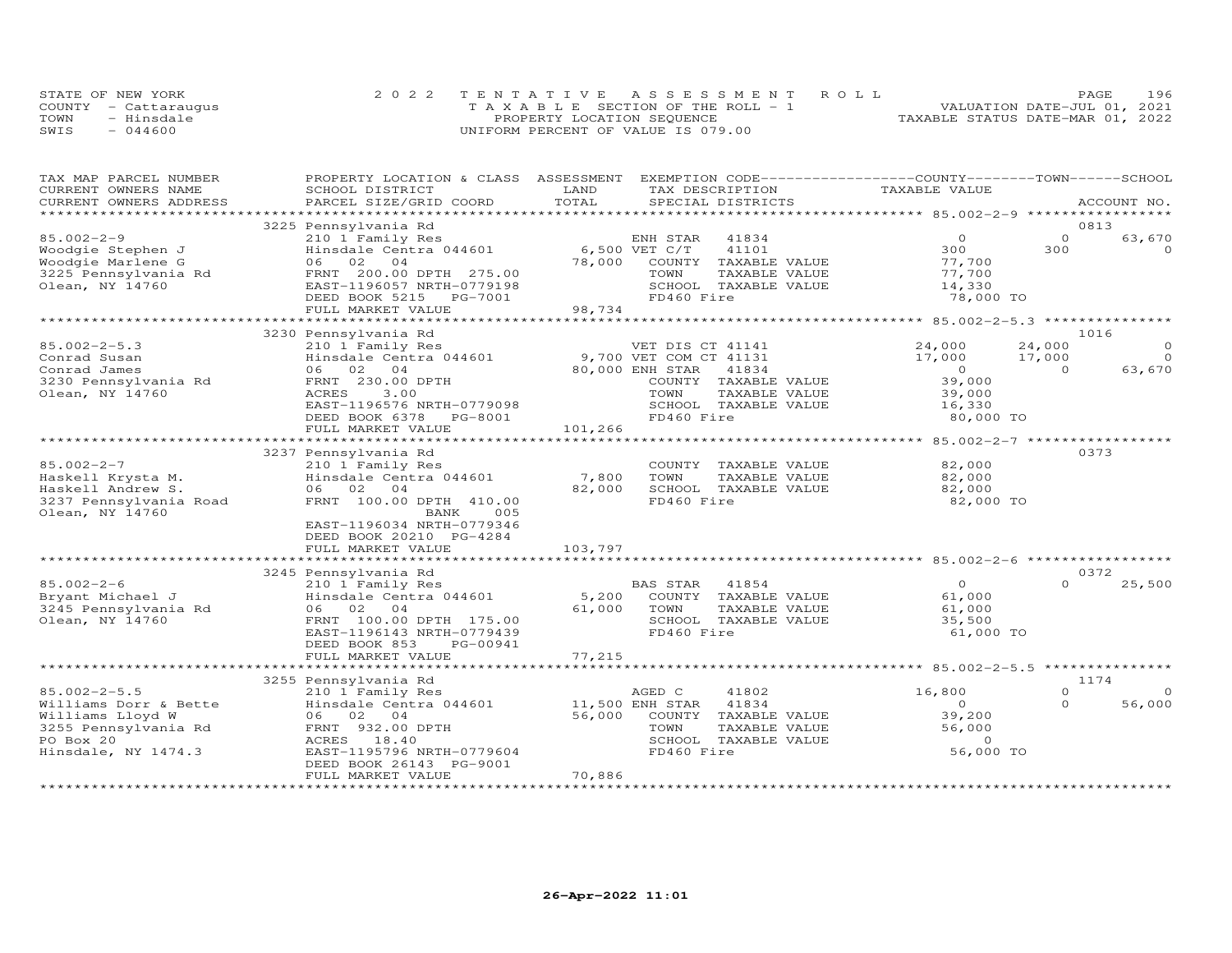| STATE OF NEW YORK    | 2022 TENTATIVE ASSESSMENT ROLL        | 197<br>PAGE.                     |
|----------------------|---------------------------------------|----------------------------------|
| COUNTY - Cattaraugus | T A X A B L E SECTION OF THE ROLL - 1 | VALUATION DATE-JUL 01, 2021      |
| TOWN<br>- Hinsdale   | PROPERTY LOCATION SEQUENCE            | TAXABLE STATUS DATE-MAR 01, 2022 |
| SWIS<br>044600       | UNIFORM PERCENT OF VALUE IS 079.00    |                                  |

| TAX MAP PARCEL NUMBER                         | PROPERTY LOCATION & CLASS                         | ASSESSMENT      | EXEMPTION CODE-----------------COUNTY-------TOWN------SCHOOL |                    |          |             |
|-----------------------------------------------|---------------------------------------------------|-----------------|--------------------------------------------------------------|--------------------|----------|-------------|
| CURRENT OWNERS NAME<br>CURRENT OWNERS ADDRESS | SCHOOL DISTRICT<br>PARCEL SIZE/GRID COORD         | LAND<br>TOTAL   | TAX DESCRIPTION<br>SPECIAL DISTRICTS                         | TAXABLE VALUE      |          | ACCOUNT NO. |
| ***********************                       |                                                   |                 |                                                              |                    |          |             |
|                                               | 3305 Pennsylvania Rd                              |                 |                                                              |                    | 0477     |             |
| $85.002 - 1 - 11.2$                           | 210 1 Family Res                                  |                 | ENH STAR<br>41834                                            | $\overline{0}$     | $\Omega$ | 63,670      |
| Pundt Robert William Jr.                      | Hinsdale Centra 044601                            | 5,000           | COUNTY TAXABLE VALUE                                         | 73,000             |          |             |
| Pundt Mary J.                                 | 08 02 04                                          | 73,000          | TOWN<br>TAXABLE VALUE                                        | 73,000             |          |             |
| 3305 Pennsylvania Rd                          | Ff 142.00                                         |                 | SCHOOL TAXABLE VALUE                                         | 9,330              |          |             |
| Olean, NY 14760                               | 1.20<br><b>ACRES</b>                              |                 | FD460 Fire                                                   | 73,000 TO          |          |             |
|                                               | EAST-1195858 NRTH-0780392                         |                 |                                                              |                    |          |             |
|                                               | DEED BOOK 28700 PG-9003                           |                 |                                                              |                    |          |             |
|                                               | FULL MARKET VALUE                                 | 92,405          |                                                              |                    |          |             |
|                                               | 3331 Pennsylvania Rd                              |                 |                                                              |                    | 0500     |             |
| $85.002 - 1 - 12.1$                           | 280 Res Multiple                                  |                 | <b>BAS STAR</b><br>41854                                     | $\Omega$           | $\Omega$ | 25,500      |
| Hellwig Mark A                                | Hinsdale Centra 044601                            | 19,900          | COUNTY TAXABLE VALUE                                         | 77,000             |          |             |
| Hellwig Susan M                               | 02/08<br>02 04                                    | 77,000          | TOWN<br>TAXABLE VALUE                                        | 77,000             |          |             |
| 3331 Pennsylvania Rd                          | ACRES<br>29.05                                    |                 | SCHOOL TAXABLE VALUE                                         | 51,500             |          |             |
| Olean, NY 14760                               | EAST-1196409 NRTH-0780059                         |                 | FD460 Fire                                                   | 77,000 TO          |          |             |
|                                               | DEED BOOK 904<br>PG-00749                         |                 |                                                              |                    |          |             |
|                                               | FULL MARKET VALUE                                 | 97,468          |                                                              |                    |          |             |
|                                               |                                                   |                 |                                                              |                    |          |             |
|                                               | 3383 Pennsylvania Rd                              |                 |                                                              |                    | 0533     |             |
| $85.002 - 1 - 10$                             | 280 Res Multiple                                  |                 | B STAR MH 41864                                              | $\circ$            | $\circ$  | 9,400       |
| Miller Elizabeth M                            | Hinsdale Centra 044601                            | 49,500 BAS STAR | 41854                                                        | $\Omega$           | $\Omega$ | 25,500      |
| 3383 Pennsylvania Rd<br>Olean, NY 14760       | Ken Jandrew 3391 Penn.<br>Life Use                | 140,000         | COUNTY TAXABLE VALUE                                         | 140,000<br>140,000 |          |             |
|                                               | $inc.85.008 - 1 - 31 85002 - 1 - 9$               |                 | TOWN<br>TAXABLE VALUE<br>SCHOOL TAXABLE VALUE                | 105,100            |          |             |
|                                               | FRNT 1210.00 DPTH                                 |                 | FD460 Fire                                                   | 140,000 TO         |          |             |
|                                               | ACRES 149.94                                      |                 |                                                              |                    |          |             |
|                                               | EAST-1194115 NRTH-0781650                         |                 |                                                              |                    |          |             |
|                                               | DEED BOOK 898<br>PG-01083                         |                 |                                                              |                    |          |             |
|                                               | FULL MARKET VALUE                                 | 177,215         |                                                              |                    |          |             |
|                                               | ***********************                           |                 |                                                              |                    |          |             |
|                                               | 3454 Pennsylvania Rd                              |                 |                                                              |                    | 0204     |             |
| $85.002 - 1 - 9.1$                            | 210 1 Family Res                                  |                 | <b>BAS STAR</b><br>41854                                     | $\circ$            | 0        | 25,500      |
| Rhoades Cindi                                 | Hinsdale Centra 044601                            | 13,600          | COUNTY TAXABLE VALUE                                         | 79,500             |          |             |
| 3454 Pennsylvania Rd                          | 10 02 04                                          | 79,500          | TOWN<br>TAXABLE VALUE                                        | 79,500             |          |             |
| Olean, NY 14760                               | Ff 330.00                                         |                 | SCHOOL TAXABLE VALUE                                         | 54,000             |          |             |
|                                               | ACRES<br>20.20 BANK<br>026                        |                 | FD460 Fire                                                   | 79,500 TO          |          |             |
|                                               | EAST-1196951 NRTH-0782566<br>DEED BOOK 1011 PG-53 |                 |                                                              |                    |          |             |
|                                               | FULL MARKET VALUE                                 | 100,633         |                                                              |                    |          |             |
|                                               |                                                   |                 |                                                              |                    |          |             |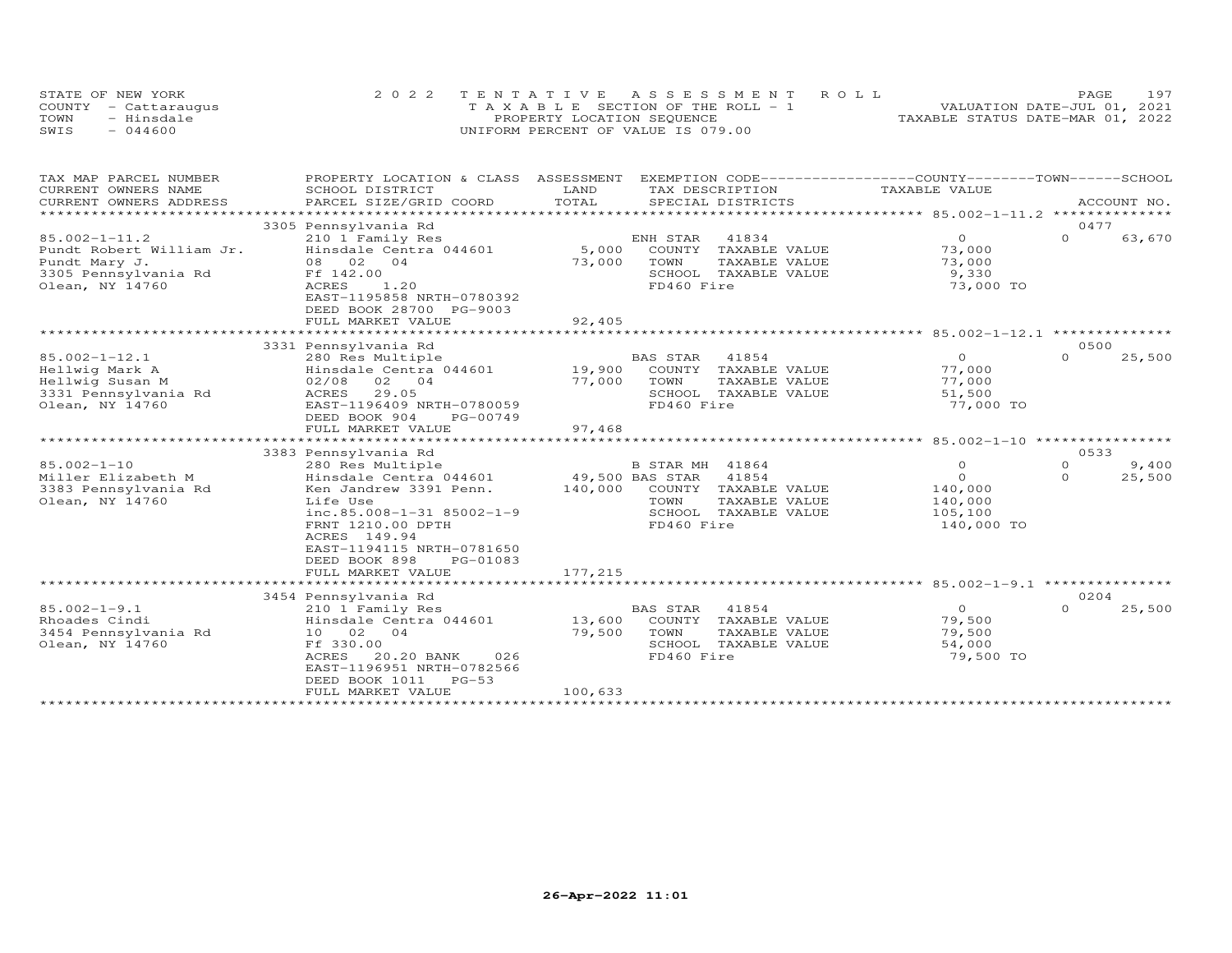|      | STATE OF NEW YORK    | 2022 TENTATIVE ASSESSMENT ROLL        | 198<br>PAGE                      |
|------|----------------------|---------------------------------------|----------------------------------|
|      | COUNTY - Cattaraugus | T A X A B L E SECTION OF THE ROLL - 1 | VALUATION DATE-JUL 01, 2021      |
| TOWN | - Hinsdale           | PROPERTY LOCATION SEQUENCE            | TAXABLE STATUS DATE-MAR 01, 2022 |
| SWIS | $-044600$            | UNIFORM PERCENT OF VALUE IS 079.00    |                                  |

| TAX MAP PARCEL NUMBER<br>PROPERTY LOCATION & CLASS ASSESSMENT<br>CURRENT OWNERS NAME<br>SCHOOL DISTRICT                |                                                                                                                                                                                                                                                            | LAND                         | EXEMPTION CODE-----------------COUNTY-------TOWN------SCHOOL<br>TAX DESCRIPTION<br>SPECIAL DISTRICTS |                                                                 | TAXABLE VALUE |                                                               |          |               |
|------------------------------------------------------------------------------------------------------------------------|------------------------------------------------------------------------------------------------------------------------------------------------------------------------------------------------------------------------------------------------------------|------------------------------|------------------------------------------------------------------------------------------------------|-----------------------------------------------------------------|---------------|---------------------------------------------------------------|----------|---------------|
| CURRENT OWNERS ADDRESS<br>**********************                                                                       | PARCEL SIZE/GRID COORD                                                                                                                                                                                                                                     | TOTAL                        |                                                                                                      |                                                                 |               |                                                               |          | ACCOUNT NO.   |
|                                                                                                                        | 3834 Pennsylvania Rd                                                                                                                                                                                                                                       |                              |                                                                                                      |                                                                 |               |                                                               | 1339     |               |
| $76.004 - 2 - 20.3$<br>Bishop Joann I<br>Zimmerman Keith R<br>3828 Pennsylvania Rd<br>Hinsdale, NY 14743               | 280 Res Multiple<br>Hinsdale Centra 044601<br>06/08 02<br>04<br>Life Use<br>ACRES<br>18.30<br>EAST-1197589 NRTH-0788659<br>DEED BOOK 22519 PG-9001<br>FULL MARKET VALUE                                                                                    | 24,300<br>152,000<br>192,405 | BAS STAR<br>COUNTY<br>TOWN<br>FD460 Fire                                                             | 41854<br>TAXABLE VALUE<br>TAXABLE VALUE<br>SCHOOL TAXABLE VALUE |               | $\overline{0}$<br>152,000<br>152,000<br>126,500<br>152,000 TO | $\Omega$ | 25,500        |
|                                                                                                                        | *************************                                                                                                                                                                                                                                  | ***********                  |                                                                                                      | ********************** 76.004-2-14 ***********                  |               |                                                               |          |               |
| $76.004 - 2 - 14$<br>Hillview Village Holdings<br>Twin Lake Homes<br>11958 Rt. 16<br>PO Box 659<br>Yorkshire, NY 14173 | 3880 Pennsylvania Rd<br>416 Mfg hsing pk<br>Hinsdale Centra 044601<br>08 02<br>04<br>Trailer Crt W/laundramat<br>70 pads 46 37 MOBILES 202<br>ACRES 23.28<br>EAST-1198017 NRTH-0789589<br>DEED BOOK 29862 PG-5001                                          | 364,000<br>708,500           | COUNTY<br>TOWN<br>FD460 Fire                                                                         | TAXABLE VALUE<br>TAXABLE VALUE<br>SCHOOL TAXABLE VALUE          |               | 708,500<br>708,500<br>708,500<br>708,500 TO                   | 0540     |               |
|                                                                                                                        | FULL MARKET VALUE                                                                                                                                                                                                                                          | 896,835                      |                                                                                                      |                                                                 |               |                                                               |          |               |
| $76.004 - 2 - 20.4$<br>Elliott April L<br>3883 Pennsylvania Rd<br>Hinsdale, NY 14743                                   | 3883 Pennsylvania Rd<br>270 Mfg housing<br>Hinsdale Centra 044601<br>08 02 04<br>inc.76.004-2-20.9<br>Ff 290.00<br>3.50<br><b>ACRES</b><br>EAST-1197183 NRTH-0789699<br>DEED BOOK 24525 PG-5001                                                            | 10,100<br>39,500             | COUNTY<br>TOWN<br>FD460 Fire                                                                         | TAXABLE VALUE<br>TAXABLE VALUE<br>SCHOOL TAXABLE VALUE          |               | 39,500<br>39,500<br>39,500<br>39,500 TO                       | 1443     | ************* |
|                                                                                                                        | FULL MARKET VALUE                                                                                                                                                                                                                                          | 50,000                       |                                                                                                      |                                                                 |               |                                                               |          |               |
|                                                                                                                        | **********************                                                                                                                                                                                                                                     |                              |                                                                                                      |                                                                 |               |                                                               |          |               |
| $85.002 - 1 - 3.1$<br>Tuttle John M<br>1649 Camel Back Ln<br>Olean, NY 14760                                           | 1761 Pennsylvania Rd & Fay Hol<br>270 Mfg housing<br>Hinsdale Centra 044601<br>12 02<br>04<br>85.002-1-3.1 combined wit<br>Kelly mobile<br>FRNT 450.00 DPTH<br>ACRES<br>53.60<br>EAST-1195828 NRTH-0783134<br>DEED BOOK 30266 PG-7002<br>FULL MARKET VALUE | 25,300<br>51,000<br>64,557   | TOWN<br>FD460 Fire                                                                                   | COUNTY TAXABLE VALUE<br>TAXABLE VALUE<br>SCHOOL TAXABLE VALUE   |               | 51,000<br>51,000<br>51,000<br>51,000 TO                       | 0714     |               |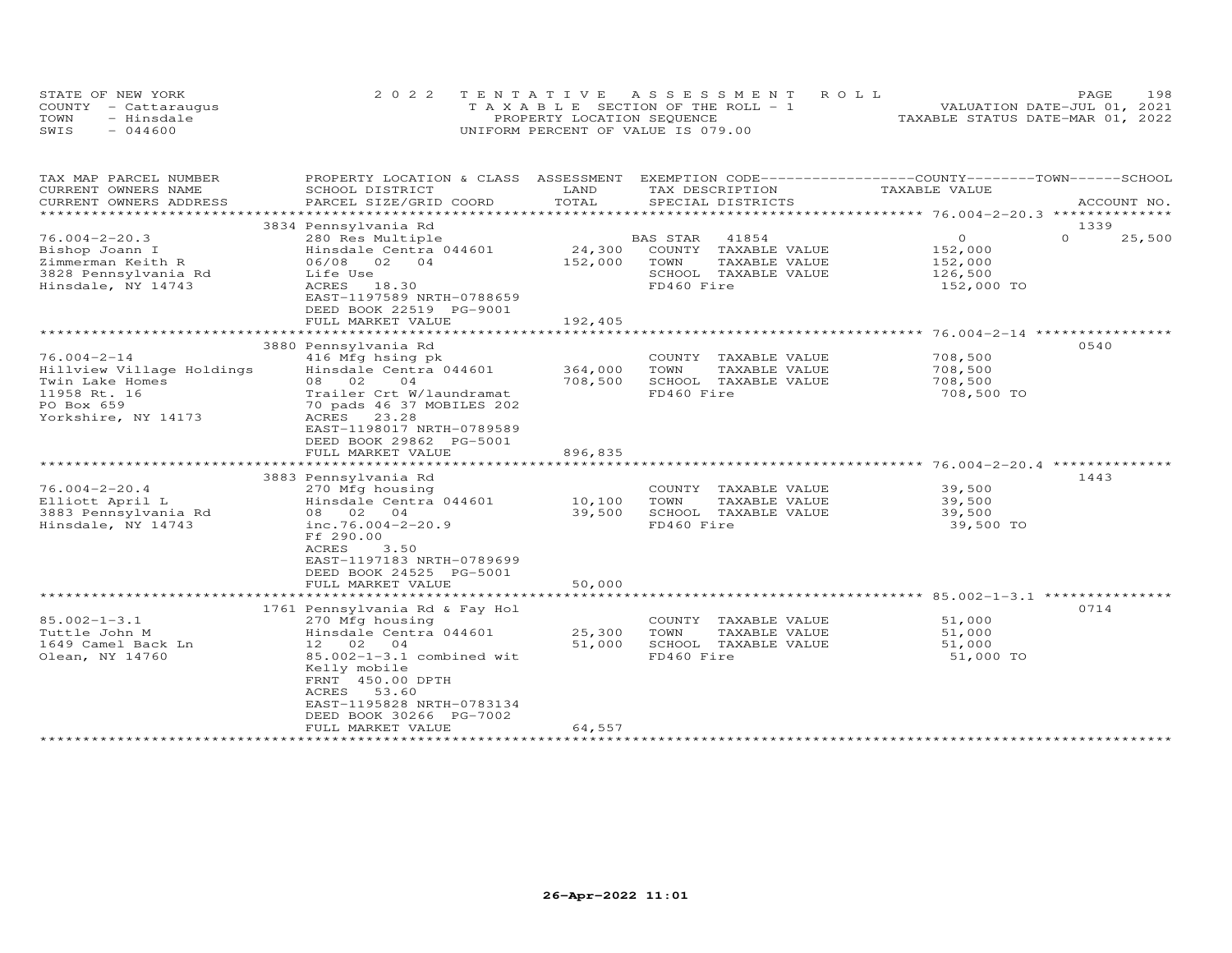|      | STATE OF NEW YORK    | 2022 TENTATIVE ASSESSMENT ROLL     | 199<br>PAGE                      |
|------|----------------------|------------------------------------|----------------------------------|
|      | COUNTY - Cattaraugus | TAXABLE SECTION OF THE ROLL - 1    | VALUATION DATE-JUL 01, 2021      |
| TOWN | - Hinsdale           | PROPERTY LOCATION SEQUENCE         | TAXABLE STATUS DATE-MAR 01, 2022 |
| SWIS | $-044600$            | UNIFORM PERCENT OF VALUE IS 079.00 |                                  |

| TAX MAP PARCEL NUMBER<br>CURRENT OWNERS NAME<br>CURRENT OWNERS ADDRESS                                                                                                   | PROPERTY LOCATION & CLASS ASSESSMENT<br>SCHOOL DISTRICT<br>PARCEL SIZE/GRID COORD                                                                                                | LAND<br>TOTAL    | EXEMPTION CODE------------------COUNTY-------TOWN------SCHOOL<br>TAX DESCRIPTION<br>SPECIAL DISTRICTS | TAXABLE VALUE                           | ACCOUNT NO. |
|--------------------------------------------------------------------------------------------------------------------------------------------------------------------------|----------------------------------------------------------------------------------------------------------------------------------------------------------------------------------|------------------|-------------------------------------------------------------------------------------------------------|-----------------------------------------|-------------|
|                                                                                                                                                                          |                                                                                                                                                                                  |                  |                                                                                                       |                                         |             |
| $85.002 - 2 - 17.3$<br>Hanson Aggregates New York Inc Hinsdale Centra 044601<br>Marvino F. Poer &Co-SPS RE<br>3520 Piedmont Rd 410<br>Atlanta, GA 30355                  | Pennsylvania Rd & Lockwoo<br>322 Rural vac>10<br>02 02 04<br>stock transfer<br>FRNT 1460.00 DPTH                                                                                 | 19,100<br>19,100 | COUNTY TAXABLE VALUE<br>TOWN<br>TAXABLE VALUE<br>SCHOOL TAXABLE VALUE<br>FD460 Fire                   | 19,100<br>19,100<br>19,100<br>19,100 TO | 1348        |
|                                                                                                                                                                          | ACRES 28.40<br>EAST-1195159 NRTH-0776906<br>DEED BOOK 00914 PG-00456<br>FULL MARKET VALUE                                                                                        | 24,177           |                                                                                                       |                                         |             |
|                                                                                                                                                                          |                                                                                                                                                                                  |                  |                                                                                                       |                                         |             |
| $77.001 - 1 - 51.2$<br>Norman H. Lacy and Catherine J Hinsdale Centra 044601<br>Lacy Family Trust dated Octobe 01 02 04<br>4994 Snowbrook Road<br>Great Valley, NY 14741 | Phillips Rd<br>449 Other Storag<br>FRNT 514.00 DPTH<br>ACRES<br>2,70<br>EAST-1200528 NRTH-0792919<br>DEED BOOK 30672 PG-2002                                                     | 9,400<br>35,000  | COUNTY TAXABLE VALUE<br>TOWN<br>TAXABLE VALUE<br>SCHOOL TAXABLE VALUE<br>FD460 Fire                   | 35,000<br>35,000<br>35,000<br>35,000 TO | 0189        |
|                                                                                                                                                                          | FULL MARKET VALUE                                                                                                                                                                | 44,304           |                                                                                                       |                                         |             |
|                                                                                                                                                                          |                                                                                                                                                                                  |                  |                                                                                                       |                                         |             |
| $77.001 - 1 - 55.2$<br>Mascho Theodore F<br>Mascho Sharon R<br>4170 Rte 16 Rd<br>Hinsdale, NY 14743                                                                      | Phillips Rd<br>314 Rural vac<10<br>Hinsdale Centra 044601<br>01 03 04<br>Ff 970.00<br>FRNT 970.00 DPTH<br>6.10<br>ACRES<br>EAST-1201159 NRTH-0793963<br>DEED BOOK 1026<br>PG-434 | 11,800<br>11,800 | COUNTY TAXABLE VALUE<br>TOWN<br>TAXABLE VALUE<br>SCHOOL TAXABLE VALUE<br>FD460 Fire                   | 11,800<br>11,800<br>11,800<br>11,800 TO | 1497        |
|                                                                                                                                                                          | FULL MARKET VALUE                                                                                                                                                                | 14,937           |                                                                                                       |                                         |             |
|                                                                                                                                                                          | Phillips Rd                                                                                                                                                                      |                  |                                                                                                       |                                         | 0274        |
| $77.001 - 1 - 56$<br>Follett Francis<br>Attn: Helen M Johnson<br>217 1/2 N Secind St<br>Olean, NY 14760                                                                  | 314 Rural vac<10<br>Hinsdale Centra 044601<br>01 03 04<br>FRNT 200.00 DPTH 195.00<br>EAST-1201492 NRTH-0794397<br>DEED BOOK 705<br>PG-00178                                      | 7,600<br>7,600   | COUNTY TAXABLE VALUE<br>TAXABLE VALUE<br>TOWN<br>SCHOOL TAXABLE VALUE<br>FD460 Fire                   | 7,600<br>7,600<br>7,600<br>7,600 TO     |             |
|                                                                                                                                                                          | FULL MARKET VALUE                                                                                                                                                                | 9,620            |                                                                                                       |                                         |             |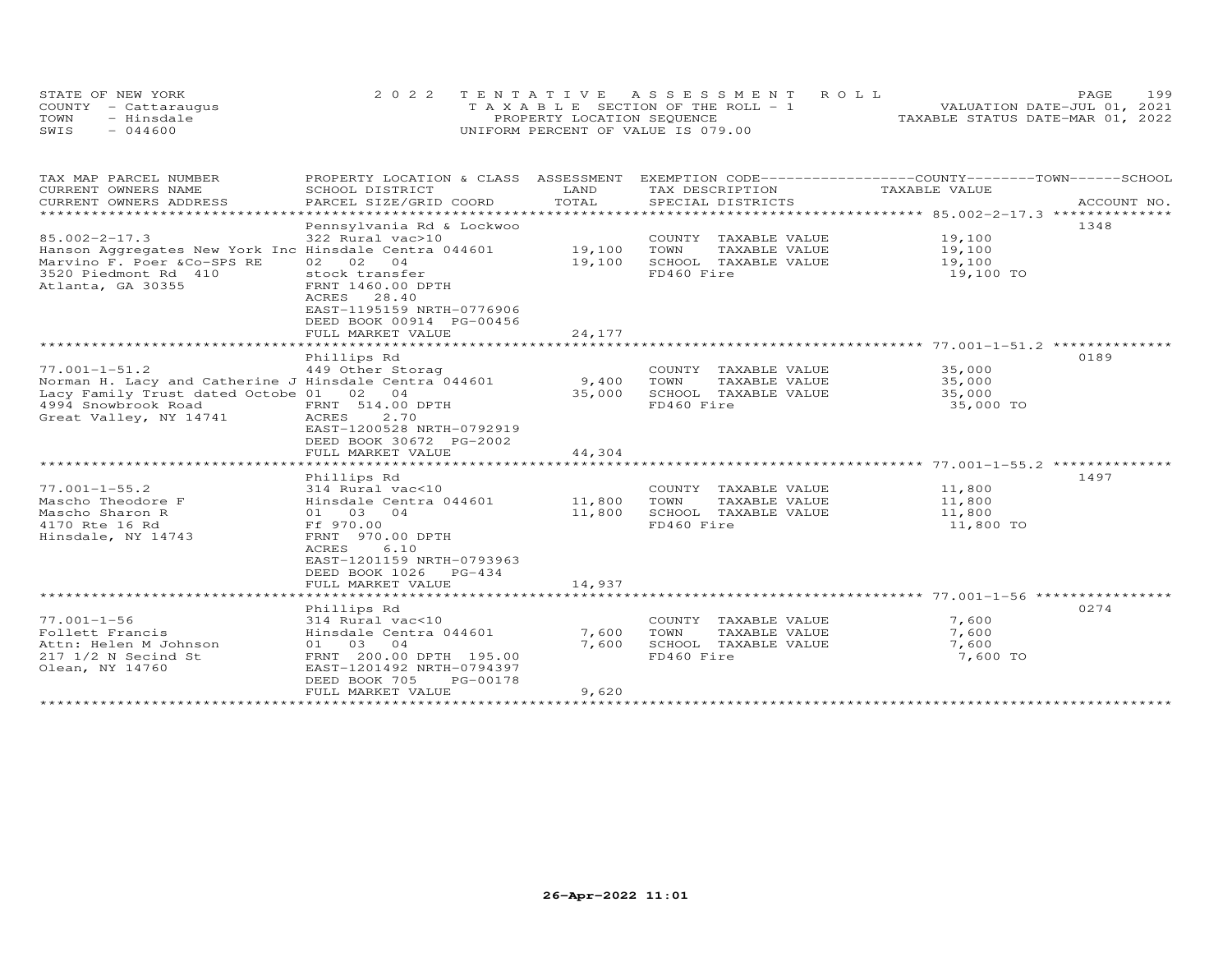| STATE OF NEW YORK    | 2022 TENTATIVE ASSESSMENT ROLL        |  |                                  | PAGE. | 200 |
|----------------------|---------------------------------------|--|----------------------------------|-------|-----|
| COUNTY - Cattaraugus | T A X A B L E SECTION OF THE ROLL - 1 |  | VALUATION DATE-JUL 01, 2021      |       |     |
| TOWN<br>- Hinsdale   | PROPERTY LOCATION SEQUENCE            |  | TAXABLE STATUS DATE-MAR 01, 2022 |       |     |
| $-044600$<br>SWIS    | UNIFORM PERCENT OF VALUE IS 079.00    |  |                                  |       |     |

| TAX MAP PARCEL NUMBER                         | PROPERTY LOCATION & CLASS                 | ASSESSMENT    | EXEMPTION CODE------------------COUNTY-------TOWN------SCHOOL |                |          |             |
|-----------------------------------------------|-------------------------------------------|---------------|---------------------------------------------------------------|----------------|----------|-------------|
| CURRENT OWNERS NAME<br>CURRENT OWNERS ADDRESS | SCHOOL DISTRICT                           | LAND<br>TOTAL | TAX DESCRIPTION<br>SPECIAL DISTRICTS                          | TAXABLE VALUE  |          | ACCOUNT NO. |
| ************************                      | PARCEL SIZE/GRID COORD                    |               |                                                               |                |          |             |
|                                               | 4117 Phillips Rd                          |               |                                                               |                | 0915     |             |
| $77.001 - 1 - 53$                             | 270 Mfg housing                           |               | ENH STAR<br>41834                                             | $\circ$        | $\Omega$ | 17,100      |
| Wymer Mildred L                               | Hinsdale Centra 044601                    | 11,900        | COUNTY<br>TAXABLE VALUE                                       | 17,100         |          |             |
| Miller Leonla L                               | 01 03<br>04                               | 17,100        | TOWN<br>TAXABLE VALUE                                         | 17,100         |          |             |
| 4117 Phillips Rd                              | life use Mildred Mascho                   |               | SCHOOL TAXABLE VALUE                                          | $\overline{0}$ |          |             |
| Hinsdale, NY 14743                            | Ff 250.00                                 |               | FD460 Fire                                                    | 17,100 TO      |          |             |
|                                               | 6.25<br>ACRES                             |               |                                                               |                |          |             |
|                                               | EAST-1200702 NRTH-0793315                 |               |                                                               |                |          |             |
|                                               | DEED BOOK 12641 PG-4001                   |               |                                                               |                |          |             |
|                                               | FULL MARKET VALUE                         | 21,646        |                                                               |                |          |             |
|                                               |                                           |               |                                                               |                |          |             |
| $77.001 - 1 - 50$                             | 4138 Phillips Rd                          |               | COUNTY TAXABLE VALUE                                          | 37,200         | 0494     |             |
| Miller Leola L                                | 270 Mfg housing<br>Hinsdale Centra 044601 | 8,400         | TOWN<br>TAXABLE VALUE                                         | 37,200         |          |             |
| Wymer Mildred L                               | 01 03 04                                  | 37,200        | SCHOOL TAXABLE VALUE                                          | 37,200         |          |             |
| 4138 Phillips Rd                              | FRNT 270.00 DPTH 235.00                   |               | FD460 Fire                                                    | 37,200 TO      |          |             |
| Hinsdale, NY 14743                            | EAST-1200933 NRTH-0793277                 |               |                                                               |                |          |             |
|                                               | DEED BOOK 00969 PG-01001                  |               |                                                               |                |          |             |
|                                               | FULL MARKET VALUE                         | 47,089        |                                                               |                |          |             |
|                                               |                                           |               |                                                               |                |          |             |
|                                               | 4143 Phillips Rd                          |               |                                                               |                | 0676     |             |
| $77.001 - 1 - 54$                             | 210 1 Family Res                          |               | ENH STAR<br>41834                                             | $\Omega$       | $\Omega$ | 63,670      |
| Baker Steven A                                | Hinsdale Centra 044601                    | 7,100         | COUNTY<br>TAXABLE VALUE                                       | 70,000         |          |             |
| Baker Gina T                                  | 09/12<br>02<br>04                         | 70,000        | TOWN<br>TAXABLE VALUE                                         | 70,000         |          |             |
| 4143 Phillips Rd                              | FRNT 200.00 DPTH 171.00                   |               | SCHOOL<br>TAXABLE VALUE                                       | 6,330          |          |             |
| Hinsdale, NY 14743                            | BANK<br>032                               |               | FD460 Fire                                                    | 70,000 TO      |          |             |
|                                               | EAST-1200919 NRTH-0793482                 |               |                                                               |                |          |             |
|                                               | DEED BOOK 10329 PG-6002                   |               |                                                               |                |          |             |
|                                               | FULL MARKET VALUE                         | 88,608        |                                                               |                |          |             |
|                                               | 4168 Phillips Rd                          |               |                                                               |                | 0146     |             |
| $77.001 - 1 - 55.1$                           | 210 1 Family Res                          |               | <b>BAS STAR</b><br>41854                                      | $\overline{0}$ | $\Omega$ | 25,500      |
| Mascho Andrew                                 | Hinsdale Centra 044601                    | 10,000        | COUNTY TAXABLE VALUE                                          | 59,000         |          |             |
| 4168 Phillips Rd                              | 01 03 04                                  | 59,000        | TOWN<br>TAXABLE VALUE                                         | 59,000         |          |             |
| Hinsdale, NY 14743                            | FRNT 980.00 DPTH                          |               | SCHOOL TAXABLE VALUE                                          | 33,500         |          |             |
|                                               | 3.30<br>ACRES                             |               | FD460 Fire                                                    | 59,000 TO      |          |             |
|                                               | EAST-1201254 NRTH-0793555                 |               |                                                               |                |          |             |
|                                               | DEED BOOK 12493 PG-3001                   |               |                                                               |                |          |             |
|                                               | FULL MARKET VALUE                         | 74,684        |                                                               |                |          |             |
|                                               |                                           |               |                                                               |                |          |             |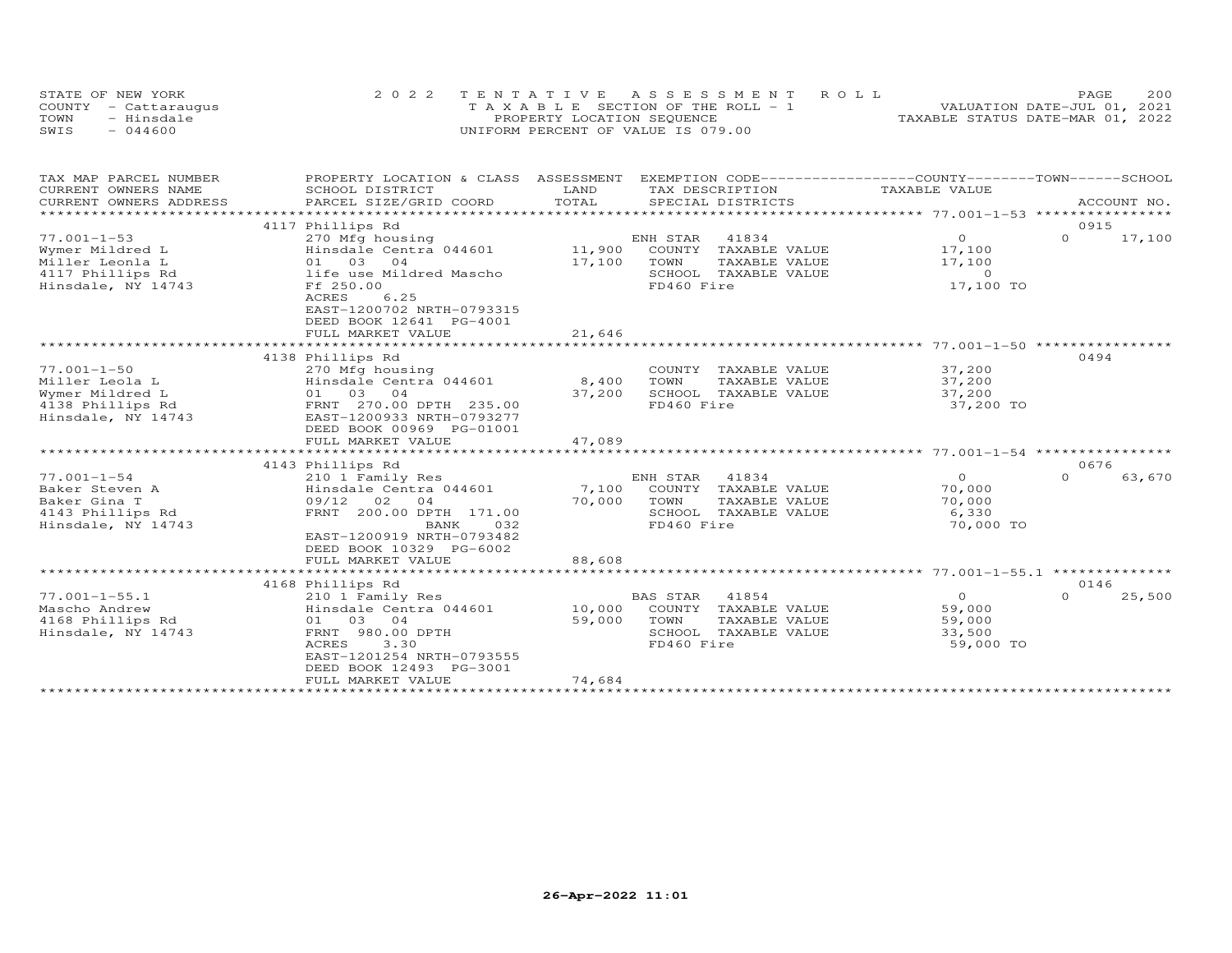|      | STATE OF NEW YORK    | 2022 TENTATIVE ASSESSMENT ROLL        | 201<br>PAGE                      |
|------|----------------------|---------------------------------------|----------------------------------|
|      | COUNTY - Cattaraugus | T A X A B L E SECTION OF THE ROLL - 1 | VALUATION DATE-JUL 01, 2021      |
| TOWN | - Hinsdale           | PROPERTY LOCATION SEQUENCE            | TAXABLE STATUS DATE-MAR 01, 2022 |
| SWIS | $-044600$            | UNIFORM PERCENT OF VALUE IS 079.00    |                                  |

| TAX MAP PARCEL NUMBER<br>CURRENT OWNERS NAME<br>CURRENT OWNERS ADDRESS | PROPERTY LOCATION & CLASS ASSESSMENT EXEMPTION CODE----------------COUNTY-------TOWN------SCHOOL<br>SCHOOL DISTRICT<br>PARCEL SIZE/GRID COORD | LAND<br>TOTAL   | TAX DESCRIPTION<br>SPECIAL DISTRICTS | TAXABLE VALUE  |          | ACCOUNT NO. |
|------------------------------------------------------------------------|-----------------------------------------------------------------------------------------------------------------------------------------------|-----------------|--------------------------------------|----------------|----------|-------------|
| ***********************                                                |                                                                                                                                               |                 |                                      |                |          |             |
|                                                                        | 4195 Phillips Rd                                                                                                                              |                 |                                      |                |          | 0601        |
| $77.001 - 1 - 57$                                                      | 240 Rural res                                                                                                                                 |                 | VET COM CT 41131                     | 17,000         | 17,000   | $\circ$     |
| Kahle Thomas J                                                         | Hinsdale Centra 044601                                                                                                                        | 15,000 BAS STAR | 41854                                | $\overline{0}$ | $\Omega$ | 25,500      |
| Kahle Laurie A                                                         | 01 03 04                                                                                                                                      | 75,000          | COUNTY TAXABLE VALUE                 | 58,000         |          |             |
| 4195 Phillips Rd                                                       | FRNT 550.00 DPTH                                                                                                                              |                 | TOWN<br>TAXABLE VALUE                | 58,000         |          |             |
| Hinsdale, NY 14743                                                     | ACRES 17.42                                                                                                                                   |                 | SCHOOL TAXABLE VALUE<br>FD460 Fire   | 49,500         |          |             |
|                                                                        | EAST-1201037 NRTH-0794685<br>DEED BOOK 859<br>PG-01198                                                                                        |                 |                                      | 75,000 TO      |          |             |
|                                                                        | FULL MARKET VALUE                                                                                                                             | 94,937          |                                      |                |          |             |
|                                                                        |                                                                                                                                               |                 |                                      |                |          |             |
|                                                                        | 119 Pine Lane                                                                                                                                 |                 |                                      |                |          | 0678        |
| $86.002 - 1 - 13.2$                                                    | 311 Res vac land                                                                                                                              |                 | COUNTY TAXABLE VALUE                 | 7,300          |          |             |
| Hopkins Jimmy                                                          | Hinsdale Centra 044601                                                                                                                        | 7,300           | TOWN<br>TAXABLE VALUE                | 7,300          |          |             |
| Hopkins Wendy                                                          | 22 02<br>03                                                                                                                                   | 7,300           | SCHOOL TAXABLE VALUE                 | 7,300          |          |             |
| 247 Charlotte St                                                       | ACRES<br>1.99                                                                                                                                 |                 | FD460 Fire                           | 7,300 TO       |          |             |
| Port Colborne, ON L3KCanda                                             | EAST-1213856 NRTH-0783923                                                                                                                     |                 |                                      |                |          |             |
|                                                                        | DEED BOOK 17005 PG-7001<br>FULL MARKET VALUE                                                                                                  | 9,241           |                                      |                |          |             |
|                                                                        |                                                                                                                                               |                 |                                      |                |          |             |
|                                                                        | 181 Pine Lane                                                                                                                                 |                 |                                      |                |          | 0746        |
| $86.002 - 1 - 11$                                                      | 260 Seasonal res                                                                                                                              |                 | COUNTY TAXABLE VALUE                 | 35,000         |          |             |
| Hopkins Jimmy                                                          | Hinsdale Centra 044601                                                                                                                        | 5,900           | TOWN<br>TAXABLE VALUE                | 35,000         |          |             |
| Hopkins Wendy                                                          | 22 02<br>03                                                                                                                                   | 35,000          | SCHOOL TAXABLE VALUE                 | 35,000         |          |             |
| 247 Charlotte St                                                       | 1.38<br>ACRES                                                                                                                                 |                 | FD460 Fire                           | 35,000 TO      |          |             |
| Port Colborne, ON L3KCanda                                             | EAST-1213865 NRTH-0783698                                                                                                                     |                 |                                      |                |          |             |
|                                                                        | DEED BOOK 17005 PG-7001                                                                                                                       |                 |                                      |                |          |             |
|                                                                        | FULL MARKET VALUE                                                                                                                             | 44,304          |                                      |                |          |             |
|                                                                        | Plank Rd                                                                                                                                      |                 |                                      |                |          | 0084        |
| $77.003 - 2 - 14$                                                      | 314 Rural vac<10                                                                                                                              |                 | COUNTY TAXABLE VALUE                 | 11,000         |          |             |
| Hughey William W Jr                                                    | Hinsdale Centra 044601                                                                                                                        | 11,000          | TOWN<br>TAXABLE VALUE                | 11,000         |          |             |
| Hughey Colleen A                                                       | 31 02 03                                                                                                                                      | 11,000          | SCHOOL TAXABLE VALUE                 | 11,000         |          |             |
| 947 Plank Rd                                                           | Ff 399.00                                                                                                                                     |                 | FD460 Fire                           | 11,000 TO      |          |             |
| Hinsdale, NY 14743                                                     | ACRES<br>4.57 BANK<br>017                                                                                                                     |                 |                                      |                |          |             |
|                                                                        | EAST-1209522 NRTH-0787201                                                                                                                     |                 |                                      |                |          |             |
|                                                                        | DEED BOOK 6368 PG-2001                                                                                                                        |                 |                                      |                |          |             |
|                                                                        | FULL MARKET VALUE<br>***********************                                                                                                  | 13,924          |                                      |                |          |             |
|                                                                        | Plank Rd                                                                                                                                      |                 |                                      |                |          | 0510        |
| $77.004 - 1 - 26$                                                      | 260 Seasonal res                                                                                                                              |                 | COUNTY TAXABLE VALUE                 | 24,000         |          |             |
| Wesley Catherine                                                       | Hinsdale Centra 044601                                                                                                                        | 16,700          | TOWN<br>TAXABLE VALUE                | 24,000         |          |             |
| 1306 Seneca Avenue                                                     | 23 02 03                                                                                                                                      | 24,000          | SCHOOL TAXABLE VALUE                 | 24,000         |          |             |
| Olean, NY 14760                                                        | Ff 780.00                                                                                                                                     |                 | FD460 Fire                           | 24,000 TO      |          |             |
|                                                                        | ACRES 23.80                                                                                                                                   |                 |                                      |                |          |             |
|                                                                        | EAST-1212941 NRTH-0787018                                                                                                                     |                 |                                      |                |          |             |
|                                                                        | DEED BOOK 24253 PG-5001                                                                                                                       |                 |                                      |                |          |             |
|                                                                        | FULL MARKET VALUE                                                                                                                             | 30,380          |                                      |                |          |             |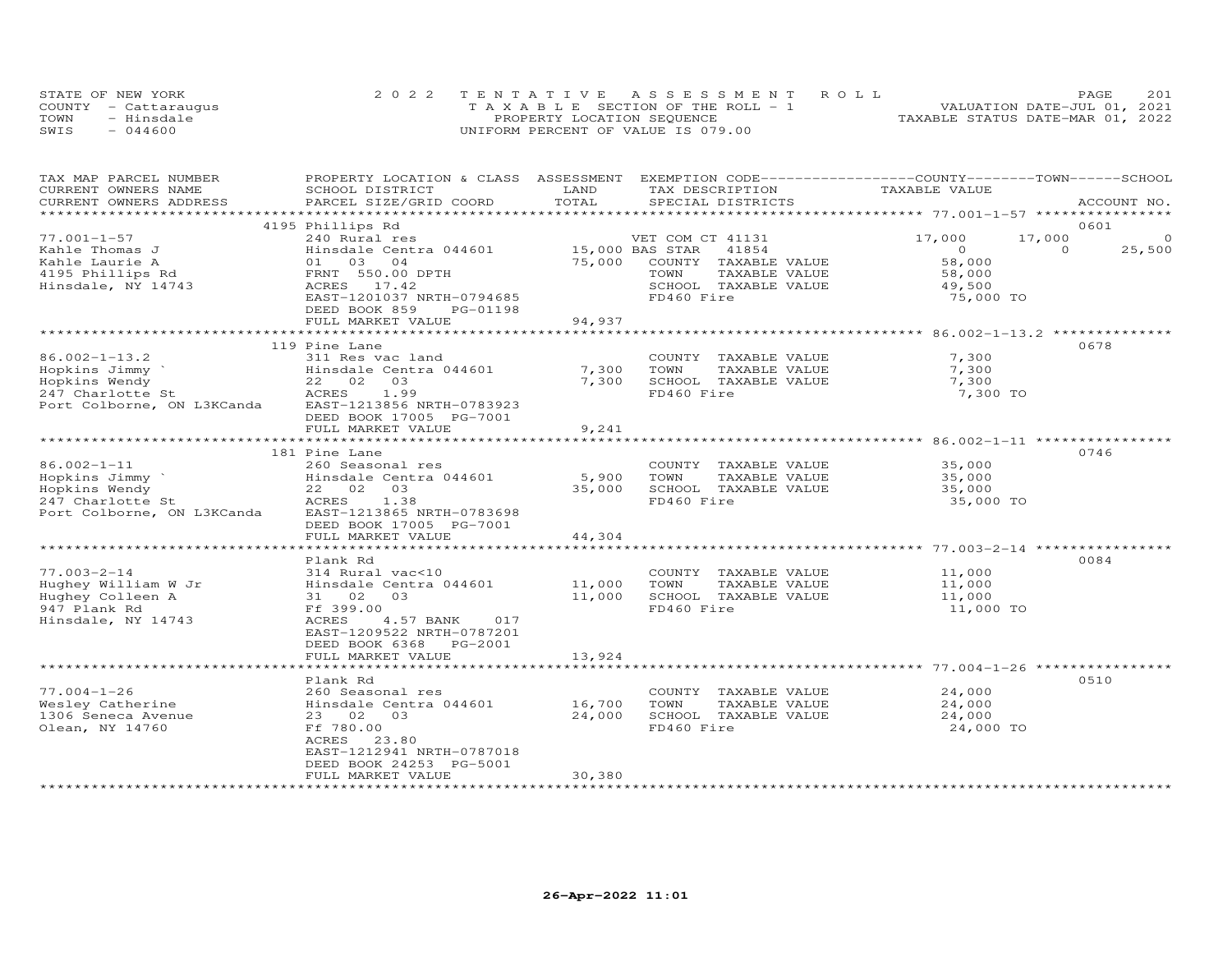| STATE OF NEW YORK    | 2022 TENTATIVE ASSESSMENT ROLL        | 2.02<br>PAGE.                    |
|----------------------|---------------------------------------|----------------------------------|
| COUNTY - Cattaraugus | T A X A B L E SECTION OF THE ROLL - 1 | VALUATION DATE-JUL 01, 2021      |
| TOWN<br>- Hinsdale   | PROPERTY LOCATION SEQUENCE            | TAXABLE STATUS DATE-MAR 01, 2022 |
| $-044600$<br>SWIS    | UNIFORM PERCENT OF VALUE IS 079.00    |                                  |

| TAX MAP PARCEL NUMBER  | PROPERTY LOCATION & CLASS ASSESSMENT |        |                         | EXEMPTION CODE-----------------COUNTY-------TOWN------SCHOOL |             |
|------------------------|--------------------------------------|--------|-------------------------|--------------------------------------------------------------|-------------|
| CURRENT OWNERS NAME    | SCHOOL DISTRICT                      | LAND   | TAX DESCRIPTION         | TAXABLE VALUE                                                |             |
| CURRENT OWNERS ADDRESS | PARCEL SIZE/GRID COORD               | TOTAL  | SPECIAL DISTRICTS       |                                                              | ACCOUNT NO. |
|                        |                                      |        |                         | **************** 77.004-1-27.1 ********                      |             |
|                        | Plank Rd                             |        |                         | 0367                                                         |             |
| $77.004 - 1 - 27.1$    | 322 Rural vac>10                     |        | COUNTY TAXABLE VALUE    | 20,900                                                       |             |
| Finnerty Ryan          | Hinsdale Centra 044601               | 20,900 | TOWN<br>TAXABLE VALUE   | 20,900                                                       |             |
| Finnerty Sean          | 23 02<br>03                          | 20,900 | SCHOOL TAXABLE VALUE    | 20,900                                                       |             |
|                        | 37.45<br>ACRES                       |        | FD460 Fire              |                                                              |             |
| Finnerty Matthew       |                                      |        |                         | 20,900 TO                                                    |             |
| 439 Plank Rd           | EAST-1213232 NRTH-0784931            |        |                         |                                                              |             |
| Cuba, NY 14727         | DEED BOOK 20200 PG-8053              |        |                         |                                                              |             |
|                        | FULL MARKET VALUE                    | 26,456 |                         |                                                              |             |
| ******************     |                                      |        |                         | ************************ 77.004-1-24.3 **************        |             |
|                        | 571 Plank Rd                         |        |                         | 1681                                                         |             |
| $77.004 - 1 - 24.3$    | 270 Mfg housing                      |        | COUNTY TAXABLE VALUE    | 16,000                                                       |             |
| Klein Jason            | Hinsdale Centra 044601               | 9,400  | TOWN<br>TAXABLE VALUE   | 16,000                                                       |             |
| 571 Plank Rd           | 23 02 03                             | 16,000 | SCHOOL TAXABLE VALUE    | 16,000                                                       |             |
| Cuba, NY 14727         | FRNT 490.00 DPTH                     |        | FD460 Fire              | 16,000 TO                                                    |             |
|                        | ACRES<br>2.65                        |        |                         |                                                              |             |
|                        | EAST-1214583 NRTH-0786191            |        |                         |                                                              |             |
|                        | DEED BOOK 23082 PG-4001              |        |                         |                                                              |             |
|                        | FULL MARKET VALUE                    | 20,253 |                         |                                                              |             |
|                        |                                      |        |                         | ********** 77.004-1-22 *********                             |             |
|                        | 572 Plank Rd                         |        |                         | 0317                                                         |             |
| $77.004 - 1 - 22$      | 260 Seasonal res                     |        | COUNTY TAXABLE VALUE    | 32,000                                                       |             |
|                        |                                      |        |                         |                                                              |             |
| Brill; George & Mary   | Hinsdale Centra 044601               | 9,400  | TOWN<br>TAXABLE VALUE   | 32,000                                                       |             |
| Molnar James           | 23 02<br>03                          | 32,000 | SCHOOL TAXABLE VALUE    | 32,000                                                       |             |
| 192 Amsterdam Ave      | $L/u$ - George-Mary Brill            |        | FD460 Fire              | 32,000 TO                                                    |             |
| Tonawanda, NY 14150    | FRNT 401.00 DPTH                     |        |                         |                                                              |             |
|                        | ACRES<br>4.40                        |        |                         |                                                              |             |
|                        | EAST-1214730 NRTH-0786456            |        |                         |                                                              |             |
|                        | DEED BOOK 29537 PG-8002              |        |                         |                                                              |             |
|                        | FULL MARKET VALUE                    | 40,506 |                         |                                                              |             |
|                        | *********************                |        |                         |                                                              |             |
|                        | 574 Plank Rd                         |        |                         | 0314                                                         |             |
| $77.004 - 1 - 23$      | 260 Seasonal res                     |        | COUNTY<br>TAXABLE VALUE | 37,000                                                       |             |
| Tricoli Deana          | Hinsdale Centra 044601               | 6,700  | TOWN<br>TAXABLE VALUE   | 37,000                                                       |             |
| 590 East Avenue        | 23 02 03                             | 37,000 | SCHOOL TAXABLE VALUE    | 37,000                                                       |             |
| Lockport, NY 14095     | FRNT 190.00 DPTH                     |        | FD460 Fire              | 37,000 TO                                                    |             |
|                        | <b>ACRES</b><br>1.23                 |        |                         |                                                              |             |
|                        | EAST-1214424 NRTH-0786551            |        |                         |                                                              |             |
|                        | DEED BOOK 21376 PG-4001              |        |                         |                                                              |             |
|                        |                                      |        |                         |                                                              |             |
|                        | FULL MARKET VALUE                    | 46,835 |                         |                                                              |             |
|                        |                                      |        |                         |                                                              |             |
|                        | 608 Plank Rd                         |        |                         |                                                              | 1636        |
| $77.004 - 1 - 24.2$    | 260 Seasonal res                     |        | COUNTY<br>TAXABLE VALUE | 30,000                                                       |             |
| Wesley Michael S       | Hinsdale Centra 044601               | 18,500 | TOWN<br>TAXABLE VALUE   | 30,000                                                       |             |
| Wesley Leigh A         | 23 02 03                             | 30,000 | SCHOOL TAXABLE VALUE    | 30,000                                                       |             |
| 148 Grossman Ave       | FRNT 490.00 DPTH                     |        | FD460 Fire              | 30,000 TO                                                    |             |
| Olean, NY 14760        | ACRES<br>25.35                       |        |                         |                                                              |             |
|                        | EAST-1213521 NRTH-0786967            |        |                         |                                                              |             |
|                        | DEED BOOK 6239<br>PG-2001            |        |                         |                                                              |             |
|                        | FULL MARKET VALUE                    | 37,975 |                         |                                                              |             |
|                        | ********************                 |        |                         |                                                              |             |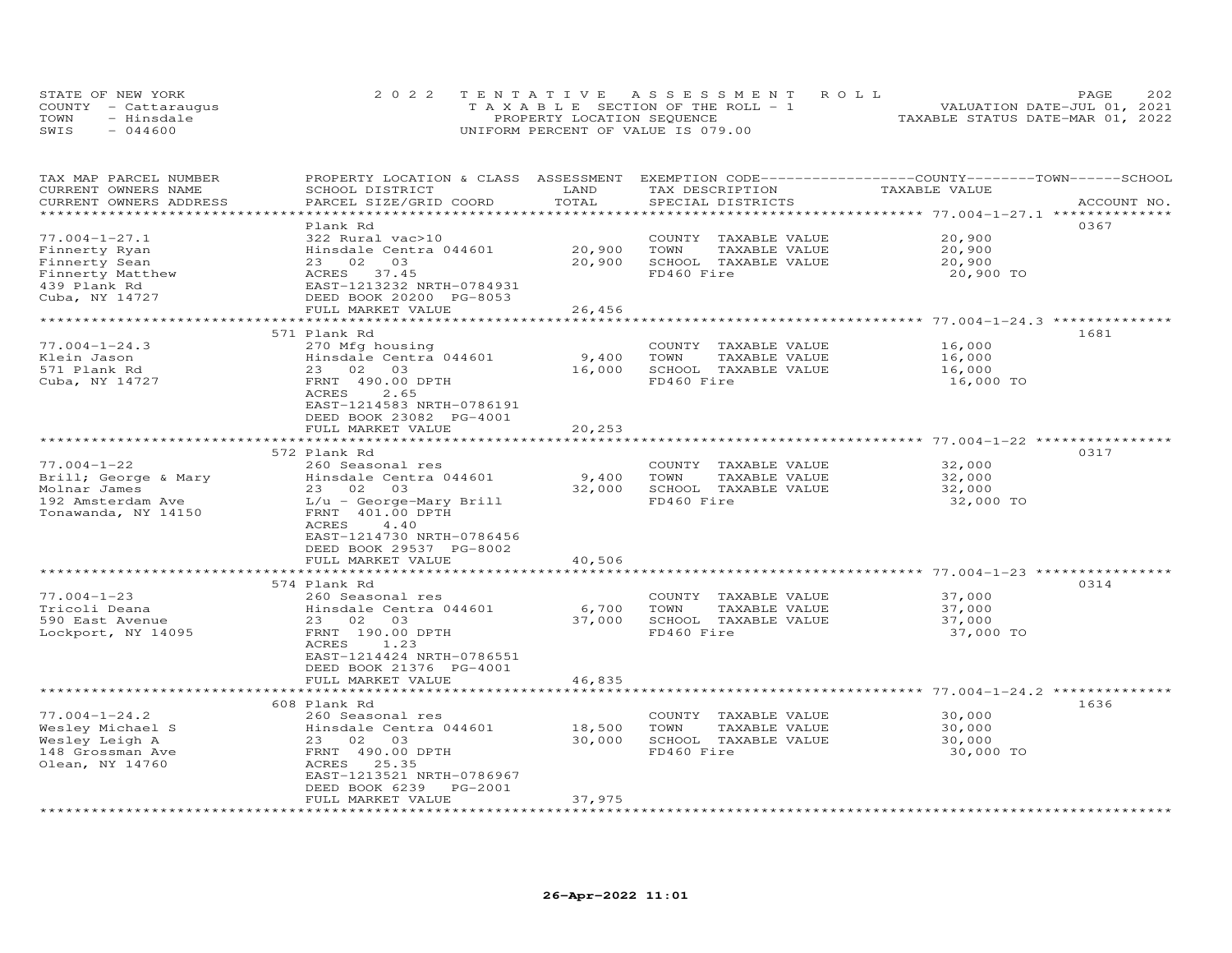| STATE OF NEW YORK    | 2022 TENTATIVE ASSESSMENT ROLL        | PAGE.                            | 203 |
|----------------------|---------------------------------------|----------------------------------|-----|
| COUNTY - Cattaraugus | T A X A B L E SECTION OF THE ROLL - 1 | VALUATION DATE-JUL 01, 2021      |     |
| TOWN<br>- Hinsdale   | PROPERTY LOCATION SEQUENCE            | TAXABLE STATUS DATE-MAR 01, 2022 |     |
| $-044600$<br>SWIS    | UNIFORM PERCENT OF VALUE IS 079.00    |                                  |     |

| TAX MAP PARCEL NUMBER<br>CURRENT OWNERS NAME                                                         | PROPERTY LOCATION & CLASS ASSESSMENT EXEMPTION CODE----------------COUNTY-------TOWN------SCHOOL<br>SCHOOL DISTRICT                                                       | LAND                        | TAX DESCRIPTION                                                                                                                            | TAXABLE VALUE                                                           |                                        |
|------------------------------------------------------------------------------------------------------|---------------------------------------------------------------------------------------------------------------------------------------------------------------------------|-----------------------------|--------------------------------------------------------------------------------------------------------------------------------------------|-------------------------------------------------------------------------|----------------------------------------|
| CURRENT OWNERS ADDRESS                                                                               | PARCEL SIZE/GRID COORD                                                                                                                                                    | TOTAL                       | SPECIAL DISTRICTS                                                                                                                          |                                                                         | ACCOUNT NO.                            |
|                                                                                                      | 675 Plank Rd                                                                                                                                                              |                             |                                                                                                                                            |                                                                         | 1621                                   |
| $77.004 - 1 - 27.2$<br>Putnam Loel<br>675 Plank Rd<br>Hinsdale, NY 14743                             | 210 1 Family Res<br>Hinsdale Centra 044601<br>23 02 03<br>FRNT<br>40.00 DPTH<br>12.50<br>ACRES<br>EAST-1213433 NRTH-0785722                                               | 12,900<br>62,500            | ENH STAR<br>41834<br>COUNTY TAXABLE VALUE<br>TOWN<br>TAXABLE VALUE<br>SCHOOL TAXABLE VALUE<br>FD460 Fire                                   | $\Omega$<br>62,500<br>62,500<br>$\overline{0}$<br>62,500 TO             | $\Omega$<br>62,500                     |
|                                                                                                      | DEED BOOK 2285<br>PG-2001                                                                                                                                                 |                             |                                                                                                                                            |                                                                         |                                        |
|                                                                                                      | FULL MARKET VALUE<br>*********************                                                                                                                                | 79,114<br>*********         |                                                                                                                                            | ********************* 77.004-1-28 **********                            |                                        |
|                                                                                                      | 729 Plank Rd                                                                                                                                                              |                             |                                                                                                                                            |                                                                         | 0375                                   |
| $77.004 - 1 - 28$<br>Warner Gary D<br>Warner Sherry M<br>1727 Forbes St<br>North Tonawanda, NY 14120 | 270 Mfg housing<br>Hinsdale Centra 044601<br>23 02 03<br>ACRES 82.50<br>EAST-1212045 NRTH-0785633<br>DEED BOOK 00977 PG-00923                                             | 29,900<br>38,000            | COUNTY TAXABLE VALUE<br>TOWN<br>TAXABLE VALUE<br>SCHOOL TAXABLE VALUE<br>FD460 Fire                                                        | 38,000<br>38,000<br>38,000<br>38,000 TO                                 |                                        |
|                                                                                                      | FULL MARKET VALUE                                                                                                                                                         | 48,101                      |                                                                                                                                            |                                                                         |                                        |
|                                                                                                      | 764 Plank Rd                                                                                                                                                              |                             |                                                                                                                                            |                                                                         | 0703                                   |
| $77.004 - 1 - 29$<br>Cairns David<br>312 Stillwell Avenue<br>Kenmore, NY 14217                       | 210 1 Family Res<br>Hinsdale Centra 044601<br>23 02 03<br>FRNT 600.00 DPTH<br>ACRES<br>24.48<br>EAST-1211962 NRTH-0787694<br>DEED BOOK 20200 PG-4394<br>FULL MARKET VALUE | 18,300<br>86,000<br>108,861 | COUNTY TAXABLE VALUE<br>TOWN<br>TAXABLE VALUE<br>SCHOOL TAXABLE VALUE<br>FD460 Fire                                                        | 86,000<br>86,000<br>86,000<br>86,000 TO                                 |                                        |
|                                                                                                      |                                                                                                                                                                           |                             |                                                                                                                                            |                                                                         |                                        |
| $77.004 - 1 - 31.2$<br>Sokal Anthony<br>Mary Ellen<br>873 Plank Rd<br>Hinsdale, NY 14743             | 873 Plank Rd<br>210 1 Family Res<br>Hinsdale Centra 044601<br>23 02<br>03<br>Ff 655.00<br>ACRES 43.30<br>EAST-1211203 NRTH-0785710<br>DEED BOOK 882<br>PG-01028           |                             | ENH STAR<br>41834<br>20,600 VET WAR CT 41121<br>89,000 COUNTY TAXABLE VALUE<br>TOWN<br>TAXABLE VALUE<br>SCHOOL TAXABLE VALUE<br>FD460 Fire | $\Omega$<br>10,200<br>10,200<br>78,800<br>78,800<br>25,330<br>89,000 TO | 1161<br>63,670<br>$\Omega$<br>$\Omega$ |
|                                                                                                      | FULL MARKET VALUE                                                                                                                                                         | 112,658                     |                                                                                                                                            |                                                                         |                                        |
|                                                                                                      | 947 Plank Rd                                                                                                                                                              |                             |                                                                                                                                            |                                                                         | 0299                                   |
| $77.003 - 2 - 15$<br>Hughey William W Jr<br>Hughey Colleen A<br>947 Plank Rd<br>Hinsdale, NY 14743   | 210 1 Family Res<br>Hinsdale Centra 044601<br>31 02<br>03<br>FRNT 397.00 DPTH<br>ACRES<br>4.55 BANK<br>017<br>EAST-1209912 NRTH-0787134<br>DEED BOOK 6368<br>PG-2001      | 9,500<br>79,000             | BAS STAR<br>41854<br>COUNTY TAXABLE VALUE<br>TOWN<br>TAXABLE VALUE<br>SCHOOL TAXABLE VALUE<br>FD460 Fire                                   | $\circ$<br>79,000<br>79,000<br>53,500<br>79,000 TO                      | $\Omega$<br>25,500                     |
|                                                                                                      | FULL MARKET VALUE                                                                                                                                                         | 100,000                     |                                                                                                                                            |                                                                         |                                        |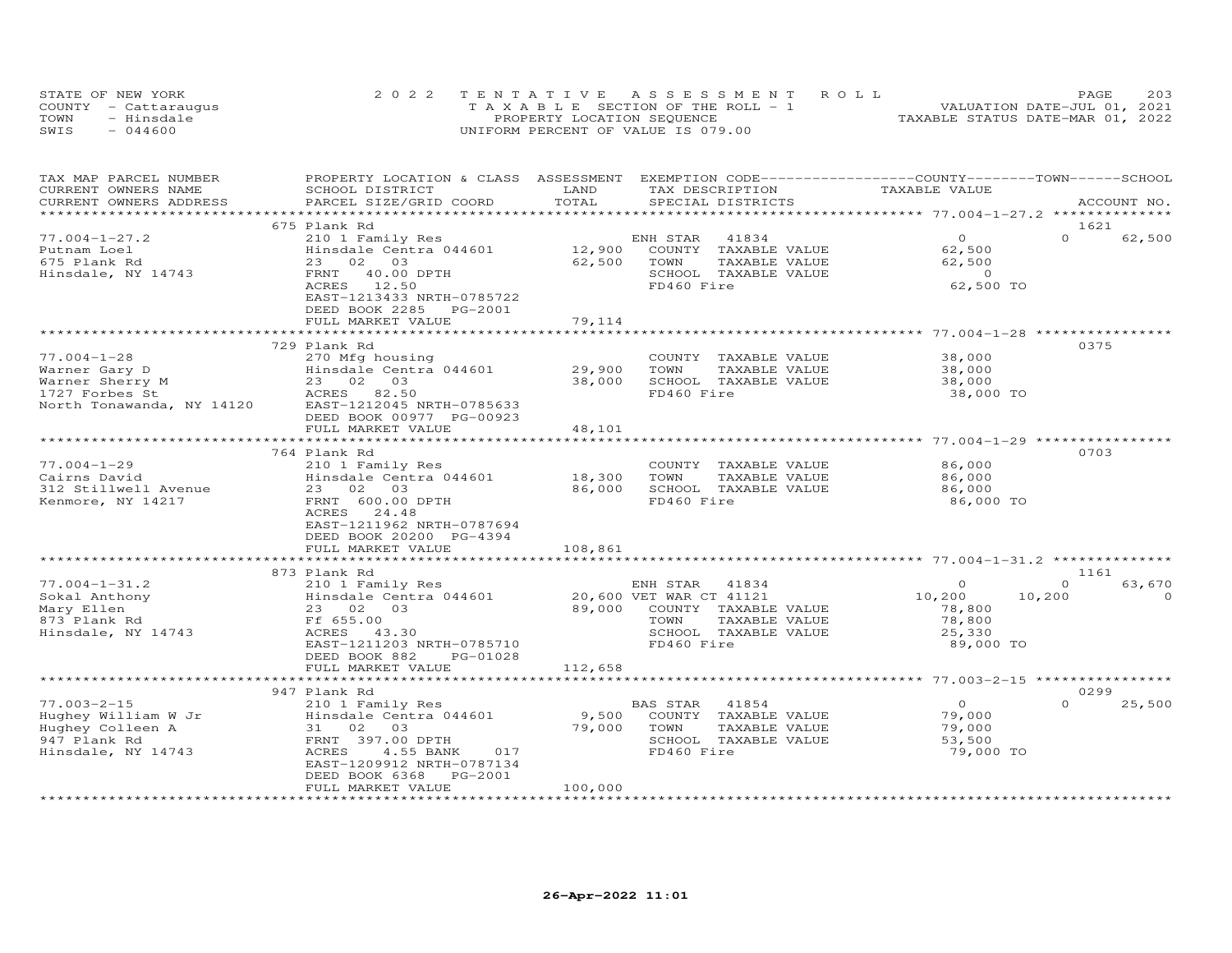| STATE OF NEW YORK    | 2022 TENTATIVE ASSESSMENT ROLL        | 204<br>PAGE                      |
|----------------------|---------------------------------------|----------------------------------|
| COUNTY - Cattaraugus | T A X A B L E SECTION OF THE ROLL - 1 | VALUATION DATE-JUL 01, 2021      |
| TOWN<br>- Hinsdale   | PROPERTY LOCATION SEQUENCE            | TAXABLE STATUS DATE-MAR 01, 2022 |
| SWIS<br>044600       | UNIFORM PERCENT OF VALUE IS 079.00    |                                  |

| TAX MAP PARCEL NUMBER                                                    | PROPERTY LOCATION & CLASS ASSESSMENT                                           |               | EXEMPTION CODE-----------------COUNTY-------TOWN------SCHOOL |               |             |
|--------------------------------------------------------------------------|--------------------------------------------------------------------------------|---------------|--------------------------------------------------------------|---------------|-------------|
| CURRENT OWNERS NAME                                                      | SCHOOL DISTRICT                                                                | LAND<br>TOTAL | TAX DESCRIPTION                                              | TAXABLE VALUE |             |
| CURRENT OWNERS ADDRESS                                                   | PARCEL SIZE/GRID COORD                                                         |               | SPECIAL DISTRICTS                                            |               | ACCOUNT NO. |
|                                                                          |                                                                                |               |                                                              |               |             |
|                                                                          | 1052 Plank Rd                                                                  |               |                                                              |               | 1190        |
| $77.003 - 1 - 32.2$                                                      | 260 Seasonal res                                                               |               | COUNTY TAXABLE VALUE                                         | 43,000        |             |
| Blue Lewis J                                                             | Hinsdale Centra 044601                                                         | 23,200        | TOWN<br>TAXABLE VALUE                                        | 43,000        |             |
| Blue Lesley                                                              | 31/32<br>02 03                                                                 | 43,000        | SCHOOL TAXABLE VALUE                                         | 43,000        |             |
| 290 Prosser Rd                                                           | FRNT 1550.00 DPTH                                                              |               | FD460 Fire                                                   | 43,000 TO     |             |
| Portville, NY 14770                                                      | 49.10<br>ACRES                                                                 |               |                                                              |               |             |
|                                                                          | EAST-1208066 NRTH-0788116                                                      |               |                                                              |               |             |
|                                                                          | DEED BOOK 4183 PG-5001                                                         |               |                                                              |               |             |
|                                                                          | FULL MARKET VALUE                                                              | 54,430        |                                                              |               |             |
|                                                                          |                                                                                |               |                                                              |               |             |
|                                                                          | Plank Rd (Off)                                                                 |               |                                                              |               | 0056        |
| $77.004 - 1 - 21$                                                        | 260 Seasonal res                                                               |               | COUNTY TAXABLE VALUE                                         | 55,000        |             |
| Molnar (L/U) Richard                                                     | Hinsdale Centra 044601                                                         | 9,400         | TAXABLE VALUE<br>TOWN                                        | 55,000        |             |
| Molnar (L/U) Judith                                                      |                                                                                | 55,000        | SCHOOL TAXABLE VALUE                                         | 55,000        |             |
| Catherine Molnar                                                         |                                                                                |               | FD460 Fire                                                   | 55,000 TO     |             |
| 40 Joann Dr                                                              | 23 02 03<br>ACRES 4.44<br>EAST-1214652 NRTH-0786826<br>DEED BOOK 15137 PG-3001 |               |                                                              |               |             |
| West Seneca, NY 14224                                                    |                                                                                |               |                                                              |               |             |
|                                                                          | FULL MARKET VALUE                                                              | 69,620        |                                                              |               |             |
|                                                                          |                                                                                |               |                                                              |               |             |
|                                                                          | 576 Plank Rd (Off)                                                             |               |                                                              |               | 0315        |
| $77.004 - 1 - 19$                                                        | 314 Rural vac<10                                                               |               | COUNTY TAXABLE VALUE                                         | 11,500        |             |
| Studley Leonard                                                          | Hinsdale Centra 044601 11,500                                                  |               | TOWN<br>TAXABLE VALUE                                        | 11,500        |             |
| 8341 Main St                                                             | 23 02 03                                                                       | 11,500        | SCHOOL TAXABLE VALUE                                         | 11,500        |             |
| Little Genesee, NY 14754                                                 | 8.96<br>ACRES                                                                  |               | FD460 Fire                                                   | 11,500 TO     |             |
|                                                                          | EAST-1214641 NRTH-0787627                                                      |               |                                                              |               |             |
|                                                                          | DEED BOOK 2021<br>PG-10697                                                     |               |                                                              |               |             |
|                                                                          | FULL MARKET VALUE                                                              | 14,557        |                                                              |               |             |
|                                                                          |                                                                                |               |                                                              |               |             |
|                                                                          | 578 Plank Rd (Off)                                                             |               |                                                              |               | 0289        |
| $77.004 - 1 - 20$                                                        | 312 Vac w/imprv                                                                |               | COUNTY TAXABLE VALUE 11,100                                  |               |             |
|                                                                          | Hinsdale Centra 044601 8,900                                                   |               | TOWN<br>TAXABLE VALUE                                        | 11,100        |             |
|                                                                          | 23 02 03                                                                       | 11,100        | SCHOOL TAXABLE VALUE                                         | 11,100        |             |
| 11.004-1-20<br>Studley Leonard<br>Arkema Joan<br><sup>9341</sup> Main St | 3.85<br>ACRES                                                                  |               | FD460 Fire                                                   | 11,100 TO     |             |
| Little Genesee, NY 14754                                                 | EAST-1214564 NRTH-0787156                                                      |               |                                                              |               |             |
|                                                                          | DEED BOOK 00963 PG-00559                                                       |               |                                                              |               |             |
|                                                                          | FULL MARKET VALUE                                                              | 14,051        |                                                              |               |             |
|                                                                          |                                                                                |               |                                                              |               |             |
|                                                                          |                                                                                |               |                                                              |               | 0082        |
|                                                                          | 889 Plank Rd/Jollytown Rd                                                      |               |                                                              |               |             |
| $77.003 - 2 - 16.1$                                                      | 270 Mfg housing                                                                |               | COUNTY TAXABLE VALUE                                         | 64,000        |             |
| Diana Donald B                                                           | Hinsdale Centra 044601                                                         | 44,400        | TOWN<br>TAXABLE VALUE                                        | 64,000        |             |
| Diana Tiffany M                                                          | 30/31 02 03                                                                    | 64,000        | SCHOOL TAXABLE VALUE                                         | 64,000        |             |
| 11 Humboldt Pl                                                           | ACRES 154.90                                                                   |               | FD460 Fire                                                   | 64,000 TO     |             |
| Depew, NY 14043                                                          | EAST-1209952 NRTH-0785384                                                      |               |                                                              |               |             |
|                                                                          | DEED BOOK 21842 PG-3001                                                        |               |                                                              |               |             |
|                                                                          | FULL MARKET VALUE                                                              | 81,013        |                                                              |               |             |
|                                                                          |                                                                                |               |                                                              |               |             |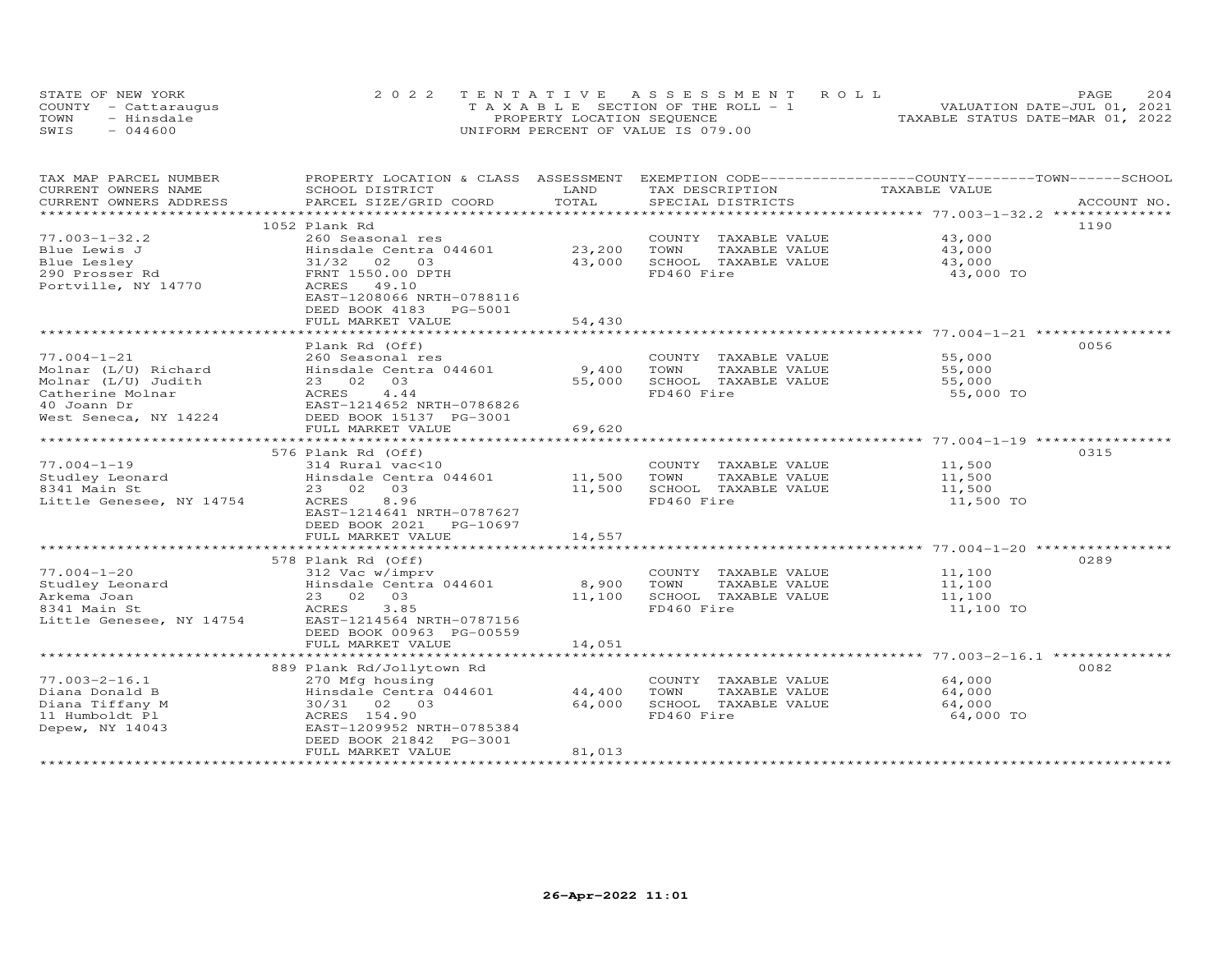|      | STATE OF NEW YORK    | 2022 TENTATIVE ASSESSMENT ROLL        | 205<br>PAGE.                     |
|------|----------------------|---------------------------------------|----------------------------------|
|      | COUNTY - Cattaraugus | T A X A B L E SECTION OF THE ROLL - 1 | VALUATION DATE-JUL 01, 2021      |
| TOWN | - Hinsdale           | PROPERTY LOCATION SEQUENCE            | TAXABLE STATUS DATE-MAR 01, 2022 |
| SWIS | $-044600$            | UNIFORM PERCENT OF VALUE IS 079.00    |                                  |

| TAX MAP PARCEL NUMBER<br>CURRENT OWNERS NAME | PROPERTY LOCATION & CLASS ASSESSMENT<br>SCHOOL DISTRICT | LAND              |                       | TAX DESCRIPTION                       | EXEMPTION CODE-----------------COUNTY-------TOWN------SCHOOL<br>TAXABLE VALUE |          |                |
|----------------------------------------------|---------------------------------------------------------|-------------------|-----------------------|---------------------------------------|-------------------------------------------------------------------------------|----------|----------------|
| CURRENT OWNERS ADDRESS                       | PARCEL SIZE/GRID COORD                                  | TOTAL             |                       | SPECIAL DISTRICTS                     |                                                                               |          | ACCOUNT NO.    |
| ***********************                      |                                                         |                   |                       |                                       |                                                                               |          |                |
| $77.003 - 1 - 31$                            | Plank Rd/underwood Rd<br>322 Rural vac>10               |                   |                       |                                       | 33,300                                                                        | 0804     |                |
| Metler Dale T                                |                                                         | 33,300            | TOWN                  | COUNTY TAXABLE VALUE                  |                                                                               |          |                |
| Metler Patricia L                            | Hinsdale Centra 044601<br>31/32<br>02<br>03             | 33,300            |                       | TAXABLE VALUE<br>SCHOOL TAXABLE VALUE | 33,300<br>33,300                                                              |          |                |
| 1938 Maple Hill Road                         | FRNT 1720.00 DPTH                                       |                   | FD460 Fire            |                                       | 33,300 TO                                                                     |          |                |
| Hinsdale, NY 14743                           | ACRES<br>99.33                                          |                   |                       |                                       |                                                                               |          |                |
|                                              | EAST-1210075 NRTH-0788717                               |                   |                       |                                       |                                                                               |          |                |
|                                              | DEED BOOK 2020 PG-12821                                 |                   |                       |                                       |                                                                               |          |                |
|                                              | FULL MARKET VALUE                                       | 42,152            |                       |                                       |                                                                               |          |                |
|                                              |                                                         |                   |                       |                                       |                                                                               |          |                |
|                                              | 1057 Powley Rd                                          |                   |                       |                                       |                                                                               | 0615     |                |
| $77.003 - 1 - 16$                            | 210 1 Family Res                                        |                   | <b>BAS STAR</b> 41854 |                                       | $\overline{O}$                                                                | $\Omega$ | 25,500         |
| Powley Jacqueline M                          | Hinsdale Centra 044601 13,500                           |                   |                       | COUNTY TAXABLE VALUE                  | 39,000                                                                        |          |                |
| PO Box 68                                    | 38 02 03                                                | 39,000            | TOWN                  | TAXABLE VALUE                         | 39,000                                                                        |          |                |
| Hinsdale, NY 14743                           | Ff 550.00                                               |                   |                       | SCHOOL TAXABLE VALUE                  | 13,500                                                                        |          |                |
|                                              | ACRES 10.25                                             |                   | FD460 Fire            |                                       | 39,000 TO                                                                     |          |                |
|                                              | EAST-1208705 NRTH-0791748                               |                   |                       |                                       |                                                                               |          |                |
|                                              | DEED BOOK 583<br>PG-481                                 |                   |                       |                                       |                                                                               |          |                |
|                                              | FULL MARKET VALUE                                       | 49,367            |                       |                                       |                                                                               |          |                |
|                                              |                                                         |                   |                       |                                       |                                                                               | 1343     |                |
| $77.003 - 1 - 25.2$                          | 3908 Pyke Rd<br>210 1 Family Res                        |                   | BAS STAR 41854        |                                       | $\overline{O}$                                                                | $\Omega$ | 25,500         |
| Burns John                                   | Hinsdale Centra 044601                                  | 8,900             |                       | COUNTY TAXABLE VALUE                  |                                                                               |          |                |
| 3908 Pyke Rd                                 | 32 02 03                                                | 110,000           | TOWN                  | TAXABLE VALUE                         | 110,000<br>110,000                                                            |          |                |
| Hinsdale, NY 14743                           | 3.82 BANK 017<br>ACRES                                  |                   |                       | SCHOOL TAXABLE VALUE                  | 84,500                                                                        |          |                |
|                                              | EAST-1210206 NRTH-0791863                               |                   | FD460 Fire            |                                       | 110,000 TO                                                                    |          |                |
|                                              | DEED BOOK 20209 PG-3001                                 |                   |                       |                                       |                                                                               |          |                |
|                                              | FULL MARKET VALUE                                       | 139,241           |                       |                                       |                                                                               |          |                |
|                                              |                                                         |                   |                       |                                       |                                                                               |          |                |
|                                              | 3910 Pyke Rd                                            |                   |                       |                                       |                                                                               | 1386     |                |
| $77.003 - 1 - 25.4$                          | 210 1 Family Res                                        |                   |                       | VET COM CT 41131                      | 16,500<br>33.000                                                              | 16,500   | $\circ$        |
| Porter William T                             | Hinsdale Centra 044601 8,600 VET DIS CT 41141           |                   |                       |                                       | 33,000                                                                        | 33,000   | $\overline{0}$ |
| Porter Dorothy J                             | 32 02<br>03                                             | 66,000 ENH STAR   |                       | 41834                                 | $\overline{O}$                                                                | $\Omega$ | 63,670         |
| 3910 Pike Rd                                 | 3.20<br>ACRES                                           |                   |                       | COUNTY TAXABLE VALUE                  | 16,500                                                                        |          |                |
| Hinsdale, NY 14743                           | EAST-1210228 NRTH-0791509                               |                   | TOWN                  | TAXABLE VALUE                         | 16,500                                                                        |          |                |
|                                              | DEED BOOK 13309 PG-5002                                 |                   |                       | SCHOOL TAXABLE VALUE                  | 2,330                                                                         |          |                |
|                                              | FULL MARKET VALUE<br>**************************         | 83,544 FD460 Fire |                       |                                       | 66,000 TO                                                                     |          |                |
|                                              |                                                         |                   |                       |                                       | ********* 77.003-1-25.3 *************                                         | 1385     |                |
| $77.003 - 1 - 25.3$                          | 3939 Pyke Rd                                            |                   |                       |                                       |                                                                               |          |                |
| Pecherzwski Brad                             | 210 1 Family Res<br>Hinsdale Centra 044601              | 8,000             | TOWN                  | COUNTY TAXABLE VALUE<br>TAXABLE VALUE | 110,000<br>110,000                                                            |          |                |
| Pecherzwski Christine                        | 32 02<br>03                                             | 110,000           |                       | SCHOOL TAXABLE VALUE                  | 110,000                                                                       |          |                |
| 3939 Pyke Rd                                 | 2.75 BANK<br>017<br>ACRES                               |                   | FD460 Fire            |                                       | 110,000 TO                                                                    |          |                |
| Hinsdale, NY 14743                           | EAST-1209745 NRTH-0791554                               |                   |                       |                                       |                                                                               |          |                |
|                                              | DEED BOOK 25292 PG-9002                                 |                   |                       |                                       |                                                                               |          |                |
|                                              | FULL MARKET VALUE                                       | 139,241           |                       |                                       |                                                                               |          |                |
|                                              |                                                         |                   |                       |                                       |                                                                               |          |                |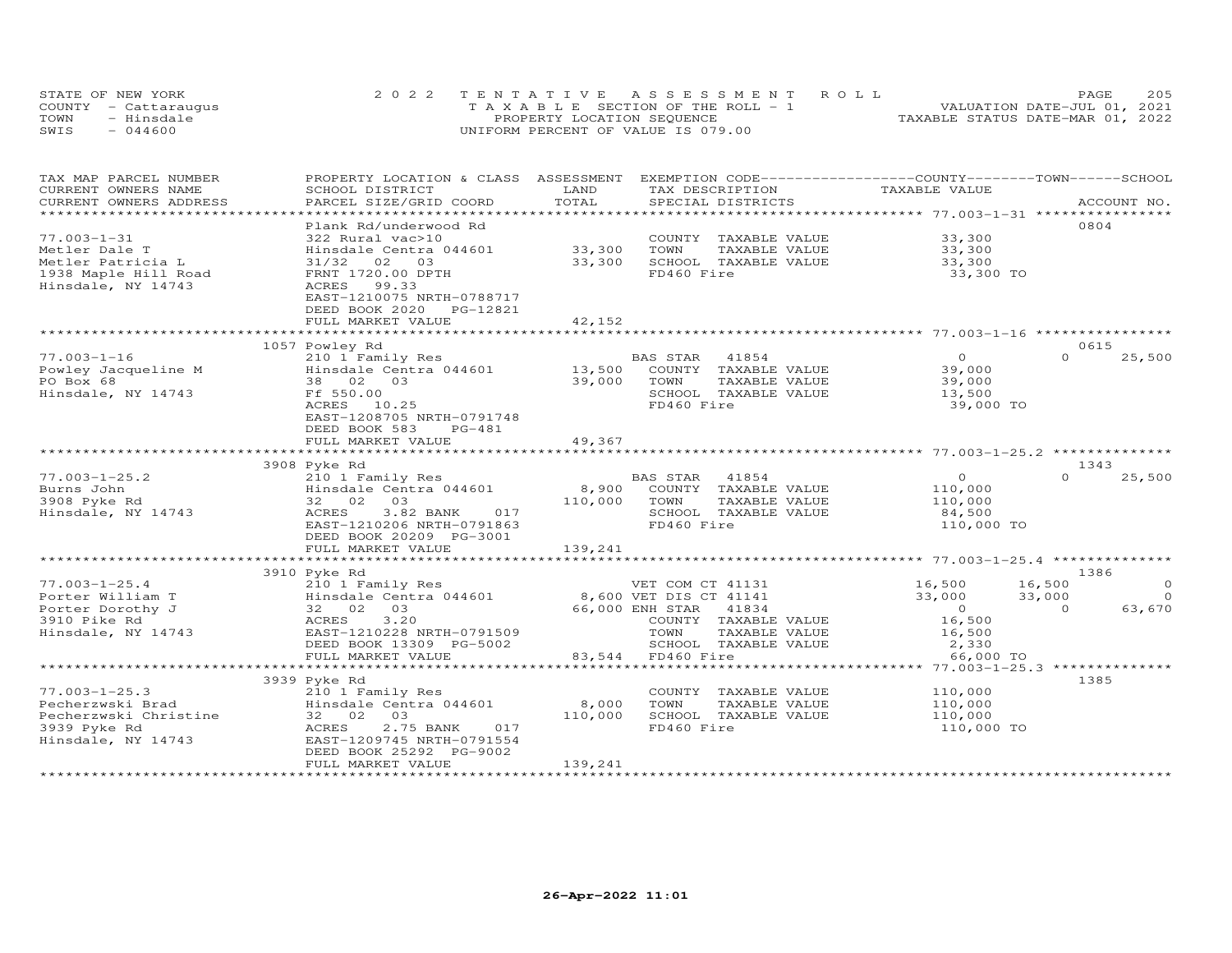|      | STATE OF NEW YORK    | 2022 TENTATIVE ASSESSMENT ROLL        | 206<br>PAGE                      |
|------|----------------------|---------------------------------------|----------------------------------|
|      | COUNTY - Cattaraugus | T A X A B L E SECTION OF THE ROLL - 1 | VALUATION DATE-JUL 01, 2021      |
| TOWN | - Hinsdale           | PROPERTY LOCATION SEQUENCE            | TAXABLE STATUS DATE-MAR 01, 2022 |
| SWIS | $-044600$            | UNIFORM PERCENT OF VALUE IS 079.00    |                                  |

| TAX MAP PARCEL NUMBER   |                                                                                                                                                                                                                                                                 |            |                                                 | PROPERTY LOCATION & CLASS ASSESSMENT EXEMPTION CODE----------------COUNTY-------TOWN-----SCHOOL |
|-------------------------|-----------------------------------------------------------------------------------------------------------------------------------------------------------------------------------------------------------------------------------------------------------------|------------|-------------------------------------------------|-------------------------------------------------------------------------------------------------|
|                         | SCHOOL DISTRICT                                                                                                                                                                                                                                                 |            |                                                 | TAXABLE VALUE                                                                                   |
|                         |                                                                                                                                                                                                                                                                 |            |                                                 |                                                                                                 |
|                         |                                                                                                                                                                                                                                                                 |            |                                                 |                                                                                                 |
|                         | 3940 Pyke Rd                                                                                                                                                                                                                                                    |            |                                                 | 0144                                                                                            |
| $77.003 - 1 - 25.1$     | 260 Seasonal res                                                                                                                                                                                                                                                |            | COUNTY TAXABLE VALUE                            | 60,000                                                                                          |
|                         | Hinsdale Centra 044601                                                                                                                                                                                                                                          | 8,100 TOWN | TAXABLE VALUE                                   | 60,000                                                                                          |
|                         |                                                                                                                                                                                                                                                                 | 60,000     | SCHOOL TAXABLE VALUE                            | 60,000                                                                                          |
|                         |                                                                                                                                                                                                                                                                 |            | FD460 Fire                                      | 60,000 TO                                                                                       |
|                         | Pyke David W<br>Pyke Marion F<br>17 Elma St<br>St Catherines Ont Can<br>St Catherines Ont Can<br>ELMA EXECT<br>ELMA EXECT<br>ELMA EXECT<br>DESCRIPED 2.85<br>EXECT<br>DESCRIPED 2.85<br>EXECT<br>DESCRIPED 2.85<br>DESCRIPED 2.95<br>2.85<br>DESCRIPED 2.95<br> |            |                                                 |                                                                                                 |
| $L2n$ 622,              | DEED BOOK 00981 PG-00975                                                                                                                                                                                                                                        |            |                                                 |                                                                                                 |
|                         | FULL MARKET VALUE                                                                                                                                                                                                                                               | 75,949     |                                                 |                                                                                                 |
|                         |                                                                                                                                                                                                                                                                 |            |                                                 |                                                                                                 |
|                         | Ream Rd                                                                                                                                                                                                                                                         |            |                                                 | 0788                                                                                            |
|                         |                                                                                                                                                                                                                                                                 |            |                                                 |                                                                                                 |
|                         |                                                                                                                                                                                                                                                                 |            | COUNTY TAXABLE VALUE 12,000<br>TAXABLE VALUE    | 12,000                                                                                          |
|                         |                                                                                                                                                                                                                                                                 |            | 12,000 SCHOOL TAXABLE VALUE                     | 12,000                                                                                          |
|                         |                                                                                                                                                                                                                                                                 |            |                                                 |                                                                                                 |
|                         | Lockport, NY 14094 EAST-1212682 NRTH-0783643                                                                                                                                                                                                                    |            | FD460 Fire                                      | 12,000 TO                                                                                       |
|                         |                                                                                                                                                                                                                                                                 |            |                                                 |                                                                                                 |
|                         | DEED BOOK 788<br>PG-5012                                                                                                                                                                                                                                        |            |                                                 |                                                                                                 |
|                         | FULL MARKET VALUE                                                                                                                                                                                                                                               | 15,190     |                                                 |                                                                                                 |
|                         |                                                                                                                                                                                                                                                                 |            |                                                 |                                                                                                 |
|                         | Ream Rd                                                                                                                                                                                                                                                         |            |                                                 | 0660                                                                                            |
| $86.002 - 1 - 8$        |                                                                                                                                                                                                                                                                 |            | COUNTY TAXABLE VALUE<br>TOWN      TAXABLE VALUE | 12,000<br>12,000                                                                                |
| Tucker John R.          |                                                                                                                                                                                                                                                                 |            |                                                 |                                                                                                 |
| 3138 Ream Road          | 22 02 03                                                                                                                                                                                                                                                        | 12,000     | SCHOOL TAXABLE VALUE 12,000                     |                                                                                                 |
| Cuba, NY 14727          | ACRES 1.50                                                                                                                                                                                                                                                      |            | FD460 Fire                                      | 12,000 TO                                                                                       |
|                         | EAST-1213455 NRTH-0783497                                                                                                                                                                                                                                       |            |                                                 |                                                                                                 |
|                         | DEED BOOK 30208 PG-6002                                                                                                                                                                                                                                         |            |                                                 |                                                                                                 |
|                         | FULL MARKET VALUE                                                                                                                                                                                                                                               | 15,190     |                                                 |                                                                                                 |
|                         |                                                                                                                                                                                                                                                                 |            |                                                 |                                                                                                 |
|                         | 19<br>Ramsey Deborah L<br>Ramsey Deborah L<br>3126 Ream Rd<br>Cuba, NY 14727<br>Cuba, NY 14727<br>Cuba, 22 02 03<br>ACRES<br>22 02 03<br>ACRES<br>22 02 03<br>22 02 03<br>22 02 03                                                                              |            |                                                 | 0476                                                                                            |
|                         |                                                                                                                                                                                                                                                                 |            | COUNTY TAXABLE VALUE                            | 15,000                                                                                          |
|                         |                                                                                                                                                                                                                                                                 |            | TAXABLE VALUE<br>TOWN                           | 15,000                                                                                          |
|                         |                                                                                                                                                                                                                                                                 |            | SCHOOL TAXABLE VALUE                            | 15,000                                                                                          |
|                         |                                                                                                                                                                                                                                                                 |            | FD460 Fire                                      | 15,000 TO                                                                                       |
|                         | EAST-1213605 NRTH-0783283                                                                                                                                                                                                                                       |            |                                                 |                                                                                                 |
|                         | DEED BOOK 00937 PG-00984                                                                                                                                                                                                                                        |            |                                                 |                                                                                                 |
|                         |                                                                                                                                                                                                                                                                 |            |                                                 |                                                                                                 |
|                         |                                                                                                                                                                                                                                                                 |            |                                                 |                                                                                                 |
|                         |                                                                                                                                                                                                                                                                 |            |                                                 | 0697                                                                                            |
|                         | 3143 Ream Rd                                                                                                                                                                                                                                                    |            |                                                 |                                                                                                 |
| $86.002 - 1 - 37$       | 270 Mfg housing                                                                                                                                                                                                                                                 |            | COUNTY TAXABLE VALUE 11,000                     |                                                                                                 |
| Fero Amanda             | Hinsdale Centra 044601 7,900                                                                                                                                                                                                                                    |            | TOWN<br>TAXABLE VALUE                           | 11,000                                                                                          |
| 212 1/2 West Oak Street | 22 02 03                                                                                                                                                                                                                                                        | 11,000     | SCHOOL TAXABLE VALUE                            | 11,000                                                                                          |
| Olean, NY 14760         | 2.66<br>ACRES                                                                                                                                                                                                                                                   |            | FD460 Fire                                      | 11,000 TO                                                                                       |
|                         | EAST-1213125 NRTH-0783413                                                                                                                                                                                                                                       |            |                                                 |                                                                                                 |
|                         | DEED BOOK 2020 PG-12255                                                                                                                                                                                                                                         |            |                                                 |                                                                                                 |
|                         | FULL MARKET VALUE                                                                                                                                                                                                                                               | 13,924     |                                                 |                                                                                                 |
|                         |                                                                                                                                                                                                                                                                 |            |                                                 |                                                                                                 |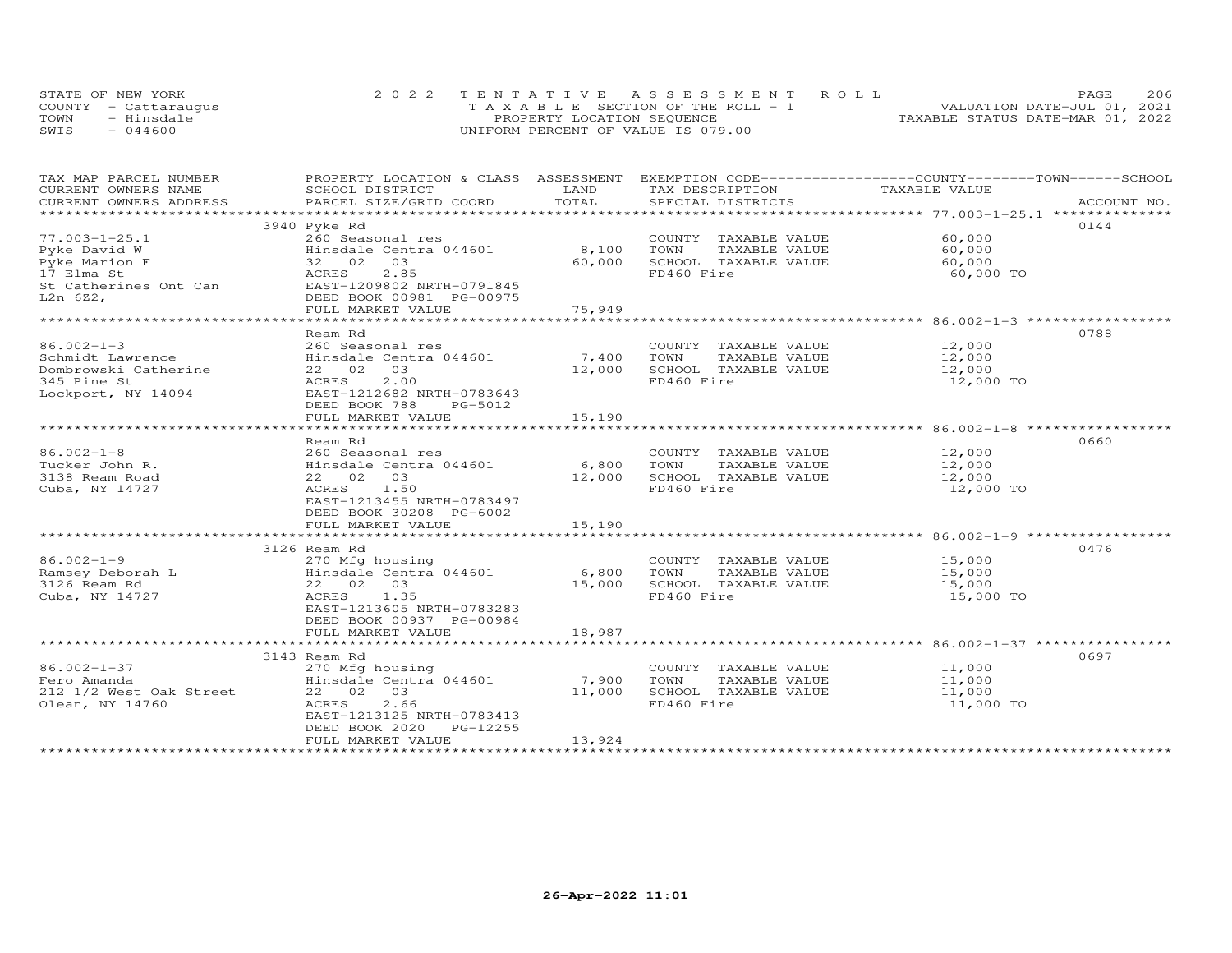|      | STATE OF NEW YORK    | 2022 TENTATIVE ASSESSMENT ROLL        | <b>PAGE</b>                      |
|------|----------------------|---------------------------------------|----------------------------------|
|      | COUNTY - Cattaraugus | T A X A B L E SECTION OF THE ROLL - 1 | VALUATION DATE-JUL 01, 2021      |
| TOWN | - Hinsdale           | PROPERTY LOCATION SEQUENCE            | TAXABLE STATUS DATE-MAR 01, 2022 |
| SWIS | $-044600$            | UNIFORM PERCENT OF VALUE IS 079.00    |                                  |

| TAX MAP PARCEL NUMBER                 | PROPERTY LOCATION & CLASS ASSESSMENT EXEMPTION CODE----------------COUNTY-------TOWN------SCHOOL                                                                                                                              |            |                                                      |                  |      |
|---------------------------------------|-------------------------------------------------------------------------------------------------------------------------------------------------------------------------------------------------------------------------------|------------|------------------------------------------------------|------------------|------|
| CURRENT OWNERS NAME                   | SCHOOL DISTRICT                                                                                                                                                                                                               | LAND       | TAX DESCRIPTION                                      | TAXABLE VALUE    |      |
|                                       | .CURRENT OWNERS ADDRESS PARCEL SIZE/GRID COORD TOTAL SPECIAL DISTRICTS ACCOUNT NO ACCOUNT NO ACCOUNT NO ARE THE RAND RESOLUT AS THE COLL TO TALL THE RESOLUT SERVER AND THE RESOLUT TO A RESOLUTE THE RESOLUTE OF A A A A A A |            |                                                      |                  |      |
|                                       |                                                                                                                                                                                                                               |            |                                                      |                  |      |
|                                       | 3156 Ream Rd                                                                                                                                                                                                                  |            |                                                      |                  | 0077 |
| $86.002 - 1 - 7$                      | 314 Rural vac<10                                                                                                                                                                                                              |            | COUNTY TAXABLE VALUE                                 | 6,500            |      |
| County of Cattaraugus<br>303 Court St | Hinsdale Centra 044601                                                                                                                                                                                                        | 6,500      | TOWN      TAXABLE  VALUE<br>SCHOOL   TAXABLE  VALUE  | 6,500            |      |
|                                       | 22 02<br>03                                                                                                                                                                                                                   | 6,500      |                                                      | 6,500            |      |
| Little Valley, NY 14755               | ACRES<br>1.95                                                                                                                                                                                                                 |            | FD460 Fire                                           | 6,500 TO         |      |
|                                       | EAST-1213440 NRTH-0783742                                                                                                                                                                                                     |            |                                                      |                  |      |
|                                       | DEED BOOK 2021    PG-11208                                                                                                                                                                                                    |            |                                                      |                  |      |
|                                       | FULL MARKET VALUE                                                                                                                                                                                                             | 8,228      |                                                      |                  |      |
|                                       |                                                                                                                                                                                                                               | ********** |                                                      |                  |      |
|                                       | 3163 Ream Rd                                                                                                                                                                                                                  |            |                                                      |                  | 0869 |
| $86.002 - 1 - 38$                     | 270 Mfg housing                                                                                                                                                                                                               |            | COUNTY TAXABLE VALUE 12,285                          |                  |      |
|                                       |                                                                                                                                                                                                                               | 7,500      | TOWN<br>TAXABLE VALUE                                | 12,285           |      |
| Sladden Andrew J<br>Karen Sladden     | Hinsdale Centra 044601<br>22 02 03                                                                                                                                                                                            | 12,285     | SCHOOL TAXABLE VALUE                                 | 12,285           |      |
| 5888 Mountain Rd                      | 2.15<br>ACRES                                                                                                                                                                                                                 |            | FD460 Fire                                           | 12,285 TO        |      |
|                                       | Niagara Falls ontarioCanda On EAST-1212999 NRTH-0783672                                                                                                                                                                       |            |                                                      |                  |      |
| L2J2B2                                | DEED BOOK 26649 PG-4002                                                                                                                                                                                                       |            |                                                      |                  |      |
|                                       | FULL MARKET VALUE                                                                                                                                                                                                             | 15,551     |                                                      |                  |      |
|                                       |                                                                                                                                                                                                                               |            |                                                      |                  |      |
|                                       | 3178 Ream Rd                                                                                                                                                                                                                  |            |                                                      |                  | 0770 |
|                                       |                                                                                                                                                                                                                               |            |                                                      |                  |      |
|                                       |                                                                                                                                                                                                                               |            | COUNTY TAXABLE VALUE 11,000<br>TOWN<br>TAXABLE VALUE | 11,000           |      |
|                                       |                                                                                                                                                                                                                               |            | SCHOOL TAXABLE VALUE 11,000                          |                  |      |
|                                       |                                                                                                                                                                                                                               |            | FD460 Fire                                           | 11,000 TO        |      |
|                                       |                                                                                                                                                                                                                               |            |                                                      |                  |      |
|                                       | DEED BOOK 00968 PG-00504                                                                                                                                                                                                      |            |                                                      |                  |      |
|                                       |                                                                                                                                                                                                                               |            |                                                      |                  |      |
|                                       | FULL MARKET VALUE                                                                                                                                                                                                             | 13,924     |                                                      |                  |      |
|                                       |                                                                                                                                                                                                                               |            |                                                      |                  |      |
|                                       | 3431 Ream Rd<br>210 1 Family Res<br>Hinsdale Centra 044601 10,100 TOWN<br>22 02 03                                                                                                                                            |            |                                                      |                  | 1250 |
| $86.002 - 1 - 1.2$                    |                                                                                                                                                                                                                               |            | COUNTY TAXABLE VALUE                                 | 26,000<br>26,000 |      |
| Abraham Tina                          |                                                                                                                                                                                                                               |            | TAXABLE VALUE                                        |                  |      |
| PO Box 362                            |                                                                                                                                                                                                                               | 26,000     | SCHOOL TAXABLE VALUE 26,000                          |                  |      |
| Hinsdale, NY 14743                    | ACRES<br>5.44                                                                                                                                                                                                                 |            | FD460 Fire                                           | 26,000 TO        |      |
|                                       | EAST-1212193 NRTH-0783860                                                                                                                                                                                                     |            |                                                      |                  |      |
|                                       | DEED BOOK 20210 PG-9580                                                                                                                                                                                                       |            |                                                      |                  |      |
|                                       | FULL MARKET VALUE                                                                                                                                                                                                             | 32,911     |                                                      |                  |      |
|                                       |                                                                                                                                                                                                                               |            |                                                      |                  |      |
|                                       | 3600 Ream Rd                                                                                                                                                                                                                  |            |                                                      |                  | 1251 |
| $86.002 - 1 - 1.3$                    | 311 Res vac land                                                                                                                                                                                                              |            | COUNTY TAXABLE VALUE                                 | 9,500            |      |
| Kelm Sean                             |                                                                                                                                                                                                                               | 9,500      | TAXABLE VALUE<br>TOWN                                | 9,500            |      |
| Kelm Beth                             | 311 Kes vac Ianu<br>Hinsdale Centra 044601<br>22   02   03                                                                                                                                                                    | 9,500      | SCHOOL TAXABLE VALUE                                 | 9,500            |      |
| 225 Allendale Rd                      | 6.72<br>ACRES                                                                                                                                                                                                                 |            | FD460 Fire                                           | 9,500 TO         |      |
| West Seneca, NY 14224                 | EAST-1211934 NRTH-0783609                                                                                                                                                                                                     |            |                                                      |                  |      |
|                                       | DEED BOOK 25325 PG-7001                                                                                                                                                                                                       |            |                                                      |                  |      |
|                                       | FULL MARKET VALUE                                                                                                                                                                                                             | 12,025     |                                                      |                  |      |
|                                       |                                                                                                                                                                                                                               |            |                                                      |                  |      |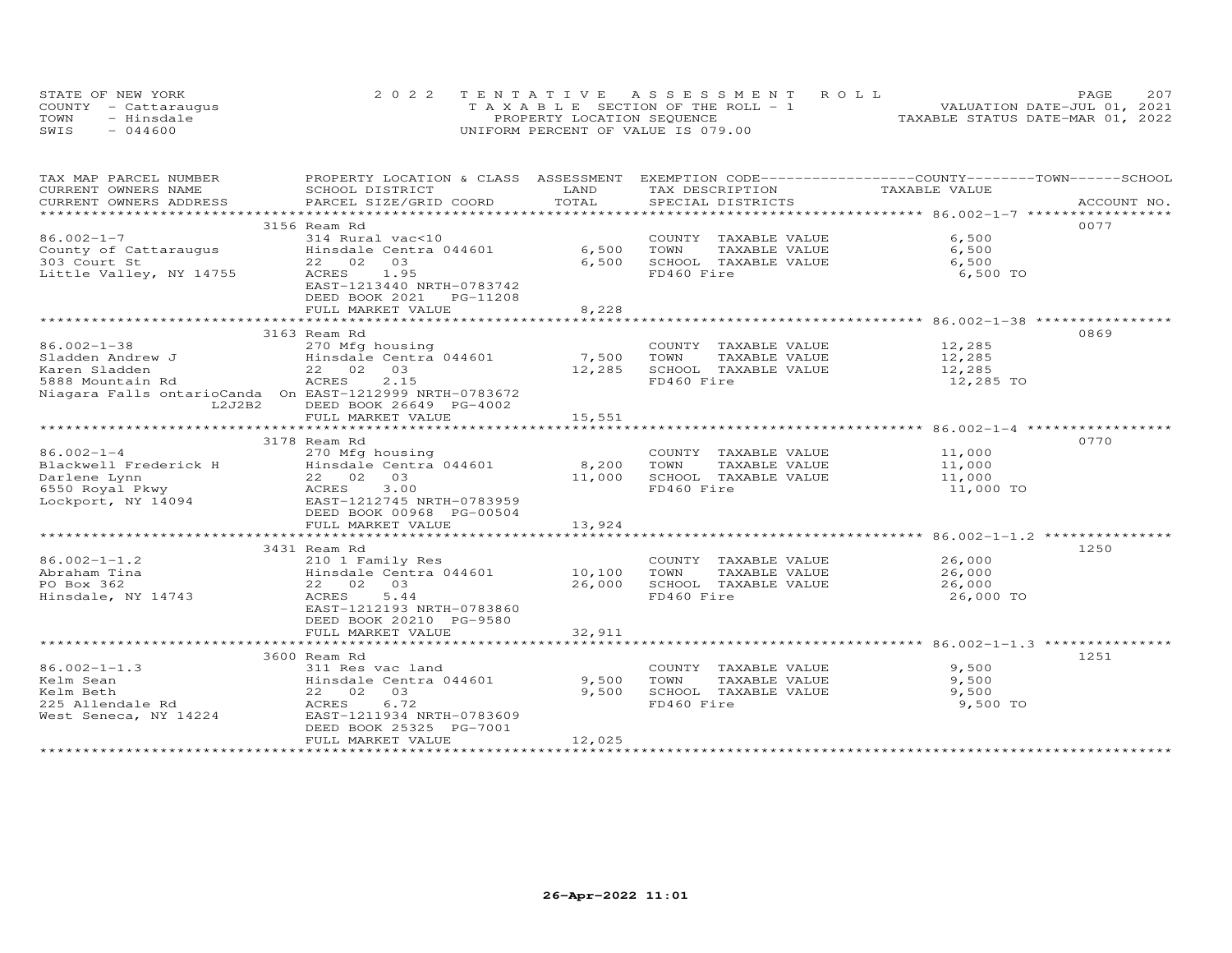| STATE OF NEW YORK    | 2022 TENTATIVE ASSESSMENT ROLL     |                                  | PAGE.                       | 208 |
|----------------------|------------------------------------|----------------------------------|-----------------------------|-----|
| COUNTY - Cattaraugus | TAXABLE SECTION OF THE ROLL - 1    |                                  | VALUATION DATE-JUL 01, 2021 |     |
| TOWN<br>- Hinsdale   | PROPERTY LOCATION SEQUENCE         | TAXABLE STATUS DATE-MAR 01, 2022 |                             |     |
| $-044600$<br>SWIS    | UNIFORM PERCENT OF VALUE IS 079.00 |                                  |                             |     |

| TAX MAP PARCEL NUMBER                         | PROPERTY LOCATION & CLASS ASSESSMENT EXEMPTION CODE----------------COUNTY-------TOWN------SCHOOL | LAND   |                                      | TAXABLE VALUE |             |
|-----------------------------------------------|--------------------------------------------------------------------------------------------------|--------|--------------------------------------|---------------|-------------|
| CURRENT OWNERS NAME<br>CURRENT OWNERS ADDRESS | SCHOOL DISTRICT<br>PARCEL SIZE/GRID COORD                                                        | TOTAL  | TAX DESCRIPTION<br>SPECIAL DISTRICTS |               | ACCOUNT NO. |
|                                               |                                                                                                  |        |                                      |               |             |
|                                               | 3601 Ream Rd                                                                                     |        |                                      |               | 1717        |
| $86.002 - 1 - 1.6$                            | 312 Vac w/imprv                                                                                  |        | COUNTY TAXABLE VALUE                 | 13,500        |             |
| Kelm Beth A                                   | Hinsdale Centra 044601 9,500                                                                     |        | TAXABLE VALUE<br>TOWN                | 13,500        |             |
|                                               |                                                                                                  |        | SCHOOL TAXABLE VALUE                 |               |             |
| Kelm Sean M                                   | 22 02 03                                                                                         | 13,500 |                                      | 13,500        |             |
| 225 Allendale Rd                              | 6.20<br>ACRES                                                                                    |        | FD460 Fire                           | 13,500 TO     |             |
| W. Seneca, NY 14224                           | EAST-1212292 NRTH-0078309                                                                        |        |                                      |               |             |
|                                               | DEED BOOK 15906 PG-4001                                                                          |        |                                      |               |             |
|                                               | FULL MARKET VALUE                                                                                | 17,089 |                                      |               |             |
|                                               |                                                                                                  |        |                                      |               |             |
|                                               | 5000 Ream Rd                                                                                     |        |                                      |               | 1618        |
| $86.002 - 1 - 1.5$                            | 260 Seasonal res                                                                                 |        | COUNTY TAXABLE VALUE                 | 34,000        |             |
| Unverzart William                             | Hinsdale Centra 044601                                                                           | 11,900 | TAXABLE VALUE<br>TOWN                | 34,000        |             |
| Unverzart Pamela                              | 22 02 03                                                                                         | 34,000 | SCHOOL TAXABLE VALUE                 | 34,000        |             |
| 3918 Alafia Blvd                              | ACRES 10.00                                                                                      |        | FD460 Fire                           | 34,000 TO     |             |
| Brandon, FL 33511                             | EAST-1211967 NRTH-0782785                                                                        |        |                                      |               |             |
|                                               | DEED BOOK 18513 PG-7002                                                                          |        |                                      |               |             |
|                                               | FULL MARKET VALUE                                                                                | 43,038 |                                      |               |             |
|                                               |                                                                                                  |        |                                      |               |             |
|                                               | Redding Rd                                                                                       |        |                                      |               | 0691        |
| $86.001 - 1 - 8$                              | 314 Rural vac<10                                                                                 |        | COUNTY TAXABLE VALUE                 | 1,700         |             |
| Nodler Mark                                   | Hinsdale Centra 044601                                                                           | 1,700  | TOWN<br>TAXABLE VALUE                | 1,700         |             |
| Nodler Holly E                                | 46 02 03                                                                                         | 1,700  | SCHOOL TAXABLE VALUE                 | 1,700         |             |
| 105 James St                                  | FRNT 280.00 DPTH 325.00                                                                          |        | FD460 Fire                           | 1,700 TO      |             |
| Olean, NY 14760                               | 2.09<br>ACRES                                                                                    |        |                                      |               |             |
|                                               | EAST-1202445 NRTH-0783013                                                                        |        |                                      |               |             |
|                                               | DEED BOOK 912<br>PG-01175                                                                        |        |                                      |               |             |
|                                               | FULL MARKET VALUE                                                                                | 2,152  |                                      |               |             |
|                                               |                                                                                                  |        |                                      |               |             |
|                                               | Redding Rd                                                                                       |        |                                      |               | 0564        |
| $86.001 - 1 - 9.1$                            | 314 Rural vac<10                                                                                 |        | COUNTY TAXABLE VALUE                 | 3,000         |             |
| Nodler Holly E                                | Hinsdale Centra 044601                                                                           | 3,000  | TOWN<br>TAXABLE VALUE                | 3,000         |             |
| Nodler Mark P                                 | 46 02 03                                                                                         | 3,000  | SCHOOL TAXABLE VALUE                 | 3,000         |             |
| Attn: Betty Nodler                            | 3.70<br>ACRES                                                                                    |        | FD460 Fire                           | 3,000 TO      |             |
| 211 S 11th St                                 | EAST-1202103 NRTH-0783336                                                                        |        |                                      |               |             |
| Olean, NY 14760                               | DEED BOOK 00911 PG-01107                                                                         |        |                                      |               |             |
|                                               | FULL MARKET VALUE                                                                                | 3,797  |                                      |               |             |
|                                               |                                                                                                  |        |                                      |               |             |
|                                               | Redding Rd                                                                                       |        |                                      |               | 0597        |
| $86.001 - 1 - 22.1$                           | 322 Rural vac>10                                                                                 |        | COUNTY TAXABLE VALUE                 | 29,300        |             |
| Petrinec Vincent A Jr                         | Hinsdale Centra 044601                                                                           | 29,300 | TOWN<br>TAXABLE VALUE                | 29,300        |             |
| Petrinec Lucas A                              | 37 02 03                                                                                         | 29,300 | SCHOOL TAXABLE VALUE                 | 29,300        |             |
| 3176 Redding Rd                               | FRNT 1360.00 DPTH                                                                                |        | FD460 Fire                           | 29,300 TO     |             |
| Hinsdale, NY 14743                            | ACRES 79.25                                                                                      |        |                                      |               |             |
|                                               | EAST-1205881 NRTH-0779302                                                                        |        |                                      |               |             |
|                                               | DEED BOOK 13584 PG-4001                                                                          |        |                                      |               |             |
|                                               | FULL MARKET VALUE                                                                                | 37,089 |                                      |               |             |
|                                               |                                                                                                  |        |                                      |               |             |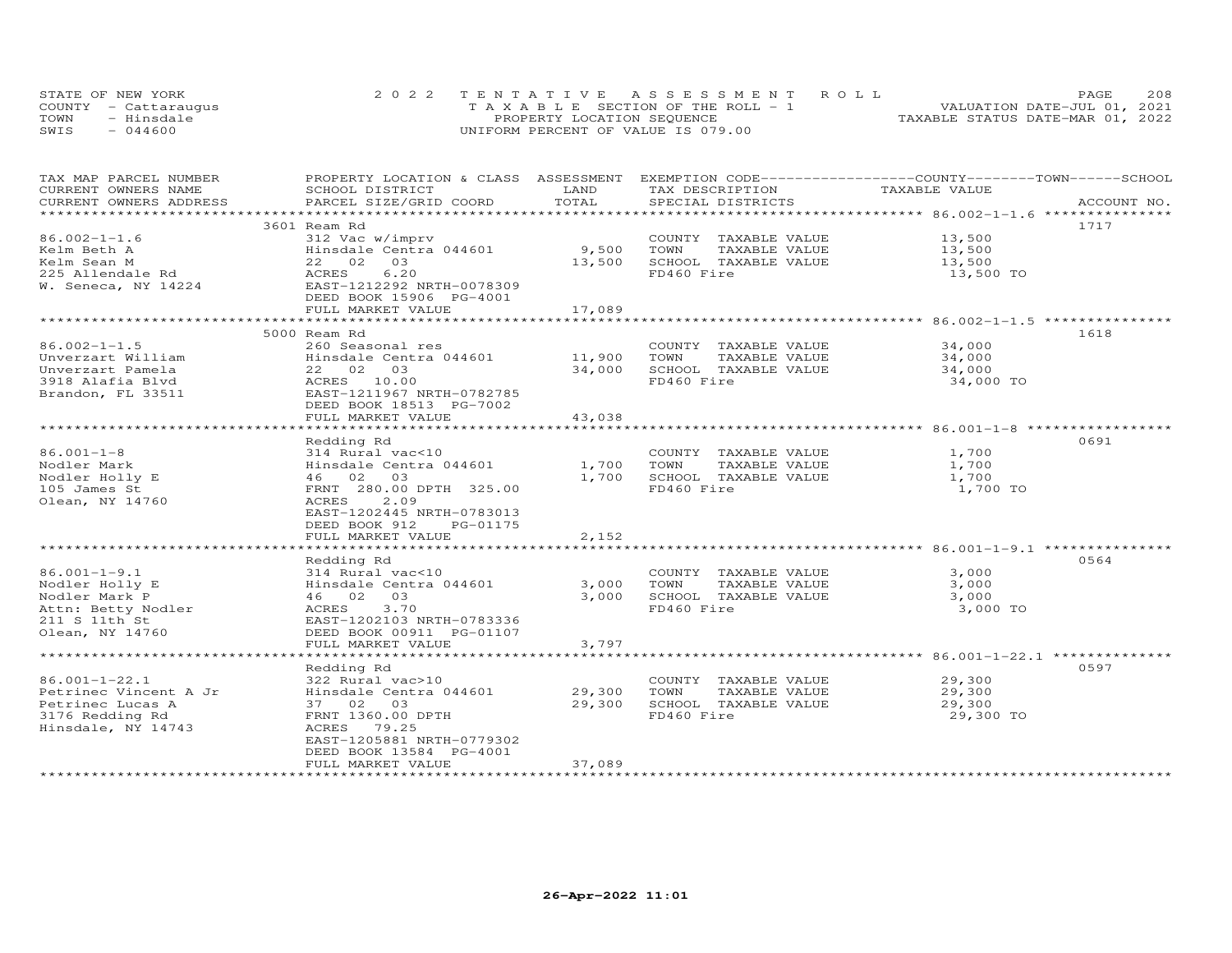| STATE OF NEW YORK    | 2022 TENTATIVE ASSESSMENT ROLL     | <b>PAGE</b>                      | 209 |
|----------------------|------------------------------------|----------------------------------|-----|
| COUNTY - Cattaraugus | TAXABLE SECTION OF THE ROLL - 1    | VALUATION DATE-JUL 01, 2021      |     |
| TOWN<br>- Hinsdale   | PROPERTY LOCATION SEQUENCE         | TAXABLE STATUS DATE-MAR 01, 2022 |     |
| $-044600$<br>SWIS    | UNIFORM PERCENT OF VALUE IS 079.00 |                                  |     |

| TAX MAP PARCEL NUMBER<br>CURRENT OWNERS NAME            | PROPERTY LOCATION & CLASS ASSESSMENT<br>SCHOOL DISTRICT | LAND               | TAX DESCRIPTION       | EXEMPTION CODE-----------------COUNTY-------TOWN-----SCHOOL | TAXABLE VALUE |                    |
|---------------------------------------------------------|---------------------------------------------------------|--------------------|-----------------------|-------------------------------------------------------------|---------------|--------------------|
| CURRENT OWNERS ADDRESS<br>* * * * * * * * * * * * * * * | PARCEL SIZE/GRID COORD<br>***********************       | TOTAL              | SPECIAL DISTRICTS     |                                                             |               | ACCOUNT NO.        |
|                                                         |                                                         |                    |                       |                                                             |               | 1079               |
| $86.001 - 1 - 26.4$                                     | Redding Rd<br>322 Rural vac>10                          |                    |                       |                                                             | 23,300        |                    |
|                                                         |                                                         |                    | COUNTY TAXABLE VALUE  |                                                             |               |                    |
| Bennett Lloyd                                           | Hinsdale Centra 044601                                  | 23,300             | TAXABLE VALUE<br>TOWN |                                                             | 23,300        |                    |
| 5713 Manor Plantation Dr                                | 02 03<br>45                                             | 23,300             | SCHOOL TAXABLE VALUE  |                                                             | 23,300        |                    |
| Raleigh, NC 27603                                       | FRNT 779.00 DPTH                                        |                    | FD460 Fire            |                                                             | 23,300 TO     |                    |
|                                                         | ACRES<br>49.48                                          |                    |                       |                                                             |               |                    |
|                                                         | EAST-1203146 NRTH-0776623                               |                    |                       |                                                             |               |                    |
|                                                         | DEED BOOK 16999 PG-9001                                 |                    |                       |                                                             |               |                    |
|                                                         | FULL MARKET VALUE<br>************************           | 29,494             |                       |                                                             |               |                    |
|                                                         |                                                         |                    |                       |                                                             |               |                    |
|                                                         | 3006 Redding Rd                                         |                    |                       |                                                             |               | 0773               |
| $86.001 - 1 - 25$                                       | 240 Rural res                                           |                    | BAS STAR<br>41854     |                                                             | $\circ$       | $\Omega$<br>25,500 |
| Gilliland Michael N                                     | Hinsdale Centra 044601                                  | 17,200             | COUNTY TAXABLE VALUE  |                                                             | 84,000        |                    |
| 3006 Redding Rd                                         | 03<br>37 02                                             | 84,000             | TOWN<br>TAXABLE VALUE |                                                             | 84,000        |                    |
| Olean, NY 14760                                         | FRNT 340.00 DPTH                                        |                    | SCHOOL TAXABLE VALUE  |                                                             | 58,500        |                    |
|                                                         | ACRES 19.85 BANK<br>026                                 |                    | FD460 Fire            |                                                             | 84,000 TO     |                    |
|                                                         | EAST-1205771 NRTH-0776382                               |                    |                       |                                                             |               |                    |
|                                                         | DEED BOOK 15166 PG-7003                                 |                    |                       |                                                             |               |                    |
|                                                         | FULL MARKET VALUE                                       | 106,329            |                       |                                                             |               |                    |
|                                                         | ***********************                                 | ****************** |                       |                                                             |               |                    |
|                                                         | 3026 Redding Rd                                         |                    |                       |                                                             |               | 0083               |
| $86.001 - 1 - 23.1$                                     | 322 Rural vac>10                                        |                    | COUNTY TAXABLE VALUE  |                                                             | 34,000        |                    |
| Folts Scott L                                           | Hinsdale Centra 044601                                  | 34,000             | TOWN<br>TAXABLE VALUE |                                                             | 34,000        |                    |
| Folts Lisa                                              | $29/37$ 02<br>03                                        | 34,000             | SCHOOL TAXABLE VALUE  |                                                             | 34,000        |                    |
| 3026 Redding Rd                                         | FRNT 1590.00 DPTH                                       |                    | FD460 Fire            |                                                             | 34,000 TO     |                    |
| Olean, NY 14760                                         | ACRES 102.95 BANK<br>004                                |                    |                       |                                                             |               |                    |
|                                                         | EAST-1205648 NRTH-0777359                               |                    |                       |                                                             |               |                    |
|                                                         | DEED BOOK 7942 PG-8002                                  |                    |                       |                                                             |               |                    |
|                                                         | FULL MARKET VALUE                                       | 43,038             |                       |                                                             |               |                    |
|                                                         |                                                         |                    |                       |                                                             |               |                    |
|                                                         | 3026 Redding Rd                                         |                    |                       |                                                             |               | 1666               |
| $86.001 - 1 - 23.5$                                     | 210 1 Family Res                                        |                    | BAS STAR<br>41854     |                                                             | $\circ$       | $\Omega$<br>25,500 |
| Folts Scott L                                           | Hinsdale Centra 044601                                  | 7,500              | COUNTY TAXABLE VALUE  |                                                             | 32,600        |                    |
| Folts Lisa M                                            | 29/37 02<br>03                                          | 32,600             | TOWN<br>TAXABLE VALUE |                                                             | 32,600        |                    |
| 3026 Redding Rd                                         | FRNT 170.20 DPTH 225.50                                 |                    | SCHOOL TAXABLE VALUE  |                                                             | 7,100         |                    |
| Olean, NY 14760                                         | BANK<br>004                                             |                    | FD460 Fire            |                                                             | 32,600 TO     |                    |
|                                                         | EAST-1204682 NRTH-0776635                               |                    |                       |                                                             |               |                    |
|                                                         | DEED BOOK 9082<br>PG-7002                               |                    |                       |                                                             |               |                    |
|                                                         | FULL MARKET VALUE                                       | 41,266             |                       |                                                             |               |                    |
|                                                         | ***********************                                 |                    |                       |                                                             |               |                    |
|                                                         | 3030 Redding Rd                                         |                    |                       |                                                             |               | 1665               |
| $86.001 - 1 - 23.4$                                     | 312 Vac w/imprv                                         |                    | COUNTY TAXABLE VALUE  |                                                             | 32,000        |                    |
| Folts Scott L                                           | Hinsdale Centra 044601                                  | 13,200             | TOWN<br>TAXABLE VALUE |                                                             | 32,000        |                    |
| Folts Lisa M                                            | 29/37 02 03                                             | 32,000             | SCHOOL TAXABLE VALUE  |                                                             | 32,000        |                    |
| 3026 Redding Rd                                         | FRNT 1590.00 DPTH                                       |                    | FD460 Fire            |                                                             | 32,000 TO     |                    |
| Olean, NY 14760                                         | ACRES<br>9.50                                           |                    |                       |                                                             |               |                    |
|                                                         | EAST-1204787 NRTH-0777224                               |                    |                       |                                                             |               |                    |
|                                                         | DEED BOOK 9082<br>PG-7001                               |                    |                       |                                                             |               |                    |
|                                                         | FULL MARKET VALUE                                       | 40,506             |                       |                                                             |               |                    |
|                                                         |                                                         |                    |                       |                                                             |               |                    |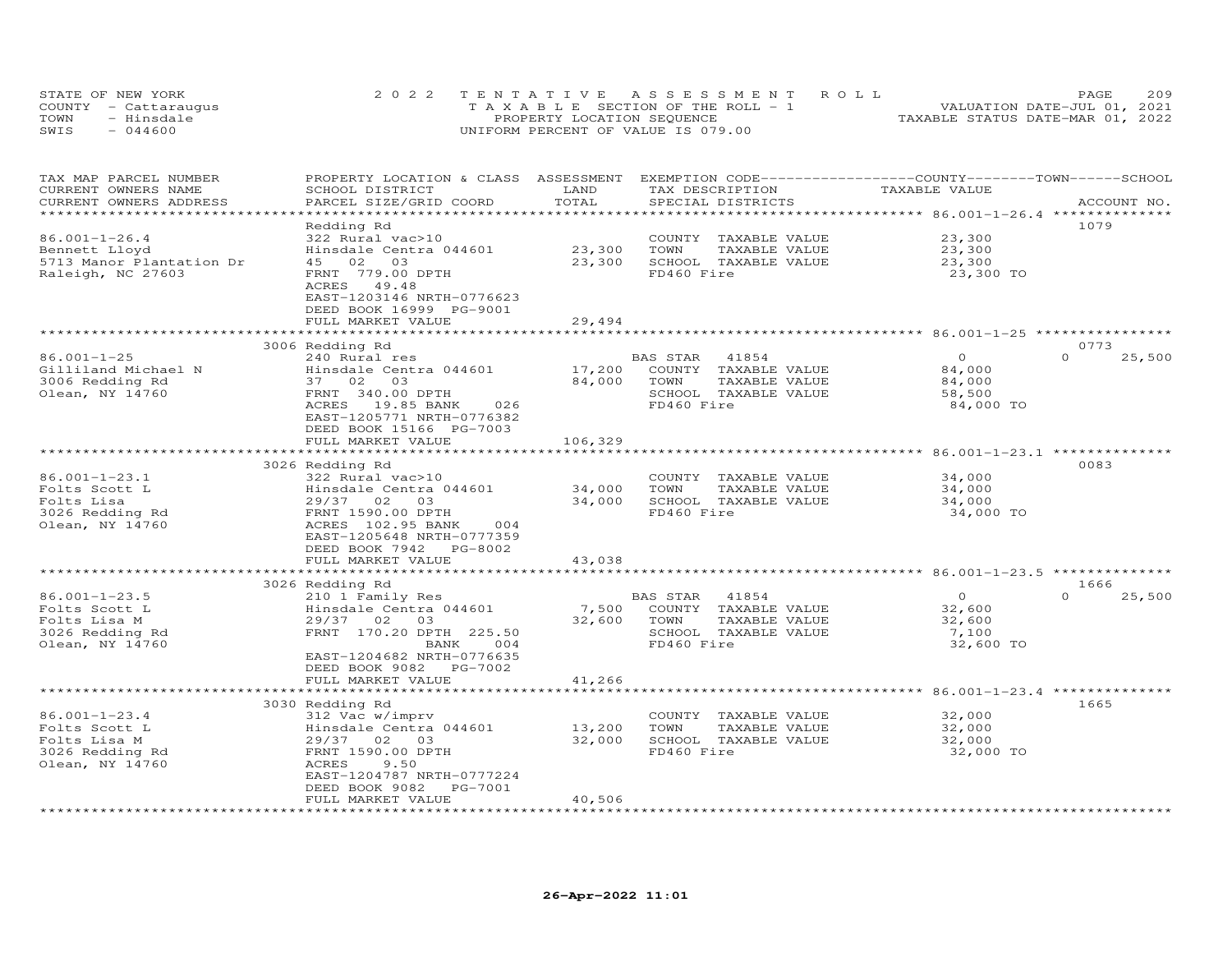|      | STATE OF NEW YORK    | 2022 TENTATIVE ASSESSMENT ROLL        | 210<br>PAGE                      |
|------|----------------------|---------------------------------------|----------------------------------|
|      | COUNTY - Cattaraugus | T A X A B L E SECTION OF THE ROLL - 1 | VALUATION DATE-JUL 01, 2021      |
| TOWN | - Hinsdale           | PROPERTY LOCATION SEQUENCE            | TAXABLE STATUS DATE-MAR 01, 2022 |
| SWIS | $-044600$            | UNIFORM PERCENT OF VALUE IS 079.00    |                                  |

| TAX MAP PARCEL NUMBER<br>CURRENT OWNERS NAME | PROPERTY LOCATION & CLASS ASSESSMENT<br>SCHOOL DISTRICT | LAND             | TAX DESCRIPTION         | EXEMPTION CODE-----------------COUNTY-------TOWN------SCHOOL<br>TAXABLE VALUE |                            |
|----------------------------------------------|---------------------------------------------------------|------------------|-------------------------|-------------------------------------------------------------------------------|----------------------------|
| CURRENT OWNERS ADDRESS                       | PARCEL SIZE/GRID COORD                                  | TOTAL            | SPECIAL DISTRICTS       |                                                                               | ACCOUNT NO.                |
| *************************                    |                                                         |                  |                         |                                                                               |                            |
|                                              | 3118 Redding Rd                                         |                  |                         |                                                                               | 1489                       |
| $86.001 - 1 - 22.3$                          | 312 Vac w/imprv                                         |                  | COUNTY<br>TAXABLE VALUE | 18,000                                                                        |                            |
| Pollina James M.                             | Hinsdale Centra 044601                                  | 13,300           | TOWN<br>TAXABLE VALUE   | 18,000                                                                        |                            |
| Pollina Debra L.                             | 37 02<br>03                                             | 18,000           | SCHOOL TAXABLE VALUE    | 18,000                                                                        |                            |
| 1704 Wilson Rd                               | FRNT 365.00 DPTH                                        |                  | FD460 Fire              | 18,000 TO                                                                     |                            |
| Youngstown, NY 14174                         | ACRES<br>9.80                                           |                  |                         |                                                                               |                            |
|                                              | EAST-1205132 NRTH-0778577                               |                  |                         |                                                                               |                            |
|                                              | DEED BOOK 23546 PG-3001                                 |                  |                         |                                                                               |                            |
|                                              | FULL MARKET VALUE                                       | 22,785           |                         |                                                                               |                            |
|                                              |                                                         | *******          |                         | *********** 86.001-1-22.2 **************                                      |                            |
|                                              | 3176 Redding Rd                                         |                  |                         |                                                                               | 1482                       |
| $86.001 - 1 - 22.2$                          | 210 1 Family Res                                        |                  | BAS STAR<br>41854       | $\circ$                                                                       | $\Omega$<br>25,500         |
| Petrinec Susan                               | Hinsdale Centra 044601                                  | 13,400           | COUNTY TAXABLE VALUE    | 75,000                                                                        |                            |
| Petrinec Vincent                             | 37 02<br>03                                             | 75,000           | TAXABLE VALUE<br>TOWN   | 75,000                                                                        |                            |
| 3176 Redding Rd                              | 10.00 BANK<br>017<br>ACRES                              |                  | SCHOOL TAXABLE VALUE    | 49,500                                                                        |                            |
| Hinsdale, NY 14743                           | EAST-1205277 NRTH-0779435                               |                  | FD460 Fire              | 75,000 TO                                                                     |                            |
|                                              | DEED BOOK 8978 PG-8001                                  |                  |                         |                                                                               |                            |
|                                              | FULL MARKET VALUE                                       | 94,937           |                         |                                                                               |                            |
|                                              |                                                         |                  |                         |                                                                               |                            |
|                                              | 3222 Redding Rd                                         |                  |                         |                                                                               | 0728                       |
| 86.001-1-21                                  | 260 Seasonal res                                        |                  | COUNTY TAXABLE VALUE    | 30,000                                                                        |                            |
| Brady William J                              | Hinsdale Centra 044601                                  | 17,300           | TOWN<br>TAXABLE VALUE   | 30,000                                                                        |                            |
| Brady Ruth E                                 | 38 02<br>03                                             | 30,000           | SCHOOL TAXABLE VALUE    | 30,000                                                                        |                            |
| 3592 Columbia St                             | Ff 415.00                                               |                  | FD460 Fire              | 30,000 TO                                                                     |                            |
| Hamburg, NY 14075                            | ACRES 19.83                                             |                  |                         |                                                                               |                            |
|                                              | EAST-1205532 NRTH-0780292                               |                  |                         |                                                                               |                            |
|                                              | DEED BOOK 9093<br>PG-5001                               |                  |                         |                                                                               |                            |
|                                              | FULL MARKET VALUE                                       | 37,975           |                         |                                                                               |                            |
|                                              |                                                         |                  |                         | ******************************* 86.001-1-26.1 *****                           |                            |
| $86.001 - 1 - 26.1$                          | 3303 Redding Rd<br>120 Field crops                      |                  | ENH STAR<br>41834       | $\circ$                                                                       | 0631<br>$\Omega$<br>63,670 |
| Redding Gary                                 | Hinsdale Centra 044601                                  | 97,700           | COUNTY TAXABLE VALUE    | 178,000                                                                       |                            |
| Redding Karen                                | $45/46$ 02<br>03                                        | 178,000          | TOWN<br>TAXABLE VALUE   | 178,000                                                                       |                            |
| 3303 Redding Rd                              | FRNT 1190.00 DPTH                                       |                  | SCHOOL TAXABLE VALUE    | 114,330                                                                       |                            |
| Hinsdale, NY 14743                           | ACRES 258.10                                            |                  | FD460 Fire              | 178,000 TO                                                                    |                            |
|                                              | EAST-1203134 NRTH-0779200                               |                  |                         |                                                                               |                            |
|                                              | DEED BOOK 00915 PG-01031                                |                  |                         |                                                                               |                            |
|                                              | FULL MARKET VALUE                                       | 225, 316         |                         |                                                                               |                            |
|                                              | ************************                                |                  |                         |                                                                               |                            |
|                                              | 3375 Redding Rd                                         |                  |                         |                                                                               | 0212                       |
| $86.001 - 1 - 15.1$                          | 210 1 Family Res                                        |                  | BAS STAR<br>41854       | $\circ$                                                                       | 25,500<br>$\Omega$         |
| Foster Kenneth                               | Hinsdale Centra 044601                                  | 17,100           | COUNTY TAXABLE VALUE    | 68,500                                                                        |                            |
| 3375 Redding Rd                              | 46 02<br>03                                             | 68,500           | TOWN<br>TAXABLE VALUE   | 68,500                                                                        |                            |
| Hinsdale, NY 14743                           | FRNT 1780.00 DPTH                                       |                  | SCHOOL TAXABLE VALUE    | 43,000                                                                        |                            |
|                                              | ACRES<br>19.29 BANK<br>017                              |                  | FD460 Fire              | 68,500 TO                                                                     |                            |
|                                              | EAST-1202678 NRTH-0782018                               |                  |                         |                                                                               |                            |
|                                              | DEED BOOK 00970 PG-00743                                |                  |                         |                                                                               |                            |
|                                              | FULL MARKET VALUE                                       | 86,709           |                         |                                                                               |                            |
|                                              | **********************                                  | **************** |                         |                                                                               |                            |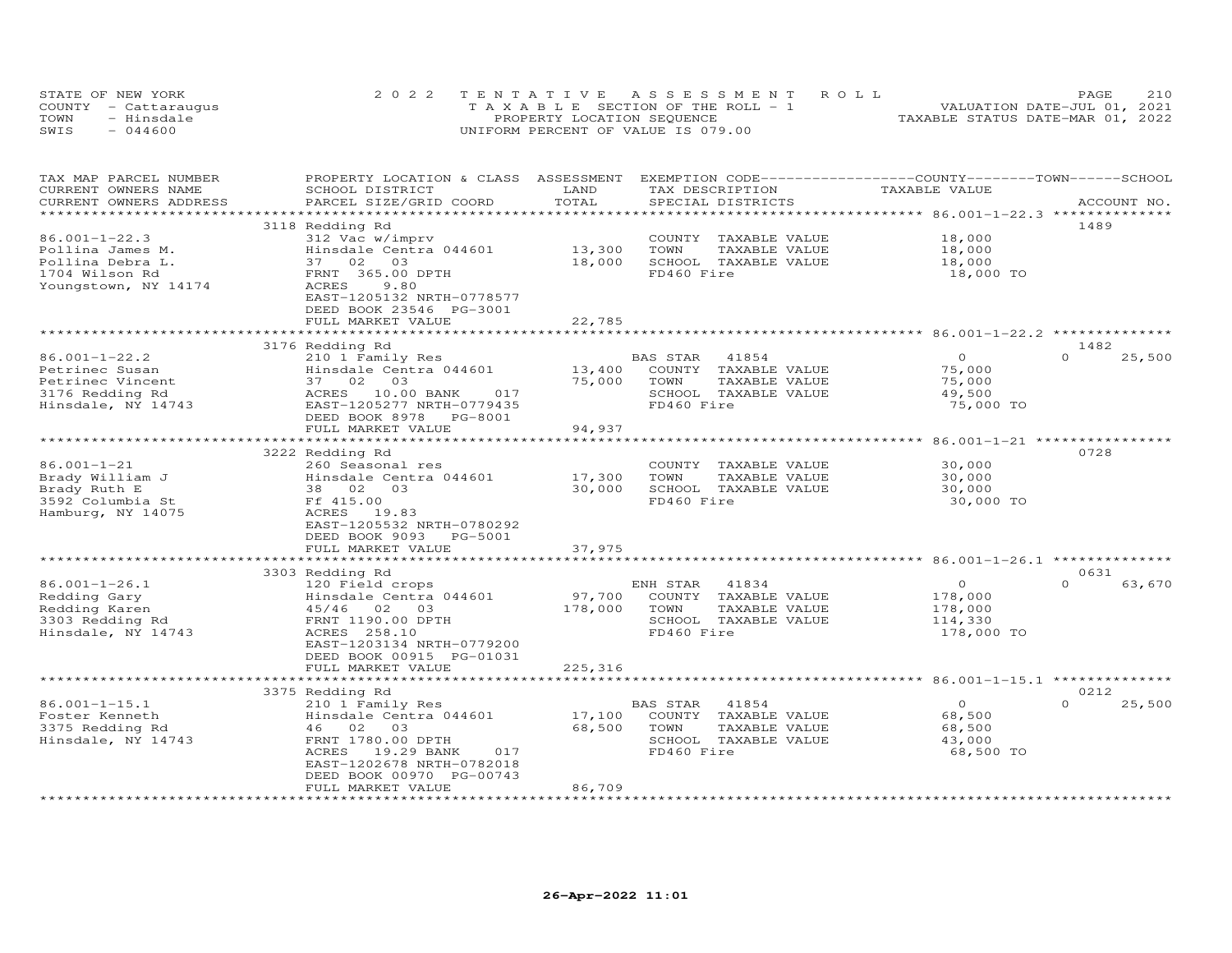|      | STATE OF NEW YORK    | 2022 TENTATIVE ASSESSMENT ROLL        | 211<br>PAGE                      |
|------|----------------------|---------------------------------------|----------------------------------|
|      | COUNTY - Cattaraugus | T A X A B L E SECTION OF THE ROLL - 1 | VALUATION DATE-JUL 01, 2021      |
| TOWN | - Hinsdale           | PROPERTY LOCATION SEQUENCE            | TAXABLE STATUS DATE-MAR 01, 2022 |
| SWIS | $-044600$            | UNIFORM PERCENT OF VALUE IS 079.00    |                                  |

| TAX MAP PARCEL NUMBER<br>CURRENT OWNERS NAME<br>CURRENT OWNERS ADDRESS | PROPERTY LOCATION & CLASS ASSESSMENT<br>SCHOOL DISTRICT<br>PARCEL SIZE/GRID COORD | LAND<br>TOTAL    | EXEMPTION CODE-----------------COUNTY-------TOWN------SCHOOL<br>TAX DESCRIPTION<br>SPECIAL DISTRICTS | TAXABLE VALUE       |          | ACCOUNT NO. |
|------------------------------------------------------------------------|-----------------------------------------------------------------------------------|------------------|------------------------------------------------------------------------------------------------------|---------------------|----------|-------------|
|                                                                        |                                                                                   |                  |                                                                                                      |                     |          |             |
|                                                                        | 3398 Redding Rd                                                                   |                  |                                                                                                      |                     |          | 0324        |
| $86.001 - 1 - 12.1$                                                    | 210 1 Family Res                                                                  |                  | VET WAR CT 41121                                                                                     | 9,150               | 9,150    |             |
| Hale Shirley                                                           | Hinsdale Centra 044601                                                            | 9,600 AGED C     | 41802                                                                                                | 15,555              | $\Omega$ | $\Omega$    |
| 3398 Redding Rd                                                        | 46 02 03                                                                          | 61,000 ENH STAR  | 41834                                                                                                |                     | $\Omega$ | 61,000      |
| Hinsdale, NY 14743                                                     | FRNT 233.40 DPTH                                                                  |                  | COUNTY TAXABLE VALUE                                                                                 | $\frac{0}{36}$      |          |             |
|                                                                        | ACRES<br>1.30                                                                     |                  | TOWN<br>TAXABLE VALUE                                                                                | 51,850              |          |             |
|                                                                        | EAST-1203176 NRTH-0782326                                                         |                  | SCHOOL TAXABLE VALUE                                                                                 | $\overline{a}$      |          |             |
|                                                                        | DEED BOOK 612<br>PG-009                                                           |                  | FD460 Fire                                                                                           | 61,000 TO           |          |             |
|                                                                        | FULL MARKET VALUE                                                                 | 77,215           |                                                                                                      |                     |          |             |
|                                                                        |                                                                                   |                  |                                                                                                      |                     |          |             |
|                                                                        | 3418 Redding Rd                                                                   |                  |                                                                                                      |                     |          | 0290        |
| $86.001 - 1 - 10$                                                      | 210 1 Family Res                                                                  |                  | BAS STAR<br>41854                                                                                    | $\Omega$            | $\Omega$ | 25,500      |
| Geyer Margaret                                                         | Hinsdale Centra 044601<br>46    02    04                                          | 8,400            | COUNTY TAXABLE VALUE                                                                                 | 26,000              |          |             |
| 3418 Redding Rd                                                        | 46 02 04                                                                          | 26,000           | TOWN<br>TAXABLE VALUE                                                                                | 26,000              |          |             |
| Hinsdale, NY 14743                                                     | 270x235 Irr                                                                       |                  | SCHOOL TAXABLE VALUE                                                                                 | 500                 |          |             |
|                                                                        | Ff 270.00                                                                         |                  | FD460 Fire                                                                                           | 26,000 TO           |          |             |
|                                                                        | ACRES<br>1.45                                                                     |                  |                                                                                                      |                     |          |             |
|                                                                        | EAST-1202898 NRTH-0782582                                                         |                  |                                                                                                      |                     |          |             |
|                                                                        | DEED BOOK 677<br>PG-497                                                           |                  |                                                                                                      |                     |          |             |
|                                                                        | FULL MARKET VALUE                                                                 | 32,911           |                                                                                                      |                     |          |             |
|                                                                        |                                                                                   | ***********      |                                                                                                      |                     |          |             |
|                                                                        | 3504 Redding Rd                                                                   |                  |                                                                                                      |                     |          | 1151        |
| $86.001 - 1 - 6.1$                                                     | 210 1 Family Res                                                                  |                  | COUNTY TAXABLE VALUE                                                                                 | 68,200              |          |             |
| Sands Kevin L                                                          | Hinsdale Centra 044601                                                            | 8,900            | TOWN<br>TAXABLE VALUE                                                                                | 68,200              |          |             |
| Sands Tonya L                                                          | 11 02 04                                                                          | 68,200           | SCHOOL TAXABLE VALUE                                                                                 | 68,200              |          |             |
| 3504 Redding Rd<br>Hinsdale, NY 14743                                  | FRNT 278.79 DPTH 317.00                                                           |                  | FD460 Fire                                                                                           | 68,200 TO           |          |             |
|                                                                        | EAST-1201723 NRTH-0783610                                                         |                  |                                                                                                      |                     |          |             |
|                                                                        | DEED BOOK 5646 PG-3001                                                            |                  |                                                                                                      |                     |          |             |
|                                                                        | FULL MARKET VALUE                                                                 | 86,329           |                                                                                                      |                     |          |             |
|                                                                        |                                                                                   |                  |                                                                                                      |                     |          |             |
|                                                                        | 3514 Redding Rd                                                                   |                  |                                                                                                      | $\overline{0}$      | $\Omega$ | 0767        |
| $86.001 - 1 - 6.2$                                                     | 210 1 Family Res                                                                  |                  | BAS STAR<br>41854                                                                                    |                     |          | 25,500      |
| Geiger Paul A                                                          | Hinsdale Centra 044601                                                            | 10,000<br>59,000 | COUNTY TAXABLE VALUE<br>TOWN                                                                         | 59,000              |          |             |
| 3514 Redding Rd                                                        | 11 02 04                                                                          |                  | TAXABLE VALUE                                                                                        | 59,000              |          |             |
| Hinsdale, NY 14743                                                     | $Cp-270$<br>FRNT 300.00 DPTH 495.21                                               |                  | SCHOOL TAXABLE VALUE<br>FD460 Fire                                                                   | 33,500<br>59,000 TO |          |             |
|                                                                        | 017<br>BANK                                                                       |                  |                                                                                                      |                     |          |             |
|                                                                        | EAST-1201558 NRTH-0783734                                                         |                  |                                                                                                      |                     |          |             |
|                                                                        | DEED BOOK 00914 PG-00298                                                          |                  |                                                                                                      |                     |          |             |
|                                                                        | FULL MARKET VALUE                                                                 | 74,684           |                                                                                                      |                     |          |             |
|                                                                        | ********************************                                                  |                  |                                                                                                      |                     |          |             |
|                                                                        | 3515 Redding Rd                                                                   |                  |                                                                                                      |                     |          | 0465        |
| $86.001 - 1 - 7$                                                       | 312 Vac w/imprv                                                                   |                  | COUNTY TAXABLE VALUE                                                                                 | 33,000              |          |             |
| Ellman Michael T                                                       | Hinsdale Centra 044601                                                            | 19,300           | TOWN<br>TAXABLE VALUE                                                                                | 33,000              |          |             |
| Wu-Ellman Xiaojuan                                                     | 11/46 02 03                                                                       | 33,000           | SCHOOL TAXABLE VALUE                                                                                 | 33,000              |          |             |
| 1208 W Henley St                                                       | FRNT 1220.00 DPTH                                                                 |                  | FD460 Fire                                                                                           | 33,000 TO           |          |             |
| Olean, NY 14760                                                        | 29.30<br>ACRES                                                                    |                  |                                                                                                      |                     |          |             |
|                                                                        | EAST-1201931 NRTH-0782510                                                         |                  |                                                                                                      |                     |          |             |
|                                                                        | DEED BOOK 8153<br>PG-5001                                                         |                  |                                                                                                      |                     |          |             |
|                                                                        | FULL MARKET VALUE                                                                 | 41,772           |                                                                                                      |                     |          |             |
|                                                                        |                                                                                   |                  |                                                                                                      |                     |          |             |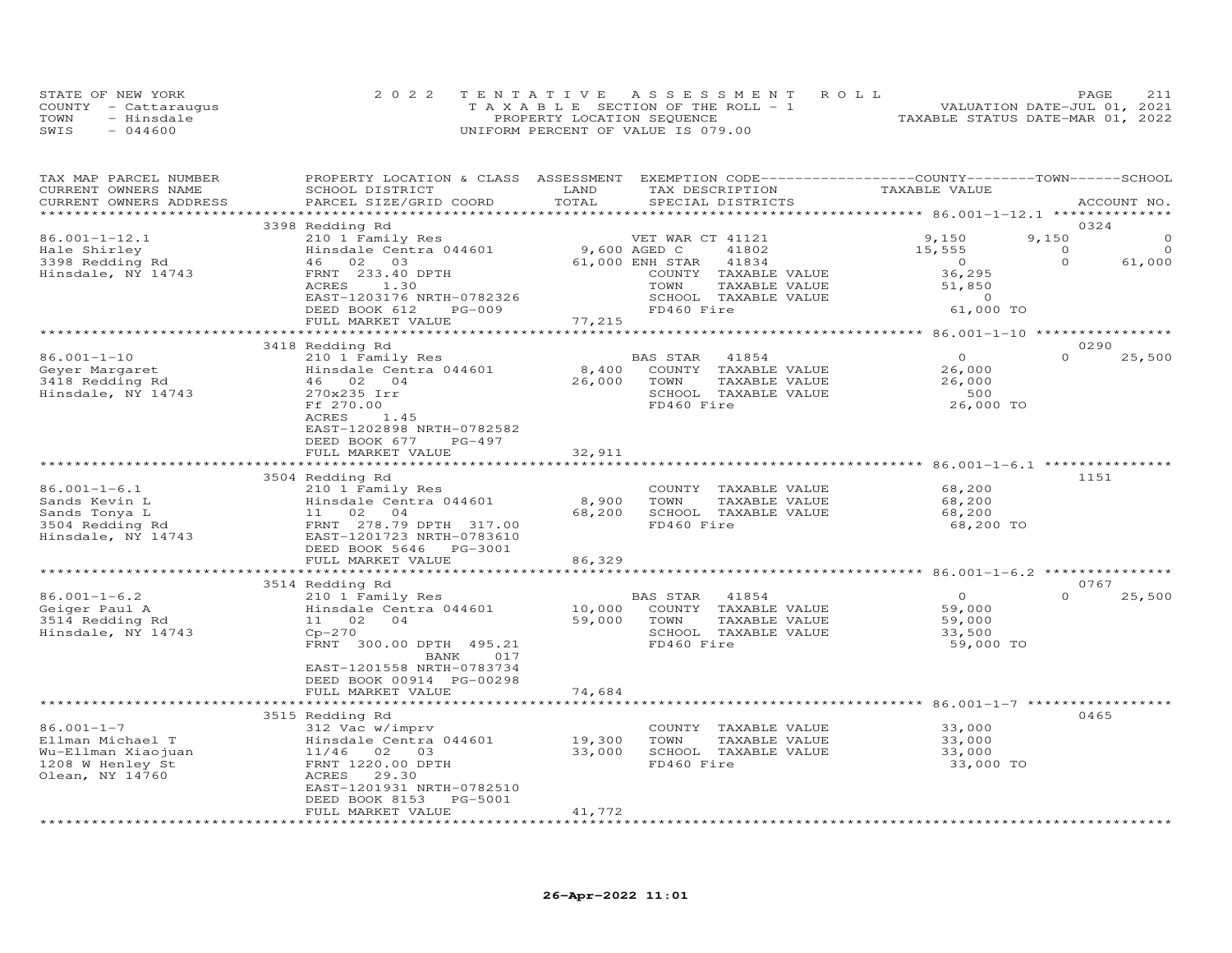| STATE OF NEW YORK    | 2022 TENTATIVE ASSESSMENT ROLL        | 2.12<br><b>PAGE</b>              |
|----------------------|---------------------------------------|----------------------------------|
| COUNTY - Cattaraugus | T A X A B L E SECTION OF THE ROLL - 1 | VALUATION DATE-JUL 01, 2021      |
| TOWN<br>- Hinsdale   | PROPERTY LOCATION SEQUENCE            | TAXABLE STATUS DATE-MAR 01, 2022 |
| $-044600$<br>SWIS    | UNIFORM PERCENT OF VALUE IS 079.00    |                                  |

| TAX MAP PARCEL NUMBER<br>CURRENT OWNERS NAME    | PROPERTY LOCATION & CLASS ASSESSMENT<br>SCHOOL DISTRICT | LAND                                   | EXEMPTION CODE-----------------COUNTY-------TOWN------SCHOOL<br>TAX DESCRIPTION | TAXABLE VALUE                                                 |             |
|-------------------------------------------------|---------------------------------------------------------|----------------------------------------|---------------------------------------------------------------------------------|---------------------------------------------------------------|-------------|
| CURRENT OWNERS ADDRESS<br>********************* | PARCEL SIZE/GRID COORD                                  | TOTAL<br>* * * * * * * * * * * * * * * | SPECIAL DISTRICTS                                                               |                                                               | ACCOUNT NO. |
|                                                 |                                                         |                                        |                                                                                 |                                                               |             |
| $86.001 - 1 - 15.2$                             | Redding Rd / Masten Rd<br>312 Vac w/imprv               |                                        | COUNTY TAXABLE VALUE                                                            | 21,400                                                        | 1131        |
| Miller Stephan C                                | Hinsdale Centra 044601                                  | 18,300                                 | TOWN<br>TAXABLE VALUE                                                           | 21,400                                                        |             |
| PO Box 98                                       | 46 02 03                                                | 21,400                                 | SCHOOL TAXABLE VALUE                                                            | 21,400                                                        |             |
| Hinsdale, NY 14743                              | Ff 810.00                                               |                                        | FD460 Fire                                                                      | 21,400 TO                                                     |             |
|                                                 | ACRES<br>24.72                                          |                                        |                                                                                 |                                                               |             |
|                                                 | EAST-1203784 NRTH-0781803                               |                                        |                                                                                 |                                                               |             |
|                                                 | DEED BOOK 26308 PG-5001                                 |                                        |                                                                                 |                                                               |             |
|                                                 | FULL MARKET VALUE                                       | 27,089                                 |                                                                                 |                                                               |             |
|                                                 |                                                         |                                        |                                                                                 |                                                               |             |
|                                                 | 7 Regan                                                 |                                        |                                                                                 |                                                               | 0354        |
| $77.004 - 3 - 29$                               | 260 Seasonal res                                        |                                        | COUNTY TAXABLE VALUE                                                            | 16,000                                                        |             |
| Davis Paul K                                    | Hinsdale Centra 044601                                  | 6,700                                  | TAXABLE VALUE<br>TOWN                                                           | 16,000                                                        |             |
| 7 Hedden Hollow Rd                              | 07 02<br>03                                             | 16,000                                 | SCHOOL TAXABLE VALUE                                                            | 16,000                                                        |             |
| Cuba, NY 14727                                  | Trustees                                                |                                        | FD460 Fire                                                                      | 16,000 TO                                                     |             |
|                                                 | ACRES<br>1.29                                           |                                        |                                                                                 |                                                               |             |
|                                                 | EAST-1222240 NRTH-0784538                               |                                        |                                                                                 |                                                               |             |
|                                                 | DEED BOOK 19119 PG-3001                                 |                                        |                                                                                 |                                                               |             |
|                                                 | FULL MARKET VALUE                                       | 20,253                                 |                                                                                 |                                                               |             |
|                                                 |                                                         |                                        |                                                                                 |                                                               | 0864        |
| $77.004 - 3 - 22$                               | Regan Rd                                                |                                        |                                                                                 |                                                               |             |
| Smith Edward                                    | 312 Vac w/imprv<br>Hinsdale Centra 044601               | 9,100                                  | COUNTY TAXABLE VALUE<br>TOWN<br>TAXABLE VALUE                                   | 10,800<br>10,800                                              |             |
| 9701 E Holland Rd                               | 07 02<br>03                                             | 10,800                                 | SCHOOL TAXABLE VALUE                                                            | 10,800                                                        |             |
| Holland, NY 14080                               | ACRES<br>4.00                                           |                                        | FD460 Fire                                                                      | 10,800 TO                                                     |             |
|                                                 | EAST-1222620 NRTH-0785895                               |                                        |                                                                                 |                                                               |             |
|                                                 | DEED BOOK 776<br>PG-00305                               |                                        |                                                                                 |                                                               |             |
|                                                 | FULL MARKET VALUE                                       | 13,671                                 |                                                                                 |                                                               |             |
|                                                 | ********************                                    | **************                         |                                                                                 |                                                               |             |
|                                                 | Regan Rd                                                |                                        |                                                                                 |                                                               | 0754        |
| $77.004 - 3 - 33$                               | 312 Vac w/imprv                                         |                                        | COUNTY TAXABLE VALUE                                                            | 10,900                                                        |             |
| Smith William                                   | Hinsdale Centra 044601                                  | 10,400                                 | TAXABLE VALUE<br>TOWN                                                           | 10,900                                                        |             |
| 84 Willow Crest Dr                              | 07 02<br>03                                             | 10,900                                 | SCHOOL TAXABLE VALUE                                                            | 10,900                                                        |             |
| West Seneca, NY 14224                           | ACRES<br>6.19                                           |                                        | FD460 Fire                                                                      | 10,900 TO                                                     |             |
|                                                 | EAST-1221549 NRTH-0784259                               |                                        |                                                                                 |                                                               |             |
|                                                 | DEED BOOK 826<br>PG-01197                               |                                        |                                                                                 |                                                               |             |
|                                                 | FULL MARKET VALUE                                       | 13,797                                 |                                                                                 |                                                               |             |
|                                                 | ***************************                             | *************                          |                                                                                 | ******************************** 77.004-3-27 **************** |             |
|                                                 | 3400 Regan Rd                                           |                                        |                                                                                 |                                                               | 0135        |
| $77.004 - 3 - 27$                               | 270 Mfg housing                                         |                                        | COUNTY TAXABLE VALUE                                                            | 14,800                                                        |             |
| Dundon Robert                                   | Hinsdale Centra 044601                                  | 10,500                                 | TOWN<br>TAXABLE VALUE                                                           | 14,800                                                        |             |
| 11078 Tinkham Rd                                | 07 02<br>03                                             | 14,800                                 | SCHOOL TAXABLE VALUE                                                            | 14,800                                                        |             |
| Darian Center, NY 14004                         | 6.51<br>ACRES                                           |                                        | FD460 Fire                                                                      | 14,800 TO                                                     |             |
|                                                 | EAST-1222563 NRTH-0784792                               |                                        |                                                                                 |                                                               |             |
|                                                 | DEED BOOK 10796 PG-8001<br>FULL MARKET VALUE            |                                        |                                                                                 |                                                               |             |
|                                                 |                                                         | 18,734                                 |                                                                                 |                                                               |             |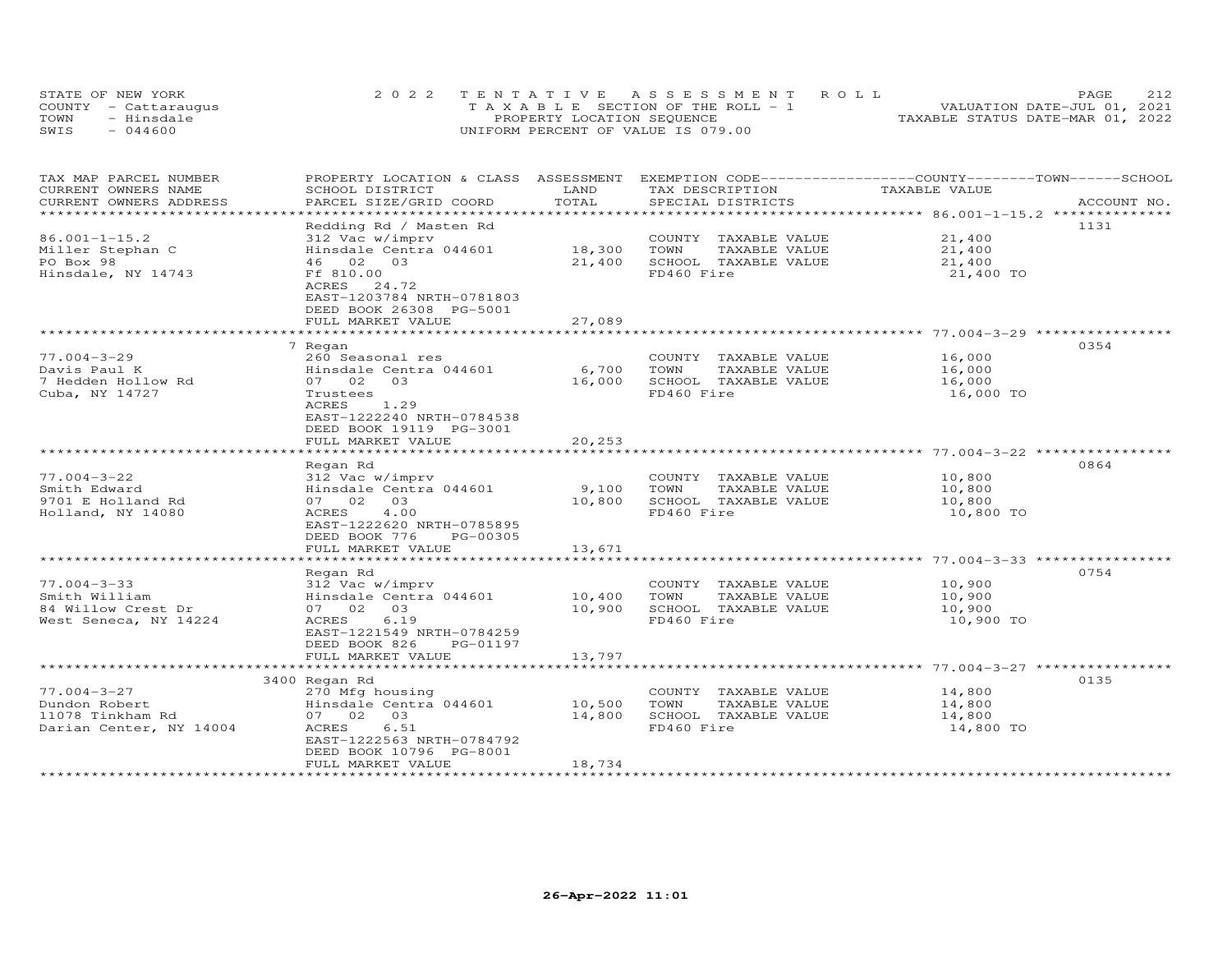|      | STATE OF NEW YORK    | 2022 TENTATIVE ASSESSMENT ROLL        | 213<br>PAGE.                     |
|------|----------------------|---------------------------------------|----------------------------------|
|      | COUNTY - Cattaraugus | T A X A B L E SECTION OF THE ROLL - 1 | VALUATION DATE-JUL 01, 2021      |
| TOWN | - Hinsdale           | PROPERTY LOCATION SEQUENCE            | TAXABLE STATUS DATE-MAR 01, 2022 |
| SWIS | $-044600$            | UNIFORM PERCENT OF VALUE IS 079.00    |                                  |

| TAX MAP PARCEL NUMBER                                                                                                                                                            | PROPERTY LOCATION & CLASS ASSESSMENT EXEMPTION CODE----------------COUNTY-------TOWN-----SCHOOL |        |                                                               |                                                       |        |                |
|----------------------------------------------------------------------------------------------------------------------------------------------------------------------------------|-------------------------------------------------------------------------------------------------|--------|---------------------------------------------------------------|-------------------------------------------------------|--------|----------------|
| CURRENT OWNERS NAME                                                                                                                                                              | SCHOOL DISTRICT                                                                                 | LAND   | TAX DESCRIPTION TAXABLE VALUE                                 |                                                       |        |                |
|                                                                                                                                                                                  |                                                                                                 |        |                                                               |                                                       |        |                |
|                                                                                                                                                                                  |                                                                                                 |        |                                                               |                                                       |        |                |
|                                                                                                                                                                                  | 3647 Regan Rd                                                                                   |        |                                                               |                                                       |        | 0951           |
|                                                                                                                                                                                  |                                                                                                 |        |                                                               |                                                       | 9,250  |                |
|                                                                                                                                                                                  |                                                                                                 |        |                                                               |                                                       |        |                |
|                                                                                                                                                                                  |                                                                                                 |        |                                                               |                                                       |        |                |
|                                                                                                                                                                                  |                                                                                                 |        | SCHOOL TAXABLE VALUE                                          |                                                       |        |                |
| 77.004-3-24.2<br>Macomber Deanmartin A.<br>Macomber Daniel A.<br>Macomber Daniel A.<br>PO Box 189<br>Cuba, NY 14727<br>Cuba, NY 14727<br>PO Box 189<br>RAST-1221982 NRTH-0785718 |                                                                                                 |        | FD460 Fire                                                    | 37,000<br>37,000 TO                                   |        |                |
|                                                                                                                                                                                  | DEED BOOK 25771 PG-2001                                                                         |        |                                                               |                                                       |        |                |
|                                                                                                                                                                                  | FULL MARKET VALUE                                                                               | 46,835 |                                                               |                                                       |        |                |
|                                                                                                                                                                                  |                                                                                                 |        |                                                               |                                                       |        |                |
|                                                                                                                                                                                  | 3665 Regan Rd                                                                                   |        |                                                               |                                                       |        | 0603           |
|                                                                                                                                                                                  |                                                                                                 |        |                                                               | 9,500 9,500<br>19,000 19,000<br>0<br>9,500 0<br>5.500 |        | $\circ$        |
|                                                                                                                                                                                  |                                                                                                 |        |                                                               |                                                       |        | $\overline{O}$ |
|                                                                                                                                                                                  |                                                                                                 |        |                                                               |                                                       |        | 38,000         |
|                                                                                                                                                                                  |                                                                                                 |        |                                                               |                                                       |        |                |
|                                                                                                                                                                                  |                                                                                                 |        | TAXABLE VALUE                                                 | 9,500                                                 |        |                |
|                                                                                                                                                                                  | DEED BOOK 994<br>$PG-94$                                                                        |        |                                                               | $\overline{a}$                                        |        |                |
|                                                                                                                                                                                  | FULL MARKET VALUE                                                                               |        | -0<br>SCHOOL TAXABLE VALUE<br>FD460 Fire<br>48,101 FD460 Fire | 38,000 TO                                             |        |                |
|                                                                                                                                                                                  |                                                                                                 |        |                                                               |                                                       |        |                |
|                                                                                                                                                                                  |                                                                                                 |        |                                                               |                                                       |        | 0635           |
| 77.004-3-21                                                                                                                                                                      |                                                                                                 |        |                                                               | $\overline{O}$                                        | $\cap$ | 48,000         |
| Regan Thomas                                                                                                                                                                     |                                                                                                 |        |                                                               | 48,000                                                |        |                |
| Regan Carolyn                                                                                                                                                                    | -- negan Rd<br>210 1 Family<br>Hinsdale Cent<br>07 02 03<br>ACRES 17.76<br>EAST-12222246        | 48,000 | TAXABLE VALUE<br>TOWN                                         |                                                       |        |                |
| 3776 Hedden Rd                                                                                                                                                                   |                                                                                                 |        | SCHOOL TAXABLE VALUE                                          | 40, 0                                                 |        |                |
| Cuba, NY 14727                                                                                                                                                                   | EAST-1222246 NRTH-0786625                                                                       |        | FD460 Fire                                                    | 48,000 TO                                             |        |                |
|                                                                                                                                                                                  | FULL MARKET VALUE                                                                               | 60,759 |                                                               |                                                       |        |                |
|                                                                                                                                                                                  |                                                                                                 |        |                                                               |                                                       |        |                |
|                                                                                                                                                                                  | 3616 Regan Road                                                                                 |        |                                                               |                                                       |        | 0074           |
| $77.004 - 3 - 31$                                                                                                                                                                |                                                                                                 |        | COUNTY TAXABLE VALUE 15,000                                   |                                                       |        |                |
| Krieb Jody L                                                                                                                                                                     |                                                                                                 |        | TOWN<br>TAXABLE VALUE                                         | 15,000                                                |        |                |
| Krieb Amy B                                                                                                                                                                      | 07 02 03                                                                                        | 15,000 | SCHOOL TAXABLE VALUE                                          | 15,000                                                |        |                |
| 5560 Salt Rd                                                                                                                                                                     | 3.18<br>ACRES                                                                                   |        | FD460 Fire                                                    | 15,000 TO                                             |        |                |
|                                                                                                                                                                                  |                                                                                                 |        |                                                               |                                                       |        |                |
|                                                                                                                                                                                  | DEED BOOK 1029    PG-1092                                                                       |        |                                                               |                                                       |        |                |
|                                                                                                                                                                                  | FULL MARKET VALUE                                                                               | 18,987 |                                                               |                                                       |        |                |
|                                                                                                                                                                                  |                                                                                                 |        |                                                               |                                                       |        |                |
|                                                                                                                                                                                  | Reynolds Rd                                                                                     |        |                                                               |                                                       | 1272   |                |
| $86.001 - 1 - 28.5$                                                                                                                                                              |                                                                                                 |        | COUNTY TAXABLE VALUE                                          | 10,800                                                |        |                |
| Parker Kenneth J                                                                                                                                                                 | $311$ Res vac land<br>Hinsdale Centra 044601 10,800                                             |        | TOWN<br>TAXABLE VALUE                                         | 10,800                                                |        |                |
| 69 Evelyn St                                                                                                                                                                     | 03 02 04                                                                                        | 10,800 | SCHOOL TAXABLE VALUE                                          | 10,800                                                |        |                |
| Buffalo, NY 14207                                                                                                                                                                | Ff 852.00                                                                                       |        | FD460 Fire                                                    | 10,800 TO                                             |        |                |
|                                                                                                                                                                                  | ACRES<br>7.20                                                                                   |        |                                                               |                                                       |        |                |
|                                                                                                                                                                                  | EAST-1198071 NRTH-0778752                                                                       |        |                                                               |                                                       |        |                |
|                                                                                                                                                                                  | DEED BOOK 6614<br>PG-2001                                                                       |        |                                                               |                                                       |        |                |
|                                                                                                                                                                                  | FULL MARKET VALUE                                                                               | 13,671 |                                                               |                                                       |        |                |
|                                                                                                                                                                                  |                                                                                                 |        |                                                               |                                                       |        |                |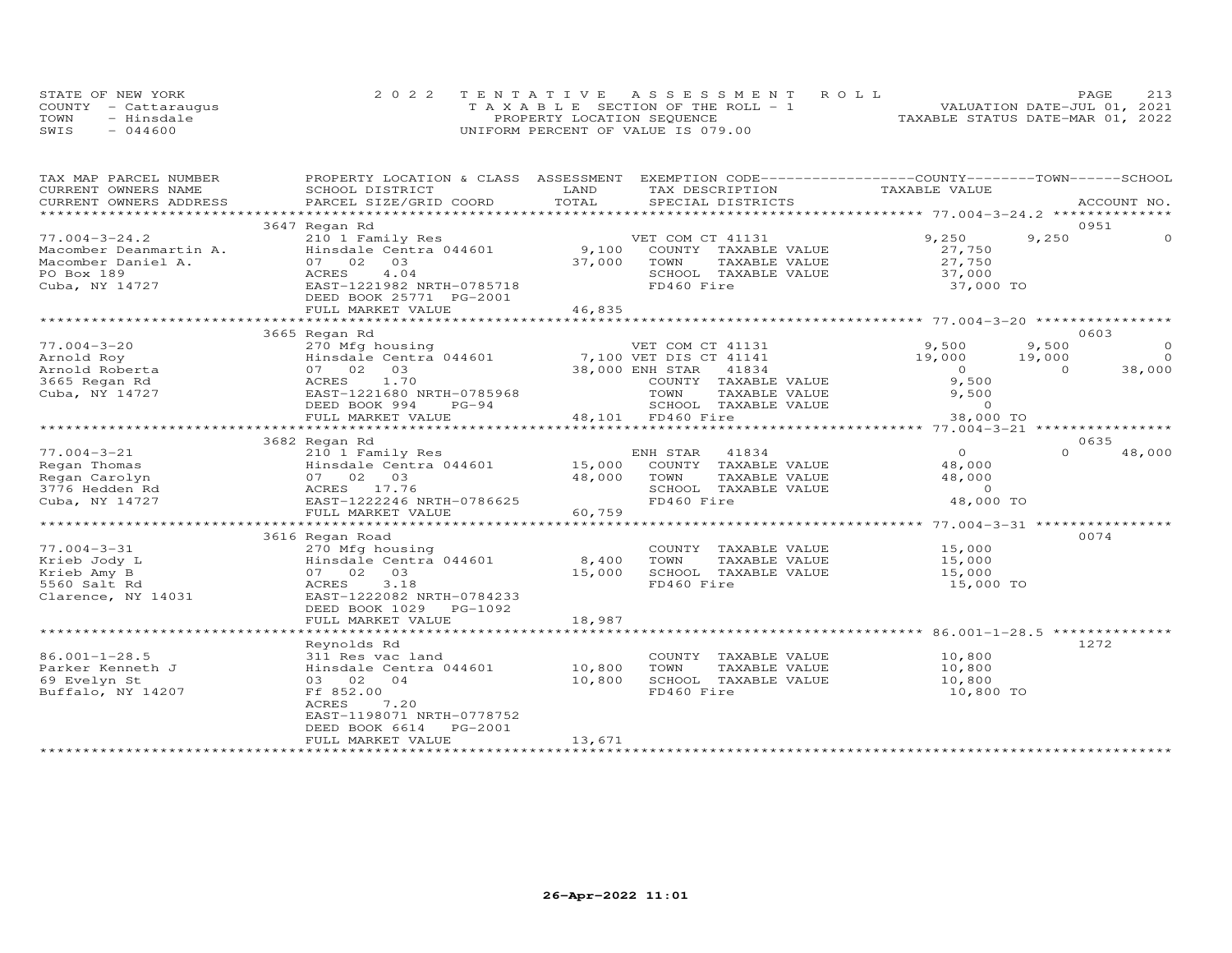| STATE OF NEW YORK    | 2022 TENTATIVE ASSESSMENT ROLL        | 214<br>PAGE                      |
|----------------------|---------------------------------------|----------------------------------|
| COUNTY - Cattaraugus | T A X A B L E SECTION OF THE ROLL - 1 | VALUATION DATE-JUL 01, 2021      |
| TOWN<br>- Hinsdale   | PROPERTY LOCATION SEQUENCE            | TAXABLE STATUS DATE-MAR 01, 2022 |
| SWIS<br>$-044600$    | UNIFORM PERCENT OF VALUE IS 079.00    |                                  |

| TAX MAP PARCEL NUMBER<br>CURRENT OWNERS NAME<br>CURRENT OWNERS ADDRESS | PROPERTY LOCATION & CLASS ASSESSMENT<br>SCHOOL DISTRICT<br>PARCEL SIZE/GRID COORD | LAND<br>TOTAL | EXEMPTION CODE-----------------COUNTY-------TOWN------SCHOOL<br>TAX DESCRIPTION<br>SPECIAL DISTRICTS | TAXABLE VALUE                                          | ACCOUNT NO. |
|------------------------------------------------------------------------|-----------------------------------------------------------------------------------|---------------|------------------------------------------------------------------------------------------------------|--------------------------------------------------------|-------------|
|                                                                        |                                                                                   | **********    |                                                                                                      | ************ 86.001-1-28.6 **************              |             |
| $86.001 - 1 - 28.6$                                                    | Reynolds Rd<br>260 Seasonal res                                                   |               | COUNTY TAXABLE VALUE                                                                                 | 15,000                                                 | 1273        |
| Bugg Joshua                                                            | Hinsdale Centra 044601                                                            | 9,700         | TOWN<br>TAXABLE VALUE                                                                                | 15,000                                                 |             |
| Milne Michael                                                          | 03 02<br>04                                                                       | 15,000        | SCHOOL TAXABLE VALUE                                                                                 | 15,000                                                 |             |
| 4110 Clardon Dr                                                        | FRNT 1139.00 DPTH                                                                 |               | FD460 Fire                                                                                           | 15,000 TO                                              |             |
| Clarence, NY 14221                                                     | ACRES<br>4.72                                                                     |               |                                                                                                      |                                                        |             |
|                                                                        | EAST-1198214 NRTH-0778479                                                         |               |                                                                                                      |                                                        |             |
|                                                                        | DEED BOOK 14758 PG-9001                                                           |               |                                                                                                      |                                                        |             |
|                                                                        | FULL MARKET VALUE                                                                 | 18,987        |                                                                                                      |                                                        |             |
|                                                                        |                                                                                   |               |                                                                                                      | ******* 86.001-1-28.7 ********                         |             |
|                                                                        | Reynolds Rd                                                                       |               |                                                                                                      |                                                        | 1274        |
| $86.001 - 1 - 28.7$                                                    | 314 Rural vac<10                                                                  |               | COUNTY TAXABLE VALUE                                                                                 | 9,600                                                  |             |
| Fox Robert T                                                           | Hinsdale Centra 044601                                                            | 9,600         | TOWN<br>TAXABLE VALUE                                                                                | 9,600                                                  |             |
| 1656 Haskell Rd                                                        | 03 02<br>0 <sub>4</sub>                                                           | 9,600         | SCHOOL TAXABLE VALUE                                                                                 | 9,600                                                  |             |
| Olean, NY 14760                                                        | FRNT 796.00 DPTH                                                                  |               | FD460 Fire                                                                                           | 9,600 TO                                               |             |
|                                                                        | <b>ACRES</b><br>4.60                                                              |               |                                                                                                      |                                                        |             |
|                                                                        | EAST-1198690 NRTH-0778811                                                         |               |                                                                                                      |                                                        |             |
|                                                                        | DEED BOOK 875<br>PG-00584                                                         |               |                                                                                                      |                                                        |             |
|                                                                        | FULL MARKET VALUE                                                                 | 12,152        |                                                                                                      |                                                        |             |
|                                                                        |                                                                                   | *********     |                                                                                                      | ******************** 86.001-1-28.8 ***********         |             |
|                                                                        | Reynolds Rd                                                                       |               |                                                                                                      |                                                        | 1275        |
| $86.001 - 1 - 28.8$                                                    | 312 Vac w/imprv                                                                   |               | COUNTY TAXABLE VALUE                                                                                 | 13,400                                                 |             |
| Kramer Glen A                                                          | Hinsdale Centra 044601                                                            | 10,800        | TOWN<br>TAXABLE VALUE                                                                                | 13,400                                                 |             |
| Kramer Loretta A                                                       | 03 02<br>04                                                                       | 13,400        | SCHOOL TAXABLE VALUE                                                                                 | 13,400                                                 |             |
| 285 Flanders Pl                                                        | FRNT 1104.00 DPTH                                                                 |               | FD460 Fire                                                                                           | 13,400 TO                                              |             |
| Rochester, NY 14619                                                    | ACRES<br>7.35                                                                     |               |                                                                                                      |                                                        |             |
|                                                                        | EAST-1198983 NRTH-0778491                                                         |               |                                                                                                      |                                                        |             |
|                                                                        | DEED BOOK 15310 PG-1                                                              |               |                                                                                                      |                                                        |             |
|                                                                        | FULL MARKET VALUE                                                                 | 16,962        |                                                                                                      |                                                        |             |
|                                                                        |                                                                                   |               |                                                                                                      | **** 86.001-1-28.9 ***                                 |             |
|                                                                        | Reynolds Rd                                                                       |               |                                                                                                      |                                                        | 1276        |
| $86.001 - 1 - 28.9$                                                    | 260 Seasonal res                                                                  |               | COUNTY TAXABLE VALUE                                                                                 | 26,800                                                 |             |
| Tocco Michael                                                          | Hinsdale Centra 044601                                                            | 13,300        | TOWN<br>TAXABLE VALUE                                                                                | 26,800                                                 |             |
| 409 Ohio St                                                            | 03 02<br>0 <sub>4</sub>                                                           | 26,800        | SCHOOL TAXABLE VALUE                                                                                 | 26,800                                                 |             |
| Lockport, NY 14094                                                     | FRNT 1999.00 DPTH                                                                 |               | FD460 Fire                                                                                           | 26,800 TO                                              |             |
|                                                                        | ACRES 13.55                                                                       |               |                                                                                                      |                                                        |             |
|                                                                        | EAST-1199738 NRTH-0778783                                                         |               |                                                                                                      |                                                        |             |
|                                                                        | DEED BOOK 23853 PG-3002<br>FULL MARKET VALUE                                      |               |                                                                                                      |                                                        |             |
|                                                                        |                                                                                   | 33,924        |                                                                                                      | ************************************ 86.001-1-28.10 ** |             |
|                                                                        | Reynolds Rd                                                                       |               |                                                                                                      |                                                        | 0642        |
| 86.001-1-28.10                                                         | 260 Seasonal res                                                                  |               | COUNTY TAXABLE VALUE                                                                                 | 25,000                                                 |             |
| Parmentier Troy J                                                      | Hinsdale Centra 044601                                                            | 8,200         | TOWN<br>TAXABLE VALUE                                                                                | 25,000                                                 |             |
| Parmentier Amy L                                                       | 0 <sub>4</sub><br>03 02                                                           | 25,000        | SCHOOL TAXABLE VALUE                                                                                 | 25,000                                                 |             |
| 763 Remington Dr                                                       | 3.00<br>ACRES                                                                     |               | FD460 Fire                                                                                           | 25,000 TO                                              |             |
| N. Tonawanda, NY 14120                                                 | EAST-1199830 NRTH-0778437                                                         |               |                                                                                                      |                                                        |             |
|                                                                        | DEED BOOK 10924 PG-2001                                                           |               |                                                                                                      |                                                        |             |
|                                                                        | FULL MARKET VALUE                                                                 | 31,646        |                                                                                                      |                                                        |             |
|                                                                        |                                                                                   | ************* |                                                                                                      |                                                        |             |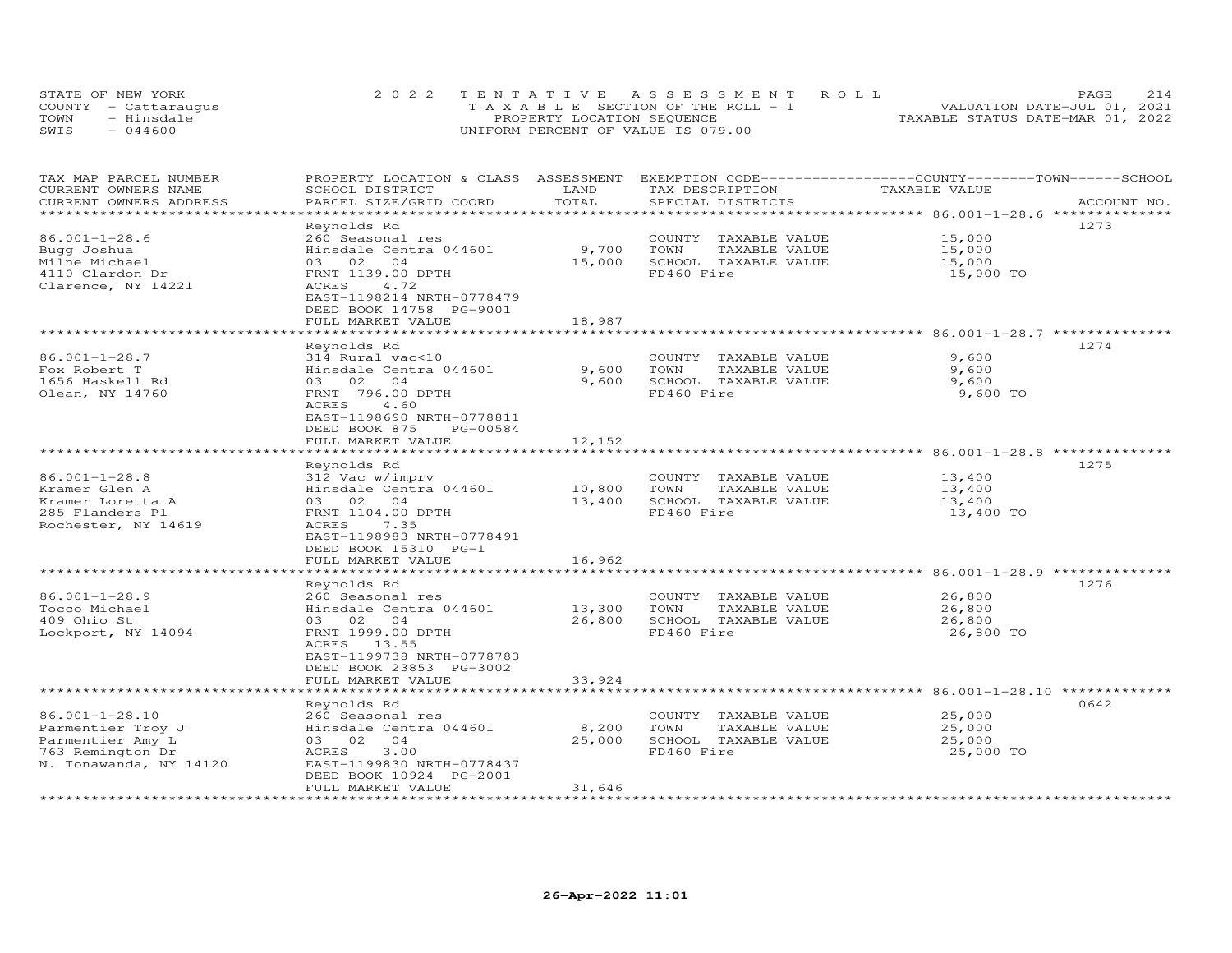| STATE OF NEW YORK    | 2022 TENTATIVE ASSESSMENT ROLL        | 215<br>PAGE.                     |
|----------------------|---------------------------------------|----------------------------------|
| COUNTY - Cattaraugus | T A X A B L E SECTION OF THE ROLL - 1 | VALUATION DATE-JUL 01, 2021      |
| TOWN<br>- Hinsdale   | PROPERTY LOCATION SEQUENCE            | TAXABLE STATUS DATE-MAR 01, 2022 |
| SWIS<br>$-044600$    | UNIFORM PERCENT OF VALUE IS 079.00    |                                  |

| TAX MAP PARCEL NUMBER<br>CURRENT OWNERS NAME | PROPERTY LOCATION & CLASS ASSESSMENT EXEMPTION CODE----------------COUNTY-------TOWN------SCHOOL<br>SCHOOL DISTRICT | LAND   | TAX DESCRIPTION             | TAXABLE VALUE  |             |
|----------------------------------------------|---------------------------------------------------------------------------------------------------------------------|--------|-----------------------------|----------------|-------------|
| CURRENT OWNERS ADDRESS                       | PARCEL SIZE/GRID COORD                                                                                              | TOTAL  | SPECIAL DISTRICTS           |                | ACCOUNT NO. |
| *********************                        |                                                                                                                     |        |                             |                |             |
|                                              | Reynolds Rd                                                                                                         |        |                             |                | 1277        |
| 86.001-1-28.11                               | 311 Res vac land                                                                                                    |        | COUNTY TAXABLE VALUE        | 14,400         |             |
| Sayers Chad                                  | Hinsdale Centra 044601                                                                                              | 14,400 | TOWN<br>TAXABLE VALUE       | 14,400         |             |
| Sayers Jessica                               | 13 02 04                                                                                                            | 14,400 | SCHOOL TAXABLE VALUE        | 14,400         |             |
| 1613 Stardust Lane                           | FRNT 126.00 DPTH                                                                                                    |        | FD460 Fire                  | 14,400 TO      |             |
| Olean, NY 14760                              | ACRES 16.19                                                                                                         |        |                             |                |             |
|                                              | EAST-1201287 NRTH-0778634                                                                                           |        |                             |                |             |
|                                              | DEED BOOK 2020 PG-12546                                                                                             |        |                             |                |             |
|                                              | FULL MARKET VALUE                                                                                                   | 18,228 |                             |                |             |
|                                              |                                                                                                                     |        |                             |                |             |
|                                              |                                                                                                                     |        |                             |                |             |
|                                              | Reynolds Rd                                                                                                         |        |                             |                | 1438        |
| $86.001 - 1 - 28.13$                         | 260 Seasonal res                                                                                                    |        | COUNTY TAXABLE VALUE        | 30,000         |             |
| McMullen David Robert etal                   | Hinsdale Centra 044601                                                                                              | 9,600  | TOWN<br>TAXABLE VALUE       | 30,000         |             |
| Hulburt, Deborah Jones, Kim & 13 02 04       |                                                                                                                     | 30,000 | SCHOOL TAXABLE VALUE        | 30,000         |             |
| 4096 North Ridge Road                        | ACRES<br>4.70                                                                                                       |        | FD460 Fire                  | 30,000 TO      |             |
| Lockport, NY 14094                           | EAST-1201323 NRTH-0779169                                                                                           |        |                             |                |             |
|                                              | DEED BOOK 2021    PG-16489                                                                                          |        |                             |                |             |
|                                              | FULL MARKET VALUE                                                                                                   | 37,975 |                             |                |             |
|                                              |                                                                                                                     |        |                             |                |             |
|                                              | Reynolds Rd                                                                                                         |        |                             |                | 1563        |
| $86.001 - 1 - 28.14$                         | 321 Abandoned ag                                                                                                    |        | COUNTY TAXABLE VALUE        | 16,900         |             |
| Parmentier Troy J                            |                                                                                                                     |        | TOWN<br>TAXABLE VALUE       | 16,900         |             |
| Parmentier Amy L                             | Hinsdale Centra 044601 16,900<br>03 S 03 02 04 16,900<br>03 S 03 02 04                                              | 16,900 | SCHOOL TAXABLE VALUE        | 16,900         |             |
| 763 Remington Dr                             | 7.35<br>ACRES                                                                                                       |        | FD460 Fire                  | 16,900 TO      |             |
| N. Tonawanda, NY 14120                       | EAST-1200480 NRTH-0778561                                                                                           |        |                             |                |             |
|                                              | DEED BOOK 10924 PG-2001                                                                                             |        |                             |                |             |
|                                              | FULL MARKET VALUE                                                                                                   | 21,392 |                             |                |             |
|                                              |                                                                                                                     |        |                             |                |             |
|                                              |                                                                                                                     |        |                             |                | 0068        |
|                                              | Reynolds Rd                                                                                                         |        |                             |                |             |
| $86.001 - 1 - 29.1$                          | 311 Res vac land                                                                                                    |        | COUNTY TAXABLE VALUE 14,800 |                |             |
| Streppa Kevin A                              | Hinsdale Centra 044601 14,800                                                                                       |        | TOWN<br>TAXABLE VALUE       | 14,800         |             |
| Streppa Christina A                          | 05 02 04                                                                                                            | 14,800 | SCHOOL TAXABLE VALUE        | 14,800         |             |
| 3582 S Quaker Rd                             | ACRES 17.35                                                                                                         |        | FD460 Fire                  | 14,800 TO      |             |
| Gasport, NY 14067                            | EAST-1199095 NRTH-0779920                                                                                           |        |                             |                |             |
|                                              | DEED BOOK 14333 PG-7001                                                                                             |        |                             |                |             |
|                                              | FULL MARKET VALUE                                                                                                   | 18,734 |                             |                |             |
|                                              |                                                                                                                     |        |                             |                |             |
|                                              | Reynolds Rd                                                                                                         |        |                             |                | 1338        |
| $86.001 - 1 - 29.2$                          | 270 Mfg housing                                                                                                     |        | VET COM CT 41131            | 8,725<br>8,725 | $\Omega$    |
| Curtis Gary 75% int                          | Hinsdale Centra 044601 16,900                                                                                       |        | COUNTY TAXABLE VALUE        | 26,175         |             |
| 5 Washborn Ave                               | 05 02 04                                                                                                            | 34,900 | TAXABLE VALUE<br>TOWN       | 26,175         |             |
| Franklinville, NY 14737                      | ACRES 25.05                                                                                                         |        | SCHOOL TAXABLE VALUE        | 34,900         |             |
|                                              | EAST-1200294 NRTH-0779624                                                                                           |        | FD460 Fire                  | 34,900 TO      |             |
|                                              | DEED BOOK 26393 PG-9004                                                                                             |        |                             |                |             |
|                                              | FULL MARKET VALUE                                                                                                   | 44,177 |                             |                |             |
|                                              |                                                                                                                     |        |                             |                |             |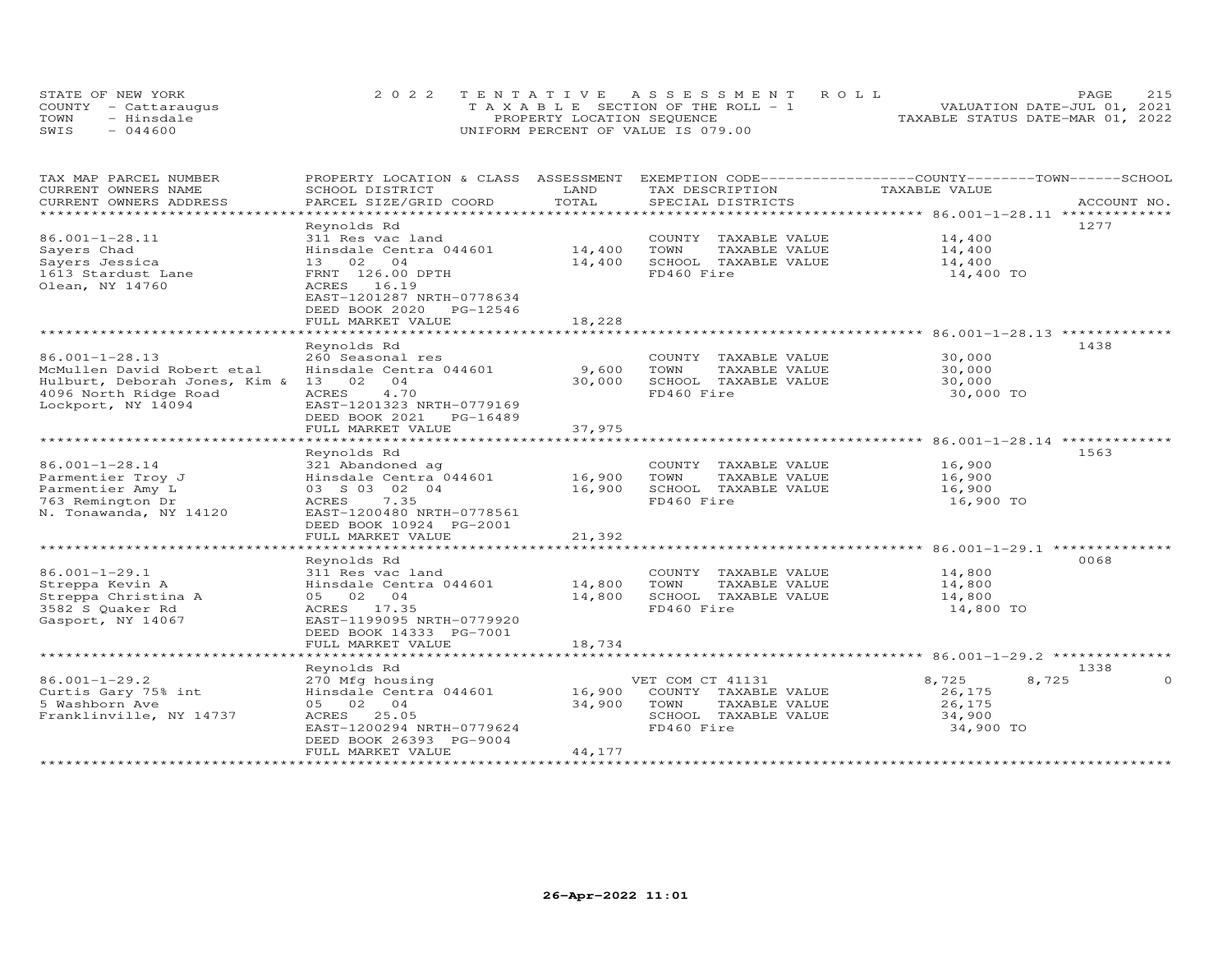|      | STATE OF NEW YORK    | 2022 TENTATIVE ASSESSMENT ROLL        |                                  | PAGE.                       | 2.16 |
|------|----------------------|---------------------------------------|----------------------------------|-----------------------------|------|
|      | COUNTY - Cattaraugus | T A X A B L E SECTION OF THE ROLL - 1 |                                  | VALUATION DATE-JUL 01, 2021 |      |
| TOWN | - Hinsdale           | PROPERTY LOCATION SEQUENCE            | TAXABLE STATUS DATE-MAR 01, 2022 |                             |      |
| SWIS | $-044600$            | UNIFORM PERCENT OF VALUE IS 079.00    |                                  |                             |      |

| TAX MAP PARCEL NUMBER                               | PROPERTY LOCATION & CLASS ASSESSMENT                                                                                                                                                                                             |               | EXEMPTION CODE-----------------COUNTY-------TOWN------SCHOOL |                                                                                  |      |
|-----------------------------------------------------|----------------------------------------------------------------------------------------------------------------------------------------------------------------------------------------------------------------------------------|---------------|--------------------------------------------------------------|----------------------------------------------------------------------------------|------|
| CURRENT OWNERS NAME                                 | SCHOOL DISTRICT                                                                                                                                                                                                                  | LAND          | TAX DESCRIPTION                                              | TAXABLE VALUE                                                                    |      |
| CURRENT OWNERS ADDRESS                              |                                                                                                                                                                                                                                  | TOTAL         |                                                              |                                                                                  |      |
| ******************************                      |                                                                                                                                                                                                                                  |               |                                                              |                                                                                  |      |
|                                                     | Reynolds Rd                                                                                                                                                                                                                      |               |                                                              |                                                                                  | 1591 |
| $86.001 - 1 - 29.4$                                 | 270 Mfg housing                                                                                                                                                                                                                  |               | COUNTY TAXABLE VALUE                                         | 19,900                                                                           |      |
| Streppa Kevin                                       | Hinsdale Centra 044601                                                                                                                                                                                                           | 16,300        | TOWN<br>TAXABLE VALUE                                        | 19,900                                                                           |      |
| 3582 S Quaker Rd                                    | $05 - 02 - 04$                                                                                                                                                                                                                   | 19,900        | SCHOOL TAXABLE VALUE                                         | 19,900                                                                           |      |
| Gasport, NY 14067                                   | ACRES 21.89                                                                                                                                                                                                                      |               | FD460 Fire                                                   | 19,900 TO                                                                        |      |
|                                                     | EAST-1198904 NRTH-0779282                                                                                                                                                                                                        |               |                                                              |                                                                                  |      |
|                                                     | DEED BOOK 994<br>PG-187                                                                                                                                                                                                          |               |                                                              |                                                                                  |      |
|                                                     | FULL MARKET VALUE                                                                                                                                                                                                                | 25,190        |                                                              |                                                                                  |      |
|                                                     | ************************                                                                                                                                                                                                         | ************* |                                                              | ***********************************86.001-1-30.3 ******************************* |      |
|                                                     | Reynolds Rd                                                                                                                                                                                                                      |               |                                                              |                                                                                  | 1625 |
| $86.001 - 1 - 30.3$                                 | 321 Abandoned ag                                                                                                                                                                                                                 |               | COUNTY TAXABLE VALUE                                         | 9,200                                                                            |      |
| Jacobs Scott M                                      | Hinsdale Centra 044601                                                                                                                                                                                                           | 9,200         | TOWN<br>TAXABLE VALUE                                        | 9,200                                                                            |      |
| Jacobs John G                                       | 07 02 04                                                                                                                                                                                                                         | 9,200         | SCHOOL TAXABLE VALUE                                         | 9,200                                                                            |      |
| 8330 W Point Dr                                     | ACRES 13.10                                                                                                                                                                                                                      |               | FD460 Fire                                                   | 9,200 TO                                                                         |      |
| East Amherst, NY 14051                              | EAST-1199191 NRTH-0781155                                                                                                                                                                                                        |               |                                                              |                                                                                  |      |
|                                                     | DEED BOOK 3712    PG-5001                                                                                                                                                                                                        |               |                                                              |                                                                                  |      |
|                                                     | FULL MARKET VALUE                                                                                                                                                                                                                | 11,646        |                                                              |                                                                                  |      |
|                                                     |                                                                                                                                                                                                                                  |               |                                                              |                                                                                  |      |
|                                                     | Reynolds Rd                                                                                                                                                                                                                      |               |                                                              |                                                                                  | 1693 |
| $86.001 - 1 - 30.4$                                 | 321 Abandoned ag                                                                                                                                                                                                                 |               | COUNTY TAXABLE VALUE                                         | 14,600                                                                           |      |
| Fisher Joseph                                       | 321 Abandoned ag<br>Hinsdale Centra 044601 14,600                                                                                                                                                                                |               | TOWN<br>TAXABLE VALUE                                        | 14,600                                                                           |      |
| 526 59th St                                         | 07 02 04                                                                                                                                                                                                                         | 14,600        | SCHOOL TAXABLE VALUE                                         | 14,600                                                                           |      |
| Niagara Falls, NY 14304                             | ACRES 13.00                                                                                                                                                                                                                      |               | FD460 Fire                                                   | 14,600 TO                                                                        |      |
|                                                     | EAST-1198607 NRTH-0781261                                                                                                                                                                                                        |               |                                                              |                                                                                  |      |
|                                                     | DEED BOOK 23376 PG-2001                                                                                                                                                                                                          |               |                                                              |                                                                                  |      |
|                                                     | FULL MARKET VALUE                                                                                                                                                                                                                | 18,481        |                                                              |                                                                                  |      |
|                                                     |                                                                                                                                                                                                                                  |               |                                                              |                                                                                  |      |
|                                                     | Reynolds Rd                                                                                                                                                                                                                      |               |                                                              |                                                                                  | 1688 |
| $86.001 - 1 - 30.5$                                 | 321 Abandoned ag                                                                                                                                                                                                                 |               | COUNTY TAXABLE VALUE                                         | 15,000                                                                           |      |
| Parmentier-Tycz Tami                                | Extraordination of the material of the material of the material of the material of the material of the materia<br>The material of the material of the material of the material of the material of the material of the material o |               | TOWN<br>TAXABLE VALUE                                        | 15,000                                                                           |      |
| 7337 Norman Rd                                      | 07 02 04                                                                                                                                                                                                                         | 15,000        | SCHOOL TAXABLE VALUE                                         | 15,000                                                                           |      |
| N. Tonawanda, NY 14120                              | ACRES 14.00                                                                                                                                                                                                                      |               | FD460 Fire                                                   | 15,000 TO                                                                        |      |
|                                                     | EAST-1199835 NRTH-0781197                                                                                                                                                                                                        |               |                                                              |                                                                                  |      |
|                                                     | DEED BOOK 11865 PG-6001                                                                                                                                                                                                          |               |                                                              |                                                                                  |      |
|                                                     | FULL MARKET VALUE                                                                                                                                                                                                                | 18,987        |                                                              |                                                                                  |      |
|                                                     |                                                                                                                                                                                                                                  |               |                                                              |                                                                                  |      |
|                                                     | 3318 Reynolds Rd                                                                                                                                                                                                                 |               |                                                              |                                                                                  | 0151 |
| $86.001 - 1 - 30.1$                                 | 260 Seasonal res                                                                                                                                                                                                                 |               | COUNTY TAXABLE VALUE                                         | 39,000                                                                           |      |
|                                                     | Hinsdale Centra 044601 19,000                                                                                                                                                                                                    |               | TOWN<br>TAXABLE VALUE                                        | 39,000                                                                           |      |
| Guarino Gregory J<br>Guarino Sue A<br>340 Brvant St | 07 02 04                                                                                                                                                                                                                         | 39,000        | SCHOOL TAXABLE VALUE                                         | 39,000                                                                           |      |
| 340 Bryant St                                       | ACRES 64.39                                                                                                                                                                                                                      |               | FD460 Fire                                                   | 39,000 TO                                                                        |      |
| North Tonawanda, NY 14120                           | EAST-1200326 NRTH-0780855                                                                                                                                                                                                        |               |                                                              |                                                                                  |      |
|                                                     | DEED BOOK 00986 PG-00864                                                                                                                                                                                                         |               |                                                              |                                                                                  |      |
|                                                     | FULL MARKET VALUE                                                                                                                                                                                                                | 49,367        |                                                              |                                                                                  |      |
|                                                     |                                                                                                                                                                                                                                  |               |                                                              |                                                                                  |      |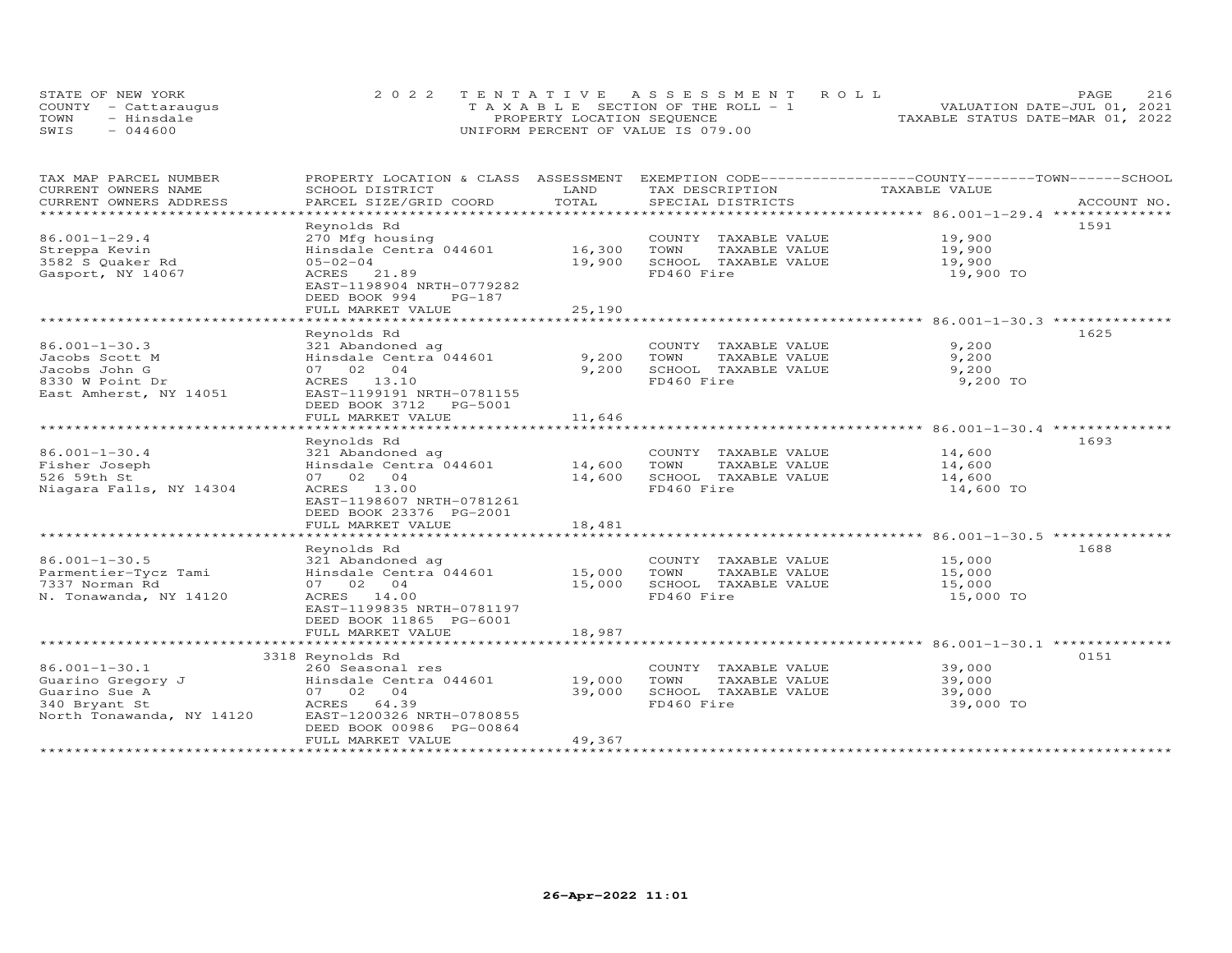| STATE OF NEW YORK    | 2022 TENTATIVE ASSESSMENT ROLL        | 2.17<br>PAGE.                    |
|----------------------|---------------------------------------|----------------------------------|
| COUNTY - Cattaraugus | T A X A B L E SECTION OF THE ROLL - 1 | VALUATION DATE-JUL 01, 2021      |
| TOWN<br>- Hinsdale   | PROPERTY LOCATION SEQUENCE            | TAXABLE STATUS DATE-MAR 01, 2022 |
| $-044600$<br>SWIS    | UNIFORM PERCENT OF VALUE IS 079.00    |                                  |

| TAX MAP PARCEL NUMBER<br>CURRENT OWNERS NAME<br>CURRENT OWNERS ADDRESS                     | PROPERTY LOCATION & CLASS ASSESSMENT<br>SCHOOL DISTRICT<br>PARCEL SIZE/GRID COORD                                                                                                | LAND<br>TOTAL              | EXEMPTION CODE-----------------COUNTY-------TOWN------SCHOOL<br>TAX DESCRIPTION<br>SPECIAL DISTRICTS | TAXABLE VALUE                                                       | ACCOUNT NO. |
|--------------------------------------------------------------------------------------------|----------------------------------------------------------------------------------------------------------------------------------------------------------------------------------|----------------------------|------------------------------------------------------------------------------------------------------|---------------------------------------------------------------------|-------------|
| ***************                                                                            | ********************                                                                                                                                                             | ***********                |                                                                                                      | ************************************** 86.001-1-28.12 ************* |             |
| 86.001-1-28.12<br>Shaffer Kenda L<br>Reiss Dona<br>3067 Suite 1 Creek Rd<br>Cuba, NY 14727 | Reynolds Rd (Off)<br>314 Rural vac<10<br>Hinsdale Centra 044601<br>13 02 04<br>Kriss Ross Shaffer-Trust<br>ACRES<br>9.30<br>EAST-1200973 NRTH-0780058                            | 11,600<br>11,600           | COUNTY TAXABLE VALUE<br>TOWN<br>TAXABLE VALUE<br>SCHOOL TAXABLE VALUE<br>FD460 Fire                  | 11,600<br>11,600<br>11,600<br>11,600 TO                             | 1278        |
|                                                                                            | DEED BOOK 875<br>PG-00594<br>FULL MARKET VALUE                                                                                                                                   | 14,684                     |                                                                                                      |                                                                     |             |
|                                                                                            | *************************<br>Reynolds Rd (Off)                                                                                                                                   |                            |                                                                                                      |                                                                     | 1610        |
| 86.001-1-28.16<br>Spencer Ian E<br>3063 Pennsylvania Rd<br>Olean, NY 14760                 | 260 Seasonal res<br>Hinsdale Centra 044601<br>04<br>13 02<br>Life Use Norman Vetter<br>13.20<br>ACRES                                                                            | 13,200<br>19,000           | COUNTY TAXABLE VALUE<br>TOWN<br>TAXABLE VALUE<br>SCHOOL TAXABLE VALUE<br>FD460 Fire                  | 19,000<br>19,000<br>19,000<br>19,000 TO                             |             |
|                                                                                            | EAST-1201435 NRTH-0779781<br>DEED BOOK 9788<br>PG-3002<br>FULL MARKET VALUE                                                                                                      | 24,051                     |                                                                                                      |                                                                     |             |
|                                                                                            | Reynolds Road (Off)                                                                                                                                                              |                            |                                                                                                      |                                                                     | 1597        |
| $86.001 - 1 - 28.15$<br>Sayers Chad<br>1613 Stardust Ln<br>Olean, NY 14760                 | 311 Res vac land<br>Hinsdale Centra 044601<br>13/2/4<br><b>ACRES</b><br>2.70<br>EAST-1200978 NRTH-0779117<br>DEED BOOK 20210 PG-1057                                             | 7,900<br>7,900             | COUNTY TAXABLE VALUE<br>TAXABLE VALUE<br>TOWN<br>SCHOOL TAXABLE VALUE<br>FD460 Fire                  | 7,900<br>7,900<br>7,900<br>7,900 TO                                 |             |
|                                                                                            | FULL MARKET VALUE                                                                                                                                                                | 10,000                     |                                                                                                      |                                                                     |             |
|                                                                                            | *******************<br>Rogers Rd                                                                                                                                                 | ***********                |                                                                                                      |                                                                     | 0653        |
| $76.001 - 2 - 3.1$<br>Rogers Roy H<br>211 Bradrock St<br>Crossville, TX 38571              | 321 Abandoned ag<br>Hinsdale Centra 044601<br>31/32 03 04<br>FRNT<br>50.00 DPTH<br>25.85<br>ACRES<br>EAST-1182229 NRTH-0797033<br>DEED BOOK 7225<br>PG-3001<br>FULL MARKET VALUE | 18,600<br>18,600<br>23,544 | COUNTY TAXABLE VALUE<br>TOWN<br>TAXABLE VALUE<br>SCHOOL TAXABLE VALUE<br>FD460 Fire                  | 18,600<br>18,600<br>18,600<br>18,600 TO                             |             |
|                                                                                            |                                                                                                                                                                                  |                            |                                                                                                      | ******** 76.001-2-4.11 ***************                              |             |
| $76.001 - 2 - 4.11$<br>Rogers Roy H<br>211 Bradrock St<br>Crossville, TX 38571             | Rogers Rd<br>322 Rural vac>10<br>Hinsdale Centra 044601<br>31/32/4<br>ACRES 89.50<br>EAST-1182942 NRTH-0796166<br>DEED BOOK 1012<br>$PG-910$                                     | 31,300<br>31,300           | COUNTY TAXABLE VALUE<br>TOWN<br>TAXABLE VALUE<br>SCHOOL TAXABLE VALUE<br>FD460 Fire                  | 31,300<br>31,300<br>31,300<br>31,300 TO                             | 1598        |
|                                                                                            | FULL MARKET VALUE<br>************************                                                                                                                                    | 39,620                     |                                                                                                      |                                                                     |             |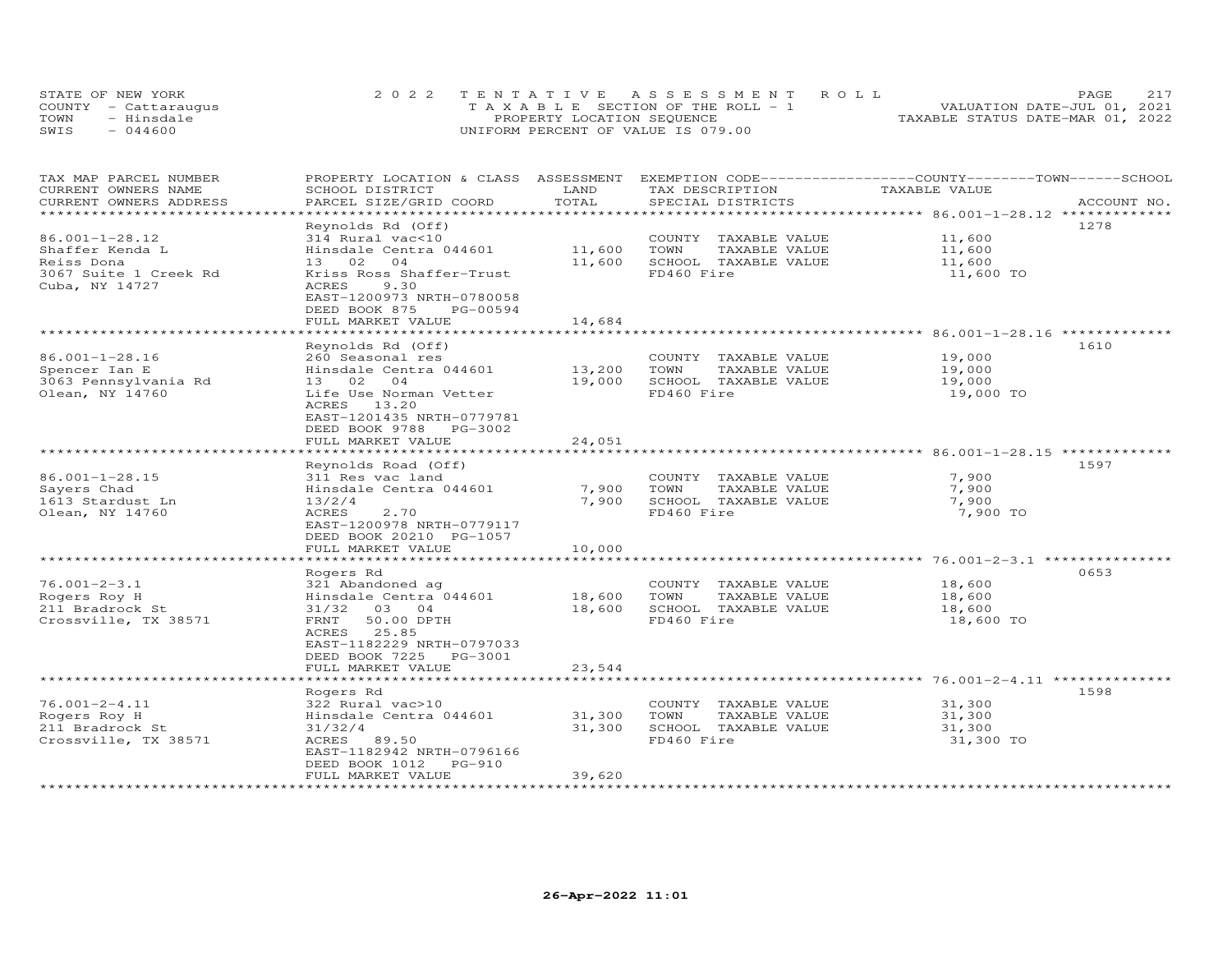| STATE OF NEW YORK    | 2022 TENTATIVE ASSESSMENT ROLL        | <b>PAGE</b>                      | 218 |
|----------------------|---------------------------------------|----------------------------------|-----|
| COUNTY - Cattaraugus | T A X A B L E SECTION OF THE ROLL - 1 | VALUATION DATE-JUL 01, 2021      |     |
| TOWN<br>- Hinsdale   | PROPERTY LOCATION SEQUENCE            | TAXABLE STATUS DATE-MAR 01, 2022 |     |
| $-044600$<br>SWIS    | UNIFORM PERCENT OF VALUE IS 079.00    |                                  |     |

| TAX MAP PARCEL NUMBER<br>CURRENT OWNERS NAME       | PROPERTY LOCATION & CLASS ASSESSMENT<br>SCHOOL DISTRICT                                    | LAND<br>TOTAL            | TAX DESCRIPTION                               | EXEMPTION CODE-----------------COUNTY-------TOWN------SCHOOL<br>TAXABLE VALUE |
|----------------------------------------------------|--------------------------------------------------------------------------------------------|--------------------------|-----------------------------------------------|-------------------------------------------------------------------------------|
| CURRENT OWNERS ADDRESS<br>************************ | PARCEL SIZE/GRID COORD                                                                     |                          | SPECIAL DISTRICTS                             | ACCOUNT NO.                                                                   |
|                                                    | Rogers Rd                                                                                  |                          |                                               | 1599                                                                          |
| $76.001 - 2 - 4.12$                                | 322 Rural vac>10                                                                           |                          | COUNTY TAXABLE VALUE                          | 30,600                                                                        |
| Bennett David J.                                   | Hinsdale Centra 044601                                                                     | 30,600                   | TOWN<br>TAXABLE VALUE                         | 30,600                                                                        |
| 4423 Gile Hollow Road                              | 31/32/34                                                                                   | 30,600                   | SCHOOL TAXABLE VALUE                          | 30,600                                                                        |
| Hinsdale, NY 14743                                 | ACRES 86.00<br>EAST-1183929 NRTH-0796502<br>DEED BOOK 30157 PG-8002<br>FULL MARKET VALUE   | 38,734                   |                                               |                                                                               |
|                                                    | ***********************                                                                    |                          |                                               |                                                                               |
|                                                    | Rogers Rd                                                                                  |                          |                                               | 1724                                                                          |
| $76.001 - 2 - 5.6$                                 | 314 Rural vac<10                                                                           |                          | COUNTY TAXABLE VALUE                          | 11,200                                                                        |
| Murray Gary R.                                     | Hinsdale Centra 044601                                                                     | 11,200                   | TOWN<br>TAXABLE VALUE                         | 11,200                                                                        |
| Murray Patricia M.                                 | 32 03 04                                                                                   | 11,200                   | SCHOOL TAXABLE VALUE                          | 11,200                                                                        |
| 7047 Gorton Road                                   | Ff 1900.00                                                                                 |                          | FD460 Fire                                    | 11,200 TO                                                                     |
| Basom, NY 14013                                    | ACRES<br>4.75<br>EAST-1185712 NRTH-0797409<br>DEED BOOK 20200 PG-6824<br>FULL MARKET VALUE | 14,177                   |                                               |                                                                               |
|                                                    |                                                                                            |                          |                                               |                                                                               |
|                                                    | Rogers Rd                                                                                  |                          |                                               | 1629                                                                          |
| $76.001 - 2 - 14$                                  | 311 Res vac land                                                                           |                          | COUNTY TAXABLE VALUE                          | 15,100                                                                        |
| Luna Roy                                           | Hinsdale Centra 044601                                                                     | 15,100                   | TAXABLE VALUE<br>TOWN                         | 15,100                                                                        |
| Kautz Carol                                        | 24/32<br>03 04                                                                             | 15,100                   | SCHOOL TAXABLE VALUE                          | 15,100                                                                        |
| 207 N 24 th St<br>Olean, NY 14760                  | 14.20<br>ACRES<br>EAST-1185548 NRTH-0798395                                                |                          | FD460 Fire                                    | 15,100 TO                                                                     |
|                                                    | DEED BOOK 4827<br>PG-9002                                                                  |                          |                                               |                                                                               |
|                                                    | FULL MARKET VALUE<br>*************************                                             | 19,114<br>************** |                                               |                                                                               |
|                                                    | Rogers Rd                                                                                  |                          |                                               | 0817                                                                          |
| $76.002 - 1 - 2.1$                                 | 322 Rural vac>10                                                                           |                          | COUNTY TAXABLE VALUE                          | 24,200                                                                        |
| Luna Roy                                           | Hinsdale Centra 044601                                                                     | 24,200                   | TAXABLE VALUE<br>TOWN                         | 24,200                                                                        |
| Kautz Carol A.                                     | 03 04<br>24/32                                                                             | 24,200                   | SCHOOL TAXABLE VALUE                          | 24,200                                                                        |
| 207 North 24th Street                              | ACRES<br>53.91                                                                             |                          | FD460 Fire                                    | 24,200 TO                                                                     |
| Olean, NY 14760                                    | EAST-1187030 NRTH-0799020<br>DEED BOOK 25609 PG-9001                                       |                          |                                               |                                                                               |
|                                                    | FULL MARKET VALUE                                                                          | 30,633                   |                                               |                                                                               |
|                                                    |                                                                                            |                          |                                               | 1589                                                                          |
| $76.002 - 1 - 2.2$                                 | Rogers Rd                                                                                  |                          |                                               |                                                                               |
| Byington Richard John                              | 322 Rural vac>10<br>Hinsdale Centra 044601                                                 | 17,700                   | COUNTY TAXABLE VALUE<br>TOWN<br>TAXABLE VALUE | 17,700<br>17,700                                                              |
|                                                    |                                                                                            | 17,700                   |                                               |                                                                               |
| Byington Richard Raymond                           | 24, 32/3/4                                                                                 |                          | SCHOOL TAXABLE VALUE<br>FD460 Fire            | 17,700<br>17,700 TO                                                           |
| 11300 Savage Rd<br>Chaffee, NY 14030               | ACRES 21.35<br>EAST-1185514 NRTH-0799543<br>DEED BOOK 1007<br>$PG-625$                     |                          |                                               |                                                                               |
|                                                    | FULL MARKET VALUE                                                                          | 22,405                   |                                               |                                                                               |
|                                                    |                                                                                            |                          |                                               |                                                                               |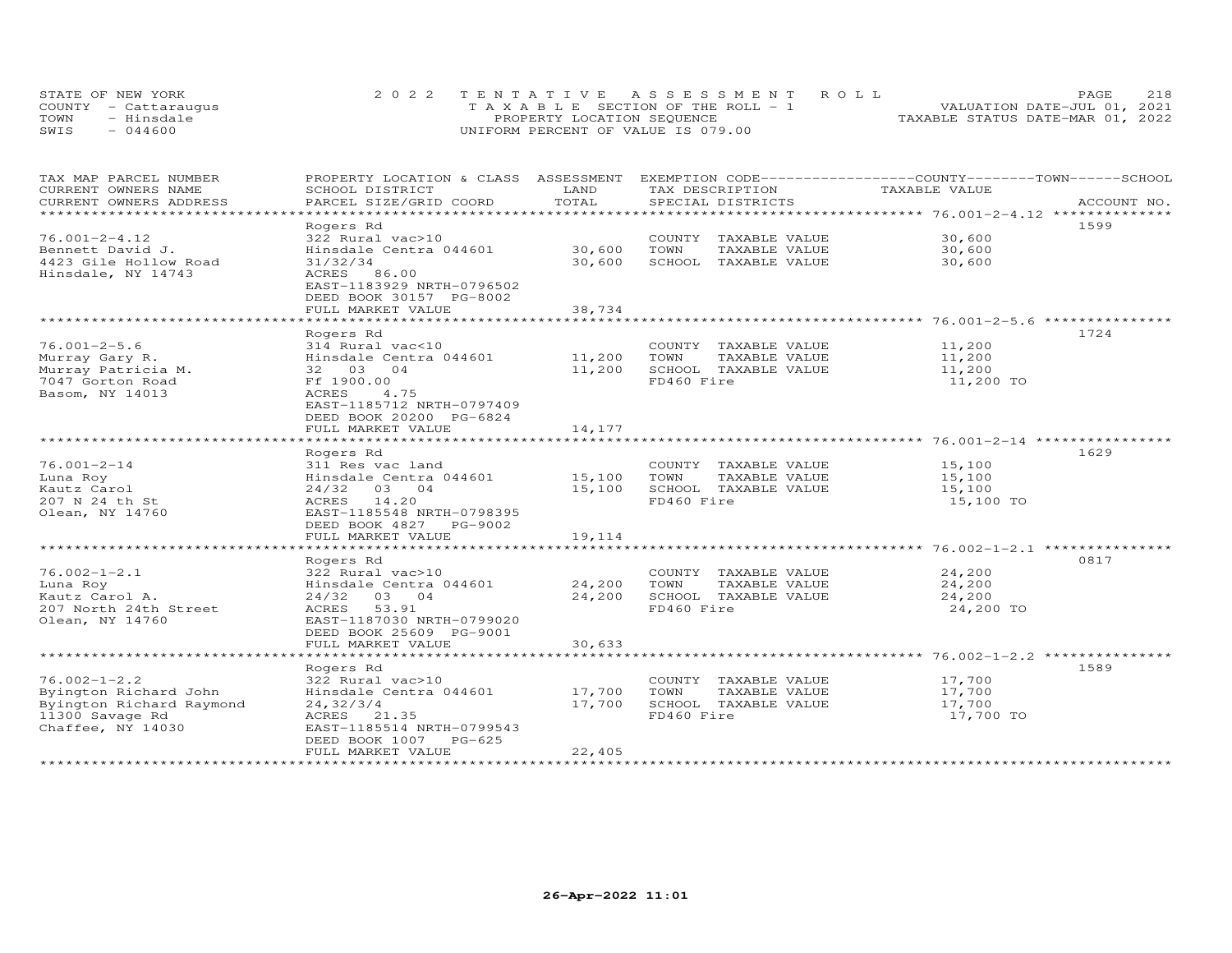| STATE OF NEW YORK    | 2022 TENTATIVE ASSESSMENT ROLL        |                                  | PAGE.                       | 219 |
|----------------------|---------------------------------------|----------------------------------|-----------------------------|-----|
| COUNTY - Cattaraugus | T A X A B L E SECTION OF THE ROLL - 1 |                                  | VALUATION DATE-JUL 01, 2021 |     |
| TOWN<br>- Hinsdale   | PROPERTY LOCATION SEQUENCE            | TAXABLE STATUS DATE-MAR 01, 2022 |                             |     |
| $-044600$<br>SWIS    | UNIFORM PERCENT OF VALUE IS 079.00    |                                  |                             |     |

| **********************<br>***********************<br>0817<br>Rogers Rd<br>$76.002 - 1 - 2.4$<br>323 Vacant rural<br>COUNTY TAXABLE VALUE<br>13,200<br>Hinsdale Centra 044601<br>13,200<br>TOWN<br>TAXABLE VALUE<br>Brotka Lucas<br>13,200<br>Brotka Hilary R.<br>24/32<br>03 04<br>13,200<br>SCHOOL TAXABLE VALUE<br>13,200<br>5769 School Street<br>9.59<br>FD460 Fire<br>ACRES<br>13,200 TO<br>Ischua, NY 14743<br>EAST-1186365 NRTH-0799275<br>DEED BOOK 20210 PG-6681<br>16,709<br>FULL MARKET VALUE<br>********************** 76.002-1-4 ***<br>0726<br>2539 Rogers Rd<br>$76.002 - 1 - 4$<br>260 Seasonal res<br>COUNTY TAXABLE VALUE<br>108,000<br>42,000<br>Steiger Irrevocable Trust, Ste Hinsdale Centra 044601<br>TOWN<br>TAXABLE VALUE<br>108,000<br>3189 Valley Dr<br>24 02 04<br>108,000<br>SCHOOL TAXABLE VALUE<br>108,000<br>FD460 Fire<br>Walworth, NY<br>FRNT 1150.00 DPTH<br>108,000 TO<br>ACRES 143.21<br>EAST-1189060 NRTH-0797641<br>DEED BOOK 10474 PG-2001<br>136,709<br>FULL MARKET VALUE<br>2561 Rogers Rd<br>1258<br>$76.002 - 1 - 3.2$<br>270 Mfg housing<br>55,200<br>COUNTY TAXABLE VALUE<br>Hinsdale Centra 044601<br>20,000<br>TOWN<br>TAXABLE VALUE<br>55,200<br>Bedard Roger H Jr<br>Morales Valetta<br>24 03 04<br>55,200<br>SCHOOL TAXABLE VALUE<br>55,200<br>FRNT 860.00 DPTH<br>FD460 Fire<br>55,200 TO<br>Hinsdale, NY 14743<br>ACRES<br>32.00<br>EAST-1188344 NRTH-0799005<br>DEED BOOK 00956 PG-00670<br>69,873<br>FULL MARKET VALUE<br>1723<br>2561 Rogers Rd<br>$76.002 - 1 - 3.2/1$<br>7,750<br>7,750<br>210 1 Family Res<br>VET COM CT 41131<br>$\Omega$<br>25,500<br>Hinsdale Centra 044601<br>1,000 BAS STAR<br>41854<br>$\overline{0}$<br>$\Omega$<br>24 03 04<br>31,000<br>COUNTY TAXABLE VALUE<br>23,250<br>TAXABLE VALUE<br>Mykels<br>TOWN<br>23,250<br>2561 Rogers Rd<br>FRNT 860.00 DPTH<br>SCHOOL TAXABLE VALUE<br>5,500<br>Hinsdale, NY 14743<br>FD460 Fire<br>ACRES<br>1.00 BANK<br>089<br>31,000 TO<br>EAST-1188344 NRTH-0799005<br>DEED BOOK 00956 PG-00670<br>39,241<br>FULL MARKET VALUE<br>*********************** 76.002-1-2.3 ***<br>0817<br>2715 Rogers Rd<br>$76.002 - 1 - 2.3$<br>322 Rural vac>10<br>COUNTY TAXABLE VALUE<br>13,200<br>Brotka Lucas<br>Hinsdale Centra 044601<br>13,200<br>TOWN<br>TAXABLE VALUE<br>13,200<br>Brotka Hillary R<br>24/32 03 04<br>13,200<br>SCHOOL TAXABLE VALUE<br>13,200<br>335 East Riverside Drive<br>9.55<br>FD460 Fire<br>ACRES<br>13,200 TO<br>Olean, NY 14760<br>EAST-1185725 NRTH-0798930<br>DEED BOOK 2020<br>PG-17161<br>16,709<br>FULL MARKET VALUE | TAX MAP PARCEL NUMBER<br>CURRENT OWNERS NAME | PROPERTY LOCATION & CLASS ASSESSMENT<br>SCHOOL DISTRICT | LAND  | TAX DESCRIPTION   | EXEMPTION CODE-----------------COUNTY-------TOWN------SCHOOL<br>TAXABLE VALUE |             |
|-------------------------------------------------------------------------------------------------------------------------------------------------------------------------------------------------------------------------------------------------------------------------------------------------------------------------------------------------------------------------------------------------------------------------------------------------------------------------------------------------------------------------------------------------------------------------------------------------------------------------------------------------------------------------------------------------------------------------------------------------------------------------------------------------------------------------------------------------------------------------------------------------------------------------------------------------------------------------------------------------------------------------------------------------------------------------------------------------------------------------------------------------------------------------------------------------------------------------------------------------------------------------------------------------------------------------------------------------------------------------------------------------------------------------------------------------------------------------------------------------------------------------------------------------------------------------------------------------------------------------------------------------------------------------------------------------------------------------------------------------------------------------------------------------------------------------------------------------------------------------------------------------------------------------------------------------------------------------------------------------------------------------------------------------------------------------------------------------------------------------------------------------------------------------------------------------------------------------------------------------------------------------------------------------------------------------------------------------------------------------------------------------------------------------------------------------------------------------------------------------------------------------------------------------------------------|----------------------------------------------|---------------------------------------------------------|-------|-------------------|-------------------------------------------------------------------------------|-------------|
|                                                                                                                                                                                                                                                                                                                                                                                                                                                                                                                                                                                                                                                                                                                                                                                                                                                                                                                                                                                                                                                                                                                                                                                                                                                                                                                                                                                                                                                                                                                                                                                                                                                                                                                                                                                                                                                                                                                                                                                                                                                                                                                                                                                                                                                                                                                                                                                                                                                                                                                                                                   | CURRENT OWNERS ADDRESS                       | PARCEL SIZE/GRID COORD                                  | TOTAL | SPECIAL DISTRICTS |                                                                               | ACCOUNT NO. |
|                                                                                                                                                                                                                                                                                                                                                                                                                                                                                                                                                                                                                                                                                                                                                                                                                                                                                                                                                                                                                                                                                                                                                                                                                                                                                                                                                                                                                                                                                                                                                                                                                                                                                                                                                                                                                                                                                                                                                                                                                                                                                                                                                                                                                                                                                                                                                                                                                                                                                                                                                                   |                                              |                                                         |       |                   |                                                                               |             |
|                                                                                                                                                                                                                                                                                                                                                                                                                                                                                                                                                                                                                                                                                                                                                                                                                                                                                                                                                                                                                                                                                                                                                                                                                                                                                                                                                                                                                                                                                                                                                                                                                                                                                                                                                                                                                                                                                                                                                                                                                                                                                                                                                                                                                                                                                                                                                                                                                                                                                                                                                                   |                                              |                                                         |       |                   |                                                                               |             |
|                                                                                                                                                                                                                                                                                                                                                                                                                                                                                                                                                                                                                                                                                                                                                                                                                                                                                                                                                                                                                                                                                                                                                                                                                                                                                                                                                                                                                                                                                                                                                                                                                                                                                                                                                                                                                                                                                                                                                                                                                                                                                                                                                                                                                                                                                                                                                                                                                                                                                                                                                                   |                                              |                                                         |       |                   |                                                                               |             |
|                                                                                                                                                                                                                                                                                                                                                                                                                                                                                                                                                                                                                                                                                                                                                                                                                                                                                                                                                                                                                                                                                                                                                                                                                                                                                                                                                                                                                                                                                                                                                                                                                                                                                                                                                                                                                                                                                                                                                                                                                                                                                                                                                                                                                                                                                                                                                                                                                                                                                                                                                                   |                                              |                                                         |       |                   |                                                                               |             |
|                                                                                                                                                                                                                                                                                                                                                                                                                                                                                                                                                                                                                                                                                                                                                                                                                                                                                                                                                                                                                                                                                                                                                                                                                                                                                                                                                                                                                                                                                                                                                                                                                                                                                                                                                                                                                                                                                                                                                                                                                                                                                                                                                                                                                                                                                                                                                                                                                                                                                                                                                                   |                                              |                                                         |       |                   |                                                                               |             |
|                                                                                                                                                                                                                                                                                                                                                                                                                                                                                                                                                                                                                                                                                                                                                                                                                                                                                                                                                                                                                                                                                                                                                                                                                                                                                                                                                                                                                                                                                                                                                                                                                                                                                                                                                                                                                                                                                                                                                                                                                                                                                                                                                                                                                                                                                                                                                                                                                                                                                                                                                                   |                                              |                                                         |       |                   |                                                                               |             |
|                                                                                                                                                                                                                                                                                                                                                                                                                                                                                                                                                                                                                                                                                                                                                                                                                                                                                                                                                                                                                                                                                                                                                                                                                                                                                                                                                                                                                                                                                                                                                                                                                                                                                                                                                                                                                                                                                                                                                                                                                                                                                                                                                                                                                                                                                                                                                                                                                                                                                                                                                                   |                                              |                                                         |       |                   |                                                                               |             |
|                                                                                                                                                                                                                                                                                                                                                                                                                                                                                                                                                                                                                                                                                                                                                                                                                                                                                                                                                                                                                                                                                                                                                                                                                                                                                                                                                                                                                                                                                                                                                                                                                                                                                                                                                                                                                                                                                                                                                                                                                                                                                                                                                                                                                                                                                                                                                                                                                                                                                                                                                                   |                                              |                                                         |       |                   |                                                                               |             |
|                                                                                                                                                                                                                                                                                                                                                                                                                                                                                                                                                                                                                                                                                                                                                                                                                                                                                                                                                                                                                                                                                                                                                                                                                                                                                                                                                                                                                                                                                                                                                                                                                                                                                                                                                                                                                                                                                                                                                                                                                                                                                                                                                                                                                                                                                                                                                                                                                                                                                                                                                                   |                                              |                                                         |       |                   |                                                                               |             |
|                                                                                                                                                                                                                                                                                                                                                                                                                                                                                                                                                                                                                                                                                                                                                                                                                                                                                                                                                                                                                                                                                                                                                                                                                                                                                                                                                                                                                                                                                                                                                                                                                                                                                                                                                                                                                                                                                                                                                                                                                                                                                                                                                                                                                                                                                                                                                                                                                                                                                                                                                                   |                                              |                                                         |       |                   |                                                                               |             |
|                                                                                                                                                                                                                                                                                                                                                                                                                                                                                                                                                                                                                                                                                                                                                                                                                                                                                                                                                                                                                                                                                                                                                                                                                                                                                                                                                                                                                                                                                                                                                                                                                                                                                                                                                                                                                                                                                                                                                                                                                                                                                                                                                                                                                                                                                                                                                                                                                                                                                                                                                                   |                                              |                                                         |       |                   |                                                                               |             |
|                                                                                                                                                                                                                                                                                                                                                                                                                                                                                                                                                                                                                                                                                                                                                                                                                                                                                                                                                                                                                                                                                                                                                                                                                                                                                                                                                                                                                                                                                                                                                                                                                                                                                                                                                                                                                                                                                                                                                                                                                                                                                                                                                                                                                                                                                                                                                                                                                                                                                                                                                                   |                                              |                                                         |       |                   |                                                                               |             |
|                                                                                                                                                                                                                                                                                                                                                                                                                                                                                                                                                                                                                                                                                                                                                                                                                                                                                                                                                                                                                                                                                                                                                                                                                                                                                                                                                                                                                                                                                                                                                                                                                                                                                                                                                                                                                                                                                                                                                                                                                                                                                                                                                                                                                                                                                                                                                                                                                                                                                                                                                                   |                                              |                                                         |       |                   |                                                                               |             |
|                                                                                                                                                                                                                                                                                                                                                                                                                                                                                                                                                                                                                                                                                                                                                                                                                                                                                                                                                                                                                                                                                                                                                                                                                                                                                                                                                                                                                                                                                                                                                                                                                                                                                                                                                                                                                                                                                                                                                                                                                                                                                                                                                                                                                                                                                                                                                                                                                                                                                                                                                                   |                                              |                                                         |       |                   |                                                                               |             |
|                                                                                                                                                                                                                                                                                                                                                                                                                                                                                                                                                                                                                                                                                                                                                                                                                                                                                                                                                                                                                                                                                                                                                                                                                                                                                                                                                                                                                                                                                                                                                                                                                                                                                                                                                                                                                                                                                                                                                                                                                                                                                                                                                                                                                                                                                                                                                                                                                                                                                                                                                                   |                                              |                                                         |       |                   |                                                                               |             |
|                                                                                                                                                                                                                                                                                                                                                                                                                                                                                                                                                                                                                                                                                                                                                                                                                                                                                                                                                                                                                                                                                                                                                                                                                                                                                                                                                                                                                                                                                                                                                                                                                                                                                                                                                                                                                                                                                                                                                                                                                                                                                                                                                                                                                                                                                                                                                                                                                                                                                                                                                                   |                                              |                                                         |       |                   |                                                                               |             |
|                                                                                                                                                                                                                                                                                                                                                                                                                                                                                                                                                                                                                                                                                                                                                                                                                                                                                                                                                                                                                                                                                                                                                                                                                                                                                                                                                                                                                                                                                                                                                                                                                                                                                                                                                                                                                                                                                                                                                                                                                                                                                                                                                                                                                                                                                                                                                                                                                                                                                                                                                                   |                                              |                                                         |       |                   |                                                                               |             |
|                                                                                                                                                                                                                                                                                                                                                                                                                                                                                                                                                                                                                                                                                                                                                                                                                                                                                                                                                                                                                                                                                                                                                                                                                                                                                                                                                                                                                                                                                                                                                                                                                                                                                                                                                                                                                                                                                                                                                                                                                                                                                                                                                                                                                                                                                                                                                                                                                                                                                                                                                                   |                                              |                                                         |       |                   |                                                                               |             |
|                                                                                                                                                                                                                                                                                                                                                                                                                                                                                                                                                                                                                                                                                                                                                                                                                                                                                                                                                                                                                                                                                                                                                                                                                                                                                                                                                                                                                                                                                                                                                                                                                                                                                                                                                                                                                                                                                                                                                                                                                                                                                                                                                                                                                                                                                                                                                                                                                                                                                                                                                                   |                                              |                                                         |       |                   |                                                                               |             |
|                                                                                                                                                                                                                                                                                                                                                                                                                                                                                                                                                                                                                                                                                                                                                                                                                                                                                                                                                                                                                                                                                                                                                                                                                                                                                                                                                                                                                                                                                                                                                                                                                                                                                                                                                                                                                                                                                                                                                                                                                                                                                                                                                                                                                                                                                                                                                                                                                                                                                                                                                                   |                                              |                                                         |       |                   |                                                                               |             |
|                                                                                                                                                                                                                                                                                                                                                                                                                                                                                                                                                                                                                                                                                                                                                                                                                                                                                                                                                                                                                                                                                                                                                                                                                                                                                                                                                                                                                                                                                                                                                                                                                                                                                                                                                                                                                                                                                                                                                                                                                                                                                                                                                                                                                                                                                                                                                                                                                                                                                                                                                                   |                                              |                                                         |       |                   |                                                                               |             |
|                                                                                                                                                                                                                                                                                                                                                                                                                                                                                                                                                                                                                                                                                                                                                                                                                                                                                                                                                                                                                                                                                                                                                                                                                                                                                                                                                                                                                                                                                                                                                                                                                                                                                                                                                                                                                                                                                                                                                                                                                                                                                                                                                                                                                                                                                                                                                                                                                                                                                                                                                                   |                                              |                                                         |       |                   |                                                                               |             |
|                                                                                                                                                                                                                                                                                                                                                                                                                                                                                                                                                                                                                                                                                                                                                                                                                                                                                                                                                                                                                                                                                                                                                                                                                                                                                                                                                                                                                                                                                                                                                                                                                                                                                                                                                                                                                                                                                                                                                                                                                                                                                                                                                                                                                                                                                                                                                                                                                                                                                                                                                                   |                                              |                                                         |       |                   |                                                                               |             |
|                                                                                                                                                                                                                                                                                                                                                                                                                                                                                                                                                                                                                                                                                                                                                                                                                                                                                                                                                                                                                                                                                                                                                                                                                                                                                                                                                                                                                                                                                                                                                                                                                                                                                                                                                                                                                                                                                                                                                                                                                                                                                                                                                                                                                                                                                                                                                                                                                                                                                                                                                                   | 2561 Rogers Rd                               |                                                         |       |                   |                                                                               |             |
|                                                                                                                                                                                                                                                                                                                                                                                                                                                                                                                                                                                                                                                                                                                                                                                                                                                                                                                                                                                                                                                                                                                                                                                                                                                                                                                                                                                                                                                                                                                                                                                                                                                                                                                                                                                                                                                                                                                                                                                                                                                                                                                                                                                                                                                                                                                                                                                                                                                                                                                                                                   |                                              |                                                         |       |                   |                                                                               |             |
|                                                                                                                                                                                                                                                                                                                                                                                                                                                                                                                                                                                                                                                                                                                                                                                                                                                                                                                                                                                                                                                                                                                                                                                                                                                                                                                                                                                                                                                                                                                                                                                                                                                                                                                                                                                                                                                                                                                                                                                                                                                                                                                                                                                                                                                                                                                                                                                                                                                                                                                                                                   |                                              |                                                         |       |                   |                                                                               |             |
|                                                                                                                                                                                                                                                                                                                                                                                                                                                                                                                                                                                                                                                                                                                                                                                                                                                                                                                                                                                                                                                                                                                                                                                                                                                                                                                                                                                                                                                                                                                                                                                                                                                                                                                                                                                                                                                                                                                                                                                                                                                                                                                                                                                                                                                                                                                                                                                                                                                                                                                                                                   |                                              |                                                         |       |                   |                                                                               |             |
|                                                                                                                                                                                                                                                                                                                                                                                                                                                                                                                                                                                                                                                                                                                                                                                                                                                                                                                                                                                                                                                                                                                                                                                                                                                                                                                                                                                                                                                                                                                                                                                                                                                                                                                                                                                                                                                                                                                                                                                                                                                                                                                                                                                                                                                                                                                                                                                                                                                                                                                                                                   |                                              |                                                         |       |                   |                                                                               |             |
|                                                                                                                                                                                                                                                                                                                                                                                                                                                                                                                                                                                                                                                                                                                                                                                                                                                                                                                                                                                                                                                                                                                                                                                                                                                                                                                                                                                                                                                                                                                                                                                                                                                                                                                                                                                                                                                                                                                                                                                                                                                                                                                                                                                                                                                                                                                                                                                                                                                                                                                                                                   |                                              |                                                         |       |                   |                                                                               |             |
|                                                                                                                                                                                                                                                                                                                                                                                                                                                                                                                                                                                                                                                                                                                                                                                                                                                                                                                                                                                                                                                                                                                                                                                                                                                                                                                                                                                                                                                                                                                                                                                                                                                                                                                                                                                                                                                                                                                                                                                                                                                                                                                                                                                                                                                                                                                                                                                                                                                                                                                                                                   |                                              |                                                         |       |                   |                                                                               |             |
|                                                                                                                                                                                                                                                                                                                                                                                                                                                                                                                                                                                                                                                                                                                                                                                                                                                                                                                                                                                                                                                                                                                                                                                                                                                                                                                                                                                                                                                                                                                                                                                                                                                                                                                                                                                                                                                                                                                                                                                                                                                                                                                                                                                                                                                                                                                                                                                                                                                                                                                                                                   |                                              |                                                         |       |                   |                                                                               |             |
|                                                                                                                                                                                                                                                                                                                                                                                                                                                                                                                                                                                                                                                                                                                                                                                                                                                                                                                                                                                                                                                                                                                                                                                                                                                                                                                                                                                                                                                                                                                                                                                                                                                                                                                                                                                                                                                                                                                                                                                                                                                                                                                                                                                                                                                                                                                                                                                                                                                                                                                                                                   | Morales Mykel                                |                                                         |       |                   |                                                                               |             |
|                                                                                                                                                                                                                                                                                                                                                                                                                                                                                                                                                                                                                                                                                                                                                                                                                                                                                                                                                                                                                                                                                                                                                                                                                                                                                                                                                                                                                                                                                                                                                                                                                                                                                                                                                                                                                                                                                                                                                                                                                                                                                                                                                                                                                                                                                                                                                                                                                                                                                                                                                                   | Morales Valetta                              |                                                         |       |                   |                                                                               |             |
|                                                                                                                                                                                                                                                                                                                                                                                                                                                                                                                                                                                                                                                                                                                                                                                                                                                                                                                                                                                                                                                                                                                                                                                                                                                                                                                                                                                                                                                                                                                                                                                                                                                                                                                                                                                                                                                                                                                                                                                                                                                                                                                                                                                                                                                                                                                                                                                                                                                                                                                                                                   | Mykel Morales                                |                                                         |       |                   |                                                                               |             |
|                                                                                                                                                                                                                                                                                                                                                                                                                                                                                                                                                                                                                                                                                                                                                                                                                                                                                                                                                                                                                                                                                                                                                                                                                                                                                                                                                                                                                                                                                                                                                                                                                                                                                                                                                                                                                                                                                                                                                                                                                                                                                                                                                                                                                                                                                                                                                                                                                                                                                                                                                                   |                                              |                                                         |       |                   |                                                                               |             |
|                                                                                                                                                                                                                                                                                                                                                                                                                                                                                                                                                                                                                                                                                                                                                                                                                                                                                                                                                                                                                                                                                                                                                                                                                                                                                                                                                                                                                                                                                                                                                                                                                                                                                                                                                                                                                                                                                                                                                                                                                                                                                                                                                                                                                                                                                                                                                                                                                                                                                                                                                                   |                                              |                                                         |       |                   |                                                                               |             |
|                                                                                                                                                                                                                                                                                                                                                                                                                                                                                                                                                                                                                                                                                                                                                                                                                                                                                                                                                                                                                                                                                                                                                                                                                                                                                                                                                                                                                                                                                                                                                                                                                                                                                                                                                                                                                                                                                                                                                                                                                                                                                                                                                                                                                                                                                                                                                                                                                                                                                                                                                                   |                                              |                                                         |       |                   |                                                                               |             |
|                                                                                                                                                                                                                                                                                                                                                                                                                                                                                                                                                                                                                                                                                                                                                                                                                                                                                                                                                                                                                                                                                                                                                                                                                                                                                                                                                                                                                                                                                                                                                                                                                                                                                                                                                                                                                                                                                                                                                                                                                                                                                                                                                                                                                                                                                                                                                                                                                                                                                                                                                                   |                                              |                                                         |       |                   |                                                                               |             |
|                                                                                                                                                                                                                                                                                                                                                                                                                                                                                                                                                                                                                                                                                                                                                                                                                                                                                                                                                                                                                                                                                                                                                                                                                                                                                                                                                                                                                                                                                                                                                                                                                                                                                                                                                                                                                                                                                                                                                                                                                                                                                                                                                                                                                                                                                                                                                                                                                                                                                                                                                                   |                                              |                                                         |       |                   |                                                                               |             |
|                                                                                                                                                                                                                                                                                                                                                                                                                                                                                                                                                                                                                                                                                                                                                                                                                                                                                                                                                                                                                                                                                                                                                                                                                                                                                                                                                                                                                                                                                                                                                                                                                                                                                                                                                                                                                                                                                                                                                                                                                                                                                                                                                                                                                                                                                                                                                                                                                                                                                                                                                                   |                                              |                                                         |       |                   |                                                                               |             |
|                                                                                                                                                                                                                                                                                                                                                                                                                                                                                                                                                                                                                                                                                                                                                                                                                                                                                                                                                                                                                                                                                                                                                                                                                                                                                                                                                                                                                                                                                                                                                                                                                                                                                                                                                                                                                                                                                                                                                                                                                                                                                                                                                                                                                                                                                                                                                                                                                                                                                                                                                                   |                                              |                                                         |       |                   |                                                                               |             |
|                                                                                                                                                                                                                                                                                                                                                                                                                                                                                                                                                                                                                                                                                                                                                                                                                                                                                                                                                                                                                                                                                                                                                                                                                                                                                                                                                                                                                                                                                                                                                                                                                                                                                                                                                                                                                                                                                                                                                                                                                                                                                                                                                                                                                                                                                                                                                                                                                                                                                                                                                                   |                                              |                                                         |       |                   |                                                                               |             |
|                                                                                                                                                                                                                                                                                                                                                                                                                                                                                                                                                                                                                                                                                                                                                                                                                                                                                                                                                                                                                                                                                                                                                                                                                                                                                                                                                                                                                                                                                                                                                                                                                                                                                                                                                                                                                                                                                                                                                                                                                                                                                                                                                                                                                                                                                                                                                                                                                                                                                                                                                                   |                                              |                                                         |       |                   |                                                                               |             |
|                                                                                                                                                                                                                                                                                                                                                                                                                                                                                                                                                                                                                                                                                                                                                                                                                                                                                                                                                                                                                                                                                                                                                                                                                                                                                                                                                                                                                                                                                                                                                                                                                                                                                                                                                                                                                                                                                                                                                                                                                                                                                                                                                                                                                                                                                                                                                                                                                                                                                                                                                                   |                                              |                                                         |       |                   |                                                                               |             |
|                                                                                                                                                                                                                                                                                                                                                                                                                                                                                                                                                                                                                                                                                                                                                                                                                                                                                                                                                                                                                                                                                                                                                                                                                                                                                                                                                                                                                                                                                                                                                                                                                                                                                                                                                                                                                                                                                                                                                                                                                                                                                                                                                                                                                                                                                                                                                                                                                                                                                                                                                                   |                                              |                                                         |       |                   |                                                                               |             |
|                                                                                                                                                                                                                                                                                                                                                                                                                                                                                                                                                                                                                                                                                                                                                                                                                                                                                                                                                                                                                                                                                                                                                                                                                                                                                                                                                                                                                                                                                                                                                                                                                                                                                                                                                                                                                                                                                                                                                                                                                                                                                                                                                                                                                                                                                                                                                                                                                                                                                                                                                                   |                                              |                                                         |       |                   |                                                                               |             |
|                                                                                                                                                                                                                                                                                                                                                                                                                                                                                                                                                                                                                                                                                                                                                                                                                                                                                                                                                                                                                                                                                                                                                                                                                                                                                                                                                                                                                                                                                                                                                                                                                                                                                                                                                                                                                                                                                                                                                                                                                                                                                                                                                                                                                                                                                                                                                                                                                                                                                                                                                                   |                                              |                                                         |       |                   |                                                                               |             |
|                                                                                                                                                                                                                                                                                                                                                                                                                                                                                                                                                                                                                                                                                                                                                                                                                                                                                                                                                                                                                                                                                                                                                                                                                                                                                                                                                                                                                                                                                                                                                                                                                                                                                                                                                                                                                                                                                                                                                                                                                                                                                                                                                                                                                                                                                                                                                                                                                                                                                                                                                                   |                                              |                                                         |       |                   |                                                                               |             |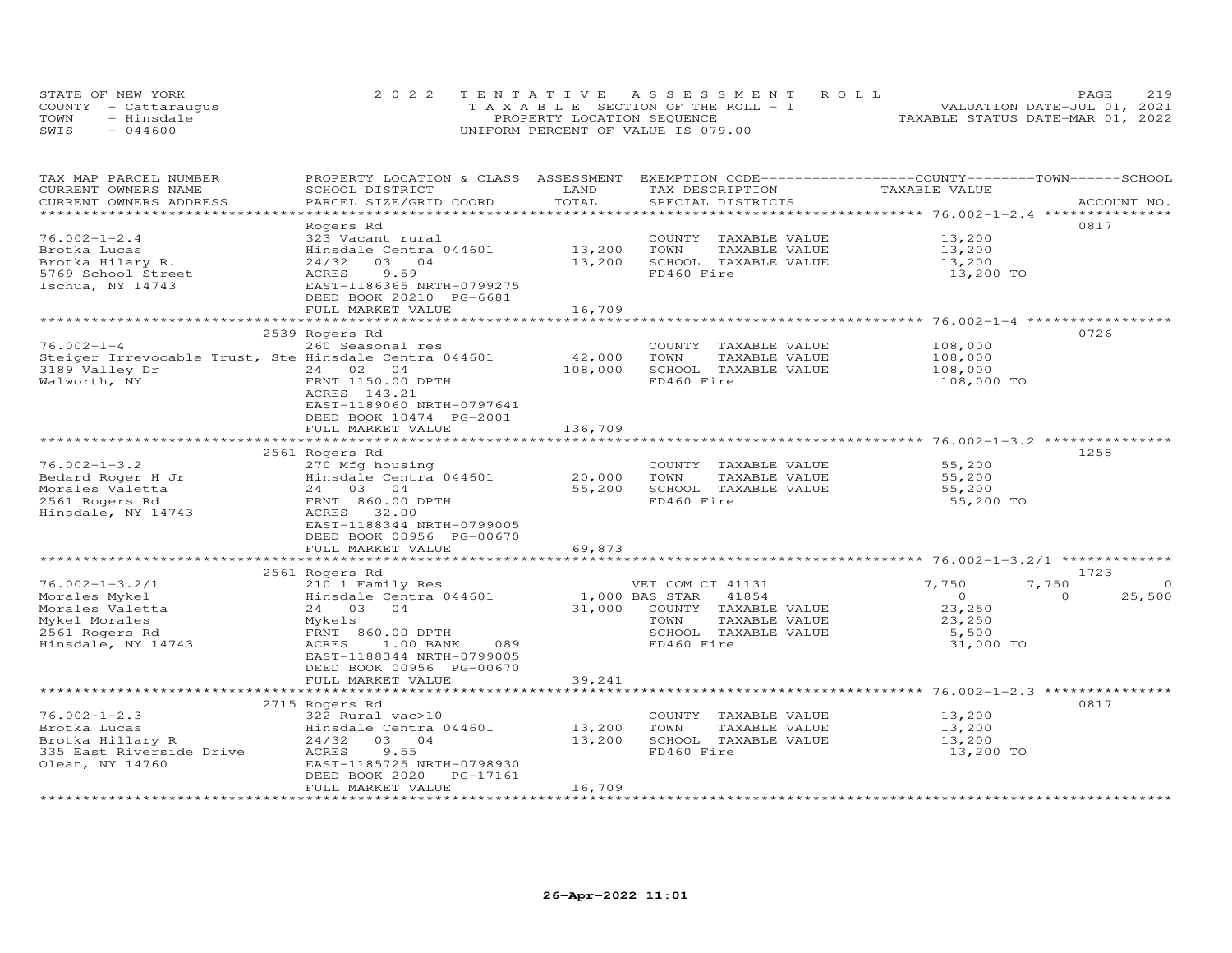|      | STATE OF NEW YORK    | 2022 TENTATIVE ASSESSMENT ROLL        | 220<br>PAGE                      |
|------|----------------------|---------------------------------------|----------------------------------|
|      | COUNTY - Cattaraugus | T A X A B L E SECTION OF THE ROLL - 1 | VALUATION DATE-JUL 01, 2021      |
| TOWN | - Hinsdale           | PROPERTY LOCATION SEQUENCE            | TAXABLE STATUS DATE-MAR 01, 2022 |
| SWIS | $-044600$            | UNIFORM PERCENT OF VALUE IS 079.00    |                                  |

| TAX MAP PARCEL NUMBER<br>CURRENT OWNERS NAME<br>CURRENT OWNERS ADDRESS | PROPERTY LOCATION & CLASS ASSESSMENT<br>SCHOOL DISTRICT<br>PARCEL SIZE/GRID COORD | LAND<br>TOTAL | TAX DESCRIPTION<br>SPECIAL DISTRICTS | EXEMPTION CODE-----------------COUNTY-------TOWN-----SCHOOL<br>TAXABLE VALUE | ACCOUNT NO. |
|------------------------------------------------------------------------|-----------------------------------------------------------------------------------|---------------|--------------------------------------|------------------------------------------------------------------------------|-------------|
| *************************                                              |                                                                                   |               |                                      |                                                                              |             |
|                                                                        | 2773 Rogers Rd                                                                    |               |                                      |                                                                              | 0149        |
| $76.001 - 2 - 5.1$                                                     | 280 Res Multiple                                                                  |               | COUNTY TAXABLE VALUE                 | 100,000                                                                      |             |
| Guthrie Jeremy A.                                                      | Hinsdale Centra 044601                                                            | 14,560        | TOWN<br>TAXABLE VALUE                | 100,000                                                                      |             |
| 2773 Rogers Road                                                       | 32 03 04                                                                          | 100,000       | SCHOOL TAXABLE VALUE                 | 100,000                                                                      |             |
| Allegany, NY 14706                                                     | Ff 1900.00                                                                        |               | FD460 Fire                           | 100,000 TO                                                                   |             |
|                                                                        | ACRES 81.55                                                                       |               |                                      |                                                                              |             |
|                                                                        | EAST-1185070 NRTH-0797491                                                         |               |                                      |                                                                              |             |
|                                                                        | DEED BOOK 23505 PG-9002                                                           | 126,582       |                                      |                                                                              |             |
|                                                                        | FULL MARKET VALUE                                                                 |               |                                      |                                                                              |             |
|                                                                        | 2778 Rogers Rd                                                                    |               |                                      |                                                                              | 0149        |
| $76.001 - 2 - 5.7$                                                     | 210 1 Family Res                                                                  |               | COUNTY TAXABLE VALUE                 | 65,000                                                                       |             |
| Chase Randy L                                                          | Hinsdale Centra 044601                                                            | 8,000         | TOWN<br>TAXABLE VALUE                | 65,000                                                                       |             |
| Gerrity Katy M                                                         | 32 03 04                                                                          | 65,000        | SCHOOL TAXABLE VALUE                 | 65,000                                                                       |             |
| 2778 Rogers Road                                                       | Ff 1900.00                                                                        |               | FD460 Fire                           | 65,000 TO                                                                    |             |
| Allegany, NY 14706                                                     | ACRES 14.00                                                                       |               |                                      |                                                                              |             |
|                                                                        | EAST-1184507 NRTH-0799370                                                         |               |                                      |                                                                              |             |
|                                                                        | DEED BOOK 20210 PG-8333                                                           |               |                                      |                                                                              |             |
|                                                                        | FULL MARKET VALUE                                                                 | 82,278        |                                      |                                                                              |             |
|                                                                        | *******************************                                                   |               |                                      | **************************************26.001-2-5.2 ***********               |             |
|                                                                        | 2804 Rogers Rd                                                                    |               |                                      |                                                                              | 0956        |
| $76.001 - 2 - 5.2$                                                     | 270 Mfg housing                                                                   |               | COUNTY TAXABLE VALUE                 | 24,200                                                                       |             |
| Smith Joseph A Jr                                                      | Hinsdale Centra 044601                                                            | 6,100         | TAXABLE VALUE<br>TOWN                | 24,200                                                                       |             |
| 2804 Rogers Rd                                                         | 32 03 04                                                                          | 24,200        | SCHOOL TAXABLE VALUE                 | 24,200                                                                       |             |
| Allegany, NY 14706                                                     | FRNT 116.00 DPTH 195.25                                                           |               | FD460 Fire                           | 24,200 TO                                                                    |             |
|                                                                        | EAST-1184220 NRTH-0798809                                                         |               |                                      |                                                                              |             |
|                                                                        | DEED BOOK 10317 PG-3001<br>FULL MARKET VALUE                                      | 30,633        |                                      |                                                                              |             |
|                                                                        | *********************                                                             | ************  |                                      | *****************************5.001-2-5.3****************                     |             |
|                                                                        | 2804 Rogers Rd                                                                    |               |                                      |                                                                              | 1288        |
| $76.001 - 2 - 5.3$                                                     | 270 Mfg housing                                                                   |               | COUNTY TAXABLE VALUE                 | 10,500                                                                       |             |
| Allen Ardith                                                           | Hinsdale Centra 044601                                                            | 6,200         | TOWN<br>TAXABLE VALUE                | 10,500                                                                       |             |
| Smith Joseph A Jr                                                      | 32 03 04                                                                          | 10,500        | SCHOOL TAXABLE VALUE                 | 10,500                                                                       |             |
| 2804 Rogers Rd                                                         | FRNT<br>77.50 DPTH 309.30                                                         |               | FD460 Fire                           | 10,500 TO                                                                    |             |
| Allegany, NY 14706                                                     | EAST-1184270 NRTH-0798921                                                         |               |                                      |                                                                              |             |
|                                                                        | DEED BOOK 10317 PG-3001                                                           |               |                                      |                                                                              |             |
|                                                                        | FULL MARKET VALUE                                                                 | 13,291        |                                      |                                                                              |             |
|                                                                        | ********************                                                              |               |                                      | ****************** 76.001-2-4.10 *************                               |             |
|                                                                        | 2839 Rogers Rd                                                                    |               |                                      |                                                                              | 1514        |
| $76.001 - 2 - 4.10$                                                    | 210 1 Family Res                                                                  |               | COUNTY TAXABLE VALUE                 | 51,500                                                                       |             |
| Barnes Michael R                                                       | Hinsdale Centra 044601                                                            | 8,100         | TOWN<br>TAXABLE VALUE                | 51,500                                                                       |             |
| Mary Ann Woodruff                                                      | 03 04<br>32                                                                       | 51,500        | SCHOOL TAXABLE VALUE                 | 51,500                                                                       |             |
| 2339 Rogers Rd                                                         | Ff 344.50                                                                         |               | FD460 Fire                           | 51,500 TO                                                                    |             |
| Allegany, NY 14706                                                     | ACRES<br>1.15                                                                     |               |                                      |                                                                              |             |
|                                                                        | EAST-1183694 NRTH-0798487                                                         |               |                                      |                                                                              |             |
|                                                                        | DEED BOOK 00978 PG-00633<br>FULL MARKET VALUE                                     | 65,190        |                                      |                                                                              |             |
|                                                                        |                                                                                   |               |                                      |                                                                              |             |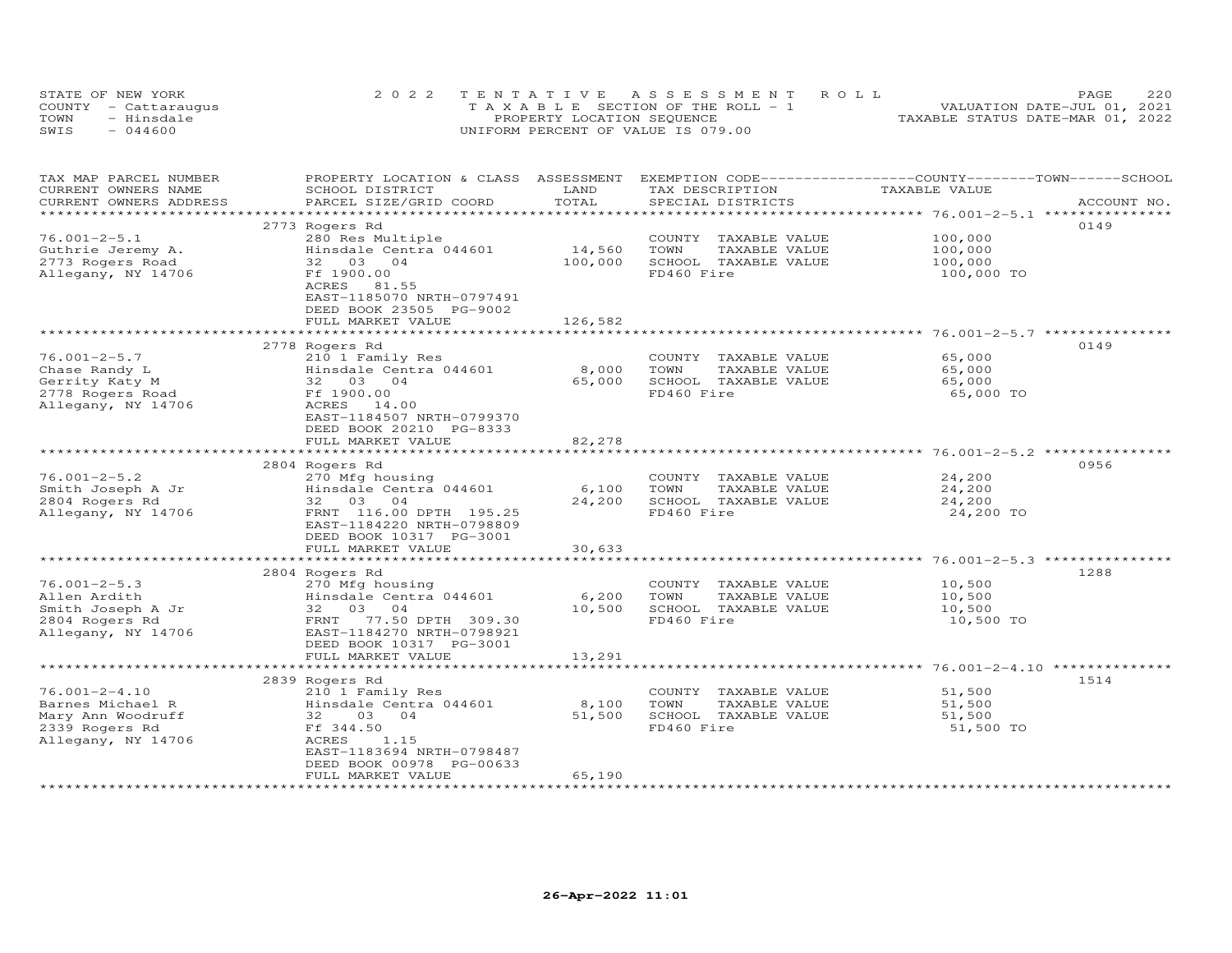|      | STATE OF NEW YORK    | 2022 TENTATIVE ASSESSMENT ROLL        | 221<br>PAGE                      |
|------|----------------------|---------------------------------------|----------------------------------|
|      | COUNTY - Cattaraugus | T A X A B L E SECTION OF THE ROLL - 1 | VALUATION DATE-JUL 01, 2021      |
| TOWN | - Hinsdale           | PROPERTY LOCATION SEQUENCE            | TAXABLE STATUS DATE-MAR 01, 2022 |
| SWIS | $-044600$            | UNIFORM PERCENT OF VALUE IS 079.00    |                                  |

| TAX MAP PARCEL NUMBER  | PROPERTY LOCATION & CLASS ASSESSMENT | LAND                |                       | EXEMPTION CODE-----------------COUNTY-------TOWN------SCHOOL<br>TAXABLE VALUE |                    |
|------------------------|--------------------------------------|---------------------|-----------------------|-------------------------------------------------------------------------------|--------------------|
| CURRENT OWNERS NAME    | SCHOOL DISTRICT                      |                     | TAX DESCRIPTION       |                                                                               |                    |
| CURRENT OWNERS ADDRESS | PARCEL SIZE/GRID COORD               | TOTAL               | SPECIAL DISTRICTS     |                                                                               | ACCOUNT NO.        |
| *****************      |                                      |                     |                       |                                                                               |                    |
|                        | 2857 Rogers Rd                       |                     |                       |                                                                               | 0655               |
| $76.001 - 2 - 4.1$     | 270 Mfg housing                      |                     | COUNTY TAXABLE VALUE  | 14,100                                                                        |                    |
| Mowery Bruce E.        | Hinsdale Centra 044601               | 8,200               | TOWN<br>TAXABLE VALUE | 14,100                                                                        |                    |
| 2857 Rogers Road       | 31/32<br>03 04                       | 14,100              | SCHOOL TAXABLE VALUE  | 14,100                                                                        |                    |
| Allegany, NY 14706     | <b>ACRES</b><br>1.20                 |                     | FD460 Fire            | 14,100 TO                                                                     |                    |
|                        | EAST-1183349 NRTH-0798465            |                     |                       |                                                                               |                    |
|                        | DEED BOOK 20190 PG-5493              |                     |                       |                                                                               |                    |
|                        | FULL MARKET VALUE                    | 17,848              |                       |                                                                               |                    |
|                        | *******************************      | **************      |                       |                                                                               |                    |
|                        | 2871 Rogers Rd                       |                     |                       |                                                                               | 1351               |
| $76.001 - 2 - 4.7$     |                                      |                     |                       |                                                                               |                    |
|                        | 210 1 Family Res                     |                     | COUNTY TAXABLE VALUE  | 38,000                                                                        |                    |
| Rogers Gary J          | Hinsdale Centra 044601               | 7,400               | TOWN<br>TAXABLE VALUE | 38,000                                                                        |                    |
| Rogers Helen I         | 32 03 04                             | 38,000              | SCHOOL TAXABLE VALUE  | 38,000                                                                        |                    |
| 2878 Rogers Rd         | FRNT 214.50 DPTH 170.00              |                     | FD460 Fire            | 38,000 TO                                                                     |                    |
| PO Box 176             | EAST-1183081 NRTH-0798458            |                     |                       |                                                                               |                    |
| Allegany, NY 14706     | DEED BOOK 00971 PG-00982             |                     |                       |                                                                               |                    |
|                        | FULL MARKET VALUE                    | 48,101              |                       |                                                                               |                    |
|                        |                                      |                     |                       |                                                                               |                    |
|                        | 2878 Rogers Rd                       |                     |                       |                                                                               | 1166               |
| $76.001 - 2 - 4.4$     | 210 1 Family Res                     |                     | BAS STAR<br>41854     | $\circ$                                                                       | $\Omega$<br>25,500 |
| Rogers Gary J          | Hinsdale Centra 044601               | 11,600              | COUNTY TAXABLE VALUE  | 103,000                                                                       |                    |
|                        | 32 03 04                             | 103,000             | TOWN                  |                                                                               |                    |
| Rogers Helen I         |                                      |                     | TAXABLE VALUE         | 103,000                                                                       |                    |
| 2878 Rogers Rd         | Also Trl.                            |                     | SCHOOL TAXABLE VALUE  | 77,500                                                                        |                    |
| PO Box 176             | FRNT 175.00 DPTH                     |                     | FD460 Fire            | 103,000 TO                                                                    |                    |
| Allegany, NY 14706     | ACRES<br>5.40                        |                     |                       |                                                                               |                    |
|                        | EAST-1182625 NRTH-0798976            |                     |                       |                                                                               |                    |
|                        | DEED BOOK 12791 PG-8001              |                     |                       |                                                                               |                    |
|                        | FULL MARKET VALUE                    | 130,380             |                       |                                                                               |                    |
|                        |                                      |                     |                       |                                                                               |                    |
|                        | 2878 Rogers Rd                       |                     |                       |                                                                               | 1168               |
| $76.001 - 2 - 4.6$     | 271 Mfg housings                     |                     | COUNTY TAXABLE VALUE  | 47,800                                                                        |                    |
| Rogers Richard A       | Hinsdale Centra 044601               | 20,800              | TOWN<br>TAXABLE VALUE | 47,800                                                                        |                    |
| Rogers Gary J          | 32 03 04                             | 47,800              | SCHOOL TAXABLE VALUE  | 47,800                                                                        |                    |
| 2878 Rogers Rd         | FRNT 1067.00 DPTH                    |                     | FD460 Fire            | 47,800 TO                                                                     |                    |
| PO Box 176             | 9.40<br>ACRES                        |                     |                       |                                                                               |                    |
| Allegany, NY 14706     | EAST-1183718 NRTH-0798852            |                     |                       |                                                                               |                    |
|                        |                                      |                     |                       |                                                                               |                    |
|                        | DEED BOOK 11851 PG-6001              |                     |                       |                                                                               |                    |
|                        | FULL MARKET VALUE                    | 60,506              |                       |                                                                               |                    |
|                        |                                      | * * * * * * * * * * |                       | *************************************5.001-2-4.5***********                   |                    |
|                        | 2888 Rogers Rd                       |                     |                       |                                                                               | 1167               |
| $76.001 - 2 - 4.5$     | 270 Mfg housing                      |                     | COUNTY TAXABLE VALUE  | 30,500                                                                        |                    |
| Rogers Richard A       | Hinsdale Centra 044601               | 7,400               | TOWN<br>TAXABLE VALUE | 30,500                                                                        |                    |
| Rogers Gary J          | 32<br>03<br>04                       | 30,500              | SCHOOL TAXABLE VALUE  | 30,500                                                                        |                    |
| 2878 Rogers Rd         | Kathy Karnuth mobile                 |                     | FD460 Fire            | 30,500 TO                                                                     |                    |
| PO Box 176             | FRNT 290.00 DPTH 187.00              |                     |                       |                                                                               |                    |
| Allegany, NY 14706     | 0.84<br>ACRES                        |                     |                       |                                                                               |                    |
|                        | EAST-1182772 NRTH-0798685            |                     |                       |                                                                               |                    |
|                        | DEED BOOK 11851 PG-6001              |                     |                       |                                                                               |                    |
|                        | FULL MARKET VALUE                    | 38,608              |                       |                                                                               |                    |
|                        |                                      |                     |                       |                                                                               |                    |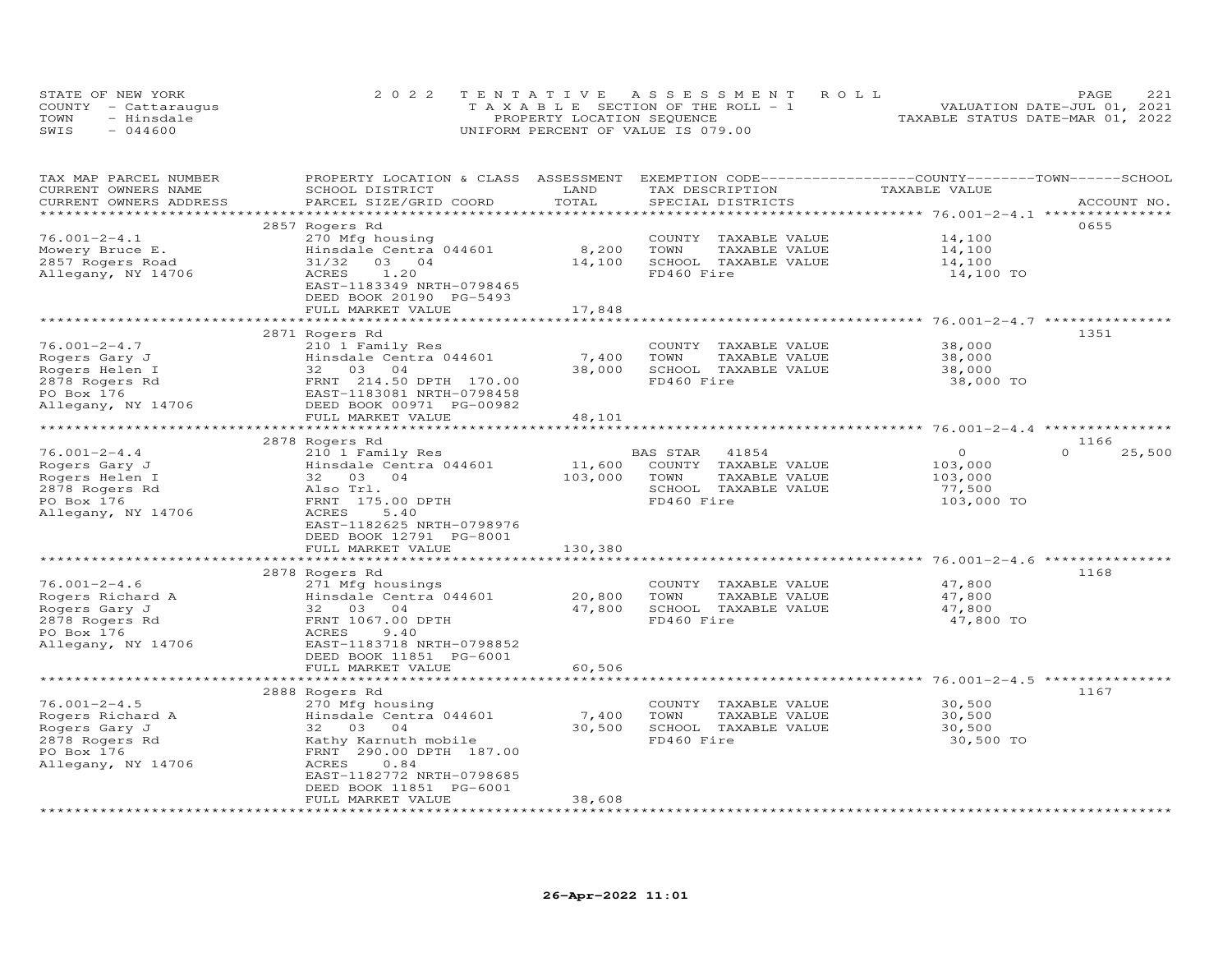| STATE OF NEW YORK    |            | 2022 TENTATIVE ASSESSMENT ROLL        |  |  |                                  | PAGE | 222 |
|----------------------|------------|---------------------------------------|--|--|----------------------------------|------|-----|
| COUNTY - Cattaraugus |            | T A X A B L E SECTION OF THE ROLL - 1 |  |  | VALUATION DATE-JUL 01, 2021      |      |     |
| TOWN                 | - Hinsdale | PROPERTY LOCATION SEQUENCE            |  |  | TAXABLE STATUS DATE-MAR 01, 2022 |      |     |
| SWIS                 | $-044600$  | UNIFORM PERCENT OF VALUE IS 079.00    |  |  |                                  |      |     |

| TAX MAP PARCEL NUMBER<br>CURRENT OWNERS NAME            | PROPERTY LOCATION & CLASS ASSESSMENT<br>SCHOOL DISTRICT                                    | LAND             | TAX DESCRIPTION                                                       | EXEMPTION CODE-----------------COUNTY-------TOWN------SCHOOL<br>TAXABLE VALUE |                    |
|---------------------------------------------------------|--------------------------------------------------------------------------------------------|------------------|-----------------------------------------------------------------------|-------------------------------------------------------------------------------|--------------------|
| CURRENT OWNERS ADDRESS<br>******************            | PARCEL SIZE/GRID COORD                                                                     | TOTAL            | SPECIAL DISTRICTS                                                     |                                                                               | ACCOUNT NO.        |
|                                                         | 2921 Rogers Rd                                                                             |                  |                                                                       |                                                                               | 1257               |
| $76.001 - 2 - 3.2$<br>Faulkner Mark K<br>Faulkner Ann M | 210 1 Family Res<br>Hinsdale Centra 044601<br>03<br>32<br>04                               | 11,500<br>67,000 | ENH STAR<br>41834<br>COUNTY<br>TAXABLE VALUE<br>TOWN<br>TAXABLE VALUE | $\Omega$<br>67,000<br>67,000                                                  | $\Omega$<br>63,670 |
| 2921 Rogers Rds<br>Allegany, NY 14706                   | FRNT 505.00 DPTH<br>5.15<br>ACRES<br>EAST-1182234 NRTH-0798372<br>DEED BOOK 00932 PG-00398 |                  | SCHOOL TAXABLE VALUE<br>FD460 Fire                                    | 3,330<br>67,000 TO                                                            |                    |
|                                                         | FULL MARKET VALUE                                                                          | 84,810           |                                                                       |                                                                               |                    |
|                                                         |                                                                                            | **********       |                                                                       |                                                                               |                    |
|                                                         | 2926 Rogers Rd                                                                             |                  |                                                                       |                                                                               | 0654               |
| $76.001 - 2 - 4.2$<br>Rogers Roy H                      | 271 Mfg housings<br>Hinsdale Centra 044601                                                 | 11,400           | COUNTY TAXABLE VALUE<br>TOWN<br>TAXABLE VALUE                         | 36,500                                                                        |                    |
| 211 Bradrock St                                         | 32 03 04                                                                                   | 36,500           | SCHOOL TAXABLE VALUE                                                  | 36,500<br>36,500                                                              |                    |
| Crossville, TX 38511                                    | Land Contract<br>Ff 675.00<br>ACRES<br>5.00<br>EAST-1182276 NRTH-0798824                   |                  | FD460 Fire                                                            | 36,500 TO                                                                     |                    |
|                                                         | DEED BOOK 816<br>PG-01065                                                                  |                  |                                                                       |                                                                               |                    |
|                                                         | FULL MARKET VALUE                                                                          | 46,203           |                                                                       |                                                                               |                    |
|                                                         |                                                                                            |                  |                                                                       |                                                                               |                    |
|                                                         | 2943 Rogers Rd                                                                             |                  |                                                                       |                                                                               | 1256               |
| $76.001 - 2 - 2.4$<br>Monahan Denise M.                 | 210 1 Family Res<br>Hinsdale Centra 044601                                                 | 7,700            | COUNTY TAXABLE VALUE<br>TOWN<br>TAXABLE VALUE                         | 53,000<br>53,000                                                              |                    |
| Monahan Roy                                             | 32 03 04                                                                                   | 53,000           | SCHOOL TAXABLE VALUE                                                  | 53,000                                                                        |                    |
| 2943 Rogers Road                                        | FRNT 200.00 DPTH 200.00                                                                    |                  | FD460 Fire                                                            | 53,000 TO                                                                     |                    |
| Allegany, NY 14706                                      | EAST-1181799 NRTH-0798531<br>DEED BOOK 29593 PG-3001                                       |                  |                                                                       |                                                                               |                    |
|                                                         | FULL MARKET VALUE                                                                          | 67,089           |                                                                       |                                                                               |                    |
|                                                         | 2955 Rogers Rd                                                                             |                  |                                                                       |                                                                               | 1298               |
| $76.001 - 2 - 2.6$                                      | 270 Mfg housing                                                                            |                  | COUNTY TAXABLE VALUE                                                  | 17,000                                                                        |                    |
| Ernst Linda A                                           | Hinsdale Centra 044601                                                                     | 8,400            | TOWN<br>TAXABLE VALUE                                                 | 17,000                                                                        |                    |
| 13-8 Mountain View Terr                                 | 32 03 04                                                                                   | 17,000           | SCHOOL TAXABLE VALUE                                                  | 17,000                                                                        |                    |
| Winsted, CT 06098                                       | Ff 310.00<br>1.42<br>ACRES<br>EAST-1181547 NRTH-0798560<br>DEED BOOK 1008 PG-581           |                  | FD460 Fire                                                            | 17,000 TO                                                                     |                    |
|                                                         | FULL MARKET VALUE                                                                          | 21,519           |                                                                       |                                                                               |                    |
|                                                         | 2967 Rogers Rd                                                                             |                  |                                                                       |                                                                               | 0348               |
| $76.001 - 2 - 2.1$                                      | 210 1 Family Res                                                                           |                  | 41854<br>BAS STAR                                                     | $\circ$                                                                       | $\Omega$<br>25,500 |
| Cassidy Randall                                         | Hinsdale Centra 044601                                                                     | 5,900            | COUNTY TAXABLE VALUE                                                  | 60,000                                                                        |                    |
| Cassidy Kimberly                                        | 32 03 04                                                                                   | 60,000           | TOWN<br>TAXABLE VALUE                                                 | 60,000                                                                        |                    |
| 2967 Rogers Rd                                          | FRNT 100.00 DPTH 215.00                                                                    |                  | SCHOOL TAXABLE VALUE                                                  | 34,500                                                                        |                    |
| Allegany, NY 14706                                      | EAST-1181337 NRTH-0798591<br>DEED BOOK 998<br>PG-350<br>FULL MARKET VALUE                  | 75,949           | FD460 Fire                                                            | 60,000 TO                                                                     |                    |
|                                                         |                                                                                            |                  |                                                                       |                                                                               |                    |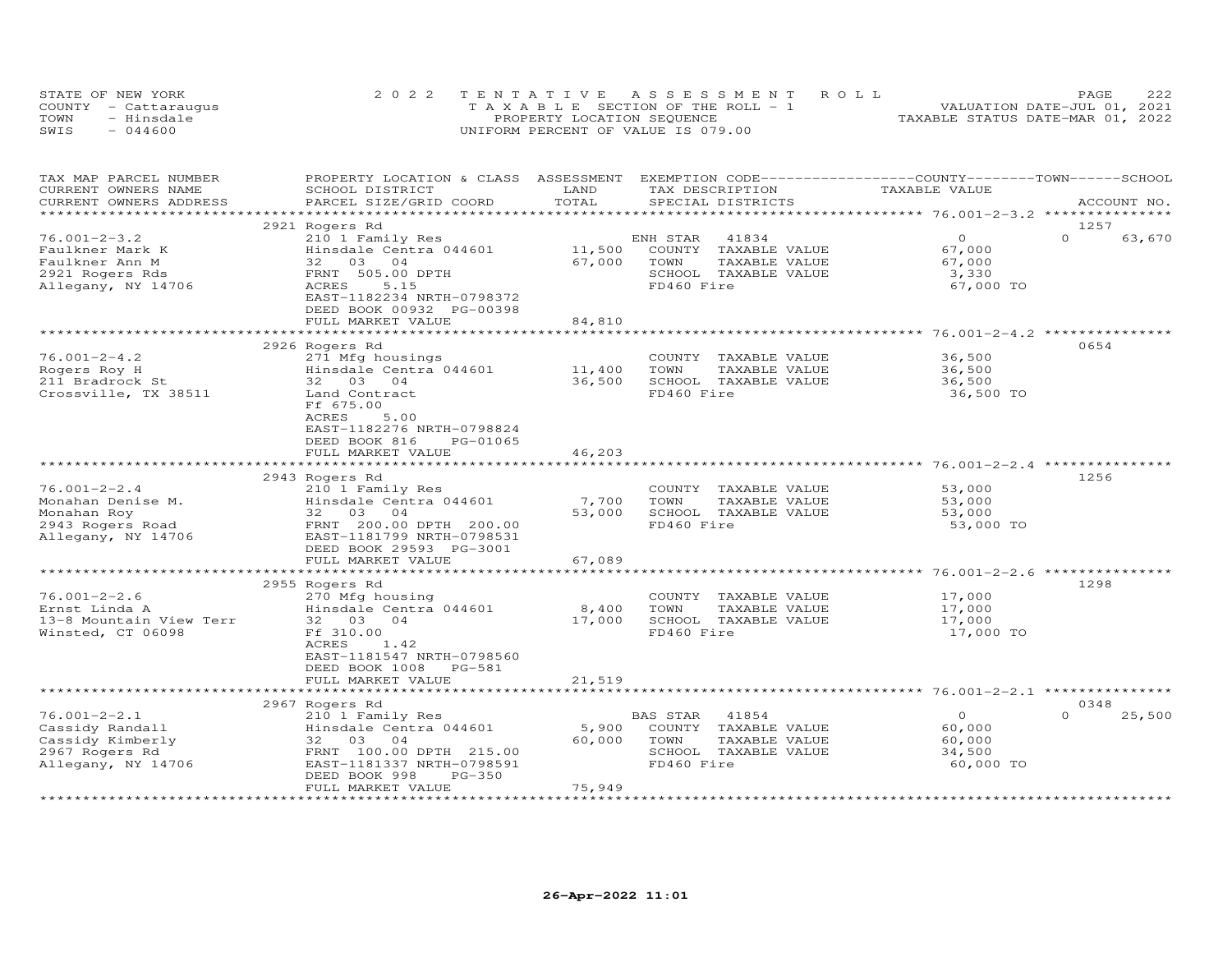| STATE OF NEW YORK    | 2022 TENTATIVE ASSESSMENT ROLL        | 223<br>PAGE.                     |
|----------------------|---------------------------------------|----------------------------------|
| COUNTY - Cattaraugus | T A X A B L E SECTION OF THE ROLL - 1 | VALUATION DATE-JUL 01, 2021      |
| TOWN<br>- Hinsdale   | PROPERTY LOCATION SEQUENCE            | TAXABLE STATUS DATE-MAR 01, 2022 |
| $-044600$<br>SWIS    | UNIFORM PERCENT OF VALUE IS 079.00    |                                  |

| TAX MAP PARCEL NUMBER<br>CURRENT OWNERS NAME | PROPERTY LOCATION & CLASS ASSESSMENT<br>SCHOOL DISTRICT | LAND                            | TAX DESCRIPTION             | EXEMPTION CODE-----------------COUNTY-------TOWN-----SCHOOL<br>TAXABLE VALUE |                    |
|----------------------------------------------|---------------------------------------------------------|---------------------------------|-----------------------------|------------------------------------------------------------------------------|--------------------|
| CURRENT OWNERS ADDRESS                       | PARCEL SIZE/GRID COORD                                  | TOTAL                           | SPECIAL DISTRICTS           |                                                                              | ACCOUNT NO.        |
|                                              |                                                         | **********************          |                             | ************************ 76.001-2-2.11 ***************                       |                    |
|                                              | 2975 Rogers Rd                                          |                                 |                             |                                                                              | 1470               |
| $76.001 - 2 - 2.11$                          | 210 1 Family Res                                        |                                 | BAS STAR<br>41854           | $\overline{0}$                                                               | $\Omega$<br>25,500 |
| Michael Andy J                               | Hinsdale Centra 044601                                  | 11,400                          | COUNTY TAXABLE VALUE        | 34,000                                                                       |                    |
| 2975 Rogers Rd                               | 32 03<br>04                                             | 34,000                          | TOWN<br>TAXABLE VALUE       | 34,000                                                                       |                    |
| Allegany, NY 14706                           | Ff 29.60                                                |                                 | SCHOOL TAXABLE VALUE        | 8,500                                                                        |                    |
|                                              | ACRES<br>5.00                                           |                                 | FD460 Fire                  | 34,000 TO                                                                    |                    |
|                                              | EAST-1181208 NRTH-0798288                               |                                 |                             |                                                                              |                    |
|                                              | DEED BOOK 00994 PG-01155                                |                                 |                             |                                                                              |                    |
|                                              | FULL MARKET VALUE                                       | 43,038                          |                             |                                                                              |                    |
|                                              |                                                         |                                 |                             |                                                                              |                    |
|                                              | 2977 Rogers Rd                                          |                                 |                             |                                                                              | 1461               |
| $76.001 - 2 - 2.10$                          | 270 Mfg housing                                         |                                 | BAS STAR<br>41854           | $\Omega$                                                                     | $\Omega$<br>25,500 |
| Michael Karlene S L/U                        | Hinsdale Centra 044601                                  |                                 | 6,300 B STAR MH 41864       | $\Omega$                                                                     | $\Omega$<br>4,500  |
| Michael John Karl                            | 32 03 04                                                |                                 | 30,000 COUNTY TAXABLE VALUE | 30,000                                                                       |                    |
| 2977 1/2 Rogers Rd                           | FRNT 97.60 DPTH 219.50                                  |                                 | TOWN<br>TAXABLE VALUE       | 30,000                                                                       |                    |
| Allegany, NY 14706                           | EAST-1181206 NRTH-0798600                               |                                 | SCHOOL TAXABLE VALUE        | $\Omega$<br>30,000 TO                                                        |                    |
|                                              | DEED BOOK 17466 PG-9001                                 |                                 | FD460 Fire                  |                                                                              |                    |
|                                              | FULL MARKET VALUE<br>***************************        | 37,975<br>* * * * * * * * * * * |                             | *********************** 76.001-2-2.13 **************                         |                    |
|                                              | 2983 Rogers Rd                                          |                                 |                             |                                                                              | 1472               |
| $76.001 - 2 - 2.13$                          | $425$ Bar                                               |                                 | COUNTY TAXABLE VALUE        | 53,700                                                                       |                    |
| Michael Andy J                               | Hinsdale Centra 044601                                  | 12,800                          | TOWN<br>TAXABLE VALUE       | 53,700                                                                       |                    |
| Olmstead Trisha L                            | 32 03 04                                                | 53,700                          | SCHOOL TAXABLE VALUE        | 53,700                                                                       |                    |
| 2975 Rogers Rd                               | Ff 226.70                                               |                                 | FD460 Fire                  | 53,700 TO                                                                    |                    |
| Allegany, NY 14706                           | ACRES<br>1.20                                           |                                 |                             |                                                                              |                    |
|                                              | EAST-1181049 NRTH-0798633                               |                                 |                             |                                                                              |                    |
|                                              | DEED BOOK 16471 PG-8001                                 |                                 |                             |                                                                              |                    |
|                                              | FULL MARKET VALUE                                       | 67,975                          |                             |                                                                              |                    |
|                                              |                                                         |                                 |                             |                                                                              |                    |
|                                              | Rogers Rd (Off)                                         |                                 |                             |                                                                              | 1437               |
| $76.001 - 2 - 2.9$                           | 321 Abandoned ag                                        |                                 | COUNTY TAXABLE VALUE        | 20,800                                                                       |                    |
| Sommers Leonard M                            | Hinsdale Centra 044601                                  | 20,800                          | TOWN<br>TAXABLE VALUE       | 20,800                                                                       |                    |
| Sommers Susan M                              | 31 03 04                                                | 20,800                          | SCHOOL TAXABLE VALUE        | 20,800                                                                       |                    |
| 3044 Larry Ct                                | ACRES 36.90                                             |                                 | FD460 Fire                  | 20,800 TO                                                                    |                    |
| Wheatfield, NY 14120                         | EAST-1181554 NRTH-0795100                               |                                 |                             |                                                                              |                    |
|                                              | DEED BOOK 3836<br>PG-7002                               |                                 |                             |                                                                              |                    |
|                                              | FULL MARKET VALUE                                       | 26,329                          |                             |                                                                              |                    |
|                                              |                                                         |                                 |                             |                                                                              | 1490               |
| $76.001 - 2 - 4.9$                           | 2876 Rogers Rd (Off)<br>260 Seasonal res                |                                 | COUNTY TAXABLE VALUE        | 41,300                                                                       |                    |
| Cousins Russell                              | Hinsdale Centra 044601                                  | 21,300                          | TOWN<br>TAXABLE VALUE       | 41,300                                                                       |                    |
| 324 Hamilton Avenue                          | 32 03 04                                                | 41,300                          | SCHOOL TAXABLE VALUE        | 41,300                                                                       |                    |
| Olean, NY 14760                              | ACRES 39.30                                             |                                 | FD460 Fire                  | 41,300 TO                                                                    |                    |
|                                              | EAST-1183114 NRTH-0799464                               |                                 |                             |                                                                              |                    |
|                                              | DEED BOOK 23055 PG-2001                                 |                                 |                             |                                                                              |                    |
|                                              | FULL MARKET VALUE                                       | 52,278                          |                             |                                                                              |                    |
|                                              |                                                         |                                 |                             |                                                                              |                    |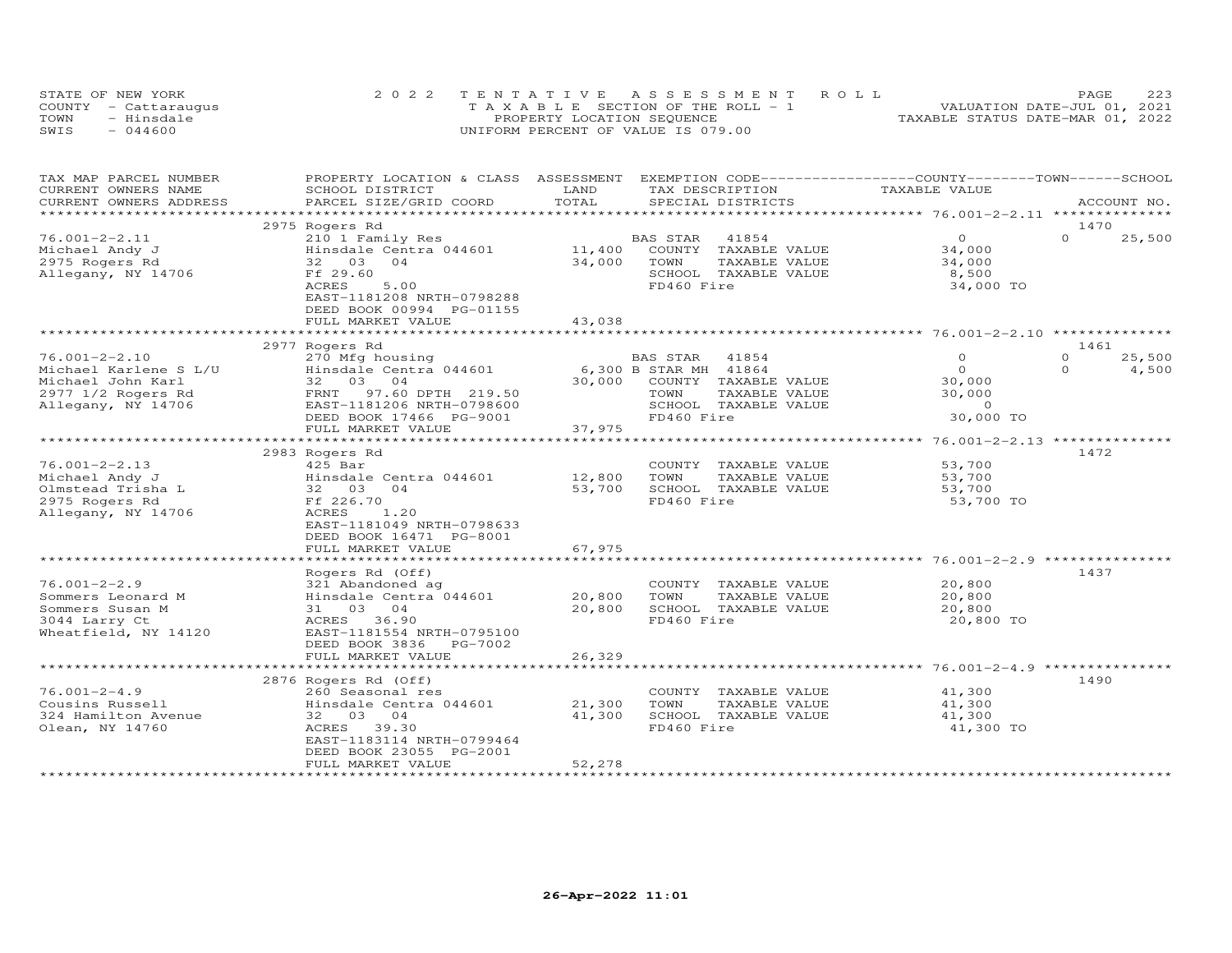|      | STATE OF NEW YORK    | 2022 TENTATIVE ASSESSMENT ROLL        | PAGE                             | 224 |
|------|----------------------|---------------------------------------|----------------------------------|-----|
|      | COUNTY - Cattaraugus | T A X A B L E SECTION OF THE ROLL - 1 | VALUATION DATE-JUL 01, 2021      |     |
| TOWN | - Hinsdale           | PROPERTY LOCATION SEQUENCE            | TAXABLE STATUS DATE-MAR 01, 2022 |     |
| SWIS | $-044600$            | UNIFORM PERCENT OF VALUE IS 079.00    |                                  |     |

| TAX MAP PARCEL NUMBER<br>CURRENT OWNERS NAME                                                                                                                                                                | PROPERTY LOCATION & CLASS ASSESSMENT EXEMPTION CODE----------------COUNTY-------TOWN------SCHOOL<br>SCHOOL DISTRICT                                                                                                                                                                                               | LAND                                         | TAX DESCRIPTION                                                                                                                                                                               | TAXABLE VALUE                                                                              |                                  |                                     |
|-------------------------------------------------------------------------------------------------------------------------------------------------------------------------------------------------------------|-------------------------------------------------------------------------------------------------------------------------------------------------------------------------------------------------------------------------------------------------------------------------------------------------------------------|----------------------------------------------|-----------------------------------------------------------------------------------------------------------------------------------------------------------------------------------------------|--------------------------------------------------------------------------------------------|----------------------------------|-------------------------------------|
| CURRENT OWNERS ADDRESS                                                                                                                                                                                      | PARCEL SIZE/GRID COORD                                                                                                                                                                                                                                                                                            | TOTAL                                        | SPECIAL DISTRICTS                                                                                                                                                                             |                                                                                            |                                  | ACCOUNT NO.                         |
|                                                                                                                                                                                                             |                                                                                                                                                                                                                                                                                                                   |                                              |                                                                                                                                                                                               |                                                                                            | 1319                             |                                     |
| $76.001 - 2 - 2.7$<br>Bean Ronald E<br>Bean Georgia L                                                                                                                                                       | 2937 Rogers Rd (Off)<br>270 Mfg housing $\sqrt{270}$ Mfg housing $\sqrt{270}$ Mfg housing $\sqrt{270}$ Merricus $\sqrt{270}$ Merricus $\sqrt{270}$ Merricus $\sqrt{270}$ Merricus $\sqrt{270}$ Merricus $\sqrt{270}$ Merricus $\sqrt{270}$ Merricus $\sqrt{270}$ Merricus $\sqrt{270}$<br>32 03 04<br>ACRES 11.10 |                                              | 51,700 ENH STAR<br>41834<br>COUNTY TAXABLE VALUE                                                                                                                                              | 7,755<br>7,755<br>$0$<br>36,190                                                            | 7,755<br>7,755<br>$\overline{0}$ | $\circ$<br>$\overline{0}$<br>51,700 |
| 2937 Rogers Rd<br>Allegany, NY 14706                                                                                                                                                                        | EAST-1181752 NRTH-0797803<br>DEED BOOK 901<br>FULL MARKET VALUE                                                                                                                                                                                                                                                   |                                              | TOWN<br>PG-00094 SCHOOL TAY<br>LUE 65,443 FD460 Fire<br>SCHOOL TAXABLE VALUE 0<br>FD460 Fire 51,700 TO                                                                                        | TAXABLE VALUE 36,190<br>TAXABLE VALUE 0                                                    |                                  |                                     |
|                                                                                                                                                                                                             |                                                                                                                                                                                                                                                                                                                   |                                              |                                                                                                                                                                                               |                                                                                            |                                  |                                     |
| $76.001 - 2 - 2.8$<br>Sommers Leonard M<br>Sommers Susan M<br>3044 Larry Ct<br>Wheatfield, NY 14120                                                                                                         | 2969 Rogers Rd (Off)<br>260 Seasonal res<br>Hinsdale Centra 044601 20,600<br>31/32 03 04<br>ACRES 43.25<br>EAST-1181394 NRTH-0796808<br>DEED BOOK 3836 PG-7002                                                                                                                                                    | 28,000<br>35,443                             | COUNTY TAXABLE VALUE<br>TOWN<br>TAXABLE VALUE<br>SCHOOL TAXABLE VALUE<br>FD460 Fire                                                                                                           | 28,000<br>$\frac{28,000}{28.000}$<br>28,000 TO                                             | 1436                             |                                     |
|                                                                                                                                                                                                             | FULL MARKET VALUE                                                                                                                                                                                                                                                                                                 |                                              |                                                                                                                                                                                               |                                                                                            |                                  |                                     |
| $77.013 - 2 - 18$<br>Carey Law Law 210 1 Family<br>1485 School St (1974) Hinsdale Cent<br>Hinsdale, NY 14743 FRNT 75.00<br>77.013-2-17<br>Cornwall Family Trust<br>1487 School Street<br>Hinsdale, NY 14743 | 1485 School St<br>210 1 Family Res<br>Hinsdale Centra 044601<br>FRNT 75.00 DPTH 150.00<br>EAST-1201098 NRTH-0789345<br>DEED BOOK 00977 PG-00523<br>FULL MARKET VALUE<br>1487 School St<br>210 1 Family Res<br>Hinsdale Centra 044601<br>07 02 04<br>FRNT 79.00 DPTH 109.05                                        | 7,600<br>46,500<br>58,861<br>4,300<br>73,000 | COUNTY TAXABLE VALUE<br>TOWN<br>TAXABLE VALUE<br>SCHOOL TAXABLE VALUE<br>FD460 Fire<br>WD465 Water<br>BAS STAR 41854<br>COUNTY TAXABLE VALUE<br>TOWN<br>TAXABLE VALUE<br>SCHOOL TAXABLE VALUE | $46,500$<br>$465$<br>46,500<br>46,500 TO<br>1,000 TO<br>$\overline{0}$<br>73,000<br>73,000 | 0255<br>0388<br>$\Omega$         | 25,500                              |
|                                                                                                                                                                                                             | 032<br>BANK<br>EAST-1201069 NRTH-0789430<br>DEED BOOK 29246 PG-8001<br>FULL MARKET VALUE                                                                                                                                                                                                                          | 92,405                                       | FD460 Fire<br>WD465 Water                                                                                                                                                                     | 47,500<br>73,000 TO<br>1,000 TO                                                            |                                  |                                     |
|                                                                                                                                                                                                             |                                                                                                                                                                                                                                                                                                                   |                                              |                                                                                                                                                                                               |                                                                                            |                                  |                                     |
| $77.003 - 2 - 5.3$<br>Richardson Robert A.<br>5750 Button Rd<br>Allegany, NY 14706                                                                                                                          | Sherlock Hollow Rd<br>314 Rural vac<10<br>Hinsdale Centra 044601<br>39 02 04<br>FRNT 100.00 DPTH 38.00<br>EAST-1205183 NRTH-0785027<br>DEED BOOK 25785 PG-7007                                                                                                                                                    | 1,400<br>1,400<br>1,772                      | COUNTY TAXABLE VALUE<br>TOWN<br>TAXABLE VALUE<br>SCHOOL TAXABLE VALUE                                                                                                                         | 1,400<br>1,400<br>1,400                                                                    | 1093                             |                                     |
|                                                                                                                                                                                                             | FULL MARKET VALUE                                                                                                                                                                                                                                                                                                 |                                              |                                                                                                                                                                                               |                                                                                            |                                  |                                     |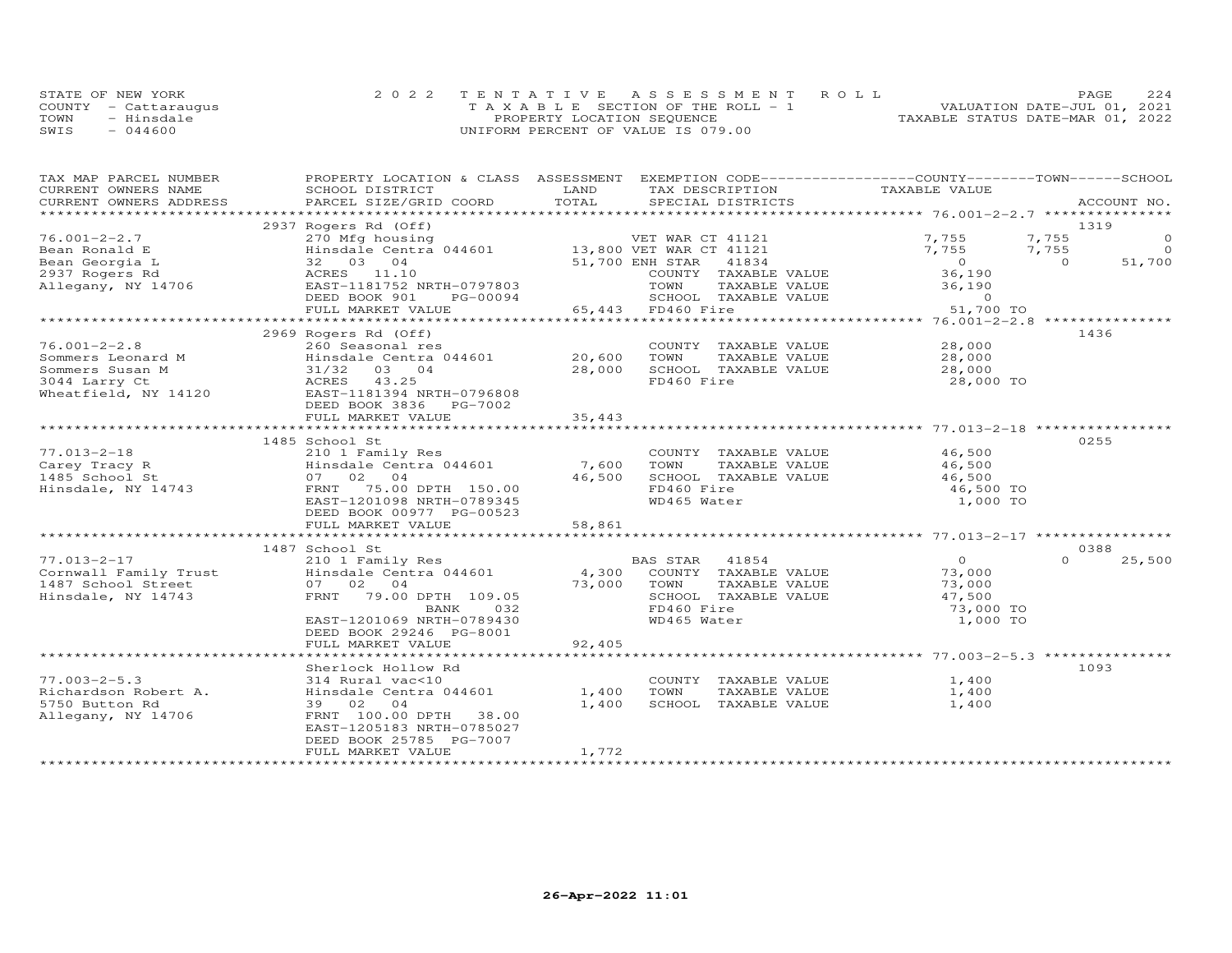|      | STATE OF NEW YORK    | 2022 TENTATIVE ASSESSMENT ROLL        | 225<br>PAGE                      |
|------|----------------------|---------------------------------------|----------------------------------|
|      | COUNTY - Cattaraugus | T A X A B L E SECTION OF THE ROLL - 1 | VALUATION DATE-JUL 01, 2021      |
| TOWN | - Hinsdale           | PROPERTY LOCATION SEQUENCE            | TAXABLE STATUS DATE-MAR 01, 2022 |
| SWIS | $-044600$            | UNIFORM PERCENT OF VALUE IS 079.00    |                                  |

| TAX MAP PARCEL NUMBER<br>CURRENT OWNERS NAME<br>CURRENT OWNERS ADDRESS                               | PROPERTY LOCATION & CLASS ASSESSMENT<br>SCHOOL DISTRICT<br>PARCEL SIZE/GRID COORD                                                                                                                 | LAND<br>TOTAL                   | EXEMPTION CODE-----------------COUNTY-------TOWN------SCHOOL<br>TAX DESCRIPTION<br>SPECIAL DISTRICTS | TAXABLE VALUE                                              | ACCOUNT NO.      |
|------------------------------------------------------------------------------------------------------|---------------------------------------------------------------------------------------------------------------------------------------------------------------------------------------------------|---------------------------------|------------------------------------------------------------------------------------------------------|------------------------------------------------------------|------------------|
|                                                                                                      |                                                                                                                                                                                                   |                                 |                                                                                                      |                                                            |                  |
| $77.003 - 2 - 39$<br>Brummer Martin<br>5996 Laffler St<br>Burt, NY 14028                             | Sherlock Hollow Rd<br>314 Rural vac<10<br>Hinsdale Centra 044601<br>03<br>31 02<br>FRNT 200.00 DPTH<br>ACRES<br>1.77<br>EAST-1207176 NRTH-0785874<br>DEED BOOK 19670 PG-7001<br>FULL MARKET VALUE | 8,700<br>8,700<br>11,013        | COUNTY TAXABLE VALUE<br>TOWN<br>TAXABLE VALUE<br>SCHOOL TAXABLE VALUE<br>FD460 Fire                  | 8,700<br>8,700<br>8,700<br>8,700 TO                        | 0749             |
|                                                                                                      | Sherlock Hollow Rd                                                                                                                                                                                |                                 |                                                                                                      |                                                            | 0344             |
| 77.003-2-64.1<br>Nowak Lee J III<br>Mary Jane<br>328 Kirby Poe Rd<br>Alvaton, KY 42122               | 323 Vacant rural<br>Hinsdale Centra 044601 28,300<br>47 02 03<br>ACRES 35.65<br>EAST-1202357 NRTH-0784926<br>DEED BOOK 00971 PG-00475                                                             | 28,300                          | COUNTY TAXABLE VALUE<br>TAXABLE VALUE<br>TOWN<br>SCHOOL TAXABLE VALUE<br>FD460 Fire                  | 28,300<br>28,300<br>28,300<br>28,300 TO                    |                  |
|                                                                                                      | FULL MARKET VALUE<br>************************                                                                                                                                                     | 35,823<br>* * * * * * * * * * * |                                                                                                      | ***********************************5.003-2-64.5 ********** |                  |
|                                                                                                      |                                                                                                                                                                                                   |                                 |                                                                                                      |                                                            | 1492             |
| $77.003 - 2 - 64.5$<br>Bell Thomas A<br>1373 Sherlock Hollow Road<br>Hinsdale, NY 14743              | Sherlock Hollow Rd<br>314 Rural vac<10<br>Hinsdale Centra 044601<br>47 02<br>03<br>FRNT 168.00 DPTH 81.00<br>EAST-0128295 NRTH-0784125<br>DEED BOOK 2020 PG-13286<br>FULL MARKET VALUE            | 400<br>400<br>506               | COUNTY TAXABLE VALUE<br>TOWN<br>TAXABLE VALUE<br>SCHOOL TAXABLE VALUE<br>FD460 Fire                  | 400<br>400<br>400<br>400 TO                                |                  |
|                                                                                                      | Sherlock Hollow Rd                                                                                                                                                                                |                                 |                                                                                                      |                                                            | 0430             |
| $86.001 - 1 - 1$<br>Reiss Kennith G<br>63 Wolf Run Rd<br>Cuba, NY 14727<br>MAY BE SUBJECT TO PAYMENT | 322 Rural vac>10<br>Hinsdale Centra 044601<br>09/11 02 04<br>ACRES 134.85<br>EAST-1200107 NRTH-0782759<br>DEED BOOK 13999 PG-6002                                                                 | 67,200<br>67,200 TOWN           | AG DIST<br>41720<br>COUNTY TAXABLE VALUE<br>TAXABLE VALUE<br>SCHOOL TAXABLE VALUE<br>FD460 Fire      | 10,491<br>56,709<br>56,709<br>56,709<br>67,200 TO          | 10,491<br>10,491 |
| UNDER AGDIST LAW TIL 2026                                                                            | FULL MARKET VALUE                                                                                                                                                                                 | 85,063                          |                                                                                                      |                                                            |                  |
|                                                                                                      | Sherlock Hollow Rd                                                                                                                                                                                |                                 |                                                                                                      |                                                            | 1355             |
| $86.001 - 1 - 9.2$<br>Bell Mary Kay<br>208 Genesee St<br>Olean, NY 14760                             | 322 Rural vac>10<br>Hinsdale Centra 044601 26,100<br>46 02 03<br>Ff 200.00<br>ACRES<br>57.07<br>EAST-1203275 NRTH-0783535<br>DEED BOOK 12054 PG-6001                                              | 26,100                          | COUNTY TAXABLE VALUE<br>TOWN<br>TAXABLE VALUE<br>SCHOOL TAXABLE VALUE<br>FD460 Fire                  | 26,100<br>26,100<br>26,100<br>26,100 TO                    |                  |
|                                                                                                      | FULL MARKET VALUE                                                                                                                                                                                 | 33,038                          |                                                                                                      |                                                            |                  |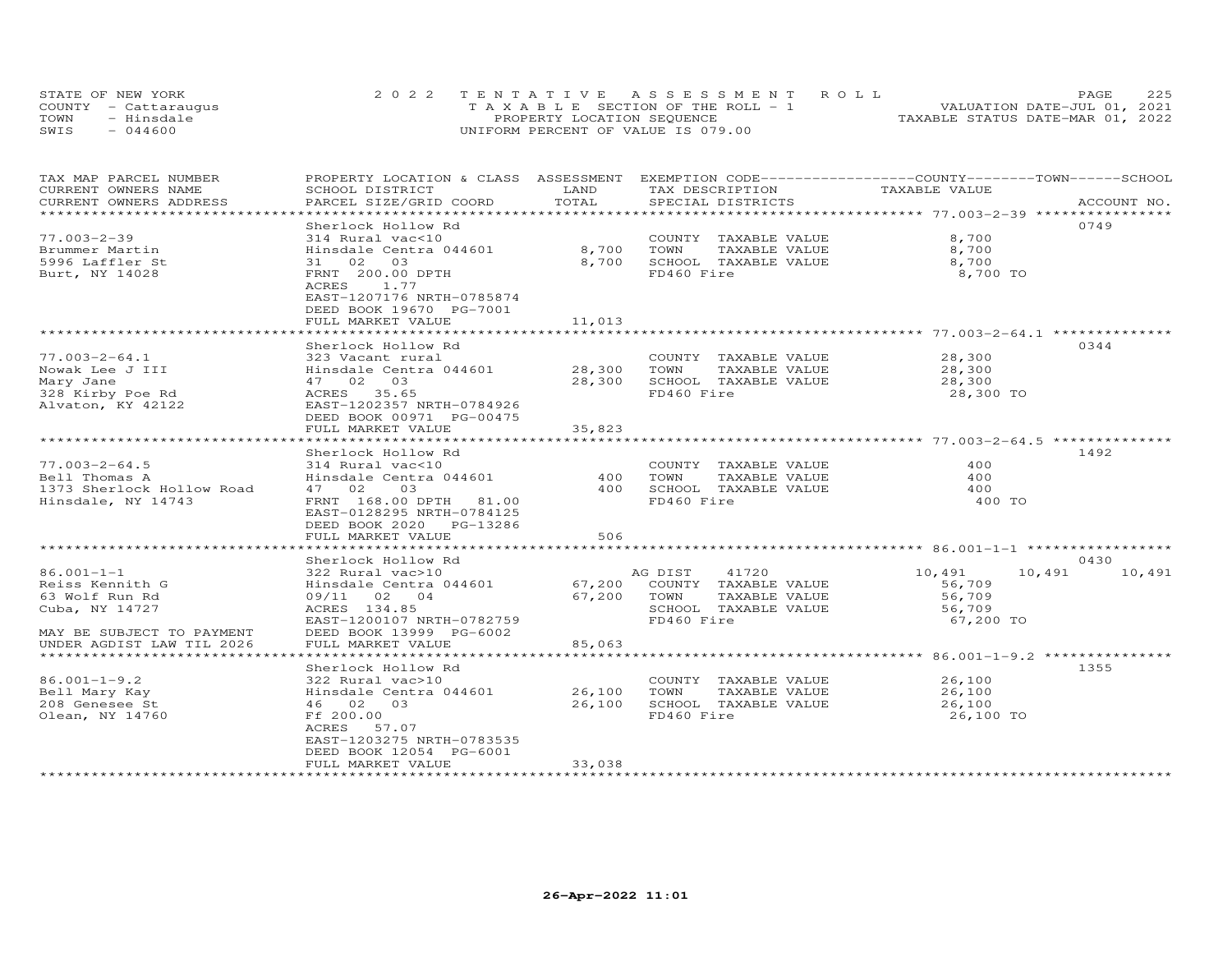| STATE OF NEW YORK |                      | 2022 TENTATIVE ASSESSMENT ROLL        | 226<br>PAGE                      |
|-------------------|----------------------|---------------------------------------|----------------------------------|
|                   | COUNTY - Cattaraugus | T A X A B L E SECTION OF THE ROLL - 1 | VALUATION DATE-JUL 01, 2021      |
| TOWN              | - Hinsdale           | PROPERTY LOCATION SEQUENCE            | TAXABLE STATUS DATE-MAR 01, 2022 |
| SWIS              | $-044600$            | UNIFORM PERCENT OF VALUE IS 079.00    |                                  |

| TAX MAP PARCEL NUMBER<br>CURRENT OWNERS NAME | PROPERTY LOCATION & CLASS<br>SCHOOL DISTRICT | ASSESSMENT<br>LAND | EXEMPTION CODE-----------------COUNTY-------TOWN------SCHOOL<br>TAX DESCRIPTION | TAXABLE VALUE                                |                    |
|----------------------------------------------|----------------------------------------------|--------------------|---------------------------------------------------------------------------------|----------------------------------------------|--------------------|
| CURRENT OWNERS ADDRESS                       | PARCEL SIZE/GRID COORD                       | TOTAL              | SPECIAL DISTRICTS                                                               |                                              | ACCOUNT NO.        |
| *************************                    |                                              |                    |                                                                                 |                                              |                    |
|                                              | Sherlock Hollow Rd                           |                    |                                                                                 |                                              | 1355               |
| $86.001 - 1 - 9.3$                           | 314 Rural vac<10                             |                    | TAXABLE VALUE<br>COUNTY                                                         | 8,200                                        |                    |
| Bell Thomas A                                | Hinsdale Centra 044601                       | 8,200              | TOWN<br>TAXABLE VALUE                                                           | 8,200                                        |                    |
| 1373 Sherlock Hollow Road                    | 02<br>46<br>03                               | 8,200              | SCHOOL TAXABLE VALUE                                                            | 8,200                                        |                    |
| Hinsdale, NY 14743                           | Ff 200.00                                    |                    | FD460 Fire                                                                      | 8,200 TO                                     |                    |
|                                              | ACRES<br>1.23                                |                    |                                                                                 |                                              |                    |
|                                              | EAST-1202255 NRTH-0784032                    |                    |                                                                                 |                                              |                    |
|                                              | DEED BOOK 2020<br>PG-13285                   |                    |                                                                                 |                                              |                    |
|                                              | FULL MARKET VALUE                            | 10,380             |                                                                                 | ******** 77.003-2-30 *********               |                    |
|                                              | 1091 Sherlock Hollow Rd                      |                    |                                                                                 |                                              | 0190               |
| $77.003 - 2 - 30$                            | 210 1 Family Res                             |                    | 41854<br>BAS STAR                                                               | $\circ$                                      | $\Omega$<br>17,000 |
| Zawatski Daniel E                            | Hinsdale Centra 044601                       | 8,900              | COUNTY TAXABLE VALUE                                                            | 17,000                                       |                    |
| Zawatski Janice                              | 31 02 03                                     | 17,000             | TOWN<br>TAXABLE VALUE                                                           | 17,000                                       |                    |
| PO Box 132                                   | FRNT 810.00 DPTH                             |                    | SCHOOL TAXABLE VALUE                                                            | $\sim$ 0                                     |                    |
| Hinsdale, NY 14743                           | 2.11<br>ACRES                                |                    | FD460 Fire                                                                      | 17,000 TO                                    |                    |
|                                              | EAST-1207991 NRTH-0786469                    |                    |                                                                                 |                                              |                    |
|                                              | DEED BOOK 824<br>PG-00474                    |                    |                                                                                 |                                              |                    |
|                                              | FULL MARKET VALUE                            | 21,519             |                                                                                 |                                              |                    |
|                                              |                                              |                    |                                                                                 | ******************** 77.003-2-43 *********** |                    |
|                                              | 1094 Sherlock Hollow Rd                      |                    |                                                                                 |                                              | 0671               |
| $77.003 - 2 - 43$                            | 210 1 Family Res                             |                    | BAS STAR<br>41854                                                               | $\circ$                                      | $\Omega$<br>25,500 |
| Sands Kevin                                  | Hinsdale Centra 044601                       | 10,900             | COUNTY TAXABLE VALUE                                                            | 40,000                                       |                    |
| Sands Tonyal                                 | 02<br>03<br>31                               | 40,000             | TOWN<br>TAXABLE VALUE                                                           | 40,000                                       |                    |
| 3504 Redding Rd                              | FRNT 500.00 DPTH                             |                    | SCHOOL TAXABLE VALUE                                                            | 14,500                                       |                    |
| Hinsdale, NY 14743                           | 4.41<br>ACRES                                |                    | FD460 Fire                                                                      | 40,000 TO                                    |                    |
|                                              | EAST-1207525 NRTH-0786542                    |                    |                                                                                 |                                              |                    |
|                                              | DEED BOOK 27578 PG-4001                      |                    |                                                                                 |                                              |                    |
|                                              | FULL MARKET VALUE                            | 50,633             |                                                                                 |                                              |                    |
|                                              | ***************                              |                    |                                                                                 | *********** 77.003-2-41 ************         |                    |
|                                              | 1101 Sherlock Hollow Rd                      |                    |                                                                                 |                                              | 0218               |
| $77.003 - 2 - 41$                            | 270 Mfg housing                              |                    | COUNTY<br>TAXABLE VALUE                                                         | 16,000                                       |                    |
| Galbo Ronald P                               | Hinsdale Centra 044601                       | 8,600              | TOWN<br>TAXABLE VALUE                                                           | 16,000                                       |                    |
| Galbo Linda D                                | 31<br>02<br>03                               | 16,000             | SCHOOL TAXABLE VALUE<br>FD460 Fire                                              | 16,000                                       |                    |
| 1107 Turock Dr<br>Cuba, NY 14727             | FRNT 200.00 DPTH<br>ACRES<br>1.72            |                    |                                                                                 | 16,000 TO                                    |                    |
|                                              | EAST-1207650 NRTH-0786242                    |                    |                                                                                 |                                              |                    |
|                                              | DEED BOOK 9094<br>PG-7001                    |                    |                                                                                 |                                              |                    |
|                                              | FULL MARKET VALUE                            | 20,253             |                                                                                 |                                              |                    |
|                                              |                                              |                    |                                                                                 | $* 77.003 - 2 - 42.2$                        |                    |
|                                              | 1110 Sherlock Hollow Rd                      |                    |                                                                                 |                                              | 1304               |
| $77.003 - 2 - 42.2$                          | 270 Mfg housing                              |                    | COUNTY<br>TAXABLE VALUE                                                         | 39,000                                       |                    |
| Martin Kevin J                               | Hinsdale Centra 044601                       | 8,100              | TOWN<br>TAXABLE VALUE                                                           | 39,000                                       |                    |
| Martin Laura L                               | 03<br>31<br>02                               | 39,000             | SCHOOL TAXABLE VALUE                                                            | 39,000                                       |                    |
| 803 Turner Hill Rd                           | FRNT 280.00 DPTH 180.00                      |                    | FD460 Fire                                                                      | 39,000 TO                                    |                    |
| Easiey, SC 29642                             | EAST-1207316 NRTH-0786313                    |                    |                                                                                 |                                              |                    |
|                                              | DEED BOOK 6346<br>PG-5002                    |                    |                                                                                 |                                              |                    |
|                                              | FULL MARKET VALUE                            | 49,367             |                                                                                 |                                              |                    |
|                                              |                                              |                    |                                                                                 |                                              |                    |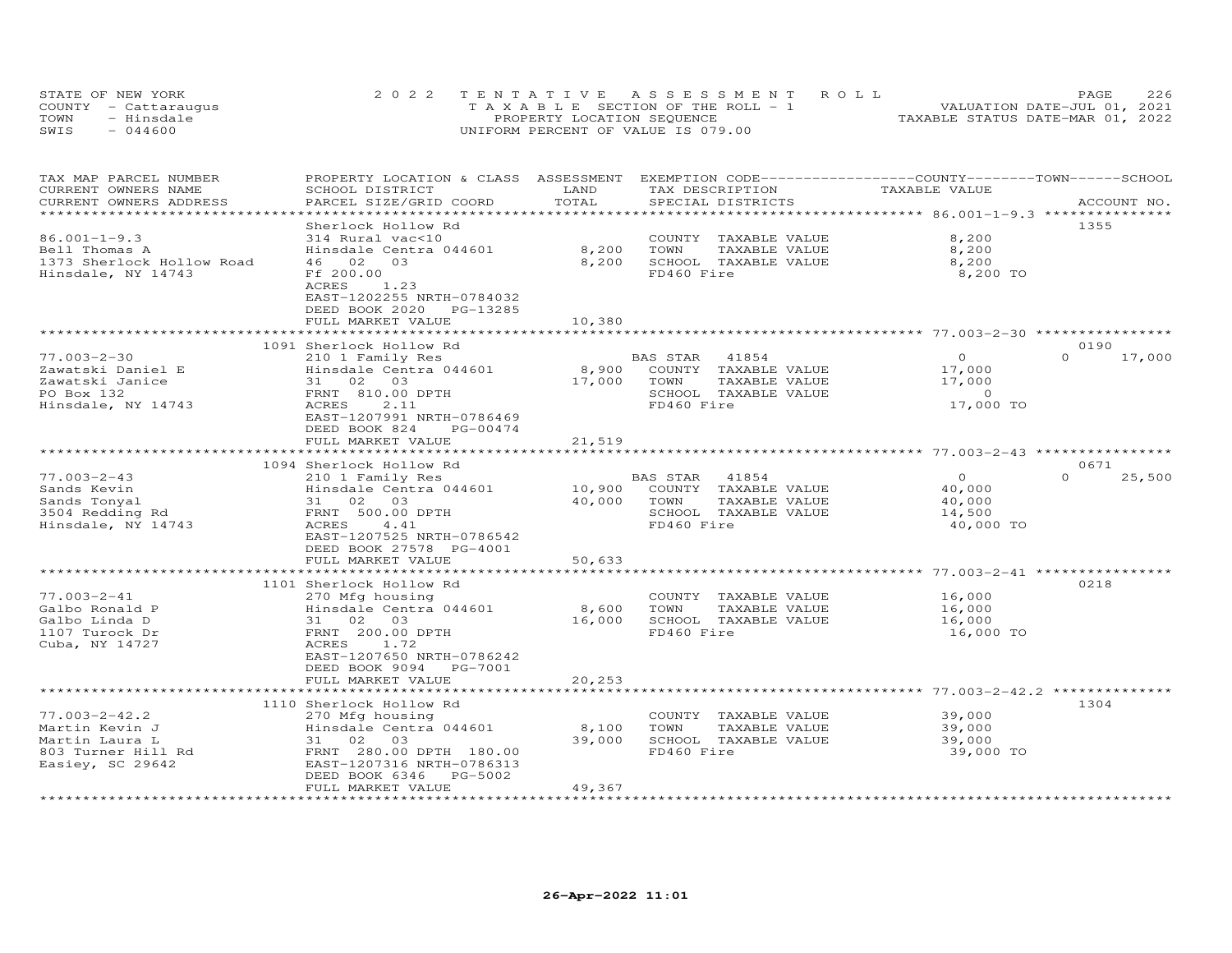| STATE OF NEW YORK    | 2022 TENTATIVE ASSESSMENT ROLL        |                                  | PAGE                        | 227 |
|----------------------|---------------------------------------|----------------------------------|-----------------------------|-----|
| COUNTY - Cattaraugus | T A X A B L E SECTION OF THE ROLL - 1 |                                  | VALUATION DATE-JUL 01, 2021 |     |
| TOWN<br>- Hinsdale   | PROPERTY LOCATION SEQUENCE            | TAXABLE STATUS DATE-MAR 01, 2022 |                             |     |
| SWIS<br>$-044600$    | UNIFORM PERCENT OF VALUE IS 079.00    |                                  |                             |     |

| TAX MAP PARCEL NUMBER<br>CURRENT OWNERS NAME<br>CURRENT OWNERS ADDRESS                                                                                                                               | PROPERTY LOCATION & CLASS ASSESSMENT EXEMPTION CODE----------------COUNTY-------TOWN-----SCHOOL<br>SCHOOL DISTRICT<br>PARCEL SIZE/GRID COORD | LAND<br>TOTAL | TAX DESCRIPTION<br>SPECIAL DISTRICTS                                                                                | TAXABLE VALUE                  | ACCOUNT NO.        |         |
|------------------------------------------------------------------------------------------------------------------------------------------------------------------------------------------------------|----------------------------------------------------------------------------------------------------------------------------------------------|---------------|---------------------------------------------------------------------------------------------------------------------|--------------------------------|--------------------|---------|
|                                                                                                                                                                                                      |                                                                                                                                              |               |                                                                                                                     |                                |                    |         |
|                                                                                                                                                                                                      | 1111 Sherlock Hollow Rd                                                                                                                      |               |                                                                                                                     |                                | 0014               |         |
| $77.003 - 2 - 40.1$                                                                                                                                                                                  | 210 1 Family Res                                                                                                                             |               | VET COM CT 41131                                                                                                    | 17,000                         | 17,000             | $\circ$ |
| Oakley Jason                                                                                                                                                                                         | Hinsdale Centra 044601                                                                                                                       |               |                                                                                                                     | 34,000                         | 34,000             | $\circ$ |
| 1111 Sherlock Hollow Rd                                                                                                                                                                              | 31 02 03                                                                                                                                     |               | VEI COM CT 41131<br>7,400 VET DIS CT 41141<br>109,000 BAS STAR<br>$\begin{array}{c} 2 \ 41141 \\ 41854 \end{array}$ | $\overline{0}$                 | $\Omega$<br>25,500 |         |
| Hinsdale, NY 14743                                                                                                                                                                                   | FRNT 110.00 DPTH 278.30                                                                                                                      |               | COUNTY TAXABLE VALUE                                                                                                | 58,000                         |                    |         |
|                                                                                                                                                                                                      | 017<br>BANK                                                                                                                                  |               | TOWN<br>TAXABLE VALUE                                                                                               |                                |                    |         |
|                                                                                                                                                                                                      | EAST-1207464 NRTH-0786105                                                                                                                    |               | SCHOOL TAXABLE VALUE                                                                                                |                                |                    |         |
|                                                                                                                                                                                                      | DEED BOOK 23826 PG-2001                                                                                                                      |               | FD460 Fire                                                                                                          | 58,000<br>83,500<br>109,000 TO |                    |         |
|                                                                                                                                                                                                      | FULL MARKET VALUE                                                                                                                            | 137,975       |                                                                                                                     |                                |                    |         |
|                                                                                                                                                                                                      |                                                                                                                                              |               |                                                                                                                     |                                |                    |         |
|                                                                                                                                                                                                      | 1119 Sherlock Hollow Rd                                                                                                                      |               |                                                                                                                     |                                | 1464               |         |
| $77.003 - 2 - 40.2$                                                                                                                                                                                  | 210 1 Family Res                                                                                                                             |               | BAS STAR 41854                                                                                                      | $\overline{0}$                 | $\Omega$<br>25,500 |         |
|                                                                                                                                                                                                      | Hinsdale Centra 044601                                                                                                                       |               | 8,300 COUNTY TAXABLE VALUE                                                                                          | 135,000                        |                    |         |
| Raymond Scott C<br>Raymond Elaine M<br>1119 Sherlock Hollow Rd<br>1119 Sherlock Hollow Rd<br>FRNT 90.00 DPTH<br>FRNT 90.00 DPTH                                                                      |                                                                                                                                              | 135,000       | TOWN<br>TAXABLE VALUE                                                                                               | 135,000                        |                    |         |
|                                                                                                                                                                                                      |                                                                                                                                              |               | SCHOOL TAXABLE VALUE                                                                                                | 109,500                        |                    |         |
| Hinsdale, NY 14743                                                                                                                                                                                   | ACRES<br>1.30                                                                                                                                |               | FD460 Fire                                                                                                          | 135,000 TO                     |                    |         |
|                                                                                                                                                                                                      | EAST-1207345 NRTH-0785980                                                                                                                    |               |                                                                                                                     |                                |                    |         |
|                                                                                                                                                                                                      | DEED BOOK 00949 PG-01153                                                                                                                     |               |                                                                                                                     |                                |                    |         |
|                                                                                                                                                                                                      | FULL MARKET VALUE                                                                                                                            | 170,886       |                                                                                                                     |                                |                    |         |
|                                                                                                                                                                                                      |                                                                                                                                              |               |                                                                                                                     |                                |                    |         |
|                                                                                                                                                                                                      | 1126 Sherlock Hollow Rd                                                                                                                      |               |                                                                                                                     |                                | 0405               |         |
|                                                                                                                                                                                                      |                                                                                                                                              |               | COUNTY TAXABLE VALUE                                                                                                | 15,000                         |                    |         |
|                                                                                                                                                                                                      | Hinsdale Centra 044601                                                                                                                       | 8,400         | TOWN<br>TAXABLE VALUE                                                                                               | 15,000                         |                    |         |
| Mills Martin S.<br>Brolinski Terry<br>3701 Ransomville Road<br>Ransomville, NY 14131<br>210 1 Family Res<br>310203<br>FRNT 350.00 DPTH<br>Ransomville, NY 14131<br>20203<br>2020<br>20310203<br>2020 |                                                                                                                                              | 15,000        | SCHOOL TAXABLE VALUE                                                                                                | 15,000                         |                    |         |
|                                                                                                                                                                                                      |                                                                                                                                              |               | FD460 Fire                                                                                                          | 15,000 TO                      |                    |         |
|                                                                                                                                                                                                      |                                                                                                                                              |               |                                                                                                                     |                                |                    |         |
|                                                                                                                                                                                                      | EAST-1207081 NRTH-0786228                                                                                                                    |               |                                                                                                                     |                                |                    |         |
|                                                                                                                                                                                                      | DEED BOOK 20200 PG-4185                                                                                                                      |               |                                                                                                                     |                                |                    |         |
|                                                                                                                                                                                                      | FULL MARKET VALUE                                                                                                                            | 18,987        |                                                                                                                     |                                |                    |         |
|                                                                                                                                                                                                      |                                                                                                                                              |               |                                                                                                                     |                                |                    |         |
|                                                                                                                                                                                                      | 1151 Sherlock Hollow Rd                                                                                                                      |               |                                                                                                                     |                                | 0619               |         |
| $77.003 - 2 - 38$                                                                                                                                                                                    | 210 1 Family Res                                                                                                                             |               | AGED C/T/S 41800                                                                                                    | 34,000                         | 34,000<br>34,000   |         |
| Rouse Deborah A                                                                                                                                                                                      | Hinsdale Centra 044601                                                                                                                       |               | 8,400 ENH STAR 41834                                                                                                | $\overline{0}$                 | $\Omega$<br>34,000 |         |
| 1151 Sherlock Hollow                                                                                                                                                                                 | 31 02 03                                                                                                                                     |               | 68,000 COUNTY TAXABLE VALUE                                                                                         | 34,000                         |                    |         |
| Hinsdale, NY 14743                                                                                                                                                                                   | FRNT 340.00 DPTH                                                                                                                             |               | TOWN<br>TAXABLE VALUE                                                                                               | 34,000                         |                    |         |
|                                                                                                                                                                                                      | ACRES<br>1.50                                                                                                                                |               | SCHOOL TAXABLE VALUE                                                                                                | $\overline{0}$                 |                    |         |
|                                                                                                                                                                                                      | EAST-1207011 NRTH-0785770                                                                                                                    |               | FD460 Fire                                                                                                          | 68,000 TO                      |                    |         |
|                                                                                                                                                                                                      | DEED BOOK 8789 PG-2001                                                                                                                       |               |                                                                                                                     |                                |                    |         |
|                                                                                                                                                                                                      | FULL MARKET VALUE                                                                                                                            | 86,076        |                                                                                                                     |                                |                    |         |
|                                                                                                                                                                                                      |                                                                                                                                              |               |                                                                                                                     |                                |                    |         |
| $77.003 - 2 - 50.5$                                                                                                                                                                                  | 1155 Sherlock Hollow Rd                                                                                                                      |               | COUNTY TAXABLE VALUE                                                                                                | 30,000                         | 1714               |         |
| Cousins Laura J                                                                                                                                                                                      | 270 Mfg housing<br>Hinsdale Centra 044601                                                                                                    | 16,100        | TOWN<br>TAXABLE VALUE                                                                                               | 30,000                         |                    |         |
| 1155 Sherlock Hollow Rd                                                                                                                                                                              | 39 02 03                                                                                                                                     | 30,000        | SCHOOL TAXABLE VALUE                                                                                                | 30,000                         |                    |         |
|                                                                                                                                                                                                      | FRNT 770.00 DPTH                                                                                                                             |               | FD460 Fire                                                                                                          | 30,000 TO                      |                    |         |
| Hinsdale, NY 14743                                                                                                                                                                                   | 6.25<br>ACRES                                                                                                                                |               |                                                                                                                     |                                |                    |         |
|                                                                                                                                                                                                      | EAST-1206687 NRTH-0785289                                                                                                                    |               |                                                                                                                     |                                |                    |         |
|                                                                                                                                                                                                      | DEED BOOK 19329 PG-5001                                                                                                                      |               |                                                                                                                     |                                |                    |         |
|                                                                                                                                                                                                      | FULL MARKET VALUE                                                                                                                            | 37,975        |                                                                                                                     |                                |                    |         |
|                                                                                                                                                                                                      |                                                                                                                                              |               |                                                                                                                     |                                |                    |         |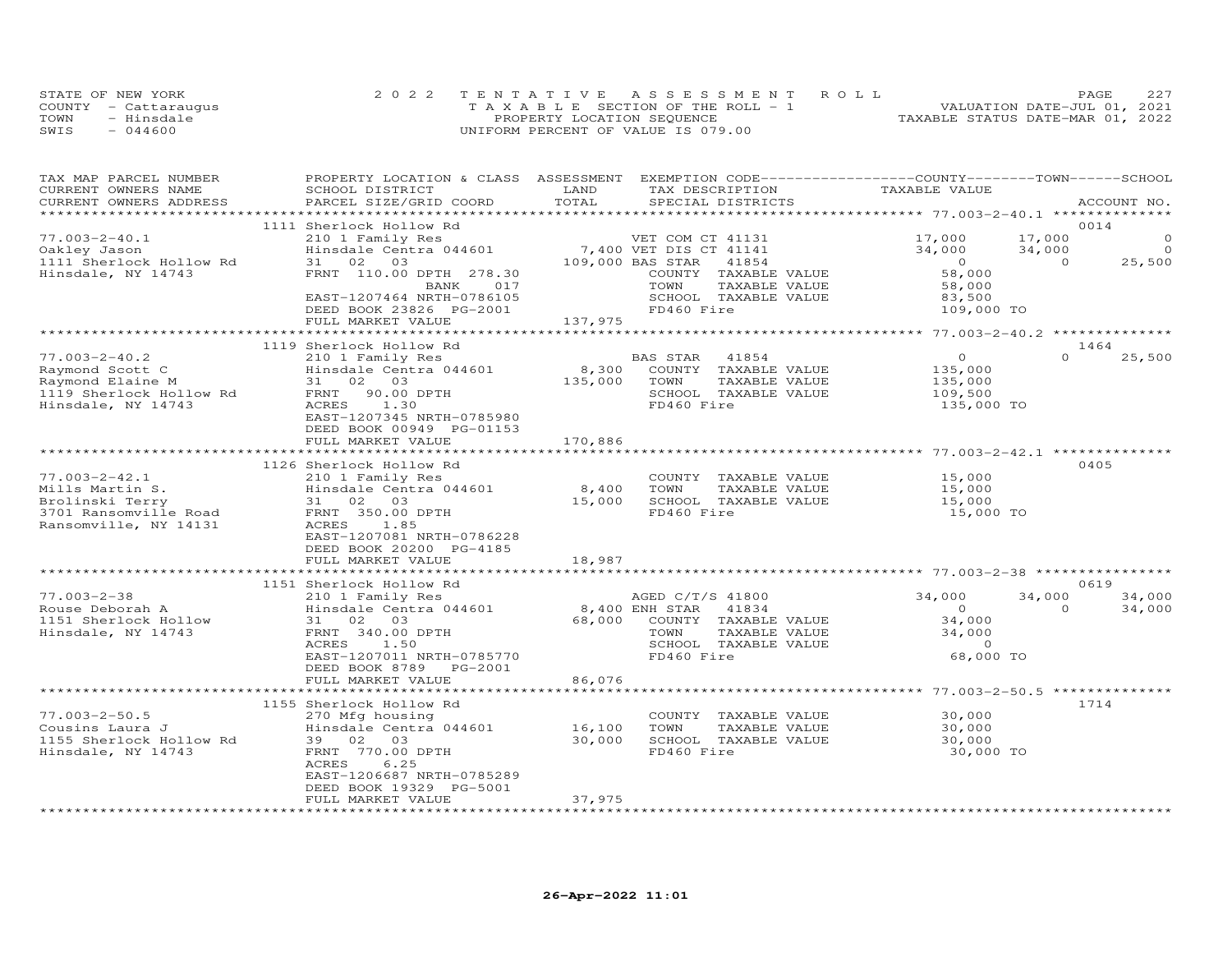|      | STATE OF NEW YORK    | 2022 TENTATIVE ASSESSMENT ROLL        | 228<br>PAGE                      |
|------|----------------------|---------------------------------------|----------------------------------|
|      | COUNTY - Cattaraugus | T A X A B L E SECTION OF THE ROLL - 1 | VALUATION DATE-JUL 01, 2021      |
| TOWN | - Hinsdale           | PROPERTY LOCATION SEQUENCE            | TAXABLE STATUS DATE-MAR 01, 2022 |
| SWIS | $-044600$            | UNIFORM PERCENT OF VALUE IS 079.00    |                                  |

| TAX MAP PARCEL NUMBER     | PROPERTY LOCATION & CLASS ASSESSMENT EXEMPTION CODE----------------COUNTY-------TOWN------SCHOOL |                  |                            |                |                    |
|---------------------------|--------------------------------------------------------------------------------------------------|------------------|----------------------------|----------------|--------------------|
| CURRENT OWNERS NAME       | SCHOOL DISTRICT                                                                                  | LAND             | TAX DESCRIPTION            | TAXABLE VALUE  |                    |
| CURRENT OWNERS ADDRESS    | PARCEL SIZE/GRID COORD                                                                           | TOTAL            | SPECIAL DISTRICTS          |                | ACCOUNT NO.        |
|                           |                                                                                                  |                  |                            |                |                    |
|                           | 1165 Sherlock Hollow Rd                                                                          |                  |                            |                | 0323               |
| $77.003 - 2 - 48$         | 210 1 Family Res                                                                                 |                  | BAS STAR<br>41854          | $\Omega$       | $\Omega$<br>25,500 |
| Riehl Brad L              | Hinsdale Centra 044601                                                                           | 9,500            | COUNTY TAXABLE VALUE       | 62,300         |                    |
| Rielh Tina M              | 39 02 03                                                                                         | 62,300           | TOWN<br>TAXABLE VALUE      | 62,300         |                    |
| 1165 Sherlock Hollow Rd   | 2.80<br>ACRES                                                                                    |                  | SCHOOL TAXABLE VALUE       | 36,800         |                    |
| Hinsdale, NY 14743        | EAST-1206859 NRTH-0785592                                                                        |                  | FD460 Fire                 | 62,300 TO      |                    |
|                           | DEED BOOK 16164 PG-4002                                                                          |                  |                            |                |                    |
|                           | FULL MARKET VALUE                                                                                | 78,861           |                            |                |                    |
|                           |                                                                                                  |                  |                            |                |                    |
|                           | 1168 Sherlock Hollow Rd                                                                          |                  |                            |                | 0173               |
| $77.003 - 2 - 49$         | 210 1 Family Res                                                                                 |                  | BAS STAR 41854             | $\overline{O}$ | 25,500<br>$\Omega$ |
| Cousins Jeffrey Allen     | Hinsdale Centra 044601                                                                           | 12,500<br>33,000 | COUNTY TAXABLE VALUE       | 33,000         |                    |
| William                   | 39 02 03                                                                                         |                  | TOWN<br>TAXABLE VALUE      | 33,000         |                    |
| Fredia A                  | Life Use                                                                                         |                  | SCHOOL TAXABLE VALUE       | 7,500          |                    |
| 1168 Sherlock Hollow Rd   | FRNT 630.00 DPTH                                                                                 |                  | FD460 Fire                 | 33,000 TO      |                    |
| Hinsdale, NY 14743        | 7.70<br>ACRES                                                                                    |                  |                            |                |                    |
|                           | EAST-1206597 NRTH-0786104                                                                        |                  |                            |                |                    |
|                           | DEED BOOK 00970 PG-01121                                                                         |                  |                            |                |                    |
|                           | FULL MARKET VALUE                                                                                | 41,772           |                            |                |                    |
|                           |                                                                                                  |                  |                            |                |                    |
|                           | 1186 Sherlock Hollow Rd                                                                          |                  |                            |                | 1466               |
| $77.003 - 2 - 50.3$       | 210 1 Family Res                                                                                 |                  | BAS STAR 41854             | $\overline{0}$ | $\Omega$<br>25,500 |
| Martin Jeannette          | Hinsdale Centra 044601                                                                           |                  | 9,100 COUNTY TAXABLE VALUE | 70,000         |                    |
| Melissa Crawford          | 39 02 03                                                                                         | 70,000           | TAXABLE VALUE<br>TOWN      | 70,000         |                    |
| 1186 Sherlock Hollow Rd   | land contract Crawford                                                                           |                  | SCHOOL TAXABLE VALUE       | 44,500         |                    |
| Hinsdale, NY 14743        | FRNT 430.00 DPTH                                                                                 |                  | FD460 Fire                 | 70,000 TO      |                    |
|                           | 2.35<br>ACRES                                                                                    |                  |                            |                |                    |
|                           | EAST-1206206 NRTH-0785709                                                                        |                  |                            |                |                    |
|                           | DEED BOOK 00951 PG-00978                                                                         |                  |                            |                |                    |
|                           | FULL MARKET VALUE                                                                                | 88,608           |                            |                |                    |
|                           |                                                                                                  |                  |                            |                |                    |
|                           | 1197 Sherlock Hollow Rd                                                                          |                  |                            |                | 0175               |
| $77.003 - 2 - 50.1$       | 280 Res Multiple                                                                                 |                  | COUNTY TAXABLE VALUE       | 38,000         |                    |
| Cousins Fredia A          | Hinsdale Centra 044601                                                                           | 17,500           | TOWN<br>TAXABLE VALUE      | 38,000         |                    |
| 3405 State Route 16       | 39 02 03                                                                                         | 38,000           | SCHOOL TAXABLE VALUE       | 38,000         |                    |
| Olean, NY 14760           | FRNT 770.00 DPTH                                                                                 |                  | FD460 Fire                 | 38,000 TO      |                    |
|                           | ACRES<br>9.80                                                                                    |                  |                            |                |                    |
|                           | EAST-1206267 NRTH-0785043                                                                        |                  |                            |                |                    |
|                           | DEED BOOK 20190 PG-5338                                                                          |                  |                            |                |                    |
|                           | FULL MARKET VALUE                                                                                | 48,101           |                            |                |                    |
|                           |                                                                                                  |                  |                            |                |                    |
|                           | 1204 Sherlock Hollow Rd                                                                          |                  |                            |                | 1042               |
| $77.003 - 2 - 5.2$        | 210 1 Family Res                                                                                 |                  | COUNTY TAXABLE VALUE       | 83,000         |                    |
| Evans Michael G Jr        | Hinsdale Centra 044601                                                                           | 8,400            | TOWN<br>TAXABLE VALUE      | 83,000         |                    |
| 1204 Sherlock Hollow Road | 39 02 04                                                                                         | 83,000           | SCHOOL TAXABLE VALUE       | 83,000         |                    |
| Hinsdale, NY 14743        | FRNT 96.00 DPTH                                                                                  |                  | FD460 Fire                 | 83,000 TO      |                    |
|                           | ACRES 1.45 BANK<br>017                                                                           |                  |                            |                |                    |
|                           | EAST-1205973 NRTH-0785653                                                                        |                  |                            |                |                    |
|                           | DEED BOOK 20210 PG-627                                                                           |                  |                            |                |                    |
|                           | FULL MARKET VALUE                                                                                | 105,063          |                            |                |                    |
|                           |                                                                                                  |                  |                            |                |                    |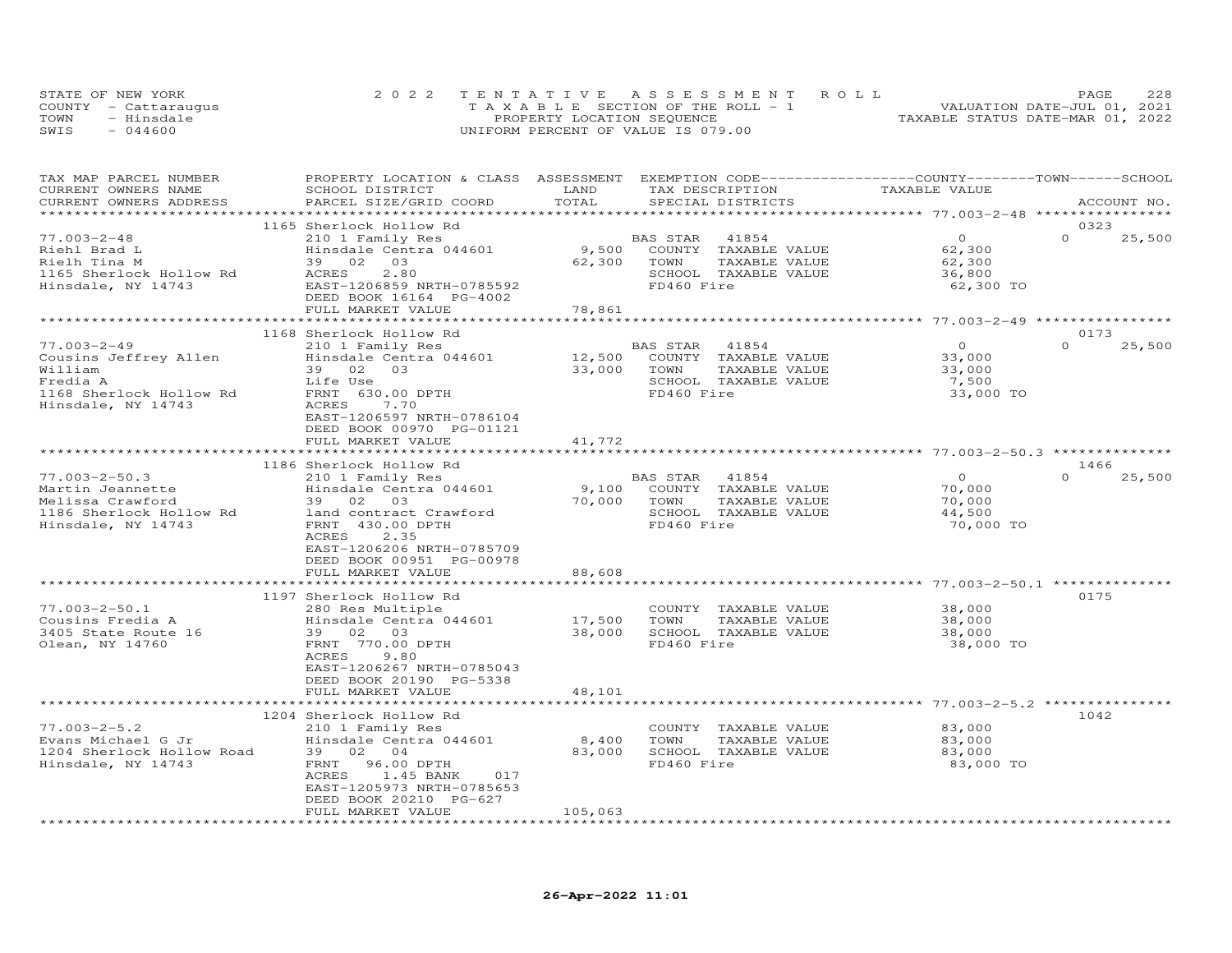|      | STATE OF NEW YORK    | 2022 TENTATIVE ASSESSMENT ROLL        | 229<br>PAGE.                     |
|------|----------------------|---------------------------------------|----------------------------------|
|      | COUNTY - Cattaraugus | T A X A B L E SECTION OF THE ROLL - 1 | VALUATION DATE-JUL 01, 2021      |
| TOWN | - Hinsdale           | PROPERTY LOCATION SEQUENCE            | TAXABLE STATUS DATE-MAR 01, 2022 |
| SWIS | $-044600$            | UNIFORM PERCENT OF VALUE IS 079.00    |                                  |

| TAX MAP PARCEL NUMBER<br>CURRENT OWNERS NAME                                                                   | PROPERTY LOCATION & CLASS ASSESSMENT<br>SCHOOL DISTRICT                                                                                                                   | LAND                      | EXEMPTION CODE-----------------COUNTY-------TOWN-----SCHOOL<br>TAX DESCRIPTION                               | TAXABLE VALUE                                            |                            |
|----------------------------------------------------------------------------------------------------------------|---------------------------------------------------------------------------------------------------------------------------------------------------------------------------|---------------------------|--------------------------------------------------------------------------------------------------------------|----------------------------------------------------------|----------------------------|
| CURRENT OWNERS ADDRESS                                                                                         | PARCEL SIZE/GRID COORD                                                                                                                                                    | TOTAL                     | SPECIAL DISTRICTS                                                                                            |                                                          | ACCOUNT NO.                |
| ******************                                                                                             |                                                                                                                                                                           |                           |                                                                                                              |                                                          |                            |
| $77.003 - 2 - 51.2$<br>Shabala Jill<br>1211 Sherlock Hollow Rd<br>Hinsdale, NY 14743                           | 1211 Sherlock Hollow Rd<br>270 Mfg housing<br>Hinsdale Centra 044601<br>39 02<br>04<br>FRNT 215.00 DPTH 370.00<br>EAST-1205994 NRTH-0785245<br>DEED BOOK 1081<br>PG-889   | 8,700<br>46,500           | 41854<br>BAS STAR<br>COUNTY TAXABLE VALUE<br>TOWN<br>TAXABLE VALUE<br>SCHOOL TAXABLE VALUE<br>FD460 Fire     | $\Omega$<br>46,500<br>46,500<br>21,000<br>46,500 TO      | 1215<br>$\Omega$<br>25,500 |
|                                                                                                                | FULL MARKET VALUE                                                                                                                                                         | 58,861                    |                                                                                                              |                                                          |                            |
| $77.003 - 2 - 5.4$<br>Wade Jason R.<br>1264 Sherlock Hollow<br>Hinsdale, NY 14743                              | 1264 Sherlock Hollow Rd<br>210 1 Family Res<br>Hinsdale Centra 044601<br>39 02<br>04<br>FRNT 170.00 DPTH 185.00                                                           | 6,900<br>67,500           | COUNTY TAXABLE VALUE<br>TOWN<br>TAXABLE VALUE<br>SCHOOL TAXABLE VALUE<br>FD460 Fire                          | 67,500<br>67,500<br>67,500                               | 1160                       |
|                                                                                                                | EAST-1205033 NRTH-0785060<br>DEED BOOK 24605 PG-3001<br>FULL MARKET VALUE<br>****************************                                                                 | 85,443                    |                                                                                                              | 67,500 TO<br>*********** 77.003-2-52.4 *                 |                            |
|                                                                                                                | 1265 Sherlock Hollow Rd                                                                                                                                                   |                           |                                                                                                              |                                                          | 1141                       |
| $77.003 - 2 - 52.4$<br>Gaylor Charles D<br>Gaylor Christyne A<br>1265 Sherlock Hollow Rd<br>Hinsdale, NY 14743 | 270 Mfg housing<br>Hinsdale Centra 044601<br>39 02 03<br>FRNT 285.00 DPTH<br>1.25<br>ACRES<br>EAST-1205141 NRTH-0784837<br>DEED BOOK 890<br>PG-00840<br>FULL MARKET VALUE | 8,200<br>40,000<br>50,633 | COUNTY TAXABLE VALUE<br>TOWN<br>TAXABLE VALUE<br>SCHOOL TAXABLE VALUE<br>FD460 Fire                          | 40,000<br>40,000<br>40,000<br>40,000 TO                  |                            |
|                                                                                                                |                                                                                                                                                                           |                           |                                                                                                              |                                                          |                            |
| $77.003 - 2 - 53$<br>Lett Faith<br>Lett Eleanor<br>1280 Sherlock Hollow Rd<br>Hinsdale, NY 14743               | 1280 Sherlock Hollow Rd<br>270 Mfg housing<br>Hinsdale Centra 044601<br>39 02 03<br>FRNT 210.00 DPTH 173.00<br>EAST-1204870 NRTH-0784982<br>DEED BOOK 3319 PG-9011        | 7,300<br>24,000           | COUNTY TAXABLE VALUE<br>TOWN<br>TAXABLE VALUE<br>SCHOOL TAXABLE VALUE                                        | 24,000<br>24,000<br>24,000                               | 0446                       |
|                                                                                                                | FULL MARKET VALUE                                                                                                                                                         | 30,380                    |                                                                                                              |                                                          |                            |
|                                                                                                                |                                                                                                                                                                           |                           |                                                                                                              |                                                          |                            |
|                                                                                                                | 1283 Sherlock Hollow Rd                                                                                                                                                   |                           |                                                                                                              |                                                          | 1110                       |
| $77.003 - 2 - 52.2$<br>Craft Timothy B<br>Craft Tamara L<br>1283 Sherlock Hollow Rd<br>Hinsdale, NY 14743      | 270 Mfg housing<br>Hinsdale Centra 044601<br>39 02 03<br>FRNT 220.00 DPTH<br>4.15<br>ACRES<br>EAST-1204944 NRTH-0784441<br>DEED BOOK 22403 PG-9005<br>FULL MARKET VALUE   | 29,000<br>36,709          | BAS STAR 41854<br>10,700 COUNTY TAXABLE VALUE<br>TOWN<br>TAXABLE VALUE<br>SCHOOL TAXABLE VALUE<br>FD460 Fire | $\overline{O}$<br>29,000<br>29,000<br>3,500<br>29,000 TO | $\Omega$<br>25,500         |
|                                                                                                                |                                                                                                                                                                           |                           |                                                                                                              |                                                          |                            |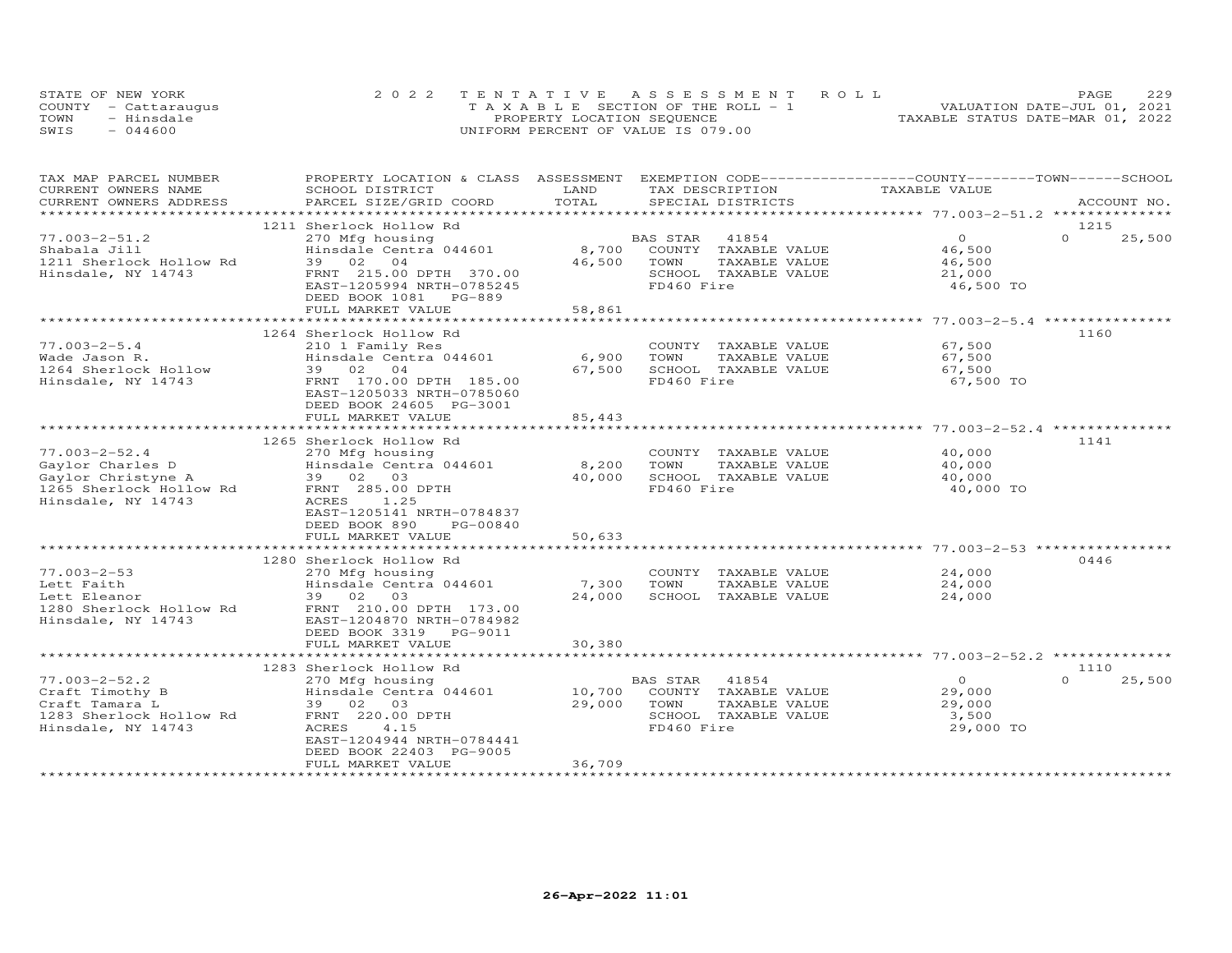|      | STATE OF NEW YORK    | 2022 TENTATIVE ASSESSMENT ROLL        | 230<br>PAGE                      |
|------|----------------------|---------------------------------------|----------------------------------|
|      | COUNTY - Cattaraugus | T A X A B L E SECTION OF THE ROLL - 1 | VALUATION DATE-JUL 01, 2021      |
| TOWN | - Hinsdale           | PROPERTY LOCATION SEQUENCE            | TAXABLE STATUS DATE-MAR 01, 2022 |
| SWIS | $-044600$            | UNIFORM PERCENT OF VALUE IS 079.00    |                                  |

| TAX MAP PARCEL NUMBER<br>CURRENT OWNERS NAME                                                                                           | PROPERTY LOCATION & CLASS ASSESSMENT EXEMPTION CODE----------------COUNTY-------TOWN------SCHOOL<br>SCHOOL DISTRICT | LAND        | TAX DESCRIPTION            | TAXABLE VALUE                                        |                          |
|----------------------------------------------------------------------------------------------------------------------------------------|---------------------------------------------------------------------------------------------------------------------|-------------|----------------------------|------------------------------------------------------|--------------------------|
| CURRENT OWNERS ADDRESS                                                                                                                 | PARCEL SIZE/GRID COORD                                                                                              | TOTAL       | SPECIAL DISTRICTS          |                                                      | ACCOUNT NO.              |
|                                                                                                                                        | 1293 Sherlock Hollow Rd                                                                                             |             |                            |                                                      | 1134                     |
| $77.003 - 2 - 52.3$                                                                                                                    | 210 1 Family Res                                                                                                    |             | BAS STAR 41854             | $\overline{0}$                                       | $\Omega$<br>25,500       |
| Hale Michael E                                                                                                                         | Hinsdale Centra 044601                                                                                              |             | 6,600 COUNTY TAXABLE VALUE | 32,000                                               |                          |
| 1293 Sherlock Hollow Rd                                                                                                                | 39 02 03                                                                                                            | 32,000      | TOWN<br>TAXABLE VALUE      | 32,000                                               |                          |
| Hinsdale, NY 14743                                                                                                                     | FRNT 150.00 DPTH 190.00                                                                                             |             | SCHOOL TAXABLE VALUE       | 6,500                                                |                          |
|                                                                                                                                        | EAST-1204705 NRTH-0784683<br>DEED BOOK 00942 PG-01010                                                               |             | FD460 Fire                 | 32,000 TO                                            |                          |
|                                                                                                                                        | FULL MARKET VALUE                                                                                                   | 40,506      |                            |                                                      |                          |
|                                                                                                                                        |                                                                                                                     |             |                            |                                                      |                          |
|                                                                                                                                        | 1304 Sherlock Hollow Rd                                                                                             |             |                            |                                                      | 0177                     |
| $77.003 - 2 - 58$                                                                                                                      | 270 Mfg housing                                                                                                     |             | VET WAR CT 41121           | 5,850                                                | 5,850<br>$\circ$         |
| Holly Dennis J                                                                                                                         | Hinsdale Centra 044601<br>47 02 03                                                                                  |             | 11,300 VET DIS CT 41141    | 1,950<br>1,950                                       | $\overline{0}$           |
| Holly Donna L                                                                                                                          |                                                                                                                     |             | 39,000 ENH STAR 41834      | $\overline{0}$                                       | 39,000<br>$\overline{0}$ |
| 1304 Sherlock Hollow Rd Cp 734                                                                                                         |                                                                                                                     |             | COUNTY TAXABLE VALUE       | $\begin{array}{c} 0 \\ 31,200 \\ 31,200 \end{array}$ |                          |
| Hinsdale, NY 14743                                                                                                                     | Ff 293.00                                                                                                           |             | TOWN<br>TAXABLE VALUE      |                                                      |                          |
|                                                                                                                                        | ACRES 12.15                                                                                                         |             | SCHOOL TAXABLE VALUE       |                                                      |                          |
|                                                                                                                                        | EAST-1204489 NRTH-0785292                                                                                           |             | FD460 Fire                 | 39,000 TO                                            |                          |
|                                                                                                                                        | DEED BOOK 16665 PG-1                                                                                                |             |                            |                                                      |                          |
|                                                                                                                                        | FULL MARKET VALUE                                                                                                   | 49,367      |                            |                                                      |                          |
|                                                                                                                                        |                                                                                                                     |             |                            |                                                      |                          |
|                                                                                                                                        | 1319 Sherlock Hollow Rd                                                                                             |             |                            |                                                      | 0666                     |
| $77.003 - 2 - 56$                                                                                                                      | 210 1 Family Res                                                                                                    |             | COUNTY TAXABLE VALUE       | 78,000                                               |                          |
|                                                                                                                                        |                                                                                                                     | 9,800       | TOWN<br>TAXABLE VALUE      | 78,000                                               |                          |
|                                                                                                                                        |                                                                                                                     | 78,000      | SCHOOL TAXABLE VALUE       | 78,000                                               |                          |
| 77.003-2-56<br>Wright Steven A. Hinsdale Centra 044601<br>Ullman Jean M. 47 02 03<br>1319 Sherlock Hollow Rd Ff 245.00                 |                                                                                                                     |             | FD460 Fire                 | 78,000 TO                                            |                          |
| Hinsdale, NY 14743                                                                                                                     | ACRES<br>3.16                                                                                                       |             |                            |                                                      |                          |
|                                                                                                                                        | EAST-1204334 NRTH-0784385                                                                                           |             |                            |                                                      |                          |
|                                                                                                                                        |                                                                                                                     |             |                            |                                                      |                          |
|                                                                                                                                        | DEED BOOK 20210 PG-142<br>FULL MARKET VALUE                                                                         | 98,734      |                            |                                                      |                          |
|                                                                                                                                        |                                                                                                                     |             |                            |                                                      |                          |
|                                                                                                                                        |                                                                                                                     |             |                            |                                                      |                          |
|                                                                                                                                        | 1328 Sherlock Hollow Rd                                                                                             |             |                            |                                                      | 0327                     |
| $77.003 - 2 - 59$                                                                                                                      | 210 1 Family Res                                                                                                    |             | COUNTY TAXABLE VALUE       | 79,500                                               |                          |
|                                                                                                                                        |                                                                                                                     | 11,200      | TOWN<br>TAXABLE VALUE      | 79,500                                               |                          |
|                                                                                                                                        |                                                                                                                     | 79,500      | SCHOOL TAXABLE VALUE       | 79,500                                               |                          |
|                                                                                                                                        |                                                                                                                     |             | FD460 Fire                 | 79,500 TO                                            |                          |
| Hinsdale, NY 14743                                                                                                                     | ACRES<br>4.74 BANK 017                                                                                              |             |                            |                                                      |                          |
|                                                                                                                                        | EAST-1204098 NRTH-0785138                                                                                           |             |                            |                                                      |                          |
|                                                                                                                                        | DEED BOOK 26940 PG-3001                                                                                             |             |                            |                                                      |                          |
|                                                                                                                                        | FULL MARKET VALUE                                                                                                   | 100,633     |                            |                                                      |                          |
|                                                                                                                                        |                                                                                                                     |             |                            |                                                      |                          |
|                                                                                                                                        | 1329 Sherlock Hollow Rd                                                                                             |             |                            |                                                      | 0964                     |
| $77.003 - 2 - 57.3$                                                                                                                    | 210 1 Family Res                                                                                                    |             | ENH STAR 41834             | $\circ$                                              | $\Omega$<br>63,670       |
| 77.003-2-57.3<br>Nolan Donald J<br>Nolan Sharon R<br>1329 Sherlock Hollow Rd<br>Hinsdale, NY 14743<br>Hinsdale, NY 14743<br>RCRES 2.44 | Hinsdale Centra 044601                                                                                              |             | 9,200 COUNTY TAXABLE VALUE | 89,000                                               |                          |
|                                                                                                                                        |                                                                                                                     | 89,000 TOWN | TAXABLE VALUE              | 89,000                                               |                          |
|                                                                                                                                        |                                                                                                                     |             | SCHOOL TAXABLE VALUE       | 25,330                                               |                          |
| Hinsdale, NY 14743                                                                                                                     | ACRES<br>2.44                                                                                                       |             | FD460 Fire                 | 89,000 TO                                            |                          |
|                                                                                                                                        | EAST-1204109 NRTH-0784362                                                                                           |             |                            |                                                      |                          |
|                                                                                                                                        | DEED BOOK 18909 PG-8001                                                                                             |             |                            |                                                      |                          |
|                                                                                                                                        | FULL MARKET VALUE                                                                                                   | 112,658     |                            |                                                      |                          |
|                                                                                                                                        |                                                                                                                     |             |                            |                                                      |                          |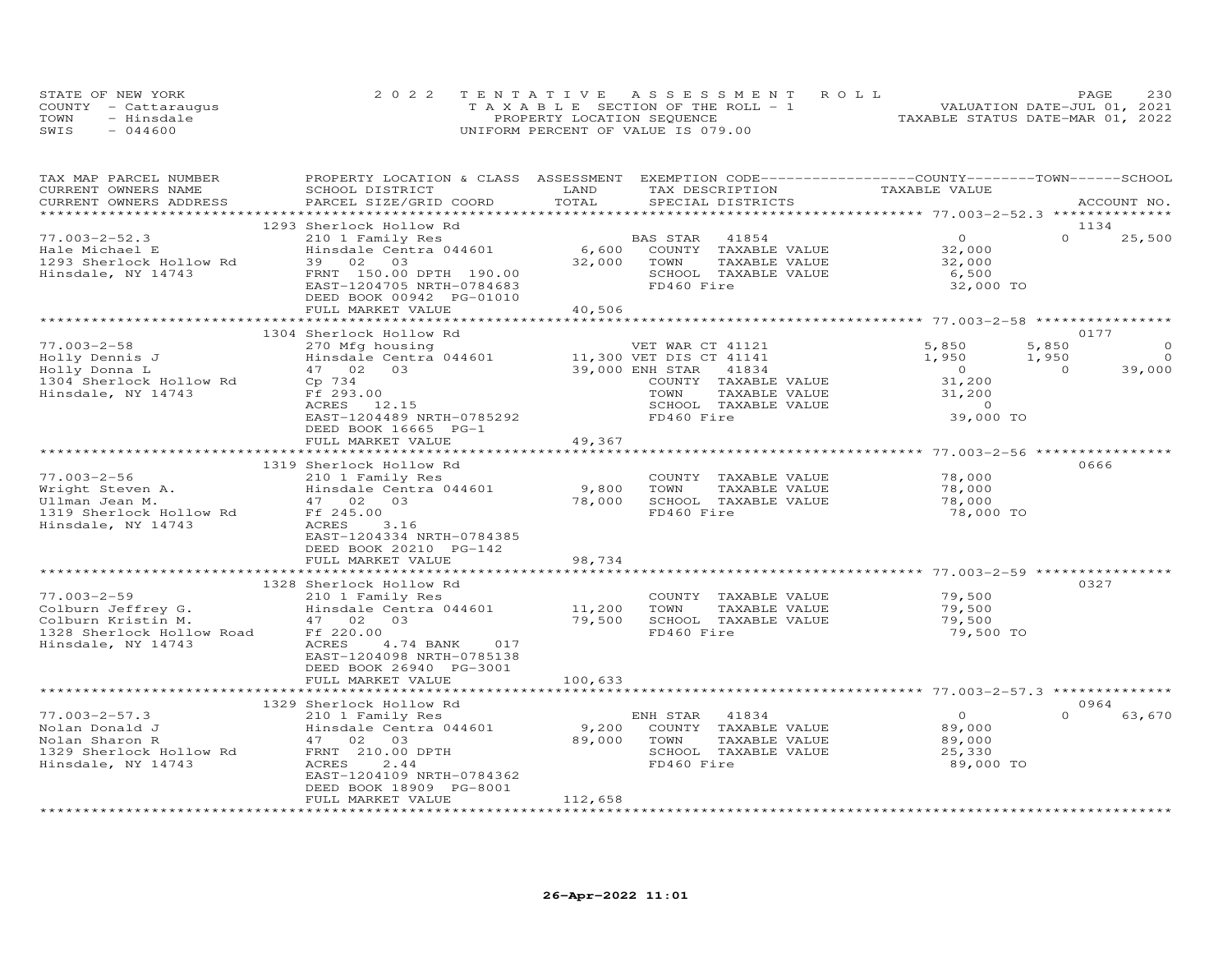|      | STATE OF NEW YORK    | 2022 TENTATIVE ASSESSMENT ROLL        | 231<br>PAGE                      |
|------|----------------------|---------------------------------------|----------------------------------|
|      | COUNTY - Cattaraugus | T A X A B L E SECTION OF THE ROLL - 1 | VALUATION DATE-JUL 01, 2021      |
| TOWN | - Hinsdale           | PROPERTY LOCATION SEQUENCE            | TAXABLE STATUS DATE-MAR 01, 2022 |
| SWIS | $-044600$            | UNIFORM PERCENT OF VALUE IS 079.00    |                                  |

| TAX MAP PARCEL NUMBER<br>CURRENT OWNERS NAME<br>CURRENT OWNERS ADDRESS | PROPERTY LOCATION & CLASS ASSESSMENT EXEMPTION CODE----------------COUNTY-------TOWN------SCHOOL<br>SCHOOL DISTRICT<br>PARCEL SIZE/GRID COORD                     | LAND<br>TOTAL | TAX DESCRIPTION<br>SPECIAL DISTRICTS | TAXABLE VALUE                      | ACCOUNT NO.             |
|------------------------------------------------------------------------|-------------------------------------------------------------------------------------------------------------------------------------------------------------------|---------------|--------------------------------------|------------------------------------|-------------------------|
|                                                                        |                                                                                                                                                                   |               |                                      |                                    |                         |
|                                                                        | 1338 Sherlock Hollow Rd                                                                                                                                           |               |                                      |                                    | 0042                    |
| $77.003 - 2 - 60$                                                      | 270 Mfg housing                                                                                                                                                   |               | AGED C/T/S 41800                     | 6,545                              | 6,545<br>9,350          |
| Gordon Laura J                                                         | 11,100 VET DIS CT 41121<br>Hinsdale Centra 044601<br>47 02 03<br>Ff 220.00 18,700 VET DIS CT 41121<br>Ff 220.00 ENH STAR 41834<br>ACRES 4.63 COUNTY TAXABLE VALUE |               |                                      |                                    | $\overline{0}$          |
| 1338 Sherlock Hollow Rd                                                | Hinsdale Cent<br>47    02    03                                                                                                                                   |               |                                      | $2,805$<br>2,805<br>2,805<br>2,805 | $\overline{0}$          |
| Hinsdale, NY 14743                                                     |                                                                                                                                                                   |               |                                      |                                    | $\overline{0}$<br>9,350 |
|                                                                        |                                                                                                                                                                   |               |                                      |                                    |                         |
|                                                                        |                                                                                                                                                                   |               |                                      | 0<br>6,545<br>6,545                |                         |
|                                                                        |                                                                                                                                                                   |               |                                      |                                    |                         |
|                                                                        | ACRES 4.63<br>EAST-1203882 NRTH-0785113<br>DEED BOOK 00988 PG-00298 23,671 FD460 Fire 18,700<br>PULL MARKET VALUE 23,671 FD460 Fire 18,700                        |               |                                      | 18,700 TO                          |                         |
|                                                                        |                                                                                                                                                                   |               |                                      |                                    |                         |
|                                                                        | 1343 Sherlock Hollow Rd                                                                                                                                           |               |                                      |                                    | 0963                    |
|                                                                        | 77.003-2-57.2<br>Person Marcea Marie<br>1434 Sherlock Hollow Rd<br>1434 Sherlock 1.110 Rd<br>17.00000<br>17.00000                                                 |               | COUNTY TAXABLE VALUE                 | 80,000                             |                         |
|                                                                        |                                                                                                                                                                   | 9,000 TOWN    | TAXABLE VALUE                        | 80,000                             |                         |
|                                                                        |                                                                                                                                                                   |               | 80,000 SCHOOL TAXABLE VALUE          | 80,000                             |                         |
| Hinsdale, NY 14743                                                     | Ff 200.00                                                                                                                                                         |               | FD460 Fire                           | 80,000 TO                          |                         |
|                                                                        | 2.17 BANK 017<br>ACRES                                                                                                                                            |               |                                      |                                    |                         |
|                                                                        | EAST-1203911 NRTH-0784335                                                                                                                                         |               |                                      |                                    |                         |
|                                                                        | DEED BOOK 30697 PG-3002                                                                                                                                           |               |                                      |                                    |                         |
|                                                                        | FULL MARKET VALUE                                                                                                                                                 | 101,266       |                                      |                                    |                         |
|                                                                        |                                                                                                                                                                   |               |                                      |                                    |                         |
|                                                                        | 1349 Sherlock Hollow Rd                                                                                                                                           |               |                                      |                                    | 1049                    |
| $77.003 - 2 - 57.4$                                                    | 210 1 Family Res                                                                                                                                                  |               | COUNTY TAXABLE VALUE 91,000          |                                    |                         |
|                                                                        |                                                                                                                                                                   | 8,900 TOWN    | TAXABLE VALUE                        | 91,000                             |                         |
|                                                                        |                                                                                                                                                                   |               | 91,000 SCHOOL TAXABLE VALUE          | 91,000                             |                         |
|                                                                        |                                                                                                                                                                   |               | FD460 Fire                           | 91,000 TO                          |                         |
|                                                                        |                                                                                                                                                                   |               |                                      |                                    |                         |
|                                                                        |                                                                                                                                                                   |               |                                      |                                    |                         |
|                                                                        | DEED BOOK 27187 PG-4001                                                                                                                                           |               |                                      |                                    |                         |
|                                                                        | FULL MARKET VALUE                                                                                                                                                 | 115,190       |                                      |                                    |                         |
|                                                                        |                                                                                                                                                                   |               |                                      |                                    | 0035                    |
|                                                                        |                                                                                                                                                                   |               |                                      | $\overline{O}$                     | $\Omega$<br>63,670      |
|                                                                        |                                                                                                                                                                   |               |                                      | 76,000                             |                         |
|                                                                        |                                                                                                                                                                   |               | TAXABLE VALUE                        |                                    |                         |
|                                                                        |                                                                                                                                                                   |               |                                      | 76,000<br>12,330                   |                         |
|                                                                        |                                                                                                                                                                   |               |                                      | 76,000 TO                          |                         |
|                                                                        |                                                                                                                                                                   |               |                                      |                                    |                         |
|                                                                        | DEED BOOK 900 PG-01123                                                                                                                                            |               |                                      |                                    |                         |
|                                                                        | FULL MARKET VALUE                                                                                                                                                 | 96,203        |                                      |                                    |                         |
|                                                                        |                                                                                                                                                                   |               |                                      |                                    |                         |
|                                                                        | 1362 Sherlock Hollow Rd                                                                                                                                           |               |                                      |                                    | 0041                    |
| $77.003 - 2 - 62$                                                      | 270 Mfg housing                                                                                                                                                   |               | BAS STAR 41854                       | $\overline{O}$                     | $\Omega$<br>20,500      |
|                                                                        |                                                                                                                                                                   |               |                                      | 20,500                             |                         |
|                                                                        |                                                                                                                                                                   |               | TAXABLE VALUE                        | 20,500                             |                         |
| Hinsdale, NY 14743                                                     | Ff 220.0                                                                                                                                                          |               | SCHOOL TAXABLE VALUE                 | $\overline{0}$                     |                         |
|                                                                        | ACRES<br>5.34                                                                                                                                                     |               | FD460 Fire                           | 20,500 TO                          |                         |
|                                                                        | EAST-1203458 NRTH-0785060                                                                                                                                         |               |                                      |                                    |                         |
|                                                                        | DEED BOOK 5786 PG-2001                                                                                                                                            |               |                                      |                                    |                         |
|                                                                        | FULL MARKET VALUE                                                                                                                                                 | 25,949        |                                      |                                    |                         |
|                                                                        |                                                                                                                                                                   |               |                                      |                                    |                         |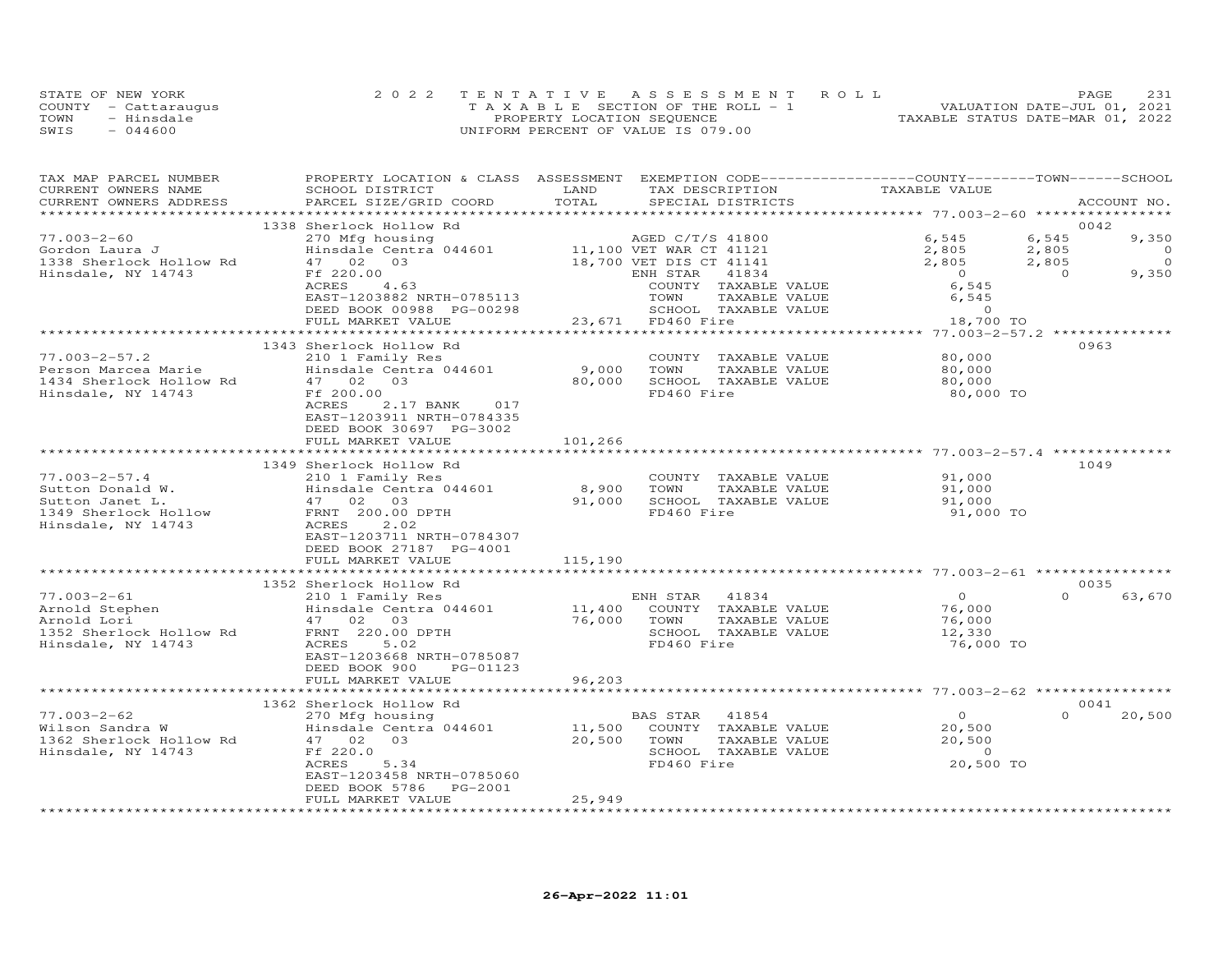|      | STATE OF NEW YORK    | 2022 TENTATIVE ASSESSMENT ROLL        | 232<br>PAGE                      |
|------|----------------------|---------------------------------------|----------------------------------|
|      | COUNTY - Cattaraugus | T A X A B L E SECTION OF THE ROLL - 1 | VALUATION DATE-JUL 01, 2021      |
| TOWN | - Hinsdale           | PROPERTY LOCATION SEQUENCE            | TAXABLE STATUS DATE-MAR 01, 2022 |
| SWIS | $-044600$            | UNIFORM PERCENT OF VALUE IS 079.00    |                                  |

| TAX MAP PARCEL NUMBER     | PROPERTY LOCATION & CLASS ASSESSMENT EXEMPTION CODE-----------------COUNTY-------TOWN------SCHOOL |        |                                    |                                                    |                    |
|---------------------------|---------------------------------------------------------------------------------------------------|--------|------------------------------------|----------------------------------------------------|--------------------|
| CURRENT OWNERS NAME       | SCHOOL DISTRICT                                                                                   | LAND   | TAX DESCRIPTION                    | TAXABLE VALUE                                      |                    |
| CURRENT OWNERS ADDRESS    | PARCEL SIZE/GRID COORD                                                                            | TOTAL  | SPECIAL DISTRICTS                  |                                                    | ACCOUNT NO.        |
|                           |                                                                                                   |        |                                    |                                                    |                    |
|                           | 1373 Sherlock Hollow Rd                                                                           |        |                                    |                                                    | 0036               |
| $77.003 - 2 - 57.1$       | 210 1 Family Res                                                                                  |        | BAS STAR<br>41854                  | $\Omega$                                           | $\Omega$<br>25,500 |
| Bell Thomas A.            | Hinsdale Centra 044601                                                                            | 10,100 | COUNTY TAXABLE VALUE               | 67,000                                             |                    |
| 1373 Sherlock Hollow Road | 47 02 03                                                                                          | 67,000 | TOWN<br>TAXABLE VALUE              | 67,000                                             |                    |
| Hinsdale, NY 14743        | FRNT 485.00 DPTH                                                                                  |        | SCHOOL TAXABLE VALUE               | 41,500                                             |                    |
|                           | 3.65<br>ACRES                                                                                     |        | FD460 Fire                         | 67,000 TO                                          |                    |
|                           | EAST-1203368 NRTH-0784297                                                                         |        |                                    |                                                    |                    |
|                           | DEED BOOK 19208 PG-6003                                                                           |        |                                    |                                                    |                    |
|                           | FULL MARKET VALUE                                                                                 | 84,810 |                                    |                                                    |                    |
|                           |                                                                                                   |        |                                    |                                                    |                    |
|                           | 1373 Sherlock Hollow Rd                                                                           |        |                                    |                                                    | 0036               |
| $77.003 - 2 - 57.5$       | 311 Res vac land                                                                                  |        | COUNTY TAXABLE VALUE               | 500                                                |                    |
| Sutton Donald W           | Hinsdale Centra 044601                                                                            | 500    | TAXABLE VALUE<br>TOWN              | 500                                                |                    |
| Sutton Janet L            | 47 02 03                                                                                          | 500    | SCHOOL TAXABLE VALUE               | 500                                                |                    |
| 1349 Sherlock Hollow Road | FRNT 108.00 DPTH 104.00                                                                           |        | FD460 Fire                         | 500 TO                                             |                    |
| hinsdale, NY 14743        | EAST-1203563 NRTH-0784451                                                                         |        |                                    |                                                    |                    |
|                           | DEED BOOK 22644 PG-5001                                                                           |        |                                    |                                                    |                    |
|                           | FULL MARKET VALUE                                                                                 | 633    |                                    |                                                    |                    |
|                           |                                                                                                   |        |                                    |                                                    |                    |
|                           | 1378 Sherlock Hollow Rd                                                                           |        |                                    |                                                    | 0030               |
| $77.003 - 2 - 63$         | 210 1 Family Res                                                                                  |        | ENH STAR 41834                     | $\overline{O}$                                     | $\Omega$<br>55,000 |
| Bell Donald               | Hinsdale Centra 044601                                                                            | 11,700 | COUNTY TAXABLE VALUE               | 55,000                                             |                    |
| Witzigman Diane           | 47 02 03                                                                                          | 55,000 | TOWN<br>TAXABLE VALUE              | 55,000                                             |                    |
| 1378 Sherlock Hollow Rd   | Life Use Don Bell                                                                                 |        | SCHOOL TAXABLE VALUE<br>FD460 Fire | $\Omega$                                           |                    |
| Hinsdale, NY 14743        | FRNT 220.00 DPTH<br>ACRES<br>5.75                                                                 |        |                                    | 55,000 TO                                          |                    |
|                           | EAST-1203242 NRTH-0785035                                                                         |        |                                    |                                                    |                    |
|                           | DEED BOOK 12500 PG-2001                                                                           |        |                                    |                                                    |                    |
|                           | FULL MARKET VALUE                                                                                 | 69,620 |                                    |                                                    |                    |
|                           | *******************************                                                                   |        |                                    |                                                    |                    |
|                           | 1390 Sherlock Hollow Rd                                                                           |        |                                    |                                                    | 1493               |
| $77.003 - 2 - 64.3$       | 210 1 Family Res                                                                                  |        | ENH STAR<br>41834                  | $\Omega$                                           | $\Omega$<br>55,000 |
| Williams Richard          | Hinsdale Centra 044601                                                                            | 11,300 | COUNTY TAXABLE VALUE               | 55,000                                             |                    |
| Williams Shirley          | 47 02<br>03                                                                                       | 55,000 | TAXABLE VALUE<br>TOWN              | 55,000                                             |                    |
| 1390 Sherlock Hollow Rd   | FRNT 184.20 DPTH                                                                                  |        | SCHOOL TAXABLE VALUE               | $\overline{0}$                                     |                    |
| Hinsdale, NY 14743        | ACRES<br>4.90                                                                                     |        | FD460 Fire                         | 55,000 TO                                          |                    |
|                           | EAST-1203042 NRTH-0785011                                                                         |        |                                    |                                                    |                    |
|                           | DEED BOOK 00969 PG-00049                                                                          |        |                                    |                                                    |                    |
|                           | FULL MARKET VALUE                                                                                 | 69,620 |                                    |                                                    |                    |
|                           | ********************                                                                              |        |                                    | ********************* 77.003-2-64.2 ************** |                    |
|                           | 1417 Sherlock Hollow Rd                                                                           |        |                                    |                                                    | 1492               |
| $77.003 - 2 - 64.2$       | 210 1 Family Res                                                                                  |        | COUNTY TAXABLE VALUE               | 74,500                                             |                    |
| Page Crystal Lynn         | Hinsdale Centra 044601                                                                            | 10,500 | TOWN<br>TAXABLE VALUE              | 74,500                                             |                    |
| 1417 Sherlock Hollow Road | 47 02<br>03                                                                                       | 74,500 | SCHOOL TAXABLE VALUE               | 74,500                                             |                    |
| Hinsdale, NY 14743        | ACRES<br>3.73                                                                                     |        | FD460 Fire                         | 74,500 TO                                          |                    |
|                           | EAST-1202740 NRTH-0784205                                                                         |        |                                    |                                                    |                    |
|                           | DEED BOOK 24054 PG-5001                                                                           |        |                                    |                                                    |                    |
|                           | FULL MARKET VALUE                                                                                 | 94,304 |                                    |                                                    |                    |
|                           |                                                                                                   |        |                                    |                                                    |                    |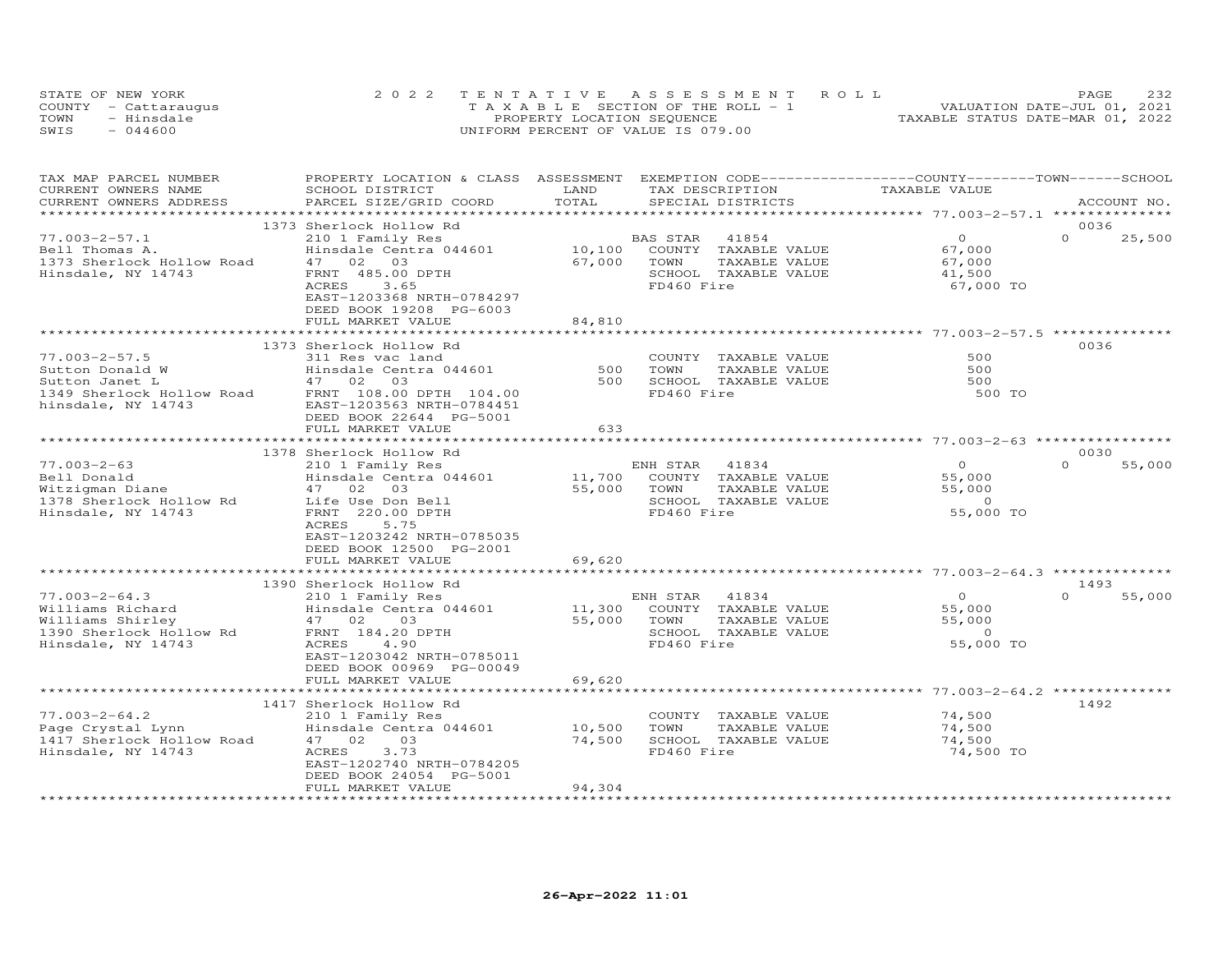| STATE OF NEW YORK    | 2022 TENTATIVE ASSESSMENT ROLL        | <b>PAGE</b>                      |
|----------------------|---------------------------------------|----------------------------------|
| COUNTY - Cattaraugus | T A X A B L E SECTION OF THE ROLL - 1 | VALUATION DATE-JUL 01, 2021      |
| TOWN<br>- Hinsdale   | PROPERTY LOCATION SEQUENCE            | TAXABLE STATUS DATE-MAR 01, 2022 |
| SWIS<br>$-044600$    | UNIFORM PERCENT OF VALUE IS 079.00    |                                  |

| TAXABLE VALUE<br>TOTAL<br>CURRENT OWNERS ADDRESS<br>PARCEL SIZE/GRID COORD<br>SPECIAL DISTRICTS<br>ACCOUNT NO.<br>1417 Sherlock Hollow Rd<br>1492<br>$77.003 - 2 - 64.4$<br>200<br>314 Rural vac<10<br>COUNTY TAXABLE VALUE<br>200<br>Hinsdale Centra 044601<br>TAXABLE VALUE<br>200<br>Bell Mary Kay<br>TOWN<br>200<br>SCHOOL TAXABLE VALUE<br>208 Genesee Street<br>47 02<br>03<br>200<br>FD460 Fire<br>Olean, NY 14760<br>FRNT 56.00 DPTH 33.00<br>200 TO<br>EAST-1202733 NRTH-0784191<br>DEED BOOK 2020 PG-13279<br>2.53<br>FULL MARKET VALUE<br>0490<br>1479 Sherlock Hollow Rd<br>$\begin{array}{c}0\\16,300\end{array}$<br>$\Omega$<br>16,300<br>86.001-1-5<br>BAS STAR<br>41854<br>270 Mfg housing<br>8,100 COUNTY TAXABLE VALUE<br>Hinsdale Centra 044601<br>Foskit Kevin L<br>16,300<br>11 02 04<br>16,300<br>TOWN<br>TAXABLE VALUE<br>Foskit Lori J<br>FRNT 510.00 DPTH<br>SCHOOL TAXABLE VALUE<br>$\overline{0}$<br>1479 Sherlock Hollow Rd<br>16,300 TO<br>FD460 Fire<br>Hinsdale, NY 14743<br>ACRES 1.12<br>EAST-1201650 NRTH-0783875<br>DEED BOOK 869<br>PG-01110<br>20,633<br>FULL MARKET VALUE<br>0620<br>1523 Sherlock Hollow Rd<br>310 1 Family Res (210 1 Family Res (210 1 Family Res (210 1 Family Res (210 1 Family Res 10 10,600 VET COM CT<br>210 10,600 VET DIS CT 41141<br>210 204 93,400 ENH STAR 41834<br>17,000<br>$\overline{0}$<br>$86.001 - 1 - 4$<br>17,000<br>VET COM CT 41131<br>Putt Walter H Jr<br>34,000<br>34,000<br>$\overline{O}$<br>$\overline{0}$<br>63,670<br>Putt Suzanne E<br>$\Omega$<br>42,400<br>42,400<br>1523 Sherlock Hollow Rd<br>Cp 270<br>COUNTY TAXABLE VALUE<br>FRNT 660.00 DPTH<br>Hinsdale, NY 14743<br>TOWN<br>TAXABLE VALUE<br>ACRES<br>3.55 BANK<br>SCHOOL TAXABLE VALUE<br>29,730<br>004<br>EAST-1200815 NRTH-0783688<br>FD460 Fire<br>93,400 TO<br>DEED BOOK 718 PG-00927<br>118,228<br>FULL MARKET VALUE<br>1547 Sherlock Hollow Rd<br>0322<br>SHEITOCA HOIIOW AG<br>210 1 Family Res<br>Hinsdale Centra 044601<br>BAS STAR (41004)<br>7,600 COUNTY TAXABLE VALUE<br>70MM TAXABLE VALUE<br>$\overline{0}$<br>$\Omega$ | TAX MAP PARCEL NUMBER           | PROPERTY LOCATION & CLASS ASSESSMENT EXEMPTION CODE----------------COUNTY-------TOWN-----SCHOOL |      |                 |        |
|-----------------------------------------------------------------------------------------------------------------------------------------------------------------------------------------------------------------------------------------------------------------------------------------------------------------------------------------------------------------------------------------------------------------------------------------------------------------------------------------------------------------------------------------------------------------------------------------------------------------------------------------------------------------------------------------------------------------------------------------------------------------------------------------------------------------------------------------------------------------------------------------------------------------------------------------------------------------------------------------------------------------------------------------------------------------------------------------------------------------------------------------------------------------------------------------------------------------------------------------------------------------------------------------------------------------------------------------------------------------------------------------------------------------------------------------------------------------------------------------------------------------------------------------------------------------------------------------------------------------------------------------------------------------------------------------------------------------------------------------------------------------------------------------------------------------------------------------------------------------------------------------------------------------------------------------------------------------------------------------------------------------------------------------------------------------------------------------|---------------------------------|-------------------------------------------------------------------------------------------------|------|-----------------|--------|
|                                                                                                                                                                                                                                                                                                                                                                                                                                                                                                                                                                                                                                                                                                                                                                                                                                                                                                                                                                                                                                                                                                                                                                                                                                                                                                                                                                                                                                                                                                                                                                                                                                                                                                                                                                                                                                                                                                                                                                                                                                                                                         | CURRENT OWNERS NAME             | SCHOOL DISTRICT                                                                                 | LAND | TAX DESCRIPTION |        |
|                                                                                                                                                                                                                                                                                                                                                                                                                                                                                                                                                                                                                                                                                                                                                                                                                                                                                                                                                                                                                                                                                                                                                                                                                                                                                                                                                                                                                                                                                                                                                                                                                                                                                                                                                                                                                                                                                                                                                                                                                                                                                         |                                 |                                                                                                 |      |                 |        |
|                                                                                                                                                                                                                                                                                                                                                                                                                                                                                                                                                                                                                                                                                                                                                                                                                                                                                                                                                                                                                                                                                                                                                                                                                                                                                                                                                                                                                                                                                                                                                                                                                                                                                                                                                                                                                                                                                                                                                                                                                                                                                         |                                 |                                                                                                 |      |                 |        |
|                                                                                                                                                                                                                                                                                                                                                                                                                                                                                                                                                                                                                                                                                                                                                                                                                                                                                                                                                                                                                                                                                                                                                                                                                                                                                                                                                                                                                                                                                                                                                                                                                                                                                                                                                                                                                                                                                                                                                                                                                                                                                         |                                 |                                                                                                 |      |                 |        |
|                                                                                                                                                                                                                                                                                                                                                                                                                                                                                                                                                                                                                                                                                                                                                                                                                                                                                                                                                                                                                                                                                                                                                                                                                                                                                                                                                                                                                                                                                                                                                                                                                                                                                                                                                                                                                                                                                                                                                                                                                                                                                         |                                 |                                                                                                 |      |                 |        |
|                                                                                                                                                                                                                                                                                                                                                                                                                                                                                                                                                                                                                                                                                                                                                                                                                                                                                                                                                                                                                                                                                                                                                                                                                                                                                                                                                                                                                                                                                                                                                                                                                                                                                                                                                                                                                                                                                                                                                                                                                                                                                         |                                 |                                                                                                 |      |                 |        |
|                                                                                                                                                                                                                                                                                                                                                                                                                                                                                                                                                                                                                                                                                                                                                                                                                                                                                                                                                                                                                                                                                                                                                                                                                                                                                                                                                                                                                                                                                                                                                                                                                                                                                                                                                                                                                                                                                                                                                                                                                                                                                         |                                 |                                                                                                 |      |                 |        |
|                                                                                                                                                                                                                                                                                                                                                                                                                                                                                                                                                                                                                                                                                                                                                                                                                                                                                                                                                                                                                                                                                                                                                                                                                                                                                                                                                                                                                                                                                                                                                                                                                                                                                                                                                                                                                                                                                                                                                                                                                                                                                         |                                 |                                                                                                 |      |                 |        |
|                                                                                                                                                                                                                                                                                                                                                                                                                                                                                                                                                                                                                                                                                                                                                                                                                                                                                                                                                                                                                                                                                                                                                                                                                                                                                                                                                                                                                                                                                                                                                                                                                                                                                                                                                                                                                                                                                                                                                                                                                                                                                         |                                 |                                                                                                 |      |                 |        |
|                                                                                                                                                                                                                                                                                                                                                                                                                                                                                                                                                                                                                                                                                                                                                                                                                                                                                                                                                                                                                                                                                                                                                                                                                                                                                                                                                                                                                                                                                                                                                                                                                                                                                                                                                                                                                                                                                                                                                                                                                                                                                         |                                 |                                                                                                 |      |                 |        |
|                                                                                                                                                                                                                                                                                                                                                                                                                                                                                                                                                                                                                                                                                                                                                                                                                                                                                                                                                                                                                                                                                                                                                                                                                                                                                                                                                                                                                                                                                                                                                                                                                                                                                                                                                                                                                                                                                                                                                                                                                                                                                         |                                 |                                                                                                 |      |                 |        |
|                                                                                                                                                                                                                                                                                                                                                                                                                                                                                                                                                                                                                                                                                                                                                                                                                                                                                                                                                                                                                                                                                                                                                                                                                                                                                                                                                                                                                                                                                                                                                                                                                                                                                                                                                                                                                                                                                                                                                                                                                                                                                         |                                 |                                                                                                 |      |                 |        |
|                                                                                                                                                                                                                                                                                                                                                                                                                                                                                                                                                                                                                                                                                                                                                                                                                                                                                                                                                                                                                                                                                                                                                                                                                                                                                                                                                                                                                                                                                                                                                                                                                                                                                                                                                                                                                                                                                                                                                                                                                                                                                         |                                 |                                                                                                 |      |                 |        |
|                                                                                                                                                                                                                                                                                                                                                                                                                                                                                                                                                                                                                                                                                                                                                                                                                                                                                                                                                                                                                                                                                                                                                                                                                                                                                                                                                                                                                                                                                                                                                                                                                                                                                                                                                                                                                                                                                                                                                                                                                                                                                         |                                 |                                                                                                 |      |                 |        |
|                                                                                                                                                                                                                                                                                                                                                                                                                                                                                                                                                                                                                                                                                                                                                                                                                                                                                                                                                                                                                                                                                                                                                                                                                                                                                                                                                                                                                                                                                                                                                                                                                                                                                                                                                                                                                                                                                                                                                                                                                                                                                         |                                 |                                                                                                 |      |                 |        |
|                                                                                                                                                                                                                                                                                                                                                                                                                                                                                                                                                                                                                                                                                                                                                                                                                                                                                                                                                                                                                                                                                                                                                                                                                                                                                                                                                                                                                                                                                                                                                                                                                                                                                                                                                                                                                                                                                                                                                                                                                                                                                         |                                 |                                                                                                 |      |                 |        |
|                                                                                                                                                                                                                                                                                                                                                                                                                                                                                                                                                                                                                                                                                                                                                                                                                                                                                                                                                                                                                                                                                                                                                                                                                                                                                                                                                                                                                                                                                                                                                                                                                                                                                                                                                                                                                                                                                                                                                                                                                                                                                         |                                 |                                                                                                 |      |                 |        |
|                                                                                                                                                                                                                                                                                                                                                                                                                                                                                                                                                                                                                                                                                                                                                                                                                                                                                                                                                                                                                                                                                                                                                                                                                                                                                                                                                                                                                                                                                                                                                                                                                                                                                                                                                                                                                                                                                                                                                                                                                                                                                         |                                 |                                                                                                 |      |                 |        |
|                                                                                                                                                                                                                                                                                                                                                                                                                                                                                                                                                                                                                                                                                                                                                                                                                                                                                                                                                                                                                                                                                                                                                                                                                                                                                                                                                                                                                                                                                                                                                                                                                                                                                                                                                                                                                                                                                                                                                                                                                                                                                         |                                 |                                                                                                 |      |                 |        |
|                                                                                                                                                                                                                                                                                                                                                                                                                                                                                                                                                                                                                                                                                                                                                                                                                                                                                                                                                                                                                                                                                                                                                                                                                                                                                                                                                                                                                                                                                                                                                                                                                                                                                                                                                                                                                                                                                                                                                                                                                                                                                         |                                 |                                                                                                 |      |                 |        |
|                                                                                                                                                                                                                                                                                                                                                                                                                                                                                                                                                                                                                                                                                                                                                                                                                                                                                                                                                                                                                                                                                                                                                                                                                                                                                                                                                                                                                                                                                                                                                                                                                                                                                                                                                                                                                                                                                                                                                                                                                                                                                         |                                 |                                                                                                 |      |                 |        |
|                                                                                                                                                                                                                                                                                                                                                                                                                                                                                                                                                                                                                                                                                                                                                                                                                                                                                                                                                                                                                                                                                                                                                                                                                                                                                                                                                                                                                                                                                                                                                                                                                                                                                                                                                                                                                                                                                                                                                                                                                                                                                         |                                 |                                                                                                 |      |                 |        |
|                                                                                                                                                                                                                                                                                                                                                                                                                                                                                                                                                                                                                                                                                                                                                                                                                                                                                                                                                                                                                                                                                                                                                                                                                                                                                                                                                                                                                                                                                                                                                                                                                                                                                                                                                                                                                                                                                                                                                                                                                                                                                         |                                 |                                                                                                 |      |                 |        |
|                                                                                                                                                                                                                                                                                                                                                                                                                                                                                                                                                                                                                                                                                                                                                                                                                                                                                                                                                                                                                                                                                                                                                                                                                                                                                                                                                                                                                                                                                                                                                                                                                                                                                                                                                                                                                                                                                                                                                                                                                                                                                         |                                 |                                                                                                 |      |                 |        |
|                                                                                                                                                                                                                                                                                                                                                                                                                                                                                                                                                                                                                                                                                                                                                                                                                                                                                                                                                                                                                                                                                                                                                                                                                                                                                                                                                                                                                                                                                                                                                                                                                                                                                                                                                                                                                                                                                                                                                                                                                                                                                         |                                 |                                                                                                 |      |                 |        |
|                                                                                                                                                                                                                                                                                                                                                                                                                                                                                                                                                                                                                                                                                                                                                                                                                                                                                                                                                                                                                                                                                                                                                                                                                                                                                                                                                                                                                                                                                                                                                                                                                                                                                                                                                                                                                                                                                                                                                                                                                                                                                         |                                 |                                                                                                 |      |                 |        |
|                                                                                                                                                                                                                                                                                                                                                                                                                                                                                                                                                                                                                                                                                                                                                                                                                                                                                                                                                                                                                                                                                                                                                                                                                                                                                                                                                                                                                                                                                                                                                                                                                                                                                                                                                                                                                                                                                                                                                                                                                                                                                         |                                 |                                                                                                 |      |                 |        |
|                                                                                                                                                                                                                                                                                                                                                                                                                                                                                                                                                                                                                                                                                                                                                                                                                                                                                                                                                                                                                                                                                                                                                                                                                                                                                                                                                                                                                                                                                                                                                                                                                                                                                                                                                                                                                                                                                                                                                                                                                                                                                         |                                 |                                                                                                 |      |                 |        |
|                                                                                                                                                                                                                                                                                                                                                                                                                                                                                                                                                                                                                                                                                                                                                                                                                                                                                                                                                                                                                                                                                                                                                                                                                                                                                                                                                                                                                                                                                                                                                                                                                                                                                                                                                                                                                                                                                                                                                                                                                                                                                         |                                 |                                                                                                 |      |                 |        |
|                                                                                                                                                                                                                                                                                                                                                                                                                                                                                                                                                                                                                                                                                                                                                                                                                                                                                                                                                                                                                                                                                                                                                                                                                                                                                                                                                                                                                                                                                                                                                                                                                                                                                                                                                                                                                                                                                                                                                                                                                                                                                         |                                 |                                                                                                 |      |                 |        |
|                                                                                                                                                                                                                                                                                                                                                                                                                                                                                                                                                                                                                                                                                                                                                                                                                                                                                                                                                                                                                                                                                                                                                                                                                                                                                                                                                                                                                                                                                                                                                                                                                                                                                                                                                                                                                                                                                                                                                                                                                                                                                         |                                 |                                                                                                 |      |                 |        |
|                                                                                                                                                                                                                                                                                                                                                                                                                                                                                                                                                                                                                                                                                                                                                                                                                                                                                                                                                                                                                                                                                                                                                                                                                                                                                                                                                                                                                                                                                                                                                                                                                                                                                                                                                                                                                                                                                                                                                                                                                                                                                         |                                 |                                                                                                 |      |                 |        |
|                                                                                                                                                                                                                                                                                                                                                                                                                                                                                                                                                                                                                                                                                                                                                                                                                                                                                                                                                                                                                                                                                                                                                                                                                                                                                                                                                                                                                                                                                                                                                                                                                                                                                                                                                                                                                                                                                                                                                                                                                                                                                         |                                 |                                                                                                 |      |                 |        |
|                                                                                                                                                                                                                                                                                                                                                                                                                                                                                                                                                                                                                                                                                                                                                                                                                                                                                                                                                                                                                                                                                                                                                                                                                                                                                                                                                                                                                                                                                                                                                                                                                                                                                                                                                                                                                                                                                                                                                                                                                                                                                         | $86.001 - 1 - 2$                |                                                                                                 |      |                 | 25,500 |
| 56,000                                                                                                                                                                                                                                                                                                                                                                                                                                                                                                                                                                                                                                                                                                                                                                                                                                                                                                                                                                                                                                                                                                                                                                                                                                                                                                                                                                                                                                                                                                                                                                                                                                                                                                                                                                                                                                                                                                                                                                                                                                                                                  | Bo.vui i -<br>Foskit Kyle & Jen |                                                                                                 |      |                 |        |
| Hale James C Jr<br>11 02 04<br>56,000                                                                                                                                                                                                                                                                                                                                                                                                                                                                                                                                                                                                                                                                                                                                                                                                                                                                                                                                                                                                                                                                                                                                                                                                                                                                                                                                                                                                                                                                                                                                                                                                                                                                                                                                                                                                                                                                                                                                                                                                                                                   |                                 |                                                                                                 |      |                 |        |
| 1547 Sherlock Hollow Rd<br>SCHOOL TAXABLE VALUE<br>Land Contract Foskit<br>30,500                                                                                                                                                                                                                                                                                                                                                                                                                                                                                                                                                                                                                                                                                                                                                                                                                                                                                                                                                                                                                                                                                                                                                                                                                                                                                                                                                                                                                                                                                                                                                                                                                                                                                                                                                                                                                                                                                                                                                                                                       |                                 |                                                                                                 |      |                 |        |
| FD460 Fire<br>FRNT 288.00 DPTH 135.00<br>Hinsdale, NY 14743<br>56,000 TO                                                                                                                                                                                                                                                                                                                                                                                                                                                                                                                                                                                                                                                                                                                                                                                                                                                                                                                                                                                                                                                                                                                                                                                                                                                                                                                                                                                                                                                                                                                                                                                                                                                                                                                                                                                                                                                                                                                                                                                                                |                                 |                                                                                                 |      |                 |        |
| EAST-1200398 NRTH-0783720                                                                                                                                                                                                                                                                                                                                                                                                                                                                                                                                                                                                                                                                                                                                                                                                                                                                                                                                                                                                                                                                                                                                                                                                                                                                                                                                                                                                                                                                                                                                                                                                                                                                                                                                                                                                                                                                                                                                                                                                                                                               |                                 |                                                                                                 |      |                 |        |
| DEED BOOK 24390 PG-4001                                                                                                                                                                                                                                                                                                                                                                                                                                                                                                                                                                                                                                                                                                                                                                                                                                                                                                                                                                                                                                                                                                                                                                                                                                                                                                                                                                                                                                                                                                                                                                                                                                                                                                                                                                                                                                                                                                                                                                                                                                                                 |                                 |                                                                                                 |      |                 |        |
| FULL MARKET VALUE<br>70,886                                                                                                                                                                                                                                                                                                                                                                                                                                                                                                                                                                                                                                                                                                                                                                                                                                                                                                                                                                                                                                                                                                                                                                                                                                                                                                                                                                                                                                                                                                                                                                                                                                                                                                                                                                                                                                                                                                                                                                                                                                                             |                                 |                                                                                                 |      |                 |        |
|                                                                                                                                                                                                                                                                                                                                                                                                                                                                                                                                                                                                                                                                                                                                                                                                                                                                                                                                                                                                                                                                                                                                                                                                                                                                                                                                                                                                                                                                                                                                                                                                                                                                                                                                                                                                                                                                                                                                                                                                                                                                                         |                                 |                                                                                                 |      |                 |        |
| 1035<br>Sherlock Hollow Rd (Off)                                                                                                                                                                                                                                                                                                                                                                                                                                                                                                                                                                                                                                                                                                                                                                                                                                                                                                                                                                                                                                                                                                                                                                                                                                                                                                                                                                                                                                                                                                                                                                                                                                                                                                                                                                                                                                                                                                                                                                                                                                                        |                                 |                                                                                                 |      |                 |        |
| COUNTY TAXABLE VALUE 15,300<br>$77.003 - 2 - 50.2$<br>322 Rural vac>10                                                                                                                                                                                                                                                                                                                                                                                                                                                                                                                                                                                                                                                                                                                                                                                                                                                                                                                                                                                                                                                                                                                                                                                                                                                                                                                                                                                                                                                                                                                                                                                                                                                                                                                                                                                                                                                                                                                                                                                                                  |                                 |                                                                                                 |      |                 |        |
| Besch James<br>Hinsdale Centra 044601 15,300<br>39 02 03 15,300<br>TOWN<br>TAXABLE VALUE<br>15,300<br>15,300                                                                                                                                                                                                                                                                                                                                                                                                                                                                                                                                                                                                                                                                                                                                                                                                                                                                                                                                                                                                                                                                                                                                                                                                                                                                                                                                                                                                                                                                                                                                                                                                                                                                                                                                                                                                                                                                                                                                                                            |                                 |                                                                                                 |      |                 |        |
| 994 Eagle Str<br>39 02 03<br>15,300<br>SCHOOL TAXABLE VALUE                                                                                                                                                                                                                                                                                                                                                                                                                                                                                                                                                                                                                                                                                                                                                                                                                                                                                                                                                                                                                                                                                                                                                                                                                                                                                                                                                                                                                                                                                                                                                                                                                                                                                                                                                                                                                                                                                                                                                                                                                             |                                 |                                                                                                 |      |                 |        |
| ACRES 14.72<br>FD460 Fire<br>Arcade, NY 14009<br>15,300 TO                                                                                                                                                                                                                                                                                                                                                                                                                                                                                                                                                                                                                                                                                                                                                                                                                                                                                                                                                                                                                                                                                                                                                                                                                                                                                                                                                                                                                                                                                                                                                                                                                                                                                                                                                                                                                                                                                                                                                                                                                              |                                 |                                                                                                 |      |                 |        |
| EAST-1206586 NRTH-0784451                                                                                                                                                                                                                                                                                                                                                                                                                                                                                                                                                                                                                                                                                                                                                                                                                                                                                                                                                                                                                                                                                                                                                                                                                                                                                                                                                                                                                                                                                                                                                                                                                                                                                                                                                                                                                                                                                                                                                                                                                                                               |                                 |                                                                                                 |      |                 |        |
| DEED BOOK 30982 PG-8001                                                                                                                                                                                                                                                                                                                                                                                                                                                                                                                                                                                                                                                                                                                                                                                                                                                                                                                                                                                                                                                                                                                                                                                                                                                                                                                                                                                                                                                                                                                                                                                                                                                                                                                                                                                                                                                                                                                                                                                                                                                                 |                                 |                                                                                                 |      |                 |        |
| FULL MARKET VALUE<br>19,367                                                                                                                                                                                                                                                                                                                                                                                                                                                                                                                                                                                                                                                                                                                                                                                                                                                                                                                                                                                                                                                                                                                                                                                                                                                                                                                                                                                                                                                                                                                                                                                                                                                                                                                                                                                                                                                                                                                                                                                                                                                             |                                 |                                                                                                 |      |                 |        |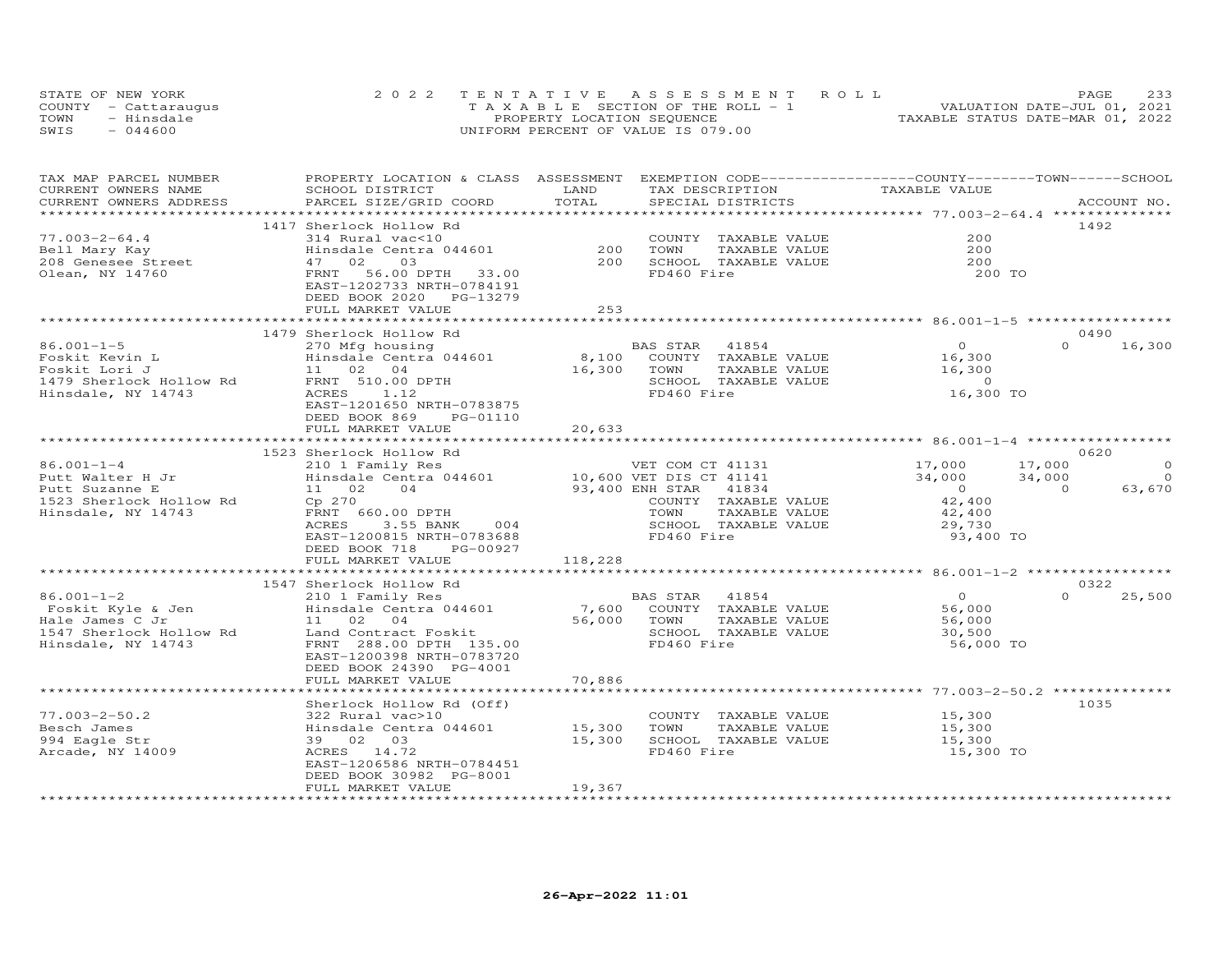|      | STATE OF NEW YORK    | 2022 TENTATIVE ASSESSMENT ROLL        | 234<br>PAGE                      |
|------|----------------------|---------------------------------------|----------------------------------|
|      | COUNTY - Cattaraugus | T A X A B L E SECTION OF THE ROLL - 1 | VALUATION DATE-JUL 01, 2021      |
| TOWN | - Hinsdale           | PROPERTY LOCATION SEQUENCE            | TAXABLE STATUS DATE-MAR 01, 2022 |
| SWIS | $-044600$            | UNIFORM PERCENT OF VALUE IS 079.00    |                                  |

| TAX MAP PARCEL NUMBER<br>CURRENT OWNERS NAME<br>CURRENT OWNERS ADDRESS                                                              | PROPERTY LOCATION & CLASS ASSESSMENT EXEMPTION CODE-----------------COUNTY-------TOWN------SCHOOL<br>SCHOOL DISTRICT<br>PARCEL SIZE/GRID COORD                                      | LAND<br>TOTAL                  | TAX DESCRIPTION<br>SPECIAL DISTRICTS                                                | TAXABLE VALUE                               | ACCOUNT NO. |
|-------------------------------------------------------------------------------------------------------------------------------------|-------------------------------------------------------------------------------------------------------------------------------------------------------------------------------------|--------------------------------|-------------------------------------------------------------------------------------|---------------------------------------------|-------------|
|                                                                                                                                     |                                                                                                                                                                                     |                                |                                                                                     |                                             |             |
| $77.003 - 2 - 5.1$<br>Keim Joan M<br>704 N 700W<br>Greenfield, IN 46140                                                             | Sherlock Hollow Rd/flaniq<br>322 Rural vac>10<br>Hinsdale Centra 044601<br>39 02 04<br>FRNT 820.00 DPTH<br>ACRES<br>22.50<br>EAST-1205536 NRTH-0784693                              | 24,000<br>24,000               | COUNTY TAXABLE VALUE<br>TOWN<br>TAXABLE VALUE<br>SCHOOL TAXABLE VALUE<br>FD460 Fire | 24,000<br>24,000<br>24,000<br>24,000 TO     | 0443        |
|                                                                                                                                     | DEED BOOK 00939 PG-00387                                                                                                                                                            |                                |                                                                                     |                                             |             |
|                                                                                                                                     | FULL MARKET VALUE                                                                                                                                                                   | 30,380                         |                                                                                     |                                             |             |
|                                                                                                                                     | Sherlock Hollow Rd/flaniq                                                                                                                                                           |                                |                                                                                     |                                             | 0443        |
| $77.003 - 2 - 5.7$<br>Keim Joan M<br>704 N 700W<br>Greenfield, IN 46140                                                             | 322 Rural vac>10<br>Hinsdale Centra 044601<br>04<br>39 02<br>FRNT 820.00 DPTH<br>ACRES<br>5.05<br>EAST-1204679 NRTH-0784409                                                         | 11,400<br>11,400               | COUNTY TAXABLE VALUE<br>TOWN<br>TAXABLE VALUE<br>SCHOOL TAXABLE VALUE<br>FD460 Fire | 11,400<br>11,400<br>11,400<br>11,400 TO     |             |
|                                                                                                                                     | DEED BOOK 00939 PG-00387                                                                                                                                                            |                                |                                                                                     |                                             |             |
|                                                                                                                                     | FULL MARKET VALUE                                                                                                                                                                   | 14,430                         |                                                                                     |                                             |             |
|                                                                                                                                     |                                                                                                                                                                                     |                                |                                                                                     |                                             | 0443        |
| $77.003 - 2 - 5.8$<br>POLICASTRO JOHN<br>POLICASTRO JESSICA<br>1157 Flanigan Hill Road<br>Hinsdale, NY 14743                        | 1240 Sherlock Hollow Rd/flaniq<br>210 1 Family Res<br>Hinsdale Centra 044601<br>39 02 04<br>FRNT 820.00 DPTH<br>ACRES 42.90<br>EAST-1205520 NRTH-0786084<br>DEED BOOK 20190 PG-6469 | 22,000<br>110,000              | COUNTY TAXABLE VALUE<br>TOWN<br>TAXABLE VALUE<br>SCHOOL TAXABLE VALUE<br>FD460 Fire | 110,000<br>110,000<br>110,000<br>110,000 TO |             |
|                                                                                                                                     | FULL MARKET VALUE<br>***************************                                                                                                                                    | 139,241<br>******************* |                                                                                     |                                             |             |
| $85.001 - 2 - 7$<br>Dragonette Bradley Richard<br>2804 Smith Hollow Rd<br>Olean, NY 14760                                           | Smith Hollow Rd<br>322 Rural vac>10<br>Hinsdale Centra 044601<br>$02/04$ 02 04<br>FRNT 900.00 DPTH<br>ACRES 75.70                                                                   | 28,500<br>28,500               | COUNTY TAXABLE VALUE<br>TAXABLE VALUE<br>TOWN<br>SCHOOL TAXABLE VALUE<br>FD460 Fire | 28,500<br>28,500<br>28,500<br>28,500 TO     | 0577        |
|                                                                                                                                     | EAST-1184677 NRTH-0781022<br>DEED BOOK 24635 PG-4002<br>FULL MARKET VALUE                                                                                                           | 36,076                         |                                                                                     |                                             |             |
|                                                                                                                                     |                                                                                                                                                                                     |                                |                                                                                     |                                             |             |
| 85.001-2-15.1<br>Theodore D. Potter, Jr. &<br>Judith M. Potter Joint Revocab 01 02 04<br>2955 Smith Hollow Rd<br>Allegany, NY 14706 | Smith Hollow Rd<br>322 Rural vac>10<br>Allegany-Limest 042001<br>FRNT 1970.00 DPTH<br>ACRES 64.30<br>EAST-1183296 NRTH-0778280<br>DEED BOOK 18837 PG-3001                           | 26,300<br>26,300               | COUNTY TAXABLE VALUE<br>TOWN<br>TAXABLE VALUE<br>SCHOOL TAXABLE VALUE<br>FD460 Fire | 26,300<br>26,300<br>26,300<br>26,300 TO     | 0464        |
|                                                                                                                                     | FULL MARKET VALUE                                                                                                                                                                   | 33,291                         |                                                                                     |                                             |             |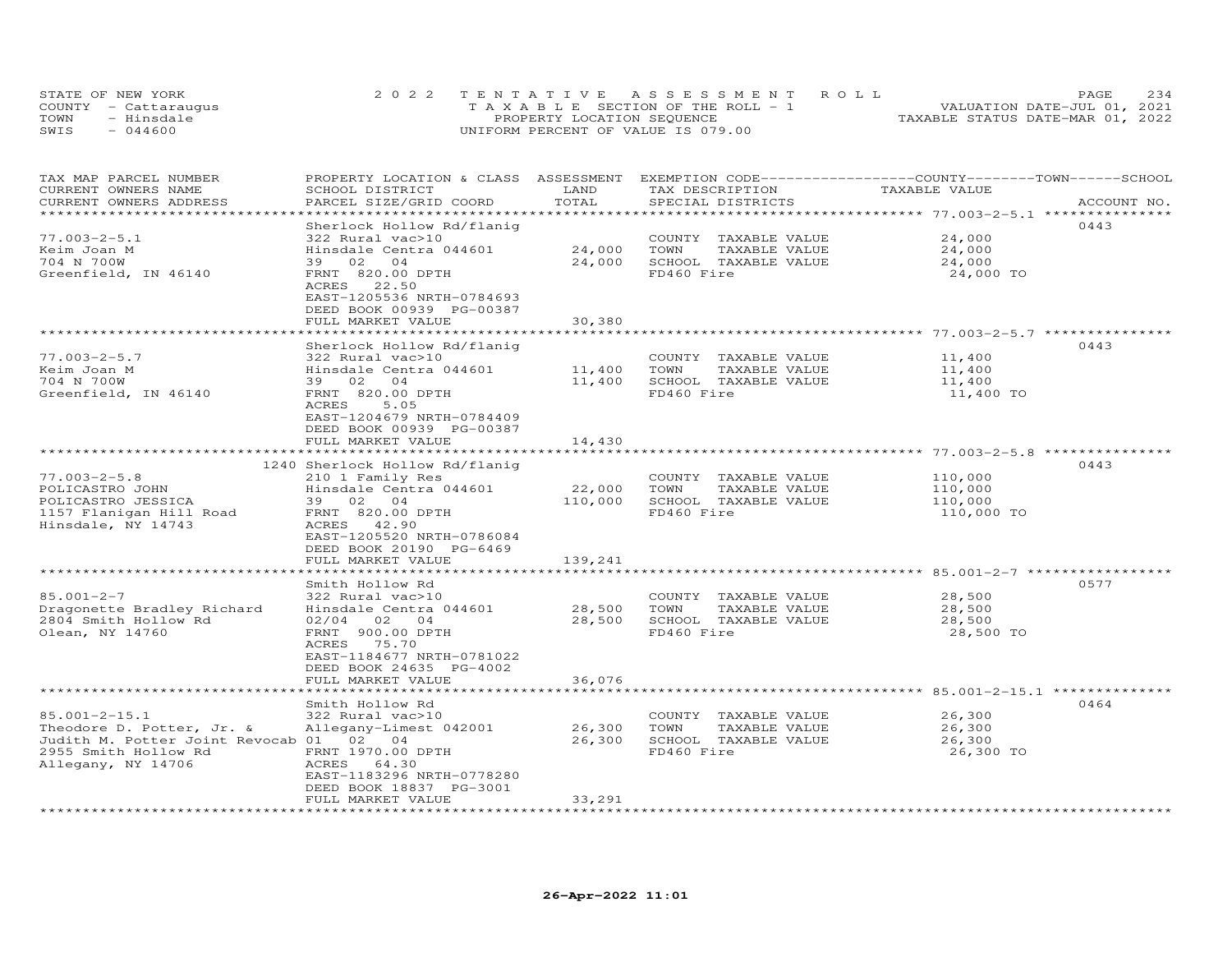|      | STATE OF NEW YORK    | 2022 TENTATIVE ASSESSMENT ROLL        | 235<br>PAGE                      |
|------|----------------------|---------------------------------------|----------------------------------|
|      | COUNTY - Cattaraugus | T A X A B L E SECTION OF THE ROLL - 1 | VALUATION DATE-JUL 01, 2021      |
| TOWN | - Hinsdale           | PROPERTY LOCATION SEQUENCE            | TAXABLE STATUS DATE-MAR 01, 2022 |
| SWIS | $-044600$            | UNIFORM PERCENT OF VALUE IS 079.00    |                                  |

| TAX MAP PARCEL NUMBER  | PROPERTY LOCATION & CLASS ASSESSMENT EXEMPTION CODE-----------------COUNTY-------TOWN------SCHOOL |         |                        |               |                    |
|------------------------|---------------------------------------------------------------------------------------------------|---------|------------------------|---------------|--------------------|
| CURRENT OWNERS NAME    | SCHOOL DISTRICT                                                                                   | LAND    | TAX DESCRIPTION        | TAXABLE VALUE |                    |
| CURRENT OWNERS ADDRESS | PARCEL SIZE/GRID COORD                                                                            | TOTAL   | SPECIAL DISTRICTS      |               | ACCOUNT NO.        |
|                        |                                                                                                   |         |                        |               |                    |
|                        | 2667 Smith Hollow Rd                                                                              |         |                        |               | 1209               |
| $85.002 - 1 - 19.3$    | 210 1 Family Res                                                                                  |         | ENH STAR<br>41834      | $\circ$       | $\Omega$<br>63,670 |
| Whitton Linda J.       | Hinsdale Centra 044601                                                                            | 15,200  | COUNTY TAXABLE VALUE   | 83,600        |                    |
| 2667 Smith Hollow Road | 04 02<br>04                                                                                       | 83,600  | TOWN<br>TAXABLE VALUE  | 83,600        |                    |
| Olean, NY 14760        | 14.55 BANK<br>ACRES<br>004                                                                        |         | SCHOOL TAXABLE VALUE   | 19,930        |                    |
|                        | EAST-1187380 NRTH-0780945                                                                         |         | FD460 Fire             | 83,600 TO     |                    |
|                        | DEED BOOK 20200 PG-8468                                                                           |         |                        |               |                    |
|                        | FULL MARKET VALUE                                                                                 | 105,823 |                        |               |                    |
|                        | *******************************                                                                   |         |                        |               |                    |
|                        | 2674 Smith Hollow Rd                                                                              |         |                        |               | 1221               |
| $85.002 - 1 - 19.4$    | 210 1 Family Res                                                                                  |         | BAS STAR<br>41854      | $\Omega$      | 25,500<br>$\Omega$ |
| Boyer William N        | Hinsdale Centra 044601                                                                            |         | 6,800 VET WAR CT 41121 | 10,200        | 10,200<br>$\Omega$ |
| Boyer Cheryl A         | 04 02 04                                                                                          | 73,000  | COUNTY TAXABLE VALUE   | 62,800        |                    |
| 2674 Smith Hollow Rd   | FRNT 135.00 DPTH 223.15                                                                           |         | TOWN<br>TAXABLE VALUE  | 62,800        |                    |
| Olean, NY 14760        | BANK<br>017                                                                                       |         | SCHOOL TAXABLE VALUE   | 47,500        |                    |
|                        | EAST-1186920 NRTH-0781034                                                                         |         | FD460 Fire             | 73,000 TO     |                    |
|                        | DEED BOOK 431<br>PG-7001                                                                          |         |                        |               |                    |
|                        | FULL MARKET VALUE                                                                                 | 92,405  |                        |               |                    |
|                        |                                                                                                   |         |                        |               |                    |
|                        | 2693 Smith Hollow Rd                                                                              |         |                        |               | 1345               |
| $85.002 - 1 - 19.7$    | 210 1 Family Res                                                                                  |         | 41854<br>BAS STAR      | $\circ$       | $\Omega$<br>25,500 |
| Olver Thomas C         | Hinsdale Centra 044601                                                                            | 8,200   | COUNTY TAXABLE VALUE   | 43,000        |                    |
| 2693 Smith Hollow Rd   | 04 02 04                                                                                          | 43,000  | TOWN<br>TAXABLE VALUE  | 43,000        |                    |
| Olean, NY 14760        | Apt & Gar                                                                                         |         | SCHOOL TAXABLE VALUE   | 17,500        |                    |
|                        | Ff 310.00                                                                                         |         | FD460 Fire             | 43,000 TO     |                    |
|                        | ACRES<br>1.25 BANK<br>085                                                                         |         |                        |               |                    |
|                        | EAST-1186716 NRTH-0780844                                                                         |         |                        |               |                    |
|                        | DEED BOOK 1019 PG-1103                                                                            |         |                        |               |                    |
|                        | FULL MARKET VALUE                                                                                 | 54,430  |                        |               |                    |
|                        |                                                                                                   |         |                        |               |                    |
|                        | 2697 Smith Hollow Rd                                                                              |         |                        |               | 1588               |
| 85.002-1-19.13         | 260 Seasonal res                                                                                  |         | COUNTY TAXABLE VALUE   | 34,000        |                    |
| Fleming George W Jr    | Hinsdale Centra 044601                                                                            | 8,000   | TOWN<br>TAXABLE VALUE  | 34,000        |                    |
| 83 Woodhill Dr         | 4/2/4                                                                                             | 34,000  | SCHOOL TAXABLE VALUE   | 34,000        |                    |
| Rochester, NY 14616    | ACRES<br>1.00                                                                                     |         | FD460 Fire             | 34,000 TO     |                    |
|                        | EAST-1186805 NRTH-0780425                                                                         |         |                        |               |                    |
|                        | DEED BOOK 1006 PG-952                                                                             |         |                        |               |                    |
|                        | FULL MARKET VALUE                                                                                 | 43,038  |                        |               |                    |
|                        |                                                                                                   |         |                        |               |                    |
|                        | 2701 Smith Hollow Rd                                                                              |         |                        |               | 1374               |
| $85.002 - 1 - 19.9$    | 270 Mfg housing                                                                                   |         | COUNTY TAXABLE VALUE   | 15,400        |                    |
| Belvees James A        | Hinsdale Centra 044601                                                                            | 8,600   | TOWN<br>TAXABLE VALUE  | 15,400        |                    |
| Belvees Jeannette      | 04 02 04                                                                                          | 15,400  | SCHOOL TAXABLE VALUE   | 15,400        |                    |
| 723 Maple St           | Ff 160.00                                                                                         |         | FD460 Fire             | 15,400 TO     |                    |
| Olean, NY 14760        | ACRES<br>1.70                                                                                     |         |                        |               |                    |
|                        | EAST-1186603 NRTH-0780593                                                                         |         |                        |               |                    |
|                        | DEED BOOK 00995 PG-01088                                                                          |         |                        |               |                    |
|                        | FULL MARKET VALUE                                                                                 | 19,494  |                        |               |                    |
|                        | **************************                                                                        |         |                        |               |                    |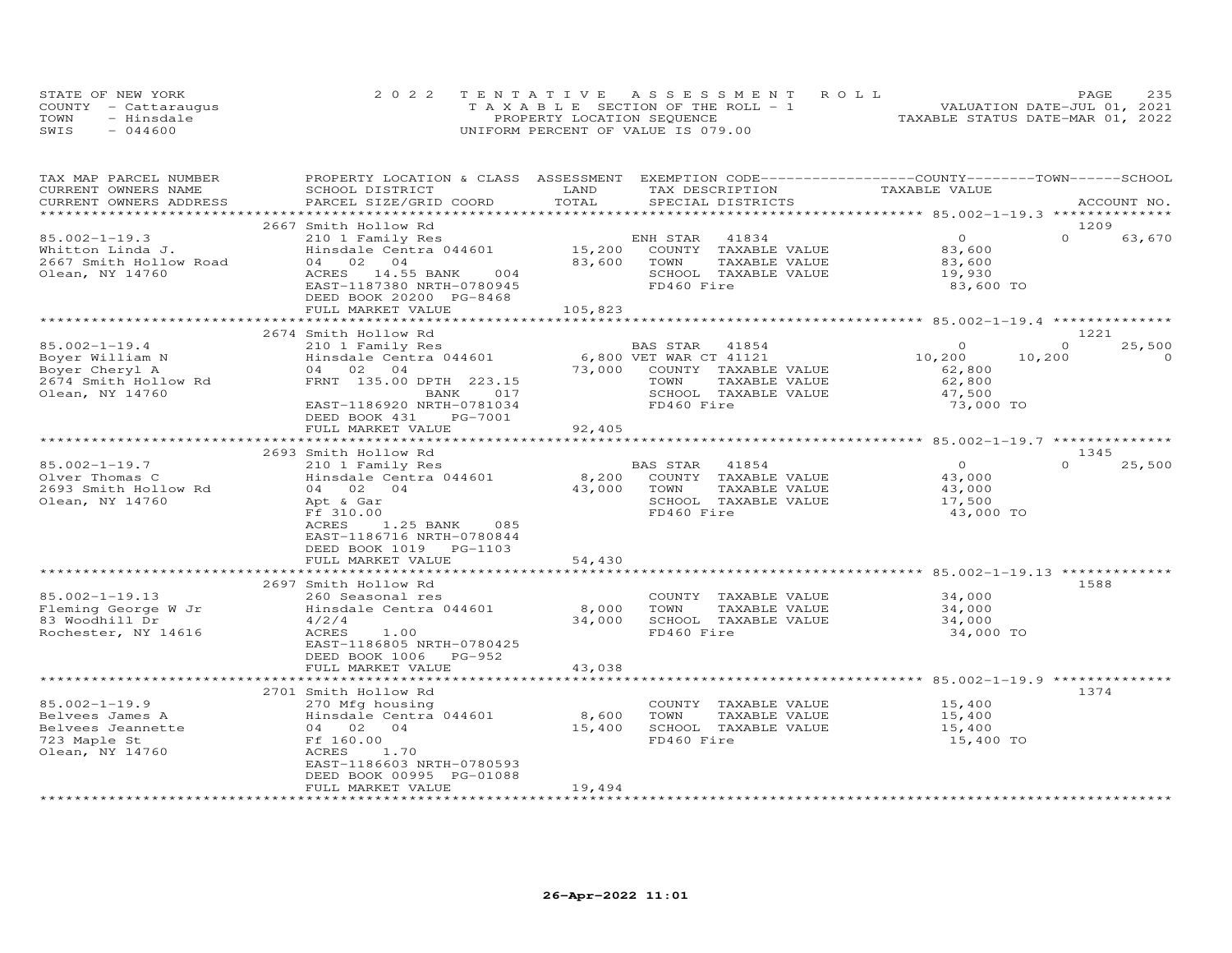|      | STATE OF NEW YORK    | 2022 TENTATIVE ASSESSMENT ROLL        | 236<br>PAGE                      |
|------|----------------------|---------------------------------------|----------------------------------|
|      | COUNTY - Cattaraugus | T A X A B L E SECTION OF THE ROLL - 1 | VALUATION DATE-JUL 01, 2021      |
| TOWN | - Hinsdale           | PROPERTY LOCATION SEQUENCE            | TAXABLE STATUS DATE-MAR 01, 2022 |
| SWIS | $-044600$            | UNIFORM PERCENT OF VALUE IS 079.00    |                                  |

| TAX MAP PARCEL NUMBER<br>CURRENT OWNERS NAME<br>CURRENT OWNERS ADDRESS   | PROPERTY LOCATION & CLASS ASSESSMENT EXEMPTION CODE----------------COUNTY-------TOWN-----SCHOOL<br>SCHOOL DISTRICT<br>PARCEL SIZE/GRID COORD | LAND<br>TOTAL                 | TAX DESCRIPTION<br>SPECIAL DISTRICTS                                                | TAXABLE VALUE                           | ACCOUNT NO.                |
|--------------------------------------------------------------------------|----------------------------------------------------------------------------------------------------------------------------------------------|-------------------------------|-------------------------------------------------------------------------------------|-----------------------------------------|----------------------------|
|                                                                          |                                                                                                                                              |                               |                                                                                     |                                         |                            |
| $85.002 - 1 - 19.8$<br>Goldsmith David W                                 | 2707 Smith Hollow Rd<br>210 1 Family Res<br>Hinsdale Centra 044601                                                                           | 9,800                         | BAS STAR 41854<br>COUNTY TAXABLE VALUE                                              | $\circ$<br>130,000                      | 1344<br>$\Omega$<br>25,500 |
| 2707 Smith Hollow Rd<br>Olean, NY 14760                                  | 04 02 04<br>FRNT 600.00 DPTH<br>ACRES<br>3.15<br>EAST-1186297 NRTH-0780469<br>DEED BOOK 5791<br>PG-6001                                      | 130,000                       | TOWN<br>TAXABLE VALUE<br>SCHOOL TAXABLE VALUE<br>FD460 Fire                         | 130,000<br>104,500<br>130,000 TO        |                            |
|                                                                          | FULL MARKET VALUE                                                                                                                            | 164,557                       |                                                                                     |                                         |                            |
|                                                                          | 2741 Smith Hollow Rd                                                                                                                         |                               |                                                                                     |                                         | 0576                       |
| $85.001 - 2 - 9$<br>Kolosko Leon F<br>Kolosko Jean M<br>6269 Townline Rd | 260 Seasonal res<br>Hinsdale Centra 044601<br>01 02 04<br>FRNT 725.00 DPTH                                                                   | 22,000<br>48,000              | COUNTY TAXABLE VALUE<br>TOWN<br>TAXABLE VALUE<br>SCHOOL TAXABLE VALUE<br>FD460 Fire | 48,000<br>48,000<br>48,000<br>48,000 TO |                            |
| North Tonawanda, NY 14120                                                | ACRES 43.20<br>EAST-1185500 NRTH-0779137<br>DEED BOOK 879<br>PG-00026<br>FULL MARKET VALUE                                                   | 60,759                        |                                                                                     |                                         |                            |
|                                                                          |                                                                                                                                              |                               |                                                                                     |                                         |                            |
| $85.001 - 2 - 8.2$                                                       | 2782 Smith Hollow Rd                                                                                                                         |                               |                                                                                     | $\overline{O}$                          | 1194<br>$\Omega$           |
| Drabant Deborah L<br>2782 Smith Hollow Rd                                | 210 1 Family Res<br>Hinsdale Centra 044601<br>01 02 04                                                                                       | 11,000<br>40,000              | BAS STAR 41854<br>COUNTY TAXABLE VALUE<br>TOWN<br>TAXABLE VALUE                     | 40,000<br>40,000                        | 25,500                     |
| Olean, NY 14760                                                          | FRNT 777.00 DPTH<br>ACRES<br>4.55<br>EAST-1184757 NRTH-0780105<br>DEED BOOK 6537<br>PG-3001                                                  |                               | SCHOOL TAXABLE VALUE<br>FD460 Fire                                                  | 14,500<br>40,000 TO                     |                            |
|                                                                          | FULL MARKET VALUE<br>*************************                                                                                               | 50,633<br>******************* |                                                                                     |                                         |                            |
|                                                                          | 2803 Smith Hollow Rd                                                                                                                         |                               |                                                                                     |                                         | 1207                       |
| $85.001 - 2 - 8.3$                                                       | 260 Seasonal res                                                                                                                             |                               | COUNTY TAXABLE VALUE                                                                | 44,000                                  |                            |
| Siegmann Paul A                                                          | Hinsdale Centra 044601                                                                                                                       | 19,400                        | TOWN<br>TAXABLE VALUE                                                               | 44,000                                  |                            |
| Siegmann Jacqueline A                                                    | 01 02 04                                                                                                                                     | 44,000                        | SCHOOL TAXABLE VALUE                                                                | 44,000                                  |                            |
| 6938 Maple Dr<br>N. Tonawanda, NY 14120                                  | Ff 1270.00<br>ACRES 30.10<br>EAST-1184768 NRTH-0778827<br>DEED BOOK 14714 PG-7001                                                            |                               | FD460 Fire                                                                          | 44,000 TO                               |                            |
|                                                                          | FULL MARKET VALUE                                                                                                                            | 55,696                        |                                                                                     |                                         |                            |
|                                                                          | 2804 Smith Hollow Rd                                                                                                                         |                               |                                                                                     |                                         | 0579                       |
| $85.001 - 2 - 8.1$                                                       | 210 1 Family Res                                                                                                                             |                               | VET COM CT 41131                                                                    | 17,000<br>17,000                        | $\Omega$                   |
| Dragonette Bradley Richard                                               | Hinsdale Centra 044601                                                                                                                       | 12,400                        | COUNTY TAXABLE VALUE                                                                | 55,000                                  |                            |
| 2804 Smith Hollow Rd                                                     | 01 02 04                                                                                                                                     | 72,000                        | TOWN<br>TAXABLE VALUE                                                               | 55,000                                  |                            |
| Olean, NY 14760                                                          | FRNT 670.00 DPTH<br>ACRES<br>7.40<br>EAST-1184391 NRTH-0779775                                                                               |                               | SCHOOL TAXABLE VALUE<br>FD460 Fire                                                  | 72,000<br>72,000 TO                     |                            |
|                                                                          | DEED BOOK 24635 PG-4002                                                                                                                      |                               |                                                                                     |                                         |                            |
|                                                                          | FULL MARKET VALUE                                                                                                                            | 91,139                        |                                                                                     |                                         |                            |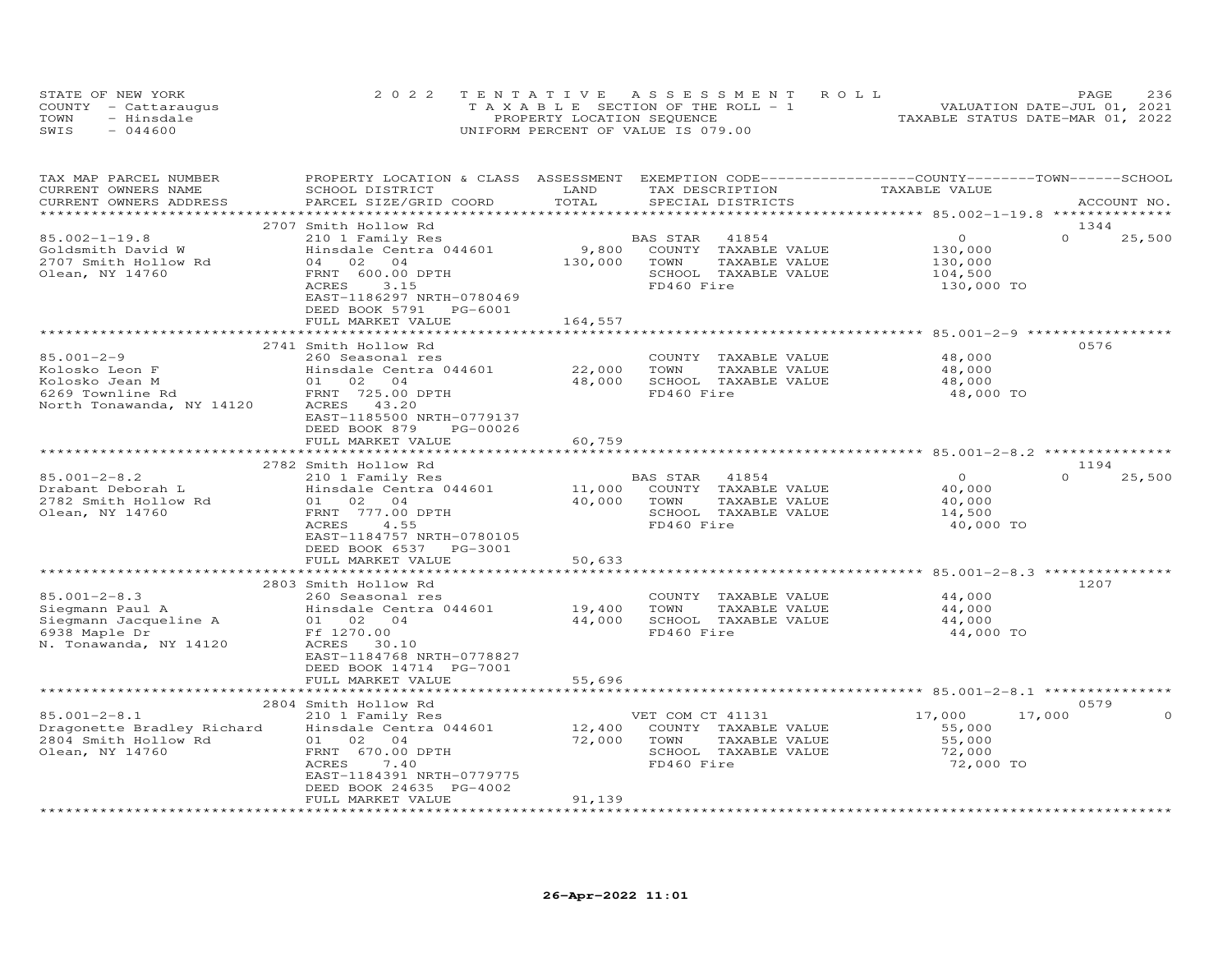|      | STATE OF NEW YORK    | 2022 TENTATIVE ASSESSMENT ROLL        | 237<br>PAGE                      |
|------|----------------------|---------------------------------------|----------------------------------|
|      | COUNTY - Cattaraugus | T A X A B L E SECTION OF THE ROLL - 1 | VALUATION DATE-JUL 01, 2021      |
| TOWN | - Hinsdale           | PROPERTY LOCATION SEQUENCE            | TAXABLE STATUS DATE-MAR 01, 2022 |
| SWIS | $-044600$            | UNIFORM PERCENT OF VALUE IS 079.00    |                                  |

| 2815 Smith Hollow Rd<br>1362<br>36,000<br>260 Seasonal res<br>COUNTY TAXABLE VALUE<br>Hinsdale Centra 044601<br>10,600<br>36.000<br>TOWN<br>TAXABLE VALUE<br>36,000<br>Hinsdale O<br>01 02<br>Ff 200.00<br>36,000<br>SCHOOL TAXABLE VALUE<br>04<br>36,000<br>FD460 Fire<br>103 Sharon Pkwy<br>36,000 TO<br>ACRES<br>4.05<br>EAST-1184331 NRTH-0778476<br>DEED BOOK 1008<br>PG-599<br>45,570<br>FULL MARKET VALUE<br>0562<br>2922 Smith Hollow Rd<br>$\Omega$<br>25,500<br>$\overline{O}$<br>210 1 Family Res<br>BAS STAR 41854<br>Siardini Anthony D<br>Siardini Anthony D<br>2022 Smith Hollow Rd<br>2022 Smith Hollow Rd<br>Ff 3592.00<br>32,700 COUNTY TAXABLE VALUE<br>Allegany-Limest 042001<br>198,000<br>198,000<br>TOWN<br>TAXABLE VALUE<br>198,000<br>2922 Smith Hollow Rd<br>Allegany, NY 14706<br>SCHOOL TAXABLE VALUE<br>172,500<br>FD460 Fire<br>Allegany, NY 14706<br>198,000 TO<br>ACRES 103.76<br>EAST-1182509 NRTH-0779647<br>DEED BOOK 00953 PG-00975<br>FULL MARKET VALUE<br>250,633<br>**************************<br>******************<br>2955 Smith Hollow Rd<br>1263<br>$85.001 - 2 - 15.2$<br>188,000<br>210 1 Family Res<br>COUNTY TAXABLE VALUE<br>18,800<br>Allegany-Limest 042001<br>TOWN<br>TAXABLE VALUE<br>188,000<br>Judith M. Potter Joint Revocab 01 02 04<br>188,000<br>SCHOOL TAXABLE VALUE<br>188,000<br>2955 Smith Hollow Rd Ff 1980.00<br>FD460 Fire<br>188,000 TO<br>ACRES 27.00<br>EAST-1181834 NRTH-0778126<br>DEED BOOK 18837 PG-3001<br>237,975<br>FULL MARKET VALUE<br>2962 Smith Hollow Rd<br>0006<br>85.001-2-17<br>65,500<br>210 1 Family Res<br>COUNTY TAXABLE VALUE<br>Allegany-Limest 042001<br>Vossler Chelsea A.<br>10,400<br>TOWN<br>TAXABLE VALUE<br>65,500<br>65,500 SCHOOL TAXABLE VALUE<br>2962 Smith Hollow Road<br>01 02 04<br>65,500<br>FRNT 310.00 DPTH<br>FD460 Fire<br>65,500 TO<br>ACRES<br>3.87 BANK<br>005<br>EAST-1181001 NRTH-0778314<br>DEED BOOK 29522 PG-8002<br>82,911<br>FULL MARKET VALUE<br>0009<br>2966 Smith Hollow Rd<br>$85.001 - 2 - 19.2$<br>210 1 Family Res<br>153,000<br>COUNTY TAXABLE VALUE<br>Joseph D Cottone, trustee D & Allegany-Limest 042001<br>12,100<br>TOWN<br>TAXABLE VALUE<br>153,000<br>Trust I u/a dated December 19, 01 02 04<br>153,000<br>SCHOOL TAXABLE VALUE<br>153,000<br>2966 Smith Hollow Road FRNT 358.00 DPTH<br>FD460 Fire<br>153,000 TO<br>ACRES<br>6.80 BANK<br>026<br>EAST-1181192 NRTH-0778599<br>DEED BOOK 30882 PG-4002<br>193,671<br>FULL MARKET VALUE | TAX MAP PARCEL NUMBER<br>CURRENT OWNERS NAME<br>CURRENT OWNERS ADDRESS | PROPERTY LOCATION & CLASS ASSESSMENT<br>SCHOOL DISTRICT<br>PARCEL SIZE/GRID COORD | LAND<br>TOTAL | TAX DESCRIPTION<br>SPECIAL DISTRICTS | EXEMPTION CODE-----------------COUNTY-------TOWN------SCHOOL<br>TAXABLE VALUE | ACCOUNT NO. |
|-------------------------------------------------------------------------------------------------------------------------------------------------------------------------------------------------------------------------------------------------------------------------------------------------------------------------------------------------------------------------------------------------------------------------------------------------------------------------------------------------------------------------------------------------------------------------------------------------------------------------------------------------------------------------------------------------------------------------------------------------------------------------------------------------------------------------------------------------------------------------------------------------------------------------------------------------------------------------------------------------------------------------------------------------------------------------------------------------------------------------------------------------------------------------------------------------------------------------------------------------------------------------------------------------------------------------------------------------------------------------------------------------------------------------------------------------------------------------------------------------------------------------------------------------------------------------------------------------------------------------------------------------------------------------------------------------------------------------------------------------------------------------------------------------------------------------------------------------------------------------------------------------------------------------------------------------------------------------------------------------------------------------------------------------------------------------------------------------------------------------------------------------------------------------------------------------------------------------------------------------------------------------------------------------------------------------------------------------------------------------------------------------------------------------------------------------------------------------------|------------------------------------------------------------------------|-----------------------------------------------------------------------------------|---------------|--------------------------------------|-------------------------------------------------------------------------------|-------------|
|                                                                                                                                                                                                                                                                                                                                                                                                                                                                                                                                                                                                                                                                                                                                                                                                                                                                                                                                                                                                                                                                                                                                                                                                                                                                                                                                                                                                                                                                                                                                                                                                                                                                                                                                                                                                                                                                                                                                                                                                                                                                                                                                                                                                                                                                                                                                                                                                                                                                               |                                                                        |                                                                                   |               |                                      |                                                                               |             |
|                                                                                                                                                                                                                                                                                                                                                                                                                                                                                                                                                                                                                                                                                                                                                                                                                                                                                                                                                                                                                                                                                                                                                                                                                                                                                                                                                                                                                                                                                                                                                                                                                                                                                                                                                                                                                                                                                                                                                                                                                                                                                                                                                                                                                                                                                                                                                                                                                                                                               | $85.001 - 2 - 8.4$<br>Alvira Ignacio<br>Georgana                       |                                                                                   |               |                                      |                                                                               |             |
|                                                                                                                                                                                                                                                                                                                                                                                                                                                                                                                                                                                                                                                                                                                                                                                                                                                                                                                                                                                                                                                                                                                                                                                                                                                                                                                                                                                                                                                                                                                                                                                                                                                                                                                                                                                                                                                                                                                                                                                                                                                                                                                                                                                                                                                                                                                                                                                                                                                                               | Lackawanna, NY 14218                                                   |                                                                                   |               |                                      |                                                                               |             |
|                                                                                                                                                                                                                                                                                                                                                                                                                                                                                                                                                                                                                                                                                                                                                                                                                                                                                                                                                                                                                                                                                                                                                                                                                                                                                                                                                                                                                                                                                                                                                                                                                                                                                                                                                                                                                                                                                                                                                                                                                                                                                                                                                                                                                                                                                                                                                                                                                                                                               |                                                                        |                                                                                   |               |                                      |                                                                               |             |
|                                                                                                                                                                                                                                                                                                                                                                                                                                                                                                                                                                                                                                                                                                                                                                                                                                                                                                                                                                                                                                                                                                                                                                                                                                                                                                                                                                                                                                                                                                                                                                                                                                                                                                                                                                                                                                                                                                                                                                                                                                                                                                                                                                                                                                                                                                                                                                                                                                                                               |                                                                        |                                                                                   |               |                                      |                                                                               |             |
|                                                                                                                                                                                                                                                                                                                                                                                                                                                                                                                                                                                                                                                                                                                                                                                                                                                                                                                                                                                                                                                                                                                                                                                                                                                                                                                                                                                                                                                                                                                                                                                                                                                                                                                                                                                                                                                                                                                                                                                                                                                                                                                                                                                                                                                                                                                                                                                                                                                                               | $85.001 - 2 - 19.1$                                                    |                                                                                   |               |                                      |                                                                               |             |
|                                                                                                                                                                                                                                                                                                                                                                                                                                                                                                                                                                                                                                                                                                                                                                                                                                                                                                                                                                                                                                                                                                                                                                                                                                                                                                                                                                                                                                                                                                                                                                                                                                                                                                                                                                                                                                                                                                                                                                                                                                                                                                                                                                                                                                                                                                                                                                                                                                                                               |                                                                        |                                                                                   |               |                                      |                                                                               |             |
|                                                                                                                                                                                                                                                                                                                                                                                                                                                                                                                                                                                                                                                                                                                                                                                                                                                                                                                                                                                                                                                                                                                                                                                                                                                                                                                                                                                                                                                                                                                                                                                                                                                                                                                                                                                                                                                                                                                                                                                                                                                                                                                                                                                                                                                                                                                                                                                                                                                                               |                                                                        |                                                                                   |               |                                      |                                                                               |             |
|                                                                                                                                                                                                                                                                                                                                                                                                                                                                                                                                                                                                                                                                                                                                                                                                                                                                                                                                                                                                                                                                                                                                                                                                                                                                                                                                                                                                                                                                                                                                                                                                                                                                                                                                                                                                                                                                                                                                                                                                                                                                                                                                                                                                                                                                                                                                                                                                                                                                               |                                                                        |                                                                                   |               |                                      |                                                                               |             |
|                                                                                                                                                                                                                                                                                                                                                                                                                                                                                                                                                                                                                                                                                                                                                                                                                                                                                                                                                                                                                                                                                                                                                                                                                                                                                                                                                                                                                                                                                                                                                                                                                                                                                                                                                                                                                                                                                                                                                                                                                                                                                                                                                                                                                                                                                                                                                                                                                                                                               |                                                                        |                                                                                   |               |                                      |                                                                               |             |
|                                                                                                                                                                                                                                                                                                                                                                                                                                                                                                                                                                                                                                                                                                                                                                                                                                                                                                                                                                                                                                                                                                                                                                                                                                                                                                                                                                                                                                                                                                                                                                                                                                                                                                                                                                                                                                                                                                                                                                                                                                                                                                                                                                                                                                                                                                                                                                                                                                                                               |                                                                        |                                                                                   |               |                                      |                                                                               |             |
|                                                                                                                                                                                                                                                                                                                                                                                                                                                                                                                                                                                                                                                                                                                                                                                                                                                                                                                                                                                                                                                                                                                                                                                                                                                                                                                                                                                                                                                                                                                                                                                                                                                                                                                                                                                                                                                                                                                                                                                                                                                                                                                                                                                                                                                                                                                                                                                                                                                                               |                                                                        |                                                                                   |               |                                      |                                                                               |             |
|                                                                                                                                                                                                                                                                                                                                                                                                                                                                                                                                                                                                                                                                                                                                                                                                                                                                                                                                                                                                                                                                                                                                                                                                                                                                                                                                                                                                                                                                                                                                                                                                                                                                                                                                                                                                                                                                                                                                                                                                                                                                                                                                                                                                                                                                                                                                                                                                                                                                               |                                                                        |                                                                                   |               |                                      |                                                                               |             |
|                                                                                                                                                                                                                                                                                                                                                                                                                                                                                                                                                                                                                                                                                                                                                                                                                                                                                                                                                                                                                                                                                                                                                                                                                                                                                                                                                                                                                                                                                                                                                                                                                                                                                                                                                                                                                                                                                                                                                                                                                                                                                                                                                                                                                                                                                                                                                                                                                                                                               | Theodore D. Potter, Jr. &                                              |                                                                                   |               |                                      |                                                                               |             |
|                                                                                                                                                                                                                                                                                                                                                                                                                                                                                                                                                                                                                                                                                                                                                                                                                                                                                                                                                                                                                                                                                                                                                                                                                                                                                                                                                                                                                                                                                                                                                                                                                                                                                                                                                                                                                                                                                                                                                                                                                                                                                                                                                                                                                                                                                                                                                                                                                                                                               |                                                                        |                                                                                   |               |                                      |                                                                               |             |
|                                                                                                                                                                                                                                                                                                                                                                                                                                                                                                                                                                                                                                                                                                                                                                                                                                                                                                                                                                                                                                                                                                                                                                                                                                                                                                                                                                                                                                                                                                                                                                                                                                                                                                                                                                                                                                                                                                                                                                                                                                                                                                                                                                                                                                                                                                                                                                                                                                                                               | Allegany, NY 14706                                                     |                                                                                   |               |                                      |                                                                               |             |
|                                                                                                                                                                                                                                                                                                                                                                                                                                                                                                                                                                                                                                                                                                                                                                                                                                                                                                                                                                                                                                                                                                                                                                                                                                                                                                                                                                                                                                                                                                                                                                                                                                                                                                                                                                                                                                                                                                                                                                                                                                                                                                                                                                                                                                                                                                                                                                                                                                                                               |                                                                        |                                                                                   |               |                                      |                                                                               |             |
|                                                                                                                                                                                                                                                                                                                                                                                                                                                                                                                                                                                                                                                                                                                                                                                                                                                                                                                                                                                                                                                                                                                                                                                                                                                                                                                                                                                                                                                                                                                                                                                                                                                                                                                                                                                                                                                                                                                                                                                                                                                                                                                                                                                                                                                                                                                                                                                                                                                                               |                                                                        |                                                                                   |               |                                      |                                                                               |             |
|                                                                                                                                                                                                                                                                                                                                                                                                                                                                                                                                                                                                                                                                                                                                                                                                                                                                                                                                                                                                                                                                                                                                                                                                                                                                                                                                                                                                                                                                                                                                                                                                                                                                                                                                                                                                                                                                                                                                                                                                                                                                                                                                                                                                                                                                                                                                                                                                                                                                               |                                                                        |                                                                                   |               |                                      |                                                                               |             |
|                                                                                                                                                                                                                                                                                                                                                                                                                                                                                                                                                                                                                                                                                                                                                                                                                                                                                                                                                                                                                                                                                                                                                                                                                                                                                                                                                                                                                                                                                                                                                                                                                                                                                                                                                                                                                                                                                                                                                                                                                                                                                                                                                                                                                                                                                                                                                                                                                                                                               |                                                                        |                                                                                   |               |                                      |                                                                               |             |
|                                                                                                                                                                                                                                                                                                                                                                                                                                                                                                                                                                                                                                                                                                                                                                                                                                                                                                                                                                                                                                                                                                                                                                                                                                                                                                                                                                                                                                                                                                                                                                                                                                                                                                                                                                                                                                                                                                                                                                                                                                                                                                                                                                                                                                                                                                                                                                                                                                                                               |                                                                        |                                                                                   |               |                                      |                                                                               |             |
|                                                                                                                                                                                                                                                                                                                                                                                                                                                                                                                                                                                                                                                                                                                                                                                                                                                                                                                                                                                                                                                                                                                                                                                                                                                                                                                                                                                                                                                                                                                                                                                                                                                                                                                                                                                                                                                                                                                                                                                                                                                                                                                                                                                                                                                                                                                                                                                                                                                                               | Allegany, NY 14706                                                     |                                                                                   |               |                                      |                                                                               |             |
|                                                                                                                                                                                                                                                                                                                                                                                                                                                                                                                                                                                                                                                                                                                                                                                                                                                                                                                                                                                                                                                                                                                                                                                                                                                                                                                                                                                                                                                                                                                                                                                                                                                                                                                                                                                                                                                                                                                                                                                                                                                                                                                                                                                                                                                                                                                                                                                                                                                                               |                                                                        |                                                                                   |               |                                      |                                                                               |             |
|                                                                                                                                                                                                                                                                                                                                                                                                                                                                                                                                                                                                                                                                                                                                                                                                                                                                                                                                                                                                                                                                                                                                                                                                                                                                                                                                                                                                                                                                                                                                                                                                                                                                                                                                                                                                                                                                                                                                                                                                                                                                                                                                                                                                                                                                                                                                                                                                                                                                               |                                                                        |                                                                                   |               |                                      |                                                                               |             |
|                                                                                                                                                                                                                                                                                                                                                                                                                                                                                                                                                                                                                                                                                                                                                                                                                                                                                                                                                                                                                                                                                                                                                                                                                                                                                                                                                                                                                                                                                                                                                                                                                                                                                                                                                                                                                                                                                                                                                                                                                                                                                                                                                                                                                                                                                                                                                                                                                                                                               |                                                                        |                                                                                   |               |                                      |                                                                               |             |
|                                                                                                                                                                                                                                                                                                                                                                                                                                                                                                                                                                                                                                                                                                                                                                                                                                                                                                                                                                                                                                                                                                                                                                                                                                                                                                                                                                                                                                                                                                                                                                                                                                                                                                                                                                                                                                                                                                                                                                                                                                                                                                                                                                                                                                                                                                                                                                                                                                                                               |                                                                        |                                                                                   |               |                                      |                                                                               |             |
|                                                                                                                                                                                                                                                                                                                                                                                                                                                                                                                                                                                                                                                                                                                                                                                                                                                                                                                                                                                                                                                                                                                                                                                                                                                                                                                                                                                                                                                                                                                                                                                                                                                                                                                                                                                                                                                                                                                                                                                                                                                                                                                                                                                                                                                                                                                                                                                                                                                                               |                                                                        |                                                                                   |               |                                      |                                                                               |             |
|                                                                                                                                                                                                                                                                                                                                                                                                                                                                                                                                                                                                                                                                                                                                                                                                                                                                                                                                                                                                                                                                                                                                                                                                                                                                                                                                                                                                                                                                                                                                                                                                                                                                                                                                                                                                                                                                                                                                                                                                                                                                                                                                                                                                                                                                                                                                                                                                                                                                               | Allegany, NY 14706                                                     |                                                                                   |               |                                      |                                                                               |             |
|                                                                                                                                                                                                                                                                                                                                                                                                                                                                                                                                                                                                                                                                                                                                                                                                                                                                                                                                                                                                                                                                                                                                                                                                                                                                                                                                                                                                                                                                                                                                                                                                                                                                                                                                                                                                                                                                                                                                                                                                                                                                                                                                                                                                                                                                                                                                                                                                                                                                               |                                                                        |                                                                                   |               |                                      |                                                                               |             |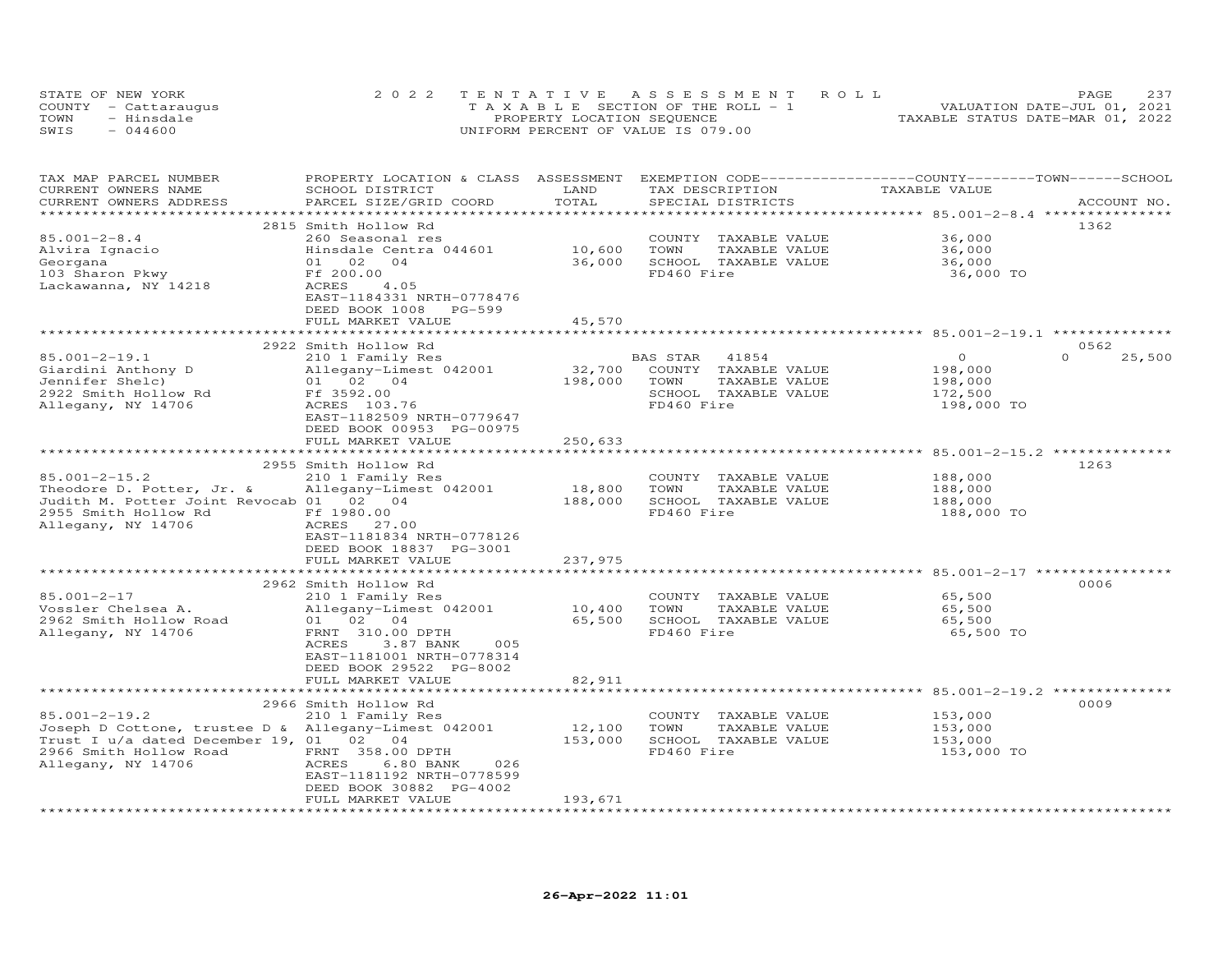|      | STATE OF NEW YORK    | 2022 TENTATIVE ASSESSMENT ROLL        | 238<br>PAGE                      |
|------|----------------------|---------------------------------------|----------------------------------|
|      | COUNTY - Cattaraugus | T A X A B L E SECTION OF THE ROLL - 1 | VALUATION DATE-JUL 01, 2021      |
| TOWN | - Hinsdale           | PROPERTY LOCATION SEQUENCE            | TAXABLE STATUS DATE-MAR 01, 2022 |
| SWIS | $-044600$            | UNIFORM PERCENT OF VALUE IS 079.00    |                                  |

| TAX MAP PARCEL NUMBER<br>CURRENT OWNERS NAME | PROPERTY LOCATION & CLASS ASSESSMENT<br>SCHOOL DISTRICT | LAND                      | EXEMPTION CODE-----------------COUNTY-------TOWN------SCHOOL<br>TAX DESCRIPTION | TAXABLE VALUE                                           |          |             |
|----------------------------------------------|---------------------------------------------------------|---------------------------|---------------------------------------------------------------------------------|---------------------------------------------------------|----------|-------------|
| CURRENT OWNERS ADDRESS                       | PARCEL SIZE/GRID COORD                                  | TOTAL                     | SPECIAL DISTRICTS                                                               |                                                         |          | ACCOUNT NO. |
|                                              |                                                         | ************************* |                                                                                 | ************************* 85.001-2-16 ***************** |          |             |
|                                              | 2986 Smith Hollow Rd                                    |                           |                                                                                 |                                                         | 0133     |             |
| $85.001 - 2 - 16$                            |                                                         |                           | 41834                                                                           | $\circ$                                                 | $\Omega$ | 63,670      |
|                                              | 210 1 Family Res                                        | $10,500$ EM               | ENH STAR                                                                        |                                                         |          |             |
| Schreiber George J III                       | Allegany-Limest 042001                                  |                           | COUNTY TAXABLE VALUE                                                            | 126,700                                                 |          |             |
| Schreiber Caroline R                         | 01 02 04                                                | 126,700                   | TOWN<br>TAXABLE VALUE                                                           | 126,700                                                 |          |             |
| 2986 Smith Holw                              | FRNT 310.00 DPTH                                        |                           | SCHOOL TAXABLE VALUE                                                            | 63,030                                                  |          |             |
| Allegany, NY 14706                           | 3.90<br>ACRES                                           |                           | FD460 Fire                                                                      | 126,700 TO                                              |          |             |
|                                              | EAST-1181149 NRTH-0777656                               |                           |                                                                                 |                                                         |          |             |
|                                              | DEED BOOK 748<br>PG-01104                               |                           |                                                                                 |                                                         |          |             |
|                                              | FULL MARKET VALUE                                       | 160,380                   |                                                                                 |                                                         |          |             |
|                                              |                                                         |                           |                                                                                 |                                                         |          |             |
|                                              | Smith Hollow Rd & Dutton                                |                           |                                                                                 |                                                         | 1614     |             |
| 85.002-1-19.15                               | 311 Res vac land                                        |                           | COUNTY TAXABLE VALUE                                                            | 14,500                                                  |          |             |
| Wilber Earl                                  | Hinsdale Centra 044601                                  | 14,500                    | TAXABLE VALUE<br>TOWN                                                           | 14,500                                                  |          |             |
| 4480 Cooper Hill Rd                          | 04 02 04                                                | 14,500                    | SCHOOL TAXABLE VALUE                                                            | 14,500                                                  |          |             |
| Allegany, NY 14706                           | ACRES 12.75                                             |                           | FD460 Fire                                                                      | 14,500 TO                                               |          |             |
|                                              | EAST-1187394 NRTH-0781834                               |                           |                                                                                 |                                                         |          |             |
|                                              | DEED BOOK 21793 PG-3005                                 |                           |                                                                                 |                                                         |          |             |
|                                              | FULL MARKET VALUE                                       | 18,354                    |                                                                                 |                                                         |          |             |
|                                              | *************************                               |                           |                                                                                 |                                                         |          |             |
|                                              | 2660 Smith Hollow Rd & Dutton                           |                           |                                                                                 |                                                         | 1613     |             |
| 85.002-1-19.14                               | 210 1 Family Res                                        |                           | COUNTY TAXABLE VALUE                                                            | 25,000                                                  |          |             |
| Drabant Dennis                               | Hinsdale Centra 044601                                  | 7,600                     | TOWN<br>TAXABLE VALUE                                                           | 25,000                                                  |          |             |
| Drabant Deborah                              | 04 02 04                                                | 25,000                    | SCHOOL TAXABLE VALUE                                                            | 25,000                                                  |          |             |
| 2782 Smith Hollow Rd                         | 2.25<br>ACRES                                           |                           | FD460 Fire                                                                      | 25,000 TO                                               |          |             |
| Olean, NY 14760                              | EAST-1186648 NRTH-0781886                               |                           |                                                                                 |                                                         |          |             |
|                                              | DEED BOOK 30001 PG-8001                                 |                           |                                                                                 |                                                         |          |             |
|                                              | FULL MARKET VALUE                                       | 31,646                    |                                                                                 |                                                         |          |             |
|                                              |                                                         |                           |                                                                                 |                                                         |          |             |
|                                              |                                                         |                           |                                                                                 |                                                         | 0580     |             |
|                                              | 2664 Smith Hollow Rd & Dutton                           |                           |                                                                                 |                                                         | $\Omega$ |             |
| $85.002 - 1 - 19.16$                         | 210 1 Family Res                                        |                           | 41854<br>BAS STAR                                                               | $\overline{O}$                                          |          | 25,500      |
| Moore Scott D                                | Hinsdale Centra 044601                                  | 26,800                    | COUNTY TAXABLE VALUE                                                            | 86,300                                                  |          |             |
| 2664 Smith Hollow Rd                         | 04 02 04                                                | 86,300                    | TOWN<br>TAXABLE VALUE                                                           | 86,300                                                  |          |             |
| Olean, NY 14760                              | ACRES 20.95                                             |                           | SCHOOL TAXABLE VALUE                                                            | 60,800                                                  |          |             |
|                                              | EAST-1186508 NRTH-0781420                               |                           | FD460 Fire                                                                      | 86,300 TO                                               |          |             |
|                                              | DEED BOOK 20190 PG-2432                                 |                           |                                                                                 |                                                         |          |             |
|                                              | FULL MARKET VALUE                                       | 109,241                   |                                                                                 |                                                         |          |             |
|                                              |                                                         |                           |                                                                                 |                                                         |          |             |
|                                              | 2706 Smith Hollow Rd & Dutton                           |                           |                                                                                 |                                                         | 0580     |             |
| $85.002 - 1 - 19.1$                          | 311 Res vac land                                        |                           | COUNTY TAXABLE VALUE                                                            | 8,000                                                   |          |             |
| O'Neill Moore Noreen A                       | Hinsdale Centra 044601                                  | 8,000                     | TOWN<br>TAXABLE VALUE                                                           | 8,000                                                   |          |             |
| 2664 Smith Hollow Rd                         | 04<br>04 02                                             | 8,000                     | SCHOOL TAXABLE VALUE                                                            | 8,000                                                   |          |             |
| Olean, NY 14760                              | 5.30<br>ACRES                                           |                           | FD460 Fire                                                                      | 8,000 TO                                                |          |             |
|                                              | EAST-1186182 NRTH-0780838                               |                           |                                                                                 |                                                         |          |             |
|                                              | DEED BOOK 20190 PG-2433                                 |                           |                                                                                 |                                                         |          |             |
|                                              | FULL MARKET VALUE                                       | 10,127                    |                                                                                 |                                                         |          |             |
|                                              |                                                         |                           |                                                                                 |                                                         |          |             |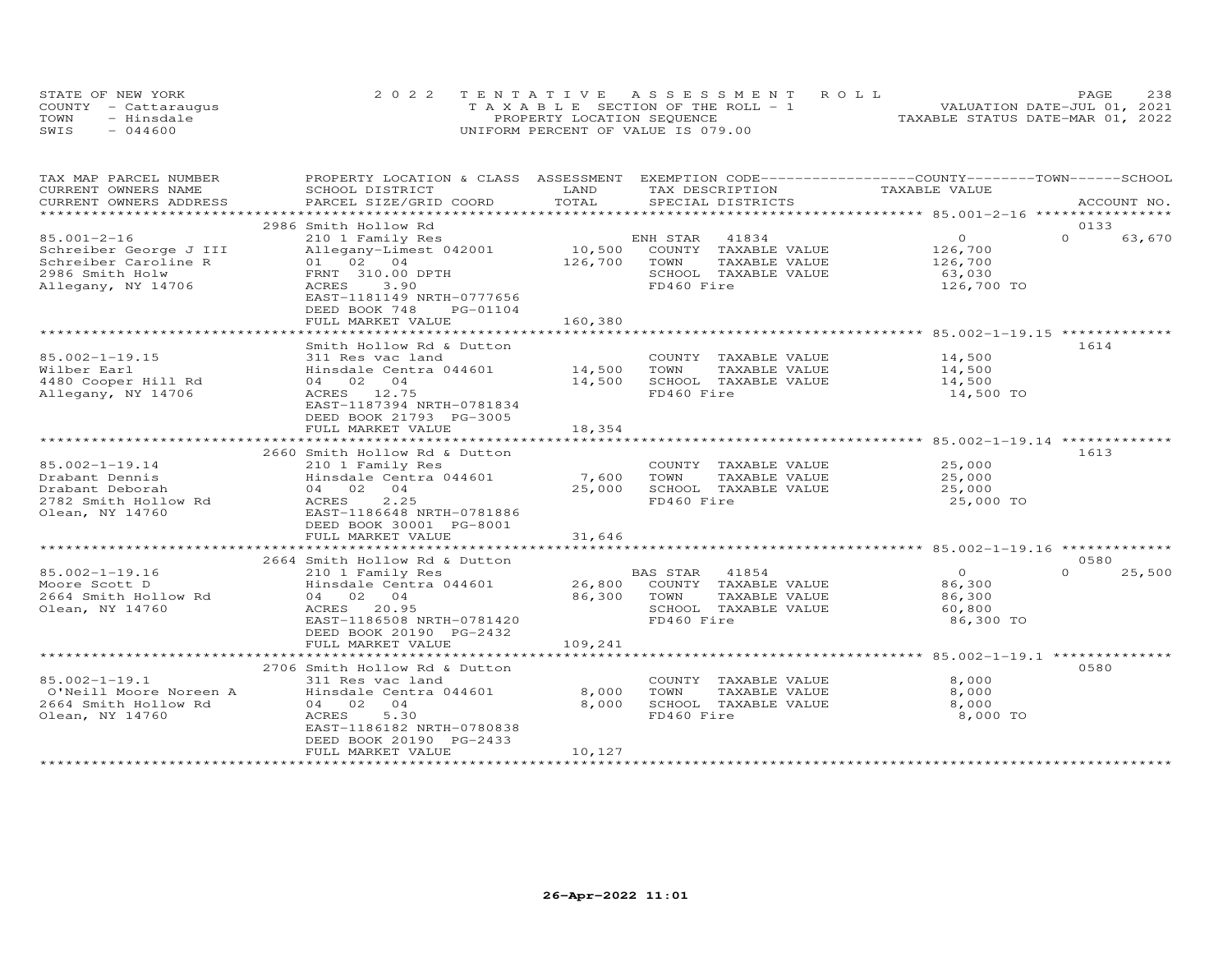| STATE OF NEW YORK    | 2022 TENTATIVE ASSESSMENT ROLL        | 239<br><b>PAGE</b>               |
|----------------------|---------------------------------------|----------------------------------|
| COUNTY - Cattaraugus | T A X A B L E SECTION OF THE ROLL - 1 | VALUATION DATE-JUL 01, 2021      |
| TOWN<br>- Hinsdale   | PROPERTY LOCATION SEQUENCE            | TAXABLE STATUS DATE-MAR 01, 2022 |
| $-044600$<br>SWIS    | UNIFORM PERCENT OF VALUE IS 079.00    |                                  |

| TAX MAP PARCEL NUMBER<br>CURRENT OWNERS NAME | PROPERTY LOCATION & CLASS ASSESSMENT EXEMPTION CODE-----------------COUNTY-------TOWN------SCHOOL | LAND   |                                      | TAXABLE VALUE |                    |
|----------------------------------------------|---------------------------------------------------------------------------------------------------|--------|--------------------------------------|---------------|--------------------|
| CURRENT OWNERS ADDRESS                       | SCHOOL DISTRICT<br>PARCEL SIZE/GRID COORD                                                         | TOTAL  | TAX DESCRIPTION<br>SPECIAL DISTRICTS |               | ACCOUNT NO.        |
| **********************                       |                                                                                                   |        |                                      |               |                    |
|                                              | Smith Hollow Rd (Off)                                                                             |        |                                      |               | 0435               |
| $85.001 - 2 - 10$                            | 322 Rural vac>10                                                                                  |        | COUNTY TAXABLE VALUE                 | 18,700        |                    |
| Siegmann Paul                                | Hinsdale Centra 044601                                                                            | 18,700 | TOWN<br>TAXABLE VALUE                | 18,700        |                    |
| Siegman Jacqueine                            | 01 02<br>04                                                                                       | 18,700 | SCHOOL TAXABLE VALUE                 | 18,700        |                    |
| 6938 Maple Dr                                | ACRES 33.94                                                                                       |        | FD460 Fire                           | 18,700 TO     |                    |
| North Tonawanda, NY 14120                    | EAST-1185478 NRTH-0777146                                                                         |        |                                      |               |                    |
|                                              | DEED BOOK 2019 PG-11036                                                                           |        |                                      |               |                    |
|                                              | FULL MARKET VALUE                                                                                 | 23,671 |                                      |               |                    |
|                                              |                                                                                                   |        |                                      |               |                    |
|                                              |                                                                                                   |        |                                      |               | 0581               |
|                                              | Smith Hollow Rd (Off)                                                                             |        |                                      | 10,700        |                    |
| 85.001-2-11.1                                | 311 Res vac land                                                                                  |        | COUNTY TAXABLE VALUE                 |               |                    |
| EWP Lumbering                                | Hinsdale Centra 044601                                                                            | 10,700 | TOWN<br>TAXABLE VALUE                | 10,700        |                    |
| 2955 Smith Hollow Rd                         | 01 02 04                                                                                          | 10,700 | SCHOOL TAXABLE VALUE                 | 10,700        |                    |
| Allegany, NY 14706                           | ACRES 14.30                                                                                       |        | FD460 Fire                           | 10,700 TO     |                    |
|                                              | EAST-1184840 NRTH-0777347                                                                         |        |                                      |               |                    |
|                                              | DEED BOOK 1196<br>PG-6007                                                                         |        |                                      |               |                    |
|                                              | FULL MARKET VALUE                                                                                 | 13,544 |                                      |               |                    |
|                                              |                                                                                                   |        |                                      |               |                    |
|                                              | Smith Hollow Rd (Off)                                                                             |        |                                      |               | 1501               |
| $85.001 - 2 - 11.2$                          | 910 Priv forest                                                                                   |        | COUNTY TAXABLE VALUE                 | 10,100        |                    |
| EWP Lumbering                                | Hinsdale Centra 044601                                                                            | 10,100 | TOWN<br>TAXABLE VALUE                | 10,100        |                    |
| 2955 Smith Hollow Rd                         | 01 02 04                                                                                          | 10,100 | SCHOOL TAXABLE VALUE                 | 10,100        |                    |
| Allegany, NY 14706                           | ACRES 17.70                                                                                       |        | FD460 Fire                           | 10,100 TO     |                    |
|                                              | EAST-1184530 NRTH-0776892                                                                         |        |                                      |               |                    |
|                                              | DEED BOOK 00969 PG-00807                                                                          |        |                                      |               |                    |
|                                              | FULL MARKET VALUE                                                                                 | 12,785 |                                      |               |                    |
|                                              |                                                                                                   |        |                                      |               |                    |
|                                              | Smith Hollow Rd (Off)                                                                             |        |                                      |               | 0132               |
| $85.001 - 2 - 12$                            | 322 Rural vac>10                                                                                  |        | COUNTY TAXABLE VALUE                 | 19,600        |                    |
| Lamb Celeste                                 | Allegany-Limest 042001                                                                            | 19,600 | TOWN<br>TAXABLE VALUE                | 19,600        |                    |
| 717 W Henley St                              | 01 02 04                                                                                          | 19,600 | SCHOOL TAXABLE VALUE                 | 19,600        |                    |
| Olean, NY 14760                              | ACRES 38.45                                                                                       |        | FD460 Fire                           | 19,600 TO     |                    |
|                                              | EAST-1183613 NRTH-0776876                                                                         |        |                                      |               |                    |
|                                              | DEED BOOK 18944 PG-7003                                                                           |        |                                      |               |                    |
|                                              | FULL MARKET VALUE                                                                                 | 24,810 |                                      |               |                    |
|                                              |                                                                                                   |        |                                      |               |                    |
|                                              | 2695 Smith Hollow Rd (Off)                                                                        |        |                                      |               | 1405               |
| 85.002-1-19.10                               | 210 1 Family Res                                                                                  |        | 41854<br>BAS STAR                    | $\Omega$      | $\Omega$<br>25,500 |
| Olver Leroy M                                | Hinsdale Centra 044601                                                                            | 8,700  | COUNTY TAXABLE VALUE                 | 49,500        |                    |
| Olver Lynda M                                | 04 02 04                                                                                          | 49,500 | TAXABLE VALUE<br>TOWN                | 49,500        |                    |
| 2695 Smith Hollow Rd                         | 3.54<br>ACRES                                                                                     |        | SCHOOL TAXABLE VALUE                 | 24,000        |                    |
| Olean, NY 14760                              | EAST-1187199 NRTH-0780493                                                                         |        | FD460 Fire                           | 49,500 TO     |                    |
|                                              | DEED BOOK 00927 PG-00105                                                                          |        |                                      |               |                    |
|                                              | FULL MARKET VALUE                                                                                 | 62,658 |                                      |               |                    |
|                                              |                                                                                                   |        |                                      |               |                    |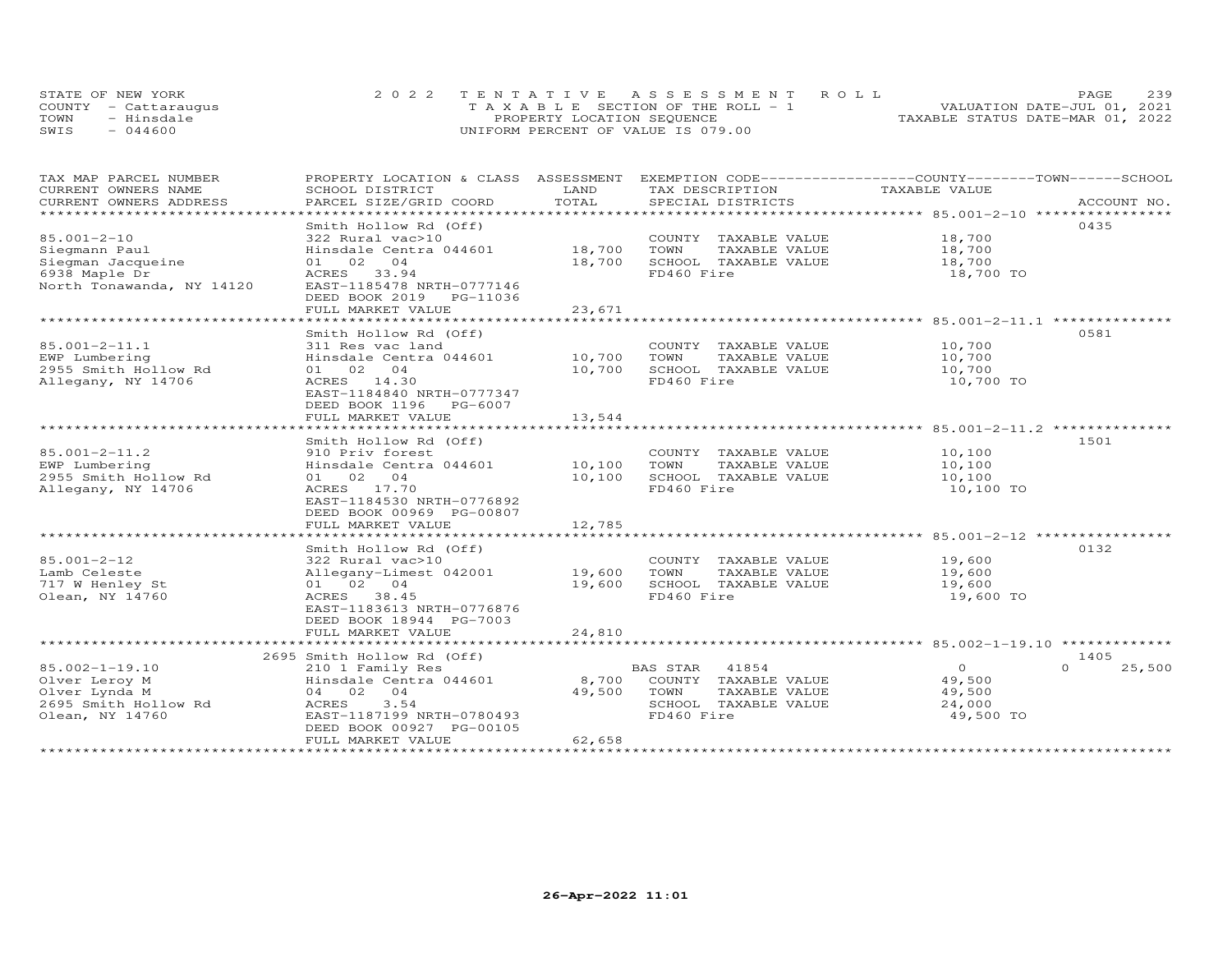| STATE OF NEW YORK    | 2022 TENTATIVE ASSESSMENT ROLL        | PAGE                             | 240 |
|----------------------|---------------------------------------|----------------------------------|-----|
| COUNTY - Cattaraugus | T A X A B L E SECTION OF THE ROLL - 1 | VALUATION DATE-JUL 01, 2021      |     |
| TOWN<br>- Hinsdale   | PROPERTY LOCATION SEQUENCE            | TAXABLE STATUS DATE-MAR 01, 2022 |     |
| SWIS<br>$-044600$    | UNIFORM PERCENT OF VALUE IS 079.00    |                                  |     |

| TAX MAP PARCEL NUMBER   | PROPERTY LOCATION & CLASS                            | ASSESSMENT     | EXEMPTION CODE-----------------COUNTY-------TOWN------SCHOOL |                                                     |                    |
|-------------------------|------------------------------------------------------|----------------|--------------------------------------------------------------|-----------------------------------------------------|--------------------|
| CURRENT OWNERS NAME     | SCHOOL DISTRICT                                      | LAND           | TAX DESCRIPTION                                              | TAXABLE VALUE                                       |                    |
| CURRENT OWNERS ADDRESS  | PARCEL SIZE/GRID COORD                               | TOTAL          | SPECIAL DISTRICTS                                            |                                                     | ACCOUNT NO.        |
|                         |                                                      |                |                                                              |                                                     |                    |
|                         | 2713 Smith Hollow Rd (Off)                           |                |                                                              |                                                     | 1208               |
| $85.002 - 1 - 19.2$     | 312 Vac w/imprv                                      |                | COUNTY TAXABLE VALUE                                         | 6,900                                               |                    |
| Olver Thomas C          | Hinsdale Centra 044601                               | 6,500          | TAXABLE VALUE<br>TOWN                                        | 6,900                                               |                    |
| 2693 Smith Hollow Rd    | 04 02<br>04                                          | 6,900          | SCHOOL TAXABLE VALUE                                         | 6,900                                               |                    |
| Olean, NY 14760         | FRNT 200.00 DPTH 220.00<br>EAST-1186888 NRTH-0780874 |                | FD460 Fire                                                   | 6,900 TO                                            |                    |
|                         | DEED BOOK 23886 PG-2006                              |                |                                                              |                                                     |                    |
|                         | FULL MARKET VALUE                                    | 8,734          |                                                              |                                                     |                    |
|                         |                                                      |                |                                                              |                                                     |                    |
|                         | 2721 Smith Hollow Rd (Off)                           |                |                                                              |                                                     | 1282               |
| $85.002 - 1 - 19.6$     | 210 1 Family Res                                     |                | VET WAR CT 41121                                             | 10,200                                              | 10,200<br>$\Omega$ |
| Legenbauer David        | Hinsdale Centra 044601                               | 6,500 ENH STAR | 41834                                                        | $\overline{O}$                                      | $\Omega$<br>63,670 |
| Legenbauer Patricia     | 04 02 04                                             | 99,000         | COUNTY TAXABLE VALUE                                         | 88,800                                              |                    |
| 2721 Smith Hollow Rd    | ACRES<br>1.03                                        |                | TOWN<br>TAXABLE VALUE                                        | 88,800                                              |                    |
| Olean, NY 14760         | EAST-1186853 NRTH-0780668                            |                | SCHOOL TAXABLE VALUE                                         | 35,330                                              |                    |
|                         | DEED BOOK 00964 PG-00947                             |                | FD460 Fire                                                   | 99,000 TO                                           |                    |
|                         | FULL MARKET VALUE                                    | 125,316        |                                                              |                                                     |                    |
|                         | ************************                             |                | *************************                                    | ********************* 76.002-3-5 ****************** |                    |
|                         | 1763 Thomas Hill Lane                                |                |                                                              |                                                     | 1094               |
| $76.002 - 3 - 5$        | 260 Seasonal res                                     |                | COUNTY TAXABLE VALUE                                         | 35,000                                              |                    |
| Milani James G          | Hinsdale Centra 044601                               | 10,300         | TOWN<br>TAXABLE VALUE                                        | 35,000                                              |                    |
| 132 Waterman St 3       | 09 03 04                                             | 35,000         | SCHOOL TAXABLE VALUE                                         | 35,000                                              |                    |
| Lockport, NY 14094-4924 | FRNT 463.00 DPTH                                     |                | FD460 Fire                                                   | 35,000 TO                                           |                    |
|                         | ACRES<br>6.10                                        |                |                                                              |                                                     |                    |
|                         | EAST-1197523 NRTH-0794637                            |                |                                                              |                                                     |                    |
|                         | DEED BOOK 881<br>PG-00909                            |                |                                                              |                                                     |                    |
|                         | FULL MARKET VALUE                                    | 44,304         |                                                              |                                                     |                    |
|                         |                                                      |                |                                                              |                                                     |                    |
|                         | 1630 Thomas Hill Lane Rd                             |                |                                                              |                                                     | 1444               |
| $77.001 - 1 - 52.5$     | 311 Res vac land                                     |                | COUNTY TAXABLE VALUE                                         | 4,500                                               |                    |
| Milani James G          | Hinsdale Centra 044601                               | 4,500          | TOWN<br>TAXABLE VALUE                                        | 4,500                                               |                    |
| 132 Waterman St 3       | 01 03 04                                             | 4,500          | SCHOOL TAXABLE VALUE                                         | 4,500                                               |                    |
| Lockport, NY 14094-4924 | FRNT 52.00 DPTH                                      |                | FD460 Fire                                                   | 4,500 TO                                            |                    |
|                         | ACRES<br>2.00                                        |                |                                                              |                                                     |                    |
|                         | EAST-1199858 NRTH-0793598                            |                |                                                              |                                                     |                    |
|                         | DEED BOOK 00985 PG-00615<br>FULL MARKET VALUE        | 5,696          |                                                              |                                                     |                    |
|                         |                                                      |                | ******************************* 77.001-1-52.2 ************** |                                                     |                    |
|                         | 1631 Thomas Hill Ln                                  |                |                                                              |                                                     | 1092               |
| $77.001 - 1 - 52.2$     | 312 Vac w/imprv                                      |                | COUNTY TAXABLE VALUE                                         | 14,500                                              |                    |
| LeValley John W         | Hinsdale Centra 044601                               | 14,500         | TOWN<br>TAXABLE VALUE                                        | 14,500                                              |                    |
| 12 Burnett Place        | 01/02/12 03<br>04                                    | 14,500         | SCHOOL TAXABLE VALUE                                         | 14,500                                              |                    |
| Tonawanda, NY 14150     | FRNT<br>52.00 DPTH                                   |                | FD460 Fire                                                   | 14,500 TO                                           |                    |
|                         | 12.70<br>ACRES                                       |                |                                                              |                                                     |                    |
|                         | EAST-1199782 NRTH-0793340                            |                |                                                              |                                                     |                    |
|                         | DEED BOOK 2019<br>PG-13775                           |                |                                                              |                                                     |                    |
|                         | FULL MARKET VALUE                                    | 18,354         |                                                              |                                                     |                    |
|                         |                                                      |                |                                                              |                                                     |                    |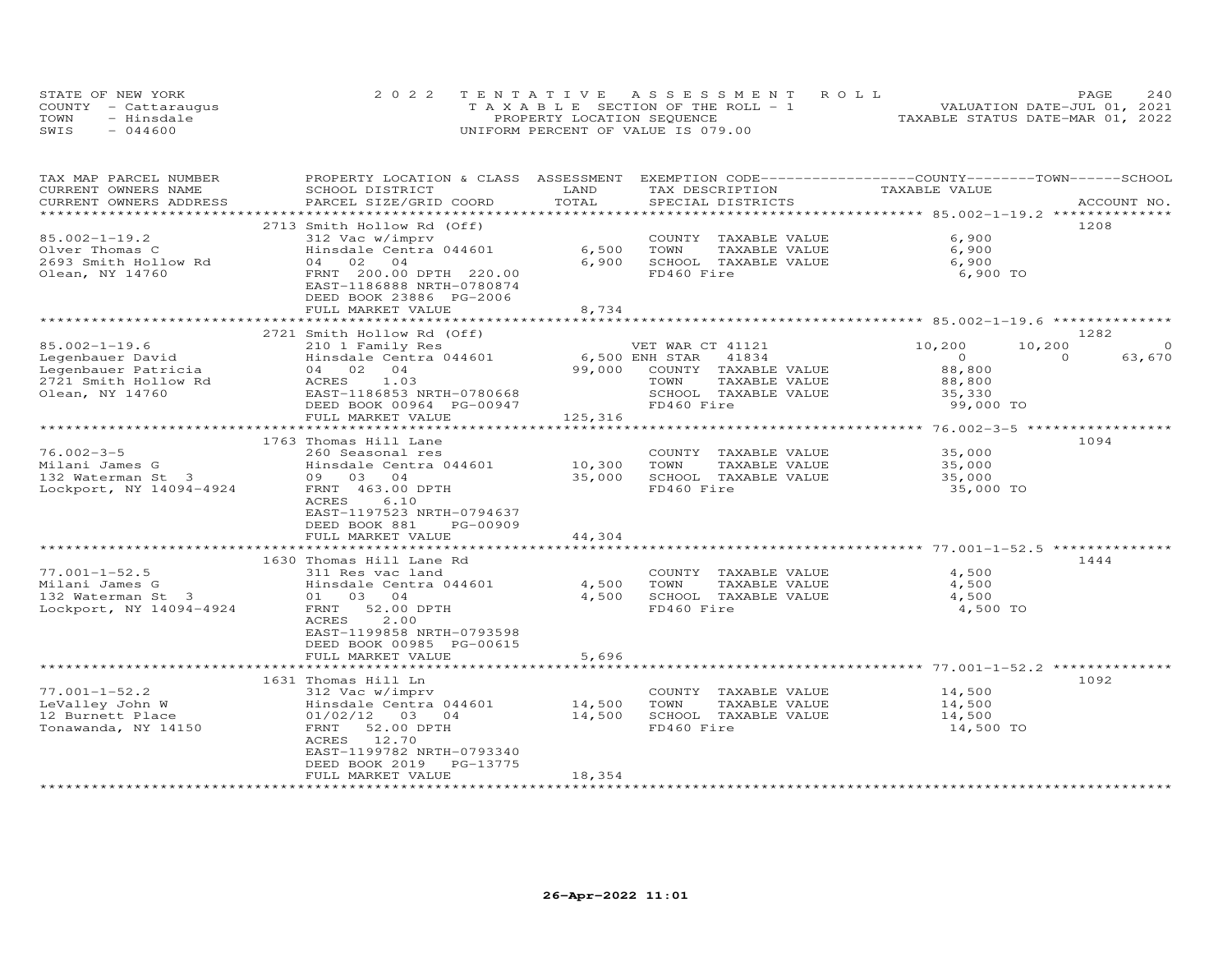|      | STATE OF NEW YORK    | 2022 TENTATIVE ASSESSMENT ROLL               | 241<br>PAGE                      |
|------|----------------------|----------------------------------------------|----------------------------------|
|      | COUNTY - Cattaraugus | $T A X A B I F S E C T T ON OF THE ROTL - 1$ | VALUATION DATE-JUL 01, 2021      |
| TOWN | - Hinsdale           | PROPERTY LOCATION SEQUENCE                   | TAXABLE STATUS DATE-MAR 01, 2022 |
| SWIS | $-044600$            | UNIFORM PERCENT OF VALUE IS 079.00           |                                  |

| TAX MAP PARCEL NUMBER                         | PROPERTY LOCATION & CLASS ASSESSMENT EXEMPTION CODE----------------COUNTY-------TOWN------SCHOOL | LAND    |                                      | TAXABLE VALUE                                |                    |
|-----------------------------------------------|--------------------------------------------------------------------------------------------------|---------|--------------------------------------|----------------------------------------------|--------------------|
| CURRENT OWNERS NAME<br>CURRENT OWNERS ADDRESS | SCHOOL DISTRICT<br>PARCEL SIZE/GRID COORD                                                        | TOTAL   | TAX DESCRIPTION<br>SPECIAL DISTRICTS |                                              | ACCOUNT NO.        |
| ***********************                       |                                                                                                  |         |                                      |                                              |                    |
|                                               | 1697 Thomas Hill Ln                                                                              |         |                                      |                                              | 1564               |
| $77.001 - 1 - 52.6$                           | 210 1 Family Res                                                                                 |         | VET WAR CT 41121                     | 10,200                                       | 10,200<br>$\Omega$ |
| Randolph Thomas                               | Hinsdale Centra 044601                                                                           | 29,900  | COUNTY TAXABLE VALUE                 | 114,800                                      |                    |
| PO Box 154                                    | $01/12$ Sect $1/4$ 3/2 4                                                                         | 125,000 | TOWN<br>TAXABLE VALUE                | 114,800                                      |                    |
| Hinsdale, NY 14743                            | ACRES 82.30                                                                                      |         | SCHOOL TAXABLE VALUE                 | 125,000                                      |                    |
|                                               | EAST-1198801 NRTH-0793781                                                                        |         | FD460 Fire                           | 125,000 TO                                   |                    |
|                                               | DEED BOOK 1000 PG-398                                                                            |         |                                      |                                              |                    |
|                                               | FULL MARKET VALUE                                                                                | 158,228 |                                      |                                              |                    |
|                                               |                                                                                                  |         |                                      |                                              |                    |
|                                               | Torrey Rd                                                                                        |         |                                      |                                              | 0893               |
| $68.004 - 2 - 21.2$                           | 260 Seasonal res                                                                                 |         | COUNTY TAXABLE VALUE                 | 27,000                                       |                    |
| Meldrum Dale F                                | Cuba-Rush Cent 024801                                                                            | 8,500   | TOWN<br>TAXABLE VALUE                | 27,000                                       |                    |
| Meldrum Sharon A                              | 03 03 03                                                                                         | 27,000  | SCHOOL TAXABLE VALUE                 | 27,000                                       |                    |
| 333 Desmond Dr                                | FRNT 310.00 DPTH                                                                                 |         | FD460 Fire                           | 27,000 TO                                    |                    |
| Tonawanda, NY 14150-7841                      | 3.40<br>ACRES                                                                                    |         |                                      |                                              |                    |
|                                               | EAST-1221857 NRTH-0801444                                                                        |         |                                      |                                              |                    |
|                                               | DEED BOOK 913 PG-00019                                                                           |         |                                      |                                              |                    |
|                                               | FULL MARKET VALUE                                                                                | 34,177  |                                      |                                              |                    |
|                                               |                                                                                                  |         |                                      |                                              |                    |
|                                               | Torrey Rd                                                                                        |         |                                      |                                              | 0917               |
| $68.004 - 2 - 23$                             | 311 Res vac land                                                                                 |         | COUNTY TAXABLE VALUE                 | 9,200                                        |                    |
| Hopfer Wayne D                                | Cuba-Rush Cent 024801                                                                            | 9,200   | TOWN<br>TAXABLE VALUE                | 9,200                                        |                    |
| 49 Keats Ave                                  | 03 03 03                                                                                         | 9,200   | SCHOOL TAXABLE VALUE                 | 9,200                                        |                    |
| Tonawanda, NY 14150                           | FRNT 310.00 DPTH                                                                                 |         | FD460 Fire                           | 9,200 TO                                     |                    |
|                                               | 4.23<br>ACRES                                                                                    |         |                                      |                                              |                    |
|                                               | EAST-1222111 NRTH-0800546                                                                        |         |                                      |                                              |                    |
|                                               | DEED BOOK 00971 PG-00965                                                                         |         |                                      |                                              |                    |
|                                               | FULL MARKET VALUE                                                                                | 11,646  |                                      |                                              |                    |
|                                               | *************************                                                                        |         |                                      |                                              |                    |
|                                               | Torrey Rd                                                                                        |         |                                      |                                              | 0894               |
| $68.004 - 2 - 24.1$                           | 311 Res vac land                                                                                 |         | COUNTY TAXABLE VALUE                 | 8,500                                        |                    |
| Shaffer Kenneth N                             | Cuba-Rush Cent 024801                                                                            | 8,500   | TOWN<br>TAXABLE VALUE                | 8,500                                        |                    |
| 3067 Creek Rd Ste 1                           | 03 03 03                                                                                         | 8,500   | SCHOOL TAXABLE VALUE                 | 8,500                                        |                    |
| Cuba, NY 14727                                | 3.35<br>ACRES                                                                                    |         | FD460 Fire                           | 8,500 TO                                     |                    |
|                                               | EAST-1220585 NRTH-0800742                                                                        |         |                                      |                                              |                    |
|                                               | DEED BOOK 00933 PG-00331                                                                         |         |                                      |                                              |                    |
|                                               | FULL MARKET VALUE                                                                                | 10,759  |                                      |                                              |                    |
|                                               | ******************                                                                               |         |                                      | ********************* 68.004-2-24.2 ******** |                    |
|                                               | Torrey Rd                                                                                        |         |                                      |                                              | 1510               |
| $68.004 - 2 - 24.2$                           | 260 Seasonal res                                                                                 |         | COUNTY TAXABLE VALUE                 | 23,500                                       |                    |
| Shadden Michele A                             | Cuba-Rush Cent 024801                                                                            | 10,000  | TOWN<br>TAXABLE VALUE                | 23,500                                       |                    |
| 70 Sherwin Dr                                 | 03 03 03                                                                                         | 23,500  | SCHOOL TAXABLE VALUE                 | 23,500                                       |                    |
| Tonawanda, NY 14150                           | FRNT 430.00 DPTH                                                                                 |         | FD460 Fire                           | 23,500 TO                                    |                    |
|                                               | ACRES<br>5.20                                                                                    |         |                                      |                                              |                    |
|                                               | EAST-1220932 NRTH-0801232                                                                        |         |                                      |                                              |                    |
|                                               | DEED BOOK 00974 PG-00763                                                                         |         |                                      |                                              |                    |
|                                               | FULL MARKET VALUE                                                                                | 29,747  |                                      |                                              |                    |
|                                               |                                                                                                  |         |                                      |                                              |                    |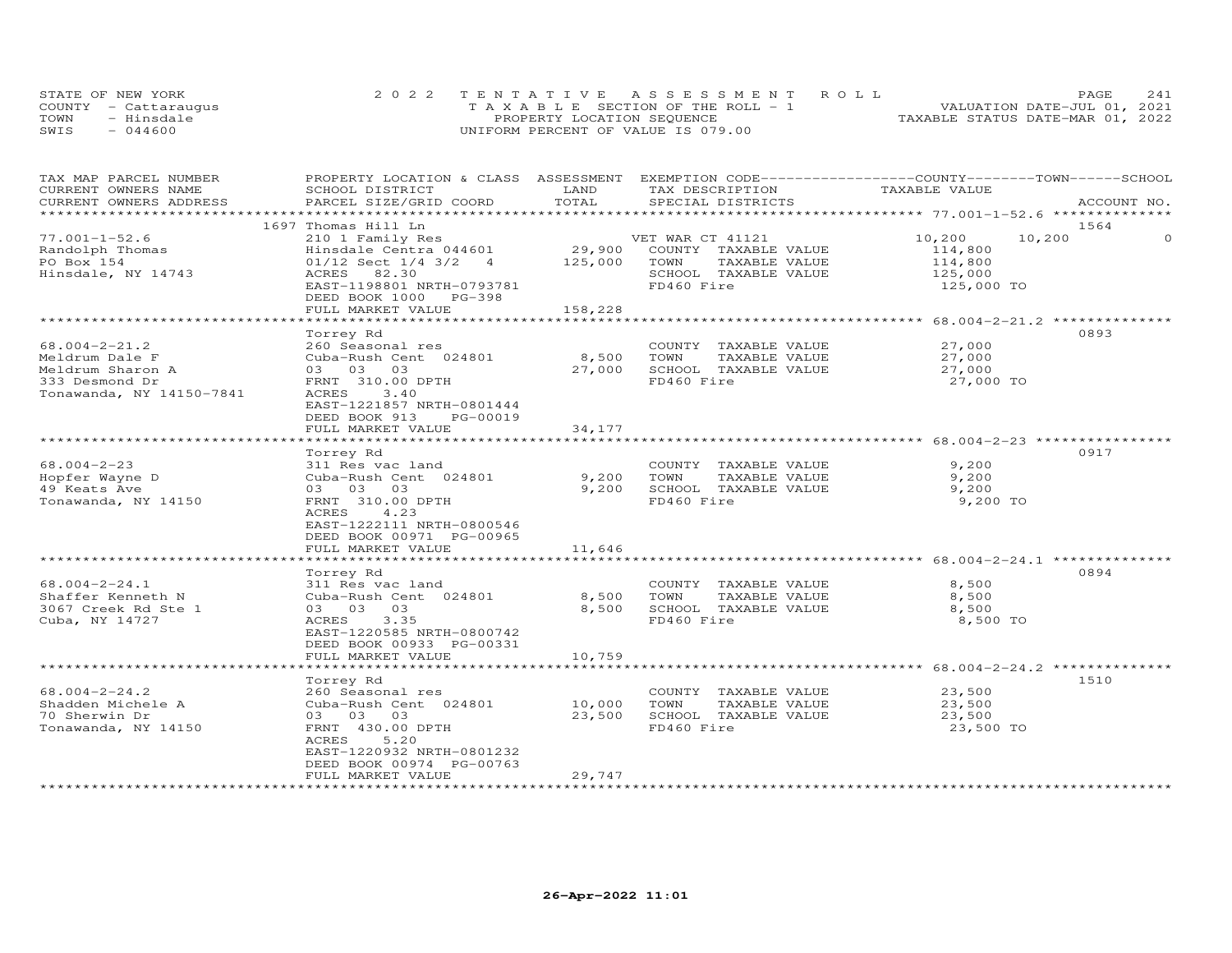|      | STATE OF NEW YORK    | 2022 TENTATIVE ASSESSMENT ROLL          | 2.42<br>PAGE.                    |
|------|----------------------|-----------------------------------------|----------------------------------|
|      | COUNTY - Cattaraugus | $T A X A B L E$ SECTION OF THE ROLL - 1 | VALUATION DATE-JUL 01, 2021      |
| TOWN | - Hinsdale           | PROPERTY LOCATION SEQUENCE              | TAXABLE STATUS DATE-MAR 01, 2022 |
| SWIS | $-044600$            | UNIFORM PERCENT OF VALUE IS 079.00      |                                  |

| TAX MAP PARCEL NUMBER                            | PROPERTY LOCATION & CLASS ASSESSMENT EXEMPTION CODE----------------COUNTY-------TOWN-----SCHOOL |               |                       |               |             |
|--------------------------------------------------|-------------------------------------------------------------------------------------------------|---------------|-----------------------|---------------|-------------|
| CURRENT OWNERS NAME                              | SCHOOL DISTRICT                                                                                 | LAND<br>TOTAL | TAX DESCRIPTION       | TAXABLE VALUE |             |
| CURRENT OWNERS ADDRESS<br>********************** | PARCEL SIZE/GRID COORD                                                                          |               | SPECIAL DISTRICTS     |               | ACCOUNT NO. |
|                                                  |                                                                                                 |               |                       |               |             |
|                                                  | Torrey Rd                                                                                       |               |                       |               | 0894        |
| $68.004 - 2 - 24.5$                              | 311 Res vac land                                                                                |               | COUNTY TAXABLE VALUE  | 10,000        |             |
| Shaffer Kenneth N                                | Cuba-Rush Cent 024801                                                                           | 10,000        | TOWN<br>TAXABLE VALUE | 10,000        |             |
| 63 Wolf Run Rd                                   | 03 03 03                                                                                        | 10,000        | SCHOOL TAXABLE VALUE  | 10,000        |             |
| Cuba, NY 14727                                   | ACRES<br>5.25                                                                                   |               | FD460 Fire            | 10,000 TO     |             |
|                                                  | EAST-1221377 NRTH-0800517                                                                       |               |                       |               |             |
|                                                  | DEED BOOK 22722 PG-5001                                                                         |               |                       |               |             |
|                                                  | FULL MARKET VALUE                                                                               | 12,658        |                       |               |             |
|                                                  |                                                                                                 |               |                       |               |             |
|                                                  | Torrey Rd                                                                                       |               |                       |               | 0894        |
| $68.004 - 2 - 24.6$                              | 311 Res vac land                                                                                |               | COUNTY TAXABLE VALUE  | 9,000         |             |
| Shaffer Kris Ross                                | Cuba-Rush Cent 024801                                                                           | 9,000         | TOWN<br>TAXABLE VALUE | 9,000         |             |
| 3067 Suite 1 Creek Rd                            | 03 03 03                                                                                        | 9,000         | SCHOOL TAXABLE VALUE  | 9,000         |             |
| Cuba, NY 14727                                   | ACRES 4.90                                                                                      |               | FD460 Fire            | 9,000 TO      |             |
|                                                  | EAST-1221306 NRTH-0801225                                                                       |               |                       |               |             |
|                                                  | DEED BOOK 31007 PG-2001                                                                         |               |                       |               |             |
|                                                  | FULL MARKET VALUE                                                                               | 11,392        |                       |               |             |
|                                                  |                                                                                                 |               |                       |               |             |
|                                                  | Torrey Rd                                                                                       |               |                       |               | 0894        |
| $68.004 - 2 - 24.7$                              | 311 Res vac land                                                                                |               | COUNTY TAXABLE VALUE  | 7,800         |             |
| Shaffer Kris Ross                                | Cuba-Rush Cent 024801                                                                           | 7,800         | TOWN<br>TAXABLE VALUE | 7,800         |             |
| 3067 Suite 1 Creek Rd                            | 03 03 03                                                                                        | 7,800         | SCHOOL TAXABLE VALUE  | 7,800         |             |
| Cuba, NY 14727                                   | ACRES 2.56                                                                                      |               | FD460 Fire            | 7,800 TO      |             |
|                                                  | EAST-0122410 NRTH-0800332                                                                       |               |                       |               |             |
|                                                  | DEED BOOK 31007 PG-2002                                                                         |               |                       |               |             |
|                                                  | FULL MARKET VALUE                                                                               | 9,873         |                       |               |             |
|                                                  |                                                                                                 |               |                       |               |             |
|                                                  | Torrey Rd                                                                                       |               |                       |               | 0894        |
| $68.004 - 2 - 24.8$                              | 311 Res vac land                                                                                |               | COUNTY TAXABLE VALUE  | 7,800         |             |
| Shaffer Kris Ross                                | Cuba-Rush Cent 024801                                                                           | 7,800         | TOWN<br>TAXABLE VALUE | 7,800         |             |
| 3067 Suite 1 Creek Rd                            | 03 03 03                                                                                        | 7,800         | SCHOOL TAXABLE VALUE  | 7,800         |             |
| Cuba, NY 14727                                   | ACRES 2.55                                                                                      |               | FD460 Fire            | 7,800 TO      |             |
|                                                  | EAST-1220202 NRTH-0800548                                                                       |               |                       |               |             |
|                                                  | DEED BOOK 31007 PG-2003                                                                         |               |                       |               |             |
|                                                  | FULL MARKET VALUE                                                                               | 9,873         |                       |               |             |
|                                                  |                                                                                                 |               |                       |               |             |
|                                                  | Torrey Rd                                                                                       |               |                       |               | 0894        |
| $68.004 - 2 - 24.9$                              | 314 Rural vac<10                                                                                |               | COUNTY TAXABLE VALUE  | 10,000        |             |
| SHaffer Kris Ross                                | Cuba-Rush Cent 024801                                                                           | 10,000        | TOWN<br>TAXABLE VALUE | 10,000        |             |
| 3067 Suite 1 Creek Rd                            | 03 03 03                                                                                        | 10,000        | SCHOOL TAXABLE VALUE  | 10,000        |             |
| Cuba, NY 14727                                   | 5.40<br>ACRES                                                                                   |               | FD460 Fire            | 10,000 TO     |             |
|                                                  | EAST-1220999 NRTH-0800707                                                                       |               |                       |               |             |
|                                                  | DEED BOOK 31007 PG-2004                                                                         |               |                       |               |             |
|                                                  | FULL MARKET VALUE                                                                               | 12,658        |                       |               |             |
|                                                  |                                                                                                 |               |                       |               |             |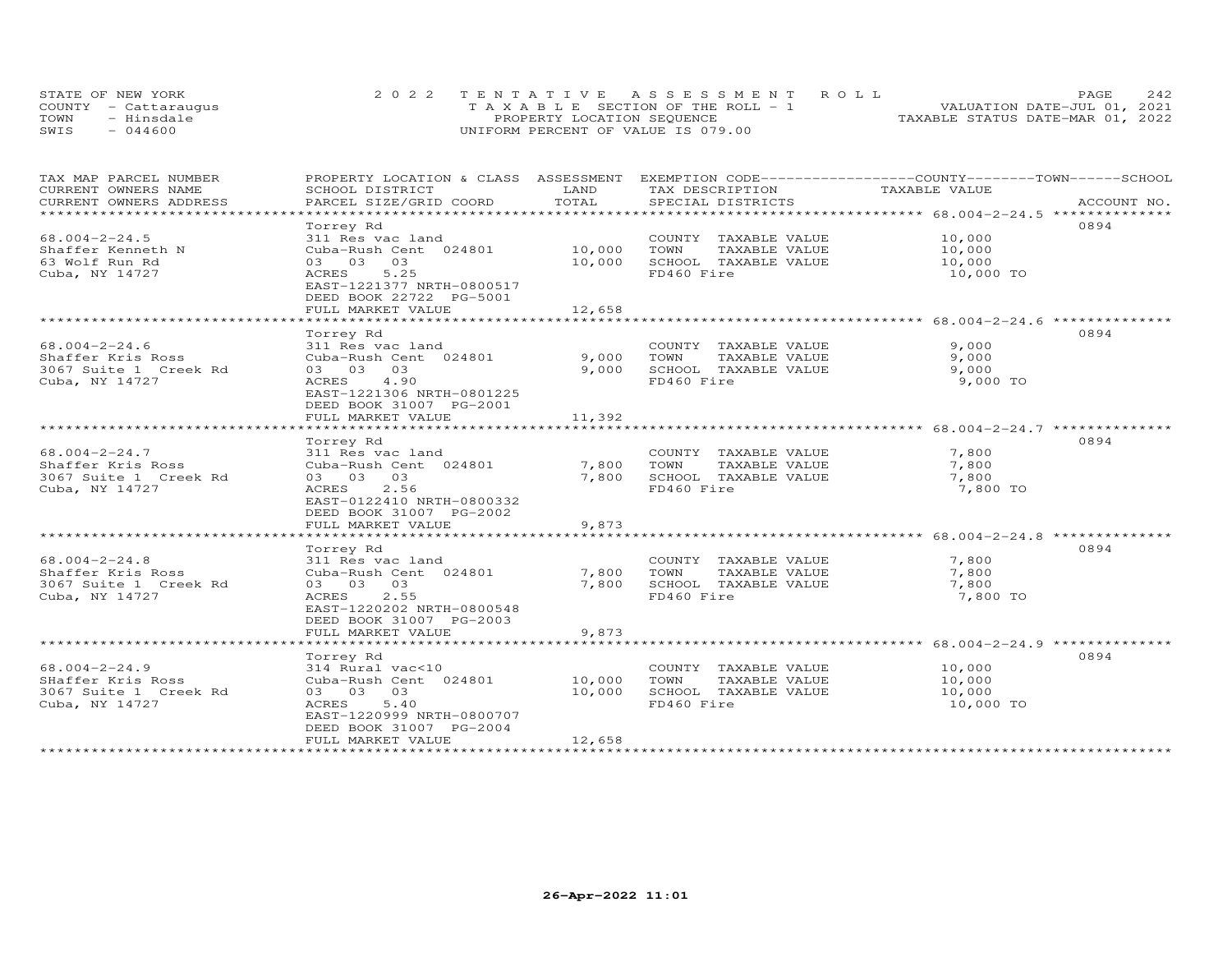|      | STATE OF NEW YORK    | 2022 TENTATIVE ASSESSMENT ROLL          | 2.43<br>PAGE.                    |
|------|----------------------|-----------------------------------------|----------------------------------|
|      | COUNTY - Cattaraugus | $T A X A B L E$ SECTION OF THE ROLL - 1 | VALUATION DATE-JUL 01, 2021      |
| TOWN | - Hinsdale           | PROPERTY LOCATION SEQUENCE              | TAXABLE STATUS DATE-MAR 01, 2022 |
| SWIS | $-044600$            | UNIFORM PERCENT OF VALUE IS 079.00      |                                  |

| TAX MAP PARCEL NUMBER<br>CURRENT OWNERS NAME     | PROPERTY LOCATION & CLASS ASSESSMENT EXEMPTION CODE-----------------COUNTY-------TOWN------SCHOOL<br>SCHOOL DISTRICT | LAND          | TAX DESCRIPTION       | TAXABLE VALUE |             |
|--------------------------------------------------|----------------------------------------------------------------------------------------------------------------------|---------------|-----------------------|---------------|-------------|
| CURRENT OWNERS ADDRESS<br>********************** | PARCEL SIZE/GRID COORD                                                                                               | TOTAL         | SPECIAL DISTRICTS     |               | ACCOUNT NO. |
|                                                  | Torrey Rd                                                                                                            |               |                       |               | 0894        |
| $68.004 - 2 - 24.10$                             | 311 Res vac land                                                                                                     |               | COUNTY TAXABLE VALUE  | 10,000        |             |
| Shaffer Kris Ross                                | Cuba-Rush Cent 024801                                                                                                | 10,000        | TOWN<br>TAXABLE VALUE | 10,000        |             |
| 3067 Suite 1 Creek Rd                            | 03 03 03                                                                                                             | 10,000        | SCHOOL TAXABLE VALUE  | 10,000        |             |
| Cuba, NY 14727                                   | ACRES<br>5.30                                                                                                        |               | FD460 Fire            | 10,000 TO     |             |
|                                                  | EAST-1220967 NRTH-0800352                                                                                            |               |                       |               |             |
|                                                  | DEED BOOK 31007 PG-2001                                                                                              |               |                       |               |             |
|                                                  | FULL MARKET VALUE                                                                                                    | 12,658        |                       |               |             |
|                                                  |                                                                                                                      |               |                       |               | 0894        |
| 68.004-2-24.11                                   | Torrey Rd<br>311 Res vac land                                                                                        |               | COUNTY TAXABLE VALUE  | 9,600         |             |
| Shaffer Kenneth Noel                             | Cuba-Rush Cent 024801                                                                                                | 9,600         | TOWN<br>TAXABLE VALUE | 9,600         |             |
| 3067 Creek Road Suite 1                          | 03 03 03                                                                                                             | 9,600         | SCHOOL TAXABLE VALUE  | 9,600         |             |
| Cuba, NY 14727                                   | ACRES<br>4.65                                                                                                        |               | FD460 Fire            | 9,600 TO      |             |
|                                                  | EAST-1220448 NRTH-0801015                                                                                            |               |                       |               |             |
|                                                  | DEED BOOK 20200 PG-3812                                                                                              |               |                       |               |             |
|                                                  | FULL MARKET VALUE                                                                                                    | 12,152        |                       |               |             |
|                                                  | ***********************                                                                                              | ************* |                       |               |             |
|                                                  | Torrey Rd                                                                                                            |               |                       |               | 0910        |
| $68.004 - 2 - 25$                                | 312 Vac w/imprv                                                                                                      |               | COUNTY TAXABLE VALUE  | 9,100         |             |
| Roma Edward                                      | Cuba-Rush Cent 024801                                                                                                | 9,000         | TOWN<br>TAXABLE VALUE | 9,100         |             |
| Roma Cimmy                                       | 03 03 03                                                                                                             | 9,100         | SCHOOL TAXABLE VALUE  | 9,100         |             |
| 2232 Cleveland Ave                               | FRNT 500.00 DPTH                                                                                                     |               | FD460 Fire            | 9,100 TO      |             |
| Niagara Falls, NY 14305                          | ACRES<br>3.90                                                                                                        |               |                       |               |             |
|                                                  | EAST-1221533 NRTH-0801585                                                                                            |               |                       |               |             |
|                                                  | DEED BOOK 00985 PG-00417                                                                                             |               |                       |               |             |
|                                                  | FULL MARKET VALUE                                                                                                    | 11,519        |                       |               |             |
|                                                  |                                                                                                                      |               |                       |               |             |
|                                                  | Torrey Rd                                                                                                            |               |                       |               | 0906        |
| $68.004 - 2 - 26$                                | 314 Rural vac<10                                                                                                     |               | COUNTY TAXABLE VALUE  | 10,500        |             |
| Meldrum Dale F                                   | Cuba-Rush Cent 024801                                                                                                | 10,500        | TAXABLE VALUE<br>TOWN | 10,500        |             |
| 333 Desmond Dr                                   | 03 03 03                                                                                                             | 10,500        | SCHOOL TAXABLE VALUE  | 10,500        |             |
| Tonawanda, NY 14150-7841                         | Ff 440.00                                                                                                            |               | FD460 Fire            | 10,500 TO     |             |
|                                                  | ACRES<br>6.46<br>EAST-1221083 NRTH-0801898                                                                           |               |                       |               |             |
|                                                  | DEED BOOK 00988 PG-01031                                                                                             |               |                       |               |             |
|                                                  | FULL MARKET VALUE                                                                                                    | 13,291        |                       |               |             |
|                                                  |                                                                                                                      |               |                       |               |             |
|                                                  | Torrey Rd                                                                                                            |               |                       |               | 0933        |
| $68.004 - 2 - 27$                                | 312 Vac w/imprv                                                                                                      |               | COUNTY TAXABLE VALUE  | 16,200        |             |
| Jensen Erik T                                    | Cuba-Rush Cent 024801                                                                                                | 14,900        | TOWN<br>TAXABLE VALUE | 16,200        |             |
| 427 Tremont Ave                                  | 03 03 03                                                                                                             | 16,200        | SCHOOL TAXABLE VALUE  | 16,200        |             |
| Kenmore, NY 14217                                | FRNT 700.00 DPTH                                                                                                     |               | FD460 Fire            | 16,200 TO     |             |
|                                                  | ACRES 17.51                                                                                                          |               |                       |               |             |
|                                                  | EAST-1220568 NRTH-0802056                                                                                            |               |                       |               |             |
|                                                  | DEED BOOK 21942 PG-4003                                                                                              |               |                       |               |             |
|                                                  | FULL MARKET VALUE                                                                                                    | 20,506        |                       |               |             |
|                                                  |                                                                                                                      |               |                       |               |             |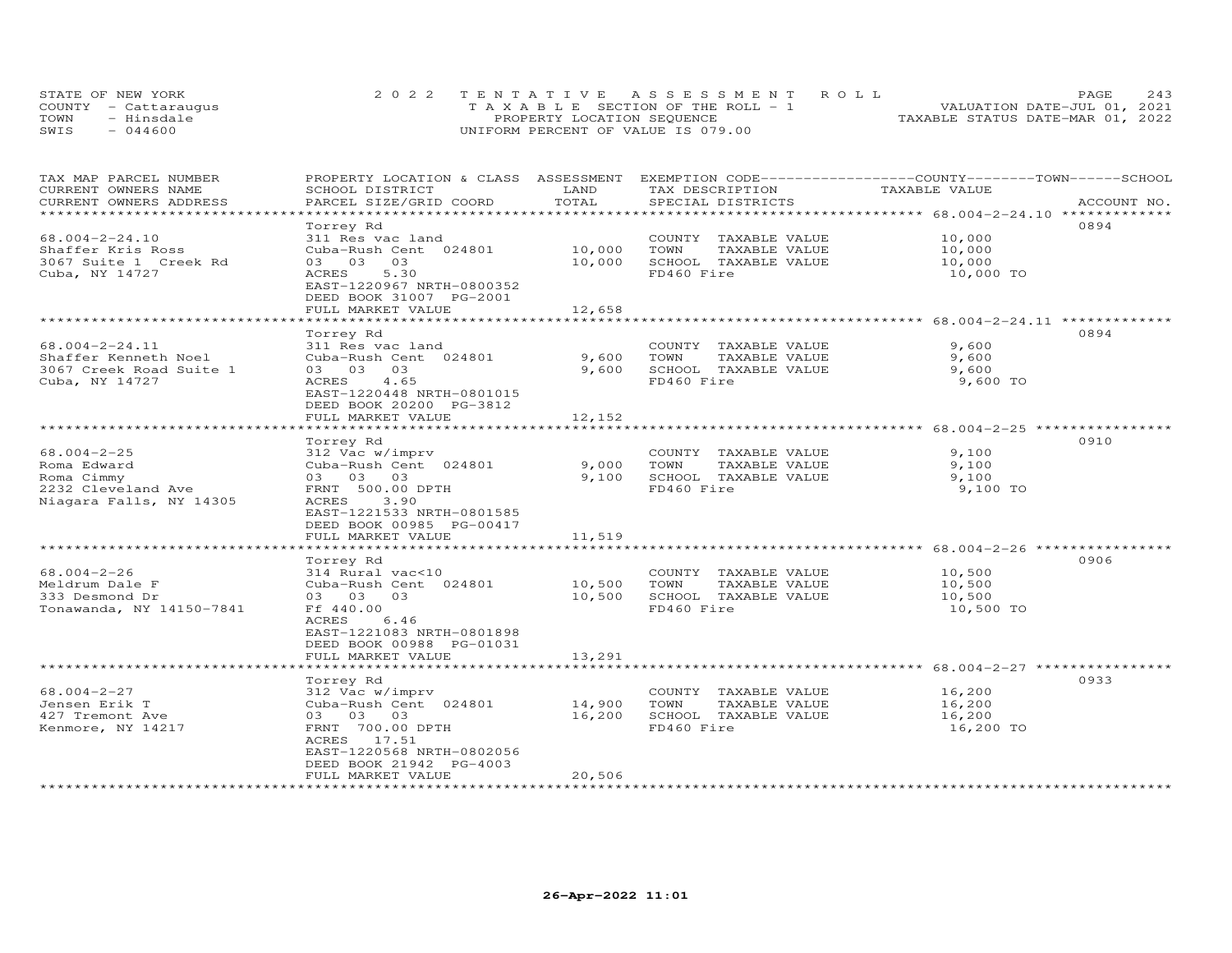| STATE OF NEW YORK    | 2022 TENTATIVE ASSESSMENT ROLL        | 2.44<br><b>PAGE</b>              |
|----------------------|---------------------------------------|----------------------------------|
| COUNTY - Cattaraugus | T A X A B L E SECTION OF THE ROLL - 1 | VALUATION DATE-JUL 01, 2021      |
| TOWN<br>- Hinsdale   | PROPERTY LOCATION SEQUENCE            | TAXABLE STATUS DATE-MAR 01, 2022 |
| $-044600$<br>SWIS    | UNIFORM PERCENT OF VALUE IS 079.00    |                                  |

| TAX MAP PARCEL NUMBER     | PROPERTY LOCATION & CLASS ASSESSMENT EXEMPTION CODE----------------COUNTY-------TOWN-----SCHOOL |                         |                                    |                     |             |
|---------------------------|-------------------------------------------------------------------------------------------------|-------------------------|------------------------------------|---------------------|-------------|
| CURRENT OWNERS NAME       | SCHOOL DISTRICT                                                                                 | LAND                    | TAX DESCRIPTION                    | TAXABLE VALUE       |             |
| CURRENT OWNERS ADDRESS    | PARCEL SIZE/GRID COORD                                                                          | TOTAL                   | SPECIAL DISTRICTS                  |                     | ACCOUNT NO. |
| ************************* |                                                                                                 |                         |                                    |                     |             |
|                           | Torrey Rd                                                                                       |                         |                                    |                     | 0889        |
| $68.004 - 2 - 32$         | 260 Seasonal res                                                                                |                         | COUNTY TAXABLE VALUE               | 37,700              |             |
| Zoll Marjorie A           | Cuba-Rush Cent 024801                                                                           | 13,400                  | TOWN<br>TAXABLE VALUE              | 37,700              |             |
| 9033 Buffalo St           | 03 03 03                                                                                        | 37,700                  | SCHOOL TAXABLE VALUE               | 37,700              |             |
| PO Box 32                 | incl. $68.004 - 2 - 31$                                                                         |                         | FD460 Fire                         | 37,700 TO           |             |
| Rushford, NY 14777        | FRNT 440.00 DPTH                                                                                |                         |                                    |                     |             |
|                           | ACRES 13.82                                                                                     |                         |                                    |                     |             |
|                           | EAST-1219724 NRTH-8000551                                                                       |                         |                                    |                     |             |
|                           | DEED BOOK 891<br>PG-01130                                                                       |                         |                                    |                     |             |
|                           | FULL MARKET VALUE                                                                               | 47,722                  |                                    |                     |             |
|                           | ************************                                                                        | * * * * * * * * * * * * |                                    |                     |             |
|                           | Torrey Rd                                                                                       |                         |                                    |                     | 0934        |
| $68.004 - 2 - 33$         | 314 Rural vac<10                                                                                |                         | COUNTY TAXABLE VALUE               | 11,200              |             |
| Wilson John H Sr          | Cuba-Rush Cent 024801                                                                           | 11,200                  | TOWN<br>TAXABLE VALUE              | 11,200              |             |
| Wilson John H Jr          | 03 03 03                                                                                        | 11,200                  | SCHOOL TAXABLE VALUE               | 11,200              |             |
| 2 Union St                | ACRES<br>8.25                                                                                   |                         | FD460 Fire                         | 11,200 TO           |             |
| Cuba, NY 14727            | EAST-1219046 NRTH-0800478                                                                       |                         |                                    |                     |             |
|                           | DEED BOOK 1029 PG-1127                                                                          |                         |                                    |                     |             |
|                           | FULL MARKET VALUE                                                                               | 14,177                  |                                    |                     |             |
|                           |                                                                                                 |                         |                                    |                     |             |
|                           | 4209 Torrey Rd                                                                                  |                         |                                    |                     | 0892        |
| $68.004 - 2 - 21.1$       | 270 Mfg housing                                                                                 |                         | COUNTY TAXABLE VALUE               | 38,000              |             |
| Paolucci Joseph           | Cuba-Rush Cent 024801                                                                           | 9,300                   | TOWN<br>TAXABLE VALUE              | 38,000              |             |
| 20 Race St                | 03 03 03                                                                                        | 38,000                  | SCHOOL TAXABLE VALUE               | 38,000              |             |
| Buffalo, NY 14207         | FRNT 290.00 DPTH                                                                                |                         | FD460 Fire                         | 38,000 TO           |             |
|                           | ACRES<br>4.30                                                                                   |                         |                                    |                     |             |
|                           | EAST-1222104 NRTH-0801349                                                                       |                         |                                    |                     |             |
|                           | DEED BOOK 4080 PG-9001                                                                          |                         |                                    |                     |             |
|                           | FULL MARKET VALUE                                                                               | 48,101                  |                                    |                     |             |
|                           |                                                                                                 |                         |                                    |                     |             |
|                           | Torrey Rd (Off)                                                                                 |                         |                                    |                     | 0800        |
| $68.004 - 2 - 34$         | 322 Rural vac>10                                                                                |                         | COUNTY TAXABLE VALUE               | 21,200              |             |
| Wilson John H Sr          | Cuba-Rush Cent 024801                                                                           | 21,200                  | TOWN<br>TAXABLE VALUE              | 21,200              |             |
| Wilson John H Jr          | 11 03 03                                                                                        | 21,200                  | SCHOOL TAXABLE VALUE               | 21,200              |             |
| 2 Union St                | ACRES 46.55                                                                                     |                         | FD460 Fire                         | 21,200 TO           |             |
| Cuba, NY 14727            | EAST-1217663 NRTH-0800548                                                                       |                         |                                    |                     |             |
|                           | DEED BOOK 1029 PG-1127                                                                          |                         |                                    |                     |             |
|                           | FULL MARKET VALUE                                                                               | 26,835                  |                                    |                     |             |
|                           |                                                                                                 |                         |                                    |                     |             |
|                           | Torry Rd                                                                                        |                         |                                    |                     | 1560        |
| $68.004 - 2 - 24.3$       | 312 Vac w/imprv                                                                                 |                         | COUNTY TAXABLE VALUE               | 10,100              |             |
|                           | Cuba-Rush Cent 024801                                                                           | 9,900                   | TOWN<br>TAXABLE VALUE              | 10,100              |             |
| McCarthy James E          |                                                                                                 | 10,100                  |                                    |                     |             |
| McCarthY Donna M          | ACRES<br>5.05<br>EAST-1221728 NRTH-0800613                                                      |                         | SCHOOL TAXABLE VALUE<br>FD460 Fire | 10,100<br>10,100 TO |             |
| 4208 Torrey Rd            |                                                                                                 |                         |                                    |                     |             |
| Cuba, NY 14727            | DEED BOOK 25114 PG-3001                                                                         |                         |                                    |                     |             |
|                           | FULL MARKET VALUE                                                                               | 12,785                  |                                    |                     |             |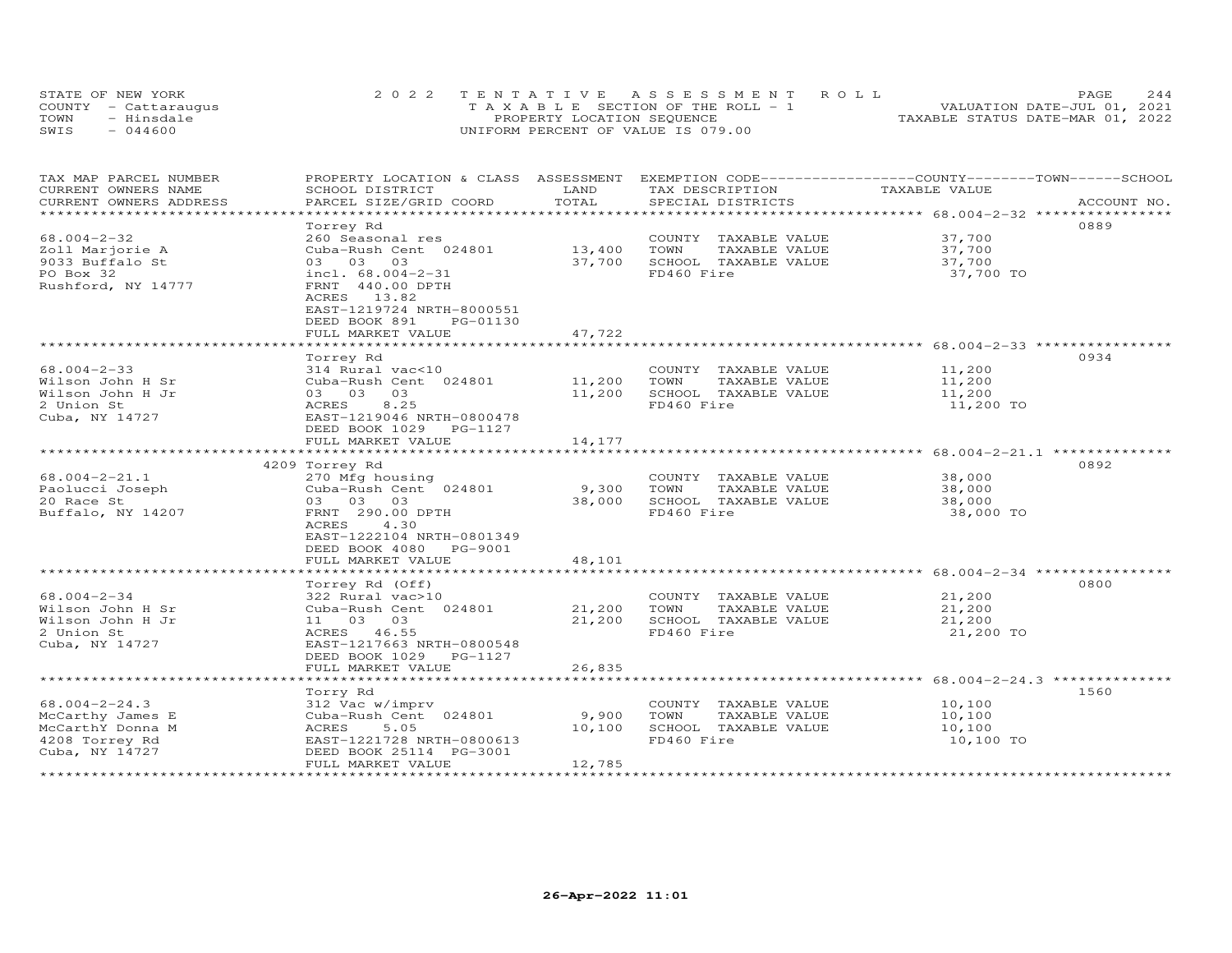|      | STATE OF NEW YORK    | 2022 TENTATIVE ASSESSMENT ROLL        |                                  | <b>PAGE</b>                 | 245 |
|------|----------------------|---------------------------------------|----------------------------------|-----------------------------|-----|
|      | COUNTY - Cattarauqus | T A X A B L E SECTION OF THE ROLL - 1 |                                  | VALUATION DATE-JUL 01, 2021 |     |
| TOWN | - Hinsdale           | PROPERTY LOCATION SEQUENCE            | TAXABLE STATUS DATE-MAR 01, 2022 |                             |     |
| SWIS | $-044600$            | UNIFORM PERCENT OF VALUE IS 079.00    |                                  |                             |     |

| TAX MAP PARCEL NUMBER  | PROPERTY LOCATION & CLASS ASSESSMENT EXEMPTION CODE----------------COUNTY--------TOWN------SCHOOL                                                                                                                                                                                      |         |                                                       |                |                    |
|------------------------|----------------------------------------------------------------------------------------------------------------------------------------------------------------------------------------------------------------------------------------------------------------------------------------|---------|-------------------------------------------------------|----------------|--------------------|
| CURRENT OWNERS NAME    | SCHOOL DISTRICT                                                                                                                                                                                                                                                                        | LAND    | TAX DESCRIPTION                                       | TAXABLE VALUE  |                    |
| CURRENT OWNERS ADDRESS | PARCEL SIZE/GRID COORD                                                                                                                                                                                                                                                                 | TOTAL   | SPECIAL DISTRICTS                                     |                | ACCOUNT NO.        |
|                        |                                                                                                                                                                                                                                                                                        |         |                                                       |                |                    |
|                        | 4208 Torry Rd                                                                                                                                                                                                                                                                          |         |                                                       |                | 1609               |
| $68.004 - 2 - 24.4$    | 210 1 Family Res                                                                                                                                                                                                                                                                       |         | CW_15_VET/ 41161                                      | 9,450          | 9,450<br>$\Omega$  |
| McCarthy Donna M.      | $\frac{310}{111111}$ $\frac{101}{11111}$ $\frac{101}{11111}$ $\frac{101}{11111}$ $\frac{101}{11111}$ $\frac{101}{11111}$ $\frac{101}{11111}$ $\frac{101}{11111}$ $\frac{101}{11111}$ $\frac{101}{11111}$ $\frac{101}{11111}$ $\frac{101}{11111}$ $\frac{101}{11111}$ $\frac{101}{1111$ |         |                                                       | $\overline{O}$ | $\Omega$<br>63,000 |
| 4208 Torrey Road       | ACRES<br>4.70 BANK<br>017                                                                                                                                                                                                                                                              |         | 63,000 COUNTY TAXABLE VALUE                           | 53,550         |                    |
| Cuba, NY 14727         | EAST-1221923 NRTH-0800831                                                                                                                                                                                                                                                              |         | TAXABLE VALUE                                         | 53,550         |                    |
|                        | DEED BOOK 26711 PG-4001                                                                                                                                                                                                                                                                |         | SCHOOL TAXABLE VALUE                                  | $\Omega$       |                    |
|                        | FULL MARKET VALUE                                                                                                                                                                                                                                                                      |         | 0831 TOWN TAX<br>001 SCHOOL TAX<br>79,747 FD460 Fire  | 63,000 TO      |                    |
|                        |                                                                                                                                                                                                                                                                                        |         |                                                       |                |                    |
|                        | Town Line                                                                                                                                                                                                                                                                              |         |                                                       |                | 0420               |
| $77.004 - 3 - 2$       | 260 Seasonal res                                                                                                                                                                                                                                                                       |         | COUNTY TAXABLE VALUE                                  | 27,000         |                    |
| Jewell Travis          | Hinsdale Centra 044601                                                                                                                                                                                                                                                                 | 22,300  | TAXABLE VALUE<br>TOWN                                 | 27,000         |                    |
| Ongley Stephen         | 08 02 03                                                                                                                                                                                                                                                                               | 27,000  | SCHOOL TAXABLE VALUE                                  | 27,000         |                    |
| 1355 Oil Creek Road    | ACRES 51.86                                                                                                                                                                                                                                                                            |         | FD460 Fire                                            | 27,000 TO      |                    |
| Spring Creek, PA 16436 | EAST-1221970 NRTH-0791307                                                                                                                                                                                                                                                              |         |                                                       |                |                    |
|                        | DEED BOOK 20210 PG-4051                                                                                                                                                                                                                                                                |         |                                                       |                |                    |
|                        | FULL MARKET VALUE                                                                                                                                                                                                                                                                      | 34,177  |                                                       |                |                    |
|                        |                                                                                                                                                                                                                                                                                        |         |                                                       |                |                    |
|                        | Town Line Rd                                                                                                                                                                                                                                                                           |         |                                                       |                | 0433               |
| $77.002 - 1 - 17$      | 321 Abandoned ag                                                                                                                                                                                                                                                                       |         | COUNTY TAXABLE VALUE                                  | 39,100         |                    |
| Summers Edward         | Cuba-Rush Cent $024801$ 39,100                                                                                                                                                                                                                                                         |         | TOWN<br>TAXABLE VALUE                                 | 39,100         |                    |
| Barbara                | 39,100<br>02 03 03                                                                                                                                                                                                                                                                     |         | SCHOOL TAXABLE VALUE                                  | 39,100         |                    |
| Stephania              | L/u - Edward-Stephania K                                                                                                                                                                                                                                                               |         | FD460 Fire                                            | 39,100 TO      |                    |
| 33 Buffum St           | FRNT 525.00 DPTH                                                                                                                                                                                                                                                                       |         |                                                       |                |                    |
| Buffalo, NY 14210      | ACRES 128.43                                                                                                                                                                                                                                                                           |         |                                                       |                |                    |
|                        | EAST-1220405 NRTH-0797024                                                                                                                                                                                                                                                              |         |                                                       |                |                    |
|                        | DEED BOOK 00975 PG-00031                                                                                                                                                                                                                                                               |         |                                                       |                |                    |
|                        | FULL MARKET VALUE                                                                                                                                                                                                                                                                      | 49,494  |                                                       |                |                    |
|                        |                                                                                                                                                                                                                                                                                        |         |                                                       |                |                    |
|                        | Town Line Rd                                                                                                                                                                                                                                                                           |         |                                                       |                | 0419               |
| $77.004 - 3 - 1$       | 322 Rural vac>10                                                                                                                                                                                                                                                                       |         | COUNTY TAXABLE VALUE                                  | 27,700         |                    |
| Jewell Travis          | Hinsdale Centra 044601 27,700<br>08 02 03 27,700                                                                                                                                                                                                                                       |         | TOWN       TAXABLE  VALUE<br>SCHOOL    TAXABLE  VALUE | 27,700         |                    |
| Ongley Stephen         |                                                                                                                                                                                                                                                                                        |         |                                                       | 27,700         |                    |
| 1355 Oil Creek Road    | ACRES 71.59                                                                                                                                                                                                                                                                            |         | FD460 Fire                                            | 27,700 TO      |                    |
| Spring Creek, PA 16436 | EAST-1220201 NRTH-0791378                                                                                                                                                                                                                                                              |         |                                                       |                |                    |
|                        | DEED BOOK 20210 PG-4051                                                                                                                                                                                                                                                                |         |                                                       |                |                    |
|                        | FULL MARKET VALUE                                                                                                                                                                                                                                                                      | 35,063  |                                                       |                |                    |
|                        |                                                                                                                                                                                                                                                                                        |         |                                                       |                |                    |
|                        | 4103 Town Line Rd                                                                                                                                                                                                                                                                      |         |                                                       |                | 1556               |
| $77.002 - 1 - 19.4$    | 210 1 Family Res                                                                                                                                                                                                                                                                       |         | BAS STAR 41854                                        | $\circ$        | $\Omega$<br>25,500 |
| Vander Leest Terry A   | Cuba-Rush Cent 024801 36,600 VET WAR CT 41121                                                                                                                                                                                                                                          |         |                                                       | 10,200         | 10,200<br>$\Omega$ |
| 4103 Townline Rd       | 01 03 03                                                                                                                                                                                                                                                                               |         | 209,500 COUNTY TAXABLE VALUE                          | 199,300        |                    |
| Cuba, NY 14727         | Ff 3850.00                                                                                                                                                                                                                                                                             |         | TOWN<br>TAXABLE VALUE                                 | 199,300        |                    |
|                        | ACRES 116.10                                                                                                                                                                                                                                                                           |         | SCHOOL TAXABLE VALUE                                  | 184,000        |                    |
|                        | EAST-1220728 NRTH-0794120                                                                                                                                                                                                                                                              |         | FD460 Fire                                            | 209,500 TO     |                    |
|                        | DEED BOOK 5371 PG-9001                                                                                                                                                                                                                                                                 |         |                                                       |                |                    |
|                        | FULL MARKET VALUE                                                                                                                                                                                                                                                                      | 265,190 |                                                       |                |                    |
|                        |                                                                                                                                                                                                                                                                                        |         |                                                       |                |                    |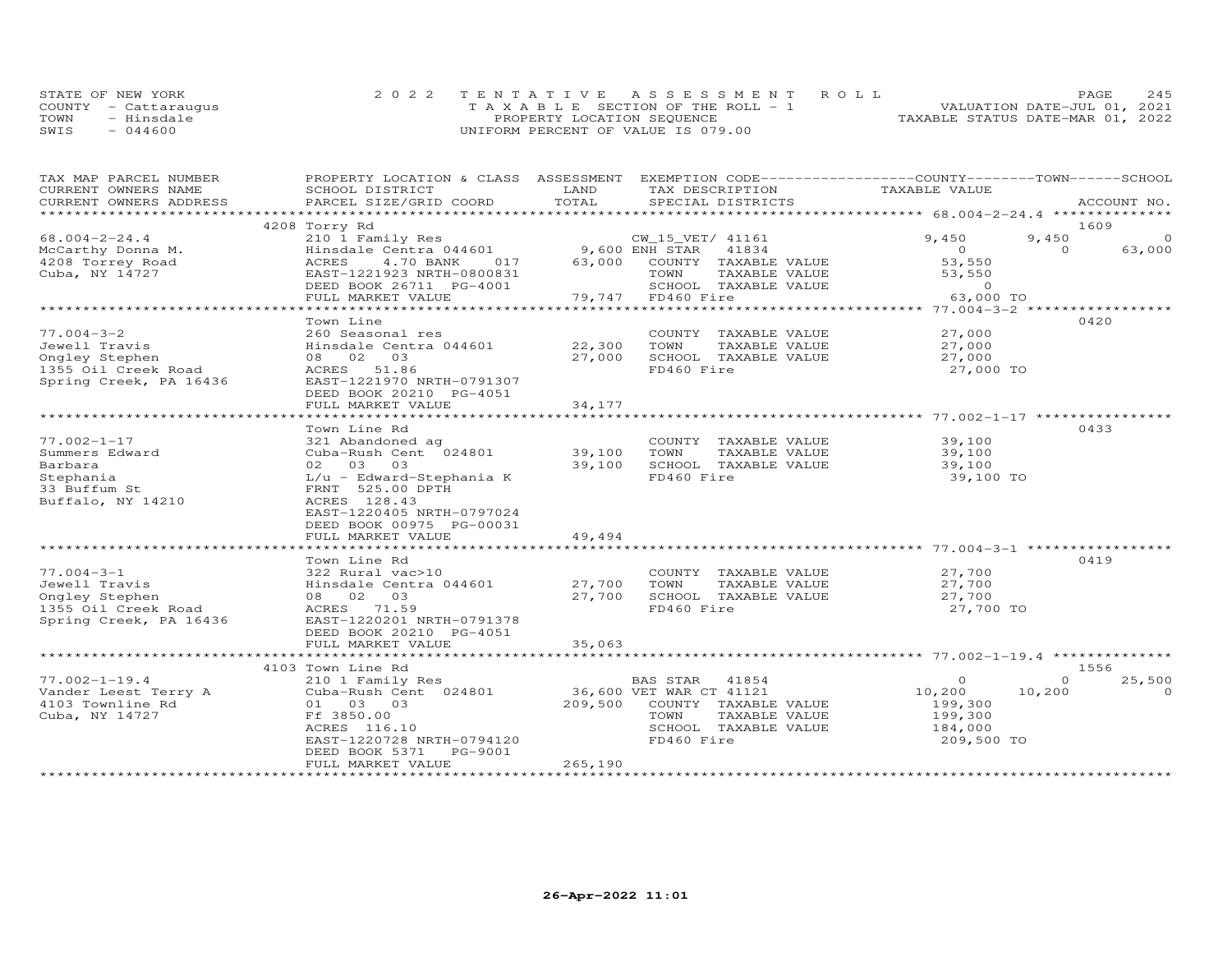|      | STATE OF NEW YORK    | 2022 TENTATIVE ASSESSMENT ROLL        | 246<br>PAGE                      |
|------|----------------------|---------------------------------------|----------------------------------|
|      | COUNTY - Cattaraugus | T A X A B L E SECTION OF THE ROLL - 1 | VALUATION DATE-JUL 01, 2021      |
| TOWN | - Hinsdale           | PROPERTY LOCATION SEQUENCE            | TAXABLE STATUS DATE-MAR 01, 2022 |
| SWIS | $-044600$            | UNIFORM PERCENT OF VALUE IS 079.00    |                                  |

| TAX MAP PARCEL NUMBER<br>CURRENT OWNERS NAME<br>CURRENT OWNERS ADDRESS                                                                                                                                                                                                                                                                                                                                           | PROPERTY LOCATION & CLASS ASSESSMENT EXEMPTION CODE----------------COUNTY-------TOWN-----SCHOOL<br>SCHOOL DISTRICT LAND<br>PARCEL SIZE/GRID COORD                                                                                          | TOTAL   | TAX DESCRIPTION TAXABLE VALUE<br>SPECIAL DISTRICTS<br>SPECIAL DISTRICTS                                                             |                                                                  | ACCOUNT NO.                                                                   |
|------------------------------------------------------------------------------------------------------------------------------------------------------------------------------------------------------------------------------------------------------------------------------------------------------------------------------------------------------------------------------------------------------------------|--------------------------------------------------------------------------------------------------------------------------------------------------------------------------------------------------------------------------------------------|---------|-------------------------------------------------------------------------------------------------------------------------------------|------------------------------------------------------------------|-------------------------------------------------------------------------------|
|                                                                                                                                                                                                                                                                                                                                                                                                                  |                                                                                                                                                                                                                                            |         |                                                                                                                                     |                                                                  |                                                                               |
|                                                                                                                                                                                                                                                                                                                                                                                                                  |                                                                                                                                                                                                                                            |         | ENH STAR 41834 0<br>COUNTY TAXABLE VALUE 11,700<br>TOWN TAXABLE VALUE 11,700<br>SCHOOL TAXABLE VALUE 11,700<br>FD460 Fire 11,700 TO |                                                                  | 0395<br>$0 \t 11,700$                                                         |
|                                                                                                                                                                                                                                                                                                                                                                                                                  |                                                                                                                                                                                                                                            |         |                                                                                                                                     |                                                                  |                                                                               |
|                                                                                                                                                                                                                                                                                                                                                                                                                  | 4277 Town Line Rd                                                                                                                                                                                                                          |         | 90 PCT OF VALUE USED FOR EXEMPTION PURPOSES                                                                                         |                                                                  | 0815<br>$69,165$ $69,165$ $69,165$ $69,165$<br>0 $63,670$<br>84,535<br>84,535 |
|                                                                                                                                                                                                                                                                                                                                                                                                                  | ACRES 215.30<br>EAST-1219439 NRTH-0795385<br>DEED BOOK 10594 PG-8002                                                                                                                                                                       |         | SCHOOL TAXABLE VALUE 30,865<br>FD460 Fire 153,700 TO<br>FD460 Fire                                                                  |                                                                  |                                                                               |
|                                                                                                                                                                                                                                                                                                                                                                                                                  | FULL MARKET VALUE                                                                                                                                                                                                                          | 194,557 |                                                                                                                                     |                                                                  |                                                                               |
|                                                                                                                                                                                                                                                                                                                                                                                                                  | 4283 Town Line Rd                                                                                                                                                                                                                          |         |                                                                                                                                     |                                                                  | 1469                                                                          |
| $\begin{array}{lllllllllllllllll} \vspace{0.1cm} \text{77.002--1-18.2} & & & & & 4\text{2051} & & & \\ & & & & & 2101 & \text{Fami 1y} & \text{Res} & & & & \text{BAS STAR} & 41854 \\ \text{Rix Mark D} & & & & & & \text{Cuba-Rush Cent} & 024801 & & & 6,700 & \text{COUNTY} & \text{TAXABLE VALUE} \\ & & & & & & 01 & 03 & 01 & & 45,500 & \text{TOWN} & \text{TAXABLE VALUE} \\ \text{Cuba, NY 14727} & &$ | EAST-1222576 NRTH-0795620<br>DEED BOOK 00955 PG-00399<br>FULL MARKET VALUE                                                                                                                                                                 | 57,595  | SCHOOL TAXABLE VALUE                                                                                                                | 0<br>45,500<br>45,500<br>20,000<br>45,500 TO                     | $0 \t 25,500$                                                                 |
|                                                                                                                                                                                                                                                                                                                                                                                                                  | ********************************                                                                                                                                                                                                           |         |                                                                                                                                     |                                                                  |                                                                               |
| $77.002 - 1 - 11.2$<br>Marciniak David<br>206 Wagner Ave<br>Sloan, NY 14212                                                                                                                                                                                                                                                                                                                                      | 4499 Town Line Rd<br>314 Rural vac<10<br>COUNTY TAXABLE VALUE<br>Cuba-Rush Cent 024801<br>02 03 03<br>FRNT 544.00 DPTH<br>FD460 Fire<br>FD460 Fire<br>FRNT 544.00 DPTH<br>ACRES 4.70<br>EAST-1222437 NRTH-0799928<br>DEED BOOK 1010 PG-641 |         | COUNTY TAXABLE VALUE 11,100<br>TOWN TAXABLE VALUE 11,100                                                                            | TAXABLE VALUE<br>TAXABLE VALUE 11,100<br>TAXABLE VALUE 11,100 TO | 1136                                                                          |
|                                                                                                                                                                                                                                                                                                                                                                                                                  | FULL MARKET VALUE                                                                                                                                                                                                                          | 14,051  |                                                                                                                                     |                                                                  |                                                                               |
|                                                                                                                                                                                                                                                                                                                                                                                                                  | 4587 Town Line Rd                                                                                                                                                                                                                          |         | ******************************* 68.004-2-22.3 ***************                                                                       |                                                                  | 1060                                                                          |
|                                                                                                                                                                                                                                                                                                                                                                                                                  | PG-885<br>DEED BOOK 1023<br>FULL MARKET VALUE                                                                                                                                                                                              | 22,785  |                                                                                                                                     |                                                                  | $\overline{0}$                                                                |
|                                                                                                                                                                                                                                                                                                                                                                                                                  |                                                                                                                                                                                                                                            |         |                                                                                                                                     |                                                                  |                                                                               |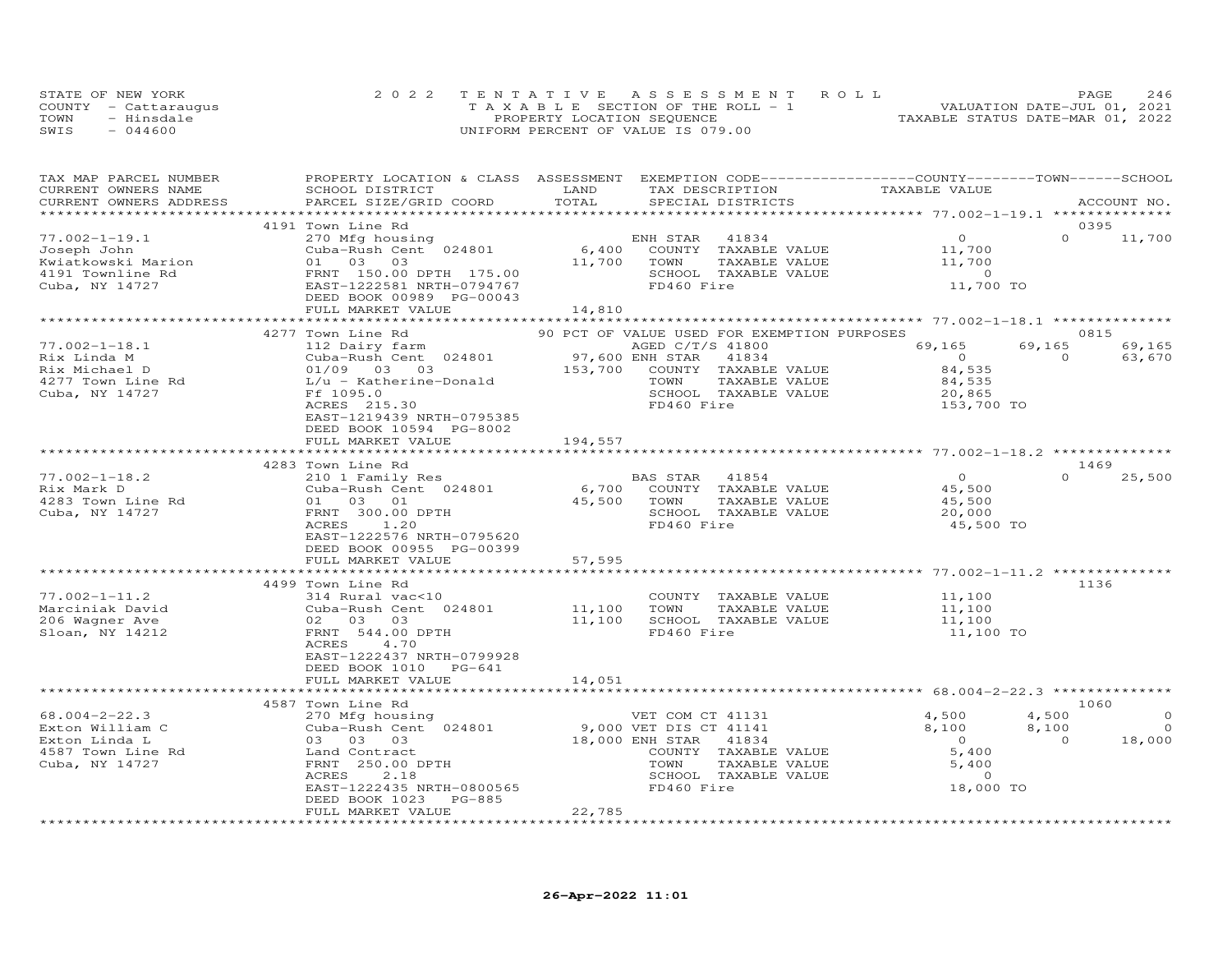|      | STATE OF NEW YORK    | 2022 TENTATIVE ASSESSMENT ROLL        | 247<br>PAGE                      |
|------|----------------------|---------------------------------------|----------------------------------|
|      | COUNTY - Cattaraugus | T A X A B L E SECTION OF THE ROLL - 1 | VALUATION DATE-JUL 01, 2021      |
| TOWN | - Hinsdale           | PROPERTY LOCATION SEQUENCE            | TAXABLE STATUS DATE-MAR 01, 2022 |
| SWIS | $-044600$            | UNIFORM PERCENT OF VALUE IS 079.00    |                                  |

| TAX MAP PARCEL NUMBER  | PROPERTY LOCATION & CLASS ASSESSMENT                               |        | EXEMPTION CODE-----------------COUNTY-------TOWN------SCHOOL |                                            |                    |
|------------------------|--------------------------------------------------------------------|--------|--------------------------------------------------------------|--------------------------------------------|--------------------|
| CURRENT OWNERS NAME    | SCHOOL DISTRICT                                                    | LAND   | TAX DESCRIPTION                                              | TAXABLE VALUE                              |                    |
| CURRENT OWNERS ADDRESS | PARCEL SIZE/GRID COORD                                             | TOTAL  | SPECIAL DISTRICTS                                            |                                            | ACCOUNT NO.        |
|                        |                                                                    |        |                                                              |                                            |                    |
|                        | 4565 Townline Rd                                                   |        |                                                              |                                            | 1051               |
| $68.004 - 2 - 22.4$    | 314 Rural vac<10                                                   |        | COUNTY TAXABLE VALUE                                         | 7,500                                      |                    |
| SAWICKI BRITTANY       | Cuba-Rush Cent 024801                                              | 7,500  | TOWN<br>TAXABLE VALUE                                        | 7,500                                      |                    |
| 119 Lockwood Ave.      | 03<br>03 03                                                        | 7,500  | SCHOOL TAXABLE VALUE                                         | 7,500                                      |                    |
| Buffalo, NY 14220      | FRNT 250.00 DPTH                                                   |        | FD460 Fire                                                   | 7,500 TO                                   |                    |
|                        | 2.18<br>ACRES                                                      |        |                                                              |                                            |                    |
|                        | EAST-1222439 NRTH-0800315                                          |        |                                                              |                                            |                    |
|                        | DEED BOOK 20210 PG-2677                                            |        |                                                              |                                            |                    |
|                        | FULL MARKET VALUE                                                  | 9,494  |                                                              |                                            |                    |
|                        |                                                                    |        |                                                              |                                            |                    |
|                        | Turock Dr                                                          |        |                                                              |                                            | 0037               |
| $86.001 - 2 - 36$      | 260 Seasonal res                                                   |        | COUNTY TAXABLE VALUE                                         | 32,000                                     |                    |
| Maurouard Timothy J    | Hinsdale Centra 044601                                             | 10,900 | TOWN<br>TAXABLE VALUE                                        | 32,000                                     |                    |
| Maurouard Sandra L     | 02 03<br>29/30                                                     | 32,000 | SCHOOL TAXABLE VALUE                                         | 32,000                                     |                    |
| 1103 Buffalo St        | 7.61<br>ACRES                                                      |        | FD460 Fire                                                   | 32,000 TO                                  |                    |
| Olean, NY 14760        | EAST-1209551 NRTH-0780079                                          |        |                                                              |                                            |                    |
|                        | DEED BOOK 00967 PG-00373                                           |        |                                                              |                                            |                    |
|                        | FULL MARKET VALUE                                                  | 40,506 |                                                              |                                            |                    |
|                        |                                                                    |        |                                                              |                                            |                    |
|                        | 1103 Turock Dr                                                     |        |                                                              |                                            | 0699               |
| $86.001 - 2 - 31.1$    | 260 Seasonal res                                                   |        | COUNTY TAXABLE VALUE                                         | 18,700                                     |                    |
|                        | Hinsdale Centra 044601 15,000                                      |        | TOWN<br>TAXABLE VALUE                                        | 18,700                                     |                    |
| Panus Thomas J         |                                                                    |        |                                                              |                                            |                    |
| 1922 Melody Ln         | 29/30 02 03                                                        | 18,700 | SCHOOL TAXABLE VALUE                                         | 18,700                                     |                    |
| Olean, NY 14760        | ACRES 17.75                                                        |        | FD460 Fire                                                   | 18,700 TO                                  |                    |
|                        | EAST-1207262 NRTH-0779007                                          |        |                                                              |                                            |                    |
|                        | DEED BOOK 20951 PG-7006                                            |        |                                                              |                                            |                    |
|                        | FULL MARKET VALUE                                                  | 23,671 |                                                              |                                            |                    |
|                        |                                                                    |        |                                                              |                                            |                    |
|                        | 1103 Turock Dr                                                     |        |                                                              |                                            | 0699               |
| $86.001 - 2 - 31.2$    | 322 Rural vac>10                                                   |        | COUNTY TAXABLE VALUE 16,600                                  |                                            |                    |
| Panus James            | Hinsdale Centra 044601                                             | 16,600 | TOWN<br>TAXABLE VALUE                                        | 16,600<br>16,600                           |                    |
| Panus Joseph           | 29/30 02 03                                                        | 16,600 | SCHOOL TAXABLE VALUE                                         |                                            |                    |
| 296 Westbrook Dr       | 23.65<br>ACRES                                                     |        | FD460 Fire                                                   | 16,600 TO                                  |                    |
| Cheektowaga, NY 14225  | EAST-1207255 NRTH-0780386                                          |        |                                                              |                                            |                    |
|                        | DEED BOOK 20951 PG-7004                                            |        |                                                              |                                            |                    |
|                        | FULL MARKET VALUE                                                  | 21,013 |                                                              |                                            |                    |
|                        |                                                                    |        |                                                              |                                            |                    |
|                        | 1107 Turock Dr                                                     |        |                                                              |                                            | 0698               |
| $86.001 - 2 - 32$      |                                                                    |        | VET COM CT 41131                                             | $14,500$ $14,500$                          | $\Omega$           |
| Galbo Ronald           | 210 1 Family Res<br>Hinsdale Centra 044601 16,700 VET DIS CT 41141 |        |                                                              | 26,100                                     | 26,100<br>$\circ$  |
| Galbo Linda            | 29/30 02 03                                                        |        | 58,000 ENH STAR<br>41834                                     |                                            | 58,000<br>$\Omega$ |
| 1107 Turock Dr         | 23.80<br>ACRES                                                     |        | COUNTY TAXABLE VALUE                                         | $\begin{array}{c} 0 \\ 17,400 \end{array}$ |                    |
| Cuba, NY 14727         | EAST-1207933 NRTH-0780546                                          |        | TOWN<br>TAXABLE VALUE                                        | 17,400                                     |                    |
|                        | DEED BOOK 793<br>PG-00471                                          |        | SCHOOL TAXABLE VALUE                                         | $\Omega$                                   |                    |
|                        | FULL MARKET VALUE                                                  |        | 73,418 FD460 Fire                                            | 58,000 TO                                  |                    |
|                        |                                                                    |        |                                                              |                                            |                    |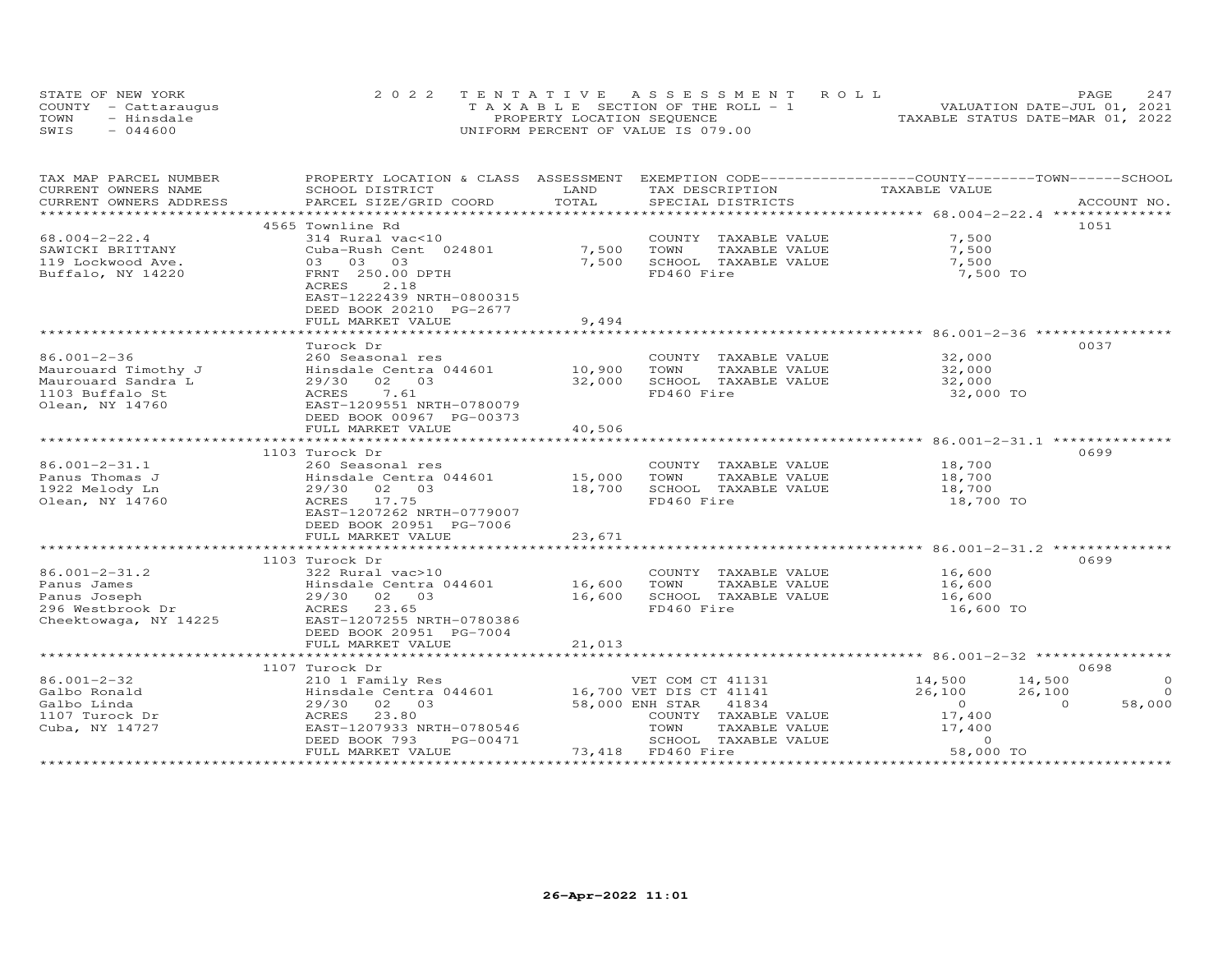|      | STATE OF NEW YORK    | 2022 TENTATIVE ASSESSMENT ROLL        | 248<br>PAGE                      |
|------|----------------------|---------------------------------------|----------------------------------|
|      | COUNTY - Cattaraugus | T A X A B L E SECTION OF THE ROLL - 1 | VALUATION DATE-JUL 01, 2021      |
| TOWN | - Hinsdale           | PROPERTY LOCATION SEQUENCE            | TAXABLE STATUS DATE-MAR 01, 2022 |
| SWIS | $-044600$            | UNIFORM PERCENT OF VALUE IS 079.00    |                                  |

| TAX MAP PARCEL NUMBER<br>CURRENT OWNERS NAME | PROPERTY LOCATION & CLASS ASSESSMENT<br>SCHOOL DISTRICT | LAND                 | EXEMPTION CODE-----------------COUNTY-------TOWN------SCHOOL<br>TAX DESCRIPTION | TAXABLE VALUE |             |
|----------------------------------------------|---------------------------------------------------------|----------------------|---------------------------------------------------------------------------------|---------------|-------------|
| CURRENT OWNERS ADDRESS                       | PARCEL SIZE/GRID COORD                                  | TOTAL                | SPECIAL DISTRICTS                                                               |               | ACCOUNT NO. |
| ***********************                      |                                                         |                      |                                                                                 |               |             |
|                                              |                                                         |                      |                                                                                 |               | 0079        |
|                                              | 1126 Turock Dr                                          |                      |                                                                                 |               |             |
| 86.001-2-29                                  | 322 Rural vac>10                                        |                      | COUNTY TAXABLE VALUE                                                            | 13,000        |             |
|                                              | Hinsdale Centra 044601                                  | 13,000               | TAXABLE VALUE<br>TOWN                                                           | 13,000        |             |
| Brackowski Gregory<br>39 S Transithill Dr    | 29 02<br>03                                             | 13,000               | SCHOOL TAXABLE VALUE                                                            | 13,000        |             |
| Depew, NY 14043                              | ACRES 12.64                                             |                      | FD460 Fire                                                                      | 13,000 TO     |             |
|                                              | EAST-1208128 NRTH-0779121                               |                      |                                                                                 |               |             |
|                                              | DEED BOOK 20200 PG-9868                                 |                      |                                                                                 |               |             |
|                                              | FULL MARKET VALUE                                       | 16,456               |                                                                                 |               |             |
|                                              |                                                         | ******************** |                                                                                 |               |             |
|                                              | 1126 Turock Dr                                          |                      |                                                                                 |               | 0427        |
| $86.001 - 2 - 30$                            | 312 Vac w/imprv                                         |                      | COUNTY TAXABLE VALUE                                                            | 15,500        |             |
| Bracikowski Gregory C                        | Hinsdale Centra 044601                                  | 11,900               | TAXABLE VALUE<br>TOWN                                                           | 15,500        |             |
| 39 S Transit Hill Dr                         | 09 02 03                                                | 15,500               | SCHOOL TAXABLE VALUE                                                            | 15,500        |             |
| Depew, NY 14043                              | ACRES<br>9.91                                           |                      | FD460 Fire                                                                      | 15,500 TO     |             |
|                                              | EAST-1207756 NRTH-0779029                               |                      |                                                                                 |               |             |
|                                              | DEED BOOK 835<br>PG-00575                               |                      |                                                                                 |               |             |
|                                              | FULL MARKET VALUE                                       | 19,620               |                                                                                 |               |             |
|                                              |                                                         |                      |                                                                                 |               |             |
|                                              | 1167 Turock Dr                                          |                      |                                                                                 |               | 0481        |
|                                              |                                                         |                      |                                                                                 |               |             |
| $86.001 - 2 - 35$                            | 260 Seasonal res                                        |                      | COUNTY TAXABLE VALUE                                                            | 44,900        |             |
| Lyford Bruce & Patricia L/                   | Hinsdale Centra 044601                                  | 16,700               | TOWN<br>TAXABLE VALUE                                                           | 44,900        |             |
| Wegrzynowski Nicole L                        | 30 02 03                                                | 44,900               | SCHOOL TAXABLE VALUE                                                            | 44,900        |             |
| 10870 Lake Shore Rd                          | sub division lot 11, 13, 15                             |                      | FD460 Fire                                                                      | 44,900 TO     |             |
| Irvin, NY 14081                              | ACRES<br>23.91                                          |                      |                                                                                 |               |             |
|                                              | EAST-1208843 NRTH-0780397                               |                      |                                                                                 |               |             |
|                                              | DEED BOOK 23336 PG-6001                                 |                      |                                                                                 |               |             |
|                                              | FULL MARKET VALUE                                       | 56,835               |                                                                                 |               |             |
|                                              |                                                         |                      |                                                                                 |               |             |
|                                              | 1168 Turock Dr                                          |                      |                                                                                 |               | 0693        |
| 86.001-2-27                                  | 210 1 Family Res                                        |                      | COUNTY TAXABLE VALUE 34,500                                                     |               |             |
| Thomas Steven W                              | Hinsdale Centra 044601 13,100                           |                      | TOWN<br>TAXABLE VALUE                                                           | 34,500        |             |
| Thomas Annamarie                             | 29 02 03                                                | 34,500               | SCHOOL TAXABLE VALUE                                                            | 34,500        |             |
| 455 Baker Dr                                 | ACRES 13.11                                             |                      | FD460 Fire                                                                      | 34,500 TO     |             |
| Lewiston, NY 14092                           | EAST-1208893 NRTH-0779186                               |                      |                                                                                 |               |             |
|                                              | DEED BOOK 19800 PG-2001                                 |                      |                                                                                 |               |             |
|                                              | FULL MARKET VALUE                                       | 43,671               |                                                                                 |               |             |
|                                              |                                                         |                      |                                                                                 |               |             |
|                                              |                                                         |                      |                                                                                 |               | 0823        |
|                                              | 1168 Turock Dr                                          |                      |                                                                                 |               |             |
| $86.001 - 2 - 28$                            | 311 Res vac land                                        |                      | COUNTY TAXABLE VALUE                                                            | 13,400        |             |
| Thomas Steven W                              | Hinsdale Centra 044601 13,400                           |                      | TOWN<br>TAXABLE VALUE                                                           | 13,400        |             |
| Thomas Annamarie                             | 29 02 03                                                | 13,400               | SCHOOL TAXABLE VALUE                                                            | 13,400        |             |
| 455 Baker Dr                                 | ACRES 13.63                                             |                      | FD460 Fire                                                                      | 13,400 TO     |             |
| Lewiston, NY 14092                           | EAST-1208520 NRTH-0779181                               |                      |                                                                                 |               |             |
|                                              | DEED BOOK 19800 PG-2001                                 |                      |                                                                                 |               |             |
|                                              | FULL MARKET VALUE                                       | 16,962               |                                                                                 |               |             |
|                                              |                                                         |                      |                                                                                 |               |             |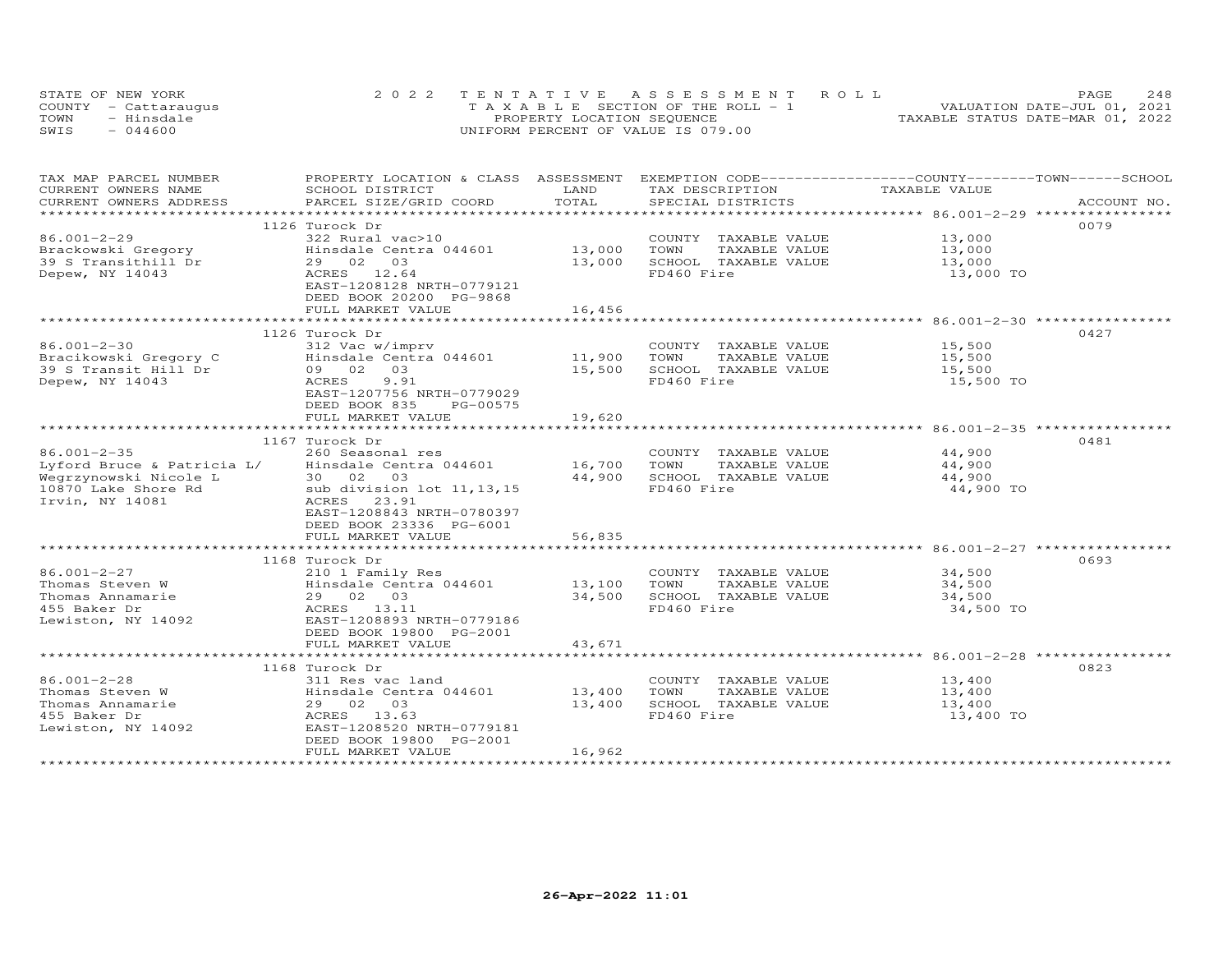|      | STATE OF NEW YORK    | 2022 TENTATIVE ASSESSMENT ROLL        | 249<br><b>PAGE</b>               |
|------|----------------------|---------------------------------------|----------------------------------|
|      | COUNTY - Cattarauqus | T A X A B L E SECTION OF THE ROLL - 1 | VALUATION DATE-JUL 01, 2021      |
| TOWN | - Hinsdale           | PROPERTY LOCATION SEQUENCE            | TAXABLE STATUS DATE-MAR 01, 2022 |
| SWIS | $-044600$            | UNIFORM PERCENT OF VALUE IS 079.00    |                                  |

| TAX MAP PARCEL NUMBER              | PROPERTY LOCATION & CLASS ASSESSMENT EXEMPTION CODE----------------COUNTY-------TOWN------SCHOOL                                                                                                                                                                 |               |                       |                  |                          |
|------------------------------------|------------------------------------------------------------------------------------------------------------------------------------------------------------------------------------------------------------------------------------------------------------------|---------------|-----------------------|------------------|--------------------------|
| CURRENT OWNERS NAME                | SCHOOL DISTRICT                                                                                                                                                                                                                                                  | LAND          | TAX DESCRIPTION       | TAXABLE VALUE    |                          |
|                                    | .CURRENT OWNERS ADDRESS PARCEL SIZE/GRID COORD TOTAL SPECIAL DISTRICTS ACCOUNT NO ACCOUNT NO ACCOUNT NO ARE THE RAND RESOLUT AS THE COLL TO A LOGGLATE A SERVER AND HER WAS THE RESOLUT TO A LOGGLATE THE RAND RESOLUT TO A LO                                   |               |                       |                  |                          |
|                                    |                                                                                                                                                                                                                                                                  |               |                       |                  |                          |
|                                    | 1206 Turock Dr                                                                                                                                                                                                                                                   |               |                       |                  | 0515                     |
| $86.001 - 2 - 25$                  | 260 Seasonal res<br>86.001-2-25 260 Seasonal res<br>Wagner Glenn M Hinsdale Centra 044601<br>Wagner Kelsey & Adam 29 02 03<br>252 Nokomis Pkwy. ACRES 16.54<br>Cheektowaga, NY 14225 EAST-12096600 NRTH-0779027<br>REES 16.54<br>REES 16.54<br>Cheektowaga, NY 1 |               | COUNTY TAXABLE VALUE  | 23,300           |                          |
|                                    | Hinsdale Centra 044601 14,500                                                                                                                                                                                                                                    |               | TOWN<br>TAXABLE VALUE | 23,300           |                          |
|                                    |                                                                                                                                                                                                                                                                  | 23,300        | SCHOOL TAXABLE VALUE  | 23,300           |                          |
|                                    |                                                                                                                                                                                                                                                                  |               | FD460 Fire            | 23,300 TO        |                          |
|                                    |                                                                                                                                                                                                                                                                  |               |                       |                  |                          |
|                                    | DEED BOOK 20210 PG-2770                                                                                                                                                                                                                                          |               |                       |                  |                          |
|                                    | FULL MARKET VALUE                                                                                                                                                                                                                                                | 29,494        |                       |                  |                          |
|                                    |                                                                                                                                                                                                                                                                  | ************* |                       |                  |                          |
|                                    |                                                                                                                                                                                                                                                                  |               |                       |                  | 0378                     |
|                                    |                                                                                                                                                                                                                                                                  |               | COUNTY TAXABLE VALUE  | 11,000           |                          |
|                                    |                                                                                                                                                                                                                                                                  |               | TOWN<br>TAXABLE VALUE | 11,000           |                          |
|                                    |                                                                                                                                                                                                                                                                  |               | SCHOOL TAXABLE VALUE  | 11,000           |                          |
|                                    |                                                                                                                                                                                                                                                                  |               | FD460 Fire            | 11,000 TO        |                          |
|                                    |                                                                                                                                                                                                                                                                  |               |                       |                  |                          |
|                                    | DEED BOOK 00986 PG-00295                                                                                                                                                                                                                                         |               |                       |                  |                          |
|                                    | FULL MARKET VALUE                                                                                                                                                                                                                                                | 13,924        |                       |                  |                          |
|                                    |                                                                                                                                                                                                                                                                  |               |                       |                  |                          |
|                                    | 1247 Turock Dr                                                                                                                                                                                                                                                   |               |                       |                  | 0142                     |
|                                    |                                                                                                                                                                                                                                                                  |               | COUNTY TAXABLE VALUE  | 16,800           |                          |
|                                    |                                                                                                                                                                                                                                                                  |               | TAXABLE VALUE         | 16,800           |                          |
|                                    |                                                                                                                                                                                                                                                                  |               | SCHOOL TAXABLE VALUE  | 16,800           |                          |
|                                    |                                                                                                                                                                                                                                                                  |               | FD460 Fire            | 16,800 TO        |                          |
|                                    | Sandusky, OH 44870 EAST-1210094 NRTH-0779985                                                                                                                                                                                                                     |               |                       |                  |                          |
|                                    |                                                                                                                                                                                                                                                                  |               |                       |                  |                          |
|                                    | DEED BOOK 27981 PG-2001                                                                                                                                                                                                                                          |               |                       |                  |                          |
|                                    | FULL MARKET VALUE                                                                                                                                                                                                                                                | 21,266        |                       |                  |                          |
|                                    |                                                                                                                                                                                                                                                                  |               |                       |                  |                          |
|                                    | 1252 Turock Dr                                                                                                                                                                                                                                                   |               |                       |                  | 0563                     |
| 86.001-2-22                        |                                                                                                                                                                                                                                                                  |               | COUNTY TAXABLE VALUE  | 13,100<br>13,100 |                          |
| Noble Robert                       |                                                                                                                                                                                                                                                                  |               | TAXABLE VALUE         |                  |                          |
|                                    | 270 Mfg housing<br>Hinsdale Centra 044601 11,000 TOWN<br>29 02 03 13,100 SCHOO<br>ACRES 7.66 FD460                                                                                                                                                               |               | SCHOOL TAXABLE VALUE  | 13,100           |                          |
| NODIE Bernice<br>17625 SE 87th Ave |                                                                                                                                                                                                                                                                  |               | FD460 Fire            | 13,100 TO        |                          |
|                                    | Shohomish, WA 98296 EAST-1210300 NRTH-0778831                                                                                                                                                                                                                    |               |                       |                  |                          |
|                                    | DEED BOOK 732<br>PG-906                                                                                                                                                                                                                                          |               |                       |                  |                          |
|                                    | FULL MARKET VALUE                                                                                                                                                                                                                                                | 16,582        |                       |                  |                          |
|                                    |                                                                                                                                                                                                                                                                  |               |                       |                  |                          |
|                                    | 1274 Turock Dr                                                                                                                                                                                                                                                   |               |                       |                  | 0438                     |
| 86.001-2-21                        | 210 1 Family Res                                                                                                                                                                                                                                                 |               | VET COM CT 41131      | 17,000           | $\circ$<br>17,000        |
| Clark Michael G                    | Hinsdale Centra 044601 11,700 VET DIS CT 41141                                                                                                                                                                                                                   |               |                       | 30,000           | 30,000<br>$\overline{0}$ |
| 1274 Turrock Dr                    | 29 02 03                                                                                                                                                                                                                                                         |               | 75,000 BAS STAR 41854 | $\overline{O}$   | 25,500<br>$\Omega$       |
| Cuba, NY 14727                     | 9.45<br>ACRES                                                                                                                                                                                                                                                    |               | COUNTY TAXABLE VALUE  | 28,000           |                          |
|                                    | EAST-1210789 NRTH-0778888                                                                                                                                                                                                                                        |               | TOWN<br>TAXABLE VALUE | 28,000<br>49,500 |                          |
|                                    | PG-00279<br>DEED BOOK 900                                                                                                                                                                                                                                        |               | SCHOOL TAXABLE VALUE  |                  |                          |
|                                    | FULL MARKET VALUE                                                                                                                                                                                                                                                |               | 94,937 FD460 Fire     | 75,000 TO        |                          |
|                                    |                                                                                                                                                                                                                                                                  |               |                       |                  |                          |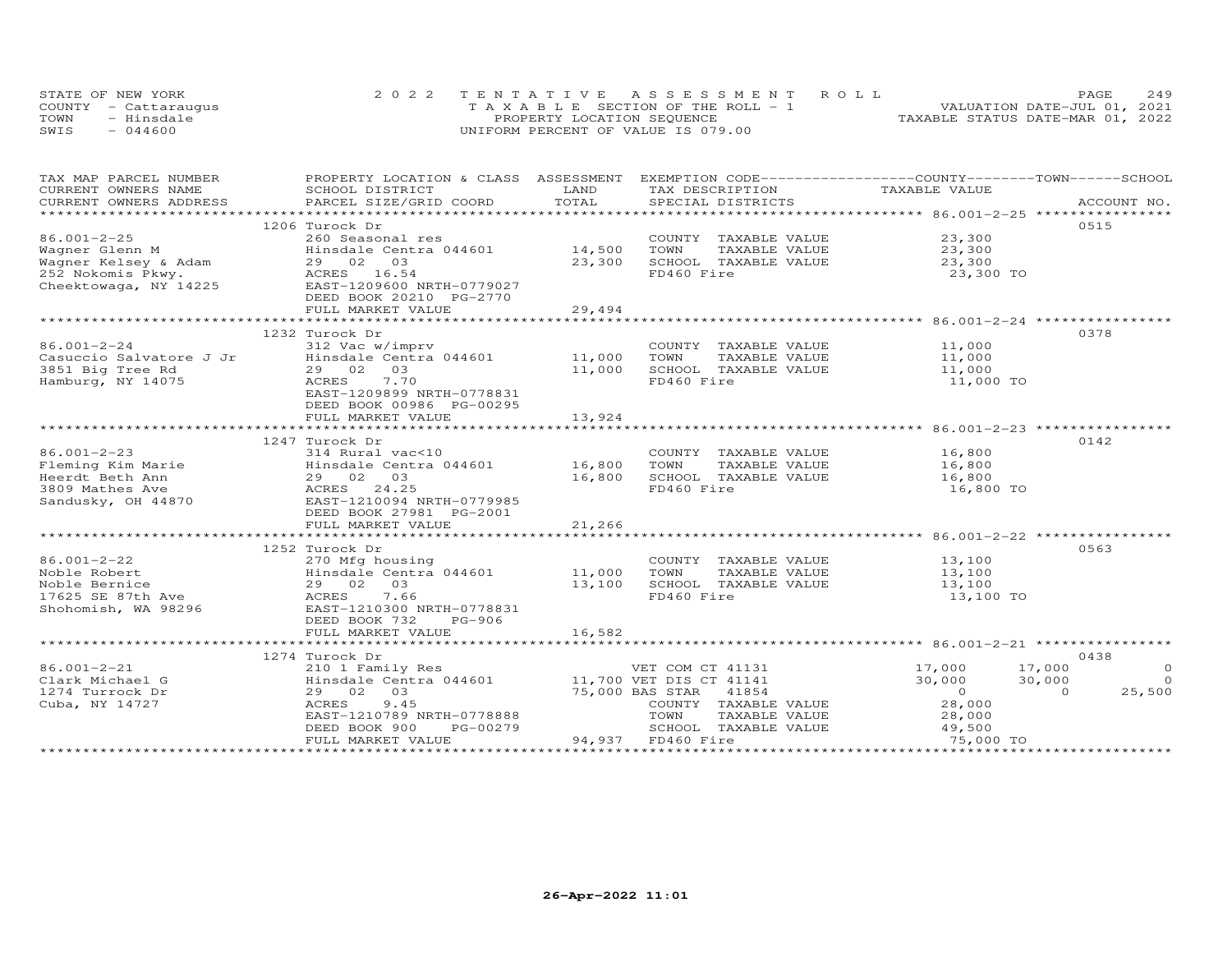| STATE OF NEW YORK    | 2022 TENTATIVE ASSESSMENT ROLL        | 250<br>PAGE.                     |
|----------------------|---------------------------------------|----------------------------------|
| COUNTY - Cattaraugus | T A X A B L E SECTION OF THE ROLL - 1 | VALUATION DATE-JUL 01, 2021      |
| TOWN<br>- Hinsdale   | PROPERTY LOCATION SEQUENCE            | TAXABLE STATUS DATE-MAR 01, 2022 |
| $-044600$<br>SWIS    | UNIFORM PERCENT OF VALUE IS 079.00    |                                  |

| TAX MAP PARCEL NUMBER<br>CURRENT OWNERS NAME       | PROPERTY LOCATION & CLASS ASSESSMENT EXEMPTION CODE----------------COUNTY-------TOWN------SCHOOL<br>SCHOOL DISTRICT | LAND<br>TOTAL | TAX DESCRIPTION       | TAXABLE VALUE |                    |
|----------------------------------------------------|---------------------------------------------------------------------------------------------------------------------|---------------|-----------------------|---------------|--------------------|
| CURRENT OWNERS ADDRESS<br>************************ | PARCEL SIZE/GRID COORD                                                                                              |               | SPECIAL DISTRICTS     |               | ACCOUNT NO.        |
|                                                    | 1291 Turock Dr                                                                                                      |               |                       |               | 0230               |
| $86.001 - 2 - 14.1$                                | 260 Seasonal res                                                                                                    |               | COUNTY TAXABLE VALUE  | 40,000        |                    |
| Duszynski John T                                   | Hinsdale Centra 044601                                                                                              | 12,800        | TOWN<br>TAXABLE VALUE | 40,000        |                    |
| 713 Pavement Rd                                    | 29 02 03                                                                                                            | 40,000        | SCHOOL TAXABLE VALUE  | 40,000        |                    |
| Landcaster, NY 14086                               | ACRES 12.23                                                                                                         |               | FD460 Fire            | 40,000 TO     |                    |
|                                                    | EAST-1210698 NRTH-0779986<br>DEED BOOK 2610 PG-6001                                                                 |               |                       |               |                    |
|                                                    | FULL MARKET VALUE                                                                                                   | 50,633        |                       |               |                    |
|                                                    |                                                                                                                     |               |                       |               |                    |
|                                                    | 1319 Turock Dr                                                                                                      |               |                       |               | 0916               |
| $86.001 - 2 - 19.1$                                | 283 Res w/Comuse                                                                                                    |               | ENH STAR<br>41834     | $\circ$       | $\Omega$<br>63,670 |
| Turock Jeffrey J                                   | Hinsdale Centra 044601                                                                                              | 13,900        | COUNTY TAXABLE VALUE  | 120,000       |                    |
| Turock Joye M                                      | 21 02 03                                                                                                            | 120,000       | TOWN<br>TAXABLE VALUE | 120,000       |                    |
| 1319 Turock Dr                                     | FRNT 245.00 DPTH                                                                                                    |               | SCHOOL TAXABLE VALUE  | 56,330        |                    |
| Cuba, NY 14727                                     | ACRES<br>3.10                                                                                                       |               | FD460 Fire            | 120,000 TO    |                    |
|                                                    | EAST-1211470 NRTH-0779339                                                                                           |               |                       |               |                    |
|                                                    | DEED BOOK 811<br>PG-00307                                                                                           |               |                       |               |                    |
|                                                    | FULL MARKET VALUE                                                                                                   | 151,899       |                       |               |                    |
|                                                    | ************************                                                                                            |               |                       |               |                    |
|                                                    | Underwood Rd                                                                                                        |               |                       |               | 0634               |
| $77.001 - 1 - 29.1$                                | 314 Rural vac<10                                                                                                    |               | COUNTY TAXABLE VALUE  | 11,900        |                    |
| Montizor Franklin J                                | Hinsdale Centra 044601                                                                                              | 11,900        | TAXABLE VALUE<br>TOWN | 11,900        |                    |
| Shallenberger Andrea K                             | 33 03<br>03                                                                                                         | 11,900        | SCHOOL TAXABLE VALUE  | 11,900        |                    |
| 2670 Lower Mountain Rd                             | 6.20<br>ACRES                                                                                                       |               | FD460 Fire            | 11,900 TO     |                    |
| Ransomville, NY 14131                              | EAST-1206764 NRTH-0793009                                                                                           |               |                       |               |                    |
|                                                    | DEED BOOK 13482 PG-3001                                                                                             |               |                       |               |                    |
|                                                    | FULL MARKET VALUE                                                                                                   | 15,063        |                       |               |                    |
|                                                    |                                                                                                                     |               |                       |               |                    |
|                                                    | Underwood Rd                                                                                                        |               |                       |               | 0096               |
| $77.001 - 1 - 39.2$                                | 322 Rural vac>10                                                                                                    |               | COUNTY TAXABLE VALUE  | 16,200        |                    |
| Brown Stephen A                                    | Hinsdale Centra 044601                                                                                              | 16,200        | TOWN<br>TAXABLE VALUE | 16,200        |                    |
| 1351 Cuba Rd                                       | 33 03 03                                                                                                            | 16,200        | SCHOOL TAXABLE VALUE  | 16,200        |                    |
| Hinsdale, NY 14743                                 | FRNT 470.00 DPTH                                                                                                    |               | FD460 Fire            | 16,200 TO     |                    |
|                                                    | ACRES 16.90                                                                                                         |               |                       |               |                    |
|                                                    | EAST-1206287 NRTH-0794327                                                                                           |               |                       |               |                    |
|                                                    | DEED BOOK 00962 PG-00320                                                                                            |               |                       |               |                    |
|                                                    | FULL MARKET VALUE                                                                                                   | 20,506        |                       |               |                    |
|                                                    |                                                                                                                     |               |                       |               |                    |
|                                                    | Underwood Rd                                                                                                        |               |                       |               | 1021               |
| $77.003 - 1 - 11.2$                                | 312 Vac w/imprv                                                                                                     |               | COUNTY TAXABLE VALUE  | 8,900         |                    |
| Reiss Dona M                                       | Hinsdale Centra 044601                                                                                              | 8,900         | TOWN<br>TAXABLE VALUE | 8,900         |                    |
| 63 Wolf Run Rd                                     | 32 02 03                                                                                                            | 8,900         | SCHOOL TAXABLE VALUE  | 8,900         |                    |
| Cuba, NY 14727                                     | FRNT 250.00 DPTH                                                                                                    |               | FD460 Fire            | 8,900 TO      |                    |
|                                                    | ACRES<br>2.09                                                                                                       |               |                       |               |                    |
|                                                    | EAST-1207049 NRTH-0790534                                                                                           |               |                       |               |                    |
|                                                    | DEED BOOK 863<br>PG-00377                                                                                           |               |                       |               |                    |
| ************************                           | FULL MARKET VALUE                                                                                                   | 11,266        |                       |               |                    |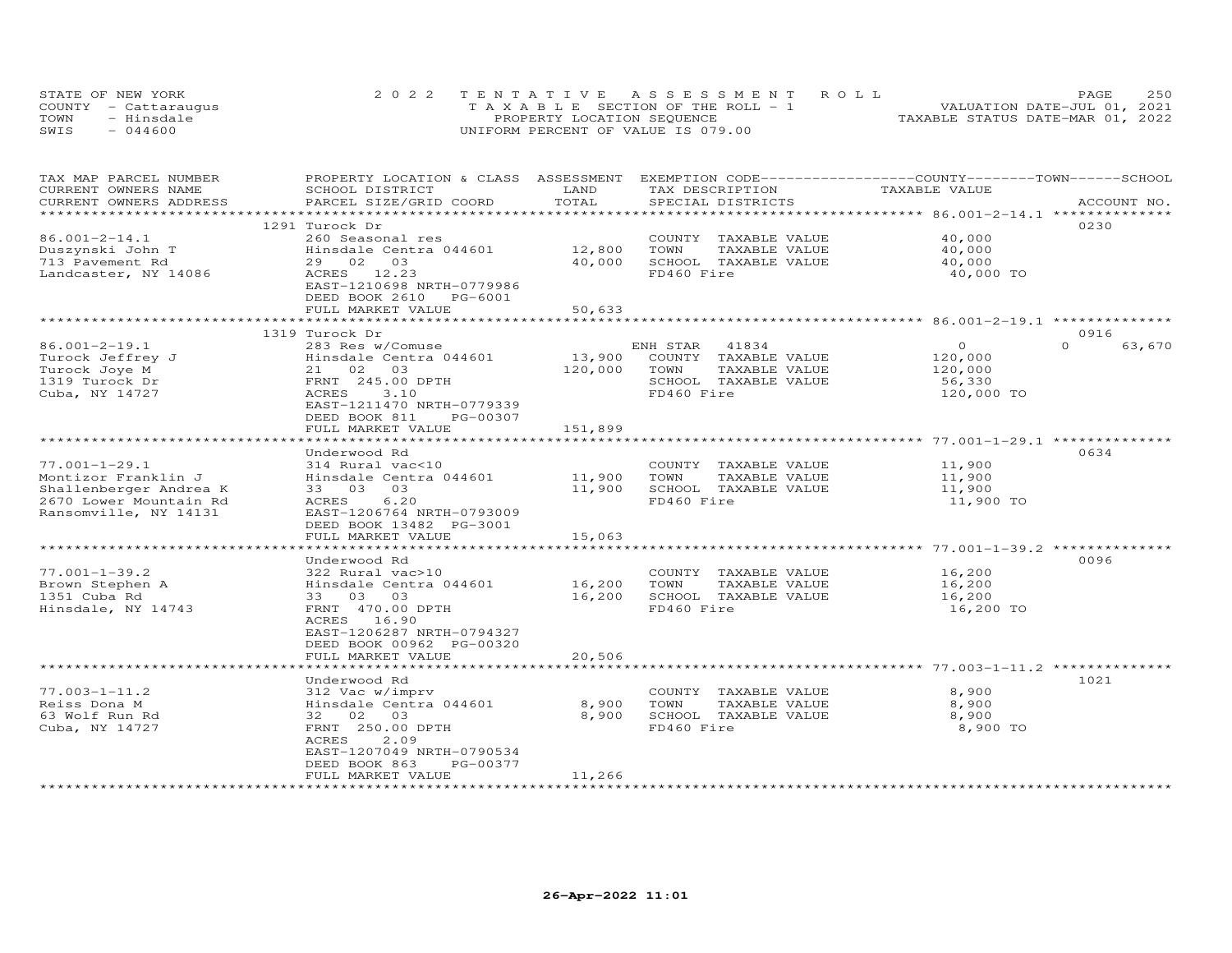|      | STATE OF NEW YORK    | 2022 TENTATIVE ASSESSMENT ROLL        | 251<br>PAGE                      |
|------|----------------------|---------------------------------------|----------------------------------|
|      | COUNTY - Cattaraugus | T A X A B L E SECTION OF THE ROLL - 1 | VALUATION DATE-JUL 01, 2021      |
| TOWN | - Hinsdale           | PROPERTY LOCATION SEQUENCE            | TAXABLE STATUS DATE-MAR 01, 2022 |
| SWIS | $-044600$            | UNIFORM PERCENT OF VALUE IS 079.00    |                                  |

| TAX MAP PARCEL NUMBER<br>CURRENT OWNERS NAME<br>CURRENT OWNERS ADDRESS            | PROPERTY LOCATION & CLASS ASSESSMENT<br>SCHOOL DISTRICT<br>PARCEL SIZE/GRID COORD                                                                                         | LAND<br>TOTAL                 | EXEMPTION CODE------------------COUNTY-------TOWN-----SCHOOL<br>TAX DESCRIPTION<br>SPECIAL DISTRICTS     | TAXABLE VALUE                                       | ACCOUNT NO.        |
|-----------------------------------------------------------------------------------|---------------------------------------------------------------------------------------------------------------------------------------------------------------------------|-------------------------------|----------------------------------------------------------------------------------------------------------|-----------------------------------------------------|--------------------|
| ****************                                                                  | ************************                                                                                                                                                  |                               |                                                                                                          |                                                     |                    |
|                                                                                   | 869 Underwood Rd                                                                                                                                                          |                               |                                                                                                          |                                                     | 1191               |
| $77.004 - 1 - 31.3$<br>Chaffee Kelly J<br>869 Underwood Rd<br>Hinsdale, NY 14770  | 210 1 Family Res<br>Hinsdale Centra 044601<br>23 02 03<br>FRNT 795.00 DPTH<br>ACRES<br>2.80<br>EAST-1211011 NRTH-0787505<br>DEED BOOK 00942 PG-01108<br>FULL MARKET VALUE | 9,500<br>59,500<br>75,316     | 41854<br>BAS STAR<br>COUNTY TAXABLE VALUE<br>TOWN<br>TAXABLE VALUE<br>SCHOOL TAXABLE VALUE<br>FD460 Fire | $\Omega$<br>59,500<br>59,500<br>34,000<br>59,500 TO | $\Omega$<br>25,500 |
|                                                                                   |                                                                                                                                                                           |                               |                                                                                                          |                                                     |                    |
|                                                                                   | 1035 Underwood Rd                                                                                                                                                         |                               |                                                                                                          |                                                     | 0439               |
| $77.003 - 1 - 32.1$<br>Mott Deborah<br>1035 Underwood Rd<br>Hinsdale, NY 14743    | 210 1 Family Res<br>Hinsdale Centra 044601<br>32 02 03<br>Ff 1970.00<br>ACRES 66.50<br>EAST-1208070 NRTH-0789323<br>DEED BOOK 00985 PG-00257<br>FULL MARKET VALUE         | 26,700<br>74,000<br>93,671    | 41854<br>BAS STAR<br>COUNTY TAXABLE VALUE<br>TOWN<br>TAXABLE VALUE<br>SCHOOL TAXABLE VALUE<br>FD460 Fire | $\circ$<br>74,000<br>74,000<br>48,500<br>74,000 TO  | $\Omega$<br>25,500 |
|                                                                                   |                                                                                                                                                                           |                               |                                                                                                          |                                                     |                    |
|                                                                                   | 1063 Underwood Rd                                                                                                                                                         |                               |                                                                                                          |                                                     | 0080               |
| $77.003 - 1 - 11.1$<br>Higgins Kathryn<br>1063 Underwood Rd<br>Hinsdale, NY 14743 | 210 1 Family Res<br>Hinsdale Centra 044601<br>32 02 03<br>Ff 500.00<br>ACRES<br>3.82<br>EAST-1207176 NRTH-0790193<br>DEED BOOK 20190 PG-9586                              | 10,400<br>25,000              | COUNTY TAXABLE VALUE<br>TOWN<br>TAXABLE VALUE<br>SCHOOL TAXABLE VALUE<br>FD460 Fire                      | 25,000<br>25,000<br>25,000<br>25,000 TO             |                    |
|                                                                                   | FULL MARKET VALUE                                                                                                                                                         | 31,646<br>******************* |                                                                                                          |                                                     |                    |
|                                                                                   | ***************************<br>1075 Underwood Rd                                                                                                                          |                               | ******************************** 77.003-1-12 **********                                                  |                                                     | 0752               |
| $77.003 - 1 - 12$<br>Soto Daniel T<br>1075 Underwood Rd<br>Hinsdale, NY 14743     | 270 Mfg housing<br>Hinsdale Centra 044601<br>32 02<br>03<br>Ff 950.00<br>ACRES<br>2.35<br>EAST-1206992 NRTH-0791082<br>DEED BOOK 7638<br>PG-3001                          | 9,100<br>14,700               | COUNTY TAXABLE VALUE<br>TAXABLE VALUE<br>TOWN<br>SCHOOL TAXABLE VALUE<br>FD460 Fire                      | 14,700<br>14,700<br>14,700<br>14,700 TO             |                    |
|                                                                                   | FULL MARKET VALUE                                                                                                                                                         | 18,608                        |                                                                                                          |                                                     |                    |
|                                                                                   |                                                                                                                                                                           |                               |                                                                                                          |                                                     |                    |
| $77.001 - 1 - 30$<br>Seamon Francis L<br>1158 Underwood Rd<br>Hinsdale, NY 14743  | 1158 Underwood Rd<br>270 Mfg housing<br>Hinsdale Centra 044601<br>33 03 03<br>FRNT 125.00 DPTH<br>75.00<br>EAST-1206587 NRTH-0792651                                      | 3,400<br>9,900                | COUNTY TAXABLE VALUE<br>TAXABLE VALUE<br>TOWN<br>SCHOOL TAXABLE VALUE<br>FD460 Fire                      | 9,900<br>9,900<br>9,900<br>9,900 TO                 | 0633               |
|                                                                                   | FULL MARKET VALUE                                                                                                                                                         | 12,532                        |                                                                                                          |                                                     |                    |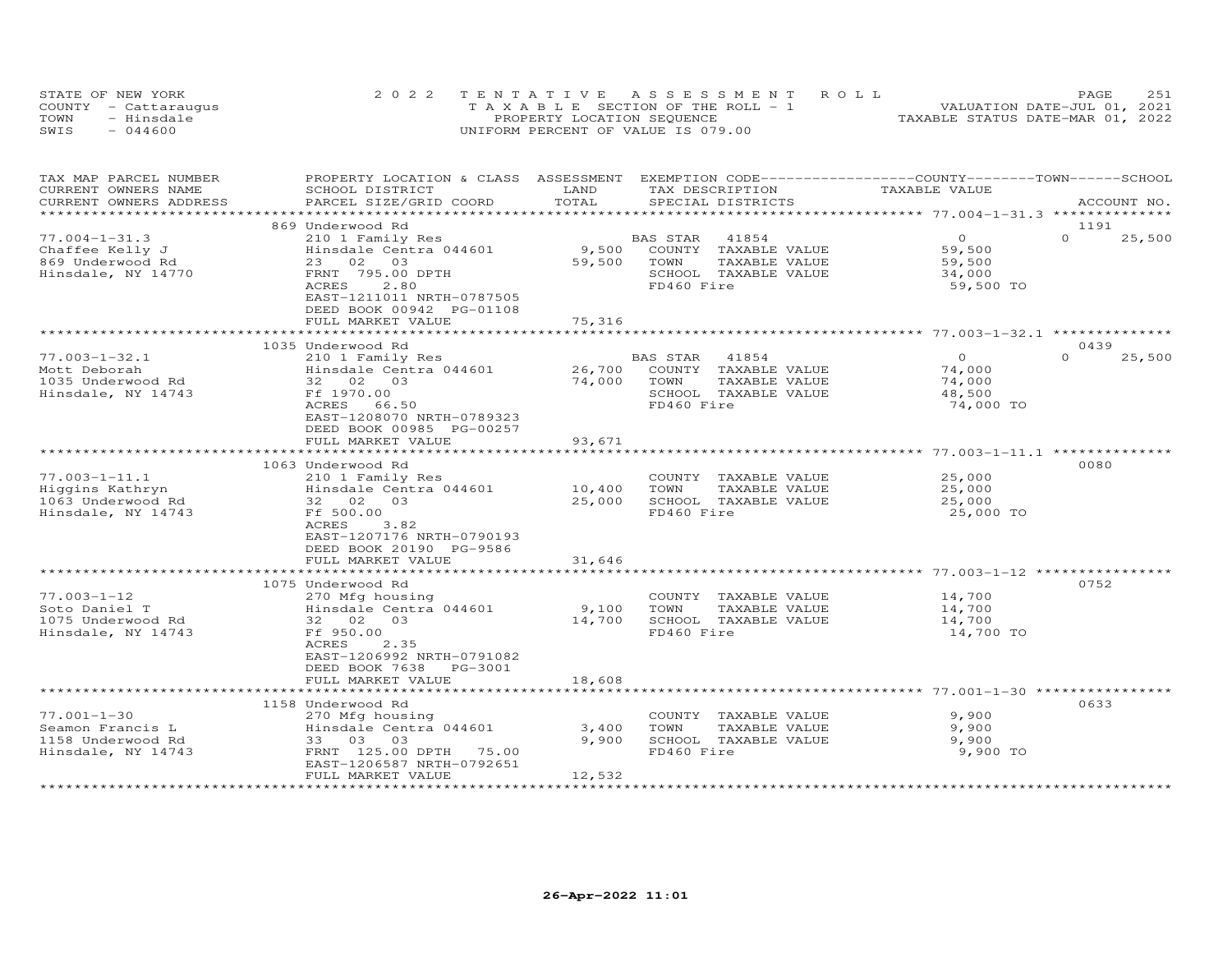| STATE OF NEW YORK    | 2022 TENTATIVE ASSESSMENT ROLL        | 2.52<br>PAGE.                    |
|----------------------|---------------------------------------|----------------------------------|
| COUNTY - Cattaraugus | T A X A B L E SECTION OF THE ROLL - 1 | VALUATION DATE-JUL 01, 2021      |
| TOWN<br>- Hinsdale   | PROPERTY LOCATION SEQUENCE            | TAXABLE STATUS DATE-MAR 01, 2022 |
| $-044600$<br>SWIS    | UNIFORM PERCENT OF VALUE IS 079.00    |                                  |

| TAX MAP PARCEL NUMBER  | PROPERTY LOCATION & CLASS ASSESSMENT |         | EXEMPTION CODE-----------------COUNTY-------TOWN------SCHOOL |                                                    |                    |
|------------------------|--------------------------------------|---------|--------------------------------------------------------------|----------------------------------------------------|--------------------|
| CURRENT OWNERS NAME    | SCHOOL DISTRICT                      | LAND    | TAX DESCRIPTION                                              | TAXABLE VALUE                                      |                    |
| CURRENT OWNERS ADDRESS | PARCEL SIZE/GRID COORD               | TOTAL   | SPECIAL DISTRICTS                                            |                                                    | ACCOUNT NO.        |
| *********************  |                                      |         |                                                              |                                                    |                    |
|                        | 1170 Underwood Rd                    |         |                                                              |                                                    | 0460               |
| $77.001 - 1 - 32$      | 210 1 Family Res                     |         | ENH STAR<br>41834                                            | $\Omega$                                           | $\Omega$<br>45,500 |
| Aldrich April          | Hinsdale Centra 044601               | 6,300   | COUNTY<br>TAXABLE VALUE                                      | 45,500                                             |                    |
| 1170 Underwood Rd      | 33 03 03                             | 45,500  | TOWN<br>TAXABLE VALUE                                        | 45,500                                             |                    |
| Hinsdale, NY 14743     | FRNT 200.00 DPTH 125.00              |         | SCHOOL TAXABLE VALUE                                         | $\sim$ 0                                           |                    |
|                        | 017<br>BANK                          |         | FD460 Fire                                                   | 45,500 TO                                          |                    |
|                        | EAST-1206397 NRTH-0792879            |         |                                                              |                                                    |                    |
|                        | DEED BOOK 00972 PG-01104             |         |                                                              |                                                    |                    |
|                        | FULL MARKET VALUE                    | 57,595  |                                                              |                                                    |                    |
|                        |                                      |         |                                                              | ********************* 77.001-1-29.3 ************** |                    |
|                        | 1176 Underwood Rd                    |         |                                                              |                                                    | 1557               |
| $77.001 - 1 - 29.3$    | 210 1 Family Res                     |         | COUNTY TAXABLE VALUE                                         | 79,000                                             |                    |
| Champlin David M       | Hinsdale Centra 044601               | 11,900  | TOWN<br>TAXABLE VALUE                                        | 79,000                                             |                    |
| 1176 Underwood Rd      | 25/33 03 03                          | 79,000  | SCHOOL TAXABLE VALUE                                         | 79,000                                             |                    |
| Hinsdale, NY 14743     | ACRES<br>6.30 BANK<br>017            |         | FD460 Fire                                                   | 79,000 TO                                          |                    |
|                        | EAST-1206578 NRTH-0793263            |         |                                                              |                                                    |                    |
|                        | DEED BOOK 9149 PG-9001               |         |                                                              |                                                    |                    |
|                        | FULL MARKET VALUE                    | 100,000 |                                                              |                                                    |                    |
|                        |                                      |         |                                                              |                                                    |                    |
|                        | 1180 Underwood Rd                    |         |                                                              |                                                    | 1558               |
| $77.001 - 1 - 29.4$    | 270 Mfg housing                      |         | COUNTY TAXABLE VALUE                                         | 23,200                                             |                    |
| Tupper Thomas W        | Hinsdale Centra 044601               | 6,200   | TOWN<br>TAXABLE VALUE                                        | 23,200                                             |                    |
| Tupper Vanessa M       | 25/33 03 03                          | 23,200  | SCHOOL TAXABLE VALUE                                         | 23,200                                             |                    |
| 4123 W Keller Hill Rd  | FRNT 80.00 DPTH 300.00               |         | FD460 Fire                                                   | 23,200 TO                                          |                    |
| Cuba, NY 14727         | EAST-1206145 NRTH-0793198            |         |                                                              |                                                    |                    |
|                        | DEED BOOK 16184 PG-4002              |         |                                                              |                                                    |                    |
|                        | FULL MARKET VALUE                    | 29,367  |                                                              |                                                    |                    |
|                        |                                      |         |                                                              |                                                    |                    |
|                        | 1196 Underwood Rd                    |         |                                                              |                                                    | 0440               |
| $77.001 - 1 - 33$      | 210 1 Family Res                     |         | ENH STAR<br>41834                                            | $\Omega$                                           | $\Omega$<br>54,000 |
| Wildfire Roger A       | Hinsdale Centra 044601               | 8,500   | COUNTY TAXABLE VALUE                                         | 54,000                                             |                    |
| 1196 Underwood Rd      | 33 03<br>03                          | 54,000  | TOWN<br>TAXABLE VALUE                                        | 54,000                                             |                    |
| Hinsdale, NY 14743     | FRNT 171.18 DPTH 431.00              |         | SCHOOL TAXABLE VALUE                                         | $\circ$                                            |                    |
|                        | EAST-1206035 NRTH-0793471            |         | FD460 Fire                                                   | 54,000 TO                                          |                    |
|                        | DEED BOOK 00976 PG-00465             |         |                                                              |                                                    |                    |
|                        | FULL MARKET VALUE                    | 68,354  |                                                              |                                                    |                    |
|                        |                                      |         |                                                              | ******************* 77.001-1-39.1 **               |                    |
|                        | 1216 Underwood Rd                    |         |                                                              |                                                    | 0710               |
| $77.001 - 1 - 39.1$    | 270 Mfg housing                      |         | COUNTY TAXABLE VALUE                                         | 19,100                                             |                    |
| Kelley Ronald P        | Hinsdale Centra 044601               | 12,700  | TOWN<br>TAXABLE VALUE                                        | 19,100                                             |                    |
| 9715 W Cuba Rd         | 33 03 03                             | 19,100  | SCHOOL TAXABLE VALUE                                         | 19,100                                             |                    |
| Cuba, NY 14727         | FRNT 190.00 DPTH                     |         | FD460 Fire                                                   | 19,100 TO                                          |                    |
|                        | 8.25<br>ACRES                        |         |                                                              |                                                    |                    |
|                        | EAST-1204421 NRTH-0792610            |         |                                                              |                                                    |                    |
|                        | DEED BOOK 872<br>PG-00109            |         |                                                              |                                                    |                    |
|                        | FULL MARKET VALUE                    | 24,177  |                                                              |                                                    |                    |
|                        |                                      |         |                                                              |                                                    |                    |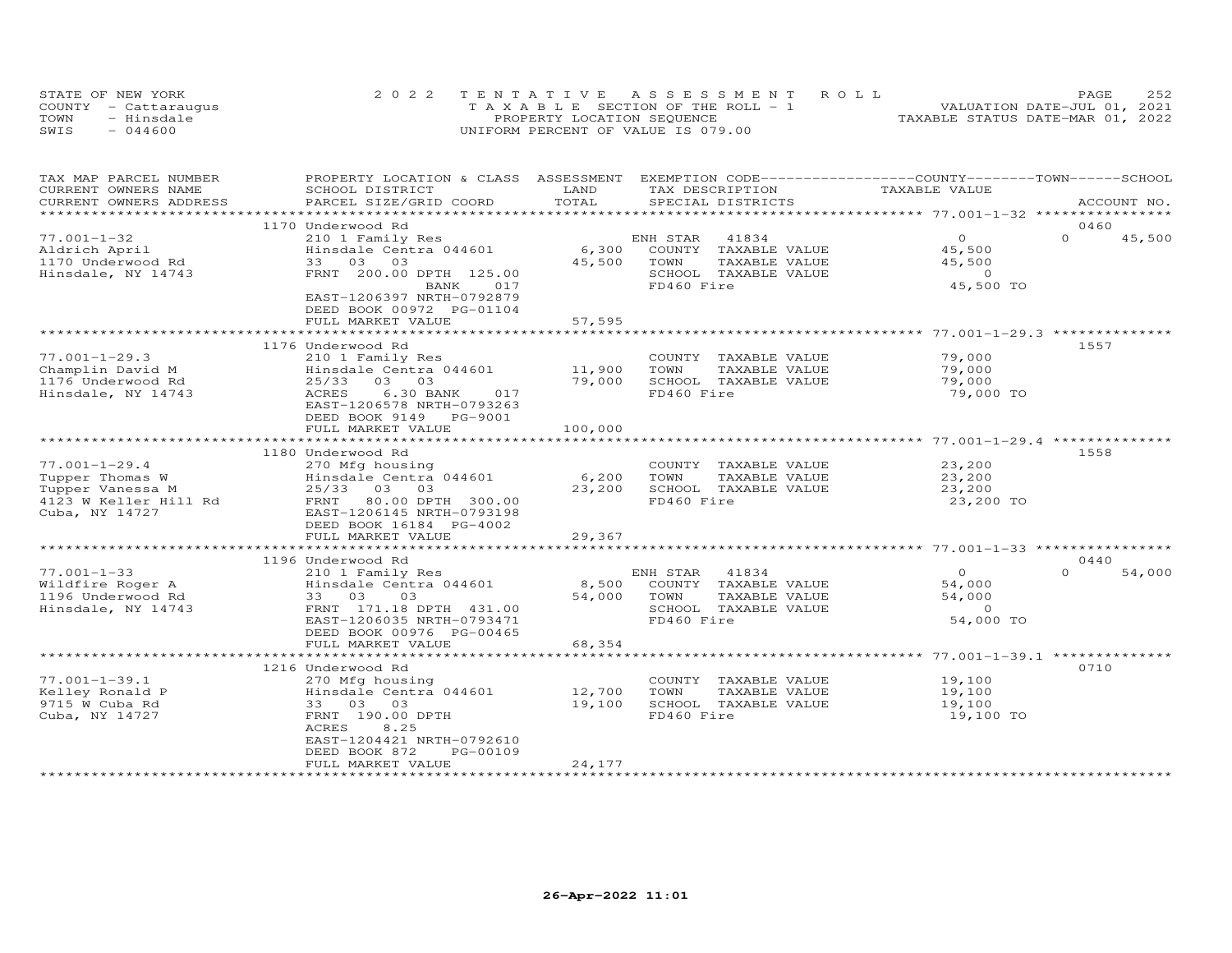|      | STATE OF NEW YORK    | 2022 TENTATIVE ASSESSMENT ROLL        | 253<br>PAGE                      |
|------|----------------------|---------------------------------------|----------------------------------|
|      | COUNTY - Cattaraugus | T A X A B L E SECTION OF THE ROLL - 1 | VALUATION DATE-JUL 01, 2021      |
| TOWN | - Hinsdale           | PROPERTY LOCATION SEQUENCE            | TAXABLE STATUS DATE-MAR 01, 2022 |
| SWIS | $-044600$            | UNIFORM PERCENT OF VALUE IS 079.00    |                                  |

| TAX MAP PARCEL NUMBER<br>CURRENT OWNERS NAME      | PROPERTY LOCATION & CLASS ASSESSMENT<br>SCHOOL DISTRICT                                                         | LAND                              | EXEMPTION CODE-----------------COUNTY-------TOWN------SCHOOL<br>TAX DESCRIPTION | TAXABLE VALUE                                          |             |
|---------------------------------------------------|-----------------------------------------------------------------------------------------------------------------|-----------------------------------|---------------------------------------------------------------------------------|--------------------------------------------------------|-------------|
| CURRENT OWNERS ADDRESS<br>*********************** | PARCEL SIZE/GRID COORD                                                                                          | TOTAL<br>************************ | SPECIAL DISTRICTS                                                               | ************************ 77.009-1-22 ***************** | ACCOUNT NO. |
|                                                   | 1221 Underwood Rd                                                                                               |                                   |                                                                                 |                                                        | 0762        |
| $77.009 - 1 - 22$                                 | 312 Vac w/imprv                                                                                                 |                                   | COUNTY TAXABLE VALUE                                                            | 9,600                                                  |             |
| Foster Jerry                                      | Hinsdale Centra 044601                                                                                          | 8,600                             | TOWN<br>TAXABLE VALUE                                                           | 9,600                                                  |             |
| Foster Candi                                      | 33 03<br>03                                                                                                     | 9,600                             | SCHOOL TAXABLE VALUE                                                            | 9,600                                                  |             |
| 3974 Rt 417 Lot 140                               | Ff 327.00                                                                                                       |                                   | FD460 Fire                                                                      | 9,600 TO                                               |             |
| Allegany, NY 14706                                | ACRES<br>1.44<br>EAST-1205148 NRTH-0793808<br>DEED BOOK 2021<br>PG-13526                                        |                                   |                                                                                 |                                                        |             |
|                                                   | FULL MARKET VALUE                                                                                               | 12,152                            |                                                                                 |                                                        |             |
|                                                   |                                                                                                                 |                                   |                                                                                 |                                                        |             |
|                                                   | Underwood Rd & Congress                                                                                         |                                   |                                                                                 |                                                        | 0820        |
| $77.001 - 1 - 34$                                 | 314 Rural vac<10                                                                                                |                                   | COUNTY TAXABLE VALUE                                                            | 8,900                                                  |             |
| Buterbaugh Ruth Ann                               | Hinsdale Centra 044601                                                                                          | 8,900                             | TOWN<br>TAXABLE VALUE                                                           | 8,900                                                  |             |
| 3724 NYS Rte 16                                   | 33 03 03                                                                                                        | 8,900                             | SCHOOL TAXABLE VALUE                                                            | 8,900                                                  |             |
| Hinsdale, NY 14743                                | FRNT 270.00 DPTH<br>ACRES<br>2.10<br>EAST-1206424 NRTH-0792507<br>DEED BOOK 00972 PG-00533<br>FULL MARKET VALUE | 11,266                            | FD460 Fire                                                                      | 8,900 TO                                               |             |
|                                                   |                                                                                                                 |                                   |                                                                                 |                                                        |             |
|                                                   | Union Hill Rd                                                                                                   |                                   |                                                                                 |                                                        | 1302        |
| $68.004 - 1 - 1.3$                                | 314 Rural vac<10                                                                                                |                                   | COUNTY TAXABLE VALUE                                                            | 11,600                                                 |             |
| Partridge Frank & Sandra                          | Hinsdale Centra 044601                                                                                          | 11,600                            | TAXABLE VALUE<br>TOWN                                                           | 11,600                                                 |             |
| Partridge James & David                           | 20  03  03                                                                                                      | 11,600                            | SCHOOL TAXABLE VALUE                                                            | 11,600                                                 |             |
| 18 Resolute Cres<br>Whitby, Ont. L1P 1G2Canada    | FRNT 300.00 DPTH<br>ACRES<br>5.58<br>EAST-1211712 NRTH-0806199<br>DEED BOOK 14661 PG-4001                       |                                   | FD460 Fire                                                                      | 11,600 TO                                              |             |
|                                                   | FULL MARKET VALUE                                                                                               | 14,684                            |                                                                                 |                                                        |             |
|                                                   | ********************                                                                                            | **************                    |                                                                                 |                                                        |             |
|                                                   | Union Hill Rd                                                                                                   |                                   |                                                                                 |                                                        | 1624        |
| $68.004 - 1 - 1.5$                                | 260 Seasonal res                                                                                                |                                   | COUNTY TAXABLE VALUE                                                            | 36,000                                                 |             |
| Partridge Frank                                   | Hinsdale Centra 044601                                                                                          | 7,300                             | TOWN<br>TAXABLE VALUE                                                           | 36,000                                                 |             |
| Partridge Sandra Lee                              | 20  03  03                                                                                                      | 36,000                            | SCHOOL TAXABLE VALUE                                                            | 36,000                                                 |             |
| 18 Resolute Cres.<br>Whitby, Ont. L1P 1G2, Canada | FRNT 300.00 DPTH<br>ACRES<br>1.95<br>EAST-1211198 NRTH-0806164<br>DEED BOOK 3242 PG-3001<br>FULL MARKET VALUE   | 45,570                            | FD460 Fire                                                                      | 36,000 TO                                              |             |
|                                                   |                                                                                                                 |                                   |                                                                                 |                                                        |             |
|                                                   | Union Hill Rd                                                                                                   |                                   |                                                                                 |                                                        | 1018        |
| $68.004 - 2 - 1.2$                                | 314 Rural vac<10                                                                                                |                                   | COUNTY TAXABLE VALUE                                                            | 12,700                                                 |             |
| Ress Diane                                        | Hinsdale Centra 044601                                                                                          | 12,700                            | TOWN<br>TAXABLE VALUE                                                           | 12,700                                                 |             |
| 6948 Mount Monre Rd                               | 20  03  03                                                                                                      | 12,700                            | SCHOOL TAXABLE VALUE                                                            | 12,700                                                 |             |
| Cuba, NY 14727                                    | FRNT 327.91 DPTH<br>ACRES<br>8.37<br>EAST-1211591 NRTH-0805880                                                  |                                   | FD460 Fire                                                                      | 12,700 TO                                              |             |
|                                                   | DEED BOOK 17218 PG-7005                                                                                         |                                   |                                                                                 |                                                        |             |
|                                                   | FULL MARKET VALUE                                                                                               | 16,076                            |                                                                                 |                                                        |             |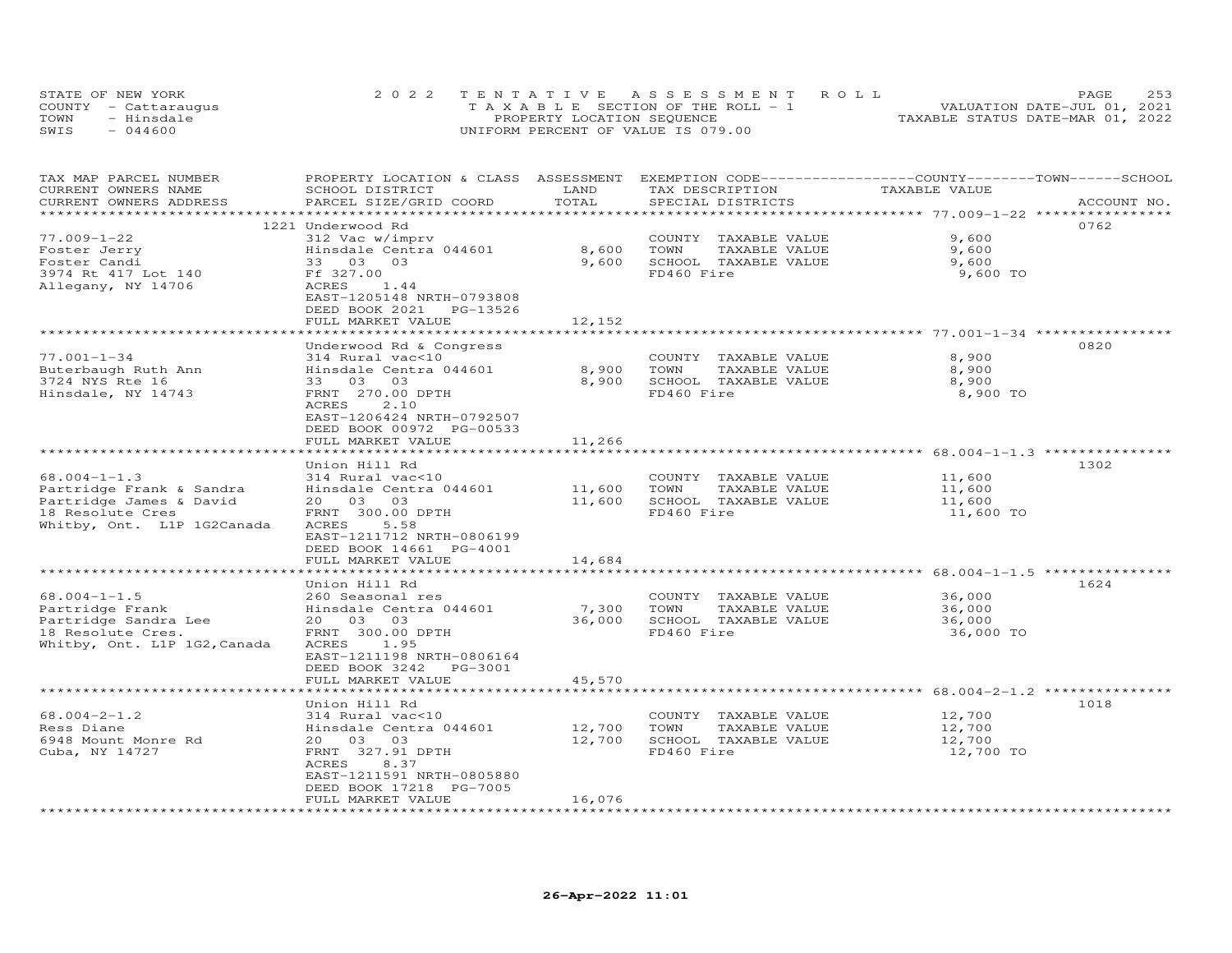| STATE OF NEW YORK    | 2022 TENTATIVE ASSESSMENT ROLL        |                                  | PAGE.                       | 2.54 |
|----------------------|---------------------------------------|----------------------------------|-----------------------------|------|
| COUNTY - Cattaraugus | T A X A B L E SECTION OF THE ROLL - 1 |                                  | VALUATION DATE-JUL 01, 2021 |      |
| TOWN<br>- Hinsdale   | PROPERTY LOCATION SEQUENCE            | TAXABLE STATUS DATE-MAR 01, 2022 |                             |      |
| SWIS<br>$-044600$    | UNIFORM PERCENT OF VALUE IS 079.00    |                                  |                             |      |

| TAX MAP PARCEL NUMBER<br>CURRENT OWNERS NAME<br>CURRENT OWNERS ADDRESS                                | PROPERTY LOCATION & CLASS ASSESSMENT<br>SCHOOL DISTRICT<br>PARCEL SIZE/GRID COORD                                                                                                         | LAND<br>TOTAL              | EXEMPTION CODE-----------------COUNTY-------TOWN------SCHOOL<br>TAX DESCRIPTION<br>SPECIAL DISTRICTS | TAXABLE VALUE                               | ACCOUNT NO. |
|-------------------------------------------------------------------------------------------------------|-------------------------------------------------------------------------------------------------------------------------------------------------------------------------------------------|----------------------------|------------------------------------------------------------------------------------------------------|---------------------------------------------|-------------|
| ************************                                                                              | ***************************                                                                                                                                                               |                            |                                                                                                      |                                             |             |
| $68.004 - 2 - 1.3$<br>Bailey Neal<br>Bailey Christine<br>6102 Chestnut Street<br>Zionsville, PA 18092 | Union Hill Rd<br>314 Rural vac<10<br>Hinsdale Centra 044601<br>20  03  03<br>FRNT 327.00 DPTH<br>8.32<br>ACRES<br>EAST-1211594 NRTH-0805557<br>DEED BOOK 2020<br>PG-13348                 | 12,700<br>12,700           | COUNTY TAXABLE VALUE<br>TOWN<br>TAXABLE VALUE<br>SCHOOL TAXABLE VALUE<br>FD460 Fire                  | 12,700<br>12,700<br>12,700<br>12,700 TO     | 1087        |
|                                                                                                       | FULL MARKET VALUE                                                                                                                                                                         | 16,076                     |                                                                                                      |                                             |             |
| $68.004 - 2 - 1.4$<br>Howard Thomas P<br>201 Stone School Rd<br>Sutton, MA 01590                      | Union Hill Rd<br>312 Vac w/imprv<br>Hinsdale Centra 044601<br>20  03  03<br>FRNT 370.00 DPTH<br>ACRES<br>8.82<br>EAST-1211604 NRTH-0804888<br>DEED BOOK 18419 PG-5003                     | 12,900<br>14,000           | COUNTY TAXABLE VALUE<br>TOWN<br>TAXABLE VALUE<br>SCHOOL TAXABLE VALUE<br>FD460 Fire                  | 14,000<br>14,000<br>14,000<br>14,000 TO     | 1095        |
|                                                                                                       | FULL MARKET VALUE                                                                                                                                                                         | 17,722                     |                                                                                                      |                                             |             |
|                                                                                                       |                                                                                                                                                                                           |                            |                                                                                                      |                                             |             |
| $68.004 - 2 - 1.6$<br>Howard Thomas<br>201 Stone School Rd<br>Sutton, MA 01590                        | Union Hill Rd<br>260 Seasonal res<br>Hinsdale Centra 044601<br>20  03  03<br>Ff 327.00<br>ACRES<br>8.20<br>EAST-1211610 NRTH-0804533<br>DEED BOOK 15279 PG-3001<br>FULL MARKET VALUE      | 11,200<br>18,500<br>23,418 | COUNTY TAXABLE VALUE<br>TOWN<br>TAXABLE VALUE<br>SCHOOL TAXABLE VALUE<br>FD460 Fire                  | 18,500<br>18,500<br>18,500<br>18,500 TO     | 1102        |
|                                                                                                       | ****************                                                                                                                                                                          |                            |                                                                                                      | ******************** 68.004-2-1.7 ********* |             |
| $68.004 - 2 - 1.7$<br>Bailey Neal<br>Bailey Christine<br>6102 Chestnut Street<br>Zionsville, PA 18092 | Union Hill Rd<br>312 Vac w/imprv<br>Hinsdale Centra 044601<br>20  03  03<br>FRNT 327.91 DPTH<br>ACRES<br>8.28<br>EAST-1211600 NRTH-0805240<br>DEED BOOK 2020 PG-13348                     | 12,700<br>12,700           | COUNTY TAXABLE VALUE<br>TOWN<br>TAXABLE VALUE<br>SCHOOL TAXABLE VALUE<br>FD460 Fire                  | 12,700<br>12,700<br>12,700<br>12,700 TO     | 1097        |
|                                                                                                       | FULL MARKET VALUE                                                                                                                                                                         | 16,076                     |                                                                                                      |                                             |             |
| $68.004 - 2 - 1.8$<br>Donn Richard F<br>Donn Christa<br>29 Claremont Ave<br>Buffalo, NY 14223         | Union Hill Rd<br>314 Rural vac<10<br>Hinsdale Centra 044601<br>19 03 03<br>FRNT 250.00 DPTH<br>ACRES<br>5.34<br>EAST-1211344 NRTH-0803034<br>DEED BOOK 13334 PG-5001<br>FULL MARKET VALUE | 11,500<br>11,500<br>14,557 | COUNTY TAXABLE VALUE<br>TOWN<br>TAXABLE VALUE<br>SCHOOL TAXABLE VALUE<br>FD460 Fire                  | 11,500<br>11,500<br>11,500<br>11,500 TO     | 1099        |
| *************************                                                                             |                                                                                                                                                                                           |                            |                                                                                                      |                                             |             |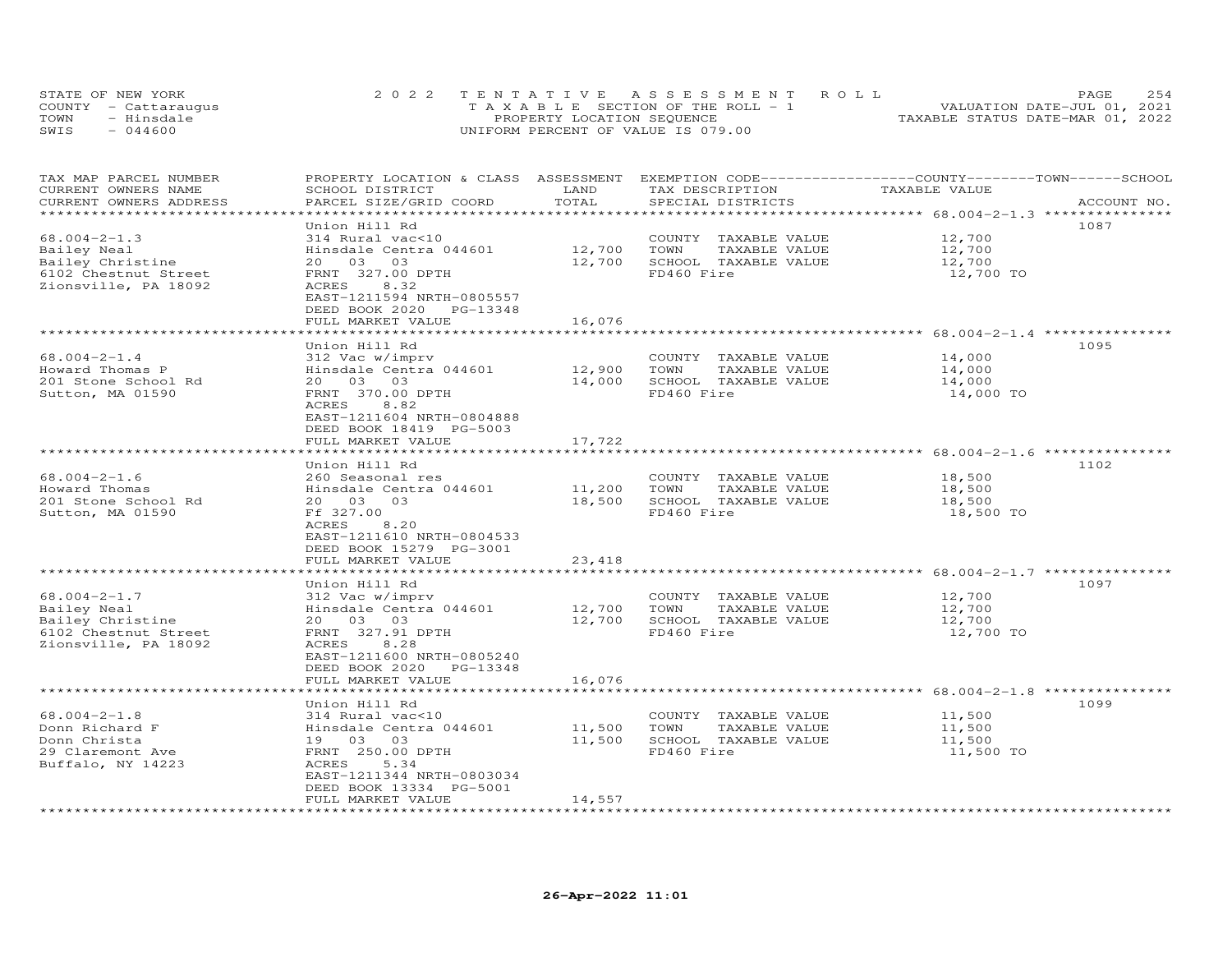|      | STATE OF NEW YORK    | 2022 TENTATIVE ASSESSMENT ROLL        | 255<br>PAGE                      |
|------|----------------------|---------------------------------------|----------------------------------|
|      | COUNTY - Cattaraugus | T A X A B L E SECTION OF THE ROLL - 1 | VALUATION DATE-JUL 01, 2021      |
| TOWN | - Hinsdale           | PROPERTY LOCATION SEQUENCE            | TAXABLE STATUS DATE-MAR 01, 2022 |
| SWIS | $-044600$            | UNIFORM PERCENT OF VALUE IS 079.00    |                                  |

| TAX MAP PARCEL NUMBER<br>CURRENT OWNERS NAME          | PROPERTY LOCATION & CLASS ASSESSMENT EXEMPTION CODE----------------COUNTY-------TOWN-----SCHOOL<br>SCHOOL DISTRICT | LAND         | TAX DESCRIPTION                               | TAXABLE VALUE  |                    |
|-------------------------------------------------------|--------------------------------------------------------------------------------------------------------------------|--------------|-----------------------------------------------|----------------|--------------------|
| CURRENT OWNERS ADDRESS<br>************************    | PARCEL SIZE/GRID COORD                                                                                             | TOTAL        | SPECIAL DISTRICTS                             |                | ACCOUNT NO.        |
|                                                       | Union Hill Rd                                                                                                      |              |                                               |                | 1116               |
| $68.004 - 2 - 1.10$                                   | 910 Priv forest                                                                                                    |              | COUNTY TAXABLE VALUE                          | 7,600          |                    |
|                                                       |                                                                                                                    | 7,600        |                                               |                |                    |
| Jones John F                                          | Hinsdale Centra 044601<br>03                                                                                       | 7,600        | TOWN<br>TAXABLE VALUE<br>SCHOOL TAXABLE VALUE | 7,600<br>7,600 |                    |
| 786 Lippert Hollow Rd                                 | 19 03                                                                                                              |              |                                               |                |                    |
| Allegany, NY 14706                                    | FRNT 541.00 DPTH<br>12.36                                                                                          |              | FD460 Fire                                    | 7,600 TO       |                    |
|                                                       | ACRES<br>EAST-1211630 NRTH-0803785                                                                                 |              |                                               |                |                    |
|                                                       | DEED BOOK 20910 PG-6002                                                                                            |              |                                               |                |                    |
|                                                       | FULL MARKET VALUE                                                                                                  | 9,620        |                                               |                |                    |
|                                                       | **********************                                                                                             |              |                                               |                |                    |
|                                                       | Union Hill Rd                                                                                                      |              |                                               |                | 1359               |
| $77.001 - 1 - 23.6$                                   | 314 Rural vac<10                                                                                                   |              | COUNTY TAXABLE VALUE                          | 9,400          |                    |
| Grabowski Joseph                                      | Hinsdale Centra 044601                                                                                             | 9,400        | TOWN<br>TAXABLE VALUE                         | 9,400          |                    |
| 4421 Union Hill Rd                                    | 26 03 03                                                                                                           | 9,400        | SCHOOL TAXABLE VALUE                          | 9,400          |                    |
| Hinsdale, NY 14743                                    | FRNT 320.00 DPTH                                                                                                   |              | FD460 Fire                                    | 9,400 TO       |                    |
|                                                       | ACRES<br>2.70 BANK<br>084                                                                                          |              |                                               |                |                    |
|                                                       | EAST-1210331 NRTH-0797178                                                                                          |              |                                               |                |                    |
|                                                       |                                                                                                                    |              |                                               |                |                    |
|                                                       | DEED BOOK 26404 PG-7001<br>FULL MARKET VALUE                                                                       | 11,899       |                                               |                |                    |
|                                                       | ***************************                                                                                        |              |                                               |                |                    |
|                                                       | 4421 Union Hill Rd                                                                                                 |              |                                               |                | 0060               |
| $77.001 - 1 - 21$                                     | 210 1 Family Res                                                                                                   |              | BAS STAR<br>41854                             | $\Omega$       | 25,500<br>$\Omega$ |
| Grabowski Joseph                                      | Hinsdale Centra 044601                                                                                             | 4,400        | COUNTY TAXABLE VALUE                          | 46,000         |                    |
| 4421 Union Hill Road                                  | 26 03 03                                                                                                           | 46,000       | TOWN<br>TAXABLE VALUE                         | 46,000         |                    |
| Hinsdale, NY 14743                                    | FRNT 137.00 DPTH<br>96.00                                                                                          |              | SCHOOL TAXABLE VALUE                          | 20,500         |                    |
|                                                       | 017<br>BANK                                                                                                        |              | FD460 Fire                                    | 46,000 TO      |                    |
|                                                       | EAST-1210495 NRTH-0797117                                                                                          |              |                                               |                |                    |
|                                                       | DEED BOOK 22594 PG-7001                                                                                            |              |                                               |                |                    |
|                                                       | FULL MARKET VALUE                                                                                                  | 58,228       |                                               |                |                    |
|                                                       | ****************************                                                                                       |              |                                               |                |                    |
|                                                       | 4440 Union Hill Rd                                                                                                 |              |                                               |                | 1324               |
| $77.001 - 1 - 23.4$                                   | $633$ Aged - home                                                                                                  |              | COUNTY TAXABLE VALUE                          | 575,000        |                    |
| LLC Underwood Gardens Realty L Hinsdale Centra 044601 |                                                                                                                    | 23,200       | TOWN<br>TAXABLE VALUE                         | 575,000        |                    |
| 1145 E 28th St                                        | 26 03 03                                                                                                           | 575,000      | SCHOOL TAXABLE VALUE                          | 575,000        |                    |
| Erie, PA 16504                                        | Ff 2810.00                                                                                                         |              | FD460 Fire                                    | 575,000 TO     |                    |
|                                                       | ACRES 48.80                                                                                                        |              |                                               |                |                    |
|                                                       | EAST-1210645 NRTH-0798780                                                                                          |              |                                               |                |                    |
|                                                       | DEED BOOK 31105 PG-5002                                                                                            |              |                                               |                |                    |
|                                                       | FULL MARKET VALUE                                                                                                  | 727,848      |                                               |                |                    |
|                                                       | ***********************                                                                                            | ************ |                                               |                |                    |
|                                                       | 4483 Union Hill Rd                                                                                                 |              |                                               |                | 1424               |
| $77.001 - 1 - 23.18$                                  | 210 1 Family Res                                                                                                   |              | 41854<br>BAS STAR                             | $\circ$        | 25,500<br>$\Omega$ |
| Knight Kathryn M                                      | Hinsdale Centra 044601                                                                                             | 10,000       | COUNTY TAXABLE VALUE                          | 79,600         |                    |
| 4483 Union Hill Rd                                    | 26 03 03                                                                                                           | 79,600       | TOWN<br>TAXABLE VALUE                         | 79,600         |                    |
| Hinsdale, NY 14743                                    | Ff 270.00                                                                                                          |              | SCHOOL TAXABLE VALUE                          | 54,100         |                    |
|                                                       | 5.20<br>ACRES                                                                                                      |              | FD460 Fire                                    | 79,600 TO      |                    |
|                                                       | EAST-1210089 NRTH-0797365                                                                                          |              |                                               |                |                    |
|                                                       | DEED BOOK 00930 PG-00884                                                                                           |              |                                               |                |                    |
|                                                       | FULL MARKET VALUE                                                                                                  | 100,759      |                                               |                |                    |
|                                                       |                                                                                                                    |              |                                               |                |                    |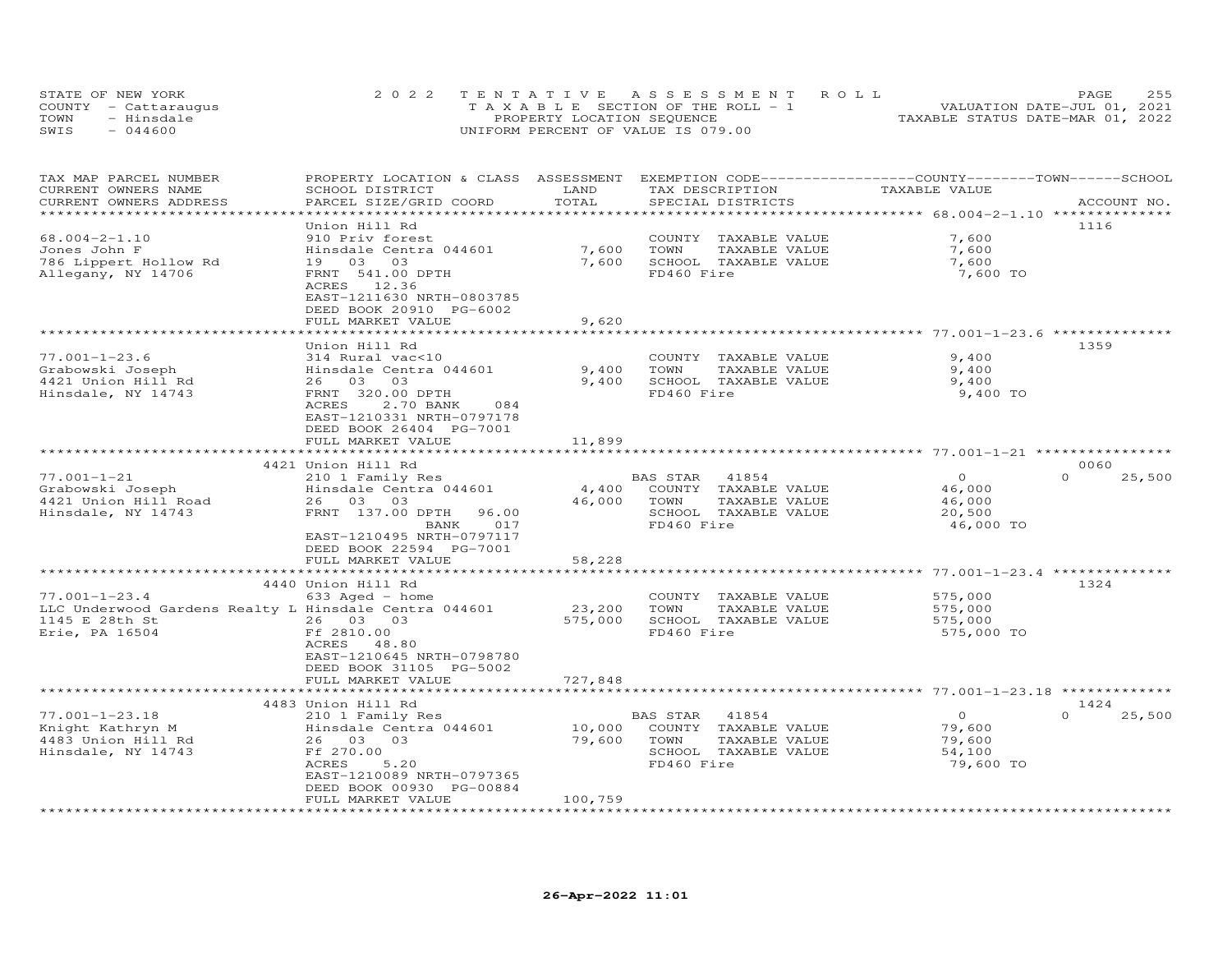|      | STATE OF NEW YORK    | 2022 TENTATIVE ASSESSMENT ROLL     | 256<br>PAGE.                     |
|------|----------------------|------------------------------------|----------------------------------|
|      | COUNTY - Cattaraugus | TAXABLE SECTION OF THE ROLL - 1    | VALUATION DATE-JUL 01, 2021      |
| TOWN | - Hinsdale           | PROPERTY LOCATION SEQUENCE         | TAXABLE STATUS DATE-MAR 01, 2022 |
| SWIS | $-044600$            | UNIFORM PERCENT OF VALUE IS 079.00 |                                  |

| TAX MAP PARCEL NUMBER<br>CURRENT OWNERS NAME<br>CURRENT OWNERS ADDRESS | PROPERTY LOCATION & CLASS ASSESSMENT EXEMPTION CODE----------------COUNTY-------TOWN-----SCHOOL<br>SCHOOL DISTRICT<br>PARCEL SIZE/GRID COORD | LAND<br>TOTAL                     | TAX DESCRIPTION<br>SPECIAL DISTRICTS                    | TAXABLE VALUE | ACCOUNT NO.           |
|------------------------------------------------------------------------|----------------------------------------------------------------------------------------------------------------------------------------------|-----------------------------------|---------------------------------------------------------|---------------|-----------------------|
|                                                                        |                                                                                                                                              |                                   |                                                         |               |                       |
|                                                                        | 4553 Union Hill Rd                                                                                                                           |                                   |                                                         |               | 1413                  |
| $77.001 - 1 - 23.16$                                                   | 210 1 Family Res                                                                                                                             |                                   | VET COM CT 41131                                        | 17,000        | 17,000<br>$\mathbf 0$ |
| Becker David                                                           | Hinsdale Centra 044601                                                                                                                       |                                   | 10,600 VET DIS CT 41141<br>127.000 COUNTY TAXABLE VALUE | 34,000        | 34,000<br>$\circ$     |
| 4553 Union Hill Road                                                   | 26 03 03                                                                                                                                     |                                   | 127,000 COUNTY TAXABLE VALUE                            | 76,000        |                       |
| Hinsdale, NY 14743                                                     | FRNT 600.00 DPTH                                                                                                                             |                                   | TOWN<br>TAXABLE VALUE                                   | 76,000        |                       |
|                                                                        | ACRES<br>6.80 BANK 032                                                                                                                       |                                   | SCHOOL TAXABLE VALUE                                    | 127,000       |                       |
|                                                                        | EAST-1210032 NRTH-0797929                                                                                                                    |                                   | FD460 Fire                                              | 127,000 TO    |                       |
|                                                                        | DEED BOOK 2020 PG-13252                                                                                                                      |                                   |                                                         |               |                       |
|                                                                        | FULL MARKET VALUE                                                                                                                            | 160,759                           |                                                         |               |                       |
|                                                                        |                                                                                                                                              |                                   |                                                         |               |                       |
|                                                                        | 4737 Union Hill Rd                                                                                                                           |                                   |                                                         |               | 1414                  |
| $77.001 - 1 - 23.17$                                                   | 270 Mfg housing                                                                                                                              |                                   | COUNTY TAXABLE VALUE                                    | 34,700        |                       |
| Klubek Gerald                                                          | Hinsdale Centra 044601                                                                                                                       | 10,500    TOWN<br>34,700    SCHOO | TAXABLE VALUE                                           | 34,700        |                       |
| Klubek Nicole                                                          | 26 03 03                                                                                                                                     |                                   | SCHOOL TAXABLE VALUE                                    | 34,700        |                       |
| 7553 Sisson Highway                                                    | Ff 1620.00                                                                                                                                   |                                   | FD460 Fire                                              | 34,700 TO     |                       |
| Eden, NY 14057                                                         | ACRES<br>6.50                                                                                                                                |                                   |                                                         |               |                       |
|                                                                        | EAST-1210022 NRTH-0799153                                                                                                                    |                                   |                                                         |               |                       |
|                                                                        | DEED BOOK 25271 PG-3001                                                                                                                      |                                   |                                                         |               |                       |
|                                                                        | FULL MARKET VALUE                                                                                                                            | 43,924                            |                                                         |               |                       |
|                                                                        |                                                                                                                                              |                                   |                                                         |               |                       |
|                                                                        | 4780 Union Hill Rd                                                                                                                           |                                   |                                                         |               | 1096                  |
| $68.004 - 2 - 1.5$                                                     | 260 Seasonal res                                                                                                                             |                                   | COUNTY TAXABLE VALUE                                    | 28,000        |                       |
| Lort Timothy                                                           | Hinsdale Centra 044601                                                                                                                       | 11,200 TOWN                       | TAXABLE VALUE<br>28,000 SCHOOL TAXABLE VALUE            | 28,000        |                       |
| 219 Pettit St                                                          | 20  03  03                                                                                                                                   |                                   |                                                         | 28,000        |                       |
| Wilson, NY 14172                                                       | FRNT 327.00 DPTH                                                                                                                             |                                   | FD460 Fire                                              | 28,000 TO     |                       |
|                                                                        | ACRES<br>8.28<br>EAST-1211614 NRTH-0804202                                                                                                   |                                   |                                                         |               |                       |
|                                                                        |                                                                                                                                              |                                   |                                                         |               |                       |
|                                                                        | DEED BOOK 20168 PG-9002<br>FULL MARKET VALUE                                                                                                 | 35,443                            |                                                         |               |                       |
|                                                                        |                                                                                                                                              |                                   |                                                         |               |                       |
|                                                                        | 4886 Union Hill Rd                                                                                                                           |                                   |                                                         |               | 0398                  |
| $68.004 - 1 - 1.1$                                                     | 314 Rural vac<10                                                                                                                             |                                   | COUNTY TAXABLE VALUE 15,800                             |               |                       |
| Clark Clifford                                                         | Hinsdale Centra 044601                                                                                                                       | 15,800                            | TOWN<br>TAXABLE VALUE                                   | 15,800        |                       |
| 92 Locust Street                                                       | 20  03  03                                                                                                                                   |                                   | 15,800 SCHOOL TAXABLE VALUE                             | 15,800        |                       |
| Buffalo, NY 14204                                                      | FRNT 1600.00 DPTH                                                                                                                            |                                   | FD460 Fire                                              | 15,800 TO     |                       |
|                                                                        | ACRES 19.80                                                                                                                                  |                                   |                                                         |               |                       |
|                                                                        | EAST-1211568 NRTH-0806732                                                                                                                    |                                   |                                                         |               |                       |
|                                                                        | DEED BOOK 2021 PG-10683                                                                                                                      |                                   |                                                         |               |                       |
|                                                                        | FULL MARKET VALUE                                                                                                                            | 20,000                            |                                                         |               |                       |
|                                                                        |                                                                                                                                              |                                   |                                                         |               |                       |
|                                                                        | 4936 Union Hill Rd                                                                                                                           |                                   |                                                         |               | 1133                  |
| $68.004 - 2 - 1.12$                                                    | 270 Mfg housing                                                                                                                              |                                   | COUNTY TAXABLE VALUE 11,800                             |               |                       |
| Osgood Jerry                                                           | Hinsdale Centra 044601                                                                                                                       | 10,300                            | TOWN<br>TAXABLE VALUE                                   | 11,800        |                       |
| 10344 Pleasant Valley Rd 19 03 03                                      |                                                                                                                                              |                                   | 11,800 SCHOOL TAXABLE VALUE                             | 11,800        |                       |
| Delevan, NY 14042                                                      | FRNT 220.00 DPTH                                                                                                                             |                                   | FD460 Fire                                              | 11,800 TO     |                       |
|                                                                        | ACRES<br>6.08                                                                                                                                |                                   |                                                         |               |                       |
|                                                                        | EAST-1211622 NRTH-0803376                                                                                                                    |                                   |                                                         |               |                       |
|                                                                        | DEED BOOK 19756 PG-9009                                                                                                                      |                                   |                                                         |               |                       |
|                                                                        | FULL MARKET VALUE                                                                                                                            | 14,937                            |                                                         |               |                       |
|                                                                        |                                                                                                                                              |                                   |                                                         |               |                       |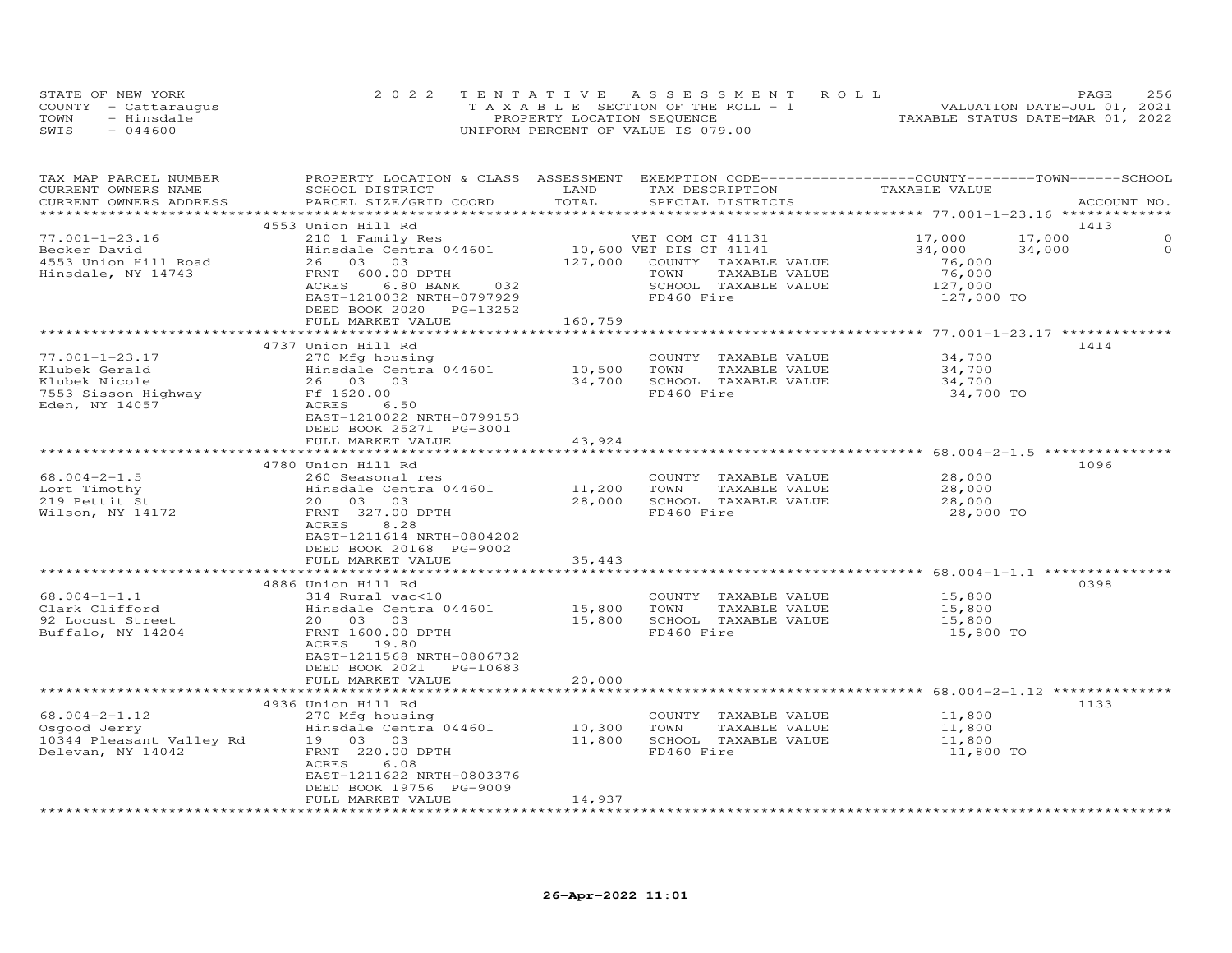| STATE OF NEW YORK |                      | 2022 TENTATIVE ASSESSMENT ROLL        |  |                                  | PAGE. | 2.57 |
|-------------------|----------------------|---------------------------------------|--|----------------------------------|-------|------|
|                   | COUNTY - Cattarauqus | T A X A B L E SECTION OF THE ROLL - 1 |  | VALUATION DATE-JUL 01, 2021      |       |      |
| TOWN              | - Hinsdale           | PROPERTY LOCATION SEQUENCE            |  | TAXABLE STATUS DATE-MAR 01, 2022 |       |      |
| SWIS              | 044600               | UNIFORM PERCENT OF VALUE IS 079.00    |  |                                  |       |      |

| TAX MAP PARCEL NUMBER<br>CURRENT OWNERS NAME                                                                         | PROPERTY LOCATION & CLASS ASSESSMENT<br>SCHOOL DISTRICT                                                                                                                        | LAND                          | EXEMPTION CODE------------------COUNTY-------TOWN-----SCHOOL<br>TAX DESCRIPTION     | TAXABLE VALUE                                         |             |
|----------------------------------------------------------------------------------------------------------------------|--------------------------------------------------------------------------------------------------------------------------------------------------------------------------------|-------------------------------|-------------------------------------------------------------------------------------|-------------------------------------------------------|-------------|
| CURRENT OWNERS ADDRESS                                                                                               | PARCEL SIZE/GRID COORD                                                                                                                                                         | TOTAL                         | SPECIAL DISTRICTS                                                                   |                                                       | ACCOUNT NO. |
| ******************                                                                                                   |                                                                                                                                                                                |                               |                                                                                     |                                                       |             |
| $68.004 - 1 - 1.4$<br>Partridge Michael                                                                              | 4950 Union Hill Rd<br>270 Mfg housing<br>Hinsdale Centra 044601                                                                                                                | 17,600                        | COUNTY TAXABLE VALUE<br>TOWN<br>TAXABLE VALUE                                       | 30,000<br>30,000                                      | 1619        |
| Partridge Robert M<br>27 Revlis Crescent<br>Scarborough, Ont. M1VCanada                                              | 20 03 03<br>FRNT 1600.00 DPTH<br>ACRES<br>20.90<br>EAST-1211600 NRTH-0807530<br>DEED BOOK 2440<br>PG-3001                                                                      | 30,000                        | SCHOOL TAXABLE VALUE<br>FD460 Fire                                                  | 30,000<br>30,000 TO                                   |             |
|                                                                                                                      | FULL MARKET VALUE                                                                                                                                                              | 37,975                        |                                                                                     |                                                       |             |
|                                                                                                                      | Union Hill Rd (Off)                                                                                                                                                            |                               |                                                                                     |                                                       | 0818        |
| $68.004 - 1 - 2$<br>Jay Timberlands LLC<br>245 North St<br>Arcade, NY 14009                                          | 910 Priv forest<br>Cuba-Rush Cent 024801<br>20  03  03<br>ACRES 70.42<br>EAST-1213662 NRTH-0807391<br>DEED BOOK 521<br>PG-7001<br>FULL MARKET VALUE                            | 40,200<br>40,200<br>50,886    | COUNTY TAXABLE VALUE<br>TOWN<br>TAXABLE VALUE<br>SCHOOL TAXABLE VALUE<br>FD460 Fire | 40,200<br>40,200<br>40,200<br>40,200 TO               |             |
|                                                                                                                      |                                                                                                                                                                                |                               |                                                                                     |                                                       |             |
| $68.004 - 1 - 3$<br>Jones John F<br>786 Lippert Hollow Rd<br>Allegany, NY 14706                                      | Union Hill Rd (Off)<br>910 Priv forest<br>Cuba-Rush Cent 024801<br>20  03  03<br>ACRES 176.78<br>EAST-1213453 NRTH-0805471<br>DEED BOOK 761<br>PG-1147                         | 100,900<br>100,900<br>127,722 | COUNTY TAXABLE VALUE<br>TOWN<br>TAXABLE VALUE<br>SCHOOL TAXABLE VALUE<br>FD460 Fire | 100,900<br>100,900<br>100,900<br>100,900 TO           | 0117        |
|                                                                                                                      | FULL MARKET VALUE                                                                                                                                                              |                               |                                                                                     | ************************ 68.004-2-1.1 *************** |             |
| $68.004 - 2 - 1.1$<br>Donn Richard F<br>Dyson Ursula<br>29 Claremont Ave<br>Buffalo, NY 14223                        | Union Hill Rd (Off)<br>260 Seasonal res<br>Hinsdale Centra 044601<br>03 03<br>19/27<br>4.90<br>ACRES<br>EAST-1211353 NRTH-0802366<br>DEED BOOK 13334 PG-4001                   | 9,800<br>56,000               | COUNTY TAXABLE VALUE<br>TOWN<br>TAXABLE VALUE<br>SCHOOL TAXABLE VALUE<br>FD460 Fire | 56,000<br>56,000<br>56,000<br>56,000 TO               | 0614        |
|                                                                                                                      | FULL MARKET VALUE                                                                                                                                                              | 70,886                        |                                                                                     |                                                       |             |
|                                                                                                                      |                                                                                                                                                                                |                               |                                                                                     |                                                       |             |
| $68.004 - 2 - 1.13$<br>Humpartzoomian Daniel A<br>Humpartzoomian Michele A<br>115 Fayette Ave<br>Tonawanda, NY 14223 | Union Hill Rd (Off)<br>260 Seasonal res<br>Hinsdale Centra 044601<br>19 03<br>03<br>ACRES<br>9.42<br>EAST-1212053 NRTH-0802261<br>DEED BOOK 21744 PG-2003<br>FULL MARKET VALUE | 11,700<br>60,000<br>75,949    | COUNTY TAXABLE VALUE<br>TOWN<br>TAXABLE VALUE<br>SCHOOL TAXABLE VALUE<br>FD460 Fire | 60,000<br>60,000<br>60,000<br>60,000 TO               | 1138        |
|                                                                                                                      |                                                                                                                                                                                |                               |                                                                                     |                                                       |             |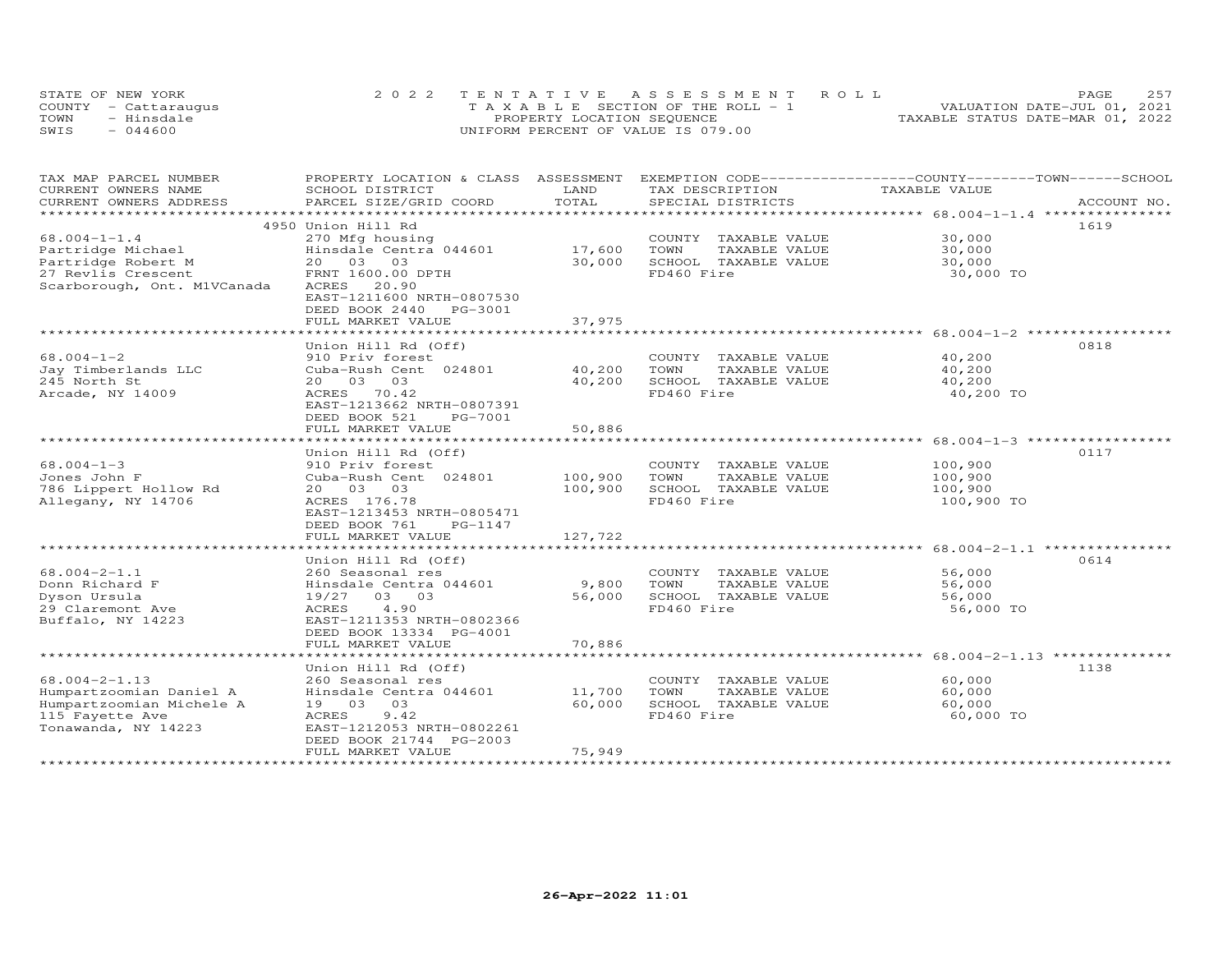| STATE OF NEW YORK    | 2022 TENTATIVE ASSESSMENT ROLL        | 2.58<br><b>PAGE</b>              |
|----------------------|---------------------------------------|----------------------------------|
| COUNTY - Cattaraugus | T A X A B L E SECTION OF THE ROLL - 1 | VALUATION DATE-JUL 01, 2021      |
| TOWN<br>- Hinsdale   | PROPERTY LOCATION SEQUENCE            | TAXABLE STATUS DATE-MAR 01, 2022 |
| $-044600$<br>SWIS    | UNIFORM PERCENT OF VALUE IS 079.00    |                                  |

| TAX MAP PARCEL NUMBER                             | PROPERTY LOCATION & CLASS ASSESSMENT EXEMPTION CODE-----------------COUNTY-------TOWN------SCHOOL              |        |                                                         |               |      |
|---------------------------------------------------|----------------------------------------------------------------------------------------------------------------|--------|---------------------------------------------------------|---------------|------|
| CURRENT OWNERS NAME                               | SCHOOL DISTRICT                                                                                                | LAND   | TAX DESCRIPTION                                         | TAXABLE VALUE |      |
| CURRENT OWNERS ADDRESS<br>*********************** | .PARCEL SIZE/GRID COORD TOTAL SPECIAL DISTRICTS ACCOUNT NO ACCOUNT NO ACCOUNT NO ACCOUNT NO ACCOUNT NO ACCOUNT |        |                                                         |               |      |
|                                                   |                                                                                                                |        |                                                         |               |      |
|                                                   | Union Hill Rd (Off)                                                                                            |        |                                                         |               | 1153 |
| $68.004 - 2 - 1.18$                               | 311 Res vac land                                                                                               |        | COUNTY TAXABLE VALUE                                    | 3,400         |      |
| Donn Martin E                                     | Hinsdale Centra 044601                                                                                         | 3,400  | TOWN<br>TAXABLE VALUE<br>TAXABLE VALUE<br>TAVARLE VALUE | 3,400         |      |
| Donn Barbara S                                    | 19 03<br>03                                                                                                    | 3,400  | SCHOOL TAXABLE VALUE                                    | 3,400         |      |
| 15 Scott St                                       | 4.20<br>ACRES                                                                                                  |        | FD460 Fire                                              | 3,400 TO      |      |
| Tonawanda, NY 14150                               | EAST-1211162 NRTH-0802268                                                                                      |        |                                                         |               |      |
|                                                   | DEED BOOK 811<br>PG-01028                                                                                      |        |                                                         |               |      |
|                                                   | FULL MARKET VALUE                                                                                              | 4,304  |                                                         |               |      |
|                                                   |                                                                                                                |        |                                                         |               |      |
|                                                   | Union Hill Rd (Off)                                                                                            |        |                                                         |               | 1156 |
| 68.004-2-1.19                                     | 270 Mfg housing                                                                                                |        | COUNTY TAXABLE VALUE                                    | 20,300        |      |
| Yates Donald                                      |                                                                                                                |        | TOWN<br>TAXABLE VALUE                                   | 20,300        |      |
| 19 N Park Ave                                     | 19  03  03                                                                                                     | 20,300 | SCHOOL TAXABLE VALUE                                    | 20,300        |      |
| Cheektowaga, NY 14225                             | ACRES<br>5.95                                                                                                  |        | FD460 Fire                                              | 20,300 TO     |      |
|                                                   | EAST-1211607 NRTH-0802370                                                                                      |        |                                                         |               |      |
|                                                   | DEED BOOK 1894 PG-4001                                                                                         |        |                                                         |               |      |
|                                                   | FULL MARKET VALUE                                                                                              | 25,696 |                                                         |               |      |
|                                                   |                                                                                                                |        |                                                         |               |      |
|                                                   | Union Hill Rd (Off)                                                                                            |        |                                                         |               | 1393 |
| $68.004 - 2 - 1.21$                               | 910 Priv forest                                                                                                |        | COUNTY TAXABLE VALUE                                    | 3,600         |      |
| EWP Lumbering                                     | Hinsdale Centra 044601 3,600 TOWN                                                                              |        | TAXABLE VALUE                                           | 3,600         |      |
| 2955 Smith Hollow Rd                              | 19 03 03                                                                                                       | 3,600  | SCHOOL TAXABLE VALUE                                    | 3,600         |      |
| Allegany, NY 14706                                | 6.30<br>ACRES                                                                                                  |        | FD460 Fire                                              | 3,600 TO      |      |
|                                                   | EAST-1212965 NRTH-0802149                                                                                      |        |                                                         |               |      |
|                                                   | DEED BOOK 00923 PG-00355                                                                                       |        |                                                         |               |      |
|                                                   | FULL MARKET VALUE                                                                                              | 4,557  |                                                         |               |      |
|                                                   |                                                                                                                |        |                                                         |               |      |
|                                                   | Union Hill Rd (Off)                                                                                            |        |                                                         |               | 0459 |
| $77.001 - 1 - 20$                                 | 910 Priv forest                                                                                                |        | COUNTY TAXABLE VALUE                                    | 31,000        |      |
| Klubek Gerald                                     | Hinsdale Centra 044601 31,000                                                                                  |        | TOWN<br>TAXABLE VALUE                                   | 31,000        |      |
| Klubek Nicole                                     | 26 03 03                                                                                                       | 31,000 | SCHOOL TAXABLE VALUE                                    | 31,000        |      |
| 7553 Sisson Highway                               | ACRES 52.85                                                                                                    |        | FD460 Fire                                              | 31,000 TO     |      |
| Eden, NY 14057                                    | EAST-1209232 NRTH-0799204                                                                                      |        |                                                         |               |      |
|                                                   | DEED BOOK 24344 PG-2002                                                                                        |        |                                                         |               |      |
|                                                   | FULL MARKET VALUE                                                                                              | 39,241 |                                                         |               |      |
|                                                   |                                                                                                                |        |                                                         |               |      |
|                                                   | 4926 Union Hill Rd (Off)                                                                                       |        |                                                         |               | 1301 |
| 68.004-2-1.20                                     | 210 1 Family Res                                                                                               |        | COUNTY TAXABLE VALUE                                    | 65,000        |      |
| Smith Hubert E                                    | Hinsdale Centra 044601 6,500                                                                                   |        | TOWN<br>TAXABLE VALUE                                   | 65,000        |      |
| Smith Jean M                                      | 19 03 03                                                                                                       | 65,000 | SCHOOL TAXABLE VALUE                                    | 65,000        |      |
| 4926 Union Hill Rd ACRES                          | 1.00 BANK<br>002                                                                                               |        | FD460 Fire                                              | 65,000 TO     |      |
| Hinsdale, NY 14743                                | EAST-1211585 NRTH-0803544                                                                                      |        |                                                         |               |      |
|                                                   | DEED BOOK 890<br>PG-00388                                                                                      |        |                                                         |               |      |
|                                                   | FULL MARKET VALUE                                                                                              | 82,278 |                                                         |               |      |
|                                                   |                                                                                                                |        |                                                         |               |      |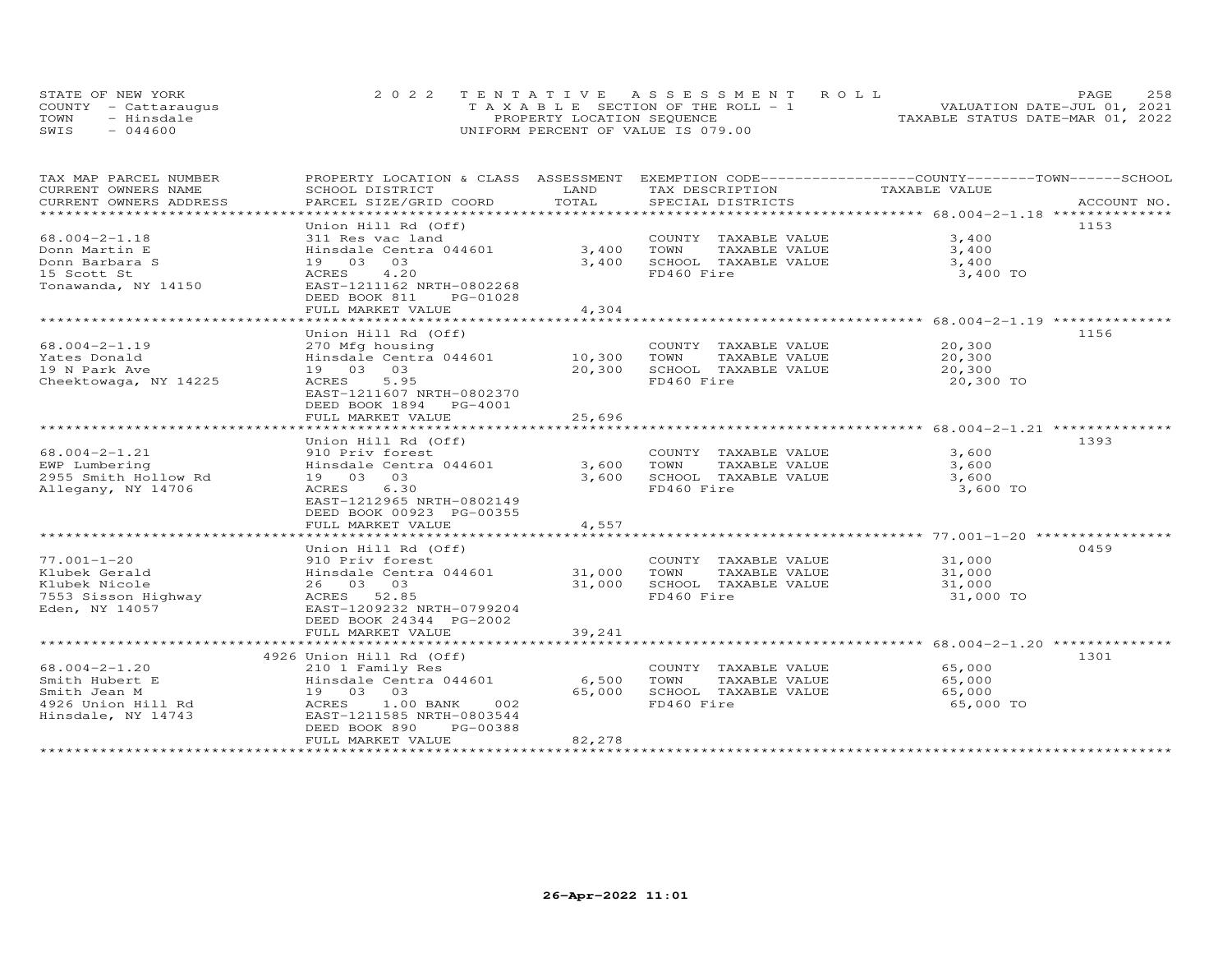|      | STATE OF NEW YORK    | 2022 TENTATIVE ASSESSMENT ROLL        | PAGE                             | 259 |
|------|----------------------|---------------------------------------|----------------------------------|-----|
|      | COUNTY - Cattaraugus | T A X A B L E SECTION OF THE ROLL - 1 | VALUATION DATE-JUL 01, 2021      |     |
| TOWN | - Hinsdale           | PROPERTY LOCATION SEQUENCE            | TAXABLE STATUS DATE-MAR 01, 2022 |     |
| SWIS | $-044600$            | UNIFORM PERCENT OF VALUE IS 079.00    |                                  |     |

| TAX MAP PARCEL NUMBER   | PROPERTY LOCATION & CLASS ASSESSMENT          |                       | EXEMPTION CODE-----------------COUNTY-------TOWN------SCHOOL |                                                       |             |
|-------------------------|-----------------------------------------------|-----------------------|--------------------------------------------------------------|-------------------------------------------------------|-------------|
| CURRENT OWNERS NAME     | SCHOOL DISTRICT                               | LAND                  | TAX DESCRIPTION                                              | TAXABLE VALUE                                         |             |
| CURRENT OWNERS ADDRESS  | PARCEL SIZE/GRID COORD                        | TOTAL                 | SPECIAL DISTRICTS                                            |                                                       | ACCOUNT NO. |
|                         |                                               |                       |                                                              |                                                       |             |
|                         | Union Valley Rd                               |                       |                                                              |                                                       | 1486        |
| $76.004 - 1 - 19.5$     | 322 Rural vac>10                              |                       | COUNTY TAXABLE VALUE                                         | 15,000                                                |             |
| Vosler Adam             | Hinsdale Centra 044601                        | 15,000                | TOWN<br>TAXABLE VALUE                                        | 15,000                                                |             |
| Haynoski Kristina       | 02<br>03<br>04                                | 15,000                | SCHOOL TAXABLE VALUE                                         | 15,000                                                |             |
| Union Valley Rd         | FRNT 350.00 DPTH                              |                       | FD460 Fire                                                   | 15,000 TO                                             |             |
| Olean, NY 14760         | 21.35 BANK<br>ACRES<br>017                    |                       |                                                              |                                                       |             |
|                         | EAST-1186880 NRTH-0786848                     |                       |                                                              |                                                       |             |
|                         | DEED BOOK 14288 PG-2001                       |                       |                                                              |                                                       |             |
|                         | FULL MARKET VALUE<br>****************         | 18,987<br>**********  |                                                              |                                                       |             |
|                         |                                               |                       |                                                              |                                                       |             |
|                         | Union Valley Rd                               |                       |                                                              |                                                       | 1392        |
| $85.002 - 1 - 14.2$     | 311 Res vac land                              |                       | COUNTY TAXABLE VALUE                                         | 8,700                                                 |             |
| Peters Richard          | Hinsdale Centra 044601                        | 8,700                 | TOWN<br>TAXABLE VALUE                                        | 8,700                                                 |             |
| Peters Charleen         | 02 02 04                                      | 8,700                 | SCHOOL TAXABLE VALUE                                         | 8,700                                                 |             |
| 3461 Union Valley Rd    | FRNT 350.00 DPTH                              |                       | FD460 Fire                                                   | 8,700 TO                                              |             |
| Olean, NY 14760         | 1.85<br>ACRES                                 |                       |                                                              |                                                       |             |
|                         | EAST-1188888 NRTH-0781952                     |                       |                                                              |                                                       |             |
|                         | DEED BOOK 1006<br>PG-822                      |                       |                                                              |                                                       |             |
|                         | FULL MARKET VALUE                             | 11,013                |                                                              |                                                       |             |
|                         | ************************                      | * * * * * * * * * * * |                                                              | ************************* 85.002-1-24 *************** |             |
|                         | Union Valley Rd                               |                       |                                                              |                                                       | 0237        |
| $85.002 - 1 - 24$       | 311 Res vac land                              |                       | COUNTY TAXABLE VALUE                                         | 8,400                                                 |             |
| Dutton Duane A          | Hinsdale Centra 044601                        | 8,400                 | TOWN<br>TAXABLE VALUE                                        | 8,400                                                 |             |
| 14392 N Lantana Blvd    | 04 02 04                                      | 8,400                 | SCHOOL TAXABLE VALUE                                         | 8,400                                                 |             |
| Skiatook, OK 74070      | FRNT 150.00 DPTH                              |                       | FD460 Fire                                                   | 8,400 TO                                              |             |
|                         | ACRES<br>1.44                                 |                       |                                                              |                                                       |             |
|                         | EAST-1188866 NRTH-0782156                     |                       |                                                              |                                                       |             |
|                         | DEED BOOK 912<br>PG-00510                     |                       |                                                              |                                                       |             |
|                         | FULL MARKET VALUE                             | 10,633                |                                                              |                                                       |             |
|                         |                                               |                       |                                                              | **** 85.002-1-25.2 **                                 |             |
|                         | Union Valley Rd                               |                       |                                                              |                                                       | 1397        |
| $85.002 - 1 - 25.2$     | 311 Res vac land                              |                       | COUNTY TAXABLE VALUE                                         | 10,000                                                |             |
| Chapus Connie           | Hinsdale Centra 044601                        | 10,000                | TOWN<br>TAXABLE VALUE                                        | 10,000                                                |             |
| Chapus Mark             | 04 02<br>04                                   | 10,000                | SCHOOL TAXABLE VALUE                                         | 10,000                                                |             |
| 3492 Union Valley Rd    | FRNT 268.00 DPTH                              |                       | FD460 Fire                                                   | 10,000 TO                                             |             |
| Olean, NY 14760         | ACRES<br>3.35                                 |                       |                                                              |                                                       |             |
|                         | EAST-1188723 NRTH-0782889                     |                       |                                                              |                                                       |             |
|                         | DEED BOOK 00972 PG-00626<br>FULL MARKET VALUE | 12,658                |                                                              |                                                       |             |
|                         | ***********************                       |                       |                                                              |                                                       |             |
|                         |                                               |                       |                                                              |                                                       | 1169        |
| $85.002 - 2 - 1.6$      | Union Valley Rd<br>314 Rural vac<10           |                       | COUNTY TAXABLE VALUE                                         | 7,000                                                 |             |
|                         | Hinsdale Centra 044601                        | 7,000                 | TOWN                                                         | 7,000                                                 |             |
| Carapellatti Paul J.    |                                               | 7,000                 | TAXABLE VALUE                                                | 7,000                                                 |             |
| 3290 Union Valley Rd    | 03 02<br>$\overline{04}$<br>1.70<br>ACRES     |                       | SCHOOL TAXABLE VALUE<br>FD460 Fire                           |                                                       |             |
| Olean, NY 14760         | EAST-1189607 NRTH-0780095                     |                       |                                                              | 7,000 TO                                              |             |
|                         | DEED BOOK 27698 PG-3002                       |                       |                                                              |                                                       |             |
|                         | FULL MARKET VALUE                             | 8,861                 |                                                              |                                                       |             |
| *********************** | *************************                     | *******************   |                                                              |                                                       |             |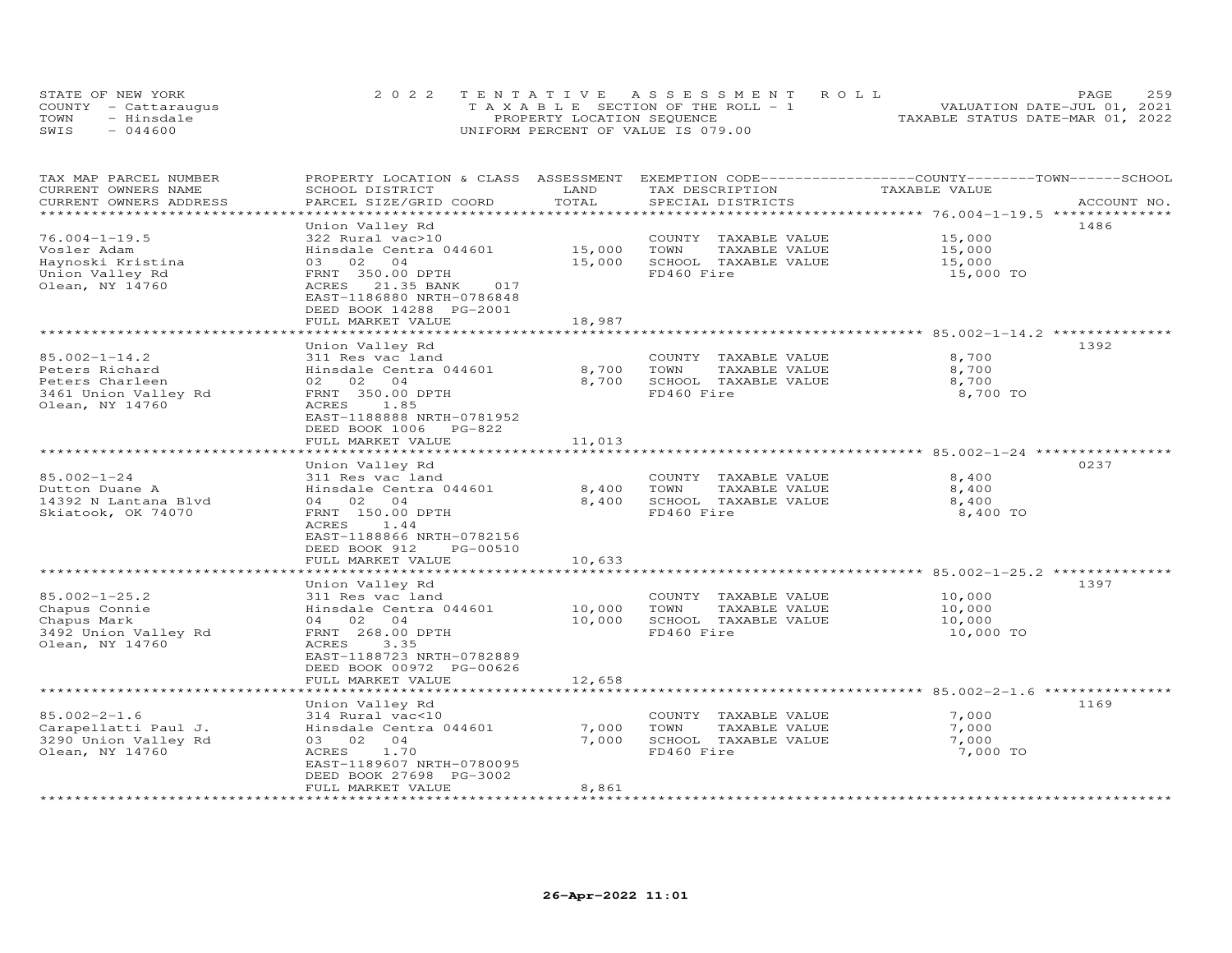| STATE OF NEW YORK    | 2022 TENTATIVE ASSESSMENT ROLL        | PAGE                             | 260 |
|----------------------|---------------------------------------|----------------------------------|-----|
| COUNTY - Cattaraugus | T A X A B L E SECTION OF THE ROLL - 1 | VALUATION DATE-JUL 01, 2021      |     |
| TOWN<br>- Hinsdale   | PROPERTY LOCATION SEQUENCE            | TAXABLE STATUS DATE-MAR 01, 2022 |     |
| SWIS<br>$-044600$    | UNIFORM PERCENT OF VALUE IS 079.00    |                                  |     |

| TAX MAP PARCEL NUMBER<br>CURRENT OWNERS NAME<br>CURRENT OWNERS ADDRESS                                  | PROPERTY LOCATION & CLASS ASSESSMENT<br>SCHOOL DISTRICT<br>PARCEL SIZE/GRID COORD                                                                              | LAND<br>TOTAL      | EXEMPTION CODE------------------COUNTY-------TOWN-----SCHOOL<br>TAX DESCRIPTION<br>SPECIAL DISTRICTS | TAXABLE VALUE                                                 | ACCOUNT NO. |
|---------------------------------------------------------------------------------------------------------|----------------------------------------------------------------------------------------------------------------------------------------------------------------|--------------------|------------------------------------------------------------------------------------------------------|---------------------------------------------------------------|-------------|
| ***********************                                                                                 |                                                                                                                                                                |                    |                                                                                                      |                                                               |             |
| $85.002 - 2 - 2.1$<br>Snyder Kathleen M                                                                 | Union Valley Rd<br>314 Rural vac<10<br>Hinsdale Centra 044601                                                                                                  | 8,900              | COUNTY TAXABLE VALUE<br>TAXABLE VALUE<br>TOWN                                                        | 8,900<br>8,900                                                | 0382        |
| 904 Main St<br>Olean, NY 14760                                                                          | 03 02<br>04<br>FRNT 150.00 DPTH<br><b>ACRES</b><br>2.00<br>EAST-1189632 NRTH-0779365<br>DEED BOOK 8106 PG-5001<br>FULL MARKET VALUE                            | 8,900<br>11,266    | SCHOOL TAXABLE VALUE<br>FD460 Fire                                                                   | 8,900<br>8,900 TO                                             |             |
|                                                                                                         | *******************                                                                                                                                            | ****************** |                                                                                                      | ******************************** 85.002-2-4.7 *************** |             |
| $85.002 - 2 - 4.7$<br>Hurlburt Brad                                                                     | Union Valley Rd<br>314 Rural vac<10<br>Hinsdale Centra 044601                                                                                                  | 10,200             | COUNTY TAXABLE VALUE<br>TOWN<br>TAXABLE VALUE                                                        | 10,200<br>10,200                                              | 1070        |
| PO Box 1254<br>Ellicottville, NY 14731                                                                  | 01 02 04<br>FRNT 200.00 DPTH<br>ACRES<br>3.58<br>EAST-1191043 NRTH-0778149<br>DEED BOOK 2020 PG-12222                                                          | 10,200             | SCHOOL TAXABLE VALUE<br>FD460 Fire                                                                   | 10,200<br>10,200 TO                                           |             |
|                                                                                                         | FULL MARKET VALUE<br>* * * * * * * * * * * * * * * * * * * *                                                                                                   | 12,911             |                                                                                                      |                                                               |             |
|                                                                                                         | Union Valley Rd                                                                                                                                                |                    |                                                                                                      |                                                               | 1038        |
| $85.002 - 2 - 4.8$<br>Hurlburt Joanne F.<br>3974 Church Rd<br>Allegany, NY 14706                        | 314 Rural vac<10<br>Hinsdale Centra 044601<br>01<br>02 04<br>FRNT 410.00 DPTH<br>ACRES 10.00                                                                   | 13,400<br>13,400   | COUNTY TAXABLE VALUE<br>TOWN<br>TAXABLE VALUE<br>SCHOOL TAXABLE VALUE<br>FD460 Fire                  | 13,400<br>13,400<br>13,400<br>13,400 TO                       |             |
|                                                                                                         | EAST-1190862 NRTH-0778638<br>DEED BOOK 29249 PG-7001<br>FULL MARKET VALUE                                                                                      | 16,962             |                                                                                                      |                                                               |             |
|                                                                                                         | Union Valley Rd                                                                                                                                                |                    |                                                                                                      | ****************************** 85.002-2-20.1 *******          | 0238        |
| $85.002 - 2 - 20.1$<br>Dutton Susan<br>Dutton Karl E<br>3142 Union Valley Rd<br>Olean, NY 14760         | 311 Res vac land<br>Hinsdale Centra 044601<br>01 02 04<br>$Cp-270$<br>FRNT 400.00 DPTH<br>ACRES<br>1.70<br>EAST-1192016 NRTH-0776521<br>DEED BOOK 9745 PG-9003 | 3,000<br>3,000     | COUNTY TAXABLE VALUE<br>TOWN<br>TAXABLE VALUE<br>SCHOOL TAXABLE VALUE<br>FD460 Fire                  | 3,000<br>3,000<br>3,000<br>3,000 TO                           |             |
|                                                                                                         | FULL MARKET VALUE                                                                                                                                              | 3,797              |                                                                                                      |                                                               |             |
|                                                                                                         | ********************<br>Union Valley Rd                                                                                                                        |                    |                                                                                                      |                                                               | 1672        |
| $85.002 - 2 - 21.3$<br>Dutton Karl E<br>Kastler Kristine M<br>3169 Union Valley Road<br>Olean, NY 14760 | 311 Res vac land<br>Hinsdale Centra 044601<br>01 02<br>04<br>FRNT 1040.00 DPTH<br>ACRES<br>3.55<br>EAST-1192356 NRTH-0776914<br>DEED BOOK 23479 PG-5002        | 3,000<br>3,000     | COUNTY TAXABLE VALUE<br>TOWN<br>TAXABLE VALUE<br>SCHOOL TAXABLE VALUE<br>FD460 Fire                  | 3,000<br>3,000<br>3,000<br>3,000 TO                           |             |
|                                                                                                         | FULL MARKET VALUE                                                                                                                                              | 3,797              |                                                                                                      |                                                               |             |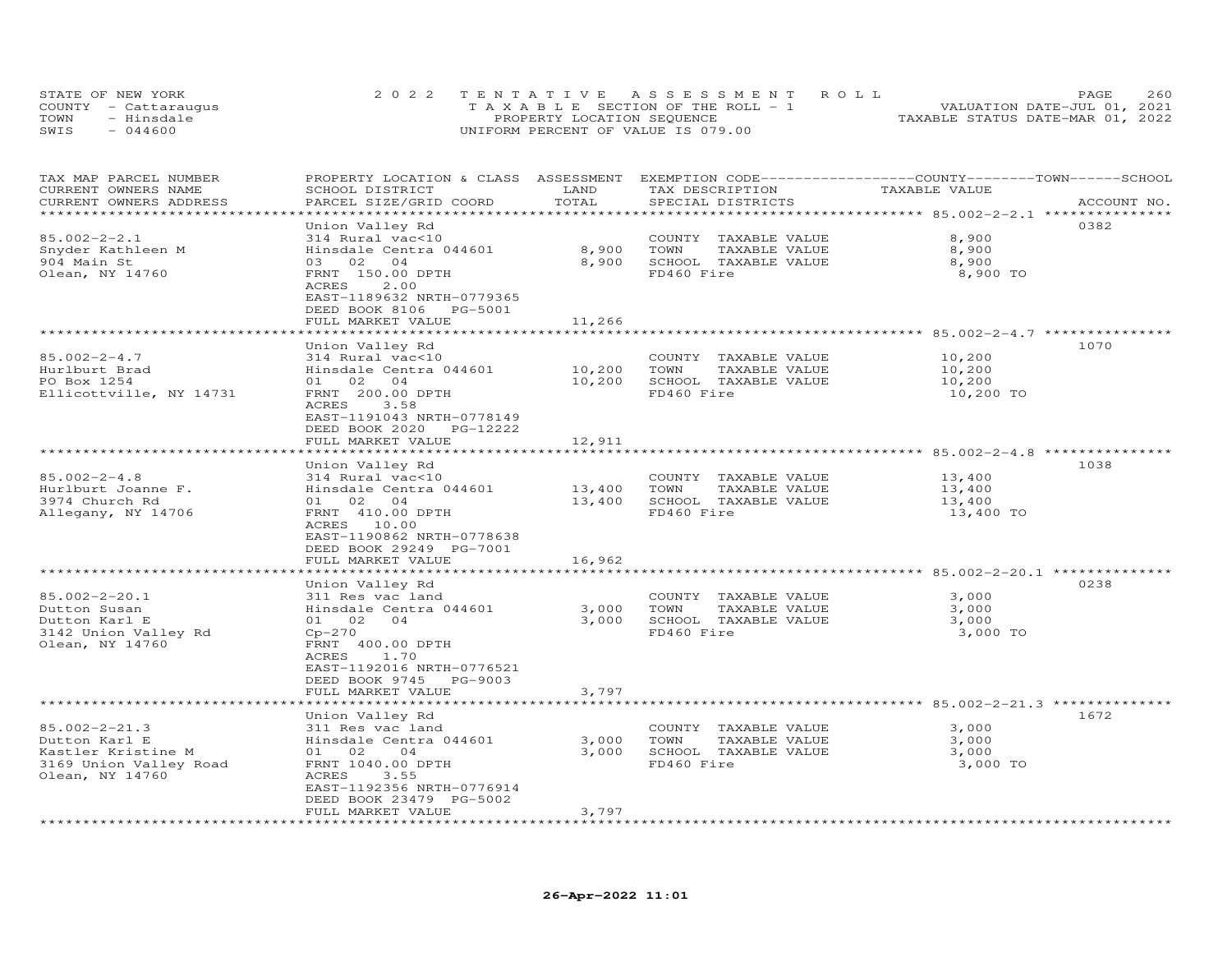|      | STATE OF NEW YORK    | 2022 TENTATIVE ASSESSMENT ROLL        | 2.61<br>PAGE.                    |
|------|----------------------|---------------------------------------|----------------------------------|
|      | COUNTY - Cattaraugus | T A X A B L E SECTION OF THE ROLL - 1 | VALUATION DATE-JUL 01, 2021      |
| TOWN | - Hinsdale           | PROPERTY LOCATION SEQUENCE            | TAXABLE STATUS DATE-MAR 01, 2022 |
| SWIS | $-044600$            | UNIFORM PERCENT OF VALUE IS 079.00    |                                  |

| TAX MAP PARCEL NUMBER<br>CURRENT OWNERS NAME                                                     | PROPERTY LOCATION & CLASS<br>SCHOOL DISTRICT                                                                                                                                                                             | ASSESSMENT<br>LAND<br>TOTAL | EXEMPTION CODE-----------------COUNTY-------TOWN-----SCHOOL<br>TAX DESCRIPTION<br>SPECIAL DISTRICTS | TAXABLE VALUE                                            | ACCOUNT NO. |
|--------------------------------------------------------------------------------------------------|--------------------------------------------------------------------------------------------------------------------------------------------------------------------------------------------------------------------------|-----------------------------|-----------------------------------------------------------------------------------------------------|----------------------------------------------------------|-------------|
| CURRENT OWNERS ADDRESS<br>********************                                                   | PARCEL SIZE/GRID COORD                                                                                                                                                                                                   | * * * * * * * * * * * *     |                                                                                                     |                                                          |             |
| $85.002 - 2 - 25.1$<br>Osgood Jerry E.<br>10344 Pleasant Valley Rd<br>Delevan, NY 14042          | Union Valley Rd<br>322 Rural vac>10<br>Hinsdale Centra 044601<br>02<br>01<br>04<br>FRNT 1165.00 DPTH<br>ACRES<br>25.21<br>EAST-1191790 NRTH-0777653<br>DEED BOOK 25877 PG-6007<br>FULL MARKET VALUE                      | 18,400<br>18,400<br>23,291  | COUNTY TAXABLE VALUE<br>TOWN<br>TAXABLE VALUE<br>SCHOOL TAXABLE VALUE<br>FD460 Fire                 | 18,400<br>18,400<br>18,400<br>18,400 TO                  | 0242        |
|                                                                                                  |                                                                                                                                                                                                                          |                             |                                                                                                     | ********************************* 85.002-2-25.3 ******** |             |
| $85.002 - 2 - 25.3$<br>Mett Christopher<br>3221 Union Valley Rd<br>Olean, NY 14760               | Union Valley Rd<br>321 Abandoned ag<br>Hinsdale Centra 044601<br>0 <sub>4</sub><br>01 02<br>ACRES<br>1.87<br>EAST-1190299 NRTH-0777521<br>DEED BOOK 3898 PG-7001                                                         | 8,700<br>8,700              | COUNTY TAXABLE VALUE<br>TOWN<br>TAXABLE VALUE<br>SCHOOL TAXABLE VALUE<br>FD460 Fire                 | 8,700<br>8,700<br>8,700<br>8,700 TO                      | 1627        |
|                                                                                                  | FULL MARKET VALUE<br>*******************                                                                                                                                                                                 | 11,013                      |                                                                                                     | ******************** 85.002-2-25.4                       |             |
| $85.002 - 2 - 25.4$<br>Washington Dorothy<br>3356 Union valley Rd<br>Olean, NY 14760             | Union Valley Rd<br>322 Rural vac>10<br>Hinsdale Centra 044601<br>01 02<br>0 <sub>4</sub><br>01 02 04<br>FRNT 1165.00 DPTH<br>ACRES<br>74.30<br>EAST-1188672 NRTH-0777751<br>DEED BOOK 12833 PG-8002<br>FULL MARKET VALUE | 28,300<br>28,300<br>35,823  | COUNTY TAXABLE VALUE<br>TOWN<br>TAXABLE VALUE<br>SCHOOL TAXABLE VALUE<br>FD460 Fire                 | 28,300<br>28,300<br>28,300<br>28,300 TO                  | 1638        |
|                                                                                                  | Union Valley Rd                                                                                                                                                                                                          |                             |                                                                                                     |                                                          | 0436        |
| $85.002 - 2 - 28.2$<br>Maurouard Eric T<br>Burt Sarah M<br>1327 SENECA AVENUE<br>OLEAN, NY 14760 | 322 Rural vac>10<br>Hinsdale Centra 044601<br>01/03<br>02 04<br>88.80<br>ACRES<br>EAST-1188250 NRTH-0778652<br>DEED BOOK 20210 PG-9000                                                                                   | 31,000<br>31,000            | COUNTY TAXABLE VALUE<br>TAXABLE VALUE<br>TOWN<br>SCHOOL TAXABLE VALUE<br>FD460 Fire                 | 31,000<br>31,000<br>31,000<br>31,000 TO                  |             |
|                                                                                                  | FULL MARKET VALUE                                                                                                                                                                                                        | 39,241                      |                                                                                                     | **** 85.002-2-28.3 ********                              |             |
| $85.002 - 2 - 28.3$<br>Schwartz David<br>3283 Union Valley Road<br>Olean, NY 14760               | Union Valley Rd<br>322 Rural vac>10<br>Hinsdale Centra 044601<br>02 04<br>01/03<br>ACRES<br>16.55<br>EAST-1189711 NRTH-0778717<br>DEED BOOK 28651 PG-6001                                                                | 16,000<br>16,000            | COUNTY TAXABLE VALUE<br>TOWN<br>TAXABLE VALUE<br>SCHOOL TAXABLE VALUE<br>FD460 Fire                 | 16,000<br>16,000<br>16,000<br>16,000 TO                  | 0436        |
|                                                                                                  | FULL MARKET VALUE                                                                                                                                                                                                        | 20,253                      |                                                                                                     |                                                          |             |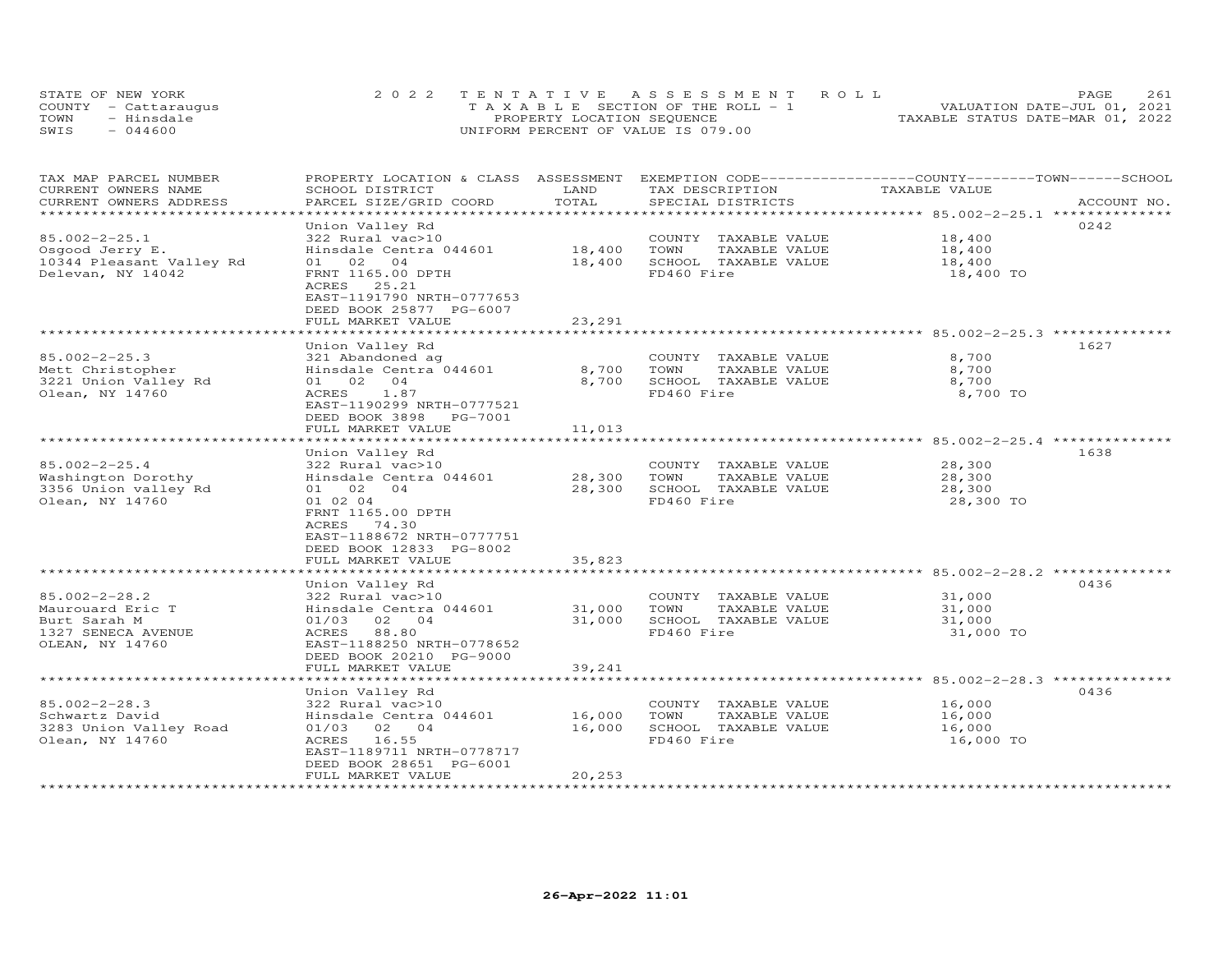|      | STATE OF NEW YORK    | 2022 TENTATIVE ASSESSMENT ROLL                 | 2.62<br>PAGE                     |
|------|----------------------|------------------------------------------------|----------------------------------|
|      | COUNTY - Cattaraugus | $T A X A B I F S E C T I ON OF THE RO I J - 1$ | VALUATION DATE-JUL 01, 2021      |
| TOWN | - Hinsdale           | PROPERTY LOCATION SEQUENCE                     | TAXABLE STATUS DATE-MAR 01, 2022 |
| SWIS | $-044600$            | UNIFORM PERCENT OF VALUE IS 079.00             |                                  |

| TAX MAP PARCEL NUMBER  | PROPERTY LOCATION & CLASS ASSESSMENT        |              | EXEMPTION CODE-----------------COUNTY-------TOWN------SCHOOL |                                                         |                    |
|------------------------|---------------------------------------------|--------------|--------------------------------------------------------------|---------------------------------------------------------|--------------------|
| CURRENT OWNERS NAME    | SCHOOL DISTRICT                             | LAND         | TAX DESCRIPTION                                              | TAXABLE VALUE                                           |                    |
| CURRENT OWNERS ADDRESS | PARCEL SIZE/GRID COORD                      | TOTAL        | SPECIAL DISTRICTS                                            |                                                         | ACCOUNT NO.        |
|                        |                                             |              |                                                              |                                                         |                    |
|                        | 2048 Union Valley Rd                        |              |                                                              |                                                         | 0467               |
| $85.002 - 2 - 17.1$    | 270 Mfg housing                             |              | BAS STAR<br>41854                                            | $\Omega$                                                | $\Omega$<br>25,500 |
| Carter John D          | Hinsdale Centra 044601                      | 14,100       | COUNTY TAXABLE VALUE                                         | 70,000                                                  |                    |
| 2048 Union Valley Rd   | 02 02<br>04                                 | 70,000       | TOWN<br>TAXABLE VALUE                                        | 70,000                                                  |                    |
| Olean, NY 14760        | FRNT 670.00 DPTH                            |              | SCHOOL TAXABLE VALUE                                         | 44,500                                                  |                    |
|                        | ACRES<br>28.30<br>EAST-1193487 NRTH-0777114 |              | FD460 Fire                                                   | 70,000 TO                                               |                    |
|                        | DEED BOOK 28261 PG-6001                     |              |                                                              |                                                         |                    |
|                        | FULL MARKET VALUE                           | 88,608       |                                                              |                                                         |                    |
|                        |                                             |              |                                                              |                                                         |                    |
|                        | 2048 Union Valley Rd                        |              |                                                              |                                                         | 0467               |
| $85.002 - 2 - 17.7$    | 314 Rural vac<10                            |              | COUNTY TAXABLE VALUE                                         | 20,000                                                  |                    |
| Hellwig Britnee        | Hinsdale Centra 044601                      | 20,000       | TAXABLE VALUE<br>TOWN                                        | 20,000                                                  |                    |
| Lananger Randy         | 04<br>02 02                                 | 20,000       | SCHOOL TAXABLE VALUE                                         | 20,000                                                  |                    |
| 3331 Pennsylvania Rd   | ACRES 32.85                                 |              | FD460 Fire                                                   | 20,000 TO                                               |                    |
| Olean, NY 14760        | EAST-1193821 NRTH-0777786                   |              |                                                              |                                                         |                    |
|                        | DEED BOOK 28637 PG-8001                     |              |                                                              |                                                         |                    |
|                        | FULL MARKET VALUE                           | 25,316       |                                                              |                                                         |                    |
|                        |                                             | ************ |                                                              | ************************* 85.002-2-17.6 *************** |                    |
|                        | 2136 Union Valley Rd                        |              |                                                              |                                                         | 1639               |
| $85.002 - 2 - 17.6$    | 416 Mfg hsing pk                            |              | COUNTY TAXABLE VALUE                                         | 68,800                                                  |                    |
| Lockwood Craig A       | Hinsdale Centra 044601                      | 32,000       | TOWN<br>TAXABLE VALUE                                        | 68,800                                                  |                    |
| 276 Doven St           | 02 02 04                                    | 68,800       | SCHOOL TAXABLE VALUE                                         | 68,800                                                  |                    |
| Fort Orange, FL 32127  | 4 pads 4 mobiles                            |              | FD460 Fire                                                   | 68,800 TO                                               |                    |
|                        | Ff 480.00                                   |              |                                                              |                                                         |                    |
|                        | ACRES<br>2.00                               |              |                                                              |                                                         |                    |
|                        | EAST-1193078 NRTH-0776707                   |              |                                                              |                                                         |                    |
|                        | DEED BOOK 00981 PG-00332                    |              |                                                              |                                                         |                    |
|                        | FULL MARKET VALUE                           | 87,089       |                                                              |                                                         |                    |
|                        |                                             |              |                                                              |                                                         |                    |
|                        | 2140 Union Valley Rd                        |              |                                                              |                                                         | 1284               |
| $85.002 - 2 - 17.2$    | 210 1 Family Res                            |              | COUNTY TAXABLE VALUE                                         | 148,000                                                 |                    |
| Cummins Brandy         | Hinsdale Centra 044601                      | 15,200       | TOWN<br>TAXABLE VALUE                                        | 148,000                                                 |                    |
| Cummins Robert J.      | 02 02<br>04                                 | 148,000      | SCHOOL TAXABLE VALUE                                         | 148,000                                                 |                    |
| 2140 Union Valley Road | Ff 480.00                                   |              | FD460 Fire                                                   | 148,000 TO                                              |                    |
| Olean, NY 14760        | ACRES 10.75 BANK<br>007                     |              |                                                              |                                                         |                    |
|                        | EAST-1192735 NRTH-0776903                   |              |                                                              |                                                         |                    |
|                        | DEED BOOK 2020<br>PG-12713                  |              |                                                              |                                                         |                    |
|                        | FULL MARKET VALUE                           | 187,342      |                                                              |                                                         |                    |
|                        |                                             |              |                                                              | ***************************** 85.002-2-18 **********    |                    |
|                        | 3108 Union Valley Rd                        |              |                                                              |                                                         | 0789               |
| $85.002 - 2 - 18$      | 210 1 Family Res                            |              | 41854<br>BAS STAR                                            | $\circ$                                                 | $\Omega$<br>19,000 |
| Chapman Robert T       | Hinsdale Centra 044601                      | 8,300        | COUNTY TAXABLE VALUE                                         | 19,000                                                  |                    |
| 3108 Union Valley Rd   | 01/02<br>02<br>04                           | 19,000       | TOWN<br>TAXABLE VALUE                                        | 19,000                                                  |                    |
| Olean, NY 14760        | Ff 160.00                                   |              | SCHOOL TAXABLE VALUE                                         | $\circ$                                                 |                    |
|                        | ACRES<br>1.37                               |              | FD460 Fire                                                   | 19,000 TO                                               |                    |
|                        | EAST-1192526 NRTH-0776531<br>$PG-207$       |              |                                                              |                                                         |                    |
|                        | DEED BOOK 1009<br>FULL MARKET VALUE         | 24,051       |                                                              |                                                         |                    |
|                        |                                             |              |                                                              |                                                         |                    |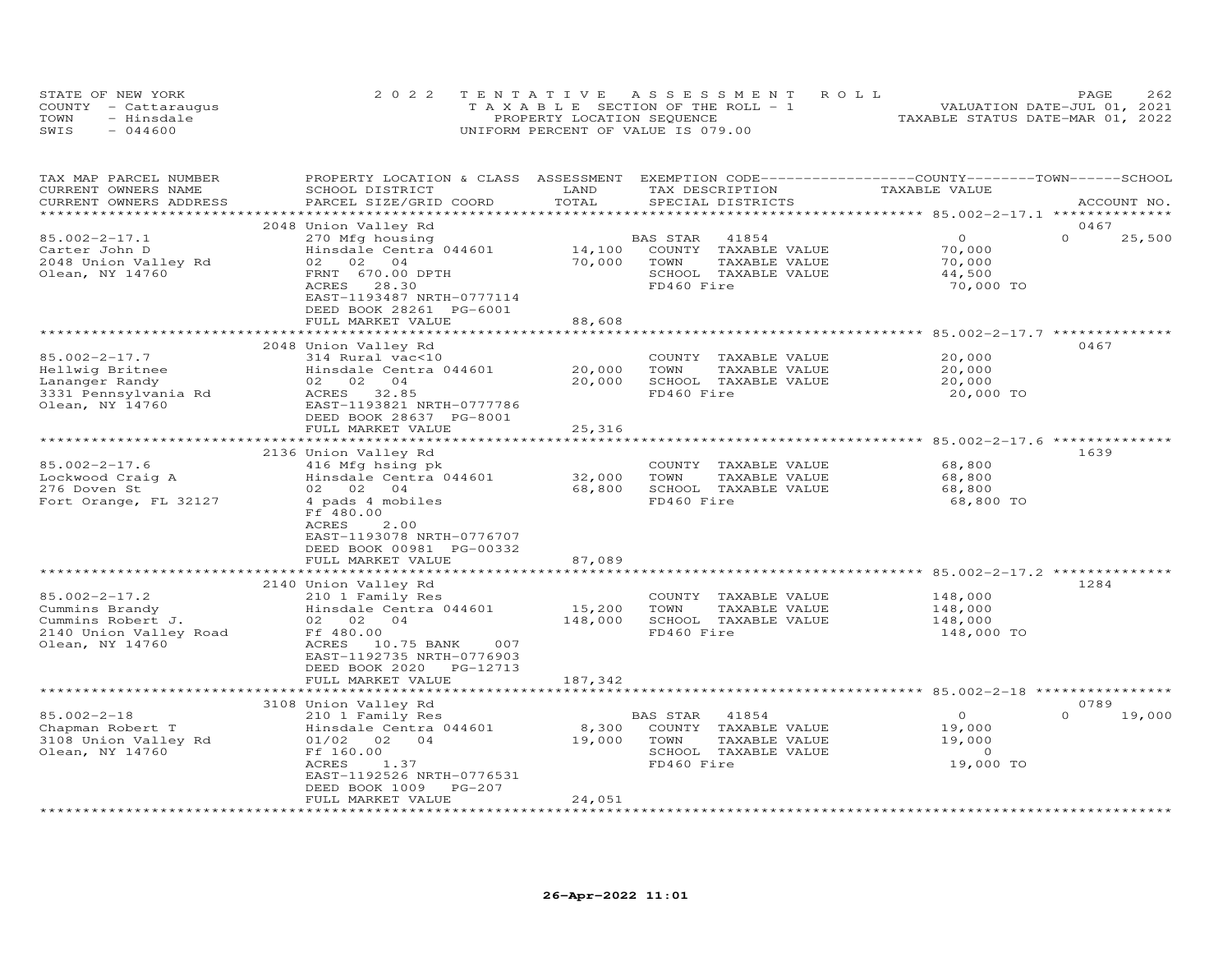|      | STATE OF NEW YORK    | 2022 TENTATIVE ASSESSMENT ROLL        | 263<br>PAGE                      |
|------|----------------------|---------------------------------------|----------------------------------|
|      | COUNTY - Cattaraugus | T A X A B L E SECTION OF THE ROLL - 1 | VALUATION DATE-JUL 01, 2021      |
| TOWN | - Hinsdale           | PROPERTY LOCATION SEQUENCE            | TAXABLE STATUS DATE-MAR 01, 2022 |
| SWIS | $-044600$            | UNIFORM PERCENT OF VALUE IS 079.00    |                                  |

| TAX MAP PARCEL NUMBER<br>CURRENT OWNERS NAME<br>CURRENT OWNERS ADDRESS                             | PROPERTY LOCATION & CLASS ASSESSMENT<br>SCHOOL DISTRICT<br>PARCEL SIZE/GRID COORD                                                                                                 | LAND<br>TOTAL     | EXEMPTION CODE-----------------COUNTY-------TOWN-----SCHOOL<br>TAX DESCRIPTION<br>SPECIAL DISTRICTS      | TAXABLE VALUE                                                 | ACCOUNT NO.        |
|----------------------------------------------------------------------------------------------------|-----------------------------------------------------------------------------------------------------------------------------------------------------------------------------------|-------------------|----------------------------------------------------------------------------------------------------------|---------------------------------------------------------------|--------------------|
| ***********************                                                                            | *****************************                                                                                                                                                     |                   |                                                                                                          |                                                               |                    |
| $85.002 - 2 - 19$<br>Kent Charles E                                                                | 3113 Union Valley Rd<br>280 Res Multiple<br>Hinsdale Centra 044601                                                                                                                | 14,900            | COUNTY TAXABLE VALUE<br>TOWN<br>TAXABLE VALUE                                                            | 98,500<br>98,500                                              | 0413               |
| 2806 Back Hinsdale Rd<br>Olean, NY 14760                                                           | 02<br>04<br>01<br>FRNT 260.00 DPTH<br>ACRES<br>1.10<br>EAST-1192310 NRTH-0776407<br>DEED BOOK 00943 PG-00710<br>FULL MARKET VALUE                                                 | 98,500<br>124,684 | SCHOOL TAXABLE VALUE<br>FD460 Fire                                                                       | 98,500<br>98,500 TO                                           |                    |
|                                                                                                    |                                                                                                                                                                                   |                   |                                                                                                          |                                                               |                    |
|                                                                                                    | 3123 Union Valley Rd                                                                                                                                                              |                   |                                                                                                          |                                                               | 1673               |
| $85.002 - 2 - 20.2$<br>Kastler Franklin<br>3123 Union Valley Rd<br>Olean, NY 14760                 | 210 1 Family Res<br>Hinsdale Centra 044601<br>04<br>01 02<br>$Cp-270$<br>FRNT 130.00 DPTH 155.00<br>EAST-1192203 NRTH-0776513<br>DEED BOOK 9745 PG-9004                           | 6,000<br>47,000   | BAS STAR<br>41854<br>COUNTY TAXABLE VALUE<br>TOWN<br>TAXABLE VALUE<br>SCHOOL TAXABLE VALUE<br>FD460 Fire | $\Omega$<br>47,000<br>47,000<br>21,500<br>47,000 TO           | $\Omega$<br>25,500 |
|                                                                                                    | FULL MARKET VALUE                                                                                                                                                                 | 59,494            |                                                                                                          |                                                               |                    |
|                                                                                                    | 3135 Union Valley Rd                                                                                                                                                              |                   |                                                                                                          |                                                               | 0238               |
| $85.002 - 2 - 20.3$<br>Zimmer Michael P.<br>3135 Union Valley Rd<br>Olean, NY 14760                | 210 1 Family Res<br>Hinsdale Centra 044601<br>01 02 04<br>$Cp-270$<br>FRNT 182.40 DPTH 220.00<br>005<br>BANK<br>EAST-1191959 NRTH-0776667<br>DEED BOOK 23975 PG-9004              | 7,600<br>66,700   | COUNTY TAXABLE VALUE<br>TOWN<br>TAXABLE VALUE<br>SCHOOL TAXABLE VALUE<br>FD460 Fire                      | 66,700<br>66,700<br>66,700<br>66,700 TO                       |                    |
|                                                                                                    | FULL MARKET VALUE                                                                                                                                                                 | 84,430            |                                                                                                          |                                                               |                    |
|                                                                                                    | ************************                                                                                                                                                          | *************     |                                                                                                          | ******************************** 85.002-2-21.2 ************** | 1671               |
| $85.002 - 2 - 21.2$<br>Dutton Susan<br>3142 Union Valley Rd<br>Olean, NY 14760                     | 3142 Union Valley Rd<br>210 1 Family Res<br>Hinsdale Centra 044601<br>02<br>04<br>01<br>FRNT 1040.00 DPTH<br>ACRES<br>1.50<br>EAST-1191870 NRTH-0777064<br>DEED BOOK 9745 PG-9001 | 8,000<br>55,000   | BAS STAR<br>41854<br>COUNTY TAXABLE VALUE<br>TOWN<br>TAXABLE VALUE<br>SCHOOL TAXABLE VALUE<br>FD460 Fire | $\circ$<br>55,000<br>55,000<br>29,500<br>55,000 TO            | $\Omega$<br>25,500 |
|                                                                                                    | FULL MARKET VALUE                                                                                                                                                                 | 69,620            |                                                                                                          |                                                               |                    |
|                                                                                                    | 3143 Union Valley Rd                                                                                                                                                              |                   |                                                                                                          |                                                               | 0247               |
| $85.002 - 2 - 24.2$<br>Smith, Jr. Lee<br>Smith Tammy L.<br>3143 Union Valley Rd<br>Olean, NY 14760 | 210 1 Family Res<br>Hinsdale Centra 044601<br>01 02 04<br>FRNT 710.00 DPTH<br>2.50<br>ACRES<br>EAST-1191747 NRTH-0776850<br>DEED BOOK 23479 PG-5001                               | 9,300<br>35,000   | COUNTY TAXABLE VALUE<br>TOWN<br>TAXABLE VALUE<br>SCHOOL TAXABLE VALUE<br>FD460 Fire                      | 35,000<br>35,000<br>35,000<br>35,000 TO                       |                    |
|                                                                                                    | FULL MARKET VALUE                                                                                                                                                                 | 44,304            |                                                                                                          |                                                               |                    |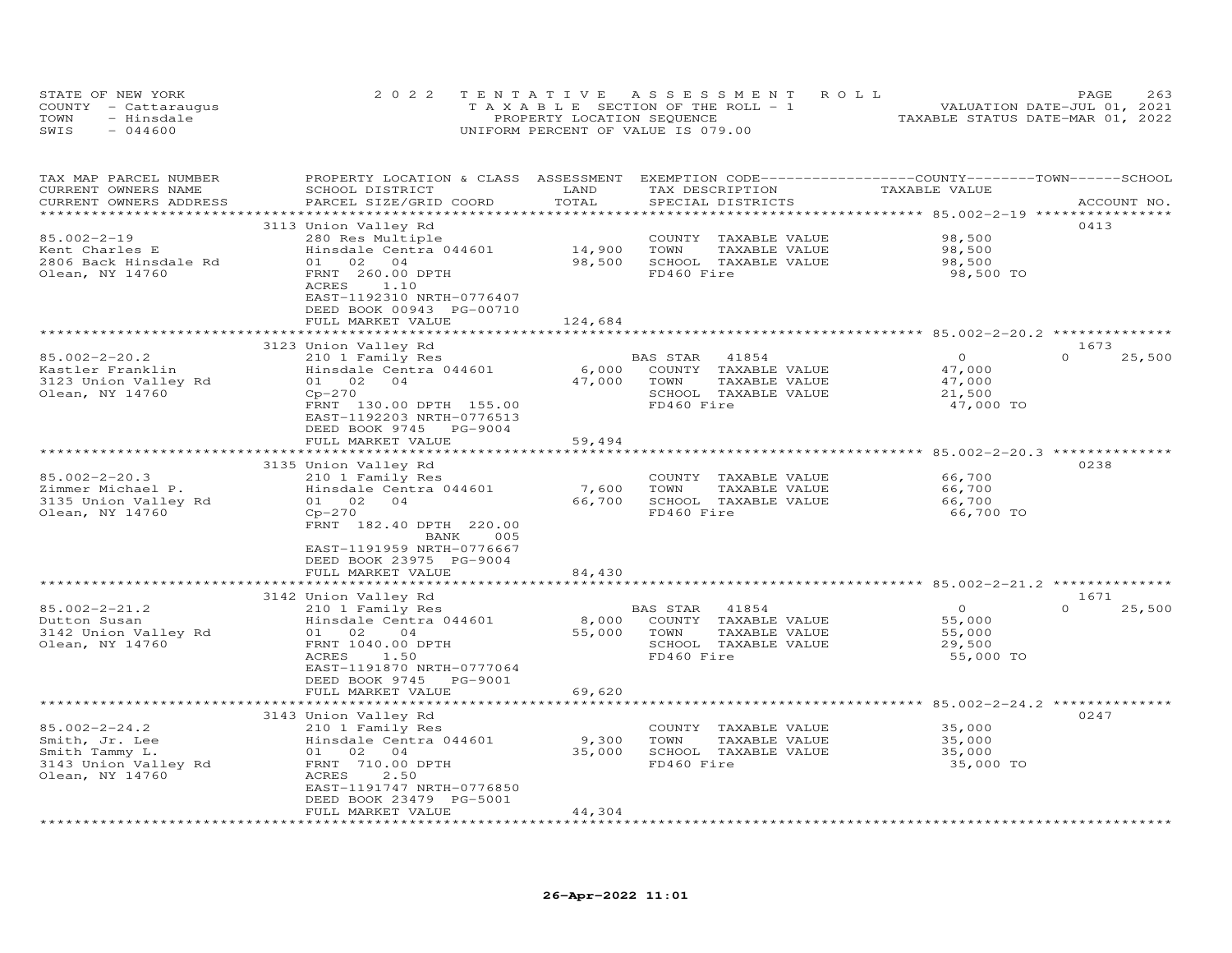| STATE OF NEW YORK    | 2022 TENTATIVE ASSESSMENT ROLL        | 2.64<br>PAGE                     |
|----------------------|---------------------------------------|----------------------------------|
| COUNTY - Cattaraugus | T A X A B L E SECTION OF THE ROLL - 1 | VALUATION DATE-JUL 01, 2021      |
| TOWN<br>- Hinsdale   | PROPERTY LOCATION SEQUENCE            | TAXABLE STATUS DATE-MAR 01, 2022 |
| SWIS<br>$-044600$    | UNIFORM PERCENT OF VALUE IS 079.00    |                                  |

| TAX MAP PARCEL NUMBER<br>CURRENT OWNERS NAME | PROPERTY LOCATION & CLASS ASSESSMENT<br>SCHOOL DISTRICT | LAND             | EXEMPTION CODE-----------------COUNTY-------TOWN------SCHOOL<br>TAX DESCRIPTION | TAXABLE VALUE                                        |                          |
|----------------------------------------------|---------------------------------------------------------|------------------|---------------------------------------------------------------------------------|------------------------------------------------------|--------------------------|
| CURRENT OWNERS ADDRESS                       | PARCEL SIZE/GRID COORD                                  | TOTAL            | SPECIAL DISTRICTS                                                               |                                                      | ACCOUNT NO.              |
|                                              |                                                         |                  |                                                                                 |                                                      |                          |
|                                              | 3152 Union Valley Rd                                    |                  |                                                                                 |                                                      | 0240                     |
| $85.002 - 2 - 21.1$                          | 210 1 Family Res                                        |                  | COUNTY TAXABLE VALUE                                                            | 47,000                                               |                          |
| Cole Philip                                  | Hinsdale Centra 044601                                  | 8,000            | TOWN<br>TAXABLE VALUE                                                           | 47,000                                               |                          |
| Cole Cindy                                   | 01 02<br>04                                             | 47,000           | SCHOOL TAXABLE VALUE                                                            | 47,000                                               |                          |
| 3152 Union Valley Rd                         | FRNT 1040.00 DPTH                                       |                  | FD460 Fire                                                                      | 47,000 TO                                            |                          |
| Olean, NY 14760                              | 1.00<br>ACRES                                           |                  |                                                                                 |                                                      |                          |
|                                              | EAST-1191870 NRTH-0777064                               |                  |                                                                                 |                                                      |                          |
|                                              | DEED BOOK 25850 PG-9001                                 |                  |                                                                                 |                                                      |                          |
|                                              | FULL MARKET VALUE                                       | 59,494           |                                                                                 |                                                      |                          |
|                                              |                                                         |                  |                                                                                 |                                                      |                          |
|                                              | 3169 Union Valley Rd                                    |                  |                                                                                 |                                                      | 0247                     |
| $85.002 - 2 - 24.1$                          | 210 1 Family Res                                        |                  | 41834<br>ENH STAR                                                               | $\Omega$                                             | $\Omega$<br>51,000       |
| Dutton Karl E                                | Hinsdale Centra 044601                                  | 8,300            | COUNTY TAXABLE VALUE                                                            | 51,000                                               |                          |
| Kastler Kristine M                           | 01 02 04                                                | 51,000           | TOWN<br>TAXABLE VALUE                                                           | 51,000                                               |                          |
| 3169 Union Valley Rd                         | FRNT 710.00 DPTH                                        |                  | SCHOOL TAXABLE VALUE                                                            | $\overline{0}$                                       |                          |
| Olean, NY 14760                              | ACRES<br>1.36                                           |                  | FD460 Fire                                                                      | 51,000 TO                                            |                          |
|                                              | EAST-1191487 NRTH-0777114                               |                  |                                                                                 |                                                      |                          |
|                                              | DEED BOOK 19292 PG-5002                                 |                  |                                                                                 |                                                      |                          |
|                                              | FULL MARKET VALUE                                       | 64,557           |                                                                                 |                                                      |                          |
|                                              | 3193 Union Valley Rd                                    |                  |                                                                                 |                                                      | 0081                     |
| $85.002 - 2 - 23$                            | 210 1 Family Res                                        |                  | VET WAR CT 41121                                                                | 10,200                                               | $\overline{O}$<br>10,200 |
| Ginter William J                             | Hinsdale Centra 044601                                  |                  | 7,200 BAS STAR<br>41854                                                         | $\overline{0}$                                       | 25,500<br>$\Omega$       |
| 3193 Union Valley Rd                         | 01 02 04                                                | 72,000           | COUNTY TAXABLE VALUE                                                            | 61,800                                               |                          |
| Olean, NY 14760                              | FRNT 200.00 DPTH 175.00                                 |                  | TOWN<br>TAXABLE VALUE                                                           | 61,800                                               |                          |
|                                              | EAST-1191051 NRTH-0777501                               |                  | SCHOOL TAXABLE VALUE                                                            | 46,500                                               |                          |
|                                              | DEED BOOK 856<br>PG-01016                               |                  | FD460 Fire                                                                      | 72,000 TO                                            |                          |
|                                              | FULL MARKET VALUE                                       | 91,139           |                                                                                 |                                                      |                          |
|                                              |                                                         |                  |                                                                                 |                                                      |                          |
|                                              | 3221 Union Valley Rd                                    |                  |                                                                                 |                                                      | 1615                     |
| $85.002 - 2 - 25.2$                          | 210 1 Family Res                                        |                  | BAS STAR<br>41854                                                               | $\overline{O}$                                       | 25,500<br>$\Omega$       |
| Mett Christopher                             | Hinsdale Centra 044601                                  | 13,300           | COUNTY TAXABLE VALUE                                                            | 148,000                                              |                          |
| 3221 Union Valley Rd                         | 01 02 04                                                | 148,000          | TOWN<br>TAXABLE VALUE                                                           | 148,000                                              |                          |
| Olean, NY 14760                              | 9.70<br>ACRES                                           |                  | SCHOOL TAXABLE VALUE                                                            | 122,500                                              |                          |
|                                              | EAST-1190275 NRTH-0777816                               |                  | FD460 Fire                                                                      | 148,000 TO                                           |                          |
|                                              | DEED BOOK 718<br>PG-3001                                |                  |                                                                                 |                                                      |                          |
|                                              | FULL MARKET VALUE                                       | 187,342          |                                                                                 |                                                      |                          |
|                                              | ********************************                        | *************    |                                                                                 | *********************** 85.002-2-28.1 ************** |                          |
|                                              | 3239 Union Valley Rd                                    |                  |                                                                                 |                                                      | 0436                     |
| $85.002 - 2 - 28.1$                          | 322 Rural vac>10                                        |                  | COUNTY TAXABLE VALUE                                                            | 12,300                                               |                          |
| Kosinski David A                             | Hinsdale Centra 044601                                  | 12,300<br>12,300 | TOWN<br>TAXABLE VALUE                                                           | 12,300                                               |                          |
| Kosinski Teri M<br>3239 Union Valley Rd      | 01/03 02 04<br>7.20<br>ACRES                            |                  | SCHOOL TAXABLE VALUE<br>FD460 Fire                                              | 12,300<br>12,300 TO                                  |                          |
| Olean, NY 14760                              | EAST-1190300 NRTH-0778206                               |                  |                                                                                 |                                                      |                          |
|                                              | DEED BOOK 2019<br>PG-11036                              |                  |                                                                                 |                                                      |                          |
|                                              | FULL MARKET VALUE                                       | 15,570           |                                                                                 |                                                      |                          |
|                                              |                                                         |                  |                                                                                 |                                                      |                          |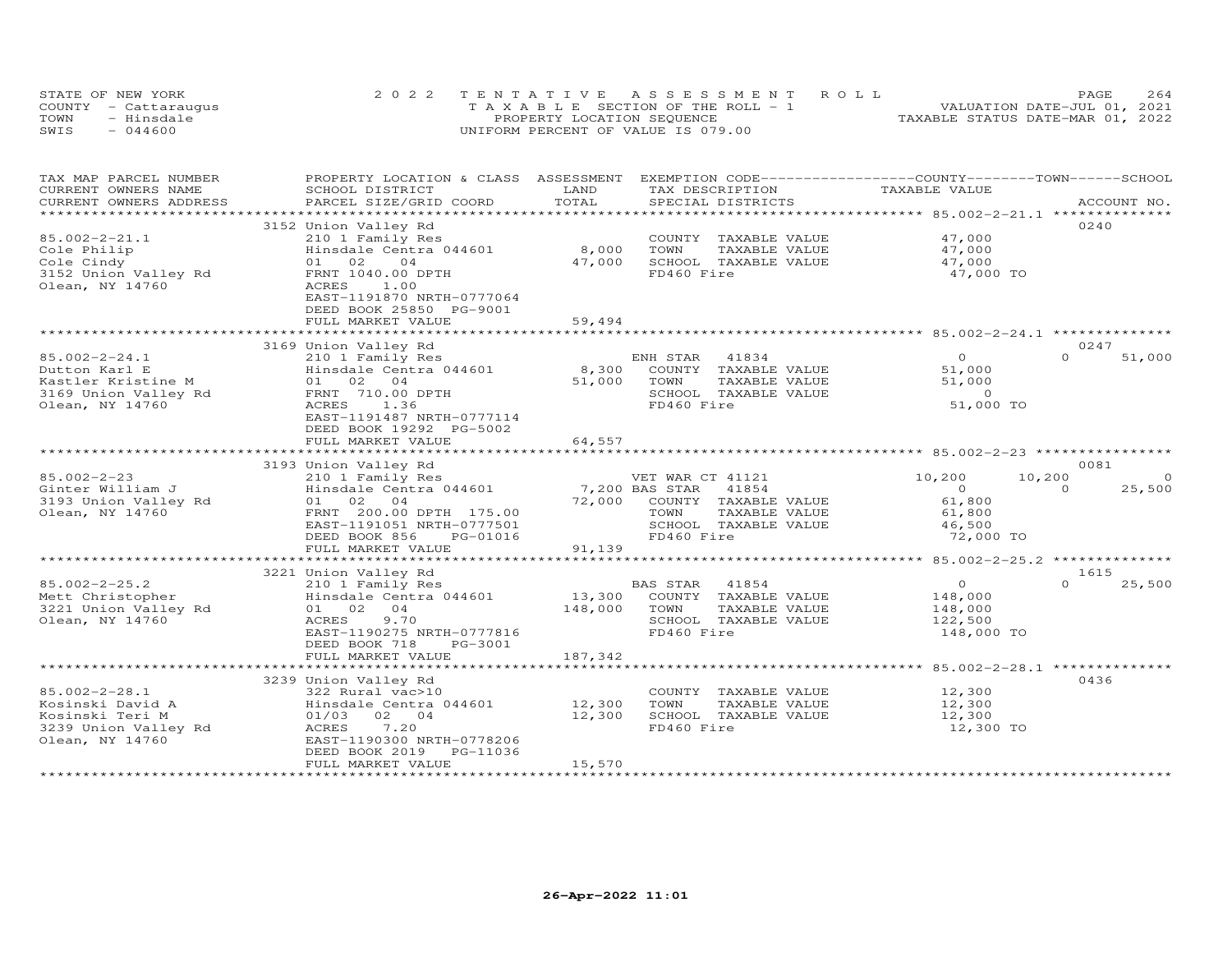|      | STATE OF NEW YORK    | 2022 TENTATIVE ASSESSMENT ROLL        | 265<br>PAGE                      |
|------|----------------------|---------------------------------------|----------------------------------|
|      | COUNTY - Cattaraugus | T A X A B L E SECTION OF THE ROLL - 1 | VALUATION DATE-JUL 01, 2021      |
| TOWN | - Hinsdale           | PROPERTY LOCATION SEQUENCE            | TAXABLE STATUS DATE-MAR 01, 2022 |
| SWIS | $-044600$            | UNIFORM PERCENT OF VALUE IS 079.00    |                                  |

| TAX MAP PARCEL NUMBER  | PROPERTY LOCATION & CLASS ASSESSMENT EXEMPTION CODE----------------COUNTY-------TOWN-----SCHOOL |               |                          |                                               |                     |
|------------------------|-------------------------------------------------------------------------------------------------|---------------|--------------------------|-----------------------------------------------|---------------------|
| CURRENT OWNERS NAME    | SCHOOL DISTRICT                                                                                 | LAND          | TAX DESCRIPTION          | TAXABLE VALUE                                 |                     |
| CURRENT OWNERS ADDRESS | PARCEL SIZE/GRID COORD                                                                          | TOTAL         | SPECIAL DISTRICTS        |                                               | ACCOUNT NO.         |
|                        |                                                                                                 |               |                          | ********************* 85.002-2-29 *********** |                     |
|                        | 3265 Union Valley Rd                                                                            |               |                          |                                               | 0337                |
| $85.002 - 2 - 29$      | 210 1 Family Res                                                                                |               | 41834<br>ENH STAR        | $\Omega$                                      | $\Omega$<br>63,670  |
| Folts Susan J          | Hinsdale Centra 044601                                                                          | 9,600         | COUNTY TAXABLE VALUE     | 76,000                                        |                     |
| Folts Scott L          | 01 02<br>04                                                                                     | 76,000        | TOWN<br>TAXABLE VALUE    | 76,000                                        |                     |
| 3265 Union Valley Rd   | FRNT 364.00 DPTH                                                                                |               | SCHOOL TAXABLE VALUE     | 12,330                                        |                     |
| Olean, NY 14760        | ACRES<br>2.93                                                                                   |               | FD460 Fire               | 76,000 TO                                     |                     |
|                        | EAST-1190157 NRTH-0778685                                                                       |               |                          |                                               |                     |
|                        | DEED BOOK 29163 PG-7001                                                                         |               |                          |                                               |                     |
|                        | FULL MARKET VALUE                                                                               | 96,203        |                          |                                               |                     |
|                        |                                                                                                 |               |                          |                                               |                     |
|                        | 3283 Union Valley Rd                                                                            |               |                          |                                               | 0485                |
| $85.002 - 2 - 30.1$    | 210 1 Family Res                                                                                |               | BAS STAR<br>41854        | $\Omega$                                      | $\cap$<br>25,500    |
|                        | Hinsdale Centra 044601                                                                          | 9,100         | TAXABLE VALUE            |                                               |                     |
| Schwartz David J       |                                                                                                 |               | COUNTY                   | 72,200                                        |                     |
| 3283 Union Valley Rd   | 03 02 04                                                                                        | 72,200        | TOWN<br>TAXABLE VALUE    | 72,200                                        |                     |
| Olean, NY 14760        | FRNT 270.00 DPTH                                                                                |               | SCHOOL TAXABLE VALUE     | 46,700                                        |                     |
|                        | 2.24 BANK<br>ACRES<br>017                                                                       |               | FD460 Fire               | 72,200 TO                                     |                     |
|                        | EAST-1189978 NRTH-0778946                                                                       |               |                          |                                               |                     |
|                        | DEED BOOK 5367<br>PG-2002                                                                       |               |                          |                                               |                     |
|                        | FULL MARKET VALUE                                                                               | 91,392        |                          |                                               |                     |
|                        |                                                                                                 |               |                          |                                               |                     |
|                        | 3290 Union Valley Rd                                                                            |               |                          |                                               | 1048                |
| $85.002 - 2 - 4.10$    | 210 1 Family Res                                                                                |               | 41854<br>BAS STAR        | $\overline{O}$                                | $\Omega$<br>25,500  |
| Carapellatti Paul J    | Hinsdale Centra 044601                                                                          | 12,000        | COUNTY TAXABLE VALUE     | 75,000                                        |                     |
| Murphy Lynn            | 01 02 04                                                                                        | 75,000        | TAXABLE VALUE<br>TOWN    | 75,000                                        |                     |
| 3290 Union Valley Rd   | FRNT 710.00 DPTH                                                                                |               | SCHOOL TAXABLE VALUE     | 49,500                                        |                     |
| Olean, NY 14760        | ACRES<br>6.60                                                                                   |               | FD460 Fire               | 75,000 TO                                     |                     |
|                        | EAST-1190398 NRTH-0779123                                                                       |               |                          |                                               |                     |
|                        | DEED BOOK 5556 PG-9001                                                                          |               |                          |                                               |                     |
|                        | FULL MARKET VALUE                                                                               | 94,937        |                          |                                               |                     |
|                        |                                                                                                 |               |                          |                                               |                     |
|                        | 3295 Union Valley Rd                                                                            |               |                          |                                               | 0999                |
| $85.002 - 2 - 30.2$    | 210 1 Family Res                                                                                |               | VET WAR CT 41121         | 8,550                                         | 8,550<br>$\circ$    |
| Callahan Lewis F       | Hinsdale Centra 044601                                                                          |               | 7,000 VET DIS CT 41141   | 17,100                                        | $\Omega$<br>17,100  |
| Callahan Veronica      | 03 02 04                                                                                        |               | 57,000 ENH STAR<br>41834 | $\overline{O}$                                | 57,000<br>$\Omega$  |
| 3295 Union Valley Rd   | FRNT 90.00 DPTH 360.00                                                                          |               | COUNTY TAXABLE VALUE     | 31,350                                        |                     |
| Olean, NY 14760        | EAST-1189873 NRTH-0779094                                                                       |               | TOWN<br>TAXABLE VALUE    | 31,350                                        |                     |
|                        | DEED BOOK 892<br>PG-00929                                                                       |               | SCHOOL TAXABLE VALUE     | $\circ$                                       |                     |
|                        | FULL MARKET VALUE                                                                               |               | 72,152 FD460 Fire        | 57,000 TO                                     |                     |
|                        |                                                                                                 |               |                          |                                               |                     |
|                        | 3305 Union Valley Rd                                                                            |               |                          |                                               | 0282                |
| $85.002 - 2 - 3$       | 280 Res Multiple                                                                                |               | AGED C<br>41802          | 26,550                                        | $\Omega$<br>$\circ$ |
| Everitt James V        | Hinsdale Centra 044601                                                                          | 30,200 AGED T | 41803                    | $\circ$                                       | $\circ$<br>29,500   |
| Everitt Mary A         | 02 02 04                                                                                        |               | 69,200 CW_15_VET/ 41161  | 10,200                                        | 10,200<br>$\Omega$  |
| 3305 Union Valley Rd   | FRNT 450.00 DPTH                                                                                |               | 41834<br>ENH STAR        | $\circ$                                       | 63,670<br>$\Omega$  |
| Olean, NY 14760        | 53.90<br>ACRES                                                                                  |               | COUNTY TAXABLE VALUE     | 32,450                                        |                     |
|                        | EAST-1190413 NRTH-0780544                                                                       |               | TOWN<br>TAXABLE VALUE    | 29,500                                        |                     |
|                        | DEED BOOK 1014<br>PG-989                                                                        |               | SCHOOL TAXABLE VALUE     | 5,530                                         |                     |
|                        | FULL MARKET VALUE                                                                               |               | 87,595 FD460 Fire        | 69,200 TO                                     |                     |
|                        |                                                                                                 |               |                          |                                               |                     |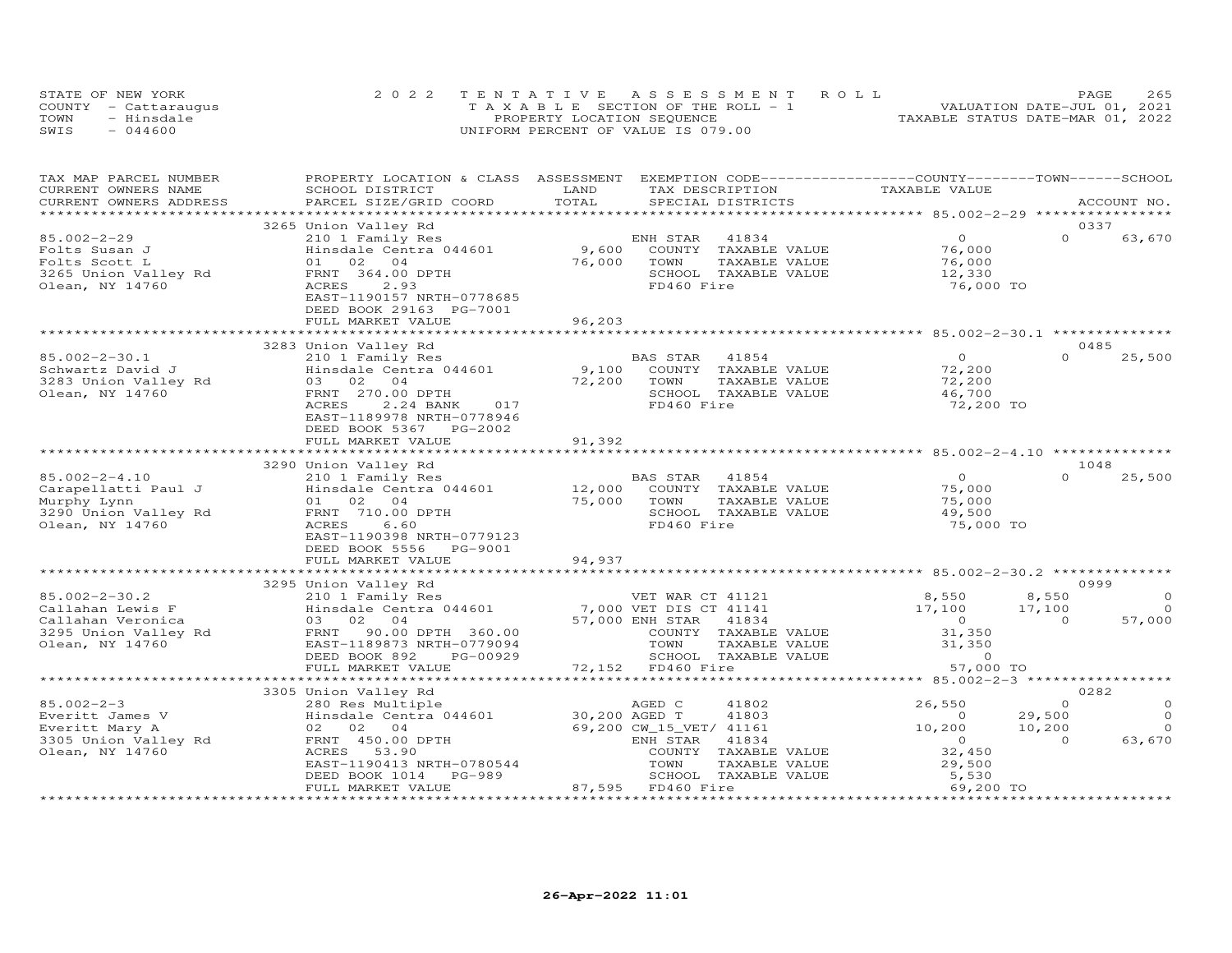| STATE OF NEW YORK    | 2022 TENTATIVE ASSESSMENT ROLL        | 266<br>PAGE                      |
|----------------------|---------------------------------------|----------------------------------|
| COUNTY - Cattaraugus | T A X A B L E SECTION OF THE ROLL - 1 | VALUATION DATE-JUL 01, 2021      |
| TOWN<br>- Hinsdale   | PROPERTY LOCATION SEQUENCE            | TAXABLE STATUS DATE-MAR 01, 2022 |
| SWIS<br>$-044600$    | UNIFORM PERCENT OF VALUE IS 079.00    |                                  |

| TAX MAP PARCEL NUMBER    | PROPERTY LOCATION & CLASS ASSESSMENT             |         | EXEMPTION CODE-----------------COUNTY-------TOWN------SCHOOL |                                                  |                    |
|--------------------------|--------------------------------------------------|---------|--------------------------------------------------------------|--------------------------------------------------|--------------------|
| CURRENT OWNERS NAME      | SCHOOL DISTRICT                                  | LAND    | TAX DESCRIPTION                                              | TAXABLE VALUE                                    |                    |
| CURRENT OWNERS ADDRESS   | PARCEL SIZE/GRID COORD                           | TOTAL   | SPECIAL DISTRICTS                                            |                                                  | ACCOUNT NO.        |
|                          |                                                  |         |                                                              |                                                  |                    |
|                          | 3331 Union Valley Rd                             |         |                                                              | $\circ$                                          | 0941<br>$\Omega$   |
| $85.002 - 2 - 1.2$       | 210 1 Family Res                                 |         | BAS STAR<br>41854                                            |                                                  | 25,500             |
| Tuttle Tim A.            | Hinsdale Centra 044601                           | 38,300  | TAXABLE VALUE<br>COUNTY                                      | 109,000                                          |                    |
| Tuttle Kimberly D.       | 03 02<br>04                                      | 109,000 | TOWN<br>TAXABLE VALUE                                        | 109,000                                          |                    |
| 3331 Union Valley Rd     | Ff 185.00<br>005                                 |         | SCHOOL TAXABLE VALUE<br>FD460 Fire                           | 83,500                                           |                    |
| Olean, NY 14760          | ACRES<br>34.65 BANK<br>EAST-1187845 NRTH-0779412 |         |                                                              | 109,000 TO                                       |                    |
|                          | DEED BOOK 21979 PG-2001                          |         |                                                              |                                                  |                    |
|                          | FULL MARKET VALUE                                | 137,975 |                                                              |                                                  |                    |
|                          |                                                  |         |                                                              |                                                  |                    |
|                          | 3332 Union Valley Rd                             |         |                                                              |                                                  | 0941               |
| $85.002 - 2 - 1.7$       | 314 Rural vac<10                                 |         | COUNTY TAXABLE VALUE                                         | 8,500                                            |                    |
| Tuttle Kiley D           | Hinsdale Centra 044601                           | 8,500   | TOWN<br>TAXABLE VALUE                                        | 8,500                                            |                    |
| Donnelly Michael L       | 03 02<br>04                                      | 8,500   | SCHOOL TAXABLE VALUE                                         | 8,500                                            |                    |
| 3331 Union Valley Road   | Ff 185.00                                        |         | FD460 Fire                                                   | 8,500 TO                                         |                    |
| Olean, NY 14760          | ACRES<br>1.55                                    |         |                                                              |                                                  |                    |
|                          | EAST-1189713 NRTH-0779844                        |         |                                                              |                                                  |                    |
| PRIOR OWNER ON 3/01/2022 | DEED BOOK 20221 PG-1463                          |         |                                                              |                                                  |                    |
| Tuttle Kiley D           | FULL MARKET VALUE                                | 10,759  |                                                              |                                                  |                    |
|                          |                                                  |         |                                                              |                                                  |                    |
|                          | 3351 Union Valley Rd                             |         |                                                              |                                                  | 1169               |
| $85.002 - 2 - 1.3$       | 312 Vac w/imprv                                  |         | COUNTY TAXABLE VALUE                                         | 22,600                                           |                    |
| Lamar Donald             | Hinsdale Centra 044601                           | 19,600  | TOWN<br>TAXABLE VALUE                                        | 22,600                                           |                    |
| Szrama Michael           | 03 02 04                                         | 22,600  | SCHOOL TAXABLE VALUE                                         | 22,600                                           |                    |
| 10 Hazelwood Lane        | ACRES 29.20                                      |         | FD460 Fire                                                   | 22,600 TO                                        |                    |
| Grand Island, NY 14072   | EAST-1187693 NRTH-0779847                        |         |                                                              |                                                  |                    |
|                          | DEED BOOK 20210 PG-9339                          |         |                                                              |                                                  |                    |
|                          | FULL MARKET VALUE                                | 28,608  |                                                              |                                                  |                    |
|                          |                                                  |         |                                                              | ********************************** 85.002-1-15 * |                    |
|                          | 3356 Union Valley Rd                             |         |                                                              |                                                  | 0588               |
| $85.002 - 1 - 15$        | 210 1 Family Res                                 |         | VET WAR CT 41121                                             | 5,145                                            | 5,145<br>$\Omega$  |
| Washington John          | Hinsdale Centra 044601                           |         | 7,800 ENH STAR<br>41834                                      | $\overline{0}$                                   | $\Omega$<br>34,300 |
| 3356 Union Valley Rd     | 04/07 02 04                                      | 34,300  | COUNTY TAXABLE VALUE                                         | 29,155                                           |                    |
| Olean, NY 14760          | FRNT 198.00 DPTH 200.05                          |         | TOWN<br>TAXABLE VALUE                                        | 29,155                                           |                    |
|                          | <b>ACRES</b><br>1.20                             |         | SCHOOL TAXABLE VALUE                                         | $\circ$                                          |                    |
|                          | EAST-1189399 NRTH-0780396                        |         | FD460 Fire                                                   | 34,300 TO                                        |                    |
|                          | DEED BOOK 851<br>PG-00994                        |         |                                                              |                                                  |                    |
|                          | FULL MARKET VALUE                                | 43,418  |                                                              |                                                  |                    |
|                          |                                                  |         |                                                              |                                                  |                    |
|                          | 3361 Union Valley Rd                             |         |                                                              |                                                  | 1170               |
| $85.002 - 2 - 1.4$       | 210 1 Family Res                                 |         | COUNTY<br>TAXABLE VALUE                                      | 76,000                                           |                    |
| Olver Michael H          | Hinsdale Centra 044601                           | 19,300  | TOWN<br>TAXABLE VALUE                                        | 76,000                                           |                    |
| Olver Catherine B        | 03 02 04                                         | 76,000  | SCHOOL TAXABLE VALUE                                         | 76,000                                           |                    |
| 3361 Smith Hollow Rd     | Ff 240.00                                        |         | FD460 Fire                                                   | 76,000 TO                                        |                    |
| Olean, NY 14760          | ACRES<br>29.50                                   |         |                                                              |                                                  |                    |
|                          | EAST-1187680 NRTH-0780168                        |         |                                                              |                                                  |                    |
|                          | DEED BOOK 29368 PG-8001<br>FULL MARKET VALUE     | 96,203  |                                                              |                                                  |                    |
|                          |                                                  |         |                                                              |                                                  |                    |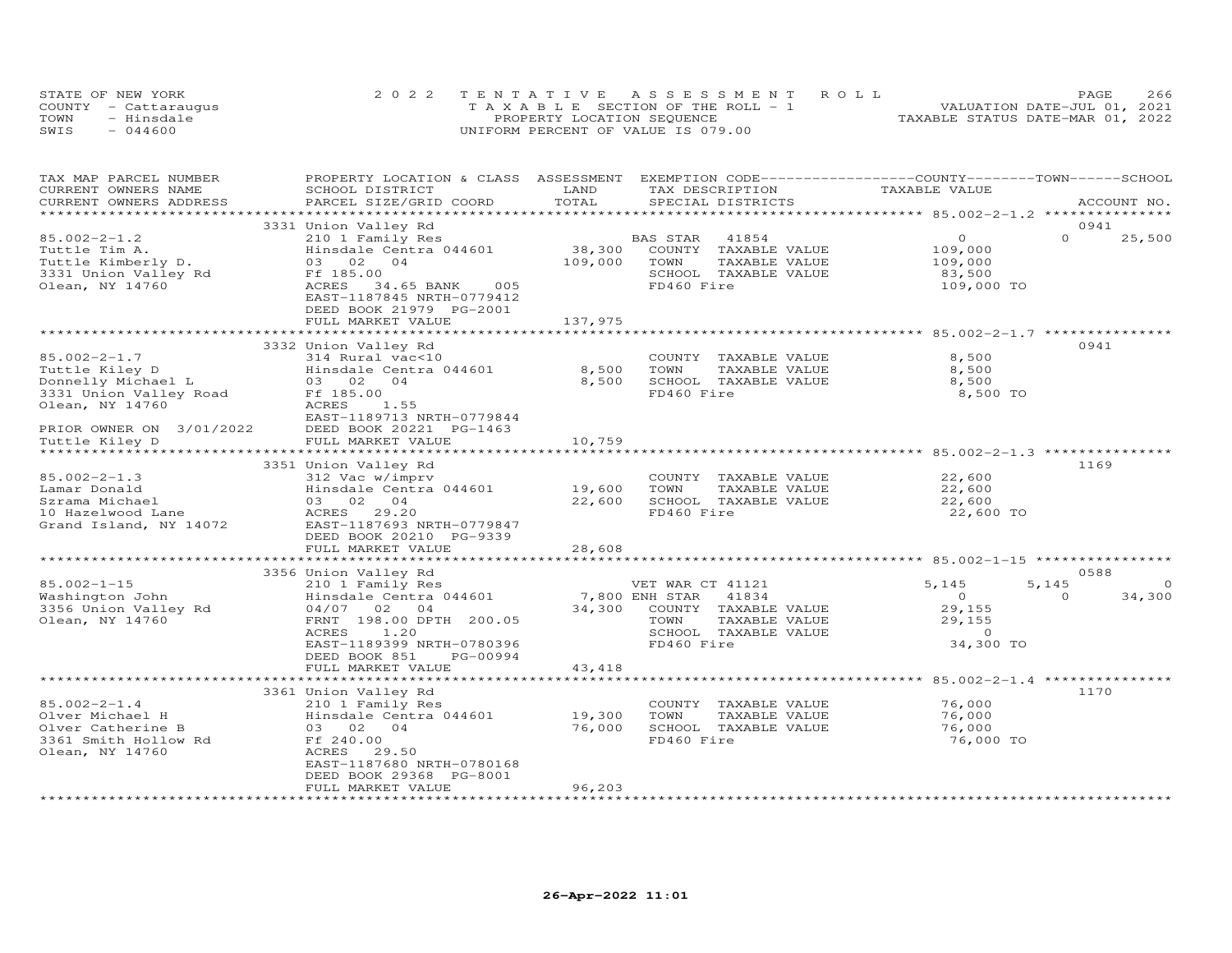|      | STATE OF NEW YORK    | 2022 TENTATIVE ASSESSMENT ROLL        | 267<br>PAGE                      |
|------|----------------------|---------------------------------------|----------------------------------|
|      | COUNTY - Cattaraugus | T A X A B L E SECTION OF THE ROLL - 1 | VALUATION DATE-JUL 01, 2021      |
| TOWN | - Hinsdale           | PROPERTY LOCATION SEQUENCE            | TAXABLE STATUS DATE-MAR 01, 2022 |
| SWIS | $-044600$            | UNIFORM PERCENT OF VALUE IS 079.00    |                                  |

| TAX MAP PARCEL NUMBER    | PROPERTY LOCATION & CLASS ASSESSMENT                  |        | EXEMPTION CODE-----------------COUNTY-------TOWN------SCHOOL |               |             |
|--------------------------|-------------------------------------------------------|--------|--------------------------------------------------------------|---------------|-------------|
| CURRENT OWNERS NAME      | SCHOOL DISTRICT                                       | LAND   | TAX DESCRIPTION                                              | TAXABLE VALUE |             |
| CURRENT OWNERS ADDRESS   | PARCEL SIZE/GRID COORD                                | TOTAL  | SPECIAL DISTRICTS                                            |               | ACCOUNT NO. |
|                          |                                                       |        |                                                              |               |             |
|                          | 3373 Union Valley Rd                                  |        |                                                              |               | 0241        |
| $85.002 - 1 - 16$        | 311 Res vac land                                      |        | COUNTY TAXABLE VALUE                                         | 7,500         |             |
| Morris Timothy           | Hinsdale Centra 044601                                | 7,500  | TOWN<br>TAXABLE VALUE                                        | 7,500         |             |
| Washington Angela        | 04 02<br>$\overline{04}$                              | 7,500  | SCHOOL TAXABLE VALUE                                         | 7,500         |             |
| 716 E State St           | FRNT 198.00 DPTH 195.00                               |        | FD460 Fire                                                   | 7,500 TO      |             |
| Olean, NY 14760          | EAST-1189132 NRTH-0780438                             |        |                                                              |               |             |
|                          | DEED BOOK 28716 PG-3001                               |        |                                                              |               |             |
|                          | FULL MARKET VALUE                                     | 9,494  |                                                              |               |             |
|                          |                                                       |        |                                                              |               |             |
|                          | 3383 Union Valley Rd                                  |        |                                                              |               | 0627        |
| $85.002 - 1 - 17$        | 210 1 Family Res                                      |        | COUNTY TAXABLE VALUE                                         | 24,000        |             |
|                          | PARKER, CORY S. PARKER, LISA M Hinsdale Centra 044601 | 3,800  | TOWN<br>TAXABLE VALUE                                        | 24,000        |             |
| PARKER AMBER K.          | 04 02 04                                              | 24,000 | SCHOOL TAXABLE VALUE                                         | 24,000        |             |
|                          | 3383 Union valley Rd<br>FRNT 90.00 DPTH 115.00        |        | FD460 Fire                                                   | 24,000 TO     |             |
| Olean, NY 14760          | EAST-1189107 NRTH-0780552                             |        |                                                              |               |             |
|                          | DEED BOOK 20210 PG-1947                               |        |                                                              |               |             |
|                          | FULL MARKET VALUE                                     | 30,380 |                                                              |               |             |
|                          |                                                       |        |                                                              |               |             |
|                          | 3400 Union Valley Rd                                  |        |                                                              |               | 0380        |
| $85.002 - 1 - 18.1$      | 270 Mfg housing                                       |        | COUNTY TAXABLE VALUE                                         | 13,000        |             |
| DEEB AMY                 | Hinsdale Centra 044601                                | 9,400  | TOWN<br>TAXABLE VALUE                                        | 13,000        |             |
| 8302 TROPHY PLACE DRIVE  | 04 02 04                                              | 13,000 | SCHOOL TAXABLE VALUE                                         | 13,000        |             |
| HUMBLE, TX 77346         | FRNT 350.00 DPTH                                      |        | FD460 Fire                                                   | 13,000 TO     |             |
|                          | 2.65<br>ACRES                                         |        |                                                              |               |             |
|                          | EAST-1188698 NRTH-0781107                             |        |                                                              |               |             |
|                          | DEED BOOK 2021<br>PG-16366                            |        |                                                              |               |             |
|                          | FULL MARKET VALUE                                     | 16,456 |                                                              |               |             |
|                          |                                                       |        |                                                              |               |             |
|                          | 3438 Union Valley Rd                                  |        |                                                              |               | 1052        |
| $85.002 - 1 - 14.1$      | 314 Rural vac<10                                      |        | COUNTY TAXABLE VALUE                                         | 10,000        |             |
| Witt Bruce A.            | Hinsdale Centra 044601                                | 10,000 | TOWN<br>TAXABLE VALUE                                        | 10,000        |             |
| Witt Janice J.           | 04 02 04                                              | 10,000 | SCHOOL TAXABLE VALUE                                         | 10,000        |             |
| 49 Hartwood Drive        | FRNT 217.00 DPTH                                      |        | FD460 Fire                                                   | 10,000 TO     |             |
| Rochester, NY 14623      | ACRES<br>3.35                                         |        |                                                              |               |             |
|                          | EAST-1188991 NRTH-0781683                             |        |                                                              |               |             |
| PRIOR OWNER ON 3/01/2022 | DEED BOOK 20221 PG-1872                               |        |                                                              |               |             |
| Witt Bruce A.            | FULL MARKET VALUE                                     | 12,658 |                                                              |               |             |
|                          |                                                       |        |                                                              |               |             |
|                          | 3445 Union Valley Rd                                  |        |                                                              |               | 1045        |
| $85.002 - 1 - 21$        | 210 1 Family Res                                      |        | COUNTY TAXABLE VALUE                                         | 42,300        |             |
| Peters Richard J         | Hinsdale Centra 044601                                | 12,800 | TOWN<br>TAXABLE VALUE                                        | 42,300        |             |
| Peters Robert & Brand    | 04 02 04                                              | 42,300 | SCHOOL TAXABLE VALUE                                         | 42,300        |             |
| 3461 Union Valley Rd     | FRNT 220.00 DPTH                                      |        | FD460 Fire                                                   | 42,300 TO     |             |
| Olean, NY 14760          | ACRES<br>8.60                                         |        |                                                              |               |             |
|                          | EAST-1188213 NRTH-0781769                             |        |                                                              |               |             |
|                          | DEED BOOK 20210 PG-7940                               |        |                                                              |               |             |
|                          | FULL MARKET VALUE                                     | 53,544 |                                                              |               |             |
|                          |                                                       |        |                                                              |               |             |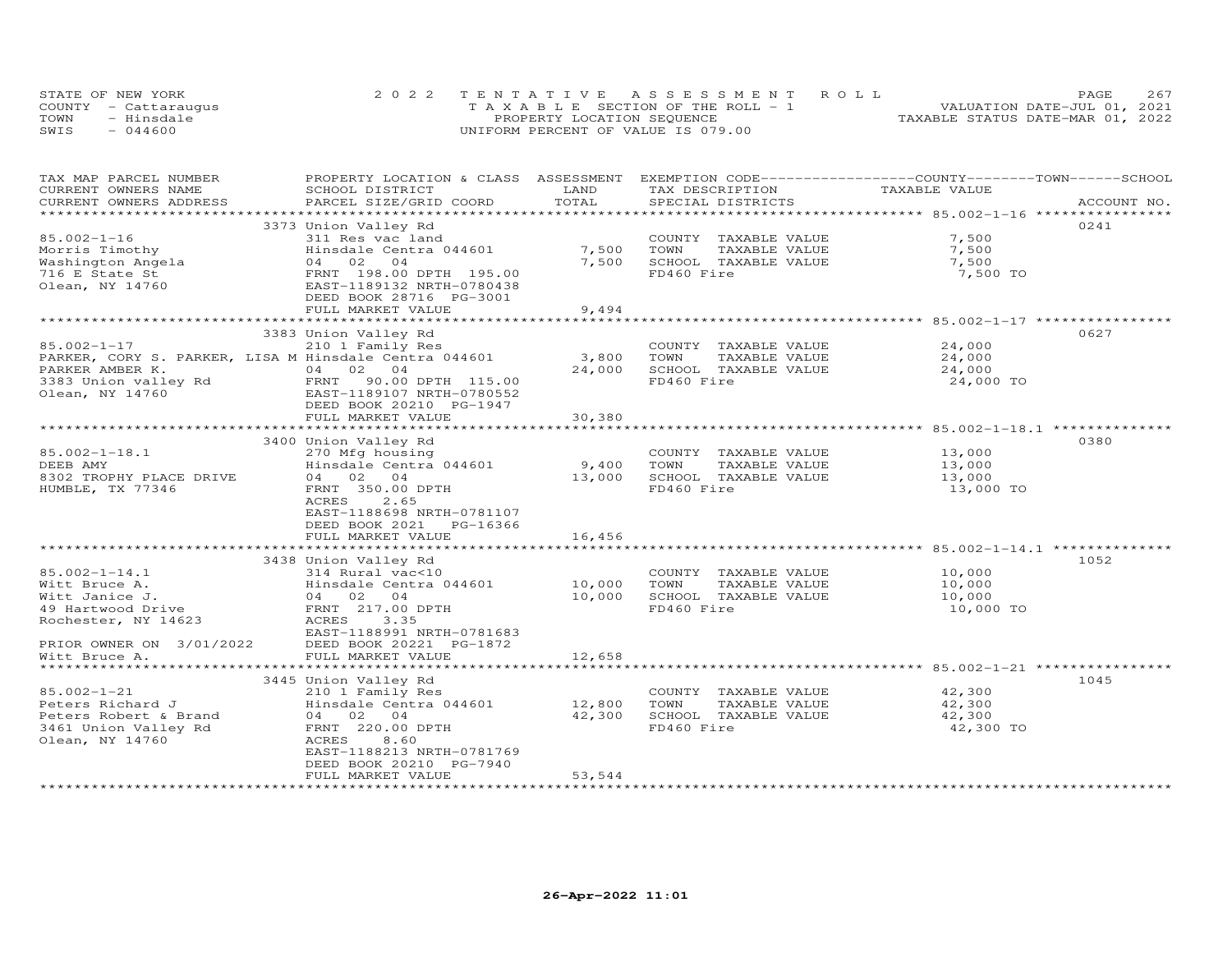|      | STATE OF NEW YORK    | 2022 TENTATIVE ASSESSMENT ROLL        | 268<br>PAGE                      |
|------|----------------------|---------------------------------------|----------------------------------|
|      | COUNTY - Cattarauqus | T A X A B L E SECTION OF THE ROLL - 1 | VALUATION DATE-JUL 01, 2021      |
| TOWN | - Hinsdale           | PROPERTY LOCATION SEQUENCE            | TAXABLE STATUS DATE-MAR 01, 2022 |
| SWIS | $-044600$            | UNIFORM PERCENT OF VALUE IS 079.00    |                                  |

| TAX MAP PARCEL NUMBER<br>CURRENT OWNERS NAME<br>CURRENT OWNERS ADDRESS                                                                                         | PROPERTY LOCATION & CLASS ASSESSMENT<br>SCHOOL DISTRICT<br>PARCEL SIZE/GRID COORD                                                                                                                                                                                                                                                            | LAND<br>TOTAL                                 | EXEMPTION CODE-----------------COUNTY-------TOWN-----SCHOOL<br>TAX DESCRIPTION<br>SPECIAL DISTRICTS                                                                                             | TAXABLE VALUE                                                                                                                                    | ACCOUNT NO.                        |
|----------------------------------------------------------------------------------------------------------------------------------------------------------------|----------------------------------------------------------------------------------------------------------------------------------------------------------------------------------------------------------------------------------------------------------------------------------------------------------------------------------------------|-----------------------------------------------|-------------------------------------------------------------------------------------------------------------------------------------------------------------------------------------------------|--------------------------------------------------------------------------------------------------------------------------------------------------|------------------------------------|
|                                                                                                                                                                |                                                                                                                                                                                                                                                                                                                                              |                                               |                                                                                                                                                                                                 |                                                                                                                                                  |                                    |
| $85.002 - 1 - 22$<br>Peters Richard J<br>Peters Charleen<br>3461 Union Valley Rd<br>Olean, NY 14760                                                            | 3461 Union Valley Rd<br>210 1 Family Res<br>Hinsdale Centra 044601<br>02<br>02/04<br>02<br>FRNT 300.00 DPTH<br>ACRES<br>1.71<br>EAST-1188544 NRTH-0781908<br>DEED BOOK 800<br>PG-00830<br>FULL MARKET VALUE                                                                                                                                  | 8,600<br>40,000<br>50,633                     | BAS STAR<br>41854<br>COUNTY<br>TAXABLE VALUE<br>TOWN<br>TAXABLE VALUE<br>SCHOOL TAXABLE VALUE<br>FD460 Fire                                                                                     | $\circ$<br>40,000<br>40,000<br>14,500<br>40,000 TO                                                                                               | 0807<br>$\Omega$<br>25,500         |
|                                                                                                                                                                |                                                                                                                                                                                                                                                                                                                                              |                                               |                                                                                                                                                                                                 |                                                                                                                                                  |                                    |
|                                                                                                                                                                | 3479 Union Valley Rd                                                                                                                                                                                                                                                                                                                         |                                               |                                                                                                                                                                                                 |                                                                                                                                                  | 0432                               |
| $85.002 - 1 - 23$<br>Bockmier Jeffrey E<br>3479 Union Valley Rd<br>Olean, NY 14760                                                                             | 210 1 Family Res<br>Hinsdale Centra 044601<br>04 02<br>04<br>FRNT 150.00 DPTH 125.00<br>BANK<br>017<br>EAST-1188533 NRTH-0782154<br>DEED BOOK 9372 PG-3002                                                                                                                                                                                   | 5,400<br>52,500                               | BAS STAR<br>41854<br>COUNTY TAXABLE VALUE<br>TOWN<br>TAXABLE VALUE<br>SCHOOL TAXABLE VALUE<br>FD460 Fire                                                                                        | $\Omega$<br>52,500<br>52,500<br>27,000<br>52,500 TO                                                                                              | $\Omega$<br>25,500                 |
|                                                                                                                                                                | FULL MARKET VALUE                                                                                                                                                                                                                                                                                                                            | 66,456                                        |                                                                                                                                                                                                 |                                                                                                                                                  |                                    |
|                                                                                                                                                                |                                                                                                                                                                                                                                                                                                                                              |                                               |                                                                                                                                                                                                 |                                                                                                                                                  |                                    |
| $85.002 - 1 - 25.3$<br>Chapus Mark R<br>Chapus Connie S<br>3492 Union Valley Rd<br>Olean, NY 14760<br>$85.002 - 1 - 25.1$<br>Champus Connie F<br>Connie Chapus | 3492 Union Valley Rd<br>210 1 Family Res<br>Hinsdale Centra 044601<br>04<br>02<br>04<br>FRNT 180.00 DPTH<br>ACRES<br>2.30<br>EAST-1188888 NRTH-0782310<br>DEED BOOK 00937 PG-00855<br>FULL MARKET VALUE<br>3511 Union Valley Rd<br>210 1 Family Res<br>Conklin, David E. Conklin, Rog Hinsdale Centra 044601<br>04 02 04<br>FRNT 800.00 DPTH | 9,100<br>76,000<br>96,203<br>27,000<br>80,000 | ENH STAR<br>41834<br>COUNTY TAXABLE VALUE<br>TOWN<br>TAXABLE VALUE<br>SCHOOL TAXABLE VALUE<br>FD460 Fire<br>COUNTY TAXABLE VALUE<br>TOWN<br>TAXABLE VALUE<br>SCHOOL TAXABLE VALUE<br>FD460 Fire | $\overline{O}$<br>76,000<br>76,000<br>12,330<br>76,000 TO<br>********** 85.002-1-25.1 ***************<br>80,000<br>80,000<br>80,000<br>80,000 TO | 1398<br>$\Omega$<br>63,670<br>0162 |
| 3492 Union Valley Road<br>Olean, NY 14760                                                                                                                      | ACRES 68.15<br>EAST-1187868 NRTH-0782561<br>DEED BOOK 20923 PG-4001<br>FULL MARKET VALUE                                                                                                                                                                                                                                                     | 101,266                                       |                                                                                                                                                                                                 |                                                                                                                                                  |                                    |
|                                                                                                                                                                |                                                                                                                                                                                                                                                                                                                                              |                                               |                                                                                                                                                                                                 | ********************** 85.002-1-2.1 *************                                                                                                |                                    |
| $85.002 - 1 - 2.1$<br>Skiver Jim<br>Tuttle Deanna J<br>3539 Union Valley Rd<br>Olean, NY 14760                                                                 | 3539 Union Valley Rd<br>112 Dairy farm<br>Hinsdale Centra 044601<br>04<br>02<br>04<br>Gas Well Not Working<br>Has Trl On Land<br>76.00<br>ACRES<br>EAST-1187640 NRTH-0783481<br>DEED BOOK 23051 PG-6001<br>FULL MARKET VALUE                                                                                                                 | 50,700<br>79,000<br>100,000                   | BAS STAR<br>41854<br>COUNTY TAXABLE VALUE<br>TOWN<br>TAXABLE VALUE<br>SCHOOL TAXABLE VALUE<br>FD460 Fire                                                                                        | $\Omega$<br>79,000<br>79,000<br>53,500<br>79,000 TO                                                                                              | 0234<br>$\Omega$<br>25,500         |
|                                                                                                                                                                |                                                                                                                                                                                                                                                                                                                                              |                                               |                                                                                                                                                                                                 |                                                                                                                                                  |                                    |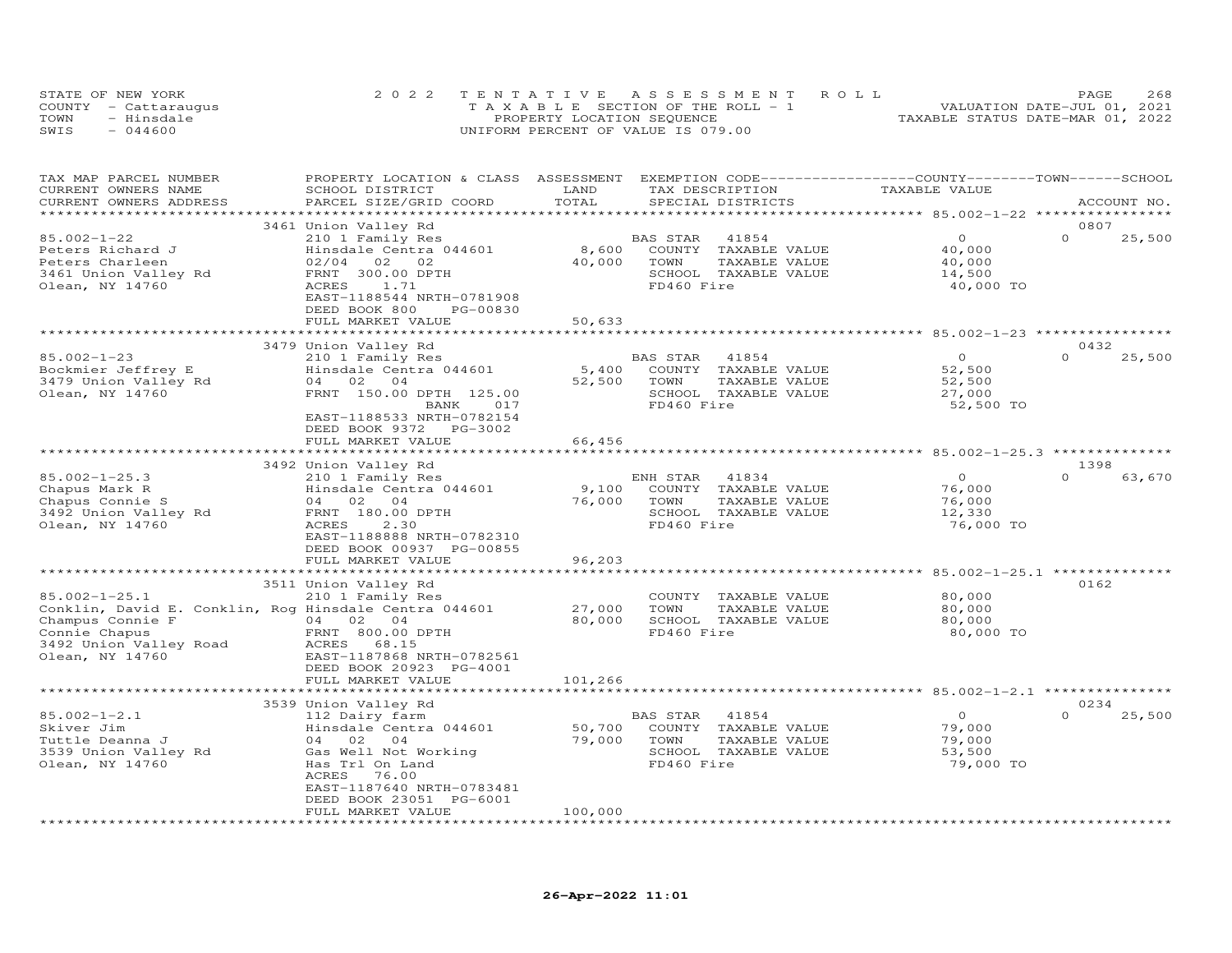|      | STATE OF NEW YORK    | 2022 TENTATIVE ASSESSMENT ROLL        | 269<br>PAGE.                     |
|------|----------------------|---------------------------------------|----------------------------------|
|      | COUNTY - Cattaraugus | T A X A B L E SECTION OF THE ROLL - 1 | VALUATION DATE-JUL 01, 2021      |
| TOWN | - Hinsdale           | PROPERTY LOCATION SEQUENCE            | TAXABLE STATUS DATE-MAR 01, 2022 |
| SWIS | $-044600$            | UNIFORM PERCENT OF VALUE IS 079.00    |                                  |

| TAX MAP PARCEL NUMBER<br>CURRENT OWNERS NAME<br>CURRENT OWNERS ADDRESS     | PROPERTY LOCATION & CLASS ASSESSMENT<br>SCHOOL DISTRICT<br>PARCEL SIZE/GRID COORD          | LAND<br>TOTAL | EXEMPTION CODE-----------------COUNTY-------TOWN-----SCHOOL<br>TAX DESCRIPTION<br>SPECIAL DISTRICTS | TAXABLE VALUE                                    | ACCOUNT NO.                |
|----------------------------------------------------------------------------|--------------------------------------------------------------------------------------------|---------------|-----------------------------------------------------------------------------------------------------|--------------------------------------------------|----------------------------|
| ******************                                                         |                                                                                            |               |                                                                                                     |                                                  |                            |
| $85.002 - 1 - 2.4$<br>Powley Catherine                                     | 3561 Union Valley Rd<br>270 Mfg housing<br>Hinsdale Centra 044601                          | 7,000         | BAS STAR<br>41854<br>COUNTY TAXABLE VALUE                                                           | $\circ$<br>17,000                                | 1689<br>$\Omega$<br>17,000 |
| 3561 Union Valley Rd<br>Olean, NY 14760                                    | 04 02<br>04<br>Gas Well Not Working<br>Has Trl On Land                                     | 17,000        | TOWN<br>TAXABLE VALUE<br>SCHOOL TAXABLE VALUE<br>FD460 Fire                                         | 17,000<br>$\Omega$<br>17,000 TO                  |                            |
|                                                                            | 0.89<br>ACRES<br>EAST-1188167 NRTH-0783417<br>DEED BOOK 12199 PG-4001<br>FULL MARKET VALUE | 21,519        |                                                                                                     |                                                  |                            |
|                                                                            | ******************************                                                             |               |                                                                                                     |                                                  |                            |
|                                                                            | 3596 Union Valley Rd                                                                       |               |                                                                                                     |                                                  | 0556                       |
| $85.002 - 1 - 1.1$<br>Helmbrecht Gary J.                                   | 312 Vac w/imprv<br>Hinsdale Centra 044601                                                  | 28,700        | COUNTY TAXABLE VALUE<br>TOWN<br>TAXABLE VALUE                                                       | 29,700<br>29,700                                 |                            |
| Helmbrecht Linda M.<br>80 Countryside Lane Apt 5<br>Orchard Park, NY 14127 | 02/03/04 02<br>04<br>FRNT 1350.00 DPTH<br>ACRES 76.45<br>EAST-1189022 NRTH-0784285         | 29,700        | SCHOOL TAXABLE VALUE<br>FD460 Fire                                                                  | 29,700<br>29,700 TO                              |                            |
|                                                                            | DEED BOOK 20200 PG-9718                                                                    |               |                                                                                                     |                                                  |                            |
|                                                                            | FULL MARKET VALUE                                                                          | 37,595        |                                                                                                     |                                                  |                            |
|                                                                            | 3597 Union Valley Rd                                                                       |               |                                                                                                     |                                                  | 1112                       |
| $85.002 - 1 - 2.2$                                                         | 210 1 Family Res                                                                           |               | ENH STAR<br>41834                                                                                   | $\Omega$                                         | $\Omega$<br>54,000         |
| Tuttle Deanna J                                                            | Hinsdale Centra 044601                                                                     | 7,300         | COUNTY TAXABLE VALUE                                                                                | 54,000                                           |                            |
| 3597 Union Valley Rd                                                       | 04 02 04                                                                                   | 54,000        | TOWN<br>TAXABLE VALUE                                                                               | 54,000                                           |                            |
| Olean, NY 14760                                                            | FRNT 313.00 DPTH 115.00                                                                    |               | SCHOOL TAXABLE VALUE                                                                                | $\Omega$                                         |                            |
|                                                                            | EAST-1187869 NRTH-0783993                                                                  |               | FD460 Fire                                                                                          | 54,000 TO                                        |                            |
|                                                                            | DEED BOOK 793<br>PG-00920<br>FULL MARKET VALUE                                             | 68,354        |                                                                                                     |                                                  |                            |
|                                                                            | ******************************                                                             | ************  |                                                                                                     | ******************* 76.003-2-20.1 ************** |                            |
|                                                                            | 3635 Union Valley Rd                                                                       |               |                                                                                                     |                                                  | 1669                       |
| $76.003 - 2 - 20.1$                                                        | 322 Rural vac>10                                                                           |               | COUNTY TAXABLE VALUE                                                                                | 18,700                                           |                            |
| Anderson Galvin                                                            | Hinsdale Centra 044601                                                                     | 18,700        | TOWN<br>TAXABLE VALUE                                                                               | 18,700                                           |                            |
| Anderson Sheryl                                                            | 02/03/04 02<br>$\overline{04}$                                                             | 18,700        | SCHOOL TAXABLE VALUE                                                                                | 18,700                                           |                            |
| 116 N Tenth St<br>Olean, NY 14760                                          | FRNT 1350.00 DPTH<br>ACRES 26.70<br>EAST-1185742 NRTH-0786241                              |               | FD460 Fire                                                                                          | 18,700 TO                                        |                            |
|                                                                            | DEED BOOK 11097 PG-3001                                                                    |               |                                                                                                     |                                                  |                            |
|                                                                            | FULL MARKET VALUE                                                                          | 23,671        |                                                                                                     |                                                  |                            |
|                                                                            |                                                                                            |               |                                                                                                     |                                                  |                            |
| $76.003 - 2 - 20.3$                                                        | 3635 Union Valley Rd<br>322 Rural vac>10                                                   |               | COUNTY TAXABLE VALUE                                                                                | 14,100                                           | 1692                       |
| Sarah's Heart, Inc                                                         | Hinsdale Centra 044601                                                                     | 14,100        | TAXABLE VALUE<br>TOWN                                                                               | 14,100                                           |                            |
| PO Box 645                                                                 | 02/03/04 02 04                                                                             | 14,100        | SCHOOL TAXABLE VALUE                                                                                | 14,100                                           |                            |
| Olean, NY 14760                                                            | FRNT 1350.00 DPTH<br>ACRES 11.85                                                           |               | FD460 Fire                                                                                          | 14,100 TO                                        |                            |
|                                                                            | EAST-1185883 NRTH-0788170<br>DEED BOOK 15586 PG-9001                                       |               |                                                                                                     |                                                  |                            |
|                                                                            | FULL MARKET VALUE                                                                          | 17,848        |                                                                                                     |                                                  |                            |
|                                                                            |                                                                                            |               |                                                                                                     |                                                  |                            |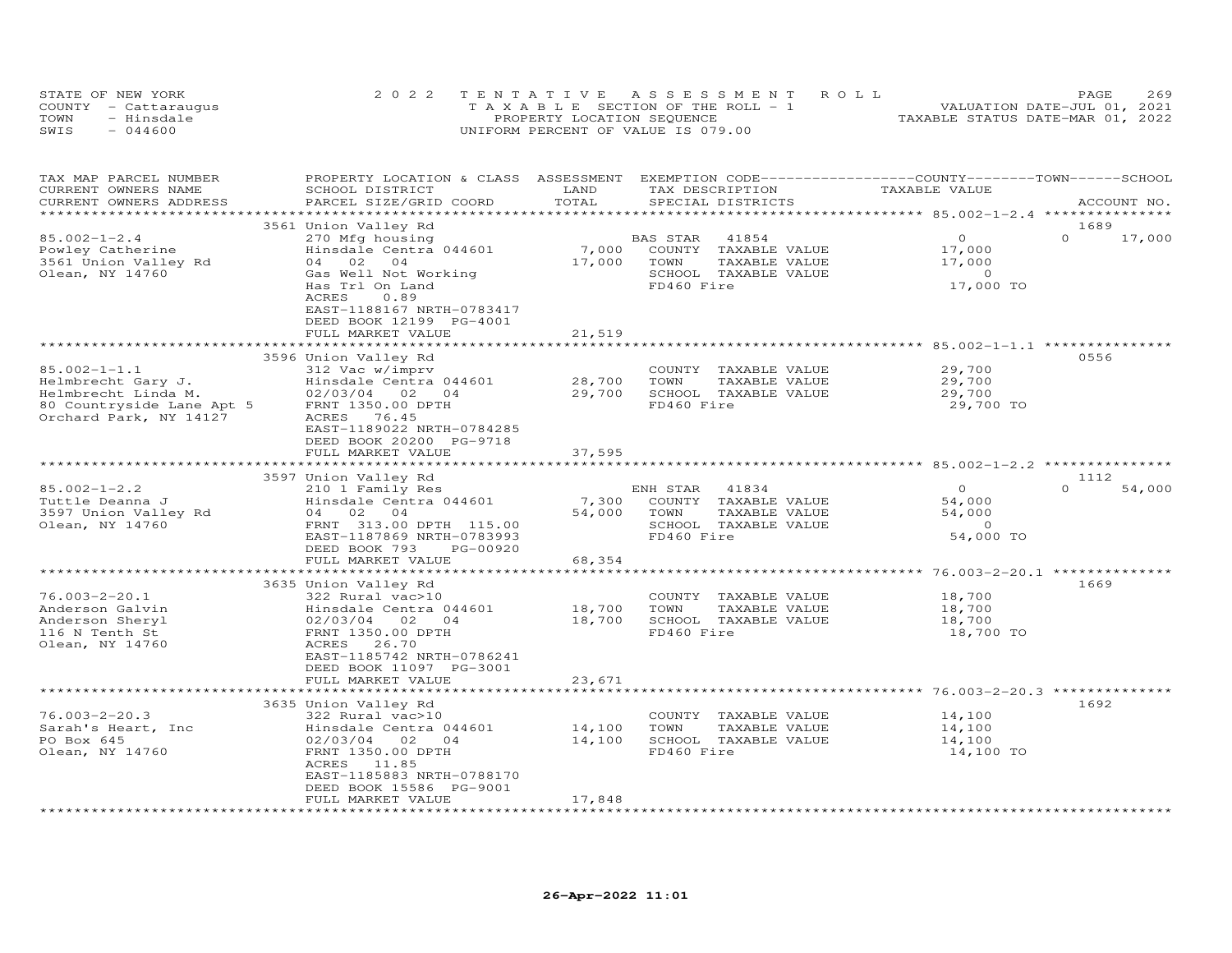|      | STATE OF NEW YORK    | 2022 TENTATIVE ASSESSMENT ROLL        | 2.70<br>PAGE.                    |
|------|----------------------|---------------------------------------|----------------------------------|
|      | COUNTY - Cattaraugus | T A X A B L E SECTION OF THE ROLL - 1 | VALUATION DATE-JUL 01, 2021      |
| TOWN | - Hinsdale           | PROPERTY LOCATION SEQUENCE            | TAXABLE STATUS DATE-MAR 01, 2022 |
| SWIS | $-044600$            | UNIFORM PERCENT OF VALUE IS 079.00    |                                  |

| TAX MAP PARCEL NUMBER<br>CURRENT OWNERS NAME                                                                | PROPERTY LOCATION & CLASS ASSESSMENT<br>SCHOOL DISTRICT                                                                                                                        | LAND             | EXEMPTION CODE-----------------COUNTY-------TOWN------SCHOOL<br>TAX DESCRIPTION                          | TAXABLE VALUE                                             |                    |
|-------------------------------------------------------------------------------------------------------------|--------------------------------------------------------------------------------------------------------------------------------------------------------------------------------|------------------|----------------------------------------------------------------------------------------------------------|-----------------------------------------------------------|--------------------|
| CURRENT OWNERS ADDRESS<br>***********************                                                           | PARCEL SIZE/GRID COORD<br>****************************                                                                                                                         | TOTAL            | SPECIAL DISTRICTS                                                                                        |                                                           | ACCOUNT NO.        |
|                                                                                                             | 3635 Union Valley Rd                                                                                                                                                           |                  |                                                                                                          |                                                           | 1668               |
| $85.002 - 1 - 1.2$<br>Miller Warren G<br>3635 Union Valley Rd<br>Olean, NY 14760                            | 270 Mfg housing<br>Hinsdale Centra 044601<br>02/03/04<br>02<br>04<br>FRNT 1350.00 DPTH                                                                                         | 20,100<br>36,700 | VET COM CT 41131<br>COUNTY TAXABLE VALUE<br>TOWN<br>TAXABLE VALUE<br>SCHOOL TAXABLE VALUE                | 9,175<br>27,525<br>27,525<br>36,700                       | 9,175<br>$\cap$    |
|                                                                                                             | ACRES<br>33.55<br>EAST-1186355 NRTH-0784405<br>DEED BOOK 9577<br>PG-3002<br>FULL MARKET VALUE                                                                                  | 46,456           | FD460 Fire                                                                                               | 36,700 TO                                                 |                    |
|                                                                                                             | ****************                                                                                                                                                               |                  |                                                                                                          | ******************** 85.002-1-1.3 *********               |                    |
| $85.002 - 1 - 1.3$<br>Filer Andrew<br>145 W Main St<br>Allegany, NY 14706                                   | 3636 Union Valley Rd<br>260 Seasonal res<br>Hinsdale Centra 044601<br>02/03/04<br>02<br>04<br>FRNT 1350.00 DPTH<br>ACRES<br>6.75                                               | 12,100<br>65,000 | COUNTY TAXABLE VALUE<br>TOWN<br>TAXABLE VALUE<br>SCHOOL TAXABLE VALUE<br>FD460 Fire                      | 65,000<br>65,000<br>65,000<br>65,000 TO                   | 0556               |
|                                                                                                             | EAST-1188029 NRTH-0784530<br>DEED BOOK 21058 PG-7002<br>FULL MARKET VALUE                                                                                                      | 82,278           |                                                                                                          |                                                           |                    |
|                                                                                                             |                                                                                                                                                                                | ************     |                                                                                                          | ******************** 76.004-1-18.3 *************          |                    |
| $76.004 - 1 - 18.3$<br>Atherton Steven J.<br>Atherton Robin R.<br>3687 Union Valley Road<br>Olean, NY 14760 | 3687 Union Valley Rd<br>210 1 Family Res<br>Hinsdale Centra 044601<br>03 02 04<br>FRNT 300.00 DPTH<br>ACRES<br>1.30<br>EAST-1187060 NRTH-0784871<br>DEED BOOK 30379 PG-7002    | 8,300<br>74,000  | COUNTY TAXABLE VALUE<br>TOWN<br>TAXABLE VALUE<br>SCHOOL TAXABLE VALUE<br>FD460 Fire                      | 74,000<br>74,000<br>74,000<br>74,000 TO                   | 1200               |
|                                                                                                             | FULL MARKET VALUE                                                                                                                                                              | 93,671           |                                                                                                          |                                                           |                    |
|                                                                                                             |                                                                                                                                                                                |                  |                                                                                                          |                                                           | 1176               |
| $76.004 - 1 - 18.2$<br>Glenn Linda<br>3701 Union Valley Rd<br>Olean, NY 14760                               | 3701 Union Valley Rd<br>210 1 Family Res<br>Hinsdale Centra 044601<br>03 02 04<br>ACRES 22.79 BANK<br>007<br>EAST-1186525 NRTH-0785018<br>DEED BOOK 7339<br>PG-6001            | 18,000<br>72,800 | BAS STAR<br>41854<br>COUNTY TAXABLE VALUE<br>TAXABLE VALUE<br>TOWN<br>SCHOOL TAXABLE VALUE<br>FD460 Fire | $\overline{O}$<br>72,800<br>72,800<br>47,300<br>72,800 TO | $\Omega$<br>25,500 |
|                                                                                                             | FULL MARKET VALUE                                                                                                                                                              | 92,152           |                                                                                                          |                                                           |                    |
|                                                                                                             |                                                                                                                                                                                | **************** |                                                                                                          |                                                           |                    |
| $76.004 - 1 - 18.6$<br>Bell Harold<br>Bell Marsha<br>124 Fulton St<br>Olean, NY 14760                       | 3757 Union Valley Rd<br>210 1 Family Res<br>Hinsdale Centra 044601<br>03 02 04<br>FRNT 2100.00 DPTH<br>ACRES<br>5.80<br>EAST-1186160 NRTH-0786069<br>DEED BOOK 7681<br>PG-7001 | 11,700<br>27,900 | COUNTY<br>TAXABLE VALUE<br>TOWN<br>TAXABLE VALUE<br>SCHOOL TAXABLE VALUE<br>FD460 Fire                   | 27,900<br>27,900<br>27,900<br>27,900 TO                   | 1650               |
|                                                                                                             | FULL MARKET VALUE                                                                                                                                                              | 35,316           |                                                                                                          |                                                           |                    |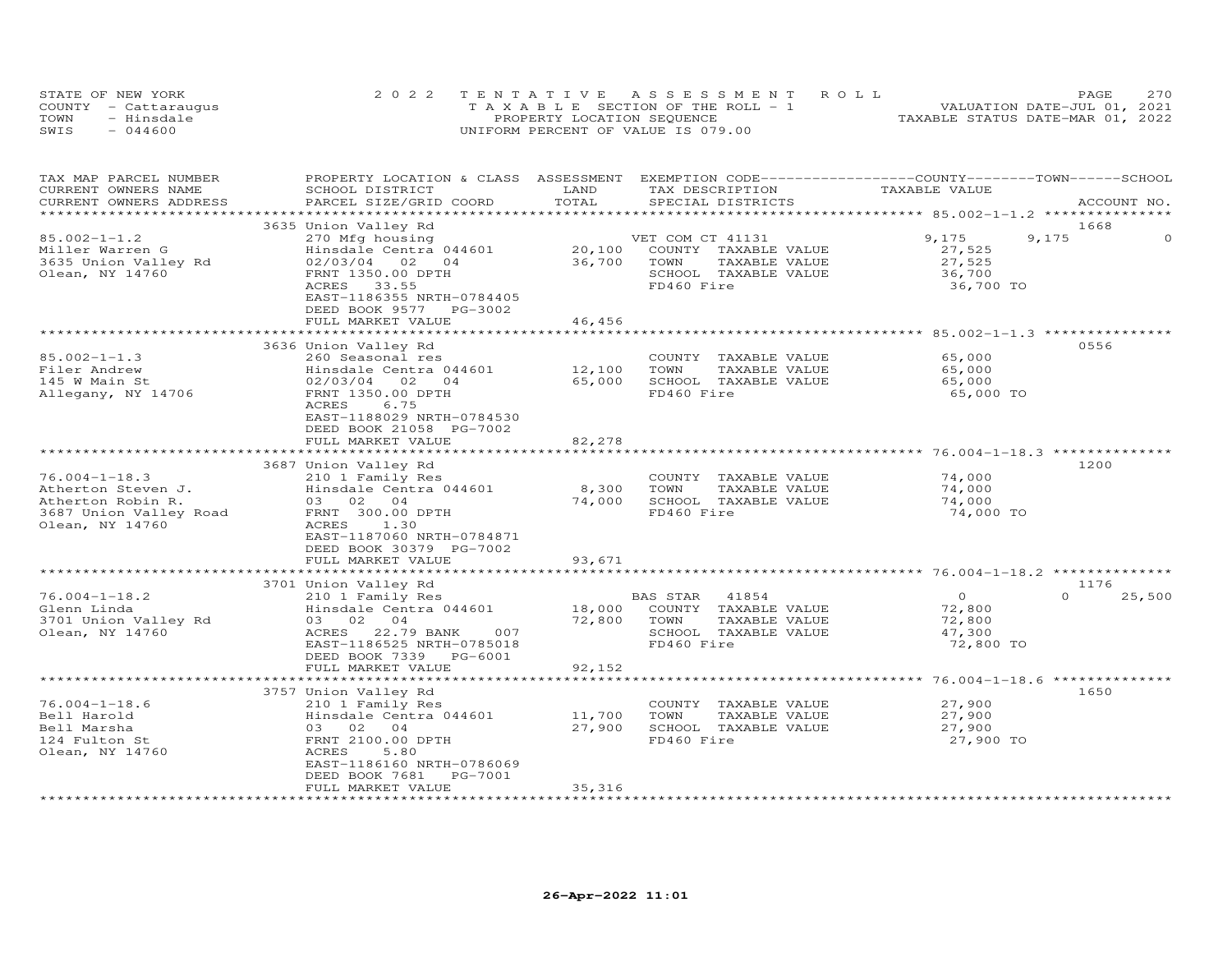| STATE OF NEW YORK |                      | 2022 TENTATIVE ASSESSMENT ROLL        |  |  |                                  | PAGE | 271 |
|-------------------|----------------------|---------------------------------------|--|--|----------------------------------|------|-----|
|                   | COUNTY - Cattaraugus | T A X A B L E SECTION OF THE ROLL - 1 |  |  | VALUATION DATE-JUL 01, 2021      |      |     |
| TOWN              | - Hinsdale           | PROPERTY LOCATION SEQUENCE            |  |  | TAXABLE STATUS DATE-MAR 01, 2022 |      |     |
| SWIS              | $-044600$            | UNIFORM PERCENT OF VALUE IS 079.00    |  |  |                                  |      |     |

| TAX MAP PARCEL NUMBER     | PROPERTY LOCATION & CLASS ASSESSMENT          |         | EXEMPTION CODE-----------------COUNTY-------TOWN-----SCHOOL |                                                               |                            |
|---------------------------|-----------------------------------------------|---------|-------------------------------------------------------------|---------------------------------------------------------------|----------------------------|
| CURRENT OWNERS NAME       | SCHOOL DISTRICT                               | LAND    | TAX DESCRIPTION                                             | TAXABLE VALUE                                                 |                            |
| CURRENT OWNERS ADDRESS    | PARCEL SIZE/GRID COORD                        | TOTAL   | SPECIAL DISTRICTS                                           |                                                               | ACCOUNT NO.                |
| ***********************   |                                               |         |                                                             |                                                               |                            |
|                           | 3780 Union Valley Rd                          |         |                                                             |                                                               | 1637                       |
| $76.004 - 1 - 18.4$       | 260 Seasonal res                              |         | COUNTY TAXABLE VALUE                                        | 80,000                                                        |                            |
| Jendrasik Dennis          | Hinsdale Centra 044601                        | 70,000  | TOWN<br>TAXABLE VALUE                                       | 80,000                                                        |                            |
| Penski/Kujawski Daniel Sr | 03 02<br>04                                   | 80,000  | SCHOOL TAXABLE VALUE                                        | 80,000                                                        |                            |
| 61 Lakeside Ct            | ACRES<br>92.30                                |         | FD460 Fire                                                  | 80,000 TO                                                     |                            |
| W. Seneca, NY 14224       | EAST-1187945 NRTH-0785626                     |         |                                                             |                                                               |                            |
|                           | DEED BOOK 6693<br>PG-3003                     |         |                                                             |                                                               |                            |
|                           | FULL MARKET VALUE                             | 101,266 |                                                             |                                                               |                            |
|                           |                                               |         |                                                             |                                                               |                            |
|                           | 3818 Union Valley Rd                          |         |                                                             |                                                               | 1446                       |
| $76.004 - 1 - 19.4$       | 210 1 Family Res                              |         | VET WAR CT 41121                                            | 10,200                                                        | 10,200<br>$\circ$          |
| MacNeal Charles           | Hinsdale Centra 044601                        |         | 10,500 VET DIS CT 41141                                     | 34,000                                                        | $\bigcirc$<br>34,000       |
| MacNeal Julie             | 03 02 04                                      |         | 127,500 BAS STAR<br>41854                                   | $\overline{0}$                                                | 25,500<br>$\Omega$         |
| 3818 Union Valley Rd      | Ff 740.00                                     |         | COUNTY TAXABLE VALUE                                        | 83,300                                                        |                            |
| Olean, NY 14760           | ACRES<br>3.95                                 |         | TOWN<br>TAXABLE VALUE                                       | 83,300                                                        |                            |
|                           | EAST-1186260 NRTH-0786713                     |         | SCHOOL TAXABLE VALUE                                        | 102,000                                                       |                            |
|                           | DEED BOOK 00991 PG-00814                      |         | FD460 Fire                                                  | 127,500 TO                                                    |                            |
|                           | FULL MARKET VALUE<br>*********************    | 161,392 |                                                             |                                                               |                            |
|                           |                                               |         |                                                             |                                                               |                            |
|                           | 3828 Union Valley Rd                          |         |                                                             |                                                               | 1677                       |
| $76.003 - 2 - 20.2$       | 210 1 Family Res                              |         | BAS STAR<br>41854                                           | $\circ$                                                       | $\Omega$<br>25,500         |
| Giardini Lee F            | Hinsdale Centra 044601                        | 13,000  | COUNTY TAXABLE VALUE                                        | 148,000                                                       |                            |
| 3828 Union Valley Rd      | 02/03/04<br>02<br>04                          | 148,000 | TOWN<br>TAXABLE VALUE                                       | 148,000                                                       |                            |
| Olean, NY 14760           | FRNT 1350.00 DPTH                             |         | SCHOOL TAXABLE VALUE                                        | 122,500                                                       |                            |
|                           | ACRES<br>9.55                                 |         | FD460 Fire                                                  | 148,000 TO                                                    |                            |
|                           | EAST-1186303 NRTH-0788142                     |         |                                                             |                                                               |                            |
|                           | DEED BOOK 10159 PG-3002                       |         |                                                             |                                                               |                            |
|                           | FULL MARKET VALUE                             | 187,342 |                                                             | *************************************96.004-1-19.9 ********** |                            |
|                           |                                               |         |                                                             |                                                               |                            |
| $76.004 - 1 - 19.9$       | 3844 Union Valley Rd                          |         | <b>BAS STAR</b><br>41854                                    | $\Omega$                                                      | 1709<br>$\Omega$<br>25,500 |
| Vosler Adam               | 210 1 Family Res                              | 11,400  | COUNTY TAXABLE VALUE                                        |                                                               |                            |
|                           | Hinsdale Centra 044601                        | 88,000  |                                                             | 88,000                                                        |                            |
| Haynoski Kristina         | 03 02 04<br>FRNT 350.00 DPTH                  |         | TOWN<br>TAXABLE VALUE<br>SCHOOL TAXABLE VALUE               | 88,000                                                        |                            |
| 3844 Union Valley Rd      | ACRES                                         |         | FD460 Fire                                                  | 62,500                                                        |                            |
| Olean, NY 14760           | 4.85 BANK<br>017<br>EAST-1186374 NRTH-0787314 |         |                                                             | 88,000 TO                                                     |                            |
|                           |                                               |         |                                                             |                                                               |                            |
|                           | DEED BOOK 14288 PG-2002<br>FULL MARKET VALUE  | 111,392 |                                                             |                                                               |                            |
|                           |                                               |         |                                                             |                                                               |                            |
|                           | Union Valley Rd & Smith H                     |         |                                                             |                                                               | 1142                       |
| $85.002 - 1 - 18.4$       | 322 Rural vac>10                              |         |                                                             |                                                               |                            |
| Dutton Earl J             | Hinsdale Centra 044601                        | 14,800  | COUNTY TAXABLE VALUE<br>TOWN<br>TAXABLE VALUE               | 14,800<br>14,800                                              |                            |
| 2565 Dutton Rd            | 04 02<br>04                                   | 14,800  | SCHOOL TAXABLE VALUE                                        | 14,800                                                        |                            |
|                           | FRNT 260.00 DPTH                              |         | FD460 Fire                                                  | 14,800 TO                                                     |                            |
| Olean, NY 14760           | ACRES<br>20.28                                |         |                                                             |                                                               |                            |
|                           | EAST-1189200 NRTH-0782225                     |         |                                                             |                                                               |                            |
|                           | DEED BOOK 1014<br>PG-1145                     |         |                                                             |                                                               |                            |
|                           | FULL MARKET VALUE                             | 18,734  |                                                             |                                                               |                            |
| ************************  | ***********************                       |         |                                                             |                                                               |                            |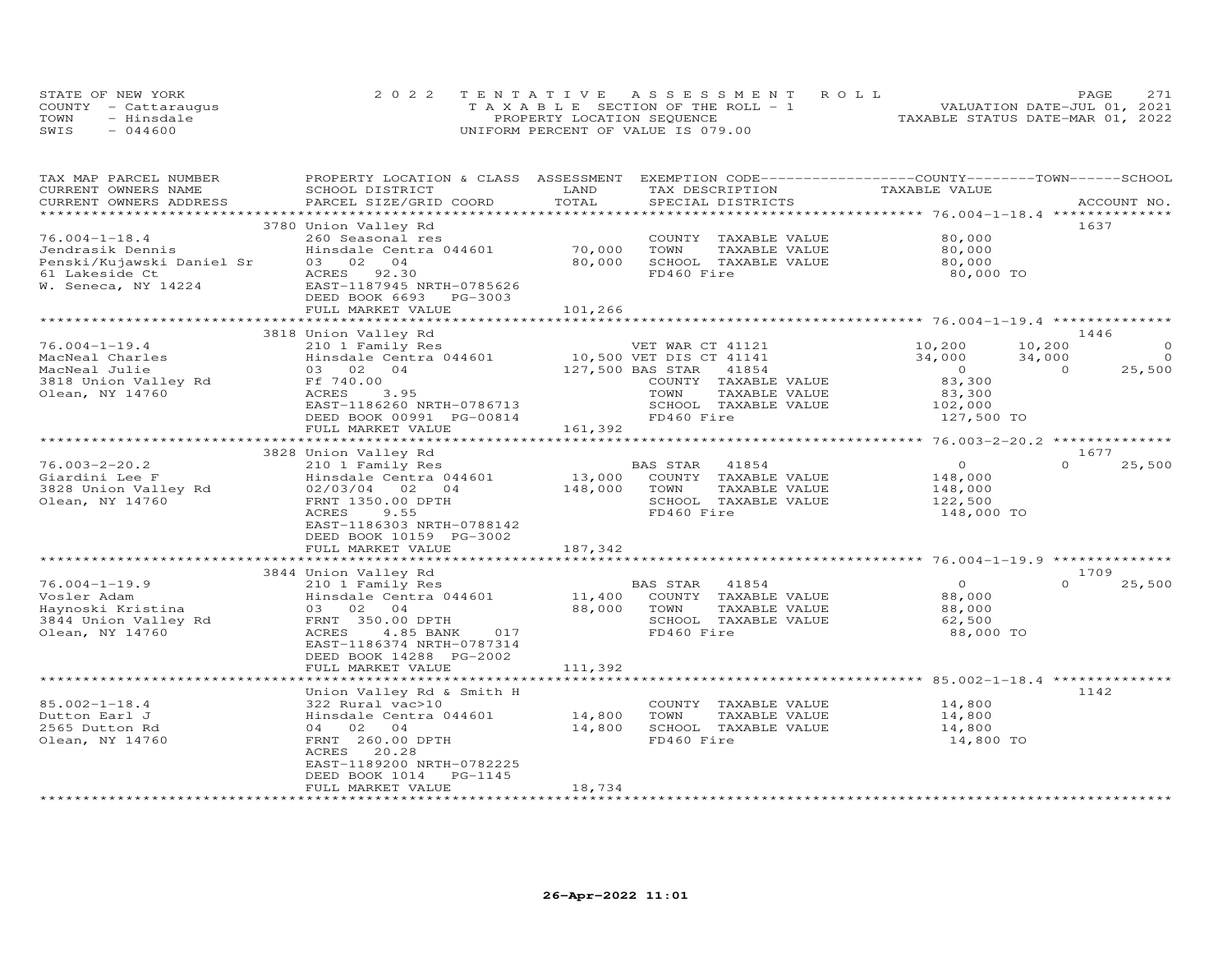| STATE OF NEW YORK    | 2022 TENTATIVE ASSESSMENT ROLL        | 2.72<br>PAGE.                    |
|----------------------|---------------------------------------|----------------------------------|
| COUNTY - Cattaraugus | T A X A B L E SECTION OF THE ROLL - 1 | VALUATION DATE-JUL 01, 2021      |
| - Hinsdale<br>TOWN   | PROPERTY LOCATION SEQUENCE            | TAXABLE STATUS DATE-MAR 01, 2022 |
| SWIS<br>$-044600$    | UNIFORM PERCENT OF VALUE IS 079.00    |                                  |

| TAX MAP PARCEL NUMBER<br>CURRENT OWNERS NAME<br>CURRENT OWNERS ADDRESS                                                                        | PROPERTY LOCATION & CLASS ASSESSMENT<br>SCHOOL DISTRICT<br>PARCEL SIZE/GRID COORD                                                                                                       | LAND<br>TOTAL              | EXEMPTION CODE-----------------COUNTY-------TOWN------SCHOOL<br>TAX DESCRIPTION<br>SPECIAL DISTRICTS | TAXABLE VALUE                                         | ACCOUNT NO. |
|-----------------------------------------------------------------------------------------------------------------------------------------------|-----------------------------------------------------------------------------------------------------------------------------------------------------------------------------------------|----------------------------|------------------------------------------------------------------------------------------------------|-------------------------------------------------------|-------------|
|                                                                                                                                               |                                                                                                                                                                                         |                            |                                                                                                      |                                                       |             |
| $85.002 - 1 - 18.6$<br>Equity Trust Company Custodian Hinsdale Centra 044601<br>Janice J. Witt IRA<br>49 E Hartwood Dr<br>Rochester, NY 14623 | Union Valley Rd & Smith H<br>314 Rural vac<10<br>04 02<br>04<br>FRNT 260.00 DPTH<br>ACRES 16.35<br>EAST-1189519 NRTH-0781124<br>DEED BOOK 22126 PG-4001<br>FULL MARKET VALUE            | 15,900<br>15,900<br>20,127 | COUNTY TAXABLE VALUE<br>TOWN<br>TAXABLE VALUE<br>SCHOOL TAXABLE VALUE<br>FD460 Fire                  | 15,900<br>15,900<br>15,900<br>15,900 TO               | 1623        |
|                                                                                                                                               | Union Valley Rd & Smith H                                                                                                                                                               |                            |                                                                                                      |                                                       | 1142        |
| $85.002 - 1 - 18.7$<br>Peters Robert L<br>Peters Brandy J<br>2550 Gile Hollow Rd<br>Hinsdale, NY 14743                                        | 322 Rural vac>10<br>Hinsdale Centra 044601<br>04 02 04<br>FRNT 260.00 DPTH<br>ACRES<br>9.25<br>EAST-1188205 NRTH-0781315<br>DEED BOOK 20210 PG-1860                                     | 11,130<br>11,130           | COUNTY TAXABLE VALUE<br>TOWN<br>TAXABLE VALUE<br>SCHOOL TAXABLE VALUE<br>FD460 Fire                  | 11,130<br>11,130<br>11,130<br>11,130 TO               |             |
|                                                                                                                                               | FULL MARKET VALUE                                                                                                                                                                       | 14,089                     |                                                                                                      |                                                       |             |
|                                                                                                                                               |                                                                                                                                                                                         |                            |                                                                                                      |                                                       | 1363        |
| $85.002 - 2 - 15.2$<br>Cummins Brandy<br>Cummins Robert J.<br>2140 Union Valley Road<br>Olean, NY 14760                                       | Union Valley Rd (Off)<br>321 Abandoned ag<br>Hinsdale Centra 044601<br>04 02 04<br>ACRES 31.50 BANK<br>007<br>EAST-1192984 NRTH-0778328<br>DEED BOOK 2020 PG-12713<br>FULL MARKET VALUE | 11,500<br>11,500<br>14,557 | COUNTY TAXABLE VALUE<br>TOWN<br>TAXABLE VALUE<br>SCHOOL TAXABLE VALUE<br>FD460 Fire                  | 11,500<br>11,500<br>11,500<br>11,500 TO               |             |
|                                                                                                                                               |                                                                                                                                                                                         |                            |                                                                                                      |                                                       |             |
| $85.002 - 2 - 22$<br>Wells Michael J<br>Wells Linda L<br>1456 E State Rd<br>Olean, NY 14760                                                   | Union Valley Rd (Off)<br>322 Rural vac>10<br>Hinsdale Centra 044601<br>01 02 04<br>ACRES 36.21<br>EAST-1190739 NRTH-0776714<br>DEED BOOK 25280 PG-6001<br>FULL MARKET VALUE             | 19,100<br>19,100<br>24,177 | COUNTY TAXABLE VALUE<br>TAXABLE VALUE<br>TOWN<br>SCHOOL TAXABLE VALUE<br>FD460 Fire                  | 19,100<br>19,100<br>19,100<br>19,100 TO               | 1036        |
|                                                                                                                                               |                                                                                                                                                                                         |                            |                                                                                                      | ************************ 85.002-2-26.1 ************** |             |
| $85.002 - 2 - 26.1$<br>Kennedy Brian M.<br>27 Wachusett Street<br>Leominster, MA 01453                                                        | Union Valley Rd (Off)<br>270 Mfg housing<br>Hinsdale Centra 044601<br>03 02 04<br>ACRES 17.95<br>EAST-1187971 NRTH-0777047<br>DEED BOOK 25894 PG-6001<br>FULL MARKET VALUE              | 15,100<br>21,000<br>26,582 | COUNTY TAXABLE VALUE<br>TOWN<br>TAXABLE VALUE<br>SCHOOL TAXABLE VALUE<br>FD460 Fire                  | 21,000<br>21,000<br>21,000<br>21,000 TO               | 0412        |
|                                                                                                                                               |                                                                                                                                                                                         |                            |                                                                                                      |                                                       |             |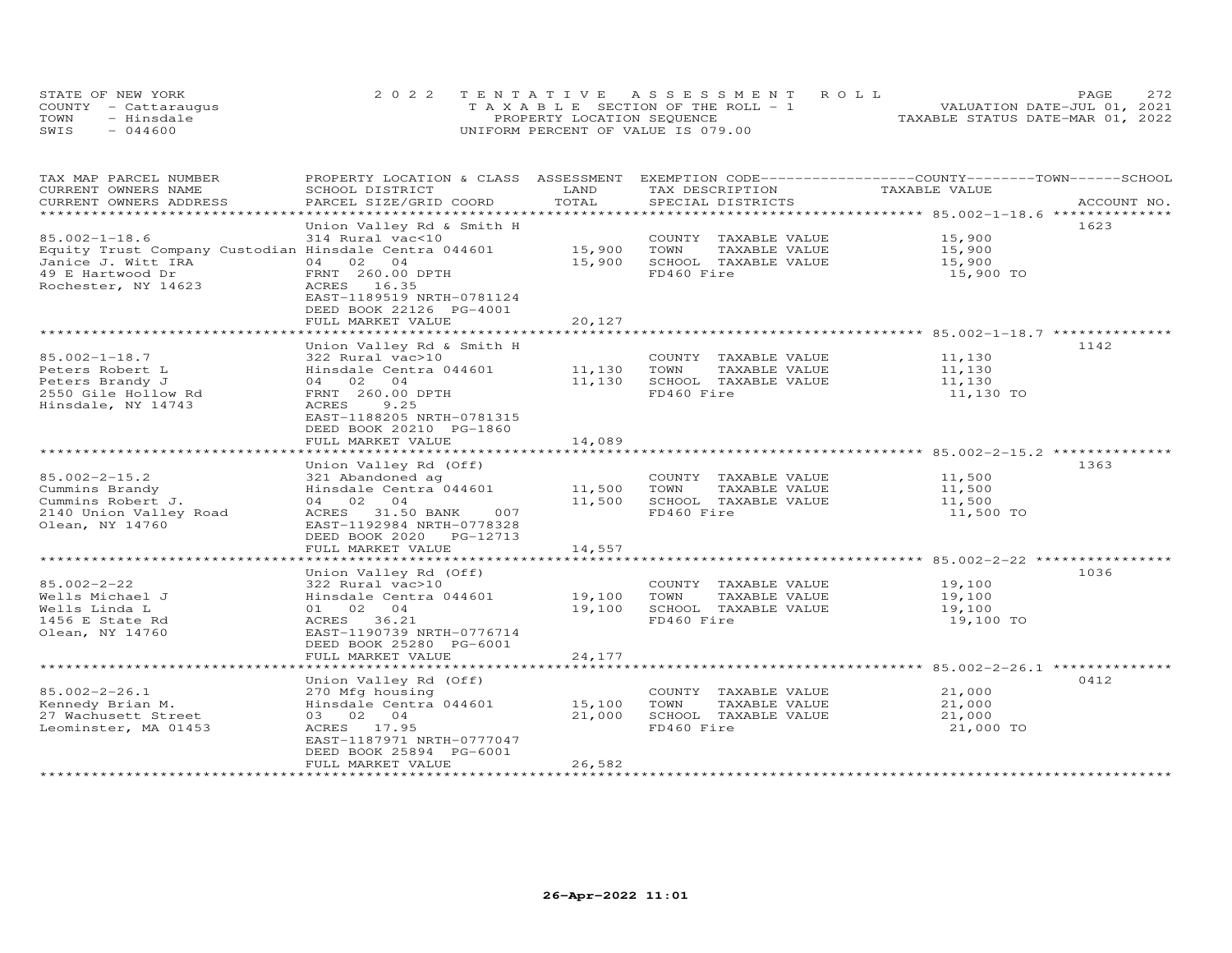|      | STATE OF NEW YORK    | 2022 TENTATIVE ASSESSMENT ROLL        | 273<br>PAGE                      |
|------|----------------------|---------------------------------------|----------------------------------|
|      | COUNTY - Cattaraugus | T A X A B L E SECTION OF THE ROLL - 1 | VALUATION DATE-JUL 01, 2021      |
| TOWN | - Hinsdale           | PROPERTY LOCATION SEQUENCE            | TAXABLE STATUS DATE-MAR 01, 2022 |
| SWIS | $-044600$            | UNIFORM PERCENT OF VALUE IS 079.00    |                                  |

| TAX MAP PARCEL NUMBER<br>CURRENT OWNERS NAME<br>CURRENT OWNERS ADDRESS | PROPERTY LOCATION & CLASS ASSESSMENT<br>SCHOOL DISTRICT<br>PARCEL SIZE/GRID COORD                 | LAND<br>TOTAL | EXEMPTION CODE------------------COUNTY-------TOWN-----SCHOOL<br>TAX DESCRIPTION<br>SPECIAL DISTRICTS | TAXABLE VALUE                                  | ACCOUNT NO. |
|------------------------------------------------------------------------|---------------------------------------------------------------------------------------------------|---------------|------------------------------------------------------------------------------------------------------|------------------------------------------------|-------------|
|                                                                        |                                                                                                   |               |                                                                                                      |                                                |             |
| $85.002 - 2 - 26.2$<br>Fox Williams H Jr                               | Union Valley Rd (Off)<br>270 Mfg housing<br>Hinsdale Centra 044601                                | 13,900        | COUNTY TAXABLE VALUE<br>TAXABLE VALUE<br>TOWN                                                        | 20,000<br>20,000                               | 1264        |
| Fox Mary E                                                             | 03 02<br>$\bigcirc$ 4                                                                             | 20,000        | SCHOOL TAXABLE VALUE                                                                                 | 20,000                                         |             |
| 309 Coleman St                                                         | $S-7$                                                                                             |               | FD460 Fire                                                                                           | 20,000 TO                                      |             |
| Olean, NY 14760                                                        | ACRES 14.95<br>EAST-1189330 NRTH-0777006<br>DEED BOOK 13977 PG-7001<br>FULL MARKET VALUE          | 25,316        |                                                                                                      |                                                |             |
|                                                                        |                                                                                                   |               |                                                                                                      |                                                |             |
|                                                                        | Union Valley Rd (Off)                                                                             |               |                                                                                                      |                                                | 1265        |
| $85.002 - 2 - 26.3$                                                    | 260 Seasonal res                                                                                  |               | COUNTY TAXABLE VALUE                                                                                 | 20,000                                         |             |
| Dowd Darlene A                                                         | Hinsdale Centra 044601                                                                            | 11,400        | TOWN<br>TAXABLE VALUE                                                                                | 20,000                                         |             |
| 24 Nicholls St                                                         | 03 02 04                                                                                          | 20,000        | SCHOOL TAXABLE VALUE                                                                                 | 20,000                                         |             |
| Lockport, NY 14094                                                     | $S-7$<br>ACRES<br>8.75<br>EAST-1189100 NRTH-0776525<br>DEED BOOK 16756 PG-5002                    |               | FD460 Fire                                                                                           | 20,000 TO                                      |             |
|                                                                        | FULL MARKET VALUE                                                                                 | 25,316        |                                                                                                      |                                                |             |
|                                                                        |                                                                                                   |               |                                                                                                      |                                                |             |
|                                                                        | Union Valley Rd (Off)                                                                             |               |                                                                                                      |                                                | 1266        |
| $85.002 - 2 - 26.4$                                                    | 322 Rural vac>10                                                                                  |               | COUNTY TAXABLE VALUE                                                                                 | 15,200                                         |             |
| Kennedy Brian M.                                                       | Hinsdale Centra 044601                                                                            | 15,200        | TOWN<br>TAXABLE VALUE                                                                                | 15,200                                         |             |
| 27 Wachusett Street                                                    | 03 02 04                                                                                          | 15,200        | SCHOOL TAXABLE VALUE                                                                                 | 15,200                                         |             |
| Leominster, MA 01453                                                   | $S-7$<br>ACRES 18.15<br>EAST-1187899 NRTH-0776495<br>DEED BOOK 25894 PG-6001<br>FULL MARKET VALUE | 19,241        | FD460 Fire                                                                                           | 15,200 TO                                      |             |
|                                                                        |                                                                                                   |               |                                                                                                      | ********************* 85.002-2-26.5 ********** |             |
|                                                                        | Union Valley Rd (Off)                                                                             |               |                                                                                                      |                                                | 1267        |
| $85.002 - 2 - 26.5$                                                    | 322 Rural vac>10                                                                                  |               | COUNTY TAXABLE VALUE                                                                                 | 15,900                                         |             |
| SiegmanN Paul                                                          | Hinsdale Centra 044601                                                                            | 15,900        | TOWN<br>TAXABLE VALUE                                                                                | 15,900                                         |             |
| Siegman Jacqueline                                                     | 03 02 04                                                                                          | 15,900        | SCHOOL TAXABLE VALUE                                                                                 | 15,900                                         |             |
| 6938 Maple Dr<br>Niorth Tonawanda, NY 14120                            | $S-7$<br>ACRES 19.90<br>EAST-1186323 NRTH-0776753<br>DEED BOOK 2019 PG-11036                      |               | FD460 Fire                                                                                           | 15,900 TO                                      |             |
|                                                                        | FULL MARKET VALUE                                                                                 | 20,127        |                                                                                                      |                                                |             |
|                                                                        | Union Valley Rd (Off)                                                                             |               |                                                                                                      |                                                | 1268        |
| $85.002 - 2 - 26.6$                                                    | 910 Priv forest                                                                                   |               | COUNTY TAXABLE VALUE                                                                                 | 13,500                                         |             |
| Malik Waqar A                                                          | Hinsdale Centra 044601                                                                            | 13,500        | TOWN<br>TAXABLE VALUE                                                                                | 13,500                                         |             |
| 4857 Gothic Hill Rd                                                    | 03 02 04                                                                                          | 13,500        | SCHOOL TAXABLE VALUE                                                                                 | 13,500                                         |             |
| Lockport, NY 14094                                                     | $S-7$<br>ACRES 14.05<br>EAST-1186924 NRTH-0777014                                                 |               | FD460 Fire                                                                                           | 13,500 TO                                      |             |
|                                                                        | DEED BOOK 15796 PG-3004                                                                           |               |                                                                                                      |                                                |             |
|                                                                        | FULL MARKET VALUE                                                                                 | 17,089        |                                                                                                      |                                                |             |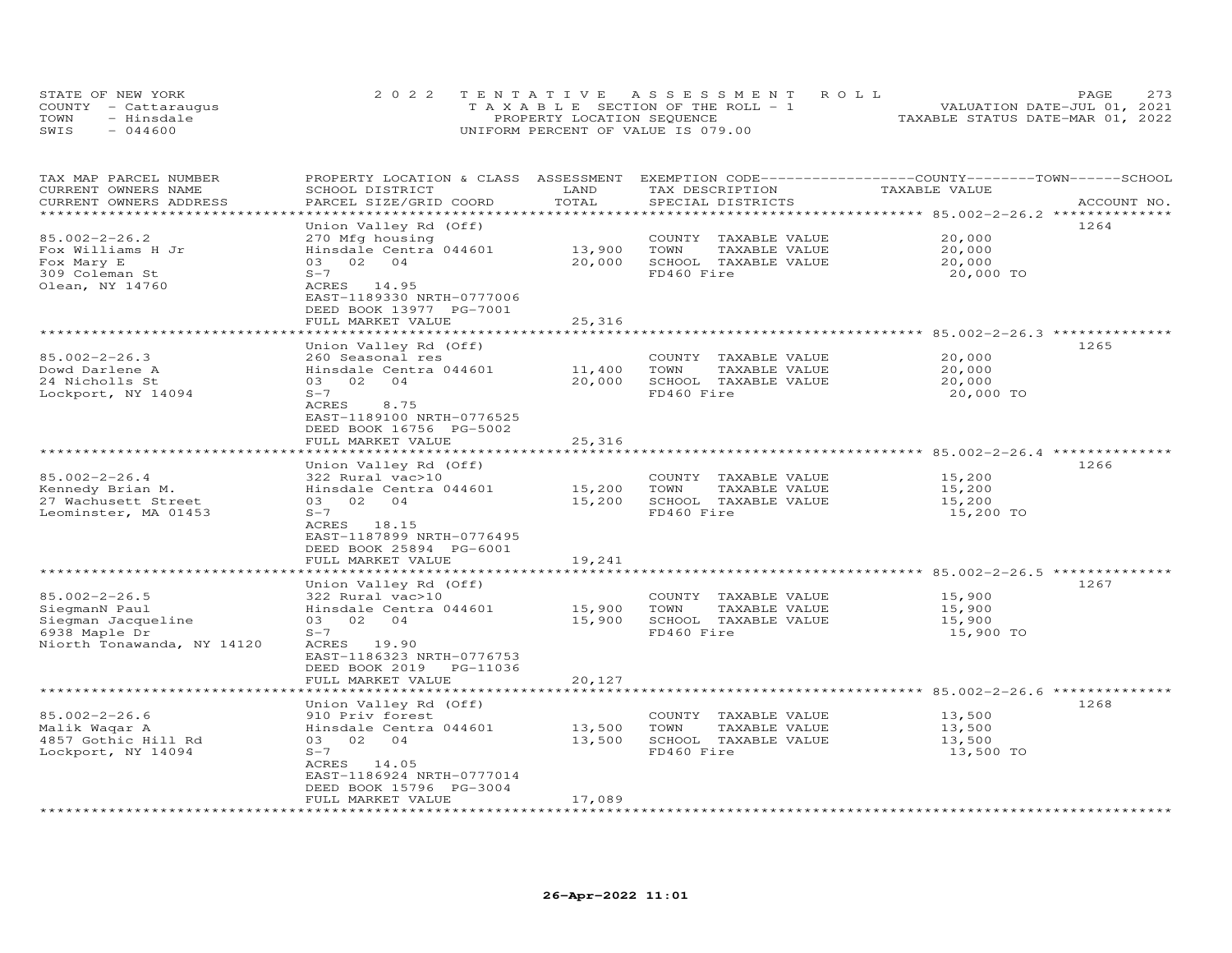| STATE OF NEW YORK |                      | 2022 TENTATIVE ASSESSMENT ROLL        | <b>PAGE</b>                      | 274 |
|-------------------|----------------------|---------------------------------------|----------------------------------|-----|
|                   | COUNTY - Cattaraugus | T A X A B L E SECTION OF THE ROLL - 1 | VALUATION DATE-JUL 01, 2021      |     |
| TOWN              | - Hinsdale           | PROPERTY LOCATION SEQUENCE            | TAXABLE STATUS DATE-MAR 01, 2022 |     |
| SWIS              | $-044600$            | UNIFORM PERCENT OF VALUE IS 079.00    |                                  |     |

| TAX MAP PARCEL NUMBER            | PROPERTY LOCATION & CLASS ASSESSMENT EXEMPTION CODE----------------COUNTY-------TOWN-----SCHOOL |        |                       |               |                    |
|----------------------------------|-------------------------------------------------------------------------------------------------|--------|-----------------------|---------------|--------------------|
| CURRENT OWNERS NAME              | SCHOOL DISTRICT                                                                                 | LAND   | TAX DESCRIPTION       | TAXABLE VALUE |                    |
| CURRENT OWNERS ADDRESS           | PARCEL SIZE/GRID COORD                                                                          | TOTAL  | SPECIAL DISTRICTS     |               | ACCOUNT NO.        |
|                                  |                                                                                                 |        |                       |               |                    |
|                                  | 3827 Virginia St                                                                                |        |                       |               | 0277               |
| $77.013 - 3 - 40$                | 210 1 Family Res                                                                                |        | BAS STAR 41854        | $\circ$       | $\Omega$<br>25,500 |
| Noll Joseph L                    | Hinsdale Centra 044601                                                                          | 5,000  | COUNTY TAXABLE VALUE  | 44,000        |                    |
| Fairfield Elisabeth              | 07 02 04                                                                                        | 44,000 | TOWN<br>TAXABLE VALUE | 44,000        |                    |
|                                  |                                                                                                 |        |                       |               |                    |
| Virginia St                      | FRNT 108.00 DPTH 60.00                                                                          |        | SCHOOL TAXABLE VALUE  | 18,500        |                    |
| PO Box 356                       | EAST-1200829 NRTH-0789804                                                                       |        | FD460 Fire            | 44,000 TO     |                    |
| Hinsdale, NY 14743               | DEED BOOK 857<br>PG-00433                                                                       |        | WD465 Water           | 1,000 TO      |                    |
|                                  | FULL MARKET VALUE                                                                               | 55,696 |                       |               |                    |
|                                  |                                                                                                 |        |                       |               |                    |
|                                  | 3833 Virginia St / Flanigan Hi                                                                  |        |                       |               | 0473               |
| $77.013 - 3 - 44.1$              | 210 1 Family Res                                                                                |        | COUNTY TAXABLE VALUE  | 45,000        |                    |
| Kenney Andrew<br>Kenney Kimberly | Hinsdale Centra 044601                                                                          | 8,200  | TOWN<br>TAXABLE VALUE | 45,000        |                    |
|                                  | 07/09 02<br>0 <sub>4</sub>                                                                      | 45,000 | SCHOOL TAXABLE VALUE  | 45,000        |                    |
|                                  | FRNT 100.00 DPTH 200.00                                                                         |        | FD460 Fire            | 45,000 TO     |                    |
| Hinsdale, NY 14743               | EAST-1200994 NRTH-0789963                                                                       |        | WD465 Water           | 1,000 TO      |                    |
|                                  | DEED BOOK 30838 PG-4001                                                                         |        |                       |               |                    |
|                                  | FULL MARKET VALUE                                                                               | 56,962 |                       |               |                    |
|                                  |                                                                                                 |        |                       |               |                    |
|                                  | W Keller Hill Rd                                                                                |        |                       |               | 0717               |
| $77.002 - 1 - 20.1$              | 322 Rural vac>10                                                                                |        | COUNTY TAXABLE VALUE  | 35,600        |                    |
| Teijeira Aaron                   | Hinsdale Centra 044601 35,600                                                                   |        | TOWN<br>TAXABLE VALUE | 35,600        |                    |
| PO Box 301                       | 09 03 03                                                                                        | 35,600 | SCHOOL TAXABLE VALUE  | 35,600        |                    |
| Holland, NY 14080                | FRNT 735.00 DPTH                                                                                |        | FD460 Fire            | 35,600 TO     |                    |
|                                  | ACRES 102.12                                                                                    |        |                       |               |                    |
|                                  |                                                                                                 |        |                       |               |                    |
| MAY BE SUBJECT TO PAYMENT        | EAST-1217900 NRTH-0793160                                                                       |        |                       |               |                    |
| UNDER RPTL480A UNTIL 2030        | DEED BOOK 20210 PG-2511                                                                         |        |                       |               |                    |
|                                  | FULL MARKET VALUE                                                                               | 45,063 |                       |               |                    |
|                                  |                                                                                                 |        |                       |               |                    |
|                                  | W Keller Hill Rd                                                                                |        |                       |               | 0516               |
| $77.002 - 1 - 23.3$              | 314 Rural vac<10                                                                                |        | COUNTY TAXABLE VALUE  | 7,000         |                    |
| Tupper Thomas W                  | Hinsdale Centra 044601                                                                          | 7,000  | TOWN<br>TAXABLE VALUE | 7,000         |                    |
| Tupper Vanessa M                 | 09 03 03                                                                                        | 7,000  | SCHOOL TAXABLE VALUE  | 7,000         |                    |
| 4123 West Keller Hill Road       | ACRES<br>3.90                                                                                   |        | FD460 Fire            | 7,000 TO      |                    |
| Cuba, NY 14727                   | EAST-1216420 NRTH-0795778                                                                       |        |                       |               |                    |
|                                  | DEED BOOK 20220 PG-682                                                                          |        |                       |               |                    |
| PRIOR OWNER ON 3/01/2022         | FULL MARKET VALUE                                                                               | 8,861  |                       |               |                    |
| Tupper Thomas W                  |                                                                                                 |        |                       |               |                    |
|                                  |                                                                                                 |        |                       |               |                    |
|                                  | 4024 W Keller Hill Rd                                                                           |        |                       |               | 0717               |
| $77.002 - 1 - 20.2$              | 240 Rural res                                                                                   |        | COUNTY TAXABLE VALUE  | 63,000        |                    |
| Tyler Max R., II                 | Hinsdale Centra 044601                                                                          | 8,300  | TAXABLE VALUE<br>TOWN | 63,000        |                    |
| 4024 W Keller Hill Rd            | 09 03 03                                                                                        | 63,000 | SCHOOL TAXABLE VALUE  | 63,000        |                    |
| Cuba, NY 14727                   | FRNT 735.00 DPTH                                                                                |        | FD460 Fire            | 63,000 TO     |                    |
|                                  | ACRES<br>1.35 BANK<br>017                                                                       |        |                       |               |                    |
|                                  | EAST-1216561 NRTH-0792363                                                                       |        |                       |               |                    |
|                                  | DEED BOOK 24943 PG-3001                                                                         |        |                       |               |                    |
|                                  | FULL MARKET VALUE                                                                               | 79,747 |                       |               |                    |
|                                  |                                                                                                 |        |                       |               |                    |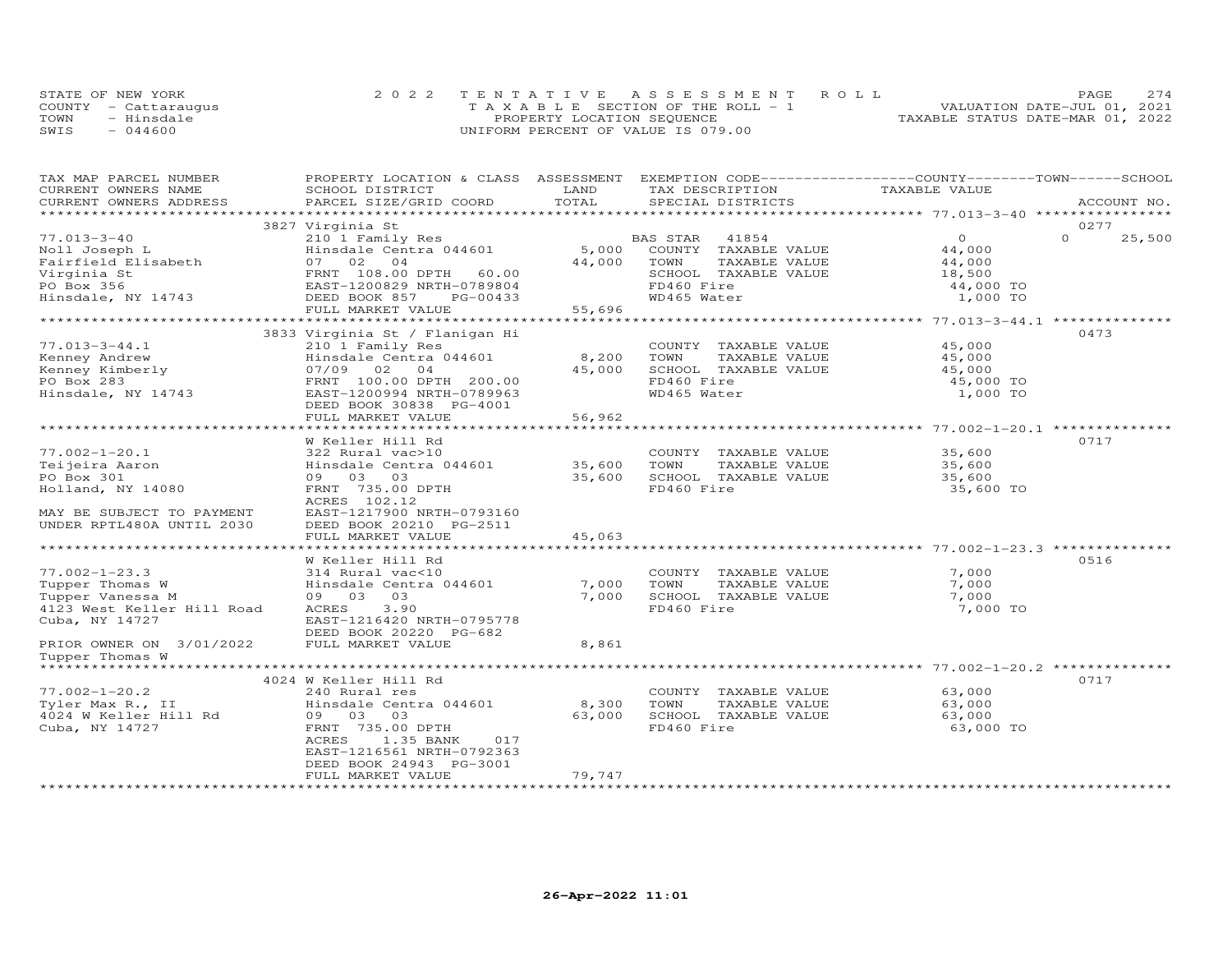|      | STATE OF NEW YORK    | 2022 TENTATIVE ASSESSMENT ROLL        | 275<br>PAGE                      |
|------|----------------------|---------------------------------------|----------------------------------|
|      | COUNTY - Cattaraugus | T A X A B L E SECTION OF THE ROLL - 1 | VALUATION DATE-JUL 01, 2021      |
| TOWN | - Hinsdale           | PROPERTY LOCATION SEQUENCE            | TAXABLE STATUS DATE-MAR 01, 2022 |
| SWIS | $-044600$            | UNIFORM PERCENT OF VALUE IS 079.00    |                                  |

| TAX MAP PARCEL NUMBER<br>CURRENT OWNERS NAME | PROPERTY LOCATION & CLASS ASSESSMENT<br>SCHOOL DISTRICT | LAND    | EXEMPTION CODE-----------------COUNTY-------TOWN-----SCHOOL<br>TAX DESCRIPTION | TAXABLE VALUE |                    |
|----------------------------------------------|---------------------------------------------------------|---------|--------------------------------------------------------------------------------|---------------|--------------------|
| CURRENT OWNERS ADDRESS                       | PARCEL SIZE/GRID COORD                                  | TOTAL   | SPECIAL DISTRICTS                                                              |               | ACCOUNT NO.        |
|                                              | 4025 W Keller Hill Rd                                   |         |                                                                                |               |                    |
| $77.002 - 1 - 20.3$                          | 210 1 Family Res                                        |         |                                                                                |               |                    |
|                                              |                                                         | 20,400  | COUNTY TAXABLE VALUE                                                           | 110,000       |                    |
| Reese Brian                                  | Hinsdale Centra 044601<br>09 03 03                      |         | TOWN<br>TAXABLE VALUE                                                          | 110,000       |                    |
| 737 Willet Road                              |                                                         | 110,000 | SCHOOL TAXABLE VALUE                                                           | 110,000       |                    |
| Lackawanna, NY 14218                         | FRNT 735.00 DPTH                                        |         | FD460 Fire                                                                     | 110,000 TO    |                    |
| MAY BE SUBJECT TO PAYMENT                    | ACRES 25.80<br>EAST-1215710 NRTH-0792440                |         |                                                                                |               |                    |
|                                              |                                                         |         |                                                                                |               |                    |
| UNDER RPTL480A UNTIL 2030                    | DEED BOOK 2020<br>PG-12480<br>FULL MARKET VALUE         | 139,241 |                                                                                |               |                    |
|                                              |                                                         |         |                                                                                |               |                    |
|                                              | 4139 W Keller Hill Rd                                   |         |                                                                                |               | 0516               |
| $77.002 - 1 - 23.1$                          | 210 1 Family Res                                        |         | COUNTY TAXABLE VALUE                                                           | 123,000       |                    |
| Mendell Paula Lynn                           | Hinsdale Centra 044601                                  | 7,000   | TOWN<br>TAXABLE VALUE                                                          | 123,000       |                    |
| 4139 Keller Hill Road W                      | 09 03 03                                                | 123,000 | SCHOOL TAXABLE VALUE                                                           | 123,000       |                    |
| Cuba, NY 14727                               | ACRES<br>1.75                                           |         | FD460 Fire                                                                     | 123,000 TO    |                    |
|                                              | EAST-1216500 NRTH-0795450                               |         |                                                                                |               |                    |
|                                              | DEED BOOK 31135 PG-9001                                 |         |                                                                                |               |                    |
|                                              |                                                         |         |                                                                                |               |                    |
|                                              | FULL MARKET VALUE                                       | 155,696 |                                                                                |               |                    |
|                                              | 4322 W Keller Hill Rd                                   |         |                                                                                |               | 0658               |
| $77.002 - 1 - 12$                            | 210 1 Family Res                                        |         | BAS STAR<br>41854                                                              | $\circ$       | $\Omega$<br>25,500 |
| Moore Linda S                                | Cuba-Rush Cent 024801                                   | 17,000  | COUNTY TAXABLE VALUE                                                           | 38,500        |                    |
| Moore Don N                                  | 02 03 03                                                | 38,500  | TOWN<br>TAXABLE VALUE                                                          | 38,500        |                    |
| 4322 West Keller Rd                          | ACRES 19.00                                             |         | SCHOOL TAXABLE VALUE                                                           | 13,000        |                    |
| Cuba, NY 14727                               | EAST-1219359 NRTH-0798628                               |         | FD460 Fire                                                                     | 38,500 TO     |                    |
|                                              | DEED BOOK 28707 PG-5001                                 |         |                                                                                |               |                    |
|                                              | FULL MARKET VALUE                                       | 48,734  |                                                                                |               |                    |
|                                              |                                                         |         |                                                                                |               |                    |
|                                              | Wagner Hill Rd                                          |         |                                                                                |               | 0491               |
| $77.003 - 1 - 19$                            | 260 Seasonal res                                        |         | COUNTY TAXABLE VALUE                                                           | 40,000        |                    |
| Long Peter R                                 | Hinsdale Centra 044601                                  | 8,300   | TOWN<br>TAXABLE VALUE                                                          | 40,000        |                    |
| Long Judith A                                | 32 02 03                                                | 40,000  | SCHOOL TAXABLE VALUE                                                           | 40,000        |                    |
| 28 Linden Ave                                | LU James & Betty soldwisc                               |         | FD460 Fire                                                                     | 40,000 TO     |                    |
| Buffalo, NY 14214                            | Ff 450.00                                               |         |                                                                                |               |                    |
|                                              | 1.40<br>ACRES                                           |         |                                                                                |               |                    |
|                                              | EAST-1209627 NRTH-0790688                               |         |                                                                                |               |                    |
|                                              | DEED BOOK 6069<br>PG-5001                               |         |                                                                                |               |                    |
|                                              | FULL MARKET VALUE                                       | 50,633  |                                                                                |               |                    |
|                                              |                                                         |         |                                                                                |               |                    |
|                                              | Wagner Hill Rd                                          |         |                                                                                |               | 0472               |
| $77.003 - 1 - 30$                            | 311 Res vac land                                        |         | COUNTY TAXABLE VALUE                                                           | 12,900        |                    |
| Nicholas Joel                                | Hinsdale Centra 044601                                  | 12,900  | TOWN<br>TAXABLE VALUE                                                          | 12,900        |                    |
| Nicholas Lindsey                             | 32 02 03                                                | 12,900  | SCHOOL TAXABLE VALUE                                                           | 12,900        |                    |
| 959 Wagner Hill Road                         | ACRES<br>8.75                                           |         | FD460 Fire                                                                     | 12,900 TO     |                    |
| Hinsdale, NY 14743                           | EAST-1209510 NRTH-0790320                               |         |                                                                                |               |                    |
|                                              | DEED BOOK 28351 PG-6002                                 |         |                                                                                |               |                    |
|                                              | FULL MARKET VALUE                                       | 16,329  |                                                                                |               |                    |
|                                              |                                                         |         |                                                                                |               |                    |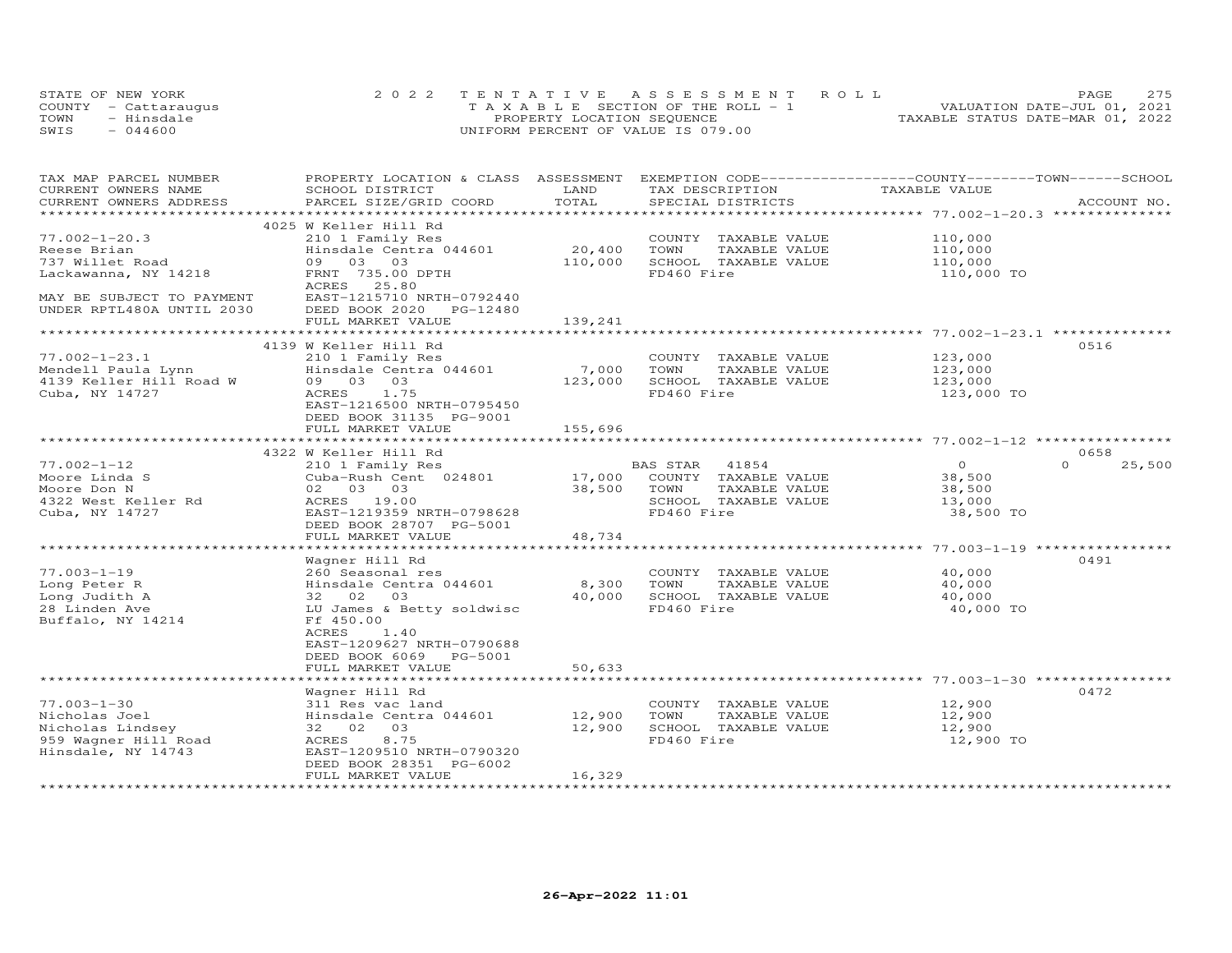|      | STATE OF NEW YORK    | 2022 TENTATIVE ASSESSMENT ROLL        | 276<br>PAGE                      |
|------|----------------------|---------------------------------------|----------------------------------|
|      | COUNTY - Cattaraugus | T A X A B L E SECTION OF THE ROLL - 1 | VALUATION DATE-JUL 01, 2021      |
| TOWN | - Hinsdale           | PROPERTY LOCATION SEQUENCE            | TAXABLE STATUS DATE-MAR 01, 2022 |
| SWIS | $-044600$            | UNIFORM PERCENT OF VALUE IS 079.00    |                                  |

| TAX MAP PARCEL NUMBER  | PROPERTY LOCATION & CLASS | ASSESSMENT          | EXEMPTION CODE------------------COUNTY-------TOWN------SCHOOL |                                                       |                      |
|------------------------|---------------------------|---------------------|---------------------------------------------------------------|-------------------------------------------------------|----------------------|
| CURRENT OWNERS NAME    | SCHOOL DISTRICT           | LAND                | TAX DESCRIPTION                                               | TAXABLE VALUE                                         |                      |
| CURRENT OWNERS ADDRESS | PARCEL SIZE/GRID COORD    | TOTAL               | SPECIAL DISTRICTS                                             |                                                       | ACCOUNT NO.          |
|                        | ***********************   |                     |                                                               |                                                       |                      |
|                        | Wagner Hill Rd            |                     |                                                               |                                                       | 0652                 |
| $77.004 - 1 - 1$       | 312 Vac w/imprv           |                     | COUNTY<br>TAXABLE VALUE                                       | 29,500                                                |                      |
| Latten Todd            | Hinsdale Centra 044601    | 14,600              | TAXABLE VALUE<br>TOWN                                         | 29,500                                                |                      |
| Latten Anne            | 02<br>03<br>24            | 29,500              | SCHOOL<br>TAXABLE VALUE                                       | 29,500                                                |                      |
| 1334 Plum St.          | FRNT 530.00 DPTH          |                     | FD460 Fire                                                    | 29,500 TO                                             |                      |
| Olean, NY 14760        | 12.89<br>ACRES            |                     |                                                               |                                                       |                      |
|                        | EAST-1211124 NRTH-0791481 |                     |                                                               |                                                       |                      |
|                        | DEED BOOK 19873 PG-5001   |                     |                                                               |                                                       |                      |
|                        | FULL MARKET VALUE         | 37,342              |                                                               |                                                       |                      |
|                        | *****************         | *********           |                                                               | ***************************** 77.004-1-3 ************ |                      |
|                        | Wagner Hill Rd            |                     |                                                               |                                                       | 0884                 |
| $77.004 - 1 - 3$       | 322 Rural vac>10          |                     | COUNTY TAXABLE VALUE                                          | 10,000                                                |                      |
| Botens Steven R        | Hinsdale Centra 044601    | 10,000              | TOWN<br>TAXABLE VALUE                                         | 10,000                                                |                      |
| Attn: Richard Botens   | 24 02<br>03               | 10,000              | SCHOOL TAXABLE VALUE                                          | 10,000                                                |                      |
| PO Box 14              | FRNT 500.00 DPTH          |                     | FD460 Fire                                                    | 10,000 TO                                             |                      |
| Black Creek, NY 14714  | ACRES 12.56               |                     |                                                               |                                                       |                      |
|                        | EAST-1212133 NRTH-0791488 |                     |                                                               |                                                       |                      |
|                        | DEED BOOK 758<br>PG-00932 |                     |                                                               |                                                       |                      |
|                        |                           |                     |                                                               |                                                       |                      |
|                        | FULL MARKET VALUE         | 12,658<br>********* |                                                               | ******************** 77.004-1-4 ***********           |                      |
|                        |                           |                     |                                                               |                                                       | 0885                 |
|                        | Wagner Hill Rd            |                     |                                                               |                                                       |                      |
| $77.004 - 1 - 4$       | 321 Abandoned ag          |                     | COUNTY TAXABLE VALUE                                          | 10,000                                                |                      |
| Botens Thomas R        | Hinsdale Centra 044601    | 10,000              | TOWN<br>TAXABLE VALUE                                         | 10,000                                                |                      |
| PO Box 607             | 02<br>24<br>03            | 10,000              | SCHOOL TAXABLE VALUE                                          | 10,000                                                |                      |
| Jamestown, NY 14702    | FRNT 500.00 DPTH          |                     | FD460 Fire                                                    | 10,000 TO                                             |                      |
|                        | ACRES<br>11.84            |                     |                                                               |                                                       |                      |
|                        | EAST-1212622 NRTH-0791475 |                     |                                                               |                                                       |                      |
|                        | DEED BOOK 758<br>PG-00861 |                     |                                                               |                                                       |                      |
|                        | FULL MARKET VALUE         | 12,658              |                                                               |                                                       |                      |
|                        |                           |                     |                                                               | $77.004 - 1 - 7.1$ ********                           |                      |
|                        | Wagner Hill Rd            |                     |                                                               |                                                       | 0123                 |
| $77.004 - 1 - 7.1$     | 322 Rural vac>10          |                     | COUNTY TAXABLE VALUE                                          | 31,900                                                |                      |
| Kunze Hans             | Hinsdale Centra 044601    | 31,900              | TOWN<br>TAXABLE VALUE                                         | 31,900                                                |                      |
| Kunze Leslie           | 24 02<br>03               | 31,900              | SCHOOL TAXABLE VALUE                                          | 31,900                                                |                      |
| 6340 LaGrange Rd       | ACRES 100.00              |                     | FD460 Fire                                                    | 31,900 TO                                             |                      |
| Wyoming, NY 14591      | EAST-1212676 NRTH-0790199 |                     |                                                               |                                                       |                      |
|                        | DEED BOOK 12548 PG-6002   |                     |                                                               |                                                       |                      |
|                        | FULL MARKET VALUE         | 40,380              |                                                               |                                                       |                      |
|                        | ************************* |                     |                                                               |                                                       |                      |
|                        | 756 Wagner Hill Rd        |                     |                                                               |                                                       | 0920                 |
| $77.004 - 1 - 2$       | 240 Rural res             |                     | AGED C<br>41802                                               | 21,000                                                | $\Omega$<br>$\Omega$ |
| Panus Mark V           | Hinsdale Centra 044601    |                     | 14,400 ENH STAR<br>41834                                      | $\Omega$                                              | $\Omega$<br>63,670   |
| Panus Joanne F         | 24 02<br>03               | 84,000              | COUNTY<br>TAXABLE VALUE                                       | 63,000                                                |                      |
| 756 Wagner Hill Rd     | FRNT 530.00 DPTH          |                     | TOWN<br>TAXABLE VALUE                                         | 84,000                                                |                      |
| Hinsdale, NY 14743     | ACRES<br>12.61            |                     | SCHOOL TAXABLE VALUE                                          | 20,330                                                |                      |
|                        | EAST-1211627 NRTH-0791483 |                     | FD460 Fire                                                    | 84,000 TO                                             |                      |
|                        | DEED BOOK 758<br>PG-00770 |                     |                                                               |                                                       |                      |
|                        | FULL MARKET VALUE         | 106,329             |                                                               |                                                       |                      |
| ********************   | **********************    | *****************   |                                                               |                                                       |                      |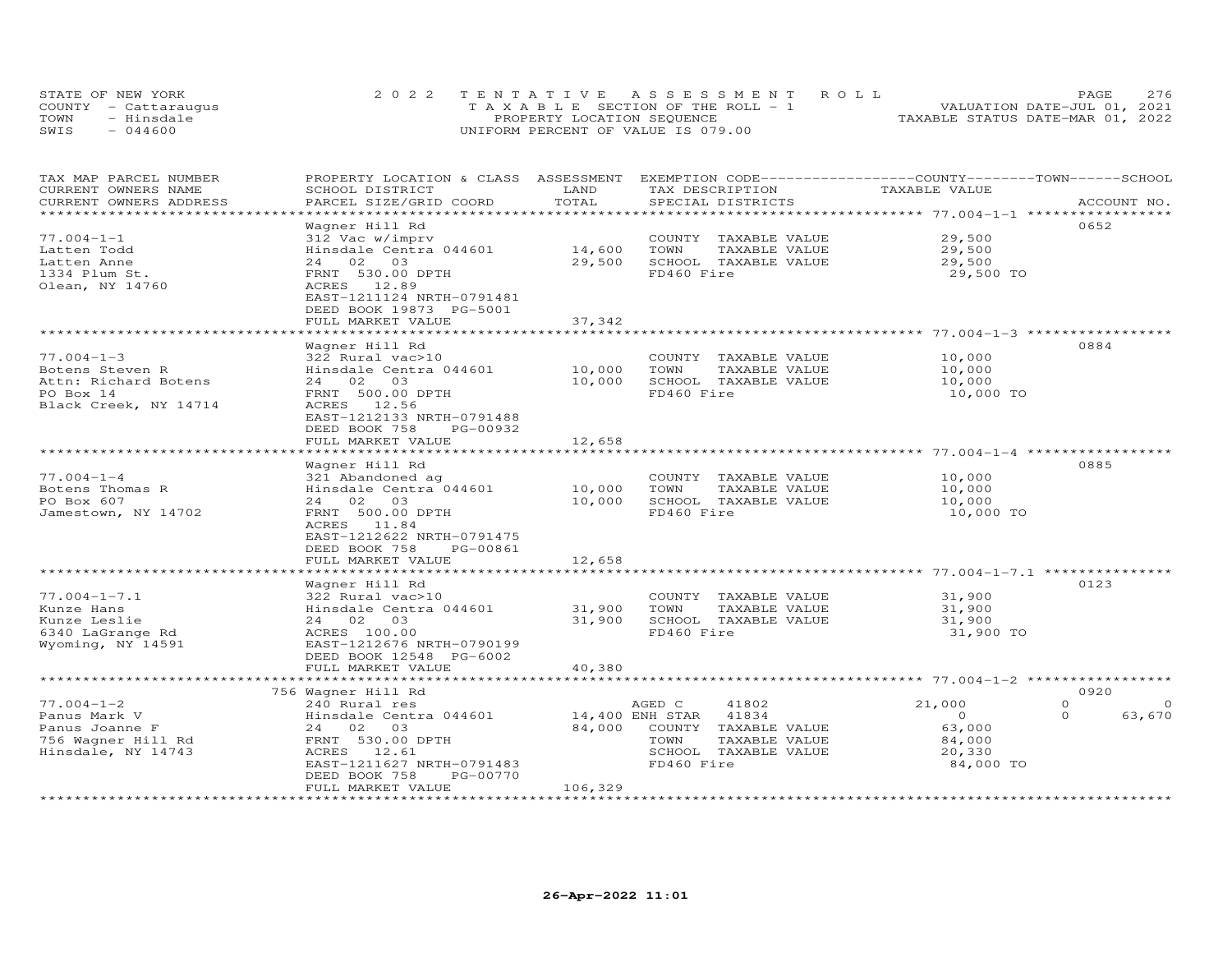| STATE OF NEW YORK    | 2022 TENTATIVE ASSESSMENT ROLL        |                            |  |                                  | PAGE | 2.77 |
|----------------------|---------------------------------------|----------------------------|--|----------------------------------|------|------|
| COUNTY - Cattaraugus | T A X A B L E SECTION OF THE ROLL - 1 |                            |  | VALUATION DATE-JUL 01, 2021      |      |      |
| TOWN<br>- Hinsdale   |                                       | PROPERTY LOCATION SEQUENCE |  | TAXABLE STATUS DATE-MAR 01, 2022 |      |      |
| SWIS<br>$-044600$    | UNIFORM PERCENT OF VALUE IS 079.00    |                            |  |                                  |      |      |

| TAX MAP PARCEL NUMBER<br>CURRENT OWNERS NAME<br>CURRENT OWNERS ADDRESS                                         | PROPERTY LOCATION & CLASS ASSESSMENT<br>SCHOOL DISTRICT<br>PARCEL SIZE/GRID COORD                                                                                           | LAND<br>TOTAL           | EXEMPTION CODE-----------------COUNTY-------TOWN------SCHOOL<br>TAX DESCRIPTION<br>SPECIAL DISTRICTS     | TAXABLE VALUE                                     | ACCOUNT NO.                |
|----------------------------------------------------------------------------------------------------------------|-----------------------------------------------------------------------------------------------------------------------------------------------------------------------------|-------------------------|----------------------------------------------------------------------------------------------------------|---------------------------------------------------|----------------------------|
| *****************                                                                                              |                                                                                                                                                                             |                         |                                                                                                          |                                                   |                            |
|                                                                                                                | 790 Wagner Hill Rd                                                                                                                                                          |                         |                                                                                                          |                                                   | 0663                       |
| $77.003 - 1 - 26$<br>Loveless Ellen M<br>Chaffee Martin<br>790 Wagner Hill Rd<br>Hinsdale, NY 14743            | 270 Mfg housing<br>Hinsdale Centra 044601<br>32 03 02<br>FRNT 450.00 DPTH<br>ACRES 19.83<br>EAST-1210655 NRTH-0791030                                                       | 17,300<br>31,300        | BAS STAR<br>41854<br>COUNTY TAXABLE VALUE<br>TAXABLE VALUE<br>TOWN<br>SCHOOL TAXABLE VALUE<br>FD460 Fire | $\circ$<br>31,300<br>31,300<br>5,800<br>31,300 TO | $\Omega$<br>25,500         |
|                                                                                                                | DEED BOOK 00940 PG-00601                                                                                                                                                    |                         |                                                                                                          |                                                   |                            |
|                                                                                                                | FULL MARKET VALUE                                                                                                                                                           | 39,620                  |                                                                                                          |                                                   |                            |
|                                                                                                                |                                                                                                                                                                             |                         |                                                                                                          |                                                   |                            |
| $77.003 - 1 - 27$<br>Shaffer Kenneth Noel<br>James Daugherty (star)<br>3067 Suite 1 Creek Rd<br>Cuba, NY 14727 | 831 Wagner Hill Rd<br>210 1 Family Res<br>Hinsdale Centra 044601<br>32 02<br>03<br>land contract Daugherty<br>Ff 50.00<br><b>ACRES</b><br>2.65<br>EAST-1210391 NRTH-0790624 | 9,400<br>28,000         | BAS STAR<br>41854<br>COUNTY TAXABLE VALUE<br>TOWN<br>TAXABLE VALUE<br>SCHOOL TAXABLE VALUE<br>FD460 Fire | $\circ$<br>28,000<br>28,000<br>2,500<br>28,000 TO | 0520<br>$\Omega$<br>25,500 |
|                                                                                                                | DEED BOOK 00995 PG-01075<br>FULL MARKET VALUE<br>***********************                                                                                                    | 35,443                  |                                                                                                          |                                                   |                            |
|                                                                                                                | 850 Wagner Hill Rd                                                                                                                                                          |                         |                                                                                                          |                                                   | 0573                       |
| $77.003 - 1 - 23.1$<br>Elias Linda<br>850 Wagner Hill<br>Hinsdale, NY 14734                                    | 311 Res vac land<br>Hinsdale Centra 044601<br>32 02<br>03<br>FRNT 296.00 DPTH<br>ACRES<br>1.65<br>EAST-1210238 NRTH-0791212<br>DEED BOOK 20210 PG-9101<br>FULL MARKET VALUE | 7,100<br>7,100<br>8,987 | COUNTY TAXABLE VALUE<br>TOWN<br>TAXABLE VALUE<br>SCHOOL TAXABLE VALUE<br>FD460 Fire                      | 7,100<br>7,100<br>7,100<br>7,100 TO               |                            |
|                                                                                                                |                                                                                                                                                                             |                         | ************************************* 77.003-1-28 ****************                                       |                                                   |                            |
| $77.003 - 1 - 28$<br>Smith William H Jr.<br>859 Waqner Hill Rd<br>Hinsdale, NY 14743                           | 859 Wagner Hill Rd<br>210 1 Family Res<br>Hinsdale Centra 044601<br>32 02<br>03<br>Ff 190.00<br><b>ACRES</b><br>2.85 BANK<br>017<br>EAST-1210269 NRTH-0790461               | 9,600<br>56,000         | COUNTY TAXABLE VALUE<br>TAXABLE VALUE<br>TOWN<br>SCHOOL TAXABLE VALUE<br>FD460 Fire                      | 56,000<br>56,000<br>56,000<br>56,000 TO           | 0214                       |
|                                                                                                                | DEED BOOK 24801 PG-8003<br>FULL MARKET VALUE                                                                                                                                | 70,886                  |                                                                                                          |                                                   |                            |
|                                                                                                                | **************************                                                                                                                                                  |                         |                                                                                                          |                                                   |                            |
| $77.003 - 1 - 20$<br>Tierney Paul<br>28 Jackie Cir<br>West Rochester, NY 14612                                 | 866 Wagner Hill Rd<br>260 Seasonal res<br>Hinsdale Centra 044601<br>32 02<br>03<br>Camp Donovan<br>Ff 240.00                                                                | 9,100<br>36,000         | COUNTY TAXABLE VALUE<br>TOWN<br>TAXABLE VALUE<br>SCHOOL TAXABLE VALUE<br>FD460 Fire                      | 36,000<br>36,000<br>36,000<br>36,000 TO           | 0751                       |
| **********************                                                                                         | ACRES<br>2.35<br>EAST-1209766 NRTH-0790867<br>DEED BOOK 16503 PG-3001<br>FULL MARKET VALUE<br>************************                                                      | 45,570<br>************  |                                                                                                          |                                                   |                            |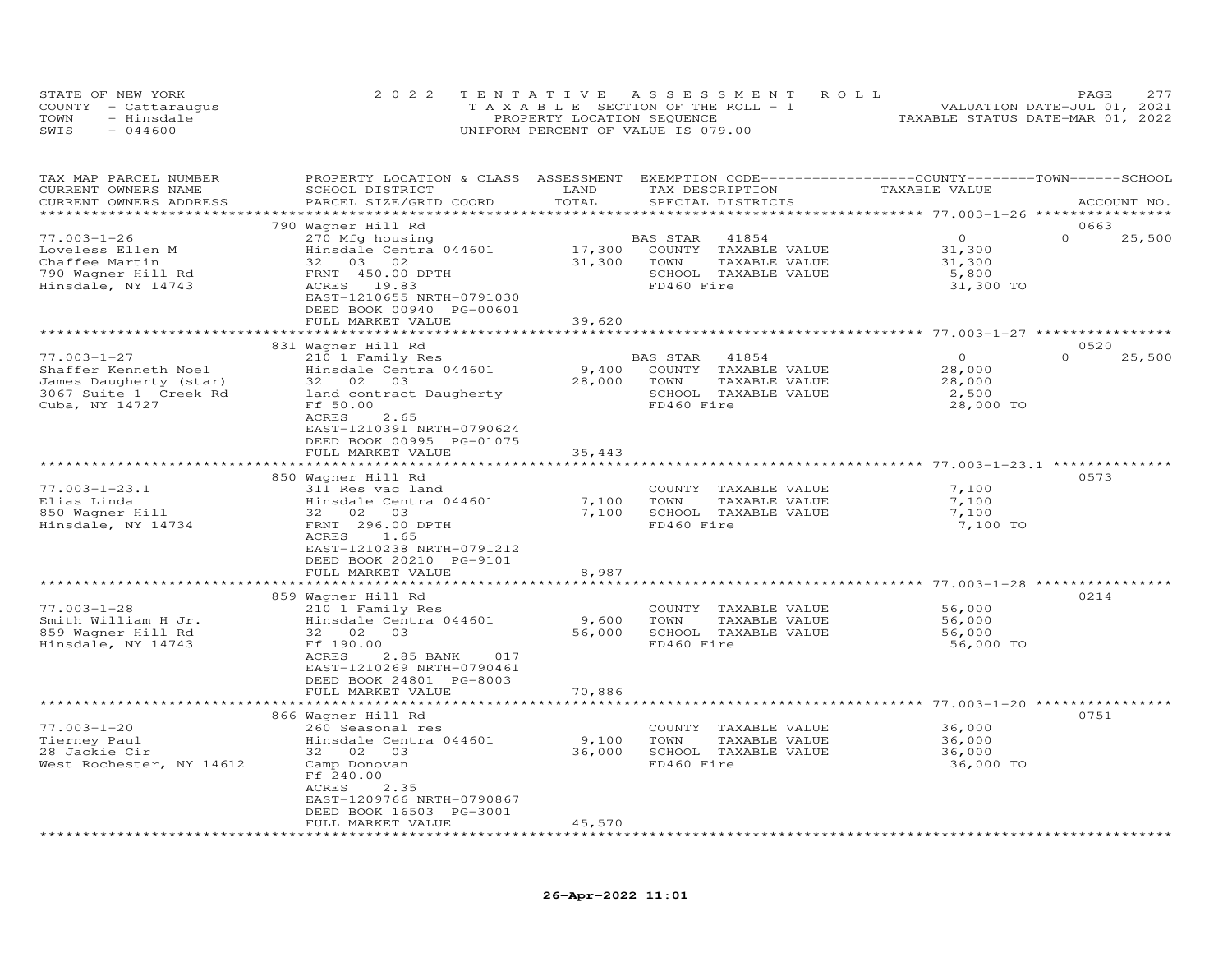| STATE OF NEW YORK    | 2022 TENTATIVE ASSESSMENT ROLL        | 2.78<br><b>PAGE</b>              |
|----------------------|---------------------------------------|----------------------------------|
| COUNTY - Cattaraugus | T A X A B L E SECTION OF THE ROLL - 1 | VALUATION DATE-JUL 01, 2021      |
| TOWN<br>- Hinsdale   | PROPERTY LOCATION SEQUENCE            | TAXABLE STATUS DATE-MAR 01, 2022 |
| $-044600$<br>SWIS    | UNIFORM PERCENT OF VALUE IS 079.00    |                                  |

| TAX MAP PARCEL NUMBER                            | PROPERTY LOCATION & CLASS                             | ASSESSMENT | EXEMPTION CODE-----------------COUNTY-------TOWN------SCHOOL |                                           |                    |
|--------------------------------------------------|-------------------------------------------------------|------------|--------------------------------------------------------------|-------------------------------------------|--------------------|
| CURRENT OWNERS NAME                              | SCHOOL DISTRICT                                       | LAND       | TAX DESCRIPTION                                              | TAXABLE VALUE                             |                    |
| CURRENT OWNERS ADDRESS<br>********************** | PARCEL SIZE/GRID COORD                                | TOTAL      | SPECIAL DISTRICTS                                            |                                           | ACCOUNT NO.        |
|                                                  |                                                       |            |                                                              |                                           |                    |
| $77.003 - 1 - 22$                                | 868 Wagner Hill Rd<br>210 1 Family Res                |            | COUNTY<br>TAXABLE VALUE                                      | 41,000                                    | 0528               |
| Reiss Kenneth G                                  | Hinsdale Centra 044601                                | 8,700      | TAXABLE VALUE<br>TOWN                                        | 41,000                                    |                    |
| Dunovan Lc)                                      | 32 02<br>03                                           | 41,000     | SCHOOL TAXABLE VALUE                                         | 41,000                                    |                    |
| 63 Wolf Run Rd                                   | land con. Mathew Cook                                 |            | FD460 Fire                                                   | 41,000 TO                                 |                    |
| Cuba, NY 14727                                   | FRNT 310.00 DPTH<br>ACRES<br>1.80                     |            |                                                              |                                           |                    |
|                                                  | EAST-1209998 NRTH-0790999<br>DEED BOOK 00947 PG-00572 |            |                                                              |                                           |                    |
|                                                  | FULL MARKET VALUE                                     | 51,899     |                                                              |                                           |                    |
|                                                  | *************************                             |            |                                                              | ************************ 77.003-1-29.1 ** |                    |
|                                                  | 869 Wagner Hill Rd                                    |            |                                                              |                                           | 0777               |
| $77.003 - 1 - 29.1$                              | 210 1 Family Res                                      |            | COUNTY TAXABLE VALUE                                         | 24,000                                    |                    |
| VanDeWalker Leigh                                | Hinsdale Centra 044601                                | 9,700      | TOWN<br>TAXABLE VALUE                                        | 24,000                                    |                    |
| 869 Waqner Hill Rd                               | 32 02 03                                              | 24,000     | SCHOOL TAXABLE VALUE                                         | 24,000                                    |                    |
| Hinsdale, NY 14743                               | Ff 335.00<br>ACRES<br>2.95                            |            | FD460 Fire                                                   | 24,000 TO                                 |                    |
|                                                  | EAST-1210119 NRTH-0790531                             |            |                                                              |                                           |                    |
|                                                  | DEED BOOK 20119 PG-2001                               |            |                                                              |                                           |                    |
|                                                  | FULL MARKET VALUE                                     | 30,380     |                                                              |                                           |                    |
|                                                  | *************************                             |            |                                                              |                                           |                    |
|                                                  | 893 Wagner Hill Rd                                    |            |                                                              |                                           | 1224               |
| $77.003 - 1 - 29.2$                              | 210 1 Family Res                                      |            | ENH STAR<br>41834                                            | $\circ$                                   | $\Omega$<br>49,000 |
| Wilmot Frank R                                   | Hinsdale Centra 044601                                | 8,900      | COUNTY TAXABLE VALUE                                         | 49,000                                    |                    |
| Wilmot Virginia                                  | 32 02 03                                              | 49,000     | TOWN<br>TAXABLE VALUE                                        | 49,000                                    |                    |
| 893 Waqner Hill Rd                               | FRNT 320.00 DPTH                                      |            | SCHOOL TAXABLE VALUE                                         | $\Omega$                                  |                    |
| Hinsdale, NY 14743                               | ACRES<br>2.00                                         |            | FD460 Fire                                                   | 49,000 TO                                 |                    |
|                                                  | EAST-1209920 NRTH-0790390                             |            |                                                              |                                           |                    |
|                                                  | DEED BOOK 00921 PG-01086                              |            |                                                              |                                           |                    |
|                                                  | FULL MARKET VALUE                                     | 62,025     |                                                              |                                           |                    |
|                                                  |                                                       |            |                                                              |                                           |                    |
|                                                  | 934 Wagner Hill Rd                                    |            |                                                              |                                           | 0384               |
| $77.003 - 1 - 21$                                | 210 1 Family Res                                      |            | COUNTY<br>TAXABLE VALUE                                      | 150,000                                   |                    |
| Higgins Corey M.                                 | Hinsdale Centra 044601                                | 13,800     | TOWN<br>TAXABLE VALUE                                        | 150,000                                   |                    |
| 934 Wagner Hill Road                             | 32 02 03                                              | 150,000    | SCHOOL TAXABLE VALUE                                         | 150,000                                   |                    |
| Hinsdale, NY 14743                               | FRNT 600.00 DPTH<br>ACRES<br>10.95                    |            | FD460 Fire                                                   | 150,000 TO                                |                    |
|                                                  | EAST-1209366 NRTH-0791416                             |            |                                                              |                                           |                    |
|                                                  | DEED BOOK 24481 PG-7001                               |            |                                                              |                                           |                    |
|                                                  | FULL MARKET VALUE                                     | 189,873    |                                                              |                                           |                    |
|                                                  |                                                       |            |                                                              |                                           |                    |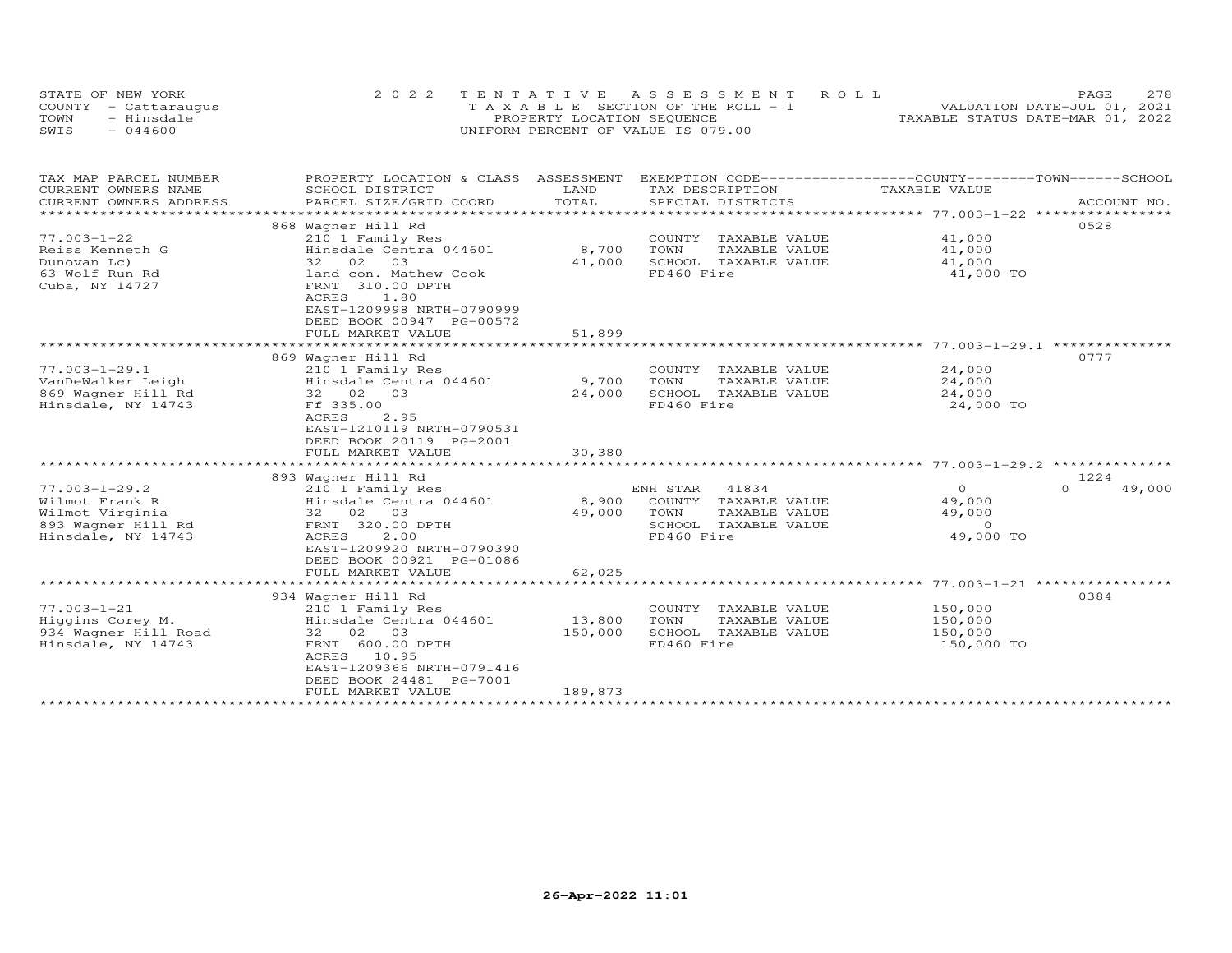| STATE OF NEW YORK    | 2022 TENTATIVE ASSESSMENT ROLL     | 2.79<br><b>PAGE</b>              |
|----------------------|------------------------------------|----------------------------------|
| COUNTY - Cattaraugus | TAXABLE SECTION OF THE ROLL - 1    | VALUATION DATE-JUL 01, 2021      |
| TOWN<br>- Hinsdale   | PROPERTY LOCATION SEQUENCE         | TAXABLE STATUS DATE-MAR 01, 2022 |
| $-044600$<br>SWIS    | UNIFORM PERCENT OF VALUE IS 079.00 |                                  |

| TAX MAP PARCEL NUMBER<br>CURRENT OWNERS NAME<br>CURRENT OWNERS ADDRESS                                    | PROPERTY LOCATION & CLASS ASSESSMENT<br>SCHOOL DISTRICT<br>PARCEL SIZE/GRID COORD                                                                                            | LAND<br>TOTAL     | EXEMPTION CODE-----------------COUNTY-------TOWN-----SCHOOL<br>TAX DESCRIPTION<br>SPECIAL DISTRICTS                                        | TAXABLE VALUE                                                 | ACCOUNT NO.                                      |
|-----------------------------------------------------------------------------------------------------------|------------------------------------------------------------------------------------------------------------------------------------------------------------------------------|-------------------|--------------------------------------------------------------------------------------------------------------------------------------------|---------------------------------------------------------------|--------------------------------------------------|
|                                                                                                           |                                                                                                                                                                              |                   |                                                                                                                                            |                                                               |                                                  |
| $77.003 - 1 - 17.2$<br>Nicholas Joel D<br>Nicholas Lindsey<br>959 Wagner Hill Rd<br>Hinsdale, NY 14743    | 959 Wagner Hill Rd<br>210 1 Family Res<br>Hinsdale Centra 044601<br>32 02 03<br>FRNT 1110.00 DPTH<br>ACRES<br>4.40<br>EAST-1208992 NRTH-0790259<br>DEED BOOK 22905 PG-3003   | 10,900<br>145,000 | BAS STAR<br>41854<br>COUNTY TAXABLE VALUE<br>TOWN<br>TAXABLE VALUE<br>SCHOOL TAXABLE VALUE<br>FD460 Fire                                   | $\circ$<br>145,000<br>145,000<br>119,500<br>145,000 TO        | 0338<br>$\Omega$<br>25,500                       |
|                                                                                                           | FULL MARKET VALUE                                                                                                                                                            | 183,544           |                                                                                                                                            |                                                               |                                                  |
|                                                                                                           |                                                                                                                                                                              |                   |                                                                                                                                            |                                                               |                                                  |
| $77.003 - 1 - 17.1$<br>Nicholas Joel D<br>Kolkowski Lindsey M<br>959 Wagner Hill Rd<br>Hinsdale, NY 14743 | 979 Wagner Hill Rd<br>472 Kennel / vet<br>Hinsdale Centra 044601<br>32 02 03<br>FRNT 1110.00 DPTH<br>ACRES 18.93<br>EAST-1208753 NRTH-0790756                                | 18,100<br>160,000 | COUNTY TAXABLE VALUE<br>TOWN<br>TAXABLE VALUE<br>SCHOOL TAXABLE VALUE<br>FD460 Fire                                                        | 160,000<br>160,000<br>160,000<br>160,000 TO                   | 0338                                             |
|                                                                                                           | DEED BOOK 14058 PG-9001<br>FULL MARKET VALUE                                                                                                                                 | 202,532           |                                                                                                                                            |                                                               |                                                  |
|                                                                                                           |                                                                                                                                                                              |                   |                                                                                                                                            |                                                               |                                                  |
| $77.003 - 1 - 18$<br>Lelito Daniel<br>Lelito Carole<br>984 Wagner Hill Road<br>Hinsdale, NY 14743         | 984 Wagner Hill Rd<br>210 1 Family Res<br>Hinsdale Centra 044601<br>32 02 03<br>FRNT 390.00 DPTH<br>ACRES<br>4.45<br>EAST-1208943 NRTH-0791351<br>DEED BOOK 2020<br>PG-12427 | 10,300<br>61,000  | COUNTY TAXABLE VALUE<br>TOWN<br>TAXABLE VALUE<br>SCHOOL TAXABLE VALUE<br>FD460 Fire                                                        | 61,000<br>61,000<br>61,000<br>61,000 TO                       | 0669                                             |
|                                                                                                           | FULL MARKET VALUE                                                                                                                                                            | 77,215            |                                                                                                                                            |                                                               |                                                  |
|                                                                                                           |                                                                                                                                                                              |                   |                                                                                                                                            |                                                               |                                                  |
| $77.003 - 1 - 14.2$<br>Williams Ryan N.<br>1011 Wagner Hill Road<br>Hinsdale, NY 14743                    | 1011 Wagner Hill Rd<br>210 1 Family Res<br>Hinsdale Centra 044601<br>32 02<br>03<br>Ff 155.00<br>ACRES<br>9.90<br>EAST-1208058 NRTH-0790967<br>DEED BOOK 27351 PG-5001       |                   | VET COM CT 41131<br>13,400 VET DIS CT 41141<br>124,000 COUNTY TAXABLE VALUE<br>TOWN<br>TAXABLE VALUE<br>SCHOOL TAXABLE VALUE<br>FD460 Fire | 17,000<br>12,400<br>94,600<br>94,600<br>124,000<br>124,000 TO | 1525<br>17,000<br>$\Omega$<br>$\Omega$<br>12,400 |
|                                                                                                           | FULL MARKET VALUE                                                                                                                                                            | 156,962           |                                                                                                                                            |                                                               |                                                  |
|                                                                                                           |                                                                                                                                                                              |                   |                                                                                                                                            |                                                               |                                                  |
| $77.003 - 1 - 15$<br>Beeman David J Jr.<br>Beeman Amy<br>4 Monitor Bay Rd<br>Crown Point, NY 12928        | 1050 Wagner Hill Rd<br>210 1 Family Res<br>Hinsdale Centra 044601<br>32 02 03<br>FRNT 1280.00 DPTH<br>ACRES 10.27<br>EAST-1207851 NRTH-0791883                               | 13,500<br>84,000  | 41854<br>BAS STAR<br>COUNTY TAXABLE VALUE<br>TOWN<br>TAXABLE VALUE<br>SCHOOL TAXABLE VALUE<br>FD460 Fire                                   | $\circ$<br>84,000<br>84,000<br>58,500<br>84,000 TO            | 0225<br>$\Omega$<br>25,500                       |
|                                                                                                           | DEED BOOK 1019 PG-835<br>FULL MARKET VALUE                                                                                                                                   | 106,329           |                                                                                                                                            |                                                               |                                                  |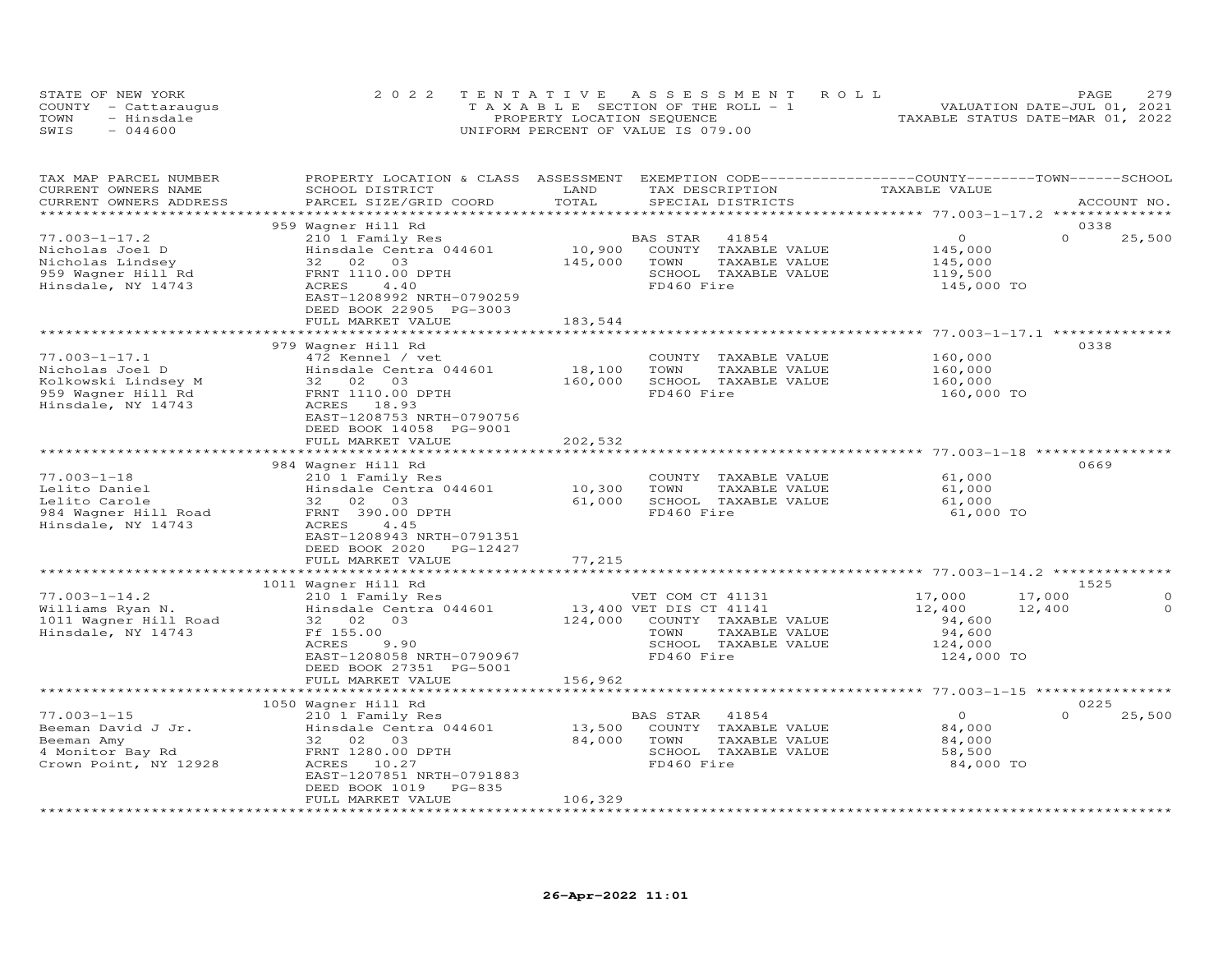|      | STATE OF NEW YORK    | 2022 TENTATIVE ASSESSMENT ROLL        | 2.80<br>PAGE                     |
|------|----------------------|---------------------------------------|----------------------------------|
|      | COUNTY - Cattaraugus | T A X A B L E SECTION OF THE ROLL - 1 | VALUATION DATE-JUL 01, 2021      |
| TOWN | - Hinsdale           | PROPERTY LOCATION SEQUENCE            | TAXABLE STATUS DATE-MAR 01, 2022 |
| SWIS | $-044600$            | UNIFORM PERCENT OF VALUE IS 079.00    |                                  |

| TAX MAP PARCEL NUMBER<br>CURRENT OWNERS NAME<br>CURRENT OWNERS ADDRESS                                     | PROPERTY LOCATION & CLASS ASSESSMENT<br>SCHOOL DISTRICT<br>PARCEL SIZE/GRID COORD                                                                                                                     | LAND<br>TOTAL               | TAX DESCRIPTION<br>SPECIAL DISTRICTS                                                | EXEMPTION CODE-----------------COUNTY-------TOWN-----SCHOOL<br>TAXABLE VALUE | ACCOUNT NO. |
|------------------------------------------------------------------------------------------------------------|-------------------------------------------------------------------------------------------------------------------------------------------------------------------------------------------------------|-----------------------------|-------------------------------------------------------------------------------------|------------------------------------------------------------------------------|-------------|
|                                                                                                            |                                                                                                                                                                                                       | *********                   |                                                                                     |                                                                              |             |
| $77.003 - 1 - 14.1$<br>Barroso Allen D.<br>Barroso Margaret J.<br>3897 Main Street<br>Hinsdale, NY 14743   | 1077 Wagner Hill Rd<br>240 Rural res<br>Hinsdale Centra 044601<br>32 02<br>03<br>Ff 675.00<br>ACRES<br>20.35 BANK<br>004<br>EAST-1207762 NRTH-0790693<br>DEED BOOK 31092 PG-8001<br>FULL MARKET VALUE | 17,500<br>80,000<br>101,266 | COUNTY TAXABLE VALUE<br>TOWN<br>TAXABLE VALUE<br>SCHOOL TAXABLE VALUE<br>FD460 Fire | 80,000<br>80,000<br>80,000<br>80,000 TO                                      | 0504        |
|                                                                                                            |                                                                                                                                                                                                       | *************               |                                                                                     | ******************************** 77.003-1-13 **********                      |             |
| $77.003 - 1 - 13$<br>Sisson Georgia M<br>Sisson Thomas K<br>1085 Wagner Hill Rd<br>Hinsdale, NY 14743      | 1085 Wagner Hill Rd<br>210 1 Family Res<br>Hinsdale Centra 044601<br>32 02 03<br>Ff 1430.00<br>ACRES<br>12.07<br>EAST-1207252 NRTH-0791353<br>DEED BOOK 13298 PG-4002                                 | 14,200<br>48,000            | COUNTY TAXABLE VALUE<br>TOWN<br>TAXABLE VALUE<br>SCHOOL TAXABLE VALUE<br>FD460 Fire | 48,000<br>48,000<br>48,000<br>48,000 TO                                      | 0696        |
|                                                                                                            | FULL MARKET VALUE                                                                                                                                                                                     | 60,759                      |                                                                                     |                                                                              |             |
| $77.003 - 1 - 23.2$<br>Danna Melinda L<br>Keller Clark<br>995 Creekside Dr                                 | Wagner Hill Rd (Off)<br>260 Seasonal res<br>Hinsdale Centra 044601<br>32 02<br>03<br>ACRES<br>4.55                                                                                                    | 9,500<br>39,000             | COUNTY TAXABLE VALUE<br>TOWN<br>TAXABLE VALUE<br>SCHOOL TAXABLE VALUE<br>FD460 Fire | 39,000<br>39,000<br>39,000<br>39,000 TO                                      | 1126        |
| Niagara Falls, NY 14304                                                                                    | EAST-1209836 NRTH-0791306<br>DEED BOOK 891<br>PG-00941<br>FULL MARKET VALUE<br>*******************                                                                                                    | 49,367                      |                                                                                     |                                                                              |             |
|                                                                                                            | Wagner Hill Rd (Off)                                                                                                                                                                                  |                             |                                                                                     |                                                                              | 0806        |
| $77.004 - 1 - 6$<br>Allgeier William C<br>Wiskup, Thomas T Thomas III<br>1343 West Ave<br>Hilton, NY 14468 | 260 Seasonal res<br>Hinsdale Centra 044601<br>23 02 03<br>$L/p$ 733-982<br>ACRES 37.70<br>EAST-1214105 NRTH-0791471<br>DEED BOOK 20210 PG-93<br>FULL MARKET VALUE                                     | 19,400<br>23,000<br>29,114  | COUNTY TAXABLE VALUE<br>TOWN<br>TAXABLE VALUE<br>SCHOOL TAXABLE VALUE<br>FD460 Fire | 23,000<br>23,000<br>23,000<br>23,000 TO                                      |             |
|                                                                                                            | *************************                                                                                                                                                                             | ************                |                                                                                     | ******************************** 77.001-1-66 *****************               |             |
|                                                                                                            | 4245 Whitehouse Rd                                                                                                                                                                                    |                             |                                                                                     |                                                                              | 1632        |
| $77.001 - 1 - 66$<br>Crowley Christopher J<br>Crowley Sharon L<br>4245 Whitehouse Rd<br>Hinsdale, NY 14743 | 220 2 Family Res<br>Hinsdale Centra 044601<br>03<br>!)/18/25/26<br>0.3<br>6.00<br>ACRES<br>EAST-1210764 NRTH-0796158<br>DEED BOOK 18496 PG-7001<br>FULL MARKET VALUE                                  | 11,800<br>13,800<br>17,468  | COUNTY TAXABLE VALUE<br>TOWN<br>TAXABLE VALUE<br>SCHOOL TAXABLE VALUE<br>FD460 Fire | 13,800<br>13,800<br>13,800<br>13,800 TO                                      |             |
|                                                                                                            |                                                                                                                                                                                                       |                             |                                                                                     |                                                                              |             |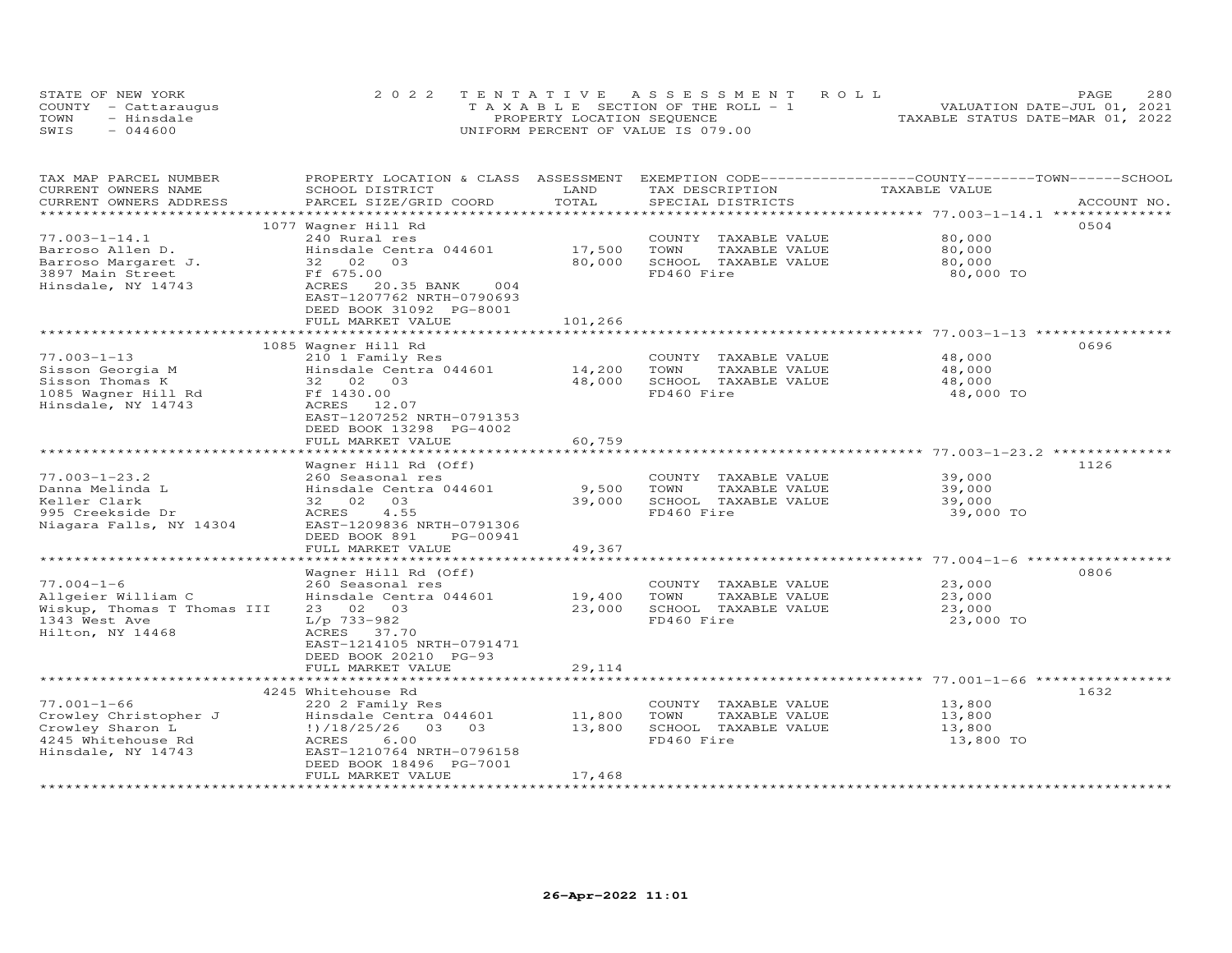|      | STATE OF NEW YORK    | 2022 TENTATIVE ASSESSMENT ROLL        | 2.81<br>PAGE                     |
|------|----------------------|---------------------------------------|----------------------------------|
|      | COUNTY - Cattaraugus | T A X A B L E SECTION OF THE ROLL - 1 | VALUATION DATE-JUL 01, 2021      |
| TOWN | - Hinsdale           | PROPERTY LOCATION SEQUENCE            | TAXABLE STATUS DATE-MAR 01, 2022 |
| SWIS | $-044600$            | UNIFORM PERCENT OF VALUE IS 079.00    |                                  |

| TAX MAP PARCEL NUMBER<br>CURRENT OWNERS NAME | PROPERTY LOCATION & CLASS ASSESSMENT<br>SCHOOL DISTRICT | LAND               | EXEMPTION CODE-----------------COUNTY-------TOWN------SCHOOL<br>TAX DESCRIPTION | TAXABLE VALUE                                        |                    |
|----------------------------------------------|---------------------------------------------------------|--------------------|---------------------------------------------------------------------------------|------------------------------------------------------|--------------------|
| CURRENT OWNERS ADDRESS                       | PARCEL SIZE/GRID COORD                                  | TOTAL              | SPECIAL DISTRICTS                                                               |                                                      | ACCOUNT NO.        |
|                                              | 4279 Whitehouse Rd                                      |                    |                                                                                 |                                                      | 1456               |
| $77.001 - 1 - 23.21$                         | 210 1 Family Res                                        |                    | VET WAR CT 41121                                                                | 10,200<br>10,200                                     | $\Omega$           |
| Richardson Danny                             | Hinsdale Centra 044601                                  |                    | 8,100 ENH STAR<br>41834                                                         | $\overline{O}$                                       | $\Omega$<br>63,670 |
| 4279 Whitehouse Rd                           | 25 03 03                                                | 83,000             | COUNTY TAXABLE VALUE                                                            | 72,800                                               |                    |
| Hinsdale, NY 14743                           | Ff 215.00                                               |                    | TOWN<br>TAXABLE VALUE                                                           | 72,800                                               |                    |
|                                              | ACRES<br>1.13                                           |                    | SCHOOL TAXABLE VALUE                                                            | 19,330                                               |                    |
|                                              | EAST-1210422 NRTH-0795993                               |                    | FD460 Fire                                                                      | 83,000 TO                                            |                    |
|                                              | DEED BOOK 00996 PG-00737                                |                    |                                                                                 |                                                      |                    |
|                                              | FULL MARKET VALUE                                       | 105,063            |                                                                                 |                                                      |                    |
|                                              | ***********************                                 | ****************** |                                                                                 |                                                      |                    |
|                                              | 4329 Whitehouse Rd                                      |                    |                                                                                 |                                                      | 1670               |
| $77.001 - 1 - 23.29$                         | 210 1 Family Res                                        |                    | BAS STAR<br>41854                                                               | $\Omega$                                             | $\Omega$<br>25,500 |
| Mallery Andrea L                             | Hinsdale Centra 044601                                  | 6,400              | COUNTY TAXABLE VALUE                                                            | 89,400                                               |                    |
| 4329 Whitehouse Rd                           | 25/26 03 03                                             | 89,400             | TAXABLE VALUE<br>TOWN                                                           | 89,400                                               |                    |
| Hinsdale, NY 14743                           | Ff 54.00                                                |                    | SCHOOL TAXABLE VALUE                                                            | 63,900                                               |                    |
|                                              | FRNT 157.00 DPTH 164.00                                 |                    | FD460 Fire                                                                      | 89,400 TO                                            |                    |
|                                              | EAST-1210293 NRTH-0796248                               |                    |                                                                                 |                                                      |                    |
|                                              | DEED BOOK 12644 PG-3002                                 |                    |                                                                                 |                                                      |                    |
|                                              | FULL MARKET VALUE                                       | 113,165            |                                                                                 |                                                      |                    |
|                                              |                                                         |                    |                                                                                 |                                                      |                    |
|                                              | 4356 Whitehouse Rd                                      |                    |                                                                                 |                                                      | 1457               |
| $77.001 - 1 - 23.22$                         | 210 1 Family Res                                        |                    | BAS STAR<br>41854                                                               | $\overline{O}$                                       | $\Omega$<br>25,500 |
| Fair Robert C                                | Hinsdale Centra 044601                                  | 11,200             | COUNTY TAXABLE VALUE                                                            | 129,000                                              |                    |
| Fair Juliann L                               | 26 03 03                                                | 129,000            | TOWN<br>TAXABLE VALUE                                                           | 129,000                                              |                    |
| 4356 Whitehouse Rd                           | FRNT 370.00 DPTH                                        |                    | SCHOOL TAXABLE VALUE                                                            | 103,500                                              |                    |
| Hinsdale, NY 14743                           | 4.75 BANK<br>ACRES<br>017                               |                    | FD460 Fire                                                                      | 129,000 TO                                           |                    |
|                                              | EAST-1210609 NRTH-0796605                               |                    |                                                                                 |                                                      |                    |
|                                              | DEED BOOK 00948 PG-00879                                |                    |                                                                                 |                                                      |                    |
|                                              | FULL MARKET VALUE                                       | 163,291            |                                                                                 |                                                      |                    |
|                                              |                                                         | *************      |                                                                                 | *********************** 77.001-1-23.20 ************* |                    |
|                                              | 4392 Whitehouse Rd                                      |                    |                                                                                 |                                                      | 1453               |
| $77.001 - 1 - 23.20$                         | 210 1 Family Res                                        |                    | COUNTY TAXABLE VALUE                                                            | 92,000                                               |                    |
| Karnuth Wayne W                              | Hinsdale Centra 044601                                  | 5,900              | TOWN<br>TAXABLE VALUE                                                           | 92,000                                               |                    |
| Sanchez Virginia L                           | 26 03 03                                                | 92,000             | SCHOOL TAXABLE VALUE                                                            | 92,000                                               |                    |
| 4392 Whitehouse Rd                           | 963/1142 Nys Appro                                      |                    | FD460 Fire                                                                      | 92,000 TO                                            |                    |
| HInsdale, NY 14743                           | FRNT 130.00 DPTH 283.00                                 |                    |                                                                                 |                                                      |                    |
|                                              | BANK<br>004                                             |                    |                                                                                 |                                                      |                    |
|                                              | EAST-1210320 NRTH-0796567                               |                    |                                                                                 |                                                      |                    |
|                                              | DEED BOOK 26943 PG-9001                                 |                    |                                                                                 |                                                      |                    |
|                                              | FULL MARKET VALUE                                       | 116,456            |                                                                                 |                                                      |                    |
|                                              |                                                         |                    |                                                                                 |                                                      |                    |
|                                              | Willow Rd                                               |                    |                                                                                 |                                                      | 1683               |
| $86.002 - 2 - 40$                            | 322 Rural vac>10                                        |                    | COUNTY TAXABLE VALUE                                                            | 16,700                                               |                    |
| Fort Dawn                                    | Hinsdale Centra 044601                                  | 16,700             | TOWN<br>TAXABLE VALUE                                                           | 16,700                                               |                    |
| 86 Eqbert St                                 | 06/07 02 03                                             | 16,700             | SCHOOL TAXABLE VALUE                                                            | 16,700                                               |                    |
| Pemberton, NJ 08068                          | 745/673                                                 |                    | FD460 Fire                                                                      | 16,700 TO                                            |                    |
|                                              | ACRES 18.20                                             |                    |                                                                                 |                                                      |                    |
|                                              | EAST-1219709 NRTH-0782487                               |                    |                                                                                 |                                                      |                    |
|                                              | DEED BOOK 11667 PG-5001                                 |                    |                                                                                 |                                                      |                    |
|                                              | FULL MARKET VALUE                                       | 21,139             |                                                                                 |                                                      |                    |
|                                              |                                                         |                    |                                                                                 |                                                      |                    |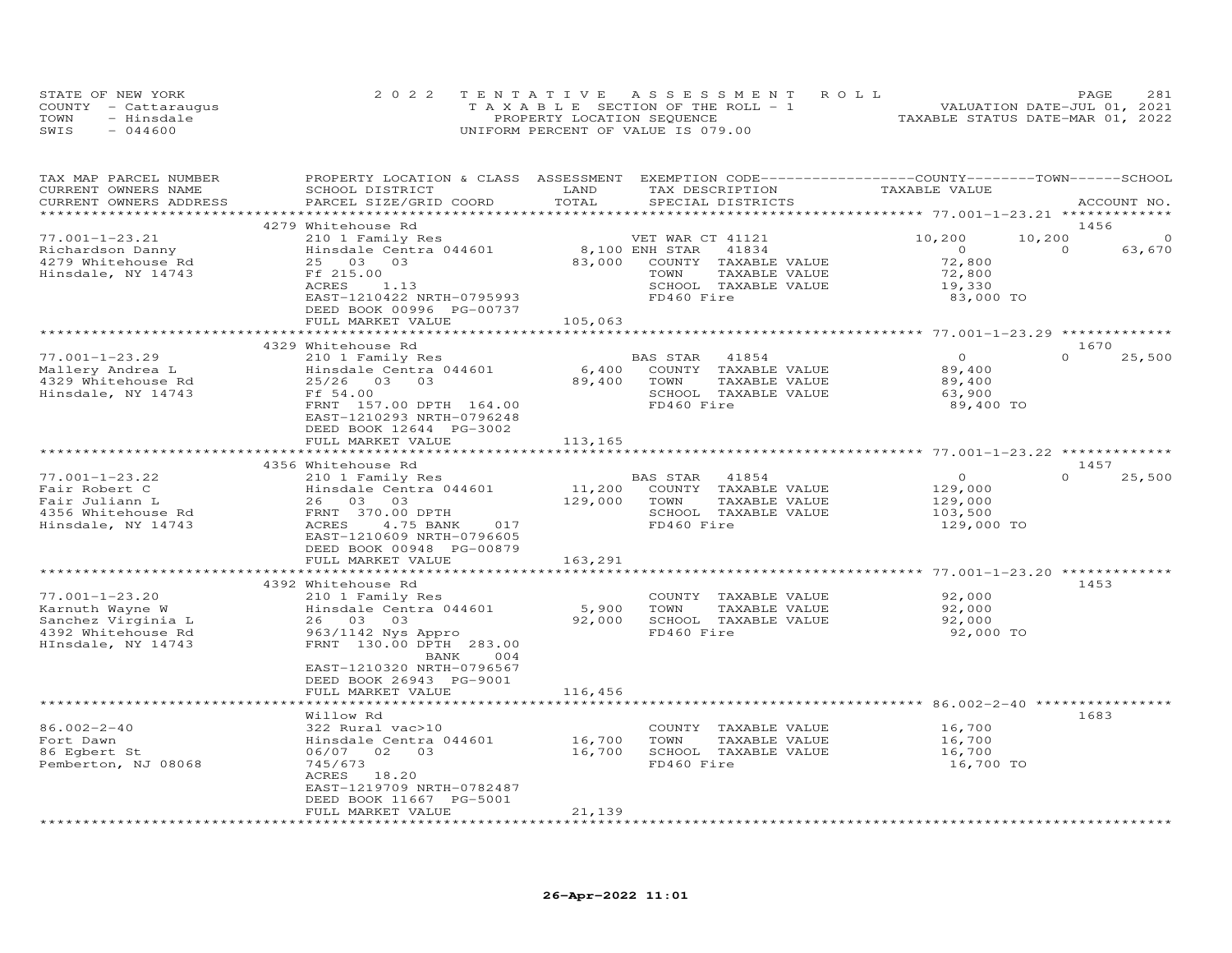|      | STATE OF NEW YORK    | 2022 TENTATIVE ASSESSMENT ROLL        | 2.82<br>PAGE                     |
|------|----------------------|---------------------------------------|----------------------------------|
|      | COUNTY - Cattaraugus | T A X A B L E SECTION OF THE ROLL - 1 | VALUATION DATE-JUL 01, 2021      |
| TOWN | - Hinsdale           | PROPERTY LOCATION SEQUENCE            | TAXABLE STATUS DATE-MAR 01, 2022 |
| SWIS | $-044600$            | UNIFORM PERCENT OF VALUE IS 079.00    |                                  |

| TAX MAP PARCEL NUMBER<br>CURRENT OWNERS NAME<br>CURRENT OWNERS ADDRESS | PROPERTY LOCATION & CLASS ASSESSMENT EXEMPTION CODE----------------COUNTY-------TOWN------SCHOOL<br>SCHOOL DISTRICT<br>PARCEL SIZE/GRID COORD | LAND<br>TOTAL | TAX DESCRIPTION<br>SPECIAL DISTRICTS                                         | TAXABLE VALUE                 | ACCOUNT NO.      |
|------------------------------------------------------------------------|-----------------------------------------------------------------------------------------------------------------------------------------------|---------------|------------------------------------------------------------------------------|-------------------------------|------------------|
|                                                                        |                                                                                                                                               |               |                                                                              |                               |                  |
| $86.002 - 2 - 45$<br>Marshacres, LLC                                   | Willow Rd<br>322 Rural vac>10<br>Hinsdale Centra 044601                                                                                       |               | AG DIST<br>41720<br>30,000 COUNTY TAXABLE VALUE<br>30,000 TOWN TAXABLE VALUE | $\circ$<br>30,000             | 1700<br>$\Omega$ |
| 7017 Fadale Rd<br>Ellicottville, NY 14731                              | 06/07 02 03<br>745/673<br>$lots 1-8$                                                                                                          |               | SCHOOL TAXABLE VALUE<br>FD460 Fire                                           | 30,000<br>30,000<br>30,000 TO |                  |
| MAY BE SUBJECT TO PAYMENT<br>UNDER AGDIST LAW TIL 2026                 | ACRES 40.40<br>EAST-1219618 NRTH-0783532<br>DEED BOOK 11948 PG-6003<br>FULL MARKET VALUE                                                      | 37,975        |                                                                              |                               |                  |
|                                                                        |                                                                                                                                               |               |                                                                              |                               |                  |
| $86.002 - 2 - 46.3$                                                    | Willow Rd<br>322 Rural vac>10                                                                                                                 |               | COUNTY TAXABLE VALUE                                                         | 24,300                        | 1687             |
| Osgood Jerry                                                           | Hinsdale Centra 044601                                                                                                                        | 24,300 TOWN   | TAXABLE VALUE                                                                | 24,300                        |                  |
| 10344 Pleasant Valley Rd                                               | 06/07 02 03                                                                                                                                   |               | 24,300 SCHOOL TAXABLE VALUE                                                  | 24,300                        |                  |
| Delevan, NY 14042                                                      | 745/673<br>ACRES 54.70<br>EAST-1217777 NRTH-0781276<br>DEED BOOK 21787 PG-9005                                                                |               | FD460 Fire                                                                   | 24,300 TO                     |                  |
|                                                                        | FULL MARKET VALUE                                                                                                                             | 30,759        |                                                                              |                               |                  |
|                                                                        | 3390 Willow Rd                                                                                                                                |               |                                                                              |                               | 1711             |
| 86.002-2-48                                                            | 260 Seasonal res                                                                                                                              |               | COUNTY TAXABLE VALUE                                                         | 80,300                        |                  |
| Clark Robin K                                                          | Hinsdale Centra 044601                                                                                                                        | 38,800 TOWN   | TAXABLE VALUE                                                                | 80,300                        |                  |
| 3245 Haskell Road                                                      | 06/07 02 03                                                                                                                                   | 80,300        | SCHOOL TAXABLE VALUE                                                         | 80,300                        |                  |
| Cuba, NY 14727                                                         | 745/673<br>ACRES 127.21                                                                                                                       |               | FD460 Fire                                                                   | 80,300 TO                     |                  |
|                                                                        | EAST-1221368 NRTH-0783052<br>DEED BOOK 20190 PG-4096                                                                                          |               |                                                                              |                               |                  |
|                                                                        | FULL MARKET VALUE                                                                                                                             | 101,646       |                                                                              |                               |                  |
|                                                                        | 3551 Willow Rd                                                                                                                                |               |                                                                              |                               | 0629             |
| $86.002 - 2 - 5$                                                       | 210 1 Family Res                                                                                                                              |               | COUNTY TAXABLE VALUE                                                         | 84,000                        |                  |
| Falk Matthew                                                           | Hinsdale Centra 044601                                                                                                                        | 7,900         | TOWN<br>TAXABLE VALUE                                                        | 84,000                        |                  |
| Falk Shelby                                                            | 14 02 03                                                                                                                                      | 84,000        | SCHOOL TAXABLE VALUE                                                         | 84,000                        |                  |
| 3551 Willow Road<br>Hinsdale, NY 14727                                 | FRNT 285.00 DPTH 150.00<br>BANK<br>017<br>EAST-1218744 NRTH-0783160<br>DEED BOOK 31093 PG-3003                                                |               | FD460 Fire                                                                   | 84,000 TO                     |                  |
|                                                                        | FULL MARKET VALUE                                                                                                                             | 106,329       |                                                                              |                               |                  |
|                                                                        |                                                                                                                                               |               |                                                                              |                               |                  |
| $86.002 - 2 - 37$                                                      | Willow Rd / Hedden Holw<br>322 Rural vac>10                                                                                                   |               | COUNTY TAXABLE VALUE                                                         | 22,000                        | 1322             |
| Rauhut Michael                                                         | Hinsdale Centra 044601                                                                                                                        |               | 22,000 TOWN<br>TAXABLE VALUE                                                 | 22,000                        |                  |
| Harris Monika                                                          | 14 02 03                                                                                                                                      |               | 22,000 SCHOOL TAXABLE VALUE                                                  | 22,000                        |                  |
| 95 West View Ave<br>Carlisle, NY 17013                                 | FRNT 800.00 DPTH<br>ACRES 43.00<br>EAST-1218264 NRTH-0783102<br>DEED BOOK 2018<br>PG-14167                                                    |               | FD460 Fire                                                                   | 22,000 TO                     |                  |
|                                                                        | FULL MARKET VALUE                                                                                                                             | 27,848        |                                                                              |                               |                  |
|                                                                        |                                                                                                                                               |               |                                                                              |                               |                  |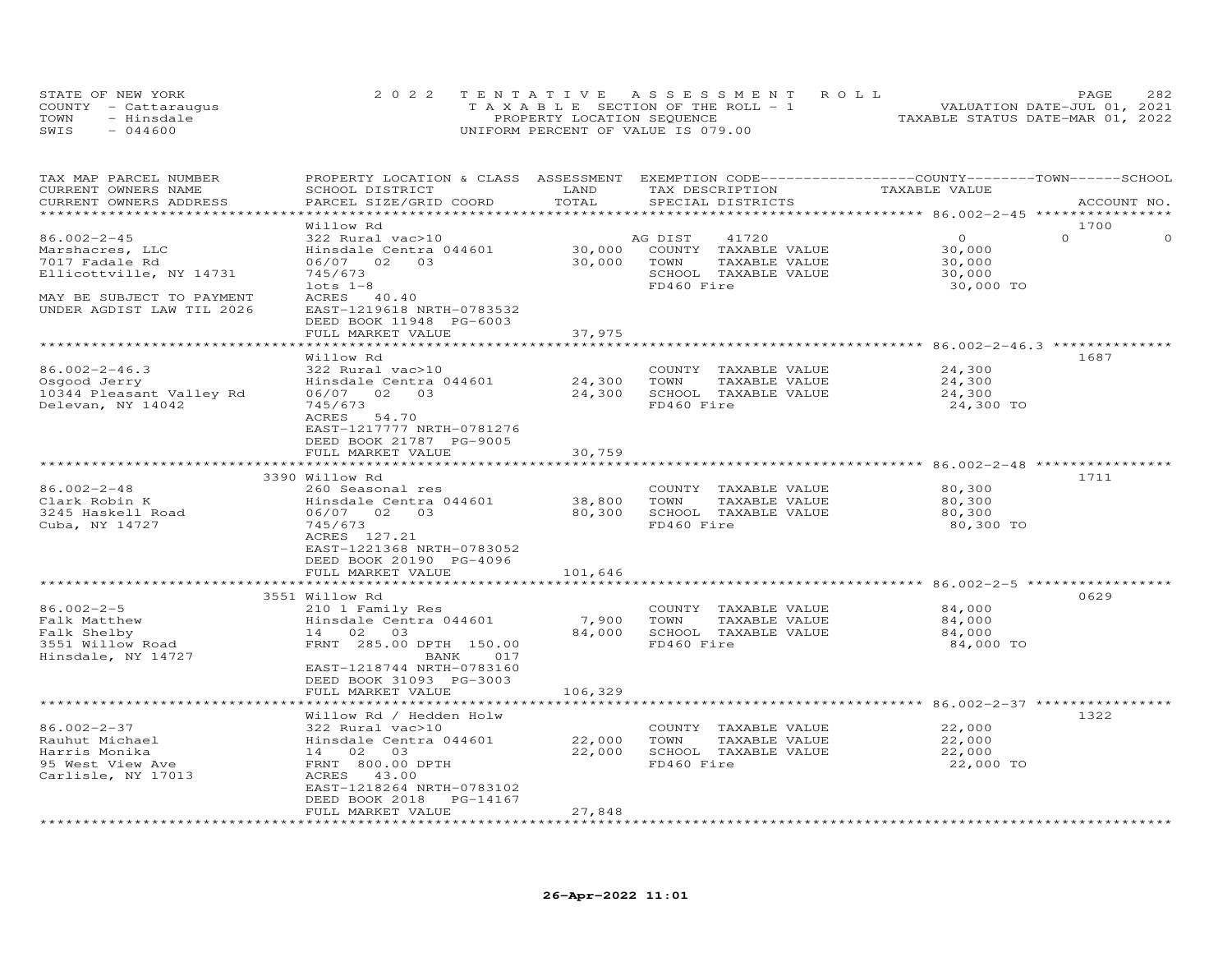| STATE OF NEW YORK    | 2022 TENTATIVE ASSESSMENT ROLL        | 283<br>PAGE.                     |
|----------------------|---------------------------------------|----------------------------------|
| COUNTY - Cattaraugus | T A X A B L E SECTION OF THE ROLL - 1 | VALUATION DATE-JUL 01, 2021      |
| TOWN<br>- Hinsdale   | PROPERTY LOCATION SEQUENCE            | TAXABLE STATUS DATE-MAR 01, 2022 |
| $-044600$<br>SWIS    | UNIFORM PERCENT OF VALUE IS 079.00    |                                  |

| PROPERTY LOCATION & CLASS ASSESSMENT EXEMPTION CODE----------------COUNTY-------TOWN------SCHOOL<br>TAX MAP PARCEL NUMBER |                                      |
|---------------------------------------------------------------------------------------------------------------------------|--------------------------------------|
| CURRENT OWNERS NAME<br>SCHOOL DISTRICT<br>LAND<br>TAX DESCRIPTION<br>TAXABLE VALUE<br>TOTAL                               |                                      |
| CURRENT OWNERS ADDRESS<br>PARCEL SIZE/GRID COORD<br>SPECIAL DISTRICTS                                                     | ACCOUNT NO.                          |
|                                                                                                                           | 0259                                 |
| Yardman Rd<br>$77.004 - 2 - 6$<br>323 Vacant rural<br>COUNTY TAXABLE VALUE                                                |                                      |
| 34,600<br>34,600<br>EWP Lumber, Inc.<br>Hinsdale Centra 044601<br>TOWN<br>TAXABLE VALUE                                   | 34,600                               |
| 2955 Smith Hollow<br>08/16 02 03<br>34,600<br>SCHOOL TAXABLE VALUE                                                        | 34,600                               |
| Allegany, NY 14706<br>709/1167 & 740/488<br>FD460 Fire                                                                    | 34,600 TO                            |
| Ff 1425.00                                                                                                                |                                      |
| ACRES 153.20                                                                                                              |                                      |
| EAST-1218490 NRTH-0790256                                                                                                 |                                      |
| DEED BOOK 31091 PG-3001                                                                                                   |                                      |
| FULL MARKET VALUE<br>43,797                                                                                               |                                      |
|                                                                                                                           |                                      |
| Yardman Rd                                                                                                                | 1318                                 |
| $77.004 - 3 - 3.3$<br>322 Rural vac>10<br>COUNTY TAXABLE VALUE 14,600                                                     |                                      |
| Tiranno Charles J<br>Hinsdale Centra 044601 14,600<br>TOWN<br>TAXABLE VALUE                                               | 14,600                               |
| 08 02 03<br>14,600<br>SCHOOL TAXABLE VALUE<br>206 Yardman Rd                                                              | 14,600                               |
| FRNT 890.00 DPTH<br>FD460 Fire<br>Cuba, NY 14727                                                                          | 14,600 TO                            |
| ACRES 13.00 BANK<br>017                                                                                                   |                                      |
| EAST-1219508 NRTH-0788302                                                                                                 |                                      |
| DEED BOOK 20200 PG-6352                                                                                                   |                                      |
| FULL MARKET VALUE<br>18,481                                                                                               |                                      |
|                                                                                                                           |                                      |
| 206 Yardman Rd                                                                                                            | 1128                                 |
| 41720<br>$77.004 - 3 - 3.2$<br>AG DIST<br>210 1 Family Res                                                                | $\overline{O}$<br>$\Omega$           |
| Hinsdale Centra 044601<br>13,300 COUNTY TAXABLE VALUE<br>Tiranno Charles J                                                | 85,000                               |
| 08 02 03<br>85,000<br>206 Yardman Rd<br>TOWN<br>TAXABLE VALUE                                                             | 85,000                               |
| SCHOOL TAXABLE VALUE<br>Cuba, NY 14727<br>FRNT<br>50.00 DPTH                                                              | 85,000                               |
| 9.65 BANK<br>FD460 Fire<br>ACRES<br>017                                                                                   | 85,000 TO                            |
| EAST-1219858 NRTH-0788960<br>MAY BE SUBJECT TO PAYMENT                                                                    |                                      |
| UNDER AGDIST LAW TIL 2026<br>DEED BOOK 20200 PG-6352                                                                      |                                      |
| 107,595<br>FULL MARKET VALUE                                                                                              |                                      |
|                                                                                                                           |                                      |
| 296 Yardman Rd                                                                                                            | 0258                                 |
| BAS STAR 41854<br>$77.004 - 2 - 18$<br>210 1 Family Res                                                                   | $\overline{O}$<br>$\Omega$<br>25,500 |
| 17,900 COUNTY TAXABLE VALUE<br>Hinsdale Centra 044601<br>Emerson Norman                                                   | 103,000                              |
| 16 02 03<br>103,000<br>TOWN<br>TAXABLE VALUE<br>Emerson Cora                                                              | 103,000                              |
| FRNT 660.00 DPTH<br>SCHOOL TAXABLE VALUE<br>296 Yardman Rd                                                                | 77,500                               |
| 22.40<br>FD460 Fire<br>Cuba, NY 14727<br>ACRES                                                                            | 103,000 TO                           |
| EAST-1218089 NRTH-0788643                                                                                                 |                                      |
| DEED BOOK 740<br>$PG-488$<br>130,380<br>FULL MARKET VALUE                                                                 |                                      |
|                                                                                                                           |                                      |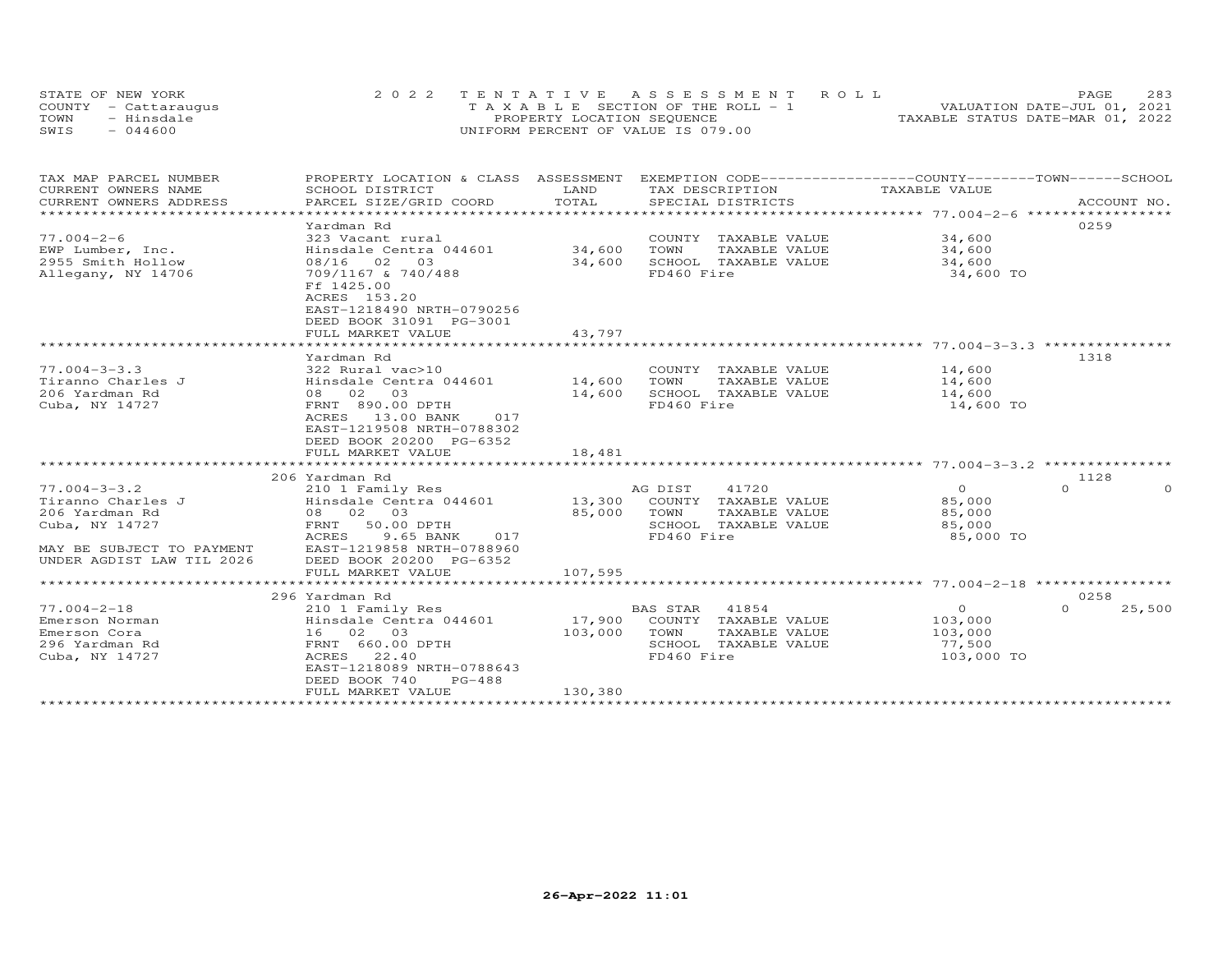| STATE OF NEW YORK    | 2022 TENTATIVE ASSESSMENT ROLL        | 284<br>PAGE.                     |
|----------------------|---------------------------------------|----------------------------------|
| COUNTY - Cattaraugus | T A X A B L E SECTION OF THE ROLL - 1 | VALUATION DATE-JUL 01, 2021      |
| TOWN<br>- Hinsdale   | PROPERTY LOCATION SEQUENCE            | TAXABLE STATUS DATE-MAR 01, 2022 |
| $-044600$<br>SWIS    | UNIFORM PERCENT OF VALUE IS 079.00    |                                  |

| TAX MAP PARCEL NUMBER<br>CURRENT OWNERS NAME                                               | SCHOOL DISTRICT                                                                                                                                                                     | LAND<br>TAX DESCRIPTION                                                                                                                       | PROPERTY LOCATION & CLASS ASSESSMENT EXEMPTION CODE----------------COUNTY--------TOWN------SCHOOL<br>TAXABLE VALUE |
|--------------------------------------------------------------------------------------------|-------------------------------------------------------------------------------------------------------------------------------------------------------------------------------------|-----------------------------------------------------------------------------------------------------------------------------------------------|--------------------------------------------------------------------------------------------------------------------|
| CURRENT OWNERS ADDRESS<br>***********************                                          | PARCEL SIZE/GRID COORD                                                                                                                                                              | TOTAL<br>SPECIAL DISTRICTS                                                                                                                    | ACCOUNT NO.                                                                                                        |
|                                                                                            | 303 Yardman Rd                                                                                                                                                                      |                                                                                                                                               | 1088                                                                                                               |
| $77.004 - 2 - 10.2$<br>Freer Alexandra<br>303 Yardman Rd<br>Cuba, NY 14727                 | 270 Mfg housing<br>Hinsdale Centra 044601<br>15 02 04<br>FRNT 480.00 DPTH<br>ACRES<br>4.07<br>EAST-1217522 NRTH-0787807<br>DEED BOOK 1011<br>$PG-304$<br>FULL MARKET VALUE          | 41854<br>BAS STAR<br>10,600<br>COUNTY TAXABLE VALUE<br>44,300<br>TOWN<br>TAXABLE VALUE<br>SCHOOL TAXABLE VALUE<br>FD460 Fire<br>56,076        | $\circ$<br>$\Omega$<br>25,500<br>44,300<br>44,300<br>18,800<br>44,300 TO                                           |
|                                                                                            |                                                                                                                                                                                     |                                                                                                                                               |                                                                                                                    |
|                                                                                            | 314 Yardman Rd                                                                                                                                                                      |                                                                                                                                               | 0539                                                                                                               |
| $77.004 - 2 - 5$<br>Davis Bradley L<br>314 Yardman Rd<br>Cuba, NY 14727                    | 210 1 Family Res<br>Hinsdale Centra 044601<br>16 02 03<br>FRNT 460.00 DPTH<br>ACRES<br>4.38<br>EAST-1217377 NRTH-0788225<br>DEED BOOK 1000 PG-862                                   | VET WAR CT 41121<br>10,900 ENH STAR<br>41834<br>47,000<br>COUNTY TAXABLE VALUE<br>TOWN<br>TAXABLE VALUE<br>SCHOOL TAXABLE VALUE<br>FD460 Fire | 7,050<br>7,050<br>$\Omega$<br>47,000<br>$\circ$<br>$\Omega$<br>39,950<br>39,950<br>$\overline{0}$<br>47,000 TO     |
|                                                                                            | FULL MARKET VALUE                                                                                                                                                                   | 59,494                                                                                                                                        |                                                                                                                    |
|                                                                                            | 3706 Yardman Rd                                                                                                                                                                     |                                                                                                                                               | 0962                                                                                                               |
| $77.004 - 2 - 7$<br>Freer Kenneth H<br>Freer Marian J<br>3706 Emerson Rd<br>Cuba, NY 14727 | 314 Rural vac<10<br>Hinsdale Centra 044601<br>16 02 03<br>FRNT 1120.00 DPTH<br>ACRES<br>9.50<br>EAST-1218290 NRTH-0787867<br>DEED BOOK 00934 PG-00678                               | COUNTY TAXABLE VALUE<br>13,200<br>TOWN<br>TAXABLE VALUE<br>13,200<br>SCHOOL TAXABLE VALUE<br>FD460 Fire                                       | 13,200<br>13,200<br>13,200<br>13,200 TO                                                                            |
|                                                                                            | FULL MARKET VALUE                                                                                                                                                                   | 16,709                                                                                                                                        |                                                                                                                    |
|                                                                                            | ************************                                                                                                                                                            |                                                                                                                                               |                                                                                                                    |
| $77.004 - 3 - 3.1$<br>Tiranno Charles J<br>206 Yardman Rd<br>Cuba, NY 14727                | Yardman Rd (Off)<br>321 Abandoned ag<br>Hinsdale Centra 044601<br>08 02 03<br>ACRES 125.49 BANK<br>017<br>EAST-1221159 NRTH-0789494<br>DEED BOOK 20200 PG-6352<br>FULL MARKET VALUE | COUNTY TAXABLE VALUE<br>38,600<br>TOWN<br>TAXABLE VALUE<br>38,600<br>SCHOOL TAXABLE VALUE<br>FD460 Fire<br>48,861                             | 0341<br>38,600<br>38,600<br>38,600<br>38,600 TO                                                                    |
|                                                                                            | *************************                                                                                                                                                           |                                                                                                                                               |                                                                                                                    |
|                                                                                            | 3425 off) Ford-Miles Rd (Ream)                                                                                                                                                      |                                                                                                                                               | 0313                                                                                                               |
| $86.002 - 1 - 34$<br>Card Michael L.<br>3425 Ford Miles Road<br>Cuba, NY 14727             | 270 Mfg housing<br>Hinsdale Centra 044601<br>03<br>22 02<br>ACRES<br>3.17<br>EAST-1213310 NRTH-0783082<br>DEED BOOK 19190 PG-5001                                                   | BAS STAR<br>41854<br>8,300<br>COUNTY TAXABLE VALUE<br>TAXABLE VALUE<br>14,000<br>TOWN<br>SCHOOL TAXABLE VALUE<br>FD460 Fire                   | $\overline{0}$<br>$\Omega$<br>14,000<br>14,000<br>14,000<br>$\Omega$<br>14,000 TO                                  |
|                                                                                            | FULL MARKET VALUE                                                                                                                                                                   | 17,722                                                                                                                                        |                                                                                                                    |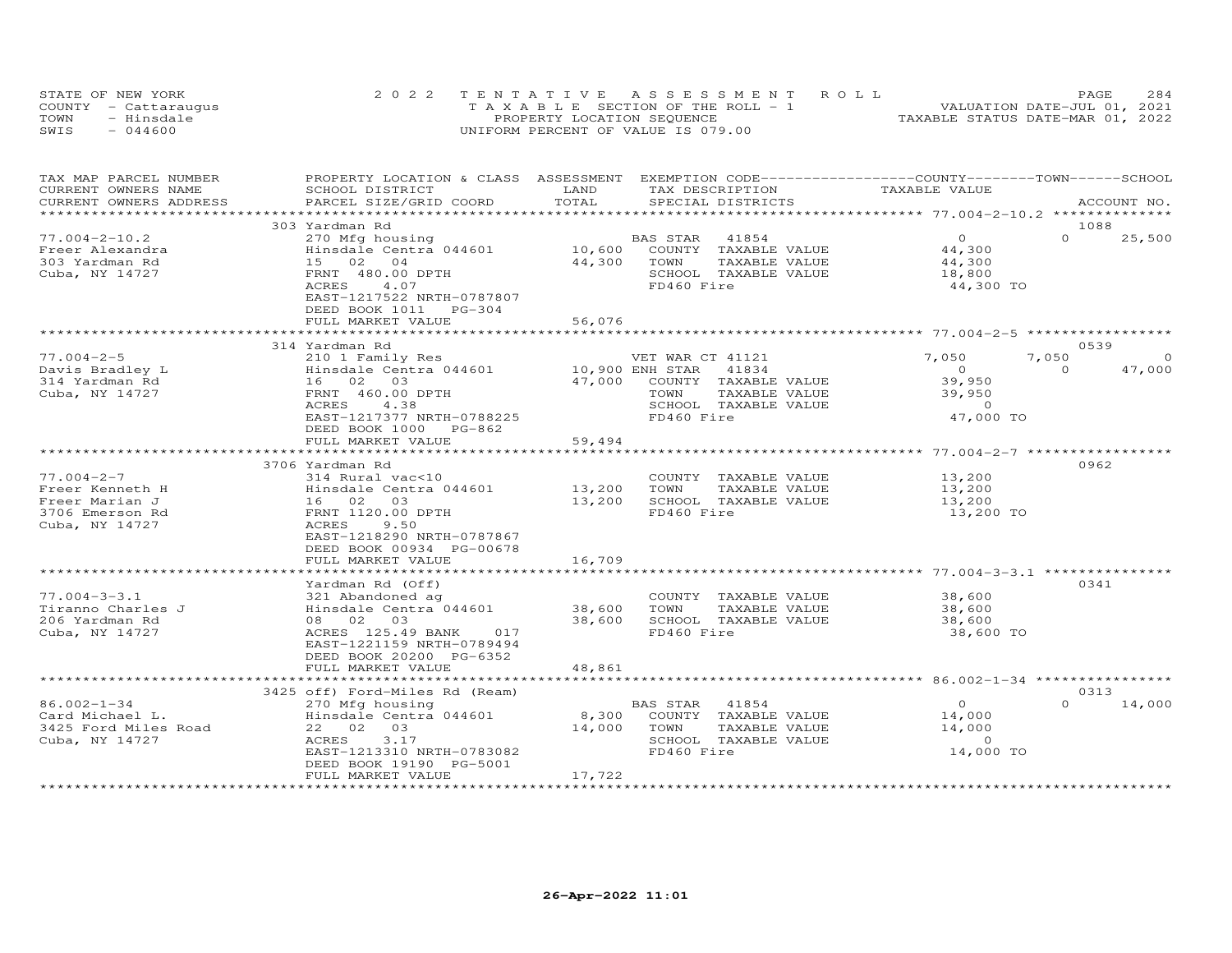| STATE OF NEW YORK    | 2022 TENTATIVE ASSESSMENT ROLL     | 285<br>PAGE.                     |
|----------------------|------------------------------------|----------------------------------|
| COUNTY - Cattaraugus | TAXABLE SECTION OF THE ROLL - 1    | VALUATION DATE-JUL 01, 2021      |
| TOWN<br>- Hinsdale   |                                    | TAXABLE STATUS DATE-MAR 01, 2022 |
| $-044600$<br>SWIS    |                                    | RPS150/V04/L015                  |
|                      | UNIFORM PERCENT OF VALUE IS 079.00 | CURRENT DATE 4/26/2022           |
|                      |                                    |                                  |

## \*\*\* S P E C I A L D I S T R I C T S U M M A R Y \*\*\*

R O L L S U B S E C T I O N - - T O T A L S

| CODE       | DISTRICT NAME | TOTAL<br>PARCELS | EXTENSION<br><b>TYPE</b> | <b>EXTENSION</b><br>VALUE | AD VALOREM<br>VALUE  | <b>F.XFMPT</b><br>AMOUNT | <b>TAXABLE</b><br>VALUE |
|------------|---------------|------------------|--------------------------|---------------------------|----------------------|--------------------------|-------------------------|
| FD460 Fire | WD465 Water   |                  | 1,390 TOTAL<br>86 TOTAL  |                           | 69583.155<br>105,000 |                          | 69583,155<br>105,000    |

### \*\*\* S C H O O L D I S T R I C T S U M M A R Y \*\*\*

| CODE   | DISTRICT NAME      | TOTAL<br>PARCELS | ASSESSED<br>LAND | ASSESSED<br>TOTAL | EXEMPT<br><b>AMOUNT</b> | TOTAL<br>TAXABLE | STAR<br>AMOUNT | STAR<br>TAXABLE |
|--------|--------------------|------------------|------------------|-------------------|-------------------------|------------------|----------------|-----------------|
| 024801 | Cuba-Rush Cent     | 91               | 1735,700         | 3211,800          | 69,165                  | 3142,635         | 488,370        | 2654,265        |
| 042001 | Allegany-Limestone | 9                | 175,700          | 859,900           | 16,950                  | 842,950          | 128,720        | 714,230         |
| 044601 | Hinsdale Central   | 1,298            | 18124,890        | 65683,755         | 279.435                 | 65404,320        | 15224,703      | 50179,617       |
|        | $SUB-TOTAL$        | 1,398            | 20036,290        | 69755,455         | 365,550                 | 69389,905        | 15841,793      | 53548,112       |
|        | TOTAL              | 1,398            | 20036,290        | 69755,455         | 365,550                 | 69389,905        | 15841,793      | 53548,112       |

#### \*\*\* S Y S T E M C O D E S S U M M A R Y \*\*\*

### NO SYSTEM EXEMPTIONS AT THIS LEVEL

### \*\*\* E X E M P T I O N S U M M A R Y \*\*\*

|       |              | TOTAL   |         |         |          |
|-------|--------------|---------|---------|---------|----------|
| CODE  | DESCRIPTION  | PARCELS | COUNTY  | TOWN    | SCHOOL   |
| 41101 | VET C/T      |         | 300     | 300     |          |
| 41121 | VET WAR CT   | 45      | 405,525 | 405,525 |          |
| 41131 | VET COM CT   | 52      | 750,263 | 750,263 |          |
| 41141 | VET DIS CT   | 37      | 848,890 | 848,890 |          |
| 41161 | CW 15 VET/   | 8       | 71,100  | 71,100  |          |
| 41720 | AG DIST      | 15      | 77,110  | 77,110  | 77,110   |
| 41800 | AGED $C/T/S$ | 10      | 239,560 | 239,560 | 249,490  |
| 41802 | AGED C       | 10      | 191,385 |         |          |
| 41803 | AGED T       |         |         | 29,500  |          |
| 41805 | AGED C/S     |         | 12,713  |         | 16,950   |
| 41834 | ENH STAR     | 154     |         |         | 8675,155 |
|       |              |         |         |         |          |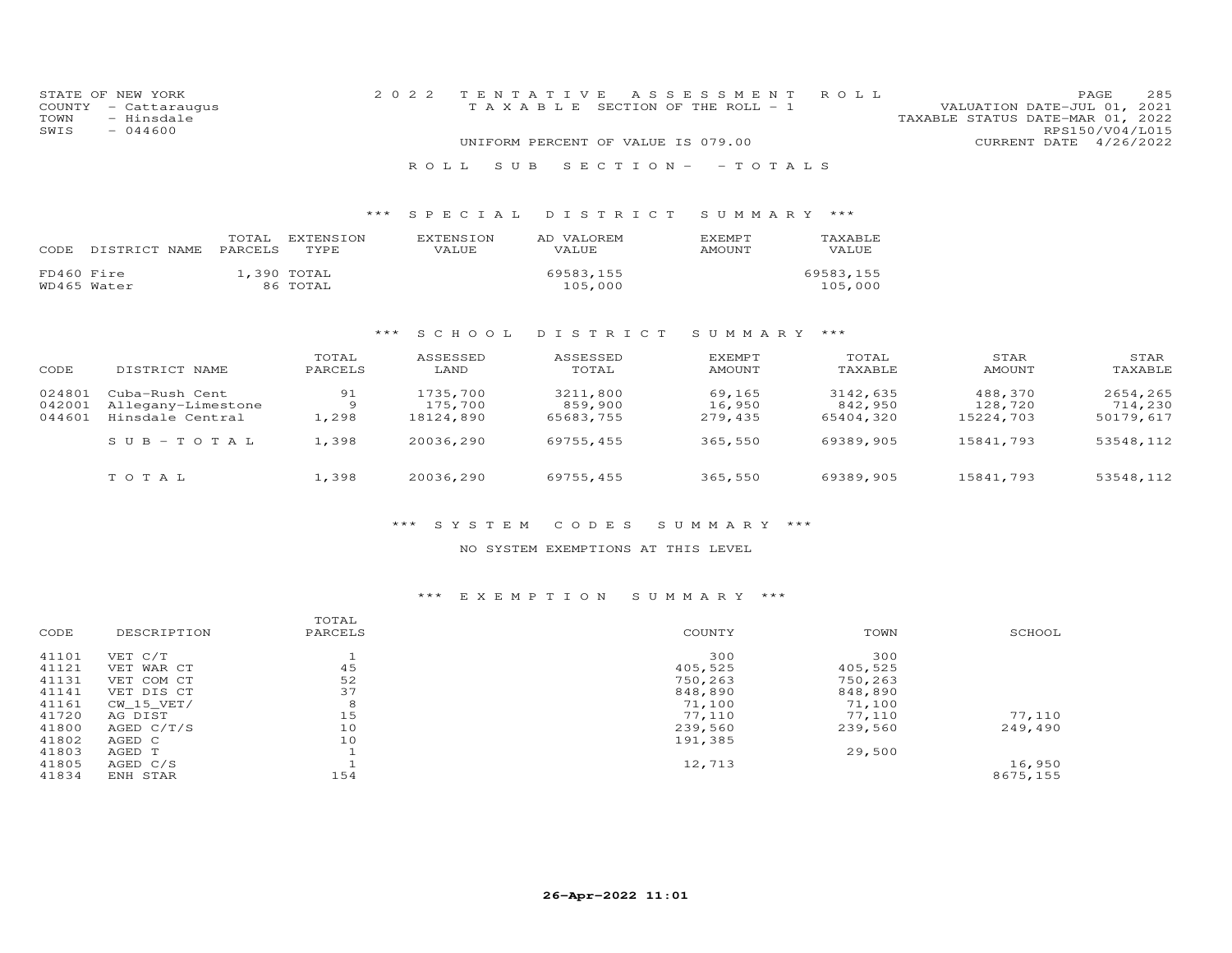|      | STATE OF NEW YORK    |                                       |  | 2022 TENTATIVE ASSESSMENT ROLL |                                  |                        | PAGE. | 286 |
|------|----------------------|---------------------------------------|--|--------------------------------|----------------------------------|------------------------|-------|-----|
|      | COUNTY - Cattaraugus | T A X A B L E SECTION OF THE ROLL - 1 |  |                                | VALUATION DATE-JUL 01, 2021      |                        |       |     |
| TOWN | - Hinsdale           |                                       |  |                                | TAXABLE STATUS DATE-MAR 01, 2022 |                        |       |     |
| SWIS | $-044600$            |                                       |  |                                |                                  | RPS150/V04/L015        |       |     |
|      |                      | UNIFORM PERCENT OF VALUE IS 079.00    |  |                                |                                  | CURRENT DATE 4/26/2022 |       |     |
|      |                      |                                       |  | ROLL SUB SECTION- -TOTALS      |                                  |                        |       |     |

# \*\*\* E X E M P T I O N S U M M A R Y \*\*\*

| CODE  | DESCRIPTION     | TOTAL<br>PARCELS | COUNTY   | TOWN     | SCHOOL    |
|-------|-----------------|------------------|----------|----------|-----------|
| 41844 | E STAR MH       |                  |          |          | 57,640    |
| 41854 | <b>BAS STAR</b> | 278              |          |          | 7037,900  |
| 41864 | B STAR MH       |                  |          |          | 71,098    |
| 42100 | SILO T/C/S      |                  | 22,000   | 22,000   | 22,000    |
|       | TOTAL           | 623              | 2618,846 | 2444,248 | 16207,343 |

# \*\*\* G R A N D T O T A L S \*\*\*

| ROLL<br>SEC | 'OTAI<br>$2$ $R$ $R$ $T$ | LAND         | $\gamma$ × A B L $\alpha$<br>C <sub>0</sub> | TAXABLF<br>TOWN | <b><i>FAXABLF</i></b><br>CCTION<br>$\sim$ $\sim$ $\sim$ | STAR<br>. AVART  |
|-------------|--------------------------|--------------|---------------------------------------------|-----------------|---------------------------------------------------------|------------------|
|             | 398                      | ついいっと<br>cac | 609                                         | -7311<br>$20^-$ | , 905<br><b>QOOQ</b>                                    | $-1$ $-1$ $\sim$ |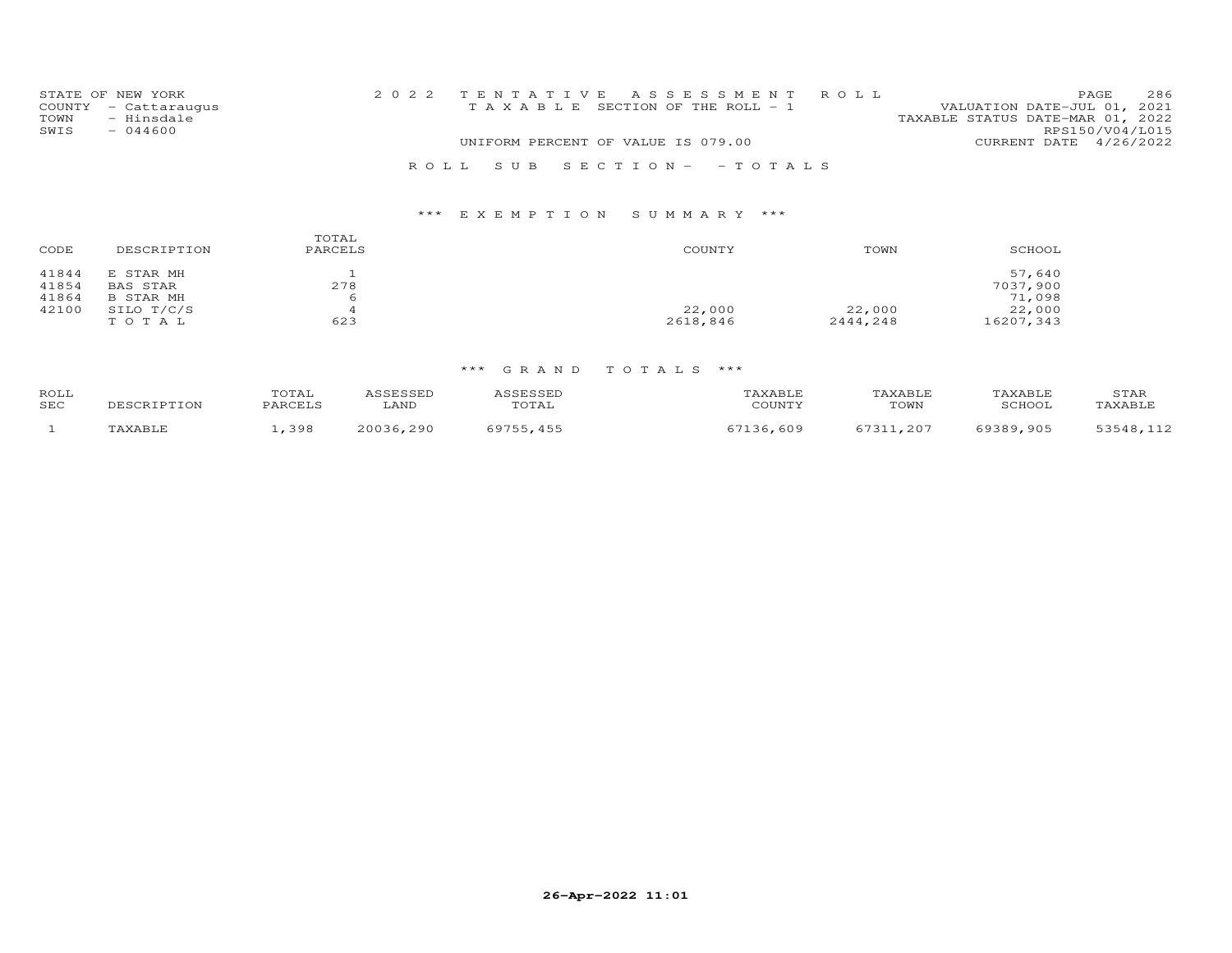| STATE OF NEW YORK    | 2022 TENTATIVE ASSESSMENT ROLL                                                 |                                  | PAGE. | 287 |
|----------------------|--------------------------------------------------------------------------------|----------------------------------|-------|-----|
| COUNTY - Cattaraugus | T A X A B L E SECTION OF THE ROLL - 1 SUB-SECT - 1 VALUATION DATE-JUL 01, 2021 |                                  |       |     |
| - Hinsdale<br>TOWN   | PROPERTY LOCATION SEOUENCE                                                     | TAXABLE STATUS DATE-MAR 01, 2022 |       |     |
| SWIS<br>- 044600     | UNIFORM PERCENT OF VALUE IS 079.00                                             |                                  |       |     |
|                      |                                                                                |                                  |       |     |

| TAX MAP PARCEL NUMBER   | PROPERTY LOCATION & CLASS  | ASSESSMENT | EXEMPTION CODE-----------------COUNTY-------TOWN------SCHOOL |               |               |
|-------------------------|----------------------------|------------|--------------------------------------------------------------|---------------|---------------|
| CURRENT OWNERS NAME     | SCHOOL DISTRICT            | LAND       | TAX DESCRIPTION                                              | TAXABLE VALUE |               |
| CURRENT OWNERS ADDRESS  | PARCEL SIZE/GRID COORD     | TOTAL      | SPECIAL DISTRICTS                                            |               | ACCOUNT NO.   |
|                         |                            |            |                                                              |               | ************* |
|                         | 11039,071 Dutton #1,6,9,12 |            |                                                              |               | 1369          |
| 85.002-2-27./1          | 732 Oil-forced             |            | TAXABLE VALUE<br><b>COUNTY</b>                               | 1,742         |               |
| Copper Ridge Oil., Inc. | Hinsdale Centra 044601     | $\Omega$   | TAXABLE VALUE<br>TOWN                                        | 1,742         |               |
| PO Box 626              | 7 BBLS (2019)35 BLS 2020   | 1,742      | TAXABLE VALUE<br>SCHOOL                                      | 1,742         |               |
| Olean, NY 14760         | 2021 47 bls                |            | FD460 Fire                                                   | 1,742 TO      |               |
|                         | $31 - 009$                 |            |                                                              |               |               |
|                         | 0.01<br>ACRES              |            |                                                              |               |               |
|                         | EAST-1187810 NRTH-0777756  |            |                                                              |               |               |
|                         | FULL MARKET VALUE          | 2,205      |                                                              |               |               |
|                         |                            |            |                                                              |               |               |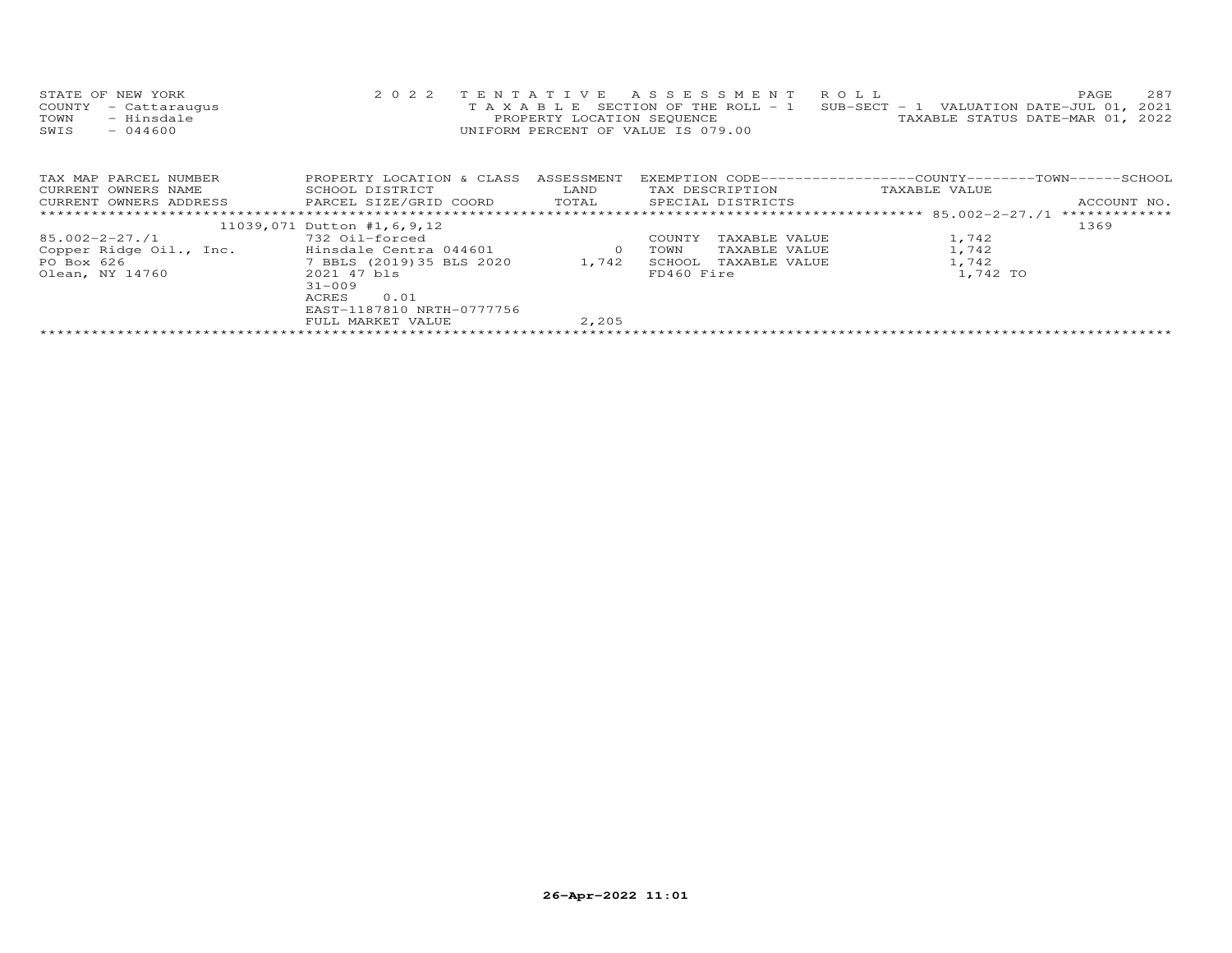| COUNTY<br>TOWN<br>SWIS             | STATE OF NEW YORK<br>- Cattaraugus<br>- Hinsdale<br>$-044600$ |                  |                   | 2 0 2 2          | S U B<br>R O L L   | TENTATIVE<br>T A X A B L E SECTION OF THE ROLL - 1<br>UNIFORM PERCENT OF VALUE IS 079.00 | A S S E S S M E N T<br>SECTION $-1$ -TOTALS | ROLL             | SUB-SECT - 1 VALUATION DATE-JUL 01, 2021<br>TAXABLE STATUS DATE-MAR 01, 2022 | 288<br>PAGE<br>RPS150/V04/L015<br>CURRENT DATE 4/26/2022 |  |  |
|------------------------------------|---------------------------------------------------------------|------------------|-------------------|------------------|--------------------|------------------------------------------------------------------------------------------|---------------------------------------------|------------------|------------------------------------------------------------------------------|----------------------------------------------------------|--|--|
|                                    |                                                               |                  |                   |                  | *** SPECIAL        | DISTRICT                                                                                 | SUMMARY ***                                 |                  |                                                                              |                                                          |  |  |
| CODE                               | DISTRICT NAME                                                 | TOTAL<br>PARCELS | EXTENSION<br>TYPE |                  | EXTENSION<br>VALUE | AD VALOREM<br><b>VALUE</b>                                                               | <b>EXEMPT</b><br>AMOUNT                     | TAXABLE<br>VALUE |                                                                              |                                                          |  |  |
| FD460 Fire                         |                                                               |                  | 1 TOTAL           |                  |                    | 1,742                                                                                    |                                             | 1,742            |                                                                              |                                                          |  |  |
|                                    |                                                               |                  |                   | $***$            | S C H O O L        | DISTRICT                                                                                 | SUMMARY ***                                 |                  |                                                                              |                                                          |  |  |
| CODE                               | DISTRICT NAME                                                 |                  | TOTAL<br>PARCELS  |                  | ASSESSED<br>LAND   | ASSESSED<br>TOTAL                                                                        | <b>EXEMPT</b><br><b>AMOUNT</b>              | TOTAL<br>TAXABLE | STAR<br><b>AMOUNT</b>                                                        | STAR<br>TAXABLE                                          |  |  |
| 044601                             | Hinsdale Central                                              |                  | $\mathbf{1}$      |                  |                    | 1,742                                                                                    |                                             | 1,742            |                                                                              | 1,742                                                    |  |  |
|                                    | $S \cup B - TO T A L$                                         |                  | $\mathbf{1}$      |                  |                    | 1,742                                                                                    |                                             | 1,742            |                                                                              | 1,742                                                    |  |  |
|                                    | TOTAL                                                         |                  | $\mathbf{1}$      |                  |                    | 1,742                                                                                    |                                             | 1,742            |                                                                              | 1,742                                                    |  |  |
| *** SYSTEM<br>CODES<br>SUMMARY *** |                                                               |                  |                   |                  |                    |                                                                                          |                                             |                  |                                                                              |                                                          |  |  |
| NO SYSTEM EXEMPTIONS AT THIS LEVEL |                                                               |                  |                   |                  |                    |                                                                                          |                                             |                  |                                                                              |                                                          |  |  |
|                                    |                                                               |                  |                   |                  |                    |                                                                                          |                                             |                  |                                                                              |                                                          |  |  |
|                                    |                                                               |                  |                   |                  | *** EXEMPTION      |                                                                                          | SUMMARY ***                                 |                  |                                                                              |                                                          |  |  |
| NO EXEMPTIONS AT THIS LEVEL        |                                                               |                  |                   |                  |                    |                                                                                          |                                             |                  |                                                                              |                                                          |  |  |
|                                    |                                                               |                  |                   |                  | *** GRAND          | TOTALS ***                                                                               |                                             |                  |                                                                              |                                                          |  |  |
| ROLL<br>SEC                        | DESCRIPTION                                                   |                  | TOTAL<br>PARCELS  | ASSESSED<br>LAND | ASSESSED           | TOTAL                                                                                    | TAXABLE<br>COUNTY                           |                  | TAXABLE<br>TAXABLE<br>TOWN<br>SCHOOL                                         | STAR<br>TAXABLE                                          |  |  |

1 TAXABLE 1 1 1,742 1,742 1,742 1,742 1,742 1,742 1,742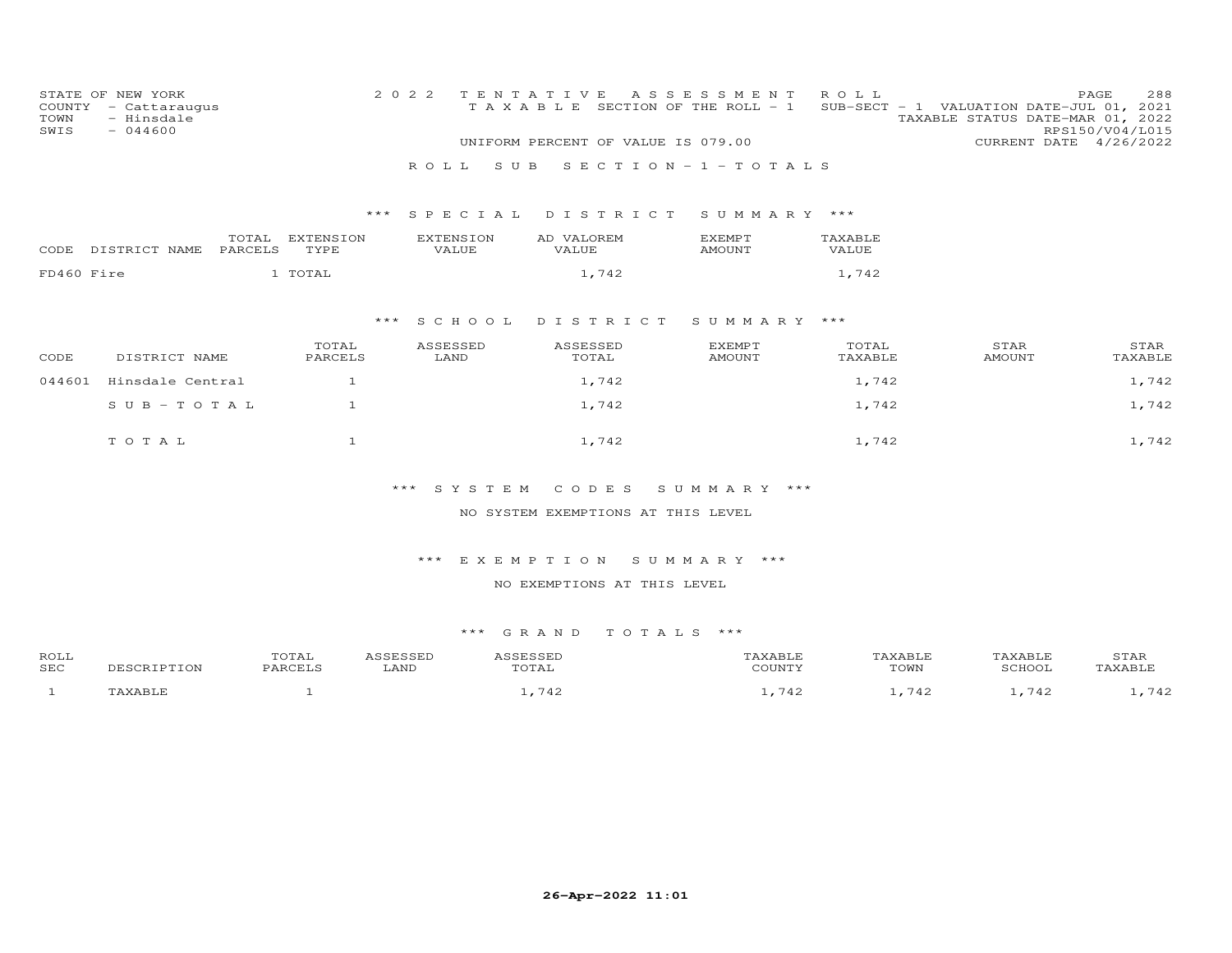| STATE OF NEW YORK    | 2022 TENTATIVE ASSESSMENT ROLL     |                                  | PAGE.                       | 289 |
|----------------------|------------------------------------|----------------------------------|-----------------------------|-----|
| COUNTY - Cattaraugus | TAXABLE SECTION OF THE ROLL - 1    |                                  | VALUATION DATE-JUL 01, 2021 |     |
| - Hinsdale<br>TOWN   |                                    | TAXABLE STATUS DATE-MAR 01, 2022 |                             |     |
| SWIS<br>$-044600$    | UNIFORM PERCENT OF VALUE IS 079.00 |                                  | RPS150/V04/L015             |     |
|                      |                                    |                                  | CURRENT DATE 4/26/2022      |     |
|                      |                                    |                                  |                             |     |

### \*\*\* S P E C I A L D I S T R I C T S U M M A R Y \*\*\*

| CODE.                     | DISTRICT NAME PARCELS | TOTAL. | EXTENSION<br>TYPE.      | <b>EXTENSION</b><br>VALUE | AD VALOREM<br>VALUE  | <b>F.XFMPT</b><br>AMOUNT | TAXABLE.<br><b>VALUE</b> |
|---------------------------|-----------------------|--------|-------------------------|---------------------------|----------------------|--------------------------|--------------------------|
| FD460 Fire<br>WD465 Water |                       |        | 1,391 TOTAL<br>86 TOTAL |                           | 69584,897<br>105,000 |                          | 69584,897<br>105,000     |

### \*\*\* S C H O O L D I S T R I C T S U M M A R Y \*\*\*

| CODE   | DISTRICT NAME      | TOTAL<br>PARCELS | ASSESSED<br>LAND | ASSESSED<br>TOTAL | EXEMPT<br>AMOUNT | TOTAL<br>TAXABLE | STAR<br>AMOUNT | STAR<br>TAXABLE |
|--------|--------------------|------------------|------------------|-------------------|------------------|------------------|----------------|-----------------|
| 024801 | Cuba-Rush Cent     | 91               | 1735,700         | 3211,800          | 69,165           | 3142,635         | 488,370        | 2654,265        |
| 042001 | Allegany-Limestone | 9                | 175,700          | 859,900           | 16,950           | 842,950          | 128,720        | 714,230         |
| 044601 | Hinsdale Central   | 1,299            | 18124,890        | 65685,497         | 279,435          | 65406,062        | 15224,703      | 50181,359       |
|        | $SUB - TO T AL$    | 1,399            | 20036,290        | 69757,197         | 365,550          | 69391,647        | 15841,793      | 53549,854       |
|        | TOTAL              | 1,399            | 20036,290        | 69757,197         | 365,550          | 69391,647        | 15841,793      | 53549,854       |

#### \*\*\* S Y S T E M C O D E S S U M M A R Y \*\*\*

#### NO SYSTEM EXEMPTIONS AT THIS LEVEL

|       |                | TOTAL   |         |         |          |
|-------|----------------|---------|---------|---------|----------|
| CODE  | DESCRIPTION    | PARCELS | COUNTY  | TOWN    | SCHOOL   |
| 41101 | VET C/T        |         | 300     | 300     |          |
| 41121 | VET WAR CT     | 45      | 405,525 | 405,525 |          |
| 41131 | VET COM CT     | 52      | 750,263 | 750,263 |          |
| 41141 | VET DIS CT     | 37      | 848,890 | 848,890 |          |
| 41161 | $CW$ 15 $VET/$ | 8       | 71,100  | 71,100  |          |
| 41720 | AG DIST        | 15      | 77,110  | 77,110  | 77,110   |
| 41800 | AGED C/T/S     | 10      | 239,560 | 239,560 | 249,490  |
| 41802 | AGED C         | 10      | 191,385 |         |          |
| 41803 | AGED T         |         |         | 29,500  |          |
| 41805 | AGED C/S       |         | 12,713  |         | 16,950   |
| 41834 | ENH STAR       | 154     |         |         | 8675,155 |
|       |                |         |         |         |          |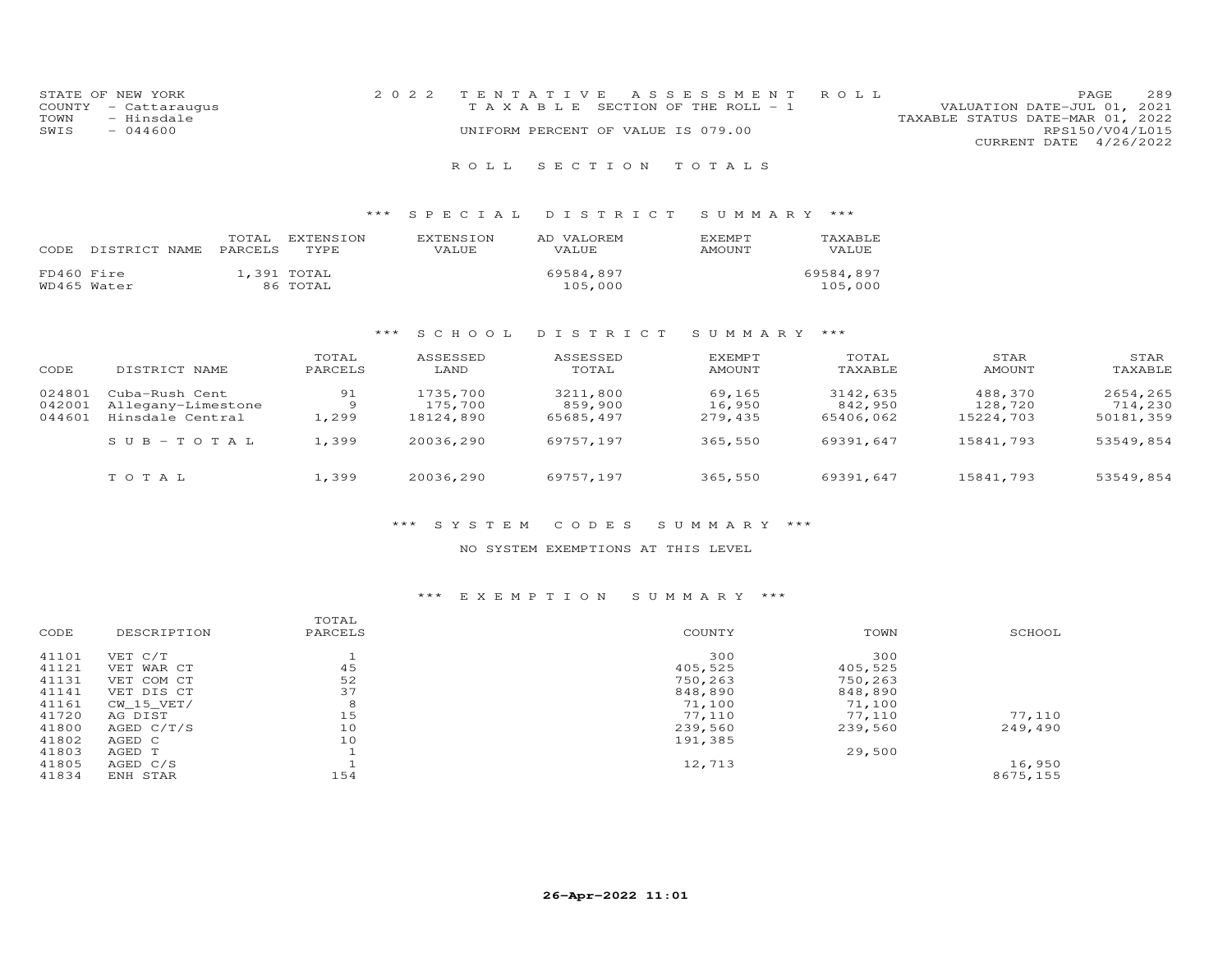| STATE OF NEW YORK    | 2022 TENTATIVE ASSESSMENT ROLL        | 290<br>PAGE                      |
|----------------------|---------------------------------------|----------------------------------|
| COUNTY - Cattaraugus | T A X A B L E SECTION OF THE ROLL - 1 | VALUATION DATE-JUL 01, 2021      |
| - Hinsdale<br>TOWN   |                                       | TAXABLE STATUS DATE-MAR 01, 2022 |
| SWIS<br>$-044600$    | UNIFORM PERCENT OF VALUE IS 079.00    | RPS150/V04/L015                  |
|                      |                                       | CURRENT DATE 4/26/2022           |
|                      | ROLL SECTION TOTALS                   |                                  |

| CODE  | DESCRIPTION | TOTAL<br>PARCELS | COUNTY   | TOWN     | SCHOOL    |
|-------|-------------|------------------|----------|----------|-----------|
| 41844 | E STAR MH   |                  |          |          | 57,640    |
| 41854 | BAS STAR    | 278              |          |          | 7037,900  |
| 41864 | B STAR MH   | 6                |          |          | 71,098    |
| 42100 | SILO T/C/S  |                  | 22,000   | 22,000   | 22,000    |
|       | TOTAL       | 623              | 2618,846 | 2444,248 | 16207,343 |

| ROLL<br>SEC | TPTTON | . . <del>. .</del> .<br>'TAI<br><b>DARCELS</b> | ∟AND         | .<br>TOTAL | COUNTY    | TOWN | SCHOOL          | STAR<br>TAXABI.E |
|-------------|--------|------------------------------------------------|--------------|------------|-----------|------|-----------------|------------------|
|             |        | ,399                                           | 20036<br>290 | -97        | <b>35</b> | 949  | 0201<br>$.64^-$ | 854              |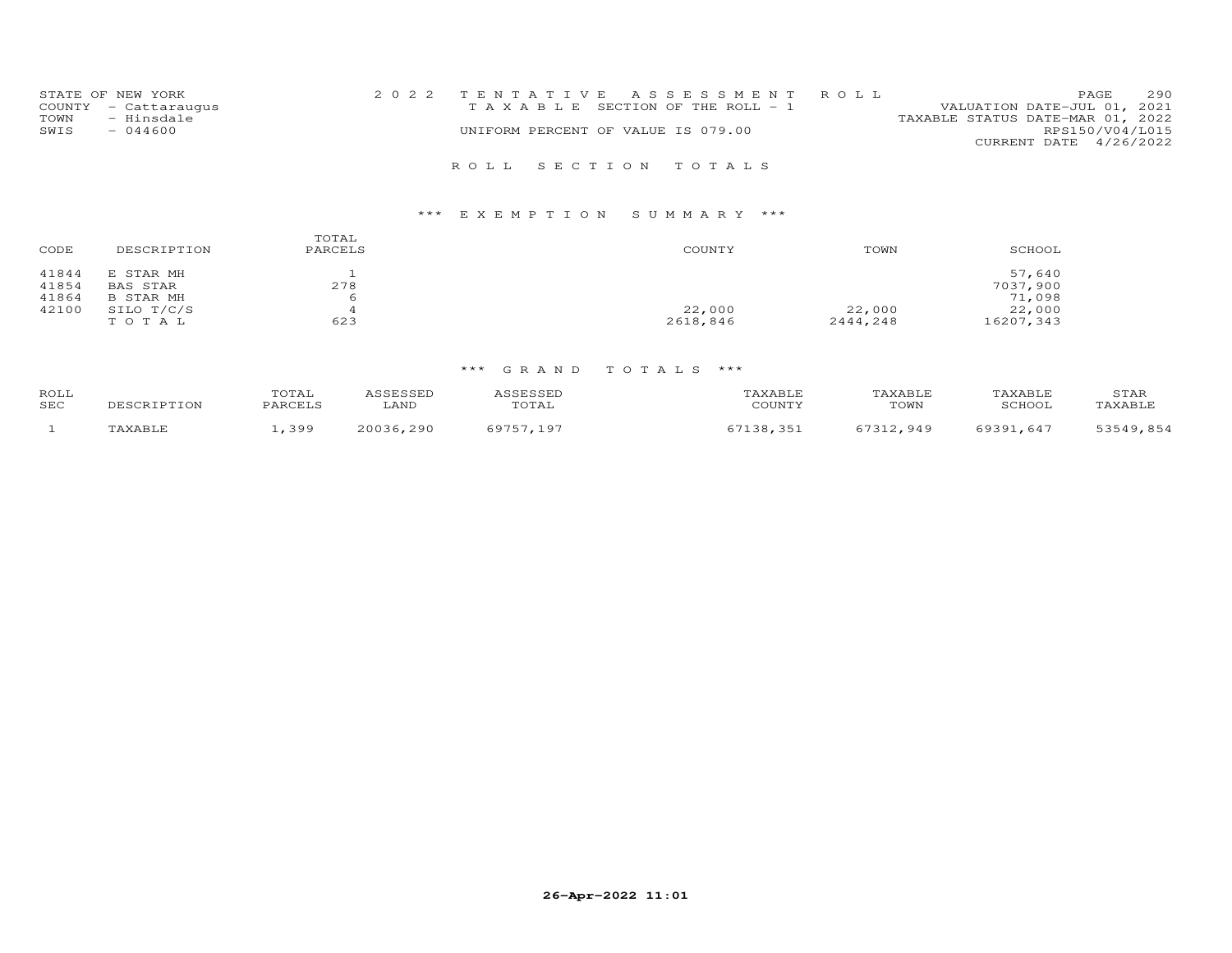|      | STATE OF NEW YORK    | 2022 TENTATIVE ASSESSMENT ROLL            | 2.91<br>PAGE.                    |
|------|----------------------|-------------------------------------------|----------------------------------|
|      | COUNTY - Cattaraugus | SPECIAL FRANCHISE SECTION OF THE ROLL - 5 | VALUATION DATE-JUL 01, 2021      |
| TOWN | - Hinsdale           | PROPERTY LOCATION SEQUENCE                | TAXABLE STATUS DATE-MAR 01, 2022 |
| SWIS | $-044600$            | UNIFORM PERCENT OF VALUE IS 079.00        |                                  |

| TAXABLE VALUE<br>SCHOOL DISTRICT<br>TOTAL<br>CURRENT OWNERS ADDRESS<br>PARCEL SIZE/GRID COORD<br>SPECIAL DISTRICTS<br>ACCOUNT NO.<br>*************************<br>Special Franchise<br>1118<br>546.000-9901-132.350/188<br>861 Elec & gas<br>COUNTY TAXABLE VALUE<br>151,576<br>Cuba-Rush Cent 024801<br>Niagara Mohawk Power Corp<br>$\circ$<br>TOWN<br>TAXABLE VALUE<br>151,576<br>151,576<br>Real Estate Tax Dept<br>Town Of Hinsdale<br>SCHOOL TAXABLE VALUE<br>151,576<br>FD460 Fire<br>300 Erie Blvd West<br>.14% Cuba/rushford<br>151,576 TO<br>Syracuse, NY 13202<br>ACRES<br>0.01<br>FULL MARKET VALUE<br>191,868<br>***********************<br>Special Franchise<br>1117<br>866 Telephone<br>546.000-9901-631.900/188<br>COUNTY TAXABLE VALUE<br>32,141<br>Verizon Communications, Inc.<br>Cuba-Rush Cent 024801<br>TAXABLE VALUE<br>$\circ$<br>TOWN<br>32,141<br>Town Of Hinsdale<br>SCHOOL TAXABLE VALUE<br>Duff & Phelps<br>32,141<br>32,141<br>PO Box 2749<br>Cuba/rushford<br>FD460 Fire<br>32,141 TO<br>WD465 Water<br>Addison, TX 75001<br>.25%<br>2,000 TO<br>ACRES<br>0.01<br>FULL MARKET VALUE<br>40,685<br>Special Franchise<br>0845<br>546.000-9908-132.350/188<br>861 Elec & gas<br>931,107<br>COUNTY TAXABLE VALUE<br>Hinsdale Centra 044601<br>Niagara Mohawk Power Corp<br>$\circ$<br>TOWN<br>TAXABLE VALUE<br>931,107<br>931,107<br>Real Estate Tax Dept<br>Town Of Hinsdale<br>SCHOOL TAXABLE VALUE<br>931,107<br>FD460 Fire<br>300 Erie Blyd West<br>.86% Hinsdale<br>931,107 TO<br>Syracuse, NY 13202<br>ACRES<br>0.01<br>FULL MARKET VALUE<br>1178,616<br>******************************** 546.000-9908-631.900/188 ***<br>*********************<br>Special Franchise<br>0844<br>866 Telephone<br>546.000-9908-631.900/188<br>COUNTY TAXABLE VALUE<br>96,424<br>Hinsdale Centra 044601<br>Verizon Communications, Inc.<br>TOWN<br>TAXABLE VALUE<br>96,424<br>$\Omega$<br>Town Of Hinsdale<br>96,424<br>SCHOOL TAXABLE VALUE<br>Duff & Phelps<br>96,424<br>PO Box 2749<br>FD460 Fire<br>.75%<br>96,424 TO<br>ACRES<br>WD465 Water<br>Addison, TX 75001<br>0.01<br>6,000 TO<br>FULL MARKET VALUE<br>122,056<br>Special Franchise<br>1117<br>546.000-9908-998.982/188<br>866 Telephone<br>257,499<br>COUNTY TAXABLE VALUE<br>TVC Albany Inc<br>Hinsdale Centra 044601<br>TOWN<br>TAXABLE VALUE<br>257,499<br>$\overline{0}$<br>41 State 10th Floor St<br>Town Of Hinsdale<br>257,499<br>SCHOOL TAXABLE VALUE<br>257,499<br>Albany, NY 12207<br>FD460 Fire<br>NEW 2015<br>257,499 TO<br>WD465 Water<br>2,000 TO<br>ACRES<br>0.01<br>325,948<br>FULL MARKET VALUE<br>1171<br>Special Franchise<br>546.000-9908-999.981/188<br>869 Television<br>187,798<br>COUNTY TAXABLE VALUE<br>Time Warner Cable<br>Hinsdale Centra 044601<br>$\circ$<br>TOWN<br>TAXABLE VALUE<br>187,798<br>187,798<br>Beth Peterson, Manager<br>187,798<br>SCHOOL TAXABLE VALUE<br>Town Of Hinsdale<br>Divisional Tax Services<br>FD460 Fire<br>187,798 TO<br>1.0000 Hinsdale<br>7800 Crescent Executive Dr<br>0.01<br>ACRES<br>FULL MARKET VALUE<br>237,719<br>Charlotte, NC 28217 | TAX MAP PARCEL NUMBER |      | PROPERTY LOCATION & CLASS ASSESSMENT EXEMPTION CODE----------------COUNTY-------TOWN------SCHOOL |  |
|-------------------------------------------------------------------------------------------------------------------------------------------------------------------------------------------------------------------------------------------------------------------------------------------------------------------------------------------------------------------------------------------------------------------------------------------------------------------------------------------------------------------------------------------------------------------------------------------------------------------------------------------------------------------------------------------------------------------------------------------------------------------------------------------------------------------------------------------------------------------------------------------------------------------------------------------------------------------------------------------------------------------------------------------------------------------------------------------------------------------------------------------------------------------------------------------------------------------------------------------------------------------------------------------------------------------------------------------------------------------------------------------------------------------------------------------------------------------------------------------------------------------------------------------------------------------------------------------------------------------------------------------------------------------------------------------------------------------------------------------------------------------------------------------------------------------------------------------------------------------------------------------------------------------------------------------------------------------------------------------------------------------------------------------------------------------------------------------------------------------------------------------------------------------------------------------------------------------------------------------------------------------------------------------------------------------------------------------------------------------------------------------------------------------------------------------------------------------------------------------------------------------------------------------------------------------------------------------------------------------------------------------------------------------------------------------------------------------------------------------------------------------------------------------------------------------------------------------------------------------------------------------------------------------------------------------------------------------------------------------------------------------------------------------------------------------------------------|-----------------------|------|--------------------------------------------------------------------------------------------------|--|
|                                                                                                                                                                                                                                                                                                                                                                                                                                                                                                                                                                                                                                                                                                                                                                                                                                                                                                                                                                                                                                                                                                                                                                                                                                                                                                                                                                                                                                                                                                                                                                                                                                                                                                                                                                                                                                                                                                                                                                                                                                                                                                                                                                                                                                                                                                                                                                                                                                                                                                                                                                                                                                                                                                                                                                                                                                                                                                                                                                                                                                                                                     | CURRENT OWNERS NAME   | LAND | TAX DESCRIPTION                                                                                  |  |
|                                                                                                                                                                                                                                                                                                                                                                                                                                                                                                                                                                                                                                                                                                                                                                                                                                                                                                                                                                                                                                                                                                                                                                                                                                                                                                                                                                                                                                                                                                                                                                                                                                                                                                                                                                                                                                                                                                                                                                                                                                                                                                                                                                                                                                                                                                                                                                                                                                                                                                                                                                                                                                                                                                                                                                                                                                                                                                                                                                                                                                                                                     |                       |      |                                                                                                  |  |
|                                                                                                                                                                                                                                                                                                                                                                                                                                                                                                                                                                                                                                                                                                                                                                                                                                                                                                                                                                                                                                                                                                                                                                                                                                                                                                                                                                                                                                                                                                                                                                                                                                                                                                                                                                                                                                                                                                                                                                                                                                                                                                                                                                                                                                                                                                                                                                                                                                                                                                                                                                                                                                                                                                                                                                                                                                                                                                                                                                                                                                                                                     |                       |      |                                                                                                  |  |
|                                                                                                                                                                                                                                                                                                                                                                                                                                                                                                                                                                                                                                                                                                                                                                                                                                                                                                                                                                                                                                                                                                                                                                                                                                                                                                                                                                                                                                                                                                                                                                                                                                                                                                                                                                                                                                                                                                                                                                                                                                                                                                                                                                                                                                                                                                                                                                                                                                                                                                                                                                                                                                                                                                                                                                                                                                                                                                                                                                                                                                                                                     |                       |      |                                                                                                  |  |
|                                                                                                                                                                                                                                                                                                                                                                                                                                                                                                                                                                                                                                                                                                                                                                                                                                                                                                                                                                                                                                                                                                                                                                                                                                                                                                                                                                                                                                                                                                                                                                                                                                                                                                                                                                                                                                                                                                                                                                                                                                                                                                                                                                                                                                                                                                                                                                                                                                                                                                                                                                                                                                                                                                                                                                                                                                                                                                                                                                                                                                                                                     |                       |      |                                                                                                  |  |
|                                                                                                                                                                                                                                                                                                                                                                                                                                                                                                                                                                                                                                                                                                                                                                                                                                                                                                                                                                                                                                                                                                                                                                                                                                                                                                                                                                                                                                                                                                                                                                                                                                                                                                                                                                                                                                                                                                                                                                                                                                                                                                                                                                                                                                                                                                                                                                                                                                                                                                                                                                                                                                                                                                                                                                                                                                                                                                                                                                                                                                                                                     |                       |      |                                                                                                  |  |
|                                                                                                                                                                                                                                                                                                                                                                                                                                                                                                                                                                                                                                                                                                                                                                                                                                                                                                                                                                                                                                                                                                                                                                                                                                                                                                                                                                                                                                                                                                                                                                                                                                                                                                                                                                                                                                                                                                                                                                                                                                                                                                                                                                                                                                                                                                                                                                                                                                                                                                                                                                                                                                                                                                                                                                                                                                                                                                                                                                                                                                                                                     |                       |      |                                                                                                  |  |
|                                                                                                                                                                                                                                                                                                                                                                                                                                                                                                                                                                                                                                                                                                                                                                                                                                                                                                                                                                                                                                                                                                                                                                                                                                                                                                                                                                                                                                                                                                                                                                                                                                                                                                                                                                                                                                                                                                                                                                                                                                                                                                                                                                                                                                                                                                                                                                                                                                                                                                                                                                                                                                                                                                                                                                                                                                                                                                                                                                                                                                                                                     |                       |      |                                                                                                  |  |
|                                                                                                                                                                                                                                                                                                                                                                                                                                                                                                                                                                                                                                                                                                                                                                                                                                                                                                                                                                                                                                                                                                                                                                                                                                                                                                                                                                                                                                                                                                                                                                                                                                                                                                                                                                                                                                                                                                                                                                                                                                                                                                                                                                                                                                                                                                                                                                                                                                                                                                                                                                                                                                                                                                                                                                                                                                                                                                                                                                                                                                                                                     |                       |      |                                                                                                  |  |
|                                                                                                                                                                                                                                                                                                                                                                                                                                                                                                                                                                                                                                                                                                                                                                                                                                                                                                                                                                                                                                                                                                                                                                                                                                                                                                                                                                                                                                                                                                                                                                                                                                                                                                                                                                                                                                                                                                                                                                                                                                                                                                                                                                                                                                                                                                                                                                                                                                                                                                                                                                                                                                                                                                                                                                                                                                                                                                                                                                                                                                                                                     |                       |      |                                                                                                  |  |
|                                                                                                                                                                                                                                                                                                                                                                                                                                                                                                                                                                                                                                                                                                                                                                                                                                                                                                                                                                                                                                                                                                                                                                                                                                                                                                                                                                                                                                                                                                                                                                                                                                                                                                                                                                                                                                                                                                                                                                                                                                                                                                                                                                                                                                                                                                                                                                                                                                                                                                                                                                                                                                                                                                                                                                                                                                                                                                                                                                                                                                                                                     |                       |      |                                                                                                  |  |
|                                                                                                                                                                                                                                                                                                                                                                                                                                                                                                                                                                                                                                                                                                                                                                                                                                                                                                                                                                                                                                                                                                                                                                                                                                                                                                                                                                                                                                                                                                                                                                                                                                                                                                                                                                                                                                                                                                                                                                                                                                                                                                                                                                                                                                                                                                                                                                                                                                                                                                                                                                                                                                                                                                                                                                                                                                                                                                                                                                                                                                                                                     |                       |      |                                                                                                  |  |
|                                                                                                                                                                                                                                                                                                                                                                                                                                                                                                                                                                                                                                                                                                                                                                                                                                                                                                                                                                                                                                                                                                                                                                                                                                                                                                                                                                                                                                                                                                                                                                                                                                                                                                                                                                                                                                                                                                                                                                                                                                                                                                                                                                                                                                                                                                                                                                                                                                                                                                                                                                                                                                                                                                                                                                                                                                                                                                                                                                                                                                                                                     |                       |      |                                                                                                  |  |
|                                                                                                                                                                                                                                                                                                                                                                                                                                                                                                                                                                                                                                                                                                                                                                                                                                                                                                                                                                                                                                                                                                                                                                                                                                                                                                                                                                                                                                                                                                                                                                                                                                                                                                                                                                                                                                                                                                                                                                                                                                                                                                                                                                                                                                                                                                                                                                                                                                                                                                                                                                                                                                                                                                                                                                                                                                                                                                                                                                                                                                                                                     |                       |      |                                                                                                  |  |
|                                                                                                                                                                                                                                                                                                                                                                                                                                                                                                                                                                                                                                                                                                                                                                                                                                                                                                                                                                                                                                                                                                                                                                                                                                                                                                                                                                                                                                                                                                                                                                                                                                                                                                                                                                                                                                                                                                                                                                                                                                                                                                                                                                                                                                                                                                                                                                                                                                                                                                                                                                                                                                                                                                                                                                                                                                                                                                                                                                                                                                                                                     |                       |      |                                                                                                  |  |
|                                                                                                                                                                                                                                                                                                                                                                                                                                                                                                                                                                                                                                                                                                                                                                                                                                                                                                                                                                                                                                                                                                                                                                                                                                                                                                                                                                                                                                                                                                                                                                                                                                                                                                                                                                                                                                                                                                                                                                                                                                                                                                                                                                                                                                                                                                                                                                                                                                                                                                                                                                                                                                                                                                                                                                                                                                                                                                                                                                                                                                                                                     |                       |      |                                                                                                  |  |
|                                                                                                                                                                                                                                                                                                                                                                                                                                                                                                                                                                                                                                                                                                                                                                                                                                                                                                                                                                                                                                                                                                                                                                                                                                                                                                                                                                                                                                                                                                                                                                                                                                                                                                                                                                                                                                                                                                                                                                                                                                                                                                                                                                                                                                                                                                                                                                                                                                                                                                                                                                                                                                                                                                                                                                                                                                                                                                                                                                                                                                                                                     |                       |      |                                                                                                  |  |
|                                                                                                                                                                                                                                                                                                                                                                                                                                                                                                                                                                                                                                                                                                                                                                                                                                                                                                                                                                                                                                                                                                                                                                                                                                                                                                                                                                                                                                                                                                                                                                                                                                                                                                                                                                                                                                                                                                                                                                                                                                                                                                                                                                                                                                                                                                                                                                                                                                                                                                                                                                                                                                                                                                                                                                                                                                                                                                                                                                                                                                                                                     |                       |      |                                                                                                  |  |
|                                                                                                                                                                                                                                                                                                                                                                                                                                                                                                                                                                                                                                                                                                                                                                                                                                                                                                                                                                                                                                                                                                                                                                                                                                                                                                                                                                                                                                                                                                                                                                                                                                                                                                                                                                                                                                                                                                                                                                                                                                                                                                                                                                                                                                                                                                                                                                                                                                                                                                                                                                                                                                                                                                                                                                                                                                                                                                                                                                                                                                                                                     |                       |      |                                                                                                  |  |
|                                                                                                                                                                                                                                                                                                                                                                                                                                                                                                                                                                                                                                                                                                                                                                                                                                                                                                                                                                                                                                                                                                                                                                                                                                                                                                                                                                                                                                                                                                                                                                                                                                                                                                                                                                                                                                                                                                                                                                                                                                                                                                                                                                                                                                                                                                                                                                                                                                                                                                                                                                                                                                                                                                                                                                                                                                                                                                                                                                                                                                                                                     |                       |      |                                                                                                  |  |
|                                                                                                                                                                                                                                                                                                                                                                                                                                                                                                                                                                                                                                                                                                                                                                                                                                                                                                                                                                                                                                                                                                                                                                                                                                                                                                                                                                                                                                                                                                                                                                                                                                                                                                                                                                                                                                                                                                                                                                                                                                                                                                                                                                                                                                                                                                                                                                                                                                                                                                                                                                                                                                                                                                                                                                                                                                                                                                                                                                                                                                                                                     |                       |      |                                                                                                  |  |
|                                                                                                                                                                                                                                                                                                                                                                                                                                                                                                                                                                                                                                                                                                                                                                                                                                                                                                                                                                                                                                                                                                                                                                                                                                                                                                                                                                                                                                                                                                                                                                                                                                                                                                                                                                                                                                                                                                                                                                                                                                                                                                                                                                                                                                                                                                                                                                                                                                                                                                                                                                                                                                                                                                                                                                                                                                                                                                                                                                                                                                                                                     |                       |      |                                                                                                  |  |
|                                                                                                                                                                                                                                                                                                                                                                                                                                                                                                                                                                                                                                                                                                                                                                                                                                                                                                                                                                                                                                                                                                                                                                                                                                                                                                                                                                                                                                                                                                                                                                                                                                                                                                                                                                                                                                                                                                                                                                                                                                                                                                                                                                                                                                                                                                                                                                                                                                                                                                                                                                                                                                                                                                                                                                                                                                                                                                                                                                                                                                                                                     |                       |      |                                                                                                  |  |
|                                                                                                                                                                                                                                                                                                                                                                                                                                                                                                                                                                                                                                                                                                                                                                                                                                                                                                                                                                                                                                                                                                                                                                                                                                                                                                                                                                                                                                                                                                                                                                                                                                                                                                                                                                                                                                                                                                                                                                                                                                                                                                                                                                                                                                                                                                                                                                                                                                                                                                                                                                                                                                                                                                                                                                                                                                                                                                                                                                                                                                                                                     |                       |      |                                                                                                  |  |
|                                                                                                                                                                                                                                                                                                                                                                                                                                                                                                                                                                                                                                                                                                                                                                                                                                                                                                                                                                                                                                                                                                                                                                                                                                                                                                                                                                                                                                                                                                                                                                                                                                                                                                                                                                                                                                                                                                                                                                                                                                                                                                                                                                                                                                                                                                                                                                                                                                                                                                                                                                                                                                                                                                                                                                                                                                                                                                                                                                                                                                                                                     |                       |      |                                                                                                  |  |
|                                                                                                                                                                                                                                                                                                                                                                                                                                                                                                                                                                                                                                                                                                                                                                                                                                                                                                                                                                                                                                                                                                                                                                                                                                                                                                                                                                                                                                                                                                                                                                                                                                                                                                                                                                                                                                                                                                                                                                                                                                                                                                                                                                                                                                                                                                                                                                                                                                                                                                                                                                                                                                                                                                                                                                                                                                                                                                                                                                                                                                                                                     |                       |      |                                                                                                  |  |
|                                                                                                                                                                                                                                                                                                                                                                                                                                                                                                                                                                                                                                                                                                                                                                                                                                                                                                                                                                                                                                                                                                                                                                                                                                                                                                                                                                                                                                                                                                                                                                                                                                                                                                                                                                                                                                                                                                                                                                                                                                                                                                                                                                                                                                                                                                                                                                                                                                                                                                                                                                                                                                                                                                                                                                                                                                                                                                                                                                                                                                                                                     |                       |      |                                                                                                  |  |
|                                                                                                                                                                                                                                                                                                                                                                                                                                                                                                                                                                                                                                                                                                                                                                                                                                                                                                                                                                                                                                                                                                                                                                                                                                                                                                                                                                                                                                                                                                                                                                                                                                                                                                                                                                                                                                                                                                                                                                                                                                                                                                                                                                                                                                                                                                                                                                                                                                                                                                                                                                                                                                                                                                                                                                                                                                                                                                                                                                                                                                                                                     |                       |      |                                                                                                  |  |
|                                                                                                                                                                                                                                                                                                                                                                                                                                                                                                                                                                                                                                                                                                                                                                                                                                                                                                                                                                                                                                                                                                                                                                                                                                                                                                                                                                                                                                                                                                                                                                                                                                                                                                                                                                                                                                                                                                                                                                                                                                                                                                                                                                                                                                                                                                                                                                                                                                                                                                                                                                                                                                                                                                                                                                                                                                                                                                                                                                                                                                                                                     |                       |      |                                                                                                  |  |
|                                                                                                                                                                                                                                                                                                                                                                                                                                                                                                                                                                                                                                                                                                                                                                                                                                                                                                                                                                                                                                                                                                                                                                                                                                                                                                                                                                                                                                                                                                                                                                                                                                                                                                                                                                                                                                                                                                                                                                                                                                                                                                                                                                                                                                                                                                                                                                                                                                                                                                                                                                                                                                                                                                                                                                                                                                                                                                                                                                                                                                                                                     |                       |      |                                                                                                  |  |
|                                                                                                                                                                                                                                                                                                                                                                                                                                                                                                                                                                                                                                                                                                                                                                                                                                                                                                                                                                                                                                                                                                                                                                                                                                                                                                                                                                                                                                                                                                                                                                                                                                                                                                                                                                                                                                                                                                                                                                                                                                                                                                                                                                                                                                                                                                                                                                                                                                                                                                                                                                                                                                                                                                                                                                                                                                                                                                                                                                                                                                                                                     |                       |      |                                                                                                  |  |
|                                                                                                                                                                                                                                                                                                                                                                                                                                                                                                                                                                                                                                                                                                                                                                                                                                                                                                                                                                                                                                                                                                                                                                                                                                                                                                                                                                                                                                                                                                                                                                                                                                                                                                                                                                                                                                                                                                                                                                                                                                                                                                                                                                                                                                                                                                                                                                                                                                                                                                                                                                                                                                                                                                                                                                                                                                                                                                                                                                                                                                                                                     |                       |      |                                                                                                  |  |
|                                                                                                                                                                                                                                                                                                                                                                                                                                                                                                                                                                                                                                                                                                                                                                                                                                                                                                                                                                                                                                                                                                                                                                                                                                                                                                                                                                                                                                                                                                                                                                                                                                                                                                                                                                                                                                                                                                                                                                                                                                                                                                                                                                                                                                                                                                                                                                                                                                                                                                                                                                                                                                                                                                                                                                                                                                                                                                                                                                                                                                                                                     |                       |      |                                                                                                  |  |
|                                                                                                                                                                                                                                                                                                                                                                                                                                                                                                                                                                                                                                                                                                                                                                                                                                                                                                                                                                                                                                                                                                                                                                                                                                                                                                                                                                                                                                                                                                                                                                                                                                                                                                                                                                                                                                                                                                                                                                                                                                                                                                                                                                                                                                                                                                                                                                                                                                                                                                                                                                                                                                                                                                                                                                                                                                                                                                                                                                                                                                                                                     |                       |      |                                                                                                  |  |
|                                                                                                                                                                                                                                                                                                                                                                                                                                                                                                                                                                                                                                                                                                                                                                                                                                                                                                                                                                                                                                                                                                                                                                                                                                                                                                                                                                                                                                                                                                                                                                                                                                                                                                                                                                                                                                                                                                                                                                                                                                                                                                                                                                                                                                                                                                                                                                                                                                                                                                                                                                                                                                                                                                                                                                                                                                                                                                                                                                                                                                                                                     |                       |      |                                                                                                  |  |
|                                                                                                                                                                                                                                                                                                                                                                                                                                                                                                                                                                                                                                                                                                                                                                                                                                                                                                                                                                                                                                                                                                                                                                                                                                                                                                                                                                                                                                                                                                                                                                                                                                                                                                                                                                                                                                                                                                                                                                                                                                                                                                                                                                                                                                                                                                                                                                                                                                                                                                                                                                                                                                                                                                                                                                                                                                                                                                                                                                                                                                                                                     |                       |      |                                                                                                  |  |
|                                                                                                                                                                                                                                                                                                                                                                                                                                                                                                                                                                                                                                                                                                                                                                                                                                                                                                                                                                                                                                                                                                                                                                                                                                                                                                                                                                                                                                                                                                                                                                                                                                                                                                                                                                                                                                                                                                                                                                                                                                                                                                                                                                                                                                                                                                                                                                                                                                                                                                                                                                                                                                                                                                                                                                                                                                                                                                                                                                                                                                                                                     |                       |      |                                                                                                  |  |
|                                                                                                                                                                                                                                                                                                                                                                                                                                                                                                                                                                                                                                                                                                                                                                                                                                                                                                                                                                                                                                                                                                                                                                                                                                                                                                                                                                                                                                                                                                                                                                                                                                                                                                                                                                                                                                                                                                                                                                                                                                                                                                                                                                                                                                                                                                                                                                                                                                                                                                                                                                                                                                                                                                                                                                                                                                                                                                                                                                                                                                                                                     |                       |      |                                                                                                  |  |
|                                                                                                                                                                                                                                                                                                                                                                                                                                                                                                                                                                                                                                                                                                                                                                                                                                                                                                                                                                                                                                                                                                                                                                                                                                                                                                                                                                                                                                                                                                                                                                                                                                                                                                                                                                                                                                                                                                                                                                                                                                                                                                                                                                                                                                                                                                                                                                                                                                                                                                                                                                                                                                                                                                                                                                                                                                                                                                                                                                                                                                                                                     |                       |      |                                                                                                  |  |
|                                                                                                                                                                                                                                                                                                                                                                                                                                                                                                                                                                                                                                                                                                                                                                                                                                                                                                                                                                                                                                                                                                                                                                                                                                                                                                                                                                                                                                                                                                                                                                                                                                                                                                                                                                                                                                                                                                                                                                                                                                                                                                                                                                                                                                                                                                                                                                                                                                                                                                                                                                                                                                                                                                                                                                                                                                                                                                                                                                                                                                                                                     |                       |      |                                                                                                  |  |
|                                                                                                                                                                                                                                                                                                                                                                                                                                                                                                                                                                                                                                                                                                                                                                                                                                                                                                                                                                                                                                                                                                                                                                                                                                                                                                                                                                                                                                                                                                                                                                                                                                                                                                                                                                                                                                                                                                                                                                                                                                                                                                                                                                                                                                                                                                                                                                                                                                                                                                                                                                                                                                                                                                                                                                                                                                                                                                                                                                                                                                                                                     |                       |      |                                                                                                  |  |
|                                                                                                                                                                                                                                                                                                                                                                                                                                                                                                                                                                                                                                                                                                                                                                                                                                                                                                                                                                                                                                                                                                                                                                                                                                                                                                                                                                                                                                                                                                                                                                                                                                                                                                                                                                                                                                                                                                                                                                                                                                                                                                                                                                                                                                                                                                                                                                                                                                                                                                                                                                                                                                                                                                                                                                                                                                                                                                                                                                                                                                                                                     |                       |      |                                                                                                  |  |
|                                                                                                                                                                                                                                                                                                                                                                                                                                                                                                                                                                                                                                                                                                                                                                                                                                                                                                                                                                                                                                                                                                                                                                                                                                                                                                                                                                                                                                                                                                                                                                                                                                                                                                                                                                                                                                                                                                                                                                                                                                                                                                                                                                                                                                                                                                                                                                                                                                                                                                                                                                                                                                                                                                                                                                                                                                                                                                                                                                                                                                                                                     |                       |      |                                                                                                  |  |
|                                                                                                                                                                                                                                                                                                                                                                                                                                                                                                                                                                                                                                                                                                                                                                                                                                                                                                                                                                                                                                                                                                                                                                                                                                                                                                                                                                                                                                                                                                                                                                                                                                                                                                                                                                                                                                                                                                                                                                                                                                                                                                                                                                                                                                                                                                                                                                                                                                                                                                                                                                                                                                                                                                                                                                                                                                                                                                                                                                                                                                                                                     |                       |      |                                                                                                  |  |
|                                                                                                                                                                                                                                                                                                                                                                                                                                                                                                                                                                                                                                                                                                                                                                                                                                                                                                                                                                                                                                                                                                                                                                                                                                                                                                                                                                                                                                                                                                                                                                                                                                                                                                                                                                                                                                                                                                                                                                                                                                                                                                                                                                                                                                                                                                                                                                                                                                                                                                                                                                                                                                                                                                                                                                                                                                                                                                                                                                                                                                                                                     |                       |      |                                                                                                  |  |
|                                                                                                                                                                                                                                                                                                                                                                                                                                                                                                                                                                                                                                                                                                                                                                                                                                                                                                                                                                                                                                                                                                                                                                                                                                                                                                                                                                                                                                                                                                                                                                                                                                                                                                                                                                                                                                                                                                                                                                                                                                                                                                                                                                                                                                                                                                                                                                                                                                                                                                                                                                                                                                                                                                                                                                                                                                                                                                                                                                                                                                                                                     |                       |      |                                                                                                  |  |
|                                                                                                                                                                                                                                                                                                                                                                                                                                                                                                                                                                                                                                                                                                                                                                                                                                                                                                                                                                                                                                                                                                                                                                                                                                                                                                                                                                                                                                                                                                                                                                                                                                                                                                                                                                                                                                                                                                                                                                                                                                                                                                                                                                                                                                                                                                                                                                                                                                                                                                                                                                                                                                                                                                                                                                                                                                                                                                                                                                                                                                                                                     |                       |      |                                                                                                  |  |
|                                                                                                                                                                                                                                                                                                                                                                                                                                                                                                                                                                                                                                                                                                                                                                                                                                                                                                                                                                                                                                                                                                                                                                                                                                                                                                                                                                                                                                                                                                                                                                                                                                                                                                                                                                                                                                                                                                                                                                                                                                                                                                                                                                                                                                                                                                                                                                                                                                                                                                                                                                                                                                                                                                                                                                                                                                                                                                                                                                                                                                                                                     |                       |      |                                                                                                  |  |
|                                                                                                                                                                                                                                                                                                                                                                                                                                                                                                                                                                                                                                                                                                                                                                                                                                                                                                                                                                                                                                                                                                                                                                                                                                                                                                                                                                                                                                                                                                                                                                                                                                                                                                                                                                                                                                                                                                                                                                                                                                                                                                                                                                                                                                                                                                                                                                                                                                                                                                                                                                                                                                                                                                                                                                                                                                                                                                                                                                                                                                                                                     |                       |      |                                                                                                  |  |
|                                                                                                                                                                                                                                                                                                                                                                                                                                                                                                                                                                                                                                                                                                                                                                                                                                                                                                                                                                                                                                                                                                                                                                                                                                                                                                                                                                                                                                                                                                                                                                                                                                                                                                                                                                                                                                                                                                                                                                                                                                                                                                                                                                                                                                                                                                                                                                                                                                                                                                                                                                                                                                                                                                                                                                                                                                                                                                                                                                                                                                                                                     |                       |      |                                                                                                  |  |
|                                                                                                                                                                                                                                                                                                                                                                                                                                                                                                                                                                                                                                                                                                                                                                                                                                                                                                                                                                                                                                                                                                                                                                                                                                                                                                                                                                                                                                                                                                                                                                                                                                                                                                                                                                                                                                                                                                                                                                                                                                                                                                                                                                                                                                                                                                                                                                                                                                                                                                                                                                                                                                                                                                                                                                                                                                                                                                                                                                                                                                                                                     |                       |      |                                                                                                  |  |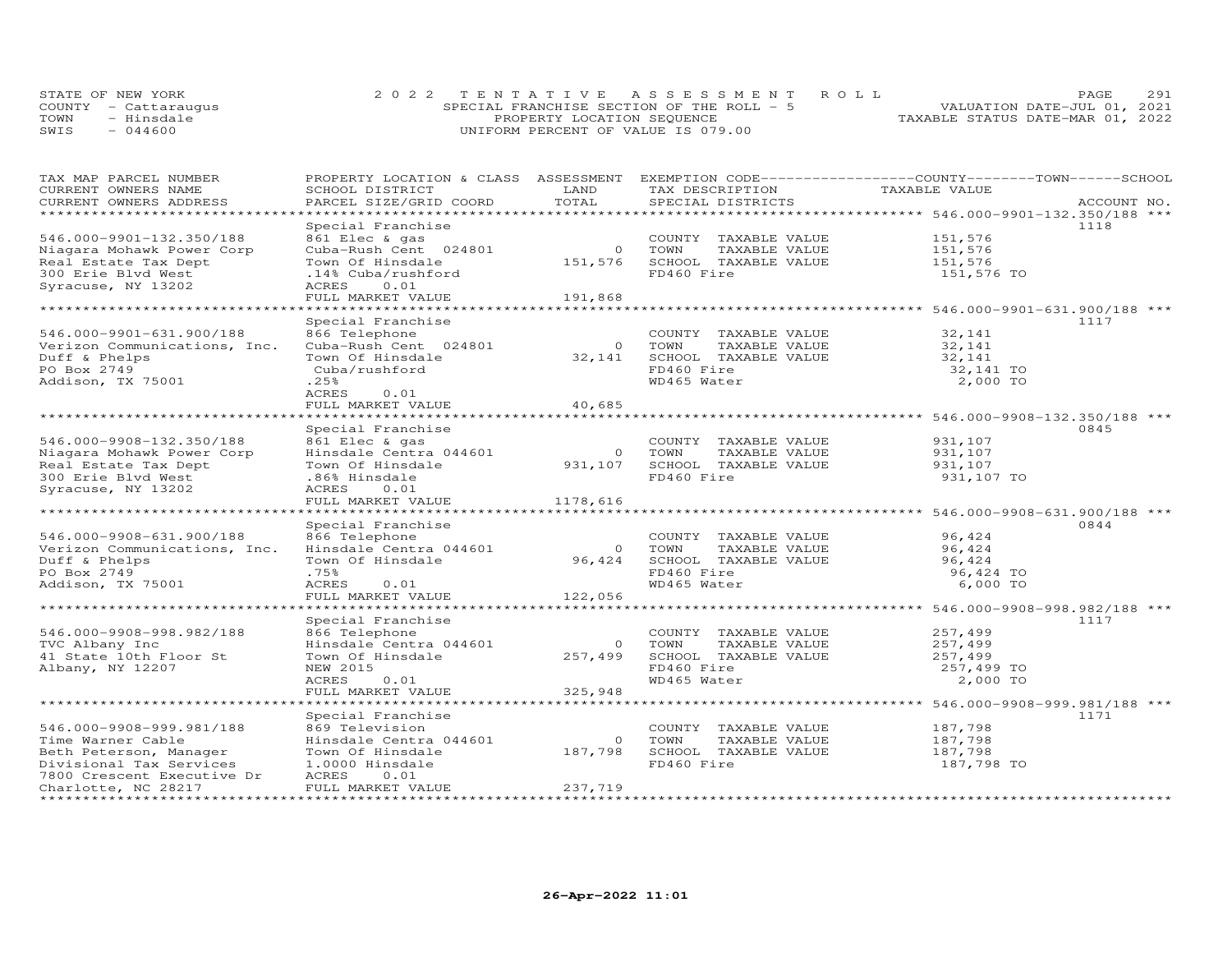|      | STATE OF NEW YORK    | 2022 TENTATIVE ASSESSMENT ROLL            | PAGE.                            | 2.92 |
|------|----------------------|-------------------------------------------|----------------------------------|------|
|      | COUNTY - Cattaraugus | SPECIAL FRANCHISE SECTION OF THE ROLL - 5 | VALUATION DATE-JUL 01, 2021      |      |
| TOWN | - Hinsdale           | PROPERTY LOCATION SEQUENCE                | TAXABLE STATUS DATE-MAR 01, 2022 |      |
| SWIS | $-044600$            | UNIFORM PERCENT OF VALUE IS 079.00        |                                  |      |
|      |                      |                                           |                                  |      |

| TAX MAP PARCEL NUMBER        | PROPERTY LOCATION & CLASS | ASSESSMENT |             |                   |               |             |
|------------------------------|---------------------------|------------|-------------|-------------------|---------------|-------------|
| CURRENT OWNERS NAME          | SCHOOL DISTRICT           | LAND       |             | TAX DESCRIPTION   | TAXABLE VALUE |             |
| CURRENT OWNERS ADDRESS       | PARCEL SIZE/GRID COORD    | TOTAL      |             | SPECIAL DISTRICTS |               | ACCOUNT NO. |
|                              |                           |            |             |                   |               |             |
|                              | special franchise         |            |             |                   |               |             |
| 546.000-9901-134.350/188     | 861 Elec & gas            |            | COUNTY      | TAXABLE VALUE     | 876,646       |             |
| National Fuel Gas Dist. Corp | Hinsdale Centra 044601    |            | <b>TOWN</b> | TAXABLE VALUE     | 876.646       |             |
| 6363 Main St                 | 8.100                     | 876.646    | SCHOOL      | TAXABLE VALUE     | 876,646       |             |
| Williamsville, NY 14221      | FULL MARKET VALUE         | 1109,678   |             |                   |               |             |
|                              |                           |            |             |                   |               |             |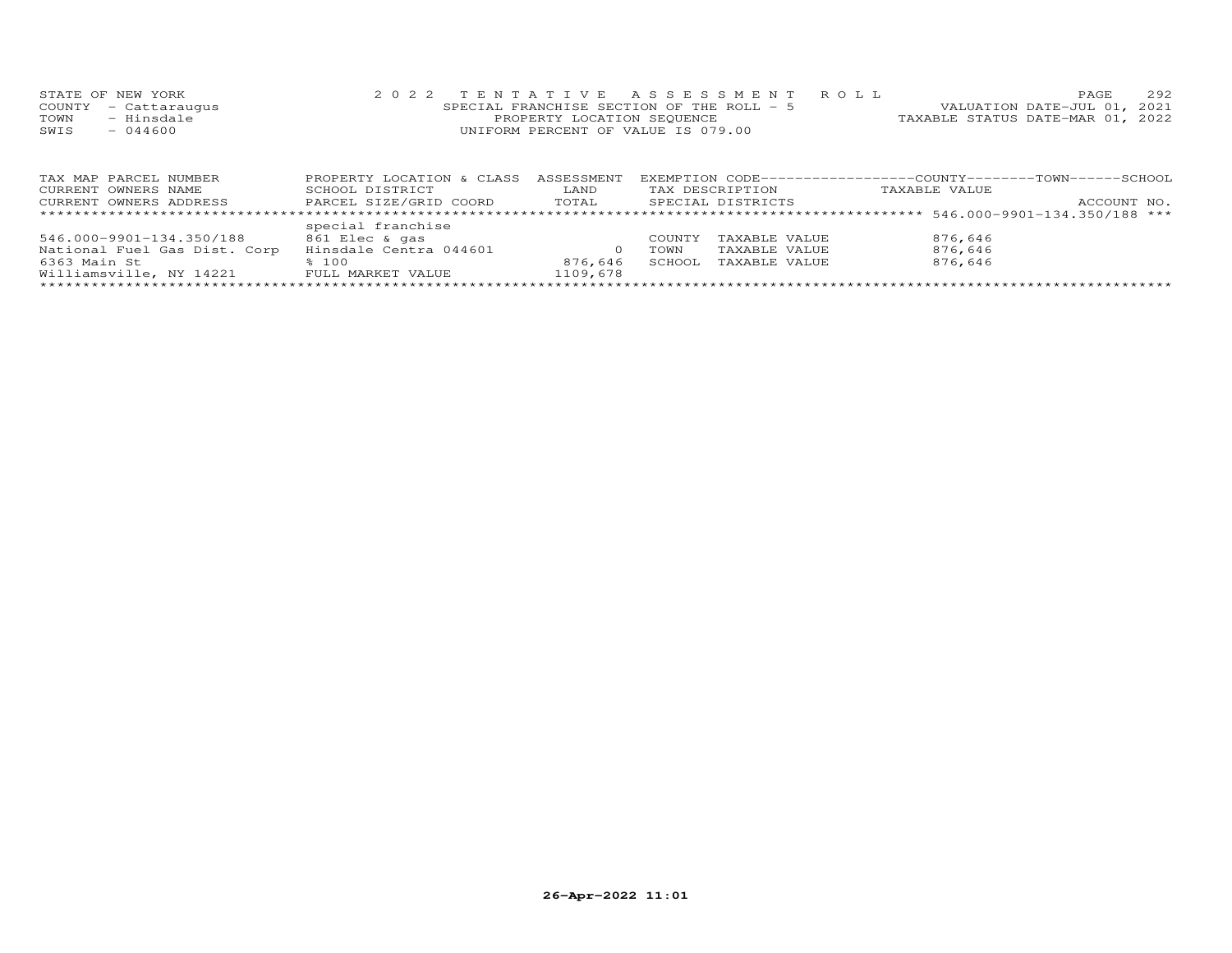| COUNTY<br>TOWN<br>SWIS    | STATE OF NEW YORK<br>- Cattaraugus<br>- Hinsdale<br>$-044600$ |                  |                    |       | 2 0 2 2<br>R O L L | SPECIAL FRANCHISE SECTION OF THE ROLL - 5 | S U B | TENTATIVE<br>UNIFORM PERCENT OF VALUE IS 079.00 |                     | A S S E S S M E N T<br>$S E C T I ON - - T O T AL S$ |                                |             | ROLL                |  | CURRENT DATE          | PAGE<br>VALUATION DATE-JUL 01,<br>TAXABLE STATUS DATE-MAR 01, 2022<br>RPS150/V04/L015 | 293<br>2021<br>4/26/2022 |
|---------------------------|---------------------------------------------------------------|------------------|--------------------|-------|--------------------|-------------------------------------------|-------|-------------------------------------------------|---------------------|------------------------------------------------------|--------------------------------|-------------|---------------------|--|-----------------------|---------------------------------------------------------------------------------------|--------------------------|
|                           |                                                               |                  |                    | $***$ |                    | S P E C I A L                             |       |                                                 |                     | DISTRICT                                             |                                | SUMMARY *** |                     |  |                       |                                                                                       |                          |
| CODE                      | DISTRICT NAME                                                 | TOTAL<br>PARCELS | EXTENSION<br>TYPE  |       |                    | <b>EXTENSION</b><br>VALUE                 |       | AD VALOREM<br>VALUE                             |                     |                                                      | <b>EXEMPT</b><br><b>AMOUNT</b> |             | TAXABLE<br>VALUE    |  |                       |                                                                                       |                          |
| FD460 Fire<br>WD465 Water |                                                               |                  | 6 TOTAL<br>3 TOTAL |       |                    |                                           |       |                                                 | 1656,545<br>10,000  |                                                      |                                |             | 1656,545<br>10,000  |  |                       |                                                                                       |                          |
|                           |                                                               |                  |                    | ***   |                    | S C H O O L                               |       | DISTRICT                                        |                     |                                                      |                                | SUMMARY *** |                     |  |                       |                                                                                       |                          |
| CODE                      | DISTRICT NAME                                                 |                  | TOTAL<br>PARCELS   |       |                    | ASSESSED<br>LAND                          |       |                                                 | ASSESSED<br>TOTAL   |                                                      | <b>EXEMPT</b><br><b>AMOUNT</b> |             | TOTAL<br>TAXABLE    |  | STAR<br><b>AMOUNT</b> |                                                                                       | STAR<br>TAXABLE          |
| 024801<br>044601          | Cuba-Rush Cent<br>Hinsdale Central                            |                  | 2<br>5             |       |                    |                                           |       |                                                 | 183,717<br>2349,474 |                                                      |                                |             | 183,717<br>2349,474 |  |                       |                                                                                       | 183,717<br>2349, 474     |
|                           | $S \cup B - TO T A L$                                         |                  | 7                  |       |                    |                                           |       |                                                 | 2533,191            |                                                      |                                |             | 2533,191            |  |                       |                                                                                       | 2533, 191                |

### \*\*\* S Y S T E M C O D E S S U M M A R Y \*\*\*

T O T A L 2533,191 2533,191 2533,191 2533,191 2533,191 2533,191 2533,191 2533,191

#### NO SYSTEM EXEMPTIONS AT THIS LEVEL

#### \*\*\* E X E M P T I O N S U M M A R Y \*\*\*

### NO EXEMPTIONS AT THIS LEVEL

| ROLI<br><b>SEC</b> |  | LAND | ----<br>.<br>$m \wedge m \wedge$                                                                                | C <sub>0</sub> | .<br>TOWN | SURVOT  | STAP<br><b>VADT</b> |
|--------------------|--|------|-----------------------------------------------------------------------------------------------------------------|----------------|-----------|---------|---------------------|
|                    |  |      | the contract of the contract of the contract of the contract of the contract of the contract of the contract of | n.             | . G       | $\circ$ | $\sim$ $\sim$       |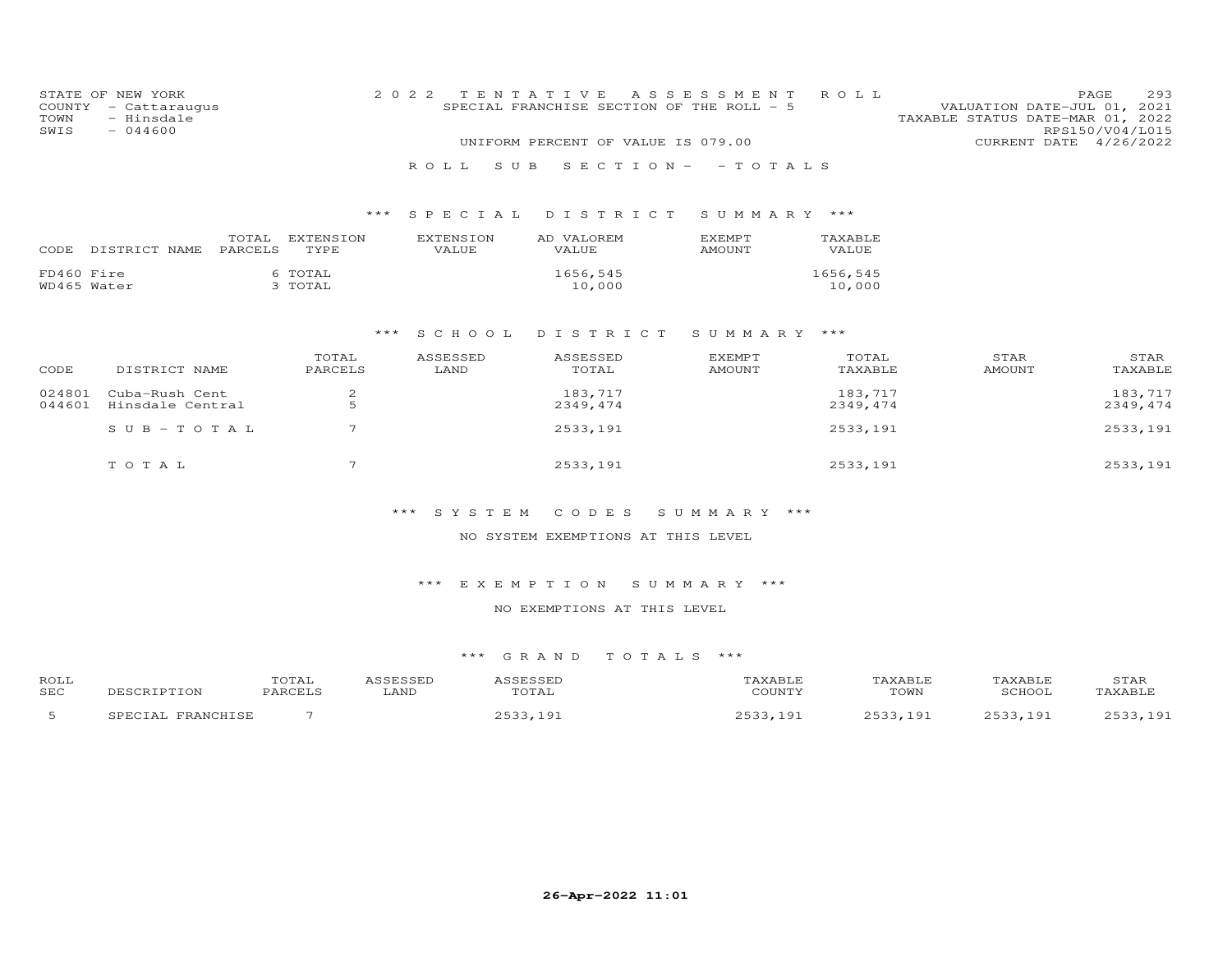| STATE OF NEW YORK    | 2022 TENTATIVE ASSESSMENT ROLL            |                                  | PAGE.                       | 294 |
|----------------------|-------------------------------------------|----------------------------------|-----------------------------|-----|
| COUNTY - Cattaraugus | SPECIAL FRANCHISE SECTION OF THE ROLL - 5 |                                  | VALUATION DATE-JUL 01, 2021 |     |
| - Hinsdale<br>TOWN   |                                           | TAXABLE STATUS DATE-MAR 01, 2022 |                             |     |
| SWIS<br>$-044600$    | UNIFORM PERCENT OF VALUE IS 079.00        |                                  | RPS150/V04/L015             |     |
|                      |                                           |                                  | CURRENT DATE 4/26/2022      |     |

### \*\*\* S P E C I A L D I S T R I C T S U M M A R Y \*\*\*

| CODE       | DISTRICT NAME | TOTAL<br><b>PARCELS</b> | EXTENSION<br><b>TYPE</b> | <b>EXTENSION</b><br>VALUE. | AD VALOREM<br>VALUE. | <b>FXEMPT</b><br>AMOUNT | TAXABLE<br>VALUE   |
|------------|---------------|-------------------------|--------------------------|----------------------------|----------------------|-------------------------|--------------------|
| FD460 Fire | WD465 Water   |                         | 6 TOTAL<br>3 TOTAL       |                            | 1656,545<br>10,000   |                         | 1656,545<br>10,000 |

#### \*\*\* S C H O O L D I S T R I C T S U M M A R Y \*\*\*

| CODE             | DISTRICT NAME                      | TOTAL<br>PARCELS | ASSESSED<br>LAND | ASSESSED<br>TOTAL   | <b>EXEMPT</b><br><b>AMOUNT</b> | TOTAL<br>TAXABLE    | STAR<br>AMOUNT | STAR<br>TAXABLE     |
|------------------|------------------------------------|------------------|------------------|---------------------|--------------------------------|---------------------|----------------|---------------------|
| 024801<br>044601 | Cuba-Rush Cent<br>Hinsdale Central | ▵                |                  | 183,717<br>2349,474 |                                | 183,717<br>2349,474 |                | 183,717<br>2349,474 |
|                  | SUB-TOTAL                          |                  |                  | 2533,191            |                                | 2533,191            |                | 2533,191            |
|                  | TOTAL                              | $\overline{ }$   |                  | 2533,191            |                                | 2533,191            |                | 2533,191            |

### \*\*\* S Y S T E M C O D E S S U M M A R Y \*\*\*

#### NO SYSTEM EXEMPTIONS AT THIS LEVEL

### \*\*\* E X E M P T I O N S U M M A R Y \*\*\*

### NO EXEMPTIONS AT THIS LEVEL

| <b>ROLL</b><br><b>SEC</b> | ----<br>. O'L'AL<br>$\Gamma$ | LAND | $m \wedge m \wedge r$<br>:OTAL                                                                                  | C <sub>0</sub> | $\sim$ $\sim$ $\sim$ $\sim$<br>TOWN                                                                                   | SCHOOT                                                                                                               | STAF<br><b>VADT</b> |
|---------------------------|------------------------------|------|-----------------------------------------------------------------------------------------------------------------|----------------|-----------------------------------------------------------------------------------------------------------------------|----------------------------------------------------------------------------------------------------------------------|---------------------|
|                           |                              |      | the contract of the contract of the contract of the contract of the contract of the contract of the contract of | n.             | O.<br>the contract of the contract of the contract of the contract of the contract of the contract of the contract of | Q<br>the contract of the contract of the contract of the contract of the contract of the contract of the contract of |                     |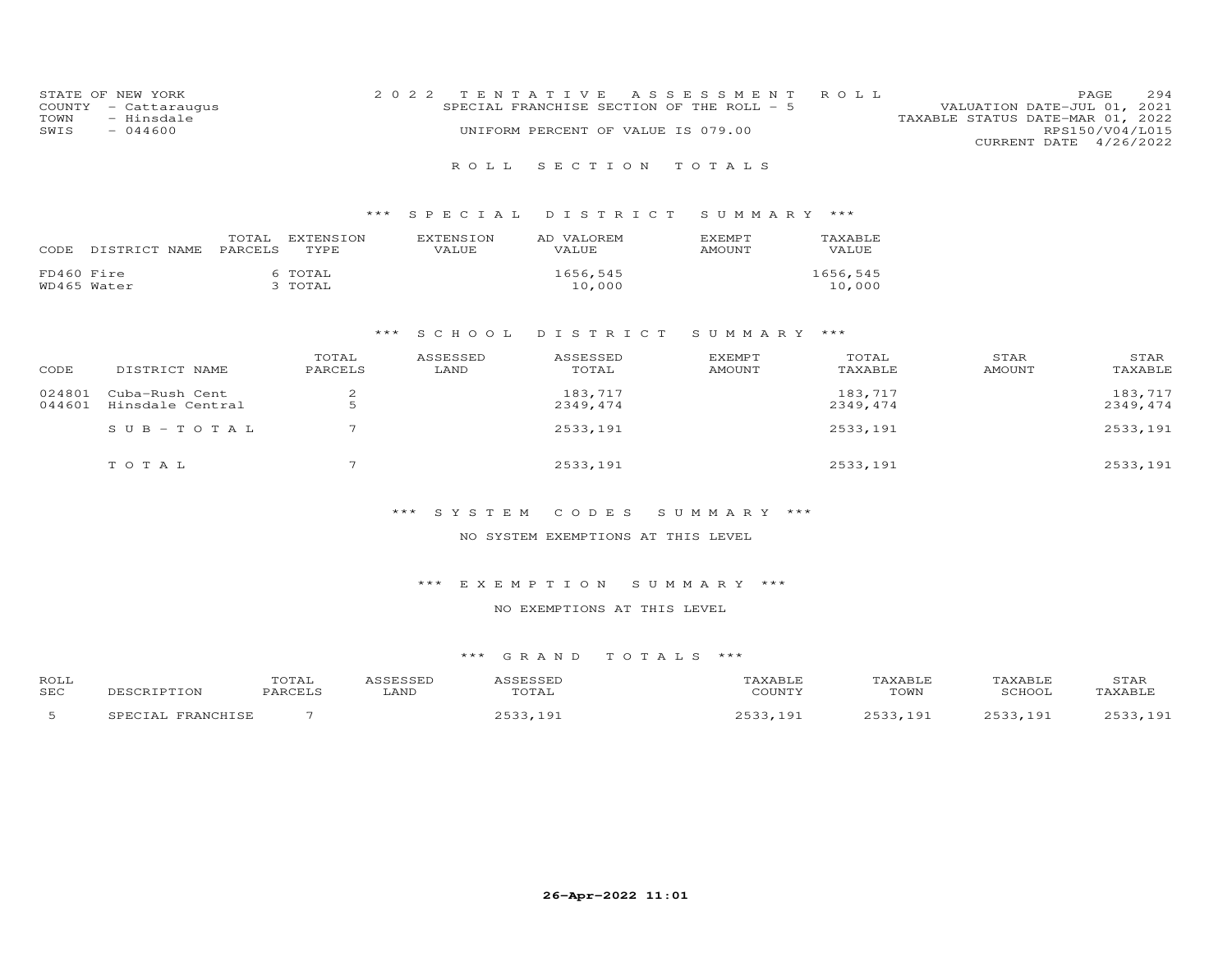|      | STATE OF NEW YORK    | 2022 TENTATIVE ASSESSMENT ROLL          |                                  | PAGE. | 295 |
|------|----------------------|-----------------------------------------|----------------------------------|-------|-----|
|      | COUNTY - Cattaraugus | UTILITY & R.R. SECTION OF THE ROLL $-6$ | VALUATION DATE-JUL 01, 2021      |       |     |
| TOWN | - Hinsdale           | PROPERTY LOCATION SEQUENCE              | TAXABLE STATUS DATE-MAR 01, 2022 |       |     |
| SWIS | 044600               | UNIFORM PERCENT OF VALUE IS 079.00      |                                  |       |     |

| TAX MAP PARCEL NUMBER     | PROPERTY LOCATION & CLASS ASSESSMENT |                | EXEMPTION CODE-----------------COUNTY-------TOWN------SCHOOL |               |             |
|---------------------------|--------------------------------------|----------------|--------------------------------------------------------------|---------------|-------------|
| CURRENT OWNERS NAME       | SCHOOL DISTRICT                      | LAND           | TAX DESCRIPTION                                              | TAXABLE VALUE |             |
| CURRENT OWNERS ADDRESS    | PARCEL SIZE/GRID COORD               | TOTAL          | SPECIAL DISTRICTS                                            |               | ACCOUNT NO. |
| ************************* |                                      |                |                                                              |               |             |
|                           | 1423 Congress Rd                     |                |                                                              |               | 1595        |
| $77.003 - 1 - 6.1/1$      | 837 Cell Tower                       |                | COUNTY TAXABLE VALUE                                         | 210,000       |             |
| Crown Castle Atlantic Llc | Hinsdale Centra 044601               | $\overline{0}$ | TOWN<br>TAXABLE VALUE                                        | 210,000       |             |
| Attn: PMB 353             | 07/48 02 03                          | 210,000        | SCHOOL TAXABLE VALUE                                         | 210,000       |             |
| 4017 Washington Rd        | $L/p$ 987-1                          |                | FD460 Fire                                                   | 210,000 TO    |             |
| Mc Murray, PA 15317       | EAST-1203445 NRTH-0789615            |                |                                                              |               |             |
|                           | DEED BOOK 00968 PG-01095             |                |                                                              |               |             |
|                           | FULL MARKET VALUE                    | 265,823        |                                                              |               |             |
|                           | ****************************         | **********     |                                                              |               |             |
|                           | Elec Trans Line                      |                |                                                              |               | 1567        |
| 646.000-9908-132.350/100  | 882 Elec Trans Imp                   |                | COUNTY TAXABLE VALUE                                         | 1703,200      |             |
| Niagara Mohawk Power Corp | Hinsdale Centra 044601               | $\overline{0}$ | TOWN<br>TAXABLE VALUE                                        | 1703,200      |             |
| Real Estate Tax Dept      | Loc #712060                          | 1703,200       | SCHOOL TAXABLE VALUE                                         | 1703,200      |             |
| 300 Erie Boulvard West    | 1.0000 Hinsdale                      |                | FD460 Fire                                                   | 1703,200 TO   |             |
| Syracuse, NY 13202        | Homer City-Stolle #37                |                |                                                              |               |             |
|                           | ACRES 0.01                           |                |                                                              |               |             |
|                           | FULL MARKET VALUE                    | 2155,949       |                                                              |               |             |
|                           |                                      |                |                                                              |               |             |
|                           |                                      |                |                                                              |               |             |
|                           | Elec Trans Line                      |                |                                                              |               | 1568        |
| 646.000-9908-132.350/101  | 882 Elec Trans Imp                   |                | COUNTY TAXABLE VALUE                                         | 298,047       |             |
| Niagara Mohawk Power Corp | Hinsdale Centra 044601               | $\overline{O}$ | TOWN<br>TAXABLE VALUE                                        | 298,047       |             |
| Real Estate Tax Dept      | Loc #712264                          | 298,047        | SCHOOL TAXABLE VALUE                                         | 298,047       |             |
| 300 Erie Boulvard West    | 1.0000 Hinsdale                      |                | FD460 Fire                                                   | 298,047 TO    |             |
| Syracuse, NY 13202        | Homer Hill-Bennett #157              |                |                                                              |               |             |
|                           | ACRES 0.01                           |                |                                                              |               |             |
|                           | FULL MARKET VALUE                    | 377,275        |                                                              |               |             |
|                           |                                      |                |                                                              |               |             |
|                           | Elec Trans Line                      |                |                                                              |               | 1569        |
| 646.000-9908-132.350/102  | 882 Elec Trans Imp                   |                | COUNTY TAXABLE VALUE                                         | 16,512        |             |
| Niagara Mohawk Power Corp | Hinsdale Centra 044601               | $\overline{O}$ | TOWN<br>TAXABLE VALUE                                        | 16,512        |             |
| Real Estate Tax Dept      | Loc #712345                          | 16,512         | SCHOOL TAXABLE VALUE                                         | 16,512        |             |
| 300 Erie Boulvard West    | 1.0000 Hinsdale                      |                | FD460 Fire                                                   | 16,512 TO     |             |
| Syracuse, NY 13202        | Machias-Maplehurst #802              |                |                                                              |               |             |
|                           | ACRES 0.01                           |                |                                                              |               |             |
|                           | FULL MARKET VALUE                    | 20,901         |                                                              |               |             |
|                           |                                      |                |                                                              |               |             |
|                           | Elec Trans Line                      |                |                                                              |               | 1570        |
| 646.000-9908-132.350/103  | 882 Elec Trans Imp                   |                | COUNTY TAXABLE VALUE                                         | 397,240       |             |
| Niagara Mohawk Power Corp | Hinsdale Centra 044601               | $\overline{O}$ | TAXABLE VALUE<br>TOWN                                        | 397,240       |             |
| Real Estate Tax Dept      | Loc #712464                          | 397,240        | SCHOOL TAXABLE VALUE                                         | 397,240       |             |
| 300 Erie Boulvard West    | 1.0000 Hinsdale                      |                | FD460 Fire                                                   | 397,240 TO    |             |
| Syracuse, NY 13202        | Olean-Nile #811                      |                |                                                              |               |             |
|                           | ACRES<br>0.01                        |                |                                                              |               |             |
|                           | FULL MARKET VALUE                    | 502,835        |                                                              |               |             |
|                           |                                      |                |                                                              |               |             |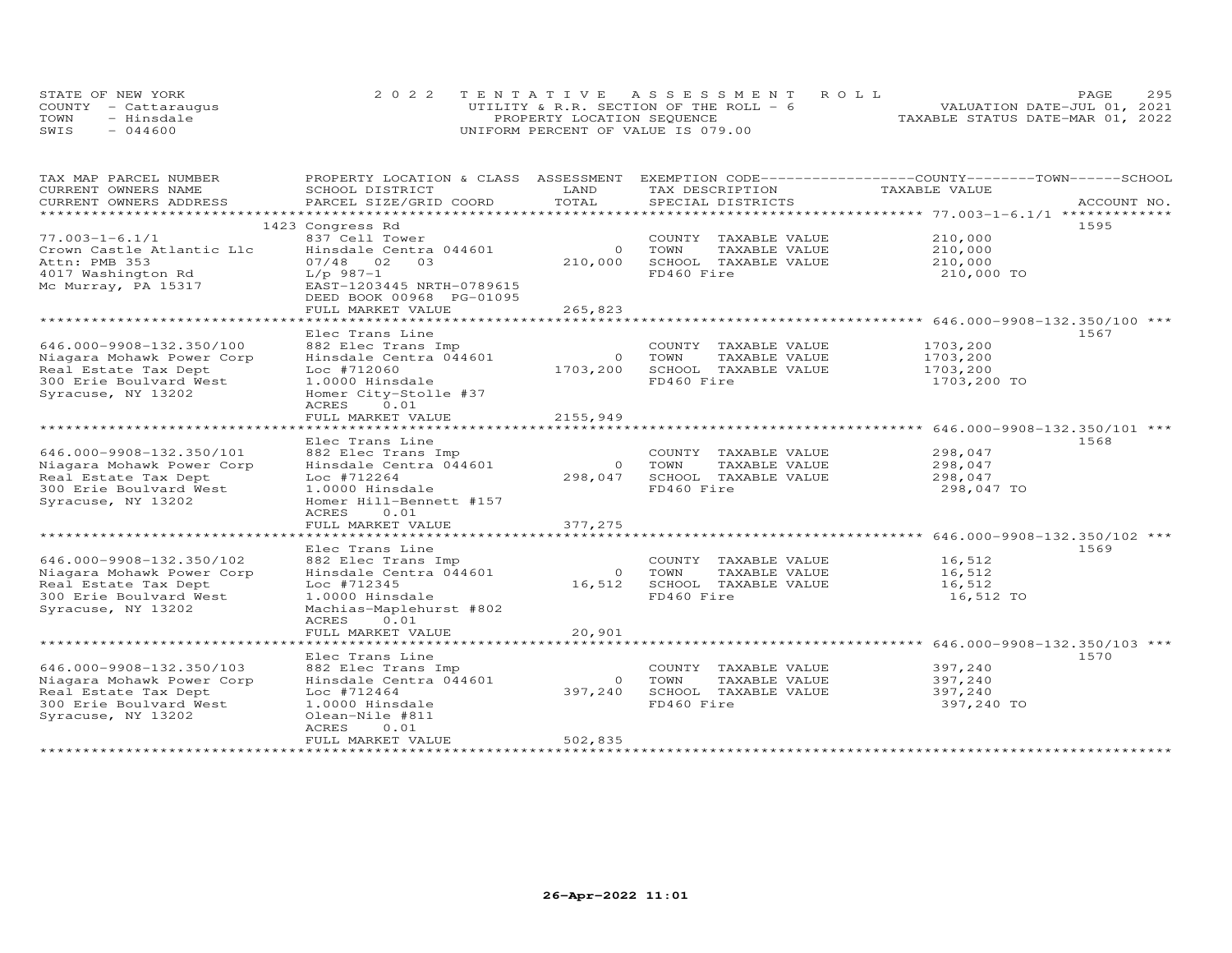|      | STATE OF NEW YORK    |                                    | 2022 TENTATIVE ASSESSMENT ROLL          |                                  | PAGE. | 296 |
|------|----------------------|------------------------------------|-----------------------------------------|----------------------------------|-------|-----|
|      | COUNTY - Cattaraugus |                                    | UTILITY & R.R. SECTION OF THE ROLL $-6$ | VALUATION DATE-JUL 01, 2021      |       |     |
| TOWN | - Hinsdale           | PROPERTY LOCATION SEQUENCE         |                                         | TAXABLE STATUS DATE-MAR 01, 2022 |       |     |
| SWIS | 044600               | UNIFORM PERCENT OF VALUE IS 079.00 |                                         |                                  |       |     |

| TAX MAP PARCEL NUMBER                                 | PROPERTY LOCATION & CLASS ASSESSMENT     |                      |                       | EXEMPTION CODE-----------------COUNTY-------TOWN------SCHOOL  |             |
|-------------------------------------------------------|------------------------------------------|----------------------|-----------------------|---------------------------------------------------------------|-------------|
| CURRENT OWNERS NAME                                   | SCHOOL DISTRICT                          | LAND                 | TAX DESCRIPTION       | TAXABLE VALUE                                                 |             |
| CURRENT OWNERS ADDRESS                                | PARCEL SIZE/GRID COORD                   | TOTAL                | SPECIAL DISTRICTS     |                                                               | ACCOUNT NO. |
| ******************                                    |                                          |                      |                       |                                                               |             |
|                                                       | Maplehurst Station #4                    |                      |                       |                                                               | 1594        |
| $77.009 - 1 - 43$                                     | 872 Elec-Substation                      |                      | COUNTY TAXABLE VALUE  | 801,350                                                       |             |
| Niagara Mohawk Power Corp                             | Hinsdale Centra 044601                   | 1,000                | TAXABLE VALUE<br>TOWN | 801,350                                                       |             |
|                                                       | ACRES<br>0.26                            | 801,350              | SCHOOL TAXABLE VALUE  | 801,350                                                       |             |
| Attn: Real Estate Tax Dept                            |                                          |                      |                       |                                                               |             |
| 300 Erie Blvd West                                    | EAST-1204244 NRTH-0794415                |                      | FD460 Fire            | 801,350 TO                                                    |             |
| Syracuse, NY 13202                                    | FULL MARKET VALUE                        | 1014,367             |                       |                                                               |             |
|                                                       |                                          |                      |                       |                                                               |             |
|                                                       | Morgan Hollow Rd                         |                      |                       |                                                               | 0840        |
| $76.004 - 1 - 20$                                     | 882 Elec Trans Imp                       |                      | COUNTY TAXABLE VALUE  | 60,250                                                        |             |
| Niagara Mohawk Power Corp                             | Hinsdale Centra 044601                   | 60,250               | TOWN<br>TAXABLE VALUE | 60,250                                                        |             |
| Real Estate Tax Dept                                  | Loc #713690                              | 60,250               | SCHOOL TAXABLE VALUE  | 60,250                                                        |             |
| 300 Erie Blvd West                                    | 1.0000 Hinsdale                          |                      | FD460 Fire            | 60,250 TO                                                     |             |
| Syracuse, NY 13202                                    | Homer City Stolle                        |                      |                       |                                                               |             |
|                                                       | FRNT 250.00 DPTH                         |                      |                       |                                                               |             |
|                                                       | ACRES 164.50                             |                      |                       |                                                               |             |
|                                                       |                                          |                      |                       |                                                               |             |
|                                                       | EAST-1192164 NRTH-0785349                |                      |                       |                                                               |             |
|                                                       | DEED BOOK 818<br>PG-00744                |                      |                       |                                                               |             |
|                                                       | FULL MARKET VALUE                        | 76,266               |                       |                                                               |             |
|                                                       |                                          |                      |                       | ************** 77.001-1-63.1 *********                        |             |
|                                                       | Nys Rte 16                               |                      |                       |                                                               | 1281        |
| $77.001 - 1 - 63.1$                                   | 380 Pub Util Vac                         |                      | COUNTY TAXABLE VALUE  | 2,600                                                         |             |
| National Fuel Gas Supply Corp. Hinsdale Centra 044601 |                                          | 2,600                | TOWN<br>TAXABLE VALUE | 2,600                                                         |             |
| 6363 Main St                                          | 09/11/48<br>02<br>04                     | 2,600                | SCHOOL TAXABLE VALUE  | 2,600                                                         |             |
| Williamsville, NY 14221                               | FRNT 850.00 DPTH                         |                      | FD460 Fire            | 2,600 TO                                                      |             |
|                                                       | 2.60<br>ACRES                            |                      |                       |                                                               |             |
|                                                       | EAST-1201083 NRTH-0790815                |                      |                       |                                                               |             |
|                                                       | DEED BOOK 24843 PG-7002                  |                      |                       |                                                               |             |
|                                                       |                                          |                      |                       |                                                               |             |
|                                                       | FULL MARKET VALUE<br>******************* | 3,291<br>*********** |                       | ******************************** 77.001-1-63.2 ************** |             |
|                                                       |                                          |                      |                       |                                                               |             |
|                                                       | Nys Rte 16                               |                      |                       |                                                               | 1647        |
| $77.001 - 1 - 63.2$                                   | 380 Pub Util Vac                         |                      | COUNTY TAXABLE VALUE  | 22,400                                                        |             |
| National Fuel Gas Supply Corp. Hinsdale Centra 044601 |                                          | 22,400               | TOWN<br>TAXABLE VALUE | 22,400                                                        |             |
| 6363 Main St                                          | 09/11/48<br>02<br>04                     | 22,400               | SCHOOL TAXABLE VALUE  | 22,400                                                        |             |
| Williamsville, NY 14221                               | FRNT 850.00 DPTH                         |                      | FD460 Fire            | 22,400 TO                                                     |             |
|                                                       | 20.90<br>ACRES                           |                      |                       |                                                               |             |
|                                                       | EAST-1201389 NRTH-0791501                |                      |                       |                                                               |             |
|                                                       | DEED BOOK 24843 PG-7002                  |                      |                       |                                                               |             |
|                                                       | FULL MARKET VALUE                        | 28,354               |                       |                                                               |             |
|                                                       |                                          |                      |                       | ********************* 77.009-1-7 ************                 |             |
|                                                       |                                          |                      |                       |                                                               | 0829        |
|                                                       | Nys Rte 16                               |                      |                       |                                                               |             |
| $77.009 - 1 - 7$                                      | 831 Tele Comm                            |                      | COUNTY TAXABLE VALUE  | 45,000                                                        |             |
| Verizon Communications, Inc.                          | Hinsdale Centra 044601                   | 6,250                | TOWN<br>TAXABLE VALUE | 45,000                                                        |             |
| Duff & Phelps                                         | Loc #Unknown                             | 45,000               | SCHOOL TAXABLE VALUE  | 45,000                                                        |             |
| PO Box 2749                                           | 1.0000 Hinsdale                          |                      | FD460 Fire            | 45,000 TO                                                     |             |
| Addison, TX 75001                                     | Building & Land                          |                      |                       |                                                               |             |
|                                                       | FRNT 100.00 DPTH 165.00                  |                      |                       |                                                               |             |
|                                                       | EAST-1203118 NRTH-0794719                |                      |                       |                                                               |             |
|                                                       | $PG-424$<br>DEED BOOK 611                |                      |                       |                                                               |             |
|                                                       | FULL MARKET VALUE                        | 56,962               |                       |                                                               |             |
| *********************                                 | ********************                     | *********            |                       |                                                               |             |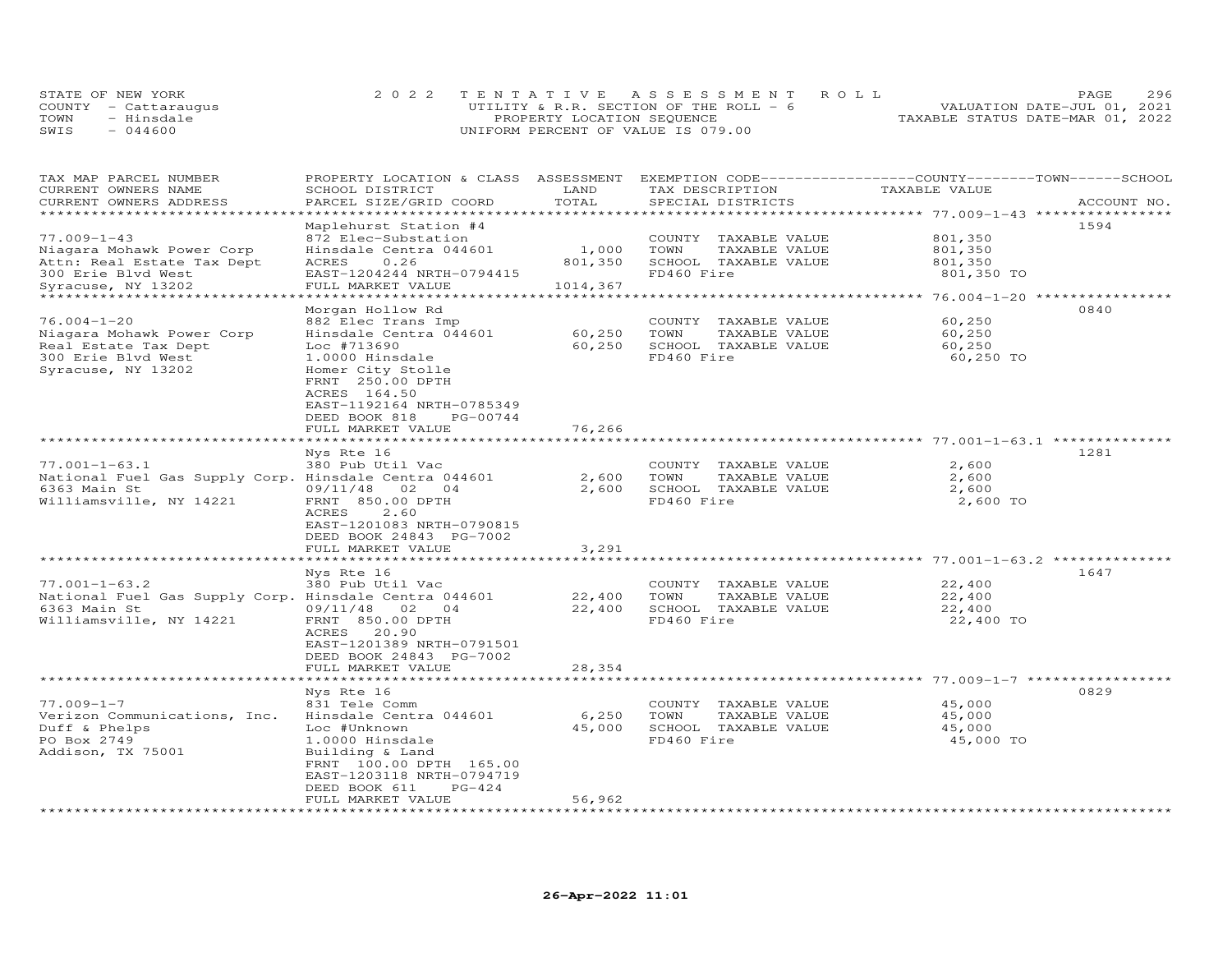|      | STATE OF NEW YORK    |                                    | 2022 TENTATIVE ASSESSMENT ROLL         |                                  | PAGE | 297 |
|------|----------------------|------------------------------------|----------------------------------------|----------------------------------|------|-----|
|      | COUNTY - Cattaraugus |                                    | UTILITY & R.R. SECTION OF THE ROLL - 6 | VALUATION DATE-JUL 01, 2021      |      |     |
| TOWN | - Hinsdale           | PROPERTY LOCATION SEQUENCE         |                                        | TAXABLE STATUS DATE-MAR 01, 2022 |      |     |
| SWIS | $-044600$            | UNIFORM PERCENT OF VALUE IS 079.00 |                                        |                                  |      |     |

| TAX MAP PARCEL NUMBER                                                       |                           |                |                         | PROPERTY LOCATION & CLASS ASSESSMENT EXEMPTION CODE-----------------COUNTY-------TOWN------SCHOOL |             |
|-----------------------------------------------------------------------------|---------------------------|----------------|-------------------------|---------------------------------------------------------------------------------------------------|-------------|
| CURRENT OWNERS NAME                                                         | SCHOOL DISTRICT           | LAND           | TAX DESCRIPTION         | TAXABLE VALUE                                                                                     |             |
| CURRENT OWNERS ADDRESS<br>************************                          | PARCEL SIZE/GRID COORD    | TOTAL          | SPECIAL DISTRICTS       |                                                                                                   | ACCOUNT NO. |
|                                                                             |                           |                |                         |                                                                                                   |             |
|                                                                             | Nys Rte 16 (off)          |                |                         |                                                                                                   | 1178        |
| $77.001 - 1 - 60$                                                           | 331 Com vac w/imp         |                | COUNTY TAXABLE VALUE    | 18,000                                                                                            |             |
| National Fuel Gas Dist                                                      | Hinsdale Centra 044601    | 4,500          | TOWN<br>TAXABLE VALUE   | 18,000                                                                                            |             |
| Attn: Real Property Tax Servic 41/48 02/03 03                               |                           | 18,000         | SCHOOL TAXABLE VALUE    | 18,000                                                                                            |             |
| 6363 Main St                                                                | 50.00 DPTH 270.00<br>FRNT |                | FD460 Fire              | 18,000 TO                                                                                         |             |
| Williamsville, NY 14221                                                     | EAST-1202730 NRTH-0792205 |                |                         |                                                                                                   |             |
|                                                                             | DEED BOOK 724<br>PG-00252 |                |                         |                                                                                                   |             |
|                                                                             | FULL MARKET VALUE         | 22,785         |                         |                                                                                                   |             |
|                                                                             |                           |                |                         |                                                                                                   |             |
|                                                                             | Nys Rte 446               |                |                         |                                                                                                   | 1596        |
| $68.004 - 1 - 4.1/1$                                                        | 837 Cell Tower            |                | COUNTY TAXABLE VALUE    | 150,000                                                                                           |             |
| American Tower Corporation Cuba-Rush Cent 024801                            |                           | $\overline{0}$ | TOWN<br>TAXABLE VALUE   | 150,000                                                                                           |             |
| Property Tax Department 12 03 03<br>PO Box 723597 EAST-1218484 NRTH-0806873 |                           | 150,000        | SCHOOL TAXABLE VALUE    | 150,000                                                                                           |             |
| PO Box 723597 EAST-1218484 N<br>Atlanta, GA 31139 DEED BOOK 836             |                           |                | FD460 Fire              | 150,000 TO                                                                                        |             |
|                                                                             | PG-00921                  |                |                         |                                                                                                   |             |
|                                                                             | FULL MARKET VALUE         | 189,873        |                         |                                                                                                   |             |
|                                                                             |                           |                |                         |                                                                                                   |             |
|                                                                             | 1383 Nys Rte 446          |                |                         |                                                                                                   | 0095        |
| $77.001 - 1 - 40.2$                                                         | 330 Vacant comm           |                | COUNTY TAXABLE VALUE    | 40,000                                                                                            |             |
| National Fuel Gas Supply Corpo Hinsdale Centra 044601                       |                           | 40,000         | TOWN<br>TAXABLE VALUE   | 40,000                                                                                            |             |
| 6363 Main St                                                                | 41/48 02 03               | 40,000         | SCHOOL TAXABLE VALUE    | 40,000                                                                                            |             |
| Williamsville, NY 14221                                                     | Ff 400.00                 |                | FD460 Fire              | 40,000 TO                                                                                         |             |
|                                                                             | ACRES 24.00               |                |                         |                                                                                                   |             |
|                                                                             | EAST-1202964 NRTH-0791820 |                |                         |                                                                                                   |             |
|                                                                             | DEED BOOK 26624 PG-7001   |                |                         |                                                                                                   |             |
|                                                                             | FULL MARKET VALUE         | 50,633         |                         |                                                                                                   |             |
|                                                                             |                           |                |                         |                                                                                                   |             |
|                                                                             | Op & Mrs Equip            |                |                         |                                                                                                   | 0843        |
| 646.000-9908-123.710/288                                                    | 883 Gas Trans Impr        |                | COUNTY TAXABLE VALUE    | 1136,998                                                                                          |             |
| National Fuel Gas Supply                                                    | Hinsdale Centra 044601    |                | 0 TOWN<br>TAXABLE VALUE | 1136,998                                                                                          |             |
| 6363 Main St                                                                | Loc #888888               | 1136,998       | SCHOOL TAXABLE VALUE    | 1136,998                                                                                          |             |
| Williamsville, NY 14221                                                     | 1.0000 Hinsdale           |                | FD460 Fire              | 1136,998 TO                                                                                       |             |
|                                                                             | Gas Trans Pipe&mrs Equip  |                |                         |                                                                                                   |             |
|                                                                             | ACRES<br>0.01             |                |                         |                                                                                                   |             |
|                                                                             | FULL MARKET VALUE         | 1439,238       |                         |                                                                                                   |             |
|                                                                             |                           |                |                         |                                                                                                   |             |
|                                                                             | Outside Plant             |                |                         |                                                                                                   | 1124        |
| 646.000-9901-132.350/188                                                    | 884 Elec Dist Out         |                | COUNTY TAXABLE VALUE    | 55,535                                                                                            |             |
| Niagara Mohawk Power Corp                                                   | Cuba-Rush Cent 024801     | $\Omega$       | TOWN<br>TAXABLE VALUE   | 55,535                                                                                            |             |
| Real Estate Tax Dept                                                        | Loc #888888               | 55,535         | SCHOOL TAXABLE VALUE    | 55,535                                                                                            |             |
| 300 Erie Blvd West                                                          | 0.0420 Cuba/rushford      |                | FD460 Fire              | 55,535 TO                                                                                         |             |
| Syracuse, NY 13202                                                          | Elec Dist                 |                |                         |                                                                                                   |             |
|                                                                             | ACRES<br>0.01             |                |                         |                                                                                                   |             |
|                                                                             | FULL MARKET VALUE         | 70,297         |                         |                                                                                                   |             |
|                                                                             |                           |                |                         |                                                                                                   |             |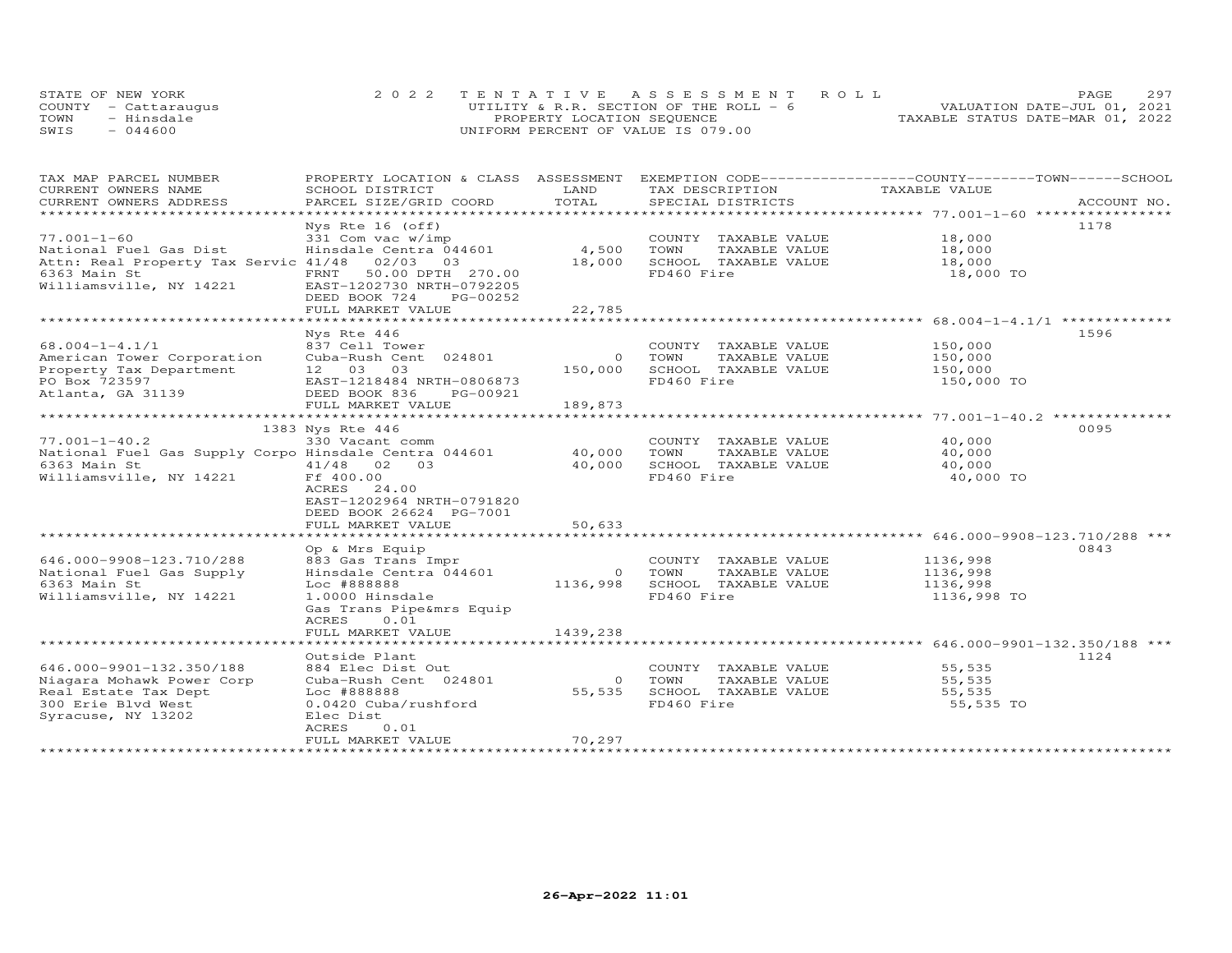|      | STATE OF NEW YORK    | 2022 TENTATIVE ASSESSMENT ROLL           | 298<br>PAGE.                     |
|------|----------------------|------------------------------------------|----------------------------------|
|      | COUNTY - Cattarauqus | UTILITY & R.R. SECTION OF THE ROLL - $6$ | VALUATION DATE-JUL 01, 2021      |
| TOWN | - Hinsdale           | PROPERTY LOCATION SEQUENCE               | TAXABLE STATUS DATE-MAR 01, 2022 |
| SWIS | $-044600$            | UNIFORM PERCENT OF VALUE IS 079.00       |                                  |

| TAX MAP PARCEL NUMBER                                 | PROPERTY LOCATION & CLASS ASSESSMENT |                | EXEMPTION CODE-----------------COUNTY-------TOWN------SCHOOL |               |                |
|-------------------------------------------------------|--------------------------------------|----------------|--------------------------------------------------------------|---------------|----------------|
| CURRENT OWNERS NAME                                   | SCHOOL DISTRICT                      | LAND<br>TOTAL  | TAX DESCRIPTION                                              | TAXABLE VALUE |                |
| CURRENT OWNERS ADDRESS<br>**********************      | PARCEL SIZE/GRID COORD               |                | SPECIAL DISTRICTS                                            |               | ACCOUNT NO.    |
|                                                       |                                      |                |                                                              |               | 1571           |
| 646.000-9908-132.350/188                              | Outside Plant<br>884 Elec Dist Out   |                |                                                              | 1266,737      |                |
|                                                       |                                      | $\overline{0}$ | COUNTY TAXABLE VALUE<br>TOWN                                 |               |                |
| Niagara Mohawk Power Corp                             | Hinsdale Centra 044601               |                | TAXABLE VALUE<br>SCHOOL TAXABLE VALUE                        | 1266,737      |                |
| Real Estate Tax Dept                                  | Loc #888888                          | 1266,737       | FD460 Fire                                                   | 1266,737      |                |
| 300 Erie Boulvard West<br>Syracuse, NY 13202          | 0.9580 Hinsdale<br>Elec Dist         |                |                                                              | 1266,737 TO   |                |
|                                                       | ACRES<br>0.01                        |                |                                                              |               |                |
|                                                       | FULL MARKET VALUE                    | 1603,465       |                                                              |               |                |
|                                                       |                                      |                |                                                              |               |                |
|                                                       | Phillips Rd                          |                |                                                              |               | 0189           |
| $77.001 - 1 - 51.4$                                   | 330 Vacant comm                      |                | COUNTY TAXABLE VALUE                                         | 42,240        |                |
| National Fuel Gas Supply Cor                          | Hinsdale Centra 044601               | 42,240         | TOWN<br>TAXABLE VALUE                                        | 42,240        |                |
| 6363 Main St                                          | 01 02 04                             | 42,240         | SCHOOL TAXABLE VALUE                                         | 42,240        |                |
| Williamsville, NY 14221                               | FRNT 514.00 DPTH                     |                | FD460 Fire                                                   | 42,240 TO     |                |
|                                                       | 7.95<br>ACRES                        |                |                                                              |               |                |
|                                                       | EAST-1200673 NRTH-0792799            |                |                                                              |               |                |
|                                                       | DEED BOOK 23209 PG-9001              |                |                                                              |               |                |
|                                                       | FULL MARKET VALUE                    | 53,468         |                                                              |               |                |
|                                                       |                                      |                |                                                              |               |                |
|                                                       | Phillips Rd                          |                |                                                              |               | 1564           |
| $77.001 - 1 - 52.10$                                  | 875 Elec-fossil                      |                | COUNTY TAXABLE VALUE                                         | 44910,543     |                |
| National Fuel Gas Supply Corp Hinsdale Centra 044601  |                                      | 36,080         | TAXABLE VALUE<br>TOWN                                        | 44910,543     |                |
| 6363 Main St                                          | $01/12$ Sect $1/4$ 3/2 4             | 44910,543      | SCHOOL TAXABLE VALUE                                         | 44910,543     |                |
| Williamsville, NY 14221                               | ACRES<br>7.90                        |                | FD460 Fire                                                   | 44910,543 TO  |                |
|                                                       | EAST-1198922 NRTH-0793749            |                |                                                              |               |                |
|                                                       | DEED BOOK 23092 PG-2001              |                |                                                              |               |                |
|                                                       | FULL MARKET VALUE                    | 56848,789      |                                                              |               |                |
|                                                       |                                      |                |                                                              |               |                |
|                                                       | Phillips Rd                          |                |                                                              |               | 0181           |
| $77.001 - 1 - 52.11$                                  | 330 Vacant comm                      |                | COUNTY TAXABLE VALUE                                         | 38,720        |                |
| National Fuel Gas Supply Corpo Hinsdale Centra 044601 |                                      | 38,720         | TOWN<br>TAXABLE VALUE                                        | 38,720        |                |
| 6363 Main St                                          | 01/10/12<br>02<br>04                 | 38,720         | SCHOOL TAXABLE VALUE                                         | 38,720        |                |
| Williamsville, NY 14221                               | 8.40<br>ACRES                        |                | FD460 Fire                                                   | 38,720 TO     |                |
|                                                       | EAST-1199939 NRTH-0791798            |                |                                                              |               |                |
|                                                       | DEED BOOK 23182 PG-9001              |                |                                                              |               |                |
|                                                       | FULL MARKET VALUE                    | 49,013         |                                                              |               |                |
|                                                       |                                      |                |                                                              |               |                |
|                                                       | Telecomunicaation Ceiling            |                |                                                              |               | 1117           |
| 646.000-000-704.000/1883                              | 866 Telephone                        |                | Mass Telec 47100                                             | 4,118         | 4,118<br>4,118 |
| First Light Fiber, Inc                                | Hinsdale Centra 044601               | $\circ$        | COUNTY TAXABLE VALUE                                         | 24,335        |                |
| 41 State St. Suite 1001                               | Town Of Hinsdale                     | 28,453         | TAXABLE VALUE<br>TOWN                                        | 24,335        |                |
| Albany, NY 12207                                      | NEW 2015 was ion                     |                | SCHOOL TAXABLE VALUE                                         | 24,335        |                |
|                                                       | 95%                                  |                | FD460 Fire                                                   | 28,453 TO     |                |
|                                                       | 0.01<br>ACRES                        |                | WD465 Water                                                  | 2,000 TO      |                |
|                                                       | FULL MARKET VALUE                    | 36,016         |                                                              |               |                |
|                                                       |                                      |                |                                                              |               |                |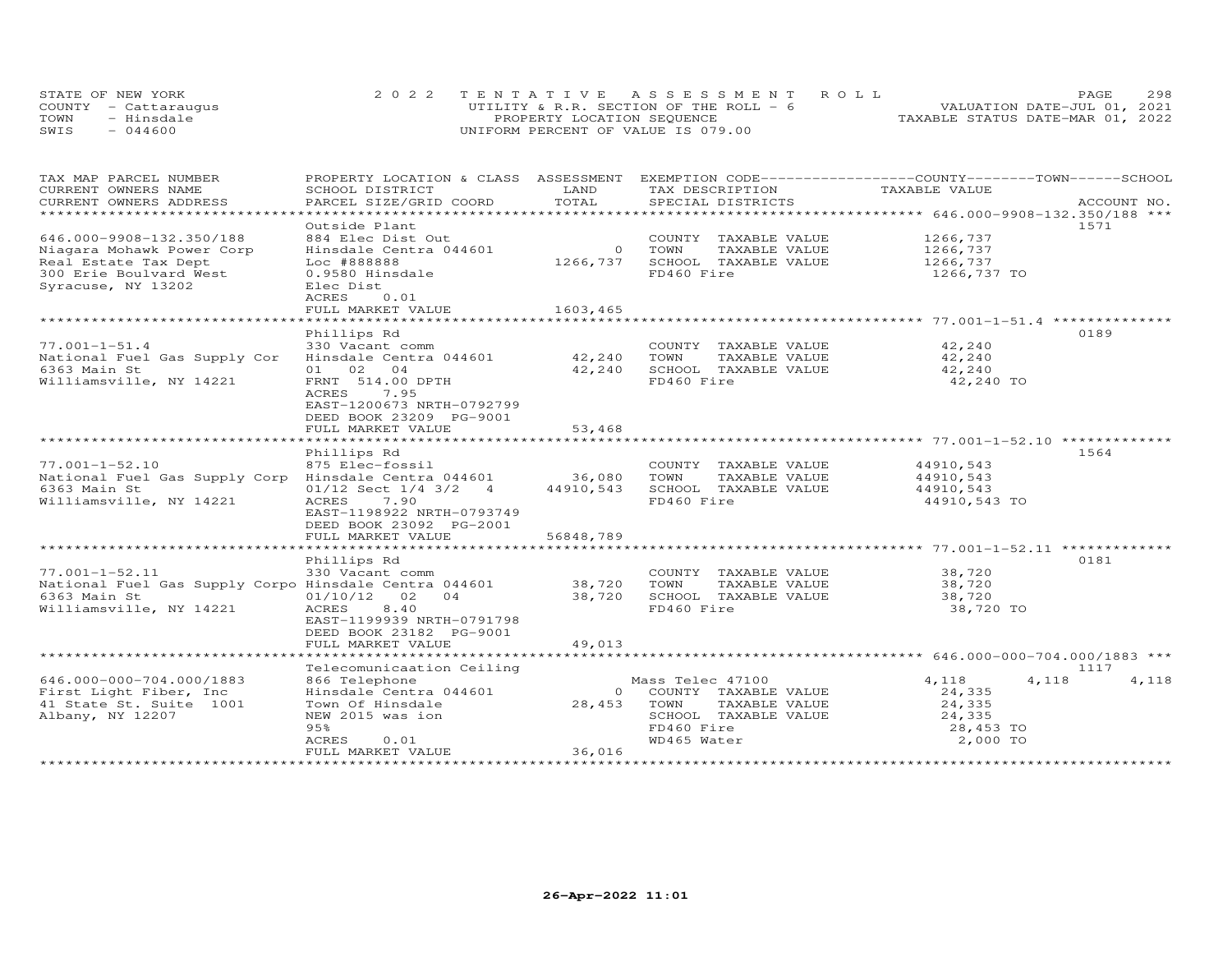| STATE OF NEW YORK    | 2022 TENTATIVE ASSESSMENT ROLL         |                                  | PAGE.                       | 299 |
|----------------------|----------------------------------------|----------------------------------|-----------------------------|-----|
| COUNTY - Cattaraugus | UTILITY & R.R. SECTION OF THE ROLL - 6 |                                  | VALUATION DATE-JUL 01, 2021 |     |
| TOWN<br>- Hinsdale   | PROPERTY LOCATION SEQUENCE             | TAXABLE STATUS DATE-MAR 01, 2022 |                             |     |
| $-044600$<br>SWIS    | UNIFORM PERCENT OF VALUE IS 079.00     |                                  |                             |     |

| TAX MAP PARCEL NUMBER        | PROPERTY LOCATION & CLASS ASSESSMENT EXEMPTION CODE----------------COUNTY-------TOWN-----SCHOOL |              |                             |               |       |             |
|------------------------------|-------------------------------------------------------------------------------------------------|--------------|-----------------------------|---------------|-------|-------------|
| CURRENT OWNERS NAME          | SCHOOL DISTRICT                                                                                 | LAND         | TAX DESCRIPTION             | TAXABLE VALUE |       |             |
| CURRENT OWNERS ADDRESS       | PARCEL SIZE/GRID COORD                                                                          | TOTAL        | SPECIAL DISTRICTS           |               |       | ACCOUNT NO. |
| ***********************      |                                                                                                 |              |                             |               |       |             |
|                              | Telecomunications ceiling                                                                       |              |                             |               | 1117  |             |
| 646.000-000-704.000/1882     | 866 Telephone                                                                                   |              | Mass Telec 47100            | 47            | 47    | 47          |
| First Light Fiber, Inc       | Allegany-Limest 042001                                                                          |              | 0 COUNTY TAXABLE VALUE      | 253           |       |             |
| 41 State st. Suite 1001      | Town Of Hinsdale                                                                                |              | 300 TOWN<br>TAXABLE VALUE   | 253           |       |             |
| Albany, NY 12207             | NEW 2015 WAS ION                                                                                |              | SCHOOL TAXABLE VALUE        | 253           |       |             |
|                              | $1\,$ $\,$                                                                                      |              | FD460 Fire                  | 300 TO        |       |             |
|                              | ACRES<br>0.01                                                                                   |              | WD465 Water                 | 2,000 TO      |       |             |
|                              | FULL MARKET VALUE                                                                               | 380          |                             |               |       |             |
|                              |                                                                                                 |              |                             |               |       |             |
|                              | telecomunications                                                                               |              |                             |               | 1123  |             |
| 646.000-0000-631.900/1881    | 836 Telecom. eq.                                                                                |              | Mass Telec 47100            | 207           | 207   | 207         |
| Verizon Communications, Inc. | Cuba-Rush Cent 024801                                                                           |              | 0 COUNTY TAXABLE VALUE      | 6,700         |       |             |
|                              | Loc #888888                                                                                     |              | TAXABLE VALUE               | 6,700         |       |             |
| Duff & Phelps                |                                                                                                 | 6,907        | TOWN                        |               |       |             |
| PO Box 2749                  | 0.0400 Cuba/rushford                                                                            |              | SCHOOL TAXABLE VALUE        | 6,700         |       |             |
| Addison, TX 75001            | Poles, Wire, Cable, Etc                                                                         |              | FD460 Fire                  | 6,907 TO      |       |             |
|                              | 0.01<br>ACRES                                                                                   |              |                             |               |       |             |
|                              | FULL MARKET VALUE                                                                               | 8,743        |                             |               |       |             |
|                              |                                                                                                 |              |                             |               |       |             |
|                              | telecomunications                                                                               |              |                             |               | 1123  |             |
| 646.000-0000-631.900/1882    | 836 Telecom. eq.                                                                                |              | Mass Telec 47100            | 56            | 56    | 56          |
| Verizon Communications, Inc. | Allegany-Limest 042001                                                                          |              | 0 COUNTY TAXABLE VALUE      | 1,642         |       |             |
| Duff & Phelps                | Loc #888888                                                                                     |              | 1,698 TOWN<br>TAXABLE VALUE | 1,642         |       |             |
| PO Box 2749                  | 0.0100 Allegany Limes                                                                           |              | SCHOOL TAXABLE VALUE        | 1,642         |       |             |
| Addison, TX 75001            | Poles, Wire, Cable, Etc                                                                         |              | FD460 Fire                  | 1,698 TO      |       |             |
|                              | 0.01<br>ACRES                                                                                   |              |                             |               |       |             |
|                              | FULL MARKET VALUE                                                                               | 2,149        |                             |               |       |             |
|                              |                                                                                                 |              |                             |               |       |             |
|                              | telecomunications                                                                               |              |                             |               | 0831  |             |
| 646.000-0000-631.900/1883    | 836 Telecom. eq.                                                                                |              | Mass Telec 47100            | 4,817         | 4,817 | 4,817       |
|                              | Hinsdale Centra 044601                                                                          |              | 0 COUNTY TAXABLE VALUE      |               |       |             |
| Verizon Communications, Inc. |                                                                                                 |              |                             | 156,295       |       |             |
| Duff & Phelps                | Loc #888888                                                                                     | 161,112 TOWN | TAXABLE VALUE               | 156,295       |       |             |
| PO Box 2749                  | 0.9500 Hinsdale                                                                                 |              | SCHOOL TAXABLE VALUE        | 156,295       |       |             |
| Addison, TX 75001            | Poles, Wire, Cable, Etc                                                                         |              | FD460 Fire                  | 161,112 TO    |       |             |
|                              | ACRES<br>0.01                                                                                   |              |                             |               |       |             |
|                              | FULL MARKET VALUE                                                                               | 203,939      |                             |               |       |             |
|                              |                                                                                                 |              |                             |               |       |             |
|                              | telecomunications ceiling                                                                       |              |                             |               | 1117  |             |
| 646.000-000-704.000/1881     | 866 Telephone                                                                                   |              | Mass Telec 47100            | 177           | 177   | 177         |
| First Light Fiber, Inc       | Cuba-Rush Cent 024801                                                                           | $\Omega$     | COUNTY TAXABLE VALUE        | 1,043         |       |             |
| 41 State St. Suite 1001      | Town Of Hinsdale                                                                                | 1,220        | TAXABLE VALUE<br>TOWN       | 1,043         |       |             |
| Albany, NY 12207             | NEW 2015 WAS ION                                                                                |              | SCHOOL TAXABLE VALUE        | 1,043         |       |             |
|                              | 4%                                                                                              |              | FD460 Fire                  | 1,220 TO      |       |             |
|                              | ACRES<br>0.01                                                                                   |              | WD465 Water                 | 2,000 TO      |       |             |
|                              | FULL MARKET VALUE                                                                               | 1,544        |                             |               |       |             |
|                              |                                                                                                 |              |                             |               |       |             |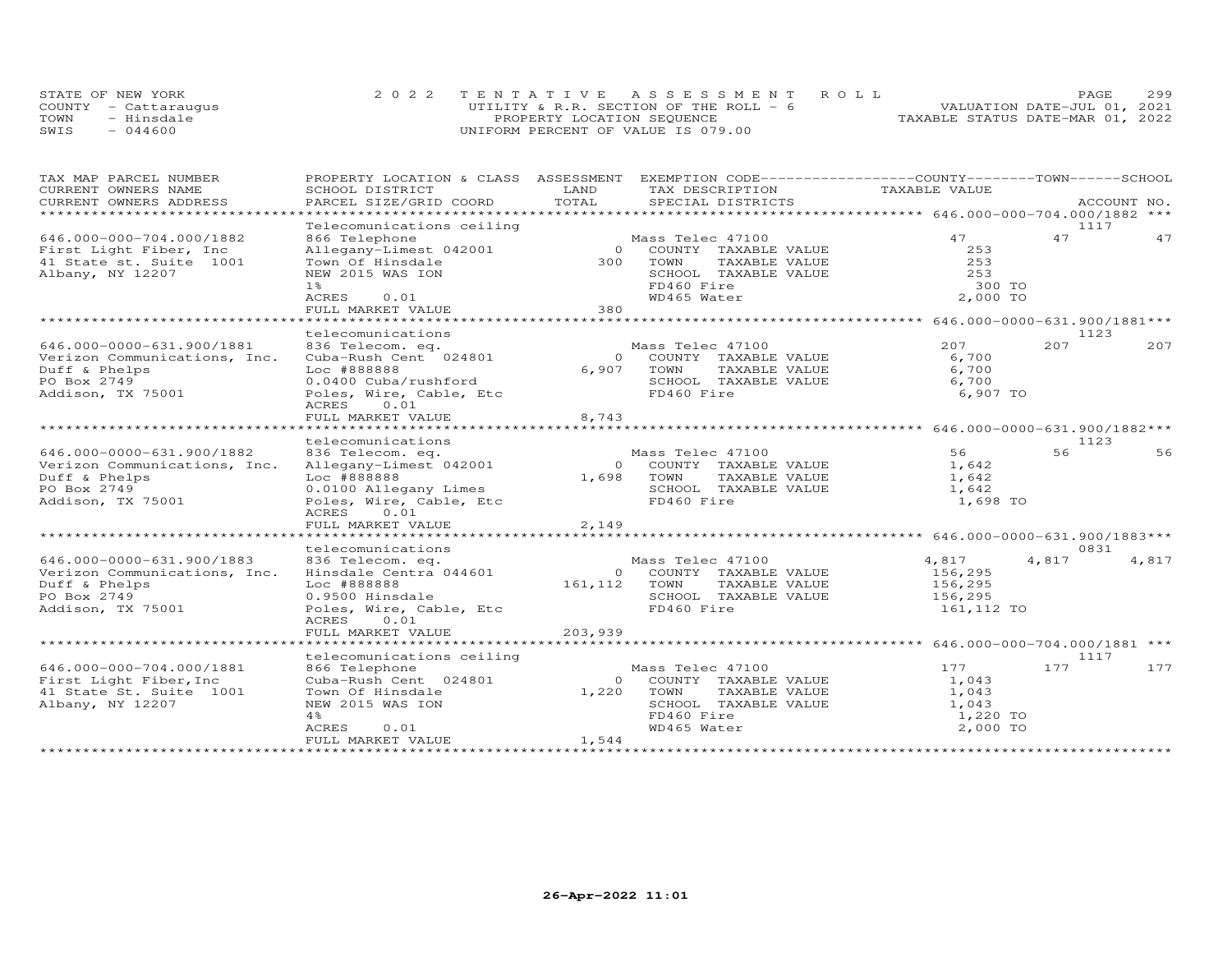| STATE OF NEW YORK    | 2022 TENTATIVE ASSESSMENT ROLL         | 300<br><b>PAGE</b>               |
|----------------------|----------------------------------------|----------------------------------|
| COUNTY - Cattaraugus | UTILITY & R.R. SECTION OF THE ROLL - 6 | VALUATION DATE-JUL 01, 2021      |
| - Hinsdale<br>TOWN   |                                        | TAXABLE STATUS DATE-MAR 01, 2022 |
| $-044600$<br>SWIS    |                                        | RPS150/V04/L015                  |
|                      | UNIFORM PERCENT OF VALUE IS 079.00     | CURRENT DATE 4/26/2022           |
|                      | ROLL SUB SECTION- - TOTALS             |                                  |

| CODE       | DISTRICT NAME | TOTAL<br><b>PARCELS</b> | EXTENSION<br><b>TYPE</b> | <b>EXTENSION</b><br>VALUE | AD VALOREM<br>VALUE. | <b>F.XFMPT</b><br><b>AMOUNT</b> | <b>TAXABLE</b><br>VALUE |
|------------|---------------|-------------------------|--------------------------|---------------------------|----------------------|---------------------------------|-------------------------|
| FD460 Fire | WD465 Water   |                         | 25 TOTAL<br>3 TOTAL      |                           | 51415,062<br>6,000   |                                 | 51415,062<br>6,000      |

#### \*\*\* S C H O O L D I S T R I C T S U M M A R Y \*\*\*

| CODE   | DISTRICT NAME      | TOTAL<br>PARCELS | ASSESSED<br>LAND | ASSESSED<br>TOTAL | EXEMPT<br>AMOUNT | TOTAL<br>TAXABLE | STAR<br>AMOUNT | STAR<br>TAXABLE |
|--------|--------------------|------------------|------------------|-------------------|------------------|------------------|----------------|-----------------|
| 024801 | Cuba-Rush Cent     |                  |                  | 213,662           | 384              | 213,278          |                | 213,278         |
| 042001 | Allegany-Limestone | 2                |                  | 1,998             | 103              | 1,895            |                | 1,895           |
| 044601 | Hinsdale Central   | 19               | 254,040          | 51199,402         | 8,935            | 51190,467        |                | 51190,467       |
|        | $SUB - TO TAL$     | 25               | 254,040          | 51415,062         | 9,422            | 51405,640        |                | 51405,640       |
|        | тотаь              | 25               | 254,040          | 51415,062         | 9,422            | 51405,640        |                | 51405,640       |

#### \*\*\* S Y S T E M C O D E S S U M M A R Y \*\*\*

### NO SYSTEM EXEMPTIONS AT THIS LEVEL

| CODE  | DESCRIPTION | TOTAL<br>PARCELS | COUNTY | TOWN  | SCHOOL |
|-------|-------------|------------------|--------|-------|--------|
| 47100 | Mass Telec  |                  | 9,422  | 422   | 9,422  |
|       | TOTAL       |                  | 9,422  | 9,422 | 9,422  |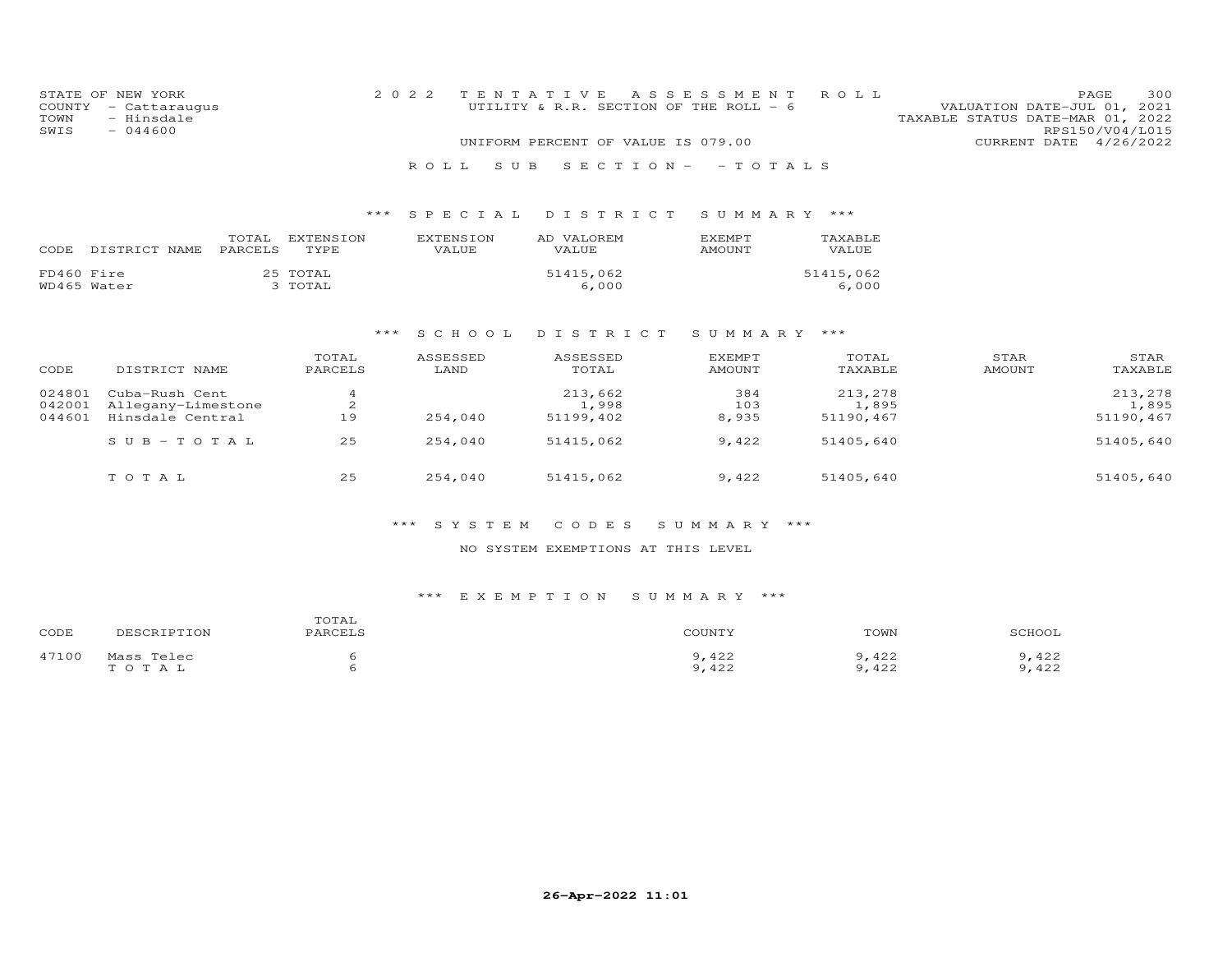| STATE OF NEW YORK<br>COUNTY - Cattaraugus<br>- Hinsdale<br>TOWN<br>$-044600$<br>SWIS | 2022 TENTATIVE ASSESSMENT ROLL<br>UTILITY & R.R. SECTION OF THE ROLL - 6 | 301<br>PAGE.<br>VALUATION DATE-JUL 01, 2021<br>TAXABLE STATUS DATE-MAR 01, 2022<br>RPS150/V04/L015 |
|--------------------------------------------------------------------------------------|--------------------------------------------------------------------------|----------------------------------------------------------------------------------------------------|
|                                                                                      | UNIFORM PERCENT OF VALUE IS 079.00                                       | CURRENT DATE 4/26/2022                                                                             |
|                                                                                      | ROLL SUB SECTION- - TOTALS                                               |                                                                                                    |

| ROLL<br>SEC | DESCRIPTION      | TOTAL<br>PARCELS | ASSESSED<br>LAND | ASSESSED<br>TOTAL | TAXABLE<br>COUNTY | TAXABLE<br>TOWN | TAXABLE<br>SCHOOL | STAR<br>TAXABLE |
|-------------|------------------|------------------|------------------|-------------------|-------------------|-----------------|-------------------|-----------------|
|             | UTILITIES & N.C. | 25               | 254,040          | 51415,062         | 51405,640         | 51405,640       | 51405,640         | 51405,640       |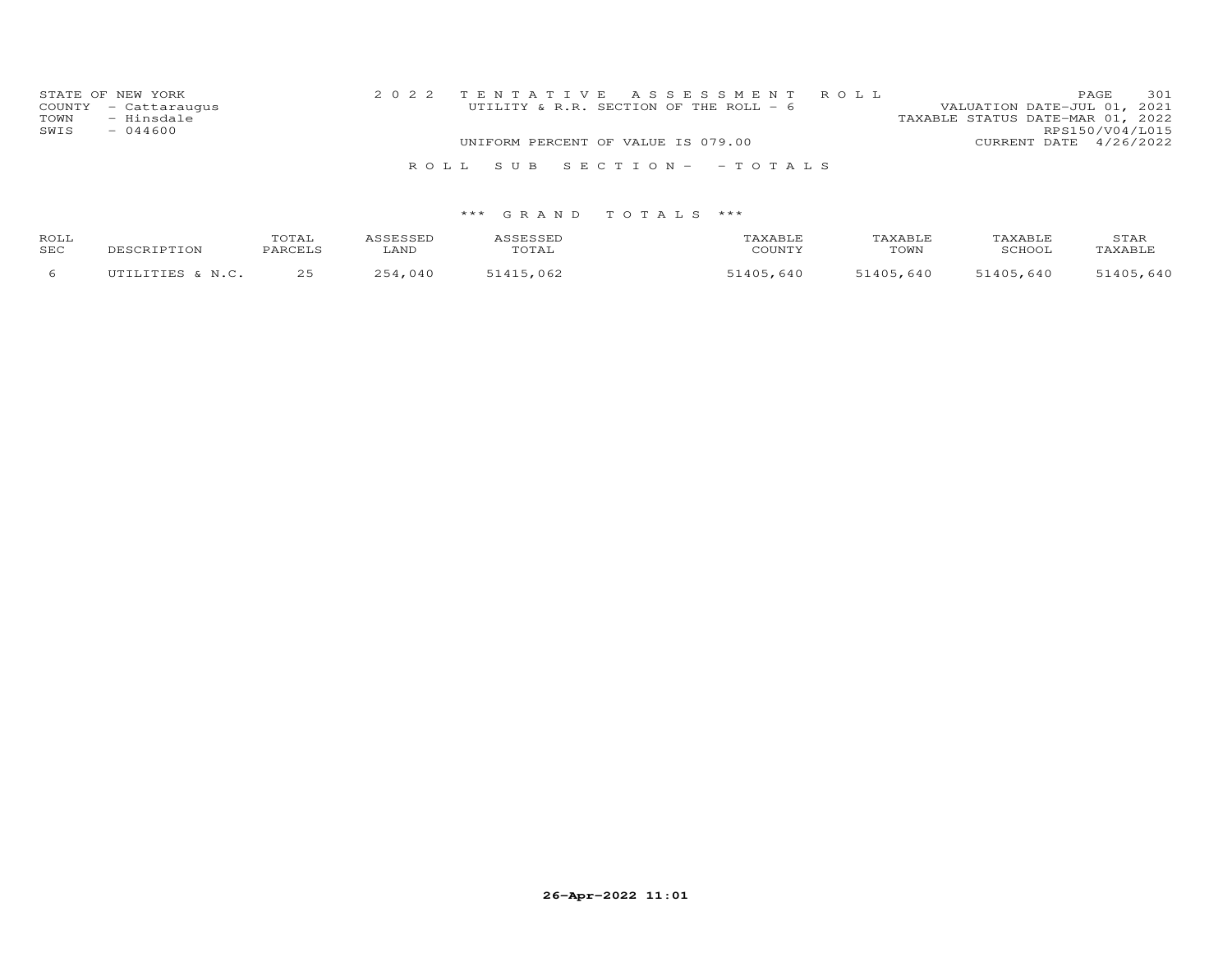| STATE OF NEW YORK    | 2022 TENTATIVE ASSESSMENT ROLL         |  |                                  | PAGE.                  | 302 |
|----------------------|----------------------------------------|--|----------------------------------|------------------------|-----|
| COUNTY - Cattaraugus | UTILITY & R.R. SECTION OF THE ROLL - 6 |  | VALUATION DATE-JUL 01, 2021      |                        |     |
| TOWN<br>- Hinsdale   |                                        |  | TAXABLE STATUS DATE-MAR 01, 2022 |                        |     |
| $-044600$<br>SWIS    | UNIFORM PERCENT OF VALUE IS 079.00     |  |                                  | RPS150/V04/L015        |     |
|                      |                                        |  |                                  | CURRENT DATE 4/26/2022 |     |
|                      |                                        |  |                                  |                        |     |

### \*\*\* S P E C I A L D I S T R I C T S U M M A R Y \*\*\*

| CODE       | DISTRICT NAME | TOTAL<br><b>PARCELS</b> | EXTENSION<br>TYPE.  | <b>EXTENSION</b><br>VALUE | AD VALOREM<br>VALUE. | <b>F.XFMPT</b><br>AMOUNT | TAXABLE<br>VALUE   |
|------------|---------------|-------------------------|---------------------|---------------------------|----------------------|--------------------------|--------------------|
| FD460 Fire | WD465 Water   |                         | 25 TOTAL<br>3 TOTAL |                           | 51415,062<br>6,000   |                          | 51415,062<br>6,000 |

#### \*\*\* S C H O O L D I S T R I C T S U M M A R Y \*\*\*

| CODE   | DISTRICT NAME             | TOTAL<br>PARCELS | ASSESSED<br>LAND | ASSESSED<br>TOTAL | <b>EXEMPT</b><br><b>AMOUNT</b> | TOTAL<br>TAXABLE | STAR<br><b>AMOUNT</b> | STAR<br>TAXABLE |
|--------|---------------------------|------------------|------------------|-------------------|--------------------------------|------------------|-----------------------|-----------------|
| 024801 | Cuba-Rush Cent            |                  |                  | 213,662           | 384                            | 213,278          |                       | 213,278         |
| 042001 | Allegany-Limestone        | $\sim$<br>∠      |                  | 1,998             | 103                            | 1,895            |                       | 1,895           |
| 044601 | Hinsdale Central          | 19               | 254,040          | 51199,402         | 8,935                          | 51190,467        |                       | 51190,467       |
|        | $S \cup B - T \cup T A L$ | 25               | 254,040          | 51415,062         | 9,422                          | 51405,640        |                       | 51405,640       |
|        | TOTAL                     | 25               | 254,040          | 51415,062         | 9,422                          | 51405,640        |                       | 51405,640       |

#### \*\*\* S Y S T E M C O D E S S U M M A R Y \*\*\*

#### NO SYSTEM EXEMPTIONS AT THIS LEVEL

| CODE  | DESCRIPTION | TOTAL<br>PARCELS | COUNTY | TOWN  | SCHOOL |
|-------|-------------|------------------|--------|-------|--------|
| 47100 | Mass Telec  |                  | ,422   | ,422  | 9,422  |
|       | TOTAL       |                  | 9,422  | 9,422 | 9,422  |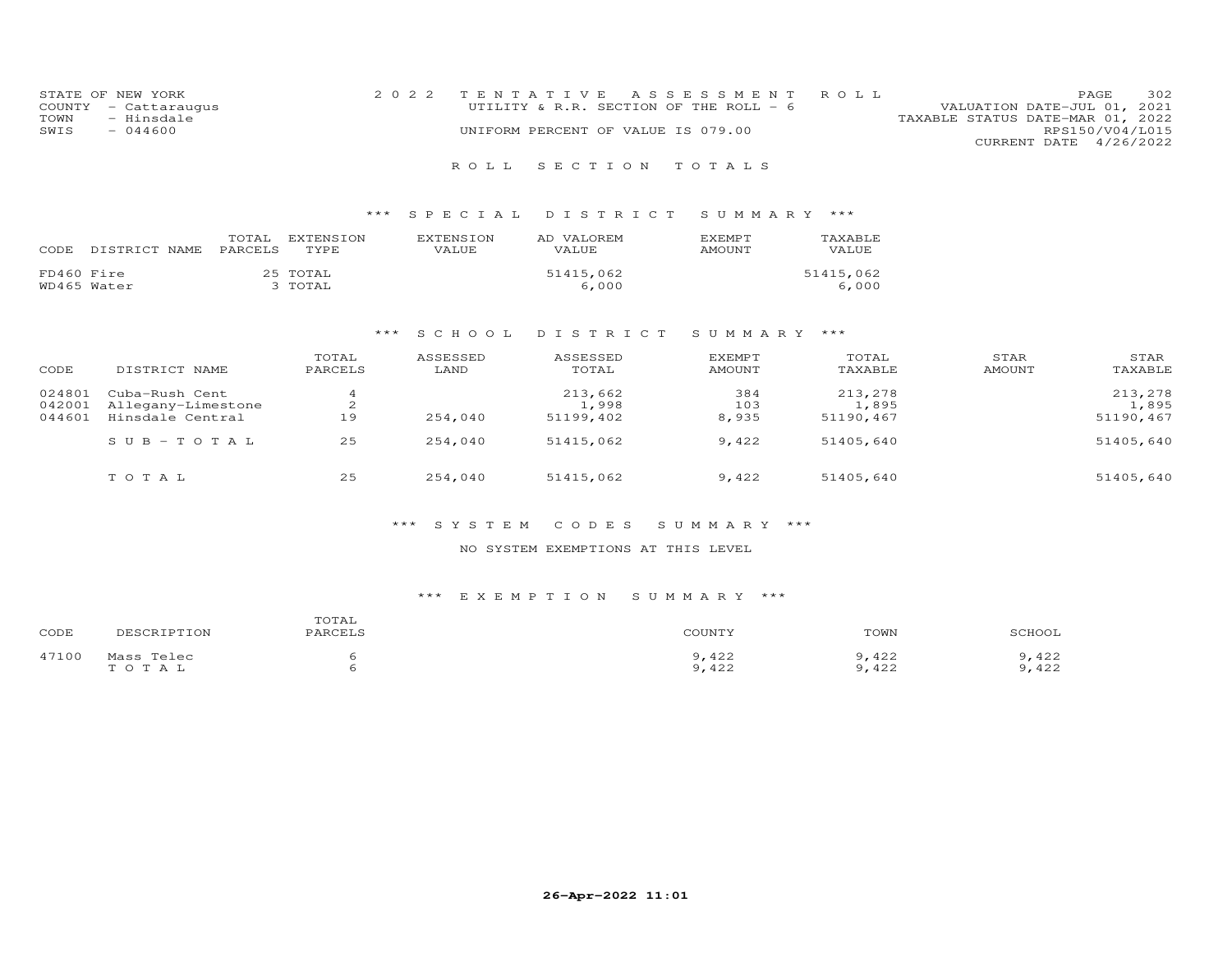| STATE OF NEW YORK    | 2022 TENTATIVE ASSESSMENT ROLL         | 303<br>PAGE.                     |
|----------------------|----------------------------------------|----------------------------------|
| COUNTY - Cattaraugus | UTILITY & R.R. SECTION OF THE ROLL - 6 | VALUATION DATE-JUL 01, 2021      |
| - Hinsdale<br>TOWN   |                                        | TAXABLE STATUS DATE-MAR 01, 2022 |
| SWIS<br>$-044600$    | UNIFORM PERCENT OF VALUE IS 079.00     | RPS150/V04/L015                  |
|                      |                                        | CURRENT DATE 4/26/2022           |
|                      | ROLL SECTION TOTALS                    |                                  |

| ROLL<br>SEC | DESCRIPTION      | TOTAL<br>PARCELS | <i>C</i> CPCCPP<br>LAND | SESSED<br>TOTAL | AXABLF<br>COUNTY  | AXABLE<br>$\sqrt{\text{T}^2}$ | TAXABLF<br>SCHOOL | STAR<br>TAXABLE |
|-------------|------------------|------------------|-------------------------|-----------------|-------------------|-------------------------------|-------------------|-----------------|
|             | UTILITIES & N.C. | つら<br>ر ے        | 254<br>.040             | 51415,062       | $-1405$ .<br>,640 | 51405,640                     | 51405,640         | 51405,640       |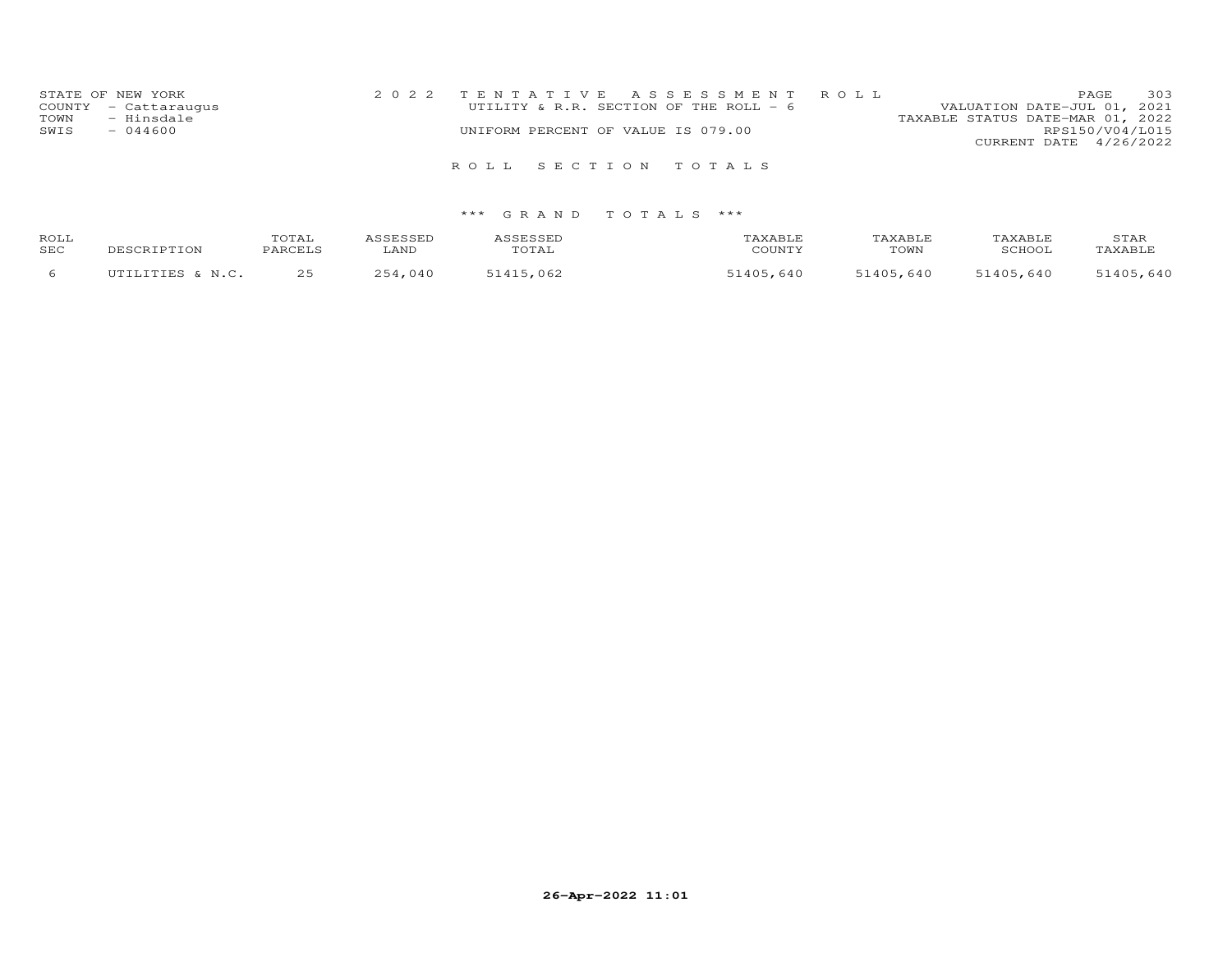|      | STATE OF NEW YORK    | 2022 TENTATIVE ASSESSMENT ROLL           |  |                                  | PAGE. | 304 |
|------|----------------------|------------------------------------------|--|----------------------------------|-------|-----|
|      | COUNTY - Cattaraugus | CEILING RAILROAD SECTION OF THE ROLL - 7 |  | VALUATION DATE-JUL 01, 2021      |       |     |
| TOWN | - Hinsdale           | PROPERTY LOCATION SEQUENCE               |  | TAXABLE STATUS DATE-MAR 01, 2022 |       |     |
| SWIS | $-044600$            | UNIFORM PERCENT OF VALUE IS 079.00       |  |                                  |       |     |
|      |                      |                                          |  |                                  |       |     |

| TAX MAP PARCEL NUMBER   | PROPERTY LOCATION & CLASS | ASSESSMENT | EXEMPTION CODE-----------------COUNTY-------TOWN------SCHOOL |               |        |             |
|-------------------------|---------------------------|------------|--------------------------------------------------------------|---------------|--------|-------------|
| CURRENT OWNERS NAME     | SCHOOL DISTRICT           | LAND       | TAX DESCRIPTION                                              | TAXABLE VALUE |        |             |
| CURRENT OWNERS ADDRESS  | PARCEL SIZE/GRID COORD    | TOTAL      | SPECIAL DISTRICTS                                            |               |        | ACCOUNT NO. |
|                         |                           |            |                                                              |               |        |             |
|                         | Ceiling Railroad          |            |                                                              |               |        | 0833        |
| 77.003-1-2              | 843 Non-ceil. rr          |            | Local Auth 14000                                             | 69,285        | 69,285 | 69,285      |
| Southern Tier Rail Auth | Hinsdale Centra 044601    |            | TAXABLE VALUE<br>COUNTY                                      |               |        |             |
| Attn: WNYP Railroad LLC | Town Of Hinsdale          | 69,285     | TAXABLE VALUE<br>TOWN                                        |               |        |             |
| PO Box 190-B            | 0.0200 Hinsdale           |            | TAXABLE VALUE<br>SCHOOL                                      |               |        |             |
| Lakeville, NY 14480     | 6.64<br>ACRES             |            | FD460 Fire                                                   | $0$ TO        |        |             |
|                         | EAST-1203350 NRTH-0791005 |            |                                                              |               |        |             |
|                         | DEED BOOK 1000 PG-959     |            |                                                              |               |        |             |
|                         | FULL MARKET VALUE         | 87,703     |                                                              |               |        |             |
|                         |                           |            |                                                              |               |        |             |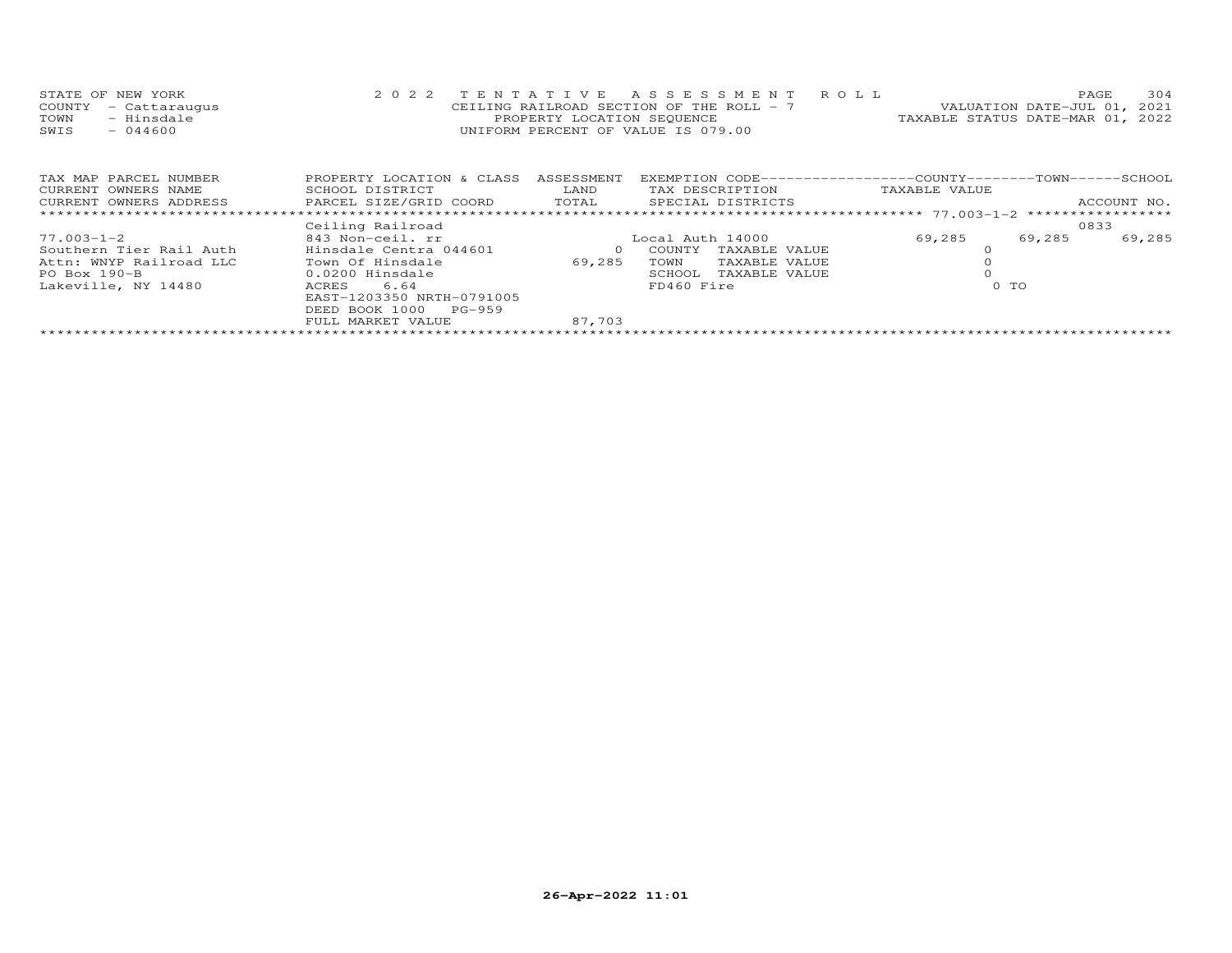| COUNTY<br>TOWN<br>SWIS | STATE OF NEW YORK<br>- Cattaraugus<br>- Hinsdale<br>$-044600$ |         |                  | 2 0 2 2 |                  | TENTATIVE<br>CEILING RAILROAD SECTION OF THE ROLL - 7<br>UNIFORM PERCENT OF VALUE IS 079.00 | A S S E S S M E N T            | ROLL             | VALUATION DATE-JUL 01, 2021<br>TAXABLE STATUS DATE-MAR 01, 2022<br>CURRENT DATE 4/26/2022 | 305<br>PAGE<br>RPS150/V04/L015 |
|------------------------|---------------------------------------------------------------|---------|------------------|---------|------------------|---------------------------------------------------------------------------------------------|--------------------------------|------------------|-------------------------------------------------------------------------------------------|--------------------------------|
|                        |                                                               |         |                  |         |                  |                                                                                             |                                |                  |                                                                                           |                                |
|                        |                                                               |         |                  |         | S U B<br>ROLL.   | $S E C T I O N -$                                                                           | - TOTALS                       |                  |                                                                                           |                                |
|                        |                                                               |         |                  | ***     | SPECIAL          | DISTRICT                                                                                    | SUMMARY ***                    |                  |                                                                                           |                                |
|                        |                                                               | TOTAL   | EXTENSION        |         | <b>EXTENSION</b> | AD VALOREM                                                                                  | EXEMPT                         | TAXABLE          |                                                                                           |                                |
|                        | CODE DISTRICT NAME                                            | PARCELS | TYPE             |         | VALUE            | <b>VALUE</b>                                                                                | <b>AMOUNT</b>                  | <b>VALUE</b>     |                                                                                           |                                |
| FD460 Fire             |                                                               |         | 1 TOTAL          |         |                  |                                                                                             |                                |                  |                                                                                           |                                |
|                        |                                                               |         |                  | $***$   | S C H O O L      | DISTRICT                                                                                    | SUMMARY ***                    |                  |                                                                                           |                                |
| CODE                   | DISTRICT NAME                                                 |         | TOTAL<br>PARCELS |         | ASSESSED<br>LAND | ASSESSED<br>TOTAL                                                                           | <b>EXEMPT</b><br><b>AMOUNT</b> | TOTAL<br>TAXABLE | STAR<br><b>AMOUNT</b>                                                                     | STAR<br>TAXABLE                |
|                        |                                                               |         |                  |         |                  |                                                                                             |                                |                  |                                                                                           |                                |
| 044601                 | Hinsdale Central                                              |         | $\mathbf{1}$     |         |                  | 69,285                                                                                      | 69,285                         |                  |                                                                                           |                                |
|                        | $SUB - TO T AL$                                               |         | $\mathbf{1}$     |         |                  | 69,285                                                                                      | 69,285                         |                  |                                                                                           |                                |
|                        | TOTAL                                                         |         | $\mathbf{1}$     |         |                  | 69,285                                                                                      | 69,285                         |                  |                                                                                           |                                |

\*\*\* S Y S T E M C O D E S S U M M A R Y \*\*\*

# NO SYSTEM EXEMPTIONS AT THIS LEVEL

# \*\*\* E X E M P T I O N S U M M A R Y \*\*\*

| CODE  | DESCRIPTION         | TOTAL<br>PARCELS | COUNTY           | TOWN             | SCHOOL           |
|-------|---------------------|------------------|------------------|------------------|------------------|
| 14000 | Local Auth<br>TOTAL |                  | 69,285<br>69,285 | 69,285<br>69,285 | 69,285<br>69,285 |

| ROLL<br><b>SEC</b> | א נ<br>$\sim$ $\sim$ $\sim$ | TOTAL<br>papont o | LAND | ロヘエス<br>TO THT | AXABLE<br>50 | TOWN | PCHOOL | $\sqrt{2}$<br>$- + F11$<br>,,,,, |
|--------------------|-----------------------------|-------------------|------|----------------|--------------|------|--------|----------------------------------|
|                    | ∩NC                         |                   |      | $\cap$         |              |      |        |                                  |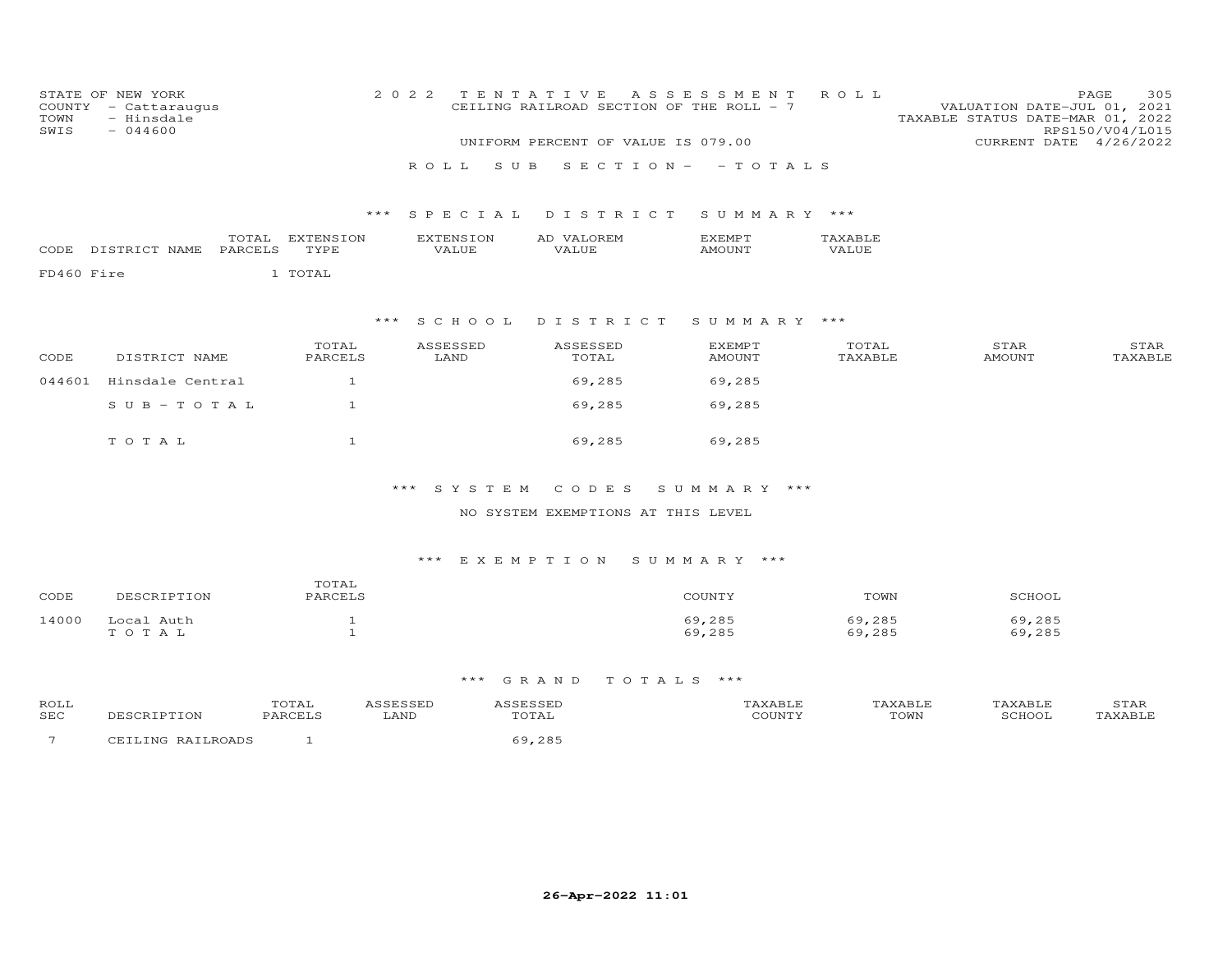| STATE OF NEW YORK    | 2022 TENTATIVE ASSESSMENT ROLL           | 306<br>PAGE.                     |
|----------------------|------------------------------------------|----------------------------------|
| COUNTY - Cattaraugus | CEILING RAILROAD SECTION OF THE ROLL - 7 | VALUATION DATE-JUL 01, 2021      |
| TOWN<br>- Hinsdale   |                                          | TAXABLE STATUS DATE-MAR 01, 2022 |
| $-044600$<br>SWIS    | UNIFORM PERCENT OF VALUE IS 079.00       | RPS150/V04/L015                  |
|                      |                                          | CURRENT DATE 4/26/2022           |

### \*\*\* S P E C I A L D I S T R I C T S U M M A R Y \*\*\*

|        |    | $\sqrt{2}$ | $\overline{\phantom{a}}$ | . |  |
|--------|----|------------|--------------------------|---|--|
| $\cap$ | MF |            |                          |   |  |

FD460 Fire 1 TOTAL

# \*\*\* S C H O O L D I S T R I C T S U M M A R Y \*\*\*

| CODE   | DISTRICT NAME    | TOTAL<br>PARCELS | ASSESSED<br>LAND | ASSESSED<br>TOTAL | <b>EXEMPT</b><br>AMOUNT | TOTAL<br>TAXABLE | STAR<br>AMOUNT | STAR<br>TAXABLE |
|--------|------------------|------------------|------------------|-------------------|-------------------------|------------------|----------------|-----------------|
| 044601 | Hinsdale Central |                  |                  | 69,285            | 69,285                  |                  |                |                 |
|        | SUB-TOTAL        |                  |                  | 69,285            | 69,285                  |                  |                |                 |
|        | TOTAL            |                  |                  | 69,285            | 69,285                  |                  |                |                 |

### \*\*\* S Y S T E M C O D E S S U M M A R Y \*\*\*

### NO SYSTEM EXEMPTIONS AT THIS LEVEL

### \*\*\* E X E M P T I O N S U M M A R Y \*\*\*

| CODE  | DESCRIPTION         | TOTAL<br>PARCELS | COUNTY           | TOWN             | SCHOOL           |
|-------|---------------------|------------------|------------------|------------------|------------------|
| 14000 | Local Auth<br>TOTAL |                  | 69,285<br>69,285 | 69,285<br>69,285 | 69,285<br>69,285 |

| ROLL       |       | 'UIAL |      |      |                    | XABLE | YAR | >⊥AF     |
|------------|-------|-------|------|------|--------------------|-------|-----|----------|
| <b>SEC</b> |       |       | LAND | UTAL | י ידוגדזר <i>י</i> | TOWN  |     | $\cdots$ |
|            | 'NT C |       |      |      |                    |       |     |          |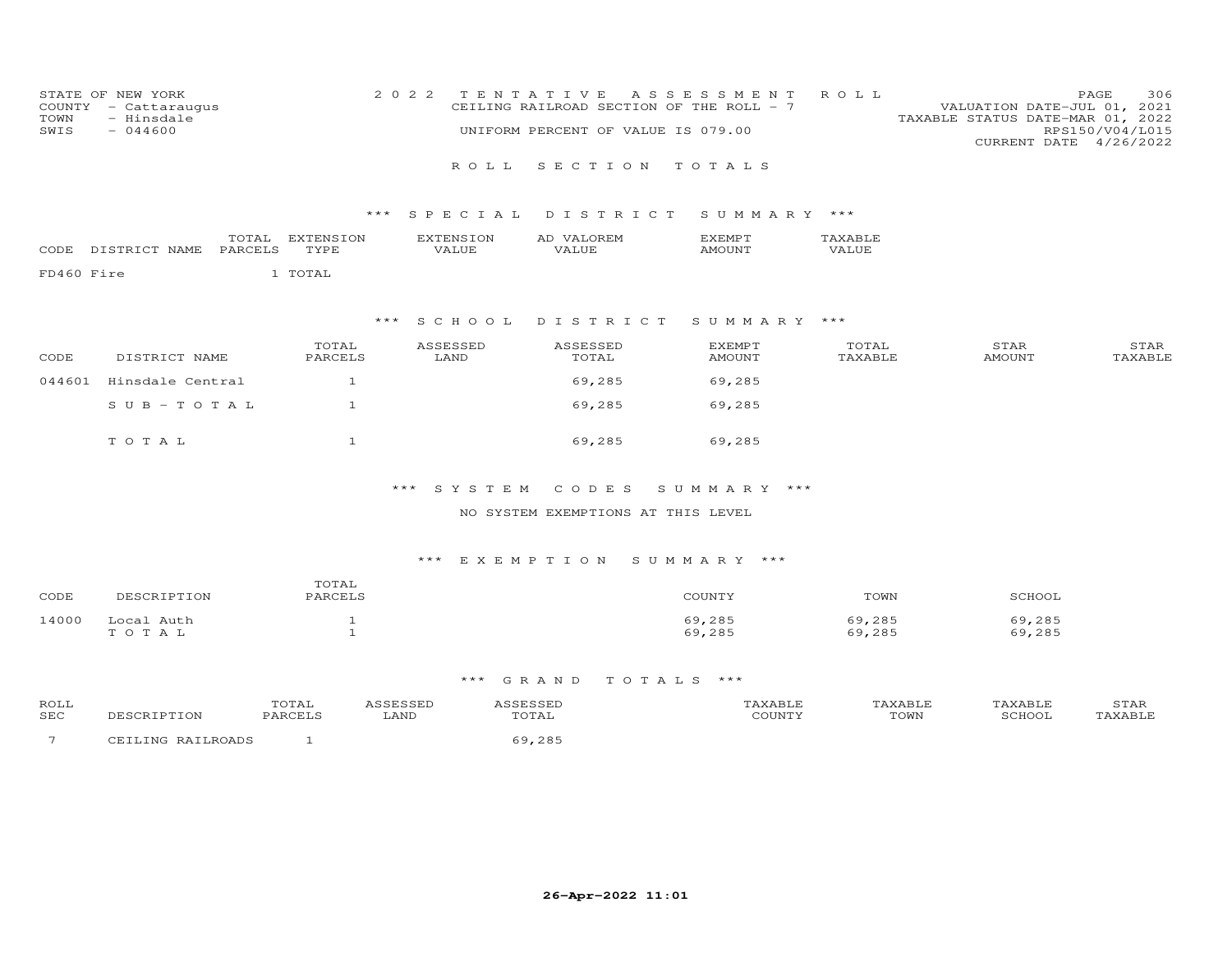|      | STATE OF NEW YORK    |                                    | 2022 TENTATIVE ASSESSMENT ROLL        |                                  | PAGE                        | 307 |
|------|----------------------|------------------------------------|---------------------------------------|----------------------------------|-----------------------------|-----|
|      | COUNTY - Cattaraugus |                                    | WHOLLY EXEMPT SECTION OF THE ROLL - 8 |                                  | VALUATION DATE-JUL 01, 2021 |     |
| TOWN | - Hinsdale           | PROPERTY LOCATION SEQUENCE         |                                       | TAXABLE STATUS DATE-MAR 01, 2022 |                             |     |
| SWIS | $-044600$            | UNIFORM PERCENT OF VALUE IS 079.00 |                                       |                                  |                             |     |

| TAX MAP PARCEL NUMBER                                                                                                    | PROPERTY LOCATION & CLASS ASSESSMENT EXEMPTION CODE----------------COUNTY-------TOWN------SCHOOL |               |                           |                |                            |
|--------------------------------------------------------------------------------------------------------------------------|--------------------------------------------------------------------------------------------------|---------------|---------------------------|----------------|----------------------------|
| CURRENT OWNERS NAME                                                                                                      | SCHOOL DISTRICT                                                                                  | LAND          | TAX DESCRIPTION           | TAXABLE VALUE  |                            |
| CURRENT OWNERS ADDRESS                                                                                                   |                                                                                                  |               |                           |                |                            |
|                                                                                                                          | Ceiling Railroad                                                                                 |               |                           |                | 0841                       |
| $76.004 - 2 - 22$                                                                                                        | 843 Non-ceil. rr                                                                                 |               | Local Auth 14000          | 1902,314       | 1902,314<br>1902,314       |
| Southern Tier Rail Auth                                                                                                  | Hinsdale Centra 044601                                                                           |               | 0 COUNTY TAXABLE VALUE    | $\Omega$       |                            |
| 4039 Route 219 Ste 200                                                                                                   | Town Of Hinsdale                                                                                 | 1902,314      | TOWN<br>TAXABLE VALUE     | $\Omega$       |                            |
| Salamanca, NY 14779                                                                                                      | 35.90 Of Total                                                                                   |               | SCHOOL TAXABLE VALUE      | $\Omega$       |                            |
|                                                                                                                          | ACRES 32.83                                                                                      |               | FD460 Fire                | 0 <sub>T</sub> |                            |
|                                                                                                                          | EAST-1198646 NRTH-0789231                                                                        |               | 1902,314 EX               |                |                            |
|                                                                                                                          | DEED BOOK 7450 PG-7001                                                                           |               |                           |                |                            |
|                                                                                                                          | FULL MARKET VALUE                                                                                | 2407,992      |                           |                |                            |
|                                                                                                                          | Ceiling Railroad                                                                                 |               |                           |                | 0834                       |
| $77.003 - 1 - 44$                                                                                                        | 843 Non-ceil. rr                                                                                 |               | Local Auth 14000          | 2182,458       | 2182,458<br>2182,458       |
| Southern Tier Railroad Authori Hinsdale Centra 044601                                                                    |                                                                                                  |               | 0 COUNTY TAXABLE VALUE    | $\Omega$       |                            |
| 4039 Route 219 200                                                                                                       | Town Of Hinsdale                                                                                 | 2182,458 TOWN | TAXABLE VALUE             | $\Omega$       |                            |
| Salamanca, NY 14779                                                                                                      | 0.6300 Hinsdale                                                                                  |               | SCHOOL TAXABLE VALUE      | $\Omega$       |                            |
|                                                                                                                          |                                                                                                  |               | FD460 Fire                | $0$ TO         |                            |
|                                                                                                                          |                                                                                                  |               | 2182,458 EX               |                |                            |
|                                                                                                                          | ACRES 119.15<br>EAST-1207989 NRTH-0793433<br>ALL 10266 PG-4003                                   |               | WD465 Water               | $0$ TO         |                            |
|                                                                                                                          | FULL MARKET VALUE                                                                                | 2762,605      | 16,368 EX                 |                |                            |
|                                                                                                                          | 3832 Church St                                                                                   |               |                           |                | 5011                       |
|                                                                                                                          |                                                                                                  |               |                           | 125,000        | 125,000<br>125,000         |
| 77.013-2-14 620 Religious RELIGIOUS 25110<br>Hinsdale Methodist Church Hinsdale Centra 044601 5,600 COUNTY TAXABLE VALUE |                                                                                                  |               |                           | $\Omega$       |                            |
| Flanigan Hill Rd                                                                                                         | 07 02 04                                                                                         | 125,000       | TOWN<br>TAXABLE VALUE     | $\Omega$       |                            |
| Hinsdale, NY 14743                                                                                                       | FRNT 93.00 DPTH 110.00                                                                           |               | SCHOOL TAXABLE VALUE      | $\Omega$       |                            |
|                                                                                                                          | EAST-1201309 NRTH-0789559                                                                        |               | FD460 Fire                | 0 TO           |                            |
|                                                                                                                          | DEED BOOK 22<br>PG-392                                                                           |               | 125,000 EX                |                |                            |
|                                                                                                                          | FULL MARKET VALUE                                                                                |               | 158,228 WD465 Water       | $0$ TO         |                            |
|                                                                                                                          |                                                                                                  |               | 1,000 EX                  |                |                            |
|                                                                                                                          |                                                                                                  |               |                           |                |                            |
| $77.013 - 2 - 15$                                                                                                        | 3832 Church St<br>662 Police/fire                                                                |               | FIRE-DEPT 26400           | 400,000        | 5008<br>400,000<br>400,000 |
| Hinsdale Vol Fire Co                                                                                                     | Hinsdale Centra 044601                                                                           | 13,200        | COUNTY TAXABLE VALUE      | $\Omega$       |                            |
| 3832 School St                                                                                                           | 07 02 04                                                                                         | 400,000       | TOWN<br>TAXABLE VALUE     | $\Omega$       |                            |
| Hinsdale, NY 14743                                                                                                       | FRNT 109.50 DPTH 111.00                                                                          |               | SCHOOL TAXABLE VALUE      | $\Omega$       |                            |
|                                                                                                                          | EAST-1201216 NRTH-0789499                                                                        |               | FD460 Fire                | 0 TO           |                            |
|                                                                                                                          | DEED BOOK 28<br>$PG-212$                                                                         |               | 400,000 EX                |                |                            |
|                                                                                                                          | FULL MARKET VALUE                                                                                |               | --<br>506,329 WD465 Water | 0 TO           |                            |
|                                                                                                                          |                                                                                                  |               | 10,000 EX                 |                |                            |
|                                                                                                                          |                                                                                                  |               |                           |                |                            |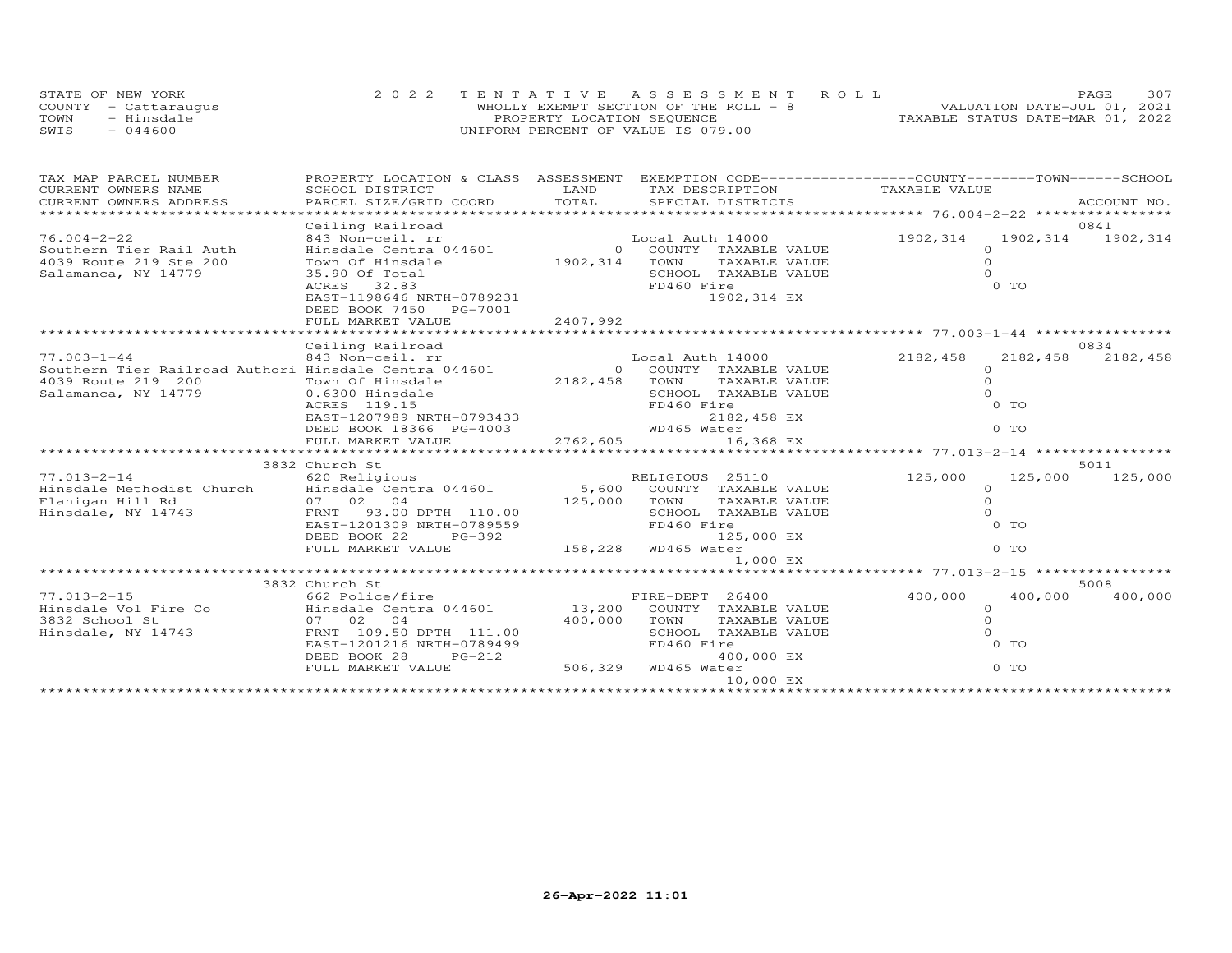| STATE OF NEW YORK    | 2022 TENTATIVE ASSESSMENT ROLL         | PAGE.                            | 308 |
|----------------------|----------------------------------------|----------------------------------|-----|
| COUNTY - Cattaraugus | WHOLLY EXEMPT SECTION OF THE ROLL $-8$ | VALUATION DATE-JUL 01, 2021      |     |
| TOWN<br>- Hinsdale   | PROPERTY LOCATION SEQUENCE             | TAXABLE STATUS DATE-MAR 01, 2022 |     |
| $-044600$<br>SWIS    | UNIFORM PERCENT OF VALUE IS 079.00     |                                  |     |

| TAX MAP PARCEL NUMBER<br>CURRENT OWNERS NAME | PROPERTY LOCATION & CLASS ASSESSMENT<br>SCHOOL DISTRICT | LAND    | TAX DESCRIPTION                               |               | EXEMPTION CODE-----------------COUNTY-------TOWN------SCHOOL<br>TAXABLE VALUE |                |               |
|----------------------------------------------|---------------------------------------------------------|---------|-----------------------------------------------|---------------|-------------------------------------------------------------------------------|----------------|---------------|
| CURRENT OWNERS ADDRESS                       | PARCEL SIZE/GRID COORD                                  | TOTAL   | SPECIAL DISTRICTS                             |               |                                                                               |                | ACCOUNT NO.   |
|                                              |                                                         |         |                                               |               |                                                                               |                |               |
|                                              | Congress Rd                                             |         |                                               |               |                                                                               |                | 1353          |
| $77.001 - 1 - 62$                            | 314 Rural vac<10                                        |         | TOWN-PROP 13500                               |               | 12,800                                                                        |                | 12,800 12,800 |
| Town Of Hinsdale                             | Hinsdale Centra 044601                                  |         | 12,800 COUNTY TAXABLE VALUE                   |               | $\Omega$                                                                      |                |               |
| Hinsdale, NY 14743                           | 25 03 03                                                | 12,800  | TOWN                                          | TAXABLE VALUE | $\circ$                                                                       |                |               |
|                                              | FRNT 1270.00 DPTH                                       |         | SCHOOL TAXABLE VALUE                          |               | $\Omega$                                                                      |                |               |
|                                              | ACRES<br>8.45                                           |         | FD460 Fire                                    |               |                                                                               | 0 <sub>T</sub> |               |
|                                              | EAST-1208717 NRTH-0793718                               |         |                                               | 12,800 EX     |                                                                               |                |               |
|                                              | DEED BOOK 703<br>PG-450                                 |         |                                               |               |                                                                               |                |               |
|                                              | FULL MARKET VALUE<br>***************************        | 16,203  |                                               |               |                                                                               |                |               |
|                                              |                                                         |         |                                               |               |                                                                               |                |               |
|                                              | Congress Rd (Off)                                       |         |                                               |               |                                                                               | 8,000          | 5022          |
| $77.003 - 1 - 6.5$<br>Town Of Hinsdale       | 330 Vacant comm<br>Hinsdale Centra 044601               |         | TOWN-PROP 13500<br>8,000 COUNTY TAXABLE VALUE |               | 8,000<br>$\Omega$                                                             |                | 8,000         |
| Water Works                                  | 48 02 03                                                |         | 8,000 TOWN                                    | TAXABLE VALUE | $\Omega$                                                                      |                |               |
| Hinsdale, NY 14743                           | ACRES 1.00                                              |         | SCHOOL TAXABLE VALUE                          |               | $\Omega$                                                                      |                |               |
|                                              | EAST-1202337 NRTH-0789646                               |         | FD460 Fire                                    |               |                                                                               | 0 <sub>T</sub> |               |
|                                              | DEED BOOK 348<br>$PG-89$                                |         |                                               | 8,000 EX      |                                                                               |                |               |
|                                              | FULL MARKET VALUE                                       | 10,127  |                                               |               |                                                                               |                |               |
|                                              |                                                         |         |                                               |               |                                                                               |                |               |
|                                              | Creek Rd                                                |         |                                               |               |                                                                               |                | 5019          |
| 86.002-2-23.2/1                              | 695 Cemetery                                            |         | CEMETERY 27350                                |               | 6,000                                                                         | 6,000          | 6,000         |
| Haskell Cemetery                             | Hinsdale Centra 044601                                  | 6,000   | COUNTY TAXABLE VALUE                          |               | $\circ$                                                                       |                |               |
| Hinsdale, NY 14743                           | $21 - 02 - 03$                                          | 6,000   | TOWN                                          | TAXABLE VALUE | $\circ$                                                                       |                |               |
|                                              | 0.50<br>ACRES                                           |         | SCHOOL TAXABLE VALUE                          |               | $\Omega$                                                                      |                |               |
|                                              | EAST-1212791 NRTH-0778056                               |         | FD460 Fire                                    |               |                                                                               | 0 TO           |               |
|                                              | FULL MARKET VALUE                                       | 7,595   |                                               | 6,000 EX      |                                                                               |                |               |
|                                              |                                                         |         |                                               |               | ************************* 76.004-2-23 *****************                       |                |               |
|                                              | Elm St (Off)                                            |         |                                               |               |                                                                               |                | 1234          |
| $76.004 - 2 - 23$<br>State of New York       | 340 Vacant indus                                        | 7,200   | NYS OWNED 12100                               |               | 7,200<br>$\circ$                                                              | 7,200          | 7,200         |
| 50 Wolf Rd                                   | Hinsdale Centra 044601<br>12 02 04                      | 7,200   | COUNTY TAXABLE VALUE<br>TOWN                  | TAXABLE VALUE | $\Omega$                                                                      |                |               |
| Albany, NY 12233-0001                        | FRNT 140.00 DPTH 215.00                                 |         | SCHOOL TAXABLE VALUE                          |               | $\Omega$                                                                      |                |               |
|                                              | EAST-1200628 NRTH-0791223                               |         | FD460 Fire                                    |               |                                                                               | 0 TO           |               |
|                                              | DEED BOOK 00990 PG-00602                                |         |                                               | 7,200 EX      |                                                                               |                |               |
|                                              | FULL MARKET VALUE                                       | 9,114   |                                               |               |                                                                               |                |               |
|                                              |                                                         |         |                                               |               | ******************** 77.003-1-37 *****************                            |                |               |
|                                              | Flanigan Hill Rd                                        |         |                                               |               |                                                                               |                | 1500          |
| $77.003 - 1 - 37$                            | 822 Water supply                                        |         | TOWN-PROP 13500                               |               | 125,000                                                                       | 125,000        | 125,000       |
| Town Of Hinsdale                             | Hinsdale Centra 044601                                  | 7,200   | COUNTY TAXABLE VALUE                          |               | $\circ$                                                                       |                |               |
| Hinsdale, NY 14743                           | 48 02 03                                                | 125,000 | TOWN                                          | TAXABLE VALUE | $\circ$                                                                       |                |               |
|                                              | water tower                                             |         | SCHOOL TAXABLE VALUE                          |               | $\circ$                                                                       |                |               |
|                                              | FRNT 204.00 DPTH 170.00                                 |         | FD460 Fire                                    |               |                                                                               | 0 TO           |               |
|                                              | EAST-1202023 NRTH-0788789                               |         |                                               | 125,000 EX    |                                                                               |                |               |
|                                              | DEED BOOK 749<br>$PG-183$<br>FULL MARKET VALUE          | 158,228 |                                               |               |                                                                               |                |               |
|                                              |                                                         |         |                                               |               |                                                                               |                |               |
|                                              |                                                         |         |                                               |               |                                                                               |                |               |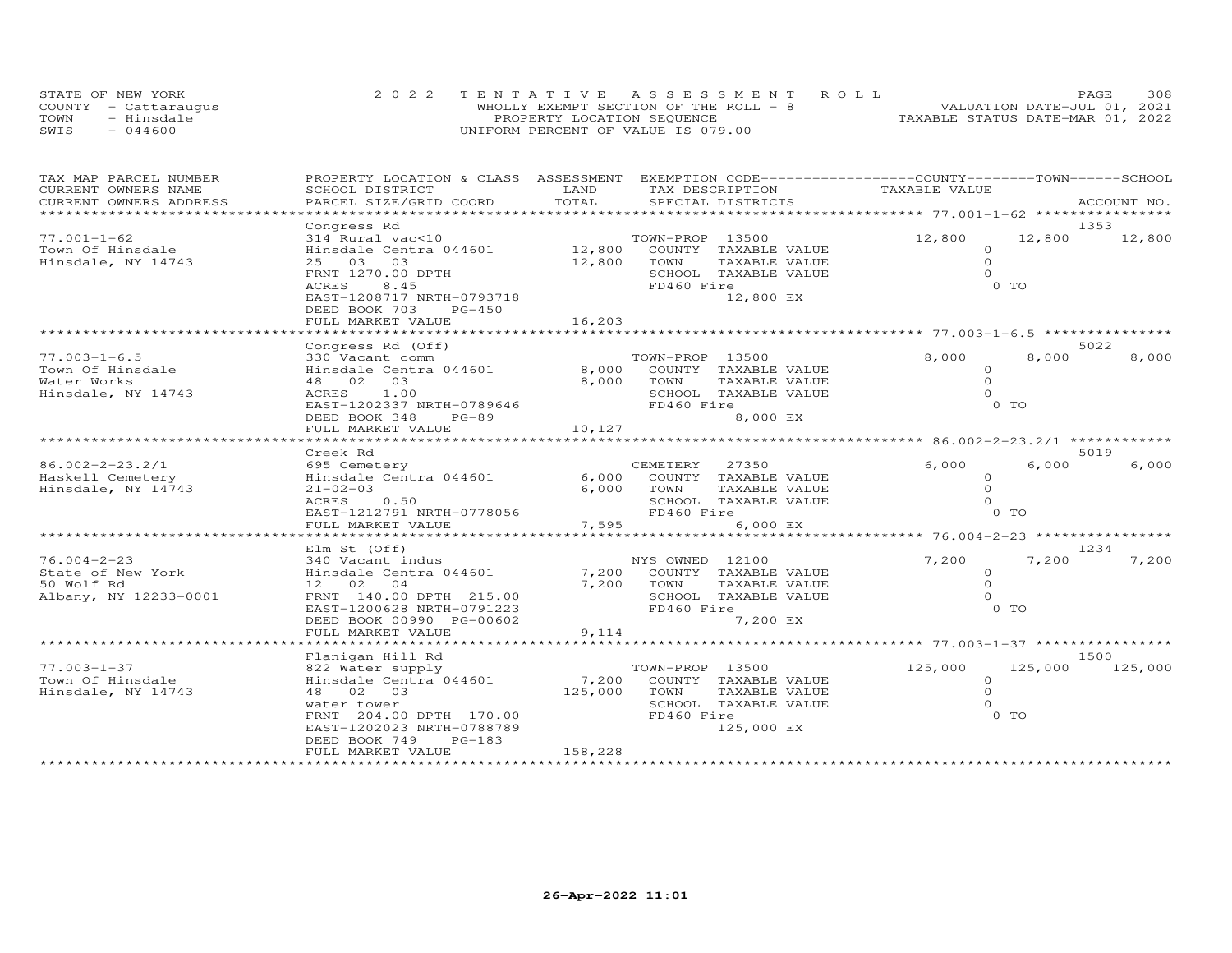| STATE OF NEW YORK    | 2022 TENTATIVE ASSESSMENT ROLL        | PAGE.                            | 309 |
|----------------------|---------------------------------------|----------------------------------|-----|
| COUNTY - Cattaraugus | WHOLLY EXEMPT SECTION OF THE ROLL - 8 | VALUATION DATE-JUL 01, 2021      |     |
| TOWN<br>- Hinsdale   | PROPERTY LOCATION SEQUENCE            | TAXABLE STATUS DATE-MAR 01, 2022 |     |
| $-044600$<br>SWIS    | UNIFORM PERCENT OF VALUE IS 079.00    |                                  |     |

| TAX MAP PARCEL NUMBER                                                                                                                                             | PROPERTY LOCATION & CLASS ASSESSMENT EXEMPTION CODE----------------COUNTY-------TOWN------SCHOOL |                                                               |                             |                                                         |         |             |
|-------------------------------------------------------------------------------------------------------------------------------------------------------------------|--------------------------------------------------------------------------------------------------|---------------------------------------------------------------|-----------------------------|---------------------------------------------------------|---------|-------------|
| CURRENT OWNERS NAME                                                                                                                                               | SCHOOL DISTRICT                                                                                  | LAND                                                          | TAX DESCRIPTION             | TAXABLE VALUE                                           |         |             |
| CURRENT OWNERS ADDRESS                                                                                                                                            | PARCEL SIZE/GRID COORD                                                                           | TOTAL                                                         | SPECIAL DISTRICTS           |                                                         |         | ACCOUNT NO. |
|                                                                                                                                                                   |                                                                                                  |                                                               |                             |                                                         |         |             |
|                                                                                                                                                                   | Flanigan Hill Rd & Nys Rt                                                                        |                                                               |                             |                                                         |         | 1503        |
| $77.013 - 3 - 45$                                                                                                                                                 | 311 Res vac land                                                                                 |                                                               | TOWN-PROP 13500             | 200                                                     | 200     | 200         |
| Town Of Hinsdale                                                                                                                                                  | Hinsdale Centra 044601                                                                           | $200$ <sup>10</sup>                                           | COUNTY TAXABLE VALUE        | $\Omega$                                                |         |             |
| Hinsdale, NY 14743                                                                                                                                                | 09 02 04                                                                                         | 200                                                           | TOWN<br>TAXABLE VALUE       | $\Omega$                                                |         |             |
|                                                                                                                                                                   | FRNT 135.00 DPTH 130.00                                                                          |                                                               | SCHOOL TAXABLE VALUE        | $\Omega$                                                |         |             |
|                                                                                                                                                                   | EAST-1200917 NRTH-0790049                                                                        |                                                               | FD460 Fire                  | 0 TO                                                    |         |             |
|                                                                                                                                                                   | FULL MARKET VALUE                                                                                | $\begin{array}{ccc} 10 & & & 253 \\ 19 & & & 253 \end{array}$ | 200 EX                      |                                                         |         |             |
|                                                                                                                                                                   |                                                                                                  |                                                               |                             | ************************* 76.004-2-11.6 *************** |         |             |
|                                                                                                                                                                   | 1547 Gile Hollow Rd                                                                              |                                                               |                             |                                                         |         | 1376        |
| $76.004 - 2 - 11.6$                                                                                                                                               | 592 Athletic fld                                                                                 |                                                               | TOWN-PROP 13500             | 26,600                                                  | 26,600  | 26,600      |
| 1.0.007 2.1.000<br>Town Of Hinsdale (2011) 2.0000 110000 110000 110000 110000 110000 110000 110000 126,600<br>1.0000 1111130811808120 126,600<br>26,600<br>26,600 |                                                                                                  |                                                               | COUNTY TAXABLE VALUE        | $\Omega$                                                |         |             |
|                                                                                                                                                                   |                                                                                                  |                                                               | TOWN<br>TAXABLE VALUE       | $\Omega$                                                |         |             |
|                                                                                                                                                                   |                                                                                                  |                                                               | SCHOOL TAXABLE VALUE        | $\Omega$                                                |         |             |
|                                                                                                                                                                   | ACRES 12.50                                                                                      |                                                               | FD460 Fire                  | 0 <sub>T</sub>                                          |         |             |
|                                                                                                                                                                   | EAST-1200139 NRTH-0790247                                                                        |                                                               | 26,600 EX                   |                                                         |         |             |
|                                                                                                                                                                   | DEED BOOK 00954 PG-00752                                                                         |                                                               |                             |                                                         |         |             |
|                                                                                                                                                                   | FULL MARKET VALUE                                                                                | 33,671                                                        |                             |                                                         |         |             |
|                                                                                                                                                                   |                                                                                                  |                                                               |                             |                                                         |         |             |
|                                                                                                                                                                   | 1552 Gile Hollow Rd                                                                              |                                                               |                             |                                                         |         | 1553        |
| $76.004 - 2 - 29$                                                                                                                                                 | 592 Athletic fld                                                                                 |                                                               | TOWN-PROP 13500             | 13,700                                                  | 13,700  | 13,700      |
| Town Of Hinsdale Centra 044601 13,700 COUNTY TAXABLE VALUE                                                                                                        |                                                                                                  |                                                               |                             | $\circ$                                                 |         |             |
| 4129 Rt 16                                                                                                                                                        | 10/12 02 04                                                                                      | 13,700                                                        | TOWN<br>TAXABLE VALUE       | $\Omega$                                                |         |             |
| Hinsdale, NY 14743                                                                                                                                                | Ff 800.00                                                                                        |                                                               | SCHOOL TAXABLE VALUE        | $\Omega$                                                |         |             |
|                                                                                                                                                                   | 10.75<br>ACRES                                                                                   |                                                               | FD460 Fire                  | 0 TO                                                    |         |             |
|                                                                                                                                                                   | EAST-1200571 NRTH-0790834                                                                        |                                                               | 13,700 EX                   |                                                         |         |             |
|                                                                                                                                                                   | DEED BOOK 993<br>PG-1192                                                                         |                                                               |                             |                                                         |         |             |
|                                                                                                                                                                   |                                                                                                  |                                                               |                             |                                                         |         |             |
|                                                                                                                                                                   |                                                                                                  |                                                               |                             |                                                         |         |             |
|                                                                                                                                                                   | 3620 Hedden Hollow Rd                                                                            |                                                               |                             |                                                         |         | 1218        |
| $77.004 - 2 - 13.6$                                                                                                                                               | 620 Religious                                                                                    |                                                               | RELIGIOUS 25110             | 195,000                                                 | 195,000 | 195,000     |
| Haskell Community Church Hinsdale Centra 044601<br>Attn: Pastor Robert D Kaple 06/07/14/15 02 03                                                                  | Hinsdale Centra 044601                                                                           |                                                               | 14,700 COUNTY TAXABLE VALUE | $\circ$                                                 |         |             |
|                                                                                                                                                                   |                                                                                                  | 195,000                                                       | TOWN<br>TAXABLE VALUE       | $\circ$                                                 |         |             |
| RD 2 Hedden Hollow Rd                                                                                                                                             | ACRES 11.25                                                                                      |                                                               | SCHOOL TAXABLE VALUE        | $\Omega$                                                |         |             |
| Cuba, NY 14727                                                                                                                                                    | EAST-1219002 NRTH-0784511                                                                        |                                                               | FD460 Fire                  | 0 TO                                                    |         |             |
|                                                                                                                                                                   | DEED BOOK 882<br>PG-00654                                                                        |                                                               | 195,000 EX                  |                                                         |         |             |
|                                                                                                                                                                   | FULL MARKET VALUE                                                                                | 246,835                                                       |                             |                                                         |         |             |
|                                                                                                                                                                   | ************************                                                                         |                                                               |                             |                                                         |         |             |
|                                                                                                                                                                   | 3673 Main St                                                                                     |                                                               |                             |                                                         |         | 0535        |
| $76.020 - 1 - 3.1$                                                                                                                                                | 311 Res vac land                                                                                 |                                                               | SCH-DIST 13800              | 1,000                                                   | 1,000   | 1,000       |
| Hinsdale Central School Distri Hinsdale Centra 044601 1,000                                                                                                       |                                                                                                  |                                                               | COUNTY TAXABLE VALUE        | $\circ$                                                 |         |             |
| 3701 Main Street                                                                                                                                                  | 03 02 04                                                                                         | 1,000                                                         | TOWN<br>TAXABLE VALUE       | $\Omega$                                                |         |             |
| Hinsdale, NY 14743                                                                                                                                                | FRNT 131.00 DPTH 177.00                                                                          |                                                               | SCHOOL TAXABLE VALUE        | $\Omega$                                                |         |             |
|                                                                                                                                                                   | EAST-1199198 NRTH-0786983                                                                        |                                                               | FD460 Fire                  | 0 TO                                                    |         |             |
|                                                                                                                                                                   | DEED BOOK 30216 PG-4003                                                                          |                                                               | 1,000 EX                    |                                                         |         |             |
|                                                                                                                                                                   | FULL MARKET VALUE                                                                                |                                                               | 1,266 WD465 Water           | $0$ TO                                                  |         |             |
|                                                                                                                                                                   |                                                                                                  |                                                               | 1,000 EX                    |                                                         |         |             |
|                                                                                                                                                                   |                                                                                                  |                                                               |                             |                                                         |         |             |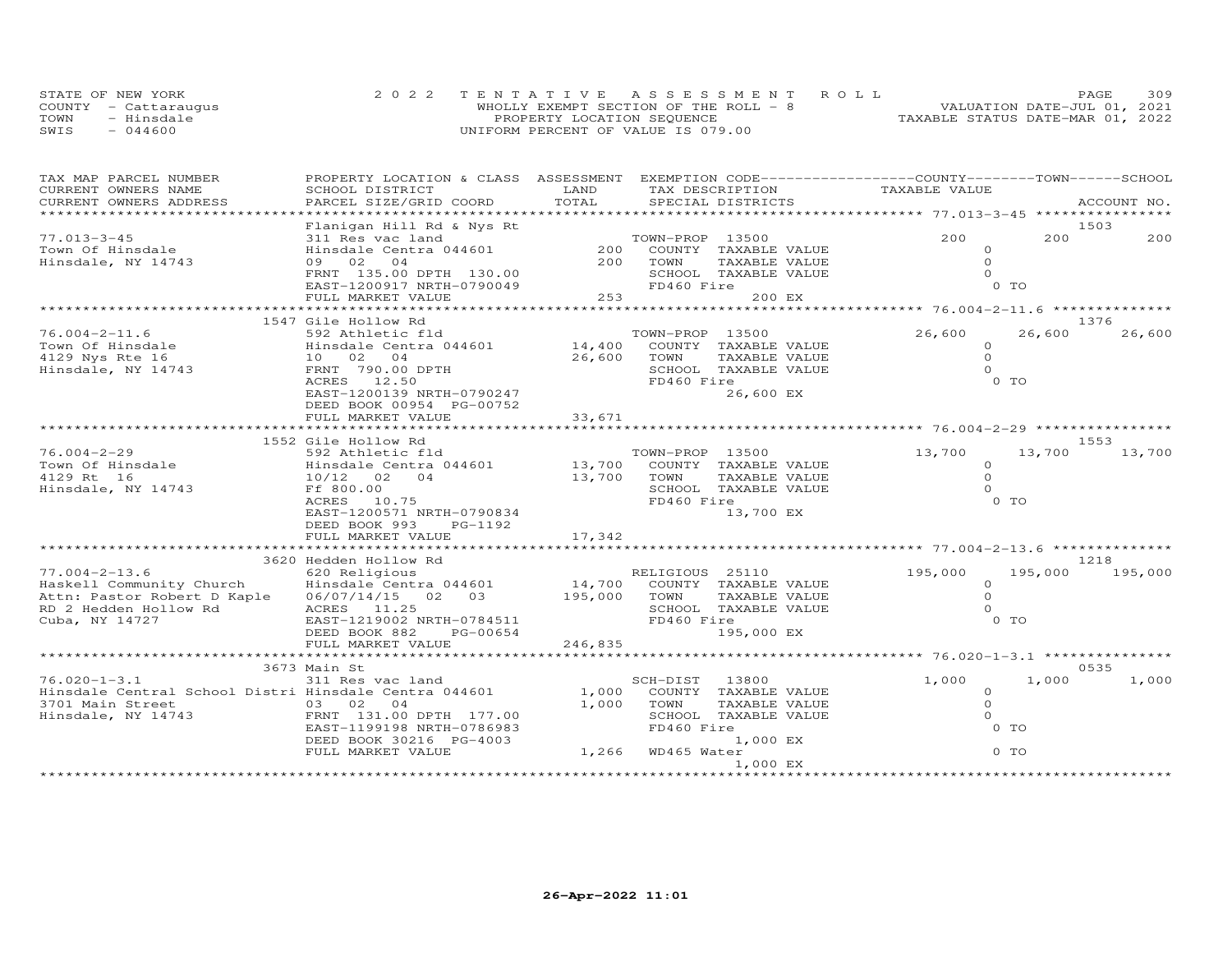| STATE OF NEW YORK    | 2022 TENTATIVE ASSESSMENT ROLL         | PAGE.                            | 310 |
|----------------------|----------------------------------------|----------------------------------|-----|
| COUNTY - Cattarauqus | WHOLLY EXEMPT SECTION OF THE ROLL $-8$ | VALUATION DATE-JUL 01, 2021      |     |
| TOWN<br>- Hinsdale   | PROPERTY LOCATION SEQUENCE             | TAXABLE STATUS DATE-MAR 01, 2022 |     |
| $-044600$<br>SWIS    | UNIFORM PERCENT OF VALUE IS 079.00     |                                  |     |

| TAX MAP PARCEL NUMBER                                    | PROPERTY LOCATION & CLASS ASSESSMENT EXEMPTION CODE-----------------COUNTY-------TOWN------SCHOOL                                                                                                                                                                                                                                                                                                                                |                                                 |                      |                |                |                           |
|----------------------------------------------------------|----------------------------------------------------------------------------------------------------------------------------------------------------------------------------------------------------------------------------------------------------------------------------------------------------------------------------------------------------------------------------------------------------------------------------------|-------------------------------------------------|----------------------|----------------|----------------|---------------------------|
|                                                          |                                                                                                                                                                                                                                                                                                                                                                                                                                  |                                                 |                      |                |                |                           |
|                                                          |                                                                                                                                                                                                                                                                                                                                                                                                                                  |                                                 |                      |                |                |                           |
|                                                          |                                                                                                                                                                                                                                                                                                                                                                                                                                  |                                                 |                      |                |                |                           |
|                                                          |                                                                                                                                                                                                                                                                                                                                                                                                                                  |                                                 | SCH-DIST 13800       | 9500,000       |                | 5001<br>9500,000 9500,000 |
|                                                          |                                                                                                                                                                                                                                                                                                                                                                                                                                  |                                                 |                      |                |                |                           |
|                                                          |                                                                                                                                                                                                                                                                                                                                                                                                                                  |                                                 |                      | $\Omega$       |                |                           |
|                                                          |                                                                                                                                                                                                                                                                                                                                                                                                                                  | 9500,000 TOWN<br>9500,000 TOWN<br>ED460 Fi<br>9 |                      | $\circ$        |                |                           |
|                                                          |                                                                                                                                                                                                                                                                                                                                                                                                                                  |                                                 |                      | $\Omega$       |                |                           |
|                                                          |                                                                                                                                                                                                                                                                                                                                                                                                                                  |                                                 |                      |                | 0 TO           |                           |
|                                                          | EAST-1199356 NRTH-0787680                                                                                                                                                                                                                                                                                                                                                                                                        |                                                 | 9500,000 EX          |                |                |                           |
|                                                          | FULL MARKET VALUE                                                                                                                                                                                                                                                                                                                                                                                                                | 12025, 316 WD465 Water                          |                      |                | 0 TO           |                           |
|                                                          |                                                                                                                                                                                                                                                                                                                                                                                                                                  |                                                 | 20,000 EX            |                |                |                           |
|                                                          | 3722 Main St                                                                                                                                                                                                                                                                                                                                                                                                                     |                                                 |                      |                |                | 0008                      |
|                                                          |                                                                                                                                                                                                                                                                                                                                                                                                                                  |                                                 |                      | 200,000        | 200,000        | 200,000                   |
|                                                          |                                                                                                                                                                                                                                                                                                                                                                                                                                  |                                                 |                      | $\Omega$       |                |                           |
|                                                          |                                                                                                                                                                                                                                                                                                                                                                                                                                  |                                                 |                      |                |                |                           |
|                                                          |                                                                                                                                                                                                                                                                                                                                                                                                                                  |                                                 |                      | $\Omega$       |                |                           |
|                                                          | $\begin{array}{cccc} \text{77.013--3--15} & \text{79.22} & \text{652 Gout bldgs} & \text{USA–PROP} & 14110 \\ \text{United Postal Service} & \text{Hinsdale Centra 044601} & 10,200 & \text{COUNTY TAXABLE VALUE} \\ \text{PO Box 8601} & 05 & 02 & 04 & 200,000 & \text{TMXABLE VALUE} \\ \text{Philadelpha, PA 19197} & \text{FRNT} & 264.00 \text{ DPTH} & \text{SCHOOL TAXABLE VALUE} \\ & \text{ACRES} & 1.25 & \text{FD46$ |                                                 |                      | $\Omega$       |                |                           |
|                                                          |                                                                                                                                                                                                                                                                                                                                                                                                                                  |                                                 |                      |                |                |                           |
|                                                          |                                                                                                                                                                                                                                                                                                                                                                                                                                  |                                                 |                      |                |                |                           |
|                                                          |                                                                                                                                                                                                                                                                                                                                                                                                                                  |                                                 |                      |                |                |                           |
|                                                          |                                                                                                                                                                                                                                                                                                                                                                                                                                  |                                                 |                      |                |                |                           |
|                                                          | ACRES 1.25<br>EAST-1199804 NRTH-0787963<br>DEED BOOK 813 PG-01040 MD465 Water 1,000 EX<br>FULL MARKET VALUE 253,165 FOOK 253,165 FOULL MARKET VALUE 253,165 FOOK 253,165 FOOK 253,165 FOOK 253,165 FOOK                                                                                                                                                                                                                          |                                                 |                      |                |                |                           |
|                                                          |                                                                                                                                                                                                                                                                                                                                                                                                                                  |                                                 |                      |                |                | 5014                      |
|                                                          |                                                                                                                                                                                                                                                                                                                                                                                                                                  |                                                 |                      | 160,000        |                | 160,000 160,000           |
|                                                          |                                                                                                                                                                                                                                                                                                                                                                                                                                  |                                                 |                      | $\Omega$       |                |                           |
|                                                          |                                                                                                                                                                                                                                                                                                                                                                                                                                  |                                                 |                      | $\Omega$       |                |                           |
|                                                          |                                                                                                                                                                                                                                                                                                                                                                                                                                  |                                                 |                      | $\Omega$       |                |                           |
|                                                          |                                                                                                                                                                                                                                                                                                                                                                                                                                  |                                                 |                      |                | $0$ TO         |                           |
|                                                          |                                                                                                                                                                                                                                                                                                                                                                                                                                  |                                                 |                      |                |                |                           |
|                                                          | DEED BOOK 12549 PG-5003 160,<br>FULL MARKET VALUE 202,532 WD465 Water                                                                                                                                                                                                                                                                                                                                                            |                                                 |                      |                | 0 <sub>T</sub> |                           |
|                                                          |                                                                                                                                                                                                                                                                                                                                                                                                                                  |                                                 | 2,000 EX             |                |                |                           |
|                                                          |                                                                                                                                                                                                                                                                                                                                                                                                                                  |                                                 |                      |                |                |                           |
|                                                          | 3836 Main St                                                                                                                                                                                                                                                                                                                                                                                                                     |                                                 |                      |                |                | 1451                      |
|                                                          |                                                                                                                                                                                                                                                                                                                                                                                                                                  |                                                 |                      | 16,000         | 16,000         | 16,000                    |
|                                                          |                                                                                                                                                                                                                                                                                                                                                                                                                                  |                                                 |                      | $\circ$        |                |                           |
|                                                          |                                                                                                                                                                                                                                                                                                                                                                                                                                  |                                                 |                      | $\overline{O}$ |                |                           |
|                                                          |                                                                                                                                                                                                                                                                                                                                                                                                                                  |                                                 |                      | $\Omega$       |                |                           |
|                                                          |                                                                                                                                                                                                                                                                                                                                                                                                                                  |                                                 |                      |                | 0 TO           |                           |
|                                                          |                                                                                                                                                                                                                                                                                                                                                                                                                                  |                                                 |                      |                |                |                           |
|                                                          |                                                                                                                                                                                                                                                                                                                                                                                                                                  |                                                 |                      |                |                |                           |
|                                                          | Mill St (Off)                                                                                                                                                                                                                                                                                                                                                                                                                    |                                                 |                      |                |                | 1237                      |
| 77.009-1-44                                              |                                                                                                                                                                                                                                                                                                                                                                                                                                  |                                                 |                      |                | 9.100          | 9,100                     |
| State of New York<br>50 Wolf Rd<br>Albany, NY 12233-0001 | 340 Vacant indus<br>Hinsdale Centra 044601 (and the Section of Taxable Value<br>33 03 03 03 (acant 2.76 )<br>ACRES 2.76 (and SCHOOL TAXABLE VALUE                                                                                                                                                                                                                                                                                |                                                 |                      | $9,100$ 0<br>0 |                |                           |
|                                                          |                                                                                                                                                                                                                                                                                                                                                                                                                                  |                                                 |                      |                |                |                           |
|                                                          | ACRES 2.76                                                                                                                                                                                                                                                                                                                                                                                                                       |                                                 | SCHOOL TAXABLE VALUE | $\Omega$       |                |                           |
|                                                          |                                                                                                                                                                                                                                                                                                                                                                                                                                  |                                                 | FD460 Fire           |                | $0$ TO         |                           |
|                                                          | EAST-1204834 NRTH-0793759<br>DEED BOOK 00990 PG-00602                                                                                                                                                                                                                                                                                                                                                                            | $0602$ $11,519$                                 | 9,100 EX             |                |                |                           |
|                                                          | FULL MARKET VALUE                                                                                                                                                                                                                                                                                                                                                                                                                |                                                 |                      |                |                |                           |
|                                                          |                                                                                                                                                                                                                                                                                                                                                                                                                                  |                                                 |                      |                |                |                           |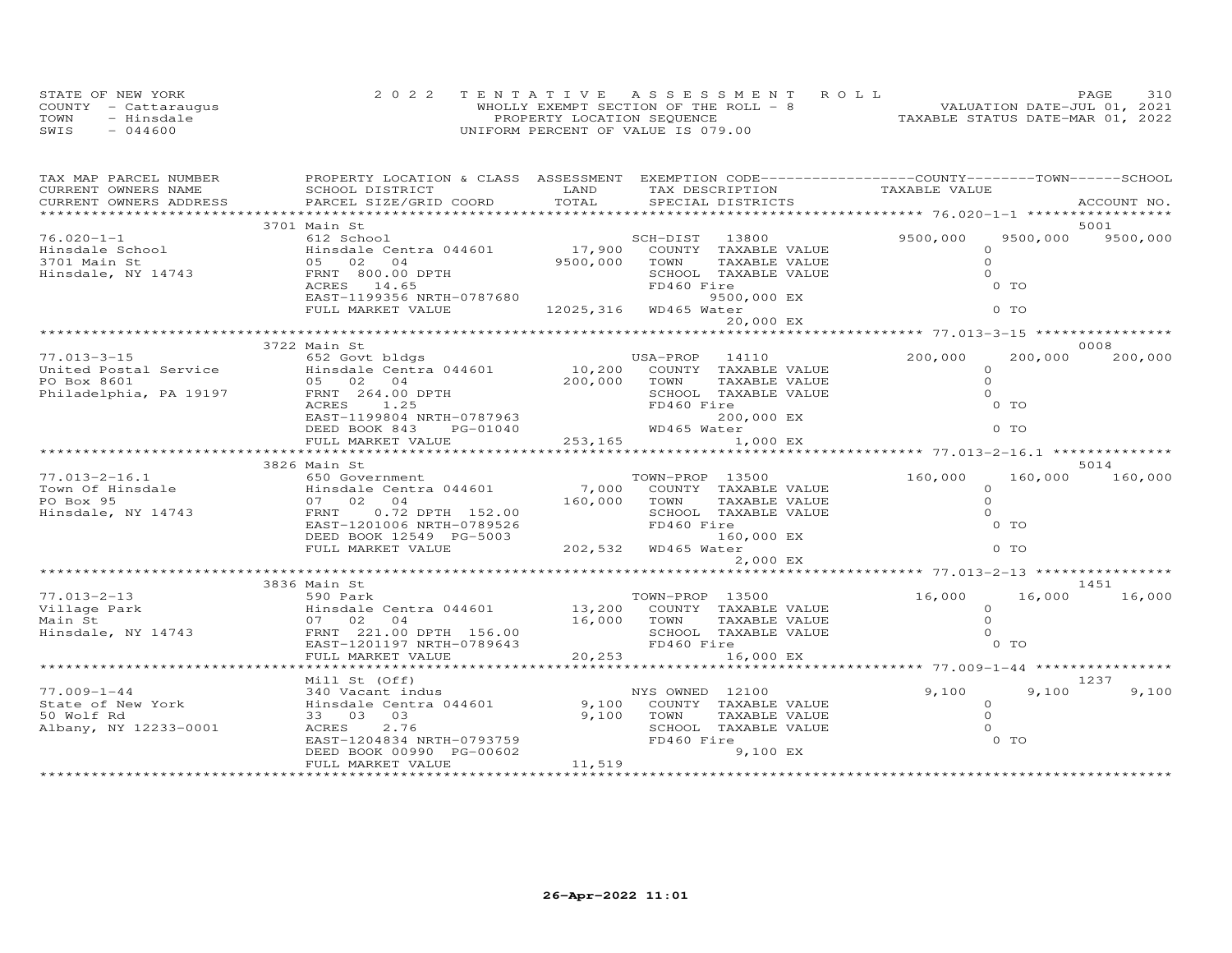| STATE OF NEW YORK    | 2022 TENTATIVE ASSESSMENT ROLL         | PAGE.                            | 311 |
|----------------------|----------------------------------------|----------------------------------|-----|
| COUNTY - Cattaraugus | WHOLLY EXEMPT SECTION OF THE ROLL $-8$ | VALUATION DATE-JUL 01, 2021      |     |
| TOWN<br>- Hinsdale   | PROPERTY LOCATION SEQUENCE             | TAXABLE STATUS DATE-MAR 01, 2022 |     |
| $-044600$<br>SWIS    | UNIFORM PERCENT OF VALUE IS 079.00     |                                  |     |

| TAX MAP PARCEL NUMBER<br>CURRENT OWNERS NAME                                                                           | PROPERTY LOCATION & CLASS ASSESSMENT EXEMPTION CODE----------------COUNTY-------TOWN------SCHOOL<br>SCHOOL DISTRICT                                                           | LAND                      |                                       | TAX DESCRIPTION                                                                   | TAXABLE VALUE                                                |                          |                   |
|------------------------------------------------------------------------------------------------------------------------|-------------------------------------------------------------------------------------------------------------------------------------------------------------------------------|---------------------------|---------------------------------------|-----------------------------------------------------------------------------------|--------------------------------------------------------------|--------------------------|-------------------|
| CURRENT OWNERS ADDRESS                                                                                                 | PARCEL SIZE/GRID COORD                                                                                                                                                        | TOTAL                     |                                       | SPECIAL DISTRICTS                                                                 |                                                              |                          | ACCOUNT NO.       |
|                                                                                                                        | Nys Rte 16                                                                                                                                                                    | **********************    |                                       |                                                                                   | .*****************************76.004-2-17.1 **************** |                          | 0530              |
| $76.004 - 2 - 17.1$<br>Hinsdale Central School Distri Hinsdale Centra 044601<br>3701 Main Street<br>Hinsdale, NY 14743 | 323 Vacant rural<br>3/2/4<br>ACRES 17.81<br>EAST-1199198 NRTH-0786983<br>DEED BOOK 30216 PG-4003<br>FULL MARKET VALUE                                                         | 2,800<br>3,544            | SCH-DIST<br>TOWN                      | 13800<br>2,800 COUNTY TAXABLE VALUE<br>TAXABLE VALUE<br>SCHOOL TAXABLE VALUE      | 2,800<br>$\Omega$<br>$\Omega$<br>$\Omega$                    | 2,800                    | 2,800             |
|                                                                                                                        |                                                                                                                                                                               |                           |                                       |                                                                                   |                                                              |                          |                   |
| $76.004 - 2 - 17.2$<br>Norton-Chambers<br>American Legion Post<br>Box 121<br>Hinsdale, NY 14743                        | Nys Rte 16<br>312 Vac w/imprv<br>Hinsdale Centra 044601<br>3/2/4<br>ACRES 14.17<br>EAST-1198572 NRTH-0786935<br>DEED BOOK 1017    PG-1143                                     | 2,300<br>22,600           | VETORG CTS 26100<br>TOWN              | COUNTY TAXABLE VALUE<br>TAXABLE VALUE<br>SCHOOL TAXABLE VALUE                     | 22,600<br>$\circ$<br>$\circ$<br>$\Omega$                     | 22,600                   | 1600<br>22,600    |
|                                                                                                                        | Nys Rte 16                                                                                                                                                                    |                           |                                       |                                                                                   |                                                              |                          | 0186              |
| $77.001 - 1 - 49.1$<br>Town Of Hinsdale<br>4129 Rte 16<br>Hinsdale, NY 14743                                           | 314 Rural vac<10<br>Hinsdale Centra 044601<br>03<br>41 03<br>FRNT 460.00 DPTH<br>26.55<br>ACRES<br>EAST-1201961 NRTH-0793067<br>DEED BOOK 1001<br>PG-657<br>FULL MARKET VALUE | 24,600<br>31,139          | TOWN-PROP 13500<br>TOWN<br>FD460 Fire | 24,600 COUNTY TAXABLE VALUE<br>TAXABLE VALUE<br>SCHOOL TAXABLE VALUE<br>24,600 EX | 24,600<br>$\Omega$<br>$\Omega$<br>$\Omega$                   | 24,600<br>0 <sub>T</sub> | 24,600            |
|                                                                                                                        | ************************<br>Nys Rte 16                                                                                                                                        |                           |                                       |                                                                                   |                                                              |                          | 1236              |
| $77.001 - 1 - 64$<br>State of New York<br>50 Wolf Rd<br>Albany, NY 12233-0001                                          | 331 Com vac w/im<br>Hinsdale Centra 044601<br>10 02 04<br>8.00<br>ACRES<br>EAST-1203060 NRTH-0791505<br>DEED BOOK 00990 PG-00602                                              | 57,000                    | NYS OWNED 12100<br>TOWN<br>FD460 Fire | 17,200 COUNTY TAXABLE VALUE<br>TAXABLE VALUE<br>SCHOOL TAXABLE VALUE<br>57,000 EX | 57,000<br>$\Omega$<br>$\Omega$<br>$\Omega$                   | 57,000<br>$0$ TO         | 57,000            |
|                                                                                                                        | FULL MARKET VALUE<br>****************************                                                                                                                             | 72,152                    |                                       |                                                                                   |                                                              |                          |                   |
|                                                                                                                        | 3165 Nys Rte 16                                                                                                                                                               |                           |                                       |                                                                                   |                                                              |                          | 0664              |
| 85.012-1-39.1/3<br>Catt. Co IDA<br>Sanzo Beverage Co Inc<br>PO Box 396<br>Olean, NY 14760                              | 446 Cold storage<br>Hinsdale Centra 044601<br>03 02 04<br>FRNT 690.00 DPTH<br>EAST-1197113 NRTH-0778668<br>DEED BOOK 907<br>PG-00205<br>FULL MARKET VALUE                     | 1200,000 TOWN<br>1518,987 | IND DEV<br>FD460 Fire                 | 18020<br>0 COUNTY TAXABLE VALUE<br>TAXABLE VALUE<br>SCHOOL TAXABLE VALUE          | 1200,000<br>$\Omega$<br>$\Omega$<br>$\Omega$<br>1200,000 TO  |                          | 1200,000 1200,000 |
|                                                                                                                        |                                                                                                                                                                               |                           |                                       |                                                                                   |                                                              |                          |                   |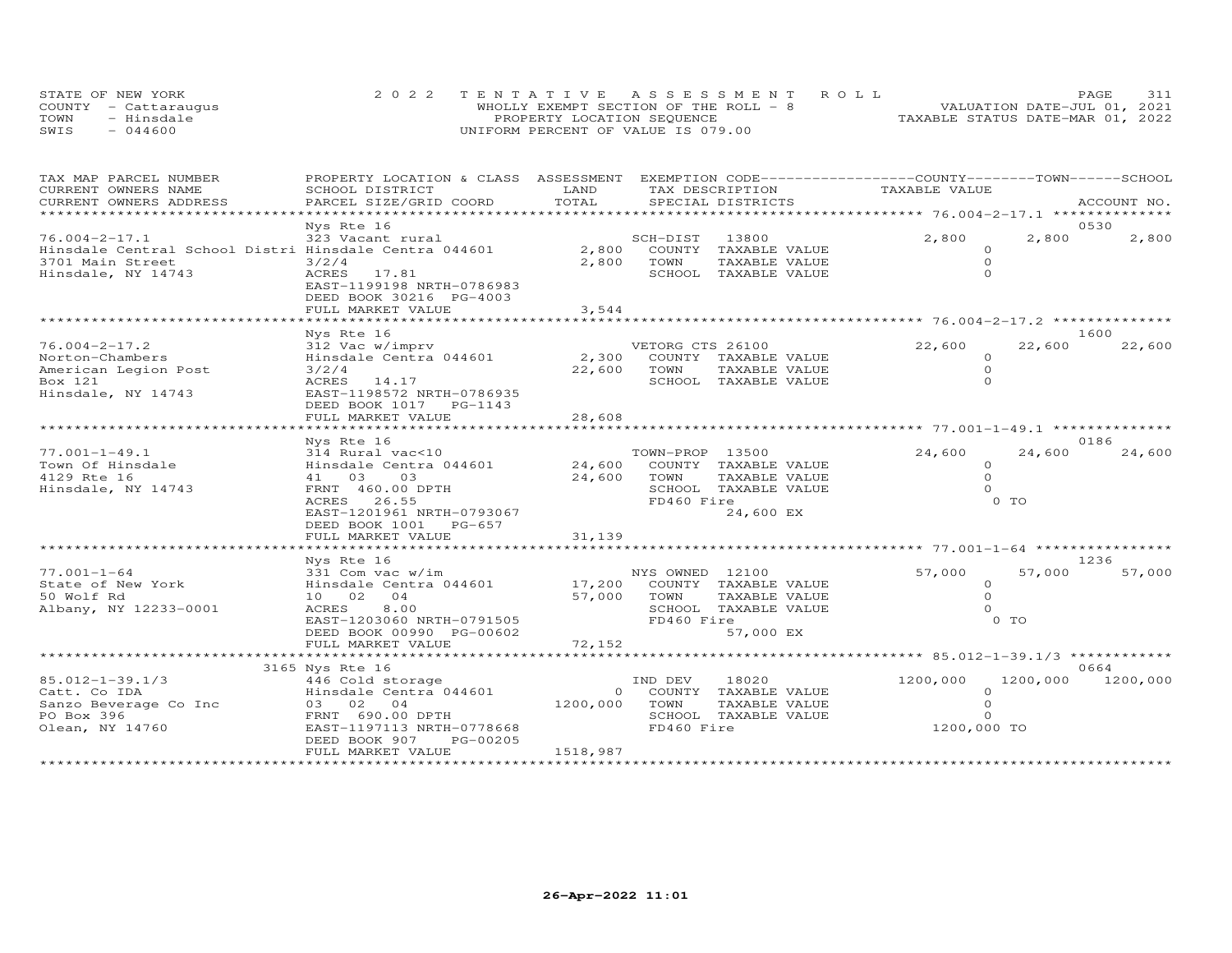| STATE OF NEW YORK    | 2022 TENTATIVE ASSESSMENT ROLL         | <b>PAGE</b>                      | 312 |
|----------------------|----------------------------------------|----------------------------------|-----|
| COUNTY - Cattaraugus | WHOLLY EXEMPT SECTION OF THE ROLL $-8$ | VALUATION DATE-JUL 01, 2021      |     |
| TOWN<br>- Hinsdale   | PROPERTY LOCATION SEQUENCE             | TAXABLE STATUS DATE-MAR 01, 2022 |     |
| $-044600$<br>SWIS    | UNIFORM PERCENT OF VALUE IS 079.00     |                                  |     |

|                                                                                                                                                                                               |                                                                                                                         |                                                                                                                          |                                                                                                                                                                                                                                            | ACCOUNT NO.                                                                   |
|-----------------------------------------------------------------------------------------------------------------------------------------------------------------------------------------------|-------------------------------------------------------------------------------------------------------------------------|--------------------------------------------------------------------------------------------------------------------------|--------------------------------------------------------------------------------------------------------------------------------------------------------------------------------------------------------------------------------------------|-------------------------------------------------------------------------------|
|                                                                                                                                                                                               |                                                                                                                         |                                                                                                                          |                                                                                                                                                                                                                                            |                                                                               |
| 3587 Nys Rte 16<br>$633$ Aged - home<br>Hinsdale Centra 044601<br>01 02 04<br>FRNT 200.00 DPTH<br>ACRES<br>1.85<br>EAST-1198483 NRTH-0785230<br>DEED BOOK 00970 PG-01147<br>FULL MARKET VALUE |                                                                                                                         | COUNTY TAXABLE VALUE<br>TOWN<br>TAXABLE VALUE<br>SCHOOL TAXABLE VALUE<br>FD460 Fire<br>225,000 EX                        | 225,000<br>$\Omega$<br>$\Omega$<br>$\Omega$<br>0 TO                                                                                                                                                                                        | 0254<br>225,000<br>225,000                                                    |
|                                                                                                                                                                                               |                                                                                                                         |                                                                                                                          |                                                                                                                                                                                                                                            | 0450                                                                          |
| 534 Social org.<br>Hinsdale Centra 044601<br>05 02 04<br>$Cp-449$<br>FRNT 701.00 DPTH<br>5.50<br>ACRES<br>EAST-1198908 NRTH-0788248<br>DEED BOOK 790<br>$PG-552$<br>FULL MARKET VALUE         | 272,152                                                                                                                 | TOWN<br>TAXABLE VALUE<br>SCHOOL TAXABLE VALUE<br>FD460 Fire<br>215,000 EX                                                | 215,000<br>$\circ$<br>$\Omega$<br>$\Omega$<br>0 TO                                                                                                                                                                                         | 215,000<br>215,000                                                            |
|                                                                                                                                                                                               |                                                                                                                         |                                                                                                                          |                                                                                                                                                                                                                                            |                                                                               |
| 651 Highway gar<br>Hinsdale Centra 044601<br>41 03 03<br>Town Hall Highway garage<br>FRNT 135.00 DPTH<br>ACRES 10.70<br>EAST-1201838 NRTH-0793423<br>DEED BOOK 882<br>PG-00710                |                                                                                                                         | TOWN-PROP 13500<br>COUNTY TAXABLE VALUE<br>TOWN<br>TAXABLE VALUE<br>SCHOOL TAXABLE VALUE<br>FD460 Fire<br>1075,000 EX    | 1075,000<br>$\circ$<br>$\Omega$<br>$\Omega$<br>0 <sub>T</sub>                                                                                                                                                                              | 5000<br>1075,000<br>1075,000                                                  |
|                                                                                                                                                                                               |                                                                                                                         |                                                                                                                          |                                                                                                                                                                                                                                            |                                                                               |
|                                                                                                                                                                                               |                                                                                                                         |                                                                                                                          |                                                                                                                                                                                                                                            | 5018                                                                          |
| 695 Cemetery<br>Hinsdale Centra 044601<br>41 03 03<br>FRNT 380.00 DPTH<br>ACRES<br>5.93<br>DEED BOOK 630<br>PG-00233<br>FULL MARKET VALUE                                                     | 33,200<br>42,025                                                                                                        | CEMETERY<br>27350<br>COUNTY TAXABLE VALUE<br>TOWN<br>TAXABLE VALUE<br>SCHOOL<br>TAXABLE VALUE<br>FD460 Fire<br>33,200 EX | 33,200<br>$\circ$<br>$\Omega$<br>$\Omega$<br>$0$ TO                                                                                                                                                                                        | 33,200<br>33,200                                                              |
|                                                                                                                                                                                               | SCHOOL DISTRICT<br>PARCEL SIZE/GRID COORD<br>3729 Nys Rte 16<br>4129 Nys Rte 16<br>FULL MARKET VALUE<br>4248 Nys Rte 16 | LAND<br>TOTAL<br>EAST-1203374 NRTH-0794954                                                                               | PROPERTY LOCATION & CLASS ASSESSMENT<br>TAX DESCRIPTION<br>SPECIAL DISTRICTS<br>NON-PROFIT 25300<br>13,000<br>225,000<br>284,810<br>VETORG CTS 26100<br>16,200 COUNTY TAXABLE VALUE<br>215,000<br>18,300<br>1075,000<br>1360,759<br>16,400 | EXEMPTION CODE-----------------COUNTY-------TOWN------SCHOOL<br>TAXABLE VALUE |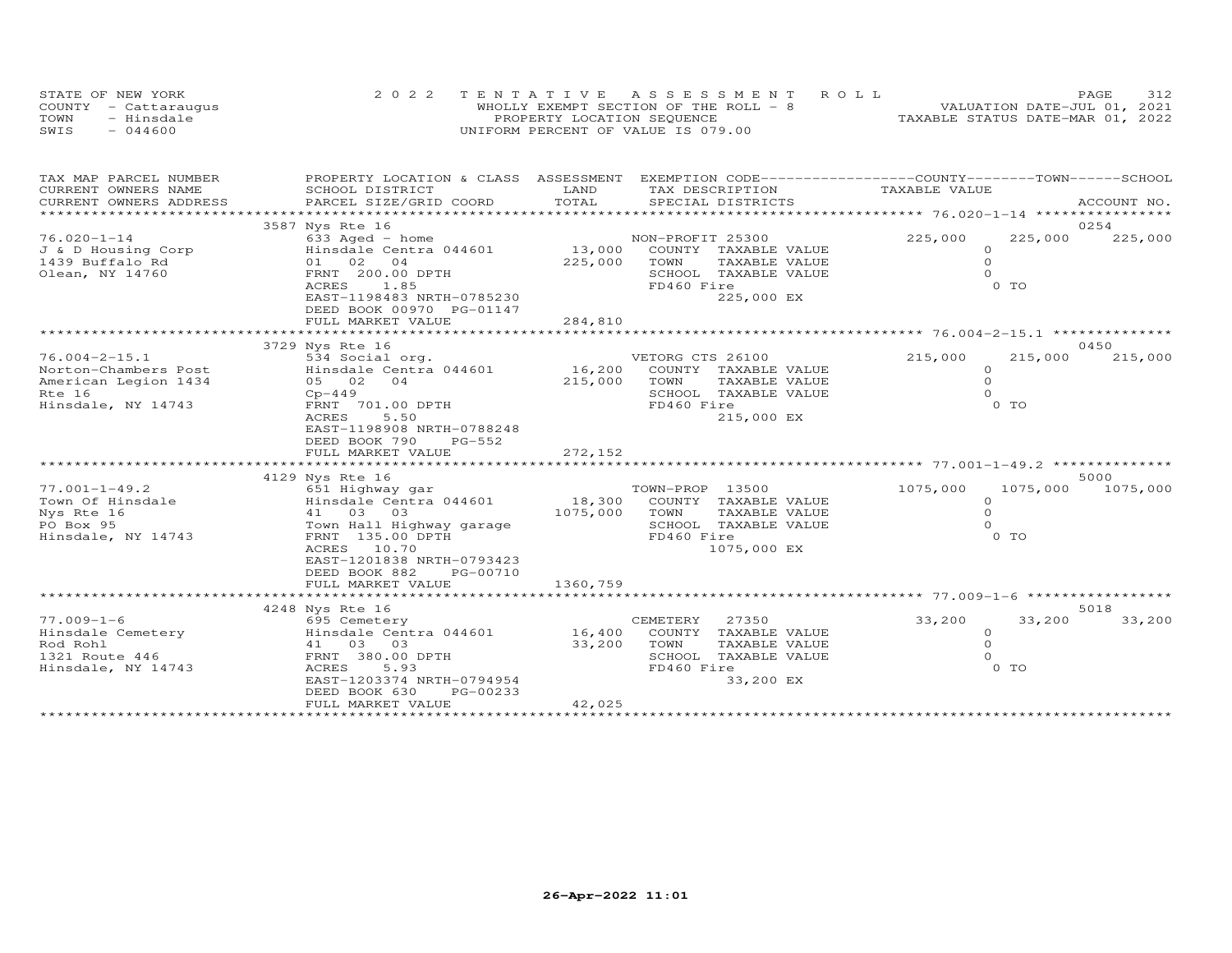| STATE OF NEW YORK       | 2022 TENTATIVE ASSESSMENT ROLL         | PAGE                             |  |
|-------------------------|----------------------------------------|----------------------------------|--|
| COUNTY<br>- Cattaraugus | WHOLLY EXEMPT SECTION OF THE ROLL $-8$ | VALUATION DATE-JUL 01, 2021      |  |
| TOWN<br>- Hinsdale      | PROPERTY LOCATION SEQUENCE             | TAXABLE STATUS DATE-MAR 01, 2022 |  |
| SWIS<br>$-044600$       | UNIFORM PERCENT OF VALUE IS 079.00     |                                  |  |

| SCHOOL DISTRICT<br>LAND<br>TAX DESCRIPTION<br>TAXABLE VALUE<br>TOTAL<br>CURRENT OWNERS ADDRESS<br>PARCEL SIZE/GRID COORD<br>SPECIAL DISTRICTS<br>ACCOUNT NO.<br>4258 Nys Rte 16<br>0097<br>620 Religious<br>RELIGIOUS 25110<br>175,000<br>175,000<br>175,000<br>Central Congregation Jehovah's Hinsdale Centra 044601<br>15,000<br>COUNTY TAXABLE VALUE<br>$\circ$<br>41 03 03<br>175,000<br>$\Omega$<br>TOWN<br>TAXABLE VALUE<br>4.05<br>ACRES<br>SCHOOL TAXABLE VALUE<br>$\Omega$<br>$0$ TO<br>EAST-1203378 NRTH-0795273<br>FD460 Fire<br>DEED BOOK 20751 PG-9002<br>175,000 EX<br>221,519<br>FULL MARKET VALUE<br>1483<br>Nys Rte 16 & Flanigan St<br>$76.004 - 2 - 26$<br>TOWN-PROP 13500<br>13,100<br>13,100<br>13,100<br>311 Res vac land<br>13,100<br>Town Of Hinsdale<br>Hinsdale Centra 044601<br>COUNTY TAXABLE VALUE<br>$\Omega$<br>Hinsdale, NY 14743<br>13,100<br>$\circ$<br>07/09 02 04<br>TOWN<br>TAXABLE VALUE<br>$\Omega$<br>FRNT 450.00 DPTH<br>SCHOOL TAXABLE VALUE<br>0 TO<br>2.10<br>FD460 Fire<br>ACRES<br>EAST-1200771 NRTH-0789873<br>13,100 EX<br>DEED BOOK 766<br>$PG-190$<br>Nys Rte 16 & Main St N<br>1020<br>$77.013 - 1 - 4.1$<br>TOWN-PROP 13500<br>15,300 COUNTY TAXABLE VALUE<br>20,000<br>20,000<br>20,000<br>o a water supply<br>822 Water supply<br>Hinsdale 2<br>Town of Hinsdale<br>Hinsdale Centra 044601<br>$\Omega$<br>$\Omega$<br>PO Box 95<br>20,000<br>TOWN<br>48 02 03<br>TAXABLE VALUE<br>$\Omega$<br>Hinsdale, NY 14743<br>$L/p$ 360-245<br>SCHOOL TAXABLE VALUE<br>0 TO<br>FRNT 900.00 DPTH<br>FD460 Fire<br>ACRES<br>7.05<br>20,000 EX<br>EAST-1201882 NRTH-0790905<br>DEED BOOK 18533 PG-9001<br>25,316<br>FULL MARKET VALUE<br>Nys Rte 446<br>1718<br>600<br>600<br>600<br>695 Cemetery<br>CEMETERY<br>27350<br>Hinsdale Centra 044601<br>600<br>COUNTY TAXABLE VALUE<br>$\circ$<br>$\Omega$<br>41 03 03<br>600<br>TOWN<br>TAXABLE VALUE<br>FRNT 15.00 DPTH 189.30<br>SCHOOL TAXABLE VALUE<br>$\Omega$<br>0 <sub>T</sub><br>Hinsdale, NY 14743<br>0.07<br>FD460 Fire<br>ACRES<br>EAST-1203923 NRTH-0794325<br>600 EX | TAX MAP PARCEL NUMBER    | PROPERTY LOCATION & CLASS ASSESSMENT |  | EXEMPTION CODE-----------------COUNTY-------TOWN-----SCHOOL |  |
|-------------------------------------------------------------------------------------------------------------------------------------------------------------------------------------------------------------------------------------------------------------------------------------------------------------------------------------------------------------------------------------------------------------------------------------------------------------------------------------------------------------------------------------------------------------------------------------------------------------------------------------------------------------------------------------------------------------------------------------------------------------------------------------------------------------------------------------------------------------------------------------------------------------------------------------------------------------------------------------------------------------------------------------------------------------------------------------------------------------------------------------------------------------------------------------------------------------------------------------------------------------------------------------------------------------------------------------------------------------------------------------------------------------------------------------------------------------------------------------------------------------------------------------------------------------------------------------------------------------------------------------------------------------------------------------------------------------------------------------------------------------------------------------------------------------------------------------------------------------------------------------------------------------------------------------------------------------------------------------------------------------------------------------------------------------------------|--------------------------|--------------------------------------|--|-------------------------------------------------------------|--|
|                                                                                                                                                                                                                                                                                                                                                                                                                                                                                                                                                                                                                                                                                                                                                                                                                                                                                                                                                                                                                                                                                                                                                                                                                                                                                                                                                                                                                                                                                                                                                                                                                                                                                                                                                                                                                                                                                                                                                                                                                                                                         | CURRENT OWNERS NAME      |                                      |  |                                                             |  |
|                                                                                                                                                                                                                                                                                                                                                                                                                                                                                                                                                                                                                                                                                                                                                                                                                                                                                                                                                                                                                                                                                                                                                                                                                                                                                                                                                                                                                                                                                                                                                                                                                                                                                                                                                                                                                                                                                                                                                                                                                                                                         |                          |                                      |  |                                                             |  |
|                                                                                                                                                                                                                                                                                                                                                                                                                                                                                                                                                                                                                                                                                                                                                                                                                                                                                                                                                                                                                                                                                                                                                                                                                                                                                                                                                                                                                                                                                                                                                                                                                                                                                                                                                                                                                                                                                                                                                                                                                                                                         |                          |                                      |  |                                                             |  |
|                                                                                                                                                                                                                                                                                                                                                                                                                                                                                                                                                                                                                                                                                                                                                                                                                                                                                                                                                                                                                                                                                                                                                                                                                                                                                                                                                                                                                                                                                                                                                                                                                                                                                                                                                                                                                                                                                                                                                                                                                                                                         | $77.001 - 1 - 42.2$      |                                      |  |                                                             |  |
|                                                                                                                                                                                                                                                                                                                                                                                                                                                                                                                                                                                                                                                                                                                                                                                                                                                                                                                                                                                                                                                                                                                                                                                                                                                                                                                                                                                                                                                                                                                                                                                                                                                                                                                                                                                                                                                                                                                                                                                                                                                                         |                          |                                      |  |                                                             |  |
|                                                                                                                                                                                                                                                                                                                                                                                                                                                                                                                                                                                                                                                                                                                                                                                                                                                                                                                                                                                                                                                                                                                                                                                                                                                                                                                                                                                                                                                                                                                                                                                                                                                                                                                                                                                                                                                                                                                                                                                                                                                                         | 4258 Rte 16              |                                      |  |                                                             |  |
|                                                                                                                                                                                                                                                                                                                                                                                                                                                                                                                                                                                                                                                                                                                                                                                                                                                                                                                                                                                                                                                                                                                                                                                                                                                                                                                                                                                                                                                                                                                                                                                                                                                                                                                                                                                                                                                                                                                                                                                                                                                                         | Hinsdale, NY 14743       |                                      |  |                                                             |  |
|                                                                                                                                                                                                                                                                                                                                                                                                                                                                                                                                                                                                                                                                                                                                                                                                                                                                                                                                                                                                                                                                                                                                                                                                                                                                                                                                                                                                                                                                                                                                                                                                                                                                                                                                                                                                                                                                                                                                                                                                                                                                         |                          |                                      |  |                                                             |  |
|                                                                                                                                                                                                                                                                                                                                                                                                                                                                                                                                                                                                                                                                                                                                                                                                                                                                                                                                                                                                                                                                                                                                                                                                                                                                                                                                                                                                                                                                                                                                                                                                                                                                                                                                                                                                                                                                                                                                                                                                                                                                         |                          |                                      |  |                                                             |  |
|                                                                                                                                                                                                                                                                                                                                                                                                                                                                                                                                                                                                                                                                                                                                                                                                                                                                                                                                                                                                                                                                                                                                                                                                                                                                                                                                                                                                                                                                                                                                                                                                                                                                                                                                                                                                                                                                                                                                                                                                                                                                         |                          |                                      |  |                                                             |  |
|                                                                                                                                                                                                                                                                                                                                                                                                                                                                                                                                                                                                                                                                                                                                                                                                                                                                                                                                                                                                                                                                                                                                                                                                                                                                                                                                                                                                                                                                                                                                                                                                                                                                                                                                                                                                                                                                                                                                                                                                                                                                         |                          |                                      |  |                                                             |  |
|                                                                                                                                                                                                                                                                                                                                                                                                                                                                                                                                                                                                                                                                                                                                                                                                                                                                                                                                                                                                                                                                                                                                                                                                                                                                                                                                                                                                                                                                                                                                                                                                                                                                                                                                                                                                                                                                                                                                                                                                                                                                         |                          |                                      |  |                                                             |  |
|                                                                                                                                                                                                                                                                                                                                                                                                                                                                                                                                                                                                                                                                                                                                                                                                                                                                                                                                                                                                                                                                                                                                                                                                                                                                                                                                                                                                                                                                                                                                                                                                                                                                                                                                                                                                                                                                                                                                                                                                                                                                         |                          |                                      |  |                                                             |  |
|                                                                                                                                                                                                                                                                                                                                                                                                                                                                                                                                                                                                                                                                                                                                                                                                                                                                                                                                                                                                                                                                                                                                                                                                                                                                                                                                                                                                                                                                                                                                                                                                                                                                                                                                                                                                                                                                                                                                                                                                                                                                         |                          |                                      |  |                                                             |  |
|                                                                                                                                                                                                                                                                                                                                                                                                                                                                                                                                                                                                                                                                                                                                                                                                                                                                                                                                                                                                                                                                                                                                                                                                                                                                                                                                                                                                                                                                                                                                                                                                                                                                                                                                                                                                                                                                                                                                                                                                                                                                         |                          |                                      |  |                                                             |  |
|                                                                                                                                                                                                                                                                                                                                                                                                                                                                                                                                                                                                                                                                                                                                                                                                                                                                                                                                                                                                                                                                                                                                                                                                                                                                                                                                                                                                                                                                                                                                                                                                                                                                                                                                                                                                                                                                                                                                                                                                                                                                         |                          |                                      |  |                                                             |  |
|                                                                                                                                                                                                                                                                                                                                                                                                                                                                                                                                                                                                                                                                                                                                                                                                                                                                                                                                                                                                                                                                                                                                                                                                                                                                                                                                                                                                                                                                                                                                                                                                                                                                                                                                                                                                                                                                                                                                                                                                                                                                         |                          |                                      |  |                                                             |  |
|                                                                                                                                                                                                                                                                                                                                                                                                                                                                                                                                                                                                                                                                                                                                                                                                                                                                                                                                                                                                                                                                                                                                                                                                                                                                                                                                                                                                                                                                                                                                                                                                                                                                                                                                                                                                                                                                                                                                                                                                                                                                         |                          |                                      |  |                                                             |  |
|                                                                                                                                                                                                                                                                                                                                                                                                                                                                                                                                                                                                                                                                                                                                                                                                                                                                                                                                                                                                                                                                                                                                                                                                                                                                                                                                                                                                                                                                                                                                                                                                                                                                                                                                                                                                                                                                                                                                                                                                                                                                         |                          |                                      |  |                                                             |  |
|                                                                                                                                                                                                                                                                                                                                                                                                                                                                                                                                                                                                                                                                                                                                                                                                                                                                                                                                                                                                                                                                                                                                                                                                                                                                                                                                                                                                                                                                                                                                                                                                                                                                                                                                                                                                                                                                                                                                                                                                                                                                         |                          |                                      |  |                                                             |  |
|                                                                                                                                                                                                                                                                                                                                                                                                                                                                                                                                                                                                                                                                                                                                                                                                                                                                                                                                                                                                                                                                                                                                                                                                                                                                                                                                                                                                                                                                                                                                                                                                                                                                                                                                                                                                                                                                                                                                                                                                                                                                         |                          |                                      |  |                                                             |  |
|                                                                                                                                                                                                                                                                                                                                                                                                                                                                                                                                                                                                                                                                                                                                                                                                                                                                                                                                                                                                                                                                                                                                                                                                                                                                                                                                                                                                                                                                                                                                                                                                                                                                                                                                                                                                                                                                                                                                                                                                                                                                         |                          |                                      |  |                                                             |  |
|                                                                                                                                                                                                                                                                                                                                                                                                                                                                                                                                                                                                                                                                                                                                                                                                                                                                                                                                                                                                                                                                                                                                                                                                                                                                                                                                                                                                                                                                                                                                                                                                                                                                                                                                                                                                                                                                                                                                                                                                                                                                         |                          |                                      |  |                                                             |  |
|                                                                                                                                                                                                                                                                                                                                                                                                                                                                                                                                                                                                                                                                                                                                                                                                                                                                                                                                                                                                                                                                                                                                                                                                                                                                                                                                                                                                                                                                                                                                                                                                                                                                                                                                                                                                                                                                                                                                                                                                                                                                         |                          |                                      |  |                                                             |  |
|                                                                                                                                                                                                                                                                                                                                                                                                                                                                                                                                                                                                                                                                                                                                                                                                                                                                                                                                                                                                                                                                                                                                                                                                                                                                                                                                                                                                                                                                                                                                                                                                                                                                                                                                                                                                                                                                                                                                                                                                                                                                         |                          |                                      |  |                                                             |  |
|                                                                                                                                                                                                                                                                                                                                                                                                                                                                                                                                                                                                                                                                                                                                                                                                                                                                                                                                                                                                                                                                                                                                                                                                                                                                                                                                                                                                                                                                                                                                                                                                                                                                                                                                                                                                                                                                                                                                                                                                                                                                         |                          |                                      |  |                                                             |  |
|                                                                                                                                                                                                                                                                                                                                                                                                                                                                                                                                                                                                                                                                                                                                                                                                                                                                                                                                                                                                                                                                                                                                                                                                                                                                                                                                                                                                                                                                                                                                                                                                                                                                                                                                                                                                                                                                                                                                                                                                                                                                         |                          |                                      |  |                                                             |  |
|                                                                                                                                                                                                                                                                                                                                                                                                                                                                                                                                                                                                                                                                                                                                                                                                                                                                                                                                                                                                                                                                                                                                                                                                                                                                                                                                                                                                                                                                                                                                                                                                                                                                                                                                                                                                                                                                                                                                                                                                                                                                         |                          |                                      |  |                                                             |  |
|                                                                                                                                                                                                                                                                                                                                                                                                                                                                                                                                                                                                                                                                                                                                                                                                                                                                                                                                                                                                                                                                                                                                                                                                                                                                                                                                                                                                                                                                                                                                                                                                                                                                                                                                                                                                                                                                                                                                                                                                                                                                         |                          |                                      |  |                                                             |  |
|                                                                                                                                                                                                                                                                                                                                                                                                                                                                                                                                                                                                                                                                                                                                                                                                                                                                                                                                                                                                                                                                                                                                                                                                                                                                                                                                                                                                                                                                                                                                                                                                                                                                                                                                                                                                                                                                                                                                                                                                                                                                         |                          |                                      |  |                                                             |  |
|                                                                                                                                                                                                                                                                                                                                                                                                                                                                                                                                                                                                                                                                                                                                                                                                                                                                                                                                                                                                                                                                                                                                                                                                                                                                                                                                                                                                                                                                                                                                                                                                                                                                                                                                                                                                                                                                                                                                                                                                                                                                         |                          |                                      |  |                                                             |  |
|                                                                                                                                                                                                                                                                                                                                                                                                                                                                                                                                                                                                                                                                                                                                                                                                                                                                                                                                                                                                                                                                                                                                                                                                                                                                                                                                                                                                                                                                                                                                                                                                                                                                                                                                                                                                                                                                                                                                                                                                                                                                         | $77.001 - 1 - 41.2$      |                                      |  |                                                             |  |
|                                                                                                                                                                                                                                                                                                                                                                                                                                                                                                                                                                                                                                                                                                                                                                                                                                                                                                                                                                                                                                                                                                                                                                                                                                                                                                                                                                                                                                                                                                                                                                                                                                                                                                                                                                                                                                                                                                                                                                                                                                                                         | Hinsdale Cemetery Assoc. |                                      |  |                                                             |  |
|                                                                                                                                                                                                                                                                                                                                                                                                                                                                                                                                                                                                                                                                                                                                                                                                                                                                                                                                                                                                                                                                                                                                                                                                                                                                                                                                                                                                                                                                                                                                                                                                                                                                                                                                                                                                                                                                                                                                                                                                                                                                         | J. Bishop Treasurer      |                                      |  |                                                             |  |
|                                                                                                                                                                                                                                                                                                                                                                                                                                                                                                                                                                                                                                                                                                                                                                                                                                                                                                                                                                                                                                                                                                                                                                                                                                                                                                                                                                                                                                                                                                                                                                                                                                                                                                                                                                                                                                                                                                                                                                                                                                                                         | 3828 Pennsylvania Rd     |                                      |  |                                                             |  |
|                                                                                                                                                                                                                                                                                                                                                                                                                                                                                                                                                                                                                                                                                                                                                                                                                                                                                                                                                                                                                                                                                                                                                                                                                                                                                                                                                                                                                                                                                                                                                                                                                                                                                                                                                                                                                                                                                                                                                                                                                                                                         |                          |                                      |  |                                                             |  |
|                                                                                                                                                                                                                                                                                                                                                                                                                                                                                                                                                                                                                                                                                                                                                                                                                                                                                                                                                                                                                                                                                                                                                                                                                                                                                                                                                                                                                                                                                                                                                                                                                                                                                                                                                                                                                                                                                                                                                                                                                                                                         |                          |                                      |  |                                                             |  |
| DEED BOOK 16571 PG-8001                                                                                                                                                                                                                                                                                                                                                                                                                                                                                                                                                                                                                                                                                                                                                                                                                                                                                                                                                                                                                                                                                                                                                                                                                                                                                                                                                                                                                                                                                                                                                                                                                                                                                                                                                                                                                                                                                                                                                                                                                                                 |                          |                                      |  |                                                             |  |
| 759<br>FULL MARKET VALUE                                                                                                                                                                                                                                                                                                                                                                                                                                                                                                                                                                                                                                                                                                                                                                                                                                                                                                                                                                                                                                                                                                                                                                                                                                                                                                                                                                                                                                                                                                                                                                                                                                                                                                                                                                                                                                                                                                                                                                                                                                                |                          |                                      |  |                                                             |  |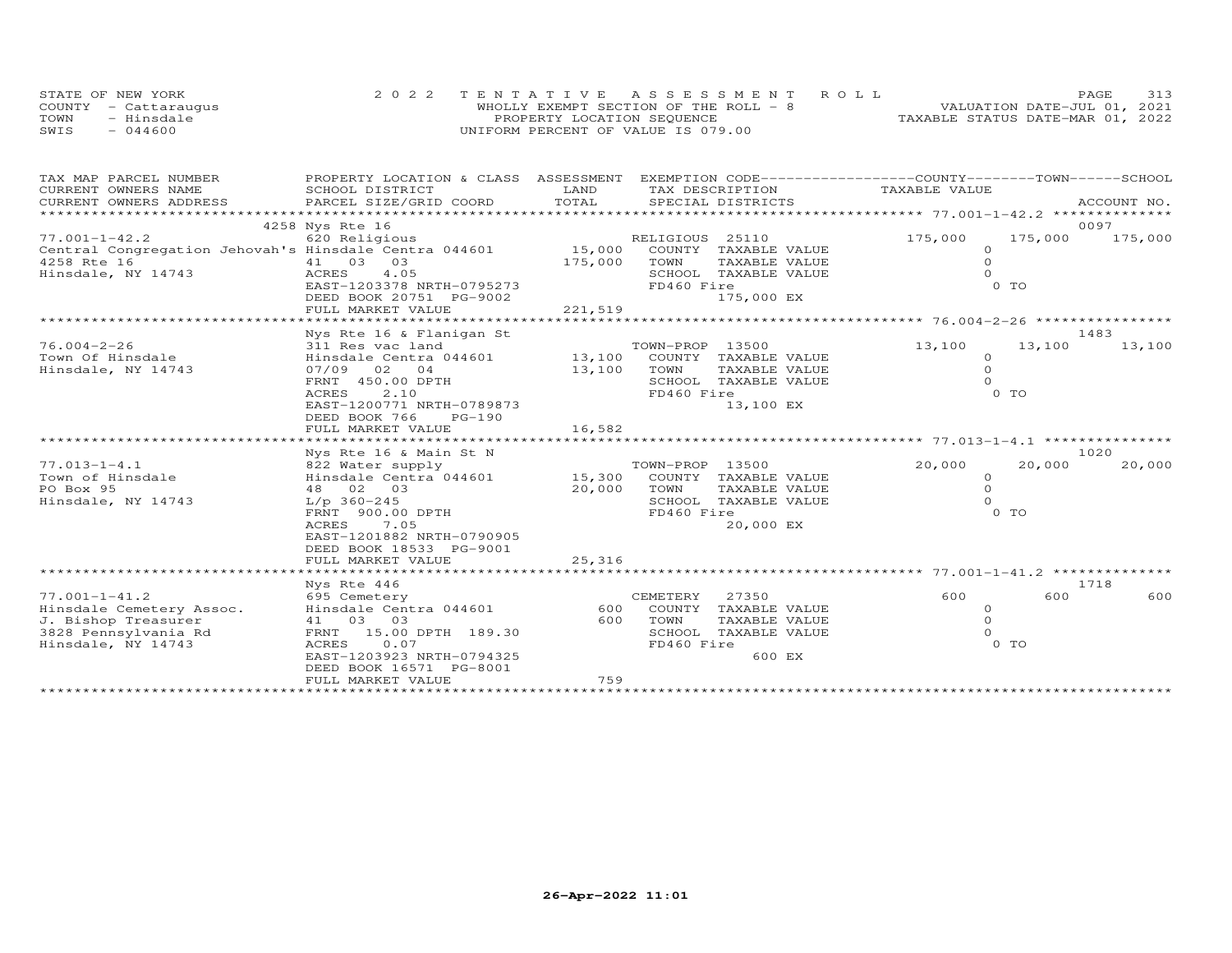| STATE OF NEW YORK    |                                    | 2022 TENTATIVE ASSESSMENT ROLL         |                                  | PAGE. | 314 |
|----------------------|------------------------------------|----------------------------------------|----------------------------------|-------|-----|
| COUNTY - Cattaraugus |                                    | WHOLLY EXEMPT SECTION OF THE ROLL $-8$ | VALUATION DATE-JUL 01, 2021      |       |     |
| TOWN<br>- Hinsdale   | PROPERTY LOCATION SEQUENCE         |                                        | TAXABLE STATUS DATE-MAR 01, 2022 |       |     |
| $-044600$<br>SWIS    | UNIFORM PERCENT OF VALUE IS 079.00 |                                        |                                  |       |     |

| TAX MAP PARCEL NUMBER     | PROPERTY LOCATION & CLASS ASSESSMENT |                         | EXEMPTION CODE-----------------COUNTY-------TOWN------SCHOOL |                                                        |                |             |
|---------------------------|--------------------------------------|-------------------------|--------------------------------------------------------------|--------------------------------------------------------|----------------|-------------|
| CURRENT OWNERS NAME       | SCHOOL DISTRICT                      | LAND                    | TAX DESCRIPTION                                              | TAXABLE VALUE                                          |                |             |
| CURRENT OWNERS ADDRESS    | PARCEL SIZE/GRID COORD               | TOTAL                   | SPECIAL DISTRICTS                                            |                                                        |                | ACCOUNT NO. |
|                           |                                      | *********************** |                                                              | ************************ 77.001-1-47 ***************** |                |             |
|                           | Nys Rte 446                          |                         |                                                              |                                                        |                | 0492        |
| $77.001 - 1 - 47$         | 314 Rural vac<10                     |                         | COUNTY<br>13100                                              | 18,000                                                 | 18,000         | 18,000      |
| Cattaraugus County        | Hinsdale Centra 044601               | 18,000                  | COUNTY TAXABLE VALUE                                         | $\Omega$                                               |                |             |
| 303 Court St              | 41 03 03                             | 18,000                  | TOWN<br>TAXABLE VALUE                                        | $\Omega$                                               |                |             |
| Little Valley, NY 14755   | FRNT 410.00 DPTH                     |                         | SCHOOL TAXABLE VALUE                                         | $\Omega$                                               |                |             |
|                           | ACRES<br>9.90                        |                         | FD460 Fire                                                   |                                                        | 0 TO           |             |
|                           | EAST-1201831 NRTH-0794120            |                         | 18,000 EX                                                    |                                                        |                |             |
|                           | DEED BOOK 00972 PG-00001             |                         |                                                              |                                                        |                |             |
|                           | FULL MARKET VALUE                    | 22,785                  |                                                              |                                                        |                |             |
|                           |                                      |                         |                                                              |                                                        |                |             |
|                           | Nys Rte $446$ (Off)                  |                         |                                                              |                                                        |                | 1233        |
| $68.004 - 1 - 10$         | 314 Rural vac<10                     |                         | NYS OWNED 12100                                              | 200                                                    | 200            | 200         |
| State of New York         | Cuba-Rush Cent 024801                | 200                     | COUNTY TAXABLE VALUE                                         | $\Omega$                                               |                |             |
| 50 Wolf Rd                | 04 03 03                             | 200                     | TOWN<br>TAXABLE VALUE                                        | $\Omega$                                               |                |             |
| Albany, NY 12233-0001     | FRNT 70.00 DPTH 129.37               |                         | SCHOOL TAXABLE VALUE                                         | $\Omega$                                               |                |             |
|                           | EAST-1222551 NRTH-0807104            |                         | FD460 Fire                                                   |                                                        | 0 <sub>T</sub> |             |
|                           | DEED BOOK 00990 PG-00602             |                         | 200 EX                                                       |                                                        |                |             |
|                           | FULL MARKET VALUE                    | 253                     |                                                              |                                                        |                |             |
|                           |                                      |                         |                                                              |                                                        |                |             |
|                           | Nys Rte $446$ (Off)                  |                         |                                                              |                                                        |                | 1235        |
| $77.001 - 1 - 61$         | 330 Vacant comm                      |                         | NYS OWNED 12100                                              | 8,300                                                  | 8,300          | 8,300       |
| State of New York         | Hinsdale Centra 044601               | 8,300                   | COUNTY TAXABLE VALUE                                         | $\circ$                                                |                |             |
| 50 Wolf Rd                | 33 03<br>04                          | 8,300                   | TOWN<br>TAXABLE VALUE                                        | $\circ$                                                |                |             |
| Albany, NY 12233-0001     | ACRES 1.37                           |                         | SCHOOL TAXABLE VALUE                                         | $\Omega$                                               |                |             |
|                           | EAST-1205759 NRTH-0794105            |                         | FD460 Fire                                                   |                                                        | 0 <sub>T</sub> |             |
|                           | DEED BOOK 00990 PG-00602             |                         | 8,300 EX                                                     |                                                        |                |             |
|                           | FULL MARKET VALUE                    | 10,506                  |                                                              |                                                        |                |             |
|                           |                                      |                         |                                                              |                                                        |                |             |
|                           | Nys Rte 446 St                       |                         |                                                              |                                                        |                | 1648        |
| $77.009 - 1 - 13.2$       | 695 Cemetery                         |                         | CEMETERY<br>27350                                            | 13,700                                                 | 13,700         | 13,700      |
| Hinsdale Cemetery Assoc.  | Hinsdale Centra 044601               | 13,700                  | COUNTY TAXABLE VALUE                                         | $\circ$                                                |                |             |
| Rod Rohl                  | 41 03 03                             | 13,700                  | TOWN<br>TAXABLE VALUE                                        | $\Omega$                                               |                |             |
| 1321 Route 446            | FRNT 100.00 DPTH                     |                         | SCHOOL TAXABLE VALUE                                         | $\Omega$                                               |                |             |
| Hinsdale, NY 14743        | 2.75<br>ACRES                        |                         | FD460 Fire                                                   |                                                        | 0 TO           |             |
|                           | EAST-1203697 NRTH-0794668            |                         | 13,700 EX                                                    |                                                        |                |             |
|                           | DEED BOOK 8241<br>PG-6002            |                         |                                                              |                                                        |                |             |
|                           | FULL MARKET VALUE                    | 17,342                  |                                                              |                                                        |                |             |
|                           |                                      |                         |                                                              |                                                        |                |             |
|                           | 1335 Nys Rte 446 St                  |                         |                                                              |                                                        |                | 0264        |
| $77.009 - 1 - 28$         | 210 1 Family Res                     |                         | RELIGIOUS 25110                                              | 59,000                                                 | 59,000         | 59,000      |
| Maplehurst Baptist Church | Hinsdale Centra 044601               | 7,600                   | COUNTY TAXABLE VALUE                                         | $\circ$                                                |                |             |
| 1335 Rte 446              | 41 03 03                             | 59,000                  | TOWN<br>TAXABLE VALUE                                        | $\Omega$                                               |                |             |
| Hinsdale, NY 14743        | FRNT 165.00 DPTH 240.00              |                         | SCHOOL TAXABLE VALUE                                         | $\Omega$                                               |                |             |
|                           | EAST-1203711 NRTH-0794070            |                         | FD460 Fire                                                   |                                                        | 0 <sub>T</sub> |             |
|                           | DEED BOOK 798<br>PG-996              |                         | 59,000 EX                                                    |                                                        |                |             |
|                           | FULL MARKET VALUE                    | 74,684                  |                                                              |                                                        |                |             |
|                           |                                      |                         |                                                              |                                                        |                |             |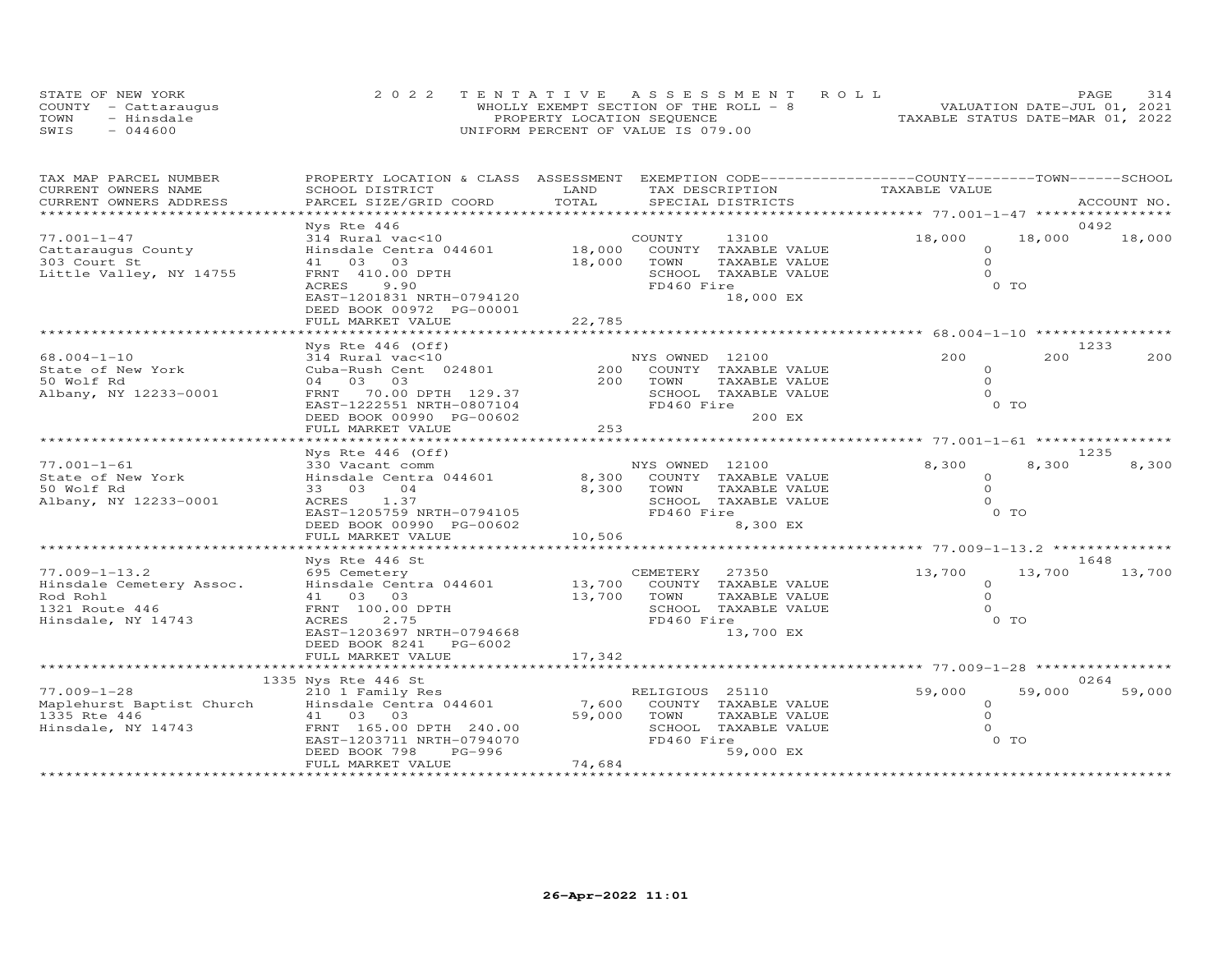|      | STATE OF NEW YORK    | 2022 TENTATIVE ASSESSMENT ROLL         |                                  | PAGE                        | 315 |
|------|----------------------|----------------------------------------|----------------------------------|-----------------------------|-----|
|      | COUNTY - Cattarauqus | WHOLLY EXEMPT SECTION OF THE ROLL $-8$ |                                  | VALUATION DATE-JUL 01, 2021 |     |
| TOWN | - Hinsdale           | PROPERTY LOCATION SEQUENCE             | TAXABLE STATUS DATE-MAR 01, 2022 |                             |     |
| SWIS | $-044600$            | UNIFORM PERCENT OF VALUE IS 079.00     |                                  |                             |     |

| TAX MAP PARCEL NUMBER                                                                                                                                                                                                         | PROPERTY LOCATION & CLASS ASSESSMENT              |             | EXEMPTION CODE-----------------COUNTY-------TOWN------SCHOOL |                                                     |         |             |
|-------------------------------------------------------------------------------------------------------------------------------------------------------------------------------------------------------------------------------|---------------------------------------------------|-------------|--------------------------------------------------------------|-----------------------------------------------------|---------|-------------|
| CURRENT OWNERS NAME                                                                                                                                                                                                           | SCHOOL DISTRICT                                   | LAND        | TAX DESCRIPTION                                              | TAXABLE VALUE                                       |         |             |
| .CURRENT OWNERS ADDRESS PARCEL SIZE/GRID COORD TOTAL SPECIAL DISTRICTS (ACCOUNT NO ACCOUNT NO ARCOUNT NO ARE SERVERS AND RESERVENT OF THE SERVERS AND RESERVENT OF THE SERVERS OF THE SERVER SERVER OF SERVERS AND THE SERVER |                                                   |             |                                                              |                                                     |         | ACCOUNT NO. |
|                                                                                                                                                                                                                               |                                                   |             |                                                              |                                                     |         |             |
|                                                                                                                                                                                                                               | 1335 Nys Rte 446 St                               |             |                                                              |                                                     |         | 5012        |
| $77.009 - 1 - 29$                                                                                                                                                                                                             | 620 Religious                                     |             | RELIGIOUS 25110                                              | 500,000                                             | 500,000 | 500,000     |
|                                                                                                                                                                                                                               |                                                   |             | 7,600 COUNTY TAXABLE VALUE                                   | $\circ$                                             |         |             |
| 1335 Rte 446                                                                                                                                                                                                                  | 41 03 03                                          | 500,000     | TOWN<br>TAXABLE VALUE                                        | $\Omega$                                            |         |             |
| Hinsdale, NY 14743                                                                                                                                                                                                            | FRNT 165.00 DPTH 240.00                           |             | SCHOOL TAXABLE VALUE                                         |                                                     |         |             |
|                                                                                                                                                                                                                               | EAST-1203546 NRTH-0794078                         |             | FD460 Fire                                                   |                                                     | $0$ TO  |             |
|                                                                                                                                                                                                                               | DEED BOOK 5<br>PG-397                             |             | 500,000 EX                                                   |                                                     |         |             |
|                                                                                                                                                                                                                               | FULL MARKET VALUE                                 | 632, 911    |                                                              |                                                     |         |             |
|                                                                                                                                                                                                                               |                                                   |             |                                                              |                                                     |         |             |
|                                                                                                                                                                                                                               | So Tier Expwy                                     |             |                                                              |                                                     |         | 5021        |
| $76.004 - 2 - 20.2$                                                                                                                                                                                                           | 330 Vacant comm                                   |             | NYS OWNED 12100                                              | 17,100                                              | 17,100  | 17,100      |
| State of New York                                                                                                                                                                                                             | Hinsdale Centra 044601 17,100                     |             | COUNTY TAXABLE VALUE                                         | $\Omega$                                            |         |             |
| Land Division                                                                                                                                                                                                                 | 02/04/06/08 02<br>04                              | 17,100 TOWN | TAXABLE VALUE                                                | $\Omega$                                            |         |             |
| Albany, NY                                                                                                                                                                                                                    | ACRES 31.41                                       |             | SCHOOL TAXABLE VALUE                                         | $\Omega$                                            |         |             |
|                                                                                                                                                                                                                               | EAST-1198222 NRTH-0787606                         |             | FD460 Fire                                                   |                                                     | 0 TO    |             |
|                                                                                                                                                                                                                               | DEED BOOK 781<br>PG-627<br>FULL MARKET VALUE      | 21,646      | 17,100 EX                                                    |                                                     |         |             |
|                                                                                                                                                                                                                               |                                                   |             |                                                              | ********************* 76.004-2-27.2 *************** |         |             |
|                                                                                                                                                                                                                               | So Tier Expwy (Off)                               |             |                                                              |                                                     |         | 5023        |
| $76.004 - 2 - 27.2$                                                                                                                                                                                                           | 330 Vacant comm                                   |             | NYS OWNED 12100                                              | 8,200                                               | 8,200   | 8,200       |
| State of New York                                                                                                                                                                                                             | Hinsdale Centra 044601 6,200 COUNTY TAXABLE VALUE |             |                                                              | $\circ$                                             |         |             |
| Land Division                                                                                                                                                                                                                 | 07 02 04                                          | 8,200       | TAXABLE VALUE<br>TOWN                                        | $\Omega$                                            |         |             |
| People Of State Ny                                                                                                                                                                                                            | ACRES<br>1.26                                     |             | SCHOOL TAXABLE VALUE                                         | $\Omega$                                            |         |             |
| Albany, NY                                                                                                                                                                                                                    | EAST-1199422 NRTH-0789645                         |             | FD460 Fire                                                   |                                                     | 0 TO    |             |
|                                                                                                                                                                                                                               | DEED BOOK 789<br>$PG-970$                         |             | 8,200 EX                                                     |                                                     |         |             |
|                                                                                                                                                                                                                               | FULL MARKET VALUE                                 | 10,380      |                                                              |                                                     |         |             |
|                                                                                                                                                                                                                               |                                                   |             |                                                              |                                                     |         |             |
|                                                                                                                                                                                                                               | 1319 Turock Dr                                    |             |                                                              |                                                     |         | 1634        |
| 86.001-2-19.1/1                                                                                                                                                                                                               | 472 Kennel / vet                                  |             | NON-PROFIT 25300                                             | 150,000                                             | 150,000 | 150,000     |
| Turock Jeffrey J                                                                                                                                                                                                              | Hinsdale Centra 044601 2,800 COUNTY TAXABLE VALUE |             |                                                              | $\circ$                                             |         |             |
| Turock Joye M                                                                                                                                                                                                                 | 21 02 03                                          | 150,000     | TOWN<br>TAXABLE VALUE                                        | $\Omega$                                            |         |             |
| 1319 Turock Dr                                                                                                                                                                                                                | FRNT 245.00 DPTH                                  |             | SCHOOL TAXABLE VALUE                                         |                                                     |         |             |
| Cuba, NY 14727                                                                                                                                                                                                                | 7.00<br>ACRES                                     |             | FD460 Fire                                                   |                                                     | 0 TO    |             |
|                                                                                                                                                                                                                               | EAST-1211470 NRTH-0779339                         |             | 150,000 EX                                                   |                                                     |         |             |
|                                                                                                                                                                                                                               | DEED BOOK 811<br>PG-00307                         |             |                                                              |                                                     |         |             |
|                                                                                                                                                                                                                               | FULL MARKET VALUE                                 | 189,873     |                                                              |                                                     |         |             |
|                                                                                                                                                                                                                               |                                                   |             |                                                              |                                                     |         |             |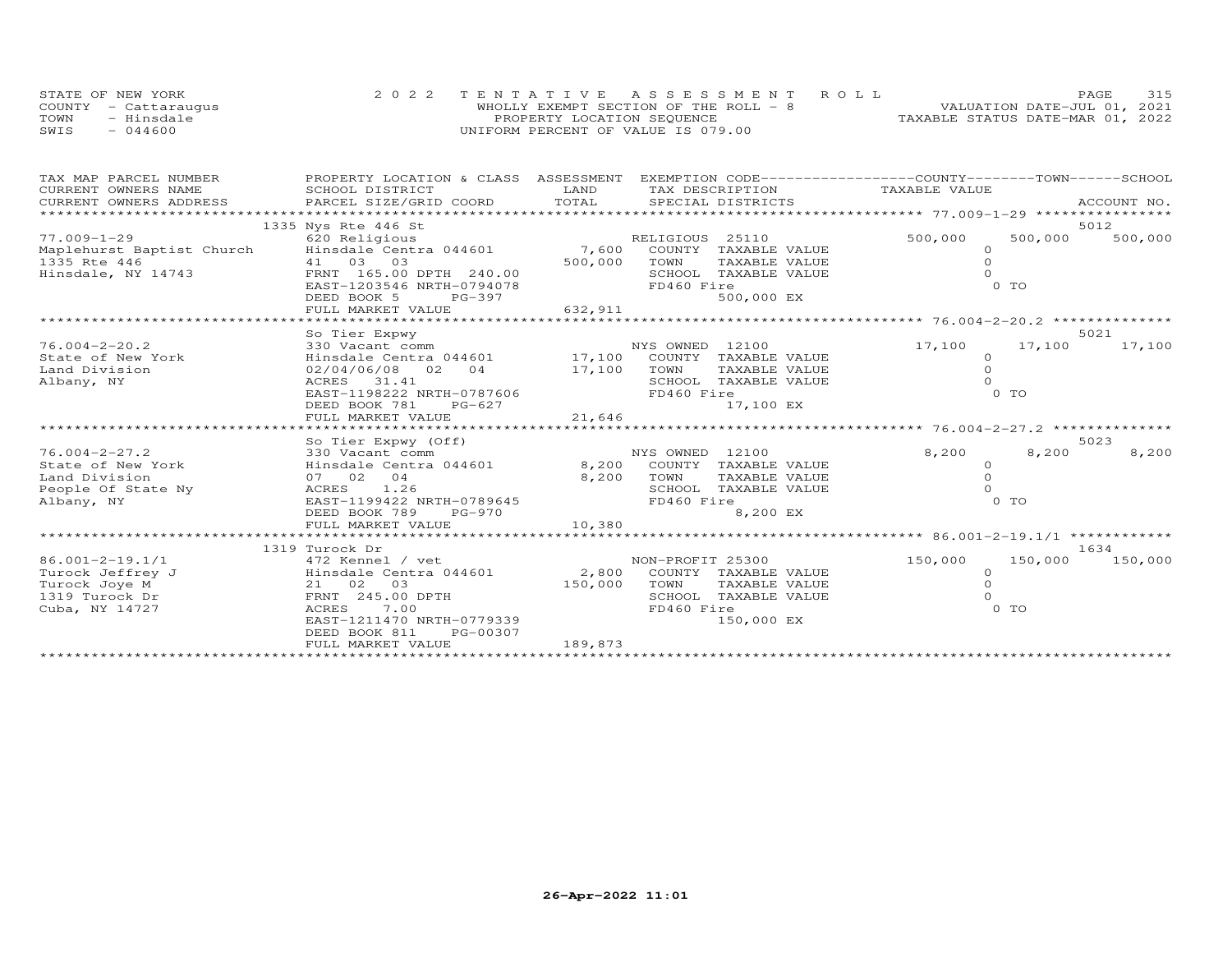| STATE OF NEW YORK    | 2022 TENTATIVE ASSESSMENT ROLL        | 316<br>PAGE.                     |
|----------------------|---------------------------------------|----------------------------------|
| COUNTY - Cattaraugus | WHOLLY EXEMPT SECTION OF THE ROLL - 8 | VALUATION DATE-JUL 01, 2021      |
| TOWN<br>- Hinsdale   |                                       | TAXABLE STATUS DATE-MAR 01, 2022 |
| SWIS<br>- 044600     |                                       | RPS150/V04/L015                  |
|                      | UNIFORM PERCENT OF VALUE IS 079.00    | CURRENT DATE 4/26/2022           |
|                      |                                       |                                  |

R O L L S U B S E C T I O N - - T O T A L S

| CODE       | DISTRICT NAME | TOTAL<br>PARCELS | <b>EXTENSION</b><br>TYPE | <b>EXTENSION</b><br>VALUE. | AD VALOREM<br>VALUE. | EXEMPT<br>AMOUNT    | TAXABLE<br>VALUE |
|------------|---------------|------------------|--------------------------|----------------------------|----------------------|---------------------|------------------|
| FD460 Fire | WD465 Water   |                  | 39 TOTAL<br>7 TOTAL      |                            | 18703,372<br>51,368  | 17503,372<br>51,368 | 1200,000         |

#### \*\*\* S C H O O L D I S T R I C T S U M M A R Y \*\*\*

| CODE             | DISTRICT NAME                      | TOTAL<br>PARCELS | ASSESSED<br>LAND | ASSESSED<br>TOTAL | EXEMPT<br><b>AMOUNT</b> | TOTAL<br>TAXABLE | STAR<br><b>AMOUNT</b> | STAR<br>TAXABLE |
|------------------|------------------------------------|------------------|------------------|-------------------|-------------------------|------------------|-----------------------|-----------------|
| 024801<br>044601 | Cuba-Rush Cent<br>Hinsdale Central | 40               | 200<br>399,500   | 200<br>18728,572  | 200<br>18728,572        |                  |                       |                 |
|                  | $SUB-TOTAL$                        | 41               | 399,700          | 18728,772         | 18728,772               |                  |                       |                 |
|                  | TOTAL                              | 41               | 399,700          | 18728,772         | 18728,772               |                  |                       |                 |

### \*\*\* S Y S T E M C O D E S S U M M A R Y \*\*\*

### NO SYSTEM EXEMPTIONS AT THIS LEVEL

|             | TOTAL   |          |          |          |
|-------------|---------|----------|----------|----------|
| DESCRIPTION | PARCELS | COUNTY   | TOWN     | SCHOOL   |
| NYS OWNED   |         | 107,100  | 107.100  | 107,100  |
| COUNTY      |         | 18,000   | 18,000   | 18,000   |
| TOWN-PROP   | 12      | 1495,000 | 1495,000 | 1495,000 |
| SCH-DIST    |         | 9503,800 | 9503,800 | 9503,800 |
| Local Auth  |         | 4084,772 | 4084,772 | 4084,772 |
| USA-PROP    |         | 200,000  | 200,000  | 200,000  |
| IND DEV     |         | 1200,000 | 1200,000 | 1200,000 |
| RELIGIOUS   |         | 1054,000 | 1054,000 | 1054,000 |
| NON-PROFIT  |         | 375,000  | 375,000  | 375,000  |
| VETORG CTS  |         | 237,600  | 237,600  | 237,600  |
| FIRE-DEPT   |         | 400,000  | 400,000  | 400,000  |
| CEMETERY    |         | 53,500   | 53,500   | 53,500   |
|             |         |          |          |          |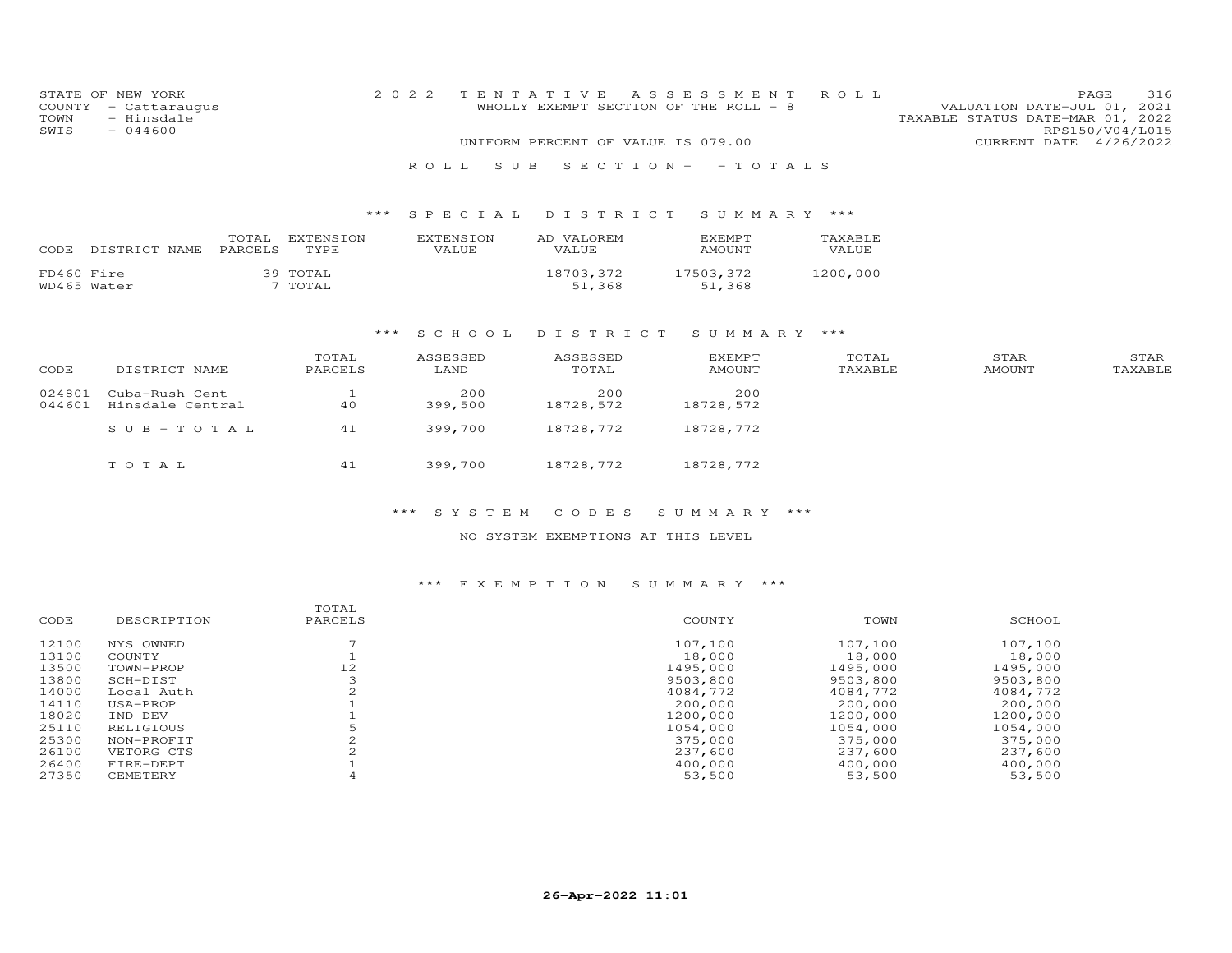| STATE OF NEW YORK<br>COUNTY - Cattaraugus<br>- Hinsdale<br>TOWN<br>$-044600$<br>SWIS | 2022 TENTATIVE ASSESSMENT ROLL<br>WHOLLY EXEMPT SECTION OF THE ROLL - 8<br>UNIFORM PERCENT OF VALUE IS 079.00 | 317<br>PAGE<br>VALUATION DATE-JUL 01, 2021<br>TAXABLE STATUS DATE-MAR 01, 2022<br>RPS150/V04/L015<br>CURRENT DATE 4/26/2022 |
|--------------------------------------------------------------------------------------|---------------------------------------------------------------------------------------------------------------|-----------------------------------------------------------------------------------------------------------------------------|
|                                                                                      | ROLL SUB SECTION- -TOTALS                                                                                     |                                                                                                                             |
|                                                                                      |                                                                                                               |                                                                                                                             |

| CODE | DESCRIPTION | TOTAL<br>PARCELS | COUNTY    | TOWN      | SCHOOL    |
|------|-------------|------------------|-----------|-----------|-----------|
|      | TOTAL       | - -              | 18728,772 | 18728,772 | 18728,772 |

| ROLI       |  |          |  |      |  |
|------------|--|----------|--|------|--|
| <b>SEC</b> |  | LANI     |  | TOWN |  |
|            |  | $\alpha$ |  |      |  |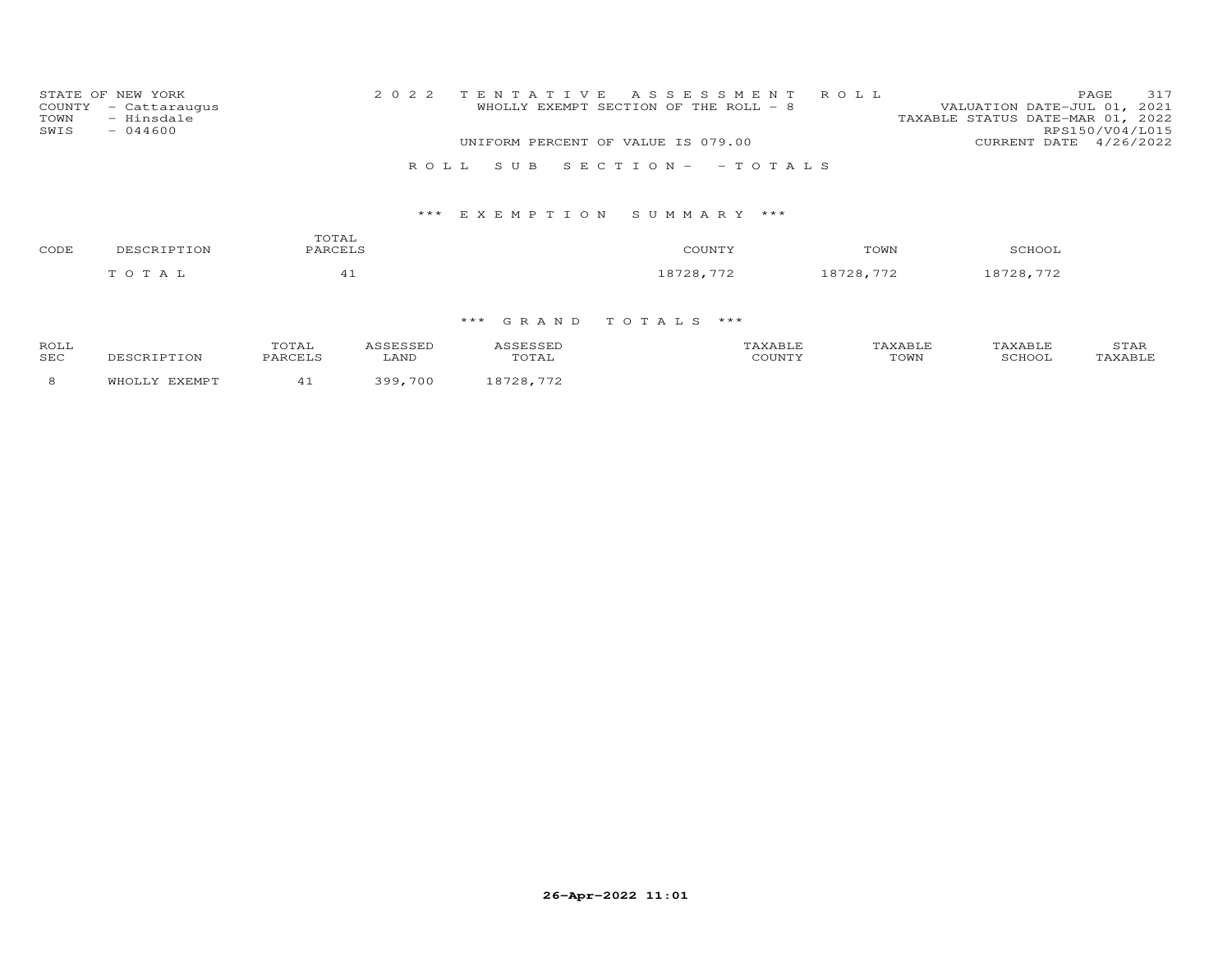| STATE OF NEW YORK    | 2022 TENTATIVE ASSESSMENT ROLL        |                                  | PAGE. | 318 |
|----------------------|---------------------------------------|----------------------------------|-------|-----|
| COUNTY - Cattaraugus | WHOLLY EXEMPT SECTION OF THE ROLL - 8 | VALUATION DATE-JUL 01, 2021      |       |     |
| TOWN<br>- Hinsdale   |                                       | TAXABLE STATUS DATE-MAR 01, 2022 |       |     |
| SWIS<br>$-044600$    | UNIFORM PERCENT OF VALUE IS 079.00    | RPS150/V04/L015                  |       |     |
|                      |                                       | CURRENT DATE 4/26/2022           |       |     |

### \*\*\* S P E C I A L D I S T R I C T S U M M A R Y \*\*\*

| CODE       | DISTRICT NAME | TOTAL<br>PARCELS | EXTENSION<br>TYPE   | <b>FXTENSION</b><br>VALUE. | AD VALOREM<br><b>VALUE</b> | EXEMPT<br>AMOUNT    | TAXABLE.<br>VALUE. |
|------------|---------------|------------------|---------------------|----------------------------|----------------------------|---------------------|--------------------|
| FD460 Fire | WD465 Water   |                  | 39 TOTAL<br>' TOTAL |                            | 18703,372<br>51,368        | 17503,372<br>51,368 | 1200,000           |

#### \*\*\* S C H O O L D I S T R I C T S U M M A R Y \*\*\*

| CODE   | DISTRICT NAME    | TOTAL<br>PARCELS | ASSESSED<br>LAND | ASSESSED<br>TOTAL | EXEMPT<br>AMOUNT | TOTAL<br>TAXABLE | STAR<br>AMOUNT | STAR<br>TAXABLE |
|--------|------------------|------------------|------------------|-------------------|------------------|------------------|----------------|-----------------|
| 024801 | Cuba-Rush Cent   |                  | 200              | 200               | 200              |                  |                |                 |
| 044601 | Hinsdale Central | 40               | 399,500          | 18728,572         | 18728,572        |                  |                |                 |
|        | $SUB-TOTAL$      | 41               | 399,700          | 18728,772         | 18728,772        |                  |                |                 |
|        | TOTAL            | 41               | 399,700          | 18728,772         | 18728,772        |                  |                |                 |

### \*\*\* S Y S T E M C O D E S S U M M A R Y \*\*\*

#### NO SYSTEM EXEMPTIONS AT THIS LEVEL

| DESCRIPTION | PARCELS | COUNTY   | TOWN     | SCHOOL   |
|-------------|---------|----------|----------|----------|
| NYS OWNED   |         | 107,100  | 107,100  | 107,100  |
| COUNTY      |         | 18,000   | 18,000   | 18,000   |
| TOWN-PROP   | 12      | 1495,000 | 1495,000 | 1495,000 |
| SCH-DIST    |         | 9503,800 | 9503,800 | 9503,800 |
| Local Auth  |         | 4084,772 | 4084,772 | 4084,772 |
| USA-PROP    |         | 200,000  | 200,000  | 200,000  |
| IND DEV     |         | 1200,000 | 1200,000 | 1200,000 |
| RELIGIOUS   |         | 1054,000 | 1054,000 | 1054,000 |
| NON-PROFIT  |         | 375,000  | 375,000  | 375,000  |
| VETORG CTS  |         | 237,600  | 237,600  | 237,600  |
| FIRE-DEPT   |         | 400,000  | 400,000  | 400,000  |
| CEMETERY    |         | 53,500   | 53,500   | 53,500   |
|             |         | TOTAL    |          |          |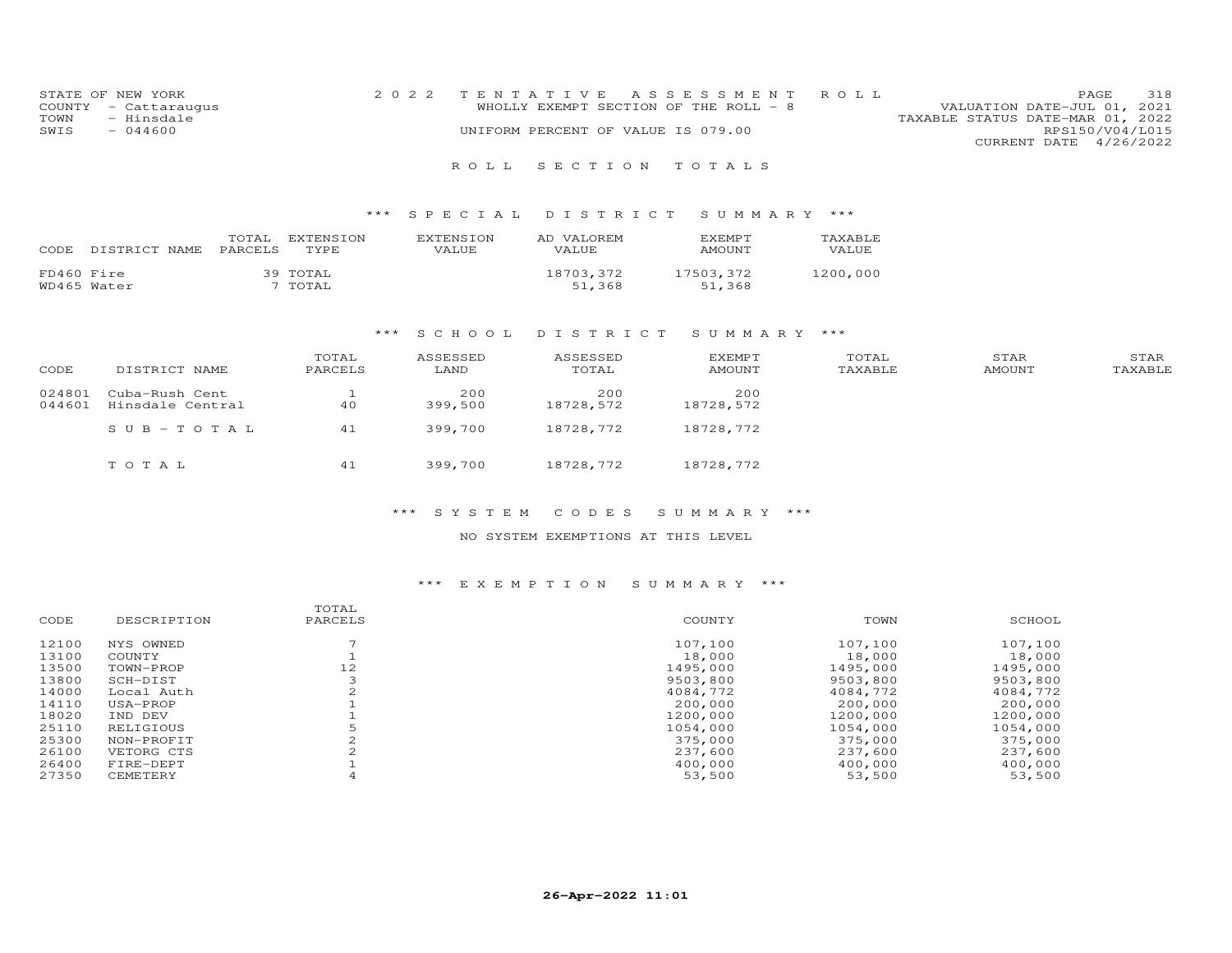| 319<br>2022 TENTATIVE ASSESSMENT ROLL<br>PAGE                        |
|----------------------------------------------------------------------|
| WHOLLY EXEMPT SECTION OF THE ROLL - 8<br>VALUATION DATE-JUL 01, 2021 |
| TAXABLE STATUS DATE-MAR 01, 2022                                     |
| RPS150/V04/L015<br>UNIFORM PERCENT OF VALUE IS 079.00                |
| CURRENT DATE 4/26/2022                                               |
|                                                                      |
| ROLL SECTION TOTALS                                                  |
|                                                                      |

| CODE | DESCRIPTION | TOTAL<br>PARCELS | COUNTY    | TOWN      | SCHOOL    |
|------|-------------|------------------|-----------|-----------|-----------|
|      | TOTAL       |                  | 18728,772 | 18728,772 | 18728,772 |

| <b>ROLI</b><br><b>SEC</b> |  | LANI     |  | TOWN | ≖ |
|---------------------------|--|----------|--|------|---|
|                           |  | $\cdots$ |  |      |   |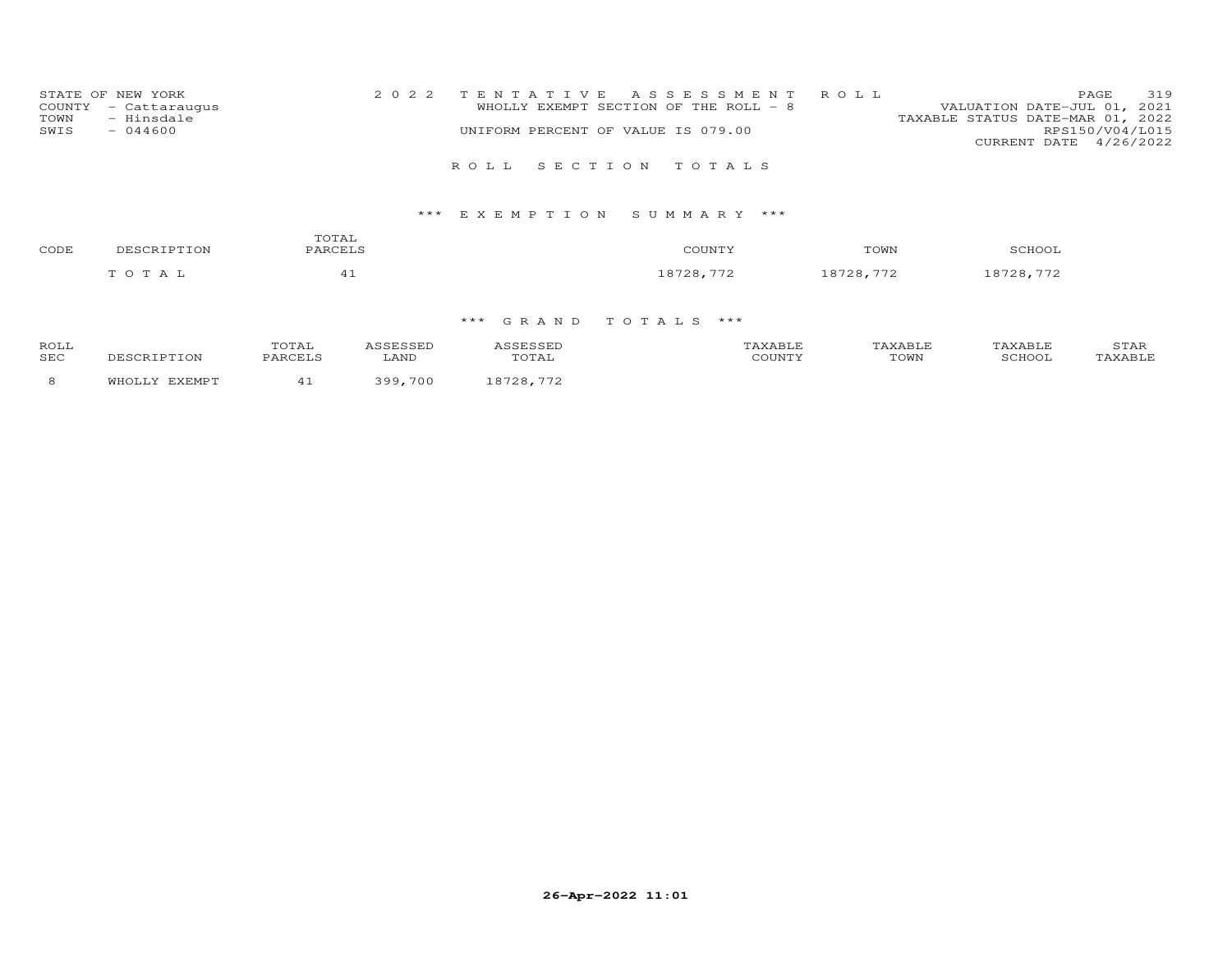|      | STATE OF NEW YORK    |                                    | 2022 TENTATIVE ASSESSMENT ROLL |                                  | PAGE                   | 320 |
|------|----------------------|------------------------------------|--------------------------------|----------------------------------|------------------------|-----|
|      | COUNTY - Cattaraugus |                                    |                                | VALUATION DATE-JUL 01, 2021      |                        |     |
| TOWN | - Hinsdale           |                                    | SWIS TOTALS                    | TAXABLE STATUS DATE-MAR 01, 2022 |                        |     |
| SWIS | $-044600$            | UNIFORM PERCENT OF VALUE IS 079.00 |                                |                                  | RPS150/V04/L015        |     |
|      |                      |                                    |                                |                                  | CURRENT DATE 4/26/2022 |     |

| CODE       | DISTRICT NAME | TOTAL<br><b>PARCELS</b> | EXTENSION<br>TYPE.      | <b>EXTENSION</b><br>VALUE. | AD VALOREM<br>VALUE   | <b>F.XFMPT</b><br>AMOUNT | TAXABLE<br>VALUE      |
|------------|---------------|-------------------------|-------------------------|----------------------------|-----------------------|--------------------------|-----------------------|
| FD460 Fire | WD465 Water   |                         | 1,462 TOTAL<br>99 TOTAL |                            | 141359,876<br>172,368 | 17503,372<br>51,368      | 123856,504<br>121,000 |

## \*\*\* S C H O O L D I S T R I C T S U M M A R Y \*\*\*

| CODE                       | DISTRICT NAME                                            | TOTAL<br>PARCELS  | ASSESSED<br>LAND                 | ASSESSED<br>TOTAL                 | <b>EXEMPT</b><br>AMOUNT       | TOTAL<br>TAXABLE                  | STAR<br>AMOUNT                  | STAR<br>TAXABLE                   |
|----------------------------|----------------------------------------------------------|-------------------|----------------------------------|-----------------------------------|-------------------------------|-----------------------------------|---------------------------------|-----------------------------------|
| 024801<br>042001<br>044601 | Cuba-Rush Cent<br>Allegany-Limestone<br>Hinsdale Central | 98<br>11<br>1,364 | 1735,900<br>175,700<br>18778,430 | 3609,379<br>861,898<br>138032,230 | 69,749<br>17,053<br>19086,227 | 3539,630<br>844,845<br>118946,003 | 488,370<br>128,720<br>15224,703 | 3051,260<br>716,125<br>103721,300 |
|                            | $SUB - TO TAL$                                           | 1,473             | 20690,030                        | 142503,507                        | 19173,029                     | 123330, 478                       | 15841,793                       | 107488,685                        |
|                            | TOTAL                                                    | 1,473             | 20690,030                        | 142503,507                        | 19173,029                     | 123330,478                        | 15841,793                       | 107488,685                        |

### \*\*\* S Y S T E M C O D E S S U M M A R Y \*\*\*

#### NO SYSTEM EXEMPTIONS AT THIS LEVEL

| CODE  | DESCRIPTION | TOTAL<br>PARCELS | COUNTY   | TOWN     | SCHOOL   |
|-------|-------------|------------------|----------|----------|----------|
| 12100 | NYS OWNED   |                  | 107,100  | 107,100  | 107,100  |
| 13100 | COUNTY      |                  | 18,000   | 18,000   | 18,000   |
| 13500 | TOWN-PROP   | 12               | 1495,000 | 1495,000 | 1495,000 |
| 13800 | SCH-DIST    |                  | 9503,800 | 9503,800 | 9503,800 |
| 14000 | Local Auth  |                  | 4154,057 | 4154,057 | 4154,057 |
| 14110 | USA-PROP    |                  | 200,000  | 200,000  | 200,000  |
| 18020 | IND DEV     |                  | 1200,000 | 1200,000 | 1200,000 |
| 25110 | RELIGIOUS   |                  | 1054,000 | 1054,000 | 1054,000 |
| 25300 | NON-PROFIT  |                  | 375,000  | 375,000  | 375,000  |
| 26100 | VETORG CTS  |                  | 237,600  | 237,600  | 237,600  |
| 26400 | FIRE-DEPT   |                  | 400,000  | 400,000  | 400,000  |
|       |             |                  |          |          |          |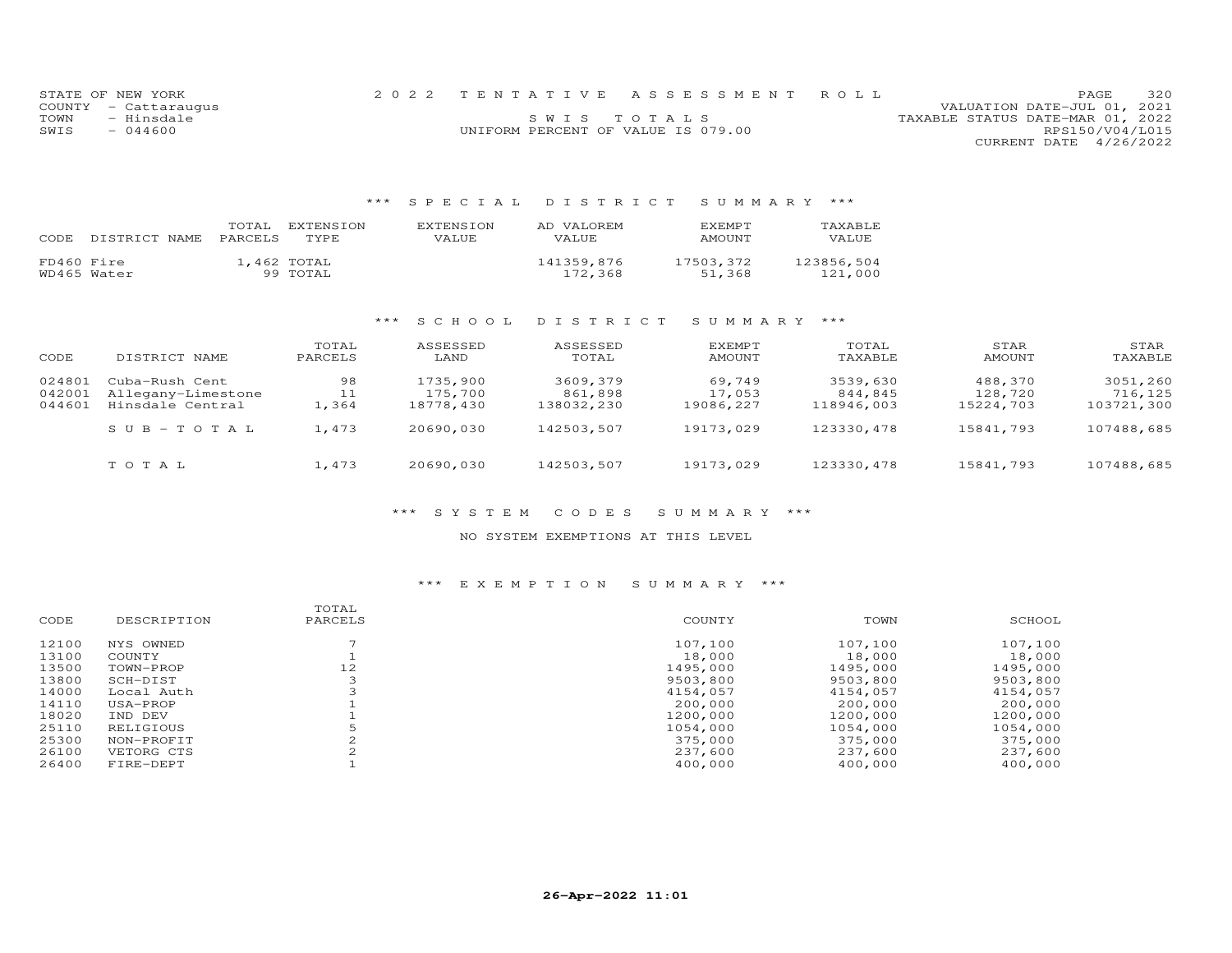| STATE OF NEW YORK    |                                    | 2022 TENTATIVE ASSESSMENT ROLL |                                  | <b>PAGE</b>                 | 321 |
|----------------------|------------------------------------|--------------------------------|----------------------------------|-----------------------------|-----|
| COUNTY - Cattaraugus |                                    |                                |                                  | VALUATION DATE-JUL 01, 2021 |     |
| TOWN<br>- Hinsdale   |                                    | SWIS TOTALS                    | TAXABLE STATUS DATE-MAR 01, 2022 |                             |     |
| SWIS<br>$-044600$    | UNIFORM PERCENT OF VALUE IS 079.00 |                                |                                  | RPS150/V04/L015             |     |
|                      |                                    |                                |                                  | CURRENT DATE 4/26/2022      |     |

|       |                  | TOTAL   |           |           |           |
|-------|------------------|---------|-----------|-----------|-----------|
| CODE  | DESCRIPTION      | PARCELS | COUNTY    | TOWN      | SCHOOL    |
| 27350 | CEMETERY         | 4       | 53,500    | 53,500    | 53,500    |
| 41101 | VET C/T          |         | 300       | 300       |           |
| 41121 | VET WAR CT       | 45      | 405,525   | 405,525   |           |
| 41131 | VET COM CT       | 52      | 750,263   | 750,263   |           |
| 41141 | VET DIS CT       | 37      | 848,890   | 848,890   |           |
| 41161 | $CW_15_VET/$     | 8       | 71,100    | 71,100    |           |
| 41720 | AG DIST          | 15      | 77,110    | 77,110    | 77,110    |
| 41800 | AGED $C/T/S$     | 10      | 239,560   | 239,560   | 249,490   |
| 41802 | AGED C           | 10      | 191,385   |           |           |
| 41803 | AGED T           |         |           | 29,500    |           |
| 41805 | AGED C/S         |         | 12,713    |           | 16,950    |
| 41834 | ENH STAR         | 154     |           |           | 8675,155  |
| 41844 | E STAR MH        |         |           |           | 57,640    |
| 41854 | <b>BAS STAR</b>  | 278     |           |           | 7037,900  |
| 41864 | <b>B STAR MH</b> | 6       |           |           | 71,098    |
| 42100 | SILO T/C/S       | 4       | 22,000    | 22,000    | 22,000    |
| 47100 | Mass Telec       | 6       | 9,422     | 9,422     | 9,422     |
|       | TOTAL            | 671     | 21426,325 | 21251,727 | 35014,822 |

| ROLL<br>SEC    | DESCRIPTION       | TOTAL<br>PARCELS | ASSESSED<br>LAND | ASSESSED<br>TOTAL | TAXABLE<br>COUNTY | TAXABLE<br>TOWN | TAXABLE<br>SCHOOL | STAR<br>TAXABLE |
|----------------|-------------------|------------------|------------------|-------------------|-------------------|-----------------|-------------------|-----------------|
| $\mathbf{1}$   | TAXABLE           | 1,399            | 20036,290        | 69757,197         | 67138,351         | 67312,949       | 69391,647         | 53549,854       |
| 5              | SPECIAL FRANCHISE |                  |                  | 2533,191          | 2533,191          | 2533,191        | 2533,191          | 2533,191        |
| 6              | UTILITIES & N.C.  | 25               | 254,040          | 51415,062         | 51405,640         | 51405,640       | 51405,640         | 51405,640       |
| $\overline{7}$ | CEILING RAILROADS |                  |                  | 69,285            |                   |                 |                   |                 |
| 8              | WHOLLY EXEMPT     | 41               | 399,700          | 18728,772         |                   |                 |                   |                 |
| $\star$        | TOTAL<br>SUB      | 1,473            | 20690,030        | 142503,507        | 121077.182        | 121251,780      | 123330, 478       | 107488,685      |
| $\star\star$   | GRAND TOTAL       | 1,473            | 20690,030        | 142503,507        | 121077,182        | 121251,780      | 123330, 478       | 107488,685      |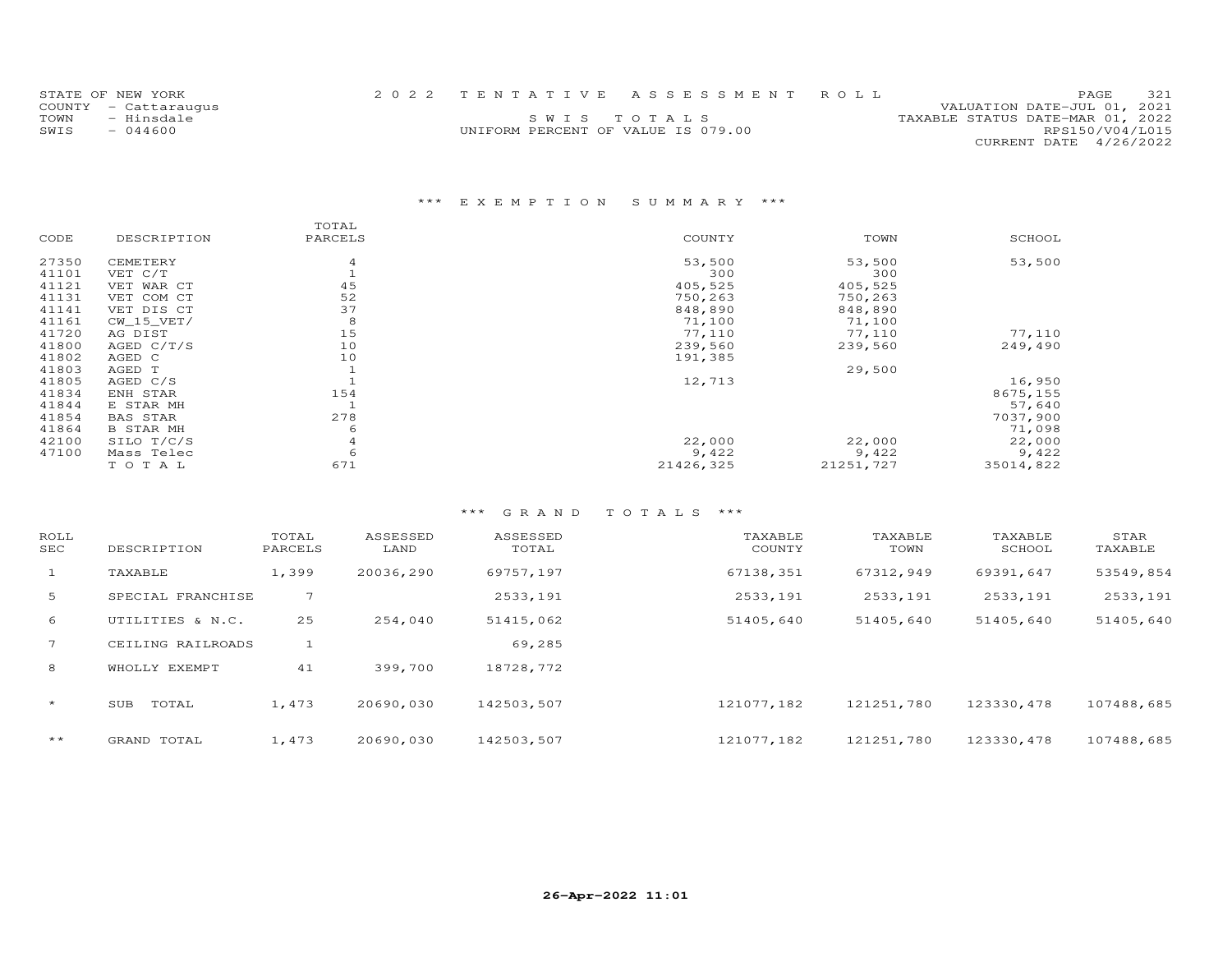|      | STATE OF NEW YORK    | 2022 TENTATIVE ASSESSMENT ROLL     |  |                                  |                        | <b>PAGE</b> | 322 |
|------|----------------------|------------------------------------|--|----------------------------------|------------------------|-------------|-----|
|      | COUNTY - Cattaraugus | TOWN TOTALS                        |  | VALUATION DATE-JUL 01, 2021      |                        |             |     |
| TOWN | - Hinsdale           |                                    |  | TAXABLE STATUS DATE-MAR 01, 2022 |                        |             |     |
| SWIS | $-0446$              | UNIFORM PERCENT OF VALUE IS 079.00 |  |                                  | RPS150/V04/L015        |             |     |
|      |                      |                                    |  |                                  | CURRENT DATE 4/26/2022 |             |     |

| CODE.                     | TOTAL   | EXTENSION               | <b>EXTENSION</b> | AD VALOREM            | <b>F.XFMPT</b>      | TAXABLE               |
|---------------------------|---------|-------------------------|------------------|-----------------------|---------------------|-----------------------|
| DISTRICT NAME             | PARCELS | TYPE.                   | VALUE            | VALUE                 | AMOUNT              | VALUE                 |
| FD460 Fire<br>WD465 Water |         | 1,462 TOTAL<br>99 TOTAL |                  | 141359,876<br>172.368 | 17503,372<br>51,368 | 123856,504<br>121,000 |

# \*\*\* S C H O O L D I S T R I C T S U M M A R Y \*\*\*

| CODE                       | DISTRICT NAME                                            | TOTAL<br>PARCELS  | ASSESSED<br>LAND                 | ASSESSED<br>TOTAL                 | <b>EXEMPT</b><br>AMOUNT       | TOTAL<br>TAXABLE                  | STAR<br>AMOUNT                  | STAR<br>TAXABLE                   |
|----------------------------|----------------------------------------------------------|-------------------|----------------------------------|-----------------------------------|-------------------------------|-----------------------------------|---------------------------------|-----------------------------------|
| 024801<br>042001<br>044601 | Cuba-Rush Cent<br>Allegany-Limestone<br>Hinsdale Central | 98<br>11<br>1,364 | 1735,900<br>175,700<br>18778,430 | 3609,379<br>861,898<br>138032,230 | 69,749<br>17,053<br>19086,227 | 3539,630<br>844,845<br>118946,003 | 488,370<br>128,720<br>15224,703 | 3051,260<br>716,125<br>103721,300 |
|                            | $SUB - TO TAL$                                           | 1,473             | 20690,030                        | 142503,507                        | 19173,029                     | 123330, 478                       | 15841,793                       | 107488,685                        |
|                            | TOTAL                                                    | 1,473             | 20690,030                        | 142503,507                        | 19173,029                     | 123330,478                        | 15841,793                       | 107488,685                        |

### \*\*\* S Y S T E M C O D E S S U M M A R Y \*\*\*

#### NO SYSTEM EXEMPTIONS AT THIS LEVEL

| CODE  | DESCRIPTION | TOTAL<br>PARCELS | COUNTY   | TOWN     | SCHOOL   |
|-------|-------------|------------------|----------|----------|----------|
| 12100 | NYS OWNED   |                  | 107,100  | 107,100  | 107,100  |
| 13100 | COUNTY      |                  | 18,000   | 18,000   | 18,000   |
| 13500 | TOWN-PROP   | 12               | 1495,000 | 1495,000 | 1495,000 |
| 13800 | SCH-DIST    |                  | 9503,800 | 9503,800 | 9503,800 |
| 14000 | Local Auth  |                  | 4154,057 | 4154,057 | 4154,057 |
| 14110 | USA-PROP    |                  | 200,000  | 200,000  | 200,000  |
| 18020 | IND DEV     |                  | 1200,000 | 1200,000 | 1200,000 |
| 25110 | RELIGIOUS   |                  | 1054,000 | 1054,000 | 1054,000 |
| 25300 | NON-PROFIT  |                  | 375,000  | 375,000  | 375,000  |
| 26100 | VETORG CTS  |                  | 237,600  | 237,600  | 237,600  |
| 26400 | FIRE-DEPT   |                  | 400,000  | 400,000  | 400,000  |
|       |             |                  |          |          |          |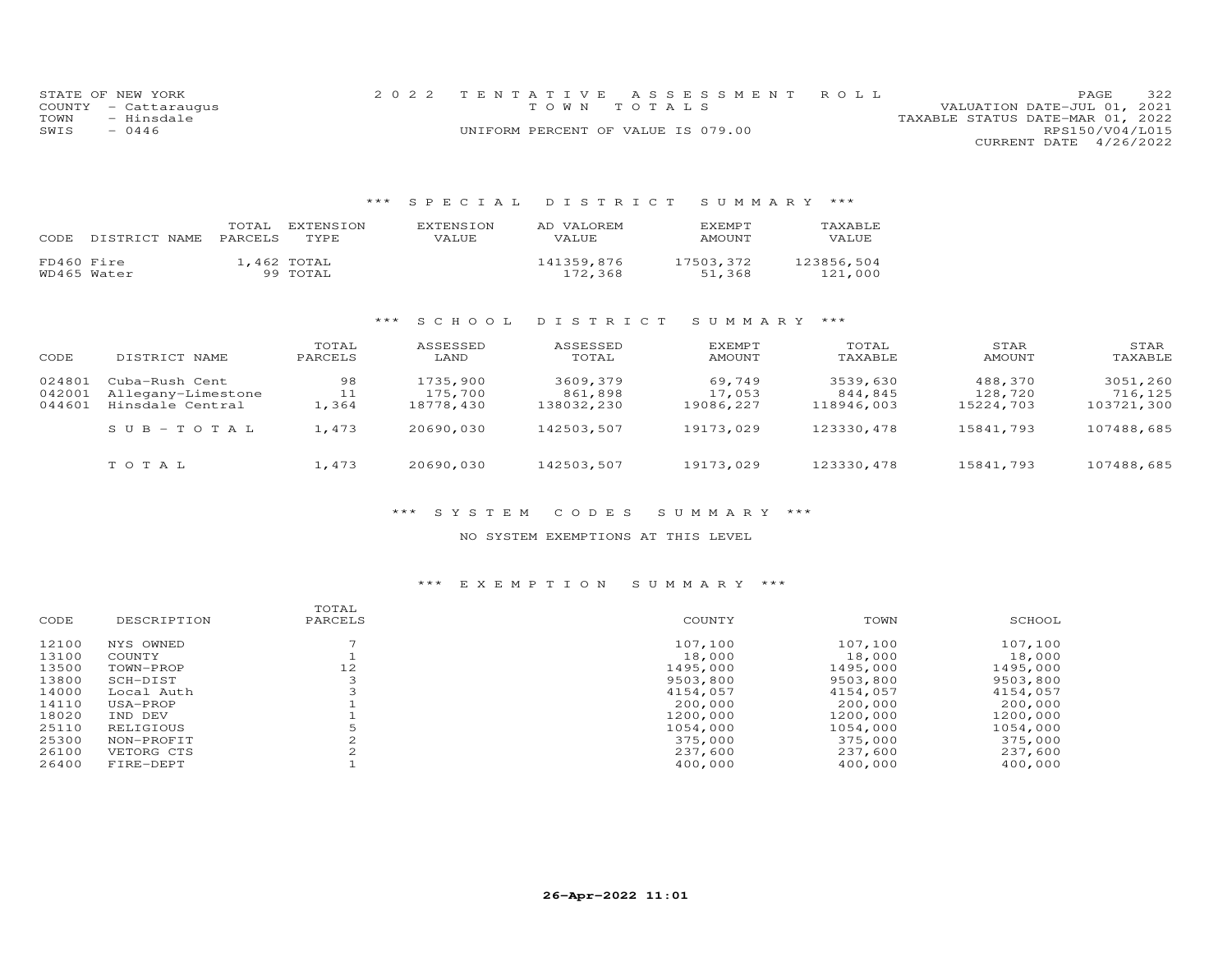|      | STATE OF NEW YORK    | 2022 TENTATIVE ASSESSMENT ROLL     |  |                                  |                        | PAGE. | 323 |
|------|----------------------|------------------------------------|--|----------------------------------|------------------------|-------|-----|
|      | COUNTY - Cattaraugus | TOWN TOTALS                        |  | VALUATION DATE-JUL 01, 2021      |                        |       |     |
| TOWN | - Hinsdale           |                                    |  | TAXABLE STATUS DATE-MAR 01, 2022 |                        |       |     |
| SWIS | - 0446               | UNIFORM PERCENT OF VALUE IS 079.00 |  |                                  | RPS150/V04/L015        |       |     |
|      |                      |                                    |  |                                  | CURRENT DATE 4/26/2022 |       |     |

|       |                  | TOTAL   |           |           |           |
|-------|------------------|---------|-----------|-----------|-----------|
| CODE  | DESCRIPTION      | PARCELS | COUNTY    | TOWN      | SCHOOL    |
| 27350 | CEMETERY         | 4       | 53,500    | 53,500    | 53,500    |
| 41101 | VET C/T          |         | 300       | 300       |           |
| 41121 | VET WAR CT       | 45      | 405,525   | 405,525   |           |
| 41131 | VET COM CT       | 52      | 750,263   | 750,263   |           |
| 41141 | VET DIS CT       | 37      | 848,890   | 848,890   |           |
| 41161 | $CW_15_VET/$     | 8       | 71,100    | 71,100    |           |
| 41720 | AG DIST          | 15      | 77,110    | 77,110    | 77,110    |
| 41800 | AGED $C/T/S$     | 10      | 239,560   | 239,560   | 249,490   |
| 41802 | AGED C           | 10      | 191,385   |           |           |
| 41803 | AGED T           |         |           | 29,500    |           |
| 41805 | AGED C/S         |         | 12,713    |           | 16,950    |
| 41834 | ENH STAR         | 154     |           |           | 8675,155  |
| 41844 | E STAR MH        |         |           |           | 57,640    |
| 41854 | <b>BAS STAR</b>  | 278     |           |           | 7037,900  |
| 41864 | <b>B STAR MH</b> | 6       |           |           | 71,098    |
| 42100 | SILO T/C/S       | 4       | 22,000    | 22,000    | 22,000    |
| 47100 | Mass Telec       | 6       | 9,422     | 9,422     | 9,422     |
|       | TO TAL           | 671     | 21426,325 | 21251,727 | 35014,822 |

## \*\*\* G R A N D T O T A L S \*\*\*

| ROLL<br>SEC     | DESCRIPTION       | TOTAL<br>PARCELS | ASSESSED<br>LAND | ASSESSED<br>TOTAL | TAXABLE<br>COUNTY | TAXABLE<br>TOWN | TAXABLE<br>SCHOOL | STAR<br>TAXABLE |
|-----------------|-------------------|------------------|------------------|-------------------|-------------------|-----------------|-------------------|-----------------|
| $\mathbf{1}$    | TAXABLE           | 1,399            | 20036,290        | 69757,197         | 67138,351         | 67312,949       | 69391,647         | 53549,854       |
| 5               | SPECIAL FRANCHISE | 7                |                  | 2533,191          | 2533,191          | 2533,191        | 2533,191          | 2533,191        |
| 6               | UTILITIES & N.C.  | 25               | 254,040          | 51415,062         | 51405,640         | 51405,640       | 51405,640         | 51405,640       |
| $7\overline{ }$ | CEILING RAILROADS |                  |                  | 69,285            |                   |                 |                   |                 |
| 8               | WHOLLY EXEMPT     | 41               | 399,700          | 18728,772         |                   |                 |                   |                 |
| $\star$         | TOTAL<br>SUB      | 1,473            | 20690,030        | 142503,507        | 121077,182        | 121251,780      | 123330, 478       | 107488,685      |
| $\star\star$    | GRAND TOTAL       | 1,473            | 20690,030        | 142503,507        | 121077,182        | 121251,780      | 123330, 478       | 107488,685      |

|         | *COPYRIGHT * * * * * * * * * * * * NEW YORK STATE REAL PROPERTY SYSTEM* * * * * * * * * * * * * * * * * * * |         |
|---------|-------------------------------------------------------------------------------------------------------------|---------|
| $\star$ |                                                                                                             |         |
| $\star$ | PROPRIETARY PROGRAM MATERIAL                                                                                |         |
|         |                                                                                                             |         |
| $\star$ | THIS MATERIAL IS PROPRIETARY TO THE NEW YORK STATE OFFICE OF REAL PROPERTY SERVICES (OFFICE)                |         |
| $\star$ | AND IS NOT TO BE REPRODUCED. USED OR DISCLOSED EXCEPT IN ACCORDANCE WITH PROGRAM LICENSE OR                 |         |
| $\star$ | UPON WRITTEN AUTHORIZATION OF THE NEW YORK STATE REAL PROPERTY INFORMATION SYSTEM SECTION OF                | $\star$ |

### **26-Apr-2022 11:01**